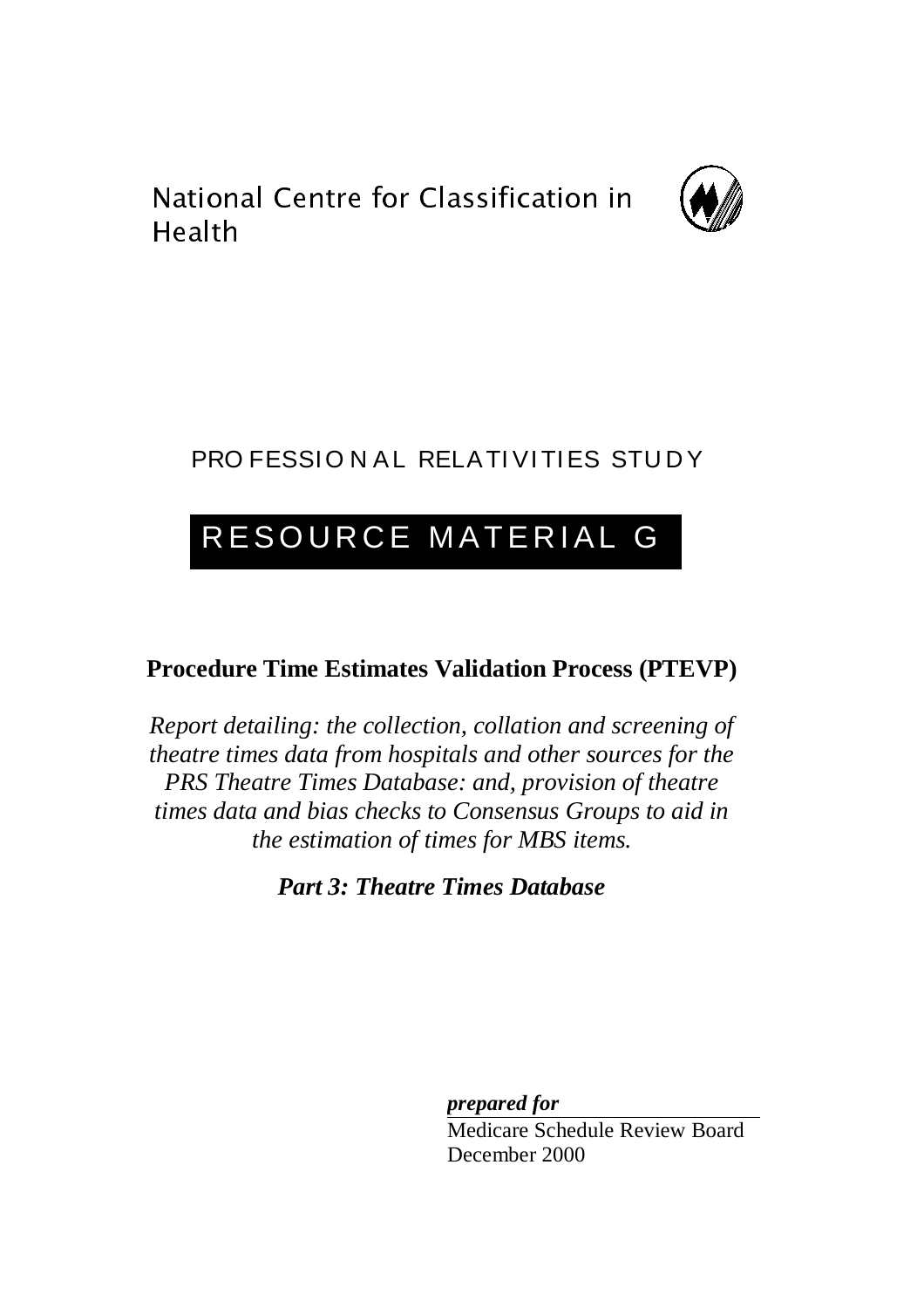|                                             |            |                          |                 | <b>AVERAGES</b>            |          |                        |    | <b>OP SKINTIME</b> |    |    |    |                                                           |                | <b>OPERATION TIME</b> |            |    |          |    |                                                                                                                                                                                                                                |     |    |    |    |                                          |    | <b>OPERATION TIME 2</b> |          |    |    |          |                      |
|---------------------------------------------|------------|--------------------------|-----------------|----------------------------|----------|------------------------|----|--------------------|----|----|----|-----------------------------------------------------------|----------------|-----------------------|------------|----|----------|----|--------------------------------------------------------------------------------------------------------------------------------------------------------------------------------------------------------------------------------|-----|----|----|----|------------------------------------------|----|-------------------------|----------|----|----|----------|----------------------|
| <b>MBS</b><br><b>Item</b>                   |            | Operation<br><b>Time</b> |                 | Anaesthetic<br><b>Time</b> |          | <b>Theatre</b><br>Time |    | <b>OST</b>         |    |    |    |                                                           |                |                       | <b>OPT</b> |    |          |    |                                                                                                                                                                                                                                |     |    |    |    |                                          |    | OPT <sub>2</sub>        |          |    |    |          |                      |
|                                             | <b>OST</b> |                          |                 | OPT OPT2 OAT OAT2          |          | <b>THT</b>             | H4 | H6 H11 H21         |    |    |    | $H1$   H8   H10   H13   H15   H16   H17   H18   H19   H20 |                |                       |            |    |          | A  | APH CAN Deloi Harv<br>$S_{\rm}$<br>tte                                                                                                                                                                                         | ard |    |    |    | $H8$ H9A H9B H13 H15 H16 H17 H18 H19 H20 |    |                         |          |    |    |          | CAN<br>$\mathcal{S}$ |
| <b>MBSNUM</b> AVOST AVOPT AVOPT AVOAT AVOAT |            |                          |                 |                            |          | AVTHT                  |    |                    |    |    |    |                                                           |                |                       |            |    |          |    | H4OST H6OST H11OS H21OS H1OPT H8OPT H10OP H13OP H16OP H16OP H18OP H18OP H20OP APHAO CANSO DTTOP HARVO H8OPT1H9AOP H19AOP H13OP H13OP H13OP H18OP H19OP H19OP H19OP H19OP H19OP H19OP H19OP H19OP H19OP H19OP H19OP H19OP H19OP |     |    |    |    |                                          |    |                         |          |    |    |          |                      |
| 340                                         | 6          | 9                        | 10 <sup>1</sup> | 11                         | 13       | 20                     |    |                    |    |    |    |                                                           |                |                       |            |    | 9        |    | 9                                                                                                                                                                                                                              |     |    |    |    |                                          |    |                         |          |    |    | 10       |                      |
| 11000<br>11200                              |            | 30                       |                 |                            | 45       | $\overline{22}$        |    |                    |    |    |    |                                                           |                |                       |            |    |          |    |                                                                                                                                                                                                                                | 30  |    |    |    |                                          |    |                         |          |    |    |          |                      |
| 11212                                       |            | 21                       |                 |                            |          |                        |    |                    |    |    |    |                                                           |                |                       |            |    |          |    |                                                                                                                                                                                                                                | 21  |    |    |    |                                          |    |                         |          |    |    |          |                      |
| 11300                                       |            |                          |                 |                            | 30       | 18                     |    |                    |    |    |    |                                                           |                |                       |            |    |          |    |                                                                                                                                                                                                                                |     |    |    |    |                                          |    |                         |          |    |    |          |                      |
| 11303                                       |            |                          |                 |                            |          | 21                     |    |                    |    |    |    |                                                           |                |                       |            |    |          |    |                                                                                                                                                                                                                                |     |    |    |    |                                          |    |                         |          |    |    |          |                      |
| 11315                                       |            | 8                        |                 |                            |          |                        |    |                    |    |    |    |                                                           |                |                       |            |    |          |    |                                                                                                                                                                                                                                |     |    |    |    |                                          |    |                         |          |    |    |          |                      |
| 11324                                       |            | 60                       |                 |                            | 50       | 21                     |    |                    |    |    |    |                                                           |                |                       |            |    |          |    | 60                                                                                                                                                                                                                             |     |    |    |    |                                          |    |                         |          |    |    |          |                      |
| 11600<br>11601                              |            |                          | $\overline{70}$ | 75                         | 15       | 33                     |    |                    |    |    |    |                                                           |                |                       |            |    |          |    |                                                                                                                                                                                                                                |     |    |    |    |                                          |    |                         |          |    |    |          | 70                   |
| 11700                                       |            |                          | 25              |                            | 25       | 10                     |    |                    |    |    |    |                                                           |                |                       |            |    |          |    |                                                                                                                                                                                                                                |     |    | 25 |    |                                          |    |                         |          |    |    |          |                      |
| 11701                                       |            | 3 <sup>1</sup>           |                 |                            |          |                        |    |                    |    |    |    |                                                           |                |                       |            |    |          |    |                                                                                                                                                                                                                                |     |    |    |    |                                          |    |                         |          |    |    |          |                      |
| 11702                                       |            |                          |                 |                            |          | 35                     |    |                    |    |    |    |                                                           |                |                       |            |    |          |    |                                                                                                                                                                                                                                |     |    |    |    |                                          |    |                         |          |    |    |          |                      |
| 11706                                       |            |                          |                 |                            |          |                        |    |                    |    |    |    |                                                           |                |                       |            |    |          |    |                                                                                                                                                                                                                                |     |    |    |    |                                          |    |                         |          |    |    |          |                      |
| 11710<br>11712                              |            | 15                       |                 |                            |          | 50                     |    |                    |    |    |    |                                                           |                |                       |            |    |          |    |                                                                                                                                                                                                                                | 15  |    |    |    |                                          |    |                         |          |    |    |          |                      |
| 11718                                       |            |                          |                 |                            | 20       |                        |    |                    |    |    |    |                                                           |                |                       |            |    |          |    |                                                                                                                                                                                                                                |     |    |    |    |                                          |    |                         |          |    |    |          |                      |
| 11721                                       |            |                          |                 |                            | 65       |                        |    |                    |    |    |    |                                                           |                |                       |            |    |          |    |                                                                                                                                                                                                                                |     |    |    |    |                                          |    |                         |          |    |    |          |                      |
| 11800                                       |            |                          |                 |                            |          | 14                     |    |                    |    |    |    |                                                           |                |                       |            |    |          |    |                                                                                                                                                                                                                                |     |    |    |    |                                          |    |                         |          |    |    |          |                      |
| 11810                                       |            | 10                       |                 | 13                         |          |                        |    |                    |    | 10 |    |                                                           |                |                       |            |    |          |    |                                                                                                                                                                                                                                |     |    |    |    |                                          |    |                         |          |    |    |          |                      |
| 11830                                       | 24         |                          |                 | 27                         | 28       | 54                     |    |                    | 24 |    |    |                                                           |                |                       |            |    |          |    |                                                                                                                                                                                                                                |     |    |    |    |                                          |    |                         |          |    |    |          |                      |
| 11903<br>11906                              |            | 26                       |                 |                            |          | 40                     |    |                    |    |    |    |                                                           |                |                       |            |    |          |    |                                                                                                                                                                                                                                | 26  |    |    |    |                                          |    |                         |          |    |    |          |                      |
| 11912                                       | 42         |                          |                 | 45                         | 30       | 104                    |    |                    | 42 |    |    |                                                           |                |                       |            |    |          |    |                                                                                                                                                                                                                                |     |    |    |    |                                          |    |                         |          |    |    |          |                      |
| 11915                                       |            |                          |                 |                            | 15       |                        |    |                    |    |    |    |                                                           |                |                       |            |    |          |    |                                                                                                                                                                                                                                |     |    |    |    |                                          |    |                         |          |    |    |          |                      |
| 11918                                       |            |                          |                 |                            | 15       | 19                     |    |                    |    |    |    |                                                           |                |                       |            |    |          |    |                                                                                                                                                                                                                                |     |    |    |    |                                          |    |                         |          |    |    |          |                      |
| 12000                                       |            | 120                      | 120             | 120                        | 120      |                        |    |                    |    |    |    |                                                           |                |                       |            |    | 120      |    |                                                                                                                                                                                                                                |     |    |    |    |                                          |    |                         |          |    |    | 120      |                      |
| 13100                                       |            |                          |                 |                            | 72       | 69<br>78               | 38 |                    | 47 |    |    |                                                           |                |                       |            |    |          |    | 87                                                                                                                                                                                                                             |     |    | 80 |    |                                          |    |                         |          |    | 46 |          |                      |
| 13109<br>13110                              | 42         | 50<br>27                 | 63<br>31        | 66<br>41                   | 44       | 39                     |    |                    |    |    | 36 |                                                           |                | 31<br>48<br>23<br>19  |            | 40 | 45<br>29 |    |                                                                                                                                                                                                                                |     | 37 |    |    |                                          |    | 36<br>26                | 59<br>27 |    |    | 58<br>35 | 96                   |
| 13112                                       |            | 45                       | 53              | 65                         | 49       | 60                     |    |                    |    |    |    |                                                           |                | 51                    |            |    |          |    |                                                                                                                                                                                                                                | 40  |    |    |    |                                          |    | 53                      |          |    |    |          |                      |
| 13200                                       | 20         |                          |                 | 27                         | 29       | 45                     |    |                    | 20 |    |    |                                                           |                |                       |            |    |          |    |                                                                                                                                                                                                                                |     |    |    |    |                                          |    |                         |          |    |    |          |                      |
| 13206                                       | 16         |                          |                 | 29                         | 29       | 36                     |    |                    | 16 |    |    |                                                           |                |                       |            |    |          |    |                                                                                                                                                                                                                                |     |    |    |    |                                          |    |                         |          |    |    |          |                      |
| 13212                                       | 18         | 34                       | 33              | 31                         | 36       | 31                     |    |                    | 18 |    |    |                                                           | 15             |                       |            |    |          | 52 | $\overline{22}$<br>46                                                                                                                                                                                                          |     |    |    |    |                                          | 18 |                         |          |    |    |          | 48                   |
| 13215                                       | 32         | 19                       | 30              | 36<br>11                   | 40<br>30 | 33                     |    |                    | 32 |    |    |                                                           | 8 <sup>1</sup> |                       |            |    |          |    | 30 <sup>°</sup>                                                                                                                                                                                                                |     |    |    |    |                                          |    |                         |          |    |    |          | 30                   |
| 13218<br>13221                              | 17         |                          |                 | 23                         | 26       | 21<br>50               |    |                    | 17 |    |    |                                                           |                |                       |            |    |          |    |                                                                                                                                                                                                                                |     |    |    |    |                                          |    |                         |          |    |    |          |                      |
| 13292                                       |            |                          |                 |                            | 47       |                        |    |                    |    |    |    |                                                           |                |                       |            |    |          |    |                                                                                                                                                                                                                                |     |    |    |    |                                          |    |                         |          |    |    |          |                      |
| 13303                                       |            | 28                       |                 |                            |          |                        |    |                    |    |    |    |                                                           |                |                       |            |    |          |    |                                                                                                                                                                                                                                | 28  |    |    |    |                                          |    |                         |          |    |    |          |                      |
| 13309                                       |            |                          |                 |                            |          | 23                     |    |                    |    |    |    |                                                           |                |                       |            |    |          |    |                                                                                                                                                                                                                                |     |    |    |    |                                          |    |                         |          |    |    |          |                      |
| 13312                                       |            | 15                       |                 |                            |          |                        |    |                    |    |    |    |                                                           |                |                       |            |    |          |    |                                                                                                                                                                                                                                | 15  |    |    |    |                                          |    |                         |          |    |    |          |                      |
| 13318<br>13319                              |            | 40                       | 45              | 75                         | 70<br>60 | 23                     |    |                    |    |    |    |                                                           |                | 40                    |            |    |          |    |                                                                                                                                                                                                                                |     |    |    |    |                                          |    |                         | 45       |    |    |          |                      |
| 13400                                       |            | 17                       | 30              | 30                         | 28       | 18                     |    |                    |    |    |    |                                                           |                |                       |            |    | 10       |    | 17                                                                                                                                                                                                                             | 25  |    |    |    |                                          |    |                         |          |    |    | 42       | 19                   |
| 13506                                       |            | 35                       |                 |                            |          |                        |    |                    |    |    |    |                                                           |                |                       |            |    |          |    |                                                                                                                                                                                                                                | 35  |    |    |    |                                          |    |                         |          |    |    |          |                      |
| 13700                                       |            | 47                       | 63              | 69                         | 90       | 67                     |    |                    |    |    |    |                                                           |                | 47<br>49              |            |    |          |    | 45                                                                                                                                                                                                                             |     |    |    | 90 |                                          |    | 55                      | 56       |    |    |          | 50                   |
| 13703                                       | 11         |                          |                 | 11                         | 11       | 19                     |    |                    | 11 |    |    |                                                           |                |                       |            |    |          |    |                                                                                                                                                                                                                                |     |    |    |    |                                          |    |                         |          |    |    |          |                      |
| 13709                                       |            |                          |                 |                            |          | 33<br>13               |    |                    |    |    |    |                                                           |                |                       |            |    |          |    |                                                                                                                                                                                                                                |     |    |    |    |                                          |    |                         |          |    |    |          |                      |
| 13750<br>13757                              |            | 10                       | 10              | 10                         | 10       |                        |    |                    |    |    |    |                                                           |                |                       |            |    | 10       |    |                                                                                                                                                                                                                                |     |    |    |    |                                          |    |                         |          |    |    | 10       |                      |
| 13815                                       | 40         | 29                       | 32              | 38                         | 42       | 55                     |    | 35                 | 46 | 26 | 19 |                                                           | 35             | 38<br>38              | 21         | 26 | 27       |    |                                                                                                                                                                                                                                |     | 21 | 21 |    |                                          | 39 | 43                      | 50       | 24 | 29 | 32       |                      |
| 13818                                       |            | 75                       | 76              | 75                         | 53       | 81                     |    |                    |    |    |    |                                                           | 75             |                       |            |    |          |    |                                                                                                                                                                                                                                |     |    |    |    |                                          | 76 |                         |          |    |    |          |                      |
| 13830                                       | 68         |                          |                 | 81                         | 85       | 164                    |    |                    | 68 |    |    |                                                           |                |                       |            |    |          |    |                                                                                                                                                                                                                                |     |    |    |    |                                          |    |                         |          |    |    |          |                      |
| 13842                                       |            | 16                       |                 |                            |          |                        |    |                    |    |    |    |                                                           |                |                       |            |    |          |    |                                                                                                                                                                                                                                | 16  |    |    |    |                                          |    |                         |          |    |    |          |                      |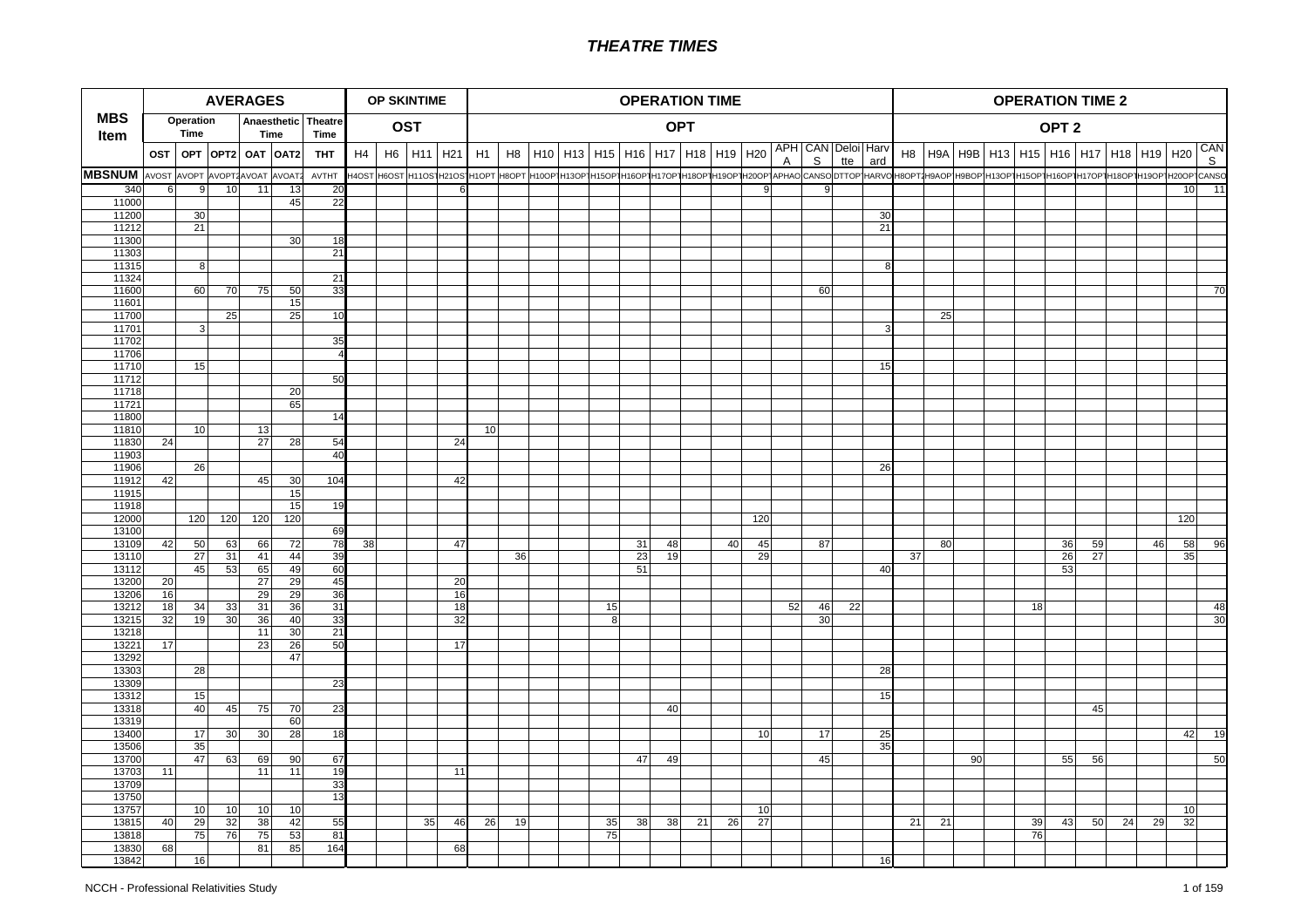|                    |    | <b>ANAESTHETIC TIME</b><br><b>OAT</b><br>CAN Deloi |                                                                              |    |  |  |    |                                                                                                                                                                                                                                |    |    |    |                 |          |     |     |                 |                |    |    |    |     |    | <b>ANAESTHETIC TIME 2</b> |    |    |    |    |                                                                 |                 |             |      |
|--------------------|----|----------------------------------------------------|------------------------------------------------------------------------------|----|--|--|----|--------------------------------------------------------------------------------------------------------------------------------------------------------------------------------------------------------------------------------|----|----|----|-----------------|----------|-----|-----|-----------------|----------------|----|----|----|-----|----|---------------------------|----|----|----|----|-----------------------------------------------------------------|-----------------|-------------|------|
| <b>MBS</b><br>Item |    |                                                    | H10 H13 H15 H16 H17 H18 H19 H20 H21<br>H <sub>6</sub><br>H <sub>8</sub><br>S |    |  |  |    |                                                                                                                                                                                                                                |    |    |    |                 |          |     |     |                 |                |    |    |    |     |    | OAT <sub>2</sub>          |    |    |    |    |                                                                 |                 |             |      |
|                    | H1 | H4                                                 |                                                                              |    |  |  |    |                                                                                                                                                                                                                                |    |    |    |                 |          |     | tte | <b>MBS</b>      | H <sub>5</sub> | H7 | H8 |    |     |    |                           |    |    |    |    | H9A   H9B   H11   H12   H14   H15   H16   H17   H19   H20   H21 |                 | CAN WA<br>S | Grou |
| <b>MBSNUM</b>      |    |                                                    |                                                                              |    |  |  |    | https://www.asht.co.urliso.arht.co.urliso.arht.co.urliso.arht.co.urliso.arht.co.urliso.arht.co.urliso.arht.co.urliso.arht.co.urliso.arht.co.urliso.arht.co.urliso.arht.co.urliso.arht.co.urliso.arht.co.urliso.arht.co.urliso. |    |    |    |                 |          |     |     |                 |                |    |    |    |     |    |                           |    |    |    |    |                                                                 |                 |             |      |
| 340                |    |                                                    |                                                                              |    |  |  |    |                                                                                                                                                                                                                                |    |    |    | 10 <sup>1</sup> | 9        | 15  |     | 15              |                |    |    |    |     |    |                           |    |    |    |    | 10                                                              | 10 <sup>1</sup> | 16          |      |
| 11000              |    |                                                    |                                                                              |    |  |  |    |                                                                                                                                                                                                                                |    |    |    |                 |          |     |     | 45              |                |    |    |    |     |    |                           |    |    |    |    |                                                                 |                 |             |      |
| 11200              |    |                                                    |                                                                              |    |  |  |    |                                                                                                                                                                                                                                |    |    |    |                 |          |     |     |                 |                |    |    |    |     |    |                           |    |    |    |    |                                                                 |                 |             |      |
| 11212              |    |                                                    |                                                                              |    |  |  |    |                                                                                                                                                                                                                                |    |    |    |                 |          |     |     |                 |                |    |    |    |     |    |                           |    |    |    |    |                                                                 |                 |             |      |
| 11300              |    |                                                    |                                                                              |    |  |  |    |                                                                                                                                                                                                                                |    |    |    |                 |          |     |     | 30              |                |    |    |    |     |    |                           |    |    |    |    |                                                                 |                 |             |      |
| 11303              |    |                                                    |                                                                              |    |  |  |    |                                                                                                                                                                                                                                |    |    |    |                 |          |     |     |                 |                |    |    |    |     |    |                           |    |    |    |    |                                                                 |                 |             |      |
| 11315              |    |                                                    |                                                                              |    |  |  |    |                                                                                                                                                                                                                                |    |    |    |                 |          |     |     |                 |                |    |    |    |     |    |                           |    |    |    |    |                                                                 |                 |             |      |
| 11324<br>11600     |    |                                                    |                                                                              |    |  |  |    |                                                                                                                                                                                                                                |    |    |    |                 |          | 75  |     | 15              |                |    |    |    |     |    |                           |    |    |    |    |                                                                 |                 | 85          |      |
| 11601              |    |                                                    |                                                                              |    |  |  |    |                                                                                                                                                                                                                                |    |    |    |                 |          |     |     | 15              |                |    |    |    |     |    |                           |    |    |    |    |                                                                 |                 |             |      |
| 11700              |    |                                                    |                                                                              |    |  |  |    |                                                                                                                                                                                                                                |    |    |    |                 |          |     |     |                 |                |    |    | 25 |     |    |                           |    |    |    |    |                                                                 |                 |             |      |
| 11701              |    |                                                    |                                                                              |    |  |  |    |                                                                                                                                                                                                                                |    |    |    |                 |          |     |     |                 |                |    |    |    |     |    |                           |    |    |    |    |                                                                 |                 |             |      |
| 11702              |    |                                                    |                                                                              |    |  |  |    |                                                                                                                                                                                                                                |    |    |    |                 |          |     |     |                 |                |    |    |    |     |    |                           |    |    |    |    |                                                                 |                 |             |      |
| 11706              |    |                                                    |                                                                              |    |  |  |    |                                                                                                                                                                                                                                |    |    |    |                 |          |     |     |                 |                |    |    |    |     |    |                           |    |    |    |    |                                                                 |                 |             |      |
| 11710              |    |                                                    |                                                                              |    |  |  |    |                                                                                                                                                                                                                                |    |    |    |                 |          |     |     |                 |                |    |    |    |     |    |                           |    |    |    |    |                                                                 |                 |             |      |
| 11712              |    |                                                    |                                                                              |    |  |  |    |                                                                                                                                                                                                                                |    |    |    |                 |          |     |     |                 |                |    |    |    |     |    |                           |    |    |    |    |                                                                 |                 |             |      |
| 11718              |    |                                                    |                                                                              |    |  |  |    |                                                                                                                                                                                                                                |    |    |    |                 |          |     |     |                 |                |    |    |    |     |    | 20                        |    |    |    |    |                                                                 |                 |             |      |
| 11721              |    |                                                    |                                                                              |    |  |  |    |                                                                                                                                                                                                                                |    |    |    |                 |          |     |     |                 |                |    |    |    |     |    | 65                        |    |    |    |    |                                                                 |                 |             |      |
| 11800              |    |                                                    |                                                                              |    |  |  |    |                                                                                                                                                                                                                                |    |    |    |                 |          |     |     |                 |                |    |    |    |     |    |                           |    |    |    |    |                                                                 |                 |             |      |
| 11810<br>11830     | 13 |                                                    |                                                                              |    |  |  |    |                                                                                                                                                                                                                                |    |    |    |                 | 27       |     |     |                 |                |    |    |    |     |    |                           |    |    |    |    |                                                                 | 28              |             |      |
| 11903              |    |                                                    |                                                                              |    |  |  |    |                                                                                                                                                                                                                                |    |    |    |                 |          |     |     |                 |                |    |    |    |     |    |                           |    |    |    |    |                                                                 |                 |             |      |
| 11906              |    |                                                    |                                                                              |    |  |  |    |                                                                                                                                                                                                                                |    |    |    |                 |          |     |     |                 |                |    |    |    |     |    |                           |    |    |    |    |                                                                 |                 |             |      |
| 11912              |    |                                                    |                                                                              |    |  |  |    |                                                                                                                                                                                                                                |    |    |    |                 | 45       |     |     | 15              |                |    |    |    |     |    |                           |    |    |    |    |                                                                 | 46              |             |      |
| 11915              |    |                                                    |                                                                              |    |  |  |    |                                                                                                                                                                                                                                |    |    |    |                 |          |     |     | 15              |                |    |    |    |     |    |                           |    |    |    |    |                                                                 |                 |             |      |
| 11918              |    |                                                    |                                                                              |    |  |  |    |                                                                                                                                                                                                                                |    |    |    |                 |          |     |     | 15              |                |    |    |    |     |    |                           |    |    |    |    |                                                                 |                 |             |      |
| 12000              |    |                                                    |                                                                              |    |  |  |    |                                                                                                                                                                                                                                |    |    |    | 120             |          |     |     |                 |                |    |    |    |     |    |                           |    |    |    |    | 120                                                             |                 |             |      |
| 13100              |    |                                                    |                                                                              |    |  |  |    |                                                                                                                                                                                                                                |    |    |    |                 |          |     |     |                 |                |    |    |    |     |    |                           |    |    |    |    |                                                                 |                 |             |      |
| 13109              |    | 61                                                 |                                                                              |    |  |  |    | 44                                                                                                                                                                                                                             | 72 |    | 57 | 63              | 61       | 101 |     | 60              |                |    |    | 80 |     |    | 57                        |    | 49 | 82 | 64 | 74                                                              | 65              | 110         | 75   |
| 13110              |    |                                                    |                                                                              | 46 |  |  |    | 33                                                                                                                                                                                                                             | 43 |    |    | 42              |          |     |     | 30 <sup>1</sup> |                |    | 47 |    |     |    | 50                        |    | 37 | 50 |    | 48                                                              |                 |             |      |
| 13112              |    |                                                    |                                                                              |    |  |  |    | 65                                                                                                                                                                                                                             |    |    |    |                 |          |     |     | 30              |                |    |    |    |     |    |                           |    | 67 |    |    |                                                                 |                 |             |      |
| 13200              |    |                                                    |                                                                              |    |  |  |    |                                                                                                                                                                                                                                |    |    |    |                 | 27       |     |     |                 |                |    |    |    |     |    |                           |    |    |    |    |                                                                 | 29              |             |      |
| 13206<br>13212     |    |                                                    |                                                                              |    |  |  | 20 |                                                                                                                                                                                                                                |    |    |    |                 | 29<br>25 | 49  | 30  | 45              |                | 36 |    |    |     |    |                           | 22 |    |    |    |                                                                 | 29<br>27        | 51          |      |
| 13215              |    |                                                    |                                                                              |    |  |  |    |                                                                                                                                                                                                                                |    |    |    |                 | 41       | 30  |     | 45              |                |    |    |    |     |    |                           |    |    |    |    |                                                                 | 45              | 30          |      |
| 13218              |    |                                                    |                                                                              |    |  |  |    |                                                                                                                                                                                                                                |    |    |    |                 | 11       |     |     | 45              |                |    |    |    |     |    |                           |    |    |    |    |                                                                 | 14              |             |      |
| 13221              |    |                                                    |                                                                              |    |  |  |    |                                                                                                                                                                                                                                |    |    |    |                 | 23       |     |     |                 |                |    |    |    |     |    |                           |    |    |    |    |                                                                 | 26              |             |      |
| 13292              |    |                                                    |                                                                              |    |  |  |    |                                                                                                                                                                                                                                |    |    |    |                 |          |     |     | 60              |                |    |    |    |     |    | 35                        |    |    |    |    |                                                                 |                 |             |      |
| 13303              |    |                                                    |                                                                              |    |  |  |    |                                                                                                                                                                                                                                |    |    |    |                 |          |     |     |                 |                |    |    |    |     |    |                           |    |    |    |    |                                                                 |                 |             |      |
| 13309              |    |                                                    |                                                                              |    |  |  |    |                                                                                                                                                                                                                                |    |    |    |                 |          |     |     |                 |                |    |    |    |     |    |                           |    |    |    |    |                                                                 |                 |             |      |
| 13312              |    |                                                    |                                                                              |    |  |  |    |                                                                                                                                                                                                                                |    |    |    |                 |          |     |     |                 |                |    |    |    |     |    |                           |    |    |    |    |                                                                 |                 |             |      |
| 13318              |    |                                                    |                                                                              |    |  |  |    |                                                                                                                                                                                                                                | 75 |    |    |                 |          |     |     | 60              |                |    |    |    |     |    | 70                        |    |    | 80 |    |                                                                 |                 |             |      |
| 13319              |    |                                                    |                                                                              |    |  |  |    |                                                                                                                                                                                                                                |    |    |    |                 |          |     |     | 60              |                |    |    |    |     |    |                           |    |    |    |    |                                                                 |                 |             |      |
| 13400              |    |                                                    |                                                                              |    |  |  |    | 55                                                                                                                                                                                                                             |    |    |    | 17              |          | 19  |     | 15              |                |    |    |    | 20  |    | 31                        |    |    |    |    | 52                                                              |                 | 21          |      |
| 13506              |    |                                                    |                                                                              |    |  |  |    |                                                                                                                                                                                                                                |    |    |    |                 |          |     |     |                 |                |    |    |    |     |    |                           |    |    |    |    |                                                                 |                 |             |      |
| 13700              |    |                                                    |                                                                              |    |  |  |    | 63                                                                                                                                                                                                                             | 79 |    |    |                 |          | 65  |     | 105             |                |    |    |    | 120 |    | 91                        |    | 70 | 86 |    |                                                                 |                 | 70          |      |
| 13703              |    |                                                    |                                                                              |    |  |  |    |                                                                                                                                                                                                                                |    |    |    |                 | 11       |     |     |                 |                |    |    |    |     |    |                           |    |    |    |    |                                                                 | 11              |             |      |
| 13709<br>13750     |    |                                                    |                                                                              |    |  |  |    |                                                                                                                                                                                                                                |    |    |    |                 |          |     |     |                 |                |    |    |    |     |    |                           |    |    |    |    |                                                                 |                 |             |      |
| 13757              |    |                                                    |                                                                              |    |  |  |    |                                                                                                                                                                                                                                |    |    |    | 10              |          |     |     |                 |                |    |    |    |     |    |                           |    |    |    |    | 10                                                              |                 |             |      |
| 13815              | 29 |                                                    |                                                                              | 22 |  |  | 38 | 43                                                                                                                                                                                                                             | 59 | 25 | 31 | 41              | 56       |     |     | 30              |                |    | 25 | 21 |     | 45 | 39                        | 42 | 48 | 71 | 34 | 46                                                              | 62              |             |      |
| 13818              |    |                                                    |                                                                              |    |  |  | 75 |                                                                                                                                                                                                                                |    |    |    |                 |          |     |     | 30              |                |    |    |    |     |    |                           | 76 |    |    |    |                                                                 |                 |             |      |
| 13830              |    |                                                    |                                                                              |    |  |  |    |                                                                                                                                                                                                                                |    |    |    |                 | 81       |     |     |                 |                |    |    |    |     |    |                           |    |    |    |    |                                                                 | 85              |             |      |
| 13842              |    |                                                    |                                                                              |    |  |  |    |                                                                                                                                                                                                                                |    |    |    |                 |          |     |     |                 |                |    |    |    |     |    |                           |    |    |    |    |                                                                 |                 |             |      |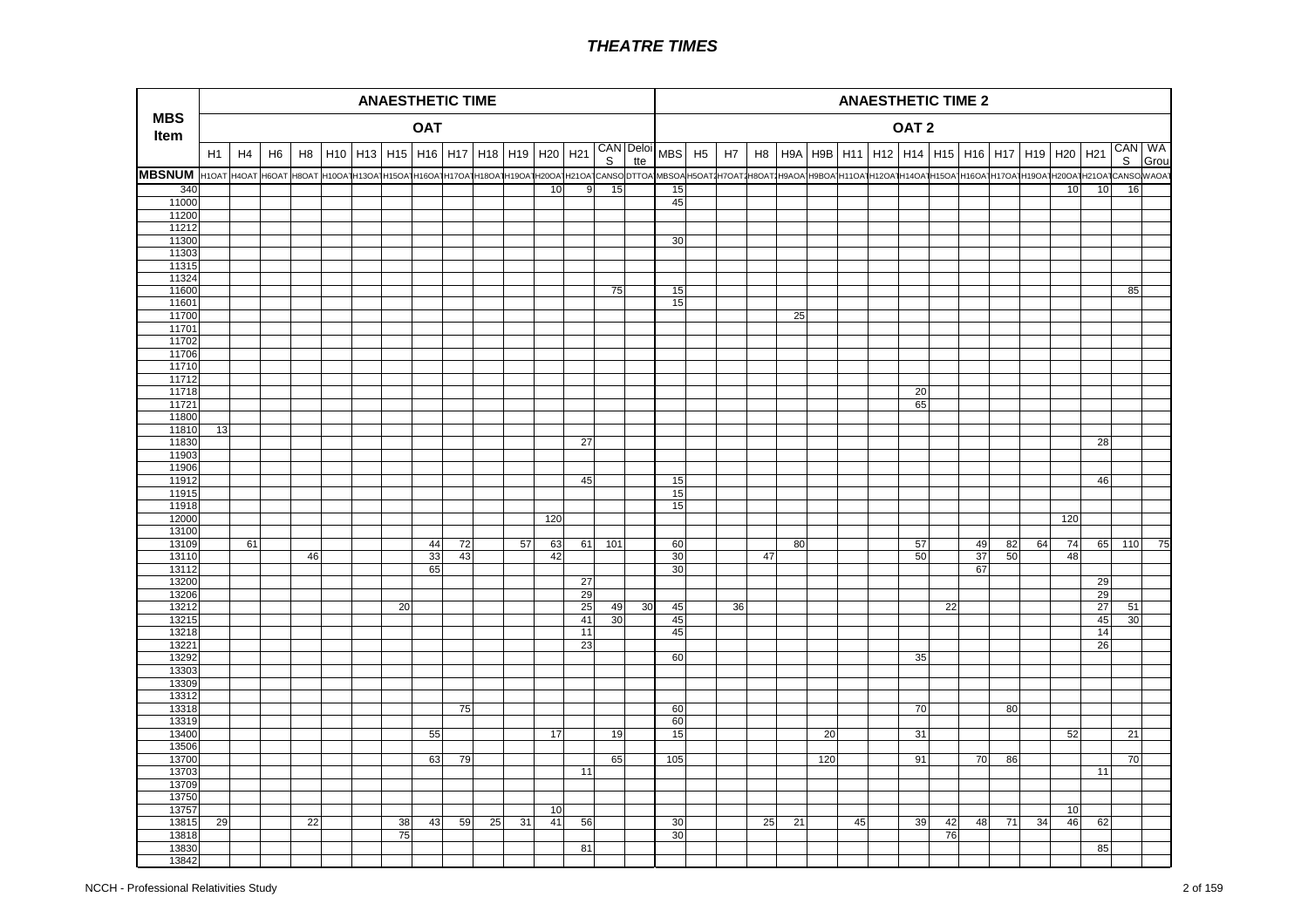|                    |    |    |    | <b>THEATRE TIME</b>        |    |          |                                   |                |    |                |           |              |                |     |   |                                                                                        |                |  | <b>FREQUENCY</b> |                |                |                |   |    |                |                     |                |                                                                                                                                                                                                                                |                |
|--------------------|----|----|----|----------------------------|----|----------|-----------------------------------|----------------|----|----------------|-----------|--------------|----------------|-----|---|----------------------------------------------------------------------------------------|----------------|--|------------------|----------------|----------------|----------------|---|----|----------------|---------------------|----------------|--------------------------------------------------------------------------------------------------------------------------------------------------------------------------------------------------------------------------------|----------------|
| <b>MBS</b><br>Item |    |    |    | <b>THT</b>                 |    |          |                                   |                |    |                |           |              |                |     |   |                                                                                        |                |  | <b>FQ</b>        |                |                |                |   |    |                |                     |                |                                                                                                                                                                                                                                |                |
|                    | H2 |    |    | H3 H11 H13 H15 H18 H19 H21 |    |          | C'mix C'mix C'mix<br>Pub Priv Oth |                |    |                | $H1$ $H3$ | H4           | H <sub>6</sub> | H7  |   | H8   H9A   H9B   H10   H11   H12   H13   H14   H15   H16   H17   H18   H19   H20   H21 |                |  |                  |                |                |                |   |    |                |                     |                | APH CAN C'mix C'mix C'mix Deloi<br>A S Pub Priv Other tte                                                                                                                                                                      |                |
|                    |    |    |    |                            |    |          |                                   |                |    |                |           |              |                |     |   |                                                                                        |                |  |                  |                |                |                |   |    |                |                     |                | MBSNUM  H2THT  H3THT  H3THT  H11THTH13THT H18THT H18THT H18THT H18THT H18THT H2NTH CMXPV CMXOT FQH1  FQH3  FQH4  FQH6  FQH6  FQH8  FQH8  FQH9  FQH19  FQH13  FQH13  FQH14  FQH15  FQH16  FQH17  FQH18  FQH12  FQAPH FQCM21  FQ |                |
| 340                |    |    |    |                            |    | 32       |                                   | 8              |    |                |           |              |                |     |   |                                                                                        |                |  |                  |                |                |                |   |    | 1020           | 590                 | Θ              | 23                                                                                                                                                                                                                             |                |
| 11000              |    |    |    |                            |    |          | 22                                |                |    |                |           |              |                |     |   |                                                                                        |                |  |                  |                |                |                |   |    |                |                     |                | $\mathbf{3}$                                                                                                                                                                                                                   |                |
| 11200              |    |    |    |                            |    |          |                                   |                |    |                |           |              |                |     |   |                                                                                        |                |  |                  |                |                |                |   |    |                |                     |                |                                                                                                                                                                                                                                |                |
| 11212              |    |    |    |                            |    |          |                                   |                |    |                |           |              |                |     |   |                                                                                        |                |  |                  |                |                |                |   |    |                |                     |                |                                                                                                                                                                                                                                |                |
| 11300<br>11303     |    |    |    |                            |    |          | 10 <sup>1</sup><br>21             | 26             |    |                |           |              |                |     |   |                                                                                        |                |  |                  |                |                |                |   |    |                |                     |                | 2 <sup>1</sup><br>$\vert$ 1<br>$\overline{2}$                                                                                                                                                                                  |                |
| 11315              |    |    |    |                            |    |          |                                   |                |    |                |           |              |                |     |   |                                                                                        |                |  |                  |                |                |                |   |    |                |                     |                |                                                                                                                                                                                                                                |                |
| 11324              |    |    |    |                            |    |          | 21                                |                |    |                |           |              |                |     |   |                                                                                        |                |  |                  |                |                |                |   |    |                |                     |                | $\mathbf{1}$                                                                                                                                                                                                                   |                |
| 11600              |    |    |    |                            |    |          |                                   | 33             |    |                |           |              |                |     |   |                                                                                        |                |  |                  |                |                |                |   |    |                |                     | $\overline{1}$ | $\overline{7}$                                                                                                                                                                                                                 |                |
| 11601              |    |    |    |                            |    |          |                                   |                |    |                |           |              |                |     |   |                                                                                        |                |  |                  |                |                |                |   |    |                |                     |                |                                                                                                                                                                                                                                |                |
| 11700              |    |    |    |                            |    |          | 10                                |                |    |                |           |              |                |     |   | $\mathbf{1}$                                                                           |                |  |                  |                |                |                |   |    |                |                     |                | $6 \overline{6}$                                                                                                                                                                                                               |                |
| 11701<br>11702     |    |    |    |                            |    |          |                                   | 35             |    |                |           |              |                |     |   |                                                                                        |                |  |                  |                |                |                |   |    |                |                     |                | $\overline{1}$                                                                                                                                                                                                                 |                |
| 11706              |    |    |    |                            |    |          |                                   | $\overline{4}$ |    |                |           |              |                |     |   |                                                                                        |                |  |                  |                |                |                |   |    |                |                     |                | $\mathbf{1}$                                                                                                                                                                                                                   |                |
| 11710              |    |    |    |                            |    |          |                                   |                |    |                |           |              |                |     |   |                                                                                        |                |  |                  |                |                |                |   |    |                |                     |                |                                                                                                                                                                                                                                |                |
| 11712              |    |    |    |                            |    |          | 50                                |                |    |                |           |              |                |     |   |                                                                                        |                |  |                  |                |                |                |   |    |                |                     |                | $\mathbf{1}$                                                                                                                                                                                                                   |                |
| 11718              |    |    |    |                            |    |          |                                   |                |    |                |           |              |                |     |   |                                                                                        |                |  | 1                |                |                |                |   |    |                |                     |                |                                                                                                                                                                                                                                |                |
| 11721<br>11800     |    |    |    |                            |    |          | 15                                | 13             |    |                |           |              |                |     |   |                                                                                        |                |  | $\mathbf{1}$     |                |                |                |   |    |                |                     |                | $6 \mid$                                                                                                                                                                                                                       |                |
| 11810              |    |    |    |                            |    |          |                                   |                |    | 1              |           |              |                |     |   |                                                                                        |                |  |                  |                |                |                |   |    |                |                     |                | 1                                                                                                                                                                                                                              |                |
| 11830              |    |    |    |                            |    | 89       | 20                                |                |    |                |           |              |                |     |   |                                                                                        |                |  |                  |                |                |                |   |    |                | 15                  |                | $\mathbf{1}$                                                                                                                                                                                                                   |                |
| 11903              |    |    |    |                            |    |          | 40                                |                |    |                |           |              |                |     |   |                                                                                        |                |  |                  |                |                |                |   |    |                |                     |                | $\mathbf{1}$                                                                                                                                                                                                                   |                |
| 11906              |    |    |    |                            |    |          |                                   |                |    |                |           |              |                |     |   |                                                                                        |                |  |                  |                |                |                |   |    |                |                     |                |                                                                                                                                                                                                                                |                |
| 11912              |    |    |    |                            |    | 104      |                                   |                |    |                |           |              |                |     |   |                                                                                        |                |  |                  |                |                |                |   |    |                | 98                  |                |                                                                                                                                                                                                                                |                |
| 11915<br>11918     |    |    |    |                            |    |          | 10                                | 28             |    |                |           |              |                |     |   |                                                                                        |                |  |                  |                |                |                |   |    |                |                     |                | $\overline{2}$<br>28                                                                                                                                                                                                           |                |
| 12000              |    |    |    |                            |    |          |                                   |                |    |                |           |              |                |     |   |                                                                                        |                |  |                  |                |                |                |   |    | $\vert$ 1      |                     |                |                                                                                                                                                                                                                                |                |
| 13100              |    |    |    |                            |    |          | 86                                | 51             |    |                |           |              |                |     |   |                                                                                        |                |  |                  |                |                |                |   |    |                |                     |                | 26<br>16                                                                                                                                                                                                                       |                |
| 13109              |    |    |    |                            | 82 | 87       |                                   | 64             |    |                |           | $\mathbf{3}$ |                |     |   | $\mathbf{1}$                                                                           |                |  | 56               |                | 11             | 39             |   | 49 | 10             | 12                  | $\overline{2}$ | 5 <sup>1</sup>                                                                                                                                                                                                                 |                |
| 13110              |    |    |    |                            |    | 39       |                                   |                |    |                |           |              |                |     |   |                                                                                        |                |  | 5 <sub>l</sub>   |                | $\overline{7}$ | $\overline{9}$ |   |    | $\overline{4}$ | $\overline{1}$      |                |                                                                                                                                                                                                                                |                |
| 13112              |    |    |    |                            |    |          | 60                                |                |    |                |           |              |                |     |   |                                                                                        |                |  |                  |                | 2 <sup>1</sup> |                |   |    |                |                     |                | 1                                                                                                                                                                                                                              |                |
| 13200<br>13206     |    |    |    |                            |    | 53<br>36 |                                   | 38             |    |                |           |              |                |     |   |                                                                                        |                |  |                  |                |                |                |   |    |                | 6<br>$\overline{2}$ |                | 2 <sup>1</sup>                                                                                                                                                                                                                 |                |
| 13212              |    |    | 26 |                            |    | 51       | 30                                | 28             | 18 |                |           |              |                | 198 |   |                                                                                        |                |  |                  | 880            |                |                |   |    |                | 975                 | 16<br>8        | 326 4823                                                                                                                                                                                                                       | 39 165         |
| 13215              |    |    |    |                            |    | 73       | 31                                | 14             | 16 |                |           |              |                |     |   |                                                                                        |                |  |                  | 921            |                |                |   |    |                | 10                  | $\mathbf{1}$   | 38 2238                                                                                                                                                                                                                        | 18             |
| 13218              |    |    |    |                            |    | 27       |                                   | 16             |    |                |           |              |                |     |   |                                                                                        |                |  |                  |                |                |                |   |    |                | $\overline{1}$      |                | 416                                                                                                                                                                                                                            |                |
| 13221              |    |    |    |                            |    | 70       |                                   | 30             |    |                |           |              |                |     |   |                                                                                        |                |  |                  |                |                |                |   |    |                | 2                   |                | $\mathbf{1}$                                                                                                                                                                                                                   |                |
| 13292              |    |    |    |                            |    |          |                                   |                |    |                |           |              |                |     |   |                                                                                        |                |  | 1                |                |                |                |   |    |                |                     |                |                                                                                                                                                                                                                                |                |
| 13303<br>13309     |    |    |    |                            |    |          | 23                                |                |    |                |           |              |                |     |   |                                                                                        |                |  |                  |                |                |                |   |    |                |                     |                | 9                                                                                                                                                                                                                              |                |
| 13312              |    |    |    |                            |    |          |                                   |                |    |                |           |              |                |     |   |                                                                                        |                |  |                  |                |                |                |   |    |                |                     |                |                                                                                                                                                                                                                                |                |
| 13318              |    |    |    |                            |    |          | 23                                |                |    |                |           |              |                |     |   |                                                                                        |                |  | 4 <sup>1</sup>   |                |                | $\mathbf{1}$   |   |    |                |                     |                | 1                                                                                                                                                                                                                              |                |
| 13319              |    |    |    |                            |    |          |                                   |                |    |                |           |              |                |     |   |                                                                                        |                |  |                  |                |                |                |   |    |                |                     |                |                                                                                                                                                                                                                                |                |
| 13400              |    |    |    |                            |    |          |                                   | 17             | 20 |                |           |              |                |     |   | 23                                                                                     |                |  | 220              |                | 1              |                |   |    | $\overline{3}$ |                     | 5 <sub>l</sub> | 44                                                                                                                                                                                                                             | $\overline{1}$ |
| 13506              |    |    |    |                            |    |          |                                   | 67             |    |                |           |              |                |     |   |                                                                                        |                |  | 44               |                | 19             | 41             |   |    |                |                     | 1              | $\vert$                                                                                                                                                                                                                        |                |
| 13700<br>13703     |    |    |    |                            |    | 19       |                                   |                |    |                |           |              |                |     |   | 11                                                                                     |                |  |                  |                |                |                |   |    |                | $\overline{1}$      |                |                                                                                                                                                                                                                                |                |
| 13709              |    |    |    |                            |    |          | 20                                | 46             |    |                |           |              |                |     |   |                                                                                        |                |  |                  |                |                |                |   |    |                |                     |                | $\overline{2}$<br>$6 \mid$                                                                                                                                                                                                     |                |
| 13750              |    |    |    |                            |    |          | 13                                |                |    |                |           |              |                |     |   |                                                                                        |                |  |                  |                |                |                |   |    |                |                     |                | 20                                                                                                                                                                                                                             |                |
| 13757              |    |    |    |                            |    |          |                                   |                |    |                |           |              |                |     |   |                                                                                        |                |  |                  |                |                |                |   |    | 9              |                     |                |                                                                                                                                                                                                                                |                |
| 13815              |    | 61 | 57 | 28                         | 49 | 83       |                                   |                |    | $\overline{7}$ |           |              |                |     | 2 | 31                                                                                     | $\overline{2}$ |  | 66               | $\overline{2}$ | $6 \mid$       | $\overline{4}$ | 4 | 78 | 10             | 30                  |                |                                                                                                                                                                                                                                |                |
| 13818<br>13830     |    |    | 81 |                            |    | 164      |                                   |                |    |                |           |              |                |     |   |                                                                                        |                |  |                  | $\overline{1}$ |                |                |   |    |                | $\mathcal{D}$       |                |                                                                                                                                                                                                                                |                |
| 13842              |    |    |    |                            |    |          |                                   |                |    |                |           |              |                |     |   |                                                                                        |                |  |                  |                |                |                |   |    |                |                     |                |                                                                                                                                                                                                                                |                |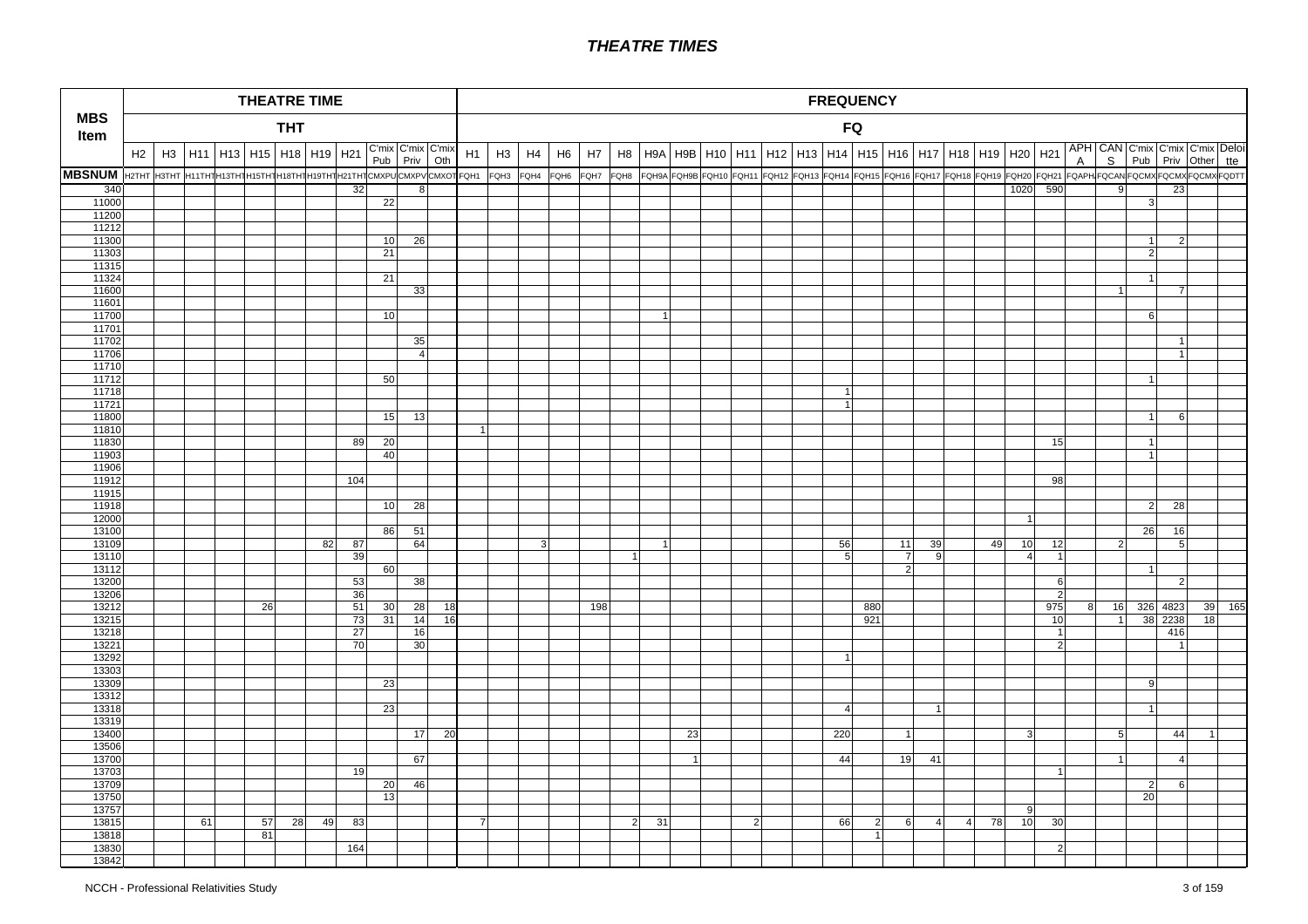|                |                                                                                                 |                 |           | <b>AVERAGES</b>     |          |                 |    | <b>OP SKINTIME</b> |               |    |    |    |                 | <b>OPERATION TIME</b>              |    |                    |     |     |    |     | <b>OPERATION TIME 2</b>                  |                  |    |    |          |
|----------------|-------------------------------------------------------------------------------------------------|-----------------|-----------|---------------------|----------|-----------------|----|--------------------|---------------|----|----|----|-----------------|------------------------------------|----|--------------------|-----|-----|----|-----|------------------------------------------|------------------|----|----|----------|
| <b>MBS</b>     |                                                                                                 | Operation       |           | Anaesthetic Theatre |          | Time            |    | <b>OST</b>         |               |    |    |    |                 | <b>OPT</b>                         |    |                    |     |     |    |     |                                          | OPT <sub>2</sub> |    |    |          |
| Item           | Time<br><b>Time</b><br>OPT OPT2 OAT OAT2<br>OST<br><b>MBSNUM</b> AVOST AVOPT AVOPT AVOAT AVOAT2 |                 |           |                     |          | THT             | H4 |                    | H6 H11 H21 H1 |    |    |    |                 | H8 H10 H13 H15 H16 H17 H18 H19 H20 |    | APH CAN Deloi Harv |     |     |    |     | $H8$ H9A H9B H13 H15 H16 H17 H18 H19 H20 |                  |    |    | CAN      |
|                |                                                                                                 |                 |           |                     |          | AVTHT           |    |                    |               |    |    |    |                 |                                    |    | S.                 | tte | ard |    |     |                                          |                  |    |    | S.       |
| 13845          | 32                                                                                              |                 |           | 37                  | 34       | 66              |    |                    | 32            |    |    |    |                 |                                    |    |                    |     |     |    |     |                                          |                  |    |    |          |
| 13857          |                                                                                                 |                 |           |                     | 62       |                 |    |                    |               |    |    |    |                 |                                    |    |                    |     |     |    |     |                                          |                  |    |    |          |
| 13879          |                                                                                                 | 41              | 35        | 30                  | 65       |                 |    |                    |               |    |    |    |                 |                                    | 25 |                    |     | 57  |    |     |                                          |                  |    | 35 |          |
| 13882          |                                                                                                 | 28              |           |                     |          |                 |    |                    |               |    |    |    |                 |                                    |    |                    |     | 28  |    |     |                                          |                  |    |    |          |
| 13915          |                                                                                                 |                 |           |                     |          | 16              |    |                    |               |    |    |    |                 |                                    |    |                    |     |     |    |     |                                          |                  |    |    |          |
| 13918<br>13921 |                                                                                                 |                 |           |                     | 10       | 40              |    |                    |               |    |    |    |                 |                                    |    |                    |     |     |    |     |                                          |                  |    |    |          |
| 13924          |                                                                                                 |                 |           |                     | 15       |                 |    |                    |               |    |    |    |                 |                                    |    |                    |     |     |    |     |                                          |                  |    |    |          |
| 13927          |                                                                                                 |                 |           |                     | 83       | 68              |    |                    |               |    |    |    |                 |                                    |    |                    |     |     |    |     |                                          |                  |    |    |          |
| 13933          |                                                                                                 |                 |           |                     |          | 14              |    |                    |               |    |    |    |                 |                                    |    |                    |     |     |    |     |                                          |                  |    |    |          |
| 13936          |                                                                                                 |                 |           |                     |          | 44              |    |                    |               |    |    |    |                 |                                    |    |                    |     |     |    |     |                                          |                  |    |    |          |
| 13939          |                                                                                                 | 20              | 23        | 22                  | 22       | $\overline{22}$ |    |                    |               |    |    | 26 |                 | 13                                 |    |                    |     |     |    |     | 31                                       |                  | 14 |    |          |
| 13945          | 53                                                                                              | 24              | 26        | 37                  | 43       | 52              |    |                    | 53            |    | 21 |    | 26              | 24                                 |    |                    |     |     | 22 |     |                                          | 30 <sup>1</sup>  | 26 |    |          |
| 13948          |                                                                                                 |                 |           |                     |          |                 |    |                    |               |    |    |    |                 |                                    |    |                    |     |     |    |     |                                          |                  |    |    |          |
| 14056<br>14059 |                                                                                                 |                 |           |                     | 45<br>75 |                 |    |                    |               |    |    |    |                 |                                    |    |                    |     |     |    |     |                                          |                  |    |    |          |
| 14077          |                                                                                                 | 59              |           |                     | 45       | 23              |    |                    |               |    |    |    |                 |                                    |    | 59                 |     |     |    |     |                                          |                  |    |    |          |
| 14080          |                                                                                                 |                 |           |                     | 75       |                 |    |                    |               |    |    |    |                 |                                    |    |                    |     |     |    |     |                                          |                  |    |    |          |
| 14100          |                                                                                                 |                 |           |                     | 45       | 25              |    |                    |               |    |    |    |                 |                                    |    |                    |     |     |    |     |                                          |                  |    |    |          |
| 14103          |                                                                                                 |                 |           |                     | 75       | 120             |    |                    |               |    |    |    |                 |                                    |    |                    |     |     |    |     |                                          |                  |    |    |          |
| 14106          |                                                                                                 | 13              | 16        | 16                  | 23       |                 |    |                    |               |    |    |    | 14              |                                    |    | 13                 |     |     |    |     |                                          | 15               |    |    | 18       |
| 14109          |                                                                                                 |                 |           |                     | 45       | 23              |    |                    |               |    |    |    |                 |                                    |    |                    |     |     |    |     |                                          |                  |    |    |          |
| 14112          |                                                                                                 | 18              | 23        | 23                  | 44       | 13              |    |                    |               |    |    |    |                 |                                    |    | 18                 |     |     |    |     |                                          |                  |    |    | 23       |
| 14115<br>14118 |                                                                                                 | 40              | 45        | 50                  | 75<br>73 | 20<br>25        |    |                    |               |    |    |    |                 |                                    |    | 40                 |     |     |    |     |                                          |                  |    |    |          |
| 14120          |                                                                                                 | 30 <sup>1</sup> | 35        | 30                  | 40       |                 |    |                    |               |    |    |    |                 |                                    |    | 30                 |     |     |    |     |                                          |                  |    |    | 45<br>35 |
| 14122          |                                                                                                 |                 |           |                     | 75       |                 |    |                    |               |    |    |    |                 |                                    |    |                    |     |     |    |     |                                          |                  |    |    |          |
| 14124          |                                                                                                 |                 |           |                     | 30       |                 |    |                    |               |    |    |    |                 |                                    |    |                    |     |     |    |     |                                          |                  |    |    |          |
| 14126          |                                                                                                 |                 |           |                     | 45       |                 |    |                    |               |    |    |    |                 |                                    |    |                    |     |     |    |     |                                          |                  |    |    |          |
| 14128          |                                                                                                 |                 |           |                     | 60       |                 |    |                    |               |    |    |    |                 |                                    |    |                    |     |     |    |     |                                          |                  |    |    |          |
| 14130          |                                                                                                 |                 |           |                     | 75       |                 |    |                    |               |    |    |    |                 |                                    |    |                    |     |     |    |     |                                          |                  |    |    |          |
| 14132          |                                                                                                 |                 |           |                     | 90       |                 |    |                    |               |    |    |    |                 |                                    |    |                    |     |     |    |     |                                          |                  |    |    |          |
| 14203<br>14206 |                                                                                                 | 9<br>10         | 12<br>13  | 11<br>16            | 30<br>19 | 14<br>18        |    |                    |               |    |    |    |                 | 9                                  | 10 |                    |     |     |    |     |                                          |                  | 12 | 13 |          |
| 14209          |                                                                                                 | 29              |           |                     | 35       | 68              |    |                    |               | 29 |    |    |                 |                                    |    |                    |     |     |    |     |                                          |                  |    |    |          |
| 14212          |                                                                                                 |                 |           |                     | 30       |                 |    |                    |               |    |    |    |                 |                                    |    |                    |     |     |    |     |                                          |                  |    |    |          |
| 14224          |                                                                                                 |                 |           |                     | 15       |                 |    |                    |               |    |    |    |                 |                                    |    |                    |     |     |    |     |                                          |                  |    |    |          |
| 15000          |                                                                                                 |                 |           |                     | 30       |                 |    |                    |               |    |    |    |                 |                                    |    |                    |     |     |    |     |                                          |                  |    |    |          |
| 15303          |                                                                                                 | 10              | 16        | 25                  | 31       |                 |    |                    |               |    |    |    | 10 <sup>1</sup> |                                    |    |                    |     |     |    |     |                                          | 16               |    |    |          |
| 15304          |                                                                                                 |                 |           |                     | 30       |                 |    |                    |               |    |    |    |                 |                                    |    |                    |     |     |    |     |                                          |                  |    |    |          |
| 15307          |                                                                                                 |                 |           |                     | 30       |                 |    |                    |               |    |    |    |                 |                                    |    |                    |     |     |    |     |                                          |                  |    |    |          |
| 15308<br>15311 |                                                                                                 |                 |           |                     | 47<br>38 |                 |    |                    |               |    |    |    |                 |                                    |    |                    |     |     |    |     |                                          |                  |    |    |          |
| 15312          |                                                                                                 |                 |           |                     | 30       |                 |    |                    |               |    |    |    |                 |                                    |    |                    |     |     |    |     |                                          |                  |    |    |          |
| 15315          |                                                                                                 |                 |           |                     | 30       | 50              |    |                    |               |    |    |    |                 |                                    |    |                    |     |     |    |     |                                          |                  |    |    |          |
| 15316          |                                                                                                 |                 |           |                     | 88       |                 |    |                    |               |    |    |    |                 |                                    |    |                    |     |     |    |     |                                          |                  |    |    |          |
| 15319          |                                                                                                 |                 |           |                     | 45       |                 |    |                    |               |    |    |    |                 |                                    |    |                    |     |     |    |     |                                          |                  |    |    |          |
| 15320          |                                                                                                 |                 |           |                     | 55       |                 |    |                    |               |    |    |    |                 |                                    |    |                    |     |     |    |     |                                          |                  |    |    |          |
| 15323          |                                                                                                 |                 |           |                     | 45       |                 |    |                    |               |    |    |    |                 |                                    |    |                    |     |     |    |     |                                          |                  |    |    |          |
| 15324          |                                                                                                 |                 |           |                     | 59       |                 |    |                    |               |    |    |    |                 |                                    |    |                    |     |     |    |     |                                          |                  |    |    |          |
| 15327          |                                                                                                 | 120             | 125       | 125                 | 88       |                 |    |                    |               |    |    |    |                 |                                    |    | 120                |     |     |    |     |                                          |                  |    |    | 125      |
| 15328<br>15331 |                                                                                                 | 45              | 49<br>102 | 64                  | 63<br>80 |                 |    |                    |               |    |    |    | 45              |                                    |    |                    |     |     |    | 102 |                                          | 49               |    |    |          |
| 15332          |                                                                                                 |                 |           |                     | 60       |                 |    |                    |               |    |    |    |                 |                                    |    |                    |     |     |    |     |                                          |                  |    |    |          |
|                |                                                                                                 |                 |           |                     |          |                 |    |                    |               |    |    |    |                 |                                    |    |                    |     |     |    |     |                                          |                  |    |    |          |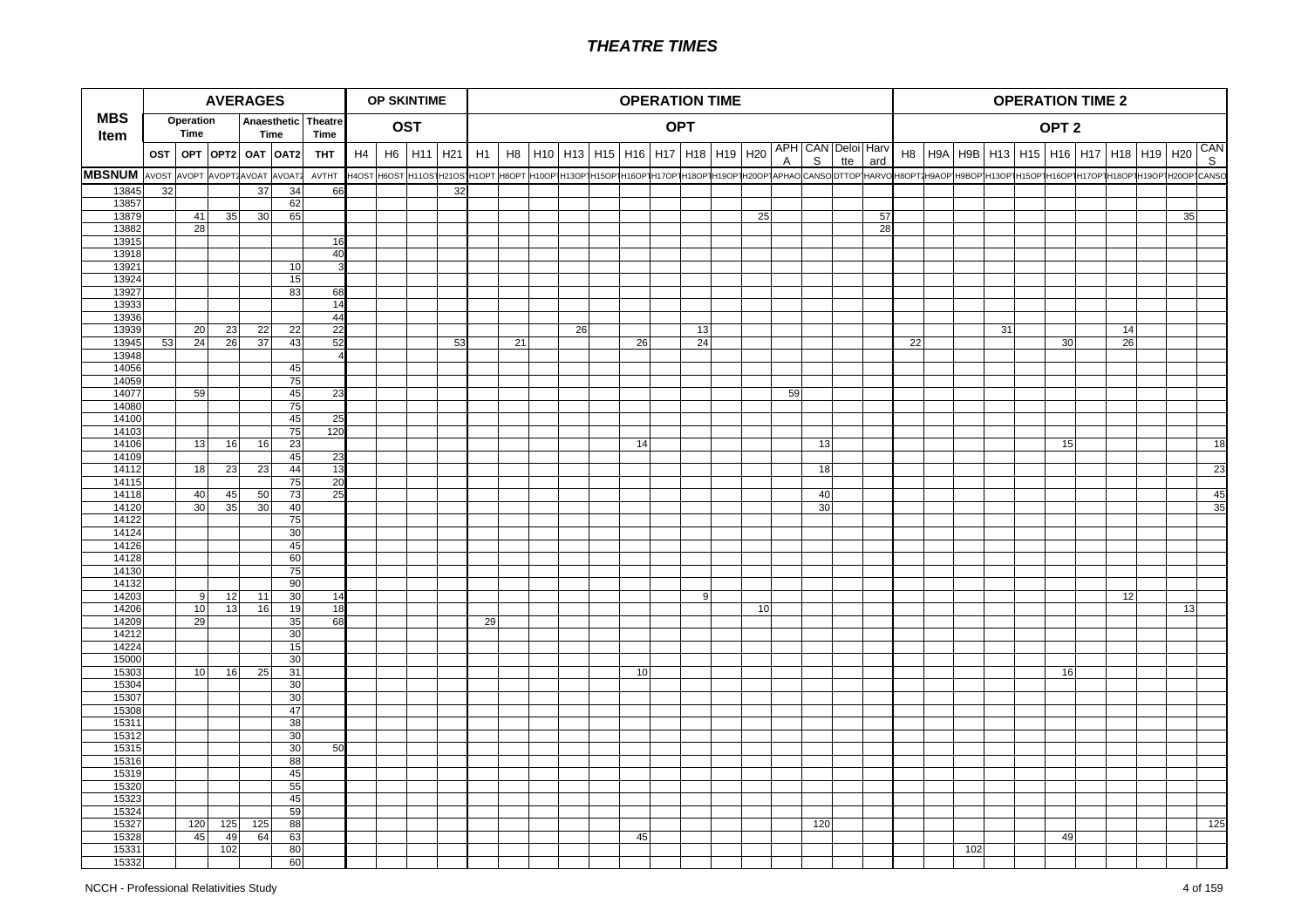|                                                                                                                                                                                                                                |    | <b>ANAESTHETIC TIME</b><br><b>OAT</b> |                |                |  |    |  |    |  |    |  |    |    |     |                         |            |                |           |                 |     | <b>ANAESTHETIC TIME 2</b> |                  |    |  |                                                                 |    |     |                |
|--------------------------------------------------------------------------------------------------------------------------------------------------------------------------------------------------------------------------------|----|---------------------------------------|----------------|----------------|--|----|--|----|--|----|--|----|----|-----|-------------------------|------------|----------------|-----------|-----------------|-----|---------------------------|------------------|----|--|-----------------------------------------------------------------|----|-----|----------------|
| <b>MBS</b><br>Item                                                                                                                                                                                                             |    | H10 H13 H15 H16 H17 H18 H19 H20 H21   |                |                |  |    |  |    |  |    |  |    |    |     |                         |            |                |           |                 |     |                           | OAT <sub>2</sub> |    |  |                                                                 |    |     |                |
|                                                                                                                                                                                                                                | H1 | H4                                    | H <sub>6</sub> | H <sub>8</sub> |  |    |  |    |  |    |  |    |    | S   | <b>CAN Deloi</b><br>tte | <b>MBS</b> | H <sub>5</sub> | <b>H7</b> | H8              |     |                           |                  |    |  | H9A   H9B   H11   H12   H14   H15   H16   H17   H19   H20   H21 | S  |     | CAN WA<br>Grou |
| MBSNUM  H10AT H6OAT H6OAT H6OAT H8OAT H10OATH15OATH15OATH15OATH19OATH2OATH21OATCANSODTTOAMBSOATH5OATH7OATTH8OATH9AOATH9BOATH11OATH12OATH14OATH15OATH16OATH19OATH2OATH19OATH2OATH1OATH11OATH11OATH11OATH11OATH11OATH11OATH11OAT |    |                                       |                |                |  |    |  |    |  |    |  |    |    |     |                         |            |                |           |                 |     |                           |                  |    |  |                                                                 |    |     |                |
| 13845                                                                                                                                                                                                                          |    |                                       |                |                |  |    |  |    |  |    |  |    | 37 |     |                         | 30         |                |           |                 |     |                           |                  |    |  |                                                                 | 37 |     |                |
| 13857                                                                                                                                                                                                                          |    |                                       |                |                |  |    |  |    |  |    |  |    |    |     |                         |            |                |           |                 |     |                           | 62               |    |  |                                                                 |    |     |                |
| 13879                                                                                                                                                                                                                          |    | 30 <sup>°</sup>                       |                |                |  |    |  |    |  |    |  |    |    |     |                         |            |                |           |                 |     |                           | 90               |    |  | 40                                                              |    |     |                |
| 13882                                                                                                                                                                                                                          |    |                                       |                |                |  |    |  |    |  |    |  |    |    |     |                         |            |                |           |                 |     |                           |                  |    |  |                                                                 |    |     |                |
| 13915                                                                                                                                                                                                                          |    |                                       |                |                |  |    |  |    |  |    |  |    |    |     |                         |            |                |           |                 |     |                           |                  |    |  |                                                                 |    |     |                |
| 13918                                                                                                                                                                                                                          |    |                                       |                |                |  |    |  |    |  |    |  |    |    |     |                         |            |                |           |                 |     |                           |                  |    |  |                                                                 |    |     |                |
| 13921                                                                                                                                                                                                                          |    |                                       |                |                |  |    |  |    |  |    |  |    |    |     |                         |            |                |           |                 |     |                           | 10               |    |  |                                                                 |    |     |                |
| 13924                                                                                                                                                                                                                          |    |                                       |                |                |  |    |  |    |  |    |  |    |    |     |                         |            |                |           |                 |     |                           | 15               |    |  |                                                                 |    |     |                |
| 13927<br>13933                                                                                                                                                                                                                 |    |                                       |                |                |  |    |  |    |  |    |  |    |    |     |                         |            |                |           |                 |     |                           | 83               |    |  |                                                                 |    |     |                |
| 13936                                                                                                                                                                                                                          |    |                                       |                |                |  |    |  |    |  |    |  |    |    |     |                         |            |                |           |                 |     |                           |                  |    |  |                                                                 |    |     |                |
| 13939                                                                                                                                                                                                                          |    |                                       |                |                |  | 30 |  |    |  | 14 |  |    |    |     |                         |            |                |           |                 |     |                           | 29               |    |  |                                                                 |    |     | 15             |
| 13945                                                                                                                                                                                                                          |    |                                       |                | 21             |  |    |  | 41 |  | 27 |  |    | 58 |     |                         |            |                |           | $\overline{22}$ |     |                           |                  | 45 |  |                                                                 | 58 |     | 45             |
| 13948                                                                                                                                                                                                                          |    |                                       |                |                |  |    |  |    |  |    |  |    |    |     |                         |            |                |           |                 |     |                           |                  |    |  |                                                                 |    |     |                |
| 14056                                                                                                                                                                                                                          |    |                                       |                |                |  |    |  |    |  |    |  |    |    |     |                         | 45         |                |           |                 |     |                           |                  |    |  |                                                                 |    |     |                |
| 14059                                                                                                                                                                                                                          |    |                                       |                |                |  |    |  |    |  |    |  |    |    |     |                         | 75         |                |           |                 |     |                           |                  |    |  |                                                                 |    |     |                |
| 14077                                                                                                                                                                                                                          |    |                                       |                |                |  |    |  |    |  |    |  |    |    |     |                         | 45         |                |           |                 |     |                           |                  |    |  |                                                                 |    |     |                |
| 14080                                                                                                                                                                                                                          |    |                                       |                |                |  |    |  |    |  |    |  |    |    |     |                         | 75         |                |           |                 |     |                           |                  |    |  |                                                                 |    |     |                |
| 14100                                                                                                                                                                                                                          |    |                                       |                |                |  |    |  |    |  |    |  |    |    |     |                         | 45         |                |           |                 |     |                           |                  |    |  |                                                                 |    |     |                |
| 14103                                                                                                                                                                                                                          |    |                                       |                |                |  |    |  |    |  |    |  |    |    |     |                         | 75         |                |           |                 |     |                           |                  |    |  |                                                                 |    |     |                |
| 14106                                                                                                                                                                                                                          |    |                                       |                |                |  |    |  | 14 |  |    |  |    |    | 18  |                         | 30         |                |           |                 |     |                           |                  | 16 |  |                                                                 |    | 23  |                |
| 14109                                                                                                                                                                                                                          |    |                                       |                |                |  |    |  |    |  |    |  |    |    |     |                         | 45         |                |           |                 |     |                           |                  |    |  |                                                                 |    |     |                |
| 14112                                                                                                                                                                                                                          |    |                                       |                |                |  |    |  |    |  |    |  |    |    | 23  |                         | 60         |                |           |                 |     |                           |                  |    |  |                                                                 |    | 28  |                |
| 14115                                                                                                                                                                                                                          |    |                                       |                |                |  |    |  |    |  |    |  |    |    |     |                         | 75         |                |           |                 |     |                           |                  |    |  |                                                                 |    |     |                |
| 14118                                                                                                                                                                                                                          |    |                                       |                |                |  |    |  |    |  |    |  |    |    | 50  |                         | 90         |                |           |                 |     |                           |                  |    |  |                                                                 |    | 55  |                |
| 14120<br>14122                                                                                                                                                                                                                 |    |                                       |                |                |  |    |  |    |  |    |  |    |    | 30  |                         | 45<br>75   |                |           |                 |     |                           |                  |    |  |                                                                 |    | 35  |                |
| 14124                                                                                                                                                                                                                          |    |                                       |                |                |  |    |  |    |  |    |  |    |    |     |                         | 30         |                |           |                 |     |                           |                  |    |  |                                                                 |    |     |                |
| 14126                                                                                                                                                                                                                          |    |                                       |                |                |  |    |  |    |  |    |  |    |    |     |                         | 45         |                |           |                 |     |                           |                  |    |  |                                                                 |    |     |                |
| 14128                                                                                                                                                                                                                          |    |                                       |                |                |  |    |  |    |  |    |  |    |    |     |                         | 60         |                |           |                 |     |                           |                  |    |  |                                                                 |    |     |                |
| 14130                                                                                                                                                                                                                          |    |                                       |                |                |  |    |  |    |  |    |  |    |    |     |                         | 75         |                |           |                 |     |                           |                  |    |  |                                                                 |    |     |                |
| 14132                                                                                                                                                                                                                          |    |                                       |                |                |  |    |  |    |  |    |  |    |    |     |                         | 90         |                |           |                 |     |                           |                  |    |  |                                                                 |    |     |                |
| 14203                                                                                                                                                                                                                          |    |                                       |                |                |  |    |  |    |  | 11 |  |    |    |     |                         | 30         |                |           |                 |     |                           |                  |    |  |                                                                 |    |     | 30             |
| 14206                                                                                                                                                                                                                          |    |                                       |                |                |  |    |  |    |  |    |  | 16 |    |     |                         |            |                |           |                 |     |                           |                  |    |  | 19                                                              |    |     |                |
| 14209                                                                                                                                                                                                                          |    |                                       |                |                |  |    |  |    |  |    |  |    |    |     |                         |            |                | 35        |                 |     |                           |                  |    |  |                                                                 |    |     |                |
| 14212                                                                                                                                                                                                                          |    |                                       |                |                |  |    |  |    |  |    |  |    |    |     |                         | 30         |                |           |                 |     |                           |                  |    |  |                                                                 |    |     |                |
| 14224                                                                                                                                                                                                                          |    |                                       |                |                |  |    |  |    |  |    |  |    |    |     |                         | 15         |                |           |                 |     |                           |                  |    |  |                                                                 |    |     |                |
| 15000                                                                                                                                                                                                                          |    |                                       |                |                |  |    |  |    |  |    |  |    |    |     |                         |            |                |           |                 |     |                           | 30               |    |  |                                                                 |    |     |                |
| 15303                                                                                                                                                                                                                          |    |                                       |                |                |  |    |  | 25 |  |    |  |    |    |     |                         | 30         |                |           |                 |     |                           |                  | 31 |  |                                                                 |    |     |                |
| 15304                                                                                                                                                                                                                          |    |                                       |                |                |  |    |  |    |  |    |  |    |    |     |                         | 30         |                |           |                 |     |                           |                  |    |  |                                                                 |    |     |                |
| 15307                                                                                                                                                                                                                          |    |                                       |                |                |  |    |  |    |  |    |  |    |    |     |                         | 30         |                |           |                 |     |                           |                  |    |  |                                                                 |    |     |                |
| 15308<br>15311                                                                                                                                                                                                                 |    |                                       |                |                |  |    |  |    |  |    |  |    |    |     |                         | 30<br>30   |                |           |                 |     |                           | 65<br>45         |    |  |                                                                 |    |     |                |
| 15312                                                                                                                                                                                                                          |    |                                       |                |                |  |    |  |    |  |    |  |    |    |     |                         | 30         |                |           |                 |     |                           |                  |    |  |                                                                 |    |     |                |
| 15315                                                                                                                                                                                                                          |    |                                       |                |                |  |    |  |    |  |    |  |    |    |     |                         | 30         |                |           |                 |     |                           |                  |    |  |                                                                 |    |     |                |
| 15316                                                                                                                                                                                                                          |    |                                       |                |                |  |    |  |    |  |    |  |    |    |     |                         | 45         |                |           |                 |     |                           | 130              |    |  |                                                                 |    |     |                |
| 15319                                                                                                                                                                                                                          |    |                                       |                |                |  |    |  |    |  |    |  |    |    |     |                         | 45         |                |           |                 |     |                           |                  |    |  |                                                                 |    |     |                |
| 15320                                                                                                                                                                                                                          |    |                                       |                |                |  |    |  |    |  |    |  |    |    |     |                         | 45         |                |           |                 |     |                           | 65               |    |  |                                                                 |    |     |                |
| 15323                                                                                                                                                                                                                          |    |                                       |                |                |  |    |  |    |  |    |  |    |    |     |                         | 45         |                |           |                 |     |                           |                  |    |  |                                                                 |    |     |                |
| 15324                                                                                                                                                                                                                          |    |                                       |                |                |  |    |  |    |  |    |  |    |    |     |                         | 45         |                |           |                 |     |                           | 73               |    |  |                                                                 |    |     |                |
| 15327                                                                                                                                                                                                                          |    |                                       |                |                |  |    |  |    |  |    |  |    |    | 125 |                         | 45         |                |           |                 |     |                           |                  |    |  |                                                                 |    | 130 |                |
| 15328                                                                                                                                                                                                                          |    |                                       |                |                |  |    |  | 64 |  |    |  |    |    |     |                         | 45         |                |           |                 |     |                           | 75               | 68 |  |                                                                 |    |     |                |
| 15331                                                                                                                                                                                                                          |    |                                       |                |                |  |    |  |    |  |    |  |    |    |     |                         | 45         |                |           |                 | 114 |                           | 80               |    |  |                                                                 |    |     |                |
| 15332                                                                                                                                                                                                                          |    |                                       |                |                |  |    |  |    |  |    |  |    |    |     |                         | 45         |                |           |                 |     |                           | 75               |    |  |                                                                 |    |     |                |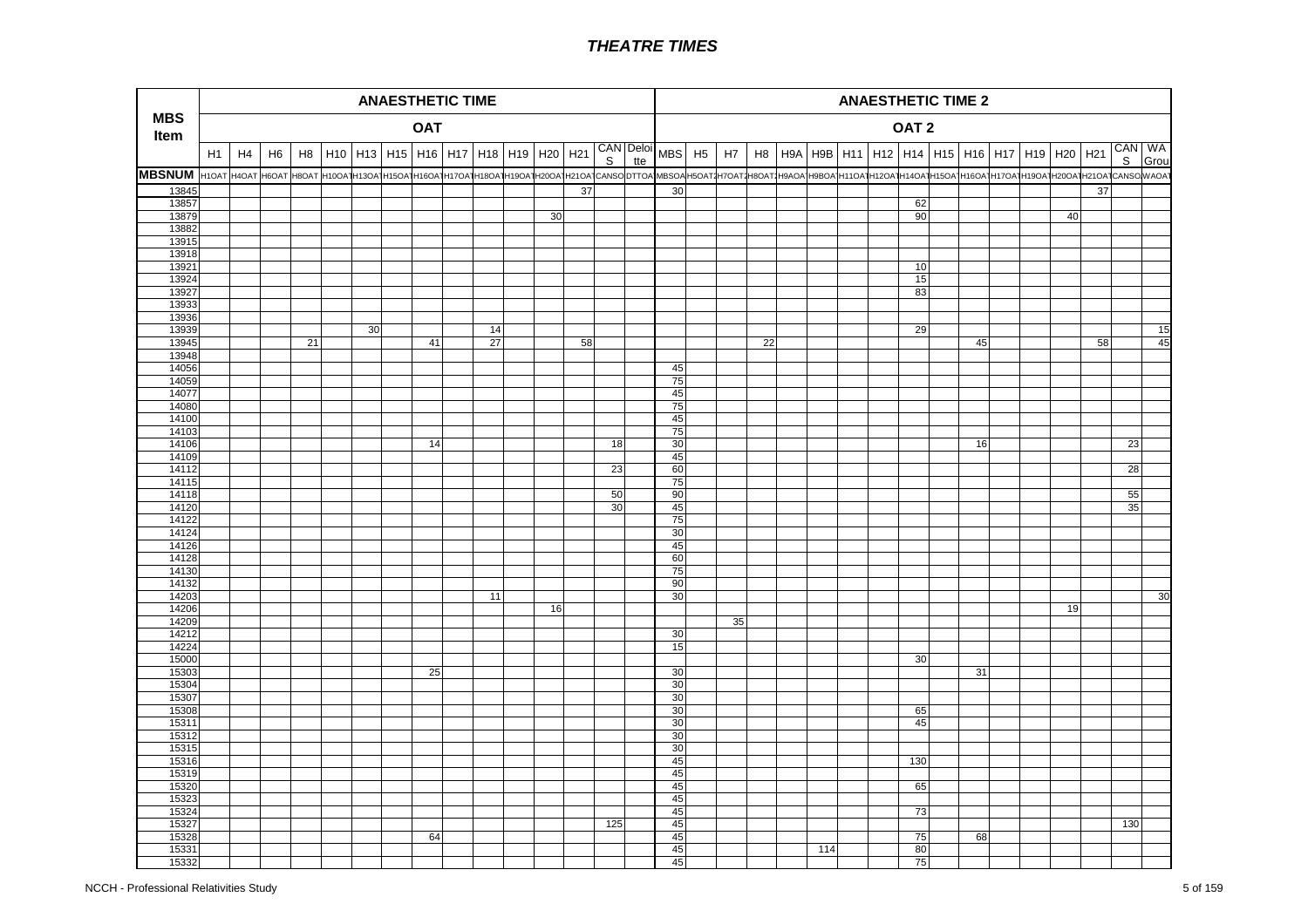|                                                                                             |    |  |    | <b>THEATRE TIME</b> |    |                                                                                                                 |                 |                         |                |   |           |    |    |                |    |                                                                                                                                       |  |         |                     | <b>FREQUENCY</b> |     |                |    |                |                |                                 |                 |                      |   |  |
|---------------------------------------------------------------------------------------------|----|--|----|---------------------|----|-----------------------------------------------------------------------------------------------------------------|-----------------|-------------------------|----------------|---|-----------|----|----|----------------|----|---------------------------------------------------------------------------------------------------------------------------------------|--|---------|---------------------|------------------|-----|----------------|----|----------------|----------------|---------------------------------|-----------------|----------------------|---|--|
| <b>MBS</b><br>Item                                                                          |    |  |    | <b>THT</b>          |    |                                                                                                                 |                 |                         |                |   |           |    |    |                |    |                                                                                                                                       |  |         |                     | <b>FQ</b>        |     |                |    |                |                |                                 |                 |                      |   |  |
|                                                                                             |    |  |    |                     |    | H2   H3   H11   H13   H15   H18   H19   H21   C'mix   C'mix   C'mix   C'mix   H19   H21   C'mix   C'mix   C'mix |                 |                         |                |   | $H1$ $H3$ | H4 | H6 | H7             |    | H8   H9A   H9B   H10   H11   H12   H13   H14   H15   H16   H17   H18   H19   H20   H21                                                |  |         |                     |                  |     |                |    |                | $\overline{A}$ | APH CAN C'mix C'mix C'mix Deloi |                 | S Pub Priv Other tte |   |  |
| MBSNUM H2THT H3THT H11THTH13THT H15THT H18THT H19THT H21THT CMXPU CMXPV CMXOTFQH1 FQH3 FQH4 |    |  |    |                     |    |                                                                                                                 |                 |                         |                |   |           |    |    |                |    | FQH6 FQH7 FQH8 FQH9AFQH9BFQH10 FQH11 FQH12 FQH13 FQH14 FQH15 FQH15 FQH16 FQH17 FQH18 FQH19 FQH20 FQH21 FQAPHFQCANFQCANTQCMXFQCMXFQCMX |  |         |                     |                  |     |                |    |                |                |                                 |                 |                      |   |  |
| 13845                                                                                       |    |  |    |                     |    | 66                                                                                                              |                 |                         |                |   |           |    |    |                |    |                                                                                                                                       |  |         |                     |                  |     |                |    | $\overline{1}$ |                |                                 |                 |                      |   |  |
| 13857<br>13879                                                                              |    |  |    |                     |    |                                                                                                                 |                 |                         |                |   |           |    |    |                |    |                                                                                                                                       |  |         | 3 <sup>1</sup><br>1 |                  |     |                | 1  |                |                |                                 |                 |                      |   |  |
| 13882                                                                                       |    |  |    |                     |    |                                                                                                                 |                 |                         |                |   |           |    |    |                |    |                                                                                                                                       |  |         |                     |                  |     |                |    |                |                |                                 |                 |                      |   |  |
| 13915                                                                                       |    |  |    |                     |    |                                                                                                                 | 20 <sup>1</sup> | 13                      | 17             |   |           |    |    |                |    |                                                                                                                                       |  |         |                     |                  |     |                |    |                |                |                                 |                 | 249 1530             | 6 |  |
| 13918                                                                                       |    |  |    |                     |    |                                                                                                                 | 40              |                         |                |   |           |    |    |                |    |                                                                                                                                       |  |         |                     |                  |     |                |    |                |                |                                 | 223             |                      |   |  |
| 13921<br>13924                                                                              |    |  |    |                     |    |                                                                                                                 |                 | $\overline{\mathbf{3}}$ | $\overline{4}$ |   |           |    |    |                |    |                                                                                                                                       |  |         | 1<br>1              |                  |     |                |    |                |                |                                 | 35              | 31                   |   |  |
| 13927                                                                                       |    |  |    |                     |    |                                                                                                                 | 68              |                         |                |   |           |    |    |                |    |                                                                                                                                       |  |         | 2                   |                  |     |                |    |                |                |                                 | $\vert 4 \vert$ |                      |   |  |
| 13933                                                                                       |    |  |    |                     |    |                                                                                                                 | 14              |                         |                |   |           |    |    |                |    |                                                                                                                                       |  |         |                     |                  |     |                |    |                |                |                                 | 12              |                      |   |  |
| 13936<br>13939                                                                              | 16 |  | 35 |                     | 15 |                                                                                                                 | 44              |                         |                |   |           |    |    |                |    |                                                                                                                                       |  | $\vert$ | 5 <sub>l</sub>      |                  |     | 65             |    |                |                |                                 | 6               |                      |   |  |
| 13945                                                                                       |    |  |    |                     | 28 | 76                                                                                                              |                 |                         |                |   |           |    |    |                | 11 |                                                                                                                                       |  |         |                     |                  | 1   | $\overline{2}$ |    | 1              |                |                                 |                 |                      |   |  |
| 13948                                                                                       |    |  |    |                     |    |                                                                                                                 |                 | $\overline{2}$          | 5 <sub>l</sub> |   |           |    |    |                |    |                                                                                                                                       |  |         |                     |                  |     |                |    |                |                |                                 | 16              | 24                   |   |  |
| 14056                                                                                       |    |  |    |                     |    |                                                                                                                 |                 |                         |                |   |           |    |    |                |    |                                                                                                                                       |  |         |                     |                  |     |                |    |                |                |                                 |                 |                      |   |  |
| 14059<br>14077                                                                              |    |  |    |                     |    |                                                                                                                 | 23              |                         |                |   |           |    |    |                |    |                                                                                                                                       |  |         |                     |                  |     |                |    |                | 8              |                                 | 1               |                      |   |  |
| 14080                                                                                       |    |  |    |                     |    |                                                                                                                 |                 |                         |                |   |           |    |    |                |    |                                                                                                                                       |  |         |                     |                  |     |                |    |                |                |                                 |                 |                      |   |  |
| 14100                                                                                       |    |  |    |                     |    |                                                                                                                 | 25              |                         |                |   |           |    |    |                |    |                                                                                                                                       |  |         |                     |                  |     |                |    |                |                |                                 | 1               |                      |   |  |
| 14103                                                                                       |    |  |    |                     |    |                                                                                                                 | 120             |                         |                |   |           |    |    |                |    |                                                                                                                                       |  |         |                     |                  |     |                |    |                |                |                                 | $\overline{1}$  |                      |   |  |
| 14106<br>14109                                                                              |    |  |    |                     |    |                                                                                                                 |                 | 23                      |                |   |           |    |    |                |    |                                                                                                                                       |  |         |                     |                  | 104 |                |    |                |                | $\overline{2}$                  |                 | $2 \vert$            |   |  |
| 14112                                                                                       |    |  |    |                     |    |                                                                                                                 | 13              |                         |                |   |           |    |    |                |    |                                                                                                                                       |  |         |                     |                  |     |                |    |                |                | $\overline{2}$                  | 11              |                      |   |  |
| 14115                                                                                       |    |  |    |                     |    |                                                                                                                 | 20              |                         |                |   |           |    |    |                |    |                                                                                                                                       |  |         |                     |                  |     |                |    |                |                |                                 | 10              |                      |   |  |
| 14118<br>14120                                                                              |    |  |    |                     |    |                                                                                                                 | 25              |                         |                |   |           |    |    |                |    |                                                                                                                                       |  |         |                     |                  |     |                |    |                |                | $\mathbf{1}$<br>$\mathbf{1}$    | $\overline{1}$  |                      |   |  |
| 14122                                                                                       |    |  |    |                     |    |                                                                                                                 |                 |                         |                |   |           |    |    |                |    |                                                                                                                                       |  |         |                     |                  |     |                |    |                |                |                                 |                 |                      |   |  |
| 14124                                                                                       |    |  |    |                     |    |                                                                                                                 |                 |                         |                |   |           |    |    |                |    |                                                                                                                                       |  |         |                     |                  |     |                |    |                |                |                                 |                 |                      |   |  |
| 14126                                                                                       |    |  |    |                     |    |                                                                                                                 |                 |                         |                |   |           |    |    |                |    |                                                                                                                                       |  |         |                     |                  |     |                |    |                |                |                                 |                 |                      |   |  |
| 14128<br>14130                                                                              |    |  |    |                     |    |                                                                                                                 |                 |                         |                |   |           |    |    |                |    |                                                                                                                                       |  |         |                     |                  |     |                |    |                |                |                                 |                 |                      |   |  |
| 14132                                                                                       |    |  |    |                     |    |                                                                                                                 |                 |                         |                |   |           |    |    |                |    |                                                                                                                                       |  |         |                     |                  |     |                |    |                |                |                                 |                 |                      |   |  |
| 14203                                                                                       | 14 |  |    |                     | 13 |                                                                                                                 | 10 <sup>1</sup> | 21                      |                |   |           |    |    |                |    |                                                                                                                                       |  |         |                     |                  |     | $\mathbf{3}$   |    |                |                |                                 | $5\overline{)}$ | 6                    |   |  |
| 14206                                                                                       |    |  |    |                     |    |                                                                                                                 | 19              | 16                      |                |   |           |    |    |                |    |                                                                                                                                       |  |         |                     |                  |     |                | 18 |                |                |                                 | 6               | $5\overline{)}$      |   |  |
| 14209<br>14212                                                                              |    |  |    |                     |    |                                                                                                                 | 95              | 41                      |                | 6 |           |    |    | $\overline{1}$ |    |                                                                                                                                       |  |         |                     |                  |     |                |    |                |                |                                 | 16              | 26                   |   |  |
| 14224                                                                                       |    |  |    |                     |    |                                                                                                                 |                 |                         |                |   |           |    |    |                |    |                                                                                                                                       |  |         |                     |                  |     |                |    |                |                |                                 |                 |                      |   |  |
| 15000                                                                                       |    |  |    |                     |    |                                                                                                                 |                 |                         |                |   |           |    |    |                |    |                                                                                                                                       |  |         | 11                  |                  |     |                |    |                |                |                                 |                 |                      |   |  |
| 15303                                                                                       |    |  |    |                     |    |                                                                                                                 |                 |                         |                |   |           |    |    |                |    |                                                                                                                                       |  |         |                     |                  | 1   |                |    |                |                |                                 |                 |                      |   |  |
| 15304<br>15307                                                                              |    |  |    |                     |    |                                                                                                                 |                 |                         |                |   |           |    |    |                |    |                                                                                                                                       |  |         |                     |                  |     |                |    |                |                |                                 |                 |                      |   |  |
| 15308                                                                                       |    |  |    |                     |    |                                                                                                                 |                 |                         |                |   |           |    |    |                |    |                                                                                                                                       |  |         | $\mathbf{1}$        |                  |     |                |    |                |                |                                 |                 |                      |   |  |
| 15311                                                                                       |    |  |    |                     |    |                                                                                                                 |                 |                         |                |   |           |    |    |                |    |                                                                                                                                       |  |         | 1                   |                  |     |                |    |                |                |                                 |                 |                      |   |  |
| 15312                                                                                       |    |  |    |                     |    |                                                                                                                 |                 |                         |                |   |           |    |    |                |    |                                                                                                                                       |  |         |                     |                  |     |                |    |                |                |                                 |                 |                      |   |  |
| 15315<br>15316                                                                              |    |  |    |                     |    |                                                                                                                 | 50              |                         |                |   |           |    |    |                |    |                                                                                                                                       |  |         | $\mathbf{1}$        |                  |     |                |    |                |                |                                 | 1               |                      |   |  |
| 15319                                                                                       |    |  |    |                     |    |                                                                                                                 |                 |                         |                |   |           |    |    |                |    |                                                                                                                                       |  |         |                     |                  |     |                |    |                |                |                                 |                 |                      |   |  |
| 15320                                                                                       |    |  |    |                     |    |                                                                                                                 |                 |                         |                |   |           |    |    |                |    |                                                                                                                                       |  |         | $\vert$ 1           |                  |     |                |    |                |                |                                 |                 |                      |   |  |
| 15323<br>15324                                                                              |    |  |    |                     |    |                                                                                                                 |                 |                         |                |   |           |    |    |                |    |                                                                                                                                       |  |         | -9                  |                  |     |                |    |                |                |                                 |                 |                      |   |  |
| 15327                                                                                       |    |  |    |                     |    |                                                                                                                 |                 |                         |                |   |           |    |    |                |    |                                                                                                                                       |  |         |                     |                  |     |                |    |                |                | $\overline{1}$                  |                 |                      |   |  |
| 15328                                                                                       |    |  |    |                     |    |                                                                                                                 |                 |                         |                |   |           |    |    |                |    |                                                                                                                                       |  |         | $2 \vert$           |                  | 1   |                |    |                |                |                                 |                 |                      |   |  |
| 15331                                                                                       |    |  |    |                     |    |                                                                                                                 |                 |                         |                |   |           |    |    |                |    | 10                                                                                                                                    |  |         | $\mathbf{1}$        |                  |     |                |    |                |                |                                 |                 |                      |   |  |
| 15332                                                                                       |    |  |    |                     |    |                                                                                                                 |                 |                         |                |   |           |    |    |                |    |                                                                                                                                       |  |         | 25                  |                  |     |                |    |                |                |                                 |                 |                      |   |  |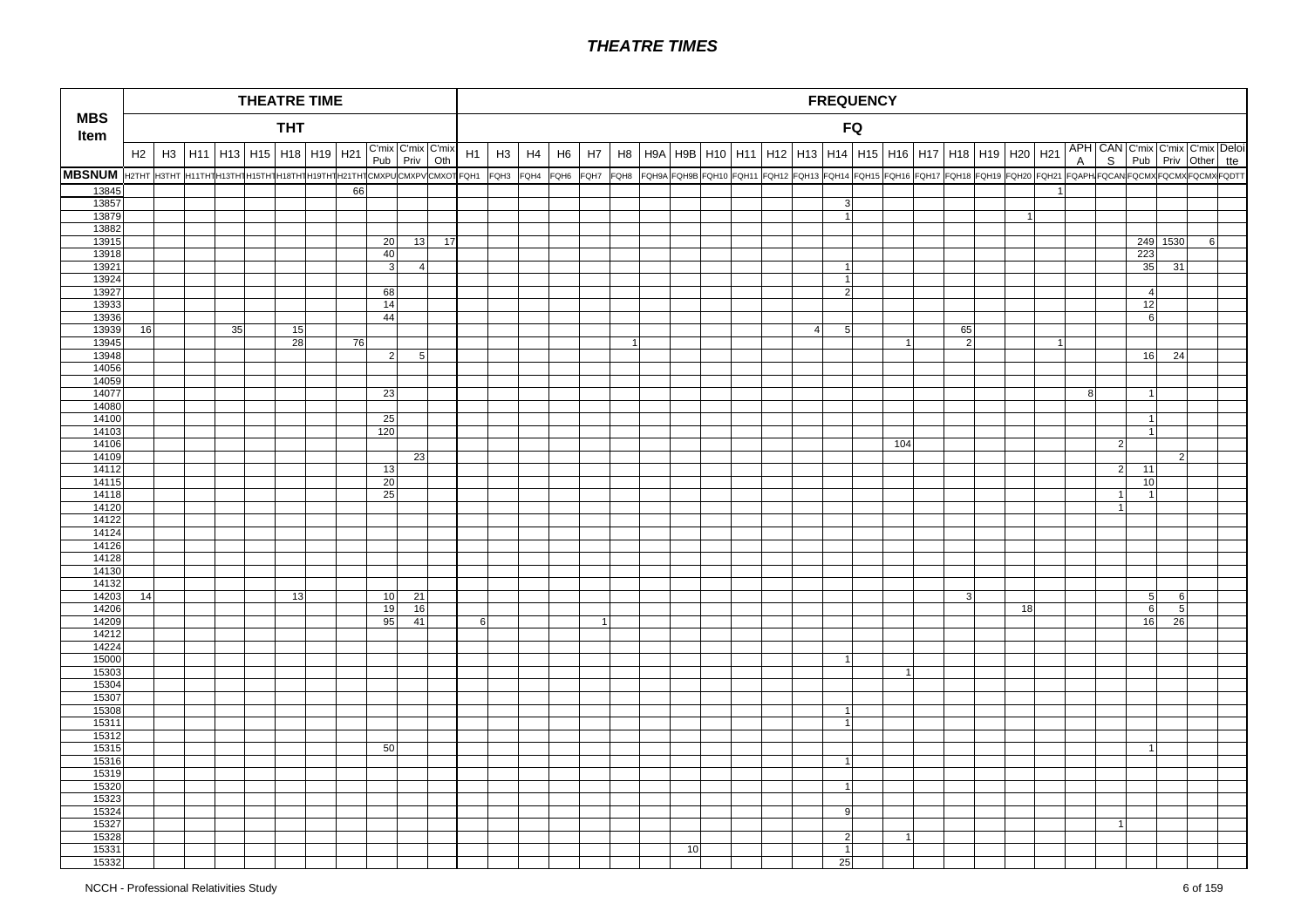|                                              |            |                          |                 | <b>AVERAGES</b>            |           |                        |    |    | OP SKINTIME |    |    |    |                                                                                                                                                                         |                 |  | <b>OPERATION TIME</b> |                 |    |    |                          |     |                |                 |  |          |                  | <b>OPERATION TIME 2</b> |    |                                                          |    |           |
|----------------------------------------------|------------|--------------------------|-----------------|----------------------------|-----------|------------------------|----|----|-------------|----|----|----|-------------------------------------------------------------------------------------------------------------------------------------------------------------------------|-----------------|--|-----------------------|-----------------|----|----|--------------------------|-----|----------------|-----------------|--|----------|------------------|-------------------------|----|----------------------------------------------------------|----|-----------|
| <b>MBS</b><br><b>Item</b>                    |            | Operation<br><b>Time</b> |                 | Anaesthetic<br><b>Time</b> |           | <b>Theatre</b><br>Time |    |    | <b>OST</b>  |    |    |    |                                                                                                                                                                         |                 |  | <b>OPT</b>            |                 |    |    |                          |     |                |                 |  |          | OPT <sub>2</sub> |                         |    |                                                          |    |           |
|                                              | <b>OST</b> |                          |                 | OPT OPT2 OAT OAT2          |           | <b>THT</b>             | H4 |    | H6 H11 H21  |    |    |    | $H1$   H8   H10   H13   H15   H16   H17   H18   H19   H20                                                                                                               |                 |  |                       |                 |    | A  | APH CAN Deloi Harv<br>S. | tte | ard            |                 |  |          |                  |                         |    | H8   H9A   H9B   H13   H15   H16   H17   H18   H19   H20 |    | CAN<br>S. |
| <b>MBSNUM</b> AVOST AVOPT AVOPT AVOAT AVOAT2 |            |                          |                 |                            |           | AVTHT                  |    |    |             |    |    |    | H4OST H6OST H11OSTH21OS H1OPT H8OPT H10OP1H13OP1H1SOP1H18OP1H18OP1H18OP1H20OP1APHAO CANSO DTTOP HARVO H8OPT H9AOP H9BOP H13OP1H15OP1H16OP1H17OP1H18OP1H19OP1H20OP1CANSC |                 |  |                       |                 |    |    |                          |     |                |                 |  |          |                  |                         |    |                                                          |    |           |
| 15335                                        |            |                          |                 |                            | 45        |                        |    |    |             |    |    |    |                                                                                                                                                                         |                 |  |                       |                 |    |    |                          |     |                |                 |  |          |                  |                         |    |                                                          |    |           |
| 15336                                        |            |                          |                 |                            | 30        |                        |    |    |             |    |    |    |                                                                                                                                                                         |                 |  |                       |                 |    |    |                          |     |                |                 |  |          |                  |                         |    |                                                          |    |           |
| 15339<br>15500                               |            |                          |                 |                            | 45        |                        |    |    |             |    |    |    |                                                                                                                                                                         |                 |  |                       |                 |    |    |                          |     |                |                 |  |          |                  |                         |    |                                                          |    |           |
| 16003                                        |            |                          |                 |                            | 30        |                        |    |    |             |    |    |    |                                                                                                                                                                         |                 |  |                       |                 |    |    |                          |     |                |                 |  |          |                  |                         |    |                                                          |    |           |
| 16502                                        |            |                          |                 |                            |           | 17                     |    |    |             |    |    |    |                                                                                                                                                                         |                 |  |                       |                 |    |    |                          |     |                |                 |  |          |                  |                         |    |                                                          |    |           |
| 16505                                        |            | 35                       | 37              | 50                         | 52        | 57                     |    |    |             |    |    |    |                                                                                                                                                                         |                 |  |                       | 35              |    |    |                          |     |                |                 |  |          |                  |                         |    | 37                                                       |    |           |
| 16507                                        |            |                          |                 |                            |           | 55                     |    |    |             |    |    |    |                                                                                                                                                                         |                 |  |                       |                 |    |    |                          |     |                |                 |  |          |                  |                         |    |                                                          |    |           |
| 16508<br>16511                               | 24         | 23                       | 26              | 30                         | 36        | 21<br>41               | 15 |    | 30          | 27 | 24 | 16 |                                                                                                                                                                         |                 |  | 17                    | 21              | 17 | 24 | 29                       | 26  | 34             | 20              |  |          |                  |                         | 22 | 28                                                       | 26 | 32        |
| 16512                                        |            | 11                       | 18              | 19                         | 26        | 11                     |    |    |             |    |    |    |                                                                                                                                                                         |                 |  |                       | 12              | 10 |    |                          |     |                |                 |  |          |                  |                         |    | 18                                                       | 18 |           |
| 16514                                        |            | $\overline{7}$           |                 |                            |           |                        |    |    |             |    |    |    |                                                                                                                                                                         |                 |  |                       |                 |    |    |                          |     | $\overline{7}$ |                 |  |          |                  |                         |    |                                                          |    |           |
| 16515                                        |            |                          |                 |                            |           | 210                    |    |    |             |    |    |    |                                                                                                                                                                         |                 |  |                       |                 |    |    |                          |     |                |                 |  |          |                  |                         |    |                                                          |    |           |
| 16517                                        |            | 37                       | 41              | 57                         | 61        | 88                     |    |    |             |    |    | 18 |                                                                                                                                                                         |                 |  |                       | 39              |    | 45 |                          | 48  |                | 38 <sup>l</sup> |  |          |                  |                         |    | 45                                                       |    |           |
| 16519                                        | 46         | 30                       | 34              | 61                         | 75        | 73                     | 39 | 44 | 57          | 44 | 38 | 19 |                                                                                                                                                                         | 24              |  | 33                    | 37              |    |    |                          | 50  |                | 23              |  | 31<br>36 |                  |                         | 39 | 43                                                       |    |           |
| 16520<br>16525                               | 35         | 40<br>55                 | 41<br>60        | 65<br>60                   | 73<br>65  | 68<br>70               | 35 |    |             |    | 41 | 33 |                                                                                                                                                                         | 30 <sub>l</sub> |  | 31                    | 37<br>55        | 41 | 60 |                          |     |                | 39              |  |          |                  |                         | 38 | 44<br>60                                                 | 49 |           |
| 16535                                        |            |                          |                 |                            | 15        |                        |    |    |             |    |    |    |                                                                                                                                                                         |                 |  |                       |                 |    |    |                          |     |                |                 |  |          |                  |                         |    |                                                          |    |           |
| 16564                                        | 28         | 20                       | 23              | 31                         | 37        | 35                     |    | 22 | 42          | 20 | 30 | 17 |                                                                                                                                                                         | 13              |  | 17                    | 18              | 15 | 33 |                          |     |                | 26              |  | 17       |                  |                         | 23 | 25                                                       | 22 |           |
| 16567                                        | 42         | 34                       | 45              | 48                         | 52        | 70                     |    |    | 42          |    |    | 27 |                                                                                                                                                                         |                 |  |                       |                 | 42 |    |                          |     |                | 37              |  |          |                  |                         |    |                                                          | 53 |           |
| 16570                                        |            | 16                       | 31              | 20                         | 35        |                        |    |    |             |    |    |    |                                                                                                                                                                         |                 |  |                       |                 | 16 |    |                          |     |                |                 |  |          |                  |                         |    |                                                          | 31 |           |
| 16573<br>16603                               | 45         | 35<br>18                 | 42              | 49                         | 61        | 51<br>19               |    |    | 45          | 46 |    | 25 |                                                                                                                                                                         |                 |  | 20                    |                 | 60 |    |                          |     | 18             | 31              |  |          |                  |                         | 25 |                                                          | 70 |           |
| 16606                                        |            | 44                       |                 |                            | 45        | 20                     |    |    |             |    |    |    |                                                                                                                                                                         |                 |  |                       |                 |    |    |                          |     | 44             |                 |  |          |                  |                         |    |                                                          |    |           |
| 16609                                        |            |                          |                 |                            | 120       |                        |    |    |             |    |    |    |                                                                                                                                                                         |                 |  |                       |                 |    |    |                          |     |                |                 |  |          |                  |                         |    |                                                          |    |           |
| 16612                                        |            |                          |                 |                            | 105       |                        |    |    |             |    |    |    |                                                                                                                                                                         |                 |  |                       |                 |    |    |                          |     |                |                 |  |          |                  |                         |    |                                                          |    |           |
| 16615                                        |            |                          |                 |                            | 90        |                        |    |    |             |    |    |    |                                                                                                                                                                         |                 |  |                       |                 |    |    |                          |     |                |                 |  |          |                  |                         |    |                                                          |    |           |
| 16636<br>17503                               | 43         |                          |                 | 50                         | 55<br>190 | 65                     |    |    |             | 43 |    |    |                                                                                                                                                                         |                 |  |                       |                 |    |    |                          |     |                |                 |  |          |                  |                         |    |                                                          |    |           |
| 17603                                        |            |                          |                 |                            | 15        |                        |    |    |             |    |    |    |                                                                                                                                                                         |                 |  |                       |                 |    |    |                          |     |                |                 |  |          |                  |                         |    |                                                          |    |           |
| 17701                                        |            | 17                       | 22              | 22                         | 27        |                        |    |    |             |    |    |    |                                                                                                                                                                         |                 |  |                       |                 | 17 |    |                          |     |                |                 |  |          |                  |                         |    |                                                          | 22 |           |
| 17705                                        |            |                          |                 |                            |           | 12                     |    |    |             |    |    |    |                                                                                                                                                                         |                 |  |                       |                 |    |    |                          |     |                |                 |  |          |                  |                         |    |                                                          |    |           |
| 17706                                        |            |                          |                 |                            |           | 18                     |    |    |             |    |    |    |                                                                                                                                                                         |                 |  |                       |                 |    |    |                          |     |                |                 |  |          |                  |                         |    |                                                          |    |           |
| 17707<br>17708                               |            |                          |                 |                            |           | 25<br>26               |    |    |             |    |    |    |                                                                                                                                                                         |                 |  |                       |                 |    |    |                          |     |                |                 |  |          |                  |                         |    |                                                          |    |           |
| 17709                                        |            |                          |                 |                            |           | 24                     |    |    |             |    |    |    |                                                                                                                                                                         |                 |  |                       |                 |    |    |                          |     |                |                 |  |          |                  |                         |    |                                                          |    |           |
| 17710                                        |            |                          |                 |                            |           | 30                     |    |    |             |    |    |    |                                                                                                                                                                         |                 |  |                       |                 |    |    |                          |     |                |                 |  |          |                  |                         |    |                                                          |    |           |
| 17711                                        |            |                          |                 |                            |           | 34                     |    |    |             |    |    |    |                                                                                                                                                                         |                 |  |                       |                 |    |    |                          |     |                |                 |  |          |                  |                         |    |                                                          |    |           |
| 17712                                        |            |                          |                 |                            |           | 41                     |    |    |             |    |    |    |                                                                                                                                                                         |                 |  |                       |                 |    |    |                          |     |                |                 |  |          |                  |                         |    |                                                          |    |           |
| 17713<br>17714                               |            |                          |                 |                            |           | 51<br>44               |    |    |             |    |    |    |                                                                                                                                                                         |                 |  |                       |                 |    |    |                          |     |                |                 |  |          |                  |                         |    |                                                          |    |           |
| 17715                                        |            |                          |                 |                            |           | 11                     |    |    |             |    |    |    |                                                                                                                                                                         |                 |  |                       |                 |    |    |                          |     |                |                 |  |          |                  |                         |    |                                                          |    |           |
| 17722                                        |            |                          |                 |                            |           | 15                     |    |    |             |    |    |    |                                                                                                                                                                         |                 |  |                       |                 |    |    |                          |     |                |                 |  |          |                  |                         |    |                                                          |    |           |
| 17723                                        |            |                          |                 |                            |           | 10                     |    |    |             |    |    |    |                                                                                                                                                                         |                 |  |                       |                 |    |    |                          |     |                |                 |  |          |                  |                         |    |                                                          |    |           |
| 17965                                        |            | 80                       | 85              | 85                         | 75        |                        |    |    |             |    |    |    |                                                                                                                                                                         |                 |  |                       |                 |    |    | 80                       |     |                |                 |  |          |                  |                         |    |                                                          |    | 85        |
| 17968<br>17972                               |            | 44                       | 48              | 52                         | 52        | 57                     |    |    |             |    |    |    |                                                                                                                                                                         |                 |  |                       |                 | 38 |    | 50                       |     |                |                 |  |          |                  |                         |    |                                                          | 46 | 50        |
| 17974                                        | 46         | 27                       | 50              | 33                         | 62        | 50                     |    |    |             | 46 |    |    |                                                                                                                                                                         |                 |  |                       |                 |    |    |                          | 27  |                |                 |  |          |                  |                         |    | 50                                                       |    |           |
| 17980                                        |            | 30                       | 30 <sup>°</sup> | 30 <sup>°</sup>            | 45        | 22                     |    |    |             |    |    |    |                                                                                                                                                                         |                 |  |                       | 30 <sup>1</sup> |    |    |                          |     |                |                 |  |          |                  |                         |    | 30                                                       |    |           |
| 17983                                        |            | 20                       | 23              | 20                         | 39        | 25                     |    |    |             |    |    |    |                                                                                                                                                                         |                 |  |                       |                 |    |    | 20                       |     |                |                 |  |          |                  |                         |    |                                                          |    | 23        |
| 17986                                        |            |                          |                 |                            | 225       |                        |    |    |             |    |    |    |                                                                                                                                                                         |                 |  |                       |                 |    |    |                          |     |                |                 |  |          |                  |                         |    |                                                          |    |           |
| 17989<br>17992                               |            | 35                       | 40              | 40                         | 38<br>30  |                        |    |    |             |    |    |    |                                                                                                                                                                         |                 |  |                       |                 |    |    | 35                       |     |                |                 |  |          |                  |                         |    |                                                          |    | 40        |
| 17995                                        |            |                          |                 |                            | 30        |                        |    |    |             |    |    |    |                                                                                                                                                                         |                 |  |                       |                 |    |    |                          |     |                |                 |  |          |                  |                         |    |                                                          |    |           |
|                                              |            |                          |                 |                            |           |                        |    |    |             |    |    |    |                                                                                                                                                                         |                 |  |                       |                 |    |    |                          |     |                |                 |  |          |                  |                         |    |                                                          |    |           |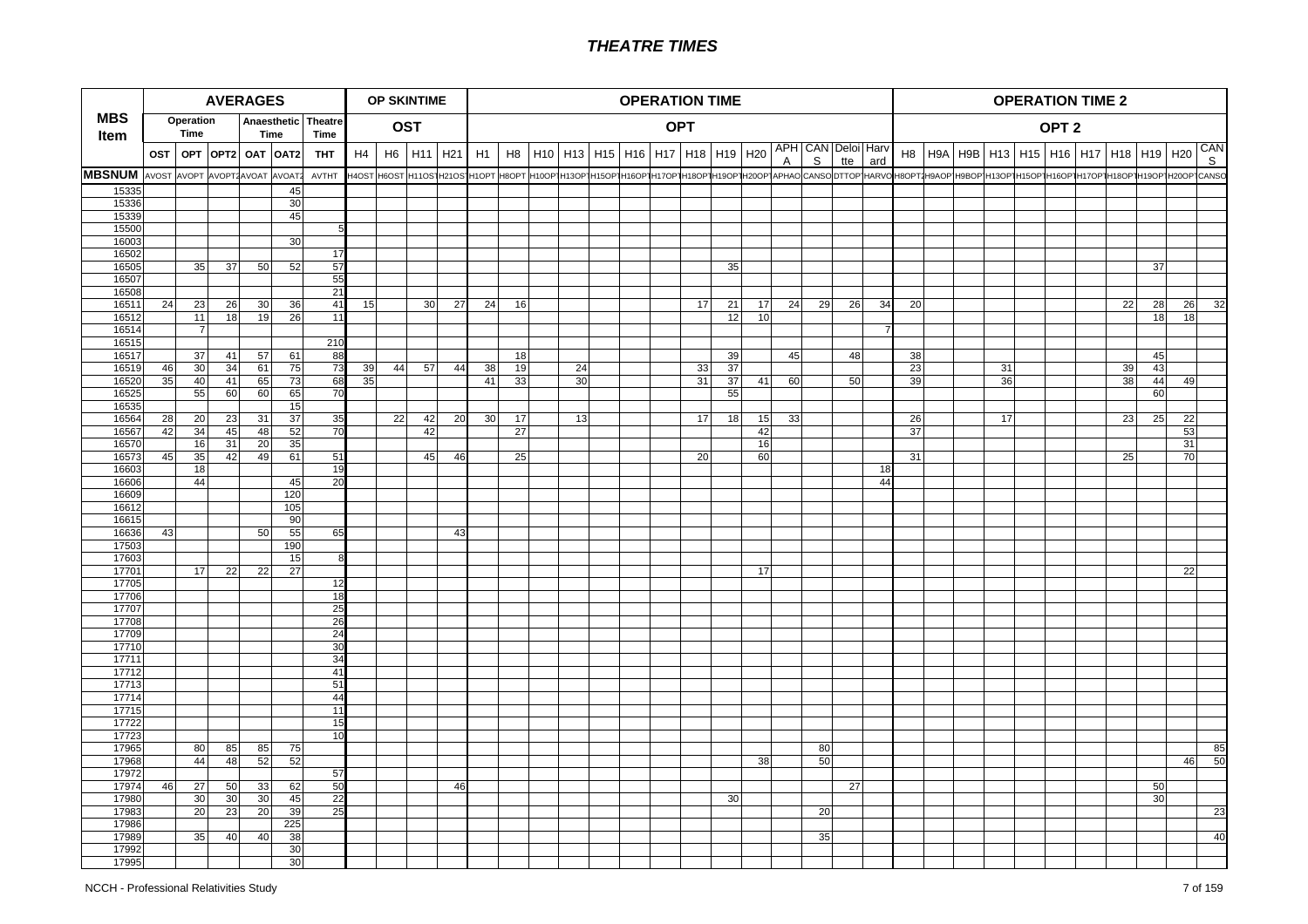|                    |    |                | <b>ANAESTHETIC TIME</b><br><b>OAT</b>                                                     |    |  |    |  |  |  |    |    |    |    |    |     |            |                |           |                |  |     | <b>ANAESTHETIC TIME 2</b> |                  |  |                                             |    |    |    |             |                 |
|--------------------|----|----------------|-------------------------------------------------------------------------------------------|----|--|----|--|--|--|----|----|----|----|----|-----|------------|----------------|-----------|----------------|--|-----|---------------------------|------------------|--|---------------------------------------------|----|----|----|-------------|-----------------|
| <b>MBS</b><br>Item |    |                | CAN Deloi<br>H10 H13 H15 H16 H17 H18 H19 H20 H21<br>H <sub>6</sub><br>H <sub>8</sub><br>S |    |  |    |  |  |  |    |    |    |    |    |     |            |                |           |                |  |     |                           | OAT <sub>2</sub> |  |                                             |    |    |    |             |                 |
|                    | H1 | H <sub>4</sub> |                                                                                           |    |  |    |  |  |  |    |    |    |    |    |     | <b>MBS</b> | H <sub>5</sub> | <b>H7</b> | H <sub>8</sub> |  |     |                           |                  |  | H9A H9B H11 H12 H14 H15 H16 H17 H19 H20 H21 |    |    |    | CAN WA<br>S | Grou            |
|                    |    |                |                                                                                           |    |  |    |  |  |  |    |    |    |    |    | tte |            |                |           |                |  |     |                           |                  |  |                                             |    |    |    |             |                 |
| 15335              |    |                |                                                                                           |    |  |    |  |  |  |    |    |    |    |    |     | 30         |                |           |                |  |     |                           | 60               |  |                                             |    |    |    |             |                 |
| 15336              |    |                |                                                                                           |    |  |    |  |  |  |    |    |    |    |    |     | 30<br>30   |                |           |                |  |     |                           |                  |  |                                             |    |    |    |             |                 |
| 15339              |    |                |                                                                                           |    |  |    |  |  |  |    |    |    |    |    |     |            |                |           |                |  |     |                           | 60               |  |                                             |    |    |    |             |                 |
| 15500              |    |                |                                                                                           |    |  |    |  |  |  |    |    |    |    |    |     | 30         |                |           |                |  |     |                           |                  |  |                                             |    |    |    |             |                 |
| 16003<br>16502     |    |                |                                                                                           |    |  |    |  |  |  |    |    |    |    |    |     |            |                |           |                |  |     |                           |                  |  |                                             |    |    |    |             |                 |
| 16505              |    |                |                                                                                           |    |  |    |  |  |  |    | 50 |    |    |    |     |            |                |           |                |  |     |                           |                  |  |                                             | 52 |    |    |             |                 |
| 16507              |    |                |                                                                                           |    |  |    |  |  |  |    |    |    |    |    |     |            |                |           |                |  |     |                           |                  |  |                                             |    |    |    |             |                 |
| 16508              |    |                |                                                                                           |    |  |    |  |  |  |    |    |    |    |    |     |            |                |           |                |  |     |                           |                  |  |                                             |    |    |    |             |                 |
| 16511              | 34 | 28             |                                                                                           | 23 |  |    |  |  |  | 27 | 34 | 33 | 30 | 31 | 34  | 30         |                |           | 27             |  | 58  |                           |                  |  |                                             | 40 | 42 | 30 | 34          | 30              |
| 16512<br>16514     |    |                | 15                                                                                        |    |  |    |  |  |  |    | 23 | 20 |    |    |     | 30         |                |           |                |  |     |                           |                  |  |                                             | 29 | 28 |    |             | 15              |
| 16515              |    |                |                                                                                           |    |  |    |  |  |  |    |    |    |    |    |     |            |                |           |                |  |     |                           |                  |  |                                             |    |    |    |             |                 |
| 16517              |    |                |                                                                                           | 29 |  |    |  |  |  |    | 68 |    |    |    | 73  |            |                |           | 49             |  |     |                           |                  |  |                                             | 73 |    |    |             |                 |
| 16519              | 70 | 75             | 69                                                                                        | 63 |  | 38 |  |  |  | 55 | 59 |    | 61 |    |     |            |                |           | 66             |  | 100 |                           |                  |  |                                             | 66 |    | 68 |             |                 |
| 16520              | 68 | 83             |                                                                                           | 56 |  | 57 |  |  |  | 64 | 57 | 66 | 67 |    | 67  |            |                |           | 62             |  |     | 99                        |                  |  |                                             | 64 | 74 | 68 |             |                 |
| 16525<br>16535     |    |                |                                                                                           |    |  |    |  |  |  |    | 60 |    |    |    |     |            |                |           |                |  |     |                           |                  |  |                                             | 65 |    |    |             |                 |
| 16564              | 35 |                | 27                                                                                        | 25 |  | 25 |  |  |  | 24 | 30 | 28 | 30 |    | 52  |            |                |           | 33             |  | 64  |                           |                  |  |                                             | 37 | 35 | 37 |             | 15              |
| 16567              |    |                |                                                                                           | 35 |  |    |  |  |  |    |    | 60 |    |    |     |            |                |           | 45             |  | 60  |                           |                  |  |                                             |    | 72 |    |             | $\frac{15}{30}$ |
| 16570              |    |                |                                                                                           |    |  |    |  |  |  |    |    | 20 |    |    |     |            |                |           |                |  |     |                           |                  |  |                                             |    | 35 |    |             |                 |
| 16573              |    |                |                                                                                           | 34 |  |    |  |  |  | 25 |    | 75 | 60 |    |     |            |                |           | 40             |  | 70  |                           |                  |  |                                             |    | 85 | 67 |             | 45              |
| 16603              |    |                |                                                                                           |    |  |    |  |  |  |    |    |    |    |    |     |            |                |           |                |  |     |                           |                  |  |                                             |    |    |    |             |                 |
| 16606<br>16609     |    |                |                                                                                           |    |  |    |  |  |  |    |    |    |    |    |     | 45<br>120  |                |           |                |  |     |                           |                  |  |                                             |    |    |    |             |                 |
| 16612              |    |                |                                                                                           |    |  |    |  |  |  |    |    |    |    |    |     | 105        |                |           |                |  |     |                           |                  |  |                                             |    |    |    |             |                 |
| 16615              |    |                |                                                                                           |    |  |    |  |  |  |    |    |    |    |    |     | 90         |                |           |                |  |     |                           |                  |  |                                             |    |    |    |             |                 |
| 16636              |    |                |                                                                                           |    |  |    |  |  |  |    |    |    | 50 |    |     |            |                |           |                |  |     |                           |                  |  |                                             |    |    | 55 |             |                 |
| 17503              |    |                |                                                                                           |    |  |    |  |  |  |    |    |    |    |    |     |            |                |           |                |  |     |                           | 190              |  |                                             |    |    |    |             |                 |
| 17603<br>17701     |    |                |                                                                                           |    |  |    |  |  |  |    |    | 22 |    |    |     |            |                |           |                |  |     |                           | 15               |  |                                             |    | 27 |    |             |                 |
| 17705              |    |                |                                                                                           |    |  |    |  |  |  |    |    |    |    |    |     |            |                |           |                |  |     |                           |                  |  |                                             |    |    |    |             |                 |
| 17706              |    |                |                                                                                           |    |  |    |  |  |  |    |    |    |    |    |     |            |                |           |                |  |     |                           |                  |  |                                             |    |    |    |             |                 |
| 17707              |    |                |                                                                                           |    |  |    |  |  |  |    |    |    |    |    |     |            |                |           |                |  |     |                           |                  |  |                                             |    |    |    |             |                 |
| 17708              |    |                |                                                                                           |    |  |    |  |  |  |    |    |    |    |    |     |            |                |           |                |  |     |                           |                  |  |                                             |    |    |    |             |                 |
| 17709              |    |                |                                                                                           |    |  |    |  |  |  |    |    |    |    |    |     |            |                |           |                |  |     |                           |                  |  |                                             |    |    |    |             |                 |
| 17710<br>17711     |    |                |                                                                                           |    |  |    |  |  |  |    |    |    |    |    |     |            |                |           |                |  |     |                           |                  |  |                                             |    |    |    |             |                 |
| 17712              |    |                |                                                                                           |    |  |    |  |  |  |    |    |    |    |    |     |            |                |           |                |  |     |                           |                  |  |                                             |    |    |    |             |                 |
| 17713              |    |                |                                                                                           |    |  |    |  |  |  |    |    |    |    |    |     |            |                |           |                |  |     |                           |                  |  |                                             |    |    |    |             |                 |
| 17714              |    |                |                                                                                           |    |  |    |  |  |  |    |    |    |    |    |     |            |                |           |                |  |     |                           |                  |  |                                             |    |    |    |             |                 |
| 17715              |    |                |                                                                                           |    |  |    |  |  |  |    |    |    |    |    |     |            |                |           |                |  |     |                           |                  |  |                                             |    |    |    |             |                 |
| 17722              |    |                |                                                                                           |    |  |    |  |  |  |    |    |    |    |    |     |            |                |           |                |  |     |                           |                  |  |                                             |    |    |    |             |                 |
| 17723<br>17965     |    |                |                                                                                           |    |  |    |  |  |  |    |    |    |    | 85 |     | 60         |                |           |                |  |     |                           |                  |  |                                             |    |    |    | 90          |                 |
| 17968              |    |                |                                                                                           |    |  |    |  |  |  |    |    | 53 |    | 50 |     | 45         |                |           |                |  |     |                           |                  |  |                                             |    | 62 |    | 50          |                 |
| 17972              |    |                |                                                                                           |    |  |    |  |  |  |    |    |    |    |    |     |            |                |           |                |  |     |                           |                  |  |                                             |    |    |    |             |                 |
| 17974              |    |                |                                                                                           |    |  |    |  |  |  |    | 24 |    | 46 |    | 30  | 75         |                |           |                |  |     |                           |                  |  |                                             | 64 |    | 48 |             |                 |
| 17980              |    |                |                                                                                           |    |  |    |  |  |  |    | 30 |    |    |    |     | 60         |                |           |                |  |     |                           |                  |  |                                             | 30 |    |    |             |                 |
| 17983<br>17986     |    |                |                                                                                           |    |  |    |  |  |  |    |    |    |    | 20 |     | 60<br>225  |                |           |                |  |     |                           | 35               |  |                                             |    |    |    | 23          |                 |
| 17989              |    |                |                                                                                           |    |  |    |  |  |  |    |    |    |    | 40 |     | 30         |                |           |                |  |     |                           |                  |  |                                             |    |    |    | 45          |                 |
| 17992              |    |                |                                                                                           |    |  |    |  |  |  |    |    |    |    |    |     | 30         |                |           |                |  |     |                           |                  |  |                                             |    |    |    |             |                 |
| 17995              |    |                |                                                                                           |    |  |    |  |  |  |    |    |    |    |    |     | 30         |                |           |                |  |     |                           |                  |  |                                             |    |    |    |             |                 |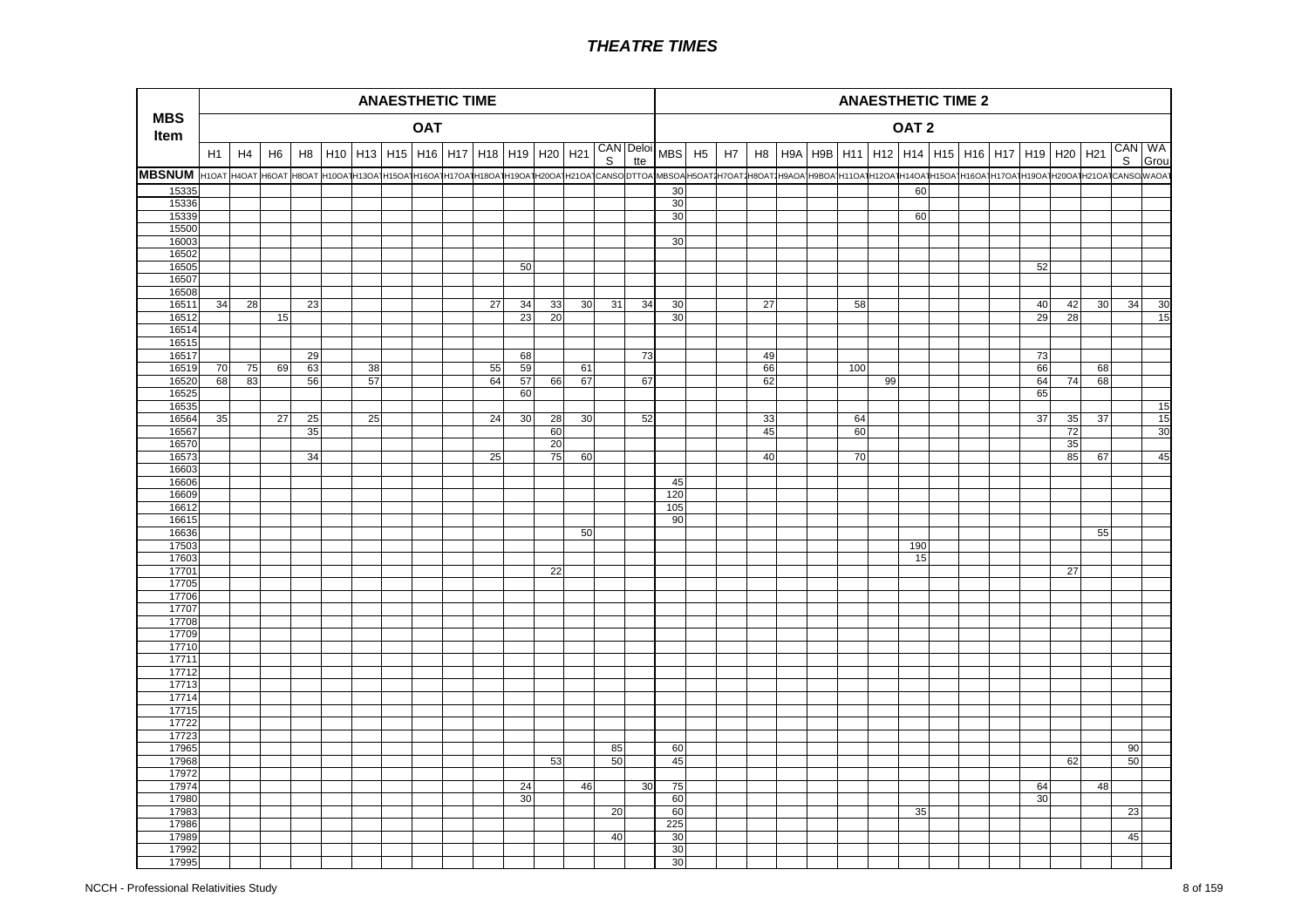|                                                                                                                                                                                                                                |    |     | <b>THEATRE TIME</b>        |            |                 |     |                 |                                   |                |           |                         |                |                |                |                                                                                        |                |   |                |                      | <b>FREQUENCY</b> |  |     |                |                |     |                |                                 |                      |                |
|--------------------------------------------------------------------------------------------------------------------------------------------------------------------------------------------------------------------------------|----|-----|----------------------------|------------|-----------------|-----|-----------------|-----------------------------------|----------------|-----------|-------------------------|----------------|----------------|----------------|----------------------------------------------------------------------------------------|----------------|---|----------------|----------------------|------------------|--|-----|----------------|----------------|-----|----------------|---------------------------------|----------------------|----------------|
| <b>MBS</b><br>Item                                                                                                                                                                                                             |    |     |                            | <b>THT</b> |                 |     |                 |                                   |                |           |                         |                |                |                |                                                                                        |                |   |                |                      | <b>FQ</b>        |  |     |                |                |     |                |                                 |                      |                |
|                                                                                                                                                                                                                                | H2 |     | H3 H11 H13 H15 H18 H19 H21 |            |                 |     |                 | C'mix C'mix C'mix<br>Pub Priv Oth |                | $H1$ $H3$ | H4                      | H6             | H <sub>7</sub> |                | H8   H9A   H9B   H10   H11   H12   H13   H14   H15   H16   H17   H18   H19   H20   H21 |                |   |                |                      |                  |  |     |                |                |     | $\overline{A}$ | APH CAN C'mix C'mix C'mix Deloi | S Pub Priv Other tte |                |
| MBSNUM  H2THT  H3THT  H3THT H13THT H13THT H18THT H18THT H21THT CMXPU CMXPV CMXOT FQH1  FQH3  FQH4  FQH6  FQH7  FQH8  FQH9 GH9B GAH9 FQH13 FQH13 FQH14 FQH15 FQH16 FQH17 FQH18 FQH19 FQH2 FQH2 FQAH2 FQCM2 FQCMX FQCMX FQCMX FQ |    |     |                            |            |                 |     |                 |                                   |                |           |                         |                |                |                |                                                                                        |                |   |                |                      |                  |  |     |                |                |     |                |                                 |                      |                |
| 15335                                                                                                                                                                                                                          |    |     |                            |            |                 |     |                 |                                   |                |           |                         |                |                |                |                                                                                        |                |   |                | $\overline{1}$       |                  |  |     |                |                |     |                |                                 |                      |                |
| 15336                                                                                                                                                                                                                          |    |     |                            |            |                 |     |                 |                                   |                |           |                         |                |                |                |                                                                                        |                |   |                |                      |                  |  |     |                |                |     |                |                                 |                      |                |
| 15339                                                                                                                                                                                                                          |    |     |                            |            |                 |     |                 |                                   |                |           |                         |                |                |                |                                                                                        |                |   |                | $\blacktriangleleft$ |                  |  |     |                |                |     |                |                                 |                      |                |
| 15500                                                                                                                                                                                                                          |    |     |                            |            |                 |     |                 | 5 <sub>5</sub>                    |                |           |                         |                |                |                |                                                                                        |                |   |                |                      |                  |  |     |                |                |     |                |                                 | 2                    |                |
| 16003<br>16502                                                                                                                                                                                                                 |    |     |                            |            |                 |     | 17              |                                   |                |           |                         |                |                |                |                                                                                        |                |   |                |                      |                  |  |     |                |                |     |                | $\mathbf{3}$                    |                      |                |
| 16505                                                                                                                                                                                                                          |    |     |                            |            | 57              |     |                 |                                   |                |           |                         |                |                |                |                                                                                        |                |   |                |                      |                  |  |     | 1              |                |     |                |                                 |                      |                |
| 16507                                                                                                                                                                                                                          |    |     |                            |            |                 |     | 55              |                                   |                |           |                         |                |                |                |                                                                                        |                |   |                |                      |                  |  |     |                |                |     |                | $\overline{1}$                  |                      |                |
| 16508                                                                                                                                                                                                                          |    |     |                            |            |                 |     | 21              |                                   |                |           |                         |                |                |                |                                                                                        |                |   |                |                      |                  |  |     |                |                |     |                | <sub>2</sub>                    |                      |                |
| 16511                                                                                                                                                                                                                          | 41 | 72  |                            | 31         | 57              | 32  | 28              | 23                                | $\vert$        |           | $\overline{2}$          |                |                | $\overline{4}$ |                                                                                        | 1              |   |                |                      |                  |  | 8   | 9              | 11             | 1   | 32             | $\overline{3}$<br>6             | 41                   | $\overline{7}$ |
| 16512<br>16514                                                                                                                                                                                                                 |    |     |                            |            |                 |     |                 | 11                                |                |           |                         | 1              |                |                |                                                                                        |                |   |                |                      |                  |  |     | 3              | $\overline{2}$ |     |                |                                 | $\mathbf{3}$         |                |
| 16515                                                                                                                                                                                                                          |    |     |                            |            |                 |     | 210             |                                   |                |           |                         |                |                |                |                                                                                        |                |   |                |                      |                  |  |     |                |                |     |                | $\overline{1}$                  |                      |                |
| 16517                                                                                                                                                                                                                          |    |     |                            |            | 88              |     |                 |                                   |                |           |                         |                |                | $\overline{1}$ |                                                                                        |                |   |                |                      |                  |  |     | 33             |                |     | 959            |                                 |                      | 197            |
| 16519                                                                                                                                                                                                                          | 55 | 118 | 44                         | 62         | 81              | 77  |                 |                                   | 2              |           |                         | 22 141         |                | $\overline{2}$ |                                                                                        | 208            |   | 6              |                      |                  |  | 12  | 229            |                | 432 |                |                                 |                      |                |
| 16520                                                                                                                                                                                                                          | 48 |     | 63                         | 70         | 76              | 104 |                 | 45                                | 35             |           | $\overline{\mathbf{3}}$ |                |                | 387            |                                                                                        |                | 6 | 65             |                      |                  |  | 849 | 466            | 305            |     | 18 1079        |                                 | 2                    | 72             |
| 16525                                                                                                                                                                                                                          |    |     |                            |            | 70              |     |                 |                                   |                |           |                         |                |                |                |                                                                                        |                |   |                |                      |                  |  |     | 1              |                |     |                |                                 |                      |                |
| 16535<br>16564                                                                                                                                                                                                                 | 29 | 78  | 28                         | 31         | 46              | 41  | 14              | 16                                | $\overline{2}$ |           |                         | $\overline{3}$ |                | $\overline{4}$ |                                                                                        | 12             |   | $\overline{2}$ |                      |                  |  | 13  | 21             | 19             | 49  | 14             | 30                              | 26                   | 5              |
| 16567                                                                                                                                                                                                                          |    | 70  |                            |            |                 |     |                 |                                   |                |           |                         |                |                | $\overline{1}$ |                                                                                        | $\mathbf{1}$   |   |                |                      |                  |  |     |                | $\overline{3}$ |     |                |                                 |                      |                |
| 16570                                                                                                                                                                                                                          |    |     |                            |            |                 |     |                 |                                   |                |           |                         |                |                |                |                                                                                        |                |   |                |                      |                  |  |     |                | 1              |     |                |                                 |                      |                |
| 16573                                                                                                                                                                                                                          |    | 85  |                            | 30         |                 | 67  | 22              |                                   |                |           |                         |                |                | $\overline{4}$ |                                                                                        | 2 <sup>1</sup> |   |                |                      |                  |  | 1   |                | $\overline{1}$ | 10  |                | $\overline{1}$                  |                      |                |
| 16603                                                                                                                                                                                                                          |    |     |                            |            |                 |     |                 | 19                                |                |           |                         |                |                |                |                                                                                        |                |   |                |                      |                  |  |     |                |                |     |                |                                 | 32                   |                |
| 16606                                                                                                                                                                                                                          |    |     |                            |            |                 |     |                 | 20                                |                |           |                         |                |                |                |                                                                                        |                |   |                |                      |                  |  |     |                |                |     |                |                                 | $\overline{1}$       |                |
| 16609<br>16612                                                                                                                                                                                                                 |    |     |                            |            |                 |     |                 |                                   |                |           |                         |                |                |                |                                                                                        |                |   |                |                      |                  |  |     |                |                |     |                |                                 |                      |                |
| 16615                                                                                                                                                                                                                          |    |     |                            |            |                 |     |                 |                                   |                |           |                         |                |                |                |                                                                                        |                |   |                |                      |                  |  |     |                |                |     |                |                                 |                      |                |
| 16636                                                                                                                                                                                                                          |    |     |                            |            |                 | 65  |                 |                                   |                |           |                         |                |                |                |                                                                                        |                |   |                |                      |                  |  |     |                |                | 1   |                |                                 |                      |                |
| 17503                                                                                                                                                                                                                          |    |     |                            |            |                 |     |                 |                                   |                |           |                         |                |                |                |                                                                                        |                |   |                | $\mathbf{1}$         |                  |  |     |                |                |     |                |                                 |                      |                |
| 17603                                                                                                                                                                                                                          |    |     |                            |            |                 |     | 8 <sup>1</sup>  |                                   |                |           |                         |                |                |                |                                                                                        |                |   |                | $\mathbf{1}$         |                  |  |     |                |                |     |                | $\mathbf{3}$                    |                      |                |
| 17701<br>17705                                                                                                                                                                                                                 |    |     |                            |            |                 |     | 9               |                                   |                |           |                         |                |                |                |                                                                                        |                |   |                |                      |                  |  |     |                | 11             |     |                |                                 | 238                  |                |
| 17706                                                                                                                                                                                                                          |    |     |                            |            |                 |     | 8               | 15<br>28                          |                |           |                         |                |                |                |                                                                                        |                |   |                |                      |                  |  |     |                |                |     |                | 52<br>92                        | 625                  |                |
| 17707                                                                                                                                                                                                                          |    |     |                            |            |                 |     | 25              | 25                                |                |           |                         |                |                |                |                                                                                        |                |   |                |                      |                  |  |     |                |                |     |                | 76                              | 642                  |                |
| 17708                                                                                                                                                                                                                          |    |     |                            |            |                 |     | 17              | 36                                |                |           |                         |                |                |                |                                                                                        |                |   |                |                      |                  |  |     |                |                |     |                | 20                              | 166                  |                |
| 17709                                                                                                                                                                                                                          |    |     |                            |            |                 |     | 21              | 26                                |                |           |                         |                |                |                |                                                                                        |                |   |                |                      |                  |  |     |                |                |     |                | 17                              | 207                  |                |
| 17710                                                                                                                                                                                                                          |    |     |                            |            |                 |     |                 | 30                                |                |           |                         |                |                |                |                                                                                        |                |   |                |                      |                  |  |     |                |                |     |                |                                 | 55                   |                |
| 17711<br>17712                                                                                                                                                                                                                 |    |     |                            |            |                 |     | 18              | 49<br>41                          |                |           |                         |                |                |                |                                                                                        |                |   |                |                      |                  |  |     |                |                |     |                | 6                               | 40<br>19             |                |
| 17713                                                                                                                                                                                                                          |    |     |                            |            |                 |     |                 | 51                                |                |           |                         |                |                |                |                                                                                        |                |   |                |                      |                  |  |     |                |                |     |                |                                 | -9                   |                |
| 17714                                                                                                                                                                                                                          |    |     |                            |            |                 |     |                 | 44                                |                |           |                         |                |                |                |                                                                                        |                |   |                |                      |                  |  |     |                |                |     |                |                                 | 11                   |                |
| 17715                                                                                                                                                                                                                          |    |     |                            |            |                 |     |                 | 11                                |                |           |                         |                |                |                |                                                                                        |                |   |                |                      |                  |  |     |                |                |     |                |                                 | $\mathbf{3}$         |                |
| 17722                                                                                                                                                                                                                          |    |     |                            |            |                 |     |                 | 15                                |                |           |                         |                |                |                |                                                                                        |                |   |                |                      |                  |  |     |                |                |     |                |                                 | 1                    |                |
| 17723                                                                                                                                                                                                                          |    |     |                            |            |                 |     | 10              |                                   |                |           |                         |                |                |                |                                                                                        |                |   |                |                      |                  |  |     |                |                |     |                | $\mathbf{1}$<br>$\overline{1}$  |                      |                |
| 17965<br>17968                                                                                                                                                                                                                 |    |     |                            |            |                 |     |                 |                                   |                |           |                         |                |                |                |                                                                                        |                |   |                |                      |                  |  |     |                | 6 <sup>1</sup> |     |                | $\mathbf{1}$                    |                      |                |
| 17972                                                                                                                                                                                                                          |    |     |                            |            |                 |     | 39              | 74                                |                |           |                         |                |                |                |                                                                                        |                |   |                |                      |                  |  |     |                |                |     |                | 3                               | 11                   |                |
| 17974                                                                                                                                                                                                                          |    |     |                            |            | 65              | 67  |                 | 20                                |                |           |                         |                |                |                |                                                                                        |                |   |                |                      |                  |  |     | $\mathbf{1}$   |                | 6   |                |                                 | 9                    | 10             |
| 17980                                                                                                                                                                                                                          |    |     |                            |            | 30 <sup>1</sup> |     | 14              |                                   |                |           |                         |                |                |                |                                                                                        |                |   |                |                      |                  |  |     | $\overline{2}$ |                |     |                | 10                              |                      |                |
| 17983                                                                                                                                                                                                                          |    |     |                            |            |                 |     | $\overline{25}$ |                                   |                |           |                         |                |                |                |                                                                                        |                |   |                | $\overline{1}$       |                  |  |     |                |                |     |                | $\overline{1}$<br>8             |                      |                |
| 17986<br>17989                                                                                                                                                                                                                 |    |     |                            |            |                 |     |                 |                                   |                |           |                         |                |                |                |                                                                                        |                |   |                |                      |                  |  |     |                |                |     |                | 1                               |                      |                |
| 17992                                                                                                                                                                                                                          |    |     |                            |            |                 |     |                 |                                   |                |           |                         |                |                |                |                                                                                        |                |   |                |                      |                  |  |     |                |                |     |                |                                 |                      |                |
| 17995                                                                                                                                                                                                                          |    |     |                            |            |                 |     |                 |                                   |                |           |                         |                |                |                |                                                                                        |                |   |                |                      |                  |  |     |                |                |     |                |                                 |                      |                |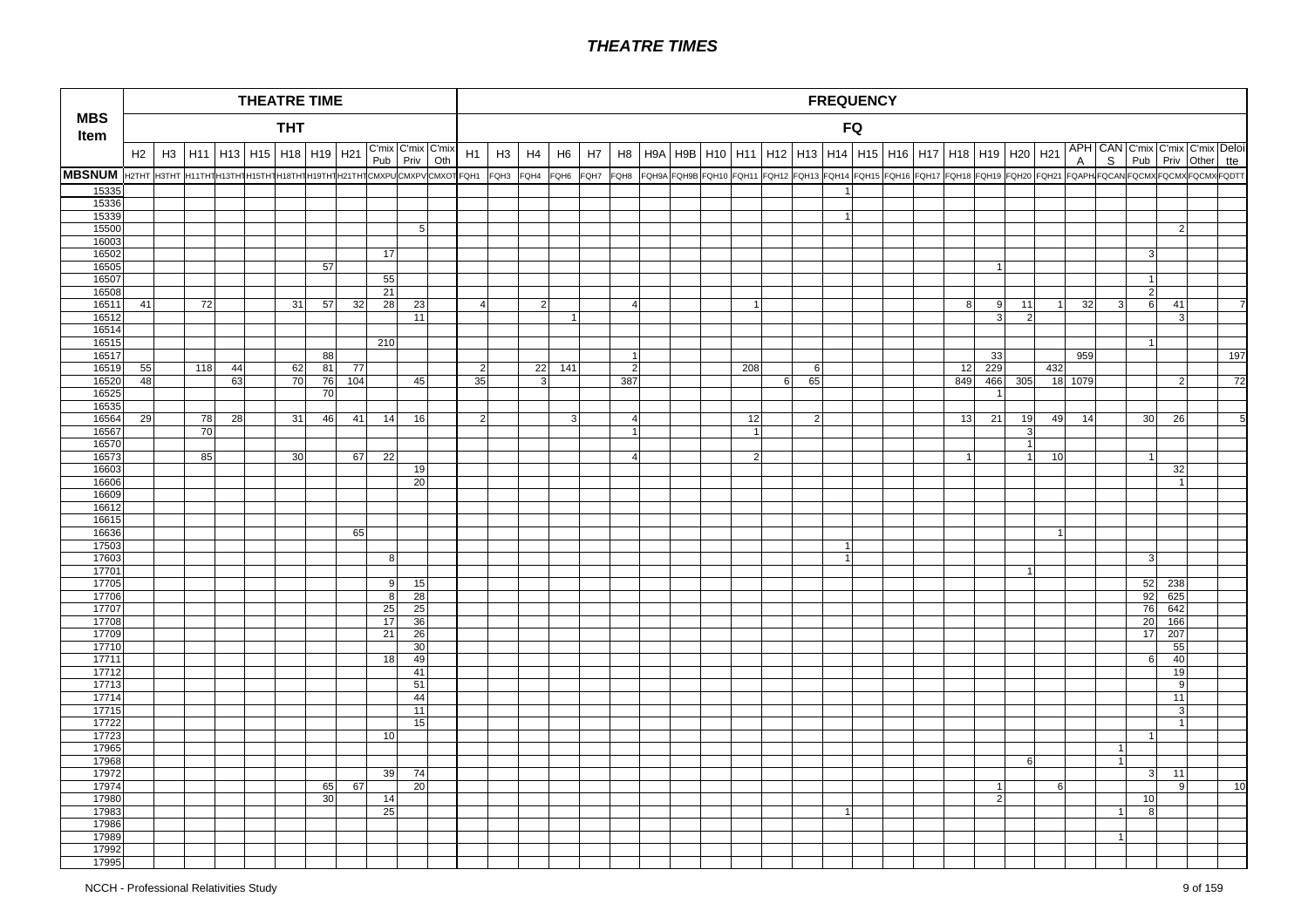|                           |            |                   |                  | <b>AVERAGES</b>                |           |                 |    | OP SKINTIME |    |    |    |                                                                                                                                                                                                                |                       |                 |                | <b>OPERATION TIME</b> |     |                 |                                           |     |          |    |                 |                 |                                                          |    |                  | <b>OPERATION TIME 2</b> |                       |     |                 |                      |
|---------------------------|------------|-------------------|------------------|--------------------------------|-----------|-----------------|----|-------------|----|----|----|----------------------------------------------------------------------------------------------------------------------------------------------------------------------------------------------------------------|-----------------------|-----------------|----------------|-----------------------|-----|-----------------|-------------------------------------------|-----|----------|----|-----------------|-----------------|----------------------------------------------------------|----|------------------|-------------------------|-----------------------|-----|-----------------|----------------------|
| <b>MBS</b><br><b>Item</b> |            | Operation<br>Time |                  | Anaesthetic<br><b>Time</b>     |           | Theatre<br>Time |    | <b>OST</b>  |    |    |    |                                                                                                                                                                                                                |                       |                 | <b>OPT</b>     |                       |     |                 |                                           |     |          |    |                 |                 |                                                          |    | OPT <sub>2</sub> |                         |                       |     |                 |                      |
|                           | <b>OST</b> |                   |                  | OPT OPT2 OAT OAT2              |           | <b>THT</b>      | H4 | H6 H11 H21  |    | H1 |    | H8   H10   H13   H15   H16   H17   H18   H19   H20                                                                                                                                                             |                       |                 |                |                       |     | A               | APH   CAN   Deloi   Harv<br>$\mathcal{S}$ | tte | ard      |    |                 |                 | H8   H9A   H9B   H13   H15   H16   H17   H18   H19   H20 |    |                  |                         |                       |     |                 | CAN<br>$\mathcal{S}$ |
| <b>MBSNUM</b>             |            |                   |                  | AVOST AVOPT AVOPTZAVOAT AVOATZ |           | AVTHT           |    |             |    |    |    | +4OST H6OST H11OS1H21OS H1OPT H8OPT H10OP1H13OP H15OP1H16OP1H17OP1H18OP1H19OP1H2OOP1APHAO CANSO DTTOP HARVO H8OPT1H9AOP H9BOP H13OP H16OP1H16OP1H18OP1H18OP1H18OP1H19OP1H2OP1H19OP1H2OP1H19OP1H2OP1H19OP1H2OP1 |                       |                 |                |                       |     |                 |                                           |     |          |    |                 |                 |                                                          |    |                  |                         |                       |     |                 |                      |
| 17998                     |            |                   |                  |                                | 105       |                 |    |             |    |    |    |                                                                                                                                                                                                                |                       |                 |                |                       |     |                 |                                           |     |          |    |                 |                 |                                                          |    |                  |                         |                       |     |                 |                      |
| 18001                     | 62         | 31                | 39               | 53                             | 55        | 90              |    |             | 62 |    |    |                                                                                                                                                                                                                |                       |                 |                |                       |     |                 | 31                                        |     |          |    |                 |                 |                                                          |    |                  |                         |                       |     |                 | 39                   |
| 18004<br>18007            |            | 55                | 61               | 70                             | 60<br>75  |                 |    |             |    |    |    |                                                                                                                                                                                                                |                       |                 |                |                       |     |                 | 55                                        |     |          |    |                 |                 |                                                          |    |                  |                         |                       |     |                 | 61                   |
| 18010                     |            |                   |                  |                                | 30        |                 |    |             |    |    |    |                                                                                                                                                                                                                |                       |                 |                |                       |     |                 |                                           |     |          |    |                 |                 |                                                          |    |                  |                         |                       |     |                 |                      |
| 18013                     |            | 65                | 70               | 70                             | 110       |                 |    |             |    |    |    |                                                                                                                                                                                                                |                       |                 |                |                       |     |                 | 65                                        |     |          |    |                 |                 |                                                          |    |                  |                         |                       |     |                 | 70                   |
| 18016                     |            | 17                | 21               | 24                             | 39<br>51  |                 |    |             |    |    |    |                                                                                                                                                                                                                |                       | 19              |                |                       |     |                 | 15                                        |     |          |    |                 |                 |                                                          |    | 23               |                         |                       |     |                 | 20                   |
| 18019<br>18021            | 25         |                   |                  | 35                             | 45        | 51              |    |             | 25 |    |    |                                                                                                                                                                                                                |                       |                 |                |                       |     |                 |                                           |     |          |    |                 |                 |                                                          |    |                  |                         |                       |     |                 |                      |
| 18022                     |            |                   |                  |                                | 45        |                 |    |             |    |    |    |                                                                                                                                                                                                                |                       |                 |                |                       |     |                 |                                           |     |          |    |                 |                 |                                                          |    |                  |                         |                       |     |                 |                      |
| 18026                     |            |                   |                  |                                | 90        |                 |    |             |    |    |    |                                                                                                                                                                                                                |                       |                 |                |                       |     |                 |                                           |     |          |    |                 |                 |                                                          |    |                  |                         |                       |     |                 |                      |
| 18027                     |            |                   |                  |                                | 165       |                 |    |             |    |    |    |                                                                                                                                                                                                                |                       |                 |                |                       |     |                 |                                           |     |          |    |                 |                 |                                                          |    |                  |                         |                       |     |                 |                      |
| 18030<br>18031            |            |                   |                  |                                | 30<br>60  | 11<br>43        |    |             |    |    |    |                                                                                                                                                                                                                |                       |                 |                |                       |     |                 |                                           |     |          |    |                 |                 |                                                          |    |                  |                         |                       |     |                 |                      |
| 18032                     |            |                   |                  |                                | 75        |                 |    |             |    |    |    |                                                                                                                                                                                                                |                       |                 |                |                       |     |                 |                                           |     |          |    |                 |                 |                                                          |    |                  |                         |                       |     |                 |                      |
| 18035                     |            | 21                | 23               | 43                             | 41        |                 |    |             |    |    |    |                                                                                                                                                                                                                |                       | 27              |                |                       |     | 15 <sup>1</sup> |                                           |     |          |    |                 |                 |                                                          |    | 30               |                         |                       |     | 15              |                      |
| 18101                     | 27         |                   |                  | 42                             |           |                 | 27 |             |    |    |    |                                                                                                                                                                                                                |                       |                 |                |                       |     |                 |                                           |     |          |    |                 |                 |                                                          |    |                  |                         |                       |     |                 |                      |
| 18102<br>18103            | 15         | 35                | 10<br>40         | 16<br>37                       | 18<br>47  | 16<br>49        | 15 |             |    |    |    |                                                                                                                                                                                                                |                       |                 |                |                       |     |                 | 35                                        |     |          |    |                 |                 |                                                          |    |                  |                         |                       |     |                 | 10<br>40             |
| 18105                     | 41         | 29                | 35               | 42                             | 43        | 44              | 41 |             |    |    |    | 35                                                                                                                                                                                                             |                       |                 |                |                       | 26  |                 | 27                                        |     |          |    |                 |                 |                                                          |    |                  |                         |                       | 38  |                 | 32                   |
| 18109                     | 25         | 40                | 38               | 50                             | 58        | 36              | 25 |             |    |    |    | 41                                                                                                                                                                                                             |                       |                 |                |                       |     |                 | 40                                        |     |          |    |                 | 32              |                                                          |    |                  |                         |                       |     |                 | 44                   |
| 18113                     | 32         | 30                | 33               | 30                             | 32        | 19              | 32 |             |    |    |    |                                                                                                                                                                                                                |                       |                 |                |                       |     |                 | 30                                        |     |          |    |                 |                 |                                                          |    |                  |                         |                       |     |                 | 33                   |
| 18118<br>18119            | 93         | 78<br>40          | 94<br>45         | 93<br>52                       | 89<br>119 | 88              | 93 |             |    |    |    |                                                                                                                                                                                                                |                       |                 |                |                       | 110 |                 | 65<br>40                                  | 58  |          |    |                 |                 |                                                          |    |                  |                         |                       | 117 |                 | 71<br>45             |
| 18200                     |            | 21                | 24               | 25                             | 28        |                 |    |             |    |    |    |                                                                                                                                                                                                                |                       |                 | 21             |                       |     |                 |                                           |     |          |    |                 |                 |                                                          |    |                  | 24                      |                       |     |                 |                      |
| 18203                     |            |                   |                  |                                |           | 28              |    |             |    |    |    |                                                                                                                                                                                                                |                       |                 |                |                       |     |                 |                                           |     |          |    |                 |                 |                                                          |    |                  |                         |                       |     |                 |                      |
| 18206                     |            |                   |                  |                                |           | 11              |    |             |    |    |    |                                                                                                                                                                                                                |                       |                 |                |                       |     |                 |                                           |     |          |    |                 |                 |                                                          |    |                  |                         |                       |     |                 |                      |
| 18209                     |            | 24                | 30               | 37<br>18                       | 42<br>25  | 22<br>40        |    |             | -8 |    |    |                                                                                                                                                                                                                |                       | 23              |                |                       |     | 25              |                                           |     |          |    |                 |                 |                                                          |    | 29               |                         |                       |     | 30              |                      |
| 18210<br>18211            | 8          | 40                | 45               | 45                             | 50        |                 |    |             |    |    |    |                                                                                                                                                                                                                |                       |                 |                |                       |     | 40              |                                           |     |          |    |                 |                 |                                                          |    |                  |                         |                       |     | 45              |                      |
| 18213                     |            | 27                | 30               | 33                             | 36        | 33              |    |             |    |    | 13 |                                                                                                                                                                                                                | 39                    |                 |                | 30 <sub>1</sub>       | 18  | 37              |                                           | 26  |          | 15 |                 |                 | 41                                                       |    |                  |                         | 33                    | 23  | 39              |                      |
| 18216                     | 20         | 19                | 20               | 23                             | 28        | 33              |    | 20          |    | 25 | 13 |                                                                                                                                                                                                                | 14<br>22              | 20              | 14             | 12                    | 24  | 27              |                                           |     |          | 15 | 16              | 15 <sup>1</sup> |                                                          | 24 | 22               | 17                      | 15                    | 25  | 32              |                      |
| 18219                     |            |                   |                  |                                | 38        | 96              |    |             |    |    |    |                                                                                                                                                                                                                |                       |                 |                |                       |     |                 |                                           |     |          |    |                 |                 |                                                          |    |                  |                         |                       |     |                 |                      |
| 18222<br>18225            |            | 18                | 44               | 65<br>48                       | 45<br>42  | 45<br>42        |    |             |    |    |    |                                                                                                                                                                                                                |                       |                 |                |                       | 18  |                 |                                           |     |          |    |                 |                 |                                                          |    |                  |                         |                       | 29  | 60              |                      |
| 18228                     |            | 17                | 28               | 33                             | 39        | $\overline{25}$ |    |             |    |    |    |                                                                                                                                                                                                                |                       | 19              |                | 15                    |     |                 |                                           |     |          | 45 |                 |                 |                                                          |    | 21               |                         | 17                    |     |                 |                      |
| 18230                     |            | 21                | 22               | 24                             | 28        | 22              |    |             |    |    |    |                                                                                                                                                                                                                | 23                    | 24              |                | 16                    |     |                 |                                           |     |          |    |                 |                 |                                                          | 23 | 25               |                         | 19                    |     |                 |                      |
| 18232                     |            | 18                | 22               | 23                             | 28        | 25              |    |             |    |    |    |                                                                                                                                                                                                                | 15                    | 20              | 12             | 21                    | 16  | 24              |                                           |     |          |    |                 |                 |                                                          | 25 | 22               | 14                      | 24                    | 19  | 28              |                      |
| 18233<br>18234            |            | 16<br>24          | 19<br>26         | 19<br>24                       | 26<br>30  | 28<br>21        |    |             |    |    | 14 |                                                                                                                                                                                                                | 15<br>10 <sup>1</sup> | 22              |                | 17<br>24              | 19  | 17              |                                           |     | 18       | 18 |                 |                 | 15                                                       | 15 | $\overline{22}$  |                         | $\overline{20}$<br>26 | 23  | 23              |                      |
| 18236                     |            | $\overline{7}$    | $\overline{7}$   | 15                             | 15        |                 |    |             |    |    |    |                                                                                                                                                                                                                |                       |                 | $\overline{7}$ |                       |     |                 |                                           |     |          |    |                 |                 |                                                          |    |                  | $\overline{7}$          |                       |     |                 |                      |
| 18238                     |            | 20                |                  |                                |           |                 |    |             |    |    |    |                                                                                                                                                                                                                |                       |                 |                |                       |     |                 |                                           |     | 20       |    |                 |                 |                                                          |    |                  |                         |                       |     |                 |                      |
| 18240                     |            |                   |                  |                                |           | 20              |    |             |    |    |    |                                                                                                                                                                                                                |                       |                 |                |                       |     |                 |                                           |     |          |    |                 |                 |                                                          |    |                  |                         |                       |     |                 |                      |
| 18242<br>18244            |            | 12<br>16          | 12               | 20                             | 17        |                 |    |             |    |    |    |                                                                                                                                                                                                                |                       |                 |                |                       |     |                 |                                           |     | 12<br>16 |    | 10 <sup>1</sup> | 5 <sup>1</sup>  |                                                          |    |                  |                         |                       |     | 20              |                      |
| 18246                     |            | 6                 | $6 \overline{6}$ | 8                              |           |                 |    |             |    |    |    |                                                                                                                                                                                                                |                       |                 |                | 6                     |     |                 |                                           |     |          |    |                 |                 |                                                          |    |                  |                         | 6                     |     |                 |                      |
| 18248                     |            | 17                |                  |                                |           |                 |    |             |    |    |    |                                                                                                                                                                                                                |                       |                 |                |                       |     |                 |                                           |     | 17       |    |                 |                 |                                                          |    |                  |                         |                       |     |                 |                      |
| 18250                     |            | 14                | 12               | 21                             | 21        |                 |    |             |    |    |    |                                                                                                                                                                                                                |                       | 10 <sup>1</sup> |                |                       |     |                 |                                           |     | 18       |    |                 |                 |                                                          |    | 12               |                         |                       |     |                 |                      |
| 18252<br>18254            |            | 14<br>24          | 10<br>25         | $9\,$<br>30                    | 30<br>33  | 16              |    |             |    |    |    |                                                                                                                                                                                                                |                       | 17              |                | 8                     |     | 35              |                                           |     | 19<br>19 |    | 20              | 21              |                                                          |    | 19               |                         | 10                    |     | 40              |                      |
| 18256                     |            | 14                | 10 <sup>1</sup>  | 12                             |           | 15              |    |             |    |    |    |                                                                                                                                                                                                                |                       |                 |                | -91                   |     |                 |                                           |     | 18       |    |                 |                 |                                                          |    |                  |                         | 10                    |     |                 |                      |
| 18258                     |            | 13                | 10               | 9                              | 15        | 10              |    |             |    |    |    |                                                                                                                                                                                                                |                       |                 |                | 8                     |     |                 |                                           |     | 17       |    |                 |                 |                                                          |    |                  |                         | 10                    |     |                 |                      |
| 18260                     |            | 19                | 14               | 21                             | 22        | 23              |    |             |    |    | 12 |                                                                                                                                                                                                                |                       |                 | 21             | 7                     |     |                 |                                           |     | 35       | 14 |                 | 10              |                                                          |    |                  | 22                      | 8                     |     |                 |                      |
| 18262                     |            | 10                | 8 <sup>1</sup>   | 10                             | 11        | 17              |    |             |    |    |    |                                                                                                                                                                                                                |                       |                 |                |                       |     | 10              |                                           |     |          |    |                 | $\overline{7}$  |                                                          |    |                  |                         |                       |     | 10 <sup>1</sup> |                      |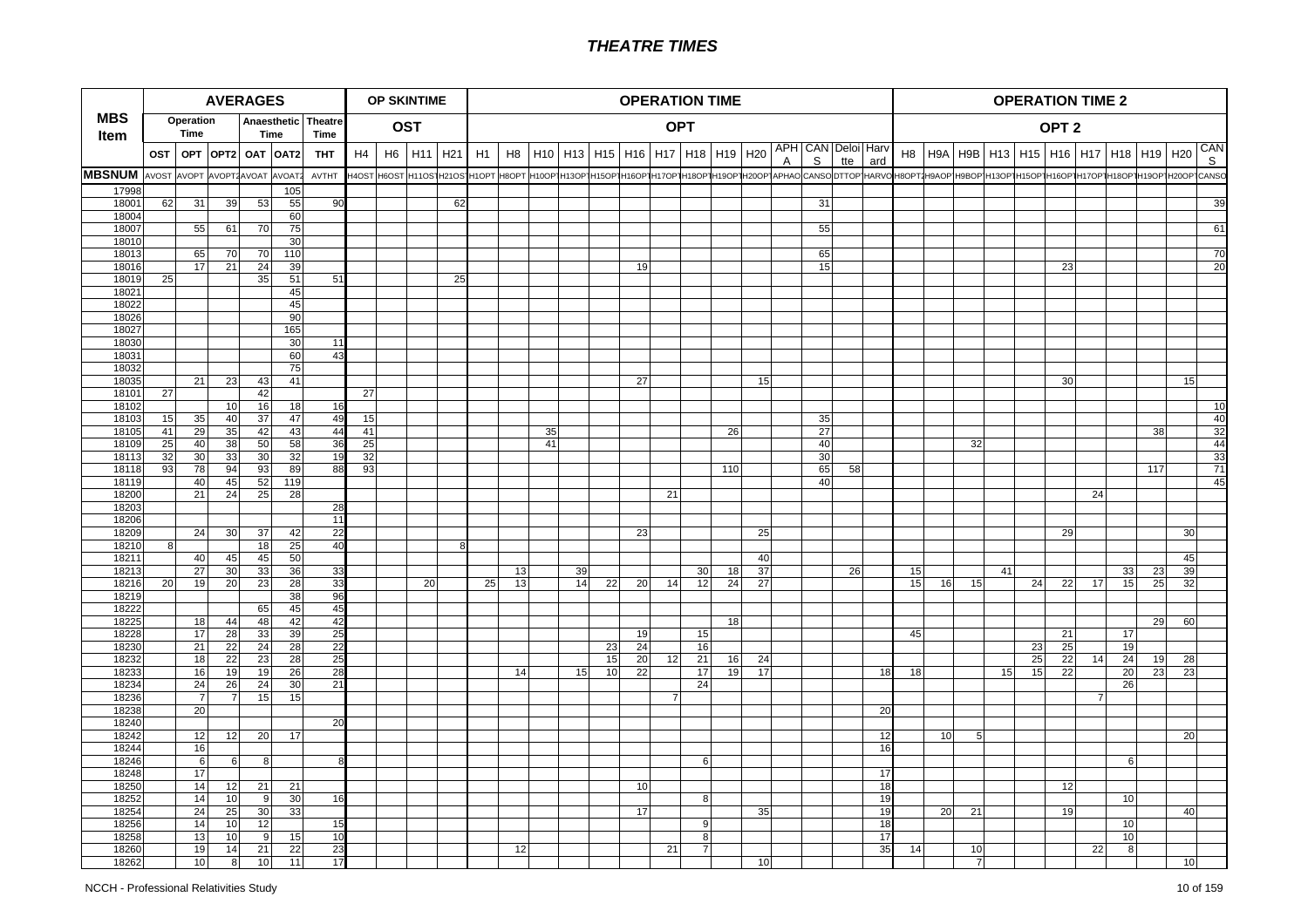|                    |    | <b>ANAESTHETIC TIME</b><br><b>OAT</b>                                                                                                                                                          |  |    |    |    |    |                       |    |                  |     |                 |    |          |    |                                                                                                   |                |    |                |     |          |    | <b>ANAESTHETIC TIME 2</b>                                 |                  |          |          |    |     |    |    |             |                 |
|--------------------|----|------------------------------------------------------------------------------------------------------------------------------------------------------------------------------------------------|--|----|----|----|----|-----------------------|----|------------------|-----|-----------------|----|----------|----|---------------------------------------------------------------------------------------------------|----------------|----|----------------|-----|----------|----|-----------------------------------------------------------|------------------|----------|----------|----|-----|----|----|-------------|-----------------|
| <b>MBS</b><br>Item |    | H4<br>H <sub>6</sub><br>H <sub>8</sub>                                                                                                                                                         |  |    |    |    |    |                       |    |                  |     |                 |    |          |    |                                                                                                   |                |    |                |     |          |    |                                                           | OAT <sub>2</sub> |          |          |    |     |    |    |             |                 |
|                    | H1 | <b>CAN</b> Deloi<br>H10   H13   H15   H16   H17   H18   H19   H20   H21<br>S<br>tte<br>MBSNUM  H1OAT  H4OAT  H6OAT  H8OAT  H10OAT H13OAT H15OAT H16OAT H17OAT H18OAT H19OAT H21OAT CANSO DTTOA |  |    |    |    |    |                       |    |                  |     |                 |    |          |    | <b>MBS</b>                                                                                        | H <sub>5</sub> | H7 | H <sub>8</sub> | H9A |          |    | H9B   H11   H12   H14   H15   H16   H17   H19   H20   H21 |                  |          |          |    |     |    |    | CAN WA<br>S | Grou            |
|                    |    |                                                                                                                                                                                                |  |    |    |    |    |                       |    |                  |     |                 |    |          |    | MBOAWOSHADTAOTHTAOOTHTAOTHTAOTHTAOTHTAOTHTAOATHTAOATHTAOTHTAOTHTAOTHTAOAHTAOTHTAOTHTAOTHTAOTHAOBH |                |    |                |     |          |    |                                                           |                  |          |          |    |     |    |    |             |                 |
| 17998              |    |                                                                                                                                                                                                |  |    |    |    |    |                       |    |                  |     |                 |    |          |    | 105                                                                                               |                |    |                |     |          |    |                                                           |                  |          |          |    |     |    |    |             |                 |
| 18001              |    |                                                                                                                                                                                                |  |    |    |    |    |                       |    |                  |     |                 | 65 | 42       |    | 45                                                                                                |                |    |                |     |          |    |                                                           |                  |          |          |    |     |    | 71 | 50          |                 |
| 18004              |    |                                                                                                                                                                                                |  |    |    |    |    |                       |    |                  |     |                 |    | 70       |    | 60                                                                                                |                |    |                |     |          |    |                                                           |                  |          |          |    |     |    |    |             |                 |
| 18007              |    |                                                                                                                                                                                                |  |    |    |    |    |                       |    |                  |     |                 |    |          |    | 75                                                                                                |                |    |                |     |          |    |                                                           |                  |          |          |    |     |    |    | 75          |                 |
| 18010<br>18013     |    |                                                                                                                                                                                                |  |    |    |    |    |                       |    |                  |     |                 |    | 70       |    | 30<br>105                                                                                         |                |    |                |     |          |    |                                                           | 150              |          |          |    |     |    |    | 75          |                 |
| 18016              |    |                                                                                                                                                                                                |  |    |    |    |    | 25                    |    |                  |     |                 |    | 23       |    | 60                                                                                                |                |    |                |     |          |    |                                                           |                  |          | 29       |    |     |    |    | 28          |                 |
| 18019              |    |                                                                                                                                                                                                |  |    |    |    |    |                       |    |                  |     |                 | 35 |          |    | 60                                                                                                |                |    |                |     |          |    |                                                           |                  |          |          |    |     |    | 41 |             |                 |
| 18021              |    |                                                                                                                                                                                                |  |    |    |    |    |                       |    |                  |     |                 |    |          |    | 45                                                                                                |                |    |                |     |          |    |                                                           |                  |          |          |    |     |    |    |             |                 |
| 18022              |    |                                                                                                                                                                                                |  |    |    |    |    |                       |    |                  |     |                 |    |          |    | 45                                                                                                |                |    |                |     |          |    |                                                           |                  |          |          |    |     |    |    |             |                 |
| 18026              |    |                                                                                                                                                                                                |  |    |    |    |    |                       |    |                  |     |                 |    |          |    | 90                                                                                                |                |    |                |     |          |    |                                                           |                  |          |          |    |     |    |    |             |                 |
| 18027              |    |                                                                                                                                                                                                |  |    |    |    |    |                       |    |                  |     |                 |    |          |    | 165                                                                                               |                |    |                |     |          |    |                                                           |                  |          |          |    |     |    |    |             |                 |
| 18030<br>18031     |    |                                                                                                                                                                                                |  |    |    |    |    |                       |    |                  |     |                 |    |          |    | 30<br>60                                                                                          |                |    |                |     |          |    |                                                           |                  |          |          |    |     |    |    |             |                 |
| 18032              |    |                                                                                                                                                                                                |  |    |    |    |    |                       |    |                  |     |                 |    |          |    | 75                                                                                                |                |    |                |     |          |    |                                                           |                  |          |          |    |     |    |    |             |                 |
| 18035              |    |                                                                                                                                                                                                |  |    |    |    |    | 46                    |    |                  |     | 40              |    |          |    | 30                                                                                                |                |    |                |     |          |    |                                                           | 47               |          | 49       |    |     | 40 |    |             |                 |
| 18101              |    | 42                                                                                                                                                                                             |  |    |    |    |    |                       |    |                  |     |                 |    |          |    |                                                                                                   |                |    |                |     |          |    |                                                           |                  |          |          |    |     |    |    |             |                 |
| 18102              |    |                                                                                                                                                                                                |  |    |    |    |    |                       |    |                  |     |                 |    | 16       |    | 15                                                                                                |                |    |                |     |          |    |                                                           |                  |          |          |    |     |    |    | 20          |                 |
| 18103              |    | 30                                                                                                                                                                                             |  |    |    |    |    |                       |    |                  |     |                 |    | 45       |    | 45                                                                                                |                |    |                |     |          |    |                                                           |                  |          |          |    |     |    |    | 49          |                 |
| 18105              |    | 56                                                                                                                                                                                             |  |    | 52 |    |    |                       |    |                  | 43  |                 | 25 | 36       |    | 30                                                                                                |                |    |                |     |          |    |                                                           | 61               |          |          |    | 55  |    | 29 | 41          |                 |
| 18109<br>18113     |    | 52                                                                                                                                                                                             |  |    | 55 |    |    |                       |    |                  |     |                 |    | 44<br>30 |    | 60<br>30                                                                                          |                |    |                |     | 48       |    | 55                                                        | 79               |          |          |    |     |    |    | 49<br>33    |                 |
| 18118              |    | 106                                                                                                                                                                                            |  |    |    |    |    |                       |    |                  | 125 |                 |    | 70       | 70 | 90                                                                                                |                |    |                |     |          |    |                                                           | 58               |          |          |    | 132 |    |    | 75          |                 |
| 18119              |    |                                                                                                                                                                                                |  |    |    |    |    |                       |    |                  |     |                 |    | 52       |    | 180                                                                                               |                |    |                |     |          |    |                                                           |                  |          |          |    |     |    |    | 57          |                 |
| 18200              |    |                                                                                                                                                                                                |  |    |    |    |    |                       | 25 |                  |     |                 |    |          |    |                                                                                                   |                |    |                |     |          |    |                                                           |                  |          |          | 28 |     |    |    |             |                 |
| 18203              |    |                                                                                                                                                                                                |  |    |    |    |    |                       |    |                  |     |                 |    |          |    |                                                                                                   |                |    |                |     |          |    |                                                           |                  |          |          |    |     |    |    |             |                 |
| 18206              |    |                                                                                                                                                                                                |  |    |    |    |    |                       |    |                  |     |                 |    |          |    |                                                                                                   |                |    |                |     |          |    |                                                           |                  |          |          |    |     |    |    |             |                 |
| 18209              |    |                                                                                                                                                                                                |  |    |    |    |    | 43                    |    |                  |     | 30 <sup>°</sup> |    |          |    |                                                                                                   |                |    |                |     |          |    |                                                           |                  |          | 49       |    |     | 35 |    |             |                 |
| 18210<br>18211     |    |                                                                                                                                                                                                |  |    |    |    |    |                       |    |                  |     | 45              | 18 |          |    |                                                                                                   |                |    |                |     |          |    |                                                           |                  |          |          |    |     | 50 | 25 |             |                 |
| 18213              |    |                                                                                                                                                                                                |  |    |    | 41 |    |                       |    | 33               | 19  | 40              |    |          | 33 |                                                                                                   |                |    | 15             |     |          |    |                                                           | 70               |          |          |    | 24  | 42 |    |             | 30              |
| 18216              | 30 |                                                                                                                                                                                                |  | 17 |    | 18 | 23 | 22                    | 20 | 16               | 26  | 32              |    |          |    |                                                                                                   | 26             |    | 20             | 19  | 28       | 31 | 25                                                        | 44               | 25       | 25       | 23 | 27  | 36 |    |             | 30              |
| 18219              |    |                                                                                                                                                                                                |  |    |    |    |    |                       |    |                  |     |                 |    |          |    |                                                                                                   |                |    |                |     |          |    |                                                           | 38               |          |          |    |     |    |    |             |                 |
| 18222              |    |                                                                                                                                                                                                |  |    |    |    |    |                       |    |                  |     |                 | 65 |          |    |                                                                                                   |                |    |                |     |          |    |                                                           | 25               |          |          |    |     |    | 65 |             |                 |
| 18225              |    |                                                                                                                                                                                                |  |    |    |    |    |                       |    | 58               | 26  | 60              |    |          |    |                                                                                                   |                |    |                |     |          |    |                                                           |                  |          |          |    | 36  | 60 |    |             | $\frac{8}{15}$  |
| 18228              |    |                                                                                                                                                                                                |  | 52 |    |    | 23 | 32<br>$\overline{24}$ |    | 15<br>26         |     |                 |    |          |    |                                                                                                   |                |    | 53             |     |          |    |                                                           |                  |          | 34<br>26 |    |     |    |    |             |                 |
| 18230<br>18232     |    |                                                                                                                                                                                                |  |    |    |    | 15 | 29                    | 19 | 24               | 20  | 30              |    |          |    |                                                                                                   |                |    |                |     |          |    |                                                           | 35               | 23<br>25 | 32       | 22 | 24  | 34 |    |             |                 |
| 18233              |    |                                                                                                                                                                                                |  | 24 |    | 15 | 10 | 24                    |    | 19               | 22  | 18              |    |          |    |                                                                                                   |                |    | 28             |     |          |    |                                                           | 32               | 15       | 24       |    | 26  | 24 |    |             |                 |
| 18234              |    |                                                                                                                                                                                                |  |    |    |    |    |                       |    | 24               |     |                 |    |          |    |                                                                                                   |                |    |                |     |          |    |                                                           |                  |          |          |    |     |    |    |             |                 |
| 18236              |    |                                                                                                                                                                                                |  |    |    |    |    |                       | 15 |                  |     |                 |    |          |    |                                                                                                   |                |    |                |     |          |    |                                                           |                  |          |          | 15 |     |    |    |             |                 |
| 18238              |    |                                                                                                                                                                                                |  |    |    |    |    |                       |    |                  |     |                 |    |          |    |                                                                                                   |                |    |                |     |          |    |                                                           |                  |          |          |    |     |    |    |             |                 |
| 18240              |    |                                                                                                                                                                                                |  |    |    |    |    |                       |    |                  |     |                 |    |          |    |                                                                                                   |                |    |                |     |          |    |                                                           |                  |          |          |    |     |    |    |             |                 |
| 18242              |    |                                                                                                                                                                                                |  |    |    |    |    |                       |    |                  |     | 20              |    |          |    |                                                                                                   |                |    |                | 10  | 21       |    |                                                           |                  |          |          |    |     | 20 |    |             |                 |
| 18244<br>18246     |    |                                                                                                                                                                                                |  |    |    |    |    |                       |    | 8 <sup>1</sup>   |     |                 |    |          |    |                                                                                                   |                |    |                |     |          |    |                                                           |                  |          |          |    |     |    |    |             |                 |
| 18248              |    |                                                                                                                                                                                                |  |    |    |    |    |                       |    |                  |     |                 |    |          |    |                                                                                                   |                |    |                |     |          |    |                                                           |                  |          |          |    |     |    |    |             |                 |
| 18250              |    |                                                                                                                                                                                                |  |    |    |    |    | 21                    |    |                  |     |                 |    |          |    |                                                                                                   |                |    |                |     |          |    |                                                           | 20               |          | 23       |    |     |    |    |             |                 |
| 18252              |    |                                                                                                                                                                                                |  |    |    |    |    |                       |    | $9\,$            |     |                 |    |          |    |                                                                                                   |                |    |                |     |          |    |                                                           | 30               |          |          |    |     |    |    |             | 30              |
| 18254              |    |                                                                                                                                                                                                |  |    |    |    |    | 21                    |    |                  |     | 40              |    |          |    |                                                                                                   |                |    |                | 25  | 28       |    |                                                           | 48               |          | 23       |    |     | 45 |    |             | $\overline{30}$ |
| 18256              |    |                                                                                                                                                                                                |  |    |    |    |    |                       |    | 12               |     |                 |    |          |    |                                                                                                   |                |    |                |     |          |    |                                                           |                  |          |          |    |     |    |    |             |                 |
| 18258              |    |                                                                                                                                                                                                |  |    |    |    |    |                       |    | $\boldsymbol{9}$ |     |                 |    |          |    |                                                                                                   |                |    |                |     |          |    |                                                           |                  |          |          |    |     |    |    |             | 15              |
| 18260              |    |                                                                                                                                                                                                |  | 15 |    |    |    |                       | 26 |                  |     | 10              |    |          |    |                                                                                                   |                |    | 17             |     | 30<br>12 |    | 20                                                        | 21               |          |          | 28 |     | 10 |    |             | 15              |
| 18262              |    |                                                                                                                                                                                                |  |    |    |    |    |                       |    |                  |     |                 |    |          |    |                                                                                                   |                |    |                |     |          |    |                                                           |                  |          |          |    |     |    |    |             |                 |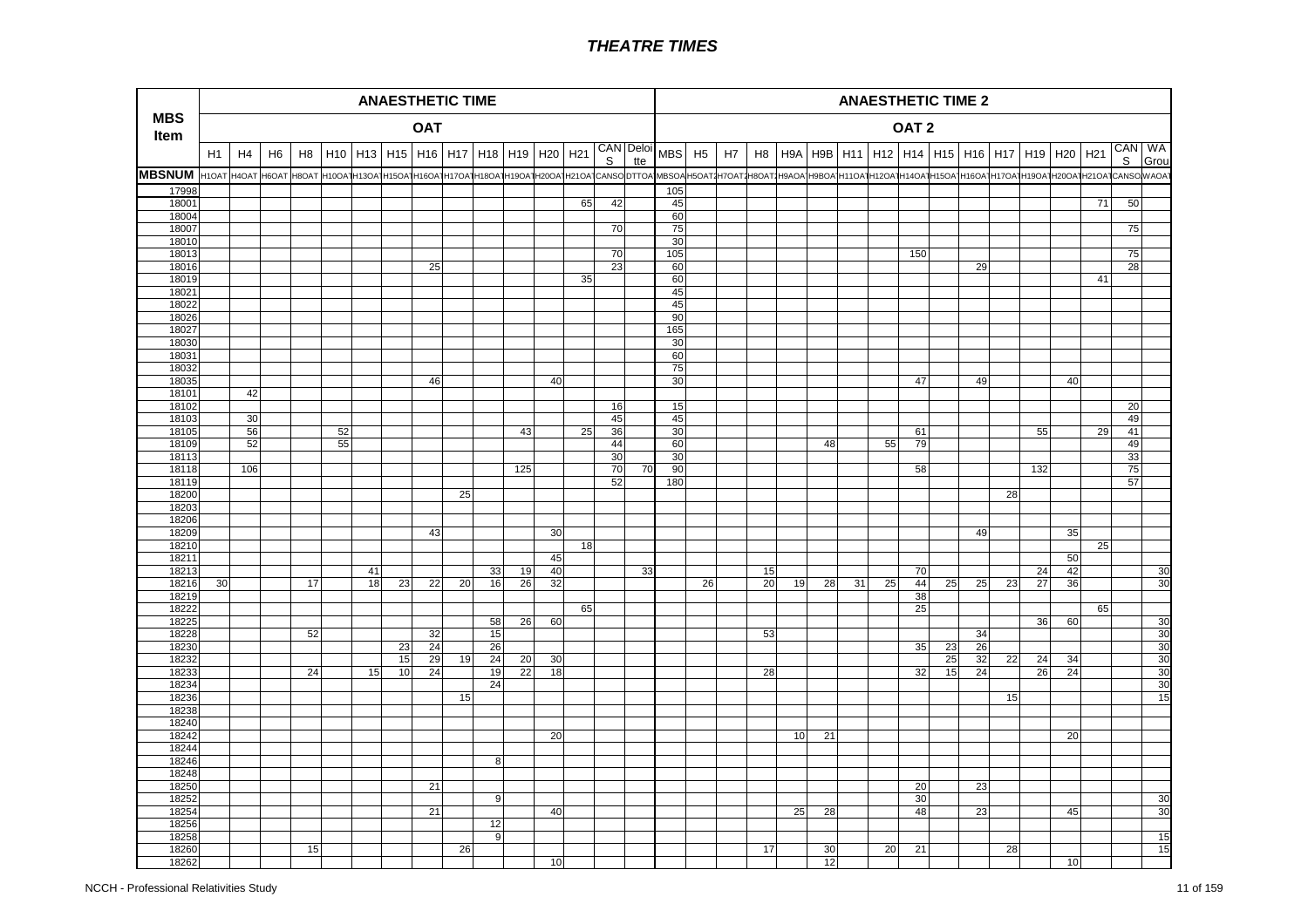|                                                                                                      |    |    |          |          |                | <b>THEATRE TIME</b>        |    |                   |          |     |                |    |                                  |                |    |                        |                |                |                |                |    |                     |                | <b>FREQUENCY</b>                 |                            |                |                              |                                                                                                                                       |                |                                |                                  |                                    |                |                |
|------------------------------------------------------------------------------------------------------|----|----|----------|----------|----------------|----------------------------|----|-------------------|----------|-----|----------------|----|----------------------------------|----------------|----|------------------------|----------------|----------------|----------------|----------------|----|---------------------|----------------|----------------------------------|----------------------------|----------------|------------------------------|---------------------------------------------------------------------------------------------------------------------------------------|----------------|--------------------------------|----------------------------------|------------------------------------|----------------|----------------|
| <b>MBS</b><br>Item                                                                                   |    |    |          |          | <b>THT</b>     |                            |    |                   |          |     |                |    |                                  |                |    |                        |                |                |                |                |    |                     |                | <b>FQ</b>                        |                            |                |                              |                                                                                                                                       |                |                                |                                  |                                    |                |                |
|                                                                                                      | H2 |    |          |          |                | H3 H11 H13 H15 H18 H19 H21 |    | C'mix C'mix C'mix |          |     | H <sub>1</sub> | H3 | H4                               | H <sub>6</sub> | H7 | H8                     |                |                |                |                |    |                     |                |                                  |                            |                |                              | H9A   H9B   H10   H11   H12   H13   H14   H15   H16   H17   H18   H19   H20   H21                                                     |                |                                | APH CAN C'mix C'mix C'mix Deloi  |                                    |                |                |
| <b>MBSNUM</b> H2THT H3THT H11THT H13THT H15THT H18THT H19THT H21THT CMXPU CMXPV CMXOT FQH1 FQH3 FQH4 |    |    |          |          |                |                            |    |                   | Pub Priv | Oth |                |    |                                  |                |    |                        |                |                |                |                |    |                     |                |                                  |                            |                |                              | FOH6 FOH7 FOH8 FOH9A FOH9B FOH10 FOH11 FOH12 FOH13 FOH14 FOH15 FOH16 FOH17 FOH18 FOH19 FOH20 FOH21 FOAPH FOCAN FOCMX FOCMX FOCMX FOTT |                |                                | S Pub Priv Other tte             |                                    |                |                |
| 17998                                                                                                |    |    |          |          |                |                            |    |                   |          |     |                |    |                                  |                |    |                        |                |                |                |                |    |                     |                |                                  |                            |                |                              |                                                                                                                                       |                |                                |                                  |                                    |                |                |
| 18001                                                                                                |    |    |          |          |                |                            | 90 |                   |          |     |                |    |                                  |                |    |                        |                |                |                |                |    |                     |                |                                  |                            |                |                              |                                                                                                                                       | $\overline{1}$ | 9                              |                                  |                                    |                |                |
| 18004<br>18007                                                                                       |    |    |          |          |                |                            |    |                   |          |     |                |    |                                  |                |    |                        |                |                |                |                |    |                     |                |                                  |                            |                |                              |                                                                                                                                       |                | 197                            |                                  |                                    |                |                |
| 18010                                                                                                |    |    |          |          |                |                            |    |                   |          |     |                |    |                                  |                |    |                        |                |                |                |                |    |                     |                |                                  |                            |                |                              |                                                                                                                                       |                |                                |                                  |                                    |                |                |
| 18013                                                                                                |    |    |          |          |                |                            |    |                   |          |     |                |    |                                  |                |    |                        |                |                |                |                |    |                     | $\mathbf{1}$   |                                  |                            |                |                              |                                                                                                                                       |                | $\overline{2}$                 |                                  |                                    |                |                |
| 18016<br>18019                                                                                       |    |    |          |          |                |                            | 51 |                   |          |     |                |    |                                  |                |    |                        |                |                |                |                |    |                     |                |                                  | 2 <sup>1</sup>             |                |                              |                                                                                                                                       | 1              | $\overline{2}$                 |                                  |                                    |                |                |
| 18021                                                                                                |    |    |          |          |                |                            |    |                   |          |     |                |    |                                  |                |    |                        |                |                |                |                |    |                     |                |                                  |                            |                |                              |                                                                                                                                       |                |                                |                                  |                                    |                |                |
| 18022                                                                                                |    |    |          |          |                |                            |    |                   |          |     |                |    |                                  |                |    |                        |                |                |                |                |    |                     |                |                                  |                            |                |                              |                                                                                                                                       |                |                                |                                  |                                    |                |                |
| 18026<br>18027                                                                                       |    |    |          |          |                |                            |    |                   |          |     |                |    |                                  |                |    |                        |                |                |                |                |    |                     |                |                                  |                            |                |                              |                                                                                                                                       |                |                                |                                  |                                    |                |                |
| 18030                                                                                                |    |    |          |          |                |                            |    |                   | 11       |     |                |    |                                  |                |    |                        |                |                |                |                |    |                     |                |                                  |                            |                |                              |                                                                                                                                       |                |                                |                                  | $\overline{2}$                     |                |                |
| 18031                                                                                                |    |    |          |          |                |                            |    | 43                |          |     |                |    |                                  |                |    |                        |                |                |                |                |    |                     |                |                                  |                            |                |                              |                                                                                                                                       |                |                                | 1                                |                                    |                |                |
| 18032<br>18035                                                                                       |    |    |          |          |                |                            |    |                   |          |     |                |    |                                  |                |    |                        |                |                |                |                |    |                     |                | 3 <sup>l</sup>                   | 5 <sup>1</sup>             |                |                              | 1                                                                                                                                     |                |                                |                                  |                                    |                |                |
| 18101                                                                                                |    |    |          |          |                |                            |    |                   |          |     |                |    | 124                              |                |    |                        |                |                |                |                |    |                     |                |                                  |                            |                |                              |                                                                                                                                       |                |                                |                                  |                                    |                |                |
| 18102                                                                                                |    |    |          |          |                |                            |    |                   | 16       |     |                |    |                                  |                |    |                        |                |                |                |                |    |                     |                |                                  |                            |                |                              |                                                                                                                                       |                | $\mathbf{1}$<br>$\overline{4}$ |                                  | 29                                 |                |                |
| 18103<br>18105                                                                                       |    |    |          |          |                | 70                         | 46 | 55<br>33          | 43<br>27 |     |                |    | $\overline{1}$<br>$\overline{2}$ |                |    |                        |                |                | $\overline{2}$ |                |    |                     | 5 <sup>1</sup> |                                  |                            |                |                              | $\mathbf{1}$                                                                                                                          | 11             | 12                             | 9<br>28                          | 90<br>148                          |                |                |
| 18109                                                                                                |    |    |          |          |                |                            |    | 38                | 33       | 38  |                |    | 116                              |                |    |                        |                | 1              | $\overline{7}$ |                | 9  |                     |                | 5 <sub>l</sub>                   |                            |                |                              |                                                                                                                                       |                | 289                            |                                  | 136 1722                           | $\overline{2}$ |                |
| 18113                                                                                                |    |    |          |          |                |                            |    | 20                | 18       |     |                |    | $\mathbf{3}$                     |                |    |                        |                |                |                |                |    |                     |                |                                  |                            |                |                              |                                                                                                                                       |                | $\overline{1}$                 | 6                                | 10                                 |                |                |
| 18118<br>18119                                                                                       |    |    |          |          |                | 154                        |    | 56                | 55       |     |                |    | $5\phantom{.0}$                  |                |    |                        |                |                |                |                |    |                     |                | 2                                |                            |                |                              | $\mathbf{1}$                                                                                                                          |                | 41<br>$\overline{1}$           | 74                               | 370                                |                | 8              |
| 18200                                                                                                |    |    |          |          |                |                            |    |                   |          |     |                |    |                                  |                |    |                        |                |                |                |                |    |                     |                |                                  |                            | $\overline{2}$ |                              |                                                                                                                                       |                |                                |                                  |                                    |                |                |
| 18203                                                                                                |    |    |          |          |                |                            |    | 28                |          |     |                |    |                                  |                |    |                        |                |                |                |                |    |                     |                |                                  |                            |                |                              |                                                                                                                                       |                |                                | 1                                |                                    |                |                |
| 18206<br>18209                                                                                       |    |    |          |          |                |                            |    | 13<br>28          | 10<br>16 |     |                |    |                                  |                |    |                        |                |                |                |                |    |                     |                |                                  | 3 <sup>l</sup>             |                |                              | 1                                                                                                                                     |                |                                | $\overline{2}$<br>3 <sup>1</sup> | $\mathbf{1}$<br>$2 \vert$          |                |                |
| 18210                                                                                                |    |    |          |          |                |                            | 40 |                   |          |     |                |    |                                  |                |    |                        |                |                |                |                |    |                     |                |                                  |                            |                |                              |                                                                                                                                       | 1              |                                |                                  |                                    |                |                |
| 18211                                                                                                |    |    |          |          |                |                            |    |                   |          |     |                |    |                                  |                |    |                        |                |                |                |                |    |                     |                |                                  |                            |                |                              | 1 <sup>1</sup>                                                                                                                        |                |                                |                                  |                                    |                | $\overline{7}$ |
| 18213<br>18216                                                                                       |    | 46 | 43<br>45 | 47       | 35<br>19       | 28<br>38                   |    |                   | 27<br>23 | 13  | 3              |    |                                  |                |    | $6\phantom{1}6$<br>213 | 187            | 50             |                | $\overline{2}$ | 22 | 9<br>3 <sup>1</sup> | 1              | $\overline{7}$<br>19             | 31                         | $\mathbf{3}$   | 29<br>10 <sup>1</sup>        | $\overline{2}$<br>3<br>$\overline{7}$<br>3                                                                                            |                |                                |                                  | 20<br>636                          | 4 <sup>1</sup> |                |
| 18219                                                                                                |    |    |          |          |                |                            |    |                   | 96       |     |                |    |                                  |                |    |                        |                |                |                |                |    |                     | $\overline{2}$ |                                  |                            |                |                              |                                                                                                                                       |                |                                |                                  | 69                                 |                |                |
| 18222                                                                                                |    |    |          |          |                |                            | 75 | 16                |          |     |                |    |                                  |                |    |                        |                |                |                |                |    |                     | $\overline{1}$ |                                  |                            |                |                              |                                                                                                                                       | 11             |                                | $\overline{3}$                   |                                    |                |                |
| 18225<br>18228                                                                                       |    |    |          |          | 60<br>17       | 40                         |    |                   | 27<br>34 |     |                |    |                                  |                |    | $\vert$ 1              |                |                |                |                |    |                     |                |                                  | 1 <sup>1</sup>             |                | $\overline{\mathbf{3}}$<br>1 | 3 <sup>1</sup><br>11                                                                                                                  |                |                                |                                  | $\left 4\right $<br>$\overline{2}$ |                |                |
| 18230                                                                                                |    |    |          | 28       | 28             |                            |    |                   | 19       | 14  |                |    |                                  |                |    |                        |                |                |                |                |    |                     | $\mathbf{1}$   | $\overline{2}$                   | $\mathbf{2}$               |                | $\vert$ 2                    |                                                                                                                                       |                |                                |                                  | 39                                 |                |                |
| 18232                                                                                                |    |    |          | 30<br>55 | 27<br>22       | 37<br>36                   |    | 12                | 24       | 18  |                |    |                                  |                |    | 1                      |                |                |                |                |    | 1                   | 8              | 1 <sup>1</sup><br>1 <sup>1</sup> | $6 \mid$<br>$\overline{2}$ | 15             | 4<br>$\overline{7}$          | 18<br>6<br>$\overline{7}$                                                                                                             |                |                                | 9                                | 207                                | 2 <sup>1</sup> |                |
| 18233<br>18234                                                                                       |    |    | 15       |          | 26             |                            |    |                   | 10<br>15 |     |                |    |                                  |                |    |                        |                |                |                |                |    |                     |                |                                  |                            |                | $\vert$ 1                    | $5\overline{)}$                                                                                                                       |                |                                |                                  | $\mathbf{3}$<br>11                 |                |                |
| 18236                                                                                                |    |    |          |          |                |                            |    |                   |          |     |                |    |                                  |                |    |                        |                |                |                |                |    |                     |                |                                  |                            | $\mathbf{1}$   |                              |                                                                                                                                       |                |                                |                                  |                                    |                |                |
| 18238<br>18240                                                                                       | 20 |    |          |          |                |                            |    |                   | 20       |     |                |    |                                  |                |    |                        |                |                |                |                |    |                     |                |                                  |                            |                |                              |                                                                                                                                       |                |                                |                                  | $\vert$ 1                          |                |                |
| 18242                                                                                                |    |    |          |          |                |                            |    |                   |          |     |                |    |                                  |                |    |                        | $\mathbf{1}$   | $\overline{7}$ |                |                |    |                     |                |                                  |                            |                |                              | 2                                                                                                                                     |                |                                |                                  |                                    |                |                |
| 18244                                                                                                |    |    |          |          |                |                            |    |                   |          |     |                |    |                                  |                |    |                        |                |                |                |                |    |                     |                |                                  |                            |                |                              |                                                                                                                                       |                |                                |                                  |                                    |                |                |
| 18246<br>18248                                                                                       |    |    |          |          | 8 <sup>1</sup> |                            |    |                   |          |     |                |    |                                  |                |    |                        |                |                |                |                |    |                     |                |                                  |                            |                | $\overline{2}$               |                                                                                                                                       |                |                                |                                  |                                    |                |                |
| 18250                                                                                                |    |    |          |          |                |                            |    |                   |          |     |                |    |                                  |                |    |                        |                |                |                |                |    |                     | $\overline{2}$ |                                  | 1                          |                |                              |                                                                                                                                       |                |                                |                                  |                                    |                |                |
| 18252                                                                                                |    |    |          |          | 11             |                            |    |                   | 20       |     |                |    |                                  |                |    |                        |                |                |                |                |    |                     | $\mathbf{1}$   |                                  |                            |                | 17                           |                                                                                                                                       |                |                                |                                  | $\vert$ 4                          |                |                |
| 18254<br>18256                                                                                       |    |    |          |          | 13             |                            |    |                   | 16       |     |                |    |                                  |                |    |                        | 3 <sup>1</sup> | 8              |                |                |    |                     |                | 2                                | 2 <sup>1</sup>             |                | 9                            | 1                                                                                                                                     |                |                                |                                  | $\vert$                            |                |                |
| 18258                                                                                                |    |    |          |          | 10             |                            |    |                   | 10       |     |                |    |                                  |                |    |                        |                |                |                |                |    |                     |                |                                  |                            |                | $\vert$ 4                    |                                                                                                                                       |                |                                |                                  | $\overline{4}$                     |                |                |
| 18260                                                                                                |    |    |          |          |                |                            |    | 23                |          |     |                |    |                                  |                |    | 9                      |                | 1 <sup>1</sup> |                |                |    |                     | 9              |                                  |                            | $\overline{2}$ | 5 <sup>1</sup>               |                                                                                                                                       |                |                                | 3                                |                                    |                |                |
| 18262                                                                                                |    |    |          |          |                |                            |    | 12                | 22       |     |                |    |                                  |                |    |                        |                | $\overline{4}$ |                |                |    |                     |                |                                  |                            |                |                              | 1                                                                                                                                     |                |                                | $\overline{2}$                   | 19                                 |                |                |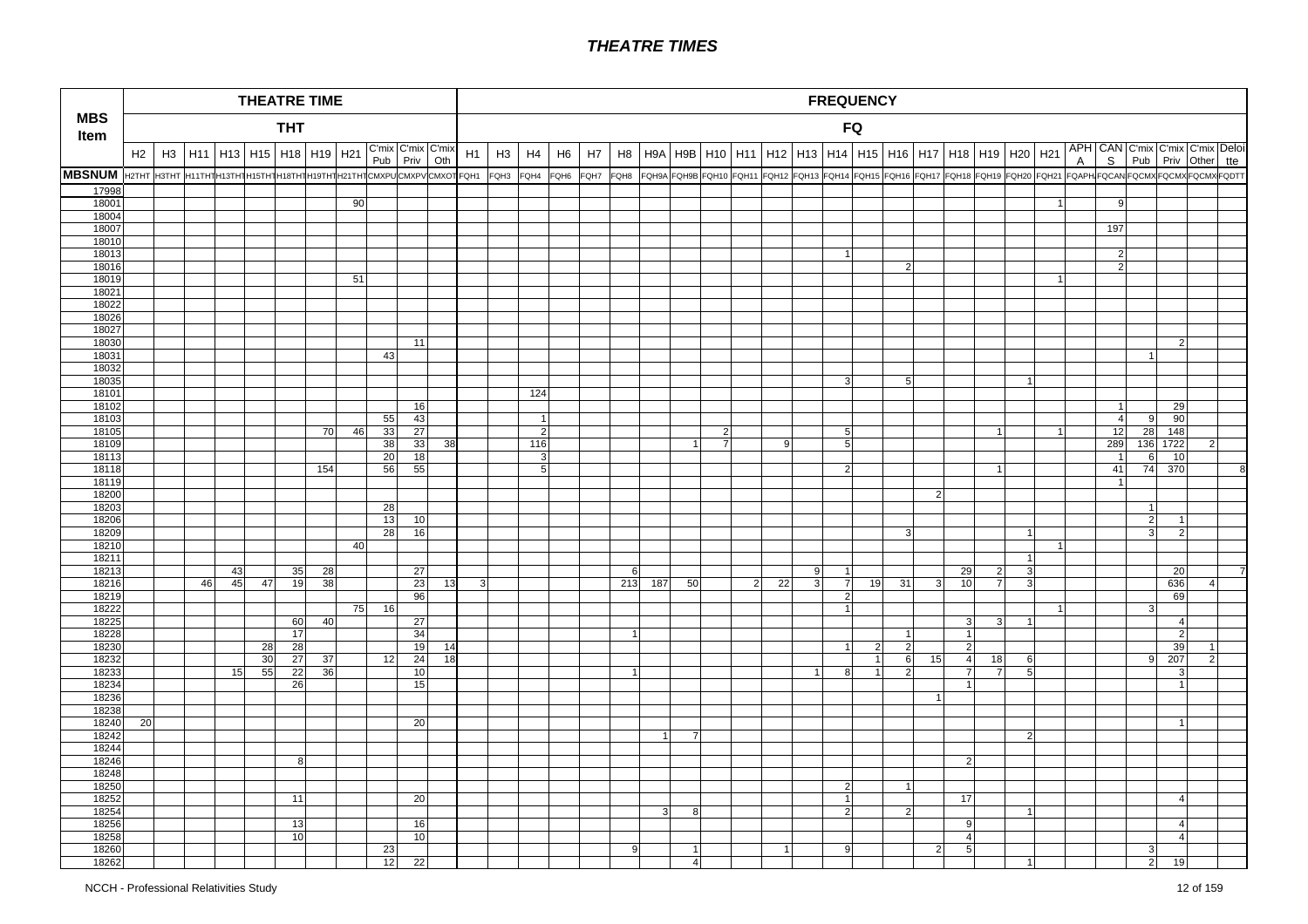|                           |                 |                   |                      | <b>AVERAGES</b>                |          |                        |                |                 | <b>OP SKINTIME</b> |                 |          |                                                                                                                 |                 |    |                 |                       |                 | <b>OPERATION TIME</b> |                                                                                                                                               |                       |                 |                                |     |     |                                  |                 |    |                                                                   |    | <b>OPERATION TIME 2</b> |                 |          |          |          |                      |
|---------------------------|-----------------|-------------------|----------------------|--------------------------------|----------|------------------------|----------------|-----------------|--------------------|-----------------|----------|-----------------------------------------------------------------------------------------------------------------|-----------------|----|-----------------|-----------------------|-----------------|-----------------------|-----------------------------------------------------------------------------------------------------------------------------------------------|-----------------------|-----------------|--------------------------------|-----|-----|----------------------------------|-----------------|----|-------------------------------------------------------------------|----|-------------------------|-----------------|----------|----------|----------|----------------------|
| <b>MBS</b><br><b>Item</b> |                 | Operation<br>Time |                      | Anaesthetic<br><b>Time</b>     |          | <b>Theatre</b><br>Time |                |                 | <b>OST</b>         |                 |          |                                                                                                                 |                 |    |                 |                       | <b>OPT</b>      |                       |                                                                                                                                               |                       |                 |                                |     |     |                                  |                 |    |                                                                   |    | OPT <sub>2</sub>        |                 |          |          |          |                      |
|                           | <b>OST</b>      |                   |                      | OPT OPT2 OAT OAT2              |          | <b>THT</b>             | H <sub>4</sub> | H6              | H <sub>11</sub>    | H <sub>21</sub> | H1       | H8                                                                                                              |                 |    |                 |                       |                 |                       | H <sub>10</sub>   H <sub>13</sub>   H <sub>15</sub>   H <sub>16</sub>   H <sub>17</sub>   H <sub>18</sub>   H <sub>19</sub>   H <sub>20</sub> |                       | A               | APH   CAN   Deloi   Harv<br>S. | tte | ard | H8                               |                 |    | H9A   H9B   H13   H15   H16   H17   H18   H19   H20               |    |                         |                 |          |          |          | CAN<br>$\mathcal{S}$ |
| <b>MBSNUM</b>             |                 |                   |                      | AVOST AVOPT AVOPTZAVOAT AVOAT2 |          | <b>AVTHT</b>           |                |                 |                    |                 |          | 140ST  H6OST  H11OSTH21OSTH1OPT  H8OPT  H10OPTH13OPTH15OPTH16OPTH17OPTH18OPTH19OPTH20OPTAPHAO CANSO DTTOPTHARVO |                 |    |                 |                       |                 |                       |                                                                                                                                               |                       |                 |                                |     |     |                                  |                 |    | H8OPT/H9AOP H9BOP H13OP H15OP H16OP H17OP H18OP H19OP H20OP CANSC |    |                         |                 |          |          |          |                      |
| 18264                     |                 | 17                |                      |                                | 15       |                        |                |                 |                    |                 |          |                                                                                                                 |                 |    |                 |                       |                 |                       |                                                                                                                                               |                       |                 |                                |     | 17  |                                  |                 |    |                                                                   |    |                         |                 |          |          |          |                      |
| 18266                     |                 |                   | 9 <sup>1</sup><br>12 |                                | 18       | 15                     |                |                 |                    |                 |          |                                                                                                                 |                 |    |                 |                       |                 |                       |                                                                                                                                               |                       |                 |                                |     |     |                                  |                 | 16 |                                                                   |    |                         |                 | 9        |          |          |                      |
| 18268<br>18270            |                 | 6 <br>7           | $\overline{7}$       | 11<br>10                       | 16<br>18 | 15                     |                |                 |                    |                 |          | 6<br>$\overline{7}$                                                                                             |                 |    |                 |                       |                 |                       |                                                                                                                                               |                       |                 |                                |     |     | 7 <sup>1</sup><br>$\overline{7}$ |                 |    |                                                                   |    |                         |                 |          |          |          |                      |
| 18272                     | 27              | 15                | 16                   | 30                             | 39       | 48                     |                |                 |                    | 27              |          |                                                                                                                 |                 |    |                 |                       |                 |                       |                                                                                                                                               | 15                    |                 |                                |     |     |                                  |                 | 18 |                                                                   |    |                         |                 |          |          | 15       |                      |
| 18274                     |                 | 15                | 16                   | 19                             | 27       | 12                     |                |                 |                    |                 |          |                                                                                                                 |                 |    |                 | 13                    | 23              | 9                     |                                                                                                                                               |                       |                 |                                |     |     |                                  | 20              | 11 |                                                                   |    | 15 <sup>1</sup>         | 25              | 11       |          |          |                      |
| 18276<br>18278            |                 | 24<br>12          | 27<br>9              | 30<br>8                        | 39       | 21                     |                |                 |                    |                 |          |                                                                                                                 |                 |    |                 |                       | 33              | 15<br>$\overline{7}$  |                                                                                                                                               |                       |                 |                                |     | 16  |                                  |                 |    |                                                                   |    |                         | 37              | 17<br>9  |          |          |                      |
| 18280                     |                 |                   |                      |                                | 30       |                        |                |                 |                    |                 |          |                                                                                                                 |                 |    |                 |                       |                 |                       |                                                                                                                                               |                       |                 |                                |     |     |                                  |                 |    |                                                                   |    |                         |                 |          |          |          |                      |
| 18284                     | 23              | 14                | 17                   | 23                             | 25       | 28                     |                |                 | 23                 |                 | 13       | 8                                                                                                               |                 | 22 |                 |                       | 14              |                       | 10                                                                                                                                            | 23                    |                 |                                |     |     | 10                               |                 | 17 | 22                                                                |    |                         | 17              |          | 15       | 24       |                      |
| 18286                     |                 | 19                | 21                   | 23                             | 29       | 30                     |                |                 |                    |                 |          | 12                                                                                                              |                 | 27 |                 |                       | 23              | 10 <sup>1</sup>       | 21                                                                                                                                            |                       |                 |                                | 17  | 24  | 14                               |                 |    | 27                                                                |    |                         | 27              | 12       | 24       |          |                      |
| 18288<br>18292            | 43              | 25<br>25          | 28<br>23             | 34<br>31                       | 36<br>32 | 45<br>49               |                |                 | 43                 |                 |          | 24                                                                                                              |                 |    |                 | 26                    |                 | 30                    | 20<br>26                                                                                                                                      |                       |                 |                                |     |     | 26                               |                 |    |                                                                   |    | 27                      |                 | 35<br>12 | 22<br>30 |          |                      |
| 18294                     |                 | 37                | 34                   | 33                             | 34       | 37                     |                |                 |                    |                 |          |                                                                                                                 |                 |    |                 |                       |                 |                       | 28                                                                                                                                            |                       |                 |                                |     | 46  |                                  |                 |    |                                                                   |    |                         |                 |          | 34       |          |                      |
| 18296                     | 27              | 22                | 23                   | 27                             | 32       | 40                     |                |                 |                    | 27              |          | 12                                                                                                              |                 | 30 |                 |                       | 16              | 17                    | 26                                                                                                                                            | 34                    |                 |                                | 18  |     | 14                               |                 |    | 31                                                                | 12 |                         | 19              | 19       | 31       | 36       |                      |
| 18298                     |                 | 12                | 15                   | 14                             | 22       | 18                     |                |                 |                    |                 |          |                                                                                                                 |                 |    |                 |                       |                 | -91                   | 15                                                                                                                                            |                       |                 |                                |     |     |                                  |                 |    |                                                                   |    |                         |                 | 10       | 20       |          |                      |
| 30001<br>30003            | 10 <sup>1</sup> | 25                | 30                   | 30<br>11                       | 35<br>11 | 11                     |                |                 |                    | 10              |          |                                                                                                                 |                 |    |                 |                       |                 |                       |                                                                                                                                               | 25                    |                 |                                |     |     |                                  |                 |    |                                                                   |    |                         |                 |          |          | 30       |                      |
| 30009                     |                 |                   |                      |                                | 45       |                        |                |                 |                    |                 |          |                                                                                                                 |                 |    |                 |                       |                 |                       |                                                                                                                                               |                       |                 |                                |     |     |                                  |                 |    |                                                                   |    |                         |                 |          |          |          |                      |
| 30010                     |                 |                   |                      | 15                             | 38       | 85                     |                |                 |                    |                 |          |                                                                                                                 |                 |    |                 |                       |                 |                       |                                                                                                                                               |                       |                 |                                |     |     |                                  |                 |    |                                                                   |    |                         |                 |          |          |          |                      |
| 30013                     |                 |                   |                      |                                | 90       |                        |                |                 |                    |                 |          |                                                                                                                 |                 |    |                 |                       |                 |                       |                                                                                                                                               |                       |                 |                                |     |     |                                  |                 |    |                                                                   |    |                         |                 |          |          |          |                      |
| 30014<br>30017            | 38              | 27<br>23          | 34<br>30             | 46<br>37                       | 60<br>63 | 55<br>38               |                |                 | 38                 |                 |          |                                                                                                                 |                 |    |                 | 28                    | 35              | 16                    | 23                                                                                                                                            | 23<br>25              |                 |                                |     |     |                                  |                 |    |                                                                   |    | 31                      | 45              | 21       | 28       | 29<br>38 |                      |
| 30020                     |                 |                   |                      |                                | 125      |                        |                |                 |                    |                 |          |                                                                                                                 |                 |    |                 |                       |                 |                       |                                                                                                                                               |                       |                 |                                |     |     |                                  |                 |    |                                                                   |    |                         |                 |          |          |          |                      |
| 30023                     | 46              | 33                | 37                   | 48                             | 52       | 59                     | 53             | 27              | 65                 | 38              | 31       | 25                                                                                                              | 41              | 26 | 25              | 36                    | 57              | 32                    | 33                                                                                                                                            | 24                    | 40              | 37                             | 25  |     | 29                               | 35 <sub>1</sub> | 29 | 30                                                                | 29 | 40                      | 64              | 38       | 38       | 32       | 44                   |
| 30026<br>30029            | 35<br>23        | 27<br>31          | 31<br>35             | 39<br>39                       | 41<br>43 | 48<br>45               | 25             | 15              |                    | 35<br>30        | 11       | 18                                                                                                              |                 |    |                 | 31<br>30 <sup>°</sup> | 24<br>55        | 36                    | 21<br>29                                                                                                                                      | 19                    | 40<br>37        | 34<br>25                       | 31  |     | 21                               | 41              |    |                                                                   |    | 37<br>33                | 28<br>59        | 41       | 26<br>34 | 15<br>27 | 38<br>30             |
| 30032                     | 39              | 24                | 27                   | 32                             | 42       | 41                     |                |                 |                    | 39              | 20       | 22                                                                                                              |                 |    |                 |                       |                 |                       | 30                                                                                                                                            | 15                    | 39              |                                | 20  |     | 26                               |                 |    |                                                                   | 20 |                         |                 |          | 33       | 30       |                      |
| 30035                     | 25              | 21                | 22                   | 27                             | 38       | 35                     |                |                 |                    | 25              |          | 21                                                                                                              |                 | 14 | 15              |                       |                 | 19                    | 15                                                                                                                                            |                       | 40              | 22                             | 23  |     | 24                               |                 |    | 25                                                                | 18 |                         |                 | 23       | 20       |          | 22                   |
| 30038                     | 38              | 34                | 34                   | 52                             | 51       | 58                     |                |                 | 48                 | 28              |          | 33                                                                                                              |                 |    |                 | 31                    | 38              |                       | 20                                                                                                                                            | 50                    |                 |                                |     |     | 38                               | 21              | 20 |                                                                   |    | 36                      | 46              |          | 23       | 55       |                      |
| 30041<br>30042            | 36<br>30        | 45<br>36          | 52<br>39             | 55<br>44                       | 54<br>50 | 50<br>55               |                | 30 <sup>°</sup> | 31                 | 36<br>28        | 30       | 23                                                                                                              |                 |    |                 | 45<br>45              | 43              | 28                    | 34                                                                                                                                            |                       | 49              | 42                             | 27  |     | 26                               | 28              | 26 |                                                                   |    | 52<br>50                | 53              | 40       | 40       |          | 48                   |
| 30045                     | 58              | 35                | 44                   | 48                             | 57       | 81                     |                |                 |                    | 58              |          |                                                                                                                 |                 |    |                 | 22                    | 50              |                       | 34                                                                                                                                            |                       |                 |                                |     |     |                                  |                 |    |                                                                   |    | 31                      | 63              |          | 39       |          |                      |
| 30048                     |                 |                   |                      |                                | 53       | 27                     |                |                 |                    |                 |          |                                                                                                                 |                 |    |                 |                       |                 |                       |                                                                                                                                               |                       |                 |                                |     |     |                                  |                 |    |                                                                   |    |                         |                 |          |          |          |                      |
| 30049                     | 55              | 34                | 40                   | 62                             | 65       | 57                     |                |                 | 55                 |                 |          | 31                                                                                                              |                 |    |                 | 47                    |                 |                       | 25                                                                                                                                            |                       |                 |                                |     |     | 34                               | 37              |    |                                                                   |    | 51                      |                 |          | 39       |          |                      |
| 30052<br>30055            | 32<br>47        | 35<br>20          | 36<br>26             | 57<br>29                       | 61<br>37 | 34<br>43               |                | 35              | 59                 | 28<br>35        | 11       | 17<br>18                                                                                                        |                 |    | 13              | 77<br>29              | 18              | 19<br>24              | 27                                                                                                                                            | 27<br>17 <sup>1</sup> | 47<br>23        | 23<br>20                       | 23  |     | 22<br>21                         | 35<br>34        |    |                                                                   | 16 | 86<br>35                | 23              | 20<br>29 | 32       | 31<br>23 | 26<br>24             |
| 30058                     | 46              | 41                | 49                   | 54                             | 54       | 64                     |                | 45              | 51                 | 42              |          | 32                                                                                                              | 28              | 42 | 45              | 54                    | 43              | 19                    | 45                                                                                                                                            | 48                    | 56              | 41                             |     |     | 35                               |                 |    | 46                                                                | 49 | 58                      | 56              | 32       | 50       | 62       | 51                   |
| 30061                     | 19              | 17                | 19                   | 26                             | 29       | 32                     |                |                 |                    | 19              |          | 12                                                                                                              |                 |    |                 | 14                    | 20              | 18                    |                                                                                                                                               | 14                    | 27              |                                |     |     | 14                               |                 |    |                                                                   |    | 19                      | 27              | 20       |          | 18       |                      |
| 30064                     | 19              | 19                | 23                   | 27                             | 34       | 42                     |                | 14              | 18                 | 27              |          | 16                                                                                                              | 10 <sup>1</sup> | 14 | 18              | 22                    | 18 <sup>1</sup> | 16                    | 13                                                                                                                                            | 16                    | 34              | 31                             | 19  |     | 19                               | 25              | 20 | 18                                                                | 20 | 26                      | 24              | 19       | 20       | 23       | 37                   |
| 30067<br>30068            | 24<br>31        | 30<br>25          | 29<br>31             | 30<br>36                       | 40<br>42 | 46<br>45               | 23             | 29              | 45                 | 24<br>26        | 15<br>16 | 24                                                                                                              |                 | 16 | 28              | 38<br>32              | 33              | 19                    | 21                                                                                                                                            | 21                    | 37<br>31        | 33                             | 22  |     | 27                               | 51              | 23 | 22                                                                | 32 | 41<br>35                | 41              | 23       | 18<br>26 | 27       | 38                   |
| 30071                     | 23              | 18                | 21                   | 27                             | 30       | 35                     |                | 22              | 27                 | 19              | 14       | 11                                                                                                              |                 | 24 |                 |                       | 28              | 22                    | 18                                                                                                                                            | 14                    | 24              | 17                             | 12  |     | 16                               |                 | 17 | 29                                                                |    | 12                      | 34              | 25       | 23       | 18       | 19                   |
| 30074                     | 33              | 34                | 41                   | 47                             | 49       | 68                     |                |                 |                    | 33              |          |                                                                                                                 |                 |    | 45              | 38                    | 24              | 35                    | 32                                                                                                                                            |                       | 28              |                                |     |     |                                  |                 |    |                                                                   | 55 | 44                      | 30              | 37       | 37       |          |                      |
| 30075                     | 31              | 27                | 30                   | 35                             | 40       | 57                     | 20             | 25              | 53                 | 25              |          | 21                                                                                                              | 15              | 24 | 27              | 35                    | 27              | 25                    | 32                                                                                                                                            | 25                    | 35              | 25                             | 28  |     | 24                               | 26              | 22 | 32                                                                | 30 | 39                      | 32              | 30       | 36       | 32       | 30                   |
| 30078<br>30081            | 30<br>43        | 22<br>33          | 23<br>40             | 38<br>45                       | 32<br>43 | $\overline{22}$<br>50  | 30             |                 |                    | 43              | 19       | 33                                                                                                              |                 |    |                 |                       | 29              |                       |                                                                                                                                               | 10                    | 30              |                                |     |     | 40                               |                 |    |                                                                   |    |                         | 30 <sup>1</sup> |          |          | 15       |                      |
| 30084                     | 15              | 34                | 41                   | 42                             | 38       | 44                     |                |                 |                    | 15              |          |                                                                                                                 |                 |    |                 | 30                    |                 |                       |                                                                                                                                               | 40                    |                 | 44                             |     | 23  |                                  |                 |    |                                                                   |    | 33                      |                 |          |          | 40       | 50                   |
| 30087                     | 10 <sup>1</sup> | 19                | 15                   | 23                             | 23       | 31                     |                |                 |                    | 10              | 23       |                                                                                                                 |                 |    |                 | 19                    |                 |                       |                                                                                                                                               |                       |                 | 15                             |     |     |                                  | 13              |    |                                                                   |    | 21                      |                 |          | 13       | 11       | 20                   |
| 30090                     |                 | 29                | 20                   | 22                             | 26       | 18                     |                |                 |                    |                 |          |                                                                                                                 |                 |    |                 |                       |                 |                       |                                                                                                                                               |                       | 33              | 25                             |     |     |                                  |                 |    |                                                                   |    |                         |                 | 10       |          |          | 30                   |
| 30093<br>30094            | 13              | 45<br>30          | 38                   | 35                             | 38<br>32 | 25<br>43               |                |                 |                    | 13              |          |                                                                                                                 |                 |    |                 |                       | 30              |                       |                                                                                                                                               |                       | 45              |                                |     |     |                                  |                 |    |                                                                   |    |                         | 38              |          |          |          |                      |
| 30096                     | 35              | 42                | 45                   | 45                             | 49       | 56                     |                | 35              |                    |                 |          | 46                                                                                                              |                 |    | 18 <sup>1</sup> |                       | 39              |                       |                                                                                                                                               |                       | 55              |                                |     | 53  | 51                               | 62              |    |                                                                   | 23 |                         | 44              |          |          |          |                      |
| 30099                     | 26              | 21                | 23                   | 31                             | 35       | 51                     |                |                 | 32                 | 20              |          | 16                                                                                                              |                 |    |                 | 24                    | 27              | 10                    |                                                                                                                                               | 18                    | 30 <sup>°</sup> |                                |     |     | 19                               |                 |    |                                                                   |    | 27                      | 32              | 15       |          | 20       |                      |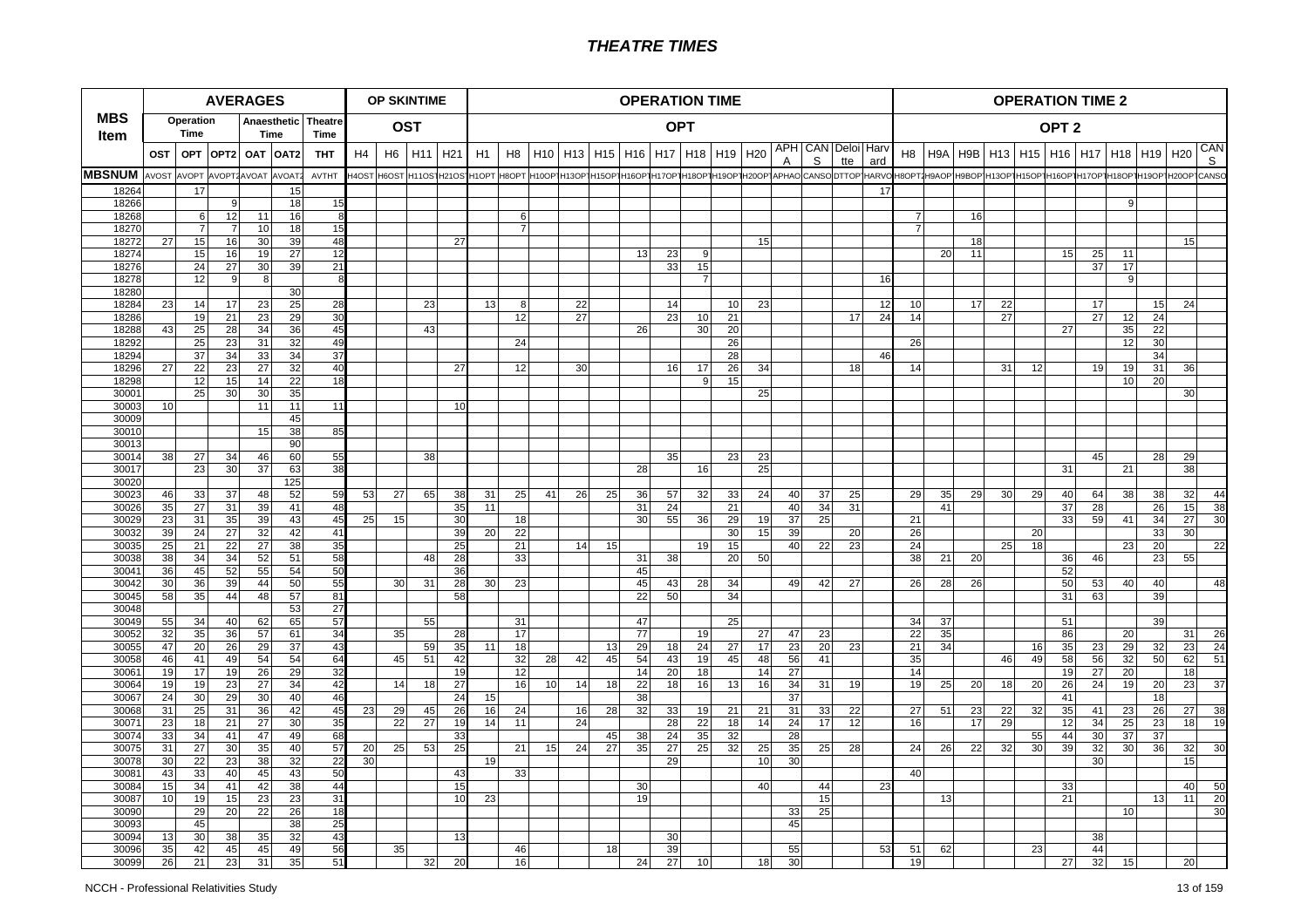|                    |    |                |                |                |                                                                                           |    |    | <b>ANAESTHETIC TIME</b>                         |          |                       |                                                                 |                 |          |                       |          |                       |                 |    |                |                  |                  |    |    |                                                                 | <b>ANAESTHETIC TIME 2</b> |          |          |                                                                                 |          |                                                                                                      |             |          |
|--------------------|----|----------------|----------------|----------------|-------------------------------------------------------------------------------------------|----|----|-------------------------------------------------|----------|-----------------------|-----------------------------------------------------------------|-----------------|----------|-----------------------|----------|-----------------------|-----------------|----|----------------|------------------|------------------|----|----|-----------------------------------------------------------------|---------------------------|----------|----------|---------------------------------------------------------------------------------|----------|------------------------------------------------------------------------------------------------------|-------------|----------|
| <b>MBS</b><br>Item |    |                |                |                |                                                                                           |    |    | <b>OAT</b>                                      |          |                       |                                                                 |                 |          |                       |          |                       |                 |    |                |                  |                  |    |    | OAT <sub>2</sub>                                                |                           |          |          |                                                                                 |          |                                                                                                      |             |          |
|                    | H1 | H <sub>4</sub> | H <sub>6</sub> | H <sub>8</sub> | H <sub>10</sub> H <sub>13</sub>                                                           |    |    | H <sub>15</sub> H <sub>16</sub> H <sub>17</sub> |          |                       | H <sub>18</sub> H <sub>19</sub> H <sub>20</sub> H <sub>21</sub> |                 |          | <b>CAN Deloi</b><br>ς | tte      | MBS                   | H <sub>5</sub>  | H7 | H <sub>8</sub> | H <sub>9</sub> A | H <sub>9</sub> B |    |    | H <sub>11</sub> H <sub>12</sub> H <sub>14</sub> H <sub>15</sub> |                           |          |          | H <sub>16</sub> H <sub>17</sub> H <sub>19</sub> H <sub>20</sub> H <sub>21</sub> |          |                                                                                                      | CAN WA<br>S | Grou     |
| <b>MBSNUM</b>      |    |                |                |                | H1OAT H4OAT H6OAT H8OAT H10OATH13OATH15OATH16OATH17OATH18OATH19OATH20OATH21OATCANSO DTTOA |    |    |                                                 |          |                       |                                                                 |                 |          |                       |          |                       |                 |    |                |                  |                  |    |    |                                                                 |                           |          |          |                                                                                 |          | MBSOA H5OAT1H7OAT1H8OAT1H9AOA H9BOA H11OA H12OA1H14OA1H15OA H16OA H17OA1H19OA1H20OA1H21OA1CANSO WAOA |             |          |
| 18264              |    |                |                |                |                                                                                           |    |    |                                                 |          |                       |                                                                 |                 |          |                       |          |                       |                 |    |                |                  |                  |    |    |                                                                 |                           |          |          |                                                                                 |          |                                                                                                      |             | 15       |
| 18266              |    |                |                |                |                                                                                           |    |    |                                                 |          |                       |                                                                 |                 |          |                       |          |                       |                 |    |                |                  | 20               |    |    |                                                                 |                           |          |          |                                                                                 |          |                                                                                                      |             | 15       |
| 18268<br>18270     |    |                |                | 11<br>10       |                                                                                           |    |    |                                                 |          |                       |                                                                 |                 |          |                       |          |                       |                 |    | 12<br>10       |                  |                  |    |    | 20<br>30                                                        |                           |          |          |                                                                                 |          |                                                                                                      |             | 15<br>15 |
| 18272              |    |                |                |                |                                                                                           |    |    |                                                 |          |                       |                                                                 | 15 <sup>1</sup> | 45       |                       |          |                       |                 |    |                |                  | 53               |    |    |                                                                 |                           |          |          |                                                                                 |          | 50                                                                                                   |             | 15       |
| 18274              |    |                |                |                |                                                                                           |    |    | 16                                              | 30       | 10                    |                                                                 |                 |          |                       |          |                       |                 |    |                | 20               | 29               |    |    | 32                                                              |                           | 18       | 32       |                                                                                 |          |                                                                                                      |             | 30       |
| 18276              |    |                |                |                |                                                                                           |    |    |                                                 | 44       | 15                    |                                                                 |                 |          |                       |          |                       |                 |    |                |                  |                  |    |    |                                                                 |                           |          | 47       |                                                                                 |          |                                                                                                      |             | 30       |
| 18278              |    |                |                |                |                                                                                           |    |    |                                                 |          | 8 <sup>1</sup>        |                                                                 |                 |          |                       |          |                       |                 |    |                |                  |                  |    |    |                                                                 |                           |          |          |                                                                                 |          |                                                                                                      |             |          |
| 18280              | 23 |                |                |                |                                                                                           | 30 |    |                                                 | 27       |                       |                                                                 |                 |          |                       |          |                       |                 |    | 13             |                  | 26               | 27 |    |                                                                 |                           |          | 30       |                                                                                 |          |                                                                                                      |             | 30       |
| 18284<br>18286     |    |                |                | 11<br>16       |                                                                                           | 27 |    |                                                 | 30       | 12                    | 34                                                              | 25              |          |                       | 21       |                       |                 |    | 17             |                  |                  |    | 15 | 38                                                              |                           |          | 33       | 15<br>37                                                                        | 26       |                                                                                                      |             | 30<br>30 |
| 18288              |    |                |                |                |                                                                                           |    |    | 26                                              |          | 45                    | 30                                                              |                 |          |                       |          |                       | 25              |    |                |                  |                  | 55 |    | 44                                                              |                           | 27       |          | 32                                                                              |          |                                                                                                      |             | 30       |
| 18292              |    |                |                | 26             |                                                                                           |    |    |                                                 |          |                       | 36                                                              |                 |          |                       |          |                       |                 |    | 27             |                  |                  |    |    | 30                                                              |                           |          |          | 39                                                                              |          |                                                                                                      |             | 30       |
| 18294              |    |                |                |                |                                                                                           |    |    |                                                 |          |                       | 33                                                              |                 |          |                       |          |                       |                 |    |                |                  |                  |    |    |                                                                 |                           |          |          | 39                                                                              |          |                                                                                                      |             | 30       |
| 18296              |    |                |                | 15             |                                                                                           | 30 | 18 |                                                 | 28       | 18                    | 32                                                              | 40              | 36       |                       | 23       |                       |                 |    | 18             |                  |                  |    |    | 40                                                              | 22                        |          | 31       | 37<br>22                                                                        | 43       | 37                                                                                                   |             | 30       |
| 18298<br>30001     |    |                |                |                |                                                                                           |    |    |                                                 |          | 10                    | 17                                                              | 30              |          |                       |          |                       |                 |    |                |                  |                  |    |    |                                                                 |                           |          |          |                                                                                 | 35       |                                                                                                      |             |          |
| 30003              |    |                |                |                |                                                                                           |    |    |                                                 |          |                       |                                                                 |                 | 11       |                       |          |                       |                 |    |                |                  |                  |    |    |                                                                 |                           |          |          |                                                                                 |          | 11                                                                                                   |             |          |
| 30009              |    |                |                |                |                                                                                           |    |    |                                                 |          |                       |                                                                 |                 |          |                       |          | 60                    |                 |    |                |                  |                  |    |    |                                                                 |                           |          |          |                                                                                 |          |                                                                                                      |             | 30       |
| 30010              |    |                |                |                |                                                                                           |    |    |                                                 |          |                       |                                                                 |                 | 15       |                       |          | 60                    |                 |    |                |                  |                  |    |    | 40                                                              |                           |          |          |                                                                                 |          | 20                                                                                                   |             | 30       |
| 30013              |    |                |                |                |                                                                                           |    |    |                                                 |          |                       |                                                                 |                 |          |                       |          | 90                    |                 |    |                |                  |                  |    |    |                                                                 |                           |          |          |                                                                                 |          |                                                                                                      |             |          |
| 30014<br>30017     |    |                |                |                |                                                                                           |    |    | 46                                              | 70       | 26                    | 30                                                              | 37<br>40        |          |                       |          | 90<br>90              |                 |    |                |                  |                  | 45 |    | 70<br>62                                                        |                           | 49       | 80       | 35                                                                              | 43<br>53 |                                                                                                      |             | 60<br>60 |
| 30020              |    |                |                |                |                                                                                           |    |    |                                                 |          |                       |                                                                 |                 |          |                       |          | 165                   |                 |    |                |                  |                  |    |    | 120                                                             |                           |          |          |                                                                                 |          |                                                                                                      |             | 90       |
| 30023              | 44 | 79             | 33             | 35             | 63                                                                                        | 38 | 35 | 50                                              | 80       | 45                    | 49                                                              | 40              | 48       | 43                    | 36       | 45                    | 38              | 44 | 40             | 43               | 41               | 81 | 70 | 65                                                              | 39                        | 55       | 88       | 54                                                                              | 48       | 53                                                                                                   | 49          | 30       |
| 30026              | 22 |                |                |                |                                                                                           |    |    | 43                                              | 35       | 60                    | 32                                                              |                 | 43       | 39                    | 35       | 30                    | 52              |    |                | 45               | 25               |    |    | 49                                                              |                           | 49       | 40       | $\overline{37}$                                                                 |          | 47                                                                                                   | 43          | 30       |
| 30029              |    | 45             | 20             | 28             |                                                                                           |    |    | 39                                              | 62       | 40                    | 39                                                              | 33              | 48       | 33                    |          | 30                    |                 | 50 | 30             |                  |                  |    |    | 48                                                              |                           | 42       | 66       | 44                                                                              | 40       | 53                                                                                                   | 38          | 30       |
| 30032<br>30035     | 28 |                |                | 29<br>27       |                                                                                           | 24 | 23 |                                                 |          | 15<br>$\overline{27}$ | 47<br>25                                                        | 30              | 47<br>36 | 25                    | 30<br>29 | 75<br>$\overline{75}$ | 42              |    | 32<br>30       |                  |                  |    | 25 | 30<br>35                                                        | 25<br>25                  |          |          | 50<br>30                                                                        | 45       | 52<br>36                                                                                             | 25          | 45<br>45 |
| 30038              |    |                |                |                |                                                                                           |    |    | 43                                              | 60       |                       | 33                                                              | 85              | 41       |                       |          | 75                    |                 |    |                | 31               | 30               | 55 |    | 50                                                              |                           | 47       | 68       | 35                                                                              | 90       | 49                                                                                                   |             | 30       |
| 30041              |    |                |                |                |                                                                                           |    |    | 64                                              |          |                       |                                                                 |                 | 46       |                       |          | 75                    |                 |    |                |                  |                  |    |    | 43                                                              |                           | 71       |          |                                                                                 |          | 49                                                                                                   |             | 30       |
| 30042              | 38 |                | 40             | 32             |                                                                                           |    |    | 59                                              | 64       | 39                    | 48                                                              |                 | 36       | 49                    | 35       | 75                    | 44              |    | 35             | 34               | 34               | 45 |    | 61                                                              |                           | 64       | 74       | 54                                                                              |          | 42                                                                                                   | 55          | 30       |
| 30045              |    |                |                |                |                                                                                           |    |    | 27                                              | 63       |                       | 35                                                              |                 | 67       |                       |          | 75                    |                 |    |                |                  |                  |    |    | 71                                                              |                           | 36       | 75       | 40                                                                              |          | 69                                                                                                   |             | 30       |
| 30048<br>30049     |    |                |                | 41             |                                                                                           |    |    | 63                                              | 110      |                       | 35                                                              |                 |          |                       |          | 75<br>75              |                 |    | 44             | 45               |                  | 73 |    | 68                                                              |                           | 67       | 119      | 49                                                                              |          |                                                                                                      |             | 30<br>45 |
| 30052              | 75 | 97             | 45             | 24             |                                                                                           |    |    | 90                                              | 110      | 30                    |                                                                 | 36              | 36       | 31                    |          | 90                    |                 |    | 28             | 35               |                  |    | 35 | 95                                                              |                           | 99       | 116      |                                                                                 | 40       | 40                                                                                                   | 34          | 60       |
| 30055              | 15 |                |                | 23             |                                                                                           |    | 20 | 42                                              | 26       | 30                    | 36                                                              | 30              | 46       | 25                    | 29       | 30                    |                 | 16 | 26             | 42               |                  | 70 |    | 42                                                              | 22                        | 48       | 31       | 41                                                                              | 37       | 50                                                                                                   | 29          | 30       |
| 30058              |    | 99             | 53             | 38             | 30                                                                                        | 58 | 51 | 64                                              | 59       | 28                    | 55                                                              | 63              | 54       | 45                    |          | 30                    |                 |    | 40             |                  |                  | 69 | 30 | 55                                                              | 55                        | 68       | 72       | 60                                                                              | 77       | 59                                                                                                   | 55          | 30       |
| 30061              |    |                |                | 16             |                                                                                           |    |    | 20                                              | 29       | 35                    |                                                                 | 34              | 23       |                       |          | 30                    |                 |    | 18             |                  |                  |    |    | 38                                                              |                           | 24       | 35       |                                                                                 | 38       | 24                                                                                                   |             | 30       |
| 30064<br>30067     | 15 | 20             | 19             | 24             | 18                                                                                        | 21 | 33 | 28<br>50                                        | 32       | 22                    | 28<br>23                                                        | 30              | 37<br>32 | 37                    | 26       | 45<br>45              | 30 <sub>0</sub> | 30 | 26             | 30               | 25               | 29 |    | 33<br>47                                                        | 35                        | 32<br>52 | 37       | 35<br>28                                                                        | 37       | 40<br>36                                                                                             | 43          | 30<br>30 |
| 30068              | 24 | 46             | 35             | 34             |                                                                                           | 26 | 36 | 42                                              | 52       | 28                    | 32                                                              | 35              | 34       | 47                    | 32       | 45                    | 30 <sub>0</sub> | 27 | 37             | 70               | 32               | 62 | 27 | 50                                                              | 39                        | 46       | 60       | 37                                                                              | 41       | 37                                                                                                   | 52          | 30       |
| 30071              | 19 |                | 30             | 16             |                                                                                           | 33 |    | 14                                              | 47       | 29                    | 29                                                              | 31              | 26       | 30                    | 20       | 30                    |                 |    | 21             |                  | 26               | 35 |    | 29                                                              |                           | 17       | 53       | 34                                                                              | 35       | 28                                                                                                   | 31          | 15       |
| 30074              |    |                |                |                |                                                                                           |    | 55 | 44                                              | 48       | 45                    | 46                                                              |                 | 42       |                       |          | 30                    |                 |    |                |                  |                  |    |    | 42                                                              | 65                        | 50       | 54       | 51                                                                              |          | 48                                                                                                   |             |          |
| 30075              | 18 | 36             | 31             | 30             | 25                                                                                        | 42 | 33 | 45                                              | 45       | 36                    | 46                                                              | 46              | 31       | 33                    | 35       | 30                    | 32              | 18 | 33             | 36               | 32               | 74 | 45 | 44                                                              | 35                        | 49       | 49       | 51                                                                              | 53       | 33                                                                                                   | 37          | 30       |
| 30078<br>30081     | 24 | 55             |                | 40             |                                                                                           |    |    |                                                 | 49       |                       |                                                                 | 25              | 51       |                       |          | 30<br>30              |                 |    | 47             |                  |                  |    |    | 37                                                              |                           |          | 51       |                                                                                 | 30       | 51                                                                                                   |             | 15       |
| 30084              |    |                |                |                |                                                                                           |    |    | 44                                              |          |                       |                                                                 | 50              | 19       | 54                    |          | 30                    |                 |    |                |                  |                  |    |    | 25                                                              |                           | 47       |          |                                                                                 | 50       | 19                                                                                                   | 60          |          |
| 30087              | 34 |                |                |                |                                                                                           |    |    | 34                                              |          |                       | 13                                                              | 20              | 15       | 20                    |          | 30                    |                 |    |                | 16               |                  |    |    |                                                                 |                           | 36       |          | 18                                                                              | 26       | 15                                                                                                   | 25          | 15       |
| 30090              |    |                |                |                |                                                                                           |    |    |                                                 |          | 13                    |                                                                 |                 |          | 30                    |          | 30                    |                 |    |                |                  |                  |    |    | 24                                                              |                           |          |          |                                                                                 |          |                                                                                                      | 35          | 15       |
| 30093              |    |                |                |                |                                                                                           |    |    |                                                 |          |                       |                                                                 |                 |          |                       |          | 60                    |                 |    |                |                  |                  |    |    |                                                                 |                           |          |          |                                                                                 |          |                                                                                                      |             | 15       |
| 30094<br>30096     |    |                | 45             | 58             |                                                                                           |    | 23 |                                                 | 50<br>55 |                       |                                                                 |                 | 20       |                       |          | 30<br>30              |                 |    | 63             | 78               |                  |    |    | 55                                                              | 28                        |          | 58<br>60 |                                                                                 |          | 24                                                                                                   |             | 15<br>30 |
| 30099              |    |                | 16             | 26             |                                                                                           |    |    | 44                                              | 45       | 26                    |                                                                 | 33              | 28       |                       |          | 30                    |                 |    | 29             |                  |                  | 42 |    | 33                                                              |                           | 47       | 50       |                                                                                 | 35       | 31                                                                                                   |             | 15       |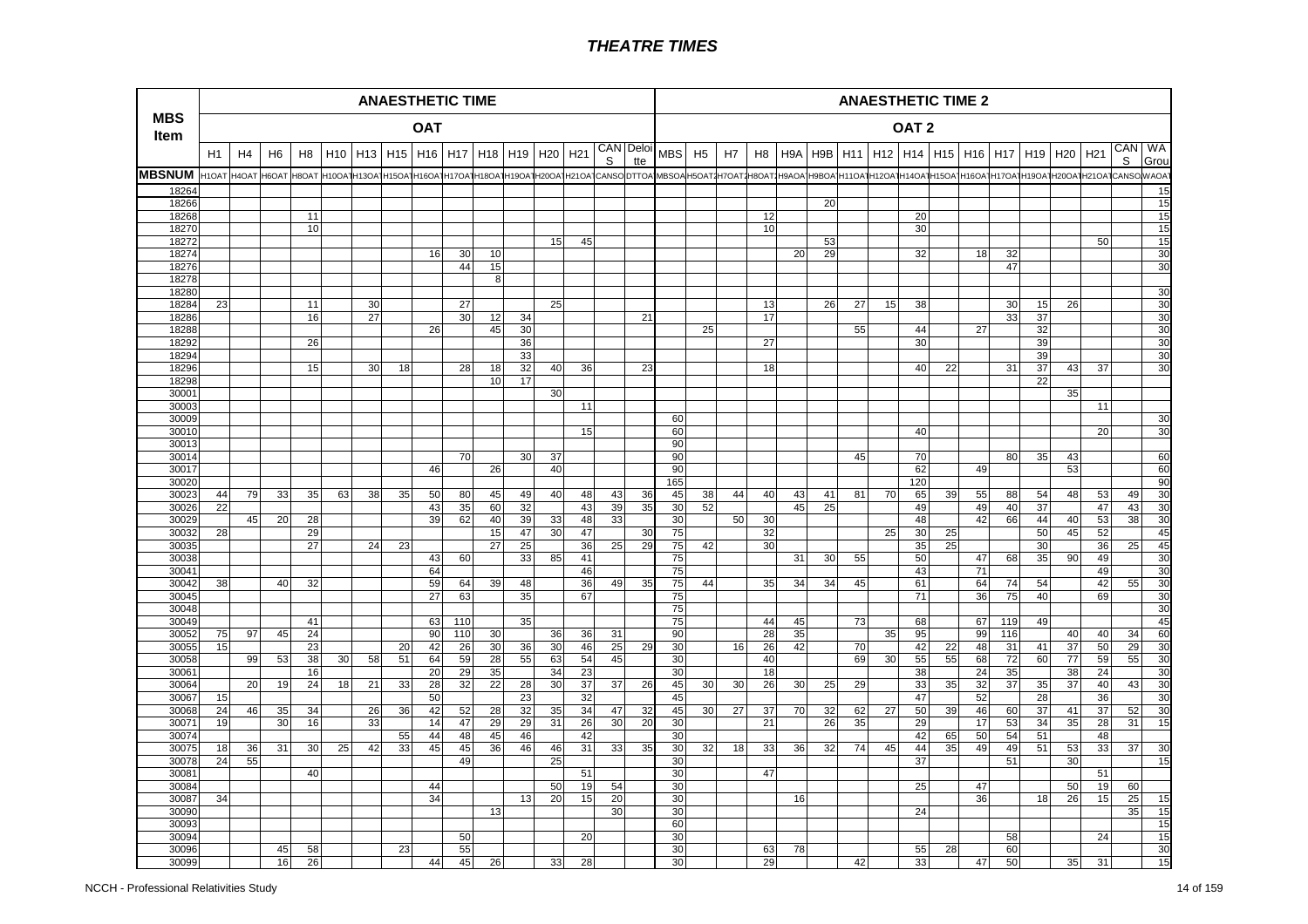|                    |    |                                                                                          |                 |    | <b>THEATRE TIME</b> |            |                 |            |                          |                      |     |                |                |                |                  |                |                                |                                           |                |                         |                |                |                | <b>FREQUENCY</b>                                   |                      |                                                                                                                                          |                                  |                                  |                 |                                |                      |                                                       |                 |                |
|--------------------|----|------------------------------------------------------------------------------------------|-----------------|----|---------------------|------------|-----------------|------------|--------------------------|----------------------|-----|----------------|----------------|----------------|------------------|----------------|--------------------------------|-------------------------------------------|----------------|-------------------------|----------------|----------------|----------------|----------------------------------------------------|----------------------|------------------------------------------------------------------------------------------------------------------------------------------|----------------------------------|----------------------------------|-----------------|--------------------------------|----------------------|-------------------------------------------------------|-----------------|----------------|
| <b>MBS</b><br>Item |    |                                                                                          |                 |    |                     | <b>THT</b> |                 |            |                          |                      |     |                |                |                |                  |                |                                |                                           |                |                         |                |                |                | <b>FQ</b>                                          |                      |                                                                                                                                          |                                  |                                  |                 |                                |                      |                                                       |                 |                |
|                    | H2 | H <sub>3</sub>                                                                           | H <sub>11</sub> |    | H13 H15 H18 H19 H21 |            |                 |            | C'mix C'mix C'mix<br>Pub | Priv                 | Oth | H1             | H <sub>3</sub> | H <sub>4</sub> | H <sub>6</sub>   | H7             | H <sub>8</sub>                 | H <sub>9</sub> A                          |                | H9B H10 H11             |                |                |                |                                                    |                      | H12 H13 H14 H15 H16 H17 H18 H19 H20 H21                                                                                                  |                                  |                                  |                 | S.                             |                      | APH CAN C'mix C'mix C'mix Deloi<br>Pub Priv Other tte |                 |                |
| <b>MBSNUM</b>      |    | н2тнт   н3тнт   н11тнт  н13тнт  н15тнт  н18тнт  н19тнт  н21тнт  смхри смхри смхот  годнз |                 |    |                     |            |                 |            |                          |                      |     |                |                | FQH4           | FQH <sub>6</sub> | FQH7           | FQH8                           |                                           |                |                         |                |                |                |                                                    |                      | ғанза ғанзв ған10  ған11  ған12  ған13  ған14  ған15  ған16  ған17  ған18  ған19  ған20  ған21  ғалрн ғаслм ғасмх ғасмх ғасмх ғасмх ғасм |                                  |                                  |                 |                                |                      |                                                       |                 |                |
| 18264              |    |                                                                                          |                 |    |                     |            |                 |            |                          |                      |     |                |                |                |                  |                |                                |                                           |                |                         |                |                |                |                                                    |                      |                                                                                                                                          |                                  |                                  |                 |                                |                      |                                                       |                 |                |
| 18266<br>18268     |    |                                                                                          |                 |    |                     |            |                 |            |                          | 15<br>8              |     |                |                |                |                  |                | $\mathbf{1}$                   | $\overline{2}$<br>3 <sup>1</sup>          |                |                         |                |                |                | 2                                                  |                      | $\mathbf{1}$                                                                                                                             |                                  |                                  |                 |                                |                      | $\mathbf{3}$<br>$\mathbf{1}$                          |                 |                |
| 18270              |    |                                                                                          |                 |    |                     |            |                 |            | 20                       | 11                   |     |                |                |                |                  |                | 2 <sup>1</sup>                 |                                           |                |                         |                |                | 1              |                                                    |                      |                                                                                                                                          |                                  |                                  |                 |                                | $\vert$              | $\overline{2}$                                        |                 |                |
| 18272              |    |                                                                                          |                 |    |                     |            |                 | 78         |                          | 17                   |     |                |                |                |                  |                |                                | $\overline{2}$                            |                |                         |                |                |                |                                                    |                      |                                                                                                                                          |                                  | 1 <sup>1</sup><br>$\overline{2}$ |                 |                                |                      | $\mathbf{3}$                                          |                 |                |
| 18274              |    |                                                                                          |                 |    |                     | 12         |                 |            |                          |                      |     |                |                |                |                  |                |                                | $\overline{7}$<br>1                       |                |                         |                |                |                | 5 <sup>1</sup>                                     | 8                    | 7<br>188                                                                                                                                 |                                  |                                  |                 |                                |                      |                                                       |                 |                |
| 18276              |    |                                                                                          |                 |    |                     | 17         |                 |            |                          | 25<br>$\overline{7}$ |     |                |                |                |                  |                |                                |                                           |                |                         |                |                |                |                                                    |                      | 10<br>$\overline{1}$                                                                                                                     |                                  |                                  |                 |                                |                      | 97<br>$\overline{2}$                                  |                 |                |
| 18278<br>18280     |    |                                                                                          |                 |    |                     | 10         |                 |            |                          |                      |     |                |                |                |                  |                |                                |                                           |                |                         |                |                |                |                                                    |                      | 25                                                                                                                                       |                                  |                                  |                 |                                |                      |                                                       |                 |                |
| 18284              |    |                                                                                          | 41              | 30 |                     |            | 25              |            |                          | 15                   |     | 8 <sup>1</sup> |                |                |                  |                | 47                             | 3 <sup>l</sup>                            |                | $\overline{2}$          | $\overline{1}$ | 5 <sub>l</sub> | 19             |                                                    |                      | $\overline{4}$                                                                                                                           | 1                                | 4 <sup>1</sup>                   |                 |                                |                      | 32                                                    |                 |                |
| 18286              |    |                                                                                          |                 | 27 | 20                  | 14         | 55              |            | 35 <sup>2</sup>          | 26                   |     |                |                |                |                  |                | 53                             |                                           |                |                         |                | $\mathbf{1}$   |                |                                                    |                      | $5\overline{)}$<br>44                                                                                                                    | 3 <sup>1</sup>                   |                                  |                 |                                | $\overline{7}$       | 34                                                    |                 | 7              |
| 18288              |    |                                                                                          | 69              |    |                     | 50         | 37              |            |                          | 22                   |     |                |                |                |                  |                |                                |                                           |                | 3                       |                |                | 16             |                                                    | $1\vert$             | $\mathbf{1}$                                                                                                                             | 1 <sup>1</sup>                   |                                  |                 |                                |                      | 2                                                     |                 |                |
| 18292<br>18294     |    |                                                                                          |                 |    |                     |            | 49<br>44        |            |                          | 30                   |     |                |                |                |                  |                | 3 <sup>1</sup>                 |                                           |                |                         |                |                | $\overline{4}$ |                                                    |                      | $\overline{3}$                                                                                                                           | $\overline{7}$<br>2 <sup>1</sup> |                                  |                 |                                |                      | 1                                                     |                 |                |
| 18296              | 31 |                                                                                          |                 | 31 | 44                  | 20         | 54              | 64         |                          | 33                   |     |                |                |                |                  |                | 28                             |                                           |                |                         |                | 1              |                | $\mathbf{3}$<br>$\overline{3}$                     |                      | 22<br>$\overline{4}$                                                                                                                     | 10 <sup>1</sup>                  | 11<br>4 <sup>1</sup>             |                 |                                |                      | 25                                                    |                 | 42             |
| 18298              |    |                                                                                          |                 |    |                     | 11         | 25              |            |                          |                      |     |                |                |                |                  |                |                                |                                           |                |                         |                |                |                |                                                    |                      | $\overline{2}$                                                                                                                           | $\vert$                          |                                  |                 |                                |                      |                                                       |                 |                |
| 30001              |    |                                                                                          |                 |    |                     |            |                 |            |                          |                      |     |                |                |                |                  |                |                                |                                           |                |                         |                |                |                |                                                    |                      |                                                                                                                                          |                                  | 1 <sup>1</sup>                   |                 |                                |                      |                                                       |                 |                |
| 30003<br>30009     |    |                                                                                          |                 |    |                     |            |                 | 11         |                          |                      |     |                |                |                |                  |                |                                |                                           |                |                         |                |                |                |                                                    |                      |                                                                                                                                          |                                  | $\mathbf{1}$                     |                 |                                |                      |                                                       |                 |                |
| 30010              |    |                                                                                          |                 |    |                     |            |                 | 85         |                          |                      |     |                |                |                |                  |                |                                |                                           |                |                         |                |                | 1              |                                                    |                      |                                                                                                                                          |                                  |                                  |                 |                                |                      |                                                       |                 |                |
| 30013              |    |                                                                                          |                 |    |                     |            |                 |            |                          |                      |     |                |                |                |                  |                |                                |                                           |                |                         |                |                |                |                                                    |                      |                                                                                                                                          |                                  |                                  |                 |                                |                      |                                                       |                 |                |
| 30014              |    |                                                                                          | 61              |    |                     |            | 49              |            |                          |                      |     |                |                |                |                  |                |                                |                                           |                |                         |                |                | 11             |                                                    |                      | $\mathbf{1}$                                                                                                                             | $\overline{2}$<br>12             |                                  |                 |                                |                      |                                                       |                 |                |
| 30017              |    |                                                                                          |                 |    |                     | 31         |                 |            | 46                       | 38                   |     |                |                |                |                  |                |                                |                                           |                |                         |                |                |                | $6 \mid$<br>6                                      | 3 <sup>1</sup>       | $\overline{2}$                                                                                                                           |                                  | 2 <sup>1</sup>                   |                 |                                | 11                   | $\mathbf{3}$                                          |                 |                |
| 30020<br>30023     | 53 |                                                                                          | 97              | 42 | 61                  | 51         | 72              | 73         | 52                       | 35                   | 53  | 43             |                | 7 <sup>1</sup> | 5 <sup>1</sup>   | 19             | 77                             | 24<br>10                                  | $\overline{2}$ | 85                      | $\overline{2}$ | 14             | 574            | 59                                                 | 143                  | 239<br>64                                                                                                                                | 143<br>174                       | 387                              | 415             | 47                             | 72                   | 383                                                   | 3 <sup>1</sup>  | 94             |
| 30026              |    |                                                                                          |                 |    |                     | 65         | 61              | 61         |                          | 29                   | 25  | $\overline{1}$ |                |                |                  |                |                                | $\overline{4}$<br>$\overline{2}$          |                |                         |                |                | 11             |                                                    | 38                   | 5                                                                                                                                        | 9                                | 56<br>11                         | 27              | $\overline{2}$                 |                      | $\overline{7}$                                        | 1               | $\overline{7}$ |
| 30029              |    |                                                                                          |                 |    |                     | 44         | 65              | 60         | 34                       | 23                   |     |                |                | 11             | 1 <sup>1</sup>   | $\mathbf{1}$   | 18                             |                                           |                |                         |                |                |                | $\overline{7}$                                     | 12                   | $\mathbf{1}$<br>$\mathbf{2}$                                                                                                             | $\overline{7}$                   | $\overline{2}$<br>$\overline{2}$ | 18              | $\overline{2}$                 | $6 \mid$             | 25                                                    |                 |                |
| 30032              |    |                                                                                          |                 | 35 | 40<br>28            | 30         | 63              | 81         | 29<br>35                 | 19<br>25             | 15  | $\overline{2}$ |                |                |                  |                | $\overline{2}$<br>14           |                                           |                |                         | $\overline{1}$ | $\vert$        |                | $\overline{2}$<br>1 <sup>1</sup><br>$\overline{2}$ |                      | 1<br>$\overline{5}$                                                                                                                      | 3 <sup>1</sup><br>3              | 1<br>3 <sup>l</sup><br>11        | 10              |                                | 6                    | 16<br>39                                              | 1               | 6<br>6         |
| 30035<br>30038     |    |                                                                                          | 69              |    |                     |            | 37<br>65        | 53         | 40                       |                      |     |                |                |                |                  |                | $\overline{1}$                 | 11<br>$\mathbf 1$                         |                | -1                      |                |                |                | 1<br>7                                             | 22                   | $\overline{2}$                                                                                                                           | 2 <sup>1</sup>                   | $\overline{1}$<br>$\mathbf{1}$   | 17              | $\mathbf{3}$                   | 11<br>$\vert$        |                                                       |                 |                |
| 30041              |    |                                                                                          |                 |    |                     |            |                 | 71         | 30                       |                      |     |                |                |                |                  |                |                                |                                           |                |                         |                |                |                | $\overline{2}$                                     | 6                    |                                                                                                                                          |                                  | 18                               |                 |                                | $\overline{1}$       |                                                       |                 |                |
| 30042              | 38 |                                                                                          | 61              |    |                     | 52         | 78              | 80         |                          | 19                   |     | $\overline{2}$ |                |                | 2 <sup>1</sup>   |                | 10 <sup>1</sup>                | 3 <sup>1</sup><br>3                       |                | $\overline{4}$          |                |                |                | 8                                                  | 27                   | 3 <sup>l</sup><br>4                                                                                                                      | $\overline{7}$                   | 11                               | 9               | $\overline{2}$                 |                      | 15                                                    |                 | 5              |
| 30045              |    |                                                                                          |                 |    |                     |            | 65              | 97         |                          |                      |     |                |                |                |                  |                |                                |                                           |                |                         |                |                |                | 8                                                  | 1                    | $\overline{2}$                                                                                                                           | $\mathbf{1}$                     | $\overline{3}$                   |                 |                                |                      |                                                       |                 |                |
| 30048<br>30049     |    |                                                                                          | 88              |    |                     |            | 53              |            |                          | 27<br>30             |     |                |                |                |                  |                | 11                             | $\overline{1}$                            |                | $\overline{\mathbf{1}}$ |                |                |                | $\mathbf{3}$                                       | 4 <sup>1</sup>       | $\mathbf{1}$                                                                                                                             | $\mathbf{1}$                     |                                  |                 |                                |                      | $\mathbf{1}$<br>7                                     |                 |                |
| 30052              |    |                                                                                          |                 |    |                     | 31         |                 | 51         | 25                       | 27                   |     | $\mathbf{1}$   |                | $\overline{2}$ | 1                |                | 17                             | $\mathbf{1}$                              |                |                         | $\overline{1}$ |                |                | $\overline{4}$                                     | 1                    | $\mathbf{3}$<br>$\overline{2}$                                                                                                           |                                  | 5 <sup>1</sup><br>5 <sup>1</sup> | -9              | 3                              | 9                    | 50                                                    |                 |                |
| 30055              | 28 |                                                                                          | 85              |    | 32                  | 35         | 53              | 75         | 21                       | 18                   |     | 3 <sup>1</sup> |                |                |                  | 3              | 14                             | 3 <sup>1</sup>                            |                | $\overline{4}$          |                |                | 35             | 6                                                  | 35                   | $5\overline{)}$<br>$\overline{2}$                                                                                                        | 11<br>11                         | 50                               | 121             | $\overline{4}$                 | 20                   | 112                                                   |                 | 14             |
| 30058              | 55 | 47                                                                                       | 83              | 62 | 70                  | 40         | 65              | 94         |                          |                      |     |                |                | $\overline{4}$ | 3 <sup>1</sup>   |                | $\overline{4}$<br>$\mathbf{1}$ |                                           | 11             | $\overline{2}$          | $\mathbf{1}$   | 3              | 13             | $\overline{4}$                                     | $\overline{2}$       | $\overline{4}$<br>$\overline{4}$                                                                                                         | $\overline{1}$                   | 5<br>9                           | $\overline{22}$ | $\overline{5}$                 |                      |                                                       |                 |                |
| 30061<br>30064     |    |                                                                                          | 43              | 24 | 40                  | 37<br>25   | 50              | 81         | 34                       | 27<br>37             |     |                |                | $\mathfrak{D}$ | 3 <sup>1</sup>   | 1              | 17                             | 1<br>$\mathbf{1}$                         | 2              |                         |                | $\mathbf{3}$   | 11             | 6                                                  | 2 <sup>1</sup><br>15 | $\overline{2}$<br>7 <sup>1</sup><br>11                                                                                                   | $\mathbf{1}$                     | 2 <br>19<br>7<br>26              | 8<br>63         | $6\phantom{.}6$                | 11                   | 13<br>96                                              |                 | 12             |
| 30067              |    |                                                                                          |                 |    |                     |            | 44              | 98         | 15                       | 27                   |     | $\mathbf{1}$   |                |                |                  |                |                                |                                           |                |                         |                |                | 7              |                                                    | 2 <sup>1</sup>       |                                                                                                                                          | 2 <sup>1</sup>                   | $5\phantom{.0}$                  | 9               |                                | 3                    | 13                                                    |                 |                |
| 30068              | 41 | 38                                                                                       | 76              | 33 | 61                  | 33         | 50              | 80         | 23                       | 33                   | 32  | 9              | $\overline{4}$ | 12             | 11               | 5 <sub>l</sub> | 35                             | $\overline{7}$<br>$\overline{\mathbf{A}}$ |                | 14                      | $\overline{2}$ | 8 <sup>1</sup> | 23             | 9 <sub>l</sub>                                     | 10                   | 11<br>21                                                                                                                                 | 8 <sup>1</sup><br>13             | 18                               | 250             | 12                             | 30 <sup>1</sup>      | 478                                                   | $\vert 4 \vert$ | 43             |
| 30071              | 13 | 15                                                                                       | 50              | 37 |                     | 33         | 38              | 71         |                          | 19                   |     | 3              |                |                | 3 <sup>1</sup>   |                | 9                              | 3 <sup>1</sup>                            |                | $\overline{4}$          |                | $\overline{a}$ | 18             |                                                    | 69                   | 20<br>$5\phantom{.0}$                                                                                                                    | 2                                | 15<br>6                          | 46              | $\overline{4}$                 |                      | 89                                                    |                 | 6              |
| 30074<br>30075     | 40 |                                                                                          | 89              | 50 | 95<br>53            | 47<br>41   | 79<br>65        | 107<br>103 | 46<br>29                 | 32<br>44             |     | 1              |                | 8              | 2 <sup>1</sup>   | 12             | 16                             | 19<br>18 <sup>1</sup>                     |                | 9                       | $\mathbf{1}$   | 1              | 22<br>112      | 1 <sup>1</sup><br>11                               | 9 <br>23             | 8<br>1<br>19<br>60                                                                                                                       | 14<br>31<br>17                   | 9<br>44                          | 6<br>292        | 12                             | $\overline{7}$<br>32 | 9<br>290                                              |                 | 25             |
| 30078              |    |                                                                                          |                 |    |                     |            |                 |            | 23                       | 21                   |     | 9 <sup>1</sup> |                |                |                  |                |                                |                                           |                |                         |                |                | 3              |                                                    |                      | $\overline{2}$                                                                                                                           |                                  | 11                               | 6               |                                | $\vert$ 2            | 9                                                     |                 |                |
| 30081              |    |                                                                                          |                 |    |                     |            |                 | 82         | 52                       | 17                   |     |                |                |                |                  |                | 1 <sup>1</sup>                 |                                           |                |                         |                |                |                |                                                    |                      |                                                                                                                                          |                                  | 2                                |                 |                                | 12                   | 6                                                     |                 |                |
| 30084              |    |                                                                                          |                 |    |                     |            |                 | 82         | 24                       | 25                   |     |                |                |                |                  |                |                                |                                           |                |                         |                |                |                | $\overline{\mathbf{A}}$                            | 2 <sup>1</sup>       |                                                                                                                                          |                                  | 332<br>11                        |                 | $\mathbf{1}$                   | 12                   | 120                                                   |                 |                |
| 30087<br>30090     | 24 |                                                                                          |                 |    |                     | 16         | 30 <sup>1</sup> | 51         | 23                       | 21<br>16             |     | 3 <sup>1</sup> |                |                |                  |                |                                | 2 <sup>1</sup>                            |                |                         |                |                |                | 9                                                  | 1 <sup>1</sup>       | 3 <sup>1</sup>                                                                                                                           | 2 <sup>1</sup>                   | 1 <sup>1</sup><br>3              | 6               | $\mathbf{1}$<br>$\overline{1}$ | $\overline{2}$       | 43<br>3                                               |                 |                |
| 30093              |    |                                                                                          |                 |    |                     |            |                 |            |                          | 25                   |     |                |                |                |                  |                |                                |                                           |                |                         |                |                |                |                                                    |                      |                                                                                                                                          |                                  |                                  | $\overline{7}$  |                                |                      | 11                                                    |                 |                |
| 30094              | 40 |                                                                                          |                 |    |                     |            |                 | 52         | 43                       | 36                   |     |                |                |                |                  |                |                                |                                           |                |                         |                |                |                |                                                    |                      | $\overline{2}$                                                                                                                           |                                  | $\overline{2}$                   |                 |                                | 31                   | 21                                                    |                 |                |
| 30096              | 75 |                                                                                          |                 |    | 55                  |            |                 |            |                          | 38                   |     |                |                |                | 1                |                | $\overline{2}$                 | 1                                         |                |                         |                |                |                | $\overline{2}$<br>$\overline{2}$                   |                      | $\mathbf{1}$                                                                                                                             |                                  |                                  | 11              |                                |                      | 10                                                    |                 |                |
| 30099              |    |                                                                                          | 58              |    |                     | 31         |                 | 86         |                          | 28                   |     |                |                |                | $2\sqrt{ }$      |                | 1 <sup>1</sup>                 |                                           |                | 2 <sup>1</sup>          |                |                |                | 5 <sub>1</sub>                                     | 3 <sup>1</sup>       | $\overline{1}$<br>1                                                                                                                      |                                  | 2 <br>11                         | $\overline{18}$ |                                |                      | 18                                                    |                 |                |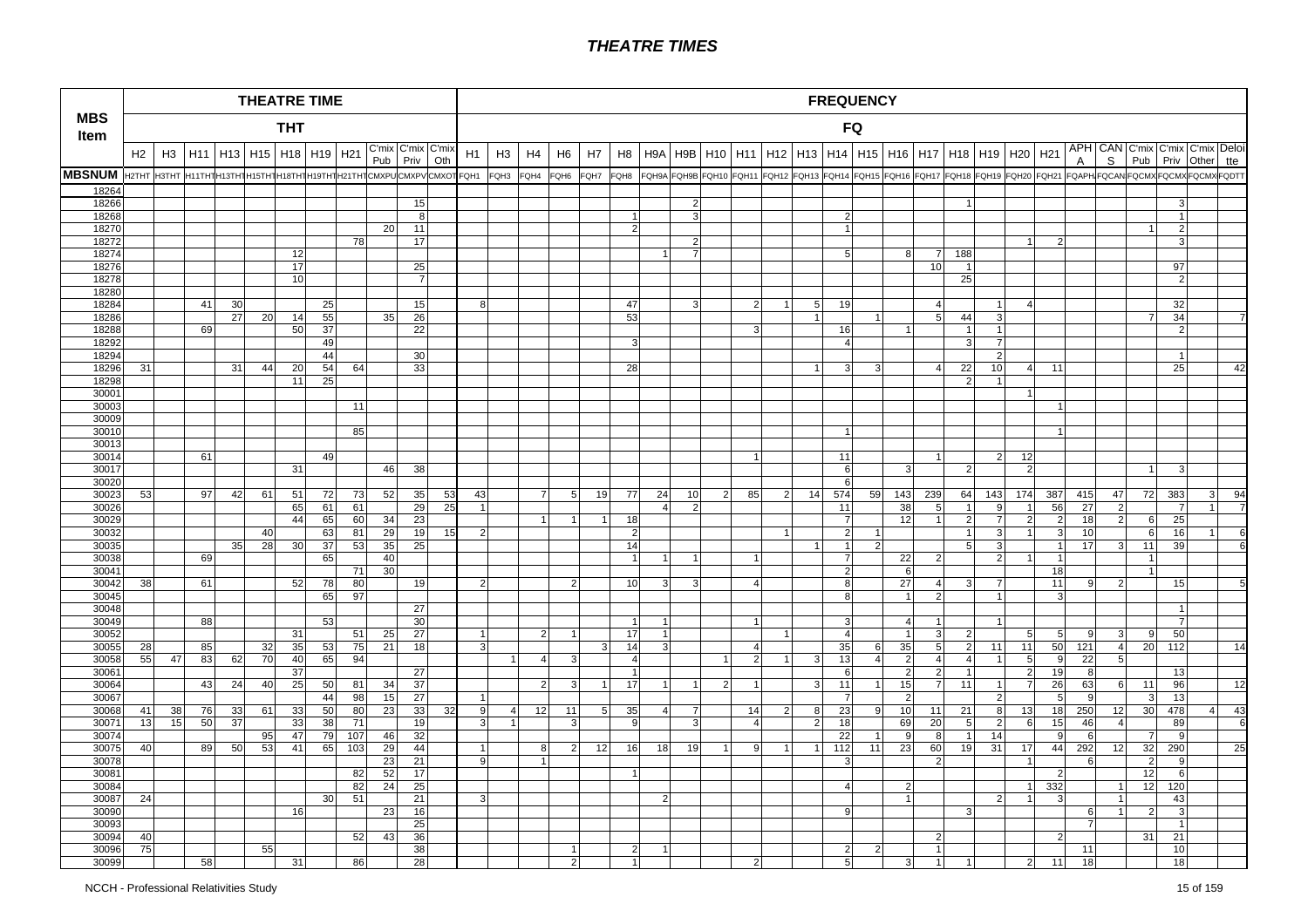|                           |            |                   |                  | <b>AVERAGES</b>    |             |                        |                |     | OP SKINTIME              |                 |          |          |                                               |    |                 |                 |                 | <b>OPERATION TIME</b> |                 |          |          |                                |          |           |                 |                 |          | <b>OPERATION TIME 2</b>                                                                                                                                             |          |                  |           |          |                             |          |                 |
|---------------------------|------------|-------------------|------------------|--------------------|-------------|------------------------|----------------|-----|--------------------------|-----------------|----------|----------|-----------------------------------------------|----|-----------------|-----------------|-----------------|-----------------------|-----------------|----------|----------|--------------------------------|----------|-----------|-----------------|-----------------|----------|---------------------------------------------------------------------------------------------------------------------------------------------------------------------|----------|------------------|-----------|----------|-----------------------------|----------|-----------------|
| <b>MBS</b><br><b>Item</b> |            | Operation<br>Time |                  | <b>Time</b>        | Anaesthetic | <b>Theatre</b><br>Time |                |     | <b>OST</b>               |                 |          |          |                                               |    |                 |                 | <b>OPT</b>      |                       |                 |          |          |                                |          |           |                 |                 |          |                                                                                                                                                                     |          | OPT <sub>2</sub> |           |          |                             |          |                 |
|                           | <b>OST</b> | <b>OPT</b>        | OPT <sub>2</sub> |                    | OAT OAT2    | <b>THT</b>             | H <sub>4</sub> | H6  | H <sub>11</sub>          | H <sub>21</sub> | H1       | H8       | H10   H13   H15   H16   H17   H18   H19   H20 |    |                 |                 |                 |                       |                 |          |          | APH   CAN   Deloi   Harv<br>S. | tte      | ard       | H8              | H9A             |          | H9B H13 H15                                                                                                                                                         |          |                  |           |          | H16   H17   H18   H19   H20 |          | CAN<br>S.       |
| <b>MBSNUM</b>             |            | <b>VOST AVOPT</b> |                  | AVOPT2AVOAT AVOAT2 |             | AVTHT                  |                |     | 140ST H60ST H110ST H210S |                 |          |          |                                               |    |                 |                 |                 |                       |                 |          |          |                                |          |           |                 |                 |          | H1OPT H8OPT H10OPT H13OPT H15OPT H16OPT H17OPT H18OPT H19OPT H2OOPT APHAO CANSO DTTOP HARVO H8OPT H9AOP H9OOP H13OPT H15OPT H16OPT H16OPT H18OPT H19OPT H2OOPTCANSC |          |                  |           |          |                             |          |                 |
| 30102                     | 15         | 13                | 18               | 25                 | 28          | 36                     |                |     |                          | 15              |          |          |                                               |    |                 |                 |                 | 13                    |                 |          |          |                                |          |           |                 |                 |          |                                                                                                                                                                     |          |                  |           | 18       |                             |          |                 |
| 30103<br>30104            | 25<br>55   | 31<br>28          | 34<br>35         | 42<br>47           | 41<br>43    | 49<br>29               | 34             | 19  |                          | 23<br>55        |          | 28<br>30 |                                               |    |                 | 35              | 30 <sup>1</sup> | 23                    | 25              | 28<br>25 | 44       | 38                             |          |           | 31<br>33        | 22              | 41       |                                                                                                                                                                     |          | 39 <sup>°</sup>  | 35        | 28       | 30                          | 35<br>38 | 43              |
| 30106                     | 24         | 27                | 31               | 32                 | 39          | 36                     |                |     |                          | 24              |          |          |                                               | 14 |                 | 20              | 28              |                       |                 |          | 35       | 40                             |          |           |                 |                 |          | 24                                                                                                                                                                  |          | 24               | 33        |          |                             |          | 45              |
| 30107                     | 29         | 27                | 35               | 37                 | 44          | 55                     | 20             | 36  | 35                       | 24              |          | 23       | 15                                            | 21 | 20              | 23              | 37              | 21                    | 53              | 23       | 30       | 33                             | 29       |           | 27              | 50              | 45       | 23                                                                                                                                                                  | 23       | 29               | 42        | 25       | 61                          | 27       | 37              |
| 30110                     | 30         | 30                | 33               | 46                 | 48          | 46                     |                |     |                          | 30              |          |          |                                               |    |                 | 21              | 37              | 30                    |                 |          | 34       |                                |          |           |                 | 30              |          |                                                                                                                                                                     |          | 24               | 42        | 35       |                             |          |                 |
| 30111<br>30114            | 30<br>30   | 28<br>44          | 32<br>46         | 41<br>57           | 48<br>61    | 55<br>70               | 22<br>29       | 31  | 39                       | 29<br>30        | 31<br>39 | 30<br>48 | 14                                            | 26 | 38<br>50        | 21              | 24<br>53        | 29                    | 40              | 26       | 38<br>63 | 34<br>31                       | 26<br>36 | <b>62</b> | 33<br>51        | 33 <sub>1</sub> | 31<br>45 | 29                                                                                                                                                                  | 41<br>55 | 25<br>36         | 28<br>60  | 33<br>38 | 45                          | 32       | 39<br>34        |
| 30117                     |            | 21                | 23               | 25                 | 31          | 33                     |                |     |                          |                 | 15       |          |                                               |    | 15              | 31              | 20              | 33                    | 28              | 14       | 36       |                                |          |           |                 |                 |          |                                                                                                                                                                     | 15       |                  | 24        |          | 35                          | 19       |                 |
| 30118                     | 12         | 22                | 22               | 31                 | 31          | 33                     | 12             |     |                          |                 | 16       |          |                                               |    | 14              |                 | 13 <sup>1</sup> | 32                    | 19              |          | 32       |                                | 30       |           |                 |                 |          |                                                                                                                                                                     | 15       |                  | 17        | 34       | 23                          |          |                 |
| 30121                     |            |                   |                  |                    | 58          | 37                     |                |     |                          |                 |          |          |                                               |    |                 |                 |                 |                       |                 |          |          |                                |          |           |                 |                 |          |                                                                                                                                                                     |          |                  |           |          |                             |          |                 |
| 30122                     | 30         | 37                | 38               | 45                 | 47          | 34<br>$\overline{71}$  | 30             |     |                          |                 | 30       |          |                                               |    | 40              |                 |                 |                       | 25              |          | 53       |                                | 35       |           |                 |                 |          |                                                                                                                                                                     | 45       |                  |           |          | 30                          |          |                 |
| 30125<br>30126            | 35         | 45                | 42               | 55                 | 73          | 66                     | 35             |     |                          |                 |          | 20       |                                               |    | 55              |                 |                 |                       |                 |          | 62       |                                | 45       |           | 27              |                 |          |                                                                                                                                                                     | 58       |                  |           |          |                             |          |                 |
| 30129                     |            | 59                | 53               | 58                 | 114         | 76                     |                |     |                          |                 |          |          |                                               |    | 48              |                 |                 |                       |                 |          | 70       |                                |          |           |                 |                 |          |                                                                                                                                                                     | 53       |                  |           |          |                             |          |                 |
| 30132                     |            | 55                |                  |                    | 195         | 47                     |                |     |                          |                 |          |          |                                               |    |                 |                 |                 |                       |                 |          | 55       |                                |          |           |                 |                 |          |                                                                                                                                                                     |          |                  |           |          |                             |          |                 |
| 30135                     |            | 45                | 50               | 65                 | 51          | 25                     |                |     |                          |                 |          |          |                                               |    |                 |                 | 45              |                       |                 |          |          |                                |          |           |                 |                 |          |                                                                                                                                                                     |          |                  | 50        |          |                             |          |                 |
| 30136<br>30139            | 40         | 29                | 20               | 37                 | 32<br>45    | 35<br>24               | 40             |     |                          |                 | 25       |          |                                               |    | 20              |                 |                 |                       |                 |          | 38       |                                | 31       |           |                 |                 |          |                                                                                                                                                                     | 20       |                  |           |          |                             |          |                 |
| 30140                     | 34         | 33                | 37               | 43                 | 47          | 46                     | 34             |     |                          |                 |          |          |                                               |    | 43              |                 |                 |                       | 24              |          | 40       |                                | 24       |           |                 |                 |          |                                                                                                                                                                     | 46       |                  |           |          | 28                          |          |                 |
| 30143                     | 19         | 10                |                  | 33                 | 41          | 31                     | 19             |     |                          |                 | 10       |          |                                               |    |                 |                 |                 |                       |                 |          |          |                                |          |           |                 |                 |          |                                                                                                                                                                     |          |                  |           |          |                             |          |                 |
| 30144                     |            | 30                | 29               | 40                 | 41          | 44                     |                |     |                          |                 | 34       |          |                                               |    | 25              |                 |                 |                       | 22              |          | 40       |                                | 27       |           |                 |                 |          |                                                                                                                                                                     | 27       |                  |           |          | 31                          |          |                 |
| 30147<br>30150            | 29         | 36<br>98          | 47               | 53                 | 58<br>185   | 46                     | 29             |     |                          |                 | 24       |          |                                               |    | 20              |                 | 57              |                       | 48              |          | 37<br>98 |                                | 32       |           |                 |                 |          |                                                                                                                                                                     | 25       |                  | 62        |          | 54                          |          |                 |
| 30153                     |            | 42                | 60               | 50                 | 65          | 68                     |                |     |                          |                 |          |          |                                               |    |                 |                 |                 |                       | 45              |          | 48       |                                | 32       |           |                 |                 |          |                                                                                                                                                                     |          |                  |           |          | 60                          |          |                 |
| 30156                     |            | 41                | 40               | 47                 | 86          | 46                     |                |     |                          |                 | 29       |          |                                               |    |                 |                 |                 |                       | 35              |          | 58       |                                | 40       |           |                 |                 |          |                                                                                                                                                                     |          |                  |           |          | 40                          |          |                 |
| 30159                     |            | 53                |                  | 55                 | 104         | 50                     |                |     |                          |                 |          |          |                                               |    |                 |                 |                 |                       |                 |          | 61       |                                | 45       |           |                 |                 |          |                                                                                                                                                                     |          |                  |           |          |                             |          |                 |
| 30162<br>30165            | 79         | 53<br>75          | 45<br>80         | 74<br>111          | 51<br>104   | 52<br>110              | 67             |     | 67                       | 104             | 70       |          |                                               |    | 55              | 70              | 85              | 47                    | 75              |          | 52<br>86 | 95                             |          |           |                 |                 |          |                                                                                                                                                                     | 65       | 73               | 90        | 47       | 25<br>80                    |          | 110             |
| 30168                     | 57         | 40                | 32               | 52                 | 57          | -73                    |                |     | 44                       | 71              |          |          |                                               |    | 19              |                 |                 | 38                    |                 |          | 63       |                                |          |           |                 |                 |          |                                                                                                                                                                     | 21       |                  |           | 44       |                             |          |                 |
| 30171                     | 109        | 94                | 103              | 109                | 121         | 122                    | 90             | 80  | 154                      | 111             |          | 91       |                                               |    |                 | 53              | 100             | 70                    |                 |          | 92       | 160                            | 95       |           | 96              |                 |          |                                                                                                                                                                     |          | 59               | 112       | 76       |                             |          | 170             |
| 30174                     | 75         | 88                | 92               | 96                 | 104         | 100                    |                | 75  |                          |                 |          | 109      |                                               |    |                 |                 | 60              | 90                    |                 |          | 98       | 85                             |          |           | 112             |                 |          |                                                                                                                                                                     |          |                  | 70        | 95       |                             |          | 90              |
| 30177<br>30180            | 127<br>40  | 116<br>43         | 130              | 139<br>55          | 150<br>50   | 144<br>70              | 137            | 131 | 124                      | 117             | 139      | 141      |                                               | 92 | 130             | 88              | 116             | 113<br>44             | 90              | 108      | 124      | 148                            | 106      |           | 146<br>67       | 198             |          | 106                                                                                                                                                                 | 140      | 94               | 122<br>27 | 120      | 95                          | 122      | 154             |
| 30183                     | 45         | 44                | 48<br>43         | 66                 | 80          | 111                    |                | 45  |                          | 40              |          | 60       |                                               |    | 25              |                 | 25              | 45                    |                 |          | 61       |                                |          |           |                 |                 |          |                                                                                                                                                                     | 35       |                  |           | 49<br>50 |                             |          |                 |
| 30186                     | 14         | 21                | 23               | 31                 | 29          | 25                     |                |     |                          | 14              |          | 14       |                                               |    |                 | 16              | 17              | 23                    |                 | 30       | 29       |                                |          |           | 15              | 35              | 11       |                                                                                                                                                                     |          | 21               | 20        | 27       |                             | 35       |                 |
| 30187                     | 50         | 38                | 41               | 52                 | 50          | 55                     |                |     | 50                       |                 |          |          |                                               |    |                 | 45              |                 |                       | 38 <sup>°</sup> |          |          | 30                             |          |           |                 |                 |          |                                                                                                                                                                     |          | 47               |           |          | 40                          |          | 35              |
| 30189                     | 13         | 16                | 17               | 21                 | 24          | 25                     | 11             | 15  |                          | 13              |          | 16       |                                               | 17 |                 |                 | 9               | 17                    |                 | 10       | 24       | 17                             | 14       |           | 19 <sup>1</sup> | 11              | 20       | 19                                                                                                                                                                  |          |                  | 11        | 19       |                             | 13       | $\overline{22}$ |
| 30190<br>30192            |            |                   |                  | 33                 | 90<br>32    | 33<br>35               |                |     |                          |                 |          |          |                                               |    |                 |                 |                 |                       |                 |          |          |                                |          |           |                 |                 |          |                                                                                                                                                                     |          |                  |           |          |                             |          |                 |
| 30195                     | 19         | 22                | 25               | 31                 | 29          | 45                     |                |     |                          | 19              |          |          |                                               |    |                 | 15 <sub>l</sub> | 23              |                       |                 | 27       | 27       | 20                             |          |           |                 |                 |          |                                                                                                                                                                     |          | 17               | 28        |          |                             | 32       | 25              |
| 30196                     |            | 32                | 38               | 50                 | 29          | 25                     |                |     |                          |                 |          |          |                                               |    |                 |                 | 32              |                       |                 |          |          |                                |          |           |                 |                 |          |                                                                                                                                                                     |          |                  | $38$      |          |                             |          |                 |
| 30197                     |            | 50                | 63               | 50                 | 59          | 34                     |                |     |                          |                 |          |          |                                               |    |                 |                 |                 |                       |                 |          |          | 50                             |          |           |                 |                 | 70       |                                                                                                                                                                     |          |                  |           |          |                             |          | 55              |
| 30205<br>30207            | 25         | 13<br>15          | 15<br>21         | 23<br>23           | 28<br>22    | 20<br>27               |                |     |                          | 25              |          |          |                                               |    |                 |                 | 13              |                       | 15              |          |          |                                |          |           |                 | 26              |          |                                                                                                                                                                     |          |                  | 15        |          | 16                          |          |                 |
| 30210                     |            | 15                | 15               | 16                 | 20          | 29                     |                |     |                          |                 |          |          |                                               |    | 10 <sub>l</sub> |                 |                 | 17                    |                 |          | 24       | 10                             |          |           |                 | 15              |          |                                                                                                                                                                     | 10       |                  |           | 21       |                             |          | 15              |
| 30213                     |            | 15                | 20               | 25                 | 25          | 50                     |                |     |                          |                 |          |          |                                               |    |                 |                 |                 |                       | 15 <sup>1</sup> |          |          |                                |          |           |                 |                 |          |                                                                                                                                                                     |          |                  |           |          | 20                          |          |                 |
| 30214                     |            |                   |                  |                    | 20          |                        |                |     |                          |                 |          |          |                                               |    |                 |                 |                 |                       |                 |          |          |                                |          |           |                 |                 |          |                                                                                                                                                                     |          |                  |           |          |                             |          |                 |
| 30216<br>30219            | 30<br>19   | 25<br>23          | 23<br>23         | 30<br>29           | 32<br>34    | 33<br>28               | 10             | 15  |                          | 30<br>32        |          | 20       |                                               | 29 |                 | 31<br>20        | 16              |                       | 10<br>18        | 25       | 34<br>30 |                                |          |           | 23              |                 |          | 32                                                                                                                                                                  |          | 35<br>23         | 22        | 10       | 12<br>21                    | 27       |                 |
| 30222                     | 22         | 36                | 35               | 43                 | 45          | 36                     | 18             |     |                          | 27              |          |          | 32                                            |    |                 | 36              | 43              | 20                    | 18              |          | 43       | 62                             |          |           |                 | 39              |          |                                                                                                                                                                     |          | 41               | 50        | 23       | 24                          |          |                 |
| 30223                     | 29         | 24                | 30               | 34                 | 42          | 42                     | 22             | 23  | 51                       | 20              | 16       | 17       | 30                                            | 13 | 28              | 29              | 30              | 22                    | 20              | 19       | 31       | 34                             | 23       |           | 22              | 37              | 24       | 18 <sup>l</sup>                                                                                                                                                     | 31       | 36               | 37        | 27       | 27                          | 27       | 40              |
| 30224                     | 17         | 23                | 29               | 33                 | 41          | 36                     | 16             |     |                          | 18              |          |          |                                               |    | 25              | 16              | 32              | 25                    | 16              | 25       |          |                                |          |           |                 | 23              |          |                                                                                                                                                                     |          | 23               | 42        | 28       | 25                          | 33       |                 |
| 30225                     |            | 18                | 25               | 28                 | 28          | 33                     |                |     |                          |                 |          |          |                                               |    |                 |                 | 20              |                       | 16              |          |          |                                |          |           |                 |                 |          |                                                                                                                                                                     |          |                  | 30        |          | 20                          |          |                 |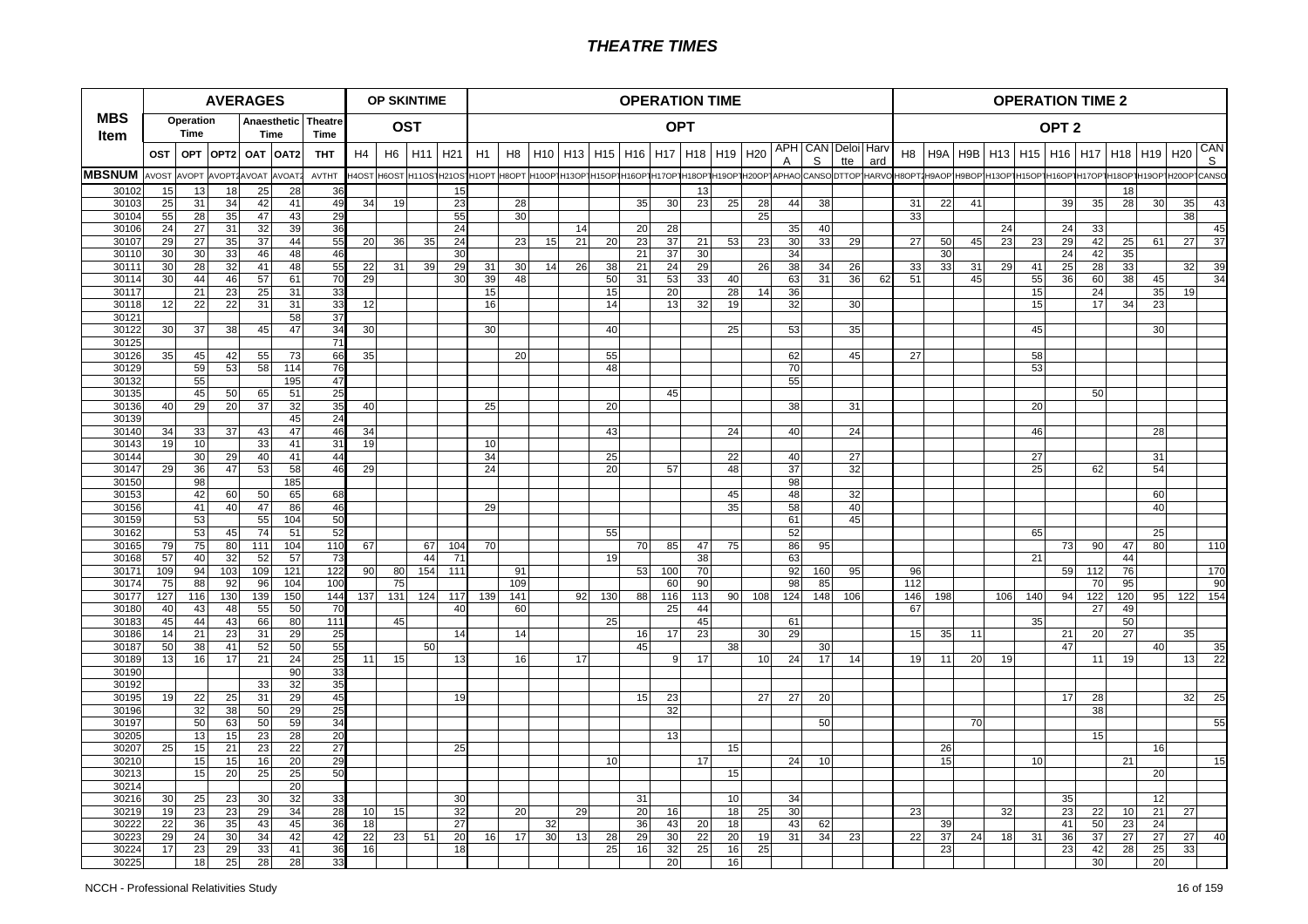|                           |                 |     |                |                |                                                                                                    |          |                 | <b>ANAESTHETIC TIME</b>                                                                 |          |          |          |                                                                 |           |                           |     |            |                |          |                |                  |     |                 |      |                                                 | <b>ANAESTHETIC TIME 2</b>                                                                                  |                      |                                                 |                 |                 |                 |          |
|---------------------------|-----------------|-----|----------------|----------------|----------------------------------------------------------------------------------------------------|----------|-----------------|-----------------------------------------------------------------------------------------|----------|----------|----------|-----------------------------------------------------------------|-----------|---------------------------|-----|------------|----------------|----------|----------------|------------------|-----|-----------------|------|-------------------------------------------------|------------------------------------------------------------------------------------------------------------|----------------------|-------------------------------------------------|-----------------|-----------------|-----------------|----------|
| <b>MBS</b><br><b>Item</b> |                 |     |                |                |                                                                                                    |          |                 | <b>OAT</b>                                                                              |          |          |          |                                                                 |           |                           |     |            |                |          |                |                  |     |                 |      | OAT <sub>2</sub>                                |                                                                                                            |                      |                                                 |                 |                 |                 |          |
|                           | H1              | H4  | H <sub>6</sub> | H <sub>8</sub> |                                                                                                    |          |                 | H <sub>10</sub>   H <sub>13</sub>   H <sub>15</sub>   H <sub>16</sub>   H <sub>17</sub> |          |          |          | H <sub>18</sub> H <sub>19</sub> H <sub>20</sub> H <sub>21</sub> |           | CAN Deloi<br>$\mathbf{C}$ | tte | <b>MBS</b> | H <sub>5</sub> | H7       | H <sub>8</sub> | H <sub>9</sub> A | H9B | H <sub>11</sub> |      | H <sub>12</sub> H <sub>14</sub> H <sub>15</sub> |                                                                                                            |                      | H <sub>16</sub> H <sub>17</sub> H <sub>19</sub> | H <sub>20</sub> | H <sub>21</sub> | CAN WA<br>S     | Grou     |
| <b>MBSNUM</b>             |                 |     |                |                | H1OAT H4OAT H6OAT H8OAT H10OAT H13OAT H15OAT H16OAT H17OAT H18OAT H19OAT H20OAT H21OAT CANSO DTTOA |          |                 |                                                                                         |          |          |          |                                                                 |           |                           |     |            |                |          |                |                  |     |                 |      |                                                 | MBSOA H5OAT1H7OAT1H8OAT1H9AOA H9BOA H11OA H112OA H114OA H115OA H116OA H117OA H119OA H20OA H21OA CANSO WAOA |                      |                                                 |                 |                 |                 |          |
| 30102                     |                 |     |                |                |                                                                                                    |          |                 |                                                                                         |          | 30       |          |                                                                 | 19        |                           |     | 30         |                |          |                |                  |     |                 |      | 30                                              |                                                                                                            |                      |                                                 |                 | 23              |                 | 30       |
| 30103                     |                 | 61  | 29             | 39             |                                                                                                    |          |                 | 47                                                                                      | 50       | 32       | 45       | 41                                                              | 27        | 47                        |     | 30         |                | 20       | 42             | 29               | 46  |                 |      | 40                                              |                                                                                                            | 51<br>55             | 50                                              | 49              | 30              | 52              | 45       |
| 30104                     |                 |     |                | 35             |                                                                                                    |          |                 |                                                                                         |          |          |          | 45                                                              | 60        |                           |     | 30         |                |          | 37             |                  |     |                 |      |                                                 |                                                                                                            |                      |                                                 | 58              | 62              |                 | 30       |
| 30106<br>30107            | 15<br>19        | 42  | 44             | 31             | 30                                                                                                 | 30<br>31 | 33              | 30<br>33                                                                                | 44<br>56 | 32       | 68       | 32                                                              | 29<br>27  | 45<br>37 <sup>1</sup>     | 35  | 30<br>30   | 32             |          | 35             | 60               | 60  | 57              | $38$ | 50<br>44                                        | 35                                                                                                         | 34<br>49<br>38<br>61 | 76                                              | 37              | 30<br>28        | 50<br>41        | 30<br>30 |
| 30110                     |                 |     |                |                |                                                                                                    |          |                 | 29                                                                                      | 80       | 36       |          |                                                                 | 39        |                           |     | 45         |                |          |                | 37               |     |                 |      | 63                                              |                                                                                                            | 32<br>85             |                                                 |                 | 46              |                 | 30       |
| 30111                     | 49              | 50  | 42             | 39             | 20                                                                                                 | 44       | 62              | 29                                                                                      | 47       | 41       |          | 42                                                              | 39        | 40                        | 34  | 45         | 40             | 42       | 43             | 43               | 42  | 58              | 85   | 58                                              | 64                                                                                                         | 32<br>51             |                                                 | 48              | 41              | 46              | 30       |
| 30114                     | 55              | 53  |                | 58             |                                                                                                    |          | 65              | 42                                                                                      | 86       | 46       | 105      |                                                                 | 42        | 34                        | 48  | 60         | 66             |          | 60             |                  | 55  |                 |      | 65                                              | 70                                                                                                         | 47<br>92             | 110                                             |                 | 45              | 38 <sup>1</sup> | 30       |
| 30117                     | 25              |     |                |                |                                                                                                    |          | $\overline{20}$ |                                                                                         | 29       |          | 37       | 15                                                              |           |                           |     | 30         |                |          |                |                  |     |                 |      | 42                                              | 20                                                                                                         | 32                   | 44                                              | 20              |                 |                 |          |
| 30118                     | 22              | 42  |                |                |                                                                                                    |          | 20              |                                                                                         | 28       | 39       | 29       |                                                                 |           |                           | 34  | 30         |                |          |                |                  |     |                 |      | 37                                              | 21                                                                                                         | 32                   | 34                                              |                 |                 |                 |          |
| 30121<br>30122            | 40              | 68  |                |                |                                                                                                    |          | 55              |                                                                                         | 28       |          | 40       |                                                                 |           |                           | 41  | 45<br>45   |                |          |                |                  |     |                 | 55   | 70<br>51                                        | 60                                                                                                         | 29                   | 45                                              |                 |                 |                 |          |
| 30125                     |                 |     |                |                |                                                                                                    |          |                 |                                                                                         |          |          |          |                                                                 |           |                           |     |            |                |          |                |                  |     |                 |      |                                                 |                                                                                                            |                      |                                                 |                 |                 |                 |          |
| 30126                     |                 | 73  |                | 32             |                                                                                                    |          | 65              |                                                                                         |          |          |          |                                                                 |           |                           | 51  | 135        |                |          | 39             |                  |     |                 |      | 52                                              | 68                                                                                                         |                      |                                                 |                 |                 |                 |          |
| 30129                     |                 |     |                |                |                                                                                                    |          | 58              |                                                                                         |          |          |          |                                                                 |           |                           |     | 165        |                |          |                |                  |     |                 |      |                                                 | 63                                                                                                         |                      |                                                 |                 |                 |                 |          |
| 30132                     |                 |     |                |                |                                                                                                    |          |                 |                                                                                         |          |          |          |                                                                 |           |                           |     | 195        |                |          |                |                  |     |                 |      |                                                 |                                                                                                            |                      |                                                 |                 |                 |                 |          |
| 30135<br>30136            | 25              | 63  |                |                |                                                                                                    |          | 25              |                                                                                         | 65       |          |          |                                                                 |           |                           | 35  | 30<br>30   |                |          |                |                  |     |                 |      | 54<br>42                                        | 25                                                                                                         | 70                   |                                                 |                 |                 |                 |          |
| 30139                     |                 |     |                |                |                                                                                                    |          |                 |                                                                                         |          |          |          |                                                                 |           |                           |     | 45         |                |          |                |                  |     |                 |      |                                                 |                                                                                                            |                      |                                                 |                 |                 |                 |          |
| 30140                     | 30 <sub>1</sub> | 73  |                |                |                                                                                                    |          | 51              |                                                                                         |          |          | 39       |                                                                 |           |                           | 25  | 45         |                |          |                |                  |     |                 |      | 45                                              | 55                                                                                                         |                      | 42                                              |                 |                 |                 |          |
| 30143                     | 20              | 45  |                |                |                                                                                                    |          |                 |                                                                                         |          |          |          |                                                                 |           |                           |     | 30         |                |          |                |                  |     |                 |      | 53                                              |                                                                                                            |                      |                                                 |                 |                 |                 |          |
| 30144                     | 42              |     |                |                |                                                                                                    |          | 47              |                                                                                         |          |          | 37       |                                                                 |           |                           | 36  | 30         |                |          |                |                  |     |                 |      | 38                                              | 48                                                                                                         |                      | 46                                              |                 |                 |                 |          |
| 30147                     | 34              | 65  |                |                |                                                                                                    |          | 20              |                                                                                         | 99       |          | 62       |                                                                 |           |                           | 39  | 45         |                |          |                |                  |     |                 |      | 49                                              | 25                                                                                                         | 105                  | 68                                              |                 |                 |                 |          |
| 30150<br>30153            |                 |     |                |                |                                                                                                    |          |                 |                                                                                         |          |          | 60       |                                                                 |           |                           | 39  | 60         |                |          |                |                  |     |                 |      | 185<br>60                                       |                                                                                                            |                      | 75                                              |                 |                 |                 |          |
| 30156                     | 41              |     |                |                |                                                                                                    |          |                 |                                                                                         |          |          | 55       |                                                                 |           |                           | 46  |            |                |          |                |                  |     |                 |      | 113                                             |                                                                                                            |                      | 60                                              |                 |                 |                 |          |
| 30159                     |                 |     |                |                |                                                                                                    |          |                 |                                                                                         |          |          |          |                                                                 |           |                           | 55  | 75         |                |          |                |                  |     |                 |      | 133                                             |                                                                                                            |                      |                                                 |                 |                 |                 |          |
| 30162                     |                 | 120 |                |                |                                                                                                    |          | 60              |                                                                                         |          |          | 42       |                                                                 |           |                           |     | 30         |                |          |                |                  |     |                 |      | 50                                              | 70                                                                                                         |                      | 55                                              |                 |                 |                 |          |
| 30165                     | 120             | 112 |                |                |                                                                                                    |          |                 | 130                                                                                     | 107      | 64       | 135      |                                                                 | 115       | 105                       |     | 75         | 95             |          |                |                  |     | 120             | 55   | 80                                              | 133                                                                                                        | 112                  | 140                                             |                 | 120             | 120             | 90       |
| 30168<br>30171            |                 | 115 | 90             | 103            | 70                                                                                                 |          | 28              | 64                                                                                      | 130      | 52<br>85 |          | 30                                                              | 82<br>124 | 170                       | 101 | 90<br>120  | 28<br>100      | 73       | 108            |                  |     | 60<br>178       | 90   | 63                                              | 29                                                                                                         | 70<br>142            |                                                 | 31              | 93<br>130       | 180             | 45<br>90 |
| 30174                     |                 |     | 85             | 117            |                                                                                                    |          |                 |                                                                                         | 80       | 106      |          |                                                                 |           | 94                        |     | 105        | 120            |          | 120            |                  |     |                 |      |                                                 |                                                                                                            | 90                   |                                                 |                 |                 | 99              | 90       |
| 30177                     | 158             | 196 | 144            | 154            |                                                                                                    | 119      | 150             | 115                                                                                     | 141      | 125      | 105      | 132                                                             | 129       | 156                       | 115 | 150        | 136            | 161      | 159            | 219              |     | 142             | 150  | 185                                             | 160<br>122                                                                                                 | 147                  | 110                                             | 145             | 136             | 163             | 120      |
| 30180                     |                 |     |                | 70             |                                                                                                    |          |                 |                                                                                         | 53       | 54       |          |                                                                 | 43        |                           |     | 45         |                |          | 77             |                  |     |                 |      |                                                 |                                                                                                            | 55                   |                                                 |                 | 45              |                 | 30       |
| 30183                     |                 |     | 55             |                |                                                                                                    |          | 30              |                                                                                         |          | 54       |          |                                                                 | 125       |                           |     | 90         |                |          |                |                  |     |                 |      |                                                 | 40                                                                                                         |                      |                                                 |                 | 132             |                 | 60       |
| 30186<br>30187            |                 |     |                | 23             |                                                                                                    |          |                 | 24<br>57                                                                                | 57       | 29       | 63       | 35                                                              | 19        |                           |     | 30<br>60   | 20             | 20<br>26 | 24             | 40               | 20  | 60              |      | 27<br>38                                        |                                                                                                            | 29<br>60<br>59       | 65                                              | 40              | 19              | 40              | 15       |
| 30189                     |                 | 21  | 23             | 23             | 10                                                                                                 | 25       |                 |                                                                                         | 21       | 25       |          | 15                                                              | 20        | 35<br>27                  | 19  | 15         | 38             | 20       | 25             | 23               | 32  |                 | 31   | 35                                              |                                                                                                            | 23                   | 12                                              | 18              | 22              | 32              | 15       |
| 30190                     |                 |     |                |                |                                                                                                    |          |                 |                                                                                         |          |          |          |                                                                 |           |                           |     | 90         |                |          |                |                  |     |                 |      |                                                 |                                                                                                            |                      |                                                 |                 |                 |                 |          |
| 30192                     |                 |     |                |                |                                                                                                    |          |                 |                                                                                         | 33       |          |          |                                                                 |           |                           |     | 30         |                |          |                |                  |     |                 |      |                                                 |                                                                                                            | 35                   |                                                 |                 |                 |                 | 30       |
| 30195                     |                 |     |                |                |                                                                                                    |          |                 | 20                                                                                      | 36       |          |          | 45                                                              | 28        | 25                        |     | 30         |                | 13       |                |                  |     |                 |      |                                                 |                                                                                                            | 22<br>40             |                                                 | 50              | 28              | 30 <sup>°</sup> | 15       |
| 30196                     |                 |     |                |                |                                                                                                    |          |                 |                                                                                         | 50       |          |          |                                                                 |           |                           |     | 30         |                | 17       |                |                  |     |                 |      |                                                 |                                                                                                            | 56                   |                                                 |                 |                 |                 | 15       |
| 30197<br>30205            |                 |     |                |                |                                                                                                    |          |                 |                                                                                         | 23       |          |          |                                                                 |           | 50                        |     | 60<br>30   |                | 40       |                |                  | 80  |                 |      |                                                 |                                                                                                            | 25                   |                                                 |                 |                 | 55              |          |
| 30207                     |                 |     |                |                |                                                                                                    |          |                 |                                                                                         |          |          | 20       |                                                                 | 26        |                           |     | 30         |                | 15       |                | 26               |     |                 |      |                                                 |                                                                                                            |                      | 21                                              |                 | 26              |                 | 15       |
| 30210                     |                 |     |                |                |                                                                                                    |          | 15 <sup>1</sup> | 13                                                                                      |          | 21       |          |                                                                 |           | 15                        |     | 30         |                | 14       |                | 18               |     |                 |      | 30                                              | 15                                                                                                         | 15                   |                                                 |                 |                 | 20              | 15       |
| 30213                     |                 |     |                |                |                                                                                                    |          |                 |                                                                                         |          |          | 25       |                                                                 |           |                           |     | 30         |                |          |                |                  |     |                 |      |                                                 |                                                                                                            |                      | 30                                              |                 |                 |                 | 15       |
| 30214                     |                 |     |                |                |                                                                                                    |          |                 |                                                                                         |          |          |          |                                                                 |           |                           |     |            |                | 25       |                |                  |     |                 |      |                                                 |                                                                                                            |                      |                                                 |                 |                 |                 | 15       |
| 30216                     |                 |     |                |                |                                                                                                    |          |                 | 40                                                                                      |          |          | 15       |                                                                 | 35        |                           |     | 15         | 30             |          |                |                  |     |                 |      | 45                                              |                                                                                                            | 44                   | 17                                              |                 | 39              |                 |          |
| 30219<br>30222            |                 | 39  | 20             | 26             | 40                                                                                                 | 35       |                 | 25<br>49                                                                                | 30<br>62 | 13<br>25 | 23<br>28 | 45                                                              | 41<br>36  | 67                        |     | 30         | 30             |          | 29             | 43               |     |                 |      | 30<br>45                                        |                                                                                                            | 29<br>36<br>54<br>68 | 25<br>33                                        | 47              | 44<br>41        | 78              | 30<br>30 |
| 30223                     | 29              | 46  | 29             | 26             | 42                                                                                                 | 23       | 39              | 43                                                                                      | 44       | 32       | 35       | 32                                                              | 29        | 39                        | 29  | 30         | 41             | 25       | 31             | 45               | 36  | 71              | 49   | 52                                              | 42                                                                                                         | 50<br>51             | 42                                              | 40              | 35              | 45              | 30       |
| 30224                     |                 | 21  |                |                |                                                                                                    |          | 40              | 33                                                                                      | 48       | 29       | 31       | 38                                                              | 28        |                           |     | 45         |                |          |                | 26               |     |                 |      | 36                                              |                                                                                                            | 58<br>39             | 40                                              | 45              | 32              |                 | 45       |
| 30225                     |                 |     |                |                |                                                                                                    |          |                 |                                                                                         | 30       |          | 26       |                                                                 |           |                           |     | 30         | 25             |          |                |                  |     |                 |      |                                                 |                                                                                                            | 40                   | 30                                              |                 |                 |                 | 15       |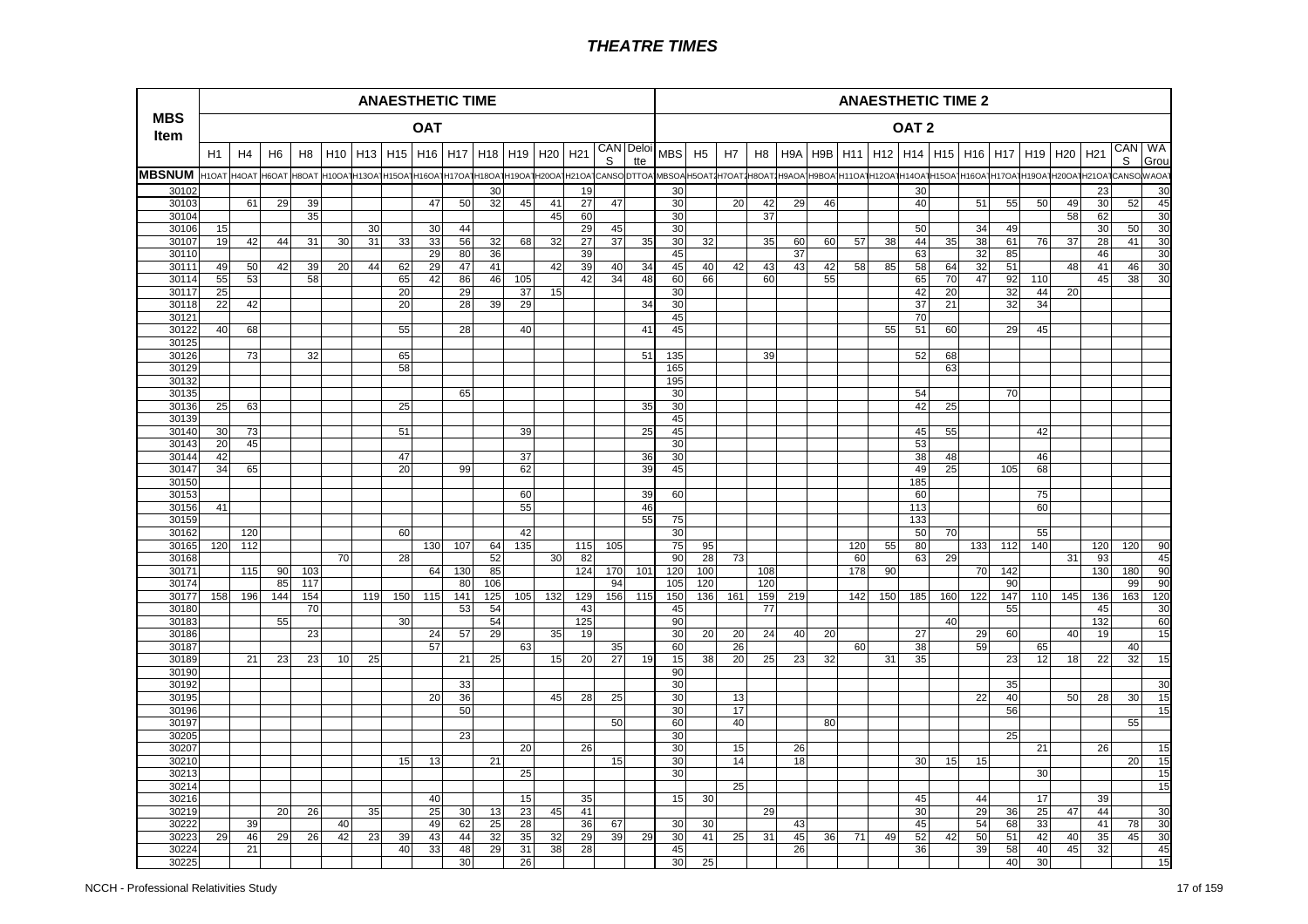|                           |            |           |     |                                 |     | <b>THEATRE TIME</b> |                 |           |                                                                                      |                       |    |                |                      |                |                    |                |                      |                  |                                  |                 |                |                | <b>FREQUENCY</b>                                                |                |                 |                                |                                |                                                                                                 |                 |                 |                                                                                                                                          |                    |                                  |                                  |
|---------------------------|------------|-----------|-----|---------------------------------|-----|---------------------|-----------------|-----------|--------------------------------------------------------------------------------------|-----------------------|----|----------------|----------------------|----------------|--------------------|----------------|----------------------|------------------|----------------------------------|-----------------|----------------|----------------|-----------------------------------------------------------------|----------------|-----------------|--------------------------------|--------------------------------|-------------------------------------------------------------------------------------------------|-----------------|-----------------|------------------------------------------------------------------------------------------------------------------------------------------|--------------------|----------------------------------|----------------------------------|
| <b>MBS</b><br><b>Item</b> |            |           |     |                                 |     | <b>THT</b>          |                 |           |                                                                                      |                       |    |                |                      |                |                    |                |                      |                  |                                  |                 |                |                |                                                                 | <b>FQ</b>      |                 |                                |                                |                                                                                                 |                 |                 |                                                                                                                                          |                    |                                  |                                  |
|                           | H2         | H3        | H11 | H <sub>13</sub> H <sub>15</sub> |     | H18 H19 H21         |                 |           | C'mix C'mix C'mix<br>Priv<br>Pub                                                     | Oth                   |    | H1             | H <sub>3</sub>       | H <sub>4</sub> | H <sub>6</sub>     | H <sub>7</sub> | H <sub>8</sub>       | H <sub>9</sub> A | H9B H10                          | H <sub>11</sub> |                |                | H <sub>12</sub> H <sub>13</sub> H <sub>14</sub> H <sub>15</sub> |                |                 |                                |                                | H <sub>16</sub> H <sub>17</sub> H <sub>18</sub> H <sub>19</sub> H <sub>20</sub> H <sub>21</sub> |                 |                 | APH CAN C'mix C'mix C'mix Deloi<br>S.                                                                                                    | Pub                |                                  | Priv Other tte                   |
| <b>MBSNUM</b>             |            |           |     |                                 |     |                     |                 |           | н2тнт  н3тнт  н11тнт н13тнт н15тнт н18тнт н19тнт н21тнт смхр∪ смхр∨ смхот гон1  гон3 |                       |    |                |                      | FQH4           | FQH <sub>6</sub>   | FQH7           | FQH8                 |                  |                                  |                 |                |                |                                                                 |                |                 |                                |                                |                                                                                                 |                 |                 | ғанза ғанзв ған10  ған11  ған12  ған13  ған14  ған15  ған16  ған17  ған18  ған19  ған20  ған21  ғалрн ғаслм ғасмх ғасмх ғасмх ғасмх ғасм |                    |                                  |                                  |
| 30102                     |            |           |     |                                 |     | 35                  |                 | 39        |                                                                                      | 34                    |    |                |                      |                |                    |                |                      |                  |                                  |                 |                |                | 2                                                               |                |                 |                                |                                |                                                                                                 |                 |                 |                                                                                                                                          |                    | $\overline{2}$                   |                                  |
| 30103                     |            |           |     |                                 |     | 36                  | 70              | 84        | 24                                                                                   | 31                    |    |                |                      | $\overline{4}$ | 3 <sup>1</sup>     | $\mathbf{1}$   | 3                    | 3 <sup>1</sup>   | 11                               |                 |                |                | 13                                                              |                | 3 <sup>1</sup>  | $\mathbf{1}$                   | 6                              | 1                                                                                               | $\overline{2}$  | 5               | 29<br>3                                                                                                                                  | $\overline{7}$     | 40                               |                                  |
| 30104                     | 40         |           |     |                                 |     |                     |                 |           | 20                                                                                   |                       | 28 |                |                      |                |                    |                | $\overline{2}$       |                  |                                  |                 |                |                |                                                                 |                |                 |                                |                                |                                                                                                 | $\overline{2}$  | $\overline{2}$  |                                                                                                                                          | 3                  |                                  | $\blacktriangleleft$             |
| 30106                     |            |           |     | 40                              |     |                     |                 |           | 32                                                                                   | 36                    |    | $\mathbf{1}$   |                      |                |                    |                | 14                   | $\overline{1}$   | 1                                |                 |                | 1              | 3                                                               |                | 1               | 5 <sub>l</sub>                 |                                |                                                                                                 |                 | 6               | 10<br>$\mathbf{1}$                                                                                                                       | 9                  | 21                               |                                  |
| 30107<br>30110            | 43         |           | 71  | 33                              | 49  | 37<br>41            | 94              | 120<br>72 | 36<br>20                                                                             | 34<br>51              | 37 | $2 \vert$      |                      | $6 \mid$       | 9                  |                |                      | 1                | 3 <sup>1</sup>                   | 10              | $\overline{2}$ | $\overline{a}$ | 17<br>2                                                         | $\vert$        | 13<br>$\vert$ 4 | 11<br>$\mathbf{1}$             | $\overline{7}$<br>$\mathbf{1}$ | $\overline{2}$                                                                                  | 13              | 11<br>12        | 276<br>6<br>6                                                                                                                            | 22<br>$\mathbf{1}$ | 349<br>3                         | 3 <sup>1</sup><br>27             |
| 30111                     | 37         |           | 72  | 47                              | 69  | 45                  |                 | 105       | 33                                                                                   | 37                    | 47 | 4 <sup>1</sup> |                      | $\overline{7}$ | 3 <sup>1</sup>     | 1              | 23                   | 3 <sup>1</sup>   | 6 <sup>1</sup><br>$\overline{3}$ | 3               | 1              | $\overline{4}$ | 13                                                              | $\overline{3}$ | $\vert$ 4       | 5                              | 15                             |                                                                                                 | 5 <sup>1</sup>  | 14              | 80<br>13                                                                                                                                 | $\vert 4 \vert$    | 173                              | $\overline{2}$<br>15             |
| 30114                     |            |           |     |                                 | 110 | 51                  | 115             | 110       | 36                                                                                   | 36                    | 33 | 4 <sup>1</sup> |                      | $\mathbf{3}$   |                    |                | $\overline{3}$       |                  | 3 <sup>1</sup>                   |                 |                |                | $\overline{2}$                                                  | $\mathbf{1}$   | 3 <sup>1</sup>  | $\mathbf{3}$                   | $\overline{2}$                 | $\mathbf{1}$                                                                                    |                 | $\mathcal{P}$   | $\overline{3}$<br>20                                                                                                                     | $\mathbf{3}$       | 39                               | $\overline{2}$<br>$\overline{5}$ |
| 30117                     |            |           |     |                                 | 40  |                     |                 |           |                                                                                      | $\overline{26}$       |    | 1              |                      |                |                    |                |                      |                  |                                  |                 |                |                | 15                                                              | $\vert$ 1      |                 | $\overline{2}$                 |                                | 5 <sup>1</sup>                                                                                  | $\mathbf{1}$    |                 | 43                                                                                                                                       |                    | 31                               |                                  |
| 30118                     |            | 34        |     |                                 | 28  | 41                  | 56              |           | 19                                                                                   | 35                    | 20 | 4 <sup>1</sup> | $\overline{2}$       | $\overline{7}$ |                    |                |                      |                  |                                  |                 |                |                | 77                                                              | $\overline{4}$ |                 | $\mathbf{3}$                   | $\overline{4}$                 | 15                                                                                              |                 |                 | 2295                                                                                                                                     | 80                 | 868                              | 11 179                           |
| 30121                     |            |           |     |                                 |     |                     |                 |           | 33                                                                                   | 41                    |    |                |                      |                |                    |                |                      |                  |                                  |                 |                |                | $\mathbf{3}$                                                    |                |                 |                                |                                |                                                                                                 |                 |                 |                                                                                                                                          | $\overline{4}$     | 5                                |                                  |
| 30122<br>30125            |            | 20        |     |                                 |     |                     | 50              |           | 21                                                                                   | 42<br>71              | 38 | 1 <sup>1</sup> | 2 <sub>l</sub>       | $\overline{2}$ |                    |                |                      |                  |                                  |                 | $\overline{1}$ |                | 17                                                              |                |                 | $\overline{2}$                 |                                | 1                                                                                               |                 |                 | 326                                                                                                                                      | 13                 | 255<br>$\mathbf{1}$              | $\overline{2}$<br>39             |
| 30126                     |            |           |     |                                 | 88  |                     |                 |           | 75                                                                                   | 53                    | 50 |                |                      | 2              |                    |                | $\overline{1}$       |                  |                                  |                 |                |                | 5 <sub>l</sub>                                                  | $\mathcal{P}$  |                 |                                |                                |                                                                                                 |                 |                 | 39                                                                                                                                       | $\overline{1}$     | 77                               | 15<br>11                         |
| 30129                     |            | 55        |     |                                 | 110 |                     |                 |           |                                                                                      | 63                    |    |                | $\mathbf{1}$         |                |                    |                |                      |                  |                                  |                 |                |                |                                                                 | 2              |                 |                                |                                |                                                                                                 |                 |                 | 15                                                                                                                                       |                    | 24                               |                                  |
| 30132                     |            |           |     |                                 |     |                     |                 |           |                                                                                      | 47                    |    |                |                      |                |                    |                |                      |                  |                                  |                 |                |                |                                                                 |                |                 |                                |                                |                                                                                                 |                 |                 | 5                                                                                                                                        |                    | $\overline{7}$                   |                                  |
| 30135                     |            |           |     |                                 | 50  |                     |                 |           | 28<br>34                                                                             | 23                    | 25 |                |                      |                |                    |                |                      |                  |                                  |                 |                |                | 9<br>28                                                         |                |                 |                                |                                |                                                                                                 |                 |                 |                                                                                                                                          | 37                 | 23                               | $\overline{2}$                   |
| 30136<br>30139            |            |           |     |                                 |     |                     |                 |           |                                                                                      | 32<br>24              |    | 1              |                      | $\overline{2}$ |                    |                |                      |                  |                                  |                 |                |                |                                                                 |                |                 |                                |                                |                                                                                                 |                 |                 | 237                                                                                                                                      | 39                 | 393<br>6                         | 25                               |
| 30140                     |            |           |     |                                 | 85  |                     | 52              |           | 30                                                                                   | 33                    | 30 | 1              |                      | 8              |                    |                |                      |                  |                                  |                 |                |                | 5 <sup>1</sup>                                                  | $\overline{a}$ |                 |                                |                                | 5 <sub>5</sub>                                                                                  |                 |                 | 338                                                                                                                                      | 35                 | 485                              | 88<br>$6 \mid$                   |
| 30143                     |            |           |     |                                 |     |                     |                 |           | 17                                                                                   | 41                    | 35 | 1              |                      | $\vert$ 1      |                    |                |                      |                  |                                  |                 |                |                | 2                                                               |                |                 |                                |                                |                                                                                                 |                 |                 |                                                                                                                                          | 8                  | 12                               | 11                               |
| 30144                     |            |           |     |                                 | 58  |                     | 56              |           | 34                                                                                   | 37                    | 34 | 5              |                      |                |                    |                |                      |                  |                                  |                 |                |                | 15                                                              | 3              |                 |                                |                                | 8                                                                                               |                 |                 | 301                                                                                                                                      | 61                 | 1086                             | 67<br>18                         |
| 30147                     |            |           |     |                                 | 40  |                     | 84              |           | 34                                                                                   | 37                    | 36 | 8 <sup>1</sup> |                      | 23             |                    |                |                      |                  |                                  |                 |                |                | 38                                                              | $\mathbf{1}$   |                 | 2                              |                                | $\overline{4}$                                                                                  |                 |                 | 190                                                                                                                                      | 25                 | 341                              | 39<br>5 <sup>1</sup>             |
| 30150                     |            |           |     |                                 |     |                     |                 |           |                                                                                      |                       |    |                |                      |                |                    |                |                      |                  |                                  |                 |                |                |                                                                 |                |                 |                                |                                |                                                                                                 |                 |                 | 15                                                                                                                                       |                    |                                  |                                  |
| 30153<br>30156            |            |           |     |                                 |     |                     | 80<br>80        |           | 24                                                                                   | 56<br>34              |    | 3 <sup>l</sup> |                      |                |                    |                |                      |                  |                                  |                 |                |                | 16<br>2                                                         |                |                 |                                |                                | 1<br>1                                                                                          |                 |                 | 122<br>46                                                                                                                                | $\overline{4}$     | 73<br>13                         | 56<br>44                         |
| 30159                     |            |           |     |                                 |     |                     |                 |           | 47                                                                                   | 52                    |    |                |                      |                |                    |                |                      |                  |                                  |                 |                |                | 3 <sup>1</sup>                                                  |                |                 |                                |                                |                                                                                                 |                 |                 | 141                                                                                                                                      | $\overline{2}$     | 5 <sup>1</sup>                   | 19                               |
| 30162                     |            |           |     |                                 | 75  |                     | 60              |           | 33                                                                                   | 36                    | 55 |                |                      | $\vert$ 1      |                    |                |                      |                  |                                  |                 |                |                | 2                                                               | $\vert$ 1      |                 |                                |                                | 1                                                                                               |                 |                 | 15                                                                                                                                       | $\overline{a}$     | 64                               | 2 <sup>1</sup>                   |
| 30165                     |            | 100       | 140 |                                 |     | 64                  | 145             | 150       | 60                                                                                   |                       |    | 1              | 1                    | $\vert$ 1      |                    |                |                      |                  |                                  |                 | 1              |                | 1                                                               |                | 11              | 3 <sup>l</sup>                 |                                | 1                                                                                               |                 | $\overline{25}$ | 17<br>$\overline{1}$                                                                                                                     | $\overline{1}$     |                                  |                                  |
| 30168                     | 78         |           | 72  |                                 | 63  | 58                  |                 | 129       |                                                                                      | 39                    |    |                |                      |                |                    | $\overline{1}$ |                      |                  | $\blacktriangleleft$             | $\overline{2}$  |                |                | $\overline{2}$                                                  | 8              |                 |                                | $\overline{4}$                 |                                                                                                 | 11              | $\overline{2}$  | 30                                                                                                                                       |                    | 75                               |                                  |
| 30171                     | 108        |           | 203 |                                 |     | 91                  |                 | 148       |                                                                                      | 63                    |    |                |                      |                | 2 <sup>1</sup>     |                |                      |                  |                                  | 8               | 2              |                |                                                                 |                | 1               | $\mathbf{1}$                   | $\overline{4}$                 |                                                                                                 |                 |                 | 49<br>$\mathbf{3}$                                                                                                                       |                    | 22                               |                                  |
| 30174<br>30177            | 130<br>170 | 78<br>149 | 164 | 133                             | 188 | 111<br>132          | 111             | 159       |                                                                                      | 80<br>95              |    | 9 <sup>1</sup> | $\overline{7}$<br>16 | 8              | $\mathbf{1}$<br>12 | $6 \mid$       | $\overline{2}$<br>12 | 8                |                                  | 15              | 6              | $\overline{2}$ | 2                                                               | $6 \mid$       | 4 <sup>1</sup>  | $\mathbf{1}$<br>$\overline{4}$ | $\overline{1}$<br>16           | 1                                                                                               | $\overline{3}$  | 8               | 6<br>$\overline{2}$<br>173<br>9                                                                                                          |                    | 5 <sup>1</sup><br>$6 \mid$       | 25                               |
| 30180                     |            |           |     |                                 |     | 59                  |                 | 114       |                                                                                      | 37                    |    |                |                      |                |                    |                | 1                    |                  |                                  |                 |                |                |                                                                 |                |                 | $\mathbf{1}$                   | $\overline{1}$                 |                                                                                                 |                 | $\overline{2}$  |                                                                                                                                          |                    | $6 \mid$                         |                                  |
| 30183                     |            |           |     |                                 | 105 | 59                  |                 | 172       |                                                                                      | 106                   |    |                |                      |                | 1                  |                |                      |                  |                                  |                 |                |                |                                                                 | $\overline{1}$ |                 |                                | 1                              |                                                                                                 |                 | 2               | 8                                                                                                                                        |                    | 3 <sup>1</sup>                   |                                  |
| 30186                     |            | 29        |     |                                 |     | 32                  |                 |           | 16                                                                                   | 22                    |    |                | $\mathbf{1}$         |                |                    | $\overline{1}$ | 2 <sup>1</sup>       |                  | $\overline{1}$                   |                 |                |                | 5 <sup>1</sup>                                                  |                | 3 <sup>1</sup>  | $\mathbf{3}$                   | $\mathbf{3}$                   |                                                                                                 |                 | 2               | 31                                                                                                                                       | 9                  | 43                               |                                  |
| 30187                     |            |           | 74  |                                 |     |                     | 80              |           | 35                                                                                   | 31                    |    |                |                      |                |                    | $\overline{2}$ |                      |                  |                                  | $\overline{2}$  |                |                | 3 <sup>1</sup>                                                  |                | 1               |                                |                                | 1                                                                                               |                 |                 | $\vert$ 2                                                                                                                                | $\overline{2}$     | 49                               |                                  |
| 30189                     |            |           |     | $\overline{27}$                 |     | 27                  | 19              |           | 21                                                                                   | 30                    |    |                |                      | -5             | 2 <sup>1</sup>     | $\overline{1}$ | 8                    | $\mathbf 1$      | $\mathbf{3}$<br>$\mathbf{1}$     |                 | 6              | $\overline{2}$ | 10                                                              |                |                 | $\overline{3}$                 | 6                              | $\overline{1}$                                                                                  | $\vert$ 1       | 10              | 95<br>1                                                                                                                                  | 41                 | 317                              | 15                               |
| 30190<br>30192            |            |           |     |                                 |     |                     |                 |           |                                                                                      | 33<br>35              |    |                |                      |                |                    |                |                      |                  |                                  |                 |                |                |                                                                 |                |                 | $\overline{2}$                 |                                |                                                                                                 |                 |                 |                                                                                                                                          |                    | 20<br>9                          |                                  |
| 30195                     |            |           |     |                                 |     |                     |                 | 78        | 29                                                                                   | 27                    |    |                |                      |                |                    | 6              |                      |                  |                                  |                 |                |                |                                                                 |                | 23              | 10                             |                                |                                                                                                 | $\mathbf{1}$    | $\overline{2}$  | 11<br>$\mathbf{1}$                                                                                                                       | $\overline{7}$     | 25                               |                                  |
| 30196                     |            |           |     |                                 |     |                     |                 |           | 24                                                                                   | 27                    |    |                |                      |                |                    | 103            |                      |                  |                                  |                 |                |                |                                                                 |                |                 | 5 <sup>1</sup>                 |                                |                                                                                                 |                 |                 |                                                                                                                                          | $\overline{1}$     | 35                               |                                  |
| 30197                     |            |           |     |                                 |     |                     |                 |           | 30                                                                                   | 38                    |    |                |                      |                |                    | 114            |                      |                  | $\mathbf{1}$                     |                 |                |                |                                                                 |                |                 |                                |                                |                                                                                                 |                 |                 | $\mathbf{1}$                                                                                                                             | $\mathbf{1}$       | 58                               |                                  |
| 30205                     |            |           |     |                                 |     |                     |                 |           |                                                                                      | 20                    |    |                |                      |                |                    |                |                      |                  |                                  |                 |                |                |                                                                 |                |                 | $\mathbf{1}$                   |                                |                                                                                                 |                 |                 |                                                                                                                                          |                    | $\mathbf{1}$                     |                                  |
| 30207                     |            |           |     |                                 |     |                     | 38 <sup>1</sup> |           | 20                                                                                   | 22                    |    |                |                      |                |                    | $\mathbf{1}$   |                      | 1                |                                  |                 |                |                |                                                                 |                |                 |                                |                                | $\mathbf{1}$                                                                                    |                 | 2               |                                                                                                                                          | 4                  | 8 <sup>1</sup>                   |                                  |
| 30210<br>30213            |            |           |     |                                 | 35  | 25                  | 50              |           | 27                                                                                   | 28                    |    |                |                      |                |                    | 6              |                      | 2 <sup>1</sup>   |                                  |                 |                |                | $6 \overline{6}$                                                | $\mathbf 1$    | 1               |                                | $\mathbf{3}$                   | 1 <sup>1</sup>                                                                                  |                 |                 | $\overline{7}$<br>$\mathbf{1}$                                                                                                           | 17                 | 48                               |                                  |
| 30214                     |            |           |     |                                 |     |                     |                 |           |                                                                                      |                       |    |                |                      |                |                    | $\overline{1}$ |                      |                  |                                  |                 |                |                |                                                                 |                |                 |                                |                                |                                                                                                 |                 |                 |                                                                                                                                          |                    |                                  |                                  |
| 30216                     |            |           |     |                                 |     |                     | 22              | 57        |                                                                                      | 20                    |    |                |                      |                |                    |                |                      |                  |                                  |                 |                |                | 2                                                               |                | 3               |                                |                                | 1                                                                                               |                 | 10              | 9                                                                                                                                        |                    | 5 <sub>1</sub>                   |                                  |
| 30219                     | 15         |           |     | 38                              |     | 15                  | 37              | 59        | 15                                                                                   | 18                    |    |                |                      | $\mathbf 1$    | 11                 |                |                      |                  |                                  |                 |                |                | 3 <sup>1</sup>                                                  |                | 8 <sup>1</sup>  | 3 <sup>1</sup>                 |                                | 4 <sup>1</sup>                                                                                  |                 | 18              | 17                                                                                                                                       | $\mathbf{1}$       | 17                               |                                  |
| 30222                     |            |           |     |                                 |     | 28                  | 49              | 58        | $\overline{27}$                                                                      |                       | 20 |                |                      | $\overline{2}$ |                    |                |                      | 3 <sup>1</sup>   | $\mathbf{1}$                     |                 |                |                | 15                                                              |                | 17              | 6                              | $\vert$                        | 13                                                                                              |                 | 80              | 8<br>$\overline{2}$                                                                                                                      | 8                  |                                  | 11                               |
| 30223                     | 32         | 21        | 86  | 27                              | 68  | 37                  | 55              | 55        | 21                                                                                   | 29                    | 28 | 12             |                      | 12             | 14                 | $\overline{4}$ | 76                   | 21               | 8 <sup>1</sup><br>$\overline{2}$ | 46              | 5 <sub>5</sub> | 17             | 128                                                             | 23             | 28              | 31                             | 39                             | 25                                                                                              | 49              | 41              | 483<br>33                                                                                                                                | 37                 | 216                              | 3 <sup>1</sup><br>96             |
| 30224<br>30225            | 22<br>23   |           |     |                                 |     | 32                  | 57<br>55        | 47        |                                                                                      | 24<br>$\overline{23}$ |    |                |                      | $\overline{1}$ |                    |                |                      | 3 <sup>1</sup>   |                                  |                 |                |                | 12                                                              | $\vert$ 1      | 3 <sup>1</sup>  | $\mathbf{3}$<br>1              | $\mathbf{3}$                   | $\mathbf{3}$<br>1                                                                               | $\vert 4 \vert$ | 17              |                                                                                                                                          |                    | $\overline{7}$<br>4 <sup>1</sup> |                                  |
|                           |            |           |     |                                 |     |                     |                 |           |                                                                                      |                       |    |                |                      |                |                    |                |                      |                  |                                  |                 |                |                |                                                                 |                |                 |                                |                                |                                                                                                 |                 |                 |                                                                                                                                          |                    |                                  |                                  |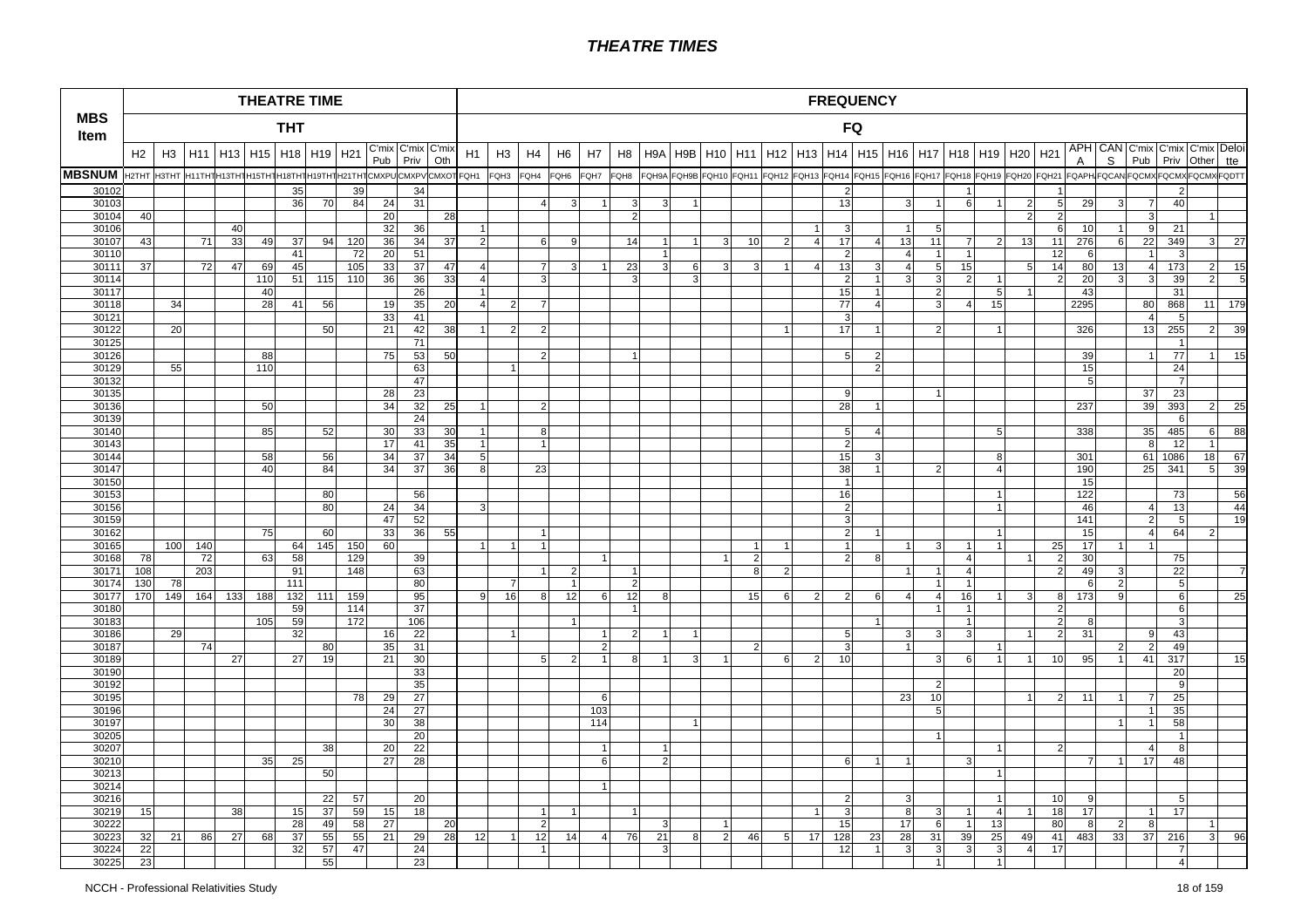|                    |                 |                          |                  | <b>AVERAGES</b>            |            |                        |                 |                | <b>OP SKINTIME</b>       |                 |     |            |                                                                                                    |                |                |           |            | <b>OPERATION TIME</b> |           |           |                          |            |                |     |                 |     |    |             |           |                  | <b>OPERATION TIME 2</b> |            |                                                                                 |                                                                   |                     |
|--------------------|-----------------|--------------------------|------------------|----------------------------|------------|------------------------|-----------------|----------------|--------------------------|-----------------|-----|------------|----------------------------------------------------------------------------------------------------|----------------|----------------|-----------|------------|-----------------------|-----------|-----------|--------------------------|------------|----------------|-----|-----------------|-----|----|-------------|-----------|------------------|-------------------------|------------|---------------------------------------------------------------------------------|-------------------------------------------------------------------|---------------------|
| <b>MBS</b><br>Item |                 | Operation<br><b>Time</b> |                  | Anaesthetic<br><b>Time</b> |            | <b>Theatre</b><br>Time |                 |                | <b>OST</b>               |                 |     |            |                                                                                                    |                |                |           | <b>OPT</b> |                       |           |           |                          |            |                |     |                 |     |    |             |           | OPT <sub>2</sub> |                         |            |                                                                                 |                                                                   |                     |
|                    | <b>OST</b>      | <b>OPT</b>               | OPT <sub>2</sub> |                            | OAT OAT2   | <b>THT</b>             | H4              | H <sub>6</sub> | H <sub>11</sub>          | H <sub>21</sub> | H1  | H8         | H10   H13   H15   H16   H17   H18   H19   H20                                                      |                |                |           |            |                       |           |           | APH   CAN   Deloi   Harv | S.         | tte            | ard | H <sub>8</sub>  | H9A |    | H9B H13 H15 |           |                  |                         |            | H <sub>16</sub> H <sub>17</sub> H <sub>18</sub> H <sub>19</sub> H <sub>20</sub> |                                                                   | CAN<br>$\mathbf{C}$ |
| <b>MBSNUM</b>      |                 | VOST AVOPT               |                  | AVOPT2AVOAT AVOAT2         |            | AVTHT                  |                 |                | 140ST H60ST H110ST H210S |                 |     |            | 110PT   H8OPT   H10OPT H13OPT H15OPT H16OPT H17OPT H18OPT H19OPT H20OPT AP HAO CANSO DTT OPT HARVO |                |                |           |            |                       |           |           |                          |            |                |     |                 |     |    |             |           |                  |                         |            |                                                                                 | H8OPT/H9AOP H9BOP H13OP H15OP H16OP H17OP H18OP H19OP H20OP CANSO |                     |
| 30226              | 29              | 38                       | 43               | 44                         | 44         | 57                     | 23              |                |                          | 34              |     |            |                                                                                                    |                |                | 45        | 27         |                       | 43        |           |                          |            |                |     |                 |     |    |             |           | 51               | 32 <sub>l</sub>         |            | 47                                                                              |                                                                   |                     |
| 30229              | 38              | 62                       | 75               | 57                         | 51         | 70                     |                 |                |                          | 38              | 35  |            |                                                                                                    |                | 75             |           |            |                       |           |           | 76                       |            |                |     |                 |     |    |             | 75        |                  |                         |            |                                                                                 |                                                                   |                     |
| 30232<br>30235     | 61              | 19                       | 23               | 29<br>64                   | 36<br>59   | 43<br>121              |                 |                |                          | 61              |     |            |                                                                                                    |                |                |           |            |                       | 19        |           |                          |            |                |     |                 |     |    |             |           |                  |                         |            | 23                                                                              |                                                                   |                     |
| 30238              | 50              | 43                       | 38               | 50                         | 53         | 47                     | 50              |                |                          |                 |     | 31         |                                                                                                    |                |                | 41        |            |                       |           |           | 57                       |            |                |     | 32              |     |    |             |           | 43               |                         |            |                                                                                 |                                                                   |                     |
| 30241              | 36              | 46                       | 56               | 57                         | 63         | 74                     | 28              | 30             |                          | 50              | 20  | 73         | 30                                                                                                 |                | 36             |           | 31         | 73                    | 45        | 70        | 49                       | 40         | 36             |     | 77              |     | 41 |             | 48        |                  | 39                      | 78         | 50                                                                              | 75                                                                | 40                  |
| 30244              |                 | 45                       | 50               | 50                         | 53         |                        |                 |                |                          |                 |     |            |                                                                                                    |                |                |           |            |                       |           |           |                          | 45         |                |     |                 |     |    |             |           |                  |                         |            |                                                                                 |                                                                   | 50                  |
| 30246              |                 |                          |                  |                            | 135        |                        |                 |                |                          |                 |     |            |                                                                                                    |                |                |           |            |                       |           |           |                          |            |                |     |                 |     |    |             |           |                  |                         |            |                                                                                 |                                                                   |                     |
| 30247              | 147<br>180      | 146                      | 161<br>152       | 152<br>193                 | 158<br>190 | 179<br>220             |                 |                | 190                      | 104             |     |            |                                                                                                    |                |                | 181       | 170        | 131<br>113            |           | 150       | 127<br>187               | 193        |                |     | 171             | 92  |    |             |           | 185<br>152       | 177                     | 136<br>118 |                                                                                 | 158                                                               | 200                 |
| 30250<br>3025'     |                 | 163<br>180               | 190              | 192                        | 225        |                        |                 |                |                          | 180             |     | 166        |                                                                                                    |                |                | 146       |            |                       |           | 189       |                          | 170        |                | 182 |                 |     |    |             |           |                  |                         |            |                                                                                 | 202                                                               | 178                 |
| 30253              | 131             | 121                      | 129              | 141                        | 150        | 183                    | 102             |                | 169                      | 123             |     |            |                                                                                                    | 156            | 50             | 131       | 123        | 114                   | 121       | 111       | 115                      | 148        | 108            | 152 | 196             | 87  |    | 167         | 50        | 136              | 132                     | 119        | 131                                                                             | 121                                                               | 153                 |
| 30255              |                 | 65                       | 65               | 75                         | 113        |                        |                 |                |                          |                 |     |            |                                                                                                    |                |                |           |            |                       |           |           |                          | 65         |                |     |                 |     |    |             |           |                  |                         |            |                                                                                 |                                                                   | 65                  |
| 30256              | 72              | 66                       | 63               | 77                         | 91         | 97                     | 60              | 47             | 111                      | 70              | 77  | 59         | 75                                                                                                 |                |                | 62        | 78         | 54                    | 63        | 62        | 66                       | 73         | 58             | 71  | 63              | 41  |    |             | 30        | 68               | 85                      | 56         | 73                                                                              | 70                                                                | 82                  |
| 30259              |                 | 59                       | 78               | 89                         | 81         | 35                     |                 |                |                          |                 |     | 70         |                                                                                                    |                |                |           | 48         |                       |           |           |                          |            |                |     | 73              |     |    |             |           |                  | 51                      |            |                                                                                 | 110                                                               |                     |
| 30262<br>30265     | 10              | 30                       | 55               | 55                         | 48<br>27   | 50<br>40               |                 |                |                          | 10              |     |            |                                                                                                    |                |                |           | 30         |                       |           |           |                          |            |                |     |                 |     |    |             |           |                  | 55                      |            |                                                                                 |                                                                   |                     |
| 30266              | 43              | 29                       | 40               | 43                         | 53         | 60                     |                 | 40             | 61                       | 27              |     |            |                                                                                                    | 19             |                | 47        | 30         | 17                    |           | 28        | 47                       |            | 19             |     | 20              | 60  |    | 31          |           | 50               | 34                      | 21         | 70                                                                              | 34                                                                |                     |
| 30269              |                 | 62                       |                  |                            | 33         | 25                     |                 |                |                          |                 |     |            |                                                                                                    |                |                |           |            |                       |           |           |                          |            |                | 62  |                 |     |    |             |           |                  |                         |            |                                                                                 |                                                                   |                     |
| 30272              | 18 <sup>1</sup> | 25                       | 30               | 34                         | 37         | 60                     |                 |                |                          | 18              | 20  | 15         |                                                                                                    |                |                | 25        |            | 34                    | 17        |           |                          | 37         |                |     | 20 <sub>l</sub> | 40  | 17 |             |           | 30               |                         | 39         | 26                                                                              |                                                                   | 40                  |
| 30275              |                 | 156                      | 160              | 209                        | 192        | 208                    |                 |                |                          |                 |     |            |                                                                                                    |                | 105            |           | 207        |                       |           |           |                          |            |                |     |                 |     |    |             | 105       |                  | 215                     |            |                                                                                 |                                                                   |                     |
| 30278              | 8               | 14                       | 12               | 12                         | 18         | 19                     |                 | $\overline{7}$ |                          |                 |     | 8          |                                                                                                    |                |                |           |            |                       |           |           | 17                       | 15         |                |     | 11              |     |    |             |           |                  |                         |            | 8                                                                               | 10 <sup>1</sup>                                                   | 19                  |
| 30281<br>30282     | 19 <sup>1</sup> | 10<br>20                 | 12<br>25         | 16<br>29                   | 20<br>51   | 19<br>37               |                 | 19             |                          |                 |     | 8          |                                                                                                    | $\overline{7}$ | 5 <sup>1</sup> |           | 20         |                       | 6 I       | 9         | 28                       | 11         | 8 <sup>1</sup> |     | 11              |     |    | 14          |           |                  | 25                      | 6          | 11                                                                              | 12                                                                | 15                  |
| 30283              | 31              | 33                       | 28               | 30                         | 40         | 36                     |                 |                | 42                       | 19              |     | 19         |                                                                                                    |                |                |           |            | 18                    |           |           | 39 <sub>l</sub>          | 40         | 33             | 52  | 22              |     |    |             |           |                  |                         | 21         |                                                                                 |                                                                   | 40                  |
| 30286              | 72              | 45                       | 48               | 67                         | 67         | 71                     |                 | 55             |                          | 90              |     |            |                                                                                                    |                | 25             | 59        | 33         |                       | 41        | 49        | 61                       | 48         |                |     |                 | 48  |    |             | 31        | 68               | 35                      |            | 48                                                                              | 55                                                                | 53                  |
| 30289              |                 | 58                       | 77               | 71                         | 77         | 38                     |                 |                |                          |                 |     | 43         |                                                                                                    |                |                |           |            |                       |           | 20        |                          | 90         |                | 78  | 49              |     |    |             |           |                  |                         |            |                                                                                 |                                                                   | 105                 |
| 30293              |                 | 26                       | 26               | 30                         | 55         | 32                     |                 |                |                          |                 |     |            |                                                                                                    |                |                |           |            | 22                    |           |           |                          | 30         |                |     |                 |     | 23 |             |           |                  |                         | 24         |                                                                                 |                                                                   | 30                  |
| 30294<br>30295     |                 | 116                      |                  |                            | 293        |                        |                 |                |                          |                 |     |            |                                                                                                    |                |                |           |            |                       |           |           | 116                      |            |                |     |                 |     |    |             |           |                  |                         |            |                                                                                 |                                                                   |                     |
| 30296              | 148             | 125                      | 129              | 143                        | 150        | 167                    | 152             | 105            | 186                      | 148             | 120 | 158        | 85                                                                                                 | 130            | 105            | 125       | 129        | 118                   | 108       | 129       |                          | 121        | 137            | 159 | 166             | 95  |    | 137         | 109       | 131              | 138                     | 125        | 118                                                                             | 142                                                               | 126                 |
| 30297              | 102             | 87                       | 95               | 106                        | 109        | 128                    | 85              |                |                          | 119             |     | 107        |                                                                                                    |                | 68             | 115       | 89         | 106                   | 65        | 75        |                          | 68         |                |     | 119             |     |    |             | 70        | 123              | 96                      | 115        | 71                                                                              | 93                                                                | 73                  |
| 30298              |                 | 76                       |                  |                            |            |                        |                 |                |                          |                 |     |            |                                                                                                    |                |                |           |            |                       |           |           | 76                       |            |                |     |                 |     |    |             |           |                  |                         |            |                                                                                 |                                                                   |                     |
| 30306              | 113             | 87                       | 97               | 107                        | 118        | 131                    | 114             | 82             | 143                      | 114             | 75  | 109        | 70                                                                                                 | 107            | 72             | 100       | 84         | 90                    | 80        | 81        |                          | 85         | 85             | 97  | 115             | 91  |    | 114         | 78        | 109              | 92                      | 98         | 88                                                                              | 94                                                                | 91                  |
| 30307              |                 | 93                       |                  |                            | 120        |                        |                 |                |                          |                 |     |            |                                                                                                    |                |                |           |            |                       |           |           | 93                       |            |                |     |                 |     |    |             |           |                  |                         |            |                                                                                 |                                                                   |                     |
| 30308<br>30309     | 122             | 103<br>111               | 110<br>122       | 126<br>128                 | 134<br>135 | 148<br>177             |                 | 88             |                          | 156             |     | 125<br>137 |                                                                                                    | 127            | 83<br>115      | 82<br>79  | 102<br>113 | 64<br>116             | 98<br>124 | 135<br>68 |                          | 110<br>123 | 100<br>128     |     | 130<br>143      |     |    | 132         | 87<br>160 | 99<br>84         | 109<br>120              | 69<br>126  | 107<br>133                                                                      | 145<br>83                                                         | 115<br>126          |
| 30310              | 80              | 82                       | 87               | 103                        | 104        | 118                    | 75              |                |                          | 85              |     | 67         |                                                                                                    |                |                | 100       | 64         | 65                    | 72        | 78        | 85                       | 113        | 90             |     | 70              | 85  |    |             |           | 107              | 70                      | 73         | 79                                                                              | 89                                                                | 120                 |
| 30313              | 76              | 45                       | 46               | 58                         | 69         | -72                    |                 |                | 85                       | 66              |     | 65         |                                                                                                    |                |                | 47        |            |                       | 25        |           | 58                       | 28         |                |     | 69              |     |    |             |           | 53               |                         |            | 30                                                                              |                                                                   | 33                  |
| 30314              | 83              | 61                       | 63               | 82                         | 83         | 93                     | 30 <sup>1</sup> | 105            | 98                       | 99              |     |            |                                                                                                    |                | 50             | 54        | 49         | 78                    | 53        | 58        | 77                       | 70         |                |     |                 |     |    |             | 53        | 60               | 55                      | 85         | 58                                                                              | 65                                                                | 70                  |
| 30315              | 98              | 76                       | 87               | 93                         | 112        | 113                    |                 |                | 126                      | 70              |     | 80         | 45                                                                                                 |                | 64             | 92        | 85         | 62                    | 88        | 106       | 79                       | 60         |                |     | 87              | 77  |    |             | 74        | 99               | 93                      | 69         | 97                                                                              | 119                                                               | 65                  |
| 30317              | 95              | 90                       | 96               | 110                        | 132        | 145                    | 95              |                |                          |                 |     |            |                                                                                                    |                | 75             |           | 105        |                       |           |           |                          |            |                |     |                 |     |    |             | 80        |                  | 111                     |            |                                                                                 |                                                                   |                     |
| 30318<br>30320     | 79              | 50                       | 58               | 74                         | 128<br>102 | 136                    |                 |                |                          | 79              |     |            |                                                                                                    |                |                |           | 35         |                       |           |           |                          | 65         |                |     |                 |     |    |             |           |                  | 45                      |            |                                                                                 |                                                                   | 70                  |
| 30321              |                 | 122                      | 129              | 134                        | 177        |                        |                 |                |                          |                 |     | 122        |                                                                                                    |                |                |           |            |                       |           |           |                          |            |                |     | 129             |     |    |             |           |                  |                         |            |                                                                                 |                                                                   |                     |
| 30323              |                 | 100                      | 100              | 125                        | 230        | 204                    |                 |                |                          |                 |     |            |                                                                                                    |                | 100            |           |            |                       |           |           |                          |            |                |     |                 |     |    |             | 100       |                  |                         |            |                                                                                 |                                                                   |                     |
| 30324              | 121             | 120                      | 131              | 156                        | 171        | 165                    |                 |                |                          | 121             |     | 143        |                                                                                                    |                | 60             |           | 76         | 160                   | 106       | 165       |                          | 133        |                |     | 161             |     |    |             | 63        |                  | 90                      | 170        | 119                                                                             | 170                                                               | 143                 |
| 30325              | 31              | 37                       | 42               | 47                         | 50         | 52                     | 18              | 41             |                          | 34              | 19  | 30         | 25                                                                                                 |                | 25             | 58        | 71         | 33                    | 32        |           | 44                       | 33         | 37             |     | 34              | 37  | 28 |             | 27        | 63               | 77                      | 39         | 38                                                                              |                                                                   | 37                  |
| 30328              | 147             | 167                      | 167              | 181                        | 193        | 179<br>49              | 108             |                |                          | 185             |     | 102        |                                                                                                    |                | 95             | 208       | 249        | 100                   | 160       |           | 196                      | 223        |                |     | 107             | 146 |    |             | 110       | 216              | 260                     | 105        | 162                                                                             |                                                                   | 230                 |
| 30329<br>30330     | 35<br>43        | 26<br>80                 | 31<br>86         | 39<br>102                  | 49<br>118  | 120                    | 39<br>43        | 30             |                          | 38              | 18  | 26<br>99   | 25                                                                                                 |                | 18             | 25<br>138 | 57<br>53   | 25<br>47              | 21<br>95  | 15<br>50  |                          | 23<br>75   | 32             | 84  | 27<br>103       |     |    |             | 20        | 29<br>142        | 69<br>70                | 30<br>53   | 31<br>100                                                                       | 20<br>55                                                          | 25<br>80            |
| 30331              |                 | 44                       | 35               | 50                         | 55         |                        |                 |                |                          |                 |     |            |                                                                                                    |                |                |           | 30         |                       |           |           | 59                       |            |                |     |                 |     |    |             |           |                  | 35                      |            |                                                                                 |                                                                   |                     |
| 30332              | 43              | 34                       | 42               | 46                         | 58         | 60                     | 27              | 25             | 74                       | 48              | 23  |            |                                                                                                    | 36             | 28             | 35        | 36         | 37                    | 44        | 21        |                          | 28         | 54             |     | 69              |     |    | 36          | 34        | 41               | 43                      | 42         | 50                                                                              | 29                                                                | 34                  |
| 30333              | 76              | 74                       | 82               | 90                         | 98         | 92                     | 77              | 73             | 98                       | 57              | 76  | 103        | 70                                                                                                 | 71             | 53             | 64        | 53         | 76                    | 77        | 114       |                          | 69         | 66             |     | 111             | 81  |    | 72          | 58        | 73               | 59                      | 81         | 83                                                                              | 125                                                               | 76                  |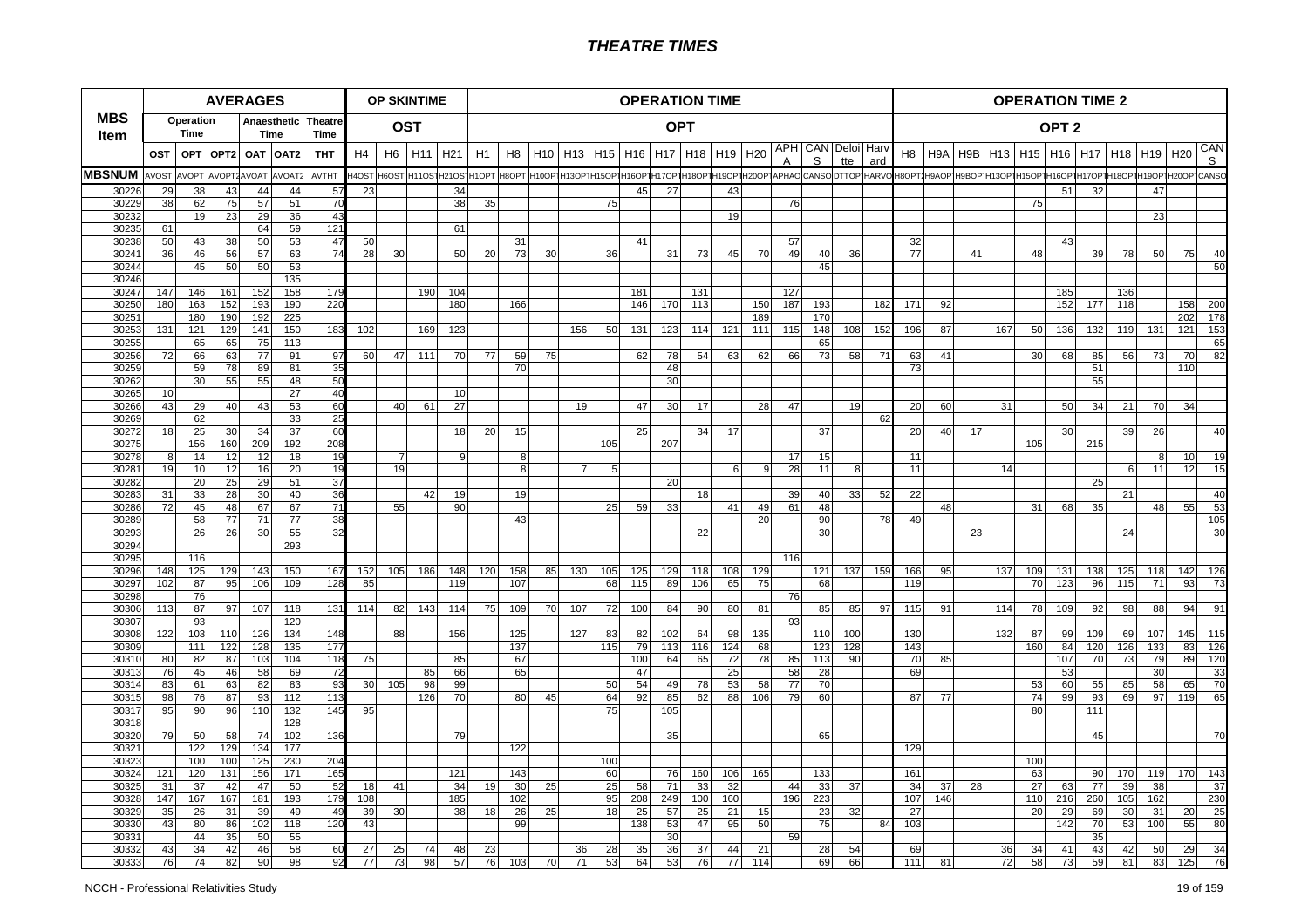|                           |     |                |                |                        |                 |                                                                                          |                 |            | <b>ANAESTHETIC TIME</b> |                 |                                                                 |                 |     |                  |            |                        |                |    |                |                                                                                                   |     |     |                 |                                                                 | <b>ANAESTHETIC TIME 2</b> |            |                                                 |            |            |                 |            |            |
|---------------------------|-----|----------------|----------------|------------------------|-----------------|------------------------------------------------------------------------------------------|-----------------|------------|-------------------------|-----------------|-----------------------------------------------------------------|-----------------|-----|------------------|------------|------------------------|----------------|----|----------------|---------------------------------------------------------------------------------------------------|-----|-----|-----------------|-----------------------------------------------------------------|---------------------------|------------|-------------------------------------------------|------------|------------|-----------------|------------|------------|
| <b>MBS</b><br><b>Item</b> |     |                |                |                        |                 |                                                                                          |                 | <b>OAT</b> |                         |                 |                                                                 |                 |     |                  |            |                        |                |    |                |                                                                                                   |     |     |                 | OAT <sub>2</sub>                                                |                           |            |                                                 |            |            |                 |            |            |
|                           | H1  | H <sub>4</sub> | H <sub>6</sub> | H <sub>8</sub>         | H <sub>10</sub> | H <sub>13</sub>   H <sub>15</sub>   H <sub>16</sub>   H <sub>17</sub>                    |                 |            |                         |                 | H <sub>18</sub> H <sub>19</sub> H <sub>20</sub> H <sub>21</sub> |                 |     | <b>CAN Deloi</b> |            | <b>MBS</b>             | H <sub>5</sub> | H7 | H <sub>8</sub> | H <sub>9</sub> A                                                                                  | H9B |     |                 | H <sub>11</sub> H <sub>12</sub> H <sub>14</sub> H <sub>15</sub> |                           |            | H <sub>16</sub> H <sub>17</sub> H <sub>19</sub> |            | H20        | H <sub>21</sub> | CAN WA     |            |
| <b>MBSNUM</b>             |     |                |                |                        |                 | H1OAT H4OAT H6OAT H8OAT H10OATH13OATH15OATH16OATH17OATH18OATH19OATH20OATH21OATCANSODTTOA |                 |            |                         |                 |                                                                 |                 |     | S                | tte        |                        |                |    |                | MBSOAH5OAT4H8OAT4H8OAT4H9AOAH5BOAHH3OATH1OATH14OATH15OATH16OATH17OATH19OATH20OATH21OATCANSOMAOAMM |     |     |                 |                                                                 |                           |            |                                                 |            |            |                 | S          | Grou       |
| 30226                     |     | 38             |                |                        |                 |                                                                                          |                 | 52         | 38                      |                 | 48                                                              |                 | 46  |                  |            | 30                     |                |    |                |                                                                                                   |     |     |                 | 50                                                              |                           | 57         | 43                                              | 52         |            | 49              |            | 30         |
| 30229                     | 40  |                |                |                        |                 |                                                                                          | 85              |            |                         |                 |                                                                 |                 | 45  |                  |            | 45                     |                |    |                |                                                                                                   |     |     |                 |                                                                 | 85                        |            |                                                 |            |            | 45              |            | 30         |
| 30232                     |     |                |                |                        |                 |                                                                                          |                 |            |                         |                 | 29                                                              |                 |     |                  |            | 45                     |                |    |                |                                                                                                   |     |     |                 |                                                                 |                           |            |                                                 | 33         |            |                 |            | 30         |
| 30235                     |     |                |                |                        |                 |                                                                                          |                 |            |                         |                 |                                                                 |                 | 64  |                  |            | 45                     |                |    |                |                                                                                                   |     |     |                 | 75                                                              |                           |            |                                                 |            |            | 70              |            | 45         |
| 30238                     |     | 60             |                | 40                     |                 |                                                                                          |                 | 50         |                         |                 |                                                                 |                 |     |                  |            | 45                     | 90             |    | 41             |                                                                                                   |     |     |                 | 60                                                              |                           | 52         |                                                 |            |            |                 |            | 30         |
| 30241<br>30244            | 25  | 55             | 40             | 82                     | 40              |                                                                                          | 44              |            | 65                      | 81              | 72                                                              | 75              | 65  | 50<br>50         | 48         | 45<br>45               | 50             |    | 85             |                                                                                                   | 55  |     |                 |                                                                 | 55                        |            | 73                                              | 77         | 80         | 68              | 50<br>55   | 60<br>60   |
| 30246                     |     |                |                |                        |                 |                                                                                          |                 |            |                         |                 |                                                                 |                 |     |                  |            | 135                    |                |    |                |                                                                                                   |     |     |                 |                                                                 |                           |            |                                                 |            |            |                 |            |            |
| 30247                     |     |                |                |                        |                 |                                                                                          |                 | 195        |                         | 141             |                                                                 |                 | 119 |                  |            | 150                    | 175            |    |                |                                                                                                   |     | 205 |                 |                                                                 |                           | 199        |                                                 |            |            | 127             |            | 90         |
| 30250                     |     |                |                | 180                    |                 |                                                                                          | 315             | 163        | 199                     | 128             |                                                                 | 164             | 195 | 200              |            | 195                    | 121            |    | 185            | 105                                                                                               |     |     |                 | 272                                                             | 326                       | 169        | 206                                             |            | 171        | 202             | 207        | 120        |
| 30251                     |     |                |                |                        |                 |                                                                                          |                 |            |                         |                 |                                                                 | 213             |     | 172              |            | 270                    |                |    |                |                                                                                                   |     |     |                 |                                                                 |                           |            |                                                 |            | 225        |                 | 180        |            |
| 30253                     |     | 121            |                | 206                    |                 | 174                                                                                      | 65              | 146        | 151                     | 126             | 161                                                             | 132             | 137 | 157              | 118        | 135                    | 115            |    | 211            | 98                                                                                                |     | 235 |                 | 226                                                             | 65                        | 152        | 160                                             | 171        | 142        | 141             | 162        | 90         |
| 30255                     |     | 100            | 57             |                        | 80              |                                                                                          |                 |            |                         |                 | 80                                                              |                 | 84  | 75<br>82         | 64         | 150                    |                |    |                | 51                                                                                                |     | 127 |                 | 105                                                             |                           | 79         |                                                 | 89         | 92         | 92              | 75<br>91   |            |
| 30256<br>30259            | 88  |                |                | 66<br>77               |                 |                                                                                          | 35              | 73         | 108<br>75               | 72              |                                                                 | 83<br>115       |     |                  |            | 120<br>30              | 117<br>125     |    | 70<br>80       |                                                                                                   |     |     |                 |                                                                 | 40                        |            | 115<br>79                                       |            | 130        |                 |            | 90<br>45   |
| 30262                     |     |                |                |                        |                 |                                                                                          |                 |            | 55                      |                 |                                                                 |                 |     |                  |            | 15                     |                |    |                |                                                                                                   |     |     |                 |                                                                 |                           |            | 80                                              |            |            |                 |            |            |
| 30265                     |     |                |                |                        |                 |                                                                                          |                 |            |                         |                 |                                                                 |                 |     |                  |            | 30                     |                |    |                |                                                                                                   |     |     |                 | 35                                                              |                           |            |                                                 |            |            |                 |            | 15         |
| 30266                     |     |                | 45             | 23                     |                 | 29                                                                                       |                 | 62         | 60                      | 26              | 77                                                              | 48              | 28  |                  | 27         | 30                     | 40             |    | 32             | 75                                                                                                | 70  | 71  |                 | 46                                                              |                           | 65         | 64                                              | 82         | 54         | 28              |            | 30         |
| 30269                     |     |                |                |                        |                 |                                                                                          |                 |            |                         |                 |                                                                 |                 |     |                  |            | 30                     |                |    |                |                                                                                                   |     |     |                 | 55                                                              |                           |            |                                                 |            |            |                 |            | 15         |
| 30272                     | 25  |                |                | 24                     |                 |                                                                                          |                 | 32         |                         | 50              | 44                                                              |                 | 23  | 42               |            | 30                     | 34             | 20 | 29             | 50                                                                                                | 27  |     | 35              | 50                                                              |                           | 36         |                                                 | 54         |            | 33              | 45         | 45         |
| 30275                     |     |                |                |                        |                 |                                                                                          | 115             |            | 249                     |                 |                                                                 |                 | 263 |                  |            | 165<br>$\overline{30}$ |                |    |                |                                                                                                   |     |     |                 |                                                                 | 115                       |            | 257                                             |            |            | 271             |            | 150<br>15  |
| 30278<br>30281            |     |                | 12<br>26       | 14<br>14               |                 | 18                                                                                       | 10 <sup>1</sup> |            |                         | 10 <sup>1</sup> | 9<br>16                                                         | 11<br>20        | 10  | 19<br>12         | 14         | 30                     |                |    | 18<br>17       |                                                                                                   |     |     | 10 <sup>1</sup> | 25                                                              | 10                        |            |                                                 | 13<br>21   | 16<br>24   | 10              | 22<br>17   |            |
| 30282                     |     |                |                |                        |                 |                                                                                          |                 |            | 29                      |                 |                                                                 |                 |     |                  |            | 60                     |                |    |                |                                                                                                   |     |     |                 |                                                                 |                           |            | 34                                              |            |            |                 |            | 60         |
| 30283                     |     |                |                | 24                     |                 |                                                                                          |                 |            |                         | 24              |                                                                 |                 | 19  | 45               | 40         | 60                     |                |    | 27             |                                                                                                   |     | 58  |                 | 32                                                              |                           |            |                                                 |            |            | 20              | 45         |            |
| 30286                     |     |                | 55             |                        |                 |                                                                                          | 35              | 80         | 48                      | 107             | 54                                                              | 72              | 104 | 50               |            | 60                     |                |    |                | 57                                                                                                |     |     |                 | 77                                                              | 41                        | 89         | 50                                              | 60         | 78         | 108             | 55         | 60         |
| 30289                     |     |                |                | 51                     |                 |                                                                                          |                 |            |                         |                 |                                                                 |                 |     | 90               |            | 60                     |                |    | 57             |                                                                                                   |     |     |                 | 105                                                             |                           |            |                                                 |            |            |                 | 105        | 60         |
| 30293                     |     |                |                |                        |                 |                                                                                          |                 |            |                         | 29              |                                                                 |                 |     | 30               |            | 135                    |                |    |                | 30                                                                                                | 25  |     |                 | 52                                                              |                           |            |                                                 |            |            |                 | 30         | 60         |
| 30294<br>30295            |     |                |                |                        |                 |                                                                                          |                 |            |                         |                 |                                                                 |                 |     |                  |            | 255                    |                |    |                |                                                                                                   |     |     |                 |                                                                 |                           |            |                                                 |            |            |                 |            | 330        |
| 30296                     | 135 | 188            | 122            | 172                    | 100             | 154                                                                                      | 118             | 141        | 162                     | 134             | 133                                                             | 156             | 162 | 129              | 144        | 150                    | 113            |    | 181            | 108                                                                                               |     | 208 |                 | 163                                                             | 121                       | 147        | 170                                             | 143        | 170        | 170             | 134        | 120        |
| 30297                     |     | 102            |                | 122                    |                 |                                                                                          | 76              | 132        | 119                     | 124             | 91                                                              | 92              | 133 | 75               |            | 150                    | 88             |    | 134            | 60                                                                                                |     |     | 85              | 121                                                             | 79                        | 140        | 126                                             | 96         | 110        | 139             | 80         | 120        |
| 30298                     |     |                |                |                        |                 |                                                                                          |                 |            |                         |                 |                                                                 |                 |     |                  |            |                        |                |    |                |                                                                                                   |     |     |                 |                                                                 |                           |            |                                                 |            |            |                 |            |            |
| 30306                     | 93  | 143            | 98             | 124                    | 85              | 124                                                                                      | 86              | 118        | 112                     | 110             | 97                                                              | 101             | 129 | 90               | 95         | 120                    | 102            |    | 130            | 102                                                                                               |     | 161 |                 | 127                                                             | 92                        | 127        | 119                                             | 105        | 114        | 136             | 96         | 120        |
| 30307                     |     |                |                |                        |                 |                                                                                          |                 |            |                         |                 |                                                                 |                 |     |                  |            |                        |                |    |                |                                                                                                   |     |     |                 |                                                                 |                           |            |                                                 |            |            |                 |            | 120        |
| 30308                     |     |                | 103            | 150                    |                 | 155                                                                                      | 105             | 100        | 129                     | 78              | 121                                                             | 155             | 171 | 123              | 127        | 120                    | 110            |    | 155            |                                                                                                   |     |     | 140             | 144                                                             | 108                       | 117        | 135                                             | 130        | 165        | 174             | 128        | 120        |
| 30309<br>30310            |     | 125            |                | 147<br>$\overline{77}$ |                 |                                                                                          | 125             | 98<br>115  | 139<br>86               | 134<br>88       | 146<br>102                                                      | 90<br>104       | 102 | 132<br>127       | 139<br>102 | 150<br>75              | 103<br>112     |    | 153<br>79      | 97                                                                                                |     |     | 85              | 145<br>104                                                      | 170                       | 103<br>122 | 146<br>93                                       | 155<br>109 | 105<br>115 | 108             | 135<br>133 | 120<br>120 |
| 30313                     |     |                |                | 76                     |                 |                                                                                          |                 | 55         |                         |                 | 45                                                              |                 | 74  | 40               |            | 75                     | 42             |    | 80             |                                                                                                   |     | 100 |                 | 69                                                              |                           | 62         |                                                 | 50         |            | 81              | 45         | 90         |
| 30314                     |     |                | 120            |                        |                 |                                                                                          | 60              | 67         | 74                      | 88              | 73                                                              | 71              | 115 | 75               |            | 75                     | 75             |    |                |                                                                                                   |     | 117 |                 | 101                                                             | 63                        | 72         | 79                                              | 78         | 79         | 123             | 75         | 60         |
| 30315                     |     |                |                | 94                     | 55              |                                                                                          | 82              | 108        | 116                     | 76              | 118                                                             | 134             | 82  | 69               |            | 150                    | 92             |    | 101            | 92                                                                                                |     | 143 |                 | 127                                                             | 93                        | 116        | 124                                             | 128        | 147        | 89              | 74         | 90         |
| 30317                     |     | 115            |                |                        |                 |                                                                                          | 90              |            | 125                     |                 |                                                                 |                 |     |                  |            | 210                    |                |    |                |                                                                                                   |     |     |                 |                                                                 | 95                        |            | 131                                             |            |            |                 |            | 90         |
| 30318                     |     |                |                |                        |                 |                                                                                          |                 |            |                         |                 |                                                                 |                 |     |                  |            | 135                    |                |    |                |                                                                                                   |     |     |                 | 120                                                             |                           |            |                                                 |            |            |                 |            |            |
| 30320                     |     |                |                |                        |                 |                                                                                          |                 |            | 55                      |                 |                                                                 |                 | 98  | 70               |            | 165                    |                |    |                |                                                                                                   |     |     |                 |                                                                 |                           |            | 65                                              |            |            | 104             | 75         |            |
| 30321<br>30323            |     |                |                | 134                    |                 |                                                                                          | 125             |            |                         |                 |                                                                 |                 |     |                  |            | 180<br>300             |                |    | 141            |                                                                                                   |     |     |                 | 257                                                             | 125                       |            |                                                 |            |            |                 |            | 210<br>240 |
| 30324                     |     |                |                | 188                    |                 |                                                                                          | 75              |            | 110                     | 195             | 166                                                             | 225             | 138 | 153              |            | 225                    | 209            |    | 205            |                                                                                                   |     |     |                 | 151                                                             | 78                        |            | 124                                             | 179        | 230        | 148             | 163        | 165        |
| 30325                     | 32  | 37             | 51             | 38                     | 50              |                                                                                          | 32              | 74         | 93                      | 47              | 48                                                              | 25              | 47  | 36               | 49         | 30                     | 54             | 25 | 41             | 48                                                                                                | 40  |     |                 | 66                                                              | 34                        | 80         | 100                                             | 54         | 28         | 47              | 40         | 60         |
| 30328                     |     | 145            |                | 121                    |                 |                                                                                          | 110             | 235        | 290                     | 112             | 183                                                             |                 | 200 | 235              |            | 210                    |                |    | 126            | 155                                                                                               |     |     |                 | 248                                                             | 125                       | 243        | 300                                             | 185        |            | 203             | 243        | 90         |
| 30329                     | 35  | 50             | 38             | 36                     | 35              |                                                                                          | 23              | 35         | 81                      | 37              | 34                                                              | 25 <sub>1</sub> | 50  | 25               | 40         | 90                     | 42             |    | 36             |                                                                                                   | 67  |     |                 | 39                                                              | 25                        | 39         | 92                                              | 44         | 30         | 51              | 27         | 60         |
| 30330                     |     | 70             |                | 119                    |                 |                                                                                          |                 | 158        | 65                      | 77              | 105                                                             | 65              | 180 | 80               |            | 150                    | 95             |    | 123            |                                                                                                   |     |     |                 | 119                                                             |                           | 162        | 82                                              | 110        | 70         | 186             | 85         | 120        |
| 30331                     |     |                |                |                        |                 |                                                                                          |                 |            | 50                      |                 |                                                                 |                 |     |                  |            |                        |                |    |                |                                                                                                   |     |     |                 |                                                                 |                           |            | 55                                              |            |            |                 |            |            |
| 30332                     | 33  | 37             | 30             | 75                     |                 | 48                                                                                       | 38              | 45         | 49                      | 50              | 58                                                              | 34              | 56  | 34               | 56         | 60                     | 60             |    | 78             |                                                                                                   |     | 91  |                 | 51                                                              | 44                        | 52         | 56                                              | 64         | 41         | 60              | 40         | 60         |
| 30333                     | 97  | 112            | 83             | 114                    | 81              | 81                                                                                       | 63              | 77         | 74                      | 90              | 112                                                             | 139             | 66  | 78               | 80         | 120                    | 75             |    | 122            | 94                                                                                                |     | 115 |                 | 99                                                              | 68                        | 86         | 80                                              | 118        | 150        | 72              | 85         | 90         |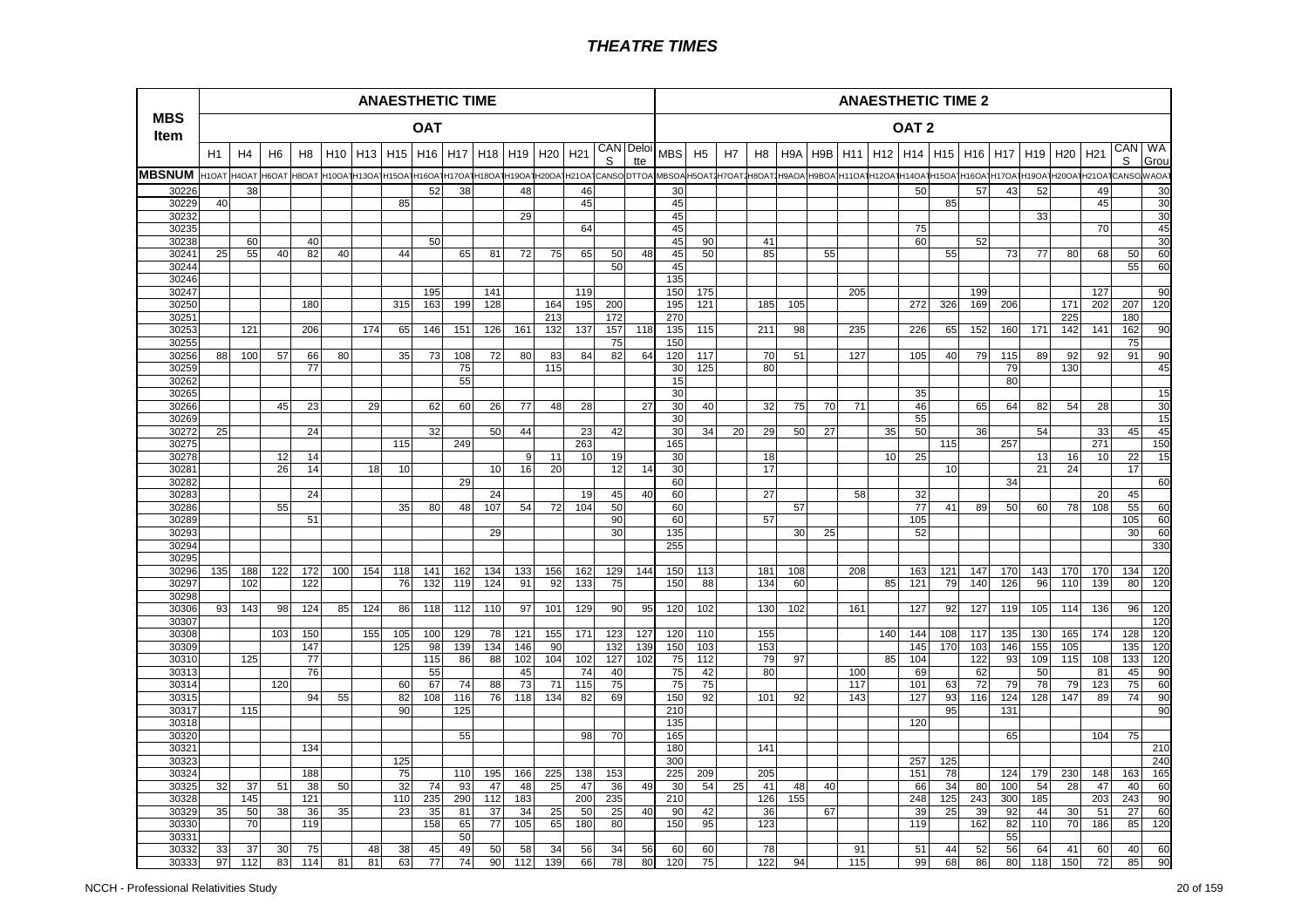|                    |           |                |            |     |           | <b>THEATRE TIME</b>                                                             |            |            |                                                                                                |          |     |                |                |                             |                |              |                                  |                                  |                      |                                  |              |                |                | <b>FREQUENCY</b>                                    |                |                      |                |                                                                                                 |                                  |                     |                                           |                            |                                                                                                                                                                                                                                |
|--------------------|-----------|----------------|------------|-----|-----------|---------------------------------------------------------------------------------|------------|------------|------------------------------------------------------------------------------------------------|----------|-----|----------------|----------------|-----------------------------|----------------|--------------|----------------------------------|----------------------------------|----------------------|----------------------------------|--------------|----------------|----------------|-----------------------------------------------------|----------------|----------------------|----------------|-------------------------------------------------------------------------------------------------|----------------------------------|---------------------|-------------------------------------------|----------------------------|--------------------------------------------------------------------------------------------------------------------------------------------------------------------------------------------------------------------------------|
| <b>MBS</b><br>Item |           |                |            |     |           | <b>THT</b>                                                                      |            |            |                                                                                                |          |     |                |                |                             |                |              |                                  |                                  |                      |                                  |              |                |                | <b>FQ</b>                                           |                |                      |                |                                                                                                 |                                  |                     |                                           |                            |                                                                                                                                                                                                                                |
|                    | H2        | H <sub>3</sub> | H11        |     |           | H <sub>13</sub> H <sub>15</sub> H <sub>18</sub> H <sub>19</sub> H <sub>21</sub> |            |            | C'mix C'mix C'mix<br>Pub                                                                       | Priv     | Oth | H1             | H3             | H <sub>4</sub>              | H <sub>6</sub> | H7           | H <sub>8</sub>                   | H9A                              |                      |                                  |              |                |                | H9B   H10   H11   H12   H13   H14   H15             |                |                      |                | H <sub>16</sub> H <sub>17</sub> H <sub>18</sub> H <sub>19</sub> H <sub>20</sub> H <sub>21</sub> |                                  |                     | S<br>$\overline{A}$                       |                            | APH   CAN   C'mix   C'mix   C'mix   Deloi<br>Pub Priv Other tte                                                                                                                                                                |
| <b>MBSNUM</b>      |           |                |            |     |           |                                                                                 |            |            | н2тнт  нзтнт  н11тнт н13тнт н15тнт н18тнт н19тнт н21тнт смхр∪ смхр∨ смхот FQн1    FQн3    FQн4 |          |     |                |                |                             |                |              |                                  |                                  |                      |                                  |              |                |                |                                                     |                |                      |                |                                                                                                 |                                  |                     |                                           |                            | FQH6 FQH7 FQH8 FQH9A FQH9B FQH10 FQH11 FQH12 FQH12 FQH13 FQH14 FQH15 FQH16 FQH17 FQH18 FQH19 FQH20 FQH21 FQAPH FQCAN FQCMX FQCMX FQCMX FQCMX FQCMX FQCMX FQCMX FQCMX FQCMX FQCMX FQCMX FQCMX FQCMX FQCMX FQCMX FQCMX FQCMX FQC |
| 30226              |           |                |            |     |           |                                                                                 | 79         | 62         |                                                                                                | 29       |     |                |                | $\overline{1}$              |                |              |                                  |                                  |                      |                                  |              |                | $\overline{1}$ |                                                     | 3 <sup>1</sup> | $\mathbf{3}$         |                | $\overline{2}$                                                                                  |                                  | 5                   |                                           | 12                         |                                                                                                                                                                                                                                |
| 30229              | 70        |                |            |     | 100       |                                                                                 |            | 75         |                                                                                                | 34       |     | 1              |                |                             |                |              |                                  |                                  |                      |                                  |              |                |                | $\mathbf{1}$                                        |                |                      |                |                                                                                                 |                                  | $\overline{1}$      | $\overline{7}$                            |                            | $\overline{7}$                                                                                                                                                                                                                 |
| 30232              |           |                |            |     |           |                                                                                 | 43         |            |                                                                                                |          |     |                |                |                             |                |              |                                  |                                  |                      |                                  |              |                |                |                                                     |                |                      |                | 1                                                                                               |                                  |                     |                                           |                            |                                                                                                                                                                                                                                |
| 30235              |           |                |            |     |           |                                                                                 |            | 154        |                                                                                                | 88       |     |                |                |                             |                |              |                                  |                                  |                      |                                  |              |                |                | 1 <sup>1</sup>                                      |                |                      |                |                                                                                                 |                                  |                     |                                           |                            | 5 <sub>l</sub>                                                                                                                                                                                                                 |
| 30238<br>30241     |           |                |            |     | 90        | 86                                                                              | 95         | 95         | 35                                                                                             | 47<br>42 |     | 1              |                | $\vert$ 1<br>3 <sup>1</sup> | 1 <sup>1</sup> |              | 1<br>$\vert$ 4                   | 1 <sup>1</sup>                   | $\overline{1}$       |                                  |              |                |                | $\overline{2}$<br>$\overline{2}$                    | 1              | 4                    | $\overline{2}$ | $\overline{4}$                                                                                  | $\mathbf{1}$                     | $\overline{7}$      | $\overline{7}$<br>58<br>$\mathbf{1}$      | 39<br>$\mathbf{1}$         | 5 <sub>1</sub>                                                                                                                                                                                                                 |
| 30244              |           |                |            |     |           |                                                                                 |            |            |                                                                                                |          |     |                |                |                             |                |              |                                  |                                  |                      |                                  |              |                |                |                                                     |                |                      |                |                                                                                                 |                                  |                     | $\mathbf{1}$                              |                            |                                                                                                                                                                                                                                |
| 30246              |           |                |            |     |           |                                                                                 |            |            |                                                                                                |          |     |                |                |                             |                |              |                                  |                                  |                      |                                  |              |                |                |                                                     |                |                      |                |                                                                                                 |                                  |                     |                                           |                            |                                                                                                                                                                                                                                |
| 30247              |           |                | 228        |     |           | 145                                                                             |            | 163        |                                                                                                |          |     |                |                |                             |                |              |                                  |                                  |                      |                                  |              |                |                |                                                     | 1              |                      | 3              |                                                                                                 |                                  | $\mathbf{1}$        | 10                                        |                            |                                                                                                                                                                                                                                |
| 30250              | 181       |                |            |     | 326       | 134                                                                             |            | 237        |                                                                                                |          |     |                |                |                             |                |              | 1                                | $\overline{2}$                   |                      |                                  |              |                |                | 8 <sup>1</sup><br>$\mathbf{1}$                      | 3 <sup>l</sup> | 5 <sup>1</sup>       | $\overline{4}$ |                                                                                                 | $\vert$                          | 12                  | 17<br>$\mathbf{3}$                        |                            |                                                                                                                                                                                                                                |
| 30251              |           |                |            |     |           |                                                                                 |            |            |                                                                                                |          |     |                |                |                             |                |              |                                  |                                  |                      |                                  |              |                |                |                                                     |                |                      |                |                                                                                                 | $\overline{2}$                   |                     | $\mathbf{1}$                              |                            |                                                                                                                                                                                                                                |
| 30253<br>30255     | 185       |                | 261        | 185 |           | 131                                                                             | 178        | 159        |                                                                                                |          |     |                |                | $\overline{2}$              |                |              | $\overline{2}$                   | 17                               |                      | $\overline{1}$                   |              | $\mathbf{1}$   | 37             | $\mathbf{1}$                                        | 12             | 20                   | 15             | 4 <sup>1</sup>                                                                                  | 11                               | 6                   | 73<br>9<br>$\mathbf{1}$                   |                            | 16                                                                                                                                                                                                                             |
| 30256              | 73        |                | 147        | 156 | 50        | 73                                                                              | 104        | 127        |                                                                                                | 45       |     | 2 <sup>1</sup> |                | 3 <sup>1</sup>              | 5 <sup>1</sup> |              | $\overline{4}$                   | $\vert$                          | 11                   | $\overline{2}$                   |              | 11             | 20             | $\mathbf 1$                                         | $6 \mid$       | 12                   | $\overline{2}$ | 3                                                                                               | $\overline{7}$                   | -91                 | 65<br>6                                   |                            | 11<br>8 <sup>1</sup>                                                                                                                                                                                                           |
| 30259              |           |                |            |     |           |                                                                                 |            |            |                                                                                                | 35       |     |                |                |                             |                |              | 1                                |                                  |                      |                                  |              |                |                |                                                     |                | $\overline{2}$       |                |                                                                                                 | $\overline{1}$                   |                     |                                           |                            | 5 <sup>1</sup>                                                                                                                                                                                                                 |
| 30262              |           |                |            |     |           |                                                                                 |            |            |                                                                                                | 50       |     |                |                |                             |                |              |                                  |                                  |                      |                                  |              |                |                |                                                     |                | $\mathbf{1}$         |                |                                                                                                 |                                  |                     |                                           |                            | $\mathbf{1}$                                                                                                                                                                                                                   |
| 30265              |           |                |            |     |           |                                                                                 |            |            |                                                                                                | 40       |     |                |                |                             |                |              |                                  |                                  |                      |                                  |              |                |                | 2                                                   |                |                      |                |                                                                                                 |                                  |                     |                                           |                            | $\overline{4}$                                                                                                                                                                                                                 |
| 30266              |           |                | 86         | 41  |           | 31                                                                              | 110        |            |                                                                                                | 33       |     |                |                |                             | 2 <sup>1</sup> |              | $\overline{2}$                   | $\mathbf{1}$<br>$\mathbf{1}$     |                      | $\overline{2}$                   |              | $\overline{2}$ |                | 5 <sup>1</sup>                                      | 1              | $\mathbf{1}$         | 5              | 1                                                                                               | 3                                |                     | 24                                        | 64                         |                                                                                                                                                                                                                                |
| 30269<br>30272     | 45        |                |            |     |           | 55                                                                              | 64         | 114        |                                                                                                | 25<br>23 |     | 1              |                |                             |                | $\mathbf{1}$ | $\mathbf{3}$                     | $6 \mid$<br>$\mathbf 1$          |                      |                                  | 1            |                |                | 1<br>$\overline{7}$                                 | $\overline{2}$ |                      | $\overline{2}$ | 2                                                                                               |                                  | $\overline{4}$      | 3                                         | 30                         | $\overline{1}$                                                                                                                                                                                                                 |
| 30275              |           |                |            |     | 130       |                                                                                 |            | 285        |                                                                                                |          |     |                |                |                             |                |              |                                  |                                  |                      |                                  |              |                |                | $\overline{1}$                                      |                | 4                    |                |                                                                                                 |                                  | $\overline{1}$      |                                           |                            |                                                                                                                                                                                                                                |
| 30278              |           |                |            |     |           |                                                                                 | 25         |            | 15                                                                                             | 16       |     |                |                |                             | 3 <sup>1</sup> |              | 9                                |                                  |                      |                                  | $\mathbf{1}$ |                |                | $\overline{2}$                                      |                |                      |                | $\overline{2}$                                                                                  | 3 <sup>l</sup>                   | $\mathbf{1}$        | 5 <sub>5</sub><br>5                       | 24<br>38                   |                                                                                                                                                                                                                                |
| 30281              | 13        |                |            | 25  | 15        | 11                                                                              | 33         |            | 17                                                                                             | 19       |     |                |                |                             | $\overline{3}$ |              | 9                                |                                  |                      |                                  |              | $\vert$        |                | 11                                                  |                |                      | $\overline{1}$ | 3 <sup>1</sup>                                                                                  | 4 <sup>1</sup>                   |                     | $\mathbf{3}$<br>9                         | $\overline{7}$<br>51       |                                                                                                                                                                                                                                |
| 30282              |           |                |            |     |           |                                                                                 |            |            |                                                                                                | 37       |     |                |                |                             |                |              |                                  |                                  |                      |                                  |              |                |                |                                                     |                | 1                    |                |                                                                                                 |                                  |                     |                                           |                            | 5 <sub>5</sub>                                                                                                                                                                                                                 |
| 30283              | 20        |                | 72         |     |           | 27                                                                              |            | 35         |                                                                                                | 25       |     |                |                |                             |                |              | 3 <sup>1</sup>                   |                                  |                      |                                  |              |                |                | 3 <sup>1</sup>                                      |                |                      | $\overline{2}$ |                                                                                                 |                                  | $\overline{2}$      | $\overline{7}$<br>$\mathbf{1}$            | 57                         | 6                                                                                                                                                                                                                              |
| 30286<br>30289     | 58        |                |            |     | 46        | 112                                                                             | 78         | 132        | 34                                                                                             | 35<br>38 |     |                |                |                             | 11             |              | $\overline{1}$                   | $\overline{2}$                   |                      |                                  |              |                |                | 5 <sup>1</sup><br>2                                 | $\overline{2}$ | 3                    | $\overline{2}$ | $\overline{2}$                                                                                  | $\overline{2}$<br>$\overline{1}$ | $\overline{a}$      | 18<br>$\overline{2}$<br>$\mathbf{1}$      | 6<br>13<br>10 <sup>1</sup> |                                                                                                                                                                                                                                |
| 30293              |           |                |            |     |           | 31                                                                              |            |            |                                                                                                | 34       |     |                |                |                             |                |              |                                  | 1<br>1                           |                      |                                  |              |                |                | 3 <sup>l</sup>                                      |                |                      | $\overline{1}$ |                                                                                                 |                                  |                     | 1                                         |                            | $\vert$                                                                                                                                                                                                                        |
| 30294              |           |                |            |     |           |                                                                                 |            |            |                                                                                                |          |     |                |                |                             |                |              |                                  |                                  |                      |                                  |              |                |                |                                                     |                |                      |                |                                                                                                 |                                  |                     |                                           |                            |                                                                                                                                                                                                                                |
| 30295              |           |                |            |     |           |                                                                                 |            |            |                                                                                                |          |     |                |                |                             |                |              |                                  |                                  |                      |                                  |              |                |                |                                                     |                |                      |                |                                                                                                 |                                  |                     | 168                                       |                            |                                                                                                                                                                                                                                |
| 30296              | 117       |                | 231        | 160 | 161       | 141                                                                             | 155        | 203        |                                                                                                |          |     | 1 <sup>1</sup> |                | $\mathbf{3}$                | 1              |              | 4 <sup>1</sup>                   | 10                               | $\blacktriangleleft$ | 6                                |              | $\overline{2}$ | 31             | $\overline{4}$                                      | 24             | 11                   | 17             | 8 <sup>1</sup>                                                                                  | 12                               | 32                  | 18                                        |                            | 18                                                                                                                                                                                                                             |
| 30297              | 133       |                |            |     | 96        | 133                                                                             | 116        | 161        |                                                                                                |          |     |                |                | $\overline{1}$              |                |              | 1 <sup>1</sup>                   | $\mathbf{1}$                     |                      |                                  | $\mathbf{1}$ |                | 15             | $\overline{4}$                                      | $6 \mid$       | 11                   | $\overline{4}$ | 7 <sup>1</sup>                                                                                  | 3 <sup>l</sup>                   | 5                   | $\overline{4}$                            |                            |                                                                                                                                                                                                                                |
| 30298<br>30306     | 84        |                | 185        | 130 | 114       | 118                                                                             | 124        | 165        |                                                                                                |          |     | 2 <sup>1</sup> |                | $\overline{7}$              | 6 <sup>1</sup> |              | 21                               | 11                               | 11                   | 6                                |              | 5 <sub>l</sub> | 41             | 23                                                  | $7 \mid$       | 33                   | 32             | 14                                                                                              | 10                               | 56                  | 28<br>17                                  |                            | 38                                                                                                                                                                                                                             |
| 30307              |           |                |            |     |           |                                                                                 |            |            |                                                                                                |          |     |                |                |                             |                |              |                                  |                                  |                      |                                  |              |                |                |                                                     |                |                      |                |                                                                                                 |                                  |                     | 409                                       |                            |                                                                                                                                                                                                                                |
| 30308              |           |                |            | 160 | 148       | 82                                                                              | 143        | 206        |                                                                                                |          |     |                |                |                             | 2 <sup>1</sup> |              | 1                                |                                  |                      |                                  | $\mathbf{1}$ | $\vert$        | 28             | 3 <sup>1</sup>                                      | 11             | 10                   | $\overline{c}$ | 12                                                                                              | $\mathbf{1}$                     | $\overline{2}$      | $\mathbf{3}$                              |                            |                                                                                                                                                                                                                                |
| 30309              |           |                |            |     | 215       | 144                                                                             | 172        |            |                                                                                                |          |     |                |                |                             |                |              | 1                                |                                  |                      |                                  |              |                | 18             | 1                                                   | 1              | $\vert$              | $\overline{4}$ | 7                                                                                               | $\overline{2}$                   |                     | $\overline{a}$                            |                            | 6                                                                                                                                                                                                                              |
| 30310              |           |                |            |     |           | 95                                                                              | 129        | 129        |                                                                                                |          |     |                |                | -1                          |                |              | $\overline{2}$                   | 24                               |                      |                                  | $\mathbf{1}$ |                | 15             |                                                     | 15             | 10                   | $\overline{a}$ | 8 <sup>1</sup>                                                                                  | $\overline{7}$                   | $\overline{4}$      | $\overline{3}$<br>42                      |                            |                                                                                                                                                                                                                                |
| 30313              | 70        | 67             | 118        |     |           |                                                                                 | 55         | 103        | 55                                                                                             | 38       |     |                | $\overline{3}$ |                             |                |              | $\vert$                          |                                  |                      |                                  |              |                |                | $5\overline{)}$                                     | 2 <sup>1</sup> |                      |                | 1                                                                                               |                                  | 3                   | $\mathbf{3}$<br>16                        | $\overline{2}$<br>11       |                                                                                                                                                                                                                                |
| 30314<br>30315     | 63<br>103 |                | 136<br>165 |     | 78<br>111 | 95<br>84                                                                        | 105<br>140 | 129<br>120 |                                                                                                | 47<br>65 |     |                |                | $\overline{1}$              | 1 <sup>1</sup> |              | 6                                | 6                                | 1                    | $\overline{2}$<br>$\overline{2}$ |              |                | 27             | $6\phantom{.}6$<br>$\overline{2}$<br>$\overline{7}$ | $\vert$<br>24  | $\overline{4}$<br>21 | $\overline{5}$ | 2 <br>10                                                                                        | $\overline{4}$<br>6              | 12                  | $\overline{7}$<br>$\mathbf{1}$<br>27<br>6 |                            | $\overline{7}$<br>$\mathbf{1}$                                                                                                                                                                                                 |
| 30317              |           |                |            |     | 145       |                                                                                 |            |            |                                                                                                |          |     |                |                | $\overline{1}$              |                |              |                                  |                                  |                      |                                  |              |                |                | $\mathbf{1}$                                        |                | $\mathbf{3}$         |                |                                                                                                 |                                  |                     |                                           |                            |                                                                                                                                                                                                                                |
| 30318              |           |                |            |     |           |                                                                                 |            |            |                                                                                                |          |     |                |                |                             |                |              |                                  |                                  |                      |                                  |              |                | $\vert$ 1      |                                                     |                |                      |                |                                                                                                 |                                  |                     |                                           |                            |                                                                                                                                                                                                                                |
| 30320              |           |                |            |     |           |                                                                                 |            | 136        |                                                                                                |          |     |                |                |                             |                |              |                                  |                                  |                      |                                  |              |                |                |                                                     |                | $\overline{1}$       |                |                                                                                                 |                                  | $\overline{7}$      | $\mathbf{1}$                              |                            |                                                                                                                                                                                                                                |
| 30321              |           |                |            |     |           |                                                                                 |            |            |                                                                                                |          |     |                |                |                             |                |              | $\mathbf{1}$                     |                                  |                      |                                  |              |                |                |                                                     |                |                      |                |                                                                                                 |                                  |                     |                                           |                            |                                                                                                                                                                                                                                |
| 30323              | 278       |                |            |     | 130       |                                                                                 |            |            |                                                                                                |          |     |                |                |                             |                |              |                                  |                                  |                      |                                  |              |                |                | 3 <sup>1</sup>                                      |                |                      |                |                                                                                                 |                                  |                     |                                           |                            |                                                                                                                                                                                                                                |
| 30324<br>30325     | 145<br>46 |                |            |     | 95<br>51  | 205<br>54                                                                       | 195<br>72  | 186<br>103 | 27                                                                                             | 38       | 30  | $\overline{7}$ |                | $5\phantom{.0}$             | $\overline{7}$ | $\mathbf{3}$ | $\overline{2}$<br>8 <sup>1</sup> | 3 <sup>l</sup><br>$\overline{2}$ | $\mathbf{1}$         |                                  |              |                | 51             | $\overline{7}$<br>$\overline{2}$<br>11              | 15             | 4 <sup>1</sup><br>27 | 12             | 8<br>10                                                                                         | 1 <sup>1</sup><br>1              | 3<br>$\overline{4}$ | $\overline{2}$<br>75<br>10                | 10<br>197                  | 22<br>1                                                                                                                                                                                                                        |
| 30328              |           |                |            |     | 170       | 116                                                                             | 202        | 229        |                                                                                                |          |     |                |                | $\vert$ 1                   |                |              | $\overline{2}$                   | $\overline{3}$                   |                      |                                  |              |                | 22             | $\vert$ 1                                           | 4 <sup>1</sup> | 18                   | $\overline{4}$ | 1                                                                                               |                                  | $\overline{1}$      | 29<br>$\overline{c}$                      |                            |                                                                                                                                                                                                                                |
| 30329              | 48        |                |            |     | 48        | 42                                                                              | 56         | 87         | 28                                                                                             | 33       |     | $\overline{2}$ |                | $\overline{2}$              | 3 <sup>1</sup> |              | $\overline{2}$                   | 1                                | $\mathbf{1}$         |                                  |              |                | 20             | $\overline{2}$                                      | $\vert$ 4      | 10                   | $\overline{a}$ | 3 <sup>1</sup>                                                                                  | $2 \vert$                        | $\overline{4}$      | $\mathbf{1}$                              | 47<br>$\mathbf{3}$         |                                                                                                                                                                                                                                |
| 30330              | 55        |                |            |     |           | 83                                                                              | 129        | 211        |                                                                                                |          |     |                |                | $\mathbf{1}$                |                |              | $\overline{3}$                   |                                  |                      |                                  |              |                |                | $6\overline{6}$                                     | 1              | $\overline{2}$       | 5              | $\overline{2}$                                                                                  | 1 <sup>1</sup>                   |                     | $\mathbf{1}$                              |                            |                                                                                                                                                                                                                                |
| 30331              |           |                |            |     |           |                                                                                 |            |            |                                                                                                |          |     |                |                |                             |                |              |                                  |                                  |                      |                                  |              |                |                |                                                     |                | $\mathbf{1}$         |                |                                                                                                 |                                  |                     | 121                                       |                            |                                                                                                                                                                                                                                |
| 30332              | 50        |                | 108        | 48  | 47        | 55                                                                              | 76         | 94         | 29                                                                                             | 36       |     | 5 <sup>1</sup> |                | $\mathbf{1}$                | 11             |              | 4 <sup>1</sup>                   |                                  |                      | 3                                |              | $\overline{2}$ | 22             | $\overline{2}$                                      | 11             | $\boldsymbol{8}$     | $\overline{2}$ | $\overline{4}$                                                                                  | $\vert$                          | 16                  | 3                                         | 96<br>$\overline{2}$       | 23                                                                                                                                                                                                                             |
| 30333              | 81        |                | 134        | 82  | 93        | 94                                                                              | 118        | 96         |                                                                                                | 41       |     | 5 <sup>1</sup> |                | 11                          | 2              |              | $\overline{2}$                   | $\overline{4}$                   | $\overline{2}$       | 10                               |              | 1              | 14             | $2 \overline{ }$                                    | 9              | 16                   | 6              | 1                                                                                               | 1                                | 10                  | $\overline{4}$                            |                            | $\overline{7}$<br>13                                                                                                                                                                                                           |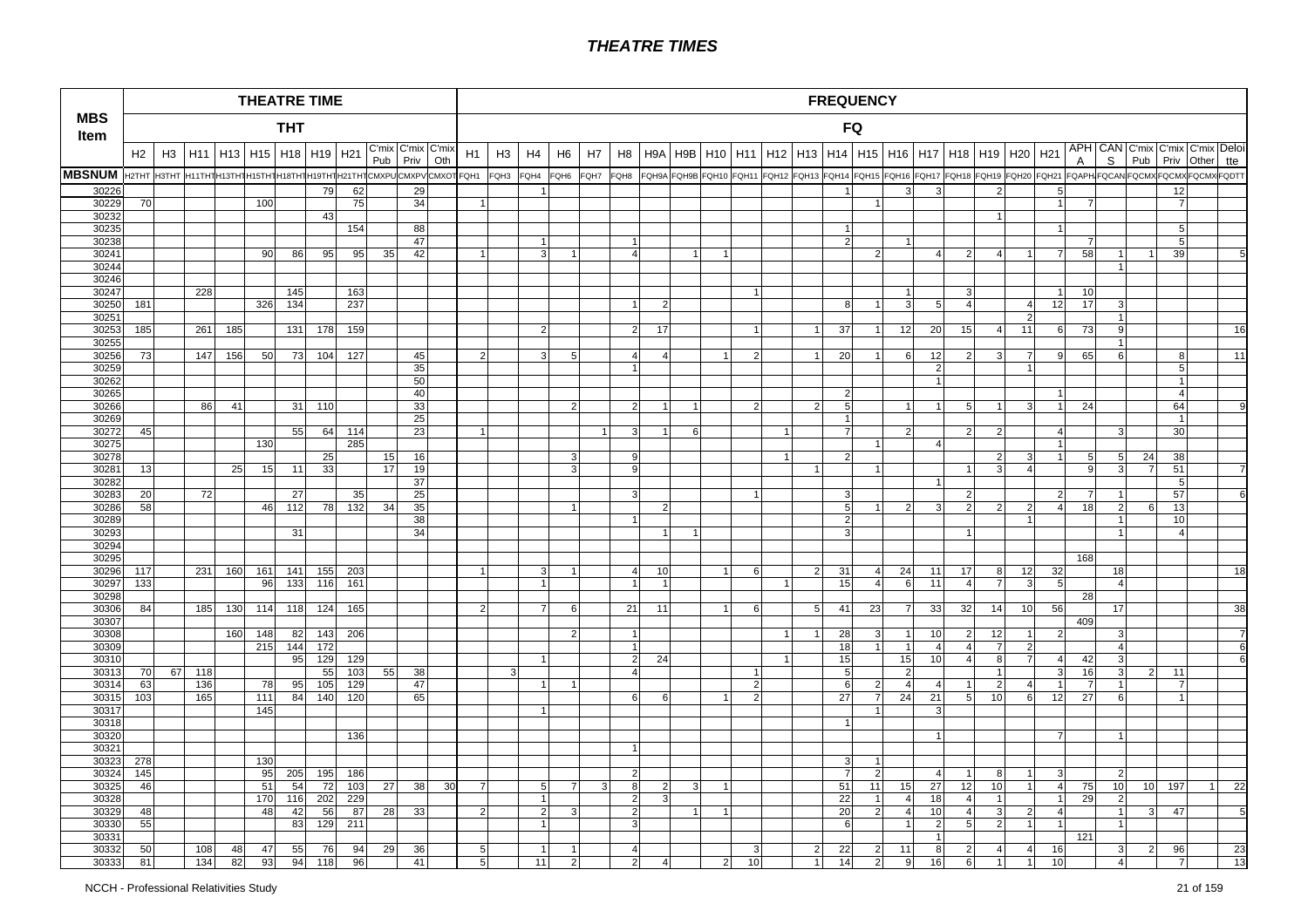|                           |                       |                          | <b>AVERAGES</b>  |           |                               |                               |          | <b>OP SKINTIME</b>        |                 |                 |          |                                                                                     |                                   |                 |          |          |                       | <b>OPERATION TIME</b> |          |          |          |                                |          |     |                |          |    | <b>OPERATION TIME 2</b>                                           |          |                  |           |          |                                                                                 |          |                     |
|---------------------------|-----------------------|--------------------------|------------------|-----------|-------------------------------|-------------------------------|----------|---------------------------|-----------------|-----------------|----------|-------------------------------------------------------------------------------------|-----------------------------------|-----------------|----------|----------|-----------------------|-----------------------|----------|----------|----------|--------------------------------|----------|-----|----------------|----------|----|-------------------------------------------------------------------|----------|------------------|-----------|----------|---------------------------------------------------------------------------------|----------|---------------------|
| <b>MBS</b><br><b>Item</b> |                       | Operation<br><b>Time</b> |                  |           | Anaesthetic<br><b>Time</b>    | <b>Theatre</b><br><b>Time</b> |          |                           | <b>OST</b>      |                 |          |                                                                                     |                                   |                 |          |          | <b>OPT</b>            |                       |          |          |          |                                |          |     |                |          |    |                                                                   |          | OPT <sub>2</sub> |           |          |                                                                                 |          |                     |
|                           | <b>OST</b>            | <b>OPT</b>               | OPT <sub>2</sub> |           | OAT OAT2                      | <b>THT</b>                    | H4       | H <sub>6</sub>            | H <sub>11</sub> | H <sub>21</sub> | H1       | H <sub>8</sub>                                                                      | H10   H13   H15   H16   H17   H18 |                 |          |          |                       |                       | H19 H20  |          |          | APH   CAN   Deloi   Harv<br>S. | tte      | ard | H <sub>8</sub> | H9A      |    | H9B H13 H15                                                       |          |                  |           |          | H <sub>16</sub> H <sub>17</sub> H <sub>18</sub> H <sub>19</sub> H <sub>20</sub> |          | CAN<br>$\mathbf{C}$ |
| <b>MBSNUM</b>             |                       |                          |                  |           | VOST AVOPT AVOPTZAVOAT AVOATZ | AVTHT                         |          | 140ST H60ST H110ST H210ST |                 |                 |          | H1OPT H8OPT H10OP1H13OP1H15OP1H16OP1H17OP1H18OP1H19OP1H20OP1APHAO CANSO DTTOP1HARVO |                                   |                 |          |          |                       |                       |          |          |          |                                |          |     |                |          |    | H8OPT/H9AOP H9BOP H13OP H15OP H16OP H17OP H18OP H19OP H20OP CANSO |          |                  |           |          |                                                                                 |          |                     |
| 30334                     |                       | 77                       |                  |           |                               |                               |          |                           |                 |                 |          |                                                                                     |                                   |                 |          |          |                       |                       |          |          | 77       |                                |          |     |                |          |    |                                                                   |          |                  |           |          |                                                                                 |          |                     |
| 30337                     |                       | 69                       | 84               | 109       | 84                            | 148                           |          |                           |                 |                 |          |                                                                                     |                                   |                 |          |          | 61                    |                       | 78       |          |          |                                |          |     |                |          |    |                                                                   |          |                  | 83        |          | 85                                                                              |          |                     |
| 30338<br>30341            | 70<br>34              | 57<br>25                 | 70<br>31         | 74<br>38  | 83<br>40                      | 88<br>61                      | 51       |                           | 97              | 62<br>34        | 28<br>23 | 58                                                                                  | 27                                |                 | 39       | 67<br>35 | 53<br>17              | 70                    | 63<br>15 |          | 69       | 65<br>35                       | 61       |     | 62             | 55       |    |                                                                   | 42       | 72<br>39         | 60<br>22  | 77       | 81<br>25                                                                        | 110      | 72<br>40            |
| 30342                     | 33                    | 25                       | 29               | 35        | 41                            | 50                            | 20       | 25                        | 62              | 24              | 29       | 24                                                                                  | 24                                | 26              | 15       | 28       | 19                    | 27                    | 22       | 22       | 35       | 30                             | 28       |     | 27             | 39       | 28 | 29                                                                | 17       | 33               | 23        | 31       | 28                                                                              | 28       | 34                  |
| 30345                     | 35                    | 35                       | 37               | 44        | 55                            | 66                            |          |                           |                 | 35              |          |                                                                                     |                                   |                 |          | 31       |                       |                       | 40       |          |          |                                |          |     |                |          |    |                                                                   |          | 37               | 25        |          | 48                                                                              |          |                     |
| 30346                     | 42                    | 30                       | 33               | 41        | 49                            | 53                            | 26       | 30                        | 77              | 34              | 46       | 31                                                                                  | 26                                | 37              | 22       | 31       | 19                    | 25                    | 27       | 23       | 37       | 35                             |          |     | 36             | 42       | 37 | 39                                                                | 24       | 35               | 23        | 29       | 32                                                                              | 27       | 39                  |
| 30349                     |                       | 62                       | 61               | 75        | 64                            | 4S                            |          |                           |                 |                 |          |                                                                                     |                                   |                 |          | 35       | 50                    |                       |          |          |          | 100                            |          |     |                |          | 40 |                                                                   |          | 42               | 57        |          |                                                                                 |          | 105                 |
| 30350<br>30353            | 47<br>73              | 44<br>66                 | 50<br>71         | 54<br>84  | 62<br>85                      | 67<br>99                      | 30<br>56 | 70                        | 61<br>94        | 49<br>74        | 44       | 51<br>58                                                                            |                                   |                 | 28       | 31<br>67 | 45<br>68              | 40<br>55              | 27<br>62 | 56<br>50 | 67<br>79 | 49<br>83                       | 44<br>73 |     | 54<br>63       | 75<br>86 | 50 |                                                                   | 30       | 35<br>75         | 51<br>75  | 45<br>58 | 32<br>66                                                                        | 70<br>55 | 54<br>88            |
| 30356                     | 53                    | 47                       | 52               | 57        | 65                            | 82                            | 40       | 53                        | 84              | 37              |          | 64                                                                                  |                                   | 49              | 53       | 29       | 45                    | 47                    | 42       | 38       | 70       | 39                             | 42       |     | 69             | 67       |    | 58                                                                | 58       | 32               | 51        | 51       | 48                                                                              | 41       | 44                  |
| 30359                     | 110                   | 86                       | 89               | 101       | 118                           | 125                           | 92       | 74                        | 166             | 109             | 131      | 89                                                                                  | 79                                | 66              | 72       | 98       | 56                    | 74                    | 91       | 93       | 97       | 84                             | 85       |     | 93             | 109      |    | 74                                                                | 74       | 105              | 64        | 80       | 105                                                                             | 102      | 89                  |
| 30360                     | 32                    | 41                       | 47               | 48        | 51                            | 52                            |          |                           |                 | 32              |          |                                                                                     |                                   |                 |          | 26       |                       |                       |          | 55       |          |                                |          |     |                |          |    |                                                                   |          | 28               |           |          |                                                                                 | 65       |                     |
| 30361                     | 39                    | 35                       | 40               | 48        | 47                            | 57                            |          |                           |                 | 39              |          |                                                                                     |                                   |                 |          | 42       | 27                    | 53                    | 43       | 28       |          | 20                             |          |     |                | 50       | 35 |                                                                   |          | 46               | 35        | 58       | 45                                                                              | 29       | 25                  |
| 30363<br>30364            | 34<br>$\overline{28}$ | 34<br>30                 | 39<br>34         | 44<br>41  | 45<br>42                      | 54<br>42                      | 33       |                           |                 | 34<br>22        |          | 38<br>28                                                                            | 35 <sub>1</sub>                   | 28              |          | 30<br>33 | 17 <sup>1</sup><br>32 | 33<br>22              | 34<br>23 | 15       |          | 50<br>49                       | 40       |     | 42<br>36       |          | 28 | 33                                                                |          | 35<br>40         | 22<br>37  | 38<br>27 | 42<br>28                                                                        | 20       | 55<br>55            |
| 30366                     | 30                    | 33                       | 36               | 43        | 50                            | 51                            | 32       | 28                        |                 | 31              | 35       | 37                                                                                  | 20                                | 34              | 28       | 34       | 21                    | 42                    | 38       | 28       |          | 36                             | 33       | 42  | 41             |          | 27 | 35                                                                | 33       | 37               | 25        | 46       | 42                                                                              | 30       | 39                  |
| 30367                     | 27                    | 23                       | 31               | 33        | 48                            | 40                            | 17       |                           |                 | 36              |          | 25                                                                                  | 20                                |                 | 20       |          |                       |                       |          |          |          | 28                             |          |     | 28             | 37       |    |                                                                   | 22       |                  |           |          |                                                                                 |          | 35                  |
| 30369                     | 32                    | 35                       | 40               | 46        | 53                            | 54                            |          |                           |                 | 32              |          | 40                                                                                  |                                   |                 |          |          | 24                    |                       |          | 33       |          | 45                             |          |     | 47             | 35       |    |                                                                   |          |                  | 29        |          |                                                                                 | 37       | 50                  |
| 30370<br>30372            | 35<br>13              | 30                       | 46               | 54<br>19  | 46<br>45                      | 45<br>45                      | 40       | 30                        |                 | 12              |          | 39                                                                                  |                                   |                 |          |          |                       |                       |          |          |          | 20                             |          |     | 46             |          |    |                                                                   |          |                  |           |          |                                                                                 |          |                     |
| 30373                     | 72                    | 51                       | 63               | 71        | 88                            | 97                            | 45       | 55                        | 105             | 81              | 25       | 25                                                                                  |                                   | 45              | 51       | 59       | 56                    | 57                    | 38       | 45       | 63       | 87                             | 63       | 53  | 32             | 78       |    | 52                                                                | 56       | 70               | 68        | 68       | 48                                                                              | 62       | 96                  |
| 30375                     | 86                    | 69                       | 74               | 87        | 100                           | 102                           | 77       | 63                        | 119             | 84              | 105      | 52                                                                                  | 50                                | 58              | 65       | 87       | 59                    | 48                    | 59       | 70       | 98       | 59                             | 93       |     | 57             | 118      | 44 | 73                                                                | 71       | 103              | 70        | 58       | 71                                                                              | 85       | 68                  |
| 30376                     | 70                    | 58                       | 60               | 72        | 84                            | 86                            | 65       | 40                        | 102             | 73              | 38       | 46                                                                                  | 62                                | 48              | 43       | 77       | 49                    | 52                    | 49       | 54       | 78       | 63                             | 77       | 72  | 62             | 50       | 40 | 54                                                                | 50       | 84               | 61        | 60       | 60                                                                              | 69       | 68                  |
| 30378                     | 108                   | 74                       | 81               | 99        | 110                           | 109                           |          | 111                       |                 | 104             |          | 53                                                                                  | 100                               | 81              | 45       | 107      | 96                    | 68                    | 69       | 52       | 71       | 73                             | 67       |     | 62             | 95       |    | 84                                                                | 50       | 114              | 104       | 76       | 77                                                                              | 71       | 80                  |
| 30379<br>30381            | 188                   | 143<br>55                | 165<br>60        | 163<br>75 | 193<br>80                     | 192                           |          |                           | 243             | 133             | 105      | 172                                                                                 |                                   | 112             |          | 213      | 165<br>55             | 125                   | 107      | 175      | 116      |                                |          |     | 185            | 181      |    | 121                                                               |          | 225              | 173<br>60 | 131      | 121                                                                             | 180      |                     |
| 30382                     | 192                   | 132                      | 142              | 154       | 163                           | 183                           |          |                           | 192             |                 |          | 110                                                                                 |                                   | 95              |          | 180      | 110                   | 165                   |          |          |          |                                |          |     | 121            |          |    | 107                                                               |          | 185              | 118       | 178      |                                                                                 |          |                     |
| 30384                     |                       | 98                       | 100              | 115       | 118                           | 139                           |          |                           |                 |                 |          | 127                                                                                 |                                   |                 | 60       |          | 100                   | 88                    | 100      |          | 82       |                                |          | 132 | 133            | 95       | 79 |                                                                   | 65       |                  | 105       | 115      | 106                                                                             |          |                     |
| 30385                     | 65                    | 62                       | 75               | 81        | 93                            | 87                            |          | 55                        | 58              | 81              |          |                                                                                     |                                   | 35 <sup>1</sup> | 83       | 64       | 69                    | 51                    | 55       | 64       | 62       | 53                             |          | 80  |                | 110      |    | 50                                                                | 88       | 80               | 79        | 58       | 65                                                                              | 88       | 55                  |
| 30387                     | 100                   | 68                       | 78               | 85        | 106                           | 112<br>230                    |          | 72                        | 127             | 100             | 62       | 67                                                                                  |                                   | 64              | 40       | 74       | 72                    | 43                    | 85       |          | 83       | 70                             | 86       |     | 73             | 105      |    | 72                                                                | 48       | 87               | 86<br>126 | 48       | 98                                                                              | 85       | 80                  |
| 30388<br>30390            | 31                    | 105<br>30                | 161<br>39        | 136<br>41 | 161<br>49                     | 49                            | 25       | 31                        |                 | 36              | 20       | 21                                                                                  | 23                                | 22              |          | 41       | 105                   | 20                    | 36       | 27       | 36       | 44                             | 45       |     | 26             | 56       |    | 28                                                                |          | 49               |           | 26       | 197<br>43                                                                       | 37       | 49                  |
| 30391                     | 59                    | 37                       | 48               | 53        | 62                            | 76                            |          |                           | 59              | 58              |          | 43                                                                                  | 23                                | 28              |          | 34       | 25                    | 33                    | 39       | 60       | 36       | 48                             |          |     | 46             | 67       |    | 37                                                                |          | 39               | 31        | 39       | 43                                                                              | 75       | 55                  |
| 30392                     |                       |                          |                  |           | 108                           |                               |          |                           |                 |                 |          |                                                                                     |                                   |                 |          |          |                       |                       |          |          |          |                                |          |     |                |          |    |                                                                   |          |                  |           |          |                                                                                 |          |                     |
| 30393                     | 70                    | 50                       | 58               | 61        | 86                            | 97                            |          |                           | 70              |                 |          |                                                                                     |                                   |                 |          | 60       |                       | 49                    |          |          |          | 43                             |          |     |                |          |    |                                                                   |          | 66               |           | 59       |                                                                                 |          | 48                  |
| 30394<br>30395            | 68                    | 47<br>65                 | 59               | 62        | 80                            | 95                            |          | 47                        | 95              | 61              | 50       | 55                                                                                  | 30 <sup>1</sup>                   | 33              | 39       | 74       | 45                    | 43                    | 46       | 39       | 54<br>65 | 62                             | 47       |     | 61             | 73       |    | 40                                                                | 44       | 85               | 56        | 51       | 57                                                                              | 53       | 71                  |
| 30396                     | 89                    | 78                       | 90               | 95        | 115                           | 110                           |          | 95                        | 96              | 76              | 75       |                                                                                     |                                   |                 | 65       | 80       | 75                    | 109                   | 65       | 84       |          | 83                             | 67       |     |                |          |    |                                                                   | 70       | 88               | 86        | 119      | 77                                                                              | 96       | 94                  |
| 30397                     | 47                    | 43                       | 57               | 53        | 69                            | 75                            |          |                           |                 | 47              |          |                                                                                     |                                   |                 |          | 37       |                       |                       | 45       | 25       |          | 65                             |          |     |                |          |    |                                                                   |          | 46               |           |          | 65                                                                              | 40       | 75                  |
| 30399                     | 82                    | 41                       | 62               | 63        | 93                            | 122                           |          |                           | 107             | 56              |          |                                                                                     |                                   |                 |          | 41       |                       |                       |          |          |          |                                |          |     |                |          |    |                                                                   |          | 62               |           |          |                                                                                 |          |                     |
| 30400                     | 40                    | 54                       | 59               | 59        | 75<br>74                      | 26                            | 40       |                           |                 |                 |          |                                                                                     |                                   |                 |          | 35       | 45                    |                       |          | 41       |          |                                |          | 96  |                | 94       |    |                                                                   |          | 44               | 50        |          |                                                                                 | 48       |                     |
| 30402<br>30403            | 62<br>60              | 38<br>54                 | 45<br>60         | 56<br>68  | 76                            | 74<br>72                      | 48       | 49                        | 103<br>78       | 22<br>66        | 50       | 60                                                                                  | 53                                | 39 <sub>l</sub> | 35<br>49 | 59<br>66 | 23<br>54              | 20<br>46              | 29<br>54 | 60<br>48 | 70       | 53                             | 57       |     | 65             | 70       |    | 44                                                                | 40<br>53 | 69<br>72         | 31<br>61  | 27<br>53 | 35<br>62                                                                        | 65<br>58 | 59                  |
| 30405                     | 78                    | 61                       | 74               | 77        | 97                            | 95                            | 65       | 53                        | 114             | 81              | 60       | 63                                                                                  | 41                                | 60              | 54       | 62       | 66                    | 59                    | 71       | 74       |          | 63                             | 61       |     | 67             | 93       | 84 | 65                                                                | 60       | 68               | 74        | 65       | 83                                                                              | 84       | 69                  |
| 30406                     |                       | 31                       | 25               | 35        | 28                            | 21                            |          |                           |                 |                 |          |                                                                                     |                                   |                 |          |          |                       |                       |          |          | 32       | 30                             |          |     |                | 15       |    |                                                                   |          |                  |           |          |                                                                                 |          | 35                  |
| 30407                     |                       | 146                      |                  |           |                               |                               |          |                           |                 |                 |          |                                                                                     |                                   |                 |          |          |                       |                       |          |          | 146      |                                |          |     |                |          |    |                                                                   |          |                  |           |          |                                                                                 |          |                     |
| 30408                     | 80                    | 73                       | 74               | 74        | 78                            | 88                            |          |                           |                 | 80              |          |                                                                                     |                                   |                 |          |          |                       | 62                    |          |          |          | 75                             | 20       | 81  |                | 70       |    |                                                                   |          |                  |           | 67       |                                                                                 |          | 85                  |
| 30409<br>30411            | 136                   | 20<br>95                 | 19<br>105        | 22<br>147 | 23<br>108                     | 26<br>190                     |          |                           |                 | 136             | 15       |                                                                                     | 20                                |                 | 20       |          | 95                    | 15                    |          |          | 26       |                                |          | 21  |                |          |    |                                                                   | 20       |                  | 105       | 17       |                                                                                 |          |                     |
| 30412                     |                       |                          |                  |           | 60                            |                               |          |                           |                 |                 |          |                                                                                     |                                   |                 |          |          |                       |                       |          |          |          |                                |          |     |                |          |    |                                                                   |          |                  |           |          |                                                                                 |          |                     |
| 30414                     | 112                   | 60                       | 65               | 102       | 109                           | 157                           |          |                           |                 | 112             |          |                                                                                     |                                   |                 |          |          |                       |                       |          |          |          | 60                             |          |     |                |          |    |                                                                   |          |                  |           |          |                                                                                 |          | 65                  |
| 30415                     | 218                   | 111                      | 120              | 168       | 159                           | 213                           |          |                           |                 | 218             |          |                                                                                     |                                   |                 |          | 146      | 78                    | 109                   |          |          |          |                                |          |     |                |          |    |                                                                   |          | 154              | 86        | 121      |                                                                                 |          |                     |
| 30416                     | 39                    | 49                       | 40               | 52        | 85                            | 83                            |          |                           |                 | 39              |          |                                                                                     |                                   |                 |          |          | 30                    |                       |          |          | 68       |                                |          |     |                |          |    |                                                                   |          |                  | 40        |          |                                                                                 |          |                     |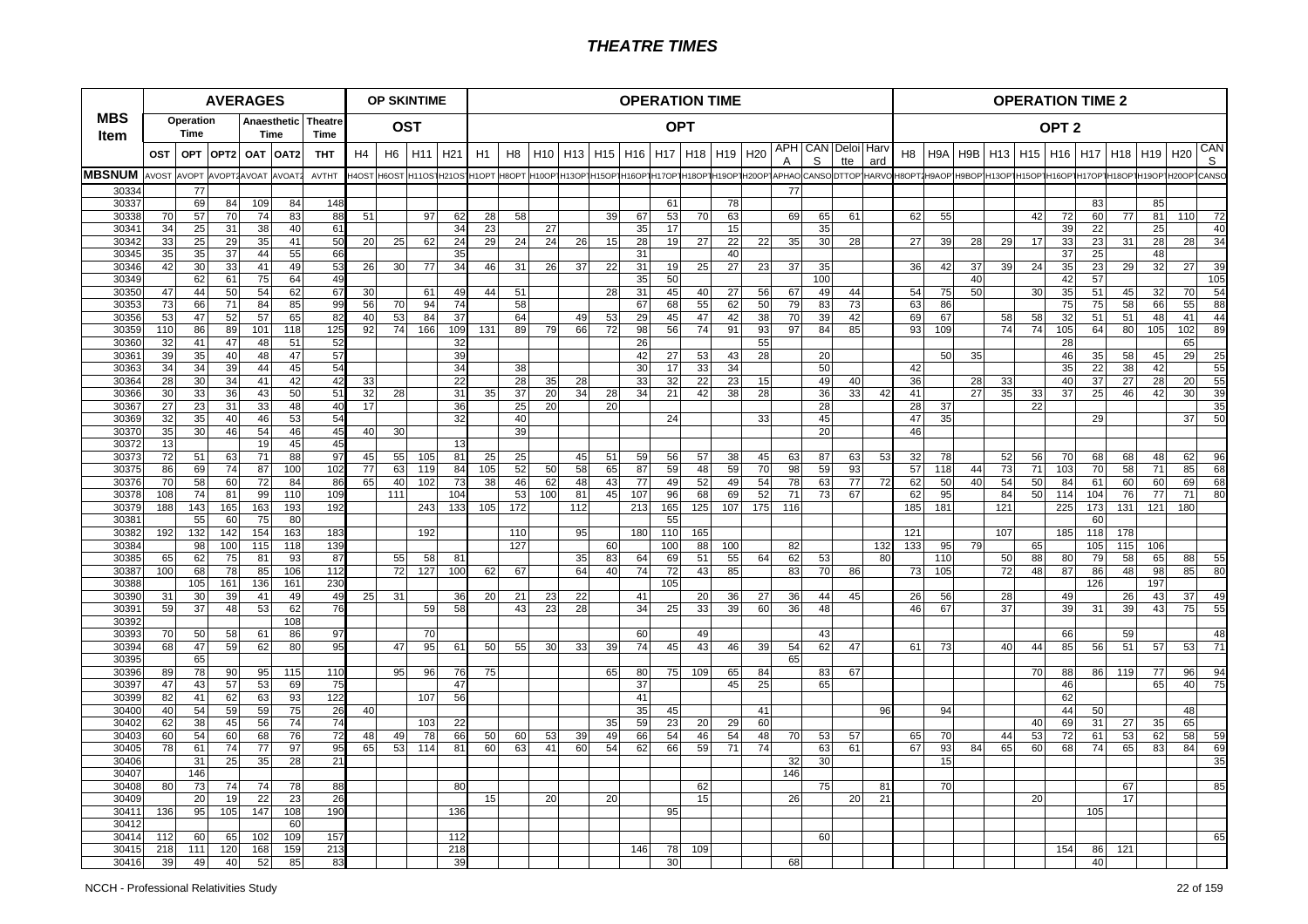|                    |           |           |                |                |                 |          |          |                                                 | <b>ANAESTHETIC TIME</b> |            |          |                                                                                          |            |                  |           |            |                |     |                |                  |         |            | <b>ANAESTHETIC TIME 2</b> |                  |          |                 |                 |                                                                                                       |                 |                 |           |                 |
|--------------------|-----------|-----------|----------------|----------------|-----------------|----------|----------|-------------------------------------------------|-------------------------|------------|----------|------------------------------------------------------------------------------------------|------------|------------------|-----------|------------|----------------|-----|----------------|------------------|---------|------------|---------------------------|------------------|----------|-----------------|-----------------|-------------------------------------------------------------------------------------------------------|-----------------|-----------------|-----------|-----------------|
| <b>MBS</b><br>Item |           |           |                |                |                 |          |          | <b>OAT</b>                                      |                         |            |          |                                                                                          |            |                  |           |            |                |     |                |                  |         |            |                           | OAT <sub>2</sub> |          |                 |                 |                                                                                                       |                 |                 |           |                 |
|                    | H1        | H4        | H <sub>6</sub> | H <sub>8</sub> | H <sub>10</sub> | H13      |          | H <sub>15</sub> H <sub>16</sub> H <sub>17</sub> |                         | H18        |          | H <sub>19</sub> H <sub>20</sub> H <sub>21</sub>                                          |            | <b>CAN</b> Deloi |           | <b>MBS</b> | H <sub>5</sub> | H7  | H <sub>8</sub> | H <sub>9</sub> A | H9B H11 |            | $H12$ $H14$ $H15$         |                  |          | H <sub>16</sub> | H <sub>17</sub> | H <sub>19</sub>                                                                                       | H <sub>20</sub> | H <sub>21</sub> | CAN       | WA              |
| <b>MBSNUM</b>      |           |           |                |                |                 |          |          |                                                 |                         |            |          | H1OAT H4OAT H6OAT H8OAT H10OATH13OATH15OATH16OATH17OATH18OATH19OATH20OATH21OATCANSODTTOA |            | ∘                | tte       |            |                |     |                |                  |         |            |                           |                  |          |                 |                 | MBSOA H5OAT1H7OAT1H8OAT1H9AOA H9BOA H11OATH12OATH14OATH15OATH16OATH17OATH19OATH20OATH21OATCANSO WAOAT |                 |                 | S         | Grou            |
| 30334              |           |           |                |                |                 |          |          |                                                 |                         |            |          |                                                                                          |            |                  |           |            |                |     |                |                  |         |            |                           |                  |          |                 |                 |                                                                                                       |                 |                 |           |                 |
| 30337              |           |           |                |                |                 |          |          |                                                 | 77                      |            | 103      |                                                                                          | 146        |                  |           | 45         | 60             |     |                |                  |         |            |                           | 55               |          |                 | 99              | 110                                                                                                   |                 | 156             |           | 60              |
| 30338              | 40        | 68        |                | 70             |                 |          | 50       | 81                                              | 71                      | 88         | 75       | 125                                                                                      | 74         | 79               | 73        | 45         | 111            |     | 74             | 61               |         | 115        |                           | 89               | 53       | 86              | 78              | 93                                                                                                    | 135             | 77              | 86        | 60              |
| 30341<br>30342     | 28<br>38  | 45        | 32             | 34             | 38<br>34        | 37       | 23       | 47<br>39                                        | 35<br>35                | 38         | 35<br>32 | 37                                                                                       | 43<br>31   | 40<br>35         | 34        | 30<br>30   | 30<br>30       | 25  | 37             | 48               | 40      | 78         | 54                        | 43<br>42         | 25       | 50<br>44        | 40<br>40        | 45<br>37                                                                                              | 44              | 46<br>32        | 45<br>39  | 30<br>45        |
| 30345              |           |           |                |                |                 |          |          | 45                                              | 30                      |            | 56       |                                                                                          | 45         |                  |           | 75         |                |     |                |                  |         |            |                           | 43               | 85       | 51              | 41              | 64                                                                                                    |                 | 49              |           | 30              |
| 30346              | 57        | 45        | 38             | 41             | 37              | 49       | 29       | 42                                              | 33                      | 36         | 41       | 37                                                                                       | 43         | 40               |           | 75         | 42             |     | 46             | 49               | 51      | 100        | 30                        | 57               | 32       | 46              | 37              | 46                                                                                                    | 41              | 46              | 44        | 45              |
| 30349              |           |           |                |                |                 |          |          | 50                                              | 66                      |            |          |                                                                                          |            | 110              |           | 45         |                |     |                |                  | 50      |            |                           |                  |          | 57              | 72              |                                                                                                       |                 |                 | 115       | $\overline{45}$ |
| 30350              | 58        | 51<br>75  |                | 60<br>70       |                 |          | 38       | 42                                              | 61                      | 55         | 35<br>74 | 73<br>73                                                                                 | 61         | 56               | 55        | 45         |                |     | 63             | 87<br>93         | 58      | 72<br>113  | 80                        | 71               | 40       | 46<br>90        | 68              | 40<br>79                                                                                              | 87<br>78        | 66              | 61        | 45<br>60        |
| 30353<br>30356     | 125       | 65        | 85<br>61       | 72             |                 | 65       | 63       | 82<br>44                                        | 99<br>62                | 65<br>60   | 62       | 52                                                                                       | 85<br>41   | 89<br>43         | 86<br>50  | 90<br>90   | 61<br>67       |     | 75<br>77       | 72               |         | 105        |                           | 80<br>47         | 68       | 47              | 106<br>68       | 68                                                                                                    | 55              | 90<br>41        | 94<br>48  | 60              |
| 30359              | 143       | 119       | 81             | 100            | 95              | 81       | 89       | 113                                             | 75                      | 86         | 113      | 114                                                                                      | 118        | 89               | 95        | 120        | 101            | 142 | 104            | 120              |         | 191        | 115                       | 118              | 91       | 120             | 82              | 127                                                                                                   | 123             | 125             | 94        | 120             |
| 30360              |           |           |                |                |                 |          |          | 35                                              |                         |            |          | 60                                                                                       | 48         |                  |           | 30         |                |     |                |                  |         |            |                           | 65               |          | 37              |                 |                                                                                                       | 70              | 53              |           |                 |
| 30361              |           |           |                |                |                 |          |          | 52                                              | 46                      | 62         | 58       | 40                                                                                       | 50         | 28               |           | 30         |                |     |                | 55               | 46      |            |                           | 62               |          | 56              | 53              | 60                                                                                                    | 41              | 54              | 33        | 30              |
| 30363              |           | 30        |                | 52             |                 |          |          | 42<br>43                                        | 43<br>48                | 47<br>30   | 44<br>30 |                                                                                          | 40<br>29   | 55<br>52         | 48        | 30         |                | 34  | 56             |                  | 33      |            | 35                        | 41<br>36         |          | 46<br>50        | 48<br>53        | 52<br>35                                                                                              | 36              | 43<br>35        | 60<br>58  | 30              |
| 30364<br>30366     | 45        | 50<br>50  | 37             | 41<br>46       | 45<br>25        | 46<br>46 | 33       | 43                                              | 43                      | 52         | 58       | 31<br>44                                                                                 | 40         | 37               | 41        | 60<br>105  | 36<br>31       |     | 48<br>50       |                  | 40      |            |                           | 53               | 38       | 47              | 46              | 62                                                                                                    | 46              | 43              | 40        | 45<br>45        |
| 30367              |           | 35        |                | 30             | 30              |          | 20       |                                                 |                         |            |          |                                                                                          | 45         | 37               |           | 105        |                |     | 33             | 45               |         |            |                           | 43               | 22       |                 |                 |                                                                                                       |                 | 47              | 43        | 45              |
| 30369              |           |           |                | 51             |                 |          |          |                                                 | 39                      |            |          | 58                                                                                       | 37         | 45               |           | 60         | 71             |     | 58             | 54               |         | 40         |                           | 55               |          |                 | 44              |                                                                                                       | 62              | 40              | 50        | $\frac{45}{30}$ |
| 30370              |           | 75        | 35             | 53             |                 |          |          |                                                 |                         |            |          |                                                                                          |            |                  |           | 60         |                | 32  | 60             |                  |         |            |                           |                  |          |                 |                 |                                                                                                       |                 |                 |           |                 |
| 30372              |           |           |                |                |                 |          |          |                                                 |                         |            |          |                                                                                          | 19         |                  |           | 60         |                |     |                |                  |         |            |                           | 70               |          |                 |                 |                                                                                                       |                 | 19              |           | 30              |
| 30373<br>30375     | 35<br>110 | 73<br>114 | 69<br>73       | 38<br>67       | 58              | 67<br>83 | 76<br>82 | 78<br>114                                       | 77<br>79                | 79<br>69   | 63<br>80 | 73<br>101                                                                                | 94<br>99   | 102<br>68        | 74<br>111 | 60<br>90   | 104<br>126     |     | 45<br>72       | 93<br>137        | 53      | 136<br>144 |                           | 81<br>96         | 81<br>88 | 89<br>129       | 89<br>90        | 74<br>92                                                                                              | 90<br>115       | 103<br>108      | 111<br>76 | 75<br>90        |
| 30376              | 67        | 94        | 48             | 58             | 62              | 61       | 59       | 98                                              | 73                      | 74         | 73       | 75                                                                                       | 89         | 67               | 87        | 105        | 75             |     | 75             | 65               | 47      | 126        | 65                        | 88               | 66       | 105             | 85              | 84                                                                                                    | 90              | 93              | 73        | 105             |
| 30378              |           |           | 123            | 74             | 130             | 101      | 58       | 141                                             | 128                     | 84         | 89       | 80                                                                                       | 118        | 83               | 81        | 105        | 150            |     | 83             | 126              |         |            |                           | 120              | 63       | 149             | 135             | 97                                                                                                    | 99              | 125             | 90        | 90              |
| 30379              | 120       |           |                | 181            |                 | 139      |          | 225                                             | 188                     | 143        | 129      | 195                                                                                      | 148        |                  |           | 195        | 171            |     | 194            | 192              |         | 280        |                           | 198              |          | 237             | 195             | 142                                                                                                   | 200             | 162             |           | 150             |
| 30381              |           |           |                |                |                 |          |          |                                                 | 75                      |            |          |                                                                                          |            |                  |           |            |                |     |                |                  |         |            |                           |                  |          |                 | 80              |                                                                                                       |                 |                 |           |                 |
| 30382<br>30384     |           |           |                | 124<br>140     |                 | 137      | 105      | 219                                             | 173<br>105              | 197<br>104 | 120      |                                                                                          | 75         |                  |           | 135<br>105 | 215            |     | 135<br>146     | 110              | 85      | 205        |                           | 145              | 110      | 224             | 180<br>110      | 126                                                                                                   |                 | 81              |           | 150<br>150      |
| 30385              |           |           | 70             | 132            |                 | 60       | 90       | 89                                              | 88                      | 65         | 71       | 88                                                                                       | 91         | 53               |           | 75         | 65             |     | 139            | 113              |         | 85         |                           | 107              | 95       | 105             | 97              | 81                                                                                                    | 118             | 103             | 55        | 60              |
| 30387              | 66        |           | 80             | 81             |                 | 87       | 54       | 89                                              | 94                      | 58         | 113      | 75                                                                                       | 118        | 84               | 102       | 75         |                |     | 87             | 128              |         | 156        |                           | 99               | 62       | 102             | 108             | 125                                                                                                   | 130             | 127             | 94        | 90              |
| 30388              |           |           |                |                |                 |          |          |                                                 | 129                     |            | 215      |                                                                                          | 63         |                  |           | 210        |                |     |                |                  |         |            |                           | 148              |          |                 | 150             | 225                                                                                                   |                 | 74              |           |                 |
| 30390              | 35        |           | 39             | 30             | 35              | 36       |          | 56                                              |                         | 29         | 54       | 43                                                                                       | 46         | 48               | 45        | 45         | 43             | 38  | 35             | 68               |         | 38         | 38                        | 52               |          | 64              |                 | 61                                                                                                    | 53              | 52              | 53        | 45              |
| 30391<br>30392     |           |           |                | 51             | 35              | 40       |          | 46                                              | 47                      | 52         | 58       | 85                                                                                       | 68         | 53               |           | 45<br>165  | 35             |     | 55             | 93               |         | 78         | 50                        | 64<br>100        |          | 51              | 53              | 62                                                                                                    | 100             | 77              | 60        | 45<br>60        |
| 30393              |           |           |                |                |                 |          |          | 74                                              |                         | 68         |          |                                                                                          |            | 43               |           | 105        |                |     |                |                  |         | 90         |                           | 110              |          | 80              |                 |                                                                                                       |                 |                 | 48        |                 |
| 30394              | 80        |           | 56             | 72             | 45              | 49       | 49       | 91                                              | 60                      | 56         | 65       | 56                                                                                       | 72         | 65               | 56        | 60         | 75             |     | 77             | 85               |         | 115        |                           | 83               | 55       | 102             | 72              | 75                                                                                                    | 70              | 83              | 75        | 90              |
| 30395              |           |           |                |                |                 |          |          |                                                 |                         |            |          |                                                                                          |            |                  |           |            |                |     |                |                  |         |            |                           |                  |          |                 |                 |                                                                                                       |                 |                 |           |                 |
| 30396              | 100       |           | 105            |                |                 |          | 74       | 98                                              | 99                      | 122        | 78       | 105                                                                                      | 87         | 93               | 78        | 195        |                |     |                |                  |         | 120        |                           | 106              | 79       | 106             | 110             | 90                                                                                                    | 117             | 91              | 104       | 150             |
| 30397<br>30399     |           |           |                |                |                 |          |          | 50<br>55                                        |                         |            | 55       | 40                                                                                       | 58<br>71   | 65               |           | 90<br>105  |                |     |                |                  |         | 125        |                           | 70<br>80         |          | 58<br>76        |                 | 75                                                                                                    | 55              | 59<br>76        | 75        |                 |
| 30400              |           | 55        |                |                |                 |          |          | 55                                              | 70                      |            |          | 56                                                                                       |            |                  |           | 75         |                |     |                | 100              |         |            |                           | 72               |          | 64              | 75              |                                                                                                       | 63              |                 |           |                 |
| 30402              |           |           |                |                |                 |          | 70       | 66                                              | 37                      | 29         | 79       | 85                                                                                       | 30         |                  |           | 45         |                |     |                |                  |         | 128        |                           | 76               | 75       | 76              | 45              | 85                                                                                                    | 90              | 35              |           | 90              |
| 30403              | 64        | 73        | 58             | 71             | 69              | 52       | 62       | 82                                              | 77                      | 59         | 78       | 71                                                                                       | 76         | 59               | 75        | 75         | 75             | 50  | 76             | 80               |         | 95         | 71                        | 72               | 67       | 88              | 85              | 86                                                                                                    | 81              | 83              | 65        | 60              |
| 30405              | 75        | 90        | 62             | 77             | 56              | 74       | 70       | 75                                              | 94                      | 75         | 89       | 96                                                                                       | 92         | 67               | 69        | 150        | 108            | 66  | 81             | 106              | 107     | 133        | 105                       | 91               | 76       | 82              | 102             | 100                                                                                                   | 106             | 97              | 74        | 60              |
| 30406<br>30407     |           |           |                |                |                 |          |          |                                                 |                         |            |          |                                                                                          |            | 35               |           | 30         |                |     |                | 25               |         |            |                           |                  |          |                 |                 |                                                                                                       |                 |                 | 40        | 15              |
| 30408              |           |           |                |                |                 |          |          |                                                 |                         | 67         |          |                                                                                          | 80         | 75               |           | 60         |                |     |                | 85               |         |            |                           | 87               |          |                 |                 |                                                                                                       |                 | 92              | 85        | 60              |
| 30409              | 19        |           |                |                | 30              |          | 23       |                                                 |                         | 17         |          |                                                                                          |            |                  | 22        | 30         |                |     |                |                  |         |            |                           |                  | 23       |                 |                 |                                                                                                       |                 |                 |           | 15              |
| 30411              |           |           |                |                |                 |          |          |                                                 | 140                     |            |          |                                                                                          | 154        |                  |           | 60         |                |     |                |                  |         |            |                           |                  |          |                 | 150             |                                                                                                       |                 | 161             |           | 60              |
| 30412              |           |           |                |                |                 |          |          |                                                 |                         |            |          |                                                                                          |            |                  |           | 60         |                |     |                |                  |         |            |                           |                  |          |                 |                 |                                                                                                       |                 |                 |           |                 |
| 30414<br>30415     |           |           |                |                |                 |          |          | 191                                             | 114                     | 130        |          |                                                                                          | 139<br>239 | 65               |           | 135<br>135 | 175            |     |                |                  |         |            |                           | 138<br>142       |          | 199             | 121             |                                                                                                       |                 | 144<br>251      | 70        | 60<br>90        |
| 30416              |           |           |                |                |                 |          |          |                                                 | 50                      |            |          |                                                                                          | 53         |                  |           | 135        |                |     |                |                  |         |            |                           |                  |          |                 | 60              |                                                                                                       |                 | 60              |           |                 |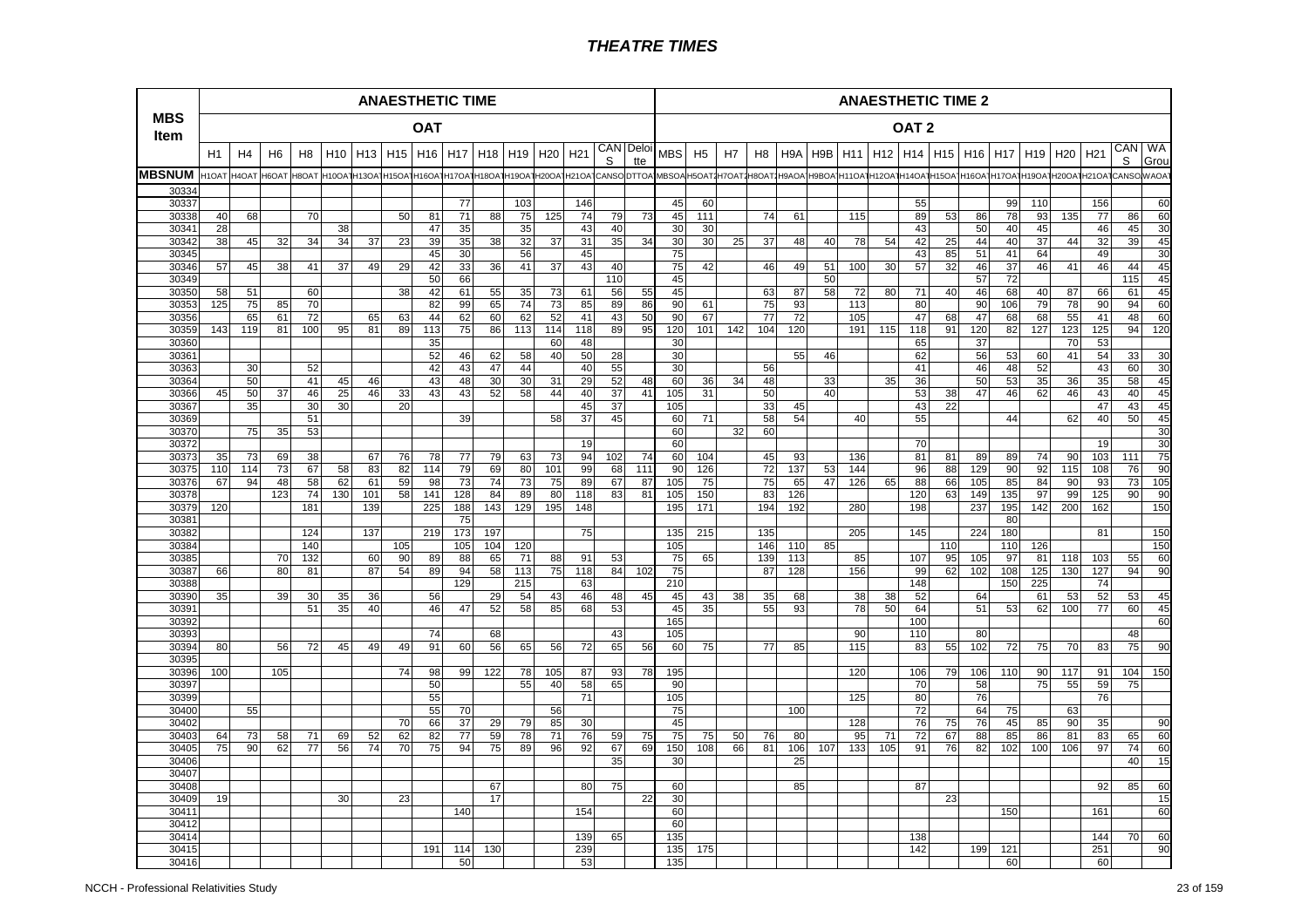|                           |     |    |                 |     |           | <b>THEATRE TIME</b>                                                                            |          |           |                          |                 |     |                |                |                |                 |                |                   |                |                |                 |                 |                |                | <b>FREQUENCY</b>     |                |                             |                                   |                                                                                                                     |                                  |                |                                |                |                                                       |    |                |
|---------------------------|-----|----|-----------------|-----|-----------|------------------------------------------------------------------------------------------------|----------|-----------|--------------------------|-----------------|-----|----------------|----------------|----------------|-----------------|----------------|-------------------|----------------|----------------|-----------------|-----------------|----------------|----------------|----------------------|----------------|-----------------------------|-----------------------------------|---------------------------------------------------------------------------------------------------------------------|----------------------------------|----------------|--------------------------------|----------------|-------------------------------------------------------|----|----------------|
| <b>MBS</b><br><b>Item</b> |     |    |                 |     |           | <b>THT</b>                                                                                     |          |           |                          |                 |     |                |                |                |                 |                |                   |                |                |                 |                 |                |                | <b>FQ</b>            |                |                             |                                   |                                                                                                                     |                                  |                |                                |                |                                                       |    |                |
|                           | H2  | H3 | H <sub>11</sub> |     |           | H13 H15 H18 H19 H21                                                                            |          |           | C'mix C'mix C'mix<br>Pub | Priv            | Oth | H1             | H <sub>3</sub> | H4             | H <sub>6</sub>  | H7             | H <sub>8</sub>    | H9A            | H9B            | H <sub>10</sub> | H <sub>11</sub> |                |                |                      |                |                             |                                   | H12   H13   H14   H15   H16   H17   H18   H19   H20   H21                                                           |                                  |                | S.                             |                | APH CAN C'mix C'mix C'mix Deloi<br>Pub Priv Other tte |    |                |
| <b>MBSNUM</b>             |     |    |                 |     |           | н2тнт  нзтнт  н11тнπ н13тнπ н15тнπ н18тнπ н19тнπ н21тнπ смхр∪ смхрv смхот гон1    гон3    гон4 |          |           |                          |                 |     |                |                |                |                 | FQH6 FQH7 FQH8 |                   |                |                |                 |                 |                |                |                      |                |                             |                                   | FQH9A FQH9B FQH10 FQH11 FQH12 FQH13 FQH14 FQH15 FQH16 FQH17 FQH18 FQH19 FQH21 FQH21 FQQPHFQCAN FQCMXFQCMXFQCMXFQCMX |                                  |                |                                |                |                                                       |    |                |
| 30334                     |     |    |                 |     |           |                                                                                                |          |           |                          |                 |     |                |                |                |                 |                |                   |                |                |                 |                 |                |                |                      |                |                             |                                   |                                                                                                                     |                                  | 171            |                                |                |                                                       |    |                |
| 30337                     |     |    |                 |     |           |                                                                                                | 115      | 181       |                          |                 |     |                |                |                |                 |                |                   |                |                |                 |                 |                |                | 3                    |                |                             | 3                                 |                                                                                                                     |                                  |                |                                |                |                                                       |    |                |
| 30338                     | 65  |    | 134             |     | 69        | 94                                                                                             | 114      | 105       | 35                       |                 |     | 2              |                | $\overline{2}$ |                 |                | $2 \vert$         | $\overline{2}$ |                |                 | $\overline{1}$  |                |                | 10                   | 5 <sub>l</sub> | 5 <sup>1</sup>              | $\vert$ 4<br>2                    | 4 <sup>1</sup><br>$\overline{1}$                                                                                    | 5 <sup>1</sup>                   | 78             | 3                              | 11             |                                                       |    | 12             |
| 30341                     |     |    |                 |     |           |                                                                                                | 55       | 93        |                          | 35              |     | $\overline{2}$ |                |                |                 |                |                   |                |                | $\overline{3}$  |                 |                |                | 18                   |                | 9 <sup>1</sup>              | $\overline{37}$                   | 1                                                                                                                   | 35                               |                |                                |                | 21                                                    |    |                |
| 30342<br>30345            | 33  | 49 | 93              | 40  | 36<br>100 | 42                                                                                             | 58<br>79 | 106<br>73 | 29<br>37                 | 32<br>41        | 31  | 9 <sup>1</sup> | $6 \mid$       | 24             | 21              | $\overline{2}$ | 39                | 14             | 36             | 9               | 25              | $\overline{7}$ | 42             | 99<br>5              | 12<br>1        | 33<br>6                     | 35<br>116<br>8                    | 11<br>21<br>$\overline{3}$                                                                                          | 134<br>5                         | 436            | 45                             | 12             | 70 1530<br>8                                          |    | 16 107         |
| 30346                     | 48  |    | 118             | 51  | 49        | 40                                                                                             | 60       | 72        | 35                       | 34              | 20  | 11             |                | 9              | 13              |                | 24                | 14             | 45             | 7 <sup>1</sup>  | 15              |                | 3 <sup>l</sup> | 48                   | 47             | 40                          | 187<br>68                         | 63<br>27                                                                                                            |                                  | 25 1238        | 79                             |                | 97 1817                                               | 13 |                |
| 30349                     |     |    |                 |     |           |                                                                                                |          |           | 55                       | 43              |     |                |                |                |                 |                |                   |                |                |                 |                 |                |                |                      |                | 1                           | 19                                |                                                                                                                     |                                  |                |                                | 1              | $\overline{1}$                                        |    |                |
| 30350                     | 63  |    | 87              |     | 60        | 60                                                                                             | 55       | 100       | 69                       | $\overline{37}$ |     | 4 <sup>1</sup> |                | $\overline{7}$ |                 |                | 5 <sub>l</sub>    | 8              | $\overline{1}$ |                 | 6               |                |                | 19                   | 3 <sup>1</sup> | 6 <sup>1</sup>              | 49<br>$\overline{2}$              | 3<br>1                                                                                                              | 19                               | 127            | 16                             | $\overline{7}$ | 57                                                    |    | 19             |
| 30353                     | 79  |    | 132             |     |           | 68                                                                                             | 94       | 119       |                          |                 |     | 1              |                | $\overline{2}$ | 1               |                | $6 \overline{6}$  | 5 <sup>1</sup> |                |                 | $\mathbf{3}$    |                |                | 13                   |                | 11                          | 1<br>$\overline{a}$               | 3 <sup>1</sup><br>$\mathbf{3}$                                                                                      | 31                               | 66             | $\sqrt{5}$                     |                |                                                       |    | 8              |
| 30356                     | 61  | 84 | 123             | 74  | 80        | 64                                                                                             | 103      | 100       |                          | 49              |     |                |                | $\overline{1}$ | $5\phantom{.0}$ |                | $5\overline{)}$   | $\mathbf{1}$   |                |                 | $6\phantom{1}6$ |                | $\overline{2}$ | $\overline{7}$       | $\overline{2}$ | $\vert$ 4                   | 5 <sub>1</sub><br>22              | 5<br>$\mathbf{1}$                                                                                                   | $\mathbf{1}$                     | 62             | 8                              |                | 44                                                    |    | 10             |
| 30359<br>30360            | 74  |    | 218             | 88  | 106       | 93                                                                                             | 140      | 153<br>76 | 41                       | 39              |     | 8              |                | 6              | -51             | 11             | 10                | 24             |                | 6               | 13              | 6              | $\overline{4}$ | 13<br>3              | 5 <sup>1</sup> | 22<br>1                     | 26<br>13                          | 9 <sup>1</sup><br>10 <sup>1</sup><br>$\blacktriangleleft$                                                           | 20<br>5                          | 294            | 19                             | 24             | 13                                                    |    | 50             |
| 30361                     |     |    |                 |     |           | 67                                                                                             | 65       | 82        | 32                       | 46              | 50  |                |                |                |                 |                |                   | 5 <sup>1</sup> | $\overline{4}$ |                 |                 |                |                | 9                    |                | $\overline{7}$              | 75<br>2                           | $\overline{2}$<br>1 <sup>1</sup>                                                                                    | 26                               |                | $\mathbf{1}$                   | 6              | 13                                                    |    |                |
| 30363                     |     |    |                 |     |           | 52                                                                                             | 77       | 75        | 31                       | 33              |     |                |                | $\overline{1}$ |                 |                | $2 \overline{2}$  |                |                |                 |                 |                |                | 6 <sup>1</sup>       |                | 21                          | $\overline{2}$<br>$\overline{7}$  | $\overline{2}$                                                                                                      | 2                                |                | $\mathbf{1}$                   | 6              | 28                                                    |    |                |
| 30364                     |     | 23 |                 | 51  |           | 35                                                                                             | 48       | 65        |                          | 29              |     |                | 3 <sup>l</sup> |                |                 | 6              | $\overline{a}$    |                |                | $\overline{1}$  |                 |                | 1              | 16                   |                | 8 <sup>1</sup>              | 3<br>9                            | 2 <br>$\overline{7}$                                                                                                | 21                               |                | $\overline{4}$                 |                | 36                                                    |    | 6              |
| 30366                     | 30  |    |                 | 47  | 45        | 56                                                                                             | 69       | 92        | 29                       | 38              |     | 1              |                | $\overline{2}$ | 3 <sup>1</sup>  |                | $\overline{9}$    |                | $\overline{4}$ | $\mathbf{1}$    |                 |                | $\mathbf{3}$   | 8 <sup>1</sup>       | $\overline{2}$ | $\overline{7}$              | 8<br>$\overline{4}$               | 3 <sup>1</sup><br>3                                                                                                 | 15                               |                | $\overline{3}$                 | 11             | 119                                                   |    | 9              |
| 30367                     | 43  |    |                 |     | 27        |                                                                                                |          | 63        | 28                       | 40              |     |                |                | $\overline{1}$ |                 |                | 1                 | 2 <sup>1</sup> |                | $\mathbf{1}$    |                 |                |                | 5 <sup>1</sup>       | 1              |                             |                                   |                                                                                                                     | 2                                |                | 3                              | $\overline{4}$ | 30                                                    |    |                |
| 30369<br>30370            | 45  |    | 56              |     |           |                                                                                                |          | 86        | 45<br>50                 | 39<br>40        |     |                |                | $\mathbf{1}$   | 11              | $\overline{4}$ | 1<br>$\mathbf{1}$ | 2 <sup>1</sup> |                |                 | $\overline{1}$  |                |                | 3 <sup>1</sup>       |                |                             | $\vert$ 3                         |                                                                                                                     | $\overline{2}$<br>5 <sup>1</sup> |                | $\overline{1}$<br>$\mathbf{1}$ | 1<br>1         | 21<br>14                                              |    |                |
| 30372                     |     |    |                 |     |           |                                                                                                |          | 89        | 20                       | 25              |     |                |                |                |                 |                |                   |                |                |                 |                 |                |                | $\mathbf 1$          |                |                             |                                   |                                                                                                                     | $\mathbf 1$                      |                |                                | $\vert$        | $\overline{4}$                                        |    |                |
| 30373                     | 91  |    | 157             | 74  | 99        | 90                                                                                             | 91       | 122       |                          | 55              |     | 1              |                | $\mathbf{3}$   | 3               |                | $6 \mid$          | 6              |                |                 | $5\phantom{.0}$ |                | 3 <sup>1</sup> | 113                  | $\overline{7}$ | 18                          | 21<br>10                          | 26<br>15                                                                                                            | 91                               | 156            | $\overline{7}$                 |                | $5\phantom{.0}$                                       |    | 14             |
| 30375                     | 80  | 50 | 166             | 97  | 98        | 79                                                                                             | 114      | 135       |                          |                 |     | 1              | 1              | $\overline{4}$ | $2 \vert$       |                | $\bf 8$           | 5 <sup>1</sup> |                | $\overline{2}$  | 10              |                | 2 <sup>1</sup> | 133                  | 8 <sup>1</sup> | 19                          | 47<br>22                          | 24<br>18                                                                                                            | 50                               | 227            | 10                             |                |                                                       |    | 17             |
| 30376                     | 79  | 51 | 146             | 68  | 81        | 82                                                                                             | 100      | 118       |                          | 49              |     | $6 \mid$       | 2 <sup>1</sup> | 5 <sup>5</sup> | $2 \vert$       |                | $9\,$             | 2              |                | $\mathbf{1}$    | $\overline{7}$  |                | 3 <sup>1</sup> | 38                   | 16             | 8 <sup>1</sup>              | 18<br>9                           | 17<br>$\overline{7}$                                                                                                | 21                               | 172            | $\sqrt{5}$                     |                | 13                                                    |    | 26             |
| 30378                     |     |    |                 | 104 | 85        | 91                                                                                             | 115      | 150       |                          |                 |     |                |                |                | 5               |                | $\overline{5}$    | 3 <sup>1</sup> |                | $\mathbf{1}$    |                 |                | 1              | 9                    | $\overline{2}$ | 3                           | $6 \overline{6}$<br>19            | 5 <sub>5</sub><br>$\overline{4}$                                                                                    | 16                               | 19             | $\mathsf 3$                    |                |                                                       |    | $\overline{5}$ |
| 30379                     | 173 |    | 309             | 148 |           | 149                                                                                            | 176      | 196       |                          |                 |     | 11             |                |                |                 |                | $\overline{2}$    | $\vert$        |                |                 | $\overline{2}$  |                | 11             | $\overline{7}$       |                | 11                          | 5<br><sub>2</sub><br>$\mathbf{1}$ | $\overline{3}$<br>$\overline{1}$                                                                                    | 4 <sup>1</sup>                   | 6              |                                |                |                                                       |    |                |
| 30381<br>30382            | 148 |    | 228             | 149 |           | 209                                                                                            |          |           |                          |                 |     |                |                |                |                 |                | $\mathbf{1}$      |                |                |                 | $\overline{1}$  |                | 1              | $\mathbf{1}$         |                | 1                           | $\overline{2}$<br>2               |                                                                                                                     | 2 <sup>1</sup>                   |                |                                |                |                                                       |    |                |
| 30384                     |     |    |                 |     | 130       | 130                                                                                            | 156      |           |                          |                 |     |                |                |                |                 |                | $\mathbf{1}$      | 1              |                |                 |                 |                |                |                      |                |                             | $\overline{2}$<br>$\mathbf{1}$    |                                                                                                                     |                                  | $\overline{7}$ |                                |                |                                                       |    |                |
| 30385                     | 60  |    | 101             | 75  | 95        | 72                                                                                             | 91       | 117       |                          |                 |     |                |                |                | $\mathbf{1}$    |                | $\mathbf{1}$      | 2              |                |                 | $\mathbf{1}$    |                | 1              | 23                   | 1              | 5 <sub>1</sub>              | $\sqrt{5}$<br>5 <sub>l</sub>      | 4 <sup>1</sup><br>4                                                                                                 | 19                               | 13             | $\mathbf{1}$                   |                |                                                       |    |                |
| 30387                     | 88  |    | 179             | 95  | 103       | 63                                                                                             | 138      | 149       |                          | 78              |     | $\overline{2}$ |                |                | 1 <sup>1</sup>  |                | 11                | 2 <sup>1</sup> |                |                 | 5 <sub>l</sub>  |                | 1 <sup>1</sup> | 23                   | $\overline{7}$ | $\overline{7}$              | 2 <br>16                          | 2 <br>$\vert$ 1                                                                                                     | 22                               | 90             | $\sqrt{5}$                     |                | $\overline{2}$                                        |    | 12             |
| 30388                     |     |    |                 |     |           |                                                                                                | 230      |           |                          |                 |     |                |                |                |                 |                |                   |                |                |                 |                 |                |                | 15                   |                |                             | 3                                 | 2 <sup>1</sup>                                                                                                      | $\overline{1}$                   |                |                                |                |                                                       |    |                |
| 30390                     | 37  | 30 | 53              | 43  |           | 34                                                                                             | 77       | 98        | 62                       | 33              | 25  | $\overline{2}$ | 1 <sup>1</sup> | 26             | 26              | 14             | 33                | 6 <sup>1</sup> |                | $\overline{2}$  | 83              | $\overline{2}$ | $\overline{7}$ | 109                  |                | 38                          | 53                                | 12<br>22                                                                                                            | $132$                            | 834            | 28                             |                | 160 1825                                              |    | 17 116         |
| 30391                     |     |    | 93              | 49  | 125       | 58                                                                                             | 93       | 108       | 42                       | 37              |     |                |                |                |                 |                | $\overline{4}$    | $\overline{2}$ |                | $\mathbf{1}$    | 13              | $\mathbf{1}$   | $\overline{1}$ | 13<br>2              | 1              | 10                          | $\overline{2}$<br>دی              | $\overline{4}$<br>$\overline{3}$                                                                                    | 9                                | 10             | $\overline{4}$                 | 3 <sup>1</sup> | 33                                                    |    |                |
| 30392<br>30393            | 105 |    | 107             |     |           | 78                                                                                             |          |           |                          |                 |     |                |                |                |                 |                |                   |                |                |                 | $\overline{1}$  |                |                | $\blacktriangleleft$ |                | 7 <sup>1</sup>              | $\overline{2}$                    |                                                                                                                     |                                  |                | $\overline{2}$                 |                |                                                       |    |                |
| 30394                     | 68  |    | 134             | 55  | 76        | 64                                                                                             | 95       | 171       |                          |                 |     | 1              |                |                | 3 <sup>1</sup>  |                | 8                 | 2              |                |                 | $\overline{7}$  |                | 5 <sub>1</sub> | 31                   | 9              | 5 <sup>1</sup>              | 14<br>13                          | 21<br>14                                                                                                            | 6                                | 97             | $\overline{7}$                 |                |                                                       |    | 28             |
| 30395                     |     |    |                 |     |           |                                                                                                |          |           |                          |                 |     |                |                |                |                 |                |                   |                |                |                 |                 |                |                |                      |                |                             |                                   |                                                                                                                     |                                  | 12             |                                |                |                                                       |    |                |
| 30396                     | 91  |    | 140             |     |           | 86 131                                                                                         | 102      | 122       |                          | 100             |     | 1              |                |                | 1               |                |                   |                |                |                 | 9               |                |                | 31                   | 5 <sub>5</sub> | 8 <sup>1</sup>              | 21<br>2                           | 3<br>$\overline{2}$                                                                                                 | $\overline{7}$                   |                | 3                              |                | $\mathbf{1}$                                          |    | $\overline{7}$ |
| 30397                     |     |    |                 |     |           |                                                                                                | 85       | 64        |                          |                 |     |                |                |                |                 |                |                   |                |                |                 |                 |                |                | 6                    |                | 16                          |                                   | 1 <sup>1</sup><br>$\vert$ 1                                                                                         | $\mathbf{3}$                     |                | $\overline{1}$                 |                |                                                       |    |                |
| 30399<br>30400            |     |    | 145             |     |           |                                                                                                |          | 100       |                          | 25              |     |                |                |                |                 |                |                   |                |                |                 | $\overline{1}$  |                |                | $\overline{2}$       |                | $\overline{3}$<br>$2 \vert$ | 1                                 |                                                                                                                     | 5 <sup>1</sup><br>2              |                |                                |                |                                                       |    |                |
| 30402                     |     |    | 148             |     | 75        | 35                                                                                             | 98       | 60        | 26                       | 30              |     |                |                | $\mathbf{1}$   |                 |                |                   | $\mathbf{1}$   |                |                 | $\overline{2}$  |                |                | 15<br>$\overline{4}$ |                | 1                           | 3<br>2                            | $\overline{2}$<br>$\overline{1}$                                                                                    | 2                                |                |                                | 5 <sub>1</sub> | $\mathbf 1$<br>1                                      |    |                |
| 30403                     | 75  | 45 | 112             | 57  | 84        | 65                                                                                             | 98       | 119       | 29                       | 35              |     | 9              | 6 <sup>1</sup> | 18             | 12              | 11             | 36                | 5 <sup>1</sup> |                | 2               | 24              | 3              | 11             | 100                  | 12             | 27                          | 51<br>36                          | 34<br>$\overline{7}$                                                                                                | 116                              | 433            | 26                             | 5 <sup>1</sup> | 32                                                    |    | 51             |
| 30405                     | 86  | 63 | 154             | 79  | 97        | 81                                                                                             | 112      | 128       |                          | 54              |     | 10             | 3 <sup>l</sup> | 11             | 24              | 3              | 15                | 18             | $\vert$ 1      | $\mathbf{1}$    | 13              | $\overline{1}$ | 10             | 72                   | 27             | 26                          | 36<br>69                          | $\overline{7}$<br>17                                                                                                | 34                               |                | 27                             |                | $\overline{7}$                                        |    | 31             |
| 30406                     |     |    |                 |     |           |                                                                                                |          |           |                          | 21              |     |                |                |                |                 |                |                   | $\mathbf{1}$   |                |                 |                 |                |                |                      |                |                             |                                   |                                                                                                                     |                                  | 6              | $\mathbf{1}$                   |                | 17                                                    |    |                |
| 30407                     |     |    |                 |     |           |                                                                                                |          |           |                          |                 |     |                |                |                |                 |                |                   |                |                |                 |                 |                |                |                      |                |                             |                                   |                                                                                                                     |                                  | 11             |                                |                |                                                       |    |                |
| 30408                     |     |    |                 |     |           | 72                                                                                             |          | 103       |                          |                 |     |                |                |                |                 |                |                   | $\mathbf{1}$   |                |                 |                 |                |                | 10                   |                |                             | $\mathbf{1}$                      |                                                                                                                     | $\overline{1}$                   |                |                                |                |                                                       |    |                |
| 30409<br>30411            | 29  |    |                 |     | 25        | 20                                                                                             |          | 190       | 38                       | 16              |     | 12             |                |                |                 |                |                   |                |                | $\mathbf{1}$    |                 |                |                |                      | $\mathbf{1}$   |                             | 19<br>$\overline{1}$              |                                                                                                                     | 1                                | 89             |                                | 57             | 179                                                   |    | 12             |
| 30412                     |     |    |                 |     |           |                                                                                                |          |           |                          |                 |     |                |                |                |                 |                |                   |                |                |                 |                 |                |                |                      |                |                             |                                   |                                                                                                                     |                                  |                |                                |                |                                                       |    |                |
| 30414                     | 75  |    |                 |     |           |                                                                                                |          | 239       |                          |                 |     |                |                |                |                 |                |                   |                |                |                 |                 |                |                | $\vert$ 4            |                |                             |                                   |                                                                                                                     | $\overline{2}$                   |                | $\mathbf{1}$                   |                |                                                       |    |                |
| 30415                     | 170 |    |                 |     |           | 142                                                                                            |          | 328       |                          |                 |     |                |                |                |                 |                |                   |                |                |                 |                 |                |                | $\overline{7}$       |                | 1 <sup>1</sup>              | $\overline{2}$<br>$\vert 4 \vert$ |                                                                                                                     | 8 <sup>1</sup>                   |                |                                |                |                                                       |    |                |
| 30416                     |     |    |                 |     |           |                                                                                                |          | 83        |                          |                 |     |                |                |                |                 |                |                   |                |                |                 |                 |                |                |                      |                |                             | 1                                 |                                                                                                                     | 1                                | 128            |                                |                |                                                       |    |                |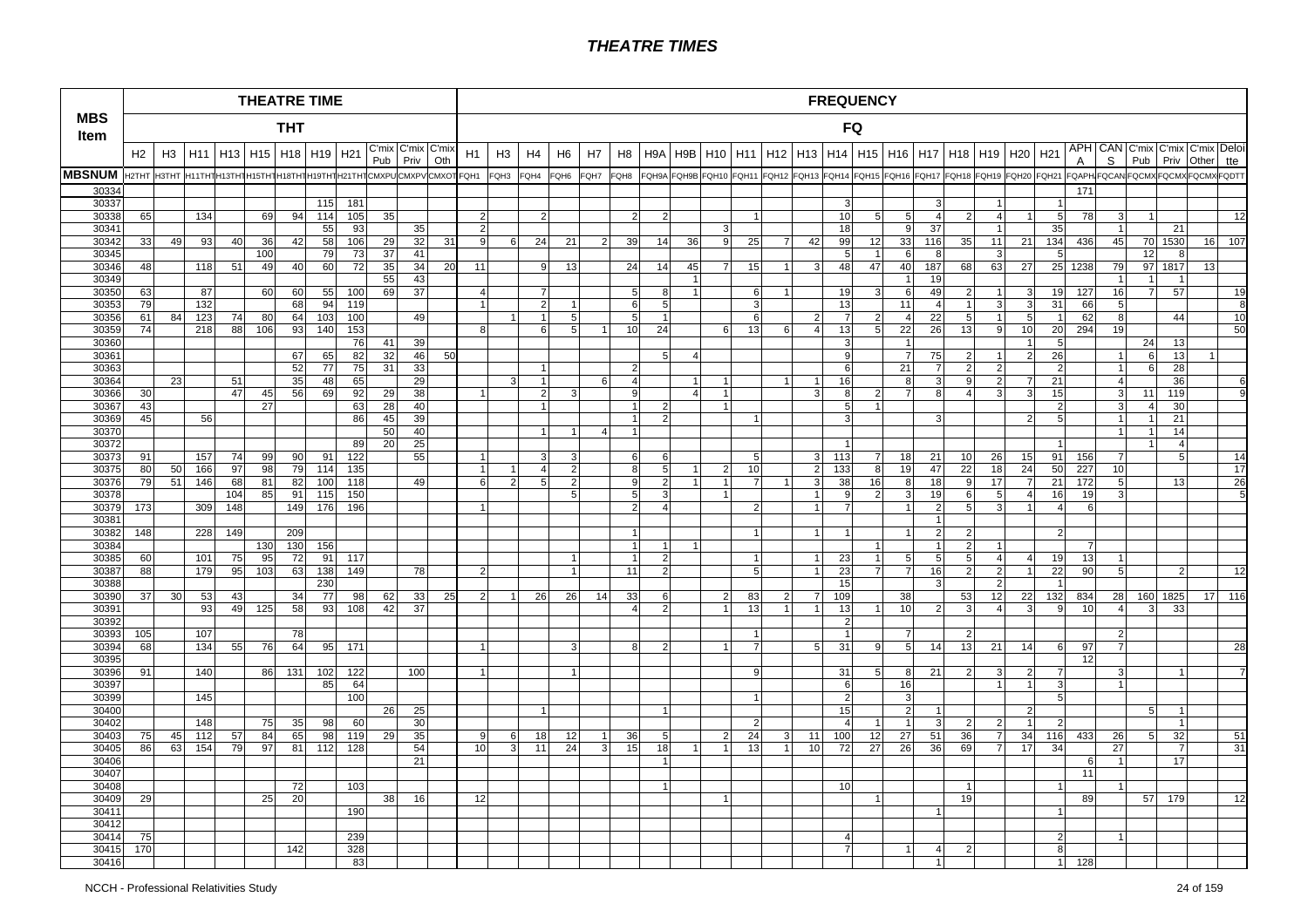| <b>MBS</b><br>Operation<br>Anaesthetic<br><b>Theatre</b><br><b>OST</b><br><b>OPT</b><br>OPT <sub>2</sub><br><b>Time</b><br><b>Time</b><br>Time<br>Item<br>APH   CAN   Deloi   Harv<br>CAN<br><sup> </sup> H10   H13   H15   H16   H17   H18   H19   H20<br>H8   H9A   H9B   H13   H15   H16   H17   H18   H19   H20<br>OPT OPT2 OAT OAT2<br>H <sub>4</sub><br>H6 H11<br>H <sub>21</sub><br>OST<br><b>THT</b><br>H1<br>H8<br>S.<br>S.<br>A<br>tte<br>ard<br><b>MBSNUM</b><br>140ST  H6OST  H11OSTH21OSTH1OPT  H8OPT  H10OPTH13OPTH15OPTH16OPTH17OPTH18OPTH19OPTH20OPTAPHAO CANSO DTTOPTHARVO<br>VOST AVOPT AVOPTZAVOAT AVOATZ<br>H8OPT/H9AOP H9BOP H13OP H15OP H16OP H17OP H18OP H19OP H20OP CANSO<br>AVTHT<br>58<br>58<br>30417<br>63<br>65<br>67<br>112<br>105<br>63<br>65<br>126<br>200<br>30418<br>161<br>168<br>172<br>189<br>177<br>126<br>121<br>205<br>131<br>30419<br>195<br>30421<br>224<br>168<br>234<br>236<br>323<br>145<br>224<br>145<br>168<br>30422<br>83<br>85<br>85<br>105<br>70<br>96<br>85<br>30425<br>113<br>165<br>30427<br>195<br>30428<br>225<br>30430<br>45<br>51<br>67<br>79<br>102<br>35<br>41<br>70<br>30431<br>69<br>69<br>40<br>59<br>43<br>30433<br>106<br>30434<br>120<br>125<br>155<br>147<br>120<br>125<br>30436<br>85<br>90<br>115<br>141<br>85<br>90<br>30437<br>75<br>80<br>100<br>135<br>75<br>80<br>95<br>30438<br>95<br>120<br>145<br>138<br>114<br>90<br>69<br>83<br>72<br>82<br>30439<br>93<br>85<br>81<br>65<br>105<br>30440<br>80<br>80<br>85<br>76<br>80<br>80<br>16<br>30441<br>16<br>60<br>30<br>30<br>30<br>28<br>30442<br>30<br>87<br>94<br>30443<br>79<br>69<br>73<br>108<br>82<br>71<br>54<br>58<br>62<br>70<br>61<br>82<br>95<br>92<br>53<br>73<br>83<br>70<br>62<br>47<br>69<br>79<br>77<br>72<br>102<br>65<br>91<br>68<br>58<br>$\overline{71}$<br>76<br>97<br>97<br>72<br>70<br>68<br>83<br>62<br>90<br>72<br>71<br>63<br>62<br>61<br>79<br>67<br>87<br>76<br>94<br>68<br>69<br>70<br>67<br>88<br>78<br>79<br>30445<br>60<br>53<br>76<br>63<br>63<br>129<br>132<br>52<br>77<br>93<br>103<br>86<br>92<br>83<br>125<br>97<br>98<br>94<br>99<br>98<br>30446<br>84<br>99<br>110<br>115<br>96<br>109<br>116<br>92<br>151<br>88<br>86<br>101<br>158<br>120<br>101<br>99<br>106<br>98<br>55<br>108<br>30448<br>92<br>109<br>131<br>71<br>88<br>94<br>114<br>99<br>120<br>60<br>118<br>102<br>122<br>132<br>123<br>80<br>30449<br>128<br>30450<br>105<br>30451<br>28<br>53<br>47<br>28<br>30452<br>90<br>30454<br>114<br>100<br>122<br>125<br>138<br>143<br>120<br>108<br>$121$<br>75<br>111<br>93<br>154<br>90<br>123<br>99<br>150<br>149<br>237<br>155<br>120<br>92<br>140<br>99<br>30455<br>116<br>189<br>181<br>135<br>30457<br>181<br>142<br>30458<br>114<br>122<br>120<br>114<br>113<br>122<br>90<br>100<br>100<br>121<br>129<br>181<br>105<br>94<br>103<br>82<br>125<br>99<br>170<br>113<br>88<br>135<br>30460<br>139<br>100<br>30461<br>89<br>125<br>89<br>158<br>89<br>125<br>170<br>180<br>220<br>252<br>170<br>180<br>30463<br>30464<br>273<br>246<br>307<br>305<br>439<br>246<br>273<br>122<br>30466<br>224<br>113<br>122<br>198<br>208<br>303<br>224<br>113<br>170<br>170<br>180<br>30467<br>180<br>205<br>233<br>88<br>110<br>161<br>75<br>30469<br>94<br>105<br>70<br>112<br>122<br>240<br>238<br>90<br>30470<br>90<br>115<br>391<br>115<br>122<br>30472<br>117<br>120<br>129<br>142<br>162<br>165<br>117<br>120<br>129<br>30473<br>14<br>16<br>21<br>23<br>21<br>$6 \mid$<br>18<br>$\overline{7}$<br>10 <sup>1</sup><br>9 <sub>l</sub><br>22<br>28<br>10<br>14<br>13<br>20<br>17<br>12<br>11<br>29<br>34<br>13<br>18<br>12<br>13<br>18<br>8<br>14<br>10 <sup>1</sup><br>15 <sup>1</sup><br>13<br>16<br>30475<br>28<br>35<br>43<br>49<br>51<br>49<br>28<br>35<br>16<br>55<br>38<br>55<br>45<br>19<br>60<br>35<br>25<br>28<br>22<br>27<br>29<br>23<br>28<br>37<br>25<br>30476<br>12<br>12<br>19<br>14<br>24<br>35<br>18<br>18<br>29<br>18<br>16<br>21<br>21<br>22<br>27<br>29<br>22<br>17<br>24<br>29<br>28<br>36<br>17<br>34<br>30478<br>19 <sup>1</sup><br>33<br>16<br>14<br>10<br>17<br>16<br>14<br>22<br>33 <sub>1</sub><br>14<br>34<br>31<br>33<br>61<br>31<br>33<br>30479<br>31<br>$\overline{37}$<br>21<br>32<br>43<br>22<br>21<br>39<br>25<br>22<br>25<br>30481<br>18<br>30 <sup>1</sup><br>19<br>49<br>18<br>12<br>30482<br>18<br>19<br>15<br>18<br>34<br>32<br>8 <sup>1</sup><br>27<br>20<br>11<br>9<br>30 <sup>1</sup><br>36<br>13<br>24<br>14<br>14<br>q<br>72<br>60<br>30483<br>75<br>61<br>77<br>54<br>97<br>61<br>30484<br>48<br>50<br>71<br>43<br>51<br>77<br>42<br>67<br>59<br>51<br>63<br>32<br>35<br>60<br>49<br>40<br>55<br>57<br>39<br>50<br>32<br>54<br>54<br>30485<br>50<br>60<br>54<br>53<br>40<br>68<br>48<br>60<br>72<br>21<br>19<br>30487<br>12<br>14<br>18 <sup>1</sup><br>12 <sup>1</sup><br>14<br>23<br>20<br>30488<br>56<br>34<br>30490<br>52<br>30<br>30<br>40<br>49<br>47<br>30<br>60<br>26<br>71<br>33<br>60<br>75<br>46<br>23<br>30491<br>36<br>50<br>49<br>53<br>37<br>32<br>51<br>54<br>44 |  |  | <b>AVERAGES</b> |  |  | <b>OP SKINTIME</b> |  |  |  | <b>OPERATION TIME</b> |  |  |  |  |  |  | <b>OPERATION TIME 2</b> |  |  |
|---------------------------------------------------------------------------------------------------------------------------------------------------------------------------------------------------------------------------------------------------------------------------------------------------------------------------------------------------------------------------------------------------------------------------------------------------------------------------------------------------------------------------------------------------------------------------------------------------------------------------------------------------------------------------------------------------------------------------------------------------------------------------------------------------------------------------------------------------------------------------------------------------------------------------------------------------------------------------------------------------------------------------------------------------------------------------------------------------------------------------------------------------------------------------------------------------------------------------------------------------------------------------------------------------------------------------------------------------------------------------------------------------------------------------------------------------------------------------------------------------------------------------------------------------------------------------------------------------------------------------------------------------------------------------------------------------------------------------------------------------------------------------------------------------------------------------------------------------------------------------------------------------------------------------------------------------------------------------------------------------------------------------------------------------------------------------------------------------------------------------------------------------------------------------------------------------------------------------------------------------------------------------------------------------------------------------------------------------------------------------------------------------------------------------------------------------------------------------------------------------------------------------------------------------------------------------------------------------------------------------------------------------------------------------------------------------------------------------------------------------------------------------------------------------------------------------------------------------------------------------------------------------------------------------------------------------------------------------------------------------------------------------------------------------------------------------------------------------------------------------------------------------------------------------------------------------------------------------------------------------------------------------------------------------------------------------------------------------------------------------------------------------------------------------------------------------------------------------------------------------------------------------------------------------------------------------------------------------------------------------------------------------------------------------------------------------------------------------------------------------------------------------------------------------------------------------------------------------------------------------------------------------------------------------------------------------------------------------------------------------------------------------------------------------------------------------------------------------------------------------------------------------------------------------------------------------------------------------------------------------------------------------------------------------------------------------------------------------------------------------------------------------------------------------------------------------------------------------------------------------------------------------------------------------------------------------------------------------------------------------------------------------------------------------------------------------------------------------------------------------------------------------------------------------------------------------------------------------------------------------------------------------------------------------------------------------------------------------------------------|--|--|-----------------|--|--|--------------------|--|--|--|-----------------------|--|--|--|--|--|--|-------------------------|--|--|
|                                                                                                                                                                                                                                                                                                                                                                                                                                                                                                                                                                                                                                                                                                                                                                                                                                                                                                                                                                                                                                                                                                                                                                                                                                                                                                                                                                                                                                                                                                                                                                                                                                                                                                                                                                                                                                                                                                                                                                                                                                                                                                                                                                                                                                                                                                                                                                                                                                                                                                                                                                                                                                                                                                                                                                                                                                                                                                                                                                                                                                                                                                                                                                                                                                                                                                                                                                                                                                                                                                                                                                                                                                                                                                                                                                                                                                                                                                                                                                                                                                                                                                                                                                                                                                                                                                                                                                                                                                                                                                                                                                                                                                                                                                                                                                                                                                                                                                                                                                                             |  |  |                 |  |  |                    |  |  |  |                       |  |  |  |  |  |  |                         |  |  |
|                                                                                                                                                                                                                                                                                                                                                                                                                                                                                                                                                                                                                                                                                                                                                                                                                                                                                                                                                                                                                                                                                                                                                                                                                                                                                                                                                                                                                                                                                                                                                                                                                                                                                                                                                                                                                                                                                                                                                                                                                                                                                                                                                                                                                                                                                                                                                                                                                                                                                                                                                                                                                                                                                                                                                                                                                                                                                                                                                                                                                                                                                                                                                                                                                                                                                                                                                                                                                                                                                                                                                                                                                                                                                                                                                                                                                                                                                                                                                                                                                                                                                                                                                                                                                                                                                                                                                                                                                                                                                                                                                                                                                                                                                                                                                                                                                                                                                                                                                                                             |  |  |                 |  |  |                    |  |  |  |                       |  |  |  |  |  |  |                         |  |  |
|                                                                                                                                                                                                                                                                                                                                                                                                                                                                                                                                                                                                                                                                                                                                                                                                                                                                                                                                                                                                                                                                                                                                                                                                                                                                                                                                                                                                                                                                                                                                                                                                                                                                                                                                                                                                                                                                                                                                                                                                                                                                                                                                                                                                                                                                                                                                                                                                                                                                                                                                                                                                                                                                                                                                                                                                                                                                                                                                                                                                                                                                                                                                                                                                                                                                                                                                                                                                                                                                                                                                                                                                                                                                                                                                                                                                                                                                                                                                                                                                                                                                                                                                                                                                                                                                                                                                                                                                                                                                                                                                                                                                                                                                                                                                                                                                                                                                                                                                                                                             |  |  |                 |  |  |                    |  |  |  |                       |  |  |  |  |  |  |                         |  |  |
|                                                                                                                                                                                                                                                                                                                                                                                                                                                                                                                                                                                                                                                                                                                                                                                                                                                                                                                                                                                                                                                                                                                                                                                                                                                                                                                                                                                                                                                                                                                                                                                                                                                                                                                                                                                                                                                                                                                                                                                                                                                                                                                                                                                                                                                                                                                                                                                                                                                                                                                                                                                                                                                                                                                                                                                                                                                                                                                                                                                                                                                                                                                                                                                                                                                                                                                                                                                                                                                                                                                                                                                                                                                                                                                                                                                                                                                                                                                                                                                                                                                                                                                                                                                                                                                                                                                                                                                                                                                                                                                                                                                                                                                                                                                                                                                                                                                                                                                                                                                             |  |  |                 |  |  |                    |  |  |  |                       |  |  |  |  |  |  |                         |  |  |
|                                                                                                                                                                                                                                                                                                                                                                                                                                                                                                                                                                                                                                                                                                                                                                                                                                                                                                                                                                                                                                                                                                                                                                                                                                                                                                                                                                                                                                                                                                                                                                                                                                                                                                                                                                                                                                                                                                                                                                                                                                                                                                                                                                                                                                                                                                                                                                                                                                                                                                                                                                                                                                                                                                                                                                                                                                                                                                                                                                                                                                                                                                                                                                                                                                                                                                                                                                                                                                                                                                                                                                                                                                                                                                                                                                                                                                                                                                                                                                                                                                                                                                                                                                                                                                                                                                                                                                                                                                                                                                                                                                                                                                                                                                                                                                                                                                                                                                                                                                                             |  |  |                 |  |  |                    |  |  |  |                       |  |  |  |  |  |  |                         |  |  |
|                                                                                                                                                                                                                                                                                                                                                                                                                                                                                                                                                                                                                                                                                                                                                                                                                                                                                                                                                                                                                                                                                                                                                                                                                                                                                                                                                                                                                                                                                                                                                                                                                                                                                                                                                                                                                                                                                                                                                                                                                                                                                                                                                                                                                                                                                                                                                                                                                                                                                                                                                                                                                                                                                                                                                                                                                                                                                                                                                                                                                                                                                                                                                                                                                                                                                                                                                                                                                                                                                                                                                                                                                                                                                                                                                                                                                                                                                                                                                                                                                                                                                                                                                                                                                                                                                                                                                                                                                                                                                                                                                                                                                                                                                                                                                                                                                                                                                                                                                                                             |  |  |                 |  |  |                    |  |  |  |                       |  |  |  |  |  |  |                         |  |  |
|                                                                                                                                                                                                                                                                                                                                                                                                                                                                                                                                                                                                                                                                                                                                                                                                                                                                                                                                                                                                                                                                                                                                                                                                                                                                                                                                                                                                                                                                                                                                                                                                                                                                                                                                                                                                                                                                                                                                                                                                                                                                                                                                                                                                                                                                                                                                                                                                                                                                                                                                                                                                                                                                                                                                                                                                                                                                                                                                                                                                                                                                                                                                                                                                                                                                                                                                                                                                                                                                                                                                                                                                                                                                                                                                                                                                                                                                                                                                                                                                                                                                                                                                                                                                                                                                                                                                                                                                                                                                                                                                                                                                                                                                                                                                                                                                                                                                                                                                                                                             |  |  |                 |  |  |                    |  |  |  |                       |  |  |  |  |  |  |                         |  |  |
|                                                                                                                                                                                                                                                                                                                                                                                                                                                                                                                                                                                                                                                                                                                                                                                                                                                                                                                                                                                                                                                                                                                                                                                                                                                                                                                                                                                                                                                                                                                                                                                                                                                                                                                                                                                                                                                                                                                                                                                                                                                                                                                                                                                                                                                                                                                                                                                                                                                                                                                                                                                                                                                                                                                                                                                                                                                                                                                                                                                                                                                                                                                                                                                                                                                                                                                                                                                                                                                                                                                                                                                                                                                                                                                                                                                                                                                                                                                                                                                                                                                                                                                                                                                                                                                                                                                                                                                                                                                                                                                                                                                                                                                                                                                                                                                                                                                                                                                                                                                             |  |  |                 |  |  |                    |  |  |  |                       |  |  |  |  |  |  |                         |  |  |
|                                                                                                                                                                                                                                                                                                                                                                                                                                                                                                                                                                                                                                                                                                                                                                                                                                                                                                                                                                                                                                                                                                                                                                                                                                                                                                                                                                                                                                                                                                                                                                                                                                                                                                                                                                                                                                                                                                                                                                                                                                                                                                                                                                                                                                                                                                                                                                                                                                                                                                                                                                                                                                                                                                                                                                                                                                                                                                                                                                                                                                                                                                                                                                                                                                                                                                                                                                                                                                                                                                                                                                                                                                                                                                                                                                                                                                                                                                                                                                                                                                                                                                                                                                                                                                                                                                                                                                                                                                                                                                                                                                                                                                                                                                                                                                                                                                                                                                                                                                                             |  |  |                 |  |  |                    |  |  |  |                       |  |  |  |  |  |  |                         |  |  |
|                                                                                                                                                                                                                                                                                                                                                                                                                                                                                                                                                                                                                                                                                                                                                                                                                                                                                                                                                                                                                                                                                                                                                                                                                                                                                                                                                                                                                                                                                                                                                                                                                                                                                                                                                                                                                                                                                                                                                                                                                                                                                                                                                                                                                                                                                                                                                                                                                                                                                                                                                                                                                                                                                                                                                                                                                                                                                                                                                                                                                                                                                                                                                                                                                                                                                                                                                                                                                                                                                                                                                                                                                                                                                                                                                                                                                                                                                                                                                                                                                                                                                                                                                                                                                                                                                                                                                                                                                                                                                                                                                                                                                                                                                                                                                                                                                                                                                                                                                                                             |  |  |                 |  |  |                    |  |  |  |                       |  |  |  |  |  |  |                         |  |  |
|                                                                                                                                                                                                                                                                                                                                                                                                                                                                                                                                                                                                                                                                                                                                                                                                                                                                                                                                                                                                                                                                                                                                                                                                                                                                                                                                                                                                                                                                                                                                                                                                                                                                                                                                                                                                                                                                                                                                                                                                                                                                                                                                                                                                                                                                                                                                                                                                                                                                                                                                                                                                                                                                                                                                                                                                                                                                                                                                                                                                                                                                                                                                                                                                                                                                                                                                                                                                                                                                                                                                                                                                                                                                                                                                                                                                                                                                                                                                                                                                                                                                                                                                                                                                                                                                                                                                                                                                                                                                                                                                                                                                                                                                                                                                                                                                                                                                                                                                                                                             |  |  |                 |  |  |                    |  |  |  |                       |  |  |  |  |  |  |                         |  |  |
|                                                                                                                                                                                                                                                                                                                                                                                                                                                                                                                                                                                                                                                                                                                                                                                                                                                                                                                                                                                                                                                                                                                                                                                                                                                                                                                                                                                                                                                                                                                                                                                                                                                                                                                                                                                                                                                                                                                                                                                                                                                                                                                                                                                                                                                                                                                                                                                                                                                                                                                                                                                                                                                                                                                                                                                                                                                                                                                                                                                                                                                                                                                                                                                                                                                                                                                                                                                                                                                                                                                                                                                                                                                                                                                                                                                                                                                                                                                                                                                                                                                                                                                                                                                                                                                                                                                                                                                                                                                                                                                                                                                                                                                                                                                                                                                                                                                                                                                                                                                             |  |  |                 |  |  |                    |  |  |  |                       |  |  |  |  |  |  |                         |  |  |
|                                                                                                                                                                                                                                                                                                                                                                                                                                                                                                                                                                                                                                                                                                                                                                                                                                                                                                                                                                                                                                                                                                                                                                                                                                                                                                                                                                                                                                                                                                                                                                                                                                                                                                                                                                                                                                                                                                                                                                                                                                                                                                                                                                                                                                                                                                                                                                                                                                                                                                                                                                                                                                                                                                                                                                                                                                                                                                                                                                                                                                                                                                                                                                                                                                                                                                                                                                                                                                                                                                                                                                                                                                                                                                                                                                                                                                                                                                                                                                                                                                                                                                                                                                                                                                                                                                                                                                                                                                                                                                                                                                                                                                                                                                                                                                                                                                                                                                                                                                                             |  |  |                 |  |  |                    |  |  |  |                       |  |  |  |  |  |  |                         |  |  |
|                                                                                                                                                                                                                                                                                                                                                                                                                                                                                                                                                                                                                                                                                                                                                                                                                                                                                                                                                                                                                                                                                                                                                                                                                                                                                                                                                                                                                                                                                                                                                                                                                                                                                                                                                                                                                                                                                                                                                                                                                                                                                                                                                                                                                                                                                                                                                                                                                                                                                                                                                                                                                                                                                                                                                                                                                                                                                                                                                                                                                                                                                                                                                                                                                                                                                                                                                                                                                                                                                                                                                                                                                                                                                                                                                                                                                                                                                                                                                                                                                                                                                                                                                                                                                                                                                                                                                                                                                                                                                                                                                                                                                                                                                                                                                                                                                                                                                                                                                                                             |  |  |                 |  |  |                    |  |  |  |                       |  |  |  |  |  |  |                         |  |  |
|                                                                                                                                                                                                                                                                                                                                                                                                                                                                                                                                                                                                                                                                                                                                                                                                                                                                                                                                                                                                                                                                                                                                                                                                                                                                                                                                                                                                                                                                                                                                                                                                                                                                                                                                                                                                                                                                                                                                                                                                                                                                                                                                                                                                                                                                                                                                                                                                                                                                                                                                                                                                                                                                                                                                                                                                                                                                                                                                                                                                                                                                                                                                                                                                                                                                                                                                                                                                                                                                                                                                                                                                                                                                                                                                                                                                                                                                                                                                                                                                                                                                                                                                                                                                                                                                                                                                                                                                                                                                                                                                                                                                                                                                                                                                                                                                                                                                                                                                                                                             |  |  |                 |  |  |                    |  |  |  |                       |  |  |  |  |  |  |                         |  |  |
|                                                                                                                                                                                                                                                                                                                                                                                                                                                                                                                                                                                                                                                                                                                                                                                                                                                                                                                                                                                                                                                                                                                                                                                                                                                                                                                                                                                                                                                                                                                                                                                                                                                                                                                                                                                                                                                                                                                                                                                                                                                                                                                                                                                                                                                                                                                                                                                                                                                                                                                                                                                                                                                                                                                                                                                                                                                                                                                                                                                                                                                                                                                                                                                                                                                                                                                                                                                                                                                                                                                                                                                                                                                                                                                                                                                                                                                                                                                                                                                                                                                                                                                                                                                                                                                                                                                                                                                                                                                                                                                                                                                                                                                                                                                                                                                                                                                                                                                                                                                             |  |  |                 |  |  |                    |  |  |  |                       |  |  |  |  |  |  |                         |  |  |
|                                                                                                                                                                                                                                                                                                                                                                                                                                                                                                                                                                                                                                                                                                                                                                                                                                                                                                                                                                                                                                                                                                                                                                                                                                                                                                                                                                                                                                                                                                                                                                                                                                                                                                                                                                                                                                                                                                                                                                                                                                                                                                                                                                                                                                                                                                                                                                                                                                                                                                                                                                                                                                                                                                                                                                                                                                                                                                                                                                                                                                                                                                                                                                                                                                                                                                                                                                                                                                                                                                                                                                                                                                                                                                                                                                                                                                                                                                                                                                                                                                                                                                                                                                                                                                                                                                                                                                                                                                                                                                                                                                                                                                                                                                                                                                                                                                                                                                                                                                                             |  |  |                 |  |  |                    |  |  |  |                       |  |  |  |  |  |  |                         |  |  |
|                                                                                                                                                                                                                                                                                                                                                                                                                                                                                                                                                                                                                                                                                                                                                                                                                                                                                                                                                                                                                                                                                                                                                                                                                                                                                                                                                                                                                                                                                                                                                                                                                                                                                                                                                                                                                                                                                                                                                                                                                                                                                                                                                                                                                                                                                                                                                                                                                                                                                                                                                                                                                                                                                                                                                                                                                                                                                                                                                                                                                                                                                                                                                                                                                                                                                                                                                                                                                                                                                                                                                                                                                                                                                                                                                                                                                                                                                                                                                                                                                                                                                                                                                                                                                                                                                                                                                                                                                                                                                                                                                                                                                                                                                                                                                                                                                                                                                                                                                                                             |  |  |                 |  |  |                    |  |  |  |                       |  |  |  |  |  |  |                         |  |  |
|                                                                                                                                                                                                                                                                                                                                                                                                                                                                                                                                                                                                                                                                                                                                                                                                                                                                                                                                                                                                                                                                                                                                                                                                                                                                                                                                                                                                                                                                                                                                                                                                                                                                                                                                                                                                                                                                                                                                                                                                                                                                                                                                                                                                                                                                                                                                                                                                                                                                                                                                                                                                                                                                                                                                                                                                                                                                                                                                                                                                                                                                                                                                                                                                                                                                                                                                                                                                                                                                                                                                                                                                                                                                                                                                                                                                                                                                                                                                                                                                                                                                                                                                                                                                                                                                                                                                                                                                                                                                                                                                                                                                                                                                                                                                                                                                                                                                                                                                                                                             |  |  |                 |  |  |                    |  |  |  |                       |  |  |  |  |  |  |                         |  |  |
|                                                                                                                                                                                                                                                                                                                                                                                                                                                                                                                                                                                                                                                                                                                                                                                                                                                                                                                                                                                                                                                                                                                                                                                                                                                                                                                                                                                                                                                                                                                                                                                                                                                                                                                                                                                                                                                                                                                                                                                                                                                                                                                                                                                                                                                                                                                                                                                                                                                                                                                                                                                                                                                                                                                                                                                                                                                                                                                                                                                                                                                                                                                                                                                                                                                                                                                                                                                                                                                                                                                                                                                                                                                                                                                                                                                                                                                                                                                                                                                                                                                                                                                                                                                                                                                                                                                                                                                                                                                                                                                                                                                                                                                                                                                                                                                                                                                                                                                                                                                             |  |  |                 |  |  |                    |  |  |  |                       |  |  |  |  |  |  |                         |  |  |
|                                                                                                                                                                                                                                                                                                                                                                                                                                                                                                                                                                                                                                                                                                                                                                                                                                                                                                                                                                                                                                                                                                                                                                                                                                                                                                                                                                                                                                                                                                                                                                                                                                                                                                                                                                                                                                                                                                                                                                                                                                                                                                                                                                                                                                                                                                                                                                                                                                                                                                                                                                                                                                                                                                                                                                                                                                                                                                                                                                                                                                                                                                                                                                                                                                                                                                                                                                                                                                                                                                                                                                                                                                                                                                                                                                                                                                                                                                                                                                                                                                                                                                                                                                                                                                                                                                                                                                                                                                                                                                                                                                                                                                                                                                                                                                                                                                                                                                                                                                                             |  |  |                 |  |  |                    |  |  |  |                       |  |  |  |  |  |  |                         |  |  |
|                                                                                                                                                                                                                                                                                                                                                                                                                                                                                                                                                                                                                                                                                                                                                                                                                                                                                                                                                                                                                                                                                                                                                                                                                                                                                                                                                                                                                                                                                                                                                                                                                                                                                                                                                                                                                                                                                                                                                                                                                                                                                                                                                                                                                                                                                                                                                                                                                                                                                                                                                                                                                                                                                                                                                                                                                                                                                                                                                                                                                                                                                                                                                                                                                                                                                                                                                                                                                                                                                                                                                                                                                                                                                                                                                                                                                                                                                                                                                                                                                                                                                                                                                                                                                                                                                                                                                                                                                                                                                                                                                                                                                                                                                                                                                                                                                                                                                                                                                                                             |  |  |                 |  |  |                    |  |  |  |                       |  |  |  |  |  |  |                         |  |  |
|                                                                                                                                                                                                                                                                                                                                                                                                                                                                                                                                                                                                                                                                                                                                                                                                                                                                                                                                                                                                                                                                                                                                                                                                                                                                                                                                                                                                                                                                                                                                                                                                                                                                                                                                                                                                                                                                                                                                                                                                                                                                                                                                                                                                                                                                                                                                                                                                                                                                                                                                                                                                                                                                                                                                                                                                                                                                                                                                                                                                                                                                                                                                                                                                                                                                                                                                                                                                                                                                                                                                                                                                                                                                                                                                                                                                                                                                                                                                                                                                                                                                                                                                                                                                                                                                                                                                                                                                                                                                                                                                                                                                                                                                                                                                                                                                                                                                                                                                                                                             |  |  |                 |  |  |                    |  |  |  |                       |  |  |  |  |  |  |                         |  |  |
|                                                                                                                                                                                                                                                                                                                                                                                                                                                                                                                                                                                                                                                                                                                                                                                                                                                                                                                                                                                                                                                                                                                                                                                                                                                                                                                                                                                                                                                                                                                                                                                                                                                                                                                                                                                                                                                                                                                                                                                                                                                                                                                                                                                                                                                                                                                                                                                                                                                                                                                                                                                                                                                                                                                                                                                                                                                                                                                                                                                                                                                                                                                                                                                                                                                                                                                                                                                                                                                                                                                                                                                                                                                                                                                                                                                                                                                                                                                                                                                                                                                                                                                                                                                                                                                                                                                                                                                                                                                                                                                                                                                                                                                                                                                                                                                                                                                                                                                                                                                             |  |  |                 |  |  |                    |  |  |  |                       |  |  |  |  |  |  |                         |  |  |
|                                                                                                                                                                                                                                                                                                                                                                                                                                                                                                                                                                                                                                                                                                                                                                                                                                                                                                                                                                                                                                                                                                                                                                                                                                                                                                                                                                                                                                                                                                                                                                                                                                                                                                                                                                                                                                                                                                                                                                                                                                                                                                                                                                                                                                                                                                                                                                                                                                                                                                                                                                                                                                                                                                                                                                                                                                                                                                                                                                                                                                                                                                                                                                                                                                                                                                                                                                                                                                                                                                                                                                                                                                                                                                                                                                                                                                                                                                                                                                                                                                                                                                                                                                                                                                                                                                                                                                                                                                                                                                                                                                                                                                                                                                                                                                                                                                                                                                                                                                                             |  |  |                 |  |  |                    |  |  |  |                       |  |  |  |  |  |  |                         |  |  |
|                                                                                                                                                                                                                                                                                                                                                                                                                                                                                                                                                                                                                                                                                                                                                                                                                                                                                                                                                                                                                                                                                                                                                                                                                                                                                                                                                                                                                                                                                                                                                                                                                                                                                                                                                                                                                                                                                                                                                                                                                                                                                                                                                                                                                                                                                                                                                                                                                                                                                                                                                                                                                                                                                                                                                                                                                                                                                                                                                                                                                                                                                                                                                                                                                                                                                                                                                                                                                                                                                                                                                                                                                                                                                                                                                                                                                                                                                                                                                                                                                                                                                                                                                                                                                                                                                                                                                                                                                                                                                                                                                                                                                                                                                                                                                                                                                                                                                                                                                                                             |  |  |                 |  |  |                    |  |  |  |                       |  |  |  |  |  |  |                         |  |  |
|                                                                                                                                                                                                                                                                                                                                                                                                                                                                                                                                                                                                                                                                                                                                                                                                                                                                                                                                                                                                                                                                                                                                                                                                                                                                                                                                                                                                                                                                                                                                                                                                                                                                                                                                                                                                                                                                                                                                                                                                                                                                                                                                                                                                                                                                                                                                                                                                                                                                                                                                                                                                                                                                                                                                                                                                                                                                                                                                                                                                                                                                                                                                                                                                                                                                                                                                                                                                                                                                                                                                                                                                                                                                                                                                                                                                                                                                                                                                                                                                                                                                                                                                                                                                                                                                                                                                                                                                                                                                                                                                                                                                                                                                                                                                                                                                                                                                                                                                                                                             |  |  |                 |  |  |                    |  |  |  |                       |  |  |  |  |  |  |                         |  |  |
|                                                                                                                                                                                                                                                                                                                                                                                                                                                                                                                                                                                                                                                                                                                                                                                                                                                                                                                                                                                                                                                                                                                                                                                                                                                                                                                                                                                                                                                                                                                                                                                                                                                                                                                                                                                                                                                                                                                                                                                                                                                                                                                                                                                                                                                                                                                                                                                                                                                                                                                                                                                                                                                                                                                                                                                                                                                                                                                                                                                                                                                                                                                                                                                                                                                                                                                                                                                                                                                                                                                                                                                                                                                                                                                                                                                                                                                                                                                                                                                                                                                                                                                                                                                                                                                                                                                                                                                                                                                                                                                                                                                                                                                                                                                                                                                                                                                                                                                                                                                             |  |  |                 |  |  |                    |  |  |  |                       |  |  |  |  |  |  |                         |  |  |
|                                                                                                                                                                                                                                                                                                                                                                                                                                                                                                                                                                                                                                                                                                                                                                                                                                                                                                                                                                                                                                                                                                                                                                                                                                                                                                                                                                                                                                                                                                                                                                                                                                                                                                                                                                                                                                                                                                                                                                                                                                                                                                                                                                                                                                                                                                                                                                                                                                                                                                                                                                                                                                                                                                                                                                                                                                                                                                                                                                                                                                                                                                                                                                                                                                                                                                                                                                                                                                                                                                                                                                                                                                                                                                                                                                                                                                                                                                                                                                                                                                                                                                                                                                                                                                                                                                                                                                                                                                                                                                                                                                                                                                                                                                                                                                                                                                                                                                                                                                                             |  |  |                 |  |  |                    |  |  |  |                       |  |  |  |  |  |  |                         |  |  |
|                                                                                                                                                                                                                                                                                                                                                                                                                                                                                                                                                                                                                                                                                                                                                                                                                                                                                                                                                                                                                                                                                                                                                                                                                                                                                                                                                                                                                                                                                                                                                                                                                                                                                                                                                                                                                                                                                                                                                                                                                                                                                                                                                                                                                                                                                                                                                                                                                                                                                                                                                                                                                                                                                                                                                                                                                                                                                                                                                                                                                                                                                                                                                                                                                                                                                                                                                                                                                                                                                                                                                                                                                                                                                                                                                                                                                                                                                                                                                                                                                                                                                                                                                                                                                                                                                                                                                                                                                                                                                                                                                                                                                                                                                                                                                                                                                                                                                                                                                                                             |  |  |                 |  |  |                    |  |  |  |                       |  |  |  |  |  |  |                         |  |  |
|                                                                                                                                                                                                                                                                                                                                                                                                                                                                                                                                                                                                                                                                                                                                                                                                                                                                                                                                                                                                                                                                                                                                                                                                                                                                                                                                                                                                                                                                                                                                                                                                                                                                                                                                                                                                                                                                                                                                                                                                                                                                                                                                                                                                                                                                                                                                                                                                                                                                                                                                                                                                                                                                                                                                                                                                                                                                                                                                                                                                                                                                                                                                                                                                                                                                                                                                                                                                                                                                                                                                                                                                                                                                                                                                                                                                                                                                                                                                                                                                                                                                                                                                                                                                                                                                                                                                                                                                                                                                                                                                                                                                                                                                                                                                                                                                                                                                                                                                                                                             |  |  |                 |  |  |                    |  |  |  |                       |  |  |  |  |  |  |                         |  |  |
|                                                                                                                                                                                                                                                                                                                                                                                                                                                                                                                                                                                                                                                                                                                                                                                                                                                                                                                                                                                                                                                                                                                                                                                                                                                                                                                                                                                                                                                                                                                                                                                                                                                                                                                                                                                                                                                                                                                                                                                                                                                                                                                                                                                                                                                                                                                                                                                                                                                                                                                                                                                                                                                                                                                                                                                                                                                                                                                                                                                                                                                                                                                                                                                                                                                                                                                                                                                                                                                                                                                                                                                                                                                                                                                                                                                                                                                                                                                                                                                                                                                                                                                                                                                                                                                                                                                                                                                                                                                                                                                                                                                                                                                                                                                                                                                                                                                                                                                                                                                             |  |  |                 |  |  |                    |  |  |  |                       |  |  |  |  |  |  |                         |  |  |
|                                                                                                                                                                                                                                                                                                                                                                                                                                                                                                                                                                                                                                                                                                                                                                                                                                                                                                                                                                                                                                                                                                                                                                                                                                                                                                                                                                                                                                                                                                                                                                                                                                                                                                                                                                                                                                                                                                                                                                                                                                                                                                                                                                                                                                                                                                                                                                                                                                                                                                                                                                                                                                                                                                                                                                                                                                                                                                                                                                                                                                                                                                                                                                                                                                                                                                                                                                                                                                                                                                                                                                                                                                                                                                                                                                                                                                                                                                                                                                                                                                                                                                                                                                                                                                                                                                                                                                                                                                                                                                                                                                                                                                                                                                                                                                                                                                                                                                                                                                                             |  |  |                 |  |  |                    |  |  |  |                       |  |  |  |  |  |  |                         |  |  |
|                                                                                                                                                                                                                                                                                                                                                                                                                                                                                                                                                                                                                                                                                                                                                                                                                                                                                                                                                                                                                                                                                                                                                                                                                                                                                                                                                                                                                                                                                                                                                                                                                                                                                                                                                                                                                                                                                                                                                                                                                                                                                                                                                                                                                                                                                                                                                                                                                                                                                                                                                                                                                                                                                                                                                                                                                                                                                                                                                                                                                                                                                                                                                                                                                                                                                                                                                                                                                                                                                                                                                                                                                                                                                                                                                                                                                                                                                                                                                                                                                                                                                                                                                                                                                                                                                                                                                                                                                                                                                                                                                                                                                                                                                                                                                                                                                                                                                                                                                                                             |  |  |                 |  |  |                    |  |  |  |                       |  |  |  |  |  |  |                         |  |  |
|                                                                                                                                                                                                                                                                                                                                                                                                                                                                                                                                                                                                                                                                                                                                                                                                                                                                                                                                                                                                                                                                                                                                                                                                                                                                                                                                                                                                                                                                                                                                                                                                                                                                                                                                                                                                                                                                                                                                                                                                                                                                                                                                                                                                                                                                                                                                                                                                                                                                                                                                                                                                                                                                                                                                                                                                                                                                                                                                                                                                                                                                                                                                                                                                                                                                                                                                                                                                                                                                                                                                                                                                                                                                                                                                                                                                                                                                                                                                                                                                                                                                                                                                                                                                                                                                                                                                                                                                                                                                                                                                                                                                                                                                                                                                                                                                                                                                                                                                                                                             |  |  |                 |  |  |                    |  |  |  |                       |  |  |  |  |  |  |                         |  |  |
|                                                                                                                                                                                                                                                                                                                                                                                                                                                                                                                                                                                                                                                                                                                                                                                                                                                                                                                                                                                                                                                                                                                                                                                                                                                                                                                                                                                                                                                                                                                                                                                                                                                                                                                                                                                                                                                                                                                                                                                                                                                                                                                                                                                                                                                                                                                                                                                                                                                                                                                                                                                                                                                                                                                                                                                                                                                                                                                                                                                                                                                                                                                                                                                                                                                                                                                                                                                                                                                                                                                                                                                                                                                                                                                                                                                                                                                                                                                                                                                                                                                                                                                                                                                                                                                                                                                                                                                                                                                                                                                                                                                                                                                                                                                                                                                                                                                                                                                                                                                             |  |  |                 |  |  |                    |  |  |  |                       |  |  |  |  |  |  |                         |  |  |
|                                                                                                                                                                                                                                                                                                                                                                                                                                                                                                                                                                                                                                                                                                                                                                                                                                                                                                                                                                                                                                                                                                                                                                                                                                                                                                                                                                                                                                                                                                                                                                                                                                                                                                                                                                                                                                                                                                                                                                                                                                                                                                                                                                                                                                                                                                                                                                                                                                                                                                                                                                                                                                                                                                                                                                                                                                                                                                                                                                                                                                                                                                                                                                                                                                                                                                                                                                                                                                                                                                                                                                                                                                                                                                                                                                                                                                                                                                                                                                                                                                                                                                                                                                                                                                                                                                                                                                                                                                                                                                                                                                                                                                                                                                                                                                                                                                                                                                                                                                                             |  |  |                 |  |  |                    |  |  |  |                       |  |  |  |  |  |  |                         |  |  |
|                                                                                                                                                                                                                                                                                                                                                                                                                                                                                                                                                                                                                                                                                                                                                                                                                                                                                                                                                                                                                                                                                                                                                                                                                                                                                                                                                                                                                                                                                                                                                                                                                                                                                                                                                                                                                                                                                                                                                                                                                                                                                                                                                                                                                                                                                                                                                                                                                                                                                                                                                                                                                                                                                                                                                                                                                                                                                                                                                                                                                                                                                                                                                                                                                                                                                                                                                                                                                                                                                                                                                                                                                                                                                                                                                                                                                                                                                                                                                                                                                                                                                                                                                                                                                                                                                                                                                                                                                                                                                                                                                                                                                                                                                                                                                                                                                                                                                                                                                                                             |  |  |                 |  |  |                    |  |  |  |                       |  |  |  |  |  |  |                         |  |  |
|                                                                                                                                                                                                                                                                                                                                                                                                                                                                                                                                                                                                                                                                                                                                                                                                                                                                                                                                                                                                                                                                                                                                                                                                                                                                                                                                                                                                                                                                                                                                                                                                                                                                                                                                                                                                                                                                                                                                                                                                                                                                                                                                                                                                                                                                                                                                                                                                                                                                                                                                                                                                                                                                                                                                                                                                                                                                                                                                                                                                                                                                                                                                                                                                                                                                                                                                                                                                                                                                                                                                                                                                                                                                                                                                                                                                                                                                                                                                                                                                                                                                                                                                                                                                                                                                                                                                                                                                                                                                                                                                                                                                                                                                                                                                                                                                                                                                                                                                                                                             |  |  |                 |  |  |                    |  |  |  |                       |  |  |  |  |  |  |                         |  |  |
|                                                                                                                                                                                                                                                                                                                                                                                                                                                                                                                                                                                                                                                                                                                                                                                                                                                                                                                                                                                                                                                                                                                                                                                                                                                                                                                                                                                                                                                                                                                                                                                                                                                                                                                                                                                                                                                                                                                                                                                                                                                                                                                                                                                                                                                                                                                                                                                                                                                                                                                                                                                                                                                                                                                                                                                                                                                                                                                                                                                                                                                                                                                                                                                                                                                                                                                                                                                                                                                                                                                                                                                                                                                                                                                                                                                                                                                                                                                                                                                                                                                                                                                                                                                                                                                                                                                                                                                                                                                                                                                                                                                                                                                                                                                                                                                                                                                                                                                                                                                             |  |  |                 |  |  |                    |  |  |  |                       |  |  |  |  |  |  |                         |  |  |
|                                                                                                                                                                                                                                                                                                                                                                                                                                                                                                                                                                                                                                                                                                                                                                                                                                                                                                                                                                                                                                                                                                                                                                                                                                                                                                                                                                                                                                                                                                                                                                                                                                                                                                                                                                                                                                                                                                                                                                                                                                                                                                                                                                                                                                                                                                                                                                                                                                                                                                                                                                                                                                                                                                                                                                                                                                                                                                                                                                                                                                                                                                                                                                                                                                                                                                                                                                                                                                                                                                                                                                                                                                                                                                                                                                                                                                                                                                                                                                                                                                                                                                                                                                                                                                                                                                                                                                                                                                                                                                                                                                                                                                                                                                                                                                                                                                                                                                                                                                                             |  |  |                 |  |  |                    |  |  |  |                       |  |  |  |  |  |  |                         |  |  |
|                                                                                                                                                                                                                                                                                                                                                                                                                                                                                                                                                                                                                                                                                                                                                                                                                                                                                                                                                                                                                                                                                                                                                                                                                                                                                                                                                                                                                                                                                                                                                                                                                                                                                                                                                                                                                                                                                                                                                                                                                                                                                                                                                                                                                                                                                                                                                                                                                                                                                                                                                                                                                                                                                                                                                                                                                                                                                                                                                                                                                                                                                                                                                                                                                                                                                                                                                                                                                                                                                                                                                                                                                                                                                                                                                                                                                                                                                                                                                                                                                                                                                                                                                                                                                                                                                                                                                                                                                                                                                                                                                                                                                                                                                                                                                                                                                                                                                                                                                                                             |  |  |                 |  |  |                    |  |  |  |                       |  |  |  |  |  |  |                         |  |  |
|                                                                                                                                                                                                                                                                                                                                                                                                                                                                                                                                                                                                                                                                                                                                                                                                                                                                                                                                                                                                                                                                                                                                                                                                                                                                                                                                                                                                                                                                                                                                                                                                                                                                                                                                                                                                                                                                                                                                                                                                                                                                                                                                                                                                                                                                                                                                                                                                                                                                                                                                                                                                                                                                                                                                                                                                                                                                                                                                                                                                                                                                                                                                                                                                                                                                                                                                                                                                                                                                                                                                                                                                                                                                                                                                                                                                                                                                                                                                                                                                                                                                                                                                                                                                                                                                                                                                                                                                                                                                                                                                                                                                                                                                                                                                                                                                                                                                                                                                                                                             |  |  |                 |  |  |                    |  |  |  |                       |  |  |  |  |  |  |                         |  |  |
|                                                                                                                                                                                                                                                                                                                                                                                                                                                                                                                                                                                                                                                                                                                                                                                                                                                                                                                                                                                                                                                                                                                                                                                                                                                                                                                                                                                                                                                                                                                                                                                                                                                                                                                                                                                                                                                                                                                                                                                                                                                                                                                                                                                                                                                                                                                                                                                                                                                                                                                                                                                                                                                                                                                                                                                                                                                                                                                                                                                                                                                                                                                                                                                                                                                                                                                                                                                                                                                                                                                                                                                                                                                                                                                                                                                                                                                                                                                                                                                                                                                                                                                                                                                                                                                                                                                                                                                                                                                                                                                                                                                                                                                                                                                                                                                                                                                                                                                                                                                             |  |  |                 |  |  |                    |  |  |  |                       |  |  |  |  |  |  |                         |  |  |
|                                                                                                                                                                                                                                                                                                                                                                                                                                                                                                                                                                                                                                                                                                                                                                                                                                                                                                                                                                                                                                                                                                                                                                                                                                                                                                                                                                                                                                                                                                                                                                                                                                                                                                                                                                                                                                                                                                                                                                                                                                                                                                                                                                                                                                                                                                                                                                                                                                                                                                                                                                                                                                                                                                                                                                                                                                                                                                                                                                                                                                                                                                                                                                                                                                                                                                                                                                                                                                                                                                                                                                                                                                                                                                                                                                                                                                                                                                                                                                                                                                                                                                                                                                                                                                                                                                                                                                                                                                                                                                                                                                                                                                                                                                                                                                                                                                                                                                                                                                                             |  |  |                 |  |  |                    |  |  |  |                       |  |  |  |  |  |  |                         |  |  |
|                                                                                                                                                                                                                                                                                                                                                                                                                                                                                                                                                                                                                                                                                                                                                                                                                                                                                                                                                                                                                                                                                                                                                                                                                                                                                                                                                                                                                                                                                                                                                                                                                                                                                                                                                                                                                                                                                                                                                                                                                                                                                                                                                                                                                                                                                                                                                                                                                                                                                                                                                                                                                                                                                                                                                                                                                                                                                                                                                                                                                                                                                                                                                                                                                                                                                                                                                                                                                                                                                                                                                                                                                                                                                                                                                                                                                                                                                                                                                                                                                                                                                                                                                                                                                                                                                                                                                                                                                                                                                                                                                                                                                                                                                                                                                                                                                                                                                                                                                                                             |  |  |                 |  |  |                    |  |  |  |                       |  |  |  |  |  |  |                         |  |  |
|                                                                                                                                                                                                                                                                                                                                                                                                                                                                                                                                                                                                                                                                                                                                                                                                                                                                                                                                                                                                                                                                                                                                                                                                                                                                                                                                                                                                                                                                                                                                                                                                                                                                                                                                                                                                                                                                                                                                                                                                                                                                                                                                                                                                                                                                                                                                                                                                                                                                                                                                                                                                                                                                                                                                                                                                                                                                                                                                                                                                                                                                                                                                                                                                                                                                                                                                                                                                                                                                                                                                                                                                                                                                                                                                                                                                                                                                                                                                                                                                                                                                                                                                                                                                                                                                                                                                                                                                                                                                                                                                                                                                                                                                                                                                                                                                                                                                                                                                                                                             |  |  |                 |  |  |                    |  |  |  |                       |  |  |  |  |  |  |                         |  |  |
|                                                                                                                                                                                                                                                                                                                                                                                                                                                                                                                                                                                                                                                                                                                                                                                                                                                                                                                                                                                                                                                                                                                                                                                                                                                                                                                                                                                                                                                                                                                                                                                                                                                                                                                                                                                                                                                                                                                                                                                                                                                                                                                                                                                                                                                                                                                                                                                                                                                                                                                                                                                                                                                                                                                                                                                                                                                                                                                                                                                                                                                                                                                                                                                                                                                                                                                                                                                                                                                                                                                                                                                                                                                                                                                                                                                                                                                                                                                                                                                                                                                                                                                                                                                                                                                                                                                                                                                                                                                                                                                                                                                                                                                                                                                                                                                                                                                                                                                                                                                             |  |  |                 |  |  |                    |  |  |  |                       |  |  |  |  |  |  |                         |  |  |
|                                                                                                                                                                                                                                                                                                                                                                                                                                                                                                                                                                                                                                                                                                                                                                                                                                                                                                                                                                                                                                                                                                                                                                                                                                                                                                                                                                                                                                                                                                                                                                                                                                                                                                                                                                                                                                                                                                                                                                                                                                                                                                                                                                                                                                                                                                                                                                                                                                                                                                                                                                                                                                                                                                                                                                                                                                                                                                                                                                                                                                                                                                                                                                                                                                                                                                                                                                                                                                                                                                                                                                                                                                                                                                                                                                                                                                                                                                                                                                                                                                                                                                                                                                                                                                                                                                                                                                                                                                                                                                                                                                                                                                                                                                                                                                                                                                                                                                                                                                                             |  |  |                 |  |  |                    |  |  |  |                       |  |  |  |  |  |  |                         |  |  |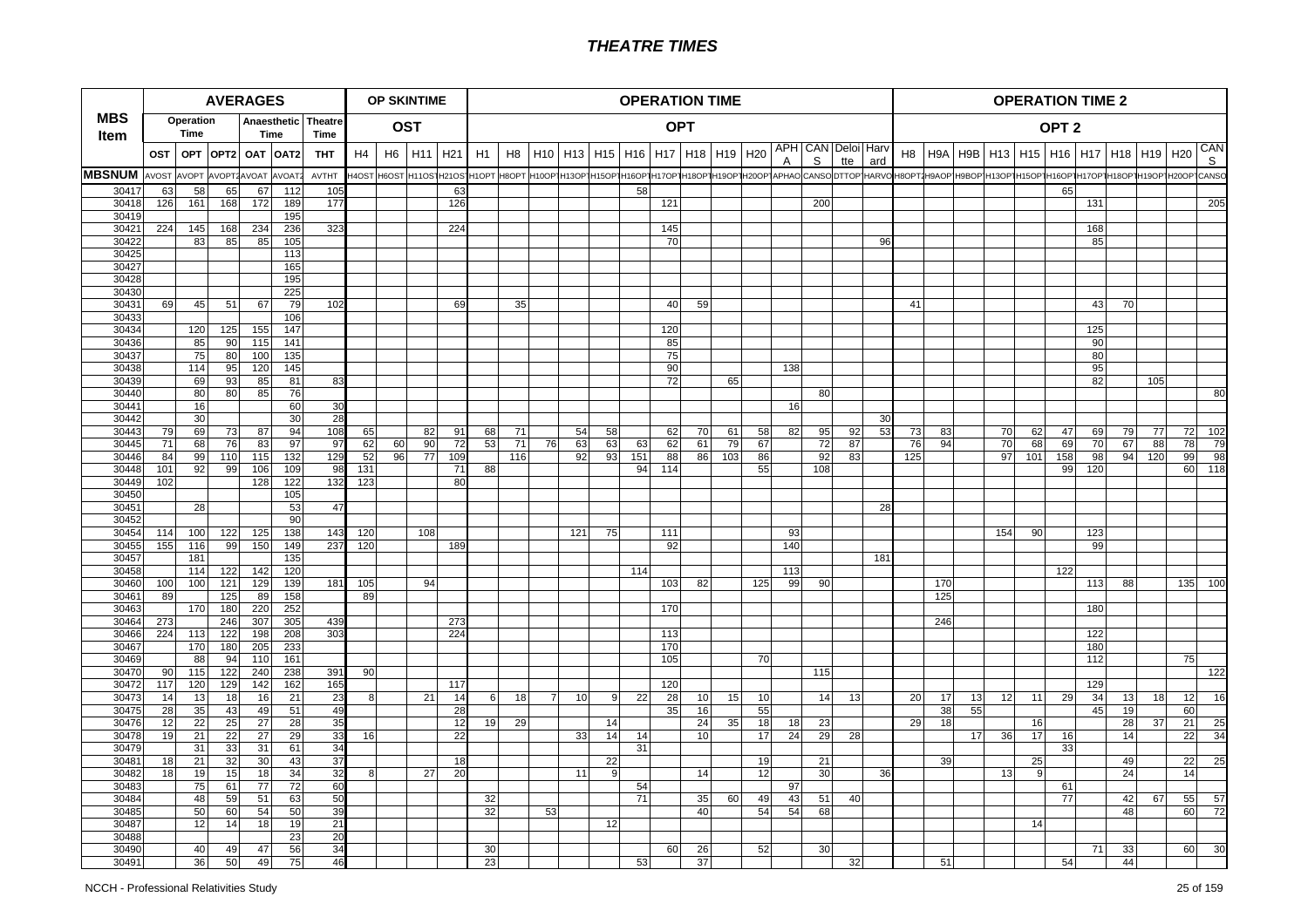|                    | <b>ANAESTHETIC TIME</b> |                                                                                                                                                                                                               |     |          |                 |          |          |     |            |          |          |          |                 |                                                                                          |           |            |                |    |                |                  |    |            |            | <b>ANAESTHETIC TIME 2</b> |                                                                                                                |          |            |           |           |            |             |            |
|--------------------|-------------------------|---------------------------------------------------------------------------------------------------------------------------------------------------------------------------------------------------------------|-----|----------|-----------------|----------|----------|-----|------------|----------|----------|----------|-----------------|------------------------------------------------------------------------------------------|-----------|------------|----------------|----|----------------|------------------|----|------------|------------|---------------------------|----------------------------------------------------------------------------------------------------------------|----------|------------|-----------|-----------|------------|-------------|------------|
| <b>MBS</b><br>Item |                         | <b>OAT</b><br>CAN Deloi                                                                                                                                                                                       |     |          |                 |          |          |     |            |          |          |          |                 |                                                                                          |           |            |                |    |                |                  |    |            |            | OAT <sub>2</sub>          |                                                                                                                |          |            |           |           |            |             |            |
|                    | H1                      | H <sub>10</sub> H <sub>13</sub> H <sub>15</sub> H <sub>16</sub> H <sub>17</sub><br>H <sub>18</sub> H <sub>19</sub> H <sub>20</sub> H <sub>21</sub><br>H <sub>4</sub><br>H <sub>6</sub><br>H <sub>8</sub><br>S |     |          |                 |          |          |     |            |          |          |          |                 |                                                                                          |           | <b>MBS</b> | H <sub>5</sub> | H7 | H <sub>8</sub> | H <sub>9</sub> A |    |            |            |                           | H9B   H11   H12   H14   H15   H16   H17   H19   H20   H21                                                      |          |            |           |           |            | CAN WA<br>S | Grou       |
| <b>MBSNUM</b>      |                         |                                                                                                                                                                                                               |     |          |                 |          |          |     |            |          |          |          |                 | H1OAT H4OAT H6OAT H8OAT H10OATH13OATH15OATH16OATH17OATH18OATH19OATH20OATH21OATCANSODTTOA | tte       |            |                |    |                |                  |    |            |            |                           | AOAWOCANDINO FIZIO ALIAO ALIAO ALIAO ALIAO ALIAO ALIAO ALIAO ALIAO ILIAO ALIAO ALIAO ALIAO ALIAO ALIAO ALIAO A |          |            |           |           |            |             |            |
| 30417              |                         |                                                                                                                                                                                                               |     |          |                 |          |          | 65  |            |          |          |          | 68              |                                                                                          |           | 195        |                |    |                |                  |    |            |            |                           |                                                                                                                | 72       |            |           |           | 68         |             |            |
| 30418              |                         |                                                                                                                                                                                                               |     |          |                 |          |          |     | 150        |          |          |          | 146             | 220                                                                                      |           | 165        |                |    |                |                  |    |            |            | 243                       |                                                                                                                |          | 160        |           |           | 163        | 225         | 180        |
| 30419              |                         |                                                                                                                                                                                                               |     |          |                 |          |          |     |            |          |          |          |                 |                                                                                          |           | 195        |                |    |                |                  |    |            |            |                           |                                                                                                                |          |            |           |           |            |             |            |
| 30421              |                         |                                                                                                                                                                                                               |     |          |                 |          |          |     | 185        |          |          |          | 283             |                                                                                          |           | 195        |                |    |                |                  |    |            |            | 283                       |                                                                                                                |          | 208        |           |           | 283        |             | 210        |
| 30422<br>30425     |                         |                                                                                                                                                                                                               |     |          |                 |          |          |     | 85         |          |          |          |                 |                                                                                          |           | 75<br>165  |                |    |                |                  |    |            |            | 95<br>60                  |                                                                                                                |          | 100        |           |           |            |             | 150        |
| 30427              |                         |                                                                                                                                                                                                               |     |          |                 |          |          |     |            |          |          |          |                 |                                                                                          |           | 165        |                |    |                |                  |    |            |            |                           |                                                                                                                |          |            |           |           |            |             |            |
| 30428              |                         |                                                                                                                                                                                                               |     |          |                 |          |          |     |            |          |          |          |                 |                                                                                          |           | 195        |                |    |                |                  |    |            |            |                           |                                                                                                                |          |            |           |           |            |             |            |
| 30430              |                         |                                                                                                                                                                                                               |     |          |                 |          |          |     |            |          |          |          |                 |                                                                                          |           | 225        |                |    |                |                  |    |            |            |                           |                                                                                                                |          |            |           |           |            |             |            |
| 30431              |                         |                                                                                                                                                                                                               |     | 48       |                 |          |          |     | 65         | 70       |          |          | 85              |                                                                                          |           | 90         | 70             |    | 54             |                  |    |            |            |                           |                                                                                                                |          | 68         |           |           | 100        |             | 90         |
| 30433              |                         |                                                                                                                                                                                                               |     |          |                 |          |          |     |            |          |          |          |                 |                                                                                          |           | 135        |                |    |                |                  |    |            |            | 92                        |                                                                                                                |          |            |           |           |            |             | 90         |
| 30434              |                         |                                                                                                                                                                                                               |     |          |                 |          |          |     | 155        |          |          |          |                 |                                                                                          |           | 105        |                |    |                |                  |    |            |            | 175                       |                                                                                                                |          | 160        |           |           |            |             |            |
| 30436<br>30437     |                         |                                                                                                                                                                                                               |     |          |                 |          |          |     | 115<br>100 |          |          |          |                 |                                                                                          |           | 135<br>165 |                |    |                |                  |    |            | 135        | 175                       |                                                                                                                |          | 120<br>105 |           |           |            |             |            |
| 30438              |                         |                                                                                                                                                                                                               |     |          |                 |          |          |     | 120        |          |          |          |                 |                                                                                          |           | 165        |                |    |                |                  |    |            |            |                           |                                                                                                                |          | 125        |           |           |            |             |            |
| 30439              |                         |                                                                                                                                                                                                               |     |          |                 |          |          |     | 95         |          | 75       |          |                 |                                                                                          |           | 60         |                |    |                |                  |    |            |            |                           |                                                                                                                |          | 105        | 115       |           |            |             | 45         |
| 30440              |                         |                                                                                                                                                                                                               |     |          |                 |          |          |     |            |          |          |          |                 | 85                                                                                       |           | 75         |                |    |                |                  |    |            |            | 115                       |                                                                                                                |          |            |           |           |            | 85          | 30         |
| 30441              |                         |                                                                                                                                                                                                               |     |          |                 |          |          |     |            |          |          |          |                 |                                                                                          |           | 60         |                |    |                |                  |    |            |            |                           |                                                                                                                |          |            |           |           |            |             |            |
| 30442              |                         |                                                                                                                                                                                                               |     |          |                 |          |          |     |            |          |          |          |                 |                                                                                          |           | 30         |                |    |                |                  |    |            |            |                           |                                                                                                                |          |            |           |           |            |             |            |
| 30443<br>30445     | 85<br>71                | 90<br>91                                                                                                                                                                                                      | 72  | 81<br>86 | 92              | 74<br>82 | 72<br>75 | 78  | 86<br>84   | 91<br>76 | 80<br>96 | 77<br>90 | 105<br>84       | 106<br>78                                                                                | 102<br>88 | 90<br>120  | 104<br>99      |    | 83<br>90       | 94<br>108        |    | 104<br>107 | 120<br>102 | 94<br>85                  | 76<br>80                                                                                                       | 54<br>84 | 94<br>92   | 97<br>105 | 90<br>101 | 111<br>90  | 114<br>84   | 90<br>105  |
| 30446              |                         | 72                                                                                                                                                                                                            | 109 | 128      |                 | 112      | 106      | 169 | 125        | 105      | 135      | 104      | 119             | 101                                                                                      | 115       | 150        | 177            |    | 136            |                  |    | 95         | 125        | 118                       | 114                                                                                                            | 175      | $134$      | 151       | 118       | 125        | 107         | 120        |
| 30448              | 99                      | 152                                                                                                                                                                                                           |     |          |                 |          |          | 105 | 127        |          |          | 75       | 78              | 110                                                                                      |           | 165        | 95             |    |                |                  |    |            |            | 74                        |                                                                                                                | 110      | 133        |           | 80        | 84         | 120         | 120        |
| 30449              |                         | 167                                                                                                                                                                                                           |     |          |                 |          |          |     |            |          |          |          | 89              |                                                                                          |           | 195        |                |    |                |                  |    |            |            | 108                       |                                                                                                                |          |            |           |           | 95         |             | 90         |
| 30450              |                         |                                                                                                                                                                                                               |     |          |                 |          |          |     |            |          |          |          |                 |                                                                                          |           | 105        |                |    |                |                  |    |            |            |                           |                                                                                                                |          |            |           |           |            |             |            |
| 30451              |                         |                                                                                                                                                                                                               |     |          |                 |          |          |     |            |          |          |          |                 |                                                                                          |           | 45         |                |    |                |                  |    |            |            |                           |                                                                                                                |          |            |           |           |            |             | 60         |
| 30452              |                         |                                                                                                                                                                                                               |     |          |                 |          |          |     |            |          |          |          |                 |                                                                                          |           | 135        |                |    |                |                  |    |            |            | 45                        |                                                                                                                |          |            |           |           |            |             |            |
| 30454<br>30455     |                         | 150<br>140                                                                                                                                                                                                    |     |          |                 | 133      | 75       |     | 141<br>111 |          |          |          | 198             |                                                                                          |           | 135<br>165 | 137            |    |                |                  |    | 125        |            | 235<br>110                | 90                                                                                                             |          | 153<br>119 |           |           | 203        |             | 90<br>150  |
| 30457              |                         |                                                                                                                                                                                                               |     |          |                 |          |          |     |            |          |          |          |                 |                                                                                          |           | 135        |                |    |                |                  |    |            |            |                           |                                                                                                                |          |            |           |           |            |             |            |
| 30458              |                         |                                                                                                                                                                                                               |     |          |                 |          |          | 142 |            |          |          |          |                 |                                                                                          |           | 120        |                |    |                |                  |    |            |            |                           |                                                                                                                | 149      |            |           |           |            |             | 90         |
| 30460              |                         | 172                                                                                                                                                                                                           |     |          |                 |          |          |     | 135        | 108      | 70       | 185      |                 | 105                                                                                      |           | 120        |                |    |                | 190              |    | 129        |            | 158                       |                                                                                                                |          | 145        | 75        | 195       |            | 115         | 120        |
| 30461              |                         | 89                                                                                                                                                                                                            |     |          |                 |          |          |     |            |          |          |          |                 |                                                                                          |           | 180        |                |    |                | 145              |    |            |            |                           |                                                                                                                |          |            |           |           |            |             | 150        |
| 30463              |                         |                                                                                                                                                                                                               |     |          |                 |          |          |     | 220        |          |          |          |                 |                                                                                          |           | 255        |                |    |                |                  |    |            |            |                           |                                                                                                                |          | 230        |           |           |            |             | 270        |
| 30464<br>30466     |                         |                                                                                                                                                                                                               |     |          |                 |          |          |     | 131        |          |          |          | 307<br>266      |                                                                                          |           | 345<br>225 |                |    |                | 263              |    |            |            | 170                       |                                                                                                                |          | 139        |           |           | 312<br>266 |             | 300<br>240 |
| 30467              |                         |                                                                                                                                                                                                               |     |          |                 |          |          |     | 205        |          |          |          |                 |                                                                                          |           | 225        |                |    |                |                  |    |            |            | 260                       |                                                                                                                |          | 215        |           |           |            |             |            |
| 30469              |                         |                                                                                                                                                                                                               |     |          |                 |          |          |     | 131        |          |          | 90       |                 |                                                                                          |           | 255        |                |    |                |                  |    |            |            | 155                       |                                                                                                                |          | 138        |           | 95        |            |             |            |
| 30470              |                         |                                                                                                                                                                                                               |     |          |                 |          |          |     |            |          |          |          | 355             | 125                                                                                      |           | 225        |                |    |                |                  |    |            |            |                           |                                                                                                                |          |            |           |           | 357        | 132         |            |
| 30472              |                         |                                                                                                                                                                                                               |     |          |                 |          |          |     | 155        |          |          |          | 128             |                                                                                          |           | 225        |                |    |                |                  |    |            |            | 120                       |                                                                                                                |          | 164        |           |           | 140        |             |            |
| 30473              | 10                      | 19                                                                                                                                                                                                            |     | 19       | 10 <sup>1</sup> | 14       | 13       | 25  |            | 14       | 22       | 16       | 17              | 16                                                                                       | 14        | 15         |                | 8  | 22             | 24               | 21 | 31         | 15         | 17                        | 14                                                                                                             | 32       |            | 26        | 19        | 17         | 18          | 30         |
| 30475              |                         | 84                                                                                                                                                                                                            |     |          |                 |          |          |     | 45         |          |          | 60       | 34              |                                                                                          | 22        | 45         |                |    |                | 52               | 65 |            |            | 42                        |                                                                                                                |          | 55         |           | 65        | 36         |             |            |
| 30476<br>30478     | 24                      | 19 <sup>1</sup>                                                                                                                                                                                               |     | 29       |                 | 45       | 17<br>19 | 23  |            | 33<br>14 | 45       | 25<br>28 | 16<br>32        | 26<br>33                                                                                 | 31        | 30<br>30   |                | 12 | 29             | 34               | 29 |            | 43         | 30<br>32                  | 19<br>22                                                                                                       | 25       |            | 47        | 28<br>33  | 22<br>38   | 28<br>38    | 15<br>15   |
| 30479              |                         |                                                                                                                                                                                                               |     |          |                 |          |          | 31  |            |          |          |          |                 |                                                                                          |           | 90         |                |    |                |                  |    |            |            |                           |                                                                                                                | 34       |            |           |           |            |             | 60         |
| 30481              |                         |                                                                                                                                                                                                               |     |          |                 |          | 25       |     |            | 50       |          | 28       | 24              | 23                                                                                       |           | 90         |                |    |                | 50               |    |            |            | 36                        | 28                                                                                                             |          |            |           | 31        | 35         | 27          | 45         |
| 30482              |                         |                                                                                                                                                                                                               |     |          |                 | 14       | 11       |     |            | 16       |          | 17       | $\overline{22}$ | 30                                                                                       |           | 90         |                |    |                |                  |    | 30         |            | $\overline{27}$           | 11                                                                                                             |          |            |           | 19        | 22         | 40          | 30         |
| 30483              |                         |                                                                                                                                                                                                               |     |          |                 |          |          | 77  |            |          |          |          |                 |                                                                                          |           | 60         |                |    |                |                  |    |            |            |                           |                                                                                                                | 84       |            |           |           |            |             |            |
| 30484              | 36                      |                                                                                                                                                                                                               |     |          | 22              |          |          | 76  |            | 41       | 69       | 59       |                 | 54                                                                                       | 47        | 45         |                |    |                |                  |    |            |            | 54                        |                                                                                                                | 82       |            | 76        | 64        |            | 60          | 60         |
| 30485              | 37                      |                                                                                                                                                                                                               |     |          | 58              |          |          |     |            | 47       |          | 61       |                 | 68                                                                                       |           | 45<br>30   |                |    |                | 30               |    |            |            | 59                        |                                                                                                                |          |            |           | 67        |            | 72          | 30<br>15   |
| 30487<br>30488     |                         |                                                                                                                                                                                                               |     |          |                 |          | 18       |     |            |          |          |          |                 |                                                                                          |           | 30         |                | 11 |                |                  |    |            |            | 20                        | 19                                                                                                             |          |            |           |           |            |             | 15         |
| 30490              | 32                      |                                                                                                                                                                                                               |     |          |                 |          |          |     | 84         | 30       |          | 58       |                 | 30                                                                                       |           | 60         |                |    |                |                  |    |            |            | 55                        |                                                                                                                |          | 95         |           | 67        |            | 30          | 30         |
| 30491              | 28                      |                                                                                                                                                                                                               |     |          |                 |          |          | 62  |            | 45       |          |          |                 |                                                                                          | 60        | 90         |                |    |                | $\overline{71}$  |    |            |            | 93                        |                                                                                                                | 63       |            |           |           |            |             | 60         |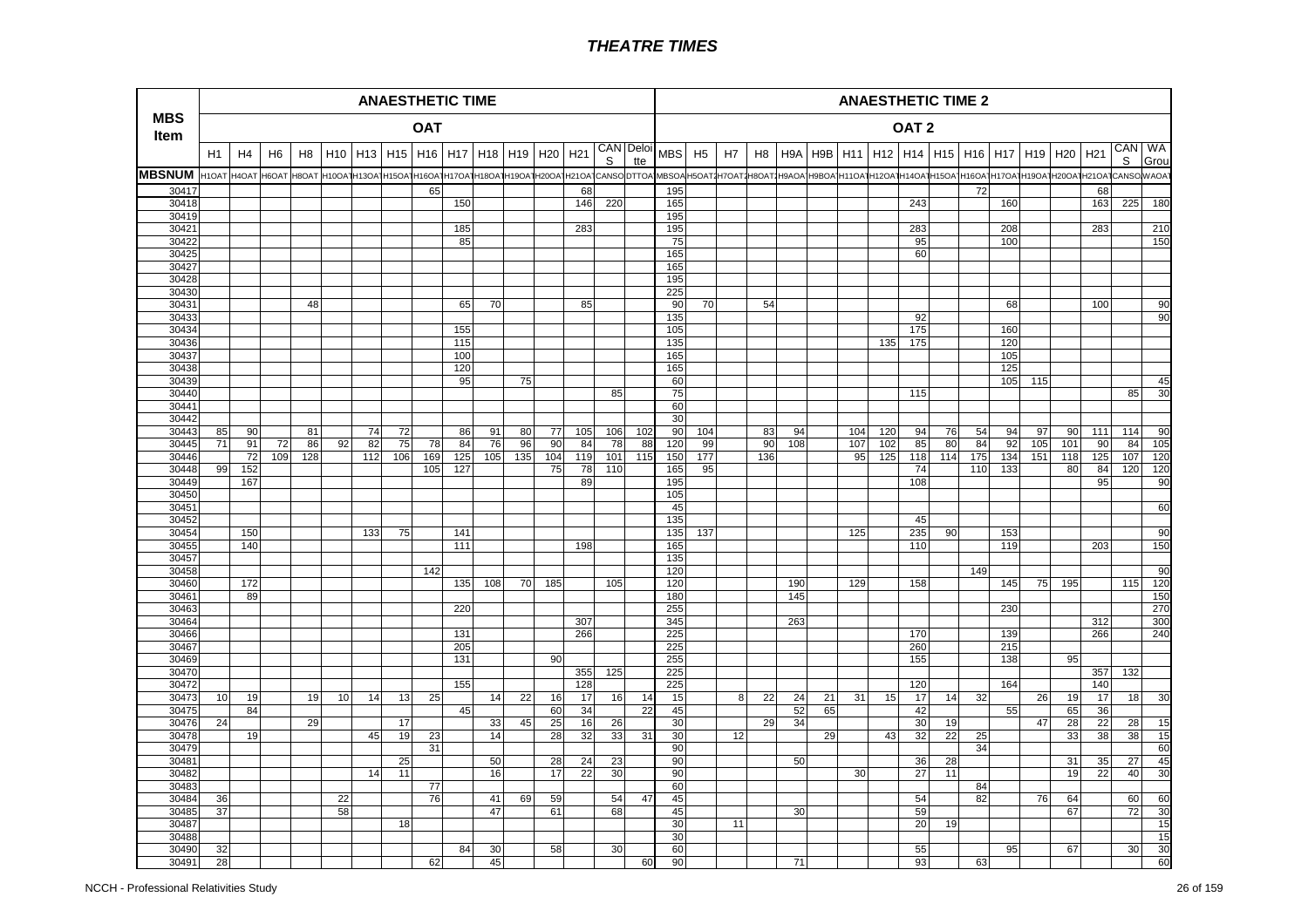|                                                                                      | <b>THEATRE TIME</b> |    |                         |           |                                   |            |            |                        |          |                       |                          |                 |                |                      |                       |     |                |                |                |                |                      |         |                | <b>FREQUENCY</b>     |                      |                                                                                                                                                                                                                                |                                   |                           |                       |                |                            |                                                       |                |                  |
|--------------------------------------------------------------------------------------|---------------------|----|-------------------------|-----------|-----------------------------------|------------|------------|------------------------|----------|-----------------------|--------------------------|-----------------|----------------|----------------------|-----------------------|-----|----------------|----------------|----------------|----------------|----------------------|---------|----------------|----------------------|----------------------|--------------------------------------------------------------------------------------------------------------------------------------------------------------------------------------------------------------------------------|-----------------------------------|---------------------------|-----------------------|----------------|----------------------------|-------------------------------------------------------|----------------|------------------|
| <b>MBS</b><br><b>Item</b>                                                            |                     |    |                         |           |                                   | <b>THT</b> |            |                        |          |                       |                          |                 |                |                      |                       |     |                |                |                |                |                      |         |                | <b>FQ</b>            |                      |                                                                                                                                                                                                                                |                                   |                           |                       |                |                            |                                                       |                |                  |
|                                                                                      | H2                  | H3 |                         |           | H11   H13   H15   H18   H19   H21 |            |            |                        | Pub      | Priv                  | C'mix C'mix C'mix<br>Qth | H1              | H3             | H <sub>4</sub>       | H <sub>6</sub>        | H7  | H <sub>8</sub> |                |                |                |                      |         |                |                      |                      | H9A   H9B   H10   H11   H12   H13   H14   H15   H16   H17   H18   H19   H20   H21                                                                                                                                              |                                   |                           |                       | S              |                            | APH CAN C'mix C'mix C'mix Deloi<br>Pub Priv Other tte |                |                  |
| MBSNUM H2THT H3THT H11THTH13THTH15THTH18THTH19THTH21THTCMXPUCMXPVCMXOTFQH1 FQH3 FQH4 |                     |    |                         |           |                                   |            |            |                        |          |                       |                          |                 |                |                      |                       |     |                |                |                |                |                      |         |                |                      |                      | FQH6 FQH7 FQH8 FQH9A FQH9B FQH10 FQH11 FQH12 FQH12 FQH13 FQH14 FQH15 FQH16 FQH17 FQH18 FQH19 FQH20 FQH21 FQAPH FQCAN FQCMX FQCMX FQCMX FQCMX FQCMX FQCMX FQCMX FQCMX FQCMX FQCMX FQCMX FQCMX FQCMX FQCMX FQCMX FQCMX FQCMX FQC |                                   |                           |                       |                |                            |                                                       |                |                  |
| 30417                                                                                |                     |    |                         |           |                                   |            |            | 105                    |          |                       |                          |                 |                |                      |                       |     |                |                |                |                |                      |         |                |                      | 1                    |                                                                                                                                                                                                                                |                                   | $\mathbf{1}$              |                       |                |                            |                                                       |                |                  |
| 30418<br>30419                                                                       | 155                 |    |                         |           |                                   |            |            | 199                    |          |                       |                          |                 |                |                      |                       |     |                |                |                |                |                      |         | 12             |                      |                      | $5\phantom{.0}$                                                                                                                                                                                                                |                                   | 1                         |                       | $\overline{1}$ |                            |                                                       |                |                  |
| 30421                                                                                | 340                 |    |                         |           |                                   |            |            | 305                    |          |                       |                          |                 |                |                      |                       |     |                |                |                |                |                      |         |                | 5 <sub>l</sub>       |                      | $\overline{c}$                                                                                                                                                                                                                 |                                   | 11                        |                       |                |                            |                                                       |                |                  |
| 30422                                                                                |                     |    |                         |           |                                   |            |            |                        |          |                       |                          |                 |                |                      |                       |     |                |                |                |                |                      |         |                | 1                    |                      | $\overline{1}$                                                                                                                                                                                                                 |                                   |                           |                       |                |                            |                                                       |                |                  |
| 30425                                                                                |                     |    |                         |           |                                   |            |            |                        |          |                       |                          |                 |                |                      |                       |     |                |                |                |                |                      |         |                | 2 <sup>1</sup>       |                      |                                                                                                                                                                                                                                |                                   |                           |                       |                |                            |                                                       |                |                  |
| 30427<br>30428                                                                       |                     |    |                         |           |                                   |            |            |                        |          |                       |                          |                 |                |                      |                       |     |                |                |                |                |                      |         |                |                      |                      |                                                                                                                                                                                                                                |                                   |                           |                       |                |                            |                                                       |                |                  |
| 30430                                                                                |                     |    |                         |           |                                   |            |            |                        |          |                       |                          |                 |                |                      |                       |     |                |                |                |                |                      |         |                |                      |                      |                                                                                                                                                                                                                                |                                   |                           |                       |                |                            |                                                       |                |                  |
| 30431                                                                                |                     |    |                         |           |                                   | 81         |            | 125                    |          | 100                   |                          |                 |                |                      |                       |     | 11             |                |                |                |                      |         |                |                      |                      | 1<br>$\overline{1}$                                                                                                                                                                                                            |                                   | 1                         |                       |                |                            | 1                                                     |                |                  |
| 30433                                                                                |                     |    |                         |           |                                   |            |            |                        |          |                       |                          |                 |                |                      |                       |     |                |                |                |                |                      |         |                | $\overline{4}$       |                      |                                                                                                                                                                                                                                |                                   |                           |                       |                |                            |                                                       |                |                  |
| 30434<br>30436                                                                       |                     |    |                         |           |                                   |            |            |                        |          |                       |                          |                 |                |                      |                       |     |                |                |                |                | $\overline{1}$       |         |                | 11<br>$\overline{2}$ |                      | $\overline{1}$<br>$\overline{1}$                                                                                                                                                                                               |                                   |                           |                       |                |                            |                                                       |                |                  |
| 30437                                                                                |                     |    |                         |           |                                   |            |            |                        |          |                       |                          |                 |                |                      |                       |     |                |                |                |                |                      |         |                |                      |                      | $\overline{1}$                                                                                                                                                                                                                 |                                   |                           |                       |                |                            |                                                       |                |                  |
| 30438                                                                                |                     |    |                         |           |                                   |            |            |                        |          |                       |                          |                 |                |                      |                       |     |                |                |                |                |                      |         |                |                      |                      | $\overline{1}$                                                                                                                                                                                                                 |                                   |                           | 11                    |                |                            |                                                       |                |                  |
| 30439                                                                                |                     |    |                         |           |                                   |            | 125        |                        |          | 40                    |                          |                 |                |                      |                       |     |                |                |                |                |                      |         |                |                      |                      | $\overline{4}$                                                                                                                                                                                                                 |                                   |                           |                       |                |                            | $\overline{2}$                                        |                |                  |
| 30440<br>30441                                                                       |                     |    |                         |           |                                   |            |            |                        | 30       |                       |                          |                 |                |                      |                       |     |                |                |                |                |                      |         |                | 11                   |                      |                                                                                                                                                                                                                                |                                   |                           | 3308                  | $\mathbf{1}$   | 1                          |                                                       |                |                  |
| 30442                                                                                | 38                  |    |                         |           |                                   |            |            |                        |          | 17                    |                          |                 |                |                      |                       |     |                |                |                |                |                      |         |                |                      |                      |                                                                                                                                                                                                                                |                                   |                           |                       |                |                            | $2 \vert$                                             |                |                  |
| 30443                                                                                | 103                 |    | 122                     | 90        | 85                                | 100        | 120        | 137                    |          |                       |                          | 3 <sup>1</sup>  |                | $\overline{2}$       |                       |     | 11             | 14             |                |                | $\overline{1}$       |         | 53<br>1        | 5 <sub>5</sub>       | $\mathbf{2}$         | 85<br>$6 \mid$                                                                                                                                                                                                                 | 8<br>3                            |                           | $11 \overline{)1276}$ | $\overline{7}$ |                            |                                                       |                | 23               |
| 30445                                                                                | 84<br>118           | 68 | $\overline{125}$<br>112 | 89<br>117 | 102<br>$132$                      | 83<br>113  | 125<br>169 | 117<br>$\frac{145}{2}$ |          | 80                    |                          | 18              | $2 \vert$      | 71<br>$\overline{2}$ | 107<br>$\overline{4}$ |     | 55<br>3        | 34             | $\overline{2}$ | 75<br>$\Delta$ | 14<br>$\overline{1}$ | 19<br>ω | 559<br>46      | 63<br> 9             | 44<br>$\overline{2}$ | 219<br>63<br>31<br>$\overline{4}$                                                                                                                                                                                              | 53<br>149<br>$\overline{7}$<br>10 | 268                       |                       | 70<br>9        |                            | 10                                                    |                | $\frac{292}{23}$ |
| 30446<br>30448                                                                       |                     |    |                         |           |                                   |            |            | 112                    |          | 84                    |                          | $\overline{a}$  |                | $\mathsf 3$          |                       |     |                |                |                |                |                      |         |                | 8 <sup>1</sup>       | $2 \vert$            | $\overline{2}$                                                                                                                                                                                                                 |                                   | 14<br>1<br>5 <sub>l</sub> |                       | $\mathbf{1}$   |                            | $\mathbf{1}$                                          |                |                  |
| 30449                                                                                |                     |    |                         |           |                                   |            |            | 132                    |          |                       |                          |                 |                | 3 <sup>l</sup>       |                       |     |                |                |                |                |                      |         |                | 9                    |                      |                                                                                                                                                                                                                                |                                   | 1                         |                       |                |                            |                                                       |                |                  |
| 30450                                                                                |                     |    |                         |           |                                   |            |            |                        |          |                       |                          |                 |                |                      |                       |     |                |                |                |                |                      |         |                |                      |                      |                                                                                                                                                                                                                                |                                   |                           |                       |                |                            |                                                       |                |                  |
| 30451<br>30452                                                                       | 33                  |    |                         |           |                                   |            |            |                        |          | 60                    |                          |                 |                |                      |                       |     |                |                |                |                |                      |         |                |                      |                      |                                                                                                                                                                                                                                |                                   |                           |                       |                |                            | 1                                                     |                |                  |
| 30454                                                                                | 138                 |    | 145                     | 165       | 125                               |            |            |                        |          |                       |                          |                 |                | $\mathbf{1}$         |                       |     |                |                |                | $\overline{4}$ |                      |         | $\overline{2}$ | 1<br>-1              |                      | 6                                                                                                                                                                                                                              |                                   |                           | 59                    |                |                            |                                                       |                |                  |
| 30455                                                                                |                     |    |                         |           |                                   |            |            | 237                    |          |                       |                          |                 |                | $\vert$ 1            |                       |     |                |                |                |                |                      |         |                | 1                    |                      | $\overline{4}$                                                                                                                                                                                                                 |                                   | $\mathbf{1}$              | 29                    |                |                            |                                                       |                |                  |
| 30457                                                                                |                     |    |                         |           |                                   |            |            |                        |          |                       |                          |                 |                |                      |                       |     |                |                |                |                |                      |         |                |                      |                      |                                                                                                                                                                                                                                |                                   |                           |                       |                |                            |                                                       |                |                  |
| 30458<br>30460                                                                       | 164                 |    | 149                     |           |                                   | 113        |            | 298                    |          |                       |                          |                 |                | $\overline{4}$       |                       |     |                | $\mathbf{1}$   |                | $\overline{2}$ |                      |         |                | 5 <sup>1</sup>       | 3 <sup>1</sup>       | 9<br>$\vert$                                                                                                                                                                                                                   | $\overline{1}$                    | $\mathbf{3}$<br>11        | 12<br>13              | $\overline{1}$ |                            |                                                       |                |                  |
| 30461                                                                                |                     |    |                         |           |                                   |            |            |                        |          |                       |                          |                 |                | 11                   |                       |     |                | 1 <sup>1</sup> |                |                |                      |         |                |                      |                      |                                                                                                                                                                                                                                |                                   |                           |                       |                |                            |                                                       |                |                  |
| 30463                                                                                |                     |    |                         |           |                                   |            |            |                        |          |                       |                          |                 |                |                      |                       |     |                |                |                |                |                      |         |                |                      |                      | $\overline{1}$                                                                                                                                                                                                                 |                                   |                           |                       |                |                            |                                                       |                |                  |
| 30464                                                                                |                     |    |                         |           |                                   |            |            | 439<br>303             |          |                       |                          |                 |                |                      |                       |     |                | 2 <sup>1</sup> |                |                |                      |         |                | $\overline{2}$       |                      | 3                                                                                                                                                                                                                              |                                   | $\overline{1}$<br>1       |                       |                |                            |                                                       |                |                  |
| 30466<br>30467                                                                       |                     |    |                         |           |                                   |            |            |                        |          |                       |                          |                 |                |                      |                       |     |                |                |                |                |                      |         |                | $\mathbf{1}$         |                      | $\mathbf{1}$                                                                                                                                                                                                                   |                                   |                           |                       |                |                            |                                                       |                |                  |
| 30469                                                                                |                     |    |                         |           |                                   |            |            |                        |          |                       |                          |                 |                |                      |                       |     |                |                |                |                |                      |         |                | $5 \mid$             |                      | $\overline{4}$                                                                                                                                                                                                                 |                                   | 1                         |                       |                |                            |                                                       |                |                  |
| 30470                                                                                |                     |    |                         |           |                                   |            |            | 391                    |          |                       |                          |                 |                | 1                    |                       |     |                |                |                |                |                      |         |                |                      |                      |                                                                                                                                                                                                                                |                                   | 11                        |                       | $\overline{2}$ |                            |                                                       |                |                  |
| 30472<br>30473                                                                       | 15                  | 11 | 46                      | 15        | 19                                | 16         | 53         | 165                    | 24       | 16                    | 11                       | 143             | 8 <sup>1</sup> | 441                  |                       | 236 | 13             | 6 <sup>1</sup> | 21<br>259      | 12             | 171                  | 291     | 930            | $\mathbf{1}$<br>561  | $\vert 4 \vert$      | $\mathbf{1}$<br>4 1199                                                                                                                                                                                                         | 11<br>1130                        | $\overline{2}$<br>211     |                       |                | 416 1677 ****              |                                                       | 258            | 942              |
| 30475                                                                                | 27                  |    |                         |           |                                   | 23         |            | 96                     | 52       |                       |                          |                 |                | 22                   |                       |     |                | 3 <sup>1</sup> | $\overline{1}$ |                |                      |         | 28             |                      |                      | $\overline{1}$<br>45                                                                                                                                                                                                           |                                   | $6 \mid$<br>1             |                       |                | 41                         |                                                       |                | 14               |
| 30476                                                                                | 26                  |    |                         |           | 20                                | 38         | 57         | 78                     | 27       | 20                    | 12                       | 3               |                |                      |                       |     |                | 3 <sup>1</sup> |                |                |                      |         | 38             | $\overline{2}$       |                      | $\overline{7}$                                                                                                                                                                                                                 | 30                                | 3 <sup>1</sup>            | 52                    | $\overline{4}$ | 331                        | 95                                                    | 1 <sup>1</sup> |                  |
| 30478                                                                                | 27                  |    |                         | 49        | 33                                | 19         |            | 66                     | 30       | 21                    | 21                       |                 |                | 15                   |                       | 8   |                |                | $\overline{2}$ |                | $\overline{2}$       | 11      | 38             | 12                   | 1                    | 20                                                                                                                                                                                                                             | 24                                | 1                         | 46                    | $8\phantom{.}$ | 141                        | 524                                                   | $\vert$        | $\overline{7}$   |
| 30479<br>30481                                                                       | 30                  |    |                         |           | 36                                | 53         |            | 64                     | 42<br>16 | 26<br>$\overline{27}$ | 35                       |                 |                |                      |                       |     |                | $\overline{2}$ |                |                |                      |         | 269            | 17                   | 4 <sup>1</sup>       | 5 <sub>5</sub>                                                                                                                                                                                                                 | 38                                | $\vert$ 2                 |                       | $\mathbf{1}$   | $6 \mid$<br>$\overline{7}$ | 41<br>16                                              |                |                  |
| 30482                                                                                | 25                  |    | 45                      | 16        |                                   | 26         |            | 71                     | 14       | 26                    |                          |                 |                | 11                   |                       |     |                |                |                | -1             |                      |         | 52<br>11       | $\overline{2}$       |                      | $\overline{2}$                                                                                                                                                                                                                 |                                   | 9<br>1 <sup>1</sup>       |                       | $\overline{1}$ | 12                         | 10 <sup>1</sup>                                       |                |                  |
| 30483                                                                                | 60                  |    |                         |           |                                   |            |            |                        |          |                       |                          |                 |                |                      |                       |     |                |                |                |                |                      |         |                |                      | 1                    |                                                                                                                                                                                                                                |                                   |                           | 22                    |                |                            |                                                       |                |                  |
| 30484                                                                                | 54                  |    |                         |           |                                   | 48         | 101        |                        | 42       | 30                    | 25                       | 11              |                |                      |                       |     |                |                | $\mathbf{3}$   |                |                      |         | 68             |                      | 2 <sup>1</sup>       | 96                                                                                                                                                                                                                             | 73<br>4                           |                           | 129                   | 10             | 217                        | 290                                                   | $\overline{2}$ | 8                |
| 30485<br>30487                                                                       | 44                  |    |                         |           | 21                                | 55         |            |                        | 26<br>24 | 31<br>16              |                          | 28              |                |                      |                       | 19  |                | $\mathbf{1}$   | $\overline{2}$ |                |                      |         | 19             | 1<br>$\overline{7}$  |                      | 38 <sup>1</sup>                                                                                                                                                                                                                | 18                                |                           | 30                    | $\mathbf{3}$   | 39<br> 3                   | 141<br>57                                             |                |                  |
| 30488                                                                                |                     |    |                         |           |                                   |            |            |                        |          | $\overline{20}$       |                          |                 |                |                      |                       |     |                |                |                |                |                      |         |                |                      |                      |                                                                                                                                                                                                                                |                                   |                           |                       |                |                            | $\overline{1}$                                        |                |                  |
| 30490                                                                                |                     |    |                         |           |                                   | 37         |            |                        | 36       | 33                    | 30                       | $\mathbf{1}$    |                |                      |                       |     |                |                |                |                |                      |         | 23             |                      |                      | $\mathbf{3}$<br>1                                                                                                                                                                                                              |                                   | 3 <sup>1</sup>            |                       | $\mathbf{1}$   | 3 <sup>1</sup>             | $\overline{4}$                                        |                |                  |
| 30491                                                                                | 50                  |    |                         |           |                                   | 51         |            |                        |          | 38                    |                          | $\vert 4 \vert$ |                |                      |                       |     |                | 1              |                |                |                      |         |                | $\mathbf{3}$         | 2                    | 28                                                                                                                                                                                                                             |                                   |                           |                       |                |                            | 32                                                    |                | 5                |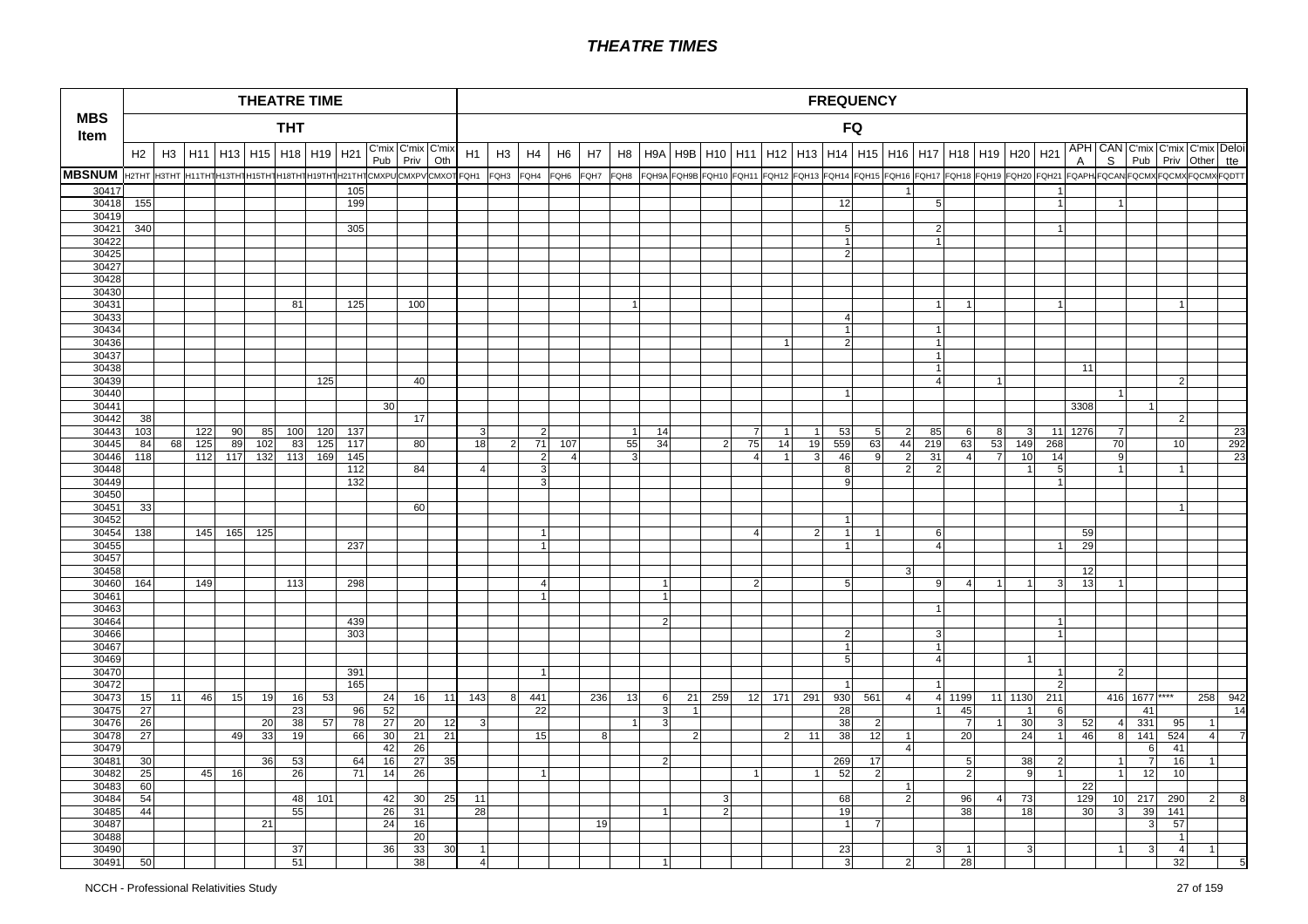|                           |            |                          |            | <b>AVERAGES</b>                |            |                        |     |            | <b>OP SKINTIME</b> |           |     |          |                                                                                                                  |    |          |            |            | <b>OPERATION TIME</b> |          |            |            |                                |     |     |     |                 | <b>OPERATION TIME 2</b>                                           |                  |           |                 |            |           |            |                      |
|---------------------------|------------|--------------------------|------------|--------------------------------|------------|------------------------|-----|------------|--------------------|-----------|-----|----------|------------------------------------------------------------------------------------------------------------------|----|----------|------------|------------|-----------------------|----------|------------|------------|--------------------------------|-----|-----|-----|-----------------|-------------------------------------------------------------------|------------------|-----------|-----------------|------------|-----------|------------|----------------------|
| <b>MBS</b><br><b>Item</b> |            | Operation<br><b>Time</b> |            | Anaesthetic<br><b>Time</b>     |            | <b>Theatre</b><br>Time |     | <b>OST</b> |                    |           |     |          |                                                                                                                  |    |          |            | <b>OPT</b> |                       |          |            |            |                                |     |     |     |                 |                                                                   | OPT <sub>2</sub> |           |                 |            |           |            |                      |
|                           | OST        |                          |            | OPT OPT2 OAT OAT2              |            | <b>THT</b>             | H4  |            | H6 H11             | H21       | H1  | H8       | H10   H13   H15   H16   H17   H18   H19   H20                                                                    |    |          |            |            |                       |          |            | A          | APH   CAN   Deloi   Harv<br>S. | tte | ard |     |                 | H8   H9A   H9B   H13   H15   H16   H17   H18   H19   H20          |                  |           |                 |            |           |            | CAN<br>$\mathcal{S}$ |
| <b>MBSNUM</b>             |            |                          |            | AVOST AVOPT AVOPTZAVOAT AVOATZ |            | AVTHT                  |     |            |                    |           |     |          | -40ST  H6OST  H11OS1H21OS  H1OPT  H8OPT  H10OP1H13OP1H15OP1H16OP1H17OP1H18OP1H19OP1H20OP1APHAO CANSO DTTOP1HARVO |    |          |            |            |                       |          |            |            |                                |     |     |     |                 | H8OPT/H9AOP H9BOP H13OP H15OP H16OP H17OP H18OP H19OP H20OP CANSC |                  |           |                 |            |           |            |                      |
| 30493                     |            | 37                       | 29         | 26                             | 41         | 27                     |     |            |                    |           |     |          |                                                                                                                  |    | 18       |            |            |                       |          |            |            | 30                             |     | 62  |     |                 |                                                                   | 18               |           |                 |            |           |            | 40                   |
| 30494                     |            | 68                       | 18         |                                | 62         | 28                     |     |            |                    |           |     |          |                                                                                                                  |    |          |            |            |                       |          |            |            |                                |     | 68  |     | 18 <sup>1</sup> |                                                                   |                  |           |                 |            |           |            |                      |
| 30496<br>30497            |            | 129                      | 143        | 156                            | 124<br>83  |                        |     |            |                    |           |     |          |                                                                                                                  |    |          | 129        |            |                       |          |            |            |                                |     |     |     |                 |                                                                   |                  | 143       |                 |            |           |            |                      |
| 30499                     |            |                          |            |                                | 128        |                        |     |            |                    |           |     |          |                                                                                                                  |    |          |            |            |                       |          |            |            |                                |     |     |     |                 |                                                                   |                  |           |                 |            |           |            |                      |
| 30500                     |            |                          |            |                                | 230        |                        |     |            |                    |           |     |          |                                                                                                                  |    |          |            |            |                       |          |            |            |                                |     |     |     |                 |                                                                   |                  |           |                 |            |           |            |                      |
| 30502                     |            | 118                      |            |                                | 120        |                        |     |            |                    |           |     |          |                                                                                                                  |    |          |            |            |                       |          |            | 118        |                                |     |     |     |                 |                                                                   |                  |           |                 |            |           |            |                      |
| 30503                     |            | 135                      | 160        | 155                            | 135        | 195                    |     |            |                    |           |     |          |                                                                                                                  |    |          |            |            |                       | 135      |            |            |                                |     |     |     |                 |                                                                   |                  |           |                 |            | 160       |            |                      |
| 30505<br>30506            | 93<br>145  | 77<br>75                 | 88<br>98   | 96<br>93                       | 101<br>120 | 111<br>163             |     |            | 145                | 93        |     | 70       |                                                                                                                  |    |          |            | 83         |                       | 72<br>80 |            |            |                                |     |     | 94  |                 |                                                                   |                  |           | 90 <sub>1</sub> |            | 87<br>103 |            |                      |
| 30508                     |            | 45                       | 50         | 65                             | 95         | 80                     |     |            |                    |           |     |          |                                                                                                                  |    | 45       |            |            |                       |          |            |            |                                |     |     |     |                 |                                                                   | 50               |           |                 |            |           |            |                      |
| 30509                     |            | 125                      | 140        | 150                            | 143        | 170                    |     |            |                    |           |     |          |                                                                                                                  |    |          |            |            |                       | 125      |            |            |                                |     |     |     |                 |                                                                   |                  |           |                 |            | 140       |            |                      |
| 30511                     | 95         | 69                       | 74         | 87                             | 122        | 128                    |     | 95         |                    |           |     |          |                                                                                                                  |    | 80       | 67         | 59         | 69                    |          |            | 87         | 52                             |     |     |     |                 |                                                                   | 95               | 75        | 65              | 79         |           |            | 57                   |
| 30512                     | 135        | 97                       | 92         | 117                            | 151        | 173                    |     |            |                    | 135       |     |          |                                                                                                                  |    |          | 49         |            |                       |          |            | 120        | 123                            |     |     |     |                 |                                                                   |                  | 57        |                 |            |           |            | 128                  |
| 30514                     | 135        | 68                       | 73<br>76   | 98                             | 134        | 104                    |     |            |                    | 135       |     | 126      |                                                                                                                  |    | 53       | 64         |            | 46                    | 50       |            |            |                                |     |     | 129 |                 |                                                                   | 58               | 78        |                 | 51         | 50        |            | 93                   |
| 30515<br>30517            | 70<br>135  | 71<br>97                 | 97         | 88<br>126                      | 97<br>145  | 102<br>142             | 70  | 125        |                    | 144       |     | 94       | 50                                                                                                               |    | 48       |            | 71<br>110  | 80                    | 60       | 38         | 98<br>122  | 83<br>60                       | 89  |     | 102 | 72              |                                                                   | 56               |           | 80<br>125       | 89         | 68        | 48         | 68                   |
| 30518                     | 127        | 123                      | 134        | 152                            | 157        | 202                    | 127 |            |                    |           |     | 155      |                                                                                                                  |    | 68       |            | 148        | 123                   | 115      | 125        | 127        | 135 114                        |     |     | 165 |                 |                                                                   | 75               |           | 161             | 132        | 125       | 138        | 140                  |
| 30520                     | 149        |                          |            |                                | 120        | 195                    |     |            | 149                |           |     |          |                                                                                                                  |    |          |            |            |                       |          |            |            |                                |     |     |     |                 |                                                                   |                  |           |                 |            |           |            |                      |
| 30521                     | 212        | 183                      | 209        | 225                            | 221        | 305                    |     |            |                    | 212       |     |          |                                                                                                                  |    |          | 203        |            |                       |          |            | 163        |                                |     |     |     |                 |                                                                   |                  | 209       |                 |            |           |            |                      |
| 30523                     | 238        | 153                      | 164        | 185                            | 202        | 231                    |     |            | 292                | 184       | 144 | 216      |                                                                                                                  |    | 125      |            | 146        | 165                   | 110      | 148        | 149        | 178                            |     |     | 224 |                 |                                                                   | 133              |           | 154             | 182        | 115       | 158        | 185                  |
| 30524<br>30526            | 193        | 215<br>247               | 229<br>289 | 259<br>293                     | 278<br>316 | 235<br>320             |     |            |                    | 193       |     |          |                                                                                                                  |    |          | 262        | 190<br>155 | 158<br>285            | 185      | 295<br>300 | 202        |                                |     |     |     | 377             |                                                                   |                  | 273       | 197<br>167      | 168<br>295 | 198       | 310<br>315 |                      |
| 30527                     | 131        | 117                      | 130        | 147                            | 163        | 159                    |     | 78         | 153                | 163       |     | 177      |                                                                                                                  | 75 | 105      | 107        | 131        | 93                    |          | 148        | 98         | 143                            | 94  |     | 185 | 121             | 85                                                                | 112              | 111       | 138             | 103        |           | 166        | 150                  |
| 30529                     |            |                          |            |                                | 188        | 234                    |     |            |                    |           |     |          |                                                                                                                  |    |          |            |            |                       |          |            |            |                                |     |     |     |                 |                                                                   |                  |           |                 |            |           |            |                      |
| 30530                     | 235        | 142                      | 144        | 201                            | 185        | 307                    |     |            |                    | 235       |     |          |                                                                                                                  |    |          | 142        |            |                       |          |            |            |                                |     | 141 |     |                 |                                                                   |                  | 144       |                 |            |           |            |                      |
| 30532                     |            | 90                       | 110        | 120                            | 149        | 135                    |     |            |                    |           |     |          |                                                                                                                  |    |          |            |            |                       | 90       |            |            |                                |     |     |     | 120             |                                                                   |                  |           |                 |            | 100       |            |                      |
| 30533                     |            | 113                      | 118<br>274 | 134<br>327                     | 173        | 356                    |     |            |                    | 315       |     |          |                                                                                                                  |    |          | 113<br>187 |            |                       | 180      |            | 280        |                                |     |     | 435 |                 |                                                                   |                  | 118       |                 |            |           |            |                      |
| 30535<br>30536            | 315<br>345 | 225                      |            | 378                            | 327<br>310 | 508                    |     |            |                    | 345       |     |          |                                                                                                                  |    |          |            |            | 254                   |          |            |            |                                |     |     |     |                 |                                                                   |                  | 199       |                 | 265        | 195       |            |                      |
| 30537                     |            | 43                       | 40         | 50                             | 55         |                        |     |            |                    |           |     |          |                                                                                                                  |    |          |            | 35         |                       |          |            | 50         |                                |     |     |     |                 |                                                                   |                  |           | 40              |            |           |            |                      |
| 30538                     |            |                          |            |                                | 360        |                        |     |            |                    |           |     |          |                                                                                                                  |    |          |            |            |                       |          |            |            |                                |     |     |     |                 |                                                                   |                  |           |                 |            |           |            |                      |
| 30541                     |            | 288                      | 308        | 295                            | 328        | 255                    |     |            |                    |           |     |          |                                                                                                                  |    |          |            |            | 215                   |          |            |            | 360                            |     |     |     |                 |                                                                   |                  |           |                 | 240        |           |            | 375                  |
| 30542                     |            |                          |            |                                | 383        |                        |     |            |                    |           |     |          |                                                                                                                  |    |          |            |            |                       |          |            |            |                                |     |     |     |                 |                                                                   |                  |           |                 |            |           |            |                      |
| 30544<br>30545            |            | 178                      | 190        | 213                            | 225<br>265 |                        |     |            |                    |           |     |          |                                                                                                                  |    |          | 178        |            |                       |          |            |            |                                |     |     |     |                 |                                                                   |                  | 190       |                 |            |           |            |                      |
| 30547                     |            |                          |            |                                | 428        |                        |     |            |                    |           |     |          |                                                                                                                  |    |          |            |            |                       |          |            |            |                                |     |     |     |                 |                                                                   |                  |           |                 |            |           |            |                      |
| 30550                     |            |                          | 337        |                                | 371        |                        |     |            |                    |           |     |          |                                                                                                                  |    |          |            |            |                       |          |            |            |                                |     |     |     | 337             |                                                                   |                  |           |                 |            |           |            |                      |
| 30551                     |            |                          |            |                                | 345        |                        |     |            |                    |           |     |          |                                                                                                                  |    |          |            |            |                       |          |            |            |                                |     |     |     |                 |                                                                   |                  |           |                 |            |           |            |                      |
| 30554                     |            |                          |            |                                | 345        |                        |     |            |                    |           |     |          |                                                                                                                  |    |          |            |            |                       |          |            |            |                                |     |     |     |                 |                                                                   |                  |           |                 |            |           |            |                      |
| 30556<br>30559            |            | 40                       | 85         | 75                             | 240<br>185 | 135                    |     |            |                    |           |     |          |                                                                                                                  |    |          |            |            |                       | 40       |            |            |                                |     |     |     |                 |                                                                   |                  |           |                 |            | 85        |            |                      |
| 30560                     | 75         | 65                       | 75         | 94                             | 182        | 167                    |     |            |                    | 75        |     |          |                                                                                                                  |    |          |            |            | 65                    |          |            |            |                                |     |     |     |                 |                                                                   |                  |           |                 | 75         |           |            |                      |
| 30562                     | 74         | 65                       | 73         | 79                             | 87         | 96                     | 51  | 95         | 91                 | 59        | 64  |          |                                                                                                                  | 60 | 69       | 48         | 55         | 63                    | 49       | 67         | 72         | 81                             | 71  | 80  |     | 94              | 66                                                                | 74               | 53        | 65              | 69         | 65        | 80         | 88                   |
| 30563                     | 51         | 57                       | 62         | 68                             | 81         | 71                     |     | 60         |                    | 42        |     | 64       |                                                                                                                  |    |          | 28         | 114        | 30                    |          | 30         | 68         | 59                             | 62  |     | 71  | 75              |                                                                   |                  | 34        | 120             | 35         |           | 35         | 65                   |
| 30564                     | 30         |                          |            | 51                             | 82         | 87                     |     |            |                    | 30        |     |          |                                                                                                                  |    |          |            |            |                       |          |            |            |                                |     |     |     |                 |                                                                   |                  |           |                 |            |           |            |                      |
| 30565<br>30566            | 154<br>88  | 90<br>79                 | 89<br>86   | 113<br>99                      | 127<br>118 | 142<br>115             | 107 | 81         | 77                 | 154<br>86 | 97  | 39<br>64 |                                                                                                                  |    | 50<br>85 | 137<br>71  | 83<br>69   | 47                    | 82       | 71         | 116<br>129 | 62                             | 95  | 115 | 45  | 103<br>147      |                                                                   | 55<br>90         | 146<br>80 | 95<br>92        | 54         | 91        | 86         | 64                   |
| 30568                     |            |                          |            |                                | 53         | 30                     |     |            |                    |           |     |          |                                                                                                                  |    |          |            |            |                       |          |            |            |                                |     |     | 69  |                 |                                                                   |                  |           |                 |            |           |            |                      |
| 30569                     |            |                          |            |                                | 98         |                        |     |            |                    |           |     |          |                                                                                                                  |    |          |            |            |                       |          |            |            |                                |     |     |     |                 |                                                                   |                  |           |                 |            |           |            |                      |
| 30570                     |            | 83                       |            |                                |            |                        |     |            |                    |           |     |          |                                                                                                                  |    |          |            |            |                       |          |            | 83         |                                |     |     |     |                 |                                                                   |                  |           |                 |            |           |            |                      |
| 30571                     | 48         | 39                       | 48         | 51                             | 62         | 67                     | 35  | 28         | 73                 | 55        | 36  | 37       |                                                                                                                  | 31 | 33       | 59         | 39         | 32                    | 36       | 38         | 49         | 46                             | 36  |     | 42  | 59              | 38                                                                | 40               | 67        | 48              | 39         | 44        | 50         | 51                   |
| 30572<br>30573            | 65         | 59                       | 68         | 72                             | 85         | 86                     | 65  | 53         | 81                 | 63        | 64  | 83       | 53                                                                                                               | 46 | 65       | 58         | 54         | 45                    | 43       | 75         | 115        | 65                             | 62  |     | 85  | 95              | 51                                                                | 70               | 65        | 61              | 52         | 49        | 85         | 70                   |
|                           |            | 115                      |            |                                |            |                        |     |            |                    |           |     |          |                                                                                                                  |    |          |            |            |                       |          |            |            |                                |     |     |     |                 |                                                                   |                  |           |                 |            |           |            |                      |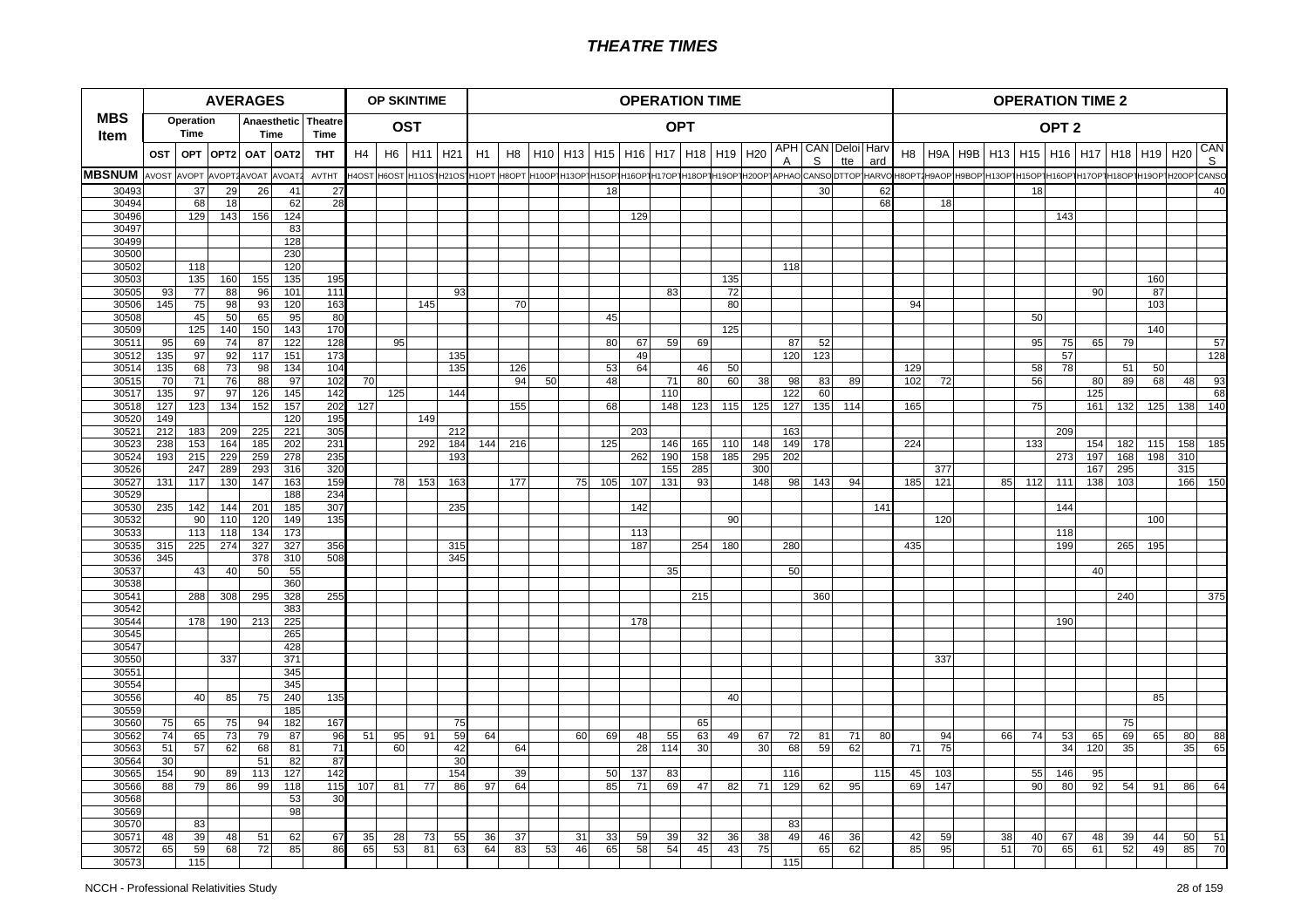|                    | <b>ANAESTHETIC TIME</b> |                                                                                                                                                                                                                                                                |          |     |    |          |          |     |            |          |          |          |          |           |                      |            |                |    |                                                                                                      |                  |     |     | <b>ANAESTHETIC TIME 2</b> |                  |                                                           |     |            |          |           |          |             |            |
|--------------------|-------------------------|----------------------------------------------------------------------------------------------------------------------------------------------------------------------------------------------------------------------------------------------------------------|----------|-----|----|----------|----------|-----|------------|----------|----------|----------|----------|-----------|----------------------|------------|----------------|----|------------------------------------------------------------------------------------------------------|------------------|-----|-----|---------------------------|------------------|-----------------------------------------------------------|-----|------------|----------|-----------|----------|-------------|------------|
| <b>MBS</b><br>Item |                         | <b>OAT</b><br>CAN Deloi                                                                                                                                                                                                                                        |          |     |    |          |          |     |            |          |          |          |          |           |                      |            |                |    |                                                                                                      |                  |     |     |                           | OAT <sub>2</sub> |                                                           |     |            |          |           |          |             |            |
|                    | H1                      | H10   H13   H15   H16   H17<br>H <sub>18</sub> H <sub>19</sub> H <sub>20</sub> H <sub>21</sub><br>H <sub>4</sub><br>H <sub>6</sub><br>H <sub>8</sub><br>S.<br>tte<br>H1OAT H4OAT H6OAT H8OAT H10OATH13OATH15OATH16OATH17OATH18OATH19OATH20OATH21OATCANSO DTTOA |          |     |    |          |          |     |            |          |          |          |          |           |                      | <b>MBS</b> | H <sub>5</sub> | H7 | H <sub>8</sub>                                                                                       | H <sub>9</sub> A |     |     |                           |                  | H9B   H11   H12   H14   H15   H16   H17   H19   H20   H21 |     |            |          |           |          | CAN WA<br>S | Grou       |
| <b>MBSNUM</b>      |                         |                                                                                                                                                                                                                                                                |          |     |    |          |          |     |            |          |          |          |          |           |                      |            |                |    | MBSOA H5OAT2H7OAT2H8OAT2H9AOA H9BOA H11OATH12OATH14OATH15OATH16OATH17OATH19OATH21OATE21OATCANSOMAAOA |                  |     |     |                           |                  |                                                           |     |            |          |           |          |             |            |
| 30493              |                         |                                                                                                                                                                                                                                                                |          |     |    |          | 22       |     |            |          |          |          |          | 30        |                      | 60         |                |    |                                                                                                      |                  |     |     |                           |                  | 22                                                        |     |            |          |           |          | 40          |            |
| 30494              |                         |                                                                                                                                                                                                                                                                |          |     |    |          |          |     |            |          |          |          |          |           |                      | 90         |                |    |                                                                                                      | 33               |     |     |                           |                  |                                                           |     |            |          |           |          |             |            |
| 30496              |                         |                                                                                                                                                                                                                                                                |          |     |    |          |          | 156 |            |          |          |          |          |           |                      | 90<br>105  |                |    |                                                                                                      |                  |     |     |                           | 101              |                                                           | 170 |            |          |           |          |             | 135        |
| 30497<br>30499     |                         |                                                                                                                                                                                                                                                                |          |     |    |          |          |     |            |          |          |          |          |           |                      | 120        |                |    |                                                                                                      |                  |     |     |                           |                  |                                                           |     |            |          |           |          |             | 60<br>135  |
| 30500              |                         |                                                                                                                                                                                                                                                                |          |     |    |          |          |     |            |          |          |          |          |           |                      | 150        |                |    |                                                                                                      |                  |     |     |                           | 310              |                                                           |     |            |          |           |          |             |            |
| 30502              |                         |                                                                                                                                                                                                                                                                |          |     |    |          |          |     |            |          |          |          |          |           |                      | 120        |                |    |                                                                                                      |                  |     |     |                           |                  |                                                           |     |            |          |           |          |             | 120        |
| 30503              |                         |                                                                                                                                                                                                                                                                |          |     |    |          |          |     |            |          | 155      |          |          |           |                      | 90         |                |    |                                                                                                      |                  |     |     |                           |                  |                                                           |     |            | 180      |           |          |             |            |
| 30505              |                         |                                                                                                                                                                                                                                                                |          |     |    |          |          |     | 105        |          | 90       |          | 93       |           |                      | 90         |                |    |                                                                                                      |                  |     |     |                           | 104              |                                                           |     | 112        | 105      |           | 102      |             | 90         |
| 30506              |                         |                                                                                                                                                                                                                                                                |          | 88  |    |          |          |     |            |          | 98       |          |          |           |                      | 120<br>120 |                |    | 112                                                                                                  |                  |     | 174 |                           | 102              | 70                                                        |     |            | 120      |           |          |             | 90         |
| 30508<br>30509     |                         |                                                                                                                                                                                                                                                                |          |     |    |          | 65       |     |            |          | 150      |          |          |           |                      | 120        |                |    |                                                                                                      |                  |     |     |                           | 165              |                                                           |     |            | 165      |           |          |             | 120        |
| 30511              |                         |                                                                                                                                                                                                                                                                | 113      |     |    |          | 93       | 85  | 86         | 87       |          |          |          | 60        |                      | 120        |                |    |                                                                                                      |                  |     |     | 185                       | 150              | 108                                                       | 92  | 92         |          |           |          | 65          | 165        |
| 30512              |                         |                                                                                                                                                                                                                                                                |          |     |    |          |          | 67  |            |          |          |          | 160      | 123       |                      | 240        |                |    |                                                                                                      |                  |     |     |                           | 170              |                                                           | 75  |            |          |           | 171      | 128         | 120        |
| 30514              |                         |                                                                                                                                                                                                                                                                |          | 141 |    |          | 73       | 77  |            | 70       | 90       |          | 135      |           |                      | 255        |                |    | 144                                                                                                  |                  |     |     |                           | 148              | 78                                                        | 92  |            | 90       |           | 144      |             | 120        |
| 30515              |                         | 97                                                                                                                                                                                                                                                             |          | 95  | 75 |          | 57       |     | 101        | 106      | 74       | 68       |          | 105       | 100                  | 105        | 112            |    | 103                                                                                                  | 82               |     |     |                           | 101              | 64                                                        |     | 109        | 82       | 78        |          | 115         | 120        |
| 30517<br>30518     |                         | 180                                                                                                                                                                                                                                                            | 135      | 191 |    |          | 88       |     | 155<br>170 | 148      | 153      | 165      | 148      | 67<br>140 | 132                  | 135<br>150 | 112            |    | 201                                                                                                  |                  |     |     |                           | 195<br>145       | 95                                                        |     | 170<br>183 | 163      | 178       | 178      | 75<br>145   | 150<br>150 |
| 30520              |                         |                                                                                                                                                                                                                                                                |          |     |    |          |          |     |            |          |          |          |          |           |                      | 150        |                |    |                                                                                                      |                  |     | 170 | 78                        | 113              |                                                           |     |            |          |           |          |             | 90         |
| 30521              |                         |                                                                                                                                                                                                                                                                |          |     |    |          |          | 226 |            |          |          |          | 224      |           |                      | 210        |                |    |                                                                                                      |                  |     |     |                           | 280              |                                                           | 232 |            |          |           | 231      |             | 150        |
| 30523              | 178                     |                                                                                                                                                                                                                                                                |          | 242 |    |          | 178      |     | 186        | 178      | 115      | 200      | 204      | 190       |                      | 210        | 178            |    | 250                                                                                                  |                  |     | 310 |                           | 184              | 185                                                       |     | 193        | 120      | 210       | 212      | 198         | 180        |
| 30524              |                         |                                                                                                                                                                                                                                                                |          |     |    |          |          | 309 | 229        | 197      | 230      | 370      | 219      |           |                      | 240        |                |    |                                                                                                      |                  |     |     |                           | 247              |                                                           | 320 | 236        | 243      | 385       | 223      |             | 330        |
| 30526              |                         |                                                                                                                                                                                                                                                                |          |     |    |          |          |     | 190        | 310      |          | 380      |          |           |                      | 300        |                |    |                                                                                                      | 445              |     |     |                           |                  |                                                           |     | 202        |          | 395       |          |             | 240        |
| 30527<br>30529     | 230                     |                                                                                                                                                                                                                                                                | 98       | 197 |    | 110      | 125      | 121 | 162        | 116      |          | 165      | 184      | 153       | 104                  | 195<br>225 | 154            |    | 205                                                                                                  | 135              |     | 173 |                           | 112              | 132                                                       | 125 | 169        |          | 183       | 198      | 160         | 180<br>150 |
| 30530              |                         |                                                                                                                                                                                                                                                                |          |     |    |          |          | 152 |            |          |          |          | 250      |           |                      | 225        |                |    |                                                                                                      |                  |     |     |                           | 104              |                                                           | 154 |            |          |           | 258      |             |            |
| 30532              |                         |                                                                                                                                                                                                                                                                |          |     |    |          |          |     |            |          | 120      |          |          |           |                      | 180        |                |    |                                                                                                      | 137              |     |     |                           |                  |                                                           |     |            | 130      |           |          |             | 150        |
| 30533              |                         |                                                                                                                                                                                                                                                                |          |     |    |          |          | 134 |            |          |          |          |          |           |                      | 195        |                |    |                                                                                                      |                  |     |     |                           | 185              |                                                           | 139 |            |          |           |          |             |            |
| 30535              |                         |                                                                                                                                                                                                                                                                |          | 484 |    |          |          | 217 |            | 317      | 245      |          | 370      |           |                      | 300        |                |    | 497                                                                                                  |                  |     |     |                           | 325              |                                                           | 229 |            | 260      |           | 380      |             | 300        |
| 30536              |                         |                                                                                                                                                                                                                                                                |          |     |    |          |          |     |            |          |          |          | 378      |           |                      | 360        |                |    |                                                                                                      |                  |     |     |                           | 270              |                                                           |     |            |          |           | 401      |             | 210        |
| 30537<br>30538     |                         |                                                                                                                                                                                                                                                                |          |     |    |          |          |     | 50         |          |          |          |          |           |                      | 360        |                |    |                                                                                                      |                  |     |     |                           |                  |                                                           |     | 55         |          |           |          |             |            |
| 30541              |                         |                                                                                                                                                                                                                                                                |          |     |    |          |          |     |            | 230      |          |          |          | 360       |                      | 360        |                |    |                                                                                                      |                  |     |     |                           | 335              |                                                           |     |            |          |           |          | 375         | 240        |
| 30542              |                         |                                                                                                                                                                                                                                                                |          |     |    |          |          |     |            |          |          |          |          |           |                      | 360        |                |    |                                                                                                      |                  |     |     |                           | 405              |                                                           |     |            |          |           |          |             |            |
| 30544              |                         |                                                                                                                                                                                                                                                                |          |     |    |          |          | 213 |            |          |          |          |          |           |                      |            |                |    |                                                                                                      |                  |     |     |                           |                  |                                                           | 225 |            |          |           |          |             |            |
| 30545              |                         |                                                                                                                                                                                                                                                                |          |     |    |          |          |     |            |          |          |          |          |           |                      | 360        | 166            |    |                                                                                                      |                  |     |     |                           |                  |                                                           |     |            |          |           |          |             | 270        |
| 30547              |                         |                                                                                                                                                                                                                                                                |          |     |    |          |          |     |            |          |          |          |          |           |                      | 360        | 495            |    |                                                                                                      |                  |     |     |                           |                  |                                                           |     |            |          |           |          |             |            |
| 30550<br>30551     |                         |                                                                                                                                                                                                                                                                |          |     |    |          |          |     |            |          |          |          |          |           |                      | 360<br>360 |                |    |                                                                                                      | 372              |     |     |                           | 300              |                                                           |     |            |          |           |          |             | 450<br>330 |
| 30554              |                         |                                                                                                                                                                                                                                                                |          |     |    |          |          |     |            |          |          |          |          |           |                      | 360        |                |    |                                                                                                      |                  |     |     |                           |                  |                                                           |     |            |          |           |          |             | 330        |
| 30556              |                         |                                                                                                                                                                                                                                                                |          |     |    |          |          |     |            |          | 75       |          |          |           |                      | 360        |                |    |                                                                                                      |                  |     |     |                           |                  |                                                           |     |            | 120      |           |          |             |            |
| 30559              |                         |                                                                                                                                                                                                                                                                |          |     |    |          |          |     |            |          |          |          |          |           |                      | 225        |                |    |                                                                                                      |                  |     |     |                           | 120              |                                                           |     |            |          |           |          |             | 210        |
| 30560              |                         |                                                                                                                                                                                                                                                                |          |     |    |          |          |     |            | 110      |          |          | 78       |           |                      | 300        |                |    |                                                                                                      |                  |     |     |                           | 175              |                                                           |     |            |          |           | 104      |             | 150        |
| 30562              | 88                      | 56                                                                                                                                                                                                                                                             | 115      |     |    | 70       | 82       | 61  | 68         | 80       | 77       | 88       | 71       | 90        | 82                   | 90         | 105            |    |                                                                                                      | 107              |     | 106 | 60                        | 94               | 86                                                        | 66  | 78         | 93       | 101       | 76       | 97          | 60         |
| 30563<br>30564     |                         |                                                                                                                                                                                                                                                                | 80       | 82  |    |          |          | 43  | 138        | 40       |          | 40       | 48<br>51 | 66        | 71                   | 75<br>105  |                |    | 89                                                                                                   | 93               | 125 |     |                           | 78<br>75         |                                                           | 49  | 145        |          | 45        | 55<br>65 | 73          | 60         |
| 30565              |                         |                                                                                                                                                                                                                                                                |          | 48  |    |          | 65       | 158 | 118        |          |          |          | 176      |           |                      | 180        |                |    | 54                                                                                                   | 120              |     |     |                           | 142              | 70                                                        | 167 | 130        |          |           | 187      |             | 90         |
| 30566              | 122                     | 140                                                                                                                                                                                                                                                            | 93       | 83  |    |          | 103      | 100 | 98         | 64       | 100      | 108      | 102      | 64        | 109                  | 195        |                |    | 87                                                                                                   | 159              |     | 110 |                           | 111              | 108                                                       | 109 | 121        | 109      | 123       | 115      | 66          | 120        |
| 30568              |                         |                                                                                                                                                                                                                                                                |          |     |    |          |          |     |            |          |          |          |          |           |                      | 45         |                |    |                                                                                                      |                  |     |     |                           |                  |                                                           |     |            |          |           |          |             | 60         |
| 30569              |                         |                                                                                                                                                                                                                                                                |          |     |    |          |          |     |            |          |          |          |          |           |                      | 45         |                |    |                                                                                                      |                  |     |     |                           | 150              |                                                           |     |            |          |           |          |             |            |
| 30570              | 44                      |                                                                                                                                                                                                                                                                |          | 67  |    |          |          | 70  |            |          |          |          |          |           |                      | 60         | 51             |    | 71                                                                                                   | 67               |     | 87  | 59                        | 59               |                                                           | 78  |            |          |           | 72       |             | 45         |
| 30571<br>30572     | 71                      | 56<br>85                                                                                                                                                                                                                                                       | 36<br>64 | 98  | 63 | 43<br>60 | 41<br>77 | 72  | 52<br>69   | 43<br>58 | 47<br>58 | 52<br>99 | 64<br>73 | 51<br>69  | 4 <sup>°</sup><br>69 | 60         | 125            |    | 100                                                                                                  | 100              |     | 103 |                           | 76               | 47<br>83                                                  | 78  | 62<br>76   | 55<br>65 | 64<br>110 | 79       | 56<br>74    | 60         |
| 30573              |                         |                                                                                                                                                                                                                                                                |          |     |    |          |          |     |            |          |          |          |          |           |                      |            |                |    |                                                                                                      |                  |     |     |                           |                  |                                                           |     |            |          |           |          |             |            |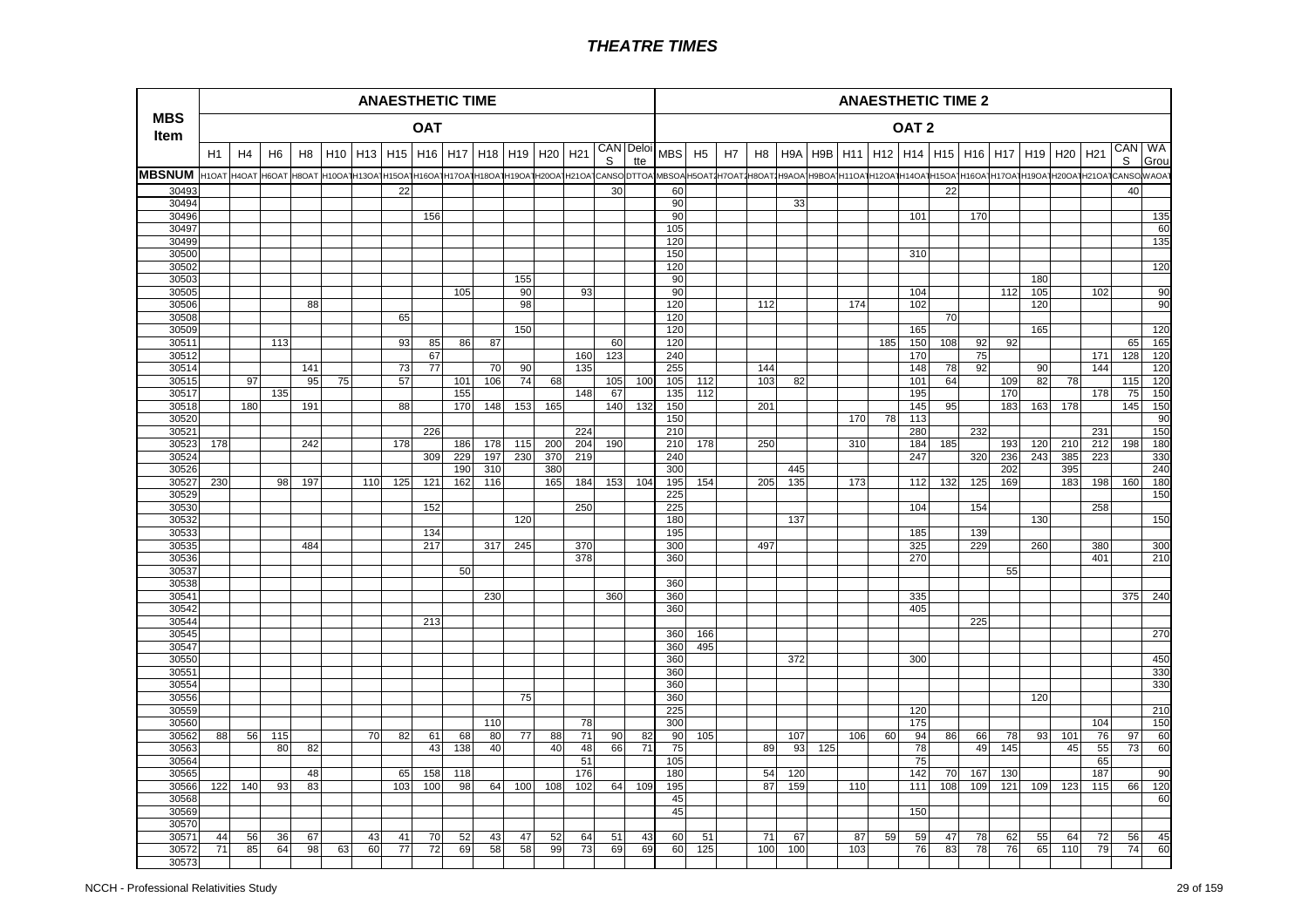|                                                                                      | <b>THEATRE TIME</b>             |    |            |    |                                   |          |                         |     |          |     |                |                |                |                                  |    |                      |                                                                                                                                              |                |                         |                |                |                      | <b>FREQUENCY</b>                               |                                  |                                             |                                       |                                  |                |                                |                |                                 |           |
|--------------------------------------------------------------------------------------|---------------------------------|----|------------|----|-----------------------------------|----------|-------------------------|-----|----------|-----|----------------|----------------|----------------|----------------------------------|----|----------------------|----------------------------------------------------------------------------------------------------------------------------------------------|----------------|-------------------------|----------------|----------------|----------------------|------------------------------------------------|----------------------------------|---------------------------------------------|---------------------------------------|----------------------------------|----------------|--------------------------------|----------------|---------------------------------|-----------|
| <b>MBS</b><br>Item                                                                   | <b>THT</b><br>C'mix C'mix C'mix |    |            |    |                                   |          |                         |     |          |     |                |                |                |                                  |    |                      |                                                                                                                                              |                |                         |                |                |                      | <b>FQ</b>                                      |                                  |                                             |                                       |                                  |                |                                |                |                                 |           |
|                                                                                      | H2                              | H3 |            |    | H11   H13   H15   H18   H19   H21 |          |                         |     |          |     | H1             | H3             | H4             | H <sub>6</sub>                   | H7 | H <sub>8</sub>       | H9A   H9B   H10   H11   H12   H13   H14   H15   H16   H17   H18   H19   H20   H21                                                            |                |                         |                |                |                      |                                                |                                  |                                             |                                       |                                  | Δ              | $\mathcal{S}$                  |                | APH CAN C'mix C'mix C'mix Deloi |           |
| MBSNUM H2THT H3THT H11THTH13THTH15THTH18THTH19THTH21THTCMXPUCMXPVCMXOTFQH1 FQH3 FQH4 |                                 |    |            |    |                                   |          |                         | Pub | Priv     | Oth |                |                |                |                                  |    |                      | ғанв  ғант  ғанв  ғанза ғанзв ған10 ған11 ған12 ған13 ған14 ған15 ған16 ған17 ған18 ған19 ған20 ған21 ғалғн ғаслм ғасмх ғасмх ғасмх ғасмх ға |                |                         |                |                |                      |                                                |                                  |                                             |                                       |                                  |                |                                |                | Pub Priv Other tte              |           |
| 30493                                                                                |                                 |    |            |    | 23                                |          |                         | 34  | 25       |     |                |                |                |                                  |    |                      |                                                                                                                                              |                |                         |                |                |                      | $\overline{1}$                                 |                                  |                                             |                                       |                                  |                | $\overline{1}$                 | $\overline{2}$ | $\overline{1}$                  |           |
| 30494                                                                                |                                 |    |            |    |                                   |          |                         | 17  | 40       |     |                |                |                |                                  |    |                      | 3 <sup>1</sup>                                                                                                                               |                |                         |                |                |                      |                                                | 1 <sup>1</sup>                   |                                             |                                       |                                  |                |                                | 8              | 11                              |           |
| 30496<br>30497                                                                       |                                 |    |            |    |                                   |          |                         |     |          |     |                |                |                |                                  |    |                      |                                                                                                                                              |                |                         |                |                |                      | 5 <sub>l</sub>                                 |                                  |                                             |                                       |                                  |                |                                |                |                                 |           |
| 30499                                                                                |                                 |    |            |    |                                   |          |                         |     |          |     |                |                |                |                                  |    |                      |                                                                                                                                              |                |                         |                |                |                      |                                                |                                  |                                             |                                       |                                  |                |                                |                |                                 |           |
| 30500                                                                                |                                 |    |            |    |                                   |          |                         |     |          |     |                |                |                |                                  |    |                      |                                                                                                                                              |                |                         |                |                |                      | 2                                              |                                  |                                             |                                       |                                  |                |                                |                |                                 |           |
| 30502<br>30503                                                                       |                                 |    |            |    |                                   |          | 195                     |     |          |     |                |                |                |                                  |    |                      |                                                                                                                                              |                |                         |                |                |                      |                                                |                                  |                                             | 1                                     |                                  | 5              |                                |                |                                 |           |
| 30505                                                                                |                                 |    |            |    |                                   |          | 113<br>109              |     |          |     |                |                |                |                                  |    |                      |                                                                                                                                              |                |                         |                |                |                      | $\overline{7}$                                 |                                  | $\mathbf{3}$                                | 3 <sup>1</sup>                        | 11                               |                |                                |                |                                 |           |
| 30506                                                                                |                                 |    | 199        |    |                                   |          | 128                     |     |          |     |                |                |                |                                  |    | $\mathbf{1}$         |                                                                                                                                              |                | $\overline{\mathbf{1}}$ |                |                |                      | 9                                              |                                  |                                             | 2 <sup>1</sup>                        |                                  |                |                                |                |                                 |           |
| 30508                                                                                |                                 |    |            |    | 80                                |          |                         |     |          |     |                |                |                |                                  |    |                      |                                                                                                                                              |                |                         |                |                |                      | $\vert$ 1                                      |                                  |                                             |                                       |                                  |                |                                |                |                                 |           |
| 30509<br>30511                                                                       | 148                             |    |            |    | 97<br>138                         |          | 170                     |     |          |     |                |                |                | 12                               |    |                      |                                                                                                                                              |                |                         |                |                | $\overline{1}$<br>44 | $\overline{2}$                                 | $6 \overline{6}$                 | 10<br>8 <sup>1</sup>                        | $\mathbf{1}$                          |                                  | 39             | 5                              |                |                                 |           |
| 30512                                                                                | 133                             |    |            |    |                                   |          | 214                     |     |          |     |                |                |                |                                  |    |                      |                                                                                                                                              |                |                         |                |                |                      | $\overline{2}$                                 | 4 <sup>1</sup>                   |                                             |                                       | 20                               | 28             | $\overline{2}$                 |                |                                 |           |
| 30514                                                                                |                                 |    |            |    | 75<br>95                          |          | 95<br>151               |     |          |     |                |                |                |                                  |    | 1                    |                                                                                                                                              |                |                         |                |                |                      | 8<br>2                                         | $\vert$ 4                        | 1                                           | $\mathbf{1}$                          | $\overline{1}$                   |                |                                |                |                                 |           |
| 30515                                                                                | 105                             |    |            |    | 77<br>114                         |          | 111                     |     |          |     |                |                | $\overline{2}$ |                                  |    | 11                   | 2 <sup>1</sup>                                                                                                                               | 11             |                         |                |                | 16                   | 3 <sup>1</sup>                                 |                                  | $\overline{4}$<br>$\overline{7}$            | 5 <sub>5</sub><br>2                   |                                  | 45             | $\overline{2}$                 |                |                                 | 8         |
| 30517<br>30518                                                                       | 160                             |    |            |    | 157<br>120                        |          | 75<br>209<br>389<br>185 |     |          |     |                |                | $\overline{2}$ | 1 <sup>1</sup>                   |    | $\vert$              |                                                                                                                                              |                |                         |                |                | 14                   | $\overline{2}$                                 |                                  | $\mathbf{1}$<br>8<br>2 <sup>1</sup>         | $\mathbf{1}$<br>2 <sup>1</sup><br>2   | 1<br>1                           | 6<br>43        | $\overline{1}$<br>$\mathbf{1}$ |                |                                 | 10        |
| 30520                                                                                |                                 |    | 195        |    |                                   |          |                         |     |          |     |                |                |                |                                  |    |                      |                                                                                                                                              |                |                         | $\overline{1}$ |                |                      | $\overline{2}$                                 |                                  |                                             |                                       |                                  |                |                                |                |                                 |           |
| 30521                                                                                |                                 |    |            |    |                                   |          | 305                     |     |          |     |                |                |                |                                  |    |                      |                                                                                                                                              |                |                         |                |                | 1                    |                                                | 1 <sup>1</sup>                   |                                             |                                       | $\overline{3}$                   | 8              |                                |                |                                 |           |
| 30523                                                                                | 182                             |    | 334        |    | 190<br>196                        |          | 251                     |     |          |     | $\vert$ 4      |                |                |                                  |    | 5 <sub>l</sub>       |                                                                                                                                              |                | $\overline{1}$          |                |                |                      | 8 <sup>1</sup><br>$2 \vert$                    |                                  | 9<br>$\overline{2}$                         | $\mathbf{1}$                          | 11<br>3 <sup>1</sup>             | 26             | $\overline{2}$                 |                |                                 |           |
| 30524<br>30526                                                                       | 220                             |    |            |    | 320                               | 207 260  | 254                     |     |          |     |                |                |                |                                  |    |                      | $\mathbf{1}$                                                                                                                                 |                |                         |                |                |                      | $\overline{3}$                                 | 1                                | $6\overline{6}$<br>1<br>$\overline{1}$<br>1 | $\overline{2}$<br>$\overline{1}$<br>1 | $\overline{3}$                   | 15             |                                |                |                                 |           |
| 30527                                                                                | 136                             |    | 198        |    | 120 148<br>126                    |          | 224                     |     |          |     | $\overline{2}$ |                |                | 2 <sup>1</sup>                   |    | 8 <sup>1</sup>       | 6                                                                                                                                            |                | $\overline{4}$          |                | 9              | 72                   |                                                | 3 <sup>l</sup><br>$\overline{4}$ | $5\overline{)}$<br>4 <sup>1</sup>           |                                       | $\overline{2}$<br>5 <sup>1</sup> | 62             | $\overline{7}$                 |                |                                 |           |
| 30529                                                                                |                                 |    |            |    |                                   |          | 234                     |     |          |     |                |                |                |                                  |    |                      |                                                                                                                                              |                |                         |                |                |                      |                                                |                                  |                                             |                                       | 2                                |                |                                |                |                                 |           |
| 30530                                                                                |                                 |    |            |    |                                   |          | 307                     |     |          |     |                |                |                |                                  |    |                      |                                                                                                                                              |                |                         |                |                |                      | 6 <sup>1</sup>                                 | 1 <sup>1</sup>                   |                                             |                                       | 1 <sup>1</sup>                   |                |                                |                |                                 |           |
| 30532<br>30533                                                                       |                                 |    |            |    |                                   |          | 135                     |     |          |     |                |                |                |                                  |    |                      | 2                                                                                                                                            |                |                         |                |                |                      | $\vert$ 1                                      | 2                                |                                             | $\mathbf{1}$                          |                                  |                |                                |                |                                 |           |
| 30535                                                                                |                                 |    |            |    | 328                               |          | 265<br>476              |     |          |     |                |                |                |                                  |    | $\overline{2}$       |                                                                                                                                              |                |                         |                |                | 14                   |                                                | 11                               | 3                                           | $\mathbf 1$                           | 11                               | $\overline{7}$ |                                |                |                                 |           |
| 30536                                                                                |                                 |    |            |    |                                   |          | 508                     |     |          |     |                |                |                |                                  |    |                      |                                                                                                                                              |                |                         |                |                |                      | 11                                             |                                  |                                             |                                       | $\vert$ 1                        |                |                                |                |                                 |           |
| 30537                                                                                |                                 |    |            |    |                                   |          |                         |     |          |     |                |                |                |                                  |    |                      |                                                                                                                                              |                |                         |                |                |                      |                                                |                                  |                                             |                                       |                                  | 11             |                                |                |                                 |           |
| 30538<br>30541                                                                       |                                 |    |            |    | 255                               |          |                         |     |          |     |                |                |                |                                  |    |                      |                                                                                                                                              |                |                         |                |                |                      | 2                                              |                                  | $\overline{1}$                              |                                       |                                  |                | $\mathbf{1}$                   |                |                                 |           |
| 30542                                                                                |                                 |    |            |    |                                   |          |                         |     |          |     |                |                |                |                                  |    |                      |                                                                                                                                              |                |                         |                |                | $\mathbf{1}$         |                                                |                                  |                                             |                                       |                                  |                |                                |                |                                 |           |
| 30544                                                                                |                                 |    |            |    |                                   |          |                         |     |          |     |                |                |                |                                  |    |                      |                                                                                                                                              |                |                         |                |                |                      |                                                | 1 <sup>1</sup>                   |                                             |                                       |                                  |                |                                |                |                                 |           |
| 30545                                                                                |                                 |    |            |    |                                   |          |                         |     |          |     |                |                |                |                                  |    |                      |                                                                                                                                              |                |                         |                |                |                      |                                                |                                  |                                             |                                       |                                  |                |                                |                |                                 |           |
| 30547<br>30550                                                                       |                                 |    |            |    |                                   |          |                         |     |          |     |                |                |                |                                  |    |                      | $\mathbf{1}$                                                                                                                                 |                |                         |                |                |                      | 1                                              |                                  |                                             |                                       |                                  |                |                                |                |                                 |           |
| 30551                                                                                |                                 |    |            |    |                                   |          |                         |     |          |     |                |                |                |                                  |    |                      |                                                                                                                                              |                |                         |                |                |                      |                                                |                                  |                                             |                                       |                                  |                |                                |                |                                 |           |
| 30554                                                                                |                                 |    |            |    |                                   |          |                         |     |          |     |                |                |                |                                  |    |                      |                                                                                                                                              |                |                         |                |                |                      |                                                |                                  |                                             |                                       |                                  |                |                                |                |                                 |           |
| 30556                                                                                |                                 |    |            |    |                                   |          | 135                     |     |          |     |                |                |                |                                  |    |                      |                                                                                                                                              |                |                         |                |                |                      |                                                |                                  |                                             | $\mathbf{1}$                          |                                  |                |                                |                |                                 |           |
| 30559<br>30560                                                                       |                                 |    |            |    | 120                               |          | 214                     |     |          |     |                |                |                |                                  |    |                      |                                                                                                                                              |                |                         |                |                | $\mathbf{1}$         | 1                                              |                                  |                                             |                                       |                                  |                |                                |                |                                 |           |
| 30562                                                                                | 60                              |    | 124        |    | 77 109                            | 86       | 103<br>112              |     |          |     | $\overline{4}$ |                |                | 2 <sup>1</sup><br>$\overline{1}$ |    |                      | 23                                                                                                                                           |                | $\overline{4}$          | $\mathbf{1}$   | 3 <sup>1</sup> | 54                   | 10                                             | 16                               | 6<br>8                                      | 5 <sub>l</sub><br>6                   | 17                               | 73             | 15                             |                |                                 | 13        |
| 30563                                                                                | 65                              |    |            |    |                                   | 44       | 104                     |     |          |     |                |                |                | 1 <sup>1</sup>                   |    | 4                    | $\overline{2}$<br>11                                                                                                                         |                |                         |                |                | 12                   |                                                | 6                                | $\overline{2}$<br>$\overline{7}$            | 1                                     | 6                                | 18             | $\overline{4}$                 |                |                                 | 6         |
| 30564                                                                                |                                 |    |            |    |                                   |          | 87                      |     |          |     |                |                |                |                                  |    |                      |                                                                                                                                              |                |                         |                |                |                      | 1                                              |                                  |                                             |                                       | 11                               |                |                                |                |                                 |           |
| 30565<br>30566                                                                       | 114                             |    | 129        |    | 75<br>123                         | 71       | 209<br>127<br>124       |     |          |     | 5 <sub>l</sub> |                |                | 3 <sup>1</sup><br>4 <sup>1</sup> |    | $\overline{1}$<br>16 | 2 <sup>1</sup><br>5 <sub>l</sub>                                                                                                             |                | $\overline{2}$          |                |                | 26                   | $5\phantom{.0}$<br>$\vert$ 1<br>$\overline{4}$ | 1<br>$\vert$ 4                   | $\overline{2}$<br>9<br>16                   | $\overline{7}$<br>$\overline{4}$      | 1<br>12                          | 13<br>154      | $\mathbf{3}$                   |                |                                 | 8         |
| 30568                                                                                |                                 |    |            |    |                                   |          |                         | 30  |          |     |                |                |                |                                  |    |                      |                                                                                                                                              |                |                         |                |                |                      |                                                |                                  |                                             |                                       |                                  |                |                                | $\overline{4}$ |                                 |           |
| 30569                                                                                |                                 |    |            |    |                                   |          |                         |     |          |     |                |                |                |                                  |    |                      |                                                                                                                                              |                |                         |                |                | $\mathbf{1}$         |                                                |                                  |                                             |                                       |                                  |                |                                |                |                                 |           |
| 30570                                                                                |                                 |    |            |    |                                   |          |                         |     |          |     |                |                |                |                                  |    |                      |                                                                                                                                              |                |                         |                |                |                      |                                                |                                  |                                             |                                       |                                  | 40             |                                |                |                                 |           |
| 30571                                                                                | 45<br>71                        | 52 | 103<br>121 | 50 | 60<br>103                         | 49<br>64 | 73<br>90<br>95<br>87    |     | 85<br>79 |     | 16             | 3 <sup>1</sup> | 11             | 36                               |    | 213                  | 11                                                                                                                                           |                | 29<br>6                 | 6              | 45             | 309<br>50            | 73<br>19                                       | 56<br>130                        | 94<br>161<br>5 <sub>1</sub><br>19           | 101<br>180<br>11                      | 125<br>77                        | 837            | 53<br>15                       |                | $\mathbf{1}$<br>$\overline{3}$  | 147<br>36 |
| 30572<br>30573                                                                       |                                 |    |            | 65 |                                   |          |                         |     |          |     | $\vert$ 4      |                | $\overline{1}$ | $\vert$ 4                        |    | $\overline{1}$       | $\vert$                                                                                                                                      | $\overline{2}$ |                         |                | $\overline{2}$ |                      |                                                |                                  |                                             | 8                                     |                                  | 12             |                                |                |                                 |           |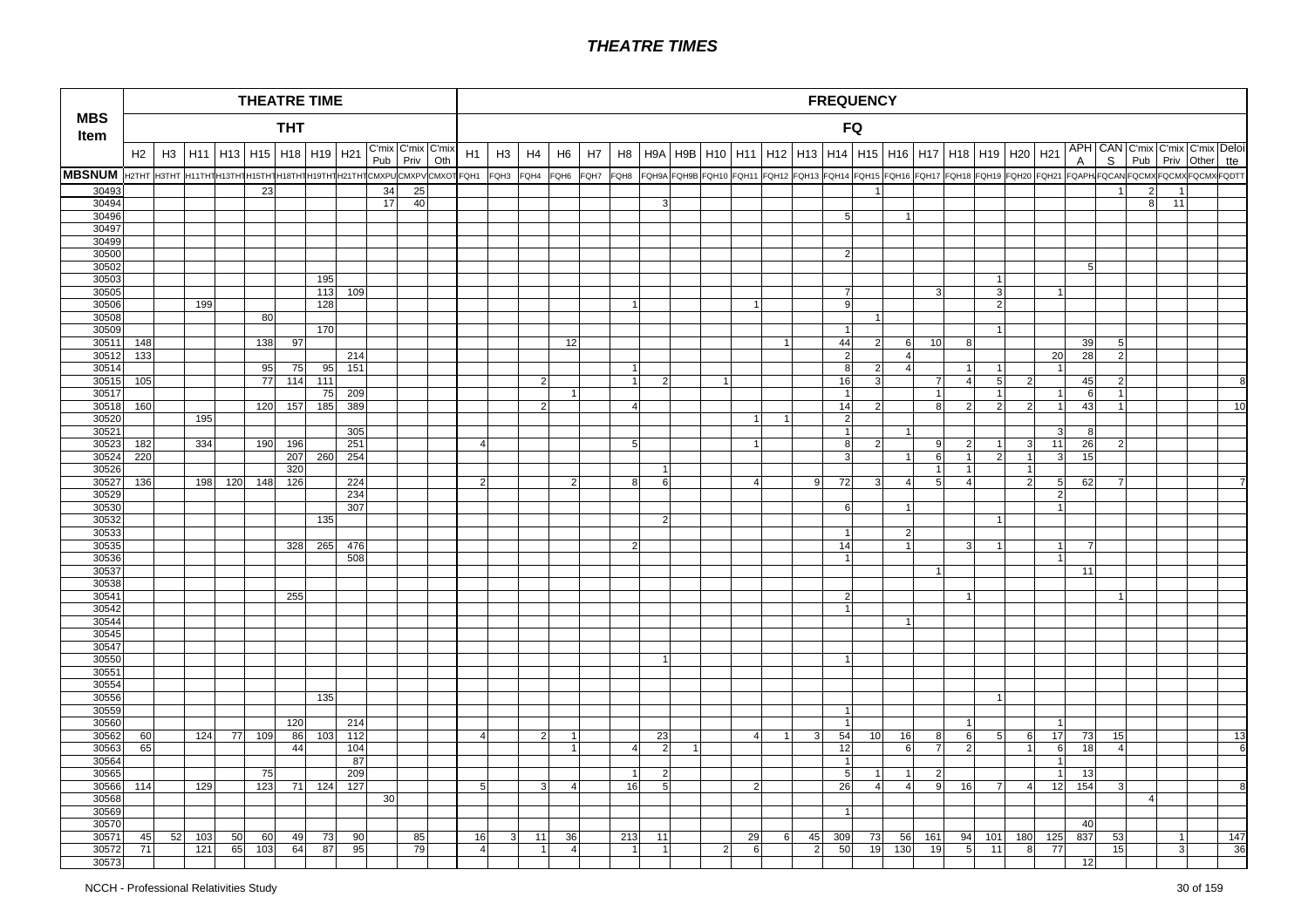|                    |            |                          |                  | <b>AVERAGES</b>    |             |                        |          |                | <b>OP SKINTIME</b> |                 |          |                                                                                                    |          |                 |          |                 |                 | <b>OPERATION TIME</b> |                                               |          |                 |                                |          |                 |                |          |          |                                                                   |          |                  | <b>OPERATION TIME 2</b> |          |                                                                                 |                 |           |
|--------------------|------------|--------------------------|------------------|--------------------|-------------|------------------------|----------|----------------|--------------------|-----------------|----------|----------------------------------------------------------------------------------------------------|----------|-----------------|----------|-----------------|-----------------|-----------------------|-----------------------------------------------|----------|-----------------|--------------------------------|----------|-----------------|----------------|----------|----------|-------------------------------------------------------------------|----------|------------------|-------------------------|----------|---------------------------------------------------------------------------------|-----------------|-----------|
| <b>MBS</b><br>Item |            | Operation<br><b>Time</b> |                  | <b>Time</b>        | Anaesthetic | <b>Theatre</b><br>Time |          |                | <b>OST</b>         |                 |          |                                                                                                    |          |                 |          |                 | <b>OPT</b>      |                       |                                               |          |                 |                                |          |                 |                |          |          |                                                                   |          | OPT <sub>2</sub> |                         |          |                                                                                 |                 |           |
|                    | <b>OST</b> | <b>OPT</b>               | OPT <sub>2</sub> |                    | OAT OAT2    | <b>THT</b>             | H4       | H <sub>6</sub> | H <sub>11</sub>    | H <sub>21</sub> | H1       | H <sub>8</sub>                                                                                     |          |                 |          |                 |                 |                       | H10   H13   H15   H16   H17   H18   H19   H20 |          |                 | APH   CAN   Deloi   Harv<br>S. | tte      | ard             | H <sub>8</sub> | H9A      |          | H9B H13 H15                                                       |          |                  |                         |          | H <sub>16</sub> H <sub>17</sub> H <sub>18</sub> H <sub>19</sub> H <sub>20</sub> |                 | CAN<br>S. |
| <b>MBSNUM</b>      |            | VOST AVOPT               |                  | AVOPT2AVOAT AVOAT2 |             | AVTHT                  | 14OST    |                | H6OST H11OS1H21OS  |                 |          | 110PT   H8OPT   H10OPT H13OPT H15OPT H16OPT H17OPT H18OPT H19OPT H20OPT AP HAO CANSO DTT OPT HARVO |          |                 |          |                 |                 |                       |                                               |          |                 |                                |          |                 |                |          |          | H8OPT/H9AOP H9BOP H13OP H15OP H16OP H17OP H18OP H19OP H20OP CANSO |          |                  |                         |          |                                                                                 |                 |           |
| 30574              | 35         | 60                       | 71               | 59                 | 55          | -73                    |          | 35             |                    |                 | 30       |                                                                                                    |          |                 |          | 83              | 73              |                       | 41                                            |          | 74              |                                |          |                 |                |          |          |                                                                   |          | 86               | 81                      |          | 47                                                                              |                 |           |
| 30575              | 56         | 66                       | 63               | 60                 | 76          | 108                    |          |                | 65                 | 46              | 50       |                                                                                                    |          |                 |          |                 | 48              |                       |                                               |          |                 |                                |          | 100             |                |          |          |                                                                   |          |                  | 63                      |          |                                                                                 |                 |           |
| 30577<br>30578     |            | 87<br>120                | 92<br>125        | 101<br>170         | 142<br>203  | 135                    |          |                |                    |                 |          |                                                                                                    |          |                 |          | 64              | 110             |                       |                                               | 120      |                 |                                |          |                 |                |          |          |                                                                   |          | 69               | 115                     |          |                                                                                 | 125             |           |
| 30580              |            |                          |                  |                    | 233         |                        |          |                |                    |                 |          |                                                                                                    |          |                 |          |                 |                 |                       |                                               |          |                 |                                |          |                 |                |          |          |                                                                   |          |                  |                         |          |                                                                                 |                 |           |
| 30581              |            |                          |                  |                    | 225         |                        |          |                |                    |                 |          |                                                                                                    |          |                 |          |                 |                 |                       |                                               |          |                 |                                |          |                 |                |          |          |                                                                   |          |                  |                         |          |                                                                                 |                 |           |
| 30583              | 175        | 150                      | 148              | 178                | 161         | 235                    |          |                | 175                |                 |          |                                                                                                    |          |                 |          | 146             | 94              | 185                   |                                               |          |                 |                                |          | 174             |                |          |          |                                                                   |          | 150              | 103                     | 190      |                                                                                 |                 |           |
| 30584<br>30586     | 226<br>80  | 251<br>75                | 277<br>82        | 295<br>97          | 305<br>120  | 325<br>248             | 175      |                |                    | 278<br>80       |          | 250<br>81                                                                                          |          |                 |          | 419<br>66       | 164<br>90       | 295                   | 211                                           | 65       | 261             | 160                            |          |                 | 270<br>88      | 252      |          |                                                                   |          | 432<br>76        | 171<br>96               | 302      | 221                                                                             | 408<br>70       | 160       |
| 30587              | 97         | 140                      |                  | 112                | 125         | 152                    |          |                |                    | 97              |          |                                                                                                    |          |                 |          |                 |                 |                       |                                               |          |                 |                                |          | 14 <sub>C</sub> |                |          |          |                                                                   |          |                  |                         |          |                                                                                 |                 |           |
| 30589              | 254        | 245                      | 255              | 271                | 219         | 304                    |          |                |                    | 254             |          |                                                                                                    |          |                 |          |                 |                 |                       |                                               |          |                 | 245                            |          |                 |                |          |          |                                                                   |          |                  |                         |          |                                                                                 |                 | 255       |
| 30590              |            | 130                      | 135              | 195                | 213         |                        |          |                |                    |                 |          |                                                                                                    |          |                 |          |                 | 130             |                       |                                               |          |                 |                                |          |                 |                |          |          |                                                                   |          |                  | 135                     |          |                                                                                 |                 |           |
| 30593              |            | 199                      | 211              | 241                | 234         | 100                    |          |                |                    |                 |          |                                                                                                    |          |                 |          | 199             |                 |                       |                                               |          |                 |                                |          |                 |                |          |          |                                                                   |          | 211              |                         |          |                                                                                 |                 |           |
| 30594<br>30596     |            | 98                       | 113              | 123                | 210<br>117  |                        |          |                |                    |                 |          | 131                                                                                                |          |                 |          |                 |                 |                       |                                               | 65       |                 |                                |          |                 | 145            |          |          |                                                                   |          |                  |                         |          |                                                                                 | 80              |           |
| 30597              | 101        | 93                       | 107              | 114                | 124         | 112                    |          |                |                    | 101             |          | 71                                                                                                 |          |                 |          | 161             | 116             | 84                    | 72                                            | 78       | 82              | 90                             |          | 80              | 80             |          |          |                                                                   |          | 187              | 126                     | 89       | 86                                                                              | 93              | 90        |
| 30599              | 45         | 85                       | 96               | 115                | 148         | 145                    | 45       |                |                    |                 |          |                                                                                                    |          |                 |          |                 | 69              |                       | 108                                           | 78       |                 |                                |          |                 |                | 95       |          |                                                                   |          |                  | 77                      |          | 123                                                                             | 88              |           |
| 30600              |            | 85                       | 104              | 107                | 145         | 50                     |          |                |                    |                 |          |                                                                                                    |          |                 |          | 64              | 105             |                       |                                               |          |                 |                                |          |                 |                |          |          |                                                                   |          | 93               | 115                     |          |                                                                                 |                 |           |
| 30601              | 67         | 72                       | 65               | 70                 | 87          | 98                     |          | 80             |                    | 54              |          |                                                                                                    |          |                 |          |                 |                 |                       | 57                                            |          | 88              |                                |          |                 |                |          |          |                                                                   |          |                  |                         |          | 65                                                                              |                 |           |
| 30602<br>30603     |            | 205                      | 39               |                    | 285<br>275  |                        |          |                |                    |                 |          |                                                                                                    |          |                 |          |                 |                 |                       |                                               |          |                 |                                |          | 205             |                |          |          |                                                                   |          | 39               |                         |          |                                                                                 |                 |           |
| 30605              |            |                          |                  |                    | 236         |                        |          |                |                    |                 |          |                                                                                                    |          |                 |          |                 |                 |                       |                                               |          |                 |                                |          |                 |                |          |          |                                                                   |          |                  |                         |          |                                                                                 |                 |           |
| 30606              |            |                          |                  |                    | 180         |                        |          |                |                    |                 |          |                                                                                                    |          |                 |          |                 |                 |                       |                                               |          |                 |                                |          |                 |                |          |          |                                                                   |          |                  |                         |          |                                                                                 |                 |           |
| 30609              | 80         | 58                       | 61               | 77                 | 78          | 84                     | 90       | 64             | 95                 | 73              | 62       | 66                                                                                                 | 61       |                 | 43       | 54              | 60              | 47                    | 29                                            | 72       |                 | 69                             | 70       |                 | 70             |          |          |                                                                   | 48       | 58               | 66                      | 52       | 33                                                                              | 83              | 74        |
| 30612              | 59         | 41                       | 46               | 55                 | 69          | 61                     | 46       |                |                    | 72              | 29       |                                                                                                    |          | 23              |          | 44              | 42              | 50                    | 38                                            |          | 57              | 42                             |          |                 |                | 50       |          | 27                                                                |          | 50               | 50                      | 53       | 43                                                                              |                 | 46        |
| 30614<br>30615     | 52<br>55   | 42<br>48                 | 49<br>58         | 57<br>61           | 65<br>77    | 62<br>77               | 36<br>33 | 41<br>35       | 74<br>84           | 57<br>68        | 39<br>32 | 43<br>45                                                                                           | 35<br>57 | 40<br>34        | 41<br>42 | 51<br>76        | 46<br>50        | 42<br>45              | 33<br>35                                      | 41<br>55 | 50<br>68        | 44<br>49                       | 45<br>40 |                 | 47<br>51       | 55<br>90 | 62<br>54 | 44<br>39                                                          | 45<br>48 | 56<br>82         | 51<br>60                | 47<br>51 | 40<br>40                                                                        | 47<br>66        | 49<br>54  |
| 30616              | 29         | 34                       | 37               | 40                 | 48          | 50                     |          |                |                    | 29              |          |                                                                                                    |          |                 |          |                 |                 |                       | 30                                            |          |                 | 38                             |          |                 |                | 30       |          |                                                                   |          |                  |                         |          | 40                                                                              |                 | 40        |
| 30617              | 43         | 26                       | 28               | 37                 | 43          | 46                     | 25       |                | 52                 | 52              |          | 21                                                                                                 |          | 17 <sup>1</sup> | 27       |                 | 29              |                       | 26                                            | 16       | 33              | 32                             | 31       |                 | 24             |          |          | 26                                                                | 28       |                  | 33                      |          | 31                                                                              | 18              | 38        |
| 30620              |            | 39                       | 44               | 51                 | 56          | 80                     |          |                |                    |                 |          |                                                                                                    |          |                 |          | 35 <sub>1</sub> | 35              | 55                    | 25                                            |          |                 | 45                             |          |                 |                |          |          |                                                                   |          | 41               | 40                      | 60       | 30                                                                              |                 | 50        |
| 30621<br>30624     | 40         | 32<br>53                 | 37               | 44                 | 49          | 52                     | 32       | 31             | 55                 | 40              | 23       | 28                                                                                                 | 35       | 29              | 27       | 35              | 33              | 25                    | 33                                            | 30       | 43<br>53        | 39                             | 30       |                 | 32             | 38       | 37       | 36                                                                | 29       | 41               | 39                      | 30       | 41                                                                              | 37              | 44        |
| 30628              | 17         | 16                       |                  | 36                 | 26          | 36                     |          |                |                    | 17              |          |                                                                                                    |          |                 |          |                 |                 |                       |                                               |          |                 |                                |          | 16              |                |          |          |                                                                   |          |                  |                         |          |                                                                                 |                 |           |
| 3063'              | 31         | 30                       | 38               | 40                 | 50          | 53                     | 19       | 20             | 52                 | 33              | 20       | 26                                                                                                 | 35       |                 | 20       | 36              | 30              | 27                    | 30                                            | 25       | 42              | 36                             | 36       |                 | 29             | 73       | 40       |                                                                   | 25       | 41               | 36                      | 31       | 35                                                                              | 33              | 40        |
| 30634              | 29         | 35                       | 37               | 39                 | 43          | 62                     |          |                |                    | 29              | 27       |                                                                                                    |          |                 |          | 30              | 35              | 35                    |                                               |          |                 |                                |          | 50              |                |          |          |                                                                   |          | 32               | 40                      | 40       |                                                                                 |                 |           |
| 30635              | 51         | 41                       | 42               | 53                 | 56          | 63                     | 60       |                | 60                 | 34              |          | 33                                                                                                 |          | 23              | 38       | 61              | 55              | 37                    | 28                                            | 24       | 38              | 48                             | 69       |                 | 36             | 38       | 42       | 27                                                                | 38       | 63               | 60                      | 42       | 32                                                                              | 30 <sub>2</sub> | 51        |
| 30638<br>30641     | 35<br>39   | 36<br>31                 | 47<br>39         | 52<br>45           | 55<br>53    | 62<br>47               | 37       | 35             |                    | 35<br>46        | 25       | 36                                                                                                 | 15       |                 |          | 37<br>42        | 41              | 29                    | 20                                            | 24       | 32<br>41        | 32                             | 41       | 40              | 41             | 57       | 55       |                                                                   |          | 40<br>46         | 47                      | 34       | 25                                                                              | 30              | 36        |
| 30644              | 39         | 40                       | 48               | 52                 | 58          | 60                     | 25       |                |                    | 53              |          | 36                                                                                                 |          | 21              | 48       | 37              | 37              | 48                    | 48                                            | 38       | 49              | 49                             | 33       |                 | 40             | 65       | 50       | 29                                                                | 48       | 41               | 46                      | 53       | 55                                                                              | 44              | 53        |
| 30653              |            | 21                       | 29               | 30                 | 32          | 33                     |          |                |                    |                 |          |                                                                                                    |          |                 |          |                 |                 |                       | 18                                            | 15       | 24              | 30 <sub>0</sub>                | 16       |                 |                | 25       |          |                                                                   |          |                  |                         | 44       | 22                                                                              | 20              | 35        |
| 30656              | 25         | 22                       | 24               | 30                 | 36          | 37                     | 16       | 18             | 41                 |                 | 12       | 20                                                                                                 | 28       | 24              |          |                 |                 | 19                    | 17                                            | 20       | 32              | 23                             | 29       |                 | 22             |          |          | 30                                                                |          |                  |                         | 22       | 21                                                                              | 23              | 26        |
| 30659              | 38         | 30                       | 36               | 39                 | 47          | 45                     |          | 35             |                    | 41<br>32        | 25       |                                                                                                    |          |                 |          | 28              | 37 <sup>1</sup> | 20                    |                                               |          | 41              |                                |          |                 |                |          |          |                                                                   |          | 33               | 41                      | 35       |                                                                                 |                 |           |
| 30660<br>30663     | 43         | 29<br>25                 | 36<br>27         | 44<br>34           | 48<br>39    | 53<br>30               | 41       | 33             | 67                 |                 | 23       | 27                                                                                                 | 24       | 33              | 24       | 24              | 49<br>24        | 31                    | 23<br>13                                      | 21       | 36              | 35<br>37                       | 31       |                 | 29             | 50       | 36       | 37                                                                | 26       | 28               | 55<br>29                | 36       | 27<br>15                                                                        | 28              | 39<br>38  |
| 30666              | 10         | 17                       | 12               | 15                 | 19          | 18                     |          | 10             |                    |                 |          |                                                                                                    |          |                 |          |                 |                 | 9                     |                                               |          | 24              |                                | 17       |                 |                |          |          |                                                                   |          |                  |                         | 12       |                                                                                 |                 |           |
| 30672              | 50         | 52                       | 55               | 70                 | 66          | 92                     | 39       |                |                    | 62              |          | 70                                                                                                 |          |                 |          | 29              |                 | 48                    |                                               |          | 52              |                                |          | 60              | 74             |          |          |                                                                   |          | 35               |                         | 56       |                                                                                 |                 |           |
| 30675              | 24         | 27                       | 37               | 40                 | 50          | 55                     |          |                |                    | 24              | 17       |                                                                                                    | 20       |                 |          | 22              | 27              | 45                    | 33                                            |          |                 |                                |          |                 |                |          |          |                                                                   |          | 31               | 34                      | 47       | 38                                                                              |                 |           |
| 30676              | 42         | 26                       | 31               | 37<br>23           | 46          | 51                     |          | 19             | 75                 | 31              |          | 32                                                                                                 | 29       | 22              | 20       | 21              | 27              | 25                    | 17                                            | 23       | 35 <sub>1</sub> | 32                             | 27       |                 | 38             | 36       | 23       | 29                                                                | 30       | 28               | 33                      | 31       | 23                                                                              | 33              | 36        |
| 30679<br>31000     |            |                          |                  |                    | 28<br>45    | 33<br>176              |          |                |                    |                 |          |                                                                                                    |          |                 |          |                 |                 |                       |                                               |          |                 |                                |          |                 |                |          |          |                                                                   |          |                  |                         |          |                                                                                 |                 |           |
| 31001              |            |                          |                  |                    | 60          | 191                    |          |                |                    |                 |          |                                                                                                    |          |                 |          |                 |                 |                       |                                               |          |                 |                                |          |                 |                |          |          |                                                                   |          |                  |                         |          |                                                                                 |                 |           |
| 31002              |            |                          |                  |                    | 120         | 341                    |          |                |                    |                 |          |                                                                                                    |          |                 |          |                 |                 |                       |                                               |          |                 |                                |          |                 |                |          |          |                                                                   |          |                  |                         |          |                                                                                 |                 |           |
| 31200              | 23         | 20                       | 24               | 29                 | 31          | 32                     |          |                |                    | 23              |          | 23                                                                                                 |          |                 |          | 25              | 28              | 11                    |                                               | 14       |                 |                                |          |                 | 26             |          |          |                                                                   |          | 27               | 32                      | 13       |                                                                                 | 22              |           |
| 31205              | 27         | 17                       | 20               | 28                 | 31          | 33                     | 17       | 24             | 46                 | 21              |          | 17                                                                                                 |          | 13              | 15       | 19              | 22              | 13                    | 15                                            | 18       |                 | 22                             |          |                 | 19             |          | 14       | 15                                                                | 15       | 21               | 26                      | 15       | 23                                                                              | 22              | 26        |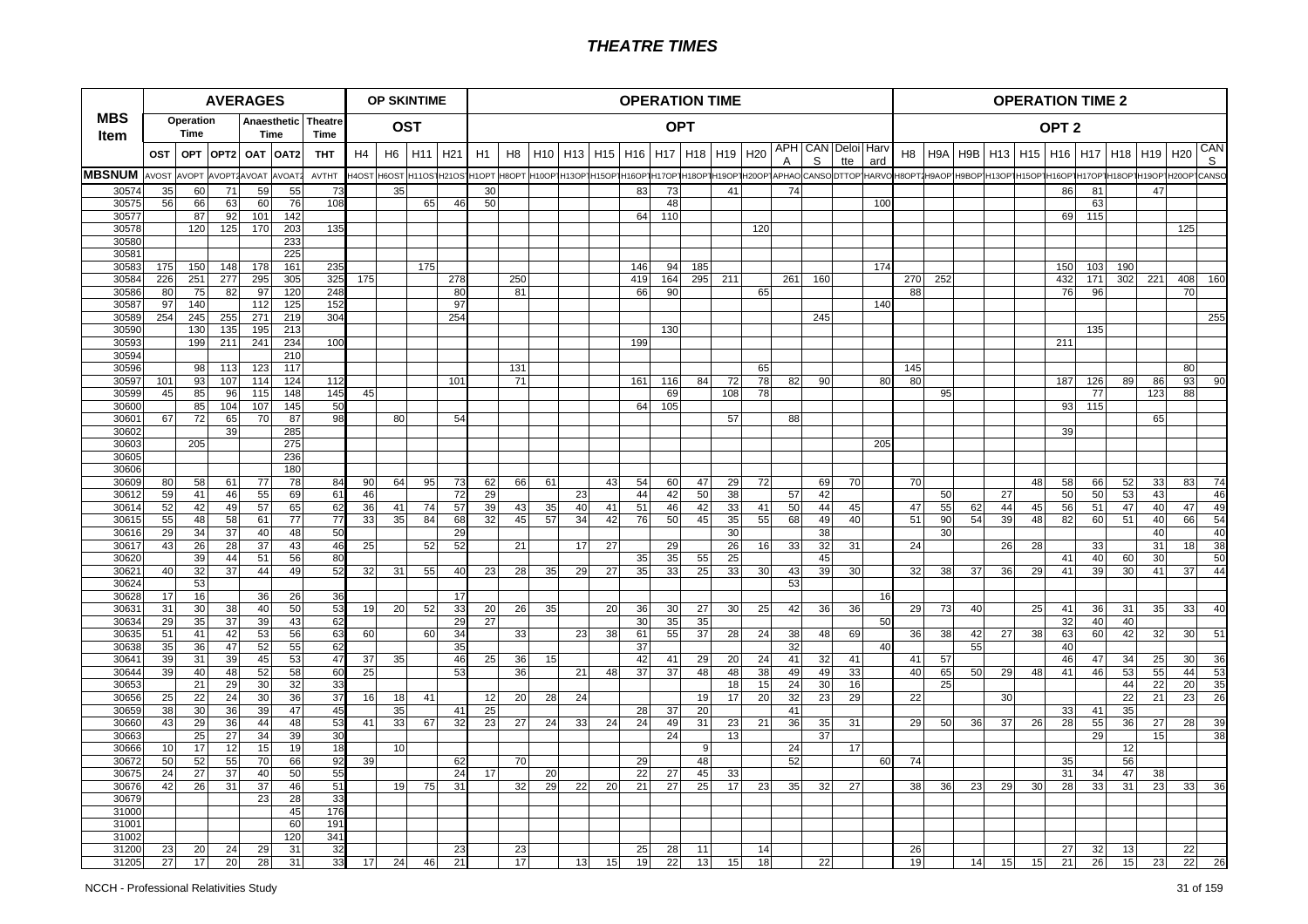|                           | <b>ANAESTHETIC TIME</b> |            |                |                |                 |    |                                                                                           |     |     |                                                 |     |     |                 |                |     |                 |                 |    |                | <b>ANAESTHETIC TIME 2</b> |     |     |    |                                                                                                      |     |     |                                                                 |     |                 |             |      |
|---------------------------|-------------------------|------------|----------------|----------------|-----------------|----|-------------------------------------------------------------------------------------------|-----|-----|-------------------------------------------------|-----|-----|-----------------|----------------|-----|-----------------|-----------------|----|----------------|---------------------------|-----|-----|----|------------------------------------------------------------------------------------------------------|-----|-----|-----------------------------------------------------------------|-----|-----------------|-------------|------|
| <b>MBS</b><br><b>Item</b> |                         | <b>OAT</b> |                |                |                 |    |                                                                                           |     |     |                                                 |     |     |                 |                |     |                 |                 |    |                |                           |     |     |    | OAT <sub>2</sub>                                                                                     |     |     |                                                                 |     |                 |             |      |
|                           | H1                      | H4         | H <sub>6</sub> | H <sub>8</sub> | H <sub>10</sub> |    | H <sub>13</sub> H <sub>15</sub> H <sub>16</sub> H <sub>17</sub>                           |     |     | H <sub>18</sub> H <sub>19</sub> H <sub>20</sub> |     |     | H <sub>21</sub> | CAN Deloi<br>S | tte | <b>MBS</b>      | H <sub>5</sub>  | H7 | H <sub>8</sub> | H <sub>9</sub> A          | H9B |     |    | H <sub>11</sub> H <sub>12</sub> H <sub>14</sub> H <sub>15</sub>                                      |     |     | H <sub>16</sub> H <sub>17</sub> H <sub>19</sub> H <sub>20</sub> |     | H <sub>21</sub> | CAN WA<br>S | Grou |
| <b>MBSNUM</b>             |                         |            |                |                |                 |    | H1OAT H4OAT H6OAT H8OAT H10OATH13OATH15OATH16OATH17OATH18OATH19OATH20OATH21OATCANSO DTTOA |     |     |                                                 |     |     |                 |                |     |                 |                 |    |                |                           |     |     |    | MBSOA H5OAT2H7OAT2H8OAT2H9AOA H9BOA H11OATH12OATH14OATH15OATH16OATH17OATH19OATH20OATH21OATCANSO WAOA |     |     |                                                                 |     |                 |             |      |
| 30574                     | 35                      |            | 40             |                |                 |    |                                                                                           | 97  | 77  |                                                 | 48  |     |                 |                |     | 15              |                 |    |                |                           |     |     |    | 45                                                                                                   | 100 | 85  | 54                                                              |     |                 |             | 30   |
| 30575                     | 60                      |            |                |                |                 |    |                                                                                           |     | 58  |                                                 |     |     | 62              |                |     | 90              |                 |    |                |                           |     | 85  |    |                                                                                                      |     | 73  |                                                                 |     | 73              |             | 60   |
| 30577                     |                         |            |                |                |                 |    |                                                                                           | 83  | 120 |                                                 |     |     |                 |                |     | 285             |                 |    |                |                           |     |     |    | 92                                                                                                   | 88  | 125 |                                                                 |     |                 |             | 120  |
| 30578<br>30580            |                         |            |                |                |                 |    |                                                                                           |     |     |                                                 |     | 170 |                 |                |     | 255<br>255      |                 |    |                |                           |     |     |    | 180                                                                                                  |     |     |                                                                 | 175 |                 |             | 210  |
| 30581                     |                         |            |                |                |                 |    |                                                                                           |     |     |                                                 |     |     |                 |                |     | 225             |                 |    |                |                           |     |     |    |                                                                                                      |     |     |                                                                 |     |                 |             |      |
| 30583                     |                         |            |                |                |                 |    |                                                                                           | 176 | 128 | 230                                             |     |     |                 |                |     | 150             | 130             |    |                |                           |     | 211 |    | 168                                                                                                  | 180 | 136 |                                                                 |     |                 |             | 150  |
| 30584                     |                         | 235        |                | 295            |                 |    |                                                                                           | 447 | 191 | 334                                             | 235 | 440 | 291             | 185            |     | 300             |                 |    | 315            | 279                       |     |     |    | 293                                                                                                  | 460 | 198 | 245                                                             | 453 | 299             | 185         | 330  |
| 30586                     |                         |            |                | 101            |                 |    |                                                                                           | 82  | 118 |                                                 |     | 100 | 84              |                |     | 120             |                 |    | 109            |                           |     |     |    | 187                                                                                                  | 93  | 124 |                                                                 | 105 | 100             |             | 120  |
| 30587                     |                         |            |                |                |                 |    |                                                                                           |     |     |                                                 |     |     | 112             |                |     | 135             |                 |    |                |                           |     |     |    |                                                                                                      |     |     |                                                                 |     | 115             |             |      |
| 30589                     |                         |            |                |                |                 |    |                                                                                           |     |     |                                                 |     |     | 282             | 260            |     | 195             |                 |    |                |                           |     |     |    |                                                                                                      |     |     |                                                                 |     | 292             | 270         | 120  |
| 30590<br>30593            |                         |            |                |                |                 |    |                                                                                           | 241 | 195 |                                                 |     |     |                 |                |     | 225<br>300      |                 |    |                |                           |     |     |    |                                                                                                      | 253 | 200 |                                                                 |     |                 |             | 150  |
| 30594                     |                         |            |                |                |                 |    |                                                                                           |     |     |                                                 |     |     |                 |                |     | 225             |                 |    |                |                           |     |     |    | 195                                                                                                  |     |     |                                                                 |     |                 |             |      |
| 30596                     |                         |            |                | 171            |                 |    |                                                                                           |     |     |                                                 |     | 75  |                 |                |     | 120             |                 |    | 185            |                           |     |     |    | 102                                                                                                  |     |     |                                                                 | 90  |                 |             | 90   |
| 30597                     |                         |            |                | 84             |                 |    |                                                                                           | 175 | 142 | 96                                              | 87  | 115 | 115             | 95             |     | 105             | 129             |    | 94             |                           |     |     |    | 108                                                                                                  | 202 | 152 | 101                                                             | 130 | 123             | 95          |      |
| 30599                     |                         | 90         |                |                |                 |    |                                                                                           |     | 110 |                                                 | 128 | 133 |                 |                |     | 210             | 120             |    | 239            | 105                       |     |     |    | 105                                                                                                  |     | 118 | 143                                                             | 143 |                 |             | 150  |
| 30600                     |                         |            |                |                |                 |    |                                                                                           | 89  | 125 |                                                 |     |     |                 |                |     | 165             |                 |    |                |                           |     |     |    | 155                                                                                                  | 118 | 135 |                                                                 |     |                 |             | 150  |
| 30601                     |                         |            | 90             |                |                 |    |                                                                                           |     |     |                                                 | 62  |     | 59              |                |     | 120             | 95              |    |                |                           |     |     |    | 88                                                                                                   |     |     | 70                                                              |     | 59              |             | 90   |
| 30602                     |                         |            |                |                |                 |    |                                                                                           |     |     |                                                 |     |     |                 |                |     | 285             |                 |    |                |                           |     |     |    |                                                                                                      |     |     |                                                                 |     |                 |             |      |
| 30603                     |                         |            |                |                |                 |    |                                                                                           |     |     |                                                 |     |     |                 |                |     | 285             |                 |    |                |                           |     |     |    | 240                                                                                                  |     |     |                                                                 |     |                 |             | 300  |
| 30605<br>30606            |                         |            |                |                |                 |    |                                                                                           |     |     |                                                 |     |     |                 |                |     | 285<br>195      |                 |    |                |                           |     |     |    | 152<br>165                                                                                           |     |     |                                                                 |     |                 |             | 270  |
| 30609                     | 75                      | 133        | 76             | 79             | 73              |    | 55                                                                                        | 68  | 85  | 61                                              | 43  | 88  | 86              | 74             | 77  | 60              | 90              | 50 | 82             |                           |     | 114 |    | 60<br>58                                                                                             | 72  | 92  | 47                                                              | 100 | 93              | 79          | 90   |
| 30612                     | 41                      | 57         |                |                |                 | 32 |                                                                                           | 56  | 65  | 60                                              | 56  |     | 83              | 49             |     | 60              |                 |    |                | 95                        |     |     |    |                                                                                                      | 61  | 73  | 61                                                              |     | 84              | 53          |      |
| 30614                     | 53                      | 79         | 60             | 53             | 48              | 52 | 51                                                                                        | 64  | 66  | 54                                              | 48  | 59  | 67              | 50             | 52  | 60              | 62              |    | 57             | 66                        | 74  | 92  | 61 | 66<br>56                                                                                             | 69  | 72  | 55                                                              | 65  | 69              | 55          | 60   |
| 30615                     | 60                      | 62         | 47             | 55             | 65              | 44 | 52                                                                                        | 92  | 70  | 57                                              | 45  | 75  | 81              | 56             | 50  | 90              | 76              |    | 61             | 110                       | 72  | 97  |    | 77<br>57                                                                                             | 98  | 80  | 50                                                              | 87  | 86              | 61          | 60   |
| 30616                     |                         |            |                |                |                 |    |                                                                                           |     |     |                                                 | 40  |     | 43              | 38             |     | 45              |                 |    |                | 45                        |     |     |    | 58                                                                                                   |     |     | 50                                                              |     | 49              | 40          |      |
| 30617                     |                         | 48         |                | 29             |                 | 26 | 32                                                                                        |     | 44  |                                                 | 35  | 21  | 63              | 37             | 36  | 45              |                 |    | 32             |                           |     | 60  | 35 | 33<br>52                                                                                             |     | 48  | 41                                                              | 24  | 74              | 43          | 30   |
| 30620                     | 23                      |            |                |                |                 |    |                                                                                           | 49  | 51  | 67                                              | 30  |     | 96              | 45             |     | 45              |                 |    |                |                           |     |     |    | 55                                                                                                   | 55  | 56  | 35                                                              |     | 99              | 50          |      |
| 30621<br>30624            | 39                      | 62         | 38             | 38             | 47              | 42 | 36                                                                                        | 49  | 50  | 36                                              | 49  | 46  | 48              | 44             | 38  | 45              | 46              | 27 | 42             | 47                        | 52  | 71  | 45 | 39<br>60                                                                                             | 54  | 56  | 57                                                              | 53  | 51              | 48          | 45   |
| 30628                     |                         |            |                |                |                 |    |                                                                                           |     |     |                                                 |     |     | 36              |                |     |                 |                 |    |                |                           |     |     |    |                                                                                                      |     |     |                                                                 |     | 38              |             | 15   |
| 30631                     | 25                      | 44         | 28             | 37             | 45              |    | 25                                                                                        | 49  | 53  | 38                                              | 45  | 44  | 44              | 48             | 42  | 30              |                 |    | 40             | 79                        | 51  | 65  |    | 56<br>30                                                                                             | 53  | 59  | 50                                                              | 52  | 47              | 52          | 30   |
| 30634                     | 32                      |            |                |                |                 |    |                                                                                           | 48  | 40  | 45                                              |     |     | 29              |                |     | 45              |                 |    |                |                           |     |     |    |                                                                                                      | 50  | 45  |                                                                 |     | 31              |             |      |
| 30635                     |                         | 80         |                | 38             |                 | 33 | 53                                                                                        | 69  | 70  | 47                                              | 45  | 35  | 37              | 56             | 75  | 45              |                 | 75 | 41             | 44                        | 53  | 75  | 60 | 52<br>53                                                                                             | 71  | 75  | 50                                                              | 41  | 37              | 59          | 68   |
| 30638                     |                         |            |                |                |                 |    |                                                                                           | 61  |     |                                                 |     |     | 43              |                |     | 45              |                 |    |                |                           | 67  |     |    |                                                                                                      | 64  |     |                                                                 |     | 45              |             |      |
| 30641                     | 33                      | 54         | 45             | 45             | 35              |    |                                                                                           | 56  | 61  | 39                                              | 35  | 45  | 54              | 37             | 48  | 45              | 50              | 45 | 49             | 71                        |     |     |    | 56                                                                                                   | 60  | 67  | 40                                                              | 51  | 59              | 41          | 60   |
| 30644                     |                         | 42         |                | 43             |                 | 33 | 55                                                                                        | 48  | 60  | 60                                              | 63  | 60  | 60              | 52             | 42  | 45              | 50              | 56 | 46             | 80                        | 65  |     |    | 59<br>55                                                                                             | 52  | 69  | 70                                                              | 66  | 70              | 57          | 30   |
| 30653                     |                         |            |                |                |                 |    |                                                                                           |     |     | 50                                              | 31  | 20  |                 | 30             | 17  | 30              |                 |    |                | 35                        |     |     |    |                                                                                                      |     |     | 35                                                              | 25  |                 | 35          | 30   |
| 30656<br>30659            | 21<br>30                | 32         | 27<br>40       | 28             | 38              | 35 |                                                                                           | 35  | 52  | 27<br>30                                        | 29  | 28  | 47              | 30             | 34  | 45<br>45        |                 |    | 30             |                           |     | 57  | 30 |                                                                                                      | 40  | 56  | 33                                                              | 31  | 49              | 33          | 30   |
| 30660                     | 40                      | 75         | 43             | 38             | 31              | 44 | 35                                                                                        | 42  | 81  | 41                                              | 36  | 33  | 40              | 42             | 38  | 45              | 30 <sup>1</sup> | 22 | 40             | 59                        | 47  | 80  | 55 | 37<br>50                                                                                             | 47  | 86  | 40                                                              | 39  | 42              | 46          | 45   |
| 30663                     |                         |            |                | 14             |                 |    |                                                                                           |     | 57  |                                                 | 28  |     |                 | 37             |     | 30              |                 |    | 17             |                           |     |     |    | 55                                                                                                   |     | 62  | 30                                                              |     |                 | 38          |      |
| 30666                     |                         |            | 15             | 8              |                 |    |                                                                                           |     |     | 13                                              |     |     |                 |                | 25  | 30              |                 | 10 | 10             |                           |     |     |    | 28                                                                                                   |     |     |                                                                 |     |                 |             |      |
| 30672                     |                         | 85         |                | 90             |                 |    |                                                                                           | 40  |     | 64                                              |     |     | 73              |                |     | 60              | 52              |    | 94             |                           |     |     |    |                                                                                                      | 46  |     |                                                                 |     | 86              |             | 60   |
| 30675                     | 23                      |            |                |                | 30              |    |                                                                                           | 37  | 51  | 59                                              | 45  |     | 34              |                |     | 60              |                 |    |                |                           |     |     |    |                                                                                                      | 46  | 58  | 50                                                              |     | 38              |             |      |
| 30676                     |                         |            | 28             | 42             | 35              | 38 | 30                                                                                        | 35  | 46  | 37                                              | 26  | 41  | 43              | 38             | 36  | 60              | 44              | 40 | 48             | 41                        | 37  | 90  | 35 | 43<br>40                                                                                             | 42  | 52  | 32                                                              | 51  | 47              | 43          | 45   |
| 30679                     |                         |            |                |                |                 |    |                                                                                           |     |     |                                                 |     |     | 23              |                |     | 30              |                 |    |                |                           |     |     |    |                                                                                                      |     |     |                                                                 |     | 24              |             | 30   |
| 31000                     |                         |            |                |                |                 |    |                                                                                           |     |     |                                                 |     |     |                 |                |     | 45              |                 |    |                |                           |     |     |    |                                                                                                      |     |     |                                                                 |     |                 |             |      |
| 31001<br>31002            |                         |            |                |                |                 |    |                                                                                           |     |     |                                                 |     |     |                 |                |     | 60<br>120       |                 |    |                |                           |     |     |    |                                                                                                      |     |     |                                                                 |     |                 |             |      |
| 31200                     |                         |            |                | 26             |                 |    |                                                                                           | 33  | 47  | 14                                              |     | 23  | 34              |                |     |                 |                 |    | 28             |                           |     |     |    | 23                                                                                                   | 36  | 50  |                                                                 | 31  | 36              |             | 15   |
| 31205                     |                         | 43         | 33             | 22             |                 | 22 | 23                                                                                        | 24  | 36  | 36                                              | 23  | 27  | 26              | 26             |     | 30 <sup>1</sup> | 39              | 27 | 24             |                           | 23  | 57  | 40 | 41<br>23                                                                                             | 27  | 40  | 30                                                              | 31  | 26              | 30          | 15   |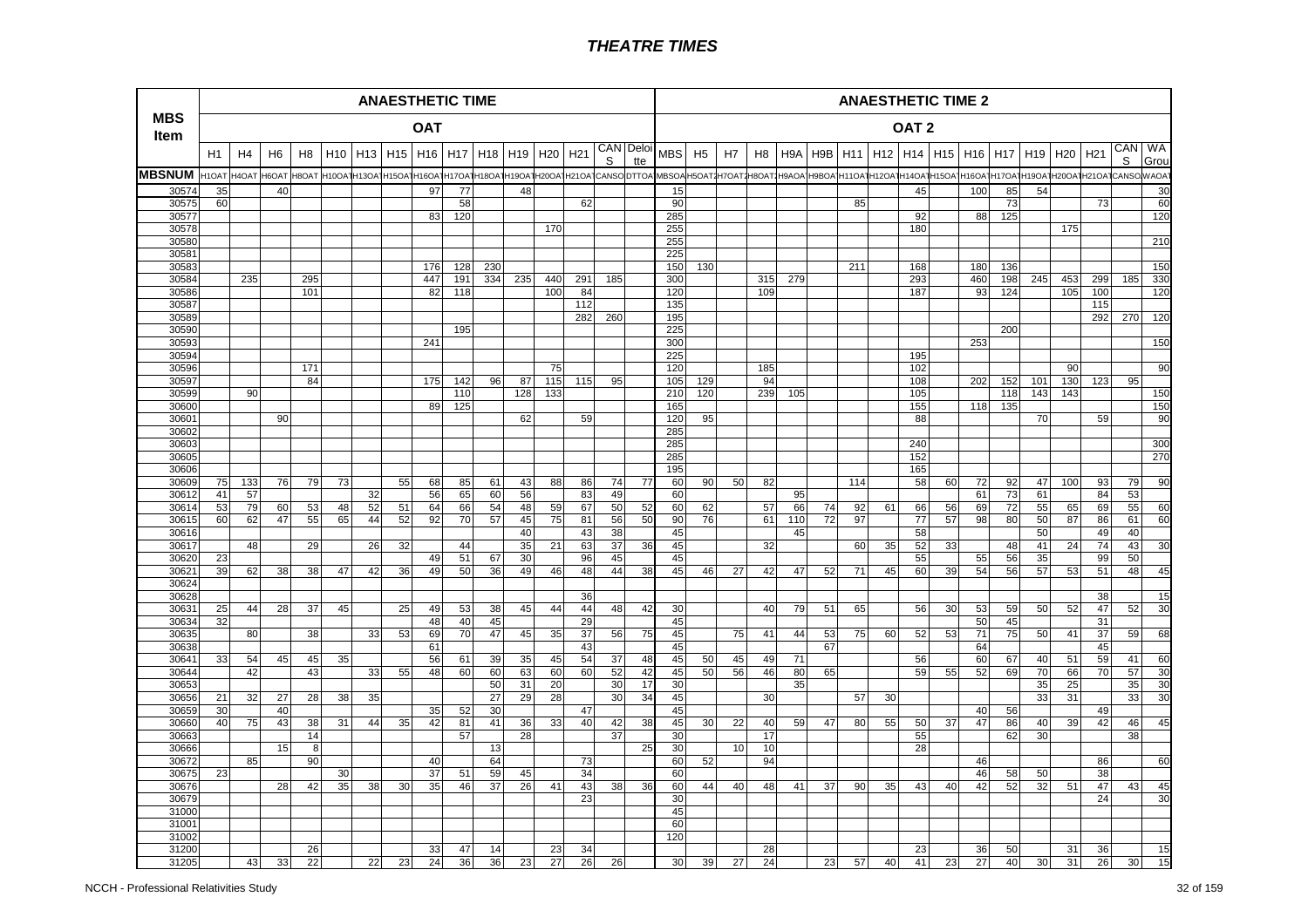|                                                                                      |     |                |                 |    | <b>THEATRE TIME</b> |          |          |          |                           |     |                |                |                |                                  |                |                      |                              |                                                    |                |                |                | <b>FREQUENCY</b>               |                  |                                  |                                                                                                                                        |                                       |                                         |                             |                                                            |                      |                       |                |     |
|--------------------------------------------------------------------------------------|-----|----------------|-----------------|----|---------------------|----------|----------|----------|---------------------------|-----|----------------|----------------|----------------|----------------------------------|----------------|----------------------|------------------------------|----------------------------------------------------|----------------|----------------|----------------|--------------------------------|------------------|----------------------------------|----------------------------------------------------------------------------------------------------------------------------------------|---------------------------------------|-----------------------------------------|-----------------------------|------------------------------------------------------------|----------------------|-----------------------|----------------|-----|
| <b>MBS</b><br>Item                                                                   |     |                |                 |    | <b>THT</b>          |          |          |          |                           |     |                |                |                |                                  |                |                      |                              |                                                    |                |                |                | <b>FQ</b>                      |                  |                                  |                                                                                                                                        |                                       |                                         |                             |                                                            |                      |                       |                |     |
|                                                                                      | H2  | H <sub>3</sub> | H <sub>11</sub> |    | H13 H15 H18 H19 H21 |          |          | Pub      | C'mix C'mix C'mix<br>Priv | Oth | H1             | H <sub>3</sub> | H <sub>4</sub> | H <sub>6</sub>                   | H7             | H <sub>8</sub>       | H9A                          | H9B H10 H11                                        |                |                |                |                                |                  |                                  | H12 H13 H14 H15 H16 H17 H18 H19 H20 H21                                                                                                |                                       |                                         | Δ                           | APH   CAN   C'mix   C'mix   C'mix   Deloi<br>$\mathcal{S}$ |                      | Pub Priv Other tte    |                |     |
| MBSNUM H2THT H3THT H11THTH13THTH15THTH18THTH19THTH21THTCMXPUCMXPVCMXOTFQH1 FQH3 FQH4 |     |                |                 |    |                     |          |          |          |                           |     |                |                |                |                                  |                |                      |                              |                                                    |                |                |                |                                |                  |                                  | ғанв  ғант  ғанз  ғанзл ғанзв ған10 ған11 ған12 ған13 ған14 ған15 ған16 ған17 ған18 ған19 ған20 ған21 ғалғн ғаслы ғасмұғасмұғасмұғартт |                                       |                                         |                             |                                                            |                      |                       |                |     |
| 30574                                                                                |     |                |                 |    |                     | 73       |          |          |                           |     | $\mathbf{1}$   |                |                | 1                                |                |                      |                              |                                                    |                |                |                | $\mathbf{3}$                   |                  | $\overline{2}$                   |                                                                                                                                        | 3                                     |                                         |                             | 18                                                         |                      |                       |                |     |
| 30575                                                                                |     |                | 101             |    |                     |          | 115      |          |                           |     | $\overline{1}$ |                |                |                                  |                |                      |                              |                                                    | $\overline{2}$ |                |                |                                |                  |                                  | $\mathbf{1}$                                                                                                                           |                                       |                                         | $\mathbf{1}$                |                                                            |                      |                       |                |     |
| 30577<br>30578                                                                       | 135 |                |                 |    |                     |          |          |          |                           |     |                |                |                |                                  |                |                      |                              |                                                    |                |                |                | 3                              |                  | 2                                | 1                                                                                                                                      |                                       | 1 <sup>1</sup>                          |                             |                                                            |                      |                       |                |     |
| 30580                                                                                |     |                |                 |    |                     |          |          |          |                           |     |                |                |                |                                  |                |                      |                              |                                                    |                |                |                |                                |                  |                                  |                                                                                                                                        |                                       |                                         |                             |                                                            |                      |                       |                |     |
| 30581                                                                                |     |                |                 |    |                     |          |          |          |                           |     |                |                |                |                                  |                |                      |                              |                                                    |                |                |                |                                |                  |                                  |                                                                                                                                        |                                       |                                         |                             |                                                            |                      |                       |                |     |
| 30583                                                                                | 298 |                | 235             |    | 235<br>342          | 288      | 374      |          |                           |     |                |                | $\mathbf{1}$   |                                  |                |                      | $\overline{2}$               |                                                    | $\overline{2}$ |                |                | $\overline{4}$<br>16           |                  | 1 <sup>1</sup><br>1 <sup>1</sup> | 3<br>$\mathbf{1}$<br>6                                                                                                                 | $\overline{2}$<br>$\mathbf 1$         | $2 \vert$                               | 7 <sup>1</sup>              | $\overline{7}$<br>$\mathbf{1}$                             |                      |                       |                |     |
| 30584<br>30586                                                                       |     |                |                 |    |                     |          | 248      |          |                           |     |                |                |                |                                  |                | 1<br>$\overline{3}$  |                              |                                                    |                |                |                | $\overline{4}$                 |                  | 2 <sup>1</sup>                   | 3                                                                                                                                      |                                       | 1                                       | 11                          |                                                            |                      |                       |                |     |
| 30587                                                                                |     |                |                 |    |                     |          | 152      |          |                           |     |                |                |                |                                  |                |                      |                              |                                                    |                |                |                |                                |                  |                                  |                                                                                                                                        |                                       |                                         | 5 <sup>1</sup>              |                                                            |                      |                       |                |     |
| 30589                                                                                |     |                |                 |    |                     |          | 304      |          |                           |     |                |                |                |                                  |                |                      |                              |                                                    |                |                |                |                                |                  |                                  |                                                                                                                                        |                                       |                                         | 11                          | $\overline{1}$                                             |                      |                       |                |     |
| 30590<br>30593                                                                       | 100 |                |                 |    |                     |          |          |          |                           |     |                |                |                |                                  |                |                      |                              |                                                    |                |                |                |                                |                  | 1                                | $\overline{1}$                                                                                                                         |                                       |                                         |                             |                                                            |                      |                       |                |     |
| 30594                                                                                |     |                |                 |    |                     |          |          |          |                           |     |                |                |                |                                  |                |                      |                              |                                                    |                |                |                | 1                              |                  |                                  |                                                                                                                                        |                                       |                                         |                             |                                                            |                      |                       |                |     |
| 30596                                                                                |     |                |                 |    |                     |          |          |          |                           |     |                |                |                |                                  |                | 11                   |                              |                                                    |                |                |                | 5 <sup>1</sup>                 |                  |                                  |                                                                                                                                        |                                       | 1                                       |                             |                                                            |                      |                       |                |     |
| 30597                                                                                | 72  |                |                 |    | 100                 | 115      | 162      |          |                           |     |                |                |                |                                  |                | 3                    |                              |                                                    |                |                |                | 30                             |                  | 4 <sup>1</sup>                   | 15                                                                                                                                     | $\overline{2}$<br>8                   | $\overline{2}$                          | 23                          | 9<br>$\overline{1}$                                        |                      |                       |                |     |
| 30599<br>30600                                                                       |     |                |                 |    |                     | 145      |          | 50       |                           |     |                |                | $\mathbf{1}$   |                                  |                | 1 <sup>1</sup>       |                              |                                                    |                |                |                | $\overline{4}$<br>5            |                  | 1 <sup>1</sup>                   | $\overline{4}$<br>$\mathbf{1}$                                                                                                         | 2 <sup>1</sup>                        | $\overline{2}$                          |                             |                                                            | $\mathbf{1}$         |                       |                |     |
| 30601                                                                                |     |                |                 |    |                     | 90       | 106      |          |                           |     |                |                |                | 1 <sup>1</sup>                   |                |                      |                              |                                                    |                |                |                | 2                              |                  |                                  |                                                                                                                                        | $\overline{1}$                        |                                         | 1                           | $\overline{7}$                                             |                      |                       |                |     |
| 30602                                                                                |     |                |                 |    |                     |          |          |          |                           |     |                |                |                |                                  |                |                      |                              |                                                    |                |                |                |                                |                  | 1 <sup>1</sup>                   |                                                                                                                                        |                                       |                                         |                             |                                                            |                      |                       |                |     |
| 30603                                                                                |     |                |                 |    |                     |          |          |          |                           |     |                |                |                |                                  |                |                      |                              |                                                    |                |                |                | 1                              |                  |                                  |                                                                                                                                        |                                       |                                         |                             |                                                            |                      |                       |                |     |
| 30605                                                                                |     |                |                 |    |                     |          |          |          |                           |     |                |                |                |                                  |                |                      |                              |                                                    |                |                |                | $\overline{2}$<br>$\mathbf{1}$ |                  |                                  |                                                                                                                                        |                                       |                                         |                             |                                                            |                      |                       |                |     |
| 30606<br>30609                                                                       | 88  |                | 133             |    | 90<br>66            | 69       | 124      | 47       | 52                        |     | $\overline{4}$ |                | $\overline{2}$ | 19                               | $\overline{2}$ | 77                   |                              | 16                                                 | 12             |                |                | 14                             | 11               | 33                               | 13<br>17                                                                                                                               | 6                                     | 3                                       | 13                          | 20                                                         | $\overline{7}$       | 42                    |                | 13  |
| 30612                                                                                |     |                |                 | 36 | 62                  | 74       | 113      | 32       | 49                        |     | 15             |                | 2              |                                  |                |                      |                              |                                                    |                |                | 1              |                                |                  | 27                               | 30<br>$\overline{2}$                                                                                                                   | 10                                    |                                         | 11                          | 5<br>8                                                     | 28                   | $\overline{7}$        |                |     |
| 30614                                                                                | 52  | 45             | 109             | 57 | 75<br>59            | 71       | 129      | 24       | 37                        | 28  | 35             | 14             | 99             | 139                              |                | 318                  | 136<br>56                    | 22                                                 | 105            | 12             | 42             | 375                            | 73               | 88                               | 135<br>256                                                                                                                             | 106<br>157                            |                                         | 376 2297                    | 142                                                        | 157                  | 627                   | 10             | 468 |
| 30615                                                                                | 57  | 100            | 114             | 49 | 80<br>64            | 68<br>75 | 106      |          | 57                        |     | $\overline{2}$ | $\vert$ 1      | $\mathbf{3}$   | 3 <sup>1</sup>                   |                | $\overline{7}$       | $\mathbf{1}$<br>$\mathbf{1}$ | 3 <sup>l</sup><br>1                                | $\overline{7}$ |                |                | 6<br>35                        | 8                | 11                               | 20<br>12                                                                                                                               | $\overline{7}$<br>$\mathbf{1}$        | 12                                      | 26<br>74<br>11              | 14<br>$\mathbf{1}$                                         |                      | 46<br>$\mathbf{3}$    |                | 23  |
| 30616<br>30617                                                                       | 21  |                | 76              | 35 | 45                  | 57       | 56<br>94 | 29<br>19 | 40<br>34                  | 31  |                |                | 2              |                                  |                | 15                   |                              |                                                    | 8              | $\mathbf{1}$   | $\overline{c}$ | $6 \overline{6}$<br>9          | $\overline{2}$   |                                  | $\overline{c}$                                                                                                                         | 10 <sup>1</sup>                       | 18                                      | 9<br>81                     | $6\phantom{.}6$                                            | 15<br>43             | 247                   | 8 <sup>1</sup> | 17  |
| 30620                                                                                |     |                |                 |    | 72                  | 95       | 123      |          | 30                        |     | $\overline{2}$ |                |                |                                  |                |                      |                              |                                                    |                |                |                | 15                             |                  | 12                               | 13                                                                                                                                     | $\mathbf{1}$                          |                                         | $6 \mid$                    | $\overline{1}$                                             |                      | 11                    |                |     |
| 30621                                                                                | 42  | 25             | 86              | 49 | 56<br>41            | 67       | 110      | 33       | 36                        | 25  | 13             | 1              | 26             | 19                               | $\overline{4}$ | 60                   | 8                            | 9<br>4 <sup>1</sup>                                | 28             | $\overline{1}$ |                | 78<br>3 <sup>1</sup>           | 12               | 40                               | 38<br>30                                                                                                                               | 6 <sup>1</sup>                        | 30                                      | 86<br>199                   | 21                                                         | 18                   | 240                   | 3 <sup>l</sup> | 66  |
| 30624                                                                                |     |                |                 |    |                     |          |          | 36       |                           |     |                |                |                |                                  |                |                      |                              |                                                    |                |                |                |                                |                  |                                  |                                                                                                                                        |                                       |                                         | 11<br>$\mathbf{3}$          |                                                            | $\mathbf{1}$         |                       |                |     |
| 30628<br>30631                                                                       | 48  |                | 79              |    | 35<br>41            | 80       | 83       | 34       | 36                        | 43  | $\mathbf{1}$   |                | 4              | 5 <sup>1</sup>                   |                | 19                   | $\overline{2}$               | $6 \overline{6}$<br>11                             | -1             |                |                | 21                             | 11               | 9                                | 14<br>16                                                                                                                               | 1                                     | 71                                      | 20<br>82                    | 8                                                          | $\overline{7}$       | 90                    | $2 \vert$      | 23  |
| 30634                                                                                |     |                |                 |    | 50                  |          | 98       |          | 37                        |     | 1 <sup>1</sup> |                |                |                                  |                |                      |                              |                                                    |                |                |                |                                |                  | 1 <sup>1</sup>                   | $\overline{1}$                                                                                                                         | 1                                     |                                         | 1                           |                                                            |                      | $\overline{4}$        |                |     |
| 30635                                                                                | 63  | 46             | 90              | 37 | 52<br>68            | 74       | 110      | 39       | 50                        |     |                | 1              | 2              |                                  | $\overline{1}$ | 3                    | 11<br>3                      |                                                    | 3              | $\overline{1}$ | $\overline{1}$ | 5 <sub>5</sub>                 | $\overline{2}$   | 2                                | $\overline{2}$                                                                                                                         | 3<br>$\overline{2}$                   | $\left 4\right $                        | $\overline{2}$<br>103       | 5                                                          | $\vert$              | 59                    |                | 14  |
| 30638<br>30641                                                                       | 33  |                |                 |    | 44                  | 60       | 87<br>94 | 36<br>36 | 36                        | 30  | 8 <sup>1</sup> |                | 4 <sup>1</sup> | 1 <sup>1</sup>                   | $\overline{1}$ | 8 <sup>1</sup>       | 3                            | 11<br>$\mathbf 1$                                  |                |                |                | 18                             |                  | 4 <sup>1</sup><br>12             | 13                                                                                                                                     | $\overline{7}$<br>1                   | 13                                      | 3 <sup>l</sup><br>19<br>210 | 6<br>$\mathbf{1}$                                          | 12<br>$\vert$ 2      | 23                    | 11             | 25  |
| 30644                                                                                | 50  |                |                 | 40 | 63<br>65            | 75       | 91       |          | 35                        |     |                |                | $\overline{2}$ |                                  | $\overline{2}$ | $\overline{2}$       | $\mathbf{1}$                 | $\overline{2}$                                     |                |                |                | $\overline{2}$<br>$6 \mid$     | 3 <sup>l</sup>   | 1                                | $\mathbf{3}$                                                                                                                           | 8 <sup>1</sup><br>1                   | 6                                       | 5 <sub>l</sub><br>38        | 9                                                          |                      | 21                    |                | 7   |
| 30653                                                                                | 25  |                |                 |    | 51                  | 50       |          | 24       | 15                        |     |                |                |                |                                  |                |                      | 1 <sup>1</sup>               |                                                    |                |                |                |                                |                  |                                  |                                                                                                                                        | 3 <sup>1</sup><br>1                   | 1                                       | 98                          | $\mathbf{1}$                                               | 38                   | 406                   |                | 16  |
| 30656                                                                                | 31  |                | 71              | 40 | 29                  | 47       |          | 24       | 34                        | 21  | $\overline{7}$ |                | 3 <sup>1</sup> | 16                               |                | 53                   |                              | 3 <sup>l</sup>                                     | 9              | $\overline{1}$ | 8              |                                |                  |                                  | 18                                                                                                                                     | 77                                    | 34                                      | 136                         | 21                                                         | 142                  | 607                   | 9 <sup>1</sup> | 38  |
| 30659<br>30660                                                                       | 40  | 28             | 96              | 49 | 45<br>55<br>45      | 56       | 71<br>91 | 27<br>41 | 38<br>46                  | 38  | 1<br>$\vert$ 2 |                | 2 <sup>1</sup> | 1 <sup>1</sup><br>4 <sup>1</sup> | $\overline{2}$ | 21                   | 2 <sup>1</sup><br>11         | $\vert$ 4                                          | 5              | $\mathbf{1}$   |                | 3<br>46                        | 4 <sup>1</sup>   | 2 <br>7                          | $\overline{7}$<br>$\mathbf{1}$<br>16<br>17                                                                                             | 10 <sup>1</sup>                       | 12                                      | $\overline{4}$<br>42<br>109 | -7<br>12                                                   | 5 <sub>l</sub><br>20 | 7<br>284              | $\overline{2}$ | 28  |
| 30663                                                                                |     |                |                 |    |                     | 40       |          | 30       | 20                        |     |                |                |                |                                  |                | $\overline{1}$       |                              |                                                    |                |                |                | $\mathbf{1}$                   |                  |                                  | $\overline{1}$                                                                                                                         | $\mathbf{1}$                          |                                         |                             | 3                                                          | 5 <sub>l</sub>       | $\overline{1}$        |                |     |
| 30666                                                                                |     |                |                 |    | 15                  |          |          | 17       | 22                        |     |                |                |                | 1 <sup>1</sup>                   |                | $\mathbf{1}$         |                              |                                                    |                |                |                | $\overline{2}$                 |                  |                                  |                                                                                                                                        | $\mathbf{2}$                          |                                         |                             | 12                                                         | $\vert$ 4            | 11                    |                | 5   |
| 30672                                                                                |     |                |                 |    | 72                  |          | 111      |          |                           |     |                |                | $\overline{2}$ |                                  |                | 4 <sup>1</sup>       |                              |                                                    |                |                |                |                                |                  | 2                                |                                                                                                                                        | 3                                     |                                         | 25<br>$\overline{2}$        |                                                            |                      |                       |                |     |
| 30675                                                                                | 38  | 25             | 107             | 46 | 61<br>59<br>42      | 68<br>53 | 73<br>77 | 36       | 47<br>31                  | 25  | 3 <sup>1</sup> | $\vert$ 1      |                | 18                               | $\mathbf{1}$   | 36                   | $\vert$                      | $\overline{2}$<br>$\overline{2}$<br>$\overline{7}$ | 10             | $\mathbf{1}$   |                | 92<br>3 <sup>1</sup>           | 11               | 13<br>38                         | 15<br>27<br>42                                                                                                                         | 1<br>$\overline{2}$<br>3 <sup>1</sup> | 35 <sup>1</sup>                         | 19<br>51<br>176             | 21                                                         | 9                    | $5\phantom{.0}$<br>95 | 11             | 45  |
| 30676<br>30679                                                                       |     |                |                 |    |                     |          |          | 30       | 35                        |     |                |                |                |                                  |                |                      |                              |                                                    |                |                |                |                                |                  |                                  |                                                                                                                                        |                                       |                                         | 2                           |                                                            | $\mathbf{1}$         | $\overline{2}$        |                |     |
| 31000                                                                                |     |                |                 |    |                     |          |          | 168      | 163                       | 196 |                |                |                |                                  |                |                      |                              |                                                    |                |                |                |                                |                  |                                  |                                                                                                                                        |                                       |                                         |                             |                                                            | 5 <sub>5</sub>       | 98                    | 10             |     |
| 31001                                                                                |     |                |                 |    |                     |          |          |          | 191                       |     |                |                |                |                                  |                |                      |                              |                                                    |                |                |                |                                |                  |                                  |                                                                                                                                        |                                       |                                         |                             |                                                            |                      | 26                    |                |     |
| 31002<br>31200                                                                       |     |                |                 |    |                     |          | 62       | 325      | 316<br>17                 | 383 |                |                |                |                                  |                |                      |                              |                                                    |                |                |                |                                |                  |                                  |                                                                                                                                        |                                       |                                         |                             |                                                            | $\overline{1}$       | 7<br>$\overline{2}$   | $\overline{2}$ |     |
| 31205                                                                                | 19  | 25             | 71              | 24 | 16<br>39<br>46      | 35       |          | 29       | 25                        | 21  |                | 1              | 8 <sup>1</sup> | 10                               | 18             | $\overline{2}$<br>48 |                              | $\overline{7}$                                     | 18             | 1              | 16             | $\overline{2}$<br>25           | $\left  \right $ | 15<br>285                        | 12<br>51<br>42                                                                                                                         | $\overline{2}$                        | 4 <sup>1</sup><br>$\overline{7}$<br>111 | 4                           | 9                                                          | 47                   | 500                   | $\overline{4}$ |     |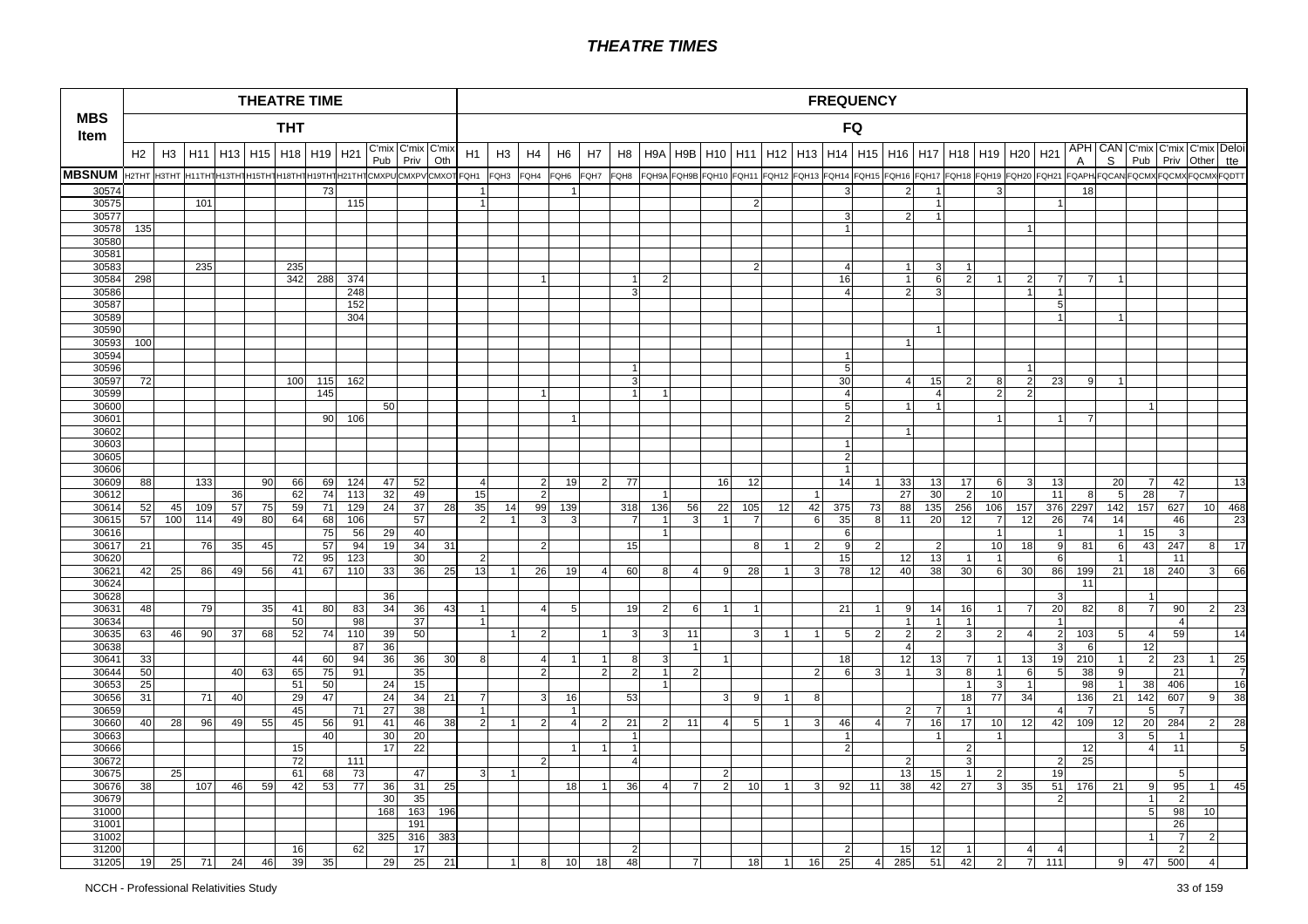|                    | <b>AVERAGES</b><br>Operation<br>Anaesthetic        |                       |            |                       |                        |            |                | <b>OP SKINTIME</b> |                 |                 |          |                |          |                       |                 |            |                       | <b>OPERATION TIME</b> |                                               |            |                                                                                                    |            |     |                 |            |          | <b>OPERATION TIME 2</b>                                           |                  |            |            |            |            |            |                      |
|--------------------|----------------------------------------------------|-----------------------|------------|-----------------------|------------------------|------------|----------------|--------------------|-----------------|-----------------|----------|----------------|----------|-----------------------|-----------------|------------|-----------------------|-----------------------|-----------------------------------------------|------------|----------------------------------------------------------------------------------------------------|------------|-----|-----------------|------------|----------|-------------------------------------------------------------------|------------------|------------|------------|------------|------------|------------|----------------------|
| <b>MBS</b><br>Item | Time<br>Time<br>OPT OPT2<br><b>OST</b><br>OAT OAT2 |                       |            |                       | <b>Theatre</b><br>Time |            | <b>OST</b>     |                    |                 |                 |          |                |          |                       |                 | <b>OPT</b> |                       |                       |                                               |            |                                                                                                    |            |     |                 |            |          |                                                                   | OPT <sub>2</sub> |            |            |            |            |            |                      |
|                    |                                                    |                       |            |                       |                        | <b>THT</b> | H <sub>4</sub> | H <sub>6</sub>     | H <sub>11</sub> | H <sub>21</sub> | H1       | H <sub>8</sub> |          |                       |                 |            |                       |                       | H10   H13   H15   H16   H17   H18   H19   H20 |            | APH   CAN   Deloi   Harv<br>S.                                                                     | tte        | ard | H <sub>8</sub>  | H9A        |          | H9B   H13   H15   H16   H17   H18   H19   H20                     |                  |            |            |            |            |            | CAN<br>$\mathcal{S}$ |
| <b>MBSNUM</b>      |                                                    | <b>VOST AVOPT</b>     |            | AVOPT2AVOAT AVOAT2    |                        | AVTHT      | 14OST          | H6OST H11OS1H21OS  |                 |                 |          |                |          |                       |                 |            |                       |                       |                                               |            | 110PT   H8OPT   H10OPT H13OPT H15OPT H16OPT H17OPT H18OPT H19OPT H20OPT AP HAO CANSO DTT OPT HARVO |            |     |                 |            |          | H8OPT/H9AOP H9BOP H13OP H15OP1H16OP H17OP1H18OP H19OP H20OP CANSC |                  |            |            |            |            |            |                      |
| 31210              | 21                                                 | 20                    | 25         | 29                    | 35                     | 44         | 24             | 18                 |                 | 21              | 10       | 19             | 15       | 13                    | 20              | 23         | 21                    | 18                    | 21                                            | 18         |                                                                                                    | 37         |     | 22              | 35         | 22       | 14                                                                | 23               | 25         | 25         | 22         | 28         | 21         | 41                   |
| 31215              | 40                                                 | 27                    | 31         | 40                    | 43                     | 50         | 34             | 30                 | 71              | 24              | 25       | 25             |          | 27                    | 21              | 49         | 30 <sub>1</sub>       | 18                    |                                               | 20         |                                                                                                    | 29         |     | 28              | 32         | 28       | 30                                                                | 26               | 55         | 35         | 22         |            | 24         | 33                   |
| 31220<br>31225     | 48<br>47                                           | 30<br>50              | 33<br>55   | 39<br>67              | 50<br>75               | 59<br>68   |                | 31                 | 76              | 39<br>38        |          | 23<br>28       |          | 32                    | 25<br>30        | 38         | 30 <sub>1</sub><br>95 | 16<br>41              |                                               | 60         |                                                                                                    | 47<br>62   |     | 27<br>32        | 47<br>47   | 18       | 37                                                                | 28<br>43         | 41         | 37<br>100  | 18<br>44   |            | 75         | 51<br>66             |
| 31230              | 29                                                 | 19                    | 24         | 30                    | 34                     | 43         | 55<br>19       | 40                 | 41              | 16              | 10       | 18             | 15       | 21                    | 15              | 14         | 39                    | 16                    | 20                                            | 16         |                                                                                                    | 27         |     | 20              |            | 23       | 24                                                                | 18               | 17         | 44         | 19         | 25         | 20         | 32                   |
| 31235              | 24                                                 | 20                    | 24         | 31                    | 37                     | 38         | 13             | 25                 | 40              | 17              | 13       | 15             |          | 26                    | 15 <sub>l</sub> | 16         | 13                    | 18                    | 39                                            | 12         |                                                                                                    | 32         |     | 18              | 29         |          | 29                                                                | 17               | 19         | 17         | 20         | 42         | 14         | 35                   |
| 31240              | 34                                                 | 24                    | 28         | 33                    | 39                     | 51         | 21             | 25                 | 70              | 18              | 25       | 19             | 18       | 22                    | 19              | 30         | 42                    | 19                    |                                               | 13         |                                                                                                    | 28         |     | 22              |            | 29       | 24                                                                | 20               | 33         | 50         | 22         |            | 17         | 31                   |
| 31245              | 26                                                 | 24                    | 28         | 39                    | 50                     | 58         |                |                    |                 | 26              |          | 22             | 24       | 25                    | 30              | 20         | 32                    | 21                    |                                               | 15         |                                                                                                    | 26         |     | 25              |            |          | 29                                                                | 35               | 21         | 40         | 27         |            | 18         | 32                   |
| 31250              | 21                                                 | 31                    | 38         | 35                    | 46                     | 57         |                | 20                 |                 | 22              |          | 32             |          |                       | 30              |            |                       | 26                    |                                               |            |                                                                                                    | 37         |     | 35 <sup>1</sup> | 47         | 40       |                                                                   | 30               |            |            | 34         |            |            | 42                   |
| 31255<br>31260     | 37<br>23                                           | 22<br>31              | 25<br>34   | 33<br>41              | 36<br>42               | 47<br>43   | 16<br>18       | 33<br>25           | 71<br>29        | 29<br>21        | 27<br>45 | 22<br>21       | 13<br>21 | 23<br>30 <sup>1</sup> |                 | 23<br>50   | 36 <sup>1</sup><br>49 | 21<br>25              | 15 <sup>1</sup>                               | 11<br>16   |                                                                                                    | 26<br>36   |     | 25<br>24        | 25         | 24<br>31 | 26<br>35                                                          | 13               | 26<br>54   | 40<br>54   | 23<br>27   | 18         | 15<br>20   | 31<br>39             |
| 31265              | 24                                                 | 21                    | 27         | 28                    | 36                     | 32         | 28             | 15                 | 31              | 23              | 13       | 17             | 17       | 15                    |                 | 22         | 33                    | 29                    |                                               | 10         |                                                                                                    | 36         |     | 20              | 27         | 28       | 15                                                                |                  | 25         | 41         | 33         |            | 14         | 40                   |
| 31270              | 34                                                 | 21                    | 22         | 32                    | 35                     | 44         | 28             | 23                 | 63              | 22              | 19       | 16             | 33       | 22                    |                 |            | 30 <sub>1</sub>       | 20                    |                                               | 11         |                                                                                                    | 19         |     | 19              |            | 32       | 23                                                                |                  |            | 35         | 24         | 13         | 12         | 19                   |
| 31275              | 26                                                 | 29                    | 40         | 40                    | 49                     | 55         | 25             | 29                 |                 | 24              | 30       |                | 20       |                       |                 |            | 46                    | 20                    |                                               | 19         |                                                                                                    | 38         |     |                 |            | 25       |                                                                   |                  | 80         | 52         | 24         |            | 23         | 40                   |
| 31280              | 30                                                 | 18                    | 24         | 22                    | 35                     | 37         |                |                    | 40              | 20              |          | 13             |          | 30 <sup>1</sup>       |                 | 18         |                       | 15                    |                                               | 13         |                                                                                                    |            |     | 16              | 41         |          | 30                                                                |                  | 22         |            | 18         |            | 18         |                      |
| 31285              | 24<br>33                                           | 18 <sup>l</sup><br>27 | 23<br>32   | 28                    | 34                     | 45<br>46   | 17             | 15                 | 40<br>65        | 15<br>19        | 20       | 13             | 13       | 13                    | 10 <sup>1</sup> | 19         | 35                    | 19                    |                                               | 13         |                                                                                                    | 20<br>40   |     | 16 <sup>1</sup> | 25         |          | 15                                                                |                  | 22         | 39         | 22         |            | 19<br>30   | 20<br>45             |
| 31290<br>31295     | 31                                                 | 24                    | 28         | 38<br>36              | 52<br>35               | 32         | 32             | 30                 |                 |                 |          | 29             | 20<br>30 | 28                    |                 | 35<br>22   | 15 <sup>1</sup>       | 18                    |                                               | 25<br>26   |                                                                                                    | 25         |     | 32              |            | 29       | 33                                                                |                  | 40<br>26   | 20         | 21         |            | 30         | 30                   |
| 31300              | 19                                                 | 35                    | 40         | 48                    | 52                     | 65         | 20             | 20                 |                 | 16              | 15       |                |          |                       |                 | 40         | 34                    |                       |                                               |            |                                                                                                    | 50         |     |                 | 34         | 35       |                                                                   |                  | 43         | 40         |            |            |            | 50                   |
| 31305              | 42                                                 | 37                    | 44         | 56                    | 51                     | 64         |                |                    |                 | 42              | 20       |                |          | 32                    | 30              |            | 47                    | 60                    |                                               |            |                                                                                                    | 32         |     |                 |            | 35       | 40                                                                | 35               |            | 51         | 69         |            |            | 32                   |
| 31310              | 41                                                 | 22                    | 30         | 34                    | 37                     | 56         |                |                    | 34              | 48              |          |                |          |                       | 15 <sub>l</sub> | 22         |                       |                       |                                               | 25         |                                                                                                    | 24         |     |                 | 40         |          |                                                                   | 20               | 25         |            |            |            | 35         | 29                   |
| 31315              | 30                                                 | 25                    | 32         | 40                    | 42                     | 50         | 40             |                    |                 | 20              | 20       |                | 20       |                       |                 | 24         | 37                    |                       |                                               | 18         |                                                                                                    | 33         |     |                 |            |          |                                                                   |                  | 26         | 42         |            |            | 20         | 38                   |
| 31320              | 31<br>29                                           | 31<br>23              | 36<br>28   | 45<br>30 <sup>1</sup> | 41<br>37               | 44         | 27<br>22       |                    | 45              | 35              | 30       |                |          | 40                    |                 |            |                       | 20                    |                                               | 24<br>31   |                                                                                                    | 25         |     | 25              | 32         |          | 44                                                                |                  | 27         | 28         | 22         |            | 28<br>33   | 28                   |
| 31325<br>31330     | 30                                                 | 25                    | 34         | 37                    | 43                     | 53<br>58   | 20             |                    | 46              | 19<br>25        | 18<br>15 | 20             |          |                       |                 | 24<br>23   | 23<br>37              | 37                    |                                               | 15         |                                                                                                    | 23         |     |                 | 45         | 27       |                                                                   |                  | 28         | 45         | 45         |            | 17         | 30                   |
| 31335              | 39                                                 | 30                    | 36         | 42                    | 49                     | 52         | 21             |                    | 57              | 38              | 32       | 22             | 19       | 38                    |                 | 34         | 36                    | 31                    |                                               | 23         |                                                                                                    | 31         |     | 26              | 45         | 29       | 43                                                                |                  | 39         | 45         | 36         |            | 28         | 37                   |
| 31340              | 86                                                 | 80                    | 84         | 84                    | 87                     | 66         |                |                    | 86              |                 |          |                |          |                       |                 |            | 80                    |                       |                                               |            |                                                                                                    |            |     |                 |            |          |                                                                   |                  |            | 84         |            |            |            |                      |
| 31345              | 40                                                 | 27                    | 33         | 37                    | 49                     | 60         |                | 23                 | 72              | 26              |          | 29             | 17       | 28                    |                 | 32         |                       | 25                    |                                               | 22         |                                                                                                    | 33         |     | 33              |            | 34       | 33                                                                |                  | 35         |            | 30         |            | 32         | 36                   |
| 31350              | 54                                                 | 33                    | 38         | 43                    | 50                     | 61         |                | 29                 | 78              |                 |          | 38             |          | 31                    |                 | 36         | 33                    | 26                    |                                               | 24         |                                                                                                    | 45         |     | 41              | 41         | 31       | 37                                                                |                  | 42         | 40         | 30         |            | 27         | 50                   |
| 31355<br>31400     | 64                                                 | 39                    | 47         | 56                    | 64<br>120              | 75         |                | 43                 | 95              | 54              |          | 27             |          |                       |                 | 58         | 51                    | 42                    |                                               | 20         |                                                                                                    | 34         |     | 30              | 63         |          |                                                                   |                  | 61         | 60         | 46         |            | 27         | $\overline{38}$      |
| 31403              |                                                    | 20                    | 25         | 30                    | 93                     |            |                |                    |                 |                 |          |                |          |                       |                 |            |                       |                       |                                               | 20         |                                                                                                    |            |     |                 |            |          |                                                                   |                  |            |            |            |            | 25         |                      |
| 31406              |                                                    | 20                    | 30         | 35                    | 113                    |            |                |                    |                 |                 |          |                |          |                       |                 |            |                       |                       |                                               | 20         |                                                                                                    |            |     |                 |            |          |                                                                   |                  |            |            |            |            | 30         |                      |
| 31409              |                                                    |                       |            |                       | 180                    |            |                |                    |                 |                 |          |                |          |                       |                 |            |                       |                       |                                               |            |                                                                                                    |            |     |                 |            |          |                                                                   |                  |            |            |            |            |            |                      |
| 31412              |                                                    |                       |            |                       | 240                    |            |                |                    |                 |                 |          |                |          |                       |                 |            |                       |                       |                                               |            |                                                                                                    |            |     |                 |            |          |                                                                   |                  |            |            |            |            |            |                      |
| 31420              |                                                    | 28                    | 34         | 42                    | 54                     |            |                |                    |                 |                 |          |                |          |                       |                 |            |                       |                       |                                               | 28         |                                                                                                    |            |     |                 |            |          |                                                                   |                  |            |            |            |            | 34         |                      |
| 31423<br>31426     |                                                    | 69<br>120             | 75<br>135  | 74<br>140             | 100<br>153             |            |                |                    |                 |                 |          |                |          |                       |                 |            |                       |                       |                                               | 120        |                                                                                                    | 69         |     |                 |            |          |                                                                   |                  |            |            |            |            | 135        | 75                   |
| 31429              |                                                    | 163                   | 180        | 185                   | 205                    |            |                |                    |                 |                 |          |                |          |                       |                 |            |                       |                       |                                               | 160        | 165                                                                                                |            |     |                 |            |          |                                                                   |                  |            |            |            |            | 185        | 175                  |
| 31432              |                                                    |                       |            |                       | 270                    |            |                |                    |                 |                 |          |                |          |                       |                 |            |                       |                       |                                               |            |                                                                                                    |            |     |                 |            |          |                                                                   |                  |            |            |            |            |            |                      |
| 31435              |                                                    |                       |            |                       | 210                    |            |                |                    |                 |                 |          |                |          |                       |                 |            |                       |                       |                                               |            |                                                                                                    |            |     |                 |            |          |                                                                   |                  |            |            |            |            |            |                      |
| 31438              |                                                    | 163                   | 175        | 187                   | 234                    |            |                |                    |                 |                 |          |                |          |                       |                 |            |                       |                       |                                               | 163        |                                                                                                    |            |     |                 |            |          |                                                                   |                  |            |            |            |            | 175        |                      |
| 31441              |                                                    |                       |            |                       | 60<br>45               |            |                |                    |                 |                 |          |                |          |                       |                 |            |                       |                       |                                               |            |                                                                                                    |            |     |                 |            |          |                                                                   |                  |            |            |            |            |            |                      |
| 31450<br>31452     |                                                    |                       |            |                       | 120                    |            |                |                    |                 |                 |          |                |          |                       |                 |            |                       |                       |                                               |            |                                                                                                    |            |     |                 |            |          |                                                                   |                  |            |            |            |            |            |                      |
| 32000              | 97                                                 | 100                   | 122        | 120                   | 149                    | 154        |                | 70                 |                 | 124             |          | 74             |          | 75                    | 125             |            | 99                    | 60                    | 95                                            | 120        | 101<br>145                                                                                         | 109        |     | 86              |            |          | 115                                                               | 150              |            | 136        | 69         | 108        | 150        | 160                  |
| 32003              | 120                                                | 100                   | 110        | 126                   | 141                    | 133        | 115            | 104                | 143             | 116             | 120      | 88             | 86       | 73                    | 88              | 132        | 105                   | 82                    | 87                                            | 107        | 106<br>110                                                                                         | 112        | 100 | 97              | 152        |          | 76                                                                | 94               | 141        | 114        | 90         | 97         | 119        | 115                  |
| 32004              | 145                                                | 131                   | 139        | 157                   | 165                    | 152        |                |                    |                 | 145             |          | 139            |          |                       | 110             | 146        | 185                   | 68                    |                                               | 131        | 135                                                                                                |            |     | 148             |            |          |                                                                   | 120              | 150        | 195        | 72         |            | 144        | 143                  |
| 32005              | 143                                                | 123                   | 137        | 160                   | 176                    | 169        | 137            |                    |                 | 150             |          | 133            |          |                       | 95              | 125        | 121                   | 100                   | 110                                           | 96         | 204                                                                                                |            |     | 141             | 176        |          |                                                                   | 105              | 133        | 133        | 105        | 115        | 108        | 219                  |
| 32006<br>32009     | 127<br>187                                         | 115<br>126            | 124<br>147 | 145<br>157            | 166<br>181             | 171<br>158 | 104            | 133                |                 | 145<br>187      |          | 112<br>200     |          |                       | 108<br>78       | 112<br>159 | 111<br>106            | 122<br>96             | 113<br>95                                     | 106<br>125 | 129<br>124<br>138                                                                                  | 114<br>111 | 156 | 120<br>202      | 135<br>272 |          |                                                                   | 117<br>83        | 122<br>166 | 120<br>114 | 131<br>106 | 121<br>100 | 118<br>135 | 135                  |
| 32012              | 154                                                | 137                   | 163        | 179                   | 191                    | 167        | 185            |                    |                 | 123             | 140      | 114            | 127      | 130                   |                 | 159        | 115                   | 104                   |                                               |            | 146<br>180                                                                                         | 157        |     | 121             | 175        |          | 134                                                               |                  | 167        | 143        | 111        |            | 260        | 190                  |
| 32015              | 150                                                | 162                   | 167        | 180                   | 197                    | 202        |                |                    | 150             |                 |          | 157            |          |                       |                 |            | 128                   | 153                   |                                               | 168        | 170<br>135                                                                                         |            | 223 | 167             |            |          |                                                                   |                  |            | 140        | 163        |            | 183        | 180                  |
| 32018              |                                                    | 150                   | 210        | 185                   | 220                    |            |                |                    |                 |                 |          |                |          |                       |                 |            | 165                   |                       |                                               |            | 135                                                                                                |            |     |                 | 225        |          |                                                                   |                  |            | 195        |            |            |            |                      |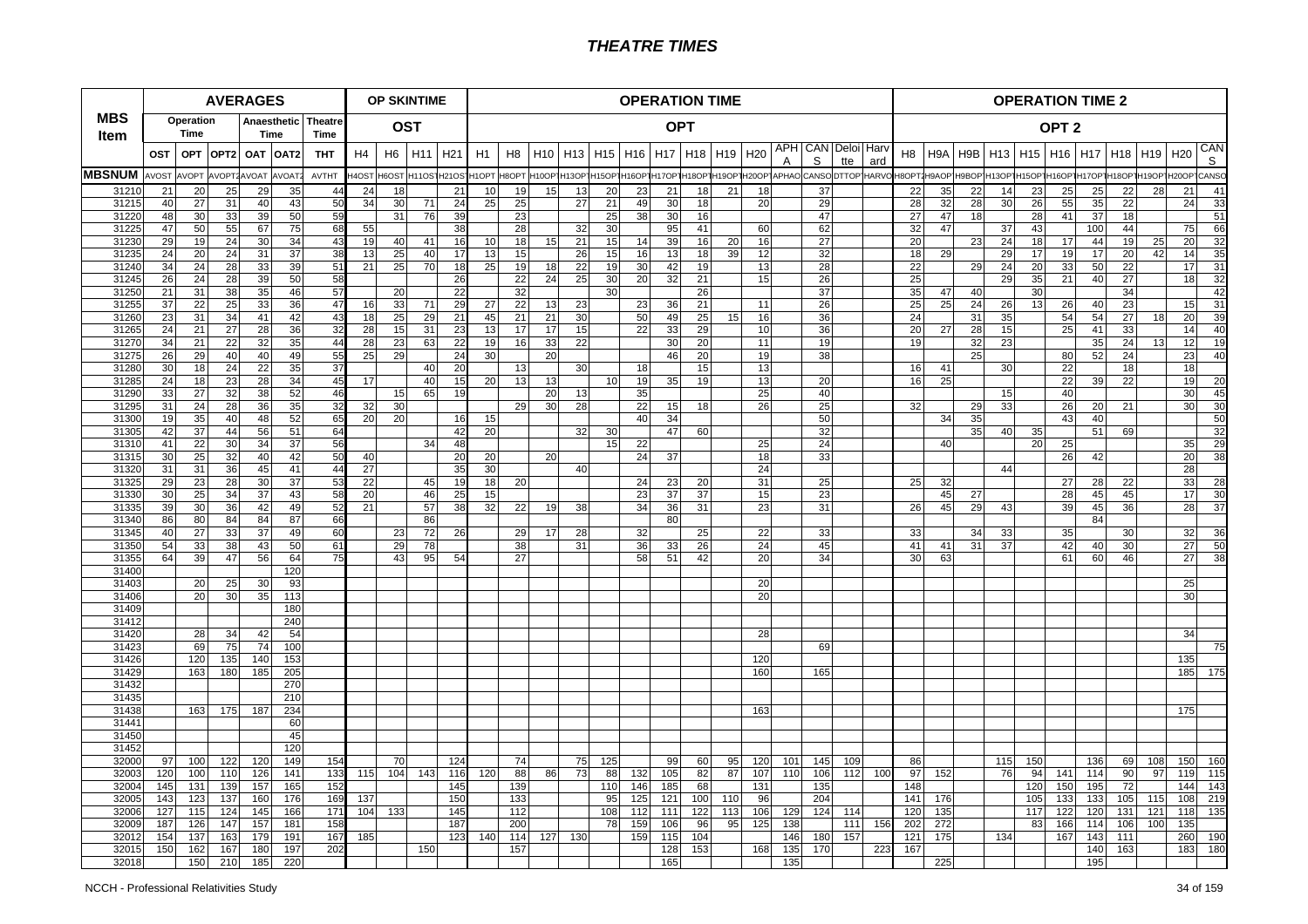|                    |          | <b>ANAESTHETIC TIME</b> |                |                |                                 |                 |                                 |            |                 |            |                                                                 |            |            |                                                                                           |            |                |          |                |                                      |                      |     | <b>ANAESTHETIC TIME 2</b> |                                                                                                      |            |                                                 |                 |                 |             |            |
|--------------------|----------|-------------------------|----------------|----------------|---------------------------------|-----------------|---------------------------------|------------|-----------------|------------|-----------------------------------------------------------------|------------|------------|-------------------------------------------------------------------------------------------|------------|----------------|----------|----------------|--------------------------------------|----------------------|-----|---------------------------|------------------------------------------------------------------------------------------------------|------------|-------------------------------------------------|-----------------|-----------------|-------------|------------|
| <b>MBS</b><br>Item |          |                         |                |                |                                 |                 |                                 | <b>OAT</b> |                 |            |                                                                 |            |            |                                                                                           |            |                |          |                |                                      |                      |     | OAT <sub>2</sub>          |                                                                                                      |            |                                                 |                 |                 |             |            |
|                    | H1       | H4                      | H <sub>6</sub> | H <sub>8</sub> | H <sub>10</sub> H <sub>13</sub> |                 | H <sub>15</sub> H <sub>16</sub> |            | H <sub>17</sub> |            | H <sub>18</sub> H <sub>19</sub> H <sub>20</sub> H <sub>21</sub> |            |            | CAN Delo<br>S.<br>tte                                                                     | <b>MBS</b> | H <sub>5</sub> | H7       | H <sub>8</sub> | H <sub>9</sub> A<br>H <sub>9</sub> B |                      |     | H11 H12 H14 H15           |                                                                                                      |            | H <sub>16</sub> H <sub>17</sub> H <sub>19</sub> | H <sub>20</sub> | H <sub>21</sub> | CAN WA<br>S | Grou       |
| <b>MBSNUM</b>      |          |                         |                |                |                                 |                 |                                 |            |                 |            |                                                                 |            |            | H1OAT H4OAT H6OAT H8OAT H10OATH13OATH15OATH16OATH17OATH18OATH19OATH20OATH21OATCANSO DTTOA |            |                |          |                |                                      |                      |     |                           | MBSOA H5OAT1H7OAT1H8OAT1H9AOA H9BOA H11OATH12OATH14OATH15OATH16OATH17OATH19OATH20OATH21OATCANSO WAOA |            |                                                 |                 |                 |             |            |
| 31210              | 15       | 45                      | 25             | 26             | 20                              | 22              | 25                              | 29         | 34              | 26         | 41                                                              | 32         | 26         | 41                                                                                        | 30         | 35             | 21       | 28             | 47                                   | 35                   | 25  | 50                        | 28                                                                                                   | 31         | 38<br>48                                        | 36              | 27              | 45          | 30         |
| 31215              | 43       | 72                      | 41             | 32             |                                 | 37              | 30                              | 62         | 46              | 26<br>25   |                                                                 | 28         | 30         | 35                                                                                        | 30         | 40             | 26       | 36<br>33       | 41                                   | 38<br>83             | 53  | 57                        | 35                                                                                                   | 68         | 51<br>59                                        | 33<br>25        | 31              | 39          | 30         |
| 31220<br>31225     |          | 85                      | 39<br>110      | 30<br>36       |                                 | 43              | 38<br>42                        | 48         | 53<br>118       | 51         |                                                                 | 20<br>75   | 43<br>43   | 55<br>66                                                                                  | 45<br>135  | 71             |          | 39             | 57<br>58                             | 27<br>90             |     | 65<br>60                  | 40<br>55                                                                                             | 51<br>123  |                                                 | 90              | 44<br>45        | 59<br>70    | 30         |
| 31230              | 21       | 47                      | 48             | 25             | 25                              | 30              | 24                              | 20         | 52              | 25         | 30                                                              | 29         | 20         | 32                                                                                        | 45         |                | 20       | 27             |                                      | 35<br>52             |     | 41                        | 27                                                                                                   | 22         | 57<br>35                                        | 33              | 20              | 36          | 30         |
| 31235              | 25       | 46                      | 36             | 23             |                                 | 37              | 23                              | 22         | 35              | 23         | 49                                                              | 23         | 21         | 37                                                                                        | 45         | 45             | 23       | 26             | 53                                   | 52                   |     | 45                        | 25                                                                                                   | 24         | 39<br>52                                        | 25              | 22              | 40          |            |
| 31240<br>31245     | 32       | 46                      | 35             | 26<br>40       | 25<br>34                        | 32<br>47        | 29<br>40                        | 38<br>28   | 62<br>58        | 27<br>36   |                                                                 | 26<br>38   | 22<br>37   | 32<br>28                                                                                  | 45<br>90   | 62             | 20       | 28<br>43       | 82                                   | 37                   |     | 50<br>55                  | 30<br>45                                                                                             | 42<br>30   | 70<br>65                                        | 30<br>41        | 23<br>37        | 35<br>35    | 30         |
| 31250              |          |                         | 25             | 41             |                                 |                 | 40                              |            |                 | 39         |                                                                 |            | 23         | 42                                                                                        | 90         | 35             |          | 43             | 54                                   | 48                   |     |                           | 40                                                                                                   |            |                                                 |                 | 25              | 47          | 30         |
| 31255              | 34       | 49                      | 40             | 26             | 23                              | 32              | 18                              | 30         | 49              | 26         |                                                                 | 35         | 35         | 32                                                                                        | 45         |                | 23       | 29             | 38                                   | 40                   |     | 34                        | 20                                                                                                   | 33         | 54                                              | 39              | 37              | 37          |            |
| 31260              | 55       | 53                      | 38             | 37             | 31                              | 37              |                                 | 62         | 68              | 34         | 20                                                              | 27         | 26         | 47                                                                                        | 45         | 38             | 27       | 40             |                                      | 42<br>45             | 35  | 54                        |                                                                                                      | 66         | 74<br>23                                        | 31              | 26              | 50          | 30         |
| 31265              | 15       |                         | 20             | 21             | 27                              | 20<br>37        |                                 | 28         | 49<br>48        | 37<br>27   |                                                                 | 23         | 27         | 44<br>29                                                                                  | 45<br>45   |                | 20<br>25 | 24<br>24       | 35                                   | 42<br>42<br>72       |     | 30                        |                                                                                                      | 31         | 56<br>53                                        | 27<br>20        | 28              | 48<br>29    | 30         |
| 31270<br>31275     | 26<br>42 | 48<br>54                | 30<br>40       | 21             | 40<br>35                        |                 |                                 |            | 60              | 25         |                                                                 | 19<br>30   | 28<br>28   | 44                                                                                        | 60         | 32             | 30       |                |                                      | 32<br>35             | 40  | 33<br>55                  |                                                                                                      | 97         | 66                                              | 33              | 31<br>29        | 47          | 45         |
| 31280              |          |                         |                | 17             |                                 | 30 <sup>1</sup> |                                 | 24         |                 | 16         |                                                                 | 23         | 23         |                                                                                           | 45         |                | 33       | 20             | 43                                   | 53                   |     | 43                        |                                                                                                      | 27         |                                                 | 28              | 23              |             |            |
| 31285              | 26       | 50                      |                | 17             | 20                              |                 | 15                              | 24         | 54              | 26         |                                                                 | 38         | 18         | 20                                                                                        | 45         |                |          | 20             | 28                                   | 50                   |     | 45                        | 15                                                                                                   | 27         | 58                                              | 44              | 20              | 20          |            |
| 31290              |          | 48                      | 20             | 60             | 35                              | 20              |                                 | 48         |                 |            |                                                                 | 40         | 20         | 50                                                                                        | 60         | 40             | 30       | 70             |                                      | 78                   |     | 61                        |                                                                                                      | 53         |                                                 | 45<br>50        |                 | 55          | 30         |
| 31295<br>31300     | 20       | 75<br>65                | 35<br>30       | 35             | 35                              | 35              |                                 | 27<br>56   | 25<br>66        | 28         |                                                                 | 45         |            | 25<br>50                                                                                  | 45<br>45   |                | 23       | 38             | 45                                   | 41<br>45             |     | 46                        |                                                                                                      | 31<br>59   | 30<br>71                                        |                 |                 | 30<br>50    | 30         |
| 31305              |          |                         |                |                |                                 | 48              | 40                              |            | 70              | 79         |                                                                 |            | 55         | 47                                                                                        | 45         |                |          |                |                                      | 45                   |     | 45                        | 45                                                                                                   |            | 75                                              |                 | 59              | 47          |            |
| 31310              |          |                         |                |                |                                 |                 | 20                              | 32         |                 |            |                                                                 | 40         | 53         | 27                                                                                        | 45         | 25             | 26       |                | 40                                   | 47                   |     | 34                        | 25                                                                                                   | 35         |                                                 | 50              | 54              | 32          | 30         |
| 31315              | 24       | 69                      |                |                | 35                              |                 |                                 | 34         | 60              |            |                                                                 | 35         | 27         | 40                                                                                        | 45         | 55             | 25       |                |                                      | 29                   |     | 58                        |                                                                                                      | 36         | 66                                              | 37              | 27              | 45          |            |
| 31320<br>31325     | 45<br>23 | 52<br>37                |                | 23             |                                 | 48              |                                 | 32         | 44              | 23         |                                                                 | 37<br>33   | 43<br>24   | 34                                                                                        | 60<br>45   |                | 20<br>27 | 27             | 39                                   | 56                   |     | 58<br>37                  |                                                                                                      | 35         | 49                                              | 41<br>35        | 43<br>24        | 25<br>36    |            |
| 31330              | 25       | 37                      |                |                |                                 |                 |                                 | 35         | 50              | 41         | 75                                                              | 20         | 26         | 27                                                                                        | 45         |                | 20       |                | 60                                   | 34<br>56             |     | 43                        |                                                                                                      | 41         | 58<br>80                                        | 22              | 27              | 33          |            |
| 31335              | 40       | 45                      |                | 36             | 31                              | 57              |                                 | 46         | 54              | 41         |                                                                 | 38         | 41         | 38                                                                                        | 60         | 50             | 27       | 40             | 57                                   | 42<br>65             |     | 52                        |                                                                                                      | 51         | 63                                              | 43              | 45              | 43          |            |
| 31340              | 106      | 46                      |                |                |                                 |                 |                                 |            | 100             |            |                                                                 |            |            |                                                                                           | 90         |                | 50       |                |                                      | 102                  |     |                           |                                                                                                      | 104        |                                                 |                 |                 |             |            |
| 31345<br>31350     |          |                         | 33<br>38       | 40<br>47       | 32                              | 39<br>46        |                                 | 41<br>47   | 40<br>56        | 35<br>37   |                                                                 | 39<br>39   | 33<br>24   | 40<br>57                                                                                  | 45<br>60   | 41             | 45<br>37 | 44<br>51       | 50                                   | 50<br>82<br>93<br>42 |     | 84<br>48                  |                                                                                                      | 45<br>53   | 40<br>63                                        | 49<br>42        | 34<br>25        | 44<br>61    | 30<br>30   |
| 31355              |          |                         | 50             | 36             |                                 |                 |                                 | 84         | 70              | 54         |                                                                 | 43         | 68         | 41                                                                                        | 75         | 52             | 27       | 38             | 68                                   | 119                  |     | 85                        |                                                                                                      | 87         | 79                                              | 50              | 76              | 45          | 30         |
| 31400              |          |                         |                |                |                                 |                 |                                 |            |                 |            |                                                                 |            |            |                                                                                           | 120        |                |          |                |                                      |                      |     |                           |                                                                                                      |            |                                                 |                 |                 |             |            |
| 31403              |          |                         |                |                |                                 |                 |                                 |            |                 |            |                                                                 | 30         |            |                                                                                           | 150        |                |          |                |                                      |                      |     |                           |                                                                                                      |            |                                                 | 35              |                 |             |            |
| 31406              |          |                         |                |                |                                 |                 |                                 |            |                 |            |                                                                 | 35         |            |                                                                                           | 180<br>180 |                |          |                |                                      |                      |     |                           |                                                                                                      |            |                                                 | 45              |                 |             |            |
| 31409<br>31412     |          |                         |                |                |                                 |                 |                                 |            |                 |            |                                                                 |            |            |                                                                                           | 240        |                |          |                |                                      |                      |     |                           |                                                                                                      |            |                                                 |                 |                 |             |            |
| 31420              |          |                         |                |                |                                 |                 |                                 |            |                 |            |                                                                 | 42         |            |                                                                                           | 60         |                |          |                |                                      |                      |     |                           |                                                                                                      |            |                                                 | 48              |                 |             |            |
| 31423              |          |                         |                |                |                                 |                 |                                 |            |                 |            |                                                                 |            |            | 74                                                                                        | 120        |                |          |                |                                      |                      |     |                           |                                                                                                      |            |                                                 |                 |                 | 81          |            |
| 31426              |          |                         |                |                |                                 |                 |                                 |            |                 |            |                                                                 | 140        |            |                                                                                           | 150        |                |          |                |                                      |                      |     |                           |                                                                                                      |            |                                                 | 155             |                 |             |            |
| 31429<br>31432     |          |                         |                |                |                                 |                 |                                 |            |                 |            |                                                                 | 190        |            | 180                                                                                       | 210<br>270 |                |          |                |                                      |                      |     |                           |                                                                                                      |            |                                                 | 215             |                 | 190         |            |
| 31435              |          |                         |                |                |                                 |                 |                                 |            |                 |            |                                                                 |            |            |                                                                                           | 210        |                |          |                |                                      |                      |     |                           |                                                                                                      |            |                                                 |                 |                 |             |            |
| 31438              |          |                         |                |                |                                 |                 |                                 |            |                 |            |                                                                 | 187        |            |                                                                                           | 270        |                |          |                |                                      |                      |     |                           |                                                                                                      |            |                                                 | 198             |                 |             |            |
| 31441              |          |                         |                |                |                                 |                 |                                 |            |                 |            |                                                                 |            |            |                                                                                           | 60         |                |          |                |                                      |                      |     |                           |                                                                                                      |            |                                                 |                 |                 |             |            |
| 31450<br>31452     |          |                         |                |                |                                 |                 |                                 |            |                 |            |                                                                 |            |            |                                                                                           | 45<br>120  |                |          |                |                                      |                      |     |                           |                                                                                                      |            |                                                 |                 |                 |             |            |
| 32000              |          |                         | 80             | 95             |                                 | 105             | 145                             |            | 123             | 77         | 125                                                             | 160        | 138        | 121<br>155                                                                                | 150        | 140            |          | 106            |                                      |                      |     | 147                       | 170                                                                                                  | 159        | 138                                             | 190             | 145             | 170         | 120        |
| 32003              | 147      | 156                     | 119            | 111            | 126                             | 95              | 104                             | 157        | 132             | 104        | 119                                                             | 142        | 131        | 119<br>126                                                                                | 180        | 114            |          | 120            | 170                                  | 172                  | 135 | 136                       | 111<br>165                                                                                           | 141        | 128                                             | 154             | 138             | 128         | 120        |
| 32004              |          |                         |                | 161            |                                 |                 | 130                             | 162        | 225             | 78         |                                                                 | 189        | 160        | 153                                                                                       | 180        | 122            |          | 170            |                                      |                      |     | 188                       | 140<br>166                                                                                           | 235        |                                                 | 201             | 162             | 160         | 90         |
| 32005<br>32006     |          | 178<br>138              | 140            | 156<br>133     |                                 |                 | 137<br>145                      | 149<br>144 | 163<br>155      | 129<br>147 | 165<br>144                                                      | 130<br>153 | 165<br>163 | 228<br>146<br>130                                                                         | 210<br>180 | 200            |          | 163<br>140     | 198<br>161                           |                      |     | 160<br>168                | 147<br>157<br>153<br>154                                                                             | 176<br>163 | 170<br>153                                      | 142<br>165      | 170<br>170      | 243<br>157  | 180<br>195 |
| 32009              |          |                         |                | 242            |                                 |                 | 103                             | 193        | 129             | 114        | 145                                                             | 155        | 206        | 129                                                                                       | 180        | 160            |          | 244            | 280                                  |                      |     | 223                       | 108<br>200                                                                                           | 136        | 150                                             | 165             | 210             |             | 120        |
| 32012              | 155      | 250                     |                | 129            | 160                             | 172             |                                 | 193        | 163             | 128        |                                                                 | 298        | 134        | 179<br>193                                                                                | 210        | 132            |          | 136            | 182                                  |                      | 225 | 207                       | 202                                                                                                  | 190        |                                                 | 310             | 141             | 203         | 150        |
| 32015              |          |                         |                | 182            |                                 |                 |                                 |            | 150             | 183        |                                                                 | 210        |            | 175                                                                                       | 240        |                |          | 192            |                                      | 190                  |     | 200                       |                                                                                                      | 163        |                                                 | 225             |                 | 185         | 180        |
| 32018              |          |                         |                |                |                                 |                 |                                 |            | 185             |            |                                                                 |            |            |                                                                                           | 210        |                |          |                | 238                                  |                      |     | 257                       |                                                                                                      | 215        |                                                 |                 |                 |             | 180        |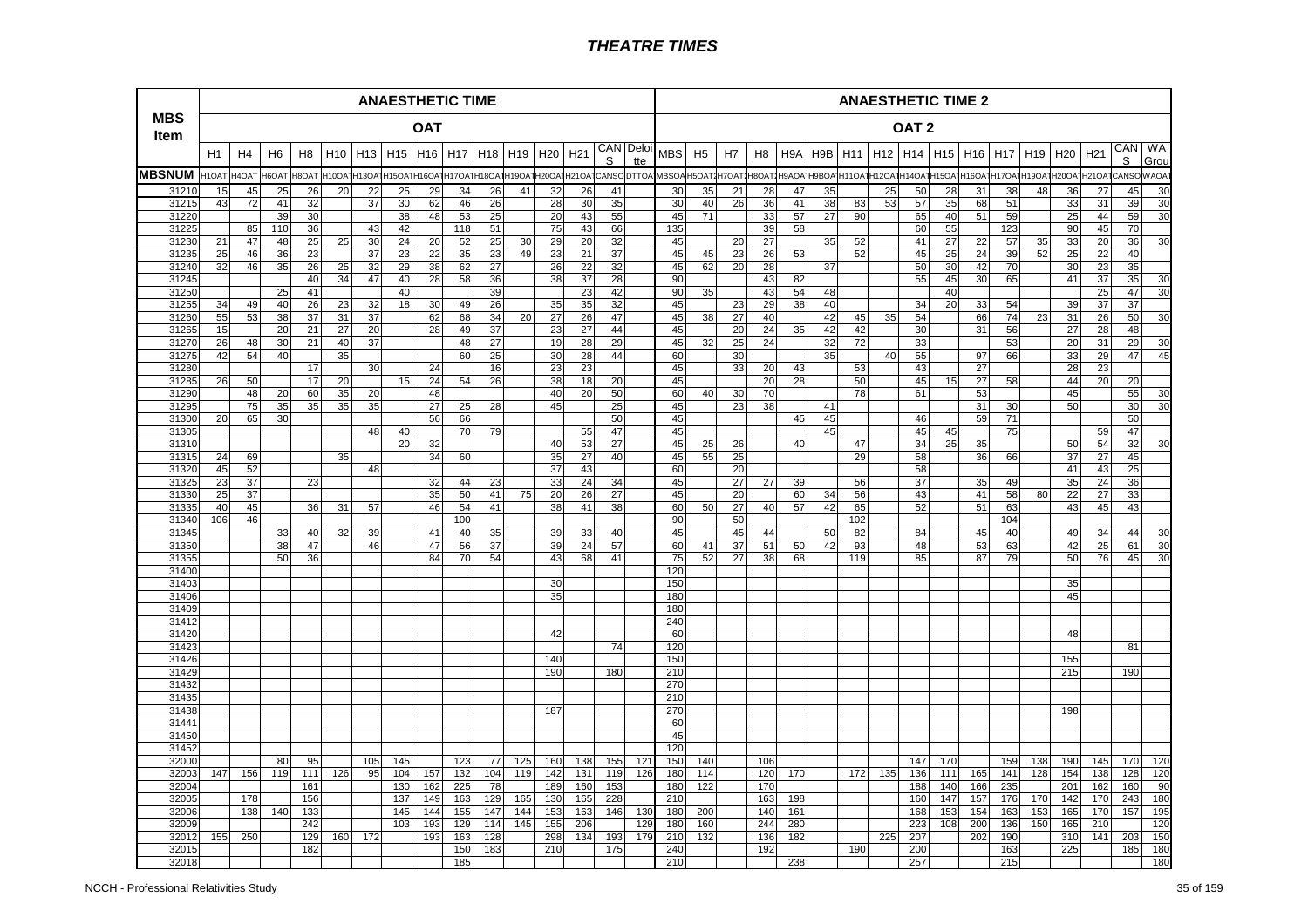|                           |            |    |                 |                                 |            | <b>THEATRE TIME</b>                             |            |            |                                                                            |          |     |                                  |                |                                  |                                                                       |                                |                                                                                                                              |                                |                |                 |                                                                 | <b>FREQUENCY</b>     |                                                    |                                  |                                |                |                                   |                                  |                                       |                                |                |                |
|---------------------------|------------|----|-----------------|---------------------------------|------------|-------------------------------------------------|------------|------------|----------------------------------------------------------------------------|----------|-----|----------------------------------|----------------|----------------------------------|-----------------------------------------------------------------------|--------------------------------|------------------------------------------------------------------------------------------------------------------------------|--------------------------------|----------------|-----------------|-----------------------------------------------------------------|----------------------|----------------------------------------------------|----------------------------------|--------------------------------|----------------|-----------------------------------|----------------------------------|---------------------------------------|--------------------------------|----------------|----------------|
| <b>MBS</b><br><b>Item</b> |            |    |                 |                                 |            | <b>THT</b>                                      |            |            |                                                                            |          |     |                                  |                |                                  |                                                                       |                                |                                                                                                                              |                                |                |                 |                                                                 | <b>FQ</b>            |                                                    |                                  |                                |                |                                   |                                  |                                       |                                |                |                |
|                           | H2         | H3 | H <sub>11</sub> | H <sub>13</sub> H <sub>15</sub> |            | H <sub>18</sub> H <sub>19</sub> H <sub>21</sub> |            |            | C'mix C'mix C'mix<br>Pub                                                   | Priv     | Oth | H1                               | H <sub>3</sub> | H <sub>4</sub><br>H <sub>6</sub> | H7                                                                    | H <sub>8</sub>                 | H <sub>9</sub> A                                                                                                             | H9B H10 H11                    |                |                 | H <sub>12</sub> H <sub>13</sub> H <sub>14</sub> H <sub>15</sub> |                      |                                                    | H16 H17 H18 H19 H20 H21          |                                |                |                                   |                                  | APH CAN C'mix C'mix C'mix Deloi<br>S. | Pub                            |                | Priv Other tte |
| <b>MBSNUM</b>             |            |    |                 |                                 |            |                                                 |            |            | 12ТНТ Н3ТНТ Н11ТНТН13ТНТН15ТНТН18ТНТН19ТНТН21ТНТСМХРUCMXPV СМХОТ FQH1 FQH3 |          |     |                                  |                | FQH4<br>FQH <sub>6</sub>         | FQH7                                                                  | FQH8                           | FQH9A FQH9B FQH10 FQH11 FQH12 FQH13 FQH14 FQH15 FQH16 FQH17 FQH18 FQH19 FQH20 FQH21 FQAPH FQCAN FQCMX FQCMX FQCMX FQCMX FQCM |                                |                |                 |                                                                 |                      |                                                    |                                  |                                |                |                                   |                                  |                                       |                                |                |                |
| 31210                     | 31         |    |                 | 23                              | 73         | 29                                              | 55         | 105        | 33                                                                         | 27       | 21  | 1                                |                |                                  | 5 <sub>l</sub><br>$\overline{2}$                                      | 49                             | 13<br>3                                                                                                                      |                                |                | $\overline{2}$  | $\overline{4}$                                                  | 29                   | 16<br>$\overline{2}$                               | 31                               | 24                             | $\overline{2}$ | 12                                | 91                               | $\overline{7}$                        | 22                             | 408            |                |
| 31215                     | 27         |    | 99              | 41                              | 51         | 29                                              |            | 107        | 24                                                                         | 30       | 41  | 2 <sup>1</sup>                   |                | 17<br>$\overline{7}$             | $\overline{4}$                                                        | 29                             | 17<br>4                                                                                                                      |                                | 16             | $\overline{2}$  | 14                                                              | 32                   | 8<br>6                                             | 55                               | 30                             |                | 11                                | 53                               | 10                                    | 35                             | 591            | $\overline{7}$ |
| 31220<br>31225            |            | 21 | 107             | 48                              | 63<br>88   | 27<br>54                                        |            | 120<br>123 | 35<br>76                                                                   | 39<br>49 | 37  |                                  | $\overline{2}$ |                                  | $\overline{7}$<br>1                                                   | $\overline{7}$<br>$\mathbf{3}$ | $\vert$<br>$\overline{2}$<br>3                                                                                               |                                | 3              |                 | 1                                                               | 2 <br>$\mathbf{1}$   | $\overline{2}$<br>13<br>$\mathbf{1}$               | $\overline{7}$<br>$\overline{2}$ | 6<br>$\overline{a}$            |                | 1<br>$\mathbf{1}$                 | 22<br>6                          | 5<br>3                                | $\overline{7}$<br>$\mathbf{3}$ | 192<br>102     | $\overline{2}$ |
| 31230                     |            | 21 | 69              | 33                              | 45         | 28                                              | 55         | 104        | 22                                                                         | 32       | 27  | 2 <sup>1</sup>                   | 2              | 11                               | 18<br>74                                                              | 28                             | 14                                                                                                                           |                                | 17             |                 | 11                                                              | 7                    | 2 <br>72                                           | 7                                | 16                             | 1              | 15                                | 132                              | 11                                    | 41                             | 842            | 3 <sup>l</sup> |
| 31235                     | 28         |    | 69              | 40                              | 32         | 25                                              | 64         |            | 24                                                                         | $30\,$   | 27  | 1                                |                | $\overline{4}$                   | $6 \mid$<br>50                                                        | 17                             | 3                                                                                                                            |                                | 27             |                 | $\overline{7}$                                                  | 2                    | 3<br>209                                           | $\mathbf{3}$                     | 14                             | 2              | 5 <sub>l</sub>                    | 161                              | $\mathbf{3}$                          | 23                             | 643            | 3              |
| 31240                     | 49         | 43 | 124             | 33                              | 47         | 30                                              |            | 94         | 27                                                                         | 31       | 35  | 3 <sup>l</sup>                   | $\overline{4}$ | 6                                | $\overline{7}$<br>$\overline{3}$                                      | 20                             | 6 <sup>1</sup>                                                                                                               | $\overline{3}$                 | $\overline{7}$ |                 | $\overline{2}$                                                  | $\overline{7}$       | 10<br>$\vert$ 3                                    | 11                               | 14                             |                | $5\overline{)}$                   | 30                               | $\overline{7}$                        | 23                             | 556            | 5 <sup>1</sup> |
| 31245<br>31250            | 65<br>75   |    |                 | 51                              | 63<br>55   | 42<br>46                                        |            | 89<br>113  | 33                                                                         | 40<br>47 | 30  |                                  |                |                                  | 11                                                                    | 1<br>4 <sup>1</sup>            | $\mathbf 1$<br>2 <sup>1</sup><br>$\overline{2}$                                                                              | $\mathbf 1$                    |                |                 | $\mathbf{1}$                                                    | 71                   | 7 <sup>1</sup><br>$\overline{2}$<br>$\overline{2}$ | $\overline{9}$                   | ω<br>$\overline{4}$            |                | $\overline{2}$                    | $\overline{4}$<br>2              | دى<br>3                               | 8                              | 31<br>38       | $\overline{1}$ |
| 31255                     | 25         |    | 113             | 35                              | 48         | 28                                              |            | 92         | 32                                                                         | 28       | 25  | 2 <sup>1</sup>                   |                | $5\phantom{.0}$                  | $2 \vert$<br>65                                                       | 9                              | 2 <sup>1</sup><br>$6 \mid$                                                                                                   |                                | 32             |                 | 9                                                               | $\overline{7}$       | $\overline{2}$<br>30                               | 17                               | $\,6$                          |                | 4                                 | 139                              | $5\phantom{.0}$                       | 37                             | 575            | $\vert$ 1      |
| 31260                     | 35         | 54 | 61              | 42                              |            | 35                                              | 28         | 83         | 39                                                                         | 37       | 19  | 1                                | 2              | $\mathbf{3}$                     | $2 \vert$<br>$5\phantom{.0}$                                          | 3 <sup>1</sup>                 | 2                                                                                                                            | $\overline{4}$                 | 15             | $\mathbf{1}$    | $\mathbf{3}$                                                    | $\overline{7}$       | 11                                                 | 13                               | $\mathbf{3}$                   | 11             | 12                                | 11                               | $\overline{5}$                        | 18                             | 268            | $\overline{2}$ |
| 31265                     | 42         |    | 58              | 20                              |            | 40                                              |            |            | 21                                                                         | 33       | 15  | $\mathbf{2}$                     |                | $\mathbf{3}$                     | 1 <sup>1</sup><br>27                                                  | 8 <sup>1</sup>                 | 1<br>2                                                                                                                       |                                | 18             |                 | $\overline{a}$                                                  | 2                    | 40                                                 | 7                                | $\overline{4}$                 |                | $\overline{3}$                    | 67                               | $\overline{2}$                        | 10                             | 482            | $6 \mid$       |
| 31270<br>31275            | 35<br>69   | 34 | 87              | 38                              |            | 32<br>29                                        |            | 85<br>92   | 23<br>61                                                                   | 35<br>47 | 20  | 3 <sup>1</sup><br>5 <sup>1</sup> | 2              | $\overline{2}$<br>$\overline{4}$ | $5\phantom{.0}$<br>3 <sup>1</sup><br>3 <sup>l</sup><br>$\overline{1}$ | 6                              | 1<br>11                                                                                                                      | $\overline{2}$<br>$\mathbf{1}$ | 19             | 1               | $\mathbf{1}$                                                    | 4<br>11              | 5 <sub>5</sub>                                     | $\mathbf{3}$<br>$\overline{4}$   | $\mathbf{3}$<br>$\overline{4}$ | $\mathbf{1}$   | $5\overline{)}$<br>$\overline{7}$ | 13<br>8                          | $\mathbf{1}$<br>$\mathbf{3}$          | 8<br>$\overline{7}$            | 457<br>190     | 3              |
| 31280                     |            |    | 70              | 30                              |            | 19                                              |            |            | 38                                                                         | 28       |     |                                  |                |                                  | $5\phantom{.0}$                                                       | 4 <sup>1</sup>                 | 5 <sup>1</sup>                                                                                                               |                                | 17             |                 | $\overline{1}$                                                  | 2                    | 30                                                 |                                  | $\mathbf{3}$                   |                | $\overline{2}$                    | 10                               |                                       | 14                             | 204            |                |
| 31285                     |            |    | 67              |                                 | 70         | 29                                              |            |            | 26                                                                         | 31       |     | $6 \mid$                         |                | 6                                |                                                                       | 3 <sup>1</sup>                 | 2 <sup>1</sup>                                                                                                               | 2 <sub>l</sub>                 | 19             |                 |                                                                 | 3 <sup>1</sup>       | 5                                                  | 4 <sup>1</sup>                   | $\overline{4}$                 |                | 3 <sup>l</sup>                    | $\mathbf{3}$                     | $\mathbf{1}$                          | 9                              | 194            |                |
| 31290                     | 32         |    | 93              | 22                              |            |                                                 |            |            | 44                                                                         | 37       |     |                                  |                | $\overline{2}$                   | $1\vert$<br>$\mathbf{1}$                                              | 1                              |                                                                                                                              | $\blacktriangleleft$           | $\mathbf{q}$   |                 | $\overline{2}$                                                  | 5 <sup>1</sup>       | $6 \mid$                                           |                                  |                                |                | $\mathbf{1}$                      | 2 <sup>1</sup>                   | $\mathbf{1}$                          | 13                             | 175            |                |
| 31295<br>31300            |            |    |                 | 39                              |            | 31                                              |            | 122        | 40<br>37                                                                   | 28<br>35 | 20  | 1                                |                | 1                                | 27<br>11<br>1 <sup>1</sup>                                            | 2 <sup>1</sup>                 | $6 \mid$<br>2 <sup>1</sup><br>1                                                                                              | $\overline{1}$                 |                |                 | $\mathbf{3}$                                                    | 8 <sup>1</sup>       | 44<br>3 <sup>1</sup>                               | 1<br>$\overline{4}$              |                                |                | $\overline{4}$                    | 5                                | $\mathbf{1}$<br>$\mathbf{1}$          | $\mathbf{1}$<br>$\overline{5}$ | 47<br>78       |                |
| 31305                     |            |    |                 | 55                              | 60         | 88                                              |            | 105        | 40                                                                         | 35       |     | 1                                |                |                                  |                                                                       |                                | 1 <sup>1</sup>                                                                                                               |                                |                |                 | $\overline{2}$                                                  | 1 <sup>1</sup>       | $\mathbf{1}$                                       | $\mathbf{3}$                     |                                |                |                                   | $\overline{2}$                   | $\mathbf{1}$                          | $\overline{5}$                 | 89             |                |
| 31310                     |            |    | 63              |                                 | 35         |                                                 |            | 101        | 33                                                                         | 50       |     |                                  |                |                                  | $5\phantom{.0}$                                                       |                                | $\mathbf{1}$                                                                                                                 |                                | 5              |                 |                                                                 | 8 <sup>1</sup>       | 2 <br>11                                           |                                  |                                |                | 1 <sup>1</sup>                    | 9                                | $\mathbf{1}$                          | $\overline{a}$                 | 119            |                |
| 31315                     |            | 32 | 43              |                                 |            |                                                 |            | 118        | 30                                                                         | 34       | 45  | $\overline{2}$                   | $\mathbf{1}$   | $\overline{2}$                   | $\overline{2}$                                                        |                                |                                                                                                                              | $\mathbf{1}$                   | $\overline{4}$ |                 |                                                                 | 6                    | 1                                                  | 3                                |                                |                | $\overline{3}$                    | $\overline{4}$                   | $\overline{4}$                        | $\mathbf{1}$                   | 157            |                |
| 31320                     |            |    |                 | 51                              |            |                                                 |            | 79         | 22                                                                         | 37       | 31  | 2 <sup>1</sup>                   |                | $\overline{4}$                   | $\overline{2}$                                                        |                                | 2 <sup>1</sup>                                                                                                               |                                | 9              |                 | $\overline{2}$                                                  | 2                    | 17                                                 |                                  | $\overline{4}$                 |                | 2 <sup>1</sup><br>$\mathbf{1}$    | $\overline{2}$                   | $\mathbf{1}$                          | 11                             | 115            | $\mathbf{1}$   |
| 31325<br>31330            | 45         |    | 70<br>70        |                                 |            | 25<br>47                                        | 85         | 115<br>51  | 34                                                                         | 31<br>37 |     | 1<br>1                           |                | $\vert$ 1<br>$5\phantom{.0}$     | $\mathbf{3}$<br>$\mathbf{1}$                                          | $\overline{2}$                 | $\mathbf{1}$<br>$\mathbf{2}$                                                                                                 |                                | $\overline{4}$ |                 |                                                                 | 6 <br>13             | $\overline{4}$                                     | 2 <br>$\overline{2}$             | $\overline{2}$                 | 1              | $\mathbf{1}$                      | $\overline{4}$<br>$\overline{2}$ | $\overline{4}$<br>$\mathbf{3}$        | $\sqrt{4}$                     | 168<br>171     |                |
| 31335                     |            |    | 79              | 62                              |            | 46                                              |            | 78         | 35                                                                         | 33       | 30  | 3 <sup>1</sup>                   |                | 5                                | $5\phantom{.0}$                                                       |                                | 2 <sup>1</sup><br>3 <sup>1</sup>                                                                                             | $\overline{4}$                 | $\overline{2}$ |                 | 2                                                               | 13                   | 2 <sup>1</sup>                                     | 5 <sup>1</sup>                   | 3                              |                | 5 <sub>l</sub>                    | 2                                | $\overline{7}$                        | 5 <sup>1</sup>                 | 213            |                |
| 31340                     | 35         |    | 120             |                                 |            |                                                 |            |            |                                                                            | 44       |     | 5 <sup>1</sup>                   |                | $\mathbf{3}$                     | $\overline{c}$                                                        |                                |                                                                                                                              |                                |                |                 |                                                                 |                      |                                                    | $\mathbf{1}$                     |                                |                |                                   |                                  |                                       |                                | 113            |                |
| 31345<br>31350            |            |    | 98<br>110       | 43<br>52                        |            | 39<br>41                                        |            | 119<br>72  | 29<br>42                                                                   | 33<br>51 |     |                                  |                |                                  | 6 <sup>1</sup><br>$\overline{1}$<br>$\overline{2}$<br>6 <sup>1</sup>  | 17<br>13                       | 8<br>5 <sup>1</sup><br>$6 \mid$                                                                                              | 3 <sup>l</sup>                 | 3<br>11        |                 | $\overline{2}$<br>$\overline{2}$                                | 5 <sub>l</sub><br>71 | 35                                                 | 1<br>$\overline{7}$              | 12<br>17                       |                | 3 <sup>l</sup><br>$\overline{8}$  | 44<br>$\overline{2}$             | $6\phantom{1}6$<br>19                 | $\mathbf{3}$                   | 51<br>50       |                |
| 31355                     |            |    | 138             |                                 |            | 58                                              |            | 118        | 35                                                                         | 28       |     |                                  |                |                                  | $\overline{2}$<br>2                                                   | $\overline{2}$                 | 3 <sup>1</sup>                                                                                                               |                                | 3              |                 |                                                                 | 1                    | 6<br>3 <sup>1</sup>                                | 19                               | $\overline{4}$                 |                | $6 \overline{6}$                  | 2                                | $5\phantom{.0}$                       | $\overline{2}$<br>$\mathbf{1}$ | $\overline{7}$ |                |
| 31400                     |            |    |                 |                                 |            |                                                 |            |            |                                                                            |          |     |                                  |                |                                  |                                                                       |                                |                                                                                                                              |                                |                |                 |                                                                 |                      |                                                    |                                  |                                |                |                                   |                                  |                                       |                                |                |                |
| 31403                     |            |    |                 |                                 |            |                                                 |            |            |                                                                            |          |     |                                  |                |                                  |                                                                       |                                |                                                                                                                              |                                |                |                 |                                                                 |                      |                                                    |                                  |                                |                | 1                                 |                                  |                                       |                                |                |                |
| 31406<br>31409            |            |    |                 |                                 |            |                                                 |            |            |                                                                            |          |     |                                  |                |                                  |                                                                       |                                |                                                                                                                              |                                |                |                 |                                                                 |                      |                                                    |                                  |                                |                | 1                                 |                                  |                                       |                                |                |                |
| 31412                     |            |    |                 |                                 |            |                                                 |            |            |                                                                            |          |     |                                  |                |                                  |                                                                       |                                |                                                                                                                              |                                |                |                 |                                                                 |                      |                                                    |                                  |                                |                |                                   |                                  |                                       |                                |                |                |
| 31420                     |            |    |                 |                                 |            |                                                 |            |            |                                                                            |          |     |                                  |                |                                  |                                                                       |                                |                                                                                                                              |                                |                |                 |                                                                 |                      |                                                    |                                  |                                |                | $\overline{9}$                    |                                  |                                       |                                |                |                |
| 31423                     |            |    |                 |                                 |            |                                                 |            |            |                                                                            |          |     |                                  |                |                                  |                                                                       |                                |                                                                                                                              |                                |                |                 |                                                                 |                      |                                                    |                                  |                                |                |                                   |                                  | 3                                     |                                |                |                |
| 31426<br>31429            |            |    |                 |                                 |            |                                                 |            |            |                                                                            |          |     |                                  |                |                                  |                                                                       |                                |                                                                                                                              |                                |                |                 |                                                                 |                      |                                                    |                                  |                                |                | $\mathbf{1}$<br>$\mathbf{1}$      |                                  | $\mathbf{1}$                          |                                |                |                |
| 31432                     |            |    |                 |                                 |            |                                                 |            |            |                                                                            |          |     |                                  |                |                                  |                                                                       |                                |                                                                                                                              |                                |                |                 |                                                                 |                      |                                                    |                                  |                                |                |                                   |                                  |                                       |                                |                |                |
| 31435                     |            |    |                 |                                 |            |                                                 |            |            |                                                                            |          |     |                                  |                |                                  |                                                                       |                                |                                                                                                                              |                                |                |                 |                                                                 |                      |                                                    |                                  |                                |                |                                   |                                  |                                       |                                |                |                |
| 31438                     |            |    |                 |                                 |            |                                                 |            |            |                                                                            |          |     |                                  |                |                                  |                                                                       |                                |                                                                                                                              |                                |                |                 |                                                                 |                      |                                                    |                                  |                                |                | $\overline{3}$                    |                                  |                                       |                                |                |                |
| 31441                     |            |    |                 |                                 |            |                                                 |            |            |                                                                            |          |     |                                  |                |                                  |                                                                       |                                |                                                                                                                              |                                |                |                 |                                                                 |                      |                                                    |                                  |                                |                |                                   |                                  |                                       |                                |                |                |
| 31450<br>31452            |            |    |                 |                                 |            |                                                 |            |            |                                                                            |          |     |                                  |                |                                  |                                                                       |                                |                                                                                                                              |                                |                |                 |                                                                 |                      |                                                    |                                  |                                |                |                                   |                                  |                                       |                                |                |                |
| 32000                     | 175        |    |                 | 145                             | 190        | 86                                              | 148        | 182        |                                                                            |          |     |                                  |                |                                  | 11                                                                    | $\overline{2}$                 |                                                                                                                              |                                |                |                 | $\mathbf{1}$                                                    | 17                   |                                                    | 4 <sup>1</sup>                   | $\overline{4}$                 | $\mathbf{3}$   | 1                                 | 39                               | 19<br>$\mathbf{1}$                    |                                |                | 16             |
| 32003                     | 123        |    | 197             | 98                              | 128        | 112                                             | 147        | 166        |                                                                            | 93       |     | 5 <sub>1</sub>                   |                | 25                               | 12                                                                    | 32                             | 25                                                                                                                           | $\overline{4}$                 | 17             | $\vert 4 \vert$ | 5 <sub>l</sub>                                                  | 136                  | 18<br>19                                           | 49                               | 48                             | 29             | 29                                | 37                               | 146<br>30                             |                                | 2              | 50             |
| 32004                     | 195        |    |                 |                                 | 147        | 82                                              |            | 186<br>226 |                                                                            |          |     |                                  |                |                                  |                                                                       | $\mathbf{1}$<br>9              |                                                                                                                              |                                |                |                 |                                                                 | 9                    | 3 <sup>1</sup>                                     | $\mathbf{1}$<br>$\overline{7}$   | $\overline{1}$                 |                | 2 <sup>1</sup><br>5 <sup>1</sup>  | 8                                | $\overline{c}$                        |                                |                |                |
| 32005<br>32006            | 150<br>151 |    |                 |                                 | 163<br>168 | 134<br>156                                      | 175<br>171 | 208        |                                                                            |          |     |                                  |                | $\overline{2}$<br>$\mathbf{3}$   | 2 <sup>1</sup>                                                        | 20                             | 3 <sup>1</sup><br>$6 \mid$                                                                                                   |                                |                |                 |                                                                 | 14<br>28             | $\overline{2}$<br>6<br>3<br>$\overline{4}$         | $\overline{4}$                   | 12                             | 11<br>9        | $5\overline{)}$                   | $\overline{4}$<br>34             | $\overline{4}$<br>339<br>8            |                                |                | 21             |
| 32009                     | 120        |    |                 |                                 | 130        | 123                                             | 170        | 247        |                                                                            |          |     |                                  |                |                                  |                                                                       | 11                             | 2 <sup>1</sup>                                                                                                               |                                |                |                 |                                                                 | $\overline{7}$       | $\overline{2}$<br>$\mathbf{3}$                     | 4 <sup>1</sup>                   | 6                              | 2              | 1 <sup>1</sup>                    | 5                                | 18                                    |                                |                | 5              |
| 32012                     | 188        |    |                 | 176                             |            | 135                                             |            | 169        |                                                                            |          |     | 1 <sup>1</sup>                   |                | $\overline{1}$                   |                                                                       | 1                              | $\mathbf{1}$                                                                                                                 | $\overline{2}$                 |                | 1               | $\mathbf{1}$                                                    | 12                   | $\overline{3}$                                     | 2 <sub>l</sub>                   | $\overline{7}$                 |                | $\overline{2}$                    | $\mathcal{P}$                    | 57<br>$\overline{2}$                  |                                |                | 8              |
| 32015                     | 195        |    | 217             |                                 |            | 193                                             |            |            |                                                                            |          |     |                                  |                |                                  |                                                                       | 3 <sup>1</sup>                 |                                                                                                                              |                                |                |                 |                                                                 | 1                    |                                                    | $\overline{2}$<br>11             | $\overline{2}$                 |                | $\overline{2}$                    |                                  | 17<br>$\mathbf{1}$                    |                                |                |                |
| 32018                     |            |    |                 |                                 |            |                                                 |            |            |                                                                            |          |     |                                  |                |                                  |                                                                       |                                | 2 <sup>1</sup>                                                                                                               |                                |                |                 |                                                                 | 3 <sup>1</sup>       |                                                    |                                  |                                |                |                                   |                                  | 6                                     |                                |                |                |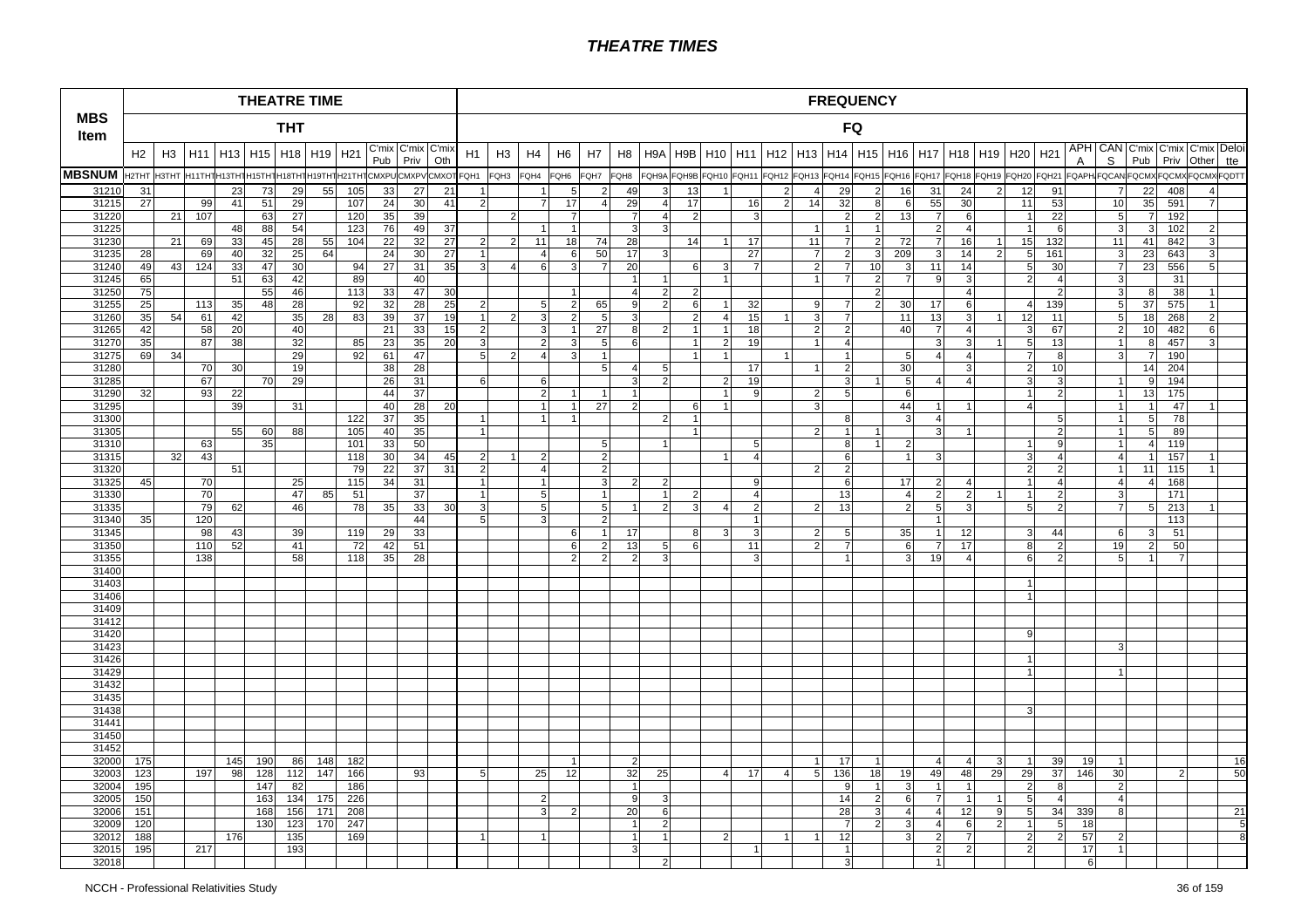|                           |                 |                    |            | <b>AVERAGES</b>    |            |                             |            |                | <b>OP SKINTIME</b>                                                                                                                                                      |                 |     |            |     |          |            | <b>OPERATION TIME</b>                         |                 |            |                 |            |          |                                |          |              |                 |            |    |                                               |            |                  | <b>OPERATION TIME 2</b> |            |     |            |                      |
|---------------------------|-----------------|--------------------|------------|--------------------|------------|-----------------------------|------------|----------------|-------------------------------------------------------------------------------------------------------------------------------------------------------------------------|-----------------|-----|------------|-----|----------|------------|-----------------------------------------------|-----------------|------------|-----------------|------------|----------|--------------------------------|----------|--------------|-----------------|------------|----|-----------------------------------------------|------------|------------------|-------------------------|------------|-----|------------|----------------------|
| <b>MBS</b><br><b>Item</b> |                 | Operation<br>Time  |            | Time               |            | Anaesthetic Theatre<br>Time |            | <b>OST</b>     |                                                                                                                                                                         |                 |     |            |     |          |            |                                               | <b>OPT</b>      |            |                 |            |          |                                |          |              |                 |            |    |                                               |            | OPT <sub>2</sub> |                         |            |     |            |                      |
|                           | <b>OST</b>      |                    |            | OPT OPT2 OAT OAT2  |            | <b>THT</b>                  | H4         | H <sub>6</sub> | H <sub>11</sub>                                                                                                                                                         | H <sub>21</sub> | H1  | H8         |     |          |            | H10   H13   H15   H16   H17   H18   H19   H20 |                 |            |                 |            |          | APH   CAN   Deloi   Harv<br>S. | tte      | ard          | H <sub>8</sub>  | H9A        |    | H9B   H13   H15   H16   H17   H18   H19   H20 |            |                  |                         |            |     |            | CAN<br>$\mathcal{S}$ |
| <b>MBSNUM</b>             |                 | <b>AVOST AVOPT</b> |            | AVOPT2AVOAT AVOAT2 |            | AVTHT                       | 14OST      |                | H6OST H11OS1H21OS  H1OPT H8OPT H10OP1H13OP1H15OP1H16OP1H17OP1H18OP1H19OP1H2OOP1APHAO CANSO DTTOP1HARVC H8OPT H9AOP1H9OP1H13OP1H15OP1H16OP1H17OP1H18OP1H19OP1H2OOP1CANSC |                 |     |            |     |          |            |                                               |                 |            |                 |            |          |                                |          |              |                 |            |    |                                               |            |                  |                         |            |     |            |                      |
| 32021                     |                 |                    | 335        |                    | 261        |                             |            |                |                                                                                                                                                                         |                 |     |            |     |          |            |                                               |                 |            |                 |            |          |                                |          |              |                 | 335        |    |                                               |            |                  |                         |            |     |            |                      |
| 32024                     | 117             | 135                | 144        | 164                | 175        | 169                         | 101        | 105            | 109                                                                                                                                                                     | 155             | 164 | 151        | 180 | 147      | 100        | 130                                           | 119             | 108        | 103             | 145        | 140      | 156                            | 117      |              | 159             | 210        |    | 156                                           | 103        | 136              | 127                     | 115        | 113 | 156        | 167                  |
| 32025<br>32026            | 195<br>171      | 143<br>152         | 169<br>159 | 186<br>181         | 199<br>198 | 195<br>242                  | 203<br>158 | 213            | 196<br>255                                                                                                                                                              | 168             | 175 | 151<br>181 | 129 | 140      | 136<br>193 | 147<br>129                                    | 146<br>143      | 134<br>134 | $\frac{112}{2}$ | 201<br>150 | 156      | 150<br>115                     | 118      |              | 158<br>187      | 283<br>165 |    | 149                                           | 144<br>205 | 154<br>137       | 160<br>152              | 143<br>140 | 129 | 212<br>165 | 158<br>120           |
| 32028                     | 174             | 159                | 181        | 184                | 247        | 197                         |            |                |                                                                                                                                                                         | 101<br>174      |     | 177        |     |          |            |                                               | 150             | 134        |                 | 130        | 206      |                                |          |              | 184             | 264        |    |                                               |            |                  | 158                     | 140        |     | 160        |                      |
| 32029                     |                 | 47                 | 52         | 47                 | 131        |                             |            |                |                                                                                                                                                                         |                 |     |            |     |          |            | 47                                            |                 |            |                 |            |          |                                |          |              |                 |            |    |                                               |            | 52               |                         |            |     |            |                      |
| 32030                     | 110             | 118                | 141        | 151                | 164        | 162                         |            | 98             |                                                                                                                                                                         | 123             | 120 | 87         |     |          |            | 125                                           | 108             | 90         | 115             | 167        |          |                                | 133      | 118          | 106             |            |    |                                               | 210        | 141              | 122                     | 100        | 132 | 175        |                      |
| 32033                     | 168             | 138                | 144        | 169                | 176        | 182                         | 167        |                |                                                                                                                                                                         | 168             | 145 | 161        |     |          | 120        | 180                                           | 123             | 117        | 100             | 157        | 141      |                                |          |              | 168             |            |    |                                               | 120        | 187              | 129                     | 122        | 110 | 172        |                      |
| 32036<br>32039            | 153             | 168                | 180        | 195                | 183<br>217 | 216                         |            | 130            |                                                                                                                                                                         | 175             |     | 142        | 177 |          |            | 172                                           | 161             | 156        | 150             | 186        | 176      | 168                            | 163      | $20^{\circ}$ | 147             | 238        |    |                                               |            | 180              | 174                     | 169        | 165 | 192        | 178                  |
| 32042                     | 176             | 144                | 156        | 175                | 204        | 192                         |            | 130            | 251                                                                                                                                                                     | 147             |     | 230        |     |          | 115        |                                               | 150             | 104        | 140             | 135        | 120      | 158                            |          |              | 238             |            |    |                                               | 120        |                  | 160                     | 114        | 150 | 145        | 168                  |
| 32045                     | 166             | 138                | 92         | 167                | 179        | 257                         | 125        |                |                                                                                                                                                                         | 206             |     |            |     |          |            | 89                                            |                 |            |                 |            | 187      |                                |          |              |                 |            |    |                                               |            | 92               |                         |            |     |            |                      |
| 32046                     | 145             | 281                | 291        | 230                | 222        | 208                         |            |                |                                                                                                                                                                         | 145             |     |            |     |          |            | 281                                           |                 |            |                 |            |          |                                |          |              |                 |            |    |                                               |            | 291              |                         |            |     |            |                      |
| 32047                     |                 | 63                 | 74         | 72                 | 104        | 69                          |            |                |                                                                                                                                                                         |                 |     |            |     |          |            |                                               | 45              | 80         |                 |            |          |                                |          |              |                 |            |    |                                               |            |                  | 60                      | 87         |     |            |                      |
| 32051<br>32054            | 161             | 198<br>209         | 218<br>201 | 215<br>226         | 259<br>254 | 237<br>240                  |            |                |                                                                                                                                                                         | 161             |     |            |     |          | 220        | 157                                           | 220<br>185      | 210<br>195 | 130             |            | 246      | 202                            |          | 248          |                 | 339        |    |                                               | 225        | 165              | 227<br>203              | 217<br>200 | 143 |            | 209                  |
| 32057                     |                 | 160                | 170        | 180                | 215        |                             |            |                |                                                                                                                                                                         |                 |     |            |     |          |            |                                               | 160             |            |                 |            |          |                                |          |              |                 |            |    |                                               |            |                  | 170                     |            |     |            |                      |
| 32060                     | 65              | 135                | 150        | 162                | 208        | 186                         |            |                |                                                                                                                                                                         | 65              |     |            |     |          |            | 182                                           | 70              | 148        | 105             | 185        | 120      |                                |          |              |                 |            |    |                                               |            | 186              | 90 <sub>l</sub>         | 153        | 115 | 205        |                      |
| 32063                     | 142             | 145                | 150        | 165                | 194        | 201                         |            |                |                                                                                                                                                                         | 142             |     |            |     |          | 145        |                                               |                 |            |                 |            |          |                                |          |              |                 |            |    |                                               | 150        |                  |                         |            |     |            |                      |
| 32066                     | 153             | 63                 | 64         | 116                | 98         | 263                         |            |                |                                                                                                                                                                         | 153             |     | 63         |     |          |            |                                               |                 |            |                 |            |          |                                |          |              | 64              |            |    |                                               |            |                  |                         |            |     |            |                      |
| 32069<br>32072            | 11              | 15                 | 205<br>22  | 230<br>23          | 240<br>28  | 70<br>44                    |            |                |                                                                                                                                                                         | 11              |     |            |     |          |            | 10 <sup>1</sup>                               | 21              |            | 20              | 12         | 23       |                                |          |              |                 |            |    |                                               |            | 13               | 205<br>28               |            | 30  | 17         |                      |
| 32075                     | 23              | 18                 | 23         | 25                 | 32         | 38                          | 20         | 14             | 43                                                                                                                                                                      | 16              |     | 9          | 9   |          | 20         | 12                                            | 19              | 10         | 35              | 11         | 24       | 36                             | 16       |              | 13              |            | 15 |                                               |            | 17               | 27                      | 13         | 43  | 16         | 40                   |
| 32078                     | 31              | 22                 | 23         | 31                 | 39         | 51                          | 18         | 20             | 53                                                                                                                                                                      | 33              |     | 27         |     |          | 17         | 18 <sup>l</sup>                               |                 | 20         |                 | 22         | 32       | 22                             | 15       |              | 30 <sup>1</sup> | 16         |    |                                               | 21         | 24               | 19                      | 24         |     | 28         | 25                   |
| 32081                     |                 | 30                 | 18         | 35                 | 50         | 45                          |            |                |                                                                                                                                                                         |                 |     |            |     |          | 15         |                                               |                 |            |                 |            | 46       |                                |          |              |                 |            | 15 |                                               | 20         |                  |                         |            |     |            |                      |
| 32084                     | 13              | 22                 | 24         | 24                 | 28         | 28                          | 13         |                |                                                                                                                                                                         | 13              | 16  | 16         |     | 12       | 17         | 37                                            | 38              | 11         | 30              | 19         | 29       | 18                             | 15       |              | 18              | 28         | 18 | 13                                            | 19         | 41               | 42                      | 14         |     | 21         | 21                   |
| 32087<br>32090            | 29<br>29        | 24<br>21           | 26<br>23   | 33<br>25           | 39<br>31   | 39<br>32                    | 17<br>21   |                | 45                                                                                                                                                                      | 41<br>21        | 17  | 20         | 17  | 24<br>20 | 16<br>18   | 23                                            | 20              | 19<br>17   | 20              | 21<br>20   | 34<br>32 | 34<br>22                       | 19<br>21 |              | 22              | 23         | 21 | 27<br>22                                      | 19<br>20   | 26               | 23                      | 22<br>20   | 25  | 27<br>22   | 39<br>24             |
| 32093                     | 27              | 27                 | 28         | 34                 | 39         | 41                          | 24         |                |                                                                                                                                                                         | 30              | 23  | 32         | 24  | 28       | 23         |                                               |                 | 24         |                 | 27         | 34       | 26                             |          |              | 34              |            | 32 | 31                                            | 24         |                  | 20                      | 28         |     | 29         | 29                   |
| 32094                     | 22              | 21                 | 24         | 31                 | 33         | 29                          |            |                |                                                                                                                                                                         | 22              |     |            |     | 19       | 11         |                                               |                 | 15         |                 |            |          | 37                             |          |              |                 | 25         |    | 23                                            | 12         |                  |                         | 18         |     |            | 40                   |
| 32095                     |                 | 25                 | 32         | 32                 | 43         | 33                          |            |                |                                                                                                                                                                         |                 |     |            |     |          |            | 36                                            |                 | 15         |                 |            |          | 25                             |          |              |                 |            |    |                                               |            | 38               |                         | 24         |     |            | 33                   |
| 32096                     | 15 <sup>1</sup> | 22                 | 23         | 28                 | 33         | 32                          |            |                |                                                                                                                                                                         | 15              |     | 14         |     |          |            | 29                                            |                 |            | 13              |            | 35       |                                | 18       | 22           | 26              | 33         |    |                                               | 10         | 35               |                         | 13         | 19  |            |                      |
| 32099<br>32102            | 35<br>128       | 36<br>47           | 39<br>60   | 49<br>62           | 56<br>90   | 63<br>86                    | 24         | 23             | 45<br>128                                                                                                                                                               | 50              | 33  | 35         | 30  | 43       | 16<br>37   | 38<br>102                                     | 53<br>42        | 19<br>37   |                 | 27<br>27   | 37<br>41 | 59<br>77                       | 38       |              | 39              | 20<br>75   | 43 | 48                                            | 19<br>39   | 43<br>106        | 61<br>48                | 25<br>42   |     | 30<br>32   | 64<br>80             |
| 32105                     | 43              | 39                 | 38         | 55                 | 69         | 48                          | 43         |                |                                                                                                                                                                         |                 |     |            |     |          |            |                                               | 23              | 25         |                 |            |          | 69                             |          |              |                 | 26         | 30 |                                               |            |                  | 30                      | 33         |     |            | 70                   |
| 32108                     | 36 <sup>°</sup> | 63                 | 70         | 67                 | 84         | 84                          | 45         |                |                                                                                                                                                                         | 27              |     |            |     |          |            |                                               | 65              |            |                 |            | 60       | 65                             |          |              |                 |            |    |                                               |            |                  | 69                      |            |     |            | 70                   |
| 32111                     | 67              | 54                 | 63         | 74                 | 80         | 89                          | 68         |                |                                                                                                                                                                         | 66              |     | 59         |     |          | 40         | 53                                            | 41              | 40         |                 |            | 60       | 87                             |          |              | 62              | 92         |    |                                               | 44         | 60               | 45                      | 45         |     |            | 92                   |
| 32112                     | 50              | 75                 | 79<br>17   | 80<br>22           | 103<br>31  | 114                         |            |                |                                                                                                                                                                         | 50              | 80  |            |     |          | 65         |                                               | 75              |            |                 |            |          | 80                             |          |              |                 |            |    |                                               | 75<br>22   |                  | 78                      |            |     |            | 83                   |
| 32114<br>32115            |                 | 16<br>17           | 20         | 29                 | 32         | 31                          |            |                |                                                                                                                                                                         |                 | 20  | 13         |     |          | 13         | 10<br>23                                      | 10              |            | 12              |            |          |                                |          | 30<br>17     | 14              |            |    |                                               |            | 20<br>25         | 15                      | 12         | 16  |            |                      |
| 32117                     | 120             | 99                 | 102        | 118                | 117        | 132                         |            | 120            |                                                                                                                                                                         |                 |     | 110        |     |          | 83         |                                               | 74              | 81         |                 | 110        | 101      | 95                             |          | 135          | 117             |            |    |                                               | 91         |                  | 78                      | 88         |     | 135        | 100                  |
| 32120                     | 41              | 32                 | 47         | 52                 | 63         | 64                          |            |                |                                                                                                                                                                         | 41              |     |            |     |          |            |                                               | 35 <sub>1</sub> | 28         |                 |            |          |                                |          |              |                 | 72         |    |                                               |            |                  | 40                      | 30         |     |            |                      |
| 32123                     | 32              | 31                 | 29         | 34                 | 40         | 46                          |            |                |                                                                                                                                                                         | 32              |     |            |     |          |            |                                               |                 | 28         | 20              |            | 46       |                                |          |              |                 |            |    |                                               |            |                  |                         | 33         | 25  |            |                      |
| 32126                     | 42              | 86                 |            | 56                 | 91         | 100                         |            |                |                                                                                                                                                                         | 42<br>55        |     |            |     |          |            |                                               |                 |            |                 |            | 66       |                                |          | 106          | 62              |            |    |                                               |            |                  |                         |            |     |            |                      |
| 32129<br>32131            | 55<br>50        | 49<br>56           | 59<br>67   | 68<br>73           | 84<br>80   | 75<br>70                    |            |                |                                                                                                                                                                         | 50              |     | 55         |     |          | 55         | 38                                            | 28<br>54        | 26         |                 |            | 55       | 96<br>60                       |          |              |                 | 85         |    |                                               | 85<br>60   | 42               | 35<br>59                | 31         |     |            | 101<br>65            |
| 32132                     | 22              | 12                 | 17         | 29                 | 28         | 31                          |            |                | 28                                                                                                                                                                      | 15              |     | 14         |     |          |            |                                               |                 | 10         |                 |            |          |                                |          |              | 20              |            |    |                                               |            |                  |                         | 13         |     |            |                      |
| 32135                     | 34              | 22                 | 21         | 30                 | 35         | 35                          | 34         |                |                                                                                                                                                                         |                 |     | 9          | 22  |          |            | 22                                            | 18              | 11         |                 | 35         | 27       | 31                             |          |              | 13              |            | 16 |                                               |            | 27               | 22                      | 14         |     |            | 33                   |
| 32138                     | 30              | 25                 | 29         | 35                 | 43         | 48                          | 25         | 20             | 48                                                                                                                                                                      | 29              | 16  | 22         | 15  | 16       | 26         | 28                                            | 25              | 16         | 21              | 21         | 34       | 34                             | 25       | 49           | 27              | 34         | 32 | 20                                            | 30         | 32               | 30                      | 20         | 30  | 28         | 39                   |
| 32139                     | 28              | 28                 | 37         | 41                 | 49         | 48                          |            |                |                                                                                                                                                                         | 28              |     |            |     | 30       |            | 25                                            | 26              | 21         | 25              |            |          | 41                             |          |              |                 | 40         | 43 | 49                                            |            | 30               | 33                      | 26         | 28  |            | 46                   |
| 32141<br>32142            | 13              | 26<br>14           | 16         | 26                 | 33         | 28                          |            | 13             |                                                                                                                                                                         |                 |     | 11         |     |          |            | 18 <sup>l</sup>                               | 15              |            |                 | 11         | 26       |                                |          |              | 12              |            |    |                                               |            | 22               | 20                      | 13         | 10  | 20         |                      |
| 32144                     |                 | 23                 |            |                    |            |                             |            |                |                                                                                                                                                                         |                 |     |            |     |          |            |                                               |                 |            |                 |            | 23       |                                |          |              |                 |            |    |                                               |            |                  |                         |            |     |            |                      |
| 32145                     | 20              | 16                 | 19         | 26                 | 29         | 37                          | 15         | 14             | 37                                                                                                                                                                      | 13              | 12  | 21         |     |          | 12         | 19                                            | 12              | 14         | 14              |            |          | 22                             | 17       |              | 23              | 21         | 12 |                                               | 17         | 22               | 17                      | 17         | 22  | 15         | 24                   |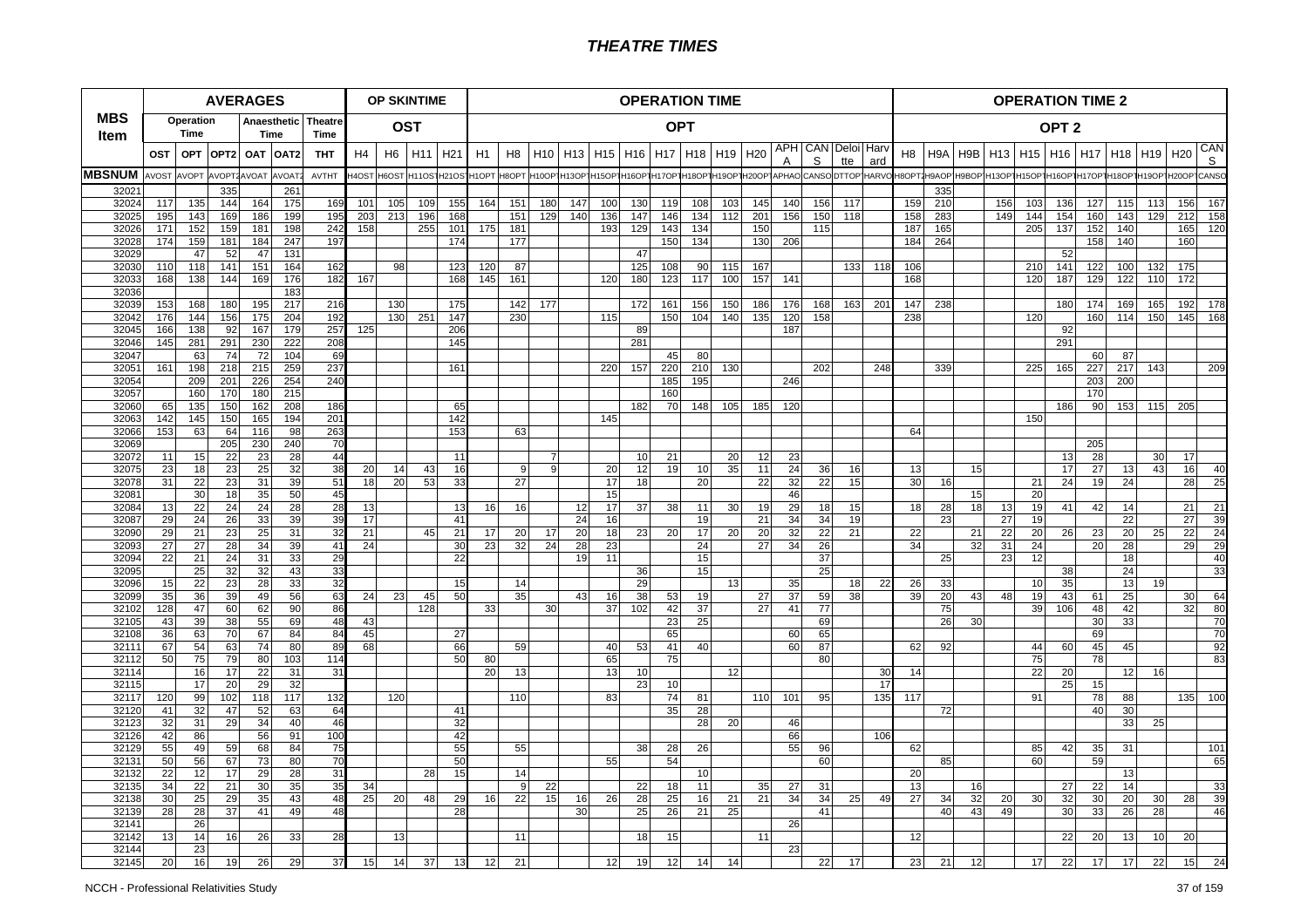|                    |          |            |                |                |                 |                                                                 |            |            | <b>ANAESTHETIC TIME</b> |            |     |                                                                                           |            |          |           |            |                                                                                                |                |                |                  |          |            | <b>ANAESTHETIC TIME 2</b>                                       |                  |            |                 |                 |                 |            |            |          |                           |
|--------------------|----------|------------|----------------|----------------|-----------------|-----------------------------------------------------------------|------------|------------|-------------------------|------------|-----|-------------------------------------------------------------------------------------------|------------|----------|-----------|------------|------------------------------------------------------------------------------------------------|----------------|----------------|------------------|----------|------------|-----------------------------------------------------------------|------------------|------------|-----------------|-----------------|-----------------|------------|------------|----------|---------------------------|
| <b>MBS</b><br>Item |          |            |                |                |                 |                                                                 |            | <b>OAT</b> |                         |            |     |                                                                                           |            |          |           |            |                                                                                                |                |                |                  |          |            |                                                                 | OAT <sub>2</sub> |            |                 |                 |                 |            |            |          |                           |
|                    | H1       | H4         | H <sub>6</sub> | H <sub>8</sub> | H <sub>10</sub> | H <sub>13</sub> H <sub>15</sub> H <sub>16</sub> H <sub>17</sub> |            |            |                         |            |     | H <sub>18</sub> H <sub>19</sub> H <sub>20</sub> H <sub>21</sub>                           |            |          | CAN Deloi | MBS        | H <sub>5</sub>                                                                                 | H <sub>7</sub> | H <sub>8</sub> | H <sub>9</sub> A | H9B H11  |            | H <sub>12</sub> H <sub>14</sub> H <sub>15</sub> H <sub>16</sub> |                  |            |                 | H <sub>17</sub> | H <sub>19</sub> | H20 H21    |            | CAN      | WA                        |
| <b>MBSNUM</b>      |          |            |                |                |                 |                                                                 |            |            |                         |            |     | H1OAT H4OAT H6OAT H8OAT H10OATH13OATH15OATH16OATH17OATH18OATH19OATH20OATH21OATCANSO DTTOA |            | S        | tte       |            | MBSOAH5OAT1H7OAT1H8OAT1H9AOATH9BOATH11OATH11OATH14OATH15OATH16OATH17OATH19OATH20OATH21OATCANSO |                |                |                  |          |            |                                                                 |                  |            |                 |                 |                 |            |            | S        | Grou<br>WAOA <sup>-</sup> |
| 32021              |          |            |                |                |                 |                                                                 |            |            |                         |            |     |                                                                                           |            |          |           |            |                                                                                                |                |                | 371              |          |            |                                                                 |                  |            |                 |                 |                 |            |            |          | 150                       |
| 32024              | 184      | 149        | 126            | 184            | 210             | 178                                                             | 129        | 159        | 161                     | 140        | 144 | 189                                                                                       | 177        | 164      | 159       | 180        | 178                                                                                            |                | 192            | 231              |          | 146        |                                                                 | 185              | 132        | 165             | 169             | 154             | 201        | 185        | 176      | 150                       |
| 32025              | 200      | 245<br>210 | 233            | 180            | 170             | 169                                                             | 161<br>228 | 189        | 186                     | 159        | 160 | 239<br>195                                                                                | 194<br>121 | 174      | 141       | 210        | 130<br>140                                                                                     |                | 187<br>210     | 306<br>175       |          | 229<br>301 |                                                                 | 197<br>243       | 169<br>240 | 196             | 200             | 178             | 250<br>210 | 201        | 182      | 150                       |
| 32026<br>32028     |          |            |                | 203<br>198     |                 |                                                                 |            | 163        | 184<br>180              | 176<br>142 |     | 195                                                                                       | 203        | 130      |           | 270<br>300 |                                                                                                |                | 205            | 287              |          |            |                                                                 | 323              |            | 171             | 192<br>188      |                 | 225        | 133<br>211 | 135      | 150<br>240                |
| 32029              |          |            |                |                |                 |                                                                 |            | 47         |                         |            |     |                                                                                           |            |          |           | 210        |                                                                                                |                |                |                  |          |            |                                                                 |                  |            | 52              |                 |                 |            |            |          |                           |
| 32030              | 140      |            | 123            | 100            | 205             |                                                                 | 223        | 148        | 142                     | 105        | 138 | 202                                                                                       | 136        |          | 151       | 150        |                                                                                                |                | 118            |                  |          |            | 125                                                             | 166              | 230        | 164             | 156             | 155             | 210        | 148        |          | 180                       |
| 32033              | 165      | 215        |                | 182            |                 |                                                                 | 130        | 207        | 146                     | 129        | 125 | 197                                                                                       | 190        |          |           | 225        | 217                                                                                            |                | 189            |                  |          |            |                                                                 | 151              | 130        | 215             | 151             | 135             | 212        | 196        |          | 120                       |
| 32036<br>32039     |          |            | 140            | 168            | 235             |                                                                 |            | 194        | 214                     | 190        | 196 | 244                                                                                       | 198        | 190      | 180       | 180<br>240 |                                                                                                |                | 172            | 298              |          |            |                                                                 | 280<br>199       |            | 202             | 227             | 212             | 250        | 206        | 200      | 90<br>180                 |
| 32042              |          |            | 180            | 275            |                 |                                                                 | 125        |            | 168                     | 117        | 175 | 190                                                                                       | 166        | 180      |           | 210        |                                                                                                |                | 283            |                  |          | 295        | 195                                                             | 236              | 130        |                 | 178             | 185             | 200        | 171        | 190      | 180                       |
| 32045              |          | 160        |                |                |                 |                                                                 |            | 106        |                         |            |     |                                                                                           | 235        |          |           |            |                                                                                                |                |                |                  |          |            |                                                                 |                  |            | 109             |                 |                 |            | 248        |          | 180                       |
| 32046              |          |            |                |                |                 |                                                                 |            | 296        |                         |            |     |                                                                                           | 165        |          |           |            |                                                                                                |                |                |                  |          |            |                                                                 |                  |            | 306             |                 |                 |            | 179        |          | 180                       |
| 32047              |          |            |                |                |                 |                                                                 |            |            | 50                      | 94         | 179 |                                                                                           |            |          |           | 150        |                                                                                                |                |                |                  |          |            |                                                                 | 140              |            |                 | 65              | 192             |            |            |          | 60                        |
| 32051<br>32054     |          |            |                |                |                 |                                                                 | 235        | 182        | 255<br>218              | 232<br>235 |     |                                                                                           | 191        | 235      |           | 390<br>300 |                                                                                                |                |                | 375              |          |            |                                                                 | 267<br>240       | 240        | 189             | 262<br>235      |                 |            | 197        | 241      | 240<br>240                |
| 32057              |          |            |                |                |                 |                                                                 |            |            | 180                     |            |     |                                                                                           |            |          |           |            |                                                                                                |                |                |                  |          |            |                                                                 |                  |            |                 | 190             |                 |            |            |          | 240                       |
| 32060              |          |            |                |                |                 |                                                                 |            | 222        | 105                     | 203        | 150 | 215                                                                                       | 75         |          |           | 300        |                                                                                                |                |                |                  |          |            |                                                                 | 328              |            | 226             | 125             | 160             | 235        | 80         |          |                           |
| 32063              |          |            |                |                |                 |                                                                 | 165        |            |                         |            |     |                                                                                           | 164        |          |           | 240        |                                                                                                |                |                |                  |          |            |                                                                 |                  | 170        |                 |                 |                 |            | 173        |          |                           |
| 32066<br>32069     |          |            |                | 65             |                 |                                                                 |            |            | 230                     |            |     |                                                                                           | 167        |          |           | 300        |                                                                                                |                | 66             |                  |          |            |                                                                 | 247              |            |                 | 235             |                 |            | 167        |          | 60<br>180                 |
| 32072              |          | 20         |                |                | 12              |                                                                 |            | 19         | 38                      |            | 35  | 25                                                                                        | 15         |          |           |            |                                                                                                |                |                |                  |          |            |                                                                 |                  |            | 22              | 44              | 45              | 29         | 16         |          | 15                        |
| 32075              |          | 28         | 16             | 16             | 13              |                                                                 | 20         | 31         | 34                      | 19         | 50  | 16                                                                                        | 22         | 39       | 22        | 15         | 20                                                                                             |                | 20             |                  | 25       | 60         | 35                                                              | 29               | 40         | 36              | 41              | 58              | 21         | 25         | 44       | 15                        |
| 32078              |          | 45         | 25             | 33             |                 |                                                                 | 25         | 35         | 30                      | 26         |     | 40                                                                                        | 38         | 25       | 20        | 45         |                                                                                                |                | 36             | 25               |          | 62         |                                                                 | 40               | 29         | 41              | 36              |                 | 45         | 45         | 28       | 30                        |
| 32081<br>32084     | 19       | 17         |                | 22             | 12              | 16                                                              | 35<br>20   | 38         | 53                      | 14         | 50  | 27                                                                                        | 16         | 22       | 17        | 60<br>30   | 25                                                                                             | 11             | 23             | 38               | 29<br>29 |            | 38                                                              | 62<br>26         | 40<br>22   | 42              | 57              |                 | 30         | 16         | 25       | 60                        |
| 32087              |          | 21         |                |                |                 | 27                                                              | 19         | 61         |                         | 22         |     | 30                                                                                        | 47         | 42       | 27        | 45         | 21                                                                                             |                |                | 23               |          |            | 70                                                              | 31               | 23         | 64              |                 |                 | 36         | 49         | 47       | $\frac{15}{15}$           |
| 32090              | 20       | 33         |                | 26             | 22              | 25                                                              | 22         | 23         | 30                      | 21         | 32  | 27                                                                                        | 24         | 24       | 22        | 45         |                                                                                                | 14             | 29             |                  | 31       | 50         | 45                                                              | 28               | 23         | 26              | 33              | 37              | 29         | 24         | 27       | $\frac{30}{30}$           |
| 32093              | 26       | 33         |                | 39             | 30              | 33                                                              | 26         | 72         | 25                      | 27         |     | 33                                                                                        | 32         | 29       |           | 60         |                                                                                                | 19             | 41             |                  | 42       |            | 53                                                              | 33               | 28         | 75              | 30              |                 | 36         | 32         | 32       |                           |
| 32094              |          | 62         |                |                |                 | 32                                                              | 15         |            |                         | 16<br>24   |     |                                                                                           | 24         | 39       |           | 60<br>45   |                                                                                                |                |                | 35               |          |            |                                                                 | 40               | 16         | 38              |                 |                 |            | 24         | 41       | 15                        |
| 32095<br>32096     |          |            |                | 25             |                 |                                                                 |            | 36<br>46   |                         | 14         | 24  |                                                                                           | 22         | 35       | 34        | 30         |                                                                                                |                | 37             | 40               |          |            |                                                                 | 57<br>38         | 15         | 52              |                 | 30              |            | 24         | 43       | 30<br>30                  |
| 32099              |          | 34         | 33             | 45             |                 | 67                                                              | 29         | 51         | 71                      | 30         | 50  | 38                                                                                        | 74         | 69       | 47        | 90         | 33                                                                                             |                | 49             | 27               | 53       | 73         |                                                                 | 40               | 33         | 56              | 79              | 55              | 42         | 85         | 74       | 45                        |
| 32102              | 44       |            |                |                | 43              |                                                                 | 49         | 115        | 69                      | 49         |     | 43                                                                                        |            | 88       |           | 150        | 105                                                                                            |                |                | 98               |          | 140        |                                                                 | 50               | 51         | 119             | 75              |                 | 48         |            | 91       | 60                        |
| 32105              |          | 45         |                | 82             |                 |                                                                 |            |            | 33                      | 41         |     |                                                                                           |            | 77       |           | 135        |                                                                                                |                | 85             | 31               | 39       |            |                                                                 | 75               |            |                 | 40              |                 |            |            | 78       |                           |
| 32108<br>32111     |          | 70<br>108  |                | 71             |                 |                                                                 | 53         | 66         | 90<br>58                | 55         |     |                                                                                           | 37<br>88   | 70<br>91 |           | 135<br>90  |                                                                                                |                | 73             | 104              |          |            |                                                                 | 91               | 56         | 73              | 94<br>63        |                 |            | 56<br>95   | 75<br>96 | 60<br>60                  |
| 32112              | 85       |            |                |                |                 |                                                                 | 87         |            | 90                      |            |     |                                                                                           | 55         | 82       |           | 120        |                                                                                                |                |                |                  |          |            |                                                                 | 200              | 97         |                 | 93              |                 |            | 63         | 85       | 60                        |
| 32114              | 22       |            |                | 23             |                 |                                                                 | 20         | 25         |                         | 16         | 24  |                                                                                           |            |          |           | 60         |                                                                                                |                | 24             |                  |          |            | 30 <sub>1</sub>                                                 | 28               | 28         | 35              |                 | 28              |            |            |          | 15                        |
| 32115              |          |            |                |                |                 |                                                                 |            | 33         | 25                      |            |     |                                                                                           |            |          |           | 30         |                                                                                                |                |                |                  |          |            |                                                                 |                  |            | 35              | 30              |                 |            |            |          |                           |
| 32117<br>32120     |          |            | 155            | 133            |                 |                                                                 | 103        |            | 105<br>50               | 108<br>59  |     | 125                                                                                       | 48         | 100      |           | 135<br>60  |                                                                                                |                | 140            | 85               |          |            |                                                                 | 93<br>93         | 111        |                 | 109<br>55       |                 | 150        | 52         | 105      | 90<br>30                  |
| 32123              |          |            |                |                |                 |                                                                 |            | 23         |                         | 38         | 35  |                                                                                           | 42         |          |           | 60         |                                                                                                |                |                |                  |          |            |                                                                 | 27               |            | $\overline{27}$ |                 | 40              |            | 45         |          |                           |
| 32126              |          |            |                |                |                 |                                                                 |            |            |                         |            |     |                                                                                           | 56         |          |           | 120        |                                                                                                |                |                |                  |          |            |                                                                 | 86               |            |                 |                 |                 |            | 66         |          |                           |
| 32129              |          |            |                | 61             |                 |                                                                 | 100        | 49         | 54                      | 41         |     |                                                                                           | 68         | 101      |           | 120        | 40                                                                                             |                | 68             |                  |          |            |                                                                 | 141              | 100        | 53              | 62              |                 |            | 70         | 106      |                           |
| 32131              |          |            |                | 21             |                 |                                                                 | 70         |            | 86                      |            |     |                                                                                           | 70<br>40   | 65       |           | 90<br>30   |                                                                                                | 13             | 27             | 97               |          | 40         |                                                                 |                  | 75         |                 | 90              |                 |            | 79<br>45   | 70       | 60                        |
| 32132<br>32135     | 40<br>15 | 46         |                | 16             | 35              |                                                                 |            | 37         | 38                      | 16<br>16   |     | 45                                                                                        | 14         | 39       |           | 30         |                                                                                                |                | 19             |                  | 25       |            |                                                                 | 38               |            | 42              | 42              |                 | 60         |            | 41       | 15<br>15                  |
| 32138              | 24       | 48         | 28             | 32             | 28              | 30                                                              | 35         | 39         | 45                      | 27         | 34  | 40                                                                                        | 39         | 39       | 37        | 45         | 39                                                                                             |                | 37             | 44               | 44       | 59         | 38                                                              | 45               | 39         | 43              | 51              | 43              | 47         | 41         | 43       | 30                        |
| 32139              |          |            |                |                |                 | 41                                                              |            | 39         | 45                      | 33         | 45  |                                                                                           | 38         | 44       |           | 45         |                                                                                                |                |                | 55               | 59       |            |                                                                 | 52               |            | 44              | 51              | 48              |            | 39         | 49       |                           |
| 32141              |          |            |                |                |                 |                                                                 |            |            |                         |            |     |                                                                                           |            |          |           |            |                                                                                                |                |                |                  |          |            |                                                                 |                  |            |                 |                 |                 |            |            |          |                           |
| 32142<br>32144     |          |            | 15             | 16             |                 |                                                                 |            | 30         | 38                      | 14         | 34  | 32                                                                                        |            |          |           | 30         |                                                                                                |                | 17             |                  |          |            |                                                                 | 29               |            | 34              | 42              | 38              | 42         |            |          | 30                        |
| 32145              | 18       | 38         | 24             | 33             |                 |                                                                 | 19         | 32         | 29                      | 25         | 27  | 21                                                                                        | 17         | 23       | 25        | 30         |                                                                                                | 15             | 34             | 30               | 21       | 52         |                                                                 | 30               | 23         | 36              | 34              | 35              | 28         | 18         | 25       | 30                        |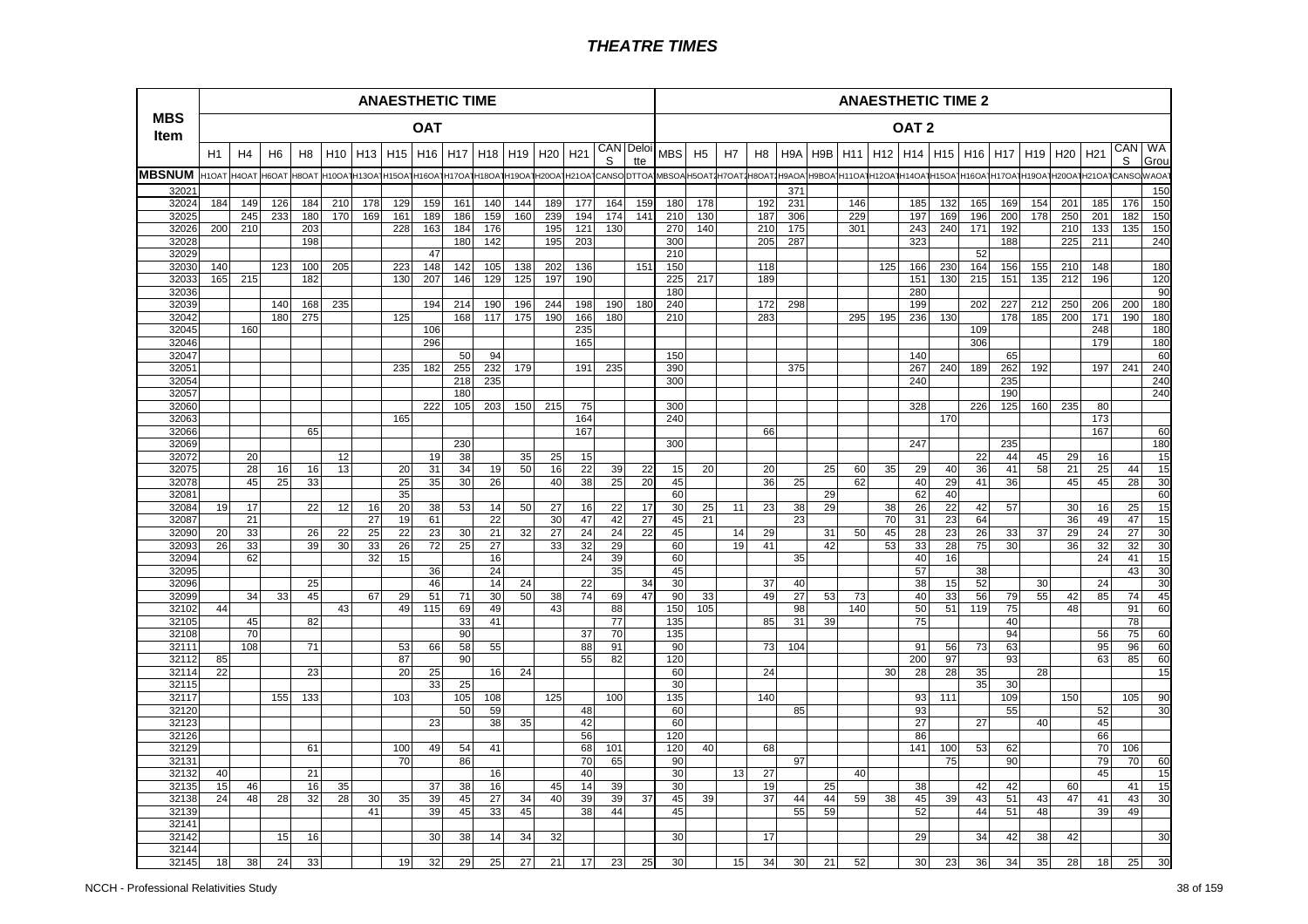|                    |            |                |                                                                               | <b>THEATRE TIME</b>         |            |            |            |                          |                 |          |                              |                |                         |                                  |                      |                                |                                                  |                                  |                                  |                     |                      | <b>FREQUENCY</b>               |                                        |                                                                |                                                                                                                                  |                                              |            |                                  |                                                       |                       |                      |                      |
|--------------------|------------|----------------|-------------------------------------------------------------------------------|-----------------------------|------------|------------|------------|--------------------------|-----------------|----------|------------------------------|----------------|-------------------------|----------------------------------|----------------------|--------------------------------|--------------------------------------------------|----------------------------------|----------------------------------|---------------------|----------------------|--------------------------------|----------------------------------------|----------------------------------------------------------------|----------------------------------------------------------------------------------------------------------------------------------|----------------------------------------------|------------|----------------------------------|-------------------------------------------------------|-----------------------|----------------------|----------------------|
| <b>MBS</b><br>Item |            |                |                                                                               |                             | <b>THT</b> |            |            |                          |                 |          |                              |                |                         |                                  |                      |                                |                                                  |                                  |                                  |                     |                      | <b>FQ</b>                      |                                        |                                                                |                                                                                                                                  |                                              |            |                                  |                                                       |                       |                      |                      |
|                    | H2         | H <sub>3</sub> | H <sub>11</sub>                                                               | H13   H15   H18   H19   H21 |            |            |            | C'mix C'mix C'mix<br>Pub | Priv            | Oth      | H1                           | H <sub>3</sub> | H <sub>4</sub>          | H <sub>6</sub>                   | H <sub>8</sub><br>H7 |                                | H <sub>9</sub> A<br>H9B                          | H <sub>10</sub>                  | H <sub>11</sub>                  |                     |                      |                                |                                        |                                                                | H12   H13   H14   H15   H16   H17   H18   H19   H20   H21                                                                        |                                              |            | $\mathcal{S}$                    | APH CAN C'mix C'mix C'mix Deloi<br>Pub Priv Other tte |                       |                      |                      |
| <b>MBSNUM</b>      |            |                | н2ТНТ Н3ТНТ Н11ТНТН13ТНТН15ТНТН18ТНТН19ТНТН21ТНТСМХРUCMXPVCMXOTFQH1 FQH3 FQH4 |                             |            |            |            |                          |                 |          |                              |                |                         |                                  | FQH6 FQH7 FQH8       |                                |                                                  |                                  |                                  |                     |                      |                                |                                        |                                                                | ғанза ғанзв ған10  ған11  ған12  ған13  ған14  ған15  ған16  ған17  ған18  ған19  ған20  ған21  ғалғн ғасли ғасмұғасмұғасмұғасмұ |                                              |            |                                  |                                                       |                       |                      |                      |
| 32021              |            |                |                                                                               |                             |            |            |            |                          |                 |          |                              |                |                         |                                  |                      |                                |                                                  |                                  |                                  |                     |                      |                                |                                        |                                                                |                                                                                                                                  |                                              |            |                                  |                                                       |                       |                      |                      |
| 32024<br>32025     | 156<br>169 | 103            | 168<br>187<br>254<br>177                                                      | 151<br>184                  | 147<br>167 | 168<br>187 | 225<br>227 |                          | 220             |          | 5 <sub>l</sub>               | $\mathbf{1}$   | 5<br>$\overline{2}$     | 5 <sup>1</sup><br>2 <sup>1</sup> |                      | 19<br>10                       | 13<br>9 <sup>1</sup>                             | $\overline{2}$<br>2 <sup>1</sup> | $\overline{4}$<br>$\overline{4}$ |                     | 3<br>5 <sup>1</sup>  | 61<br>30                       | 10 <sup>1</sup><br>9<br>5 <sup>1</sup> | 18<br>31<br>3 <sup>1</sup><br>13<br>11                         | 20<br>10 <sup>1</sup><br>3 <sup>1</sup>                                                                                          | 41<br>$2 \vert$<br>9                         | 121<br>219 | 9<br>$\overline{7}$              |                                                       | $\mathbf 1$           |                      | 42<br>16             |
| 32026              | 213        |                | 322                                                                           | 253                         | 182        |            |            |                          |                 |          | $\mathbf{1}$                 |                | $\overline{4}$          |                                  |                      | 8                              | $\mathbf{1}$                                     |                                  | $\overline{4}$                   |                     |                      | 11                             | $\overline{2}$                         | 10<br>3 <sup>1</sup>                                           | $\mathbf{3}$                                                                                                                     | 1<br>$\overline{2}$                          |            | $\mathbf{1}$                     |                                                       |                       |                      |                      |
| 32028              |            |                |                                                                               |                             | 148        |            | 247        |                          |                 |          |                              |                |                         |                                  |                      | $\overline{2}$                 | 3 <sup>1</sup>                                   |                                  |                                  |                     |                      | $\overline{4}$                 |                                        | $\overline{4}$                                                 | 1 <sup>1</sup>                                                                                                                   | 1<br>22                                      | 10         |                                  |                                                       |                       |                      |                      |
| 32029<br>32030     | 145        |                |                                                                               | 245                         | 115        | 172        | 195        |                          | 98              |          | 1                            |                |                         | 2 <sup>1</sup>                   |                      | $\overline{7}$                 |                                                  | $\overline{1}$                   |                                  | $\overline{1}$      |                      | 12                             | $\overline{2}$                         | 1 <sup>1</sup><br>22<br>8 <sup>1</sup>                         | 1<br>6                                                                                                                           | 3 <sup>1</sup><br>16                         |            |                                  |                                                       | $\overline{2}$        |                      |                      |
| 32033              | 189        |                |                                                                               | 170                         | $134$      | 198        | 220        |                          |                 |          | $\overline{1}$               |                | $\overline{3}$          |                                  |                      | 5 <sub>5</sub>                 |                                                  |                                  |                                  |                     |                      | 11                             | 11                                     | 5 <sup>1</sup><br>$\overline{4}$                               | $\overline{3}$<br>1                                                                                                              | 5<br>14                                      | 18         |                                  |                                                       |                       |                      |                      |
| 32036              |            |                |                                                                               |                             |            |            |            |                          |                 |          |                              |                |                         |                                  |                      |                                |                                                  |                                  |                                  |                     |                      | $\mathbf{1}$                   |                                        |                                                                |                                                                                                                                  |                                              |            |                                  |                                                       |                       |                      |                      |
| 32039<br>32042     | 193<br>135 |                | 312                                                                           | 180                         | 203<br>127 | 230<br>195 | 237<br>204 |                          |                 |          |                              |                |                         | 1<br>1                           |                      | 3 <sup>1</sup><br>$\mathbf{1}$ | 3                                                | $\mathbf{3}$                     | $\overline{4}$                   |                     |                      | $\overline{7}$<br>9            |                                        | $2 \vert$<br>6<br>2                                            | $\overline{4}$<br>3<br>$\overline{2}$<br>$\mathbf{1}$                                                                            | 8 <sup>1</sup><br>8<br>7 <sup>1</sup><br>11  | 16<br>22   | $\overline{2}$<br>$\overline{2}$ |                                                       |                       |                      | 15                   |
| 32045              |            |                |                                                                               |                             |            |            | 257        |                          |                 |          |                              |                | $\mathbf{1}$            |                                  |                      |                                |                                                  |                                  |                                  |                     |                      |                                |                                        | 1 <sup>1</sup>                                                 |                                                                                                                                  | 11                                           | 9          |                                  |                                                       |                       |                      |                      |
| 32046              |            |                |                                                                               |                             |            |            | 208        |                          |                 |          |                              |                |                         |                                  |                      |                                |                                                  |                                  |                                  |                     |                      |                                |                                        | 2                                                              |                                                                                                                                  | 3 <sup>1</sup>                               |            |                                  |                                                       |                       |                      |                      |
| 32047<br>32051     |            |                |                                                                               | 255                         | 101<br>238 | 219        | 238        | 37                       |                 |          |                              |                |                         |                                  |                      |                                | 3                                                |                                  |                                  |                     |                      | 2 <br>8 <sup>1</sup>           |                                        | $\mathbf{1}$<br>$\overline{c}$<br>5 <sup>1</sup>               | 1<br>3 <sup>1</sup><br>$\overline{a}$                                                                                            | 1                                            |            | $\overline{2}$                   | $\overline{1}$                                        |                       |                      |                      |
| 32054              |            |                |                                                                               |                             | 240        |            |            |                          |                 |          |                              |                |                         |                                  |                      |                                |                                                  |                                  |                                  |                     |                      | $\overline{2}$                 |                                        | $\overline{2}$                                                 | 1                                                                                                                                |                                              | 5          |                                  |                                                       |                       |                      |                      |
| 32057              |            |                |                                                                               |                             |            |            |            |                          |                 |          |                              |                |                         |                                  |                      |                                |                                                  |                                  |                                  |                     |                      |                                |                                        | $\overline{1}$<br>$\mathbf{1}$                                 | $\mathbf{1}$                                                                                                                     |                                              |            |                                  |                                                       |                       |                      |                      |
| 32060<br>32063     |            |                |                                                                               | 185                         |            | 207 165    | 217        |                          |                 |          |                              |                |                         |                                  |                      |                                |                                                  |                                  |                                  |                     |                      | 6                              | 11                                     | 2                                                              | $2 \vert$                                                                                                                        | 10 <sup>1</sup><br>$\overline{2}$            | 11         |                                  |                                                       |                       |                      |                      |
| 32066              |            |                |                                                                               |                             |            |            | 263        |                          |                 |          |                              |                |                         |                                  |                      | 11                             |                                                  |                                  |                                  |                     |                      |                                |                                        |                                                                |                                                                                                                                  | $\mathbf{1}$                                 |            |                                  |                                                       |                       |                      |                      |
| 32069              | 70         |                |                                                                               |                             |            |            |            |                          |                 |          |                              |                |                         |                                  |                      |                                |                                                  |                                  |                                  |                     |                      | 3 <sup>1</sup>                 |                                        | $\overline{1}$                                                 |                                                                                                                                  |                                              |            |                                  |                                                       |                       |                      |                      |
| 32072<br>32075     | 21         |                | 76                                                                            | 45                          | 23         | 60<br>62   | 75<br>70   | 22<br>19                 | 17<br>19        | 11       |                              |                | 2<br>$\mathbf{1}$       | 2 <sup>1</sup>                   |                      | 6 <sup>1</sup>                 | $6 \mid$                                         | $\mathbf{1}$<br>$\overline{2}$   | 17                               | $\mathbf{1}$        |                      | 20                             | $\vert$ 1                              | $\overline{4}$<br>$\overline{4}$<br>19<br>13<br>$\overline{4}$ | $\mathbf{1}$<br>2 <sup>1</sup>                                                                                                   | 8 <sup>1</sup><br>66<br>$\overline{3}$<br>62 | 59<br>137  | 4                                | 12<br>18                                              | 30<br>134             | 3 <sup>l</sup>       | 18                   |
| 32078              | 34         |                | 76                                                                            | 48                          | 31         |            | 92         |                          | 24              |          |                              |                | $\overline{4}$          | 1                                |                      | 2 <sup>1</sup>                 | $\mathbf{1}$                                     |                                  | $\mathcal{P}$                    |                     |                      | 17                             | $\mathbf{3}$                           | 1<br>$\overline{4}$<br>10                                      |                                                                                                                                  | $\vert$ 4<br>2                               | 127        | $\overline{2}$                   |                                                       | 74                    |                      | 8                    |
| 32081              |            |                |                                                                               | 60                          |            |            |            | 38                       | 37              |          |                              |                |                         |                                  |                      |                                | $\overline{2}$                                   |                                  |                                  |                     |                      | 6                              | $\mathbf{1}$                           |                                                                |                                                                                                                                  |                                              | 5          |                                  | $\overline{2}$                                        | 13                    |                      |                      |
| 32084<br>32087     | 23<br>38   | 16             |                                                                               | 18<br>28<br>$30\,$<br>25    | 17<br>25   |            | 79<br>111  | 30<br>34                 | 23<br>27        | 15<br>25 | 9                            | 11             | 61<br>17                |                                  | 6                    | $\overline{2}$                 | 14<br>6                                          | $\overline{2}$                   |                                  | 6<br>$\overline{1}$ | 38<br>8 <sup>1</sup> | 210<br>22                      | 34<br>3                                | $6 \mid$<br>2 <br>122<br>21<br>2                               | 52<br>10                                                                                                                         | 329<br>13                                    | 312<br>33  | 25<br>$\overline{4}$             | 333<br>28                                             | 1948<br>415           | 12<br>$\overline{3}$ | 40<br>$\overline{5}$ |
| 32090              | 28         | 17             | 67                                                                            | 27<br>27                    | 25         | 52         |            | 31                       | 25              | 19       | 95                           | 26             | 721                     |                                  | 323                  | 26                             | 34                                               | 25                               | 11                               | 79                  | 221                  | 2879                           | 524                                    | 1 1195<br>$2 \vert$                                            | 528<br>10                                                                                                                        |                                              | 822 3142   | 535                              | $1352$ ****                                           |                       | 379                  | 885                  |
| 32093              | 31         | 17             |                                                                               | 30<br>35                    | 32         |            | 120        | 54                       | 30              | 25       | 70                           | 1              | 516                     |                                  | 72                   | $\overline{5}$                 | 20                                               | $\overline{24}$                  |                                  | 14                  | 106                  | 346                            | 219                                    | 408<br>1<br>$\overline{1}$                                     | 165                                                                                                                              | 91                                           | 499        | 146                              | 299 ****                                              |                       | 114                  |                      |
| 32094<br>32095     |            |                |                                                                               | 36<br>31                    | 19<br>33   |            | 33         | 30                       | 32<br>35        | 25       |                              |                | $\overline{\mathbf{1}}$ |                                  |                      |                                | 1                                                |                                  |                                  |                     | $\mathbf{1}$         | $\mathbf{3}$<br>2              | $\overline{1}$                         | 1 <sup>1</sup><br>$\mathbf{1}$                                 | 5                                                                                                                                | $\overline{1}$                               |            | $\overline{2}$<br>$\overline{2}$ | 5 <sub>5</sub>                                        | 44<br>16              | $\overline{1}$       |                      |
| 32096              | 25         |                |                                                                               | 25                          | 21         | 39         | 68         | 23                       | 27              | 25       |                              |                |                         |                                  |                      | 1                              | 1                                                |                                  |                                  |                     |                      | 6                              |                                        | 2 <sup>1</sup>                                                 | 3 <sup>1</sup><br>5                                                                                                              | $5^{\circ}$                                  | 11         |                                  | 9                                                     | 48                    | 1                    | 9                    |
| 32099              |            |                | 88                                                                            | 72<br>40                    | 36         | 60         | 104        |                          |                 | 40       |                              |                | $\overline{1}$          | 2                                |                      | $6 \mid$                       | 1 <sup>1</sup><br>1 <sup>1</sup>                 |                                  | $\overline{4}$                   |                     | $\overline{4}$       | 7                              | $\overline{4}$                         | 5 <sup>1</sup><br>12<br>$\overline{4}$                         | 1 <sup>1</sup>                                                                                                                   | 3 <sup>1</sup><br>7 <sup>1</sup>             | 9          | 3                                |                                                       |                       | 1                    | 10                   |
| 32102<br>32105     |            |                | 162                                                                           | 68                          | 54<br>48   |            |            |                          |                 | 60       | 3                            |                | $\mathbf{1}$            |                                  |                      | $\mathbf{1}$                   | $\overline{2}$<br>2 <sup>1</sup><br>$\mathbf{1}$ | $\overline{2}$                   |                                  |                     |                      | 11<br>6                        | 6                                      | $\overline{2}$<br>$\overline{4}$<br>$\overline{2}$             | $\overline{2}$<br>$\overline{2}$                                                                                                 | $\overline{3}$                               | 49         | $\overline{2}$<br>$\overline{2}$ |                                                       |                       | 1 <sup>1</sup>       |                      |
| 32108              |            |                |                                                                               |                             |            |            | 84         |                          |                 |          |                              |                | $\overline{1}$          |                                  |                      |                                |                                                  |                                  |                                  |                     |                      |                                |                                        | $\mathbf{1}$                                                   |                                                                                                                                  | $\overline{2}$                               | 6          | $\overline{1}$                   |                                                       |                       |                      |                      |
| 32111              | 85         |                |                                                                               | 78                          | 61         |            | 133        |                          |                 |          |                              |                | 2                       |                                  |                      | $\overline{4}$                 | 7                                                |                                  |                                  |                     |                      | 4 <sup>1</sup>                 | 10<br>12                               | $\overline{2}$                                                 | 5 <sup>1</sup>                                                                                                                   | 11                                           | 18         | $\overline{7}$                   |                                                       |                       |                      |                      |
| 32112<br>32114     | 26         |                |                                                                               | 115<br>37                   | 21         | 40         | 112<br>46  | 30 <sup>°</sup>          | 21              |          | $\mathbf{1}$<br>$\mathbf{1}$ |                |                         |                                  |                      |                                |                                                  |                                  |                                  | $\overline{1}$      |                      | $\mathbf{1}$<br>10             | 3                                      | 1<br>1                                                         | $6 \overline{6}$<br>3 <sup>1</sup>                                                                                               | $\mathbf{1}$<br>$\mathbf{1}$                 |            | $\overline{2}$                   | 1                                                     | 19                    |                      |                      |
| 32115              |            |                |                                                                               |                             |            |            |            |                          |                 |          |                              |                |                         |                                  |                      |                                |                                                  |                                  |                                  |                     |                      |                                |                                        | 1 <sup>1</sup><br>$\overline{1}$                               |                                                                                                                                  |                                              |            |                                  |                                                       |                       |                      |                      |
| 32117              | 155        |                |                                                                               | 126                         | 116        |            |            |                          |                 |          |                              |                |                         | 1                                |                      | 1                              |                                                  |                                  |                                  |                     |                      | $\mathbf{3}$                   | 3                                      | $\overline{4}$                                                 | $2 \vert$<br>$\overline{1}$                                                                                                      |                                              | 34         | $\overline{1}$                   |                                                       |                       |                      |                      |
| 32120<br>32123     |            |                |                                                                               |                             | 61<br>43   | 45         | 102<br>66  |                          | 28<br>29        |          |                              |                |                         |                                  |                      |                                | $\mathbf{1}$                                     |                                  |                                  |                     |                      | 3 <sup>1</sup><br>$\mathbf{3}$ |                                        | $\mathbf{1}$<br>$\overline{1}$                                 | 1<br>6<br>$\mathbf{1}$                                                                                                           | 3<br>5                                       | 11         |                                  |                                                       | 1<br>5 <sup>1</sup>   |                      |                      |
| 32126              |            |                |                                                                               |                             |            |            | 100        |                          |                 |          |                              |                |                         |                                  |                      |                                |                                                  |                                  |                                  |                     |                      | $\overline{4}$                 |                                        |                                                                |                                                                                                                                  | 5 <sup>1</sup>                               | 10         |                                  |                                                       |                       |                      |                      |
| 32129              | 69         |                |                                                                               | 120                         | 45         |            | 98         | 45                       |                 |          |                              |                |                         |                                  |                      | $\mathbf{1}$                   |                                                  |                                  |                                  |                     |                      | 5 <sub>5</sub>                 | 17                                     | $\overline{4}$                                                 | 5 <sub>5</sub>                                                                                                                   | 3 <sup>1</sup>                               | 10         | $\overline{4}$                   | $\overline{2}$                                        |                       |                      |                      |
| 32131<br>32132     | 40<br>20   |                | 56                                                                            | 113                         | 19         |            | 85<br>55   |                          | 43<br>23        | 14       | 11                           |                |                         |                                  | 40                   | 11                             | $\overline{2}$                                   |                                  | 3                                |                     |                      |                                | $\overline{2}$                         | $\overline{4}$                                                 | 1                                                                                                                                | $\mathbf 1$<br>11                            |            | $\mathbf{1}$                     |                                                       | $\overline{2}$<br>237 | 3 <sup>l</sup>       |                      |
| 32135              | 22         |                |                                                                               |                             | 20         |            | 86         |                          | 30              | 17       | $\overline{2}$               |                | 2                       |                                  |                      | $\overline{4}$                 | $\mathbf{1}$                                     | $\mathbf{1}$                     |                                  |                     |                      | 8                              |                                        | 9<br>1 <sup>1</sup>                                            | 3<br>$\mathbf{1}$                                                                                                                | 9                                            | 95         | $\overline{4}$                   |                                                       | 483                   | $6 \overline{6}$     |                      |
| 32138              | 35         | 25             | 67                                                                            | 62<br>34                    | 31         | 60         | 91         |                          | 31              |          | 26                           | 11             | 14                      | 60                               |                      | 70                             | $\overline{7}$<br>12                             | 3 <sup>l</sup>                   | 28                               | 5 <sup>1</sup>      | 5 <sub>l</sub>       | 137                            | 20<br>28                               | 74<br>55                                                       | 32<br>8                                                                                                                          | 89                                           | 747        | 27                               |                                                       | 121                   |                      | 131                  |
| 32139<br>32141     | 31         |                |                                                                               | 60                          | 39         | 53         | 75         |                          | 30              |          |                              |                |                         |                                  |                      |                                | $\overline{1}$<br>$\overline{2}$                 |                                  |                                  |                     | $\overline{4}$       | 21                             | 12                                     | 12                                                             | $\overline{2}$<br>$\mathbf{1}$                                                                                                   | $\overline{3}$                               | 18         | 14                               |                                                       | $\overline{2}$        |                      |                      |
| 32142              |            |                |                                                                               |                             | 20         | 45         |            | 19                       |                 |          |                              |                |                         | 1 <sup>1</sup>                   |                      | $\mathbf{1}$                   |                                                  |                                  |                                  |                     |                      | 16                             |                                        | 3 <sup>1</sup><br>3                                            | 2 <sup>1</sup>                                                                                                                   | 3 <sup>l</sup>                               |            |                                  | $\overline{2}$                                        |                       |                      |                      |
| 32144              |            |                |                                                                               |                             |            |            |            |                          |                 |          |                              |                |                         |                                  |                      |                                |                                                  |                                  |                                  |                     |                      |                                |                                        |                                                                |                                                                                                                                  |                                              | 9          |                                  |                                                       |                       |                      |                      |
| 32145              | 18         |                | 69                                                                            | 52                          | 28         |            |            | 37                       | 30 <sup>°</sup> | 25       | 3                            |                | 3 <sup>1</sup>          | 3 <sup>1</sup>                   | 3                    | 9                              | 2 <sup>1</sup><br>4 <sup>1</sup>                 |                                  | $\overline{7}$                   |                     |                      | 27                             | 13<br>3 <sup>l</sup>                   | 15                                                             | 8<br>1 <sup>1</sup>                                                                                                              | 33<br>$\overline{2}$                         |            | 5 <sub>5</sub>                   | 11                                                    | 187                   | 1                    | 10                   |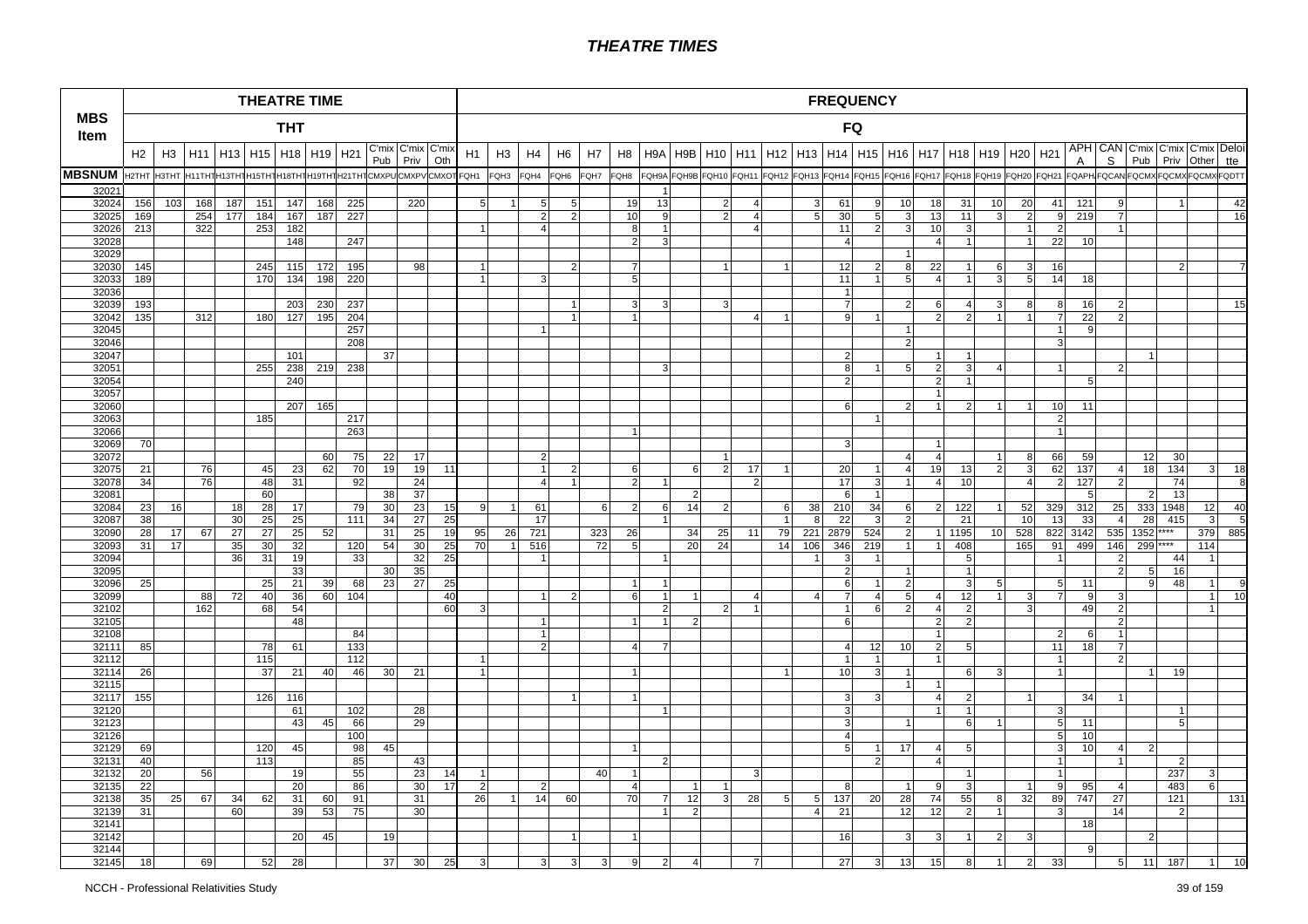|                           |            |                               |            | <b>AVERAGES</b>            |            |                        |                | <b>OP SKINTIME</b> |                 |                           |                 |                                                                                           |                 |                 |                 |          |                 | <b>OPERATION TIME</b> |                                               |                |          |                                |                 |     |          |            |                 |                                                                   |     |                  | <b>OPERATION TIME 2</b> |          |                             |          |                     |
|---------------------------|------------|-------------------------------|------------|----------------------------|------------|------------------------|----------------|--------------------|-----------------|---------------------------|-----------------|-------------------------------------------------------------------------------------------|-----------------|-----------------|-----------------|----------|-----------------|-----------------------|-----------------------------------------------|----------------|----------|--------------------------------|-----------------|-----|----------|------------|-----------------|-------------------------------------------------------------------|-----|------------------|-------------------------|----------|-----------------------------|----------|---------------------|
| <b>MBS</b><br><b>Item</b> |            | Operation<br><b>Time</b>      |            | Anaesthetic<br><b>Time</b> |            | <b>Theatre</b><br>Time |                | <b>OST</b>         |                 |                           |                 |                                                                                           |                 |                 |                 |          | <b>OPT</b>      |                       |                                               |                |          |                                |                 |     |          |            |                 |                                                                   |     | OPT <sub>2</sub> |                         |          |                             |          |                     |
|                           | <b>OST</b> | <b>OPT</b>                    | OPT2       | OAT OAT2                   |            | <b>THT</b>             | H4             | H6                 | H <sub>11</sub> | H <sub>21</sub>           | H1              | H8                                                                                        |                 |                 |                 |          |                 |                       | H10   H13   H15   H16   H17   H18   H19   H20 |                |          | APH   CAN   Deloi   Harv<br>S. | tte             | ard | H8       | H9A        |                 | H9B H13 H15                                                       |     |                  |                         |          | H16   H17   H18   H19   H20 |          | CAN<br>$\mathbf{S}$ |
| <b>MBSNUM</b>             |            | VOST AVOPT AVOPT/AVOAT AVOAT2 |            |                            |            | AVTHT                  |                |                    |                 | 140ST H60ST H110ST H210ST |                 | H1OPT   H8OPT   H10OPTH13OPTH15OPTH16OPTH17OPTH18OPTH19OPTH20OPTAPHAO CANSO   DTTOPTHARVO |                 |                 |                 |          |                 |                       |                                               |                |          |                                |                 |     |          |            |                 | +8OPT2H9AOP1H9BOP1H13OP1H15OP1H16OP1H17OP1H18OP1H19OP1H20OP1CANSC |     |                  |                         |          |                             |          |                     |
| 32147                     |            | 11                            | 17         | 22                         | 27         | 22                     |                |                    |                 |                           |                 |                                                                                           |                 |                 |                 |          | 12              |                       |                                               | $\overline{7}$ |          | 10                             |                 | 16  |          |            |                 |                                                                   |     |                  | 17                      |          |                             | 20       | 15                  |
| 32150                     | 17         | 15 <sup>1</sup>               | 18         | 22                         | 30         | 32                     | 12             | 11                 | 34              | 12                        | 10 <sup>1</sup> | 12                                                                                        | 9               | 10 <sup>1</sup> | 15              | 11       | 15 <sup>1</sup> | 10 <sup>1</sup>       |                                               | 12             | 26       | 21                             | 16              | 31  | 15       |            |                 | 20                                                                | 19  | 16               | 20                      | 15       |                             | 18       | 25                  |
| 32153<br>32156            | 23<br>33   | 15<br>25                      | 19<br>27   | 23<br>34                   | 30<br>42   | 34<br>41               | 15             | 30                 | 35<br>58        | 11<br>27                  | 10              | 8<br>21                                                                                   | 15              | 15              | 25              | 16<br>22 | 20<br>33        | 15                    | 10                                            | 24<br>20       | 20<br>28 | 30                             | 18              | 25  | 10<br>23 | 25<br>28   |                 | 15                                                                | 26  | 22<br>26         | 24<br>41                | 19<br>15 | 15                          | 33<br>25 | 13<br>35            |
| 32159                     | 30         | 22                            | 22         | 31                         | 35         | 46                     | 18             |                    | 57              | 14                        | 24              | 16                                                                                        |                 | 25              | 13              | 17       | 19              | 15                    |                                               |                | 32       | 32                             | 25              |     | 20       | 20         | 17              | 27                                                                | 16  | 21               | 24                      | 19       |                             |          | 36                  |
| 32162                     | 23         | 27                            | 30         | 38                         | 46         | 54                     | 17             | 30                 |                 | 21                        |                 | 29                                                                                        |                 |                 | 18              | 26       | 19              | 27                    |                                               |                | 30       | 39                             |                 |     | 33       | 25         |                 |                                                                   | 22  | 29               | 25                      | 32       |                             |          | 41                  |
| 32165                     | 41         | 60                            | 62         | 65                         | 96         | 111                    |                |                    |                 | 41                        |                 |                                                                                           |                 |                 | 80              | 58       | 33              |                       |                                               |                | 72       | 56                             |                 |     |          |            |                 |                                                                   | 80  | 65               | 44                      |          |                             |          | 58                  |
| 32166                     | 18         | 15                            | 19         | 26                         | 37         | 33                     |                |                    |                 | 18                        |                 | 10                                                                                        |                 |                 |                 | 17       | 19              | 9                     |                                               | 18             |          |                                |                 |     | 14       |            | 20              |                                                                   |     | 22               | 25                      | 11       |                             | 23       |                     |
| 32168<br>32171            | 22<br>17   | 26<br>16                      | 30<br>19   | 37<br>24                   | 43<br>28   | 32<br>32               | 9 <sup>1</sup> | 13                 | 26              | 22<br>22                  | 20              | 9                                                                                         | 10 <sup>1</sup> | 30 <sup>1</sup> | 16              | 37       | 20<br>17        | 11<br>8               | 14                                            | 14<br>10       | 33<br>24 | 42<br>19                       | 15 <sup>1</sup> |     | 12       |            | 13              | 33                                                                | 19  | 40<br>13         | 25<br>23                | 18<br>13 | 18                          | 21<br>18 | 45<br>25            |
| 32174                     | 18         | 14                            | 24         | 21                         | 36         | 31                     |                |                    |                 | 18                        |                 |                                                                                           |                 | 11              | 10              | 14       | 16              | 9                     |                                               | 10             | 25       | 20                             |                 |     |          | 41         |                 | 14                                                                | 20  | 18               | 23                      | 13       |                             | 35       | 25                  |
| 32175                     | 24         | 20                            | 25         | 30                         | 39         | 44                     | 13             | 17 <sup>1</sup>    | 47              | 20                        | 15              | 15                                                                                        |                 | 18              | 29              | 16       | 21              | 16                    |                                               | 18             |          | 29                             | 23              |     | 20       | 23         |                 | 19                                                                | 34  | 23               | 27                      | 24       |                             | 27       | 33                  |
| 32177                     | 19         | 18                            | 20         | 27                         | 31         | 31                     |                |                    |                 | 19                        |                 | 14                                                                                        |                 |                 |                 | 22       | 13              | 12                    |                                               |                | 26       | 23                             | 13              |     | 17       |            | 17 <sup>1</sup> |                                                                   |     | 26               | 18                      | 17       |                             |          | 27                  |
| 32180                     | 43         | 51                            | 39         | 50                         | 53         | 82                     |                | 20                 |                 | 65                        |                 | 51                                                                                        |                 |                 |                 |          |                 |                       |                                               |                |          |                                |                 |     | 55       |            |                 |                                                                   |     | 23               |                         |          |                             |          |                     |
| 32183<br>32186            |            |                               |            | 32                         | 143<br>78  | 40                     |                |                    |                 |                           |                 |                                                                                           |                 |                 |                 |          |                 |                       |                                               |                |          |                                |                 |     |          |            |                 |                                                                   |     |                  |                         |          |                             |          |                     |
| 32200                     |            |                               |            |                            | 120        |                        |                |                    |                 |                           |                 |                                                                                           |                 |                 |                 |          |                 |                       |                                               |                |          |                                |                 |     |          |            |                 |                                                                   |     |                  |                         |          |                             |          |                     |
| 32203                     | 154        | 157                           |            | 164                        | 182        | 202                    |                |                    |                 | 154                       |                 |                                                                                           |                 |                 |                 |          |                 |                       |                                               |                |          |                                |                 | 157 |          |            |                 |                                                                   |     |                  |                         |          |                             |          |                     |
| 32206                     |            |                               |            |                            | 165        |                        |                |                    |                 |                           |                 |                                                                                           |                 |                 |                 |          |                 |                       |                                               |                |          |                                |                 |     |          |            |                 |                                                                   |     |                  |                         |          |                             |          |                     |
| 32209<br>32210            | 175        | 147<br>34                     | 153        | 151                        | 188<br>60  |                        |                | 175                |                 |                           |                 |                                                                                           |                 |                 |                 | 145      |                 |                       |                                               |                |          | 150                            |                 | 34  |          |            |                 |                                                                   |     | 153              |                         |          |                             |          | 152                 |
| 32212                     |            | 40                            | 29         | 50                         | 33         | 15                     |                |                    |                 |                           |                 |                                                                                           |                 |                 |                 |          | 40              |                       |                                               |                |          |                                |                 |     |          |            | 13              |                                                                   |     |                  | 45                      |          |                             |          |                     |
| 32500                     | 70         | 44                            | 47         | 69                         | 66         | 106                    |                |                    |                 | 70                        |                 |                                                                                           |                 |                 | 35 <sub>1</sub> | 48       | 49              |                       | 45                                            |                |          |                                |                 |     |          |            |                 |                                                                   | 35  | 49               | 54                      |          | 50                          |          |                     |
| 32503                     |            | 73                            |            | 104                        |            |                        |                |                    |                 |                           |                 |                                                                                           |                 |                 |                 |          |                 |                       |                                               |                | 57       |                                | 90              |     |          |            |                 |                                                                   |     |                  |                         |          |                             |          |                     |
| 32504                     | 36         | 42                            | 46         | 53                         | 56         | 67                     | 40             |                    |                 | 31                        | 50              | 31                                                                                        |                 | 32              |                 | 58       | 47              | 33                    | 23                                            | 43             |          | 58                             |                 |     | 36       | 52         | 50              | 35                                                                |     | 63               | 52                      | 38       | 28                          | 48       | 63                  |
| 32505<br>32506            | 50         | 46<br>70                      | 50         | 61<br>75                   | 64         | 47<br>65               | 52             | 49                 |                 |                           |                 | 71                                                                                        | 35 <sup>2</sup> |                 | 30 <sup>1</sup> | 73       | 26              | 37                    |                                               |                | 76       | 48                             | 64              |     | 76       |            | 36              |                                                                   | 35  | 79               | 31                      | 40       |                             |          | 53                  |
| 32507                     |            |                               |            |                            | 75         |                        |                |                    |                 |                           |                 |                                                                                           |                 |                 |                 |          |                 |                       |                                               |                |          |                                |                 |     |          |            |                 |                                                                   |     |                  |                         |          |                             |          |                     |
| 32508                     | 73         | 61                            | 67         | 77                         | 84         | 86                     | 69             | 57                 | 101             | 63                        | 55              | 69                                                                                        | 61              | 59              | 46              | 71       | 55              | 54                    | 77                                            | 68             |          | 66                             | 53              |     | 73       | 66         | 61              | 63                                                                | 48  | 75               | 61                      | 58       | 83                          | 73       | 71                  |
| 32509                     |            | 75                            |            |                            |            | 54                     |                |                    |                 |                           |                 |                                                                                           |                 |                 |                 |          |                 |                       |                                               |                | 75       |                                |                 |     |          |            |                 |                                                                   |     |                  |                         |          |                             |          |                     |
| 32511                     | 62         | 70                            | 77         | 83                         | 94         | 114                    | 59             | 61                 |                 | 66                        | 60              | 88                                                                                        | 52              | 71              | 73              | 68       | 65              | 93                    | 70                                            | 42             |          | 80                             | 79              |     | 92       |            | 78              | 75                                                                | 78  | 74               | 69                      | 97       | 75                          | 48       | 85                  |
| 32512<br>32514            | 79         | 55<br>76                      | 83         | 92                         | 99         | 24<br>99               | 107            | 45                 | 93              | 73                        | 78              | 114                                                                                       | 73              | 71              | 57              | 69       | 63              | 69                    | 107                                           | 58             | 55       | 73                             |                 |     | 118      | 79         | 112             | 73                                                                | 63  | 73               | 69                      | 74       | 114                         | 62       | 80                  |
| 32515                     |            | 43                            |            | 37                         |            |                        |                |                    |                 |                           |                 |                                                                                           |                 |                 |                 |          |                 |                       |                                               |                | 53       |                                | 33              |     |          |            |                 |                                                                   |     |                  |                         |          |                             |          |                     |
| 32517                     | 77         | 80                            | 87         | 94                         | 109        | 127                    |                | 63                 |                 | 91                        |                 | 110                                                                                       | 70              |                 | 79              | 83       | 89              |                       |                                               | 44             |          | 82                             |                 |     | 113      | 85         |                 |                                                                   | 84  | 87               | 95                      |          |                             | 53       | 92                  |
| 32518                     |            | 46                            |            |                            |            |                        |                |                    |                 |                           |                 |                                                                                           |                 |                 |                 |          |                 |                       |                                               |                | 46       |                                |                 |     |          |            |                 |                                                                   |     |                  |                         |          |                             |          |                     |
| 32521<br>32524            |            | 41<br>54                      |            |                            |            |                        |                |                    |                 |                           |                 |                                                                                           |                 |                 |                 |          |                 |                       |                                               |                | 41<br>54 |                                |                 |     |          |            |                 |                                                                   |     |                  |                         |          |                             |          |                     |
| 32527                     |            | 75                            |            |                            |            |                        |                |                    |                 |                           |                 |                                                                                           |                 |                 |                 |          |                 |                       |                                               |                | 75       |                                |                 |     |          |            |                 |                                                                   |     |                  |                         |          |                             |          |                     |
| 32530                     |            | 67                            |            | 71                         |            |                        |                |                    |                 |                           |                 |                                                                                           |                 |                 |                 |          |                 |                       |                                               |                | 72       |                                | 61              |     |          |            |                 |                                                                   |     |                  |                         |          |                             |          |                     |
| 32700                     | 134        | 113                           | 124        | 150                        | 207        | 175                    |                |                    |                 | 134                       |                 |                                                                                           |                 |                 |                 |          | 80              | 160                   |                                               | 100            |          |                                |                 |     |          |            |                 |                                                                   |     |                  | 87                      | 170      |                             | 115      |                     |
| 32703                     | 146        | 94                            | 102        | 132                        | 140        | 155                    | 146            |                    |                 |                           |                 |                                                                                           |                 |                 | 67              | 113      | 86              | 80                    | 139                                           | 116            |          | 60                             |                 |     |          |            |                 |                                                                   | 73  | 111              | 94                      | 93       | 154                         | 126      | 65                  |
| 32706<br>32708            | 168        | 113<br>118                    | 128<br>125 | 144<br>179                 | 160<br>189 | 165<br>282             |                |                    |                 | 168                       |                 | 100                                                                                       |                 |                 |                 | 125      | 130             |                       | 113                                           |                |          |                                |                 |     | 105      |            |                 |                                                                   |     | 131              | 140                     |          | 128                         |          |                     |
| 32709                     |            | 219                           | 278        | 281                        | 291        | 319                    |                |                    |                 |                           |                 |                                                                                           |                 |                 |                 |          |                 |                       | 250                                           |                | 188      |                                |                 |     |          |            |                 |                                                                   |     |                  |                         |          | 278                         |          |                     |
| 32710                     | 208        | 185                           | 193        | 222                        | 258        | 291                    |                |                    |                 | 208                       |                 |                                                                                           |                 |                 |                 | 191      |                 | 179                   |                                               |                |          |                                |                 |     |          |            |                 |                                                                   |     | 196              |                         | 190      |                             |          |                     |
| 32711                     | 191        | 244                           | 255        | 272                        | 288        | 277                    |                |                    |                 | 191                       |                 | 148                                                                                       |                 |                 |                 | 310      | 203             | 247                   |                                               |                |          | 313                            |                 |     | 159      |            |                 |                                                                   |     | 323              | 208                     | 260      |                             |          | 323                 |
| 32712                     | 171        | 142                           | 148        | 179                        | 178        | 217                    | 175            |                    |                 | 167                       |                 | 77                                                                                        |                 |                 | 118             | 137      | 144             | 170                   | 212                                           |                | 134      |                                |                 |     | 80       |            |                 |                                                                   | 128 | 140              | 152                     | 172      | 217                         |          |                     |
| 32715<br>32718            | 158<br>110 | 153<br>107                    | 155<br>128 | 183<br>152                 | 191<br>158 | 245<br>178             | 93             |                    | 115             | 158<br>124                | 120             |                                                                                           |                 |                 | 88              | 129      | 153<br>101      |                       |                                               | 100            | 107      |                                |                 |     |          | 150<br>100 |                 |                                                                   | 90  | 134              | 161<br>108              |          | 215                         | 120      |                     |
| 32721                     |            | 150                           | 155        | 226                        | 222        |                        |                |                    |                 |                           |                 |                                                                                           |                 |                 |                 |          | 150             |                       |                                               |                |          |                                |                 |     |          |            |                 |                                                                   |     |                  | 155                     |          |                             |          |                     |
| 32724                     |            | 345                           | 365        | 390                        | 317        |                        |                |                    |                 |                           |                 |                                                                                           |                 |                 |                 |          | 345             |                       |                                               |                |          |                                |                 |     |          |            |                 |                                                                   |     |                  | 365                     |          |                             |          |                     |
| 32730                     | 142        |                               |            | 147                        | 156        | 232                    |                |                    |                 | 142                       |                 |                                                                                           |                 |                 |                 |          |                 |                       |                                               |                |          |                                |                 |     |          |            |                 |                                                                   |     |                  |                         |          |                             |          |                     |
| 32733                     |            | 255                           | 267        | 302                        | 277        |                        |                |                    |                 |                           |                 |                                                                                           |                 |                 |                 | 255      |                 |                       |                                               |                |          |                                |                 |     |          |            |                 |                                                                   |     | 267              |                         |          |                             |          |                     |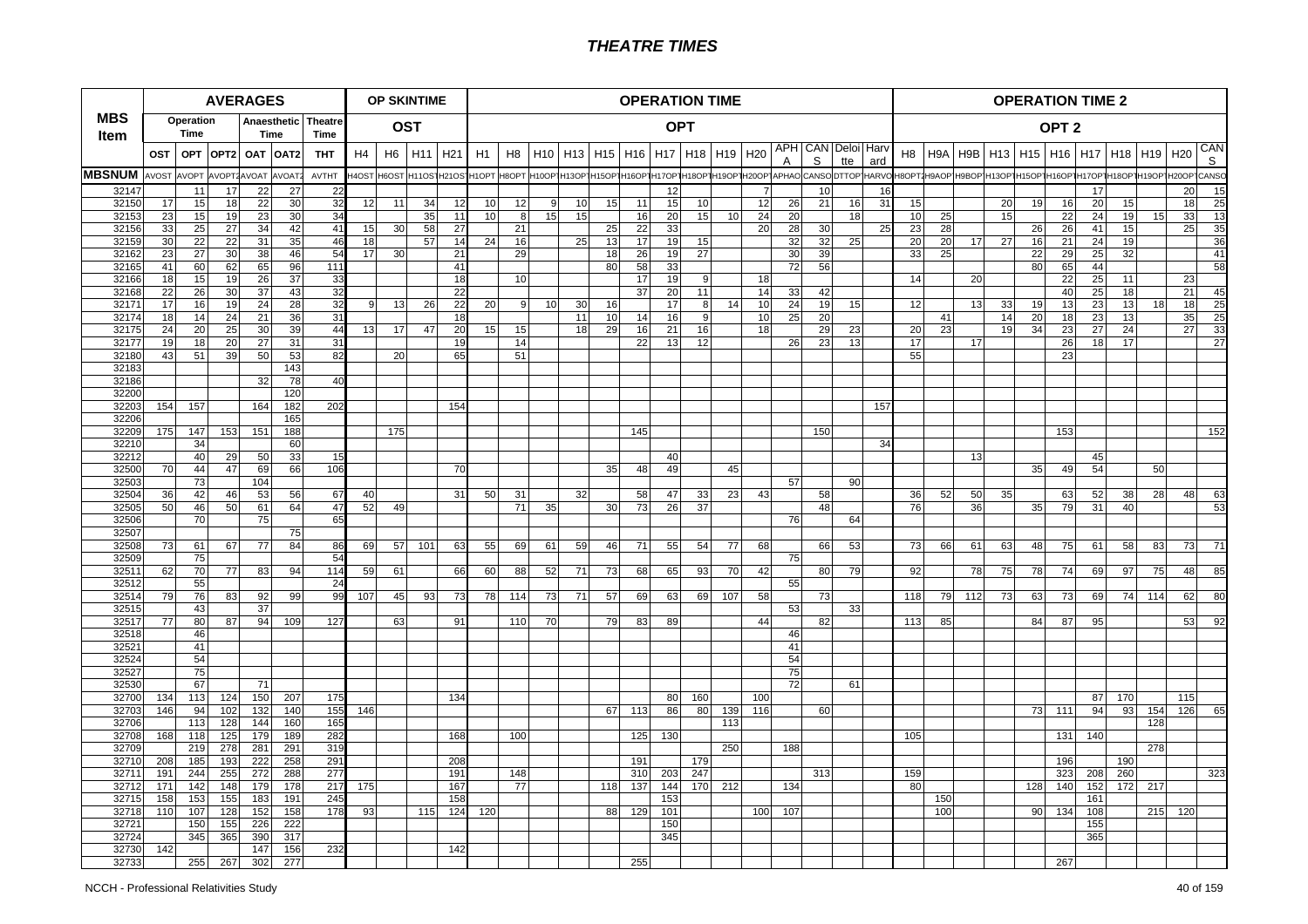|                    |          | <b>ANAESTHETIC TIME</b> |                |                |                                                                 |                       |     |            |            |            |     |                                                                 |          |                                                                                           |                       |                 |                |    |                                                                                                     |                  |     |                 |    |                                                 | <b>ANAESTHETIC TIME 2</b> |          |                                                 |     |                       |          |             |                       |
|--------------------|----------|-------------------------|----------------|----------------|-----------------------------------------------------------------|-----------------------|-----|------------|------------|------------|-----|-----------------------------------------------------------------|----------|-------------------------------------------------------------------------------------------|-----------------------|-----------------|----------------|----|-----------------------------------------------------------------------------------------------------|------------------|-----|-----------------|----|-------------------------------------------------|---------------------------|----------|-------------------------------------------------|-----|-----------------------|----------|-------------|-----------------------|
| <b>MBS</b><br>Item |          |                         |                |                |                                                                 |                       |     | <b>OAT</b> |            |            |     |                                                                 |          |                                                                                           |                       |                 |                |    |                                                                                                     |                  |     |                 |    | OAT <sub>2</sub>                                |                           |          |                                                 |     |                       |          |             |                       |
|                    | H1       | H <sub>4</sub>          | H <sub>6</sub> | H <sub>8</sub> | H <sub>10</sub> H <sub>13</sub> H <sub>15</sub> H <sub>16</sub> |                       |     |            | H17        |            |     | H <sub>18</sub> H <sub>19</sub> H <sub>20</sub> H <sub>21</sub> |          | CAN Deloi<br>S                                                                            | tte                   | <b>MBS</b>      | H <sub>5</sub> | H7 | H <sub>8</sub>                                                                                      | H <sub>9</sub> A | H9B | H <sub>11</sub> |    | H <sub>12</sub> H <sub>14</sub> H <sub>15</sub> |                           |          | H <sub>16</sub> H <sub>17</sub> H <sub>19</sub> |     | $H20$ H <sub>21</sub> |          | CAN WA<br>S | Grou                  |
| <b>MBSNUM</b>      |          |                         |                |                |                                                                 |                       |     |            |            |            |     |                                                                 |          | H1OAT H4OAT H6OAT H8OAT H10OATH13OATH15OATH16OATH17OATH18OATH19OATH20OATH21OATCANSO DTTOA |                       |                 |                |    | MBSOA H5OAT1H7OAT1H8OAT1H9AOA H9BOA H11OATH12OATH14OATH15OATH16OATH17OATH19OATH2OATH21OATCANSO WAOA |                  |     |                 |    |                                                 |                           |          |                                                 |     |                       |          |             |                       |
| 32147              |          |                         |                |                |                                                                 |                       |     |            | 30         |            |     | 27                                                              |          | 10                                                                                        |                       | 30              |                |    |                                                                                                     |                  |     |                 |    |                                                 |                           |          | 35                                              |     | 40                    |          | 15          | 15                    |
| 32150<br>32153     | 15<br>13 | 27                      | 18<br>13       | 20<br>13       | 13<br>25                                                        | 15 <sup>1</sup><br>20 | 25  | 23<br>25   | 36<br>36   | 19<br>25   | 28  | 26<br>43                                                        | 18<br>23 | 27<br>13                                                                                  | 22<br>$\overline{22}$ | 30<br>30        | 15             | 22 | 23<br>15                                                                                            | 40               |     | 47<br>48        | 23 | 32<br>32                                        | 29                        | 28<br>31 | 40<br>40                                        | 33  | 31<br>52              | 21<br>25 | 31<br>17    | 30<br>15              |
| 32156              |          | 25                      | 45             | 27             |                                                                 |                       | 38  | 36         | 53         | 19         |     | 30                                                              | 36       | 33                                                                                        |                       | 45              |                |    | 28                                                                                                  | 37               |     | 74              |    | 38                                              | 39                        | 40       | 60                                              |     | 35                    | 40       | 38          | 30                    |
| 32159              | 35       | 34                      |                | 24             |                                                                 | 52                    | 20  | 25         | 34         | 26         |     | 26                                                              | 26       | 39                                                                                        | 32                    | 45              | 25             |    | 28                                                                                                  | 26               | 30  | 70              |    | 43                                              | 23                        | 29       | 39                                              |     | 31                    | 31       | 43          | 30                    |
| 32162              |          | 37                      | 35             | 41             |                                                                 |                       | 31  | 35         | 40         | 37         |     |                                                                 | 40       | 43                                                                                        |                       | 90              |                |    | 45                                                                                                  | 34               |     |                 |    | 53                                              | 35                        | 38       | 46                                              |     |                       | 46       | 46          | 30                    |
| 32165<br>32166     |          |                         | 15             | 21             |                                                                 |                       | 89  | 75<br>31   | 52<br>37   | 20         |     | 29                                                              | 51<br>25 | 59                                                                                        |                       | 165<br>45       |                |    | 25                                                                                                  |                  | 28  |                 |    | 163<br>58                                       | 89                        | 82<br>36 | 62<br>43                                        |     | 34                    | 56<br>30 | 61          | 90                    |
| 32168              |          |                         |                |                |                                                                 |                       |     | 52         | 40         | 23         |     | 33                                                              | 29       | 47                                                                                        |                       | 45              |                |    |                                                                                                     |                  |     |                 |    | 43                                              |                           | 56       | 45                                              |     | 40                    | 35       | 50          | 30                    |
| 32171              | 35       | 39                      | 18             | 14             | 15                                                              |                       | 24  | 19         | 36         | 18         | 24  | 25                                                              | 29       | 23                                                                                        | 20                    | 30              |                |    | 17                                                                                                  |                  | 24  | 41              |    | 31                                              | 28                        | 22       | 41                                              | 28  | 33                    | 31       | 28          | 15                    |
| 32174              |          |                         |                |                |                                                                 | 22                    | 15  | 24         | 31         | 17         |     | 15                                                              | 28       | 20                                                                                        |                       | 60              |                |    |                                                                                                     | 46               |     |                 |    | 33                                              | 25                        | 28       | 37                                              |     | 40                    | 32       | 25          | 30                    |
| 32175<br>32177     | 23       | 26                      | 26             | 24<br>22       |                                                                 | 28                    | 50  | 28<br>32   | 36<br>34   | 39<br>23   | 21  | 31                                                              | 28<br>28 | 33<br>28                                                                                  | 31<br>21              | 60<br>45        | 24<br>20       | 21 | 29<br>$\overline{25}$                                                                               | 40               | 27  | 60              |    | 42<br>30                                        | 55                        | 35<br>36 | 42<br>39                                        | 25  | 41                    | 36<br>28 | 38<br>32    | $\overline{30}$<br>30 |
| 32180              |          |                         | 35             | 59             |                                                                 |                       |     | 29         |            |            |     |                                                                 | 78       |                                                                                           |                       | 60              |                |    | 63                                                                                                  |                  |     |                 |    | 44                                              |                           | 34       |                                                 |     |                       | 84       |             | 30                    |
| 32183              |          |                         |                |                |                                                                 |                       |     |            |            |            |     |                                                                 |          |                                                                                           |                       | 135             |                |    |                                                                                                     |                  |     |                 |    |                                                 |                           |          |                                                 |     |                       |          |             | 150                   |
| 32186              |          |                         |                |                |                                                                 |                       |     |            |            |            | 32  |                                                                 |          |                                                                                           |                       | 120             |                |    |                                                                                                     |                  |     |                 |    |                                                 |                           |          |                                                 | 35  |                       |          |             |                       |
| 32200<br>32203     |          |                         |                |                |                                                                 |                       |     |            |            |            |     |                                                                 | 164      |                                                                                           |                       | 120<br>195      |                |    |                                                                                                     |                  |     |                 |    |                                                 |                           |          |                                                 |     |                       | 169      |             |                       |
| 32206              |          |                         |                |                |                                                                 |                       |     |            |            |            |     |                                                                 |          |                                                                                           |                       | 165             |                |    |                                                                                                     |                  |     |                 |    |                                                 |                           |          |                                                 |     |                       |          |             |                       |
| 32209              |          |                         | 200            |                |                                                                 |                       |     | 157        |            |            |     |                                                                 | 82       | 167                                                                                       |                       | 285             |                |    |                                                                                                     |                  |     |                 |    |                                                 |                           | 165      |                                                 |     |                       | 83       | 169         | 240                   |
| 32210<br>32212     |          |                         |                |                |                                                                 |                       |     |            | 50         |            |     |                                                                 |          |                                                                                           |                       | 60<br>30        |                |    |                                                                                                     |                  | 23  |                 |    | 25                                              |                           |          | 55                                              |     |                       |          |             |                       |
| 32500              |          |                         |                |                |                                                                 |                       | 40  | 60         | 67         |            | 95  |                                                                 | 81       |                                                                                           |                       | 30 <sup>1</sup> | 105            |    |                                                                                                     |                  |     |                 |    |                                                 | 40                        | 62       | 72                                              | 100 |                       | 88       |             | 30                    |
| 32503              |          |                         |                |                |                                                                 |                       |     |            |            |            |     |                                                                 |          |                                                                                           | 10 <sup>2</sup>       |                 |                |    |                                                                                                     |                  |     |                 |    |                                                 |                           |          |                                                 |     |                       |          |             |                       |
| 32504              | 65       | 63                      |                | 43             |                                                                 | 45                    |     | 71         | 67         | 43         | 33  | 53                                                              | 38       | 63                                                                                        |                       | 60              | 55             |    | 49                                                                                                  | 66               | 68  |                 | 48 | 52                                              |                           | 75       | 71                                              | 38  | 58                    | 39       | 68          | 45                    |
| 32505<br>32506     |          | 91                      | 59             | 86             | 39                                                              |                       | 45  | 86         | 44         | 45         |     |                                                                 |          | 53                                                                                        | 75                    | $\overline{75}$ |                |    | 91                                                                                                  |                  | 45  |                 |    | 52                                              | 50                        | 92       | 49                                              |     |                       |          | 58          | 60                    |
| 32507              |          |                         |                |                |                                                                 |                       |     |            |            |            |     |                                                                 |          |                                                                                           |                       | 75              |                |    |                                                                                                     |                  |     |                 |    |                                                 |                           |          |                                                 |     |                       |          |             |                       |
| 32508              | 70       | 102                     | 67             | 80             | 82                                                              | 72                    | 57  | 85         | 77         | 67         | 93  | 87                                                              | 73       | 74                                                                                        | 64                    | 105             | 76             |    | 83                                                                                                  | 78               | 74  | 122             | 61 | 79                                              | 60                        | 90       | 84                                              | 99  | 92                    | 75       | 79          | 90                    |
| 32509              |          |                         |                |                |                                                                 |                       |     |            |            |            |     |                                                                 |          |                                                                                           |                       |                 |                |    |                                                                                                     |                  |     |                 |    |                                                 |                           |          |                                                 |     |                       |          |             |                       |
| 32511<br>32512     | 71       | 76                      | 74             | 99             | 66                                                              | 88                    | 84  | 81         | 83         | 105        | 105 | 61                                                              | 78       | 87                                                                                        | 93                    | 120             | 93             |    | 103                                                                                                 |                  | 90  |                 |    | 81                                              | 89                        | 87       | 88                                              | 110 | 67                    | 81       | 92          | 120                   |
| 32514              | 87       | 141                     | 54             | 125            | 85                                                              | 88                    | 69  | 81         | 86         | 81         | 133 | 87                                                              | 84       | 81                                                                                        |                       | 135             | 74             |    | 129                                                                                                 | 96               | 125 | 106             |    | 73                                              | 74                        | 85       | 92                                              | 140 | 92                    | 87       | 88          | 90                    |
| 32515              |          |                         |                |                |                                                                 |                       |     |            |            |            |     |                                                                 |          |                                                                                           | 37                    |                 |                |    |                                                                                                     |                  |     |                 |    |                                                 |                           |          |                                                 |     |                       |          |             |                       |
| 32517              |          |                         | 78             | 122            | 83                                                              |                       | 93  | 98         | 126        |            |     | 63                                                              | 101      | 87                                                                                        |                       | 150             |                |    | 125                                                                                                 | 98               |     |                 |    | 125                                             | 98                        | 102      | 132                                             |     | 72                    | 109      | 97          | 90                    |
| 32518<br>32521     |          |                         |                |                |                                                                 |                       |     |            |            |            |     |                                                                 |          |                                                                                           |                       |                 |                |    |                                                                                                     |                  |     |                 |    |                                                 |                           |          |                                                 |     |                       |          |             |                       |
| 32524              |          |                         |                |                |                                                                 |                       |     |            |            |            |     |                                                                 |          |                                                                                           |                       |                 |                |    |                                                                                                     |                  |     |                 |    |                                                 |                           |          |                                                 |     |                       |          |             |                       |
| 32527              |          |                         |                |                |                                                                 |                       |     |            |            |            |     |                                                                 |          |                                                                                           |                       |                 |                |    |                                                                                                     |                  |     |                 |    |                                                 |                           |          |                                                 |     |                       |          |             |                       |
| 32530              |          |                         |                |                |                                                                 |                       |     |            |            |            |     |                                                                 |          |                                                                                           | 71                    |                 |                |    |                                                                                                     |                  |     |                 |    | 215                                             |                           |          |                                                 |     | 140                   |          |             |                       |
| 32700<br>32703     |          | 208                     |                |                |                                                                 |                       | 95  | 129        | 103        | 180<br>115 | 177 | 125<br>157                                                      | 145      | 75                                                                                        |                       | 225<br>210      |                |    |                                                                                                     | 300              |     |                 |    | 114                                             | 101                       | 135      | 110                                             | 192 | 167                   | 151      | 80          | 210<br>150            |
| 32706              |          |                         |                |                |                                                                 |                       |     |            |            |            | 144 |                                                                 |          |                                                                                           |                       |                 |                |    |                                                                                                     |                  |     |                 |    | 162                                             |                           |          |                                                 | 159 |                       |          |             |                       |
| 32708              |          |                         |                | 157            |                                                                 |                       |     | 180        | 190        |            |     |                                                                 | 188      |                                                                                           |                       | 240             |                |    | 162                                                                                                 |                  |     |                 |    |                                                 |                           | 186      | 200                                             |     |                       | 198      |             | 150                   |
| 32709<br>32710     |          |                         |                |                |                                                                 |                       |     | 239        |            | 210        | 281 |                                                                 | 217      |                                                                                           |                       | 270             |                |    |                                                                                                     |                  |     |                 |    | 273<br>290                                      |                           | 244      |                                                 | 308 |                       | 227      |             |                       |
| 32711              |          |                         |                | 196            |                                                                 |                       |     | 370        | 257        | 282        |     |                                                                 | 214      | 315                                                                                       |                       | 300             | 332            |    | 208                                                                                                 |                  |     |                 |    | 322                                             |                           | 383      | 262                                             |     |                       | 223      | 325         | 240                   |
| 32712              |          | 235                     |                | 90             |                                                                 |                       | 138 | 173        | 173        | 190        | 243 |                                                                 | 189      |                                                                                           |                       | 195             | 175            |    | 93                                                                                                  |                  |     |                 |    | 226                                             | 148                       | 176      | 181                                             | 249 |                       | 192      |             | 150                   |
| 32715              |          |                         |                |                |                                                                 |                       |     |            | 193        |            |     |                                                                 | 174      |                                                                                           |                       | 195             |                |    |                                                                                                     | 165              |     |                 |    | 220                                             |                           |          | 201                                             |     |                       | 183      |             | 180                   |
| 32718              | 155      | 133                     |                |                |                                                                 |                       | 115 | 153        | 130        |            | 254 | 135                                                             | 144      |                                                                                           |                       | 210             |                |    |                                                                                                     | 121              |     | 132             |    | 140                                             | 118                       | 158      | 137                                             | 263 | 155                   | 149      |             | 150                   |
| 32721<br>32724     |          |                         |                |                |                                                                 |                       |     |            | 226<br>390 |            |     |                                                                 |          |                                                                                           |                       | 255<br>315      |                |    |                                                                                                     |                  |     |                 |    | 225                                             |                           |          | 231<br>410                                      |     |                       |          |             | 180                   |
| 32730              |          |                         |                |                |                                                                 |                       |     |            |            |            |     |                                                                 | 147      |                                                                                           |                       | 195             |                |    |                                                                                                     |                  |     |                 |    | 150                                             |                           |          |                                                 |     |                       | 157      |             | 120                   |
| 32733              |          |                         |                |                |                                                                 |                       |     | 302        |            |            |     |                                                                 |          |                                                                                           |                       | 240             |                |    |                                                                                                     |                  |     |                 |    |                                                 |                           | 314      |                                                 |     |                       |          |             |                       |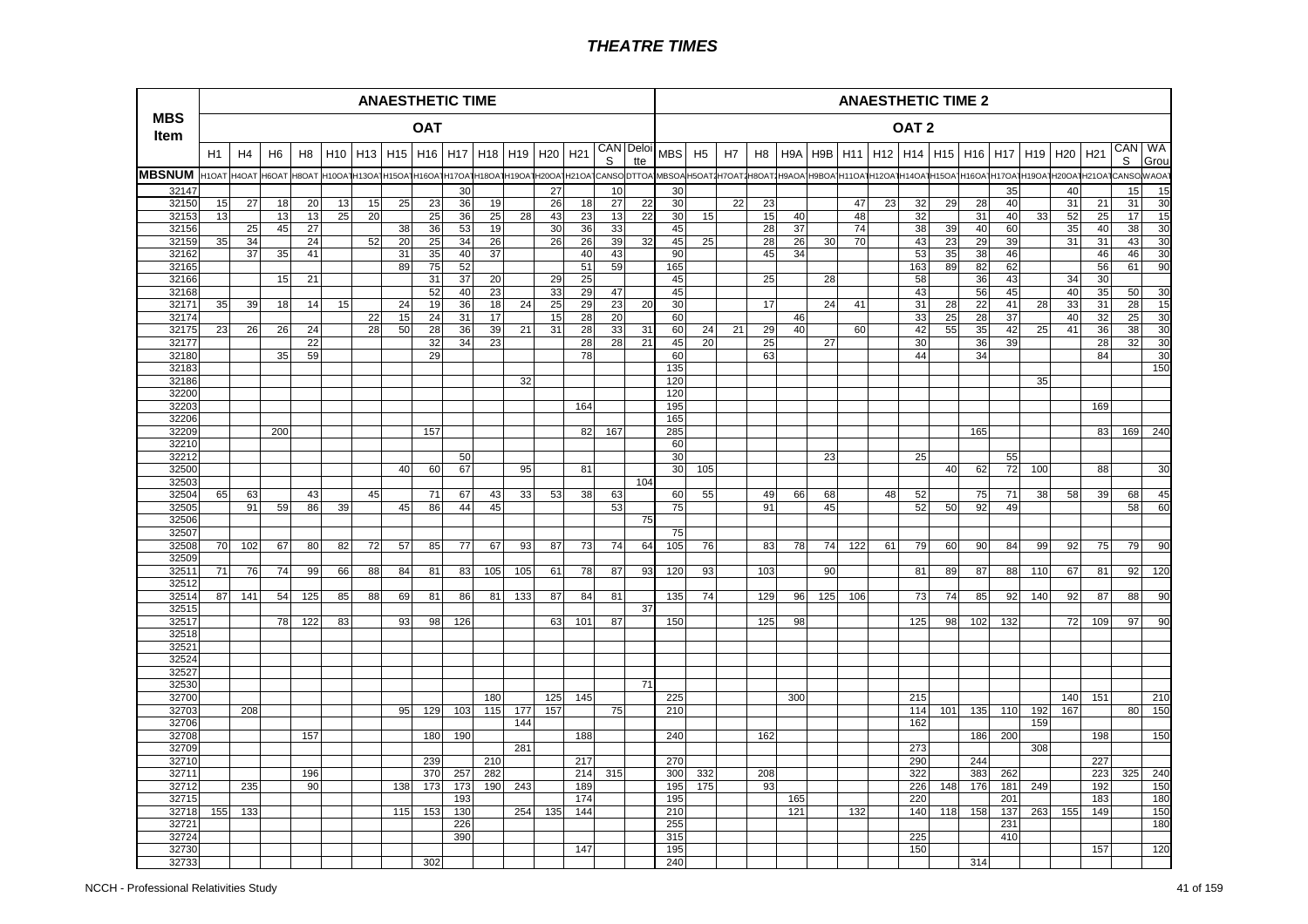|                                                                                                    |          |     |                 |          |          | <b>THEATRE TIME</b>         |     |                 |                          |          |     |                |                      |                |                  |                      |                     |                                                                                                                                        |                |              |                                                                 |              | <b>FREQUENCY</b>                 |                             |    |                                       |                                  |                |                |                     |                                                     |                                   |                                  |                                                         |     |
|----------------------------------------------------------------------------------------------------|----------|-----|-----------------|----------|----------|-----------------------------|-----|-----------------|--------------------------|----------|-----|----------------|----------------------|----------------|------------------|----------------------|---------------------|----------------------------------------------------------------------------------------------------------------------------------------|----------------|--------------|-----------------------------------------------------------------|--------------|----------------------------------|-----------------------------|----|---------------------------------------|----------------------------------|----------------|----------------|---------------------|-----------------------------------------------------|-----------------------------------|----------------------------------|---------------------------------------------------------|-----|
| <b>MBS</b><br>Item                                                                                 |          |     |                 |          |          | <b>THT</b>                  |     |                 |                          |          |     |                |                      |                |                  |                      |                     |                                                                                                                                        |                |              |                                                                 |              |                                  | <b>FQ</b>                   |    |                                       |                                  |                |                |                     |                                                     |                                   |                                  |                                                         |     |
|                                                                                                    | H2       | H3  | H <sub>11</sub> |          |          | H13   H15   H18   H19   H21 |     |                 | C'mix C'mix C'mix<br>Pub | Priv     | Oth | H1             | H <sub>3</sub>       | H <sub>4</sub> | H <sub>6</sub>   | H7<br>H <sub>8</sub> |                     | H9A H9B H10                                                                                                                            |                |              | H11   H12   H13   H14   H15   H16   H17   H18   H19   H20   H21 |              |                                  |                             |    |                                       |                                  |                |                |                     |                                                     | S.                                | Pub                              | APH   CAN   C'mix   C'mix   C'mix   Deloi<br>Priv Other | tte |
| <b>MBSNUM</b> H2THT H3THT H11THTH13THT H15THT H18THT H19THT H21THT CMXPU CMXPV CMXOTFQH1 FQH3 FQH4 |          |     |                 |          |          |                             |     |                 |                          |          |     |                |                      |                | FQH <sub>6</sub> | FQH7 FQH8            |                     | ғонза ғонзв ғон10  ғон11  ғон12  ғон13  ғон14  ғон15  ғон16  ғон17  ғон18  ғон19  ғон20  ғон21  ғолғн ғосам ғосмх ғосмх ғосмх ғосмх ғо |                |              |                                                                 |              |                                  |                             |    |                                       |                                  |                |                |                     |                                                     |                                   |                                  |                                                         |     |
| 32147                                                                                              |          |     |                 |          |          |                             |     |                 |                          | 22       |     |                |                      |                |                  |                      |                     |                                                                                                                                        |                |              |                                                                 |              |                                  |                             |    | $\mathbf{1}$                          |                                  |                | 1              |                     |                                                     | $\overline{1}$                    |                                  | 14                                                      |     |
| 32150                                                                                              | 29       |     | 63              | 24       | 53       | 23                          |     |                 | 23                       | 26       | 19  | 11             |                      | 16             | 36               | 13                   | 18                  |                                                                                                                                        | $\overline{2}$ | 15           | $\vert$ 2                                                       |              | $\overline{2}$<br>75             | 12                          |    | 25<br>19                              | 30                               |                | 10             |                     | 42<br>321                                           | 18                                | 33                               | 750<br>$\overline{7}$                                   | 52  |
| 32153<br>32156                                                                                     | 30<br>26 |     | 64<br>89        | 20       | 49       | 29<br>23                    | 48  | 53              | 18<br>$\overline{22}$    | 29<br>29 |     | 3              |                      | 1              | $\vert$ 2<br>1   |                      | 6<br>$\overline{2}$ | 1<br>4                                                                                                                                 | $\overline{1}$ |              | $\overline{1}$<br>3 <sup>1</sup>                                | $\mathbf{1}$ | 20<br>23                         | $\overline{2}$              |    | 9<br>$\left  \right $<br>5<br>6       | $\overline{2}$<br>$\overline{a}$ | $\overline{2}$ | $\mathbf{1}$   | $\vert$             | 64<br>$\overline{4}$<br>3<br>62                     | $\overline{2}$<br>$\overline{2}$  | 9<br>$\sqrt{5}$                  | 103<br>51                                               | 9   |
| 32159                                                                                              | 32       |     | 85              | 54       | 34       | 30                          | 75  | $\overline{74}$ | 17                       | 29       | 28  | $6 \mid$       |                      | <b>7</b>       |                  |                      | 12                  | 9<br>1                                                                                                                                 |                |              | $6 \mid$                                                        | $\mathbf{1}$ | 19                               | $6 \overline{6}$            |    | 23<br>8                               | 17                               | 1              |                | $\overline{3}$      | 5 <sup>1</sup><br>107                               | 10                                | 11                               | 102<br>1                                                | 15  |
| 32162                                                                                              | 55       |     |                 |          | 52       | 42                          |     | 76              |                          | 44       |     |                |                      | 11             | 1                |                      | $\overline{7}$      | 2 <sup>1</sup>                                                                                                                         |                |              |                                                                 |              | $\overline{4}$                   | 10                          |    | 4 <sup>1</sup><br>6                   | $\overline{4}$                   |                |                |                     | 13<br>$\mathbf{1}$                                  | 3                                 |                                  | 16                                                      |     |
| 32165                                                                                              |          |     |                 |          | 125      |                             |     | 96              |                          |          |     |                |                      |                |                  |                      |                     |                                                                                                                                        |                |              |                                                                 |              | $2 \vert$                        | $\overline{2}$              |    | 5 <sup>1</sup><br>$\mathbf{3}$        |                                  |                |                |                     | 9<br>7                                              | $\overline{2}$                    |                                  |                                                         |     |
| 32166                                                                                              |          |     |                 |          |          | 22                          |     | 63              | 22                       | 24       |     |                |                      |                | 3 <sup>1</sup>   |                      | $\overline{1}$      | $6 \overline{6}$                                                                                                                       |                |              |                                                                 |              | $2 \vert$                        |                             |    | 5 <sup>1</sup><br>10                  | $\mathbf{3}$                     |                |                | 5 <sup>1</sup>      | $5\phantom{.0}$                                     |                                   | $\mathbf{1}$                     | 24                                                      |     |
| 32168                                                                                              | 30       |     |                 |          |          | 30                          |     | 53              | 17                       | 29       |     |                |                      |                |                  |                      |                     |                                                                                                                                        |                |              |                                                                 |              | 3                                |                             |    | 2 <br>$\overline{1}$                  | 1                                |                |                | $\overline{2}$      | $\overline{3}$<br>8 <sup>1</sup>                    | $\mathbf{3}$                      | $\overline{c}$                   | 6                                                       |     |
| 32171<br>32174                                                                                     | 19       |     | 57              | 47<br>25 | 41<br>30 | 23<br>21                    | 33  | 54              | 20<br>23                 | 24<br>31 | 27  | 3              |                      | $\overline{2}$ | $2 \vert$        |                      | 9                   | 4<br>$\mathbf{1}$                                                                                                                      | $\overline{1}$ | $\mathbf{1}$ |                                                                 | $\mathbf{1}$ | 39<br>1<br>20                    | $\overline{7}$<br>$\vert$ 1 | 23 | 19<br>3<br>$\overline{7}$             | $\mathbf{3}$<br>$\overline{4}$   | $\overline{2}$ | $\overline{1}$ | 5 <sub>l</sub>      | 27<br>11<br>31<br>8                                 | $5\overline{)}$<br>$\overline{1}$ | $\overline{7}$<br>$\overline{2}$ | 159<br>1<br>$\sqrt{5}$                                  | 10  |
| 32175                                                                                              | 25       | 25  | 76              | 28       | 65       | 46                          | 52  | 64              | 36                       | 22       |     | $\overline{3}$ | 1                    | $\overline{4}$ | 5 <sup>1</sup>   | 11                   | 24                  | 1                                                                                                                                      |                |              | 9                                                               |              | $\overline{2}$<br>61             | $\overline{4}$              |    | 18<br>34                              | 9                                | 5 <sup>1</sup> | 26             |                     | $\overline{7}$                                      | 13                                | $\overline{4}$                   | 36                                                      | 11  |
| 32177                                                                                              | 30       |     |                 |          |          | 28                          |     |                 | 25                       | 39       |     |                |                      |                |                  |                      | $\overline{2}$      | 10                                                                                                                                     |                |              |                                                                 |              | 94                               |                             |    | 2<br>9                                | $\overline{4}$                   |                |                |                     | 18<br>14                                            | $5\phantom{.0}$                   | $\mathbf{3}$                     | 103                                                     | 5   |
| 32180                                                                                              |          |     |                 |          |          |                             |     | 125             |                          | 39       |     |                |                      |                | 1                |                      | $\overline{2}$      |                                                                                                                                        |                |              |                                                                 |              | $6 \mid$                         |                             |    | $2 \vert$                             |                                  |                |                |                     | $\mathbf{1}$                                        |                                   |                                  | 15 <sup>1</sup>                                         |     |
| 32183                                                                                              |          |     |                 |          |          |                             |     |                 |                          |          |     |                |                      |                |                  |                      |                     |                                                                                                                                        |                |              |                                                                 |              |                                  |                             |    |                                       |                                  |                |                |                     |                                                     |                                   |                                  |                                                         |     |
| 32186<br>32200                                                                                     |          |     |                 |          |          |                             | 40  |                 | 40                       |          |     |                |                      |                |                  |                      |                     |                                                                                                                                        |                |              |                                                                 |              |                                  |                             |    |                                       |                                  | $\mathbf{1}$   |                |                     |                                                     |                                   |                                  |                                                         |     |
| 32203                                                                                              |          |     |                 |          |          |                             |     | 202             |                          |          |     |                |                      |                |                  |                      |                     |                                                                                                                                        |                |              |                                                                 |              |                                  |                             |    |                                       |                                  |                |                |                     | $\overline{1}$                                      |                                   |                                  |                                                         |     |
| 32206                                                                                              |          |     |                 |          |          |                             |     |                 |                          |          |     |                |                      |                |                  |                      |                     |                                                                                                                                        |                |              |                                                                 |              |                                  |                             |    |                                       |                                  |                |                |                     |                                                     |                                   |                                  |                                                         |     |
| 32209                                                                                              |          |     |                 |          |          |                             |     |                 |                          |          |     |                |                      |                | 1 <sup>1</sup>   |                      |                     |                                                                                                                                        |                |              |                                                                 |              |                                  |                             |    | $\overline{2}$                        |                                  |                |                |                     | $\mathbf{1}$                                        | $\mathbf{1}$                      |                                  |                                                         |     |
| 32210                                                                                              |          |     |                 |          |          |                             |     |                 |                          |          |     |                |                      |                |                  |                      |                     |                                                                                                                                        |                |              |                                                                 |              |                                  |                             |    |                                       |                                  |                |                |                     |                                                     |                                   |                                  |                                                         |     |
| 32212                                                                                              | 15       |     |                 |          |          |                             |     |                 |                          |          |     |                |                      |                |                  |                      |                     | $\overline{2}$                                                                                                                         |                |              |                                                                 |              | $\mathbf{1}$                     |                             |    | 1                                     |                                  |                |                |                     |                                                     |                                   |                                  |                                                         |     |
| 32500<br>32503                                                                                     |          |     |                 |          | 75       |                             | 133 | 130             | 84                       |          |     |                |                      |                |                  |                      |                     |                                                                                                                                        |                |              |                                                                 |              |                                  | 11                          |    | $5\phantom{.0}$<br>$\overline{4}$     |                                  | $\overline{1}$ |                |                     | 13<br>33                                            |                                   | $\mathbf{3}$                     |                                                         | 24  |
| 32504                                                                                              | 37       |     |                 | 49       |          | 48                          | 50  | 174             |                          | 44       |     | 1              |                      | $\overline{3}$ |                  |                      | 8                   | $5\phantom{.0}$<br>$\mathbf{1}$                                                                                                        |                |              | $\vert$ 2                                                       |              | 10<br>4                          |                             | 24 | 8                                     | 9                                | $\overline{2}$ |                | $\overline{2}$      | $\overline{22}$                                     | $\mathbf{3}$                      |                                  | 85                                                      |     |
| 32505                                                                                              |          | 91  |                 |          | 50       | 48                          |     |                 | 28                       | 42       | 26  |                | 11                   | 12             | 2 <sup>1</sup>   |                      | $\overline{4}$      | 11                                                                                                                                     | $\mathbf{3}$   |              |                                                                 |              | $6 \mid$                         | 11                          |    | 5 <sup>1</sup><br>5 <sup>1</sup>      | $\mathbf{1}$                     |                |                |                     |                                                     | $\overline{3}$                    | $\mathbf{3}$                     | 31<br>$\overline{2}$                                    |     |
| 32506                                                                                              |          | 65  |                 |          |          |                             |     |                 |                          |          |     |                | 1                    |                |                  |                      |                     |                                                                                                                                        |                |              |                                                                 |              |                                  |                             |    |                                       |                                  |                |                |                     | 1180                                                |                                   |                                  |                                                         | 90  |
| 32507                                                                                              |          |     |                 |          |          |                             |     |                 |                          |          |     |                |                      |                |                  |                      |                     |                                                                                                                                        |                |              |                                                                 |              |                                  |                             |    |                                       |                                  |                |                |                     |                                                     |                                   |                                  |                                                         |     |
| 32508<br>32509                                                                                     | 64       | 70  | 142             | 76       | 80       | 71                          | 117 | 149             | 41<br>54                 | 66       | 65  | 25             | 11                   | 56             | 39               |                      | 104                 | 25<br>11                                                                                                                               | 3              | 30           | $\overline{4}$                                                  | 20           | 93                               | 54                          |    | 38<br>92                              | 59                               | 8              | 35             | 265                 | 332                                                 | 70                                | $\overline{a}$<br>$\overline{1}$ | 231<br>3                                                | 32  |
| 32511                                                                                              |          | 107 |                 | 92       | 114      | 109                         | 125 | 167             |                          | 83       |     | $\overline{2}$ | 2 <sup>1</sup>       | 11             | 7 <sup>1</sup>   |                      | 14                  | $\overline{2}$                                                                                                                         | 9              |              |                                                                 |              | 13<br>6                          | 13                          | 23 | 16                                    | 5                                | 1 <sup>1</sup> | 24             |                     | 32                                                  | 14                                |                                  | 32                                                      | 5   |
| 32512                                                                                              |          |     |                 |          |          |                             |     |                 | 24                       |          |     |                |                      |                |                  |                      |                     |                                                                                                                                        |                |              |                                                                 |              |                                  |                             |    |                                       |                                  |                |                |                     | $\overline{7}$                                      |                                   | $\overline{2}$                   |                                                         |     |
| 32514                                                                                              | 74       |     | 124             | 90       | 97       | 86                          | 152 | 139             | 54                       | 74       |     | 3 <sup>1</sup> |                      | 14             | 4 <sup>1</sup>   |                      | 24                  | 5 <sub>l</sub><br>1 <sup>1</sup>                                                                                                       | $\overline{2}$ |              | $\overline{2}$                                                  |              | $\overline{4}$<br>$\overline{7}$ | $\overline{7}$              |    | 15<br>13                              | 13                               | 5 <sub>5</sub> |                | $5\overline{)}$     | 22                                                  | 14                                | $\mathbf{3}$                     | 34                                                      |     |
| 32515                                                                                              |          |     |                 |          |          |                             |     |                 |                          |          |     |                |                      |                |                  |                      |                     |                                                                                                                                        |                |              |                                                                 |              |                                  |                             |    |                                       |                                  |                |                |                     | 73                                                  |                                   |                                  |                                                         | 6   |
| 32517                                                                                              |          | 150 |                 |          | 125      |                             |     | 138             |                          | 95       |     |                | $\blacktriangleleft$ |                | 3 <sup>1</sup>   |                      | 6                   | $\overline{2}$                                                                                                                         | $\overline{2}$ |              |                                                                 |              | 3 <sup>1</sup>                   | 5 <sub>5</sub>              |    | 18<br>$\overline{4}$                  |                                  |                |                | $5\overline{)}$     | $\overline{4}$                                      | 3                                 |                                  | $5\overline{)}$                                         |     |
| 32518<br>32521                                                                                     |          |     |                 |          |          |                             |     |                 |                          |          |     |                |                      |                |                  |                      |                     |                                                                                                                                        |                |              |                                                                 |              |                                  |                             |    |                                       |                                  |                |                |                     | 11<br>8                                             |                                   |                                  |                                                         |     |
| 32524                                                                                              |          |     |                 |          |          |                             |     |                 |                          |          |     |                |                      |                |                  |                      |                     |                                                                                                                                        |                |              |                                                                 |              |                                  |                             |    |                                       |                                  |                |                |                     | 92                                                  |                                   |                                  |                                                         |     |
| 32527                                                                                              |          |     |                 |          |          |                             |     |                 |                          |          |     |                |                      |                |                  |                      |                     |                                                                                                                                        |                |              |                                                                 |              |                                  |                             |    |                                       |                                  |                |                |                     | 78                                                  |                                   |                                  |                                                         |     |
| 32530                                                                                              |          |     |                 |          |          |                             |     |                 |                          |          |     |                |                      |                |                  |                      |                     |                                                                                                                                        |                |              |                                                                 |              |                                  |                             |    |                                       |                                  |                |                |                     | 54                                                  |                                   |                                  |                                                         | 11  |
| 32700<br>32703                                                                                     | 130      |     |                 |          | 132      | 190<br>128                  | 206 | 205             |                          |          |     |                |                      | $\overline{2}$ |                  |                      |                     | 1                                                                                                                                      |                |              |                                                                 |              | 6 <sup>1</sup><br>13             | 5 <sub>5</sub>              | 13 | 2 <sup>1</sup><br>$\vert$ 4           | $\mathbf{1}$<br>$\overline{2}$   | 13             |                | 1<br>5 <sub>5</sub> | $\mathbf{3}$                                        | -1                                |                                  |                                                         |     |
| 32706                                                                                              |          |     |                 |          |          |                             | 165 |                 |                          |          |     |                |                      |                |                  |                      |                     |                                                                                                                                        |                |              |                                                                 |              | 2 <sup>1</sup>                   |                             |    |                                       |                                  | $\overline{2}$ |                |                     |                                                     |                                   |                                  |                                                         |     |
| 32708                                                                                              |          |     |                 |          |          |                             |     | 282             |                          |          |     |                |                      |                |                  |                      | $\overline{1}$      |                                                                                                                                        |                |              |                                                                 |              |                                  |                             |    | 11<br>$\overline{1}$                  |                                  |                |                |                     | 7 <sup>1</sup>                                      |                                   |                                  |                                                         |     |
| 32709                                                                                              |          |     |                 |          |          |                             | 319 |                 |                          |          |     |                |                      |                |                  |                      |                     |                                                                                                                                        |                |              |                                                                 |              | 3 <sup>1</sup>                   |                             |    |                                       |                                  | $\overline{4}$ |                |                     | 104                                                 |                                   |                                  |                                                         |     |
| 32710                                                                                              | 310      |     |                 |          |          | 221                         |     | 343             |                          |          |     |                |                      |                |                  |                      |                     |                                                                                                                                        |                |              |                                                                 |              | 2                                |                             |    | 2                                     | $\mathbf{1}$                     |                |                |                     | $\mathbf{3}$                                        |                                   |                                  |                                                         |     |
| 32711                                                                                              | 225      |     |                 |          |          | 295                         |     | 311             |                          |          |     |                |                      |                |                  |                      | 6                   |                                                                                                                                        |                |              |                                                                 |              | 3 <sup>1</sup>                   |                             |    | $\mathbf{1}$<br>2                     | $\overline{2}$                   |                |                |                     | 11                                                  | $\mathbf{1}$                      |                                  |                                                         |     |
| 32712<br>32715                                                                                     | 148      |     |                 |          | 173      | 192                         | 261 | 310<br>245      |                          |          |     |                |                      | 1              |                  |                      | $\overline{2}$      | 1                                                                                                                                      |                |              |                                                                 |              | 5 <sup>1</sup><br>2 <sup>1</sup> | $\overline{2}$              |    | 3 <sup>1</sup><br>6<br>$\overline{4}$ | 1                                | $\overline{3}$ |                |                     | $\overline{3}$<br>8 <sup>1</sup><br>$5\phantom{.0}$ |                                   |                                  |                                                         |     |
| 32718                                                                                              | 112      |     | 153             |          | 143      |                             | 281 | 202             |                          |          |     | 11             |                      | $\overline{2}$ |                  |                      |                     | $\mathbf{3}$                                                                                                                           |                |              | 11                                                              |              | 13                               | $\overline{2}$              |    | $\mathbf{3}$<br>6                     |                                  | $\overline{3}$ |                | 11                  | 14<br>18                                            |                                   |                                  |                                                         |     |
| 32721                                                                                              |          |     |                 |          |          |                             |     |                 |                          |          |     |                |                      |                |                  |                      |                     |                                                                                                                                        |                |              |                                                                 |              |                                  |                             |    |                                       |                                  |                |                |                     |                                                     |                                   |                                  |                                                         |     |
| 32724                                                                                              |          |     |                 |          |          |                             |     |                 |                          |          |     |                |                      |                |                  |                      |                     |                                                                                                                                        |                |              |                                                                 |              | $\mathbf{1}$                     |                             |    | 1                                     |                                  |                |                |                     |                                                     |                                   |                                  |                                                         |     |
| 32730                                                                                              |          |     |                 |          |          |                             |     | 232             |                          |          |     |                |                      |                |                  |                      |                     |                                                                                                                                        |                |              |                                                                 |              | $\mathbf{1}$                     |                             |    |                                       |                                  |                |                |                     | $\mathbf{1}$                                        |                                   |                                  |                                                         |     |
| 32733                                                                                              |          |     |                 |          |          |                             |     |                 |                          |          |     |                |                      |                |                  |                      |                     |                                                                                                                                        |                |              |                                                                 |              |                                  |                             |    | $\mathbf{1}$                          |                                  |                |                |                     |                                                     |                                   |                                  |                                                         |     |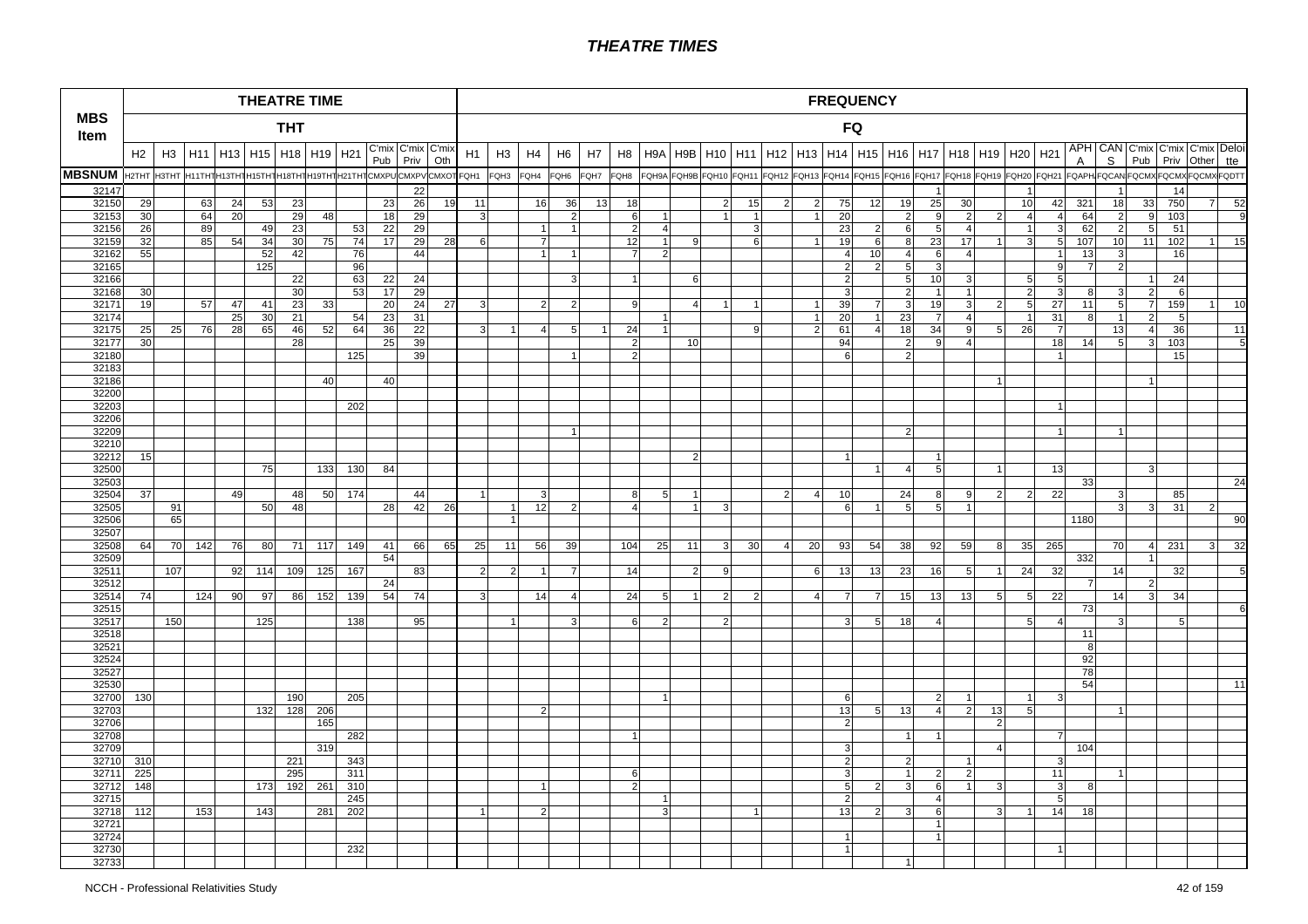|                    |            |                   |            | <b>AVERAGES</b>                |            |                             |     | <b>OP SKINTIME</b>                                                                                                                                                                      |     |                |         |                                               |            | <b>OPERATION TIME</b> |            |     |            |            |            |            |                           |     |            |        |                                                     |            | <b>OPERATION TIME 2</b> |            |         |            |            |                      |
|--------------------|------------|-------------------|------------|--------------------------------|------------|-----------------------------|-----|-----------------------------------------------------------------------------------------------------------------------------------------------------------------------------------------|-----|----------------|---------|-----------------------------------------------|------------|-----------------------|------------|-----|------------|------------|------------|------------|---------------------------|-----|------------|--------|-----------------------------------------------------|------------|-------------------------|------------|---------|------------|------------|----------------------|
| <b>MBS</b><br>Item |            | Operation<br>Time |            | Time                           |            | Anaesthetic Theatre<br>Time |     | <b>OST</b>                                                                                                                                                                              |     |                |         |                                               |            |                       | <b>OPT</b> |     |            |            |            |            |                           |     |            |        |                                                     |            | OPT <sub>2</sub>        |            |         |            |            |                      |
|                    | <b>OST</b> |                   |            | OPT OPT2 OAT OAT2              |            | <b>THT</b>                  | H4  | H6 H11 H21                                                                                                                                                                              | H1  | H <sub>8</sub> |         | H10   H13   H15   H16   H17   H18   H19   H20 |            |                       |            |     |            |            |            | S.         | APH CAN Deloi Harv<br>tte | ard | H8         |        | H9A   H9B   H13   H15   H16   H17   H18   H19   H20 |            |                         |            |         |            |            | CAN<br>$\mathcal{S}$ |
| <b>MBSNUM</b>      |            |                   |            | AVOST AVOPT AVOPTZAVOAT AVOATZ |            | AVTHT                       |     | 440ST  H6OST  H11OSTH21OSTH10PT  H8OPT  H10OPTH13OPTH15OPTH16OPTH18OPTH18OPTH120OPTAPHAO CANSO DTTOPTHARVO H8OPTH9AOPTH9AOPTH9AOPTH15OPTH16OPTH16OPTH18OPTH18OPTH18OPTH2OOPTH2OOPTCANSC |     |                |         |                                               |            |                       |            |     |            |            |            |            |                           |     |            |        |                                                     |            |                         |            |         |            |            |                      |
| 32736              |            |                   |            |                                | 180        |                             |     |                                                                                                                                                                                         |     |                |         |                                               |            |                       |            |     |            |            |            |            |                           |     |            |        |                                                     |            |                         |            |         |            |            |                      |
| 32739              | 124        | 154               | 159        | 181                            | 182        | 202                         | 105 | 142                                                                                                                                                                                     | 150 |                |         |                                               | 105        | 163                   | 143        |     | 220        | 150        | 149        |            |                           |     |            | 135    |                                                     | 105        | 168                     | 153        |         | 231        | 160        |                      |
| 32742<br>32745     | 164        | 156               | 166<br>208 | 187                            | 186        | 200                         | 185 | 140<br>168                                                                                                                                                                              |     | 140<br>127     | 116     |                                               | 133<br>175 | 165                   | 155        | 185 | 145<br>248 | 163<br>175 | 166        | 186        | 158<br>147                |     | 145<br>132 | 167    |                                                     | 135        | 173                     | 164        | 190     | 153        | 173        | 193                  |
| 32748              | 190<br>185 | 192<br>190        | 204        | 224<br>220                     | 220<br>225 | 244<br>251                  | 226 | 165<br>180<br>185<br>185                                                                                                                                                                |     |                |         |                                               | 195        | 196<br>160            | 188<br>181 |     | 208        | 130        | 169<br>187 | 303<br>270 |                           |     |            |        |                                                     | 180<br>205 | 200<br>168              | 195<br>196 |         | 263<br>218 | 180<br>140 | 305<br>300           |
| 32751              | 149        | 122               | 123        | 147                            | 153        | 191                         | 145 | 147<br>155                                                                                                                                                                              | 145 | 72             |         |                                               | 99         | 107                   | 110        | 148 |            | 130        | 160        | 130        |                           |     | 75         | 141    |                                                     | 105        | 110                     |            | 118 157 |            | 137        | 139                  |
| 32754              | 108        | 157               | 176        | 191                            | 203        | 211                         |     | 108                                                                                                                                                                                     |     | 174            |         |                                               |            | 73                    |            |     | 200        |            | 153        | 185        |                           |     | 179        | 224    |                                                     |            | 80                      |            |         | 202        |            | 195                  |
| 32757              |            |                   |            |                                | 150        |                             |     |                                                                                                                                                                                         |     |                |         |                                               |            |                       |            |     |            |            |            |            |                           |     |            |        |                                                     |            |                         |            |         |            |            |                      |
| 32760              |            | 137               | 144        | 169                            | 125        |                             |     |                                                                                                                                                                                         |     |                |         |                                               |            | 137                   |            |     |            |            |            |            |                           |     |            |        |                                                     |            | 144                     |            |         |            |            |                      |
| 32763              | 146        | 125               | 140        | 156                            | 176        | 164                         | 117 | 175                                                                                                                                                                                     |     |                |         |                                               | 78         | 233                   | 70         |     | 112        |            | 131        |            |                           |     |            | 188    |                                                     | 83         | 237                     | 75         |         | 118        |            |                      |
| 32766<br>32769     | 57         | 89                | 65<br>205  | 145                            | 107<br>132 |                             |     | 57                                                                                                                                                                                      |     |                |         |                                               |            |                       |            |     |            |            | 89         |            |                           |     |            | 65     |                                                     |            |                         | 205        |         |            |            |                      |
| 33050              | 135        | 163               | 163        | 187                            | 193        | 175                         |     | 135                                                                                                                                                                                     |     |                | 103 185 |                                               |            | 165                   | 174        |     |            | 190        |            |            |                           |     | 112        | 153    |                                                     |            | 174                     | 181        |         |            | 195        |                      |
| 33055              | 184        | 140               | 150        | 171                            | 173        | 237                         |     | 184                                                                                                                                                                                     |     |                |         |                                               |            |                       |            |     |            |            |            | 140        |                           |     |            | 155    |                                                     |            |                         |            |         |            |            | 145                  |
| 33070              |            | 74                | 80         | 93                             | 99         | 103                         |     |                                                                                                                                                                                         |     |                |         |                                               | 83         | 56                    | 48         |     |            |            |            | 108        |                           |     |            |        |                                                     | 90         | 61                      | 58         |         |            |            | 110                  |
| 33075              | 98         | 100               | 107        | 112                            | 149        | 133                         |     | 98                                                                                                                                                                                      |     |                |         |                                               |            |                       |            | 100 |            |            |            |            |                           |     |            |        |                                                     |            |                         |            | 107     |            |            |                      |
| 33080              | 185        | 129               | 138        | 176                            | 179        | 217                         |     | 185                                                                                                                                                                                     |     |                |         |                                               | 120        | 138                   |            |     |            |            |            |            |                           |     |            |        |                                                     | 125        | 152                     |            |         |            |            |                      |
| 33100              | 65         | 105               | 147        | 158                            | 164        | 268                         |     | 65                                                                                                                                                                                      |     |                |         |                                               |            | 105                   |            |     |            |            |            |            |                           |     |            | 108    |                                                     |            | 111                     |            |         | 222        |            |                      |
| 33103<br>33106     | 92         | 84                | 91         | 106                            | 420<br>116 | 219                         |     | 92                                                                                                                                                                                      |     |                |         |                                               |            | 78                    | 90         |     |            |            |            |            |                           |     |            |        |                                                     |            | 80                      | 101        |         |            |            |                      |
| 33109              |            | 170               | 177        | 231                            | 319        | 235                         |     |                                                                                                                                                                                         |     |                |         |                                               | 140        |                       | 200        |     |            |            | 171        |            |                           |     |            |        |                                                     | 145        |                         | 208        |         |            |            |                      |
| 33112              |            | 200               | 218        | 245                            | 278        | 285                         |     |                                                                                                                                                                                         |     |                |         |                                               | 150        | 151                   | 155        | 225 | 325        |            |            |            | 196                       |     |            |        |                                                     | 155        | 161                     | 168        | 245     | 360        |            |                      |
| 33115              | 138        | 155               | 170        | 199                            | 216        | 222                         |     | 130<br>147                                                                                                                                                                              |     | 108            | 153     |                                               | 115        | 135                   | 132        | 147 | 215        | 160        | 165        | 195        | 183                       |     | 117        | 232    |                                                     | 120        | 148                     | 142        | 158     | 231        | 174        | 208                  |
| 33116              |            |                   |            |                                | 285        |                             |     |                                                                                                                                                                                         |     |                |         |                                               |            |                       |            |     |            |            |            |            |                           |     |            |        |                                                     |            |                         |            |         |            |            |                      |
| 33118              | 181        | 168               | 196        | 219                            | 245        | 254                         |     | 202<br>160                                                                                                                                                                              |     | 119            | 125     |                                               | 115        | 167                   | 171        | 131 | 260        | 169        | 153        | 272        |                           |     | 131        | 241    |                                                     | 120        | 183                     | 182        | 163     | 272        | 182        | 287                  |
| 33119              |            |                   |            |                                | 330        |                             |     |                                                                                                                                                                                         |     |                |         |                                               |            |                       |            |     |            |            |            |            |                           |     |            |        |                                                     |            |                         |            |         |            |            |                      |
| 33121<br>33124     | 194<br>131 | 230<br>175        | 246<br>183 | 270<br>204                     | 279<br>190 | 330<br>208                  |     | 192<br>196<br>131                                                                                                                                                                       |     |                |         |                                               | 300<br>170 | 198                   | 136        |     | 260<br>180 | 330        | 189        | 198        |                           |     |            |        |                                                     | 305<br>180 | 207                     | 144        |         | 270<br>185 | 340        | 208                  |
| 33127              |            | 250               | 255        | 350                            | 263        |                             |     |                                                                                                                                                                                         |     |                |         |                                               |            |                       | 250        |     |            |            |            |            |                           |     |            |        |                                                     |            |                         | 255        |         |            |            |                      |
| 33130              |            | 178               | 212        | 262                            | 236        | 290                         |     |                                                                                                                                                                                         |     |                |         |                                               | 190        | 213                   |            |     |            |            | 132        |            |                           |     |            |        |                                                     | 205        | 219                     |            |         |            |            |                      |
| 33133              |            | 98                | 110        | 160                            | 133        |                             |     |                                                                                                                                                                                         |     |                |         |                                               |            |                       | 98         |     |            |            |            |            |                           |     |            |        |                                                     |            |                         | 110        |         |            |            |                      |
| 33136              |            |                   | 138        |                                | 209        | 360                         |     |                                                                                                                                                                                         |     |                |         |                                               |            |                       |            |     |            |            |            |            |                           |     |            | 138    |                                                     |            |                         |            |         |            |            |                      |
| 33139              | 99         |                   | 170        | 112                            | 179        | 152                         |     | 99                                                                                                                                                                                      |     |                |         |                                               |            |                       |            |     |            |            |            |            |                           |     |            | 170    |                                                     |            |                         |            |         |            |            |                      |
| 33142<br>33145     | 61         | 100               | 105        | 117                            | 119<br>460 | 124                         |     | 61                                                                                                                                                                                      |     | 56             |         |                                               | 74         | 116                   | 73         | 143 | 108        |            |            | 129        |                           |     | 62         | 100    |                                                     | 781        | 119                     | 78         | 153     | 114        |            | 138                  |
| 33148              |            | 150               | 167        | 167                            | 302        |                             |     |                                                                                                                                                                                         |     |                |         |                                               |            | 141                   |            |     |            |            | 130 180    |            |                           |     |            |        |                                                     |            | 158                     |            |         |            | 175        |                      |
| 33151              | 157        | 111               | 122        | 145                            | 213        | 174                         |     | 157                                                                                                                                                                                     |     |                |         |                                               | 115        | 106                   |            |     |            |            |            |            |                           |     |            |        |                                                     | 120        | 124                     |            |         |            |            |                      |
| 33154              | 144        | 125               | 137        | 151                            | 181        | 186                         |     | 144                                                                                                                                                                                     |     | 113            |         |                                               | 70         | 132                   | 124        | 147 | 160        | 128        |            |            |                           |     | 125        |        |                                                     | 75         | 151                     | $141$      | 162     | 163        | 141        |                      |
| 33157              | 200        | 140               | 158        | 175                            | 230        | 248                         |     | 200                                                                                                                                                                                     |     | 120            |         |                                               |            | 107                   | 148        |     | 185        |            |            |            |                           |     | 157        |        |                                                     |            | 118                     | 163        |         | 195        |            |                      |
| 33160              | 175        | 395               | 400        | 312                            | 314        | 373                         |     | 175                                                                                                                                                                                     |     |                |         |                                               |            |                       |            |     | 395        |            |            |            |                           |     |            |        |                                                     |            |                         |            |         | 400        |            |                      |
| 33163              |            | 209               |            |                                | 233        |                             |     |                                                                                                                                                                                         |     |                |         |                                               |            |                       |            |     |            |            |            |            |                           | 209 |            |        |                                                     |            |                         |            |         |            |            |                      |
| 33166<br>33169     |            |                   |            |                                | 225<br>143 |                             |     |                                                                                                                                                                                         |     |                |         |                                               |            |                       |            |     |            |            |            |            |                           |     |            |        |                                                     |            |                         |            |         |            |            |                      |
| 33172              | 133        | 141               | 146        | 167                            | 169        | 218                         |     | 133                                                                                                                                                                                     |     | 72             |         |                                               |            |                       |            | 152 |            | 143        | 134        | 204        |                           |     |            | 77 125 |                                                     |            |                         |            | 162     |            | 158        | 208                  |
| 33175              |            | 84                | 96         | 94                             | 128        |                             |     |                                                                                                                                                                                         |     |                |         |                                               |            |                       | 85         |     |            | 71         |            | 95         |                           |     |            |        |                                                     |            |                         | 98         |         |            | 84         | 105                  |
| 33178              |            |                   |            |                                | 158        |                             |     |                                                                                                                                                                                         |     |                |         |                                               |            |                       |            |     |            |            |            |            |                           |     |            |        |                                                     |            |                         |            |         |            |            |                      |
| 33181              |            | 134               | 144        | 170                            | 203        | 110                         |     |                                                                                                                                                                                         |     |                |         |                                               |            |                       |            |     |            | 134        |            |            |                           |     |            |        |                                                     |            |                         |            |         |            | 144        |                      |
| 33500              | 108        | 109               | 118        | 144                            | 145        | 155                         | 127 | 90<br>106                                                                                                                                                                               | 111 |                | 83 140  |                                               | 56         | 99                    | 92         | 113 | 161        | 123        | 109        | 140        | 88                        |     | 90         | 131    |                                                     | 61         | 105                     | 101        | 123     | 172        | 133        | 149                  |
| 33503              | 125        | 132               |            | 168                            | 168        |                             | 125 |                                                                                                                                                                                         |     |                |         |                                               |            |                       |            |     |            |            | 151        |            | 114                       |     |            |        |                                                     |            |                         |            |         |            |            |                      |
| 33506<br>33509     | 225        | 139               |            | 230                            | 135<br>196 | 253                         |     | 225                                                                                                                                                                                     |     |                |         |                                               |            |                       |            |     |            |            | 139        |            |                           |     |            |        |                                                     |            |                         |            |         |            |            |                      |
| 33512              |            | 139               | 95         | 125                            | 185        | 160                         |     |                                                                                                                                                                                         |     |                |         |                                               |            |                       |            |     | 85         |            |            |            |                           | 193 |            |        |                                                     |            |                         |            |         | 95         |            |                      |
| 33515              | 158        |                   |            | 184                            | 209        | 221                         |     | 158                                                                                                                                                                                     |     |                |         |                                               |            |                       |            |     |            |            |            |            |                           |     |            |        |                                                     |            |                         |            |         |            |            |                      |
| 33518              |            | 126               | 102        | 155                            | 138        | 100                         |     |                                                                                                                                                                                         |     |                |         |                                               |            |                       | 130        |     |            |            |            |            |                           | 122 |            | 68     |                                                     |            |                         | 135        |         |            |            |                      |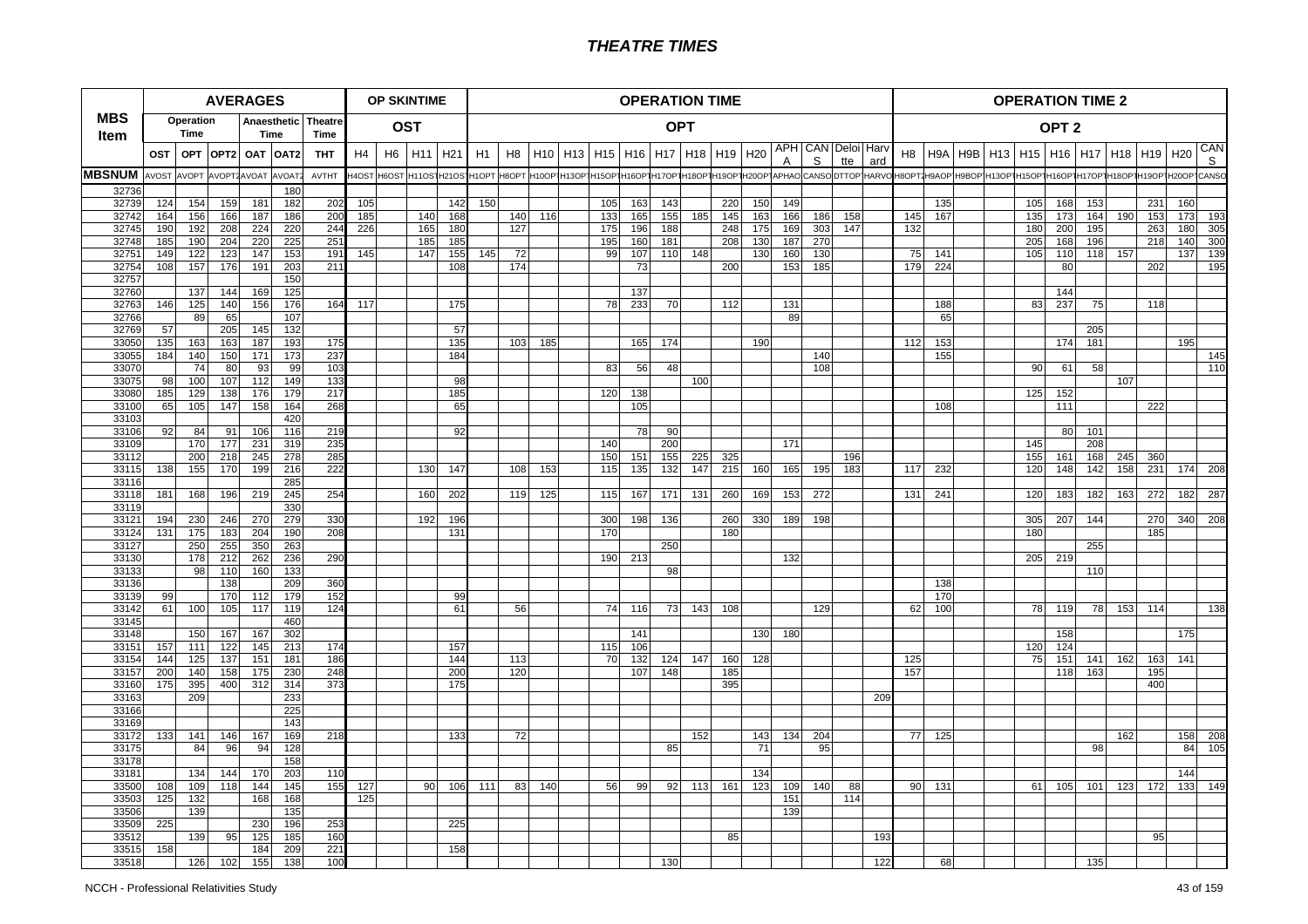|                    |     |            | <b>ANAESTHETIC TIME</b> |                |                 |                                                                                          |            |            |     |     |                                                                 |            |                       |     |            |                      |                |                  |                                                                                                      | <b>ANAESTHETIC TIME 2</b> |                  |            |            |            |             |            |            |                 |            |
|--------------------|-----|------------|-------------------------|----------------|-----------------|------------------------------------------------------------------------------------------|------------|------------|-----|-----|-----------------------------------------------------------------|------------|-----------------------|-----|------------|----------------------|----------------|------------------|------------------------------------------------------------------------------------------------------|---------------------------|------------------|------------|------------|------------|-------------|------------|------------|-----------------|------------|
| <b>MBS</b><br>Item |     | <b>OAT</b> |                         |                |                 |                                                                                          |            |            |     |     |                                                                 |            |                       |     |            |                      |                |                  |                                                                                                      |                           | OAT <sub>2</sub> |            |            |            |             |            |            |                 |            |
|                    | H1  | H4         | H <sub>6</sub>          | H <sub>8</sub> | H <sub>10</sub> | H <sub>13</sub> H <sub>15</sub> H <sub>16</sub> H <sub>17</sub>                          |            |            |     |     | H <sub>18</sub> H <sub>19</sub> H <sub>20</sub> H <sub>21</sub> |            | <b>CAN</b> Deloi<br>∘ | tte | <b>MBS</b> | H7<br>H <sub>5</sub> | H <sub>8</sub> | H <sub>9</sub> A | H9B H11                                                                                              | H12 H14 H15 H16 H17       |                  |            |            |            | H19 H20 H21 |            |            | <b>CAN</b><br>S | WA<br>Grou |
| <b>MBSNUM</b>      |     |            |                         |                |                 | H1OAT H4OAT H6OAT H8OAT H10OATH13OATH15OATH16OATH17OATH18OATH19OATH20OATH21OATCANSODTTOA |            |            |     |     |                                                                 |            |                       |     |            |                      |                |                  | MBSOAH5OAT1H7OAT1H8OAT1H9AOA H9BOA H11OA1H12OA1H14OA1H15OA1H16OA1H17OA1H19OA1H20OA1H21OA1CANSO WAOA1 |                           |                  |            |            |            |             |            |            |                 |            |
| 32736              |     |            |                         |                |                 |                                                                                          |            |            |     |     |                                                                 |            |                       |     | 180        |                      |                |                  |                                                                                                      |                           |                  |            |            |            |             |            |            |                 |            |
| 32739              | 195 | 150        |                         |                |                 | 120                                                                                      | 182        | 177        |     | 259 | 205                                                             | 158        |                       |     | 195        | 187                  |                | 152              |                                                                                                      | 170                       | 187              | 120        | 187        | 186        | 270         | 215        | 163        |                 | 150        |
| 32742              |     | 225        |                         | 155            | 141             | 158                                                                                      | 194        | 186        | 205 | 199 | 207                                                             | 193        | 204                   | 183 | 195        | 110                  | 160            | 172              | 170                                                                                                  | 250                       | 198              | 160        | 202        | 196        | 206         | 217        | 200        | 211             | 150        |
| 32745              |     | 260        |                         | 147            |                 | 195                                                                                      | 221        | 222        |     | 292 | 220                                                             | 198        | 320                   | 165 | 225        | 195                  | 152            |                  | 193<br>240                                                                                           |                           | 219              | 200        | 226        | 229        | 307         | 225        | 204        | 323             | 158        |
| 32748<br>32751     | 150 | 187        |                         | 87             |                 | 235<br>125                                                                               | 179<br>129 | 240<br>135 | 173 | 228 | 175<br>165                                                      | 185<br>178 | 300<br>142            |     | 240<br>180 | 147                  | 90             | 153              | 186                                                                                                  |                           | 215<br>164       | 245<br>131 | 187<br>132 | 255<br>142 | 238         | 185<br>172 | 195<br>183 | 330<br>151      | 150<br>150 |
| 32754              |     |            |                         | 190            |                 |                                                                                          |            |            |     | 270 |                                                                 | 119        | 185                   |     | 210        | 232                  | 195            | 251              |                                                                                                      |                           | 190              |            |            |            | 272         |            | 128        | 195             | 150        |
| 32757              |     |            |                         |                |                 |                                                                                          |            |            |     |     |                                                                 |            |                       |     | 150        |                      |                |                  |                                                                                                      |                           |                  |            |            |            |             |            |            |                 |            |
| 32760              |     |            |                         |                |                 |                                                                                          | 169        |            |     |     |                                                                 |            |                       |     | 75         |                      |                |                  |                                                                                                      |                           | 160              |            | 176        |            |             |            |            |                 | 90         |
| 32763              |     | 170        |                         |                |                 | 93                                                                                       | 262        | 90         |     | 134 |                                                                 | 188        |                       |     | 180        |                      |                | 195              |                                                                                                      |                           | 182              | 98         | 266        |            | 140         |            | 195        |                 | 150        |
| 32766              |     |            |                         |                |                 |                                                                                          |            |            |     |     |                                                                 |            |                       |     | 150        |                      |                | 85               |                                                                                                      |                           | 103              |            |            |            |             |            |            |                 | 90         |
| 32769<br>33050     |     |            |                         | 132            | 200             |                                                                                          | 194        | 230<br>225 |     |     | 210                                                             | 59<br>163  |                       |     | 150<br>240 | 195                  | 141            | 163              |                                                                                                      |                           | 223              |            | 203        | 240<br>233 |             | 215        | 62<br>170  |                 | 75<br>150  |
| 33055              |     |            |                         |                |                 |                                                                                          |            |            |     |     |                                                                 | 197        | 145                   |     | 210        | 175                  |                | 170              |                                                                                                      |                           |                  |            |            |            |             |            | 212        | 150             | 120        |
| 33070              |     |            |                         |                |                 | 100                                                                                      | 64         | 72         |     |     |                                                                 |            | 138                   |     | 180        | 73                   |                |                  |                                                                                                      |                           | 83               | 108        | 69         | 82         |             |            |            | 140             | 60         |
| 33075              |     |            |                         |                |                 |                                                                                          |            |            | 125 |     |                                                                 | 98         |                       |     | 180        |                      |                |                  |                                                                                                      |                           | 190              |            |            |            |             |            | 104        |                 | 120        |
| 33080              |     |            |                         |                |                 | 165                                                                                      | 164        |            |     |     |                                                                 | 200        |                       |     | 210        | 130                  |                |                  |                                                                                                      |                           | 210              | 170        | 177        |            |             |            | 209        |                 | 150        |
| 33100              |     |            |                         |                |                 |                                                                                          | 135        |            |     | 263 |                                                                 | 78         |                       |     | 195        |                      |                | 136              |                                                                                                      |                           |                  |            | 141        |            | 272         |            | 93         |                 | 150        |
| 33103              |     |            |                         |                |                 |                                                                                          |            |            |     |     |                                                                 |            |                       |     | 420        |                      |                |                  |                                                                                                      |                           |                  |            |            |            |             |            |            |                 |            |
| 33106<br>33109     |     |            |                         |                |                 | 210                                                                                      | 88         | 115<br>253 |     |     |                                                                 | 115        |                       |     | 450        |                      |                |                  |                                                                                                      |                           | 126<br>459       | 215        | 90         | 126<br>261 |             |            | 120        |                 | 210        |
| 33112              |     |            |                         |                |                 | 195                                                                                      | 196        | 220        | 257 | 385 |                                                                 |            |                       | 218 | 420        |                      |                |                  |                                                                                                      |                           | 260              | 200        | 207        | 233        | 420         |            |            |                 | 210        |
| 33115              |     |            |                         | 154            | 220             | 165                                                                                      | 168        | 192        | 181 | 266 | 218                                                             | 168        | 220                   | 233 | 285        | 185                  | 163            | 272              | 203                                                                                                  | 270                       | 209              | 170        | 181        | 203        | 282         | 232        | 178        | 233             | 180        |
| 33116              |     |            |                         |                |                 |                                                                                          |            |            |     |     |                                                                 |            |                       |     | 285        |                      |                |                  |                                                                                                      |                           |                  |            |            |            |             |            |            |                 |            |
| 33118              |     |            |                         | 181            | 195             | 170                                                                                      | 200        | 225        | 167 | 313 | 230                                                             | 227        | 282                   |     | 330        | 213                  | 193            | 292              | 220                                                                                                  |                           | 238              | 175        | 216        | 236        | 325         | 243        | 238        | 297             | 210        |
| 33119              |     |            |                         |                |                 |                                                                                          |            |            |     |     |                                                                 |            |                       |     | 330        |                      |                |                  |                                                                                                      |                           |                  |            |            |            |             |            |            |                 |            |
| 33121              |     |            |                         |                |                 | 360                                                                                      | 228        | 195        |     | 330 | 335                                                             | 211        | 234                   |     | 330        | 320                  |                |                  | 280                                                                                                  |                           | 254              | 365        | 237        | 202        | 340         | 345        | 216        | 244             | 210        |
| 33124<br>33127     |     |            |                         |                |                 | 195                                                                                      |            | 350        |     | 245 |                                                                 | 171        |                       |     | 165<br>195 |                      |                |                  |                                                                                                      |                           |                  | 205        |            | 355        | 250         |            | 178        |                 | 150<br>240 |
| 33130              |     |            |                         |                |                 | 260                                                                                      | 263        |            |     |     |                                                                 |            |                       |     | 165        |                      |                |                  |                                                                                                      |                           |                  | 275        | 269        |            |             |            |            |                 |            |
| 33133              |     |            |                         |                |                 |                                                                                          |            | 160        |     |     |                                                                 |            |                       |     | 135        |                      |                |                  |                                                                                                      |                           |                  |            |            | 173        |             |            |            |                 | 90         |
| 33136              |     |            |                         |                |                 |                                                                                          |            |            |     |     |                                                                 |            |                       |     | 270        |                      |                | 148              |                                                                                                      |                           |                  |            |            |            |             |            |            |                 | 210        |
| 33139              |     |            |                         |                |                 |                                                                                          |            |            |     |     |                                                                 | 112        |                       |     | 180        |                      |                | 195              |                                                                                                      |                           | 215              |            |            |            |             |            | 125        |                 |            |
| 33142              |     |            |                         | 66             |                 | 100                                                                                      | 138        | 104        | 165 | 139 |                                                                 | 79         | 149                   |     | 165        | 72                   | 72             | 124              |                                                                                                      |                           | 101              | 104        | 141        | 109        | 145         |            | 84         | 158             | 150        |
| 33145              |     |            |                         |                |                 |                                                                                          |            |            |     |     |                                                                 |            |                       |     | 460        |                      |                |                  |                                                                                                      |                           |                  |            |            |            |             |            |            |                 |            |
| 33148<br>33151     |     |            |                         |                |                 | 135                                                                                      | 165<br>130 |            |     |     | 170                                                             | 169        |                       |     | 490<br>460 |                      |                |                  |                                                                                                      |                           | 98               | 140        | 182<br>148 |            |             | 235        | 190        |                 | 240        |
| 33154              |     |            |                         | 157            |                 | 85                                                                                       | 143        | 151        | 197 | 172 | 151                                                             | 155        |                       |     | 315        | 140                  | 169            |                  |                                                                                                      |                           | 195              | 90         | 163        | 167        | 174         | 164        | 171        |                 | 240        |
| 33157              |     |            |                         | 140            |                 |                                                                                          | 140        | 160        |     | 220 |                                                                 | 215        |                       |     | 345        |                      | 177            |                  |                                                                                                      |                           | 248              |            | 151        | 175        | 230         |            | 242        |                 | 270        |
| 33160              |     |            |                         |                |                 |                                                                                          |            |            |     | 440 |                                                                 | 184        |                       |     | 345        |                      |                |                  |                                                                                                      |                           |                  |            |            |            | 445         |            | 197        |                 | 270        |
| 33163              |     |            |                         |                |                 |                                                                                          |            |            |     |     |                                                                 |            |                       |     | 225        |                      |                |                  |                                                                                                      |                           |                  |            |            |            |             |            |            |                 | 240        |
| 33166              |     |            |                         |                |                 |                                                                                          |            |            |     |     |                                                                 |            |                       |     | 225        |                      |                |                  |                                                                                                      |                           |                  |            |            |            |             |            |            |                 |            |
| 33169              |     |            |                         |                |                 |                                                                                          |            |            |     |     |                                                                 |            |                       |     | 165        |                      |                |                  |                                                                                                      |                           |                  |            |            |            |             |            |            |                 | 120        |
| 33172<br>33175     |     |            |                         | 85             |                 |                                                                                          |            | 105        | 182 |     | 187<br>82                                                       | 173        | 210<br>95             |     | 210<br>195 |                      | 90             | 145              |                                                                                                      |                           | 105              |            |            | 118        |             | 202<br>95  | 173        | 214<br>105      | 210        |
| 33178              |     |            |                         |                |                 |                                                                                          |            |            |     |     |                                                                 |            |                       |     | 195        |                      |                |                  |                                                                                                      |                           |                  |            |            |            |             |            |            |                 | 120        |
| 33181              |     |            |                         |                |                 |                                                                                          |            |            |     |     | 170                                                             |            |                       |     | 225        |                      |                |                  |                                                                                                      |                           |                  |            |            |            |             | 180        |            |                 |            |
| 33500              | 148 | 184        |                         | 113            | 165             | 82                                                                                       | 124        | 127        | 138 | 197 | 181                                                             | 139        | 167                   | 113 | 150        | 123                  | 121            | 154              | 116                                                                                                  |                           | 142              | 87         | 130        | 136        | 208         | 192        | 144        | 176             | 150        |
| 33503              |     | 195        |                         |                |                 |                                                                                          |            |            |     |     |                                                                 |            |                       | 140 | 225        |                      |                |                  |                                                                                                      |                           | 110              |            |            |            |             |            |            |                 |            |
| 33506              |     |            |                         |                |                 |                                                                                          |            |            |     |     |                                                                 |            |                       |     | 150        |                      |                |                  |                                                                                                      |                           |                  |            |            |            |             |            |            |                 | 120        |
| 33509              |     |            |                         |                |                 |                                                                                          |            |            |     |     |                                                                 | 230        |                       |     | 195        |                      |                |                  |                                                                                                      |                           |                  |            |            |            |             |            | 242        |                 | 150        |
| 33512              |     |            |                         |                |                 |                                                                                          |            |            |     | 125 |                                                                 |            |                       |     | 210        |                      |                |                  |                                                                                                      |                           |                  |            |            |            | 135         |            |            |                 | 210        |
| 33515<br>33518     |     |            |                         |                |                 |                                                                                          |            | 155        |     |     |                                                                 | 184        |                       |     | 225<br>195 |                      |                | 78               |                                                                                                      |                           |                  |            |            | 160        |             |            | 191        |                 | 210<br>120 |
|                    |     |            |                         |                |                 |                                                                                          |            |            |     |     |                                                                 |            |                       |     |            |                      |                |                  |                                                                                                      |                           |                  |            |            |            |             |            |            |                 |            |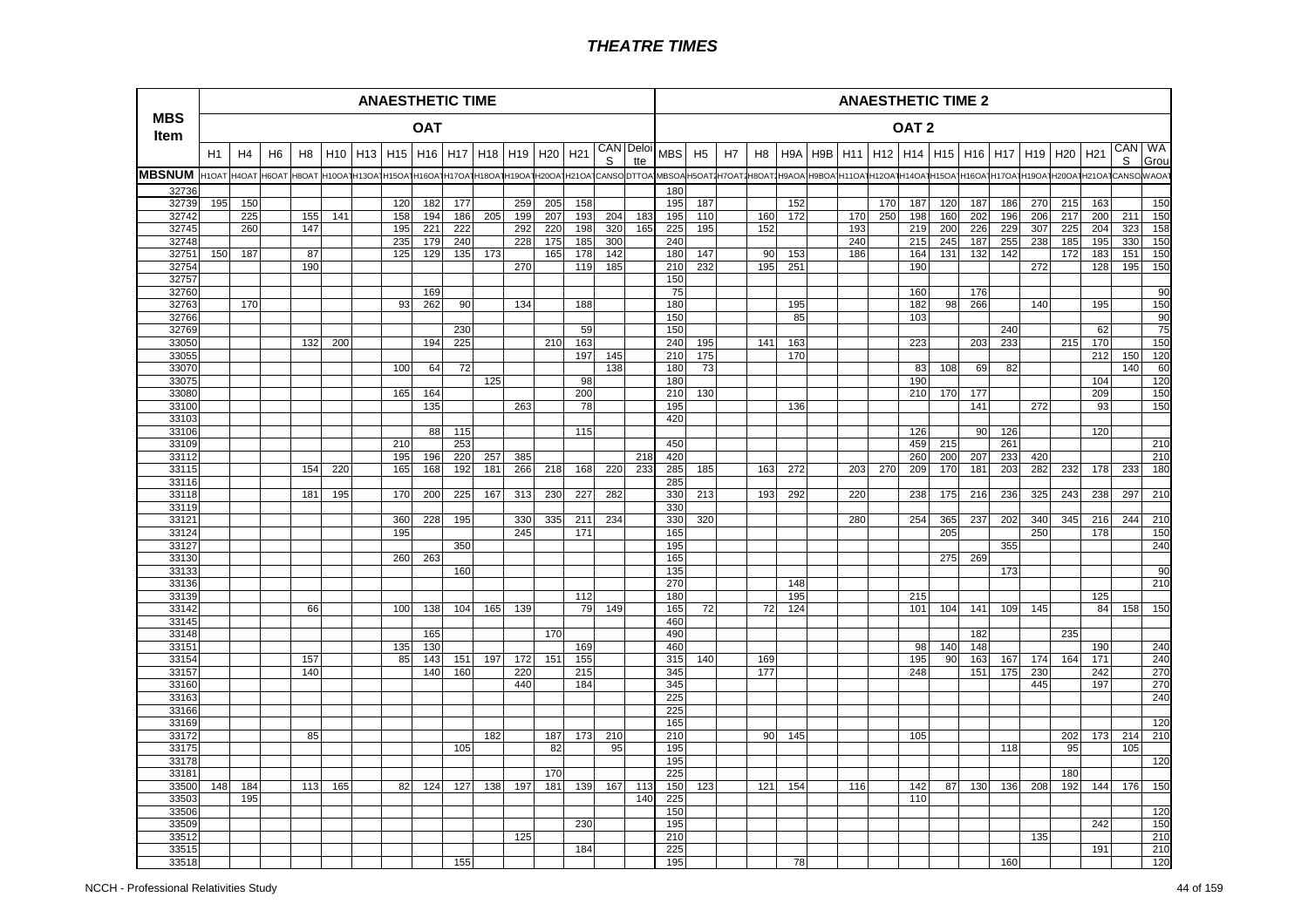|                                                                                                                                                                                                                                |            |                            | <b>THEATRE TIME</b> |            |            |            |     |          |                          |                |    |                     |                |    |                             |                                  |                |                |                | <b>FREQUENCY</b>     |                      |                                                                                        |                                                   |                       |             |                                   |                                                       |              |         |
|--------------------------------------------------------------------------------------------------------------------------------------------------------------------------------------------------------------------------------|------------|----------------------------|---------------------|------------|------------|------------|-----|----------|--------------------------|----------------|----|---------------------|----------------|----|-----------------------------|----------------------------------|----------------|----------------|----------------|----------------------|----------------------|----------------------------------------------------------------------------------------|---------------------------------------------------|-----------------------|-------------|-----------------------------------|-------------------------------------------------------|--------------|---------|
| <b>MBS</b><br><b>Item</b>                                                                                                                                                                                                      |            |                            |                     | <b>THT</b> |            |            |     |          |                          |                |    |                     |                |    |                             |                                  |                |                |                | <b>FQ</b>            |                      |                                                                                        |                                                   |                       |             |                                   |                                                       |              |         |
|                                                                                                                                                                                                                                | H2         | H3 H11 H13 H15 H18 H19 H21 |                     |            |            |            |     | Pub Priv | C'mix C'mix C'mix<br>Oth | H1             | H3 | H4                  | H <sub>6</sub> | H7 |                             |                                  |                |                |                |                      |                      | H8   H9A   H9B   H10   H11   H12   H13   H14   H15   H16   H17   H18   H19   H20   H21 |                                                   |                       | $\Delta$    | S                                 | APH CAN C'mix C'mix C'mix Deloi<br>Pub Priv Other tte |              |         |
| MBSNUM  H2THT  H3THT  H3THT H13THT H13THT H18THT H18THT H21THT CMXPU CMXPV CMXOT FQH1  FQH3  FQH4  FQH6  FQH6  FQH8  FQH9 GH9B GAH19 FQH13 FQH18 FQH14 FQH15 FQH16 FQH17 FQH18 FQH19 FQH20 FQH21 FQAH2 FQCMX FQCMX FQCMX FQCMX |            |                            |                     |            |            |            |     |          |                          |                |    |                     |                |    |                             |                                  |                |                |                |                      |                      |                                                                                        |                                                   |                       |             |                                   |                                                       |              |         |
| 32736                                                                                                                                                                                                                          |            |                            |                     |            |            |            |     |          |                          |                |    |                     |                |    |                             |                                  |                |                |                |                      |                      |                                                                                        |                                                   |                       |             |                                   |                                                       |              |         |
| 32739                                                                                                                                                                                                                          |            |                            | 125                 |            | 290        | 193        |     |          |                          | $\overline{2}$ |    | $\mathbf{1}$        |                |    |                             | 3 <sup>1</sup>                   |                |                | $\overline{2}$ | 12                   | 1                    | 20<br>$\overline{7}$                                                                   | 8 <sup>1</sup><br>1                               | 17                    | 40          |                                   |                                                       |              |         |
| 32742                                                                                                                                                                                                                          | 154        | 195<br>218                 | 187<br>223          | 210        | 216        | 235<br>254 |     |          |                          |                |    | $\overline{1}$<br>6 |                |    | $\vert$ 2<br>$\overline{2}$ | 2 <sup>1</sup>                   | $\overline{2}$ | -1             | $\overline{1}$ | 57                   | 11<br>11             | 17<br>1 <sup>1</sup><br>20                                                             | 4 <sup>1</sup><br>3<br>5 <sup>1</sup><br>$1\vert$ | 42<br>10 <sup>1</sup> | 60          | $5\phantom{.0}$<br>$\overline{2}$ |                                                       |              | 10<br>6 |
| 32745<br>32748                                                                                                                                                                                                                 | 197        | 267                        | 250                 |            | 325<br>265 | 220        |     |          |                          |                |    |                     |                |    |                             |                                  |                | $\overline{1}$ |                | 35<br>11             | 3<br>1               | $\overline{4}$<br>$5\overline{)}$<br>3                                                 | 2 <sup>1</sup><br>$1\vert$                        | 1                     | 19<br>5     | $\overline{1}$                    |                                                       |              |         |
| 32751                                                                                                                                                                                                                          |            | 212                        | 150 183             |            |            | 219        |     |          |                          | $\vert$        |    | 8                   |                |    | 3                           | 9                                |                | $\mathbf{3}$   |                | 16                   | 11                   | $\overline{3}$<br>19<br>14                                                             | $\left 4\right $                                  | 53                    | 314         | 11                                |                                                       |              |         |
| 32754                                                                                                                                                                                                                          | 145        |                            |                     |            | 277        |            |     |          |                          |                |    |                     |                |    | $\overline{2}$              | 3 <sup>1</sup>                   |                |                |                | 2 <sup>1</sup>       |                      | 11                                                                                     | $\mathbf{1}$                                      | $\overline{2}$        | 22          | $\mathbf{1}$                      |                                                       |              |         |
| 32757                                                                                                                                                                                                                          |            |                            |                     |            |            |            |     |          |                          |                |    |                     |                |    |                             |                                  |                |                |                |                      |                      |                                                                                        |                                                   |                       |             |                                   |                                                       |              |         |
| 32760                                                                                                                                                                                                                          |            |                            |                     |            |            |            |     |          |                          |                |    |                     |                |    |                             |                                  |                |                |                | $\mathbf{1}$         |                      | 1                                                                                      |                                                   |                       |             |                                   |                                                       |              |         |
| 32763<br>32766                                                                                                                                                                                                                 | 180        |                            | 103                 |            | 148        | 225        |     |          |                          |                |    | $\overline{1}$      |                |    |                             | $\overline{1}$<br>1 <sup>1</sup> |                |                |                | 2 <br>2              | 2                    | 1<br>$\overline{1}$                                                                    | 3 <sup>1</sup>                                    |                       | 2 116<br>10 |                                   |                                                       |              |         |
| 32769                                                                                                                                                                                                                          |            |                            |                     |            |            |            |     |          |                          |                |    |                     |                |    |                             |                                  |                |                |                |                      |                      | 1                                                                                      |                                                   | 1 <sup>1</sup>        |             |                                   |                                                       |              |         |
| 33050                                                                                                                                                                                                                          | 165        |                            |                     |            |            | 186        |     |          |                          |                |    |                     |                |    | 11                          | 3                                | $\mathbf{1}$   |                |                | 3                    |                      | $\overline{2}$<br>4 <sup>1</sup>                                                       | 11                                                | 3 <sup>1</sup>        |             |                                   |                                                       |              |         |
| 33055                                                                                                                                                                                                                          |            |                            |                     |            |            | 237        |     |          |                          |                |    |                     |                |    |                             | $\mathbf{1}$                     |                |                |                |                      |                      |                                                                                        |                                                   | $\overline{2}$        |             | $\overline{1}$                    |                                                       |              |         |
| 33070                                                                                                                                                                                                                          | 80         |                            | 125                 |            |            |            |     |          |                          |                |    |                     |                |    |                             |                                  |                |                |                | 2                    | $\overline{2}$       | $\mathbf{3}$<br>1                                                                      |                                                   |                       |             | $\mathbf{1}$                      |                                                       |              |         |
| 33075                                                                                                                                                                                                                          |            |                            |                     | 132        |            | 133        |     |          |                          |                |    |                     |                |    |                             |                                  |                |                |                | $\mathbf{1}$         |                      | -1                                                                                     |                                                   | 11                    |             |                                   |                                                       |              |         |
| 33080                                                                                                                                                                                                                          |            |                            | 190                 |            |            | 243        |     |          |                          |                |    |                     |                |    |                             |                                  |                |                |                | $\mathbf{1}$         |                      | 4 <sup>1</sup><br>5 <sup>1</sup>                                                       | $\overline{2}$                                    | $\vert$ 2<br>1        |             |                                   |                                                       |              |         |
| 33100<br>33103                                                                                                                                                                                                                 | 240        |                            |                     |            | 297        |            |     |          |                          |                |    |                     |                |    |                             | 2                                |                |                |                |                      |                      |                                                                                        |                                                   |                       |             |                                   |                                                       |              |         |
| 33106                                                                                                                                                                                                                          |            |                            | 255                 |            |            | 183        |     |          |                          |                |    |                     |                |    |                             |                                  |                |                |                | 10 <sup>1</sup>      | 1                    | 1<br>$\overline{2}$                                                                    |                                                   | 3 <sup>1</sup>        |             |                                   |                                                       |              |         |
| 33109                                                                                                                                                                                                                          |            |                            | 235                 |            |            |            |     |          |                          |                |    |                     |                |    |                             |                                  |                |                |                | $\vert$              | $\vert$ 1            | $\mathbf{3}$                                                                           |                                                   |                       | 150         |                                   |                                                       |              |         |
| 33112                                                                                                                                                                                                                          | 210        |                            | 205                 | 277        | 448        |            |     |          |                          |                |    |                     |                |    |                             |                                  |                |                |                | $\blacktriangleleft$ | 1 <sup>1</sup>       | $\overline{2}$<br>3 <sup>1</sup>                                                       | $\overline{2}$                                    |                       |             |                                   |                                                       |              | 13      |
| 33115                                                                                                                                                                                                                          | 151        | 226                        | 188                 | 192        | 304        | 274        |     |          |                          |                |    |                     |                |    | 12                          | 8 <sup>1</sup>                   | $\overline{4}$ | 3              | $\mathbf{1}$   | 40                   | 15<br>14             | 16<br>10                                                                               | 13<br>12                                          | 45                    | 29          | 5                                 |                                                       |              | 14      |
| 33116                                                                                                                                                                                                                          |            |                            |                     |            |            |            |     |          |                          |                |    |                     |                |    |                             |                                  |                |                |                |                      |                      |                                                                                        |                                                   |                       |             |                                   |                                                       |              |         |
| 33118<br>33119                                                                                                                                                                                                                 | 177        | 245                        | 180                 | 198        | 335        | 336        | 310 |          |                          |                |    |                     |                |    | $\overline{4}$              | 9                                | $\mathbf{1}$   |                |                | 14                   | $\overline{2}$<br>11 | 15<br>5 <sub>1</sub>                                                                   | 3 <sup>1</sup><br>9                               | 9                     | 7           | $\mathbf{3}$                      | $\mathbf{1}$                                          |              |         |
| 33121                                                                                                                                                                                                                          | 305        | 310                        | 395                 |            | 350        | 291        |     |          |                          |                |    |                     |                |    |                             |                                  |                |                |                | $\overline{4}$       | $\mathbf{1}$         | 3 <sup>1</sup><br>$\overline{4}$                                                       | $\mathbf{1}$<br>1 <sup>1</sup>                    | 1                     | 11          | $\overline{4}$                    |                                                       |              |         |
| 33124                                                                                                                                                                                                                          | 170        |                            | 215                 |            | 260        | 188        |     |          |                          |                |    |                     |                |    |                             |                                  |                |                |                |                      | $\vert$ 1            |                                                                                        | $\mathbf{1}$                                      | 11                    |             |                                   |                                                       |              |         |
| 33127                                                                                                                                                                                                                          |            |                            |                     |            |            |            |     |          |                          |                |    |                     |                |    |                             |                                  |                |                |                |                      |                      | $\mathbf{1}$                                                                           |                                                   |                       |             |                                   |                                                       |              |         |
| 33130                                                                                                                                                                                                                          |            |                            | 290                 |            |            |            |     |          |                          |                |    |                     |                |    |                             |                                  |                |                |                |                      | $\vert$ 1            | 1 <sup>1</sup>                                                                         |                                                   |                       | 15          |                                   |                                                       |              |         |
| 33133                                                                                                                                                                                                                          |            |                            |                     |            |            |            |     |          |                          |                |    |                     |                |    |                             |                                  |                |                |                |                      |                      | $\overline{2}$                                                                         |                                                   |                       |             |                                   |                                                       |              |         |
| 33136<br>33139                                                                                                                                                                                                                 | 360        |                            |                     |            |            | 152        |     |          |                          |                |    |                     |                |    |                             | $\mathbf{1}$<br>1                |                |                |                | 1                    |                      |                                                                                        |                                                   | 3 <sup>l</sup>        |             |                                   |                                                       |              |         |
| 33142                                                                                                                                                                                                                          | 57         |                            | 126                 |            | 175 157    | 106        |     |          |                          |                |    |                     |                |    | 1                           | $\vert$                          |                |                |                | $\overline{4}$       | $\overline{4}$       | 5 <sup>1</sup><br>$\overline{\mathbf{3}}$<br> 3                                        | $\overline{4}$                                    | 18                    |             | $\overline{2}$                    |                                                       |              |         |
| 33145                                                                                                                                                                                                                          |            |                            |                     |            |            |            |     |          |                          |                |    |                     |                |    |                             |                                  |                |                |                |                      |                      |                                                                                        |                                                   |                       |             |                                   |                                                       |              |         |
| 33148                                                                                                                                                                                                                          |            |                            |                     |            |            |            |     |          |                          |                |    |                     |                |    |                             |                                  |                |                |                |                      |                      | 2 <sup>1</sup>                                                                         | 2                                                 |                       | 20          |                                   |                                                       |              |         |
| 33151                                                                                                                                                                                                                          |            |                            | 140                 |            |            | 211        | 170 |          |                          |                |    |                     |                |    |                             |                                  |                |                |                | 2                    | $\mathbf{1}$         | 1                                                                                      |                                                   | 10                    |             |                                   | 11                                                    |              |         |
| 33154                                                                                                                                                                                                                          |            |                            | 95                  | 212        | 188        | 248        |     |          |                          |                |    |                     |                |    | 3 <sup>1</sup>              |                                  |                |                |                | 14                   | $\vert$ 1            | 3 <sup>1</sup><br>$6 \overline{6}$<br>$\overline{1}$                                   | 2 <br>4                                           | 10                    |             |                                   |                                                       |              |         |
| 33157                                                                                                                                                                                                                          |            |                            |                     |            | 240<br>445 | 256<br>302 |     |          |                          |                |    |                     |                |    | 1                           |                                  |                |                |                | 5 <sub>5</sub>       |                      | $2 \vert$<br>2                                                                         | $\mathbf{1}$<br>1 <sup>1</sup>                    | 1<br>3 <sup>1</sup>   |             |                                   |                                                       |              |         |
| 33160<br>33163                                                                                                                                                                                                                 |            |                            |                     |            |            |            |     |          |                          |                |    |                     |                |    |                             |                                  |                |                |                |                      |                      |                                                                                        |                                                   |                       |             |                                   |                                                       |              |         |
| 33166                                                                                                                                                                                                                          |            |                            |                     |            |            |            |     |          |                          |                |    |                     |                |    |                             |                                  |                |                |                |                      |                      |                                                                                        |                                                   |                       |             |                                   |                                                       |              |         |
| 33169                                                                                                                                                                                                                          |            |                            |                     |            |            |            |     |          |                          |                |    |                     |                |    |                             |                                  |                |                |                |                      |                      |                                                                                        |                                                   |                       |             |                                   |                                                       |              |         |
| 33172                                                                                                                                                                                                                          |            |                            |                     | 193        |            | 311        |     | 150      |                          |                |    |                     |                |    | 1                           | $\mathbf{1}$                     |                |                |                | $\mathbf{1}$         |                      | 2 <sup>1</sup>                                                                         | 3                                                 | $\overline{2}$        | 6           | $\overline{2}$                    |                                                       | $\mathbf{1}$ |         |
| 33175                                                                                                                                                                                                                          |            |                            |                     |            |            |            |     |          |                          |                |    |                     |                |    |                             |                                  |                |                |                |                      |                      | $\overline{2}$                                                                         | $\vert$ 1                                         |                       |             | $\mathbf{1}$                      |                                                       |              |         |
| 33178                                                                                                                                                                                                                          |            |                            |                     |            |            |            |     |          |                          |                |    |                     |                |    |                             |                                  |                |                |                |                      |                      |                                                                                        | 1                                                 |                       |             |                                   |                                                       |              |         |
| 33181<br>33500                                                                                                                                                                                                                 | 110<br>123 | 135                        | 106                 | 148        | 233        | 182        |     |          |                          | $\vert$ 4      |    | 17                  |                |    | 14                          | 23                               | 1 <sup>1</sup> | $\overline{2}$ |                | 98                   | 60<br>10             | 45<br>131                                                                              | 32<br>$\overline{4}$                              | 127                   | 504         | 10                                |                                                       |              | 31      |
| 33503                                                                                                                                                                                                                          |            |                            |                     |            |            |            |     |          |                          |                |    | $\overline{1}$      |                |    |                             |                                  |                |                |                | $\overline{3}$       |                      |                                                                                        |                                                   |                       | 8           |                                   |                                                       |              | 6       |
| 33506                                                                                                                                                                                                                          |            |                            |                     |            |            |            |     |          |                          |                |    |                     |                |    |                             |                                  |                |                |                |                      |                      |                                                                                        |                                                   |                       | 51          |                                   |                                                       |              |         |
| 33509                                                                                                                                                                                                                          |            |                            |                     |            |            | 253        |     |          |                          |                |    |                     |                |    |                             |                                  |                |                |                |                      |                      |                                                                                        |                                                   | -1                    |             |                                   |                                                       |              |         |
| 33512                                                                                                                                                                                                                          |            |                            |                     |            | 160        |            |     |          |                          |                |    |                     |                |    |                             |                                  |                |                |                |                      |                      |                                                                                        | $\mathbf{1}$                                      |                       |             |                                   |                                                       |              |         |
| 33515                                                                                                                                                                                                                          |            |                            |                     |            |            | 221        |     |          |                          |                |    |                     |                |    |                             |                                  |                |                |                |                      |                      |                                                                                        |                                                   | 8                     |             |                                   |                                                       |              |         |
| 33518                                                                                                                                                                                                                          | 100        |                            |                     |            |            |            |     |          |                          |                |    |                     |                |    |                             | 1                                |                |                |                |                      |                      | $\overline{2}$                                                                         |                                                   |                       |             |                                   |                                                       |              |         |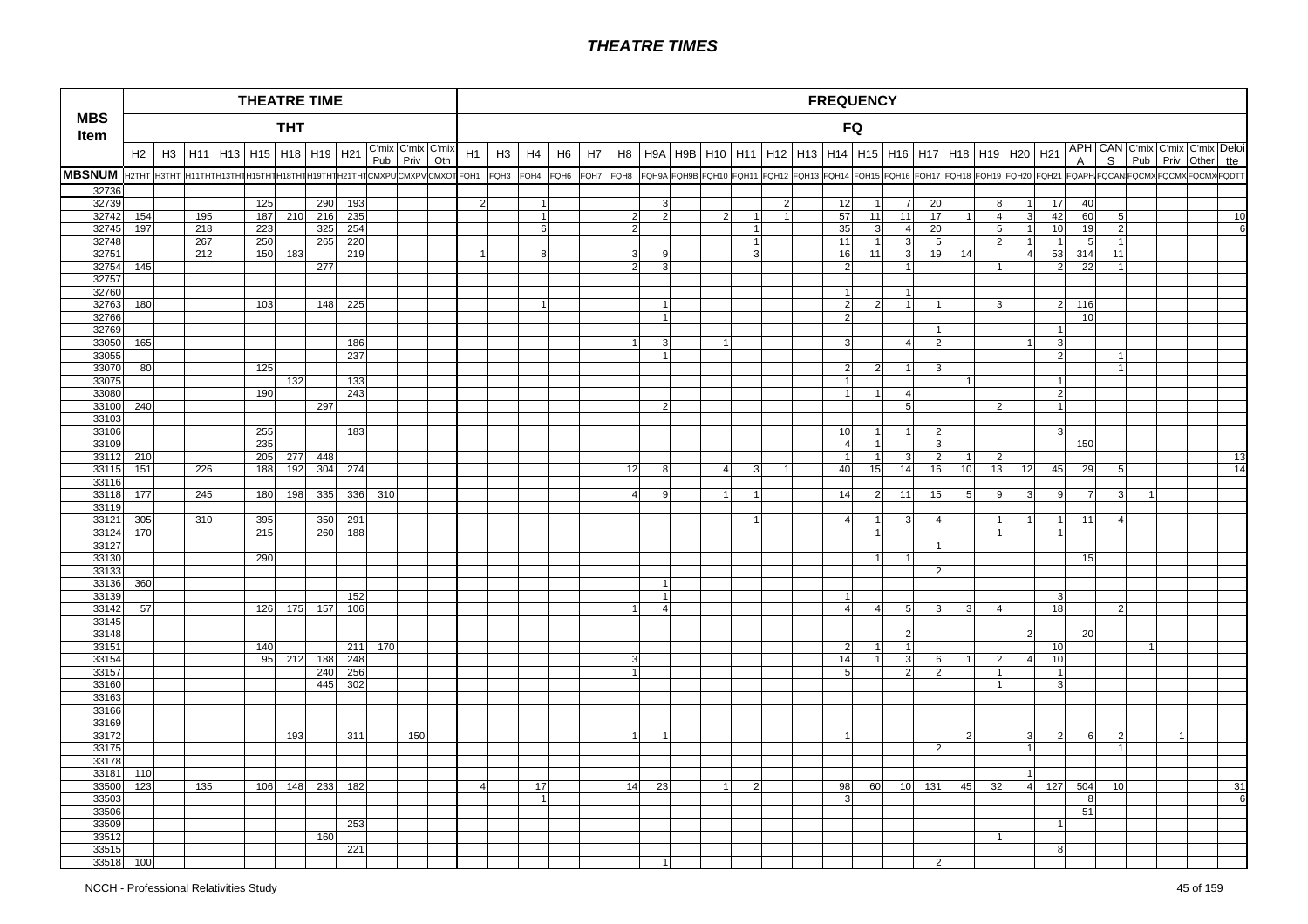|                    |            |                   |            | <b>AVERAGES</b>                  |                        |                        |                |    | <b>OP SKINTIME</b> |                          |     |     |                                                                                     |          | <b>OPERATION TIME</b> |                       |     |     |           |                               |     |     |     |     |          |    | <b>OPERATION TIME 2</b>                                           |                  |           |     |     |           |                     |
|--------------------|------------|-------------------|------------|----------------------------------|------------------------|------------------------|----------------|----|--------------------|--------------------------|-----|-----|-------------------------------------------------------------------------------------|----------|-----------------------|-----------------------|-----|-----|-----------|-------------------------------|-----|-----|-----|-----|----------|----|-------------------------------------------------------------------|------------------|-----------|-----|-----|-----------|---------------------|
| <b>MBS</b><br>Item |            | Operation<br>Time |            | Anaesthetic<br><b>Time</b>       |                        | <b>Theatre</b><br>Time |                |    | <b>OST</b>         |                          |     |     |                                                                                     |          |                       | <b>OPT</b>            |     |     |           |                               |     |     |     |     |          |    |                                                                   | OPT <sub>2</sub> |           |     |     |           |                     |
|                    | <b>OST</b> |                   |            | OPT OPT2 OAT OAT2                |                        | <b>THT</b>             | H <sub>4</sub> |    | H6 H11             | H21                      | H1  | H8  | H10   H13   H15   H16   H17   H18   H19   H20                                       |          |                       |                       |     |     |           | APH   CAN   Deloi   Harv<br>A | S.  | tte |     |     |          |    | H8   H9A   H9B   H13   H15   H16   H17   H18   H19   H20          |                  |           |     |     |           | CAN<br><sub>S</sub> |
| <b>MBSNUM</b>      |            |                   |            | vost Iavopt Iavopt/Avoat Iavoat2 |                        | <b>AVTHT</b>           |                |    |                    | 140ST H60ST H110STH210ST |     |     | H1OPT H8OPT H10OPTH13OPTH15OPTH16OPTH17OPTH18OPTH19OPTH20OPTAPHAO CANSO DTTOPTHARVO |          |                       |                       |     |     |           |                               |     |     | ard |     |          |    | H8OPT/H9AOP H9BOP H13OP H15OP H16OP H17OP H18OP H19OP H20OP CANSC |                  |           |     |     |           |                     |
| 33521              | 99         | 118               | 111        | 128                              | 141                    | 125                    |                |    |                    | 99                       | 125 |     |                                                                                     | 80       |                       | 123                   |     |     | 98        | 108                           |     |     | 174 |     |          |    | 85                                                                |                  | 139       |     |     | 108       |                     |
| 33524              |            | 115               | 119        | 170                              | 192                    |                        |                |    |                    |                          |     |     |                                                                                     |          |                       | 115                   |     |     |           |                               |     |     |     |     |          |    |                                                                   |                  | 119       |     |     |           |                     |
| 33527              |            | 125               | 140        | 170                              | 213                    |                        |                |    |                    |                          |     |     |                                                                                     |          |                       | 125                   |     |     |           |                               |     |     |     |     |          |    |                                                                   |                  | 140       |     |     |           |                     |
| 33530              |            | 170               | 182        | 245                              | 276                    |                        |                |    |                    |                          |     |     |                                                                                     |          | 170                   |                       |     |     |           |                               |     |     |     |     |          |    |                                                                   | 182              |           |     |     |           |                     |
| 33533              |            |                   |            |                                  | 315<br>203             |                        |                |    |                    |                          |     |     |                                                                                     |          |                       |                       |     |     |           |                               |     |     |     |     |          |    |                                                                   |                  |           |     |     |           |                     |
| 33536<br>33539     | 106        | 98                | 102        | 126                              | 119                    | 143                    | 110            |    |                    | 102                      |     |     |                                                                                     | 61       | 77                    | 121                   |     | 105 | 110       | 113                           |     |     |     |     |          |    | 64                                                                | 78               | 127       |     | 125 | 115       |                     |
| 33542              | 149        | 126               | 131        | 163                              | 144                    | 154                    | 196            |    |                    | 102                      | 175 |     |                                                                                     |          | 105                   | 97                    | 155 |     | 120       | 98                            | 135 |     |     |     |          |    |                                                                   | 108              | 101       | 160 |     | 130       | 155                 |
| 33545              | 89         | 99                | 138        | 129                              | 134                    | 138                    |                |    |                    | 89                       |     |     |                                                                                     |          | 132                   |                       |     |     |           | 66                            |     |     |     |     |          |    |                                                                   | 138              |           |     |     |           |                     |
| 33548              | 99         | 129               | 128        | 156                              | 131                    | 152                    |                |    |                    | 99                       |     |     |                                                                                     | 80       | 155                   | 189                   |     |     |           | 91                            |     |     |     |     | 78       |    | 80                                                                | 157              | 197       |     |     |           |                     |
| 33551              |            |                   |            |                                  | 122                    |                        |                |    |                    |                          |     |     |                                                                                     |          |                       |                       |     |     |           |                               |     |     |     |     |          |    |                                                                   |                  |           |     |     |           |                     |
| 33554              |            | 158               | 220        | 245                              | 146                    |                        |                |    |                    |                          |     |     |                                                                                     |          |                       | 200                   |     |     |           | 116                           |     |     |     |     |          |    |                                                                   |                  | 220       |     |     |           |                     |
| 33800<br>33803     |            | 190<br>131        | 197<br>120 | 210<br>110                       | 132                    | 138                    |                |    |                    |                          |     |     |                                                                                     | 75       |                       | 190                   | 140 |     |           |                               |     |     | 179 |     | 140      |    | 75                                                                |                  | 197       | 145 |     |           |                     |
| 33806              | 70         | 72                | 78         | 88                               | 102<br>93              | 100                    |                |    | 60                 | 80                       | 75  |     |                                                                                     | 53       | 84                    | 89                    | 47  | 93  | 51        | 88                            | 64  | 80  |     |     | 98       |    | 56                                                                | 89               | 96        | 50  | 100 | 61        | 70                  |
| 33810              |            |                   |            |                                  | 90                     |                        |                |    |                    |                          |     |     |                                                                                     |          |                       |                       |     |     |           |                               |     |     |     |     |          |    |                                                                   |                  |           |     |     |           |                     |
| 33811              |            |                   |            |                                  | 120                    | 60                     |                |    |                    |                          |     |     |                                                                                     |          |                       |                       |     |     |           |                               |     |     |     |     |          |    |                                                                   |                  |           |     |     |           |                     |
| 33812              | 74         | 87                | 102        | 107                              | 99                     | 130                    |                |    |                    | 74                       |     |     |                                                                                     |          | 126                   | 58                    |     |     | 60        | 107                           |     |     |     |     |          |    |                                                                   | 132              | 89        |     |     | 85        |                     |
| 33815              |            | 49                | 68         | 62                               | 96                     | 68                     |                |    |                    |                          |     |     |                                                                                     |          |                       | 56                    | 37  | 43  |           | 59                            |     |     |     |     | 109      |    |                                                                   |                  | 63        | 50  | 50  |           |                     |
| 33818              | 53         |                   |            | 58                               | 101                    | 66                     |                |    |                    | 53                       |     |     |                                                                                     |          |                       |                       |     |     |           |                               |     |     |     |     |          |    |                                                                   |                  |           |     |     |           |                     |
| 33821<br>33824     | 104        | 52                | 58         | 120<br>59                        | 130<br>$\overline{77}$ | 263<br>74              |                |    |                    | 104                      |     |     |                                                                                     | 37       |                       |                       |     | 67  |           |                               |     |     |     |     | 40       |    | 42                                                                |                  |           |     | 92  |           |                     |
| 33827              |            | 63                |            |                                  | 120                    |                        |                |    |                    |                          |     |     |                                                                                     |          |                       |                       |     |     |           | 63                            |     |     |     |     |          |    |                                                                   |                  |           |     |     |           |                     |
| 33830              |            |                   |            |                                  | 150                    |                        |                |    |                    |                          |     |     |                                                                                     |          |                       |                       |     |     |           |                               |     |     |     |     |          |    |                                                                   |                  |           |     |     |           |                     |
| 33833              |            |                   | 120        |                                  | 145                    |                        |                |    |                    |                          |     |     |                                                                                     |          |                       |                       |     |     |           |                               |     |     |     |     | 120      |    |                                                                   |                  |           |     |     |           |                     |
| 33836              |            |                   |            |                                  | 160                    |                        |                |    |                    |                          |     |     |                                                                                     |          |                       |                       |     |     |           |                               |     |     |     |     |          |    |                                                                   |                  |           |     |     |           |                     |
| 33839              |            | 90                | 105        | 105                              | 160                    |                        |                |    |                    |                          |     |     |                                                                                     |          |                       |                       |     |     |           |                               | 90  |     |     |     |          |    |                                                                   |                  |           |     |     |           | 105                 |
| 33842              | 47         | 62                | 69         | 83                               | 81                     | 92                     |                |    |                    | 47                       |     |     |                                                                                     | 45       |                       |                       | 70  | 35  | 35        | 89                            | 100 |     |     |     |          |    | 45                                                                |                  |           | 82  | 50  | 50        | 120                 |
| 33845<br>33848     | 65<br>56   | 84<br>45          | 93<br>53   | 86<br>62                         | 100<br>72              | 118<br>53              | 61             |    |                    | 65<br>51                 |     |     | 30 <sup>1</sup>                                                                     | 40<br>32 | 57<br>36              | 91<br>30 <sup>1</sup> | 30  | 92  | 105<br>75 | 122<br>82                     |     |     |     |     | 70       |    | 45<br>37                                                          | 63<br>54         | 104<br>35 | 33  | 113 | 140<br>90 |                     |
| 34100              | 45         | 60                | 65         | 75                               | 86                     | 130                    |                |    |                    | 45                       |     |     |                                                                                     |          |                       |                       |     |     | 60        |                               |     |     |     |     |          |    |                                                                   |                  |           |     |     | 65        |                     |
| 34103              | 95         | 79                | 81         | 90                               | 101                    | 103                    |                |    |                    | 95                       |     |     |                                                                                     |          | 113                   | 57                    | 82  |     |           | 76                            | 65  |     |     |     | 58       |    |                                                                   | 129              | 64        | 85  |     |           | 70                  |
| 34106              | 76         | 43                | 40         | 53                               | 64                     | 64                     |                |    |                    | 76                       |     |     |                                                                                     | 27       | 39                    | 55                    | 22  |     |           | 74                            |     |     |     |     |          |    | 28                                                                | 41               | 65        | 27  |     |           |                     |
| 34109              | 33         | 30                | 34         | 39                               | 41                     | 46                     | 36             | 26 |                    | 35                       | 20  | 35  |                                                                                     | 25       | 48                    | 33                    | 24  | 42  | 23        | 34                            | 20  | 26  | 33  | 37  | 40       | 20 | 28                                                                | 51               | 38        | 28  | 48  | 28        | $\overline{25}$     |
| 34112              | 66         | 61                | 60         | 74                               | 83                     | 101                    |                |    |                    | 66                       |     | 40  |                                                                                     |          | 79                    |                       | 65  |     |           |                               |     |     |     | 43  |          |    |                                                                   | 89               | 39        | 68  |     |           |                     |
| 34115              |            |                   |            |                                  | 120                    |                        |                |    |                    |                          |     |     |                                                                                     |          |                       |                       |     |     |           |                               |     |     |     |     |          |    |                                                                   |                  |           |     |     |           |                     |
| 34118<br>34121     | 77         | 83                | 80<br>91   | 103                              | 138<br>103             | 99                     |                |    |                    | 77                       |     |     |                                                                                     |          | 93                    | 115                   |     | 40  | 85        |                               |     |     |     |     | 80<br>97 |    |                                                                   | 96               | 125       |     | 45  | 93        |                     |
| 34124              | 274        | 132               |            | 288                              | 208                    | 326                    |                |    |                    | 274                      |     |     |                                                                                     |          |                       |                       |     |     |           | 132                           |     |     |     |     |          |    |                                                                   |                  |           |     |     |           |                     |
| 34127              | 59         |                   |            | 59                               | 135                    | 75                     |                |    |                    | 59                       |     |     |                                                                                     |          |                       |                       |     |     |           |                               |     |     |     |     |          |    |                                                                   |                  |           |     |     |           |                     |
| 34130              | 60         | 54                | 59         | 85                               | 83                     | 95                     | 60             |    |                    |                          |     | 50  |                                                                                     | 25       | 88                    | 37                    |     | 54  | 67        |                               |     |     |     | 56  |          |    | 31                                                                | 92               | 43        |     | 58  | 73        |                     |
| 34133              |            | 91                | 98         | 115                              | 111                    | 125                    |                |    |                    |                          |     |     |                                                                                     | 73       |                       | 110                   |     |     |           |                               |     |     |     |     |          |    | 80                                                                |                  | 115       |     |     |           |                     |
| 34136              | 148        | 88                | 97         | 124                              | 123                    | 85                     | 148            |    |                    |                          |     |     |                                                                                     |          | 99                    | 60                    |     |     | 99        |                               | 95  |     |     |     |          |    |                                                                   | 106              | 68        |     |     | 115       | 100                 |
| 34139              |            | 93                | 108        | 124                              | 133                    | 148                    |                |    |                    |                          |     |     |                                                                                     | 100      | 89                    | 79                    |     | 170 | 55        | 95                            | 60  |     |     | 177 | 88       |    | 106                                                               | 97               | 89        |     | 175 | 65        | 65                  |
| 34142              |            | 100               | 110        | 107                              | 149                    |                        |                |    |                    |                          |     |     |                                                                                     |          | 100                   |                       |     |     |           |                               |     |     |     |     |          |    |                                                                   | 110              |           |     |     |           | 65                  |
| 34145<br>34148     |            | 91<br>168         | 105<br>176 | 114<br>212                       | 111<br>206             | 157                    |                |    |                    |                          |     | 140 |                                                                                     |          |                       | 67<br>195             |     | 145 |           |                               | 60  |     |     | 147 |          |    |                                                                   |                  | 99<br>205 |     | 150 |           |                     |
| 34151              |            | 220               | 207        | 248                              | 245                    |                        |                |    |                    |                          |     |     |                                                                                     |          | 179                   | 260                   |     |     |           |                               |     |     |     |     | 165      |    |                                                                   | 185              | 270       |     |     |           |                     |
| 34154              |            |                   |            |                                  | 225                    |                        |                |    |                    |                          |     |     |                                                                                     |          |                       |                       |     |     |           |                               |     |     |     |     |          |    |                                                                   |                  |           |     |     |           |                     |
| 34157              |            | 77                |            |                                  | 180                    |                        |                |    |                    |                          |     |     |                                                                                     |          |                       |                       |     |     |           | 77                            |     |     |     |     |          |    |                                                                   |                  |           |     |     |           |                     |
| 34160              |            |                   |            |                                  | 210                    |                        |                |    |                    |                          |     |     |                                                                                     |          |                       |                       |     |     |           |                               |     |     |     |     |          |    |                                                                   |                  |           |     |     |           |                     |
| 34163              |            |                   |            |                                  | 300                    |                        |                |    |                    |                          |     |     |                                                                                     |          |                       |                       |     |     |           |                               |     |     |     |     |          |    |                                                                   |                  |           |     |     |           |                     |
| 34166              |            | 290               | 300        | 375                              | 288                    |                        |                |    |                    |                          |     |     |                                                                                     |          |                       | 290                   |     |     |           |                               |     |     |     |     |          |    |                                                                   |                  | 300       |     |     |           |                     |
| 34169              | 115        |                   |            | 135                              | 165                    | 153                    |                |    |                    | 115                      |     |     |                                                                                     |          |                       |                       |     |     |           |                               |     |     |     |     |          |    |                                                                   |                  |           |     |     |           |                     |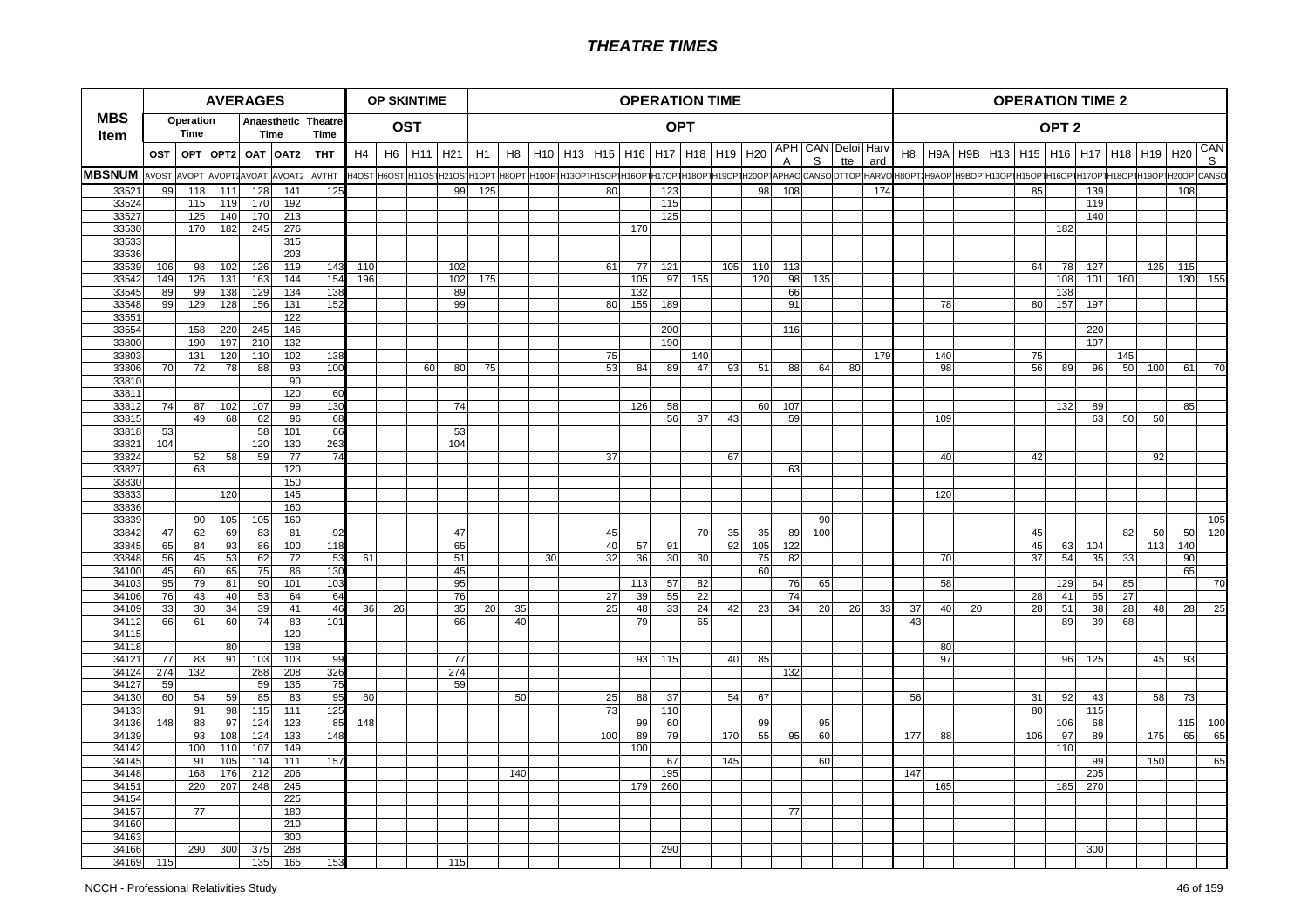| <b>MBS</b><br><b>OAT</b><br>OAT <sub>2</sub><br>Item<br>CAN Deloi<br>CAN WA<br>H <sub>10</sub>   H <sub>13</sub>   H <sub>15</sub>   H <sub>16</sub>   H <sub>17</sub><br>H <sub>18</sub> H <sub>19</sub> H <sub>20</sub> H <sub>21</sub><br><b>MBS</b><br>H <sub>5</sub><br>H7<br>H <sub>8</sub><br>H9B   H11   H12   H14   H15   H16   H17   H19   H20   H21<br>H1<br>H4<br>H <sub>6</sub><br>H <sub>8</sub><br>H <sub>9</sub> A<br>S<br>Grou<br>S<br>tte<br><b>MBSNUM</b><br>H1OAT H4OAT H6OAT H8OAT H10OATH13OATH15OATH16OATH17OATH18OATH19OATH20OATH21OATCANSO DTTOA<br>MBSOA H5OAT1H7OAT1H8OAT1H9AOA H9BOA H1AOATH14OATH14OATH15OATH17OATH17OATH19OATH20OATH21OATCANSOKWAOA<br>150<br>122<br>33521<br>100<br>154<br>118<br>116<br>180<br>175<br>130<br>105<br>170<br>128<br>120<br>33524<br>170<br>210<br>174<br>33527<br>170<br>240<br>185<br>33530<br>210<br>360<br>245<br>257<br>360<br>33533<br>270<br>180<br>33536<br>225<br>90<br>33539<br>79<br>90<br>160<br>97<br>142<br>140<br>128<br>81<br>98<br>148<br>145<br>136<br>154<br>140<br>132<br>33542<br>195<br>253<br>125<br>123<br>175<br>150<br>150<br>120<br>135<br>128<br>128<br>160<br>132<br>170<br>180<br>129<br>150<br>33545<br>160<br>98<br>90 <sub>1</sub><br>160<br>166<br>105<br>33548<br>167<br>221<br>130<br>142<br>105<br>169<br>229<br>136<br>60<br>105<br>105<br>85<br>148<br>150<br>33551<br>75<br>140<br>60<br>45<br>215<br>265<br>33554<br>245<br>75<br>90<br>217<br>33800<br>210<br>145<br>75<br>33803<br>175<br>120<br>90<br>79<br>90<br>155<br>90<br>65<br>79<br>94<br>87<br>95<br>75<br>33806<br>95<br>63<br>101<br>114<br>62<br>114<br>64<br>90<br>60<br>128<br>107<br>78<br>66<br>105<br>122<br>121<br>74<br>85<br>33810<br>90<br>120<br>33811<br>33812<br>151<br>80<br>100<br>90<br>48<br>58<br>157<br>112<br>125<br>107<br>96<br>33815<br>80<br>52<br>55<br>105<br>78<br>130<br>89<br>87<br>63<br>120<br>120<br>33818<br>58<br>120<br>63<br>33821<br>150<br>120<br>120<br>120<br>75<br>33824<br>43<br>120<br>40<br>48<br>100<br>33827<br>120<br>33830<br>150<br>33833<br>160<br>150<br>180<br>90<br>33836<br>195<br>125<br>210<br>150<br>33839<br>105<br>120<br>33842<br>88<br>73<br>88<br>67<br>130<br>145<br>60<br>45<br>57<br>110<br>90<br>69<br>60<br>60<br>90<br>33845<br>60<br>104<br>107<br>110<br>120<br>85<br>60<br>66<br>118<br>128<br>145<br>84<br>55<br>82<br>107<br>33848<br>32<br>38<br>80<br>50<br>90<br>43<br>63<br>85<br>68<br>30<br>97<br>45<br>90<br>75<br>84<br>105<br>64<br>34100<br>85<br>105<br>64<br>64<br>85<br>90<br>34103<br>129<br>76<br>107<br>111<br>70<br>80<br>80<br>129<br>145<br>83<br>117<br>75<br>120<br>45<br>135<br>45<br>34106<br>42<br>67<br>32<br>40<br>75<br>62<br>43<br>51<br>77<br>44<br>94<br>49<br>89<br>52<br>32<br>56<br>25<br>32<br>45<br>30<br>30<br>35<br>56<br>62<br>30<br>34109<br>30<br>46<br>32<br>41<br>53<br>47<br>34<br>34<br>41<br>43<br>42<br>44<br>39<br>42<br>30<br>60<br>50<br>84<br>83<br>120<br>53<br>58<br>104<br>69<br>88<br>90<br>34112<br>94<br>120<br>34115<br>34118<br>180<br>95<br>34121<br>145<br>55<br>123<br>120<br>125<br>76<br>155<br>60<br>130<br>87<br>60<br>110<br>85<br>114<br>34124<br>288<br>120<br>296<br>34127<br>59<br>210<br>59<br>82<br>125<br>60<br>131<br>70<br>103<br>126<br>34130<br>80<br>63<br>40<br>127<br>63<br>97<br>69<br>56<br>46<br>85<br>90<br>145<br>34133<br>140<br>90<br>98<br>120<br>60<br>34136<br>178<br>104<br>105<br>120<br>112<br>215<br>126<br>120<br>110<br>119<br>112<br>104<br>80<br>98<br>127<br>114<br>190<br>90<br>70<br>34139<br>119<br>119<br>185<br>65<br>120<br>199<br>195<br>125<br>196<br>34142<br>107<br>180<br>117<br>34145<br>175<br>75<br>90<br>180<br>80<br>75<br>92<br>120<br>123<br>34148<br>173<br>250<br>225<br>180<br>160<br>260<br>225<br>201<br>34151<br>195<br>302<br>210<br>280<br>311<br>34154<br>225<br>180<br>34157<br>34160<br>255<br>165<br>34163<br>300<br>34166<br>330<br>150<br>375<br>385 |       | <b>ANAESTHETIC TIME</b> |  |  |  |  |  |  |  |  |  |  |     |  |     |  |  |  |  | <b>ANAESTHETIC TIME 2</b> |  |  |     |  |
|-------------------------------------------------------------------------------------------------------------------------------------------------------------------------------------------------------------------------------------------------------------------------------------------------------------------------------------------------------------------------------------------------------------------------------------------------------------------------------------------------------------------------------------------------------------------------------------------------------------------------------------------------------------------------------------------------------------------------------------------------------------------------------------------------------------------------------------------------------------------------------------------------------------------------------------------------------------------------------------------------------------------------------------------------------------------------------------------------------------------------------------------------------------------------------------------------------------------------------------------------------------------------------------------------------------------------------------------------------------------------------------------------------------------------------------------------------------------------------------------------------------------------------------------------------------------------------------------------------------------------------------------------------------------------------------------------------------------------------------------------------------------------------------------------------------------------------------------------------------------------------------------------------------------------------------------------------------------------------------------------------------------------------------------------------------------------------------------------------------------------------------------------------------------------------------------------------------------------------------------------------------------------------------------------------------------------------------------------------------------------------------------------------------------------------------------------------------------------------------------------------------------------------------------------------------------------------------------------------------------------------------------------------------------------------------------------------------------------------------------------------------------------------------------------------------------------------------------------------------------------------------------------------------------------------------------------------------------------------------------------------------------------------------------------------------------------------------------------------------------------------------------------------------------------------------------------------------------------------------------------------------------------------------------------------------------------------------------------------------------------------------------------------------------------------------------------------------------------------------------------------------------------------------------------------------------------------------------------------------------------------------------------------------------------------------------------------------------------------------------------------------------------------------------------------------------------------------------------------------------------------------------------------------------------------------|-------|-------------------------|--|--|--|--|--|--|--|--|--|--|-----|--|-----|--|--|--|--|---------------------------|--|--|-----|--|
|                                                                                                                                                                                                                                                                                                                                                                                                                                                                                                                                                                                                                                                                                                                                                                                                                                                                                                                                                                                                                                                                                                                                                                                                                                                                                                                                                                                                                                                                                                                                                                                                                                                                                                                                                                                                                                                                                                                                                                                                                                                                                                                                                                                                                                                                                                                                                                                                                                                                                                                                                                                                                                                                                                                                                                                                                                                                                                                                                                                                                                                                                                                                                                                                                                                                                                                                                                                                                                                                                                                                                                                                                                                                                                                                                                                                                                                                                                                                     |       |                         |  |  |  |  |  |  |  |  |  |  |     |  |     |  |  |  |  |                           |  |  |     |  |
|                                                                                                                                                                                                                                                                                                                                                                                                                                                                                                                                                                                                                                                                                                                                                                                                                                                                                                                                                                                                                                                                                                                                                                                                                                                                                                                                                                                                                                                                                                                                                                                                                                                                                                                                                                                                                                                                                                                                                                                                                                                                                                                                                                                                                                                                                                                                                                                                                                                                                                                                                                                                                                                                                                                                                                                                                                                                                                                                                                                                                                                                                                                                                                                                                                                                                                                                                                                                                                                                                                                                                                                                                                                                                                                                                                                                                                                                                                                                     |       |                         |  |  |  |  |  |  |  |  |  |  |     |  |     |  |  |  |  |                           |  |  |     |  |
|                                                                                                                                                                                                                                                                                                                                                                                                                                                                                                                                                                                                                                                                                                                                                                                                                                                                                                                                                                                                                                                                                                                                                                                                                                                                                                                                                                                                                                                                                                                                                                                                                                                                                                                                                                                                                                                                                                                                                                                                                                                                                                                                                                                                                                                                                                                                                                                                                                                                                                                                                                                                                                                                                                                                                                                                                                                                                                                                                                                                                                                                                                                                                                                                                                                                                                                                                                                                                                                                                                                                                                                                                                                                                                                                                                                                                                                                                                                                     |       |                         |  |  |  |  |  |  |  |  |  |  |     |  |     |  |  |  |  |                           |  |  |     |  |
|                                                                                                                                                                                                                                                                                                                                                                                                                                                                                                                                                                                                                                                                                                                                                                                                                                                                                                                                                                                                                                                                                                                                                                                                                                                                                                                                                                                                                                                                                                                                                                                                                                                                                                                                                                                                                                                                                                                                                                                                                                                                                                                                                                                                                                                                                                                                                                                                                                                                                                                                                                                                                                                                                                                                                                                                                                                                                                                                                                                                                                                                                                                                                                                                                                                                                                                                                                                                                                                                                                                                                                                                                                                                                                                                                                                                                                                                                                                                     |       |                         |  |  |  |  |  |  |  |  |  |  |     |  |     |  |  |  |  |                           |  |  |     |  |
|                                                                                                                                                                                                                                                                                                                                                                                                                                                                                                                                                                                                                                                                                                                                                                                                                                                                                                                                                                                                                                                                                                                                                                                                                                                                                                                                                                                                                                                                                                                                                                                                                                                                                                                                                                                                                                                                                                                                                                                                                                                                                                                                                                                                                                                                                                                                                                                                                                                                                                                                                                                                                                                                                                                                                                                                                                                                                                                                                                                                                                                                                                                                                                                                                                                                                                                                                                                                                                                                                                                                                                                                                                                                                                                                                                                                                                                                                                                                     |       |                         |  |  |  |  |  |  |  |  |  |  |     |  |     |  |  |  |  |                           |  |  |     |  |
|                                                                                                                                                                                                                                                                                                                                                                                                                                                                                                                                                                                                                                                                                                                                                                                                                                                                                                                                                                                                                                                                                                                                                                                                                                                                                                                                                                                                                                                                                                                                                                                                                                                                                                                                                                                                                                                                                                                                                                                                                                                                                                                                                                                                                                                                                                                                                                                                                                                                                                                                                                                                                                                                                                                                                                                                                                                                                                                                                                                                                                                                                                                                                                                                                                                                                                                                                                                                                                                                                                                                                                                                                                                                                                                                                                                                                                                                                                                                     |       |                         |  |  |  |  |  |  |  |  |  |  |     |  |     |  |  |  |  |                           |  |  |     |  |
|                                                                                                                                                                                                                                                                                                                                                                                                                                                                                                                                                                                                                                                                                                                                                                                                                                                                                                                                                                                                                                                                                                                                                                                                                                                                                                                                                                                                                                                                                                                                                                                                                                                                                                                                                                                                                                                                                                                                                                                                                                                                                                                                                                                                                                                                                                                                                                                                                                                                                                                                                                                                                                                                                                                                                                                                                                                                                                                                                                                                                                                                                                                                                                                                                                                                                                                                                                                                                                                                                                                                                                                                                                                                                                                                                                                                                                                                                                                                     |       |                         |  |  |  |  |  |  |  |  |  |  |     |  |     |  |  |  |  |                           |  |  |     |  |
|                                                                                                                                                                                                                                                                                                                                                                                                                                                                                                                                                                                                                                                                                                                                                                                                                                                                                                                                                                                                                                                                                                                                                                                                                                                                                                                                                                                                                                                                                                                                                                                                                                                                                                                                                                                                                                                                                                                                                                                                                                                                                                                                                                                                                                                                                                                                                                                                                                                                                                                                                                                                                                                                                                                                                                                                                                                                                                                                                                                                                                                                                                                                                                                                                                                                                                                                                                                                                                                                                                                                                                                                                                                                                                                                                                                                                                                                                                                                     |       |                         |  |  |  |  |  |  |  |  |  |  |     |  |     |  |  |  |  |                           |  |  |     |  |
|                                                                                                                                                                                                                                                                                                                                                                                                                                                                                                                                                                                                                                                                                                                                                                                                                                                                                                                                                                                                                                                                                                                                                                                                                                                                                                                                                                                                                                                                                                                                                                                                                                                                                                                                                                                                                                                                                                                                                                                                                                                                                                                                                                                                                                                                                                                                                                                                                                                                                                                                                                                                                                                                                                                                                                                                                                                                                                                                                                                                                                                                                                                                                                                                                                                                                                                                                                                                                                                                                                                                                                                                                                                                                                                                                                                                                                                                                                                                     |       |                         |  |  |  |  |  |  |  |  |  |  |     |  |     |  |  |  |  |                           |  |  |     |  |
|                                                                                                                                                                                                                                                                                                                                                                                                                                                                                                                                                                                                                                                                                                                                                                                                                                                                                                                                                                                                                                                                                                                                                                                                                                                                                                                                                                                                                                                                                                                                                                                                                                                                                                                                                                                                                                                                                                                                                                                                                                                                                                                                                                                                                                                                                                                                                                                                                                                                                                                                                                                                                                                                                                                                                                                                                                                                                                                                                                                                                                                                                                                                                                                                                                                                                                                                                                                                                                                                                                                                                                                                                                                                                                                                                                                                                                                                                                                                     |       |                         |  |  |  |  |  |  |  |  |  |  |     |  |     |  |  |  |  |                           |  |  |     |  |
|                                                                                                                                                                                                                                                                                                                                                                                                                                                                                                                                                                                                                                                                                                                                                                                                                                                                                                                                                                                                                                                                                                                                                                                                                                                                                                                                                                                                                                                                                                                                                                                                                                                                                                                                                                                                                                                                                                                                                                                                                                                                                                                                                                                                                                                                                                                                                                                                                                                                                                                                                                                                                                                                                                                                                                                                                                                                                                                                                                                                                                                                                                                                                                                                                                                                                                                                                                                                                                                                                                                                                                                                                                                                                                                                                                                                                                                                                                                                     |       |                         |  |  |  |  |  |  |  |  |  |  |     |  |     |  |  |  |  |                           |  |  |     |  |
|                                                                                                                                                                                                                                                                                                                                                                                                                                                                                                                                                                                                                                                                                                                                                                                                                                                                                                                                                                                                                                                                                                                                                                                                                                                                                                                                                                                                                                                                                                                                                                                                                                                                                                                                                                                                                                                                                                                                                                                                                                                                                                                                                                                                                                                                                                                                                                                                                                                                                                                                                                                                                                                                                                                                                                                                                                                                                                                                                                                                                                                                                                                                                                                                                                                                                                                                                                                                                                                                                                                                                                                                                                                                                                                                                                                                                                                                                                                                     |       |                         |  |  |  |  |  |  |  |  |  |  |     |  |     |  |  |  |  |                           |  |  |     |  |
|                                                                                                                                                                                                                                                                                                                                                                                                                                                                                                                                                                                                                                                                                                                                                                                                                                                                                                                                                                                                                                                                                                                                                                                                                                                                                                                                                                                                                                                                                                                                                                                                                                                                                                                                                                                                                                                                                                                                                                                                                                                                                                                                                                                                                                                                                                                                                                                                                                                                                                                                                                                                                                                                                                                                                                                                                                                                                                                                                                                                                                                                                                                                                                                                                                                                                                                                                                                                                                                                                                                                                                                                                                                                                                                                                                                                                                                                                                                                     |       |                         |  |  |  |  |  |  |  |  |  |  |     |  |     |  |  |  |  |                           |  |  |     |  |
|                                                                                                                                                                                                                                                                                                                                                                                                                                                                                                                                                                                                                                                                                                                                                                                                                                                                                                                                                                                                                                                                                                                                                                                                                                                                                                                                                                                                                                                                                                                                                                                                                                                                                                                                                                                                                                                                                                                                                                                                                                                                                                                                                                                                                                                                                                                                                                                                                                                                                                                                                                                                                                                                                                                                                                                                                                                                                                                                                                                                                                                                                                                                                                                                                                                                                                                                                                                                                                                                                                                                                                                                                                                                                                                                                                                                                                                                                                                                     |       |                         |  |  |  |  |  |  |  |  |  |  |     |  |     |  |  |  |  |                           |  |  |     |  |
|                                                                                                                                                                                                                                                                                                                                                                                                                                                                                                                                                                                                                                                                                                                                                                                                                                                                                                                                                                                                                                                                                                                                                                                                                                                                                                                                                                                                                                                                                                                                                                                                                                                                                                                                                                                                                                                                                                                                                                                                                                                                                                                                                                                                                                                                                                                                                                                                                                                                                                                                                                                                                                                                                                                                                                                                                                                                                                                                                                                                                                                                                                                                                                                                                                                                                                                                                                                                                                                                                                                                                                                                                                                                                                                                                                                                                                                                                                                                     |       |                         |  |  |  |  |  |  |  |  |  |  |     |  |     |  |  |  |  |                           |  |  |     |  |
|                                                                                                                                                                                                                                                                                                                                                                                                                                                                                                                                                                                                                                                                                                                                                                                                                                                                                                                                                                                                                                                                                                                                                                                                                                                                                                                                                                                                                                                                                                                                                                                                                                                                                                                                                                                                                                                                                                                                                                                                                                                                                                                                                                                                                                                                                                                                                                                                                                                                                                                                                                                                                                                                                                                                                                                                                                                                                                                                                                                                                                                                                                                                                                                                                                                                                                                                                                                                                                                                                                                                                                                                                                                                                                                                                                                                                                                                                                                                     |       |                         |  |  |  |  |  |  |  |  |  |  |     |  |     |  |  |  |  |                           |  |  |     |  |
|                                                                                                                                                                                                                                                                                                                                                                                                                                                                                                                                                                                                                                                                                                                                                                                                                                                                                                                                                                                                                                                                                                                                                                                                                                                                                                                                                                                                                                                                                                                                                                                                                                                                                                                                                                                                                                                                                                                                                                                                                                                                                                                                                                                                                                                                                                                                                                                                                                                                                                                                                                                                                                                                                                                                                                                                                                                                                                                                                                                                                                                                                                                                                                                                                                                                                                                                                                                                                                                                                                                                                                                                                                                                                                                                                                                                                                                                                                                                     |       |                         |  |  |  |  |  |  |  |  |  |  |     |  |     |  |  |  |  |                           |  |  |     |  |
|                                                                                                                                                                                                                                                                                                                                                                                                                                                                                                                                                                                                                                                                                                                                                                                                                                                                                                                                                                                                                                                                                                                                                                                                                                                                                                                                                                                                                                                                                                                                                                                                                                                                                                                                                                                                                                                                                                                                                                                                                                                                                                                                                                                                                                                                                                                                                                                                                                                                                                                                                                                                                                                                                                                                                                                                                                                                                                                                                                                                                                                                                                                                                                                                                                                                                                                                                                                                                                                                                                                                                                                                                                                                                                                                                                                                                                                                                                                                     |       |                         |  |  |  |  |  |  |  |  |  |  |     |  |     |  |  |  |  |                           |  |  |     |  |
|                                                                                                                                                                                                                                                                                                                                                                                                                                                                                                                                                                                                                                                                                                                                                                                                                                                                                                                                                                                                                                                                                                                                                                                                                                                                                                                                                                                                                                                                                                                                                                                                                                                                                                                                                                                                                                                                                                                                                                                                                                                                                                                                                                                                                                                                                                                                                                                                                                                                                                                                                                                                                                                                                                                                                                                                                                                                                                                                                                                                                                                                                                                                                                                                                                                                                                                                                                                                                                                                                                                                                                                                                                                                                                                                                                                                                                                                                                                                     |       |                         |  |  |  |  |  |  |  |  |  |  |     |  |     |  |  |  |  |                           |  |  |     |  |
|                                                                                                                                                                                                                                                                                                                                                                                                                                                                                                                                                                                                                                                                                                                                                                                                                                                                                                                                                                                                                                                                                                                                                                                                                                                                                                                                                                                                                                                                                                                                                                                                                                                                                                                                                                                                                                                                                                                                                                                                                                                                                                                                                                                                                                                                                                                                                                                                                                                                                                                                                                                                                                                                                                                                                                                                                                                                                                                                                                                                                                                                                                                                                                                                                                                                                                                                                                                                                                                                                                                                                                                                                                                                                                                                                                                                                                                                                                                                     |       |                         |  |  |  |  |  |  |  |  |  |  |     |  |     |  |  |  |  |                           |  |  |     |  |
|                                                                                                                                                                                                                                                                                                                                                                                                                                                                                                                                                                                                                                                                                                                                                                                                                                                                                                                                                                                                                                                                                                                                                                                                                                                                                                                                                                                                                                                                                                                                                                                                                                                                                                                                                                                                                                                                                                                                                                                                                                                                                                                                                                                                                                                                                                                                                                                                                                                                                                                                                                                                                                                                                                                                                                                                                                                                                                                                                                                                                                                                                                                                                                                                                                                                                                                                                                                                                                                                                                                                                                                                                                                                                                                                                                                                                                                                                                                                     |       |                         |  |  |  |  |  |  |  |  |  |  |     |  |     |  |  |  |  |                           |  |  |     |  |
|                                                                                                                                                                                                                                                                                                                                                                                                                                                                                                                                                                                                                                                                                                                                                                                                                                                                                                                                                                                                                                                                                                                                                                                                                                                                                                                                                                                                                                                                                                                                                                                                                                                                                                                                                                                                                                                                                                                                                                                                                                                                                                                                                                                                                                                                                                                                                                                                                                                                                                                                                                                                                                                                                                                                                                                                                                                                                                                                                                                                                                                                                                                                                                                                                                                                                                                                                                                                                                                                                                                                                                                                                                                                                                                                                                                                                                                                                                                                     |       |                         |  |  |  |  |  |  |  |  |  |  |     |  |     |  |  |  |  |                           |  |  |     |  |
|                                                                                                                                                                                                                                                                                                                                                                                                                                                                                                                                                                                                                                                                                                                                                                                                                                                                                                                                                                                                                                                                                                                                                                                                                                                                                                                                                                                                                                                                                                                                                                                                                                                                                                                                                                                                                                                                                                                                                                                                                                                                                                                                                                                                                                                                                                                                                                                                                                                                                                                                                                                                                                                                                                                                                                                                                                                                                                                                                                                                                                                                                                                                                                                                                                                                                                                                                                                                                                                                                                                                                                                                                                                                                                                                                                                                                                                                                                                                     |       |                         |  |  |  |  |  |  |  |  |  |  |     |  |     |  |  |  |  |                           |  |  |     |  |
|                                                                                                                                                                                                                                                                                                                                                                                                                                                                                                                                                                                                                                                                                                                                                                                                                                                                                                                                                                                                                                                                                                                                                                                                                                                                                                                                                                                                                                                                                                                                                                                                                                                                                                                                                                                                                                                                                                                                                                                                                                                                                                                                                                                                                                                                                                                                                                                                                                                                                                                                                                                                                                                                                                                                                                                                                                                                                                                                                                                                                                                                                                                                                                                                                                                                                                                                                                                                                                                                                                                                                                                                                                                                                                                                                                                                                                                                                                                                     |       |                         |  |  |  |  |  |  |  |  |  |  |     |  |     |  |  |  |  |                           |  |  |     |  |
|                                                                                                                                                                                                                                                                                                                                                                                                                                                                                                                                                                                                                                                                                                                                                                                                                                                                                                                                                                                                                                                                                                                                                                                                                                                                                                                                                                                                                                                                                                                                                                                                                                                                                                                                                                                                                                                                                                                                                                                                                                                                                                                                                                                                                                                                                                                                                                                                                                                                                                                                                                                                                                                                                                                                                                                                                                                                                                                                                                                                                                                                                                                                                                                                                                                                                                                                                                                                                                                                                                                                                                                                                                                                                                                                                                                                                                                                                                                                     |       |                         |  |  |  |  |  |  |  |  |  |  |     |  |     |  |  |  |  |                           |  |  |     |  |
|                                                                                                                                                                                                                                                                                                                                                                                                                                                                                                                                                                                                                                                                                                                                                                                                                                                                                                                                                                                                                                                                                                                                                                                                                                                                                                                                                                                                                                                                                                                                                                                                                                                                                                                                                                                                                                                                                                                                                                                                                                                                                                                                                                                                                                                                                                                                                                                                                                                                                                                                                                                                                                                                                                                                                                                                                                                                                                                                                                                                                                                                                                                                                                                                                                                                                                                                                                                                                                                                                                                                                                                                                                                                                                                                                                                                                                                                                                                                     |       |                         |  |  |  |  |  |  |  |  |  |  |     |  |     |  |  |  |  |                           |  |  |     |  |
|                                                                                                                                                                                                                                                                                                                                                                                                                                                                                                                                                                                                                                                                                                                                                                                                                                                                                                                                                                                                                                                                                                                                                                                                                                                                                                                                                                                                                                                                                                                                                                                                                                                                                                                                                                                                                                                                                                                                                                                                                                                                                                                                                                                                                                                                                                                                                                                                                                                                                                                                                                                                                                                                                                                                                                                                                                                                                                                                                                                                                                                                                                                                                                                                                                                                                                                                                                                                                                                                                                                                                                                                                                                                                                                                                                                                                                                                                                                                     |       |                         |  |  |  |  |  |  |  |  |  |  |     |  |     |  |  |  |  |                           |  |  |     |  |
|                                                                                                                                                                                                                                                                                                                                                                                                                                                                                                                                                                                                                                                                                                                                                                                                                                                                                                                                                                                                                                                                                                                                                                                                                                                                                                                                                                                                                                                                                                                                                                                                                                                                                                                                                                                                                                                                                                                                                                                                                                                                                                                                                                                                                                                                                                                                                                                                                                                                                                                                                                                                                                                                                                                                                                                                                                                                                                                                                                                                                                                                                                                                                                                                                                                                                                                                                                                                                                                                                                                                                                                                                                                                                                                                                                                                                                                                                                                                     |       |                         |  |  |  |  |  |  |  |  |  |  |     |  |     |  |  |  |  |                           |  |  |     |  |
|                                                                                                                                                                                                                                                                                                                                                                                                                                                                                                                                                                                                                                                                                                                                                                                                                                                                                                                                                                                                                                                                                                                                                                                                                                                                                                                                                                                                                                                                                                                                                                                                                                                                                                                                                                                                                                                                                                                                                                                                                                                                                                                                                                                                                                                                                                                                                                                                                                                                                                                                                                                                                                                                                                                                                                                                                                                                                                                                                                                                                                                                                                                                                                                                                                                                                                                                                                                                                                                                                                                                                                                                                                                                                                                                                                                                                                                                                                                                     |       |                         |  |  |  |  |  |  |  |  |  |  |     |  |     |  |  |  |  |                           |  |  |     |  |
|                                                                                                                                                                                                                                                                                                                                                                                                                                                                                                                                                                                                                                                                                                                                                                                                                                                                                                                                                                                                                                                                                                                                                                                                                                                                                                                                                                                                                                                                                                                                                                                                                                                                                                                                                                                                                                                                                                                                                                                                                                                                                                                                                                                                                                                                                                                                                                                                                                                                                                                                                                                                                                                                                                                                                                                                                                                                                                                                                                                                                                                                                                                                                                                                                                                                                                                                                                                                                                                                                                                                                                                                                                                                                                                                                                                                                                                                                                                                     |       |                         |  |  |  |  |  |  |  |  |  |  |     |  |     |  |  |  |  |                           |  |  |     |  |
|                                                                                                                                                                                                                                                                                                                                                                                                                                                                                                                                                                                                                                                                                                                                                                                                                                                                                                                                                                                                                                                                                                                                                                                                                                                                                                                                                                                                                                                                                                                                                                                                                                                                                                                                                                                                                                                                                                                                                                                                                                                                                                                                                                                                                                                                                                                                                                                                                                                                                                                                                                                                                                                                                                                                                                                                                                                                                                                                                                                                                                                                                                                                                                                                                                                                                                                                                                                                                                                                                                                                                                                                                                                                                                                                                                                                                                                                                                                                     |       |                         |  |  |  |  |  |  |  |  |  |  |     |  |     |  |  |  |  |                           |  |  |     |  |
|                                                                                                                                                                                                                                                                                                                                                                                                                                                                                                                                                                                                                                                                                                                                                                                                                                                                                                                                                                                                                                                                                                                                                                                                                                                                                                                                                                                                                                                                                                                                                                                                                                                                                                                                                                                                                                                                                                                                                                                                                                                                                                                                                                                                                                                                                                                                                                                                                                                                                                                                                                                                                                                                                                                                                                                                                                                                                                                                                                                                                                                                                                                                                                                                                                                                                                                                                                                                                                                                                                                                                                                                                                                                                                                                                                                                                                                                                                                                     |       |                         |  |  |  |  |  |  |  |  |  |  |     |  |     |  |  |  |  |                           |  |  |     |  |
|                                                                                                                                                                                                                                                                                                                                                                                                                                                                                                                                                                                                                                                                                                                                                                                                                                                                                                                                                                                                                                                                                                                                                                                                                                                                                                                                                                                                                                                                                                                                                                                                                                                                                                                                                                                                                                                                                                                                                                                                                                                                                                                                                                                                                                                                                                                                                                                                                                                                                                                                                                                                                                                                                                                                                                                                                                                                                                                                                                                                                                                                                                                                                                                                                                                                                                                                                                                                                                                                                                                                                                                                                                                                                                                                                                                                                                                                                                                                     |       |                         |  |  |  |  |  |  |  |  |  |  |     |  |     |  |  |  |  |                           |  |  |     |  |
|                                                                                                                                                                                                                                                                                                                                                                                                                                                                                                                                                                                                                                                                                                                                                                                                                                                                                                                                                                                                                                                                                                                                                                                                                                                                                                                                                                                                                                                                                                                                                                                                                                                                                                                                                                                                                                                                                                                                                                                                                                                                                                                                                                                                                                                                                                                                                                                                                                                                                                                                                                                                                                                                                                                                                                                                                                                                                                                                                                                                                                                                                                                                                                                                                                                                                                                                                                                                                                                                                                                                                                                                                                                                                                                                                                                                                                                                                                                                     |       |                         |  |  |  |  |  |  |  |  |  |  |     |  |     |  |  |  |  |                           |  |  |     |  |
|                                                                                                                                                                                                                                                                                                                                                                                                                                                                                                                                                                                                                                                                                                                                                                                                                                                                                                                                                                                                                                                                                                                                                                                                                                                                                                                                                                                                                                                                                                                                                                                                                                                                                                                                                                                                                                                                                                                                                                                                                                                                                                                                                                                                                                                                                                                                                                                                                                                                                                                                                                                                                                                                                                                                                                                                                                                                                                                                                                                                                                                                                                                                                                                                                                                                                                                                                                                                                                                                                                                                                                                                                                                                                                                                                                                                                                                                                                                                     |       |                         |  |  |  |  |  |  |  |  |  |  |     |  |     |  |  |  |  |                           |  |  |     |  |
|                                                                                                                                                                                                                                                                                                                                                                                                                                                                                                                                                                                                                                                                                                                                                                                                                                                                                                                                                                                                                                                                                                                                                                                                                                                                                                                                                                                                                                                                                                                                                                                                                                                                                                                                                                                                                                                                                                                                                                                                                                                                                                                                                                                                                                                                                                                                                                                                                                                                                                                                                                                                                                                                                                                                                                                                                                                                                                                                                                                                                                                                                                                                                                                                                                                                                                                                                                                                                                                                                                                                                                                                                                                                                                                                                                                                                                                                                                                                     |       |                         |  |  |  |  |  |  |  |  |  |  |     |  |     |  |  |  |  |                           |  |  |     |  |
|                                                                                                                                                                                                                                                                                                                                                                                                                                                                                                                                                                                                                                                                                                                                                                                                                                                                                                                                                                                                                                                                                                                                                                                                                                                                                                                                                                                                                                                                                                                                                                                                                                                                                                                                                                                                                                                                                                                                                                                                                                                                                                                                                                                                                                                                                                                                                                                                                                                                                                                                                                                                                                                                                                                                                                                                                                                                                                                                                                                                                                                                                                                                                                                                                                                                                                                                                                                                                                                                                                                                                                                                                                                                                                                                                                                                                                                                                                                                     |       |                         |  |  |  |  |  |  |  |  |  |  |     |  |     |  |  |  |  |                           |  |  |     |  |
|                                                                                                                                                                                                                                                                                                                                                                                                                                                                                                                                                                                                                                                                                                                                                                                                                                                                                                                                                                                                                                                                                                                                                                                                                                                                                                                                                                                                                                                                                                                                                                                                                                                                                                                                                                                                                                                                                                                                                                                                                                                                                                                                                                                                                                                                                                                                                                                                                                                                                                                                                                                                                                                                                                                                                                                                                                                                                                                                                                                                                                                                                                                                                                                                                                                                                                                                                                                                                                                                                                                                                                                                                                                                                                                                                                                                                                                                                                                                     |       |                         |  |  |  |  |  |  |  |  |  |  |     |  |     |  |  |  |  |                           |  |  |     |  |
|                                                                                                                                                                                                                                                                                                                                                                                                                                                                                                                                                                                                                                                                                                                                                                                                                                                                                                                                                                                                                                                                                                                                                                                                                                                                                                                                                                                                                                                                                                                                                                                                                                                                                                                                                                                                                                                                                                                                                                                                                                                                                                                                                                                                                                                                                                                                                                                                                                                                                                                                                                                                                                                                                                                                                                                                                                                                                                                                                                                                                                                                                                                                                                                                                                                                                                                                                                                                                                                                                                                                                                                                                                                                                                                                                                                                                                                                                                                                     |       |                         |  |  |  |  |  |  |  |  |  |  |     |  |     |  |  |  |  |                           |  |  |     |  |
|                                                                                                                                                                                                                                                                                                                                                                                                                                                                                                                                                                                                                                                                                                                                                                                                                                                                                                                                                                                                                                                                                                                                                                                                                                                                                                                                                                                                                                                                                                                                                                                                                                                                                                                                                                                                                                                                                                                                                                                                                                                                                                                                                                                                                                                                                                                                                                                                                                                                                                                                                                                                                                                                                                                                                                                                                                                                                                                                                                                                                                                                                                                                                                                                                                                                                                                                                                                                                                                                                                                                                                                                                                                                                                                                                                                                                                                                                                                                     |       |                         |  |  |  |  |  |  |  |  |  |  |     |  |     |  |  |  |  |                           |  |  |     |  |
|                                                                                                                                                                                                                                                                                                                                                                                                                                                                                                                                                                                                                                                                                                                                                                                                                                                                                                                                                                                                                                                                                                                                                                                                                                                                                                                                                                                                                                                                                                                                                                                                                                                                                                                                                                                                                                                                                                                                                                                                                                                                                                                                                                                                                                                                                                                                                                                                                                                                                                                                                                                                                                                                                                                                                                                                                                                                                                                                                                                                                                                                                                                                                                                                                                                                                                                                                                                                                                                                                                                                                                                                                                                                                                                                                                                                                                                                                                                                     |       |                         |  |  |  |  |  |  |  |  |  |  |     |  |     |  |  |  |  |                           |  |  |     |  |
|                                                                                                                                                                                                                                                                                                                                                                                                                                                                                                                                                                                                                                                                                                                                                                                                                                                                                                                                                                                                                                                                                                                                                                                                                                                                                                                                                                                                                                                                                                                                                                                                                                                                                                                                                                                                                                                                                                                                                                                                                                                                                                                                                                                                                                                                                                                                                                                                                                                                                                                                                                                                                                                                                                                                                                                                                                                                                                                                                                                                                                                                                                                                                                                                                                                                                                                                                                                                                                                                                                                                                                                                                                                                                                                                                                                                                                                                                                                                     |       |                         |  |  |  |  |  |  |  |  |  |  |     |  |     |  |  |  |  |                           |  |  |     |  |
|                                                                                                                                                                                                                                                                                                                                                                                                                                                                                                                                                                                                                                                                                                                                                                                                                                                                                                                                                                                                                                                                                                                                                                                                                                                                                                                                                                                                                                                                                                                                                                                                                                                                                                                                                                                                                                                                                                                                                                                                                                                                                                                                                                                                                                                                                                                                                                                                                                                                                                                                                                                                                                                                                                                                                                                                                                                                                                                                                                                                                                                                                                                                                                                                                                                                                                                                                                                                                                                                                                                                                                                                                                                                                                                                                                                                                                                                                                                                     |       |                         |  |  |  |  |  |  |  |  |  |  |     |  |     |  |  |  |  |                           |  |  |     |  |
|                                                                                                                                                                                                                                                                                                                                                                                                                                                                                                                                                                                                                                                                                                                                                                                                                                                                                                                                                                                                                                                                                                                                                                                                                                                                                                                                                                                                                                                                                                                                                                                                                                                                                                                                                                                                                                                                                                                                                                                                                                                                                                                                                                                                                                                                                                                                                                                                                                                                                                                                                                                                                                                                                                                                                                                                                                                                                                                                                                                                                                                                                                                                                                                                                                                                                                                                                                                                                                                                                                                                                                                                                                                                                                                                                                                                                                                                                                                                     |       |                         |  |  |  |  |  |  |  |  |  |  |     |  |     |  |  |  |  |                           |  |  |     |  |
|                                                                                                                                                                                                                                                                                                                                                                                                                                                                                                                                                                                                                                                                                                                                                                                                                                                                                                                                                                                                                                                                                                                                                                                                                                                                                                                                                                                                                                                                                                                                                                                                                                                                                                                                                                                                                                                                                                                                                                                                                                                                                                                                                                                                                                                                                                                                                                                                                                                                                                                                                                                                                                                                                                                                                                                                                                                                                                                                                                                                                                                                                                                                                                                                                                                                                                                                                                                                                                                                                                                                                                                                                                                                                                                                                                                                                                                                                                                                     |       |                         |  |  |  |  |  |  |  |  |  |  |     |  |     |  |  |  |  |                           |  |  |     |  |
|                                                                                                                                                                                                                                                                                                                                                                                                                                                                                                                                                                                                                                                                                                                                                                                                                                                                                                                                                                                                                                                                                                                                                                                                                                                                                                                                                                                                                                                                                                                                                                                                                                                                                                                                                                                                                                                                                                                                                                                                                                                                                                                                                                                                                                                                                                                                                                                                                                                                                                                                                                                                                                                                                                                                                                                                                                                                                                                                                                                                                                                                                                                                                                                                                                                                                                                                                                                                                                                                                                                                                                                                                                                                                                                                                                                                                                                                                                                                     |       |                         |  |  |  |  |  |  |  |  |  |  |     |  |     |  |  |  |  |                           |  |  |     |  |
|                                                                                                                                                                                                                                                                                                                                                                                                                                                                                                                                                                                                                                                                                                                                                                                                                                                                                                                                                                                                                                                                                                                                                                                                                                                                                                                                                                                                                                                                                                                                                                                                                                                                                                                                                                                                                                                                                                                                                                                                                                                                                                                                                                                                                                                                                                                                                                                                                                                                                                                                                                                                                                                                                                                                                                                                                                                                                                                                                                                                                                                                                                                                                                                                                                                                                                                                                                                                                                                                                                                                                                                                                                                                                                                                                                                                                                                                                                                                     |       |                         |  |  |  |  |  |  |  |  |  |  |     |  |     |  |  |  |  |                           |  |  |     |  |
|                                                                                                                                                                                                                                                                                                                                                                                                                                                                                                                                                                                                                                                                                                                                                                                                                                                                                                                                                                                                                                                                                                                                                                                                                                                                                                                                                                                                                                                                                                                                                                                                                                                                                                                                                                                                                                                                                                                                                                                                                                                                                                                                                                                                                                                                                                                                                                                                                                                                                                                                                                                                                                                                                                                                                                                                                                                                                                                                                                                                                                                                                                                                                                                                                                                                                                                                                                                                                                                                                                                                                                                                                                                                                                                                                                                                                                                                                                                                     |       |                         |  |  |  |  |  |  |  |  |  |  |     |  |     |  |  |  |  |                           |  |  |     |  |
|                                                                                                                                                                                                                                                                                                                                                                                                                                                                                                                                                                                                                                                                                                                                                                                                                                                                                                                                                                                                                                                                                                                                                                                                                                                                                                                                                                                                                                                                                                                                                                                                                                                                                                                                                                                                                                                                                                                                                                                                                                                                                                                                                                                                                                                                                                                                                                                                                                                                                                                                                                                                                                                                                                                                                                                                                                                                                                                                                                                                                                                                                                                                                                                                                                                                                                                                                                                                                                                                                                                                                                                                                                                                                                                                                                                                                                                                                                                                     |       |                         |  |  |  |  |  |  |  |  |  |  |     |  |     |  |  |  |  |                           |  |  |     |  |
|                                                                                                                                                                                                                                                                                                                                                                                                                                                                                                                                                                                                                                                                                                                                                                                                                                                                                                                                                                                                                                                                                                                                                                                                                                                                                                                                                                                                                                                                                                                                                                                                                                                                                                                                                                                                                                                                                                                                                                                                                                                                                                                                                                                                                                                                                                                                                                                                                                                                                                                                                                                                                                                                                                                                                                                                                                                                                                                                                                                                                                                                                                                                                                                                                                                                                                                                                                                                                                                                                                                                                                                                                                                                                                                                                                                                                                                                                                                                     | 34169 |                         |  |  |  |  |  |  |  |  |  |  | 135 |  | 195 |  |  |  |  |                           |  |  | 135 |  |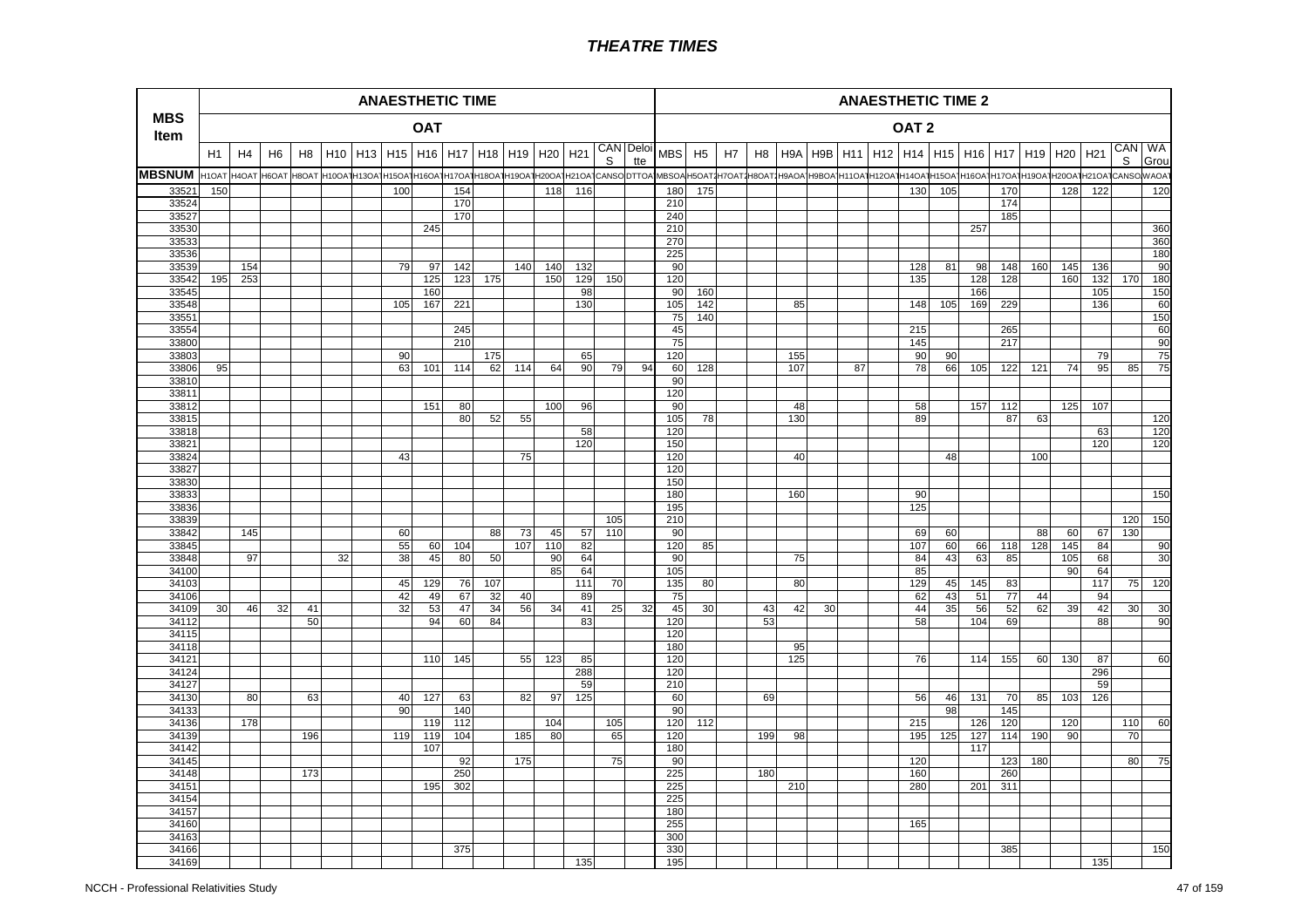|                                                                                                      |     |                            | <b>THEATRE TIME</b>   |     |            |                          |      |     |    |    |                |                |    |                      |                                  |    |                |  | <b>FREQUENCY</b>          |                |                      |                                       |                                                                                                                                                                                                                                |                      |                                  |                |                                                                 |                |   |   |
|------------------------------------------------------------------------------------------------------|-----|----------------------------|-----------------------|-----|------------|--------------------------|------|-----|----|----|----------------|----------------|----|----------------------|----------------------------------|----|----------------|--|---------------------------|----------------|----------------------|---------------------------------------|--------------------------------------------------------------------------------------------------------------------------------------------------------------------------------------------------------------------------------|----------------------|----------------------------------|----------------|-----------------------------------------------------------------|----------------|---|---|
| <b>MBS</b><br>Item                                                                                   |     |                            | <b>THT</b>            |     |            |                          |      |     |    |    |                |                |    |                      |                                  |    |                |  | <b>FQ</b>                 |                |                      |                                       |                                                                                                                                                                                                                                |                      |                                  |                |                                                                 |                |   |   |
|                                                                                                      | H2  | H3 H11 H13 H15 H18 H19 H21 |                       |     |            | C'mix C'mix C'mix<br>Pub | Priv | Oth | H1 | H3 | H4             | H <sub>6</sub> | H7 | H8                   |                                  |    |                |  |                           |                |                      |                                       | H9A   H9B   H10   H11   H12   H13   H14   H15   H16   H17   H18   H19   H20   H21                                                                                                                                              |                      |                                  |                | APH CAN C'mix C'mix C'mix Deloi<br>S   Pub   Priv   Other   tte |                |   |   |
| <b>MBSNUM</b> H2THT H3THT H11THT H13THT H15THT H18THT H19THT H21THT CMXPU CMXPV CMXOT FQH1 FQH3 FQH4 |     |                            |                       |     |            |                          |      |     |    |    |                |                |    |                      |                                  |    |                |  |                           |                |                      |                                       | FQH6 FQH7 FQH8 FQH9A FQH9B FQH10 FQH11 FQH12 FQH12 FQH13 FQH14 FQH15 FQH16 FQH17 FQH18 FQH19 FQH20 FQH21 FQAPH FQCAN FQCMX FQCMX FQCMX FQCMX FQCMX FQCMX FQCMX FQCMX FQCMX FQCMX FQCMX FQCMX FQCMX FQCMX FQCMX FQCMX FQCMX FQC |                      |                                  |                |                                                                 |                |   |   |
| 33521                                                                                                | 106 |                            | 135                   |     | 135        |                          |      |     | 11 |    |                |                |    |                      |                                  |    |                |  | $\vert$ 4                 | 1              |                      | 9                                     | 1                                                                                                                                                                                                                              | 2 <sup>1</sup>       | 16                               |                |                                                                 |                |   |   |
| 33524<br>33527                                                                                       |     |                            |                       |     |            |                          |      |     |    |    |                |                |    |                      |                                  |    |                |  |                           |                |                      | $\mathbf{1}$<br>$\overline{1}$        |                                                                                                                                                                                                                                |                      |                                  |                |                                                                 |                |   |   |
| 33530                                                                                                |     |                            |                       |     |            |                          |      |     |    |    |                |                |    |                      |                                  |    |                |  |                           |                | 1 <sup>1</sup>       |                                       |                                                                                                                                                                                                                                |                      |                                  |                |                                                                 |                |   |   |
| 33533                                                                                                |     |                            |                       |     |            |                          |      |     |    |    |                |                |    |                      |                                  |    |                |  |                           |                |                      |                                       |                                                                                                                                                                                                                                |                      |                                  |                |                                                                 |                |   |   |
| 33536<br>33539                                                                                       | 110 |                            | 98                    | 200 | 165        |                          |      |     |    |    | $\overline{1}$ |                |    |                      |                                  |    |                |  | 4                         | $\vert$ 4      | 1                    | 12                                    | 1 <sup>1</sup><br>1                                                                                                                                                                                                            | 5 <sub>1</sub>       | 30                               |                |                                                                 |                |   |   |
| 33542                                                                                                | 124 |                            | 180                   |     | 159        |                          |      |     | 1  |    | $\vert$ 1      |                |    |                      |                                  |    |                |  | 2                         |                | 1                    | $\mathbf{3}$                          | 1                                                                                                                                                                                                                              | 3 <sup>l</sup>       | $5\phantom{.0}$                  | $\mathbf{1}$   |                                                                 |                |   |   |
| 33545                                                                                                |     |                            |                       |     | 138        |                          |      |     |    |    |                |                |    |                      |                                  |    |                |  |                           |                | 1                    |                                       |                                                                                                                                                                                                                                | $\overline{2}$       | 8                                |                |                                                                 |                |   |   |
| 33548<br>33551                                                                                       |     |                            | 145                   |     | 158        |                          |      |     |    |    |                |                |    |                      | 1 <sup>1</sup>                   |    |                |  | $6 \overline{6}$          | 1              | 1                    | $\overline{4}$                        |                                                                                                                                                                                                                                | 3 <sup>l</sup>       | 30                               |                |                                                                 |                |   |   |
| 33554                                                                                                |     |                            |                       |     |            |                          |      |     |    |    |                |                |    |                      |                                  |    |                |  | 1                         |                |                      | $\overline{2}$                        |                                                                                                                                                                                                                                |                      | $6 \mid$                         |                |                                                                 |                |   |   |
| 33800                                                                                                |     |                            |                       |     |            |                          |      |     |    |    |                |                |    |                      |                                  |    |                |  | $\vert$ 1                 |                |                      | $\overline{2}$                        |                                                                                                                                                                                                                                |                      |                                  |                |                                                                 |                |   |   |
| 33803<br>33806                                                                                       | 73  | 103                        | 95<br>180<br>87<br>65 | 142 | 129        |                          |      |     | 1  |    |                |                |    |                      | $\mathbf{1}$<br>6                |    | 5 <sub>l</sub> |  | 1<br>34                   | 11             | 14                   | -1<br>33<br>1                         | 21<br>$5\overline{5}$                                                                                                                                                                                                          | $\mathbf{1}$<br>56   | 43                               | $\overline{2}$ |                                                                 |                |   | 8 |
| 33810                                                                                                |     |                            |                       |     |            |                          |      |     |    |    |                |                |    |                      |                                  |    |                |  |                           |                |                      |                                       |                                                                                                                                                                                                                                |                      |                                  |                |                                                                 |                |   |   |
| 33811                                                                                                |     |                            |                       |     |            |                          | 60   |     |    |    |                |                |    |                      |                                  |    |                |  |                           |                |                      |                                       |                                                                                                                                                                                                                                |                      |                                  |                |                                                                 | 1              |   |   |
| 33812<br>33815                                                                                       | 55  |                            | 65                    | 83  | 130        |                          |      |     |    |    |                |                |    |                      | 2 <sup>1</sup><br>8 <sup>1</sup> |    |                |  | $\overline{2}$<br>9       |                | 2                    | $\overline{2}$<br>$\overline{7}$<br>1 | 1<br>3 <sup>1</sup>                                                                                                                                                                                                            | $\overline{4}$       | $\overline{7}$<br>$\overline{7}$ |                |                                                                 |                |   |   |
| 33818                                                                                                | 60  |                            |                       |     | 71         |                          |      |     |    |    |                |                |    |                      |                                  |    |                |  |                           |                |                      |                                       |                                                                                                                                                                                                                                | 1                    |                                  |                |                                                                 |                |   |   |
| 33821                                                                                                |     |                            |                       | 335 | 190        |                          |      |     |    |    |                |                |    |                      |                                  |    |                |  |                           |                |                      |                                       | -1                                                                                                                                                                                                                             | 11                   |                                  |                |                                                                 |                |   |   |
| 33824<br>33827                                                                                       |     |                            | 49                    | 100 |            |                          |      |     |    |    |                |                |    |                      | $\mathbf{1}$                     |    |                |  |                           | $\overline{2}$ |                      |                                       | $\mathbf{1}$                                                                                                                                                                                                                   |                      | 32                               |                |                                                                 |                |   |   |
| 33830                                                                                                |     |                            |                       |     |            |                          |      |     |    |    |                |                |    |                      |                                  |    |                |  |                           |                |                      |                                       |                                                                                                                                                                                                                                |                      |                                  |                |                                                                 |                |   |   |
| 33833                                                                                                |     |                            |                       |     |            |                          |      |     |    |    |                |                |    |                      | $\mathbf{1}$                     |    |                |  | $\overline{2}$            |                |                      |                                       |                                                                                                                                                                                                                                |                      |                                  |                |                                                                 |                |   |   |
| 33836<br>33839                                                                                       |     |                            |                       |     |            |                          |      |     |    |    |                |                |    |                      |                                  |    |                |  | $\mathbf{1}$              |                |                      |                                       |                                                                                                                                                                                                                                |                      |                                  | $\overline{1}$ |                                                                 |                |   |   |
| 33842                                                                                                |     |                            | 60<br>100             | 100 | 107        |                          |      |     |    |    | $\overline{1}$ |                |    |                      |                                  |    |                |  | 9                         | $\mathbf{1}$   |                      | 11                                    | 2 <br>1                                                                                                                                                                                                                        | $\overline{7}$       | 41                               | $\mathbf{1}$   |                                                                 |                |   |   |
| 33845                                                                                                | 100 |                            | 60                    | 227 | 84         |                          |      |     |    |    |                |                |    |                      |                                  |    |                |  | 3 <sup>l</sup>            | 1 <sup>1</sup> | 1                    | $\mathbf{3}$                          | 2 <sup>1</sup><br>1                                                                                                                                                                                                            | 1                    | 19                               |                |                                                                 |                |   |   |
| 33848<br>34100                                                                                       | 35  |                            | 53<br>50              |     | 75<br>130  |                          |      |     |    |    | 2 <sup>1</sup> |                |    |                      | $\mathbf{1}$                     | 11 |                |  | $\overline{7}$<br>1       | 3 <sup>1</sup> | 1                    | $\overline{1}$<br>1 <sup>1</sup>      | 11<br>1                                                                                                                                                                                                                        | 9 <br>$\vert$ 1      | 8                                |                |                                                                 |                |   |   |
| 34103                                                                                                |     |                            | 110<br>105            |     | 151        | 46                       |      |     |    |    |                |                |    |                      | 2 <sup>1</sup>                   |    |                |  | $\overline{4}$            | $\vert$ 1      | 11                   | $5\phantom{.0}$<br>1                  |                                                                                                                                                                                                                                | 16                   | 6                                | $\overline{1}$ | $\overline{2}$                                                  |                |   |   |
| 34106                                                                                                | 83  |                            | 60<br>36              | 64  | 117        | 55                       | 34   |     |    |    |                |                |    |                      |                                  |    |                |  | $\overline{7}$            | $\mathbf{3}$   | 1                    | $\overline{2}$<br>$\mathbf{3}$        | $\mathbf{1}$                                                                                                                                                                                                                   | 16                   | 11                               |                | 1                                                               | 11             |   |   |
| 34109<br>34112                                                                                       | 27  |                            | 49<br>39<br>87        | 75  | 81<br>116  | 20                       | 38   | 35  | 1  |    | 5 <sup>1</sup> | 1              |    | 10<br>$\overline{1}$ | $\overline{1}$<br>1 <sup>1</sup> |    |                |  | 31<br>3                   | 7 <sup>1</sup> | 17<br>5 <sub>l</sub> | 31<br> 9 <br>$\overline{1}$<br>1      | 18<br>10                                                                                                                                                                                                                       | 36<br>$\overline{7}$ | 6                                | $\overline{1}$ | 10                                                              | 121            | 1 | 9 |
| 34115                                                                                                |     |                            |                       |     |            |                          |      |     |    |    |                |                |    |                      |                                  |    |                |  |                           |                |                      |                                       |                                                                                                                                                                                                                                |                      |                                  |                |                                                                 |                |   |   |
| 34118                                                                                                |     |                            |                       |     |            |                          |      |     |    |    |                |                |    |                      | $\mathbf{1}$                     |    |                |  |                           |                |                      |                                       |                                                                                                                                                                                                                                |                      |                                  |                |                                                                 |                |   |   |
| 34121<br>34124                                                                                       | 113 |                            |                       | 80  | 105<br>326 |                          |      |     |    |    |                |                |    |                      | $\overline{2}$                   |    |                |  | 5 <sup>1</sup>            |                | 11                   | 3                                     | $\overline{2}$<br>11                                                                                                                                                                                                           | 17<br>1              | <sup>7</sup>                     |                |                                                                 |                |   |   |
| 34127                                                                                                |     |                            |                       |     | 75         |                          |      |     |    |    |                |                |    |                      |                                  |    |                |  |                           |                |                      |                                       |                                                                                                                                                                                                                                | 1                    |                                  |                |                                                                 |                |   |   |
| 34130                                                                                                |     |                            | 74                    | 108 | 145        |                          | 54   |     |    |    | $\overline{1}$ |                |    | $\overline{1}$       |                                  |    |                |  | 12                        | $\overline{2}$ | 1                    | 6                                     | 2 <br>$\overline{7}$                                                                                                                                                                                                           | $\overline{2}$       |                                  |                |                                                                 | $\overline{2}$ |   |   |
| 34133<br>34136                                                                                       | 85  |                            | 125                   |     |            |                          |      |     |    |    | $\overline{1}$ |                |    |                      |                                  |    |                |  | 1                         | $\overline{2}$ | 7                    | $\mathbf{1}$<br>$\mathbf{3}$          | 1                                                                                                                                                                                                                              |                      |                                  | $\mathbf{1}$   |                                                                 |                |   |   |
| 34139                                                                                                | 95  |                            | 149                   | 200 |            |                          |      |     |    |    |                |                |    | 1                    | $\overline{2}$                   |    |                |  | 1                         | $\overline{4}$ | $\vert$ 2            | $\mathbf{3}$                          | 1<br>$\mathbf{1}$                                                                                                                                                                                                              |                      | 5                                | $\overline{2}$ |                                                                 |                |   |   |
| 34142                                                                                                |     |                            |                       |     |            |                          |      |     |    |    |                |                |    |                      |                                  |    |                |  |                           |                | 1                    |                                       |                                                                                                                                                                                                                                |                      |                                  |                |                                                                 |                |   |   |
| 34145<br>34148                                                                                       | 110 |                            |                       | 205 |            |                          |      |     |    |    |                |                |    | 11                   |                                  |    |                |  | $\mathbf{1}$<br>$2 \vert$ |                |                      | $\mathbf{3}$<br>$\mathbf{1}$          | $\mathbf{1}$                                                                                                                                                                                                                   |                      |                                  | $\mathbf{1}$   |                                                                 |                |   |   |
| 34151                                                                                                |     |                            |                       |     |            |                          |      |     |    |    |                |                |    |                      | $\mathbf{1}$                     |    |                |  | 1                         |                | 1                    | $\overline{2}$                        |                                                                                                                                                                                                                                |                      |                                  |                |                                                                 |                |   |   |
| 34154                                                                                                |     |                            |                       |     |            |                          |      |     |    |    |                |                |    |                      |                                  |    |                |  |                           |                |                      |                                       |                                                                                                                                                                                                                                |                      |                                  |                |                                                                 |                |   |   |
| 34157<br>34160                                                                                       |     |                            |                       |     |            |                          |      |     |    |    |                |                |    |                      |                                  |    |                |  | $\mathbf{1}$              |                |                      |                                       |                                                                                                                                                                                                                                |                      | 11                               |                |                                                                 |                |   |   |
| 34163                                                                                                |     |                            |                       |     |            |                          |      |     |    |    |                |                |    |                      |                                  |    |                |  |                           |                |                      |                                       |                                                                                                                                                                                                                                |                      |                                  |                |                                                                 |                |   |   |
| 34166                                                                                                |     |                            |                       |     |            |                          |      |     |    |    |                |                |    |                      |                                  |    |                |  |                           |                |                      | $\overline{1}$                        |                                                                                                                                                                                                                                |                      |                                  |                |                                                                 |                |   |   |
| 34169                                                                                                |     |                            |                       |     | 153        |                          |      |     |    |    |                |                |    |                      |                                  |    |                |  |                           |                |                      |                                       |                                                                                                                                                                                                                                | $\overline{2}$       |                                  |                |                                                                 |                |   |   |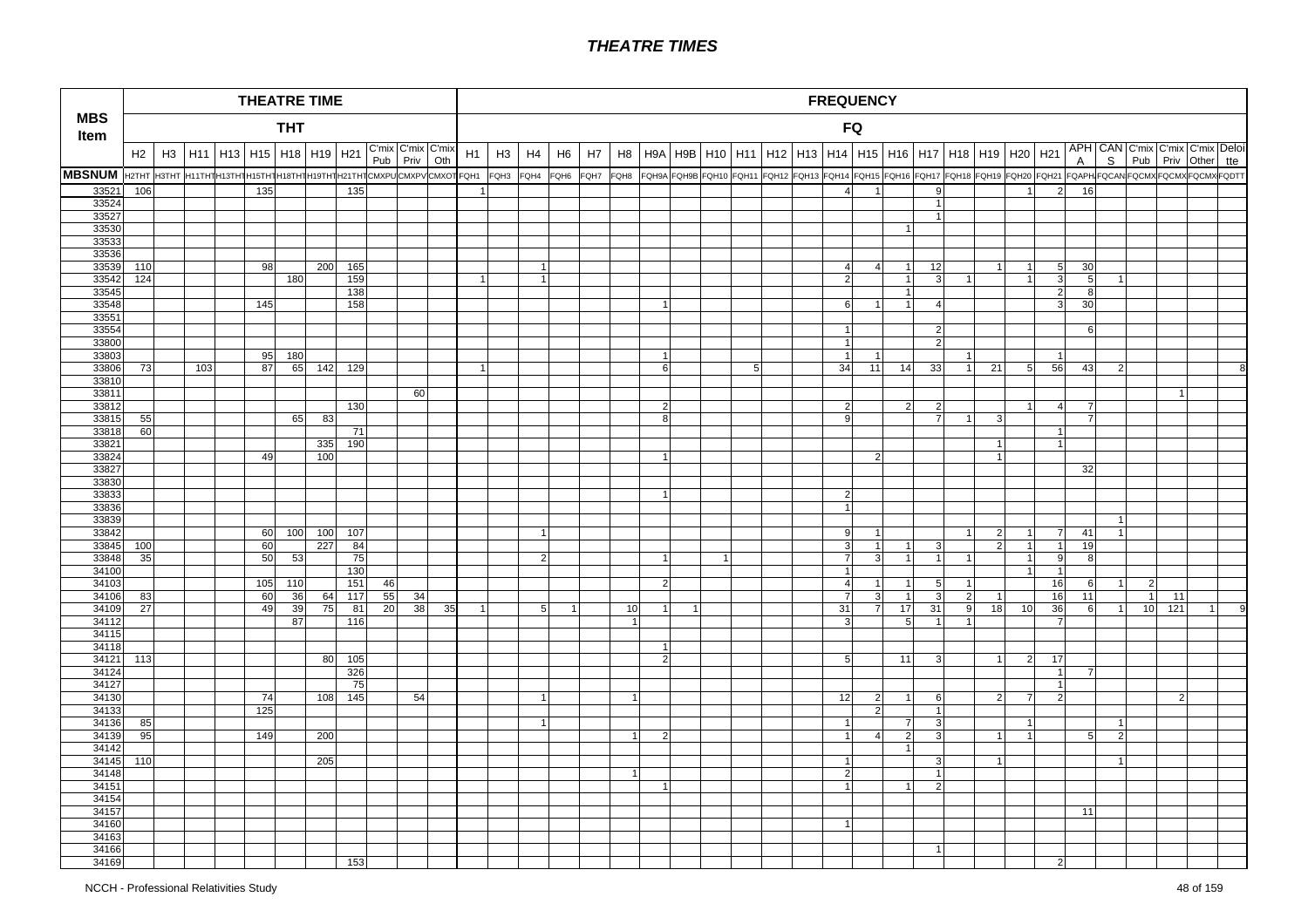|                    |            |                   |            | <b>AVERAGES</b>               |            |                        |                | <b>OP SKINTIME</b> |                       |    |          |          |                                                                                                                                                                                         |          |            | <b>OPERATION TIME</b> |           |          |                               |                 |     |     |          |          |    |                                                          |          | <b>OPERATION TIME 2</b> |          |          |           |          |                     |
|--------------------|------------|-------------------|------------|-------------------------------|------------|------------------------|----------------|--------------------|-----------------------|----|----------|----------|-----------------------------------------------------------------------------------------------------------------------------------------------------------------------------------------|----------|------------|-----------------------|-----------|----------|-------------------------------|-----------------|-----|-----|----------|----------|----|----------------------------------------------------------|----------|-------------------------|----------|----------|-----------|----------|---------------------|
| <b>MBS</b><br>Item |            | Operation<br>Time |            | Anaesthetic<br><b>Time</b>    |            | <b>Theatre</b><br>Time |                | <b>OST</b>         |                       |    |          |          |                                                                                                                                                                                         |          | <b>OPT</b> |                       |           |          |                               |                 |     |     |          |          |    |                                                          |          | OPT <sub>2</sub>        |          |          |           |          |                     |
|                    | <b>OST</b> |                   |            | OPT OPT2 OAT OAT2             |            | <b>THT</b>             | H <sub>4</sub> | H6 H11 H21         |                       | H1 |          |          | H8   H10   H13   H15   H16   H17   H18   H19   H20                                                                                                                                      |          |            |                       |           |          | APH   CAN   Deloi   Harv<br>A | <sub>S</sub>    | tte | ard |          |          |    | H8   H9A   H9B   H13   H15   H16   H17   H18   H19   H20 |          |                         |          |          |           |          | CAN<br><sub>S</sub> |
| <b>MBSNUM</b>      |            |                   |            | VOST AVOPT AVOPT2AVOAT AVOAT2 |            | AVTHT                  |                |                    |                       |    |          |          | 440ST  H6OST  H11OSTH21OSTH10PT  H8OPT  H10OPTH13OPTH15OPTH16OPTH18OPTH18OPTH120OPTAPHAO CANSO DTTOPTHARVO H8OPTH9AOPTH9AOPTH9AOPTH15OPTH16OPTH16OPTH18OPTH18OPTH18OPTH2OOPTH2OOPTCANSC |          |            |                       |           |          |                               |                 |     |     |          |          |    |                                                          |          |                         |          |          |           |          |                     |
| 34172              | 70         | 80                | 95         | 85                            | 141        | 154                    |                |                    | 70                    |    |          |          |                                                                                                                                                                                         |          |            |                       |           |          |                               | 80              |     |     |          |          |    |                                                          |          |                         |          |          |           |          | 95                  |
| 34175<br>34500     | 88         | 40<br>76          | 56<br>77   | 71<br>90                      | 93<br>99   | 108                    | 65             | 122                | 78                    |    |          |          |                                                                                                                                                                                         | 34       | 40<br>80   |                       | 35        |          | 92                            | 50<br>55        |     |     |          | 85       |    |                                                          |          | 38                      | 50<br>93 |          | 40        |          | 65<br>60            |
| 34503              |            | 57                | 65         | 80                            | 108        |                        |                |                    |                       |    |          |          |                                                                                                                                                                                         |          | 57         |                       |           |          |                               |                 |     |     |          |          |    |                                                          |          |                         | 65       |          |           |          |                     |
| 34506              | 9          |                   |            | 18                            | 25         | 35                     |                |                    |                       |    |          |          |                                                                                                                                                                                         |          |            |                       |           |          |                               |                 |     |     |          |          |    |                                                          |          |                         |          |          |           |          |                     |
| 34509              | 90         | 67                | 69         | 91                            | 96         | 112                    | 84             | 108                | 78                    |    | 60       |          | 71<br>59                                                                                                                                                                                | 66       | 57         |                       | 67        | 62       | 69                            | 89              |     |     | 66       | 50       |    | 73                                                       | 61       | 69                      | 63       |          | 72        | 70       | 93                  |
| 34512<br>34515     | 100<br>72  | 75<br>75          | 87<br>83   | 100<br>91                     | 108<br>93  | 126<br>90              | 57             |                    | 100<br>88             |    | 82       |          |                                                                                                                                                                                         | 63       | 59<br>79   |                       | 107<br>70 |          |                               | 90<br>77        |     | 48  | 871      | 93       |    |                                                          |          | 67                      | 66<br>85 |          | 113<br>77 |          | 96<br>85            |
| 34518              | 98         | 88                | 95         | 107                           | 116        | 118                    |                |                    | 98                    |    |          |          | 60                                                                                                                                                                                      | 149      | 68         |                       | 89        | 93       |                               | 72              |     |     |          |          |    |                                                          | 70       | 152                     | 76       |          | 99        | 97       | 78                  |
| 34521              |            | 65                | 73         | 95                            | 109        |                        |                |                    |                       |    |          |          |                                                                                                                                                                                         |          | 70         |                       |           |          | 60                            |                 |     |     |          |          |    |                                                          |          |                         | 73       |          |           |          |                     |
| 34524              | 53         |                   |            | 70                            | 81         | 57                     |                |                    | 53                    |    |          |          |                                                                                                                                                                                         |          |            |                       |           |          |                               |                 |     |     |          |          |    |                                                          |          |                         |          |          |           |          |                     |
| 34527              | 67         | 47                | 56         | 66                            | 70         | 78                     | 68             | 87                 | 48                    | 55 | 53       |          | 51                                                                                                                                                                                      | 49       | 37         | 48                    | 38        | 31       | 55                            | 53              | 44  |     | 58       | 55       |    | 97                                                       | 54       | 54                      | 44       | 53       | 45        | 39       | 60                  |
| 34528<br>34530     | 76<br>27   | 39<br>21          | 44<br>25   | 56<br>33                      | 59<br>40   | 69<br>47               | 14             | 33                 | 76<br>35              |    | 25       |          | 42<br>15 <sup>1</sup>                                                                                                                                                                   | 53<br>19 | 28<br>19   | 54<br>19              | 25<br>16  | 26<br>23 |                               | 44<br>29        |     |     | 29       | 25       | 21 |                                                          | 45<br>19 | 59<br>26                | 34<br>23 | 57<br>23 | 30<br>20  | 35<br>26 | 49<br>34            |
| 34533              |            |                   |            |                               | 129        |                        |                |                    |                       |    |          |          |                                                                                                                                                                                         |          |            |                       |           |          |                               |                 |     |     |          |          |    |                                                          |          |                         |          |          |           |          |                     |
| 34800              |            | 90                | 95         | 110                           | 108        |                        |                |                    |                       |    |          |          |                                                                                                                                                                                         |          | 90         |                       |           |          |                               |                 |     |     |          |          |    |                                                          |          |                         | 95       |          |           |          |                     |
| 34803              |            |                   |            |                               | 285        |                        |                |                    |                       |    |          |          |                                                                                                                                                                                         |          |            |                       |           |          |                               |                 |     |     |          |          |    |                                                          |          |                         |          |          |           |          |                     |
| 34806<br>34809     |            | 105<br>55         | 110<br>147 | 125<br>162                    | 138<br>224 | 165<br>197             |                |                    |                       |    |          |          | 105                                                                                                                                                                                     |          |            |                       | 55        |          |                               |                 |     |     |          | 234      |    |                                                          | 110      |                         |          |          | 60        |          |                     |
| 34812              |            |                   |            |                               | 137        |                        |                |                    |                       |    |          |          |                                                                                                                                                                                         |          |            |                       |           |          |                               |                 |     |     |          |          |    |                                                          |          |                         |          |          |           |          |                     |
| 34815              | 114        | 75                | 78         | 114                           | 126        | 153                    |                |                    | 114                   |    |          |          |                                                                                                                                                                                         | 75       |            |                       |           |          |                               |                 |     |     |          |          |    |                                                          |          | 78                      |          |          |           |          |                     |
| 34818              |            |                   |            |                               | 120        | 95                     |                |                    |                       |    |          |          |                                                                                                                                                                                         |          |            |                       |           |          |                               |                 |     |     |          |          |    |                                                          |          |                         |          |          |           |          |                     |
| 34821<br>34824     |            | 150               |            |                               | 150<br>90  | 200<br>56              |                |                    |                       |    |          |          |                                                                                                                                                                                         |          |            |                       |           |          |                               |                 |     | 150 |          |          |    |                                                          |          |                         |          |          |           |          |                     |
| 34827              |            |                   |            |                               | 105        |                        |                |                    |                       |    |          |          |                                                                                                                                                                                         |          |            |                       |           |          |                               |                 |     |     |          |          |    |                                                          |          |                         |          |          |           |          |                     |
| 34830              |            |                   |            |                               | 120        | 55                     |                |                    |                       |    |          |          |                                                                                                                                                                                         |          |            |                       |           |          |                               |                 |     |     |          |          |    |                                                          |          |                         |          |          |           |          |                     |
| 34833              |            |                   |            |                               | 135        |                        |                |                    |                       |    |          |          |                                                                                                                                                                                         |          |            |                       |           |          |                               |                 |     |     |          |          |    |                                                          |          |                         |          |          |           |          |                     |
| 35000<br>35003     | 20<br>52   | 44<br>61          | 47<br>65   | 48<br>87                      | 55<br>92   | 65<br>74               | 57             |                    | 20<br>47              | 40 | 58       |          | 50                                                                                                                                                                                      | 48<br>64 | 25<br>63   | 43<br>30              |           | 42       | 65                            | 88              | 94  |     | 62       | 60<br>46 |    |                                                          | 55       | 50<br>79                | 29<br>85 | 49<br>39 |           | 58       | 93                  |
| 35006              | 63         |                   | 90         | 69                            | 111        | 125                    |                |                    | 63                    |    |          |          |                                                                                                                                                                                         |          |            |                       |           |          |                               |                 |     |     |          | 90       |    |                                                          |          |                         |          |          |           |          |                     |
| 35009              | 28         | 55                | 62         | 68                            | 72         | 85                     |                |                    | 28                    |    |          |          |                                                                                                                                                                                         |          |            | 55                    | 55        |          |                               |                 |     |     |          |          |    |                                                          |          |                         |          | 58       | 65        |          |                     |
| 35012              |            |                   | 60         |                               | 85         |                        |                |                    |                       |    |          |          |                                                                                                                                                                                         |          |            |                       |           |          |                               |                 |     |     |          | 60       |    |                                                          |          |                         |          |          |           |          |                     |
| 35100<br>35103     | 35<br>37   | 30<br>22          | 36<br>27   | 45<br>43                      | 56<br>50   | 59<br>48               |                |                    | 35<br>$\overline{37}$ |    | 21<br>25 | 25<br>12 | 32                                                                                                                                                                                      | 28<br>27 | 43<br>24   |                       | 27<br>22  | 31       |                               | 32              |     |     | 26<br>27 |          | 20 |                                                          | 37       | 33<br>33                | 48<br>28 |          | 33<br>25  | 37       | 36                  |
| 35200              |            | 75                | 85         | 100                           | 102        | 67                     |                |                    |                       |    |          |          | 47                                                                                                                                                                                      |          | 103        |                       |           |          |                               |                 |     |     |          |          |    |                                                          | 60       |                         | 110      |          |           |          |                     |
| 35202              | 70         | 85                | 93         | 96                            | 106        | 111                    |                |                    | 70                    |    |          |          |                                                                                                                                                                                         |          | 85         |                       |           |          |                               |                 |     |     |          |          |    |                                                          |          |                         | 93       |          |           |          |                     |
| 35203              |            | 86                |            |                               | 120        |                        |                |                    |                       |    |          |          |                                                                                                                                                                                         |          |            |                       |           |          | 86                            |                 |     |     |          |          |    |                                                          |          |                         |          |          |           |          |                     |
| 35300<br>35303     |            | 58<br>64          | 68<br>69   | 62<br>74                      | 74<br>97   | 65<br>61               |                |                    |                       |    |          | 45<br>60 | 60<br>59                                                                                                                                                                                | 44<br>72 |            |                       |           |          |                               | 90 <sup>1</sup> | 50  |     |          |          |    |                                                          | 64<br>61 | 48<br>76                |          |          |           |          | 92                  |
| 35304              |            | 66                | 64         | 78                            | 86         | 75                     |                |                    |                       |    |          |          | 75                                                                                                                                                                                      |          |            |                       |           |          |                               |                 |     | 57  |          | 53       |    |                                                          | 76       |                         |          |          |           |          |                     |
| 35305              |            | 52                | 56         | 52                            | 88         | 77                     |                |                    |                       |    |          |          | 52                                                                                                                                                                                      |          |            |                       |           |          |                               |                 |     |     |          | 60       |    |                                                          | 53       |                         |          |          |           |          |                     |
| 35306              |            | 113               | 119        | 155                           | 125        | 108                    |                |                    |                       |    |          |          | 53                                                                                                                                                                                      |          | 107 180    |                       |           |          |                               |                 |     |     |          |          |    |                                                          | 63       | 110                     | 184      |          |           |          |                     |
| 35309              |            | 72                | 72         | 83                            | 120        | 62                     |                |                    |                       |    |          |          | 72                                                                                                                                                                                      |          |            |                       |           |          |                               |                 |     |     |          |          |    |                                                          | 72       |                         |          |          |           |          |                     |
| 35310<br>35312     | 60         | 65                | 62         | 68                            | 79<br>90   | 87                     |                |                    | 60                    |    |          |          | 65                                                                                                                                                                                      |          |            |                       |           |          |                               |                 |     |     |          | 57       |    |                                                          | 66       |                         |          |          |           |          |                     |
| 35315              |            |                   |            |                               | 105        |                        |                |                    |                       |    |          |          |                                                                                                                                                                                         |          |            |                       |           |          |                               |                 |     |     |          |          |    |                                                          |          |                         |          |          |           |          |                     |
| 35317              |            | 42                | 42         | 45                            | 38         | 40                     |                |                    |                       |    |          |          |                                                                                                                                                                                         | 42       |            |                       |           |          |                               |                 |     |     |          |          |    |                                                          |          | 42                      |          |          |           |          |                     |
| 35318              |            |                   |            |                               | 15         | 13                     |                |                    |                       |    |          |          |                                                                                                                                                                                         |          |            |                       |           |          |                               |                 |     |     |          |          |    |                                                          |          |                         |          |          |           |          |                     |
| 35319<br>35320     |            | 98                | 98         | 98                            | 93<br>105  | 72                     |                |                    |                       |    |          |          | 98                                                                                                                                                                                      |          |            |                       |           |          |                               |                 |     |     |          |          |    |                                                          | 98       |                         |          |          |           |          |                     |
| 35321              |            | 125               | 125        | 125                           | 122        | 94                     |                |                    |                       |    |          |          | 125                                                                                                                                                                                     |          |            |                       |           |          |                               |                 |     |     |          |          |    |                                                          | 125      |                         |          |          |           |          |                     |
| 35324              |            |                   |            |                               | 60         | 45                     |                |                    |                       |    |          |          |                                                                                                                                                                                         |          |            |                       |           |          |                               |                 |     |     |          |          |    |                                                          |          |                         |          |          |           |          |                     |
| 35327              |            |                   |            |                               | 60         |                        |                |                    |                       |    |          |          |                                                                                                                                                                                         |          |            |                       |           |          |                               |                 |     |     |          |          |    |                                                          |          |                         |          |          |           |          |                     |
| 35330              |            | 61                | 63         | 58                            | 71         | 56                     |                |                    |                       |    |          | 52       | 63                                                                                                                                                                                      |          |            |                       |           |          |                               |                 |     | 69  |          |          |    |                                                          | 63       |                         |          |          |           |          |                     |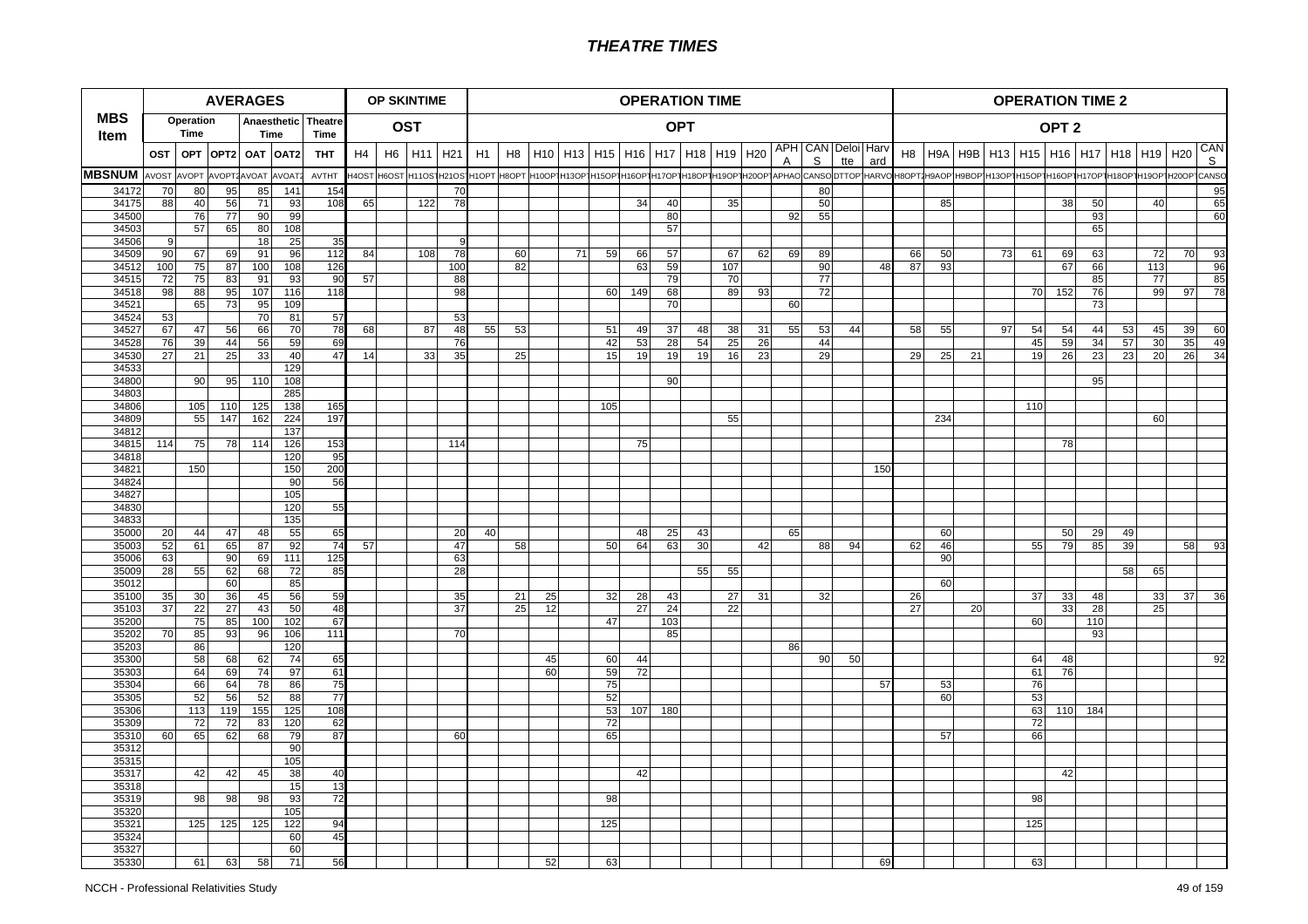|                    |    |                 |                |                       |                                                                                          |          | <b>ANAESTHETIC TIME</b> |          |          |                                                                 |          |          |                       |            |           |                |    |                |                  |    |     |    |                  | <b>ANAESTHETIC TIME 2</b>                                                                            |          |          |          |          |          |             |           |
|--------------------|----|-----------------|----------------|-----------------------|------------------------------------------------------------------------------------------|----------|-------------------------|----------|----------|-----------------------------------------------------------------|----------|----------|-----------------------|------------|-----------|----------------|----|----------------|------------------|----|-----|----|------------------|------------------------------------------------------------------------------------------------------|----------|----------|----------|----------|----------|-------------|-----------|
| <b>MBS</b><br>Item |    |                 |                |                       |                                                                                          |          | <b>OAT</b>              |          |          |                                                                 |          |          |                       |            |           |                |    |                |                  |    |     |    | OAT <sub>2</sub> |                                                                                                      |          |          |          |          |          |             |           |
|                    | H1 | H4              | H <sub>6</sub> | H <sub>8</sub>        | H10   H13   H15   H16   H17                                                              |          |                         |          |          | H <sub>18</sub> H <sub>19</sub> H <sub>20</sub> H <sub>21</sub> |          |          | CAN Deloi<br>S<br>tte | <b>MBS</b> |           | H <sub>5</sub> | H7 | H <sub>8</sub> | H <sub>9</sub> A |    |     |    |                  | H9B   H11   H12   H14   H15   H16   H17   H19   H20   H21                                            |          |          |          |          |          | CAN WA<br>S | Grou      |
| <b>MBSNUM</b>      |    |                 |                |                       | H1OAT H4OAT H6OAT H8OAT H10OATH13OATH15OATH16OATH17OATH18OATH19OATH20OATH21OATCANSODTTOA |          |                         |          |          |                                                                 |          |          |                       |            |           |                |    |                |                  |    |     |    |                  | MBSOA H5OAT2H7OAT2H8OAT2H9AOA H9BOA H11OATH12OATH14OATH15OATH16OATH17OATH19OATH20OATH21OATCANSO WAOA |          |          |          |          |          |             |           |
| 34172              |    |                 |                |                       |                                                                                          |          |                         |          |          |                                                                 |          | 85       | 85                    |            | 180       |                |    |                |                  |    |     |    |                  |                                                                                                      |          |          |          |          | 102      | 100         | 180       |
| 34175              |    | 90 <sup>1</sup> |                |                       |                                                                                          |          | 61                      | 68       |          | 53                                                              |          | 95       | 60                    |            | 150       |                |    |                | 95               |    | 140 |    | 81               |                                                                                                      | 65       | 78       | 58       |          | 101      | 75          | 90        |
| 34500              |    |                 |                |                       |                                                                                          |          |                         | 115      |          |                                                                 |          |          | 65                    |            | 90        |                |    |                |                  |    |     |    | 108              |                                                                                                      |          | 128      |          |          |          | 70          |           |
| 34503              |    |                 |                |                       |                                                                                          |          |                         | 80       |          |                                                                 |          |          |                       |            | 135       |                |    |                |                  |    |     |    | 100              |                                                                                                      |          | 88       |          |          |          |             |           |
| 34506<br>34509     |    | 118             |                | 73                    | 100                                                                                      | 73       | 94                      | 87       |          | 98                                                              | 79       | 18<br>84 | 102                   |            | 30<br>135 |                |    | 78             | 65               |    | 131 |    | 99               | 75                                                                                                   | 98       | 93       | 104      | 87       | 19<br>87 | 105         | 90        |
| 34512              |    |                 |                | 91                    |                                                                                          |          | 77                      | 90       |          | 126                                                             |          | 110      | 108                   |            | 120       |                |    | 96             | 111              |    |     |    | 120              |                                                                                                      | 81       | 98       | 133      |          | 116      | 113         | 90        |
| 34515              |    | 83              |                |                       |                                                                                          |          |                         | 107      |          | 90                                                              |          | 95       | 82                    |            | 90        |                |    |                |                  |    |     |    | 71               |                                                                                                      |          | $114$    | 97       |          | 98       | 90          |           |
| 34518              |    |                 |                |                       |                                                                                          | 70       | 170                     | 95       |          | 107                                                             | 119      | 108      | 83                    |            | 150       | 110            |    |                |                  |    |     |    | 105              | 80                                                                                                   | 173      | 103      | 117      | 123      | 113      | 90          |           |
| 34521              |    |                 |                |                       |                                                                                          |          |                         | 95       |          |                                                                 |          |          |                       |            | 120       | 115            |    |                |                  |    |     |    | 150              |                                                                                                      |          | 98       |          |          |          |             | 60        |
| 34524              |    |                 |                |                       |                                                                                          |          |                         |          |          |                                                                 |          | 70       |                       |            | 90        |                |    |                |                  |    |     |    | 75               |                                                                                                      |          |          |          |          | 77       |             |           |
| 34527              | 73 | 99              |                | 67                    | 110                                                                                      | 62       | 65                      | 55       | 58       | 54                                                              | 46       | 57       | 58                    | 54         | 90<br>60  | 77             |    | 72             | 74               |    | 105 | 85 | 50               | 66                                                                                                   | 71       | 62       | 61       | 54       | 59       | 65          | 60        |
| 34528<br>34530     |    | 39              |                | 35                    |                                                                                          | 55<br>20 | 69<br>29                | 47<br>35 | 65<br>28 | 31<br>27                                                        | 47<br>38 | 85<br>42 | 51<br>34              |            | 60        | 50             |    | 39             | 30               | 30 | 52  |    | 53<br>38         | 57<br>24                                                                                             | 74<br>35 | 53<br>39 | 36<br>30 | 55<br>42 | 89<br>45 | 56<br>39    | 60<br>45  |
| 34533              |    |                 |                |                       |                                                                                          |          |                         |          |          |                                                                 |          |          |                       |            | 150       |                |    |                |                  |    |     |    | 108              |                                                                                                      |          |          |          |          |          |             |           |
| 34800              |    |                 |                |                       |                                                                                          |          |                         | 110      |          |                                                                 |          |          |                       |            | 120       |                |    |                |                  |    |     |    |                  |                                                                                                      |          | 115      |          |          |          |             | 90        |
| 34803              |    |                 |                |                       |                                                                                          |          |                         |          |          |                                                                 |          |          |                       |            | 285       |                |    |                |                  |    |     |    |                  |                                                                                                      |          |          |          |          |          |             |           |
| 34806              |    |                 |                |                       |                                                                                          | 125      |                         |          |          |                                                                 |          |          |                       |            | 165       |                |    |                |                  |    |     |    |                  | 130                                                                                                  |          |          |          |          |          |             | 120       |
| 34809              |    |                 |                |                       |                                                                                          |          |                         |          |          | 75                                                              |          | 248      |                       |            | 165       |                |    |                | 259              |    |     |    |                  |                                                                                                      |          |          |          |          | 248      |             |           |
| 34812              |    |                 |                |                       |                                                                                          |          |                         |          |          |                                                                 |          |          |                       |            | 150       |                |    |                |                  |    |     |    | 170              |                                                                                                      |          |          |          |          |          |             | 90        |
| 34815              |    |                 |                |                       |                                                                                          |          | 101                     |          |          |                                                                 |          | 126      |                       |            | 150       |                |    |                |                  |    |     |    |                  |                                                                                                      | 104      |          |          |          | 129      |             | 120       |
| 34818              |    |                 |                |                       |                                                                                          |          |                         |          |          |                                                                 |          |          |                       |            | 120       |                |    |                |                  |    |     |    |                  |                                                                                                      |          |          |          |          |          |             |           |
| 34821<br>34824     |    |                 |                |                       |                                                                                          |          |                         |          |          |                                                                 |          |          |                       |            | 150<br>90 |                |    |                |                  |    |     |    |                  |                                                                                                      |          |          |          |          |          |             |           |
| 34827              |    |                 |                |                       |                                                                                          |          |                         |          |          |                                                                 |          |          |                       |            | 120       |                |    |                |                  |    |     |    |                  |                                                                                                      |          |          |          |          |          |             | 90        |
| 34830              |    |                 |                |                       |                                                                                          |          |                         |          |          |                                                                 |          |          |                       |            | 120       |                |    |                |                  |    |     |    |                  |                                                                                                      |          |          |          |          |          |             |           |
| 34833              |    |                 |                |                       |                                                                                          |          |                         |          |          |                                                                 |          |          |                       |            | 135       |                |    |                |                  |    |     |    |                  |                                                                                                      |          |          |          |          |          |             |           |
| 35000              |    |                 |                |                       |                                                                                          |          | 52                      | 50       | 57       |                                                                 |          | 35       |                       |            | 90        | 33             |    |                | 70               |    |     |    | 56               |                                                                                                      | 54       | 54       |          |          | 42       |             | 45        |
| 35003              |    | 85              |                | 75                    |                                                                                          | 80       | 83                      | 133      | 49       |                                                                 | 95       | 68       | 95                    | 103        | 120       | 45             |    | 78             | 88               |    |     |    |                  | 85                                                                                                   | 98       | 155      |          | 112      | 75       | 100         | 60        |
| 35006              |    |                 |                |                       |                                                                                          |          |                         |          |          |                                                                 |          | 69       |                       |            | 150       |                |    |                | 95               |    |     |    |                  |                                                                                                      |          |          |          |          | 79       |             | 120       |
| 35009              |    |                 |                |                       |                                                                                          |          |                         |          | 65       | 105                                                             |          | 34       |                       |            | 90        | 60             |    |                |                  |    |     |    |                  |                                                                                                      |          |          | 115      |          | 36       |             | 60        |
| 35012              |    | 37              |                |                       |                                                                                          | 45       | 39                      |          |          |                                                                 | 53       | 51       | 38                    |            | 90<br>120 | 30             |    | 40             | 80               |    |     |    | 57               |                                                                                                      | 44       |          | 54       | 59       |          | 43          |           |
| 35100<br>35103     |    |                 |                | 35<br>43 <sub>1</sub> | 35<br>27                                                                                 |          | 40                      | 65<br>41 |          | 48<br>52                                                        |          | 53       |                       |            | 105       |                |    | 45             |                  | 30 |     |    | 37               | 50                                                                                                   | 46       | 71<br>46 | 55       |          | 55<br>56 |             | 45<br>30  |
| 35200              |    |                 |                |                       |                                                                                          | 47       |                         | 153      |          |                                                                 |          |          |                       |            | 45        |                |    |                |                  |    |     |    | 125              | 60                                                                                                   |          | 160      |          |          |          |             | 120       |
| 35202              |    |                 |                |                       |                                                                                          |          |                         | 111      |          |                                                                 |          | 81       |                       |            | 120       |                |    |                |                  |    |     |    | 95               |                                                                                                      |          | 119      |          |          | 92       |             |           |
| 35203              |    |                 |                |                       |                                                                                          |          |                         |          |          |                                                                 |          |          |                       |            |           |                |    |                |                  |    |     |    |                  |                                                                                                      |          |          |          |          |          |             | 120       |
| 35300              |    |                 |                |                       | 45                                                                                       | 62       | 53                      |          |          |                                                                 |          |          | 90                    | 61         | 60        |                |    |                |                  |    |     |    | 77               | 67                                                                                                   | 58       |          |          |          |          | 92          | 90        |
| 35303              |    |                 |                |                       | 60                                                                                       | 63       | 99                      |          |          |                                                                 |          |          |                       |            | 60        |                |    |                |                  |    |     |    | 138              | 66                                                                                                   | 103      |          |          |          |          |             | 120       |
| 35304              |    |                 |                |                       |                                                                                          | 78       |                         |          |          |                                                                 |          |          |                       |            | 90        |                |    |                | 53               |    |     |    |                  | 79                                                                                                   |          |          |          |          |          |             | 120       |
| 35305              |    |                 |                |                       |                                                                                          | 52       |                         |          |          |                                                                 |          |          |                       |            | 120       |                |    |                | 60               |    |     |    |                  | 53                                                                                                   |          |          |          |          |          |             | 120       |
| 35306<br>35309     |    |                 |                |                       |                                                                                          | 78<br>83 | 127                     | 260      |          |                                                                 |          |          |                       |            | 90<br>120 |                |    |                |                  |    |     |    | 90<br>155        | 88<br>83                                                                                             | 130      | 264      |          |          |          |             | 90<br>120 |
| 35310              |    |                 |                |                       |                                                                                          | 66       |                         |          |          |                                                                 |          | 70       |                       |            | 120       |                |    |                | 58               |    |     |    |                  | 67                                                                                                   |          |          |          |          | 72       |             |           |
| 35312              |    |                 |                |                       |                                                                                          |          |                         |          |          |                                                                 |          |          |                       |            | 90        |                |    |                |                  |    |     |    |                  |                                                                                                      |          |          |          |          |          |             |           |
| 35315              |    |                 |                |                       |                                                                                          |          |                         |          |          |                                                                 |          |          |                       |            | 90        |                |    |                |                  |    |     |    |                  |                                                                                                      |          |          |          |          |          |             | 120       |
| 35317              |    |                 |                |                       |                                                                                          |          | 45                      |          |          |                                                                 |          |          |                       |            | 30        |                |    |                |                  |    |     |    |                  |                                                                                                      | 46       |          |          |          |          |             |           |
| 35318              |    |                 |                |                       |                                                                                          |          |                         |          |          |                                                                 |          |          |                       |            |           |                |    |                |                  |    |     |    | 15               |                                                                                                      |          |          |          |          |          |             |           |
| 35319              |    |                 |                |                       |                                                                                          | 98       |                         |          |          |                                                                 |          |          |                       |            | 75        |                |    |                |                  |    |     |    | 105              | 98                                                                                                   |          |          |          |          |          |             |           |
| 35320              |    |                 |                |                       |                                                                                          |          |                         |          |          |                                                                 |          |          |                       |            | 105       |                |    |                |                  |    |     |    |                  |                                                                                                      |          |          |          |          |          |             |           |
| 35321              |    |                 |                |                       |                                                                                          | 125      |                         |          |          |                                                                 |          |          |                       |            | 60        |                |    |                |                  |    |     |    | 183              | 125                                                                                                  |          |          |          |          |          |             | 120       |
| 35324<br>35327     |    |                 |                |                       |                                                                                          |          |                         |          |          |                                                                 |          |          |                       |            | 60<br>60  |                |    |                |                  |    |     |    |                  |                                                                                                      |          |          |          |          |          |             |           |
| 35330              |    |                 |                |                       | 52                                                                                       | 63       |                         |          |          |                                                                 |          |          |                       |            | 105       |                |    |                |                  |    |     |    |                  | 63                                                                                                   |          |          |          |          |          |             | 45        |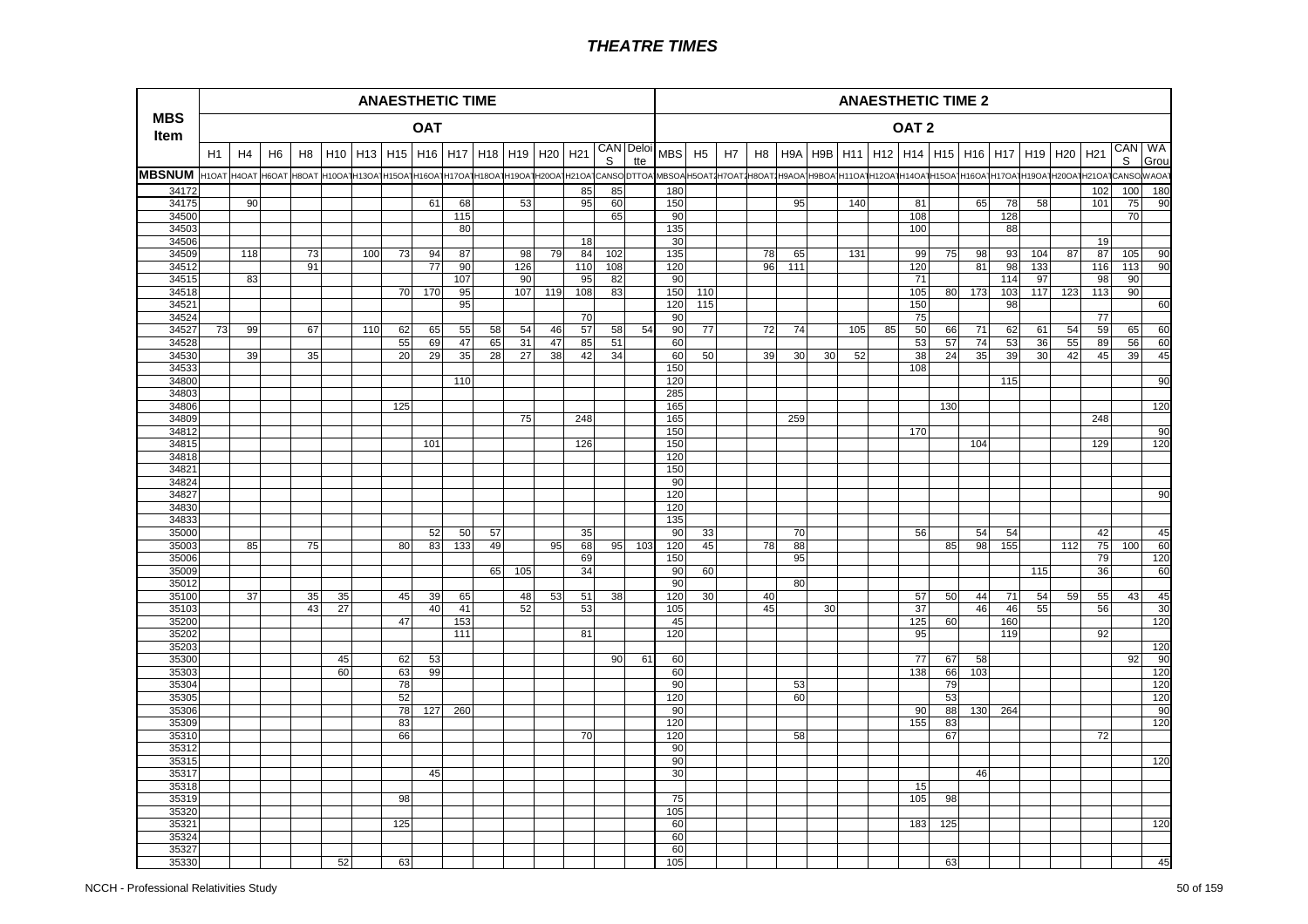|                           |          |         | <b>THEATRE TIME</b>        |                      |            |          |                               |     |                |    |                      |                |                                  |                  |   |              |                | <b>FREQUENCY</b>               |                                  |                                                                                                                                                                                                                                |                                              |                |                |                 |                                   |                                                       |                           |   |              |
|---------------------------|----------|---------|----------------------------|----------------------|------------|----------|-------------------------------|-----|----------------|----|----------------------|----------------|----------------------------------|------------------|---|--------------|----------------|--------------------------------|----------------------------------|--------------------------------------------------------------------------------------------------------------------------------------------------------------------------------------------------------------------------------|----------------------------------------------|----------------|----------------|-----------------|-----------------------------------|-------------------------------------------------------|---------------------------|---|--------------|
| <b>MBS</b><br><b>Item</b> |          |         | <b>THT</b>                 |                      |            |          |                               |     |                |    |                      |                |                                  |                  |   |              |                | <b>FQ</b>                      |                                  |                                                                                                                                                                                                                                |                                              |                |                |                 |                                   |                                                       |                           |   |              |
|                           | H2       |         | H3 H11 H13 H15 H18 H19 H21 |                      |            |          | C'mix C'mix C'mix<br>Pub Priv | Oth | H1             | H3 | H4<br>H <sub>6</sub> | H7             |                                  |                  |   |              |                |                                |                                  | H8   H9A   H9B   H10   H11   H12   H13   H14   H15   H16   H17   H18   H19   H20   H21                                                                                                                                         |                                              |                |                | $\Delta$        | S                                 | APH CAN C'mix C'mix C'mix Deloi<br>Pub Priv Other tte |                           |   |              |
|                           |          |         |                            |                      |            |          |                               |     |                |    |                      |                |                                  |                  |   |              |                |                                |                                  | MBSNUM  H2THT  H3THT  H3THT H13THT H13THT H18THT H18THT H21THT CMXPU CMXPV CMXOT FQH1  FQH3  FQH4  FQH6  FQH6  FQH8  FQH9 GH9B GAH19 FQH13 FQH18 FQH14 FQH15 FQH16 FQH17 FQH18 FQH19 FQH20 FQH21 FQAH2 FQCMX FQCMX FQCMX FQCMX |                                              |                |                |                 |                                   |                                                       |                           |   |              |
| 34172                     |          |         |                            |                      | 154        |          |                               |     |                |    |                      |                |                                  |                  |   |              |                |                                |                                  |                                                                                                                                                                                                                                |                                              |                | 1              |                 | $\mathbf{1}$                      |                                                       |                           |   |              |
| 34175                     |          | 162     |                            | 65                   | 121        |          | 85                            |     |                |    | $\mathbf{1}$         |                | $\mathbf{1}$                     |                  | 1 |              |                | 7                              |                                  | $5\phantom{.0}$<br>1                                                                                                                                                                                                           | 2 <sup>1</sup>                               |                | 5 <sup>1</sup> |                 | $\mathbf{1}$                      |                                                       | $\overline{1}$            |   |              |
| 34500<br>34503            |          |         |                            |                      |            |          |                               |     |                |    |                      |                |                                  |                  |   |              |                | 5 <sub>5</sub><br>$\mathbf{1}$ |                                  | $\overline{1}$<br>$\mathbf{3}$                                                                                                                                                                                                 |                                              |                |                | 5               | $\mathbf{1}$                      |                                                       |                           |   |              |
| 34506                     |          |         |                            |                      | 35         |          |                               |     |                |    |                      |                |                                  |                  |   |              |                |                                |                                  |                                                                                                                                                                                                                                |                                              |                | $\vert$ 1      |                 |                                   |                                                       |                           |   |              |
| 34509                     |          |         | 152 102 103                | 118                  | 111        |          | 83                            |     |                |    | $\overline{4}$       | 6              | $\mathbf 1$                      |                  | 3 |              | 11             | 68                             | $\overline{7}$                   | 25<br>13                                                                                                                                                                                                                       | 23                                           | 11             | 113            | $\overline{22}$ | $\overline{4}$                    |                                                       | 9                         |   |              |
| 34512                     |          |         |                            | 165                  | 137        |          | 75                            |     |                |    |                      | $\overline{2}$ | $\vert$                          |                  |   |              |                | 17                             |                                  | 52<br>$\overline{4}$                                                                                                                                                                                                           | 8 <sup>1</sup>                               |                | 5 <sub>l</sub> |                 | $\overline{4}$                    |                                                       | 2 <sup>1</sup>            |   |              |
| 34515<br>34518            |          |         | 100                        | 112<br>129           | 117<br>141 |          | 40<br>103                     |     |                |    | $\overline{2}$       |                |                                  |                  |   |              |                | $\overline{4}$<br>19           | $1\vert$                         | 17<br>31<br>3 <sup>1</sup>                                                                                                                                                                                                     | 8 <sup>1</sup><br>8 <sup>1</sup>             | $\overline{2}$ | 51<br>38       |                 | $\mathbf{1}$<br>$\mathbf{3}$      |                                                       | $\mathbf{1}$<br>$2 \vert$ |   |              |
| 34521                     |          |         |                            |                      |            |          |                               |     |                |    |                      |                |                                  |                  |   |              |                | $\vert$ 1                      |                                  | $\overline{1}$                                                                                                                                                                                                                 |                                              |                |                | 10              |                                   |                                                       |                           |   |              |
| 34524                     |          |         |                            |                      | 100        | 34       | 37                            |     |                |    |                      |                |                                  |                  |   |              |                | $\mathbf{1}$                   |                                  |                                                                                                                                                                                                                                |                                              |                | 3 <sup>1</sup> |                 |                                   | $\overline{7}$                                        | $\overline{1}$            |   |              |
| 34527                     | 67       | 123 117 | 83                         | 63<br>79             | 78         | 60       | 55                            | 55  | $\overline{2}$ |    | 81                   | $6 \mid$       | 2                                |                  | 3 | $\mathbf{1}$ | $\overline{2}$ | 237                            | 13                               | 50<br>108<br>24                                                                                                                                                                                                                | 71                                           | $\overline{2}$ | 24             | 90              | 16                                | 12                                                    | 73                        | 1 | 20           |
| 34528<br>34530            | 55<br>36 | 69      | 80<br>37                   | 68<br>60<br>32<br>44 | 118<br>91  | 48<br>37 | 51<br>28                      |     |                |    | $\vert$ 1            | $\overline{2}$ | $\mathbf{1}$<br>11               |                  | 3 |              |                | 251<br>86                      | $\overline{4}$<br>$\overline{7}$ | 77<br>22<br>20<br>36                                                                                                                                                                                                           | $\overline{3}$<br>$\overline{5}$<br>10<br>36 | 11<br>11       | 6<br>29        |                 | $\overline{5}$<br>$6\overline{6}$ | $\vert$ 2<br>25                                       | 22<br>48                  |   |              |
| 34533                     |          |         |                            |                      |            |          |                               |     |                |    |                      |                |                                  |                  |   |              |                | $\overline{4}$                 |                                  |                                                                                                                                                                                                                                |                                              |                |                |                 |                                   |                                                       |                           |   |              |
| 34800                     |          |         |                            |                      |            |          |                               |     |                |    |                      |                |                                  |                  |   |              |                |                                |                                  | $\mathbf{1}$                                                                                                                                                                                                                   |                                              |                |                |                 |                                   |                                                       |                           |   |              |
| 34803                     |          |         |                            |                      |            |          |                               |     |                |    |                      |                |                                  |                  |   |              |                |                                |                                  |                                                                                                                                                                                                                                |                                              |                |                |                 |                                   |                                                       |                           |   |              |
| 34806<br>34809            |          |         | 165                        | 105                  |            |          |                               |     |                |    |                      |                | 10                               |                  |   |              |                |                                | 1                                |                                                                                                                                                                                                                                | $\overline{1}$                               |                | 1              |                 |                                   |                                                       |                           |   |              |
| 34812                     |          |         |                            |                      | 289        |          |                               |     |                |    |                      |                |                                  |                  |   |              |                | 1                              |                                  |                                                                                                                                                                                                                                |                                              |                |                |                 |                                   |                                                       |                           |   |              |
| 34815                     |          |         |                            |                      | 153        |          |                               |     |                |    |                      |                |                                  |                  |   |              |                |                                |                                  | 11                                                                                                                                                                                                                             |                                              |                | $\overline{2}$ |                 |                                   |                                                       |                           |   |              |
| 34818                     |          |         |                            |                      |            |          | 95                            |     |                |    |                      |                |                                  |                  |   |              |                |                                |                                  |                                                                                                                                                                                                                                |                                              |                |                |                 |                                   |                                                       | $\overline{1}$            |   |              |
| 34821                     | 200      |         |                            |                      |            |          |                               |     |                |    |                      |                |                                  |                  |   |              |                |                                |                                  |                                                                                                                                                                                                                                |                                              |                |                |                 |                                   |                                                       |                           |   |              |
| 34824<br>34827            |          |         |                            |                      |            |          | 56                            |     |                |    |                      |                |                                  |                  |   |              |                |                                |                                  |                                                                                                                                                                                                                                |                                              |                |                |                 |                                   |                                                       | 5 <sup>1</sup>            |   |              |
| 34830                     |          |         |                            |                      |            |          | 55                            |     |                |    |                      |                |                                  |                  |   |              |                |                                |                                  |                                                                                                                                                                                                                                |                                              |                |                |                 |                                   |                                                       | 1                         |   |              |
| 34833                     |          |         |                            |                      |            |          |                               |     |                |    |                      |                |                                  |                  |   |              |                |                                |                                  |                                                                                                                                                                                                                                |                                              |                |                |                 |                                   |                                                       |                           |   |              |
| 35000                     | 34       |         |                            | 63                   | 99         |          |                               |     | 11             |    |                      |                | $\mathbf{1}$                     |                  |   |              |                | 9                              | $\mathbf{1}$                     | 2 <br>$\mathbf{1}$                                                                                                                                                                                                             | 8                                            |                |                | 1 133           |                                   |                                                       |                           |   |              |
| 35003<br>35006            |          |         | 95                         | 57                   | 108<br>125 |          | 37                            |     |                |    | $\overline{1}$       | 5 <sup>1</sup> | $\overline{2}$<br>1 <sup>1</sup> |                  |   |              |                |                                |                                  | $\mathbf{3}$<br>3 <sup>1</sup>                                                                                                                                                                                                 | 5 <sub>5</sub>                               | $\mathbf{3}$   | 9<br>1         |                 | $\mathbf{3}$                      |                                                       | $5\phantom{.0}$           |   |              |
| 35009                     |          |         |                            | 68<br>125            | 62         |          |                               |     |                |    |                      |                |                                  |                  |   |              |                |                                |                                  |                                                                                                                                                                                                                                | 1<br>$\overline{1}$                          |                | 9 <sup>1</sup> |                 |                                   |                                                       |                           |   |              |
| 35012                     |          |         |                            |                      |            |          |                               |     |                |    |                      |                | $\overline{1}$                   |                  |   |              |                |                                |                                  |                                                                                                                                                                                                                                |                                              |                |                |                 |                                   |                                                       |                           |   |              |
| 35100                     | 37       |         | 69                         | 69                   | 70         | 50       |                               |     |                |    | $\overline{2}$       | 19             |                                  | 11               |   |              |                | 69                             | 8 <sup>1</sup>                   | 13<br>15                                                                                                                                                                                                                       | $\overline{7}$                               | 5 <sub>l</sub> | 17             |                 | $6\phantom{.}6$                   | 1                                                     |                           |   |              |
| 35103<br>35200            | 25       |         | 103                        | 68                   | 84         | 45       | 17<br>52                      |     |                |    |                      | $\overline{4}$ | 1                                | $6 \overline{6}$ |   |              |                | 15 <sup>1</sup><br>$\vert$ 2   | 15                               | $\mathbf{3}$<br>$\overline{4}$<br>$\overline{2}$                                                                                                                                                                               | $\overline{2}$                               |                | 10             |                 |                                   | 1                                                     | $6 \mid$<br>20            |   |              |
| 35202                     |          |         |                            |                      | 111        |          |                               |     |                |    |                      |                |                                  |                  |   |              |                | $\overline{3}$                 |                                  | $\overline{7}$                                                                                                                                                                                                                 |                                              |                | $\overline{2}$ |                 |                                   |                                                       |                           |   |              |
| 35203                     |          |         |                            |                      |            |          |                               |     |                |    |                      |                |                                  |                  |   |              |                |                                |                                  |                                                                                                                                                                                                                                |                                              |                |                | 509             |                                   |                                                       |                           |   |              |
| 35300                     | 38       |         | 92                         |                      |            | 59       | 70                            |     |                |    |                      |                |                                  | 20               |   |              |                | $\overline{2}$                 | 32                               | 3 <sup>1</sup>                                                                                                                                                                                                                 |                                              |                |                |                 | $\mathbf{1}$                      | $\overline{2}$                                        | 24                        |   | $\mathbf{q}$ |
| 35303<br>35304            | 43<br>44 |         | 82<br>110                  |                      |            |          | 59<br>71                      |     |                |    |                      |                | 117                              | $\overline{7}$   |   |              |                | $\overline{2}$                 | 15<br>5 <sub>5</sub>             | $2 \vert$                                                                                                                                                                                                                      |                                              |                |                |                 |                                   |                                                       | $\overline{4}$<br>18      |   |              |
| 35305                     | 71       |         | 66                         |                      |            |          | 95                            |     |                |    |                      |                | $\overline{1}$                   |                  |   |              |                |                                | 2                                |                                                                                                                                                                                                                                |                                              |                |                |                 |                                   |                                                       | $\overline{1}$            |   |              |
| 35306                     |          |         | 108                        |                      |            |          |                               |     |                |    |                      |                |                                  |                  |   |              |                | $\vert$ 2                      | $\overline{2}$                   | 1<br>$\overline{1}$                                                                                                                                                                                                            |                                              |                |                |                 |                                   |                                                       |                           |   |              |
| 35309                     | 58       |         | 92                         |                      |            | 55       | 42                            |     |                |    |                      |                |                                  |                  |   |              |                | 1                              | $\mathbf{3}$                     |                                                                                                                                                                                                                                |                                              |                |                |                 |                                   | 1                                                     | $\overline{1}$            |   |              |
| 35310<br>35312            | 54       |         | 97                         |                      | 103        | 95       | 85                            |     |                |    |                      |                | 414                              |                  |   |              |                |                                | $\mathbf{1}$                     |                                                                                                                                                                                                                                |                                              |                | $\mathbf{1}$   |                 |                                   | $2 \vert$                                             | 102                       |   |              |
| 35315                     |          |         |                            |                      |            |          |                               |     |                |    |                      |                |                                  |                  |   |              |                |                                |                                  |                                                                                                                                                                                                                                |                                              |                |                |                 |                                   |                                                       |                           |   |              |
| 35317                     | 40       |         |                            |                      |            |          |                               |     |                |    |                      |                |                                  |                  |   |              |                |                                |                                  | $\mathbf{3}$                                                                                                                                                                                                                   |                                              |                |                |                 |                                   |                                                       |                           |   |              |
| 35318                     |          |         |                            |                      |            | 13       |                               |     |                |    |                      |                |                                  |                  |   |              |                | $\mathbf{1}$                   |                                  |                                                                                                                                                                                                                                |                                              |                |                |                 |                                   | 1                                                     |                           |   |              |
| 35319<br>35320            | 45       |         | 98                         |                      |            |          |                               |     |                |    |                      |                |                                  |                  |   |              |                | 1                              | 3 <sup>l</sup>                   |                                                                                                                                                                                                                                |                                              |                |                |                 |                                   |                                                       |                           |   |              |
| 35321                     | 77       |         | 125                        |                      |            |          | 80                            |     |                |    |                      |                |                                  |                  |   |              |                | $5 \mid$                       | 3 <sup>l</sup>                   |                                                                                                                                                                                                                                |                                              |                |                |                 |                                   |                                                       | $\overline{2}$            |   |              |
| 35324                     |          |         |                            |                      |            | 45       |                               |     |                |    |                      |                |                                  |                  |   |              |                |                                |                                  |                                                                                                                                                                                                                                |                                              |                |                |                 |                                   | 11                                                    |                           |   |              |
| 35327                     |          |         |                            |                      |            |          |                               |     |                |    |                      |                |                                  |                  |   |              |                |                                |                                  |                                                                                                                                                                                                                                |                                              |                |                |                 |                                   |                                                       |                           |   |              |
| 35330                     | 63       |         | 63                         |                      |            |          | 43                            |     |                |    |                      |                |                                  | 1                |   |              |                |                                | 3 <sup>l</sup>                   |                                                                                                                                                                                                                                |                                              |                |                |                 |                                   |                                                       | $\overline{2}$            |   |              |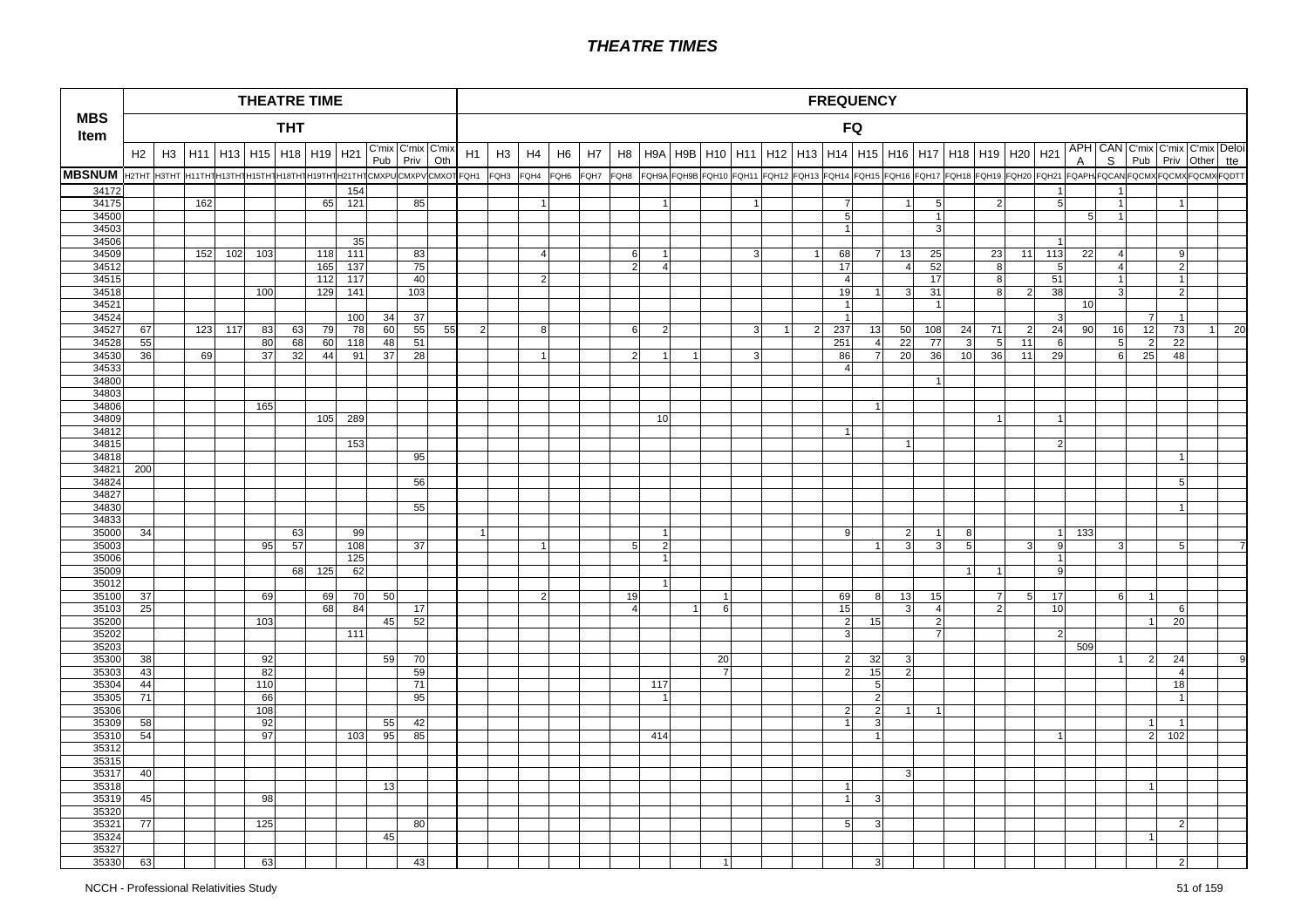|                    |                |                          |                       | <b>AVERAGES</b>                   |                        |                |    | <b>OP SKINTIME</b> |          |    |                |    |    |    |     | <b>OPERATION TIME</b>                         |                      |                 |                |          |          |                                 |                 |                 |                 |    | <b>OPERATION TIME 2</b>                                                                                                                                                                     |                  |     |                       |           |                |                     |
|--------------------|----------------|--------------------------|-----------------------|-----------------------------------|------------------------|----------------|----|--------------------|----------|----|----------------|----|----|----|-----|-----------------------------------------------|----------------------|-----------------|----------------|----------|----------|---------------------------------|-----------------|-----------------|-----------------|----|---------------------------------------------------------------------------------------------------------------------------------------------------------------------------------------------|------------------|-----|-----------------------|-----------|----------------|---------------------|
| <b>MBS</b><br>Item |                | Operation<br><b>Time</b> |                       | Anaesthetic<br><b>Time</b>        | <b>Theatre</b><br>Time |                |    | <b>OST</b>         |          |    |                |    |    |    |     | <b>OPT</b>                                    |                      |                 |                |          |          |                                 |                 |                 |                 |    |                                                                                                                                                                                             | OPT <sub>2</sub> |     |                       |           |                |                     |
|                    | <b>OST</b>     |                          |                       | OPT OPT2 OAT OAT2                 | <b>THT</b>             | H4             |    | H6   H11           | H21      | H1 | H8             |    |    |    |     | H10   H13   H15   H16   H17   H18   H19   H20 |                      |                 |                |          | S.       | APH   CAN   Deloi   Harv<br>tte | ard             |                 |                 |    | H8   H9A   H9B   H13   H15   H16   H17   H18   H19   H20                                                                                                                                    |                  |     |                       |           |                | CAN<br>$\mathbf{S}$ |
| <b>MBSNUM</b>      | AVOST          |                          |                       | AVOPT AVOPTZAVOAT AVOATZ          | AVTHT                  |                |    |                    |          |    |                |    |    |    |     |                                               |                      |                 |                |          |          |                                 |                 |                 |                 |    | H4OST H6OST H11OS1H21OS1H1OPT H8OPT H10OP1H13OP H15OP H16OP1H18OP1H18OP1H2OOP1APHAO CANSO DTTOP HARVO H8OPT1H9AOP H9BOP H13OP H15OP1H15OP1H18OP1H18OP1H18OP1H19OP1H2OP1H2OP1H2OP1H2OP1CANSC |                  |     |                       |           |                |                     |
| 35500              | 14             | 16                       | 18                    | 25<br>25                          | 33                     | 8              | 18 |                    | 17       |    |                |    | 10 |    |     |                                               | 20                   | 18              | 10             | 26       | 15       | 17                              |                 |                 |                 |    | 10                                                                                                                                                                                          |                  |     | 26                    | 23        | 13             | 20                  |
| 35503              | $\overline{7}$ | 12                       |                       | 15                                | 12                     |                |    |                    |          |    |                |    |    |    |     |                                               |                      |                 |                |          |          |                                 | 12              |                 |                 |    |                                                                                                                                                                                             |                  |     |                       |           |                |                     |
| 35506<br>35507     | 13             | 6<br>14                  | 10<br>17 <sup>1</sup> | 12<br>15<br>21<br>27              | 20<br>23               | 13             | 14 |                    | 12       |    | 8 <sup>1</sup> | 11 |    | 14 |     | 20                                            | 9 <sup>1</sup>       | $6 \mid$<br>20  | 5<br>11        |          | 20       |                                 |                 | 10              |                 |    |                                                                                                                                                                                             | 17               | 23  | 14                    | 11<br>21  | 8<br>14        | 23                  |
| 35508              | 45             | 37                       | 33                    | 44<br>49                          | 71                     |                | 45 |                    |          |    |                |    |    |    |     |                                               | 28                   |                 |                |          | 45       |                                 |                 |                 | 21              |    |                                                                                                                                                                                             |                  |     | 32                    |           |                | 45                  |
| 35509              | 12             | 16                       | 17                    | 24<br>22                          | 20                     | 12             |    |                    |          |    | 12             |    |    |    |     |                                               | 11                   |                 | 8 <sup>1</sup> | 22       | 20       |                                 | 22              | 13              |                 |    |                                                                                                                                                                                             |                  |     | 14                    |           | 16             | 25                  |
| 35512              | 14             | 20                       | 28                    | 30<br>26                          | 34                     |                |    |                    | 14       |    |                |    |    |    |     |                                               | 20                   |                 |                |          |          |                                 |                 |                 |                 |    |                                                                                                                                                                                             |                  |     | 28                    |           |                |                     |
| 35513<br>35516     | 29<br>38       | 22<br>21                 | 19<br>27              | 32<br>28<br>37<br>34              | 38<br>48               | 15             |    | 55                 | 16<br>38 |    | 11             |    | 23 |    |     |                                               | 16<br>12             | 30              | 13             | 29       |          |                                 | $\overline{37}$ | 15              |                 | 14 | 23                                                                                                                                                                                          |                  |     | $\overline{24}$<br>20 | 34        | 19             |                     |
| 35517              | 22             | 19                       | 22                    | 29<br>33                          | 37                     | 11             | 16 | 40                 | 20       | 17 | 15             |    | 11 | 17 |     |                                               | 13                   | 33              | 19             | 26       | 22       | 17                              | 23              | 18              |                 | 19 | 15                                                                                                                                                                                          | 22               |     | 17                    | 36        | 24             | 24                  |
| 35518              | 13             | 9                        | 10 <sup>1</sup>       | 27<br>16                          | 28                     |                |    |                    | 13       |    |                |    |    | 9  |     |                                               |                      |                 |                |          |          |                                 |                 |                 |                 |    |                                                                                                                                                                                             | 10               |     |                       |           |                |                     |
| 35520              | 18             | 18                       | 21                    | 32<br>32 <sub>l</sub>             | 37                     |                | 20 |                    | 16       |    | 10             |    |    |    |     |                                               |                      | 30 <sup>1</sup> | 15             |          | 18       |                                 | 15              | 12              |                 |    |                                                                                                                                                                                             |                  |     |                       | 33        | 20             | 20                  |
| 35523              |                | 11                       | 16                    | 22<br>21                          | 17                     |                |    |                    |          |    | 11             |    |    |    |     |                                               |                      |                 |                |          |          |                                 |                 | 16              |                 |    |                                                                                                                                                                                             |                  |     |                       |           |                |                     |
| 35526              | $\overline{7}$ | 25<br>10 <sup>1</sup>    | 28<br>12 <sup>1</sup> | 36<br>39 <sup>°</sup><br>26<br>20 | 21<br>20               | 7 <sup>1</sup> |    |                    |          |    | 11             |    |    |    | 25  |                                               | 8 <sup>1</sup>       |                 |                |          |          |                                 |                 | 12              |                 |    |                                                                                                                                                                                             | 28               |     | 12                    |           |                |                     |
| 35527<br>35530     |                |                          |                       | 45                                |                        |                |    |                    |          |    |                |    |    |    |     |                                               |                      |                 |                |          |          |                                 |                 |                 |                 |    |                                                                                                                                                                                             |                  |     |                       |           |                |                     |
| 35533              | 36             | 28                       | 31                    | 32<br>51                          | 58                     |                | 27 | 58                 | 23       |    |                |    |    |    |     |                                               | 20                   | 40              | 15             | 34       | 25       | 29                              | 33              |                 |                 |    |                                                                                                                                                                                             |                  |     | 25                    | 45        | 25             | 29                  |
| 35536              | 35             | 44                       | 45                    | 52<br>65                          | 54                     |                |    |                    | 35       |    | 30             |    |    |    |     |                                               | 22                   | 46              |                | 40       | 65       | 38                              | 66              | 33              |                 |    |                                                                                                                                                                                             |                  |     | 26                    | 53        |                | 70                  |
| 35539              | 16             | 23                       | 21                    | 30<br>24                          | 31                     |                |    |                    | 16       |    |                |    |    |    |     |                                               | 16                   |                 |                | 30       | 29       | 18                              |                 |                 |                 |    |                                                                                                                                                                                             |                  |     | 20                    | 11        |                | 32                  |
| 35542<br>35545     | 15<br>36       | 20<br>50                 | 26<br>55              | 25<br>29<br>36<br>46              | 23<br>63               |                |    | 56                 | 15<br>16 |    |                |    |    |    |     |                                               | 15                   |                 |                |          | 27<br>50 | 19                              |                 |                 |                 |    |                                                                                                                                                                                             |                  |     | 20                    |           |                | 31<br>55            |
| 35548              | 69             | 75                       | 50                    | 88<br>147                         | 116                    | 40             |    |                    | 98       |    | 46             |    |    |    |     |                                               | 45                   |                 |                | 135      |          |                                 |                 | 49              |                 |    |                                                                                                                                                                                             |                  |     | 50 <sup>1</sup>       |           |                |                     |
| 35551              | 111            | 151                      | 130                   | 171<br>147                        | 187                    |                |    |                    | 111      |    |                |    |    |    |     | 198                                           | 85                   |                 |                | 172      |          |                                 |                 |                 | 92              |    |                                                                                                                                                                                             |                  | 207 | 90                    |           |                |                     |
| 35554              | 38             | 15                       | 14                    | 26<br>16                          | 39                     |                |    | 38                 |          |    | 12             |    |    |    |     |                                               |                      |                 |                |          |          |                                 | 18              | 16 <sup>1</sup> |                 |    |                                                                                                                                                                                             |                  |     | 11                    |           |                |                     |
| 35557              | 27             | 27                       | 28                    | 37<br>39 <sup>°</sup>             | 45                     | 19             | 24 | 51                 | 14       |    | 12             |    |    |    |     | 35                                            | 18                   | 39              | 18             | 31       |          | 33                              | 30              | 15              | 30 <sup>1</sup> | 20 |                                                                                                                                                                                             |                  | 40  | 22                    | 41        | 25             |                     |
| 35560<br>35561     | 41             | 66<br>64                 | 71                    | 80<br>61<br>60<br>182             | 57<br>84               |                |    |                    | 41       |    |                |    |    |    |     |                                               | 52                   |                 |                |          | 80       |                                 | 64              |                 |                 |    |                                                                                                                                                                                             |                  |     | 56                    |           |                | 85                  |
| 35562              |                |                          |                       | 300                               |                        |                |    |                    |          |    |                |    |    |    |     |                                               |                      |                 |                |          |          |                                 |                 |                 |                 |    |                                                                                                                                                                                             |                  |     |                       |           |                |                     |
| 35565              |                |                          |                       | 180                               |                        |                |    |                    |          |    |                |    |    |    |     |                                               |                      |                 |                |          |          |                                 |                 |                 |                 |    |                                                                                                                                                                                             |                  |     |                       |           |                |                     |
| 35566              |                | 32                       | 25                    | 75<br>40                          | 43                     |                |    |                    |          |    |                |    |    |    |     |                                               | 20                   |                 |                | 49       |          |                                 | 28              |                 |                 |    |                                                                                                                                                                                             |                  |     | 25                    |           |                |                     |
| 35567              | 76             | 57                       | 63                    | 87<br>81<br>28                    | 72                     | 92             | 67 |                    | 69       | 45 | 60             |    | 33 |    |     |                                               | 58<br>8 <sup>1</sup> |                 | 72             |          | 75       |                                 |                 | 64              | 62              | 61 | 34                                                                                                                                                                                          |                  |     | 64<br>13              |           | 78<br>21       | 80                  |
| 35569<br>35572     | 15             | 17<br>30                 | 23<br>24              | 22<br>27<br>32                    | 26<br>22               |                | 18 | 17                 | 11       | 10 | 14             | 15 |    |    |     |                                               |                      |                 | 13             | 30       | 37<br>19 | 13                              | 41              | 19 <sup>1</sup> |                 |    |                                                                                                                                                                                             |                  |     |                       |           |                | 38<br>24            |
| 35575              | 86             | 54                       | 56                    | 83<br>92                          | 124                    |                |    |                    | 86       |    |                |    |    |    |     |                                               |                      | 54              |                |          |          |                                 |                 |                 |                 |    |                                                                                                                                                                                             |                  |     |                       | 56        |                |                     |
| 35576              | 53             | 44                       | 49                    | 62<br>54                          | 72                     | 35             | 48 | 94                 | 36       | 25 | 32             |    | 37 | 55 |     | 52                                            | 40                   | 41              | 40             | 55       | 55       | 47                              |                 | 39 <sup>1</sup> | 48              | 36 | 40                                                                                                                                                                                          | 62               | 56  | 46                    | 47        | 54             | 61                  |
| 35579              |                |                          |                       | 85                                |                        |                |    |                    |          |    |                |    |    |    |     |                                               |                      |                 |                |          |          |                                 |                 |                 |                 |    |                                                                                                                                                                                             |                  |     |                       |           |                |                     |
| 35580<br>35583     | 62             | 61                       | 69                    | 78<br>80<br>120                   | 94                     | 56             | 64 | 83                 | 47       | 56 | 48             | 63 | 25 | 95 |     |                                               | 56                   | 45              | 88             | 68       | 62       | 66                              |                 | 53              | 58              | 62 |                                                                                                                                                                                             | 100              |     | 64                    | 53        | 96             | 66                  |
| 35584              | 70             | 67                       | 80                    | 89<br>90                          | 121                    |                | 70 |                    |          |    |                |    |    | 70 |     |                                               |                      | 75              |                | 73       | 50       |                                 |                 |                 | 100             |    |                                                                                                                                                                                             | 75               |     |                       | 90        |                | 55                  |
| 35587              | 41             |                          |                       | 47<br>54                          |                        | 41             |    |                    |          |    |                |    |    |    |     |                                               |                      |                 |                |          |          |                                 |                 |                 |                 |    |                                                                                                                                                                                             |                  |     |                       |           |                |                     |
| 35590              | 103            | 77                       | 81                    | 94<br>104                         | 119                    |                |    |                    | 103      |    |                |    |    |    |     |                                               |                      | 65              |                | 90       | 90       | 64                              |                 |                 |                 |    |                                                                                                                                                                                             |                  |     |                       | 70        |                | 93                  |
| 35593              | 46             | 72                       | 69                    | 70<br>68                          | 76                     | 50             |    |                    | 41       |    |                |    |    |    |     |                                               | 65                   | 75              |                | 75       |          |                                 |                 |                 |                 | 54 |                                                                                                                                                                                             |                  |     | 72                    | 80        |                |                     |
| 35596<br>35599     | 80             | 97<br>79                 | 120<br>87             | 131<br>126<br>97<br>110           | 116<br>106             | 67             | 63 | 70                 | 119      | 58 | 52             |    |    |    | 103 | 130                                           | 60<br>74             | 160<br>80       |                | 72<br>76 | 86       | 50                              |                 | 57              | 42              |    |                                                                                                                                                                                             | 113              | 140 | 75<br>81              | 165<br>85 |                | 93                  |
| 35600              |                | 60                       | 63                    | 62<br>70                          |                        |                |    |                    |          |    | 55             |    |    |    |     |                                               |                      |                 |                |          | 65       |                                 |                 | 56              |                 |    |                                                                                                                                                                                             |                  |     |                       |           |                | 70                  |
| 35602              | 72             | 87                       | 108                   | 107<br>111                        | 55                     | 73             | 72 |                    |          |    | 44             |    |    |    |     | 121                                           |                      |                 |                | 85       | 123      |                                 | 64              | 49              | 70              |    |                                                                                                                                                                                             | 161              | 126 |                       |           |                | 133                 |
| 35605              | 58             | 71                       |                       | 94<br>60                          |                        |                | 58 |                    |          |    |                |    |    |    |     |                                               |                      |                 |                |          |          | 71                              |                 |                 |                 |    |                                                                                                                                                                                             |                  |     |                       |           |                |                     |
| 35608              | 18             | 14                       | 16                    | 24<br>18                          | 26                     |                | 20 | 24                 | 10       |    |                |    |    |    |     |                                               | 8                    | 13              |                | 22       | 18       | 11                              |                 |                 |                 |    |                                                                                                                                                                                             |                  |     | 13                    | 18        | 8 <sup>1</sup> | 24                  |
| 35611<br>35612     | 26             | 14<br>59                 | 15                    | 22<br>23<br>75                    | 28                     |                |    |                    | 26       |    | 14             |    |    |    |     |                                               | $\overline{7}$       |                 |                | 20       | 16       |                                 | 59              | 16              |                 |    |                                                                                                                                                                                             |                  |     | 12                    | 10        |                | 20                  |
| 35613              |                | 37                       | 33 <sub>1</sub>       | 48<br>35 <sub>1</sub>             |                        |                |    |                    |          |    | 29             |    |    |    |     |                                               |                      |                 |                |          |          |                                 | 44              | 33 <sup>1</sup> |                 |    |                                                                                                                                                                                             |                  |     |                       |           |                |                     |
| 35614              | 13             | 22                       | 28                    | 24<br>26                          | 24                     | 13             |    |                    |          | 15 |                |    |    | 20 |     |                                               |                      |                 |                | 29       |          |                                 | 22              |                 |                 |    |                                                                                                                                                                                             | 28               |     |                       |           |                |                     |
| 35615              | 17             | 16                       | 21                    | 26<br>34                          | 33                     | 20             |    |                    | 14       |    |                |    |    |    |     |                                               |                      | 19              | 13             |          |          |                                 |                 |                 |                 |    |                                                                                                                                                                                             |                  |     |                       | 22        | 21             |                     |
| 35617              | 12             |                          |                       | 25<br>19                          | 32                     |                |    |                    | 12       |    |                |    |    |    |     |                                               |                      |                 |                |          |          |                                 |                 |                 |                 |    |                                                                                                                                                                                             |                  |     |                       |           |                |                     |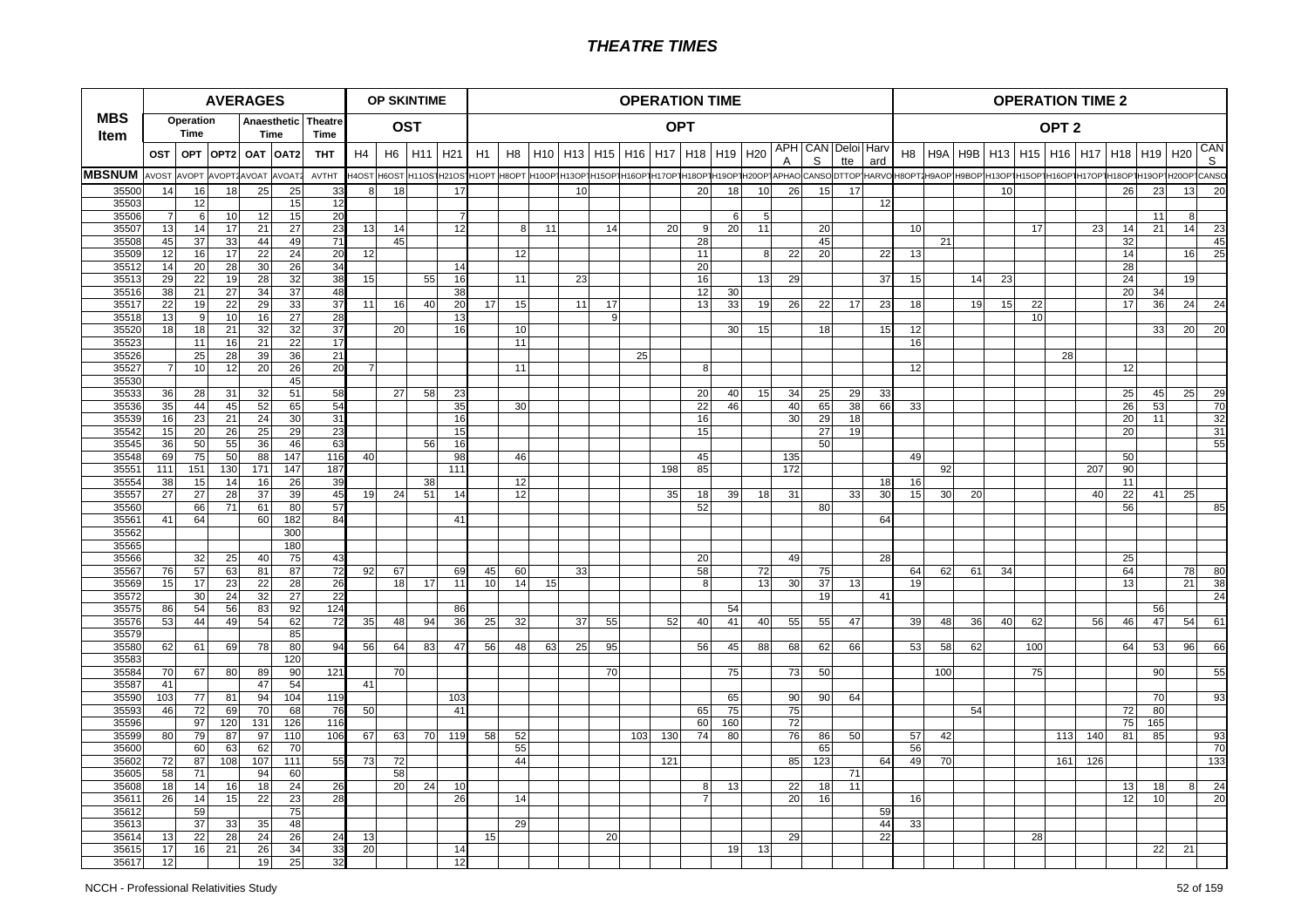|                    |                 |     |                |                |                                                                                          |    |     | <b>ANAESTHETIC TIME</b> |     |                 |          |                                                                 |           |                |     |            |                |    |                 |                  |    |     |    |                  | <b>ANAESTHETIC TIME 2</b>                                                                            |     |     |          |          |          |             |           |
|--------------------|-----------------|-----|----------------|----------------|------------------------------------------------------------------------------------------|----|-----|-------------------------|-----|-----------------|----------|-----------------------------------------------------------------|-----------|----------------|-----|------------|----------------|----|-----------------|------------------|----|-----|----|------------------|------------------------------------------------------------------------------------------------------|-----|-----|----------|----------|----------|-------------|-----------|
| <b>MBS</b><br>Item |                 |     |                |                |                                                                                          |    |     | <b>OAT</b>              |     |                 |          |                                                                 |           |                |     |            |                |    |                 |                  |    |     |    | OAT <sub>2</sub> |                                                                                                      |     |     |          |          |          |             |           |
|                    | H1              | H4  | H <sub>6</sub> | H <sub>8</sub> | H10   H13   H15   H16   H17                                                              |    |     |                         |     |                 |          | H <sub>18</sub> H <sub>19</sub> H <sub>20</sub> H <sub>21</sub> |           | CAN Deloi<br>S | tte | MBS        | H <sub>5</sub> | H7 | H <sub>8</sub>  | H <sub>9</sub> A |    |     |    |                  | H9B   H11   H12   H14   H15   H16   H17   H19   H20   H21                                            |     |     |          |          |          | CAN WA<br>S | Grou      |
| <b>MBSNUM</b>      |                 |     |                |                | H1OAT H4OAT H6OAT H8OAT H10OATH13OATH15OATH16OATH17OATH18OATH19OATH20OATH21OATCANSODTTOA |    |     |                         |     |                 |          |                                                                 |           |                |     |            |                |    |                 |                  |    |     |    |                  | MBSOA H5OAT1H7OAT1H8OAT1H9AOA H9BOA H11OATH12OATH14OATH15OATH16OATH17OATH19OATH20OATH21OATCANSO WAOA |     |     |          |          |          |             |           |
| 35500              |                 | 20  | 23             |                |                                                                                          | 34 |     |                         |     | 30              | 23       |                                                                 | 24        | 20             | 23  | 15         |                |    | 12              |                  |    |     |    | 27               |                                                                                                      |     |     | 28       | 50       | 28       | 25          | 15        |
| 35503              |                 |     |                |                |                                                                                          |    |     |                         |     |                 |          |                                                                 |           |                |     | 15         |                |    |                 |                  |    |     | 20 | 10               |                                                                                                      |     |     |          |          |          |             |           |
| 35506<br>35507     |                 | 28  |                | 11             | 20                                                                                       |    | 19  |                         | 25  | 16              | 15<br>34 | 12<br>22                                                        | 9<br>17   | 25             |     | 15<br>45   | 25             |    | 14              |                  |    |     |    | 26               |                                                                                                      |     | 28  | 20<br>35 | 15<br>25 | 9<br>17  |             | 15<br>30  |
| 35508              |                 |     | 20<br>50       |                |                                                                                          |    |     |                         |     | $\overline{37}$ |          |                                                                 |           | 45             |     | 75         |                |    |                 | 28               |    |     |    | 35               | 22                                                                                                   |     |     |          |          |          | 28<br>45    | 60        |
| 35509              |                 | 25  |                | 19             |                                                                                          |    |     |                         |     | 20              |          | 19                                                              |           | 25             |     | 30         |                |    | 20              |                  |    |     |    |                  |                                                                                                      |     |     |          | 27       |          | 30          | 15        |
| 35512              |                 |     |                |                |                                                                                          |    |     |                         |     | 36              |          |                                                                 | 23        |                |     | 30         |                |    |                 |                  |    |     |    | 20               |                                                                                                      |     |     |          |          | 23       |             | 30        |
| 35513              |                 | 35  | 20             | 18             |                                                                                          | 32 |     |                         |     | 22              |          | 22                                                              | 24        |                | 51  | 30         |                |    | $\overline{22}$ |                  | 28 | 65  |    | 31               |                                                                                                      |     |     |          | 28       | 26       |             | 30        |
| 35516              | 25              | 57  | 23             | 25             |                                                                                          | 16 | 25  |                         |     | 19<br>22        | 35<br>42 | 34                                                              | 47<br>27  | 26             | 23  | 30<br>30   | 20             | 23 | 27              |                  | 28 | 58  |    | 30<br>35         | 30                                                                                                   |     |     | 39<br>44 | 39       | 50<br>30 | 29          | 30        |
| 35517<br>35518     |                 |     |                |                |                                                                                          |    | 14  |                         |     |                 |          |                                                                 | 18        |                |     | 45         |                |    |                 |                  |    |     |    |                  | 16                                                                                                   |     |     |          |          | 22       |             |           |
| 35520              |                 |     | 25             | 21             |                                                                                          |    |     |                         |     |                 | 50       | 38                                                              | 25        | 30             |     | 15         |                |    | 23              |                  |    |     |    | 30               |                                                                                                      |     |     | 53       | 43       | 28       | 33          | 30        |
| 35523              |                 |     |                | 21             |                                                                                          |    |     |                         |     |                 |          |                                                                 |           |                |     | 30         |                |    | 26              |                  |    |     |    | 15               |                                                                                                      |     |     |          |          |          |             | 15        |
| 35526              |                 |     |                |                |                                                                                          |    |     | 39                      |     |                 |          |                                                                 |           |                |     | 30         |                |    |                 |                  |    |     |    |                  |                                                                                                      | 42  |     |          |          |          |             |           |
| 35527<br>35530     |                 | 13  |                | 31             |                                                                                          |    |     |                         |     | 17              |          |                                                                 |           |                |     | 30<br>60   |                |    | 32              |                  |    |     |    |                  |                                                                                                      |     |     |          |          |          |             | 15<br>30  |
| 35533              |                 |     | 34             |                |                                                                                          |    |     |                         |     | 29              | 55       | 20                                                              | 26        | 25             | 34  | 90         |                | 54 |                 |                  |    | 73  |    |                  |                                                                                                      |     |     | 60       | 30       | 26       | 29          | 45        |
| 35536              |                 |     |                | 46             |                                                                                          |    |     |                         |     | 39              | 63       |                                                                 | 45        | 78             | 43  | 90         |                |    | 49              |                  |    |     |    | 58               |                                                                                                      |     |     | 70       |          | 47       | 83          | 60        |
| 35539              |                 |     |                |                |                                                                                          |    |     |                         |     | 26              | 20       |                                                                 | 20        | 34             | 22  | 30         |                |    |                 |                  |    | 35  |    |                  |                                                                                                      |     |     | 25       |          | 20       | 37          | 30        |
| 35542              |                 |     |                |                |                                                                                          |    |     |                         |     | 25              |          |                                                                 | 18        | 31             | 25  | 30         |                |    |                 |                  |    |     |    |                  |                                                                                                      |     |     |          |          | 18       | 36          | 30        |
| 35545<br>35548     |                 | 94  |                | 61             |                                                                                          |    |     |                         |     | 68              |          |                                                                 | 20<br>128 | 53             |     | 30<br>195  |                |    | 64              |                  |    | 66  |    | 220              |                                                                                                      |     |     |          |          | 136      | 58          | 30<br>120 |
| 35551              |                 | 245 |                |                |                                                                                          |    |     |                         | 246 | 140             |          | 85                                                              | 139       |                |     | 150        |                |    |                 | 110              |    |     |    |                  |                                                                                                      |     | 256 |          | 95       | 151      |             | 120       |
| 35554              |                 |     |                | 16             |                                                                                          |    |     |                         |     |                 |          |                                                                 |           |                |     | 15         |                |    | 20              |                  |    | 55  | 25 |                  |                                                                                                      |     |     |          |          |          |             | 15        |
| 35557              |                 |     | 34             | 21             |                                                                                          |    |     |                         | 70  | 25              | 59       | 30                                                              | 18        |                | 40  | 30         |                |    | 23              | 35               | 32 | 67  |    | 32               |                                                                                                      |     | 75  | 61       | 37       | 18       |             | 15        |
| 35560              |                 |     |                |                |                                                                                          |    |     |                         |     | 70              |          |                                                                 | 33        | 80             |     | 120        |                |    |                 |                  |    |     |    | 91               |                                                                                                      |     |     |          |          | 43       | 85          | 60        |
| 35561<br>35562     |                 |     |                |                |                                                                                          |    |     |                         |     |                 |          |                                                                 | 60        |                |     | 300<br>300 |                |    |                 |                  |    |     |    |                  |                                                                                                      |     |     |          |          | 65       |             |           |
| 35565              |                 |     |                |                |                                                                                          |    |     |                         |     |                 |          |                                                                 |           |                |     | 210        |                |    |                 |                  |    |     |    |                  |                                                                                                      |     |     |          |          |          |             | 150       |
| 35566              |                 |     |                |                |                                                                                          |    |     |                         |     | 40              |          |                                                                 |           |                |     | 120        |                |    |                 |                  |    |     |    |                  |                                                                                                      |     |     |          |          |          |             | 30        |
| 35567              | 55              | 139 | 81             | 70             |                                                                                          | 44 |     |                         |     | 75              |          | 97                                                              | 81        | 85             |     | 150        | 74             |    | 74              | 75               | 75 |     |    | 83               |                                                                                                      |     |     |          | 103      | 86       | 90          | 60        |
| 35569              | 15 <sup>1</sup> |     | 23             | 22             | 19                                                                                       |    |     |                         |     | 16              |          | 23                                                              | 18        | 39             | 20  | 30         | 25             |    | 27              |                  |    | 29  |    | 20               |                                                                                                      |     |     |          | 31       | 19       | 41          | 30        |
| 35572<br>35575     |                 |     |                |                |                                                                                          |    |     |                         |     |                 | 70       |                                                                 | 95        | 32             |     | 30         |                |    |                 |                  |    |     |    | 105              |                                                                                                      |     |     | 72       |          | 99       | 37          | 15        |
| 35576              | 35              | 53  | 59             | 42             |                                                                                          | 53 | 63  |                         | 70  | 55              | 61       | 46                                                              | 47        | 62             | 58  | 60         | 47             |    | 49              | 59               | 50 | 109 | 63 | 53               | 69                                                                                                   |     | 74  | 66       | 60       | 51       | 68          | 60        |
| 35579              |                 |     |                |                |                                                                                          |    |     |                         |     |                 |          |                                                                 |           |                |     | 75         |                |    |                 |                  |    |     |    | 95               |                                                                                                      |     |     |          |          |          |             |           |
| 35580              | 64              | 92  | 75             | 58             | 83                                                                                       |    | 120 |                         |     | 71              | 60       | 110                                                             | 56        | 71             | 74  | 75         | 75             |    | 63              | 69               | 74 | 103 |    | 73               | 125                                                                                                  |     |     | 68       | 118      | 60       | 75          | 60        |
| 35583              |                 |     |                |                |                                                                                          |    |     |                         |     |                 |          |                                                                 |           |                |     |            |                |    |                 |                  |    |     |    | 120              |                                                                                                      |     |     |          |          |          |             |           |
| 35584<br>35587     |                 | 47  | 80             |                |                                                                                          |    | 110 |                         |     |                 | 110      |                                                                 |           | 55             |     | 75<br>75   |                |    |                 | 105              |    |     |    | 93<br>42         | 115                                                                                                  |     |     | 125      |          |          | 60          | 60<br>45  |
| 35590              |                 |     |                |                |                                                                                          |    |     |                         |     |                 | 85       |                                                                 | 117       | 100            | 74  | 90         |                |    |                 |                  |    |     |    | 155              |                                                                                                      |     |     | 90       |          | 124      | 103         | 60        |
| 35593              |                 | 73  |                |                |                                                                                          |    |     |                         |     | 76              | 85       |                                                                 | 46        |                |     | 75         |                |    |                 |                  | 66 |     |    | 57               |                                                                                                      |     |     | 90       |          | 50       |             |           |
| 35596              |                 |     |                | 183            |                                                                                          |    |     | 64                      |     | 75              | 200      |                                                                 |           |                |     | 135        |                |    | 185             |                  |    |     |    | 108              |                                                                                                      | 65  |     | 205      |          |          |             | 60        |
| 35599              | 63              | 91  | 75             | 65             |                                                                                          |    |     | 122                     | 171 | 88              | 103      |                                                                 | 134       | 95             | 59  | 120        |                |    | 71              | 53               |    | 100 |    |                  |                                                                                                      | 133 | 182 | 108      |          | 140      | 102         | 90        |
| 35600<br>35602     |                 | 101 | 87             | 59<br>59       |                                                                                          |    |     | 166                     | 148 | 50              |          |                                                                 |           | 65<br>138      |     | 90<br>120  | 111            |    | 60<br>64        | 75               |    |     |    | 65               |                                                                                                      | 172 | 153 |          |          |          | 70<br>148   | 60<br>90  |
| 35605              |                 | 125 | 75             |                |                                                                                          |    |     |                         |     |                 |          |                                                                 |           |                | 82  |            |                |    |                 |                  |    |     |    |                  |                                                                                                      |     |     |          |          |          |             | 60        |
| 35608              |                 |     | 25             | 8              |                                                                                          |    |     |                         |     | 17              | 23       | 11                                                              | 18        | 23             | 17  | 30         | 30             |    | 12              |                  |    | 30  |    | 26               |                                                                                                      |     |     | 28       | 14       | 22       | 29          | 15        |
| 35611              |                 |     |                | 26             |                                                                                          |    |     |                         |     | 16              |          |                                                                 | 26        | 21             |     | 30         |                |    | 28              |                  |    |     |    | 25               |                                                                                                      |     |     | 15       |          | 26       | 24          | 15        |
| 35612              |                 |     |                |                |                                                                                          |    |     |                         |     |                 |          |                                                                 |           |                |     | 75         |                |    |                 |                  |    |     |    |                  |                                                                                                      |     |     |          |          |          |             |           |
| 35613<br>35614     | 20              | 28  |                | 35             |                                                                                          |    | 25  |                         |     |                 |          |                                                                 |           |                |     | 75<br>30   |                |    | 39              |                  |    |     |    |                  | 33                                                                                                   |     |     |          |          |          |             | 30<br>15  |
| 35615              |                 | 30  |                |                |                                                                                          |    |     |                         |     |                 |          | 29                                                              | 20        |                |     |            |                |    |                 |                  |    |     |    | 30               |                                                                                                      |     |     | 64       | 38       | 21       |             | 15        |
| 35617              |                 |     |                |                |                                                                                          |    |     |                         |     |                 |          |                                                                 | 19        |                |     | 30         |                |    |                 |                  |    |     |    | 25               |                                                                                                      |     |     |          |          | 19       |             |           |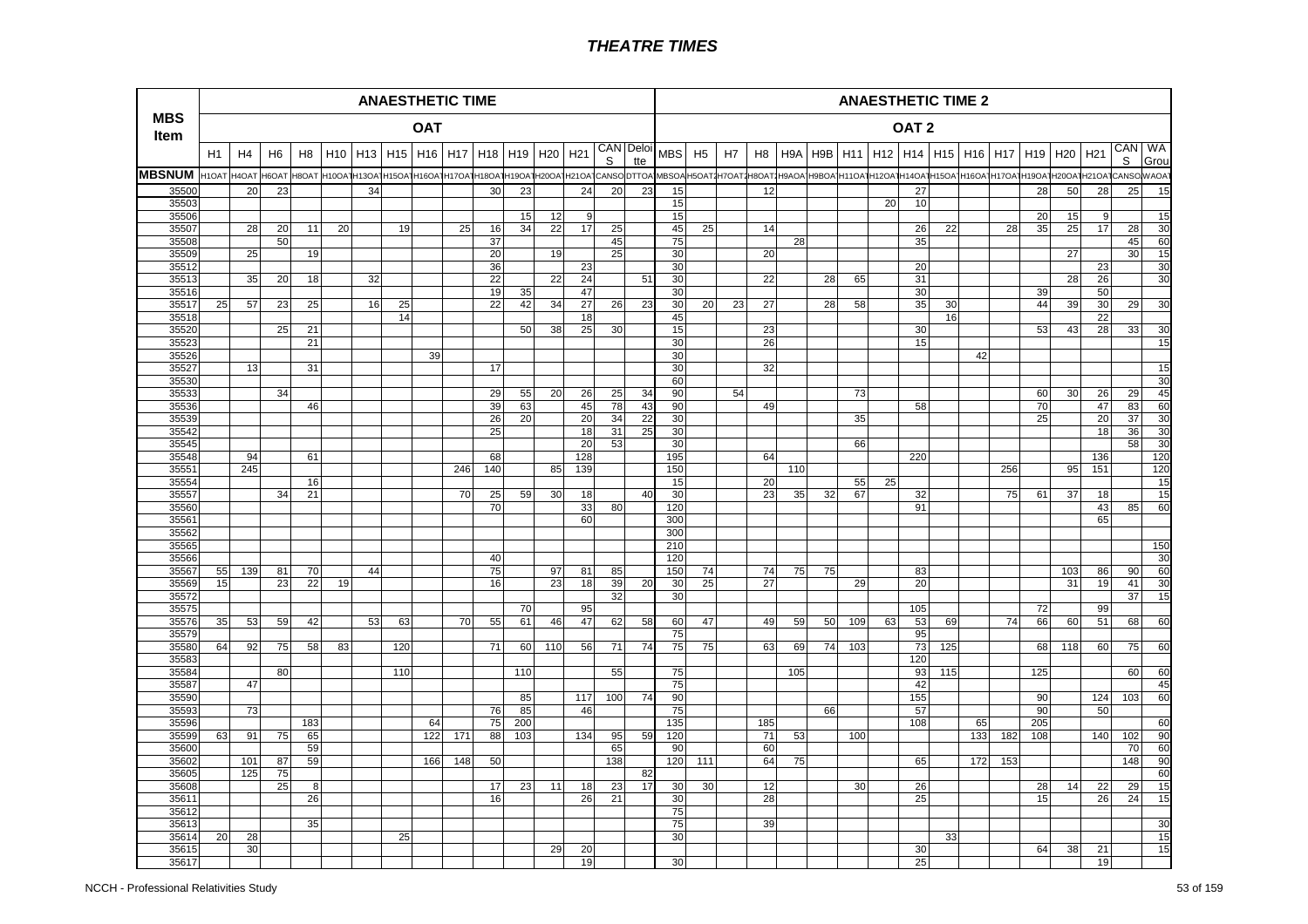| <b>MBS</b><br><b>THT</b><br><b>Item</b>                                                      |    |                                  |                |                |                                  |                                  |                |                                                                                                                                                                                                                              |                |                |                |                |                                      |    |                                                  |                                  |                                        |                      |                              |                                                       |                       |                                  |         |
|----------------------------------------------------------------------------------------------|----|----------------------------------|----------------|----------------|----------------------------------|----------------------------------|----------------|------------------------------------------------------------------------------------------------------------------------------------------------------------------------------------------------------------------------------|----------------|----------------|----------------|----------------|--------------------------------------|----|--------------------------------------------------|----------------------------------|----------------------------------------|----------------------|------------------------------|-------------------------------------------------------|-----------------------|----------------------------------|---------|
|                                                                                              |    |                                  |                |                |                                  |                                  |                |                                                                                                                                                                                                                              |                |                |                |                | <b>FQ</b>                            |    |                                                  |                                  |                                        |                      |                              |                                                       |                       |                                  |         |
| H11 H13 H15 H18 H19 H21<br>H2<br>H3<br>Pub                                                   |    | C'mix C'mix C'mix<br>Priv<br>Oth | H1             | H3             | H <sub>6</sub><br>H <sub>4</sub> | H7                               |                | H8   H9A   H9B   H10   H11   H12   H13   H14   H15   H16   H17   H18   H19   H20   H21                                                                                                                                       |                |                |                |                |                                      |    |                                                  |                                  |                                        |                      | S.                           | APH CAN C'mix C'mix C'mix Deloi<br>Pub Priv Other tte |                       |                                  |         |
| MBSNUM H2THT H3THT H11THTH13THTH15THTH18THTH19THTH21THTCMXPUCMXPVCMXOTFQH1 FQH3 FQH4         |    |                                  |                |                |                                  |                                  |                | FQH6  FQH7  FQH8  FQH9A FQH9B FQH10 FQH11 FQH12 FQH12 FQH13 FQH14 FQH15 FQH16 FQH17 FQH18 FQH19 FQH20 FQH21 FQAPH FQCAN FQCMX FQCMX FQCMX FQCMX FQCMX FQCMX FQCMX FQCMX FQCMX FQCMX FQCMX FQCMX FQCMX FQCMX FQCMX FQCMX FQCM |                |                |                |                |                                      |    |                                                  |                                  |                                        |                      |                              |                                                       |                       |                                  |         |
| 35<br>35<br>38<br>65<br>16<br>35500                                                          |    | 17<br>25                         |                |                | 2 <sup>1</sup>                   | $\overline{4}$                   | 8              |                                                                                                                                                                                                                              |                |                |                | $\overline{2}$ | 10 <sup>1</sup>                      |    | 8                                                | $\overline{2}$                   | 14<br>$2 \vert$                        | 39                   | $\mathbf{3}$                 | 10 <sup>1</sup>                                       | 87                    | 3 <sup>1</sup>                   | 12      |
| 35503<br>14                                                                                  |    | 11<br>10                         |                |                |                                  |                                  |                |                                                                                                                                                                                                                              |                |                | $\mathbf{1}$   |                | $\mathbf{1}$                         |    |                                                  |                                  |                                        |                      |                              | $\overline{2}$                                        | 9                     | $\mathbf{1}$                     |         |
| 35506<br>10<br>38                                                                            |    | 13                               |                |                |                                  |                                  |                |                                                                                                                                                                                                                              |                |                |                |                |                                      |    |                                                  | $\mathbf{1}$<br>1                | $\overline{2}$                         |                      |                              |                                                       | 10                    |                                  |         |
| 25<br>22<br>35507<br>14<br>21<br>44<br>14<br>119<br>35508<br>41                              |    | 23<br>54                         |                | 3 <sup>l</sup> |                                  | 9 <sup>1</sup><br>1 <sup>1</sup> | 4 <sup>1</sup> | $\mathbf{1}$                                                                                                                                                                                                                 | 2 <sup>1</sup> |                |                |                | 14<br>2                              |    | 3 <sup>1</sup><br>$\mathbf{1}$<br>$\overline{2}$ | 2 <sup>1</sup>                   | 8 <sup>1</sup><br>11<br>3 <sup>l</sup> |                      | $\mathbf{3}$<br>$\mathbf{1}$ | $\overline{7}$                                        | 159<br>$\overline{4}$ |                                  |         |
| 23<br>17<br>35509<br>21                                                                      |    | 19                               |                |                | $\mathbf{1}$                     |                                  | $\overline{2}$ |                                                                                                                                                                                                                              |                |                |                |                |                                      |    | $\overline{2}$                                   |                                  | $\mathbf{3}$                           | 8                    | $\mathbf{1}$                 | 1                                                     | 38                    |                                  |         |
| 44<br>25<br>35512<br>41                                                                      |    | 24                               |                |                |                                  |                                  |                |                                                                                                                                                                                                                              |                |                |                |                | 1                                    |    | 1                                                |                                  | 11                                     |                      |                              | 11                                                    | $\mathbf{3}$          |                                  |         |
| 79<br>32<br>29<br>20<br>35513                                                                |    | 28                               |                |                | $\vert$ 1                        | 1                                | 3              | 1                                                                                                                                                                                                                            |                |                |                | $\mathbf{1}$   | $\overline{7}$                       |    | $\overline{2}$                                   |                                  | 5 <sup>1</sup><br>4 <sup>1</sup>       | 11                   |                              | 6                                                     | 40                    |                                  | F       |
| 27<br>69<br>72<br>45<br>35516                                                                |    | 29                               |                |                |                                  | 1                                |                |                                                                                                                                                                                                                              |                |                |                |                | 1                                    |    | $\overline{1}$<br>14                             |                                  | $\overline{4}$                         |                      |                              | $\mathbf{1}$                                          | 8                     |                                  |         |
| 72<br>21<br>44<br>26<br>56<br>74<br>35517<br>24<br>16<br>16<br>17<br>33<br>42<br>31<br>35518 |    | 27<br>16                         | 3 <sup>1</sup> | 6              | $\overline{4}$                   | 8 <sup>1</sup>                   | 13             | 5 <sup>1</sup>                                                                                                                                                                                                               |                | 8              |                | 3 <sup>1</sup> | 8<br>5<br>22                         |    |                                                  | 3 <sup>1</sup><br>14             | 23<br>9                                | 52                   | 13                           | 17<br>$6 \mid$                                        | 219<br>77             |                                  | 12      |
| $\overline{23}$<br>57<br>45<br>35520                                                         |    | $\overline{22}$                  |                |                |                                  | 1                                | $\overline{1}$ |                                                                                                                                                                                                                              |                |                |                |                | 11                                   |    |                                                  | $\mathbf{1}$<br>11               | 11                                     |                      | $\overline{2}$               | $\overline{2}$                                        | 11                    |                                  |         |
| 35523                                                                                        |    | 17                               |                |                |                                  |                                  | $\vert$ 1      |                                                                                                                                                                                                                              |                |                |                |                | $\overline{2}$                       |    |                                                  |                                  |                                        |                      |                              |                                                       | 9                     |                                  |         |
| 30<br>35526<br>20<br>14                                                                      |    |                                  |                | 1              |                                  |                                  |                |                                                                                                                                                                                                                              |                |                |                |                |                                      | 11 |                                                  |                                  |                                        |                      |                              | $\mathbf{1}$                                          |                       |                                  |         |
| 18<br>21<br>35527                                                                            |    | 21                               |                |                | $\mathbf{1}$                     |                                  | $\vert$ 1      |                                                                                                                                                                                                                              |                |                |                |                |                                      |    | 3 <sup>1</sup>                                   |                                  |                                        |                      |                              |                                                       | 16                    |                                  |         |
| 35530<br>33<br>88<br>34<br>85<br>112<br>23<br>35533                                          |    | 29                               |                |                |                                  | 2 <br>$\overline{1}$             |                |                                                                                                                                                                                                                              |                | 3              |                |                |                                      |    | $\vert$                                          | 1<br>$\overline{1}$              | $\vert$ 4                              | 9                    | $\mathbf{1}$                 | 9                                                     | 53                    |                                  | 6       |
| 43<br>35536<br>77<br>91<br>28                                                                |    | 33                               |                |                |                                  |                                  | $2 \vert$      |                                                                                                                                                                                                                              |                |                |                |                | 3                                    |    | 4 <sup>1</sup>                                   | 2                                | 6                                      | 15                   | $\overline{2}$               | 8 <sup>1</sup>                                        | 33                    |                                  | 5       |
| 30<br>45<br>35539<br>24<br>50<br>34                                                          |    | 23<br>14                         |                |                |                                  |                                  |                |                                                                                                                                                                                                                              |                | $\overline{1}$ |                |                |                                      |    | $\mathbf{3}$                                     | 1 <sup>1</sup>                   | 142                                    | 81                   | 6                            | 70                                                    | 254                   | $2 \mid$                         | -8      |
| 30<br>30<br>15<br>35542                                                                      |    | 19                               |                |                |                                  |                                  |                |                                                                                                                                                                                                                              |                |                |                |                |                                      |    | 1                                                |                                  | 19                                     |                      | $\mathbf{3}$                 | 12                                                    | 51                    |                                  | F       |
| 25<br>80<br>113<br>35545                                                                     |    | 34                               |                |                |                                  |                                  |                |                                                                                                                                                                                                                              |                | $\overline{2}$ |                |                |                                      |    |                                                  |                                  | $\mathbf{3}$                           |                      | $\overline{2}$               |                                                       | 27                    |                                  |         |
| 74<br>158<br>35548<br>223<br>192<br>145                                                      |    |                                  |                |                | $\mathbf{1}$<br>3                |                                  | $\overline{1}$ | 2 <sup>1</sup>                                                                                                                                                                                                               |                |                |                |                |                                      |    | 2 <sup>1</sup><br>2<br>1                         |                                  | 3 <sup>1</sup><br>$\overline{2}$<br>1  | $\overline{7}$<br>54 |                              |                                                       |                       |                                  |         |
| 35551<br>35554<br>69<br>13<br>65                                                             |    | 10                               |                |                |                                  |                                  | $\mathbf{1}$   |                                                                                                                                                                                                                              |                | $\overline{1}$ | $\overline{1}$ |                |                                      |    | 1                                                | $\mathbf{1}$                     |                                        |                      |                              |                                                       | $\overline{1}$        |                                  |         |
| 28<br>23<br>35557<br>30<br>81<br>76<br>87                                                    |    | 24<br>14                         |                |                | $\overline{7}$                   | 3 <sup>1</sup>                   | 12             | 3 <sup>1</sup>                                                                                                                                                                                                               |                | 10             |                |                | 3                                    |    | 8 <sup>1</sup><br>$\mathbf{1}$                   | 1                                | 8<br>$\overline{4}$                    | 32                   |                              | 15                                                    | 249                   | $6 \mid$                         | 6       |
| 74<br>68<br>45<br>35560                                                                      | 42 |                                  |                |                |                                  |                                  |                |                                                                                                                                                                                                                              |                |                |                |                | $\overline{\mathbf{A}}$              |    | $\mathbf{3}$                                     |                                  | 1                                      |                      | 1                            | 1                                                     | $\mathbf{1}$          |                                  |         |
| 35561<br>84                                                                                  |    |                                  |                |                |                                  |                                  |                |                                                                                                                                                                                                                              |                |                |                |                |                                      |    |                                                  |                                  | $\overline{2}$                         |                      |                              |                                                       |                       |                                  |         |
| 35562                                                                                        |    |                                  |                |                |                                  |                                  |                |                                                                                                                                                                                                                              |                |                |                |                |                                      |    |                                                  |                                  |                                        |                      |                              |                                                       |                       |                                  |         |
| 35565<br>35566<br>45<br>42<br>35                                                             |    | 43<br>50                         |                |                |                                  |                                  |                |                                                                                                                                                                                                                              |                |                |                |                |                                      |    |                                                  |                                  |                                        | 5                    |                              | 1                                                     | 11                    |                                  |         |
| 87<br>45<br>80<br>109<br>35567                                                               | 38 |                                  | $\overline{2}$ |                | 3 <sup>1</sup>                   | 6 <sup>1</sup>                   | 9              | 10 <sup>1</sup><br>4 <sup>1</sup>                                                                                                                                                                                            |                |                |                | $\overline{1}$ | 9                                    |    | 17                                               |                                  | 8<br>9                                 |                      | 16                           |                                                       | $\overline{2}$        |                                  |         |
| 35569<br>33<br>12<br>43<br>20<br>19                                                          |    | 26                               | $\mathbf{1}$   |                |                                  | 5 <sup>1</sup>                   | 3 <sup>1</sup> |                                                                                                                                                                                                                              | 1 <sup>1</sup> | $\overline{2}$ |                |                | 1                                    |    | $\vert$ 4                                        |                                  | $2 \vert$<br>12                        | 46                   | $5\phantom{.0}$              | 12                                                    | 130                   |                                  | 6       |
| 35572                                                                                        |    | 22                               |                |                |                                  |                                  |                |                                                                                                                                                                                                                              |                |                |                |                |                                      |    |                                                  |                                  |                                        |                      | $\mathbf{1}$                 |                                                       | $\overline{2}$        |                                  |         |
| 127<br>122<br>35575<br>59<br>43<br>127<br>56<br>109<br>62<br>78<br>75                        |    | 43                               |                | $\mathbf{1}$   |                                  | 9 <sup>1</sup>                   | 24             | 3 <sup>1</sup><br>4 <sup>1</sup>                                                                                                                                                                                             |                | $\overline{7}$ | $\overline{2}$ |                | $\mathbf{1}$<br>32<br>$\overline{2}$ |    | 20<br>$\mathbf{1}$                               | 2 <sup>1</sup><br>3 <sup>1</sup> | $\overline{2}$<br>78<br>11             | 144                  | 15                           |                                                       | 14                    |                                  | 50      |
| 35576<br>35579                                                                               |    |                                  | $\mathbf{1}$   |                | 5                                |                                  |                |                                                                                                                                                                                                                              |                |                |                | $\overline{4}$ | 1                                    |    |                                                  |                                  |                                        |                      |                              |                                                       |                       |                                  |         |
| 79<br>35580<br>78<br>57<br>121<br>145<br>98<br>77                                            |    | 94                               | 8 <sup>1</sup> | 3 <sup>l</sup> | 10 <sup>1</sup>                  | 9 <sup>1</sup>                   | 23             | 5 <sub>l</sub><br>11                                                                                                                                                                                                         | $\overline{2}$ | 49             |                | 1 <sup>1</sup> | 18                                   |    | 6                                                | 1                                | $\overline{7}$<br>29                   | 208                  | 21                           |                                                       | 1                     |                                  | 35      |
| 35583                                                                                        |    |                                  |                |                |                                  |                                  |                |                                                                                                                                                                                                                              |                |                |                |                | $\mathbf{1}$                         |    |                                                  |                                  |                                        |                      |                              |                                                       |                       |                                  |         |
| 35584<br>93<br>115<br>155                                                                    |    |                                  |                |                |                                  | $\mathbf{1}$                     |                | 1                                                                                                                                                                                                                            |                |                |                |                | 41                                   |    |                                                  | 1                                |                                        | 81                   | $\mathbf{1}$                 |                                                       |                       |                                  |         |
| 35587<br>151<br>110<br>98                                                                    |    |                                  |                |                | $\overline{1}$                   |                                  |                |                                                                                                                                                                                                                              |                |                |                |                | $\overline{3}$<br>$\overline{3}$     |    |                                                  |                                  | 8                                      | 8                    | $\overline{2}$               |                                                       |                       |                                  |         |
| 35590<br>82<br>100<br>64<br>35593<br>56                                                      |    |                                  |                |                | $3 \mid$                         |                                  |                | 3 <sup>1</sup>                                                                                                                                                                                                               |                |                |                |                | 5 <sub>5</sub>                       |    | $\left  \right $                                 | 1 <sup>1</sup>                   | 11                                     | $6 \mid$             |                              |                                                       |                       |                                  |         |
| 90<br>210<br>35596                                                                           |    | 47                               |                |                |                                  |                                  | 11             |                                                                                                                                                                                                                              |                |                |                |                | $\overline{3}$                       | 1  | $\overline{1}$                                   | 1 <sup>1</sup>                   |                                        | 5                    |                              |                                                       | 3                     |                                  |         |
| 74<br>118<br>94<br>135<br>154<br>35599                                                       |    | 60                               | $\mathbf{1}$   |                | 5 <sup>1</sup>                   | 6 <sup>1</sup>                   | 24             | 1                                                                                                                                                                                                                            |                | $\overline{2}$ |                |                |                                      | 7  | 14<br>$\overline{4}$                             | 2 <sup>1</sup>                   | 3 <sup>1</sup>                         | 110                  | 5                            |                                                       | 1                     |                                  |         |
| 35600                                                                                        |    |                                  |                |                |                                  |                                  | $\overline{1}$ |                                                                                                                                                                                                                              |                |                |                |                |                                      |    |                                                  |                                  |                                        |                      | $\mathbf{1}$                 |                                                       |                       |                                  |         |
| 35602<br>55                                                                                  |    |                                  |                |                | $\mathbf{3}$<br>11               | 13                               | $\overline{7}$ |                                                                                                                                                                                                                              |                |                |                |                | 1                                    | 11 | $\overline{2}$                                   |                                  |                                        | 13                   | $\overline{2}$               |                                                       |                       |                                  |         |
| 35605<br>21<br>50<br>35608<br>15<br>45<br>14                                                 |    | 20<br>19                         |                |                |                                  | 2 <br>1 <sup>1</sup>             | $\overline{1}$ |                                                                                                                                                                                                                              |                | $\overline{4}$ |                |                | $\overline{7}$                       |    | $\vert$ 4                                        | $\overline{7}$                   | 3 <sup>1</sup><br>11                   | 86                   | $\overline{4}$               | 10                                                    | 140                   | $\overline{4}$                   | 24<br>6 |
| 26<br>17<br>20<br>30 <sup>1</sup><br>64<br>35611                                             |    | 22<br>19                         |                |                |                                  |                                  | 1              |                                                                                                                                                                                                                              |                |                |                |                | $\mathbf{1}$                         |    | $\overline{2}$                                   | $\mathbf{1}$                     | 11                                     | 46                   | $\overline{4}$               | 18                                                    | 82                    | 11                               |         |
| 35612                                                                                        |    |                                  |                |                |                                  |                                  |                |                                                                                                                                                                                                                              |                |                |                |                |                                      |    |                                                  |                                  |                                        |                      |                              |                                                       |                       |                                  |         |
| 35613                                                                                        |    |                                  |                |                |                                  |                                  | 1              |                                                                                                                                                                                                                              |                |                |                |                |                                      |    |                                                  |                                  |                                        |                      |                              |                                                       |                       |                                  |         |
| 33<br>35614<br>21<br>35615<br>67<br>20                                                       |    | 19<br>20<br>24                   | $\mathbf{1}$   |                | $\overline{2}$<br>$\mathbf{1}$   |                                  |                |                                                                                                                                                                                                                              |                |                |                |                | $\mathbf{1}$                         |    |                                                  |                                  |                                        | 5                    |                              | 11<br>9                                               | 12                    | $\overline{2}$<br>$\overline{1}$ |         |
| 37<br>35617                                                                                  |    | 27                               |                |                |                                  |                                  |                |                                                                                                                                                                                                                              |                |                |                |                | 1                                    |    |                                                  |                                  | 6<br>$6 \mid$<br>3 <sup>l</sup>        |                      |                              | 5 <sub>1</sub>                                        | 4                     |                                  |         |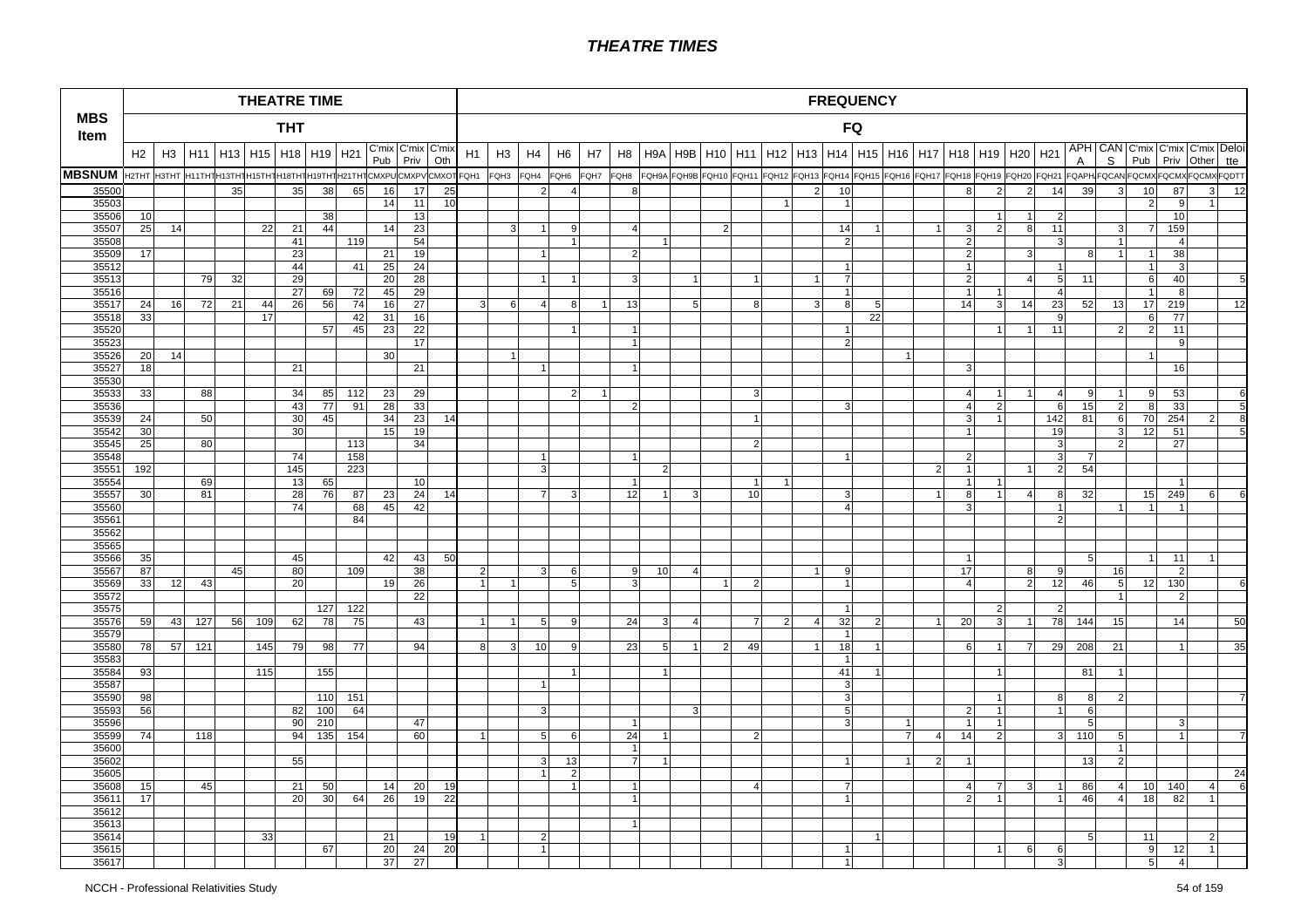|                           |                                                                                       |                       |                  |                    |                        |                 |            |                | <b>OP SKINTIME</b> |                 |          |                                                                                         |                 |                     |                                               |            |    | <b>OPERATION TIME</b> |                 |          |           |                                |          |     |                 |     |                 | <b>OPERATION TIME 2</b>                                           |                  |    |    |          |                                                                                 |                 |                     |
|---------------------------|---------------------------------------------------------------------------------------|-----------------------|------------------|--------------------|------------------------|-----------------|------------|----------------|--------------------|-----------------|----------|-----------------------------------------------------------------------------------------|-----------------|---------------------|-----------------------------------------------|------------|----|-----------------------|-----------------|----------|-----------|--------------------------------|----------|-----|-----------------|-----|-----------------|-------------------------------------------------------------------|------------------|----|----|----------|---------------------------------------------------------------------------------|-----------------|---------------------|
| <b>MBS</b><br><b>Item</b> | <b>AVERAGES</b><br>Operation<br>Anaesthetic<br><b>Time</b><br><b>Time</b><br>OAT OAT2 |                       |                  |                    | <b>Theatre</b><br>Time |                 | <b>OST</b> |                |                    |                 |          |                                                                                         |                 |                     |                                               | <b>OPT</b> |    |                       |                 |          |           |                                |          |     |                 |     |                 |                                                                   | OPT <sub>2</sub> |    |    |          |                                                                                 |                 |                     |
|                           | <b>OST</b>                                                                            | <b>OPT</b>            | OPT <sub>2</sub> |                    |                        | <b>THT</b>      | H4         | H <sub>6</sub> | H <sub>11</sub>    | H <sub>21</sub> | H1       | H8                                                                                      |                 |                     | H10   H13   H15   H16   H17   H18   H19   H20 |            |    |                       |                 |          |           | APH   CAN   Deloi   Harv<br>S. | tte      | ard | H <sub>8</sub>  | H9A |                 | H9B H13 H15                                                       |                  |    |    |          | H <sub>16</sub> H <sub>17</sub> H <sub>18</sub> H <sub>19</sub> H <sub>20</sub> |                 | CAN<br>$\mathbf{C}$ |
| <b>MBSNUM</b>             |                                                                                       | VOST AVOPT            |                  | AVOPT2AVOAT AVOAT2 |                        | AVTHT           | 14OST      |                | H6OST H11OS1H21OS  |                 |          | 110PT   H8OPT   H10OPTH13OPTH15OPTH16OPTH17OPTH18OPTH19OPTH20OPTAPHAO CANSO DTTOPTHARVO |                 |                     |                                               |            |    |                       |                 |          |           |                                |          |     |                 |     |                 | H8OPT/H9AOP H9BOP H13OP H15OP H16OP H17OP H18OP H19OP H20OP CANSC |                  |    |    |          |                                                                                 |                 |                     |
| 35618                     | <b>20</b>                                                                             | 24                    | 28               | 36 <sup>°</sup>    | 38                     | 29              | 15         | 22             |                    | 23              |          | 18                                                                                      |                 |                     |                                               |            |    | 23                    |                 | 23       | 33        | 28                             | 22       |     | 21              |     |                 |                                                                   |                  |    |    | 27       |                                                                                 | 30 <sup>1</sup> | 32                  |
| 35619<br>35620            | 35                                                                                    | 17<br>20              | 18<br>25         | 21<br>37           | 20<br>36               | 27<br>40        |            |                |                    | 35              |          |                                                                                         |                 |                     |                                               |            |    |                       | 15              |          | 20        | 20                             |          |     |                 |     |                 |                                                                   |                  |    |    |          | 18                                                                              |                 | 25                  |
| 35622                     | 58                                                                                    | 36                    | 38               | 51                 | 54                     | 60              |            | 46             | 47                 | 80              | 38       | 31                                                                                      | 40              | 38                  | 29                                            |            |    | 24                    | 28              | 33       |           | 42                             | 56       |     | 35 <sub>1</sub> | 45  |                 | 43                                                                | 30               |    |    | 29       | 32                                                                              | 40              | 48                  |
| 35623                     | 67                                                                                    | 46                    | 54               | 57                 | 72                     | 72              |            | 54             | 79                 |                 | 49       | 39                                                                                      | 25              |                     | 65                                            |            |    | 45                    | 35              | 70       |           | 37                             |          |     | 43              |     |                 |                                                                   | 75               |    |    | 51       | 40                                                                              | 75              | 41                  |
| 35626                     | 23                                                                                    | 17                    | 21               | 27                 | 34                     | 31              |            |                |                    | 23              |          |                                                                                         |                 |                     |                                               |            |    | 9                     | 25              |          |           |                                |          |     |                 |     |                 |                                                                   |                  |    |    | 12       | 30                                                                              |                 |                     |
| 35627<br>35630            | 27                                                                                    | 19<br>15 <sup>1</sup> | 17<br>18         | 24                 | 31<br>28               | 38<br>30        | 11         | 20             | 38                 | 24<br>15        |          | 9                                                                                       |                 | 16 <sup>1</sup>     | 10                                            |            |    | 12                    |                 | 15<br>12 | 26        | 18<br>22                       | 19<br>17 |     | 13<br>12        | 15  | 12 <sup>1</sup> | 18<br>15 <sup>1</sup>                                             |                  |    |    | 13       |                                                                                 | 22<br>26        | 21<br>26            |
| 35633                     | 20<br>24                                                                              | 20                    | 19               | 23<br>29           | 32                     | $\overline{37}$ | 30         | 21<br>14       | 34<br>34           | 19              | 12<br>13 | 15                                                                                      |                 | 12<br>9             | 18                                            |            |    | 18                    | 20              |          | 26<br>29  | 22                             | 35       |     | 20              | 16  | 14              | 17                                                                | 12<br>21         |    |    | 16<br>22 | 25                                                                              |                 | 26                  |
| 35636                     | 48                                                                                    | 32                    | 28               | 38                 | 45                     | 50              |            |                | 60                 | 35              |          | 26                                                                                      |                 |                     | 33                                            |            |    | 25                    |                 |          | 46        | 34                             | 30       |     | 28              |     | 15              |                                                                   | 33               |    |    | 30       |                                                                                 |                 | 36                  |
| 35637                     | 42                                                                                    | 40                    | 47               | 53                 | 56                     | 56              | 33         | 37             | 54                 | 44              | 33       | 33                                                                                      | 30 <sup>1</sup> | 35                  | 42                                            | 51         | 63 | 26                    | 46              | 41       | 32        | 46                             | 39       |     | 37              |     | 30              | 38                                                                | 47               | 58 | 71 | 31       | 55                                                                              | 49              | 50                  |
| 35638                     | 78<br>15                                                                              | 61                    | 68               | 79<br>20           | 90<br>29               | 87              | 95         | 59             | 77                 | 83<br>15        | 60       | 73                                                                                      | 32              | 60                  | 61                                            | 38         |    | 58                    | 68<br>13        | 67       | 24        | 88<br>21                       | 71       |     | 78              | 58  |                 | 66<br>11                                                          | 64               | 39 |    | 64<br>12 | 76<br>17                                                                        | 78              | 93                  |
| 35639<br>35640            | 20                                                                                    | 15<br>13              | 18<br>14         | 20                 | 24                     | 23<br>28        | 10         | 13             | 44                 | 13              | 18       | 9                                                                                       | 15              | 9<br>9 <sup>1</sup> | 10                                            |            |    | 8<br>10               | 10              | 10       | 20        | 19                             | 14       |     | 13              |     | 13              | 11                                                                | 11               |    |    | 13       | 14                                                                              | 17              | 33<br>23            |
| 35643                     | 21                                                                                    | 12                    | 15               | 20                 | 23                     | 24              | 25         | 14             | 37                 |                 | 9        | 8                                                                                       |                 | 8 <sup>1</sup>      | 12                                            |            |    | 10                    | 11              | 10       | 21        | 19                             | 12       |     | 11              |     |                 | 11                                                                | 16               |    |    | 15       | 15                                                                              | 15              | 23                  |
| 35644                     | 19                                                                                    | 22                    | 24               | 30                 | 29                     | 20              | 15         | 25             |                    | 16              |          |                                                                                         |                 |                     |                                               |            |    |                       |                 | 23       |           | 22                             |          |     |                 |     |                 |                                                                   |                  |    |    |          |                                                                                 | 26              | $\overline{22}$     |
| 35645                     |                                                                                       | 22                    | 24               | 25                 | 26                     | 20              |            |                |                    |                 |          |                                                                                         |                 |                     |                                               |            |    |                       |                 |          |           | 22                             |          |     |                 |     |                 |                                                                   |                  |    |    |          |                                                                                 |                 | 24                  |
| 35646<br>35647            | 23<br>24                                                                              | 21<br>16              | 28<br>19         | 32<br>25           | 32<br>29               | 29<br>33        | 13         | 30<br>32       | 16<br>30           | 20              | 10       | 13                                                                                      |                 | 13                  | 18                                            |            |    | 28<br>17              | 16              | 20<br>17 | 26        | 26<br>17                       | 21       |     | 17              |     |                 | 16                                                                | 23               |    |    | 32<br>20 | 20                                                                              | 25<br>22        | 31<br>20            |
| 35648                     | 20                                                                                    | 17                    | 22               | 26                 | 29                     | 27              |            | 20             |                    |                 |          | 22                                                                                      |                 |                     |                                               |            |    | 11                    | 15 <sup>1</sup> | 10       |           | 25                             |          |     | 29              |     |                 |                                                                   |                  |    |    | 19       | 20                                                                              | 15              | 27                  |
| 35649                     | 109                                                                                   | 65                    | 71               | 83                 | 94                     | 98              |            |                | 126                | 93              |          | 42                                                                                      |                 |                     | 60                                            |            |    | 45                    | 76              |          | 68        | 98                             | 67       |     | 48              | 78  |                 |                                                                   | 60               |    |    | 51       | 83                                                                              |                 | 105                 |
| 35652                     |                                                                                       | 105                   |                  |                    |                        |                 |            |                |                    |                 |          |                                                                                         |                 |                     |                                               |            |    |                       |                 |          | 105       |                                |          |     |                 |     |                 |                                                                   |                  |    |    |          |                                                                                 |                 |                     |
| 35653<br>35656            | 99                                                                                    | 75<br>112             | 77               | 96<br>145          | 101                    | 111             | 109        | 89             | 109                | 91              | 86       | 61                                                                                      | 75<br>140       | 63                  | 65                                            |            |    | 71                    | 77              | 70       | 86<br>85  | 91                             | 81       |     | 67              | 70  |                 | 70                                                                | 68               |    |    | 77       | 84                                                                              | 81              | 98                  |
| 35657                     | 62                                                                                    | 64                    | 66               | 82                 | 85                     | 94              | 64         | 78             | 67                 | 38              | 68       | 44                                                                                      | 63              | 44                  |                                               |            |    | 57                    | 82              | 60       | 83        | 71                             |          |     | 50              | 73  | 52              | 51                                                                |                  |    |    | 65       | 86                                                                              | 71              | 77                  |
| 35658                     | 93                                                                                    | 55                    |                  | 85                 | 103                    | 48              |            | 93             |                    |                 | 55       |                                                                                         |                 |                     |                                               |            |    |                       |                 |          |           |                                |          |     |                 |     |                 |                                                                   |                  |    |    |          |                                                                                 |                 |                     |
| 35661                     | 97                                                                                    | 85                    | 86               | 106                | 111                    | 115             | 74         | 115            | 107                | 92              | 117      | 66                                                                                      |                 | 45                  |                                               |            |    | 62                    | 97              | 110      | 99        | 94                             | 79       |     | 79              | 76  |                 | 55                                                                |                  |    |    | 70       | 105                                                                             | 115             | 104                 |
| 35664                     | 121                                                                                   | 134                   | 138<br>117       | 156<br>123         | 181<br>146             | 175<br>140      |            |                |                    | 121<br>80       |          |                                                                                         |                 |                     |                                               |            |    |                       | 133             |          | 127       | 135<br>93                      | 141      |     |                 |     |                 |                                                                   |                  |    |    |          | 138                                                                             |                 | 138<br>108          |
| 35667<br>35670            | 80<br>94                                                                              | 101<br>105            | 113              | 115                | 131                    | 138             |            |                |                    | 94              |          |                                                                                         |                 |                     |                                               |            |    | 70                    | 162<br>100      |          | 95<br>109 | 108                            | 83       |     |                 |     |                 |                                                                   |                  |    |    | 77       | 167<br>110                                                                      |                 | 115                 |
| 35673                     | 79                                                                                    | 71                    | 66               | 92                 | 82                     | 95              | 90         | 83             | 54                 | 88              | 88       | 62                                                                                      |                 | 62                  |                                               |            |    | 49                    |                 |          | 83        | 80                             |          |     | 63              | 60  |                 | 68                                                                |                  |    |    | 55       |                                                                                 |                 | 85                  |
| 35674                     |                                                                                       |                       |                  |                    |                        | 38              |            |                |                    |                 |          |                                                                                         |                 |                     |                                               |            |    |                       |                 |          |           |                                |          |     |                 |     |                 |                                                                   |                  |    |    |          |                                                                                 |                 |                     |
| 35676                     | 32                                                                                    | 90                    |                  | 71                 | 79                     |                 |            |                |                    | 32              |          | 90                                                                                      |                 |                     |                                               |            |    |                       |                 |          |           |                                |          |     |                 |     |                 |                                                                   |                  |    |    |          |                                                                                 |                 |                     |
| 35677<br>35678            | 60<br>60                                                                              | 46<br>56              | 49<br>65         | 51<br>67           | 67<br>75               | 70<br>74        |            | 54             | 79<br>65           | 41<br>60        | 45       | 44<br>58                                                                                |                 | 50                  | 45<br>60                                      |            |    | 50                    | 60              | 37<br>54 | 59        | 67                             |          | 58  | 49<br>62        |     |                 | 55                                                                | 45<br>68         |    |    | 58       | 70                                                                              | 53<br>68        | 73                  |
| 35680                     |                                                                                       | 19 <sup>l</sup>       | 25               | 23                 | 71                     | 27              |            |                |                    |                 |          |                                                                                         |                 |                     |                                               |            |    | 19                    |                 |          |           |                                |          |     |                 |     |                 |                                                                   |                  |    |    | 25       |                                                                                 |                 |                     |
| 35683                     |                                                                                       |                       |                  |                    | 60                     |                 |            |                |                    |                 |          |                                                                                         |                 |                     |                                               |            |    |                       |                 |          |           |                                |          |     |                 |     |                 |                                                                   |                  |    |    |          |                                                                                 |                 |                     |
| 35684                     | 41                                                                                    | 49                    |                  | 45                 | 60                     | 58              |            | 41             |                    |                 |          |                                                                                         |                 |                     |                                               |            |    |                       |                 |          | 45        |                                |          | 53  |                 |     |                 |                                                                   |                  |    |    |          |                                                                                 |                 |                     |
| 35687<br>35688            | 30<br>23                                                                              | 18<br>24              | 23<br>30         | 37<br>33           | 41<br>36               | 45<br>46        |            | 24             |                    | 30<br>23        | 19       |                                                                                         | 20              |                     |                                               |            |    |                       | 18<br>18        | 23       | 33        | 30 <sup>1</sup>                | 28       |     |                 |     |                 |                                                                   |                  |    |    |          | 23<br>24                                                                        | 32              | 33                  |
| 35691                     | 46                                                                                    | 52                    | 61               | 77                 | 63                     | 77              |            |                |                    | 46              |          |                                                                                         |                 |                     |                                               |            |    |                       | 52              |          |           |                                |          |     |                 |     |                 |                                                                   |                  |    |    |          | 61                                                                              |                 |                     |
| 35694                     |                                                                                       | 49                    | 36               | 45                 | 65                     | 52              |            |                |                    |                 |          |                                                                                         |                 |                     |                                               |            |    | 34                    |                 |          | 77        | 35                             |          |     |                 |     |                 |                                                                   |                  |    |    | 37       |                                                                                 |                 | 35                  |
| 35697                     | 162                                                                                   | 113                   | 123              | 148                | 148                    | 155             |            | 165            | 159                |                 |          |                                                                                         |                 |                     | 110                                           |            |    | 100                   |                 |          | 101       | 140                            |          |     |                 |     |                 |                                                                   | 118              |    |    | 105      |                                                                                 |                 | 145                 |
| 35700<br>35703            | 150<br>28                                                                             | 109                   | 117              | 142<br>38          | 138<br>60              | 125<br>32       |            | 150<br>28      |                    |                 |          |                                                                                         |                 |                     | 72                                            |            |    |                       | 154             |          | 100       |                                |          |     |                 |     |                 |                                                                   | 73               |    |    |          | 161                                                                             |                 |                     |
| 35706                     | 30                                                                                    |                       |                  | 46                 | 41                     | 54              |            |                |                    | 30              |          |                                                                                         |                 |                     |                                               |            |    |                       |                 |          |           |                                |          |     |                 |     |                 |                                                                   |                  |    |    |          |                                                                                 |                 |                     |
| 35709                     |                                                                                       |                       |                  |                    | 30                     |                 |            |                |                    |                 |          |                                                                                         |                 |                     |                                               |            |    |                       |                 |          |           |                                |          |     |                 |     |                 |                                                                   |                  |    |    |          |                                                                                 |                 |                     |
| 35710                     |                                                                                       | 40                    | 45               | 50                 | 58                     | 62              |            |                |                    |                 |          |                                                                                         |                 |                     | 40                                            |            |    |                       |                 |          |           |                                |          |     |                 |     |                 |                                                                   | 45               |    |    |          |                                                                                 |                 |                     |
| 35712                     | 35                                                                                    | 55                    | 60               | 57                 | 66                     | 67              |            |                |                    | 35<br>43        |          |                                                                                         |                 |                     |                                               |            |    |                       | 55              |          |           |                                |          |     |                 |     |                 |                                                                   |                  |    |    |          | 60                                                                              |                 |                     |
| 35713<br>35716            | 68<br>76                                                                              | 58<br>68              | 60<br>78         | 80<br>88           | 80<br>91               | 86<br>108       |            | 64             | 96                 | 76              | 83       | 45                                                                                      |                 | 49                  | 68                                            |            | 40 | 44<br>68              | 56              | 53       | 67        | 74                             | 59       |     | 50              | 51  |                 | 50                                                                | 71               |    | 50 | 53<br>78 | 66                                                                              | 64              | 82                  |
| 35717                     | 91                                                                                    | 64                    | 68               | 87                 | 87                     | 97              | 106        | 90             | 109                | 61              | 45       | 64                                                                                      |                 | 74                  | 48                                            |            |    | 43                    | 60              | 80       | 66        | 72                             | 88       |     | 68              | 58  |                 | 83                                                                | 52               |    |    | 49       | 70                                                                              | 84              | 78                  |
| 35720                     | 67                                                                                    | 106                   | 102              | 112                | 124                    | 127             |            |                |                    | 67              |          |                                                                                         |                 |                     |                                               |            | 60 |                       | 120             |          | 103       | 142                            |          |     |                 | 65  |                 |                                                                   |                  |    | 70 |          | 130                                                                             |                 | 142                 |
| 35723                     | 40                                                                                    | 45                    | 50               | 50                 | 128                    |                 |            | 40             |                    |                 |          |                                                                                         |                 |                     |                                               |            |    |                       |                 |          |           | 45                             |          |     |                 |     |                 |                                                                   |                  |    |    |          |                                                                                 |                 | 50                  |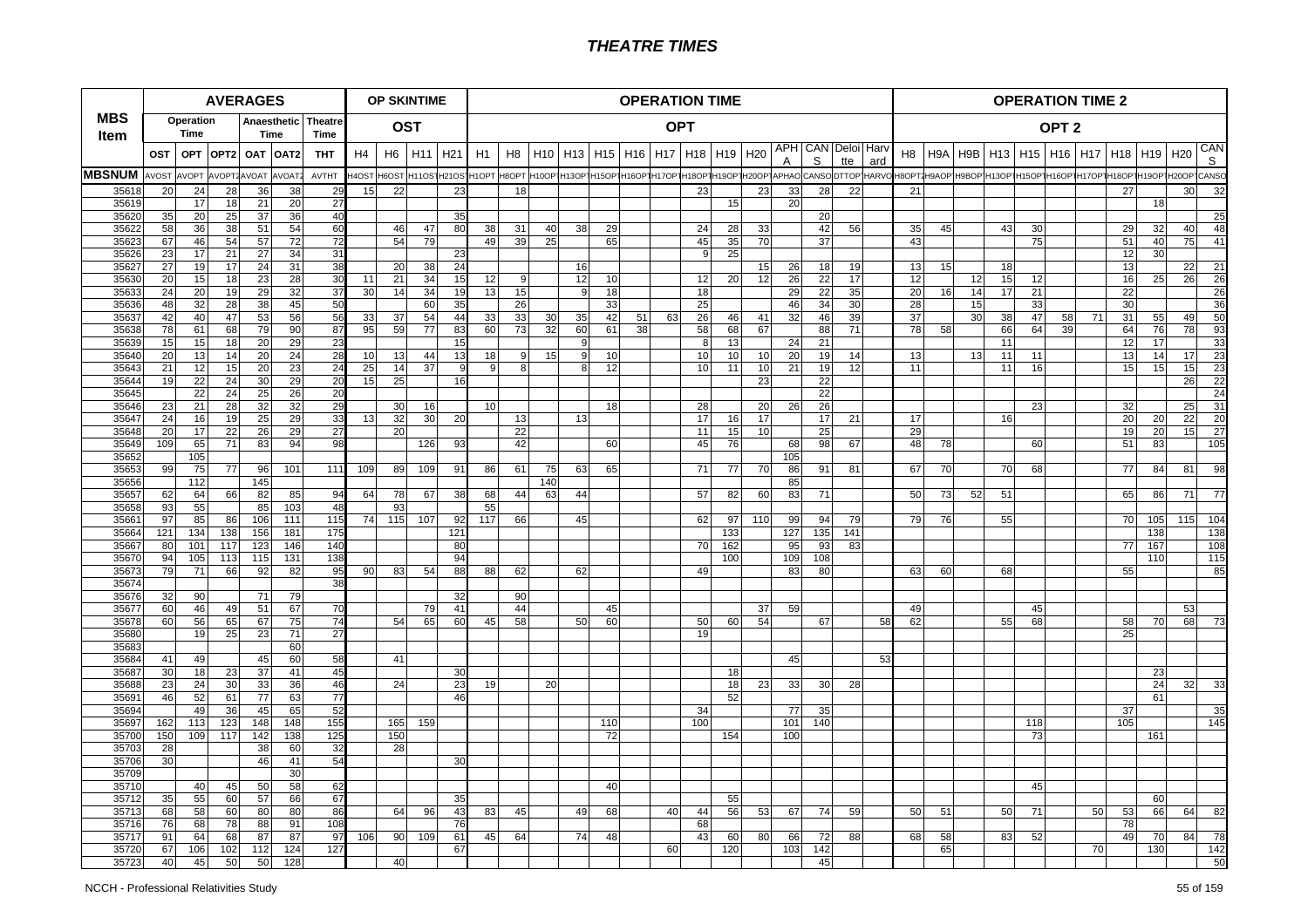|                    |          |                |                |                |                                                                                           |                      |                 | <b>ANAESTHETIC TIME</b> |          |                                                                 |          |           |                           |          |            |                |    |                |                  |                  |                 |          |                                                 | <b>ANAESTHETIC TIME 2</b>                                                                            |    |            |                 |                 |                       |           |
|--------------------|----------|----------------|----------------|----------------|-------------------------------------------------------------------------------------------|----------------------|-----------------|-------------------------|----------|-----------------------------------------------------------------|----------|-----------|---------------------------|----------|------------|----------------|----|----------------|------------------|------------------|-----------------|----------|-------------------------------------------------|------------------------------------------------------------------------------------------------------|----|------------|-----------------|-----------------|-----------------------|-----------|
| <b>MBS</b><br>Item |          |                |                |                |                                                                                           |                      | <b>OAT</b>      |                         |          |                                                                 |          |           |                           |          |            |                |    |                |                  |                  |                 |          | OAT <sub>2</sub>                                |                                                                                                      |    |            |                 |                 |                       |           |
|                    | H1       | H <sub>4</sub> | H <sub>6</sub> | H <sub>8</sub> | H <sub>10</sub> H <sub>13</sub> H <sub>15</sub>                                           |                      | H <sub>16</sub> | H17                     |          | H <sub>18</sub> H <sub>19</sub> H <sub>20</sub> H <sub>21</sub> |          |           | CAN Deloi<br>$\mathbf{C}$ | tte      | <b>MBS</b> | H <sub>5</sub> | H7 | H <sub>8</sub> | H <sub>9</sub> A | H <sub>9</sub> B | H <sub>11</sub> |          | H <sub>12</sub> H <sub>14</sub> H <sub>15</sub> | H16                                                                                                  |    | H17 H19    | H <sub>20</sub> | H <sub>21</sub> | CAN WA<br>S           | Grou      |
| <b>MBSNUM</b>      |          |                |                |                | H1OAT H4OAT H6OAT H8OAT H10OATH13OATH15OATH16OATH17OATH18OATH19OATH20OATH21OATCANSO DTTOA |                      |                 |                         |          |                                                                 |          |           |                           |          |            |                |    |                |                  |                  |                 |          |                                                 | MBSOA H5OAT2H7OAT2H8OAT2H9AOA H9BOA H11OATH12OATH14OATH15OATH16OATH17OATH19OATH21OATE21OATCANSOMAAOA |    |            |                 |                 |                       |           |
| 35618              |          | 55             | 32             | 42             |                                                                                           |                      |                 |                         | 35       |                                                                 | 33       | 28        | 33                        | 27       | 30         | 52             |    | 45             |                  |                  |                 |          |                                                 |                                                                                                      |    |            | 40              | 28              | 38                    | 30        |
| 35619              |          |                |                |                |                                                                                           |                      |                 |                         |          | 21                                                              |          |           |                           |          | 15         |                |    |                |                  |                  |                 |          |                                                 |                                                                                                      |    | 24         |                 |                 |                       |           |
| 35620<br>35622     | 44       |                | 57             | 40             | 53                                                                                        | 56<br>40             |                 |                         | 35       | 41                                                              | 43       | 49<br>92  | 25<br>49                  | 65       | 30<br>90   | 40             |    | 44             | 50               |                  | 59              | 53       | 39                                              | 41                                                                                                   |    | 45         | 50              | 55<br>93        | 30<br>54              | 30<br>38  |
| 35623              | 56       |                | 64             | 47             | 35                                                                                        | 70                   |                 |                         | 57       | 50                                                              | 90       |           | 42                        |          | 150        |                |    | 52             |                  |                  | 88              | 40       |                                                 | 80                                                                                                   |    | 55         | 95              |                 | 46                    | 45        |
| 35626              |          |                |                |                |                                                                                           |                      |                 |                         | 18       | 35                                                              |          | 28        |                           |          |            |                |    |                |                  |                  |                 |          |                                                 |                                                                                                      |    | 40         |                 | 28              |                       |           |
| 35627              |          |                | 28             | 18             |                                                                                           | 26                   |                 |                         | 16       |                                                                 | 25       | 32        | 23                        | 26       | 45         | 26             |    | 22             | 22               |                  | 50              | 29       | 26                                              |                                                                                                      |    |            | 32              | 34              | 26                    | 30        |
| 35630<br>35633     | 18<br>23 | 28<br>55       | 28<br>22       | 17<br>23       |                                                                                           | 22<br>15<br>20<br>25 |                 |                         | 21<br>25 | 32                                                              | 23       | 21<br>28  | 26<br>26                  | 24<br>39 | 45<br>45   | 27<br>30       | 19 | 19<br>29       | 15<br>33         | 22<br>23         | 46<br>46        |          | 24<br>26                                        | 18<br>27                                                                                             |    | 37         | 37              | 22<br>32        | 30 <sup>°</sup><br>30 | 30<br>30  |
| 35636              |          |                |                | 34             |                                                                                           | 43                   |                 |                         | 35       |                                                                 |          | 45        | 37                        | 36       | 90         | 32             |    | 35             |                  | 30               | 72              |          | 33                                              | 43                                                                                                   |    |            |                 | 50              | 39                    | 30        |
| 35637              | 42       | 55             | 47             | 43             | 40                                                                                        | 51<br>50             | 65              | 88                      | 36       | 59                                                              | 61       | 53        | 53                        | 47       | 45         | 38             | 31 | 47             |                  | 41               | 74              | 48       | 51                                              | 55                                                                                                   | 72 | 96<br>68   | 69              | 57              | 57                    | 45        |
| 35638              | 70       | 117            | 68             | 86             | 45                                                                                        | 76<br>74             | 53              |                         | 73       | 81                                                              | 89       | 97        | 95                        | 83       | 120        | 65             |    | 91             | 68               |                  | 93              | 118      |                                                 | 77                                                                                                   | 54 | 88         | 100             | 103             | 100                   | 90        |
| 35639<br>35640     | 23       | 24             | 19             | 16             | 24                                                                                        | 16<br>16<br>15       |                 |                         | 15<br>18 | 23<br>17                                                        | 23       | 24<br>19  | 25<br>24                  | 19       | 30<br>30   | 21             | 15 | 20             |                  | 18               | 55              | 25<br>26 | 29<br>24                                        | 16                                                                                                   |    | 26<br>21   | 30              | 28<br>22        | 36<br>29              | 15        |
| 35643              | 26       | 38             | 20             | 15             |                                                                                           | 16<br>16             |                 |                         | 17       | 20                                                              | 21       | 12        | 25                        | 16       | 30         | 18             | 12 | 18             |                  |                  | 48              | 28       | 22                                              | 20                                                                                                   |    | 25         | 26              | 13              | 29                    | 15        |
| 35644              |          | 35             | 35             |                |                                                                                           |                      |                 |                         |          |                                                                 | 39       | 20        | 23                        |          | 30         | 35             |    |                |                  |                  |                 |          | 24                                              |                                                                                                      |    |            | 43              | 20              | 23                    | 30        |
| 35645              |          |                |                |                |                                                                                           |                      |                 |                         |          |                                                                 |          |           | 25                        |          | 30         |                |    |                |                  |                  |                 | 20       | 20                                              |                                                                                                      |    |            |                 |                 | 28                    | 30        |
| 35646              | 20       |                | 40             |                |                                                                                           | 21<br>22             |                 |                         | 35       | 32                                                              | 30       |           | 33                        | 43       | 30         |                |    |                |                  |                  | 30              |          |                                                 | 26                                                                                                   |    | 35         | 35              |                 | 38                    | 30        |
| 35647<br>35648     | 15       | 36             | 38<br>30       | 19<br>31       |                                                                                           |                      |                 |                         | 22<br>27 | 23<br>20                                                        | 29<br>23 | 27        | 21<br>26                  | 28       | 30<br>30   |                | 23 | 23<br>38       |                  |                  | 42              |          | 25<br>25                                        |                                                                                                      |    | 26<br>25   | 34<br>27        | 28              | 24<br>28              | 30        |
| 35649              |          |                |                | 61             |                                                                                           | 75                   |                 |                         | 61       | 96                                                              |          | 107       | 107                       | 74       | 90         |                |    | 68             | 88               |                  | 163             |          | 67                                              | 75                                                                                                   |    | 103        |                 | 113             | 114                   | 60        |
| 35652              |          |                |                |                |                                                                                           |                      |                 |                         |          |                                                                 |          |           |                           |          |            |                |    |                |                  |                  |                 |          |                                                 |                                                                                                      |    |            |                 |                 |                       |           |
| 35653              | 99       | 137            | 103            | 74             | 83                                                                                        | 87<br>79             |                 |                         | 90       | 106                                                             | 98       | 105       | 98                        | 93       | 90         | 106            |    | 80             | 83               |                  | 131             | 120      | 82                                              | 82                                                                                                   |    | 114        | 109             | 112             | 105                   | 105       |
| 35656<br>35657     | 83       | 118            | 90             | 54             | 145<br>108                                                                                | 61                   |                 |                         | 72       | 102                                                             | 84       | 46        | 79                        |          | 90         | 110            |    | 60             | 79               | 67               | 90              |          | 91                                              |                                                                                                      |    | 106        | 94              | 52              | 85                    | 90        |
| 35658              | 65       |                | 104            |                |                                                                                           |                      |                 |                         |          |                                                                 |          |           |                           |          | 75         |                |    |                |                  |                  |                 |          | 130                                             |                                                                                                      |    |            |                 |                 |                       |           |
| 35661              | 135      | 131            | 132            | 84             |                                                                                           | 64                   |                 |                         | 85       | 127                                                             | 115      | 108       | 100                       | 89       | 120        | 105            |    | 97             | 83               |                  | 128             |          | 105                                             |                                                                                                      |    | 134        | 120             | 115             | 110                   | 105       |
| 35664              |          |                |                |                |                                                                                           |                      |                 |                         |          | 172                                                             |          | 139       | 147                       | 165      | 180        | 186            |    |                |                  |                  |                 |          | 228                                             |                                                                                                      |    | 177        |                 | 148             | 151                   | 195       |
| 35667              |          |                |                |                |                                                                                           |                      |                 |                         | 98       | 222<br>110                                                      |          | 93<br>109 | 103                       | 97       | 165        |                |    |                |                  |                  |                 |          | 167                                             |                                                                                                      |    | 227<br>120 |                 | 96<br>116       | 118                   | 105       |
| 35670<br>35673     | 118      | 120            | 96             | 74             |                                                                                           | 82                   |                 |                         | 69       |                                                                 |          | 95        | 125<br>85                 |          | 150<br>90  | 124            |    | 75             | 70               |                  | 72              |          | 60                                              |                                                                                                      |    |            |                 | 101             | 133<br>90             | 135<br>60 |
| 35674              |          |                |                |                |                                                                                           |                      |                 |                         |          |                                                                 |          |           |                           |          |            |                |    |                |                  |                  |                 |          |                                                 |                                                                                                      |    |            |                 |                 |                       |           |
| 35676              |          |                |                | 100            |                                                                                           |                      |                 |                         |          |                                                                 |          | 42        |                           |          | 75         |                |    | 120            |                  |                  |                 | 70       |                                                 |                                                                                                      |    |            |                 | 49              |                       |           |
| 35677              |          |                |                | 49             |                                                                                           | 60                   |                 |                         |          |                                                                 | 46       | 51        |                           |          | 75         |                |    | 54             |                  |                  | 96              | 55       | 86                                              | 60                                                                                                   |    |            | 62              | 58              |                       | 60        |
| 35678<br>35680     | 53       |                | 66             | 66             |                                                                                           | 65<br>72             |                 |                         | 58<br>27 | 75                                                              | 69       | 72        | 76<br>18                  |          | 90<br>120  |                |    | 69             |                  |                  | 82              |          | 45                                              | 79                                                                                                   |    | 85         | 82              | 81              | 81<br>22              | 60        |
| 35683              |          |                |                |                |                                                                                           |                      |                 |                         |          |                                                                 |          |           |                           |          | 60         |                |    |                |                  |                  |                 |          |                                                 |                                                                                                      |    |            |                 |                 |                       |           |
| 35684              |          |                | 45             |                |                                                                                           |                      |                 |                         |          |                                                                 |          |           |                           |          | 60         |                |    |                |                  |                  |                 |          |                                                 |                                                                                                      |    |            |                 |                 |                       | 60        |
| 35687              |          |                |                |                |                                                                                           |                      |                 |                         |          | 33                                                              |          | 41        |                           |          | 30         |                |    |                |                  |                  |                 |          | 50                                              |                                                                                                      |    | 38         |                 | 45              |                       |           |
| 35688<br>35691     | 28       |                | 32             |                | 30                                                                                        |                      |                 |                         |          | 43<br>95                                                        | 36       | 30<br>59  | 34                        | 34       | 30<br>15   | 34             | 27 |                |                  |                  |                 | 48       | 30                                              |                                                                                                      |    | 49<br>104  | 45              | 32<br>71        | 37                    | 30        |
| 35694              |          |                |                |                |                                                                                           |                      |                 |                         | 49       |                                                                 |          |           | 40                        |          | 90         |                |    |                |                  |                  |                 |          |                                                 |                                                                                                      |    |            |                 |                 | 40                    |           |
| 35697              |          |                | 173            |                |                                                                                           | 123                  |                 |                         | 120      |                                                                 |          |           | 175                       |          | 150        | 100            |    |                |                  |                  | 176             |          |                                                 | 132                                                                                                  |    |            |                 |                 | 180                   |           |
| 35700              |          |                | 165            |                |                                                                                           | 85                   |                 |                         |          | 175                                                             |          |           |                           |          | 165        |                |    |                |                  |                  |                 |          |                                                 | 86                                                                                                   |    | 183        |                 |                 |                       | 120       |
| 35703              |          |                | 38             |                |                                                                                           |                      |                 |                         |          |                                                                 |          | 46        |                           |          | 60<br>30   |                |    |                |                  |                  |                 |          |                                                 |                                                                                                      |    |            |                 | 53              |                       |           |
| 35706<br>35709     |          |                |                |                |                                                                                           |                      |                 |                         |          |                                                                 |          |           |                           |          | 30         |                |    |                |                  |                  |                 |          |                                                 |                                                                                                      |    |            |                 |                 |                       | 30        |
| 35710              |          |                |                |                |                                                                                           | 50                   |                 |                         |          |                                                                 |          |           |                           |          | 90         |                |    |                |                  |                  |                 |          |                                                 | 55                                                                                                   |    |            |                 |                 |                       | 30        |
| 35712              |          |                |                |                |                                                                                           |                      |                 |                         |          | 65                                                              |          | 50        |                           |          | 75         |                |    |                |                  |                  |                 |          | 55                                              |                                                                                                      |    | 70         |                 | 64              |                       |           |
| 35713              | 91       | 150            | 77             | 59             |                                                                                           | 63<br>78             |                 | 80                      | 63       | 77                                                              | 75       | 58        | 83                        | 88       | 75         | 62             |    | 63             | 69               |                  | 120             |          | 63                                              | 81                                                                                                   |    | 90<br>87   | 85              | 79              | 91                    | 75        |
| 35716<br>35717     | 50       | 141            | 103            | 74             |                                                                                           | 95<br>59             |                 |                         | 90<br>61 | 97                                                              | 105      | 87<br>73  | 81                        | 101      | 90<br>90   | 87             |    | 78             | 74               |                  | 143             |          | 67                                              | 63                                                                                                   |    | 107        | 109             | 92<br>80        | 88                    | 60        |
| 35720              |          |                |                |                |                                                                                           |                      |                 | 80                      |          | 133                                                             |          | 74        | 162                       |          | 165        |                |    |                | 70               |                  |                 |          | 127                                             |                                                                                                      |    | 143<br>90  |                 | 84              | 162                   | 150       |
| 35723              |          |                | 50             |                |                                                                                           |                      |                 |                         |          |                                                                 |          |           | 50                        |          | 195        |                |    |                |                  |                  |                 |          |                                                 |                                                                                                      |    |            |                 |                 | 55                    | 135       |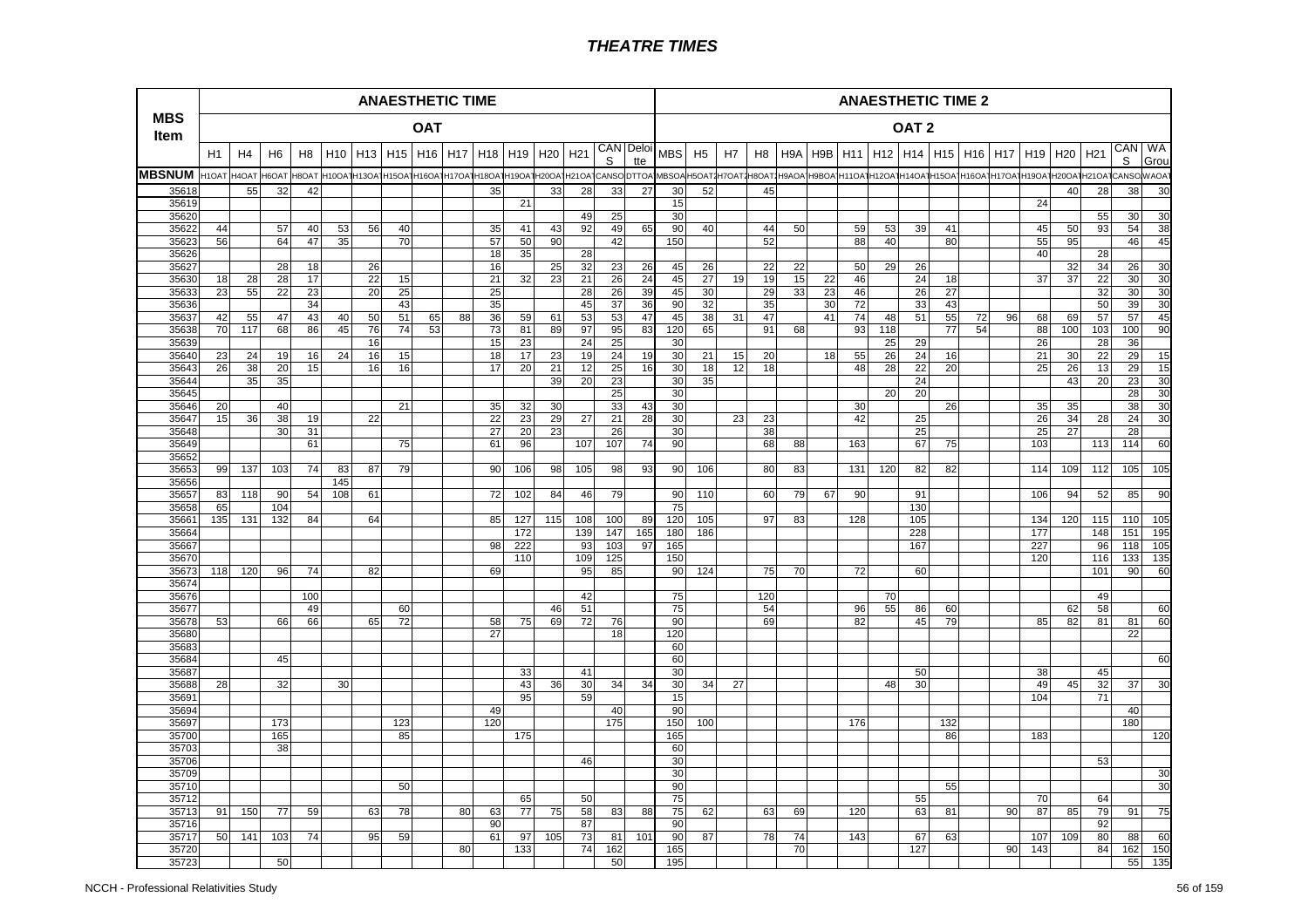|                    |            |          |                      | <b>THEATRE TIME</b>                                                           |            |            |            |                          |                 |          |                                |                     |                      |                     |                |                 |                                |                |                |                      |                                  |                      |                      | <b>FREQUENCY</b> |                |                                                                                                                                                                                                                              |                      |                |                       |               |                              |                 |                                                                 |                 |                |
|--------------------|------------|----------|----------------------|-------------------------------------------------------------------------------|------------|------------|------------|--------------------------|-----------------|----------|--------------------------------|---------------------|----------------------|---------------------|----------------|-----------------|--------------------------------|----------------|----------------|----------------------|----------------------------------|----------------------|----------------------|------------------|----------------|------------------------------------------------------------------------------------------------------------------------------------------------------------------------------------------------------------------------------|----------------------|----------------|-----------------------|---------------|------------------------------|-----------------|-----------------------------------------------------------------|-----------------|----------------|
| <b>MBS</b><br>Item |            |          |                      |                                                                               | <b>THT</b> |            |            |                          |                 |          |                                |                     |                      |                     |                |                 |                                |                |                |                      |                                  |                      |                      | <b>FQ</b>        |                |                                                                                                                                                                                                                              |                      |                |                       |               |                              |                 |                                                                 |                 |                |
|                    | H2         | H3       |                      | H11 H13 H15 H18 H19 H21                                                       |            |            |            | C'mix C'mix C'mix<br>Pub | Priv            | Oth      | H <sub>1</sub>                 | H <sub>3</sub>      | H <sub>4</sub>       | H <sub>6</sub>      | H7             | H <sub>8</sub>  | H <sub>9</sub> A               |                |                |                      |                                  |                      |                      |                  |                | H9B   H10   H11   H12   H13   H14   H15   H16   H17   H18   H19   H20   H21                                                                                                                                                  |                      |                |                       |               | S                            |                 | APH   CAN   C'mix   C'mix   C'mix   Deloi<br>Pub Priv Other tte |                 |                |
| <b>MBSNUM</b>      |            |          |                      | Н2ТНТ Н3ТНТ Н11ТНТН13ТНТН15ТНТН18ТНТН19ТНТН21ТНТСМХРUCMXPVCMXOTFQH1 FQH3 FQH4 |            |            |            |                          |                 |          |                                |                     |                      |                     |                |                 |                                |                |                |                      |                                  |                      |                      |                  |                | FQH6  FQH7  FQH8  FQH9A FQH9B FQH10 FQH11 FQH12 FQH12 FQH13 FQH14 FQH15 FQH16 FQH17 FQH18 FQH19 FQH20 FQH21 FQAPH FQCAN FQCMX FQCMX FQCMX FQCMX FQCMX FQCMX FQCMX FQCMX FQCMX FQCMX FQCMX FQCMX FQCMX FQCMX FQCMX FQCMX FQCM |                      |                |                       |               |                              |                 |                                                                 |                 |                |
| 35618              | 33         | 16       | 28                   |                                                                               | 39         |            |            | 36                       | 27              | 22       |                                | $\mathbf{3}$        |                      | 3 <sup>l</sup>      |                |                 |                                |                |                | $\overline{2}$       |                                  |                      |                      |                  |                | $\overline{4}$                                                                                                                                                                                                               |                      | 2 <sup>1</sup> | 16                    | 87            | $\overline{7}$               | 31              | 314                                                             | $\mathbf{3}$    | 16             |
| 35619              |            |          |                      |                                                                               |            | 39         |            |                          | 14              |          |                                |                     |                      |                     |                |                 |                                |                |                |                      |                                  |                      |                      |                  |                |                                                                                                                                                                                                                              | 2 <sup>1</sup>       |                |                       | 20            |                              |                 | 6                                                               |                 |                |
| 35620<br>35622     | 72         |          | 62<br>67             | 41                                                                            | 40         | 54         | 66<br>140  | 36                       | 15<br>44        | 40       | 9                              |                     |                      | 53                  |                | 10              |                                |                | 4 <sup>1</sup> | 3                    | 3                                | 5 <sub>5</sub>       | 28                   |                  |                | 25                                                                                                                                                                                                                           | 3                    | 1 <sup>1</sup> | $\overline{2}$<br>2   |               | $\overline{1}$<br>24         | 32              | 16<br>550                                                       | $\overline{2}$  | 37             |
| 35623              | 67         |          | 104                  | 90                                                                            | 62         | 60         |            |                          | 50              |          | $\overline{4}$                 |                     |                      | $\overline{7}$      |                | $\mathbf{3}$    |                                |                | 11             |                      | $\mathbf{1}$                     |                      |                      | $\vert$ 1        |                | $\overline{4}$                                                                                                                                                                                                               | 1 <sup>1</sup>       | 1              |                       |               | $\overline{7}$               |                 | 163                                                             |                 |                |
| 35626              |            |          |                      |                                                                               | 21         | 45         | 42         | 22                       | 27              |          |                                |                     |                      |                     |                |                 |                                |                |                |                      |                                  |                      |                      |                  |                | 1                                                                                                                                                                                                                            | $\mathbf{1}$         |                | $\mathbf{1}$          |               |                              | 30 <sub>l</sub> | 8                                                               |                 |                |
| 35627              | 20         |          | 67<br>28             |                                                                               | 20         | 77         |            | 26                       | 27              |          |                                |                     |                      | 106                 |                | 11              | $\mathbf 1$                    |                |                | $\overline{2}$       | $\mathbf{1}$                     | 5 <sub>l</sub>       | 27                   |                  |                | 20                                                                                                                                                                                                                           | 2                    | $\overline{7}$ | 104 1001              |               | 15                           | 228             | 989                                                             |                 | 164            |
| 35630<br>35633     | 22<br>23   |          | 62<br>25<br>62<br>29 | 19<br>27                                                                      | 24<br>29   | 50         | 89         | 34<br>24                 | 23<br>27        | 15<br>22 | 30<br>$\overline{2}$           |                     | 93<br>$\overline{1}$ | 8<br>$\overline{7}$ | 5 <sub>l</sub> | 98<br>16        | $\mathbf{1}$<br>2 <sup>1</sup> | 103<br>25      |                | 145<br>8             |                                  | 39<br>$\overline{3}$ | 51<br>5 <sub>5</sub> | 52<br>16         |                | 242<br>28                                                                                                                                                                                                                    | 17                   | 4 <sup>1</sup> | 375<br>13             | 35<br>25      | 169<br>25                    | 35              | 197 5473<br>985                                                 | 10              | 43 118<br>38   |
| 35636              | 65         |          | 87                   | 43                                                                            | 40         |            | 67         | 39                       | 35              | 25       |                                |                     |                      |                     |                | $5\overline{)}$ |                                | 1 <sup>1</sup> |                | $\overline{1}$       |                                  |                      | 30                   | $\overline{2}$   |                | $6 \overline{6}$                                                                                                                                                                                                             |                      |                | 2                     | 12            | 10                           | 60              | 220                                                             | 1               | $\overline{7}$ |
| 35637              | 37         | 24       | 89<br>54             | 79                                                                            | 41         | 86         | 104        | 32                       | 39              | 33       | 30 <sup>1</sup>                | 44                  | 46                   | 87                  | 3              | 19              |                                | 4 <sup>1</sup> | $\mathbf{1}$   | 34                   | 4                                | $6 \mid$             | 63                   | 8 <sup>1</sup>   | 5 <sup>1</sup> | $\overline{4}$<br>59                                                                                                                                                                                                         | 14                   | 25             | 115 2473              |               | 50                           |                 | 229 4231                                                        | 35              | 106            |
| 35638              | 89         |          | 110<br>81            | 85                                                                            | 79         | 106        | 128        | 45                       | 58              |          | 13                             |                     | 18                   | 51                  |                | 36              | 2 <sup>1</sup>                 |                | 11             | 6                    | $\overline{1}$                   | 6                    |                      | $6 \mid$         | $1\vert$       | 52                                                                                                                                                                                                                           | 9 <sup>1</sup>       | 22             | 47                    |               | 43                           | 36              | 759                                                             |                 | 44             |
| 35639<br>35640     | 18         | 10<br>11 | 18<br>69             | 19<br>20                                                                      | 20<br>21   | 38<br>35   | 43<br>47   | 25<br>23                 | 21<br>19        | 11<br>21 | $\overline{2}$                 | 40                  | 13                   | 30 <sup>°</sup>     | 3              | 91              |                                | 2 <sup>1</sup> | 11             | 139                  | $\overline{1}$<br>$\overline{4}$ | $\mathbf{1}$<br>13   | 8<br>232             | 10               |                | 9 <br>99                                                                                                                                                                                                                     | 26<br>27             | 216            | 38<br>331 2636        | 15            | $\overline{2}$<br>76         | 215             | 82<br>991 4415                                                  | 66              | 209            |
| 35643              | 18         | 12       | 19<br>64             | 21                                                                            | 22         | 38         |            | 17                       | 17              | 12       | 18                             | 60                  | $\overline{2}$       | 50                  | 615            | 113             |                                |                |                | 52                   | 8                                | 20                   | 299                  | 18               |                | 102                                                                                                                                                                                                                          | 134                  | 143            | 696                   | 397           | 51                           | 522             | 2945                                                            | 28              | 175            |
| 35644              | 25         |          |                      |                                                                               |            |            |            | 14                       | 21              |          |                                |                     | $\overline{1}$       | $\overline{1}$      |                |                 |                                |                |                |                      |                                  |                      | 6                    |                  |                |                                                                                                                                                                                                                              |                      | 10             | $\mathbf{1}$          |               | $\overline{4}$               | 8 <sup>1</sup>  | 81                                                              |                 |                |
| 35645              |            |          |                      |                                                                               |            |            |            | 17                       | 24              |          |                                |                     |                      |                     |                |                 |                                |                |                |                      | $\mathbf{1}$                     |                      | $\overline{2}$       |                  |                |                                                                                                                                                                                                                              |                      |                |                       |               | 3                            | $\overline{7}$  | 46                                                              |                 |                |
| 35646<br>35647     | 32<br>24   | 15<br>20 | 45<br>58<br>25       | 26                                                                            | 39<br>25   | 45<br>51   |            | 19<br>34                 | 23<br>28        | 15<br>29 | $\mathbf{1}$<br>1 <sup>1</sup> | $\overline{4}$<br>2 | <b>7</b>             | 1<br>6 <sup>1</sup> | 3 <sup>1</sup> | 10              |                                |                |                | $\overline{2}$<br>17 |                                  | 16                   | 10 <sup>1</sup>      |                  |                | 1 <sup>1</sup><br>5 <sub>5</sub>                                                                                                                                                                                             | 9                    | 1<br>46        | $\overline{7}$        | 178           | 9<br>17                      | 92<br>63        | 477<br>735                                                      | 9<br>$6 \mid$   | 9<br>9         |
| 35648              | 22         |          |                      |                                                                               | 35         | 34         |            | 20                       | 24              |          |                                |                     |                      | 1                   |                | 1               |                                |                |                |                      |                                  |                      | $\overline{2}$       |                  |                | 1                                                                                                                                                                                                                            | $\mathbf{1}$         | 13             |                       |               | 9                            | $6 \mid$        | 95                                                              |                 |                |
| 35649              | 86         |          | 187                  | 75                                                                            | 66         | 126        | 125        | 46                       | $\overline{71}$ |          |                                |                     |                      |                     |                | $\overline{3}$  | $\overline{\mathbf{A}}$        |                |                | 3                    |                                  |                      | 6 <sup>1</sup>       | $\mathbf{1}$     |                | $\overline{9}$                                                                                                                                                                                                               | 10                   |                | $\overline{4}$        | 55            | $5\overline{)}$              | $\overline{2}$  | 9                                                               |                 | 10             |
| 35652              |            |          |                      |                                                                               |            |            |            |                          |                 |          |                                |                     |                      |                     |                |                 | 49                             |                |                |                      |                                  |                      |                      |                  |                |                                                                                                                                                                                                                              |                      |                |                       | 6             |                              |                 |                                                                 |                 | 245            |
| 35653<br>35656     | 90         | 55       | 152                  | 94<br>139                                                                     | 96         | 128        | 137        |                          |                 |          | $\overline{7}$                 | $\overline{7}$      | 21                   | 50                  |                | 90              |                                |                | $\overline{2}$ | 58                   | $\mathbf{1}$                     | 5 <sub>l</sub>       | 123                  | 13               |                | 134                                                                                                                                                                                                                          | 40                   | 58             |                       | 59 1076<br>11 | 60                           |                 |                                                                 |                 |                |
| 35657              | 96         | 90       | 107<br>69            |                                                                               | 81         | 121        |            |                          |                 |          | 16                             | 1                   | 69                   | 56                  |                | 39              | $\overline{\mathbf{A}}$        | $\mathbf{1}$   | $\overline{2}$ | 15                   |                                  | 17                   | 28                   |                  |                | 23                                                                                                                                                                                                                           | 3                    | 25             | 164                   | 328           | 32                           |                 |                                                                 |                 |                |
| 35658              |            |          |                      |                                                                               |            |            |            |                          | 48              |          | $\overline{1}$                 |                     |                      | $\overline{7}$      |                |                 |                                |                |                |                      |                                  |                      | $\mathbf{1}$         |                  |                |                                                                                                                                                                                                                              |                      |                |                       |               |                              |                 | $\overline{3}$                                                  |                 |                |
| 35661<br>35664     | 117<br>121 | 78 148   | 74                   |                                                                               | 93         | 151<br>223 | 142<br>182 |                          |                 |          | $\overline{2}$                 | 3 <sup>1</sup>      | $\overline{2}$       | 3                   |                | 6               |                                |                |                | 15                   |                                  | $\mathbf{1}$         | 5<br>$\overline{3}$  |                  |                | 38                                                                                                                                                                                                                           | 17<br>2 <sup>1</sup> | 1              | 10 <sup>1</sup><br>24 | 83<br>27      | 10<br>$\overline{4}$         |                 |                                                                 |                 | 17<br>9        |
| 35667              | 115        |          |                      |                                                                               | 105        | 232        | 110        |                          |                 |          |                                |                     |                      |                     |                |                 |                                |                |                |                      |                                  |                      | 2                    |                  |                | $6 \mid$                                                                                                                                                                                                                     | $\mathbf{1}$         |                | $\overline{4}$        | 16            | $\mathbf{3}$                 |                 |                                                                 |                 | ŗ              |
| 35670              | 118        |          |                      |                                                                               |            | 165        | 133        |                          |                 |          |                                |                     |                      |                     |                |                 |                                |                |                |                      |                                  |                      |                      |                  |                |                                                                                                                                                                                                                              | $\mathbf{1}$         |                | $6 \mid$              | 8             | $\overline{2}$               |                 |                                                                 |                 |                |
| 35673              | 135        | 85       | 88<br>87             |                                                                               | 74         |            | 117        |                          | 80              |          | 2 <sup>1</sup>                 | $\overline{1}$      | $\mathbf{1}$         | 18                  |                | 1               | -1                             |                |                | $\mathfrak{p}$       |                                  | 1                    | 4                    |                  |                | $\overline{4}$                                                                                                                                                                                                               |                      |                | 4 <sup>1</sup>        | 54            | $\mathbf{1}$                 |                 | $\mathbf{1}$                                                    |                 |                |
| 35674<br>35676     |            |          |                      |                                                                               |            |            |            | 38 <sup>l</sup>          |                 |          |                                |                     |                      |                     |                | 1               |                                |                |                |                      | $\mathbf{1}$                     |                      |                      |                  |                |                                                                                                                                                                                                                              |                      |                |                       |               |                              | 1               |                                                                 |                 |                |
| 35677              | 70         |          | 113                  | 70                                                                            |            |            | 67         |                          | 32              |          |                                |                     |                      |                     |                | $\overline{2}$  |                                |                |                | 5                    | $\mathbf{1}$                     |                      | 8                    |                  |                |                                                                                                                                                                                                                              |                      | 5 <sup>1</sup> | $\overline{4}$        | 47            |                              |                 | 6                                                               |                 |                |
| 35678              | 70         | 41       | 98<br>70             | 93                                                                            | 65         | 98         | 94         |                          | 42              |          | $\overline{3}$                 | 11                  |                      | $\overline{4}$      |                | $\overline{2}$  |                                |                |                | 3                    |                                  | 1 <sup>1</sup>       | 1 <sup>1</sup>       | $\overline{2}$   |                | 2 <sup>1</sup>                                                                                                                                                                                                               | $\mathbf{1}$         | 8 <sup>1</sup> | 26                    |               | $\overline{4}$               |                 | 27                                                              |                 |                |
| 35680              |            |          |                      |                                                                               | 33         |            |            |                          | 21              |          |                                |                     |                      |                     |                |                 |                                |                |                |                      |                                  |                      |                      |                  |                | $\overline{2}$                                                                                                                                                                                                               |                      |                |                       |               | $\overline{1}$               |                 | 6                                                               |                 |                |
| 35683<br>35684     |            |          |                      |                                                                               |            |            |            |                          | 58              |          |                                |                     |                      | 1                   |                |                 |                                |                |                |                      |                                  |                      |                      |                  |                |                                                                                                                                                                                                                              |                      |                |                       | 8             |                              |                 | $\overline{2}$                                                  |                 |                |
| 35687              |            |          |                      |                                                                               |            | 50         | 69         | 25                       | 36              |          |                                |                     |                      |                     |                |                 |                                |                |                |                      |                                  |                      | 1                    |                  |                |                                                                                                                                                                                                                              | $\overline{2}$       |                | 5                     |               |                              | 14              | 20                                                              |                 |                |
| 35688              | 33         | 30       |                      |                                                                               |            | 64         | 102        | 36                       | 32              | 27       | 9                              | 5 <sup>1</sup>      |                      | 50                  | 27             |                 |                                |                | $\mathbf{1}$   |                      | $\overline{2}$                   |                      | 20                   |                  |                |                                                                                                                                                                                                                              | 5 <sup>1</sup>       | 13             | 192                   | 462           | 10 <sup>1</sup>              | 188             | 1529                                                            | 10 <sup>1</sup> | 25             |
| 35691              |            |          |                      |                                                                               |            | 124        | 76         |                          | 32              |          |                                |                     |                      |                     |                |                 |                                |                |                |                      |                                  |                      |                      |                  |                |                                                                                                                                                                                                                              | 2 <sup>1</sup>       |                | $\mathfrak{p}$        |               |                              |                 | $\overline{2}$                                                  |                 |                |
| 35694<br>35697     |            | 45       | 201                  | 140                                                                           | 52<br>125  |            |            |                          | 60              |          |                                | 2                   |                      | 2 <sup>1</sup>      |                |                 |                                |                |                | $\overline{2}$       |                                  |                      |                      | 3                |                | $\overline{2}$<br>$\mathbf{1}$                                                                                                                                                                                               |                      |                |                       | 28<br>36      | $\mathbf{1}$<br>$\mathbf{1}$ |                 | 10                                                              |                 |                |
| 35700              | 123        |          |                      | 101                                                                           |            | 195        |            |                          | 82              |          |                                |                     |                      | $\overline{2}$      |                |                 |                                |                |                |                      |                                  |                      |                      | 3                |                |                                                                                                                                                                                                                              | $\overline{4}$       |                |                       | 54            |                              |                 | $\overline{2}$                                                  |                 |                |
| 35703              |            |          |                      |                                                                               |            |            |            | 32                       |                 |          |                                |                     |                      | 5 <sup>1</sup>      |                |                 |                                |                |                |                      |                                  |                      |                      |                  |                |                                                                                                                                                                                                                              |                      |                |                       |               |                              | 1               |                                                                 |                 |                |
| 35706              |            |          |                      |                                                                               |            |            | 79         |                          | 29              |          |                                |                     |                      |                     |                |                 |                                |                |                |                      |                                  |                      |                      |                  |                |                                                                                                                                                                                                                              |                      |                | 10 <sup>1</sup>       |               |                              |                 | $\mathbf{3}$                                                    |                 |                |
| 35709<br>35710     | 83         |          |                      | 55                                                                            |            |            |            |                          | 48              |          |                                |                     |                      |                     |                |                 |                                |                |                |                      |                                  |                      |                      |                  |                |                                                                                                                                                                                                                              |                      |                |                       |               |                              |                 | 18                                                              |                 |                |
| 35712              |            |          |                      |                                                                               |            | 80         | 75         |                          | 47              |          |                                |                     |                      |                     |                |                 |                                |                |                |                      |                                  |                      | $\mathcal{P}$        |                  |                |                                                                                                                                                                                                                              | $\mathbf{1}$         |                | $\overline{4}$        |               |                              |                 | 1                                                               |                 |                |
| 35713              | 69         |          | 140<br>64            | 94                                                                            | 73         | 101        | 99         |                          | 48              |          | $\overline{2}$                 |                     | 2                    | 10                  |                | 19              | 5                              |                |                | 10                   |                                  | $\mathbf{1}$         | 19                   | $\vert$          |                | 9<br>$\mathbf{1}$                                                                                                                                                                                                            | $\overline{7}$       | 16             | 3 <sup>l</sup>        | 292           | 11                           |                 | $\overline{4}$                                                  |                 | 39             |
| 35716<br>35717     | 100        |          | 104<br>165           | 65                                                                            | 100<br>66  | 133        | 116<br>105 |                          | 37              |          | $\mathbf{1}$                   |                     | $6 \mid$             | 2 <sup>1</sup>      |                | 10 <sup>1</sup> | 12                             |                |                | 9                    |                                  | $\mathbf{3}$         | 13                   | $\overline{2}$   |                | 11<br>14                                                                                                                                                                                                                     | 4                    | 2              | $\overline{2}$<br>38  | 87            | $\overline{7}$               |                 | $\mathbf{3}$                                                    |                 | 38             |
| 35720              | 105        |          |                      |                                                                               |            | 165        | 111        |                          |                 |          |                                |                     |                      |                     |                |                 | $\mathbf{1}$                   |                |                |                      |                                  |                      | 5 <sub>5</sub>       |                  |                |                                                                                                                                                                                                                              | 2 <sup>1</sup>       |                | 5 <sup>1</sup>        | 23            | $\overline{1}$               |                 |                                                                 |                 |                |
| 35723              |            |          |                      |                                                                               |            |            |            |                          |                 |          |                                |                     |                      | 1 <sup>1</sup>      |                |                 |                                |                |                |                      |                                  |                      |                      |                  |                |                                                                                                                                                                                                                              |                      |                |                       |               | 1                            |                 |                                                                 |                 |                |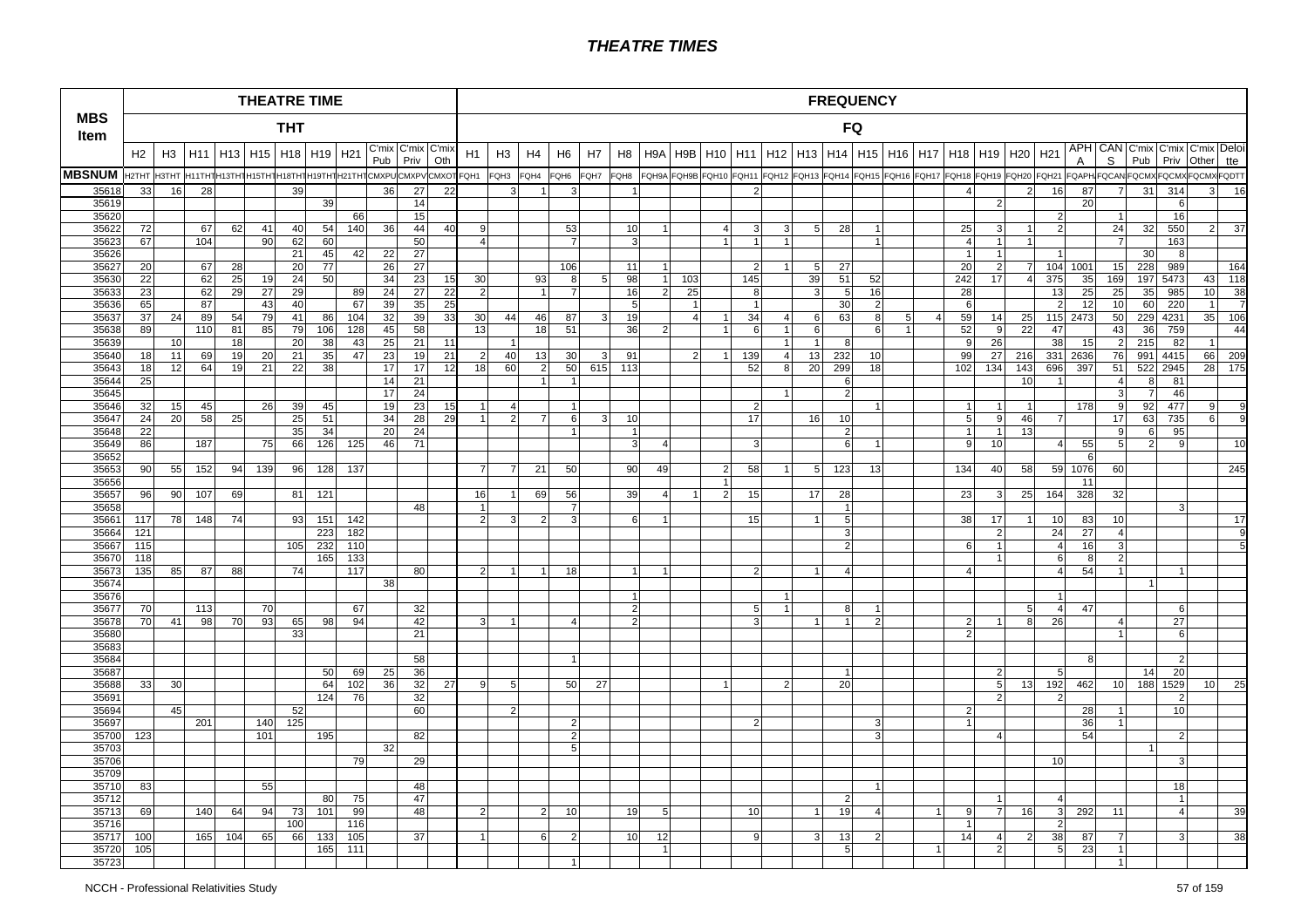|                           |                                                                    |                        |            |            |            |                        |     |           | OP SKINTIME     |                           |     |                |                                                                                                                                                                     |     | <b>OPERATION TIME</b> |            |         |           |           |            |                                |     |     |           |         |    | <b>OPERATION TIME 2</b>                       |                  |            |     |            |           |           |
|---------------------------|--------------------------------------------------------------------|------------------------|------------|------------|------------|------------------------|-----|-----------|-----------------|---------------------------|-----|----------------|---------------------------------------------------------------------------------------------------------------------------------------------------------------------|-----|-----------------------|------------|---------|-----------|-----------|------------|--------------------------------|-----|-----|-----------|---------|----|-----------------------------------------------|------------------|------------|-----|------------|-----------|-----------|
| <b>MBS</b><br><b>Item</b> | <b>AVERAGES</b><br>Operation<br>Anaesthetic<br>Time<br><b>Time</b> |                        |            |            |            | <b>Theatre</b><br>Time |     |           | <b>OST</b>      |                           |     |                |                                                                                                                                                                     |     |                       | <b>OPT</b> |         |           |           |            |                                |     |     |           |         |    |                                               | OPT <sub>2</sub> |            |     |            |           |           |
|                           | OPT OPT2 OAT OAT2<br><b>OST</b>                                    |                        |            |            |            | <b>THT</b>             | H4  | H6        | H <sub>11</sub> | H <sub>21</sub>           | H1  | H <sub>8</sub> | H10   H13   H15   H16   H17   H18   H19   H20                                                                                                                       |     |                       |            |         |           |           |            | APH   CAN   Deloi   Harv<br>S. | tte | ard | H8        | H9A     |    | H9B   H13   H15   H16   H17   H18   H19   H20 |                  |            |     |            |           | CAN<br>S. |
| <b>MBSNUM</b>             |                                                                    | VOST AVOPT AVOPTZAVOAT |            |            | AVOAT2     | <b>AVTHT</b>           |     |           |                 | 140ST H60ST H110ST H210ST |     |                | H1OPT H8OPT H10OPT H13OPT H15OPT H16OPT H17OPT H18OPT H19OPT H2OOPT APHAO CANSO DTTOP HARVO H8OPT H9AOP H9OOP H13OPT H15OPT H16OPT H16OPT H18OPT H19OPT H2OOPTCANSC |     |                       |            |         |           |           |            |                                |     |     |           |         |    |                                               |                  |            |     |            |           |           |
| 35726                     | 56                                                                 | 74                     | 65         | 64         | 102        | 103                    |     |           |                 | 56                        |     |                |                                                                                                                                                                     |     |                       | 60 l       |         |           |           | 89         |                                |     |     |           |         |    |                                               |                  | 65         |     |            |           |           |
| 35729<br>35750            | 170<br>111                                                         | 116                    | 120        | 195<br>144 | 187<br>145 | 214<br>148             | 94  |           |                 | 170<br>129                |     | 116            | 122                                                                                                                                                                 |     |                       |            | 87      |           | 104       |            | 131                            | 139 |     | 120       |         |    | 137                                           |                  |            | 94  |            | 113       | 137       |
| 35753                     | 157                                                                | 112                    | 114        | 140        | 144        | 149                    |     | 150       |                 | 164                       | 143 | 125            | 119                                                                                                                                                                 | 85  |                       |            | 108     |           | 60        |            | 143                            |     |     | 135       |         |    | 126                                           | 85               |            | 117 |            | 70        | 149       |
| 35756                     |                                                                    | 117                    | 122        | 134        | 123        | 159                    |     |           |                 |                           |     | 102            | 160                                                                                                                                                                 |     |                       |            | 110     |           | 100       |            | 114                            |     |     | 105       |         |    | 164                                           |                  |            | 118 |            | 105       | 117       |
| 36500                     | 70                                                                 | 87                     | 65         | 81         | 133        | 202                    |     |           |                 | 70                        |     |                |                                                                                                                                                                     |     |                       | 60         |         |           |           | 114        |                                |     |     |           |         |    |                                               |                  | 65         |     |            |           |           |
| 36502<br>36503            | 167                                                                | 138                    | 149        | 173        | 150<br>198 | 214                    |     |           |                 | 167                       |     |                |                                                                                                                                                                     | 145 |                       | 125        |         | 145       |           |            |                                |     |     |           |         |    | 158                                           |                  | 136        |     | 154        |           |           |
| 36506                     |                                                                    |                        |            |            | 266        |                        |     |           |                 |                           |     |                |                                                                                                                                                                     |     |                       |            |         |           |           |            |                                |     |     |           |         |    |                                               |                  |            |     |            |           |           |
| 36509                     | 120                                                                |                        |            | 122        | 125        | 145                    |     |           |                 | 120                       |     |                |                                                                                                                                                                     |     |                       |            |         |           |           |            |                                |     |     |           |         |    |                                               |                  |            |     |            |           |           |
| 36515                     |                                                                    | 120                    | 125        | 170        | 175        | 185                    |     |           |                 |                           |     |                |                                                                                                                                                                     |     |                       |            |         | 120       |           |            |                                |     |     |           |         |    |                                               |                  |            |     | 125        |           |           |
| 36516<br>36519            | 143<br>89                                                          | 102<br>143             | 118<br>146 | 142<br>164 | 144<br>162 | 177<br>177             | 100 |           |                 | 186<br>89                 | 105 | 99             | 55                                                                                                                                                                  |     | 123<br>140            | 153        | 144 119 | 95<br>130 | 101<br>85 | 107        | 72<br>186                      |     | 164 | 102       | 135     |    |                                               | 134<br>145       | 153<br>159 | 129 | 101<br>140 | 116<br>95 | 75<br>191 |
| 36522                     | 145                                                                | 133                    | 143        | 174        | 168        | 161                    |     |           |                 | 145                       |     |                |                                                                                                                                                                     |     | 198                   | 123        | 142     | 80        |           | 97         |                                |     | 158 |           | 148     |    |                                               | 200              | 129        | 151 | 85         |           |           |
| 36525                     |                                                                    | 71                     | 83         | 103        | 133        | 135                    |     |           |                 |                           |     |                |                                                                                                                                                                     |     |                       | 62         |         | 80        |           |            |                                |     |     |           |         |    |                                               |                  | 77         |     | 90         |           |           |
| 36528                     | 132                                                                | 136                    | 149        | 168        | 177        | 203                    | 122 | 115       |                 | 158                       |     | 140            | 73                                                                                                                                                                  | 98  | 136                   | 139        | 195     | 155       | 143       | 135        | 143                            | 141 |     | 147       | 123     |    | 106                                           | 143              | 148        | 202 | 160        | 159       | 149       |
| 36531                     | 160                                                                | 170                    | 190<br>78  | 214        | 209<br>97  | 248                    |     | 155       |                 | 164                       | 151 | 218            |                                                                                                                                                                     |     | 186                   | 162        |         |           | 183       | 162<br>47  | 130                            |     |     | 223       | 183     |    |                                               | 210              | 168        |     |            | 205       | 151       |
| 36537<br>36540            | 88<br>106                                                          | 66<br>96               | 124        | 96<br>124  | 129        | 100<br>120             |     | 130       |                 | 88<br>81                  |     | 56             |                                                                                                                                                                     |     | 103                   | 87<br>110  | 87      | 53<br>50  | 105       | 104        | 107                            |     |     | 68<br>162 | 170     |    |                                               | 109              | 93<br>136  | 90  | 60<br>55   | 130       | 109       |
| 36543                     | 170                                                                | 133                    | 148        | 187        | 154        | 177                    | 170 |           |                 |                           |     |                |                                                                                                                                                                     |     |                       | 130        |         | 145       |           | 125        |                                |     |     |           | 152     |    |                                               |                  | 140        |     | 152        |           |           |
| 36546                     | 68                                                                 | 61                     | 64         | 69         | 78         | 59                     | 68  |           |                 |                           |     |                |                                                                                                                                                                     | 58  |                       |            | 41      |           | 75        | 73         | 67                             | 48  | 69  |           |         | 68 |                                               | 60               |            | 46  |            | 76        | 70        |
| 36549                     | 81                                                                 | 60                     | 67         | 82         | 86         | 102                    |     | 97        |                 | 64                        |     | 87             | 30                                                                                                                                                                  |     |                       |            |         |           | 35        | 88         |                                |     |     | 89        |         |    |                                               |                  |            |     |            | 45        |           |
| 36552<br>36558            | 44                                                                 | 25<br>80               | 28<br>92   | 55<br>93   | 70<br>100  | 105<br>125             |     |           |                 | 44                        |     | 68             |                                                                                                                                                                     |     |                       | 25         |         | 75        |           | 66         |                                |     | 110 | 76        | 120     |    |                                               |                  | 28         |     | 81         |           |           |
| 36561                     |                                                                    | 30                     |            |            | 15         |                        |     |           |                 |                           |     |                |                                                                                                                                                                     |     |                       |            |         |           |           |            |                                |     | 30  |           |         |    |                                               |                  |            |     |            |           |           |
| 36564                     | 117                                                                | 112                    | 115        | 137        | 140        | 145                    | 120 |           |                 | 114                       |     | 114            |                                                                                                                                                                     |     | 119                   | 143        | 103     | 100       | 78        | 106        | 106                            | 140 |     |           | 118 114 |    |                                               | 122              | 149        | 116 | 104        | 85        | 114       |
| 36567                     |                                                                    | 105                    | 110        | 116        | 140        | 115                    |     |           |                 |                           |     | 75             |                                                                                                                                                                     |     |                       | 165        |         | 78        | 100       | 110        |                                |     |     | 79        |         |    |                                               |                  | 170        |     | 85         | 105       |           |
| 36570<br>36573            |                                                                    | 142                    | 167        | 179        | 184<br>90  | 165<br>150             |     |           |                 |                           |     |                |                                                                                                                                                                     |     |                       |            | 142     |           |           |            |                                |     |     | 185       |         |    |                                               |                  |            | 149 |            |           |           |
| 36576                     | 109                                                                | 113                    | 121        | 129        | 132        | 140                    |     |           |                 | 109                       |     |                |                                                                                                                                                                     |     | 105                   |            | 120     |           |           |            |                                |     |     |           |         |    |                                               | 111              |            | 130 |            |           |           |
| 36579                     | 128                                                                | 68                     | 87         | 111        | 98         | 230                    | 128 |           |                 |                           |     |                |                                                                                                                                                                     |     | 90                    |            |         | 80        | 45        | 57         |                                |     |     |           | 105     |    |                                               | 94               |            |     | 90         | 60        |           |
| 36585                     | 110                                                                | 110                    |            | 116        | 110        | 134                    |     |           |                 | 110                       |     |                |                                                                                                                                                                     |     |                       |            |         |           |           |            |                                |     | 110 |           |         |    |                                               |                  |            |     |            |           |           |
| 36588<br>36591            | 94<br>186                                                          | 87<br>135              | 101<br>135 | 107<br>180 | 122<br>160 | 130<br>177             |     | 75<br>195 |                 | 112<br>176                |     | 98             |                                                                                                                                                                     |     |                       | 75<br>137  | 93      | 82<br>113 |           | 86         |                                |     | 156 | 101       | 132     |    |                                               |                  | 84<br>147  | 100 | 89<br>123  |           |           |
| 36594                     |                                                                    | 123                    |            |            | 90         |                        |     |           |                 |                           |     |                |                                                                                                                                                                     |     |                       |            |         |           |           |            |                                |     | 123 |           |         |    |                                               |                  |            |     |            |           |           |
| 36597                     |                                                                    |                        |            |            | 90         |                        |     |           |                 |                           |     |                |                                                                                                                                                                     |     |                       |            |         |           |           |            |                                |     |     |           |         |    |                                               |                  |            |     |            |           |           |
| 36600                     |                                                                    | 168                    | 177        | 213        | 164        | 212                    |     |           |                 |                           |     |                |                                                                                                                                                                     |     |                       |            | 165 170 |           |           |            |                                |     |     |           | 180     |    |                                               |                  | 180        | 172 |            |           |           |
| 36603<br>36604            | 212                                                                | 130                    | 165        | 231        | 172<br>105 | 259                    |     |           |                 | 212                       |     |                |                                                                                                                                                                     |     |                       |            |         |           |           | 130        |                                |     |     |           | 165     |    |                                               |                  |            |     |            |           |           |
| 36606                     | 324                                                                |                        |            | 337        | 351        | 379                    |     |           |                 | 324                       |     |                |                                                                                                                                                                     |     |                       |            |         |           |           |            |                                |     |     |           |         |    |                                               |                  |            |     |            |           |           |
| 36609                     |                                                                    | 195                    | 215        | 235        | 230        |                        |     |           |                 |                           |     |                |                                                                                                                                                                     |     |                       | 195        |         |           | 195       |            |                                |     |     |           |         |    |                                               |                  | 210        |     |            | 220       |           |
| 36612                     |                                                                    | 34                     | 47         | 59         | 75         | 69                     |     |           |                 |                           |     |                |                                                                                                                                                                     |     |                       | 29         | 39      |           |           |            |                                |     |     |           | 65      |    |                                               |                  | 34         | 42  |            |           |           |
| 36615                     | 158                                                                | 143                    | 203        | 230        | 147        | 179                    | 158 |           |                 |                           |     |                |                                                                                                                                                                     |     |                       | 170        |         |           |           | 117        |                                |     |     |           |         |    |                                               |                  | 180        | 225 |            |           |           |
| 36618<br>36621            |                                                                    |                        |            |            | 120<br>83  |                        |     |           |                 |                           |     |                |                                                                                                                                                                     |     |                       |            |         |           |           |            |                                |     |     |           |         |    |                                               |                  |            |     |            |           |           |
| 36624                     | 80                                                                 | 97                     | 106        | 104        | 110        | 126                    |     |           |                 | 80                        |     |                |                                                                                                                                                                     |     |                       | 134        | 58      |           |           | 99         |                                |     |     |           |         |    |                                               |                  | 151        | 60  |            |           |           |
| 36627                     | 71                                                                 | 113                    | 137        | 118        | 117        | 118                    | 80  |           |                 | 62                        | 110 |                |                                                                                                                                                                     |     |                       | 130        |         |           |           | 89         | 125                            |     |     |           |         |    |                                               |                  | 138        |     |            |           | 135       |
| 36630                     |                                                                    | 130                    | 140        | 165        | 168        |                        |     |           |                 |                           |     |                |                                                                                                                                                                     |     |                       | 130        |         |           |           |            |                                |     |     |           |         |    |                                               |                  | 140        |     |            |           |           |
| 36633<br>36636            | 105<br>102                                                         | 102<br>98              | 99<br>100  | 120<br>120 | 102<br>116 | 149<br>134             | 88  |           |                 | 121<br>102                |     |                |                                                                                                                                                                     |     |                       | 94<br>90   |         |           |           | 111<br>106 |                                |     |     |           |         |    |                                               |                  | 99<br>100  |     |            |           |           |
| 36639                     | 97                                                                 | 113                    | 123        | 129        | 134        | 111                    | 123 |           |                 | 71                        |     |                |                                                                                                                                                                     |     |                       | 98         | 85      |           |           | 105        | 165                            |     |     |           |         |    |                                               |                  | 103        | 95  |            |           | 170       |
| 36642                     |                                                                    |                        |            |            | 128        |                        |     |           |                 |                           |     |                |                                                                                                                                                                     |     |                       |            |         |           |           |            |                                |     |     |           |         |    |                                               |                  |            |     |            |           |           |
| 36645                     | 131                                                                | 115                    | 101        | 139        | 140        | 205                    |     | 110       |                 | 151                       |     | 96             |                                                                                                                                                                     |     | 64                    | 147        |         |           |           | 154        |                                |     |     | 109       | 60      |    |                                               | 83               | 153        |     |            |           |           |
| 36648                     |                                                                    |                        |            |            | 128        |                        |     |           |                 |                           |     |                |                                                                                                                                                                     |     |                       |            |         |           |           |            |                                |     |     |           |         |    |                                               |                  |            |     |            |           |           |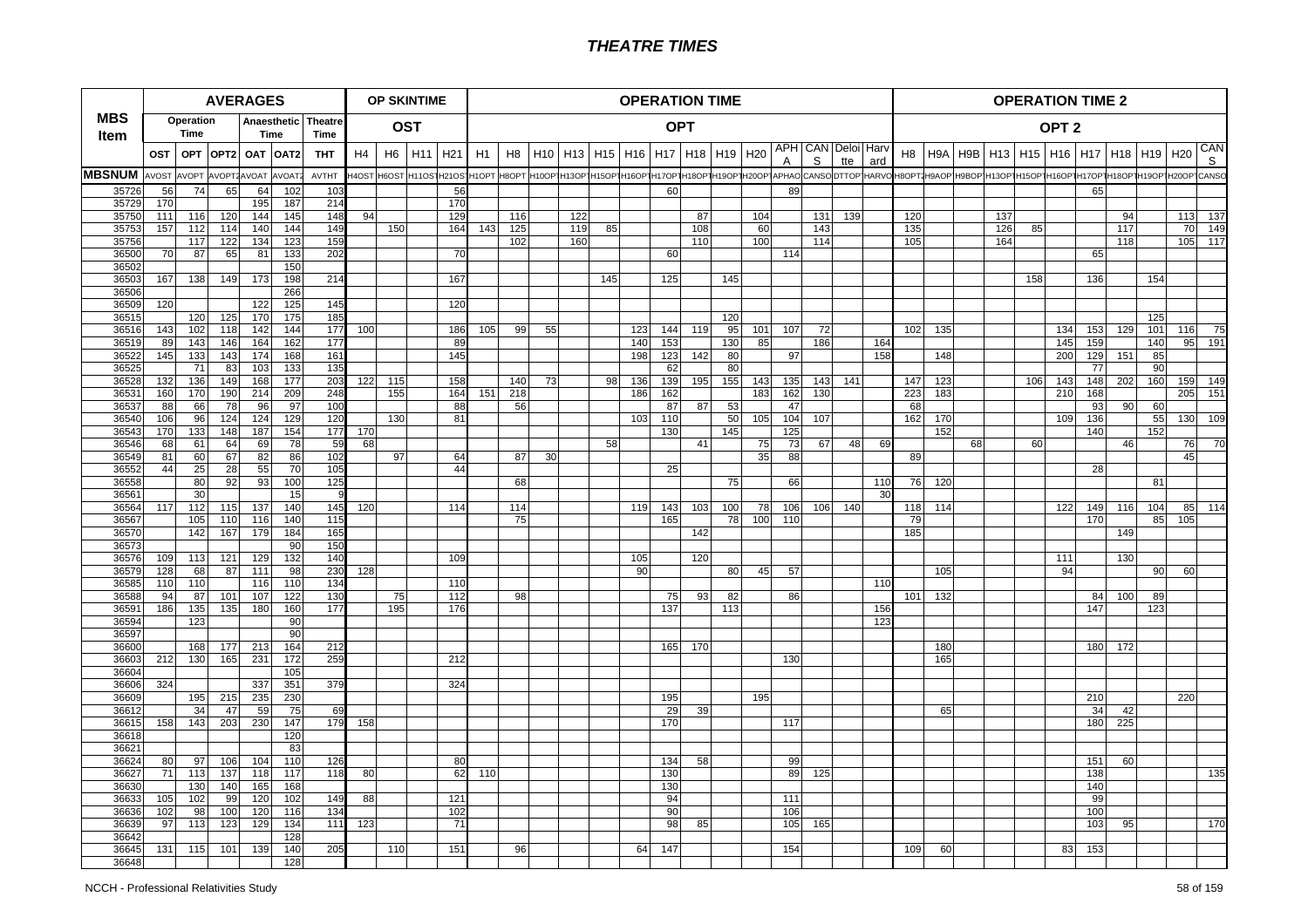|                    |     |                |                |                |                 |                                                                                          |     |            | <b>ANAESTHETIC TIME</b> |            |     |            |            |                       |     |            |                |    |                |                  |     |     |                  | <b>ANAESTHETIC TIME 2</b>                                                                           |            |            |     |                                 |            |             |            |
|--------------------|-----|----------------|----------------|----------------|-----------------|------------------------------------------------------------------------------------------|-----|------------|-------------------------|------------|-----|------------|------------|-----------------------|-----|------------|----------------|----|----------------|------------------|-----|-----|------------------|-----------------------------------------------------------------------------------------------------|------------|------------|-----|---------------------------------|------------|-------------|------------|
| <b>MBS</b><br>Item |     |                |                |                |                 |                                                                                          |     | <b>OAT</b> |                         |            |     |            |            |                       |     |            |                |    |                |                  |     |     | OAT <sub>2</sub> |                                                                                                     |            |            |     |                                 |            |             |            |
|                    | H1  | H <sub>4</sub> | H <sub>6</sub> | H <sub>8</sub> | H <sub>10</sub> | H13   H15   H16   H17   H18   H19   H20   H21                                            |     |            |                         |            |     |            |            | <b>CAN</b> Deloi<br>S | tte | <b>MBS</b> | H <sub>5</sub> | H7 | H <sub>8</sub> | H <sub>9</sub> A | H9B |     |                  | H11 H12 H14 H15 H16 H17 H19                                                                         |            |            |     | H <sub>20</sub> H <sub>21</sub> |            | CAN WA<br>S | Grou       |
| <b>MBSNUM</b>      |     |                |                |                |                 | H1OAT H4OAT H6OAT H8OAT H10OATH13OATH15OATH16OATH17OATH18OATH19OATH20OATH21OATCANSODTTOA |     |            |                         |            |     |            |            |                       |     |            |                |    |                |                  |     |     |                  | MBSOAH5OAT1H7OAT1H8OAT1H9AOAH19BOAHH11OATH12OATH14OATH15OATH16OATH17OATH19OATH20OATH21OATCANSOIWAOA |            |            |     |                                 |            |             |            |
| 35726              |     |                |                |                |                 |                                                                                          |     |            | 65                      |            |     |            | 63         |                       |     | 150        |                |    |                |                  |     |     |                  |                                                                                                     |            | 70         |     |                                 | 69         |             | 120        |
| 35729              |     |                |                |                |                 |                                                                                          |     |            |                         |            |     |            | 195        |                       |     | 180        |                |    |                |                  |     |     |                  |                                                                                                     |            |            |     |                                 | 201        |             | 180        |
| 35750              | 225 | 121            |                | 128            |                 | 152                                                                                      |     |            |                         | 106        |     | 128        | 149        | 141                   | 151 | 180        |                |    | 132            |                  |     |     |                  |                                                                                                     |            |            |     | 137                             | 156        | 146         | 120        |
| 35753              | 161 |                | 165            | 144            |                 | 141                                                                                      | 95  |            |                         | 130        |     | 90         | 181        | 151                   |     | 195        |                |    | 154            |                  |     |     |                  | 95                                                                                                  |            |            |     | 100                             | 190        | 157         | 120        |
| 35756              |     |                |                | 116            |                 | 174                                                                                      |     |            |                         | 135        |     | 130        |            | 117                   |     | 150        |                |    | 119            |                  |     |     |                  |                                                                                                     |            |            |     | 135                             |            | 120         | 90         |
| 36500<br>36502     |     |                |                |                |                 |                                                                                          |     |            | 75                      |            |     |            | 86         |                       |     | 150<br>150 |                |    |                |                  |     |     | 182              |                                                                                                     |            | 80         |     |                                 | 103        |             | 150        |
| 36503              |     |                |                |                |                 |                                                                                          | 174 |            | 155                     |            | 183 |            | 181        |                       |     | 255        |                |    |                |                  |     |     | 248              | 186                                                                                                 |            | 167        | 191 |                                 | 189        |             | 150        |
| 36506              |     |                |                |                |                 |                                                                                          |     |            |                         |            |     |            |            |                       |     | 255        |                |    |                |                  |     |     | 277              |                                                                                                     |            |            |     |                                 |            |             |            |
| 36509              |     |                |                |                |                 |                                                                                          |     |            |                         |            |     |            | 122        |                       |     |            |                |    |                |                  |     |     |                  |                                                                                                     |            |            |     |                                 | 125        |             |            |
| 36515              |     |                |                |                |                 |                                                                                          |     |            |                         |            | 170 |            |            |                       |     |            |                |    |                |                  |     |     |                  |                                                                                                     |            |            | 175 |                                 |            |             |            |
| 36516              | 135 | 153            |                | 121            | 105             |                                                                                          |     | 155        | 176                     | 171        | 124 | 141        | 206        | 72                    |     | 90         |                |    | 124            | 146              |     |     | 152              |                                                                                                     | 166        | 185        | 130 | 156                             | 213        | 75          | 150        |
| 36519              |     |                |                |                |                 |                                                                                          |     | 140        | 207                     |            | 207 | 140        | 100        | 192                   |     | 120        |                |    |                |                  |     |     | 128              |                                                                                                     | 145        | 213        | 217 | 150                             | 108        | 197         | 180        |
| 36522              |     |                |                |                |                 |                                                                                          |     | 247        | 185                     | 172        | 105 |            | 160        |                       |     | 120        |                |    |                | 179              |     |     | 178              |                                                                                                     | 249        | 192        | 110 |                                 | 168        |             | 150        |
| 36525              |     |                |                |                |                 |                                                                                          |     |            | 92                      |            | 115 |            |            |                       |     | 150        |                |    |                |                  |     |     |                  |                                                                                                     |            | 107        | 125 |                                 |            |             | 150        |
| 36528<br>36531     | 191 | 172            | 130<br>188     | 173<br>245     | 125             |                                                                                          | 128 | 171<br>213 | 178<br>211              | 224<br>311 | 185 | 202<br>223 | 180<br>176 | 160<br>170            | 160 | 150<br>180 |                |    | 180<br>250     | 141<br>197       |     | 185 | 195<br>183       | 136                                                                                                 | 178<br>236 | 187<br>217 | 190 | 219<br>245                      | 188<br>183 | 166<br>191  | 180<br>210 |
| 36537              |     |                |                | 91             |                 |                                                                                          |     |            | 110                     | 108        | 73  |            | 101        |                       |     | 90         |                |    | 103            |                  |     |     | 65               |                                                                                                     |            | 116        | 80  |                                 | 108        |             | 120        |
| 36540              |     |                | 130            | 180            |                 |                                                                                          |     | 119        | 148                     |            | 90  | 115        | 95         | 115                   |     | 90         |                |    | 183            | 175              |     |     | 100              |                                                                                                     | 125        | 174        | 95  | 140                             | 104        | 117         | 120        |
| 36543              |     | 230            |                |                |                 |                                                                                          |     |            | 156                     |            | 175 |            |            |                       |     | 120        |                |    |                | 160              |     |     | 144              |                                                                                                     |            | 166        | 182 |                                 |            |             | 150        |
| 36546              |     | 95             |                |                |                 |                                                                                          | 65  |            |                         | 51         |     | 85         |            | 70                    | 50  | 75         |                | 75 |                |                  | 94  |     |                  | 67                                                                                                  |            |            |     | 86                              |            | 73          |            |
| 36549              |     |                | 112            | 92             |                 |                                                                                          |     |            |                         |            |     | 50         | 74         |                       |     | 90         |                |    | 94             |                  |     |     | 100              |                                                                                                     |            |            |     | 60                              | 79         |             | 90         |
| 36552              |     |                |                |                |                 |                                                                                          |     |            | 35                      |            |     |            | 76         |                       |     | 90         |                |    |                |                  |     |     |                  |                                                                                                     |            | 38         |     |                                 | 83         |             |            |
| 36558              |     |                |                | 85             |                 |                                                                                          |     |            |                         |            | 101 |            |            |                       |     | 90         |                |    | 92             | 135              |     |     | 88               |                                                                                                     |            |            | 108 |                                 |            |             | 90         |
| 36561              |     |                |                |                |                 |                                                                                          |     |            |                         |            |     |            |            |                       |     | 15         |                |    |                |                  |     |     |                  |                                                                                                     |            |            |     |                                 |            |             | 15         |
| 36564              |     | 167            |                | 138            |                 |                                                                                          |     | 146        | 174                     | 125        | 127 | 95         | $131$      | 117                   | 15' | 135        |                |    | 142            | 128              |     |     | 137              |                                                                                                     | 150        | 181        | 131 | 102                             | 135        | 124         | 180        |
| 36567              |     |                |                | 92             |                 |                                                                                          |     |            | 175                     |            | 93  | 105        |            |                       |     | 150        |                |    | 96             |                  |     |     | 225              |                                                                                                     |            | 180        | 100 | 110                             |            |             | 120        |
| 36570              |     |                |                | 199            |                 |                                                                                          |     |            |                         | 158        |     |            |            |                       |     | 165        |                |    | 202            |                  |     |     |                  |                                                                                                     |            |            |     |                                 |            |             |            |
| 36573              |     |                |                |                |                 |                                                                                          |     |            |                         | 127        |     |            |            |                       |     | 120<br>120 |                |    |                |                  |     |     |                  |                                                                                                     |            |            |     |                                 | 120        |             | 60<br>120  |
| 36576<br>36579     |     | 183            |                |                |                 |                                                                                          |     | 145<br>107 |                         |            | 95  | 60         | 114        |                       |     | 120        |                |    |                | 110              |     |     | 150<br>105       |                                                                                                     | 151<br>111 |            | 105 | 75                              |            |             | 60         |
| 36585              |     |                |                |                |                 |                                                                                          |     |            |                         |            |     |            | 116        |                       |     | 120        |                |    |                |                  |     |     |                  |                                                                                                     |            |            |     |                                 | 120        |             | 90         |
| 36588              |     |                | 100            | 117            |                 |                                                                                          |     |            | 90                      | 103        | 107 |            | 125        |                       |     | 90         |                |    | 121            | 147              |     |     |                  |                                                                                                     |            | 99         | 113 |                                 | 133        |             | 150        |
| 36591              |     |                | 200            |                |                 |                                                                                          |     |            | 178                     |            | 155 |            | 188        |                       |     | 105        |                |    |                |                  |     |     |                  |                                                                                                     |            | 188        | 165 |                                 | 193        |             | 150        |
| 36594              |     |                |                |                |                 |                                                                                          |     |            |                         |            |     |            |            |                       |     | 90         |                |    |                |                  |     |     |                  |                                                                                                     |            |            |     |                                 |            |             | 90         |
| 36597              |     |                |                |                |                 |                                                                                          |     |            |                         |            |     |            |            |                       |     | 90         |                |    |                |                  |     |     |                  |                                                                                                     |            |            |     |                                 |            |             | 90         |
| 36600              |     |                |                |                |                 |                                                                                          |     |            | 215                     | 210        |     |            |            |                       |     | 120        |                |    |                | 185              |     |     |                  |                                                                                                     |            | 230        |     |                                 |            |             | 120        |
| 36603              |     |                |                |                |                 |                                                                                          |     |            |                         |            |     |            | 231        |                       |     | 150        |                |    |                | 184              |     |     |                  |                                                                                                     |            |            |     |                                 | 234        |             | 120        |
| 36604              |     |                |                |                |                 |                                                                                          |     |            |                         |            |     |            |            |                       |     | 105        |                |    |                |                  |     |     |                  |                                                                                                     |            |            |     |                                 |            |             |            |
| 36606              |     |                |                |                |                 |                                                                                          |     |            |                         |            |     |            | 337        |                       |     | 345        |                |    |                |                  |     |     |                  |                                                                                                     |            |            |     |                                 | 357        |             |            |
| 36609              |     |                |                |                |                 |                                                                                          |     |            | 255                     |            |     | 215        |            |                       |     | 135<br>105 |                |    |                |                  |     |     | 355<br>75        |                                                                                                     |            | 270        |     | 240                             |            |             | 150        |
| 36612<br>36615     |     | 220            |                |                |                 |                                                                                          |     |            | 53<br>210               | 66<br>259  |     |            |            |                       |     | 105        | 127            |    |                | 75               |     |     | 138              |                                                                                                     |            | 58<br>220  |     |                                 |            |             | 60         |
| 36618              |     |                |                |                |                 |                                                                                          |     |            |                         |            |     |            |            |                       |     | 150        |                |    |                |                  |     |     |                  |                                                                                                     |            |            |     |                                 |            |             | 90         |
| 36621              |     |                |                |                |                 |                                                                                          |     |            |                         |            |     |            |            |                       |     | 75         |                |    |                |                  |     |     |                  |                                                                                                     |            |            |     |                                 |            |             | 90         |
| 36624              |     |                |                |                |                 |                                                                                          |     |            | 149                     | 72         |     |            | 91         |                       |     | 60         |                |    |                |                  |     |     | 130              |                                                                                                     |            | 166        |     |                                 | 104        |             | 90         |
| 36627              | 125 | 95             |                |                |                 |                                                                                          |     |            | 164                     |            |     |            | 79         | 130                   |     | 90         |                |    |                |                  |     |     | 114              |                                                                                                     |            | 172        |     |                                 | 81         | 140         | 105        |
| 36630              |     |                |                |                |                 |                                                                                          |     |            | 165                     |            |     |            |            |                       |     | 75         |                |    |                |                  |     |     | 255              |                                                                                                     |            | 175        |     |                                 |            |             |            |
| 36633              |     | 110            |                |                |                 |                                                                                          |     |            | 125                     |            |     |            | 126        |                       |     | 90         |                |    |                |                  |     |     |                  |                                                                                                     |            | 130        |     |                                 | 126        |             | 60         |
| 36636              |     |                |                |                |                 |                                                                                          |     |            | 120                     |            |     |            | 120        |                       |     | 120        |                |    |                |                  |     |     |                  |                                                                                                     |            | 130        |     |                                 | 123        |             | 90         |
| 36639              |     | 155            |                |                |                 |                                                                                          |     |            | 132                     | 100        |     |            | 88         | 170                   |     | 120        |                |    |                |                  |     |     | 148              |                                                                                                     |            | 136        |     |                                 | 91         | 175         |            |
| 36642              |     |                |                |                |                 |                                                                                          |     |            |                         |            |     |            |            |                       |     | 105        |                |    |                |                  |     |     | 160              |                                                                                                     |            |            |     |                                 |            |             | 120        |
| 36645              |     |                | 125            | 110            |                 |                                                                                          |     | 104        | 183                     |            |     |            | 171        |                       |     | 180        |                |    | 123            | 70               |     |     | 173              |                                                                                                     | 123        | 190        |     |                                 | 171        |             | 90         |
| 36648              |     |                |                |                |                 |                                                                                          |     |            |                         |            |     |            |            |                       |     | 165        |                |    |                |                  |     |     |                  |                                                                                                     |            |            |     |                                 |            |             | 90         |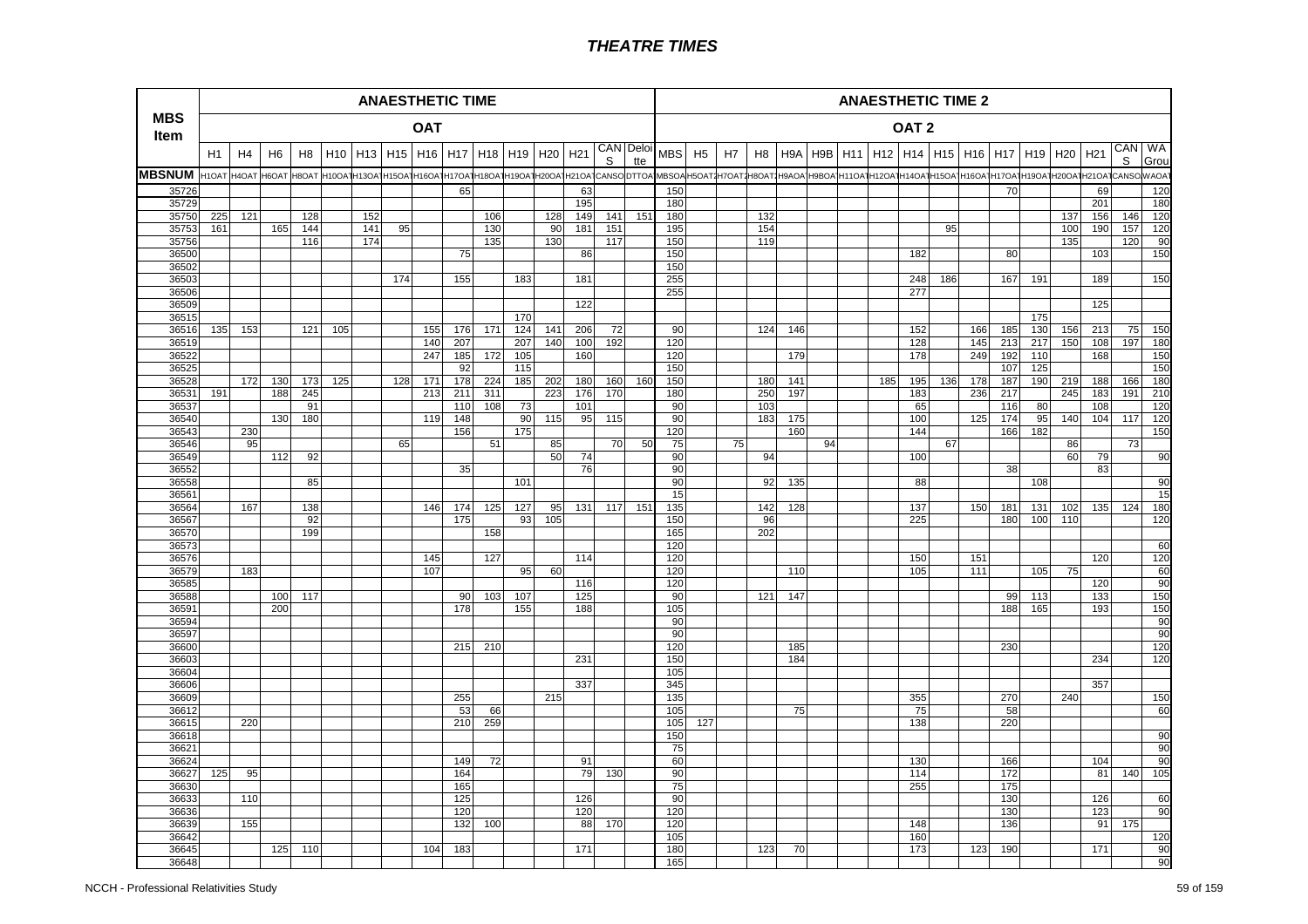|                                                                                                                                                                                                                                |            |                            | <b>THEATRE TIME</b> |            |                  |            |    |          |                          |                      |    |                |                |    |                            |                                  |                |  |                | <b>FREQUENCY</b>                 |                      |                                   |                                                                                        |                                  |                       |                      |                                                       |                |   |    |
|--------------------------------------------------------------------------------------------------------------------------------------------------------------------------------------------------------------------------------|------------|----------------------------|---------------------|------------|------------------|------------|----|----------|--------------------------|----------------------|----|----------------|----------------|----|----------------------------|----------------------------------|----------------|--|----------------|----------------------------------|----------------------|-----------------------------------|----------------------------------------------------------------------------------------|----------------------------------|-----------------------|----------------------|-------------------------------------------------------|----------------|---|----|
| <b>MBS</b><br><b>Item</b>                                                                                                                                                                                                      |            |                            |                     | <b>THT</b> |                  |            |    |          |                          |                      |    |                |                |    |                            |                                  |                |  |                | <b>FQ</b>                        |                      |                                   |                                                                                        |                                  |                       |                      |                                                       |                |   |    |
|                                                                                                                                                                                                                                | H2         | H3 H11 H13 H15 H18 H19 H21 |                     |            |                  |            |    | Pub Priv | C'mix C'mix C'mix<br>Oth | H1                   | H3 | H4             | H <sub>6</sub> | H7 |                            |                                  |                |  |                |                                  |                      |                                   | H8   H9A   H9B   H10   H11   H12   H13   H14   H15   H16   H17   H18   H19   H20   H21 |                                  | $\Delta$              | S                    | APH CAN C'mix C'mix C'mix Deloi<br>Pub Priv Other tte |                |   |    |
| MBSNUM  H2THT  H3THT  H3THT H13THT H13THT H18THT H18THT H21THT CMXPU CMXPV CMXOT FQH1  FQH3  FQH4  FQH6  FQH6  FQH8  FQH9 GH9B GAH19 FQH13 FQH18 FQH14 FQH15 FQH16 FQH17 FQH18 FQH19 FQH20 FQH21 FQAH2 FQCMX FQCMX FQCMX FQCMX |            |                            |                     |            |                  |            |    |          |                          |                      |    |                |                |    |                            |                                  |                |  |                |                                  |                      |                                   |                                                                                        |                                  |                       |                      |                                                       |                |   |    |
| 35726                                                                                                                                                                                                                          |            |                            |                     |            |                  | 103        |    |          |                          |                      |    |                |                |    |                            |                                  |                |  |                |                                  |                      | $\overline{1}$                    |                                                                                        | $\vert$ 1                        | $\overline{7}$        |                      |                                                       |                |   |    |
| 35729                                                                                                                                                                                                                          |            |                            |                     |            |                  | 214        |    |          |                          |                      |    |                |                |    |                            |                                  |                |  |                |                                  |                      |                                   |                                                                                        | 1                                |                       |                      |                                                       |                |   |    |
| 35750<br>35753                                                                                                                                                                                                                 | 125<br>147 | 167<br>149                 | 96                  | 113<br>139 |                  | 188<br>213 |    |          |                          | $\overline{2}$<br>18 |    | 12             | 1 <sup>1</sup> |    | $\overline{7}$<br>$6 \mid$ |                                  |                |  | $\vert$ 2<br>3 |                                  |                      | 17<br>25                          | 10<br>1                                                                                | 5 <sup>1</sup><br>3 <sup>l</sup> |                       | 3<br>$6\phantom{.}6$ |                                                       |                |   |    |
| 35756                                                                                                                                                                                                                          | 158        | 178                        |                     | 142        |                  |            |    |          |                          |                      |    |                |                |    | 1                          |                                  |                |  | 1              |                                  |                      | 5 <sub>l</sub>                    | 1                                                                                      |                                  |                       | 2                    |                                                       |                |   |    |
| 36500                                                                                                                                                                                                                          |            |                            |                     |            |                  | 202        |    |          |                          |                      |    |                |                |    |                            |                                  |                |  |                | 5 <sub>1</sub>                   |                      | $\overline{1}$                    |                                                                                        | 1                                | 13                    |                      |                                                       |                |   |    |
| 36502                                                                                                                                                                                                                          |            |                            |                     |            |                  |            |    |          |                          |                      |    |                |                |    |                            |                                  |                |  |                |                                  |                      |                                   |                                                                                        |                                  |                       |                      |                                                       |                |   |    |
| 36503<br>36506                                                                                                                                                                                                                 |            |                            | 216                 |            | 216              | 209        |    |          |                          |                      |    |                |                |    |                            |                                  |                |  |                | 2 <br>11                         | $\mathbf{3}$         | 49                                | 6 <sup>1</sup>                                                                         | 157                              |                       |                      |                                                       |                |   |    |
| 36509                                                                                                                                                                                                                          |            |                            |                     |            |                  | 145        |    |          |                          |                      |    |                |                |    |                            |                                  |                |  |                |                                  |                      |                                   |                                                                                        | 1                                |                       |                      |                                                       |                |   |    |
| 36515                                                                                                                                                                                                                          |            |                            |                     |            | 185              |            |    |          |                          |                      |    |                |                |    |                            |                                  |                |  |                |                                  |                      |                                   | $\overline{1}$                                                                         |                                  |                       |                      |                                                       |                |   |    |
| 36516                                                                                                                                                                                                                          | 132        |                            |                     | 180        | 147              | 248        |    |          |                          | 1                    |    | $\overline{1}$ |                |    | 1                          | $\overline{1}$                   | 1 <sup>1</sup> |  |                | 33                               | 12                   | 10<br>$\overline{2}$              | 11<br>$\overline{4}$                                                                   | 45                               | 44                    | $\mathbf{1}$         |                                                       |                |   |    |
| 36519                                                                                                                                                                                                                          |            |                            |                     |            | 219              | 134        |    |          |                          |                      |    |                |                |    |                            |                                  |                |  |                | $\overline{7}$<br>$\overline{2}$ | 1<br>$\vert$ 1       | $\overline{5}$<br>$\overline{7}$  | 1<br>$\mathbf{1}$<br>1                                                                 | 14<br>5 <sup>1</sup>             |                       | $\overline{2}$       |                                                       |                |   |    |
| 36522<br>36525                                                                                                                                                                                                                 |            |                            |                     | 181        | 115<br>135       | 188        |    |          |                          |                      |    |                |                |    |                            | 4 <sup>1</sup>                   |                |  |                |                                  |                      | $\overline{2}$<br>$\mathbf{3}$    | 2 <sup>1</sup>                                                                         |                                  | 16                    |                      |                                                       |                |   |    |
| 36528                                                                                                                                                                                                                          | 192        |                            | 156                 | 231        | 195              | 243        |    |          |                          |                      |    | 4 <sup>1</sup> | 1              |    | 19                         | 17                               | $\overline{2}$ |  |                | 42                               | 13<br>5 <sub>l</sub> | 37<br>17                          | $\overline{7}$<br>$\mathbf{1}$                                                         | 32                               | 91                    | $\overline{7}$       |                                                       |                |   | 18 |
| 36531                                                                                                                                                                                                                          | 175        |                            |                     | 317        |                  | 252        |    |          |                          | $\overline{4}$       |    |                | $2 \vert$      |    | $5\phantom{.0}$            | 5 <sub>5</sub>                   |                |  |                | 10                               | 3 <sup>1</sup>       | $\overline{4}$<br>$\mathbf{3}$    | $\overline{2}$                                                                         | $\overline{4}$                   | 15                    | $\mathbf{1}$         |                                                       |                |   |    |
| 36537                                                                                                                                                                                                                          | 50         |                            |                     | 111        | 117              | 123        |    |          |                          |                      |    |                |                |    | 1                          |                                  |                |  |                | $\overline{2}$                   |                      | $\mathbf{3}$<br>1                 | $\overline{2}$                                                                         | $\overline{4}$                   | 9                     |                      |                                                       |                |   |    |
| 36540<br>36543                                                                                                                                                                                                                 | 120<br>155 |                            |                     |            | 105<br>199       | 135        |    |          |                          |                      |    | $\overline{1}$ | 1              |    | 1                          | $\overline{1}$<br>$\overline{1}$ |                |  |                | 11<br>$\overline{4}$             | $\overline{2}$       | $\overline{4}$<br>$5\overline{)}$ | 1 <sup>1</sup><br>1<br>$\overline{2}$                                                  | 13                               | 48<br>12              | $\overline{1}$       |                                                       |                |   |    |
| 36546                                                                                                                                                                                                                          |            |                            | 68                  | 56         |                  |            | 43 | 83       | 43                       |                      |    | 31             |                | 22 |                            | 209                              |                |  |                | 53                               |                      | 186                               | 1                                                                                      |                                  | 984                   | 9                    | 12                                                    | 478            | 9 | 58 |
| 36549                                                                                                                                                                                                                          | 75         |                            |                     |            |                  | 129        |    |          |                          |                      |    |                | 1              |    | 11                         |                                  | 1              |  |                | 6 <sup>1</sup>                   |                      |                                   | $\overline{2}$                                                                         | 11                               | 44                    |                      |                                                       |                |   |    |
| 36552                                                                                                                                                                                                                          |            |                            |                     |            |                  | 105        |    |          |                          |                      |    |                |                |    |                            |                                  |                |  |                |                                  |                      | $\overline{1}$                    |                                                                                        | $\overline{2}$                   |                       |                      |                                                       |                |   |    |
| 36558<br>36561                                                                                                                                                                                                                 |            |                            |                     |            | 125              |            |    | 9        |                          |                      |    |                |                |    | 2                          | $\mathbf{1}$                     |                |  |                | $\overline{2}$                   |                      |                                   | 2 <sup>1</sup>                                                                         |                                  | $\overline{7}$        |                      |                                                       | $\overline{3}$ |   |    |
| 36564                                                                                                                                                                                                                          | 133        |                            |                     | 138        | 142              | 169        |    |          |                          |                      |    | 1 <sup>1</sup> |                |    | 1                          | $\vert$                          |                |  |                | 11                               | 5 <sup>1</sup>       | $\mathbf{3}$<br>5 <sub>l</sub>    | 1<br>3 <sup>1</sup>                                                                    | 7 <sup>1</sup>                   | 30                    | $\mathbf{3}$         |                                                       |                |   |    |
| 36567                                                                                                                                                                                                                          |            |                            |                     |            | $\overline{115}$ |            |    |          |                          |                      |    |                |                |    | $\overline{7}$             |                                  |                |  |                |                                  |                      | $\overline{1}$                    | $\overline{2}$<br>1                                                                    |                                  | $5\overline{5}$       |                      |                                                       |                |   |    |
| 36570                                                                                                                                                                                                                          |            |                            |                     | 165        |                  |            |    |          |                          |                      |    |                |                |    | $\overline{1}$             |                                  |                |  |                |                                  |                      | $\overline{2}$                    |                                                                                        |                                  |                       |                      |                                                       |                |   |    |
| 36573<br>36576                                                                                                                                                                                                                 | 150        |                            |                     | 137        |                  | 142        |    |          |                          |                      |    |                |                |    |                            |                                  |                |  |                | $\mathbf{1}$                     | 1                    | 1 <sup>1</sup>                    |                                                                                        | $\overline{2}$                   |                       |                      |                                                       |                |   |    |
| 36579                                                                                                                                                                                                                          |            |                            |                     |            | 115              | 345        |    |          |                          |                      |    | $\overline{2}$ |                |    |                            | $\mathbf{1}$                     |                |  |                | $\mathbf{1}$                     | 1 <sup>1</sup>       |                                   | 1 <sup>1</sup><br>1                                                                    | $6 \overline{6}$                 | $\overline{7}$        |                      |                                                       |                |   |    |
| 36585                                                                                                                                                                                                                          |            |                            |                     |            |                  | 134        |    |          |                          |                      |    |                |                |    |                            |                                  |                |  |                |                                  |                      |                                   |                                                                                        | 1                                |                       |                      |                                                       |                |   |    |
| 36588                                                                                                                                                                                                                          |            |                            |                     | 110        | 128              | 151        |    |          |                          |                      |    |                | 1              |    | 27                         | 2 <sup>1</sup>                   |                |  |                |                                  |                      | $\overline{1}$<br>11              | 14                                                                                     | 5 <sub>1</sub>                   | 37                    |                      |                                                       |                |   |    |
| 36591                                                                                                                                                                                                                          | 145        |                            |                     |            | 175              | 212        |    |          |                          |                      |    |                | 1              |    |                            |                                  |                |  |                |                                  |                      | $\overline{3}$                    | $\overline{2}$                                                                         | 5 <sup>1</sup>                   |                       |                      |                                                       |                |   |    |
| 36594<br>36597                                                                                                                                                                                                                 |            |                            |                     |            |                  |            |    |          |                          |                      |    |                |                |    |                            |                                  |                |  |                |                                  |                      |                                   |                                                                                        |                                  |                       |                      |                                                       |                |   |    |
| 36600                                                                                                                                                                                                                          |            |                            |                     | 212        |                  |            |    |          |                          |                      |    |                |                |    |                            | 1                                |                |  |                |                                  |                      | 1<br>$\overline{1}$               |                                                                                        |                                  |                       |                      |                                                       |                |   |    |
| 36603                                                                                                                                                                                                                          | 240        |                            |                     |            |                  | 278        |    |          |                          |                      |    |                |                |    |                            | 2                                |                |  |                |                                  |                      |                                   |                                                                                        | $\overline{2}$                   | 13                    |                      |                                                       |                |   |    |
| 36604                                                                                                                                                                                                                          |            |                            |                     |            |                  | 379        |    |          |                          |                      |    |                |                |    |                            |                                  |                |  |                |                                  |                      |                                   |                                                                                        | 1                                |                       |                      |                                                       |                |   |    |
| 36606<br>36609                                                                                                                                                                                                                 |            |                            |                     |            |                  |            |    |          |                          |                      |    |                |                |    |                            |                                  |                |  |                | $\mathbf{1}$                     |                      | $\mathbf{1}$                      | 11                                                                                     |                                  |                       |                      |                                                       |                |   |    |
| 36612                                                                                                                                                                                                                          |            |                            |                     | 69         |                  |            |    |          |                          |                      |    |                |                |    |                            | 1                                |                |  |                | 1                                |                      | $\overline{2}$<br>$\vert$ 1       |                                                                                        |                                  |                       |                      |                                                       |                |   |    |
| 36615                                                                                                                                                                                                                          |            |                            |                     | 262        |                  |            |    | 95       |                          |                      |    | $\overline{1}$ |                |    |                            |                                  |                |  |                | 2 <sup>1</sup>                   |                      | $\overline{1}$<br>1               |                                                                                        |                                  | $\overline{7}$        |                      |                                                       | $\mathbf{1}$   |   |    |
| 36618                                                                                                                                                                                                                          |            |                            |                     |            |                  |            |    |          |                          |                      |    |                |                |    |                            |                                  |                |  |                |                                  |                      |                                   |                                                                                        |                                  |                       |                      |                                                       |                |   |    |
| 36621<br>36624                                                                                                                                                                                                                 |            |                            |                     | 74         |                  | 170        |    | 135      |                          |                      |    |                |                |    |                            |                                  |                |  |                | 1                                |                      | $\overline{4}$                    |                                                                                        | 1 <sup>1</sup>                   | 43                    |                      |                                                       |                |   |    |
| 36627                                                                                                                                                                                                                          |            |                            |                     |            |                  | 118        |    |          |                          | 1                    |    | 1              |                |    |                            |                                  |                |  |                | 5 <sub>5</sub>                   |                      | $6\phantom{.}6$                   |                                                                                        | $\overline{4}$                   | 37                    | $\overline{1}$       |                                                       |                |   |    |
| 36630                                                                                                                                                                                                                          |            |                            |                     |            |                  |            |    |          |                          |                      |    |                |                |    |                            |                                  |                |  |                | $\mathbf{1}$                     |                      | $\overline{1}$                    |                                                                                        |                                  |                       |                      |                                                       |                |   |    |
| 36633                                                                                                                                                                                                                          |            |                            |                     |            |                  | 149        |    |          |                          |                      |    | $\overline{1}$ |                |    |                            |                                  |                |  |                |                                  |                      | 6                                 |                                                                                        | $\overline{2}$                   | 6                     |                      |                                                       |                |   |    |
| 36636<br>36639                                                                                                                                                                                                                 |            |                            |                     | 110        |                  | 134<br>113 |    |          |                          |                      |    | $\vert$ 1      |                |    |                            |                                  |                |  |                | 12                               |                      | $\mathbf{1}$<br>$\mathbf{3}$      |                                                                                        | $\overline{2}$<br>$\overline{2}$ | $6\phantom{1}6$<br>13 | -1                   |                                                       |                |   |    |
| 36642                                                                                                                                                                                                                          |            |                            |                     |            |                  |            |    |          |                          |                      |    |                |                |    |                            |                                  |                |  |                | $\overline{1}$                   |                      |                                   |                                                                                        |                                  |                       |                      |                                                       |                |   |    |
| 36645                                                                                                                                                                                                                          |            |                            |                     |            |                  | 205        |    |          |                          |                      |    |                | $\mathbf{1}$   |    |                            | $\overline{1}$                   |                |  |                | $\overline{7}$                   | 1 <sup>1</sup>       | 6                                 |                                                                                        | $\blacktriangleleft$             | 9                     |                      |                                                       |                |   |    |
| 36648                                                                                                                                                                                                                          |            |                            |                     |            |                  |            |    |          |                          |                      |    |                |                |    |                            |                                  |                |  |                |                                  |                      |                                   |                                                                                        |                                  |                       |                      |                                                       |                |   |    |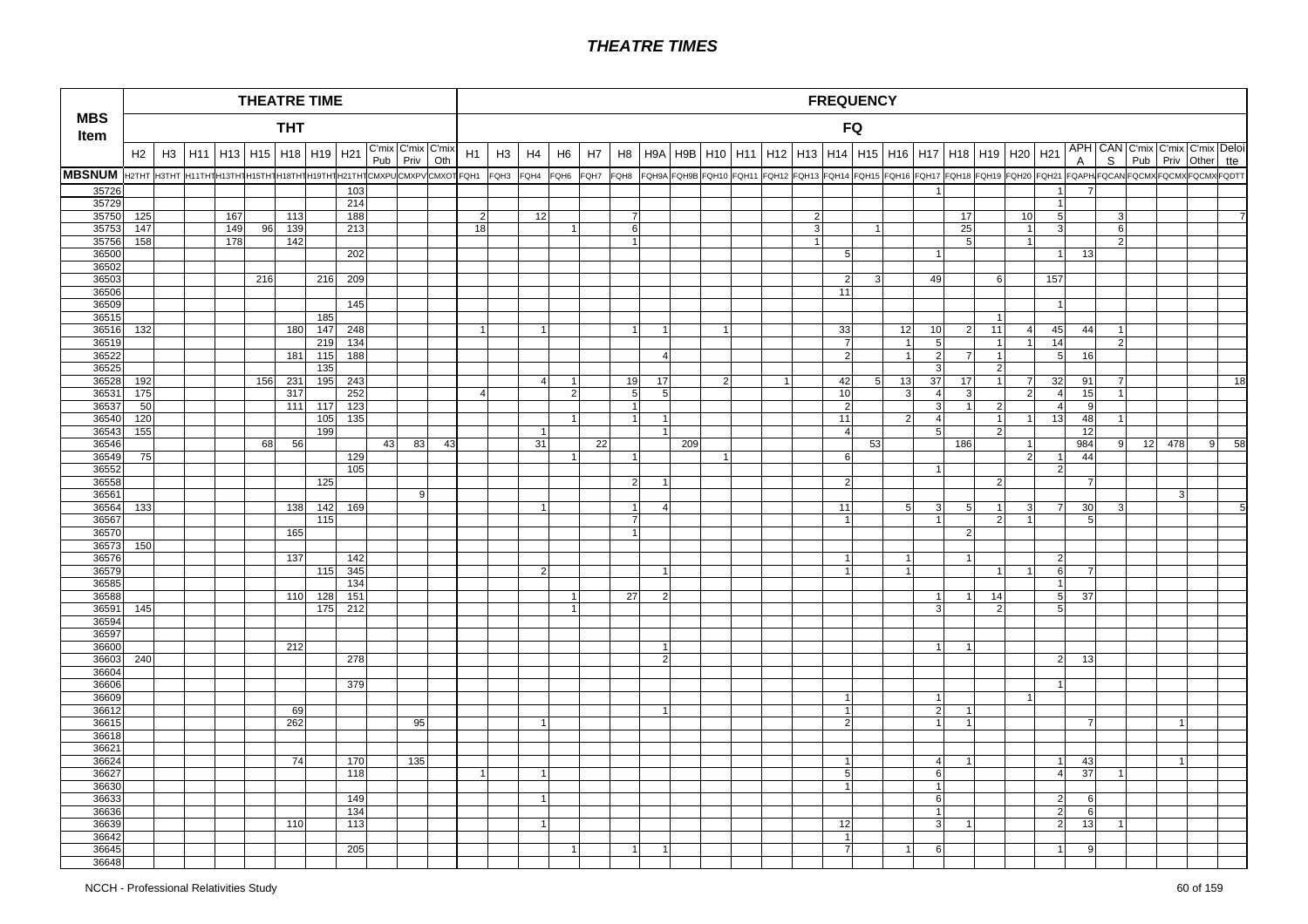|                           |                                                                          |            |                  | <b>AVERAGES</b>               |            |                    |                 | <b>OP SKINTIME</b>        |                 |                 |          |                                                                                     |                 |                |          |                 |            | <b>OPERATION TIME</b> |                                               |                      |                       |                                |                 |     |                 |           |                 |                                                                   |          |                  | <b>OPERATION TIME 2</b> |                                                                                 |          |            |            |
|---------------------------|--------------------------------------------------------------------------|------------|------------------|-------------------------------|------------|--------------------|-----------------|---------------------------|-----------------|-----------------|----------|-------------------------------------------------------------------------------------|-----------------|----------------|----------|-----------------|------------|-----------------------|-----------------------------------------------|----------------------|-----------------------|--------------------------------|-----------------|-----|-----------------|-----------|-----------------|-------------------------------------------------------------------|----------|------------------|-------------------------|---------------------------------------------------------------------------------|----------|------------|------------|
| <b>MBS</b><br><b>Item</b> | Operation<br>Anaesthetic<br><b>Theatre</b><br><b>Time</b><br><b>Time</b> |            |                  |                               |            |                    |                 | <b>OST</b>                |                 |                 |          |                                                                                     |                 |                |          |                 | <b>OPT</b> |                       |                                               |                      |                       |                                |                 |     |                 |           |                 |                                                                   |          | OPT <sub>2</sub> |                         |                                                                                 |          |            |            |
|                           | <b>OST</b>                                                               | OPT        | OPT <sub>2</sub> | OAT OAT2                      |            | Time<br><b>THT</b> | H4              | H <sub>6</sub>            | H <sub>11</sub> | H <sub>21</sub> | H1       | H8                                                                                  |                 |                |          |                 |            |                       | H10   H13   H15   H16   H17   H18   H19   H20 |                      |                       | APH   CAN   Deloi   Harv<br>S. | tte             | ard | H <sub>8</sub>  | H9A       |                 | H9B H13 H15                                                       |          |                  |                         | H <sub>16</sub> H <sub>17</sub> H <sub>18</sub> H <sub>19</sub> H <sub>20</sub> |          |            | CAN<br>S.  |
| <b>MBSNUM</b>             |                                                                          |            |                  | VOST AVOPT AVOPTZAVOAT AVOAT2 |            | AVTHT              |                 | 140ST H60ST H110ST H210ST |                 |                 |          | H1OPT H8OPT H10OP1H13OP1H15OP1H16OP1H17OP1H18OP1H19OP1H20OP1APHAO CANSO DTTOP1HARVO |                 |                |          |                 |            |                       |                                               |                      |                       |                                |                 |     |                 |           |                 | H8OPT/H9AOP H9BOP H13OP H15OP H16OP H17OP H18OP H19OP H20OP CANSO |          |                  |                         |                                                                                 |          |            |            |
| 36649                     |                                                                          | 16         |                  | 17                            | 30         |                    |                 |                           |                 |                 |          |                                                                                     | 10 <sup>1</sup> |                |          |                 |            |                       |                                               |                      |                       |                                |                 | 21  |                 |           |                 |                                                                   |          |                  |                         |                                                                                 |          |            |            |
| 36800<br>36803            | 33                                                                       | 36         | 39               | 45                            | 25<br>44   | 16<br>43           | 21              | 40                        |                 | 37              | 20       | 19                                                                                  |                 |                |          | 44              |            | 47                    |                                               | 55                   | 51                    | 27                             | 22              |     | 22              |           | 27              |                                                                   |          | 47               |                         | 50                                                                              |          | 60         | 29         |
| 36806                     | 42                                                                       | 38         | 47               | 49                            | 54         | 50                 |                 | 43                        |                 | 41              | 29       | 28                                                                                  |                 |                |          | 25              | 47         | 52                    |                                               | 29                   | 50                    | 41                             |                 |     | 31              | 75        | 41              |                                                                   |          | 28               | 54                      | 58                                                                              |          | 46         | 44         |
| 36809                     | 53                                                                       | 49         | 49               | 61                            | 61         | 61                 | 55              |                           |                 | 52              | 43       | 44                                                                                  |                 |                | 40       | 44              | 70         |                       |                                               | 70                   | 58                    | 38                             | 36              |     | 50              | 30        | 43              |                                                                   | 45       | 50               | 77                      |                                                                                 | 30       | 75         | 43         |
| 36811                     | 16                                                                       | 36         | 34               | 29                            | 42         | 51                 |                 |                           |                 | 16              |          |                                                                                     |                 |                | 23       |                 |            |                       |                                               |                      |                       | 50                             |                 |     |                 |           |                 |                                                                   | 33       | 16               |                         |                                                                                 |          |            | 54         |
| 36812<br>36815            | 15                                                                       | 12<br>18   | 16<br>20         | 21<br>26                      | 27<br>29   | 28<br>25           | 11              | 13                        | 25              | 11              | 7        | 10<br>16                                                                            | 7 <sup>1</sup>  | 11             | 9        | 10 <sup>1</sup> | 25<br>23   | 8                     | 13<br>15                                      | 7<br>10 <sup>1</sup> | 19 <sup>°</sup><br>21 | 18<br>23                       | 14<br>17        |     | 13<br>20        |           | 13<br>17        | 14                                                                | 11       | 13<br>13         | 31<br>29                | 11                                                                              | 17<br>20 | 10<br>14   | 22<br>25   |
| 36818                     | 32 <sub>1</sub>                                                          | 22         | 27               | 33                            | 38         | 44                 | 31              | 24                        | 47              | 27              | 12       | 16                                                                                  | 10 <sup>1</sup> | 27             | 25       | 17              |            | 21                    | 31                                            | 22                   | 34                    | 27                             | 18              |     | 20              | 30        | 18              | 30                                                                | 27       | 23               |                         | 26                                                                              | 36       | 29         | 30         |
| 36821                     | 30                                                                       | 30         | 31               | 41                            | 38         | 44                 | 42              | 18                        |                 | 29              | 26       | 15                                                                                  |                 |                | 24       | 20              | 52         | 26                    | 21                                            | 30                   | 43                    | 39                             | 38              |     | 19              |           | 13              |                                                                   | 24       | 25               | 58                      | 30                                                                              | 26       | 39         | 46         |
| 36824                     | 20                                                                       | 26         | 32               | 36                            | 40         | 35                 | 15              |                           |                 | 26              | 15       | 17                                                                                  |                 |                |          | 28              | 48         | 14                    | 25                                            | 39                   | 26                    | 24                             | 24              |     | 20 <sub>l</sub> | 29        | 23              |                                                                   |          | 34               | 55                      | 19                                                                              | 31       | 45         | 29         |
| 36825<br>36827            | 15                                                                       | 15         | 18               | 25                            | 42<br>28   | 33                 | 13              | 20                        |                 | 12              | 10       | 10                                                                                  |                 | 14             | 14       | 14              | 18         | 12                    | 15                                            | 13                   | 23                    | 19                             | 14              |     | 13              |           | 14              | 18                                                                | 15       | 19               | 22                      | 16                                                                              | 20       | 18         | 23         |
| 36830                     | 18                                                                       | 17         | 20               | 24                            | 27         | 31                 | 12              |                           |                 | 24              |          |                                                                                     |                 |                |          |                 |            | 16                    |                                               | 10                   | 21                    | 22                             |                 |     |                 |           |                 |                                                                   |          |                  |                         | 21                                                                              |          | 15         | 23         |
| 36833                     | 19                                                                       | 15         | 18               | 23                            | 29         | 27                 |                 | 8 <sup>1</sup>            | 38              | 11              | 13       |                                                                                     | 9               | 8 <sup>1</sup> | 12       | 13              | 34         | 13                    | 12                                            | 8                    | 24                    | 27                             | 13              |     | 9               |           | 17              | 10                                                                | 16       | 16               | 38                      | 16                                                                              | 15       | 14         | 30         |
| 36836                     | 18                                                                       | 20         | 23               | 29                            | 34         | 35                 | 18              | 16                        |                 | 21              | 10       | 13                                                                                  |                 | 29             | 16       | 17              | 27         | 14                    | 15 <sup>1</sup>                               | 19                   | 22                    | 27                             |                 | 30  | 17<br>17        | 21        | 20<br>17        | 32<br>14                                                          | 17       | $\overline{21}$  | 33                      | 18                                                                              | 19       | 25         | 30         |
| 36839<br>36842            | 27<br>20                                                                 | 19<br>33   | 26<br>33         | 31<br>42                      | 38<br>41   | 38<br>45           | 14<br>26        | 24                        | 42              | 29<br>15        | 14<br>25 | 13<br>31                                                                            | 11<br>35        | 12             | 18<br>30 | 25              | 41<br>43   | 16<br>29              | 21                                            | 18<br>22             | 22<br>46              | 24<br>25                       | 17<br>45        |     | 40              | 39<br>20  |                 |                                                                   | 20<br>30 | 29               | 47<br>48                | 21<br>37                                                                        | 27       | 24<br>27   | 27<br>30   |
| 36845                     | 28                                                                       | 27         | 32               | 39                            | 44         | 44                 | 20              | 21                        | 45              | 26              | 24       | 21                                                                                  |                 |                | 17       | 25              | 37         | 30                    | 22                                            | 36                   | 37                    | 29                             | 21              |     | 25              | 35        | 26              |                                                                   | 18       | 31               | 42                      | 36                                                                              | 30       | 43         | 34         |
| 36848                     |                                                                          | 45         | 56               | 66                            | 56         | 31                 |                 |                           |                 |                 |          |                                                                                     |                 |                |          | 21              | 65         |                       |                                               |                      | 33                    | 60                             |                 |     |                 |           |                 |                                                                   |          | 23               | 75                      |                                                                                 |          |            | 70         |
| 3685                      |                                                                          | 19         | 23               | 28                            | 25         | 49                 |                 |                           |                 |                 |          | 23                                                                                  |                 |                |          |                 |            | 15                    |                                               |                      |                       |                                |                 |     | 26              |           |                 |                                                                   |          |                  |                         | 20                                                                              |          |            |            |
| 36854<br>36857            | 32<br>46                                                                 | 19<br>46   | 24<br>57         | 34<br>56                      | 40<br>66   | 44<br>57           | 20<br>37        | 27<br>29                  | 60<br>71        | 22              | 15       | 15                                                                                  | 11              | 16             | 16       | 21              | 27<br>73   | 16<br>24              | 22<br>52                                      | 15<br>25             | 29<br>37              | 27<br>80                       | 23<br>33        |     | 20 <sub>l</sub> | 26        | 18 <sup>1</sup> | 16                                                                | 20       | 27               | 32<br>83                | 21<br>28                                                                        | 25<br>58 | 25<br>30   | 32<br>85   |
| 36860                     |                                                                          | 16         | 19               | 36                            | 34         | 29                 |                 |                           |                 |                 |          |                                                                                     |                 | 16             |          |                 |            |                       |                                               | 15                   |                       |                                |                 |     |                 |           |                 | 17                                                                |          |                  |                         |                                                                                 |          | 20         |            |
| 36863                     | 35 <sub>1</sub>                                                          | 35         | 41               | 48                            | 54         | 57                 |                 | 22                        | 46              | 36              |          | 18                                                                                  |                 |                |          |                 | 54         | 27                    | 28                                            |                      | 35                    | 51                             | 30              |     | 29              | 55        | 20              |                                                                   |          |                  | 62                      | 33                                                                              | 30       |            | 55         |
| 37000                     |                                                                          | 80         | 104              | 119                           | 127        | 162                |                 |                           |                 |                 |          | 76                                                                                  |                 |                |          | 46              | 115        |                       |                                               |                      | 84                    |                                |                 |     | 82              | 67        |                 |                                                                   |          |                  | 121                     | 147                                                                             |          |            |            |
| 37004<br>37008            |                                                                          | 70<br>32   | 77<br>30         | 86<br>48                      | 114<br>43  | 78<br>27           |                 |                           |                 |                 |          | 94<br>14                                                                            |                 |                |          | 60              |            | 17                    | 45                                            |                      |                       | 38                             |                 |     | 99<br>14        | 22        | 15              |                                                                   |          | 63               |                         | 21                                                                              | 55       |            | 43         |
| 37011                     | 12                                                                       | 23         | 19               | 22                            | 30         | 19                 | 12              |                           |                 |                 |          |                                                                                     |                 |                |          |                 |            | 11                    |                                               |                      | 38 <sup>°</sup>       | 20                             |                 |     |                 | 21        | 14              |                                                                   |          |                  |                         | 16                                                                              |          |            | 25         |
| 37014                     | 425                                                                      | 326        | 403              | 456                           | 405        | 449                |                 |                           |                 | 425             |          |                                                                                     |                 |                |          |                 | 396        |                       |                                               |                      | 255                   |                                |                 |     |                 |           |                 |                                                                   |          |                  | 403                     |                                                                                 |          |            |            |
| 37020                     |                                                                          | 109        |                  |                               | 75         |                    |                 |                           |                 |                 |          |                                                                                     |                 |                |          |                 |            |                       |                                               |                      |                       |                                |                 | 109 |                 |           |                 |                                                                   |          |                  |                         |                                                                                 |          |            |            |
| 37023<br>37026            |                                                                          | 77         |                  |                               | 86<br>98   |                    |                 |                           |                 |                 |          |                                                                                     |                 |                |          |                 |            |                       |                                               |                      |                       |                                |                 | 77  |                 |           |                 |                                                                   |          |                  |                         |                                                                                 |          |            |            |
| 37029                     |                                                                          | 122        | 119              | 120                           | 133        | 137                |                 |                           |                 |                 |          |                                                                                     |                 |                |          |                 |            | 95                    | 105                                           |                      |                       |                                |                 | 167 |                 | 145       |                 |                                                                   |          |                  |                         | 98                                                                              | 115      |            |            |
| 37038                     |                                                                          | 160        |                  |                               | 98         |                    |                 |                           |                 |                 |          |                                                                                     |                 |                |          |                 |            |                       |                                               |                      |                       |                                |                 | 160 |                 |           |                 |                                                                   |          |                  |                         |                                                                                 |          |            |            |
| 37041                     |                                                                          | 13         |                  |                               | 15         |                    |                 |                           |                 |                 |          |                                                                                     |                 |                |          |                 |            |                       |                                               |                      |                       |                                |                 | 13  |                 |           |                 |                                                                   |          |                  |                         |                                                                                 |          |            |            |
| 37044<br>37045            | 77                                                                       | 69<br>160  | 72<br>180        | 97<br>215                     | 105<br>238 | 119                | 83              | 87                        |                 | 60              | 101      |                                                                                     |                 |                |          |                 | 100        | 34                    |                                               | 66<br>160            | 75                    | 57                             | 49              |     |                 | 73        |                 |                                                                   |          |                  | 104                     | 42                                                                              |          | 78<br>180  | 63         |
| 37047                     | 152                                                                      | 165        | 170              | 178                           | 211        | 188                |                 |                           |                 | 152             |          | 178                                                                                 |                 |                |          |                 |            |                       | 140                                           |                      | 176                   |                                |                 |     | 183             |           |                 |                                                                   |          |                  |                         |                                                                                 | 158      |            |            |
| 37050                     |                                                                          | 252        |                  |                               | 150        |                    |                 |                           |                 |                 |          |                                                                                     |                 |                |          |                 |            |                       |                                               |                      |                       |                                |                 | 252 |                 |           |                 |                                                                   |          |                  |                         |                                                                                 |          |            |            |
| 37053                     |                                                                          |            |                  |                               | 180        |                    |                 |                           |                 |                 |          |                                                                                     |                 |                |          |                 |            |                       |                                               |                      |                       |                                |                 |     |                 |           |                 |                                                                   |          |                  |                         |                                                                                 |          |            |            |
| 37200<br>37203            | 175<br>50                                                                | 140<br>46  | 149<br>49        | 178<br>64                     | 184<br>69  | 180<br>74          | 121<br>37       | 46                        | 71              | 23C<br>48       | 38       | 39                                                                                  | 41              | 38             | 45       | 189<br>40       | 177<br>53  | 85<br>40              |                                               | 105                  | 117<br>61             | 167                            | 51              |     | 43              | 108<br>53 | 27              | 41                                                                | 50       | 202<br>46        | 188<br>60               | 93<br>46                                                                        |          | 121<br>54  | 182<br>60  |
| 37206                     | 47                                                                       | 40         | 42               | 59                            | 59         | 66                 |                 |                           |                 | 47              |          |                                                                                     |                 |                |          | 48              | 40         | 37                    | 52<br>20                                      | 48                   | 52                    | 55<br>43                       |                 |     |                 |           |                 |                                                                   |          | 54               | 45                      | 42                                                                              | 58<br>25 |            | 45         |
| 37207                     | 35                                                                       | 62         | 64               | 77                            | 83         | 72                 |                 | 35                        |                 |                 |          | 80                                                                                  |                 |                | 80       | 35 <sub>1</sub> | 70         | 54                    |                                               |                      |                       | 53                             |                 |     | 84              | 112       | 29              |                                                                   | 85       | 41               | 78                      | 60                                                                              | 30       |            | 59         |
| 37208                     |                                                                          | 33         | 38               | 60                            | 57         |                    |                 |                           |                 |                 |          |                                                                                     |                 |                |          | 33              |            |                       |                                               |                      |                       |                                |                 |     |                 |           |                 |                                                                   |          | 38               |                         |                                                                                 |          |            |            |
| 37209                     | 223                                                                      | 193        | 186              | 236                           | 221        | 251                | 255             |                           |                 | 190             |          |                                                                                     |                 |                |          | 149             | 190        | 198                   | 169                                           | 190                  | 204                   |                                | 251             |     |                 | 177       |                 |                                                                   |          | 154              | 203                     | 207                                                                             | 179      | 200        |            |
| 37210<br>37211            | 125                                                                      | 152<br>181 | 164<br>185       | 192<br>208                    | 223<br>225 | 268                |                 | 125                       |                 |                 |          | 176                                                                                 |                 |                |          | 136             | 193        | 237                   |                                               | 144<br>172           |                       | 160<br>174                     |                 |     | 185             | 154       |                 |                                                                   |          | 142              | 203                     | 246                                                                             |          | 156<br>183 | 173<br>183 |
| 37212                     |                                                                          |            |                  |                               | 45         | 17                 |                 |                           |                 |                 |          |                                                                                     |                 |                |          |                 |            |                       |                                               |                      |                       |                                |                 |     |                 |           |                 |                                                                   |          |                  |                         |                                                                                 |          |            |            |
| 37215                     | 28                                                                       | 22         | 19               | 32                            | 28         | 38                 | 18 <sup>l</sup> | 30                        |                 | 35              | 18       |                                                                                     |                 |                |          |                 |            | 23                    |                                               | 20                   | 30 <sup>1</sup>       |                                | 19 <sup>1</sup> |     | 12              |           | 12 <sup>1</sup> |                                                                   |          |                  |                         | 30                                                                              |          | 20         |            |
| 37218                     |                                                                          | 17         | 15               | 26                            | 22         | 18                 |                 |                           |                 |                 |          |                                                                                     |                 |                |          |                 |            |                       |                                               | 10                   | 23                    |                                |                 |     |                 |           |                 |                                                                   |          |                  |                         |                                                                                 |          | 15         |            |
| 37219<br>37221            | 17                                                                       | 20<br>37   | 21               | 35                            | 37<br>43   | 36<br>29           |                 |                           |                 | 17              |          |                                                                                     |                 |                |          | 13              |            |                       |                                               |                      |                       | 28                             |                 | 37  |                 |           | 14              |                                                                   |          | 16               |                         |                                                                                 |          |            | 33         |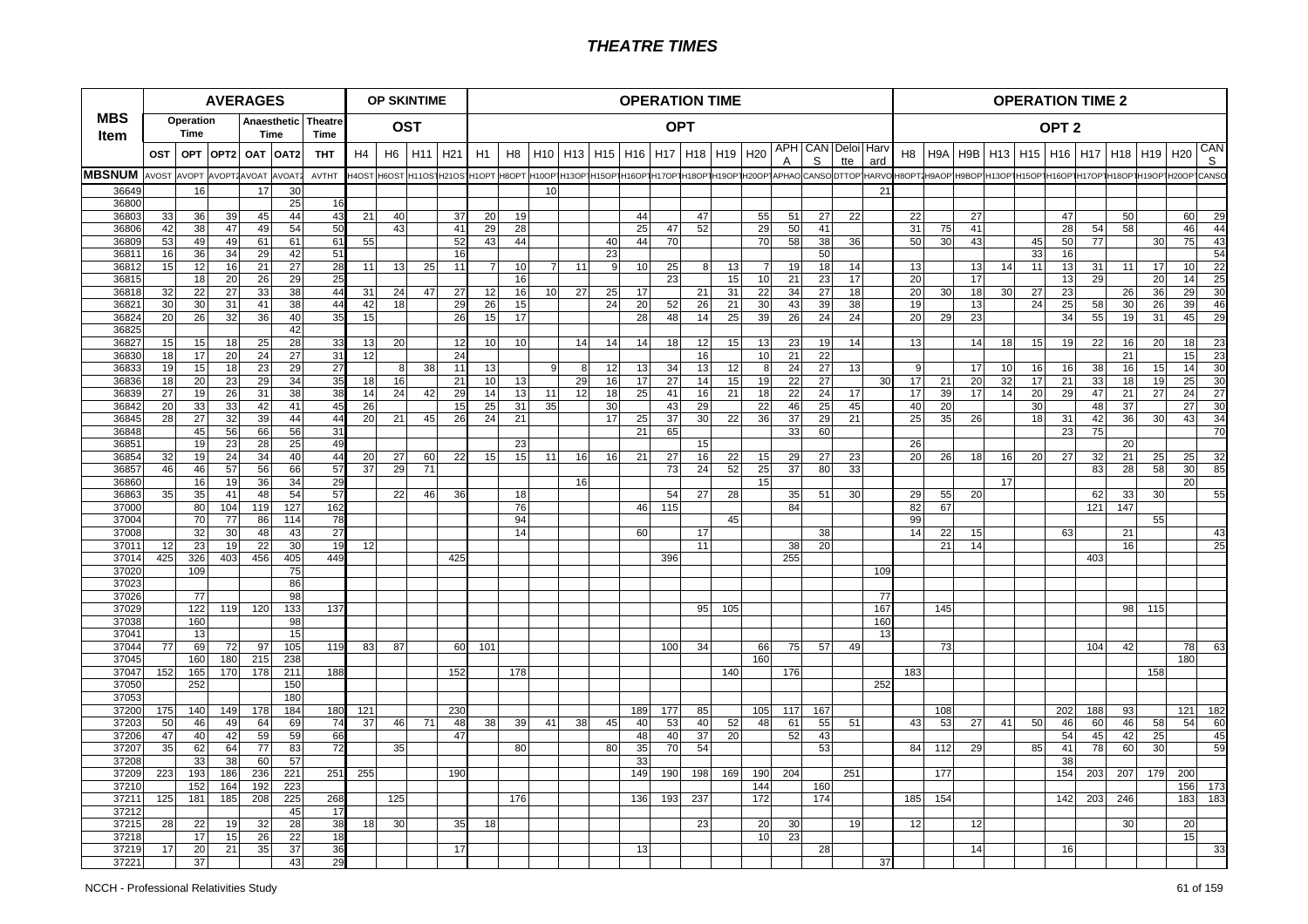|                    |                 | <b>ANAESTHETIC TIME</b> |                |                |                       |    |                                 |            |           |          |                                                 |          |                 |                                                                                           |                      |            |                |          |                       |                  |                  |                 |    |                                                 | <b>ANAESTHETIC TIME 2</b>                                                                                  |                 |          |                 |                 |                 |            |
|--------------------|-----------------|-------------------------|----------------|----------------|-----------------------|----|---------------------------------|------------|-----------|----------|-------------------------------------------------|----------|-----------------|-------------------------------------------------------------------------------------------|----------------------|------------|----------------|----------|-----------------------|------------------|------------------|-----------------|----|-------------------------------------------------|------------------------------------------------------------------------------------------------------------|-----------------|----------|-----------------|-----------------|-----------------|------------|
| <b>MBS</b><br>Item |                 |                         |                |                |                       |    |                                 | <b>OAT</b> |           |          |                                                 |          |                 |                                                                                           |                      |            |                |          |                       |                  |                  |                 |    | OAT <sub>2</sub>                                |                                                                                                            |                 |          |                 |                 |                 |            |
|                    | H1              | H <sub>4</sub>          | H <sub>6</sub> | H <sub>8</sub> | $H10$ H <sub>13</sub> |    | H <sub>15</sub> H <sub>16</sub> |            | H17       |          | H <sub>18</sub> H <sub>19</sub> H <sub>20</sub> |          | H <sub>21</sub> | CAN Delo<br>ς                                                                             | tte                  | <b>MBS</b> | H <sub>5</sub> | H7       | H <sub>8</sub>        | H <sub>9</sub> A | H <sub>9</sub> B | H <sub>11</sub> |    | H <sub>12</sub> H <sub>14</sub> H <sub>15</sub> | H16                                                                                                        |                 | H17 H19  | H <sub>20</sub> | H <sub>21</sub> | <b>CAN</b><br>S | WA<br>Grou |
| <b>MBSNUM</b>      |                 |                         |                |                |                       |    |                                 |            |           |          |                                                 |          |                 | H1OAT H4OAT H6OAT H8OAT H10OATH13OATH15OATH16OATH17OATH18OATH19OATH20OATH21OATCANSO DTTOA |                      |            |                |          |                       |                  |                  |                 |    |                                                 | MBSOA H5OAT1H7OAT1H8OAT1H9AOA H9BOA H11OA H112OA H114OA H115OA H116OA H117OA H119OA H20OA H21OA CANSO WAOA |                 |          |                 |                 |                 |            |
| 36649              |                 |                         |                |                | 17                    |    |                                 |            |           |          |                                                 |          |                 |                                                                                           |                      | 30         |                |          |                       |                  |                  |                 |    |                                                 |                                                                                                            |                 |          |                 |                 |                 | 30         |
| 36800              |                 |                         |                |                |                       |    |                                 |            |           |          |                                                 |          |                 |                                                                                           |                      | 15         |                |          |                       |                  |                  |                 |    | 44                                              |                                                                                                            |                 |          |                 |                 |                 | 15<br>30   |
| 36803<br>36806     | 29<br>40        | 66<br>35                | 50<br>55       | 25<br>34       |                       |    |                                 | 56<br>41   | 72        | 55<br>60 |                                                 | 65<br>53 | 52<br>52        | 29<br>50                                                                                  | 28                   | 45<br>45   |                | 45       | 28<br>36              | 84               | 39<br>53         |                 |    | 43<br>55                                        |                                                                                                            | 59<br>79<br>44  |          | 70<br>70        | 54<br>55        | 32<br>53        | 30         |
| 36809              | 54              | 70                      |                | 53             |                       |    | 50                              | 58         | 93        |          |                                                 | 80       | 63              | 48                                                                                        | 41                   | 60         |                |          | 58                    | 36               | 50               |                 |    | 65                                              | 55                                                                                                         | 100<br>64       | 35       | 85              | 70              | 53              | 60         |
| 36811              |                 |                         |                |                |                       |    | 25                              | 20         |           |          |                                                 |          | 20              | 50                                                                                        |                      | 60         |                |          |                       |                  |                  |                 |    | 60                                              | 35<br>23                                                                                                   |                 |          |                 | 23              | 54              |            |
| 36812              | 26              | 31                      | 20             | 17<br>23       | 13                    | 21 | 15                              | 18<br>20   | 48<br>51  | 13       | 25<br>20                                        | 13<br>21 | 15              | 22<br>26                                                                                  | 19<br>2 <sup>2</sup> | 30<br>30   | 22<br>27       | 16       | 20<br>$\overline{27}$ |                  | 23<br>25         | 48              | 26 | 30<br>26                                        | 21<br>17                                                                                                   | 24<br>57        | 55<br>29 | 16<br>25        | 16              | 26<br>28        | 30<br>30   |
| 36815<br>36818     | 25              | 48                      | 32             | 26             | 17                    | 37 | 35                              | 33         |           | 30       | 42                                              | 39       | 39              | 33                                                                                        | 22                   | 30         | 22             |          | 29                    | 37               | 28               | 62              |    | 45                                              | 37                                                                                                         | 39              | 25<br>47 | 46              | 44              | 36              | 30         |
| 36821              | 35              | 68                      | 25             | 23             |                       |    | 29                              | 32         | 74        | 35       | 34                                              | 47       | 39              | 44                                                                                        | 44                   | 30         | 32             | 28       | 27                    | 30               | 20               | 30              |    | 48                                              | 29                                                                                                         | 37<br>80        | 39       | 56              | 42              | 50              | 30         |
| 36824              | 26              | 40                      |                | 24             |                       |    | 15                              | 45         | 65        | 23       | 40                                              | 59       | 36              | 27                                                                                        | 32                   | 30         | 36             |          | 27                    | 34               | 35               |                 |    | 41                                              | 16<br>51                                                                                                   | 72              | 46       | 65              | 39              | 32              | 30         |
| 36825              |                 |                         |                |                |                       |    |                                 |            |           |          |                                                 |          |                 |                                                                                           |                      | 45         |                |          |                       | 30               | 67               |                 |    | 25                                              |                                                                                                            |                 |          |                 |                 |                 |            |
| 36827<br>36830     | 25              | 29<br>32                | 25             | 19             |                       | 23 | 19                              | 26         | 39        | 21<br>23 | 30                                              | 29<br>20 | 18<br>24        | 24<br>23                                                                                  | 21                   | 30<br>30   | 23             |          | 23                    |                  | 24               |                 | 27 | 26                                              | 20                                                                                                         | 30<br>44        | 35       | 34<br>25        | 23<br>28        | 27<br>24        | 30<br>30   |
| 36833              | 20              | 50                      | 12             | 13             | 18                    | 19 | 15                              | 23         | 49        | 18       | 25                                              | 20       | 14              | 30                                                                                        | 21                   | 30         |                | 16       | 16                    |                  | 26               | 51              |    | 42                                              | 27<br>18                                                                                                   | 53              | 28       | 26              | 15              | 34              | 30         |
| 36836              | 17              | 34                      | 24             | 22             |                       | 30 | 25                              | 29         | 55        | 21       | 33                                              | 33       | 29              | 32                                                                                        |                      | 30         |                | 17       | 25                    | 41               | 32               |                 |    | 43                                              | 25                                                                                                         | 33<br>61        | 36       | 38              | 32              | 35              | 30         |
| 36839              | 21              | 38                      | 30             | 21             | 16                    | 24 | 27                              | 37         | 64        | 25       | 37                                              | 34       | 39              | 28                                                                                        | $2^{\circ}$          | 30         | 30             | 20       | 25                    | 50               | 27               | 52              |    | 40                                              | 29<br>41                                                                                                   | 70              | 43       | 40              | 41              | 32              | 30         |
| 36842<br>36845     | 45<br>32        | 47<br>38                | 34             | 39<br>32       | 45                    |    | 35<br>24                        | 38         | 65<br>67  | 40<br>39 | 28<br>43                                        | 32<br>57 | 35              | 35<br>35                                                                                  | 54<br>28             | 45<br>30   |                | 22<br>28 | 48<br>35              | 33<br>50         | 35               | 59              | 47 | 51<br>52                                        | 35<br>26                                                                                                   | 70<br>73<br>43  | 35<br>52 | 38<br>64        | 39              | 40<br>40        | 30<br>30   |
| 36848              |                 |                         |                |                |                       |    |                                 | 34         | 95        |          |                                                 |          |                 | 70                                                                                        |                      | 30         |                |          |                       |                  |                  |                 |    |                                                 |                                                                                                            | 105<br>36       |          |                 |                 | 80              | 30         |
| 36851              |                 |                         |                | 29             |                       |    |                                 |            |           | 32       | 35                                              | 15       |                 |                                                                                           |                      | 30         |                |          | 31                    |                  |                  |                 |    |                                                 |                                                                                                            |                 | 38       | 20              | 14              |                 | 15         |
| 36854              | 36              | 43                      | 36             | 24             | 17                    | 34 | 26                              | 34         | 48        | 26       | 41                                              | 39       | 38              | 33                                                                                        | 3 <sub>C</sub>       | 30         | 40             | 31       | 28                    | 37               | 26               | 85              | 40 | 42                                              | 30<br>41                                                                                                   | 52              | 45       | 49              | 41              | 39              | 30         |
| 36857              |                 | 63                      | 39             |                |                       |    |                                 |            | 93        | 32       | 65                                              | 30       |                 | 90                                                                                        | 37                   | 30         |                |          |                       |                  |                  | 93              |    | 58                                              |                                                                                                            | 103             | 72       | 35              |                 | 95              | 45         |
| 36860<br>36863     |                 |                         | 32             | 31             |                       | 25 |                                 |            | 80<br>97  | 38       | 38                                              | 20       | 18<br>46        | 59                                                                                        | 43                   | 30<br>45   |                | 34       | 42                    | 68               | 28               | 62              |    | 20<br>56                                        |                                                                                                            | 88<br>105       | 40       | 25              | 25<br>50        | 63              | 15<br>60   |
| 37000              |                 |                         |                | 90             |                       |    |                                 | 65         | 160       | 160      |                                                 |          |                 |                                                                                           |                      | 135        |                |          | 95                    | 85               |                  |                 |    | 225                                             |                                                                                                            | 65<br>166       |          |                 |                 |                 | 120        |
| 37004              |                 |                         |                | 114            |                       |    |                                 |            |           |          | 58                                              |          |                 |                                                                                           |                      | 135        |                |          | 119                   |                  |                  |                 |    | 160                                             |                                                                                                            |                 | 68       |                 |                 |                 | 90         |
| 37008              |                 | 85                      |                | 19             |                       |    |                                 | 66         |           | 27       |                                                 |          |                 | 43                                                                                        |                      | 45<br>30   | 60             |          | 19                    | 42               | 25               |                 |    | 51                                              | 70                                                                                                         |                 |          |                 |                 | 48<br>30        | 30         |
| 37011<br>37014     |                 |                         |                |                |                       |    |                                 |            | 456       | 18       |                                                 |          | 455             | 25                                                                                        |                      | 330        |                |          |                       | 25               | 27               |                 |    | 40<br>370                                       |                                                                                                            | 463             |          |                 | 459             |                 | 30         |
| 37020              |                 |                         |                |                |                       |    |                                 |            |           |          |                                                 |          |                 |                                                                                           |                      | 90         |                |          |                       |                  |                  |                 |    |                                                 |                                                                                                            |                 |          |                 |                 |                 | 60         |
| 37023              |                 |                         |                |                |                       |    |                                 |            |           |          |                                                 |          |                 |                                                                                           |                      | 120        |                |          |                       |                  |                  |                 |    | 77                                              |                                                                                                            |                 |          |                 |                 |                 | 60         |
| 37026              |                 |                         |                |                |                       |    |                                 |            |           |          |                                                 |          |                 |                                                                                           |                      | 135        |                |          |                       |                  |                  |                 |    |                                                 |                                                                                                            |                 |          |                 |                 |                 | 60         |
| 37029<br>37038     |                 |                         |                |                |                       |    |                                 |            |           | 110      | 130                                             |          |                 |                                                                                           |                      | 120<br>105 |                |          |                       | 180              |                  |                 |    |                                                 |                                                                                                            |                 | 140      |                 |                 |                 | 90<br>90   |
| 37041              |                 |                         |                |                |                       |    |                                 |            |           |          |                                                 |          |                 |                                                                                           |                      |            |                |          |                       |                  |                  |                 |    |                                                 |                                                                                                            |                 |          |                 |                 |                 | 15         |
| 37044              | 126             | 115                     | 103            |                |                       |    |                                 |            | 135       | 49       | 160                                             | 87       | 73              | 64                                                                                        | 60                   | 75         | 60             |          |                       | 81               |                  |                 |    | 185                                             |                                                                                                            | 139             | 200      | 99              | 80              | 69              | 60         |
| 37045              |                 |                         |                |                |                       |    |                                 |            |           |          |                                                 | 215      |                 |                                                                                           |                      | 240        |                |          |                       |                  |                  |                 |    |                                                 |                                                                                                            |                 |          | 235             |                 |                 |            |
| 37047<br>37050     |                 |                         |                | 205            |                       |    |                                 |            |           |          | 165                                             |          | 164             |                                                                                           |                      | 285<br>150 |                |          | 210                   |                  |                  |                 |    |                                                 |                                                                                                            |                 | 183      |                 | 169             |                 | 210        |
| 37053              |                 |                         |                |                |                       |    |                                 |            |           |          |                                                 |          |                 |                                                                                           |                      | 180        |                |          |                       |                  |                  |                 |    |                                                 |                                                                                                            |                 |          |                 |                 |                 |            |
| 37200              |                 | 135                     |                |                |                       |    |                                 | 216        | 224       | 94       |                                                 | 144      | 256             | 175                                                                                       |                      | 120        | 225            |          |                       | 133              |                  |                 |    | 178                                             | 229                                                                                                        | 235             |          | 160             | 263             | 190             | 105        |
| 37203              | 60              | 77                      | 63             | 55             | 58                    | 48 | 64                              | 61         | 82        | 55       | 76                                              | 71       | 65              | 64                                                                                        | 62                   | 60         | 73             | 45       | 59                    | 66               | 43               | 92              | 80 | 72                                              | 69                                                                                                         | 89<br>66        | 82       | 78              | 69              | 69              | 60         |
| 37206<br>37207     |                 |                         | 60             | 91             |                       |    | 110                             | 66<br>53   | 58<br>101 | 48<br>65 | 64                                              |          | 58              | 60<br>59                                                                                  |                      | 45<br>60   |                |          | 94                    | 126              | 42               |                 |    | 40<br>82                                        | 71<br>115                                                                                                  | 63<br>109<br>59 | 69       |                 | 60              | 61<br>65        | 60<br>75   |
| 37208              |                 |                         |                |                |                       |    |                                 | 60         |           |          |                                                 |          |                 |                                                                                           |                      | 45         |                |          |                       |                  |                  |                 |    |                                                 |                                                                                                            | 65              |          |                 |                 |                 | 60         |
| 37209              |                 | 309                     |                |                |                       |    |                                 | 177        | 230       | 230      | 215                                             | 235      | 216             |                                                                                           | 276                  | 240        |                |          |                       | 193              |                  |                 |    | 231                                             | 182                                                                                                        | 242             | 225      | 245             | 222             |                 | 210        |
| 37210              |                 |                         |                |                |                       |    |                                 |            |           |          |                                                 | 179      |                 | 205                                                                                       |                      | 240        |                |          |                       |                  |                  |                 |    | 245                                             |                                                                                                            |                 |          | 191             |                 | 218             |            |
| 37211              |                 |                         | 155            | 216            |                       |    |                                 | 159        | 246       | 266      |                                                 | 222      |                 | 188                                                                                       |                      | 270        |                |          | 225                   | 180              |                  |                 |    |                                                 | 165                                                                                                        | 257             |          | 233             |                 | 196             | 270        |
| 37212<br>37215     | 27 <sup>1</sup> | 38                      | 45             | 15             |                       |    |                                 |            |           | 40       |                                                 | 25       | 43              |                                                                                           | 26                   | 45<br>30   |                |          | 20                    |                  | 21               |                 |    | 42                                              |                                                                                                            |                 |          | 25              | 43              |                 | 15         |
| 37218              |                 | 38                      |                |                |                       |    |                                 | 14         |           |          |                                                 | 25       |                 |                                                                                           |                      | 15         |                |          |                       |                  |                  |                 |    | 30                                              | 20                                                                                                         |                 |          | 30              |                 |                 | 15         |
| 37219              |                 |                         |                |                |                       |    |                                 | 27         |           |          |                                                 |          | 30              | 48                                                                                        |                      | 45         |                |          |                       |                  | 21               |                 |    |                                                 |                                                                                                            | 30              |          |                 | 35              | 53              |            |
| 37221              |                 |                         |                |                |                       |    |                                 |            |           |          |                                                 |          |                 |                                                                                           |                      | 45         |                |          |                       |                  |                  |                 |    | 55                                              |                                                                                                            |                 |          |                 |                 |                 | 30         |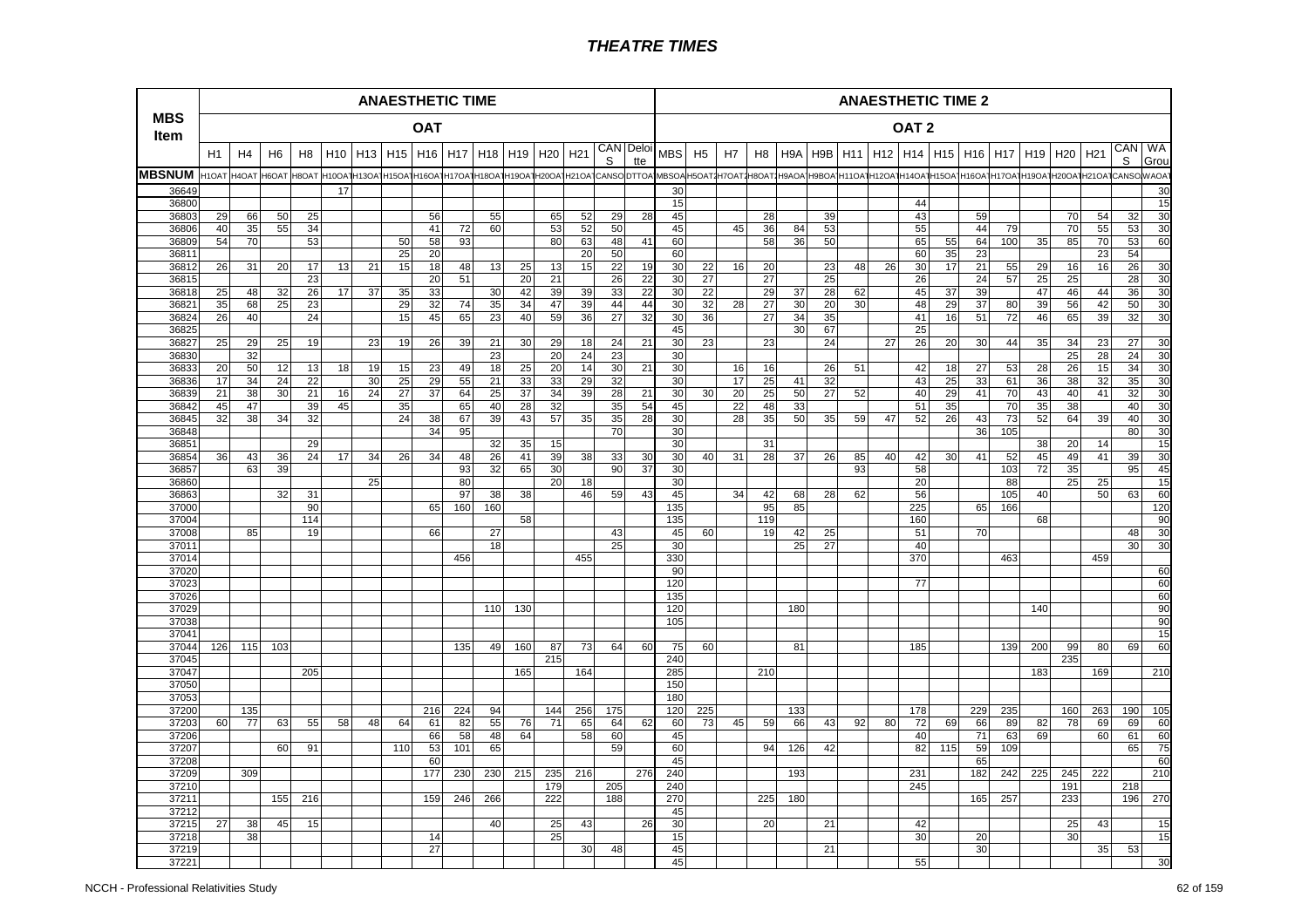|                                                                                      |          |    |     |    | <b>THEATRE TIME</b>     |        |                      |                       |                                    |          |                      |                |                                      |                                        |                      |                                                         |                |                |              |                | <b>FREQUENCY</b>                                                                                                       |                      |                                             |                                |                                                           |                             |                                  |                                                       |                      |                |     |
|--------------------------------------------------------------------------------------|----------|----|-----|----|-------------------------|--------|----------------------|-----------------------|------------------------------------|----------|----------------------|----------------|--------------------------------------|----------------------------------------|----------------------|---------------------------------------------------------|----------------|----------------|--------------|----------------|------------------------------------------------------------------------------------------------------------------------|----------------------|---------------------------------------------|--------------------------------|-----------------------------------------------------------|-----------------------------|----------------------------------|-------------------------------------------------------|----------------------|----------------|-----|
| <b>MBS</b><br><b>Item</b>                                                            |          |    |     |    | <b>THT</b>              |        |                      |                       |                                    |          |                      |                |                                      |                                        |                      |                                                         |                |                |              |                | <b>FQ</b>                                                                                                              |                      |                                             |                                |                                                           |                             |                                  |                                                       |                      |                |     |
|                                                                                      | H2       | H3 |     |    | H11 H13 H15 H18 H19 H21 |        |                      | Pub                   | C'mix C'mix C'mix<br>Priv          | Oth      | H1                   | H <sub>3</sub> | H <sub>4</sub><br>H <sub>6</sub>     | H7                                     | H <sub>8</sub>       | H9A                                                     |                |                |              |                | H9B   H10   H11   H12   H13   H14   H15   H16   H17   H18   H19   H20   H21                                            |                      |                                             |                                |                                                           |                             | S.                               | APH CAN C'mix C'mix C'mix Deloi<br>Pub Priv Other tte |                      |                |     |
| MBSNUM H2THT H3THT H11THTH13THTH15THTH18THTH19THTH21THTCMXPUCMXPVCMXOTFQH1 FQH3 FQH4 |          |    |     |    |                         |        |                      |                       |                                    |          |                      |                |                                      | FQH6 FQH7 FQH8                         |                      |                                                         |                |                |              |                | FQH9A FQH9B FQH10 FQH11 FQH12 FQH13 FQH14 FQH15 FQH16 FQH17 FQH18 FQH19 FQH20 FQH21 FQAPH FQCANFQCMX FQCMX FQCMX FQCMX |                      |                                             |                                |                                                           |                             |                                  |                                                       |                      |                |     |
| 36649                                                                                |          |    |     |    |                         |        |                      |                       |                                    |          |                      |                |                                      |                                        |                      |                                                         | $\overline{3}$ |                |              |                |                                                                                                                        |                      |                                             |                                |                                                           |                             |                                  |                                                       |                      |                |     |
| 36800                                                                                |          |    |     |    | 58                      |        |                      |                       | 16                                 |          |                      |                | 2 <sup>1</sup><br>$2 \vert$          |                                        |                      | 11                                                      |                |                |              |                | 12<br>18                                                                                                               | $6 \mid$             |                                             |                                |                                                           |                             |                                  |                                                       | 22                   |                |     |
| 36803<br>36806                                                                       | 44<br>46 |    |     |    | 66                      |        | 77<br>77             | 35<br>27              | 29<br>32                           | 18       | 5 <sub>l</sub><br>10 |                | $\mathbf{1}$<br>3 <sup>1</sup>       | 13                                     | $\overline{4}$<br>6  | $2 \vert$<br>2                                          |                |                |              |                | 26                                                                                                                     | 4 <sup>1</sup>       | $\mathbf{3}$<br>$5\overline{)}$<br>10       |                                | 11<br>15 <sup>1</sup><br>4 <sup>1</sup><br>5 <sub>5</sub> | 62<br>85                    | 6<br>$5\phantom{.0}$             | $\vert 4 \vert$<br>$\vert$                            | 150<br>111           | $2 \vert$      |     |
| 36809                                                                                | 55       |    |     |    | 55                      |        | 72<br>97             |                       | 49                                 | 37       | 5 <sub>5</sub>       |                | $\overline{4}$                       |                                        | $\overline{2}$       | $\overline{2}$<br>1                                     |                |                |              |                | 10 <sup>1</sup><br>1                                                                                                   | 4 <sup>1</sup>       | 25                                          | $\overline{1}$                 | 10<br>1                                                   | 29                          | $\overline{2}$                   |                                                       | 77                   | 1              | 14  |
| 36811                                                                                |          |    |     |    | 62                      |        | 41                   |                       |                                    |          |                      |                |                                      |                                        |                      |                                                         |                |                |              |                | $\overline{2}$<br>$\overline{1}$                                                                                       | 1 <sup>1</sup>       |                                             |                                | $\overline{2}$                                            |                             | $\overline{2}$                   |                                                       |                      |                |     |
| 36812                                                                                | 20       |    | 64  | 24 | 22                      | 15     | 47                   | 23                    | 18                                 | 16       | 122                  |                | 54<br>82                             | 271                                    | 168                  | 97                                                      | 49             | 61             | 13           | 9              | 355<br>75                                                                                                              | 389                  | 47<br>361                                   | 33                             | 286 1154 2163                                             |                             | 232                              | 337 7184                                              |                      | 74 1182        |     |
| 36815<br>36818                                                                       | 35<br>42 |    | 76  | 40 | 45<br>35                |        | 67<br>65             | 18<br>$\overline{22}$ | $\overline{22}$<br>$\overline{27}$ | 23<br>19 | 4                    |                | 17<br>15                             |                                        | 24                   | $\overline{1}$<br>27<br>6                               | 43             | 24             |              | $\overline{2}$ | 10<br>61<br>3 <sup>l</sup>                                                                                             | 8 <sup>1</sup><br>42 | 8<br>48                                     | $\overline{7}$                 | $\overline{2}$<br>22<br>38                                | 16<br>156                   | $\overline{2}$<br>34             | $\overline{7}$<br>30                                  | 27<br>828            | 1<br>11 129    | 10  |
| 36821                                                                                | 41       |    | 45  |    | 30<br>39                |        | 86<br>63             | 21                    | 36                                 | 38       | 8 <sup>1</sup>       |                | 13<br>3 <sup>1</sup>                 | $\mathbf{3}$                           | 16                   | $\mathbf{1}$<br>1                                       |                | 20             |              |                | 74<br>$\overline{2}$                                                                                                   | 48                   | 20<br>21                                    | 4 <sup>1</sup>                 | 59<br>$\vert 4 \vert$                                     | 139                         | 9                                | 19                                                    | 171                  | 3 <sup>1</sup> | 22  |
| 36824                                                                                | 32       |    |     |    | 28<br>21                |        | 53<br>60             | 22                    | 25                                 | 35       | 5 <sub>5</sub>       |                | $\mathbf{1}$                         |                                        | 9                    | $\overline{4}$<br>1                                     |                |                |              |                | $\overline{4}$<br>20                                                                                                   | 10                   | $\overline{7}$<br>8                         | 3 <sup>1</sup>                 | 3 <sup>1</sup><br>29                                      | 209                         | 8                                | 35                                                    | 163                  | 1              | 41  |
| 36825                                                                                |          |    |     |    |                         |        |                      |                       |                                    |          |                      |                |                                      |                                        |                      | 1 <sup>1</sup><br>11                                    |                |                |              |                | $\overline{1}$                                                                                                         |                      |                                             |                                |                                                           |                             |                                  |                                                       |                      |                |     |
| 36827<br>36830                                                                       | 29       |    |     | 25 | 41<br>25<br>28          |        | 59<br>41<br>53       | 28<br>28              | 27<br>14                           | 21       | $\overline{1}$       |                | $5\phantom{.0}$<br>1<br>$\mathbf{1}$ |                                        | $\overline{7}$       | 11                                                      |                |                | $\mathbf{3}$ | $\overline{2}$ | 77<br>$6 \overline{6}$                                                                                                 | 68                   | 13<br>42<br>$\overline{2}$                  | 3                              | 26<br>1<br>11                                             | 128<br>9 <sup>1</sup><br>10 | 11<br>$\overline{2}$             | 39<br>$\overline{2}$                                  | 560<br>6             | 8              | 65  |
| 36833                                                                                | 14       |    | 68  | 21 | 27<br>21                |        | 38                   | 18                    | 18                                 | 15       | 10                   |                | 20                                   | 5 <sup>1</sup><br>14                   | 17                   | $6\phantom{.}6$                                         | $\overline{2}$ | $\overline{4}$ |              | $\overline{1}$ | 26<br>7 <sup>1</sup>                                                                                                   | 42                   | 25<br>8                                     | 25                             | 21<br>138                                                 | 115                         | 11                               | 41                                                    | 566                  | 5              | 50  |
| 36836                                                                                | 27       |    |     | 33 | 38<br>25                |        | 55<br>57             | 23                    | 24                                 |          | 11                   |                | 10                                   | 10<br>6                                | 13                   | 22                                                      |                |                |              | $\mathbf{1}$   | 37<br>3                                                                                                                | 44                   | 25<br>23                                    | $2 \vert$                      | 19<br>66                                                  | 125                         | 16                               | 115                                                   | 420                  |                |     |
| 36839                                                                                | 32       |    | 69  | 26 | 30<br>41                |        | 53<br>68             | 19                    | $\overline{22}$                    | 17       | 29                   |                | 72<br>15                             | 20                                     | 28                   | 10<br>169                                               | 5 <sup>1</sup> | 9              |              | 1              | 157<br>13                                                                                                              | 81                   | 39<br>59                                    | $\overline{9}$                 | 39<br>74                                                  | 636                         | 86                               | 84                                                    | 2286                 | 44 242         |     |
| 36842<br>36845                                                                       | 46       |    | 67  |    | 48<br>29<br>45          |        | 48<br>53<br>57<br>62 | 30 <sup>°</sup>       | 30<br>24                           | 34       | $\overline{1}$<br>19 |                | $\overline{7}$<br>37                 | $\overline{1}$<br>21<br>5 <sup>1</sup> | $\overline{4}$<br>50 | 11<br>53                                                | 1              | $\overline{2}$ | $\mathbf{3}$ |                | 20<br>1<br>5 <sup>1</sup><br>128                                                                                       | 14                   | $\sqrt{5}$<br>$\overline{7}$<br>21<br>42    | $\mathbf{1}$<br>3 <sup>1</sup> | 10<br>$\overline{2}$<br>33<br>11                          | 14<br>181                   | $\mathbf{1}$<br>56               | $6 \overline{6}$                                      | 6<br>350             | $\overline{2}$ | 56  |
| 36848                                                                                |          |    |     |    |                         |        |                      |                       | 31                                 |          |                      |                |                                      |                                        |                      |                                                         |                |                |              |                |                                                                                                                        | 1                    | $\overline{2}$                              |                                |                                                           | <b>g</b>                    | $\mathbf{1}$                     |                                                       | 6                    |                |     |
| 36851                                                                                |          |    |     |    | 37                      |        | 53<br>72             |                       | 35                                 |          |                      |                |                                      |                                        | $\overline{2}$       |                                                         |                |                |              |                |                                                                                                                        |                      | 11                                          | 1                              | $\overline{2}$<br>1                                       |                             |                                  |                                                       | 12 <sup>1</sup>      |                |     |
| 36854                                                                                | 31       |    | 101 | 34 | 36<br>31                |        | 57<br>65             | 22                    | 21                                 |          | 11                   |                | 28<br>8                              | 2                                      | 26                   | 37<br>10                                                | $\vert$        |                |              | $\overline{1}$ | 58<br>$\vert 4 \vert$                                                                                                  | 13                   | 22<br>18                                    | 8 <sup>1</sup>                 | 14<br>29                                                  | 359                         | 30                               | $\overline{7}$                                        | 55                   |                | 93  |
| 36857                                                                                | 53       |    | 110 |    | 36                      |        | 88                   |                       | 26                                 | 30       |                      |                | $6 \overline{6}$<br>1                |                                        |                      |                                                         |                | $\overline{A}$ |              | $\mathbf{1}$   | 17<br>$\overline{2}$                                                                                                   |                      | $\overline{c}$<br>5 <sup>1</sup>            | 3 <sup>1</sup>                 | 1<br>1                                                    | 93                          | $\mathbf{1}$                     |                                                       | 54<br>$\overline{7}$ | 11             | 19  |
| 36860<br>36863                                                                       | 55       |    | 76  | 26 | 44                      |        | 35<br>69<br>68       | 31                    | 25<br>32                           |          |                      |                |                                      | $1\vert$<br>10                         | 5 <sub>l</sub>       | 4 <sup>1</sup><br>$\mathbf{1}$                          |                | $\overline{2}$ |              |                | 13                                                                                                                     |                      | $\overline{2}$<br>$\overline{7}$<br>9       |                                | 2 <sup>1</sup><br>$\overline{7}$                          | 45                          | $\overline{4}$                   | 28                                                    | 56                   |                | 15  |
| 37000                                                                                |          |    |     |    | 162                     |        |                      |                       |                                    |          |                      |                |                                      |                                        | $\overline{2}$       | $\overline{3}$                                          |                |                |              |                | 11                                                                                                                     | 11                   | $\overline{2}$<br>1                         |                                |                                                           | 13                          |                                  |                                                       |                      |                |     |
| 37004                                                                                |          |    |     |    |                         |        | 78                   |                       |                                    |          |                      |                |                                      |                                        | $\overline{1}$       |                                                         |                |                |              |                | 3                                                                                                                      |                      |                                             | 2 <sup>1</sup>                 |                                                           |                             |                                  |                                                       |                      |                |     |
| 37008<br>37011                                                                       |          |    |     |    | 31<br>21                |        | 33                   | 20                    | 24<br>17                           |          |                      |                | 2<br>15                              |                                        | 2 <sup>1</sup>       | 1 <sup>1</sup><br>1 <sup>1</sup><br>3 <sup>1</sup><br>2 |                |                |              |                | 10<br>9                                                                                                                | 2 <sup>1</sup>       | $2\vert$<br>$\overline{2}$                  |                                | $\mathbf{1}$                                              | 13                          | $\overline{2}$<br>$\overline{1}$ | 1                                                     | 16<br>23             |                |     |
| 37014                                                                                | 350      |    |     |    |                         |        | 547                  |                       |                                    |          |                      |                |                                      |                                        |                      |                                                         |                |                |              |                | 3                                                                                                                      |                      | 5                                           |                                | $\mathbf{1}$                                              | 24                          |                                  |                                                       |                      |                |     |
| 37020                                                                                |          |    |     |    |                         |        |                      |                       |                                    |          |                      |                |                                      |                                        |                      |                                                         |                |                |              |                |                                                                                                                        |                      |                                             |                                |                                                           |                             |                                  |                                                       |                      |                |     |
| 37023                                                                                |          |    |     |    |                         |        |                      |                       |                                    |          |                      |                |                                      |                                        |                      |                                                         |                |                |              |                | 5 <sub>5</sub>                                                                                                         |                      |                                             |                                |                                                           |                             |                                  |                                                       |                      |                |     |
| 37026                                                                                |          |    |     |    |                         |        |                      |                       |                                    |          |                      |                |                                      |                                        |                      |                                                         |                |                |              |                |                                                                                                                        |                      |                                             |                                |                                                           |                             |                                  |                                                       |                      |                |     |
| 37029<br>37038                                                                       |          |    |     |    | 113                     | 160    |                      |                       |                                    |          |                      |                |                                      |                                        |                      | $\mathbf{1}$                                            |                |                |              |                |                                                                                                                        |                      | 1                                           | $\mathbf{1}$                   |                                                           |                             |                                  |                                                       |                      |                |     |
| 37041                                                                                |          |    |     |    |                         |        |                      |                       |                                    |          |                      |                |                                      |                                        |                      |                                                         |                |                |              |                |                                                                                                                        |                      |                                             |                                |                                                           |                             |                                  |                                                       |                      |                |     |
| 37044                                                                                | 119      |    |     |    |                         | 57 220 | 103                  |                       | 96                                 |          | $\overline{7}$       |                | 14<br>35                             |                                        |                      | $\vert$                                                 |                |                |              |                | $\overline{2}$                                                                                                         |                      | 9<br>1                                      | $\mathbf{1}$                   | 8<br>20                                                   | 148                         | 8                                |                                                       | $\overline{3}$       |                | 21  |
| 37045                                                                                |          |    |     |    |                         |        |                      |                       |                                    |          |                      |                |                                      |                                        |                      |                                                         |                |                |              |                |                                                                                                                        |                      |                                             |                                | 1 <sup>1</sup>                                            |                             |                                  |                                                       |                      |                |     |
| 37047<br>37050                                                                       |          |    |     |    |                         | 188    | 188                  |                       |                                    |          |                      |                |                                      |                                        | 1                    |                                                         |                |                |              |                |                                                                                                                        |                      |                                             | $\overline{2}$                 | 1                                                         | 11                          |                                  |                                                       |                      |                |     |
| 37053                                                                                |          |    |     |    |                         |        |                      |                       |                                    |          |                      |                |                                      |                                        |                      |                                                         |                |                |              |                |                                                                                                                        |                      |                                             |                                |                                                           |                             |                                  |                                                       |                      |                |     |
| 37200                                                                                | 127      |    |     |    | 102                     |        | 311                  |                       |                                    |          |                      |                | 2                                    |                                        |                      | $\overline{2}$                                          |                |                |              |                | 11                                                                                                                     | 6                    | $2 \overline{2}$<br>10                      |                                | 2 <br>$\overline{2}$                                      | 59                          | $\mathbf{1}$                     |                                                       |                      |                |     |
| 37203                                                                                | 65       |    | 109 | 52 | 90<br>61                |        | 98<br>95             | 53                    | 47                                 |          | 66                   |                | 171<br>11                            | 82                                     | 172                  | 160<br>$\overline{2}$                                   | 8              | 10             | 17           | 15             | 460<br>34                                                                                                              | 61                   | 159<br>170                                  | 31<br>139                      |                                                           | 215 2297                    | 139                              | $\vert$ 4                                             | 14                   |                | 551 |
| 37206<br>37207                                                                       |          |    |     |    | 53<br>125<br>71         |        | 74<br>70<br>60       |                       | 33                                 |          |                      |                | 1 <sup>1</sup>                       |                                        | $2 \vert$            | 6<br>1 <sup>1</sup>                                     |                |                |              |                | $\overline{2}$<br>27                                                                                                   | 9 <sup>1</sup><br>1  | 3<br>$\overline{4}$<br>17<br>$\overline{4}$ | $\mathbf{1}$<br>$\mathbf{1}$   | $\overline{4}$                                            | 14                          | 6<br>14                          |                                                       | 13                   |                |     |
| 37208                                                                                |          |    |     |    |                         |        |                      |                       |                                    |          |                      |                |                                      |                                        |                      |                                                         |                |                |              |                |                                                                                                                        | 1                    |                                             |                                |                                                           |                             |                                  |                                                       |                      |                |     |
| 37209                                                                                |          |    |     |    | 239                     | 239    | 275                  |                       |                                    |          |                      |                | $\overline{1}$                       |                                        |                      | 3 <sup>1</sup>                                          |                |                |              |                | 14                                                                                                                     | 2                    | 10<br>6                                     | $\vert$                        | 17<br>11                                                  | 26                          |                                  |                                                       |                      |                | 28  |
| 37210                                                                                |          |    |     |    |                         |        |                      |                       |                                    |          |                      |                |                                      |                                        |                      |                                                         |                |                |              |                | $\overline{1}$                                                                                                         |                      |                                             |                                | 4                                                         |                             | $\overline{2}$                   |                                                       |                      |                |     |
| 37211<br>37212                                                                       | 260      |    |     |    | 275                     |        |                      | 17                    |                                    |          |                      |                | 2 <sup>1</sup>                       |                                        | 9                    | 38                                                      |                |                |              |                |                                                                                                                        | 11                   | 20<br>$\overline{4}$                        |                                | 5 <sup>1</sup>                                            |                             | 25                               | 3 <sup>1</sup>                                        |                      |                |     |
| 37215                                                                                | 30       |    |     |    | 47                      |        | 62                   | 27                    | 23                                 |          | 3                    |                | 8<br>$\mathbf{1}$                    |                                        |                      | 1                                                       |                |                |              |                | 9                                                                                                                      |                      | 4 <sup>1</sup>                              |                                | 1                                                         | 66                          |                                  | $\vert$ 4                                             | 71                   |                | 13  |
| 37218                                                                                |          |    |     |    |                         |        |                      | 18                    | 21                                 | 15       |                      |                | $\overline{4}$                       |                                        |                      |                                                         |                |                |              |                | $\overline{2}$                                                                                                         | 1 <sup>1</sup>       |                                             |                                | 1                                                         | 21                          |                                  | $\overline{3}$                                        | 23                   | 11             |     |
| 37219                                                                                | 25       |    |     |    |                         |        | 73                   |                       | 27                                 | 21       |                      |                |                                      |                                        |                      | 11                                                      |                |                |              |                |                                                                                                                        | 1 <sup>1</sup>       |                                             |                                | 2                                                         |                             | $\overline{2}$                   |                                                       | 227                  |                |     |
| 37221                                                                                |          |    |     |    |                         |        |                      |                       | 29                                 |          |                      |                |                                      |                                        |                      |                                                         |                |                |              |                | 1                                                                                                                      |                      |                                             |                                |                                                           |                             |                                  |                                                       | 3                    |                |     |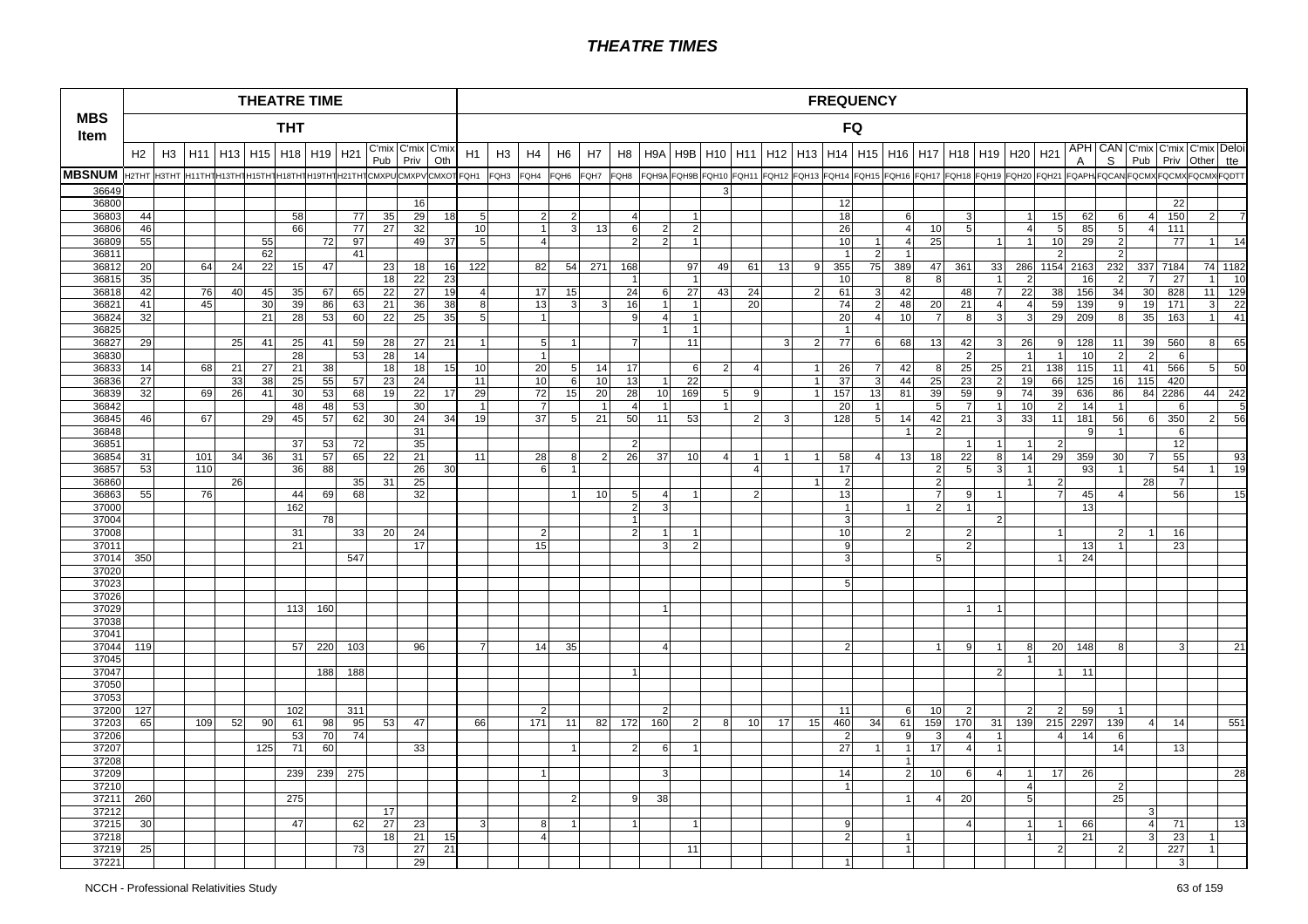|                    |            |                          |           | <b>AVERAGES</b>                |             |                        |     |          | <b>OP SKINTIME</b> |                 |     |     |                                               |                |                      |                 |            | <b>OPERATION TIME</b> |    |           |                 |                               |                |           |                 |                 |    |                                                                                                                                                                                  |     |                  | <b>OPERATION TIME 2</b> |          |          |           |           |
|--------------------|------------|--------------------------|-----------|--------------------------------|-------------|------------------------|-----|----------|--------------------|-----------------|-----|-----|-----------------------------------------------|----------------|----------------------|-----------------|------------|-----------------------|----|-----------|-----------------|-------------------------------|----------------|-----------|-----------------|-----------------|----|----------------------------------------------------------------------------------------------------------------------------------------------------------------------------------|-----|------------------|-------------------------|----------|----------|-----------|-----------|
| <b>MBS</b><br>Item |            | Operation<br><b>Time</b> |           | <b>Time</b>                    | Anaesthetic | <b>Theatre</b><br>Time |     |          | <b>OST</b>         |                 |     |     |                                               |                |                      |                 | <b>OPT</b> |                       |    |           |                 |                               |                |           |                 |                 |    |                                                                                                                                                                                  |     | OPT <sub>2</sub> |                         |          |          |           |           |
|                    | <b>OST</b> |                          |           | OPT OPT2 OAT OAT2              |             | <b>THT</b>             | H4  | H6       | H <sub>11</sub>    | H <sub>21</sub> | H1  | H8  | H10   H13   H15   H16   H17   H18   H19   H20 |                |                      |                 |            |                       |    |           | A               | APH   CAN   Deloi   Harv<br>S | tte            | ard       |                 |                 |    | H8   H9A   H9B   H13   H15   H16   H17   H18   H19   H20                                                                                                                         |     |                  |                         |          |          |           | CAN<br>S. |
| <b>MBSNUM</b>      |            |                          |           | AVOST AVOPT AVOPTZAVOAT AVOATZ |             | AVTHT                  |     |          |                    |                 |     |     |                                               |                |                      |                 |            |                       |    |           |                 |                               |                |           |                 |                 |    | HOST H6OST H11OSTH21OSTH1OPT H8OPT H10OPTH13OPTH15OPTH16OPTH17OPTH18OPTH19OPTH20OPTAPHAO CANSO DTTOPTHARVO H8OPT H9AOPTH9BOPTH13OPTH15OPTH15OPTH16OPTH17OPTH18OPTH2OPTH2OPTCANSC |     |                  |                         |          |          |           |           |
| 37223              |            | 40                       | 40        | 45                             | 53          |                        |     |          |                    |                 |     |     |                                               |                |                      |                 |            |                       |    |           |                 | 40                            |                |           |                 |                 |    |                                                                                                                                                                                  |     |                  |                         |          |          |           | 40        |
| 37300              | 17         |                          | 12        | 25<br>15                       | 20<br>25    | 40                     |     |          | 20                 | 13              |     |     |                                               |                |                      |                 |            |                       |    |           | 14              |                               | $\overline{7}$ |           |                 | 10 <sup>1</sup> |    | 9                                                                                                                                                                                |     |                  |                         |          | 12<br>23 |           |           |
| 37303<br>37306     |            | 10                       | 14        |                                | 90          | 24                     |     |          |                    |                 |     |     |                                               | 8 <sup>1</sup> |                      |                 |            | 15                    | 8  |           |                 |                               |                |           |                 |                 | 16 |                                                                                                                                                                                  |     |                  |                         | 15       |          |           |           |
| 37309              |            | 155                      |           |                                | 132         |                        |     |          |                    |                 |     |     |                                               |                |                      |                 |            |                       |    |           | 155             |                               |                |           |                 |                 |    |                                                                                                                                                                                  |     |                  |                         |          |          |           |           |
| 37315              |            | 20                       | 25        | 30                             | 25          | 22                     |     |          |                    |                 |     |     |                                               |                |                      |                 | 20         |                       |    |           |                 |                               |                |           |                 |                 |    |                                                                                                                                                                                  |     |                  | 25                      |          |          |           |           |
| 37318<br>37321     | 19<br>18   | 21<br>16                 | 21<br>18  | 31<br>22                       | 31<br>24    | 42<br>36               | 17  | 20<br>14 | 17                 | 22              |     | 18  | 9                                             | 15             | 10<br>$\overline{7}$ |                 | 20<br>20   | 23                    | 10 |           | 48<br>23        | 25                            | 17             |           | 21              |                 | 13 | 20                                                                                                                                                                               | 12  | 13               | 25<br>25                | 27       | 13       |           | 25        |
| 37324              | 17         | 19                       | 25        | 29                             | 32          | 43                     | 13  |          | 20                 |                 |     | 10  |                                               |                |                      | 30 <sub>l</sub> | 16         |                       |    | 15        | 19              | 24                            | 20             |           | 14              |                 |    |                                                                                                                                                                                  |     | 40               | 21                      |          |          | 20        | 28        |
| 37327              | 25         | 19                       | 22        | 28                             | 37          | 37                     | 15  | 16       | 44                 | 25              | 9   | 11  |                                               | 12             | 12                   | 14              | 32         | 15                    |    | 17        | 28              | 27                            | 20             | 32        | 14              | 30              | 18 | 14                                                                                                                                                                               | 15  | 19               | 38                      | 19       |          | 24        | 30        |
| 37330              |            | 100                      | 120       | 162                            | 124         |                        |     |          |                    |                 |     |     |                                               |                |                      |                 | 133        |                       |    | 90        | 78              |                               |                |           |                 |                 |    |                                                                                                                                                                                  |     |                  | 140                     |          |          | 100       |           |
| 37333<br>37336     |            | 58<br>126                |           |                                | 60<br>73    |                        |     |          |                    |                 |     |     |                                               |                |                      |                 |            |                       |    |           |                 |                               |                | 58<br>126 |                 |                 |    |                                                                                                                                                                                  |     |                  |                         |          |          |           |           |
| 37339              | 31         | 34                       | 38        | 45                             | 48          | 50                     | 28  | 40       |                    | 24              | 25  | 40  |                                               | 39             |                      | 46              | 45         | 30                    |    | 30        | 34              | 29                            | 21             |           | 44              |                 | 20 | 41                                                                                                                                                                               |     | 50               | 49                      | 34       |          | 35        | 32        |
| 37342              |            | 176                      | 190       | 212                            | 176         | 125                    |     |          |                    |                 |     |     |                                               |                |                      | 181             | 189        | 171                   |    | 159       | 120             | 235                           |                |           |                 | 160             |    |                                                                                                                                                                                  |     | 189              | 202                     | 180      |          | 172       | 235       |
| 37345              |            |                          |           |                                | 82          |                        |     |          |                    |                 |     |     |                                               |                |                      |                 |            |                       |    |           |                 |                               |                |           |                 |                 |    |                                                                                                                                                                                  |     |                  |                         |          |          |           |           |
| 37348<br>37351     |            | 55<br>67                 | 56        | 65                             | 72<br>105   | $\overline{71}$        |     |          |                    |                 |     |     |                                               |                | 55                   |                 |            |                       |    |           | 67              |                               |                |           |                 |                 |    |                                                                                                                                                                                  | 56  |                  |                         |          |          |           |           |
| 37354              |            | 20                       | 30        | 29                             | 48          | 43                     |     |          |                    |                 |     |     |                                               |                |                      |                 |            |                       | 20 |           |                 |                               |                |           |                 |                 |    |                                                                                                                                                                                  |     |                  |                         |          | 30       |           |           |
| 37369              |            | 28                       | 27        | 42                             | 38          | 38                     |     |          |                    |                 |     |     |                                               |                |                      |                 |            | 26                    |    |           | 29              |                               |                |           |                 |                 |    |                                                                                                                                                                                  |     |                  |                         | 27       |          |           |           |
| 37372              | 50         | 50                       | 38        | 50                             | 46          | 59                     | 50  |          |                    |                 |     |     |                                               |                |                      | 33              |            | 52                    |    |           | 65              |                               |                |           | 19              |                 |    |                                                                                                                                                                                  |     | 37               |                         | 58       |          |           |           |
| 37375              |            |                          |           |                                | 180         |                        |     |          |                    |                 |     |     |                                               |                |                      |                 |            |                       |    |           |                 |                               |                |           |                 |                 |    |                                                                                                                                                                                  |     |                  |                         |          |          |           |           |
| 37381<br>37384     | 130        | 130                      | 143       | 153                            | 153<br>130  |                        |     | 130      |                    |                 |     |     |                                               |                |                      |                 | 130        |                       |    |           |                 |                               |                |           |                 |                 |    |                                                                                                                                                                                  |     |                  | 143                     |          |          |           |           |
| 37387              |            |                          |           |                                | 75          |                        |     |          |                    |                 |     |     |                                               |                |                      |                 |            |                       |    |           |                 |                               |                |           |                 |                 |    |                                                                                                                                                                                  |     |                  |                         |          |          |           |           |
| 37390              |            | 110                      | 122       | 131                            | 127         |                        |     |          |                    |                 |     | 112 |                                               |                |                      |                 |            |                       |    |           |                 |                               |                | 108       | 122             |                 |    |                                                                                                                                                                                  |     |                  |                         |          |          |           |           |
| 37393              |            | 60                       | 77        | 76                             | 65          |                        |     |          |                    |                 |     |     |                                               |                |                      | 60              |            |                       |    |           |                 |                               |                |           |                 |                 |    |                                                                                                                                                                                  |     | 77               |                         |          |          |           |           |
| 37396<br>37402     | 61         | 56                       | 57        | 76                             | 90<br>79    | 67                     |     |          |                    | 61              |     | 47  |                                               |                |                      | 57              |            |                       |    |           |                 |                               |                | 63        | 53              |                 |    |                                                                                                                                                                                  |     | 61               |                         |          |          |           |           |
| 37405              |            | 97                       |           |                                | 102         |                        |     |          |                    |                 |     |     |                                               |                |                      |                 |            |                       |    |           | 112             |                               |                | 82        |                 |                 |    |                                                                                                                                                                                  |     |                  |                         |          |          |           |           |
| 37408              |            |                          |           |                                | 66          |                        |     |          |                    |                 |     |     |                                               |                |                      |                 |            |                       |    |           |                 |                               |                |           |                 |                 |    |                                                                                                                                                                                  |     |                  |                         |          |          |           |           |
| 37411              |            |                          |           |                                | 98          |                        |     |          |                    |                 |     |     |                                               |                |                      |                 |            |                       |    |           |                 |                               |                |           |                 |                 |    |                                                                                                                                                                                  |     |                  |                         |          |          |           |           |
| 37414<br>37415     |            | 16                       | 24        | 29                             | 35          | 55<br>29               |     |          |                    |                 |     |     |                                               |                |                      |                 | 20         | 11                    |    |           |                 |                               |                |           |                 |                 |    |                                                                                                                                                                                  |     |                  | 35 <sup>2</sup>         | 13       |          |           |           |
| 37417              | 45         | 44                       | 47        | 61                             | 68          | 50                     | 56  |          |                    | 33              |     | 34  |                                               |                |                      |                 |            | 36                    | 29 | 49        | 71              | 44                            |                |           | 39 <sup>1</sup> | 67              |    |                                                                                                                                                                                  |     |                  |                         | 42       | 33       | 56        | 47        |
| 37420              |            |                          | 31        |                                | 52          | 62                     |     |          |                    |                 |     |     |                                               |                |                      |                 |            |                       |    |           |                 |                               |                |           |                 |                 | 31 |                                                                                                                                                                                  |     |                  |                         |          |          |           |           |
| 37423              |            | 212                      | 223       | 235                            | 206         | 240                    |     |          |                    |                 |     | 212 |                                               |                |                      |                 |            |                       |    |           |                 |                               |                |           | 223             |                 |    |                                                                                                                                                                                  |     |                  |                         |          |          |           |           |
| 37426<br>37429     | 81<br>139  | 92<br>86                 | 87<br>83  | 98<br>119                      | 97<br>105   | 90<br>94               | 139 |          |                    | 81              |     |     | 85                                            |                |                      |                 |            | 69<br>78              |    |           | 101<br>95       | 95                            | 104            |           |                 |                 |    |                                                                                                                                                                                  |     |                  |                         | 74<br>83 |          |           | 100       |
| 37432              | 44         | 95                       | 101       | 106                            | 115         | 102                    |     |          |                    | 44              |     |     |                                               |                |                      |                 |            | 49                    | 75 | 97        | 109             | 160                           | 78             |           |                 |                 |    |                                                                                                                                                                                  |     |                  |                         | 55       | 82       | 103       | 165       |
| 37435              | 14         | 22                       | 24        | 32                             | 35          | 48                     |     |          |                    | 14              |     | 19  |                                               |                |                      | 25              |            |                       | 20 |           | 24              |                               |                |           | 23              |                 | 21 |                                                                                                                                                                                  |     | 31               | 22                      |          | 25       |           |           |
| 37438              |            |                          | 30        | 40                             | 48          | 34                     |     |          |                    |                 |     |     |                                               |                |                      |                 |            |                       |    |           |                 |                               |                |           |                 |                 |    |                                                                                                                                                                                  |     |                  |                         |          |          | 30        |           |
| 37444<br>37601     | 37         | 82<br>28                 | 85<br>32  | 95<br>39                       | 120<br>46   | 98<br>51               | 31  | 23       | 58                 | 36              | 20  | 35  |                                               | 17             | 22                   | 33              | 23         | 82<br>31              |    | 25        | 36              | 34                            | 29             |           | 40              | 35              | 29 | 18                                                                                                                                                                               | 27  | 37               | 30                      | 85<br>35 |          | 30        | 39        |
| 37604              | 30         | 31                       | 41        | 42                             | 50          | 46                     | 23  | 24       | 51                 | 23              |     | 27  |                                               | 20             | 32                   | 30              | 34         | 39                    | 20 | 24        | 44              | 46                            | 26             |           | 32              | 75              | 52 | 28                                                                                                                                                                               | 35  | 38               | 40                      | 44       | 27       | 33        | 51        |
| 37607              | 139        | 90                       | 148       | 150                            | 142         | 174                    |     |          |                    | 139             |     |     |                                               |                | 90                   |                 |            |                       |    |           |                 |                               |                |           |                 |                 |    |                                                                                                                                                                                  | 100 | 196              |                         |          |          |           |           |
| 37610              |            | 245                      | 250       | 295                            | 220         |                        |     |          |                    |                 |     |     |                                               |                |                      |                 |            |                       |    | 245       |                 |                               |                |           |                 |                 |    |                                                                                                                                                                                  |     |                  |                         |          |          | 250       |           |
| 37613              | 26         | 33                       | 40        | 39                             | 46          | 61                     |     | 21       |                    | 32              | 26  | 41  | 20                                            | 18             |                      |                 |            | 42                    |    |           | 39 <sub>l</sub> | 42                            | 38             |           | 44              |                 |    | 22                                                                                                                                                                               |     |                  |                         | 47       |          |           | 47        |
| 37616<br>37619     | 132<br>148 | 80<br>105                | 81<br>106 | 102<br>137                     | 108<br>115  | 123<br>131             |     |          | 134                | 130<br>148      | 100 | 68  |                                               |                | 65                   | 64              | 60         | 118                   |    | 77<br>130 | 125<br>96       | 60                            | 121            |           | 71              |                 |    | 138                                                                                                                                                                              | 65  | 67               | 65                      | 122      |          | 82<br>130 | 65        |
| 37622              | 45         | 38                       | 47        | 48                             | 51          | 54                     |     |          |                    | 45              | 20  |     |                                               |                |                      | 64              | 27         |                       | 42 |           |                 |                               |                |           |                 |                 |    |                                                                                                                                                                                  |     | 67               | 31                      |          | 44       |           |           |
| 37623              | 29         | 24                       | 30        | 34                             | 35          | 45                     | 45  | 20       |                    | 23              | 19  |     | 12                                            |                | 22                   | 43              | 27         |                       | 20 | 21        | 27              | 24                            | 21             |           |                 |                 |    |                                                                                                                                                                                  | 24  | 46               | 30                      |          | 23       | 26        | 28        |
| 37800              |            | 30                       | 35        | 35                             | 47          | 43                     |     |          |                    |                 |     |     |                                               |                |                      |                 |            | 30                    |    |           |                 |                               |                |           |                 |                 |    |                                                                                                                                                                                  |     |                  |                         | 35       |          |           |           |
| 37803              | 40         | 34                       | 37        | 41                             | 56          | 61                     | 25  | 32       | 73                 | 31              |     | 32  |                                               |                | 33                   | 32              | 25         | 21                    | 32 | 22        | 48              | 55                            | 39             |           | 35              |                 |    |                                                                                                                                                                                  | 38  | 39               | 30                      | 24       | 37       | 35        | 60        |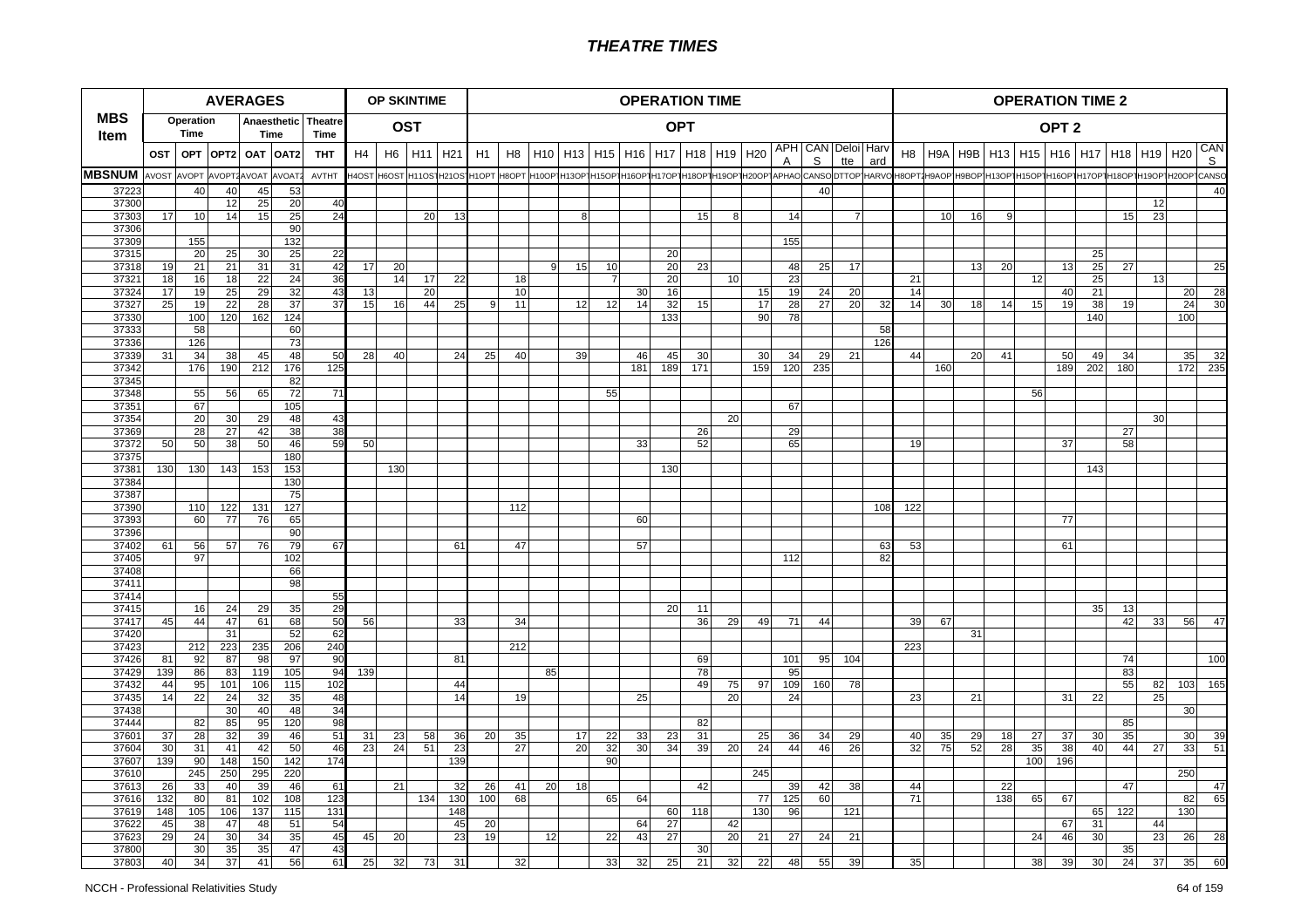|                           |            |                |                |                |                                 |           | <b>ANAESTHETIC TIME</b> |     |     |     |           |                                                                                           |           |                 |                         |            |                 |    |                |                  |                  |                  | <b>ANAESTHETIC TIME 2</b>                                                                           |     |     |                                                                 |           |     |                 |              |                                 |
|---------------------------|------------|----------------|----------------|----------------|---------------------------------|-----------|-------------------------|-----|-----|-----|-----------|-------------------------------------------------------------------------------------------|-----------|-----------------|-------------------------|------------|-----------------|----|----------------|------------------|------------------|------------------|-----------------------------------------------------------------------------------------------------|-----|-----|-----------------------------------------------------------------|-----------|-----|-----------------|--------------|---------------------------------|
| <b>MBS</b><br><b>Item</b> | <b>OAT</b> |                |                |                |                                 |           |                         |     |     |     |           |                                                                                           |           |                 |                         |            |                 |    |                |                  |                  | OAT <sub>2</sub> |                                                                                                     |     |     |                                                                 |           |     |                 |              |                                 |
|                           | H1         | H <sub>4</sub> | H <sub>6</sub> | H <sub>8</sub> | H <sub>10</sub> H <sub>13</sub> |           |                         |     |     |     |           | H15   H16   H17   H18   H19   H20   H21                                                   |           | S               | <b>CAN Deloi</b><br>tte | <b>MBS</b> | H <sub>5</sub>  | H7 | H <sub>8</sub> | H <sub>9</sub> A | H <sub>9</sub> B | H <sub>11</sub>  | H <sub>12</sub> H <sub>14</sub> H <sub>15</sub>                                                     |     |     | H <sub>16</sub> H <sub>17</sub> H <sub>19</sub> H <sub>20</sub> |           |     | H <sub>21</sub> | CAN WA<br>S. | Grou                            |
| <b>MBSNUM</b>             |            |                |                |                |                                 |           |                         |     |     |     |           | H1OAT H4OAT H6OAT H8OAT H10OATH13OATH15OATH16OATH17OATH18OATH19OATH20OATH21OATCANSO DTTOA |           |                 |                         |            |                 |    |                |                  |                  |                  | MBSOA H5OAT4H7OAT4H8OAT4H9AOAHH9BOA1H11OATH14OATH14OATH15OATH16OATH17OATH19OATH21OATH21OATCANSOMAOA |     |     |                                                                 |           |     |                 |              |                                 |
| 37223                     |            |                |                |                |                                 |           |                         |     |     |     |           |                                                                                           |           | 45              |                         | 60         |                 |    |                |                  |                  |                  |                                                                                                     |     |     |                                                                 |           |     |                 | 45           |                                 |
| 37300                     |            |                |                |                |                                 |           |                         |     |     |     | 25        |                                                                                           |           |                 |                         | 15         |                 |    |                |                  |                  |                  |                                                                                                     |     |     |                                                                 | 30        |     |                 |              | 15                              |
| 37303                     |            |                | 10             |                |                                 | 17        |                         |     |     | 15  | 14        |                                                                                           | 20        |                 |                         | 30         |                 |    |                | 15               | 24               | 30               | 35                                                                                                  |     |     |                                                                 | 28        |     | 22              |              | 15                              |
| 37306                     |            |                |                |                |                                 |           |                         |     |     |     |           |                                                                                           |           |                 |                         | 90<br>120  |                 |    |                |                  |                  |                  |                                                                                                     |     |     |                                                                 |           |     |                 |              |                                 |
| 37309<br>37315            |            |                |                |                |                                 |           |                         |     | 30  |     |           |                                                                                           |           |                 |                         | 15         |                 |    |                |                  |                  |                  | 125<br>35                                                                                           |     |     | 35                                                              |           |     |                 |              | 150<br>15                       |
| 37318                     |            | 29             | 30             |                | 20                              | 40        | 20                      | 24  | 50  | 42  |           |                                                                                           |           | 30 <sup>1</sup> | 22                      | 30         |                 | 15 |                |                  | 24               |                  | 44                                                                                                  | 20  | 29  | 55                                                              |           |     |                 | 30           |                                 |
| 37321                     |            |                | 20             | 28             |                                 |           | 16                      |     | 30  |     | 25        | 15                                                                                        |           |                 |                         | 15         |                 |    | 30             |                  |                  | 30               |                                                                                                     | 20  |     | 35                                                              | 28        | 15  |                 |              | $\frac{30}{15}$                 |
| 37324                     | 14         | 35             |                | 20             |                                 |           |                         | 30  | 40  |     |           | 40                                                                                        |           | 25              | 28                      | 30         |                 | 26 | 23             |                  |                  | 30               | 34                                                                                                  |     | 40  | 45                                                              |           | 45  |                 | 28           |                                 |
| 37327                     | 16         | 27             | 24             | 20             |                                 | 19        | 23                      | 29  | 52  | 24  |           | 37                                                                                        | 31        | 34              | 25                      | 30         | 30 <sup>°</sup> | 26 | 23             | 46               | 29               | 64               | 43                                                                                                  | 26  | 35  | 58                                                              |           | 44  | 34              | 38           | 30                              |
| 37330                     |            | 183            |                |                |                                 |           |                         |     | 163 |     |           | 140                                                                                       |           |                 |                         | 75         |                 |    |                |                  |                  |                  | 100                                                                                                 |     |     | 170                                                             |           | 150 |                 |              |                                 |
| 37333<br>37336            |            |                |                |                |                                 |           |                         |     |     |     |           |                                                                                           |           |                 |                         | 90<br>105  | 40              |    |                |                  |                  |                  |                                                                                                     |     |     |                                                                 |           |     |                 |              | 30                              |
| 37339                     | 34         | 37             | 48             | 51             |                                 | 52        |                         | 62  | 81  | 40  |           | 38                                                                                        | 34        | 36              | 26                      | 30         | 45              | 22 | 55             |                  | 31               |                  | 73                                                                                                  |     | 67  | 85                                                              |           | 43  | 36              | 39           | 45                              |
| 37342                     |            |                |                |                |                                 |           |                         | 203 | 222 | 194 |           | 187                                                                                       |           | 255             |                         | 105        | 137             |    |                | 172              |                  |                  |                                                                                                     |     | 211 | 235                                                             |           | 199 |                 | 255          |                                 |
| 37345                     |            |                |                |                |                                 |           |                         |     |     |     |           |                                                                                           |           |                 |                         | 90         |                 | 95 |                |                  |                  |                  |                                                                                                     |     |     |                                                                 |           |     |                 |              | $\frac{90}{60}$                 |
| 37348                     |            |                |                |                |                                 |           | 65                      |     |     |     |           |                                                                                           |           |                 |                         | 90         |                 |    |                |                  |                  |                  |                                                                                                     | 66  |     |                                                                 |           |     |                 |              | 60                              |
| 37351                     |            |                |                |                |                                 |           |                         |     |     |     |           |                                                                                           |           |                 |                         | 90         |                 |    |                |                  |                  |                  |                                                                                                     |     |     |                                                                 |           |     |                 |              | 120                             |
| 37354<br>37369            |            |                |                |                |                                 |           |                         | 22  |     | 42  | 35        |                                                                                           |           |                 |                         | 60<br>60   |                 |    |                |                  |                  |                  | 25                                                                                                  |     | 25  |                                                                 | 45        |     |                 |              | 60<br>30                        |
| 37372                     |            | 65             |                | 22             |                                 |           |                         | 48  |     | 65  |           |                                                                                           |           |                 |                         | 75         |                 |    | 25             |                  |                  |                  |                                                                                                     |     | 52  |                                                                 |           |     |                 |              | 30                              |
| 37375                     |            |                |                |                |                                 |           |                         |     |     |     |           |                                                                                           |           |                 |                         | 180        |                 |    |                |                  |                  |                  |                                                                                                     |     |     |                                                                 |           |     |                 |              |                                 |
| 37381                     |            |                | 150            |                |                                 |           |                         |     | 155 |     |           |                                                                                           |           |                 |                         | 120        |                 |    |                |                  |                  |                  | 145                                                                                                 |     |     | 168                                                             |           |     |                 |              | 180                             |
| 37384                     |            |                |                |                |                                 |           |                         |     |     |     |           |                                                                                           |           |                 |                         | 150        |                 |    |                |                  |                  |                  | 90                                                                                                  |     |     |                                                                 |           |     |                 |              | 150                             |
| 37387                     |            |                |                |                |                                 |           |                         |     |     |     |           |                                                                                           |           |                 |                         | 90         |                 |    |                |                  |                  |                  |                                                                                                     |     |     |                                                                 |           |     |                 |              | 60                              |
| 37390<br>37393            |            |                |                | 131            |                                 |           |                         | 76  |     |     |           |                                                                                           |           |                 |                         | 120<br>60  |                 |    | 142            |                  |                  |                  | 60                                                                                                  |     | 93  |                                                                 |           |     |                 |              | 120                             |
| 37396                     |            |                |                |                |                                 |           |                         |     |     |     |           |                                                                                           |           |                 |                         | 120        |                 |    |                |                  |                  |                  |                                                                                                     |     |     |                                                                 |           |     |                 |              | $\frac{45}{45}$ $\frac{60}{30}$ |
| 37402                     |            |                |                | 60             |                                 |           |                         | 80  |     |     |           |                                                                                           | 89        |                 |                         | 75         |                 |    | 66             |                  |                  |                  | 125                                                                                                 |     | 84  |                                                                 |           |     | 94              |              |                                 |
| 37405                     |            |                |                |                |                                 |           |                         |     |     |     |           |                                                                                           |           |                 |                         | 120        |                 |    |                |                  |                  |                  | 125                                                                                                 |     |     |                                                                 |           |     |                 |              | 60                              |
| 37408                     |            |                |                |                |                                 |           |                         |     |     |     |           |                                                                                           |           |                 |                         | 75         |                 |    |                |                  |                  |                  | 93                                                                                                  |     |     |                                                                 |           |     |                 |              | 30                              |
| 37411                     |            |                |                |                |                                 |           |                         |     |     |     |           |                                                                                           |           |                 |                         | 135        |                 |    |                |                  |                  |                  |                                                                                                     |     |     |                                                                 |           |     |                 |              | 60                              |
| 37414<br>37415            |            |                |                |                |                                 |           |                         |     | 40  | 17  |           |                                                                                           |           |                 |                         |            |                 |    |                |                  |                  |                  |                                                                                                     |     |     | 55                                                              |           |     |                 |              |                                 |
| 37417                     |            | 70             |                | 42             |                                 |           |                         |     | 130 | 49  | 43        | 67                                                                                        | 42        | 48              |                         | 60         |                 |    | 46             | 80               |                  |                  | 46                                                                                                  |     |     | 140                                                             | 47        | 74  | 46              | 52           | 15<br>90                        |
| 37420                     |            |                |                |                |                                 |           |                         |     |     |     |           |                                                                                           |           |                 |                         | 60         |                 |    |                |                  | 43               |                  |                                                                                                     |     |     |                                                                 |           |     |                 |              |                                 |
| 37423                     |            |                |                | 235            |                                 |           |                         |     |     |     |           |                                                                                           |           |                 |                         | 165        |                 |    | 246            |                  |                  |                  |                                                                                                     |     |     |                                                                 |           |     |                 |              |                                 |
| 37426                     |            |                |                |                |                                 |           |                         |     |     | 87  |           |                                                                                           | 91        | 95              | 117                     | 75         | 92              |    |                |                  |                  |                  | 130                                                                                                 |     |     |                                                                 |           |     | 92              | 100          | 90                              |
| 37429                     |            | 154            |                |                | 115                             |           |                         |     |     | 89  |           |                                                                                           |           |                 |                         | 150        |                 |    |                |                  |                  |                  |                                                                                                     |     |     |                                                                 |           |     |                 |              | 60                              |
| 37432<br>37435            |            |                |                | 27             |                                 |           |                         | 34  | 29  | 63  | 125<br>50 | 118                                                                                       | 60        | 180             | 92                      | 180        | 60              |    | 31             |                  | 32               |                  | 52                                                                                                  |     | 40  | 38                                                              | 132<br>55 | 125 | 62<br>24        | 185          | 60<br>30                        |
| 37438                     |            |                |                |                |                                 |           |                         |     |     |     |           | 40                                                                                        | 21        |                 |                         | 30<br>60   | 35              | 15 |                |                  |                  |                  |                                                                                                     |     |     |                                                                 |           | 50  |                 |              |                                 |
| 37444                     |            |                |                |                |                                 |           |                         |     |     | 95  |           |                                                                                           |           |                 |                         | 120        |                 |    |                |                  |                  |                  |                                                                                                     |     |     |                                                                 |           |     |                 |              | 120                             |
| 37601                     | 29         | 46             | 31             | 45             |                                 | 29        | 32                      | 42  | 47  | 40  |           | 49                                                                                        | 44        | 39              | 34                      | 45         | 41              | 38 | 50             | 46               | 38               | 73               | 40                                                                                                  | 37  | 45  | 53                                                              |           | 54  | 46              | 45           |                                 |
| 37604                     | 70         | 50             | 32             | 35             |                                 | 31        | 41                      | 40  | 50  | 50  | 31        | 38                                                                                        | 30        | 55              | 32                      | 45         | 48              | 26 | 40             | 80               | 66               | 66               | 52                                                                                                  | 43  | 48  | 57                                                              | 38        | 47  | 33              | 60           | $\frac{45}{90}$                 |
| 37607                     |            |                |                |                |                                 |           | 95                      | 210 |     |     |           |                                                                                           | 146       |                 |                         | 150        |                 |    |                |                  |                  |                  |                                                                                                     | 105 | 216 |                                                                 |           |     | 149             |              |                                 |
| 37610                     |            |                |                |                |                                 |           |                         |     |     |     |           | 295                                                                                       |           |                 |                         | 210        |                 |    |                |                  |                  |                  |                                                                                                     |     |     |                                                                 |           | 300 |                 |              | 150                             |
| 37613<br>37616            | 36<br>120  |                | 30             | 49<br>78       | 25                              | 28<br>161 | 75                      | 74  |     | 50  |           | 91                                                                                        | 41<br>146 | 46<br>70        | 42                      | 45<br>135  | 45<br>$111$     | 86 | 51<br>81       |                  |                  | 155              | 39<br>161                                                                                           | 75  | 77  |                                                                 |           | 96  | 49<br>153       | 50<br>75     | 45<br>90                        |
| 37619                     |            |                |                |                |                                 |           |                         |     | 80  | 132 |           | 180                                                                                       | 162       |                 | 129                     | 90         |                 |    |                |                  |                  |                  | 75                                                                                                  |     |     | 85                                                              |           | 180 | 167             |              | 90                              |
| 37622                     | 26         |                |                |                |                                 |           |                         | 74  | 42  |     | 48        |                                                                                           | 52        |                 |                         | 30         |                 |    |                |                  |                  |                  | 48                                                                                                  |     | 77  | 46                                                              | 50        |     | 53              |              |                                 |
| 37623                     | 26         | 65             | 26             |                | 20                              |           | 30                      | 43  | 40  |     | 40        | 33                                                                                        | 28        | 27              | 27                      | 30         | 33              | 26 |                |                  |                  |                  | 43                                                                                                  | 32  | 46  | 44                                                              | 43        | 38  | 29              | 31           | 30                              |
| 37800                     |            |                |                |                |                                 |           |                         |     |     | 35  |           |                                                                                           |           |                 |                         | 60         |                 |    |                |                  |                  |                  | 50                                                                                                  |     |     |                                                                 |           |     |                 |              | 30                              |
| 37803                     |            | 40             | 41             | 41             |                                 |           | 40                      | 40  | 42  | 27  | 47        | 33                                                                                        | 40        | 60              | 47                      | 60         | 30              |    | 43             |                  |                  | 87               | 107                                                                                                 | 45  | 47  | 47                                                              | 52        | 46  | 40              | 65           | 60                              |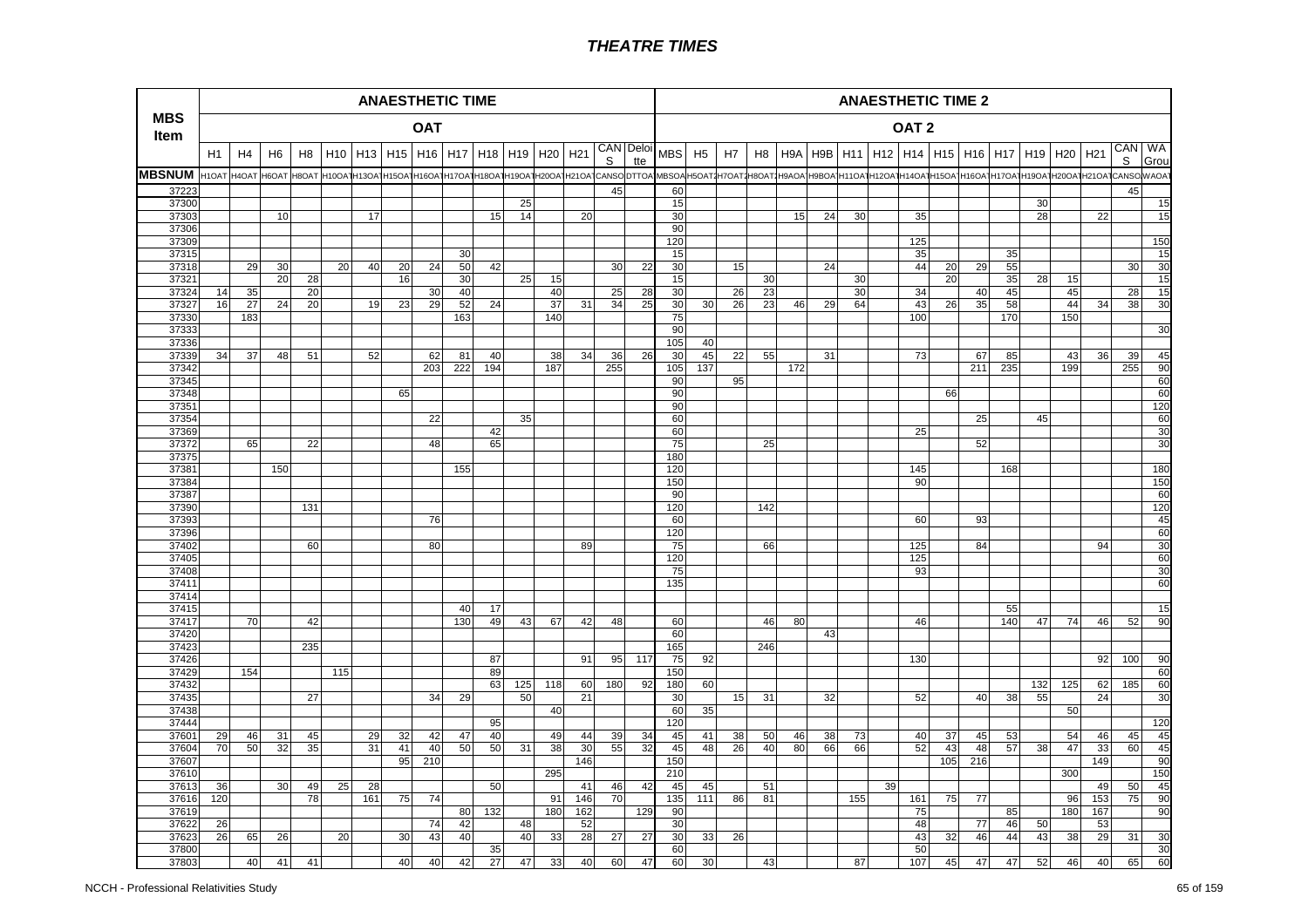|                                                                                      |          |    |          |        | <b>THEATRE TIME</b>     |          |            |          |                   |          |                       |    |                      |                |                    |                      |                                |                |                                |                |   |                              | <b>FREQUENCY</b>         |                                  |                                                                                                                                            |                   |                                  |                 |                     |                                                       |                     |                |                 |
|--------------------------------------------------------------------------------------|----------|----|----------|--------|-------------------------|----------|------------|----------|-------------------|----------|-----------------------|----|----------------------|----------------|--------------------|----------------------|--------------------------------|----------------|--------------------------------|----------------|---|------------------------------|--------------------------|----------------------------------|--------------------------------------------------------------------------------------------------------------------------------------------|-------------------|----------------------------------|-----------------|---------------------|-------------------------------------------------------|---------------------|----------------|-----------------|
| <b>MBS</b><br>Item                                                                   |          |    |          |        | <b>THT</b>              |          |            |          |                   |          |                       |    |                      |                |                    |                      |                                |                |                                |                |   |                              | <b>FQ</b>                |                                  |                                                                                                                                            |                   |                                  |                 |                     |                                                       |                     |                |                 |
|                                                                                      | H2       | H3 |          |        | H11 H13 H15 H18 H19 H21 |          |            |          | C'mix C'mix C'mix |          | H1                    | H3 | H4                   | H <sub>6</sub> | H7                 | H <sub>8</sub>       |                                |                |                                |                |   |                              |                          |                                  | H9A   H9B   H10   H11   H12   H13   H14   H15   H16   H17   H18   H19   H20   H21                                                          |                   |                                  |                 | $\mathbf{s}$        | APH CAN C'mix C'mix C'mix Deloi<br>Pub Priv Other tte |                     |                |                 |
| MBSNUM H2THT H3THT H11THTH13THTH15THTH18THTH19THTH21THTCMXPUCMXPVCMXOTFQH1 FQH3 FQH4 |          |    |          |        |                         |          |            | Pub      | Priv              | Oth      |                       |    |                      |                |                    |                      |                                |                |                                |                |   |                              |                          |                                  | FQH6  FQH7  FQH8  FQH9A FQH9B FQH10 FQH11  FQH12 FQH13 FQH14 FQH15 FQH16 FQH17 FQH18 FQH19 FQH20 FQH21 FQAPH FQCAN FQCMX FQCMX FQCMX FQCMX |                   |                                  | $\overline{A}$  |                     |                                                       |                     |                |                 |
| 37223                                                                                |          |    |          |        |                         |          |            |          |                   |          |                       |    |                      |                |                    |                      |                                |                |                                |                |   |                              |                          |                                  |                                                                                                                                            |                   |                                  |                 | $\overline{1}$      |                                                       |                     |                |                 |
| 37300                                                                                |          |    |          |        |                         | 40       |            |          |                   |          |                       |    |                      |                |                    |                      |                                |                |                                |                |   |                              |                          |                                  |                                                                                                                                            | $\mathbf 1$       |                                  |                 |                     |                                                       |                     |                |                 |
| 37303<br>37306                                                                       | 10       |    | 45       | 18     | 15                      |          | 49         | 14       | 16                |          |                       |    |                      | 1 <sup>1</sup> |                    |                      | $\overline{1}$                 | 3 <sup>1</sup> | 8                              |                |   | 1 <sup>1</sup>               | 2 <sup>1</sup>           |                                  | $\overline{1}$                                                                                                                             | $\vert$           | $\overline{4}$                   | $5\phantom{.0}$ |                     | 3 <sup>1</sup>                                        | 61                  |                |                 |
| 37309                                                                                |          |    |          |        |                         |          |            |          |                   |          |                       |    |                      |                |                    |                      |                                |                |                                |                |   |                              | 2                        |                                  |                                                                                                                                            |                   |                                  | 5               |                     |                                                       |                     |                |                 |
| 37315                                                                                |          |    |          |        |                         |          |            |          | 22                |          |                       |    |                      |                |                    |                      |                                |                |                                |                |   |                              | $\overline{2}$           |                                  | $\overline{1}$                                                                                                                             |                   |                                  |                 |                     |                                                       | 8                   |                |                 |
| 37318                                                                                | 40       |    |          | 45     | 55<br>46                |          |            |          | 26                |          |                       |    | 11                   | 1              | $\overline{1}$     |                      |                                | 1              | 6                              |                |   | 1                            | $\vert$<br>1             | 1                                | 1<br>$\overline{1}$                                                                                                                        |                   |                                  | 45              | $\mathbf{1}$        |                                                       | 34                  |                | $\overline{7}$  |
| 37321                                                                                |          |    | 45       |        | 33                      | 50       | 57         | 15       | 17                |          |                       |    |                      | $\overline{2}$ |                    | 3 <sup>1</sup>       |                                |                |                                |                |   |                              | $\overline{2}$           |                                  | $\overline{1}$                                                                                                                             | $\mathbf 1$       | 1<br>11                          | $\overline{20}$ |                     | 11                                                    | 24                  |                |                 |
| 37324<br>37327                                                                       | 22<br>24 |    | 45<br>78 | 21     | 27<br>59                |          | 86<br>52   |          | 20<br>21          | 15       | 10 <sup>1</sup><br>10 |    | 34<br>8              | 8 <sup>1</sup> | $\mathbf{1}$<br>22 | $\overline{2}$<br>23 | 2 <sup>1</sup>                 | $\overline{4}$ | $\overline{2}$<br>3            |                |   | 27<br>3 <sup>1</sup>         | $6 \mid$<br>$\mathbf{3}$ | 1 <sup>1</sup><br>5 <sup>1</sup> | $\overline{4}$<br>17<br>19                                                                                                                 |                   | 6<br>11<br>10<br>9               | 192<br>89       | 3<br>$\overline{4}$ |                                                       | 111<br>126          | $\overline{3}$ | 10<br>25        |
| 37330                                                                                |          |    |          |        |                         |          |            |          |                   |          |                       |    | $\mathbf{1}$         |                |                    |                      |                                |                |                                |                |   | -1                           |                          |                                  | $\overline{2}$                                                                                                                             |                   | 1                                | 5               |                     |                                                       |                     |                |                 |
| 37333                                                                                |          |    |          |        |                         |          |            |          |                   |          |                       |    |                      |                |                    |                      |                                |                |                                |                |   |                              |                          |                                  |                                                                                                                                            |                   |                                  |                 |                     |                                                       |                     |                |                 |
| 37336                                                                                |          |    |          |        |                         |          |            |          |                   |          |                       |    |                      |                |                    |                      |                                |                |                                |                |   |                              |                          |                                  |                                                                                                                                            |                   |                                  |                 |                     |                                                       |                     |                |                 |
| 37339                                                                                | 41       |    |          | 54     | 43                      |          | 68         | 46       | 46                |          | $\overline{7}$        |    | 3 <sup>1</sup>       | 3 <sup>l</sup> | $\overline{2}$     | $6 \overline{6}$     |                                | 35             |                                |                |   | 1                            | 6 <sup>1</sup>           | 4 <sup>1</sup>                   | $5\phantom{.0}$<br>$\overline{4}$                                                                                                          |                   | $\mathbf{3}$<br>6                | 24              | $\overline{4}$      | 4                                                     | 96                  |                | F               |
| 37342<br>37345                                                                       | 88       |    |          |        | 203                     |          |            |          | 85                |          |                       |    |                      |                | $\mathbf{1}$       |                      | $\mathbf 1$                    |                |                                |                |   |                              |                          | 1 <sup>1</sup>                   | $\mathbf{3}$<br>$\overline{1}$                                                                                                             |                   | 3                                | 8               | $\mathbf{1}$        |                                                       | $\overline{4}$      |                |                 |
| 37348                                                                                |          |    |          |        | 71                      |          |            |          |                   |          |                       |    |                      |                |                    |                      |                                |                |                                |                |   |                              |                          |                                  |                                                                                                                                            |                   |                                  |                 |                     |                                                       |                     |                |                 |
| 37351                                                                                |          |    |          |        |                         |          |            |          |                   |          |                       |    |                      |                |                    |                      |                                |                |                                |                |   |                              |                          |                                  |                                                                                                                                            |                   |                                  | 11              |                     |                                                       |                     |                |                 |
| 37354                                                                                | 23       |    |          |        |                         | 75       |            | 39       | 34                |          |                       |    |                      |                |                    |                      |                                |                |                                |                |   |                              |                          | 1 <sup>1</sup>                   |                                                                                                                                            | $\mathbf{1}$      |                                  |                 |                     | $\vert$ 4                                             | 11                  |                |                 |
| 37369                                                                                | 33       |    |          |        | 43                      |          |            |          |                   |          |                       |    |                      |                |                    |                      |                                |                |                                |                |   |                              | $\overline{2}$           |                                  | 11                                                                                                                                         |                   |                                  | 7               |                     |                                                       |                     |                |                 |
| 37372<br>37375                                                                       |          |    |          |        | $\overline{71}$         |          |            |          | 48                |          |                       |    | $\mathbf{1}$         |                |                    | $\mathbf{1}$         |                                |                |                                |                |   |                              |                          | 1 <sup>1</sup>                   | 2 <sup>1</sup>                                                                                                                             |                   |                                  | $5\phantom{.0}$ |                     |                                                       | 3                   |                |                 |
| 37381                                                                                |          |    |          |        |                         |          |            |          |                   |          |                       |    |                      | 11             |                    |                      |                                |                |                                |                |   |                              | $\mathbf{1}$             |                                  | $\mathbf{1}$                                                                                                                               |                   |                                  |                 |                     |                                                       |                     |                |                 |
| 37384                                                                                |          |    |          |        |                         |          |            |          |                   |          |                       |    |                      |                |                    |                      |                                |                |                                |                |   |                              | $\mathbf{1}$             |                                  |                                                                                                                                            |                   |                                  |                 |                     |                                                       |                     |                |                 |
| 37387                                                                                |          |    |          |        |                         |          |            |          |                   |          |                       |    |                      |                |                    |                      |                                |                |                                |                |   |                              |                          |                                  |                                                                                                                                            |                   |                                  |                 |                     |                                                       |                     |                |                 |
| 37390                                                                                |          |    |          |        |                         |          |            |          |                   |          |                       |    |                      |                |                    | $\overline{2}$       |                                |                |                                |                |   |                              |                          |                                  |                                                                                                                                            |                   |                                  |                 |                     |                                                       |                     |                |                 |
| 37393<br>37396                                                                       |          |    |          |        |                         |          |            |          |                   |          |                       |    |                      |                |                    |                      |                                |                |                                |                |   |                              | $\overline{2}$           | 1                                |                                                                                                                                            |                   |                                  |                 |                     |                                                       |                     |                |                 |
| 37402                                                                                |          |    |          |        |                         |          | 102        | 32       |                   |          |                       |    |                      |                |                    | $\vert$ 1            |                                |                |                                |                |   | $\mathbf 1$                  |                          | $\overline{2}$                   |                                                                                                                                            |                   | 2                                |                 |                     | $\overline{2}$                                        |                     |                |                 |
| 37405                                                                                |          |    |          |        |                         |          |            |          |                   |          |                       |    |                      |                |                    |                      |                                |                |                                |                |   |                              | 11                       |                                  |                                                                                                                                            |                   |                                  | 6               |                     |                                                       |                     |                |                 |
| 37408                                                                                |          |    |          |        |                         |          |            |          |                   |          |                       |    |                      |                |                    |                      |                                |                |                                |                |   |                              | $\overline{2}$           |                                  |                                                                                                                                            |                   |                                  |                 |                     |                                                       |                     |                |                 |
| 37411                                                                                |          |    |          |        |                         |          |            |          |                   |          |                       |    |                      |                |                    |                      |                                |                |                                |                |   |                              |                          |                                  |                                                                                                                                            |                   |                                  |                 |                     |                                                       |                     |                |                 |
| 37414<br>37415                                                                       |          |    |          |        | 19                      |          |            |          | 55<br>38          |          |                       |    |                      |                |                    |                      |                                |                |                                |                |   |                              |                          |                                  | $\mathbf{1}$                                                                                                                               |                   |                                  |                 |                     |                                                       | $\overline{1}$<br>3 |                |                 |
| 37417                                                                                | 40       |    |          |        | 55                      | 62       | 72         | 29       | 44                |          |                       |    | $\overline{3}$       |                |                    | $\vert 4 \vert$      | $\overline{1}$                 |                |                                |                |   |                              | $6 \overline{6}$         |                                  | $\overline{1}$<br>4                                                                                                                        | 4 <sup>1</sup>    | 5 <sub>l</sub><br>$\mathbf{3}$   | 29              | 6                   | 5 <sub>5</sub>                                        | 39                  |                |                 |
| 37420                                                                                |          |    |          |        |                         |          |            |          | 62                |          |                       |    |                      |                |                    |                      |                                | 1              |                                |                |   |                              |                          |                                  |                                                                                                                                            |                   |                                  |                 |                     |                                                       | $\overline{2}$      |                |                 |
| 37423                                                                                |          |    |          |        |                         |          |            |          | 240               |          |                       |    |                      |                |                    | 1                    |                                |                |                                |                |   |                              |                          |                                  |                                                                                                                                            |                   |                                  |                 |                     |                                                       | 11                  |                |                 |
| 37426                                                                                | 81       |    |          |        | 92                      |          | 96         |          |                   |          |                       |    |                      |                |                    |                      |                                |                |                                |                |   |                              | $\mathbf{1}$             |                                  | 5 <sub>5</sub>                                                                                                                             |                   | 11                               | 77              | $\mathbf{1}$        |                                                       |                     |                | 13              |
| 37429<br>37432                                                                       |          |    |          |        | 94<br>70                | 142      |            |          | 93                |          |                       |    | -1                   |                |                    |                      |                                |                | -1                             |                |   |                              |                          |                                  | $\mathbf{1}$<br>11                                                                                                                         | $\mathbf{1}$      | 3 <sup>l</sup><br>5 <sup>1</sup> | 34<br>15        | $\overline{2}$      |                                                       | $\mathbf{3}$        |                | 6               |
| 37435                                                                                |          |    |          |        |                         | 60       | 70         | 25       | 37                |          |                       |    |                      |                | $\mathbf{1}$       | $6 \overline{6}$     |                                | $\overline{2}$ |                                |                |   |                              | $\mathbf{3}$             | $2 \vert$                        | $\mathbf{3}$                                                                                                                               | 1 <sup>1</sup>    | 5 <sup>1</sup>                   | 8               |                     | 1                                                     | 37                  |                |                 |
| 37438                                                                                |          |    |          |        |                         |          |            |          | 34                |          |                       |    |                      |                |                    |                      |                                |                |                                |                |   |                              |                          |                                  |                                                                                                                                            |                   | 1 <sup>1</sup>                   |                 |                     |                                                       | $\overline{4}$      |                |                 |
| 37444                                                                                |          |    |          |        | 98                      |          |            |          |                   |          |                       |    |                      |                |                    |                      |                                |                |                                |                |   |                              |                          |                                  |                                                                                                                                            |                   |                                  |                 |                     |                                                       |                     |                |                 |
| 37601                                                                                | 35       |    | 88       | $30\,$ | 52<br>44                |          | 97         | 25       | 35                | 53       | $\vert$ 4             |    | 2 <br>1 <sup>1</sup> | $\mathbf{3}$   | $\overline{2}$     | 10 <sup>1</sup>      | $\overline{1}$<br>$\mathbf{1}$ | 2              | $\overline{7}$<br>$\mathbf{g}$ |                |   | $\vert$ 2<br>15 <sup>1</sup> | 3 <sup>l</sup>           | 8 <sup>1</sup>                   | 10<br>$\mathbf{3}$                                                                                                                         |                   | 14<br>$\overline{4}$             | 99              | 6                   | 10                                                    | 136                 | $\mathbf{2}$   | 17              |
| 37604<br>37607                                                                       | 41       |    | 80       | 39     | 45<br>55<br>130         | 48       | 64<br>217  | 18       | 33                | 38       | 1                     |    |                      | 7              | $\mathbf{3}$       | 21                   |                                | 1              |                                |                |   | $\overline{2}$<br>29         | 33<br>$\vert$ 1          | 8<br>1                           | 12<br>8 <sup>1</sup>                                                                                                                       | 27                | 17<br>131<br>$\mathbf{1}$        | 135             | $8\phantom{.}$      | 38                                                    | 233                 | $\overline{2}$ | $\overline{24}$ |
| 37610                                                                                |          |    |          |        |                         |          |            |          |                   |          |                       |    |                      |                |                    |                      |                                |                |                                |                |   |                              |                          |                                  |                                                                                                                                            |                   | 11                               |                 |                     |                                                       |                     |                |                 |
| 37613                                                                                |          |    |          | 32     | 56                      |          | 127        |          | 31                |          | $\mathbf{1}$          |    |                      | $2 \vert$      |                    | $\overline{7}$       |                                |                | $\mathbf{1}$                   | $\overline{2}$ |   | $\overline{2}$               |                          |                                  | 13                                                                                                                                         |                   | $\overline{4}$                   | 25              | $\mathbf{3}$        |                                                       | 20                  |                | 11              |
| 37616                                                                                | 133      |    | 178      | 163    | 75                      |          | 181        | 68       | 105               | 80       | $\overline{2}$        |    |                      |                | 3                  | 17                   |                                |                | $\overline{7}$                 |                | 1 |                              | 5 <sub>5</sub><br>1      | $2 \vert$                        |                                                                                                                                            |                   | 7<br>$6 \mid$                    | 109             | $\mathbf{1}$        | 8 <sup>1</sup>                                        | 41                  | $\vert$ 1      |                 |
| 37619                                                                                |          |    |          |        | 137                     |          | 177        |          | 80                |          |                       |    |                      |                |                    |                      |                                |                |                                |                |   |                              | 1                        |                                  | $\overline{7}$<br>1                                                                                                                        |                   | 1<br>11                          | 14              |                     |                                                       | $\overline{4}$      |                | 5               |
| 37622<br>37623                                                                       | 26       | 35 |          |        | 51                      | 80<br>74 | 108<br>102 | 29<br>27 | 26<br>29          | 25<br>18 | $\overline{7}$<br>11  | 2  | $\vert$ 1            | 37             | 13                 |                      |                                | 10             |                                |                |   | 56                           | $\overline{7}$<br>50     | $1\vert$<br>1                    | 8<br>20                                                                                                                                    | $\mathbf{1}$<br>2 | $\vert$ 4<br>17<br>203           | 453             | 27                  | 79                                                    | 134<br>228 3361     | 1<br>21        | 95              |
| 37800                                                                                |          |    |          |        | 40                      |          |            |          | 45                |          |                       |    |                      |                |                    |                      |                                |                |                                |                |   |                              | 1                        |                                  | 1                                                                                                                                          |                   |                                  |                 |                     |                                                       | $\mathbf{1}$        |                |                 |
| 37803                                                                                | 39       |    | 103      |        | 29<br>63                | 66       | 137        | 33       | 42                | 38       |                       |    | 11                   | 3 <sup>1</sup> |                    | 23                   |                                |                |                                |                |   |                              | $2 \vert$                | 2 <br>1                          | $\overline{4}$<br>1                                                                                                                        | 19                | 6                                | 142<br>1        | 1                   | 62                                                    | 252                 | $2 \vert$      | 27              |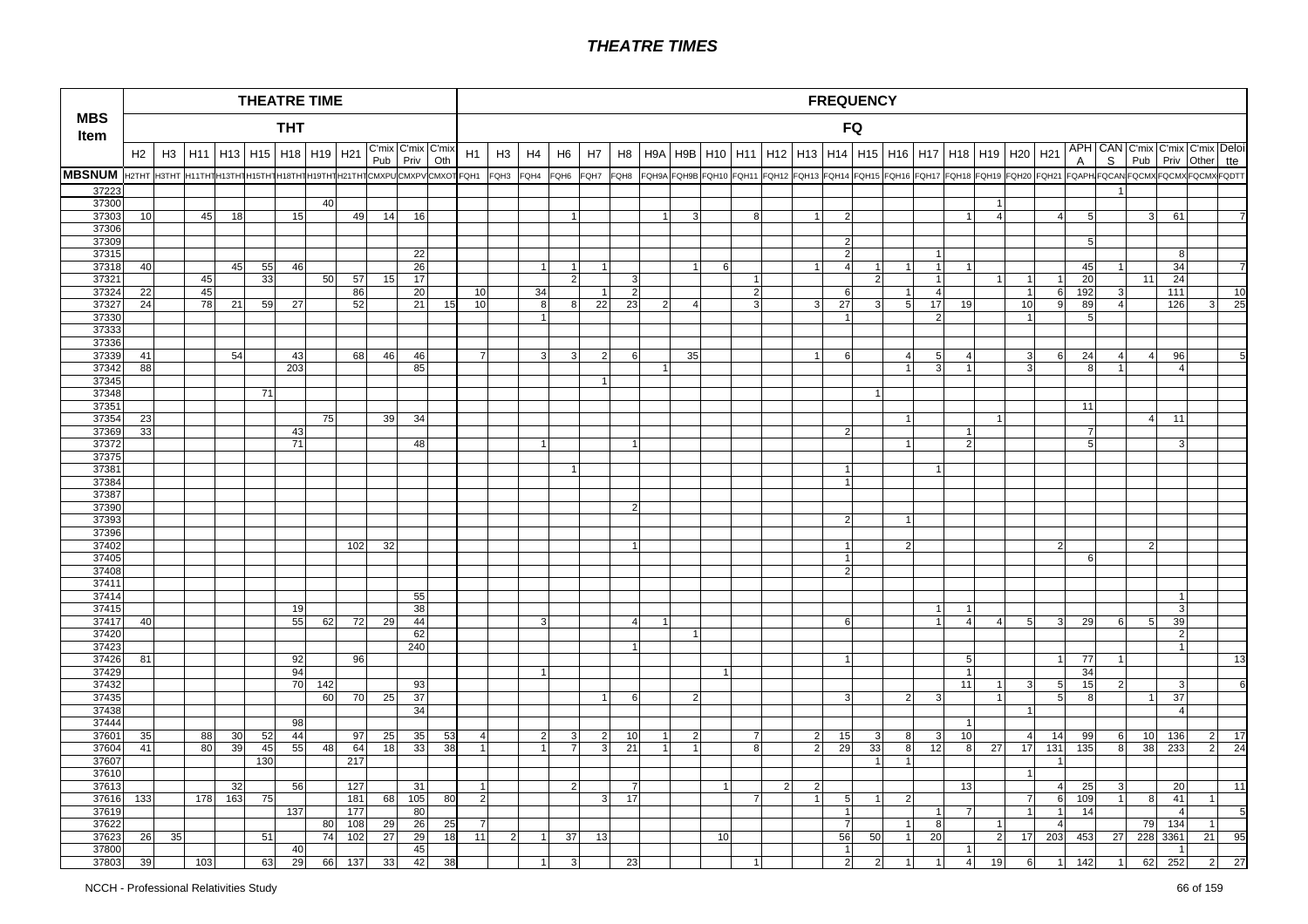| <b>MBS</b><br>Operation<br>Anaesthetic<br><b>Theatre</b><br><b>OST</b><br><b>OPT</b><br>OPT <sub>2</sub><br><b>Time</b><br><b>Time</b><br><b>Time</b><br>Item<br>APH CAN Deloi Harv<br>H8   H9A   H9B   H13   H15   H16   H17   H18   H19   H20<br>OPT OPT2 OAT OAT2<br>H6 H11<br>H <sub>21</sub><br>H10   H13   H15   H16   H17   H18   H19   H20<br><b>OST</b><br>H <sub>4</sub><br>H <sub>1</sub><br>H8<br><b>THT</b><br>S<br>tte<br>ard<br><b>MBSNUM</b><br>140ST  H6OST  H11OSTH21OSTH1OPT  H8OPT  H10OPTH13OPTH15OPTH16OPTH17OPTH18OPTH19OPTH20OPTAPHAO CANSO DTTOPTHARVO<br>VOST AVOPT<br>AVOPT2AVOAT AVOAT2<br>AVTHT<br>H8OPT/H9AOP H9BOP H13OP H15OP H16OP H17OP H18OP H19OP H20OP CANSC<br>32<br>34<br>37<br>55<br>37<br>31<br>37806<br>40<br>53<br>22<br>42<br>29<br>37<br>40<br>26<br>37<br>38<br>42<br>48<br>64<br>47<br>33<br>40<br>40<br>37809<br>36<br>37812<br>31<br>30<br>34<br>38<br>45<br>43<br>31<br>17<br>40<br>32<br>30<br>37815<br>15<br>37818<br>46<br>62<br>61<br>41<br>45<br>41<br>40<br>44<br>43<br>71<br>77<br>80<br>91<br>74<br>43<br>68<br>108<br>50<br>67<br>75<br>71<br>37821<br>56<br>37824<br>116<br>98<br>108<br>109<br>156<br>70<br>117<br>16 <sup>°</sup><br>72<br>55<br>37827<br>69<br>82<br>61<br>89<br>84<br>69<br>49<br>116<br>37830<br>70<br>87<br>111<br>65<br>85<br>36<br>90<br>70<br>39<br>90<br>55<br>29<br>40<br>37833<br>30<br>38<br>41<br>40<br>21<br>32<br>120<br>37836<br>37839<br>120<br>37842<br>180<br>37845<br>150<br>150<br>37848<br>180<br>37851<br>37<br>58<br>37<br>37854<br>44<br>49<br>49 | <b>OPERATION TIME 2</b>                           |
|---------------------------------------------------------------------------------------------------------------------------------------------------------------------------------------------------------------------------------------------------------------------------------------------------------------------------------------------------------------------------------------------------------------------------------------------------------------------------------------------------------------------------------------------------------------------------------------------------------------------------------------------------------------------------------------------------------------------------------------------------------------------------------------------------------------------------------------------------------------------------------------------------------------------------------------------------------------------------------------------------------------------------------------------------------------------------------------------------------------------------------------------------------------------------------------------------------------------------------------------------------------------------------------------------------------------------------------------------------------------------------------------------------------------------------------------------------------------------------------------------------------------------------------------------------|---------------------------------------------------|
|                                                                                                                                                                                                                                                                                                                                                                                                                                                                                                                                                                                                                                                                                                                                                                                                                                                                                                                                                                                                                                                                                                                                                                                                                                                                                                                                                                                                                                                                                                                                                         |                                                   |
|                                                                                                                                                                                                                                                                                                                                                                                                                                                                                                                                                                                                                                                                                                                                                                                                                                                                                                                                                                                                                                                                                                                                                                                                                                                                                                                                                                                                                                                                                                                                                         | CAN<br>$\mathbf{S}$                               |
|                                                                                                                                                                                                                                                                                                                                                                                                                                                                                                                                                                                                                                                                                                                                                                                                                                                                                                                                                                                                                                                                                                                                                                                                                                                                                                                                                                                                                                                                                                                                                         |                                                   |
|                                                                                                                                                                                                                                                                                                                                                                                                                                                                                                                                                                                                                                                                                                                                                                                                                                                                                                                                                                                                                                                                                                                                                                                                                                                                                                                                                                                                                                                                                                                                                         | 45<br>29<br>40                                    |
|                                                                                                                                                                                                                                                                                                                                                                                                                                                                                                                                                                                                                                                                                                                                                                                                                                                                                                                                                                                                                                                                                                                                                                                                                                                                                                                                                                                                                                                                                                                                                         | 45<br>45<br>19<br>44<br>39                        |
|                                                                                                                                                                                                                                                                                                                                                                                                                                                                                                                                                                                                                                                                                                                                                                                                                                                                                                                                                                                                                                                                                                                                                                                                                                                                                                                                                                                                                                                                                                                                                         |                                                   |
|                                                                                                                                                                                                                                                                                                                                                                                                                                                                                                                                                                                                                                                                                                                                                                                                                                                                                                                                                                                                                                                                                                                                                                                                                                                                                                                                                                                                                                                                                                                                                         | 45                                                |
|                                                                                                                                                                                                                                                                                                                                                                                                                                                                                                                                                                                                                                                                                                                                                                                                                                                                                                                                                                                                                                                                                                                                                                                                                                                                                                                                                                                                                                                                                                                                                         | 53<br>80<br>120<br>63                             |
|                                                                                                                                                                                                                                                                                                                                                                                                                                                                                                                                                                                                                                                                                                                                                                                                                                                                                                                                                                                                                                                                                                                                                                                                                                                                                                                                                                                                                                                                                                                                                         | 124                                               |
|                                                                                                                                                                                                                                                                                                                                                                                                                                                                                                                                                                                                                                                                                                                                                                                                                                                                                                                                                                                                                                                                                                                                                                                                                                                                                                                                                                                                                                                                                                                                                         | 55<br>82                                          |
|                                                                                                                                                                                                                                                                                                                                                                                                                                                                                                                                                                                                                                                                                                                                                                                                                                                                                                                                                                                                                                                                                                                                                                                                                                                                                                                                                                                                                                                                                                                                                         | 34<br>48                                          |
|                                                                                                                                                                                                                                                                                                                                                                                                                                                                                                                                                                                                                                                                                                                                                                                                                                                                                                                                                                                                                                                                                                                                                                                                                                                                                                                                                                                                                                                                                                                                                         |                                                   |
|                                                                                                                                                                                                                                                                                                                                                                                                                                                                                                                                                                                                                                                                                                                                                                                                                                                                                                                                                                                                                                                                                                                                                                                                                                                                                                                                                                                                                                                                                                                                                         |                                                   |
|                                                                                                                                                                                                                                                                                                                                                                                                                                                                                                                                                                                                                                                                                                                                                                                                                                                                                                                                                                                                                                                                                                                                                                                                                                                                                                                                                                                                                                                                                                                                                         |                                                   |
|                                                                                                                                                                                                                                                                                                                                                                                                                                                                                                                                                                                                                                                                                                                                                                                                                                                                                                                                                                                                                                                                                                                                                                                                                                                                                                                                                                                                                                                                                                                                                         |                                                   |
|                                                                                                                                                                                                                                                                                                                                                                                                                                                                                                                                                                                                                                                                                                                                                                                                                                                                                                                                                                                                                                                                                                                                                                                                                                                                                                                                                                                                                                                                                                                                                         |                                                   |
|                                                                                                                                                                                                                                                                                                                                                                                                                                                                                                                                                                                                                                                                                                                                                                                                                                                                                                                                                                                                                                                                                                                                                                                                                                                                                                                                                                                                                                                                                                                                                         | 44                                                |
| 38200<br>42<br>43<br>42<br>56<br>42<br>48<br>36<br>49                                                                                                                                                                                                                                                                                                                                                                                                                                                                                                                                                                                                                                                                                                                                                                                                                                                                                                                                                                                                                                                                                                                                                                                                                                                                                                                                                                                                                                                                                                   | 36                                                |
| 34<br>38203<br>60<br>38206<br>67<br>90<br>85<br>103<br>63<br>60<br>75                                                                                                                                                                                                                                                                                                                                                                                                                                                                                                                                                                                                                                                                                                                                                                                                                                                                                                                                                                                                                                                                                                                                                                                                                                                                                                                                                                                                                                                                                   | 90                                                |
| 38209<br>59<br>85<br>78<br>131<br>91<br>34<br>56<br>88<br>66                                                                                                                                                                                                                                                                                                                                                                                                                                                                                                                                                                                                                                                                                                                                                                                                                                                                                                                                                                                                                                                                                                                                                                                                                                                                                                                                                                                                                                                                                            | 105                                               |
| 108<br>97<br>38212<br>106<br>129<br>113<br>169<br>80<br>140<br>144<br>98                                                                                                                                                                                                                                                                                                                                                                                                                                                                                                                                                                                                                                                                                                                                                                                                                                                                                                                                                                                                                                                                                                                                                                                                                                                                                                                                                                                                                                                                                | 144                                               |
| 38213<br>45                                                                                                                                                                                                                                                                                                                                                                                                                                                                                                                                                                                                                                                                                                                                                                                                                                                                                                                                                                                                                                                                                                                                                                                                                                                                                                                                                                                                                                                                                                                                             |                                                   |
| 56<br>30<br>56<br>65<br>30<br>38215<br>56                                                                                                                                                                                                                                                                                                                                                                                                                                                                                                                                                                                                                                                                                                                                                                                                                                                                                                                                                                                                                                                                                                                                                                                                                                                                                                                                                                                                                                                                                                               |                                                   |
| 38<br>33<br>32<br>62<br>36<br>26<br>30<br>38218<br>37<br>52<br>36<br>352<br>38221<br>352                                                                                                                                                                                                                                                                                                                                                                                                                                                                                                                                                                                                                                                                                                                                                                                                                                                                                                                                                                                                                                                                                                                                                                                                                                                                                                                                                                                                                                                                |                                                   |
| 60<br>38227<br>48<br>48                                                                                                                                                                                                                                                                                                                                                                                                                                                                                                                                                                                                                                                                                                                                                                                                                                                                                                                                                                                                                                                                                                                                                                                                                                                                                                                                                                                                                                                                                                                                 |                                                   |
| 38230<br>64<br>64                                                                                                                                                                                                                                                                                                                                                                                                                                                                                                                                                                                                                                                                                                                                                                                                                                                                                                                                                                                                                                                                                                                                                                                                                                                                                                                                                                                                                                                                                                                                       |                                                   |
| 240<br>38236                                                                                                                                                                                                                                                                                                                                                                                                                                                                                                                                                                                                                                                                                                                                                                                                                                                                                                                                                                                                                                                                                                                                                                                                                                                                                                                                                                                                                                                                                                                                            |                                                   |
| 38239<br>156<br>240<br>156<br>178<br>240                                                                                                                                                                                                                                                                                                                                                                                                                                                                                                                                                                                                                                                                                                                                                                                                                                                                                                                                                                                                                                                                                                                                                                                                                                                                                                                                                                                                                                                                                                                |                                                   |
| 38242<br>178<br>38245<br>166<br>240<br>166                                                                                                                                                                                                                                                                                                                                                                                                                                                                                                                                                                                                                                                                                                                                                                                                                                                                                                                                                                                                                                                                                                                                                                                                                                                                                                                                                                                                                                                                                                              |                                                   |
| 38250<br>52<br>75<br>52<br>73<br>69<br>27<br>49<br>80<br>40<br>65<br>120<br>57                                                                                                                                                                                                                                                                                                                                                                                                                                                                                                                                                                                                                                                                                                                                                                                                                                                                                                                                                                                                                                                                                                                                                                                                                                                                                                                                                                                                                                                                          | 80<br>45                                          |
| 70<br>65<br>38253<br>30<br>48<br>62<br>54<br>69<br>30<br>42<br>30<br>49<br>53<br>97<br>38                                                                                                                                                                                                                                                                                                                                                                                                                                                                                                                                                                                                                                                                                                                                                                                                                                                                                                                                                                                                                                                                                                                                                                                                                                                                                                                                                                                                                                                               | $\overline{71}$<br>49<br>56                       |
| 38256<br>44<br>49<br>53<br>67<br>47<br>52<br>50<br>30<br>22<br>42<br>64<br>55<br>66<br>33                                                                                                                                                                                                                                                                                                                                                                                                                                                                                                                                                                                                                                                                                                                                                                                                                                                                                                                                                                                                                                                                                                                                                                                                                                                                                                                                                                                                                                                               | 72<br>23                                          |
| 38259<br>69<br>87<br>84<br>95<br>84<br>73<br>65<br>105<br>75<br>89<br>90<br>38270<br>58<br>58                                                                                                                                                                                                                                                                                                                                                                                                                                                                                                                                                                                                                                                                                                                                                                                                                                                                                                                                                                                                                                                                                                                                                                                                                                                                                                                                                                                                                                                           | 80                                                |
| 45<br>38<br>38<br>38275                                                                                                                                                                                                                                                                                                                                                                                                                                                                                                                                                                                                                                                                                                                                                                                                                                                                                                                                                                                                                                                                                                                                                                                                                                                                                                                                                                                                                                                                                                                                 |                                                   |
| 75<br>38278                                                                                                                                                                                                                                                                                                                                                                                                                                                                                                                                                                                                                                                                                                                                                                                                                                                                                                                                                                                                                                                                                                                                                                                                                                                                                                                                                                                                                                                                                                                                             |                                                   |
| 60<br>38281                                                                                                                                                                                                                                                                                                                                                                                                                                                                                                                                                                                                                                                                                                                                                                                                                                                                                                                                                                                                                                                                                                                                                                                                                                                                                                                                                                                                                                                                                                                                             |                                                   |
| 38284<br>105                                                                                                                                                                                                                                                                                                                                                                                                                                                                                                                                                                                                                                                                                                                                                                                                                                                                                                                                                                                                                                                                                                                                                                                                                                                                                                                                                                                                                                                                                                                                            |                                                   |
| 210<br>38287<br>38290<br>270                                                                                                                                                                                                                                                                                                                                                                                                                                                                                                                                                                                                                                                                                                                                                                                                                                                                                                                                                                                                                                                                                                                                                                                                                                                                                                                                                                                                                                                                                                                            |                                                   |
| 38293<br>360                                                                                                                                                                                                                                                                                                                                                                                                                                                                                                                                                                                                                                                                                                                                                                                                                                                                                                                                                                                                                                                                                                                                                                                                                                                                                                                                                                                                                                                                                                                                            |                                                   |
| 32<br>$30\,$<br>32<br>32<br>38400                                                                                                                                                                                                                                                                                                                                                                                                                                                                                                                                                                                                                                                                                                                                                                                                                                                                                                                                                                                                                                                                                                                                                                                                                                                                                                                                                                                                                                                                                                                       |                                                   |
| 37<br>30<br>21<br>31<br>14<br>22<br>37<br>13<br>43<br>38403<br>27<br>15                                                                                                                                                                                                                                                                                                                                                                                                                                                                                                                                                                                                                                                                                                                                                                                                                                                                                                                                                                                                                                                                                                                                                                                                                                                                                                                                                                                                                                                                                 | 14                                                |
| 35<br>25<br>38406<br>46<br>23<br>23<br>46                                                                                                                                                                                                                                                                                                                                                                                                                                                                                                                                                                                                                                                                                                                                                                                                                                                                                                                                                                                                                                                                                                                                                                                                                                                                                                                                                                                                                                                                                                               |                                                   |
| 38409<br>38410<br>45                                                                                                                                                                                                                                                                                                                                                                                                                                                                                                                                                                                                                                                                                                                                                                                                                                                                                                                                                                                                                                                                                                                                                                                                                                                                                                                                                                                                                                                                                                                                    |                                                   |
| 38412<br>38<br>40<br>38<br>42                                                                                                                                                                                                                                                                                                                                                                                                                                                                                                                                                                                                                                                                                                                                                                                                                                                                                                                                                                                                                                                                                                                                                                                                                                                                                                                                                                                                                                                                                                                           |                                                   |
| 103<br>38415<br>59<br>45<br>55<br>69<br>94<br>59<br>40<br>50<br>50                                                                                                                                                                                                                                                                                                                                                                                                                                                                                                                                                                                                                                                                                                                                                                                                                                                                                                                                                                                                                                                                                                                                                                                                                                                                                                                                                                                                                                                                                      | 60                                                |
| 38<br>38<br>77<br>90<br>98<br>110<br>95<br>55<br>60<br>83<br>73<br>82<br>79<br>38418<br>92<br>113<br>60                                                                                                                                                                                                                                                                                                                                                                                                                                                                                                                                                                                                                                                                                                                                                                                                                                                                                                                                                                                                                                                                                                                                                                                                                                                                                                                                                                                                                                                 | 120<br>65<br>74<br>100<br>102<br>88               |
| 124<br>38421<br>137<br>166<br>170<br>149<br>91<br>154<br>88<br>130<br>110<br>121<br>170<br>170<br>38424<br>45<br>76<br>82<br>114<br>115<br>109<br>45<br>80<br>74<br>68<br>93<br>72<br>70<br>45<br>95                                                                                                                                                                                                                                                                                                                                                                                                                                                                                                                                                                                                                                                                                                                                                                                                                                                                                                                                                                                                                                                                                                                                                                                                                                                                                                                                                    | 121<br>140<br>169<br>103<br>85<br>84<br>77<br>105 |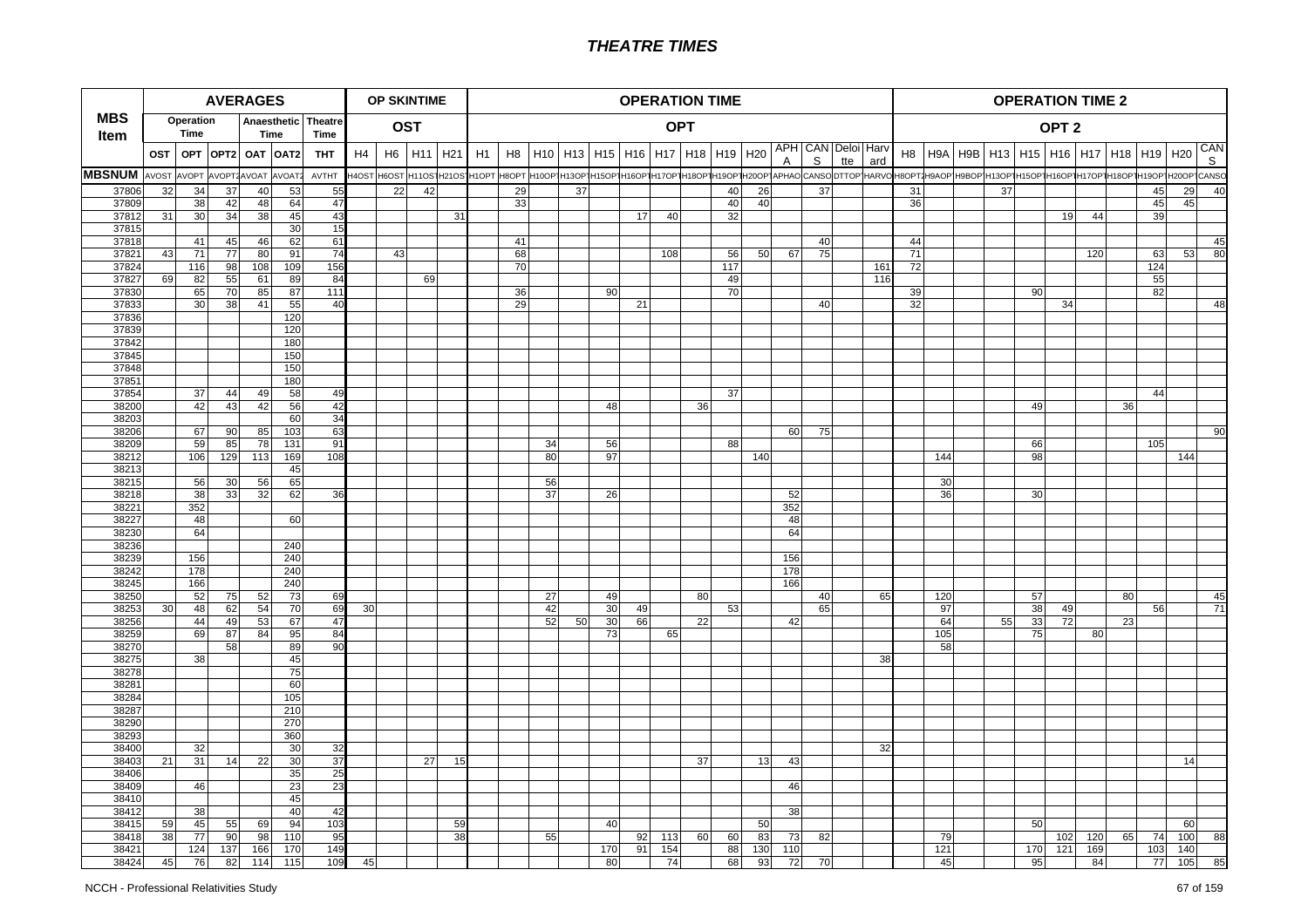|                           | <b>ANAESTHETIC TIME</b> |    |                |                |    |    |     |     |     |     |           |                                                     |    |     |                         |            |                |                      |           |                                                         | <b>ANAESTHETIC TIME 2</b> |                  |     |     |     |           |     |    |             |                 |
|---------------------------|-------------------------|----|----------------|----------------|----|----|-----|-----|-----|-----|-----------|-----------------------------------------------------|----|-----|-------------------------|------------|----------------|----------------------|-----------|---------------------------------------------------------|---------------------------|------------------|-----|-----|-----|-----------|-----|----|-------------|-----------------|
| <b>MBS</b><br><b>Item</b> | <b>OAT</b>              |    |                |                |    |    |     |     |     |     |           |                                                     |    |     |                         |            |                |                      |           |                                                         |                           | OAT <sub>2</sub> |     |     |     |           |     |    |             |                 |
|                           | H1                      | H4 | H <sub>6</sub> | H <sub>8</sub> |    |    |     |     |     |     |           | H10   H13   H15   H16   H17   H18   H19   H20   H21 |    | S   | <b>CAN</b> Deloi<br>tte | <b>MBS</b> | H <sub>5</sub> | H7<br>H <sub>8</sub> | H9A       | H9B H11   H12   H14   H15   H16   H17   H19   H20   H21 |                           |                  |     |     |     |           |     |    | CAN WA<br>S | Grou            |
|                           |                         |    |                |                |    |    |     |     |     |     |           |                                                     |    |     |                         |            |                |                      |           |                                                         |                           |                  |     |     |     |           |     |    |             |                 |
| 37806                     |                         |    | 30             | 39             |    | 47 |     |     |     |     | 50        | 32                                                  |    | 43  |                         | 75         |                | 41                   |           | 55                                                      | 50                        | 63               |     |     |     | 55        | 35  |    | 46          | 60              |
| 37809                     |                         |    |                | 42             |    |    |     |     |     |     | 53        | 50                                                  |    |     |                         | 75         |                | 45                   |           |                                                         | 105                       |                  |     |     |     | 57        | 55  |    |             | 45              |
| 37812                     |                         |    |                |                |    |    |     | 30  | 52  |     | 45        | 20                                                  | 43 |     |                         | 75         |                |                      |           |                                                         |                           |                  |     | 32  | 56  | 53        | 24  | 49 |             | 30              |
| 37815                     |                         |    |                |                |    |    |     |     |     |     |           |                                                     |    |     |                         | 30         |                |                      |           |                                                         |                           |                  |     |     |     |           |     |    |             |                 |
| 37818                     |                         |    |                | 51             |    |    |     |     |     |     |           |                                                     |    | 40  |                         | 90         |                | 54                   |           |                                                         |                           |                  |     |     |     |           |     |    | 45          | 60              |
| 37821<br>37824            |                         |    | 53             | 79<br>81       |    |    |     |     | 138 |     | 72<br>135 | 59                                                  |    | 80  |                         | 90<br>120  |                | 83<br>83             |           |                                                         |                           | 90               |     |     | 150 | 78<br>142 | 62  |    | 85          | 90<br>90        |
| 37827                     |                         |    |                |                |    |    |     |     |     |     | 61        |                                                     |    |     |                         | 90         |                |                      |           | 110                                                     |                           |                  |     |     |     | 68        |     |    |             |                 |
| 37830                     |                         |    |                | 44             |    |    | 100 |     |     |     | 110       |                                                     |    |     |                         | 90         |                | 47                   |           |                                                         |                           | 120              | 100 |     |     | 122       |     |    |             | 45              |
| 37833                     |                         |    |                | 37             |    |    |     | 36  |     |     |           |                                                     |    | 50  |                         | 75         |                | 40                   |           |                                                         |                           | 55               |     | 49  |     |           |     |    | 58          |                 |
| 37836                     |                         |    |                |                |    |    |     |     |     |     |           |                                                     |    |     |                         | 120        |                |                      |           |                                                         |                           |                  |     |     |     |           |     |    |             |                 |
| 37839                     |                         |    |                |                |    |    |     |     |     |     |           |                                                     |    |     |                         | 120        |                |                      |           |                                                         |                           |                  |     |     |     |           |     |    |             |                 |
| 37842                     |                         |    |                |                |    |    |     |     |     |     |           |                                                     |    |     |                         | 180        |                |                      |           |                                                         |                           |                  |     |     |     |           |     |    |             |                 |
| 37845                     |                         |    |                |                |    |    |     |     |     |     |           |                                                     |    |     |                         | 150        |                |                      |           |                                                         |                           |                  |     |     |     |           |     |    |             |                 |
| 37848<br>37851            |                         |    |                |                |    |    |     |     |     |     |           |                                                     |    |     |                         | 180<br>180 |                |                      |           |                                                         |                           |                  |     |     |     |           |     |    |             | 120             |
| 37854                     |                         |    |                |                |    |    |     |     |     |     | 49        |                                                     |    |     |                         | 60         |                |                      |           |                                                         |                           |                  |     |     |     | 56        |     |    |             |                 |
| 38200                     |                         |    |                |                |    |    | 48  |     |     | 36  |           |                                                     |    |     |                         | 75         |                |                      |           |                                                         |                           |                  | 49  |     |     |           |     |    |             | 45              |
| 38203                     |                         |    |                |                |    |    |     |     |     |     |           |                                                     |    |     |                         | 75         |                |                      |           |                                                         |                           |                  |     |     |     |           |     |    |             | 45              |
| 38206                     |                         |    |                |                |    |    |     |     |     |     |           |                                                     |    | 85  |                         | 105        |                |                      |           |                                                         |                           |                  |     |     |     |           |     |    | 100         |                 |
| 38209                     |                         |    |                |                |    |    | 56  |     |     |     | 100       |                                                     |    |     |                         | 180        |                |                      | 162       |                                                         |                           |                  | 66  |     |     | 118       |     |    |             |                 |
| 38212                     |                         |    |                |                | 80 |    | 97  |     |     |     |           | 162                                                 |    |     |                         | 300        |                |                      | 144       |                                                         |                           | 140              | 98  |     |     |           | 164 |    |             |                 |
| 38213                     |                         |    |                |                |    |    |     |     |     |     |           |                                                     |    |     |                         | 60         |                |                      |           |                                                         |                           | 30               |     |     |     |           |     |    |             |                 |
| 38215                     |                         |    |                |                | 56 |    |     |     |     |     |           |                                                     |    |     |                         | 105        |                |                      | 60        |                                                         |                           |                  |     |     |     |           |     |    |             | 30              |
| 38218                     |                         |    |                |                | 37 |    | 27  |     |     |     |           |                                                     |    |     |                         | 135        |                |                      | 36        |                                                         |                           |                  | 31  |     |     |           |     |    |             | 45              |
| 38221<br>38227            |                         |    |                |                |    |    |     |     |     |     |           |                                                     |    |     |                         |            |                |                      |           |                                                         |                           |                  |     |     |     |           |     |    |             | 60              |
| 38230                     |                         |    |                |                |    |    |     |     |     |     |           |                                                     |    |     |                         |            |                |                      |           |                                                         |                           |                  |     |     |     |           |     |    |             |                 |
| 38236                     |                         |    |                |                |    |    |     |     |     |     |           |                                                     |    |     |                         |            |                |                      |           |                                                         |                           |                  |     |     |     |           |     |    |             | 240             |
| 38239                     |                         |    |                |                |    |    |     |     |     |     |           |                                                     |    |     |                         |            |                |                      |           |                                                         |                           |                  |     |     |     |           |     |    |             | 240             |
| 38242                     |                         |    |                |                |    |    |     |     |     |     |           |                                                     |    |     |                         |            |                |                      |           |                                                         |                           |                  |     |     |     |           |     |    |             | 240             |
| 38245                     |                         |    |                |                |    |    |     |     |     |     |           |                                                     |    |     |                         |            |                |                      |           |                                                         |                           |                  |     |     |     |           |     |    |             | 240             |
| 38250                     |                         |    |                |                | 34 |    | 50  |     |     | 80  |           |                                                     |    | 45  |                         | 75         |                |                      | 120       |                                                         |                           | 75               | 57  |     |     |           |     |    | 50          | 60              |
| 38253                     |                         | 50 |                |                | 50 |    | 32  | 63  |     |     | 58        |                                                     |    | 74  |                         | 60         |                |                      | 100       |                                                         |                           | 68               | 40  | 63  |     | 61        |     |    | 80          | 90              |
| 38256                     |                         |    |                |                | 52 | 50 | 31  | 79  |     |     |           |                                                     |    |     |                         | 60         |                |                      | 64        |                                                         |                           | 94               | 34  | 85  |     |           |     |    |             |                 |
| 38259<br>38270            |                         |    |                |                |    |    | 73  |     | 95  |     |           |                                                     |    |     |                         | 105<br>120 |                |                      | 105<br>58 |                                                         |                           | 83               | 75  |     | 110 |           |     |    |             | 90              |
| 38275                     |                         |    |                |                |    |    |     |     |     |     |           |                                                     |    |     |                         | 45         |                |                      |           |                                                         |                           |                  |     |     |     |           |     |    |             |                 |
| 38278                     |                         |    |                |                |    |    |     |     |     |     |           |                                                     |    |     |                         | 75         |                |                      |           |                                                         |                           |                  |     |     |     |           |     |    |             |                 |
| 38281                     |                         |    |                |                |    |    |     |     |     |     |           |                                                     |    |     |                         | 60         |                |                      |           |                                                         |                           |                  |     |     |     |           |     |    |             |                 |
| 38284                     |                         |    |                |                |    |    |     |     |     |     |           |                                                     |    |     |                         | 105        |                |                      |           |                                                         |                           |                  |     |     |     |           |     |    |             |                 |
| 38287                     |                         |    |                |                |    |    |     |     |     |     |           |                                                     |    |     |                         | 210        |                |                      |           |                                                         |                           |                  |     |     |     |           |     |    |             |                 |
| 38290                     |                         |    |                |                |    |    |     |     |     |     |           |                                                     |    |     |                         | 270        |                |                      |           |                                                         |                           |                  |     |     |     |           |     |    |             |                 |
| 38293                     |                         |    |                |                |    |    |     |     |     |     |           |                                                     |    |     |                         | 360        |                |                      |           |                                                         |                           |                  |     |     |     |           |     |    |             |                 |
| 38400<br>38403            |                         |    |                |                |    |    |     |     |     | 37  |           | 15 <sup>1</sup>                                     |    |     |                         |            |                |                      |           | 37                                                      |                           |                  |     |     |     |           |     | 23 |             | $\frac{30}{30}$ |
| 38406                     |                         |    |                |                |    |    |     |     |     |     |           |                                                     | 15 |     |                         | 30         |                |                      |           |                                                         |                           | 40               |     |     |     |           |     |    |             |                 |
| 38409                     |                         |    |                |                |    |    |     |     |     |     |           |                                                     |    |     |                         | 30         |                |                      |           | 25                                                      |                           |                  |     |     |     |           |     |    |             | 15              |
| 38410                     |                         |    |                |                |    |    |     |     |     |     |           |                                                     |    |     |                         | 45         |                |                      |           |                                                         |                           |                  |     |     |     |           |     |    |             |                 |
| 38412                     |                         |    |                |                |    |    |     |     |     |     |           |                                                     |    |     |                         | 30         |                |                      |           |                                                         |                           | 50               |     |     |     |           |     |    |             |                 |
| 38415                     |                         |    |                |                |    |    | 58  |     |     |     |           | 80                                                  | 70 |     |                         | 120        |                |                      |           |                                                         |                           | 147              | 68  |     |     |           | 90  | 77 |             | 60              |
| 38418                     |                         |    |                |                | 75 |    | 45  | 118 | 164 | 120 | 99        | 114                                                 | 61 | 92  |                         | 90         | 144            |                      | 103       |                                                         |                           | 123              | 55  | 127 | 171 | 113       | 132 | 74 | 98          | 90              |
| 38421                     |                         |    |                |                |    |    | 230 | 135 | 195 |     | 105       | 165                                                 |    |     |                         | 165        |                |                      | 142       |                                                         |                           | 171              | 230 | 165 | 210 | 120       | 175 |    |             | 150             |
| 38424                     |                         | 98 |                |                |    |    | 120 |     | 125 |     | 93        | 140                                                 |    | 105 |                         | 120        | 86             |                      | 60        |                                                         |                           | 124              | 135 |     | 135 | 102       | 153 |    | 120         |                 |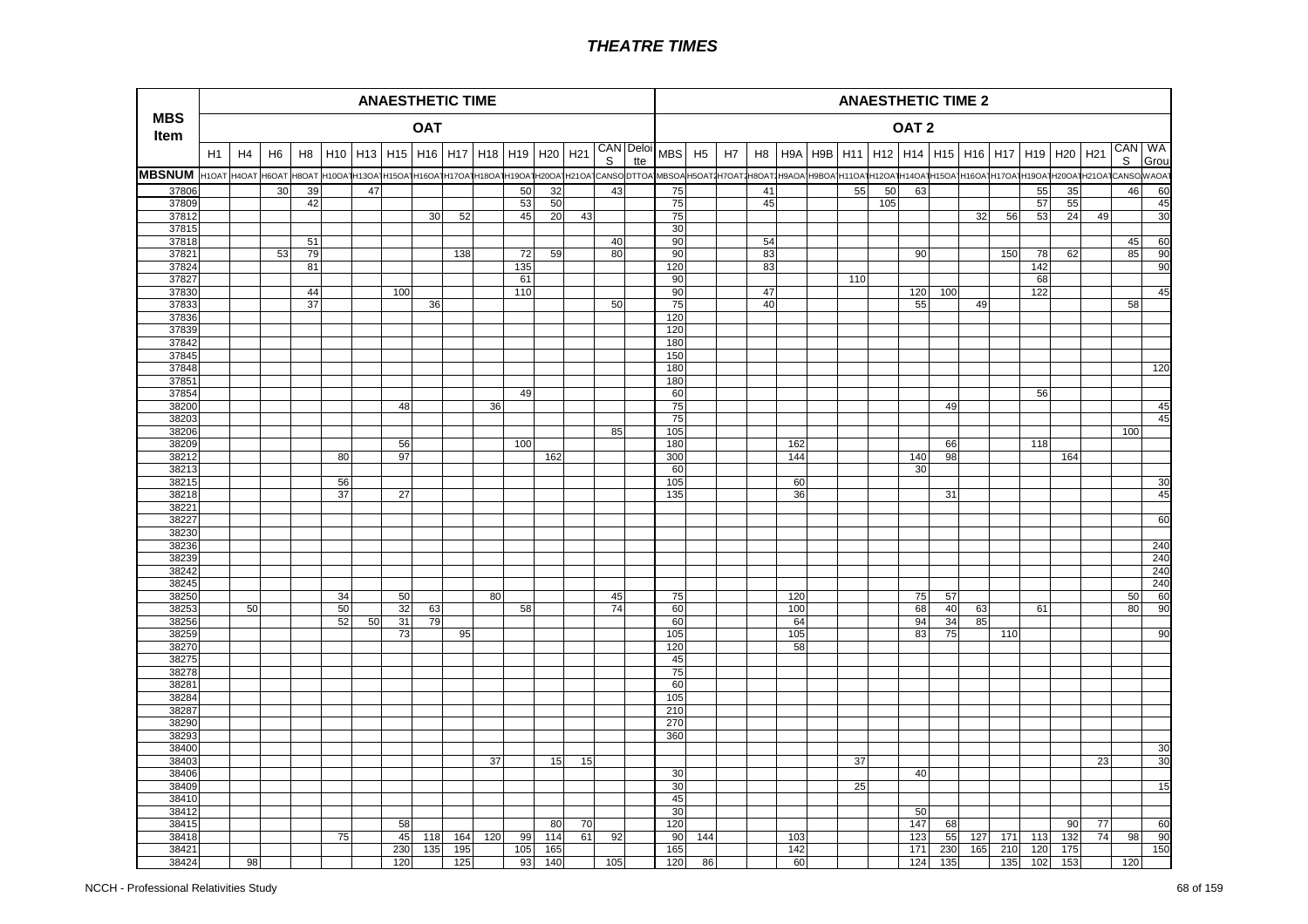|                    |                 |                                                                                                                                                                                                                                |    | <b>THEATRE TIME</b> |                      |    |                   |                 |     |    |    |                |                |    |                 |                     |                |   |              |   | <b>FREQUENCY</b>    |                     |           |                                                                                        |                                                    |                |                |                |                                  |                  |                                 |  |
|--------------------|-----------------|--------------------------------------------------------------------------------------------------------------------------------------------------------------------------------------------------------------------------------|----|---------------------|----------------------|----|-------------------|-----------------|-----|----|----|----------------|----------------|----|-----------------|---------------------|----------------|---|--------------|---|---------------------|---------------------|-----------|----------------------------------------------------------------------------------------|----------------------------------------------------|----------------|----------------|----------------|----------------------------------|------------------|---------------------------------|--|
| <b>MBS</b><br>Item |                 |                                                                                                                                                                                                                                |    | <b>THT</b>          |                      |    |                   |                 |     |    |    |                |                |    |                 |                     |                |   |              |   | <b>FQ</b>           |                     |           |                                                                                        |                                                    |                |                |                |                                  |                  |                                 |  |
|                    | H2              | H3 H11 H13 H15 H18 H19 H21                                                                                                                                                                                                     |    |                     |                      |    | C'mix C'mix C'mix |                 |     | H1 | H3 | H4             | H <sub>6</sub> | H7 |                 |                     |                |   |              |   |                     |                     |           | H8   H9A   H9B   H10   H11   H12   H13   H14   H15   H16   H17   H18   H19   H20   H21 |                                                    |                |                |                |                                  |                  | APH CAN C'mix C'mix C'mix Deloi |  |
|                    |                 | MBSNUM  H2THT  H3THT  H11THT H13THT H13THT H18THT H18THT H21THT CMXPU CMXPV CMXOT FQH1  FQH3  FQH4  FQH6  FQH7  FQH8  FQH98  FQH19  FQH19  FQH19  FQH19  FQH19  FQH19  FQH19  FQH19  FQH19  FQH21  FQAPH FQC2N FQCMX FQCMX FQC |    |                     |                      |    | Pub               | Priv            | Oth |    |    |                |                |    |                 |                     |                |   |              |   |                     |                     |           |                                                                                        |                                                    |                | A              | S              |                                  |                  | Pub Priv Other tte              |  |
| 37806              |                 | 69                                                                                                                                                                                                                             | 47 |                     | 65                   |    | 44                | 50              |     |    |    |                | $\vert$ 1      |    | $\overline{a}$  |                     |                | 5 | $\mathbf{1}$ | 1 | $\overline{2}$      |                     |           |                                                                                        | 12<br>2                                            |                |                | $\mathbf{3}$   | 29                               | 90               |                                 |  |
| 37809              | 30              |                                                                                                                                                                                                                                |    |                     | 72                   |    | 51                | 34              |     |    |    |                |                |    | $\overline{2}$  |                     |                |   | $\mathbf{1}$ |   |                     |                     |           | $\overline{1}$                                                                         | 2 <br>1                                            | 1              |                |                | $\vert$ 2                        | 9                |                                 |  |
| 37812<br>37815     |                 |                                                                                                                                                                                                                                |    |                     | 63                   | 49 | 22<br>15          | 40              |     |    |    |                |                |    |                 |                     |                |   |              |   |                     |                     | 1         |                                                                                        | 3 <sup>1</sup><br>$\overline{2}$                   |                |                |                | 8 <sup>1</sup><br>5 <sub>5</sub> | 13               |                                 |  |
| 37818              |                 |                                                                                                                                                                                                                                |    |                     |                      |    | 69                | 52              |     |    |    |                |                |    | 3               |                     |                |   |              |   |                     |                     |           |                                                                                        |                                                    |                |                | $\overline{1}$ | 1                                | 16               |                                 |  |
| 37821              |                 |                                                                                                                                                                                                                                |    |                     | 95                   |    |                   | 53              |     |    |    |                | 1 <sup>1</sup> |    | $5\overline{)}$ |                     |                |   |              |   | $\vert$ 1           |                     |           | $\overline{2}$                                                                         | $6 \overline{6}$<br>9 <sup>1</sup>                 |                | $\overline{7}$ | $\mathbf{1}$   |                                  | 12               |                                 |  |
| 37824<br>37827     |                 | 129                                                                                                                                                                                                                            |    |                     | 156<br>89            |    | 75                | 43              |     |    |    |                |                |    | 5 <sub>5</sub>  |                     |                | 1 |              |   |                     |                     |           |                                                                                        | 3 <sup>1</sup><br>$\overline{2}$                   |                |                |                | $\overline{2}$                   | $\overline{4}$   |                                 |  |
| 37830              |                 |                                                                                                                                                                                                                                |    | 110                 | 144                  |    |                   | 79              |     |    |    |                |                |    | 3               |                     |                |   |              |   | 1                   | $\overline{1}$      |           |                                                                                        | 2 <sup>1</sup>                                     |                |                |                |                                  | $6 \overline{6}$ |                                 |  |
| 37833              |                 |                                                                                                                                                                                                                                |    |                     |                      |    | 40                | 41              |     |    |    |                |                |    | 1               |                     |                |   |              |   | 1                   |                     | 1         |                                                                                        |                                                    |                |                | $\overline{2}$ | $\overline{4}$                   | 8 <sup>1</sup>   |                                 |  |
| 37836              |                 |                                                                                                                                                                                                                                |    |                     |                      |    |                   |                 |     |    |    |                |                |    |                 |                     |                |   |              |   |                     |                     |           |                                                                                        |                                                    |                |                |                |                                  |                  |                                 |  |
| 37839<br>37842     |                 |                                                                                                                                                                                                                                |    |                     |                      |    |                   |                 |     |    |    |                |                |    |                 |                     |                |   |              |   |                     |                     |           |                                                                                        |                                                    |                |                |                |                                  |                  |                                 |  |
| 37845              |                 |                                                                                                                                                                                                                                |    |                     |                      |    |                   |                 |     |    |    |                |                |    |                 |                     |                |   |              |   |                     |                     |           |                                                                                        |                                                    |                |                |                |                                  |                  |                                 |  |
| 37848              |                 |                                                                                                                                                                                                                                |    |                     |                      |    |                   |                 |     |    |    |                |                |    |                 |                     |                |   |              |   |                     |                     |           |                                                                                        |                                                    |                |                |                |                                  |                  |                                 |  |
| 37851              |                 |                                                                                                                                                                                                                                |    |                     |                      |    |                   |                 |     |    |    |                |                |    |                 |                     |                |   |              |   |                     |                     |           |                                                                                        |                                                    |                |                |                |                                  |                  |                                 |  |
| 37854<br>38200     | 31              |                                                                                                                                                                                                                                |    | 79<br>36            | 67                   |    | 33                | 32<br>30        |     |    |    |                |                |    |                 |                     |                |   |              |   |                     | $\overline{1}$      |           | 3                                                                                      | 8 <sup>1</sup>                                     |                |                |                | 58                               | $2 \vert$<br>8   |                                 |  |
| 38203              | 23              |                                                                                                                                                                                                                                |    |                     |                      |    | 45                |                 |     |    |    |                |                |    |                 |                     |                |   |              |   |                     |                     |           |                                                                                        |                                                    |                |                |                | $\overline{7}$                   |                  |                                 |  |
| 38206              |                 |                                                                                                                                                                                                                                |    |                     |                      |    | 63                |                 |     |    |    |                |                |    |                 |                     |                |   |              |   |                     |                     |           |                                                                                        |                                                    |                | 43             | $\vert$ 1      | 31                               |                  |                                 |  |
| 38209              | 48              |                                                                                                                                                                                                                                |    | 113                 | 125                  |    |                   | $\overline{78}$ |     |    |    |                |                |    |                 | 17                  | 11             |   |              |   |                     | $\overline{2}$      |           |                                                                                        | 2 <sup>1</sup>                                     |                |                |                |                                  | 10 <sup>1</sup>  |                                 |  |
| 38212<br>38213     | 81              |                                                                                                                                                                                                                                |    | 152                 |                      |    |                   | 89              |     |    |    |                |                |    |                 | 17                  | 1              |   |              |   | 1<br>3 <sup>l</sup> | $\overline{1}$      |           |                                                                                        | 5                                                  |                |                |                |                                  | 17               |                                 |  |
| 38215              |                 |                                                                                                                                                                                                                                |    |                     |                      |    |                   |                 |     |    |    |                |                |    |                 | -1                  | $\vert$ 1      |   |              |   |                     |                     |           |                                                                                        |                                                    |                |                |                |                                  |                  |                                 |  |
| 38218              | 23              |                                                                                                                                                                                                                                |    | 71                  |                      |    | 32                | 34              | 20  |    |    |                |                |    |                 | 1051                | 59             |   |              |   |                     | 1237                |           |                                                                                        |                                                    |                | 2718           |                |                                  | 268 1918         | 15                              |  |
| 38221              |                 |                                                                                                                                                                                                                                |    |                     |                      |    |                   |                 |     |    |    |                |                |    |                 |                     |                |   |              |   |                     |                     |           |                                                                                        |                                                    |                | 28             |                |                                  |                  |                                 |  |
| 38227              |                 |                                                                                                                                                                                                                                |    |                     |                      |    |                   |                 |     |    |    |                |                |    |                 |                     |                |   |              |   |                     |                     |           |                                                                                        |                                                    |                | 14<br>140      |                |                                  |                  |                                 |  |
| 38230<br>38236     |                 |                                                                                                                                                                                                                                |    |                     |                      |    |                   |                 |     |    |    |                |                |    |                 |                     |                |   |              |   |                     |                     |           |                                                                                        |                                                    |                |                |                |                                  |                  |                                 |  |
| 38239              |                 |                                                                                                                                                                                                                                |    |                     |                      |    |                   |                 |     |    |    |                |                |    |                 |                     |                |   |              |   |                     |                     |           |                                                                                        |                                                    |                | 298            |                |                                  |                  |                                 |  |
| 38242              |                 |                                                                                                                                                                                                                                |    |                     |                      |    |                   |                 |     |    |    |                |                |    |                 |                     |                |   |              |   |                     |                     |           |                                                                                        |                                                    |                | 27             |                |                                  |                  |                                 |  |
| 38245              |                 |                                                                                                                                                                                                                                |    | 80                  |                      |    | 48                |                 |     |    |    |                |                |    |                 | $\mathbf{1}$        | 3 <sup>1</sup> |   |              |   | 27                  | $\overline{7}$      |           | $\overline{1}$                                                                         |                                                    |                | 2263           | $\mathbf{1}$   |                                  | 17               |                                 |  |
| 38250<br>38253     | 60<br>56        |                                                                                                                                                                                                                                |    | 92<br>60            | 81                   |    | 59                | 67<br>92        | 65  |    |    | $6 \mid$       |                |    |                 | 13                  | 5              |   |              |   | 206                 | 3                   | 1         |                                                                                        | 2                                                  |                |                | 12             | $\vert$ 2<br>5 <sub>5</sub>      | 34               |                                 |  |
| 38256              | 60              |                                                                                                                                                                                                                                | 55 | 45                  |                      |    |                   | 30              |     |    |    |                |                |    |                 | $\vert$             | $\overline{4}$ |   |              | 1 | $\overline{7}$      | 9 <sub>l</sub>      | 1         | 12                                                                                     |                                                    |                | 8              |                |                                  | $\overline{4}$   |                                 |  |
| 38259              | 50              |                                                                                                                                                                                                                                |    | 115                 |                      |    | 95                | 76              |     |    |    |                |                |    |                 | $\overline{1}$      |                |   |              |   | 22                  | $6 \mid$            |           | $\mathbf{1}$                                                                           |                                                    |                |                |                | 1                                | 14               |                                 |  |
| 38270<br>38275     |                 |                                                                                                                                                                                                                                |    |                     |                      |    |                   | 90              |     |    |    |                |                |    |                 | 8 <sup>1</sup>      |                |   |              |   |                     |                     |           |                                                                                        |                                                    |                |                |                |                                  | $\overline{1}$   |                                 |  |
| 38278              |                 |                                                                                                                                                                                                                                |    |                     |                      |    |                   |                 |     |    |    |                |                |    |                 |                     |                |   |              |   |                     |                     |           |                                                                                        |                                                    |                |                |                |                                  |                  |                                 |  |
| 38281              |                 |                                                                                                                                                                                                                                |    |                     |                      |    |                   |                 |     |    |    |                |                |    |                 |                     |                |   |              |   |                     |                     |           |                                                                                        |                                                    |                |                |                |                                  |                  |                                 |  |
| 38284              |                 |                                                                                                                                                                                                                                |    |                     |                      |    |                   |                 |     |    |    |                |                |    |                 |                     |                |   |              |   |                     |                     |           |                                                                                        |                                                    |                |                |                |                                  |                  |                                 |  |
| 38287<br>38290     |                 |                                                                                                                                                                                                                                |    |                     |                      |    |                   |                 |     |    |    |                |                |    |                 |                     |                |   |              |   |                     |                     |           |                                                                                        |                                                    |                |                |                |                                  |                  |                                 |  |
| 38293              |                 |                                                                                                                                                                                                                                |    |                     |                      |    |                   |                 |     |    |    |                |                |    |                 |                     |                |   |              |   |                     |                     |           |                                                                                        |                                                    |                |                |                |                                  |                  |                                 |  |
| 38400              | 43              |                                                                                                                                                                                                                                |    |                     |                      |    | 32                | 22              |     |    |    |                |                |    |                 |                     |                |   |              |   |                     |                     |           |                                                                                        |                                                    |                |                |                | $\overline{2}$                   | 3                |                                 |  |
| 38403              |                 | 52                                                                                                                                                                                                                             |    | 48                  |                      | 41 |                   | 22              | 20  |    |    |                |                |    |                 |                     |                | 1 |              |   |                     |                     |           | $\mathbf{1}$                                                                           | 1                                                  | 1              | 6              |                |                                  | 24               |                                 |  |
| 38406<br>38409     | 25              | 39                                                                                                                                                                                                                             |    |                     |                      |    |                   | 14              |     |    |    |                |                |    |                 |                     |                |   |              |   | $\overline{2}$      |                     |           |                                                                                        |                                                    |                |                |                |                                  | 3                |                                 |  |
| 38410              | 15 <sup>1</sup> |                                                                                                                                                                                                                                |    |                     |                      |    |                   |                 |     |    |    |                |                |    |                 |                     |                |   |              |   |                     |                     |           |                                                                                        |                                                    |                | 5              |                |                                  |                  |                                 |  |
| 38412              |                 |                                                                                                                                                                                                                                |    |                     |                      |    | 41                | 43              |     |    |    |                |                |    |                 |                     |                |   |              |   | $\overline{2}$      |                     |           |                                                                                        |                                                    |                | 32             |                | 3                                | $6 \overline{6}$ |                                 |  |
| 38415              |                 |                                                                                                                                                                                                                                |    | 115                 |                      | 91 |                   |                 |     |    |    |                |                |    |                 |                     |                |   |              |   | 3 <sup>l</sup>      | 11                  |           |                                                                                        | 11                                                 | 1              |                |                |                                  |                  |                                 |  |
| 38418              | 77              |                                                                                                                                                                                                                                |    | 55<br>125           | 128                  | 90 |                   |                 |     |    |    |                |                |    |                 | 10                  | 11             |   |              |   | 46                  | 1                   | $2 \vert$ | $\overline{4}$<br>1                                                                    | $6 \overline{6}$<br>11                             | $\overline{4}$ | 75             | $\mathbf{3}$   |                                  |                  |                                 |  |
| 38421<br>38424     | 74<br>66        |                                                                                                                                                                                                                                |    | 235<br>150          | 139<br>$\boxed{112}$ |    |                   |                 |     |    |    | 3 <sup>1</sup> |                |    |                 | 4 <sup>1</sup><br>1 |                |   |              |   | 8<br>26             | 1<br>$\overline{1}$ | 1         | 12<br>34                                                                               | $\vert$ 2<br>1<br>3 <sup>1</sup><br>$\overline{2}$ |                | 8<br>47        | $\overline{1}$ |                                  |                  |                                 |  |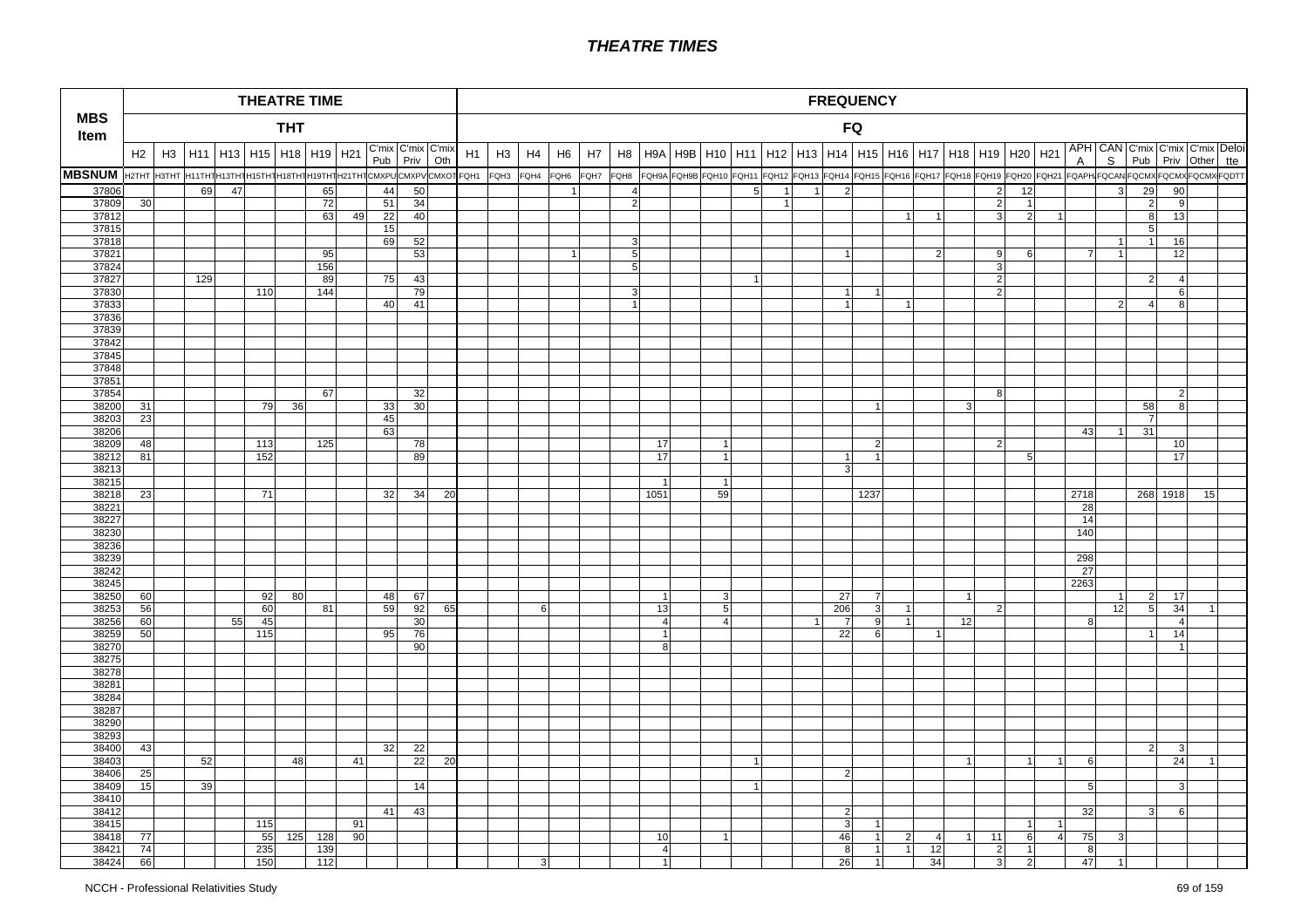|                           |            |                                   |            | <b>AVERAGES</b>            |            |                        |                | <b>OP SKINTIME</b> |            |    |    |                 |                                                                                                                 | <b>OPERATION TIME</b> |    |     |     |           |                                          |     |     |    |            | <b>OPERATION TIME 2</b>                                           |                  |            |    |          |            |           |
|---------------------------|------------|-----------------------------------|------------|----------------------------|------------|------------------------|----------------|--------------------|------------|----|----|-----------------|-----------------------------------------------------------------------------------------------------------------|-----------------------|----|-----|-----|-----------|------------------------------------------|-----|-----|----|------------|-------------------------------------------------------------------|------------------|------------|----|----------|------------|-----------|
| <b>MBS</b><br><b>Item</b> |            | Operation<br>Time                 |            | Anaesthetic<br><b>Time</b> |            | <b>Theatre</b><br>Time |                | <b>OST</b>         |            |    |    |                 |                                                                                                                 | <b>OPT</b>            |    |     |     |           |                                          |     |     |    |            |                                                                   | OPT <sub>2</sub> |            |    |          |            |           |
|                           | <b>OST</b> |                                   |            | OPT OPT2 OAT OAT2          |            | <b>THT</b>             | H <sub>4</sub> |                    | H6 H11 H21 | H1 | H8 |                 | H10   H13   H15   H16   H17   H18   H19   H20                                                                   |                       |    |     |     | A         | APH   CAN   Deloi   Harv<br><sub>S</sub> | tte | ard |    |            | H8   H9A   H9B   H13   H15   H16   H17   H18   H19   H20          |                  |            |    |          |            | CAN<br>S. |
| <b>MBSNUM</b>             |            | AVOST  AVOPT  AVOPT2AVOAT  AVOAT2 |            |                            |            | <b>AVTHT</b>           |                |                    |            |    |    |                 | 140ST  H6OST  H11OSTH21OSTH1OPT  H8OPT  H10OPTH13OPTH15OPTH16OPTH17OPTH18OPTH19OPTH20OPTAPHAO CANSO DTTOPTHARVO |                       |    |     |     |           |                                          |     |     |    |            | H8OPT/H9AOP H9BOP H13OP H15OP H16OP H17OP H18OP H19OP H20OP CANSC |                  |            |    |          |            |           |
| 38427                     |            | 130                               | 143        | 185                        | 202        |                        |                |                    |            |    |    |                 |                                                                                                                 | 170                   |    |     |     |           | 90 <sup>1</sup>                          |     |     |    |            |                                                                   |                  | 180        |    |          |            | 105       |
| 38430                     |            | 38                                | 45         | 73                         | 91         | 102                    |                |                    |            |    |    |                 |                                                                                                                 |                       |    | 38  |     |           |                                          |     |     |    |            |                                                                   |                  |            |    | 45       |            |           |
| 38433<br>38436            | 74         | 149<br>67                         | 69         | 91                         | 94         | 110                    |                |                    | 95         |    | 42 |                 | 70                                                                                                              | 107                   |    |     | 55  | 149<br>62 | 68                                       |     |     | 51 | 55         | 75                                                                |                  | 125        |    |          |            | 78        |
| 38438                     | 124        | 126                               | 146        | 165                        | 187        | 169                    | 53             |                    | 124        |    |    |                 | 151                                                                                                             | 183                   |    | 71  | 116 |           | 148                                      | 87  |     |    | 123        | 163                                                               |                  | 196        |    | 35<br>94 | 64<br>141  | 158       |
| 38439                     |            | 151                               | 205        | 240                        | 250        |                        |                |                    |            |    |    |                 |                                                                                                                 | 195                   |    |     |     | 107       |                                          |     |     |    |            |                                                                   |                  | 205        |    |          |            |           |
| 38440                     | 45         | 78                                | 88         | 103                        | 117        | 91                     |                |                    | 45         |    |    | 49              | 60                                                                                                              | 123                   | 80 | 52  | 89  |           | 75                                       |     | 99  |    | 88         | 65                                                                |                  | 140        | 87 | 57       | 102        | 80        |
| 38441                     |            | 126                               | 148        | 169                        | 196        | 174                    |                |                    |            |    |    |                 | 140                                                                                                             | 196                   |    | 72  | 130 |           | 93                                       |     |     |    | 185        | 147                                                               |                  | 209        |    | 83       | 160        | 105       |
| 38442<br>38446            |            | 169<br>92                         | 94         | 119                        | 130        | 140                    |                |                    |            |    |    |                 | 98                                                                                                              | 87                    |    |     |     | 169       | 90 <sup>1</sup>                          |     |     |    | 70         | 105                                                               |                  | 95         |    |          |            | 105       |
| 38447                     |            | 179                               | 205        |                            | 219        |                        |                |                    |            |    |    |                 |                                                                                                                 |                       |    |     |     |           |                                          |     | 179 |    | 205        |                                                                   |                  |            |    |          |            |           |
| 38448                     |            | 47                                | 60         | 73                         | 73         | 67                     |                |                    |            |    |    |                 | 47                                                                                                              | 55                    |    | 35  | 51  | 50        |                                          |     |     |    | 92         | 58                                                                |                  | 63         |    | 45       | 62         | 42        |
| 38449                     |            | 186                               |            |                            | 180        |                        |                |                    |            |    |    |                 |                                                                                                                 |                       |    |     |     |           |                                          |     | 186 |    |            |                                                                   |                  |            |    |          |            |           |
| 38450                     |            | 28                                | 58         | 73                         | 89         | 73                     |                |                    |            |    |    |                 |                                                                                                                 |                       |    | 28  |     | 58        |                                          |     |     |    | 75         |                                                                   |                  |            |    | 40       |            |           |
| 38451<br>38452            |            | 58<br>56                          | 60         | 83                         | 90<br>68   |                        |                |                    |            |    |    |                 |                                                                                                                 | 76                    |    |     |     |           | 35                                       |     |     |    | 45         |                                                                   |                  | 85         |    |          |            | 50        |
| 38453                     |            |                                   |            |                            | 195        |                        |                |                    |            |    |    |                 |                                                                                                                 |                       |    |     |     |           |                                          |     |     |    |            |                                                                   |                  |            |    |          |            |           |
| 38455                     |            |                                   |            |                            | 195        |                        |                |                    |            |    |    |                 |                                                                                                                 |                       |    |     |     |           |                                          |     |     |    |            |                                                                   |                  |            |    |          |            |           |
| 38456                     |            | 90                                | 127        | 137                        | 186        | 129                    |                |                    |            |    |    |                 | 75                                                                                                              |                       |    | 93  | 82  | 111       |                                          |     |     |    |            | 80                                                                |                  |            |    | 110      | 98         | 220       |
| 38457<br>38458            |            | 191<br>66                         | 198<br>73  | 211<br>80                  | 240<br>126 | 330                    |                |                    |            |    | 66 |                 | 240                                                                                                             | 195                   |    |     |     |           | 139                                      |     |     | 73 |            | 240                                                               |                  | 203        |    |          |            | 150       |
| 38460                     | 25         | 26                                | 34         | 36                         | 48         | 59                     | 25             |                    |            |    |    | 15              | 30                                                                                                              | 32                    |    | 30  | 22  |           | 28                                       |     |     |    |            | 30                                                                |                  | 44         |    | 35       | 28         | 33        |
| 38462                     | 38         | 51                                | 41         | 54                         | 69         | 58                     |                |                    | 38         |    |    |                 | 50                                                                                                              | 85                    |    | 28  |     |           | 40                                       |     |     |    | 25         | 60                                                                |                  |            |    | 33       |            | 45        |
| 38464                     |            | 44                                | 53         | 76                         | 85         | 75                     |                |                    |            |    |    | 40              | 40                                                                                                              |                       |    | 50  | 48  |           |                                          |     |     |    | 35         | 43                                                                |                  |            |    | 75       | 60         |           |
| 38466                     |            | 68                                | 77         | 88                         | 103        | 109                    |                |                    |            |    |    |                 | 65                                                                                                              | 75                    |    | 50  | 91  |           | 60                                       |     |     |    | 63         | 71                                                                |                  | 83         |    | 68       | 105        | 75        |
| 38468<br>38469            |            | 108<br>133                        | 124<br>125 | 133<br>153                 | 184<br>218 | 185<br>140             |                |                    |            |    |    | 80<br>150       | 130<br>103                                                                                                      |                       |    | 115 |     |           | 120                                      |     |     |    | 118        | 135                                                               | 108              |            |    | 125      |            | 135       |
| 38470                     |            |                                   |            |                            | 86         |                        |                |                    |            |    |    |                 |                                                                                                                 |                       |    |     |     |           |                                          |     |     |    |            |                                                                   |                  |            |    |          |            |           |
| 38473                     |            | 30                                | 50         | 30                         | 82         |                        |                |                    |            |    |    | 30 <sup>°</sup> |                                                                                                                 |                       |    |     |     |           |                                          |     |     |    | 50         |                                                                   |                  |            |    |          |            |           |
| 38475                     |            |                                   |            |                            | 210        | 125                    |                |                    |            |    |    |                 |                                                                                                                 |                       |    |     |     |           |                                          |     |     |    |            |                                                                   |                  |            |    |          |            |           |
| 38477                     |            | 230                               | 241        | 273                        | 259        |                        |                |                    |            |    |    |                 |                                                                                                                 | 295                   |    |     |     |           | 165                                      |     |     |    |            |                                                                   |                  | 313        |    |          |            | 170       |
| 38478<br>38479            |            | 239                               | 213        | 295                        | 273<br>90  |                        |                |                    |            |    |    | 215             |                                                                                                                 | 263                   |    |     |     |           |                                          |     |     |    | 150        |                                                                   |                  | 275        |    |          |            |           |
| 38480                     |            | 229                               | 202        | 300                        | 241        | 130                    |                |                    |            |    |    |                 |                                                                                                                 | 229                   |    |     |     |           |                                          |     |     |    | 158        |                                                                   |                  | 247        |    |          |            |           |
| 38481                     |            | 215                               | 231        | 300                        | 270        | 163                    |                |                    |            |    |    |                 |                                                                                                                 | 215                   |    |     |     |           |                                          |     |     |    |            |                                                                   |                  | 231        |    |          |            |           |
| 38483                     |            | 240                               | 255        | 340                        | 258        |                        |                |                    |            |    |    |                 |                                                                                                                 | 240                   |    |     |     |           |                                          |     |     |    |            |                                                                   |                  | 255        |    |          |            |           |
| 38485                     |            |                                   |            |                            | 263        |                        |                |                    |            |    |    |                 |                                                                                                                 |                       |    |     |     |           |                                          |     |     |    |            |                                                                   |                  |            |    |          |            |           |
| 38487<br>38488            |            | 240<br>186                        | 255<br>207 | 300<br>237                 | 243<br>256 | 229                    |                |                    |            |    |    | 113             | 143                                                                                                             | 240<br>249            |    | 213 | 231 |           | 184                                      | 170 |     |    | 163        | 150                                                               |                  | 255<br>265 |    | 224      | 243        | 197       |
| 38489                     |            | 286                               | 277        | 341                        | 308        | 460                    |                |                    |            |    |    |                 |                                                                                                                 | 295                   |    | 370 | 275 |           | 205                                      |     |     |    | 183        |                                                                   |                  | 305        |    | 385      | 290        | 220       |
| 38490                     |            |                                   |            |                            | 45         |                        |                |                    |            |    |    |                 |                                                                                                                 |                       |    |     |     |           |                                          |     |     |    |            |                                                                   |                  |            |    |          |            |           |
| 38493                     |            |                                   |            |                            | 300        |                        |                |                    |            |    |    |                 |                                                                                                                 |                       |    |     |     |           |                                          |     |     |    |            |                                                                   |                  |            |    |          |            |           |
| 38496<br>38497            |            | 194<br>242                        | 217<br>233 | 250<br>298                 | 227<br>272 | 205<br>272             |                |                    |            |    |    | 235             | 150                                                                                                             | 238                   |    | 275 | 242 |           | 214                                      |     |     |    | 246<br>153 | 155                                                               |                  | 250        |    | 288      |            | 234       |
| 38500                     |            | 213                               | 222        | 260                        | 274        | 261                    |                |                    |            |    |    | 196             | 170                                                                                                             | 213                   |    | 265 | 252 |           | 211                                      | 187 |     |    | 165        | 176                                                               |                  | 228        |    | 276      | 260<br>265 | 225       |
| 38503                     |            | 221                               | 231        | 268                        | 280        | 398                    |                |                    |            |    |    | 180             | 169                                                                                                             | 247                   |    | 261 | 260 |           | 214                                      | 216 |     |    | 178        | 176                                                               |                  | 262        |    | 276      | 272        | 223       |
| 38505                     |            | 203                               | 220        | 258                        | 137        |                        |                |                    |            |    |    |                 |                                                                                                                 | 203                   |    |     |     |           |                                          |     |     |    |            |                                                                   |                  | 220        |    |          |            |           |
| 38506                     |            |                                   |            |                            | 210        |                        |                |                    |            |    |    |                 |                                                                                                                 |                       |    |     |     |           |                                          |     |     |    |            |                                                                   |                  |            |    |          |            |           |
| 38507<br>38508            |            | 185<br>328                        | 210<br>343 | 303<br>335                 | 284<br>333 |                        |                |                    |            |    |    |                 |                                                                                                                 | 185<br>355            |    |     |     |           | 300                                      |     |     |    |            |                                                                   |                  | 210<br>370 |    |          |            | 315       |
| 38509                     |            | 271                               |            |                            | 312        |                        |                |                    |            |    |    |                 |                                                                                                                 |                       |    |     |     |           |                                          |     | 271 |    |            |                                                                   |                  |            |    |          |            |           |
| 38512                     |            |                                   |            |                            | 210        |                        |                |                    |            |    |    |                 |                                                                                                                 |                       |    |     |     |           |                                          |     |     |    |            |                                                                   |                  |            |    |          |            |           |
| 38515                     |            |                                   |            |                            | 270        |                        |                |                    |            |    |    |                 |                                                                                                                 |                       |    |     |     |           |                                          |     |     |    |            |                                                                   |                  |            |    |          |            |           |
| 38518                     |            |                                   | 183        |                            | 275        |                        |                |                    |            |    |    |                 |                                                                                                                 |                       |    |     |     |           |                                          |     |     |    | 183        |                                                                   |                  |            |    |          |            |           |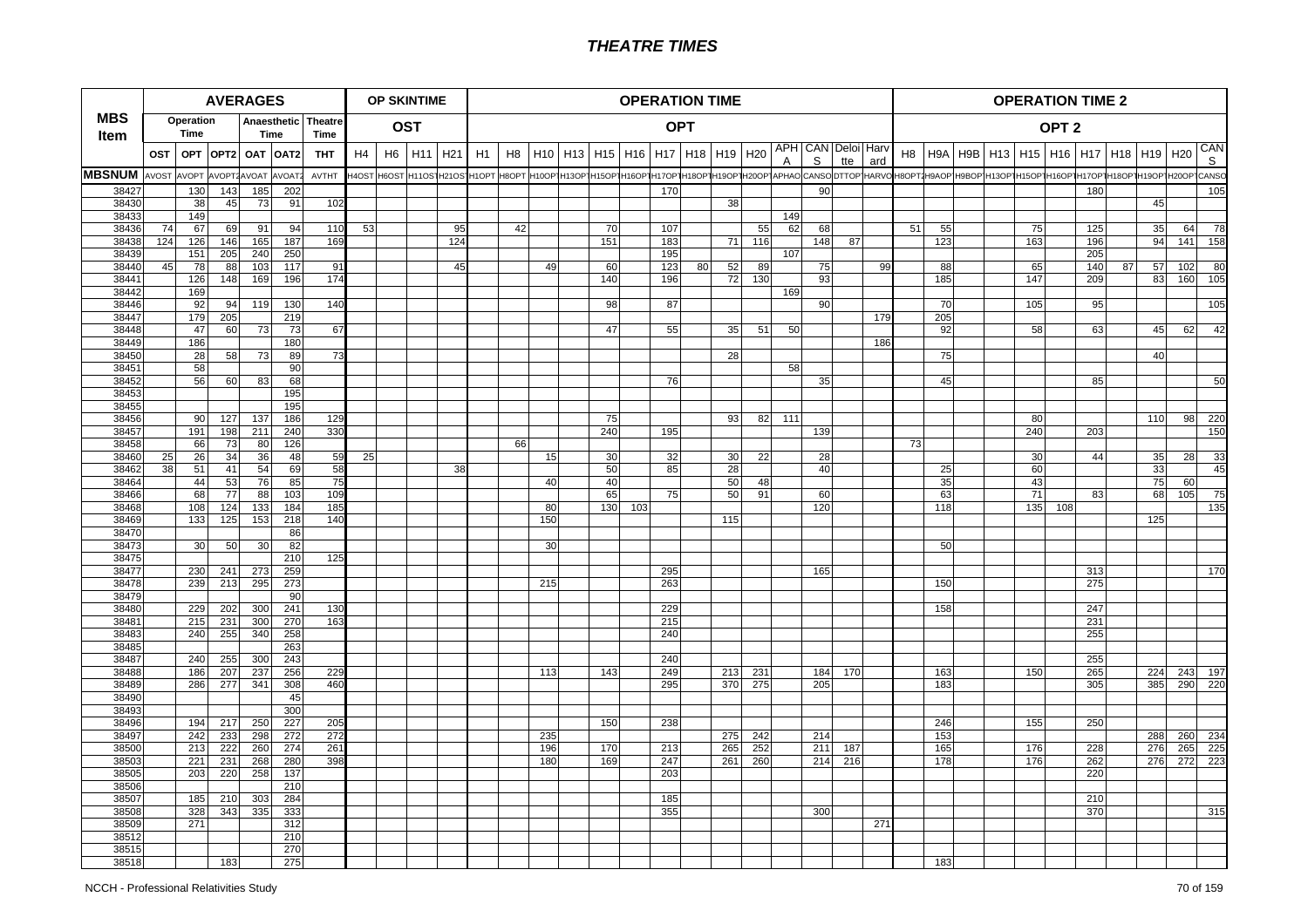|                    |    |     |                |                |                 |           | <b>ANAESTHETIC TIME</b>                                                                  |     |                                                                 |           |     |                        |            |                |    |                |                  |  |     |                  | <b>ANAESTHETIC TIME 2</b>                                                                            |            |     |     |     |                          |
|--------------------|----|-----|----------------|----------------|-----------------|-----------|------------------------------------------------------------------------------------------|-----|-----------------------------------------------------------------|-----------|-----|------------------------|------------|----------------|----|----------------|------------------|--|-----|------------------|------------------------------------------------------------------------------------------------------|------------|-----|-----|-----|--------------------------|
| <b>MBS</b><br>Item |    |     |                |                |                 |           | <b>OAT</b>                                                                               |     |                                                                 |           |     |                        |            |                |    |                |                  |  |     | OAT <sub>2</sub> |                                                                                                      |            |     |     |     |                          |
|                    | H1 | H4  | H <sub>6</sub> | H <sub>8</sub> |                 |           | H10   H13   H15   H16   H17                                                              |     | H <sub>18</sub> H <sub>19</sub> H <sub>20</sub> H <sub>21</sub> |           |     | CAN Deloi<br>S.<br>tte | <b>MBS</b> | H <sub>5</sub> | H7 | H <sub>8</sub> | H <sub>9</sub> A |  |     |                  | H9B   H11   H12   H14   H15   H16   H17   H19   H20   H21                                            |            |     |     | S   | CAN WA<br>Grou           |
| <b>MBSNUM</b>      |    |     |                |                |                 |           | H1OAT H4OAT H6OAT H8OAT H10OATH13OATH15OATH16OATH17OATH18OATH19OATH20OATH21OATCANSODTTOA |     |                                                                 |           |     |                        |            |                |    |                |                  |  |     |                  | MBSOA H5OAT2H7OAT2H8OAT2H9AOA H9BOA H11OATH12OATH14OATH15OATH16OATH17OATH19OATH21OATE21OATCANSOMAAOA |            |     |     |     |                          |
| 38427              |    |     |                |                |                 |           | 265                                                                                      |     |                                                                 |           |     | 105                    | 225        |                |    |                |                  |  |     | 180              |                                                                                                      | 275        |     |     |     | 120<br>210               |
| 38430              |    |     |                |                |                 |           |                                                                                          |     | 73                                                              |           |     |                        | 120        |                |    |                |                  |  |     | 75               |                                                                                                      |            | 80  |     |     | 90                       |
| 38433              |    |     |                |                |                 |           |                                                                                          |     |                                                                 |           |     |                        |            |                |    |                |                  |  |     |                  |                                                                                                      |            |     |     |     |                          |
| 38436              |    | 105 |                | 69             | 40              | 100       | 151                                                                                      |     | 59                                                              | 94<br>170 | 120 | 86                     | 90         | 69             |    | 78             | 79               |  |     | 103              | 105                                                                                                  | 168        | 66  | 102 | 130 | 96<br>45                 |
| 38438<br>38439     |    |     |                |                |                 | 200       | 253<br>240                                                                               |     | 115                                                             |           | 141 | 170<br>106             | 165        | 206            |    |                | 144              |  | 200 | 209              | 212                                                                                                  | 267<br>250 | 138 | 194 | 153 | 181<br>180               |
| 38440              |    |     |                |                | 129             | 74        | 161                                                                                      | 106 | 87                                                              | 135       | 48  | 85                     | 135        |                |    |                | 106              |  |     | 137              | 78                                                                                                   | 179        | 92  | 148 |     | 90<br>90                 |
| 38441              |    |     |                |                |                 | 193       | 251                                                                                      |     | 97                                                              | 200       |     | 104                    | 225        | 240            |    |                | 200              |  |     | 173              | 200                                                                                                  | 264        | 108 | 230 |     | 210<br>115               |
| 38442              |    |     |                |                |                 |           |                                                                                          |     |                                                                 |           |     |                        |            |                |    |                |                  |  |     |                  |                                                                                                      |            |     |     |     |                          |
| 38446              |    |     |                |                |                 | 128       | 133                                                                                      |     |                                                                 |           |     | 95                     | 150        | 137            |    |                | 100              |  |     | 118              | 135                                                                                                  | 141        |     |     |     | 110<br>150               |
| 38447              |    |     |                |                |                 |           |                                                                                          |     |                                                                 |           |     |                        | 180        | 77             |    |                | 218              |  |     | 147              |                                                                                                      |            |     | 108 |     | 330                      |
| 38448<br>38449     |    |     |                |                |                 | 57        | 80                                                                                       |     | 59                                                              | 97        |     |                        | 60<br>180  |                |    |                | 103              |  | 40  | 84               | 68                                                                                                   | 89         | 69  |     |     | 45<br>60                 |
| 38450              |    |     |                |                |                 |           |                                                                                          |     | 73                                                              |           |     |                        | 90         |                |    |                | 90               |  |     | 75               |                                                                                                      |            | 85  |     |     | 105                      |
| 38451              |    |     |                |                |                 |           |                                                                                          |     |                                                                 |           |     |                        |            |                |    |                |                  |  |     |                  |                                                                                                      |            |     |     |     | 90                       |
| 38452              |    |     |                |                |                 |           | 111                                                                                      |     |                                                                 |           |     | 55                     | 60         | 55             |    |                | 45               |  |     |                  |                                                                                                      | 120        |     |     |     | 70<br>60                 |
| 38453              |    |     |                |                |                 |           |                                                                                          |     |                                                                 |           |     |                        | 240        |                |    |                |                  |  |     | 150              |                                                                                                      |            |     |     |     |                          |
| 38455              |    |     |                |                |                 |           |                                                                                          |     |                                                                 |           |     |                        | 270        |                |    |                |                  |  |     | 120              |                                                                                                      |            |     |     |     |                          |
| 38456<br>38457     |    |     |                |                |                 | 90<br>260 | 225                                                                                      |     | 123                                                             | 111       |     | 225<br>147             | 240<br>165 | 240            |    |                |                  |  |     | 257<br>385       | 95<br>260                                                                                            | 233        | 140 | 127 |     | 210<br>230<br>158<br>240 |
| 38458              |    |     |                | 80             |                 |           |                                                                                          |     |                                                                 |           |     |                        | 165        |                |    | 87             |                  |  |     |                  |                                                                                                      |            |     |     |     |                          |
| 38460              |    | 30  |                |                | $\overline{23}$ | 38        | 56                                                                                       |     | 40                                                              | 35        |     | 30                     | 60         | 40             |    |                |                  |  |     | 61               | 38                                                                                                   | 69         | 45  | 42  |     | 35<br>45                 |
| 38462              |    |     |                |                |                 | 55        | 105                                                                                      |     | 34                                                              |           | 38  | 40                     | 75         | 105            |    |                | $30\,$           |  |     | 66               | 65                                                                                                   | 124        | 39  |     | 50  | 90<br>45                 |
| 38464              |    |     |                |                | 65              | 53        |                                                                                          |     | 105                                                             | 80        |     |                        | 90         |                |    |                | 50               |  |     | 86               | 55                                                                                                   |            | 130 | 93  |     | 90                       |
| 38466              |    |     |                |                |                 | 86        | 95                                                                                       |     | 70                                                              | 122       |     | 65                     | 120        | 140            |    |                | 69               |  |     | 117              | 92                                                                                                   | 103        | 88  | 136 |     | 90<br>80                 |
| 38468              |    |     |                |                | 105             | 175       | 132                                                                                      |     |                                                                 |           |     | 120                    | 240        |                |    |                | 123              |  |     | 295              | 180<br>137                                                                                           |            |     |     |     | 180<br>135               |
| 38469<br>38470     |    |     |                |                | 180             |           |                                                                                          |     | 125                                                             |           |     |                        | 300<br>90  |                |    |                |                  |  |     | 83               |                                                                                                      |            | 135 |     |     |                          |
| 38473              |    |     |                |                | 30              |           |                                                                                          |     |                                                                 |           |     |                        | 75         |                |    |                | 60               |  |     | 111              |                                                                                                      |            |     |     |     |                          |
| 38475              |    |     |                |                |                 |           |                                                                                          |     |                                                                 |           |     |                        | 210        |                |    |                |                  |  |     |                  |                                                                                                      |            |     |     |     |                          |
| 38477              |    |     |                |                |                 |           | 360                                                                                      |     |                                                                 |           |     | 185                    | 210        |                |    |                |                  |  |     |                  |                                                                                                      | 378        |     |     |     | 190                      |
| 38478              |    |     |                |                | 240             |           | 350                                                                                      |     |                                                                 |           |     |                        | 210        |                |    |                | 180              |  |     | 340              |                                                                                                      | 362        |     |     |     |                          |
| 38479              |    |     |                |                |                 |           |                                                                                          |     |                                                                 |           |     |                        |            |                |    |                |                  |  |     |                  |                                                                                                      |            |     |     |     | 90                       |
| 38480<br>38481     |    |     |                |                |                 |           | 300<br>300                                                                               |     |                                                                 |           |     |                        | 210<br>240 |                |    |                | 186              |  |     | 250<br>253       |                                                                                                      | 318<br>316 |     |     |     |                          |
| 38483              |    |     |                |                |                 |           | 340                                                                                      |     |                                                                 |           |     |                        | 210        |                |    |                |                  |  |     | 210              |                                                                                                      | 355        |     |     |     |                          |
| 38485              |    |     |                |                |                 |           |                                                                                          |     |                                                                 |           |     |                        | 210        |                |    |                |                  |  |     | 315              |                                                                                                      |            |     |     |     |                          |
| 38487              |    |     |                |                |                 |           | 300                                                                                      |     |                                                                 |           |     |                        | 210        |                |    |                |                  |  |     | 205              |                                                                                                      | 315        |     |     |     |                          |
| 38488              |    |     |                |                | 165             | 205       | 322                                                                                      |     | 272                                                             | 297       |     | 193<br>208             | 210        | 279            |    |                | 182              |  |     | 271              | 213                                                                                                  | 339        | 283 | 309 | 221 |                          |
| 38489              |    |     |                |                |                 |           | 380                                                                                      |     | 435                                                             | 330       |     | 218                    | 240        |                |    |                | 213              |  |     | 286              |                                                                                                      | 390        | 450 | 345 |     | 233                      |
| 38490<br>38493     |    |     |                |                |                 |           |                                                                                          |     |                                                                 |           |     |                        | 45<br>300  |                |    |                |                  |  |     |                  |                                                                                                      |            |     |     |     |                          |
| 38496              |    |     |                |                |                 | 200       | 299                                                                                      |     |                                                                 |           |     |                        | 45         |                |    |                | 246              |  |     | 330              | 205                                                                                                  | 311        |     |     |     |                          |
| 38497              |    |     |                |                | 310             |           |                                                                                          |     | 350                                                             | 297       |     | 237                    | 240        |                |    |                | 172              |  |     | 288              |                                                                                                      |            | 363 | 313 |     | 256                      |
| 38500              |    |     |                |                | 237             | 216       | 285                                                                                      |     | 324                                                             | 310       |     | 212<br>233             | 240        | 318            |    |                | 191              |  |     | 296              | 222                                                                                                  | 300        | 334 | 324 |     | 246                      |
| 38503              |    |     |                |                | 226             | 210       | 324                                                                                      |     | 328                                                             | 320       |     | 239<br>227             | 270        |                |    |                | 200              |  |     | 302              | 218                                                                                                  | 339        | 343 | 332 |     | 236                      |
| 38505              |    |     |                |                |                 |           | 258                                                                                      |     |                                                                 |           |     |                        | 45         |                |    |                |                  |  |     | 90               |                                                                                                      | 275        |     |     |     |                          |
| 38506              |    |     |                |                |                 |           |                                                                                          |     |                                                                 |           |     |                        | 210<br>240 |                |    |                |                  |  |     |                  |                                                                                                      |            |     |     |     |                          |
| 38507<br>38508     |    |     |                |                |                 |           | 303<br>370                                                                               |     |                                                                 |           |     | 300                    | 300        |                |    |                |                  |  |     |                  |                                                                                                      | 328<br>385 |     |     |     | 315                      |
| 38509              |    |     |                |                |                 |           |                                                                                          |     |                                                                 |           |     |                        | 270        |                |    |                |                  |  |     | 355              |                                                                                                      |            |     |     |     |                          |
| 38512              |    |     |                |                |                 |           |                                                                                          |     |                                                                 |           |     |                        | 210        |                |    |                |                  |  |     |                  |                                                                                                      |            |     |     |     |                          |
| 38515              |    |     |                |                |                 |           |                                                                                          |     |                                                                 |           |     |                        | 270        |                |    |                |                  |  |     |                  |                                                                                                      |            |     |     |     |                          |
| 38518              |    |     |                |                |                 |           |                                                                                          |     |                                                                 |           |     |                        | 360        |                |    |                | 191              |  |     |                  |                                                                                                      |            |     |     |     |                          |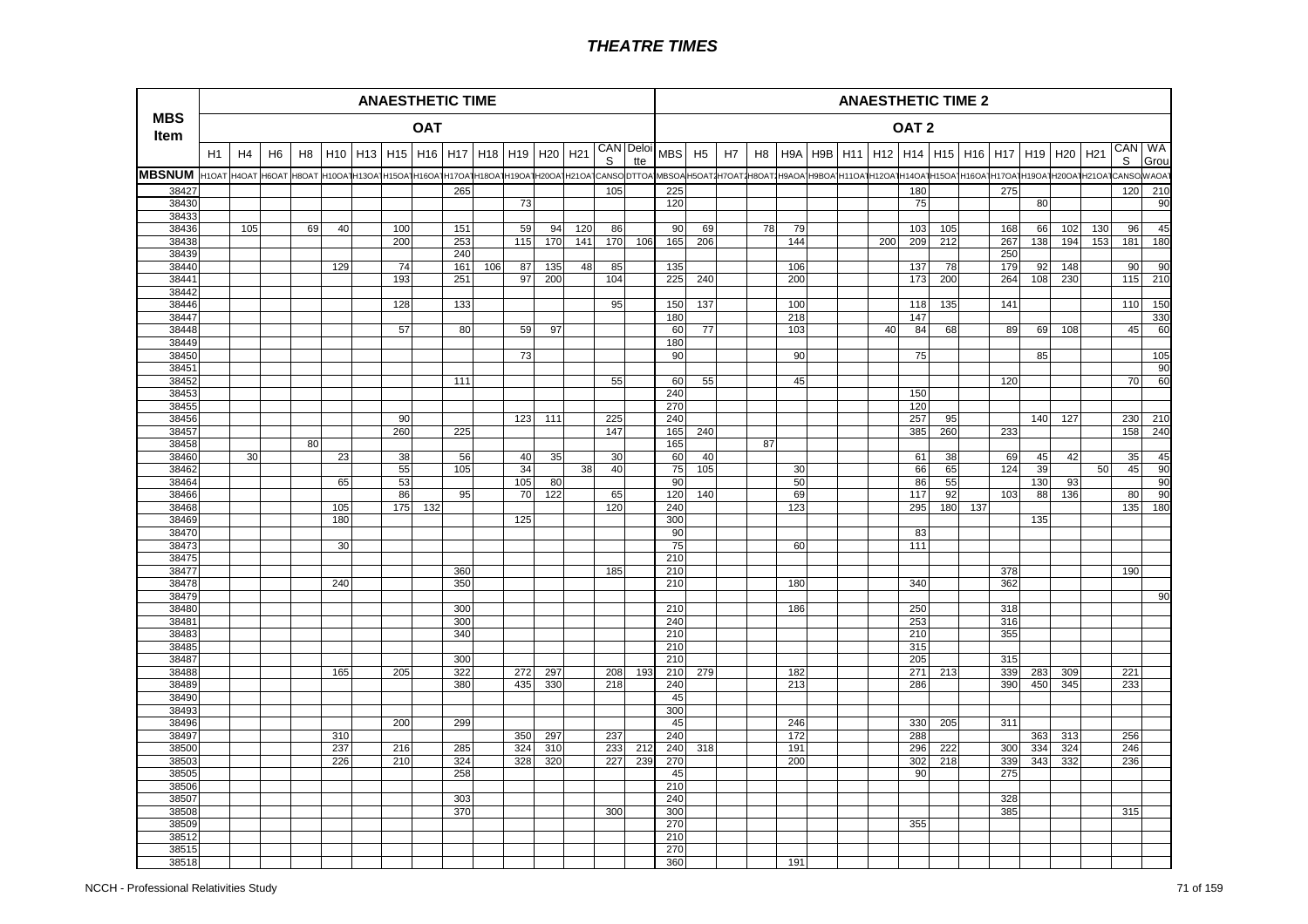|                                                                                                                                                                                                                                |                 |                            | <b>THEATRE TIME</b> |     |     |    |                                   |    |    |                |                |    |                |                 |                |              | <b>FREQUENCY</b>      |                |                                                                                        |                                   |                |                      |                 |                                                       |                 |                 |
|--------------------------------------------------------------------------------------------------------------------------------------------------------------------------------------------------------------------------------|-----------------|----------------------------|---------------------|-----|-----|----|-----------------------------------|----|----|----------------|----------------|----|----------------|-----------------|----------------|--------------|-----------------------|----------------|----------------------------------------------------------------------------------------|-----------------------------------|----------------|----------------------|-----------------|-------------------------------------------------------|-----------------|-----------------|
| <b>MBS</b><br>Item                                                                                                                                                                                                             |                 |                            | <b>THT</b>          |     |     |    |                                   |    |    |                |                |    |                |                 |                |              | <b>FQ</b>             |                |                                                                                        |                                   |                |                      |                 |                                                       |                 |                 |
|                                                                                                                                                                                                                                | H2              | H3 H11 H13 H15 H18 H19 H21 |                     |     |     |    | C'mix C'mix C'mix<br>Pub Priv Oth | H1 | H3 | H4             | H <sub>6</sub> | H7 |                |                 |                |              |                       |                | H8   H9A   H9B   H10   H11   H12   H13   H14   H15   H16   H17   H18   H19   H20   H21 |                                   |                | $\overline{A}$       | <sub>S</sub>    | APH CAN C'mix C'mix C'mix Deloi<br>Pub Priv Other tte |                 |                 |
| MBSNUM  H2THT  H3THT  H11THT H13THT H15THT H18THT H18THT CMXPU CMXPV CMXOT FQH1  FQH3  FQH4  FQH6  FQH7  FQH8  FQH8  FQH9B FQH19  FQH13  FQH14 FQH14 FQH15 FQH16 FQH17  FQH18 FQH12 FQH2 FQAH2 FQAH2 FQCMX FQCMX FQCMX FQCMX F |                 |                            |                     |     |     |    |                                   |    |    |                |                |    |                |                 |                |              |                       |                |                                                                                        |                                   |                |                      |                 |                                                       |                 |                 |
| 38427                                                                                                                                                                                                                          |                 |                            |                     |     |     |    |                                   |    |    |                |                |    |                |                 |                |              | $\vert$ 1             |                | $\overline{1}$                                                                         |                                   |                |                      | $\overline{1}$  |                                                       |                 |                 |
| 38430                                                                                                                                                                                                                          |                 |                            |                     | 102 |     |    |                                   |    |    |                |                |    |                |                 |                |              | 1                     |                |                                                                                        | 2 <sup>1</sup>                    |                |                      |                 |                                                       |                 |                 |
| 38433<br>38436                                                                                                                                                                                                                 | 80              |                            | 105                 | 80  | 176 |    |                                   |    |    | $\overline{2}$ |                |    | 11             | 8               | 11             |              | 23                    |                | 22                                                                                     | 10<br>15                          | $\mathbf{2}$   | $\overline{7}$<br>22 | $\overline{7}$  |                                                       |                 |                 |
| 38438                                                                                                                                                                                                                          | 107             |                            | 234                 | 151 | 182 |    |                                   |    |    |                |                |    |                | 10 <sup>1</sup> |                | 1            | 36                    | 5 <sup>1</sup> | 16                                                                                     | $\vert$<br>$\overline{7}$         | $\overline{2}$ |                      | 8               |                                                       |                 | 8               |
| 38439                                                                                                                                                                                                                          |                 |                            |                     |     |     |    |                                   |    |    |                |                |    |                |                 |                |              |                       |                | $\mathbf{1}$                                                                           |                                   |                | 117                  |                 |                                                       |                 |                 |
| 38440                                                                                                                                                                                                                          | 51              |                            | 95<br>113           | 107 |     |    |                                   |    |    |                |                |    |                | 3 <sup>1</sup>  | 11             |              | 29                    | $6 \mid$       | $\overline{4}$<br>1                                                                    | 3 <br>$\mathbf{3}$                | $\vert$ 1      |                      | $\overline{1}$  |                                                       |                 |                 |
| 38441                                                                                                                                                                                                                          |                 |                            | 220                 | 128 |     |    |                                   |    |    |                |                |    |                | $\mathbf{1}$    |                |              | 2                     | $\mathbf{3}$   | $\overline{7}$                                                                         | 1<br>1                            |                |                      | $6\overline{6}$ |                                                       |                 |                 |
| 38442<br>38446                                                                                                                                                                                                                 |                 |                            | 140                 |     |     |    |                                   |    |    |                |                |    |                | 1               |                |              | $6 \mid$              | $\overline{2}$ | 6                                                                                      |                                   |                | 14                   | $\mathbf{1}$    |                                                       |                 |                 |
| 38447                                                                                                                                                                                                                          |                 |                            |                     |     |     |    |                                   |    |    |                |                |    |                | 1               |                |              | $\mathbf{3}$          |                |                                                                                        |                                   |                |                      |                 |                                                       |                 |                 |
| 38448                                                                                                                                                                                                                          | 37              |                            | 113                 | 83  |     | 36 |                                   |    |    |                |                |    |                | $\vert$         |                | $\mathbf{1}$ | 26                    | 3 <sup>1</sup> | 15                                                                                     | $5\overline{5}$<br>6 <sup>1</sup> |                | 47                   | $\overline{1}$  |                                                       | 7               |                 |
| 38449                                                                                                                                                                                                                          |                 |                            |                     |     |     |    |                                   |    |    |                |                |    |                |                 |                |              |                       |                |                                                                                        |                                   |                |                      |                 |                                                       |                 |                 |
| 38450                                                                                                                                                                                                                          | 45              |                            |                     | 100 |     |    |                                   |    |    |                |                |    |                | 1               |                |              | $\overline{2}$        |                |                                                                                        | $\mathbf{1}$                      |                |                      |                 |                                                       |                 |                 |
| 38451<br>38452                                                                                                                                                                                                                 |                 |                            |                     |     |     |    |                                   |    |    |                |                |    |                | $\mathbf 1$     |                |              |                       |                | $\overline{4}$                                                                         |                                   |                | $\overline{7}$       | $\mathbf{1}$    |                                                       |                 |                 |
| 38453                                                                                                                                                                                                                          |                 |                            |                     |     |     |    |                                   |    |    |                |                |    |                |                 |                |              | 1                     |                |                                                                                        |                                   |                |                      |                 |                                                       |                 |                 |
| 38455                                                                                                                                                                                                                          |                 |                            |                     |     |     |    |                                   |    |    |                |                |    |                |                 |                |              | $\overline{1}$        |                |                                                                                        |                                   |                |                      |                 |                                                       |                 |                 |
| 38456                                                                                                                                                                                                                          |                 |                            | 115                 | 143 |     |    |                                   |    |    |                |                |    |                |                 |                |              | 42<br>11              |                |                                                                                        | $\overline{2}$<br>$\mathbf{3}$    |                | 86                   | $\mathbf{1}$    |                                                       |                 |                 |
| 38457                                                                                                                                                                                                                          |                 |                            | 330                 |     |     |    |                                   |    |    |                |                |    |                |                 |                |              | 1<br>$\vert$ 1        |                | $\mathbf{3}$                                                                           |                                   |                |                      | $\mathbf{3}$    |                                                       |                 |                 |
| 38458<br>38460                                                                                                                                                                                                                 |                 |                            | 80                  | 75  |     | 22 |                                   |    |    | $\overline{1}$ |                |    | $\overline{1}$ |                 | $\overline{2}$ |              | 18                    | $\overline{2}$ |                                                                                        | 3 <sup>l</sup><br>$\mathbf{1}$    |                |                      | $\overline{2}$  |                                                       | 10 <sup>1</sup> |                 |
| 38462                                                                                                                                                                                                                          | 30 <sup>°</sup> |                            | 90                  | 61  | 50  |    |                                   |    |    |                |                |    |                | 1               |                |              | 9<br>$\vert$ 1        |                | $\overline{4}$<br>$\overline{1}$                                                       | 4 <sup>1</sup>                    | $\mathbf{1}$   |                      | $\mathbf{1}$    |                                                       |                 |                 |
| 38464                                                                                                                                                                                                                          | 37              |                            | 60                  | 155 |     | 48 |                                   |    |    |                |                |    |                | 2 <sup>1</sup>  | 1              |              | 18                    | $\overline{2}$ |                                                                                        | 1 <sup>1</sup><br>$\vert$ 4       |                |                      |                 |                                                       | $\overline{2}$  |                 |
| 38466                                                                                                                                                                                                                          |                 |                            | 113                 | 105 |     |    |                                   |    |    |                |                |    |                | 4 <sup>1</sup>  |                |              | 47                    | 5 <sub>5</sub> | $\overline{2}$                                                                         | 2 <sup>1</sup><br>8 <sup>1</sup>  |                |                      | $\mathbf{1}$    |                                                       |                 |                 |
| 38468                                                                                                                                                                                                                          |                 |                            | 185                 |     |     |    |                                   |    |    |                |                |    |                | 2 <sup>1</sup>  | 1 <sup>1</sup> |              | $\vert$ 1             | 1<br>2         |                                                                                        |                                   |                |                      | $\mathbf{1}$    |                                                       |                 |                 |
| 38469                                                                                                                                                                                                                          |                 |                            |                     | 140 |     |    |                                   |    |    |                |                |    |                |                 | 1              |              |                       |                |                                                                                        | $\mathbf{1}$                      |                |                      |                 |                                                       |                 |                 |
| 38470<br>38473                                                                                                                                                                                                                 |                 |                            |                     |     |     |    |                                   |    |    |                |                |    |                | $\mathbf{1}$    | 1              |              | $\overline{2}$<br>11  |                |                                                                                        |                                   |                |                      |                 |                                                       |                 |                 |
| 38475                                                                                                                                                                                                                          | 125             |                            |                     |     |     |    |                                   |    |    |                |                |    |                |                 |                |              |                       |                |                                                                                        |                                   |                |                      |                 |                                                       |                 |                 |
| 38477                                                                                                                                                                                                                          |                 |                            |                     |     |     |    |                                   |    |    |                |                |    |                |                 |                |              |                       |                | $\overline{2}$                                                                         |                                   |                |                      | $\overline{1}$  |                                                       |                 |                 |
| 38478                                                                                                                                                                                                                          |                 |                            |                     |     |     |    |                                   |    |    |                |                |    |                | $\mathbf{1}$    | 1              |              | $\mathbf{1}$          |                | $5\phantom{.0}$                                                                        |                                   |                |                      |                 |                                                       |                 |                 |
| 38479                                                                                                                                                                                                                          |                 |                            |                     |     |     |    |                                   |    |    |                |                |    |                |                 |                |              |                       |                |                                                                                        |                                   |                |                      |                 |                                                       |                 |                 |
| 38480                                                                                                                                                                                                                          | 130<br>163      |                            |                     |     |     |    |                                   |    |    |                |                |    |                | $\vert$         |                |              | $6 \mid$<br>3         |                | 6                                                                                      |                                   |                |                      |                 |                                                       |                 |                 |
| 38481<br>38483                                                                                                                                                                                                                 |                 |                            |                     |     |     |    |                                   |    |    |                |                |    |                |                 |                |              | $\mathbf{1}$          |                | $\overline{4}$<br>$\overline{1}$                                                       |                                   |                |                      |                 |                                                       |                 |                 |
| 38485                                                                                                                                                                                                                          |                 |                            |                     |     |     |    |                                   |    |    |                |                |    |                |                 |                |              | 2                     |                |                                                                                        |                                   |                |                      |                 |                                                       |                 |                 |
| 38487                                                                                                                                                                                                                          |                 |                            |                     |     |     |    |                                   |    |    |                |                |    |                |                 |                |              | 1                     |                | $\mathbf{1}$                                                                           |                                   |                |                      |                 |                                                       |                 |                 |
| 38488                                                                                                                                                                                                                          | 150             |                            | 233                 | 304 |     |    |                                   |    |    |                |                |    |                | 26              | $\overline{2}$ |              | 120                   | $\overline{2}$ | 65                                                                                     | 8 <sup>1</sup><br>9               |                |                      | 10              |                                                       |                 | 12              |
| 38489<br>38490                                                                                                                                                                                                                 |                 |                            |                     | 460 |     |    |                                   |    |    |                |                |    |                | $\overline{2}$  |                |              | 8                     |                | $5\overline{5}$                                                                        | 1<br>1                            |                |                      | $\overline{2}$  |                                                       |                 |                 |
| 38493                                                                                                                                                                                                                          |                 |                            |                     |     |     |    |                                   |    |    |                |                |    |                |                 |                |              |                       |                |                                                                                        |                                   |                |                      |                 |                                                       |                 |                 |
| 38496                                                                                                                                                                                                                          |                 |                            | 205                 |     |     |    |                                   |    |    |                |                |    |                | 1               |                |              | $\vert$ 1<br>11       |                | 11                                                                                     |                                   |                |                      |                 |                                                       |                 |                 |
| 38497                                                                                                                                                                                                                          | 170             |                            |                     | 375 |     |    |                                   |    |    |                |                |    |                | $\overline{7}$  | $\mathbf{1}$   |              | 38                    |                |                                                                                        | 2 <sup>1</sup><br>13              |                |                      | 11              |                                                       |                 |                 |
| 38500                                                                                                                                                                                                                          | 173             |                            | 254                 | 357 |     |    |                                   |    |    |                |                |    |                | 103             | 24             |              | 861<br>14             |                | 59                                                                                     | 53<br>136                         |                |                      | 65              |                                                       |                 | $\frac{99}{71}$ |
| 38503                                                                                                                                                                                                                          |                 |                            | 439                 | 357 |     |    |                                   |    |    |                |                |    |                | 64              | 30             |              | 164<br>$\overline{4}$ |                | 506                                                                                    | 5 <sub>l</sub><br>60              |                |                      | 17              |                                                       |                 |                 |
| 38505<br>38506                                                                                                                                                                                                                 |                 |                            |                     |     |     |    |                                   |    |    |                |                |    |                |                 |                |              | $\vert$ 1             |                | $\mathbf{3}$                                                                           |                                   |                |                      |                 |                                                       |                 |                 |
| 38507                                                                                                                                                                                                                          |                 |                            |                     |     |     |    |                                   |    |    |                |                |    |                |                 |                |              |                       |                | $\mathbf{1}$                                                                           |                                   |                |                      |                 |                                                       |                 |                 |
| 38508                                                                                                                                                                                                                          |                 |                            |                     |     |     |    |                                   |    |    |                |                |    |                |                 |                |              |                       |                | $\overline{1}$                                                                         |                                   |                |                      | $\mathbf{1}$    |                                                       |                 |                 |
| 38509                                                                                                                                                                                                                          |                 |                            |                     |     |     |    |                                   |    |    |                |                |    |                |                 |                |              | $2 \vert$             |                |                                                                                        |                                   |                |                      |                 |                                                       |                 |                 |
| 38512                                                                                                                                                                                                                          |                 |                            |                     |     |     |    |                                   |    |    |                |                |    |                |                 |                |              |                       |                |                                                                                        |                                   |                |                      |                 |                                                       |                 |                 |
| 38515<br>38518                                                                                                                                                                                                                 |                 |                            |                     |     |     |    |                                   |    |    |                |                |    |                | 28              |                |              |                       |                |                                                                                        |                                   |                |                      |                 |                                                       |                 |                 |
|                                                                                                                                                                                                                                |                 |                            |                     |     |     |    |                                   |    |    |                |                |    |                |                 |                |              |                       |                |                                                                                        |                                   |                |                      |                 |                                                       |                 |                 |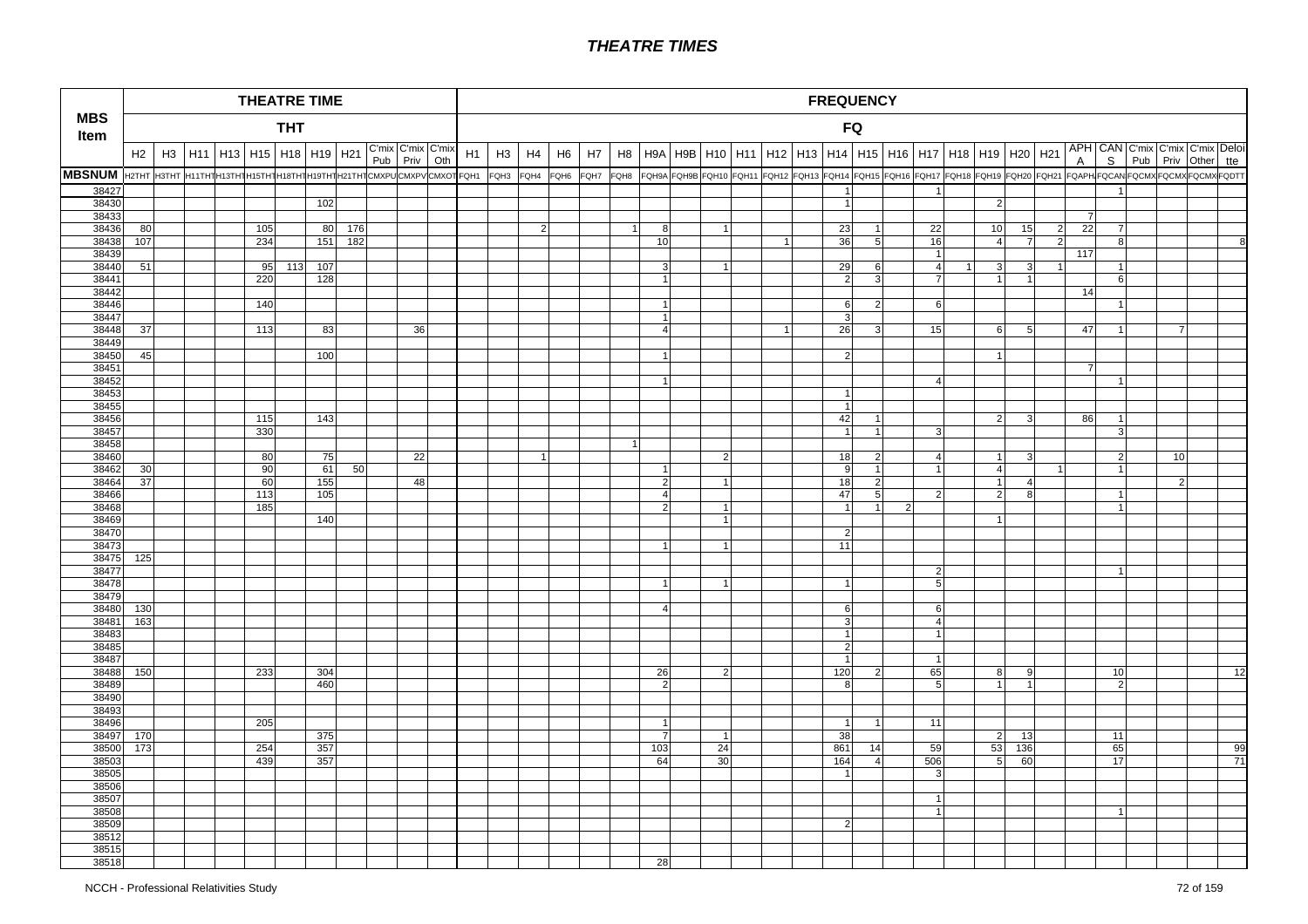|                           |            |                          |           | <b>AVERAGES</b>                 |            |                 |                | <b>OP SKINTIME</b> |            |            |                |                                                                                                                                                                                                           |     | <b>OPERATION TIME</b> |            |     |              |                                |     |     |     | <b>OPERATION TIME 2</b>                                  |                  |     |     |            |     |           |
|---------------------------|------------|--------------------------|-----------|---------------------------------|------------|-----------------|----------------|--------------------|------------|------------|----------------|-----------------------------------------------------------------------------------------------------------------------------------------------------------------------------------------------------------|-----|-----------------------|------------|-----|--------------|--------------------------------|-----|-----|-----|----------------------------------------------------------|------------------|-----|-----|------------|-----|-----------|
| <b>MBS</b><br><b>Item</b> |            | Operation<br><b>Time</b> |           | Anaesthetic<br><b>Time</b>      |            | Theatre<br>Time |                |                    | <b>OST</b> |            |                |                                                                                                                                                                                                           |     |                       | <b>OPT</b> |     |              |                                |     |     |     |                                                          | OPT <sub>2</sub> |     |     |            |     |           |
|                           | <b>OST</b> |                          |           | OPT OPT2 OAT OAT2               |            | <b>THT</b>      | H <sub>4</sub> |                    |            | H6 H11 H21 | H <sub>1</sub> | H8   H10   H13   H15   H16   H17   H18   H19   H20                                                                                                                                                        |     |                       |            |     | $\mathsf{A}$ | APH   CAN   Deloi   Harv<br>S. | tte | ard |     | H8   H9A   H9B   H13   H15   H16   H17   H18   H19   H20 |                  |     |     |            |     | CAN<br>S. |
| <b>MBSNUM</b>             |            |                          |           | AVOST AVOPT AVOPT AVOAT AVOAT 2 |            | AVTHT           |                |                    |            |            |                | +4OST H6OST H11OS1H21OS1H1OPT H8OPT H10OP1H13OP1H16OP1H16OP1H18OP1H18OP1H2OOP1APHAO CANSO DTTOP HARVO H8OPT1H9AOP H9BOP H13OP H16OP1H16OP1H18OP1H18OP1H18OP1H19OP1H2OPT H8OP1H19OP1H2OP1H18OP1H19OP1H2OP1 |     |                       |            |     |              |                                |     |     |     |                                                          |                  |     |     |            |     |           |
| 38521                     |            | 135                      | 141       | 155                             | 131        | 175             |                |                    |            |            |                |                                                                                                                                                                                                           |     |                       |            | 135 |              |                                |     |     | 132 |                                                          |                  |     |     | 150        |     |           |
| 38524                     |            | 84                       | 113       | 120                             | 123        | 128             |                |                    |            |            |                |                                                                                                                                                                                                           |     | 97                    |            | 51  | 103          |                                |     |     | 133 | 149                                                      |                  | 117 |     | 59         | 108 |           |
| 38530                     |            | 80                       | 90        | 100                             | 198        |                 |                |                    |            |            |                |                                                                                                                                                                                                           |     |                       |            |     | 80           |                                |     |     |     |                                                          |                  |     |     |            | 90  |           |
| 38533                     |            |                          |           |                                 | 270<br>360 |                 |                |                    |            |            |                |                                                                                                                                                                                                           |     |                       |            |     |              |                                |     |     |     |                                                          |                  |     |     |            |     |           |
| 38536<br>38550            |            | 263                      | 268       | 320                             | 319        |                 |                |                    |            |            |                |                                                                                                                                                                                                           |     | 240                   |            |     | 285          |                                |     |     |     |                                                          |                  | 245 |     |            | 290 |           |
| 38553                     |            | 292                      | 303       | 357                             | 363        | 195             |                |                    |            |            |                |                                                                                                                                                                                                           |     | 292                   |            |     |              |                                |     |     |     |                                                          |                  | 303 |     |            |     |           |
| 38556                     |            | 290                      | 279       | 349                             | 367        | 350             |                |                    |            |            |                |                                                                                                                                                                                                           |     | 356                   |            | 270 |              | 245                            |     |     | 205 |                                                          |                  | 373 |     | 280        |     | 260       |
| 38559                     |            | 295                      | 228       | 385                             | 306        |                 |                |                    |            |            |                |                                                                                                                                                                                                           |     | 295                   |            |     |              |                                |     |     | 145 |                                                          |                  | 310 |     |            |     |           |
| 38562                     |            | 430                      | 460       | 495                             | 488        |                 |                |                    |            |            |                |                                                                                                                                                                                                           |     | 430                   |            |     |              |                                |     |     |     |                                                          |                  | 460 |     |            |     |           |
| 38565                     |            |                          |           |                                 | 480        | 285             |                |                    |            |            |                |                                                                                                                                                                                                           |     |                       |            |     |              |                                |     |     |     |                                                          |                  |     |     |            |     |           |
| 38568                     |            |                          | 368       | 395                             | 270<br>344 | 165             |                |                    |            |            |                |                                                                                                                                                                                                           |     |                       |            | 380 |              | 340                            |     |     |     |                                                          |                  |     |     |            |     | 340       |
| 38571<br>38572            | 108        | 360<br>125               | 125       | 140                             | 175        | 455<br>162      |                |                    |            | 108        |                |                                                                                                                                                                                                           |     |                       |            | 125 |              |                                |     |     |     |                                                          |                  |     |     | 395<br>125 |     |           |
| 38588                     |            | 242                      | 230       | 304                             | 271        | 290             |                |                    |            |            |                |                                                                                                                                                                                                           |     | 254                   |            | 230 |              |                                |     |     | 190 |                                                          |                  | 269 |     | 230        |     |           |
| 38600                     |            |                          |           |                                 | 90         |                 |                |                    |            |            |                |                                                                                                                                                                                                           |     |                       |            |     |              |                                |     |     |     |                                                          |                  |     |     |            |     |           |
| 38603                     |            | 210                      | 220       | 230                             | 139        |                 |                |                    |            |            |                |                                                                                                                                                                                                           |     | 210                   |            |     |              |                                |     |     |     |                                                          |                  | 220 |     |            |     |           |
| 38606                     |            | 37                       | 45        | 43                              | 45         | 69              |                |                    |            |            |                |                                                                                                                                                                                                           | 43  |                       |            |     |              |                                |     | 32  |     |                                                          | 45               |     |     |            |     |           |
| 38609                     |            | 74                       |           |                                 | 75         |                 |                |                    |            |            |                |                                                                                                                                                                                                           |     |                       |            |     |              |                                |     | 74  |     |                                                          |                  |     |     |            |     |           |
| 38612                     |            |                          | 110       | 93                              | 84         | 81              |                |                    |            |            |                |                                                                                                                                                                                                           |     |                       |            |     |              |                                |     |     |     |                                                          |                  |     |     | 110        |     |           |
| 38613                     |            |                          |           |                                 | 105<br>203 | $\frac{105}{2}$ |                |                    |            |            |                |                                                                                                                                                                                                           |     |                       |            |     |              |                                |     |     |     |                                                          |                  |     |     |            |     |           |
| 38615<br>38618            |            | 65                       | 65        | $\frac{105}{2}$                 | 248        |                 |                |                    |            |            |                |                                                                                                                                                                                                           | 65  |                       |            |     |              |                                |     |     |     |                                                          | 65               |     |     |            |     |           |
| 38621                     |            |                          |           |                                 | 131        |                 |                |                    |            |            |                |                                                                                                                                                                                                           |     |                       |            |     |              |                                |     |     |     |                                                          |                  |     |     |            |     |           |
| 38624                     |            |                          |           |                                 | 105        |                 |                |                    |            |            |                |                                                                                                                                                                                                           |     |                       |            |     |              |                                |     |     |     |                                                          |                  |     |     |            |     |           |
| 38637                     |            |                          |           |                                 | 93         | 60              |                |                    |            |            |                |                                                                                                                                                                                                           |     |                       |            |     |              |                                |     |     |     |                                                          |                  |     |     |            |     |           |
| 38640                     |            | 85                       | 93        | 96                              | 108        | 92              |                |                    |            |            |                |                                                                                                                                                                                                           | 78  |                       |            | 95  | 82           |                                |     |     |     |                                                          | 83               |     |     | 105        | 92  |           |
| 38643                     |            | 226                      | 242       | 269                             | 255        | 197             |                |                    |            |            |                |                                                                                                                                                                                                           |     | 291                   | 160        |     |              |                                |     |     |     |                                                          |                  | 307 | 177 |            |     |           |
| 38647                     |            | 260                      | 275       | 315                             | 285        |                 |                |                    |            |            |                |                                                                                                                                                                                                           |     | 260                   |            |     |              |                                |     |     |     |                                                          |                  | 275 |     |            |     |           |
| 38650                     |            | 173                      |           | 220                             | 180        |                 |                |                    |            |            |                |                                                                                                                                                                                                           |     |                       |            | 165 |              |                                |     | 181 |     |                                                          |                  |     |     |            |     |           |
| 38653<br>38656            |            | 104<br>74                | 109<br>91 | 115<br>91                       | 223<br>108 | 255<br>84       |                |                    |            |            |                | 38                                                                                                                                                                                                        | 66  | 45<br>137             |            | 77  | 77           | 104<br>77                      | 79  |     | 78  |                                                          | 70<br>64         | 150 |     | 87         | 98  | 109<br>90 |
| 38670                     |            |                          | 145       |                                 | 217        |                 |                |                    |            |            |                |                                                                                                                                                                                                           |     |                       |            |     |              |                                |     |     | 145 |                                                          |                  |     |     |            |     |           |
| 38673                     |            |                          |           |                                 | 270        |                 |                |                    |            |            |                |                                                                                                                                                                                                           |     |                       |            |     |              |                                |     |     |     |                                                          |                  |     |     |            |     |           |
| 38677                     |            |                          |           |                                 | 240        |                 |                |                    |            |            |                |                                                                                                                                                                                                           |     |                       |            |     |              |                                |     |     |     |                                                          |                  |     |     |            |     |           |
| 38680                     |            |                          |           |                                 | 300        | 120             |                |                    |            |            |                |                                                                                                                                                                                                           |     |                       |            |     |              |                                |     |     |     |                                                          |                  |     |     |            |     |           |
| 38700                     |            |                          |           |                                 | 180        |                 |                |                    |            |            |                |                                                                                                                                                                                                           |     |                       |            |     |              |                                |     |     |     |                                                          |                  |     |     |            |     |           |
| 38703                     |            |                          |           |                                 | 180        |                 |                |                    |            |            |                |                                                                                                                                                                                                           |     |                       |            |     |              |                                |     |     |     |                                                          |                  |     |     |            |     |           |
| 38706                     |            |                          |           |                                 | 270        |                 |                |                    |            |            |                |                                                                                                                                                                                                           |     |                       |            |     |              |                                |     |     |     |                                                          |                  |     |     |            |     |           |
| 38709<br>38712            |            | 110                      | 180       | 110                             | 240<br>198 |                 |                |                    |            |            |                |                                                                                                                                                                                                           |     | 110                   |            |     |              |                                |     |     |     |                                                          |                  | 180 |     |            |     |           |
| 38715                     |            | 185                      |           |                                 | 180        |                 |                |                    |            |            |                |                                                                                                                                                                                                           |     |                       |            |     |              |                                |     | 185 |     |                                                          |                  |     |     |            |     |           |
| 38718                     |            | 325                      | 350       | 360                             | 298        |                 |                |                    |            |            |                |                                                                                                                                                                                                           |     |                       |            |     |              | 325                            |     |     |     |                                                          |                  |     |     |            |     | 350       |
| 38721                     |            |                          |           |                                 | 240        |                 |                |                    |            |            |                |                                                                                                                                                                                                           |     |                       |            |     |              |                                |     |     |     |                                                          |                  |     |     |            |     |           |
| 38724                     |            |                          |           |                                 | 270        |                 |                |                    |            |            |                |                                                                                                                                                                                                           |     |                       |            |     |              |                                |     |     |     |                                                          |                  |     |     |            |     |           |
| 38727                     |            |                          |           |                                 | 255        |                 |                |                    |            |            |                |                                                                                                                                                                                                           |     |                       |            |     |              |                                |     |     |     |                                                          |                  |     |     |            |     |           |
| 38730                     |            | 235                      | 255       | 295                             | 265        |                 |                |                    |            |            |                |                                                                                                                                                                                                           |     | 235                   |            |     |              |                                |     |     |     |                                                          |                  | 255 |     |            |     |           |
| 38733                     |            |                          |           |                                 | 270        |                 |                |                    |            |            |                |                                                                                                                                                                                                           |     |                       |            |     |              |                                |     |     |     |                                                          |                  |     |     |            |     |           |
| 38736<br>38739            |            |                          |           |                                 | 300<br>270 |                 |                |                    |            |            |                |                                                                                                                                                                                                           |     |                       |            |     |              |                                |     |     |     |                                                          |                  |     |     |            |     |           |
| 38742                     |            | 150                      | 154       | 200                             | 205        | 158             |                |                    |            |            |                |                                                                                                                                                                                                           | 108 | 186                   |            | 120 | 193          | 143                            |     |     | 121 | 113                                                      |                  | 199 |     | 130        | 203 | 160       |
| 38745                     |            | 227                      |           |                                 | 210        |                 |                |                    |            |            |                |                                                                                                                                                                                                           |     |                       |            |     |              |                                |     | 227 |     |                                                          |                  |     |     |            |     |           |
| 38748                     |            |                          |           |                                 | 210        |                 |                |                    |            |            |                |                                                                                                                                                                                                           |     |                       |            |     |              |                                |     |     |     |                                                          |                  |     |     |            |     |           |
| 38751                     |            | 150                      |           | 180 195                         | 235        |                 |                |                    |            |            |                |                                                                                                                                                                                                           |     |                       |            |     |              | 150                            |     |     |     |                                                          |                  |     |     |            |     | 180       |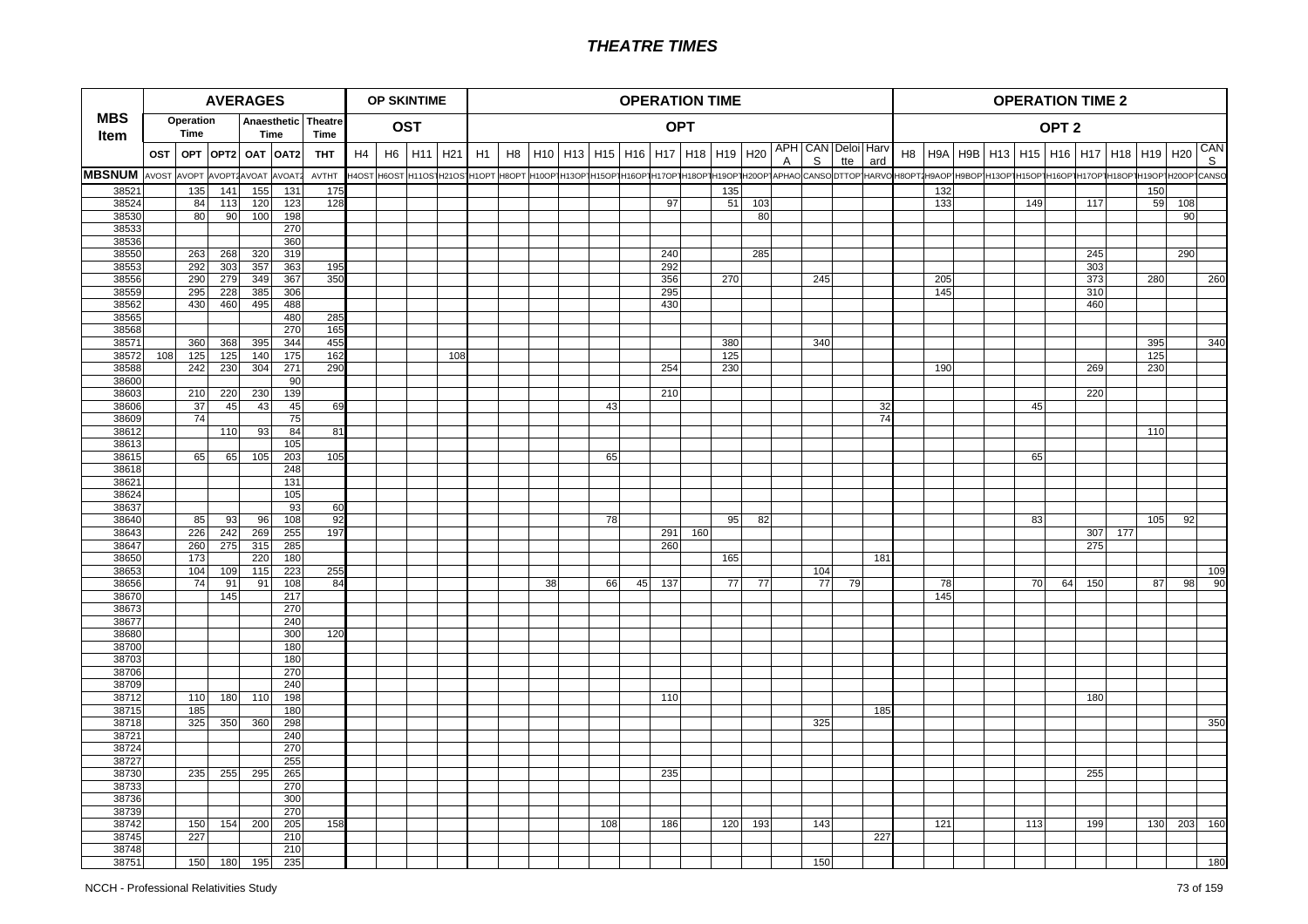|                           |    |    |                |                |    |     | <b>ANAESTHETIC TIME</b>                                                                                                                                                                                                        |     |     |         |     |                         |                 |                |    |                | <b>ANAESTHETIC TIME 2</b> |  |                  |                 |    |            |     |                                                                 |     |     |                |
|---------------------------|----|----|----------------|----------------|----|-----|--------------------------------------------------------------------------------------------------------------------------------------------------------------------------------------------------------------------------------|-----|-----|---------|-----|-------------------------|-----------------|----------------|----|----------------|---------------------------|--|------------------|-----------------|----|------------|-----|-----------------------------------------------------------------|-----|-----|----------------|
| <b>MBS</b><br><b>Item</b> |    |    |                |                |    |     | <b>OAT</b>                                                                                                                                                                                                                     |     |     |         |     |                         |                 |                |    |                |                           |  | OAT <sub>2</sub> |                 |    |            |     |                                                                 |     |     |                |
|                           | H1 | H4 | H <sub>6</sub> | H <sub>8</sub> |    |     | H10   H13   H15   H16   H17   H18   H19   H20   H21                                                                                                                                                                            |     |     |         | S   | <b>CAN</b> Deloi<br>tte | <b>MBS</b>      | H <sub>5</sub> | H7 | H <sub>8</sub> |                           |  |                  |                 |    |            |     | H9A   H9B   H11   H12   H14   H15   H16   H17   H19   H20   H21 |     | S   | CAN WA<br>Grou |
| <b>MBSNUM</b>             |    |    |                |                |    |     | hoorleaboorleaboorleaboorleaboorleaboorleaboorleaboorleaboorleaboorleaboorleaboorleaboordeaboordeaboorleaboordeaboordeaboordeaboordeaboorleaboorleaboordeaboordeaboordeaboordeaboordeaboordeaboordeaboordeaboordeaboordeaboord |     |     |         |     |                         |                 |                |    |                |                           |  |                  |                 |    |            |     |                                                                 |     |     |                |
| 38521                     |    |    |                |                |    |     |                                                                                                                                                                                                                                |     | 155 |         |     |                         | 90              |                |    |                | 133                       |  |                  |                 |    |            | 170 |                                                                 |     |     |                |
| 38524                     |    |    |                |                |    | 147 | 160                                                                                                                                                                                                                            |     | 65  | 108     |     |                         | 90              |                |    |                | 136                       |  | 121              | 149             |    | 180        | 73  | 113                                                             |     |     |                |
| 38530                     |    |    |                |                |    |     |                                                                                                                                                                                                                                |     |     | 100     |     |                         | 210             |                |    |                |                           |  | 275              |                 |    |            |     | 110                                                             |     |     |                |
| 38533                     |    |    |                |                |    |     |                                                                                                                                                                                                                                |     |     |         |     |                         | 270             |                |    |                |                           |  |                  |                 |    |            |     |                                                                 |     |     |                |
| 38536                     |    |    |                |                |    |     |                                                                                                                                                                                                                                |     |     |         |     |                         | 360             |                |    |                |                           |  |                  |                 |    |            |     |                                                                 |     |     |                |
| 38550                     |    |    |                |                |    |     | 300                                                                                                                                                                                                                            |     |     | 340     |     |                         | 330             |                |    |                |                           |  | 298              |                 |    | 305        |     | 345                                                             |     |     |                |
| 38553                     |    |    |                |                |    |     | 357                                                                                                                                                                                                                            |     |     |         |     |                         | 390             |                |    |                |                           |  | 330              |                 |    | 368        |     |                                                                 |     |     |                |
| 38556                     |    |    |                |                |    |     | 430                                                                                                                                                                                                                            |     | 335 |         | 283 |                         | 450             | 380            |    |                | 224                       |  | 346              |                 |    | 447        | 345 |                                                                 |     | 298 | 450            |
| 38559                     |    |    |                |                |    |     | 385<br>495                                                                                                                                                                                                                     |     |     |         |     |                         | 390<br>450      |                |    |                | 165                       |  | 270              |                 |    | 400<br>525 |     |                                                                 |     |     |                |
| 38562<br>38565            |    |    |                |                |    |     |                                                                                                                                                                                                                                |     |     |         |     |                         | 480             |                |    |                |                           |  |                  |                 |    |            |     |                                                                 |     |     |                |
| 38568                     |    |    |                |                |    |     |                                                                                                                                                                                                                                |     |     |         |     |                         | 270             |                |    |                |                           |  |                  |                 |    |            |     |                                                                 |     |     |                |
| 38571                     |    |    |                |                |    |     |                                                                                                                                                                                                                                |     | 435 |         | 355 |                         | 270             |                |    |                |                           |  | 302              |                 |    |            | 450 |                                                                 |     | 355 |                |
| 38572                     |    |    |                |                |    |     |                                                                                                                                                                                                                                |     | 155 |         | 125 |                         | 150             |                |    |                |                           |  | 260              |                 |    |            | 155 |                                                                 | 135 |     |                |
| 38588                     |    |    |                |                |    |     | 323                                                                                                                                                                                                                            |     | 285 |         |     |                         |                 |                |    |                | 190                       |  |                  |                 |    | 338        | 285 |                                                                 |     |     |                |
| 38600                     |    |    |                |                |    |     |                                                                                                                                                                                                                                |     |     |         |     |                         | 90              |                |    |                |                           |  |                  |                 |    |            |     |                                                                 |     |     |                |
| 38603                     |    |    |                |                |    |     | 230                                                                                                                                                                                                                            |     |     |         |     |                         | 75              |                |    |                |                           |  | 103              |                 |    | 240        |     |                                                                 |     |     |                |
| 38606                     |    |    |                |                |    | 43  |                                                                                                                                                                                                                                |     |     |         |     |                         | 45              |                |    |                |                           |  |                  | 45              |    |            |     |                                                                 |     |     |                |
| 38609                     |    |    |                |                |    |     |                                                                                                                                                                                                                                |     |     |         |     |                         | 75              |                |    |                |                           |  |                  |                 |    |            |     |                                                                 |     |     |                |
| 38612                     |    |    |                |                |    | 50  |                                                                                                                                                                                                                                |     | 135 |         |     |                         | 75              |                |    |                |                           |  | 70               | 52              |    |            | 140 |                                                                 |     |     |                |
| 38613                     |    |    |                |                |    |     |                                                                                                                                                                                                                                |     |     |         |     |                         | $\frac{105}{2}$ |                |    |                |                           |  |                  |                 |    |            |     |                                                                 |     |     |                |
| 38615                     |    |    |                |                |    | 105 |                                                                                                                                                                                                                                |     |     |         |     |                         | 225             |                |    |                |                           |  | 279              | $\frac{105}{2}$ |    |            |     |                                                                 |     |     |                |
| 38618                     |    |    |                |                |    |     |                                                                                                                                                                                                                                |     |     |         |     |                         | 255             |                |    |                |                           |  | 240              |                 |    |            |     |                                                                 |     |     |                |
| 38621                     |    |    |                |                |    |     |                                                                                                                                                                                                                                |     |     |         |     |                         | 90              | 128            |    |                |                           |  | 175              |                 |    |            |     |                                                                 |     |     |                |
| 38624                     |    |    |                |                |    |     |                                                                                                                                                                                                                                |     |     |         |     |                         | 105             |                |    |                |                           |  |                  |                 |    |            |     |                                                                 |     |     |                |
| 38637                     |    |    |                |                |    |     |                                                                                                                                                                                                                                |     | 100 | 95      |     |                         | 45<br>150       |                |    |                |                           |  | 140              | 98              |    |            |     | 110 105                                                         |     |     |                |
| 38640<br>38643            |    |    |                |                |    | 93  | 357                                                                                                                                                                                                                            | 180 |     |         |     |                         | 195             |                |    |                |                           |  | 123<br>198       |                 |    | 373        |     |                                                                 |     |     | 60             |
| 38647                     |    |    |                |                |    |     | 315                                                                                                                                                                                                                            |     |     |         |     |                         | 240             |                |    |                |                           |  |                  |                 |    | 330        |     |                                                                 |     |     |                |
| 38650                     |    |    |                |                |    |     |                                                                                                                                                                                                                                |     | 220 |         |     |                         | 180             |                |    |                |                           |  |                  |                 |    |            |     |                                                                 |     |     |                |
| 38653                     |    |    |                |                |    |     |                                                                                                                                                                                                                                |     |     |         | 115 |                         | 240             |                |    |                |                           |  | 309              |                 |    |            |     |                                                                 |     | 120 |                |
| 38656                     |    |    |                |                | 49 | 86  | 64<br>159                                                                                                                                                                                                                      |     | 92  | 98      | 87  | 90                      | 90              | 103            |    |                | 79                        |  | 129              | 91              | 83 | 172        | 102 | 119                                                             |     | 100 | 120            |
| 38670                     |    |    |                |                |    |     |                                                                                                                                                                                                                                |     |     |         |     |                         | 240             |                |    |                | 194                       |  |                  |                 |    |            |     |                                                                 |     |     |                |
| 38673                     |    |    |                |                |    |     |                                                                                                                                                                                                                                |     |     |         |     |                         | 270             |                |    |                |                           |  |                  |                 |    |            |     |                                                                 |     |     |                |
| 38677                     |    |    |                |                |    |     |                                                                                                                                                                                                                                |     |     |         |     |                         | 240             |                |    |                |                           |  |                  |                 |    |            |     |                                                                 |     |     |                |
| 38680                     |    |    |                |                |    |     |                                                                                                                                                                                                                                |     |     |         |     |                         | 300             |                |    |                |                           |  |                  |                 |    |            |     |                                                                 |     |     |                |
| 38700                     |    |    |                |                |    |     |                                                                                                                                                                                                                                |     |     |         |     |                         | 180             |                |    |                |                           |  |                  |                 |    |            |     |                                                                 |     |     |                |
| 38703                     |    |    |                |                |    |     |                                                                                                                                                                                                                                |     |     |         |     |                         | 180             |                |    |                |                           |  |                  |                 |    |            |     |                                                                 |     |     |                |
| 38706                     |    |    |                |                |    |     |                                                                                                                                                                                                                                |     |     |         |     |                         | 210             |                |    |                |                           |  | 330              |                 |    |            |     |                                                                 |     |     |                |
| 38709                     |    |    |                |                |    |     |                                                                                                                                                                                                                                |     |     |         |     |                         | 240             |                |    |                |                           |  |                  |                 |    |            |     |                                                                 |     |     |                |
| 38712                     |    |    |                |                |    |     | 110                                                                                                                                                                                                                            |     |     |         |     |                         | 210             |                |    |                |                           |  | 205              |                 |    | 180        |     |                                                                 |     |     |                |
| 38715                     |    |    |                |                |    |     |                                                                                                                                                                                                                                |     |     |         | 360 |                         | 180<br>210      |                |    |                |                           |  |                  |                 |    |            |     |                                                                 |     | 385 |                |
| 38718<br>38721            |    |    |                |                |    |     |                                                                                                                                                                                                                                |     |     |         |     |                         | 240             |                |    |                |                           |  |                  |                 |    |            |     |                                                                 |     |     |                |
| 38724                     |    |    |                |                |    |     |                                                                                                                                                                                                                                |     |     |         |     |                         | 270             |                |    |                |                           |  |                  |                 |    |            |     |                                                                 |     |     |                |
| 38727                     |    |    |                |                |    |     |                                                                                                                                                                                                                                |     |     |         |     |                         | 255             |                |    |                |                           |  |                  |                 |    |            |     |                                                                 |     |     |                |
| 38730                     |    |    |                |                |    |     | 295                                                                                                                                                                                                                            |     |     |         |     |                         | 240             |                |    |                |                           |  | 240              |                 |    | 315        |     |                                                                 |     |     |                |
| 38733                     |    |    |                |                |    |     |                                                                                                                                                                                                                                |     |     |         |     |                         | 270             |                |    |                |                           |  |                  |                 |    |            |     |                                                                 |     |     |                |
| 38736                     |    |    |                |                |    |     |                                                                                                                                                                                                                                |     |     |         |     |                         | 300             |                |    |                |                           |  |                  |                 |    |            |     |                                                                 |     |     |                |
| 38739                     |    |    |                |                |    |     |                                                                                                                                                                                                                                |     |     |         |     |                         | 270             |                |    |                |                           |  |                  |                 |    |            |     |                                                                 |     |     |                |
| 38742                     |    |    |                |                |    | 170 | 252                                                                                                                                                                                                                            |     |     | 145 253 | 183 |                         | 210             | 210            |    |                | 164                       |  | 205              | 175             |    | 265        | 155 | 263                                                             |     | 200 |                |
| 38745                     |    |    |                |                |    |     |                                                                                                                                                                                                                                |     |     |         |     |                         | 210             |                |    |                |                           |  |                  |                 |    |            |     |                                                                 |     |     |                |
| 38748                     |    |    |                |                |    |     |                                                                                                                                                                                                                                |     |     |         |     |                         | 210             |                |    |                |                           |  |                  |                 |    |            |     |                                                                 |     |     |                |
| 38751                     |    |    |                |                |    |     |                                                                                                                                                                                                                                |     |     |         | 195 |                         | 240             |                |    |                |                           |  | 240              |                 |    |            |     |                                                                 |     | 225 |                |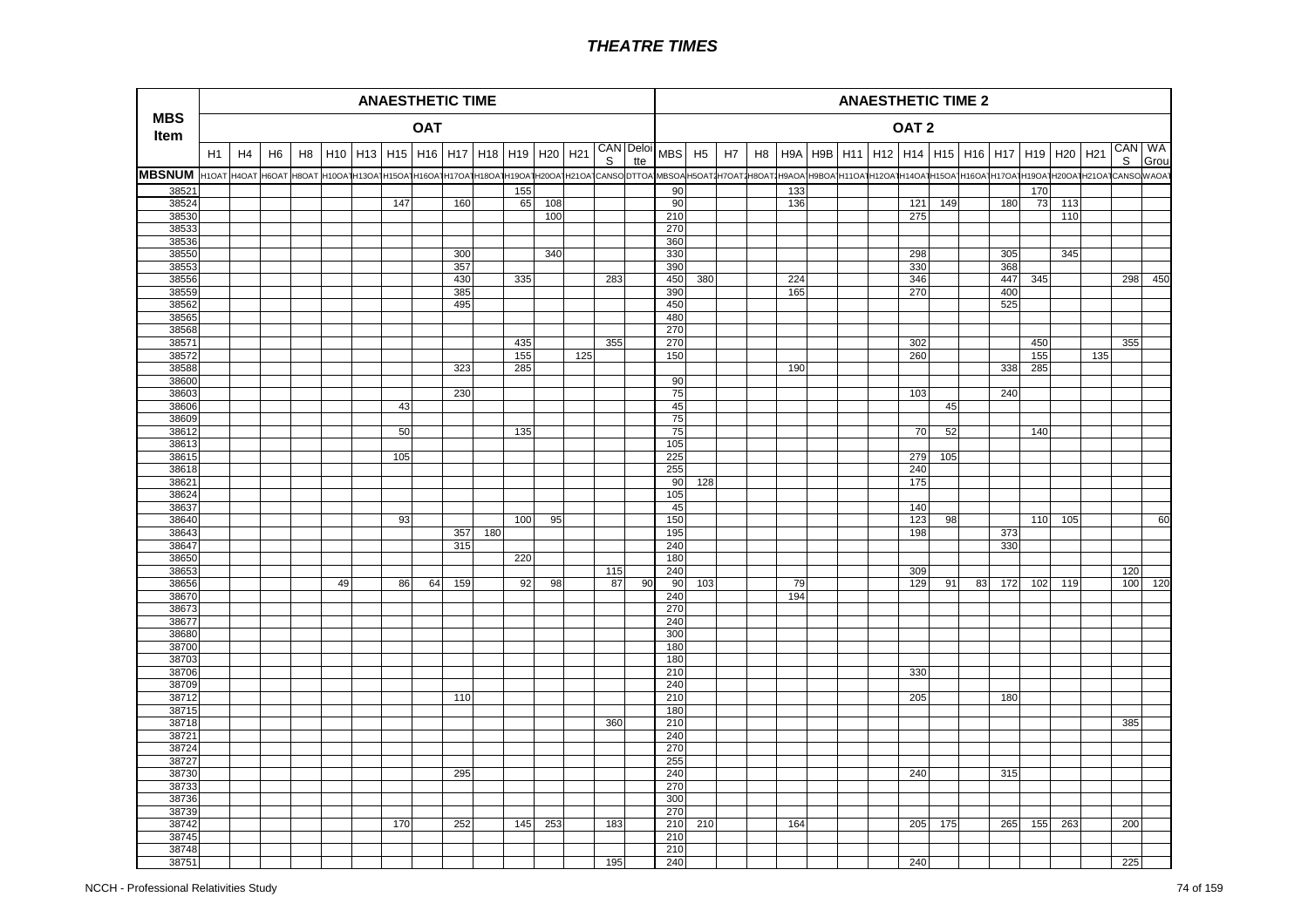|                                                                                                                                                                                                                                |           |                                              | <b>THEATRE TIME</b> |            |    |    |  |           |    |           |    |                |                |  | <b>FREQUENCY</b>     |                |   |                                                                                        |                                       |                |                |                              |                                                         |                |   |
|--------------------------------------------------------------------------------------------------------------------------------------------------------------------------------------------------------------------------------|-----------|----------------------------------------------|---------------------|------------|----|----|--|-----------|----|-----------|----|----------------|----------------|--|----------------------|----------------|---|----------------------------------------------------------------------------------------|---------------------------------------|----------------|----------------|------------------------------|---------------------------------------------------------|----------------|---|
| <b>MBS</b><br>Item                                                                                                                                                                                                             |           |                                              | <b>THT</b>          |            |    |    |  |           |    |           |    |                |                |  | <b>FQ</b>            |                |   |                                                                                        |                                       |                |                |                              |                                                         |                |   |
|                                                                                                                                                                                                                                | H2        | H3 H11 H13 H15 H18 H19 H21 C'mix C'mix C'mix |                     |            |    |    |  | $H1$ $H3$ | H4 | <b>H6</b> | H7 |                |                |  |                      |                |   | H8   H9A   H9B   H10   H11   H12   H13   H14   H15   H16   H17   H18   H19   H20   H21 |                                       |                | $\overline{A}$ |                              | APH CAN C'mix C'mix C'mix Deloi<br>S Pub Priv Other tte |                |   |
| MBSNUM  H2THT  H3THT  H1TTH H13TH1 H15TH1 H18TH1 H18TH1 H21TH1CMXPU CMXPV CMXOT FQH1  FQH3  FQH4  FQH6  FQH7  FQH8  FQH40 FQH11 FQH11 FQH12 FQH18 FQH14 FQH15 FQH16 FQH17 FQH18 FQH19 FQH21 FQAH2 FQAH2 FQCMX FQCMX FQCMX FQCM |           |                                              |                     |            |    |    |  |           |    |           |    |                |                |  |                      |                |   |                                                                                        |                                       |                |                |                              |                                                         |                |   |
| 38521                                                                                                                                                                                                                          |           |                                              |                     | 175        |    |    |  |           |    |           |    | 12             |                |  |                      |                |   |                                                                                        | $\overline{1}$                        |                |                |                              |                                                         |                |   |
| 38524<br>38530                                                                                                                                                                                                                 | 91        |                                              | 194                 | 99         |    |    |  |           |    |           |    | 13             |                |  | 7<br>1 <sup>1</sup>  | 3              |   | $\mathbf{1}$                                                                           | $\overline{4}$<br>$\overline{2}$<br>1 |                |                |                              |                                                         |                |   |
| 38533                                                                                                                                                                                                                          |           |                                              |                     |            |    |    |  |           |    |           |    |                |                |  |                      |                |   |                                                                                        |                                       |                |                |                              |                                                         |                |   |
| 38536                                                                                                                                                                                                                          |           |                                              |                     |            |    |    |  |           |    |           |    |                |                |  |                      |                |   |                                                                                        |                                       |                |                |                              |                                                         |                |   |
| 38550                                                                                                                                                                                                                          |           |                                              |                     |            |    |    |  |           |    |           |    |                |                |  | $\overline{2}$       |                |   | $\overline{1}$                                                                         | 1                                     |                |                |                              |                                                         |                |   |
| 38553<br>38556                                                                                                                                                                                                                 | 195       |                                              |                     | 350        |    |    |  |           |    |           |    | 5 <sub>5</sub> |                |  | 2 <br>$\overline{8}$ |                |   | $\mathbf{3}$<br>12                                                                     | $\overline{1}$                        |                |                | $\overline{2}$               |                                                         |                |   |
| 38559                                                                                                                                                                                                                          |           |                                              |                     |            |    |    |  |           |    |           |    | $\mathbf{1}$   |                |  | $\mathbf{1}$         |                |   | $\mathbf{1}$                                                                           |                                       |                |                |                              |                                                         |                |   |
| 38562                                                                                                                                                                                                                          |           |                                              |                     |            |    |    |  |           |    |           |    |                |                |  |                      |                |   | $\overline{1}$                                                                         |                                       |                |                |                              |                                                         |                |   |
| 38565                                                                                                                                                                                                                          | 285       |                                              |                     |            |    |    |  |           |    |           |    |                |                |  |                      |                |   |                                                                                        |                                       |                |                |                              |                                                         |                |   |
| 38568<br>38571                                                                                                                                                                                                                 | 165       |                                              |                     | 455        |    |    |  |           |    |           |    |                |                |  | $\overline{2}$       |                |   |                                                                                        | $\overline{1}$                        |                |                | $\mathbf{1}$                 |                                                         |                |   |
| 38572                                                                                                                                                                                                                          |           |                                              |                     | 180<br>143 |    |    |  |           |    |           |    |                |                |  | $\overline{1}$       |                |   |                                                                                        | $\mathbf{1}$                          | 3 <sup>1</sup> |                |                              |                                                         |                |   |
| 38588                                                                                                                                                                                                                          |           |                                              |                     | 290        |    |    |  |           |    |           |    | 1              |                |  |                      |                |   | 213                                                                                    | 1                                     |                |                |                              |                                                         |                |   |
| 38600                                                                                                                                                                                                                          |           |                                              |                     |            |    |    |  |           |    |           |    |                |                |  | $\overline{2}$       |                |   | $\overline{1}$                                                                         |                                       |                |                |                              |                                                         |                |   |
| 38603<br>38606                                                                                                                                                                                                                 | 80        |                                              | 68                  |            |    | 60 |  |           |    |           |    |                |                |  |                      | $\overline{2}$ |   |                                                                                        |                                       |                |                |                              |                                                         | $\mathbf{1}$   |   |
| 38609                                                                                                                                                                                                                          |           |                                              |                     |            |    |    |  |           |    |           |    |                |                |  |                      |                |   |                                                                                        |                                       |                |                |                              |                                                         |                |   |
| 38612                                                                                                                                                                                                                          |           |                                              | 55                  | 140        |    | 47 |  |           |    |           |    |                |                |  | $\overline{7}$       | $\mathbf{1}$   |   |                                                                                        | $\mathbf{1}$                          |                |                |                              |                                                         | $\overline{1}$ |   |
| 38613<br>38615                                                                                                                                                                                                                 |           |                                              | 105                 |            |    |    |  |           |    |           |    |                |                |  | 5 <sub>1</sub>       | $\overline{1}$ |   |                                                                                        |                                       |                |                |                              |                                                         |                |   |
| 38618                                                                                                                                                                                                                          |           |                                              |                     |            |    |    |  |           |    |           |    |                |                |  | $\mathbf{1}$         |                |   |                                                                                        |                                       |                |                |                              |                                                         |                |   |
| 38621                                                                                                                                                                                                                          |           |                                              |                     |            |    |    |  |           |    |           |    |                |                |  | 4                    |                |   |                                                                                        |                                       |                |                |                              |                                                         |                |   |
| 38624                                                                                                                                                                                                                          |           |                                              |                     |            |    |    |  |           |    |           |    |                |                |  |                      |                |   |                                                                                        |                                       |                |                |                              |                                                         |                |   |
| 38637<br>38640                                                                                                                                                                                                                 |           |                                              | 100                 | 115        | 60 | 60 |  |           |    |           |    |                |                |  | $\overline{2}$<br>12 | $\overline{3}$ |   |                                                                                        | 3<br>1 <sup>1</sup>                   |                |                |                              | 1                                                       | $\mathbf{3}$   |   |
| 38643                                                                                                                                                                                                                          |           |                                              | 197                 |            |    |    |  |           |    |           |    |                |                |  | $\overline{3}$       |                |   | $\overline{7}$<br>11                                                                   |                                       |                |                |                              |                                                         |                |   |
| 38647                                                                                                                                                                                                                          |           |                                              |                     |            |    |    |  |           |    |           |    |                |                |  |                      |                |   | $\overline{2}$                                                                         |                                       |                |                |                              |                                                         |                |   |
| 38650                                                                                                                                                                                                                          |           |                                              |                     |            |    |    |  |           |    |           |    |                |                |  |                      |                |   |                                                                                        | $\mathbf{1}$                          |                |                |                              |                                                         |                |   |
| 38653<br>38656                                                                                                                                                                                                                 | 255<br>46 |                                              | 97                  | 108        |    |    |  |           |    |           |    | 17             | $\overline{4}$ |  | 45<br>68             | 9              | 1 | 15                                                                                     | 11<br>5 <sup>1</sup>                  |                |                | $\mathbf{1}$<br>$\mathbf{3}$ |                                                         |                | 6 |
| 38670                                                                                                                                                                                                                          |           |                                              |                     |            |    |    |  |           |    |           |    | $\vert$        |                |  |                      |                |   |                                                                                        |                                       |                |                |                              |                                                         |                |   |
| 38673                                                                                                                                                                                                                          |           |                                              |                     |            |    |    |  |           |    |           |    |                |                |  |                      |                |   |                                                                                        |                                       |                |                |                              |                                                         |                |   |
| 38677                                                                                                                                                                                                                          |           |                                              |                     |            |    |    |  |           |    |           |    |                |                |  |                      |                |   |                                                                                        |                                       |                |                |                              |                                                         |                |   |
| 38680<br>38700                                                                                                                                                                                                                 | 120       |                                              |                     |            |    |    |  |           |    |           |    |                |                |  |                      |                |   |                                                                                        |                                       |                |                |                              |                                                         |                |   |
| 38703                                                                                                                                                                                                                          |           |                                              |                     |            |    |    |  |           |    |           |    |                |                |  |                      |                |   |                                                                                        |                                       |                |                |                              |                                                         |                |   |
| 38706                                                                                                                                                                                                                          |           |                                              |                     |            |    |    |  |           |    |           |    |                |                |  | $\overline{1}$       |                |   |                                                                                        |                                       |                |                |                              |                                                         |                |   |
| 38709                                                                                                                                                                                                                          |           |                                              |                     |            |    |    |  |           |    |           |    |                |                |  |                      |                |   |                                                                                        |                                       |                |                |                              |                                                         |                |   |
| 38712<br>38715                                                                                                                                                                                                                 |           |                                              |                     |            |    |    |  |           |    |           |    |                |                |  | $\mathbf{1}$         |                |   | $\mathbf{1}$                                                                           |                                       |                |                |                              |                                                         |                |   |
| 38718                                                                                                                                                                                                                          |           |                                              |                     |            |    |    |  |           |    |           |    |                |                |  |                      |                |   |                                                                                        |                                       |                |                | $\mathbf{1}$                 |                                                         |                |   |
| 38721                                                                                                                                                                                                                          |           |                                              |                     |            |    |    |  |           |    |           |    |                |                |  |                      |                |   |                                                                                        |                                       |                |                |                              |                                                         |                |   |
| 38724                                                                                                                                                                                                                          |           |                                              |                     |            |    |    |  |           |    |           |    |                |                |  |                      |                |   |                                                                                        |                                       |                |                |                              |                                                         |                |   |
| 38727<br>38730                                                                                                                                                                                                                 |           |                                              |                     |            |    |    |  |           |    |           |    |                |                |  | 1                    |                |   | $\overline{1}$                                                                         |                                       |                |                |                              |                                                         |                |   |
| 38733                                                                                                                                                                                                                          |           |                                              |                     |            |    |    |  |           |    |           |    |                |                |  |                      |                |   |                                                                                        |                                       |                |                |                              |                                                         |                |   |
| 38736                                                                                                                                                                                                                          |           |                                              |                     |            |    |    |  |           |    |           |    |                |                |  |                      |                |   |                                                                                        |                                       |                |                |                              |                                                         |                |   |
| 38739                                                                                                                                                                                                                          |           |                                              |                     |            |    |    |  |           |    |           |    |                |                |  |                      |                |   |                                                                                        |                                       |                |                |                              |                                                         |                |   |
| 38742<br>38745                                                                                                                                                                                                                 | 112       |                                              | 198                 | 165        |    |    |  |           |    |           |    | 4 <sup>1</sup> |                |  | 7                    | $\overline{2}$ |   | 9                                                                                      | $\overline{1}$<br>$\overline{2}$      |                |                | $\overline{2}$               |                                                         |                |   |
| 38748                                                                                                                                                                                                                          |           |                                              |                     |            |    |    |  |           |    |           |    |                |                |  |                      |                |   |                                                                                        |                                       |                |                |                              |                                                         |                |   |
| 38751                                                                                                                                                                                                                          |           |                                              |                     |            |    |    |  |           |    |           |    |                |                |  | 1                    |                |   |                                                                                        |                                       |                |                | $\mathbf{1}$                 |                                                         |                |   |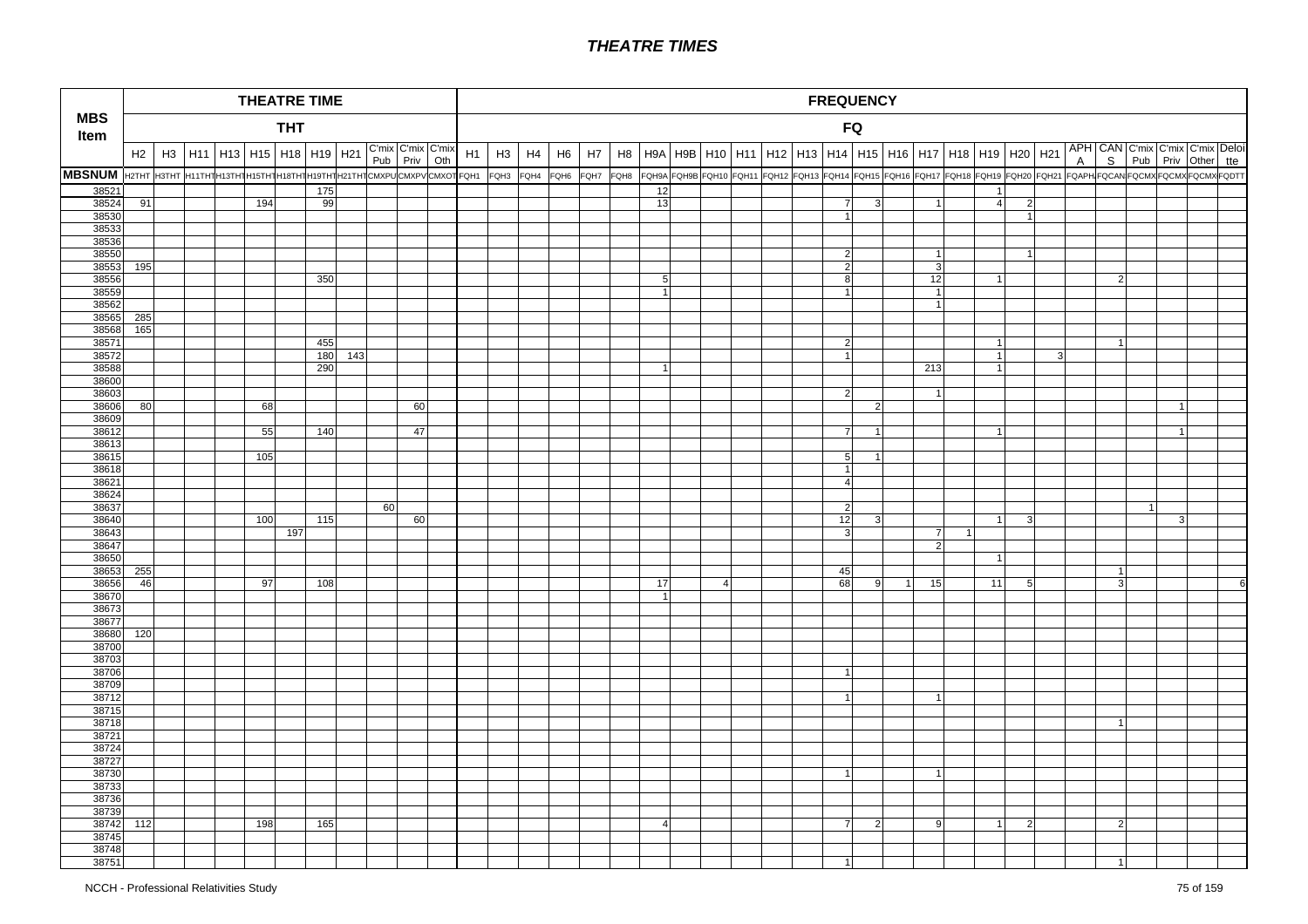|                           |            |                          |            | <b>AVERAGES</b> |                                |                        |    |    | <b>OP SKINTIME</b> |                 |    |     |                                                                                                                 |    |                 | <b>OPERATION TIME</b> |            |          |                 |          |                                |     |     |     |     |    | <b>OPERATION TIME 2</b>                                           |     |                  |          |          |          |          |           |
|---------------------------|------------|--------------------------|------------|-----------------|--------------------------------|------------------------|----|----|--------------------|-----------------|----|-----|-----------------------------------------------------------------------------------------------------------------|----|-----------------|-----------------------|------------|----------|-----------------|----------|--------------------------------|-----|-----|-----|-----|----|-------------------------------------------------------------------|-----|------------------|----------|----------|----------|----------|-----------|
| <b>MBS</b><br><b>Item</b> |            | Operation<br><b>Time</b> |            |                 | Anaesthetic<br><b>Time</b>     | <b>Theatre</b><br>Time |    |    | <b>OST</b>         |                 |    |     |                                                                                                                 |    |                 |                       | <b>OPT</b> |          |                 |          |                                |     |     |     |     |    |                                                                   |     | OPT <sub>2</sub> |          |          |          |          |           |
|                           | <b>OST</b> |                          |            |                 | OPT OPT2 OAT OAT2              | <b>THT</b>             | H4 | H6 | H <sub>11</sub>    | H <sub>21</sub> | H1 | H8  | H10   H13   H15   H16   H17   H18   H19   H20                                                                   |    |                 |                       |            |          |                 | A        | APH   CAN   Deloi   Harv<br>S. | tte | ard |     |     |    | H8   H9A   H9B   H13   H15   H16   H17   H18   H19   H20          |     |                  |          |          |          |          | CAN<br>S. |
| <b>MBSNUM</b>             |            |                          |            |                 | AVOST AVOPT AVOPTZAVOAT AVOAT2 | AVTHT                  |    |    |                    |                 |    |     | 140ST  H6OST  H11OSTH21OSTH1OPT  H8OPT  H10OPTH13OPTH15OPTH16OPTH17OPTH18OPTH19OPTH20OPTAPHAO CANSO DTTOPTHARVO |    |                 |                       |            |          |                 |          |                                |     |     |     |     |    | H8OPT/H9AOP H9BOP H13OP H15OP H16OP H17OP H18OP H19OP H20OP CANSC |     |                  |          |          |          |          |           |
| 38754                     |            |                          |            |                 | 270                            |                        |    |    |                    |                 |    |     |                                                                                                                 |    |                 |                       |            |          |                 |          |                                |     |     |     |     |    |                                                                   |     |                  |          |          |          |          |           |
| 38757                     |            | 210                      | 250        | 325             | 288                            |                        |    |    |                    |                 |    |     |                                                                                                                 |    |                 | 210                   |            |          |                 |          |                                |     |     |     |     |    |                                                                   |     |                  | 250      |          |          |          |           |
| 38760<br>38763            |            | 270                      | 290        | 340             | 300<br>155                     |                        |    |    |                    |                 |    |     |                                                                                                                 |    |                 | 270                   |            |          |                 |          |                                |     |     |     |     |    |                                                                   |     |                  | 290      |          |          |          |           |
| 38766                     |            |                          |            |                 | 240                            |                        |    |    |                    |                 |    |     |                                                                                                                 |    |                 |                       |            |          |                 |          |                                |     |     |     |     |    |                                                                   |     |                  |          |          |          |          |           |
| 39000                     | 30         | 20                       | 24         | 21              | 28                             | 25                     | 30 |    |                    |                 | 15 |     |                                                                                                                 |    | 13              | 39                    |            | 11       | 21              | 18       |                                | 13  | 30  |     |     |    |                                                                   | 15  |                  | 41       |          | 13       | 25       |           |
| 39003                     |            |                          |            |                 | 30                             |                        |    |    |                    |                 |    |     |                                                                                                                 |    |                 |                       |            |          |                 |          |                                |     |     |     |     |    |                                                                   |     |                  |          |          |          |          |           |
| 39006                     |            | 19                       |            |                 | 30                             |                        |    |    |                    |                 |    |     |                                                                                                                 |    |                 |                       |            |          |                 |          |                                |     | 19  |     |     |    |                                                                   |     |                  |          |          |          |          |           |
| 39009<br>39012            | 85<br>86   | 79<br>39                 | 91<br>50   | 105<br>71       | 99<br>80                       | 141<br>96              |    |    |                    | 85<br>86        |    |     |                                                                                                                 |    |                 | 80<br>37              | 45         | 77<br>37 |                 |          |                                |     |     |     |     |    |                                                                   |     |                  | 95<br>49 | 53       | 86<br>48 |          |           |
| 39013                     |            | 14                       | 18         | 23              | 31                             | 30                     |    |    |                    |                 |    | 11  |                                                                                                                 | 14 | 13 <sup>1</sup> | 30 <sub>1</sub><br>12 | 9          | 18       |                 |          |                                | 9   |     | 13  |     |    | 16                                                                | 14  | 13               | 35       | 11       | 25       |          |           |
| 39015                     | 44         | 52                       | 57         | 62              | 69                             | 74                     |    |    |                    | 44              |    |     |                                                                                                                 |    | 29              | 56<br>64              | 51         | 40       |                 | 69       | 53                             |     |     |     | 57  |    |                                                                   | 34  | 74               | 68       | 58       | 52       |          | 55        |
| 39018                     |            | 49                       | 57         | 71              | 76                             | 92                     |    |    |                    |                 |    |     |                                                                                                                 |    |                 | 65<br>46              |            | 37       |                 |          |                                |     |     |     |     |    |                                                                   |     | 70               | 59       |          | 43       |          |           |
| 39100                     | 11         | 15 <sup>1</sup>          | 11         | 15 <sup>1</sup> | 24                             | 33                     |    |    |                    | 11              |    | 9   |                                                                                                                 |    |                 | 11                    | 12         |          |                 |          |                                |     | 29  | 9   |     |    |                                                                   |     | 13               |          | 14       | 10       |          |           |
| 39103<br>39106            |            | 37<br>240                | 260        | 270             | 235                            |                        |    |    |                    |                 |    |     |                                                                                                                 |    |                 | 240                   |            |          |                 | 37       |                                |     |     |     |     |    |                                                                   |     |                  | 260      |          |          |          |           |
| 39109                     |            | 44                       | 48         | 56              | 57                             | 59                     |    |    |                    |                 |    | 44  |                                                                                                                 |    | 39              | 42                    | 23         | 61       |                 |          | 55                             |     |     | 49  | 43  |    |                                                                   | 45  |                  | 49       | 27       | 66       |          | 58        |
| 39112                     | 82         | 145                      | 165        | 168             | 189                            | 187                    |    |    |                    | 82              |    |     |                                                                                                                 |    | 127             | 147<br>170            |            | 155      |                 | 121      | 150                            |     |     |     | 180 |    |                                                                   | 138 | 163              | 184      |          | 165      |          | 160       |
| 39115                     |            | 29                       | 18         | 25              | 28                             | 31                     |    |    |                    |                 |    |     |                                                                                                                 |    |                 |                       |            | 25       |                 | 33       |                                |     |     |     |     |    |                                                                   |     |                  |          | 11       | 25       |          |           |
| 39118                     |            | 32                       | 30         | 34              | 39                             | 45                     |    |    |                    |                 |    | 24  |                                                                                                                 | 37 |                 | 24                    | 27         |          |                 |          |                                | 46  |     | 26  |     |    | 39                                                                |     | 25               |          | 29       |          |          |           |
| 39121                     |            | 101                      |            |                 | 53                             |                        |    |    |                    | 189             |    |     |                                                                                                                 |    |                 | 71                    |            | 140      |                 |          |                                |     | 101 |     |     |    |                                                                   |     | 83               |          |          | 149      |          |           |
| 39124<br>39125            | 189        | 106<br>53                | 116<br>56  | 219<br>71       | 186<br>71                      | 260<br>76              |    |    |                    |                 |    | 42  |                                                                                                                 |    | 60              | 80                    | 29         | 55       |                 |          |                                |     |     | 44  | 56  |    |                                                                   | 60  |                  | 90       | 31       | 55       |          |           |
| 39126                     |            | 52                       | 59         | 65              | 90                             | 68                     |    |    |                    |                 |    |     |                                                                                                                 |    |                 | 85                    | 43         | 35       |                 |          | 45                             |     |     |     |     |    |                                                                   |     |                  | 93       | 46       | 45       |          | 50        |
| 39127                     |            | 67                       | 71         | 79              | 83                             | 98                     |    |    |                    |                 |    |     |                                                                                                                 |    | 50              | 65                    | 91         | 60       |                 |          |                                |     |     |     |     |    |                                                                   | 50  | 70               |          | 98       | 65       |          |           |
| 39128                     |            | 81                       | 84         | 97              | 101                            | 106                    |    |    |                    |                 |    | 95  |                                                                                                                 |    | 80              | 101                   | 69         | 61       |                 |          |                                |     |     | 100 | 68  |    |                                                                   | 90  | 103              |          | 74       | 67       |          |           |
| 39130                     |            | 76                       | 75         | 82              | 83                             | 69                     |    |    |                    |                 |    | 69  |                                                                                                                 |    | 79              | 67                    | 43         |          | 70              | 114      | 95                             |     | 74  | 74  |     |    |                                                                   | 83  | 70               |          | 46       |          | 80       | 95        |
| 39131<br>39133            |            | 51                       | 51         | 64              | 30<br>63                       | 84                     |    |    |                    |                 |    |     |                                                                                                                 |    | 33              | 51                    | 56         | 65       |                 |          |                                |     |     |     | 30  |    |                                                                   | 36  | 55               |          | 66       | 68       |          |           |
| 39134                     |            | 74                       | 87         | 97              | 88                             | 72                     |    |    |                    |                 |    |     |                                                                                                                 |    | 46              | 104<br>130            | 29         |          |                 |          |                                |     | 62  |     | 50  |    |                                                                   | 52  | 106              | 140      |          |          |          |           |
| 39136                     |            | 50                       | 54         | 59              | 59                             | 58                     |    |    |                    |                 |    |     |                                                                                                                 |    | 40              | 68                    | 45         |          |                 | 45       |                                |     |     |     |     |    |                                                                   | 45  | 70               |          | 47       |          |          |           |
| 39139                     |            | 117                      | 129        | 133             | 130                            | 183                    |    |    |                    |                 |    |     |                                                                                                                 |    | 95              | 115<br>110            |            | 150      |                 |          | 113                            |     |     |     |     |    |                                                                   | 103 | 117              | 140      |          | 170      |          | 118       |
| 39140                     |            | 17                       | 19         | 23              | 30                             | 30                     |    |    |                    |                 |    |     |                                                                                                                 | 24 |                 | 12                    | 14         |          |                 |          |                                |     |     |     |     |    | 27                                                                |     | 14               |          | 16       |          |          |           |
| 39300                     | 72         | 46                       | 46         | 65              | 69                             | 71<br>93               | 70 |    | 96                 | 50<br>30        | 68 | 31  |                                                                                                                 |    | 25              | 58<br>57<br>60        | 36<br>47   | 48       | 35              | 56       | 47                             | 46  |     | 35  |     |    |                                                                   | 27  | 62<br>64         | 64       | 39       | 55       | 38       | 50        |
| 39303<br>39306            | 59<br>112  | 52<br>66                 | 53<br>74   | 67<br>102       | 89<br>106                      | 108                    |    |    | 88<br>112          |                 |    | 48  |                                                                                                                 |    |                 | 105                   |            | 59       | 40<br>70        | 62<br>56 | 60                             |     |     | 51  |     |    |                                                                   |     |                  | 115      | 50       | 64       | 45<br>75 | 65        |
| 39309                     | 71         | 84                       | 110        | 97              | 106                            | 48                     | 71 |    |                    |                 |    |     |                                                                                                                 |    |                 |                       |            |          | 100             | 68       |                                |     |     |     |     |    |                                                                   |     |                  |          |          |          | 110      |           |
| 39312                     | 121        | 49                       | 46         | 80              | 99                             | 90                     |    |    |                    | 121             |    |     |                                                                                                                 |    |                 |                       |            |          |                 | 67       | 40                             | 41  |     |     |     |    |                                                                   |     |                  |          |          |          |          | 46        |
| 39315                     |            | 223                      | 233        | 267             | 217                            |                        |    |    |                    |                 |    |     |                                                                                                                 |    |                 | 223                   |            |          |                 |          |                                |     |     |     |     |    |                                                                   |     |                  | 233      |          |          |          |           |
| 39318                     |            | 69                       | 72         | 78              | 91                             | 66                     |    |    |                    |                 |    | 82  |                                                                                                                 |    |                 |                       | 55         |          | 36              | 86       | 85                             |     |     | 86  |     |    |                                                                   |     |                  |          | 65       |          | 48       | 90        |
| 39321<br>39323            | 62         | 47<br>18                 | 50<br>21   | 64<br>21        | 63<br>43                       | 73<br>31               | 71 |    | 70                 | 47              |    | 39  |                                                                                                                 |    | 48              | 45<br>69<br>22        | 40<br>17   | 45       | 30 <sup>1</sup> | 46       | 47<br>15                       | 61  |     | 42  | 67  | 33 |                                                                   | 51  | 71<br>23         | 50       | 44<br>19 | 50       | 40       | 50<br>20  |
| 39324                     | 42         | 36                       | 42         | 49              | 48                             | 60                     | 35 |    |                    | 49              |    |     |                                                                                                                 |    | 28              | 37<br>50              | 31         | 34       |                 | 31       | 59                             | 19  |     |     |     |    |                                                                   | 31  | 55               | 45       | 35       | 39       | 25       | 63        |
| 39327                     | 44         | 36                       | 42         | 51              | 60                             | 63                     | 34 |    |                    | 53              |    |     |                                                                                                                 |    | 28              | 26                    | 40         |          |                 | 48       | 39                             | 35  |     |     | 76  | 25 |                                                                   | 33  | 29               |          | 45       |          |          | 43        |
| 39330                     | 48         | 34                       | 41         | 48              | 56                             | 56                     | 33 | 49 | 63                 | 49              |    | 31  | 25                                                                                                              | 22 | 29              | 38<br>52              | 32         | 51       | 28              | 34       | 33                             | 29  |     | 34  | 47  | 43 | 26                                                                | 33  | 43               | 60       | 36       | 56       | 33       | 36        |
| 39331                     | 24         | 21                       | 28         | 32              | 39                             | 46                     | 16 | 21 | 37                 | 24              | 11 | 18  | 14                                                                                                              | 17 | 21              | 24<br>27              | 18         | 26       | 18              |          | 31                             | 29  |     | 21  | 27  | 43 | 22                                                                | 25  | 27               | 31       | 22       | 30       | 21       | 35        |
| 39333<br>39500            |            | 111<br>193               | 121<br>199 | 126<br>214      | 150<br>239                     | 123                    |    |    |                    |                 |    |     |                                                                                                                 |    | 88              | 135<br>168<br>195     |            |          |                 |          |                                |     | 216 |     |     |    |                                                                   | 93  | 149<br>178       | 220      |          |          |          |           |
| 39503                     |            | 231                      | 254        | 262             | 292                            |                        |    |    |                    |                 |    |     |                                                                                                                 |    |                 | 184<br>270            |            |          |                 |          | 240                            |     |     |     |     |    |                                                                   |     | 221              | 285      |          |          |          | 255       |
| 39600                     |            | 58                       | 62         | 80              | 84                             | 98                     |    |    |                    |                 |    | 52  |                                                                                                                 |    | 33              | 74<br>84              | 42         | 71       |                 | 56       | 54                             |     |     | 65  | 47  |    |                                                                   | 39  | 93               | 86       | 49       | 80       | 35       | 63        |
| 39603                     | 123        | 112                      | 119        | 139             | 144                            | 147                    |    |    |                    | 123             |    | 165 |                                                                                                                 |    | 52              | 137<br>133            |            | 81       |                 | 88       | 125                            |     |     | 175 | 78  |    |                                                                   | 63  | 142              | 147      |          | 94       |          | 130       |
| 39606                     |            | 121                      | 136        | 143             | 127                            | 21C                    |    |    |                    |                 |    |     |                                                                                                                 |    | 150             | 93                    |            |          |                 |          |                                |     |     |     | 133 |    |                                                                   | 170 |                  | 105      |          |          |          |           |
| 39609                     |            | 107                      | 106        | 116             | 112                            | 100                    |    |    |                    |                 |    |     |                                                                                                                 |    |                 | 146<br>83             |            | 54       |                 |          |                                |     | 147 |     |     |    |                                                                   |     | 95               | 158      |          | 66       |          |           |
| 39612                     |            | 113                      | 122        | 138             | 140                            | 175                    |    |    |                    |                 |    |     |                                                                                                                 |    |                 | 118<br>90             |            | 131      |                 |          |                                |     |     |     |     |    |                                                                   |     | 129              | 90       |          | 147      |          |           |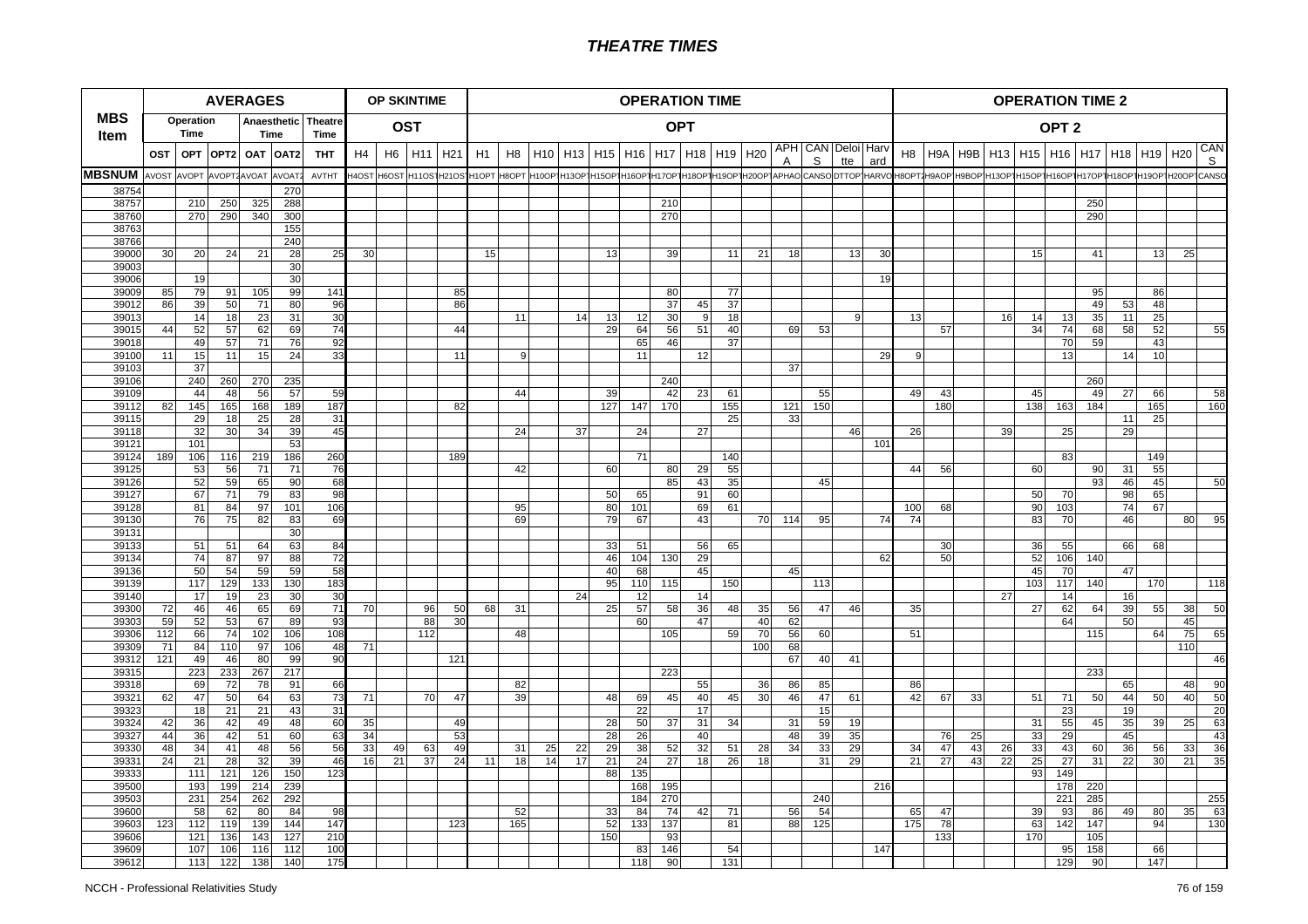|                                                                                                          |    |                | <b>ANAESTHETIC TIME</b><br><b>OAT</b> |                |                 |                 |          |            |            |          |           |                                         |          |          |                  |            |                |                |                |                  |          |                 | <b>ANAESTHETIC TIME 2</b>                                                                        |          |            |                                                                                 |           |            |          |              |                                                                     |
|----------------------------------------------------------------------------------------------------------|----|----------------|---------------------------------------|----------------|-----------------|-----------------|----------|------------|------------|----------|-----------|-----------------------------------------|----------|----------|------------------|------------|----------------|----------------|----------------|------------------|----------|-----------------|--------------------------------------------------------------------------------------------------|----------|------------|---------------------------------------------------------------------------------|-----------|------------|----------|--------------|---------------------------------------------------------------------|
| <b>MBS</b><br><b>Item</b>                                                                                |    |                |                                       |                |                 |                 |          |            |            |          |           |                                         |          |          |                  |            |                |                |                |                  |          |                 | OAT <sub>2</sub>                                                                                 |          |            |                                                                                 |           |            |          |              |                                                                     |
|                                                                                                          | H1 | H <sub>4</sub> | H <sub>6</sub>                        | H <sub>8</sub> | H <sub>10</sub> | H <sub>13</sub> |          |            |            |          |           | H15   H16   H17   H18   H19   H20   H21 |          | S.       | CAN Deloi<br>tte | MBS        | H <sub>5</sub> | H <sub>7</sub> | H <sub>8</sub> | H <sub>9</sub> A | H9B      | H <sub>11</sub> | H12 H14 H15                                                                                      |          |            | H <sub>16</sub> H <sub>17</sub> H <sub>19</sub> H <sub>20</sub> H <sub>21</sub> |           |            |          | CAN WA<br>S. | Grou                                                                |
| MBSNUM H10AT H40AT H60AT H60AT H10OAT H13OAT H15OAT H16OAT H17OAT H18OAT H20OAT H20OAT H21OAT CANSO DTTO |    |                |                                       |                |                 |                 |          |            |            |          |           |                                         |          |          |                  |            |                |                |                |                  |          |                 | ABSOA H5OAT1H7OAT1H8OAT1H9AOATH9DAATH11OATH112OATH14OATH15OATH16OATH17OATH19OATH20OATH21OATCANSO |          |            |                                                                                 |           |            |          |              |                                                                     |
| 38754                                                                                                    |    |                |                                       |                |                 |                 |          |            |            |          |           |                                         |          |          |                  | 270        |                |                |                |                  |          |                 |                                                                                                  |          |            |                                                                                 |           |            |          |              |                                                                     |
| 38757                                                                                                    |    |                |                                       |                |                 |                 |          |            | 325        |          |           |                                         |          |          |                  | 210        |                |                |                |                  |          |                 |                                                                                                  |          |            | 365                                                                             |           |            |          |              |                                                                     |
| 38760                                                                                                    |    |                |                                       |                |                 |                 |          |            | 340        |          |           |                                         |          |          |                  | 240        |                |                |                |                  |          |                 |                                                                                                  |          |            | 360                                                                             |           |            |          |              |                                                                     |
| 38763                                                                                                    |    |                |                                       |                |                 |                 |          |            |            |          |           |                                         |          |          |                  | 210        |                |                |                |                  |          |                 | 100                                                                                              |          |            |                                                                                 |           |            |          |              |                                                                     |
| 38766<br>39000                                                                                           | 15 | 30             |                                       |                |                 |                 | 17       |            |            |          | 19        | 24                                      |          |          | 19               | 240<br>15  |                |                |                | 48               |          |                 | 31                                                                                               | 19       |            |                                                                                 | 22        | 28         |          |              | 30                                                                  |
| 39003                                                                                                    |    |                |                                       |                |                 |                 |          |            |            |          |           |                                         |          |          |                  | 30         |                |                |                |                  |          |                 |                                                                                                  |          |            |                                                                                 |           |            |          |              |                                                                     |
| 39006                                                                                                    |    |                |                                       |                |                 |                 |          |            |            |          |           |                                         |          |          |                  | 30         |                |                |                |                  |          |                 |                                                                                                  |          |            |                                                                                 |           |            |          |              |                                                                     |
| 39009                                                                                                    |    |                |                                       |                |                 |                 |          |            | 105        |          | 100       |                                         | 111      |          |                  | 30         |                |                |                |                  |          |                 | 113                                                                                              |          |            | 120                                                                             | 109       |            | 124      |              |                                                                     |
| 39012                                                                                                    |    |                |                                       |                |                 |                 |          |            | 52         | 53       | 70        |                                         | 110      |          |                  | 60         |                |                |                |                  |          |                 | 75                                                                                               |          |            | 64                                                                              | 82        |            | 118      |              |                                                                     |
| 39013                                                                                                    |    |                |                                       | 15             |                 | 17              | 17       | 14         | 35         |          | 33        | 40                                      |          |          | 16               | 45         | 39             |                | 17             |                  |          |                 | 39                                                                                               | 19       | 15         | 40                                                                              | 40        | 41         |          |              | 15                                                                  |
| 39015                                                                                                    |    |                |                                       |                |                 |                 | 42       | 78         | 75         | 73       | 54        |                                         | 57       | 53       |                  | 60         |                |                |                | 67               |          |                 | 61                                                                                               | 47       | 88         | 87                                                                              | 66        |            | 67       | 55           | 90                                                                  |
| 39018<br>39100                                                                                           |    |                |                                       | 9 <sup>1</sup> |                 |                 |          | 75<br>14   | 70         | 22       | 68<br>20  |                                         | 11       |          |                  | 75<br>60   | 25             |                | 9              |                  |          |                 | 67                                                                                               |          | 80<br>16   | 83                                                                              | 74<br>25  |            | 11       |              |                                                                     |
| 39103                                                                                                    |    |                |                                       |                |                 |                 |          |            |            |          |           |                                         |          |          |                  |            |                |                |                |                  |          |                 |                                                                                                  |          |            |                                                                                 |           |            |          |              |                                                                     |
| 39106                                                                                                    |    |                |                                       |                |                 |                 |          |            | 270        |          |           |                                         |          |          |                  | 180        |                |                |                |                  |          |                 |                                                                                                  |          |            | 290                                                                             |           |            |          |              |                                                                     |
| 39109                                                                                                    |    |                |                                       | 59             |                 |                 | 49       |            | 56         | 32       | 77        |                                         |          | 65       |                  | 75         | 27             |                | 64             | 55               |          |                 | 48                                                                                               | 55       |            | 63                                                                              | 82        |            |          | 68           | 30                                                                  |
| 39112                                                                                                    |    |                |                                       |                |                 |                 | 153      | 179        | 207        |          | 197       |                                         | 93       | 183      |                  | 255        |                |                |                | 200              |          |                 | 174                                                                                              | 164      | 195        | 221                                                                             | 207       |            | 93       | 193          |                                                                     |
| 39115                                                                                                    |    |                |                                       |                |                 |                 |          |            |            |          | 25        |                                         |          |          |                  | 30         |                |                |                |                  |          |                 |                                                                                                  |          |            |                                                                                 | 25        |            |          |              | 30                                                                  |
| 39118                                                                                                    |    |                |                                       | 28             |                 | 42              |          | 25         |            | 28       |           |                                         |          |          | 49               | 30         | 43             |                | 30             |                  |          |                 | 77                                                                                               |          | 27         |                                                                                 |           |            |          |              | 30                                                                  |
| 39121<br>39124                                                                                           |    |                |                                       |                |                 |                 | 270      |            |            |          | 171       |                                         | 215      |          |                  | 75<br>120  |                |                |                |                  |          |                 |                                                                                                  | 285      |            |                                                                                 | 180       |            | 225      |              | 30<br>120                                                           |
| 39125                                                                                                    |    |                |                                       | 53             |                 |                 | 70       |            | 105        | 35       | 90        |                                         |          |          |                  | 60         |                |                | 55             | 76               |          |                 |                                                                                                  | 70       |            | 115                                                                             | 90        |            |          |              | 30                                                                  |
| 39126                                                                                                    |    |                |                                       |                |                 |                 |          |            | 105        | 48       | 55        |                                         |          | 50       |                  | 60         |                |                |                |                  |          |                 | 155                                                                                              |          |            | 113                                                                             | 65        |            |          | 55           | 90                                                                  |
| 39127                                                                                                    |    |                |                                       |                |                 |                 | 67       | 65         |            | 103      | 80        |                                         |          |          |                  | 60         |                |                |                |                  |          |                 | 123                                                                                              | 67       | 70         |                                                                                 | 85        |            |          |              | $\frac{1}{90}$                                                      |
| 39128                                                                                                    |    |                |                                       | 114            |                 |                 | 95       | 110        |            | 82       | 85        |                                         |          |          |                  | 105        | 70             |                | 119            | 80               |          |                 | 103                                                                                              | 105      | 112        |                                                                                 | 91        |            |          |              | 120                                                                 |
| 39130                                                                                                    |    |                |                                       | 78             |                 |                 | 90       | 72         |            | 49       |           | 95                                      |          | 110      |                  | 90         | 64             |                | 83             |                  |          |                 |                                                                                                  | 94       | 75         |                                                                                 |           | 105        |          | 110          | $\begin{array}{r}\n 45 \\ \hline\n 30 \\ \hline\n 90\n \end{array}$ |
| 39131                                                                                                    |    |                |                                       |                |                 |                 |          |            |            |          |           |                                         |          |          |                  |            |                |                |                |                  |          |                 |                                                                                                  |          |            |                                                                                 |           |            |          |              |                                                                     |
| 39133<br>39134                                                                                           |    |                |                                       |                |                 |                 | 50<br>59 | 61<br>112  | 163        | 67<br>54 | 78        |                                         |          |          |                  | 60<br>60   |                |                |                | 30<br>57         |          |                 |                                                                                                  | 53<br>65 | 65<br>114  | 172                                                                             | 80        |            |          |              | 60                                                                  |
| 39136                                                                                                    |    |                |                                       |                |                 |                 | 50       | 74         |            | 53       |           |                                         |          |          |                  | 60         |                |                |                |                  |          |                 |                                                                                                  | 54       | 76         |                                                                                 |           |            |          |              | 45                                                                  |
| 39139                                                                                                    |    |                |                                       |                |                 |                 | 114      | 125        | 130        |          | 180       |                                         |          | 115      |                  | 120        | 70             |                |                |                  |          |                 |                                                                                                  | 121      | 132        | 155                                                                             | 200       |            |          | 120          | 120                                                                 |
| 39140                                                                                                    |    |                |                                       |                |                 | 38              |          | 14         |            | 16       |           |                                         |          |          |                  | 60         |                |                |                |                  |          |                 |                                                                                                  |          | 15         |                                                                                 |           |            |          |              | 15                                                                  |
| 39300                                                                                                    | 79 | 90             |                                       | 41             |                 |                 | 35       | 68         | 88         | 46       | 105       | 55                                      | 59       | 55       | 55               | 90         | 55             | 46             | 44             |                  |          | 114             | 69                                                                                               | 37       | 73         | 94                                                                              | 113       | 58         | 63       | 58           | 60                                                                  |
| 39303                                                                                                    |    |                |                                       |                |                 |                 |          | 86         |            | 61       |           | 85                                      | 36       |          |                  | 105        |                | 44             |                |                  |          | 100             | 152                                                                                              |          | 90         |                                                                                 |           | 90         | 38       |              | $\begin{array}{c}\n 90 \\ \hline\n 90\n \end{array}$                |
| 39306                                                                                                    |    | 78             |                                       | 56             |                 |                 |          |            | 160        |          | 73        | 105                                     | 155      | 65       |                  | 120        | 75             |                | 58             |                  |          | 119             | 75                                                                                               |          |            | 170                                                                             | 78        | 110<br>125 | 165      | 70           |                                                                     |
| 39309<br>39312                                                                                           |    |                |                                       |                |                 |                 |          |            |            |          |           | 115                                     | 145      | 46       | 49               | 135<br>120 |                |                |                |                  |          |                 |                                                                                                  |          |            |                                                                                 |           |            | 162      | 52           | 60                                                                  |
| 39315                                                                                                    |    |                |                                       |                |                 |                 |          |            | 267        |          |           |                                         |          |          |                  | 195        |                |                |                |                  |          |                 |                                                                                                  |          |            | 277                                                                             |           |            |          |              | 180                                                                 |
| 39318                                                                                                    |    |                |                                       | 95             |                 |                 |          |            |            | 70       |           | 46                                      |          | 100      |                  | 135        |                |                | 99             |                  |          |                 |                                                                                                  |          |            |                                                                                 |           | 58         |          | 105          | 60                                                                  |
| 39321                                                                                                    |    | 95             |                                       | 50             |                 |                 | 65       | 79         | 70         | 57       | 65        | 45                                      | 58       | 49       | 66               | 60         | 45             | 44             | 53             | 75               | 45       | 81              | 85                                                                                               | 69       | 81         | 75                                                                              | 70        | 55         | 61       | 52           | 60                                                                  |
| 39323                                                                                                    |    |                |                                       |                |                 |                 |          | 26         |            | 18       |           |                                         |          | 20       |                  | 75         |                |                |                |                  |          |                 |                                                                                                  |          | 27         |                                                                                 |           |            |          | 25           | 45                                                                  |
| 39324                                                                                                    |    | 55             |                                       |                |                 |                 | 41       | 58         | 55         | 41       | 57        | 35                                      | 61       | 62       | 29               | 45         | 25             | 20             |                |                  |          |                 | 51                                                                                               | 45       | 63         | 63                                                                              | 62        | 45         | 65       | 66           | 30                                                                  |
| 39327                                                                                                    |    | 53             |                                       |                |                 |                 | 43       | 40         |            | 51       |           |                                         | 78       | 44       | 44               | 60         | 76             |                |                | 91               | 32       |                 | 56                                                                                               | 48       | 43         |                                                                                 |           |            | 84       | 48           | 60                                                                  |
| 39330<br>39331                                                                                           | 23 | 54<br>41       | 56<br>30                              | 43<br>29       | 33<br>24        | 31<br>29        | 40<br>31 | 49<br>30   | 75<br>46   | 43<br>29 | 67<br>38  | 45<br>32                                | 60<br>30 | 38<br>37 | 37<br>36         | 30<br>30   | 54<br>35       | 37<br>34       | 46<br>32       | 62<br>38         | 60<br>53 | 80<br>58        | 64<br>40                                                                                         | 43<br>34 | 54<br>33   | 83<br>51                                                                        | 73<br>43  | 50<br>35   | 64<br>31 | 42<br>40     | 60<br>30                                                            |
| 39333                                                                                                    |    |                |                                       |                |                 |                 | 100      | 151        |            |          |           |                                         |          |          |                  | 120        | 135            |                |                |                  |          |                 | 255                                                                                              | 105      | 166        |                                                                                 |           |            |          |              | 120                                                                 |
| 39500                                                                                                    |    |                |                                       |                |                 |                 |          | 202        | 225        |          |           |                                         |          |          |                  | 255        |                |                |                |                  |          |                 |                                                                                                  |          | 212        | 250                                                                             |           |            |          |              |                                                                     |
| 39503                                                                                                    |    |                |                                       |                |                 |                 |          | 217        | 330        |          |           |                                         |          | 240      |                  | 315        |                |                |                |                  |          |                 | 370                                                                                              |          | 254        | 345                                                                             |           |            |          | 255          | 210                                                                 |
| 39600                                                                                                    |    |                |                                       | 71             |                 |                 | 46       | 103        | 102        | 67       | 94        | 40                                      | 142      | 57       |                  | 90         | 67             |                | 83             | 59               |          |                 | 85                                                                                               | 52       | 113        | 114                                                                             | 104       | 55         | 151      | 65           | 60                                                                  |
| 39603                                                                                                    |    |                |                                       | 209            |                 |                 | 73       | 150        | 163        |          | 99        |                                         | 147      | 130      |                  | 165        | 165            |                | 219            | 93               |          |                 | 120                                                                                              | 85       | 159        | 174                                                                             | 111       |            | 157      | 135          |                                                                     |
| 39606                                                                                                    |    |                |                                       |                |                 |                 | 185      |            | 100        |          |           |                                         |          |          |                  | 105        |                |                |                | 144              |          |                 | 103                                                                                              | 205      |            | 113                                                                             |           |            |          |              | 90                                                                  |
| 39609<br>39612                                                                                           |    |                |                                       |                |                 |                 |          | 103<br>137 | 178<br>130 |          | 68<br>146 |                                         |          |          |                  | 105<br>135 | 70             |                |                |                  |          |                 | 111<br>127                                                                                       |          | 115<br>148 | 191<br>130                                                                      | 80<br>161 |            |          |              |                                                                     |
|                                                                                                          |    |                |                                       |                |                 |                 |          |            |            |          |           |                                         |          |          |                  |            |                |                |                |                  |          |                 |                                                                                                  |          |            |                                                                                 |           |            |          |              |                                                                     |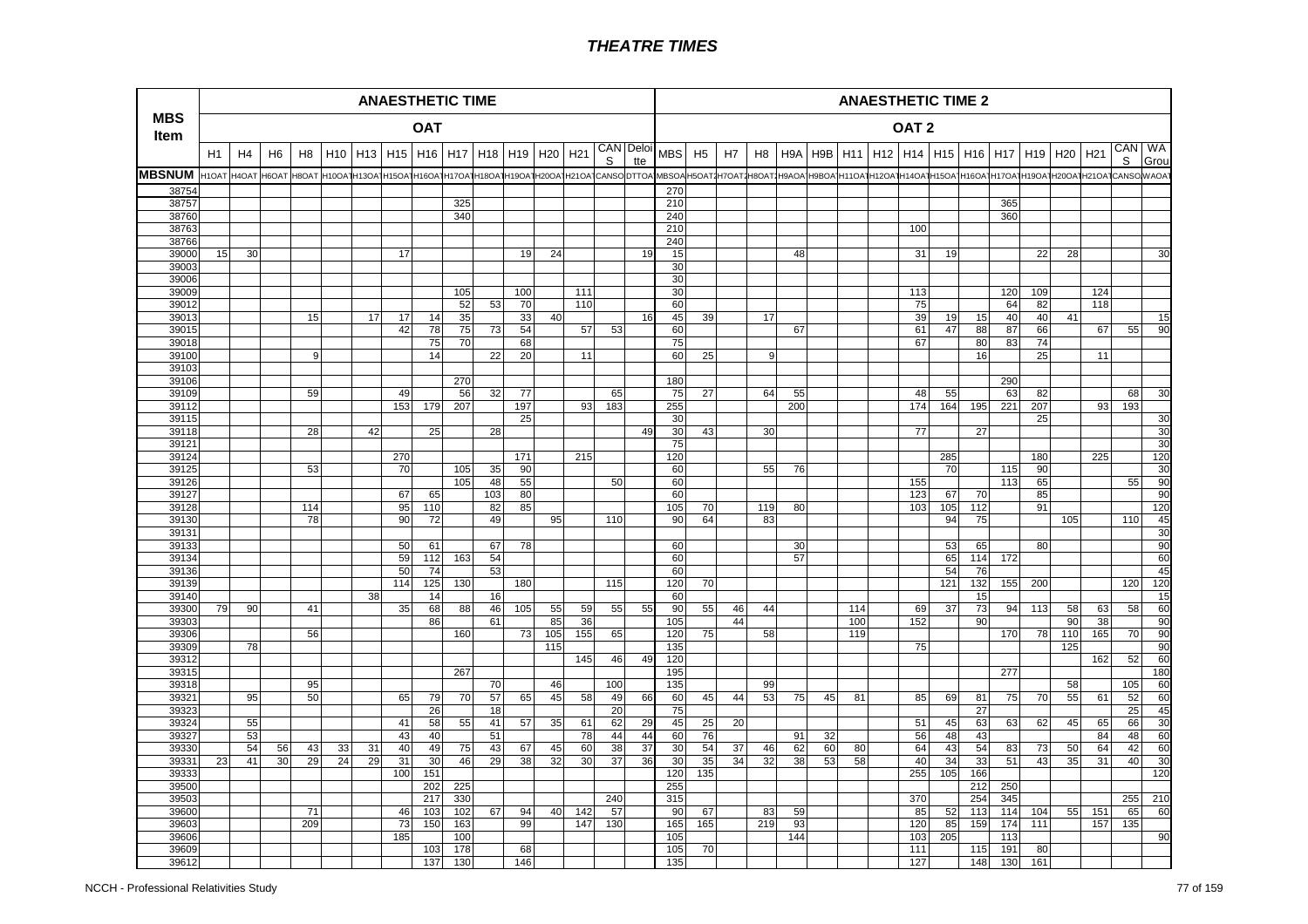|                                                                                      |          |    |            |    | <b>THEATRE TIME</b> |            |                                   |            |     |             |                          |                |    |                     |                |                                 |                |                                                                                                                                              |                |                      |                |                                  | <b>FREQUENCY</b>                  |                             |                                |                                                         |                     |                      |                 |                              |                |                                                       |                |                     |
|--------------------------------------------------------------------------------------|----------|----|------------|----|---------------------|------------|-----------------------------------|------------|-----|-------------|--------------------------|----------------|----|---------------------|----------------|---------------------------------|----------------|----------------------------------------------------------------------------------------------------------------------------------------------|----------------|----------------------|----------------|----------------------------------|-----------------------------------|-----------------------------|--------------------------------|---------------------------------------------------------|---------------------|----------------------|-----------------|------------------------------|----------------|-------------------------------------------------------|----------------|---------------------|
| <b>MBS</b><br><b>Item</b>                                                            |          |    |            |    |                     | <b>THT</b> |                                   |            |     |             |                          |                |    |                     |                |                                 |                |                                                                                                                                              |                |                      |                |                                  | <b>FQ</b>                         |                             |                                |                                                         |                     |                      |                 |                              |                |                                                       |                |                     |
|                                                                                      | H2       | H3 |            |    |                     |            | H11   H13   H15   H18   H19   H21 |            | Pub | <b>Priv</b> | C'mix C'mix C'mix<br>Oth | H <sub>1</sub> | H3 | H <sub>4</sub>      | H <sub>6</sub> | H7                              | H8             | H9A   H9B   H10   H11   H12   H13   H14   H15   H16   H17   H18   H19   H20   H21                                                            |                |                      |                |                                  |                                   |                             |                                |                                                         |                     |                      |                 | S.                           |                | APH CAN C'mix C'mix C'mix Deloi<br>Pub Priv Other tte |                |                     |
| MBSNUM H2THT H3THT H11THTH13THTH15THTH18THTH19THTH21THTCMXPUCMXPVCMXOTFQH1 FQH3 FQH4 |          |    |            |    |                     |            |                                   |            |     |             |                          |                |    |                     |                |                                 |                | ғанв  ғант  ғанв  ғанза ғанзв ған10 ған11 ған12 ған13 ған14 ған15 ған16 ған17 ған18 ған19 ған20 ған21 ғалғн ғаслм ғасмх ғасмх ғасмх ғасмх ға |                |                      |                |                                  |                                   |                             |                                |                                                         |                     |                      |                 |                              |                |                                                       |                |                     |
| 38754                                                                                |          |    |            |    |                     |            |                                   |            |     |             |                          |                |    |                     |                |                                 |                |                                                                                                                                              |                |                      |                |                                  |                                   |                             |                                |                                                         |                     |                      |                 |                              |                |                                                       |                |                     |
| 38757<br>38760                                                                       |          |    |            |    |                     |            |                                   |            |     |             |                          |                |    |                     |                |                                 |                |                                                                                                                                              |                |                      |                |                                  |                                   |                             | $\mathbf{1}$<br>$\overline{1}$ |                                                         |                     |                      |                 |                              |                |                                                       |                |                     |
| 38763                                                                                |          |    |            |    |                     |            |                                   |            |     |             |                          |                |    |                     |                |                                 |                |                                                                                                                                              |                |                      |                | $\blacktriangleleft$             |                                   |                             |                                |                                                         |                     |                      |                 |                              |                |                                                       |                |                     |
| 38766                                                                                |          |    |            |    |                     |            |                                   |            |     |             |                          |                |    |                     |                |                                 |                |                                                                                                                                              |                |                      |                |                                  |                                   |                             |                                |                                                         |                     |                      |                 |                              |                |                                                       |                |                     |
| 39000                                                                                |          |    |            |    | 38                  |            | 31                                |            | 27  | 16          | 12                       | 1              |    | $\overline{1}$      |                |                                 |                | 2 <sup>1</sup>                                                                                                                               |                |                      |                | 11                               | 26                                |                             | $\overline{1}$                 | $\vert$                                                 | 8                   |                      | 744             |                              | 10             | 92                                                    | $\vert$        |                     |
| 39003<br>39006                                                                       |          |    |            |    |                     |            |                                   |            |     |             |                          |                |    |                     |                |                                 |                |                                                                                                                                              |                |                      |                |                                  |                                   |                             |                                |                                                         |                     |                      |                 |                              |                |                                                       |                |                     |
| 39009                                                                                |          |    |            |    |                     |            | 139                               | 142        |     |             |                          |                |    |                     |                |                                 |                |                                                                                                                                              |                |                      |                | $\mathbf{3}$                     |                                   |                             | $\mathbf{1}$                   | 1                                                       |                     | $\mathbf{1}$         |                 |                              |                |                                                       |                |                     |
| 39012                                                                                |          |    |            |    |                     | 61         | 108                               | 120        |     |             |                          |                |    |                     |                |                                 |                |                                                                                                                                              |                |                      |                | $\vert$ 1                        |                                   |                             | $\overline{2}$                 | 3 <sup>1</sup><br>$\overline{1}$                        |                     | $\overline{2}$       |                 |                              |                |                                                       |                |                     |
| 39013<br>39015                                                                       |          |    |            | 19 | 36<br>58            | 12<br>80   | 60<br>78                          | 81         | 27  |             | 28                       |                |    |                     |                |                                 | 215            | 3 <sup>1</sup>                                                                                                                               |                |                      | 19             | 22<br>61                         | $5\overline{)}$<br>$\overline{7}$ | 77<br>6                     | 444<br>$\overline{1}$<br>64    | 1 <sup>1</sup><br>38<br>$\overline{1}$                  | 12                  | 5 <sup>1</sup>       | $5\overline{5}$ | $\overline{2}$               | 5 <sub>l</sub> |                                                       | $\vert$        | 39                  |
| 39018                                                                                |          |    |            |    |                     |            | 92                                |            |     |             |                          |                |    |                     |                |                                 |                |                                                                                                                                              |                |                      |                | 6                                |                                   | 1                           | <sub>2</sub>                   | 6 <sup>1</sup>                                          |                     |                      |                 |                              |                |                                                       |                |                     |
| 39100                                                                                |          |    |            |    |                     | 24         | 45                                | 30         |     |             |                          |                |    |                     |                |                                 | $\overline{1}$ |                                                                                                                                              |                |                      |                |                                  |                                   | 2 <sup>1</sup>              |                                | $\mathbf{1}$<br>1                                       |                     | 11                   |                 |                              |                |                                                       |                |                     |
| 39103                                                                                |          |    |            |    |                     |            |                                   |            |     |             |                          |                |    |                     |                |                                 |                |                                                                                                                                              |                |                      |                |                                  |                                   |                             |                                |                                                         |                     |                      | $\overline{7}$  |                              |                |                                                       |                |                     |
| 39106<br>39109                                                                       |          |    |            |    | 68                  | 36         | 97                                |            |     | 34          |                          |                |    |                     |                |                                 | 1              | 8                                                                                                                                            |                |                      |                | 16                               | 14                                |                             | $\mathbf{1}$<br>9              | 9<br>11                                                 |                     |                      |                 | $\overline{2}$               |                | 8                                                     |                |                     |
| 39112                                                                                |          |    |            |    | 183                 |            | 222                               | 157        |     |             |                          |                |    |                     |                |                                 |                | $\mathbf{1}$                                                                                                                                 |                |                      |                | 10                               | 19                                | $\overline{4}$              | 11                             | 11                                                      |                     | 1                    | 30              | $\overline{c}$               |                |                                                       |                |                     |
| 39115                                                                                |          |    |            |    |                     | 13         | 65                                |            |     | 20          | 25                       |                |    |                     |                |                                 |                |                                                                                                                                              |                |                      |                |                                  |                                   |                             |                                | $\vert$<br>$\overline{1}$                               |                     |                      | 43              |                              |                | 28                                                    | $\overline{2}$ |                     |
| 39118<br>39121                                                                       |          |    |            | 45 |                     | 30         |                                   |            | 50  | 51          | 50                       |                |    |                     |                |                                 | 160            |                                                                                                                                              |                |                      | $\overline{7}$ | 11                               |                                   | 30 <sup>1</sup>             | 415                            |                                                         |                     |                      |                 |                              | 9              | 252                                                   | 1              | 5                   |
| 39124                                                                                |          |    |            |    | 325                 |            | 200                               | 255        |     |             |                          |                |    |                     |                |                                 |                |                                                                                                                                              |                |                      |                |                                  | 11                                | 1                           |                                | 2 <sup>1</sup>                                          |                     | 1                    |                 |                              |                |                                                       |                |                     |
| 39125                                                                                |          |    |            |    | 85                  | 37         | 105                               |            |     |             |                          |                |    |                     |                |                                 | $\overline{2}$ | $\overline{2}$                                                                                                                               |                |                      |                |                                  | 1                                 |                             | $\mathbf{1}$                   | 9<br>$\mathbf{1}$                                       |                     |                      |                 |                              |                |                                                       |                |                     |
| 39126                                                                                |          |    |            |    |                     | 51         | 85                                |            |     |             |                          |                |    |                     |                |                                 |                |                                                                                                                                              |                |                      |                | 1                                |                                   |                             | 1                              | $\mathbf{3}$<br>1 <sup>1</sup>                          |                     |                      |                 | $\mathbf{1}$                 |                |                                                       |                |                     |
| 39127<br>39128                                                                       |          |    |            |    | 120<br>115          | 110<br>86  | 100<br>116                        |            |     | 60          |                          |                |    |                     |                |                                 | $\vert$ 1      | 2 <sup>1</sup>                                                                                                                               |                |                      |                | $\overline{7}$<br>5 <sub>5</sub> | 1<br>$\vert$ 1                    | 1 <sup>1</sup><br>1         |                                | $\overline{3}$<br>1 <sup>1</sup><br>6<br>$\overline{7}$ |                     |                      |                 |                              |                | $\mathbf{1}$                                          |                |                     |
| 39130                                                                                |          |    |            |    | 118                 | 52         |                                   |            |     | 36          |                          |                |    |                     |                |                                 | 5 <sub>l</sub> |                                                                                                                                              |                |                      |                |                                  | 14                                | 2 <sup>1</sup>              | 24                             |                                                         | 1                   |                      | 26              | $\mathbf{1}$                 |                | $6 \mid$                                              |                |                     |
| 39131                                                                                |          |    |            |    |                     |            |                                   |            |     |             |                          |                |    |                     |                |                                 |                |                                                                                                                                              |                |                      |                |                                  |                                   |                             |                                |                                                         |                     |                      |                 |                              |                |                                                       |                |                     |
| 39133<br>39134                                                                       |          |    |            |    | 81<br>90            | 76<br>54   | 95                                |            |     |             |                          |                |    |                     |                |                                 |                | $\mathbf{1}$<br>$\mathbf{1}$                                                                                                                 |                |                      |                |                                  | 6<br>10                           | $2 \vert$<br>$2 \vert$      | $\mathbf{3}$                   | $\vert$<br>2 <sup>1</sup><br>1                          |                     |                      |                 |                              |                |                                                       |                |                     |
| 39136                                                                                |          |    |            |    | 89                  | 56         |                                   |            |     | 28          |                          |                |    |                     |                |                                 |                |                                                                                                                                              |                |                      |                |                                  | $\overline{7}$                    | 2                           |                                | $\mathbf{3}$                                            |                     |                      | 8               |                              |                | 5 <sup>1</sup>                                        |                |                     |
| 39139                                                                                |          |    |            |    | 136                 |            | 230                               |            |     |             |                          |                |    |                     |                |                                 |                |                                                                                                                                              |                |                      |                |                                  | $\overline{4}$                    | 1                           | $\overline{1}$                 | $\mathbf{1}$                                            |                     |                      |                 | $\overline{2}$               |                |                                                       |                |                     |
| 39140                                                                                |          |    |            | 41 |                     | 18         |                                   |            |     |             |                          |                |    |                     |                |                                 |                |                                                                                                                                              |                |                      | 5 <sub>l</sub> |                                  |                                   | 25                          | 213                            |                                                         |                     |                      |                 |                              |                |                                                       |                |                     |
| 39300<br>39303                                                                       | 59       |    | 133<br>118 |    | 37                  | 49<br>64   | 120                               | 75<br>131  | 43  | 49<br>61    |                          | $\overline{4}$ |    | $\overline{1}$      |                | $\vert 4 \vert$<br>$\mathbf{3}$ | 15             |                                                                                                                                              |                | 11<br>$\overline{1}$ |                | 10<br>$2 \vert$                  | 1                                 | 19<br>$\overline{2}$        | 10                             | 6<br>2 <sup>1</sup><br>$\vert$ 4                        | $\overline{3}$<br>1 | 31<br>$\overline{2}$ | 30<br>28        | $\overline{2}$               | 3              | 37<br>22                                              |                | 10                  |
| 39306                                                                                |          |    | 138        |    |                     |            | 83                                | 170        |     | 40          |                          |                |    |                     |                |                                 | $\overline{2}$ |                                                                                                                                              |                | $\overline{1}$       |                |                                  |                                   |                             | $\overline{1}$                 | 2 <sup>1</sup>                                          | 11                  | $\overline{1}$       | $\overline{7}$  | $\mathbf{1}$                 |                | $\overline{1}$                                        |                |                     |
| 39309                                                                                |          |    |            |    |                     |            |                                   |            |     | 48          |                          |                |    |                     |                |                                 |                |                                                                                                                                              |                |                      |                |                                  |                                   |                             |                                |                                                         | 1 <sup>1</sup>      |                      | $\overline{7}$  |                              |                | $\overline{4}$                                        |                |                     |
| 39312<br>39315                                                                       |          |    |            |    |                     |            |                                   | 177        | 45  | 48          |                          |                |    |                     |                |                                 |                |                                                                                                                                              |                |                      |                |                                  |                                   |                             | 3                              |                                                         |                     | 11                   | 25              | $\mathbf{3}$                 | 1              | 18                                                    |                | 9                   |
| 39318                                                                                |          |    |            |    |                     | 80         |                                   |            |     | 52          |                          |                |    |                     |                |                                 | 1              |                                                                                                                                              |                |                      |                |                                  |                                   |                             |                                | $\mathbf{1}$                                            | 11                  |                      | 5               | $\mathbf{1}$                 |                | $\overline{4}$                                        |                |                     |
| 39321                                                                                | 52       |    | 97         |    | 89                  | 61         | 80                                | 84         |     | 50          |                          |                |    | 3 <sup>l</sup>      |                | $\mathbf{1}$                    | $\vert$ 4      | 3 <sup>1</sup><br>1                                                                                                                          |                | 6                    |                | 3 <sup>1</sup>                   | $\overline{4}$                    | 5 <sup>1</sup>              | $\mathbf{1}$                   | 8 <sup>1</sup><br>$\mathbf{1}$                          | 1                   | 10 <sup>1</sup>      | 77              | $5\phantom{.0}$              |                | 42                                                    |                | 8                   |
| 39323                                                                                |          |    |            |    |                     | 20         |                                   |            | 33  | 41          |                          |                |    |                     |                |                                 |                |                                                                                                                                              |                |                      |                |                                  |                                   | 3 <sup>1</sup>              | 22                             |                                                         |                     |                      |                 | $\mathbf{1}$                 | 1              | 33                                                    |                |                     |
| 39324<br>39327                                                                       | 24<br>37 |    |            |    | 55<br>73            | 45<br>56   | 85                                | 116<br>117 | 41  | 32<br>54    |                          |                |    | $\overline{2}$<br>2 |                | $\overline{1}$                  |                | 11                                                                                                                                           |                |                      |                | 26<br>$5\phantom{.0}$            | $\vert$<br>6                      | 3 <sup>1</sup><br>1         | 10                             | 9<br>5 <sup>1</sup><br>3                                | 11                  | 9<br>3 <sup>l</sup>  | 66<br>153       | $\overline{4}$<br>$\sqrt{5}$ | 3              | 51<br>50                                              |                | 6<br>$\overline{5}$ |
| 39330                                                                                | 54       |    | 96         | 35 | 52                  | 47         | 88                                | 92         | 28  | 35          | 35                       |                |    | 10                  | $\mathbf{3}$   | 18                              | 18             | $\overline{7}$<br>$\overline{4}$                                                                                                             | $\overline{2}$ | 30                   | 3              | 39                               | 10                                | $6 \mid$                    | 26<br>37                       | 26                                                      | $\overline{2}$      |                      | 12 1030         | 38                           | 31             | 363                                                   | $\mathbf{2}$   | 66                  |
| 39331                                                                                | 35       | 33 | 72         | 34 | 53                  | 33         | 58                                | 101        | 27  | 34          | 29                       | 28             | 3  | 57                  | 29             | 34                              | $\boxed{115}$  | 29<br>$\overline{3}$                                                                                                                         | 21             | 79                   | 29             | 155                              | 79                                | 97                          | $135$<br>138                   | 107                                                     | 77                  | 329                  |                 | 88                           |                | 149 2373                                              |                | $30 - 181$          |
| 39333<br>39500                                                                       |          |    |            |    | 123                 |            |                                   |            |     |             |                          |                |    |                     |                |                                 |                |                                                                                                                                              |                |                      |                | $\overline{1}$                   | $\overline{2}$                    | $\overline{2}$<br>$2 \vert$ | $\overline{1}$                 |                                                         |                     |                      |                 |                              |                |                                                       |                |                     |
| 39503                                                                                |          |    |            |    |                     |            |                                   |            |     |             |                          |                |    |                     |                |                                 |                |                                                                                                                                              |                |                      |                | $\mathbf{1}$                     |                                   | 1                           | $\mathbf{1}$                   |                                                         |                     |                      |                 | $\mathbf{1}$                 |                |                                                       |                |                     |
| 39600                                                                                | 64       |    |            |    | 63                  | 74         | 119                               | 170        |     |             |                          |                |    |                     |                |                                 | $\vert$        | $\overline{7}$                                                                                                                               |                |                      |                | 54                               | 3 <sup>1</sup>                    | 30 <sub>l</sub>             | 31                             | $\vert$ 4<br>49                                         | $\overline{1}$      | 17                   | 29              | $\overline{2}$               |                |                                                       |                |                     |
| 39603                                                                                |          |    |            |    | 132                 |            | 126                               | 183        |     |             |                          |                |    |                     |                |                                 | 1              | 6 <sup>1</sup>                                                                                                                               |                |                      |                | 187                              |                                   | 3 <sup>l</sup><br>11        | 55                             | 21                                                      |                     | 10 <sup>1</sup>      | 22              | $\mathbf{1}$                 |                |                                                       |                |                     |
| 39606<br>39609                                                                       |          |    |            |    | 210                 |            | 100                               |            |     |             |                          |                |    |                     |                |                                 |                | 2 <sup>1</sup>                                                                                                                               |                |                      |                | 3<br>$\overline{4}$              | 1 <sup>1</sup>                    | $2 \vert$                   | $\overline{2}$<br>8            | 2 <sup>1</sup>                                          |                     |                      |                 |                              |                |                                                       |                |                     |
| 39612                                                                                |          |    |            |    |                     |            | 175                               |            |     |             |                          |                |    |                     |                |                                 |                |                                                                                                                                              |                |                      |                | $6 \overline{6}$                 |                                   | 1                           | 1                              | 6 <sup>1</sup>                                          |                     |                      |                 |                              |                |                                                       |                |                     |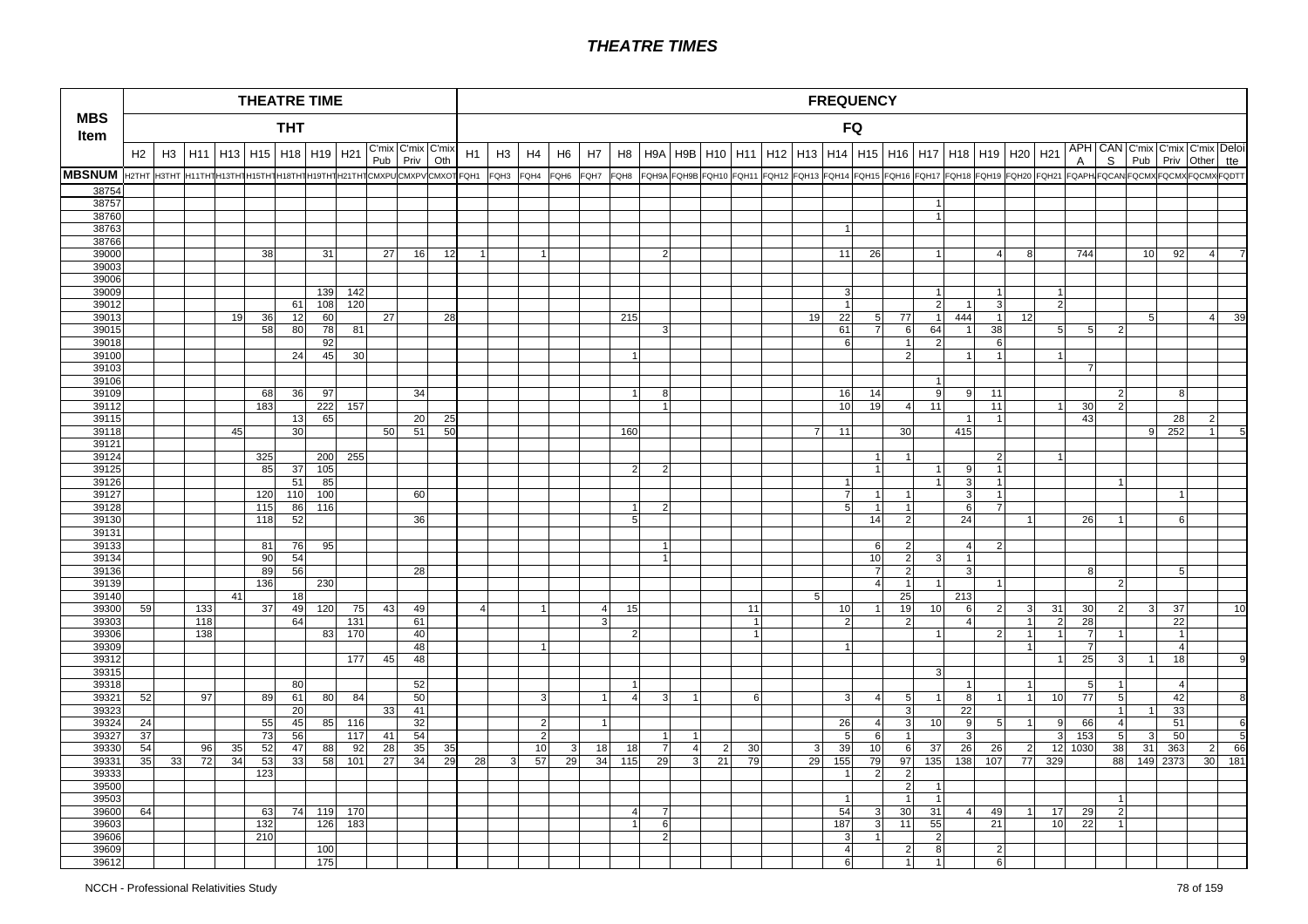|                    |            |                   |            | <b>AVERAGES</b>    |            |                             |    |    | <b>OP SKINTIME</b>      |                 |     |                |  |                                                                                                                                                                           | <b>OPERATION TIME</b> |            |            |            |       |            |           |                                 |     |                |            |  |           |                  | <b>OPERATION TIME 2</b> |            |                                               |     |           |
|--------------------|------------|-------------------|------------|--------------------|------------|-----------------------------|----|----|-------------------------|-----------------|-----|----------------|--|---------------------------------------------------------------------------------------------------------------------------------------------------------------------------|-----------------------|------------|------------|------------|-------|------------|-----------|---------------------------------|-----|----------------|------------|--|-----------|------------------|-------------------------|------------|-----------------------------------------------|-----|-----------|
| <b>MBS</b><br>Item |            | Operation<br>Time |            | <b>Time</b>        |            | Anaesthetic Theatre<br>Time |    |    | <b>OST</b>              |                 |     |                |  |                                                                                                                                                                           |                       | <b>OPT</b> |            |            |       |            |           |                                 |     |                |            |  |           | OPT <sub>2</sub> |                         |            |                                               |     |           |
|                    | OST        |                   |            | OPT OPT2 OAT OAT2  |            | <b>THT</b>                  | H4 | H6 | H <sub>11</sub>         | H <sub>21</sub> | H1  | H <sub>8</sub> |  | H10   H13   H15   H16   H17   H18   H19   H20                                                                                                                             |                       |            |            |            |       |            | S.        | APH   CAN   Deloi   Harv<br>tte | ard | H <sub>8</sub> | H9A        |  |           |                  |                         |            | H9B   H13   H15   H16   H17   H18   H19   H20 |     | CAN<br>S. |
| <b>MBSNUM</b>      | AVOST      | <b>AVOPT</b>      |            | AVOPT2AVOAT AVOAT2 |            | <b>AVTHT</b>                |    |    | 140ST H60ST H110STH210S |                 |     |                |  | H1OPT H8OPT H10OPT H13OPT H15OPT H16OPT H17OPT H18OPT H9OPT H2OOPT APHAO CANSO DTTOP HARVO H8OPT H9AOP H9AOP H13OPT H15OPT H16OPT H16OPT H18OPT H19OPT H19OPT H2OOPTCANSO |                       |            |            |            |       |            |           |                                 |     |                |            |  |           |                  |                         |            |                                               |     |           |
| 39615              |            | 184               | 131        | 138                | 156        | 85                          |    |    |                         |                 |     |                |  |                                                                                                                                                                           |                       | 184        |            |            |       |            |           |                                 |     |                |            |  |           |                  | 211                     |            | 50                                            |     |           |
| 39640              |            | 255               | 270        | 283                | 478        | 310                         |    |    |                         |                 |     |                |  |                                                                                                                                                                           |                       |            |            | 255        |       |            |           |                                 |     |                |            |  |           |                  |                         |            | 270                                           |     |           |
| 39642<br>39646     |            | 409<br>485        | 421<br>495 | 448<br>510         | 472<br>472 | 483                         |    |    |                         |                 |     |                |  |                                                                                                                                                                           |                       | 403<br>485 |            | 415        |       |            |           |                                 |     |                |            |  |           |                  | 411<br>495              |            | 430                                           |     |           |
| 39650              |            | 196               | 207        | 225                | 476        | 150                         |    |    |                         |                 |     |                |  |                                                                                                                                                                           |                       | 275        | 117        |            |       |            |           |                                 |     |                |            |  |           |                  | 287                     | 127        |                                               |     |           |
| 39653              |            | 426               | 436        | 449                | 487        | 360                         |    |    |                         |                 |     |                |  | 320                                                                                                                                                                       |                       | 531        |            |            |       |            |           |                                 |     |                |            |  | 333       |                  | 539                     |            |                                               |     |           |
| 39654              |            | 518               | 528        | 566                | 569        |                             |    |    |                         |                 |     |                |  |                                                                                                                                                                           |                       | 518        |            |            |       |            |           |                                 |     |                |            |  |           |                  | 528                     |            |                                               |     |           |
| 39658              |            |                   |            |                    | 630        |                             |    |    |                         |                 |     |                |  |                                                                                                                                                                           |                       |            |            |            |       |            |           |                                 |     |                |            |  |           |                  |                         |            |                                               |     |           |
| 39660<br>39662     |            | 188<br>250        | 195<br>285 | 225<br>270         | 386<br>454 | 248<br>315                  |    |    |                         |                 |     |                |  | 188                                                                                                                                                                       |                       |            |            | 250        |       |            |           |                                 |     |                |            |  | 195       |                  |                         |            | 285                                           |     |           |
| 39700              |            | 96                | 105        | 113                | 128        | 55                          |    |    |                         |                 |     |                |  |                                                                                                                                                                           | 79                    | 118        |            |            |       |            | 92        |                                 |     |                | 100        |  |           | 90               | 134                     |            |                                               |     | 95        |
| 39703              | 65         | 57                | 63         | 76                 | 82         | 94                          |    |    |                         | 65              |     |                |  |                                                                                                                                                                           | 49                    | 59         |            | 58         |       | 62         |           |                                 |     |                |            |  |           | 54               | 67                      |            | 67                                            |     |           |
| 39706              | 153        | 108               | 125        | 145                | 154        | 166                         |    |    |                         | 153             |     |                |  | 100                                                                                                                                                                       |                       | 161        | 55         | 143        |       | 92         | 100       |                                 |     |                |            |  | 107       |                  | 171                     | 70         | 168                                           |     | 110       |
| 39709              | 174        | 151               | 163        | 186                | 201        | 216                         |    |    |                         | 174             |     |                |  | 134                                                                                                                                                                       | 200                   | 165        | 141        | 169        |       | 110        | 136       | 150                             |     |                | 138        |  | 144       | 208              | 176                     | 150        | 180                                           |     | 149       |
| 39712<br>39715     | 241<br>162 | 202<br>132        | 226<br>143 | 247<br>166         | 262<br>192 | 271<br>183                  |    |    |                         | 241<br>162      |     |                |  | 213                                                                                                                                                                       | 204<br>146            | 278<br>139 | 178<br>113 | 187<br>108 |       | 182<br>141 | 173       | 170<br>102                      |     |                | 239<br>115 |  | 226       | 215              | 290<br>148              | 193<br>124 | 195<br>123                                    |     | 189       |
| 39718              | 153        | 145               | 152        | 178                | 182        | 193                         |    |    |                         | 153             |     |                |  | 130                                                                                                                                                                       | 200                   | 131        | 97         | 168        |       |            |           |                                 |     |                |            |  | 135       | 158<br>208       | 142                     | 101        | 173                                           |     |           |
| 39721              | 116        | 104               | 102        | 131                | 123        | 148                         |    |    |                         | 116             |     |                |  |                                                                                                                                                                           | 114                   | 118        |            | 80         |       |            |           |                                 |     |                | 74         |  |           | 119              | 127                     |            | 90                                            |     |           |
| 39800              | 207        | 209               | 222        | 241                | 249        | 261                         |    |    |                         | 207             |     |                |  | 159                                                                                                                                                                       | 224                   | 256        | 222        | 215        |       | 176        | 210       |                                 |     |                | 192        |  | 167       | 236              | 273                     | 240        | 230                                           |     | 215       |
| 39803              |            | 328               | 345        | 354                | 358        | 423                         |    |    |                         |                 |     |                |  |                                                                                                                                                                           | 384                   | 252        |            | 344        |       |            | 330       |                                 |     |                |            |  |           | 388              | 260                     |            | 357                                           |     | 375       |
| 39806              | 153        | 304               | 320        | 296                | 281        | 279                         |    |    |                         | 153             |     |                |  |                                                                                                                                                                           |                       | 345        |            | 264        |       |            |           |                                 |     |                |            |  |           |                  | 365                     |            | 275                                           |     |           |
| 39812<br>39815     |            |                   |            |                    | 143<br>360 |                             |    |    |                         |                 |     |                |  |                                                                                                                                                                           |                       |            |            |            |       |            |           |                                 |     |                |            |  |           |                  |                         |            |                                               |     |           |
| 39818              |            | 310               | 320        | 335                | 333        | 405                         |    |    |                         |                 |     |                |  |                                                                                                                                                                           |                       |            |            | 310        |       |            |           |                                 |     |                |            |  |           |                  |                         |            | 320                                           |     |           |
| 39821              |            |                   |            |                    | 420        |                             |    |    |                         |                 |     |                |  |                                                                                                                                                                           |                       |            |            |            |       |            |           |                                 |     |                |            |  |           |                  |                         |            |                                               |     |           |
| 39900              |            | 23                | 47         | 42                 | 65         |                             |    |    |                         |                 |     |                |  |                                                                                                                                                                           | 23                    |            |            |            |       |            |           |                                 |     |                |            |  |           | 47               |                         |            |                                               |     |           |
| 39903              | 141        | 106               | 117        | 130                | 142        | 184                         |    |    |                         | 141             |     | 80             |  |                                                                                                                                                                           | 117                   | 95         |            | 132        |       |            |           |                                 |     | 87             |            |  |           | 133              | 100                     |            | 147                                           |     |           |
| 39906<br>40000     | 65         | 93<br>138         | 100<br>125 | 104<br>180         | 102<br>173 | 136                         |    |    |                         | 65              |     |                |  |                                                                                                                                                                           | 85                    | 100<br>115 |            |            |       |            |           |                                 | 161 |                |            |  |           | 96               | 105<br>125              |            |                                               |     |           |
| 40003              | 74         | 79                | 82         | 98                 | 97         | 114                         |    |    |                         | 74              |     |                |  | 57                                                                                                                                                                        | 98                    | 77         | 85         | 70         |       | 83         | 85        |                                 |     |                | 52         |  | 67        | 109              | 86                      | 93         | 80                                            |     | 88        |
| 40006              |            | 49                | 65         | 77                 | 96         | 118                         |    |    |                         |                 |     |                |  |                                                                                                                                                                           |                       | 46         |            | 53         |       |            |           |                                 |     |                | 75         |  |           |                  | 58                      |            | 63                                            |     |           |
| 40009              | 62         | 61                | 65         | 79                 | 88         | 79                          |    |    |                         | 62              |     |                |  | 53                                                                                                                                                                        | 75                    | 71         | 50         | 63         |       | 60         | 63        | 51                              |     |                | 41         |  | 58        | 86               | 80                      | 55         | 71                                            |     | 67        |
| 40012              |            | 94                | 84         | 90                 | 114        |                             |    |    |                         |                 |     |                |  |                                                                                                                                                                           | 70                    | 83         |            |            |       |            |           |                                 | 13' |                |            |  |           | 77               | 90                      |            |                                               |     |           |
| 40015<br>40018     |            | 121<br>15         | 18         | 20                 | 180<br>23  | 35                          |    |    |                         |                 |     |                |  |                                                                                                                                                                           |                       |            |            | 15         |       |            |           |                                 | 121 |                | 15         |  |           |                  |                         |            | 20                                            |     |           |
| 40100              |            | 100               | 107        | 123                | 121        | 138                         |    |    |                         |                 |     |                |  | 60                                                                                                                                                                        |                       | 121        | 143        | 75         |       |            |           |                                 |     |                |            |  | 63        |                  | 126                     | 150        | 90                                            |     |           |
| 40103              |            |                   |            |                    | 165        | 280                         |    |    |                         |                 |     |                |  |                                                                                                                                                                           |                       |            |            |            |       |            |           |                                 |     |                |            |  |           |                  |                         |            |                                               |     |           |
| 40106              |            | 204               | 188        | 226                | 242        | 261                         |    |    |                         |                 |     |                |  |                                                                                                                                                                           |                       |            | 202        | 195        |       |            | 185       |                                 | 233 |                | 138        |  |           |                  |                         | 210        | 210                                           |     | 193       |
| 40109              |            | 80                | 85         | 105                | 197        | 120                         |    |    |                         |                 |     |                |  |                                                                                                                                                                           |                       |            |            | 80         |       |            |           |                                 |     |                |            |  |           |                  |                         |            | 85                                            |     |           |
| 40112<br>40115     |            | 185<br>94         | 192<br>102 | 206<br>120         | 260<br>140 | 286<br>154                  |    |    |                         |                 |     |                |  |                                                                                                                                                                           | 152                   |            |            | 238<br>108 |       |            | 165<br>80 |                                 |     |                |            |  |           | 160              |                         |            | 245<br>119                                    |     | 170<br>85 |
| 40118              |            | 121               | 127        | 160                | 180        | 182                         |    |    |                         |                 |     |                |  |                                                                                                                                                                           |                       |            |            | 121        |       |            |           |                                 |     |                |            |  |           |                  |                         |            | 127                                           |     |           |
| 40300              | 113        | 78                | 84         | 109                | 110        | 120                         |    |    | 100                     | 127             |     | 71             |  | 63                                                                                                                                                                        | 91                    | 99         | 58         | 115        | 73    | 77         | 65        | 68                              |     | 77             | 55         |  | 70        | 101              | 108                     | 66         | 124                                           | 84  | 72        |
| 40301              | 86         | 94                | 98         | 113                | 111        | 147                         |    |    |                         | 86              |     | 95             |  |                                                                                                                                                                           | 110                   | 80         | 118        | 88         |       |            | 85        | 82                              |     | 103            | 61         |  |           | 120              | 89                      | 126        | 98                                            |     | 91        |
| 40303              | 115        | 91                | 98         | 115                | 116        | 142                         |    |    | 119                     | 112             |     | 53             |  | 79                                                                                                                                                                        | 150                   | 112        | 63         | 126        | 93    | 89         | 75        | 74                              |     | 59             | 64         |  | 86        | 160              | 120                     | 71         | 133                                           | 105 | 81<br>92  |
| 40306<br>40309     | 145<br>173 | 114<br>103        | 118<br>114 | 139<br>138         | 143<br>131 | 172<br>166                  |    |    | 159                     | 130<br>173      | 136 | 95<br>66       |  | 98<br>73                                                                                                                                                                  | 136<br>127            | 154<br>144 | 93<br>102  | 140<br>106 | $113$ | 110<br>98  | 86<br>105 | 91                              |     | 104<br>71      | 73<br>131  |  | 105<br>76 | 147<br>137       | 165<br>158              | 102<br>114 | 150<br>115                                    | 128 | 110       |
| 40312              | 254        | 167               | 177        | 211                | 200        | 224                         |    |    |                         | 254             |     |                |  | 128                                                                                                                                                                       | 154                   | 258        | 101        | 225        |       | 125        | 180       |                                 |     |                | 130        |  | 138       | 166              | 269                     | 107        | 235                                           |     | 195       |
| 40315              | 163        | 215               | 226        | 232                | 255        | 266                         |    |    |                         | 163             |     |                |  |                                                                                                                                                                           | 209                   |            |            | 222        |       |            |           |                                 |     |                |            |  |           | 221              |                         |            | 232                                           |     |           |
| 40316              |            | 133               | 142        | 184                | 207        |                             |    |    |                         |                 |     |                |  |                                                                                                                                                                           |                       | 156        |            |            |       |            | 110       |                                 |     |                |            |  |           |                  | 163                     |            |                                               |     | 120       |
| 40318<br>40321     |            | 245<br>149        | 253<br>186 | 299                | 271<br>209 | 270<br>207                  |    |    |                         |                 |     |                |  | 157                                                                                                                                                                       | 297                   | 325        | 200        | 317<br>170 |       | 153<br>122 | 270       |                                 |     |                | 140        |  | 168       | 309              | 336<br>246              | 215        | 327<br>180                                    |     | 278       |
| 40324              | 182        | 349               | 461        | 195<br>384         | 314        | 490                         |    |    |                         | 182             |     |                |  | 60                                                                                                                                                                        | 173                   | 236<br>464 |            | 425        |       | 159        | 135       |                                 |     |                |            |  |           | 182              | 486                     |            | 435                                           |     | 138       |
| 40327              |            | 162               |            |                    |            |                             |    |    |                         |                 |     |                |  |                                                                                                                                                                           |                       |            |            |            |       | 162        |           |                                 |     |                |            |  |           |                  |                         |            |                                               |     |           |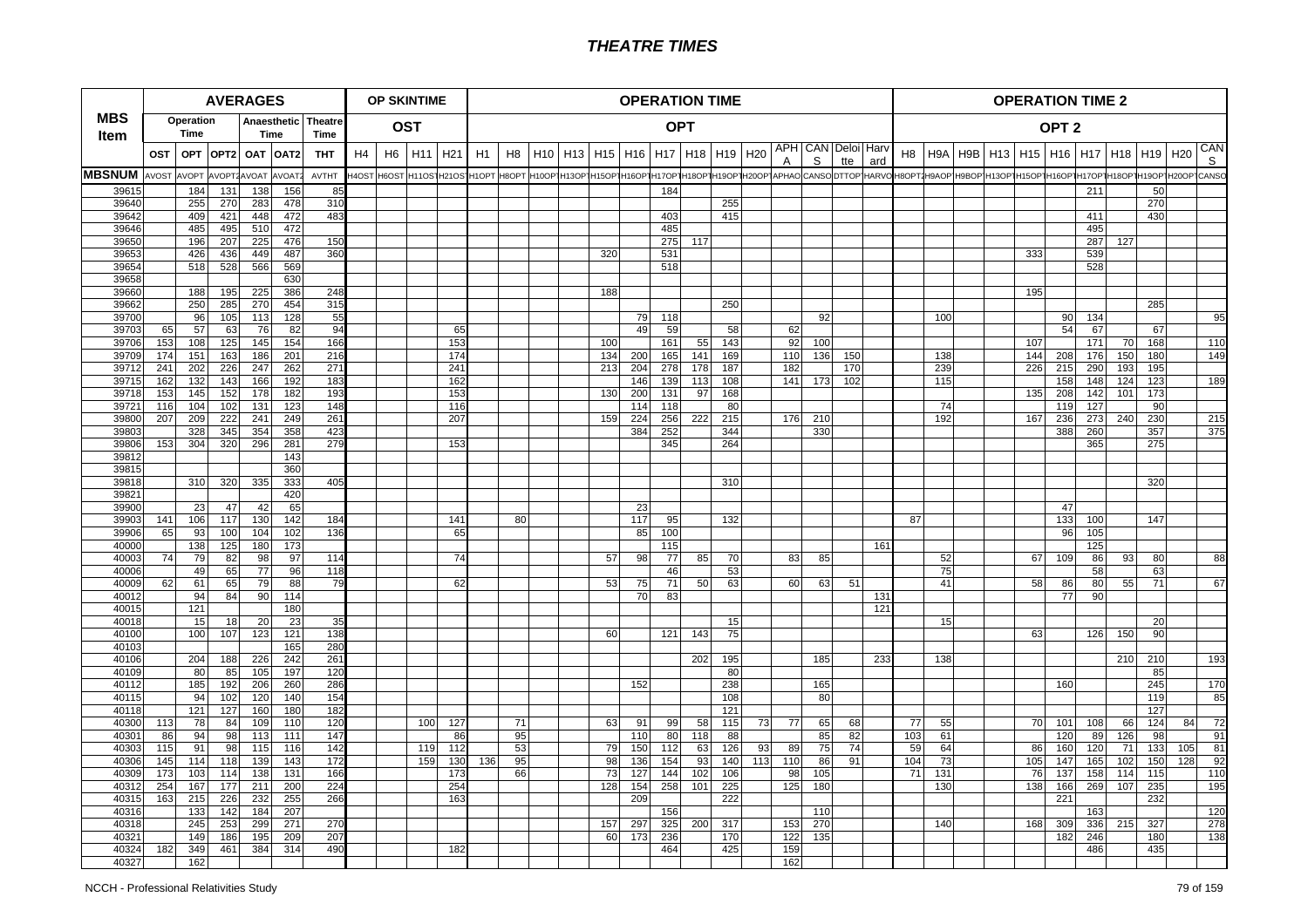|                                                                                                     |     |           | <b>ANAESTHETIC TIME</b> |                |  |                                 |     |            |            |     |            |                                         |            |                         |            |                |                      |                  |                                                                                                                 | <b>ANAESTHETIC TIME 2</b>                       |     |            |            |            |                     |            |            |                |
|-----------------------------------------------------------------------------------------------------|-----|-----------|-------------------------|----------------|--|---------------------------------|-----|------------|------------|-----|------------|-----------------------------------------|------------|-------------------------|------------|----------------|----------------------|------------------|-----------------------------------------------------------------------------------------------------------------|-------------------------------------------------|-----|------------|------------|------------|---------------------|------------|------------|----------------|
| <b>MBS</b><br><b>Item</b>                                                                           |     |           |                         |                |  |                                 |     | <b>OAT</b> |            |     |            |                                         |            |                         |            |                |                      |                  |                                                                                                                 | OAT <sub>2</sub>                                |     |            |            |            |                     |            |            |                |
|                                                                                                     | H1  | H4        | H <sub>6</sub>          | H <sub>8</sub> |  | H <sub>10</sub> H <sub>13</sub> |     |            |            |     |            | H15   H16   H17   H18   H19   H20   H21 | S          | <b>CAN Deloi</b><br>tte | <b>MBS</b> | H <sub>5</sub> | H7<br>H <sub>8</sub> | H <sub>9</sub> A | H <sub>9</sub> B<br>H <sub>11</sub>                                                                             | H <sub>12</sub> H <sub>14</sub> H <sub>15</sub> |     |            |            |            | H16 H17 H19 H20 H21 |            | S.         | CAN WA<br>Grou |
| MBSNUM H10AT H40AT H60AT H60AT H10AT H13OATH50ATH50ATH50ATH7OATH7OATH50ATH20ATH20ATH20ATH20ATH7OFTT |     |           |                         |                |  |                                 |     |            |            |     |            |                                         |            |                         |            |                |                      |                  | AOAWOGAASI AOI SHI AOOSHI AOOH HAOO AH AOO AH AOO AH AOO AH AO AH AOO AH AOO AH AO AGH AOO AH AOO AH AOO AH AOO |                                                 |     |            |            |            |                     |            |            |                |
| 39615                                                                                               |     | 216<br>60 |                         |                |  |                                 |     |            |            |     |            |                                         |            |                         | 165        |                |                      |                  |                                                                                                                 | 144                                             |     |            | 243        | 70         |                     |            |            |                |
| 39640                                                                                               |     |           |                         |                |  |                                 |     |            |            |     | 283        |                                         |            |                         | 480        |                |                      |                  |                                                                                                                 | 655                                             |     |            |            | 298        |                     |            |            |                |
| 39642                                                                                               |     |           |                         |                |  |                                 |     |            | 446        |     | 450        |                                         |            |                         | 510        |                |                      |                  |                                                                                                                 | 458                                             |     |            | 455        | 465        |                     |            |            |                |
| 39646                                                                                               |     |           |                         |                |  |                                 |     |            | 510        |     |            |                                         |            |                         | 540        |                |                      |                  |                                                                                                                 | 355                                             |     |            | 520        |            |                     |            |            |                |
| 39650                                                                                               |     |           |                         |                |  |                                 |     |            | 310        | 140 |            |                                         |            |                         | 630        |                |                      |                  |                                                                                                                 |                                                 |     |            | 322        |            |                     |            |            |                |
| 39653                                                                                               |     |           |                         |                |  |                                 | 333 |            | 566        |     |            |                                         |            |                         | 630        |                |                      |                  |                                                                                                                 | 400                                             | 345 |            | 574        |            |                     |            |            |                |
| 39654                                                                                               |     |           |                         |                |  |                                 |     |            | 566        |     |            |                                         |            |                         | 630<br>630 |                |                      |                  |                                                                                                                 | 500                                             |     |            | 576        |            |                     |            |            |                |
| 39658<br>39660                                                                                      |     |           |                         |                |  |                                 | 225 |            |            |     |            |                                         |            |                         | 540        |                |                      |                  |                                                                                                                 |                                                 | 233 |            |            |            |                     |            |            |                |
| 39662                                                                                               |     |           |                         |                |  |                                 |     |            |            |     | 270        |                                         |            |                         | 540        |                |                      |                  |                                                                                                                 | 430                                             |     |            | 541        | 305        |                     |            |            |                |
| 39700                                                                                               |     |           |                         |                |  |                                 |     | 96         | 135        |     |            |                                         | 107        |                         | 225        |                |                      | 115              |                                                                                                                 | 95                                              |     | 107        | 151        |            |                     |            | 110        | 90             |
| 39703                                                                                               |     |           |                         |                |  |                                 |     | 59         | 77         |     | 82         | 86                                      |            |                         | 75         |                |                      |                  |                                                                                                                 | 85                                              |     | 64         | 85         | 91         |                     | 91         |            |                |
| 39706                                                                                               |     |           |                         |                |  |                                 | 110 |            | 206        | 75  | 192        | 176                                     | 110        |                         | 120        |                |                      |                  |                                                                                                                 | 106                                             | 117 |            | 217        | 216        |                     | 184        | 120        |                |
| 39709                                                                                               |     |           |                         |                |  |                                 | 160 | 225        | 202        | 173 | 201        | 202                                     | 151        | 172                     | 270        | 198            |                      | 162              |                                                                                                                 | 198                                             | 170 | 233        | 213        | 212        |                     | 212        | 163        | 180            |
| 39712                                                                                               |     |           |                         |                |  |                                 | 248 | 231        | 322        | 207 | 225        | 273                                     |            | 223                     | 270        | 208            |                      | 277              |                                                                                                                 | 253                                             | 261 | 241        | 335        | 233        |                     | 282        |            |                |
| 39715                                                                                               |     |           |                         |                |  |                                 |     | 172        | 180        | 138 | 148        | 187                                     | 209        | 127                     | 270        | 147            |                      | 160              |                                                                                                                 | 267                                             |     | 183        | 190        | 164        |                     | 193        | 226        | 120            |
| 39718                                                                                               |     |           |                         |                |  |                                 | 145 | 234        | 171        | 127 | 213        | 178                                     |            |                         | 120        |                |                      |                  |                                                                                                                 | 187                                             | 150 | 242        | 182        | 218        |                     | 178        |            |                |
| 39721                                                                                               |     |           |                         |                |  |                                 |     | 119        | 140        |     | 127        | 140                                     |            |                         | 120        |                |                      | 97               |                                                                                                                 | 92                                              |     | 124        | 149        | 137        |                     | 145        |            |                |
| 39800<br>39803                                                                                      |     |           |                         |                |  |                                 | 189 | 250<br>409 | 294<br>285 | 261 | 246<br>377 | 226                                     | 225<br>345 |                         | 300<br>360 | 248            |                      | 225              |                                                                                                                 | 220<br>302                                      | 197 | 262<br>413 | 311<br>294 | 260<br>390 |                     | 241        | 230<br>390 |                |
| 39806                                                                                               |     |           |                         |                |  |                                 |     |            | 402        |     | 290        | 195                                     |            |                         | 240        |                |                      |                  |                                                                                                                 | 215                                             |     |            | 422        | 301        |                     | 225        |            |                |
| 39812                                                                                               |     |           |                         |                |  |                                 |     |            |            |     |            |                                         |            |                         | 75         |                |                      |                  |                                                                                                                 | 210                                             |     |            |            |            |                     |            |            |                |
| 39815                                                                                               |     |           |                         |                |  |                                 |     |            |            |     |            |                                         |            |                         | 480        |                |                      |                  |                                                                                                                 |                                                 |     |            |            |            |                     |            |            | 240            |
| 39818                                                                                               |     |           |                         |                |  |                                 |     |            |            |     | 335        |                                         |            |                         | 360        |                |                      |                  |                                                                                                                 | 295                                             |     |            |            | 345        |                     |            |            |                |
| 39821                                                                                               |     |           |                         |                |  |                                 |     |            |            |     |            |                                         |            |                         | 420        |                |                      |                  |                                                                                                                 |                                                 |     |            |            |            |                     |            |            |                |
| 39900                                                                                               |     |           |                         |                |  |                                 |     | 42         |            |     |            |                                         |            |                         | 75         |                |                      |                  |                                                                                                                 | 53                                              |     | 66         |            |            |                     |            |            |                |
| 39903                                                                                               |     |           |                         | 102            |  |                                 |     | 142        | 110        |     | 142        | 153                                     |            |                         | 150        |                | 109                  |                  |                                                                                                                 | 138                                             |     | 158        | 115        | 157        |                     | 157        |            | 150            |
| 39906                                                                                               |     |           |                         |                |  |                                 |     | 115        | 130        |     |            | 67                                      |            |                         | 75         |                |                      |                  |                                                                                                                 | 88                                              |     | 126        | 135        |            |                     | 86         |            |                |
| 40000                                                                                               |     |           |                         |                |  |                                 |     |            | 180        |     |            |                                         |            |                         | 150        |                |                      |                  |                                                                                                                 |                                                 |     |            | 190        |            |                     |            |            | 180            |
| 40003                                                                                               |     |           |                         |                |  |                                 | 77  | 117        | 105        | 101 | 96         | 98                                      | 92         |                         | 135        | 66             |                      | 61               |                                                                                                                 | 84                                              | 87  | 128        | 114        | 106        |                     | 104        | 95         | 90             |
| 40006<br>40009                                                                                      |     |           |                         |                |  |                                 | 70  | 96         | 67<br>100  | 65  | 88<br>83   | 75                                      | 80         | 66                      | 135<br>120 | 58             |                      | 90<br>64         |                                                                                                                 | 77<br>85                                        | 74  | 107        | 78<br>109  | 98<br>90   |                     | 83         | 83         | 90             |
| 40012                                                                                               |     |           |                         |                |  |                                 |     | 85         | 95         |     |            |                                         |            |                         | 150        |                |                      |                  |                                                                                                                 | 110                                             |     | 93         | 103        |            |                     |            |            |                |
| 40015                                                                                               |     |           |                         |                |  |                                 |     |            |            |     |            |                                         |            |                         | 180        |                |                      |                  |                                                                                                                 |                                                 |     |            |            |            |                     |            |            |                |
| 40018                                                                                               |     |           |                         |                |  |                                 |     |            |            |     | 20         |                                         |            |                         | 30         |                |                      | 15               |                                                                                                                 |                                                 |     |            |            | 25         |                     |            |            |                |
| 40100                                                                                               |     |           |                         |                |  |                                 | 82  |            | 130        | 164 | 115        |                                         |            |                         | 135        |                |                      |                  |                                                                                                                 |                                                 | 85  |            | 135        | 130        |                     |            |            |                |
| 40103                                                                                               |     |           |                         |                |  |                                 |     |            |            |     |            |                                         |            |                         | 165        |                |                      |                  |                                                                                                                 |                                                 |     |            |            |            |                     |            |            |                |
| 40106                                                                                               |     |           |                         |                |  |                                 |     |            |            | 222 | 238        |                                         | 218        |                         | 345        |                |                      | 178              |                                                                                                                 | 210                                             |     |            |            | 253        |                     |            | 225        | 240            |
| 40109                                                                                               |     |           |                         |                |  |                                 |     |            |            |     | 105        |                                         |            |                         | 330        |                |                      |                  |                                                                                                                 |                                                 |     |            |            | 110        |                     |            |            | 150            |
| 40112                                                                                               |     |           |                         |                |  |                                 |     | 170        |            |     | 269        |                                         | 180        |                         | 400        |                |                      |                  |                                                                                                                 |                                                 |     | 178        |            | 276        |                     |            | 185        |                |
| 40115                                                                                               |     |           |                         |                |  |                                 |     |            |            |     | 125        |                                         | 115        |                         | 165        |                |                      |                  |                                                                                                                 |                                                 |     |            |            | 136        |                     |            | 120        |                |
| 40118                                                                                               | 160 |           |                         | 92             |  |                                 | 81  | 109        |            | 75  | 160<br>141 |                                         |            |                         | 195        | 106            | 98                   |                  | 125                                                                                                             | 114                                             | 88  | 119        | 145        | 165        |                     |            |            | 90             |
| 40300<br>40301                                                                                      |     |           |                         | 115            |  |                                 |     | 127        | 136<br>109 | 141 | 115        | 105<br>145<br>103                       | 72<br>96   | 82<br>10 <sup>7</sup>   | 90<br>120  | 76             | 122                  | 67<br>81         |                                                                                                                 | 136                                             |     | 138        | 119        | 150<br>125 | 116                 | 153<br>115 | 79<br>103  | 90             |
| 40303                                                                                               |     |           |                         | 73             |  |                                 | 101 | 168        | 142        | 80  | 155        | 127<br>123                              | 82         | 97                      | 90         | 70             | 79                   | 76               | 144                                                                                                             | 120                                             | 108 | 178        | 150        | 162        | 135                 | 134        | 89         | 90             |
| 40306                                                                                               | 149 |           |                         | 114            |  |                                 | 122 | 155        | 188        | 115 | 173        | 152<br>146                              | 96         | 114                     | 120        | 106            | 124                  | 84               | 191                                                                                                             | 155                                             | 129 | 166        | 200        | 182        | 168                 | 154        | 102        | 120            |
| 40309                                                                                               |     |           |                         | 95             |  |                                 | 90  | 147        | 182        | 140 | 136        | 200                                     | 115        |                         | 90         | 78             | 100                  | 136              |                                                                                                                 | 132                                             | 94  | 157        | 195        | 145        |                     | 207        | 120        | 120            |
| 40312                                                                                               |     |           |                         |                |  |                                 | 137 | 177        | 291        | 120 | 256        | 272                                     | 225        |                         | 90         |                |                      | 153              |                                                                                                                 | 215                                             | 147 | 189        | 302        | 266        |                     | 283        | 240        | 120            |
| 40315                                                                                               |     |           |                         |                |  |                                 |     | 232        |            |     | 283        | 182                                     |            |                         | 300        |                |                      |                  |                                                                                                                 |                                                 |     | 244        |            | 293        |                     | 182        |            |                |
| 40316                                                                                               |     |           |                         |                |  |                                 |     |            | 192        |     |            |                                         | 175        |                         | 270        |                |                      |                  |                                                                                                                 | 173                                             |     |            | 199        |            |                     |            | 185        |                |
| 40318                                                                                               |     |           |                         |                |  |                                 | 178 | 316        | 358        | 275 | 353        |                                         | 313        |                         | 180        |                |                      | 160              |                                                                                                                 | 258                                             | 190 | 328        | 369        | 364        |                     |            | 320        |                |
| 40321                                                                                               |     |           |                         |                |  |                                 | 120 | 197        | 293        |     | 208        |                                         | 155        |                         | 195        | 230            |                      |                  |                                                                                                                 |                                                 | 125 | 206        | 302        | 218        |                     |            | 158        | 240            |
| 40324                                                                                               |     |           |                         |                |  |                                 |     |            | 483        |     | 460        | 208                                     |            |                         | 195        |                |                      |                  |                                                                                                                 |                                                 |     |            | 505        | 470        |                     | 222        |            | 180            |
| 40327                                                                                               |     |           |                         |                |  |                                 |     |            |            |     |            |                                         |            |                         |            |                |                      |                  |                                                                                                                 |                                                 |     |            |            |            |                     |            |            |                |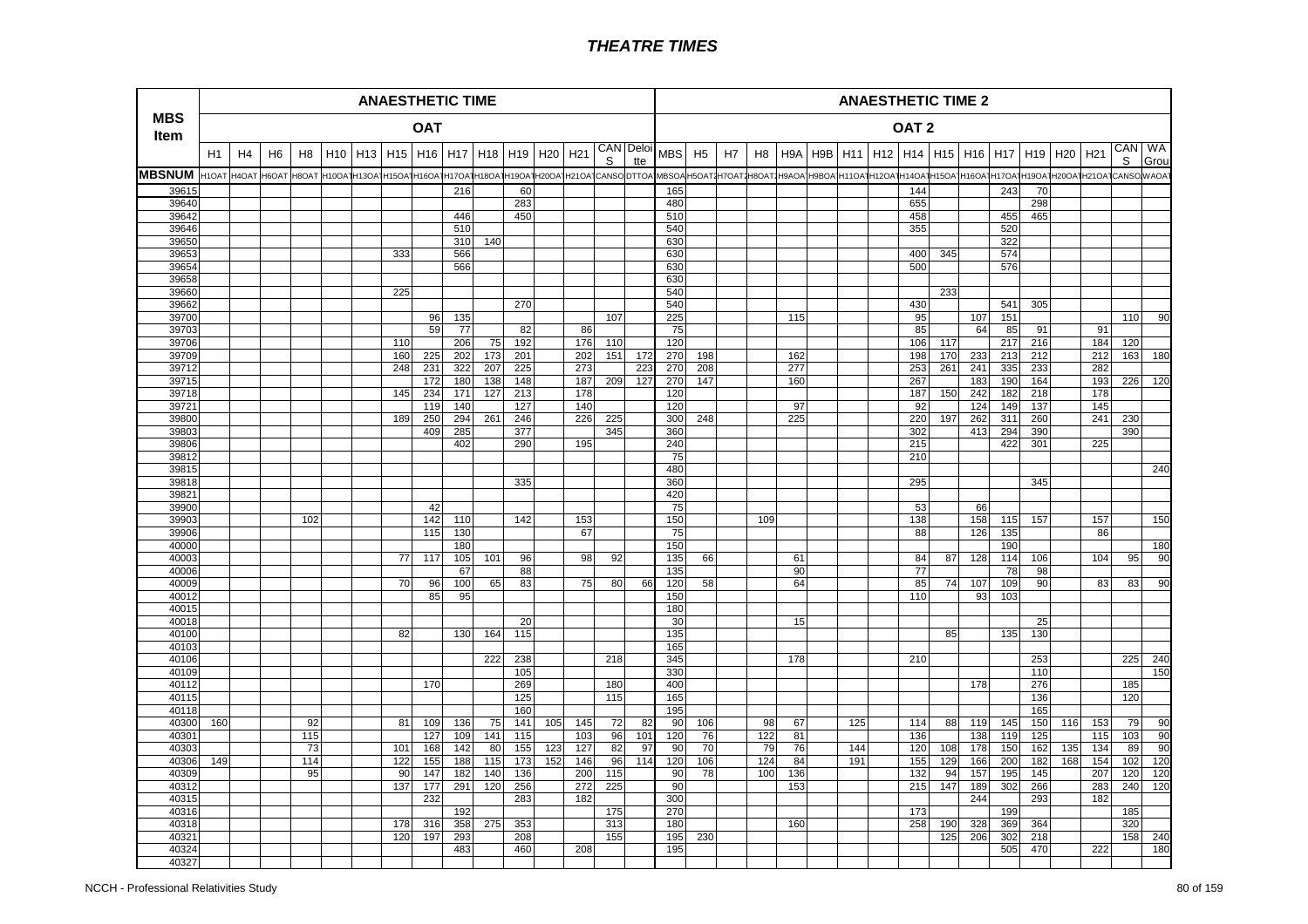|                                                                                                               |     |                                        | <b>THEATRE TIME</b> |            |            |            |     |          |                          |                |    |    |                |    |                |                                  |                |  | <b>FREQUENCY</b>                       |                     |                                   |                                                                                                                                                                                                                                |                     |                       |                      |                                                       |                                  |              |
|---------------------------------------------------------------------------------------------------------------|-----|----------------------------------------|---------------------|------------|------------|------------|-----|----------|--------------------------|----------------|----|----|----------------|----|----------------|----------------------------------|----------------|--|----------------------------------------|---------------------|-----------------------------------|--------------------------------------------------------------------------------------------------------------------------------------------------------------------------------------------------------------------------------|---------------------|-----------------------|----------------------|-------------------------------------------------------|----------------------------------|--------------|
| <b>MBS</b><br><b>Item</b>                                                                                     |     |                                        | <b>THT</b>          |            |            |            |     |          |                          |                |    |    |                |    |                |                                  |                |  | <b>FQ</b>                              |                     |                                   |                                                                                                                                                                                                                                |                     |                       |                      |                                                       |                                  |              |
|                                                                                                               | H2  | H3   H11   H13   H15   H18   H19   H21 |                     |            |            |            | Pub | Priv     | C'mix C'mix C'mix<br>Oth | H <sub>1</sub> | H3 | H4 | H <sub>6</sub> | H7 | H8             |                                  |                |  |                                        |                     |                                   | H9A   H9B   H10   H11   H12   H13   H14   H15   H16   H17   H18   H19   H20   H21                                                                                                                                              |                     | A                     | S.                   | APH CAN C'mix C'mix C'mix Deloi<br>Pub Priv Other tte |                                  |              |
| MBSNUM   H2THT   H3THT   H11THT   H13THT   H13THT   H13THT   H13THT   CHT   H13THT   CHT   H2HT   H2HT   FQH4 |     |                                        |                     |            |            |            |     |          |                          |                |    |    |                |    |                |                                  |                |  |                                        |                     |                                   | FQH6 FQH7 FQH8 FQH9A FQH9B FQH10 FQH11 FQH12 FQH12 FQH13 FQH14 FQH15 FQH16 FQH17 FQH18 FQH19 FQH20 FQH21 FQAPH FQCAN FQCMX FQCMX FQCMX FQCMX FQCMX FQCMX FQCMX FQCMX FQCMX FQCMX FQCMX FQCMX FQCMX FQCMX FQCMX FQCMX FQCMX FQC |                     |                       |                      |                                                       |                                  |              |
| 39615                                                                                                         |     |                                        |                     |            | 85         |            |     |          |                          |                |    |    |                |    |                |                                  |                |  | 10                                     |                     | $5\overline{)}$                   | $\mathbf{1}$                                                                                                                                                                                                                   |                     |                       |                      |                                                       |                                  |              |
| 39640<br>39642                                                                                                |     |                                        |                     |            | 310<br>483 |            |     |          |                          |                |    |    |                |    |                |                                  |                |  | $\mathbf{1}$<br>$\overline{2}$         |                     | $\overline{4}$                    | 2 <sup>1</sup><br>1 <sup>1</sup>                                                                                                                                                                                               |                     |                       |                      |                                                       |                                  |              |
| 39646                                                                                                         |     |                                        |                     |            |            |            |     |          |                          |                |    |    |                |    |                |                                  |                |  | $\overline{2}$                         |                     | $\overline{2}$                    |                                                                                                                                                                                                                                |                     |                       |                      |                                                       |                                  |              |
| 39650                                                                                                         |     |                                        |                     | 150        |            |            |     |          |                          |                |    |    |                |    |                |                                  |                |  |                                        |                     | $\overline{2}$<br>11              |                                                                                                                                                                                                                                |                     |                       |                      |                                                       |                                  |              |
| 39653                                                                                                         |     |                                        | 360                 |            |            |            |     |          |                          |                |    |    |                |    |                |                                  |                |  | 2 <br>2 <sup>1</sup><br>$\overline{1}$ |                     | $5\phantom{.0}$<br>$\overline{4}$ |                                                                                                                                                                                                                                |                     |                       |                      |                                                       |                                  |              |
| 39654<br>39658                                                                                                |     |                                        |                     |            |            |            |     |          |                          |                |    |    |                |    |                |                                  |                |  |                                        |                     |                                   |                                                                                                                                                                                                                                |                     |                       |                      |                                                       |                                  |              |
| 39660                                                                                                         |     |                                        | 248                 |            |            |            |     |          |                          |                |    |    |                |    |                |                                  |                |  | $\overline{2}$                         |                     |                                   |                                                                                                                                                                                                                                |                     |                       |                      |                                                       |                                  |              |
| 39662                                                                                                         |     |                                        |                     |            | 315        |            |     |          |                          |                |    |    |                |    |                |                                  |                |  | 2                                      |                     | $\overline{2}$                    | 1                                                                                                                                                                                                                              |                     |                       |                      |                                                       |                                  |              |
| 39700<br>39703                                                                                                |     |                                        |                     |            | 115        | 125        |     | 55<br>43 |                          |                |    |    |                |    |                | $\mathbf{1}$                     |                |  | 2 <br><sup>6</sup>                     | 1<br>$\overline{3}$ | $\overline{4}$<br>$5\phantom{.0}$ | $\overline{7}$                                                                                                                                                                                                                 | 6                   | 16                    | $\mathbf{1}$         |                                                       | $\overline{2}$<br>2 <sup>1</sup> |              |
| 39706                                                                                                         |     |                                        | 132                 | 90         | 234        | 210        |     |          |                          |                |    |    |                |    |                |                                  |                |  | 22                                     |                     | $6\overline{6}$                   | $\overline{3}$                                                                                                                                                                                                                 | 5                   | $\overline{7}$        | $\mathbf{1}$         |                                                       |                                  |              |
| 39709                                                                                                         |     |                                        | 202                 | 181        | 233        | 247        |     |          |                          |                |    |    |                |    |                | 18                               |                |  | 101<br>9                               | 11                  | 127<br>16                         | 60                                                                                                                                                                                                                             | 39                  | 74                    | $\overline{7}$       |                                                       |                                  |              |
| 39712                                                                                                         |     |                                        | 296                 | 221        | 253        | 313        |     |          |                          |                |    |    |                |    |                | 16                               |                |  | 66<br>8                                | 20                  | 58<br>14                          | 28                                                                                                                                                                                                                             | 15                  | 98                    |                      |                                                       |                                  |              |
| 39715<br>39718                                                                                                |     |                                        | 205                 | 148<br>131 | 186<br>227 | 216<br>211 |     |          |                          |                |    |    |                |    |                | $\overline{7}$                   |                |  | 10 <sup>1</sup><br>3<br>11             | 9<br>1              | 22<br>$\overline{2}$<br>8<br>1    | 24<br>$\overline{2}$                                                                                                                                                                                                           | 10<br>1             | 13                    | 3                    |                                                       |                                  | $\mathbf{q}$ |
| 39721                                                                                                         |     |                                        |                     |            | 143        | 154        |     |          |                          |                |    |    |                |    |                | 5                                |                |  | 6                                      | 1                   | $5\phantom{.0}$                   | $\overline{2}$                                                                                                                                                                                                                 | 2                   |                       |                      |                                                       |                                  |              |
| 39800                                                                                                         |     |                                        | 219                 | 279        | 277        | 270        |     |          |                          |                |    |    |                |    |                | 2 <sup>1</sup>                   |                |  | 152<br>10                              | 47                  | 70<br>$\overline{2}$              | 42                                                                                                                                                                                                                             | 7 <sup>1</sup>      | 11                    | $\overline{1}$       |                                                       |                                  |              |
| 39803<br>39806                                                                                                |     |                                        |                     |            | 423<br>318 | 240        |     |          |                          |                |    |    |                |    |                |                                  |                |  | 5 <sub>5</sub><br>5 <sub>l</sub>       | 3 <sup>1</sup>      | 9<br>$\overline{2}$               | $\overline{9}$<br>4 <sup>1</sup>                                                                                                                                                                                               | 11                  |                       | $\mathbf{1}$         |                                                       |                                  |              |
| 39812                                                                                                         |     |                                        |                     |            |            |            |     |          |                          |                |    |    |                |    |                |                                  |                |  | $\overline{1}$                         |                     |                                   |                                                                                                                                                                                                                                |                     |                       |                      |                                                       |                                  |              |
| 39815                                                                                                         |     |                                        |                     |            |            |            |     |          |                          |                |    |    |                |    |                |                                  |                |  |                                        |                     |                                   |                                                                                                                                                                                                                                |                     |                       |                      |                                                       |                                  |              |
| 39818                                                                                                         |     |                                        |                     |            | 405        |            |     |          |                          |                |    |    |                |    |                |                                  |                |  | 1                                      |                     |                                   | $\overline{1}$                                                                                                                                                                                                                 |                     |                       |                      |                                                       |                                  |              |
| 39821<br>39900                                                                                                |     |                                        |                     |            |            |            |     |          |                          |                |    |    |                |    |                |                                  |                |  | 4 <sup>1</sup>                         | 1 <sup>1</sup>      |                                   |                                                                                                                                                                                                                                |                     |                       |                      |                                                       |                                  |              |
| 39903                                                                                                         |     |                                        |                     |            | 197        | 171        |     |          |                          |                |    |    |                |    | 1              |                                  |                |  | 9                                      | 1                   | $\mathbf{1}$                      | 3                                                                                                                                                                                                                              | 3 <sup>1</sup>      |                       |                      |                                                       |                                  |              |
| 39906                                                                                                         | 120 |                                        |                     |            |            | 152        |     |          |                          |                |    |    |                |    |                |                                  |                |  | 10                                     | 3 <sup>l</sup>      | $\mathbf{1}$                      |                                                                                                                                                                                                                                | 1 <sup>1</sup>      |                       |                      |                                                       |                                  |              |
| 40000                                                                                                         |     |                                        |                     |            |            |            |     |          |                          |                |    |    |                |    |                |                                  |                |  |                                        |                     | 1                                 |                                                                                                                                                                                                                                |                     |                       |                      |                                                       |                                  |              |
| 40003<br>40006                                                                                                | 110 |                                        | 104                 | 108        | 124<br>118 | 124        |     |          |                          |                |    |    |                |    |                | 6 <sup>1</sup><br>$\overline{1}$ |                |  | 55<br>17<br>34                         | 18                  | 51<br>6<br>$\mathbf{3}$           | 56<br>2 <sup>1</sup>                                                                                                                                                                                                           | $9^{\circ}$         | 31                    | 3                    |                                                       |                                  |              |
| 40009                                                                                                         | 45  |                                        | 98                  | 70         | 113        | 102        |     | 45       |                          |                |    |    |                |    |                | 10 <sup>1</sup>                  |                |  | 25<br>3                                | 17                  | 40<br>6                           | 44                                                                                                                                                                                                                             | $\overline{7}$      | 20                    | $\overline{7}$       |                                                       | $\mathbf{1}$                     |              |
| 40012                                                                                                         |     |                                        |                     |            |            |            |     |          |                          |                |    |    |                |    |                |                                  |                |  | $\mathbf{1}$                           | 10                  | $\overline{2}$                    |                                                                                                                                                                                                                                |                     |                       |                      |                                                       |                                  |              |
| 40015<br>40018                                                                                                |     |                                        |                     |            | 35         |            |     |          |                          |                |    |    |                |    |                | $\mathbf{1}$                     |                |  |                                        |                     |                                   | $\mathbf{1}$                                                                                                                                                                                                                   |                     |                       |                      |                                                       |                                  |              |
| 40100                                                                                                         |     |                                        | 100                 | 171        | 143        |            |     |          |                          |                |    |    |                |    |                |                                  |                |  | 3 <sup>l</sup>                         |                     | $\overline{2}$<br>$\mathbf{3}$    | 2 <sup>1</sup>                                                                                                                                                                                                                 |                     |                       |                      |                                                       |                                  |              |
| 40103                                                                                                         |     |                                        |                     |            | 280        |            |     |          |                          |                |    |    |                |    |                |                                  |                |  |                                        |                     |                                   | $\mathbf{1}$                                                                                                                                                                                                                   |                     |                       |                      |                                                       |                                  |              |
| 40106                                                                                                         |     |                                        |                     | 230        | 293        |            |     |          |                          |                |    |    |                |    |                | 2                                |                |  | $\overline{2}$                         |                     | $\mathbf{3}$                      | 2 <sup>1</sup>                                                                                                                                                                                                                 |                     |                       | $\overline{2}$       |                                                       |                                  |              |
| 40109<br>40112                                                                                                |     |                                        |                     |            | 120<br>286 |            |     |          |                          |                |    |    |                |    |                |                                  |                |  |                                        | 1 <sup>1</sup>      |                                   | $\mathbf{1}$<br>6 <sup>1</sup>                                                                                                                                                                                                 |                     |                       | $\mathbf{1}$         |                                                       |                                  |              |
| 40115                                                                                                         |     |                                        |                     |            | 154        |            |     |          |                          |                |    |    |                |    |                |                                  |                |  |                                        |                     |                                   | 2 <sup>1</sup>                                                                                                                                                                                                                 |                     |                       | $\mathbf{1}$         |                                                       |                                  |              |
| 40118                                                                                                         |     |                                        |                     |            | 182        |            |     |          |                          |                |    |    |                |    |                |                                  |                |  |                                        |                     |                                   | 3 <sup>1</sup>                                                                                                                                                                                                                 |                     |                       |                      |                                                       |                                  |              |
| 40300                                                                                                         | 102 | 145                                    | 108                 | 83<br>148  | 168        | 185<br>145 |     | 50       |                          | $\overline{2}$ |    |    |                |    | 55<br>10       | 157<br>$\mathbf{1}$              | 18             |  | 42<br>50                               | 21<br>29            | 60<br>214<br>36                   | 50<br>8                                                                                                                                                                                                                        |                     | 115 1424              | 65<br>$\overline{4}$ |                                                       | 1                                | 217<br>6     |
| 40301<br>40303                                                                                                | 131 | 166                                    | 133                 | 88         | 147<br>175 | 161        |     |          |                          |                |    |    |                |    | 6              | 124                              | $\overline{7}$ |  | 45<br>13<br>19                         | $\overline{7}$      | $\overline{7}$<br>27<br>70        | 42<br>10<br>$\mathbf{3}$                                                                                                                                                                                                       | 19<br>14            | 435                   | 17                   |                                                       |                                  | 32           |
| 40306                                                                                                         | 145 | 218                                    | 157                 | 124        | 204        | 183        |     |          |                          | 3              |    |    |                |    | 22             | 175                              | 6              |  | 38<br>24                               | 17                  | 92<br>67                          | $6 \overline{}$<br>27                                                                                                                                                                                                          | 42                  | 325                   | 54                   |                                                       |                                  | 51           |
| 40309                                                                                                         | 168 |                                        | 111                 | 152        | 163        | 237        |     |          |                          |                |    |    |                |    | $\overline{1}$ | $\overline{2}$                   |                |  | 18<br>$\overline{4}$                   | 8                   | 25<br>$\overline{2}$              | 11                                                                                                                                                                                                                             | 6                   | 38                    | $\mathbf{1}$         |                                                       |                                  |              |
| 40312<br>40315                                                                                                |     |                                        | 153                 | 127        | 285<br>317 | 333<br>215 |     |          |                          |                |    |    |                |    |                | 3 <sup>1</sup>                   |                |  | 8 <sup>1</sup><br>$\mathbf{3}$         | 5 <sup>1</sup><br>1 | 11<br>$\vert$ 4                   | 15<br>3 <sup>1</sup>                                                                                                                                                                                                           | 3 <sup>l</sup><br>1 | 30                    | $\mathbf{1}$         |                                                       |                                  |              |
| 40316                                                                                                         |     |                                        |                     |            |            |            |     |          |                          |                |    |    |                |    |                |                                  |                |  | $\overline{4}$                         |                     | $5\phantom{.0}$                   |                                                                                                                                                                                                                                |                     |                       | $\mathbf{1}$         |                                                       |                                  |              |
| 40318                                                                                                         | 190 |                                        | 227                 | 290        | 374        |            |     |          |                          |                |    |    |                |    |                | $\overline{2}$                   |                |  | 9<br>3                                 | $\mathbf{2}$        | 6<br>1                            | 3                                                                                                                                                                                                                              |                     | 5                     | $\overline{2}$       |                                                       |                                  |              |
| 40321                                                                                                         |     |                                        | 155                 |            | 259        |            |     |          |                          |                |    |    |                |    |                |                                  |                |  | 1                                      | $\overline{7}$      | 10                                | 2 <sup>1</sup>                                                                                                                                                                                                                 |                     | 16                    | $\overline{2}$       |                                                       |                                  |              |
| 40324<br>40327                                                                                                |     |                                        |                     |            | 490        |            |     |          |                          |                |    |    |                |    |                |                                  |                |  |                                        |                     | 2                                 | $\mathbf{1}$                                                                                                                                                                                                                   | 11                  | 106<br>5 <sub>l</sub> |                      |                                                       |                                  |              |
|                                                                                                               |     |                                        |                     |            |            |            |     |          |                          |                |    |    |                |    |                |                                  |                |  |                                        |                     |                                   |                                                                                                                                                                                                                                |                     |                       |                      |                                                       |                                  |              |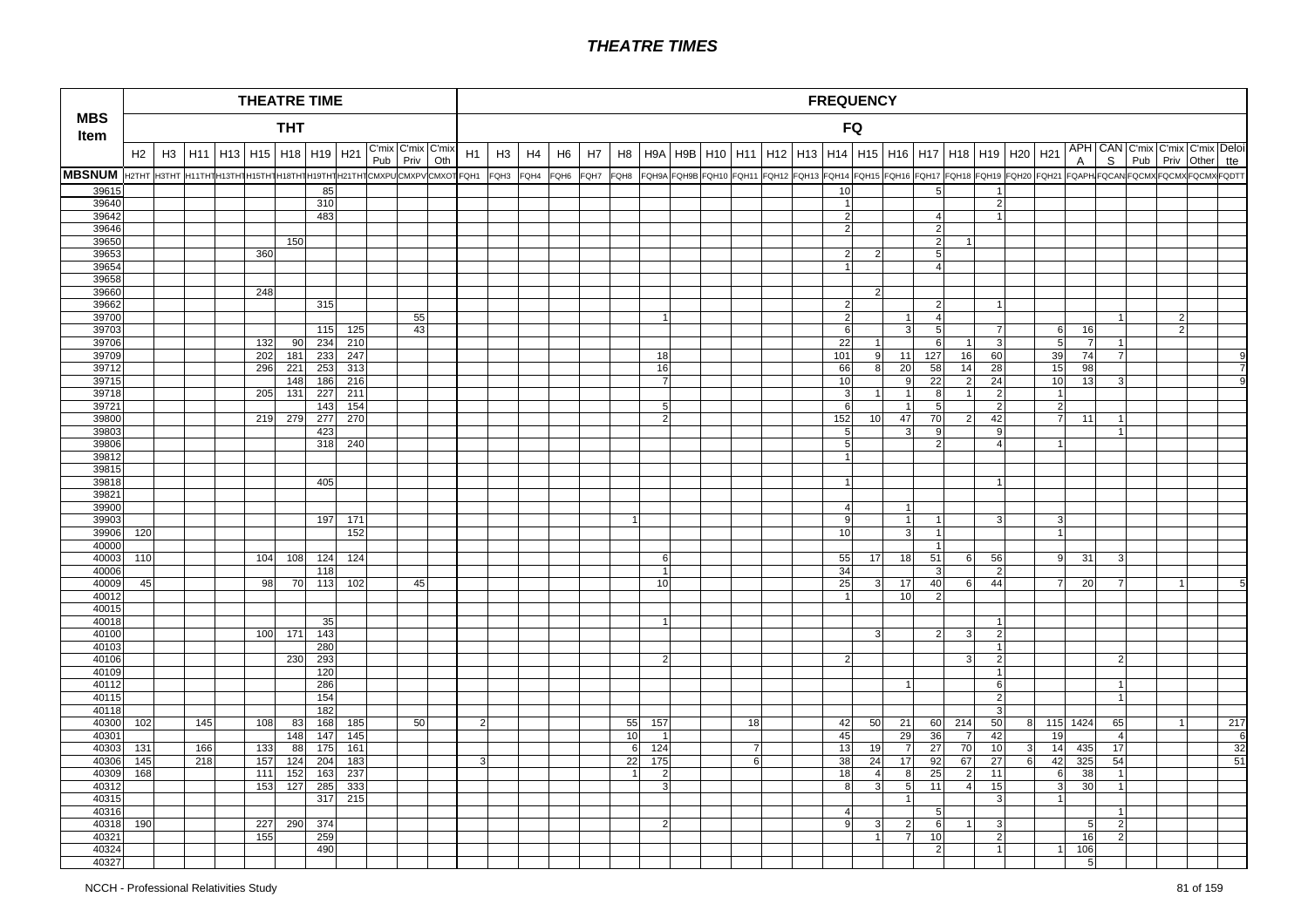|                    |                                                                         |                                                                    |            | <b>AVERAGES</b>     |            |                        |     |                 | <b>OP SKINTIME</b>        |                 |    |     |                                                                                           |     |           |            | <b>OPERATION TIME</b> |           |     |            |                               |     |     |                |            | <b>OPERATION TIME 2</b>        |            |                  |            |     |                     |                                     |            |
|--------------------|-------------------------------------------------------------------------|--------------------------------------------------------------------|------------|---------------------|------------|------------------------|-----|-----------------|---------------------------|-----------------|----|-----|-------------------------------------------------------------------------------------------|-----|-----------|------------|-----------------------|-----------|-----|------------|-------------------------------|-----|-----|----------------|------------|--------------------------------|------------|------------------|------------|-----|---------------------|-------------------------------------|------------|
| <b>MBS</b><br>Item |                                                                         | <b>Time</b>                                                        |            | Anaesthetic<br>Time |            | <b>Theatre</b><br>Time |     |                 | <b>OST</b>                |                 |    |     |                                                                                           |     |           | <b>OPT</b> |                       |           |     |            |                               |     |     |                |            |                                |            | OPT <sub>2</sub> |            |     |                     |                                     |            |
|                    | Operation<br><b>OPT</b><br>OPT <sub>2</sub><br><b>OST</b><br>VOST AVOPT |                                                                    |            | OAT OAT2            |            | <b>THT</b>             | H4  | H6              | H <sub>11</sub>           | H <sub>21</sub> | H1 | H8  | H10   H13   H15   H16   H17   H18   H19   H20                                             |     |           |            |                       |           |     |            | APH   CAN   Deloi   Harv<br>S | tte | ard | H <sub>8</sub> | H9A        | H9B H13 H15                    |            |                  |            |     | H16 H17 H18 H19 H20 |                                     | CAN<br>S.  |
| <b>MBSNUM</b>      |                                                                         |                                                                    |            | AVOPT2AVOAT AVOAT2  |            | AVTHT                  |     |                 | 140ST H60ST H110ST H210ST |                 |    |     | H1OPT   H8OPT   H10OPTH13OPTH15OPTH16OPTH17OPTH18OPTH19OPTH20OPTAPHAO CANSO   DTTOPTHARVO |     |           |            |                       |           |     |            |                               |     |     |                |            | H8OPT2H9AOP1H9BOP1H13OP1H15OP1 |            |                  |            |     |                     | H16OP1H17OP1H18OP1H19OP1H20OP1CANSC |            |
| 40330              | 105                                                                     | 96                                                                 | 104        | 122                 | 128        | 153                    |     |                 |                           | 105             |    | 99  |                                                                                           | 93  | 73        | 126        | 62                    | 135       |     | 85         | 99                            |     |     | 109            | 77         |                                | 101        | 88               | 134        | 69  | 145                 |                                     | 109        |
| 40331              | 134                                                                     | 112<br>109<br>140<br>142<br>135<br>142<br>156<br>178<br>178<br>129 |            | 162                 |            |                        |     | 134             |                           | 97              |    |     |                                                                                           | 135 | 96        | 120        |                       |           |     |            |                               | 103 | 62  |                |            |                                | 148        | 107              | 127        |     |                     |                                     |            |
| 40332<br>40333     | 102                                                                     | 102                                                                |            | 138                 | 145        | 175<br>118             |     |                 |                           | 135<br>102      |    |     |                                                                                           | 60  | 149       | 209<br>159 | 102                   | 137<br>40 |     |            | 120                           |     |     | 228            | 108<br>119 |                                | 75         | 154              | 219<br>168 | 109 | 146                 |                                     | 125        |
| 40334              | 145                                                                     | 108                                                                | 108        | 139                 | 148        | 167                    |     |                 |                           | 145             |    |     |                                                                                           |     |           | 134        | 120                   | 103       |     |            | 78                            |     |     |                | 75         |                                |            |                  | 140        | 130 | 113                 |                                     | 85         |
| 40335              | 130                                                                     | 188                                                                | 180        | 203                 | 209        | 191                    |     |                 |                           | 130             |    | 151 |                                                                                           |     |           | 316        | 148                   | 139       |     |            |                               |     |     | 159            | 105        |                                |            |                  | 328        | 160 | 147                 |                                     |            |
| 40336              |                                                                         | 30                                                                 | 25         | 30                  | 48         |                        |     |                 |                           |                 |    |     |                                                                                           |     |           |            |                       |           |     | 41         | 20                            |     |     |                |            |                                |            |                  |            |     |                     |                                     | 25         |
| 40339              |                                                                         | 153                                                                | 175        | 197                 | 246        | 230                    |     |                 |                           |                 |    |     |                                                                                           | 130 |           |            |                       | 175       |     |            |                               |     |     |                |            |                                | 150        |                  |            |     | 200                 |                                     |            |
| 40342<br>40345     |                                                                         | 205<br>137                                                         | 208<br>163 | 240<br>168          | 257<br>209 | 146                    |     |                 |                           |                 |    |     |                                                                                           |     | 169       | 205<br>154 | 89                    |           |     |            |                               |     |     |                | 212        |                                |            | 176              | 208<br>162 | 103 |                     |                                     |            |
| 40348              |                                                                         | 232                                                                | 240        | 281                 | 300        | 310                    |     |                 |                           |                 |    |     |                                                                                           |     |           | 223        |                       | 240       |     |            |                               |     |     |                |            |                                |            |                  | 229        |     | 250                 |                                     |            |
| 40351              | 165                                                                     | 121                                                                | 129        | 162                 | 199        | 222                    |     |                 |                           | 165             |    |     |                                                                                           |     | 121       |            |                       |           |     |            |                               |     |     |                |            |                                |            | 129              |            |     |                     |                                     |            |
| 40600              | 115                                                                     | 97                                                                 | 104        | 120                 | 126        | 138                    |     |                 |                           | 115             |    |     |                                                                                           | 63  | 123       | 120        | 97                    | 94        |     | 102        | 83                            |     |     |                | 80         |                                | 68         | 147              | 130        | 110 | 103                 |                                     | 88         |
| 40700              |                                                                         | 240                                                                |            |                     | 270        |                        |     |                 |                           |                 |    |     |                                                                                           |     |           |            |                       |           |     |            |                               |     | 240 |                |            |                                |            |                  |            |     |                     |                                     |            |
| 40703<br>40706     | 189                                                                     | 293                                                                | 303        | 288                 | 277<br>420 | 254                    |     |                 |                           | 189             |    |     |                                                                                           |     | 305       | 282        |                       |           |     |            |                               |     |     |                |            |                                |            | 316              | 291        |     |                     |                                     |            |
| 40709              |                                                                         |                                                                    |            |                     | 120        | 75                     |     |                 |                           |                 |    |     |                                                                                           |     |           |            |                       |           |     |            |                               |     |     |                |            |                                |            |                  |            |     |                     |                                     |            |
| 40712              | 143                                                                     | 140                                                                | 150        | 159                 | 176        | 264                    |     |                 |                           | 143             |    |     |                                                                                           |     |           | 140        |                       |           |     |            |                               |     |     |                |            |                                |            |                  | 150        |     |                     |                                     |            |
| 40800              |                                                                         | 89                                                                 | 86         | 122                 | 130        |                        |     |                 |                           |                 |    |     |                                                                                           |     |           | 89         |                       |           |     |            |                               |     |     |                | 74         |                                |            |                  | 98         |     |                     |                                     |            |
| 40801              |                                                                         | 109                                                                | 168        | 179                 | 182        | 176                    |     |                 |                           |                 |    |     |                                                                                           |     |           |            |                       | 133       |     |            | 85                            |     |     |                | 185        |                                |            |                  | 258        |     | 140                 |                                     | 90         |
| 40803              |                                                                         | 86                                                                 | 96         | 109                 | 120        | 128                    |     |                 |                           |                 |    |     |                                                                                           | 71  | 58        | 102        | 95                    | 88        |     | 87         | 105                           |     |     |                | 96         |                                | 75         | 67               | 110        | 105 | 101                 |                                     | 120        |
| 40903<br>41500     | 19                                                                      | 91<br>13                                                           | 101<br>13  | 116<br>21           | 134<br>25  | 26                     | 11  | 13 <sup>1</sup> | 27                        | 23              |    |     |                                                                                           |     | 90        | 93         | 10                    |           |     | 19         | 14                            | 8   |     |                | 15         |                                |            | 103              | 99         | 11  |                     | 8                                   | 20         |
| 41503              |                                                                         |                                                                    |            |                     | 30         | 13                     |     |                 |                           |                 |    |     |                                                                                           |     |           |            |                       |           |     |            |                               |     |     |                |            |                                |            |                  |            |     |                     |                                     |            |
| 41506              | 21                                                                      | 19                                                                 | 23         | 19                  | 26         | 26                     |     |                 | 30                        | 12              |    | 10  |                                                                                           |     |           |            | 9                     |           | 20  | 30         | 28                            |     | 14  | 13             |            |                                |            |                  |            | 10  |                     | 35                                  | 35         |
| 41509              | 31                                                                      | 34                                                                 |            | 45                  | 44         | 35                     |     | 30              | 32                        |                 |    |     |                                                                                           |     |           |            |                       |           |     | 34         |                               |     |     |                |            |                                |            |                  |            |     |                     |                                     |            |
| 41512              | 45                                                                      | 67                                                                 | 57         | 44                  | 65         | 72                     |     |                 | 52                        | 38              |    |     |                                                                                           |     |           |            | 34                    |           |     | 69         |                               |     | 97  |                | 76         |                                |            |                  |            | 38  |                     |                                     |            |
| 41515<br>41518     | 131                                                                     | 35<br>89                                                           | 99         | 112                 | 45<br>124  | 70<br>101              |     | 126             |                           | 136             |    | 134 | 68                                                                                        |     | 74        |            | 55                    |           | 136 | 35<br>93   | 78                            | 86  | 73  | 137            | 117        | 73                             |            | 80               |            | 60  |                     | 145                                 | 84         |
| 41521              | 77                                                                      | 74                                                                 | 82         | 84                  | 117        | 110                    | 77  |                 |                           |                 |    |     |                                                                                           |     | 87        |            |                       |           |     | 82         | 55                            |     |     |                | 97         |                                |            | 93               |            |     |                     |                                     | 55         |
| 41524              |                                                                         | 50                                                                 | 117        | 112                 | 107        | 50                     |     |                 |                           |                 |    |     |                                                                                           |     |           |            |                       |           |     |            | 50                            |     |     |                | 130        |                                |            | 165              |            |     |                     |                                     | 55         |
| 41527              | 69                                                                      | 48                                                                 | 51         | 63                  | 84         | 83                     | 76  | 53              | 73                        | 75              | 65 | 28  | 33 <sub>1</sub>                                                                           | 60  | 40        |            | 26                    |           | 45  | 60         | 79                            | 46  |     | 32             | 66         | 39                             | 66         | 44               |            | 31  |                     | 48                                  | 82         |
| 41530              | 71                                                                      | 74                                                                 | 84         | 88                  | 94         | 97                     |     | 71              | 57                        | 84              | 63 | 66  | 35                                                                                        | 79  | 78        | 83         | 49                    | 112       | 87  | 82         | 92                            | 63  |     | 67             | 104        | 41                             | 83         | 84               | 87         | 54  | 118                 | 98                                  | 99         |
| 41533              | 81                                                                      | 91                                                                 | 118<br>111 | 121                 | 126        | 140                    |     | 81<br>123       |                           |                 |    |     | 80                                                                                        |     |           | 92         | 74                    |           |     | 86         | 125                           |     | 104 |                |            | 84<br>45                       |            |                  | 96         | 82  |                     | 175                                 |            |
| 41536<br>41539     | 116<br>46                                                               | 80<br>56                                                           | 61         | 138<br>67           | 135<br>78  | 138<br>82              |     |                 | 41                        | 110<br>52       |    | 32  | 41<br>36                                                                                  | 60  | 65        |            | 37                    |           | 90  | 70         | 60                            |     |     | 39             | 54         | 41                             | 70         | 70               |            | 40  |                     | 186<br>110                          | 130<br>65  |
| 41542              |                                                                         | 91                                                                 | 103        | 106                 | 113        | 127                    |     |                 |                           |                 | 70 |     |                                                                                           |     | 77        | 115        |                       | 100       | 125 | 85         | 69                            |     |     |                | 93         |                                |            | 84               | 125        |     | 115                 | 130                                 | 71         |
| 41545              | 93                                                                      | 104                                                                | 116        | 122                 | 139        | 132                    |     | 80              |                           | 106             |    |     |                                                                                           |     | 144       |            | 62                    | 120       |     | 90         |                               |     |     |                |            |                                |            | 152              |            | 67  | 130                 |                                     |            |
| 41548              |                                                                         | 70                                                                 | 43         | 44                  | 72         |                        |     |                 |                           |                 |    |     |                                                                                           |     | 34        |            |                       |           |     |            |                               |     | 105 |                |            |                                |            | 43               |            |     |                     |                                     |            |
| 41551              | 85                                                                      | 117                                                                | 138        | 137                 | 156        | 114                    |     |                 | 85                        |                 |    |     | 112                                                                                       |     | 137       |            |                       |           |     | 96         | 124<br>170                    |     |     |                | 158        | 118                            |            | 147              |            |     |                     |                                     | 130<br>176 |
| 41554<br>41557     | 174                                                                     | 143<br>140                                                         | 180<br>179 | 195<br>173          | 183<br>181 | 350<br>221             |     |                 |                           | 174             | 70 |     |                                                                                           |     | 97<br>144 | 207        |                       |           | 175 | 107<br>122 | 125                           |     | 199 |                |            |                                | 260<br>215 | 104<br>152       | 215        |     |                     | 183                                 | 130        |
| 41560              | 163                                                                     | 148                                                                | 155        | 176                 | 178        | 139                    | 188 | 138             |                           |                 |    |     |                                                                                           |     | 223       | 138        | 78                    |           | 168 | 120        |                               |     | 163 |                | 135        |                                |            | 227              | 155        | 82  |                     | 175                                 |            |
| 41563              |                                                                         | 101                                                                | 123        | 81                  | 147        | 110                    |     |                 |                           |                 |    |     |                                                                                           |     | 74        |            |                       |           |     | 127        |                               |     |     |                | 167        |                                |            | 79               |            |     |                     |                                     |            |
| 41564              |                                                                         | 243                                                                | 251        | 268                 | 239        |                        |     |                 |                           |                 |    |     |                                                                                           |     | 181       |            |                       |           |     |            | 305                           |     |     |                |            |                                |            | 186              |            |     |                     |                                     | 315        |
| 41566              | 138                                                                     | 102                                                                | 127        | 122                 | 132        | 127                    |     |                 |                           | 138             | 80 |     | 98                                                                                        |     | 143       |            |                       |           |     | 107        |                               | 81  |     |                | 114        | 119                            |            | 149              |            |     |                     |                                     |            |
| 41569<br>41572     |                                                                         | 78                                                                 |            |                     | 175<br>83  |                        |     |                 |                           |                 |    |     |                                                                                           |     |           |            |                       |           |     | 78         |                               |     |     |                |            |                                |            |                  |            |     |                     |                                     |            |
| 41575              | 311                                                                     | 308                                                                | 326        | 357                 | 419        | 518                    |     |                 |                           | 31'             |    |     |                                                                                           |     | 325       |            |                       | 395       |     | 260        | 250                           |     |     |                | 288        |                                |            | 350              |            |     | 407                 |                                     | 260        |
| 41576              | 288                                                                     | 409                                                                | 366        | 409                 | 401        | 356                    |     |                 |                           | 288             |    |     |                                                                                           |     | 531       | 288        |                       |           |     |            |                               |     |     |                | 250        |                                |            | 547              | 302        |     |                     |                                     |            |
| 41578              | 275                                                                     | 348                                                                | 388        | 402                 | 423        | 423                    |     |                 |                           | 275             |    |     |                                                                                           |     |           | 475        |                       | 382       |     | 223        | 315                           |     |     |                | 345        |                                |            |                  | 486        |     | 392                 |                                     | 329        |
| 41579              |                                                                         | 631                                                                | 637        | 671                 | 677        | 680                    |     |                 |                           |                 |    |     |                                                                                           |     | 632       |            |                       | 630       |     |            |                               |     |     |                |            |                                |            | 639              |            |     | 635                 |                                     |            |
| 41581              |                                                                         |                                                                    |            |                     | 467        |                        |     |                 |                           |                 |    |     |                                                                                           |     |           |            |                       |           |     |            |                               |     |     |                |            |                                |            |                  |            |     |                     |                                     |            |
| 41584              |                                                                         | 239                                                                | 340        | 365                 | 313        |                        |     |                 |                           |                 |    |     |                                                                                           |     |           |            |                       |           |     | 159        | 320                           |     |     |                |            |                                |            |                  |            |     |                     |                                     | 340        |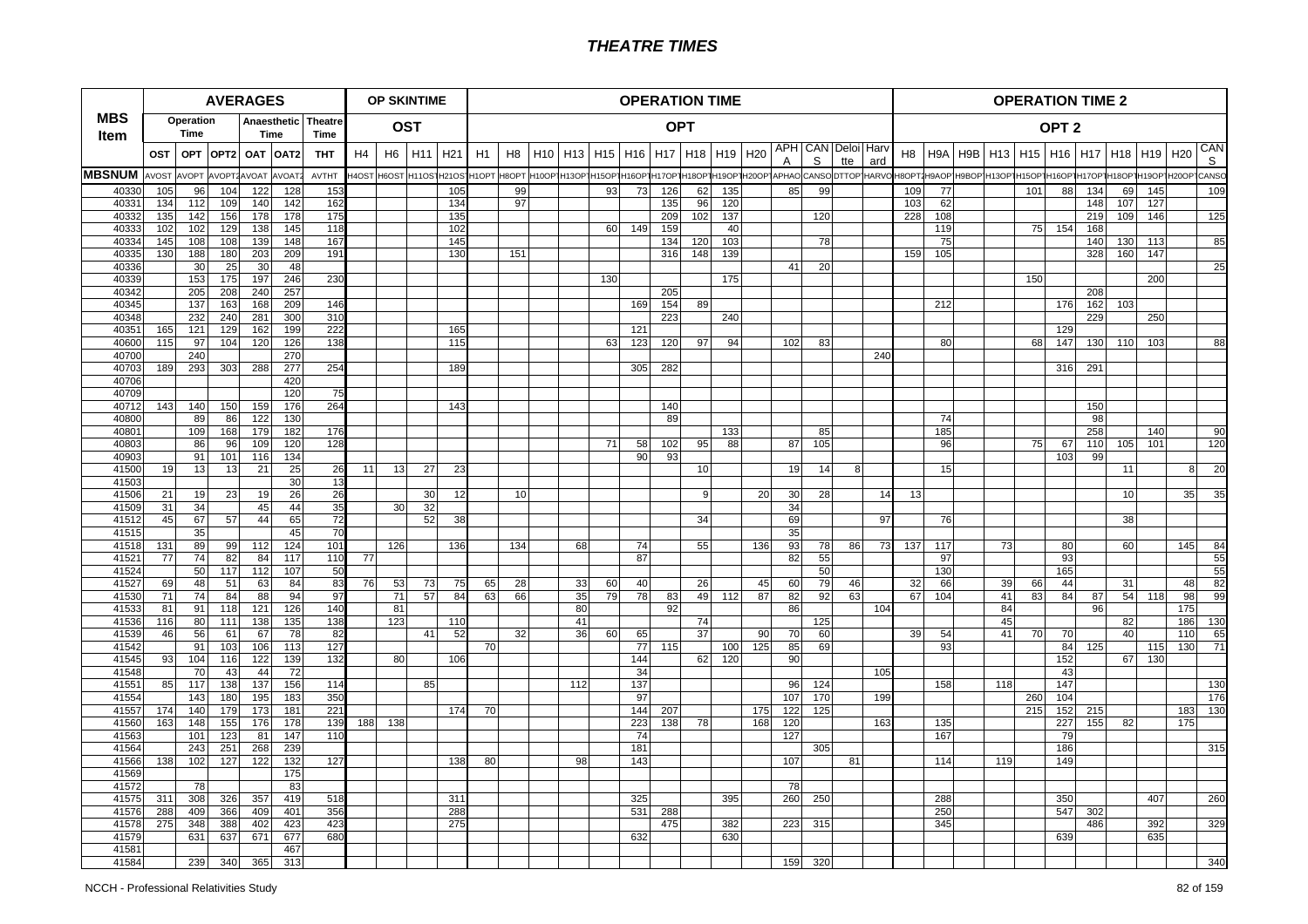|                    |     |     | <b>ANAESTHETIC TIME</b><br><b>OAT</b> |                |                                                                                           |     |           |            |                 |     |                                                 |            |                |     |            |                |    |                |                                                                                                      |     |    |                  | <b>ANAESTHETIC TIME 2</b>               |           |            |            |            |            |             |            |
|--------------------|-----|-----|---------------------------------------|----------------|-------------------------------------------------------------------------------------------|-----|-----------|------------|-----------------|-----|-------------------------------------------------|------------|----------------|-----|------------|----------------|----|----------------|------------------------------------------------------------------------------------------------------|-----|----|------------------|-----------------------------------------|-----------|------------|------------|------------|------------|-------------|------------|
| <b>MBS</b><br>Item |     |     |                                       |                |                                                                                           |     |           |            |                 |     |                                                 |            |                |     |            |                |    |                |                                                                                                      |     |    | OAT <sub>2</sub> |                                         |           |            |            |            |            |             |            |
|                    | H1  | H4  | H <sub>6</sub>                        | H <sub>8</sub> | H <sub>10</sub>   H <sub>13</sub>   H <sub>15</sub>   H <sub>16</sub>   H <sub>17</sub>   |     |           |            |                 |     | H <sub>18</sub> H <sub>19</sub> H <sub>20</sub> | H21        | CAN Deloi<br>S | tte | <b>MBS</b> | H <sub>5</sub> | H7 | H <sub>8</sub> | H <sub>9</sub> A<br>H9B                                                                              |     |    |                  | H11   H12   H14   H15   H16   H17   H19 |           |            |            | H20 H21    |            | CAN WA<br>S | Grou       |
| <b>MBSNUM</b>      |     |     |                                       |                | H1OAT H4OAT H6OAT H8OAT H10OATH13OATH15OATH16OATH17OATH18OATH19OATH20OATH21OATCANSO DTTOA |     |           |            |                 |     |                                                 |            |                |     |            |                |    |                | MBSOA H5OAT2H7OAT2H8OAT2H9AOA H9BOA H11OATH12OATH14OATH15OATH16OATH17OATH19OATH21OATE21OATCANSOMAAOA |     |    |                  |                                         |           |            |            |            |            |             |            |
| 40330              |     |     |                                       | 116            |                                                                                           | 115 | 99        | 159        | 76              | 171 |                                                 | 130        | 111            |     | 150        | 114            |    | 126            | 89                                                                                                   |     |    | 149              | 123                                     | 114       | 167        | 181        |            | 139        | 121         | 60         |
| 40331              |     |     |                                       | 112            |                                                                                           |     |           | 175        | 118             | 147 |                                                 | 150        |                |     | 150        |                |    | 118            | 80                                                                                                   |     |    | 137              |                                         |           | 188        | 154        |            | 158        |             | 150        |
| 40332<br>40333     |     |     |                                       | 247            |                                                                                           | 70  | 171       | 246<br>193 | 117             | 180 |                                                 | 153<br>118 | 123            |     | 210<br>210 | 181            |    | 252            | 121<br>132                                                                                           |     |    | 163<br>111       | 85                                      | 176       | 256<br>202 | 189        |            | 160<br>122 | 128         | 120<br>120 |
| 40334              |     |     |                                       |                |                                                                                           |     |           | 177        | 133             | 140 |                                                 | 158        | 88             |     | 210        | 160            |    |                | 90                                                                                                   |     |    | 126              |                                         |           | 183        | 150        |            | 166        | 95          | 150        |
| 40335              |     |     |                                       | 178            |                                                                                           |     |           | 355        | 169             | 170 |                                                 | 143        |                |     | 270        |                |    | 187            | 110                                                                                                  |     |    | 256              |                                         |           | 367        | 179        |            | 150        |             | 150        |
| 40336              |     |     |                                       |                |                                                                                           |     |           |            |                 |     |                                                 |            | 30             |     | 60         |                |    |                |                                                                                                      |     |    |                  |                                         |           |            |            |            |            | 35          |            |
| 40339              |     |     |                                       |                |                                                                                           | 150 |           |            |                 | 243 |                                                 |            |                |     | 300        |                |    |                |                                                                                                      |     |    |                  | 170                                     |           |            | 268        |            |            |             |            |
| 40342<br>40345     |     |     |                                       |                |                                                                                           |     | 205       | 240<br>193 | 107             |     |                                                 |            |                |     | 270<br>240 |                |    |                | 237                                                                                                  |     |    | 247              |                                         | 212       | 243<br>201 |            |            |            |             | 120        |
| 40348              |     |     |                                       |                |                                                                                           |     |           | 272        |                 | 290 |                                                 |            |                |     | 330        |                |    |                |                                                                                                      |     |    | 293              |                                         |           | 278        | 300        |            |            |             |            |
| 40351              |     |     |                                       |                |                                                                                           |     | 138       |            |                 |     |                                                 | 185        |                |     | 330        |                |    |                |                                                                                                      |     |    |                  |                                         | 146       |            |            |            | 201        |             | 120        |
| 40600              |     |     |                                       |                |                                                                                           | 98  | 139       | 141        | 119             | 116 |                                                 | 132        | 95             |     | 150        | 120            |    |                | 109                                                                                                  |     |    | 135              | 103                                     | 163       | 151        | 125        |            | 140        | 100         | 90         |
| 40700              |     |     |                                       |                |                                                                                           |     |           |            |                 |     |                                                 |            |                |     | 270        |                |    |                |                                                                                                      |     |    |                  |                                         |           |            |            |            |            |             |            |
| 40703<br>40706     |     |     |                                       |                |                                                                                           |     | 322       | 323        |                 |     |                                                 | 220        |                |     | 240<br>420 |                |    |                |                                                                                                      |     |    | 254              |                                         | 333       | 332        |            |            | 225        |             |            |
| 40709              |     |     |                                       |                |                                                                                           |     |           |            |                 |     |                                                 |            |                |     | 120        |                |    |                |                                                                                                      |     |    |                  |                                         |           |            |            |            |            |             |            |
| 40712              |     |     |                                       |                |                                                                                           |     |           | 155        |                 |     |                                                 | 163        |                |     | 180        |                |    |                |                                                                                                      |     |    |                  |                                         |           | 165        |            |            | 183        |             |            |
| 40800              |     |     |                                       |                |                                                                                           |     |           | 122        |                 |     |                                                 |            |                |     | 120        |                |    |                | 129                                                                                                  |     |    | 140              |                                         |           | 130        |            |            |            |             |            |
| 40801              |     |     |                                       |                |                                                                                           |     |           | 286        |                 | 152 |                                                 |            | 100            |     | 195        |                |    |                | 260                                                                                                  |     |    | 138              |                                         |           | 299        | 158        |            |            | 105         | 120        |
| 40803<br>40903     |     |     |                                       |                |                                                                                           | 119 | 66<br>105 | 124<br>128 | 98              | 117 |                                                 |            | 130            |     | 135<br>150 |                |    |                | 149                                                                                                  |     |    | 98               | 123                                     | 75<br>118 | 133<br>134 | 130        |            |            | 145         | 90         |
| 41500              |     | 16  | 15                                    |                |                                                                                           |     |           |            | 15 <sub>l</sub> | 35  | 19                                              | 32         | 23             | 13  | 15         |                | 17 |                | 25                                                                                                   | 36  |    | 25               |                                         |           |            | 40         | 23         |            | 28          | 15         |
| 41503              |     |     |                                       |                |                                                                                           |     |           |            |                 |     |                                                 |            |                |     | 45         |                |    |                |                                                                                                      |     |    |                  |                                         |           |            |            |            |            |             | 15         |
| 41506              |     |     | 15                                    | 17             |                                                                                           |     |           |            | 15              |     | 25                                              | 12         | 28             |     | 30         | 15             | 11 | 19             |                                                                                                      | 38  |    |                  |                                         |           |            |            | 40         | 15         | 35          | 30         |
| 41509              |     |     | 45                                    |                |                                                                                           |     |           |            |                 |     |                                                 |            |                |     | 60         |                |    |                |                                                                                                      | 50  |    | 35               |                                         |           |            |            |            |            |             | 30         |
| 41512<br>41515     |     |     |                                       |                |                                                                                           |     |           |            | 46              |     |                                                 | 41         |                |     | 75<br>60   |                | 47 |                | 91                                                                                                   | 60  |    | 98               |                                         |           |            |            |            | 57         |             | 30<br>30   |
| 41518              |     |     | 140                                   | 152            | 79                                                                                        |     | 85        |            | 65              |     | 153                                             | 151        | 90             | 97  | 90         | 101            |    | 155            | 131                                                                                                  |     |    | 167              |                                         | 90        |            |            | 162        | 161        | 95          | 90         |
| 41521              |     | 100 |                                       |                |                                                                                           |     | 97        |            |                 |     |                                                 |            | 55             |     | 120        |                |    |                | 117                                                                                                  |     |    | 215              |                                         | 103       |            |            |            |            | 55          | 90         |
| 41524              |     |     |                                       |                |                                                                                           |     | 168       |            |                 |     |                                                 |            | 55             |     | 75         |                |    |                | 145                                                                                                  |     |    | 100              |                                         | 173       |            |            |            |            | 60          | 90         |
| 41527              | 75  | 95  | 65                                    | 37             | 42                                                                                        | 70  | 50        |            | 40              |     | 58                                              | 87         | 82             | 58  | 90         | 52             |    | 41             | 95                                                                                                   | 95  | 85 | 129              | 76                                      | 54        |            | 165        | 60         | 87         | 85          | 60         |
| 41530<br>41533     | 70  |     | 82<br>95                              | 76             | 45<br>90                                                                                  | 93  | 91        | 123<br>115 | 62              | 127 | 104<br>185                                      | 99         | 95             | 77  | 90<br>105  | 65             | 41 | 77             | 129                                                                                                  | 75  | 70 | 125              | 97                                      | 96        | 127<br>119 | 133        | 115<br>190 | 109        | 101         | 60<br>90   |
| 41536              |     |     | 135                                   |                |                                                                                           |     |           |            | 92              |     | 194                                             | 135        | 133            |     | 120        | 125            |    |                |                                                                                                      |     |    | 110              |                                         |           |            |            | 209        | 155        | 138         | 90         |
| 41539              |     |     |                                       | 48             | 48                                                                                        | 75  | 73        |            | 52              |     | 100                                             | 69         | 68             |     | 75         | 62             | 29 | 55             | 70                                                                                                   | 54  |    | 92               | 85                                      | 78        |            | 165        | 120        | 78         | 73          | 60         |
| 41542              | 78  |     |                                       |                |                                                                                           |     | 89        | 133        |                 | 120 | 145                                             |            | 74             |     | 90         |                |    |                | 106                                                                                                  |     |    | 135              |                                         | 97        | 143        | 135        | 150        |            | 76          | 90         |
| 41545              |     |     | 93                                    |                |                                                                                           |     | 162       |            | 75              | 160 |                                                 | 123        |                |     | 90<br>90   |                |    |                |                                                                                                      |     |    | 188              |                                         | 169       |            | 170        |            | 129        |             | 90         |
| 41548<br>41551     |     |     |                                       |                | 120                                                                                       |     | 44<br>161 |            |                 |     |                                                 |            | 131            |     | 180        | 150            |    |                | 182                                                                                                  | 100 |    | 210              |                                         | 53<br>171 |            |            |            |            | 137         | 120        |
| 41554              |     |     |                                       |                |                                                                                           | 290 | 106       |            |                 |     |                                                 |            | 190            |     | 210        |                |    |                |                                                                                                      |     |    | 130              | 300                                     | 113       |            |            |            |            | 196         | 150        |
| 41557              | 75  |     |                                       |                |                                                                                           | 235 | 159       | 227        |                 |     | 198                                             | 190        | 130            |     | 90         |                |    |                |                                                                                                      |     |    | 248              | 235                                     | 167       | 235        |            | 206        | 195        | 135         | 120        |
| 41560              |     | 220 | 154                                   |                |                                                                                           |     | 240       | 165        | 96              |     | 183                                             |            |                |     | 135        | 115            |    |                | 174                                                                                                  |     |    | 235              |                                         | 244       | 183        |            | 190        |            |             | 150        |
| 41563<br>41564     |     |     |                                       |                |                                                                                           |     | 81<br>209 |            |                 |     |                                                 |            | 328            |     | 150<br>180 | 128            |    |                | 184                                                                                                  |     |    | 185<br>225       |                                         | 86<br>215 |            |            |            |            | 338         | 150        |
| 41566              | 105 |     |                                       |                | 107                                                                                       |     | 160       |            |                 |     |                                                 | 148        |                | 89  | 120        |                |    |                | 120                                                                                                  |     |    | 172              |                                         | 166       |            |            |            | 152        |             | 60         |
| 41569              |     |     |                                       |                |                                                                                           |     |           |            |                 |     |                                                 |            |                |     | 120        |                |    |                |                                                                                                      |     |    | 285              |                                         |           |            |            |            |            |             | 120        |
| 41572              |     |     |                                       |                |                                                                                           |     |           |            |                 |     |                                                 |            |                |     | 105        |                |    |                |                                                                                                      |     |    |                  |                                         |           |            |            |            |            |             | 60         |
| 41575              |     |     |                                       |                |                                                                                           |     | 351       |            |                 | 425 |                                                 | 341        | 310            |     | 480        |                |    |                | 316                                                                                                  |     |    | 451              | 715                                     | 376       |            | 437        |            | 348        | 320         | 330        |
| 41576<br>41578     |     |     |                                       |                |                                                                                           |     | 567       | 347<br>500 |                 | 415 |                                                 | 313<br>327 |                |     | 480<br>480 |                |    |                | 270<br>385                                                                                           |     |    | 430              |                                         | 583       | 361<br>511 |            |            | 327<br>354 | 380         | 360        |
| 41579              |     |     |                                       |                |                                                                                           |     | 677       |            |                 | 665 |                                                 |            | 366            |     |            |                |    |                |                                                                                                      |     |    |                  |                                         | 684       |            | 425<br>670 |            |            |             |            |
| 41581              |     |     |                                       |                |                                                                                           |     |           |            |                 |     |                                                 |            |                |     | 490        |                |    |                |                                                                                                      |     |    | 550              |                                         |           |            |            |            |            |             | 360        |
| 41584              |     |     |                                       |                |                                                                                           |     |           |            |                 |     |                                                 |            | 365            |     | 315        |                |    |                |                                                                                                      |     |    |                  |                                         |           |            |            |            |            | 385         | 240        |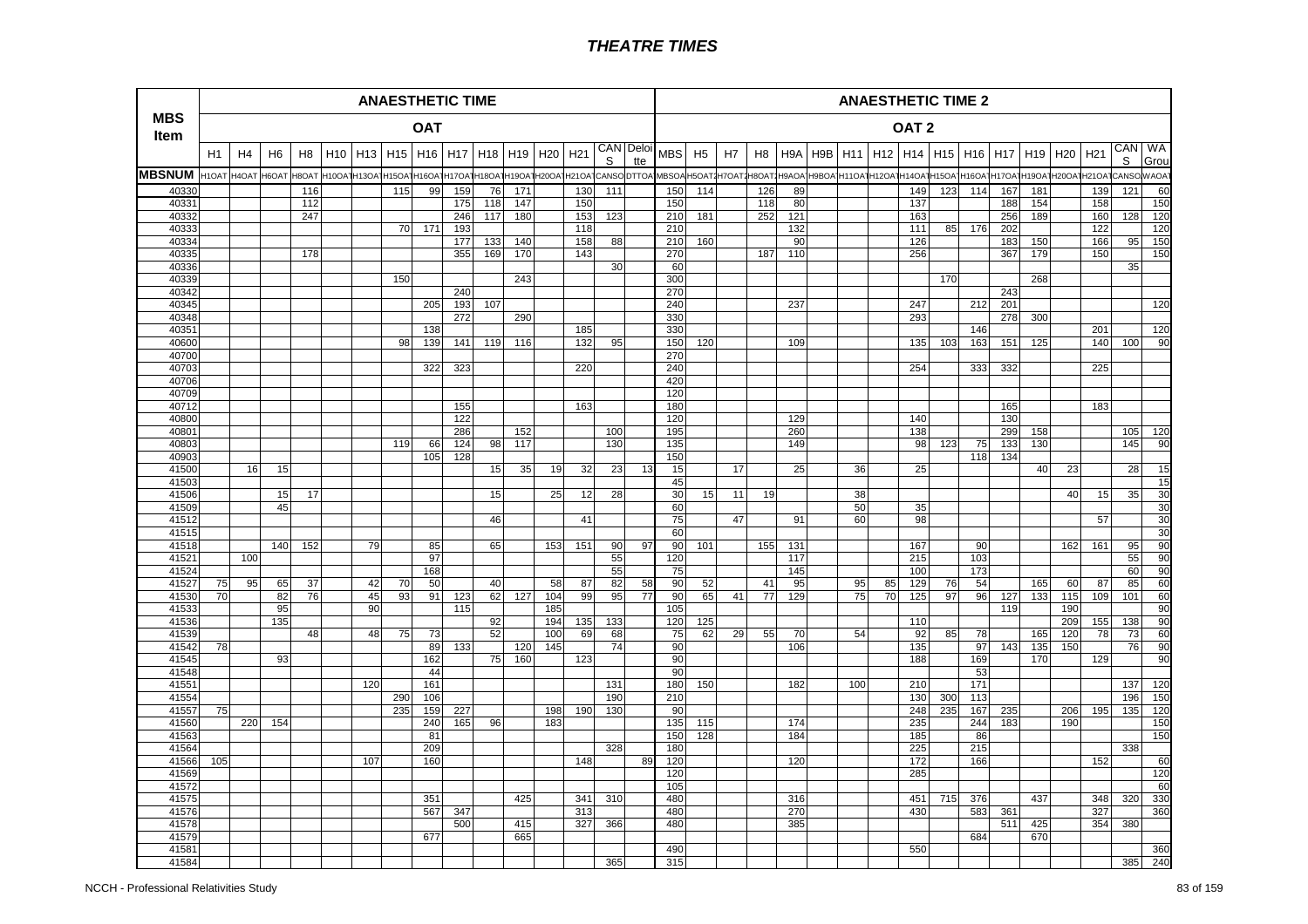|                           |     |                |           |          |           | <b>THEATRE TIME</b>               |            |            |                                                                                                |          |     |                     |    |                |                      |                |                     |                                                                                                                                          |                               |                              |                 | <b>FREQUENCY</b>     |                      |                                  |                     |                |                                |                                  |                                |                                     |                                            |                                 |
|---------------------------|-----|----------------|-----------|----------|-----------|-----------------------------------|------------|------------|------------------------------------------------------------------------------------------------|----------|-----|---------------------|----|----------------|----------------------|----------------|---------------------|------------------------------------------------------------------------------------------------------------------------------------------|-------------------------------|------------------------------|-----------------|----------------------|----------------------|----------------------------------|---------------------|----------------|--------------------------------|----------------------------------|--------------------------------|-------------------------------------|--------------------------------------------|---------------------------------|
| <b>MBS</b><br><b>Item</b> |     |                |           |          |           | <b>THT</b>                        |            |            |                                                                                                |          |     |                     |    |                |                      |                |                     |                                                                                                                                          |                               |                              |                 | <b>FQ</b>            |                      |                                  |                     |                |                                |                                  |                                |                                     |                                            |                                 |
|                           | H2  | H <sub>3</sub> |           |          |           | H11   H13   H15   H18   H19   H21 |            |            | C'mix C'mix C'mix<br>Pub                                                                       | Priv     | Oth | H <sub>1</sub>      | H3 | H4             | H <sub>6</sub>       | H7             | H8                  | H9A   H9B   H10   H11   H12   H13   H14   H15   H16   H17   H18   H19   H20   H21                                                        |                               |                              |                 |                      |                      |                                  |                     |                |                                |                                  |                                | S<br>$\overline{A}$                 | Pub Priv Other tte                         | APH CAN C'mix C'mix C'mix Deloi |
| <b>MBSNUM</b>             |     |                |           |          |           |                                   |            |            | н2тнт  нзтнт  н11тнт н13тнт н15тнт н18тнт н19тнт н21тнт смхр∪ смхр∨ смхот гон1    гон3    гон4 |          |     |                     |    |                |                      |                |                     | ғанв  ғант  ғанв  ғанза ғанзв ған10 ған11 ған12 ған13 ған14 ған15 ған16 ған17 ған18 ған20 ған21 ғаснн ғасам ғасмх ғасмх ғасмх ғасмх ғаст |                               |                              |                 |                      |                      |                                  |                     |                |                                |                                  |                                |                                     |                                            |                                 |
| 40330                     |     |                |           |          | 146       | 84                                | 198        | 182        |                                                                                                |          |     |                     |    |                |                      |                | 5 <sup>1</sup>      | 15                                                                                                                                       |                               |                              |                 | 12                   | 36                   | $\overline{2}$                   | 51                  | 14             | 12                             |                                  | $\overline{1}$                 | 42<br>8 <sup>1</sup>                |                                            |                                 |
| 40331                     |     |                |           |          |           | 129                               | 170        | 187        |                                                                                                |          |     |                     |    |                |                      |                | 3                   | $\overline{7}$                                                                                                                           |                               |                              |                 | 2                    |                      |                                  | $\overline{7}$      | 8              | $5\phantom{.0}$                |                                  | 13                             |                                     |                                            |                                 |
| 40332                     |     |                |           |          |           | 124                               | 209        | 193        |                                                                                                |          |     |                     |    |                |                      |                | $6 \mid$            | 3 <sup>1</sup>                                                                                                                           |                               |                              |                 | 39                   |                      |                                  | 17                  | 18             | $\overline{7}$                 |                                  | $6 \mid$                       | $\overline{4}$                      |                                            |                                 |
| 40333                     |     |                |           |          | 90        |                                   |            | 147        |                                                                                                |          |     |                     |    |                |                      |                |                     | 2                                                                                                                                        |                               |                              |                 | 7 <sup>1</sup>       |                      | 2                                | 9                   |                | 1                              |                                  | $\overline{4}$                 |                                     |                                            |                                 |
| 40334                     |     |                |           |          |           | 143                               | 160        | 197        |                                                                                                |          |     |                     |    |                |                      |                |                     | 1 <sup>1</sup>                                                                                                                           |                               |                              |                 | 4                    |                      |                                  | 8                   | $\overline{2}$ | 2                              |                                  | 8                              | $\overline{2}$                      |                                            |                                 |
| 40335                     |     |                |           |          |           | 181                               | 192        | 200        |                                                                                                |          |     |                     |    |                |                      |                | 5                   | $\mathbf{1}$                                                                                                                             |                               |                              |                 | 7 <sup>1</sup>       |                      |                                  | 20                  | 16             | 14                             |                                  | $\overline{1}$                 |                                     |                                            |                                 |
| 40336<br>40339            |     |                |           |          | 190       |                                   | 270        |            |                                                                                                |          |     |                     |    |                |                      |                |                     |                                                                                                                                          |                               |                              |                 |                      | $\blacktriangleleft$ |                                  |                     |                | 1                              |                                  |                                | 62<br>3                             |                                            |                                 |
| 40342                     |     |                |           |          |           |                                   |            |            |                                                                                                |          |     |                     |    |                |                      |                |                     |                                                                                                                                          |                               |                              |                 |                      |                      |                                  | $\mathbf{1}$        |                |                                |                                  |                                |                                     |                                            |                                 |
| 40345                     | 170 |                |           |          |           | 121                               |            |            |                                                                                                |          |     |                     |    |                |                      |                |                     | 1 <sup>1</sup>                                                                                                                           |                               |                              |                 | 3 <sup>1</sup>       |                      | 1                                | 5                   | $\overline{2}$ |                                |                                  |                                |                                     |                                            |                                 |
| 40348                     |     |                |           |          |           |                                   | 310        |            |                                                                                                |          |     |                     |    |                |                      |                |                     |                                                                                                                                          |                               |                              |                 | $\overline{2}$       |                      |                                  | $5\overline{)}$     |                | 1 <sup>1</sup>                 |                                  |                                |                                     |                                            |                                 |
| 40351                     |     |                |           |          |           |                                   |            | 222        |                                                                                                |          |     |                     |    |                |                      |                |                     |                                                                                                                                          |                               |                              |                 |                      |                      | 11                               |                     |                |                                |                                  | $\overline{1}$                 |                                     |                                            |                                 |
| 40600                     | 123 |                |           |          | 130       | 132                               | 137        | 168        |                                                                                                |          |     |                     |    |                |                      |                |                     | $\overline{4}$                                                                                                                           |                               |                              |                 | 34                   | $\overline{2}$       | 2 <sup>1</sup>                   | $\overline{4}$      | 3              | 15                             |                                  | $\overline{2}$                 | 17<br>$\overline{2}$                |                                            |                                 |
| 40700                     |     |                |           |          |           |                                   |            |            |                                                                                                |          |     |                     |    |                |                      |                |                     |                                                                                                                                          |                               |                              |                 |                      |                      |                                  |                     |                |                                |                                  |                                |                                     |                                            |                                 |
| 40703                     |     |                |           |          |           |                                   |            | 254        |                                                                                                |          |     |                     |    |                |                      |                |                     |                                                                                                                                          |                               |                              |                 | $\left 4\right $     |                      | 3 <sup>l</sup>                   | 8 <sup>1</sup>      |                |                                |                                  | 6                              |                                     |                                            |                                 |
| 40706                     |     |                |           |          |           |                                   |            |            |                                                                                                |          |     |                     |    |                |                      |                |                     |                                                                                                                                          |                               |                              |                 |                      |                      |                                  |                     |                |                                |                                  |                                |                                     |                                            |                                 |
| 40709                     | 75  |                |           |          |           |                                   |            |            |                                                                                                |          |     |                     |    |                |                      |                |                     |                                                                                                                                          |                               |                              |                 |                      |                      |                                  |                     |                |                                |                                  |                                |                                     |                                            |                                 |
| 40712                     |     |                |           |          |           |                                   |            | 264        |                                                                                                |          |     |                     |    |                |                      |                |                     |                                                                                                                                          |                               |                              |                 |                      |                      |                                  | $\overline{1}$      |                |                                |                                  | $\overline{\mathbf{1}}$        |                                     |                                            |                                 |
| 40800                     |     |                |           |          |           |                                   | 173        |            | 178                                                                                            |          |     |                     |    |                |                      |                |                     | $\vert$<br>$\mathbf{1}$                                                                                                                  |                               |                              |                 | 1<br>$\overline{2}$  |                      |                                  | 19<br>10            |                |                                |                                  |                                |                                     |                                            |                                 |
| 40801<br>40803            |     |                |           |          | 135       | 108                               | 141        |            |                                                                                                |          |     |                     |    |                |                      |                |                     | $\overline{7}$                                                                                                                           |                               |                              |                 | 15                   | $3 \mid$             | 3                                | $6\phantom{.}6$     |                | $\mathbf{3}$<br>$\overline{7}$ |                                  |                                | $\overline{1}$<br>8<br>$\mathbf{1}$ | $\overline{1}$                             |                                 |
| 40903                     |     |                |           |          |           |                                   |            |            |                                                                                                |          |     |                     |    |                |                      |                |                     |                                                                                                                                          |                               |                              |                 |                      |                      | 1 <sup>1</sup>                   | $\overline{2}$      |                |                                |                                  |                                |                                     |                                            |                                 |
| 41500                     |     |                | 51        |          |           | 17                                | 46         |            | 16                                                                                             | 15       | 11  |                     |    | $\mathbf{1}$   | 1                    | $\overline{4}$ |                     | $\mathbf{1}$                                                                                                                             | 15                            |                              |                 | 2                    |                      |                                  |                     | $\vert$ 4      | 1                              | $\overline{2}$                   | -1                             | 50<br>$\mathbf{3}$                  | 16<br>97                                   | 18<br>$\mathbf{3}$              |
| 41503                     |     |                |           |          |           |                                   |            |            |                                                                                                | 13       |     |                     |    |                |                      |                |                     |                                                                                                                                          |                               |                              |                 |                      |                      |                                  |                     |                |                                |                                  |                                |                                     | 25                                         |                                 |
| 41506                     | 41  | 15             | 53        |          |           | 16                                |            |            | 10                                                                                             | 22       |     |                     | 1  |                | 1                    | $\overline{2}$ | $\overline{4}$      |                                                                                                                                          | $\overline{4}$                |                              |                 |                      |                      |                                  |                     | 3              |                                | 11                               |                                | 16<br>11                            | 49<br>6                                    |                                 |
| 41509                     | 20  |                | 67        |          |           |                                   |            |            |                                                                                                | 17       |     |                     |    |                | $\overline{1}$       |                |                     |                                                                                                                                          | $\overline{2}$                |                              |                 | 1                    |                      |                                  |                     |                |                                |                                  |                                | 16                                  | 46                                         |                                 |
| 41512                     | 77  |                | 76        |          |           | 50                                |            | 120        | 50                                                                                             | 61       |     |                     |    |                |                      | $\mathbf{1}$   |                     | 2 <sup>1</sup>                                                                                                                           |                               |                              |                 | 3 <sup>1</sup>       |                      |                                  |                     | 1              |                                |                                  |                                | 14                                  | 5<br>$\overline{1}$                        |                                 |
| 41515                     |     |                |           |          |           |                                   |            |            |                                                                                                | 70       |     |                     |    |                |                      |                |                     |                                                                                                                                          |                               |                              |                 |                      |                      |                                  |                     |                |                                |                                  |                                | $5\phantom{.0}$                     | 1                                          |                                 |
| 41518                     | 129 |                |           | 84       |           | 71                                |            | 186        | 68                                                                                             | 66       |     |                     |    |                | 8 <sup>1</sup>       |                | $\vert$ 4           | 6 <sup>1</sup>                                                                                                                           |                               |                              | 3 <sup>1</sup>  | 10                   |                      | 4 <sup>1</sup>                   |                     | 13             |                                | 10                               | 5                              | 83<br>5 <sub>l</sub>                | $\overline{2}$<br>16                       | 12                              |
| 41521                     | 148 |                |           |          |           |                                   |            |            |                                                                                                | 71       |     |                     |    |                |                      |                |                     | 5 <sup>1</sup>                                                                                                                           |                               |                              |                 | $\mathbf{1}$         |                      | 8 <sup>1</sup>                   |                     |                |                                |                                  |                                | 10<br>$\mathbf{1}$                  | 8 <sup>1</sup>                             |                                 |
| 41524                     |     |                |           |          |           |                                   |            |            |                                                                                                | 50       |     |                     |    |                |                      |                |                     | 1 <sup>1</sup>                                                                                                                           |                               |                              |                 | 2                    |                      | 1 <sup>1</sup>                   |                     |                |                                |                                  |                                | 1                                   | 1 <sup>1</sup>                             |                                 |
| 41527<br>41530            | 116 |                | 112<br>90 | 47<br>51 | 76<br>121 | 45<br>67                          | 168<br>168 | 127<br>141 | 71<br>64                                                                                       | 45<br>54 | 60  | 1<br>3 <sup>l</sup> |    | 2              | 3 <sup>1</sup><br>10 |                | 9<br>$\overline{3}$ | 3 <sup>1</sup><br>1 <sup>1</sup>                                                                                                         | $\overline{\mathbf{1}}$<br>16 | $\mathbf{1}$<br>$\mathbf{3}$ | 3 <br>$\vert$ 4 | 9<br>42              |                      | 18<br>20                         |                     | 8<br>11        | 1<br>$\mathbf{3}$              | $\overline{2}$<br>5 <sub>l</sub> | $\overline{2}$<br><sup>7</sup> | 97<br>5 <sub>l</sub><br>158<br>12   | 59<br>$\mathbf{3}$<br>5 <sup>1</sup><br>49 | 9<br>11<br>18                   |
| 41533                     | 185 |                |           | 94       |           |                                   |            |            |                                                                                                |          |     |                     |    |                | <sup>7</sup>         | 6              |                     |                                                                                                                                          |                               |                              | 1               |                      | 9                    |                                  | $\overline{4}$<br>1 |                |                                | 1                                |                                | 19                                  |                                            |                                 |
| 41536                     | 151 |                |           |          |           | 100                               |            | 164        |                                                                                                |          |     |                     |    |                | 2 <sup>1</sup>       |                |                     |                                                                                                                                          |                               |                              | $\mathbf{1}$    | 2                    |                      |                                  |                     | 5              |                                | $5\overline{)}$                  |                                | $\overline{2}$                      |                                            |                                 |
| 41539                     | 71  |                | 71        | 53       | 124       | 55                                | 167        | 96         | 55                                                                                             | 50       |     |                     |    |                |                      | 3              | $\overline{1}$      | 3                                                                                                                                        | 3                             |                              | $\overline{4}$  | 5 <sup>1</sup>       | $\overline{4}$       | $6 \mid$                         |                     | $\overline{1}$ | 1                              | 1                                | 2                              | 53<br>$\overline{2}$                | 10<br>3                                    |                                 |
| 41542                     | 155 |                |           |          |           |                                   | 140        |            |                                                                                                | 86       |     | 2 <sup>1</sup>      |    |                |                      |                |                     | 5 <sup>1</sup>                                                                                                                           |                               |                              |                 | 8 <sup>1</sup>       |                      | $6 \mid$                         | $\overline{2}$      |                | 1                              | $\overline{1}$                   |                                | 48<br>1                             | $\vert$                                    |                                 |
| 41545                     | 120 |                |           |          |           |                                   | 81 175     | 153        |                                                                                                |          |     |                     |    |                | $\overline{2}$       |                |                     |                                                                                                                                          |                               |                              |                 | 3 <sup>l</sup>       |                      | $\vert$ 4                        |                     | 5              | 1 <sup>1</sup>                 |                                  | 5 <sup>1</sup>                 | $\overline{23}$                     |                                            |                                 |
| 41548                     |     |                |           |          |           |                                   |            |            |                                                                                                |          |     |                     |    |                |                      |                |                     |                                                                                                                                          |                               |                              |                 |                      |                      | 1                                |                     |                |                                |                                  |                                |                                     |                                            |                                 |
| 41551                     | 135 |                | 118       | 126      |           |                                   |            |            |                                                                                                | 78       |     |                     |    |                |                      |                |                     | $\vert$                                                                                                                                  | 1                             |                              | $\mathbf{1}$    | 11                   |                      | 1                                |                     |                |                                |                                  |                                | 40<br>5 <sub>l</sub>                | 2 <sup>1</sup>                             |                                 |
| 41554                     |     |                |           |          | 350       |                                   |            |            |                                                                                                |          |     |                     |    |                |                      |                |                     |                                                                                                                                          |                               |                              |                 | $\overline{1}$       |                      | 5 <sup>1</sup>                   |                     |                |                                |                                  |                                | 29<br>$\mathbf{1}$                  |                                            |                                 |
| 41557                     | 180 |                |           |          | 265       |                                   |            | 218        |                                                                                                |          |     | 1                   |    |                |                      |                |                     |                                                                                                                                          |                               |                              |                 | 12                   | 11                   | 10 <sup>1</sup>                  | $6 \mid$            |                |                                | 3 <sup>l</sup>                   | 3                              | 52<br>$\mathbf{1}$                  |                                            |                                 |
| 41560                     | 178 |                |           |          |           | 100                               |            |            |                                                                                                |          |     |                     |    | $\overline{1}$ | 2                    |                |                     | 3 <sup>1</sup>                                                                                                                           |                               |                              |                 | 14                   |                      | 1                                | 2                   |                |                                | $\overline{3}$                   |                                | 29                                  |                                            |                                 |
| 41563                     | 165 |                |           |          |           |                                   |            |            |                                                                                                | 55       |     |                     |    |                |                      |                |                     | 2                                                                                                                                        |                               |                              |                 | $\overline{2}$       |                      | $\vert$ 2                        |                     |                |                                |                                  |                                | 15<br>2                             | 2 <sup>1</sup>                             |                                 |
| 41564<br>41566            | 140 |                |           | 128      |           |                                   |            | 188        |                                                                                                | 50       |     | 1                   |    |                |                      |                |                     | 3 <sup>1</sup>                                                                                                                           |                               |                              | $\overline{1}$  | 11<br>7 <sup>1</sup> |                      | 3 <sup>l</sup><br>$\overline{4}$ |                     |                |                                |                                  | $\mathbf{3}$                   | $\overline{27}$                     | $\overline{2}$                             | $\overline{7}$                  |
| 41569                     |     |                |           |          |           |                                   |            |            |                                                                                                |          |     |                     |    |                |                      |                |                     |                                                                                                                                          |                               |                              |                 | $\mathbf{1}$         |                      |                                  |                     |                |                                |                                  |                                |                                     |                                            |                                 |
| 41572                     |     |                |           |          |           |                                   |            |            |                                                                                                |          |     |                     |    |                |                      |                |                     |                                                                                                                                          |                               |                              |                 |                      |                      |                                  |                     |                |                                |                                  |                                | 15                                  |                                            |                                 |
| 41575                     |     |                |           |          | 735       |                                   | 452        | 367        |                                                                                                |          |     |                     |    |                |                      |                |                     | 6 <sup>1</sup>                                                                                                                           |                               |                              |                 | 10                   |                      | 1                                |                     |                | $\overline{7}$                 |                                  | -4                             | 11<br>$\mathbf{1}$                  |                                            |                                 |
| 41576                     |     |                |           |          |           |                                   |            | 356        |                                                                                                |          |     |                     |    |                |                      |                |                     | 1 <sup>1</sup>                                                                                                                           |                               |                              |                 | 4                    |                      | 5 <sup>1</sup>                   | $\overline{2}$      |                |                                |                                  | 10                             |                                     |                                            |                                 |
| 41578                     |     |                |           |          |           |                                   | 458        | 387        |                                                                                                |          |     |                     |    |                |                      |                |                     | $\overline{7}$                                                                                                                           |                               |                              |                 |                      |                      |                                  | $\mathbf{3}$        |                | $\mathbf{3}$                   |                                  |                                | 23<br>5 <sub>l</sub>                |                                            |                                 |
| 41579                     |     |                |           |          |           |                                   | 680        |            |                                                                                                |          |     |                     |    |                |                      |                |                     |                                                                                                                                          |                               |                              |                 |                      |                      | 2 <sup>1</sup>                   |                     |                | 11                             |                                  |                                |                                     |                                            |                                 |
| 41581                     |     |                |           |          |           |                                   |            |            |                                                                                                |          |     |                     |    |                |                      |                |                     |                                                                                                                                          |                               |                              |                 | 1                    |                      |                                  |                     |                |                                |                                  |                                |                                     |                                            |                                 |
| 41584                     |     |                |           |          |           |                                   |            |            |                                                                                                |          |     |                     |    |                |                      |                |                     |                                                                                                                                          |                               |                              |                 |                      |                      |                                  |                     |                |                                |                                  |                                | $5\overline{5}$<br>$\mathbf{1}$     |                                            |                                 |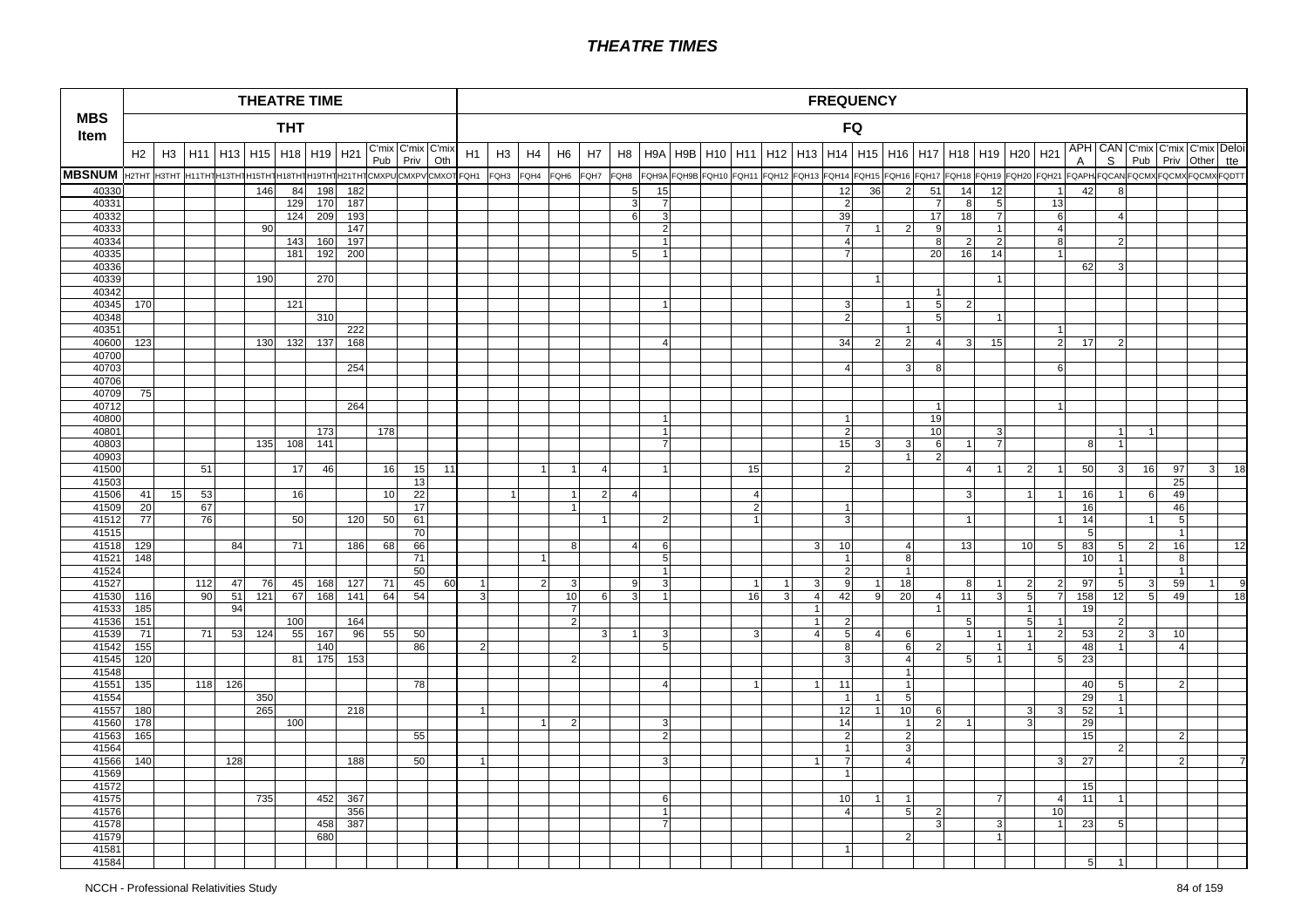|                    |              |                          |            | <b>AVERAGES</b>            |                  |                       |                | <b>OP SKINTIME</b>      |                 |    |                |                 |    |                 |                 |                 | <b>OPERATION TIME</b>                   |                 |                |           |            |                                 |     |                 |                 |    |                |                | <b>OPERATION TIME 2</b>                             |     |          |     |                                                                                                                                                              |            |
|--------------------|--------------|--------------------------|------------|----------------------------|------------------|-----------------------|----------------|-------------------------|-----------------|----|----------------|-----------------|----|-----------------|-----------------|-----------------|-----------------------------------------|-----------------|----------------|-----------|------------|---------------------------------|-----|-----------------|-----------------|----|----------------|----------------|-----------------------------------------------------|-----|----------|-----|--------------------------------------------------------------------------------------------------------------------------------------------------------------|------------|
| <b>MBS</b><br>Item |              | Operation<br><b>Time</b> |            | Anaesthetic<br><b>Time</b> | Theatre<br>Time  |                       |                | <b>OST</b>              |                 |    |                |                 |    |                 |                 |                 | <b>OPT</b>                              |                 |                |           |            |                                 |     |                 |                 |    |                |                | OPT <sub>2</sub>                                    |     |          |     |                                                                                                                                                              |            |
|                    | OST          |                          |            | OPT OPT2 OAT OAT2          | <b>THT</b>       | H4                    | H <sub>6</sub> | H <sub>11</sub>         | H <sub>21</sub> | H1 | H <sub>8</sub> | H <sub>10</sub> |    |                 |                 |                 | H13   H15   H16   H17   H18   H19   H20 |                 |                | Δ         | S          | APH   CAN   Deloi   Harv<br>tte | ard | H8              |                 |    |                |                | H9A   H9B   H13   H15   H16   H17   H18   H19   H20 |     |          |     |                                                                                                                                                              | CAN<br>S.  |
| <b>MBSNUM</b>      | <b>AVOST</b> |                          |            | AVOPT AVOPTZAVOAT AVOATZ   | AVTHT            |                       |                | 140ST H60ST H110S1H210S |                 |    |                |                 |    |                 |                 |                 |                                         |                 |                |           |            |                                 |     |                 |                 |    |                |                |                                                     |     |          |     | H1OPT H8OPT H10OP1H13OP1H15OP1H16OP1H17OP1H18OP1H19OP1H20OP1APHAO CANSO DTTOP HARVO H8OPT1H9AOP H9BOP H13OP1H15OP1H15OP1H17OP1H18OP1H19OP1H19OP1H12OOP1CANSC |            |
| 41587              |              |                          |            |                            | 335              |                       |                |                         |                 |    |                |                 |    |                 |                 |                 |                                         |                 |                |           |            |                                 |     |                 |                 |    |                |                |                                                     |     |          |     |                                                                                                                                                              |            |
| 41590              | 93           | 81                       | 90         | 99                         | 103<br>138       |                       |                |                         | 93              |    |                |                 |    |                 | 66              |                 |                                         |                 |                | 90        | 88         |                                 |     |                 | 103             |    |                |                | 72                                                  |     |          |     |                                                                                                                                                              | 94         |
| 41593<br>41596     |              | 153<br>155               | 157<br>131 | 215<br>169                 | 236<br>197       |                       |                |                         |                 |    |                |                 |    |                 |                 |                 |                                         |                 |                | 122       | 185<br>135 |                                 | 174 |                 | 124<br>121      |    |                |                |                                                     |     |          |     |                                                                                                                                                              | 190<br>140 |
| 41599              |              | 202                      |            |                            | 180              |                       |                |                         |                 |    |                |                 |    |                 |                 |                 |                                         |                 |                |           |            |                                 | 202 |                 |                 |    |                |                |                                                     |     |          |     |                                                                                                                                                              |            |
| 41602              |              | 90                       |            |                            | 90               |                       |                |                         |                 |    |                |                 |    |                 |                 |                 |                                         |                 |                |           |            |                                 | 90  |                 |                 |    |                |                |                                                     |     |          |     |                                                                                                                                                              |            |
| 41605              |              | 98                       | 75         | 82                         | 98               |                       |                |                         | 108             |    |                |                 |    |                 |                 |                 |                                         |                 |                |           |            | 56                              | 98  |                 | $\overline{70}$ |    |                |                |                                                     |     |          |     |                                                                                                                                                              | 71         |
| 41608<br>41611     | 80           | 66<br>51                 |            |                            | 93<br>65         | 96<br>68              |                | 65                      |                 | 60 | 77             |                 | 58 | 58              | 54              | 90              | 37                                      | 95              | 72             | 68        | 66         |                                 | 51  | 83              |                 |    | 62             | 67             | 60                                                  | 109 | 40       | 105 | 80                                                                                                                                                           |            |
| 41614              |              | 59                       | 62         | 64                         | 81               | 59                    |                |                         |                 |    |                |                 | 31 |                 | 52              |                 | 51                                      |                 |                | 91        | 75         |                                 | 57  |                 | 71              |    | 35             |                | 62                                                  |     | 58       |     |                                                                                                                                                              | 85         |
| 41615              | 65           | 32                       | 47         | 45                         | 80               | 65                    |                | 65                      |                 |    |                |                 | 34 |                 | 38              |                 | 23                                      |                 |                |           |            |                                 |     |                 | 75              |    | 38             |                | 49                                                  |     | 27       |     |                                                                                                                                                              |            |
| 41617<br>41620     |              | 155<br>63                | 173<br>57  | 179<br>58                  | 190<br>269<br>76 | 50                    |                |                         |                 |    |                |                 |    |                 | 87<br>43        |                 | 222                                     |                 |                | 137       | 175<br>55  |                                 | 91  |                 | 185             |    |                |                | 92<br>53                                            |     | 232      |     |                                                                                                                                                              | 181<br>60  |
| 41623              | 210          | 184                      |            | 230                        | 283<br>164       |                       |                |                         | 210             |    |                |                 |    |                 |                 |                 |                                         |                 |                |           |            |                                 | 184 |                 |                 |    |                |                |                                                     |     |          |     |                                                                                                                                                              |            |
| 41626              | 20           | 14                       | 13         | 15                         | 21               | 27                    | 13             | 26                      |                 |    |                |                 |    |                 |                 | 25              |                                         | 9               | 7              | 24        | 11         | 9                               |     |                 |                 |    |                | $\overline{7}$ |                                                     | 30  | 9        | 9   | 10 <sup>1</sup>                                                                                                                                              | 14         |
| 41629              | 63           | 55                       | 58         | 70                         | 73               | 63<br>39              |                | 66                      | 84              |    |                |                 |    |                 |                 |                 | 32                                      |                 |                | 50        | 74         |                                 | 62  |                 | 62              |    |                |                |                                                     |     | 35       |     |                                                                                                                                                              | 78         |
| 41632<br>41635     | 18           | 12<br>59                 | 15<br>50   | 19<br>63                   | 27<br>72         | 25<br>12<br>78        | 19<br>79       | 27<br>53                | 13              | 8  | 8<br>60        |                 |    | 8 <sup>1</sup>  | 12<br>33        | 10              | 8<br>42                                 | 14              | 10             | 18<br>99  | 18         | 16                              |     | 10              | 22              | 13 | 8              | 10             | 17<br>37                                            | 15  | 10<br>49 | 21  | 15                                                                                                                                                           | 20         |
| 41638              | 66           | 69                       | 68         | 81                         | 114              | 51                    |                |                         |                 |    | 67             |                 |    |                 | 59              |                 |                                         |                 |                | 82        |            |                                 |     | 65<br>72        |                 |    |                |                | 64                                                  |     |          |     |                                                                                                                                                              |            |
| 41641              |              |                          |            |                            | 23               |                       |                |                         |                 |    |                |                 |    |                 |                 |                 |                                         |                 |                |           |            |                                 |     |                 |                 |    |                |                |                                                     |     |          |     |                                                                                                                                                              |            |
| 41644              |              | 13                       | 14         | 18                         | 22               | 21                    |                |                         |                 |    | 11             |                 |    | 10 <sup>1</sup> |                 | 19 <sup>1</sup> | $\overline{7}$                          |                 | 8 <sup>1</sup> | 24        | 16         | 12                              |     | 14              |                 |    |                | 15             |                                                     | 20  | 9        |     | 10 <sup>1</sup>                                                                                                                                              | -19        |
| 41647              | 24           | 12                       | 13         | 20                         | 26               | 26<br>10 <sup>1</sup> |                | 39                      | 22              |    | 9              |                 | 6  |                 | 14              |                 | 9                                       |                 | 17             | 19        | 14         | 10                              |     | 12              |                 |    | 8 <sup>1</sup> | 8              | 19                                                  |     | 12       |     | 20 <sup>1</sup>                                                                                                                                              | 15         |
| 41650<br>41653     | 24<br>26     | 19<br>18                 | 17<br>16   | 28<br>22                   | 23<br>31         | 21<br>15<br>48        | 19             | 39                      | 33<br>21        |    |                |                 |    | 25              | 14              |                 | 12<br>17                                | 15 <sup>1</sup> |                | 30<br>22  |            | 13                              |     | 10              |                 |    |                | 25             | 18<br>14                                            |     | 15<br>20 | 20  | 10                                                                                                                                                           |            |
| 41656              |              | 23                       | 36         | 57                         | 54               | 58                    |                |                         |                 |    |                |                 |    |                 |                 | 20              | 20                                      |                 | 29             |           |            |                                 |     |                 |                 |    |                |                |                                                     | 39  | 30       |     | 40                                                                                                                                                           |            |
| 41659              | 16           | 9                        | 11         | 14                         | 19               | 22                    |                | 16                      |                 |    | $\overline{7}$ |                 |    | 5 <sub>l</sub>  |                 |                 |                                         |                 | 5 <sup>1</sup> | 20        |            |                                 |     | 8               |                 |    |                | 15             |                                                     |     | 13       |     | 8                                                                                                                                                            |            |
| 41662              | 25           | 27                       | 26         | 30                         | 37               | 46                    |                |                         | 25              |    |                |                 |    |                 | 26              |                 | 21                                      |                 |                | 33        |            |                                 |     |                 |                 |    |                |                | 42                                                  |     | 25       | 12  |                                                                                                                                                              |            |
| 41665<br>41668     | 31           | 26                       | 32         | 35                         | 30<br>42         | 23<br>44<br>27        | 25             | 46                      | 26              | 11 |                |                 | 17 | 28              | 31              | 43              | 18                                      |                 |                | 35        |            | 22                              |     |                 |                 |    | 23             | 31             | 40                                                  | 48  | 27       |     | 24                                                                                                                                                           |            |
| 41671              | 41           | 39                       | 50         | 52                         | 58               | 62<br>49              | 35             |                         | 41              | 32 | 26             |                 |    | 33              | 44              | 64              | 25                                      | 38              | 36             | 51        | 44         | 41                              |     | 29              | 82              |    |                | 35             | 54                                                  | 70  | 30       | 46  | 48                                                                                                                                                           | 52         |
| 41672              |              | 48                       | 61         | 68                         | 84               | 86                    |                |                         |                 |    |                |                 |    |                 |                 |                 |                                         |                 |                |           | 48         |                                 |     |                 | 71              |    |                |                |                                                     |     |          |     |                                                                                                                                                              | 50         |
| 41674              | 22           | 17                       | 19         | 21                         | 28               | 30<br>13              | 15             | 38                      | 23              |    | 10             |                 |    | 11              | 19              | 25              |                                         |                 | 13             | 21        | 16         | 21                              |     | 14              | 17              |    |                | 21             | 29                                                  | 30  | 9        | 12  | 16                                                                                                                                                           | 19         |
| 41677<br>41680     | 49<br>49     | 20<br>35                 | 26<br>45   | 28<br>40                   | 39<br>53         | 40<br>50              |                | 55<br>49                | 44              |    | 11             |                 |    |                 | 28              |                 | 10 <sup>1</sup>                         |                 |                | 27        | 24<br>35   |                                 |     | 14              |                 |    |                |                | 35                                                  |     |          |     |                                                                                                                                                              | 29<br>45   |
| 41683              | 33           | 27                       | 33         | 42                         | 45               | 36                    |                |                         | 33              |    | 17             |                 |    |                 | 42              |                 |                                         |                 |                | 22        |            |                                 |     | 20              |                 |    |                |                | 45                                                  |     |          |     |                                                                                                                                                              |            |
| 41686              |              | 21                       | 28         | 45                         | 40               | 18                    |                |                         |                 |    |                |                 |    |                 |                 | 23              |                                         |                 |                | 19        |            |                                 |     |                 |                 |    |                |                |                                                     | 28  |          |     |                                                                                                                                                              |            |
| 41689              | 14           | 28                       | 24         | 36                         | 40               | 42<br>14              |                |                         |                 | 28 |                |                 |    |                 |                 |                 | 11                                      |                 |                | 27        | 45         |                                 |     | 13              |                 |    |                |                |                                                     |     | 13       |     | 15                                                                                                                                                           | 54         |
| 41692<br>41695     | 25           | 28                       | 22         | 35                         | 28<br>52         | 34                    | 25             |                         |                 |    |                |                 |    |                 |                 |                 | 25                                      |                 |                | 30        |            | 29                              |     |                 | 16              |    |                |                |                                                     |     | 28       |     |                                                                                                                                                              |            |
| 41698              | 35           | 15                       | 20         | 30                         | 28               | 18                    | 35             |                         |                 |    |                |                 |    |                 |                 |                 |                                         |                 | 10             | 20        |            |                                 |     |                 |                 |    |                |                |                                                     |     |          |     | 20                                                                                                                                                           |            |
| 41701              | 17           | 20                       | 15         | 17                         | 31               | 27                    |                | 17                      |                 |    |                |                 |    |                 |                 |                 |                                         | 15 <sup>1</sup> |                | 24        |            |                                 | 22  | 11              |                 |    |                |                |                                                     |     | 14       | 20  |                                                                                                                                                              |            |
| 41704              | 13           | 14                       |            | 23                         | 25               | 35                    |                |                         | -13             |    |                |                 |    |                 |                 |                 |                                         |                 |                | 14        |            |                                 |     |                 |                 |    |                |                |                                                     |     |          |     |                                                                                                                                                              |            |
| 41707<br>41710     | 43<br>57     | 50                       | 144<br>52  | 100<br>62                  | 96<br>66         | 96<br>67<br>58        | 65             |                         | 43<br>46        |    | 34             |                 |    | 45              | 33 <sub>1</sub> |                 |                                         |                 | 75             | 55        | 68         | 42                              |     | 38 <sup>1</sup> | 34              |    |                | 50             | 144<br>41                                           |     |          |     | 80                                                                                                                                                           | 72         |
| 41713              |              | 54                       | 64         | 73                         | 81               | 79                    |                |                         |                 |    |                |                 |    |                 |                 |                 | 58                                      |                 | 53             | 50        |            |                                 |     |                 |                 |    |                |                |                                                     |     | 62       |     | 65                                                                                                                                                           |            |
| 41716              | 25           | 37                       | 36         | 47                         | 51               | 47                    | 23             |                         | 27              | 25 |                |                 |    |                 | 44              | 43              |                                         |                 | 28             | 40        | 35         | 43                              |     |                 |                 |    |                |                | 48                                                  | 52  | 17       |     | 29                                                                                                                                                           | 37         |
| 41719              |              |                          |            |                            | 40               |                       |                |                         |                 |    |                |                 |    |                 |                 |                 |                                         |                 |                |           |            |                                 |     |                 |                 |    |                |                |                                                     |     |          |     |                                                                                                                                                              |            |
| 41722              | 44           | 42                       | 30         | 58                         | 60<br>60         | 43                    | 44             |                         |                 | 28 |                |                 |    |                 | 24              |                 |                                         |                 |                | 52        |            |                                 | 66  |                 |                 |    |                |                | 30                                                  |     |          |     |                                                                                                                                                              |            |
| 41725<br>41728     | 103          | 116                      | 186        | 142                        | 142<br>130       |                       | 105            |                         | 100             |    |                |                 |    |                 | 166             |                 |                                         |                 |                | 78        |            |                                 | 105 |                 |                 |    |                |                | 186                                                 |     |          |     |                                                                                                                                                              |            |
| 41729              |              | 30                       | 35         | 35                         | 50               | 46                    |                |                         |                 |    |                |                 |    |                 |                 |                 |                                         |                 |                |           | 30         |                                 |     |                 |                 |    |                |                |                                                     |     |          |     |                                                                                                                                                              | 35         |
| 41731              | 67           | 45                       | 50         | 57                         | 68               | 87                    | 53             |                         | 80              |    |                |                 |    |                 |                 |                 | 40                                      | 30              | 50             | 60        |            |                                 |     |                 |                 |    |                |                |                                                     |     | 45       | 45  | 60                                                                                                                                                           |            |
| 41734<br>41737     | 38           | 156<br>43                | 166<br>53  | 184<br>59                  | 153<br>218<br>62 | 63<br>58              | 36             | 30 <sup>°</sup>         | 27              | 29 | 28             |                 |    | 52              | 177<br>55       | 52              |                                         | 130             | 27             | 161<br>49 | 66         | 32                              |     | 31              |                 |    |                | 54             | 185<br>62                                           | 63  |          | 147 | 37                                                                                                                                                           | 69         |
|                    |              |                          |            |                            |                  |                       |                |                         |                 |    |                |                 |    |                 |                 |                 |                                         |                 |                |           |            |                                 |     |                 |                 |    |                |                |                                                     |     |          |     |                                                                                                                                                              |            |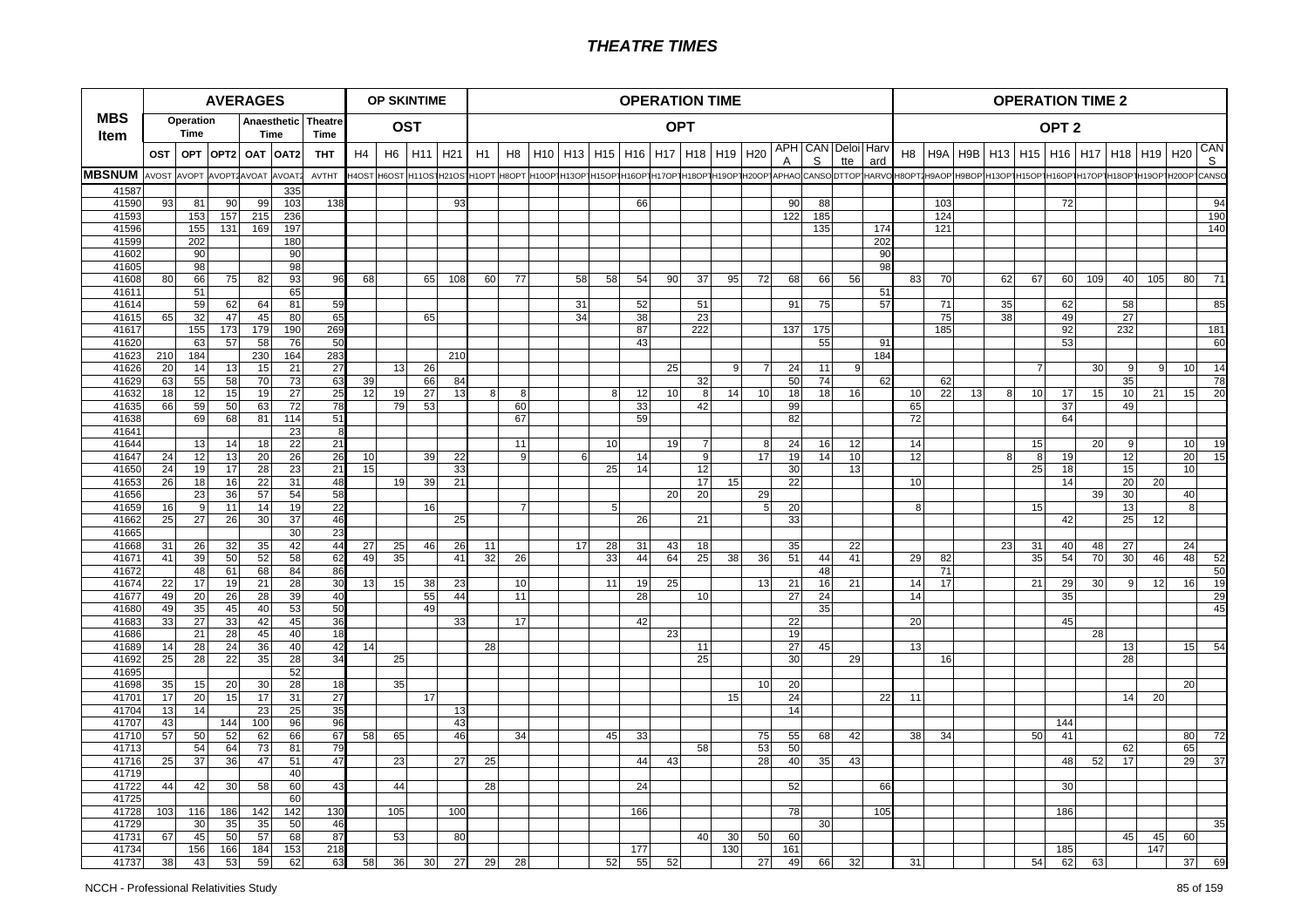|                    |    |                |                |                |                                                                                           |    | <b>ANAESTHETIC TIME</b>                         |     |          |                                                                 |    |          |                              |            |                      |    |                |                  |                  |          |                 |                                                                 | <b>ANAESTHETIC TIME 2</b>                                                                                  |           |     |                                                                                 |     |                 |             |            |
|--------------------|----|----------------|----------------|----------------|-------------------------------------------------------------------------------------------|----|-------------------------------------------------|-----|----------|-----------------------------------------------------------------|----|----------|------------------------------|------------|----------------------|----|----------------|------------------|------------------|----------|-----------------|-----------------------------------------------------------------|------------------------------------------------------------------------------------------------------------|-----------|-----|---------------------------------------------------------------------------------|-----|-----------------|-------------|------------|
| <b>MBS</b><br>Item |    |                |                |                |                                                                                           |    | <b>OAT</b>                                      |     |          |                                                                 |    |          |                              |            |                      |    |                |                  |                  |          |                 | OAT <sub>2</sub>                                                |                                                                                                            |           |     |                                                                                 |     |                 |             |            |
|                    | H1 | H <sub>4</sub> | H <sub>6</sub> | H <sub>8</sub> | H <sub>10</sub> H <sub>13</sub>                                                           |    | H <sub>15</sub> H <sub>16</sub> H <sub>17</sub> |     |          | H <sub>18</sub> H <sub>19</sub> H <sub>20</sub> H <sub>21</sub> |    |          | <b>CAN Deloi</b><br>S<br>tte | <b>MBS</b> | H <sub>5</sub>       | H7 | H <sub>8</sub> | H <sub>9</sub> A | H <sub>9</sub> B |          |                 | H <sub>11</sub> H <sub>12</sub> H <sub>14</sub> H <sub>15</sub> |                                                                                                            |           |     | H <sub>16</sub> H <sub>17</sub> H <sub>19</sub> H <sub>20</sub> H <sub>21</sub> |     |                 | CAN WA<br>S | Grou       |
| <b>MBSNUM</b>      |    |                |                |                | H1OAT H4OAT H6OAT H8OAT H10OATH13OATH15OATH16OATH17OATH18OATH19OATH20OATH21OATCANSO DTTOA |    |                                                 |     |          |                                                                 |    |          |                              |            |                      |    |                |                  |                  |          |                 |                                                                 | MBSOA H5OAT1H7OAT1H8OAT1H9AOA H9BOA H11OA H112OA H114OA H115OA H116OA H117OA H119OA H20OA H21OA CANSO WAOA |           |     |                                                                                 |     |                 |             |            |
| 41587              |    |                |                |                |                                                                                           |    |                                                 |     |          |                                                                 |    |          |                              | 370        |                      |    |                |                  |                  |          |                 |                                                                 |                                                                                                            |           |     |                                                                                 |     |                 |             | 300        |
| 41590              |    |                |                |                |                                                                                           |    | 93                                              |     |          |                                                                 |    | 109      | 94                           | 120        |                      |    |                | 123              |                  |          |                 |                                                                 |                                                                                                            | 100       |     |                                                                                 |     | 117             | 100         | 60         |
| 41593<br>41596     |    |                |                |                |                                                                                           |    |                                                 |     |          |                                                                 |    |          | 215<br>169                   | 255<br>315 | 185                  |    |                | 148<br>152       |                  |          |                 | 320<br>235                                                      |                                                                                                            |           |     |                                                                                 |     |                 | 220<br>174  |            |
| 41599              |    |                |                |                |                                                                                           |    |                                                 |     |          |                                                                 |    |          |                              | 255        | 165                  |    |                |                  |                  |          |                 |                                                                 |                                                                                                            |           |     |                                                                                 |     |                 |             | 120<br>120 |
| 41602              |    |                |                |                |                                                                                           |    |                                                 |     |          |                                                                 |    |          |                              |            | 90                   |    |                |                  |                  |          |                 |                                                                 |                                                                                                            |           |     |                                                                                 |     |                 |             | 90         |
| 41605              |    |                |                |                |                                                                                           |    |                                                 |     |          |                                                                 |    |          |                              | 105        |                      |    |                |                  |                  |          |                 |                                                                 |                                                                                                            |           |     |                                                                                 |     |                 |             | 90         |
| 41608              | 75 | 85             |                | 88             | 68                                                                                        | 73 | 64                                              | 116 | 46       | 108                                                             | 89 | 123      | 70                           | 66         | 90<br>76             |    | 94             | 84               |                  | 84       |                 | 119                                                             | 82                                                                                                         | 69        | 135 | 118                                                                             | 98  | 127             | 75          | 45         |
| 41611              |    |                |                |                | 43                                                                                        |    |                                                 |     |          |                                                                 |    |          |                              |            | 75<br>90             |    |                |                  |                  |          |                 | 90                                                              |                                                                                                            |           |     |                                                                                 |     |                 |             | 30         |
| 41614<br>41615     |    |                |                |                | 43                                                                                        |    | 69<br>57                                        |     | 61<br>36 |                                                                 |    |          | 83                           |            | 90                   |    |                | 84<br>90         |                  | 81       |                 | 80<br>105                                                       |                                                                                                            | 79<br>68  |     |                                                                                 |     |                 | 93          | 60<br>45   |
| 41617              |    |                |                |                |                                                                                           |    | 98                                              |     | 240      |                                                                 |    |          | 198                          | 255        |                      |    |                | 210              |                  |          |                 |                                                                 |                                                                                                            | 104       |     |                                                                                 |     |                 | 204         | 180        |
| 41620              |    |                |                |                |                                                                                           |    | 56                                              |     |          |                                                                 |    |          | 60                           | 105        |                      |    |                |                  |                  |          |                 | 85                                                              |                                                                                                            | 66        |     |                                                                                 |     |                 | 65          | 60         |
| 41623              |    |                |                |                |                                                                                           |    |                                                 |     |          |                                                                 |    | 230      |                              | 120        |                      |    |                |                  |                  |          |                 |                                                                 |                                                                                                            |           |     |                                                                                 |     | 251             |             | 120        |
| 41626              |    |                | 17             |                |                                                                                           | 10 |                                                 |     | 12       | 15                                                              | 17 |          | 20                           | 15         | 30                   | 19 |                |                  |                  | 35       |                 |                                                                 | 12                                                                                                         |           |     | 15                                                                              | 20  |                 | 23          | 15         |
| 41629<br>41632     | 12 | 59<br>27       | 24             | 14             | 11                                                                                        | 13 | 32                                              | 25  | 39<br>13 | 22                                                              | 18 | 97<br>17 | 84<br>22                     | 17         | 75<br>40<br>30<br>36 | 20 | 16             | 75<br>32         | 28               | 75<br>39 | 28              | 88<br>35                                                        | 15                                                                                                         | 37        | 30  | 29                                                                              | 24  | 97<br>18        | 87<br>24    | 45<br>15   |
| 41635              |    |                | 88             | 70             |                                                                                           |    | 42                                              |     | 50       |                                                                 |    |          |                              |            | 120<br>67            |    | 74             |                  |                  | 67       |                 |                                                                 |                                                                                                            | 46        |     |                                                                                 |     |                 |             | 60         |
| 41638              |    |                |                | 92             |                                                                                           |    | 69                                              |     |          |                                                                 |    |          |                              | 150        |                      |    | 97             |                  |                  |          |                 | 160                                                             |                                                                                                            | 74        |     |                                                                                 |     |                 |             | 90         |
| 41641              |    |                |                |                |                                                                                           |    |                                                 |     |          |                                                                 |    |          |                              |            | 30                   |    |                |                  |                  |          |                 |                                                                 |                                                                                                            |           |     |                                                                                 |     |                 |             | 15         |
| 41644              |    |                |                | 19             |                                                                                           | 15 |                                                 | 34  | 12       |                                                                 | 13 |          | 19                           | 17         | 30                   |    | 22             |                  |                  |          | 15              | 20                                                              | 20                                                                                                         |           | 35  |                                                                                 | 15  |                 | 22          | 15         |
| 41647              |    | 23             |                | 17             | 12                                                                                        |    | 25                                              |     | 14       |                                                                 | 30 | 29       | 16                           | 15         | 30                   | 13 | 20             |                  |                  | 48       |                 | 34                                                              | 10                                                                                                         | 31        |     |                                                                                 | 33  | 32              | 17          | 15         |
| 41650<br>41653     |    | 45             | 24             | 14             |                                                                                           |    | 23<br>20                                        |     | 17<br>23 |                                                                 |    | 38<br>30 |                              | 17         | 30<br>30<br>45       | 22 | 12<br>17       |                  |                  | 57       |                 | 32                                                              |                                                                                                            | 28<br>28  |     |                                                                                 | 15  | 40<br>36        |             | 15<br>15   |
| 41656              |    |                |                |                |                                                                                           |    |                                                 | 65  | 25       |                                                                 | 51 | 88       |                              |            | 25<br>60             | 25 |                |                  |                  |          |                 | 67                                                              |                                                                                                            |           | 84  |                                                                                 | 63  |                 |             |            |
| 41659              |    |                |                | 9              |                                                                                           | 10 | 20                                              |     |          |                                                                 | 17 |          |                              |            | 30                   | 10 | 9              |                  |                  | 23       |                 |                                                                 | 20                                                                                                         | 21        |     |                                                                                 | 20  |                 |             | 15         |
| 41662              | 13 |                |                |                |                                                                                           |    | 44                                              |     | 32       |                                                                 |    | 33       |                              |            |                      |    |                |                  |                  |          |                 |                                                                 |                                                                                                            | 60        |     |                                                                                 |     | 35              |             | 15         |
| 41665              |    |                |                |                |                                                                                           |    |                                                 |     |          |                                                                 |    |          |                              |            | 30                   |    |                |                  |                  |          |                 |                                                                 |                                                                                                            |           |     |                                                                                 |     |                 |             |            |
| 41668              | 19 | 42             | 35             |                | 28                                                                                        | 36 | 50                                              | 53  | 23       |                                                                 |    | 29       |                              | 36         | 30                   | 31 |                |                  |                  | 55       |                 | 64                                                              | 39                                                                                                         | 58        | 58  |                                                                                 | 28  | 31              |             | 30         |
| 41671<br>41672     | 40 | 75             | 43             | 36             |                                                                                           | 43 | 58                                              | 91  | 34       | 53                                                              | 55 | 51       | 49<br>68                     | 50         | 45<br>44<br>75<br>37 | 36 | 40             | 100<br>77        |                  |          | 35 <sub>1</sub> | 78<br>152                                                       | 45                                                                                                         | 68        | 97  | 61                                                                              | 67  | 56              | 57<br>70    | 45<br>90   |
| 41674              |    | 25             | 20             | 18             |                                                                                           | 16 | 27                                              |     | 13       | 21                                                              | 19 | 30       | 20                           | 22         | 30                   | 23 | 21             | 27               |                  | 47       |                 | 35                                                              | 26                                                                                                         | 38        |     | 26                                                                              | 22  | 34              | 22          | 15         |
| 41677              |    |                |                | 13             |                                                                                           |    | 40                                              |     | 15       |                                                                 |    | 46       | 28                           |            | 60<br>18             | 15 | 15             |                  |                  | 65       |                 | 48                                                              |                                                                                                            | 46        |     |                                                                                 |     | 55              | 33          |            |
| 41680              |    |                |                |                |                                                                                           |    |                                                 |     |          |                                                                 |    |          | 40                           |            | 45                   |    |                |                  |                  | 65       |                 |                                                                 |                                                                                                            |           |     |                                                                                 |     |                 | 50          |            |
| 41683              |    |                |                | 27             |                                                                                           |    | 52                                              |     |          |                                                                 |    | 46       |                              |            | 45                   |    | 30             |                  |                  |          |                 | 50                                                              |                                                                                                            | 55        |     |                                                                                 |     | 46              |             |            |
| 41686<br>41689     | 38 | 32             |                | 17             |                                                                                           |    |                                                 | 45  | 22       | 60                                                              |    |          | 49                           |            | 30<br>30<br>54       | 27 | 20             |                  |                  |          |                 | 40<br>48                                                        |                                                                                                            |           | 50  | 65                                                                              | 25  |                 | 58          | 30         |
| 41692              |    |                | 35             |                |                                                                                           |    |                                                 |     | 33       |                                                                 |    |          |                              | 36         | 30<br>28             |    |                | 29               |                  |          |                 | 25                                                              |                                                                                                            |           |     |                                                                                 |     |                 |             | 30         |
| 41695              |    |                |                |                |                                                                                           |    |                                                 |     |          |                                                                 |    |          |                              |            | 30                   |    |                |                  |                  |          |                 | 95                                                              |                                                                                                            |           |     |                                                                                 |     |                 |             | 30         |
| 41698              |    |                | 45             |                |                                                                                           |    |                                                 |     |          |                                                                 | 15 |          |                              |            | 30                   |    |                |                  |                  |          |                 |                                                                 |                                                                                                            |           |     |                                                                                 | 25  |                 |             | 30         |
| 41701              |    |                |                | 13             |                                                                                           |    |                                                 |     | 13       | 25                                                              |    |          |                              |            | 30                   |    | 18             |                  |                  | 30       |                 | 50                                                              |                                                                                                            |           |     | 30                                                                              |     |                 |             | 30         |
| 41704              |    |                |                |                |                                                                                           |    |                                                 |     |          |                                                                 |    | 23       |                              |            | 30                   |    |                |                  |                  |          |                 | 30                                                              |                                                                                                            |           |     |                                                                                 |     | 24              |             | 15         |
| 41707<br>41710     |    | 80             | 77             | 42             |                                                                                           | 55 | 146<br>39                                       |     |          |                                                                 | 95 | 53<br>58 | 68                           | 48         | 75<br>75<br>87       |    | 46             | 45               |                  |          |                 | 75                                                              | 60                                                                                                         | 156<br>47 |     |                                                                                 | 100 | 58<br>58        | 72          | 60         |
| 41713              |    |                |                |                |                                                                                           |    |                                                 |     | 68       |                                                                 | 78 |          |                              |            | 90                   |    |                |                  |                  |          |                 | 83                                                              |                                                                                                            |           |     |                                                                                 | 90  |                 |             | 60         |
| 41716              | 32 | 93             | 32             |                |                                                                                           |    | 59                                              | 63  | 18       |                                                                 | 43 | 35       | 39                           | 54         | 60<br>34             | 37 |                |                  |                  |          |                 | 71                                                              |                                                                                                            | 63        | 72  |                                                                                 | 44  | 39              | 40          |            |
| 41719              |    |                |                |                |                                                                                           |    |                                                 |     |          |                                                                 |    |          |                              |            | 45                   |    |                |                  |                  |          |                 | 60                                                              |                                                                                                            |           |     |                                                                                 |     |                 |             | 15         |
| 41722              | 35 | 110            | 49             |                |                                                                                           |    | 38                                              |     |          |                                                                 |    |          |                              | 105        |                      |    |                |                  |                  |          |                 |                                                                 |                                                                                                            | 44        |     |                                                                                 |     |                 |             | 30         |
| 41725<br>41728     |    |                |                |                |                                                                                           |    |                                                 |     |          |                                                                 |    |          |                              | 120        | 90<br>100            |    |                |                  |                  |          |                 |                                                                 |                                                                                                            | 211       |     |                                                                                 |     | 114             |             | 30         |
| 41729              |    |                | 125            |                |                                                                                           |    | 191                                             |     |          |                                                                 |    | 109      | 35                           |            | 60                   |    |                |                  |                  |          |                 | 215                                                             |                                                                                                            |           |     |                                                                                 |     |                 | 40          | 90         |
| 41731              |    |                | 60             |                |                                                                                           |    |                                                 | 45  | 51       | 40                                                              | 60 | 85       |                              |            | 75<br>42             |    |                |                  |                  |          |                 | 126                                                             |                                                                                                            |           | 49  | 55                                                                              | 70  | 95              |             | 30         |
| 41734              |    |                |                |                |                                                                                           |    | 187                                             |     |          | 180                                                             |    |          |                              | 120        |                      |    |                |                  |                  |          |                 | 98                                                              |                                                                                                            | 195       |     | 197                                                                             |     |                 |             |            |
| 41737              | 37 | 81             | 47             | 38             | 27                                                                                        | 63 | 79                                              | 86  |          | 115                                                             | 35 | 34       | 73                           | 46         | 56<br>60             | 32 | 42             |                  |                  | 44       |                 | 78                                                              | 65                                                                                                         | 86        | 97  | 120                                                                             | 45  | $\overline{37}$ | 75          | 30         |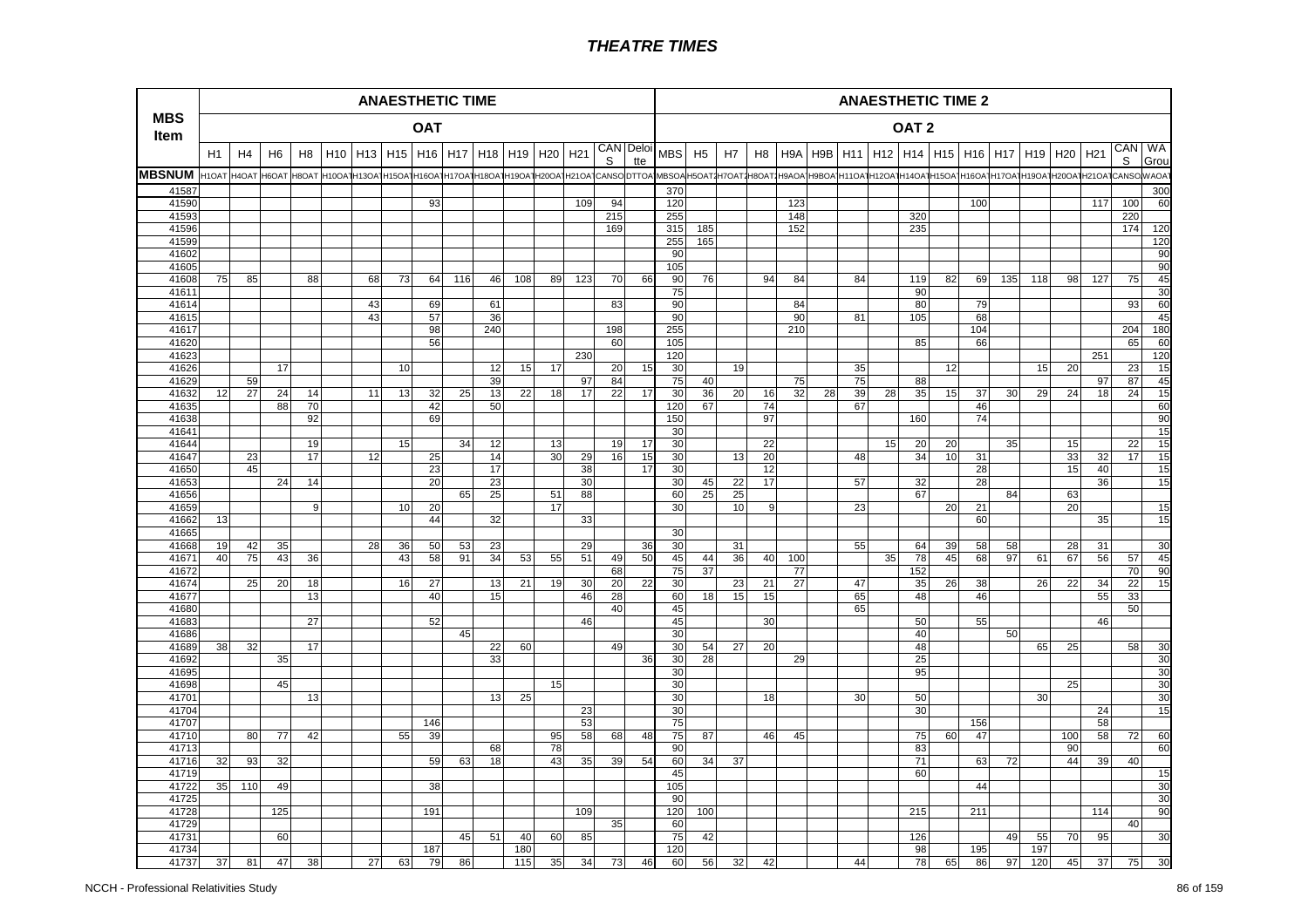|                                                                                                               |                |                 |          |                 | <b>THEATRE TIME</b>     |     |           |                   |          |     |                |                |                |                |                                |                           |                                                                                                                     |             |                |                |                | <b>FREQUENCY</b>                 |                |                                  |                                                           |                |                                       |                |                                  |                                           |                                  |                  |                |
|---------------------------------------------------------------------------------------------------------------|----------------|-----------------|----------|-----------------|-------------------------|-----|-----------|-------------------|----------|-----|----------------|----------------|----------------|----------------|--------------------------------|---------------------------|---------------------------------------------------------------------------------------------------------------------|-------------|----------------|----------------|----------------|----------------------------------|----------------|----------------------------------|-----------------------------------------------------------|----------------|---------------------------------------|----------------|----------------------------------|-------------------------------------------|----------------------------------|------------------|----------------|
| <b>MBS</b>                                                                                                    |                |                 |          |                 | <b>THT</b>              |     |           |                   |          |     |                |                |                |                |                                |                           |                                                                                                                     |             |                |                |                | <b>FQ</b>                        |                |                                  |                                                           |                |                                       |                |                                  |                                           |                                  |                  |                |
| <b>Item</b>                                                                                                   | H2             | H3              |          |                 | H11 H13 H15 H18 H19 H21 |     |           | C'mix C'mix C'mix |          |     | H1             | H <sub>3</sub> | H <sub>4</sub> | H <sub>6</sub> | H <sub>7</sub>                 | H <sub>8</sub>            | H9A                                                                                                                 | H9B H10 H11 |                |                |                |                                  |                |                                  | H12   H13   H14   H15   H16   H17   H18   H19   H20   H21 |                |                                       |                |                                  | APH   CAN   C'mix   C'mix   C'mix   Deloi |                                  |                  |                |
|                                                                                                               |                |                 |          |                 |                         |     |           | Pub               | Priv     | Oth |                |                |                |                |                                |                           |                                                                                                                     |             |                |                |                |                                  |                |                                  |                                                           |                |                                       |                | S.                               | Pub Priv Other                            |                                  |                  | tte            |
| <b>MBSNUM</b> H2THT H3THT H11THT H13THT H15THT H18THT H19THT H21THT CMXPU CMXPV CMXOT FQH1 FQH3 FQH4<br>41587 |                |                 |          |                 |                         |     |           |                   |          |     |                |                |                |                | FQH6 FQH7 FQH8                 |                           | FQH9A FQH9B FQH10 FQH11 FQH12 FQH13 FQH14 FQH15 FQH16 FQH17 FQH18 FQH19 FQH20 FQH21 FQAPH FQCANFQCMXFQCMXFQCMXFQCMX |             |                |                |                |                                  |                |                                  |                                                           |                |                                       |                |                                  |                                           |                                  |                  |                |
| 41590                                                                                                         | 121            |                 |          |                 |                         |     | 155       |                   |          |     |                |                |                |                |                                |                           | $\overline{4}$                                                                                                      |             |                |                |                |                                  |                | 2 <sup>1</sup>                   |                                                           |                | $\overline{4}$                        | 37             | $\overline{2}$                   |                                           |                                  |                  |                |
| 41593                                                                                                         |                |                 |          |                 |                         |     |           |                   |          |     |                |                |                |                |                                |                           | 2 <sup>1</sup>                                                                                                      |             |                |                |                | $\mathbf{1}$                     |                |                                  |                                                           |                |                                       | 8              | $\mathbf{1}$<br>$\overline{1}$   |                                           |                                  |                  |                |
| 41596<br>41599                                                                                                |                |                 |          |                 |                         |     |           |                   |          |     |                |                |                |                |                                |                           | 4 <sup>1</sup>                                                                                                      |             |                |                |                |                                  |                |                                  |                                                           |                |                                       |                |                                  |                                           |                                  |                  |                |
| 41602                                                                                                         |                |                 |          |                 |                         |     |           |                   |          |     |                |                |                |                |                                |                           |                                                                                                                     |             |                |                |                |                                  |                |                                  |                                                           |                |                                       |                |                                  |                                           |                                  |                  |                |
| 41605                                                                                                         |                |                 | 100      |                 |                         |     |           |                   |          |     | $\mathbf{1}$   |                | 3 <sup>l</sup> |                |                                |                           | 43                                                                                                                  |             |                |                | $\overline{4}$ |                                  | 2              |                                  | $\overline{2}$                                            | 2 <sup>1</sup> | 7 <sup>1</sup><br>11                  |                |                                  | $\overline{1}$                            | 1                                |                  |                |
| 41608<br>41611                                                                                                | 102            |                 |          | 72              | 102<br>49               | 154 | 160       | 65                | 60       |     |                |                |                |                |                                | 5 <sup>1</sup>            |                                                                                                                     |             |                |                |                | 35                               |                | 18                               | 5 <sup>1</sup>                                            |                |                                       | 260            | 16                               |                                           |                                  |                  | 30             |
| 41614                                                                                                         |                |                 |          | 47              | 68                      |     |           |                   | 63       |     |                |                |                |                |                                |                           | 2                                                                                                                   |             |                |                | $\mathbf{3}$   | $\overline{2}$                   |                | 1                                | $\overline{2}$                                            |                |                                       | 114            | $\overline{2}$                   |                                           | 3                                |                  |                |
| 41615                                                                                                         | 90             |                 | 97       | 47              | 40<br>250               |     |           |                   | 52       |     |                |                |                |                |                                |                           | 2                                                                                                                   |             |                |                | $\mathbf{1}$   | $\overline{4}$                   |                | 1                                | 1                                                         |                |                                       |                |                                  |                                           | $\mathbf{1}$                     |                  |                |
| 41617<br>41620                                                                                                | 288            |                 |          |                 |                         |     |           | 50                |          |     |                |                |                |                |                                |                           | 11                                                                                                                  |             |                |                |                | $\overline{1}$                   |                | 3 <sup>1</sup><br>11             | 1                                                         |                |                                       | 10             | $\overline{4}$<br>$\mathbf{1}$   | 11                                        |                                  |                  |                |
| 41623                                                                                                         |                |                 |          |                 |                         |     | 283       |                   |          |     |                |                |                |                |                                |                           |                                                                                                                     |             |                |                |                |                                  |                |                                  |                                                           |                | $\mathbf{1}$                          |                |                                  |                                           |                                  |                  |                |
| 41626<br>41629                                                                                                | 45             | 48              | 50<br>90 |                 | 12<br>16<br>41          | 40  | 142       | 22<br>31          | 25<br>42 | 25  |                | 2              | $\overline{2}$ | 2 <sup>1</sup> | $\overline{7}$                 |                           | 1                                                                                                                   |             | 18<br>3        |                |                | 6 <sup>1</sup>                   | 1 <sup>1</sup> |                                  | 13<br>$\mathbf{1}$<br>$\overline{4}$                      | 2 <sup>1</sup> | 1<br>11                               | 78<br>63       | $\overline{4}$<br>$\overline{2}$ | 33<br>9                                   | 192<br>20                        | 1                |                |
| 41632                                                                                                         | 20             | 27              | 54       | 14              | 25<br>15                | 43  |           | 15                | 20       | 15  | 25             | 13             | 31             | 182            | 38                             | 238                       | 5 <sup>1</sup><br>2 <sup>1</sup>                                                                                    |             | 349            | 6              | 46             | 17                               | 19             | 1 <sup>1</sup>                   | 140<br>1                                                  | 20<br>41       |                                       | 24 2082        | 36                               | 490 7106                                  |                                  |                  | 80 194         |
| 41635                                                                                                         | 125            |                 | 81       |                 | 57                      |     |           |                   | 48       |     |                |                |                | 3 <sup>1</sup> |                                | $\overline{2}$            |                                                                                                                     |             | $\overline{2}$ |                |                |                                  |                | 3                                |                                                           |                |                                       | 20             |                                  |                                           | 18                               |                  |                |
| 41638<br>41641                                                                                                | $\overline{7}$ |                 |          |                 |                         |     |           |                   | 51<br>9  |     |                |                |                |                |                                | $\overline{1}$            |                                                                                                                     |             |                |                |                | 11                               |                | 1                                |                                                           |                |                                       | 6              |                                  |                                           | $\overline{2}$<br>$\overline{2}$ |                  |                |
| 41644                                                                                                         |                |                 |          |                 | 40<br>14                |     |           | 12                | 19       |     |                |                |                |                |                                | $\vert$ 1                 |                                                                                                                     |             |                | $\mathbf{1}$   |                | 1                                | $\overline{2}$ |                                  | $\mathbf{1}$<br>$\overline{1}$                            |                | 1                                     | 17             | $\overline{7}$                   | $\vert 4 \vert$                           | 143                              |                  | 6              |
| 41647                                                                                                         | 32             |                 | 64       | 13              | 25<br>16                |     |           | 21                | 18       | 17  |                |                | 6              |                | 13                             | 10                        |                                                                                                                     |             | 42             |                | 5 <sub>5</sub> | $\overline{4}$                   | $\overline{2}$ | 3 <sup>1</sup>                   | 41                                                        |                | 5 <sup>1</sup><br>11                  | 127            | $\overline{4}$                   | 15                                        | 388                              | $\left 4\right $ | $\overline{8}$ |
| 41650                                                                                                         | 15             | 35 <sup>1</sup> |          |                 | 20                      | 69  |           | 17                | 28       | 13  |                | 1              | $\mathbf{1}$   | 2              |                                | $\vert$<br>$\overline{4}$ |                                                                                                                     |             | $\overline{7}$ |                |                | $\overline{7}$                   | $\mathbf{1}$   | 2 <sup>1</sup><br>1              | 1<br>1                                                    | $\overline{1}$ | 1<br>$\overline{7}$<br>8 <sup>1</sup> | 27             |                                  | $\overline{2}$                            | 123                              | 3 <sup>l</sup>   | 13             |
| 41653<br>41656                                                                                                | 20<br>65       |                 | 71       |                 | 26<br>35                |     | 77<br>113 |                   | 24<br>20 |     |                |                |                |                | $\overline{2}$<br>$\mathbf{1}$ |                           |                                                                                                                     |             |                |                |                | 8 <sup>1</sup>                   |                |                                  | 1<br>1                                                    |                | $\overline{2}$<br>$\overline{4}$      | 14             |                                  |                                           | 16<br>3                          |                  |                |
| 41659                                                                                                         |                |                 | 37       |                 | 25<br>15                |     |           | 16                | 19       |     |                |                |                |                | 1                              | $2 \overline{2}$          |                                                                                                                     |             | $\overline{2}$ |                |                |                                  |                | 11                               | 1                                                         |                | $\overline{2}$                        | 6              |                                  | 3 <sup>1</sup>                            | 27                               |                  |                |
| 41662                                                                                                         |                |                 |          |                 | 36                      |     | 58        |                   | 43       |     | $\vert$ 2      |                |                |                |                                |                           |                                                                                                                     |             |                |                |                |                                  |                | 1 <sup>1</sup>                   | 1                                                         | $\mathbf{1}$   | $\overline{2}$                        | 14             |                                  | 1                                         | 3<br>1                           |                  |                |
| 41665<br>41668                                                                                                | 20             |                 | 69       | 34              | 32<br>47                |     | 83        | 15<br>40          | 31<br>26 |     | 5 <sub>5</sub> |                | 2              | 1              | $\mathbf{3}$                   |                           |                                                                                                                     |             | $\overline{7}$ |                | 1              | 14                               | 3 <sup>l</sup> | 2                                | $\mathbf{3}$<br>$\mathbf{1}$                              |                | $\overline{2}$<br>5 <sup>1</sup>      | 71             |                                  | $\overline{7}$                            | 66                               |                  | 6              |
| 41671                                                                                                         | 55             | 51              |          |                 | 71<br>38                | 70  | 148       | 52                | 32       | 40  | 12             | 14             | 19             | 52             | 116                            | 3 <sup>1</sup>            | $\overline{4}$                                                                                                      |             |                | $\overline{1}$ |                | 33                               | 12             | 18                               | 53<br>24                                                  | 10<br>$\vert$  |                                       | 16 1086        | 20                               | $6 \mid$                                  | 196                              | 2                | 54             |
| 41672<br>41674                                                                                                | 86<br>26       | 20              | 63       |                 | 35<br>16                | 38  |           | 15                | 27       |     |                | 2              | 2              | 7 <sup>1</sup> | 8                              | 9                         | 3 <sup>1</sup><br>3                                                                                                 |             | 52             |                |                | $\overline{2}$<br>$\overline{4}$ | $\overline{7}$ | 3 <sup>1</sup>                   | 25<br>1                                                   | 3              | $\mathbf{3}$<br>6                     | 163            | 9                                | 19                                        | 320                              |                  | 10             |
| 41677                                                                                                         |                |                 | 79       |                 | 15                      |     | 63        | 28                | 16       |     |                |                |                |                | $\overline{2}$                 | $\overline{2}$            |                                                                                                                     |             | 3              |                |                | 4                                |                | 3 <sup>l</sup>                   | $\mathbf{1}$                                              |                | $\overline{2}$                        | 15             | $\overline{2}$                   | 1                                         | 11                               |                  |                |
| 41680                                                                                                         |                |                 | 79       |                 |                         |     |           |                   | 21       |     |                |                |                |                |                                |                           |                                                                                                                     |             | $\overline{1}$ |                |                |                                  |                |                                  |                                                           |                |                                       |                | $\mathbf{1}$                     |                                           | $5\overline{)}$                  |                  |                |
| 41683<br>41686                                                                                                | 25             |                 |          |                 |                         |     | 57        | 16                | 27<br>20 |     |                |                |                |                |                                | $\overline{1}$            |                                                                                                                     |             |                |                |                | 1<br>1                           |                | 1                                | $\mathbf{1}$                                              |                | $\overline{2}$                        | 11<br>5        |                                  | $\overline{2}$                            | 11<br>8                          |                  |                |
| 41689                                                                                                         |                |                 |          |                 | 24                      | 80  |           |                   | 21       |     | 11             |                | 4 <sup>1</sup> |                | $\mathbf{1}$                   | $\overline{4}$            |                                                                                                                     |             |                |                |                | $\overline{7}$                   |                |                                  | 11                                                        | $\mathbf 1$    | 11                                    | 137            | $\overline{2}$                   |                                           | 42                               |                  |                |
| 41692                                                                                                         | 45             |                 |          |                 | 36                      |     |           |                   | 20       |     |                |                |                | 1 <sup>1</sup> |                                |                           |                                                                                                                     |             |                |                |                | $\mathbf{1}$                     |                |                                  | $\overline{3}$                                            |                |                                       | 215            |                                  |                                           | 40                               |                  | 21             |
| 41695<br>41698                                                                                                |                |                 |          |                 |                         |     |           |                   | 18       |     |                |                |                | 1 <sup>1</sup> |                                |                           |                                                                                                                     |             |                |                |                | $\mathbf{1}$                     |                |                                  |                                                           |                | 1 <sup>1</sup>                        | 87             |                                  |                                           | 11                               |                  |                |
| 41701                                                                                                         |                |                 | 45       |                 | 21                      | 35  |           | 15                | 21       |     |                |                |                |                |                                | 2 <sup>1</sup>            |                                                                                                                     |             | 79             |                |                | 1                                |                |                                  | 3 <sup>1</sup>                                            | $\mathbf{1}$   |                                       | 17             |                                  | $\overline{3}$                            | 33                               |                  |                |
| 41704                                                                                                         |                |                 |          |                 |                         |     |           |                   | 35       |     |                |                |                |                |                                |                           |                                                                                                                     |             |                |                |                | $\overline{2}$                   |                |                                  |                                                           |                | 11                                    | $\overline{7}$ |                                  |                                           | $\vert$ 2                        |                  |                |
| 41707<br>41710                                                                                                | 62             | 75              |          |                 | 29<br>115               |     | 96<br>82  |                   | 42       |     |                | 11             | 6 <sup>1</sup> | 11             |                                | $\overline{2}$            | 2                                                                                                                   |             |                |                |                | $\mathbf{1}$                     |                | 1 <sup>1</sup><br>2 <sup>1</sup> | $\mathbf{1}$                                              |                | $\mathbf{3}$<br>11<br>11              | 81             | $\mathbf{1}$                     |                                           | 7                                |                  | 6              |
| 41713                                                                                                         | 60             | 65              |          |                 | 72                      |     |           |                   | 120      |     |                |                |                |                |                                |                           |                                                                                                                     |             |                |                |                | 3                                |                |                                  | 3 <sup>1</sup>                                            |                | 1                                     | 51             |                                  |                                           | 8                                |                  |                |
| 41716                                                                                                         | 52             | 70              | 38       |                 | 22                      |     | 101       | 26                | 38       | 33  | 3              | 1              | 8 <sup>1</sup> | 10             |                                |                           |                                                                                                                     |             | 211            |                |                | $5\overline{)}$                  |                | 1                                | $\overline{7}$<br>4                                       |                | 1 <sup>1</sup><br>$\overline{4}$      | 399            | $\overline{2}$                   | 8                                         | 137                              | $\overline{2}$   |                |
| 41719<br>41722                                                                                                |                |                 |          |                 |                         |     |           |                   | 43       |     | $\mathbf{1}$   |                |                | 1              |                                |                           |                                                                                                                     |             |                |                |                | 1                                |                | $\mathbf{1}$                     |                                                           |                |                                       | 5              |                                  |                                           | $\overline{2}$                   |                  |                |
| 41725                                                                                                         |                |                 |          |                 |                         |     |           |                   |          |     |                |                |                |                |                                |                           |                                                                                                                     |             |                |                |                |                                  |                |                                  |                                                           |                |                                       |                |                                  |                                           |                                  |                  |                |
| 41728                                                                                                         |                |                 |          |                 |                         |     | 130       |                   |          |     |                |                |                | 1 <sup>1</sup> |                                |                           |                                                                                                                     |             |                |                |                | 1                                |                | 1 <sup>1</sup>                   |                                                           |                | $\vert$ 1                             | 11             |                                  |                                           |                                  |                  |                |
| 41729<br>41731                                                                                                | 108            |                 |          |                 | 56                      | 95  | 105       |                   | 46<br>69 |     |                |                |                | 3 <sup>1</sup> |                                |                           |                                                                                                                     |             |                |                |                | 6                                |                |                                  |                                                           |                | $\mathbf{1}$                          | 53             | $\mathbf{1}$                     |                                           | 6 I<br>$\overline{a}$            |                  |                |
| 41734                                                                                                         | 206            |                 |          |                 |                         | 229 |           |                   |          |     |                |                |                |                |                                |                           |                                                                                                                     |             |                |                |                | $\mathbf{3}$                     |                | 1 <sup>1</sup>                   |                                                           | $\mathbf{1}$   |                                       | $\overline{7}$ |                                  |                                           |                                  |                  |                |
| 41737                                                                                                         | 67             | 50              | 60       | 30 <sup>2</sup> | $\overline{73}$         | 130 | 76        | 44                | 50       | 50  | 10             | 1              | 10             | 28             | 21                             | 3 <sup>l</sup>            |                                                                                                                     |             | 210            |                | 1              | 19                               | $\overline{2}$ | 3 <sup>1</sup>                   | $\overline{4}$                                            | 1              | 1<br>11                               | 473            | $\mathbf{3}$                     | 7                                         | 212                              | 1                | 15             |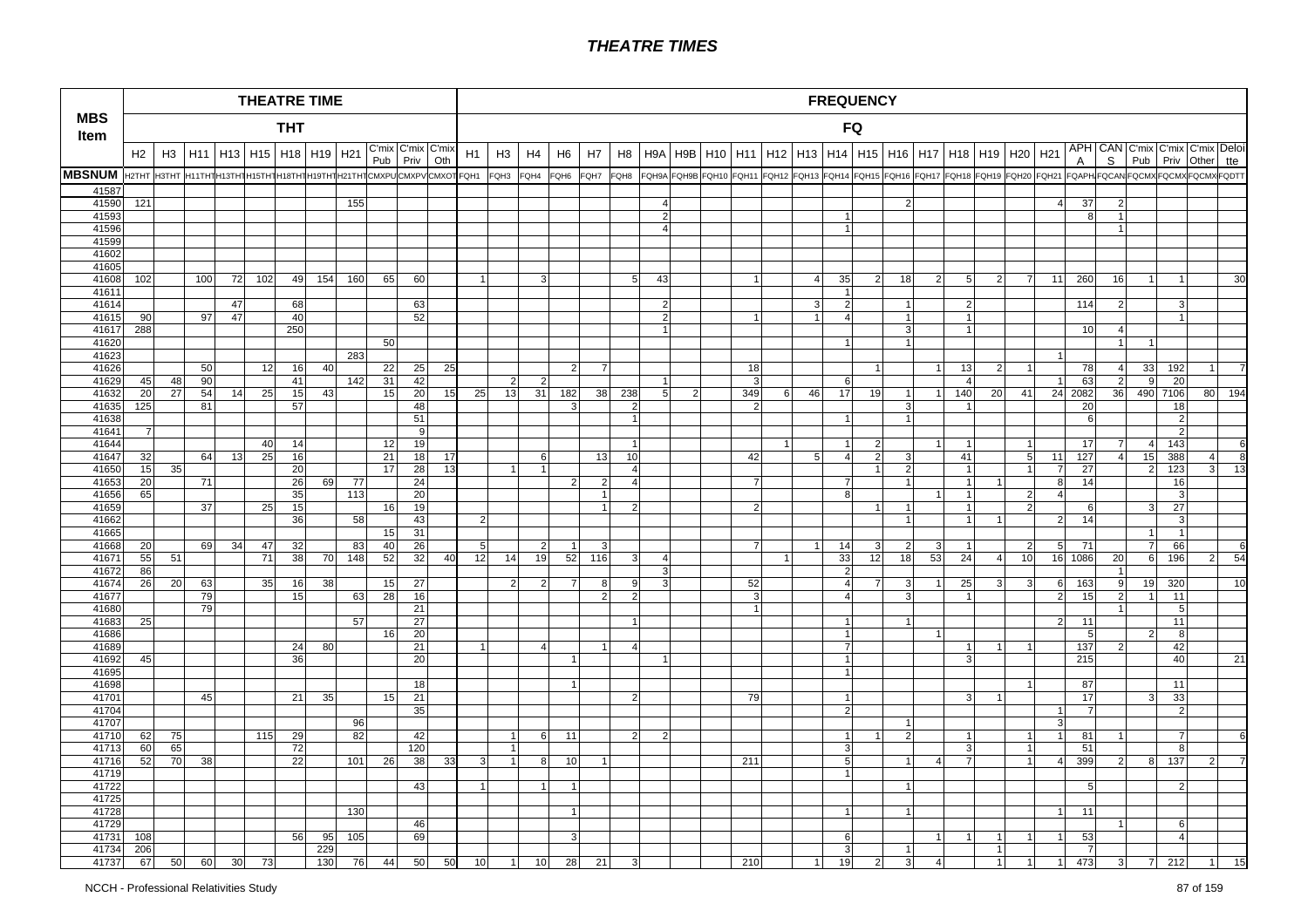|                           |            |                          |            | <b>AVERAGES</b>                |                        |           |                |                 | <b>OP SKINTIME</b> |                 |    |     |                                                                                                                                               |                 | <b>OPERATION TIME</b> |                 |          |          |                 |                 |                                |     |          |     |                 |    |                                                                   |          |                  | <b>OPERATION TIME 2</b> |          |          |                 |           |
|---------------------------|------------|--------------------------|------------|--------------------------------|------------------------|-----------|----------------|-----------------|--------------------|-----------------|----|-----|-----------------------------------------------------------------------------------------------------------------------------------------------|-----------------|-----------------------|-----------------|----------|----------|-----------------|-----------------|--------------------------------|-----|----------|-----|-----------------|----|-------------------------------------------------------------------|----------|------------------|-------------------------|----------|----------|-----------------|-----------|
| <b>MBS</b><br><b>Item</b> |            | Operation<br><b>Time</b> |            | Anaesthetic<br><b>Time</b>     | <b>Theatre</b><br>Time |           |                | <b>OST</b>      |                    |                 |    |     |                                                                                                                                               |                 |                       | <b>OPT</b>      |          |          |                 |                 |                                |     |          |     |                 |    |                                                                   |          | OPT <sub>2</sub> |                         |          |          |                 |           |
|                           | <b>OST</b> |                          |            | OPT OPT2 OAT OAT2              | <b>THT</b>             |           | H <sub>4</sub> | H6              | H <sub>11</sub>    | H <sub>21</sub> | H1 | H8  | H <sub>10</sub>   H <sub>13</sub>   H <sub>15</sub>   H <sub>16</sub>   H <sub>17</sub>   H <sub>18</sub>   H <sub>19</sub>   H <sub>20</sub> |                 |                       |                 |          |          |                 | A               | APH   CAN   Deloi   Harv<br>S. | tte | ard      |     |                 |    | H8 H9A H9B H13 H15 H16 H17 H18 H19 H20                            |          |                  |                         |          |          |                 | CAN<br>S. |
| <b>MBSNUM</b>             |            |                          |            | AVOST AVOPT AVOPTZAVOAT AVOATZ | AVTHT                  |           |                |                 |                    |                 |    |     | 140ST  H6OST  H11OSTH21OSTH1OPT  H8OPT  H10OPTH13OPTH15OPTH16OPTH17OPTH18OPTH19OPTH20OPTAPHAO CANSO DTTOPTHARVO                               |                 |                       |                 |          |          |                 |                 |                                |     |          |     |                 |    | H8OPT/H9AOP H9BOP H13OP H15OP H16OP H17OP H18OP H19OP H20OP CANSC |          |                  |                         |          |          |                 |           |
| 41740                     |            |                          |            |                                | 35                     |           |                |                 |                    |                 |    |     |                                                                                                                                               |                 |                       |                 |          |          |                 |                 |                                |     |          |     |                 |    |                                                                   |          |                  |                         |          |          |                 |           |
| 41743<br>41746            | 35<br>167  | 45<br>146                | 55<br>160  | 57<br>179                      | 30<br>154              | 75<br>221 |                | 35              |                    | 167             |    | 154 |                                                                                                                                               |                 |                       |                 | 50       |          |                 | 55<br>139       |                                |     | 29       | 160 |                 |    |                                                                   |          |                  |                         | 55       |          |                 |           |
| 41749                     | 45         | 64                       |            | 55                             | 73                     | 58        |                | 45              |                    |                 |    |     |                                                                                                                                               |                 |                       |                 |          |          |                 | 64              |                                |     |          |     |                 |    |                                                                   |          |                  |                         |          |          |                 |           |
| 41752                     | 62         | 39                       | 32         | 58                             | 57                     | 68        |                | 58              |                    | 67              |    |     |                                                                                                                                               |                 |                       |                 |          | 25       |                 | 54              |                                |     |          |     |                 |    |                                                                   |          | 29               |                         |          | 35       |                 |           |
| 41755                     |            |                          |            |                                | 30                     |           |                |                 |                    |                 |    |     |                                                                                                                                               |                 |                       |                 |          |          |                 |                 |                                |     |          |     |                 |    |                                                                   |          |                  |                         |          |          |                 |           |
| 41758<br>41761            |            | 17                       | 17         | 20                             | 30<br>25               | 23<br>31  |                |                 |                    |                 |    |     |                                                                                                                                               | 15              |                       |                 | 10       |          | 10              | 30 <sup>°</sup> | 20                             |     |          | 10  |                 |    |                                                                   | 20       |                  |                         | 15       |          | 13              | 27        |
| 41764                     | 23         | 21                       | 26         | 39                             | 38                     | 44        | 26             | 23              |                    | 20              |    | 18  |                                                                                                                                               |                 | 19                    |                 |          | 20       |                 | 28              |                                |     |          | 27  |                 |    |                                                                   |          | 22               |                         |          | 30       |                 |           |
| 41767                     |            |                          |            |                                | 68                     |           |                |                 |                    |                 |    |     |                                                                                                                                               |                 |                       |                 |          |          |                 |                 |                                |     |          |     |                 |    |                                                                   |          |                  |                         |          |          |                 |           |
| 41770                     | 73         | 87                       | 93         | 96                             | 110                    | 107       |                |                 | 95                 | 51              |    | 81  |                                                                                                                                               |                 |                       | 150             |          |          |                 | 59              | 57                             |     |          | 90  |                 | 69 |                                                                   |          |                  | 154                     |          |          |                 | 60        |
| 41773<br>41776            | 61         | 33<br>69                 | 46<br>82   | 43<br>85                       | 62<br>86               | 36<br>113 | 72             |                 |                    | 51              | 35 |     |                                                                                                                                               |                 | 37<br>40              | 85              | 25<br>55 |          |                 | 88              | 38<br>110                      |     |          |     | 65              |    |                                                                   |          | 47<br>51         | 95                      | 30<br>65 |          |                 | 40<br>115 |
| 41779                     |            | 260                      | 270        | 305                            | 180                    |           |                |                 |                    |                 |    |     |                                                                                                                                               |                 |                       | 260             |          |          |                 |                 |                                |     |          |     |                 |    |                                                                   |          |                  | 270                     |          |          |                 |           |
| 41782                     |            |                          |            |                                | 98                     |           |                |                 |                    |                 |    |     |                                                                                                                                               |                 |                       |                 |          |          |                 |                 |                                |     |          |     |                 |    |                                                                   |          |                  |                         |          |          |                 |           |
| 41785                     |            | 105                      | 113<br>40  | 135                            | 123                    |           |                | 50              |                    |                 |    |     |                                                                                                                                               |                 |                       | 105             |          |          |                 |                 |                                | 35  |          | 39  |                 |    | 36                                                                |          |                  | 113                     |          |          |                 |           |
| 41786<br>41787            | 43<br>21   | 32<br>26                 | 29         | 48<br>30                       | 56<br>53               | 56<br>70  | 48             |                 | 24                 | 31<br>18        | 30 | 29  | 28                                                                                                                                            | 25<br>21        | 34                    | 49              | 32       | 21<br>26 | 32              |                 | 38                             |     |          |     |                 |    |                                                                   | 31<br>23 | 39               | 55                      | 38       | 29<br>35 | 48              | 41        |
| 41788                     | 20         | 31                       | 32         | 34                             | 41                     | 34        | 20             |                 |                    |                 |    |     |                                                                                                                                               |                 |                       |                 |          | 18       |                 | 42              | 35                             |     |          |     |                 |    |                                                                   |          |                  |                         |          | 25       |                 | 38        |
| 41789                     | 28         | 22                       | 26         | 31                             | 37                     | 37        | 29             | 27              | 29                 |                 | 19 | 20  | 14                                                                                                                                            | 21              | 15                    | 32              | 18       | 18       | 16              | 31              | 32                             | 25  |          | 24  |                 |    | 20                                                                | 26       | 19               | 37                      | 23       | 26       | 24              | 36        |
| 41792                     | 34         | 27                       | 35         | 39                             | 47                     | 61        |                |                 |                    | 34              |    |     |                                                                                                                                               |                 | 18                    | 35              | 29       |          |                 |                 | 26                             |     |          |     | 40              |    |                                                                   |          | 27               | 45                      | 33       |          |                 | 30        |
| 41793<br>41796            | 34         | 26                       | 32         | 36                             | 45<br>45               | 52        | 30             | 26              | 52                 | 29              | 17 | 22  | 17                                                                                                                                            | 23              | 18                    | 39              | 19       | 41       | 17              | 34              | 31                             | 32  |          | 27  | 40              |    | 25                                                                | 27       | 26               | 46                      | 24       | 47       | 26              | 35        |
| 41797                     | 24         | 33                       | 39         | 39                             | 45                     | 39        |                | 33              |                    | 16              |    | 28  |                                                                                                                                               | 30 <sup>1</sup> | 33                    | 30 <sup>1</sup> | 23       | 30       | 45              | 38              | 36                             |     |          | 38  |                 |    |                                                                   | 30       | 38               | 38                      | 28       | 40       | 55              | 43        |
| 41800                     | 26         |                          |            | 36                             | 34                     | 59        |                |                 |                    | 26              |    |     |                                                                                                                                               |                 |                       |                 |          |          |                 |                 |                                |     |          |     |                 |    |                                                                   |          |                  |                         |          |          |                 |           |
| 4180 <sup>-</sup>         | 19         | 16                       | 19         | 24                             | 29                     | 26        | 22             | 18              | 17                 |                 | 17 | 11  |                                                                                                                                               | 11              | 18                    |                 | 11       |          | 10 <sup>1</sup> | 24              | 22                             | 18  |          | 16  |                 |    | 13                                                                | 14       | 27               |                         | 16       |          | 18              | 25        |
| 41804<br>41807            | 28         | 24<br>15                 | 29         | 45                             | 40<br>38               | 79<br>20  | 30             |                 |                    | 26              |    |     |                                                                                                                                               |                 | 17                    |                 |          |          |                 | 31              |                                |     | 15       |     |                 |    |                                                                   |          | 29               |                         |          |          |                 |           |
| 41810                     |            | 16                       |            |                                | 38                     | 16        |                |                 |                    |                 |    |     |                                                                                                                                               |                 |                       |                 |          |          |                 | 16              |                                |     |          |     |                 |    |                                                                   |          |                  |                         |          |          |                 |           |
| 41813                     | 20         | 26                       | 17         | 33                             | 38                     | 34        | 20             |                 |                    |                 |    |     |                                                                                                                                               |                 |                       |                 | 12       |          |                 | 40              |                                |     |          |     |                 |    |                                                                   |          |                  |                         | 17       |          |                 |           |
| 41816                     | 12         | 17                       | 24         | 24                             | 31                     | 27        |                | 13              |                    | 12              |    | 9   |                                                                                                                                               |                 | 12                    | 22              | 11       | 10       | 10              | 22              | 33                             | 20  |          | 18  |                 |    |                                                                   |          | 25               | 32                      | 20       | 20       | 18              | 35        |
| 41819<br>41822            | 14<br>26   | 18<br>19                 | 26<br>25   | 25<br>31                       | 29<br>36               | 28<br>45  | 14             | 18 <sup>1</sup> | 39                 | 22              | 15 |     |                                                                                                                                               | 16              | 16<br>12              | 34<br>20        | 16       | 15<br>20 | 16              | 22<br>26        | 20 <sup>1</sup>                | 13  |          |     | 25              |    |                                                                   | 19       | 29<br>20         | 40<br>30                | 20       | 27<br>25 | 19<br>25        | 26        |
| 41825                     | 23         | 21                       | 28         | 31                             | 39                     | 43        |                | 17 <sup>1</sup> | 30                 | 22              |    | 12  |                                                                                                                                               |                 | 13                    | 35              |          | 19       | 15<br>16        | 26              | 25                             |     |          | 19  |                 |    |                                                                   |          | 21               | 43                      |          | 27       | 29              | 30        |
| 41828                     |            | 20                       | 15         | 22                             | 26                     | 13        |                |                 |                    |                 |    |     |                                                                                                                                               |                 | 31                    |                 |          |          | $\overline{7}$  | 23              | 20                             |     |          |     |                 |    |                                                                   |          |                  |                         |          |          | 10              | 20        |
| 41831                     |            | 19                       | 17         | 19                             | 29                     | 22        |                |                 |                    |                 | 20 |     |                                                                                                                                               |                 |                       |                 |          |          |                 | 21              | 16                             |     |          |     |                 |    |                                                                   |          |                  |                         |          |          |                 | 17        |
| 41832                     |            | 33                       | 45         | 40                             | 38                     |           |                |                 |                    |                 |    |     |                                                                                                                                               |                 |                       |                 |          |          |                 |                 | 40                             |     | 25       |     |                 |    |                                                                   |          |                  |                         |          |          |                 | 45        |
| 41834<br>41837            | 240        | 201<br>147               | 206<br>160 | 242<br>174                     | 237<br>184             | 293       |                |                 |                    | 240             |    |     |                                                                                                                                               |                 | 170                   | 220<br>140      |          |          | 147<br>130      | 208             | 230                            |     |          |     |                 |    |                                                                   |          | 177              | 220<br>147              |          |          | 157<br>155      | 240       |
| 41840                     |            |                          |            |                                | 237                    |           |                |                 |                    |                 |    |     |                                                                                                                                               |                 |                       |                 |          |          |                 |                 |                                |     |          |     |                 |    |                                                                   |          |                  |                         |          |          |                 |           |
| 41843                     |            | 420                      | 435        | 420                            | 282                    |           |                |                 |                    |                 |    |     |                                                                                                                                               |                 |                       |                 |          |          |                 |                 | 420                            |     |          |     |                 |    |                                                                   |          |                  |                         |          |          |                 | 435       |
| 41846                     | 18         | 19                       | 21         | 25                             | 28                     | 42        | 15             | 25              |                    | 14              |    |     |                                                                                                                                               |                 | 21                    | 23              | 15       | 13       |                 | 22              | 19                             |     |          | 13  |                 |    |                                                                   |          | 30               | 32                      | 18       | 20       | 15              | 21        |
| 41849<br>41852            | 24<br>20   | 21<br>35                 | 24<br>37   | 32<br>44                       | 35<br>47               | 42<br>53  | 19             |                 | 38                 | 14<br>20        |    |     |                                                                                                                                               | 50              | 17                    | 40              | 12       | 12       | 17<br>20        | 24<br>23        | 19<br>45                       |     | 26<br>38 | 17  | 30 <sup>°</sup> | 19 |                                                                   | 55       | 23<br>23         | 45                      | 18       | 16       | 29<br>22        | 22<br>48  |
| 41855                     | 25         | 20                       | 24         | 29                             | 36                     | 32        | 30             | 15              | 32                 | 23              |    | 16  |                                                                                                                                               | 10 <sup>1</sup> | 20                    | 35              | 15       | 12       | 18              | 23              | 29                             | 18  |          | 22  | 23              | 21 | 11                                                                | 20       | 27               | 42                      | 19       | 18       | 27              | 37        |
| 41858                     | 20         | 27                       | 37         | 34                             | 45                     | 54        | 20             |                 |                    |                 |    |     |                                                                                                                                               |                 | 23                    |                 | 32       | 30       |                 | 30              |                                | 21  |          |     |                 |    |                                                                   |          | 35               |                         | 38       | 38       |                 |           |
| 41861                     | 40         | 32                       | 38         | 43                             | 56                     | 45        |                |                 |                    | 40              |    |     |                                                                                                                                               |                 | 33                    |                 | 29       | 29       |                 | 39              | 34                             | 30  |          |     |                 |    |                                                                   |          | 45               |                         | 35       | 37       |                 | 36        |
| 41864<br>41867            | 26         | 24<br>66                 | 25         | 31                             | 38<br>120              | 45        | 28             | 18              | 40                 | 19              |    | 13  |                                                                                                                                               | 20              |                       | 25              | 16       | 24       | 17              | 33              | 31                             | 17  | 42<br>66 | 22  | 22              | 24 | 13                                                                | 25       | 19               | 32                      | 21       | 34       | 28              | 36        |
| 41868                     |            |                          |            |                                | 75                     |           |                |                 |                    |                 |    |     |                                                                                                                                               |                 |                       |                 |          |          |                 |                 |                                |     |          |     |                 |    |                                                                   |          |                  |                         |          |          |                 |           |
| 41870                     | 31         | 23                       | 28         | 37                             | 46                     | 41        |                |                 |                    | 31              |    |     |                                                                                                                                               |                 |                       | 15              | 15       |          | 30              | 31              | 25                             |     |          |     |                 |    |                                                                   |          |                  | 25                      | 20       |          | 35 <sub>1</sub> | 30        |
| 41873                     |            |                          |            |                                | 120                    |           |                |                 |                    |                 |    |     |                                                                                                                                               |                 |                       |                 |          |          |                 |                 |                                |     |          |     |                 |    |                                                                   |          |                  |                         |          |          |                 |           |
| 41876<br>41879            |            | 58<br>70                 | 63<br>75   | 67                             | 82<br>102              | 60        |                |                 |                    |                 |    |     |                                                                                                                                               |                 | 48<br>53              | 60              |          |          | 85              |                 | 65<br>80                       |     |          |     | 65              |    |                                                                   |          | 53<br>59         | 64<br>69                |          |          | 89              | 70<br>85  |
|                           |            |                          |            | 84                             |                        |           |                |                 |                    |                 |    |     |                                                                                                                                               |                 |                       | 60              |          |          |                 |                 |                                |     |          |     |                 |    |                                                                   |          |                  |                         |          |          |                 |           |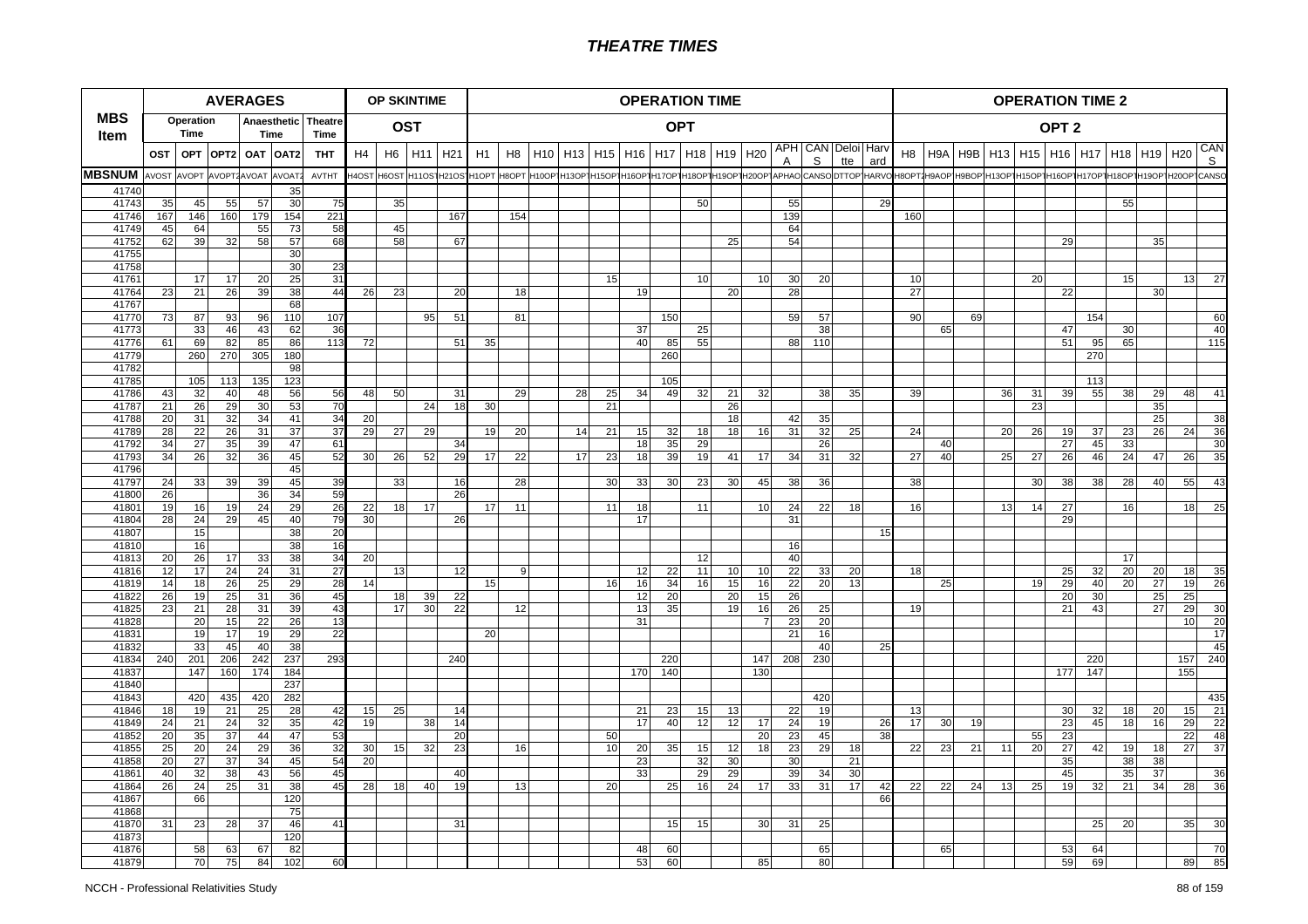|                    |    |                |                |                |                                                                                           |                 | <b>ANAESTHETIC TIME</b> |          |          |                                                                 |          |          |                 |          |            |                  |          |                |                  |     |     |     |          | <b>ANAESTHETIC TIME 2</b>                                                                           |          |     |          |                 |          |                 |          |
|--------------------|----|----------------|----------------|----------------|-------------------------------------------------------------------------------------------|-----------------|-------------------------|----------|----------|-----------------------------------------------------------------|----------|----------|-----------------|----------|------------|------------------|----------|----------------|------------------|-----|-----|-----|----------|-----------------------------------------------------------------------------------------------------|----------|-----|----------|-----------------|----------|-----------------|----------|
| <b>MBS</b><br>Item |    |                |                |                |                                                                                           |                 |                         |          |          |                                                                 |          |          |                 |          |            | OAT <sub>2</sub> |          |                |                  |     |     |     |          |                                                                                                     |          |     |          |                 |          |                 |          |
|                    | H1 | H <sub>4</sub> | H <sub>6</sub> | H <sub>8</sub> | H10   H13   H15   H16   H17                                                               |                 |                         |          |          | H <sub>18</sub> H <sub>19</sub> H <sub>20</sub> H <sub>21</sub> |          |          | CAN Deloi<br>S. | tte      | <b>MBS</b> | H <sub>5</sub>   | H7       | H <sub>8</sub> | H <sub>9</sub> A | H9B |     |     |          | H11   H12   H14   H15   H16   H17   H19   H20   H21                                                 |          |     |          |                 |          | CAN WA<br>S     | Grou     |
| <b>MBSNUM</b>      |    |                |                |                | H1OAT H4OAT H6OAT H8OAT H10OATH13OATH15OATH16OATH17OATH18OATH19OATH20OATH21OATCANSO DTTOA |                 |                         |          |          |                                                                 |          |          |                 |          |            |                  |          |                |                  |     |     |     |          | MBSOAH5OAT1H7OAT1H8OAT1H9AOA1H9BOA1H11OA1H12OA1H14OA1H15OA1H16OA1H17OA1H19OA1H20OA1H21OA1CANSO WAOA |          |     |          |                 |          |                 |          |
| 41740              |    |                |                |                |                                                                                           |                 |                         |          |          |                                                                 |          |          |                 |          | 30         |                  |          |                |                  |     |     |     | 60       |                                                                                                     |          |     |          |                 |          |                 | 15       |
| 41743              |    |                | 43             |                |                                                                                           |                 |                         |          | 70       |                                                                 |          |          |                 |          | 30         |                  |          |                |                  |     |     |     |          |                                                                                                     |          |     |          |                 |          |                 | 30       |
| 41746<br>41749     |    |                | 55             | 166            |                                                                                           |                 |                         |          |          |                                                                 |          | 193      |                 |          | 90<br>90   | 100              |          | 172            |                  |     |     |     |          |                                                                                                     |          |     |          |                 | 199      |                 | 30       |
| 41752              |    |                | 73             |                |                                                                                           |                 | 54                      |          |          | 30                                                              |          | 75       |                 |          | 60         | 66               |          |                |                  |     |     |     |          |                                                                                                     | 66       |     | 40       |                 | 79       |                 | 30       |
| 41755              |    |                |                |                |                                                                                           |                 |                         |          |          |                                                                 |          |          |                 |          | 45         |                  |          |                |                  |     |     |     |          |                                                                                                     |          |     |          |                 |          |                 | 15       |
| 41758              |    |                |                |                |                                                                                           |                 |                         |          |          |                                                                 |          |          |                 |          | 45         |                  |          |                |                  |     |     |     |          |                                                                                                     |          |     |          |                 |          |                 | 15       |
| 41761              |    |                |                | 16             | 12                                                                                        | 23              |                         |          | 20       | 23                                                              | 20       |          | 28              |          | 30         | 20               | 22       | 19             |                  |     |     |     | 38       | 28                                                                                                  |          |     | 25       | 23              |          | 35              | 15       |
| 41764              |    | 42             | 40             | 24             |                                                                                           |                 | 36                      |          |          | 50                                                              | 55       | 29       |                 |          | 30         |                  | 18       | 33             |                  |     |     |     |          |                                                                                                     | 39       |     | 60       | 64              | 34       |                 | 30       |
| 41767<br>41770     |    |                |                | 88             |                                                                                           |                 |                         | 175      |          |                                                                 |          | 61       | 61              |          | 105<br>165 |                  |          | 97             |                  | 79  | 115 |     | 113      |                                                                                                     |          | 179 |          |                 | 86       | 64              | 30<br>90 |
| 41773              |    |                |                |                |                                                                                           |                 | 49                      |          | 39       |                                                                 |          |          | 40              |          | 135        |                  |          |                | 70               |     |     |     | 33       |                                                                                                     | 59       |     |          |                 |          | 42              | 30       |
| 41776              | 50 | 97             |                |                |                                                                                           |                 | 72                      | 105      | 75       |                                                                 |          | 78       | 115             |          | 75         | 60               |          |                |                  |     |     |     | 85       |                                                                                                     | 83       | 115 |          |                 | 89       | 120             | 60       |
| 41779              |    |                |                |                |                                                                                           |                 |                         | 305      |          |                                                                 |          |          |                 |          | 135        |                  |          |                |                  |     |     |     |          |                                                                                                     |          | 315 |          |                 |          |                 | 90       |
| 41782              |    |                |                |                |                                                                                           |                 |                         |          |          |                                                                 |          |          |                 |          | 105        |                  |          |                |                  |     |     |     |          |                                                                                                     |          |     |          |                 |          |                 | 90       |
| 41785              |    |                |                |                |                                                                                           |                 |                         | 135      |          |                                                                 |          |          |                 |          | 135        |                  |          |                |                  |     |     |     |          |                                                                                                     |          | 143 |          |                 |          |                 | 90       |
| 41786<br>41787     |    | 85             | 60             | 36             | 35                                                                                        | 33<br>29        | 50                      | 76       | 41       | 37<br>37                                                        | 49       | 38<br>25 | 42              | 43       | 90<br>120  | 60               | 56<br>47 | 47             |                  |     | 36  |     | 61<br>65 | 39<br>32                                                                                            | 55       | 82  | 44<br>45 | 65              | 46<br>30 | 44              | 45       |
| 41788              |    | 35             |                |                |                                                                                           |                 |                         |          |          | 30                                                              |          |          | 37              |          | 45         |                  |          |                |                  |     |     |     |          |                                                                                                     |          |     | 38       |                 |          | 40              |          |
| 41789              | 27 | 50             | 34             | 28             | 23                                                                                        | 28              | 20                      | 48       | 27       | 28                                                              | 27       |          | 36              | 31       | 45         | 34               | 36       | 32             |                  |     | 40  | 39  |          | 32                                                                                                  | 24       | 52  | 36       | 35              |          | 40              | 30       |
| 41792              |    |                |                |                |                                                                                           |                 | 29                      | 55       | 36       |                                                                 |          | 45       | 31              |          | 45         | 36               |          |                | 50               |     |     |     | 57       |                                                                                                     | 38       | 65  |          |                 | 48       | 35              |          |
| 41793              | 23 | 50             | 35             | 31             | 28                                                                                        | 32              | 29                      | 65       | 27       | 52                                                              | 29       | 39       | 36              | 35       | 45         |                  | 36       | 37             | 52               |     | 64  | 40  | 53       | 35                                                                                                  | 37       | 72  | 58       | 38              | 45       | 40              | 30       |
| 41796              |    |                |                |                |                                                                                           |                 |                         |          |          |                                                                 |          |          |                 |          | 60         |                  |          |                |                  |     |     | 30  |          |                                                                                                     |          |     |          |                 |          |                 |          |
| 41797<br>41800     |    |                | 45             | 42             |                                                                                           | 35              | 46                      | 38       | 30       | 40                                                              | 55       | 21<br>36 | 41              |          | 60<br>30   | 40               |          | 52             |                  |     |     |     | 35       | 35                                                                                                  | 52       | 45  | 50       | 65              | 28<br>37 | 47              | 30       |
| 41801              | 22 | 40             | 25             | 21             | 14                                                                                        | 17              | 33                      |          | 19       |                                                                 | 19       |          | 25              | 25       | 30         | 30               | 21       | 26             |                  |     | 29  |     | 55       | 20                                                                                                  | 42       |     |          | $\overline{27}$ |          | $\overline{28}$ | 15       |
| 41804              |    | 75             |                |                |                                                                                           |                 | 27                      |          |          |                                                                 |          | 33       |                 |          | 45         |                  |          |                |                  |     |     |     | 53       |                                                                                                     | 39       |     |          |                 | 33       |                 | 30       |
| 41807              |    |                |                |                |                                                                                           |                 |                         |          |          |                                                                 |          |          |                 |          | 45         |                  |          |                |                  |     |     |     |          |                                                                                                     |          |     |          |                 |          |                 | 30       |
| 41810              |    |                |                |                |                                                                                           |                 |                         |          |          |                                                                 |          |          |                 |          | 45         |                  |          |                |                  |     |     |     |          |                                                                                                     |          |     |          |                 |          |                 | 30       |
| 41813              |    | 45             |                |                |                                                                                           |                 | 21                      |          | 20       |                                                                 |          |          |                 |          | 60<br>30   |                  |          |                |                  |     | 20  |     |          |                                                                                                     | 34       |     |          |                 |          |                 | 15       |
| 41816<br>41819     | 20 | 21             | 20             | 18             |                                                                                           | 23              | 26                      | 48<br>59 | 16<br>19 | 15<br>20                                                        | 21<br>22 | 20<br>18 | 35<br>25        | 28<br>16 | 30         | 18               |          | 26             | 33               |     |     | 30  | 41<br>31 | 26                                                                                                  | 39       | 58  | 25<br>32 | 29<br>25        | 28<br>25 | 37<br>31        | 15<br>30 |
| 41822              |    |                | 25             |                |                                                                                           |                 | 29                      | 30       |          | 30                                                              | 40       | 33       |                 |          | 30         | 28               |          |                |                  |     | 49  |     | 36       |                                                                                                     | 37       | 40  | 35       | 50              | 41       |                 | 15       |
| 41825              | 45 |                | 22             | 19             |                                                                                           |                 | 21                      | 48       |          | 34                                                              | 27       | 31       | 28              |          | 45         |                  |          | 26             |                  |     | 43  |     | 40       |                                                                                                     | 29       | 56  | 42       | 40              | 39       | 33              |          |
| 41828              |    |                |                |                |                                                                                           |                 | 33                      |          |          |                                                                 | 12       |          | 20              |          | 30         |                  |          |                |                  |     |     |     | 31       |                                                                                                     | 44       |     |          | 15              |          | 20              | 15       |
| 41831              | 22 |                |                |                |                                                                                           |                 |                         |          |          |                                                                 |          |          | 16              |          | 45         | 25               |          |                |                  |     |     |     | 30       |                                                                                                     |          |     |          |                 |          | 17              | 30       |
| 41832<br>41834     |    |                |                |                |                                                                                           |                 |                         | 270      |          |                                                                 | 182      | 260      | 40<br>255       |          | 30<br>225  |                  |          |                |                  |     |     |     | 235      |                                                                                                     |          | 270 |          | 192             | 260      | 45<br>265       | 210      |
| 41837              |    |                |                |                |                                                                                           |                 | 175                     | 178      |          |                                                                 | 170      |          |                 |          | 180        |                  |          |                |                  |     |     |     |          |                                                                                                     | 182      | 185 |          | 195             |          |                 | 180      |
| 41840              |    |                |                |                |                                                                                           |                 |                         |          |          |                                                                 |          |          |                 |          | 240        |                  |          |                |                  |     |     |     | 260      |                                                                                                     |          |     |          |                 |          |                 | 210      |
| 41843              |    |                |                |                |                                                                                           |                 |                         |          |          |                                                                 |          |          | 420             |          | 225        |                  |          |                |                  |     |     |     | 260      |                                                                                                     |          |     |          |                 |          | 435             | 210      |
| 41846              |    | 30             | 35             | 17             |                                                                                           | 10 <sup>1</sup> | 32                      | 40       | 20       | 27                                                              | 20       | 18       | 23              |          | 30         | 23               | 28       | 22             |                  |     |     |     | 30       | 11                                                                                                  | 40       | 49  | 34       | 30              | 24       | 25              | 15       |
| 41849              |    | 30             |                |                |                                                                                           |                 | 27                      | 62       | 20       | 33                                                              | 40       | 19       | 23              |          | 30         | 32               | 15       | 23             | 40               | 29  | 46  |     | 47       |                                                                                                     | 33       | 67  | 37       | 51              | 25       | 25              | 30       |
| 41852<br>41855     | 13 | 56             | 22             | 23             | 16                                                                                        | 55<br>15        | 36<br>33                | 49       | 24       | 32                                                              | 55<br>35 | 28<br>31 | 45<br>32        | 27       | 45<br>30   | 23               |          | 29             | 42               | 35  | 44  |     | 40<br>34 | 60<br>25                                                                                            | 44<br>41 | 57  | 38       | 57<br>45        | 35<br>36 | 48<br>39        | 30       |
| 41858              |    | 30             |                |                |                                                                                           |                 | 35                      |          | 45       | 41                                                              |          | 25       |                 | 29       | 45         |                  |          |                |                  |     |     |     | 58       |                                                                                                     | 44       |     | 49       |                 | 32       |                 |          |
| 41861              |    |                |                |                |                                                                                           |                 | 46                      |          | 38       | 50                                                              |          | 50       | 36              | 38       | 75         |                  |          |                |                  |     |     |     | 78       |                                                                                                     | 57       |     | 58       |                 | 56       | 39              | 30       |
| 41864              | 30 | 51             | 26             | 20             | 19                                                                                        | 27              | 24                      | 45       | 23       | 40                                                              | 33       | 27       | 36              | 25       | 30         | 50               | 27       | 28             | 28               | 31  | 53  |     | 52       | 33                                                                                                  | 32       | 53  | 50       | 45              | 32       | 41              | 30       |
| 41867              |    |                |                |                |                                                                                           |                 |                         |          |          |                                                                 |          |          |                 |          | 120        |                  |          |                |                  |     |     |     |          |                                                                                                     |          |     |          |                 |          |                 |          |
| 41868<br>41870     |    |                |                |                |                                                                                           |                 |                         | 30       | 22       |                                                                 | 65       | 36       | 30              |          | 75<br>45   |                  |          |                |                  |     |     | 35  | 72       |                                                                                                     |          | 40  |          | 70              | 42       |                 | 30       |
| 41873              |    |                |                |                |                                                                                           |                 |                         |          |          |                                                                 |          |          |                 |          | 150        |                  |          |                |                  |     |     |     |          |                                                                                                     |          |     |          |                 |          | 35              | 90       |
| 41876              |    |                |                |                |                                                                                           |                 | 50                      | 80       |          |                                                                 |          |          | 71              |          | 120        |                  |          |                | 75               |     |     |     | 83       |                                                                                                     | 55       | 84  |          |                 |          | 76              |          |
| 41879              |    |                |                |                |                                                                                           |                 | 75                      | 79       |          |                                                                 | 98       |          | 85              |          | 180        | 58               |          |                |                  |     |     | 110 | 92       |                                                                                                     | 81       | 87  |          | 101             |          | 90              | 120      |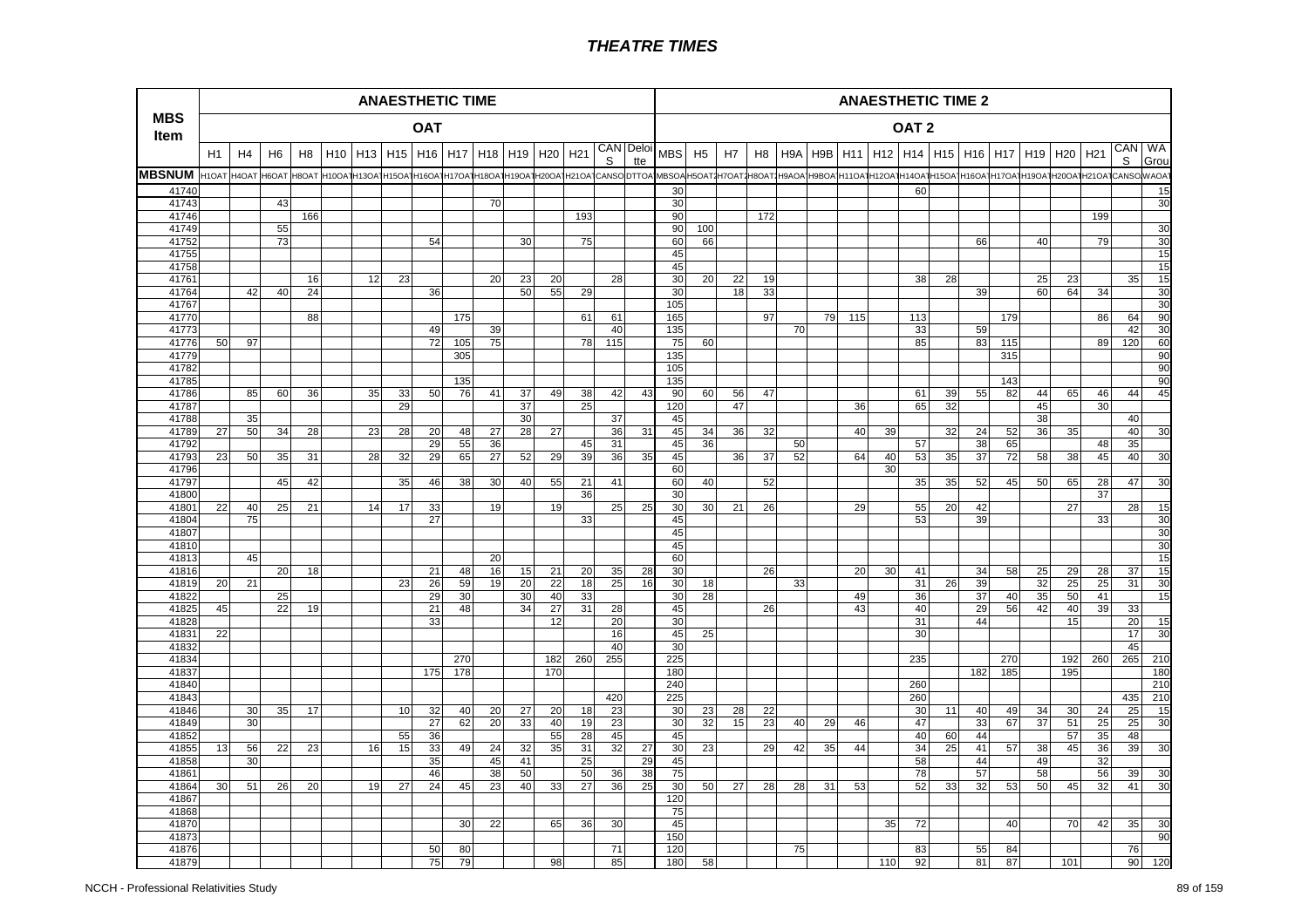|                                                                                        |                 |                 |     |                                   |    | <b>THEATRE TIME</b> |          |     |          |                           |     |                |                 |                 |                  |                |                |                     |                |                |                |                   |                                                           |                                  | <b>FREQUENCY</b> |                   |                                  |                                   |                     |                 |                                |                      |                                                  |                |                                                                                                                              |
|----------------------------------------------------------------------------------------|-----------------|-----------------|-----|-----------------------------------|----|---------------------|----------|-----|----------|---------------------------|-----|----------------|-----------------|-----------------|------------------|----------------|----------------|---------------------|----------------|----------------|----------------|-------------------|-----------------------------------------------------------|----------------------------------|------------------|-------------------|----------------------------------|-----------------------------------|---------------------|-----------------|--------------------------------|----------------------|--------------------------------------------------|----------------|------------------------------------------------------------------------------------------------------------------------------|
| <b>MBS</b><br><b>Item</b>                                                              |                 |                 |     |                                   |    | <b>THT</b>          |          |     |          |                           |     |                |                 |                 |                  |                |                |                     |                |                |                |                   |                                                           |                                  | <b>FQ</b>        |                   |                                  |                                   |                     |                 |                                |                      |                                                  |                |                                                                                                                              |
|                                                                                        | H2              | H3              |     | H11   H13   H15   H18   H19   H21 |    |                     |          |     | Pub      | C'mix C'mix C'mix<br>Priv | Oth | H1             | H <sub>3</sub>  | H <sub>4</sub>  | H <sub>6</sub>   | H7             | H <sub>8</sub> | H <sub>9</sub> A    |                | H9B H10 H11    |                |                   | H12   H13   H14   H15   H16   H17   H18   H19   H20   H21 |                                  |                  |                   |                                  |                                   |                     |                 |                                | S.                   |                                                  |                | APH   CAN   C'mix   C'mix   C'mix   Deloi<br>Pub Priv Other tte                                                              |
| <b>MBSNUM</b> H2THT H3THT H11THTH13THTH15THTH18THTH19THTH21THTCMXPUCMXPVCMXOTFQH1 FQH3 |                 |                 |     |                                   |    |                     |          |     |          |                           |     |                |                 | FQH4            | FQH <sub>6</sub> | FQH7           |                |                     |                |                |                |                   |                                                           |                                  |                  |                   |                                  |                                   |                     |                 |                                |                      |                                                  |                | FQH8 FQH9A FQH9B FQH10 FQH11 FQH12 FQH13 FQH14 FQH15 FQH16 FQH17 FQH18 FQH19 FQH20 FQH21 FQAPH FQCAN FQCMX FQCMX FQCMX FQCMX |
| 41740                                                                                  |                 |                 |     |                                   |    |                     |          |     |          |                           |     |                |                 |                 |                  |                |                |                     |                |                |                |                   |                                                           | $\vert$ 1                        |                  |                   |                                  |                                   |                     |                 |                                |                      |                                                  |                |                                                                                                                              |
| 41743                                                                                  |                 |                 |     |                                   |    | 75                  |          |     |          |                           |     |                |                 |                 | $\mathbf{3}$     |                |                |                     |                |                |                |                   |                                                           |                                  |                  |                   |                                  | 1 <sup>1</sup>                    |                     |                 |                                | $5\phantom{.0}$      |                                                  |                |                                                                                                                              |
| 41746<br>41749                                                                         | 55              |                 |     |                                   |    |                     |          | 221 |          | 60                        |     |                |                 |                 | $\overline{1}$   |                |                | 1 <sup>1</sup>      |                |                |                |                   |                                                           |                                  |                  |                   |                                  |                                   |                     |                 | $\mathbf{3}$                   | $6 \mid$<br>8        |                                                  | $\overline{2}$ |                                                                                                                              |
| 41752                                                                                  | 67              |                 |     |                                   |    |                     | 65       | 101 |          | 41                        |     |                |                 |                 | $\overline{2}$   |                |                |                     |                |                |                |                   |                                                           |                                  |                  | $\mathbf{1}$      |                                  |                                   | 11                  |                 | 2 <sup>1</sup>                 | 20                   |                                                  | $\overline{4}$ |                                                                                                                              |
| 41755                                                                                  |                 |                 |     |                                   |    |                     |          |     |          |                           |     |                |                 |                 |                  |                |                |                     |                |                |                |                   |                                                           |                                  |                  |                   |                                  |                                   |                     |                 |                                |                      |                                                  |                |                                                                                                                              |
| 41758                                                                                  | 25 <sub>l</sub> |                 |     |                                   |    |                     |          |     |          | 20                        |     |                |                 |                 |                  |                |                |                     |                |                |                |                   |                                                           |                                  |                  |                   |                                  |                                   |                     |                 |                                |                      |                                                  | $\overline{1}$ |                                                                                                                              |
| 41761                                                                                  | 28              |                 |     | 14                                | 40 | 25                  | 55       |     | 30       | 26                        |     |                |                 |                 |                  | $\mathbf{1}$   | 1              |                     |                |                |                |                   | 3 <sup>1</sup>                                            | <sup>6</sup>                     | 2 <sup>1</sup>   |                   |                                  | 1 <sup>1</sup>                    | $\overline{1}$      |                 |                                | 32                   | $\mathbf{1}$<br>$\overline{2}$                   | 30             |                                                                                                                              |
| 41764                                                                                  | 45              |                 |     |                                   |    |                     | 65       | 83  | 19       | 28                        | 25  |                |                 | $\overline{2}$  | $\overline{2}$   | $\mathbf{1}$   |                | 3 <sup>1</sup>      |                |                |                |                   |                                                           |                                  |                  | 3                 |                                  |                                   | $\mathbf{1}$        | $6 \mid$        | 8                              | 119                  | 22                                               | 175            |                                                                                                                              |
| 41767<br>41770                                                                         | 55              |                 | 134 |                                   |    |                     |          | 132 |          |                           |     |                |                 |                 |                  |                |                | 1 <sup>1</sup>      |                |                | $\overline{1}$ |                   |                                                           | 3 <sup>1</sup>                   |                  |                   | 1                                |                                   |                     |                 | 11                             | 6                    | $\overline{\mathbf{4}}$                          |                |                                                                                                                              |
| 41773                                                                                  |                 |                 |     |                                   |    | 44                  |          |     |          | 28                        |     |                |                 |                 |                  |                |                |                     | 1              |                |                |                   |                                                           | 3                                |                  | $\mathbf{1}$      |                                  | 1                                 |                     |                 |                                |                      | $\mathbf{1}$                                     | $\overline{2}$ |                                                                                                                              |
| 41776                                                                                  |                 |                 |     |                                   |    | 85                  |          | 141 |          |                           |     | $\mathbf{1}$   |                 | $\overline{2}$  |                  |                |                |                     |                |                |                |                   |                                                           | $\blacktriangleleft$             |                  | $\overline{1}$    | $\mathbf{1}$                     | 1                                 |                     |                 | 2 <sup>1</sup>                 | 8                    | $\mathbf{1}$                                     |                |                                                                                                                              |
| 41779                                                                                  |                 |                 |     |                                   |    |                     |          |     |          |                           |     |                |                 |                 |                  |                |                |                     |                |                |                |                   |                                                           |                                  |                  |                   | 1                                |                                   |                     |                 |                                |                      |                                                  |                |                                                                                                                              |
| 41782                                                                                  |                 |                 |     |                                   |    |                     |          |     |          |                           |     |                |                 |                 |                  |                |                |                     |                |                |                |                   |                                                           |                                  |                  |                   |                                  |                                   |                     |                 |                                |                      |                                                  |                |                                                                                                                              |
| 41785<br>41786                                                                         | 83              | 71              |     | 43                                | 57 | 47                  | 55       | 86  | 32       | 29                        |     |                | 1               | 1               | 3                | 3              |                | 5 <sup>1</sup>      |                |                |                |                   | 3 <sup>1</sup>                                            | 8                                | 9                | $\overline{4}$    | $\overline{2}$<br>$\overline{4}$ | 12                                | $\overline{2}$      | $5\overline{5}$ | $\overline{7}$                 |                      | 5 <sub>l</sub><br>6                              | 63             | $\overline{27}$                                                                                                              |
| 41787                                                                                  | 69              |                 | 51  |                                   | 60 |                     | 80       | 118 |          | 43                        |     | 3              |                 |                 |                  | $\mathbf{1}$   |                |                     |                |                | 12             |                   |                                                           | 3 <sup>1</sup>                   | 12               |                   |                                  |                                   | 3 <sup>1</sup>      |                 | 19                             |                      |                                                  | 17             |                                                                                                                              |
| 41788                                                                                  |                 |                 |     |                                   |    |                     | 50       |     | 18       |                           |     |                |                 | 11              |                  |                |                |                     |                |                |                |                   |                                                           |                                  |                  |                   |                                  |                                   | $2 \vert$           |                 |                                | 9                    | $\overline{2}$<br>$\mathbf{3}$                   |                |                                                                                                                              |
| 41789                                                                                  | 36              | 38              | 56  | 29                                | 45 | 32                  | 49       |     |          | 30                        | 20  | 16             | 6               | 14              | 78               | 42             | 74             |                     |                |                | 54             | $\overline{7}$    | 30                                                        |                                  | 110              | $\mathbf{1}$      | $\overline{4}$                   | 86                                | 63                  | 117             |                                | 1387<br>129          |                                                  | 72             | $2 \overline{) 185}$                                                                                                         |
| 41792                                                                                  |                 |                 |     |                                   |    | 39                  |          | 105 | 40       |                           |     |                |                 |                 |                  |                |                | 1                   |                |                |                |                   |                                                           | 13                               |                  | 34                | $\mathbf{1}$                     | $\overline{2}$                    |                     |                 | $5\phantom{.0}$                |                      | $\mathbf{3}$<br>1                                |                |                                                                                                                              |
| 41793<br>41796                                                                         | 38              | 54              | 78  | 36                                | 51 | 32                  | 75       | 81  |          | $\overline{27}$           |     | 19             | 10 <sup>1</sup> | 15              | 57               | 38             | 106            | 11                  |                |                | 32             | 9<br>$\mathbf{1}$ | 19                                                        | 143                              | 60               | 66                | 22                               | 87                                | $6 \mid$            | 120             | 194                            | 943                  | 83                                               | 29             | 156                                                                                                                          |
| 41797                                                                                  |                 | 40              |     |                                   | 35 | 34                  | 55       | 43  |          | 25                        |     |                | 1               |                 | 5 <sub>1</sub>   |                |                | 4 <sup>1</sup>      |                |                |                |                   |                                                           | $\mathbf{3}$                     | 11               | 5 <sub>l</sub>    | $\overline{2}$                   | $2 \vert$                         | 1 <sup>1</sup>      | $\overline{1}$  | 1                              | 13                   | $6\phantom{.}6$                                  | $\overline{1}$ |                                                                                                                              |
| 41800                                                                                  |                 |                 |     |                                   |    |                     |          |     | 41       | 76                        |     |                |                 |                 |                  |                |                |                     |                |                |                |                   |                                                           |                                  |                  |                   |                                  |                                   |                     |                 | $\overline{2}$                 |                      | 2                                                | $\overline{4}$ |                                                                                                                              |
| 41801                                                                                  | 29              |                 | 43  | 19                                | 25 | 23                  |          |     | 22       | 22                        | 23  | 3              |                 | 10 <sup>1</sup> | 12               | 146            |                | $\vert$             |                |                | 76             |                   | 2 <sup>1</sup>                                            | $\overline{1}$                   | 5 <sup>1</sup>   | $\mathbf 1$       |                                  | 14                                |                     | 17              |                                | 565                  | 19<br>47                                         | 725            | 34<br>11                                                                                                                     |
| 41804                                                                                  |                 |                 |     |                                   |    |                     |          | 121 |          | 37                        |     |                |                 | $\mathbf{1}$    |                  |                |                |                     |                |                |                |                   |                                                           | $\overline{3}$                   |                  | $\overline{3}$    |                                  |                                   |                     |                 | $\overline{4}$                 | 10                   |                                                  | 3              |                                                                                                                              |
| 41807                                                                                  |                 |                 |     |                                   |    |                     |          |     |          | 20                        |     |                |                 |                 |                  |                |                |                     |                |                |                |                   |                                                           |                                  |                  |                   |                                  |                                   |                     |                 |                                |                      |                                                  | $\overline{2}$ |                                                                                                                              |
| 41810<br>41813                                                                         |                 |                 |     |                                   |    | 25                  |          |     | 41       | 16<br>35                  |     |                |                 | 11              |                  |                |                |                     |                |                |                |                   |                                                           |                                  |                  |                   |                                  | 1 <sup>1</sup>                    |                     |                 |                                | $5\phantom{.0}$<br>5 | 1                                                | 6<br>13        |                                                                                                                              |
| 41816                                                                                  | 19              |                 | 28  |                                   |    | 25                  | 33       | 52  | 20       | 18                        | 25  |                |                 |                 | $\overline{2}$   |                |                | $6 \mid$            |                |                | $\overline{7}$ | $\overline{1}$    |                                                           | 19                               |                  | 13                | 6                                | $2 \vert$                         | $\overline{2}$      | 3 <sup>1</sup>  | 15                             | 77                   | $\mathbf{3}$<br>5 <sub>5</sub>                   | 74             | $2 \vert$                                                                                                                    |
| 41819                                                                                  | 18              |                 |     |                                   | 43 | 23                  | 47       | 39  | 19       | 19                        | 14  | 25             |                 | 11              |                  |                |                | 3                   |                |                |                |                   |                                                           | 60                               | 5 <sub>l</sub>   | $\overline{7}$    | $\sqrt{5}$                       | 19                                | 1                   | 37              | 11                             | 234                  | 15                                               | 96 1592        | 16<br>10                                                                                                                     |
| 41822                                                                                  |                 |                 | 65  |                                   |    |                     | 55       | 66  | 20       | 20                        |     |                |                 |                 | 3                |                |                |                     |                |                | 3              |                   |                                                           | $\overline{4}$                   |                  | $5\overline{)}$   | $\mathbf{1}$                     |                                   | 1                   | $\overline{1}$  | $\overline{2}$                 | 12                   | $3 \mid$                                         | 21             |                                                                                                                              |
| 41825                                                                                  | 33              |                 | 59  |                                   |    |                     | 75       | 53  | 18       | 21                        |     | $\overline{1}$ |                 |                 | $\overline{2}$   |                | $\overline{7}$ |                     |                |                | $\overline{4}$ |                   |                                                           | 22                               |                  | 9                 | 6                                |                                   | 5 <sup>1</sup>      | 10              | $\overline{24}$                | 15                   | $\overline{8}$<br>$\mathbf{3}$                   | 23             |                                                                                                                              |
| 41828<br>41831                                                                         |                 |                 |     |                                   |    |                     |          |     |          | 13<br>22                  |     | $\mathbf{1}$   |                 |                 |                  |                |                |                     |                |                |                |                   |                                                           | $\overline{7}$<br>$\mathbf{1}$   |                  | $\overline{1}$    |                                  |                                   |                     | $\overline{1}$  |                                | 13<br>10             | $\mathbf{1}$<br>$\mathbf{1}$                     | 27<br>11       |                                                                                                                              |
| 41832                                                                                  |                 |                 |     |                                   |    |                     |          |     |          |                           |     |                |                 |                 |                  |                |                |                     |                |                |                |                   |                                                           |                                  |                  |                   |                                  |                                   |                     |                 |                                |                      | $\mathbf{1}$                                     |                |                                                                                                                              |
| 41834                                                                                  |                 |                 |     |                                   |    |                     |          | 293 |          |                           |     |                |                 |                 |                  |                |                |                     |                |                |                |                   |                                                           | 8                                |                  |                   | $\overline{1}$                   |                                   |                     | 3 <sup>l</sup>  | 1 <sup>1</sup>                 | 6                    | $\mathbf{1}$                                     |                |                                                                                                                              |
| 41837                                                                                  |                 |                 |     |                                   |    |                     |          |     |          |                           |     |                |                 |                 |                  |                |                |                     |                |                |                |                   |                                                           |                                  |                  | $\overline{1}$    | $\overline{2}$                   |                                   |                     | 11              |                                |                      |                                                  |                |                                                                                                                              |
| 41840                                                                                  |                 |                 |     |                                   |    |                     |          |     |          |                           |     |                |                 |                 |                  |                |                |                     |                |                |                |                   |                                                           | $\mathbf{1}$                     |                  |                   |                                  |                                   |                     |                 |                                |                      |                                                  |                |                                                                                                                              |
| 41843<br>41846                                                                         |                 |                 | 81  |                                   | 26 | 23                  | 49       | 75  | 15       | 28                        |     |                |                 | 1               | 1                | 1              |                | $\vert$             |                |                | 8              |                   |                                                           | $\mathbf{1}$<br>13               | 1                | 5 <sub>l</sub>    | $\overline{4}$                   | 1                                 | 5 <sup>1</sup>      | 1               | 6                              | 53                   | $\mathbf{1}$<br>$\mathbf{3}$<br>$6 \overline{6}$ | 39             |                                                                                                                              |
| 41849                                                                                  | 15              |                 | 62  |                                   |    | 26                  | 50       | 72  | 37       | 43                        | 35  |                |                 | 3 <sup>1</sup>  |                  | $\overline{2}$ |                | 1<br>1              |                | 2 <sup>1</sup> | 3              |                   |                                                           | 20                               |                  | 9                 | 3                                | 7                                 | $\overline{3}$      | 12              | 8                              | 40                   | 3 <sup>1</sup><br>$\overline{4}$                 | 66             | 1                                                                                                                            |
| 41852                                                                                  | 48              |                 |     |                                   | 65 |                     |          | 81  | 35       | 34                        |     |                |                 |                 |                  |                |                |                     |                |                |                |                   |                                                           | $\overline{1}$                   | 1                | $\vert$ 2         |                                  |                                   |                     | $\overline{1}$  | 43                             | 8                    | $\overline{2}$<br>1                              | 6              |                                                                                                                              |
| 41855                                                                                  | 29              | 42              | 60  | 19                                | 30 | 27                  | 45       |     | 31       | 26                        | 11  | 5 <sup>1</sup> | 1               | 5 <sub>5</sub>  | 9                |                |                | 6 <sup>1</sup><br>3 | $\overline{1}$ |                | $\overline{4}$ |                   | $\mathbf{1}$                                              | 18                               | 1                | 9                 | $\overline{2}$                   | 8 <sup>1</sup>                    | 3 <sup>1</sup>      | 8 <sup>1</sup>  | 13                             | 119                  | 20<br>6                                          | 257            | $\vert$ 4<br>12                                                                                                              |
| 41858                                                                                  |                 | 30 <sup>1</sup> |     |                                   |    | 51                  | 70       | 103 | 29       | 39                        |     |                | 11              | $\mathbf{1}$    |                  |                |                |                     |                |                |                |                   |                                                           | $\overline{4}$                   |                  | 3 <sup>l</sup>    |                                  | 1                                 | $\overline{2}$      |                 | $\mathbf{1}$                   | 16                   | 11                                               | 26             | 5                                                                                                                            |
| 41861<br>41864                                                                         | 40<br>41        | 34              | 70  | 23                                | 55 | 44<br>28            | 79<br>72 | 64  | 37<br>26 | 35<br>35                  | 33  |                | $\overline{4}$  | $6 \mid$        | 5 <sub>l</sub>   | 5 <sup>1</sup> | 13             | 3                   |                |                | 9              |                   | $\mathbf{1}$                                              | 11<br>42                         | 14               | 13<br>10          | $\boldsymbol{9}$                 | 10 <sup>1</sup><br>8 <sup>1</sup> | 6 <sup>1</sup><br>9 | 15              | $\mathbf{3}$<br>8 <sup>1</sup> | 8<br>171             | 11<br>11<br>20<br>20                             | 69<br>376      | 1<br>$\overline{7}$<br>40                                                                                                    |
| 41867                                                                                  |                 |                 |     |                                   |    |                     |          |     |          |                           |     |                |                 |                 |                  |                |                |                     |                |                |                |                   |                                                           |                                  |                  |                   |                                  |                                   |                     |                 |                                |                      |                                                  |                |                                                                                                                              |
| 41868                                                                                  |                 |                 |     |                                   |    |                     |          |     |          |                           |     |                |                 |                 |                  |                |                |                     |                |                |                |                   |                                                           |                                  |                  |                   |                                  |                                   |                     |                 |                                |                      |                                                  |                |                                                                                                                              |
| 41870                                                                                  |                 |                 |     |                                   |    | 28                  |          | 69  |          | 26                        |     |                |                 |                 |                  |                |                |                     |                |                |                | -1                |                                                           | 5                                |                  |                   | $\overline{1}$                   | 8 <sup>1</sup>                    |                     | -11             | 3 <sup>1</sup>                 | 14                   | $\mathbf{1}$                                     | $\overline{2}$ |                                                                                                                              |
| 41873                                                                                  |                 |                 |     |                                   |    |                     |          |     |          |                           |     |                |                 |                 |                  |                |                |                     |                |                |                |                   |                                                           |                                  |                  |                   |                                  |                                   |                     |                 |                                |                      |                                                  |                |                                                                                                                              |
| 41876<br>41879                                                                         |                 |                 |     |                                   |    |                     |          |     | 60       | 60                        |     |                |                 |                 |                  |                |                |                     |                |                |                | 11                |                                                           | $\overline{2}$<br>5 <sup>1</sup> |                  | $\mathbf{1}$<br>1 | $\overline{4}$                   |                                   |                     | $\overline{2}$  |                                |                      | $\overline{2}$<br>1<br>1                         | 3              |                                                                                                                              |
|                                                                                        |                 |                 |     |                                   |    |                     |          |     |          |                           |     |                |                 |                 |                  |                |                |                     |                |                |                |                   |                                                           |                                  |                  |                   |                                  |                                   |                     |                 |                                |                      |                                                  |                |                                                                                                                              |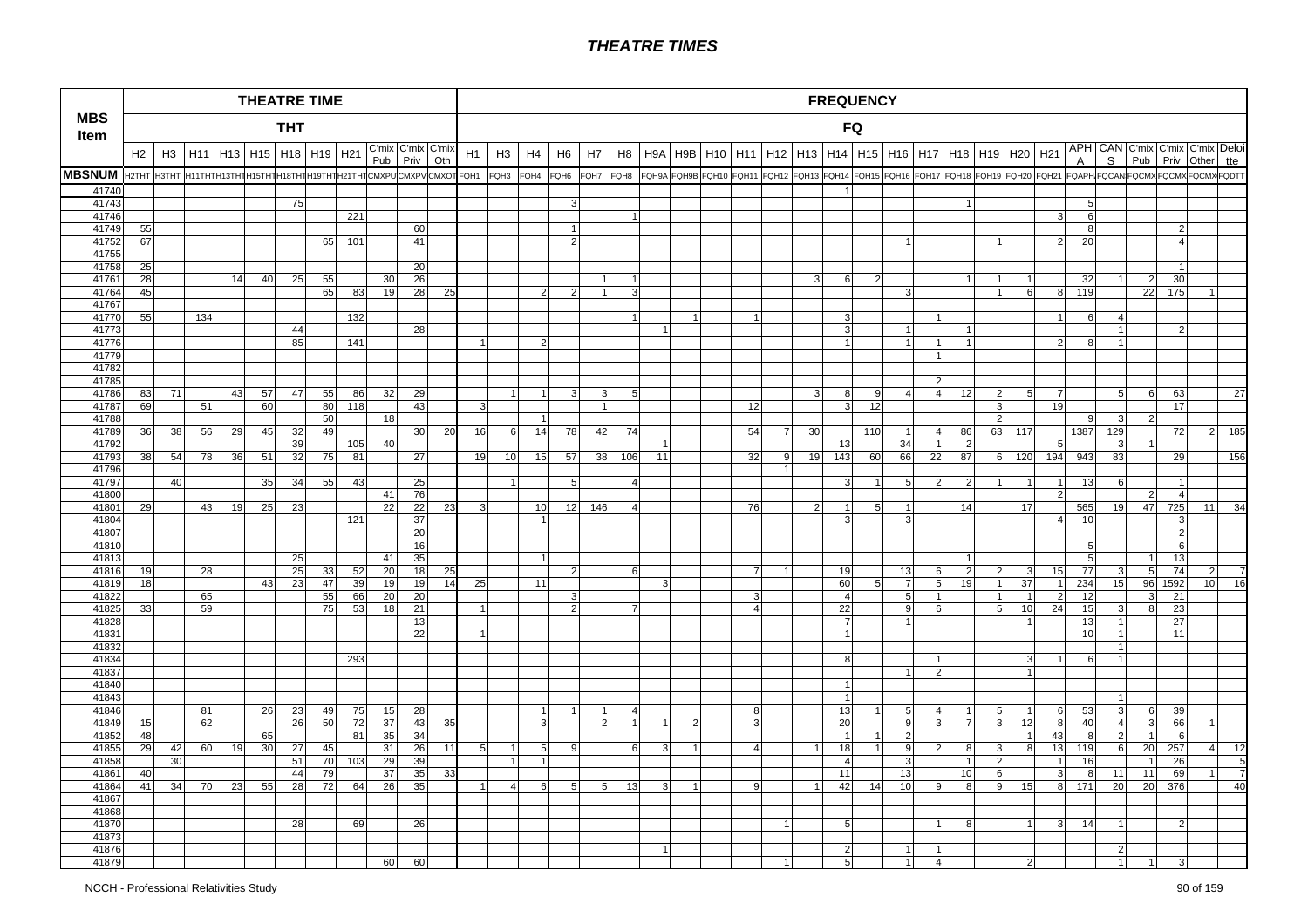|                           |                                                                                                 |           |                       | <b>AVERAGES</b> |            |                        |          | <b>OP SKINTIME</b> |          |    |                                               |                                                                                                                                                                                   |                 |                       |                 | <b>OPERATION TIME</b> |          |                |     |                                 |                 |    |                 |    |                                                          | <b>OPERATION TIME 2</b> |                  |     |                 |          |                 |          |
|---------------------------|-------------------------------------------------------------------------------------------------|-----------|-----------------------|-----------------|------------|------------------------|----------|--------------------|----------|----|-----------------------------------------------|-----------------------------------------------------------------------------------------------------------------------------------------------------------------------------------|-----------------|-----------------------|-----------------|-----------------------|----------|----------------|-----|---------------------------------|-----------------|----|-----------------|----|----------------------------------------------------------|-------------------------|------------------|-----|-----------------|----------|-----------------|----------|
| <b>MBS</b><br><b>Item</b> |                                                                                                 | Operation |                       | Anaesthetic     |            | <b>Theatre</b><br>Time |          | <b>OST</b>         |          |    |                                               |                                                                                                                                                                                   |                 |                       | <b>OPT</b>      |                       |          |                |     |                                 |                 |    |                 |    |                                                          |                         | OPT <sub>2</sub> |     |                 |          |                 |          |
|                           | <b>Time</b><br><b>Time</b><br>OPT OPT2 OAT OAT2<br><b>OST</b><br>AVOST AVOPT AVOPTZAVOAT AVOATZ |           |                       |                 | <b>THT</b> | H <sub>4</sub>         | H6 H11   | H21                | H1       | H8 | H10   H13   H15   H16   H17   H18   H19   H20 |                                                                                                                                                                                   |                 |                       |                 |                       |          | A              | S.  | APH   CAN   Deloi   Harv<br>tte | ard             |    |                 |    | H8   H9A   H9B   H13   H15   H16   H17   H18   H19   H20 |                         |                  |     |                 |          | CAN<br>S.       |          |
| <b>MBSNUM</b>             |                                                                                                 |           |                       |                 |            | AVTHT                  |          |                    |          |    |                                               | +4OST H6OST H11OS1H21OS H1OPT H8OPT H10OP1H13OP1H15OP1H16OP1H17OP1H18OP1H19OP1H20OP1APHAO CANSO DTTOP HARVO H8OPT H9AOP H9BOP H13OP1H13OP1H15OP1H16OP1H17OP1H18OP1H2OP1H2OP1CANSC |                 |                       |                 |                       |          |                |     |                                 |                 |    |                 |    |                                                          |                         |                  |     |                 |          |                 |          |
| 41880                     |                                                                                                 |           |                       |                 | 30         |                        |          |                    |          |    |                                               |                                                                                                                                                                                   |                 |                       |                 |                       |          |                |     |                                 |                 |    |                 |    |                                                          |                         |                  |     |                 |          |                 |          |
| 41881                     |                                                                                                 | 55        | 65                    | 55              | 63         |                        |          |                    |          |    |                                               |                                                                                                                                                                                   |                 |                       |                 |                       |          |                |     | 55                              |                 |    |                 |    |                                                          |                         |                  |     |                 |          |                 | 65       |
| 41883<br>41884            | 40                                                                                              | 49<br>85  | 56<br>90              | 60<br>85        | 65<br>60   | 49                     |          |                    | 40       |    |                                               |                                                                                                                                                                                   | 32              | 54                    | 86              | 23                    | 32       | 34             | 54  | 60<br>85                        | 66              |    |                 | 55 |                                                          |                         | 33<br>68         | 105 | 27              | 39       | 47              | 70<br>90 |
| 41885                     |                                                                                                 | 40        | 48                    | 46              | 87         |                        |          |                    |          |    |                                               |                                                                                                                                                                                   |                 |                       |                 |                       |          | 40             |     |                                 |                 |    |                 |    |                                                          |                         |                  |     |                 |          | 48              |          |
| 41886                     |                                                                                                 |           | 27                    |                 | 26         |                        |          |                    |          |    |                                               |                                                                                                                                                                                   |                 |                       |                 |                       |          |                |     |                                 |                 |    |                 | 27 |                                                          |                         |                  |     |                 |          |                 |          |
| 41889                     | 23                                                                                              | 19        | 23                    | 26              | 30         | 32                     | 23       |                    | 24       | 13 | 15                                            |                                                                                                                                                                                   | 12              | 17                    |                 | 24                    | 12       | 14             | 34  | 28                              |                 |    | 15 <sup>1</sup> | 43 | 12                                                       |                         | 20<br>13         |     | 29              | 18       | 23              | 30       |
| 41892<br>41895            | 30                                                                                              | 22<br>29  | 23<br>32              | 32<br>43        | 33<br>48   | 39<br>33               | 36       |                    | 24       | 16 | 35                                            |                                                                                                                                                                                   | 18              | $\overline{27}$<br>25 |                 | 23                    | 15<br>15 | 11<br>30       | 29  | 28                              | $\overline{27}$ | 39 | 45              |    | 15                                                       | 21                      | 30<br>29         |     | $\overline{28}$ | 23<br>20 | 14<br>32        | 31       |
| 41898                     | 30                                                                                              | 27        | 26                    | 34              | 37         | 36                     |          |                    | 30       |    |                                               |                                                                                                                                                                                   | 30 <sup>°</sup> | 34                    |                 | 26                    | 18       |                | 30  | 23                              |                 |    |                 |    | 21                                                       | 30                      | 39               |     | 33              | 19       | 14              | 28       |
| 41901                     |                                                                                                 | 38        | 40                    | 43              | 83         | 25                     |          |                    |          |    |                                               |                                                                                                                                                                                   |                 |                       |                 |                       |          |                |     | 38                              |                 |    |                 |    |                                                          |                         |                  |     |                 |          |                 | 40       |
| 41904                     |                                                                                                 | 38        | 45                    | 47              | 53         | 56                     |          |                    |          |    |                                               |                                                                                                                                                                                   |                 |                       | 50              | 27                    |          |                |     |                                 |                 | 38 |                 |    |                                                          |                         |                  | 55  | 34              |          |                 |          |
| 41905                     |                                                                                                 | 40        | 28                    | 30              | 38         | 40                     |          |                    |          |    |                                               |                                                                                                                                                                                   |                 | 28                    |                 |                       |          |                |     |                                 |                 | 51 |                 |    |                                                          |                         | 28               |     |                 |          |                 |          |
| 41907<br>41910            | 90                                                                                              | 17        | 25                    | 25<br>110       | 27<br>100  | 31<br>146              |          |                    | 90       |    |                                               |                                                                                                                                                                                   |                 |                       |                 |                       |          | 15             |     |                                 |                 | 18 |                 |    |                                                          |                         |                  |     |                 |          | 25              |          |
| 42503                     | 12                                                                                              | 16        | 17                    | 19              | 25         | 20                     | 8        |                    | 16       |    | $\overline{7}$                                |                                                                                                                                                                                   |                 |                       |                 | 11                    |          | 15             | 27  | 19                              |                 |    | 11              |    |                                                          |                         |                  |     | 14              |          | 22              | 22       |
| 42506                     | 75                                                                                              | 83        | 83                    | 104             | 93         | 121                    | 40       |                    | 109      |    |                                               |                                                                                                                                                                                   |                 | 93                    | 82              | 83                    |          | 90             | 65  |                                 |                 |    |                 |    | 41                                                       |                         | 98               | 91  | 88              |          | 95              |          |
| 42509                     | 65                                                                                              | 76        | 81                    | 89              | 88         | 114                    | 51       |                    | 79       |    | 108                                           |                                                                                                                                                                                   |                 | 88                    |                 | 78                    |          | 55             | 71  | 55                              |                 | 77 | 112             |    |                                                          |                         | 92               |     | 83              |          | 60              | 60       |
| 42510<br>42512            | 40                                                                                              | 72<br>56  | 81<br>92              | 91<br>68        | 95<br>70   | 104<br>56              |          |                    | 40       |    |                                               |                                                                                                                                                                                   |                 | 74                    | 83              | 79                    |          |                |     | 55                              |                 | 38 |                 |    |                                                          |                         | 92               | 100 | 88              |          |                 | 55       |
| 42515                     | 75                                                                                              | 52        |                       |                 | 87         | 112                    |          | 75                 |          |    |                                               |                                                                                                                                                                                   |                 |                       |                 |                       |          |                |     |                                 |                 | 52 |                 |    |                                                          |                         |                  |     |                 |          |                 |          |
| 42518                     | 51                                                                                              | 35        | 38                    | 50              | 51         | 42                     |          |                    | 51       |    |                                               |                                                                                                                                                                                   |                 |                       | 30              |                       |          | 50             |     | 25                              |                 |    |                 |    |                                                          |                         |                  | 35  |                 |          | 50              | 28       |
| 42521                     |                                                                                                 | 75        | 78                    | 87              | 121        | 110                    |          |                    |          |    |                                               |                                                                                                                                                                                   |                 | 95                    | 55              | 74                    |          |                |     |                                 |                 |    |                 |    |                                                          |                         | 99               | 60  | 76              |          |                 |          |
| 42524                     |                                                                                                 |           |                       |                 | 43         |                        |          |                    |          |    |                                               |                                                                                                                                                                                   |                 |                       |                 |                       |          |                |     |                                 |                 |    |                 |    |                                                          |                         |                  |     |                 |          |                 |          |
| 42527<br>42530            |                                                                                                 | 111<br>87 | 121<br>86             | 124<br>97       | 100<br>120 | 57<br>96               |          |                    |          |    |                                               |                                                                                                                                                                                   |                 | 111<br>105            | 55              | 83                    |          |                | 106 |                                 |                 |    |                 |    |                                                          |                         | 121<br>113       | 60  | 85              |          |                 |          |
| 42533                     | 81                                                                                              | 53        | 62                    | 67              | 75         | 58                     |          | 81                 |          |    |                                               |                                                                                                                                                                                   |                 | 60                    | 70              | 30                    |          | 35             | 55  | 71                              |                 |    |                 |    |                                                          |                         | 66               | 80  | 32              |          | 55              | 76       |
| 42536                     |                                                                                                 |           |                       |                 | 105        |                        |          |                    |          |    |                                               |                                                                                                                                                                                   |                 |                       |                 |                       |          |                |     |                                 |                 |    |                 |    |                                                          |                         |                  |     |                 |          |                 |          |
| 42539                     |                                                                                                 |           | 115                   |                 | 112        |                        |          |                    |          |    |                                               |                                                                                                                                                                                   |                 |                       |                 |                       |          |                |     |                                 |                 |    |                 |    | 115                                                      |                         |                  |     |                 |          |                 |          |
| 42542                     |                                                                                                 | 76        | 84                    | 89              | 99         | 49                     |          |                    |          |    |                                               |                                                                                                                                                                                   |                 | 119                   |                 | 33                    |          |                |     |                                 |                 |    |                 |    |                                                          |                         | 131              |     | 36              |          |                 |          |
| 42543<br>42545            |                                                                                                 | 129       | 140                   | 159             | 120<br>160 |                        |          |                    |          |    |                                               |                                                                                                                                                                                   |                 | 119                   |                 |                       |          |                |     | 140                             |                 |    |                 |    |                                                          |                         | 126              |     |                 |          |                 | 155      |
| 42548                     |                                                                                                 |           |                       |                 | 135        |                        |          |                    |          |    |                                               |                                                                                                                                                                                   |                 |                       |                 |                       |          |                |     |                                 |                 |    |                 |    |                                                          |                         |                  |     |                 |          |                 |          |
| 42551                     | 33                                                                                              | 71        | 82                    | 80              | 90         | 80                     | 24       |                    | 41       |    |                                               |                                                                                                                                                                                   |                 | 88                    |                 |                       |          | 75             |     | 51                              |                 | 68 |                 |    |                                                          |                         | 102              |     |                 |          | 90              | 53       |
| 42554                     | 80                                                                                              | 61        | 69                    | 82              | 85         | 101                    | 80       |                    |          |    |                                               |                                                                                                                                                                                   |                 |                       |                 |                       |          | 59             |     | 45                              |                 | 78 |                 |    |                                                          |                         |                  |     |                 | 100      | 61              | 45       |
| 42557                     | 30                                                                                              | 60        | 69                    | 71              | 97<br>60   | 75<br>26               | 30       |                    |          |    |                                               | 55                                                                                                                                                                                |                 |                       |                 |                       | 48       |                |     | 78                              |                 |    |                 |    |                                                          | 57                      |                  |     |                 | 61       |                 | 88       |
| 42560<br>42563            | 15 <sup>1</sup>                                                                                 | 41        |                       | 26              | 63         |                        | 21       |                    | 10       |    |                                               |                                                                                                                                                                                   |                 |                       |                 |                       |          |                |     |                                 |                 | 41 |                 |    |                                                          |                         |                  |     |                 |          |                 |          |
| 42566                     |                                                                                                 | 69        |                       | 33              | 60         |                        |          |                    |          |    |                                               |                                                                                                                                                                                   |                 |                       |                 |                       |          |                |     |                                 |                 | 69 |                 |    |                                                          |                         |                  |     |                 |          |                 |          |
| 42569                     |                                                                                                 |           |                       |                 | 90         |                        |          |                    |          |    |                                               |                                                                                                                                                                                   |                 |                       |                 |                       |          |                |     |                                 |                 |    |                 |    |                                                          |                         |                  |     |                 |          |                 |          |
| 42572                     |                                                                                                 | 13        | 21                    | 16              | 28         |                        |          |                    |          |    |                                               |                                                                                                                                                                                   |                 |                       | 13              |                       |          |                |     |                                 |                 |    |                 |    |                                                          |                         |                  | 21  |                 |          |                 |          |
| 42573<br>42574            |                                                                                                 | 27<br>97  | 30<br>103             | 34<br>105       | 42<br>98   | 42                     |          |                    |          |    | 30                                            |                                                                                                                                                                                   | 18              | 94                    |                 | 24                    | 25       | 23             | 37  | 33<br>100                       |                 |    | 33              |    |                                                          |                         | 20<br>103        |     | 29              | 35       | 24              | 40       |
| 42575                     | 9                                                                                               | 14        | 16                    | 19              | 22         | 21                     | -91      |                    |          |    | 12                                            | 12 <sup>1</sup>                                                                                                                                                                   |                 | 20                    |                 | 13                    |          | 7 <sup>1</sup> | 23  | 14                              | 13              |    | 15 <sup>1</sup> |    |                                                          | 16 <sup>1</sup>         | 25               |     | 15              |          | 10 <sup>1</sup> | 16       |
| 42578                     |                                                                                                 | 36        | 41                    | 48              | 47         | 33                     |          |                    |          |    |                                               |                                                                                                                                                                                   |                 |                       | 36 <sup>1</sup> |                       |          |                |     |                                 |                 |    |                 |    |                                                          |                         |                  | 41  |                 |          |                 |          |
| 42581                     | 27                                                                                              |           |                       | 32              | 26         | 25                     |          |                    | 27       |    |                                               |                                                                                                                                                                                   |                 |                       |                 |                       |          |                |     |                                 |                 |    |                 |    |                                                          |                         |                  |     |                 |          |                 |          |
| 42584                     | 28                                                                                              | 34        | 32                    | 43              | 45         | 42                     | 18       |                    | 39       |    |                                               |                                                                                                                                                                                   |                 | 29                    | 25              | 27                    | 50       |                | 38  |                                 |                 |    |                 |    | 17                                                       |                         | 32               | 29  | 30              | 53       |                 |          |
| 42587<br>42590            | 21<br>32                                                                                        | 28<br>42  | 30 <sup>1</sup><br>38 | 35<br>42        | 30<br>52   | 21<br>65               | 21       |                    | 21<br>32 |    |                                               |                                                                                                                                                                                   |                 | 32                    |                 | 30                    | 35       |                | 86  | 28<br>30                        |                 | 40 |                 |    |                                                          |                         | 40               |     | 32              | 45       |                 | 30<br>35 |
| 42593                     |                                                                                                 | 32        | 37                    | 47              | 47         | 40                     |          |                    |          |    |                                               |                                                                                                                                                                                   |                 |                       | 32              |                       |          |                |     |                                 |                 |    |                 |    |                                                          |                         |                  | 37  |                 |          |                 |          |
| 42596                     |                                                                                                 | 56        | 52                    | 70              | 59         | $\overline{77}$        |          |                    |          |    |                                               |                                                                                                                                                                                   |                 |                       |                 | 50                    | 55       |                | 56  |                                 |                 | 63 |                 |    | 45                                                       |                         |                  |     | 52              | 60       |                 |          |
| 42599                     |                                                                                                 | 37        | 38                    | 63              | 63         | 68                     |          |                    |          |    | 51                                            |                                                                                                                                                                                   |                 |                       |                 | 31                    |          | 30             |     |                                 |                 |    | 54              |    | 25                                                       |                         |                  |     | 37              |          | 35              |          |
| 42602<br>42605            | 20<br>70                                                                                        | 54        |                       | 35<br>85        | 45<br>45   | 45<br>66               | 20<br>70 |                    |          |    |                                               |                                                                                                                                                                                   |                 |                       |                 |                       |          |                |     |                                 |                 | 54 |                 |    |                                                          |                         |                  |     |                 |          |                 |          |
|                           |                                                                                                 |           |                       |                 |            |                        |          |                    |          |    |                                               |                                                                                                                                                                                   |                 |                       |                 |                       |          |                |     |                                 |                 |    |                 |    |                                                          |                         |                  |     |                 |          |                 |          |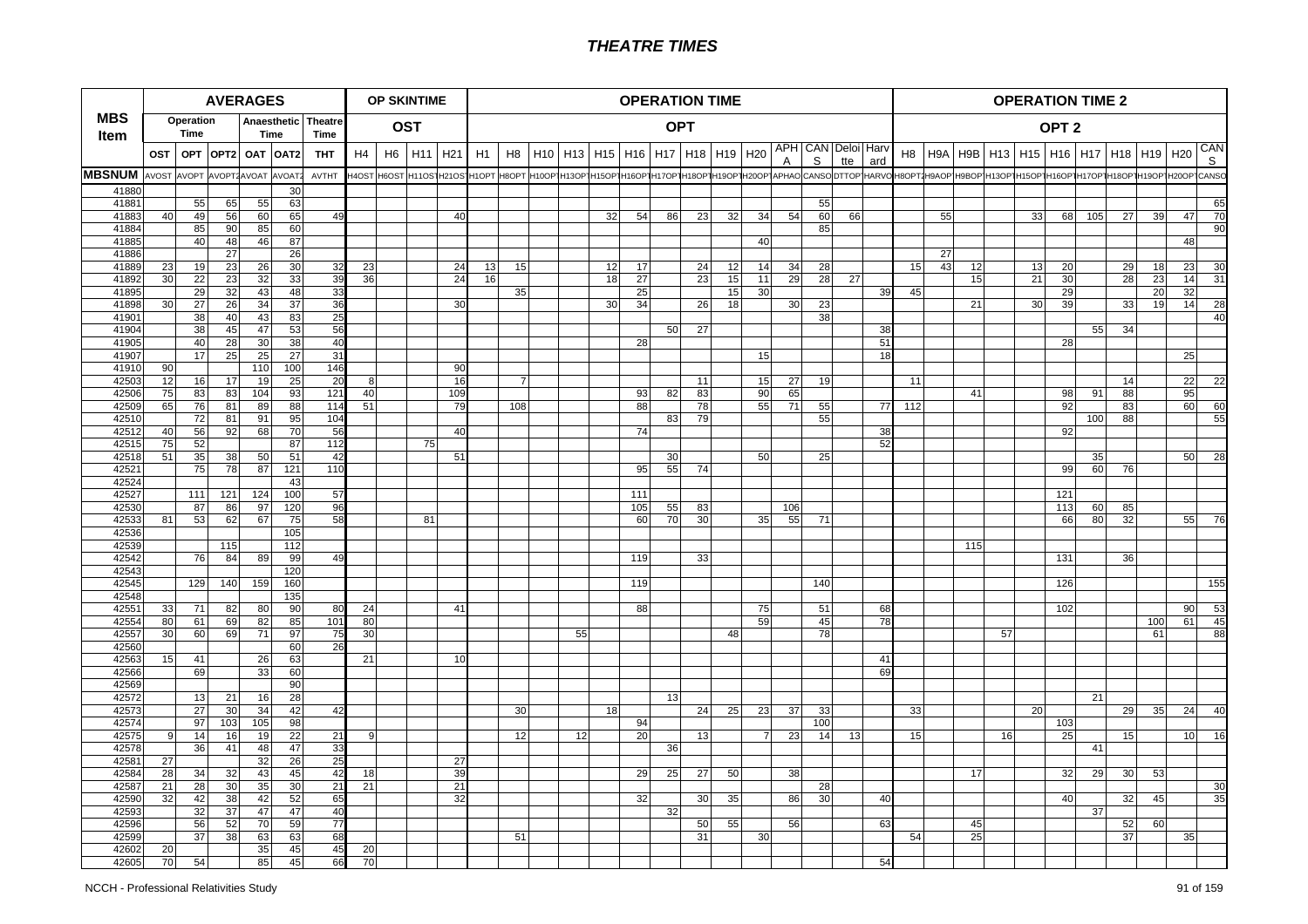|                    |                       |                |                |                |                             |                                                                 | <b>ANAESTHETIC TIME</b> |                       |            |                |          |                |                                                                                          |            |                  |    |     |                                                           |          |     |    |          | <b>ANAESTHETIC TIME 2</b>                                                                   |             |      |            |           |                 |          |                |
|--------------------|-----------------------|----------------|----------------|----------------|-----------------------------|-----------------------------------------------------------------|-------------------------|-----------------------|------------|----------------|----------|----------------|------------------------------------------------------------------------------------------|------------|------------------|----|-----|-----------------------------------------------------------|----------|-----|----|----------|---------------------------------------------------------------------------------------------|-------------|------|------------|-----------|-----------------|----------|----------------|
| <b>MBS</b><br>Item |                       |                |                |                |                             |                                                                 |                         |                       |            |                |          |                |                                                                                          |            | OAT <sub>2</sub> |    |     |                                                           |          |     |    |          |                                                                                             |             |      |            |           |                 |          |                |
|                    | H1                    | H <sub>4</sub> | H <sub>6</sub> | H <sub>8</sub> | H10   H13   H15   H16   H17 | H <sub>18</sub> H <sub>19</sub> H <sub>20</sub> H <sub>21</sub> |                         | CAN Deloi<br>S<br>tte | <b>MBS</b> | H <sub>5</sub> | H7       | H <sub>8</sub> | H <sub>9</sub> A                                                                         |            |                  |    |     | H9B   H11   H12   H14   H15   H16   H17   H19   H20   H21 |          |     |    |          |                                                                                             | CAN WA<br>S | Grou |            |           |                 |          |                |
| <b>MBSNUM</b>      |                       |                |                |                |                             |                                                                 |                         |                       |            |                |          |                | H1OAT H4OAT H6OAT H8OAT H10OATH13OATH15OATH16OATH17OATH18OATH19OATH20OATH21OATCANSOOTTOA |            |                  |    |     |                                                           |          |     |    |          | MBSOAH5OATH7OAT1H8OAT1H9AOAH9BOAH11OATH12OATH14OATH15OATH16OATH17OATH19OATH20OATH21OATCANSO |             |      |            |           |                 |          |                |
| 41880              |                       |                |                |                |                             |                                                                 |                         |                       |            |                |          |                |                                                                                          | 30         |                  |    |     |                                                           |          |     |    |          |                                                                                             |             |      |            |           |                 |          |                |
| 41881              |                       |                |                |                |                             |                                                                 |                         |                       |            |                |          |                | 55                                                                                       | 60         |                  |    |     |                                                           |          |     |    |          |                                                                                             |             |      |            |           |                 | 65       |                |
| 41883<br>41884     |                       |                |                |                |                             | 35                                                              | 73                      | 103                   | 31         | 41             | 59       | 52             | 68<br>76<br>85                                                                           | 60<br>30   |                  |    |     | 55                                                        |          |     |    | 64       | 37                                                                                          | 87          | 123  | 49         | 72        | 58              | 78<br>90 | 30             |
| 41885              |                       |                |                |                |                             |                                                                 |                         |                       |            |                | 46       |                |                                                                                          | 120        |                  |    |     |                                                           |          |     |    |          |                                                                                             |             |      |            | 54        |                 |          |                |
| 41886              |                       |                |                |                |                             |                                                                 |                         |                       |            |                |          |                |                                                                                          | 30         |                  |    |     | 27                                                        |          |     |    | 32       |                                                                                             |             |      |            |           |                 |          | 15             |
| 41889<br>41892     | 17 <sup>1</sup><br>21 | 37<br>54       |                | 15             |                             | 14 <br>23                                                       | 25<br>33                |                       | 27<br>29   | 23<br>27       | 27<br>16 | 48<br>48       | 30<br>36<br>31                                                                           | 30<br>30   | 25               | 17 | 15  |                                                           | 17<br>25 |     |    | 44<br>57 | 15<br>25                                                                                    | 27<br>36    |      | 29<br>34   | 36<br>20  | 53<br>54        | 33<br>39 | 30<br>30       |
| 41895              |                       |                |                | 50             |                             |                                                                 | 37                      |                       |            | 30             | 55       |                |                                                                                          | 45         |                  |    | 60  |                                                           |          |     |    | 65       |                                                                                             | 41          |      | 35         | 57        |                 |          | 30             |
| 41898              |                       |                |                |                |                             | 30                                                              | 42                      |                       | 31         | 25             |          | 56             | 23                                                                                       | 45         |                  | 27 |     |                                                           | 31       |     |    | 42       | 30                                                                                          | 47          |      | 27         |           | 61              | 28       | 30             |
| 41901              |                       |                |                |                |                             |                                                                 |                         |                       |            |                |          |                | 43                                                                                       | 150        |                  |    |     |                                                           |          |     |    | 105      |                                                                                             |             |      |            |           |                 | 45       | 30             |
| 41904<br>41905     |                       |                |                |                |                             |                                                                 | 30                      | 63                    | 31         |                |          |                |                                                                                          | 30<br>45   | 65               |    |     |                                                           |          |     |    | 50       |                                                                                             | 30          | 68   |            |           |                 |          |                |
| 41907              |                       |                |                |                |                             |                                                                 |                         |                       |            |                | 25       |                |                                                                                          | 30         |                  |    |     |                                                           |          |     |    |          |                                                                                             |             |      |            | 35        |                 |          | 15             |
| 41910              |                       |                |                |                |                             |                                                                 |                         |                       |            |                |          | 110            |                                                                                          | 120        |                  |    |     |                                                           |          |     |    |          |                                                                                             |             |      |            |           | 121             |          | 60             |
| 42503              |                       | 17             |                | 13             |                             |                                                                 |                         |                       | 16         | 10             | 30       | 21             | 28                                                                                       | 30         |                  |    | 16  |                                                           |          |     |    | 35       |                                                                                             |             |      | 14         | 37        | 21              | 31       | 15             |
| 42506              |                       | 85             |                |                |                             |                                                                 | 104                     | 105                   | 93         |                | 118      | 117            |                                                                                          | 60         |                  |    |     |                                                           | 60       |     |    | 70       |                                                                                             | 109         | 114  |            | 123       | 119             |          |                |
| 42509<br>42510     |                       | 92             |                | 133            |                             |                                                                 | 96                      | 108                   | 87<br>89   |                | 60       | 102            | 55<br>75                                                                                 | 75<br>90   |                  |    | 137 |                                                           |          |     |    | 125      |                                                                                             | 101         | 125  |            | 65        | 115             | 60<br>75 | 60<br>60       |
| 42512              |                       |                |                |                |                             |                                                                 | 84                      |                       |            |                |          | 51             |                                                                                          | 60         |                  |    |     |                                                           |          |     |    | 107      |                                                                                             | 102         |      |            |           | 51              |          | 30             |
| 42515              |                       |                |                |                |                             |                                                                 |                         |                       |            |                |          |                |                                                                                          | 75         |                  |    |     |                                                           |          | 95  |    | 147      |                                                                                             |             |      |            |           |                 |          | 30             |
| 42518              |                       |                |                |                |                             |                                                                 |                         | 48                    |            |                | 55       | 62             | 35                                                                                       | 75         |                  |    |     |                                                           |          |     |    | 45       |                                                                                             |             | 53   |            | 55        | 62              | 38       | 30             |
| 42521<br>42524     |                       |                |                |                |                             |                                                                 | 111                     | 70                    | 80         |                |          |                |                                                                                          | 180<br>45  | 55               |    |     |                                                           |          |     |    | 143      |                                                                                             | 115         | 75   |            |           |                 |          | 90<br>30       |
| 42527              |                       |                |                |                |                             |                                                                 | 124                     |                       |            |                |          |                |                                                                                          | 105        |                  |    |     |                                                           |          |     |    |          |                                                                                             | 134         |      |            |           |                 |          | 60             |
| 42530              |                       |                |                |                |                             |                                                                 | 118                     | 80                    | 94         |                |          |                |                                                                                          | 75         |                  |    |     |                                                           |          |     |    | 195      |                                                                                             | 126         | 85   |            |           |                 |          |                |
| 42533              |                       |                |                |                |                             |                                                                 | 75                      | 90                    | 40         |                | 50       |                | 78                                                                                       | 60         |                  |    |     |                                                           |          | 105 |    |          |                                                                                             | 81          | 100  |            | 70        |                 | 82       | 30             |
| 42536<br>42539     |                       |                |                |                |                             |                                                                 |                         |                       |            |                |          |                |                                                                                          | 105<br>120 |                  |    |     |                                                           | 125      |     |    |          |                                                                                             |             |      |            |           |                 |          | 90             |
| 42542              |                       |                |                |                |                             |                                                                 | 134                     |                       | 43         |                |          |                |                                                                                          | 90         |                  |    |     |                                                           |          |     |    |          |                                                                                             | 146         |      |            |           |                 |          | 60             |
| 42543              |                       |                |                |                |                             |                                                                 |                         |                       |            |                |          |                |                                                                                          | 120        |                  |    |     |                                                           |          |     |    |          |                                                                                             |             |      |            |           |                 |          |                |
| 42545              |                       |                |                |                |                             |                                                                 | 164                     |                       |            |                |          |                | 155                                                                                      | 180        |                  |    |     |                                                           |          |     |    |          |                                                                                             | 171         |      |            |           |                 | 170      | 120            |
| 42548              |                       |                |                |                |                             |                                                                 |                         |                       |            |                |          |                |                                                                                          | 180        |                  |    |     |                                                           |          |     |    |          |                                                                                             |             |      |            |           |                 |          | 90             |
| 42551<br>42554     |                       | 53<br>90       |                |                |                             |                                                                 | 107                     |                       |            | 120<br>115     | 95<br>79 | 52             | 53<br>45                                                                                 | 90<br>120  |                  |    |     |                                                           |          |     |    | 86<br>80 |                                                                                             | 121         |      | 130<br>125 | 110<br>81 | 64              | 56<br>45 | 60<br>60       |
| 42557              |                       | 67             |                |                | 70                          |                                                                 |                         |                       |            | 55             |          |                | 92                                                                                       | 120        |                  |    |     |                                                           |          |     |    | 105      |                                                                                             |             |      | 69         |           |                 | 102      | 90             |
| 42560              |                       |                |                |                |                             |                                                                 |                         |                       |            |                |          |                |                                                                                          | 75         |                  |    |     |                                                           |          |     |    |          |                                                                                             |             |      |            |           |                 |          | 45             |
| 42563              |                       | 47             |                |                |                             |                                                                 |                         |                       |            |                | 18       | 12             |                                                                                          | 105        |                  |    |     |                                                           |          |     |    |          |                                                                                             |             |      |            | 20        |                 |          |                |
| 42566<br>42569     |                       | 33             |                |                |                             |                                                                 |                         |                       |            |                |          |                |                                                                                          | 90<br>120  |                  |    |     |                                                           |          |     |    |          |                                                                                             |             |      |            |           |                 |          | 30<br>60       |
| 42572              |                       |                |                |                |                             |                                                                 |                         | 16                    |            |                |          |                |                                                                                          | 30         |                  |    |     |                                                           |          |     |    |          |                                                                                             |             | 24   |            |           |                 |          | 30             |
| 42573              |                       |                |                | 39             |                             | 28                                                              |                         |                       | 33         | 35             | 27       |                | 45                                                                                       | 60         |                  |    | 42  |                                                           |          |     | 35 |          | 30                                                                                          |             |      | 45         | 28        |                 | 53       | 45             |
| 42574              |                       |                |                |                |                             |                                                                 | 109                     |                       |            |                |          |                | 100                                                                                      | 60         |                  |    |     |                                                           |          |     |    |          |                                                                                             | 118         |      |            |           |                 | 115      |                |
| 42575              |                       | 17             |                | 18             | 20                          |                                                                 | 32                      | 48                    | 18         |                | 12       |                | 18<br>19                                                                                 | 15<br>60   | 15               | 24 | 21  |                                                           |          |     |    |          |                                                                                             | 37          | 52   |            | 15        |                 | 20       | 30<br>30       |
| 42578<br>42581     |                       |                |                |                |                             |                                                                 |                         |                       |            |                |          | 32             |                                                                                          | 30         |                  |    |     |                                                           |          |     |    |          |                                                                                             |             |      |            |           | 32              |          | $\frac{1}{15}$ |
| 42584              |                       | 39             |                |                |                             |                                                                 | 36                      | 41                    | 35         | 55             |          | 49             |                                                                                          | 60         |                  |    |     |                                                           | 39       |     |    | 43       |                                                                                             | 39          | 45   | 58         |           | 49              |          | 30             |
| 42587              |                       |                |                |                |                             |                                                                 |                         |                       |            |                |          | 22             | 48                                                                                       | 30         | 33               |    |     |                                                           |          |     |    |          |                                                                                             |             |      |            |           | $\overline{22}$ | 50       | 15             |
| 42590              |                       |                |                |                |                             |                                                                 | 48                      |                       | 39         | 55             |          | 38             | 30                                                                                       | 75         | 68               | 68 |     |                                                           | 34       |     |    | 41       |                                                                                             | 56          |      | 65         |           | 39              | 35       | 45<br>30       |
| 42593<br>42596     |                       |                |                |                |                             |                                                                 |                         | 47                    | 60         | 80             |          |                |                                                                                          | 60<br>60   |                  |    |     |                                                           | 60       |     |    |          |                                                                                             |             | 52   | 85         |           |                 |          | 30             |
| 42599              |                       |                |                | 59             |                             |                                                                 |                         |                       | 41         | 110            | 40       |                |                                                                                          | 90         |                  |    | 62  |                                                           | 38       |     |    |          |                                                                                             |             |      | 115        | 45        |                 |          | 30             |
| 42602              |                       | 35             |                |                |                             |                                                                 |                         |                       |            |                |          |                |                                                                                          | 60         |                  |    |     |                                                           |          |     |    |          |                                                                                             |             |      |            |           |                 |          | 30             |
| 42605              |                       | 85             |                |                |                             |                                                                 |                         |                       |            |                |          |                |                                                                                          | 60         |                  |    |     |                                                           |          |     |    |          |                                                                                             |             |      |            |           |                 |          | 30             |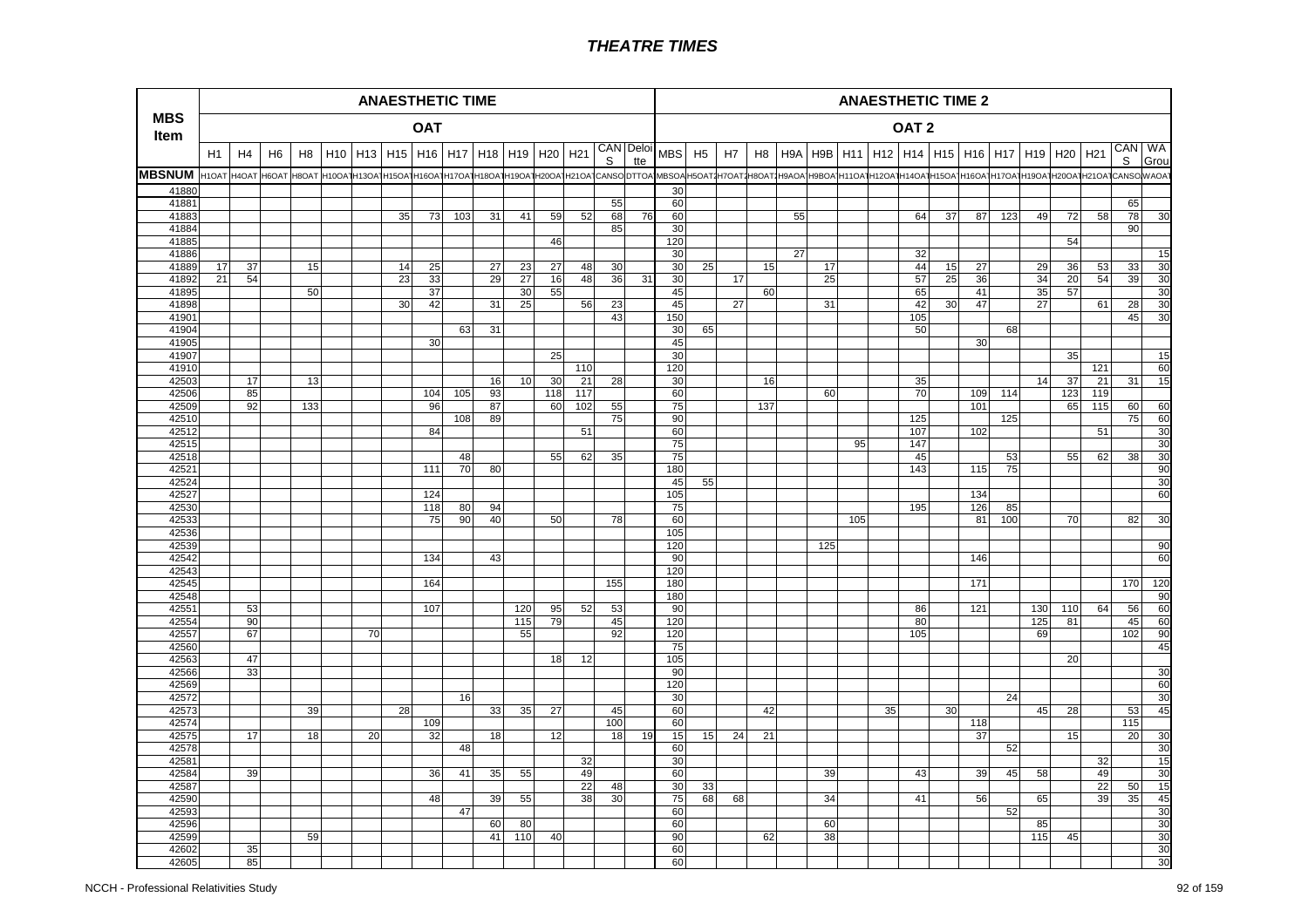|                                                                                                                                                                                                                                |          |    |                                        | <b>THEATRE TIME</b> |            |           |            |          |                               |          |          |    |                                |                |                |                |                                                                                   |    |                |                | <b>FREQUENCY</b>               |                |                                   |                                                                    |                                  |                      |                |                      |                                |                                                       |                                  |                      |    |
|--------------------------------------------------------------------------------------------------------------------------------------------------------------------------------------------------------------------------------|----------|----|----------------------------------------|---------------------|------------|-----------|------------|----------|-------------------------------|----------|----------|----|--------------------------------|----------------|----------------|----------------|-----------------------------------------------------------------------------------|----|----------------|----------------|--------------------------------|----------------|-----------------------------------|--------------------------------------------------------------------|----------------------------------|----------------------|----------------|----------------------|--------------------------------|-------------------------------------------------------|----------------------------------|----------------------|----|
| <b>MBS</b><br><b>Item</b>                                                                                                                                                                                                      |          |    |                                        |                     | <b>THT</b> |           |            |          |                               |          |          |    |                                |                |                |                |                                                                                   |    |                |                |                                | <b>FQ</b>      |                                   |                                                                    |                                  |                      |                |                      |                                |                                                       |                                  |                      |    |
|                                                                                                                                                                                                                                | H2       |    | H3   H11   H13   H15   H18   H19   H21 |                     |            |           |            |          | C'mix C'mix C'mix<br>Pub Priv | Oth      | H1       | H3 | H4                             | H <sub>6</sub> | H7             | H8             | H9A   H9B   H10   H11   H12   H13   H14   H15   H16   H17   H18   H19   H20   H21 |    |                |                |                                |                |                                   |                                                                    |                                  |                      |                | A                    | S                              | APH CAN C'mix C'mix C'mix Deloi<br>Pub Priv Other tte |                                  |                      |    |
| MBSNUM  H2THT  H3THT  H3THT H13THT H13THT H18THT H18THT H21THT CMXPU CMXPV CMXOT FQH1  FQH3  FQH4  FQH6  FQH6  FQH8  FQH9 GH9B GAH19 FQH13 FQH18 FQH14 FQH15 FQH16 FQH17 FQH18 FQH19 FQH20 FQH21 FQAH2 FQCMX FQCMX FQCMX FQCMX |          |    |                                        |                     |            |           |            |          |                               |          |          |    |                                |                |                |                |                                                                                   |    |                |                |                                |                |                                   |                                                                    |                                  |                      |                |                      |                                |                                                       |                                  |                      |    |
| 41880                                                                                                                                                                                                                          |          |    |                                        |                     |            |           |            |          |                               |          |          |    |                                |                |                |                |                                                                                   |    |                |                |                                |                |                                   |                                                                    |                                  |                      |                |                      |                                |                                                       |                                  |                      |    |
| 41881<br>41883                                                                                                                                                                                                                 |          |    |                                        | 40                  | 35         | 55        | 65         |          |                               |          |          |    |                                |                |                |                | $\mathbf{1}$                                                                      |    |                |                | 50                             | 3 <sup>l</sup> | $6 \mid$                          | 37                                                                 | 25<br>1                          | 5 <sup>1</sup>       | 58             | 15                   | $\mathbf{1}$<br>$\overline{2}$ |                                                       |                                  |                      |    |
| 41884                                                                                                                                                                                                                          |          |    |                                        |                     |            |           |            |          |                               |          |          |    |                                |                |                |                |                                                                                   |    |                |                |                                |                |                                   |                                                                    |                                  |                      |                |                      | $\mathbf{1}$                   |                                                       |                                  |                      |    |
| 41885                                                                                                                                                                                                                          |          |    |                                        |                     |            |           |            |          |                               |          |          |    |                                |                |                |                |                                                                                   |    |                |                |                                |                |                                   |                                                                    |                                  | 1                    |                |                      |                                |                                                       |                                  |                      |    |
| 41886                                                                                                                                                                                                                          |          |    |                                        |                     |            |           |            |          |                               |          |          |    |                                |                |                |                | $\mathbf 1$                                                                       |    |                |                | $\overline{3}$                 |                |                                   |                                                                    |                                  |                      |                |                      |                                |                                                       |                                  |                      |    |
| 41889<br>41892                                                                                                                                                                                                                 | 20<br>33 |    |                                        | 23<br>39            | 31<br>35   | 45<br>47  | 66<br>71   | 28<br>37 | 20<br>29                      | 20<br>20 | 3 <br>16 |    | 5 <sub>l</sub><br>$\mathbf{3}$ |                | $\overline{7}$ | 1              | $\overline{7}$<br>$\vert$<br>27                                                   |    |                |                | 18<br>36                       | 80<br>41       | 13<br>133                         | 15<br>39                                                           | 25<br>16                         | 5 <sub>l</sub><br>49 | 23<br>488      | 221<br>282           | $\left  \right $<br>18         | 111<br>143                                            | 187<br>535                       | 11<br>$\overline{7}$ | 45 |
| 41895                                                                                                                                                                                                                          |          |    |                                        |                     |            | 45        |            | 16       | 39                            |          |          |    |                                |                |                | -1             |                                                                                   |    |                |                | $\overline{2}$                 |                | $\mathbf{1}$                      |                                                                    | -1                               | $\mathbf{1}$         |                |                      |                                | $\overline{2}$                                        | $\overline{4}$                   |                      |    |
| 41898                                                                                                                                                                                                                          | 30       |    |                                        | 30                  | 38         | 46        | 80         | 24       | 22                            | 17       |          |    |                                |                | $\overline{1}$ |                | 19                                                                                |    |                |                | 10                             | 1              | 42                                |                                                                    | $\overline{7}$<br>2 <sup>1</sup> | 133                  | 82             | 32                   | $\overline{2}$                 | 98                                                    | 233                              | 5 <sup>1</sup>       |    |
| 41901                                                                                                                                                                                                                          |          |    |                                        |                     | 38         |           |            |          | 25                            |          |          |    |                                |                |                |                |                                                                                   |    |                |                | $\overline{1}$                 |                |                                   |                                                                    |                                  |                      |                |                      | $\overline{2}$                 |                                                       | $\mathbf{1}$                     |                      |    |
| 41904<br>41905                                                                                                                                                                                                                 | 40       |    |                                        |                     |            |           | 122        | 27       | 35                            |          |          |    |                                |                |                |                |                                                                                   |    |                |                | 11                             |                | 1 <sup>1</sup>                    | 3 <sup>l</sup><br>$\overline{2}$                                   |                                  |                      | 1 <sup>1</sup> |                      |                                | 1                                                     | $\overline{2}$                   |                      |    |
| 41907                                                                                                                                                                                                                          |          |    |                                        |                     |            |           |            |          | 31                            |          |          |    |                                |                |                |                |                                                                                   |    |                |                |                                |                |                                   |                                                                    |                                  | 1                    |                |                      |                                |                                                       | $5\overline{)}$                  |                      |    |
| 41910                                                                                                                                                                                                                          |          |    |                                        |                     |            |           | 146        |          |                               |          |          |    |                                |                |                |                |                                                                                   |    |                |                |                                |                |                                   |                                                                    |                                  |                      | 11             |                      |                                |                                                       |                                  |                      |    |
| 42503                                                                                                                                                                                                                          |          |    |                                        |                     | 19         | 21        |            | 17       | 21                            |          |          |    | 8<br>$\mathbf{1}$              |                |                | 2 <sup>1</sup> | 11                                                                                |    |                |                | 1<br>1                         |                |                                   | 8 <sup>1</sup><br>$\overline{1}$                                   | 2                                | 3 <sup>l</sup>       | $\overline{2}$ | 24                   | $5\overline{5}$                | 53                                                    | 69                               |                      |    |
| 42506<br>42509                                                                                                                                                                                                                 |          |    |                                        |                     | 98<br>91   |           | 144<br>137 |          |                               |          |          |    | 3                              |                |                | 1 <sup>1</sup> |                                                                                   |    |                |                |                                |                | $\vert 4 \vert$<br>2 <sup>1</sup> | $\overline{2}$<br>$\overline{4}$                                   |                                  | $\overline{2}$<br>1  | 2 <br>1        | 6<br>$\overline{7}$  | $\mathbf{1}$                   |                                                       |                                  |                      |    |
| 42510                                                                                                                                                                                                                          |          |    |                                        |                     | 98         |           |            |          | 110                           |          |          |    |                                |                |                |                |                                                                                   |    |                |                | $\overline{2}$                 |                |                                   | 2<br>$\overline{1}$                                                |                                  |                      |                |                      | $\overline{1}$                 |                                                       | 1                                |                      |    |
| 42512                                                                                                                                                                                                                          |          |    |                                        |                     |            |           | 81         |          | 30                            |          |          |    |                                |                |                |                |                                                                                   |    |                |                | $\overline{2}$                 |                | 1                                 |                                                                    |                                  |                      | 11             |                      |                                |                                                       | $\mathbf{1}$                     |                      |    |
| 42515<br>42518                                                                                                                                                                                                                 |          |    | 112                                    |                     |            |           |            |          | 42                            |          |          |    |                                |                |                |                |                                                                                   | -1 |                |                | 2 <br>$\overline{2}$           |                |                                   | $\overline{2}$                                                     |                                  | 1                    | 1              |                      | $\mathbf{1}$                   |                                                       | $5\phantom{.0}$                  |                      |    |
| 42521                                                                                                                                                                                                                          |          |    |                                        |                     | 82         |           |            |          | 138                           |          |          |    |                                |                |                |                |                                                                                   |    |                |                | $\overline{2}$                 |                | 3 <sup>1</sup>                    | $\mathbf{1}$<br>$2 \overline{2}$                                   |                                  |                      |                |                      |                                |                                                       | 2                                |                      |    |
| 42524                                                                                                                                                                                                                          |          |    |                                        |                     |            |           |            |          |                               |          |          |    |                                |                |                |                |                                                                                   |    |                |                |                                |                |                                   |                                                                    |                                  |                      |                |                      |                                |                                                       |                                  |                      |    |
| 42527                                                                                                                                                                                                                          |          |    |                                        |                     |            |           |            |          | 57                            |          |          |    |                                |                |                |                |                                                                                   |    |                |                |                                |                | 1 <sup>1</sup>                    |                                                                    |                                  |                      |                |                      |                                |                                                       |                                  |                      |    |
| 42530<br>42533                                                                                                                                                                                                                 |          |    | 123                                    |                     | 96<br>42   |           |            | 25       | 42                            |          |          |    |                                |                |                |                |                                                                                   |    |                |                | $\blacktriangleleft$           |                | 3 <sup>1</sup><br>2 <sup>1</sup>  | $\overline{2}$<br>$\mathbf{1}$<br>$\overline{2}$<br>$\overline{3}$ |                                  | 1                    |                | $5\phantom{.0}$<br>9 | $\overline{2}$                 | 1                                                     | 9                                |                      |    |
| 42536                                                                                                                                                                                                                          |          |    |                                        |                     |            |           |            |          |                               |          |          |    |                                |                |                |                |                                                                                   |    |                |                |                                |                |                                   |                                                                    |                                  |                      |                |                      |                                |                                                       |                                  |                      |    |
| 42539                                                                                                                                                                                                                          |          |    |                                        |                     |            |           |            |          |                               |          |          |    |                                |                |                |                | 1                                                                                 |    |                |                |                                |                |                                   |                                                                    |                                  |                      |                |                      |                                |                                                       |                                  |                      |    |
| 42542                                                                                                                                                                                                                          |          |    |                                        |                     | 46         |           |            |          | 53                            |          |          |    |                                |                |                |                |                                                                                   |    |                |                |                                |                | 3 <sup>l</sup>                    | 3 <sup>l</sup>                                                     |                                  |                      |                |                      |                                |                                                       | 11                               |                      |    |
| 42543<br>42545                                                                                                                                                                                                                 |          |    |                                        |                     |            |           |            |          |                               |          |          |    |                                |                |                |                |                                                                                   |    |                |                |                                |                | 2 <sup>1</sup>                    |                                                                    |                                  |                      |                |                      | $\mathbf{1}$                   |                                                       |                                  |                      |    |
| 42548                                                                                                                                                                                                                          |          |    |                                        |                     |            |           |            |          |                               |          |          |    |                                |                |                |                |                                                                                   |    |                |                |                                |                |                                   |                                                                    |                                  |                      |                |                      |                                |                                                       |                                  |                      |    |
| 42551                                                                                                                                                                                                                          | 125      |    |                                        |                     | 35         | 165       | 87         | 35       | 32                            |          |          |    | $\overline{2}$                 |                |                |                |                                                                                   |    |                |                | $\overline{4}$                 |                | 5 <sup>1</sup>                    | 1                                                                  | $\vert$                          | 1                    | 11             |                      | $\mathbf{3}$                   | 11                                                    | $\overline{2}$                   |                      |    |
| 42554                                                                                                                                                                                                                          |          |    | 72                                     |                     |            | 145<br>79 |            |          | 56                            |          |          |    | $\mathbf{3}$<br>$\mathbf{1}$   |                |                |                |                                                                                   |    |                | 1              | $\mathbf{1}$<br>$\overline{2}$ |                |                                   |                                                                    | 1 <sup>1</sup><br>$\overline{2}$ | 1                    |                |                      | $\mathbf{1}$<br>$\mathbf{3}$   |                                                       | $\mathbf{1}$                     |                      |    |
| 42557<br>42560                                                                                                                                                                                                                 |          |    |                                        |                     |            |           |            | 26       |                               |          |          |    |                                |                |                |                |                                                                                   |    |                |                |                                |                |                                   |                                                                    |                                  |                      |                |                      |                                | $\overline{2}$                                        |                                  |                      |    |
| 42563                                                                                                                                                                                                                          |          |    |                                        |                     |            |           |            |          |                               |          |          |    | $\overline{4}$                 |                |                |                |                                                                                   |    |                |                |                                |                |                                   |                                                                    |                                  | 1                    |                |                      |                                |                                                       |                                  |                      |    |
| 42566                                                                                                                                                                                                                          |          |    |                                        |                     |            |           |            |          |                               |          |          |    | $\overline{2}$                 |                |                |                |                                                                                   |    |                |                |                                |                |                                   |                                                                    |                                  |                      |                |                      |                                |                                                       |                                  |                      |    |
| 42569<br>42572                                                                                                                                                                                                                 |          |    |                                        |                     |            |           |            |          |                               |          |          |    |                                |                |                |                |                                                                                   |    |                |                |                                |                |                                   | $\overline{1}$                                                     |                                  |                      |                |                      |                                |                                                       |                                  |                      |    |
| 42573                                                                                                                                                                                                                          | 65       |    |                                        | 35                  | 39         | 55        |            | 26       | 34                            |          |          |    |                                |                |                | $6 \mid$       |                                                                                   |    | $\overline{2}$ |                |                                | $\overline{2}$ |                                   |                                                                    | 5 <sub>5</sub><br>11             | 1                    |                | $5 \vert$            | $\overline{2}$                 | 10                                                    | 35                               |                      |    |
| 42574                                                                                                                                                                                                                          |          |    |                                        |                     |            |           |            |          |                               |          |          |    |                                |                |                |                |                                                                                   |    |                |                |                                |                | 1                                 |                                                                    |                                  |                      |                |                      | $\mathbf{1}$                   |                                                       |                                  |                      |    |
| 42575                                                                                                                                                                                                                          | 13       | 24 | 25                                     |                     | 19         |           |            | 20       | 27                            |          |          | 1  | 6                              |                | 2              | 17             |                                                                                   |    |                | $\overline{2}$ |                                |                | 1                                 | 13                                                                 |                                  | 1 <sup>1</sup>       |                | 43                   | $\mathbf{3}$                   | 31                                                    | 275                              |                      | 8  |
| 42578<br>42581                                                                                                                                                                                                                 |          |    |                                        |                     |            |           |            |          | 33<br>25                      |          |          |    |                                |                |                |                |                                                                                   |    |                |                |                                |                |                                   | $\overline{4}$                                                     |                                  |                      | $\overline{2}$ |                      |                                |                                                       | 8<br>17                          |                      |    |
| 42584                                                                                                                                                                                                                          |          |    |                                        |                     | 39         | 63        |            | 32       | 33                            |          |          |    | 9                              |                |                |                | $\overline{2}$                                                                    |    |                |                | 10                             |                | 2                                 | 7                                                                  | $\vert$ 4<br>1                   |                      | 6              | 11                   |                                | 3                                                     | 29                               |                      |    |
| 42587                                                                                                                                                                                                                          |          |    |                                        |                     |            |           |            |          | 21                            |          |          |    | 7 <sup>1</sup>                 |                |                |                |                                                                                   |    |                |                |                                |                |                                   |                                                                    |                                  |                      | $\overline{2}$ |                      | $\mathbf{1}$                   |                                                       | 11                               |                      |    |
| 42590                                                                                                                                                                                                                          |          |    |                                        |                     | 41         | 100       |            |          | 53                            |          |          |    |                                |                | $\overline{2}$ |                | $\overline{4}$                                                                    |    |                |                | $\overline{4}$                 |                | 2 <sup>1</sup>                    | 3 <sup>l</sup>                                                     | $\mathbf{1}$                     |                      | 3 <sup>l</sup> | 21                   | $\mathbf{1}$                   |                                                       | 75                               |                      |    |
| 42593<br>42596                                                                                                                                                                                                                 |          |    |                                        |                     | 62         | 90        |            |          | 40<br>80                      |          |          |    |                                |                |                |                | 1                                                                                 |    |                |                |                                |                |                                   | $\overline{1}$                                                     | 1<br>1                           |                      |                | 5                    |                                |                                                       | $\overline{1}$<br>$\overline{2}$ |                      |    |
| 42599                                                                                                                                                                                                                          |          |    |                                        |                     | 47         | 160       |            | 26       | 41                            |          |          |    |                                |                |                | $\overline{1}$ | 1                                                                                 |    |                |                |                                |                |                                   |                                                                    | $\overline{7}$<br>1 <sup>1</sup> | 1                    |                |                      |                                | 8 <sup>1</sup>                                        | 31                               |                      |    |
| 42602                                                                                                                                                                                                                          |          |    |                                        |                     |            |           |            | 40       | 54                            | 40       |          |    | $\mathbf{1}$                   |                |                |                |                                                                                   |    |                |                |                                |                |                                   |                                                                    |                                  |                      |                |                      |                                | $\overline{1}$                                        | $\overline{7}$                   |                      |    |
| 42605                                                                                                                                                                                                                          |          |    |                                        |                     |            |           |            |          | 66                            |          |          |    | 1                              |                |                |                |                                                                                   |    |                |                |                                |                |                                   |                                                                    |                                  |                      |                |                      |                                |                                                       | 5 <sub>5</sub>                   |                      |    |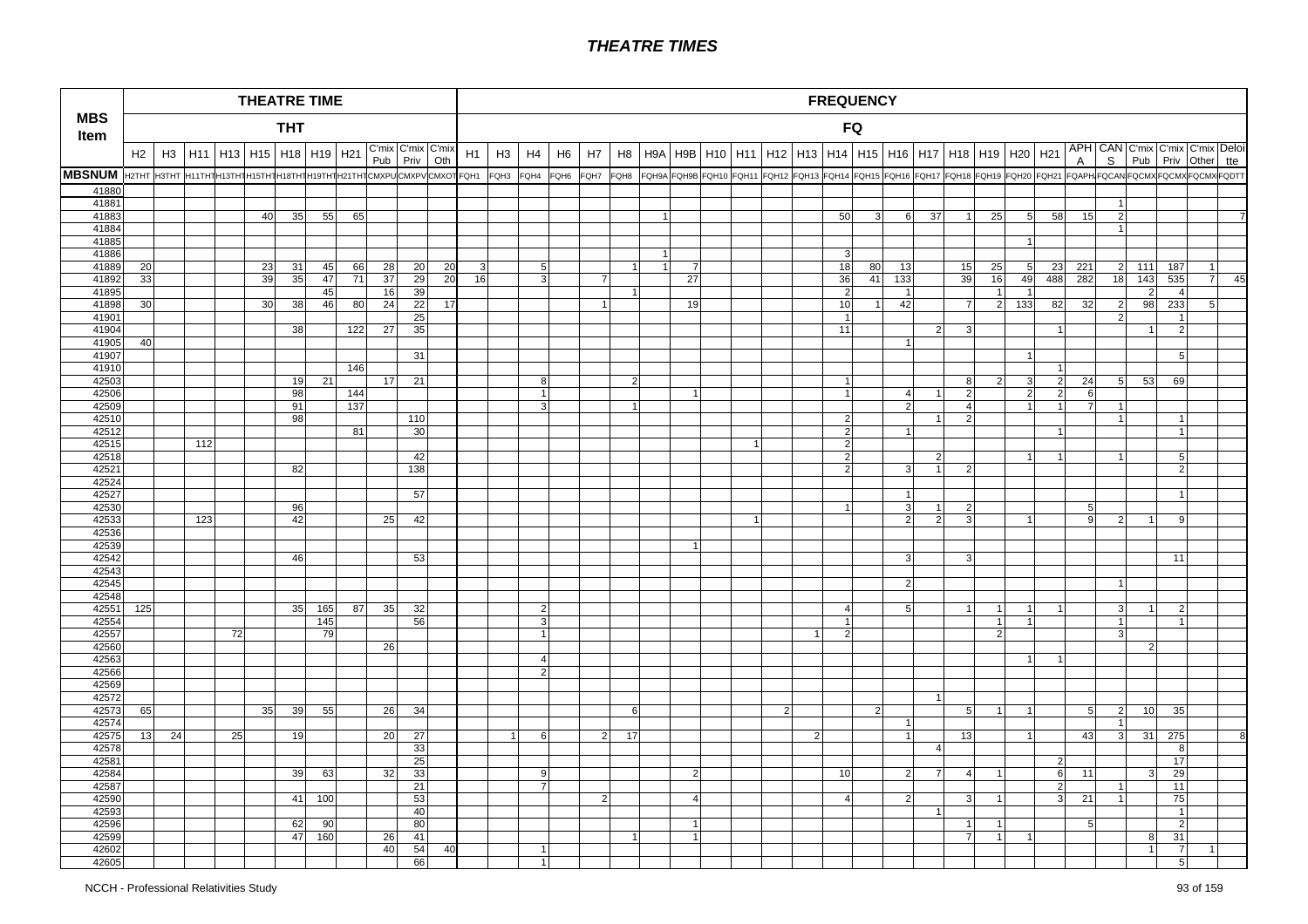|                           |                 |                          |                | <b>AVERAGES</b>                |          |                        |                |            | <b>OP SKINTIME</b> |                 |    |    |    |                       |                                  |          |                 | <b>OPERATION TIME</b> |                                                                                                                 |    |                               |          |     |     |                |    | <b>OPERATION TIME 2</b>                                           |    |                  |                 |                 |     |    |           |
|---------------------------|-----------------|--------------------------|----------------|--------------------------------|----------|------------------------|----------------|------------|--------------------|-----------------|----|----|----|-----------------------|----------------------------------|----------|-----------------|-----------------------|-----------------------------------------------------------------------------------------------------------------|----|-------------------------------|----------|-----|-----|----------------|----|-------------------------------------------------------------------|----|------------------|-----------------|-----------------|-----|----|-----------|
| <b>MBS</b><br><b>Item</b> |                 | Operation<br><b>Time</b> |                | Anaesthetic<br><b>Time</b>     |          | <b>Theatre</b><br>Time |                | <b>OST</b> |                    |                 |    |    |    |                       |                                  |          | <b>OPT</b>      |                       |                                                                                                                 |    |                               |          |     |     |                |    |                                                                   |    | OPT <sub>2</sub> |                 |                 |     |    |           |
|                           | <b>OST</b>      |                          |                | OPT OPT2 OAT OAT2              |          | <b>THT</b>             | H <sub>4</sub> | H6         | H <sub>11</sub>    | H <sub>21</sub> | H1 | H8 |    |                       |                                  |          |                 |                       | H10   H13   H15   H16   H17   H18   H19   H20                                                                   |    | APH   CAN   Deloi   Harv<br>A | S.       | tte | ard |                |    | H8   H9A   H9B   H13   H15   H16   H17   H18   H19   H20          |    |                  |                 |                 |     |    | CAN<br>S. |
| <b>MBSNUM</b>             |                 |                          |                | AVOST AVOPT AVOPTŽAVOAT AVOATŽ |          | AVTHT                  |                |            |                    |                 |    |    |    |                       |                                  |          |                 |                       | 140ST  H6OST  H11OSTH21OSTH1OPT  H8OPT  H10OPTH13OPTH15OPTH16OPTH17OPTH18OPTH19OPTH20OPTAPHAO CANSO DTTOPTHARVO |    |                               |          |     |     |                |    | H8OPT/H9AOP H9BOP H13OP H15OP H16OP H17OP H18OP H19OP H20OP CANSC |    |                  |                 |                 |     |    |           |
| 42608                     |                 | 55                       | 40             | 65                             | 78       | 47                     |                |            |                    |                 |    |    |    |                       |                                  | 39       |                 |                       |                                                                                                                 |    |                               |          |     | 70  |                |    |                                                                   |    | 40               |                 |                 |     |    |           |
| 42610                     |                 | 8                        | 10             | 15 <sup>1</sup>                | 20       | 18                     |                |            |                    |                 |    |    | 9  |                       | 5 <sup>1</sup><br>$\overline{7}$ |          | 10 <sup>1</sup> | 7                     |                                                                                                                 |    |                               | 9        |     |     | 8              |    |                                                                   |    |                  | 10 <sup>1</sup> | 10              |     |    | 12<br>20  |
| 42611<br>42614            | 7               | 11                       | 14             | 16                             | 20       | 24                     | $\overline{7}$ |            |                    |                 |    | 8  |    |                       |                                  |          |                 | -91                   | 10                                                                                                              |    | 17 <sup>1</sup>               | 15       | 12  |     | 11             | 13 |                                                                   | 10 |                  |                 | 13              | 15  |    |           |
| 42615                     |                 | 3 <sup>1</sup>           | $\overline{4}$ | 6                              | 15       |                        |                |            |                    |                 |    |    |    | 3 <sup>1</sup>        |                                  |          |                 |                       |                                                                                                                 |    |                               |          |     |     |                |    | $\overline{4}$                                                    |    |                  |                 |                 |     |    |           |
| 42617                     | 19              |                          |                |                                | 15       | 19                     | 19             |            |                    |                 |    |    |    |                       |                                  |          |                 |                       |                                                                                                                 |    |                               |          |     |     |                |    |                                                                   |    |                  |                 |                 |     |    |           |
| 42620                     |                 |                          |                |                                | 15       | 30                     |                |            |                    |                 |    |    |    |                       |                                  |          |                 |                       |                                                                                                                 |    |                               |          |     |     |                |    |                                                                   |    |                  |                 |                 |     |    |           |
| 42621<br>42622            |                 | 10 <sup>1</sup>          | 12             | 15 <sup>1</sup>                | 15<br>16 |                        |                |            |                    |                 |    |    |    |                       |                                  |          | 10 <sup>1</sup> |                       |                                                                                                                 |    |                               |          |     |     |                |    |                                                                   |    |                  | 12              |                 |     |    |           |
| 42623                     | 100             | 73                       | 73             | 94                             | 95       | 113                    | 77             |            |                    | 123             |    | 58 |    | 113                   |                                  | 69       | 71              | 64                    |                                                                                                                 | 54 | 69                            | 64       | 88  | 78  | 64             | 50 | 120                                                               |    | 74               | 75              | 70              |     | 59 | 70        |
| 42626                     |                 | 75                       | 78             | 92                             | 119      | 95                     |                |            |                    |                 |    |    |    |                       |                                  | 117      | 49              | 75                    |                                                                                                                 | 57 |                               |          |     |     |                |    |                                                                   |    | 121              | 53              | 80              |     | 60 |           |
| 42629                     |                 |                          |                |                                | 128      |                        |                |            |                    |                 |    |    |    |                       |                                  |          |                 |                       |                                                                                                                 |    |                               |          |     |     |                |    |                                                                   |    |                  |                 |                 |     |    |           |
| 42632<br>42635            | 8               | 18 <sup>l</sup><br>42    | 20             | 22                             | 35<br>45 | 25                     | 8              |            |                    |                 |    | 18 |    |                       |                                  |          |                 |                       |                                                                                                                 |    |                               |          |     | 42  | 20             |    |                                                                   |    |                  |                 |                 |     |    |           |
| 42638                     | 26              | 43                       | 41             | 57                             | 59       | 58                     | 26             |            |                    |                 |    |    |    |                       |                                  | 39       |                 | 54                    |                                                                                                                 | 20 | 60                            |          |     |     |                |    |                                                                   |    | 42               |                 | 55              |     | 25 |           |
| 42641                     |                 | 50                       | 54             | 58                             | 61       | 51                     |                |            |                    |                 |    | 51 |    | 54                    |                                  | 44       |                 | 49                    |                                                                                                                 |    |                               |          |     |     | 58             |    | 59                                                                |    | 48               |                 | 52              |     |    |           |
| 42644                     |                 | 17                       | 17             | 23                             | 40       | 30                     |                |            |                    |                 |    | 8  |    |                       |                                  |          |                 | 9                     | 20                                                                                                              |    | 23                            |          |     | 23  | 9 <sup>1</sup> |    |                                                                   |    |                  |                 | 11              | 30  |    |           |
| 42647                     | 20              | 37                       | 40             | 46                             | 50       | 45                     |                |            |                    | 20              |    |    |    |                       |                                  |          | 28              | 46                    |                                                                                                                 |    | 44                            |          |     | 32  |                |    |                                                                   |    |                  | 31              | 49              |     |    |           |
| 42650<br>42651            | 35 <sub>1</sub> | 26                       |                | 60                             | 45<br>60 | 18                     | 35             |            |                    |                 |    |    |    |                       |                                  |          |                 |                       |                                                                                                                 |    | 26                            |          |     |     |                |    |                                                                   |    |                  |                 |                 |     |    |           |
| 42653                     | 71              | 67                       | 69             | 82                             | 80       | 106                    | 70             |            |                    | 73              |    | 57 |    |                       |                                  | 50       | 52              | 62                    | 103                                                                                                             | 72 | 74                            | 69       | 63  |     | 59             | 52 |                                                                   |    | 53               | 56              | 71              | 110 | 77 | 72        |
| 42656                     |                 | 68                       | 72             | 94                             | 105      | 64                     |                |            |                    |                 |    |    |    |                       |                                  |          |                 | 51                    |                                                                                                                 |    |                               | 85       |     |     |                |    |                                                                   |    |                  |                 | 53              |     |    | 90        |
| 42659                     |                 | 68                       | 84             | 78                             | 71       | 94                     |                |            |                    |                 |    |    |    |                       |                                  | 72       | 42              | 89                    |                                                                                                                 |    | 59                            |          |     | 78  |                |    |                                                                   |    | 90               | 47              | 115             |     |    |           |
| 42662                     |                 |                          |                |                                | 105      | 53                     |                |            |                    |                 |    |    |    |                       |                                  |          |                 |                       |                                                                                                                 |    |                               |          |     |     |                |    |                                                                   |    |                  |                 |                 |     |    |           |
| 42665<br>42667            | 52              |                          |                | 73                             | 98<br>82 | 65<br>95               |                |            |                    | 52              |    |    |    |                       |                                  |          |                 |                       |                                                                                                                 |    |                               |          |     |     |                |    |                                                                   |    |                  |                 |                 |     |    |           |
| 42668                     |                 | 14                       | 16             | 17                             | 25       | 20                     |                |            |                    |                 |    |    |    |                       |                                  | 17       | 20              | 10                    |                                                                                                                 | 8  |                               |          |     |     |                |    |                                                                   |    | 19               | 21              | 11              |     | 13 |           |
| 42671                     | 21              | 39                       | 41             | 49                             | 55       | 45                     |                |            |                    | 21              |    |    |    |                       |                                  |          | 52              | 23                    |                                                                                                                 |    | 33                            | 50       |     |     |                | 24 |                                                                   |    |                  | 60              | 26              |     |    | 55        |
| 42674                     |                 | 35                       | 31             | 41                             | 57       | 32                     |                |            |                    |                 |    |    |    |                       |                                  |          |                 | 19                    |                                                                                                                 |    |                               | 50       |     |     |                | 20 |                                                                   |    |                  |                 | 22              |     |    | 50        |
| 42676<br>42677            | 18              | 23                       | 40             | 45<br>19                       | 55<br>16 | 26<br>27               |                |            |                    | 18              |    |    |    |                       |                                  |          | 30 <sup>1</sup> |                       |                                                                                                                 |    |                               |          |     | 16  |                |    |                                                                   |    |                  | 40              |                 |     |    |           |
| 42680                     |                 |                          | 13             |                                | 30       | 29                     |                |            |                    |                 |    |    |    |                       |                                  |          |                 |                       |                                                                                                                 |    |                               |          |     |     |                | 13 |                                                                   |    |                  |                 |                 |     |    |           |
| 42683                     | 16              | 17                       | 17             | 26                             | 30       | 28                     | 16             |            |                    |                 |    | 13 |    | 14                    |                                  |          |                 | 23                    |                                                                                                                 |    |                               |          |     |     | 13             | 15 | 17                                                                |    |                  |                 | 25              |     |    | 15        |
| 42686                     | 29              | 30                       | 32             | 43                             | 43       | 38                     | 25             |            |                    | 33              |    |    |    | 37 <sup>1</sup>       |                                  | 36       | 31              | 22                    |                                                                                                                 | 20 | 26                            | 38       | 31  |     |                | 21 | 39                                                                |    | 39               | 35              | 25              |     | 25 | 40        |
| 42689                     | 19              | 13                       | 16             | 18                             | 30       | 22                     | 19             |            |                    |                 |    |    |    |                       |                                  |          |                 | 13                    |                                                                                                                 |    |                               |          |     |     |                |    |                                                                   |    |                  |                 | 16              |     |    |           |
| 42692<br>42695            | 17<br>31        | 25<br>26                 | 26<br>29       | 33<br>36 <sup>°</sup>          | 42<br>64 | 31<br>32               | 17<br>31       |            |                    |                 |    |    |    | 18<br>18 <sup>1</sup> |                                  | 16<br>33 |                 | 16<br>23              | 25                                                                                                              |    | 33                            | 45<br>29 | 20  |     |                | 21 | 21<br>22                                                          |    | 18<br>36         |                 | 18<br>25        | 31  |    | 50<br>32  |
| 42698                     | 33              | 47                       | 57             | 64                             | 72       | 66                     | 33             |            |                    |                 |    | 28 | 38 | 56                    | 75                               |          | 45              | 31                    |                                                                                                                 |    | 48                            | 55       | 48  |     | 32             |    | 57                                                                | 75 |                  | 49              | 35              |     | 90 | 60        |
| 42701                     | 43              | 36                       | 37             | 56                             | 57       | 55                     | 32             |            |                    | 53              |    | 25 | 28 | 51                    |                                  | 29       |                 | 25                    |                                                                                                                 | 45 | 46                            | 36       |     | 38  | 27             | 33 | 53                                                                |    | 32               |                 | $\overline{27}$ |     | 49 | 39        |
| 42702                     | 36              | 30                       | 34             | 49                             | 55       | 48                     | 29             |            |                    | 43              |    | 23 | 26 | 29                    | 18                               | 32       | 39              | 30                    |                                                                                                                 | 33 |                               | 37       |     |     | 26             | 37 | 33                                                                | 20 | 34               | 45              | 33              |     | 37 | 40        |
| 42703<br>42704            | 21              | 46<br>33                 | 48<br>34       | 59<br>39                       | 69<br>47 | 52<br>35               | 17             |            |                    | 25              |    | 42 |    |                       |                                  | 45<br>31 |                 | 46<br>18              |                                                                                                                 | 15 | 46                            | 45       |     |     | 46             |    |                                                                   |    | 48<br>34         |                 | 48<br>21        |     | 20 | 50        |
| 42707                     |                 | 37                       | 40             | 52                             | 55       | 59                     |                |            |                    |                 |    |    |    |                       |                                  | 45       | 35              | 35                    |                                                                                                                 | 25 | 48                            | 38       |     |     |                | 26 |                                                                   |    | 46               | 38              | 44              |     | 25 | 59        |
| 42710                     | 52              | 63                       | 65             | 81                             | 100      | 63                     | 52             |            |                    |                 |    |    |    |                       |                                  |          |                 | 56                    |                                                                                                                 |    |                               | 70       |     |     |                |    |                                                                   |    |                  |                 | 60              |     |    | 70        |
| 42713                     |                 |                          |                |                                | 43       | 40                     |                |            |                    |                 |    |    |    |                       |                                  |          |                 |                       |                                                                                                                 |    |                               |          |     |     |                |    |                                                                   |    |                  |                 |                 |     |    |           |
| 42716                     |                 |                          |                |                                | 45       | 79                     |                |            |                    |                 |    |    |    |                       |                                  |          |                 |                       |                                                                                                                 |    |                               |          |     |     |                |    |                                                                   |    |                  |                 |                 |     |    |           |
| 42719<br>42722            | 39              | 38<br>28                 | 43<br>33       | 56<br>40                       | 52<br>70 | 97<br>40               |                |            |                    | 39              |    |    |    |                       |                                  |          |                 | 30                    |                                                                                                                 |    |                               | 38<br>25 |     |     |                |    |                                                                   |    |                  |                 | 35              |     |    | 43<br>30  |
| 42725                     | 49              | 69                       | 70             | 78                             | 98       | 85                     | 49             |            |                    |                 |    |    |    |                       |                                  | 72       |                 | 38                    | 60                                                                                                              | 72 | 92                            | 79       | 72  |     |                | 65 |                                                                   |    | 77               |                 | 42              | 68  | 81 | 85        |
| 42728                     |                 | 25                       | 45             | 40                             | 53       | 26                     |                |            |                    |                 |    |    |    |                       |                                  |          |                 |                       |                                                                                                                 | 25 |                               |          |     |     |                |    |                                                                   |    | 60               |                 |                 |     | 30 |           |
| 42731                     |                 | 64                       | 65             | 64                             | 104      | 66                     |                |            |                    |                 |    |    |    |                       |                                  | 62       |                 | 41                    |                                                                                                                 |    | 105                           |          |     | 48  |                | 74 |                                                                   |    | 69               |                 | 52              |     |    |           |
| 42734<br>42737            |                 | 44                       | 44             | 52                             | 49<br>60 | 31<br>55               |                |            |                    |                 |    |    |    |                       |                                  |          |                 |                       |                                                                                                                 |    | 67                            | 39       |     | 25  |                |    |                                                                   |    |                  |                 |                 |     |    | 44        |
| 42740                     | 22              | 26                       | 32             | 40                             | 41       | 49                     |                |            |                    | 22              |    |    |    |                       |                                  | 22       | 35              | 27                    |                                                                                                                 | 20 |                               |          |     |     |                |    |                                                                   |    | 32               | 40              | 30              |     | 25 |           |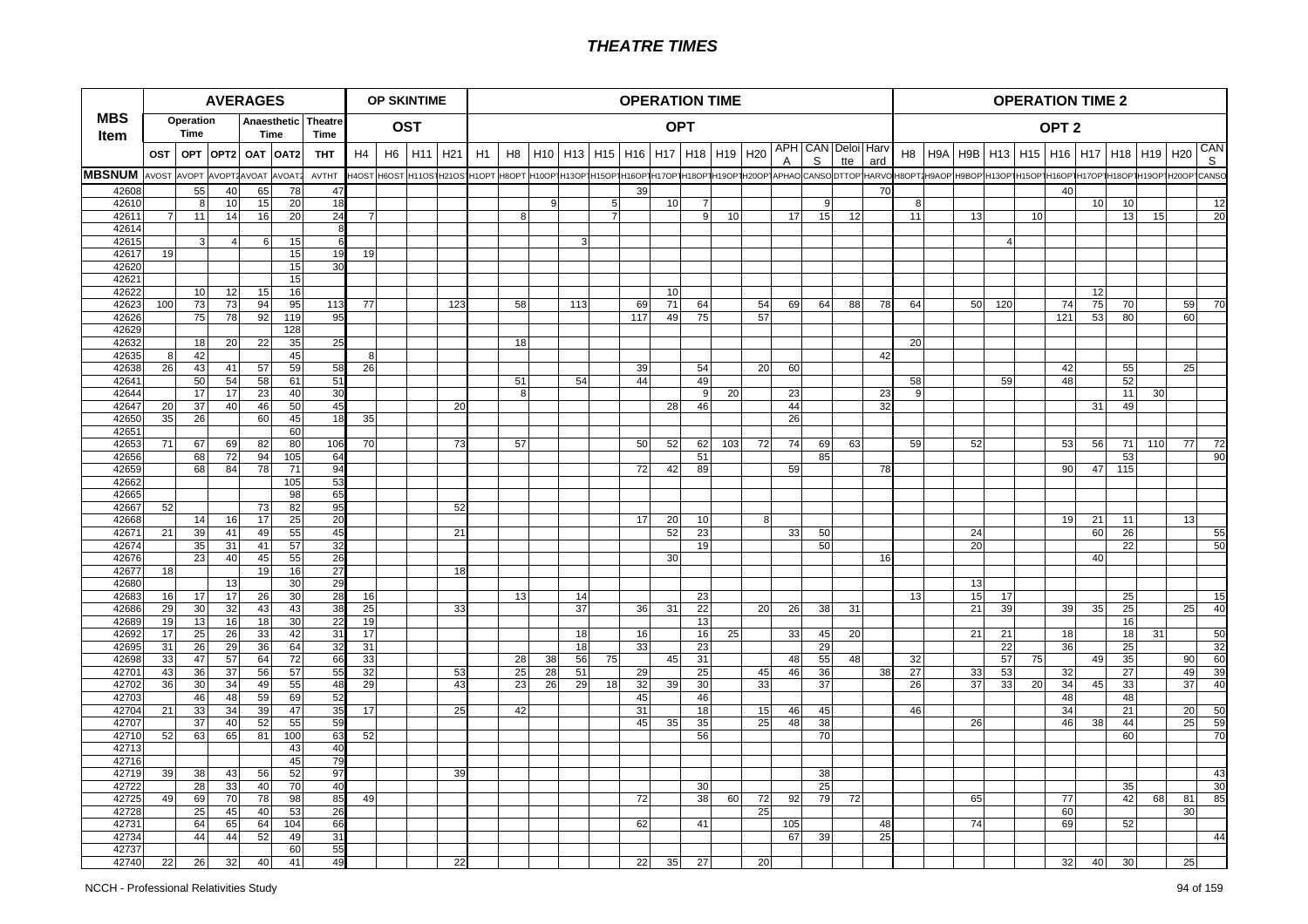|                |    | <b>ANAESTHETIC TIME</b><br><b>OAT</b>                                                                                                                        |  |    |    |          |                 |                                                                                           |    |          |     |                 |     |                  |     |                 |                |    |                |     |     |         |    | <b>ANAESTHETIC TIME 2</b> |    |          |                                               |     |          |     |          |                                                                                       |
|----------------|----|--------------------------------------------------------------------------------------------------------------------------------------------------------------|--|----|----|----------|-----------------|-------------------------------------------------------------------------------------------|----|----------|-----|-----------------|-----|------------------|-----|-----------------|----------------|----|----------------|-----|-----|---------|----|---------------------------|----|----------|-----------------------------------------------|-----|----------|-----|----------|---------------------------------------------------------------------------------------|
| <b>MBS</b>     |    | H <sub>10</sub>   H <sub>13</sub>   H <sub>15</sub>   H <sub>16</sub>   H <sub>17</sub><br>  H18   H19   H20   H21<br>H4<br>H <sub>6</sub><br>H <sub>8</sub> |  |    |    |          |                 |                                                                                           |    |          |     |                 |     |                  |     |                 |                |    |                |     |     |         |    | OAT <sub>2</sub>          |    |          |                                               |     |          |     |          |                                                                                       |
| Item           | H1 |                                                                                                                                                              |  |    |    |          |                 |                                                                                           |    |          |     |                 |     | <b>CAN</b> Deloi |     | MBS             | H <sub>5</sub> | H7 | H <sub>8</sub> | H9A |     | H9B H11 |    |                           |    |          | H12   H14   H15   H16   H17   H19   H20   H21 |     |          |     | CAN WA   |                                                                                       |
| <b>MBSNUM</b>  |    |                                                                                                                                                              |  |    |    |          |                 | H1OAT H4OAT H6OAT H8OAT H10OATH13OATH15OATH16OATH17OATH18OATH19OATH20OATH21OATCANSO DTTOA |    |          |     |                 |     | S                | tte |                 |                |    |                |     |     |         |    |                           |    |          |                                               |     |          |     | S        | Grou                                                                                  |
| 42608          |    |                                                                                                                                                              |  |    |    |          |                 | 65                                                                                        |    |          |     |                 |     |                  |     | 90              |                |    |                |     |     |         |    |                           |    | 66       |                                               |     |          |     |          |                                                                                       |
| 42610          |    | 10                                                                                                                                                           |  | 11 | 11 |          | 10 <sup>1</sup> |                                                                                           | 27 | 12       |     |                 | 29  | 12               |     | 15              | 30             |    | 14             |     |     |         |    |                           | 10 |          | 28                                            |     |          | 32  | 15       | 15                                                                                    |
| 42611          |    | 16                                                                                                                                                           |  | 14 |    |          | 10 <sup>1</sup> |                                                                                           |    | 14       | 20  |                 |     | 20               | 18  | 30 <sup>1</sup> | 10             | 27 | 17             |     |     |         |    |                           | 13 |          |                                               | 25  |          |     | 25       | 15                                                                                    |
| 42614          |    |                                                                                                                                                              |  |    |    |          |                 |                                                                                           |    |          |     |                 |     |                  |     |                 |                |    |                |     |     |         |    |                           |    |          |                                               |     |          |     |          |                                                                                       |
| 42615          |    |                                                                                                                                                              |  |    |    | 6        |                 |                                                                                           |    |          |     |                 |     |                  |     |                 |                |    |                |     |     |         |    |                           |    |          |                                               |     |          |     |          | 15                                                                                    |
| 42617          |    |                                                                                                                                                              |  |    |    |          |                 |                                                                                           |    |          |     |                 |     |                  |     | 15              |                |    |                |     |     |         |    |                           |    |          |                                               |     |          |     |          | 15                                                                                    |
| 42620          |    |                                                                                                                                                              |  |    |    |          |                 |                                                                                           |    |          |     |                 |     |                  |     | 15              |                |    |                |     |     |         |    |                           |    |          |                                               |     |          |     |          |                                                                                       |
| 42621          |    |                                                                                                                                                              |  |    |    |          |                 |                                                                                           |    |          |     |                 |     |                  |     | 15              |                |    |                |     |     |         |    |                           |    |          |                                               |     |          |     |          |                                                                                       |
| 42622          |    |                                                                                                                                                              |  |    |    |          |                 |                                                                                           | 15 |          |     |                 |     |                  |     | 15              |                |    |                |     |     |         |    |                           |    |          | 17                                            |     |          |     |          |                                                                                       |
| 42623          |    | 125                                                                                                                                                          |  | 70 |    | 118      |                 | 81                                                                                        | 91 | 75       |     | 72<br>82        | 140 | 74               | 97  | 150             | 85             |    | 76             |     | 67  |         |    | 98                        |    | 86       | 95                                            |     | 77<br>85 | 140 | 79       | 90                                                                                    |
| 42626<br>42629 |    |                                                                                                                                                              |  |    |    |          |                 | 134                                                                                       | 66 | 85       |     |                 |     |                  |     | 180<br>165      |                |    |                |     |     |         |    | 95                        |    | 138      | 69                                            |     |          |     |          | 150                                                                                   |
| 42632          |    | 20                                                                                                                                                           |  | 23 |    |          |                 |                                                                                           |    |          |     |                 |     |                  |     | 30              |                |    | 25             |     |     |         |    | 55                        |    |          |                                               |     |          |     |          |                                                                                       |
| 42635          |    |                                                                                                                                                              |  |    |    |          |                 |                                                                                           |    |          |     |                 |     |                  |     | 60              |                |    |                |     |     |         |    |                           |    |          |                                               |     |          |     |          | $\begin{array}{r} 90 \\ \hline 30 \\ \hline 30 \\ \hline 30 \\ \hline 60 \end{array}$ |
| 42638          |    | 61                                                                                                                                                           |  |    |    |          |                 | 51                                                                                        |    | 59       |     |                 |     |                  |     | 60              |                |    |                |     |     |         |    | 90                        |    | 54       |                                               |     |          |     |          |                                                                                       |
| 42641          |    |                                                                                                                                                              |  | 62 |    | 69       |                 | 44                                                                                        |    | 58       |     |                 |     |                  |     | 105             | 40             | 45 | 68             |     |     |         |    |                           |    | 48       |                                               |     |          |     |          |                                                                                       |
| 42644          |    |                                                                                                                                                              |  | 13 |    |          |                 |                                                                                           |    | 15       | 40  |                 |     |                  |     | 75              |                |    | 14             |     |     |         | 30 |                           |    |          |                                               | 50  |          |     |          | $\frac{30}{30}$                                                                       |
| 42647          |    |                                                                                                                                                              |  |    |    |          |                 |                                                                                           | 42 | 55       |     |                 | 40  |                  |     | 60              |                |    |                |     |     |         |    | 75                        |    |          | 45                                            |     |          | 40  |          |                                                                                       |
| 42650          |    | 60                                                                                                                                                           |  |    |    |          |                 |                                                                                           |    |          |     |                 |     |                  |     | 60              |                |    |                |     |     |         |    |                           |    |          |                                               |     |          |     |          | 30                                                                                    |
| 42651          |    |                                                                                                                                                              |  |    |    |          |                 |                                                                                           |    |          |     |                 |     |                  |     | 60              |                |    |                |     |     |         |    |                           |    |          |                                               |     |          |     |          |                                                                                       |
| 42653          |    | 94                                                                                                                                                           |  | 63 |    |          |                 | 64                                                                                        | 79 | 72       | 120 | 85              | 85  | 81               | 78  | 75              | 65             |    | 65             |     | 81  |         |    |                           |    | 67       | 83                                            | 128 | 90       | 85  | 85       | 60                                                                                    |
| 42656          |    |                                                                                                                                                              |  |    |    |          |                 |                                                                                           |    | 58       |     |                 |     | 130              |     | 90              |                |    |                |     |     |         |    |                           |    |          |                                               |     |          |     | 135      | 90                                                                                    |
| 42659          |    |                                                                                                                                                              |  |    |    |          |                 | 91                                                                                        | 50 | 94       |     |                 |     |                  |     | 60              |                |    |                |     |     |         |    |                           |    | 109      | 55                                            |     |          |     |          | 60                                                                                    |
| 42662<br>42665 |    |                                                                                                                                                              |  |    |    |          |                 |                                                                                           |    |          |     |                 |     |                  |     | 150<br>135      |                |    |                |     |     |         |    |                           |    |          |                                               |     |          |     |          | 60<br>60                                                                              |
| 42667          |    |                                                                                                                                                              |  |    |    |          |                 |                                                                                           |    |          |     |                 | 73  |                  |     |                 |                |    |                |     |     |         |    |                           |    |          |                                               |     |          | 82  |          |                                                                                       |
| 42668          |    |                                                                                                                                                              |  |    |    |          |                 | 20                                                                                        | 25 | 15       |     | 10 <sup>1</sup> |     |                  |     | 30              |                |    |                |     |     |         |    |                           |    | 22       | 26                                            |     | 15       |     |          | 30                                                                                    |
| 42671          |    |                                                                                                                                                              |  |    |    |          |                 |                                                                                           | 71 | 31       |     |                 | 33  | 62               |     | 75              |                |    |                |     | 47  |         |    |                           |    |          | 79                                            |     |          | 33  | 67       | 30                                                                                    |
| 42674          |    |                                                                                                                                                              |  |    |    |          |                 |                                                                                           |    | 27       |     |                 |     | 55               |     | 75              |                |    |                |     | 37  |         |    |                           |    |          |                                               |     |          |     | 55       | 60                                                                                    |
| 42676          |    |                                                                                                                                                              |  |    |    |          |                 |                                                                                           | 45 |          |     |                 |     |                  |     |                 |                |    |                |     |     |         |    |                           |    |          | 55                                            |     |          |     |          |                                                                                       |
| 42677          |    |                                                                                                                                                              |  |    |    |          |                 |                                                                                           |    |          |     |                 | 19  |                  |     | 15              |                |    |                |     |     |         |    |                           |    |          |                                               |     |          | 19  |          | 15                                                                                    |
| 42680          |    |                                                                                                                                                              |  |    |    |          |                 |                                                                                           |    |          |     |                 |     |                  |     | 30              |                |    |                |     | 29  |         |    |                           |    |          |                                               |     |          |     |          | $\frac{30}{30}$                                                                       |
| 42683          |    | 40                                                                                                                                                           |  | 17 |    | 26       |                 |                                                                                           |    | 28       |     |                 |     | 20               |     | 30              | 30             |    | 18             |     | 47  |         |    |                           |    |          |                                               |     |          |     | 25       |                                                                                       |
| 42686          |    | 51                                                                                                                                                           |  |    |    | 47       |                 | 41                                                                                        | 43 | 30       |     | 30 <sup>1</sup> | 43  | 63               | 38  | 30              | 55             | 48 |                |     | 33  |         |    | 39                        |    | 43       | 48                                            |     | 35       | 43  | 65       |                                                                                       |
| 42689          |    |                                                                                                                                                              |  |    |    |          |                 |                                                                                           |    | 18       |     |                 |     |                  |     | 30              |                |    |                |     |     |         |    |                           |    |          |                                               |     |          |     |          | $\frac{30}{60}$                                                                       |
| 42692<br>42695 |    | 45<br>56                                                                                                                                                     |  |    |    | 22       |                 | 19<br>33                                                                                  |    | 21<br>28 | 45  |                 |     | 50<br>39         | 28  | 45<br>120       |                |    |                |     | 36  |         |    | 52                        |    | 21<br>36 |                                               | 51  |          |     | 55<br>42 |                                                                                       |
| 42698          |    | 59                                                                                                                                                           |  | 39 | 68 | 25<br>87 |                 |                                                                                           | 64 | 38       |     | 108             |     | 60               | 57  | 60              |                |    | 43             |     |     |         |    | 98                        |    |          | 68                                            |     | 113      |     | 65       |                                                                                       |
| 42701          |    | 70                                                                                                                                                           |  | 46 | 54 | 66       |                 | 46                                                                                        |    | 36       |     | 63              | 72  | 56               |     | 60              |                |    | 47             |     | 63  |         |    | 70                        |    | 49       |                                               |     | 67       | 72  | 59       | $\begin{array}{r l}\n 60 \\ \hline\n 45 \\ \hline\n 30\n \end{array}$                 |
| 42702          |    | 71                                                                                                                                                           |  | 31 | 50 | 44       | 35              | 52                                                                                        | 67 | 38       |     | 49              | 56  | 52               |     | 75              | 42             | 35 | 35             |     | 70  |         | 41 | 79                        | 38 | 54       | 73                                            |     | 52       | 58  | 54       |                                                                                       |
| 42703          |    |                                                                                                                                                              |  |    |    |          |                 | 67                                                                                        |    | 50       |     |                 |     |                  |     | 90              |                |    |                |     |     |         |    | 73                        |    | 70       |                                               |     |          |     |          |                                                                                       |
| 42704          |    | 27                                                                                                                                                           |  | 43 |    |          |                 | 63                                                                                        |    | 28       |     | 39              | 25  | 50               |     | 45              |                |    | 47             |     |     |         |    | 68                        |    | 66       |                                               |     | 44       | 25  | 55       |                                                                                       |
| 42707          |    |                                                                                                                                                              |  |    |    |          |                 | 68                                                                                        | 50 | 44       |     | 50              |     | 48               |     | 60              |                |    |                |     | 50  |         |    | 59                        |    | 69       | 53                                            |     | 50       |     | 69       | 30                                                                                    |
| 42710          |    | 69                                                                                                                                                           |  |    |    |          |                 |                                                                                           |    | 64       |     |                 |     | 110              |     | 90              |                |    |                |     |     |         |    |                           |    |          |                                               |     |          |     | 110      |                                                                                       |
| 42713          |    |                                                                                                                                                              |  |    |    |          |                 |                                                                                           |    |          |     |                 |     |                  |     | 60              |                |    |                |     |     |         |    | 40                        |    |          |                                               |     |          |     |          | $\frac{30}{30}$                                                                       |
| 42716          |    |                                                                                                                                                              |  |    |    |          |                 |                                                                                           |    |          |     |                 |     |                  |     | 60              |                |    |                |     |     |         |    |                           |    |          |                                               |     |          |     |          |                                                                                       |
| 42719          |    |                                                                                                                                                              |  |    |    |          |                 |                                                                                           |    |          |     |                 | 63  | 48               |     | 60              |                |    |                |     |     |         |    |                           |    |          |                                               |     |          | 63  | 53       | 30                                                                                    |
| 42722          |    |                                                                                                                                                              |  |    |    |          |                 |                                                                                           |    | 35       |     |                 |     | 45               |     | 90              |                |    |                |     |     |         |    |                           |    |          |                                               |     |          |     | 50       |                                                                                       |
| 42725          |    | 76                                                                                                                                                           |  |    |    |          |                 | 84                                                                                        |    | 47       | 75  | 92              |     | 90               | 83  | 120             |                |    |                |     | 104 |         |    |                           |    | 89       |                                               | 83  | 101      |     | 96       | 90                                                                                    |
| 42728          |    |                                                                                                                                                              |  |    |    |          |                 |                                                                                           |    |          |     | 40              |     |                  |     | 60<br>120       |                |    |                |     |     |         |    |                           |    | 84       |                                               |     | 45       |     |          |                                                                                       |
| 42731<br>42734 |    |                                                                                                                                                              |  |    |    |          |                 | 77                                                                                        |    | 51       |     |                 |     | 52               |     | 60              |                |    |                |     | 107 |         |    |                           |    |          |                                               |     |          |     | 57       | 30                                                                                    |
| 42737          |    |                                                                                                                                                              |  |    |    |          |                 |                                                                                           |    |          |     |                 |     |                  |     | 60              |                |    |                |     |     |         |    |                           |    |          |                                               |     |          |     |          |                                                                                       |
| 42740          |    |                                                                                                                                                              |  |    |    |          |                 | 39                                                                                        | 55 | 32       |     | 50              | 23  |                  |     | 60              |                |    |                |     | 22  |         |    | 25                        |    | 49       | 60                                            |     | 55       | 23  |          | 30                                                                                    |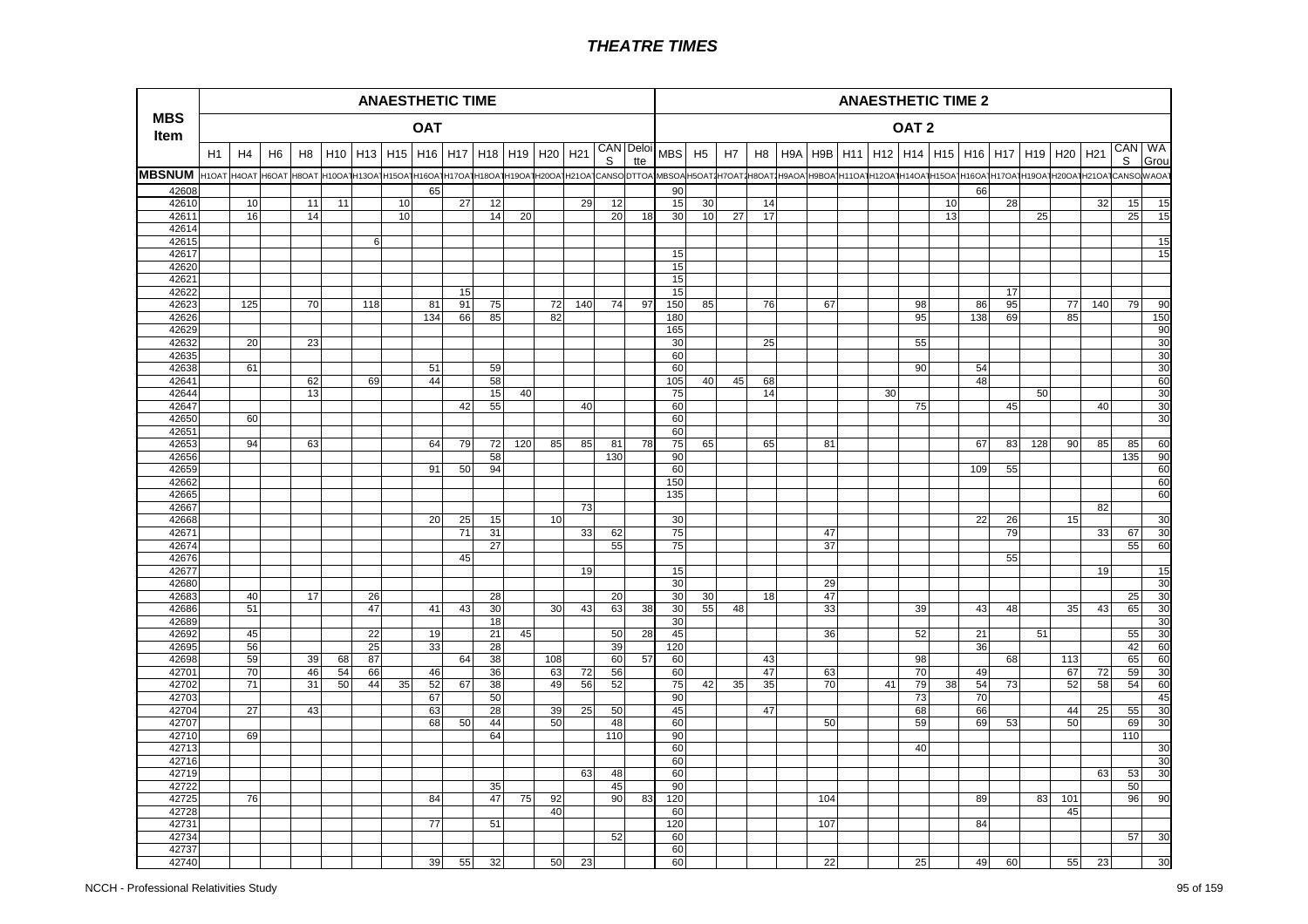|                                                                                                                                                                                                                           |    |          | <b>THEATRE TIME</b>                    |            |     |     |                |                   |     |                |                      |                       |                |                |                                |                |                 |                                |                |                                | <b>FREQUENCY</b>     |              |                                         |                |                             |                |                                  |                |                |                             |                                   |                                  |                |
|---------------------------------------------------------------------------------------------------------------------------------------------------------------------------------------------------------------------------|----|----------|----------------------------------------|------------|-----|-----|----------------|-------------------|-----|----------------|----------------------|-----------------------|----------------|----------------|--------------------------------|----------------|-----------------|--------------------------------|----------------|--------------------------------|----------------------|--------------|-----------------------------------------|----------------|-----------------------------|----------------|----------------------------------|----------------|----------------|-----------------------------|-----------------------------------|----------------------------------|----------------|
| <b>MBS</b>                                                                                                                                                                                                                |    |          |                                        | <b>THT</b> |     |     |                |                   |     |                |                      |                       |                |                |                                |                |                 |                                |                |                                |                      | <b>FQ</b>    |                                         |                |                             |                |                                  |                |                |                             |                                   |                                  |                |
| <b>Item</b>                                                                                                                                                                                                               | H2 |          | H3   H11   H13   H15   H18   H19   H21 |            |     |     |                | C'mix C'mix C'mix |     | H <sub>1</sub> | H3                   | H <sub>4</sub>        | H <sub>6</sub> | H7             | H <sub>8</sub>                 |                | H9A H9B H10 H11 |                                |                |                                |                      |              | H12 H13 H14 H15 H16 H17 H18 H19 H20 H21 |                |                             |                |                                  |                |                |                             |                                   | APH CAN C'mix C'mix C'mix Deloi  |                |
| MBSNUM H2THT H3THT H3THT H11THTH13THTH18THTH18THTH21THTCMXPUCMXPVCMXOTFQH1 FQH3 FQH4 FQH6 FQH7 FQH8 FQH8 FQH8 FQH41 FQH13 FQH13 FQH14 FQH15 FQH16 FQH17 FQH18 FQH12 FQH21 FQAPH FQQDEQH21 FQAPH FQCMXFQCMXFQCMXFQCMXFQQTT |    |          |                                        |            |     |     | Pub            | Priv              | Oth |                |                      |                       |                |                |                                |                |                 |                                |                |                                |                      |              |                                         |                |                             |                |                                  |                | $\Delta$       | S                           |                                   | Pub Priv Other tte               |                |
| 42608                                                                                                                                                                                                                     |    |          |                                        |            |     |     |                | 47                |     |                |                      |                       |                |                |                                |                |                 |                                |                |                                |                      |              | $\mathbf{1}$                            |                |                             |                |                                  |                |                |                             |                                   | $5\phantom{.0}$                  |                |
| 42610                                                                                                                                                                                                                     | 10 | 13       | 35                                     | 16         |     |     | 16             | 19                |     |                | $5\phantom{.0}$      | $\overline{1}$        |                |                | 21                             |                |                 | $\mathbf{1}$                   |                |                                |                      | 1            |                                         | $2 \vert$      | 21                          |                |                                  | 11             |                | 10                          | 9                                 | 141                              |                |
| 42611                                                                                                                                                                                                                     |    |          | 40                                     | 19         | 40  |     | 16             | 17                | 10  |                |                      | 14                    |                | 2 <sup>1</sup> | 11                             |                | 1               |                                |                |                                |                      | $\mathbf{3}$ |                                         |                | 7                           | $\mathbf{1}$   |                                  |                | 121            | 1                           | 12                                | 147                              | 16<br>1        |
| 42614                                                                                                                                                                                                                     |    |          |                                        |            |     |     | 8              |                   |     |                |                      |                       |                |                |                                |                |                 |                                |                |                                |                      |              |                                         |                |                             |                |                                  |                |                |                             |                                   |                                  |                |
| 42615                                                                                                                                                                                                                     |    |          | $\overline{7}$                         |            |     |     | 5 <sub>5</sub> |                   |     |                |                      |                       |                |                |                                |                |                 |                                |                | $\overline{1}$                 |                      |              |                                         |                |                             |                |                                  |                |                |                             | $\overline{1}$                    |                                  |                |
| 42617                                                                                                                                                                                                                     |    |          |                                        |            |     |     | 13             | 25                |     |                |                      | $\overline{2}$        |                |                |                                |                |                 |                                |                |                                |                      |              |                                         |                |                             |                |                                  |                |                |                             | $\overline{2}$                    | 21                               |                |
| 42620                                                                                                                                                                                                                     |    |          |                                        |            |     |     |                | 30                |     |                |                      |                       |                |                |                                |                |                 |                                |                |                                |                      |              |                                         |                |                             |                |                                  |                |                |                             |                                   | 1                                |                |
| 42621<br>42622                                                                                                                                                                                                            |    |          |                                        |            |     |     |                |                   |     |                |                      |                       |                |                |                                |                |                 |                                |                |                                |                      |              |                                         | 1              |                             |                |                                  |                |                |                             |                                   |                                  |                |
| 42623                                                                                                                                                                                                                     | 88 |          | 125                                    | 81         |     | 239 | 67             | 81                |     |                |                      | 7                     |                |                |                                | $\overline{7}$ | 2               |                                |                | $\overline{1}$                 | 11                   |              | 17                                      | 11             | 27                          |                | 8                                | 14             | 93             | 15                          | $\overline{4}$                    | 69                               |                |
| 42626                                                                                                                                                                                                                     |    |          |                                        | 90         |     |     |                | 100               |     |                |                      |                       |                |                |                                |                |                 |                                |                |                                | $\overline{1}$       |              | $\overline{2}$                          | $\overline{2}$ | $\overline{7}$              |                | 1                                |                |                |                             |                                   | 11                               |                |
| 42629                                                                                                                                                                                                                     |    |          |                                        |            |     |     |                |                   |     |                |                      |                       |                |                |                                |                |                 |                                |                |                                |                      |              |                                         |                |                             |                |                                  |                |                |                             |                                   |                                  |                |
| 42632                                                                                                                                                                                                                     |    |          |                                        |            |     |     |                | 25                |     |                |                      | $\vert$ 1             |                |                | $\overline{1}$                 |                |                 |                                |                |                                | $\overline{1}$       |              |                                         |                |                             |                |                                  |                |                |                             |                                   | $\overline{c}$                   |                |
| 42635                                                                                                                                                                                                                     |    |          |                                        |            |     |     |                |                   |     |                |                      | $\vert$ 1             |                |                |                                |                |                 |                                |                |                                |                      |              |                                         |                |                             |                |                                  |                |                |                             |                                   |                                  |                |
| 42638<br>42641                                                                                                                                                                                                            | 48 |          | 73                                     | 59<br>60   |     |     | 75<br>29       | 39<br>43          | 55  |                |                      | 17                    |                | 3              | $\overline{2}$                 |                |                 |                                |                | $\overline{4}$                 | $\mathbf{1}$         |              | 1<br>$\overline{1}$                     |                | 2 <br>5 <sub>l</sub>        |                | 1                                |                | 37             |                             | $\overline{4}$<br>$5\phantom{.0}$ | 91<br>191                        |                |
| 42644                                                                                                                                                                                                                     |    |          |                                        | 16         | 60  |     |                | 13                |     |                |                      |                       |                |                | $\overline{1}$                 |                |                 |                                | $\overline{1}$ |                                |                      |              |                                         |                | $\overline{2}$              | $\overline{1}$ |                                  |                | 7              |                             |                                   | 17                               |                |
| 42647                                                                                                                                                                                                                     |    |          |                                        | 58         |     |     |                | 32                |     |                |                      |                       |                |                |                                |                |                 |                                |                |                                | $\overline{1}$       |              |                                         | $\mathbf{3}$   | $\vert$ 1                   |                |                                  | 11             | 11             |                             |                                   | 11                               |                |
| 42650                                                                                                                                                                                                                     |    |          |                                        |            |     |     |                | 18                |     |                |                      | 1                     |                |                |                                |                |                 |                                |                |                                |                      |              |                                         |                |                             |                |                                  |                | 5 <sup>1</sup> |                             |                                   | $\overline{2}$                   |                |
| 42651                                                                                                                                                                                                                     |    |          |                                        |            |     |     |                |                   |     |                |                      |                       |                |                |                                |                |                 |                                |                |                                |                      |              |                                         |                |                             |                |                                  |                |                |                             |                                   |                                  |                |
| 42653                                                                                                                                                                                                                     | 63 |          |                                        | 80         | 145 | 185 | 60             | 100               |     |                |                      | 3 <sup>1</sup>        |                |                | $\overline{1}$                 |                | 9               |                                |                |                                |                      |              | $2 \vert$                               | 13             | 23                          | $\overline{2}$ | 11                               | $\overline{2}$ | 57             | $\overline{7}$              | 10                                | 48                               | -6             |
| 42656                                                                                                                                                                                                                     |    |          |                                        | 60         |     |     |                | 67                |     |                |                      |                       |                |                |                                |                |                 |                                |                |                                |                      |              |                                         |                | $\vert$ 1<br>1              |                |                                  |                |                |                             |                                   | $6 \overline{6}$                 |                |
| 42659<br>42662                                                                                                                                                                                                            |    |          |                                        | 120        |     |     |                | 68<br>36          | 70  |                |                      |                       |                |                |                                |                |                 |                                |                |                                |                      |              | $\mathbf{1}$                            | 1              |                             |                |                                  |                | 10             |                             |                                   | 2 <br>$\overline{2}$             | $\overline{1}$ |
| 42665                                                                                                                                                                                                                     |    |          |                                        |            |     |     | 40             |                   | 90  |                |                      |                       |                |                |                                |                |                 |                                |                |                                |                      |              |                                         |                |                             |                |                                  |                |                |                             |                                   |                                  |                |
| 42667                                                                                                                                                                                                                     |    |          |                                        |            |     | 95  |                |                   |     |                |                      |                       |                |                |                                |                |                 |                                |                |                                |                      |              |                                         |                |                             |                |                                  | 1 <sup>1</sup> |                |                             |                                   |                                  |                |
| 42668                                                                                                                                                                                                                     |    |          |                                        | 16         |     |     | 25             | 20                |     |                |                      |                       |                |                |                                |                |                 |                                |                |                                |                      |              | $\overline{2}$                          | $\mathbf 1$    | $\mathbf{3}$                |                | 1                                |                |                |                             | $\overline{2}$                    | 16                               |                |
| 42671                                                                                                                                                                                                                     | 45 |          |                                        | 35         |     |     |                | 55                |     |                |                      |                       |                |                |                                |                | 6 <sup>1</sup>  |                                |                |                                |                      |              |                                         | $\overline{3}$ | 14                          |                |                                  | $\overline{2}$ | $\overline{7}$ | $\mathbf{3}$                |                                   | 37                               |                |
| 42674                                                                                                                                                                                                                     |    |          |                                        | 30         |     |     | 35             | 32                |     |                |                      |                       |                |                |                                |                | 8 <sup>1</sup>  |                                |                |                                |                      |              |                                         |                | 11                          |                |                                  |                |                |                             | $\overline{4}$                    | 27                               |                |
| 42676                                                                                                                                                                                                                     | 10 |          |                                        |            |     | 55  |                | 26<br>15          |     |                |                      |                       |                |                |                                |                |                 |                                |                |                                |                      |              |                                         | 1              |                             |                |                                  | 11             |                |                             |                                   | $\overline{1}$<br>$\overline{1}$ |                |
| 42677<br>42680                                                                                                                                                                                                            |    |          |                                        |            |     |     | 33             | 24                |     |                |                      |                       |                |                |                                |                | 3 <sup>1</sup>  |                                |                |                                |                      |              |                                         |                |                             |                |                                  |                |                |                             | 3                                 | $5\overline{)}$                  |                |
| 42683                                                                                                                                                                                                                     | 20 |          | 29                                     | 30         |     |     | 20             | 40                |     |                |                      | 10                    |                |                | $\overline{2}$                 |                | 1               |                                |                | $\overline{1}$                 |                      |              |                                         |                | 9                           |                |                                  |                |                | $\overline{1}$              | $\overline{4}$                    | 30                               |                |
| 42686                                                                                                                                                                                                                     |    |          | 49                                     | 34         |     |     | 33             | 36                |     |                |                      | 70                    |                | $\overline{2}$ |                                |                | 16              |                                |                | $\overline{3}$                 | 13                   |              | 17                                      | 10             | $\overline{7}$              |                | 1                                | $11$ 238       |                | $\overline{2}$              | 52                                | 591                              | 28             |
| 42689                                                                                                                                                                                                                     |    |          |                                        | 21         |     |     | 23             | 23                |     |                |                      | $\mathbf{3}$          |                |                |                                |                |                 |                                |                |                                |                      |              |                                         |                | 5 <sub>5</sub>              |                |                                  |                |                |                             | 6                                 | 23                               |                |
| 42692                                                                                                                                                                                                                     |    |          | 25                                     | 23         | 56  |     | 21             | 29                |     |                |                      | $5\phantom{.0}$       |                |                |                                |                | 3 <sup>1</sup>  |                                |                | -1                             | $\overline{2}$       |              | 3 <sup>1</sup>                          |                | 12                          | $\mathbf{1}$   |                                  |                | 16             | $\overline{2}$              | 8                                 | 82                               | 8              |
| 42695                                                                                                                                                                                                                     | 23 |          | 29                                     | 30         |     |     |                | 46                |     |                |                      | $\overline{4}$        |                |                |                                |                |                 |                                |                | $\mathbf{1}$<br>$\overline{1}$ |                      |              | $\overline{2}$                          |                | $\overline{1}$              |                |                                  |                |                | $\mathbf{3}$                |                                   | 85                               |                |
| 42698<br>42701                                                                                                                                                                                                            |    | 74<br>84 | 88<br>68                               | 43<br>39   | 42  | 119 | 52<br>41       | 52<br>55          | 37  |                | 14<br>$\overline{2}$ | $\overline{4}$<br>390 |                |                | $\mathbf{1}$<br>$\overline{2}$ |                | 3               | $\overline{2}$<br>$\mathbf{1}$ |                | $\overline{1}$                 | $\overline{2}$<br>13 | 1            | $\overline{4}$                          | 2 <sub>1</sub> | $5 \vert$<br>$\overline{7}$ | 2 <sub>1</sub> | $\overline{2}$<br>4 <sup>1</sup> | 2              | 1 3557<br>440  | $\vert$ 1<br>$\overline{2}$ | 294<br>26                         | 3722<br>331                      | 34<br>38       |
| 42702                                                                                                                                                                                                                     |    | 64       | 48<br>44                               | 41         |     |     | 53             | 48                | 40  |                | 15                   | 635                   |                | 314            | 568                            |                | 845<br>289      |                                | 61             | 126                            | 282                  |              | $37$ 711                                | 353            | 1927                        |                | 486                              | 40             |                | 776                         | 244                               | 7519                             | 29             |
| 42703                                                                                                                                                                                                                     |    |          |                                        | 52         |     |     |                |                   |     |                |                      |                       |                |                |                                |                |                 |                                |                |                                | $5\phantom{.0}$      |              | $\mathbf{1}$                            |                | 3                           |                |                                  |                |                |                             |                                   |                                  |                |
| 42704                                                                                                                                                                                                                     |    | 35       |                                        | 31         |     |     | 30             | 44                |     |                | 1                    | 1                     |                |                |                                | 1              |                 |                                |                |                                | $\overline{2}$       |              | $\overline{1}$                          |                | $\overline{2}$              |                | $\overline{2}$                   | 1              | 8 <sup>1</sup> | 1                           | -1                                | 25                               |                |
| 42707                                                                                                                                                                                                                     |    | 85       |                                        | 53         |     |     | 49             | 48                |     |                | $\vert$ 1            |                       |                |                |                                |                | 3 <sup>l</sup>  |                                |                |                                | 10                   |              | $\overline{2}$                          | $\mathbf{1}$   | $\overline{7}$              |                | 1 <sup>1</sup>                   |                | 13             | $\overline{2}$              | $\overline{4}$                    | 38                               |                |
| 42710                                                                                                                                                                                                                     | 60 |          |                                        | 68         |     |     |                | 60                |     |                |                      | $\vert$ 1             |                |                |                                |                |                 |                                |                |                                |                      |              |                                         |                | $\vert$                     |                |                                  |                |                | $\mathbf{1}$                |                                   | $\mathbf{1}$                     |                |
| 42713<br>42716                                                                                                                                                                                                            | 80 |          |                                        |            |     |     | 52<br>78       | 29                |     |                |                      |                       |                |                |                                |                |                 |                                |                |                                | $\overline{1}$       |              |                                         |                |                             |                |                                  |                |                |                             | $\overline{4}$<br>28              | $\overline{4}$                   |                |
| 42719                                                                                                                                                                                                                     |    |          |                                        |            |     | 175 | 65             | 50                |     |                |                      |                       |                |                |                                |                |                 |                                |                |                                |                      |              |                                         |                |                             |                |                                  | 1              |                | 1                           | $\overline{1}$                    | 15                               |                |
| 42722                                                                                                                                                                                                                     |    |          |                                        | 40         |     |     |                |                   |     |                |                      |                       |                |                |                                |                |                 |                                |                |                                |                      |              |                                         |                | $\vert$ 1                   |                |                                  |                |                | $\mathbf{1}$                |                                   |                                  |                |
| 42725                                                                                                                                                                                                                     | 94 |          |                                        | 51         | 128 |     |                | 67                |     |                |                      | 6 I                   |                |                |                                |                | $\overline{7}$  |                                |                |                                |                      |              | 18                                      |                | 97                          | 11             | 13                               |                | 173            | 12                          |                                   | 45                               | 8              |
| 42728                                                                                                                                                                                                                     | 18 |          |                                        |            |     |     | 20             | 39                |     |                |                      |                       |                |                |                                |                |                 |                                |                |                                |                      |              |                                         |                |                             |                | 1 <sup>1</sup>                   |                |                |                             |                                   | $\overline{2}$                   |                |
| 42731                                                                                                                                                                                                                     | 45 |          |                                        | 62         |     |     |                | 92                |     |                |                      |                       |                |                |                                |                | 2               |                                |                |                                |                      |              | 3                                       |                | $\overline{2}$              |                |                                  |                | 22             |                             |                                   | 12                               |                |
| 42734                                                                                                                                                                                                                     |    |          |                                        |            |     |     |                | 31                |     |                |                      |                       |                |                |                                |                |                 |                                |                |                                |                      |              |                                         |                |                             |                |                                  |                | 6              | $\mathbf{3}$                |                                   | 13                               |                |
| 42737<br>42740                                                                                                                                                                                                            | 30 |          |                                        | 35         |     | 95  |                | 55<br>34          |     |                |                      |                       |                |                |                                |                | 5 <sub>5</sub>  |                                |                |                                | 1                    |              | 2                                       | 1              | 1                           |                | 1                                | 5 <sub>5</sub> |                |                             |                                   | 1<br>30                          |                |
|                                                                                                                                                                                                                           |    |          |                                        |            |     |     |                |                   |     |                |                      |                       |                |                |                                |                |                 |                                |                |                                |                      |              |                                         |                |                             |                |                                  |                |                |                             |                                   |                                  |                |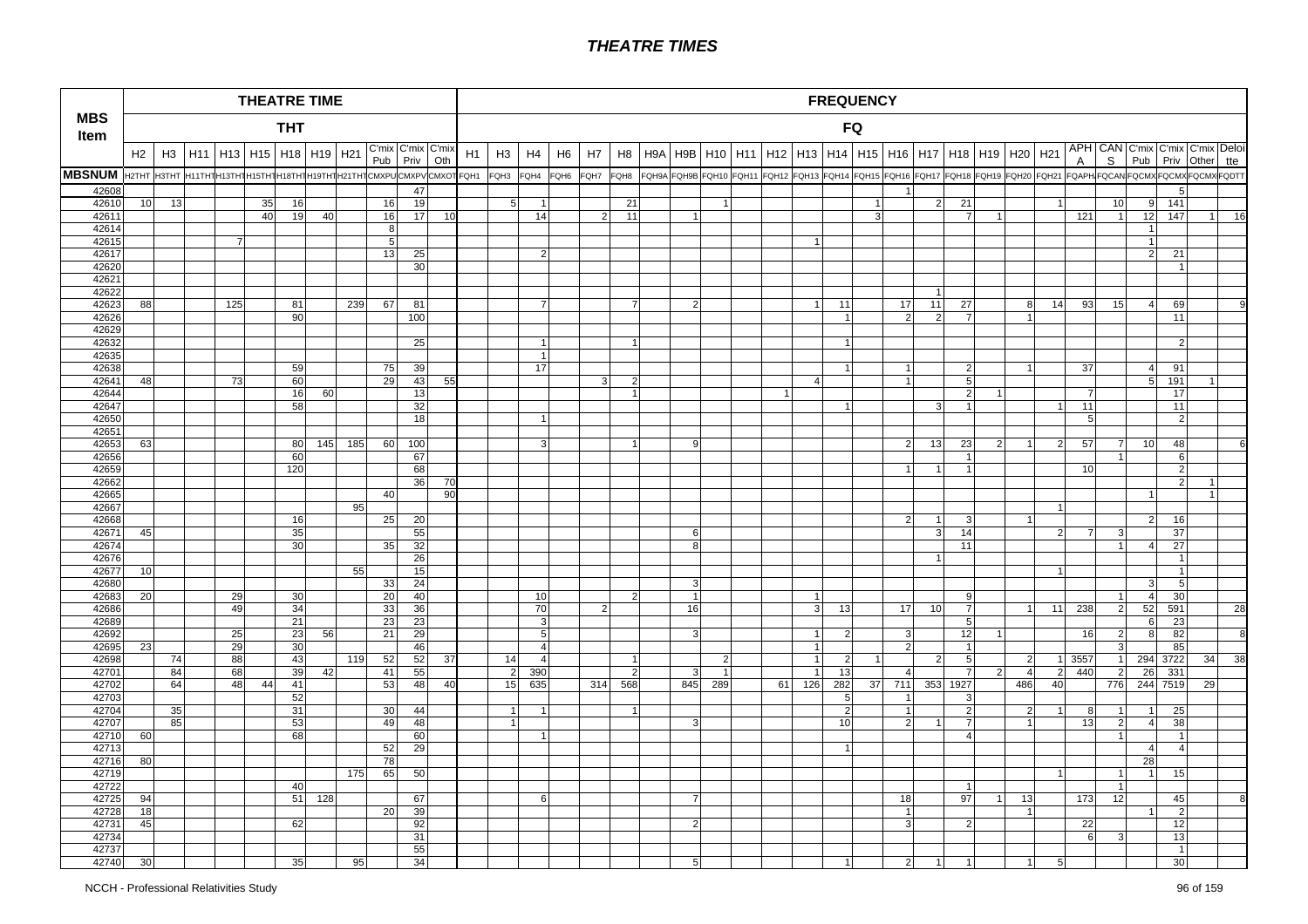|                           | <b>AVERAGES</b><br><b>OP SKINTIME</b><br>Operation<br>Anaesthetic<br><b>Theatre</b> |                       |          |                                |           |            |    |  |            |                 |    |    |                                                    |                 |    |    |            | <b>OPERATION TIME</b> |          |                 |                               |              |     |     |                 |    |    | <b>OPERATION TIME 2</b>                                                                                                                                                          |    |                  |    |           |          |                 |           |
|---------------------------|-------------------------------------------------------------------------------------|-----------------------|----------|--------------------------------|-----------|------------|----|--|------------|-----------------|----|----|----------------------------------------------------|-----------------|----|----|------------|-----------------------|----------|-----------------|-------------------------------|--------------|-----|-----|-----------------|----|----|----------------------------------------------------------------------------------------------------------------------------------------------------------------------------------|----|------------------|----|-----------|----------|-----------------|-----------|
| <b>MBS</b><br><b>Item</b> |                                                                                     | Time                  |          | <b>Time</b>                    |           | Time       |    |  | <b>OST</b> |                 |    |    |                                                    |                 |    |    | <b>OPT</b> |                       |          |                 |                               |              |     |     |                 |    |    |                                                                                                                                                                                  |    | OPT <sub>2</sub> |    |           |          |                 |           |
|                           | OST                                                                                 |                       |          | OPT OPT2 OAT OAT2              |           | <b>THT</b> | H4 |  | H6 H11 H21 |                 | H1 |    | H8   H10   H13   H15   H16   H17   H18   H19   H20 |                 |    |    |            |                       |          |                 | APH   CAN   Deloi   Harv<br>A | <sub>S</sub> |     |     |                 |    |    | H8   H9A   H9B   H13   H15   H16   H17   H18   H19   H20                                                                                                                         |    |                  |    |           |          |                 | CAN<br>S. |
| <b>MBSNUM</b>             |                                                                                     |                       |          | AVOST AVOPT AVOPTZAVOAT AVOATZ |           | AVTHT      |    |  |            |                 |    |    |                                                    |                 |    |    |            |                       |          |                 |                               |              | tte | ard |                 |    |    | HOST H6OST H11OSTH21OSTH1OPT H8OPT H10OPTH13OPTH15OPTH16OPTH17OPTH18OPTH19OPTH20OPTAPHAO CANSO DTTOPTHARVO H8OPT H9AOPTH9BOPTH13OPTH15OPTH15OPTH16OPTH17OPTH18OPTH2OPTH2OPTCANSC |    |                  |    |           |          |                 |           |
| 42743                     |                                                                                     |                       |          |                                | 45        | 173        |    |  |            |                 |    |    |                                                    |                 |    |    |            |                       |          |                 |                               |              |     |     |                 |    |    |                                                                                                                                                                                  |    |                  |    |           |          |                 |           |
| 42746                     | 41                                                                                  | 43                    | 48<br>49 | 62                             | 65        | 64         | 32 |  |            | 50<br>69        |    | 38 | 25                                                 | 55              | 19 | 49 | 56         | 43                    | 50       | 47              | 43                            | 44           | 43  |     | 41              |    | 48 | 57                                                                                                                                                                               | 24 | 53               | 61 | 47        | 53       | 50              | 48        |
| 42749<br>42752            | 63                                                                                  | 45<br>83              | 89       | 62<br>97                       | 63<br>108 | 78<br>94   |    |  | 56         |                 |    |    |                                                    |                 |    |    |            | 41<br>94              | 35<br>70 | 40              |                               | 63           |     | 84  |                 |    |    |                                                                                                                                                                                  |    |                  |    | 44<br>102 | 40<br>75 | 45              | 68        |
| 42755                     |                                                                                     |                       |          |                                | 60        |            |    |  |            |                 |    |    |                                                    |                 |    |    |            |                       |          |                 |                               |              |     |     |                 |    |    |                                                                                                                                                                                  |    |                  |    |           |          |                 |           |
| 42758                     |                                                                                     | 29                    |          |                                | 60        |            |    |  |            |                 |    |    |                                                    |                 |    |    |            |                       |          |                 |                               |              |     | 29  |                 |    |    |                                                                                                                                                                                  |    |                  |    |           |          |                 |           |
| 42761                     |                                                                                     |                       |          |                                | 45        | 45         |    |  |            |                 |    |    |                                                    |                 |    |    |            |                       |          |                 |                               |              |     |     |                 |    |    |                                                                                                                                                                                  |    |                  |    |           |          |                 |           |
| 42764<br>42767            |                                                                                     | 30 <sup>1</sup>       | 30       | 38                             | 58<br>75  | 46<br>117  |    |  |            |                 |    |    |                                                    |                 |    |    |            | 36                    |          | 15              | 38                            |              |     |     |                 |    |    |                                                                                                                                                                                  |    |                  |    | 39        |          | 20              |           |
| 42770                     |                                                                                     | 8                     | 12       | 19                             | 45        | 20         |    |  |            |                 |    |    |                                                    |                 |    |    |            | 8                     |          |                 |                               |              |     |     |                 |    |    |                                                                                                                                                                                  |    |                  |    | 12        |          |                 |           |
| 42773                     |                                                                                     | 64                    | 75       | 82                             | 70        | 36         |    |  |            |                 |    |    |                                                    |                 |    | 67 |            |                       |          |                 | 61                            |              |     |     |                 |    |    |                                                                                                                                                                                  |    | 75               |    |           |          |                 |           |
| 42776                     |                                                                                     | 77                    | 82       | 101                            | 111       | 95         |    |  |            |                 |    |    |                                                    | 106             |    | 64 |            | 50                    | 105      | 80              | 74                            | 64           | 71  |     |                 |    | 55 | 117                                                                                                                                                                              |    | 71               |    | 56        | 115      | 90              | -70       |
| 42779<br>42782            |                                                                                     | 68<br>29              | 73<br>40 | 77<br>40                       | 120<br>35 | 110<br>40  |    |  |            |                 |    | 35 |                                                    |                 |    |    |            | 68                    |          |                 |                               |              |     | 23  | 40              |    |    |                                                                                                                                                                                  |    |                  |    | 73        |          |                 |           |
| 42783                     |                                                                                     |                       |          |                                | 30        |            |    |  |            |                 |    |    |                                                    |                 |    |    |            |                       |          |                 |                               |              |     |     |                 |    |    |                                                                                                                                                                                  |    |                  |    |           |          |                 |           |
| 42785                     |                                                                                     | 18                    |          |                                | 30        |            |    |  |            |                 |    |    |                                                    |                 |    |    |            |                       |          |                 |                               |              |     | 18  |                 |    |    |                                                                                                                                                                                  |    |                  |    |           |          |                 |           |
| 42786                     |                                                                                     |                       |          |                                | 30        |            |    |  |            |                 |    |    |                                                    |                 |    |    |            |                       |          |                 |                               |              |     |     |                 |    |    |                                                                                                                                                                                  |    |                  |    |           |          |                 |           |
| 42788                     |                                                                                     | 12                    |          |                                | 30        |            |    |  |            |                 |    |    |                                                    |                 |    |    |            |                       |          |                 |                               |              |     | 12  |                 |    |    |                                                                                                                                                                                  |    |                  |    |           |          |                 |           |
| 42789<br>42791            |                                                                                     |                       |          |                                | 30<br>47  |            |    |  |            |                 |    |    |                                                    |                 |    |    |            |                       |          |                 |                               |              |     |     |                 |    |    |                                                                                                                                                                                  |    |                  |    |           |          |                 |           |
| 42792                     |                                                                                     |                       |          |                                | 30        |            |    |  |            |                 |    |    |                                                    |                 |    |    |            |                       |          |                 |                               |              |     |     |                 |    |    |                                                                                                                                                                                  |    |                  |    |           |          |                 |           |
| 42794                     |                                                                                     |                       |          |                                | 23        |            |    |  |            |                 |    |    |                                                    |                 |    |    |            |                       |          |                 |                               |              |     |     |                 |    |    |                                                                                                                                                                                  |    |                  |    |           |          |                 |           |
| 42797                     |                                                                                     | 26                    | 28       | 35                             | 34        | 48         |    |  |            |                 |    |    |                                                    |                 |    | 26 |            |                       |          |                 |                               |              |     |     |                 |    |    |                                                                                                                                                                                  |    | 28               |    |           |          |                 |           |
| 42800<br>42803            |                                                                                     | 15 <sup>1</sup><br>40 | 20       | 28                             | 32<br>30  | 21<br>33   |    |  |            |                 |    |    |                                                    |                 |    |    | 15         |                       |          |                 |                               |              |     | 40  |                 |    |    |                                                                                                                                                                                  |    |                  | 20 |           |          |                 |           |
| 42806                     |                                                                                     |                       |          |                                | 60        |            |    |  |            |                 |    |    |                                                    |                 |    |    |            |                       |          |                 |                               |              |     |     |                 |    |    |                                                                                                                                                                                  |    |                  |    |           |          |                 |           |
| 42808                     |                                                                                     | 21                    |          |                                |           |            |    |  |            |                 |    |    |                                                    |                 |    |    |            |                       |          |                 |                               |              |     | 21  |                 |    |    |                                                                                                                                                                                  |    |                  |    |           |          |                 |           |
| 42809                     | 28                                                                                  | 22                    | 26       | 37 <sup>l</sup>                | 50        | 31         |    |  |            | 28              |    |    |                                                    |                 |    |    |            | 19                    |          | 25              |                               |              |     |     |                 |    |    |                                                                                                                                                                                  |    |                  |    | 20        |          | 32              |           |
| 42810<br>42812            |                                                                                     | 22                    | 22       | 30 <sup>1</sup>                | 90<br>46  | 34         |    |  |            |                 |    |    |                                                    |                 |    |    |            | 22                    | 15       |                 | 23                            |              |     | 28  |                 |    | 20 |                                                                                                                                                                                  |    |                  |    | 25        | 20       |                 |           |
| 42815                     |                                                                                     | 37                    | 41       | 45                             | 63        | 60         |    |  |            |                 |    |    |                                                    |                 |    | 44 |            | 27                    | 45       |                 |                               | 30           |     |     |                 |    | 48 |                                                                                                                                                                                  |    | 55               |    | 31        | 50       | 28              | 35        |
| 42818                     |                                                                                     | 39                    | 29       | 37                             | 38        | 28         |    |  |            |                 |    |    |                                                    |                 |    | 45 |            |                       |          |                 | 51                            | 20           |     |     |                 |    | 13 |                                                                                                                                                                                  |    | 51               |    |           |          |                 | 23        |
| 42821                     |                                                                                     |                       |          |                                | 15        |            |    |  |            |                 |    |    |                                                    |                 |    |    |            |                       |          |                 |                               |              |     |     |                 |    |    |                                                                                                                                                                                  |    |                  |    |           |          |                 |           |
| 42824                     |                                                                                     | 5 <sub>5</sub>        | 10       | 15                             | 20        | 10         |    |  |            |                 |    |    |                                                    |                 |    |    |            |                       |          | $5\phantom{.0}$ |                               |              |     |     |                 |    |    |                                                                                                                                                                                  |    |                  |    |           |          | 10 <sup>1</sup> |           |
| 42827<br>42830            |                                                                                     | 14                    | 15       | 14                             | 15<br>30  | 13         |    |  |            |                 |    | 14 |                                                    |                 |    |    |            | 15                    |          |                 |                               |              |     |     | 15 <sup>1</sup> |    |    |                                                                                                                                                                                  |    |                  |    | 15        |          |                 |           |
| 42833                     | 45                                                                                  | 44                    | 48       | 55                             | 57        | 66         | 42 |  |            | 49              |    | 42 | 45                                                 | 56              | 25 | 48 | 47         | 43                    | 38       | 41              | 48                            | 42           | 49  |     | 46              |    | 55 | 60                                                                                                                                                                               | 26 | 56               | 55 | 47        | 40       | 47              | 46        |
| 42836                     |                                                                                     | 70                    | 81       | 79                             | 85        | 56         |    |  |            |                 |    | 78 |                                                    |                 |    |    |            | 63                    |          | 55              |                               | 85           |     |     | 85              |    | 95 |                                                                                                                                                                                  |    |                  |    | 66        |          | 63              | 95        |
| 42839                     | 45                                                                                  | 59                    | 62       | 70                             | 64        | 69         | 45 |  |            |                 |    | 51 |                                                    |                 |    |    |            | 75                    |          | 55              | 57                            |              |     |     | 53              |    |    |                                                                                                                                                                                  |    |                  |    | 78        |          | 55              |           |
| 42842<br>42845            |                                                                                     | 10 <sup>1</sup>       | 30       | 32                             | 90<br>25  | 82<br>34   |    |  |            |                 |    |    |                                                    | 10 <sup>1</sup> |    |    |            |                       |          |                 |                               |              |     |     |                 |    | 20 |                                                                                                                                                                                  |    |                  |    | 40        |          |                 |           |
| 42848                     |                                                                                     | 72                    | 86       | 90                             | 60        | 85         |    |  |            |                 |    |    |                                                    | 89              |    |    |            | 72                    |          |                 |                               |              |     | 54  |                 |    |    | 94                                                                                                                                                                               |    |                  |    | 77        |          |                 |           |
| 42851                     |                                                                                     | 48                    |          |                                | 75        |            |    |  |            |                 |    |    |                                                    |                 |    |    |            |                       |          |                 | 48                            |              |     |     |                 |    |    |                                                                                                                                                                                  |    |                  |    |           |          |                 |           |
| 42854                     |                                                                                     |                       |          |                                | 53        | 72         |    |  |            |                 |    |    |                                                    |                 |    |    |            |                       |          |                 |                               |              |     |     |                 |    |    |                                                                                                                                                                                  |    |                  |    |           |          |                 |           |
| 42857<br>42860            | 24<br>58                                                                            | 25                    | 24       | 36<br>58                       | 40<br>84  | 34<br>188  | 26 |  |            | 23<br>58        |    |    |                                                    |                 |    | 17 | 23         | 14                    | 28       | 26              | 42                            | 26           |     |     |                 |    | 18 |                                                                                                                                                                                  |    | 19               | 27 | 16        | 32       | 30 <sup>°</sup> | 26        |
| 42863                     | 64                                                                                  | 49                    | 58       | 67                             | 79        | 81         | 68 |  |            | 60              |    |    |                                                    |                 |    |    |            | 27                    | 60       | 30              |                               | 80           |     |     |                 |    | 68 |                                                                                                                                                                                  |    |                  |    | 30        | 65       | 35              | 90        |
| 42866                     | 41                                                                                  | 39                    | 42       | 54                             | 63        | 68         | 29 |  |            | 52              |    | 23 |                                                    | 35              |    | 72 | 33         | 31                    | 40       |                 |                               |              |     |     | 24              |    |    | 38 <sup>1</sup>                                                                                                                                                                  |    | 74               | 38 | 33        | 44       |                 |           |
| 42869                     | 59                                                                                  | 43                    | 40       | 58                             | 67        | 89         |    |  |            | 59              |    |    |                                                    |                 |    |    |            | 35                    |          | 50              |                               |              |     |     |                 |    | 24 |                                                                                                                                                                                  |    |                  |    | 36        |          | 60              |           |
| 42872                     | 71                                                                                  | 35                    | 35       | 81                             | 71        | 114        |    |  |            | $\overline{71}$ |    |    |                                                    |                 |    |    | 35         |                       |          |                 |                               |              |     |     |                 |    | 30 |                                                                                                                                                                                  |    |                  | 40 |           |          |                 |           |
| 43500<br>43503            | 64                                                                                  | 34                    | 34       | 50                             | 38<br>58  | 37<br>99   |    |  | 85         | 43              |    |    |                                                    |                 |    | 35 | 25         |                       |          | 30              | 47                            |              |     |     |                 | 30 |    |                                                                                                                                                                                  |    | 38               | 28 |           |          | 40              |           |
| 43506                     | 52                                                                                  | 40                    | 45       | 63                             | 86        | 73         |    |  |            | 52              |    |    |                                                    |                 |    |    |            | 40                    |          |                 |                               |              |     |     |                 |    |    |                                                                                                                                                                                  |    |                  |    | 45        |          |                 |           |
| 43509                     | 98                                                                                  |                       |          |                                | 108       | 184        |    |  | 98         |                 |    |    |                                                    |                 |    |    |            |                       |          |                 |                               |              |     |     |                 |    |    |                                                                                                                                                                                  |    |                  |    |           |          |                 |           |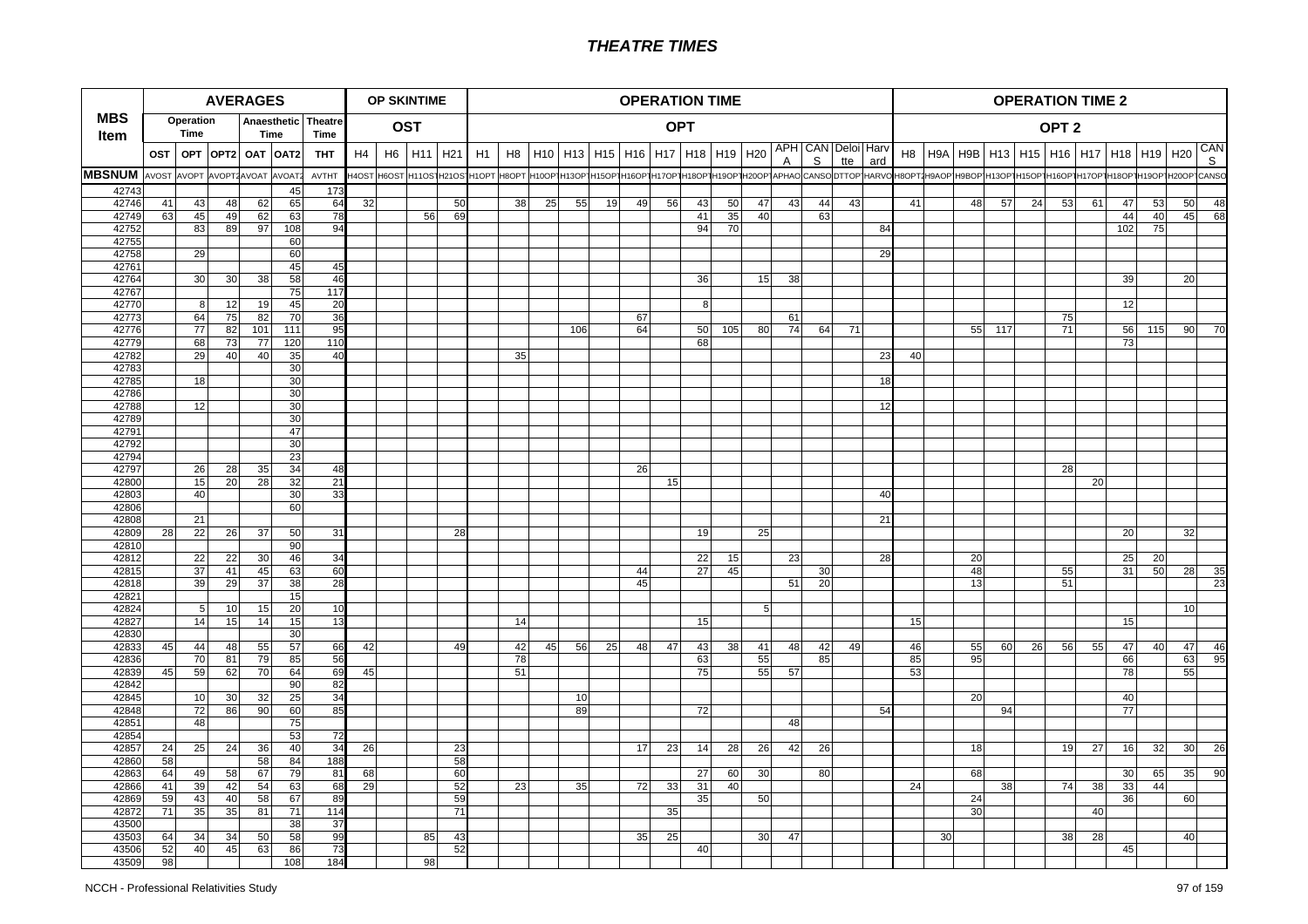|                           |    | <b>ANAESTHETIC TIME</b> |                                                                                       |                 |    |     |    |    |    |          |     |    |    |     |     |            |                |    |                |    |     |     | <b>ANAESTHETIC TIME 2</b>                                       |    |          |    |     |     |    |             |            |
|---------------------------|----|-------------------------|---------------------------------------------------------------------------------------|-----------------|----|-----|----|----|----|----------|-----|----|----|-----|-----|------------|----------------|----|----------------|----|-----|-----|-----------------------------------------------------------------|----|----------|----|-----|-----|----|-------------|------------|
| <b>MBS</b><br><b>Item</b> |    |                         | <b>OAT</b><br><b>CAN</b> Deloi<br>H10   H13   H15   H16   H17   H18   H19   H20   H21 |                 |    |     |    |    |    |          |     |    |    |     |     |            |                |    |                |    |     |     | OAT <sub>2</sub>                                                |    |          |    |     |     |    |             |            |
|                           | H1 | H4                      | H <sub>6</sub>                                                                        | H <sub>8</sub>  |    |     |    |    |    |          |     |    |    | S   | tte | <b>MBS</b> | H <sub>5</sub> | H7 | H <sub>8</sub> |    |     |     | H9A   H9B   H11   H12   H14   H15   H16   H17   H19   H20   H21 |    |          |    |     |     |    | CAN WA<br>S | Grou       |
|                           |    |                         |                                                                                       |                 |    |     |    |    |    |          |     |    |    |     |     |            |                |    |                |    |     |     |                                                                 |    |          |    |     |     |    |             |            |
| 42743                     |    |                         |                                                                                       |                 |    |     |    |    |    |          |     |    |    |     |     | 45         |                |    |                |    |     |     |                                                                 |    |          |    |     |     |    |             |            |
| 42746                     |    | 66                      |                                                                                       | 50              | 60 | 71  | 40 | 68 | 80 | 51       | 67  | 61 | 68 | 58  | 61  | 60         |                | 55 | 53             |    | 82  |     | 86                                                              | 45 | 72       | 85 | 70  | 64  | 69 | 61          | 45         |
| 42749                     |    |                         |                                                                                       |                 |    |     |    |    |    | 49       | 65  | 55 | 69 | 73  |     | 75         | 56             |    |                |    |     | 65  |                                                                 |    |          |    | 70  | 60  | 69 | 78          | 30         |
| 42752<br>42755            |    |                         |                                                                                       |                 |    |     |    |    |    | 99       | 95  |    |    |     |     | 150<br>60  |                |    |                |    |     |     | 90                                                              |    |          |    | 100 |     |    |             | 90         |
| 42758                     |    |                         |                                                                                       |                 |    |     |    |    |    |          |     |    |    |     |     | 90         |                |    |                |    |     |     |                                                                 |    |          |    |     |     |    |             | 30         |
| 42761                     |    |                         |                                                                                       |                 |    |     |    |    |    |          |     |    |    |     |     | 60         |                |    |                |    |     |     |                                                                 |    |          |    |     |     |    |             | 30         |
| 42764                     |    |                         |                                                                                       |                 |    |     |    |    |    | 41       |     | 35 |    |     |     | 75         |                |    |                |    |     |     |                                                                 |    |          |    |     | 40  |    |             | 60         |
| 42767                     |    |                         |                                                                                       |                 |    |     |    |    |    |          |     |    |    |     |     | 90         |                |    |                |    |     |     |                                                                 |    |          |    |     |     |    |             | 60         |
| 42770                     |    | 25                      |                                                                                       |                 |    |     |    |    |    | 13       |     |    |    |     |     | 60         |                |    |                |    |     |     |                                                                 |    |          |    |     |     |    |             | 30         |
| 42773                     |    |                         |                                                                                       |                 |    |     |    | 82 |    |          |     |    |    |     |     | 60         |                |    |                |    | 78  |     |                                                                 |    | 90<br>83 |    |     |     |    |             | 60         |
| 42776<br>42779            |    |                         |                                                                                       | 175             |    | 122 |    | 75 |    | 58<br>77 | 120 | 97 |    | 77  | 82  | 105<br>120 |                |    | 180            |    |     |     |                                                                 |    |          |    | 130 | 106 |    | 83          | 120<br>120 |
| 42782                     |    |                         |                                                                                       | 40              |    |     |    |    |    |          |     |    |    |     |     | 30         |                |    | 45             |    |     |     |                                                                 |    |          |    |     |     |    |             | 30         |
| 42783                     |    |                         |                                                                                       |                 |    |     |    |    |    |          |     |    |    |     |     | 30         |                |    |                |    |     |     |                                                                 |    |          |    |     |     |    |             |            |
| 42785                     |    |                         |                                                                                       |                 |    |     |    |    |    |          |     |    |    |     |     | 30         |                |    |                |    |     |     |                                                                 |    |          |    |     |     |    |             |            |
| 42786                     |    |                         |                                                                                       |                 |    |     |    |    |    |          |     |    |    |     |     | 30         |                |    |                |    |     |     |                                                                 |    |          |    |     |     |    |             |            |
| 42788                     |    |                         |                                                                                       |                 |    |     |    |    |    |          |     |    |    |     |     | 30         |                |    |                |    |     |     |                                                                 |    |          |    |     |     |    |             |            |
| 42789<br>42791            |    |                         |                                                                                       |                 |    |     |    |    |    |          |     |    |    |     |     | 30<br>30   |                |    |                |    |     |     | 65                                                              |    |          |    |     |     |    |             |            |
| 42792                     |    |                         |                                                                                       |                 |    |     |    |    |    |          |     |    |    |     |     | 30         |                |    |                |    |     |     |                                                                 |    |          |    |     |     |    |             |            |
| 42794                     |    |                         |                                                                                       |                 |    |     |    |    |    |          |     |    |    |     |     | 30         |                |    |                |    |     |     |                                                                 |    |          |    |     |     |    |             | 15         |
| 42797                     |    |                         |                                                                                       |                 |    |     |    | 35 |    |          |     |    |    |     |     | 30         |                |    |                |    |     |     |                                                                 |    | 37       |    |     |     |    |             |            |
| 42800                     |    |                         |                                                                                       |                 |    |     |    |    | 28 |          |     |    |    |     |     | 30         |                |    |                |    |     |     |                                                                 |    |          | 33 |     |     |    |             |            |
| 42803                     |    |                         |                                                                                       |                 |    |     |    |    |    |          |     |    |    |     |     | 30         |                |    |                |    |     |     |                                                                 |    |          |    |     |     |    |             |            |
| 42806                     |    |                         |                                                                                       |                 |    |     |    |    |    |          |     |    |    |     |     | 60         |                |    |                |    |     |     |                                                                 |    |          |    |     |     |    |             |            |
| 42808                     |    |                         |                                                                                       |                 |    |     |    |    |    |          |     |    |    |     |     |            |                |    |                |    |     |     |                                                                 |    |          |    |     |     |    |             |            |
| 42809<br>42810            |    |                         |                                                                                       |                 |    |     |    |    |    | 29       |     | 46 | 34 |     |     | 60<br>90   |                |    |                |    |     |     |                                                                 |    |          |    |     | 54  | 35 |             |            |
| 42812                     |    |                         |                                                                                       |                 |    |     |    |    |    | 29       | 30  |    |    |     |     | 60         |                |    |                |    | 58  |     |                                                                 |    |          |    | 35  |     |    |             | 30         |
| 42815                     |    |                         |                                                                                       |                 |    |     |    | 58 |    | 35       | 64  | 31 |    | 35  |     | 75         |                |    |                |    | 88  |     |                                                                 |    | 69       |    | 69  | 43  |    | 40          | 60         |
| 42818                     |    |                         |                                                                                       |                 |    |     |    | 52 |    |          |     |    |    | 23  |     | 45         |                |    |                |    | 32  |     |                                                                 |    | 58       |    |     |     |    | 25          | 30         |
| 42821                     |    |                         |                                                                                       |                 |    |     |    |    |    |          |     |    |    |     |     | 15         |                |    |                |    |     |     |                                                                 |    |          |    |     |     |    |             | 15         |
| 42824                     |    |                         |                                                                                       |                 |    |     |    |    |    |          |     | 15 |    |     |     |            |                |    |                |    |     |     | 25                                                              |    |          |    |     | 20  |    |             | 15         |
| 42827<br>42830            |    |                         |                                                                                       | 14              |    |     |    |    |    | 15       |     |    |    |     |     | 15<br>30   |                |    | 15             |    |     |     |                                                                 |    |          |    |     |     |    |             |            |
| 42833                     |    | 65                      |                                                                                       | 52              | 60 | 68  | 36 | 60 | 59 | 52       | 50  | 51 | 59 | 50  | 58  | 60         | 50             |    | 56             |    | 73  |     | 53                                                              | 38 | 68       | 68 | 53  | 57  | 59 | 54          | 60         |
| 42836                     |    | 55                      |                                                                                       | 83              |    |     |    |    |    | 72       |     | 67 |    | 120 |     | 75         |                |    | 90             |    | 110 |     | 55                                                              |    |          |    |     | 75  |    | 130         | 60         |
| 42839                     |    | 60                      |                                                                                       | 64              |    |     |    |    |    | 84       |     | 70 |    |     |     | 60         |                |    | 66             |    |     |     |                                                                 |    |          |    |     | 70  |    |             | 60         |
| 42842                     |    |                         |                                                                                       |                 |    |     |    |    |    |          |     |    |    |     |     | 90         |                |    |                |    |     |     |                                                                 |    |          |    |     |     |    |             |            |
| 42845                     |    |                         |                                                                                       |                 |    | 20  |    |    |    | 44       |     |    |    |     |     | 30         |                |    |                |    | 30  |     |                                                                 |    |          |    |     |     |    |             | 15         |
| 42848                     |    |                         |                                                                                       |                 |    | 100 |    |    |    | 80       |     |    |    |     |     | 75         |                |    |                |    |     |     |                                                                 |    |          |    |     |     |    |             | 45         |
| 42851<br>42854            |    |                         |                                                                                       |                 |    |     |    |    |    |          |     |    |    |     |     | 90<br>75   |                |    |                |    |     |     |                                                                 |    |          |    |     |     |    |             | 60<br>30   |
| 42857                     |    | 54                      |                                                                                       |                 |    |     |    | 27 | 43 | 19       | 41  | 39 | 31 | 36  |     | 60         |                | 32 |                |    | 40  |     | 49                                                              |    | 29       | 48 | 45  | 42  | 31 | 36          | 30         |
| 42860                     |    |                         |                                                                                       |                 |    |     |    |    |    |          |     |    | 58 |     |     | 135        |                |    |                |    |     |     |                                                                 |    |          |    |     |     | 58 |             | 60         |
| 42863                     |    | 99                      |                                                                                       |                 |    |     |    |    |    | 35       | 70  | 40 | 67 | 90  |     | 120        |                |    |                |    | 97  |     | 69                                                              |    |          |    | 75  | 45  | 67 | 100         | 60         |
| 42866                     |    | 60                      |                                                                                       | 30 <sup>°</sup> |    | 45  |    | 76 | 53 | 38       | 65  |    | 62 |     |     | 120        |                |    | 31             |    |     |     | 42                                                              |    | 78       | 59 | 69  |     | 63 |             | 45         |
| 42869                     |    |                         |                                                                                       |                 |    |     |    |    |    | 45       |     | 60 | 70 |     |     | 105        |                |    |                |    | 44  |     | 70                                                              |    |          |    |     | 70  | 70 |             | 45         |
| 42872                     |    |                         |                                                                                       |                 |    |     |    |    | 70 | 102      |     |    | 72 |     |     | 75         |                |    |                |    | 61  |     |                                                                 |    |          | 75 |     |     | 72 |             |            |
| 43500<br>43503            |    |                         |                                                                                       |                 |    |     |    | 59 | 43 |          |     | 45 | 53 |     |     | 45<br>75   |                |    |                | 30 |     | 97  | 30<br>45                                                        |    | 62       | 45 |     | 55  | 53 |             | 60         |
| 43506                     |    |                         |                                                                                       |                 |    |     |    |    |    | 45       |     |    | 81 |     |     | 90         |                |    |                |    |     |     | 110                                                             |    |          |    |     |     | 85 |             | 60         |
| 43509                     |    |                         |                                                                                       |                 |    |     |    |    |    |          |     |    |    |     |     | 105        |                |    |                |    |     | 160 |                                                                 |    |          |    |     |     |    |             | 60         |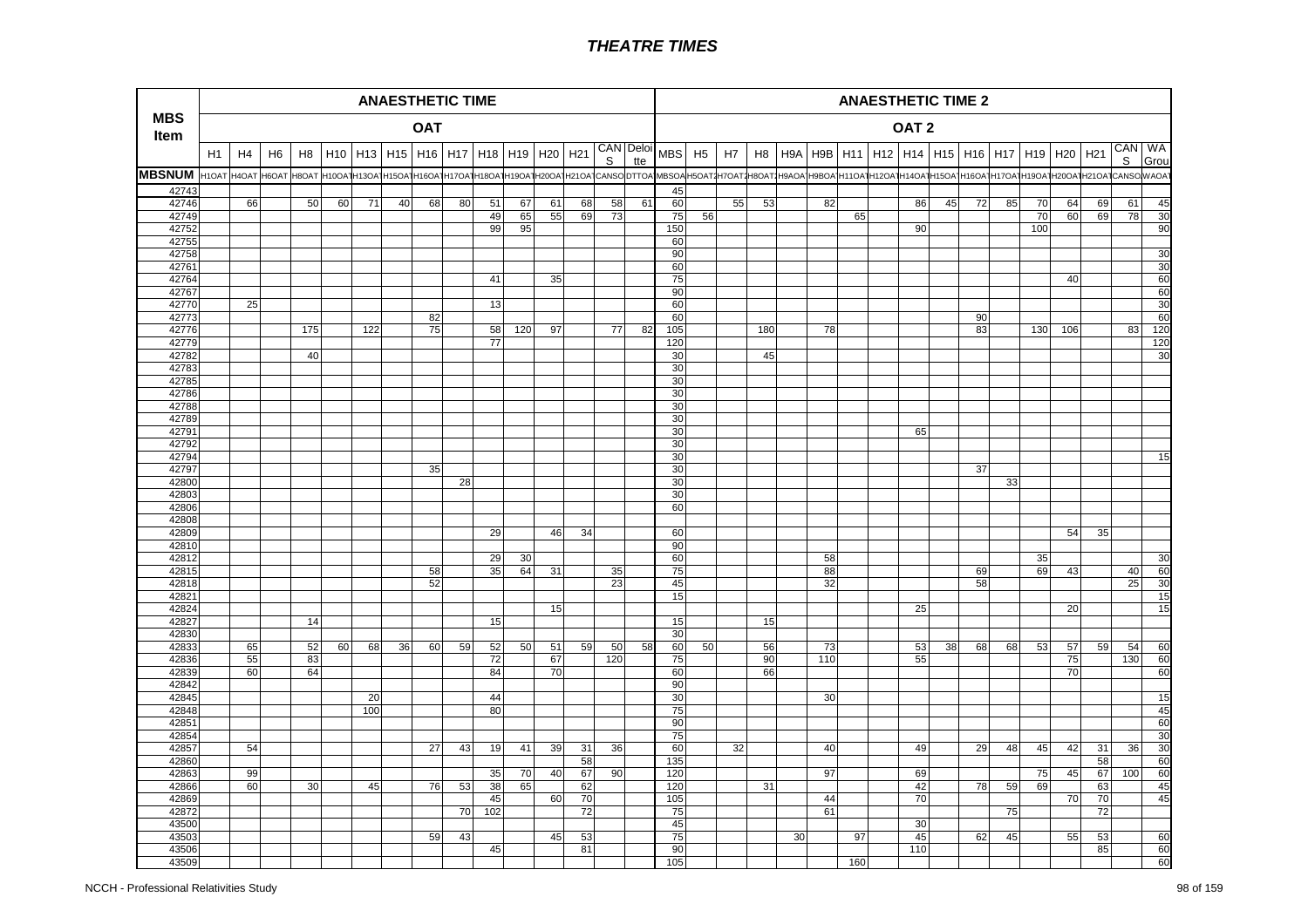|                                                                                                                                                                                                                                |     |    |     |                                        |    | <b>THEATRE TIME</b> |     |        |          |                   |     |    |                |                 |                |                |                    |                |                      |                                                                                   |   |                |                      | <b>FREQUENCY</b> |                |                |                |                |                  |                |                |                |                |                                 |                 |
|--------------------------------------------------------------------------------------------------------------------------------------------------------------------------------------------------------------------------------|-----|----|-----|----------------------------------------|----|---------------------|-----|--------|----------|-------------------|-----|----|----------------|-----------------|----------------|----------------|--------------------|----------------|----------------------|-----------------------------------------------------------------------------------|---|----------------|----------------------|------------------|----------------|----------------|----------------|----------------|------------------|----------------|----------------|----------------|----------------|---------------------------------|-----------------|
| <b>MBS</b><br>Item                                                                                                                                                                                                             |     |    |     |                                        |    | <b>THT</b>          |     |        |          |                   |     |    |                |                 |                |                |                    |                |                      |                                                                                   |   |                |                      | <b>FQ</b>        |                |                |                |                |                  |                |                |                |                |                                 |                 |
|                                                                                                                                                                                                                                | H2  |    |     | H3   H11   H13   H15   H18   H19   H21 |    |                     |     |        |          | C'mix C'mix C'mix |     | H1 | H3             | H <sub>4</sub>  | H <sub>6</sub> | H <sub>7</sub> | H8                 |                |                      | H9A   H9B   H10   H11   H12   H13   H14   H15   H16   H17   H18   H19   H20   H21 |   |                |                      |                  |                |                |                |                |                  |                |                |                |                | APH CAN C'mix C'mix C'mix Deloi |                 |
| MBSNUM  H2THT  H3THT  H11THT H13THT H18THT H18THT H18THT H21THT CMXPU CMXPV CMXOT FQH1  FQH3  FQH4  FQH6  FQH7  FQH8  FQH98  FQH19  FQH19  FQH19  FQH19  FQH18  FQH19  FQH19  FQH19  FQH21  FQAPH FQCMX FQCMX FQCMX FQCMX FQCT |     |    |     |                                        |    |                     |     |        | Pub      | Priv              | Oth |    |                |                 |                |                |                    |                |                      |                                                                                   |   |                |                      |                  |                |                |                |                |                  |                | $\overline{A}$ | S.             |                | Pub Priv Other tte              |                 |
| 42743                                                                                                                                                                                                                          |     |    |     |                                        |    |                     |     | 305    |          | 40                |     |    |                |                 |                |                |                    |                |                      |                                                                                   |   |                |                      |                  |                |                |                |                |                  | 1              |                |                |                | 6                               |                 |
| 42746                                                                                                                                                                                                                          | 32  |    |     | 73                                     | 45 | 56                  | 78  | 141    | 55       | 59                | 37  |    |                | 75              |                | 6              | $\overline{7}$     |                |                      | $5\overline{)}$<br>$\mathbf{1}$                                                   |   | 3              | 11                   | 1                | 16             | 9              | 41             | $\vert$ 4      | 18               |                | 8 173          | 12             | 26             | 330                             | 50<br>1         |
| 42749                                                                                                                                                                                                                          | 60  |    | 79  |                                        |    | 52                  | 85  | 129    |          | 62                |     |    |                |                 |                |                |                    |                |                      |                                                                                   | 1 |                |                      |                  |                |                | 9              | 1              | 1                | 1              |                | $\vert$ 2      |                | 33                              |                 |
| 42752                                                                                                                                                                                                                          |     |    |     |                                        |    | 106                 | 105 |        | 85       | 80                |     |    |                |                 |                |                |                    |                |                      |                                                                                   |   |                | $\overline{1}$       |                  |                |                | $\overline{2}$ | $\overline{1}$ |                  |                |                |                | $\overline{2}$ | 4                               |                 |
| 42755<br>42758                                                                                                                                                                                                                 |     |    |     |                                        |    |                     |     |        |          |                   |     |    |                |                 |                |                |                    |                |                      |                                                                                   |   |                |                      |                  |                |                |                |                |                  |                |                |                |                |                                 |                 |
| 42761                                                                                                                                                                                                                          | 55  |    |     |                                        |    |                     |     |        |          | 35                |     |    |                |                 |                |                |                    |                |                      |                                                                                   |   |                |                      |                  |                |                |                |                |                  |                |                |                |                | $\overline{2}$                  |                 |
| 42764                                                                                                                                                                                                                          |     |    |     |                                        |    | 44                  |     |        |          | 47                |     |    |                |                 |                |                |                    |                |                      |                                                                                   |   |                |                      |                  |                |                | 1              |                | $\mathbf{1}$     |                | 5 <sub>1</sub> |                |                | $\overline{1}$                  |                 |
| 42767                                                                                                                                                                                                                          |     |    |     |                                        |    |                     |     |        |          | 117               |     |    |                |                 |                |                |                    |                |                      |                                                                                   |   |                |                      |                  |                |                |                |                |                  |                |                |                |                | 1                               |                 |
| 42770                                                                                                                                                                                                                          | 18  |    |     |                                        |    | 16                  |     |        | 25       | 22                |     |    |                | 1               |                |                |                    |                |                      |                                                                                   |   |                |                      |                  |                |                | $\overline{4}$ |                |                  |                |                |                | $\overline{2}$ | $\sqrt{5}$                      |                 |
| 42773                                                                                                                                                                                                                          |     |    |     |                                        |    |                     |     |        |          | 33                | 40  |    |                |                 |                |                |                    |                |                      |                                                                                   |   |                |                      |                  | $\overline{2}$ |                |                |                |                  |                | 15             |                |                | 14                              | 1               |
| 42776                                                                                                                                                                                                                          | 105 |    |     | 133                                    |    | 64                  | 150 |        | 55       | 65                |     |    |                |                 |                |                |                    | 11             |                      | $5\overline{5}$                                                                   |   | $\overline{1}$ |                      |                  | 20             |                | 64             | 1              | $\overline{4}$   |                | 81             | 6              | $\overline{4}$ | 11                              | -7              |
| 42779<br>42782                                                                                                                                                                                                                 | 123 |    |     |                                        |    | 82                  |     |        |          | 125<br>40         |     |    |                |                 |                |                |                    | 1              |                      |                                                                                   |   |                |                      |                  |                |                | $\overline{8}$ |                |                  |                |                |                |                | 1<br>$\mathbf{1}$               |                 |
| 42783                                                                                                                                                                                                                          |     |    |     |                                        |    |                     |     |        |          |                   |     |    |                |                 |                |                |                    |                |                      |                                                                                   |   |                |                      |                  |                |                |                |                |                  |                |                |                |                |                                 |                 |
| 42785                                                                                                                                                                                                                          |     |    |     |                                        |    |                     |     |        |          |                   |     |    |                |                 |                |                |                    |                |                      |                                                                                   |   |                |                      |                  |                |                |                |                |                  |                |                |                |                |                                 |                 |
| 42786                                                                                                                                                                                                                          |     |    |     |                                        |    |                     |     |        |          |                   |     |    |                |                 |                |                |                    |                |                      |                                                                                   |   |                |                      |                  |                |                |                |                |                  |                |                |                |                |                                 |                 |
| 42788                                                                                                                                                                                                                          |     |    |     |                                        |    |                     |     |        |          |                   |     |    |                |                 |                |                |                    |                |                      |                                                                                   |   |                |                      |                  |                |                |                |                |                  |                |                |                |                |                                 |                 |
| 42789                                                                                                                                                                                                                          |     |    |     |                                        |    |                     |     |        |          |                   |     |    |                |                 |                |                |                    |                |                      |                                                                                   |   |                |                      |                  |                |                |                |                |                  |                |                |                |                |                                 |                 |
| 42791                                                                                                                                                                                                                          |     |    |     |                                        |    |                     |     |        |          |                   |     |    |                |                 |                |                |                    |                |                      |                                                                                   |   |                | $\blacktriangleleft$ |                  |                |                |                |                |                  |                |                |                |                |                                 |                 |
| 42792<br>42794                                                                                                                                                                                                                 |     |    |     |                                        |    |                     |     |        |          |                   |     |    |                |                 |                |                |                    |                |                      |                                                                                   |   |                |                      |                  |                |                |                |                |                  |                |                |                |                |                                 |                 |
| 42797                                                                                                                                                                                                                          |     |    |     |                                        |    |                     |     |        | 48       |                   |     |    |                |                 |                |                |                    |                |                      |                                                                                   |   |                |                      |                  | $\overline{1}$ |                |                |                |                  |                |                |                | $\overline{2}$ |                                 |                 |
| 42800                                                                                                                                                                                                                          |     |    |     |                                        |    |                     |     |        | 21       |                   |     |    |                |                 |                |                |                    |                |                      |                                                                                   |   |                |                      |                  |                | 1              |                |                |                  |                |                |                | $\overline{1}$ |                                 |                 |
| 42803                                                                                                                                                                                                                          |     |    |     |                                        |    |                     |     |        |          | 33                |     |    |                |                 |                |                |                    |                |                      |                                                                                   |   |                |                      |                  |                |                |                |                |                  |                |                |                |                | $\mathbf{1}$                    |                 |
| 42806                                                                                                                                                                                                                          |     |    |     |                                        |    |                     |     |        |          |                   |     |    |                |                 |                |                |                    |                |                      |                                                                                   |   |                |                      |                  |                |                |                |                |                  |                |                |                |                |                                 |                 |
| 42808                                                                                                                                                                                                                          |     |    |     |                                        |    |                     |     |        |          |                   |     |    |                |                 |                |                |                    |                |                      |                                                                                   |   |                |                      |                  |                |                |                |                |                  |                |                |                |                |                                 |                 |
| 42809                                                                                                                                                                                                                          | 36  |    |     |                                        |    | 30                  |     |        |          | 26                |     |    |                |                 |                |                |                    |                |                      |                                                                                   |   |                |                      |                  |                |                | 1              |                | 4 <sup>1</sup>   | 9              |                |                |                | -91                             |                 |
| 42810<br>42812                                                                                                                                                                                                                 | 23  |    |     |                                        |    | 31                  | 48  |        | 31       | 36                |     |    |                |                 |                |                |                    |                | 1                    |                                                                                   |   |                |                      |                  |                |                | $\overline{7}$ | -1             |                  |                | 8 <sup>1</sup> |                | 6              | 11                              |                 |
| 42815                                                                                                                                                                                                                          | 36  |    |     |                                        |    | 38                  | 80  |        | 70       | 78                |     |    |                |                 |                |                |                    |                |                      | 1                                                                                 |   |                |                      |                  | 2              |                | $\overline{7}$ | 1              | 2                |                |                | $\mathbf{1}$   | $\overline{1}$ | $\overline{2}$                  |                 |
| 42818                                                                                                                                                                                                                          |     |    |     |                                        |    |                     |     |        | 25       | 32                |     |    |                |                 |                |                |                    |                | 10                   |                                                                                   |   |                |                      |                  | $\overline{2}$ |                |                |                |                  |                | 15             | $\overline{2}$ | 13             | 43                              |                 |
| 42821                                                                                                                                                                                                                          |     |    |     |                                        |    |                     |     |        |          |                   |     |    |                |                 |                |                |                    |                |                      |                                                                                   |   |                |                      |                  |                |                |                |                |                  |                |                |                |                |                                 |                 |
| 42824                                                                                                                                                                                                                          |     |    |     |                                        |    |                     |     |        |          | 10 <sup>1</sup>   |     |    |                |                 |                |                |                    |                |                      |                                                                                   |   |                | $\overline{2}$       |                  |                |                |                |                | 11               |                |                |                |                | $\overline{2}$                  |                 |
| 42827                                                                                                                                                                                                                          |     |    |     |                                        |    | 15                  |     |        | 11       |                   |     |    |                |                 |                |                |                    | $\overline{2}$ |                      |                                                                                   |   |                |                      |                  |                |                | $\vert$ 1      |                |                  |                |                |                | $\overline{1}$ |                                 |                 |
| 42830                                                                                                                                                                                                                          |     |    |     |                                        |    |                     |     |        |          |                   |     |    |                |                 |                |                |                    |                |                      |                                                                                   |   |                |                      |                  |                |                |                |                |                  |                |                |                |                |                                 |                 |
| 42833<br>42836                                                                                                                                                                                                                 | 50  | 53 |     | 72                                     | 58 | 56<br>76            |     | 70 167 | 45<br>46 | 49<br>46          | 40  |    | 2              | 12<br>$\vert$ 1 |                |                | 45<br>$\mathbf{1}$ |                |                      | 5 <sub>5</sub><br>1 <sup>1</sup>                                                  |   | $\overline{2}$ | 16<br>$\overline{3}$ | $\vert 4 \vert$  | 8              | 3 <sup>1</sup> | 78<br>13       | 2              | 20<br>3          |                | 2 279          | 29<br>2        | 65<br>8        | 349<br>29                       | 36<br>$5 \vert$ |
| 42839                                                                                                                                                                                                                          |     |    |     |                                        |    | 87                  |     |        | 54       | 65                |     |    |                | $\overline{2}$  |                |                |                    | 1              |                      |                                                                                   |   |                |                      |                  |                |                | $6 \mid$       |                | 1                |                | 45             |                | $\overline{2}$ | 26                              |                 |
| 42842                                                                                                                                                                                                                          |     |    |     |                                        |    |                     |     |        |          | 82                |     |    |                |                 |                |                |                    |                |                      |                                                                                   |   |                |                      |                  |                |                |                |                |                  |                |                |                |                | $\overline{4}$                  |                 |
| 42845                                                                                                                                                                                                                          |     | 47 |     | 20                                     |    | 45                  |     |        |          | 23                |     |    | $\overline{1}$ |                 |                |                |                    |                | $\blacktriangleleft$ |                                                                                   |   | $\overline{1}$ |                      |                  |                |                | $\overline{1}$ |                |                  |                |                |                |                | $\overline{2}$                  |                 |
| 42848                                                                                                                                                                                                                          |     |    |     | 105                                    |    | 85                  |     |        |          | 65                |     |    |                |                 |                |                |                    |                |                      |                                                                                   |   | $\overline{1}$ |                      |                  |                |                | $\overline{1}$ |                |                  |                |                |                |                | 1                               |                 |
| 42851                                                                                                                                                                                                                          |     |    |     |                                        |    |                     |     |        |          |                   |     |    |                |                 |                |                |                    |                |                      |                                                                                   |   |                |                      |                  |                |                |                |                |                  |                | 11             |                |                |                                 |                 |
| 42854                                                                                                                                                                                                                          |     |    |     |                                        |    |                     |     |        | 83       | 60                |     |    |                |                 |                |                |                    |                |                      |                                                                                   |   |                |                      |                  |                |                |                |                |                  |                |                |                | -1             | $\mathbf{1}$                    |                 |
| 42857<br>42860                                                                                                                                                                                                                 | 40  |    |     |                                        |    | 21                  | 54  | 188    | 22       | 35                |     |    |                | $\overline{2}$  |                | $\mathbf{1}$   |                    |                |                      | 2                                                                                 |   |                | $\overline{7}$       |                  | 1              | $\mathbf{3}$   | 3              | $\mathbf{3}$   | $6 \overline{6}$ | 8<br>1         | 17             | $\mathbf{1}$   | $\overline{1}$ | 38                              |                 |
| 42863                                                                                                                                                                                                                          |     |    |     |                                        |    | 37                  | 105 | 152    | 50       | 59                |     |    |                | 5 <sub>l</sub>  |                |                |                    |                |                      | $\vert$ 1                                                                         |   |                | $\overline{4}$       |                  |                |                | $\overline{4}$ | 1              | 1                | 2              |                | 1              | $\overline{2}$ | 31                              |                 |
| 42866                                                                                                                                                                                                                          | 38  |    |     | 48                                     |    | 41                  | 82  | 181    | 40       | 58                | 55  |    |                | 8 <sup>1</sup>  |                |                | $\vert$ 1          |                |                      |                                                                                   |   | $\overline{2}$ | $\overline{2}$       |                  | 2 <sup>1</sup> | $\mathbf{3}$   | $\overline{7}$ | 3              |                  | 3 <sup>1</sup> |                |                | $\overline{1}$ | 72                              | $\overline{2}$  |
| 42869                                                                                                                                                                                                                          |     |    |     |                                        |    | 46                  |     | 181    |          | 41                |     |    |                |                 |                |                |                    |                |                      | 3 <sup>l</sup>                                                                    |   |                | $\overline{3}$       |                  |                |                | $\overline{1}$ |                | 11               | $\overline{2}$ |                |                |                | 8                               |                 |
| 42872                                                                                                                                                                                                                          |     |    |     |                                        |    | 109                 |     | 157    |          | 75                |     |    |                |                 |                |                |                    |                |                      | $\mathbf{1}$                                                                      |   |                |                      |                  |                |                | $\overline{3}$ |                |                  | 1              |                |                |                | $\overline{7}$                  |                 |
| 43500                                                                                                                                                                                                                          |     |    |     |                                        |    |                     |     |        |          | 37                |     |    |                |                 |                |                |                    |                |                      |                                                                                   |   |                | -1                   |                  |                |                |                |                |                  |                |                |                |                | 2                               |                 |
| 43503                                                                                                                                                                                                                          |     |    | 114 |                                        |    |                     |     | 84     |          |                   |     |    |                |                 |                |                |                    | 1              |                      |                                                                                   | 1 |                | $\overline{2}$       |                  | $\mathbf{3}$   | $\overline{2}$ |                |                | 1 <sup>1</sup>   | 1              | 12             |                |                |                                 |                 |
| 43506                                                                                                                                                                                                                          |     |    |     |                                        |    | 50                  |     | 95     |          |                   |     |    |                |                 |                |                |                    |                |                      |                                                                                   |   |                | $\mathbf{1}$         |                  |                |                | 1              |                |                  | 1 <sup>1</sup> |                |                |                |                                 |                 |
| 43509                                                                                                                                                                                                                          |     |    | 184 |                                        |    |                     |     |        |          |                   |     |    |                |                 |                |                |                    |                |                      |                                                                                   | 1 |                |                      |                  |                |                |                |                |                  |                |                |                |                |                                 |                 |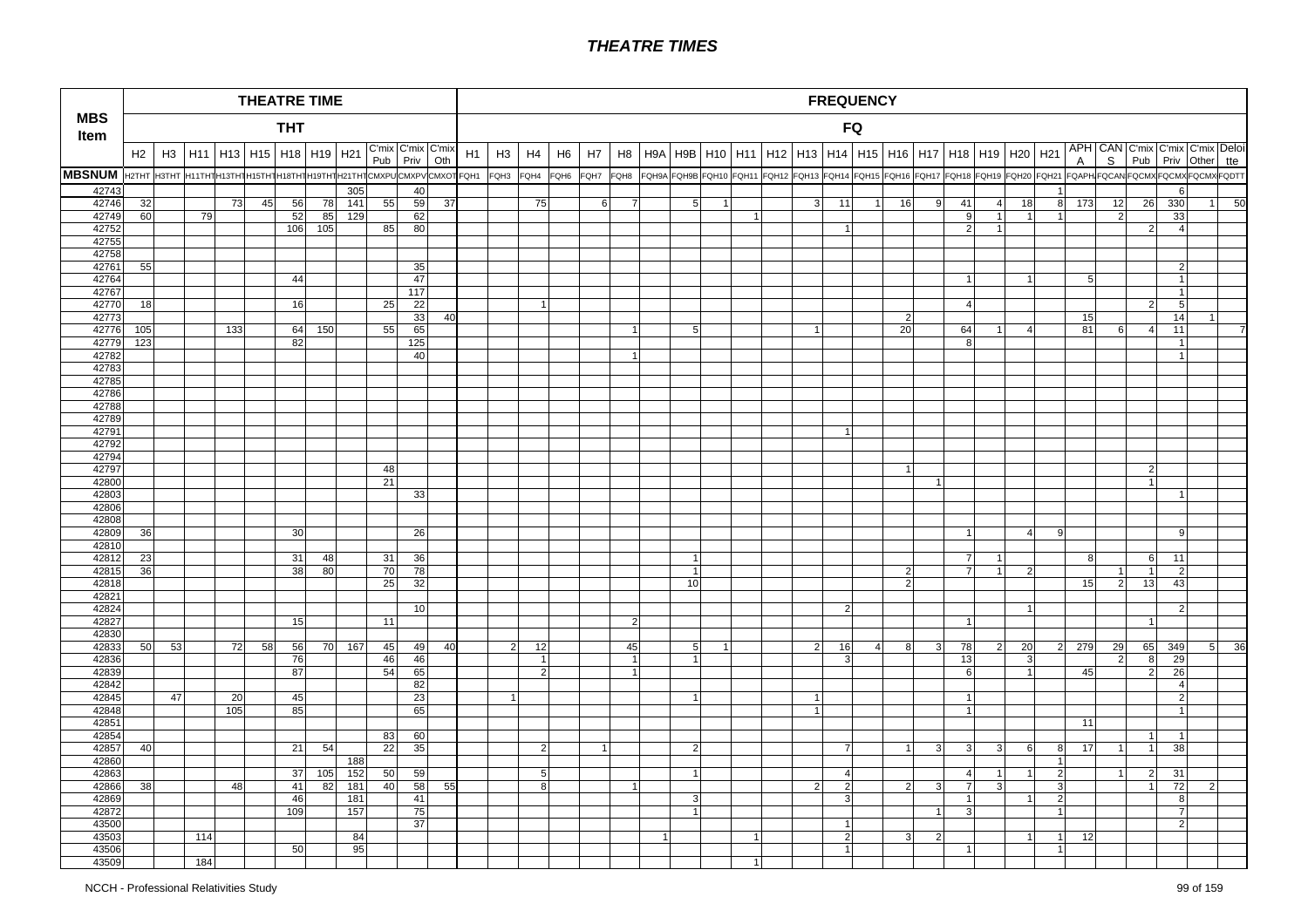|                           |     | <b>AVERAGES</b><br>Operation<br>Anaesthetic Theatre<br><b>Time</b> |                 |                                |            |            |    |  | OP SKINTIME |     |    |    |  |            |     |    | <b>OPERATION TIME</b>                              |    |              |     |     |                           |    |                  | <b>OPERATION TIME 2</b>                                                                                                                                                                 |    |     |    |     |    |           |
|---------------------------|-----|--------------------------------------------------------------------|-----------------|--------------------------------|------------|------------|----|--|-------------|-----|----|----|--|------------|-----|----|----------------------------------------------------|----|--------------|-----|-----|---------------------------|----|------------------|-----------------------------------------------------------------------------------------------------------------------------------------------------------------------------------------|----|-----|----|-----|----|-----------|
| <b>MBS</b><br><b>Item</b> |     | <b>Time</b>                                                        | Time            |                                |            | <b>OST</b> |    |  |             |     |    |    |  | <b>OPT</b> |     |    |                                                    |    |              |     |     |                           |    | OPT <sub>2</sub> |                                                                                                                                                                                         |    |     |    |     |    |           |
|                           | OST |                                                                    |                 | OPT OPT2 OAT OAT2              | <b>THT</b> |            | H4 |  | H6 H11 H21  |     | H1 |    |  |            |     |    | H8   H10   H13   H15   H16   H17   H18   H19   H20 |    | $\mathsf{A}$ | S   | tte | APH CAN Deloi Harv<br>ard |    |                  | H8 H9A H9B H13 H15 H16 H17 H18 H19 H20                                                                                                                                                  |    |     |    |     |    | CAN<br>S. |
| <b>MBSNUM</b>             |     |                                                                    |                 | AVOST AVOPT AVOPTZAVOAT AVOATZ | AVTHT      |            |    |  |             |     |    |    |  |            |     |    |                                                    |    |              |     |     |                           |    |                  | 440ST H6OST H11OS1H21OS H1OPT H8OPT H10OP1H13OP1H16OP1H16OP1H17OP1H18OP1H19OP1H2OOP1APHAO CANSO DTTOP HARVO H8OPT1H9AOP H9AOP H9OP1H13OP1H16OP1H17OP1H18OP1H19OP1H19OP1H2OP1H19OP1H2OP1 |    |     |    |     |    |           |
| 43512                     | 41  | 36                                                                 | 40              | 50                             | 53         | 49         | 40 |  | 50          | 33  |    |    |  | 25<br>45   | 23  | 24 |                                                    | 26 | 46           | 60  |     |                           |    | 40               | 30                                                                                                                                                                                      | 52 | 33  | 30 |     | 31 | -62       |
| 43515                     | 70  |                                                                    | 136             | 65                             | 77         | 110        |    |  | 72          | 67  |    |    |  |            |     |    |                                                    |    |              |     |     |                           |    |                  |                                                                                                                                                                                         |    | 136 |    |     |    |           |
| 43518<br>43521            |     | 40                                                                 | 45              | 65<br>19                       | 90<br>65   | 65         |    |  |             |     |    |    |  |            | 45  | 35 |                                                    |    |              |     |     |                           |    |                  |                                                                                                                                                                                         |    | 50  | 40 |     |    |           |
| 43524                     |     |                                                                    |                 |                                | 83         |            |    |  |             |     |    |    |  |            |     |    |                                                    |    |              |     |     |                           |    |                  |                                                                                                                                                                                         |    |     |    |     |    |           |
| 43801                     |     | 92                                                                 |                 |                                | 83         |            |    |  |             |     |    |    |  |            |     |    |                                                    |    |              |     |     | 92                        |    |                  |                                                                                                                                                                                         |    |     |    |     |    |           |
| 43804                     |     |                                                                    |                 |                                | 150        |            |    |  |             |     |    |    |  |            |     |    |                                                    |    |              |     |     |                           |    |                  |                                                                                                                                                                                         |    |     |    |     |    |           |
| 43807                     |     | 75                                                                 | 83              | 98                             | 143        | 118        |    |  |             |     |    |    |  |            |     |    | 75                                                 |    |              |     |     |                           |    |                  |                                                                                                                                                                                         |    |     |    | 83  |    |           |
| 43810<br>43813            |     |                                                                    |                 |                                | 180<br>180 |            |    |  |             |     |    |    |  |            |     |    |                                                    |    |              |     |     |                           |    |                  |                                                                                                                                                                                         |    |     |    |     |    |           |
| 43816                     |     |                                                                    |                 |                                | 165        |            |    |  |             |     |    |    |  |            |     |    |                                                    |    |              |     |     |                           |    |                  |                                                                                                                                                                                         |    |     |    |     |    |           |
| 43819                     |     |                                                                    |                 |                                | 135        |            |    |  |             |     |    |    |  |            |     |    |                                                    |    |              |     |     |                           |    |                  |                                                                                                                                                                                         |    |     |    |     |    |           |
| 43822                     |     |                                                                    |                 |                                | 120        |            |    |  |             |     |    |    |  |            |     |    |                                                    |    |              |     |     |                           |    |                  |                                                                                                                                                                                         |    |     |    |     |    |           |
| 43825                     |     |                                                                    |                 |                                | 150        |            |    |  |             |     |    |    |  |            |     |    |                                                    |    |              |     |     |                           |    |                  |                                                                                                                                                                                         |    |     |    |     |    |           |
| 43828<br>43830            |     | 95<br>60                                                           | 100             | 95                             | 140        | 110        |    |  |             |     |    |    |  |            |     |    | 95                                                 |    | 60           |     |     |                           |    |                  |                                                                                                                                                                                         |    |     |    | 100 |    |           |
| 43831                     |     | 135                                                                | 150             | 165                            | 135        |            |    |  |             |     |    |    |  |            |     |    |                                                    |    |              | 135 |     |                           |    |                  |                                                                                                                                                                                         |    |     |    |     |    | 150       |
| 43834                     |     | 89                                                                 | 95              | 100                            | 143        |            |    |  |             |     |    |    |  |            | 89  |    |                                                    |    |              |     |     |                           |    |                  |                                                                                                                                                                                         | 95 |     |    |     |    |           |
| 43837                     |     |                                                                    |                 |                                | 150        |            |    |  |             |     |    |    |  |            |     |    |                                                    |    |              |     |     |                           |    |                  |                                                                                                                                                                                         |    |     |    |     |    |           |
| 43840<br>43843            |     |                                                                    |                 |                                | 150<br>180 |            |    |  |             |     |    |    |  |            |     |    |                                                    |    |              |     |     |                           |    |                  |                                                                                                                                                                                         |    |     |    |     |    |           |
| 43846                     |     |                                                                    |                 |                                | 180        |            |    |  |             |     |    |    |  |            |     |    |                                                    |    |              |     |     |                           |    |                  |                                                                                                                                                                                         |    |     |    |     |    |           |
| 43849                     |     | 48                                                                 |                 |                                | 90         |            |    |  |             |     |    |    |  |            |     |    |                                                    |    |              |     |     | 48                        |    |                  |                                                                                                                                                                                         |    |     |    |     |    |           |
| 43852                     |     |                                                                    |                 |                                | 150        |            |    |  |             |     |    |    |  |            |     |    |                                                    |    |              |     |     |                           |    |                  |                                                                                                                                                                                         |    |     |    |     |    |           |
| 43855                     |     |                                                                    |                 |                                | 180        |            |    |  |             |     |    |    |  |            |     |    |                                                    |    |              |     |     |                           |    |                  |                                                                                                                                                                                         |    |     |    |     |    |           |
| 43858                     |     | 72                                                                 | 72              | 107                            | 90<br>129  | 112        |    |  |             |     |    |    |  |            |     |    | 72                                                 |    |              |     |     |                           |    |                  |                                                                                                                                                                                         |    |     |    | 72  |    |           |
| 43861<br>43864            |     | 93                                                                 |                 |                                | 150        |            |    |  |             |     |    |    |  |            |     |    |                                                    |    |              |     |     | 93                        |    |                  |                                                                                                                                                                                         |    |     |    |     |    |           |
| 43867                     |     | 86                                                                 |                 |                                | 120        | 59         |    |  |             |     |    |    |  |            |     |    |                                                    |    |              |     |     | 86                        |    |                  |                                                                                                                                                                                         |    |     |    |     |    |           |
| 43870                     |     |                                                                    |                 |                                | 120        |            |    |  |             |     |    |    |  |            |     |    |                                                    |    |              |     |     |                           |    |                  |                                                                                                                                                                                         |    |     |    |     |    |           |
| 43873                     |     |                                                                    |                 |                                | 180        |            |    |  |             |     |    |    |  |            |     |    |                                                    |    |              |     |     |                           |    |                  |                                                                                                                                                                                         |    |     |    |     |    |           |
| 43876<br>43879            |     | 92                                                                 | 115             | 132                            | 153<br>180 | 180        |    |  |             |     |    |    |  |            |     |    | 92                                                 |    |              |     |     |                           |    |                  |                                                                                                                                                                                         |    |     |    | 115 |    |           |
| 43882                     |     |                                                                    |                 |                                | 240        |            |    |  |             |     |    |    |  |            |     |    |                                                    |    |              |     |     |                           |    |                  |                                                                                                                                                                                         |    |     |    |     |    |           |
| 43900                     |     | 52                                                                 | 65              | 63                             | 113        |            |    |  |             |     |    |    |  |            | 52  |    |                                                    |    |              |     |     |                           |    |                  |                                                                                                                                                                                         | 65 |     |    |     |    |           |
| 43903                     |     |                                                                    |                 |                                | 240        |            |    |  |             |     |    |    |  |            |     |    |                                                    |    |              |     |     |                           |    |                  |                                                                                                                                                                                         |    |     |    |     |    |           |
| 43906                     |     | 261                                                                | 274             | 300                            | 268        | 222        |    |  |             |     |    |    |  |            | 353 |    | 170                                                |    |              |     |     |                           |    |                  |                                                                                                                                                                                         |    | 370 |    | 177 |    |           |
| 43909<br>43912            |     | 80                                                                 | 95              | 140                            | 150<br>168 | 160        |    |  |             |     |    |    |  |            |     |    | 80                                                 |    |              |     |     |                           |    |                  |                                                                                                                                                                                         |    |     |    | 95  |    |           |
| 43915                     |     | 113                                                                |                 |                                | 150        |            |    |  |             |     |    |    |  |            |     |    |                                                    |    |              |     |     | 113                       |    |                  |                                                                                                                                                                                         |    |     |    |     |    |           |
| 43930                     |     | 41                                                                 | 39              | 39                             | 53         | 69         |    |  |             |     |    | 24 |  |            |     |    | 32                                                 | 16 | 79           |     |     | 53                        | 28 |                  |                                                                                                                                                                                         |    |     |    | 44  | 46 |           |
| 43933                     |     | 46                                                                 | 30 <sup>1</sup> | 40                             | 75         | 55         |    |  |             |     |    |    |  |            |     |    | 25                                                 |    |              |     |     | 67                        |    |                  |                                                                                                                                                                                         |    |     |    | 30  |    |           |
| 43936                     | 76  |                                                                    |                 | 53                             | 122        | 151        |    |  | 105         | 46  |    |    |  |            |     |    |                                                    |    |              |     |     |                           |    |                  |                                                                                                                                                                                         |    |     |    |     |    |           |
| 43939<br>43942            |     | 75                                                                 | 80              | 120                            | 123<br>40  | 153        |    |  |             |     |    |    |  |            |     |    | 75                                                 |    |              |     |     |                           |    |                  |                                                                                                                                                                                         |    |     |    | 80  |    |           |
| 43945                     |     | 80                                                                 |                 |                                | 120        |            |    |  |             |     |    |    |  |            |     |    |                                                    |    |              |     |     | 80                        |    |                  |                                                                                                                                                                                         |    |     |    |     |    |           |
| 43948                     |     | 23                                                                 | 17              | 24                             | 32         | 25         |    |  |             |     |    |    |  |            | 23  |    |                                                    |    |              |     |     |                           | 12 |                  |                                                                                                                                                                                         |    | 24  |    |     | 15 |           |
| 43951                     | 105 |                                                                    |                 | 130                            | 150        | 156        |    |  |             | 105 |    |    |  |            |     |    |                                                    |    |              |     |     |                           |    |                  |                                                                                                                                                                                         |    |     |    |     |    |           |
| 43954                     |     | 103                                                                | 115             | 135                            | 171        | 165        |    |  |             |     |    |    |  |            |     |    | 103                                                |    |              |     |     |                           |    |                  |                                                                                                                                                                                         |    |     |    | 115 |    |           |
| 43957<br>43960            | 75  | 20                                                                 | 30              | 62                             | 210<br>65  | 73         |    |  |             | 75  |    |    |  |            |     |    | 20                                                 |    |              |     |     |                           |    |                  |                                                                                                                                                                                         |    |     |    | 30  |    |           |
| 43963                     |     | 90                                                                 | 125             | 105                            | 190        | 145        |    |  |             |     |    |    |  |            |     |    | 90                                                 |    |              |     |     |                           |    |                  |                                                                                                                                                                                         |    |     |    | 125 |    |           |
| 43966                     |     | 185                                                                | 210             | 240                            | 268        | 275        |    |  |             |     |    |    |  |            |     |    | 185                                                |    |              |     |     |                           |    |                  |                                                                                                                                                                                         |    |     |    | 210 |    |           |
| 43969                     |     |                                                                    |                 |                                | 360        |            |    |  |             |     |    |    |  |            |     |    |                                                    |    |              |     |     |                           |    |                  |                                                                                                                                                                                         |    |     |    |     |    |           |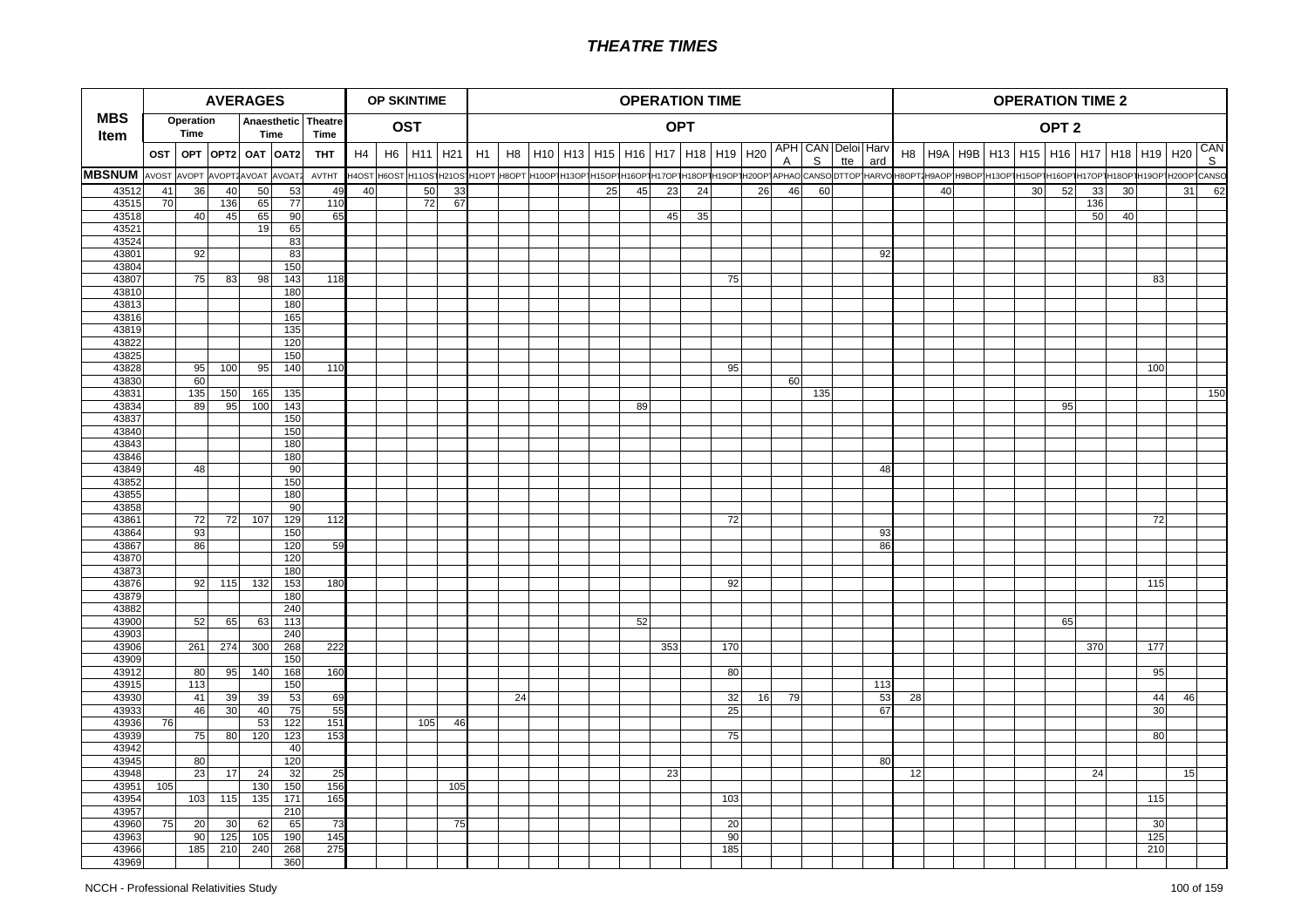|                           |    |    |                |                |  | <b>ANAESTHETIC TIME</b> |            |     |    |     |                                     |     |                         |            |                |                             |    |                                                                 | <b>ANAESTHETIC TIME 2</b> |    |     |          |     |    |     |             |      |
|---------------------------|----|----|----------------|----------------|--|-------------------------|------------|-----|----|-----|-------------------------------------|-----|-------------------------|------------|----------------|-----------------------------|----|-----------------------------------------------------------------|---------------------------|----|-----|----------|-----|----|-----|-------------|------|
| <b>MBS</b><br><b>Item</b> |    |    |                |                |  |                         | <b>OAT</b> |     |    |     |                                     |     |                         |            |                |                             |    |                                                                 | OAT <sub>2</sub>          |    |     |          |     |    |     |             |      |
|                           | H1 | H4 | H <sub>6</sub> | H <sub>8</sub> |  |                         |            |     |    |     | H10 H13 H15 H16 H17 H18 H19 H20 H21 | S   | <b>CAN</b> Deloi<br>tte | <b>MBS</b> | H <sub>5</sub> | <b>H7</b><br>H <sub>8</sub> |    | H9A   H9B   H11   H12   H14   H15   H16   H17   H19   H20   H21 |                           |    |     |          |     |    |     | CAN WA<br>S | Grou |
|                           |    |    |                |                |  |                         |            |     |    |     |                                     |     |                         |            |                |                             |    |                                                                 |                           |    |     |          |     |    |     |             |      |
| 43512                     |    | 59 |                |                |  | 50                      | 55         | 53  | 32 |     | 45<br>38                            | 70  |                         | 45         | 70             |                             | 45 | 66                                                              |                           | 40 | 55  | 61<br>63 |     | 43 | 47  | 72          | 30   |
| 43515                     |    |    |                |                |  | 50                      |            |     |    |     | 80                                  |     |                         | 90         |                |                             |    | 95                                                              |                           |    | 50  |          |     |    | 91  |             | 60   |
| 43518                     |    |    |                |                |  |                         |            | 70  | 60 |     |                                     |     |                         | 105        |                |                             |    |                                                                 |                           |    |     | 75       |     |    |     |             | 90   |
| 43521                     |    |    |                |                |  |                         | 19         |     |    |     |                                     |     |                         | 105        |                |                             |    |                                                                 |                           |    |     | 25       |     |    |     |             |      |
| 43524                     |    |    |                |                |  |                         |            |     |    |     |                                     |     |                         | 105        |                |                             |    |                                                                 |                           |    |     |          |     |    |     |             | 60   |
| 43801                     |    |    |                |                |  |                         |            |     |    |     |                                     |     |                         | 120        |                |                             |    |                                                                 |                           |    |     |          |     |    |     |             | 45   |
| 43804                     |    |    |                |                |  |                         |            |     |    |     |                                     |     |                         | 150        |                |                             |    |                                                                 |                           |    |     |          |     |    |     |             |      |
| 43807                     |    |    |                |                |  |                         |            |     |    | 98  |                                     |     |                         | 180        |                |                             |    |                                                                 |                           |    |     |          | 106 |    |     |             |      |
| 43810<br>43813            |    |    |                |                |  |                         |            |     |    |     |                                     |     |                         | 180<br>180 |                |                             |    |                                                                 |                           |    |     |          |     |    |     |             |      |
| 43816                     |    |    |                |                |  |                         |            |     |    |     |                                     |     |                         | 165        |                |                             |    |                                                                 |                           |    |     |          |     |    |     |             |      |
| 43819                     |    |    |                |                |  |                         |            |     |    |     |                                     |     |                         | 135        |                |                             |    |                                                                 |                           |    |     |          |     |    |     |             |      |
| 43822                     |    |    |                |                |  |                         |            |     |    |     |                                     |     |                         | 120        |                |                             |    |                                                                 |                           |    |     |          |     |    |     |             |      |
| 43825                     |    |    |                |                |  |                         |            |     |    |     |                                     |     |                         | 150        |                |                             |    |                                                                 |                           |    |     |          |     |    |     |             |      |
| 43828                     |    |    |                |                |  |                         |            |     |    | 95  |                                     |     |                         | 180        |                |                             |    |                                                                 |                           |    |     |          | 100 |    |     |             |      |
| 43830                     |    |    |                |                |  |                         |            |     |    |     |                                     |     |                         |            |                |                             |    |                                                                 |                           |    |     |          |     |    |     |             |      |
| 43831                     |    |    |                |                |  |                         |            |     |    |     |                                     | 165 |                         | 90         |                |                             |    |                                                                 |                           |    |     |          |     |    |     | 180         |      |
| 43834                     |    |    |                |                |  |                         | 100        |     |    |     |                                     |     |                         | 180        |                |                             |    |                                                                 |                           |    | 106 |          |     |    |     |             |      |
| 43837                     |    |    |                |                |  |                         |            |     |    |     |                                     |     |                         | 150        |                |                             |    |                                                                 |                           |    |     |          |     |    |     |             |      |
| 43840                     |    |    |                |                |  |                         |            |     |    |     |                                     |     |                         | 150        |                |                             |    |                                                                 |                           |    |     |          |     |    |     |             |      |
| 43843<br>43846            |    |    |                |                |  |                         |            |     |    |     |                                     |     |                         | 180<br>180 |                |                             |    |                                                                 |                           |    |     |          |     |    |     |             |      |
| 43849                     |    |    |                |                |  |                         |            |     |    |     |                                     |     |                         | 90         |                |                             |    |                                                                 |                           |    |     |          |     |    |     |             |      |
| 43852                     |    |    |                |                |  |                         |            |     |    |     |                                     |     |                         | 150        |                |                             |    |                                                                 |                           |    |     |          |     |    |     |             |      |
| 43855                     |    |    |                |                |  |                         |            |     |    |     |                                     |     |                         | 180        |                |                             |    |                                                                 |                           |    |     |          |     |    |     |             |      |
| 43858                     |    |    |                |                |  |                         |            |     |    |     |                                     |     |                         | 90         |                |                             |    |                                                                 |                           |    |     |          |     |    |     |             |      |
| 43861                     |    |    |                |                |  |                         |            |     |    | 107 |                                     |     |                         | 150        |                |                             |    |                                                                 |                           |    |     |          | 107 |    |     |             |      |
| 43864                     |    |    |                |                |  |                         |            |     |    |     |                                     |     |                         | 150        |                |                             |    |                                                                 |                           |    |     |          |     |    |     |             |      |
| 43867                     |    |    |                |                |  |                         |            |     |    |     |                                     |     |                         | 120        |                |                             |    |                                                                 |                           |    |     |          |     |    |     |             |      |
| 43870                     |    |    |                |                |  |                         |            |     |    |     |                                     |     |                         | 120        |                |                             |    |                                                                 |                           |    |     |          |     |    |     |             |      |
| 43873                     |    |    |                |                |  |                         |            |     |    |     |                                     |     |                         | 180        |                |                             |    |                                                                 |                           |    |     |          |     |    |     |             |      |
| 43876                     |    |    |                |                |  |                         |            |     |    | 132 |                                     |     |                         | 150        |                |                             |    |                                                                 |                           |    |     |          | 155 |    |     |             |      |
| 43879                     |    |    |                |                |  |                         |            |     |    |     |                                     |     |                         | 180        |                |                             |    |                                                                 |                           |    |     |          |     |    |     |             |      |
| 43882                     |    |    |                |                |  |                         | 63         |     |    |     |                                     |     |                         | 240<br>150 |                |                             |    |                                                                 |                           |    | 76  |          |     |    |     |             |      |
| 43900<br>43903            |    |    |                |                |  |                         |            |     |    |     |                                     |     |                         | 240        |                |                             |    |                                                                 |                           |    |     |          |     |    |     |             |      |
| 43906                     |    |    |                |                |  |                         |            | 390 |    | 210 |                                     |     |                         | 180        |                |                             |    |                                                                 |                           |    |     | 408      | 217 |    |     |             |      |
| 43909                     |    |    |                |                |  |                         |            |     |    |     |                                     |     |                         | 150        |                |                             |    |                                                                 |                           |    |     |          |     |    |     |             |      |
| 43912                     |    |    |                |                |  |                         |            |     |    | 140 |                                     |     |                         | 180        |                |                             |    |                                                                 |                           |    |     |          | 155 |    |     |             |      |
| 43915                     |    |    |                |                |  |                         |            |     |    |     |                                     |     |                         | 150        |                |                             |    |                                                                 |                           |    |     |          |     |    |     |             |      |
| 43930                     |    |    |                | 40             |  |                         |            |     |    | 46  | 30                                  |     |                         | 60         |                | 44                          |    |                                                                 |                           |    |     |          | 58  | 60 |     |             | 45   |
| 43933                     |    |    |                |                |  |                         |            |     |    | 40  |                                     |     |                         | 105        |                |                             |    |                                                                 |                           |    |     |          | 45  |    |     |             |      |
| 43936                     |    |    |                |                |  |                         |            |     |    |     | 53                                  |     |                         | 150        |                |                             |    | 155                                                             |                           |    |     |          |     |    | 61  |             |      |
| 43939                     |    |    |                |                |  |                         |            |     |    | 120 |                                     |     |                         | 120        |                |                             |    |                                                                 |                           |    |     |          | 125 |    |     |             |      |
| 43942                     |    |    |                |                |  |                         |            |     |    |     |                                     |     |                         | 30         |                |                             |    |                                                                 |                           | 45 |     |          |     |    |     |             | 45   |
| 43945                     |    |    |                |                |  |                         |            |     |    |     |                                     |     |                         | 120        |                |                             |    |                                                                 |                           |    |     |          |     |    |     |             |      |
| 43948                     |    |    |                | 14             |  |                         |            | 40  |    |     | 17                                  |     |                         | 30         |                | 19                          |    |                                                                 |                           | 50 |     | 41       |     | 25 |     |             | 30   |
| 43951<br>43954            |    |    |                |                |  |                         |            |     |    | 135 | 130                                 |     |                         | 195<br>195 |                |                             |    |                                                                 |                           |    |     |          | 148 |    | 135 |             | 120  |
| 43957                     |    |    |                |                |  |                         |            |     |    |     |                                     |     |                         | 210        |                |                             |    |                                                                 |                           |    |     |          |     |    |     |             |      |
| 43960                     |    |    |                |                |  |                         |            |     |    | 45  | 78                                  |     |                         | 60         |                |                             |    |                                                                 |                           |    |     |          | 55  |    | 81  |             |      |
| 43963                     |    |    |                |                |  |                         |            |     |    | 105 |                                     |     |                         | 240        |                |                             |    |                                                                 |                           |    |     |          | 140 |    |     |             |      |
| 43966                     |    |    |                |                |  |                         |            |     |    | 240 |                                     |     |                         | 270        |                |                             |    |                                                                 |                           |    |     |          | 265 |    |     |             |      |
| 43969                     |    |    |                |                |  |                         |            |     |    |     |                                     |     |                         | 360        |                |                             |    |                                                                 |                           |    |     |          |     |    |     |             |      |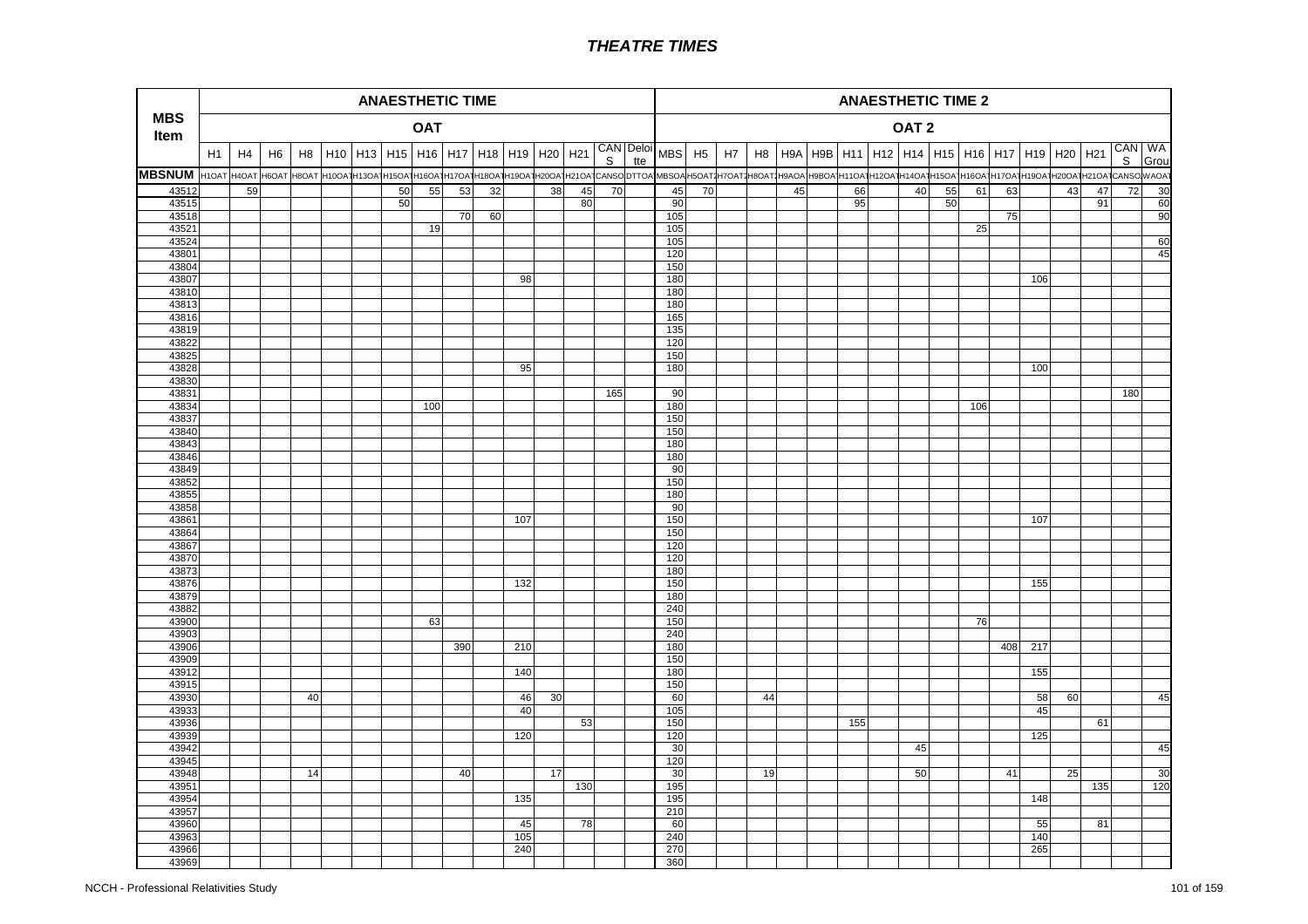|                    |    |                                                                                                                                                                                                                              | <b>THEATRE TIME</b> |           |    |                 |  |                |   |    |   |                |                |  | <b>FREQUENCY</b> |           |                |                                                                                             |                                  |                |                |              |   |                                                           |  |
|--------------------|----|------------------------------------------------------------------------------------------------------------------------------------------------------------------------------------------------------------------------------|---------------------|-----------|----|-----------------|--|----------------|---|----|---|----------------|----------------|--|------------------|-----------|----------------|---------------------------------------------------------------------------------------------|----------------------------------|----------------|----------------|--------------|---|-----------------------------------------------------------|--|
| <b>MBS</b><br>Item |    |                                                                                                                                                                                                                              | <b>THT</b>          |           |    |                 |  |                |   |    |   |                |                |  | <b>FQ</b>        |           |                |                                                                                             |                                  |                |                |              |   |                                                           |  |
|                    |    | H2   H3   H11   H13   H15   H18   H19   H21   C'mix   C'mix   C'mix                                                                                                                                                          |                     |           |    |                 |  | $H1$ $H3$ $H4$ |   | H6 |   |                |                |  |                  |           |                | H7   H8   H9A   H9B   H10   H11   H12   H13   H14   H15   H16   H17   H18   H19   H20   H21 |                                  |                |                |              |   | APH CAN C'mix C'mix C'mix Deloi<br>A S Pub Priv Other tte |  |
| <b>MBSNUM</b>      |    | н2тнт нзтнт н11тнт н11тнт н11тнт н21тнт смхри смхри смхот гон1  гон3  гон4  гон6  гон7  гон8  гон8  гон4 сон11 гон11 гон11 гон11 гон11 гон11 гон16 гон11 гон12 гон12 гон2 гон21 годен21 годен21 годен21 годен21 годен21 годе |                     |           |    |                 |  |                |   |    |   |                |                |  |                  |           |                |                                                                                             |                                  |                |                |              |   |                                                           |  |
| 43512              | 30 | 80                                                                                                                                                                                                                           | 37<br>60            | 61        |    | 28              |  |                | 1 |    |   | $\overline{1}$ | $\overline{2}$ |  | $\vert$ 1        | $\vert$ 1 | $\mathbf{3}$   | $\mathbf{3}$<br>$2\vert$                                                                    | $\mathbf{3}$                     | 3              | 23             | 1            |   | $6\overline{6}$                                           |  |
| 43515              |    | $\overline{112}$                                                                                                                                                                                                             | 65<br>65            | 152       |    |                 |  |                |   |    |   |                | $\overline{2}$ |  |                  | $\vert$ 1 |                | $\overline{1}$<br>$\overline{1}$                                                            |                                  | 1              |                |              |   |                                                           |  |
| 43518<br>43521     |    |                                                                                                                                                                                                                              |                     |           |    |                 |  |                |   |    |   |                |                |  |                  |           | 1              | $\overline{1}$                                                                              |                                  |                |                |              |   |                                                           |  |
| 43524              |    |                                                                                                                                                                                                                              |                     |           |    |                 |  |                |   |    |   |                |                |  |                  |           |                |                                                                                             |                                  |                |                |              |   |                                                           |  |
| 43801              |    |                                                                                                                                                                                                                              |                     |           |    |                 |  |                |   |    |   |                |                |  |                  |           |                |                                                                                             |                                  |                |                |              |   |                                                           |  |
| 43804              |    |                                                                                                                                                                                                                              |                     |           |    |                 |  |                |   |    |   |                |                |  |                  |           |                |                                                                                             |                                  |                |                |              |   |                                                           |  |
| 43807<br>43810     |    |                                                                                                                                                                                                                              |                     | 118       |    |                 |  |                |   |    |   |                |                |  |                  |           |                |                                                                                             | 2                                |                |                |              |   |                                                           |  |
| 43813              |    |                                                                                                                                                                                                                              |                     |           |    |                 |  |                |   |    |   |                |                |  |                  |           |                |                                                                                             |                                  |                |                |              |   |                                                           |  |
| 43816              |    |                                                                                                                                                                                                                              |                     |           |    |                 |  |                |   |    |   |                |                |  |                  |           |                |                                                                                             |                                  |                |                |              |   |                                                           |  |
| 43819              |    |                                                                                                                                                                                                                              |                     |           |    |                 |  |                |   |    |   |                |                |  |                  |           |                |                                                                                             |                                  |                |                |              |   |                                                           |  |
| 43822              |    |                                                                                                                                                                                                                              |                     |           |    |                 |  |                |   |    |   |                |                |  |                  |           |                |                                                                                             |                                  |                |                |              |   |                                                           |  |
| 43825<br>43828     |    |                                                                                                                                                                                                                              |                     | 110       |    |                 |  |                |   |    |   |                |                |  |                  |           |                |                                                                                             | $\overline{1}$                   |                |                |              |   |                                                           |  |
| 43830              |    |                                                                                                                                                                                                                              |                     |           |    |                 |  |                |   |    |   |                |                |  |                  |           |                |                                                                                             |                                  |                | 5 <sub>l</sub> |              |   |                                                           |  |
| 43831              |    |                                                                                                                                                                                                                              |                     |           |    |                 |  |                |   |    |   |                |                |  |                  |           |                |                                                                                             |                                  |                |                | $\mathbf{1}$ |   |                                                           |  |
| 43834              |    |                                                                                                                                                                                                                              |                     |           |    |                 |  |                |   |    |   |                |                |  |                  |           | 1              |                                                                                             |                                  |                |                |              |   |                                                           |  |
| 43837              |    |                                                                                                                                                                                                                              |                     |           |    |                 |  |                |   |    |   |                |                |  |                  |           |                |                                                                                             |                                  |                |                |              |   |                                                           |  |
| 43840<br>43843     |    |                                                                                                                                                                                                                              |                     |           |    |                 |  |                |   |    |   |                |                |  |                  |           |                |                                                                                             |                                  |                |                |              |   |                                                           |  |
| 43846              |    |                                                                                                                                                                                                                              |                     |           |    |                 |  |                |   |    |   |                |                |  |                  |           |                |                                                                                             |                                  |                |                |              |   |                                                           |  |
| 43849              |    |                                                                                                                                                                                                                              |                     |           |    |                 |  |                |   |    |   |                |                |  |                  |           |                |                                                                                             |                                  |                |                |              |   |                                                           |  |
| 43852              |    |                                                                                                                                                                                                                              |                     |           |    |                 |  |                |   |    |   |                |                |  |                  |           |                |                                                                                             |                                  |                |                |              |   |                                                           |  |
| 43855              |    |                                                                                                                                                                                                                              |                     |           |    |                 |  |                |   |    |   |                |                |  |                  |           |                |                                                                                             |                                  |                |                |              |   |                                                           |  |
| 43858<br>43861     |    |                                                                                                                                                                                                                              |                     | 112       |    |                 |  |                |   |    |   |                |                |  |                  |           |                |                                                                                             | $\mathbf{1}$                     |                |                |              |   |                                                           |  |
| 43864              |    |                                                                                                                                                                                                                              |                     |           |    |                 |  |                |   |    |   |                |                |  |                  |           |                |                                                                                             |                                  |                |                |              |   |                                                           |  |
| 43867              |    |                                                                                                                                                                                                                              |                     |           |    | 59              |  |                |   |    |   |                |                |  |                  |           |                |                                                                                             |                                  |                |                |              |   | 1                                                         |  |
| 43870              |    |                                                                                                                                                                                                                              |                     |           |    |                 |  |                |   |    |   |                |                |  |                  |           |                |                                                                                             |                                  |                |                |              |   |                                                           |  |
| 43873              |    |                                                                                                                                                                                                                              |                     |           |    |                 |  |                |   |    |   |                |                |  |                  |           |                |                                                                                             |                                  |                |                |              |   |                                                           |  |
| 43876<br>43879     |    |                                                                                                                                                                                                                              |                     | 180       |    |                 |  |                |   |    |   |                |                |  |                  |           |                |                                                                                             | $\vert$                          |                |                |              |   |                                                           |  |
| 43882              |    |                                                                                                                                                                                                                              |                     |           |    |                 |  |                |   |    |   |                |                |  |                  |           |                |                                                                                             |                                  |                |                |              |   |                                                           |  |
| 43900              |    |                                                                                                                                                                                                                              |                     |           |    |                 |  |                |   |    |   |                |                |  |                  |           | 2 <sup>1</sup> |                                                                                             |                                  |                |                |              |   |                                                           |  |
| 43903              |    |                                                                                                                                                                                                                              |                     |           |    |                 |  |                |   |    |   |                |                |  |                  |           |                |                                                                                             |                                  |                |                |              |   |                                                           |  |
| 43906<br>43909     |    |                                                                                                                                                                                                                              |                     | 222       |    |                 |  |                |   |    |   |                |                |  |                  |           |                | $\overline{2}$                                                                              | 11                               |                |                |              |   |                                                           |  |
| 43912              |    |                                                                                                                                                                                                                              |                     | 160       |    |                 |  |                |   |    |   |                |                |  |                  |           |                |                                                                                             | $\mathbf{1}$                     |                |                |              |   |                                                           |  |
| 43915              |    |                                                                                                                                                                                                                              |                     |           |    |                 |  |                |   |    |   |                |                |  |                  |           |                |                                                                                             |                                  |                |                |              |   |                                                           |  |
| 43930              |    |                                                                                                                                                                                                                              |                     | 69        |    |                 |  |                |   |    | 2 |                |                |  |                  |           |                |                                                                                             | 8 <sup>1</sup><br>$\overline{2}$ |                | 5 <sub>l</sub> |              |   |                                                           |  |
| 43933              |    |                                                                                                                                                                                                                              |                     | 55        |    |                 |  |                |   |    |   |                |                |  |                  |           |                |                                                                                             | 1 <sup>1</sup>                   |                |                |              |   |                                                           |  |
| 43936              |    | 178                                                                                                                                                                                                                          |                     | 123       |    |                 |  |                |   |    |   |                |                |  |                  |           |                |                                                                                             |                                  | 11             |                |              |   |                                                           |  |
| 43939<br>43942     |    |                                                                                                                                                                                                                              |                     | 153       |    |                 |  |                |   |    |   |                |                |  | $\overline{1}$   |           |                |                                                                                             | 1                                |                |                |              |   |                                                           |  |
| 43945              |    |                                                                                                                                                                                                                              |                     |           |    |                 |  |                |   |    |   |                |                |  |                  |           |                |                                                                                             |                                  |                |                |              |   |                                                           |  |
| 43948              | 13 |                                                                                                                                                                                                                              |                     |           | 34 | $\overline{28}$ |  |                |   |    | 1 |                |                |  | 1                |           |                | $\overline{1}$                                                                              | 1                                |                |                |              | 1 | $\overline{2}$                                            |  |
| 43951              |    |                                                                                                                                                                                                                              |                     | 156       |    |                 |  |                |   |    |   |                |                |  |                  |           |                |                                                                                             |                                  | $\overline{1}$ |                |              |   |                                                           |  |
| 43954              |    |                                                                                                                                                                                                                              |                     | 165       |    |                 |  |                |   |    |   |                |                |  |                  |           |                |                                                                                             | 2 <sup>1</sup>                   |                |                |              |   |                                                           |  |
| 43957<br>43960     |    |                                                                                                                                                                                                                              |                     | 122<br>70 |    | 26              |  |                |   |    |   |                |                |  |                  |           |                |                                                                                             | 11                               | 11             |                |              |   | 3 <sup>l</sup>                                            |  |
| 43963              |    |                                                                                                                                                                                                                              |                     | 145       |    |                 |  |                |   |    |   |                |                |  |                  |           |                |                                                                                             | $\mathbf{1}$                     |                |                |              |   |                                                           |  |
| 43966              |    |                                                                                                                                                                                                                              |                     | 275       |    |                 |  |                |   |    |   |                |                |  |                  |           |                |                                                                                             | $\mathbf{1}$                     |                |                |              |   |                                                           |  |
| 43969              |    |                                                                                                                                                                                                                              |                     |           |    |                 |  |                |   |    |   |                |                |  |                  |           |                |                                                                                             |                                  |                |                |              |   |                                                           |  |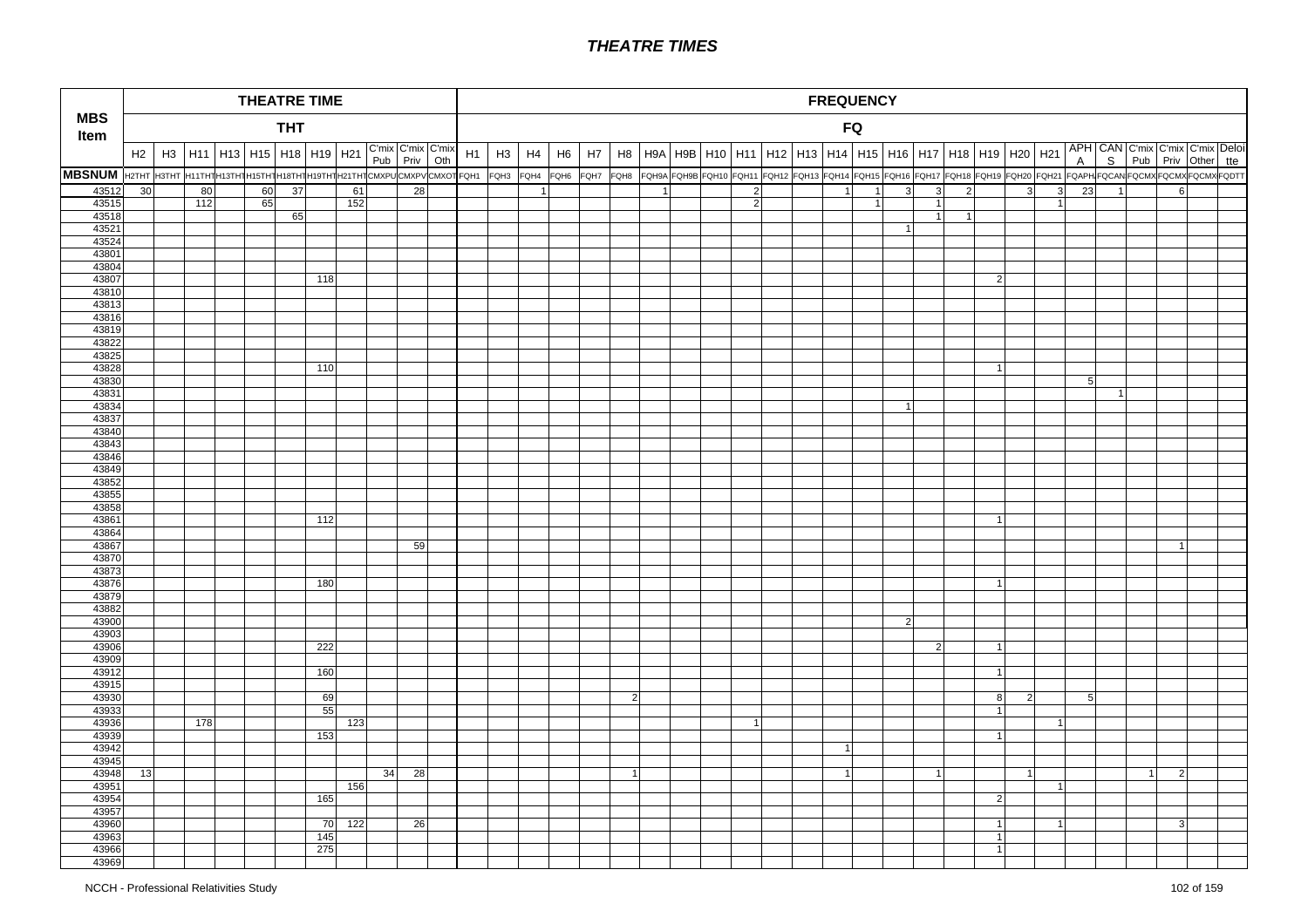|                           |                 |                   |                   | <b>AVERAGES</b>                |                            |                        |            |    | <b>OP SKINTIME</b> |          |                                               |    |                                                                                                                                                                                  |    |     | <b>OPERATION TIME</b> |                 |          |          |                 |                                        |                 |                                                          |     |                |    |    |     |                  | <b>OPERATION TIME 2</b> |          |           |                 |    |
|---------------------------|-----------------|-------------------|-------------------|--------------------------------|----------------------------|------------------------|------------|----|--------------------|----------|-----------------------------------------------|----|----------------------------------------------------------------------------------------------------------------------------------------------------------------------------------|----|-----|-----------------------|-----------------|----------|----------|-----------------|----------------------------------------|-----------------|----------------------------------------------------------|-----|----------------|----|----|-----|------------------|-------------------------|----------|-----------|-----------------|----|
| <b>MBS</b><br><b>Item</b> |                 | Operation<br>Time |                   |                                | Anaesthetic<br><b>Time</b> | <b>Theatre</b><br>Time |            |    | <b>OST</b>         |          |                                               |    |                                                                                                                                                                                  |    |     |                       | <b>OPT</b>      |          |          |                 |                                        |                 |                                                          |     |                |    |    |     | OPT <sub>2</sub> |                         |          |           |                 |    |
|                           | <b>OST</b>      |                   | OPT OPT2 OAT OAT2 | <b>THT</b>                     | H <sub>4</sub>             |                        | H6 H11 H21 |    | H1                 | H8       | H10   H13   H15   H16   H17   H18   H19   H20 |    |                                                                                                                                                                                  |    |     |                       |                 |          | A        | <sub>S</sub>    | APH   CAN   Deloi   Harv<br>tte<br>ard |                 | H8   H9A   H9B   H13   H15   H16   H17   H18   H19   H20 |     |                |    |    |     |                  |                         |          | CAN<br>S. |                 |    |
| <b>MBSNUM</b>             |                 |                   |                   | AVOST AVOPT AVOPTZAVOAT AVOATZ |                            | AVTHT                  |            |    |                    |          |                                               |    | HOST H6OST H11OSTH21OSTH1OPT H8OPT H10OPTH13OPTH15OPTH16OPTH17OPTH18OPTH19OPTH20OPTAPHAO CANSO DTTOPTHARVO H8OPT H9AOPTH9BOPTH13OPTH15OPTH15OPTH16OPTH17OPTH18OPTH2OPTH2OPTCANSC |    |     |                       |                 |          |          |                 |                                        |                 |                                                          |     |                |    |    |     |                  |                         |          |           |                 |    |
| 43972                     |                 | 125               | 131               | 165                            | 174                        | 240                    |            |    |                    |          |                                               |    |                                                                                                                                                                                  |    |     | 115                   |                 |          | 135      |                 |                                        |                 |                                                          |     |                |    |    |     |                  | 117                     |          | 145       |                 |    |
| 43975                     |                 |                   |                   |                                | 210                        |                        |            |    |                    |          |                                               |    |                                                                                                                                                                                  |    |     |                       |                 |          |          |                 |                                        |                 |                                                          |     |                |    |    |     |                  |                         |          |           |                 |    |
| 43978<br>43981            |                 | 172               | 185               | 243                            | 250<br>90                  | 282                    |            |    |                    |          |                                               |    |                                                                                                                                                                                  |    |     |                       |                 |          | 169      |                 |                                        |                 |                                                          | 176 |                |    |    |     |                  |                         |          | 185       |                 |    |
| 43984                     | 134             |                   | 150               | 148                            | 157                        | 207                    |            |    |                    | 134      |                                               |    |                                                                                                                                                                                  |    |     |                       |                 |          |          |                 |                                        |                 |                                                          |     | 150            |    |    |     |                  |                         |          |           |                 |    |
| 43987                     |                 |                   |                   |                                | 210                        |                        |            |    |                    |          |                                               |    |                                                                                                                                                                                  |    |     |                       |                 |          |          |                 |                                        |                 |                                                          |     |                |    |    |     |                  |                         |          |           |                 |    |
| 43990                     |                 |                   |                   |                                | 270                        |                        |            |    |                    |          |                                               |    |                                                                                                                                                                                  |    |     |                       |                 |          |          |                 |                                        |                 |                                                          |     |                |    |    |     |                  |                         |          |           |                 |    |
| 43993                     |                 | 158               | 168               | 208                            | 259                        | 248                    |            |    |                    |          |                                               |    |                                                                                                                                                                                  |    |     |                       |                 |          | 158      |                 |                                        |                 |                                                          |     |                |    |    |     |                  |                         |          | 168       |                 |    |
| 43996<br>43999            | 10              | 283<br>15         | 303<br>16         | 333<br>24                      | 327<br>30                  | 360<br>29              |            |    |                    | 10       |                                               |    |                                                                                                                                                                                  |    |     |                       | 14              | 11       | 283      | 16              | 20                                     |                 |                                                          |     | 15<br>12       |    |    |     | 13               | 20                      | 16       | 303       | 21              |    |
| 44102                     | 20              | 17                | 21                | 25                             | 31                         | 39                     | 25         | 18 |                    | 16       |                                               |    |                                                                                                                                                                                  |    |     | 20                    | 13              | 15       | 20       | 12              |                                        | 23              |                                                          |     |                |    |    |     | 22               | 18                      | 16       | 25        | 17              | 28 |
| 44105                     |                 | 18                | 21                | 24                             | 28                         | 25                     |            |    |                    |          |                                               | 9  |                                                                                                                                                                                  |    |     |                       |                 |          | 25       |                 |                                        |                 |                                                          | 21  | 11             |    |    |     |                  |                         |          | 30        |                 |    |
| 44108                     |                 | 22                | 30                | 32                             | 46                         | 39                     |            |    |                    |          |                                               |    |                                                                                                                                                                                  |    |     | 21                    |                 | 22       | 24       | 14              |                                        | 30 <sub>0</sub> |                                                          |     |                |    |    |     | 30               |                         | 28       | 31        | 18              | 45 |
| 44111                     |                 |                   |                   |                                | 90                         |                        |            |    |                    |          |                                               |    |                                                                                                                                                                                  |    |     |                       |                 |          |          |                 |                                        |                 |                                                          |     |                |    |    |     |                  |                         |          |           |                 |    |
| 44114<br>44130            |                 | 48<br>15          | 48<br>28          | 60<br>25                       | 75<br>58                   | 54<br>43               |            |    |                    |          |                                               |    |                                                                                                                                                                                  |    |     |                       |                 |          | 48<br>15 |                 |                                        |                 |                                                          |     |                |    |    |     |                  |                         |          | 48<br>28  |                 |    |
| 44133                     |                 | 45                | 50                | 60                             | 53                         | 58                     |            |    |                    |          |                                               |    |                                                                                                                                                                                  |    |     |                       |                 | 45       |          |                 |                                        |                 |                                                          |     |                |    |    |     |                  |                         | 50       |           |                 |    |
| 44136                     | 19              | 19                | 21                | 29                             | 32                         | 50                     |            |    |                    | 19       |                                               | 29 |                                                                                                                                                                                  |    |     | 15                    | 24              | 18       | 15       | 15 <sup>1</sup> |                                        |                 |                                                          |     | 32             |    |    |     | 18               | 25                      | 21       | 15        | 18              |    |
| 44324                     | 46              |                   |                   | 59                             | 61                         | 46                     |            |    |                    | 46       |                                               |    |                                                                                                                                                                                  |    |     |                       |                 |          |          |                 |                                        |                 |                                                          |     |                |    |    |     |                  |                         |          |           |                 |    |
| 44325                     | 26<br>99        | 48                | 52                | 53                             | 59<br>108                  | 55<br>154              |            |    |                    | 26       |                                               |    |                                                                                                                                                                                  | 43 |     |                       | 75              |          |          | 25              |                                        |                 |                                                          |     |                |    | 46 |     |                  | 80                      |          |           | 30 <sub>1</sub> |    |
| 44328<br>44331            |                 | 95<br>119         | 100               | 144                            | 115                        |                        |            |    |                    | 99       |                                               |    |                                                                                                                                                                                  |    |     |                       | 95              |          |          |                 |                                        |                 |                                                          | 119 |                |    |    |     |                  | 100                     |          |           |                 |    |
| 44334                     |                 | 187               |                   |                                | 135                        |                        |            |    |                    |          |                                               |    |                                                                                                                                                                                  |    |     |                       |                 |          |          |                 |                                        |                 |                                                          | 187 |                |    |    |     |                  |                         |          |           |                 |    |
| 44337                     | 19              | 20                | 33                | 35                             | 34                         | 30                     |            |    |                    | 19       |                                               |    | 15                                                                                                                                                                               |    |     | 21                    | 23              |          |          |                 |                                        |                 |                                                          |     | 45             |    |    |     | 24               | 29                      |          |           |                 |    |
| 44338                     | 30              | 22                | 25                | 36                             | 39                         | 48                     | 25         |    | 41                 | 24       |                                               | 18 |                                                                                                                                                                                  | 26 | 18  | 18                    | 22              | 16       | 20       | 20              | 29                                     | 29              | 21                                                       |     | 20<br>26       |    | 27 | 19  | 25               | 26                      | 22       | 25        | 26              | 31 |
| 44341                     | 28              | 21                | 24                | 50                             | 45                         | 74                     |            |    |                    | 28       |                                               |    |                                                                                                                                                                                  |    |     | 21                    |                 |          |          |                 |                                        |                 |                                                          |     |                |    |    |     | 24               |                         |          |           |                 |    |
| 44342<br>44345            | 39<br>67        | 24                | 27                | 54<br>70                       | 50<br>54                   | 78<br>107              | 50         |    |                    | 29<br>67 |                                               |    |                                                                                                                                                                                  |    |     |                       |                 |          | 25       | 23              |                                        | 23              |                                                          |     |                |    |    |     |                  |                         |          | 29        | 27              | 24 |
| 44346                     | 41              | 31                | 38                | 41                             | 50                         | 52                     |            |    |                    | 41       |                                               |    |                                                                                                                                                                                  |    |     | 17                    |                 |          |          |                 |                                        | 45              |                                                          |     |                |    |    |     | 20               |                         |          |           |                 | 55 |
| 44349                     | 46              |                   |                   | 55                             | 55                         | 101                    |            |    |                    | 46       |                                               |    |                                                                                                                                                                                  |    |     |                       |                 |          |          |                 |                                        |                 |                                                          |     |                |    |    |     |                  |                         |          |           |                 |    |
| 44350                     |                 |                   |                   |                                | 61                         |                        |            |    |                    |          |                                               |    |                                                                                                                                                                                  |    |     |                       |                 |          |          |                 |                                        |                 |                                                          |     |                |    |    |     |                  |                         |          |           |                 |    |
| 44353<br>44354            |                 | 37                | 40                | 73                             | 60                         |                        |            |    |                    |          |                                               |    |                                                                                                                                                                                  |    |     | 37                    |                 |          |          |                 |                                        |                 |                                                          |     |                |    |    |     | 40               |                         |          |           |                 |    |
| 44357                     | 15 <sup>1</sup> | 40                | 34                | 51                             | 83<br>53                   | 66                     |            |    |                    | 15       |                                               |    |                                                                                                                                                                                  |    |     |                       | 40              |          |          |                 |                                        |                 |                                                          |     |                |    |    |     | 19               | 50                      |          |           |                 |    |
| 44358                     | 28              | 31                | 34                | 43                             | 48                         | 58                     | 18         |    | 36                 | 29       | 18                                            |    |                                                                                                                                                                                  |    | 30  |                       | 18 <sup>1</sup> | 46       | 26       | 35              | 32                                     | 25              |                                                          | 47  |                | 30 |    | 35  |                  | 23                      | 52       | 30        | 42              | 27 |
| 44359                     |                 |                   |                   |                                | 75                         |                        |            |    |                    |          |                                               |    |                                                                                                                                                                                  |    |     |                       |                 |          |          |                 |                                        |                 |                                                          |     |                |    |    |     |                  |                         |          |           |                 |    |
| 44361                     |                 | 80                | 92                | 95                             | 73                         | 103                    |            |    |                    |          |                                               |    |                                                                                                                                                                                  |    |     |                       |                 | 84       |          |                 |                                        |                 |                                                          | 75  |                |    |    |     |                  |                         | 92       |           |                 |    |
| 44364<br>44367            | 72<br>60        | 46<br>62          | 52<br>72          | 69<br>83                       | 80<br>93                   | 85<br>107              | 40         |    | 110<br>72          | 33<br>69 | 45                                            | 65 | 53                                                                                                                                                                               |    | 55  | 46<br>77              | 45<br>65        | 55<br>66 | 44<br>64 | 40<br>60        | 69                                     | 77              | 48                                                       |     | 53<br>67<br>72 |    |    | 60  | 52<br>81         | 50<br>73                | 60<br>73 | 49<br>71  | 48<br>67        | 82 |
| 44370                     |                 | 163               |                   |                                | 130                        | 104                    |            |    |                    |          |                                               |    |                                                                                                                                                                                  |    |     |                       |                 |          |          |                 |                                        |                 | 163                                                      |     |                |    |    |     |                  |                         |          |           |                 |    |
| 44373                     | 68              |                   |                   | 73                             | 143                        |                        |            |    |                    | 68       |                                               |    |                                                                                                                                                                                  |    |     |                       |                 |          |          |                 |                                        |                 |                                                          |     |                |    |    |     |                  |                         |          |           |                 |    |
| 44376                     | 43              | 44                | 48                | 57                             | 71                         | 61                     |            |    |                    | 43       |                                               |    |                                                                                                                                                                                  |    | 33  |                       | 65              | 30       |          |                 | 47                                     |                 |                                                          |     |                |    |    | 40  |                  | 70                      | 35       |           |                 |    |
| 45000                     | 33              |                   |                   | 34                             | 58                         |                        |            |    |                    | 33       |                                               |    |                                                                                                                                                                                  |    |     |                       |                 |          |          |                 |                                        |                 |                                                          |     |                |    |    |     |                  |                         |          |           |                 |    |
| 45003                     |                 | 33                | 33                | 55                             | 82                         | 67                     |            |    |                    |          | 50                                            |    |                                                                                                                                                                                  |    | 38  |                       |                 | 20       |          |                 |                                        |                 | 23                                                       |     | 65             | 30 |    | 44  |                  | 209                     | 25       |           |                 |    |
| 45006<br>45009            | 148             | 155<br>47         | 137               | 195                            | 167<br>127                 | 192                    |            |    |                    | 148      |                                               |    |                                                                                                                                                                                  |    |     | 155                   |                 |          |          |                 | 47                                     |                 |                                                          |     |                |    |    |     |                  |                         |          |           |                 |    |
| 45012                     | 82              | 116               | 136               | 123                            | 141                        | 110                    |            | 98 |                    | 67       |                                               |    |                                                                                                                                                                                  |    |     | 130                   |                 |          |          |                 | 102                                    |                 |                                                          |     |                |    |    |     |                  | 136                     |          |           |                 |    |
| 45015                     | 80              |                   |                   | 99                             | 88                         | 114                    |            |    | 73                 | 88       |                                               |    |                                                                                                                                                                                  |    |     |                       |                 |          |          |                 |                                        |                 |                                                          |     |                |    |    |     |                  |                         |          |           |                 |    |
| 45018                     |                 | 115               | 105               | 140                            | 94                         | 145                    |            |    |                    |          |                                               |    |                                                                                                                                                                                  |    | 125 |                       |                 |          |          |                 |                                        |                 | 104                                                      |     | 85             |    |    | 125 |                  |                         |          |           |                 |    |
| 45019                     |                 |                   |                   |                                | 45                         |                        |            |    |                    |          |                                               |    |                                                                                                                                                                                  |    |     |                       |                 |          |          |                 |                                        |                 |                                                          |     |                |    |    |     |                  |                         |          |           |                 |    |
| 45020<br>45021            |                 | 27                | 16                | 19                             | 45<br>28                   | 26                     |            |    |                    |          |                                               |    |                                                                                                                                                                                  |    |     |                       |                 | 18       |          |                 | 36                                     |                 |                                                          |     |                |    |    |     |                  |                         | 18       |           |                 | 15 |
| 45024                     |                 | 42                | 43                | 66                             | 66                         | 52                     |            |    |                    |          |                                               |    |                                                                                                                                                                                  |    |     |                       |                 | 26       |          |                 | 63                                     | 49              | 32                                                       |     |                |    |    |     |                  |                         | 30       |           |                 | 55 |
| 45025                     |                 |                   |                   |                                | 27                         | 39                     |            |    |                    |          |                                               |    |                                                                                                                                                                                  |    |     |                       |                 |          |          |                 |                                        |                 |                                                          |     |                |    |    |     |                  |                         |          |           |                 |    |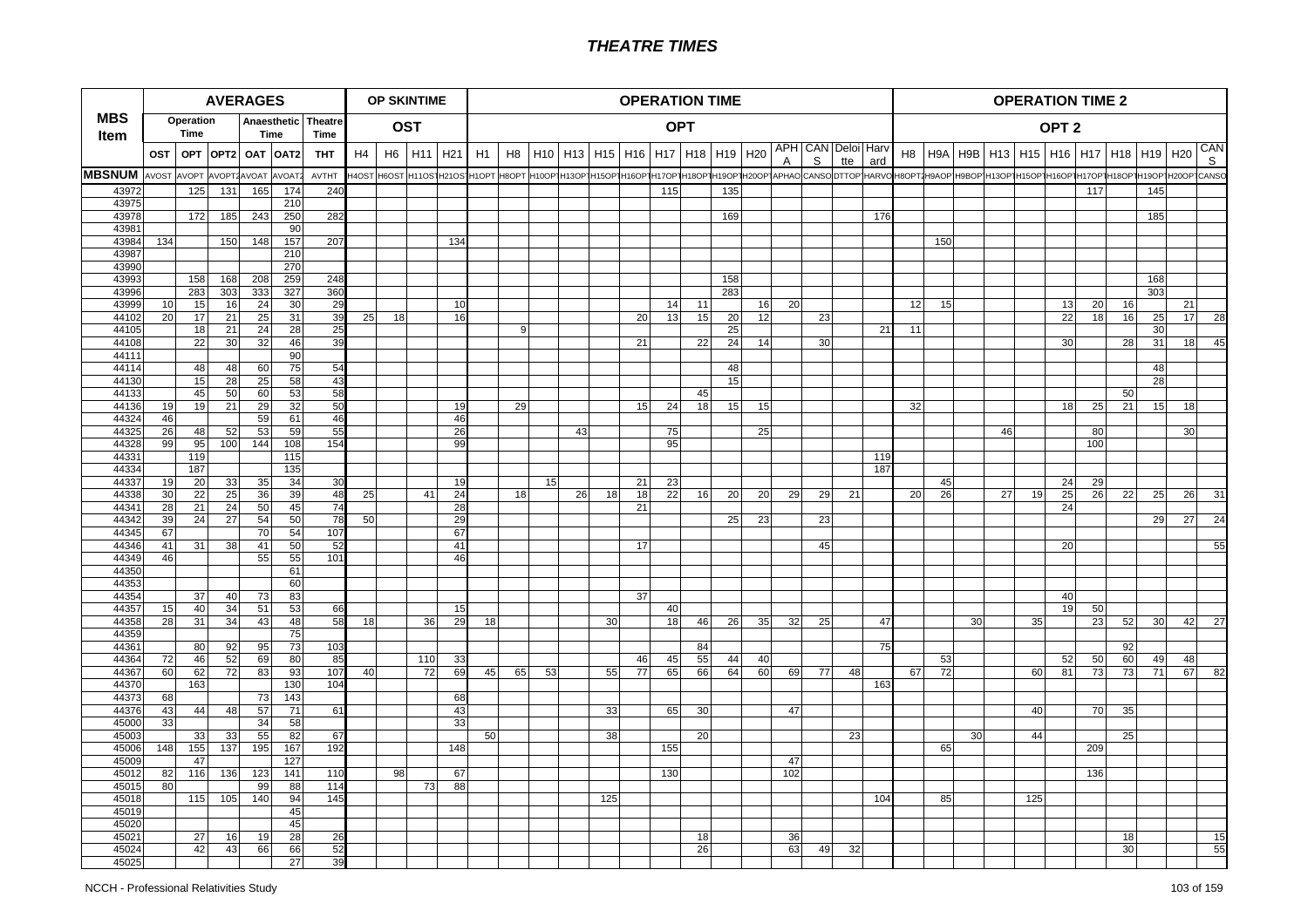|                    |    |    |                |                |    |    |     | <b>ANAESTHETIC TIME</b>                                                         |     |    |                                                                 |    |          |                                                                                    |    |            |                |    |                |     |    |     |    |                  | <b>ANAESTHETIC TIME 2</b>                               |          |     |          |    |          |             |            |
|--------------------|----|----|----------------|----------------|----|----|-----|---------------------------------------------------------------------------------|-----|----|-----------------------------------------------------------------|----|----------|------------------------------------------------------------------------------------|----|------------|----------------|----|----------------|-----|----|-----|----|------------------|---------------------------------------------------------|----------|-----|----------|----|----------|-------------|------------|
| <b>MBS</b><br>Item |    |    |                |                |    |    |     | <b>OAT</b>                                                                      |     |    |                                                                 |    |          |                                                                                    |    |            |                |    |                |     |    |     |    | OAT <sub>2</sub> |                                                         |          |     |          |    |          |             |            |
|                    | H1 | H4 | H <sub>6</sub> | H <sub>8</sub> |    |    |     | H <sub>10</sub> H <sub>13</sub> H <sub>15</sub> H <sub>16</sub> H <sub>17</sub> |     |    | H <sub>18</sub> H <sub>19</sub> H <sub>20</sub> H <sub>21</sub> |    |          | CAN Deloi<br>S<br>tte                                                              |    | <b>MBS</b> | H <sub>5</sub> | H7 | H <sub>8</sub> | H9A |    |     |    |                  | H9B H11   H12   H14   H15   H16   H17   H19   H20   H21 |          |     |          |    |          | CAN WA<br>S | Grou       |
| <b>MBSNUM</b>      |    |    |                |                |    |    |     |                                                                                 |     |    |                                                                 |    |          | H1OAT H4OAT H6OAT H8OAT H10OATH13OATH15OATH16OATH17OATH18OATH19OATH21OATCANSODTTOA |    |            |                |    |                |     |    |     |    |                  |                                                         |          |     |          |    |          |             |            |
| 43972              |    |    |                |                |    |    |     |                                                                                 | 135 |    | 195                                                             |    |          |                                                                                    |    | 180        |                |    |                |     |    |     |    |                  |                                                         |          | 137 | 205      |    |          |             |            |
| 43975              |    |    |                |                |    |    |     |                                                                                 |     |    |                                                                 |    |          |                                                                                    |    | 210        |                |    |                |     |    |     |    |                  |                                                         |          |     |          |    |          |             |            |
| 43978              |    |    |                |                |    |    |     |                                                                                 |     |    | 243                                                             |    |          |                                                                                    |    | 240        |                |    |                |     |    |     |    |                  |                                                         |          |     | 259      |    |          |             |            |
| 43981              |    |    |                |                |    |    |     |                                                                                 |     |    |                                                                 |    |          |                                                                                    |    | 90         |                |    |                |     |    |     |    |                  |                                                         |          |     |          |    |          |             |            |
| 43984              |    |    |                |                |    |    |     |                                                                                 |     |    |                                                                 |    | 148      |                                                                                    |    | 180<br>210 |                |    |                | 170 |    |     |    |                  |                                                         |          |     |          |    | 159      |             | 120        |
| 43987<br>43990     |    |    |                |                |    |    |     |                                                                                 |     |    |                                                                 |    |          |                                                                                    |    | 270        |                |    |                |     |    |     |    |                  |                                                         |          |     |          |    |          |             |            |
| 43993              |    |    |                |                |    |    |     |                                                                                 |     |    | 208                                                             |    |          |                                                                                    |    | 300        |                |    |                |     |    |     |    |                  |                                                         |          |     | 218      |    |          |             |            |
| 43996              |    |    |                |                |    |    |     |                                                                                 |     |    | 333                                                             |    |          |                                                                                    |    | 300        |                |    |                |     |    |     |    |                  |                                                         |          |     | 353      |    |          |             |            |
| 43999              |    |    |                | 16             |    |    |     | 19                                                                              | 37  | 23 |                                                                 | 29 | 20       |                                                                                    |    | 30         |                |    | 22             | 25  |    |     |    | 34               |                                                         | 23       | 43  |          | 34 | 27       |             | 30         |
| 44102              |    | 40 | 23             |                |    |    |     | 28                                                                              | 30  | 18 | 25                                                              | 22 | 20       | 23                                                                                 |    | 45         |                |    |                |     |    |     |    | 28               |                                                         | 30       | 35  | 30       | 27 | 25       | 28          | 30         |
| 44105              |    |    |                | 13             |    |    |     |                                                                                 |     |    | 35                                                              |    |          |                                                                                    |    | 30         |                |    | 15             |     |    |     |    |                  |                                                         |          |     | 40       |    |          |             |            |
| 44108              |    |    |                |                |    |    |     | 29                                                                              |     | 30 | 41                                                              |    |          | 30                                                                                 |    | 75         |                |    |                |     |    |     | 65 |                  |                                                         | 38       |     | 48       | 20 |          | 45          | 30         |
| 44111              |    |    |                |                |    |    |     |                                                                                 |     |    |                                                                 |    |          |                                                                                    |    | 90         |                |    |                |     |    |     |    |                  |                                                         |          |     |          |    |          |             |            |
| 44114<br>44130     |    |    |                |                |    |    |     |                                                                                 |     |    | 60<br>25                                                        |    |          |                                                                                    |    | 90<br>75   |                |    |                |     |    |     |    |                  |                                                         |          |     | 61<br>38 |    |          |             | 60         |
| 44133              |    |    |                |                |    |    |     |                                                                                 |     | 60 |                                                                 |    |          |                                                                                    |    | 45         |                |    |                |     |    |     |    |                  |                                                         |          |     |          |    |          |             | 60         |
| 44136              |    |    |                | 37             |    |    |     | 30                                                                              | 44  | 24 | 25                                                              | 19 | 24       |                                                                                    |    | 45         |                |    | 40             |     |    |     |    | 30               |                                                         | 33       | 45  | 25       | 21 | 24       |             | 30         |
| 44324              |    |    |                |                |    |    |     |                                                                                 |     |    |                                                                 |    | 59       |                                                                                    |    | 60         |                |    |                |     |    |     |    |                  |                                                         |          |     |          |    | 62       |             | 60         |
| 44325              |    |    |                |                |    | 62 |     |                                                                                 | 80  |    |                                                                 | 35 | 35       |                                                                                    |    | 60         |                |    |                |     |    |     |    | 70               |                                                         |          | 85  |          | 40 | 38       |             |            |
| 44328              |    |    |                |                |    |    |     |                                                                                 | 150 |    |                                                                 |    | 138      |                                                                                    |    | 75         |                |    |                |     |    |     |    | 105              |                                                         |          | 155 |          |    | 145      |             | 60         |
| 44331              |    |    |                |                |    |    |     |                                                                                 |     |    |                                                                 |    |          |                                                                                    |    | 120        |                |    |                |     |    |     |    | 135              |                                                         |          |     |          |    |          |             | 90         |
| 44334              |    |    |                |                |    |    |     |                                                                                 |     |    |                                                                 |    |          |                                                                                    |    | 150        |                |    |                |     |    |     |    |                  |                                                         |          |     |          |    |          |             | 120        |
| 44337              |    |    |                |                | 25 |    |     | 44                                                                              | 41  |    |                                                                 |    | 30       |                                                                                    |    | 30         |                |    |                |     |    |     |    |                  |                                                         | 46       | 47  |          |    | 34       |             | 15         |
| 44338<br>44341     |    | 51 |                | 27             |    | 39 | 28  | 36<br>49                                                                        | 43  | 25 | 37                                                              | 46 | 37<br>51 | 34                                                                                 | 29 | 30<br>45   | 28             |    | 29             | 29  |    | 56  | 45 | 44               | 29                                                      | 43<br>52 | 47  | 42       | 52 | 40<br>54 | 36          | 30         |
| 44342              |    | 80 |                |                |    |    |     |                                                                                 |     |    | 45                                                              | 53 | 60       | 33                                                                                 |    | 45         |                |    |                |     |    |     |    | 55               |                                                         |          |     | 49       | 57 | 64       | 34          |            |
| 44345              |    |    |                |                |    |    |     |                                                                                 |     |    |                                                                 |    | 70       |                                                                                    |    | 60         |                |    |                |     |    |     |    |                  |                                                         |          |     |          |    | 73       |             | 30         |
| 44346              |    |    |                |                |    |    |     | 33                                                                              |     |    |                                                                 |    | 45       | 45                                                                                 |    | 60         |                |    |                |     |    |     |    | 53               |                                                         | 36       |     |          |    | 46       | 55          |            |
| 44349              |    |    |                |                |    |    |     |                                                                                 |     |    |                                                                 |    | 55       |                                                                                    |    | 75         |                |    |                |     |    |     |    |                  |                                                         |          |     |          |    | 59       |             | 30         |
| 44350              |    |    |                |                |    |    |     |                                                                                 |     |    |                                                                 |    |          |                                                                                    |    | 75         |                |    |                |     |    |     |    | 48               |                                                         |          |     |          |    |          |             |            |
| 44353              |    |    |                |                |    |    |     |                                                                                 |     |    |                                                                 |    |          |                                                                                    |    | 90         |                |    |                |     |    |     |    |                  |                                                         |          |     |          |    |          |             | 30         |
| 44354              |    |    |                |                |    |    |     | 73                                                                              |     |    |                                                                 |    |          |                                                                                    |    | 90         |                |    |                |     |    |     |    |                  |                                                         | 75       |     |          |    |          |             |            |
| 44357              |    |    |                |                |    |    |     | 25                                                                              | 73  |    |                                                                 |    | 55       |                                                                                    |    | 60         |                |    |                |     |    |     |    |                  |                                                         | 30       | 83  |          |    | 61       |             | 30         |
| 44358              | 41 | 38 |                |                |    |    | 50  | 27                                                                              | 33  | 62 | 54                                                              | 60 | 43       | 25                                                                                 |    | 60<br>75   |                |    |                |     | 43 | 63  | 35 | 51               | 55                                                      | 32       | 38  | 58       | 67 | 45       | 28          |            |
| 44359<br>44361     |    |    |                |                |    |    |     |                                                                                 |     | 95 |                                                                 |    |          |                                                                                    |    | 75         |                |    |                |     |    |     |    | 83               |                                                         |          |     |          |    |          |             | 60         |
| 44364              |    |    |                |                |    |    |     | 74                                                                              | 105 | 69 | 65                                                              | 56 | 46       |                                                                                    |    | 75         |                |    |                | 78  |    | 130 |    | 81               |                                                         | 80       | 110 | 70       | 64 | 49       |             | 60         |
| 44367              | 80 | 71 |                | 85             | 63 |    | 77  | 99                                                                              | 96  | 85 | 91                                                              | 89 | 90       | 87                                                                                 | 66 | 90         | 80             |    | 87             | 86  |    | 98  | 80 | 106              | 82                                                      | 103      | 104 | 98       | 97 | 95       | 93          | 90         |
| 44370              |    |    |                |                |    |    |     |                                                                                 |     |    |                                                                 |    |          |                                                                                    |    | 150        |                |    |                |     |    | 88  |    | 160              |                                                         |          |     |          |    |          |             | 120        |
| 44373              |    |    |                |                |    |    |     |                                                                                 |     |    |                                                                 |    | 73       |                                                                                    |    | 180        |                |    |                |     |    |     |    | 170              |                                                         |          |     |          |    | 73       |             | 150        |
| 44376              |    |    |                |                |    |    | 43  |                                                                                 | 80  | 45 |                                                                 |    | 59       |                                                                                    |    |            | 94             |    |                |     |    |     |    | 71               | 50                                                      |          | 85  |          |    | 65       |             | 60         |
| 45000              |    |    |                |                |    |    |     |                                                                                 |     |    |                                                                 |    | 34       |                                                                                    |    | 45         |                |    |                |     |    |     |    |                  |                                                         |          |     |          |    | 39       |             | 90         |
| 45003              | 65 |    |                |                |    |    | 50  |                                                                                 |     | 30 |                                                                 |    | 96       |                                                                                    | 32 | 105        | 82             |    |                |     | 50 |     |    | 90               | 56                                                      |          |     |          |    | 103      |             | 90         |
| 45006<br>45009     |    |    |                |                |    |    |     |                                                                                 | 230 |    |                                                                 |    | 160      |                                                                                    |    | 180<br>105 |                |    |                | 90  |    |     |    | 105<br>155       |                                                         |          | 284 |          |    | 160      |             | 180<br>120 |
| 45012              |    |    | 110            |                |    |    |     |                                                                                 | 182 |    |                                                                 |    | 78       |                                                                                    |    | 195        | 137            |    |                |     |    |     |    | 90               |                                                         |          | 188 |          |    | 83       |             | 150        |
| 45015              |    |    |                |                |    |    |     |                                                                                 |     |    |                                                                 |    | 99       |                                                                                    |    | 75         |                |    |                |     |    | 85  |    |                  |                                                         |          |     |          |    | 103      |             |            |
| 45018              |    |    |                |                |    |    | 140 |                                                                                 |     |    |                                                                 |    |          |                                                                                    |    | 90         |                |    |                | 85  |    |     |    |                  | 140                                                     |          |     |          |    |          |             | 60         |
| 45019              |    |    |                |                |    |    |     |                                                                                 |     |    |                                                                 |    |          |                                                                                    |    | 45         |                |    |                |     |    |     |    |                  |                                                         |          |     |          |    |          |             |            |
| 45020              |    |    |                |                |    |    |     |                                                                                 |     |    |                                                                 |    |          |                                                                                    |    | 45         |                |    |                |     |    |     |    |                  |                                                         |          |     |          |    |          |             |            |
| 45021              |    |    |                |                |    |    |     |                                                                                 |     | 22 |                                                                 |    |          | 15                                                                                 |    | 30         | 30             |    |                |     |    |     |    |                  |                                                         |          |     |          |    |          | 20          | 30         |
| 45024              | 90 |    |                |                |    |    |     |                                                                                 |     | 35 |                                                                 |    |          | 99                                                                                 | 39 | 45         | 82             |    |                |     |    |     |    |                  |                                                         |          |     |          |    |          | 105         | 30         |
| 45025              |    |    |                |                |    |    |     |                                                                                 |     |    |                                                                 |    |          |                                                                                    |    | 30         |                | 24 |                |     |    |     |    |                  |                                                         |          |     |          |    |          |             |            |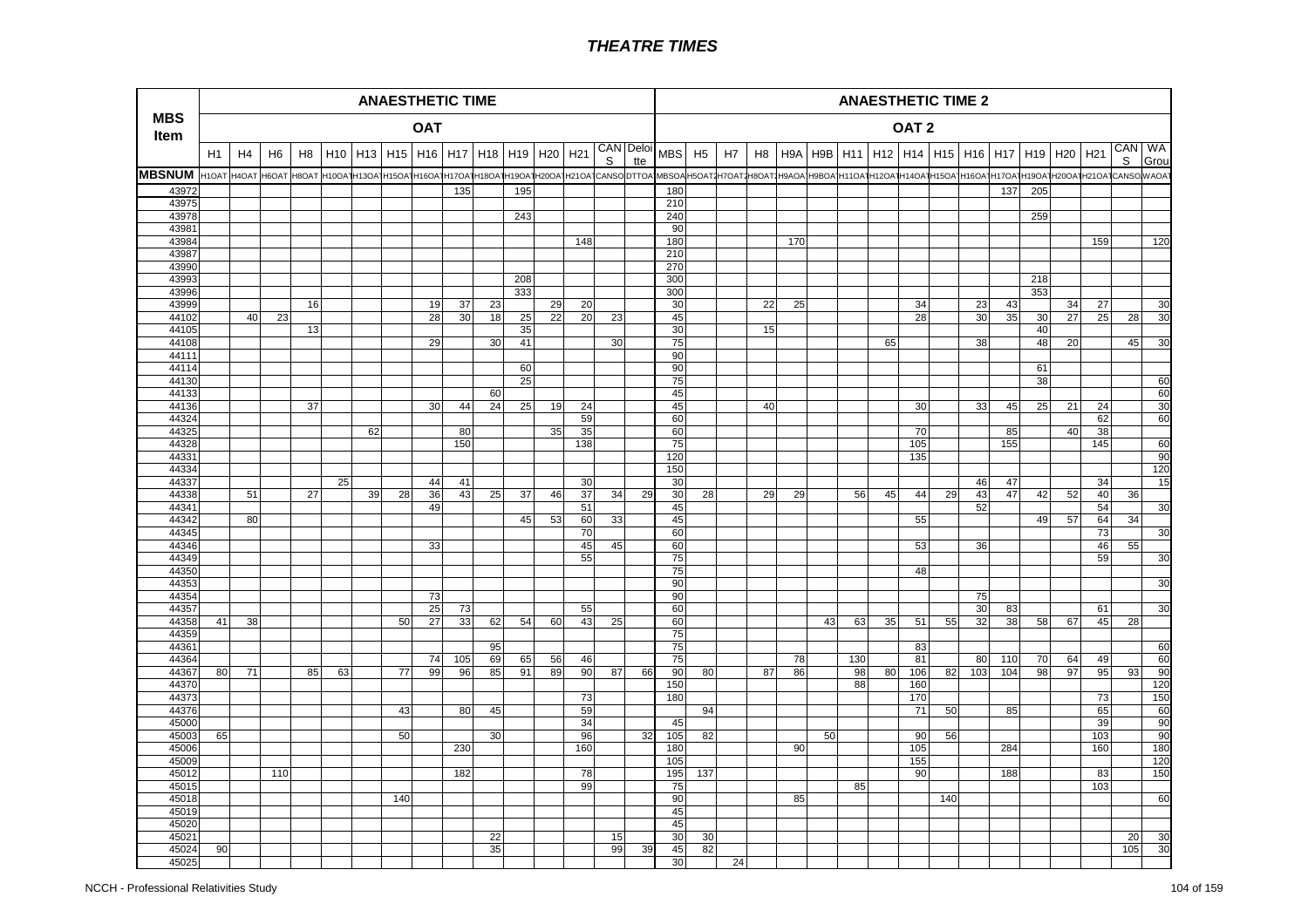|                                                                                      |          |          |            |    | <b>THEATRE TIME</b>        |           |            |                   |          |     |                |                |                |                |              |                |                      |              |                |                |              | <b>FREQUENCY</b>                 |                |                      |                                                                                                                                            |                                       |                                  |                 |                                |                                 |                                  |                |                |
|--------------------------------------------------------------------------------------|----------|----------|------------|----|----------------------------|-----------|------------|-------------------|----------|-----|----------------|----------------|----------------|----------------|--------------|----------------|----------------------|--------------|----------------|----------------|--------------|----------------------------------|----------------|----------------------|--------------------------------------------------------------------------------------------------------------------------------------------|---------------------------------------|----------------------------------|-----------------|--------------------------------|---------------------------------|----------------------------------|----------------|----------------|
| <b>MBS</b><br>Item                                                                   |          |          |            |    | <b>THT</b>                 |           |            |                   |          |     |                |                |                |                |              |                |                      |              |                |                |              | <b>FQ</b>                        |                |                      |                                                                                                                                            |                                       |                                  |                 |                                |                                 |                                  |                |                |
|                                                                                      | H2       |          |            |    | H3 H11 H13 H15 H18 H19 H21 |           |            | C'mix C'mix C'mix |          |     | H1             | H3             | H4             | H <sub>6</sub> | H7           |                |                      |              |                |                |              |                                  |                |                      | H8   H9A   H9B   H10   H11   H12   H13   H14   H15   H16   H17   H18   H19   H20   H21                                                     |                                       |                                  |                 |                                | APH CAN C'mix C'mix C'mix Deloi |                                  |                |                |
| MBSNUM H2THT H3THT H11THTH13THTH15THTH18THTH19THTH21THTCMXPUCMXPVCMXOTFQH1 FQH3 FQH4 |          |          |            |    |                            |           |            |                   | Pub Priv | Oth |                |                |                |                |              |                |                      |              |                |                |              |                                  |                |                      | FQH6  FQH7  FQH8  FQH9A FQH9B FQH10 FQH11  FQH12 FQH13 FQH14 FQH15 FQH16 FQH17 FQH18 FQH19 FQH20 FQH21 FQAPH FQCAN FQCMX FQCMX FQCMX FQCMX |                                       |                                  | A               | S                              | Pub Priv Other tte              |                                  |                |                |
| 43972                                                                                |          |          |            |    |                            | 240       |            |                   |          |     |                |                |                |                |              |                |                      |              |                |                |              |                                  |                |                      | $\overline{1}$                                                                                                                             | $\mathbf{1}$                          |                                  |                 |                                |                                 |                                  |                |                |
| 43975<br>43978                                                                       |          |          |            |    |                            | 282       |            |                   |          |     |                |                |                |                |              |                |                      |              |                |                |              |                                  |                |                      |                                                                                                                                            | 2 <sup>1</sup>                        |                                  |                 |                                |                                 |                                  |                |                |
| 43981                                                                                |          |          |            |    |                            |           |            |                   |          |     |                |                |                |                |              |                |                      |              |                |                |              |                                  |                |                      |                                                                                                                                            |                                       |                                  |                 |                                |                                 |                                  |                |                |
| 43984                                                                                |          |          |            |    |                            |           | 207        |                   |          |     |                |                |                |                |              |                | $\vert$              |              |                |                |              |                                  |                |                      |                                                                                                                                            |                                       | 11                               |                 |                                |                                 |                                  |                |                |
| 43987                                                                                |          |          |            |    |                            |           |            |                   |          |     |                |                |                |                |              |                |                      |              |                |                |              |                                  |                |                      |                                                                                                                                            |                                       |                                  |                 |                                |                                 |                                  |                |                |
| 43990<br>43993                                                                       |          |          |            |    |                            | 248       |            |                   |          |     |                |                |                |                |              |                |                      |              |                |                |              |                                  |                |                      |                                                                                                                                            | $\overline{2}$                        |                                  |                 |                                |                                 |                                  |                |                |
| 43996                                                                                |          |          |            |    |                            | 360       |            |                   |          |     |                |                |                |                |              |                |                      |              |                |                |              |                                  |                |                      |                                                                                                                                            | 3 <sup>1</sup>                        |                                  |                 |                                |                                 |                                  |                |                |
| 43999                                                                                |          |          |            |    | 28                         |           | 37         | 26                | 23       |     |                |                |                |                |              | 1              | $\overline{1}$       |              |                |                |              | 9                                |                | $2 \vert$            | $\overline{7}$<br>1                                                                                                                        | $6 \overline{6}$                      | 1                                | 30              |                                | $5\overline{)}$                 | 26                               |                |                |
| 44102<br>44105                                                                       | 13       |          |            |    | 19                         | 40<br>45  | 84         | 38                | 16<br>18 |     |                |                | 11             | 1              |              | 11             |                      |              |                |                |              | 2                                |                | 3 <sup>1</sup>       | $\mathbf{3}$<br>1                                                                                                                          | 1<br>$\mathbf{1}$<br>1 <sup>1</sup>   | 1                                |                 | $\mathbf{1}$                   | $\overline{2}$                  | 8 <sup>1</sup><br>3 <sup>l</sup> |                |                |
| 44108                                                                                |          |          |            |    | 36                         | 61        |            | 27                | 34       |     |                |                |                |                |              |                |                      |              |                | $\mathbf{1}$   |              |                                  |                | 1 <sup>1</sup>       | 3                                                                                                                                          | 32<br>1 <sup>1</sup>                  |                                  |                 | $\mathbf{1}$                   | 19                              | 18                               |                |                |
| 44111                                                                                |          |          |            |    |                            |           |            |                   |          |     |                |                |                |                |              |                |                      |              |                |                |              |                                  |                |                      |                                                                                                                                            |                                       |                                  |                 |                                |                                 |                                  |                |                |
| 44114<br>44130                                                                       |          |          |            |    |                            | 73<br>53  |            | 34                | 35<br>42 |     |                |                |                |                |              |                |                      |              |                |                |              |                                  |                |                      |                                                                                                                                            | $\mathbf{2}$<br>$\vert$ 4             |                                  |                 |                                | 6                               | $\overline{1}$<br>6              |                |                |
| 44133                                                                                |          |          |            |    | 65                         |           |            |                   | 50       |     |                |                |                |                |              |                |                      |              |                |                |              |                                  |                |                      |                                                                                                                                            |                                       |                                  |                 |                                |                                 | $\mathbf{1}$                     |                |                |
| 44136                                                                                |          |          |            |    | 26                         | 75        | 76         |                   | 24       |     |                |                |                |                |              | 11             |                      |              |                |                |              | 1                                |                | 3 <sup>1</sup>       | 3<br>$\mathbf{1}$                                                                                                                          | 2<br>$\mathbf{1}$                     | 9                                |                 |                                |                                 | 21                               |                |                |
| 44324                                                                                |          |          |            | 65 |                            |           | 68<br>45   | 24                |          |     |                |                |                |                |              |                |                      |              |                |                | $\mathbf{1}$ | $\overline{4}$                   |                |                      | 1                                                                                                                                          | $\vert$ 1                             | 6<br>$\overline{2}$              |                 |                                | 1                               |                                  |                |                |
| 44325<br>44328                                                                       |          |          |            |    |                            |           | 154        |                   |          |     |                |                |                |                |              |                |                      |              |                |                |              | 2                                |                |                      | $\overline{1}$                                                                                                                             |                                       | 11                               |                 |                                |                                 |                                  |                |                |
| 44331                                                                                |          |          |            |    |                            |           |            |                   |          |     |                |                |                |                |              |                |                      |              |                |                |              | 1                                |                |                      |                                                                                                                                            |                                       |                                  |                 |                                |                                 |                                  |                |                |
| 44334                                                                                |          |          |            |    |                            |           |            |                   |          |     |                |                |                |                |              |                |                      |              |                |                |              |                                  |                |                      |                                                                                                                                            |                                       |                                  |                 |                                |                                 |                                  |                |                |
| 44337<br>44338                                                                       | 39       |          | 70         | 40 | 72<br>30 <sup>1</sup>      | 56        | 56<br>62   | 13<br>33          | 20<br>29 |     |                |                | $\mathbf{3}$   |                |              | 6              | -1<br>2 <sup>1</sup> | 11           | $\overline{7}$ | $\overline{1}$ | 11           | 51                               | 3 <sup>1</sup> | 5 <sup>1</sup><br>13 | $5\phantom{.0}$<br>$6 \mid$<br>9                                                                                                           | 13<br>17                              | 12<br>26                         | 40              | $\overline{7}$                 | 1<br>$\overline{2}$             | $\overline{1}$<br>34             |                | 15             |
| 44341                                                                                |          |          |            |    |                            |           | 74         |                   |          |     |                |                |                |                |              |                |                      |              |                |                |              |                                  |                | 1 <sup>1</sup>       |                                                                                                                                            |                                       | $\overline{4}$                   |                 |                                |                                 |                                  |                |                |
| 44342                                                                                |          |          |            |    |                            | 77        | 79         |                   |          |     |                |                | $\overline{1}$ |                |              |                |                      |              |                |                |              | 12                               |                |                      |                                                                                                                                            | $\overline{2}$<br>$\mathbf{1}$        | $\overline{7}$                   |                 | $\mathbf{1}$                   |                                 |                                  |                |                |
| 44345                                                                                |          |          |            |    |                            |           | 107        |                   |          |     |                |                |                |                |              |                |                      |              |                |                |              |                                  |                | 1 <sup>1</sup>       |                                                                                                                                            |                                       | 1                                |                 |                                |                                 |                                  |                |                |
| 44346<br>44349                                                                       |          |          |            |    |                            |           | 52<br>101  |                   |          |     |                |                |                |                |              |                |                      |              |                |                |              | 5 <sup>1</sup>                   |                |                      |                                                                                                                                            |                                       | 1<br>11                          |                 | $\mathbf{1}$                   |                                 |                                  |                |                |
| 44350                                                                                |          |          |            |    |                            |           |            |                   |          |     |                |                |                |                |              |                |                      |              |                |                |              | 2 <sup>1</sup>                   |                |                      |                                                                                                                                            |                                       |                                  |                 |                                |                                 |                                  |                |                |
| 44353                                                                                |          |          |            |    |                            |           |            |                   |          |     |                |                |                |                |              |                |                      |              |                |                |              |                                  |                |                      |                                                                                                                                            |                                       |                                  |                 |                                |                                 |                                  |                |                |
| 44354<br>44357                                                                       |          |          |            |    |                            |           | 66         |                   |          |     |                |                |                |                |              |                |                      |              |                |                |              |                                  |                | $2 \vert$<br>3       | $\overline{2}$                                                                                                                             |                                       | 11                               |                 |                                |                                 |                                  |                |                |
| 44358                                                                                | 28       |          | 77         |    | 75<br>67                   | 73        | 65         | 25                | 58       |     | $\overline{3}$ |                | $\overline{3}$ |                |              |                | 1                    |              | $\overline{4}$ | $\overline{2}$ |              | 19                               | 11             | $\overline{2}$       | 8<br>$\overline{4}$                                                                                                                        | 7<br>$\overline{4}$                   | 5 <sup>1</sup>                   | 42              | $\overline{2}$                 | 1                               | $\overline{2}$                   |                |                |
| 44359                                                                                |          |          |            |    |                            |           |            |                   |          |     |                |                |                |                |              |                |                      |              |                |                |              |                                  |                |                      |                                                                                                                                            |                                       |                                  |                 |                                |                                 |                                  |                |                |
| 44361                                                                                |          |          |            |    | 103                        |           |            |                   |          |     |                |                |                |                |              |                |                      |              | $\overline{2}$ |                |              | $\overline{2}$<br>$\overline{7}$ |                |                      | $\overline{2}$                                                                                                                             |                                       |                                  |                 |                                |                                 |                                  |                |                |
| 44364<br>44367                                                                       | 52<br>78 |          | 151<br>115 |    | 74<br>92<br>115            | 83<br>123 | 65<br>118  |                   |          |     | $\overline{2}$ |                | 3 <sup>1</sup> |                |              | 5 <sup>1</sup> | 1<br>$\overline{7}$  | $\mathbf{1}$ | $\overline{7}$ | $\overline{1}$ |              | 110                              | 15             | 1<br>17              | $\overline{2}$<br>$\overline{1}$<br>27<br>12                                                                                               | 3 <sup>1</sup><br>$\vert$<br>22<br>21 | $6 \mid$<br>$134$                | 48              | 11                             |                                 |                                  |                | ٩              |
| 44370                                                                                |          |          | 104        |    |                            |           |            |                   |          |     |                |                |                |                |              |                |                      |              | $\overline{1}$ |                |              | $\overline{1}$                   |                |                      |                                                                                                                                            |                                       |                                  |                 |                                |                                 |                                  |                |                |
| 44373                                                                                |          |          |            |    |                            |           |            |                   |          |     |                |                |                |                |              |                |                      |              |                |                |              | $\mathbf{1}$                     |                |                      |                                                                                                                                            |                                       | $\overline{1}$                   |                 |                                |                                 |                                  |                |                |
| 44376<br>45000                                                                       |          |          |            |    | 88<br>50                   |           | 80         | 27                |          |     |                |                |                |                |              |                |                      |              |                |                |              | 7                                | $\overline{2}$ |                      | $\overline{2}$<br>1                                                                                                                        |                                       | 12<br>$\overline{2}$             | 10              |                                | 1                               |                                  |                |                |
| 45003                                                                                |          |          |            |    | 35<br>66                   |           | 110        |                   | 56       |     | 11             |                |                |                |              |                | 11                   |              |                |                |              | $2 \vert$                        | $\overline{2}$ |                      | 1                                                                                                                                          |                                       | 1                                |                 |                                |                                 | 66                               |                | $\overline{7}$ |
| 45006                                                                                |          |          |            |    |                            |           | 192        |                   |          |     |                |                |                |                |              |                | $\mathbf{1}$         |              |                |                |              | $\mathbf{1}$                     |                |                      | $\overline{1}$                                                                                                                             |                                       | $\vert$ 1                        |                 |                                |                                 |                                  |                |                |
| 45009                                                                                |          |          |            |    |                            |           |            |                   |          |     |                |                |                |                |              |                |                      |              |                |                |              | $\mathbf{1}$                     |                |                      |                                                                                                                                            |                                       |                                  | $5\phantom{.0}$ |                                |                                 |                                  |                |                |
| 45012<br>45015                                                                       |          |          | 101        |    |                            |           | 110<br>128 |                   |          |     |                |                |                | 2              |              |                |                      |              |                |                |              | 1                                |                |                      | $\mathbf{3}$                                                                                                                               |                                       | $\overline{2}$<br>$\overline{2}$ | 20              |                                |                                 |                                  |                |                |
| 45018                                                                                |          |          |            |    | 145                        |           |            |                   |          |     |                |                |                |                |              |                | $\mathbf{1}$         |              |                |                |              |                                  | $\overline{1}$ |                      |                                                                                                                                            |                                       |                                  |                 |                                |                                 |                                  |                |                |
| 45019                                                                                |          |          |            |    |                            |           |            |                   |          |     |                |                |                |                |              |                |                      |              |                |                |              |                                  |                |                      |                                                                                                                                            |                                       |                                  |                 |                                |                                 |                                  |                |                |
| 45020                                                                                |          |          |            |    | 21                         |           |            |                   |          |     |                | 1              |                |                |              |                |                      |              |                |                |              |                                  |                |                      |                                                                                                                                            |                                       |                                  |                 |                                |                                 |                                  |                |                |
| 45021<br>45024                                                                       |          | 30<br>58 |            |    | 39                         |           |            | 55                | 65       | 43  | $\overline{2}$ | $\overline{1}$ |                |                |              |                |                      |              |                |                |              |                                  |                |                      | $\vert$ 2<br>5 <sub>l</sub>                                                                                                                |                                       |                                  | 13<br>50        | $\overline{2}$<br>$\mathbf{1}$ | 1                               | 64                               | 3 <sup>1</sup> | 6              |
| 45025                                                                                |          |          |            |    |                            |           |            |                   | 39       |     |                |                |                |                | $\mathbf{3}$ |                |                      |              |                |                |              |                                  |                |                      |                                                                                                                                            |                                       |                                  |                 |                                |                                 | 11                               |                |                |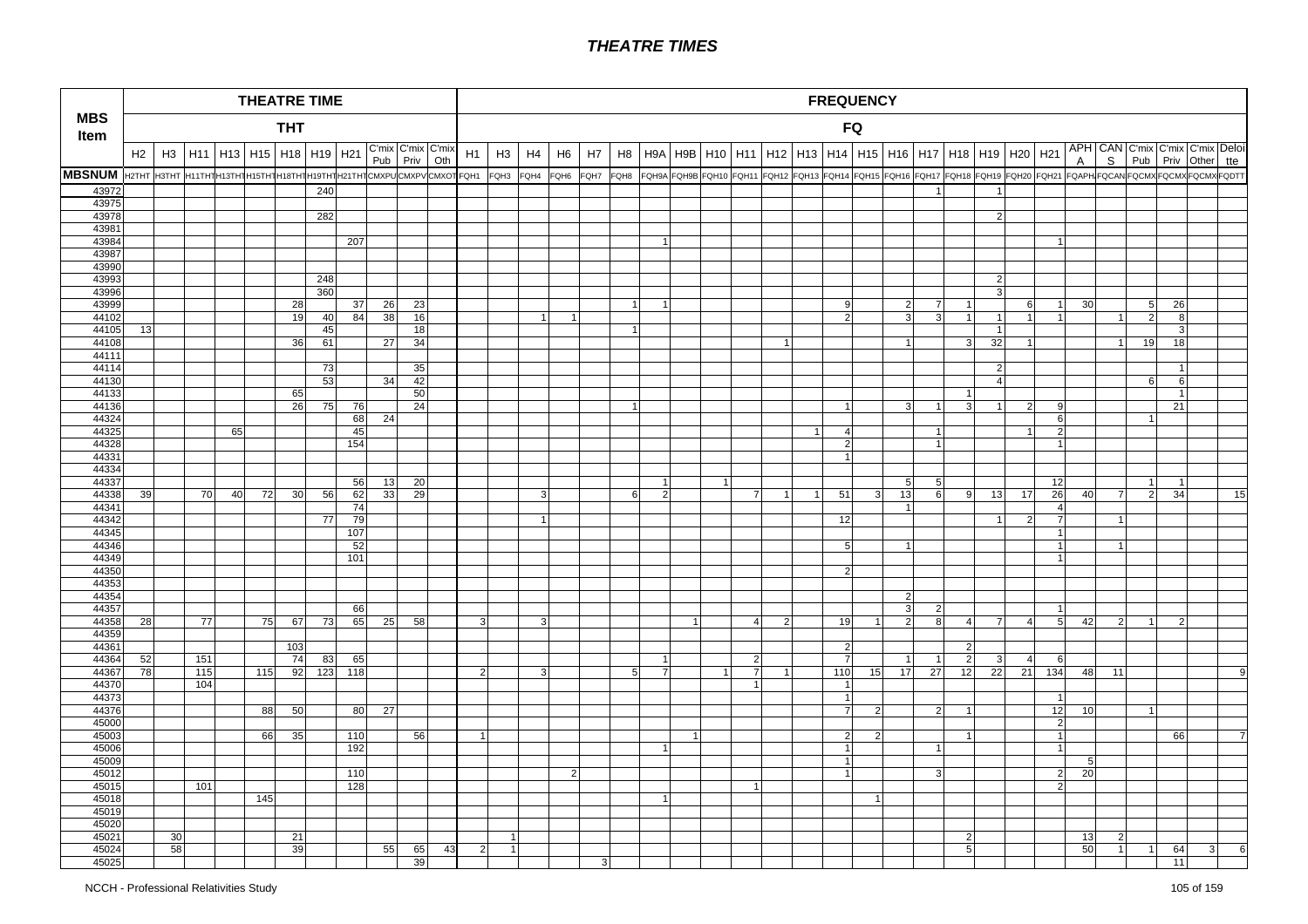|                           |                       | <b>AVERAGES</b><br><b>OP SKINTIME</b><br>Operation<br>Anaesthetic<br><b>Theatre</b> |           |                                |            |                 |                |            |          |          |          |          |                                                                                                                 |                 | <b>OPERATION TIME</b> |            |                       |          |    |                               |                 |          |     |          |    |    | <b>OPERATION TIME 2</b>                                           |                  |           |                 |          |          |                             |
|---------------------------|-----------------------|-------------------------------------------------------------------------------------|-----------|--------------------------------|------------|-----------------|----------------|------------|----------|----------|----------|----------|-----------------------------------------------------------------------------------------------------------------|-----------------|-----------------------|------------|-----------------------|----------|----|-------------------------------|-----------------|----------|-----|----------|----|----|-------------------------------------------------------------------|------------------|-----------|-----------------|----------|----------|-----------------------------|
| <b>MBS</b><br><b>Item</b> |                       | Time                                                                                |           | <b>Time</b>                    |            | Time            |                | <b>OST</b> |          |          |          |          |                                                                                                                 |                 |                       | <b>OPT</b> |                       |          |    |                               |                 |          |     |          |    |    |                                                                   | OPT <sub>2</sub> |           |                 |          |          |                             |
|                           | <b>OST</b>            |                                                                                     |           | OPT OPT2 OAT OAT2              |            | <b>THT</b>      | H <sub>4</sub> |            | H6 H11   | H21      | H1       | H8       | H10   H13   H15   H16   H17   H18   H19   H20                                                                   |                 |                       |            |                       |          |    | APH   CAN   Deloi   Harv<br>A | S               | tte      | ard |          |    |    | H8   H9A   H9B   H13   H15   H16   H17   H18   H19   H20          |                  |           |                 |          |          | CAN<br>S.                   |
| <b>MBSNUM</b>             |                       |                                                                                     |           | AVOST AVOPT AVOPTZAVOAT AVOATZ |            | AVTHT           |                |            |          |          |          |          | 140ST  H6OST  H11OSTH21OSTH1OPT  H8OPT  H10OPTH13OPTH15OPTH16OPTH17OPTH18OPTH19OPTH20OPTAPHAO CANSO DTTOPTHARVO |                 |                       |            |                       |          |    |                               |                 |          |     |          |    |    | H8OPT/H9AOP H9BOP H13OP H15OP H16OP H17OP H18OP H19OP H20OP CANSC |                  |           |                 |          |          |                             |
| 45026                     |                       | 122                                                                                 | 127       | 140                            | 72         | 79              |                |            |          |          |          |          |                                                                                                                 |                 |                       |            |                       |          |    |                               | 122             |          |     |          |    |    |                                                                   |                  |           |                 |          |          | 127                         |
| 45027                     |                       |                                                                                     | 30        | 15                             | 33         | 21              |                |            |          |          |          |          |                                                                                                                 |                 |                       |            |                       |          |    |                               |                 |          |     |          | 45 |    |                                                                   |                  |           |                 |          |          | 15                          |
| 45030<br>45033            | 13<br>34              | 12<br>32                                                                            | 14<br>35  | 18<br>40                       | 33<br>51   | 25<br>42        | 16             | 10         |          | 34       |          | 9        |                                                                                                                 | 30 <sup>1</sup> |                       |            | 11<br>15              |          | 27 |                               | 15<br>55        |          |     | 11       |    |    |                                                                   | 30               |           |                 | 12<br>20 |          | 20<br>30 <sub>1</sub><br>60 |
| 45035                     |                       | 80                                                                                  | 86        | 90                             | 86         | 84              |                |            |          |          |          | 58       |                                                                                                                 |                 | 64                    |            | 88                    | 73       |    |                               | 115             |          |     | 65       |    |    |                                                                   |                  | 66        |                 | 96       | 85       | 116                         |
| 45036                     |                       | 65                                                                                  | 71        | 83                             | 98         | 61              |                |            |          |          |          |          |                                                                                                                 |                 |                       | 105        | 25                    |          |    |                               |                 |          |     |          |    |    |                                                                   |                  |           | 114             | 28       |          |                             |
| 45039                     |                       |                                                                                     |           |                                | 45         | 32              |                |            |          |          |          |          |                                                                                                                 |                 |                       |            |                       |          |    |                               |                 |          |     |          |    |    |                                                                   |                  |           |                 |          |          |                             |
| 45042                     |                       | 51                                                                                  | 55        | 71                             | 65         | $\overline{37}$ |                |            |          |          |          |          |                                                                                                                 |                 | 51                    |            |                       |          |    |                               |                 |          |     |          |    |    |                                                                   |                  | 55        |                 |          |          |                             |
| 45045<br>45048            | 30 <sup>°</sup><br>19 | 24                                                                                  | 29        | 41<br>19                       | 58<br>47   | 34<br>29        | 30             |            |          | 19       | 25       |          |                                                                                                                 |                 |                       | 25         | 23                    |          |    |                               |                 |          |     |          |    |    |                                                                   |                  |           | 30 <sub>l</sub> | 27       |          |                             |
| 45051                     | 38                    | 55                                                                                  | 57        | 62                             | 76         | 81              | 30             | 45         |          |          |          | 32       |                                                                                                                 | 60              |                       | 60         | 75                    |          | 33 | 83                            | 44              |          |     | 36       | 47 |    |                                                                   | 67               |           | 81              | 80       |          | 38<br>52                    |
| 45054                     |                       |                                                                                     |           |                                | 60         |                 |                |            |          |          |          |          |                                                                                                                 |                 |                       |            |                       |          |    |                               |                 |          |     |          |    |    |                                                                   |                  |           |                 |          |          |                             |
| 45200                     | 44                    | 31                                                                                  | 27        | 47                             | 50         | 47              | 24             | 54         | 43       | 56       | 27       |          | 25                                                                                                              |                 | 38                    | 21         | 25                    |          |    | 42                            |                 | 41       |     | 16       |    | 28 | 27                                                                |                  | 41        | 25              | 28       |          |                             |
| 45203                     | 53                    | 40                                                                                  | 40        | 56                             | 65         | 57              | 40             | 64         | 62       | 47       | 43       |          |                                                                                                                 | 25              | 52                    |            | 38                    |          | 34 | 50                            | 43              | 34       |     |          |    |    |                                                                   | 28               | 56        |                 | 43       | 30       | 36 <sup>1</sup><br>45       |
| 45206<br>45209            | 45<br>75              | 35<br>123                                                                           | 34<br>127 | 44<br>121                      | 57<br>115  | 62<br>50        | 35             | 32<br>75   | 62       | 52       | 32       | 40       |                                                                                                                 |                 | 36<br>98              | 50<br>148  | 16                    |          |    | 37                            | 37              | 29       |     | 45       |    | 18 |                                                                   | 20               | 42<br>102 | 57<br>153       | 19       |          | 40                          |
| 45212                     |                       | 42                                                                                  | 38        | 46                             | 52         | 41              |                |            |          |          |          |          |                                                                                                                 |                 | 33                    |            | 35                    |          |    | 58                            |                 |          |     |          |    |    |                                                                   |                  | 36        |                 | 41       |          |                             |
| 45215                     |                       | 155                                                                                 | 170       | 171                            | 161        |                 |                |            |          |          |          |          |                                                                                                                 |                 | 155                   |            |                       |          |    |                               |                 |          |     |          |    |    |                                                                   |                  | 170       |                 |          |          |                             |
| 45218                     |                       |                                                                                     |           |                                | 75         | 63              |                |            |          |          |          |          |                                                                                                                 |                 |                       |            |                       |          |    |                               |                 |          |     |          |    |    |                                                                   |                  |           |                 |          |          |                             |
| 45221                     | 60                    | 63                                                                                  | 72        | 78                             | 77         | 62              |                |            |          | 60       |          | 58       |                                                                                                                 |                 | 58                    | 105        |                       | 40       |    | 53                            |                 |          |     | 65       |    |    |                                                                   |                  | 67        | 110             |          | 47       |                             |
| 45224<br>45227            | 45                    | 31<br>74                                                                            | 34<br>64  | 40<br>105                      | 40<br>96   | 58<br>43        |                |            |          | 45       |          | 19       |                                                                                                                 | 45              | 62                    | 33         | 25                    |          |    | 34<br>86                      |                 |          |     | 24       |    |    |                                                                   | 45               | 27<br>64  | 43              | 29       |          |                             |
| 45230                     |                       |                                                                                     |           |                                | 90         | 63              |                |            |          |          |          |          |                                                                                                                 |                 |                       |            |                       |          |    |                               |                 |          |     |          |    |    |                                                                   |                  |           |                 |          |          |                             |
| 45233                     | 30                    | 55                                                                                  |           | 58                             | 90         | 4S              | 30             |            |          |          | 55       |          |                                                                                                                 |                 |                       |            |                       |          |    |                               |                 |          |     |          |    |    |                                                                   |                  |           |                 |          |          |                             |
| 45236                     | 33                    | 33                                                                                  | 25        | 32                             | 42         | 4S              |                |            |          | 33       |          |          |                                                                                                                 |                 |                       |            |                       |          |    | 41                            | 25              |          |     |          |    |    |                                                                   |                  |           |                 |          |          | 25                          |
| 45239                     | 29                    | 34                                                                                  | 33        | 42                             | 52         | 51              | 19             |            |          | 39       |          | 30       |                                                                                                                 |                 | 30 <sup>1</sup>       | 28         |                       |          |    | 50                            |                 |          |     | 33       |    |    |                                                                   |                  | 34        | 33              |          |          |                             |
| 45400<br>45403            | 37<br>52              | 30<br>33                                                                            | 34<br>42  | 42<br>48                       | 49<br>60   | 57<br>70        | 29<br>34       | 30<br>60   | 52<br>74 | 35<br>40 | 15<br>43 | 27<br>26 |                                                                                                                 | 30<br>17        | 33<br>46              | 32<br>32   | 28                    | 34<br>30 | 23 | 40<br>41                      | 25<br>50        | 33<br>27 |     | 30<br>29 | 69 |    |                                                                   | 30<br>22         | 37<br>51  | 37<br>40        | 34       | 38<br>34 | 30<br>30<br>65              |
| 45406                     | 42                    | 53                                                                                  | 54        | 68                             | 73         | 63              |                |            |          | 42       |          |          | 33                                                                                                              |                 | 53                    | 103        | 25                    | 63       | 38 | 38                            | 75              |          |     |          |    |    | 39                                                                |                  | 59        |                 | 31       | 71       | 44<br>80                    |
| 45409                     | 71                    | 54                                                                                  | 69        | 71                             | 88         | 83              |                |            | 70       | 73       | 25       |          |                                                                                                                 |                 | 92                    | 70         | 40                    |          | 45 |                               |                 |          |     |          |    |    |                                                                   |                  | 98        | 70              | 57       |          | 50                          |
| 45412                     | 131                   | 93                                                                                  | 100       | 115                            | 113        | 130             |                |            |          | 131      |          |          |                                                                                                                 | 93              | 128                   | 50         | 101                   |          |    |                               |                 |          |     |          |    |    |                                                                   | 103<br>135       |           | 55              | 106      |          |                             |
| 45415                     | 111                   | 94                                                                                  | 106       | 116                            | 131        | 123             |                |            |          | 111      |          |          |                                                                                                                 | 60              | 127                   |            |                       |          |    |                               |                 |          |     |          |    |    |                                                                   | 75<br>137        |           |                 |          |          |                             |
| 45418<br>45419            | 220                   | 138                                                                                 | 187       | 210                            | 208<br>285 | 312             |                |            |          | 220      |          |          |                                                                                                                 |                 | 171                   | 185        |                       |          | 58 |                               |                 |          |     |          |    |    |                                                                   |                  | 179       | 195             |          |          |                             |
| 45421                     | 75                    | 44                                                                                  | 38        | 67                             | 106        | 105             |                |            |          | 75       | 55       |          |                                                                                                                 |                 | 33                    |            |                       |          |    |                               |                 |          |     |          |    |    |                                                                   |                  | 38        |                 |          |          |                             |
| 45424                     |                       | 41                                                                                  | 46        | 54                             | 70         |                 |                |            |          |          |          |          |                                                                                                                 |                 | 41                    |            |                       |          |    |                               |                 |          |     |          |    |    |                                                                   |                  | 46        |                 |          |          |                             |
| 45427                     |                       |                                                                                     |           |                                | 143        |                 |                |            |          |          |          |          |                                                                                                                 |                 |                       |            |                       |          |    |                               |                 |          |     |          |    |    |                                                                   |                  |           |                 |          |          |                             |
| 45430<br>45433            |                       | 96                                                                                  | 100       | 123                            | 174<br>211 |                 |                |            |          |          |          |          |                                                                                                                 |                 | 96                    |            |                       |          |    |                               |                 |          |     |          |    |    |                                                                   | 100              |           |                 |          |          |                             |
| 45436                     |                       | 156                                                                                 | 163       | 175                            | 205        |                 |                |            |          |          |          |          |                                                                                                                 |                 | 156                   |            |                       |          |    |                               |                 |          |     |          |    |    |                                                                   | 163              |           |                 |          |          |                             |
| 45439                     | 32                    | 29                                                                                  | 32        | 39                             | 46         | 53              | 28             | 25         | 42       | 34       | 23       | 27       | 26                                                                                                              |                 | 26                    | 40         | 17                    | 37       | 15 | 44                            | 37              | 31       |     | 29       |    |    | 30                                                                |                  | 30        | 46              | 20       | 39       | 20<br>42                    |
| 45442                     | 53                    | 39                                                                                  | 46        | 56                             | 69         | 70              | 44             | 30         | 69       | 68       |          |          | 43                                                                                                              |                 | 37                    | 43         | 53                    | 35       |    | 47                            | 30 <sup>1</sup> | 28       |     |          |    |    | 48                                                                |                  | 42        | 55              | 60       | 38       | 33                          |
| 45445                     | 53                    | 44                                                                                  | 53        | 59                             | 75         | 70              | 38             | 50         | 74       | 49       | 43       |          |                                                                                                                 | 45              | 24                    | 84         |                       |          | 60 | 46                            | 28              | 24       |     |          |    |    |                                                                   | 48               | 28        | 92              |          |          | 65<br>30                    |
| 45448<br>45451            | 34<br>49              | 27<br>38                                                                            | 42<br>42  | 50<br>53                       | 57<br>60   | 63<br>66        | 35<br>41       | 30<br>52   | 49       | 38<br>53 | 33       | 19<br>31 | 36                                                                                                              | 42              | 36                    | 44         | 19 <sup>1</sup><br>39 | 36<br>57 | 23 | 51                            | 33<br>35        | 30<br>29 |     | 25<br>35 | 80 |    | 66<br>39                                                          | 45               | 22<br>41  | 52              | 23<br>45 | 40<br>62 | 36<br>24<br>37              |
| 45485                     |                       |                                                                                     |           |                                | 135        |                 |                |            |          |          |          |          |                                                                                                                 |                 |                       |            |                       |          |    |                               |                 |          |     |          |    |    |                                                                   |                  |           |                 |          |          |                             |
| 45486                     |                       |                                                                                     |           |                                | 105        |                 |                |            |          |          |          |          |                                                                                                                 |                 |                       |            |                       |          |    |                               |                 |          |     |          |    |    |                                                                   |                  |           |                 |          |          |                             |
| 45487                     |                       |                                                                                     |           |                                | 90         |                 |                |            |          |          |          |          |                                                                                                                 |                 |                       |            |                       |          |    |                               |                 |          |     |          |    |    |                                                                   |                  |           |                 |          |          |                             |
| 45488                     |                       |                                                                                     |           |                                | 90         |                 |                |            |          |          |          |          |                                                                                                                 |                 |                       |            |                       |          |    |                               |                 |          |     |          |    |    |                                                                   |                  |           |                 |          |          |                             |
| 45489<br>45490            |                       |                                                                                     |           |                                | 135<br>180 |                 |                |            |          |          |          |          |                                                                                                                 |                 |                       |            |                       |          |    |                               |                 |          |     |          |    |    |                                                                   |                  |           |                 |          |          |                             |
| 45491                     |                       |                                                                                     |           |                                | 225        |                 |                |            |          |          |          |          |                                                                                                                 |                 |                       |            |                       |          |    |                               |                 |          |     |          |    |    |                                                                   |                  |           |                 |          |          |                             |
| 45492                     |                       |                                                                                     |           |                                | 270        |                 |                |            |          |          |          |          |                                                                                                                 |                 |                       |            |                       |          |    |                               |                 |          |     |          |    |    |                                                                   |                  |           |                 |          |          |                             |
| 45493                     |                       |                                                                                     |           |                                | 75         |                 |                |            |          |          |          |          |                                                                                                                 |                 |                       |            |                       |          |    |                               |                 |          |     |          |    |    |                                                                   |                  |           |                 |          |          |                             |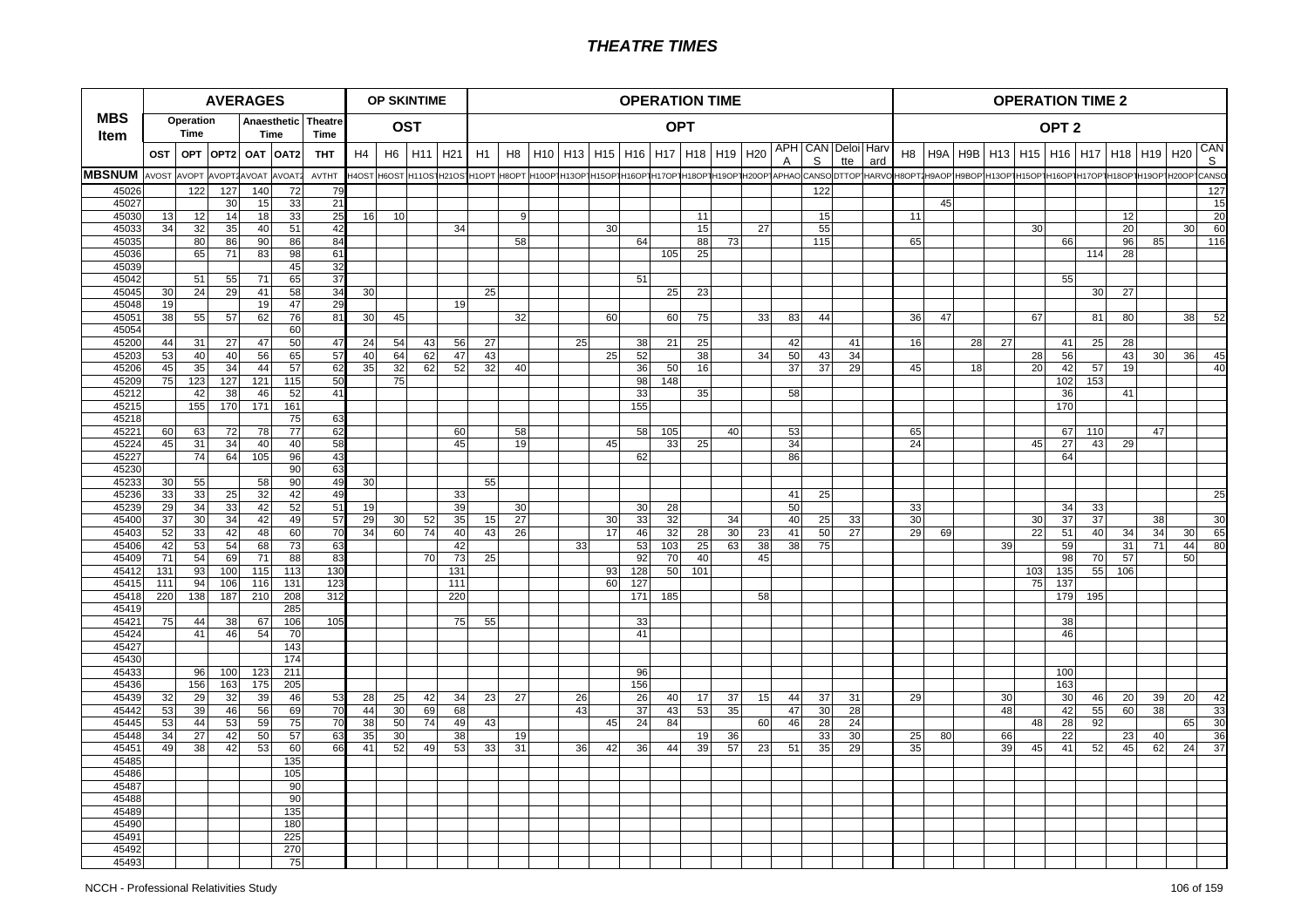|                                                                                                    |                 |          |                                       |                |                 |                                               |     |            |     |          |    |    |            |                       |     |            |                               |    |                |                  |     |    |    |                  | <b>ANAESTHETIC TIME 2</b>                                              |            |     |     |    |            |             |           |
|----------------------------------------------------------------------------------------------------|-----------------|----------|---------------------------------------|----------------|-----------------|-----------------------------------------------|-----|------------|-----|----------|----|----|------------|-----------------------|-----|------------|-------------------------------|----|----------------|------------------|-----|----|----|------------------|------------------------------------------------------------------------|------------|-----|-----|----|------------|-------------|-----------|
| <b>MBS</b><br><b>Item</b>                                                                          |                 |          | <b>ANAESTHETIC TIME</b><br><b>OAT</b> |                |                 |                                               |     |            |     |          |    |    |            |                       |     |            |                               |    |                |                  |     |    |    | OAT <sub>2</sub> |                                                                        |            |     |     |    |            |             |           |
|                                                                                                    | H1              | H4       | H <sub>6</sub>                        | H <sub>8</sub> | H <sub>10</sub> | H13   H15   H16   H17   H18   H19   H20   H21 |     |            |     |          |    |    |            | <b>CAN Deloi</b><br>S | tte | <b>MBS</b> | H <sub>5</sub>                | H7 | H <sub>8</sub> | H <sub>9</sub> A |     |    |    |                  | H9B   H11   H12   H14   H15   H16   H17   H19   H20   H21              |            |     |     |    |            | CAN WA<br>S | Grou      |
| MBSNUM  H1OAT H4OAT H6OAT H8OAT H10OAT H13OATH15OATH16OATH17OATH18OATH19OATH20OATH21OATCANSO DTTOA |                 |          |                                       |                |                 |                                               |     |            |     |          |    |    |            |                       |     |            | MBSOA H5OAT2H7OAT2H8OAT2H9AOA |    |                |                  |     |    |    |                  | H9BOA H110A H12OA H14OA H15OA H16OA H17OA H19OA H20OA H21OA CANSO WAOA |            |     |     |    |            |             |           |
| 45026                                                                                              |                 |          |                                       |                |                 |                                               |     |            |     |          |    |    |            | 140                   |     | 30         |                               | 40 |                |                  |     |    |    |                  |                                                                        |            |     |     |    |            | 145         |           |
| 45027                                                                                              |                 |          |                                       |                |                 |                                               |     |            |     |          |    |    |            | 15                    |     | 45         |                               |    |                | 50               |     |    |    |                  |                                                                        |            |     |     |    |            | 20          | 15        |
| 45030                                                                                              |                 |          | 15                                    | 17             |                 |                                               |     |            |     | 13       |    |    |            | 25                    |     | 45         | 35                            |    | 19             |                  |     |    |    | 38               |                                                                        |            |     |     |    |            | 30          | 30        |
| 45033<br>45035                                                                                     |                 |          |                                       | 68             |                 |                                               | 45  | 74         |     | 28<br>97 | 90 | 32 | 38         | 55<br>119             |     | 75<br>75   |                               | 64 | 74             |                  |     |    |    | 57               | 45                                                                     | 76         |     | 103 | 35 | 42         | 60<br>120   | 45<br>90  |
| 45036                                                                                              |                 |          |                                       |                |                 |                                               |     |            | 120 | 45       |    |    |            |                       |     | 75         |                               |    |                |                  |     |    |    |                  |                                                                        |            | 129 |     |    |            |             | 90        |
| 45039                                                                                              |                 |          |                                       |                |                 |                                               |     |            |     |          |    |    |            |                       |     | 60         |                               |    |                |                  |     |    |    |                  |                                                                        |            |     |     |    |            |             | 30        |
| 45042                                                                                              |                 |          |                                       |                |                 |                                               |     | 71         |     |          |    |    |            |                       |     | 90         |                               |    |                |                  |     |    |    |                  |                                                                        | 75         |     |     |    |            |             | 30        |
| 45045                                                                                              | 30 <sup>°</sup> | 52       |                                       |                |                 |                                               |     |            | 50  | 31       |    |    |            |                       |     | 90         |                               |    |                |                  |     |    |    |                  |                                                                        |            | 55  |     |    |            |             | 30        |
| 45048                                                                                              |                 |          |                                       |                |                 |                                               |     |            |     |          |    |    | 19         |                       |     | 90         |                               |    |                |                  |     |    |    |                  |                                                                        |            |     |     |    | 21         |             | 30        |
| 45051<br>45054                                                                                     |                 | 55       | 55                                    | 43             |                 |                                               | 69  |            | 96  | 85       |    | 50 |            | 47                    |     | 90<br>60   |                               | 38 | 47             | 60               |     |    |    | 85               | 77                                                                     | 159        | 117 |     | 55 |            | 55          | 60        |
| 45200                                                                                              | 38              | 58       | 65                                    | 27             |                 | 33                                            |     | 51         | 32  | 37       |    | 65 | 62         |                       | 45  | 45         | 71                            |    | 29             |                  | 36  | 56 |    |                  |                                                                        | 55         | 36  |     | 75 | 68         |             | 30        |
| 45203                                                                                              | 51              | 81       | 81                                    |                |                 |                                               | 38  | 75         |     | 47       | 35 | 64 | 56         | 48                    | 42  | 90         | 83                            | 39 |                |                  |     | 87 |    | 75               | 40                                                                     | 79         |     | 45  | 66 | 61         | 50          | 60        |
| 45206                                                                                              | 42              |          | 42                                    | 48             |                 |                                               | 20  | 44         | 75  | 26       |    |    | 61         | 46                    | 36  | 90         | 67                            | 34 | 53             |                  | 27  | 80 |    | 70               | 30                                                                     | 50         | 82  |     |    | 65         | 50          | 45        |
| 45209                                                                                              |                 |          | 90                                    |                |                 |                                               |     | 113        | 160 |          |    |    |            |                       |     | 105        | 97                            |    |                |                  |     |    |    |                  |                                                                        | 117        | 165 |     |    |            |             | 90        |
| 45212                                                                                              |                 |          |                                       |                |                 |                                               |     | 47         |     | 45       |    |    |            |                       |     | 75         | 37                            |    |                |                  |     |    |    | 55               |                                                                        | 50         |     |     |    |            |             | 45        |
| 45215<br>45218                                                                                     |                 |          |                                       |                |                 |                                               |     | 171        |     |          |    |    |            |                       |     | 135<br>90  |                               |    |                |                  |     |    |    |                  |                                                                        | 186        |     |     |    |            |             | 60        |
| 45221                                                                                              |                 |          |                                       | 66             |                 |                                               |     | 80         | 125 |          | 53 |    | 67         |                       |     | 45         | 60                            |    | 73             |                  |     |    |    | 105              |                                                                        | 89         | 130 | 59  |    | 69         |             | 60        |
| 45224                                                                                              |                 |          |                                       | 27             |                 |                                               | 55  | 31         | 53  | 33       |    | 22 | 56         |                       |     | 45         | 28                            | 17 | 32             |                  |     |    |    | 42               | 55                                                                     | 41         | 63  |     | 28 | 59         |             | 30        |
| 45227                                                                                              |                 |          |                                       |                |                 |                                               |     | 105        |     |          |    |    |            |                       |     | 90         |                               |    |                |                  |     |    |    |                  |                                                                        | 107        |     |     |    |            |             | 90        |
| 45230                                                                                              |                 |          |                                       |                |                 |                                               |     |            |     |          |    |    |            |                       |     | 60         |                               |    |                |                  |     |    |    |                  |                                                                        |            |     |     |    |            |             | 120       |
| 45233                                                                                              | 65              | 50       |                                       |                |                 |                                               |     |            |     |          |    |    |            |                       |     | 90         |                               |    |                |                  |     |    |    |                  |                                                                        |            |     |     |    |            |             | 90        |
| 45236<br>45239                                                                                     |                 |          |                                       | 40             |                 |                                               |     | 41         | 48  |          |    |    | 39         | 25                    |     | 75<br>60   | 77                            | 45 | 43             |                  |     |    |    |                  |                                                                        | 45         | 53  |     |    | 39<br>49   | 25          | 30<br>45  |
| 45400                                                                                              | 20              | 35<br>76 | 35                                    | 40             |                 |                                               | 40  | 45         | 56  |          | 54 | 25 | 47<br>44   | 30                    | 38  | 45         | 65                            |    | 43             |                  |     | 69 |    | 50<br>51         | 40                                                                     | 49         | 60  | 58  | 25 | 50         | 35          | 45        |
| 45403                                                                                              | 48              | 56       | 65                                    | 36             |                 |                                               | 35  | 67         | 52  | 39       | 43 | 43 | 52         | 55                    | 37  | 60         |                               |    | 40             | 75               |     | 90 |    | 60               | 40                                                                     | 72         | 59  | 47  | 50 | 57         | 70          | 60        |
| 45406                                                                                              |                 |          |                                       |                |                 | 47                                            |     | 70         | 125 | 33       | 84 | 53 | 49         | 80                    |     | 60         |                               | 41 |                |                  |     |    |    | 70               |                                                                        | 76         | 142 | 92  | 59 | 50         | 85          | 60        |
| 45409                                                                                              | 40              |          |                                       |                |                 |                                               |     | 110        | 85  | 53       |    | 55 | 83         |                       |     | 90         |                               | 44 |                |                  |     | 95 |    | 119              |                                                                        | 116        | 85  |     | 60 | 92         |             | 90        |
| 45412                                                                                              |                 |          |                                       |                |                 |                                               | 103 | 149        | 80  | 109      |    |    | 136        |                       |     | 120        |                               | 44 |                |                  |     |    |    | 140              | 113                                                                    | 154        | 85  |     |    | 136        |             |           |
| 45415<br>45418                                                                                     |                 |          |                                       |                |                 |                                               | 75  | 149        | 195 |          |    |    | 123<br>235 |                       |     | 150<br>180 |                               |    |                |                  |     |    |    | 168              | 90                                                                     | 159<br>207 | 205 |     |    | 130<br>252 |             | 90<br>210 |
| 45419                                                                                              |                 |          |                                       |                |                 |                                               |     | 199        |     |          |    |    |            |                       |     | 285        |                               |    |                |                  |     |    |    | 195              |                                                                        |            |     |     |    |            |             |           |
| 45421                                                                                              | 60              |          |                                       |                |                 |                                               |     | 52         |     |          |    |    | 90         |                       |     | 210        |                               |    |                |                  |     |    |    | 114              |                                                                        | 57         |     |     |    | 90         |             | 60        |
| 45424                                                                                              |                 |          |                                       |                |                 |                                               |     | 54         |     |          |    |    |            |                       |     | 135        |                               |    |                |                  |     |    |    | 55               |                                                                        | 59         |     |     |    |            |             | 30        |
| 45427                                                                                              |                 |          |                                       |                |                 |                                               |     |            |     |          |    |    |            |                       |     | 165        |                               |    |                |                  |     |    |    | 120              |                                                                        |            |     |     |    |            |             |           |
| 45430                                                                                              |                 |          |                                       |                |                 |                                               |     |            |     |          |    |    |            |                       |     | 195        |                               |    |                |                  |     |    |    | 152              |                                                                        |            |     |     |    |            |             |           |
| 45433<br>45436                                                                                     |                 |          |                                       |                |                 |                                               |     | 123<br>175 |     |          |    |    |            |                       |     | 225<br>255 |                               |    |                |                  |     |    |    | 280<br>179       |                                                                        | 127<br>182 |     |     |    |            |             |           |
| 45439                                                                                              | 30              | 49       | 35                                    | 33             |                 | 34                                            |     | 34         | 61  | 26       | 52 | 30 | 46         | 47                    | 37  | 45         |                               |    | 35             |                  |     | 60 | 33 | 55               |                                                                        | 38         | 67  | 54  | 35 | 49         | 52          | 30        |
| 45442                                                                                              |                 | 91       | 40                                    |                |                 | 55                                            |     | 50         | 63  | 62       | 48 |    | 82         | 34                    | 36  | 60         | 64                            |    |                |                  |     | 89 |    | 81               |                                                                        | 55         | 75  | 52  |    | 89         | 37          | 90        |
| 45445                                                                                              | 52              |          | 55                                    |                |                 |                                               | 65  | 33         | 107 |          |    | 70 | 89         | 28                    | 33  | 105        |                               | 55 |                |                  |     | 93 |    | 48               | 68                                                                     | 37         | 115 |     | 75 | 93         |             | 60        |
| 45448                                                                                              |                 | 77       | 40                                    | 27             |                 | 83                                            |     |            |     | 27       | 76 |    | 42         | 44                    | 38  | 60         | 60                            |    | 33             | 90               |     |    |    |                  |                                                                        |            |     | 80  |    | 42         | 47          | 45        |
| 45451                                                                                              | 43              | 79       | 62                                    | 41             |                 | 47                                            | 50  | 47         | 73  | 54       | 70 | 33 | 63         | 41                    | 38  | 45         | 71                            | 49 | 44             |                  | 105 | 67 |    | 54               | 53                                                                     | 52         | 81  | 75  | 34 | 67         | 43          | 60        |
| 45485<br>45486                                                                                     |                 |          |                                       |                |                 |                                               |     |            |     |          |    |    |            |                       |     | 135<br>105 |                               |    |                |                  |     |    |    |                  |                                                                        |            |     |     |    |            |             |           |
| 45487                                                                                              |                 |          |                                       |                |                 |                                               |     |            |     |          |    |    |            |                       |     | 90         |                               |    |                |                  |     |    |    |                  |                                                                        |            |     |     |    |            |             |           |
| 45488                                                                                              |                 |          |                                       |                |                 |                                               |     |            |     |          |    |    |            |                       |     | 90         |                               |    |                |                  |     |    |    |                  |                                                                        |            |     |     |    |            |             |           |
| 45489                                                                                              |                 |          |                                       |                |                 |                                               |     |            |     |          |    |    |            |                       |     | 135        |                               |    |                |                  |     |    |    |                  |                                                                        |            |     |     |    |            |             |           |
| 45490                                                                                              |                 |          |                                       |                |                 |                                               |     |            |     |          |    |    |            |                       |     | 180        |                               |    |                |                  |     |    |    |                  |                                                                        |            |     |     |    |            |             |           |
| 45491                                                                                              |                 |          |                                       |                |                 |                                               |     |            |     |          |    |    |            |                       |     | 225        |                               |    |                |                  |     |    |    |                  |                                                                        |            |     |     |    |            |             |           |
| 45492                                                                                              |                 |          |                                       |                |                 |                                               |     |            |     |          |    |    |            |                       |     | 270        |                               |    |                |                  |     |    |    |                  |                                                                        |            |     |     |    |            |             |           |
| 45493                                                                                              |                 |          |                                       |                |                 |                                               |     |            |     |          |    |    |            |                       |     | 75         |                               |    |                |                  |     |    |    |                  |                                                                        |            |     |     |    |            |             |           |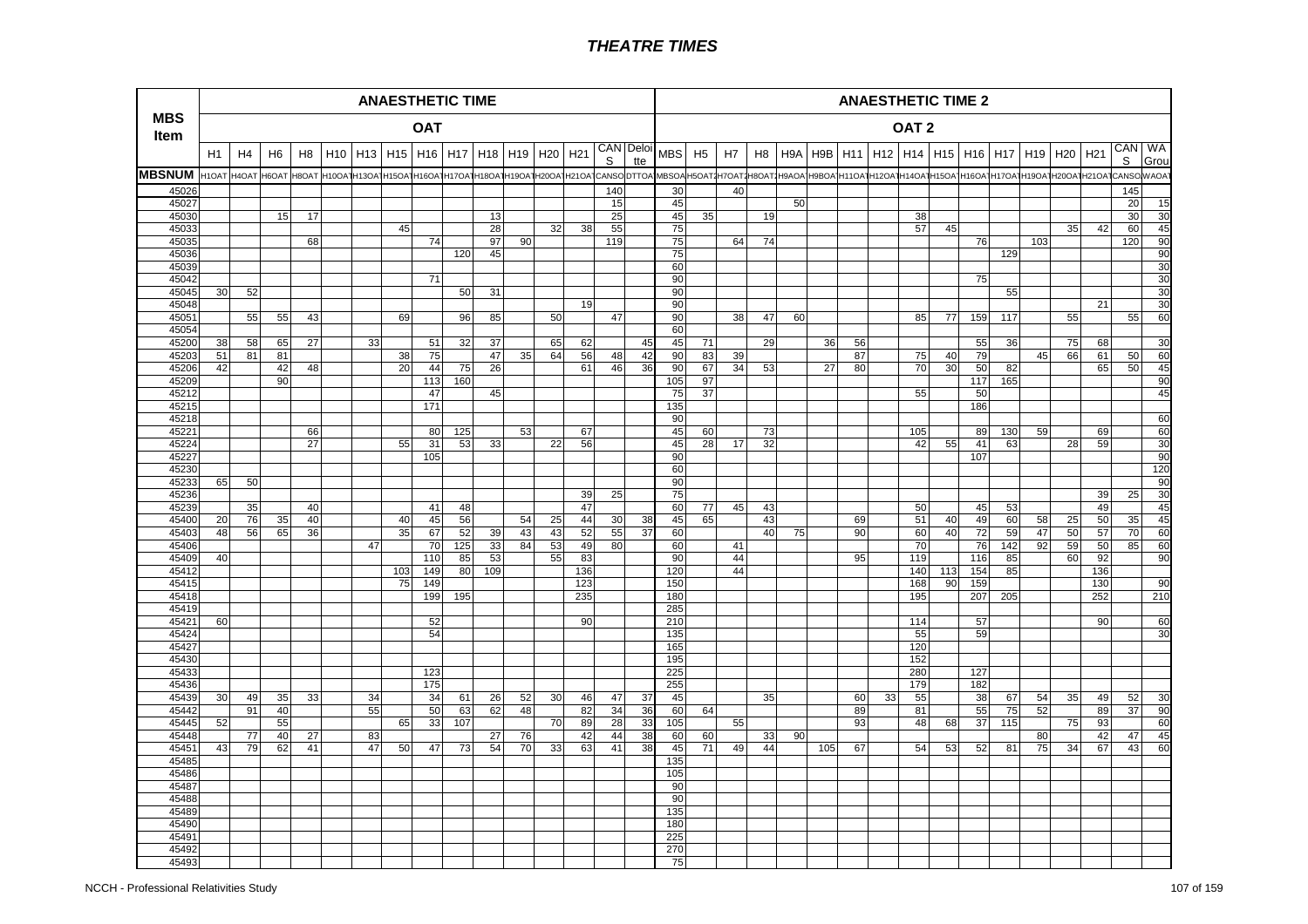|                                                                                                                  |          |    |           |          | <b>THEATRE TIME</b>               |                 |          |            |          |          |                                                                                                                                         |                |                |                                  |                     |                |                                  |                |  |                |                |                           |  | <b>FREQUENCY</b>    |                                              |                                                                                                                                                                                                                                |                                     |                      |                 |                                   |                                  |                                  |                |                |
|------------------------------------------------------------------------------------------------------------------|----------|----|-----------|----------|-----------------------------------|-----------------|----------|------------|----------|----------|-----------------------------------------------------------------------------------------------------------------------------------------|----------------|----------------|----------------------------------|---------------------|----------------|----------------------------------|----------------|--|----------------|----------------|---------------------------|--|---------------------|----------------------------------------------|--------------------------------------------------------------------------------------------------------------------------------------------------------------------------------------------------------------------------------|-------------------------------------|----------------------|-----------------|-----------------------------------|----------------------------------|----------------------------------|----------------|----------------|
| <b>MBS</b><br><b>Item</b>                                                                                        |          |    |           |          |                                   | <b>THT</b>      |          |            |          |          | <b>FQ</b><br>C'mix C'mix C'mix<br>H <sub>6</sub><br>  H9A   H9B   H10   H11   H12   H13   H14   H15   H16   H17   H18   H19   H20   H21 |                |                |                                  |                     |                |                                  |                |  |                |                |                           |  |                     |                                              |                                                                                                                                                                                                                                |                                     |                      |                 |                                   |                                  |                                  |                |                |
|                                                                                                                  | H2       | H3 |           |          | H11   H13   H15   H18   H19   H21 |                 |          |            | Pub      | Priv     | Oth                                                                                                                                     | H1             | H3             | H <sub>4</sub>                   |                     | H7             | H8                               |                |  |                |                |                           |  |                     |                                              |                                                                                                                                                                                                                                |                                     |                      |                 | S                                 | APH CAN C'mix C'mix C'mix Deloi  | Pub Priv Other tte               |                |                |
| MBSNUM   H2THT   H3THT   H11THT   H13THT   H13THT   H13THT   H13THT   CHT   H13THT   CMXPV   CMXPV   CMXP   FQH3 |          |    |           |          |                                   |                 |          |            |          |          |                                                                                                                                         |                |                |                                  |                     |                |                                  |                |  |                |                |                           |  |                     |                                              | FQH6 FQH7 FQH8 FQH9A FQH9B FQH10 FQH11 FQH12 FQH12 FQH13 FQH14 FQH15 FQH16 FQH17 FQH18 FQH19 FQH20 FQH21 FQAPH FQCAN FQCMX FQCMX FQCMX FQCMX FQCMX FQCMX FQCMX FQCMX FQCMX FQCMX FQCMX FQCMX FQCMX FQCMX FQCMX FQCMX FQCMX FQC |                                     |                      |                 |                                   |                                  |                                  |                |                |
| 45026                                                                                                            |          | 63 |           |          |                                   |                 |          |            |          | 95       |                                                                                                                                         |                | $\overline{2}$ |                                  |                     | 14             |                                  |                |  |                |                |                           |  |                     |                                              |                                                                                                                                                                                                                                |                                     |                      |                 | $\mathbf{1}$                      |                                  | 30                               |                |                |
| 45027<br>45030                                                                                                   |          |    |           |          |                                   | 14              |          |            | 22<br>34 | 21<br>27 |                                                                                                                                         |                |                | 29                               | 11                  |                | $\overline{2}$                   | $\mathbf 1$    |  |                |                |                           |  | 2                   |                                              | 11                                                                                                                                                                                                                             |                                     |                      |                 | $\mathbf{1}$<br>$\mathbf{1}$      | $\overline{2}$<br>$6 \mid$       | 11<br>39                         |                |                |
| 45033                                                                                                            |          |    |           |          | 45                                | 33              |          | 75         | 28       | 31       |                                                                                                                                         |                |                |                                  |                     |                |                                  |                |  |                |                |                           |  | 2                   |                                              | 1                                                                                                                                                                                                                              | 1 <sup>1</sup>                      | $\overline{2}$       |                 | $\mathbf{1}$                      | $6 \mid$                         | 31                               |                |                |
| 45035                                                                                                            | 70       |    |           |          |                                   | 104             | 118      |            |          | 43       |                                                                                                                                         |                |                |                                  |                     | $\overline{2}$ | 3 <sup>l</sup>                   |                |  |                |                |                           |  |                     | 1                                            | $\overline{2}$                                                                                                                                                                                                                 | 2 <sup>1</sup>                      |                      |                 | $\mathbf{1}$                      |                                  | $\overline{7}$                   |                |                |
| 45036                                                                                                            |          |    |           |          |                                   | 48              |          |            | 74       |          |                                                                                                                                         |                |                |                                  |                     |                |                                  |                |  |                |                |                           |  |                     |                                              | 1<br>$\mathbf{1}$                                                                                                                                                                                                              |                                     |                      |                 |                                   | $\mathbf{1}$                     |                                  |                |                |
| 45039<br>45042                                                                                                   |          | 28 |           |          |                                   |                 |          |            | 43       | 37<br>31 |                                                                                                                                         |                | $\vert$ 1      |                                  |                     |                |                                  |                |  |                |                |                           |  |                     | 1 <sup>1</sup>                               |                                                                                                                                                                                                                                |                                     |                      |                 |                                   | 1                                | $\overline{2}$<br>$\overline{4}$ |                |                |
| 45045                                                                                                            |          |    |           |          |                                   | 34              |          |            |          | 35       |                                                                                                                                         | 1              |                | $\mathbf{1}$                     |                     |                |                                  |                |  |                |                |                           |  |                     |                                              | 1<br>$\overline{2}$                                                                                                                                                                                                            |                                     |                      |                 |                                   |                                  | 11                               |                |                |
| 45048                                                                                                            |          |    |           |          |                                   |                 |          | 29         |          |          |                                                                                                                                         |                |                |                                  |                     |                |                                  |                |  |                |                |                           |  |                     |                                              |                                                                                                                                                                                                                                |                                     | 1                    |                 |                                   |                                  |                                  |                |                |
| 45051                                                                                                            |          | 64 |           |          | 108                               | 90              |          |            |          | 62       |                                                                                                                                         |                | 3              | 1                                | 1                   | $\overline{2}$ | 1                                | $\overline{1}$ |  |                |                |                           |  | 1                   | 14<br>1                                      | $\overline{2}$<br>1 <sup>1</sup>                                                                                                                                                                                               | $\overline{2}$                      |                      | 37              | $\overline{2}$                    |                                  | 31                               |                |                |
| 45054<br>45200                                                                                                   | 43       |    | 70        | 35       |                                   | 40              |          | 90         | 32       | 37       | 30                                                                                                                                      | $6 \mid$       |                | 10                               | 8 <sup>1</sup>      |                | $\overline{2}$                   | 2 <sup>1</sup> |  | 25             |                | $\overline{4}$            |  |                     | $\overline{7}$                               | $\overline{2}$                                                                                                                                                                                                                 | 1                                   | 5 <sup>1</sup>       | 128             |                                   | 27                               | 644                              | $\overline{7}$ | 9              |
| 45203                                                                                                            |          | 49 | 103       |          | 58                                | 52              | 55       | 91         | 27       | 45       | 39                                                                                                                                      | 21             | $\overline{2}$ | 83                               | 8 <sup>1</sup>      | 20             |                                  |                |  | 18             |                |                           |  | 4 <sup>1</sup>      | 3 <sup>1</sup><br>$\overline{2}$             | 5                                                                                                                                                                                                                              | 2<br>1                              | 7 <sup>1</sup>       | 212             | $5\phantom{.0}$                   | 9                                | 908                              | 11             | 8              |
| 45206                                                                                                            | 81       | 64 | 96        |          | 45                                | 29              |          | 86         | 70       | 45       | 44                                                                                                                                      | 19             | 6              | 37                               | 5 <sup>1</sup>      | 35             | 12                               | 2              |  | 11             |                |                           |  | 6                   | $\vert$ 1                                    | 3<br>$6 \mid$<br>8                                                                                                                                                                                                             |                                     | 12                   | 37              | $\overline{7}$                    |                                  | 45 1493                          | 14             | 22             |
| 45209                                                                                                            | 55       |    |           |          |                                   | 50 <sup>1</sup> |          |            |          | 45       |                                                                                                                                         |                |                |                                  | 1                   |                |                                  |                |  |                |                |                           |  | $\overline{2}$      | 1<br>$\vert$                                 | $\overline{2}$<br>2 <sup>1</sup>                                                                                                                                                                                               |                                     |                      |                 |                                   |                                  | 7                                |                |                |
| 45212<br>45215                                                                                                   |          |    |           |          |                                   |                 |          |            |          | 33       |                                                                                                                                         |                |                |                                  |                     |                |                                  |                |  |                |                |                           |  |                     | 1 <sup>1</sup>                               |                                                                                                                                                                                                                                |                                     |                      | 5               |                                   |                                  | 15                               |                |                |
| 45218                                                                                                            |          |    |           |          |                                   |                 |          |            |          | 63       |                                                                                                                                         |                |                |                                  |                     |                |                                  |                |  |                |                |                           |  |                     |                                              |                                                                                                                                                                                                                                |                                     |                      |                 |                                   |                                  | 11                               |                |                |
| 45221                                                                                                            |          | 53 |           |          |                                   |                 | 89       | 76         |          | 31       |                                                                                                                                         |                | 1              |                                  |                     |                | 3 <sup>1</sup>                   |                |  |                |                |                           |  | $\mathbf{1}$        |                                              | $2 \vert$<br>$\mathbf{1}$                                                                                                                                                                                                      | 2 <sup>1</sup>                      | 3 <sup>l</sup>       | 10              |                                   |                                  | $6 \overline{6}$                 |                |                |
| 45224<br>45227                                                                                                   |          |    |           |          | 100                               | 37              |          | 81         | 37       | 36<br>43 |                                                                                                                                         |                |                |                                  |                     | $\mathbf{3}$   | 6                                |                |  |                |                |                           |  | 5 <sup>1</sup>      | 1                                            | 2 <sup>1</sup><br>1<br>1 <sup>1</sup>                                                                                                                                                                                          | 3 <sup>1</sup>                      | $\vert$              | 12<br>5         |                                   | $\overline{2}$                   | 14                               |                |                |
| 45230                                                                                                            |          |    |           |          |                                   |                 |          |            |          | 63       |                                                                                                                                         |                |                |                                  |                     |                |                                  |                |  |                |                |                           |  |                     |                                              |                                                                                                                                                                                                                                |                                     |                      |                 |                                   |                                  | $\mathbf{3}$<br>$\mathbf{1}$     |                |                |
| 45233                                                                                                            |          |    |           |          |                                   |                 |          |            |          | 49       |                                                                                                                                         | 1              |                | $\overline{2}$                   |                     |                |                                  |                |  |                |                |                           |  |                     |                                              |                                                                                                                                                                                                                                |                                     |                      |                 |                                   |                                  | $6 \mid$                         |                |                |
| 45236                                                                                                            |          |    |           |          |                                   |                 |          | 63         |          | 35       |                                                                                                                                         |                |                |                                  |                     |                |                                  |                |  |                |                |                           |  |                     |                                              |                                                                                                                                                                                                                                |                                     | 11                   | $5\phantom{.0}$ | $\mathbf{1}$                      |                                  | 3                                |                |                |
| 45239                                                                                                            | 50       |    | 83        |          | 40                                |                 | 73       | 92<br>70   | 43<br>46 | 33<br>39 | 37                                                                                                                                      | $\mathbf{1}$   |                | 3 <sup>1</sup><br>5 <sup>1</sup> | 2 <sup>1</sup>      | 3 <sup>l</sup> | $\overline{2}$<br>$\overline{2}$ |                |  | 16             |                |                           |  | 1<br>36             | 13<br>16<br>1 <sup>1</sup>                   | $\overline{2}$<br>8                                                                                                                                                                                                            | 1<br>$\vert$                        | 10<br>29             | 12<br>51        |                                   | $\overline{2}$<br>$\overline{4}$ | 38<br>35                         | 11             |                |
| 45400<br>45403                                                                                                   | 52       |    | 107       |          | 100                               | 45              | 69       | 79         |          | 50       | 57                                                                                                                                      | 1              |                | 81                               | $\overline{1}$      |                | 5 <sup>1</sup>                   | $\mathbf 1$    |  | 9              |                |                           |  | 42                  | 11<br>11                                     | 10<br>4 <sup>1</sup>                                                                                                                                                                                                           | 3 <sup>1</sup><br>$\overline{2}$    | 16                   | 24              | $\mathbf{1}$<br>$\mathbf{1}$      |                                  | 21                               | 11             | 15<br>6        |
| 45406                                                                                                            |          |    |           | 53       |                                   | 38              | 101      | 62         |          |          |                                                                                                                                         |                |                |                                  |                     | 1              |                                  |                |  |                |                | $\overline{1}$            |  | 49                  | 49                                           | $\mathbf{3}$<br>2                                                                                                                                                                                                              | $\overline{2}$<br>2 <sup>1</sup>    | 3 <sup>1</sup>       | $5\phantom{.0}$ | $\mathbf{1}$                      |                                  |                                  |                |                |
| 45409                                                                                                            |          |    | 112       |          |                                   | 70              |          | 104        | 45       |          |                                                                                                                                         | 1              |                |                                  |                     | $\mathbf{1}$   |                                  |                |  | $\overline{1}$ |                |                           |  | 61                  | 33                                           | $\overline{2}$<br>$\vert$ 1                                                                                                                                                                                                    | 1                                   | 3 <sup>1</sup>       |                 |                                   | $\overline{1}$                   |                                  |                |                |
| 45412<br>45415                                                                                                   |          |    |           |          | 128<br>100                        | 114             |          | 149<br>145 |          |          |                                                                                                                                         |                |                |                                  |                     | $\overline{1}$ |                                  |                |  |                |                |                           |  | 51<br>45            | $\overline{2}$<br>16<br>-9<br>1 <sup>1</sup> | 1<br>1                                                                                                                                                                                                                         |                                     | 1 <sup>1</sup><br>1  |                 |                                   |                                  |                                  |                |                |
| 45418                                                                                                            |          |    |           |          |                                   |                 |          | 312        |          |          |                                                                                                                                         |                |                |                                  |                     |                |                                  |                |  |                |                |                           |  | 41                  | 17                                           | $\mathbf{1}$                                                                                                                                                                                                                   | 1                                   | 11                   |                 |                                   |                                  |                                  |                |                |
| 45419                                                                                                            |          |    |           |          |                                   |                 |          |            |          |          |                                                                                                                                         |                |                |                                  |                     |                |                                  |                |  |                |                |                           |  |                     |                                              |                                                                                                                                                                                                                                |                                     |                      |                 |                                   |                                  |                                  |                |                |
| 45421                                                                                                            |          |    |           |          |                                   |                 |          | 130        | 80       |          |                                                                                                                                         | $\overline{1}$ |                |                                  |                     |                |                                  |                |  |                |                |                           |  | 10                  | 5 <sup>1</sup>                               |                                                                                                                                                                                                                                |                                     | $\overline{1}$       |                 |                                   | $\overline{1}$                   |                                  |                |                |
| 45424<br>45427                                                                                                   |          |    |           |          |                                   |                 |          |            |          |          |                                                                                                                                         |                |                |                                  |                     |                |                                  |                |  |                |                |                           |  | $\overline{1}$<br>1 | 2 <sup>1</sup>                               |                                                                                                                                                                                                                                |                                     |                      |                 |                                   |                                  |                                  |                |                |
| 45430                                                                                                            |          |    |           |          |                                   |                 |          |            |          |          |                                                                                                                                         |                |                |                                  |                     |                |                                  |                |  |                |                |                           |  | $\overline{2}$      |                                              |                                                                                                                                                                                                                                |                                     |                      |                 |                                   |                                  |                                  |                |                |
| 45433                                                                                                            |          |    |           |          |                                   |                 |          |            |          |          |                                                                                                                                         |                |                |                                  |                     |                |                                  |                |  |                |                |                           |  | $\mathbf{1}$        | 11                                           |                                                                                                                                                                                                                                |                                     |                      |                 |                                   |                                  |                                  |                |                |
| 45436                                                                                                            |          |    |           |          |                                   |                 |          |            |          |          |                                                                                                                                         |                |                |                                  |                     |                |                                  |                |  |                |                |                           |  | $\overline{7}$      | 3 <sup>1</sup>                               |                                                                                                                                                                                                                                |                                     |                      |                 |                                   |                                  |                                  |                |                |
| 45439<br>45442                                                                                                   | 51<br>48 |    | 76<br>105 | 38<br>60 |                                   | 29<br>69        | 73<br>66 | 70<br>99   | 42       | 55<br>42 | 45                                                                                                                                      | $\overline{2}$ |                | 13<br>3                          | 2 <sup>1</sup><br>1 |                | 5 <sub>5</sub>                   |                |  | 16<br>5        | $\overline{2}$ | $\mathbf{3}$<br>$\vert$ 4 |  | 8<br>7              | 41<br>10 <sup>1</sup>                        | 8<br>9<br>6<br>$\mathbf{3}$                                                                                                                                                                                                    | 3<br>$\mathbf{1}$<br>4 <sup>1</sup> | 28<br>$\overline{4}$ | 82<br>11        | $\overline{4}$<br>$6\phantom{.}6$ | 5 <sup>1</sup>                   | 105<br>81                        | 1              | 14<br>10       |
| 45445                                                                                                            |          |    | 110       |          | 78                                |                 |          | 106        | 49       | 42       | 38                                                                                                                                      | 14             |                | 99                               | 1                   | 26             |                                  |                |  | 14             |                |                           |  | $2 \vert$           | $\overline{2}$<br>$\vert$ 2                  | $\overline{2}$                                                                                                                                                                                                                 | 1 <sup>1</sup>                      | 2                    | 96              | $\mathbf{1}$                      | 8                                | 104                              | 1              | 21             |
| 45448                                                                                                            | 68       |    |           | 85       |                                   | 31              | 95       | 81         | 29       | 54       |                                                                                                                                         |                |                | 5                                | 1 <sup>1</sup>      |                | 2 <sup>1</sup>                   | $\mathbf{1}$   |  |                |                | $\overline{1}$            |  |                     | 1 <sup>1</sup>                               | 5 <sup>1</sup>                                                                                                                                                                                                                 | $\mathbf{1}$                        | $\overline{2}$       |                 | $\overline{2}$                    | $\vert$ 4                        | 81                               |                | $\overline{5}$ |
| 45451                                                                                                            |          | 52 | 81        | 49       | 70                                | 61              | 85       | 102        | 59       | 50       | 47                                                                                                                                      | $\overline{7}$ | $\vert$ 4      | 82                               | 12                  | 63             | 13                               | 1              |  | 20             |                | 10 <sup>1</sup>           |  | $\vert$ 4           | 2 <sup>1</sup><br>8                          | $\overline{4}$<br>9                                                                                                                                                                                                            | 1 <sup>1</sup><br>1                 |                      | 7 143           | $5\phantom{.0}$                   |                                  | 46 1799                          | 19             | 50             |
| 45485<br>45486                                                                                                   |          |    |           |          |                                   |                 |          |            |          |          |                                                                                                                                         |                |                |                                  |                     |                |                                  |                |  |                |                |                           |  |                     |                                              |                                                                                                                                                                                                                                |                                     |                      |                 |                                   |                                  |                                  |                |                |
| 45487                                                                                                            |          |    |           |          |                                   |                 |          |            |          |          |                                                                                                                                         |                |                |                                  |                     |                |                                  |                |  |                |                |                           |  |                     |                                              |                                                                                                                                                                                                                                |                                     |                      |                 |                                   |                                  |                                  |                |                |
| 45488                                                                                                            |          |    |           |          |                                   |                 |          |            |          |          |                                                                                                                                         |                |                |                                  |                     |                |                                  |                |  |                |                |                           |  |                     |                                              |                                                                                                                                                                                                                                |                                     |                      |                 |                                   |                                  |                                  |                |                |
| 45489                                                                                                            |          |    |           |          |                                   |                 |          |            |          |          |                                                                                                                                         |                |                |                                  |                     |                |                                  |                |  |                |                |                           |  |                     |                                              |                                                                                                                                                                                                                                |                                     |                      |                 |                                   |                                  |                                  |                |                |
| 45490<br>45491                                                                                                   |          |    |           |          |                                   |                 |          |            |          |          |                                                                                                                                         |                |                |                                  |                     |                |                                  |                |  |                |                |                           |  |                     |                                              |                                                                                                                                                                                                                                |                                     |                      |                 |                                   |                                  |                                  |                |                |
| 45492                                                                                                            |          |    |           |          |                                   |                 |          |            |          |          |                                                                                                                                         |                |                |                                  |                     |                |                                  |                |  |                |                |                           |  |                     |                                              |                                                                                                                                                                                                                                |                                     |                      |                 |                                   |                                  |                                  |                |                |
| 45493                                                                                                            |          |    |           |          |                                   |                 |          |            |          |          |                                                                                                                                         |                |                |                                  |                     |                |                                  |                |  |                |                |                           |  |                     |                                              |                                                                                                                                                                                                                                |                                     |                      |                 |                                   |                                  |                                  |                |                |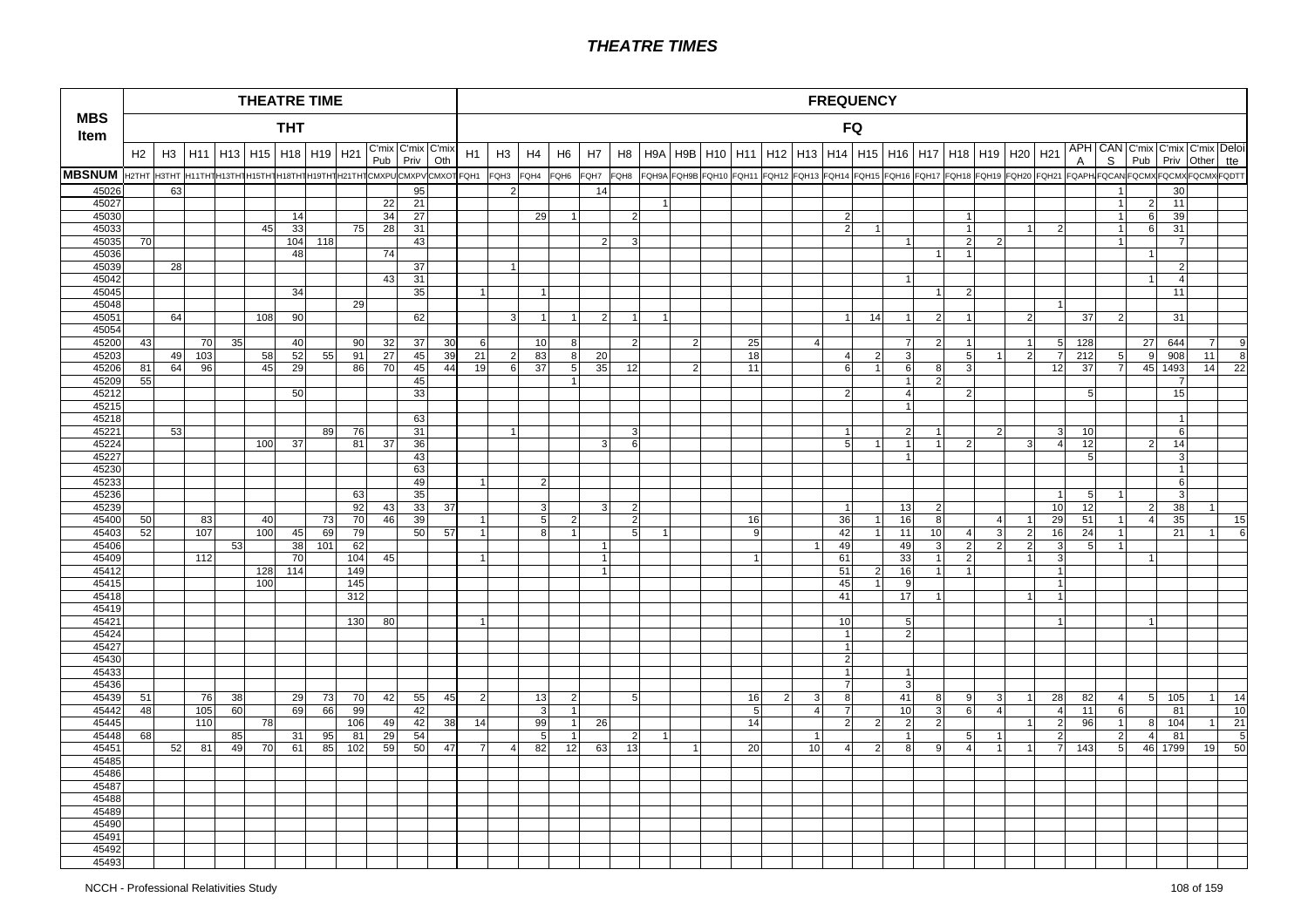|                            |           |                          |           | <b>AVERAGES</b>                |                            |                        |                |          | OP SKINTIME     |                 |          |          |     |     | <b>OPERATION TIME</b> |            |         |                                                                                                                 |     |                                |     |     |          |     |    |                                                                   |     |                  | <b>OPERATION TIME 2</b> |          |     |     |                     |
|----------------------------|-----------|--------------------------|-----------|--------------------------------|----------------------------|------------------------|----------------|----------|-----------------|-----------------|----------|----------|-----|-----|-----------------------|------------|---------|-----------------------------------------------------------------------------------------------------------------|-----|--------------------------------|-----|-----|----------|-----|----|-------------------------------------------------------------------|-----|------------------|-------------------------|----------|-----|-----|---------------------|
| <b>MBS</b><br><b>Item</b>  |           | Operation<br><b>Time</b> |           |                                | Anaesthetic<br><b>Time</b> | <b>Theatre</b><br>Time |                |          | <b>OST</b>      |                 |          |          |     |     |                       | <b>OPT</b> |         |                                                                                                                 |     |                                |     |     |          |     |    |                                                                   |     | OPT <sub>2</sub> |                         |          |     |     |                     |
|                            | OST       |                          |           | OPT OPT2 OAT OAT2              |                            | <b>THT</b>             | H <sub>4</sub> | H6       | H <sub>11</sub> | H <sub>21</sub> | H1       | H8       |     |     |                       |            |         | H10   H13   H15   H16   H17   H18   H19   H20                                                                   | A   | APH   CAN   Deloi   Harv<br>S. | tte | ard |          |     |    | H8   H9A   H9B   H13   H15   H16   H17   H18   H19   H20          |     |                  |                         |          |     |     | CAN<br><sub>S</sub> |
| <b>MBSNUM</b>              |           |                          |           | AVOST AVOPT AVOPT2AVOAT AVOAT2 |                            | AVTHT                  |                |          |                 |                 |          |          |     |     |                       |            |         | 140ST  H6OST  H11OSTH21OSTH1OPT  H8OPT  H10OPTH13OPTH15OPTH16OPTH17OPTH18OPTH19OPTH20OPTAPHAO CANSO DTTOPTHARVO |     |                                |     |     |          |     |    | H8OPT/H9AOP H9BOP H13OP H15OP1H16OP H17OP1H18OP H19OP H20OP CANSC |     |                  |                         |          |     |     |                     |
| 45494                      |           |                          |           |                                | 240                        |                        |                |          |                 |                 |          |          |     |     |                       |            |         |                                                                                                                 |     |                                |     |     |          |     |    |                                                                   |     |                  |                         |          |     |     |                     |
| 45500                      | $171$     | 108                      | 115       | 139                            | 133                        | 134                    |                |          |                 | 171             |          |          |     |     |                       | 128        |         |                                                                                                                 |     | 88                             |     |     |          |     |    |                                                                   |     |                  | 138                     |          |     |     | 93                  |
| 4550 <sup>-</sup><br>45502 | 476       | 364                      | 375       | 419                            | 450<br>419                 | 469                    |                |          |                 | 476             |          |          |     |     | 288                   | 472        | 340     |                                                                                                                 |     | 355                            |     |     |          |     |    |                                                                   |     |                  | 489                     | 360      |     |     | 360                 |
| 45503                      |           | 201                      | 219       | 216                            | 237                        |                        |                |          |                 |                 |          |          |     |     |                       |            |         | 103                                                                                                             |     | 300                            |     |     |          |     |    |                                                                   |     | 293              |                         |          |     | 108 | 330                 |
| 45504                      |           |                          |           |                                | 450                        |                        |                |          |                 |                 |          |          |     |     |                       |            |         |                                                                                                                 |     |                                |     |     |          |     |    |                                                                   |     |                  |                         |          |     |     |                     |
| 45505                      |           |                          |           |                                | 450                        |                        |                |          |                 |                 |          |          |     |     |                       |            |         |                                                                                                                 |     |                                |     |     |          |     |    |                                                                   |     |                  |                         |          |     |     |                     |
| 45506                      | 37        | 32                       | 31        | 38                             | 47                         | 59                     | 40             | 36       | 53              | 21              | 45       | 21       |     |     | 28                    |            | 17      |                                                                                                                 | 51  | 40                             | 24  |     | 24       |     | 33 |                                                                   |     | 32               |                         | 20       |     |     | 44                  |
| 45512<br>45515             | 20<br>28  | 34<br>24                 | 37<br>30  | 42<br>32                       | 51<br>44                   | 56<br>44               | 20             | 20<br>25 |                 | 21<br>30        | 20<br>14 | 27<br>23 |     | 42  | 29                    | 32         | 16      | 23<br>35                                                                                                        | 68  | 25                             | 28  |     | 31<br>26 |     | 25 |                                                                   | 42  | 35               | 46                      | 20       | 45  | 30  | 3 <sub>C</sub>      |
| 45518                      | 32        | 46                       | 54        | 54                             | 62                         | 58                     |                | 33       |                 | 32              | 20       | 62       |     | 35  | 61                    | 84         | 29      | 31                                                                                                              |     | 47                             |     |     | 65       |     |    |                                                                   | 42  | 64               | 92                      | 32       |     | 33  | 50                  |
| 45519                      |           | 48                       | 54        | 62                             | 100                        | 48                     |                |          |                 |                 |          |          |     |     | 67                    |            | 30      |                                                                                                                 |     |                                |     |     |          |     |    |                                                                   |     | 71               |                         | 36       |     |     |                     |
| 45520                      |           | 98                       | 109       | 114                            | 113                        |                        |                |          |                 |                 |          |          |     |     |                       |            |         | 103                                                                                                             |     | 93                             |     |     |          |     |    |                                                                   |     |                  |                         |          |     | 120 | 98                  |
| 45521                      | 152       | 124                      | 125       | 151                            | 154                        | 183                    | 179            |          | 150             | 126             | 114      | 157      |     |     |                       | 97         | 105     | 175                                                                                                             | 132 | 97                             | 119 |     | 162      | 96  |    |                                                                   |     |                  | 105                     | 110      | 177 |     | 101                 |
| 45522<br>45524             | 87        | 84                       | 97        | 95                             | 75<br>95                   | 112                    | 93             | 40       | 110             | 104             | 74       | 87       | 125 |     | 90                    |            | 67      |                                                                                                                 | 88  | 90                             | 50  |     | 90       |     |    | 131                                                               |     | 97               |                         | 71       |     |     | 95                  |
| 45527                      | 59        | 69                       | 72        | 79                             | 77                         | 92                     |                |          |                 | 59              |          |          | 96  |     |                       | 53         | 58      |                                                                                                                 | 80  | 45                             | 80  |     |          |     |    | 112                                                               |     |                  | 60                      | 64       |     |     | 50                  |
| 45528                      |           | 74                       | 80        | 90                             | 102                        | 65                     |                |          |                 |                 |          | 77       |     |     | 83                    |            | 47      | 65                                                                                                              |     | 100                            |     |     | 81       |     |    |                                                                   |     | 87               |                         | 49       |     | 75  | 110                 |
| 45530                      | 213       | 241                      | 282       | 289                            | 263                        | 242                    | 165            |          | 174             | 301             |          |          |     |     | 343                   |            |         | 210                                                                                                             | 169 |                                |     |     |          | 281 |    |                                                                   |     | 349              |                         |          |     | 215 |                     |
| 45533                      |           | 282                      | 208       | 307                            | 191                        |                        |                |          |                 |                 |          |          |     |     | 282                   |            |         |                                                                                                                 |     |                                |     |     |          | 130 |    |                                                                   |     | 286              |                         |          |     |     |                     |
| 45536<br>45539             |           | 63                       | 64        | 89                             | 105<br>90                  | 55                     |                |          |                 |                 |          |          |     | 80  | 37                    | 45         |         | 60                                                                                                              | 97  | 60                             |     |     |          |     |    |                                                                   | 85  | 49               | 50                      |          |     | 73  | 65                  |
| 45542                      | 64        | 59                       | 58        | 71                             | 68                         | 88                     | 67             |          |                 | 61              |          | 55       |     |     | 73                    | 35         |         |                                                                                                                 | 87  | 45                             |     |     | 62       |     |    |                                                                   |     | 84               | 36                      |          |     |     | 50                  |
| 45543                      |           |                          |           |                                | 120                        |                        |                |          |                 |                 |          |          |     |     |                       |            |         |                                                                                                                 |     |                                |     |     |          |     |    |                                                                   |     |                  |                         |          |     |     |                     |
| 45544                      |           |                          |           |                                | 120                        |                        |                |          |                 |                 |          |          |     |     |                       |            |         |                                                                                                                 |     |                                |     |     |          |     |    |                                                                   |     |                  |                         |          |     |     |                     |
| 45545<br>45548             | 67<br>44  | 65<br>32                 | 74<br>37  | 71<br>43                       | 85<br>53                   | 99<br>67               |                | 30       |                 | 67              | 65       |          |     | 20  | 72                    |            | 60      | 27                                                                                                              | 74  | 25                             |     | 93  |          |     |    |                                                                   | 25  | 78               |                         | 70<br>37 |     |     | 30                  |
| 45551                      |           | 54                       | 54        | 82                             | 63                         | 68                     |                |          | 50              | 52              | 30       |          |     |     | 48                    | 51         | 32      |                                                                                                                 |     |                                | 60  |     |          |     |    |                                                                   |     | 54               | 58                      |          |     |     |                     |
| 45552                      | 96        | 62                       | 67        | 81                             | 84                         | 90                     |                |          | 79              | 113             | 65       | 74       |     |     | 87                    | 35         | 61      |                                                                                                                 |     | 52                             |     |     | 81       |     |    |                                                                   |     | 92               | 41                      | 64       |     |     | 55                  |
| 45554                      | 89        | 73                       | 83        | 90                             | 93                         | 99                     | 98             | 98       | 99              | 63              | 87       | 70       |     | 50  | 63                    |            | 55      | 90                                                                                                              | 77  | 90                             |     |     | 73       | 130 |    |                                                                   | 55  | 64               |                         | 60       | 100 |     | 100                 |
| 45555                      |           |                          |           |                                | 91                         |                        |                |          |                 |                 |          |          |     |     |                       |            |         |                                                                                                                 |     |                                |     |     |          |     |    |                                                                   |     |                  |                         |          |     |     |                     |
| 45560<br>45562             |           |                          |           |                                | 105<br>150                 |                        |                |          |                 |                 |          |          |     |     |                       |            |         |                                                                                                                 |     |                                |     |     |          |     |    |                                                                   |     |                  |                         |          |     |     |                     |
| 45563                      |           | 167                      | 175       | 201                            | 214                        | 301                    |                |          |                 |                 | 165      | 93       |     |     | 114                   |            | 268 200 |                                                                                                                 | 105 |                                | 225 |     | 94       |     |    |                                                                   |     | 120              | 280                     | 205      |     |     |                     |
| 45564                      |           |                          |           |                                | 540                        |                        |                |          |                 |                 |          |          |     |     |                       |            |         |                                                                                                                 |     |                                |     |     |          |     |    |                                                                   |     |                  |                         |          |     |     |                     |
| 45566                      | 38        | 66                       | 54        | 54                             | 69                         | 73                     |                | 35       |                 | 40              |          | 38       |     | 60  |                       |            |         |                                                                                                                 | 74  |                                |     | 92  | 42       |     |    |                                                                   | 65  |                  |                         |          |     |     |                     |
| 45572                      | 84        |                          |           | 105                            | 94                         | 87                     |                |          |                 | 84              |          |          |     |     |                       |            |         |                                                                                                                 |     |                                |     |     |          |     |    |                                                                   |     |                  |                         |          |     |     |                     |
| 45575<br>45578             |           | 185<br>45                | 141<br>50 | 233<br>55                      | 180<br>95                  |                        |                |          |                 |                 |          |          |     |     |                       | 210        |         |                                                                                                                 |     | 45                             |     | 159 |          | 65  |    |                                                                   |     |                  | 218                     |          |     |     | 50                  |
| 45581                      |           | 65                       | 65        | 75                             | 85                         | 55                     |                |          |                 |                 |          |          |     |     |                       |            |         |                                                                                                                 |     | 65                             |     |     |          |     |    |                                                                   |     |                  |                         |          |     |     | 65                  |
| 45584                      | 71        | 71                       | 92        | 84                             | 97                         | 88                     | 60             |          | 109             | 45              | 77       | 115      |     | 30  |                       |            | 67      |                                                                                                                 |     |                                | 67  |     | 118      | 138 | 94 |                                                                   | 35  |                  |                         | 74       |     |     |                     |
| 45585                      |           | 25                       | 40        | 35                             | 93                         |                        |                |          |                 |                 |          |          |     |     |                       |            |         |                                                                                                                 |     | 25                             |     |     |          |     |    |                                                                   |     |                  |                         |          |     |     | 40                  |
| 45587                      | 138       | 186                      | 218       | 200                            | 207                        | 175                    | 153            |          | 142             | 120             | 200      | 255      |     | 115 |                       |            | 174     | 142                                                                                                             | 162 | 310                            | 131 |     | 264      | 281 |    |                                                                   | 120 |                  |                         | 180      |     | 152 | 310                 |
| 45588<br>45590             | 150<br>92 | 83                       | 95        | 185<br>107                     | 180<br>109                 | 80                     |                | 150      |                 | 92              |          |          |     |     | 104                   | 117        | 47      |                                                                                                                 | 65  |                                |     |     |          |     |    |                                                                   |     | 110              | 125                     | 48       |     |     |                     |
| 45593                      | 76        | 63                       | 70        | 88                             | 97                         | 122                    |                |          |                 | 76              |          |          |     |     | 45                    | 80         |         |                                                                                                                 |     |                                |     |     |          |     |    |                                                                   |     | 49               | 90                      |          |     |     |                     |
| 45596                      |           | 208                      | 252       | 303                            | 307                        |                        |                |          |                 |                 |          |          |     |     |                       | 243        |         |                                                                                                                 |     |                                |     | 172 |          |     |    |                                                                   |     |                  | 252                     |          |     |     |                     |
| 45597                      |           |                          |           |                                | 305                        |                        |                |          |                 |                 |          |          |     |     |                       |            |         |                                                                                                                 |     |                                |     |     |          |     |    |                                                                   |     |                  |                         |          |     |     |                     |
| 45599                      |           |                          | 116       |                                | 305                        | 115                    |                |          |                 |                 |          |          |     |     | 116                   |            | 102     |                                                                                                                 |     |                                |     |     |          |     |    |                                                                   |     |                  |                         | 106      |     |     |                     |
| 45602<br>45605             | 68        | 109<br>90                | 94        | 125<br>88                      | 149<br>85                  | 83                     |                |          |                 | 68              |          |          |     |     |                       |            |         |                                                                                                                 |     | 90                             |     |     |          |     |    |                                                                   |     | 125              |                         |          |     |     | 94                  |
| 45608                      |           |                          |           |                                | 150                        |                        |                |          |                 |                 |          |          |     |     |                       |            |         |                                                                                                                 |     |                                |     |     |          |     |    |                                                                   |     |                  |                         |          |     |     |                     |
| 45611                      |           |                          |           |                                | 98                         | 35                     |                |          |                 |                 |          |          |     |     |                       |            |         |                                                                                                                 |     |                                |     |     |          |     |    |                                                                   |     |                  |                         |          |     |     |                     |
| 45614                      | 63        | 61                       | 73        | 74                             | 94                         | 72                     | 55             |          |                 | 70              |          | 61       |     |     | 100                   | 61         | 39      |                                                                                                                 | 69  |                                | 34  |     | 66       |     |    |                                                                   |     | 120              | 64                      | 42       |     |     |                     |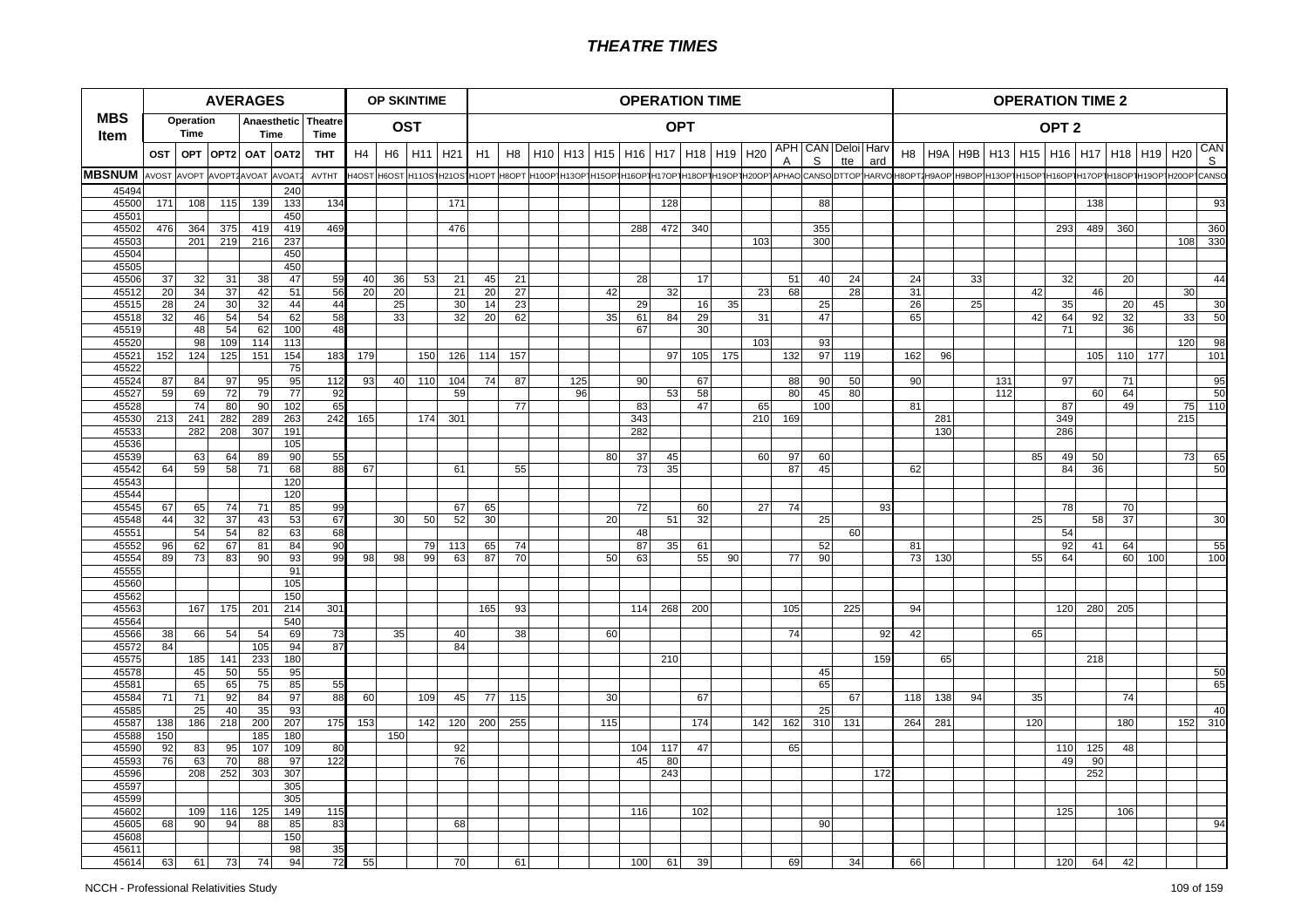|                    |          |          |                |                |                                                                                           |     | <b>ANAESTHETIC TIME</b>                                         |            |                       |     |                |     |                |                      |     |                       |          |            |                                                           |                 |                                                                                                      |                  | <b>ANAESTHETIC TIME 2</b> |                  |      |     |          |     |            |
|--------------------|----------|----------|----------------|----------------|-------------------------------------------------------------------------------------------|-----|-----------------------------------------------------------------|------------|-----------------------|-----|----------------|-----|----------------|----------------------|-----|-----------------------|----------|------------|-----------------------------------------------------------|-----------------|------------------------------------------------------------------------------------------------------|------------------|---------------------------|------------------|------|-----|----------|-----|------------|
| <b>MBS</b><br>Item |          |          |                |                |                                                                                           |     | <b>OAT</b>                                                      |            |                       |     |                |     |                |                      |     |                       |          |            |                                                           |                 |                                                                                                      | OAT <sub>2</sub> |                           |                  |      |     |          |     |            |
|                    | H1       | H4       | H <sub>6</sub> | H <sub>8</sub> | H10   H13   H15   H16   H17                                                               |     | H <sub>18</sub> H <sub>19</sub> H <sub>20</sub> H <sub>21</sub> |            | CAN Deloi<br>S<br>tte | MBS | H <sub>5</sub> | H7  | H <sub>8</sub> | H <sub>9</sub> A     |     |                       |          |            | H9B   H11   H12   H14   H15   H16   H17   H19   H20   H21 |                 |                                                                                                      |                  |                           | CAN WA<br>S      | Grou |     |          |     |            |
| <b>MBSNUM</b>      |          |          |                |                | H1OAT H4OAT H6OAT H8OAT H10OATH13OATH15OATH16OATH17OATH18OATH19OATH20OATH21OATCANSO DTTOA |     |                                                                 |            |                       |     |                |     |                |                      |     |                       |          |            |                                                           |                 | MBSOA H5OAT2H7OAT2H8OAT2H9AOA H9BOA H11OATH12OATH14OATH15OATH16OATH17OATH19OATH21OATE21OATCANSO[WAOA |                  |                           |                  |      |     |          |     |            |
| 45494              |          |          |                |                |                                                                                           |     |                                                                 |            |                       |     |                |     | 240            |                      |     |                       |          |            |                                                           |                 |                                                                                                      |                  |                           |                  |      |     |          |     |            |
| 45500              |          |          |                |                |                                                                                           |     |                                                                 | 145        |                       |     |                | 178 | 95             | 150                  | 90  | 78                    |          |            |                                                           |                 |                                                                                                      | 105              |                           | 155              |      |     | 179      | 100 | 210        |
| 45501<br>45502     |          |          |                |                |                                                                                           |     | 309                                                             | 533        | 395                   |     |                | 491 | 370            | 450<br>450           | 327 |                       |          |            |                                                           |                 |                                                                                                      |                  | 314                       | 550              |      |     | 497      | 375 | 420        |
| 45503              |          |          |                |                |                                                                                           |     |                                                                 |            |                       |     | 133            |     | 300            | 270                  |     |                       |          |            |                                                           |                 |                                                                                                      |                  |                           |                  |      | 138 |          | 330 | 210        |
| 45504              |          |          |                |                |                                                                                           |     |                                                                 |            |                       |     |                |     |                | 450                  |     |                       |          |            |                                                           |                 |                                                                                                      |                  |                           |                  |      |     |          |     |            |
| 45505              |          |          |                |                |                                                                                           |     |                                                                 |            |                       |     |                |     |                | 450                  |     |                       |          |            |                                                           |                 |                                                                                                      |                  |                           |                  |      |     |          |     |            |
| 45506<br>45512     | 50<br>25 | 62<br>55 | 45<br>28       | 25<br>34       |                                                                                           | 52  | 33                                                              | 60         | 25                    |     | 40             | 23  | 45             | 31<br>45<br>40<br>60 | 48  | 37<br>46              | 28<br>37 |            | 37                                                        | $\overline{71}$ |                                                                                                      | 60               | 52                        | 37<br>115        | 73   |     | 24<br>48 | 49  | 30<br>30   |
| 45515              | 19       |          | 30             | 33             |                                                                                           | 25  | 50                                                              |            | 20                    | 45  |                | 40  | 25             | 75                   | 52  | 34                    | 36       |            | 28                                                        |                 |                                                                                                      | 62               | 25                        | 56               |      | 55  | 44       | 30  | 30         |
| 45518              | 30       | 60       | 43             | 73             |                                                                                           | 45  | 68                                                              | 114        | 39                    |     | 36             | 39  | 47             | 75                   | 72  | 49                    | 76       |            |                                                           |                 |                                                                                                      | 53               | 52                        | 122<br>71        |      |     | 38<br>40 | 50  | 45         |
| 45519              |          |          |                |                |                                                                                           |     | 83                                                              |            | 42                    |     |                |     |                | 90                   |     |                       |          |            |                                                           |                 |                                                                                                      | 122              |                           | 87               |      |     |          |     |            |
| 45520              | 125      |          |                |                |                                                                                           |     |                                                                 | 117        | 119                   |     | 128            | 138 | 100<br>102     | 90<br>127            |     | 146                   | 176      | 123        |                                                           | 168             |                                                                                                      | 135              | 280                       |                  | 125  | 145 | 145      | 105 |            |
| 45521<br>45522     |          | 203      |                | 171            |                                                                                           |     |                                                                 |            |                       | 255 |                |     |                | 90<br>75             | 167 |                       |          |            |                                                           |                 |                                                                                                      |                  |                           |                  | 257  |     |          | 106 | 90         |
| 45524              | 86       | 113      | 55             | 99             | 145                                                                                       |     | 100                                                             |            | 79                    |     |                | 113 | 95             | 90<br>62             | 94  | 60                    | 102      |            |                                                           | 127             |                                                                                                      |                  | 107                       |                  |      |     | 116      | 100 | 60         |
| 45527              |          |          |                |                | 116                                                                                       |     |                                                                 | 81         | $\overline{77}$       |     |                | 66  | 50             | 87<br>90             | 100 | 71                    |          |            |                                                           |                 |                                                                                                      |                  |                           |                  | 88   |     | 72       | 55  | 60         |
| 45528              |          |          |                | 91             |                                                                                           |     | 94                                                              |            | 63                    |     | 95             |     | 105            | 120                  |     | 63                    | 95       |            |                                                           |                 |                                                                                                      |                  |                           | 98               |      | 105 |          | 115 | 120        |
| 45530<br>45533     |          | 210      |                |                |                                                                                           |     | 371<br>307                                                      |            |                       |     | 260            | 314 |                | 240<br>165           | 237 |                       |          | 352<br>138 |                                                           | 193             |                                                                                                      |                  | 377<br>311                |                  |      | 265 | 320      |     | 120<br>150 |
| 45536              |          |          |                |                |                                                                                           |     |                                                                 |            |                       |     |                |     |                | 120                  |     |                       |          |            |                                                           |                 |                                                                                                      |                  |                           |                  |      |     |          |     | 90         |
| 45539              |          | 145      |                |                |                                                                                           | 110 | 62                                                              | 60         |                       |     | 90             |     | 65             | 75                   | 125 |                       |          |            |                                                           |                 |                                                                                                      | 95               | 115                       | 74               | 65   | 103 |          | 70  |            |
| 45542              |          | 90       |                | 70             |                                                                                           |     | 94                                                              | 45         |                       |     |                | 75  | 55             | 75                   |     |                       | 77       |            |                                                           |                 | 43                                                                                                   | 100              |                           | 105              | 46   |     | 79       | 60  | 30         |
| 45543<br>45544     |          |          |                |                |                                                                                           |     |                                                                 |            |                       |     |                |     |                | 120<br>120           |     |                       |          |            |                                                           |                 |                                                                                                      |                  |                           |                  |      |     |          |     |            |
| 45545              | 80       |          |                |                |                                                                                           |     | 86                                                              |            | 70                    |     | 47             | 72  |                | 75                   | 135 | 68                    |          |            |                                                           |                 |                                                                                                      | 100              |                           | 92               |      |     | 50<br>76 |     |            |
| 45548              | 30       |          | 40             |                |                                                                                           | 35  | 39                                                              | 68         | 42                    |     |                | 60  | 30             | 45                   | 34  | 49                    | 91       |            |                                                           | 61              |                                                                                                      | 43               | 40                        | 43               | 75   |     | 62       | 35  | 60         |
| 45551              |          | 115      |                |                |                                                                                           |     | 62                                                              |            |                       |     |                |     |                | 68<br>60             | 86  | 41                    |          |            |                                                           |                 |                                                                                                      |                  |                           | 68               |      |     |          |     | 60         |
| 45552              | 80       |          |                | 85             |                                                                                           |     | 98                                                              | 68         | 70                    |     |                | 115 | 53             | 105                  | 110 | 61                    | 91       |            |                                                           | 95              |                                                                                                      | 50               | 103                       |                  | 74   |     | 115      | 56  | 60         |
| 45554<br>45555     | 101      | 129      | 106            | 82             |                                                                                           | 62  | 70                                                              |            | 69                    | 105 |                | 83  | 94             | 135<br>120           | 82  | $\overline{72}$<br>62 | 85       | 140        |                                                           | 111             |                                                                                                      | 75               | 67                        | 71               |      | 115 | 94       | 104 | 60         |
| 45560              |          |          |                |                |                                                                                           |     |                                                                 |            |                       |     |                |     |                | 105                  |     |                       |          |            |                                                           |                 |                                                                                                      |                  |                           |                  |      |     |          |     |            |
| 45562              |          |          |                |                |                                                                                           |     |                                                                 |            |                       |     |                |     |                | 150                  |     |                       |          |            |                                                           |                 |                                                                                                      |                  |                           |                  |      |     |          |     |            |
| 45563              | 180      |          |                | 113            |                                                                                           |     | 136                                                             | 298        | 232                   |     |                |     |                | 245<br>150           | 204 | 108                   | 114      |            |                                                           |                 |                                                                                                      | 365              | 355<br>142                | 310              |      |     |          |     | 180        |
| 45564<br>45566     |          |          | 50             | 43             |                                                                                           | 70  |                                                                 |            |                       |     |                | 53  |                | 540<br>90            |     |                       | 47       |            |                                                           |                 |                                                                                                      | 88               | 75                        |                  |      |     | 56       |     | 60         |
| 45572              |          |          |                |                |                                                                                           |     |                                                                 |            |                       |     |                | 105 |                | 90                   |     | 86                    |          |            |                                                           |                 |                                                                                                      |                  |                           |                  |      |     | 105      |     |            |
| 45575              |          |          |                |                |                                                                                           |     |                                                                 | 233        |                       |     |                |     |                | 120                  |     |                       |          |            |                                                           |                 |                                                                                                      |                  |                           | 240              |      |     |          |     | 180        |
| 45578              |          |          |                |                |                                                                                           |     |                                                                 |            |                       |     |                |     | 55             | 135                  |     |                       |          |            |                                                           |                 |                                                                                                      |                  |                           |                  |      |     |          | 60  | 90         |
| 45581              |          |          |                |                |                                                                                           |     |                                                                 |            | 79                    |     |                |     | 75             | 60<br>76             | 70  |                       |          |            |                                                           | 128             |                                                                                                      |                  |                           |                  |      |     |          | 75  | 120        |
| 45584<br>45585     | 90       | 110      |                | 128            |                                                                                           | 45  |                                                                 |            |                       |     |                | 63  | 35             | 120<br>120           |     | 82                    | 131      | 158        | 103                                                       |                 |                                                                                                      | 110              | 50                        |                  |      |     | 65       | 50  | 60         |
| 45587              | 220      | 229      |                | 267            |                                                                                           | 130 |                                                                 |            | 195                   |     | 170            | 130 | 315            | 142<br>135           | 269 | 210                   | 275      | 294        |                                                           | 172             |                                                                                                      |                  | 135                       |                  |      | 180 | 139      | 315 | 150        |
| 45588              |          |          | 185            |                |                                                                                           |     |                                                                 |            |                       |     |                |     |                | 180                  |     |                       |          |            |                                                           |                 |                                                                                                      |                  |                           |                  |      |     |          |     |            |
| 45590              |          |          |                |                |                                                                                           |     | 116                                                             | 141        | 63                    |     |                | 107 |                | 120                  |     |                       |          |            |                                                           |                 |                                                                                                      | 98               | 123                       | 149              |      |     | 107      |     | 60         |
| 45593<br>45596     |          |          |                |                |                                                                                           |     | 67                                                              | 110<br>303 |                       |     |                | 86  |                | 150<br>240           |     |                       |          |            |                                                           |                 |                                                                                                      | 85<br>370        |                           | 71<br>120<br>312 |      |     | 96       |     | 60         |
| 45597              |          |          |                |                |                                                                                           |     |                                                                 |            |                       |     |                |     |                | 370                  |     |                       |          |            |                                                           |                 |                                                                                                      |                  |                           |                  |      |     |          |     | 240        |
| 45599              |          |          |                |                |                                                                                           |     |                                                                 |            |                       |     |                |     |                | 370                  |     |                       |          |            |                                                           |                 |                                                                                                      |                  |                           |                  |      |     |          |     | 240        |
| 45602              |          |          |                |                |                                                                                           |     | 139                                                             |            | 111                   |     |                |     |                | 150                  |     |                       |          |            |                                                           |                 |                                                                                                      |                  | 148                       |                  |      |     |          |     |            |
| 45605              |          |          |                |                |                                                                                           |     |                                                                 |            |                       |     |                | 80  | 95             | 120<br>180           |     |                       |          |            |                                                           |                 |                                                                                                      | 60               |                           |                  |      |     | 88       | 99  | 60<br>120  |
| 45608<br>45611     |          |          |                |                |                                                                                           |     |                                                                 |            |                       |     |                |     |                | 105                  |     |                       |          |            |                                                           |                 |                                                                                                      |                  |                           |                  |      |     |          |     | 90         |
| 45614              |          | 78       |                | 82             |                                                                                           |     | 112                                                             | 81         | 46                    |     |                | 75  |                | 46<br>90             |     |                       | 87       |            |                                                           |                 |                                                                                                      |                  |                           | $\overline{132}$ | 84   |     | 82       |     | 90         |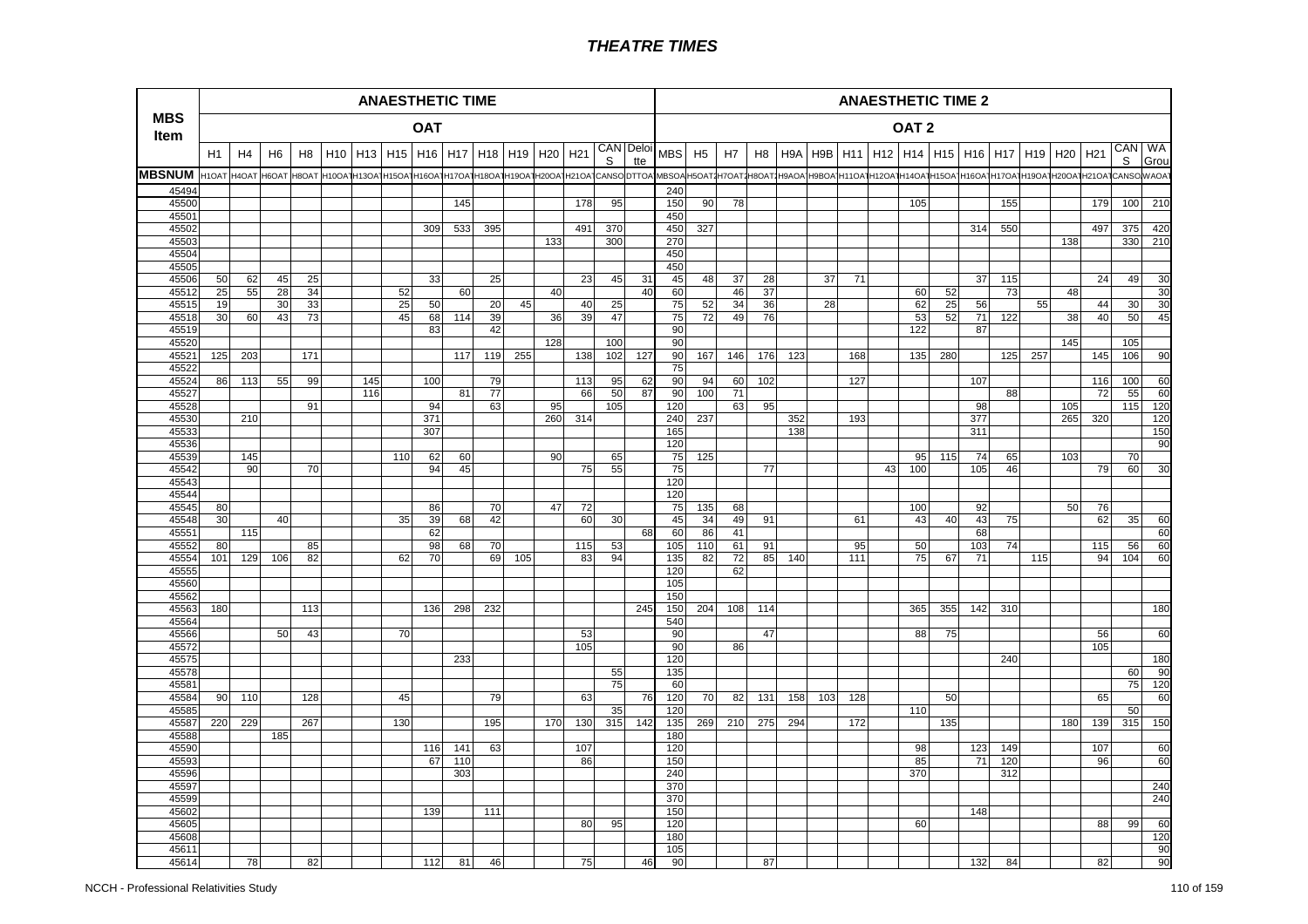|                                                                                      |     |     |         |            | <b>THEATRE TIME</b>               |          |            |     |                           |     |                |                |                |                 |                                |                |                                                                                                                                                                                                                                |                |              |                                  |                      | <b>FREQUENCY</b>                     |                                  |                            |                                |                    |                                        |                                |                                 |                            |                    |              |
|--------------------------------------------------------------------------------------|-----|-----|---------|------------|-----------------------------------|----------|------------|-----|---------------------------|-----|----------------|----------------|----------------|-----------------|--------------------------------|----------------|--------------------------------------------------------------------------------------------------------------------------------------------------------------------------------------------------------------------------------|----------------|--------------|----------------------------------|----------------------|--------------------------------------|----------------------------------|----------------------------|--------------------------------|--------------------|----------------------------------------|--------------------------------|---------------------------------|----------------------------|--------------------|--------------|
| <b>MBS</b><br><b>Item</b>                                                            |     |     |         |            | <b>THT</b>                        |          |            |     |                           |     |                |                |                |                 |                                |                |                                                                                                                                                                                                                                |                |              |                                  |                      | <b>FQ</b>                            |                                  |                            |                                |                    |                                        |                                |                                 |                            |                    |              |
|                                                                                      | H2  | H3  |         |            | H11   H13   H15   H18   H19   H21 |          |            | Pub | C'mix C'mix C'mix<br>Priv | Oth | H <sub>1</sub> | H3             | H4             | H <sub>6</sub>  | H <sub>7</sub>                 | H8             | H9A   H9B   H10   H11   H12   H13   H14   H15   H16   H17   H18   H19   H20   H21                                                                                                                                              |                |              |                                  |                      |                                      |                                  |                            |                                |                    |                                        | S                              | APH CAN C'mix C'mix C'mix Deloi |                            | Pub Priv Other tte |              |
| MBSNUM H2THT H3THT H11THTH13THTH15THTH18THTH19THTH21THTCMXPUCMXPVCMXOTFQH1 FQH3 FQH4 |     |     |         |            |                                   |          |            |     |                           |     |                |                |                |                 |                                |                | FQH6 FQH7 FQH8 FQH9A FQH9B FQH10 FQH11 FQH12 FQH12 FQH13 FQH14 FQH15 FQH16 FQH17 FQH18 FQH19 FQH20 FQH21 FQAPH FQCAN FQCMX FQCMX FQCMX FQCMX FQCMX FQCMX FQCMX FQCMX FQCMX FQCMX FQCMX FQCMX FQCMX FQCMX FQCMX FQCMX FQCMX FQC |                |              |                                  |                      |                                      |                                  |                            |                                |                    |                                        |                                |                                 |                            |                    |              |
| 45494                                                                                |     |     |         |            |                                   |          |            |     |                           |     |                |                |                |                 |                                |                |                                                                                                                                                                                                                                |                |              |                                  |                      |                                      |                                  |                            |                                |                    |                                        |                                |                                 |                            |                    |              |
| 45500<br>45501                                                                       |     |     |         |            |                                   |          | 191        |     | 77                        |     |                |                |                |                 | $\overline{4}$                 |                |                                                                                                                                                                                                                                |                |              |                                  | 1                    |                                      |                                  | $\overline{2}$             |                                | $\mathbf{1}$       |                                        | $\mathbf{1}$                   |                                 | 8 <sup>1</sup>             |                    |              |
| 45502                                                                                |     |     |         |            | 415                               |          | 522        |     |                           |     |                |                |                |                 |                                |                |                                                                                                                                                                                                                                |                |              |                                  |                      |                                      | 11                               | 6                          |                                | 3 <sup>l</sup>     |                                        | $\mathbf{1}$                   |                                 |                            |                    |              |
| 45503                                                                                |     |     |         |            |                                   |          |            |     |                           |     |                |                |                |                 |                                |                |                                                                                                                                                                                                                                |                |              |                                  |                      |                                      |                                  |                            |                                | $\overline{2}$     |                                        | $\mathbf{1}$                   |                                 |                            |                    |              |
| 45504                                                                                |     |     |         |            |                                   |          |            |     |                           |     |                |                |                |                 |                                |                |                                                                                                                                                                                                                                |                |              |                                  |                      |                                      |                                  |                            |                                |                    |                                        |                                |                                 |                            |                    |              |
| 45505<br>45506                                                                       | 65  | 39  | 86      |            |                                   | 28       | 121        | 47  | 32                        | 50  | 1              | 2              | 2              | 4               | 20                             | 3 <sup>1</sup> | 1                                                                                                                                                                                                                              | 10             |              |                                  |                      |                                      | $6 \mid$                         | $\overline{1}$             | 5 <sub>5</sub>                 |                    | 8<br>28                                | $\overline{2}$                 | 5 <sup>1</sup>                  | 136                        | $\overline{2}$     | 12           |
| 45512                                                                                | 38  | 50  |         |            | 85                                |          | 111        | 26  | 44                        | 38  | 1              | $\mathbf{1}$   | $\mathbf{1}$   | $2 \vert$       | $\overline{7}$                 | $\overline{4}$ |                                                                                                                                                                                                                                |                |              |                                  |                      | 2 <br>3                              |                                  | $\mathbf{3}$               |                                | $\overline{2}$     | 32<br>$\overline{4}$                   |                                | $\overline{2}$                  | $\overline{77}$            | $\overline{2}$     | 10           |
| 45515                                                                                |     |     |         |            | 25                                | 24       | 68<br>80   | 26  | 40                        |     | $\vert$ 2      |                |                | 1               | 32                             | $6 \mid$       | 1                                                                                                                                                                                                                              |                |              |                                  |                      | 2 <br>1 <sup>1</sup>                 | 3 <sup>l</sup>                   |                            | 9<br>$\mathbf{1}$              |                    | 5 <sup>1</sup>                         | $\mathbf{1}$                   | $\vert$ 2                       | 78                         |                    |              |
| 45518                                                                                | 65  |     |         |            | 59                                | 43       | 102        | 33  | 45                        |     | 1              |                | 1 <sup>1</sup> | $\overline{2}$  | 11                             | 6              |                                                                                                                                                                                                                                |                |              |                                  |                      | $\overline{2}$<br>5 <sub>l</sub>     | 2                                | $\overline{2}$             | 13                             | $\overline{2}$     | 8 <sup>1</sup>                         | $\mathbf{1}$                   | $\overline{2}$                  | 67                         |                    |              |
| 45519<br>45520                                                                       |     |     |         |            |                                   | 48       |            |     |                           |     |                |                |                |                 |                                |                |                                                                                                                                                                                                                                |                |              |                                  |                      | 2 <sup>1</sup>                       | 12                               |                            | $\overline{1}$                 | 2                  |                                        | $\overline{2}$                 |                                 |                            |                    |              |
| 45521                                                                                | 193 | 112 | 192     |            | 300                               | 124 267  | 179        |     | 100                       |     | 14             | 8 <sup>1</sup> | 7              |                 | 22                             | 12             | 3 <sup>1</sup>                                                                                                                                                                                                                 | 31             |              |                                  | 1                    | $\vert$ 1                            |                                  | $\mathbf{3}$<br>36         | $\mathbf{1}$                   |                    | 32 323                                 | $\mathbf{3}$                   |                                 | 40                         |                    | 24           |
| 45522                                                                                |     |     |         |            |                                   |          |            |     |                           |     |                |                |                |                 |                                |                |                                                                                                                                                                                                                                |                |              |                                  |                      |                                      |                                  |                            |                                |                    |                                        |                                |                                 |                            |                    |              |
| 45524                                                                                |     | 51  | 147     | 150<br>132 |                                   | 83       | 155<br>94  |     | 84<br>59                  |     | 9              | 2              | $\overline{2}$ | $\mathbf{1}$    | $\mathbf{1}$                   | 13             |                                                                                                                                                                                                                                | 12             |              | $\overline{2}$<br>$\overline{1}$ |                      |                                      | 1 <sup>1</sup>                   | 15<br>$\overline{2}$       | $\mathbf{1}$                   | 1                  | 61<br>$\overline{4}$<br>32             | $\overline{2}$<br>$\mathbf{1}$ |                                 | 30 <sup>1</sup><br>3       |                    | 5<br>5       |
| 45527<br>45528                                                                       |     |     |         |            |                                   | 83<br>65 |            |     |                           |     |                |                |                |                 | 12<br>$\overline{1}$           | 5 <sub>5</sub> |                                                                                                                                                                                                                                |                |              |                                  |                      |                                      | 1 <sup>1</sup>                   |                            | 1                              | $\vert$ 1          |                                        | $\overline{1}$                 |                                 |                            |                    |              |
| 45530                                                                                | 160 |     | 215     |            |                                   |          | 352        |     |                           |     |                |                | $\overline{1}$ |                 |                                |                | 2 <sup>1</sup>                                                                                                                                                                                                                 | 3              |              |                                  |                      |                                      | 1                                |                            |                                | 1                  | 31<br>$\overline{4}$                   |                                |                                 |                            |                    |              |
| 45533                                                                                |     |     |         |            |                                   |          |            |     |                           |     |                |                |                |                 |                                |                | $\overline{2}$                                                                                                                                                                                                                 |                |              |                                  |                      |                                      | 1 <sup>1</sup>                   |                            |                                |                    |                                        |                                |                                 |                            |                    |              |
| 45536<br>45539                                                                       | 55  |     |         |            |                                   |          |            |     |                           |     |                |                | $\overline{2}$ |                 |                                |                |                                                                                                                                                                                                                                |                |              |                                  | $\mathbf{1}$         |                                      | 1 <sup>1</sup>                   | $\mathbf{1}$               |                                | 3 <sup>l</sup>     | 28                                     | $\mathbf{1}$                   |                                 |                            |                    |              |
| 45542                                                                                | 58  |     |         |            |                                   |          | 127        |     | 79                        |     |                |                | $\mathbf{3}$   |                 |                                | $\mathbf{1}$   |                                                                                                                                                                                                                                |                | $\mathbf{1}$ |                                  |                      | $\mathbf{3}$                         | 1                                | $\overline{1}$             |                                |                    | $\overline{2}$<br>24                   | $\mathbf{1}$                   |                                 | $\overline{4}$             |                    |              |
| 45543                                                                                |     |     |         |            |                                   |          |            |     |                           |     |                |                |                |                 |                                |                |                                                                                                                                                                                                                                |                |              |                                  |                      |                                      |                                  |                            |                                |                    |                                        |                                |                                 |                            |                    |              |
| 45544                                                                                |     |     |         |            |                                   |          |            |     |                           |     |                |                |                |                 |                                |                |                                                                                                                                                                                                                                |                |              |                                  |                      |                                      |                                  |                            |                                |                    |                                        |                                |                                 |                            |                    |              |
| 45545<br>45548                                                                       | 130 |     | 75      |            | 65                                | 80<br>46 | 118<br>98  |     | 68<br>50                  |     | 1<br>1         |                |                | 2 <sup>1</sup>  | $\mathbf{3}$<br>$\overline{c}$ | 1              |                                                                                                                                                                                                                                | $\overline{2}$ |              |                                  |                      | 11<br>$\overline{2}$<br>$\mathbf{1}$ | 1 <sup>1</sup><br>1 <sup>1</sup> | $\mathbf{3}$               | 11<br>$\overline{2}$           | 1                  | 3 <sup>l</sup><br>12<br>8 <sup>1</sup> | $\mathbf{1}$                   |                                 | 10 <sup>1</sup><br>13      |                    |              |
| 45551                                                                                | 95  | 49  |         |            |                                   |          |            |     | 59                        |     |                | 5 <sub>l</sub> | $\overline{1}$ |                 | $\overline{4}$                 |                |                                                                                                                                                                                                                                |                |              |                                  |                      |                                      | 1                                |                            |                                |                    |                                        |                                |                                 | 13                         |                    | 6            |
| 45552                                                                                | 101 | 58  | 112     |            |                                   | 73       | 145        |     | 53                        |     | 1              | $\overline{2}$ |                |                 | $5\phantom{.0}$                | $\overline{2}$ |                                                                                                                                                                                                                                | 5              |              |                                  | $\blacktriangleleft$ |                                      | $2 \vert$                        | $\overline{2}$             | $\overline{2}$                 | 1                  |                                        | $\overline{4}$                 |                                 | 10                         |                    |              |
| 45554                                                                                | 95  | 94  | 130     |            | 85                                | 73       | 130<br>121 |     | 65                        |     | $6 \mid$       | 29             | 7 <sup>1</sup> | $\vert 4 \vert$ | 28                             | 5              | $\mathbf{1}$                                                                                                                                                                                                                   | 3              |              |                                  |                      | 2 <br>3 <sup>l</sup>                 | 3 <sup>1</sup>                   |                            | $\overline{3}$<br>$\mathbf{1}$ |                    | 9<br>1                                 | $\mathbf{1}$                   |                                 | 32                         |                    |              |
| 45555<br>45560                                                                       |     |     |         |            |                                   |          |            |     |                           |     |                |                |                |                 | 3                              |                |                                                                                                                                                                                                                                |                |              |                                  |                      |                                      |                                  |                            |                                |                    |                                        |                                |                                 |                            |                    |              |
| 45562                                                                                |     |     |         |            |                                   |          |            |     |                           |     |                |                |                |                 |                                |                |                                                                                                                                                                                                                                |                |              |                                  |                      |                                      |                                  |                            |                                |                    |                                        |                                |                                 |                            |                    |              |
| 45563                                                                                |     |     |         |            | 365<br>237                        |          |            |     |                           |     | 1              |                |                |                 | 1                              | 11             |                                                                                                                                                                                                                                |                |              |                                  | $\overline{2}$       | 11                                   | $\overline{2}$                   | $\overline{2}$             | $\overline{1}$                 |                    | 11                                     |                                |                                 |                            |                    | 9            |
| 45564                                                                                |     |     |         |            |                                   |          |            |     |                           |     |                |                |                |                 |                                | $\overline{1}$ |                                                                                                                                                                                                                                |                |              |                                  |                      |                                      |                                  |                            |                                |                    |                                        |                                |                                 |                            |                    |              |
| 45566<br>45572                                                                       |     |     |         |            | 105                               |          | 68<br>141  |     | 46<br>33                  |     |                |                |                | 1               | $\mathbf{1}$                   |                |                                                                                                                                                                                                                                |                |              |                                  |                      | 2                                    |                                  |                            |                                | 1<br>11            | 12                                     |                                |                                 | $\overline{4}$<br>$6 \mid$ |                    |              |
| 45575                                                                                |     |     |         |            |                                   |          |            |     |                           |     |                |                |                |                 |                                |                | $\mathbf{1}$                                                                                                                                                                                                                   |                |              |                                  |                      |                                      |                                  | $\overline{2}$             |                                |                    |                                        |                                |                                 |                            |                    |              |
| 45578                                                                                |     |     |         |            |                                   |          |            |     |                           |     |                |                |                |                 |                                |                |                                                                                                                                                                                                                                |                |              |                                  |                      |                                      |                                  |                            |                                |                    |                                        | $\mathbf{1}$                   |                                 |                            |                    |              |
| 45581<br>45584                                                                       | 53  | 40  | 148     |            | 145                               | 85       | 109        |     | 55<br>71                  | 50  | 8 <sup>1</sup> | $\vert$ 1      | $\overline{1}$ |                 | 25                             | 5 <sub>5</sub> | $\overline{2}$<br>$\overline{2}$                                                                                                                                                                                               | 67             |              |                                  |                      |                                      |                                  | 15                         |                                | $\overline{4}$     |                                        | $\mathbf{1}$                   |                                 | $\overline{7}$<br>66       | 11                 | $\mathbf{q}$ |
| 45585                                                                                |     |     |         |            |                                   |          |            |     |                           |     |                |                |                |                 |                                |                |                                                                                                                                                                                                                                |                |              |                                  | $\overline{2}$       |                                      |                                  |                            |                                |                    |                                        | $\mathbf{1}$                   |                                 |                            |                    |              |
| 45587                                                                                |     |     | 225 197 |            | 155<br>200                        |          | 179        |     | 91                        |     | 1              | 2 <sup>1</sup> | 6              |                 | $\overline{1}$                 | $\overline{2}$ | 5 <sup>1</sup>                                                                                                                                                                                                                 | 13             |              |                                  |                      | 11                                   |                                  |                            | 6                              | 1                  | 1<br>99                                | $\mathbf{1}$                   |                                 | -7 I                       |                    | 5            |
| 45588                                                                                |     |     |         |            |                                   |          |            |     |                           |     |                |                |                | 1               |                                |                |                                                                                                                                                                                                                                |                |              |                                  |                      |                                      |                                  |                            |                                |                    |                                        |                                |                                 |                            |                    |              |
| 45590<br>45593                                                                       |     |     |         |            |                                   | 64       | 133<br>122 |     | 44                        |     |                |                |                |                 |                                |                |                                                                                                                                                                                                                                |                |              |                                  | 10<br>3              |                                      | 3 <sup>1</sup><br>$\mathbf{1}$   | $\sqrt{5}$<br>$\mathbf{1}$ |                                | $\mathbf{1}$<br>11 | 10                                     |                                |                                 | $\mathbf{1}$               |                    |              |
| 45596                                                                                |     |     |         |            |                                   |          |            |     |                           |     |                |                |                |                 |                                |                |                                                                                                                                                                                                                                |                |              |                                  |                      | 1                                    |                                  | $\mathbf{3}$               |                                |                    |                                        |                                |                                 |                            |                    |              |
| 45597                                                                                |     |     |         |            |                                   |          |            |     |                           |     |                |                |                |                 |                                |                |                                                                                                                                                                                                                                |                |              |                                  |                      |                                      |                                  |                            |                                |                    |                                        |                                |                                 |                            |                    |              |
| 45599                                                                                |     |     |         |            |                                   |          |            |     |                           |     |                |                |                |                 |                                |                |                                                                                                                                                                                                                                |                |              |                                  |                      |                                      |                                  |                            |                                |                    |                                        |                                |                                 |                            |                    |              |
| 45602<br>45605                                                                       |     |     |         |            | 115                               |          | 130        | 60  | 59                        |     |                |                |                |                 |                                |                |                                                                                                                                                                                                                                |                |              |                                  | $\mathbf{1}$         |                                      | 1 <sup>1</sup>                   |                            | $\mathbf{1}$                   |                    | $\overline{2}$                         | $\overline{2}$                 | 1                               | $\overline{2}$             |                    |              |
| 45608                                                                                |     |     |         |            |                                   |          |            |     |                           |     |                |                |                |                 |                                |                |                                                                                                                                                                                                                                |                |              |                                  |                      |                                      |                                  |                            |                                |                    |                                        |                                |                                 |                            |                    |              |
| 45611                                                                                |     |     |         |            |                                   |          |            |     | 35                        |     |                |                |                |                 |                                |                |                                                                                                                                                                                                                                |                |              |                                  |                      |                                      |                                  |                            |                                |                    |                                        |                                |                                 | $\overline{1}$             |                    |              |
| 45614                                                                                |     |     |         |            |                                   | 49       | 107        | 46  | 88                        |     |                |                | 2              |                 |                                | 1              |                                                                                                                                                                                                                                |                |              |                                  |                      |                                      | 1                                | $\overline{2}$             | 6                              |                    | 16<br>1                                |                                | 2                               | 55                         |                    | 6            |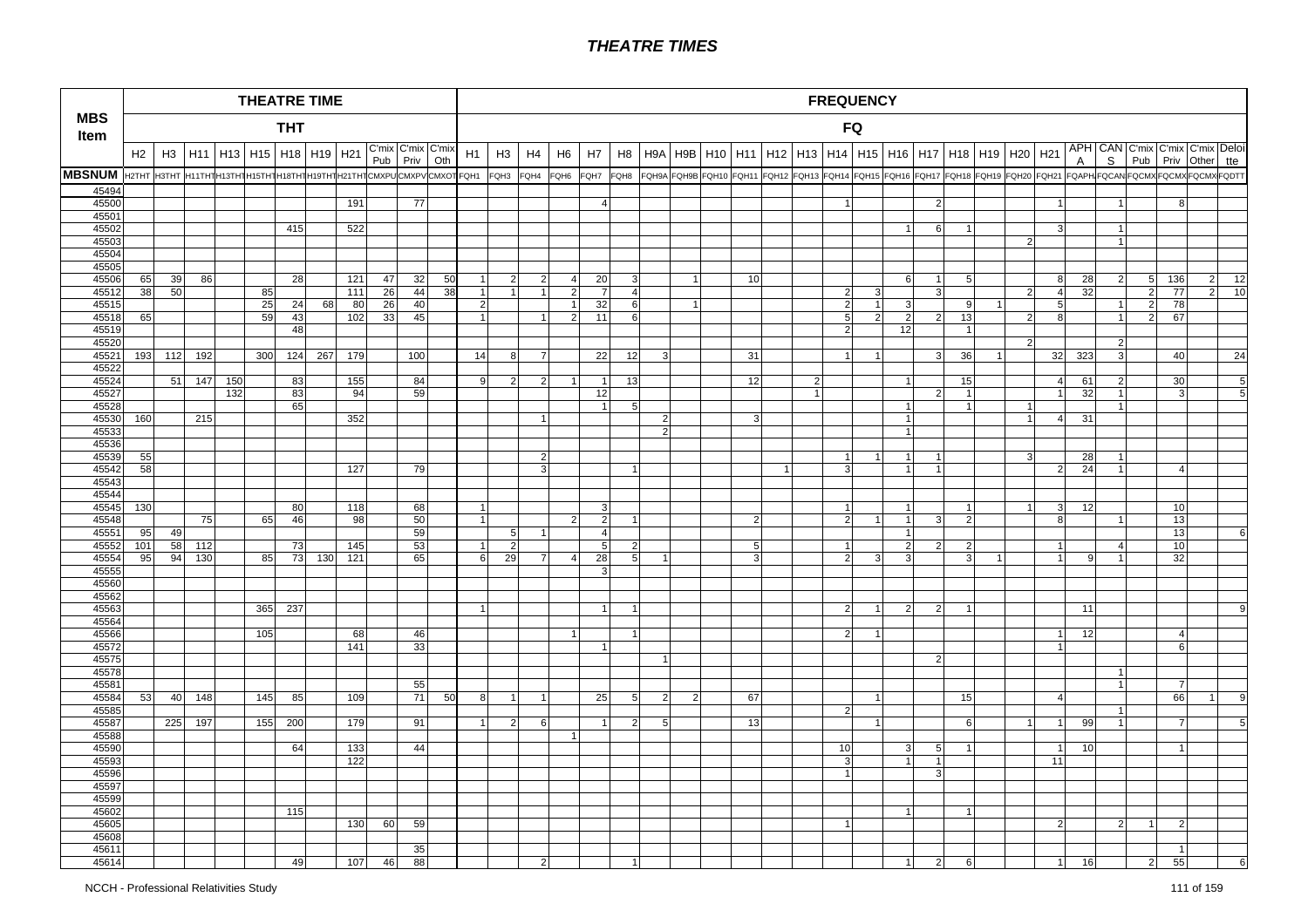|                    |                 |                   |          | <b>AVERAGES</b>               |            |                        |                |     | OP SKINTIME |                   |    |                |                                               |                 | <b>OPERATION TIME</b> |            |     |                                                                                         |                 |                                |        |     |     |     |    | <b>OPERATION TIME 2</b>                                           |     |                  |                 |     |    |     |           |
|--------------------|-----------------|-------------------|----------|-------------------------------|------------|------------------------|----------------|-----|-------------|-------------------|----|----------------|-----------------------------------------------|-----------------|-----------------------|------------|-----|-----------------------------------------------------------------------------------------|-----------------|--------------------------------|--------|-----|-----|-----|----|-------------------------------------------------------------------|-----|------------------|-----------------|-----|----|-----|-----------|
| <b>MBS</b><br>Item |                 | Operation<br>Time |          | Anaesthetic<br><b>Time</b>    |            | <b>Theatre</b><br>Time |                |     | <b>OST</b>  |                   |    |                |                                               |                 |                       | <b>OPT</b> |     |                                                                                         |                 |                                |        |     |     |     |    |                                                                   |     | OPT <sub>2</sub> |                 |     |    |     |           |
|                    | <b>OST</b>      |                   |          | OPT OPT2 OAT OAT2             |            | <b>THT</b>             | H <sub>4</sub> |     | H6 H11      | H <sub>21</sub>   | H1 | H <sub>8</sub> | H10   H13   H15   H16   H17   H18   H19   H20 |                 |                       |            |     |                                                                                         |                 | APH   CAN   Deloi   Harv<br>S. | tte    | ard | H8  | H9A |    | H9B   H13   H15   H16   H17   H18   H19   H20                     |     |                  |                 |     |    |     | CAN<br>S. |
| <b>MBSNUM</b>      |                 |                   |          | VOST AVOPT AVOPT2AVOAT AVOAT2 |            | AVTHT                  | 14OST          |     |             | H6OST H11OS1H21OS |    |                |                                               |                 |                       |            |     | 110PT   H8OPT   H10OPTH13OPTH15OPTH16OPTH17OPTH18OPTH19OPTH20OPTAPHAO CANSO DTTOPTHARVO |                 |                                |        |     |     |     |    | H8OPT/H9AOP H9BOP H13OP H15OP H16OP H17OP H18OP H19OP H20OP CANSC |     |                  |                 |     |    |     |           |
| 45617              | 47              | 52                | 58       | 63                            | 62         | 60                     | 44             | 40  |             | 57                | 55 | 50             |                                               |                 | 45                    | 80         | 44  |                                                                                         | 55              | 45                             | 42     |     | 54  |     | 66 |                                                                   |     | 47               | 84              | 48  |    |     | 50        |
| 45620              | 72              | 61                | 70       | 90                            | 76         | 68                     |                |     | 72          |                   | 43 |                |                                               |                 |                       | 65         |     |                                                                                         | 65              |                                | 70     |     |     |     |    |                                                                   |     |                  | 70              |     |    |     |           |
| 45623              | 54              | 48                | 51       | 60                            | 63         | 95                     | 35             |     |             | 73                |    | 59             |                                               | 45              | 57                    | 39         | 52  | 43                                                                                      | 65              | 45                             | 32     |     | 60  |     | 46 |                                                                   | 50  | 61               | 44              | 55  |    | 47  | 48        |
| 45624<br>45625     |                 |                   |          |                               | 90<br>30   |                        |                |     |             |                   |    |                |                                               |                 |                       |            |     |                                                                                         |                 |                                |        |     |     |     |    |                                                                   |     |                  |                 |     |    |     |           |
| 45626              | 38              | 44                | 46       | 55                            | 57         | 77                     | 32             |     |             | 43                |    | 39             | 47                                            | 35              | 67                    | 38         | 41  |                                                                                         | 44              | 50                             | 34     |     | 41  |     | 31 | 48                                                                | 39  | 70               | 44              | 44  |    |     | 52        |
| 45629              |                 | 69                |          |                               | 60         | 90                     |                |     |             |                   |    |                |                                               |                 |                       |            |     |                                                                                         |                 |                                |        | 69  |     |     |    |                                                                   |     |                  |                 |     |    |     |           |
| 45632              | 67              | 72                | 78       | 78                            | 89         | 81                     | 41             | 70  | 85          | 73                |    |                |                                               | 65              | 78                    |            | 31  | 56                                                                                      | 69              | 115                            | 76     | 84  |     |     |    |                                                                   | 75  | 85               |                 | 36  |    | 72  | 120       |
| 45635              | 44              | 53                | 59       | 64                            | 67         | 63                     |                |     |             | 44                |    |                | 43                                            |                 | 56                    | 63         |     | 38                                                                                      | 57              | 62                             |        |     |     |     |    | 47                                                                |     | 60               | 68              |     |    | 56  | 63        |
| 45638              | 89              | 82                | 87       | 98                            | 98         | 100                    |                |     |             | 89                | 79 | 63             |                                               | 93              | 100                   | 82         | 64  | 52                                                                                      | 80              | 103                            | 76 112 |     | 67  | 98  |    |                                                                   | 96  | 109              | 89              | 72  |    | 59  | 109       |
| 45639<br>45641     | 96              | 91                | 101      | 114                           | 90<br>108  | 100                    |                | 100 |             | 92                |    | 132            |                                               | 50              |                       | 75         | 108 | 130                                                                                     | 65              | 84                             | 84     |     | 136 |     | 83 |                                                                   | 55  |                  | 90              | 114 |    | 142 | 89        |
| 45644              | 80              | 112               | 132      | 137                           | 133        | 124                    | 80             |     |             |                   |    |                |                                               | 115             | 92                    | 100        | 79  | 140                                                                                     | 82              | 178                            |        |     | 188 |     |    |                                                                   | 115 | 97               | 105             | 85  |    | 153 | 182       |
| 45645              |                 | 64                |          |                               | 90         | 40                     |                |     |             |                   |    |                |                                               |                 |                       |            |     |                                                                                         |                 |                                |        | 64  |     |     |    |                                                                   |     |                  |                 |     |    |     |           |
| 45646              |                 | 121               | 115      | 116                           | 128        | 120                    |                |     |             |                   |    |                |                                               |                 |                       |            | 111 |                                                                                         |                 |                                |        | 130 |     |     |    |                                                                   |     |                  |                 | 115 |    |     |           |
| 45647              |                 | 109               | 80       | 135                           | 125        | 109                    |                |     |             |                   |    |                |                                               |                 |                       |            |     |                                                                                         | 142             | 75                             |        |     |     |     |    |                                                                   |     |                  |                 |     |    |     | 80        |
| 45650              | 49              | 51                | 59       | 63                            | 69         | 61                     |                | 65  |             | 32                |    |                |                                               | 72              | 59                    |            | 25  | 50                                                                                      | 45              | 55                             |        |     |     |     |    |                                                                   | 74  | 66               |                 | 27  |    | 65  | 61        |
| 45652<br>45653     | 30              | 39<br>46          | 42<br>37 | 45<br>52                      | 50<br>50   | 54<br>45               | 30             |     |             |                   |    |                |                                               |                 | 39                    |            | 28  |                                                                                         | 59              | 35                             |        | 63  |     |     |    |                                                                   |     | 42               |                 | 33  |    |     | 40        |
| 45656              |                 | 91                |          |                               | 82         | 42                     |                |     |             |                   |    |                |                                               |                 |                       |            |     |                                                                                         | 78              |                                |        | 105 |     |     |    |                                                                   |     |                  |                 |     |    |     |           |
| 45659              | 60              | 61                | 69       | 73                            | 78         | $\overline{77}$        | 61             | 81  |             | 37                | 50 | 60             | 76                                            | 30 <sup>1</sup> | 69                    |            | 42  | 73                                                                                      | 73              | 85                             | 50     |     | 62  | 95  |    | 82                                                                | 30  | 70               |                 | 46  |    | 75  | 90        |
| 45662              |                 |                   |          | 40                            | 74         | 40                     |                |     |             |                   |    |                |                                               |                 |                       |            |     |                                                                                         |                 |                                |        |     |     |     |    |                                                                   |     |                  |                 |     |    |     |           |
| 45665              | 30 <sup>1</sup> | 26                | 32       | 39 <sup>°</sup>               | 38         | 43                     | 27             | 46  | 26          | 23                | 16 | 21             | 23<br>25 <sub>l</sub>                         |                 | 24                    | 34         | 25  | 28                                                                                      | 35 <sub>1</sub> | 29                             | 26     |     | 24  | 60  | 16 | 23                                                                |     | 29               | 39 <sub>l</sub> | 28  |    | 32  | 34        |
| 45668              | 36              | 35                | 38       | 47                            | 54         | 47                     | 25             | 30  | 65          | 24                |    | 45             | 33                                            |                 | 37                    | 43         | 24  | 20                                                                                      | 39              | 27                             | 43     |     | 52  |     |    |                                                                   |     | 40               | 48              | 28  |    | 25  | 32        |
| 45669<br>4567      | 40              | 61                | 64       | 72                            | 45<br>82   | 25<br>95               | 40             |     |             |                   |    |                |                                               |                 |                       |            | 72  | 35                                                                                      | 75              |                                |        |     |     |     |    |                                                                   |     |                  |                 | 77  |    | 50  |           |
| 45674              | 17              | 23                | 22       | 31                            | 40         | 29                     | 17             |     |             |                   |    |                |                                               |                 | 25                    |            |     | 12                                                                                      | 31              |                                |        |     |     |     | 11 |                                                                   |     | 39               |                 |     |    | 15  |           |
| 45675              |                 |                   |          |                               | 165        |                        |                |     |             |                   |    |                |                                               |                 |                       |            |     |                                                                                         |                 |                                |        |     |     |     |    |                                                                   |     |                  |                 |     |    |     |           |
| 45676              |                 |                   |          |                               | 120        | 110                    |                |     |             |                   |    |                |                                               |                 |                       |            |     |                                                                                         |                 |                                |        |     |     |     |    |                                                                   |     |                  |                 |     |    |     |           |
| 45677              |                 | 79                | 73       | 86                            | 95         | 102                    |                |     |             |                   |    |                |                                               | 85              |                       |            | 51  | 58                                                                                      |                 |                                |        | 121 |     |     |    |                                                                   | 93  |                  |                 | 59  | 68 |     |           |
| 45680              |                 | 80                | 88       | 95                            | 119        | 82                     |                |     |             |                   |    |                |                                               |                 |                       |            |     | 80                                                                                      |                 |                                |        |     |     |     |    |                                                                   |     |                  |                 |     | 88 |     |           |
| 45683<br>45686     |                 | 137               | 115      | 120                           | 120<br>165 | 125                    |                |     |             |                   |    |                |                                               |                 |                       |            | 110 |                                                                                         |                 |                                |        | 164 |     |     |    |                                                                   |     |                  |                 | 115 |    |     |           |
| 45689              |                 |                   |          |                               | 75         | 35                     |                |     |             |                   |    |                |                                               |                 |                       |            |     |                                                                                         |                 |                                |        |     |     |     |    |                                                                   |     |                  |                 |     |    |     |           |
| 45692              |                 | 24                | 30       | 34                            | 46         | 41                     |                |     |             |                   |    |                |                                               |                 |                       |            |     | 13                                                                                      |                 | 35                             |        |     |     |     |    |                                                                   |     |                  |                 |     | 15 |     | 45        |
| 45695              |                 | 55                | 55       | 60                            | 85         | 85                     |                |     |             |                   |    |                |                                               |                 |                       |            |     |                                                                                         |                 | 55                             |        |     |     |     |    |                                                                   |     |                  |                 |     |    |     | 55        |
| 45698              |                 |                   |          |                               | 75         |                        |                |     |             |                   |    |                |                                               |                 |                       |            |     |                                                                                         |                 |                                |        |     |     |     |    |                                                                   |     |                  |                 |     |    |     |           |
| 45701              |                 | 70                | 80       | 70                            | 87         |                        |                |     |             |                   |    |                |                                               |                 |                       |            |     |                                                                                         |                 | 70                             |        |     |     |     |    |                                                                   |     |                  |                 |     |    |     | 80        |
| 45704<br>45707     | 15<br>122       | 69                | 80       | 19<br>85                      | 26<br>102  | 33<br>126              |                |     | 122         | 15 <sup>1</sup>   |    |                |                                               | 69              |                       |            |     | 69                                                                                      |                 |                                |        |     |     |     |    |                                                                   | 82  |                  |                 |     | 79 |     |           |
| 45710              |                 | 41                | 45       | 56                            | 71         | 59                     |                |     |             |                   |    |                |                                               |                 |                       | 40         |     | 43                                                                                      |                 |                                |        |     |     |     |    |                                                                   |     | 31               | 55              |     | 50 |     |           |
| 45713              |                 |                   |          |                               | 75         |                        |                |     |             |                   |    |                |                                               |                 |                       |            |     |                                                                                         |                 |                                |        |     |     |     |    |                                                                   |     |                  |                 |     |    |     |           |
| 45714              |                 |                   |          |                               | 128        | 41                     |                |     |             |                   |    |                |                                               |                 |                       |            |     |                                                                                         |                 |                                |        |     |     |     |    |                                                                   |     |                  |                 |     |    |     |           |
| 45716              |                 | 53                | 62       | 63                            | 73         | 66                     |                |     |             |                   |    |                |                                               | 45              |                       |            |     | 52                                                                                      | 51              | 65                             |        |     |     |     |    |                                                                   | 55  |                  |                 |     | 60 |     | 72        |
| 45719              |                 | 120               | 129      | 148                           | 153        | 133                    |                |     |             |                   |    |                |                                               | 105             |                       | 135        |     |                                                                                         |                 |                                |        |     |     |     |    |                                                                   | 113 |                  | 144             |     |    |     |           |
| 45720<br>45722     | 156             | 134               | 144      | 156                           | 120<br>184 | 192                    |                |     |             | 156               |    |                |                                               |                 | 134                   |            |     |                                                                                         |                 | 135                            |        |     |     |     |    |                                                                   |     | 144              |                 |     |    |     | 145       |
| 45723              |                 |                   |          |                               | 150        |                        |                |     |             |                   |    |                |                                               |                 |                       |            |     |                                                                                         |                 |                                |        |     |     |     |    |                                                                   |     |                  |                 |     |    |     |           |
| 45725              |                 | 110               | 125      | 115                           | 123        | 135                    |                |     |             |                   |    |                |                                               | 110             |                       |            |     |                                                                                         |                 |                                |        |     |     |     |    |                                                                   | 125 |                  |                 |     |    |     |           |
| 45726              |                 |                   |          |                               | 225        |                        |                |     |             |                   |    |                |                                               |                 |                       |            |     |                                                                                         |                 |                                |        |     |     |     |    |                                                                   |     |                  |                 |     |    |     |           |
| 45728              |                 | 151               | 202      | 229                           | 202        |                        |                |     |             |                   |    |                |                                               |                 | 199                   |            |     |                                                                                         | 104             |                                |        |     |     |     |    |                                                                   |     | 202              |                 |     |    |     |           |
| 45729              |                 |                   |          |                               | 285        |                        |                |     |             |                   |    |                |                                               |                 |                       |            |     |                                                                                         |                 |                                |        |     |     |     |    |                                                                   |     |                  |                 |     |    |     |           |
| 45731<br>45732     |                 |                   |          |                               | 248<br>330 |                        |                |     |             |                   |    |                |                                               |                 |                       |            |     |                                                                                         |                 |                                |        |     |     |     |    |                                                                   |     |                  |                 |     |    |     |           |
|                    |                 |                   |          |                               |            |                        |                |     |             |                   |    |                |                                               |                 |                       |            |     |                                                                                         |                 |                                |        |     |     |     |    |                                                                   |     |                  |                 |     |    |     |           |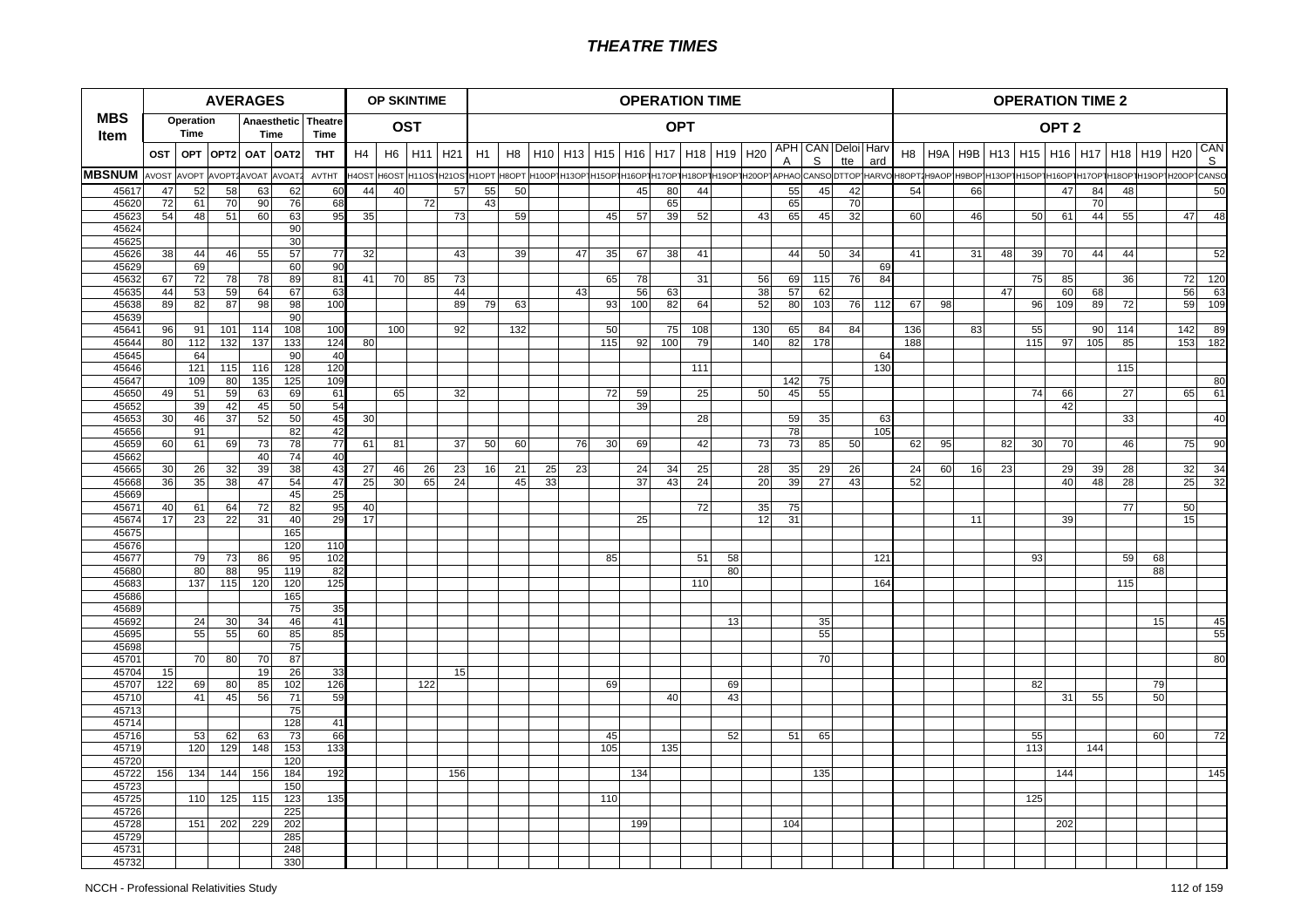| <b>OAT</b><br>OAT <sub>2</sub><br>Item<br>CAN WA<br>CAN Deloi<br><b>MBS</b><br>H9B   H11   H12   H14   H15   H16   H17   H19   H20   H21<br>H1<br>H <sub>8</sub><br>H10   H13   H15   H16   H17   H18   H19   H20   H21<br>H <sub>5</sub><br>H7<br>H <sub>8</sub><br>H <sub>9</sub> A<br>H4<br>H <sub>6</sub><br>S<br>Grou<br>S<br>tte<br><b>MBSNUM</b><br>H1OAT H4OAT H6OAT H8OAT H10OATH13OATH15OATH16OATH17OATH18OATH19OATH20OATH21OATCANSO DTTOA<br>MBSOA H5OAT2H7OAT2H8OAT2H9AOAT<br>H9BOA1H11OA1H12OA1H14OA1H15OA1H16OA1H17OA1H19OA1H20OA1H21OA1CANSOWAOA1<br>74<br>60<br>83<br>53<br>45617<br>63<br>45<br>71<br>98<br>51<br>66<br>48<br>50<br>45<br>46<br>41<br>64<br>73<br>102<br>68<br>45<br>53<br>60<br>92<br>90<br>45620<br>130<br>100<br>77<br>64<br>105<br>45623<br>62<br>70<br>55<br>56<br>51<br>37<br>50<br>57<br>70<br>71<br>70<br>85<br>55<br>66<br>54<br>61<br>85<br>60<br>66<br>60<br>59<br>59<br>45624<br>90<br>30<br>45625<br>30<br>47<br>57<br>50<br>73<br>57<br>48<br>52<br>63<br>60<br>82<br>57<br>49<br>75<br>63<br>52<br>65<br>45626<br>63<br>44<br>49<br>50<br>54<br>45629<br>60<br>60<br>41<br>75<br>98<br>92<br>120<br>45632<br>61<br>75<br>80<br>102<br>67<br>115<br>79<br>95<br>56<br>67<br>90<br>109<br>83<br>83<br>45635<br>51<br>55<br>75<br>61<br>60<br>47<br>67<br>92<br>74<br>65<br>70<br>64<br>87<br>57<br>69<br>91<br>151<br>75<br>108<br>115<br>103<br>76<br>102<br>113<br>82<br>90<br>98<br>75<br>79<br>118<br>70<br>111<br>124<br>110<br>71<br>106<br>119<br>45638<br>64<br>111<br>90<br>45639<br>70<br>45641<br>115<br>148<br>115<br>125<br>155<br>105<br>94<br>95<br>120<br>100<br>48<br>152<br>99<br>108<br>75<br>130<br>167<br>113<br>99<br>90<br>135<br>105<br>113<br>100<br>170<br>183<br>120<br>76<br>76<br>194<br>142<br>135<br>110<br>118<br>183<br>120<br>45644<br>100<br>188<br>187<br>45645<br>90<br>90<br>165<br>45646<br>116<br>120<br>45647<br>195<br>75<br>205<br>80<br>160<br>75<br>45650<br>80<br>82<br>68<br>36<br>70<br>41<br>64<br>75<br>68<br>76<br>84<br>76<br>85<br>48<br>70<br>45<br>75<br>27<br>45652<br>48<br>45653<br>70<br>40<br>75<br>30<br>45<br>46<br>50<br>90<br>45656<br>105<br>74<br>57<br>82<br>$\overline{71}$<br>60<br>45659<br>92<br>74<br>95<br>40<br>87<br>53<br>88<br>91<br>61<br>60<br>76<br>120<br>88<br>90<br>96<br>65<br>98<br>38<br>40<br>45662<br>40<br>42<br>105<br>57<br>45665<br>26<br>35<br>36<br>32<br>51<br>34<br>30<br>47<br>34<br>35<br>36<br>48<br>28<br>24<br>76<br>58<br>44<br>28<br>35<br>32<br>28<br>29<br>57<br>40<br>38<br>57<br>40<br>44<br>68<br>37<br>27<br>37<br>53<br>51<br>85<br>48<br>73<br>65<br>27<br>41<br>58<br>60<br>60<br>35<br>64<br>45668<br>45669<br>60<br>31<br>45671<br>70<br>82<br>65<br>105<br>80<br>60<br>25<br>53<br>45674<br>27<br>42<br>30<br>45<br>39<br>45<br>30<br>45675<br>165<br>45676<br>120<br>90<br>100<br>78<br>79<br>93<br>89<br>45677<br>108<br>95<br>103<br>45680<br>135<br>120<br>45683<br>120<br>45686<br>165<br>45689<br>75<br>28<br>75<br>45692<br>40<br>30<br>50<br>30<br>60<br>105<br>60<br>45695<br>75<br>45698<br>70<br>90<br>80<br>90<br>45701<br>19<br>30<br>21<br>45704<br>45707<br>85<br>85<br>120<br>138<br>98<br>96<br>60<br>60<br>53<br>75<br>45710<br>105<br>44<br>60<br>45713<br>90<br>60<br>45714<br>120<br>135<br>62<br>70<br>45716<br>50<br>77<br>90<br>78<br>60<br>83<br>150<br>115<br>180<br>150<br>123<br>189<br>45719<br>120<br>45720<br>45722<br>161<br>166<br>140<br>285<br>148<br>171<br>166<br>150<br>45723<br>150<br>45725<br>115<br>120<br>130<br>120<br>225<br>45726<br>45728<br>229<br>225<br>232<br>150<br>285<br>45729<br>45731<br>285<br>210 |            |  |  |  |  | <b>ANAESTHETIC TIME</b> |  |  |  |  |  |  | <b>ANAESTHETIC TIME 2</b> |  |  |  |    |
|------------------------------------------------------------------------------------------------------------------------------------------------------------------------------------------------------------------------------------------------------------------------------------------------------------------------------------------------------------------------------------------------------------------------------------------------------------------------------------------------------------------------------------------------------------------------------------------------------------------------------------------------------------------------------------------------------------------------------------------------------------------------------------------------------------------------------------------------------------------------------------------------------------------------------------------------------------------------------------------------------------------------------------------------------------------------------------------------------------------------------------------------------------------------------------------------------------------------------------------------------------------------------------------------------------------------------------------------------------------------------------------------------------------------------------------------------------------------------------------------------------------------------------------------------------------------------------------------------------------------------------------------------------------------------------------------------------------------------------------------------------------------------------------------------------------------------------------------------------------------------------------------------------------------------------------------------------------------------------------------------------------------------------------------------------------------------------------------------------------------------------------------------------------------------------------------------------------------------------------------------------------------------------------------------------------------------------------------------------------------------------------------------------------------------------------------------------------------------------------------------------------------------------------------------------------------------------------------------------------------------------------------------------------------------------------------------------------------------------------------------------------------------------------------------------------------------------------------------------------------------------------------------------------------------------------------------------------------------------------------------------------------------------------------------------------------------------------------------------------------------------------------------------------------------------------------------------------------------------------------------------------------------------------------------------------------------------------------------------------------------------------------------------------------------------------------------------------------------------------------------------------------------------------------------------------------------------------------------------------------------|------------|--|--|--|--|-------------------------|--|--|--|--|--|--|---------------------------|--|--|--|----|
|                                                                                                                                                                                                                                                                                                                                                                                                                                                                                                                                                                                                                                                                                                                                                                                                                                                                                                                                                                                                                                                                                                                                                                                                                                                                                                                                                                                                                                                                                                                                                                                                                                                                                                                                                                                                                                                                                                                                                                                                                                                                                                                                                                                                                                                                                                                                                                                                                                                                                                                                                                                                                                                                                                                                                                                                                                                                                                                                                                                                                                                                                                                                                                                                                                                                                                                                                                                                                                                                                                                                                                                                                              | <b>MBS</b> |  |  |  |  |                         |  |  |  |  |  |  |                           |  |  |  |    |
|                                                                                                                                                                                                                                                                                                                                                                                                                                                                                                                                                                                                                                                                                                                                                                                                                                                                                                                                                                                                                                                                                                                                                                                                                                                                                                                                                                                                                                                                                                                                                                                                                                                                                                                                                                                                                                                                                                                                                                                                                                                                                                                                                                                                                                                                                                                                                                                                                                                                                                                                                                                                                                                                                                                                                                                                                                                                                                                                                                                                                                                                                                                                                                                                                                                                                                                                                                                                                                                                                                                                                                                                                              |            |  |  |  |  |                         |  |  |  |  |  |  |                           |  |  |  |    |
|                                                                                                                                                                                                                                                                                                                                                                                                                                                                                                                                                                                                                                                                                                                                                                                                                                                                                                                                                                                                                                                                                                                                                                                                                                                                                                                                                                                                                                                                                                                                                                                                                                                                                                                                                                                                                                                                                                                                                                                                                                                                                                                                                                                                                                                                                                                                                                                                                                                                                                                                                                                                                                                                                                                                                                                                                                                                                                                                                                                                                                                                                                                                                                                                                                                                                                                                                                                                                                                                                                                                                                                                                              |            |  |  |  |  |                         |  |  |  |  |  |  |                           |  |  |  |    |
|                                                                                                                                                                                                                                                                                                                                                                                                                                                                                                                                                                                                                                                                                                                                                                                                                                                                                                                                                                                                                                                                                                                                                                                                                                                                                                                                                                                                                                                                                                                                                                                                                                                                                                                                                                                                                                                                                                                                                                                                                                                                                                                                                                                                                                                                                                                                                                                                                                                                                                                                                                                                                                                                                                                                                                                                                                                                                                                                                                                                                                                                                                                                                                                                                                                                                                                                                                                                                                                                                                                                                                                                                              |            |  |  |  |  |                         |  |  |  |  |  |  |                           |  |  |  |    |
|                                                                                                                                                                                                                                                                                                                                                                                                                                                                                                                                                                                                                                                                                                                                                                                                                                                                                                                                                                                                                                                                                                                                                                                                                                                                                                                                                                                                                                                                                                                                                                                                                                                                                                                                                                                                                                                                                                                                                                                                                                                                                                                                                                                                                                                                                                                                                                                                                                                                                                                                                                                                                                                                                                                                                                                                                                                                                                                                                                                                                                                                                                                                                                                                                                                                                                                                                                                                                                                                                                                                                                                                                              |            |  |  |  |  |                         |  |  |  |  |  |  |                           |  |  |  | 45 |
|                                                                                                                                                                                                                                                                                                                                                                                                                                                                                                                                                                                                                                                                                                                                                                                                                                                                                                                                                                                                                                                                                                                                                                                                                                                                                                                                                                                                                                                                                                                                                                                                                                                                                                                                                                                                                                                                                                                                                                                                                                                                                                                                                                                                                                                                                                                                                                                                                                                                                                                                                                                                                                                                                                                                                                                                                                                                                                                                                                                                                                                                                                                                                                                                                                                                                                                                                                                                                                                                                                                                                                                                                              |            |  |  |  |  |                         |  |  |  |  |  |  |                           |  |  |  | 60 |
|                                                                                                                                                                                                                                                                                                                                                                                                                                                                                                                                                                                                                                                                                                                                                                                                                                                                                                                                                                                                                                                                                                                                                                                                                                                                                                                                                                                                                                                                                                                                                                                                                                                                                                                                                                                                                                                                                                                                                                                                                                                                                                                                                                                                                                                                                                                                                                                                                                                                                                                                                                                                                                                                                                                                                                                                                                                                                                                                                                                                                                                                                                                                                                                                                                                                                                                                                                                                                                                                                                                                                                                                                              |            |  |  |  |  |                         |  |  |  |  |  |  |                           |  |  |  |    |
|                                                                                                                                                                                                                                                                                                                                                                                                                                                                                                                                                                                                                                                                                                                                                                                                                                                                                                                                                                                                                                                                                                                                                                                                                                                                                                                                                                                                                                                                                                                                                                                                                                                                                                                                                                                                                                                                                                                                                                                                                                                                                                                                                                                                                                                                                                                                                                                                                                                                                                                                                                                                                                                                                                                                                                                                                                                                                                                                                                                                                                                                                                                                                                                                                                                                                                                                                                                                                                                                                                                                                                                                                              |            |  |  |  |  |                         |  |  |  |  |  |  |                           |  |  |  |    |
|                                                                                                                                                                                                                                                                                                                                                                                                                                                                                                                                                                                                                                                                                                                                                                                                                                                                                                                                                                                                                                                                                                                                                                                                                                                                                                                                                                                                                                                                                                                                                                                                                                                                                                                                                                                                                                                                                                                                                                                                                                                                                                                                                                                                                                                                                                                                                                                                                                                                                                                                                                                                                                                                                                                                                                                                                                                                                                                                                                                                                                                                                                                                                                                                                                                                                                                                                                                                                                                                                                                                                                                                                              |            |  |  |  |  |                         |  |  |  |  |  |  |                           |  |  |  |    |
|                                                                                                                                                                                                                                                                                                                                                                                                                                                                                                                                                                                                                                                                                                                                                                                                                                                                                                                                                                                                                                                                                                                                                                                                                                                                                                                                                                                                                                                                                                                                                                                                                                                                                                                                                                                                                                                                                                                                                                                                                                                                                                                                                                                                                                                                                                                                                                                                                                                                                                                                                                                                                                                                                                                                                                                                                                                                                                                                                                                                                                                                                                                                                                                                                                                                                                                                                                                                                                                                                                                                                                                                                              |            |  |  |  |  |                         |  |  |  |  |  |  |                           |  |  |  | 90 |
|                                                                                                                                                                                                                                                                                                                                                                                                                                                                                                                                                                                                                                                                                                                                                                                                                                                                                                                                                                                                                                                                                                                                                                                                                                                                                                                                                                                                                                                                                                                                                                                                                                                                                                                                                                                                                                                                                                                                                                                                                                                                                                                                                                                                                                                                                                                                                                                                                                                                                                                                                                                                                                                                                                                                                                                                                                                                                                                                                                                                                                                                                                                                                                                                                                                                                                                                                                                                                                                                                                                                                                                                                              |            |  |  |  |  |                         |  |  |  |  |  |  |                           |  |  |  | 60 |
|                                                                                                                                                                                                                                                                                                                                                                                                                                                                                                                                                                                                                                                                                                                                                                                                                                                                                                                                                                                                                                                                                                                                                                                                                                                                                                                                                                                                                                                                                                                                                                                                                                                                                                                                                                                                                                                                                                                                                                                                                                                                                                                                                                                                                                                                                                                                                                                                                                                                                                                                                                                                                                                                                                                                                                                                                                                                                                                                                                                                                                                                                                                                                                                                                                                                                                                                                                                                                                                                                                                                                                                                                              |            |  |  |  |  |                         |  |  |  |  |  |  |                           |  |  |  | 90 |
|                                                                                                                                                                                                                                                                                                                                                                                                                                                                                                                                                                                                                                                                                                                                                                                                                                                                                                                                                                                                                                                                                                                                                                                                                                                                                                                                                                                                                                                                                                                                                                                                                                                                                                                                                                                                                                                                                                                                                                                                                                                                                                                                                                                                                                                                                                                                                                                                                                                                                                                                                                                                                                                                                                                                                                                                                                                                                                                                                                                                                                                                                                                                                                                                                                                                                                                                                                                                                                                                                                                                                                                                                              |            |  |  |  |  |                         |  |  |  |  |  |  |                           |  |  |  |    |
|                                                                                                                                                                                                                                                                                                                                                                                                                                                                                                                                                                                                                                                                                                                                                                                                                                                                                                                                                                                                                                                                                                                                                                                                                                                                                                                                                                                                                                                                                                                                                                                                                                                                                                                                                                                                                                                                                                                                                                                                                                                                                                                                                                                                                                                                                                                                                                                                                                                                                                                                                                                                                                                                                                                                                                                                                                                                                                                                                                                                                                                                                                                                                                                                                                                                                                                                                                                                                                                                                                                                                                                                                              |            |  |  |  |  |                         |  |  |  |  |  |  |                           |  |  |  |    |
|                                                                                                                                                                                                                                                                                                                                                                                                                                                                                                                                                                                                                                                                                                                                                                                                                                                                                                                                                                                                                                                                                                                                                                                                                                                                                                                                                                                                                                                                                                                                                                                                                                                                                                                                                                                                                                                                                                                                                                                                                                                                                                                                                                                                                                                                                                                                                                                                                                                                                                                                                                                                                                                                                                                                                                                                                                                                                                                                                                                                                                                                                                                                                                                                                                                                                                                                                                                                                                                                                                                                                                                                                              |            |  |  |  |  |                         |  |  |  |  |  |  |                           |  |  |  |    |
|                                                                                                                                                                                                                                                                                                                                                                                                                                                                                                                                                                                                                                                                                                                                                                                                                                                                                                                                                                                                                                                                                                                                                                                                                                                                                                                                                                                                                                                                                                                                                                                                                                                                                                                                                                                                                                                                                                                                                                                                                                                                                                                                                                                                                                                                                                                                                                                                                                                                                                                                                                                                                                                                                                                                                                                                                                                                                                                                                                                                                                                                                                                                                                                                                                                                                                                                                                                                                                                                                                                                                                                                                              |            |  |  |  |  |                         |  |  |  |  |  |  |                           |  |  |  |    |
|                                                                                                                                                                                                                                                                                                                                                                                                                                                                                                                                                                                                                                                                                                                                                                                                                                                                                                                                                                                                                                                                                                                                                                                                                                                                                                                                                                                                                                                                                                                                                                                                                                                                                                                                                                                                                                                                                                                                                                                                                                                                                                                                                                                                                                                                                                                                                                                                                                                                                                                                                                                                                                                                                                                                                                                                                                                                                                                                                                                                                                                                                                                                                                                                                                                                                                                                                                                                                                                                                                                                                                                                                              |            |  |  |  |  |                         |  |  |  |  |  |  |                           |  |  |  | 60 |
|                                                                                                                                                                                                                                                                                                                                                                                                                                                                                                                                                                                                                                                                                                                                                                                                                                                                                                                                                                                                                                                                                                                                                                                                                                                                                                                                                                                                                                                                                                                                                                                                                                                                                                                                                                                                                                                                                                                                                                                                                                                                                                                                                                                                                                                                                                                                                                                                                                                                                                                                                                                                                                                                                                                                                                                                                                                                                                                                                                                                                                                                                                                                                                                                                                                                                                                                                                                                                                                                                                                                                                                                                              |            |  |  |  |  |                         |  |  |  |  |  |  |                           |  |  |  | 30 |
|                                                                                                                                                                                                                                                                                                                                                                                                                                                                                                                                                                                                                                                                                                                                                                                                                                                                                                                                                                                                                                                                                                                                                                                                                                                                                                                                                                                                                                                                                                                                                                                                                                                                                                                                                                                                                                                                                                                                                                                                                                                                                                                                                                                                                                                                                                                                                                                                                                                                                                                                                                                                                                                                                                                                                                                                                                                                                                                                                                                                                                                                                                                                                                                                                                                                                                                                                                                                                                                                                                                                                                                                                              |            |  |  |  |  |                         |  |  |  |  |  |  |                           |  |  |  |    |
|                                                                                                                                                                                                                                                                                                                                                                                                                                                                                                                                                                                                                                                                                                                                                                                                                                                                                                                                                                                                                                                                                                                                                                                                                                                                                                                                                                                                                                                                                                                                                                                                                                                                                                                                                                                                                                                                                                                                                                                                                                                                                                                                                                                                                                                                                                                                                                                                                                                                                                                                                                                                                                                                                                                                                                                                                                                                                                                                                                                                                                                                                                                                                                                                                                                                                                                                                                                                                                                                                                                                                                                                                              |            |  |  |  |  |                         |  |  |  |  |  |  |                           |  |  |  |    |
|                                                                                                                                                                                                                                                                                                                                                                                                                                                                                                                                                                                                                                                                                                                                                                                                                                                                                                                                                                                                                                                                                                                                                                                                                                                                                                                                                                                                                                                                                                                                                                                                                                                                                                                                                                                                                                                                                                                                                                                                                                                                                                                                                                                                                                                                                                                                                                                                                                                                                                                                                                                                                                                                                                                                                                                                                                                                                                                                                                                                                                                                                                                                                                                                                                                                                                                                                                                                                                                                                                                                                                                                                              |            |  |  |  |  |                         |  |  |  |  |  |  |                           |  |  |  |    |
|                                                                                                                                                                                                                                                                                                                                                                                                                                                                                                                                                                                                                                                                                                                                                                                                                                                                                                                                                                                                                                                                                                                                                                                                                                                                                                                                                                                                                                                                                                                                                                                                                                                                                                                                                                                                                                                                                                                                                                                                                                                                                                                                                                                                                                                                                                                                                                                                                                                                                                                                                                                                                                                                                                                                                                                                                                                                                                                                                                                                                                                                                                                                                                                                                                                                                                                                                                                                                                                                                                                                                                                                                              |            |  |  |  |  |                         |  |  |  |  |  |  |                           |  |  |  |    |
|                                                                                                                                                                                                                                                                                                                                                                                                                                                                                                                                                                                                                                                                                                                                                                                                                                                                                                                                                                                                                                                                                                                                                                                                                                                                                                                                                                                                                                                                                                                                                                                                                                                                                                                                                                                                                                                                                                                                                                                                                                                                                                                                                                                                                                                                                                                                                                                                                                                                                                                                                                                                                                                                                                                                                                                                                                                                                                                                                                                                                                                                                                                                                                                                                                                                                                                                                                                                                                                                                                                                                                                                                              |            |  |  |  |  |                         |  |  |  |  |  |  |                           |  |  |  | 30 |
|                                                                                                                                                                                                                                                                                                                                                                                                                                                                                                                                                                                                                                                                                                                                                                                                                                                                                                                                                                                                                                                                                                                                                                                                                                                                                                                                                                                                                                                                                                                                                                                                                                                                                                                                                                                                                                                                                                                                                                                                                                                                                                                                                                                                                                                                                                                                                                                                                                                                                                                                                                                                                                                                                                                                                                                                                                                                                                                                                                                                                                                                                                                                                                                                                                                                                                                                                                                                                                                                                                                                                                                                                              |            |  |  |  |  |                         |  |  |  |  |  |  |                           |  |  |  | 45 |
|                                                                                                                                                                                                                                                                                                                                                                                                                                                                                                                                                                                                                                                                                                                                                                                                                                                                                                                                                                                                                                                                                                                                                                                                                                                                                                                                                                                                                                                                                                                                                                                                                                                                                                                                                                                                                                                                                                                                                                                                                                                                                                                                                                                                                                                                                                                                                                                                                                                                                                                                                                                                                                                                                                                                                                                                                                                                                                                                                                                                                                                                                                                                                                                                                                                                                                                                                                                                                                                                                                                                                                                                                              |            |  |  |  |  |                         |  |  |  |  |  |  |                           |  |  |  |    |
|                                                                                                                                                                                                                                                                                                                                                                                                                                                                                                                                                                                                                                                                                                                                                                                                                                                                                                                                                                                                                                                                                                                                                                                                                                                                                                                                                                                                                                                                                                                                                                                                                                                                                                                                                                                                                                                                                                                                                                                                                                                                                                                                                                                                                                                                                                                                                                                                                                                                                                                                                                                                                                                                                                                                                                                                                                                                                                                                                                                                                                                                                                                                                                                                                                                                                                                                                                                                                                                                                                                                                                                                                              |            |  |  |  |  |                         |  |  |  |  |  |  |                           |  |  |  |    |
|                                                                                                                                                                                                                                                                                                                                                                                                                                                                                                                                                                                                                                                                                                                                                                                                                                                                                                                                                                                                                                                                                                                                                                                                                                                                                                                                                                                                                                                                                                                                                                                                                                                                                                                                                                                                                                                                                                                                                                                                                                                                                                                                                                                                                                                                                                                                                                                                                                                                                                                                                                                                                                                                                                                                                                                                                                                                                                                                                                                                                                                                                                                                                                                                                                                                                                                                                                                                                                                                                                                                                                                                                              |            |  |  |  |  |                         |  |  |  |  |  |  |                           |  |  |  |    |
|                                                                                                                                                                                                                                                                                                                                                                                                                                                                                                                                                                                                                                                                                                                                                                                                                                                                                                                                                                                                                                                                                                                                                                                                                                                                                                                                                                                                                                                                                                                                                                                                                                                                                                                                                                                                                                                                                                                                                                                                                                                                                                                                                                                                                                                                                                                                                                                                                                                                                                                                                                                                                                                                                                                                                                                                                                                                                                                                                                                                                                                                                                                                                                                                                                                                                                                                                                                                                                                                                                                                                                                                                              |            |  |  |  |  |                         |  |  |  |  |  |  |                           |  |  |  |    |
|                                                                                                                                                                                                                                                                                                                                                                                                                                                                                                                                                                                                                                                                                                                                                                                                                                                                                                                                                                                                                                                                                                                                                                                                                                                                                                                                                                                                                                                                                                                                                                                                                                                                                                                                                                                                                                                                                                                                                                                                                                                                                                                                                                                                                                                                                                                                                                                                                                                                                                                                                                                                                                                                                                                                                                                                                                                                                                                                                                                                                                                                                                                                                                                                                                                                                                                                                                                                                                                                                                                                                                                                                              |            |  |  |  |  |                         |  |  |  |  |  |  |                           |  |  |  |    |
|                                                                                                                                                                                                                                                                                                                                                                                                                                                                                                                                                                                                                                                                                                                                                                                                                                                                                                                                                                                                                                                                                                                                                                                                                                                                                                                                                                                                                                                                                                                                                                                                                                                                                                                                                                                                                                                                                                                                                                                                                                                                                                                                                                                                                                                                                                                                                                                                                                                                                                                                                                                                                                                                                                                                                                                                                                                                                                                                                                                                                                                                                                                                                                                                                                                                                                                                                                                                                                                                                                                                                                                                                              |            |  |  |  |  |                         |  |  |  |  |  |  |                           |  |  |  |    |
|                                                                                                                                                                                                                                                                                                                                                                                                                                                                                                                                                                                                                                                                                                                                                                                                                                                                                                                                                                                                                                                                                                                                                                                                                                                                                                                                                                                                                                                                                                                                                                                                                                                                                                                                                                                                                                                                                                                                                                                                                                                                                                                                                                                                                                                                                                                                                                                                                                                                                                                                                                                                                                                                                                                                                                                                                                                                                                                                                                                                                                                                                                                                                                                                                                                                                                                                                                                                                                                                                                                                                                                                                              |            |  |  |  |  |                         |  |  |  |  |  |  |                           |  |  |  |    |
|                                                                                                                                                                                                                                                                                                                                                                                                                                                                                                                                                                                                                                                                                                                                                                                                                                                                                                                                                                                                                                                                                                                                                                                                                                                                                                                                                                                                                                                                                                                                                                                                                                                                                                                                                                                                                                                                                                                                                                                                                                                                                                                                                                                                                                                                                                                                                                                                                                                                                                                                                                                                                                                                                                                                                                                                                                                                                                                                                                                                                                                                                                                                                                                                                                                                                                                                                                                                                                                                                                                                                                                                                              |            |  |  |  |  |                         |  |  |  |  |  |  |                           |  |  |  |    |
|                                                                                                                                                                                                                                                                                                                                                                                                                                                                                                                                                                                                                                                                                                                                                                                                                                                                                                                                                                                                                                                                                                                                                                                                                                                                                                                                                                                                                                                                                                                                                                                                                                                                                                                                                                                                                                                                                                                                                                                                                                                                                                                                                                                                                                                                                                                                                                                                                                                                                                                                                                                                                                                                                                                                                                                                                                                                                                                                                                                                                                                                                                                                                                                                                                                                                                                                                                                                                                                                                                                                                                                                                              |            |  |  |  |  |                         |  |  |  |  |  |  |                           |  |  |  |    |
|                                                                                                                                                                                                                                                                                                                                                                                                                                                                                                                                                                                                                                                                                                                                                                                                                                                                                                                                                                                                                                                                                                                                                                                                                                                                                                                                                                                                                                                                                                                                                                                                                                                                                                                                                                                                                                                                                                                                                                                                                                                                                                                                                                                                                                                                                                                                                                                                                                                                                                                                                                                                                                                                                                                                                                                                                                                                                                                                                                                                                                                                                                                                                                                                                                                                                                                                                                                                                                                                                                                                                                                                                              |            |  |  |  |  |                         |  |  |  |  |  |  |                           |  |  |  | 90 |
|                                                                                                                                                                                                                                                                                                                                                                                                                                                                                                                                                                                                                                                                                                                                                                                                                                                                                                                                                                                                                                                                                                                                                                                                                                                                                                                                                                                                                                                                                                                                                                                                                                                                                                                                                                                                                                                                                                                                                                                                                                                                                                                                                                                                                                                                                                                                                                                                                                                                                                                                                                                                                                                                                                                                                                                                                                                                                                                                                                                                                                                                                                                                                                                                                                                                                                                                                                                                                                                                                                                                                                                                                              |            |  |  |  |  |                         |  |  |  |  |  |  |                           |  |  |  |    |
|                                                                                                                                                                                                                                                                                                                                                                                                                                                                                                                                                                                                                                                                                                                                                                                                                                                                                                                                                                                                                                                                                                                                                                                                                                                                                                                                                                                                                                                                                                                                                                                                                                                                                                                                                                                                                                                                                                                                                                                                                                                                                                                                                                                                                                                                                                                                                                                                                                                                                                                                                                                                                                                                                                                                                                                                                                                                                                                                                                                                                                                                                                                                                                                                                                                                                                                                                                                                                                                                                                                                                                                                                              |            |  |  |  |  |                         |  |  |  |  |  |  |                           |  |  |  |    |
|                                                                                                                                                                                                                                                                                                                                                                                                                                                                                                                                                                                                                                                                                                                                                                                                                                                                                                                                                                                                                                                                                                                                                                                                                                                                                                                                                                                                                                                                                                                                                                                                                                                                                                                                                                                                                                                                                                                                                                                                                                                                                                                                                                                                                                                                                                                                                                                                                                                                                                                                                                                                                                                                                                                                                                                                                                                                                                                                                                                                                                                                                                                                                                                                                                                                                                                                                                                                                                                                                                                                                                                                                              |            |  |  |  |  |                         |  |  |  |  |  |  |                           |  |  |  |    |
|                                                                                                                                                                                                                                                                                                                                                                                                                                                                                                                                                                                                                                                                                                                                                                                                                                                                                                                                                                                                                                                                                                                                                                                                                                                                                                                                                                                                                                                                                                                                                                                                                                                                                                                                                                                                                                                                                                                                                                                                                                                                                                                                                                                                                                                                                                                                                                                                                                                                                                                                                                                                                                                                                                                                                                                                                                                                                                                                                                                                                                                                                                                                                                                                                                                                                                                                                                                                                                                                                                                                                                                                                              |            |  |  |  |  |                         |  |  |  |  |  |  |                           |  |  |  |    |
|                                                                                                                                                                                                                                                                                                                                                                                                                                                                                                                                                                                                                                                                                                                                                                                                                                                                                                                                                                                                                                                                                                                                                                                                                                                                                                                                                                                                                                                                                                                                                                                                                                                                                                                                                                                                                                                                                                                                                                                                                                                                                                                                                                                                                                                                                                                                                                                                                                                                                                                                                                                                                                                                                                                                                                                                                                                                                                                                                                                                                                                                                                                                                                                                                                                                                                                                                                                                                                                                                                                                                                                                                              |            |  |  |  |  |                         |  |  |  |  |  |  |                           |  |  |  |    |
|                                                                                                                                                                                                                                                                                                                                                                                                                                                                                                                                                                                                                                                                                                                                                                                                                                                                                                                                                                                                                                                                                                                                                                                                                                                                                                                                                                                                                                                                                                                                                                                                                                                                                                                                                                                                                                                                                                                                                                                                                                                                                                                                                                                                                                                                                                                                                                                                                                                                                                                                                                                                                                                                                                                                                                                                                                                                                                                                                                                                                                                                                                                                                                                                                                                                                                                                                                                                                                                                                                                                                                                                                              |            |  |  |  |  |                         |  |  |  |  |  |  |                           |  |  |  |    |
|                                                                                                                                                                                                                                                                                                                                                                                                                                                                                                                                                                                                                                                                                                                                                                                                                                                                                                                                                                                                                                                                                                                                                                                                                                                                                                                                                                                                                                                                                                                                                                                                                                                                                                                                                                                                                                                                                                                                                                                                                                                                                                                                                                                                                                                                                                                                                                                                                                                                                                                                                                                                                                                                                                                                                                                                                                                                                                                                                                                                                                                                                                                                                                                                                                                                                                                                                                                                                                                                                                                                                                                                                              |            |  |  |  |  |                         |  |  |  |  |  |  |                           |  |  |  | 60 |
|                                                                                                                                                                                                                                                                                                                                                                                                                                                                                                                                                                                                                                                                                                                                                                                                                                                                                                                                                                                                                                                                                                                                                                                                                                                                                                                                                                                                                                                                                                                                                                                                                                                                                                                                                                                                                                                                                                                                                                                                                                                                                                                                                                                                                                                                                                                                                                                                                                                                                                                                                                                                                                                                                                                                                                                                                                                                                                                                                                                                                                                                                                                                                                                                                                                                                                                                                                                                                                                                                                                                                                                                                              |            |  |  |  |  |                         |  |  |  |  |  |  |                           |  |  |  |    |
|                                                                                                                                                                                                                                                                                                                                                                                                                                                                                                                                                                                                                                                                                                                                                                                                                                                                                                                                                                                                                                                                                                                                                                                                                                                                                                                                                                                                                                                                                                                                                                                                                                                                                                                                                                                                                                                                                                                                                                                                                                                                                                                                                                                                                                                                                                                                                                                                                                                                                                                                                                                                                                                                                                                                                                                                                                                                                                                                                                                                                                                                                                                                                                                                                                                                                                                                                                                                                                                                                                                                                                                                                              |            |  |  |  |  |                         |  |  |  |  |  |  |                           |  |  |  |    |
|                                                                                                                                                                                                                                                                                                                                                                                                                                                                                                                                                                                                                                                                                                                                                                                                                                                                                                                                                                                                                                                                                                                                                                                                                                                                                                                                                                                                                                                                                                                                                                                                                                                                                                                                                                                                                                                                                                                                                                                                                                                                                                                                                                                                                                                                                                                                                                                                                                                                                                                                                                                                                                                                                                                                                                                                                                                                                                                                                                                                                                                                                                                                                                                                                                                                                                                                                                                                                                                                                                                                                                                                                              |            |  |  |  |  |                         |  |  |  |  |  |  |                           |  |  |  |    |
|                                                                                                                                                                                                                                                                                                                                                                                                                                                                                                                                                                                                                                                                                                                                                                                                                                                                                                                                                                                                                                                                                                                                                                                                                                                                                                                                                                                                                                                                                                                                                                                                                                                                                                                                                                                                                                                                                                                                                                                                                                                                                                                                                                                                                                                                                                                                                                                                                                                                                                                                                                                                                                                                                                                                                                                                                                                                                                                                                                                                                                                                                                                                                                                                                                                                                                                                                                                                                                                                                                                                                                                                                              |            |  |  |  |  |                         |  |  |  |  |  |  |                           |  |  |  |    |
|                                                                                                                                                                                                                                                                                                                                                                                                                                                                                                                                                                                                                                                                                                                                                                                                                                                                                                                                                                                                                                                                                                                                                                                                                                                                                                                                                                                                                                                                                                                                                                                                                                                                                                                                                                                                                                                                                                                                                                                                                                                                                                                                                                                                                                                                                                                                                                                                                                                                                                                                                                                                                                                                                                                                                                                                                                                                                                                                                                                                                                                                                                                                                                                                                                                                                                                                                                                                                                                                                                                                                                                                                              |            |  |  |  |  |                         |  |  |  |  |  |  |                           |  |  |  |    |
|                                                                                                                                                                                                                                                                                                                                                                                                                                                                                                                                                                                                                                                                                                                                                                                                                                                                                                                                                                                                                                                                                                                                                                                                                                                                                                                                                                                                                                                                                                                                                                                                                                                                                                                                                                                                                                                                                                                                                                                                                                                                                                                                                                                                                                                                                                                                                                                                                                                                                                                                                                                                                                                                                                                                                                                                                                                                                                                                                                                                                                                                                                                                                                                                                                                                                                                                                                                                                                                                                                                                                                                                                              |            |  |  |  |  |                         |  |  |  |  |  |  |                           |  |  |  |    |
|                                                                                                                                                                                                                                                                                                                                                                                                                                                                                                                                                                                                                                                                                                                                                                                                                                                                                                                                                                                                                                                                                                                                                                                                                                                                                                                                                                                                                                                                                                                                                                                                                                                                                                                                                                                                                                                                                                                                                                                                                                                                                                                                                                                                                                                                                                                                                                                                                                                                                                                                                                                                                                                                                                                                                                                                                                                                                                                                                                                                                                                                                                                                                                                                                                                                                                                                                                                                                                                                                                                                                                                                                              |            |  |  |  |  |                         |  |  |  |  |  |  |                           |  |  |  |    |
| 45732<br>330                                                                                                                                                                                                                                                                                                                                                                                                                                                                                                                                                                                                                                                                                                                                                                                                                                                                                                                                                                                                                                                                                                                                                                                                                                                                                                                                                                                                                                                                                                                                                                                                                                                                                                                                                                                                                                                                                                                                                                                                                                                                                                                                                                                                                                                                                                                                                                                                                                                                                                                                                                                                                                                                                                                                                                                                                                                                                                                                                                                                                                                                                                                                                                                                                                                                                                                                                                                                                                                                                                                                                                                                                 |            |  |  |  |  |                         |  |  |  |  |  |  |                           |  |  |  |    |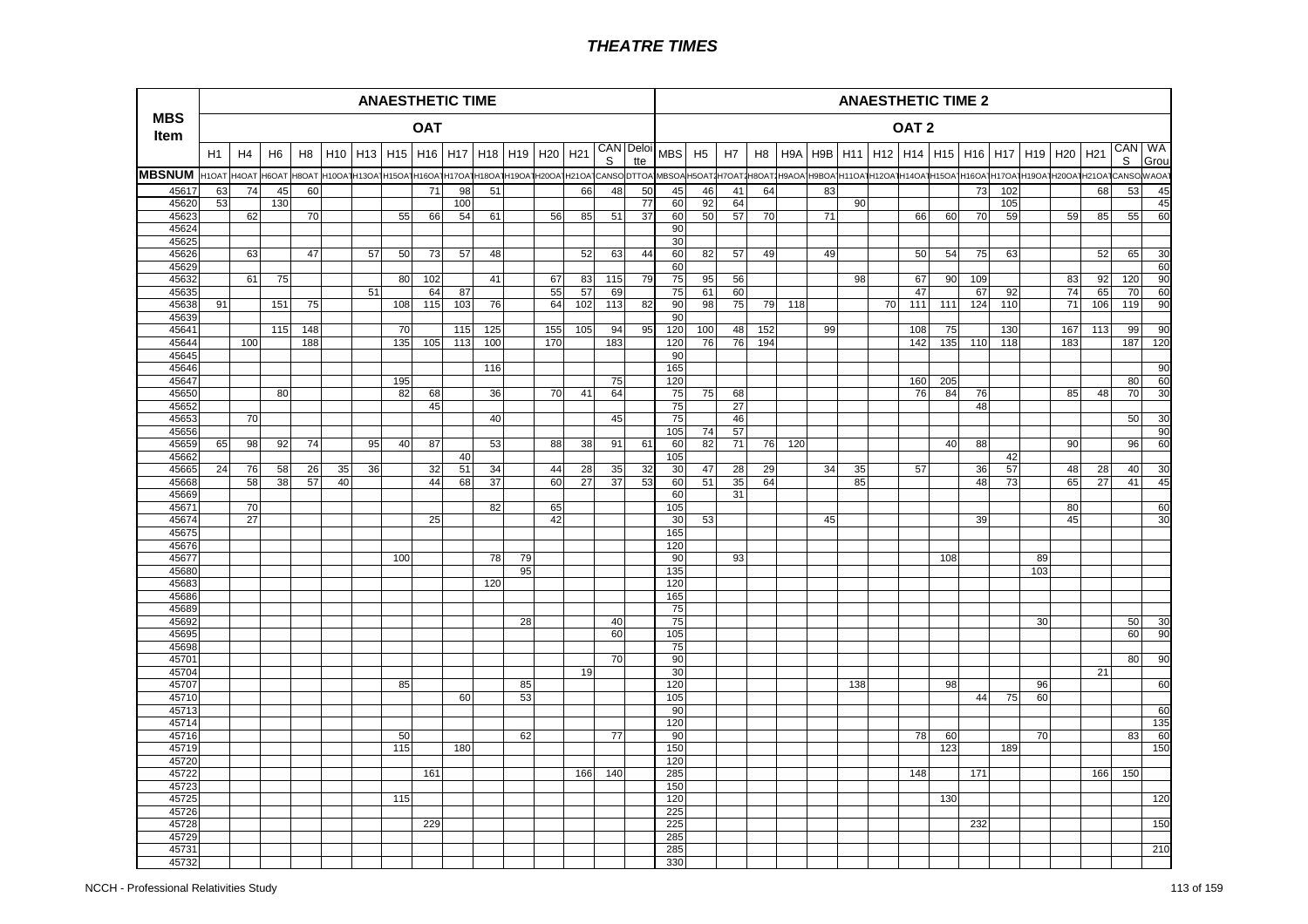|                    |     |     |        |     |           | <b>THEATRE TIME</b>                                                                            |     |                          |          |     |                |                 |                |                |                |                |                                                                                        |                |                |                |              | <b>FREQUENCY</b> |                                  |                |                 |                |                |                |                |                                                                                                                                                    |                |                                  |                                  |
|--------------------|-----|-----|--------|-----|-----------|------------------------------------------------------------------------------------------------|-----|--------------------------|----------|-----|----------------|-----------------|----------------|----------------|----------------|----------------|----------------------------------------------------------------------------------------|----------------|----------------|----------------|--------------|------------------|----------------------------------|----------------|-----------------|----------------|----------------|----------------|----------------|----------------------------------------------------------------------------------------------------------------------------------------------------|----------------|----------------------------------|----------------------------------|
| <b>MBS</b><br>Item |     |     |        |     |           | <b>THT</b>                                                                                     |     |                          |          |     |                |                 |                |                |                |                |                                                                                        |                |                |                |              |                  | <b>FQ</b>                        |                |                 |                |                |                |                |                                                                                                                                                    |                |                                  |                                  |
|                    | H2  | H3  |        |     |           | H11 H13 H15 H18 H19 H21                                                                        |     | C'mix C'mix C'mix<br>Pub | Priv     | Oth | H1             | H <sub>3</sub>  | H4             | H <sub>6</sub> | H7             |                | H8   H9A   H9B   H10   H11   H12   H13   H14   H15   H16   H17   H18   H19   H20   H21 |                |                |                |              |                  |                                  |                |                 |                |                |                |                | APH CAN C'mix C'mix C'mix Deloi<br>S<br>A                                                                                                          |                |                                  | Pub Priv Other tte               |
| <b>MBSNUM</b>      |     |     |        |     |           | н2тнт  нзтнт  н11тнт н13тнт н15тнт н18тнт н19тнт н21тнт смхр∪ смхр∨ смхот гон1    гон3    гон4 |     |                          |          |     |                |                 |                |                |                |                |                                                                                        |                |                |                |              |                  |                                  |                |                 |                |                |                |                | FQH6 FQH7 FQH8 FQH9A FQH9B FQH10 FQH11 FQH12 FQH12 FQH13 FQH14 FQH15 FQH16 FQH17 FQH18 FQH19 FQH20 FQH21 FQAPH FQCAN FQCMX FQCMX FQCMX FQCMX FQCMX |                |                                  |                                  |
| 45617              | 33  |     |        |     |           | 55                                                                                             | 151 | 43                       | 52       | 26  | $2 \vert$      |                 | 8              | 1              | 8              | 7              |                                                                                        | $\overline{2}$ |                |                |              |                  |                                  | $\overline{2}$ | 3               | 17             |                |                | 16             | 77<br>1                                                                                                                                            | 10             | 220                              | $2 \overline{ }$<br>11           |
| 45620              |     |     | 35 107 |     |           |                                                                                                |     |                          | 61       |     | $2 \vert$      | $\vert$ 1       |                | $\overline{2}$ | $\overline{7}$ |                |                                                                                        |                | 13             |                |              |                  |                                  |                | $\mathbf{1}$    |                |                |                |                | 41                                                                                                                                                 |                | 25                               | 8                                |
| 45623              |     |     |        |     | 95        | 64                                                                                             | 214 | 60                       | 76       | 62  |                |                 | 5 <sup>1</sup> |                | $\mathbf{3}$   | $\overline{2}$ | 10 <sup>1</sup>                                                                        |                |                |                |              | 7 <sup>1</sup>   | $\mathbf{1}$                     | $6 \mid$       | 15              | 33             |                | 4 <sup>1</sup> | 5 <sup>1</sup> | 104<br>9                                                                                                                                           | 17             | 235                              | 3 <sup>1</sup><br>$\overline{7}$ |
| 45624              |     |     |        |     |           |                                                                                                |     |                          |          |     |                |                 |                |                |                |                |                                                                                        |                |                |                |              |                  |                                  |                |                 |                |                |                |                |                                                                                                                                                    |                |                                  |                                  |
| 45625<br>45626     |     |     |        | 58  | 94        | 51                                                                                             | 174 | 34                       | 53       |     |                |                 | 22             |                | $\overline{1}$ | $\overline{4}$ | $\overline{7}$                                                                         |                |                |                | 1            | 10 <sup>1</sup>  | 11                               | 4              | 10 <sup>1</sup> | 30             |                |                | 30             | 99<br>5 <sub>5</sub>                                                                                                                               | 19             | 250                              |                                  |
| 45629              |     |     |        |     |           |                                                                                                |     |                          | 90       |     |                |                 |                |                |                |                |                                                                                        |                |                |                |              |                  |                                  |                |                 |                |                |                |                |                                                                                                                                                    |                | $\mathbf{1}$                     | 35                               |
| 45632              | 70  | 88  | 115    |     | 123       | 47                                                                                             | 118 | 48                       | 42       |     |                | $\overline{7}$  | $\vert$ 1      | 1              | $\overline{4}$ |                |                                                                                        |                |                |                |              | 3 <sup>1</sup>   | $\overline{2}$                   | 1              |                 | 6              |                | $\overline{2}$ | 15             | 118<br>$\mathbf{1}$                                                                                                                                | $\overline{2}$ | 31                               | $\overline{7}$                   |
| 45635              | 83  | 58  |        | 55  |           |                                                                                                | 103 | 37                       | 45       |     |                | $5\phantom{.0}$ |                |                | $\overline{c}$ |                |                                                                                        |                |                |                | $\mathbf{1}$ | 2                |                                  | $\mathbf{2}$   | $\overline{4}$  |                |                | $\overline{4}$ |                | 45<br>$\vert$ 2                                                                                                                                    | $\mathbf{1}$   | 17                               |                                  |
| 45638              | 89  | 90  |        |     | 124       | 84                                                                                             | 136 |                          | 77       |     | $\overline{7}$ | 36              |                | 8 <sup>8</sup> | 33             | $\overline{2}$ | $\vert$ 4                                                                              |                |                | $\overline{1}$ |              | 11               | 8                                | $6 \mid$       | $5\overline{)}$ | 26             |                | $\overline{2}$ | 9              | 705<br>9                                                                                                                                           |                | 76                               | 51                               |
| 45639              |     |     |        |     |           |                                                                                                |     |                          |          |     |                |                 |                |                |                |                |                                                                                        |                |                |                |              |                  |                                  |                |                 |                |                |                |                |                                                                                                                                                    |                |                                  |                                  |
| 45641              | 109 | 105 |        |     | 85        | 130                                                                                            | 148 | 55                       | 71       |     |                | -51             |                | $1 \vert$      | $\overline{2}$ | 11             | $\overline{1}$                                                                         |                |                |                |              | $\mathbf{3}$     | $\vert$ 1                        |                | 1               | 3              |                | 3              | 11             | $6 \overline{6}$<br>10                                                                                                                             | $\overline{1}$ | 28                               | 14                               |
| 45644<br>45645     |     |     |        |     | 185       | 105                                                                                            |     |                          | 83<br>40 |     |                |                 | $\overline{1}$ |                | $\mathbf{1}$   | $\vert$ 1      |                                                                                        |                |                |                |              | 6                | $\vert$ 1                        | 1 <sup>1</sup> | $\overline{2}$  | $\overline{2}$ |                | $\overline{2}$ |                | $\overline{2}$<br>46                                                                                                                               |                | 9 <sup>1</sup><br>1 <sup>1</sup> |                                  |
| 45646              |     |     |        |     |           | 120                                                                                            |     |                          |          |     |                |                 |                |                |                |                |                                                                                        |                |                |                |              |                  |                                  |                |                 | $\overline{1}$ |                |                |                |                                                                                                                                                    |                |                                  |                                  |
| 45647              |     | 60  |        |     | 218       |                                                                                                |     |                          | 50       |     |                | $\mathbf{1}$    |                |                |                |                |                                                                                        |                |                |                |              | 1 <sup>1</sup>   |                                  |                |                 |                |                |                |                | 9<br>$\mathbf{1}$                                                                                                                                  |                | $2 \vert$                        |                                  |
| 45650              |     | 65  |        |     | 101       | 38                                                                                             | 89  | 27                       | 44       |     |                | 11              |                | $1 \vert$      | $\overline{1}$ |                |                                                                                        |                |                |                |              | $\vert$          | 3 <sup>1</sup>                   | $\vert$ 4      |                 | $\overline{4}$ |                | 1              | $\overline{1}$ | 24<br>5 <sup>1</sup>                                                                                                                               | $\overline{2}$ | 21                               |                                  |
| 45652              |     |     |        |     |           |                                                                                                |     |                          | 54       |     |                |                 |                |                | $\mathbf{L}$   |                |                                                                                        |                |                |                |              |                  |                                  | 1              |                 |                |                |                |                |                                                                                                                                                    |                | $\overline{7}$                   |                                  |
| 45653              |     |     |        |     |           | 45                                                                                             |     |                          | 46       |     |                |                 | $\overline{1}$ |                | $\overline{2}$ |                |                                                                                        |                |                |                |              |                  |                                  |                |                 | $\vert$ 1      |                |                |                | 5<br>$\overline{1}$                                                                                                                                |                | $\overline{7}$                   |                                  |
| 45656              |     | 96  |        |     |           |                                                                                                |     | 42                       |          |     |                |                 |                | 5 <sup>1</sup> | $\overline{7}$ |                | $\mathbf 1$                                                                            |                |                |                |              |                  | $\mathbf{1}$                     |                |                 | 25             |                | $\overline{2}$ |                | 11                                                                                                                                                 | $\overline{2}$ |                                  | 8                                |
| 45659<br>45662     |     |     |        | 101 | 50        | 57                                                                                             | 132 | 46                       | 73<br>40 | 59  | 1              | $\overline{7}$  | 10             |                | 17             | 9              |                                                                                        |                |                |                | $\mathbf{1}$ |                  |                                  | $\mathbf{1}$   | $\mathbf{1}$    |                |                |                | 4 <sup>1</sup> | 212<br>$\overline{3}$                                                                                                                              | 11             | 246<br>1                         | 13                               |
| 45665              | 39  | 35  | 50     | 36  |           | 37                                                                                             | 82  | 41                       | 36       | 29  | 4 <sup>1</sup> |                 | 58             | 5 <sup>1</sup> | 18             | 10             | 13<br>$\mathbf{1}$                                                                     | $\overline{1}$ | $\overline{4}$ |                | $\mathbf{1}$ | $\overline{7}$   |                                  | 26             | $8\phantom{.}$  | 22             |                | $\overline{2}$ | 18             | 64<br>10                                                                                                                                           | 43             | 716                              | 58<br>9                          |
| 45668              |     | 30  | 101    |     |           | 41                                                                                             |     | 35                       | 30       |     |                | 11              | 8              | $\overline{2}$ | $\mathbf{1}$   | $\mathbf{1}$   |                                                                                        | $\overline{2}$ | $\mathbf{1}$   |                |              |                  |                                  | 5 <sub>l</sub> | $\mathbf{3}$    | $\overline{4}$ |                | 1              | $\mathbf{3}$   | 23<br>$\mathbf{3}$                                                                                                                                 | $\overline{a}$ | 77                               | 6                                |
| 45669              |     |     |        |     |           |                                                                                                |     |                          | 25       |     |                |                 |                |                | 11             |                |                                                                                        |                |                |                |              |                  |                                  |                |                 |                |                |                |                |                                                                                                                                                    |                | 22                               |                                  |
| 45671              |     |     |        |     |           | 87                                                                                             |     | 130                      | 69       |     |                |                 | $\vert$ 1      |                |                |                |                                                                                        |                |                |                |              |                  |                                  |                |                 | $\overline{1}$ |                | 1              |                | 13                                                                                                                                                 | 1              | 11                               |                                  |
| 45674              |     |     |        |     |           |                                                                                                |     |                          | 29       |     |                |                 | $\overline{1}$ |                |                |                | $\overline{2}$                                                                         |                |                |                |              |                  |                                  | 1              |                 |                |                | 1 <sup>1</sup> |                | $5\phantom{.0}$                                                                                                                                    |                | 18                               |                                  |
| 45675              |     |     |        |     |           |                                                                                                |     |                          |          |     |                |                 |                |                |                |                |                                                                                        |                |                |                |              |                  |                                  |                |                 |                |                |                |                |                                                                                                                                                    |                | $\mathbf{1}$                     |                                  |
| 45676<br>45677     |     |     |        |     | 118       | 86                                                                                             | 103 |                          | 110      |     |                |                 |                |                | $\overline{2}$ |                |                                                                                        |                |                |                |              |                  |                                  |                |                 |                | $\overline{7}$ |                |                |                                                                                                                                                    |                |                                  |                                  |
| 45680              |     |     |        |     |           |                                                                                                | 108 |                          | 55       |     |                |                 |                |                |                |                |                                                                                        |                |                |                |              |                  |                                  |                |                 |                | 1              |                |                |                                                                                                                                                    |                | $\overline{1}$                   |                                  |
| 45683              |     |     |        |     |           | 125                                                                                            |     |                          |          |     |                |                 |                |                |                |                |                                                                                        |                |                |                |              |                  |                                  |                |                 | $\overline{1}$ |                |                |                |                                                                                                                                                    |                |                                  |                                  |
| 45686              |     |     |        |     |           |                                                                                                |     |                          |          |     |                |                 |                |                |                |                |                                                                                        |                |                |                |              |                  |                                  |                |                 |                |                |                |                |                                                                                                                                                    |                |                                  |                                  |
| 45689              |     |     |        |     |           |                                                                                                |     |                          | 35       |     |                |                 |                |                |                |                |                                                                                        |                |                |                |              |                  |                                  |                |                 |                |                |                |                |                                                                                                                                                    |                | $\mathbf{1}$                     |                                  |
| 45692              |     |     |        |     |           |                                                                                                | 35  |                          | 47       |     |                |                 |                |                |                |                |                                                                                        |                |                |                |              |                  |                                  |                |                 |                | 1              |                |                | $\mathbf{1}$                                                                                                                                       |                | 4 <sup>1</sup>                   |                                  |
| 45695              |     |     |        |     |           |                                                                                                |     |                          | 85       |     |                |                 |                |                |                |                |                                                                                        |                |                |                |              |                  |                                  |                |                 |                |                |                |                | $\mathbf{1}$                                                                                                                                       |                | $\mathbf{1}$                     |                                  |
| 45698<br>45701     |     |     |        |     |           |                                                                                                |     |                          |          |     |                |                 |                |                |                |                |                                                                                        |                |                |                |              |                  |                                  |                |                 |                |                |                |                | 1                                                                                                                                                  |                |                                  |                                  |
| 45704              |     |     |        |     |           |                                                                                                | 45  |                          | 20       |     |                |                 |                |                |                |                |                                                                                        |                |                |                |              |                  |                                  |                |                 |                |                |                | $\overline{1}$ |                                                                                                                                                    |                | $\mathbf{1}$                     |                                  |
| 45707              |     |     | 159    |     | 110       |                                                                                                | 110 |                          |          |     |                |                 |                |                |                |                |                                                                                        |                | 3              |                |              |                  | $\overline{2}$                   |                |                 |                | $\overline{7}$ |                |                |                                                                                                                                                    |                |                                  |                                  |
| 45710              |     |     |        |     |           |                                                                                                | 70  |                          | 48       |     |                |                 |                |                |                |                |                                                                                        |                |                |                |              |                  |                                  | 1              | $\mathbf{1}$    |                | $\overline{2}$ |                |                |                                                                                                                                                    |                | 2 <sup>1</sup>                   |                                  |
| 45713              |     |     |        |     |           |                                                                                                |     |                          |          |     |                |                 |                |                |                |                |                                                                                        |                |                |                |              |                  |                                  |                |                 |                |                |                |                |                                                                                                                                                    |                |                                  |                                  |
| 45714              |     |     |        |     |           |                                                                                                |     |                          | 41       |     |                |                 |                |                |                |                |                                                                                        |                |                |                |              |                  |                                  |                |                 |                |                |                |                |                                                                                                                                                    |                | $\mathbf{1}$                     |                                  |
| 45716<br>45719     |     |     |        |     | 80<br>133 |                                                                                                | 85  |                          | 32       |     |                |                 |                |                |                |                |                                                                                        |                |                |                |              | 4 <sup>1</sup>   | $\overline{1}$<br>$\overline{1}$ |                | $\mathbf{1}$    |                | 1              |                |                | 127<br>$\mathbf{3}$                                                                                                                                |                | 3 <sup>1</sup>                   |                                  |
| 45720              |     |     |        |     |           |                                                                                                |     |                          |          |     |                |                 |                |                |                |                |                                                                                        |                |                |                |              |                  |                                  |                |                 |                |                |                |                |                                                                                                                                                    |                |                                  |                                  |
| 45722              |     |     |        |     |           |                                                                                                | 192 |                          |          |     |                |                 |                |                |                |                |                                                                                        |                |                |                |              | $\overline{2}$   |                                  | 6              |                 |                |                |                | $\overline{1}$ | $\mathbf{1}$                                                                                                                                       |                |                                  |                                  |
| 45723              |     |     |        |     |           |                                                                                                |     |                          |          |     |                |                 |                |                |                |                |                                                                                        |                |                |                |              |                  |                                  |                |                 |                |                |                |                |                                                                                                                                                    |                |                                  |                                  |
| 45725              |     |     |        |     | 135       |                                                                                                |     |                          |          |     |                |                 |                |                |                |                |                                                                                        |                |                |                |              |                  | $\mathbf{1}$                     |                |                 |                |                |                |                |                                                                                                                                                    |                |                                  |                                  |
| 45726              |     |     |        |     |           |                                                                                                |     |                          |          |     |                |                 |                |                |                |                |                                                                                        |                |                |                |              |                  |                                  |                |                 |                |                |                |                |                                                                                                                                                    |                |                                  |                                  |
| 45728              |     |     |        |     |           |                                                                                                |     |                          |          |     |                |                 |                |                |                |                |                                                                                        |                |                |                |              |                  |                                  | $\mathbf{1}$   |                 |                |                |                |                | $5\phantom{.0}$                                                                                                                                    |                |                                  |                                  |
| 45729<br>45731     |     |     |        |     |           |                                                                                                |     |                          |          |     |                |                 |                |                |                |                |                                                                                        |                |                |                |              |                  |                                  |                |                 |                |                |                |                |                                                                                                                                                    |                |                                  |                                  |
| 45732              |     |     |        |     |           |                                                                                                |     |                          |          |     |                |                 |                |                |                |                |                                                                                        |                |                |                |              |                  |                                  |                |                 |                |                |                |                |                                                                                                                                                    |                |                                  |                                  |
|                    |     |     |        |     |           |                                                                                                |     |                          |          |     |                |                 |                |                |                |                |                                                                                        |                |                |                |              |                  |                                  |                |                 |                |                |                |                |                                                                                                                                                    |                |                                  |                                  |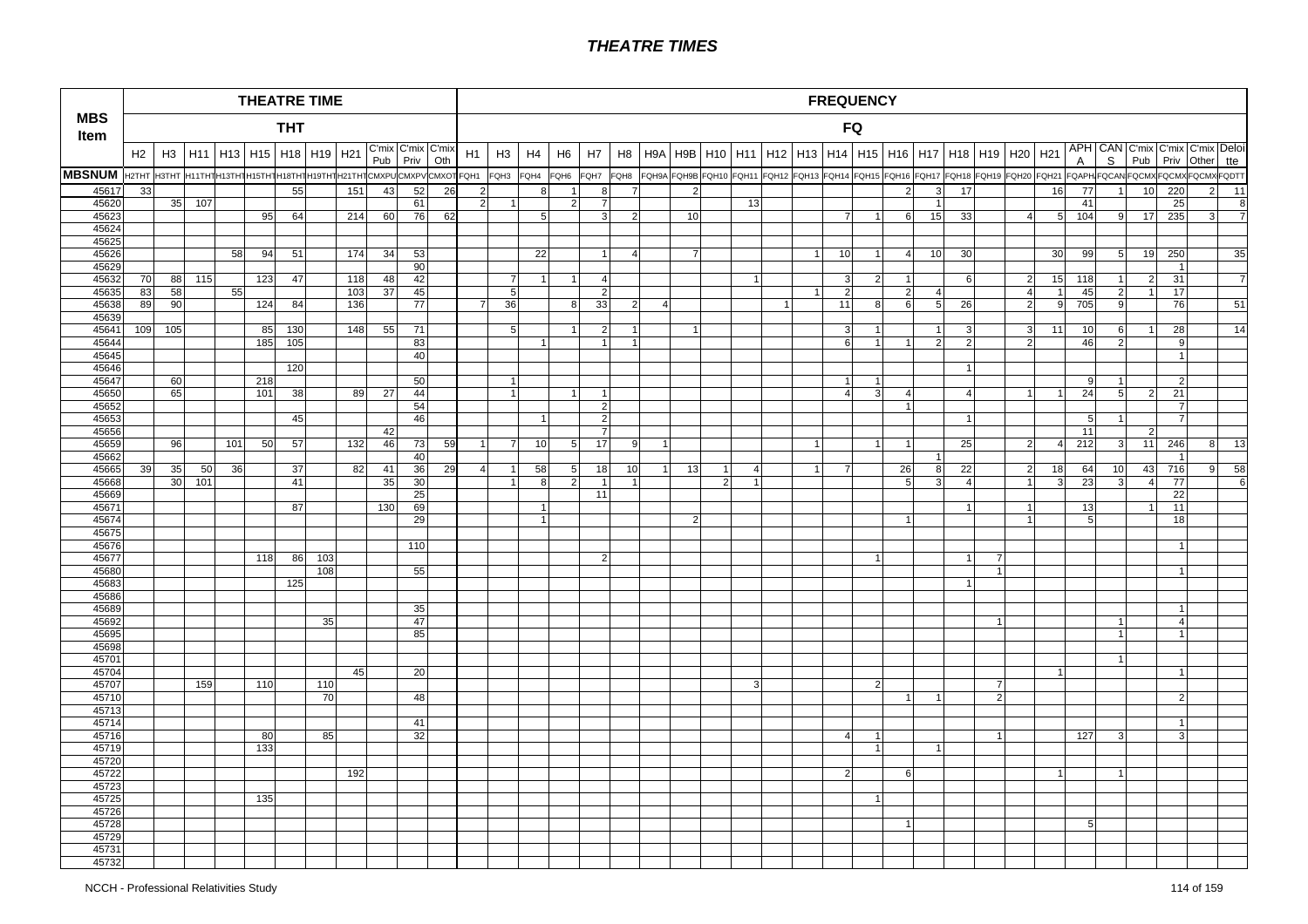|                           |            |                   |           | <b>AVERAGES</b>                |            |                        |    |    | OP SKINTIME |          |    |          |    |    |    | <b>OPERATION TIME</b> |                       |          |                                                                                                                                                                                   |     |                 |                                |          |     |          |    |    |    | <b>OPERATION TIME 2</b> |          |           |                                                          |                 |           |
|---------------------------|------------|-------------------|-----------|--------------------------------|------------|------------------------|----|----|-------------|----------|----|----------|----|----|----|-----------------------|-----------------------|----------|-----------------------------------------------------------------------------------------------------------------------------------------------------------------------------------|-----|-----------------|--------------------------------|----------|-----|----------|----|----|----|-------------------------|----------|-----------|----------------------------------------------------------|-----------------|-----------|
| <b>MBS</b><br><b>Item</b> |            | Operation<br>Time |           | Anaesthetic<br><b>Time</b>     |            | <b>Theatre</b><br>Time |    |    | <b>OST</b>  |          |    |          |    |    |    |                       | <b>OPT</b>            |          |                                                                                                                                                                                   |     |                 |                                |          |     |          |    |    |    | OPT <sub>2</sub>        |          |           |                                                          |                 |           |
|                           | <b>OST</b> |                   |           | OPT OPT2 OAT OAT2              |            | <b>THT</b>             | H4 |    | $H6$ $H11$  | H21      | H1 | H8       |    |    |    |                       |                       |          | H10   H13   H15   H16   H17   H18   H19   H20                                                                                                                                     |     | A               | APH   CAN   Deloi   Harv<br>S. | tte      | ard |          |    |    |    |                         |          |           | H8   H9A   H9B   H13   H15   H16   H17   H18   H19   H20 |                 | CAN<br>S. |
| <b>MBSNUM</b>             |            |                   |           | AVOST AVOPT AVOPTZAVOAT AVOATZ |            | AVTHT                  |    |    |             |          |    |          |    |    |    |                       |                       |          | +4OST H6OST H11OS1H21OS H1OPT H8OPT H10OP1H13OP1H15OP1H16OP1H17OP1H18OP1H19OP1H20OP1APHAO CANSO DTTOP HARVO H8OPT H9AOP H9BOP H13OP1H15OP1H15OP1H16OP1H17OP1H18OP1H2OP1H2OP1CANSC |     |                 |                                |          |     |          |    |    |    |                         |          |           |                                                          |                 |           |
| 45734                     |            |                   |           |                                | 225        |                        |    |    |             |          |    |          |    |    |    |                       |                       |          |                                                                                                                                                                                   |     |                 |                                |          |     |          |    |    |    |                         |          |           |                                                          |                 |           |
| 45735                     |            |                   |           |                                | 240        |                        |    |    |             |          |    |          |    |    |    |                       |                       |          |                                                                                                                                                                                   |     |                 |                                |          |     |          |    |    |    |                         |          |           |                                                          |                 |           |
| 45737<br>45738            |            |                   |           |                                | 343<br>330 |                        |    |    |             |          |    |          |    |    |    |                       |                       |          |                                                                                                                                                                                   |     |                 |                                |          |     |          |    |    |    |                         |          |           |                                                          |                 |           |
| 45740                     |            |                   |           |                                | 435        |                        |    |    |             |          |    |          |    |    |    |                       |                       |          |                                                                                                                                                                                   |     |                 |                                |          |     |          |    |    |    |                         |          |           |                                                          |                 |           |
| 45741                     |            |                   |           |                                | 550        |                        |    |    |             |          |    |          |    |    |    |                       |                       |          |                                                                                                                                                                                   |     |                 |                                |          |     |          |    |    |    |                         |          |           |                                                          |                 |           |
| 45743                     |            | 187               | 195       | 205                            | 301        |                        |    |    |             |          |    |          |    |    |    | 187                   |                       |          |                                                                                                                                                                                   |     |                 |                                |          |     |          |    |    |    | 195                     |          |           |                                                          |                 |           |
| 45744<br>45746            |            |                   |           |                                | 600<br>330 |                        |    |    |             |          |    |          |    |    |    |                       |                       |          |                                                                                                                                                                                   |     |                 |                                |          |     |          |    |    |    |                         |          |           |                                                          |                 |           |
| 45747                     |            |                   |           |                                | 600        |                        |    |    |             |          |    |          |    |    |    |                       |                       |          |                                                                                                                                                                                   |     |                 |                                |          |     |          |    |    |    |                         |          |           |                                                          |                 |           |
| 45749                     |            |                   |           |                                | 495        |                        |    |    |             |          |    |          |    |    |    |                       |                       |          |                                                                                                                                                                                   |     |                 |                                |          |     |          |    |    |    |                         |          |           |                                                          |                 |           |
| 45752                     |            |                   |           |                                | 730        |                        |    |    |             |          |    |          |    |    |    |                       |                       |          |                                                                                                                                                                                   |     |                 |                                |          |     |          |    |    |    |                         |          |           |                                                          |                 |           |
| 45753                     |            |                   |           |                                | 600        |                        |    |    |             |          |    |          |    |    |    |                       |                       |          |                                                                                                                                                                                   |     |                 |                                |          |     |          |    |    |    |                         |          |           |                                                          |                 |           |
| 45754                     |            |                   |           |                                | 660<br>53  | 65                     |    |    |             |          |    |          |    |    |    |                       |                       |          |                                                                                                                                                                                   |     |                 |                                |          |     |          |    |    |    |                         |          |           |                                                          |                 |           |
| 45755<br>45758            |            | 74                |           |                                | 98         |                        |    |    |             |          |    |          |    |    |    |                       |                       |          |                                                                                                                                                                                   |     | 74              |                                |          |     |          |    |    |    |                         |          |           |                                                          |                 |           |
| 45761                     |            |                   |           |                                | 120        |                        |    |    |             |          |    |          |    |    |    |                       |                       |          |                                                                                                                                                                                   |     |                 |                                |          |     |          |    |    |    |                         |          |           |                                                          |                 |           |
| 45764                     |            |                   |           |                                | 50         |                        |    |    |             |          |    |          |    |    |    |                       |                       |          |                                                                                                                                                                                   |     |                 |                                |          |     |          |    |    |    |                         |          |           |                                                          |                 |           |
| 45767                     |            |                   |           |                                | 420        |                        |    |    |             |          |    |          |    |    |    |                       |                       |          |                                                                                                                                                                                   |     |                 |                                |          |     |          |    |    |    |                         |          |           |                                                          |                 |           |
| 45770<br>45773            |            | 420               | 435       | 510                            | 413<br>290 |                        |    |    |             |          |    |          |    |    |    |                       |                       |          |                                                                                                                                                                                   |     |                 | 420                            |          |     |          |    |    |    |                         |          |           |                                                          |                 | 435       |
| 45776                     |            |                   |           |                                | 420        |                        |    |    |             |          |    |          |    |    |    |                       |                       |          |                                                                                                                                                                                   |     |                 |                                |          |     |          |    |    |    |                         |          |           |                                                          |                 |           |
| 45779                     |            |                   |           |                                | 195        |                        |    |    |             |          |    |          |    |    |    |                       |                       |          |                                                                                                                                                                                   |     |                 |                                |          |     |          |    |    |    |                         |          |           |                                                          |                 |           |
| 45782                     |            |                   |           |                                | 225        |                        |    |    |             |          |    |          |    |    |    |                       |                       |          |                                                                                                                                                                                   |     |                 |                                |          |     |          |    |    |    |                         |          |           |                                                          |                 |           |
| 45785                     |            |                   |           |                                | 375        |                        |    |    |             |          |    |          |    |    |    |                       |                       |          |                                                                                                                                                                                   |     |                 |                                |          |     |          |    |    |    |                         |          |           |                                                          |                 |           |
| 45788<br>45791            | 77         |                   |           | 86                             | 148<br>120 | 119                    |    |    |             | 77       |    |          |    |    |    |                       |                       |          |                                                                                                                                                                                   |     |                 |                                |          |     |          |    |    |    |                         |          |           |                                                          |                 |           |
| 45794                     |            |                   |           |                                | 123        | 66                     |    |    |             |          |    |          |    |    |    |                       |                       |          |                                                                                                                                                                                   |     |                 |                                |          |     |          |    |    |    |                         |          |           |                                                          |                 |           |
| 45797                     |            |                   |           |                                | 53         | 47                     |    |    |             |          |    |          |    |    |    |                       |                       |          |                                                                                                                                                                                   |     |                 |                                |          |     |          |    |    |    |                         |          |           |                                                          |                 |           |
| 46300                     | 52         | 47                | 57        | 63                             | 71         | $\overline{72}$        |    |    |             | 52       | 20 | 44       |    |    |    |                       | 65                    | 54       |                                                                                                                                                                                   | 59  | 56              | 42                             | 39       |     | 48       |    |    |    |                         | 71       | 57        |                                                          | 65              | 45        |
| 46303                     | 73         | 57                | 61        | 66                             | 69         | 58                     |    |    | 73          |          |    | 37       |    |    |    | 103                   | 53                    |          |                                                                                                                                                                                   |     |                 | 35                             |          |     | 41       |    |    |    | 106                     | 58       |           |                                                          |                 | 40        |
| 46306<br>46307            | 55<br>51   | 55<br>76          | 61<br>82  | 74<br>87                       | 88<br>88   | 90<br>83               |    |    |             | 55<br>51 |    | 68       |    |    | 90 | 54                    | 95                    | 57<br>79 |                                                                                                                                                                                   |     |                 | 50                             |          |     | 74       |    |    | 95 | 61                      | 103      | 62<br>86  |                                                          |                 | 50        |
| 46309                     | 96         | 68                | 70        | 78                             | 93         | 95                     |    |    | 96          |          |    | 88       |    |    |    | 72                    |                       | 38       |                                                                                                                                                                                   |     | 76              | 65                             |          |     | 93       |    |    |    | 77                      |          | 43        |                                                          |                 | 68        |
| 46312                     |            | 85                | 102       | 111                            | 105        | 45                     |    |    |             |          |    | 94       |    |    |    |                       |                       |          |                                                                                                                                                                                   |     | 76              |                                |          |     | 102      |    |    |    |                         |          |           |                                                          |                 |           |
| 46315                     |            | 121               | 126       | 138                            | 132        | 94                     |    |    |             |          |    |          |    |    |    |                       | 120                   | 78       |                                                                                                                                                                                   |     |                 | 165                            |          |     |          |    |    |    |                         | 125      | 79        |                                                          |                 | 175       |
| 46318                     | 203        | 136               | 141       | 183                            | 173        | 234                    |    |    |             | 203      |    |          |    |    |    | 132                   | 140                   | 135      |                                                                                                                                                                                   |     |                 |                                |          |     |          |    |    |    | 136                     | 147      | 140       |                                                          |                 |           |
| 46321<br>46324            | 138<br>54  | 95<br>81          | 100<br>97 | 127<br>98                      | 146<br>107 | 141<br>105             | 44 |    | 64          | 138      |    |          |    |    |    |                       |                       | 95<br>81 |                                                                                                                                                                                   | 75  | 65              | 104                            | 80       |     |          |    |    |    |                         |          | 100<br>94 |                                                          | 80              | 116       |
| 46325                     | 84         | 71                | 76        | 90                             | 95         | 102                    | 70 |    | 109         | 74       |    | 65       |    | 83 | 40 | 46                    | 39 <sup>°</sup>       | 65       | 110                                                                                                                                                                               | 105 |                 | 83                             |          |     | 68       |    | 91 | 41 | 54                      | 49       | 73        | 115                                                      | 109             | 88        |
| 46327                     | 35         | 30                | 34        | 37                             | 41         | 57                     |    |    | 50          | 21       |    |          |    |    |    | 18                    | 30 <sub>l</sub>       | 32       |                                                                                                                                                                                   | 30  | 38              | 30                             |          |     |          |    |    |    | 21                      | 35       | 41        |                                                          | 38              | 35        |
| 46330                     | 67         | 45                | 50        | 71                             | 63         | 88                     | 85 |    |             | 48       | 30 | 46       |    |    | 35 | 55                    | 46                    | 66       |                                                                                                                                                                                   |     |                 | 38                             | 41       |     | 51       |    |    | 35 | 58                      | 48       | 68        |                                                          |                 | 42        |
| 46333                     | 72         | 52                | 59        | 74                             | 67         | 87                     |    |    |             | 72       |    | 49       |    |    |    |                       |                       |          |                                                                                                                                                                                   | 50  |                 | 56                             |          |     | 54       |    |    |    |                         |          |           |                                                          | 60              | 64        |
| 46336<br>46339            | 24<br>27   | 35<br>42          | 32<br>49  | 43<br>52                       | 46<br>54   | 42<br>61               | 26 |    | 28          | 21<br>27 | 55 | 26<br>66 | 23 |    | 35 | 40<br>51              | 28<br>30 <sup>1</sup> | 31<br>51 |                                                                                                                                                                                   | 55  | 35 <sub>1</sub> | 30 <sup>°</sup>                | 50<br>23 |     | 30<br>69 | 31 |    | 40 | 44<br>55                | 36<br>34 | 35<br>54  |                                                          | 18<br>60        | 34        |
| 46342                     |            | 80                | 90        | 100                            | 82         | 53                     |    |    |             |          |    |          |    |    |    |                       | 80                    |          |                                                                                                                                                                                   |     |                 |                                |          |     |          |    |    |    |                         | 90       |           |                                                          |                 |           |
| 46345                     | 65         | 53                | 56        | 78                             | 65         | 42                     | 65 |    |             |          |    |          |    |    |    |                       |                       |          |                                                                                                                                                                                   |     |                 | 53                             |          |     |          |    |    |    |                         |          |           |                                                          |                 | 56        |
| 46348                     | 35         | 45                | 53        | 47                             | 52         | 68                     |    |    |             | 35       |    | 48       |    |    |    |                       |                       |          |                                                                                                                                                                                   |     | 39              |                                |          | 47  | 53       |    |    |    |                         |          |           |                                                          |                 |           |
| 46351                     |            | 28                | 35        | 49                             | 64         | 45                     |    |    |             |          |    | 30       | 25 |    |    |                       |                       |          |                                                                                                                                                                                   |     |                 |                                |          |     | 35       |    |    |    |                         |          |           |                                                          |                 |           |
| 46354<br>46357            |            | 33                |           |                                | 68<br>75   | 75                     |    |    |             |          |    |          |    |    |    |                       |                       |          |                                                                                                                                                                                   |     | 33              |                                |          |     |          |    |    |    |                         |          |           |                                                          |                 |           |
| 46360                     | 50         | 35                | 45        | 51                             | 63         | 61                     |    |    |             | 50       |    |          |    |    |    |                       |                       | 35       |                                                                                                                                                                                   |     |                 |                                |          |     |          |    |    |    |                         |          | 45        |                                                          |                 |           |
| 46363                     | 25         | 20                | 23        | 32                             | 36         | 44                     | 18 | 22 | 40          | 19       | 10 | 18       | 21 | 14 | 20 | 24                    | 24                    | 17       | 20                                                                                                                                                                                | 14  | 27              | 28                             | 21       |     | 20       | 20 | 18 | 24 | 26                      | 29       | 21        | 24                                                       | 20 <sup>1</sup> | 32        |
| 46366                     | 77         | 55                | 56        | 70                             | 67         | 79                     |    |    |             | 77       |    | 60       | 53 |    |    |                       |                       | 45       |                                                                                                                                                                                   |     | 62              |                                |          |     | 62       |    |    |    |                         |          | 50        |                                                          |                 |           |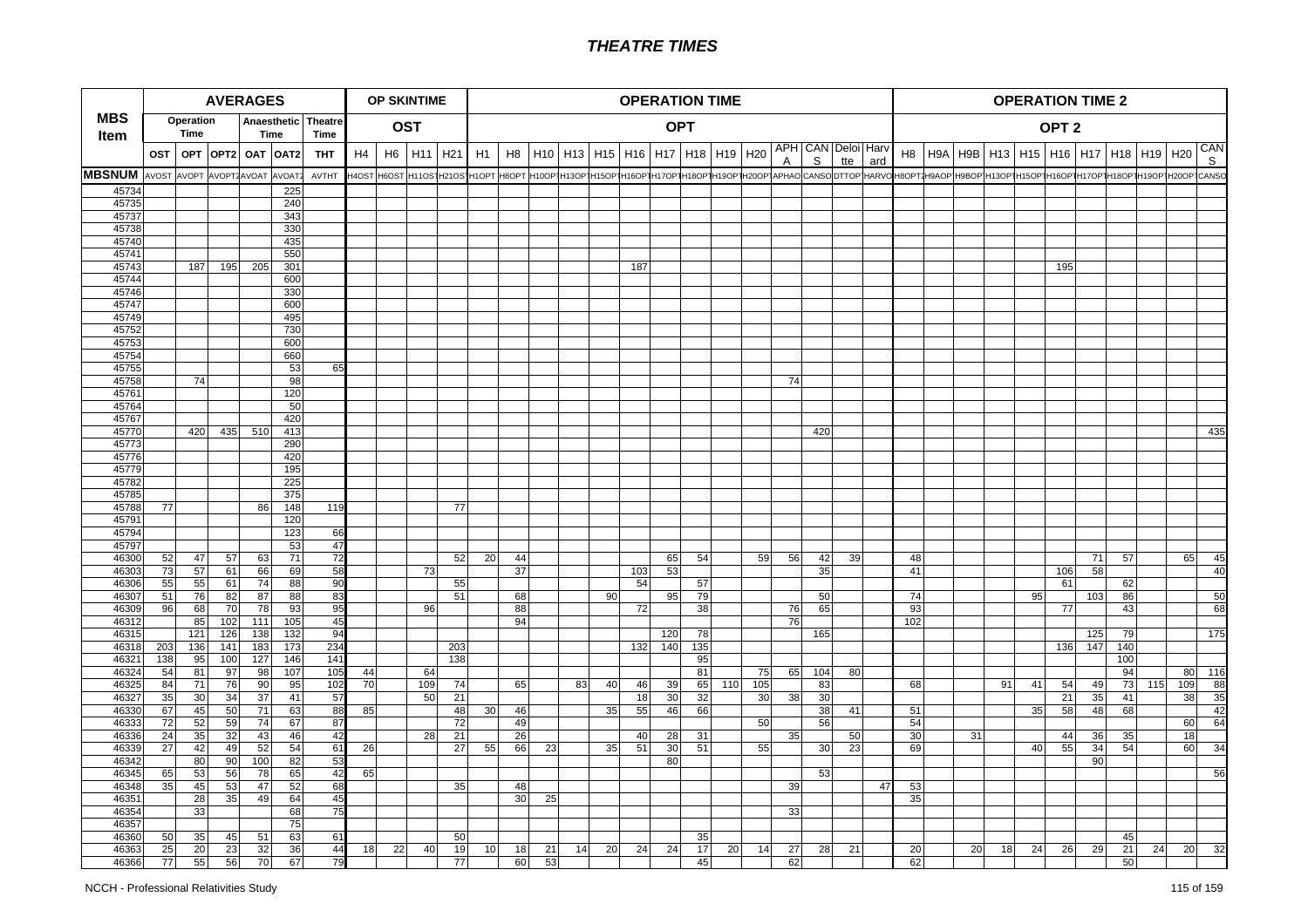| <b>OAT</b><br>OAT <sub>2</sub><br><b>Item</b><br>CAN Deloi<br>CAN WA<br>H10   H13   H15   H16   H17   H18   H19   H20   H21<br>MBS<br>H <sub>5</sub><br>H7<br>H9B H11<br>H12   H14   H15   H16   H17   H19   H20   H21<br>H1<br>H4<br>H <sub>6</sub><br>H <sub>8</sub><br>H <sub>8</sub><br>H9A<br>S<br>Grou<br>S<br>tte<br>MBSNUM H10AT H40AT H60AT H60AT H10OAT H13OATH15OATH15OATH17OATH18OATH19OATH20OATH210ATCANSODTTOA<br>MBSOA H5OAT1H7OAT1H8OAT1H9AOA H9BOA H11OATH12OATH14OATH15OATH16OATH17OATH19OATH20OATH21OATCANSORMA<br>45734<br>240<br>210<br>45735<br>240<br>45737<br>550<br>270<br>210<br>45738<br>330<br>45740<br>270<br>600<br>45741<br>550<br>45743<br>330<br>360<br>205<br>213<br>45744<br>600<br>45746<br>330<br>45747<br>600<br>45749<br>600<br>390<br>45752<br>730<br>45753<br>600<br>660<br>45754<br>45755<br>75<br>30<br>120<br>45758<br>75<br>45761<br>120<br>120<br>30<br>45764<br>60<br>50<br>60<br>45767<br>600<br>240<br>525<br>45770<br>510<br>300<br>45773<br>370<br>210<br>390<br>45776<br>450<br>45779<br>195<br>45782<br>210<br>240<br>45785<br>240<br>510<br>45788<br>86<br>210<br>86<br>45791<br>150<br>90<br>90<br>45794<br>120<br>158<br>30<br>45797<br>60<br>68<br>45<br>65<br>45<br>46300<br>41<br>57<br>65<br>89<br>61<br>62<br>56<br>61<br>68<br>138<br>86<br>95<br>52<br>80<br>49<br>46<br>108<br>75<br>35<br>60<br>50<br>93<br>70<br>111<br>80<br>45<br>46303<br>40<br>90<br>46306<br>78<br>75<br>68<br>90<br>105<br>73<br>85<br>90<br>46307<br>78<br>100<br>93<br>58<br>50<br>90<br>84<br>72<br>105<br>153<br>61<br>50<br>145<br>90<br>90<br>140<br>103<br>72<br>46309<br>104<br>84<br>54<br>69<br>102<br>46<br>109<br>89<br>90<br>105<br>46312<br>111<br>119<br>120<br>70<br>160<br>175<br>46315<br>155<br>93<br>135<br>165<br>173<br>120<br>46318<br>150<br>155<br>252<br>150<br>180<br>154<br>180<br>256<br>120<br>46321<br>115<br>180<br>138<br>138<br>90<br>46324<br>98<br>91<br>120<br>82<br>67<br>100<br>136<br>97<br>105<br>149<br>46325<br>72<br>125<br>90<br>110<br>78<br>93<br>64<br>55<br>79<br>140<br>135<br>87<br>89<br>150<br>53<br>82<br>90<br>65<br>71<br>65<br>145<br>139<br>92<br>94<br>64<br>$\frac{1}{30}$<br>46327<br>26<br>46<br>47<br>30<br>35<br>45<br>32<br>60<br>29<br>45<br>55<br>37<br>40<br>40<br>45<br>61<br>90<br>41<br>88<br>46330<br>50<br>120<br>57<br>60<br>61<br>86<br>88<br>78<br>45<br>45<br>61<br>65<br>60<br>64<br>81<br>49<br>60<br>75<br>73<br>80<br>46333<br>59<br>88<br>60<br>40<br>85<br>89<br>64<br>60<br>45<br>46336<br>31<br>60<br>45<br>58<br>39<br>41<br>54<br>47<br>41<br>34<br>53<br>45<br>36 <sup>°</sup><br>46<br>35<br>54<br>40<br>80<br>32<br>45<br>75<br>35<br>34<br>38<br>42<br>83<br>45<br>54<br>80<br>37<br>60<br>46339<br>65<br>40<br>61<br>50<br>69<br>45<br>50<br>65<br>38<br>75<br>60<br>46342<br>100<br>110<br>60<br>46345<br>94<br>62<br>90<br>65<br>45<br>46348<br>35<br>50<br>45<br>25<br>35<br>52<br>45<br>57<br>62<br>55<br>98<br>60<br>46351<br>67<br>30<br>60<br>72<br>60<br>46354<br>75<br>60<br>90<br>46357<br>60<br>52<br>105<br>50<br>46360<br>50<br>35<br>28<br>30<br>46363<br>30<br>29<br>28<br>32<br>28<br>30<br>28<br>28<br>33<br>37<br>34<br>30 <sup>°</sup><br>25<br>29<br>55<br>37<br>42<br>32<br>33<br>52<br>32<br>39<br>17<br>48<br>48<br>26<br>31<br>33<br>41<br>98<br>60<br>46366<br>63<br>63<br>60<br>94<br>45<br>65 |            |  | <b>ANAESTHETIC TIME</b> |  |  |  |  |  |  |  |  |  |  |  |  |  |  |  |  | <b>ANAESTHETIC TIME 2</b> |  |  |  |  |
|--------------------------------------------------------------------------------------------------------------------------------------------------------------------------------------------------------------------------------------------------------------------------------------------------------------------------------------------------------------------------------------------------------------------------------------------------------------------------------------------------------------------------------------------------------------------------------------------------------------------------------------------------------------------------------------------------------------------------------------------------------------------------------------------------------------------------------------------------------------------------------------------------------------------------------------------------------------------------------------------------------------------------------------------------------------------------------------------------------------------------------------------------------------------------------------------------------------------------------------------------------------------------------------------------------------------------------------------------------------------------------------------------------------------------------------------------------------------------------------------------------------------------------------------------------------------------------------------------------------------------------------------------------------------------------------------------------------------------------------------------------------------------------------------------------------------------------------------------------------------------------------------------------------------------------------------------------------------------------------------------------------------------------------------------------------------------------------------------------------------------------------------------------------------------------------------------------------------------------------------------------------------------------------------------------------------------------------------------------------------------------------------------------------------------------------------------------------------------------------------------------------------------------------------------------------------------------------------------------------------------------------------------------------------------------------------------------------------------------------------------------------------------------------------------------------------------------------------------------------------------------------------------------------------------------------------------------------------------------------------------------------------------------------------------------------------------------------------------------------------------------------------------------------------------------------------------------------------------------------------------------------------------------------------------------------------------------------------------------------|------------|--|-------------------------|--|--|--|--|--|--|--|--|--|--|--|--|--|--|--|--|---------------------------|--|--|--|--|
|                                                                                                                                                                                                                                                                                                                                                                                                                                                                                                                                                                                                                                                                                                                                                                                                                                                                                                                                                                                                                                                                                                                                                                                                                                                                                                                                                                                                                                                                                                                                                                                                                                                                                                                                                                                                                                                                                                                                                                                                                                                                                                                                                                                                                                                                                                                                                                                                                                                                                                                                                                                                                                                                                                                                                                                                                                                                                                                                                                                                                                                                                                                                                                                                                                                                                                                                                              | <b>MBS</b> |  |                         |  |  |  |  |  |  |  |  |  |  |  |  |  |  |  |  |                           |  |  |  |  |
|                                                                                                                                                                                                                                                                                                                                                                                                                                                                                                                                                                                                                                                                                                                                                                                                                                                                                                                                                                                                                                                                                                                                                                                                                                                                                                                                                                                                                                                                                                                                                                                                                                                                                                                                                                                                                                                                                                                                                                                                                                                                                                                                                                                                                                                                                                                                                                                                                                                                                                                                                                                                                                                                                                                                                                                                                                                                                                                                                                                                                                                                                                                                                                                                                                                                                                                                                              |            |  |                         |  |  |  |  |  |  |  |  |  |  |  |  |  |  |  |  |                           |  |  |  |  |
|                                                                                                                                                                                                                                                                                                                                                                                                                                                                                                                                                                                                                                                                                                                                                                                                                                                                                                                                                                                                                                                                                                                                                                                                                                                                                                                                                                                                                                                                                                                                                                                                                                                                                                                                                                                                                                                                                                                                                                                                                                                                                                                                                                                                                                                                                                                                                                                                                                                                                                                                                                                                                                                                                                                                                                                                                                                                                                                                                                                                                                                                                                                                                                                                                                                                                                                                                              |            |  |                         |  |  |  |  |  |  |  |  |  |  |  |  |  |  |  |  |                           |  |  |  |  |
|                                                                                                                                                                                                                                                                                                                                                                                                                                                                                                                                                                                                                                                                                                                                                                                                                                                                                                                                                                                                                                                                                                                                                                                                                                                                                                                                                                                                                                                                                                                                                                                                                                                                                                                                                                                                                                                                                                                                                                                                                                                                                                                                                                                                                                                                                                                                                                                                                                                                                                                                                                                                                                                                                                                                                                                                                                                                                                                                                                                                                                                                                                                                                                                                                                                                                                                                                              |            |  |                         |  |  |  |  |  |  |  |  |  |  |  |  |  |  |  |  |                           |  |  |  |  |
|                                                                                                                                                                                                                                                                                                                                                                                                                                                                                                                                                                                                                                                                                                                                                                                                                                                                                                                                                                                                                                                                                                                                                                                                                                                                                                                                                                                                                                                                                                                                                                                                                                                                                                                                                                                                                                                                                                                                                                                                                                                                                                                                                                                                                                                                                                                                                                                                                                                                                                                                                                                                                                                                                                                                                                                                                                                                                                                                                                                                                                                                                                                                                                                                                                                                                                                                                              |            |  |                         |  |  |  |  |  |  |  |  |  |  |  |  |  |  |  |  |                           |  |  |  |  |
|                                                                                                                                                                                                                                                                                                                                                                                                                                                                                                                                                                                                                                                                                                                                                                                                                                                                                                                                                                                                                                                                                                                                                                                                                                                                                                                                                                                                                                                                                                                                                                                                                                                                                                                                                                                                                                                                                                                                                                                                                                                                                                                                                                                                                                                                                                                                                                                                                                                                                                                                                                                                                                                                                                                                                                                                                                                                                                                                                                                                                                                                                                                                                                                                                                                                                                                                                              |            |  |                         |  |  |  |  |  |  |  |  |  |  |  |  |  |  |  |  |                           |  |  |  |  |
|                                                                                                                                                                                                                                                                                                                                                                                                                                                                                                                                                                                                                                                                                                                                                                                                                                                                                                                                                                                                                                                                                                                                                                                                                                                                                                                                                                                                                                                                                                                                                                                                                                                                                                                                                                                                                                                                                                                                                                                                                                                                                                                                                                                                                                                                                                                                                                                                                                                                                                                                                                                                                                                                                                                                                                                                                                                                                                                                                                                                                                                                                                                                                                                                                                                                                                                                                              |            |  |                         |  |  |  |  |  |  |  |  |  |  |  |  |  |  |  |  |                           |  |  |  |  |
|                                                                                                                                                                                                                                                                                                                                                                                                                                                                                                                                                                                                                                                                                                                                                                                                                                                                                                                                                                                                                                                                                                                                                                                                                                                                                                                                                                                                                                                                                                                                                                                                                                                                                                                                                                                                                                                                                                                                                                                                                                                                                                                                                                                                                                                                                                                                                                                                                                                                                                                                                                                                                                                                                                                                                                                                                                                                                                                                                                                                                                                                                                                                                                                                                                                                                                                                                              |            |  |                         |  |  |  |  |  |  |  |  |  |  |  |  |  |  |  |  |                           |  |  |  |  |
|                                                                                                                                                                                                                                                                                                                                                                                                                                                                                                                                                                                                                                                                                                                                                                                                                                                                                                                                                                                                                                                                                                                                                                                                                                                                                                                                                                                                                                                                                                                                                                                                                                                                                                                                                                                                                                                                                                                                                                                                                                                                                                                                                                                                                                                                                                                                                                                                                                                                                                                                                                                                                                                                                                                                                                                                                                                                                                                                                                                                                                                                                                                                                                                                                                                                                                                                                              |            |  |                         |  |  |  |  |  |  |  |  |  |  |  |  |  |  |  |  |                           |  |  |  |  |
|                                                                                                                                                                                                                                                                                                                                                                                                                                                                                                                                                                                                                                                                                                                                                                                                                                                                                                                                                                                                                                                                                                                                                                                                                                                                                                                                                                                                                                                                                                                                                                                                                                                                                                                                                                                                                                                                                                                                                                                                                                                                                                                                                                                                                                                                                                                                                                                                                                                                                                                                                                                                                                                                                                                                                                                                                                                                                                                                                                                                                                                                                                                                                                                                                                                                                                                                                              |            |  |                         |  |  |  |  |  |  |  |  |  |  |  |  |  |  |  |  |                           |  |  |  |  |
|                                                                                                                                                                                                                                                                                                                                                                                                                                                                                                                                                                                                                                                                                                                                                                                                                                                                                                                                                                                                                                                                                                                                                                                                                                                                                                                                                                                                                                                                                                                                                                                                                                                                                                                                                                                                                                                                                                                                                                                                                                                                                                                                                                                                                                                                                                                                                                                                                                                                                                                                                                                                                                                                                                                                                                                                                                                                                                                                                                                                                                                                                                                                                                                                                                                                                                                                                              |            |  |                         |  |  |  |  |  |  |  |  |  |  |  |  |  |  |  |  |                           |  |  |  |  |
|                                                                                                                                                                                                                                                                                                                                                                                                                                                                                                                                                                                                                                                                                                                                                                                                                                                                                                                                                                                                                                                                                                                                                                                                                                                                                                                                                                                                                                                                                                                                                                                                                                                                                                                                                                                                                                                                                                                                                                                                                                                                                                                                                                                                                                                                                                                                                                                                                                                                                                                                                                                                                                                                                                                                                                                                                                                                                                                                                                                                                                                                                                                                                                                                                                                                                                                                                              |            |  |                         |  |  |  |  |  |  |  |  |  |  |  |  |  |  |  |  |                           |  |  |  |  |
|                                                                                                                                                                                                                                                                                                                                                                                                                                                                                                                                                                                                                                                                                                                                                                                                                                                                                                                                                                                                                                                                                                                                                                                                                                                                                                                                                                                                                                                                                                                                                                                                                                                                                                                                                                                                                                                                                                                                                                                                                                                                                                                                                                                                                                                                                                                                                                                                                                                                                                                                                                                                                                                                                                                                                                                                                                                                                                                                                                                                                                                                                                                                                                                                                                                                                                                                                              |            |  |                         |  |  |  |  |  |  |  |  |  |  |  |  |  |  |  |  |                           |  |  |  |  |
|                                                                                                                                                                                                                                                                                                                                                                                                                                                                                                                                                                                                                                                                                                                                                                                                                                                                                                                                                                                                                                                                                                                                                                                                                                                                                                                                                                                                                                                                                                                                                                                                                                                                                                                                                                                                                                                                                                                                                                                                                                                                                                                                                                                                                                                                                                                                                                                                                                                                                                                                                                                                                                                                                                                                                                                                                                                                                                                                                                                                                                                                                                                                                                                                                                                                                                                                                              |            |  |                         |  |  |  |  |  |  |  |  |  |  |  |  |  |  |  |  |                           |  |  |  |  |
|                                                                                                                                                                                                                                                                                                                                                                                                                                                                                                                                                                                                                                                                                                                                                                                                                                                                                                                                                                                                                                                                                                                                                                                                                                                                                                                                                                                                                                                                                                                                                                                                                                                                                                                                                                                                                                                                                                                                                                                                                                                                                                                                                                                                                                                                                                                                                                                                                                                                                                                                                                                                                                                                                                                                                                                                                                                                                                                                                                                                                                                                                                                                                                                                                                                                                                                                                              |            |  |                         |  |  |  |  |  |  |  |  |  |  |  |  |  |  |  |  |                           |  |  |  |  |
|                                                                                                                                                                                                                                                                                                                                                                                                                                                                                                                                                                                                                                                                                                                                                                                                                                                                                                                                                                                                                                                                                                                                                                                                                                                                                                                                                                                                                                                                                                                                                                                                                                                                                                                                                                                                                                                                                                                                                                                                                                                                                                                                                                                                                                                                                                                                                                                                                                                                                                                                                                                                                                                                                                                                                                                                                                                                                                                                                                                                                                                                                                                                                                                                                                                                                                                                                              |            |  |                         |  |  |  |  |  |  |  |  |  |  |  |  |  |  |  |  |                           |  |  |  |  |
|                                                                                                                                                                                                                                                                                                                                                                                                                                                                                                                                                                                                                                                                                                                                                                                                                                                                                                                                                                                                                                                                                                                                                                                                                                                                                                                                                                                                                                                                                                                                                                                                                                                                                                                                                                                                                                                                                                                                                                                                                                                                                                                                                                                                                                                                                                                                                                                                                                                                                                                                                                                                                                                                                                                                                                                                                                                                                                                                                                                                                                                                                                                                                                                                                                                                                                                                                              |            |  |                         |  |  |  |  |  |  |  |  |  |  |  |  |  |  |  |  |                           |  |  |  |  |
|                                                                                                                                                                                                                                                                                                                                                                                                                                                                                                                                                                                                                                                                                                                                                                                                                                                                                                                                                                                                                                                                                                                                                                                                                                                                                                                                                                                                                                                                                                                                                                                                                                                                                                                                                                                                                                                                                                                                                                                                                                                                                                                                                                                                                                                                                                                                                                                                                                                                                                                                                                                                                                                                                                                                                                                                                                                                                                                                                                                                                                                                                                                                                                                                                                                                                                                                                              |            |  |                         |  |  |  |  |  |  |  |  |  |  |  |  |  |  |  |  |                           |  |  |  |  |
|                                                                                                                                                                                                                                                                                                                                                                                                                                                                                                                                                                                                                                                                                                                                                                                                                                                                                                                                                                                                                                                                                                                                                                                                                                                                                                                                                                                                                                                                                                                                                                                                                                                                                                                                                                                                                                                                                                                                                                                                                                                                                                                                                                                                                                                                                                                                                                                                                                                                                                                                                                                                                                                                                                                                                                                                                                                                                                                                                                                                                                                                                                                                                                                                                                                                                                                                                              |            |  |                         |  |  |  |  |  |  |  |  |  |  |  |  |  |  |  |  |                           |  |  |  |  |
|                                                                                                                                                                                                                                                                                                                                                                                                                                                                                                                                                                                                                                                                                                                                                                                                                                                                                                                                                                                                                                                                                                                                                                                                                                                                                                                                                                                                                                                                                                                                                                                                                                                                                                                                                                                                                                                                                                                                                                                                                                                                                                                                                                                                                                                                                                                                                                                                                                                                                                                                                                                                                                                                                                                                                                                                                                                                                                                                                                                                                                                                                                                                                                                                                                                                                                                                                              |            |  |                         |  |  |  |  |  |  |  |  |  |  |  |  |  |  |  |  |                           |  |  |  |  |
|                                                                                                                                                                                                                                                                                                                                                                                                                                                                                                                                                                                                                                                                                                                                                                                                                                                                                                                                                                                                                                                                                                                                                                                                                                                                                                                                                                                                                                                                                                                                                                                                                                                                                                                                                                                                                                                                                                                                                                                                                                                                                                                                                                                                                                                                                                                                                                                                                                                                                                                                                                                                                                                                                                                                                                                                                                                                                                                                                                                                                                                                                                                                                                                                                                                                                                                                                              |            |  |                         |  |  |  |  |  |  |  |  |  |  |  |  |  |  |  |  |                           |  |  |  |  |
|                                                                                                                                                                                                                                                                                                                                                                                                                                                                                                                                                                                                                                                                                                                                                                                                                                                                                                                                                                                                                                                                                                                                                                                                                                                                                                                                                                                                                                                                                                                                                                                                                                                                                                                                                                                                                                                                                                                                                                                                                                                                                                                                                                                                                                                                                                                                                                                                                                                                                                                                                                                                                                                                                                                                                                                                                                                                                                                                                                                                                                                                                                                                                                                                                                                                                                                                                              |            |  |                         |  |  |  |  |  |  |  |  |  |  |  |  |  |  |  |  |                           |  |  |  |  |
|                                                                                                                                                                                                                                                                                                                                                                                                                                                                                                                                                                                                                                                                                                                                                                                                                                                                                                                                                                                                                                                                                                                                                                                                                                                                                                                                                                                                                                                                                                                                                                                                                                                                                                                                                                                                                                                                                                                                                                                                                                                                                                                                                                                                                                                                                                                                                                                                                                                                                                                                                                                                                                                                                                                                                                                                                                                                                                                                                                                                                                                                                                                                                                                                                                                                                                                                                              |            |  |                         |  |  |  |  |  |  |  |  |  |  |  |  |  |  |  |  |                           |  |  |  |  |
|                                                                                                                                                                                                                                                                                                                                                                                                                                                                                                                                                                                                                                                                                                                                                                                                                                                                                                                                                                                                                                                                                                                                                                                                                                                                                                                                                                                                                                                                                                                                                                                                                                                                                                                                                                                                                                                                                                                                                                                                                                                                                                                                                                                                                                                                                                                                                                                                                                                                                                                                                                                                                                                                                                                                                                                                                                                                                                                                                                                                                                                                                                                                                                                                                                                                                                                                                              |            |  |                         |  |  |  |  |  |  |  |  |  |  |  |  |  |  |  |  |                           |  |  |  |  |
|                                                                                                                                                                                                                                                                                                                                                                                                                                                                                                                                                                                                                                                                                                                                                                                                                                                                                                                                                                                                                                                                                                                                                                                                                                                                                                                                                                                                                                                                                                                                                                                                                                                                                                                                                                                                                                                                                                                                                                                                                                                                                                                                                                                                                                                                                                                                                                                                                                                                                                                                                                                                                                                                                                                                                                                                                                                                                                                                                                                                                                                                                                                                                                                                                                                                                                                                                              |            |  |                         |  |  |  |  |  |  |  |  |  |  |  |  |  |  |  |  |                           |  |  |  |  |
|                                                                                                                                                                                                                                                                                                                                                                                                                                                                                                                                                                                                                                                                                                                                                                                                                                                                                                                                                                                                                                                                                                                                                                                                                                                                                                                                                                                                                                                                                                                                                                                                                                                                                                                                                                                                                                                                                                                                                                                                                                                                                                                                                                                                                                                                                                                                                                                                                                                                                                                                                                                                                                                                                                                                                                                                                                                                                                                                                                                                                                                                                                                                                                                                                                                                                                                                                              |            |  |                         |  |  |  |  |  |  |  |  |  |  |  |  |  |  |  |  |                           |  |  |  |  |
|                                                                                                                                                                                                                                                                                                                                                                                                                                                                                                                                                                                                                                                                                                                                                                                                                                                                                                                                                                                                                                                                                                                                                                                                                                                                                                                                                                                                                                                                                                                                                                                                                                                                                                                                                                                                                                                                                                                                                                                                                                                                                                                                                                                                                                                                                                                                                                                                                                                                                                                                                                                                                                                                                                                                                                                                                                                                                                                                                                                                                                                                                                                                                                                                                                                                                                                                                              |            |  |                         |  |  |  |  |  |  |  |  |  |  |  |  |  |  |  |  |                           |  |  |  |  |
|                                                                                                                                                                                                                                                                                                                                                                                                                                                                                                                                                                                                                                                                                                                                                                                                                                                                                                                                                                                                                                                                                                                                                                                                                                                                                                                                                                                                                                                                                                                                                                                                                                                                                                                                                                                                                                                                                                                                                                                                                                                                                                                                                                                                                                                                                                                                                                                                                                                                                                                                                                                                                                                                                                                                                                                                                                                                                                                                                                                                                                                                                                                                                                                                                                                                                                                                                              |            |  |                         |  |  |  |  |  |  |  |  |  |  |  |  |  |  |  |  |                           |  |  |  |  |
|                                                                                                                                                                                                                                                                                                                                                                                                                                                                                                                                                                                                                                                                                                                                                                                                                                                                                                                                                                                                                                                                                                                                                                                                                                                                                                                                                                                                                                                                                                                                                                                                                                                                                                                                                                                                                                                                                                                                                                                                                                                                                                                                                                                                                                                                                                                                                                                                                                                                                                                                                                                                                                                                                                                                                                                                                                                                                                                                                                                                                                                                                                                                                                                                                                                                                                                                                              |            |  |                         |  |  |  |  |  |  |  |  |  |  |  |  |  |  |  |  |                           |  |  |  |  |
|                                                                                                                                                                                                                                                                                                                                                                                                                                                                                                                                                                                                                                                                                                                                                                                                                                                                                                                                                                                                                                                                                                                                                                                                                                                                                                                                                                                                                                                                                                                                                                                                                                                                                                                                                                                                                                                                                                                                                                                                                                                                                                                                                                                                                                                                                                                                                                                                                                                                                                                                                                                                                                                                                                                                                                                                                                                                                                                                                                                                                                                                                                                                                                                                                                                                                                                                                              |            |  |                         |  |  |  |  |  |  |  |  |  |  |  |  |  |  |  |  |                           |  |  |  |  |
|                                                                                                                                                                                                                                                                                                                                                                                                                                                                                                                                                                                                                                                                                                                                                                                                                                                                                                                                                                                                                                                                                                                                                                                                                                                                                                                                                                                                                                                                                                                                                                                                                                                                                                                                                                                                                                                                                                                                                                                                                                                                                                                                                                                                                                                                                                                                                                                                                                                                                                                                                                                                                                                                                                                                                                                                                                                                                                                                                                                                                                                                                                                                                                                                                                                                                                                                                              |            |  |                         |  |  |  |  |  |  |  |  |  |  |  |  |  |  |  |  |                           |  |  |  |  |
|                                                                                                                                                                                                                                                                                                                                                                                                                                                                                                                                                                                                                                                                                                                                                                                                                                                                                                                                                                                                                                                                                                                                                                                                                                                                                                                                                                                                                                                                                                                                                                                                                                                                                                                                                                                                                                                                                                                                                                                                                                                                                                                                                                                                                                                                                                                                                                                                                                                                                                                                                                                                                                                                                                                                                                                                                                                                                                                                                                                                                                                                                                                                                                                                                                                                                                                                                              |            |  |                         |  |  |  |  |  |  |  |  |  |  |  |  |  |  |  |  |                           |  |  |  |  |
|                                                                                                                                                                                                                                                                                                                                                                                                                                                                                                                                                                                                                                                                                                                                                                                                                                                                                                                                                                                                                                                                                                                                                                                                                                                                                                                                                                                                                                                                                                                                                                                                                                                                                                                                                                                                                                                                                                                                                                                                                                                                                                                                                                                                                                                                                                                                                                                                                                                                                                                                                                                                                                                                                                                                                                                                                                                                                                                                                                                                                                                                                                                                                                                                                                                                                                                                                              |            |  |                         |  |  |  |  |  |  |  |  |  |  |  |  |  |  |  |  |                           |  |  |  |  |
|                                                                                                                                                                                                                                                                                                                                                                                                                                                                                                                                                                                                                                                                                                                                                                                                                                                                                                                                                                                                                                                                                                                                                                                                                                                                                                                                                                                                                                                                                                                                                                                                                                                                                                                                                                                                                                                                                                                                                                                                                                                                                                                                                                                                                                                                                                                                                                                                                                                                                                                                                                                                                                                                                                                                                                                                                                                                                                                                                                                                                                                                                                                                                                                                                                                                                                                                                              |            |  |                         |  |  |  |  |  |  |  |  |  |  |  |  |  |  |  |  |                           |  |  |  |  |
|                                                                                                                                                                                                                                                                                                                                                                                                                                                                                                                                                                                                                                                                                                                                                                                                                                                                                                                                                                                                                                                                                                                                                                                                                                                                                                                                                                                                                                                                                                                                                                                                                                                                                                                                                                                                                                                                                                                                                                                                                                                                                                                                                                                                                                                                                                                                                                                                                                                                                                                                                                                                                                                                                                                                                                                                                                                                                                                                                                                                                                                                                                                                                                                                                                                                                                                                                              |            |  |                         |  |  |  |  |  |  |  |  |  |  |  |  |  |  |  |  |                           |  |  |  |  |
|                                                                                                                                                                                                                                                                                                                                                                                                                                                                                                                                                                                                                                                                                                                                                                                                                                                                                                                                                                                                                                                                                                                                                                                                                                                                                                                                                                                                                                                                                                                                                                                                                                                                                                                                                                                                                                                                                                                                                                                                                                                                                                                                                                                                                                                                                                                                                                                                                                                                                                                                                                                                                                                                                                                                                                                                                                                                                                                                                                                                                                                                                                                                                                                                                                                                                                                                                              |            |  |                         |  |  |  |  |  |  |  |  |  |  |  |  |  |  |  |  |                           |  |  |  |  |
|                                                                                                                                                                                                                                                                                                                                                                                                                                                                                                                                                                                                                                                                                                                                                                                                                                                                                                                                                                                                                                                                                                                                                                                                                                                                                                                                                                                                                                                                                                                                                                                                                                                                                                                                                                                                                                                                                                                                                                                                                                                                                                                                                                                                                                                                                                                                                                                                                                                                                                                                                                                                                                                                                                                                                                                                                                                                                                                                                                                                                                                                                                                                                                                                                                                                                                                                                              |            |  |                         |  |  |  |  |  |  |  |  |  |  |  |  |  |  |  |  |                           |  |  |  |  |
|                                                                                                                                                                                                                                                                                                                                                                                                                                                                                                                                                                                                                                                                                                                                                                                                                                                                                                                                                                                                                                                                                                                                                                                                                                                                                                                                                                                                                                                                                                                                                                                                                                                                                                                                                                                                                                                                                                                                                                                                                                                                                                                                                                                                                                                                                                                                                                                                                                                                                                                                                                                                                                                                                                                                                                                                                                                                                                                                                                                                                                                                                                                                                                                                                                                                                                                                                              |            |  |                         |  |  |  |  |  |  |  |  |  |  |  |  |  |  |  |  |                           |  |  |  |  |
|                                                                                                                                                                                                                                                                                                                                                                                                                                                                                                                                                                                                                                                                                                                                                                                                                                                                                                                                                                                                                                                                                                                                                                                                                                                                                                                                                                                                                                                                                                                                                                                                                                                                                                                                                                                                                                                                                                                                                                                                                                                                                                                                                                                                                                                                                                                                                                                                                                                                                                                                                                                                                                                                                                                                                                                                                                                                                                                                                                                                                                                                                                                                                                                                                                                                                                                                                              |            |  |                         |  |  |  |  |  |  |  |  |  |  |  |  |  |  |  |  |                           |  |  |  |  |
|                                                                                                                                                                                                                                                                                                                                                                                                                                                                                                                                                                                                                                                                                                                                                                                                                                                                                                                                                                                                                                                                                                                                                                                                                                                                                                                                                                                                                                                                                                                                                                                                                                                                                                                                                                                                                                                                                                                                                                                                                                                                                                                                                                                                                                                                                                                                                                                                                                                                                                                                                                                                                                                                                                                                                                                                                                                                                                                                                                                                                                                                                                                                                                                                                                                                                                                                                              |            |  |                         |  |  |  |  |  |  |  |  |  |  |  |  |  |  |  |  |                           |  |  |  |  |
|                                                                                                                                                                                                                                                                                                                                                                                                                                                                                                                                                                                                                                                                                                                                                                                                                                                                                                                                                                                                                                                                                                                                                                                                                                                                                                                                                                                                                                                                                                                                                                                                                                                                                                                                                                                                                                                                                                                                                                                                                                                                                                                                                                                                                                                                                                                                                                                                                                                                                                                                                                                                                                                                                                                                                                                                                                                                                                                                                                                                                                                                                                                                                                                                                                                                                                                                                              |            |  |                         |  |  |  |  |  |  |  |  |  |  |  |  |  |  |  |  |                           |  |  |  |  |
|                                                                                                                                                                                                                                                                                                                                                                                                                                                                                                                                                                                                                                                                                                                                                                                                                                                                                                                                                                                                                                                                                                                                                                                                                                                                                                                                                                                                                                                                                                                                                                                                                                                                                                                                                                                                                                                                                                                                                                                                                                                                                                                                                                                                                                                                                                                                                                                                                                                                                                                                                                                                                                                                                                                                                                                                                                                                                                                                                                                                                                                                                                                                                                                                                                                                                                                                                              |            |  |                         |  |  |  |  |  |  |  |  |  |  |  |  |  |  |  |  |                           |  |  |  |  |
|                                                                                                                                                                                                                                                                                                                                                                                                                                                                                                                                                                                                                                                                                                                                                                                                                                                                                                                                                                                                                                                                                                                                                                                                                                                                                                                                                                                                                                                                                                                                                                                                                                                                                                                                                                                                                                                                                                                                                                                                                                                                                                                                                                                                                                                                                                                                                                                                                                                                                                                                                                                                                                                                                                                                                                                                                                                                                                                                                                                                                                                                                                                                                                                                                                                                                                                                                              |            |  |                         |  |  |  |  |  |  |  |  |  |  |  |  |  |  |  |  |                           |  |  |  |  |
|                                                                                                                                                                                                                                                                                                                                                                                                                                                                                                                                                                                                                                                                                                                                                                                                                                                                                                                                                                                                                                                                                                                                                                                                                                                                                                                                                                                                                                                                                                                                                                                                                                                                                                                                                                                                                                                                                                                                                                                                                                                                                                                                                                                                                                                                                                                                                                                                                                                                                                                                                                                                                                                                                                                                                                                                                                                                                                                                                                                                                                                                                                                                                                                                                                                                                                                                                              |            |  |                         |  |  |  |  |  |  |  |  |  |  |  |  |  |  |  |  |                           |  |  |  |  |
|                                                                                                                                                                                                                                                                                                                                                                                                                                                                                                                                                                                                                                                                                                                                                                                                                                                                                                                                                                                                                                                                                                                                                                                                                                                                                                                                                                                                                                                                                                                                                                                                                                                                                                                                                                                                                                                                                                                                                                                                                                                                                                                                                                                                                                                                                                                                                                                                                                                                                                                                                                                                                                                                                                                                                                                                                                                                                                                                                                                                                                                                                                                                                                                                                                                                                                                                                              |            |  |                         |  |  |  |  |  |  |  |  |  |  |  |  |  |  |  |  |                           |  |  |  |  |
|                                                                                                                                                                                                                                                                                                                                                                                                                                                                                                                                                                                                                                                                                                                                                                                                                                                                                                                                                                                                                                                                                                                                                                                                                                                                                                                                                                                                                                                                                                                                                                                                                                                                                                                                                                                                                                                                                                                                                                                                                                                                                                                                                                                                                                                                                                                                                                                                                                                                                                                                                                                                                                                                                                                                                                                                                                                                                                                                                                                                                                                                                                                                                                                                                                                                                                                                                              |            |  |                         |  |  |  |  |  |  |  |  |  |  |  |  |  |  |  |  |                           |  |  |  |  |
|                                                                                                                                                                                                                                                                                                                                                                                                                                                                                                                                                                                                                                                                                                                                                                                                                                                                                                                                                                                                                                                                                                                                                                                                                                                                                                                                                                                                                                                                                                                                                                                                                                                                                                                                                                                                                                                                                                                                                                                                                                                                                                                                                                                                                                                                                                                                                                                                                                                                                                                                                                                                                                                                                                                                                                                                                                                                                                                                                                                                                                                                                                                                                                                                                                                                                                                                                              |            |  |                         |  |  |  |  |  |  |  |  |  |  |  |  |  |  |  |  |                           |  |  |  |  |
|                                                                                                                                                                                                                                                                                                                                                                                                                                                                                                                                                                                                                                                                                                                                                                                                                                                                                                                                                                                                                                                                                                                                                                                                                                                                                                                                                                                                                                                                                                                                                                                                                                                                                                                                                                                                                                                                                                                                                                                                                                                                                                                                                                                                                                                                                                                                                                                                                                                                                                                                                                                                                                                                                                                                                                                                                                                                                                                                                                                                                                                                                                                                                                                                                                                                                                                                                              |            |  |                         |  |  |  |  |  |  |  |  |  |  |  |  |  |  |  |  |                           |  |  |  |  |
|                                                                                                                                                                                                                                                                                                                                                                                                                                                                                                                                                                                                                                                                                                                                                                                                                                                                                                                                                                                                                                                                                                                                                                                                                                                                                                                                                                                                                                                                                                                                                                                                                                                                                                                                                                                                                                                                                                                                                                                                                                                                                                                                                                                                                                                                                                                                                                                                                                                                                                                                                                                                                                                                                                                                                                                                                                                                                                                                                                                                                                                                                                                                                                                                                                                                                                                                                              |            |  |                         |  |  |  |  |  |  |  |  |  |  |  |  |  |  |  |  |                           |  |  |  |  |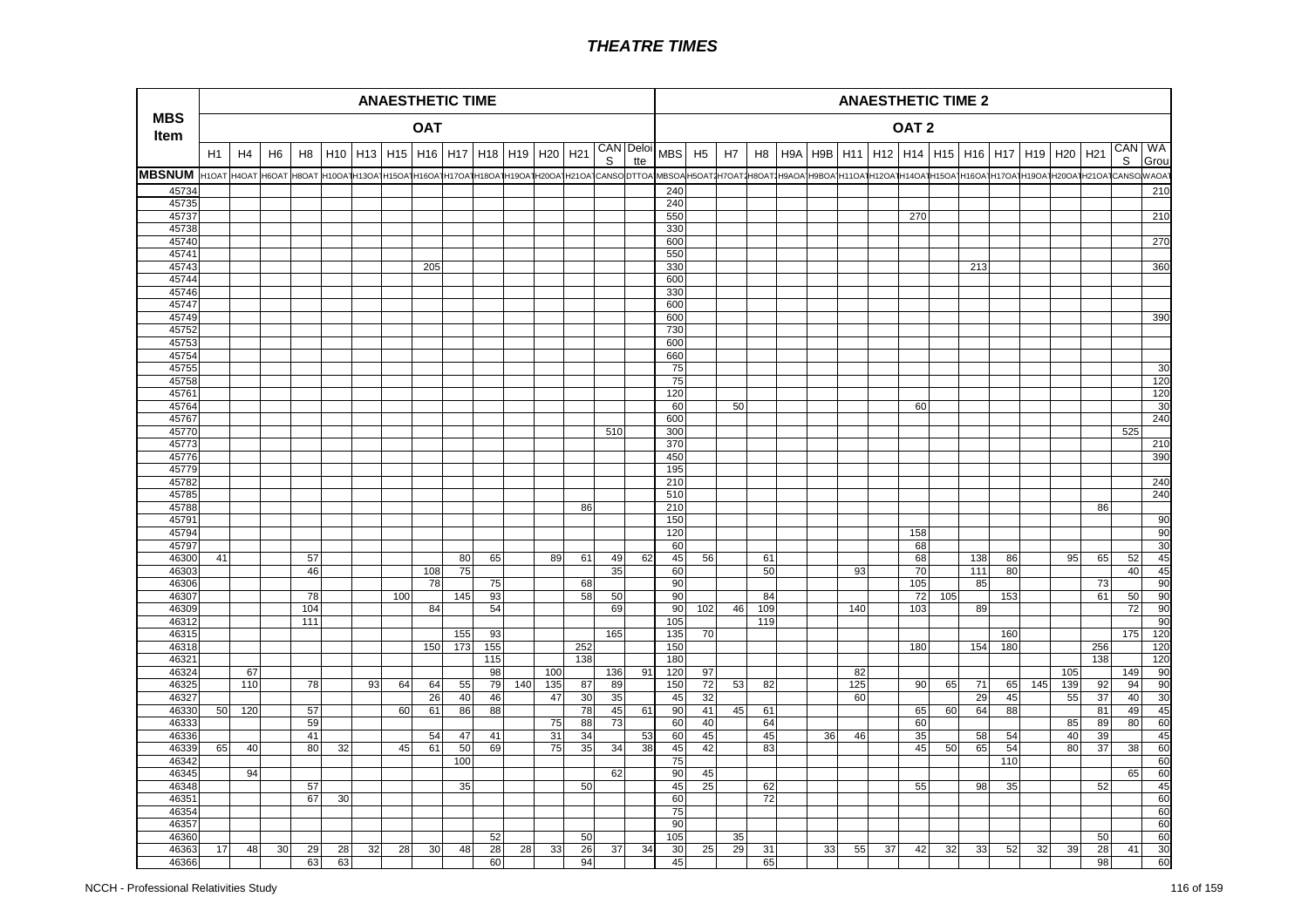|                                                                                      |     |                            |     |     |            | <b>THEATRE TIME</b> |           |         |                               |     |                |    |                         |                |                      |                |                |                |                |              |                |                       | <b>FREQUENCY</b>             |                        |                                                                 |                                                                                                                        |                                                  |        |                                 |                |                                                                 |    |    |
|--------------------------------------------------------------------------------------|-----|----------------------------|-----|-----|------------|---------------------|-----------|---------|-------------------------------|-----|----------------|----|-------------------------|----------------|----------------------|----------------|----------------|----------------|----------------|--------------|----------------|-----------------------|------------------------------|------------------------|-----------------------------------------------------------------|------------------------------------------------------------------------------------------------------------------------|--------------------------------------------------|--------|---------------------------------|----------------|-----------------------------------------------------------------|----|----|
| <b>MBS</b><br>Item                                                                   |     |                            |     |     | <b>THT</b> |                     |           |         |                               |     |                |    |                         |                |                      |                |                |                |                |              |                |                       | <b>FQ</b>                    |                        |                                                                 |                                                                                                                        |                                                  |        |                                 |                |                                                                 |    |    |
|                                                                                      | H2  | H3 H11 H13 H15 H18 H19 H21 |     |     |            |                     |           |         | C'mix C'mix C'mix<br>Pub Priv | Oth | H1             | H3 | H4                      | H <sub>6</sub> | H7                   | H8             | H9A            |                |                |              |                |                       |                              |                        |                                                                 | H9B H10 H11 H12 H13 H14 H15 H16 H17 H18 H19 H20 H21                                                                    |                                                  | Δ      | S.                              |                | APH   CAN   C'mix   C'mix   C'mix   Deloi<br>Pub Priv Other tte |    |    |
| MBSNUM H2THT H3THT H11THTH13THTH15THTH18THTH19THTH21THTCMXPUCMXPVCMXOTFQH1 FQH3 FQH4 |     |                            |     |     |            |                     |           |         |                               |     |                |    |                         |                |                      | FQH6 FQH7 FQH8 |                |                |                |              |                |                       |                              |                        |                                                                 | FQH9A FQH9B FQH10 FQH11 FQH12 FQH13 FQH14 FQH15 FQH16 FQH17 FQH18 FQH19 FQH20 FQH21 FQAPH FQCANFQCMX FQCMX FQCMX FQCMX |                                                  |        |                                 |                |                                                                 |    |    |
| 45734                                                                                |     |                            |     |     |            |                     |           |         |                               |     |                |    |                         |                |                      |                |                |                |                |              |                |                       |                              |                        |                                                                 |                                                                                                                        |                                                  |        |                                 |                |                                                                 |    |    |
| 45735                                                                                |     |                            |     |     |            |                     |           |         |                               |     |                |    |                         |                |                      |                |                |                |                |              |                |                       |                              |                        |                                                                 |                                                                                                                        |                                                  |        |                                 |                |                                                                 |    |    |
| 45737<br>45738                                                                       |     |                            |     |     |            |                     |           |         |                               |     |                |    |                         |                |                      |                |                |                |                |              |                | $\blacktriangleleft$  |                              |                        |                                                                 |                                                                                                                        |                                                  |        |                                 |                |                                                                 |    |    |
| 45740                                                                                |     |                            |     |     |            |                     |           |         |                               |     |                |    |                         |                |                      |                |                |                |                |              |                |                       |                              |                        |                                                                 |                                                                                                                        |                                                  |        |                                 |                |                                                                 |    |    |
| 45741                                                                                |     |                            |     |     |            |                     |           |         |                               |     |                |    |                         |                |                      |                |                |                |                |              |                |                       |                              |                        |                                                                 |                                                                                                                        |                                                  |        |                                 |                |                                                                 |    |    |
| 45743<br>45744                                                                       |     |                            |     |     |            |                     |           |         |                               |     |                |    |                         |                |                      |                |                |                |                |              |                |                       |                              | 1 <sup>1</sup>         |                                                                 |                                                                                                                        |                                                  |        |                                 |                |                                                                 |    |    |
| 45746                                                                                |     |                            |     |     |            |                     |           |         |                               |     |                |    |                         |                |                      |                |                |                |                |              |                |                       |                              |                        |                                                                 |                                                                                                                        |                                                  |        |                                 |                |                                                                 |    |    |
| 45747                                                                                |     |                            |     |     |            |                     |           |         |                               |     |                |    |                         |                |                      |                |                |                |                |              |                |                       |                              |                        |                                                                 |                                                                                                                        |                                                  |        |                                 |                |                                                                 |    |    |
| 45749                                                                                |     |                            |     |     |            |                     |           |         |                               |     |                |    |                         |                |                      |                |                |                |                |              |                |                       |                              |                        |                                                                 |                                                                                                                        |                                                  |        |                                 |                |                                                                 |    |    |
| 45752<br>45753                                                                       |     |                            |     |     |            |                     |           |         |                               |     |                |    |                         |                |                      |                |                |                |                |              |                |                       |                              |                        |                                                                 |                                                                                                                        |                                                  |        |                                 |                |                                                                 |    |    |
| 45754                                                                                |     |                            |     |     |            |                     |           |         |                               |     |                |    |                         |                |                      |                |                |                |                |              |                |                       |                              |                        |                                                                 |                                                                                                                        |                                                  |        |                                 |                |                                                                 |    |    |
| 45755                                                                                |     |                            |     |     |            |                     |           |         | 65                            |     |                |    |                         |                |                      |                |                |                |                |              |                |                       |                              |                        |                                                                 |                                                                                                                        |                                                  |        |                                 |                | $\overline{1}$                                                  |    |    |
| 45758                                                                                |     |                            |     |     |            |                     |           |         |                               |     |                |    |                         |                |                      |                |                |                |                |              |                |                       |                              |                        |                                                                 |                                                                                                                        |                                                  | 29     |                                 |                |                                                                 |    |    |
| 45761<br>45764                                                                       |     |                            |     |     |            |                     |           |         |                               |     |                |    |                         |                | $\overline{1}$       |                |                |                |                |              |                | $\overline{1}$        |                              |                        |                                                                 |                                                                                                                        |                                                  |        |                                 |                |                                                                 |    |    |
| 45767                                                                                |     |                            |     |     |            |                     |           |         |                               |     |                |    |                         |                |                      |                |                |                |                |              |                |                       |                              |                        |                                                                 |                                                                                                                        |                                                  |        |                                 |                |                                                                 |    |    |
| 45770                                                                                |     |                            |     |     |            |                     |           |         |                               |     |                |    |                         |                |                      |                |                |                |                |              |                |                       |                              |                        |                                                                 |                                                                                                                        |                                                  |        | $\mathbf{1}$                    |                |                                                                 |    |    |
| 45773                                                                                |     |                            |     |     |            |                     |           |         |                               |     |                |    |                         |                |                      |                |                |                |                |              |                |                       |                              |                        |                                                                 |                                                                                                                        |                                                  |        |                                 |                |                                                                 |    |    |
| 45776<br>45779                                                                       |     |                            |     |     |            |                     |           |         |                               |     |                |    |                         |                |                      |                |                |                |                |              |                |                       |                              |                        |                                                                 |                                                                                                                        |                                                  |        |                                 |                |                                                                 |    |    |
| 45782                                                                                |     |                            |     |     |            |                     |           |         |                               |     |                |    |                         |                |                      |                |                |                |                |              |                |                       |                              |                        |                                                                 |                                                                                                                        |                                                  |        |                                 |                |                                                                 |    |    |
| 45785                                                                                |     |                            |     |     |            |                     |           |         |                               |     |                |    |                         |                |                      |                |                |                |                |              |                |                       |                              |                        |                                                                 |                                                                                                                        |                                                  |        |                                 |                |                                                                 |    |    |
| 45788                                                                                |     |                            |     |     |            |                     | 119       |         |                               |     |                |    |                         |                |                      |                |                |                |                |              |                |                       |                              |                        |                                                                 |                                                                                                                        | 1 <sup>1</sup>                                   |        |                                 |                |                                                                 |    |    |
| 45791<br>45794                                                                       |     |                            |     |     |            |                     |           |         | 66                            |     |                |    |                         |                |                      |                |                |                |                |              |                |                       | $2 \vert$                    |                        |                                                                 |                                                                                                                        |                                                  |        |                                 |                | $5\overline{)}$                                                 |    |    |
| 45797                                                                                |     |                            |     |     |            |                     |           | 33      | 60                            |     |                |    |                         |                |                      |                |                |                |                |              |                |                       | $2 \vert$                    |                        |                                                                 |                                                                                                                        |                                                  |        |                                 | $\overline{2}$ | $\overline{1}$                                                  |    |    |
| 46300                                                                                | 75  |                            |     |     | 69         |                     | 89        |         | 53                            |     | $\overline{2}$ |    |                         |                |                      | 8 <sup>1</sup> |                |                |                |              |                |                       | $2 \vert$                    | 3                      | $\overline{4}$<br>$\mathbf{3}$                                  |                                                                                                                        | 1                                                | 21 197 | $5\phantom{.0}$                 |                | 23                                                              |    | -7 |
| 46303                                                                                |     | 110                        |     |     |            |                     |           | 28      | 37                            |     |                |    |                         |                |                      | $\vert$ 1      |                |                | 1              |              |                |                       | $\overline{2}$               | 1 <sup>1</sup>         | $\overline{2}$                                                  |                                                                                                                        |                                                  |        | $\mathbf{1}$                    | $\overline{1}$ | 3                                                               |    |    |
| 46306<br>46307                                                                       | 75  |                            |     |     | 80<br>100  |                     | 100<br>89 |         | 68                            |     |                |    |                         |                |                      | 3              |                |                |                |              |                | $\mathbf{1}$          | $\mathbf{3}$                 | 2 <sup>1</sup>         | $\left  \right $<br>$\overline{2}$<br>1                         |                                                                                                                        | 7<br>3 <sup>1</sup>                              |        | $\mathbf{1}$                    |                | 8                                                               |    |    |
| 46309                                                                                | 115 | 162                        |     |     | 59         |                     |           |         | 46                            |     |                |    |                         |                | $\overline{2}$       | $\overline{2}$ |                |                | 3              |              |                |                       | 3                            | 2                      | $\overline{2}$                                                  |                                                                                                                        |                                                  | 14     | $5\overline{)}$                 |                | $6 \mid$                                                        |    |    |
| 46312                                                                                |     |                            |     |     |            |                     |           |         | 45                            |     |                |    |                         |                |                      | 1              |                |                |                |              |                |                       |                              |                        |                                                                 |                                                                                                                        |                                                  | 28     |                                 |                | $\mathbf{1}$                                                    |    |    |
| 46315<br>46318                                                                       |     |                            |     |     | 94<br>160  |                     | 309       |         |                               |     |                |    |                         |                |                      |                |                |                |                |              |                |                       |                              | 11                     | 1<br>$\mathbf{3}$                                               |                                                                                                                        |                                                  |        | $\mathbf{1}$                    |                |                                                                 |    |    |
| 46321                                                                                |     |                            |     |     | 120        |                     |           | 162 142 |                               |     |                |    |                         |                |                      |                |                |                |                |              |                |                       | $\overline{2}$               |                        | $\vert$ 1<br>1                                                  |                                                                                                                        | $\overline{2}$<br>11                             |        |                                 | 1              |                                                                 |    |    |
| 46324                                                                                |     | 98                         |     |     | 111        |                     |           |         |                               |     |                |    | $\overline{\mathbf{3}}$ |                |                      |                |                |                | $\overline{2}$ |              |                |                       |                              |                        | $\overline{2}$                                                  |                                                                                                                        | 1                                                | 27     | $\overline{4}$                  |                |                                                                 |    | 8  |
| 46325                                                                                | 99  | 145                        | 100 | 70  | 86         | 150                 | 122       |         | 46                            |     |                |    | 2 <sup>1</sup>          |                | $\overline{2}$       | $\overline{7}$ |                |                | $\overline{2}$ |              | $\overline{2}$ |                       | 4                            | 5 <sup>1</sup>         | 4 <sup>1</sup>                                                  |                                                                                                                        | 5 <sub>1</sub><br>$\overline{4}$                 |        | $\overline{4}$                  |                | $5\overline{5}$                                                 |    |    |
| 46327<br>46330                                                                       | 65  | 76                         |     | 110 | 54<br>90   |                     | 70<br>100 | 44      | 33<br>51                      |     | 1              |    | $\overline{1}$          |                | 1                    | 5 <sub>5</sub> |                |                | $\overline{1}$ |              |                |                       | $\mathbf{3}$<br>$\mathbf{1}$ | $2 \vert$<br>$2 \vert$ | $\overline{2}$<br>$\overline{2}$<br>$\vert$ 1<br>$\overline{1}$ |                                                                                                                        | $\mathbf{3}$<br>$\overline{2}$<br>$\overline{2}$ | 29     | $\mathbf{1}$<br>$5\phantom{.0}$ | $\overline{2}$ | 17<br>54                                                        |    | 8  |
| 46333                                                                                | 84  |                            |     |     |            |                     | 117       |         | 60                            |     |                |    |                         |                |                      | $\overline{4}$ |                |                |                |              |                |                       | $\overline{2}$               |                        |                                                                 |                                                                                                                        | $\vert$ 2<br>1                                   |        | $\overline{2}$                  |                | 17                                                              |    |    |
| 46336                                                                                | 30  | 62                         |     |     | 45         |                     | 60        | 20      | 35                            |     |                |    |                         |                |                      | $\mathbf{3}$   | 1              |                | 6              |              |                |                       | 1                            | $\mathbf{3}$           | $\mathbf{3}$<br>$\overline{1}$                                  |                                                                                                                        | 10<br>$\overline{2}$                             | 15     |                                 | 1              | 63                                                              |    | 5  |
| 46339                                                                                | 63  |                            |     | 70  | 72         |                     |           | 60      | 39                            |     | $\mathbf{1}$   |    | $\overline{1}$          |                |                      | 1              |                | 2              |                |              |                |                       | 1<br>$\vert$ 1               | $\vert$ 4              | 3<br>$\vert$ 1                                                  |                                                                                                                        | 1<br>$\mathbf{3}$                                |        | $\overline{4}$                  | 1              | 133                                                             |    | 21 |
| 46342                                                                                | 65  |                            |     |     |            |                     |           |         | 41                            |     |                |    |                         |                |                      |                |                |                |                |              |                |                       |                              |                        | $\overline{1}$                                                  |                                                                                                                        |                                                  |        |                                 |                | $\vert$                                                         |    |    |
| 46345<br>46348                                                                       |     |                            |     |     |            |                     | 73        |         | 42<br>63                      |     |                |    | $\overline{2}$          |                |                      | $\overline{2}$ |                |                |                |              |                |                       | 2 <sup>1</sup>               | 2 <sup>1</sup>         | $\overline{1}$                                                  |                                                                                                                        | $\overline{7}$                                   | 20     | $\overline{2}$                  |                | $\overline{4}$<br>40                                            |    |    |
| 46351                                                                                |     |                            |     |     |            |                     |           |         | 45                            |     |                |    |                         |                |                      | $\vert$ 1      |                | 1              |                |              |                |                       |                              |                        |                                                                 |                                                                                                                        |                                                  |        |                                 |                | $\overline{7}$                                                  |    |    |
| 46354                                                                                |     |                            |     |     |            |                     |           |         | 75                            |     |                |    |                         |                |                      |                |                |                |                |              |                |                       |                              |                        |                                                                 |                                                                                                                        |                                                  | 185    |                                 |                | 1                                                               |    |    |
| 46357                                                                                |     |                            |     |     |            |                     |           |         |                               |     |                |    |                         |                |                      |                |                |                |                |              |                |                       |                              |                        |                                                                 |                                                                                                                        |                                                  |        |                                 |                |                                                                 |    |    |
| 46360<br>46363                                                                       | 31  | 69                         | 36  | 46  | 62<br>33   | 45                  | 60<br>103 | 26      | 28                            | 22  | 5 <sub>5</sub> |    | 19                      | 3              | $\overline{1}$<br>13 | 32             | 3 <sup>1</sup> | $\overline{2}$ | 25             | $\mathbf{3}$ |                | $5\overline{)}$<br>20 | 9                            | 24                     | $\mathbf{1}$<br>30<br>20                                        | 12<br>6                                                                                                                | $\mathbf{1}$<br>63                               | 271    | 24                              | 48             | 930                                                             | 11 | 46 |
| 46366                                                                                |     |                            |     |     | 65         |                     | 137       | 50      | 65                            |     |                |    |                         |                |                      | $\overline{1}$ |                | $\overline{4}$ |                |              |                |                       |                              |                        | $\overline{1}$                                                  |                                                                                                                        | 15                                               | 17     |                                 | 5 <sup>1</sup> | $\overline{4}$                                                  |    |    |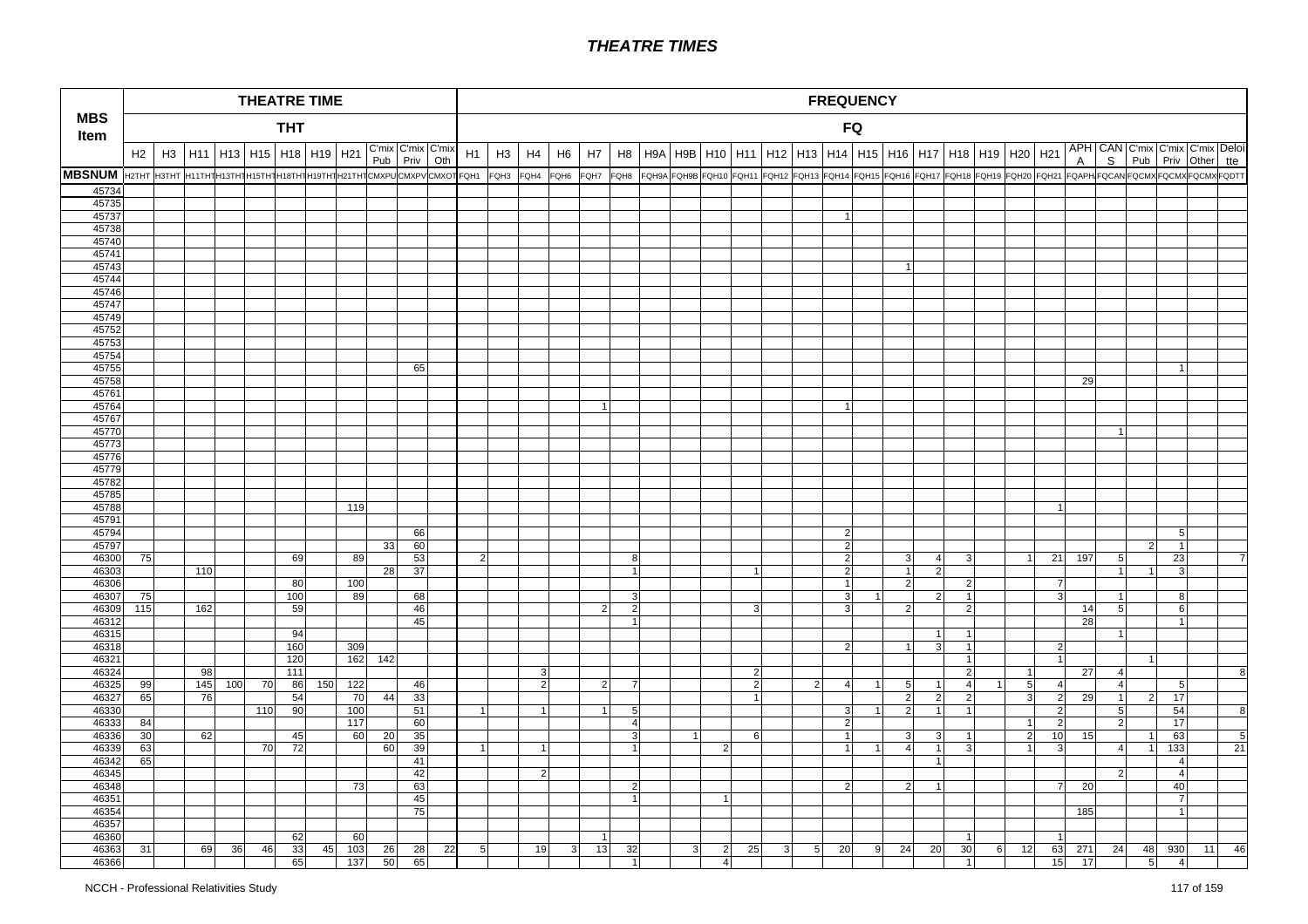|                           |                 |                          |                  | <b>AVERAGES</b> |                            |                        |                |                | <b>OP SKINTIME</b> |                 |          |                |                                                                                         |                 |          |                       |                       | <b>OPERATION TIME</b> |    |          |                 |                                |     |     |                |     |          | <b>OPERATION TIME 2</b>        |                      |           |          |                                                                                 |                                     |           |
|---------------------------|-----------------|--------------------------|------------------|-----------------|----------------------------|------------------------|----------------|----------------|--------------------|-----------------|----------|----------------|-----------------------------------------------------------------------------------------|-----------------|----------|-----------------------|-----------------------|-----------------------|----|----------|-----------------|--------------------------------|-----|-----|----------------|-----|----------|--------------------------------|----------------------|-----------|----------|---------------------------------------------------------------------------------|-------------------------------------|-----------|
| <b>MBS</b><br><b>Item</b> |                 | Operation<br><b>Time</b> |                  |                 | Anaesthetic<br><b>Time</b> | <b>Theatre</b><br>Time |                | <b>OST</b>     |                    |                 |          |                |                                                                                         |                 |          |                       | <b>OPT</b>            |                       |    |          |                 |                                |     |     |                |     |          |                                | OPT <sub>2</sub>     |           |          |                                                                                 |                                     |           |
|                           | <b>OST</b>      | <b>OPT</b>               | OPT <sub>2</sub> |                 | OAT OAT2                   | <b>THT</b>             | H <sub>4</sub> | H <sub>6</sub> | H <sub>11</sub>    | H <sub>21</sub> | H1       | H <sub>8</sub> | H10   H13   H15   H16   H17   H18   H19   H20                                           |                 |          |                       |                       |                       |    |          |                 | APH   CAN   Deloi   Harv<br>S. | tte | ard | H <sub>8</sub> | H9A |          | H9B H13 H15                    |                      |           |          | H <sub>16</sub> H <sub>17</sub> H <sub>18</sub> H <sub>19</sub> H <sub>20</sub> |                                     | CAN<br>S. |
| <b>MBSNUM</b>             |                 | VOST AVOPT               |                  |                 | AVOPT2AVOAT AVOAT2         | AVTHT                  | 14OST          |                | H6OST H11OS1H21OS  |                 |          |                | 110PT   H8OPT   H10OPTH13OPTH15OPTH16OPTH17OPTH18OPTH19OPTH20OPTAPHAO CANSO DTTOPTHARVO |                 |          |                       |                       |                       |    |          |                 |                                |     |     |                |     |          | H8OPT1H9AOP1H9BOP1H13OP1H15OP1 |                      |           |          |                                                                                 | H16OP1H17OP1H18OP1H19OP1H20OP1CANSC |           |
| 46369                     | 62              | 70                       | 75               | 79              | 72                         | 85                     |                | 48             |                    | 75              |          | 60             |                                                                                         |                 |          | 88                    |                       |                       |    | 80       |                 | 50                             |     |     | 65             |     |          |                                | 93                   |           |          |                                                                                 | 85                                  | 55        |
| 46372<br>46375            | 58<br>76        | 53<br>47                 | 63<br>50         | 71<br>78        | 79<br>82                   | 88<br>103              | 38             | 55<br>75       | 75<br>92           | 64<br>81        | 27<br>52 | 38             | 45                                                                                      |                 |          | 97                    | 53<br>48              | 75                    | 48 | 36<br>43 | 60              | 59<br>46                       | 39  |     | 41             | 50  |          |                                | 104                  | 60<br>53  | 80       | 51                                                                              | 40<br>47                            | 64<br>50  |
| 46378                     | 109             | 81                       | 100              | 114             | 124                        | 121                    | 56<br>96       | 120            |                    | 113             |          | 52             |                                                                                         | 84              |          | 62                    | 110                   | 84                    |    |          |                 | 95                             | 80  |     | 54             |     |          | 87                             | 69                   | 114       | 89       |                                                                                 | 185                                 | 100       |
| 4638                      |                 | 58                       | 61               | 73              | 50                         | 40                     |                |                |                    |                 |          |                |                                                                                         |                 |          | 58                    |                       |                       |    |          |                 |                                |     |     |                |     |          |                                | 61                   |           |          |                                                                                 |                                     |           |
| 46384                     | 55              | 48                       | 52               | 61              | 58                         | 58                     |                |                |                    | 55              |          |                |                                                                                         |                 |          |                       | 48                    |                       |    |          |                 |                                |     |     |                |     |          |                                |                      | 52        |          |                                                                                 |                                     |           |
| 46387<br>46390            | 50<br>70        | 78<br>52                 | 77<br>58         | 90<br>68        | 91<br>92                   | 62<br>75               | 50<br>60       |                |                    | 79              | 90       |                |                                                                                         |                 |          | 100<br>50             |                       | 45                    |    | 70       |                 | 45<br>43                       |     |     |                |     |          |                                | 109<br>56            |           | 51       |                                                                                 | 75                                  | 45<br>48  |
| 46393                     | 75              | 75                       | 79               | 92              | 123                        | 100                    |                |                |                    | 75              |          |                |                                                                                         |                 |          | 78                    |                       | 72                    |    |          |                 |                                |     |     |                |     |          |                                | 83                   |           | 75       |                                                                                 |                                     |           |
| 46396                     | 42              | 28                       | 36               | 47              | 50                         | 50                     |                |                |                    | 42              |          |                |                                                                                         |                 |          |                       | 38                    | 18                    |    |          |                 |                                |     |     |                |     |          |                                |                      | 48        | 23       |                                                                                 |                                     |           |
| 46399                     | 63              | 60                       | 63               | 67              | 62                         | 78                     |                |                | 84                 | 41              |          |                |                                                                                         | 66              |          | 56                    |                       | 58                    |    |          |                 |                                |     |     |                |     |          | 70                             | 58                   |           | 62       |                                                                                 |                                     |           |
| 46402<br>46405            | 59              | 60<br>36                 | 63<br>40         | 98<br>46        | 89<br>69                   | 94<br>113              |                |                |                    | 59              |          | 31             |                                                                                         |                 |          |                       | 75<br>40              |                       |    | 45       |                 |                                |     |     | 34             |     |          |                                |                      | 80<br>45  |          |                                                                                 | 45                                  |           |
| 46408                     | 82              | 94                       | 106              | 125             | 109                        | 126                    |                |                | 82                 |                 |          |                |                                                                                         |                 |          |                       | 95                    | 120                   |    | 55       | 69              | 130                            | 98  |     |                |     |          |                                |                      | 101       | 126      |                                                                                 | 63                                  | 135       |
| 46411                     |                 | 70                       |                  |                 | 82                         |                        |                |                |                    |                 |          |                |                                                                                         |                 |          |                       |                       |                       |    |          |                 |                                |     | 70  |                |     |          |                                |                      |           |          |                                                                                 |                                     |           |
| 46414                     |                 | 60                       | 88               | 68              | 84                         | 92                     |                |                |                    |                 |          |                |                                                                                         |                 |          |                       |                       | 75                    |    | 45       |                 |                                |     |     |                | 134 |          |                                |                      |           | 80       |                                                                                 | 50                                  |           |
| 46417<br>46420            | 87<br>33        | 87<br>38                 | 84<br>43         | 110<br>47       | 94<br>55                   | 94<br>55               | 17             |                | 90<br>39           | 83<br>43        | 34       | 74<br>27       | 35                                                                                      |                 |          | 79<br>48              | 113<br>73             | 24                    |    | 25       | 46              | 80<br>34                       | 34  |     | 77<br>30       | 48  |          |                                | 84<br>52             | 119<br>78 | 28       |                                                                                 | 30                                  | 95<br>39  |
| 46423                     | 70              | 38                       | 41               | 60              | 64                         | 76                     | 27             |                | 104                | 80              |          |                |                                                                                         | 50              |          | 27                    |                       | 29                    |    | 46       | 39              | 35                             | 39  |     |                |     |          | 53                             | 28                   |           | 33       |                                                                                 | 51                                  | 40        |
| 46426                     | 88              | 52                       | 52               | 63              | 69                         | 93                     |                |                | 85                 | 92              |          | 35             |                                                                                         |                 |          | 55                    | 79                    |                       |    |          |                 | 38                             |     |     | 49             |     |          |                                | 57                   | 88        |          |                                                                                 | 27                                  | 41        |
| 46429                     | 57              | 70                       | 79               | 82              | 79                         | 83                     |                |                |                    | 57              | 65       | 62             |                                                                                         |                 |          | 41                    | 120                   |                       |    |          | 63              |                                |     |     | 64             |     |          |                                | 46                   | 128       |          |                                                                                 |                                     |           |
| 46432<br>46435            | 70<br>89        | 73<br>58                 | 76<br>58         | 84<br>76        | 86<br>82                   | 85<br>108              | 60             |                | 77<br>122          | 62<br>84        | 85<br>85 | 103<br>41      |                                                                                         | 61<br>62        |          | 78                    | 88                    | 53<br>77              |    | 43<br>39 | 72              | 70                             | 46  |     | 109<br>44      |     |          | 67<br>63                       | 83                   | 99        | 57<br>79 |                                                                                 | 48<br>45                            | 70        |
| 46438                     | 17              | 34                       | 30               | 41              | 38                         | 32                     |                |                |                    | 17              |          |                |                                                                                         |                 |          |                       | 30                    |                       |    |          |                 | 38                             |     |     |                |     | 13       |                                |                      | 35        |          |                                                                                 |                                     | 43        |
| 46441                     | 24              | 41                       | 46               | 47              | 46                         | 58                     |                |                |                    | 24              |          | 56             |                                                                                         | 31              | 43       | 40                    | 32                    | 44                    |    |          |                 |                                | 40  |     | 60             |     |          | 39                             | 47<br>45             | 35        | 49       |                                                                                 |                                     |           |
| 46442                     | 81              | 46                       | 49               | 52              | 57                         | 67                     |                |                | 81                 |                 |          | 52             |                                                                                         |                 |          | 37                    |                       | 49                    |    |          |                 |                                |     |     | 55             |     |          |                                | 39                   |           | 53       |                                                                                 |                                     |           |
| 46444<br>46447            | 44              | 30<br>70                 | 44<br>73         | 49<br>73        | 54<br>74                   | 99<br>92               |                |                |                    | 44              |          | 30<br>64       |                                                                                         |                 |          |                       |                       |                       |    |          |                 | 75                             |     |     | 32<br>70       | 55  |          |                                |                      |           |          |                                                                                 |                                     | 75        |
| 46450                     | 20              | 37                       | 39               | 38              | 55                         | 61                     |                |                |                    | 20              |          | 23             |                                                                                         |                 |          |                       | 35                    |                       |    |          | 44              | 45                             |     |     | 28             |     |          |                                |                      | 40        |          |                                                                                 |                                     | 50        |
| 46453                     | 51              | 47                       | 64               | 63              | 82                         | 53                     |                | 60             |                    | 41              |          | 47             | 25                                                                                      | 57              |          |                       | 76                    |                       |    |          | 39 <sup>°</sup> |                                | 37  |     | 49             |     |          | 63                             |                      | 80        |          |                                                                                 |                                     |           |
| 46456                     |                 | 18                       | 20               | 24              | 19                         |                        |                |                |                    |                 |          |                |                                                                                         |                 |          | 18                    |                       |                       |    |          |                 |                                |     | 18  |                |     |          |                                | 20                   |           |          |                                                                                 |                                     |           |
| 46459<br>46462            | 30 <sub>l</sub> | 18<br>25                 | 21<br>28         | 31<br>33        | 35<br>40                   | 34<br>50               |                |                |                    | 30              |          | 18             |                                                                                         |                 |          |                       |                       |                       |    | 25       |                 | 25                             |     |     | 21             |     |          |                                |                      |           |          |                                                                                 | 30                                  | 25        |
| 46464                     | 25              | 27                       | 31               | 37              | 40                         | 33                     |                | 25             |                    | 26              |          | 27             |                                                                                         |                 |          |                       |                       |                       |    |          |                 |                                |     |     | 31             |     |          |                                |                      |           |          |                                                                                 |                                     |           |
| 46465                     | 37              | 29                       | 33               | 44              | 43                         | 59                     | 27             |                | 50                 | 33              |          | 20             |                                                                                         | 23              |          | 38                    |                       |                       | 26 | 25       |                 | 40                             |     |     | 24             |     |          | 29                             | 47                   |           |          | 30                                                                              | 27                                  | 45        |
| 46468                     | 41              | 21                       | 25               | 37              | 40                         | 77                     |                |                |                    | 41              |          | 19             |                                                                                         |                 |          | 26                    |                       |                       | 25 |          |                 | 15                             |     |     | 20             |     |          |                                | 28                   |           |          | 30                                                                              |                                     | 20        |
| 46471<br>46474            |                 | 40<br>50                 | 45<br>45         | 49<br>53        | 53<br>62                   |                        |                |                |                    |                 | 65       | 37             |                                                                                         |                 |          | 42                    | 35                    |                       |    |          |                 |                                |     |     | 40             |     |          |                                | 50                   | 45        |          |                                                                                 |                                     |           |
| 46477                     | 28              | 65                       | 73               | 64              | 72                         | 67                     |                |                |                    | 28              |          |                |                                                                                         |                 |          | 68                    |                       |                       |    |          | 62              |                                |     |     |                |     |          |                                | 73                   |           |          |                                                                                 |                                     |           |
| 46480                     | 21              | 45                       | 50               | 55              | 60                         | 49                     |                |                |                    | 21              |          | 45             |                                                                                         |                 |          | 52                    | 44                    | 17                    |    |          | 46              | 65                             |     |     | 49             |     |          |                                | 56                   | 48        | 23       |                                                                                 |                                     | 75        |
| 46483                     | 34              | 24                       | 26               | 36              | 39                         | 53                     | 20             | 15             | 48                 | 52              | 21       | 20             |                                                                                         |                 | 20       | 19                    | 30 <sup>°</sup>       | 26                    | 25 |          |                 | 25                             | 28  |     | 22             |     |          |                                | 20<br>22             | 36        | 31       | 25                                                                              |                                     | 25        |
| 46486<br>46489            | 33 <sub>1</sub> | 31<br>32                 | 38<br>29         | 49<br>23        | 48<br>44                   | 51<br>43               |                |                |                    | 33              | 20       | 27<br>19       |                                                                                         | 43              |          |                       | 63                    | 31                    | 20 | 20       | 23              | 36<br>45                       |     |     | 30<br>22       |     | 16       | 48                             |                      | 69        | 33       | 23                                                                              | 25                                  | 38<br>50  |
| 46492                     |                 | 23                       | 26               | 43              | 53                         | 34                     |                |                |                    |                 |          |                |                                                                                         | 17              |          | 18                    |                       |                       |    |          |                 | 34                             |     |     |                |     |          | 19 <sup>l</sup>                | 21                   |           |          |                                                                                 |                                     | 37        |
| 46494                     | 30              | 27                       | 32               | 38              | 39                         | 56                     |                |                |                    | 30              |          | 30             |                                                                                         |                 | 32       | 31                    | 23                    | 27                    |    | 20       |                 | 28                             |     |     | 33             |     | 31       |                                | 37<br>35             | 27        | 28       |                                                                                 | 24                                  | 37        |
| 46495                     | 30              | 27                       | 30               | 38              | 38                         | 35                     |                | 35             | 39                 | 17              |          | 22             |                                                                                         | 22              |          | 22                    | 38                    | 21                    |    | 17       |                 | 43                             | 30  |     | 26             |     | 27       | 22                             | 25                   | 42        | 26       |                                                                                 | 22                                  | 48        |
| 46498<br>46500            | 32<br>39        | 20<br>29                 | 22<br>34         | 31<br>42        | 35<br>47                   | 47<br>48               | 25<br>24       |                | 54<br>52           | 18<br>41        | 24       | 16<br>24       |                                                                                         | 21              | 18<br>25 | 22<br>35 <sub>1</sub> | 24<br>33 <sub>1</sub> | 14<br>22              | 30 | 21<br>27 |                 | 25<br>41                       | 23  |     | 18<br>26       |     | 15<br>36 | 25                             | 23<br>25<br>30<br>39 | 28<br>37  | 17<br>26 | 20<br>35                                                                        | 25<br>30                            | 29<br>46  |
| 4650 <sup>-</sup>         | 34              | 33                       | 37               | 43              | 47                         | 59                     | 30             | 24             | 41                 | 40              | 30       | 24             |                                                                                         | 30 <sup>1</sup> |          | 47                    | 23                    | 27                    |    |          |                 | 48                             | 37  |     | 28             |     |          | 35                             | 47                   | 27        | 31       |                                                                                 |                                     | 53        |
| 46502                     | 36              | 27                       | 35               | 39              | 46                         | 46                     |                | 35             |                    | 36              |          |                |                                                                                         | 29              |          | 26                    |                       | 20                    |    |          |                 | 34                             |     |     | 59             |     |          | 34                             | 28                   | 21        | 24       |                                                                                 |                                     | 41        |
| 46503                     | 35 <sub>1</sub> | 56                       | 60               | 60              | 67<br>117                  | 58<br>79               |                | 35             |                    |                 |          |                |                                                                                         |                 |          |                       |                       | 56                    |    |          |                 |                                |     |     |                | 60  |          |                                |                      |           | 59       |                                                                                 |                                     |           |
| 46504<br>46507            | 57              | 80                       | 160              | 172             | 171                        | 275                    |                |                | 57                 |                 |          |                |                                                                                         |                 |          |                       |                       |                       |    |          |                 | 80                             |     |     |                |     |          | 235                            |                      |           |          |                                                                                 |                                     | 85        |
| 46510                     |                 |                          |                  |                 | 90                         |                        |                |                |                    |                 |          |                |                                                                                         |                 |          |                       |                       |                       |    |          |                 |                                |     |     |                |     |          |                                |                      |           |          |                                                                                 |                                     |           |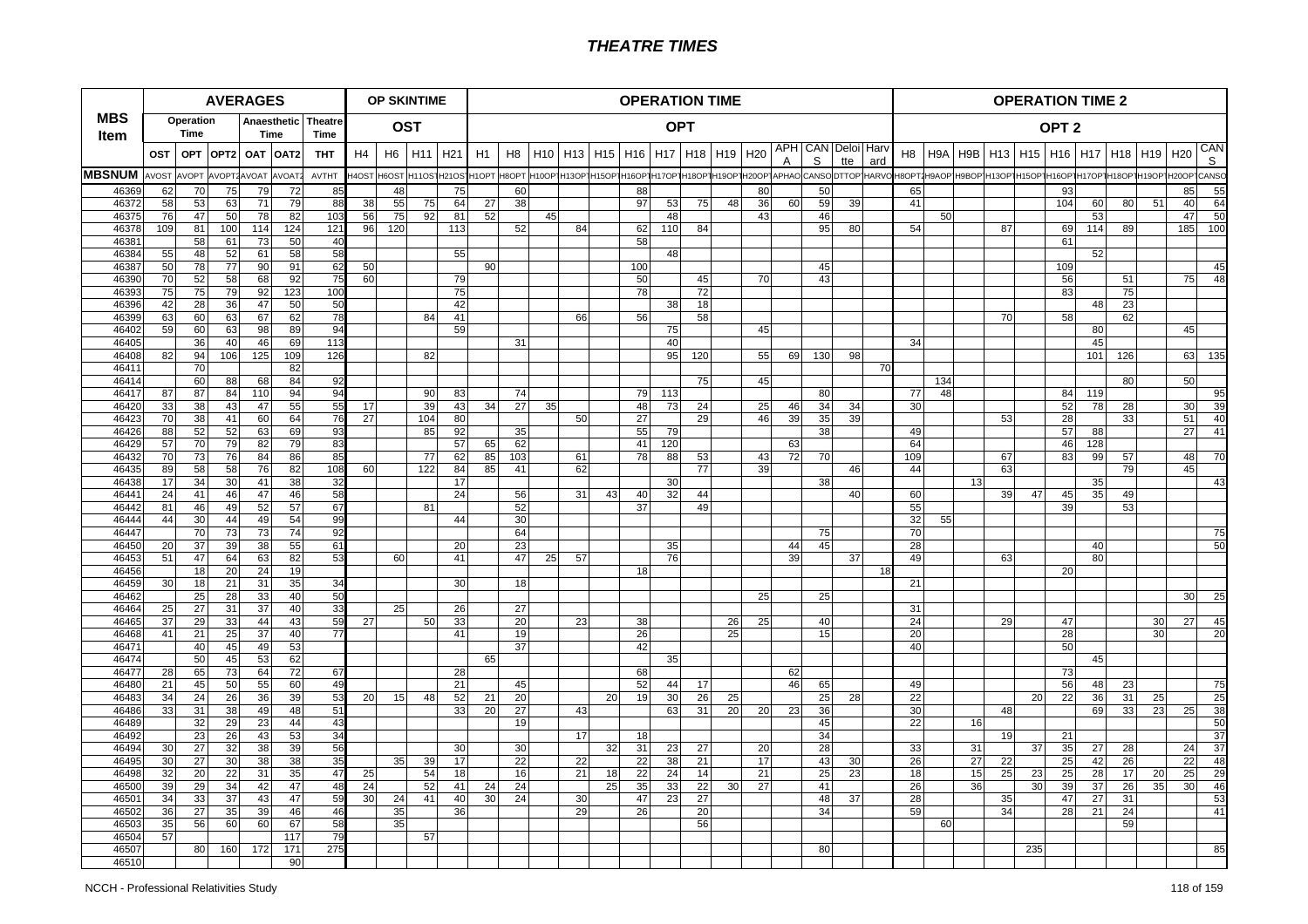|                           |          |                   |                |                |                                                                         | <b>ANAESTHETIC TIME</b> |                                                 |                 |                           |     |            |                |           |                |                  |                 |                 |           |                                                 |          |         |                 |                  | <b>ANAESTHETIC TIME 2</b>                                                                            |                 |                   |           |           |           |           |
|---------------------------|----------|-------------------|----------------|----------------|-------------------------------------------------------------------------|-------------------------|-------------------------------------------------|-----------------|---------------------------|-----|------------|----------------|-----------|----------------|------------------|-----------------|-----------------|-----------|-------------------------------------------------|----------|---------|-----------------|------------------|------------------------------------------------------------------------------------------------------|-----------------|-------------------|-----------|-----------|-----------|-----------|
| <b>MBS</b><br><b>Item</b> |          |                   |                |                |                                                                         |                         | <b>OAT</b>                                      |                 |                           |     |            |                |           |                |                  |                 |                 |           |                                                 |          |         |                 | OAT <sub>2</sub> |                                                                                                      |                 |                   |           |           |           |           |
|                           | H1       | H <sub>4</sub>    | H <sub>6</sub> | H <sub>8</sub> | $H10$ H <sub>13</sub>                                                   | H <sub>15</sub>         | H <sub>18</sub> H <sub>19</sub> H <sub>20</sub> | H <sub>21</sub> | CAN Deloi<br>$\mathbf{C}$ | tte | <b>MBS</b> | H <sub>5</sub> | H7        | H <sub>8</sub> | H <sub>9</sub> A | H9B             | H <sub>11</sub> |           | H <sub>12</sub> H <sub>14</sub> H <sub>15</sub> | H16      | H17 H19 |                 | H <sub>20</sub>  | H <sub>21</sub>                                                                                      | <b>CAN</b><br>S | <b>WA</b><br>Grou |           |           |           |           |
| <b>MBSNUM</b>             |          | H1OAT H4OAT H6OAT |                |                | H8OAT H10OATH13OATH15OATH16OATH17OATH18OATH19OATH20OATH21OATCANSO DTTOA |                         |                                                 |                 |                           |     |            |                |           |                |                  |                 |                 |           |                                                 |          |         |                 |                  | MBSOA H5OAT1H7OAT1H8OAT1H9AOA H9BOA H11OATH12OATH14OATH15OATH16OATH17OATH19OATH20OATH21OATCANSO WAOA |                 |                   |           |           |           |           |
| 46369                     |          |                   | 60             | 73             |                                                                         |                         | 97                                              |                 |                           |     | 90         | 101            | 55        |                | 60               | 83              | 57              | 78        |                                                 |          |         |                 | 47               | 102                                                                                                  | 46              |                   | 95        | 103       | 60        | 60        |
| 46372                     | 36       | 70                | 65             | 49             |                                                                         |                         | 113                                             | 83              | 85                        | 93  | 53         | 81             | 69        | 50             | 105              | 73              | 55              | 51        |                                                 |          | 90      |                 | 60               | 119                                                                                                  | 90 <sup>1</sup> | 96                | 57        | 85        | 74        | 75        |
| 46375                     | 72       | 85<br>125         | 83<br>160      |                | 50<br>131                                                               | 94                      | 70                                              | 73<br>137       | 93                        |     | 64<br>177  | 95<br>132      | 48<br>110 |                | 120<br>150       |                 | 65<br>113       | 67        | 60                                              |          | 104     |                 | 103<br>155       |                                                                                                      | 78<br>141       |                   | 68<br>195 | 99<br>137 | 52<br>115 | 75<br>90  |
| 46378<br>46381            |          |                   |                | 65             |                                                                         |                         | 73                                              |                 |                           |     |            |                |           | 89             | 45               |                 |                 |           |                                                 |          |         |                 |                  | 77<br>76                                                                                             |                 |                   |           |           |           | 30        |
| 46384                     |          |                   |                |                |                                                                         |                         |                                                 | 62              |                           |     |            | 60             |           |                | 45               | 75              |                 |           |                                                 |          |         |                 |                  |                                                                                                      | 66              |                   |           | 60        |           | 45        |
| 46387                     | 95       | 75                |                |                |                                                                         |                         | 115                                             |                 |                           |     |            |                | 75        |                | 105              |                 |                 |           |                                                 |          |         |                 | 60               | 124                                                                                                  |                 |                   |           |           | 75        | 90        |
| 46390                     |          | 80                |                |                |                                                                         |                         | 53                                              |                 | 54                        |     | 85         | 88             | 45        |                | 135              |                 |                 |           |                                                 |          |         |                 | 100              | 59                                                                                                   |                 |                   | 90        | 88        | 50        | 120       |
| 46393<br>46396            |          |                   |                |                |                                                                         |                         | 89                                              | 53              | 77<br>36                  |     |            | 110<br>51      |           |                | 165<br>45        |                 |                 |           |                                                 |          |         |                 | 57               | 94                                                                                                   | 63              |                   |           | 115<br>54 |           | 120<br>30 |
| 46399                     |          |                   |                |                |                                                                         | 81                      | 67                                              |                 | 72                        |     |            | 46             |           |                | 60               |                 |                 |           |                                                 |          | 100     |                 | 60               | 69                                                                                                   |                 |                   |           | 51        |           | 30        |
| 46402                     |          |                   |                | 150            |                                                                         |                         |                                                 | 100             |                           |     | 75         | 67             |           |                | 75               |                 |                 | 152       |                                                 |          |         |                 |                  |                                                                                                      | 105             |                   | 75        | 67        |           | 60        |
| 46405                     |          |                   |                | 44             |                                                                         |                         |                                                 | 60              |                           |     |            |                | 35        |                | 90               |                 |                 | 47        |                                                 |          |         |                 |                  | 115                                                                                                  | 65              |                   |           |           | 38        | 60        |
| 46408                     |          |                   |                |                |                                                                         |                         |                                                 | 118             | 146                       |     | 95         |                | 160       | 108            | 105              |                 | 76              |           |                                                 |          | 101     |                 |                  |                                                                                                      | 124             |                   | 103       |           | 165       | 90        |
| 46411<br>46414            |          |                   |                |                |                                                                         |                         |                                                 |                 | 85                        |     | 50         |                |           |                | 75<br>90         | 90              | 70              |           | 140                                             |          |         |                 | 110              |                                                                                                      |                 |                   | 55        |           |           | 60<br>60  |
| 46417                     |          |                   |                | 90             |                                                                         |                         | 95                                              | 146             |                           |     |            | 100            | 120       |                | 75               | 60              | 121             | 92        | 60                                              |          | 105     |                 | 73               | 100                                                                                                  | 152             |                   |           | 101       | 135       | 60        |
| 46420                     | 61       | 33                |                | 35             | 36                                                                      |                         | 57                                              | 91              | 35                        |     | 35         | 53             | 40        | 42             | 60               | 68              | 45              | 38        |                                                 |          | 54      | 35 <sub>1</sub> | 58               | 60                                                                                                   | 96              |                   | 40        | 56        | 45        | 60        |
| 46423                     |          | 62                |                |                |                                                                         | 79                      |                                                 |                 | 41                        |     | 69         | 88             | 35        | 44             | 75               | 45              | 47              |           |                                                 |          | 120     |                 | 39               |                                                                                                      |                 |                   | 74        | 94        | 40        | 45        |
| 46426                     |          |                   |                | 45             |                                                                         |                         | 61                                              | 91              |                           |     | 38         | 100            | 46        |                | 60               |                 | 32              | 59        |                                                 |          | 100     |                 | 80               | 63                                                                                                   | 100             |                   | 50        | 102       | 49        | 60        |
| 46429<br>46432            | 90<br>95 |                   |                | 72<br>120      |                                                                         | 73                      | 48<br>92                                        | 135<br>109      | 62                        |     | 53         | 67<br>78       | 75        |                | 75<br>75         |                 | 77<br>57        | 74<br>125 |                                                 |          | 102     |                 | 75<br>93         | 53<br>97                                                                                             | 143<br>120      |                   | 58        | 76<br>84  | 75        | 60<br>60  |
| 46435                     | 105      | 74                |                | 52             |                                                                         | 71                      |                                                 |                 | 94                        |     | 61         | 98             |           | 56             | 90               | 61              | 61              | 55        |                                                 |          | 140     |                 | 103              |                                                                                                      |                 |                   | 67        | 106       |           | 60        |
| 46438                     |          |                   |                |                |                                                                         |                         |                                                 | 60              |                           |     |            | 22             | 40        |                | 45               |                 | 30              |           |                                                 | 20       |         |                 |                  |                                                                                                      | 65              |                   |           | 24        | 45        |           |
| 46441                     |          |                   |                | 72             |                                                                         | 43<br>50                | 52                                              | 57              | 57                        |     |            | 25             | 25        | 46             | 60               |                 | 36              | 76        |                                                 | 30       |         |                 | 38               | 53<br>57                                                                                             | 60              |                   |           | 26        | 30        | 45        |
| 46442                     |          |                   |                | 60             |                                                                         |                         | 40                                              |                 | 56                        |     |            |                |           |                | 60               |                 |                 | 63        |                                                 |          | 90      |                 |                  | 42                                                                                                   |                 |                   |           |           |           | 30        |
| 46444<br>46447            |          |                   |                | 44<br>70       |                                                                         |                         |                                                 |                 |                           |     |            | 54             | 75        |                | 75<br>90         |                 |                 | 46<br>76  | 60                                              |          |         |                 | 45<br>70         |                                                                                                      |                 |                   |           | 54        | 75        | 45<br>60  |
| 46450                     |          |                   |                | 35             |                                                                         |                         |                                                 | 45              |                           |     |            | 33             |           |                | 75               | 89              |                 | 39        |                                                 |          |         |                 |                  |                                                                                                      | 50              |                   |           | 34        |           | 45        |
| 46453                     |          |                   | 75             | 59             | 30 <sup>°</sup>                                                         | 74                      |                                                 | 100             |                           |     |            | 54             |           | 46             | 90               | 60              | 44              | 62        |                                                 |          |         |                 | 110              | 149                                                                                                  | 104             |                   |           | 56        |           | 60        |
| 46456                     |          |                   |                |                |                                                                         |                         | 24                                              |                 |                           |     |            |                |           |                | 15               |                 |                 |           |                                                 |          |         |                 |                  | 26                                                                                                   |                 |                   |           |           |           | 15        |
| 46459                     |          |                   |                | 28             |                                                                         |                         |                                                 |                 |                           |     |            | 33             |           |                | 45               |                 |                 | 31        |                                                 |          |         |                 |                  |                                                                                                      |                 |                   |           | 33        |           | 30        |
| 46462<br>46464            |          |                   | 43             | 38             |                                                                         |                         |                                                 |                 |                           |     | 40         | 31             | 25        |                | 60<br>45         |                 |                 | 42        |                                                 |          |         |                 | 50               |                                                                                                      |                 |                   | 45        | 33        | 25        | 30<br>30  |
| 46465                     |          | 57                |                | 29             |                                                                         | 35                      | 46                                              |                 |                           | 40  | 55         | 45             | 45        |                | 30               | 50              | 36              | 33        |                                                 |          | 65      | 25              | 41               | 55                                                                                                   |                 | 44                | 57        | 48        | 50        | 30        |
| 46468                     |          |                   |                | 27             |                                                                         |                         | 38                                              |                 |                           | 50  |            | 50             | 20        |                | 45               |                 |                 | 28        |                                                 |          |         |                 |                  | 40                                                                                                   |                 | 55                |           | 56        | 25        | 30        |
| 46471                     |          |                   |                | 43             |                                                                         |                         | 54                                              |                 |                           |     |            |                |           |                | 60               |                 |                 | 45        |                                                 |          |         |                 |                  | 62                                                                                                   |                 |                   |           |           |           | 45        |
| 46474                     | 65       |                   |                |                |                                                                         |                         |                                                 | 40              |                           |     |            |                |           |                | 75               |                 |                 |           |                                                 |          |         |                 |                  |                                                                                                      | 50              |                   |           |           |           | 60        |
| 46477<br>46480            |          |                   |                | 55             |                                                                         |                         | 86<br>65                                        | 61              | 27                        |     |            | 41<br>30       | 90        |                | 90<br>60         | 66              |                 | 59        |                                                 |          |         |                 | 55               | 91<br>68                                                                                             | 65              |                   |           | 46<br>36  | 100       | 60<br>30  |
| 46483                     | 29       | 39 <sup>°</sup>   | 25             | 30             |                                                                         | 30                      | 28                                              | 57              | 37                        | 30  |            | 62             | 25        | 36             | 30               |                 | 29              | 32        |                                                 |          | 59      |                 |                  | 30<br>31                                                                                             | 63              | 30                |           | 66        | 25        | 30        |
| 46486                     | 35       |                   |                | 37             |                                                                         | 58                      |                                                 | 83              | 47                        | 70  | 30         | 40             | 39        |                | 75               | 30              | 28              | 39        |                                                 |          |         | 45              |                  |                                                                                                      | 89              | 73                | 35        | 43        | 41        | 30        |
| 46489                     |          |                   |                | 23             |                                                                         |                         |                                                 |                 |                           |     |            |                |           |                | 90               |                 |                 | 26        |                                                 | 29       |         |                 |                  |                                                                                                      |                 |                   |           |           |           | 30        |
| 46492                     |          |                   |                |                |                                                                         | 29                      | 27                                              |                 |                           |     |            |                | 74        |                | 75               |                 | 33              |           |                                                 |          |         |                 | 75               | 30                                                                                                   |                 |                   |           |           | 77        | 30        |
| 46494<br>46495            |          | 37                | 45             | 42<br>31       |                                                                         | 55<br>35                | 38<br>28                                        | 35<br>50        | 35<br>37                  |     | 28<br>39   | 36<br>24       | 31<br>52  | 38             | 30<br>30         | 45<br>25        | 25<br>27        | 45<br>34  |                                                 | 34<br>36 | 58      | 30              | 53<br>48         | 42<br>60<br>31                                                                                       | 40<br>54        |                   | 32<br>44  | 36<br>24  | 40<br>56  | 30<br>30  |
| 46498                     |          | 37                |                | 26             |                                                                         | 30<br>33                | 30                                              | 53              | 23                        | 18  | 39         | 21             | 30        | 36             | 30               | $\overline{26}$ | 24              | 28        |                                                 | 29       | 64      |                 |                  | 33<br>38                                                                                             | 57              | 28                | 43        | 24        | 34        | 30        |
| 46500                     | 29       | 42                |                | 35             |                                                                         | 36                      | 42                                              | 49              | 32                        | 41  | 50         | 51             | 57        |                | 45               | 40              | 33              | 38        |                                                 | 47       | 67      |                 | 52               | 40<br>46                                                                                             | 53              | 46                | 53        | 51        | 63        | 30        |
| 46501                     | 37       | 44                | 35             | 34             |                                                                         | 47                      | 50                                              | 40              | 38                        |     |            | 42             | 58        | 46             | 60               | 35              | 38              | 38        |                                                 |          | 59      |                 | 58               | 50                                                                                                   | 43              |                   |           | 42        | 63        | 30        |
| 46502                     |          |                   | 43             | 66             |                                                                         | 37                      | 34                                              | 30              | 29                        |     |            | 41             | 35        |                | 60               | 35              |                 | 69        |                                                 |          |         |                 | 43               | 36                                                                                                   | 35              |                   |           | 45        | 43        | 45        |
| 46503<br>46504            |          |                   | 47             |                |                                                                         |                         |                                                 |                 | 72                        |     |            |                |           |                | 75<br>165        |                 |                 |           | 95                                              |          | 65      |                 |                  |                                                                                                      |                 |                   |           |           |           | 30<br>120 |
| 46507                     |          |                   |                |                |                                                                         | 238                     |                                                 |                 |                           |     |            |                | 105       |                | 210              |                 |                 |           |                                                 |          |         |                 |                  | 245                                                                                                  |                 |                   |           |           | 110       | 120       |
| 46510                     |          |                   |                |                |                                                                         |                         |                                                 |                 |                           |     |            |                |           |                | 60               |                 |                 |           |                                                 |          |         |                 |                  |                                                                                                      |                 |                   |           |           |           | 120       |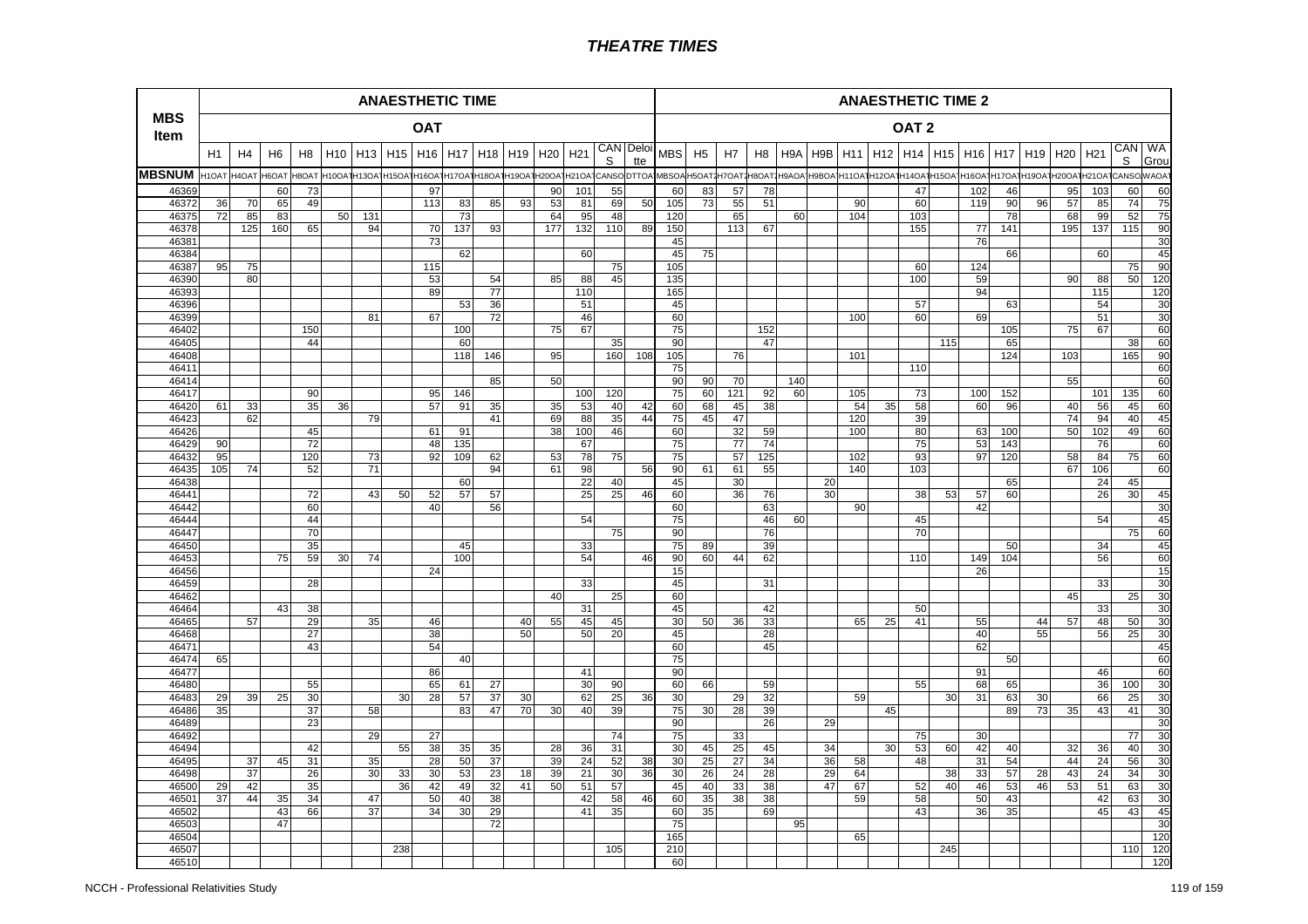|                           |                 |                |                       |          | <b>THEATRE TIME</b>                                                                            |          |                  |                          |          |          |                                |                |                                  |                |                                  |                                  |                |                      |              |                         |                |                     | <b>FREQUENCY</b>               |                                   |                                                                                                                                                                                                                              |                                                                      |                                  |                 |                                  |                                   |                                    |                                        |
|---------------------------|-----------------|----------------|-----------------------|----------|------------------------------------------------------------------------------------------------|----------|------------------|--------------------------|----------|----------|--------------------------------|----------------|----------------------------------|----------------|----------------------------------|----------------------------------|----------------|----------------------|--------------|-------------------------|----------------|---------------------|--------------------------------|-----------------------------------|------------------------------------------------------------------------------------------------------------------------------------------------------------------------------------------------------------------------------|----------------------------------------------------------------------|----------------------------------|-----------------|----------------------------------|-----------------------------------|------------------------------------|----------------------------------------|
| <b>MBS</b><br><b>Item</b> |                 |                |                       |          | <b>THT</b>                                                                                     |          |                  |                          |          |          |                                |                |                                  |                |                                  |                                  |                |                      |              |                         |                |                     | <b>FQ</b>                      |                                   |                                                                                                                                                                                                                              |                                                                      |                                  |                 |                                  |                                   |                                    |                                        |
|                           | H2              | H <sub>3</sub> |                       |          | H11 H13 H15 H18 H19 H21                                                                        |          |                  | C'mix C'mix C'mix<br>Pub | Priv     | Oth      | H1                             | H <sub>3</sub> | H <sub>4</sub>                   | H <sub>6</sub> | H7                               | H8                               | H9A            |                      | H9B H10 H11  |                         |                |                     |                                |                                   | H12   H13   H14   H15   H16   H17   H18   H19   H20   H21                                                                                                                                                                    |                                                                      |                                  |                 | S.                               |                                   | Pub Priv Other                     | APH CAN C'mix C'mix C'mix Deloi<br>tte |
| <b>MBSNUM</b>             |                 |                |                       |          | н2тнт  нзтнт  н11тнт н13тнт н15тнт н18тнт н19тнт н21тнт смхр∪ смхр∨ смхот гон1    гонз    гон4 |          |                  |                          |          |          |                                |                |                                  |                |                                  |                                  |                |                      |              |                         |                |                     |                                |                                   | FQH6  FQH7  FQH8  FQH9A FQH9B FQH10 FQH11 FQH12 FQH12 FQH13 FQH14 FQH15 FQH16 FQH17 FQH18 FQH19 FQH20 FQH21 FQAPH FQCAN FQCMX FQCMX FQCMX FQCMX FQCMX FQCMX FQCMX FQCMX FQCMX FQCMX FQCMX FQCMX FQCMX FQCMX FQCMX FQCMX FQCM |                                                                      |                                  |                 |                                  |                                   |                                    |                                        |
| 46369                     | 80              |                |                       |          |                                                                                                |          | 142              |                          | 33       |          |                                |                |                                  | 1              | $\overline{1}$                   | $\mathbf{3}$                     |                |                      |              |                         |                |                     | $\overline{2}$                 | 9                                 | 3                                                                                                                                                                                                                            | 1                                                                    | 11                               |                 | $\mathbf{1}$                     |                                   | 9                                  |                                        |
| 46372<br>46375            | 75              |                | 107<br>122            | 134      |                                                                                                | 90 116   | 112<br>119       | 63                       | 53<br>65 | 75       | 3<br>3 <sup>1</sup>            |                | $5\phantom{.0}$<br>$\mathbf{3}$  | 1<br>$2 \vert$ | $\mathbf{3}$<br>1                | 3                                | $\mathbf{1}$   |                      | $\mathbf{1}$ |                         |                | $\overline{1}$      | $\mathbf{1}$<br>$\overline{7}$ | 3 <sup>1</sup>                    | $5\phantom{.0}$<br>$\overline{4}$                                                                                                                                                                                            | $\overline{4}$<br>1<br>$5\overline{)}$                               | 5 <sub>5</sub>                   | 199             | $\overline{2}$<br>$\overline{2}$ | $\overline{4}$                    | 108<br>68                          | 14<br>$\overline{2}$                   |
| 46378                     | 175             |                |                       | 97       | 98                                                                                             |          | 184              | 85                       | 84       |          |                                |                | $\overline{2}$                   | $\mathbf{1}$   | 1                                | $\mathbf{1}$                     |                |                      |              |                         |                | $\mathbf{1}$        |                                | 2                                 | $\overline{2}$<br>2 <sup>1</sup>                                                                                                                                                                                             | 1                                                                    | $\overline{4}$<br>6 <sup>1</sup> |                 | $\overline{1}$                   | 1                                 | 33                                 | 5                                      |
| 46381                     |                 |                |                       |          |                                                                                                |          |                  | 35                       | 45       |          |                                |                |                                  |                |                                  |                                  |                |                      |              |                         |                |                     |                                | 1                                 |                                                                                                                                                                                                                              |                                                                      |                                  |                 |                                  | 1                                 | $\overline{1}$                     |                                        |
| 46384                     | 52              |                |                       |          |                                                                                                |          | 95               | 33                       | 53       |          |                                |                |                                  |                |                                  |                                  |                |                      |              |                         |                |                     |                                |                                   | $\overline{2}$                                                                                                                                                                                                               |                                                                      | 1 <sup>1</sup>                   |                 |                                  | 1                                 | 11                                 |                                        |
| 46387<br>46390            |                 |                |                       |          | 60                                                                                             |          | 105              |                          | 58<br>84 | 65<br>50 | $\overline{1}$                 |                | $\overline{1}$<br>$\mathbf{1}$   |                |                                  |                                  |                |                      |              |                         |                |                     | $\blacktriangleleft$<br>1      | 1<br>1                            |                                                                                                                                                                                                                              | 1                                                                    | 1                                |                 | $\overline{1}$<br>$\mathbf{1}$   |                                   | 17<br>12                           | $\mathbf{1}$<br>$\mathbf{1}$           |
| 46393                     |                 |                |                       |          | 80                                                                                             |          | $\overline{134}$ | 80                       | 107      |          |                                |                |                                  |                |                                  |                                  |                |                      |              |                         |                |                     |                                | $\overline{2}$                    | $\mathbf{1}$                                                                                                                                                                                                                 |                                                                      | 11                               |                 |                                  | $\vert$                           | 5                                  |                                        |
| 46396                     |                 |                |                       |          | 41                                                                                             |          | 73               |                          | 36       |          |                                |                |                                  |                |                                  |                                  |                |                      |              |                         |                |                     | 2                              |                                   | 1<br>1                                                                                                                                                                                                                       |                                                                      | 5 <sub>l</sub>                   |                 |                                  |                                   | 10                                 |                                        |
| 46399                     |                 |                | 118                   | 85       | 76                                                                                             |          | 66               | 67                       | 53       |          |                                |                |                                  |                |                                  |                                  |                |                      |              | -1                      |                | $\mathbf{1}$        | $\blacktriangleleft$           | 1 <sup>1</sup>                    | 3 <sup>1</sup>                                                                                                                                                                                                               |                                                                      | 1                                |                 |                                  | $\mathbf{1}$                      | 2                                  |                                        |
| 46402<br>46405            |                 |                |                       |          | 145                                                                                            |          | 94               |                          | 80       |          |                                |                |                                  |                |                                  | $\overline{1}$<br>1              |                |                      |              |                         |                |                     |                                |                                   | $\mathbf{1}$<br>$\mathbf{1}$                                                                                                                                                                                                 | 11                                                                   | 11                               |                 | $\mathbf{1}$                     |                                   | $\mathbf{1}$                       |                                        |
| 46408                     |                 |                | 119                   |          | 152                                                                                            |          |                  |                          | 106      |          |                                |                |                                  |                | $\mathbf{3}$                     |                                  |                |                      |              | $\overline{2}$          |                |                     |                                |                                   | $\overline{4}$<br>11                                                                                                                                                                                                         | 1                                                                    |                                  | 24              | $\mathbf{1}$                     |                                   | $\mathbf{3}$                       | 5                                      |
| 46411                     |                 |                |                       |          |                                                                                                |          |                  |                          |          |          |                                |                |                                  |                |                                  |                                  |                |                      |              |                         |                |                     | $\overline{1}$                 |                                   |                                                                                                                                                                                                                              |                                                                      |                                  |                 |                                  |                                   |                                    |                                        |
| 46414                     |                 |                |                       |          | 90                                                                                             |          |                  |                          | 93       |          |                                |                |                                  |                | $\overline{2}$                   |                                  | 1 <sup>1</sup> |                      |              |                         |                |                     |                                |                                   |                                                                                                                                                                                                                              | 1 <sup>1</sup>                                                       |                                  |                 |                                  |                                   | $\overline{4}$                     |                                        |
| 46417<br>46420            | 83              |                | 123<br>71             |          | 40                                                                                             |          | 134<br>71        | 61<br>33                 | 59<br>31 |          | $\overline{4}$                 |                | 2                                |                | $\overline{2}$<br>$\overline{2}$ | $\overline{2}$<br>24             |                |                      | $\mathbf{1}$ | $\overline{2}$<br>13    | $\overline{1}$ |                     | 5 <sub>5</sub><br>10           | 3 <sup>1</sup><br>20              | $\overline{4}$<br>8<br>$\overline{4}$                                                                                                                                                                                        | $2 \vert$                                                            | 3 <sup>1</sup><br>71             | 23              | $\mathbf{1}$<br>$\mathbf{1}$     | $\overline{2}$<br>5 <sub>l</sub>  | 21<br>26                           | 14                                     |
| 46423                     | 39              |                | 140                   | 82       | 44                                                                                             |          | 114              |                          | 36       |          |                                |                | $\mathbf{3}$                     |                | 6                                |                                  |                |                      |              | $\overline{1}$          |                | $\overline{1}$      | 8                              | $\vert$ 1                         | $\overline{4}$                                                                                                                                                                                                               | $\mathbf{3}$                                                         | 2                                | 24              | $\mathbf{1}$                     |                                   | 20                                 | 6                                      |
| 46426                     |                 |                | 118                   |          |                                                                                                |          | $\overline{112}$ |                          | 50       |          |                                |                |                                  |                | $\overline{2}$                   | 8                                |                |                      |              | 8                       |                |                     | $\mathbf{1}$                   | $\overline{2}$                    | $\overline{7}$                                                                                                                                                                                                               | $\overline{1}$                                                       | $\vert$ 4                        |                 | $\overline{1}$                   |                                   | 10                                 |                                        |
| 46429                     |                 |                |                       |          |                                                                                                |          | 87               |                          | 78       |          | 1                              |                |                                  |                | $\overline{1}$                   | 1                                |                |                      |              |                         |                |                     | 2                              | 1                                 | $\mathbf{1}$                                                                                                                                                                                                                 |                                                                      | 5 <sup>1</sup>                   | 22              |                                  |                                   | $\mathbf{3}$                       |                                        |
| 46432<br>46435            | 105<br>150      |                | 120<br>162            | 79<br>72 | 66<br>97                                                                                       |          | 103<br>112       | 65<br>110                | 59<br>53 |          | $\overline{2}$<br>$\mathbf{1}$ |                | $\overline{1}$                   |                | $\mathbf{3}$<br>$\overline{4}$   | $\overline{2}$<br>$\overline{2}$ |                |                      |              | 5                       |                | $\overline{2}$<br>1 | 6<br>3                         | 5 <sup>1</sup>                    | 11<br>$\mathbf{3}$<br>2 <sup>1</sup>                                                                                                                                                                                         | $\overline{2}$<br>3 <sup>l</sup>                                     | $6 \mid$<br>2 <sub>1</sub>       | 19              | $\mathbf{1}$                     | 1<br>$\mathbf{1}$                 | 14<br>9                            | 5                                      |
| 46438                     |                 |                |                       |          |                                                                                                |          | 47               | 30                       | 21       |          |                                |                |                                  |                | $\overline{1}$                   |                                  |                | 11                   |              |                         |                |                     |                                |                                   | $\overline{1}$                                                                                                                                                                                                               |                                                                      | $\overline{2}$                   |                 | $\mathbf{1}$                     | $\overline{2}$                    | $\overline{4}$                     |                                        |
| 46441                     | 43              |                |                       | 51       | 62<br>90                                                                                       |          | 82               | 46                       | 33       | 55       |                                |                |                                  |                | $\overline{2}$                   | 11                               |                | 1 <sup>1</sup>       |              |                         |                | 1                   | $\overline{2}$                 | 3 <sup>l</sup><br>2               | 3 <sup>1</sup><br>$\mathbf{1}$                                                                                                                                                                                               |                                                                      | $\overline{2}$                   |                 | $\overline{1}$                   | 3                                 | 35                                 | 9                                      |
| 46442                     |                 |                | 107                   |          | 60                                                                                             |          |                  | 55                       | 44       |          |                                |                |                                  |                |                                  | $\overline{2}$                   |                |                      |              | $\overline{\mathbf{1}}$ |                |                     |                                | 11                                | $\overline{1}$                                                                                                                                                                                                               |                                                                      |                                  |                 |                                  | 11                                | 11                                 |                                        |
| 46444<br>46447            | 130             |                |                       |          |                                                                                                |          | 149              |                          | 49<br>54 |          |                                |                |                                  |                |                                  | $\overline{2}$<br>1              |                |                      |              |                         |                |                     | $\mathbf{1}$                   |                                   |                                                                                                                                                                                                                              |                                                                      | 1                                |                 | $\mathbf{1}$                     |                                   | $6 \overline{6}$<br>$\overline{4}$ |                                        |
| 46450                     |                 |                |                       |          |                                                                                                |          | 89               |                          | 32       |          |                                |                |                                  |                |                                  | $\overline{2}$                   |                |                      |              |                         |                |                     |                                |                                   | $\mathbf{1}$                                                                                                                                                                                                                 |                                                                      | 3 <sup>l</sup>                   | 17              | $\mathbf{1}$                     |                                   | 17                                 |                                        |
| 46453                     | 35              |                |                       | 80       |                                                                                                |          | 74               | 49                       | 41       | 42       |                                |                |                                  | $\mathbf{1}$   | $\overline{4}$                   | $\overline{a}$                   |                |                      |              |                         |                | 2                   |                                | 11                                | $\overline{1}$                                                                                                                                                                                                               |                                                                      | $\overline{2}$                   | 46              |                                  | $\overline{2}$                    | 30                                 | 3 <sup>l</sup><br>-5                   |
| 46456                     |                 |                |                       |          |                                                                                                |          |                  |                          |          |          |                                |                |                                  |                |                                  |                                  |                |                      |              |                         |                |                     |                                | 1 <sup>1</sup>                    |                                                                                                                                                                                                                              |                                                                      |                                  |                 |                                  |                                   |                                    |                                        |
| 46459<br>46462            |                 |                |                       |          |                                                                                                |          | 45               |                          | 23<br>50 |          |                                |                |                                  |                |                                  | $\overline{1}$                   |                |                      |              |                         |                |                     |                                |                                   |                                                                                                                                                                                                                              | $\overline{1}$                                                       | $\mathbf{1}$                     |                 | $\overline{1}$                   |                                   | $\overline{2}$<br>11               |                                        |
| 46464                     |                 |                |                       |          |                                                                                                |          | 51               | $\overline{25}$          | 25       |          |                                |                |                                  | 1 <sup>1</sup> |                                  | 1                                |                |                      |              |                         |                |                     | $\mathbf{1}$                   |                                   |                                                                                                                                                                                                                              |                                                                      | $\vert$                          |                 |                                  | $\vert$ 2                         | $\overline{4}$                     |                                        |
| 46465                     |                 |                | 79                    | 41       |                                                                                                | 61       | 68               | 65                       | 42       |          |                                |                | 3 <sup>1</sup>                   |                | $\mathbf{3}$                     | 19                               |                |                      |              | 3                       | $\mathbf{1}$   | $\overline{2}$      | 8 <sup>1</sup>                 | 5 <sup>1</sup>                    |                                                                                                                                                                                                                              | $\overline{2}$<br>$\vert$                                            | 42                               |                 | $\overline{1}$                   | $\overline{2}$                    | 12 <sup>1</sup>                    |                                        |
| 46468                     |                 |                |                       |          |                                                                                                | 85       | 69               |                          |          |          |                                |                |                                  |                |                                  | $\overline{1}$                   |                |                      |              |                         |                |                     |                                | 1 <sup>1</sup>                    |                                                                                                                                                                                                                              | $\mathbf{1}$                                                         | 11                               |                 | $\overline{1}$                   |                                   |                                    |                                        |
| 46471<br>46474            |                 |                |                       |          |                                                                                                |          |                  |                          |          |          | 11                             |                |                                  |                |                                  | $\overline{2}$                   |                |                      |              |                         |                |                     |                                | 1                                 | 1                                                                                                                                                                                                                            |                                                                      |                                  |                 |                                  |                                   |                                    |                                        |
| 46477                     |                 |                |                       |          |                                                                                                |          | 67               |                          |          |          |                                |                |                                  |                |                                  |                                  |                |                      |              |                         |                |                     |                                | 1 <sup>1</sup>                    |                                                                                                                                                                                                                              |                                                                      | 1                                | 9               |                                  |                                   |                                    |                                        |
| 46480                     |                 |                |                       |          | 33                                                                                             |          | 62               |                          | 52       |          |                                |                |                                  |                |                                  | $\overline{2}$                   |                |                      |              |                         |                |                     | 1                              | 6 <sup>1</sup>                    | $\overline{2}$<br>$\mathbf{1}$                                                                                                                                                                                               |                                                                      | 5 <sup>1</sup>                   | $\overline{22}$ | $\mathbf{3}$                     |                                   | 4                                  |                                        |
| 46483                     | 45              |                | 67                    | 63       | 40<br>41<br>50                                                                                 | 47<br>78 | 103<br>55        | 28                       | 28<br>34 |          | $\overline{2}$<br>$\mathbf{1}$ |                | 2 <sup>1</sup>                   | 1 <sup>1</sup> | 6                                | $\overline{1}$<br>18             |                |                      |              | $\overline{2}$          |                |                     |                                | $\vert$<br>$\vert$ 1              | $\overline{2}$<br>$\mathbf{2}$<br>$\overline{2}$<br>$\overline{2}$                                                                                                                                                           | $\mathbf{1}$<br>$\mathbf{1}$<br>1                                    | 5 <sup>1</sup><br>14             | 412             | $\overline{1}$<br>$\overline{2}$ |                                   | $\overline{7}$                     | 6                                      |
| 46486<br>46489            |                 |                |                       |          |                                                                                                |          | 42               | 42                       | 45       |          |                                |                |                                  |                | $\overline{2}$                   | $\overline{3}$                   |                | 1                    |              |                         | $\mathbf{1}$   | $\mathbf{1}$        |                                |                                   |                                                                                                                                                                                                                              |                                                                      | $\mathbf{1}$                     |                 | $\mathbf{1}$                     | $\vert 4 \vert$<br>3 <sup>1</sup> | 9<br>10                            |                                        |
| 46492                     |                 |                |                       | 31       |                                                                                                |          |                  |                          | 38       |          |                                |                |                                  |                | $5\phantom{.0}$                  |                                  |                |                      |              |                         |                | $\overline{1}$      | $\mathbf{1}$                   | $\overline{4}$                    |                                                                                                                                                                                                                              |                                                                      |                                  |                 | $\overline{2}$                   |                                   | 12                                 |                                        |
| 46494                     | 30 <sup>1</sup> | 50             |                       |          | 85<br>36                                                                                       |          | 119              | 45                       | 28       |          |                                | $\vert$ 1      |                                  |                | $\vert$ 1                        | $\mathbf{3}$                     |                | 1                    |              |                         | $\mathbf{1}$   |                     | 5 <sub>5</sub>                 | 7<br>11                           | $5\phantom{.0}$<br>$\mathbf{3}$                                                                                                                                                                                              | 3 <sup>1</sup>                                                       | 52                               |                 | 6                                | 3                                 | 66                                 |                                        |
| 46495                     | 20              |                | 66<br>$\overline{78}$ | 36       | 42                                                                                             |          |                  | 24                       | 29       | 28       |                                |                | $\mathbf{1}$                     | 1 <sup>1</sup> | <sub>2</sub>                     | $5\overline{)}$                  |                | 1 <sup>1</sup>       |              | $\overline{2}$          |                | $\overline{c}$      | $\overline{2}$                 | 10<br>$\overline{7}$              | $\overline{2}$<br>$\overline{2}$                                                                                                                                                                                             | 3 <sup>1</sup>                                                       | 6                                |                 | $\overline{4}$<br>$\overline{5}$ | 1                                 | 163                                | 2 <br>5                                |
| 46498<br>46500            | 35              |                | 81                    | 34       | 68<br>26<br>51<br>36                                                                           | 53<br>52 | 69<br>101        | 39<br>24                 | 29<br>35 | 30<br>21 | 5 <sub>5</sub>                 |                | $\overline{2}$<br>$\overline{2}$ |                | 8<br>$\overline{2}$              | $5\overline{)}$<br>18            |                | 11<br>$\overline{2}$ |              | 3<br>$\overline{2}$     |                | $\vert$             | 11                             | $2 \vert$<br>$\overline{3}$<br>18 | $5 \vert$<br>$\overline{2}$<br>15<br>17                                                                                                                                                                                      | 2 <sup>1</sup><br>3 <sup>1</sup><br>2 <sup>1</sup><br>5 <sup>1</sup> | $\overline{2}$<br>8              |                 | 14                               | 5 <sub>5</sub><br>13              | 165<br>284                         | 8<br>11<br>7 <sup>1</sup>              |
| 46501                     | 55              |                | 67                    | 51       | 43                                                                                             |          | 142              |                          | 36       | 20       | $\overline{2}$                 |                | $\overline{1}$                   | 5 <sub>l</sub> | $\mathbf{3}$                     | $\overline{7}$                   |                |                      |              | $\mathcal{P}$           |                | $\overline{2}$      | 3                              | 11                                | $5\phantom{.0}$<br>6                                                                                                                                                                                                         |                                                                      | $\overline{2}$                   |                 | 5                                |                                   | 157                                | 27<br>1                                |
| 46502                     |                 |                |                       | 42       | 33                                                                                             |          | 96               |                          | 35       | 25       |                                |                |                                  | 1 <sup>1</sup> |                                  | 2 <sup>1</sup>                   |                |                      |              |                         |                | 2                   | $\overline{2}$                 | 3 <sup>1</sup>                    | $\overline{2}$<br>$\mathbf{3}$                                                                                                                                                                                               |                                                                      | 2 <sup>1</sup>                   |                 | $\overline{2}$                   |                                   | 27                                 |                                        |
| 46503                     |                 |                |                       |          | 75                                                                                             |          |                  | 55                       | 40       | 60       |                                |                |                                  | 1              |                                  |                                  | $\mathbf{1}$   |                      |              | $\overline{1}$          |                |                     |                                |                                   | 1                                                                                                                                                                                                                            |                                                                      |                                  |                 |                                  | 1 <sup>1</sup>                    | 14                                 |                                        |
| 46504<br>46507            |                 |                | 79                    |          | 275                                                                                            |          |                  |                          |          |          |                                |                |                                  |                |                                  |                                  |                |                      |              |                         |                |                     |                                |                                   |                                                                                                                                                                                                                              |                                                                      |                                  |                 | $\overline{1}$                   |                                   |                                    |                                        |
| 46510                     |                 |                |                       |          |                                                                                                |          |                  |                          |          |          |                                |                |                                  |                |                                  |                                  |                |                      |              |                         |                |                     |                                |                                   |                                                                                                                                                                                                                              |                                                                      |                                  |                 |                                  |                                   |                                    |                                        |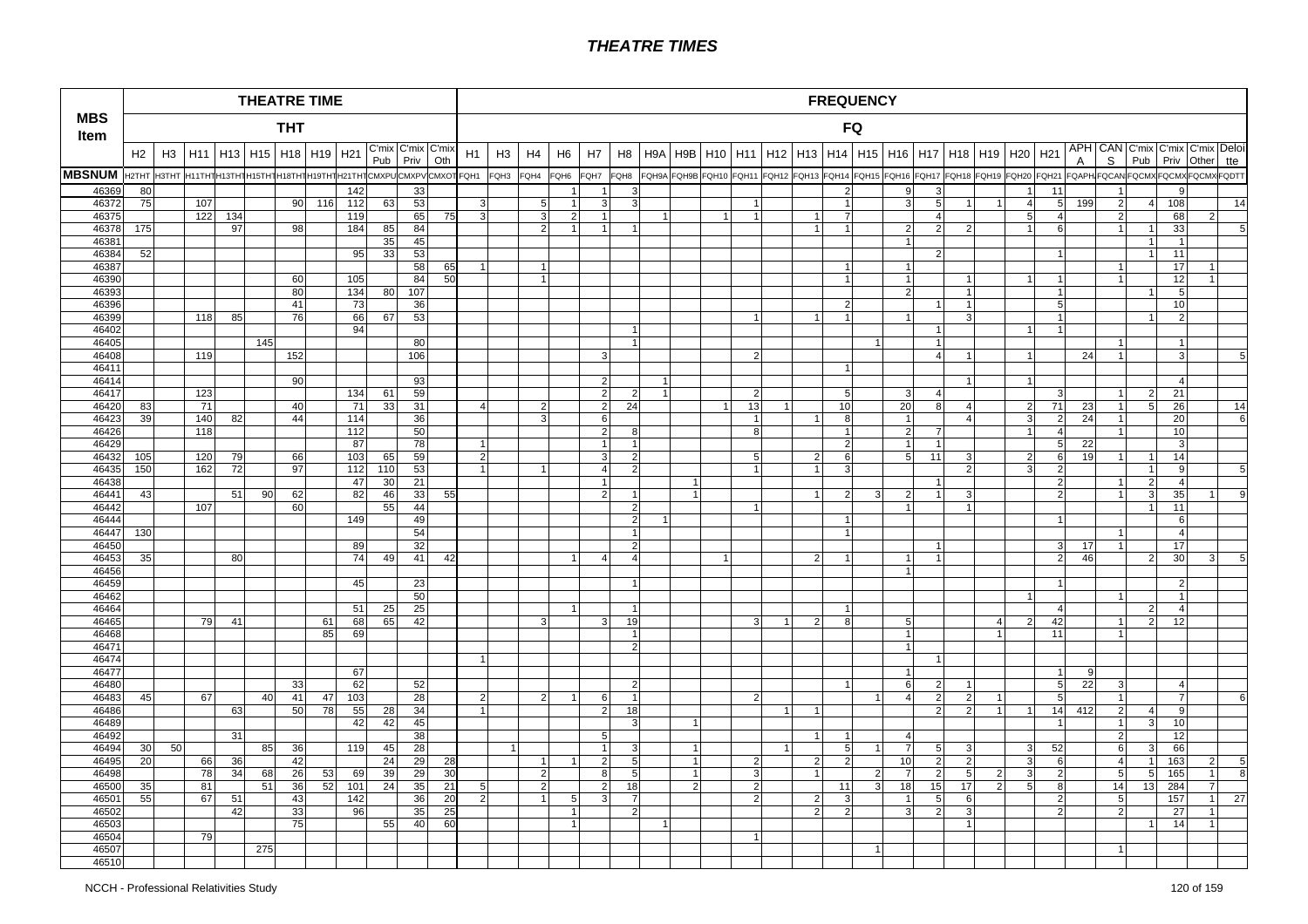|                           |                |                          |                | <b>AVERAGES</b>               |                 |                        |                |    | <b>OP SKINTIME</b> |                 |                |                      |                                                                                                                                               |                |          | <b>OPERATION TIME</b> |                 |                |                 |                |          |                                |          |     |                 |     |    | <b>OPERATION TIME 2</b>                                           |          |                  |                 |                |          |                 |           |
|---------------------------|----------------|--------------------------|----------------|-------------------------------|-----------------|------------------------|----------------|----|--------------------|-----------------|----------------|----------------------|-----------------------------------------------------------------------------------------------------------------------------------------------|----------------|----------|-----------------------|-----------------|----------------|-----------------|----------------|----------|--------------------------------|----------|-----|-----------------|-----|----|-------------------------------------------------------------------|----------|------------------|-----------------|----------------|----------|-----------------|-----------|
| <b>MBS</b><br><b>Item</b> |                | Operation<br><b>Time</b> |                | Anaesthetic<br><b>Time</b>    |                 | <b>Theatre</b><br>Time |                |    | <b>OST</b>         |                 |                |                      |                                                                                                                                               |                |          |                       | <b>OPT</b>      |                |                 |                |          |                                |          |     |                 |     |    |                                                                   |          | OPT <sub>2</sub> |                 |                |          |                 |           |
|                           | <b>OST</b>     |                          |                | OPT OPT2 OAT OAT2             |                 | <b>THT</b>             | H <sub>4</sub> | H6 | H <sub>11</sub>    | H <sub>21</sub> | H1             | H8                   | H <sub>10</sub>   H <sub>13</sub>   H <sub>15</sub>   H <sub>16</sub>   H <sub>17</sub>   H <sub>18</sub>   H <sub>19</sub>   H <sub>20</sub> |                |          |                       |                 |                |                 |                | A        | APH   CAN   Deloi   Harv<br>S. | tte      | ard | H8              | H9A |    | H9B   H13   H15   H16   H17   H18   H19   H20                     |          |                  |                 |                |          |                 | CAN<br>S. |
| <b>MBSNUM</b>             |                |                          |                | VOST AVOPT AVOPTŽAVOAT AVOATŽ |                 | AVTHT                  |                |    |                    |                 |                |                      | 14OST  H6OST  H11OSTH21OSTH1OPT  H8OPT  H10OPTH13OPTH15OPTH16OPTH17OPTH18OPTH19OPTH20OPTAPHAO CANSO DTTOPTHARVO                               |                |          |                       |                 |                |                 |                |          |                                |          |     |                 |     |    | H8OPT/H9AOP H9BOP H13OP H15OP H16OP H17OP H18OP H19OP H20OP CANSC |          |                  |                 |                |          |                 |           |
| 46513                     | 49             |                          |                | 55                            | 37              | 61                     |                |    |                    | 49              |                |                      |                                                                                                                                               |                |          |                       |                 |                |                 |                |          |                                |          |     |                 |     |    |                                                                   |          |                  |                 |                |          |                 |           |
| 46516<br>46519            | 19<br>37       | 25<br>32                 | 28<br>47       | 33<br>41                      | 28<br>74        | 48<br>69               | 10             |    |                    | 27<br>37        |                | 13<br>18             |                                                                                                                                               |                |          | 38<br>45              | 25              |                |                 |                |          |                                |          |     | 15 <sup>1</sup> |     |    |                                                                   |          | 40<br>47         | 30 <sup>1</sup> |                |          |                 |           |
| 46522                     | 35             | 30                       | 39             | 44                            | 50              | 62                     | 20             | 20 | 65                 | 37              |                | 16                   |                                                                                                                                               |                |          | 25                    | 30              |                |                 | 31             |          | 37                             |          | 40  | 20              |     |    |                                                                   |          | 28               | 38              |                | 68       | 34              | 45        |
| 46525                     | 32             | 11                       | 14             | 24                            | 27              | 36                     |                |    |                    | 32              |                | 12                   |                                                                                                                                               |                |          | 13                    |                 | 9              | 10 <sup>1</sup> | 13             |          |                                |          |     | 14              |     |    |                                                                   |          | 16               |                 | 11             | 15       | 13              |           |
| 46528                     | 13             | 22                       | 22             | 24                            | 30              | 22                     |                |    |                    | 13              |                |                      |                                                                                                                                               |                |          | 18 <sup>1</sup>       | 19              |                |                 |                |          | 28                             |          |     |                 |     |    |                                                                   |          | 22               | 22              | 10             |          |                 | 35        |
| 46531<br>46534            | 38             | 30                       | 33             | 37                            | 38<br>33        | 40                     |                |    |                    | 38              |                |                      |                                                                                                                                               |                |          |                       |                 |                |                 |                |          | 30                             |          |     |                 |     |    |                                                                   |          |                  |                 |                |          |                 | 33        |
| 47000                     | 42             | 15 <sup>1</sup>          | 25             | 45                            | 26              | 35                     |                |    | 42                 |                 |                |                      |                                                                                                                                               |                |          |                       | 15 <sup>1</sup> |                |                 |                |          |                                |          |     |                 |     |    |                                                                   |          |                  | 25              |                |          |                 |           |
| 47003                     | $\overline{7}$ | 15                       | 20             | 15                            | 21              | 10                     |                |    |                    | $\overline{7}$  |                |                      |                                                                                                                                               |                |          |                       |                 |                |                 | 10             |          | 20                             |          |     |                 |     |    |                                                                   |          |                  |                 |                |          | 15              | 25        |
| 47006                     |                | 74                       | 86             | 93                            | 88              | 76                     |                |    |                    |                 | 50             |                      |                                                                                                                                               | 72             | 49       | 124                   |                 |                |                 |                |          |                                |          |     |                 |     |    | 77                                                                | 56       | 124              |                 |                |          |                 |           |
| 47009                     | 30             | 20                       | 20             | 26                            | 35              | 36                     |                |    | 42                 | 18              | 23             | 19                   |                                                                                                                                               |                |          |                       | 18              |                | 15              | 18             | 20       |                                | 10       | 38  | 23              |     |    |                                                                   |          |                  | 25              | 10             | 20       | 23              |           |
| 47012<br>47018            | 112<br>13      | 72<br>15                 | 79<br>14       | 107<br>23                     | 90<br>25        | 144<br>28              |                |    |                    | 112<br>13       |                | 93                   |                                                                                                                                               |                |          | 15                    |                 |                |                 |                | 39       |                                |          | 84  | 106             | 52  |    |                                                                   |          | 17               |                 |                | 12       |                 |           |
| 47021                     | 100            | 58                       | 61             | 89                            | 99              | 104                    |                |    |                    | 100             |                | 26                   |                                                                                                                                               |                |          | 90                    | 40              |                |                 |                |          |                                |          | 75  | 40              |     |    |                                                                   |          | 94               | 50              |                |          |                 |           |
| 47024                     |                | 28                       | 31             | 35                            | 35              | 16                     |                |    |                    |                 |                |                      |                                                                                                                                               |                |          | 44                    |                 |                |                 | 19             |          | 20                             |          |     |                 |     |    |                                                                   |          | 50               |                 |                |          | 22              | 20        |
| 47027                     |                |                          |                |                               | 62              | 34                     |                |    |                    |                 |                |                      |                                                                                                                                               |                |          |                       |                 |                |                 |                |          |                                |          |     |                 |     |    |                                                                   |          |                  |                 |                |          |                 |           |
| 47030<br>47033            | 16<br>31       | 18<br>72                 | 23<br>78       | 24<br>72                      | 31<br>70        | 44<br>96               |                |    |                    | 16<br>31        |                | 16                   |                                                                                                                                               |                | 55       | 19<br>106             | 55              |                |                 |                |          |                                |          |     | 20              |     |    |                                                                   | 65       | 25<br>108        | 60              |                |          |                 |           |
| 47036                     | 15             | 25                       | 27             | 26                            | 21              | 27                     |                |    |                    | 15              |                |                      |                                                                                                                                               |                |          |                       | 25              |                |                 |                |          |                                |          |     |                 |     |    |                                                                   |          |                  | 27              |                |          |                 |           |
| 47039                     |                | 48                       | 55             |                               | 58              | 38                     |                |    |                    |                 |                |                      |                                                                                                                                               |                |          |                       | 50              |                |                 |                |          |                                |          | 45  |                 |     |    |                                                                   |          |                  | 55              |                |          |                 |           |
| 47042                     | 25             | 9                        | 13             | 21                            | 21              | 30                     |                |    |                    | 25              |                |                      |                                                                                                                                               |                |          |                       |                 | $\overline{7}$ |                 | 10             |          |                                |          |     | 10              |     |    |                                                                   |          |                  |                 | 15             |          | 15              |           |
| 47045                     | 49             | 57                       | 65             | 65                            | 60              | 84                     | 40             |    |                    | 57              |                |                      |                                                                                                                                               |                |          |                       |                 |                |                 | 55             |          |                                |          | 58  |                 |     |    |                                                                   |          |                  |                 |                |          | 65              |           |
| 47048<br>47051            | 22<br>63       | 13<br>68                 | 16<br>63       | 20<br>70                      | 28<br>82        | 28<br>106              |                |    | 28<br>86           | 15<br>39        | $\overline{7}$ | $\overline{7}$<br>51 |                                                                                                                                               | 12             | 12       | 13<br>65              | 15              | 8 <sup>1</sup> | 10              | 12             | 25       | 14                             | 20       | 89  | 11<br>55        | 60  |    | 15                                                                | 16       | 20<br>73         | 19              | 13             | 11       | 20 <sup>1</sup> | 21        |
| 47054                     |                | 5 <sub>l</sub>           | $\overline{7}$ | 11                            | $\overline{22}$ | 12                     |                |    |                    |                 |                |                      |                                                                                                                                               |                |          |                       |                 | 5 <sup>5</sup> |                 |                |          |                                |          |     |                 |     |    |                                                                   |          | $\overline{7}$   |                 | $\overline{7}$ |          |                 |           |
| 47057                     |                |                          |                |                               | 15              |                        |                |    |                    |                 |                |                      |                                                                                                                                               |                |          |                       |                 |                |                 |                |          |                                |          |     |                 |     |    |                                                                   |          |                  |                 |                |          |                 |           |
| 47060                     | 46             | 33                       | 37             | 54                            | 53              | 97                     |                |    |                    | 46              |                |                      |                                                                                                                                               |                |          | 33                    |                 |                |                 |                |          |                                |          |     |                 |     |    |                                                                   |          | 37               |                 |                |          |                 |           |
| 47063<br>47066            |                | 40<br>32                 | 50<br>42       | 50<br>55                      | 39<br>70        | 37<br>192              |                |    |                    |                 |                |                      |                                                                                                                                               |                |          | 38                    |                 |                |                 | 40<br>25       |          |                                |          |     |                 |     |    |                                                                   |          | 39               |                 |                |          | 50<br>45        |           |
| 47069                     |                | 13                       | 17             | 23                            | 22              | 15                     |                |    |                    |                 |                |                      |                                                                                                                                               |                |          | 18                    | 13              |                |                 | $\overline{7}$ |          |                                |          |     |                 |     |    |                                                                   |          | 24               | 18              |                |          | 8               |           |
| 47072                     |                | 19                       | 30             | 26                            | 43              |                        |                |    |                    |                 |                | 12                   |                                                                                                                                               |                |          |                       | 25              |                |                 |                |          |                                |          |     |                 |     |    |                                                                   |          |                  | 30              |                |          |                 |           |
| 47300                     | 39             | 37                       | 44             | 48                            | 45              | 47                     |                |    |                    | 39              |                | 51                   |                                                                                                                                               |                |          | 46                    |                 |                | 20              | 15             | 32       | 60                             |          |     | 56              |     |    |                                                                   |          | 49               |                 |                | 25       | 30              | 60        |
| 47303                     | 26             | 20                       | 25             | 27                            | 27              | 30                     |                |    |                    | 26              |                |                      |                                                                                                                                               |                |          |                       |                 |                |                 |                |          | 20                             |          |     |                 |     |    |                                                                   |          |                  |                 |                |          |                 | 25        |
| 47306<br>47309            | 77<br>88       | 49<br>50                 | 43<br>51       | 58<br>59                      | 58<br>59        | 60<br>64               |                |    |                    | 77<br>88        |                | 36                   |                                                                                                                                               |                |          | 74                    | 50              |                | 28              | 35             | 59<br>64 |                                | 56       | 41  | 39              |     |    |                                                                   |          | 75               | 63              | 21             | 35       | 40              |           |
| 47312                     |                | 25                       | 28             | 39 <sup>°</sup>               | 38              | 18                     |                |    |                    |                 |                | 16                   |                                                                                                                                               |                |          |                       | 40              |                |                 |                |          | 20                             |          |     | 17              |     |    |                                                                   |          |                  | 44              |                |          |                 | 23        |
| 47315                     |                | 44                       | 49             | 59                            | 53              | 42                     |                |    |                    |                 |                |                      |                                                                                                                                               |                |          | 60                    | 55              |                |                 | 22             | 40       |                                |          |     |                 |     |    |                                                                   |          | 64               | 60              |                |          | 24              |           |
| 47318                     | 62             | 80                       | 83             | 84                            | 82              | $\overline{71}$        |                |    |                    | 62              |                | 46                   |                                                                                                                                               |                |          | 88                    | 80              |                |                 |                |          | 105                            |          |     | 49              |     |    |                                                                   |          | 91               | 85              |                |          |                 | 109       |
| 47321<br>47324            | 51<br>35       | 53<br>16                 | 59<br>21       | 65<br>26                      | 72<br>35        | 62<br>34               |                |    |                    | 51<br>35        | 10             | 30<br>13             |                                                                                                                                               | 9 <sup>1</sup> |          | 87<br>31              | 49<br>20        | 40<br>12       | 40<br>16        | 41<br>20       |          | 67                             | 73<br>16 |     | 37<br>18        |     | 68 | 13                                                                | 15       | 96<br>36         | 55<br>25        | 43<br>16       | 47<br>20 | 53<br>25        | 71        |
| 47327                     | 48             | 32                       | 37             | 43                            | 48              | 53                     |                |    | 67                 | 28              |                | 23                   |                                                                                                                                               |                |          |                       | 45              | 30             |                 | 33             | 31       |                                |          | 33  | 24              |     |    |                                                                   |          |                  | 56              | 35             |          | 34              |           |
| 47330                     | 63             | 58                       | 64             | 73                            | 74              | 85                     |                |    | 55                 | 70              |                | 65                   | 39                                                                                                                                            |                | 60       | 57                    | 61              | 59             | 30              | 60             | 82       | 72                             |          | 59  | 69              |     |    |                                                                   | 62       | 63               | 73              | 63             | 40       | 69              | 77        |
| 47333                     | 92             | 57                       | 64             | 72                            | 80              | 74                     |                |    |                    | 92              |                | 62                   |                                                                                                                                               |                | 49       | 93                    | 49              | 54             |                 | 44             |          | 63                             | 46       | 53  | 66              |     |    |                                                                   | 53       | 96               | 55              | 59             |          | 54              | 68        |
| 47336                     | 29             | 29                       | 31             | 33                            | 38              | 44                     |                |    |                    | 29              |                | 17                   |                                                                                                                                               |                | 18       | 31                    | 31              | 24             | 50              | 16             | 47       | 25                             |          |     | 20              |     |    |                                                                   | 23       | 37               | 38              | 26             | 57       | 20              | 27        |
| 47339<br>47342            | 49<br>54       | 30<br>50                 | 33<br>56       | 43<br>61                      | 44<br>67        | 41<br>73               | 28             |    | 76                 | 49<br>60        |                | 20<br>49             |                                                                                                                                               | 48             | 27<br>43 | 69                    | 33<br>54        | 45             |                 | 23<br>53       | 47       | 40                             | 47       | 56  | 26<br>58        |     |    | 50                                                                | 30<br>52 | 74               | 46<br>62        | 52             |          | 30<br>58        | 46        |
| 47345                     | 25             | 53                       | 63             | 70                            | 74              | 70                     | 25             |    |                    |                 |                | 45                   |                                                                                                                                               | 60             |          | 50                    | 80              | 56             |                 | 48             |          |                                | 33       |     | 48              |     |    | 67                                                                |          | 55               | 89              | 62             |          | 56              |           |
| 47348                     | 29             |                          |                | 29                            | 25              | 33                     |                |    |                    | 29              |                |                      |                                                                                                                                               |                |          |                       |                 |                |                 |                |          |                                |          |     |                 |     |    |                                                                   |          |                  |                 |                |          |                 |           |
| 47351                     | 41             | 57                       | 44             | 47                            | 69              | 50                     |                |    |                    | 41              |                | 42                   |                                                                                                                                               |                |          |                       |                 |                |                 |                |          |                                |          | 71  | 44              |     |    |                                                                   |          |                  |                 |                |          |                 |           |
| 47354                     |                | 58                       | 68             | 77                            | 67              |                        |                |    |                    |                 |                |                      |                                                                                                                                               |                |          | 56                    | 60              | 85             |                 | 47             |          |                                |          |     |                 |     |    |                                                                   |          | 61               | 74              |                |          |                 |           |
| 47357<br>47360            | 90<br>22       | 84<br>34                 | 89<br>43       | 99<br>51                      | 101<br>50       | 114<br>84              |                | 68 | 108                | 95<br>22        |                | 57                   |                                                                                                                                               |                |          | 139<br>49             | 91              |                |                 | 25             | 29       |                                |          | 87  | 61              |     |    |                                                                   |          | 142<br>56        | 97              | 93             |          | 53<br>31        |           |
| 47363                     | 22             | 20                       | 25             | 32                            | 36              | 37                     |                |    | 18                 | 27              |                | 14                   | 10 <sup>1</sup>                                                                                                                               | 18             | 18       | 45                    | 26              |                | 15              | 18             |          | 14                             | 20       |     | 17              | 15  |    | 21                                                                | 20       | 52               | 31              |                | 21       | 26              | 20        |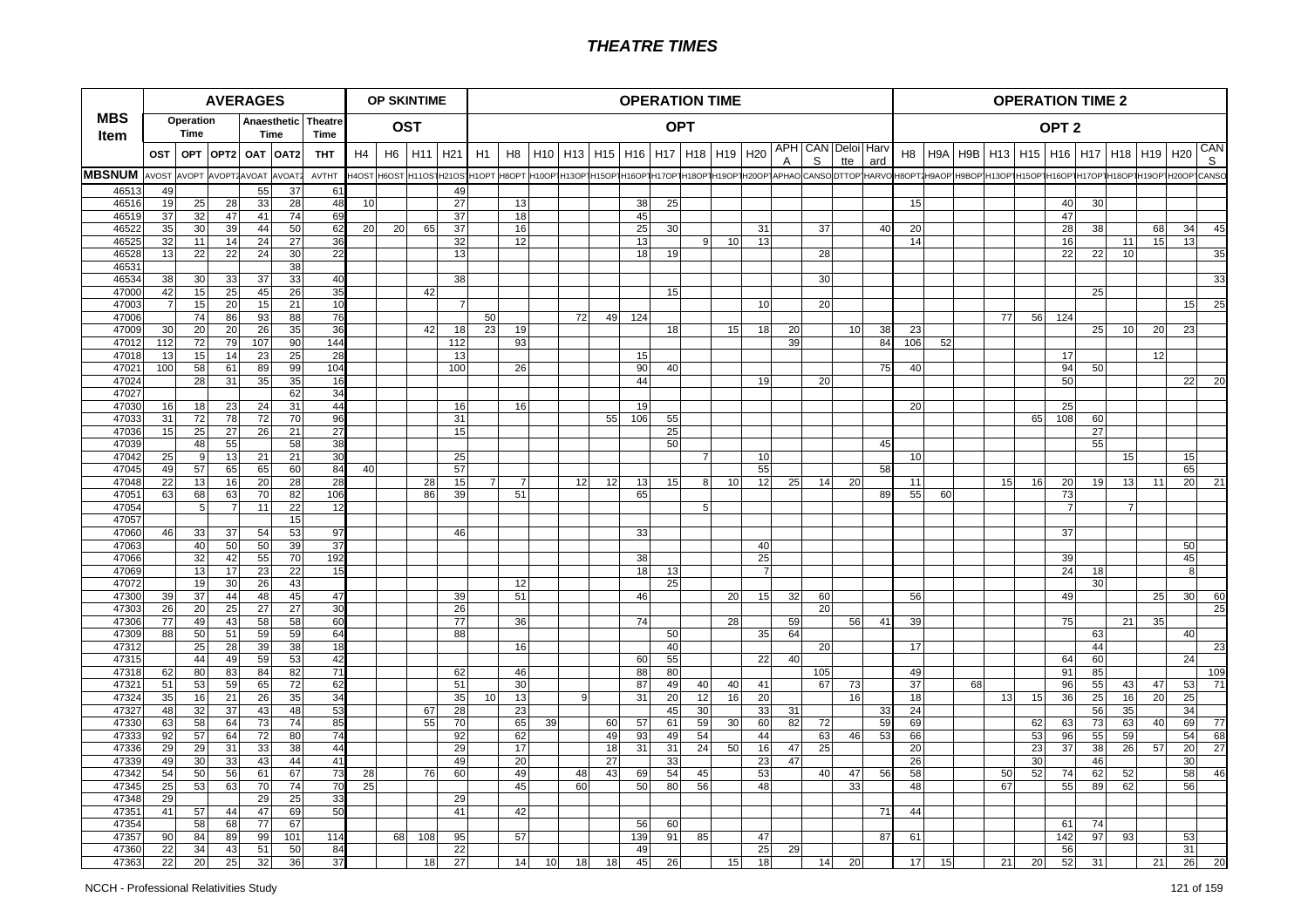|                           |                 |                |                |                |                                                                                           |    |    | <b>ANAESTHETIC TIME</b> |          |          |                                                                 |          |           |                 |     |          |                |                 |                |                  |     |                 |                  | <b>ANAESTHETIC TIME 2</b>                                                                            |           |     |                 |                 |             |          |
|---------------------------|-----------------|----------------|----------------|----------------|-------------------------------------------------------------------------------------------|----|----|-------------------------|----------|----------|-----------------------------------------------------------------|----------|-----------|-----------------|-----|----------|----------------|-----------------|----------------|------------------|-----|-----------------|------------------|------------------------------------------------------------------------------------------------------|-----------|-----|-----------------|-----------------|-------------|----------|
| <b>MBS</b><br><b>Item</b> |                 |                |                |                |                                                                                           |    |    | <b>OAT</b>              |          |          |                                                                 |          |           |                 |     |          |                |                 |                |                  |     |                 | OAT <sub>2</sub> |                                                                                                      |           |     |                 |                 |             |          |
|                           | H1              | H <sub>4</sub> | H <sub>6</sub> | H <sub>8</sub> | H <sub>10</sub>   H <sub>13</sub>   H <sub>15</sub>   H <sub>16</sub>   H <sub>17</sub>   |    |    |                         |          |          | H <sub>18</sub> H <sub>19</sub> H <sub>20</sub> H <sub>21</sub> |          |           | CAN Deloi<br>S  | tte | MBS      | H <sub>5</sub> | H7              | H <sub>8</sub> | H <sub>9</sub> A | H9B |                 |                  | H11 H12 H14 H15 H16 H17 H19                                                                          |           |     | H <sub>20</sub> | H <sub>21</sub> | CAN WA<br>S | Grou     |
| <b>MBSNUM</b>             |                 |                |                |                | H1OAT H4OAT H6OAT H8OAT H10OATH13OATH15OATH16OATH17OATH18OATH19OATH20OATH21OATCANSO DTTOA |    |    |                         |          |          |                                                                 |          |           |                 |     |          |                |                 |                |                  |     |                 |                  | MBSOA H5OAT2H7OAT2H8OAT2H9AOA H9BOA H11OATH12OATH14OATH15OATH16OATH17OATH19OATH21OATE21OATCANSO[WAOA |           |     |                 |                 |             |          |
| 46513                     |                 |                |                |                |                                                                                           |    |    |                         |          |          |                                                                 |          | 55        |                 |     | 15       |                |                 |                |                  |     |                 |                  |                                                                                                      |           |     |                 | 59              |             |          |
| 46516                     |                 | 37             |                | 22             |                                                                                           |    |    | 38                      | 35       |          |                                                                 |          | 33        |                 |     | 15       |                | 15 <sup>1</sup> | 24             |                  |     |                 |                  | 40                                                                                                   | 40        |     |                 | 34              |             | 30       |
| 46519                     |                 |                |                | 23             |                                                                                           |    |    |                         |          |          |                                                                 |          | 58        |                 |     | 30       |                |                 |                |                  |     |                 |                  | 110                                                                                                  |           | 110 |                 | 60              |             | 60       |
| 46522                     |                 | 53             | 30             | 26             |                                                                                           |    |    | 30                      | 48       |          | 75<br>25                                                        | 44       | 46        | 41              |     | 45       | 24             |                 | 30             |                  |     | 80              |                  | 32                                                                                                   | 55        | 78  | 48              | 49              | 49          | 60       |
| 46525<br>46528            |                 |                |                | 17             |                                                                                           |    |    | 20<br>26                | 27       | 28<br>15 |                                                                 | 18       | 37<br>15  | 38              |     | 15<br>30 |                |                 | 19             |                  |     |                 | 40               | 23<br>30                                                                                             | 30        | 30  | 18              | 42<br>15        | 45          | 30<br>30 |
| 46531                     |                 |                |                |                |                                                                                           |    |    |                         |          |          |                                                                 |          |           |                 |     | 30       |                |                 |                |                  |     |                 |                  |                                                                                                      |           |     |                 |                 |             | 45       |
| 46534                     |                 |                |                |                |                                                                                           |    |    |                         |          |          | $\overline{26}$                                                 |          | 48        | $\overline{37}$ |     | 45       | 25             | 18              |                |                  |     |                 | 30               |                                                                                                      |           | 28  |                 | 50              | 40          | 30       |
| 47000                     |                 |                |                |                |                                                                                           |    |    |                         | 45       |          |                                                                 |          |           |                 |     | 15       |                |                 |                |                  |     | 50              |                  |                                                                                                      |           |     |                 | 14              |             |          |
| 47003                     |                 |                |                |                |                                                                                           |    |    |                         |          |          |                                                                 | 15       | 10        | 20              |     | 30       |                |                 |                |                  |     |                 |                  |                                                                                                      |           |     | 20              | 10              | 25          |          |
| 47006                     | 65              |                |                |                |                                                                                           | 82 | 78 | 148                     |          |          |                                                                 |          |           |                 |     | 60       |                |                 |                |                  |     |                 |                  | 85<br>148                                                                                            |           |     |                 |                 |             | 60       |
| 47009                     | 33              |                |                | 25             |                                                                                           |    |    |                         | 37       | 13       | 45                                                              | 23       | 24<br>115 | 17              | 14  | 30       |                |                 | 29<br>112      |                  |     | 54              | 33               |                                                                                                      | 43        | 50  | 28              | 30              | 20          | 30       |
| 47012<br>47018            |                 |                |                | 99             |                                                                                           |    |    | 23                      |          |          | 13                                                              | 41       | 17        |                 |     | 75<br>30 |                |                 |                | 54               |     |                 | 22               | 25                                                                                                   |           | 17  |                 | 119<br>24       |             | 90<br>30 |
| 47021                     |                 |                |                | 73             |                                                                                           |    |    | 100                     | 65       |          |                                                                 |          | 118       |                 |     | 75       |                |                 | 87             |                  |     |                 | 130              | 104                                                                                                  | 75        |     |                 | 124             |             |          |
| 47024                     |                 |                |                |                |                                                                                           |    |    | 54                      |          |          |                                                                 | 32       |           | 20              |     | 30       |                |                 |                |                  |     |                 |                  | 60                                                                                                   |           |     | 36              |                 | 20          | 30       |
| 47027                     |                 |                |                |                |                                                                                           |    |    |                         |          |          |                                                                 |          |           |                 |     | 75       |                |                 |                |                  |     |                 | 50               |                                                                                                      |           |     |                 |                 |             | 60       |
| 47030                     |                 |                |                | 23             |                                                                                           |    |    | 26                      |          |          |                                                                 |          | 22        |                 |     | 30       |                |                 | 27             |                  |     |                 | 40               | 32                                                                                                   |           |     |                 | 29              |             | 30       |
| 47033                     |                 |                |                |                |                                                                                           |    | 55 | 121                     | 75       |          |                                                                 |          | 36        |                 |     | 75       | 50             |                 |                |                  |     |                 | 60               | 123<br>65                                                                                            | 80        |     |                 | 45              |             | 60       |
| 47036                     |                 |                |                |                |                                                                                           |    |    |                         | 33       |          |                                                                 |          | 19        |                 |     | 15       |                |                 |                |                  |     |                 |                  |                                                                                                      | 35        |     |                 | 19              |             | 15       |
| 47039                     |                 |                |                |                |                                                                                           |    |    |                         |          |          |                                                                 |          |           |                 |     | 45       |                |                 |                |                  |     |                 |                  |                                                                                                      | 100       |     |                 |                 |             | 30       |
| 47042<br>47045            |                 |                |                |                |                                                                                           |    |    |                         |          | 12       |                                                                 | 20       | 30<br>70  |                 |     | 15       | 30             |                 | 12             |                  |     |                 | 70               |                                                                                                      |           |     | 25              | 30<br>74        |             | 15<br>30 |
| 47048                     | 10 <sup>1</sup> | 55<br>18       |                | 12             |                                                                                           | 22 | 16 | 29                      | 24       | 16       | 20                                                              | 70<br>25 | 27        | 20              | 26  | 45<br>30 |                |                 | 17             |                  |     | 39              | 29               | 20<br>36                                                                                             | 28        | 21  | 80<br>33        | 31              | 27          | 30       |
| 47051                     |                 |                |                | 63             |                                                                                           |    |    | 87                      |          |          |                                                                 |          | 59        |                 |     | 75       |                |                 | 67             | 65               |     | 110             | 90               | 95                                                                                                   |           |     |                 | 66              |             | 90       |
| 47054                     |                 |                |                |                |                                                                                           |    |    | 11                      |          | 10       |                                                                 |          |           |                 |     | 30       |                |                 |                |                  |     |                 |                  | 14                                                                                                   |           |     |                 |                 |             |          |
| 47057                     |                 |                |                |                |                                                                                           |    |    |                         |          |          |                                                                 |          |           |                 |     | 15       |                |                 |                |                  |     |                 |                  |                                                                                                      |           |     |                 |                 |             | 15       |
| 47060                     |                 |                |                |                |                                                                                           |    |    | 44                      |          |          |                                                                 |          | 63        |                 |     | 60       |                |                 |                |                  |     |                 |                  | 48                                                                                                   |           |     |                 | 73              |             | 30       |
| 47063                     |                 |                |                |                |                                                                                           |    |    |                         |          |          |                                                                 | 50       |           |                 |     | 30       |                |                 |                |                  |     | $\overline{28}$ | 45               |                                                                                                      |           |     | 60              |                 |             | 30       |
| 47066                     |                 |                |                |                |                                                                                           |    |    | 54                      |          |          |                                                                 | 55       |           |                 |     | 105      |                |                 |                |                  |     |                 |                  | 55                                                                                                   |           |     | 75              |                 |             | 45       |
| 47069                     |                 |                |                |                |                                                                                           |    |    | 28                      | 20       |          |                                                                 | 22       |           |                 |     | 15       |                |                 |                |                  |     |                 |                  | 34                                                                                                   | 25        |     | 23              |                 |             | 15       |
| 47072                     |                 |                |                | 21<br>58       |                                                                                           |    |    | 57                      | 30       |          | 35                                                              | 32       |           | 60              |     | 45<br>30 | 25             |                 | 60<br>62       |                  |     |                 | 45               | 60                                                                                                   | 35        | 40  | 47              | 52              | 60          | 30<br>30 |
| 47300<br>47303            |                 |                |                |                |                                                                                           |    |    |                         |          |          |                                                                 |          | 48<br>29  | 25              |     | 30       |                |                 |                |                  |     |                 |                  |                                                                                                      |           |     |                 | 34              | 30          | 15       |
| 47306                     |                 |                |                | 47             |                                                                                           |    |    | 82                      |          | 35       | 35                                                              |          | 83        |                 | 64  | 60       | 40             |                 | 50             |                  |     |                 |                  | 84                                                                                                   |           | 43  |                 | 87              |             | 45       |
| 47309                     |                 |                |                | 31             |                                                                                           |    |    |                         | 60       |          |                                                                 | 50       | 97        |                 |     | 60       |                |                 | 33             |                  |     |                 | 45               |                                                                                                      | 73        |     | 55              | 100             |             | 45       |
| 47312                     |                 |                |                | 23             |                                                                                           |    |    |                         | 70       |          |                                                                 |          |           | 24              |     | 30       |                |                 | 24             |                  |     |                 | 35               |                                                                                                      | 74        |     |                 |                 | 27          |          |
| 47315                     |                 |                |                |                |                                                                                           |    |    | 70                      | 80       |          |                                                                 | 53       | 33        |                 |     | 30       |                |                 |                |                  |     |                 | 42               | 74                                                                                                   | 85        |     | 55              | 33              |             |          |
| 47318                     |                 |                |                | 54             |                                                                                           |    |    | 94                      | 95       |          | 65                                                              |          | 76        | 123             |     | 60       |                |                 | 57             |                  |     |                 | 90               | 97                                                                                                   | 100       | 80  |                 | 79              | 126         | 45       |
| 47321                     |                 |                |                | 40             |                                                                                           |    |    | 87                      | 65       | 55       | 60                                                              | 58       | 65        | 77              | 77  | 60       | 64             |                 | 47             |                  | 80  |                 | 115              | 96                                                                                                   | 71        | 67  | 70              | 66              | 81          | 45       |
| 47324                     | 15              |                |                | 21             |                                                                                           | 18 | 12 | 44                      | 35       | 18       | 29                                                              | 43       |           |                 | 21  | 30       | 20             |                 | 26             |                  |     |                 |                  | 20<br>48                                                                                             | 40        | 33  | 48              | 56              |             | 30       |
| 47327<br>47330            |                 |                |                | 33<br>79       | 50                                                                                        |    | 70 | 74                      | 65<br>89 | 37<br>71 | 55                                                              | 43<br>80 | 38<br>79  | 88              |     | 30<br>60 | 50             | 17              | 34<br>82       |                  |     | 84<br>65        | 61<br>73         | 72<br>80                                                                                             | 76<br>102 | 65  | 44<br>88        | 42<br>82        | 93          | 45       |
| 47333                     |                 |                |                | 72             |                                                                                           |    | 58 | 103                     | 66       | 65       |                                                                 | 69       | 96        | 66              | 53  | 60       | 81             | 96              | 76             |                  |     |                 | 75               | 62<br>106                                                                                            | 72        |     | 79              | 98              | 70          |          |
| 47336                     |                 |                |                | 20             |                                                                                           |    | 25 | 43                      | 50       | 27       |                                                                 | 29       | 37        | 30              |     | 30       | 30             |                 | 23             |                  |     |                 | 55               | 30<br>49                                                                                             | 56        |     | 34              | 41              | 32          |          |
| 47339                     |                 |                |                | 30             |                                                                                           |    | 33 |                         | 49       |          |                                                                 | 41       | 60        |                 |     | 30       |                |                 | 36             |                  | 21  |                 | 57               | 37                                                                                                   | 61        |     | 49              | 65              |             |          |
| 47342                     |                 | 45             |                | 63             |                                                                                           | 67 | 52 | 80                      | 84       | 58       | 45                                                              | 69       | 70        | 41              | 56  | 60       | 58             |                 | 72             |                  |     | 90              | 66               | 60<br>84                                                                                             | 92        | 46  | 74              | 75              | 47          | 45       |
| 47345                     |                 | 48             |                | 58             |                                                                                           |    |    | 65                      | 96       | 69       |                                                                 | 65       | 122       |                 | 41  | 75       |                | 43              | 61             |                  |     |                 | 73               | 70                                                                                                   | 105       |     | 73              | 126             |             | 45       |
| 47348                     |                 |                |                |                |                                                                                           |    |    |                         |          |          |                                                                 |          | 29        |                 |     | 30       |                |                 |                |                  |     |                 |                  |                                                                                                      |           |     |                 | 29              |             | 15       |
| 47351                     |                 |                |                | 48             |                                                                                           |    |    |                         |          |          |                                                                 |          | 45        |                 |     | 90       |                |                 | 50             | 125              |     |                 |                  |                                                                                                      |           |     |                 | 48              |             | 30       |
| 47354                     |                 |                |                |                |                                                                                           |    |    | 73                      | 80       |          |                                                                 |          |           |                 |     | 30       |                |                 |                |                  |     |                 |                  | 78                                                                                                   | 94        |     |                 |                 |             |          |
| 47357                     |                 |                | 82             | 75             |                                                                                           |    |    | 159                     | 111      | 102      |                                                                 | 62       | 100       |                 |     | 105      | 73             |                 | 80             |                  |     | 125             | 113              | 162                                                                                                  | 117       |     | 68              | 103             |             | 60       |
| 47360                     |                 |                |                | 21             |                                                                                           | 32 | 23 | 62<br>55                | 56       |          | 32                                                              | 30       | 62<br>33  | 24              |     | 30<br>30 |                |                 | 24             | 18               |     | 30              | 46               | 68<br>25<br>63                                                                                       | 61        | 38  | 36<br>38        | 66<br>39        | 30          | 30       |
| 47363                     |                 |                |                |                | 15                                                                                        |    |    |                         |          |          |                                                                 | 30       |           |                 | 26  |          |                |                 |                |                  |     |                 |                  |                                                                                                      |           |     |                 |                 |             |          |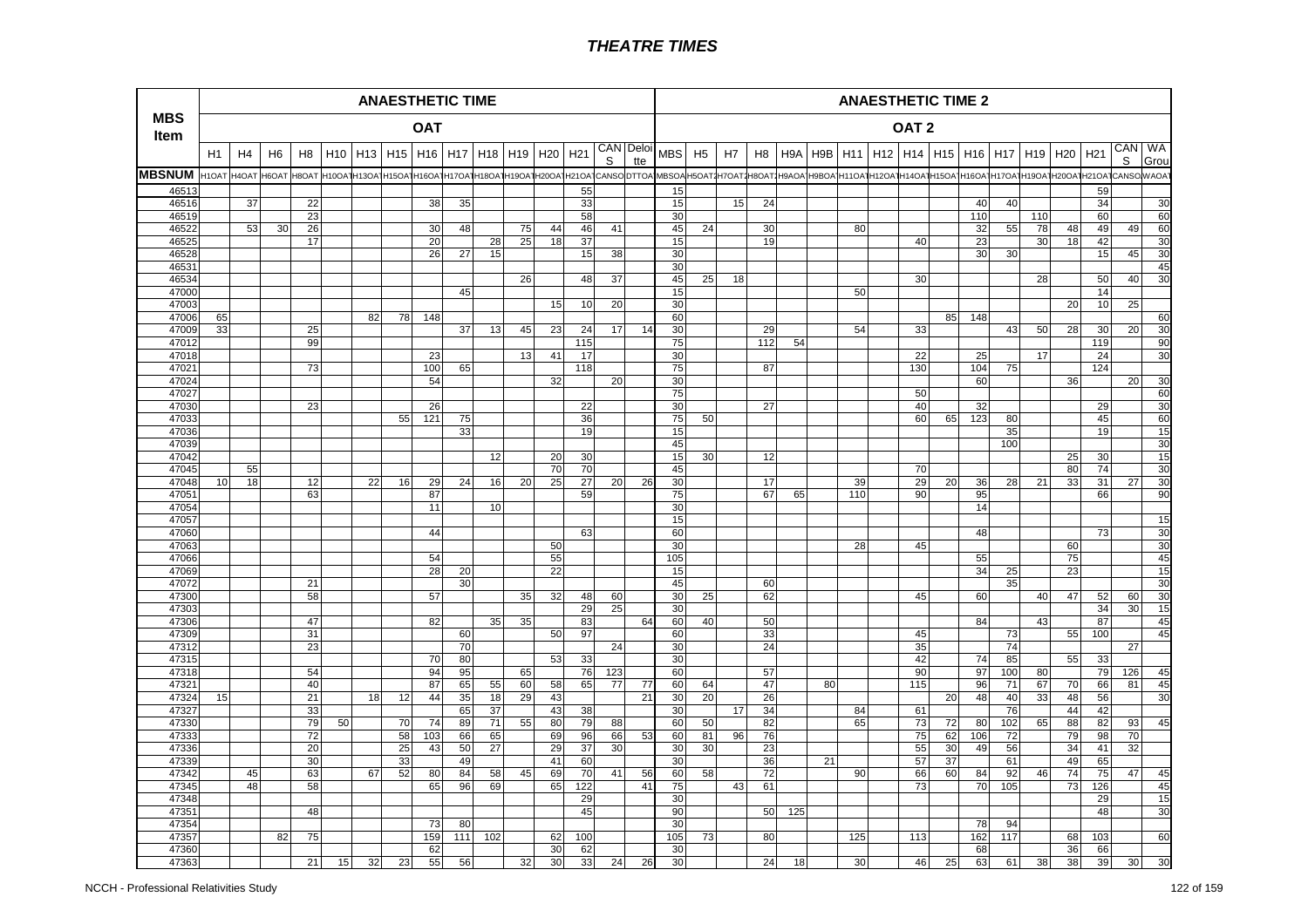| <b>MBS</b><br><b>THT</b><br><b>FQ</b><br>Item<br>C'mix C'mix C'mix<br>APH   CAN   C'mix   C'mix   C'mix   Deloi<br>  H11   H13   H15   H18   H19   H21<br>H1<br>H8   H9A   H9B   H10   H11   H12   H13   H14   H15   H16   H17   H18   H19   H20   H21<br>H2<br>H <sub>3</sub><br>H3<br><b>H7</b><br>H <sub>4</sub><br>H <sub>6</sub><br>Priv<br>Oth<br>S.<br>Pub Priv Other tte<br>Pub<br>A<br> н2тнт  н3тнт  н11тнт н13тнт н15тнт н18тнт н19тнт н21тнт смхрu смхрu смхот гон1  гон3  гон4  гон6  <br> FQH7  FQH8  FQH9A FQH9B FQH10 FQH11 FQH12 FQH13 FQH14 FQH15 FQH16 FQH17 FQH18 FQH19 FQH20 FQH21 FQAPH FQCAN FQCMX FQCMX FQCMX FQCMX FQCMX FQCMX FQCMX FQCMX FQCMX FQCMX FQCMX FQCMX FQCMX <br>46513<br>61<br>$\overline{1}$<br>75<br>20<br>5 <sub>5</sub><br>46516<br>$2 \vert$<br>11<br>$\mathbf{1}$<br>$\overline{1}$<br>9<br>$\mathbf{1}$<br>120<br>64<br>23<br>46519<br>1<br>$\mathbf{1}$<br>1<br>3<br>$\mathbf{1}$<br>46522<br>96<br>77<br>29<br>23<br>17<br>60<br>90 <sub>1</sub><br>$\overline{2}$<br>4<br>8<br>$\overline{2}$<br>$\overline{2}$<br>3 <sup>1</sup><br>3 <sup>1</sup><br>6<br>$\overline{1}$<br>$\overline{4}$<br>1<br>46525<br>35<br>30 <sup>1</sup><br>40<br>65<br>12<br>3<br>1<br>1 <sup>1</sup><br>2 <sup>1</sup><br>$\overline{2}$<br>$\vert$ 1<br>$\overline{1}$<br>27<br>21<br>5 <sub>l</sub><br>46528<br>18<br>2<br>$\overline{2}$<br>1<br>$\mathbf{3}$<br>18<br>$\mathbf{1}$<br>46531<br>33<br>57<br>29<br>46534<br>$\overline{c}$<br>$\mathbf{3}$<br>$\mathbf{3}$<br>11<br>$\overline{1}$<br>27<br>47000<br>67<br>10<br>$\overline{1}$<br>$\overline{1}$<br>3 <sup>1</sup><br>$\overline{1}$<br>10<br>$\vert$ 1<br>47003<br>$\mathbf{1}$<br>$\overline{1}$<br>$\overline{1}$<br>87<br>95<br>47006<br>45<br>$\mathbf{1}$<br>$\mathbf{1}$<br>11<br>$\overline{1}$<br>47009<br>15<br>71<br>16<br>60<br>44<br>27<br>16<br>$\overline{2}$<br>3 <sup>1</sup><br>9<br>$\mathbf{3}$<br>3 <sup>l</sup><br>16<br>19<br>1<br>3 <sup>l</sup><br>$5\phantom{.0}$<br>1<br>1 <sup>1</sup><br>$\mathbf{1}$<br>15<br>47012<br>144<br>1<br>$\mathbf{1}$<br>47018<br>42<br>39<br>16<br>15<br>$\overline{2}$<br>$\mathbf{3}$<br>$\mathbf{1}$<br>2 <sup>1</sup><br>6<br>1<br>6<br>$\vert$ 3<br>47021<br>55<br>154<br>1 <sup>1</sup><br>$\overline{2}$<br>$\overline{1}$<br>47024<br>16<br>$\mathbf{1}$<br>7<br>$\mathbf{1}$<br>$\overline{2}$<br>37<br>32<br>47027<br>2<br>$\blacktriangleleft$<br>$\mathbf{1}$<br>35<br>47030<br>52<br>$\overline{2}$<br>$\mathbf{1}$<br>11<br>$\mathbf{1}$<br>$\overline{1}$<br>75<br>$\mathbf{1}$<br>47033<br>117<br>$\blacktriangleleft$<br>1<br>$\mathbf{1}$<br>28<br>47036<br>20<br>34<br>$\overline{1}$<br>$\overline{2}$<br>47039<br>38<br>$\overline{1}$<br>3<br>21<br>47042<br>20<br>48<br>1<br>1 <sup>1</sup><br>$\mathbf{1}$<br>47045<br>84<br>2<br>1<br>11<br>$\overline{1}$<br>21<br>$\overline{2}$<br>37<br>25<br>36<br>26<br>47<br>13<br>15<br>19<br>42<br>47048<br>54<br>17<br>$\overline{7}$<br>3 <sup>1</sup><br>31<br>16<br>12<br>11<br>16<br>6<br>9<br>$\overline{4}$<br>2<br>$\vert$<br>129<br>82<br>47051<br>1<br>$\vert$ 2<br>$5\phantom{.0}$<br>$\mathbf{1}$<br>$\mathbf{1}$<br>47054<br>12<br>$\overline{1}$<br>1 <sup>1</sup><br>47057<br>47060<br>97<br>$\overline{1}$<br>1<br>47063<br>42<br>31<br>$\overline{2}$<br>2<br>192<br>47066<br>$\overline{1}$<br>11<br>11<br>15<br>47069<br>$\mathbf{1}$<br>$\overline{1}$<br>47072<br>1<br>1<br>$\overline{2}$<br>47300<br>43<br>55<br>79<br>29<br>27<br>$\overline{7}$<br>19<br>12<br>$\overline{1}$<br>$\mathbf{1}$<br>$\mathbf{3}$<br>5 <sub>l</sub><br>$\mathbf{1}$<br>8 <sup>1</sup><br>20<br>47303<br>40<br>$\overline{1}$<br>$\mathbf{1}$<br>$\overline{4}$<br>39<br>35<br>47<br>$\overline{3}$<br>$\overline{7}$<br>$\overline{7}$<br>14<br>47306<br>80<br>65<br>95<br>8 <sup>1</sup><br>1 <sup>1</sup><br>2<br>$2 \mid$<br>47309<br>128<br>33<br>51<br>43<br>1<br>$\overline{2}$<br>$\overline{4}$<br>22<br>2 <br>9<br>$\overline{1}$<br>47312<br>1<br>18<br>1<br>1<br>$\overline{2}$<br>$\mathbf{3}$<br>38<br>45<br>11<br>47315<br>$\mathbf{3}$<br>1<br>5<br>$\mathbf{1}$<br>11<br>94<br>71<br>35<br>$\overline{2}$<br>$6 \overline{6}$<br>47318<br>85<br>3 <sup>1</sup><br>1<br>$\overline{2}$<br>$\overline{1}$<br>$\mathbf{1}$<br>11<br>8<br>58<br>74<br>78<br>39<br>60<br>1<br>$\mathbf{3}$<br>2 <sup>1</sup><br>5 <sup>1</sup><br>$\overline{2}$<br>$\overline{2}$<br>$5\phantom{.0}$<br>47321<br>$\mathbf{1}$<br>$\mathbf{1}$<br>2 <br>5<br>1 <sup>1</sup><br>47324<br>21<br>30<br>21<br>43<br>76<br>30<br>25<br>2 <sup>1</sup><br>10 <sup>1</sup><br>2 <sup>1</sup><br>$\overline{2}$<br>3 <sup>1</sup><br>$\overline{2}$<br>$\overline{7}$<br>$\overline{2}$<br>43<br>28<br>$\mathbf{1}$<br>3 <sup>1</sup><br>1<br>100<br>42<br>28<br>$\mathbf{2}$<br>$\overline{c}$<br>1<br>$\overline{2}$<br>20<br>47327<br>42<br>6<br>1<br>14<br>$\overline{1}$<br>47330<br>79<br>75<br>105<br>106<br>59<br>48<br>11<br>$\overline{2}$<br>3<br>3 <sup>1</sup><br>$\bf8$<br>6<br>$6\phantom{.}6$<br>12<br>12<br>$\mathbf{3}$<br>3 <sup>1</sup><br>13<br>122<br>1<br>1<br>85<br>53<br>22<br>47333<br>47<br>77<br>70<br>113<br>6<br>5 <sub>l</sub><br>3<br>6<br>4<br>5 <sup>1</sup><br>$\overline{4}$<br>$\mathbf{3}$<br>1<br>$\mathbf{1}$<br>$\overline{4}$<br>35<br>24<br>$2\vert$<br>$\mathbf{2}$<br>27<br>$5\phantom{.0}$<br>29<br>94<br>53<br>32<br>4<br>13<br>$\overline{7}$<br>21<br>$\overline{7}$<br>30<br>47336<br>43<br>8<br>1<br>3 <sup>l</sup><br>24<br>62<br>71<br>20<br>$\mathbf{3}$<br>18<br>$\overline{2}$<br>10<br>47339<br>30<br>1<br>3 <sup>l</sup><br>6<br>8<br>$\overline{4}$<br>$\vert$ 1<br>107<br>68<br>88<br>65<br>89<br>50<br>10<br>20<br>3 <sup>1</sup><br>18<br>$6 \mid$<br>12<br>21<br>33<br>47342<br>50<br>66<br>$\overline{2}$<br>$\overline{2}$<br>2 <sup>1</sup><br>7<br>$\mathbf{1}$<br>$\overline{4}$<br>7<br>54<br>47345<br>75<br>75<br>142<br>40<br>35<br>9 <sup>1</sup><br>13<br>$\overline{2}$<br>$\overline{4}$<br>$\vert$ 4<br>5 <sup>1</sup><br>31<br>$\mathbf{1}$<br>$\overline{4}$<br>1 <sup>1</sup><br>$\mathbf{1}$<br>11<br>11<br>$\mathbf{1}$<br>47348<br>45<br>20<br>1 <sup>1</sup><br>$\mathbf{1}$<br>47351<br>70<br>31<br>1<br>$\mathbf{1}$<br>$\overline{2}$<br>47354<br>3<br>$\mathbf{1}$<br>$\vert$ 2<br>$\mathbf 5$<br>47357<br>122<br>76<br>$\mathbf{3}$<br>5 <sup>1</sup><br>6<br>145<br>111<br>$\overline{2}$<br>6<br>$\mathbf{3}$<br>5<br>$\overline{1}$<br>84<br>27<br>47360<br>$\overline{4}$<br>$\mathbf{3}$<br>1<br>25<br>22<br>47363<br>20<br>34<br>43<br>52<br>53<br>24<br>18<br>$\overline{\phantom{a}}$<br>6<br>33<br>$\overline{2}$<br>6<br>$5\overline{)}$<br>$\overline{7}$<br>15<br>15<br>45<br>45<br>1 <sup>1</sup><br>1<br>1 |  |  |  | <b>THEATRE TIME</b> |  |  |  |  |  |  |  | <b>FREQUENCY</b> |  |  |  |  |    |
|-------------------------------------------------------------------------------------------------------------------------------------------------------------------------------------------------------------------------------------------------------------------------------------------------------------------------------------------------------------------------------------------------------------------------------------------------------------------------------------------------------------------------------------------------------------------------------------------------------------------------------------------------------------------------------------------------------------------------------------------------------------------------------------------------------------------------------------------------------------------------------------------------------------------------------------------------------------------------------------------------------------------------------------------------------------------------------------------------------------------------------------------------------------------------------------------------------------------------------------------------------------------------------------------------------------------------------------------------------------------------------------------------------------------------------------------------------------------------------------------------------------------------------------------------------------------------------------------------------------------------------------------------------------------------------------------------------------------------------------------------------------------------------------------------------------------------------------------------------------------------------------------------------------------------------------------------------------------------------------------------------------------------------------------------------------------------------------------------------------------------------------------------------------------------------------------------------------------------------------------------------------------------------------------------------------------------------------------------------------------------------------------------------------------------------------------------------------------------------------------------------------------------------------------------------------------------------------------------------------------------------------------------------------------------------------------------------------------------------------------------------------------------------------------------------------------------------------------------------------------------------------------------------------------------------------------------------------------------------------------------------------------------------------------------------------------------------------------------------------------------------------------------------------------------------------------------------------------------------------------------------------------------------------------------------------------------------------------------------------------------------------------------------------------------------------------------------------------------------------------------------------------------------------------------------------------------------------------------------------------------------------------------------------------------------------------------------------------------------------------------------------------------------------------------------------------------------------------------------------------------------------------------------------------------------------------------------------------------------------------------------------------------------------------------------------------------------------------------------------------------------------------------------------------------------------------------------------------------------------------------------------------------------------------------------------------------------------------------------------------------------------------------------------------------------------------------------------------------------------------------------------------------------------------------------------------------------------------------------------------------------------------------------------------------------------------------------------------------------------------------------------------------------------------------------------------------------------------------------------------------------------------------------------------------------------------------------------------------------------------------------------------------------------------------------------------------------------------------------------------------------------------------------------------------------------------------------------------------------------------------------------------------------------------------------------------------------------------------------------------------------------------------------------------------------------------------------------------------------------------------------------------------------------------------------------------------------------------------------------------------------------------------------------------------------------------------------------------------------------------------------------------------------------------------------------------------------------------------------------------------------------------------------------------------------------------------------------------------------------------------------------------------------------------------------------------------------------------------------------------------------------------------------------------------------------------------------------------------------------------------------------------------------------------------------------------------------------------------------------------------------------------------------------------------------------------------------------------------------------------------------------------------------------------------------------------------------------------------------------------------------------------------------------------------------------------------------------------------------------|--|--|--|---------------------|--|--|--|--|--|--|--|------------------|--|--|--|--|----|
| <b>MBSNUM</b>                                                                                                                                                                                                                                                                                                                                                                                                                                                                                                                                                                                                                                                                                                                                                                                                                                                                                                                                                                                                                                                                                                                                                                                                                                                                                                                                                                                                                                                                                                                                                                                                                                                                                                                                                                                                                                                                                                                                                                                                                                                                                                                                                                                                                                                                                                                                                                                                                                                                                                                                                                                                                                                                                                                                                                                                                                                                                                                                                                                                                                                                                                                                                                                                                                                                                                                                                                                                                                                                                                                                                                                                                                                                                                                                                                                                                                                                                                                                                                                                                                                                                                                                                                                                                                                                                                                                                                                                                                                                                                                                                                                                                                                                                                                                                                                                                                                                                                                                                                                                                                                                                                                                                                                                                                                                                                                                                                                                                                                                                                                                                                                                                                                                                                                                                                                                                                                                                                                                                                                                                                                                                                                                                                                                                                                                                                                                                                                                                                                                                                                                                                                                                                                                                                                       |  |  |  |                     |  |  |  |  |  |  |  |                  |  |  |  |  |    |
|                                                                                                                                                                                                                                                                                                                                                                                                                                                                                                                                                                                                                                                                                                                                                                                                                                                                                                                                                                                                                                                                                                                                                                                                                                                                                                                                                                                                                                                                                                                                                                                                                                                                                                                                                                                                                                                                                                                                                                                                                                                                                                                                                                                                                                                                                                                                                                                                                                                                                                                                                                                                                                                                                                                                                                                                                                                                                                                                                                                                                                                                                                                                                                                                                                                                                                                                                                                                                                                                                                                                                                                                                                                                                                                                                                                                                                                                                                                                                                                                                                                                                                                                                                                                                                                                                                                                                                                                                                                                                                                                                                                                                                                                                                                                                                                                                                                                                                                                                                                                                                                                                                                                                                                                                                                                                                                                                                                                                                                                                                                                                                                                                                                                                                                                                                                                                                                                                                                                                                                                                                                                                                                                                                                                                                                                                                                                                                                                                                                                                                                                                                                                                                                                                                                                     |  |  |  |                     |  |  |  |  |  |  |  |                  |  |  |  |  |    |
|                                                                                                                                                                                                                                                                                                                                                                                                                                                                                                                                                                                                                                                                                                                                                                                                                                                                                                                                                                                                                                                                                                                                                                                                                                                                                                                                                                                                                                                                                                                                                                                                                                                                                                                                                                                                                                                                                                                                                                                                                                                                                                                                                                                                                                                                                                                                                                                                                                                                                                                                                                                                                                                                                                                                                                                                                                                                                                                                                                                                                                                                                                                                                                                                                                                                                                                                                                                                                                                                                                                                                                                                                                                                                                                                                                                                                                                                                                                                                                                                                                                                                                                                                                                                                                                                                                                                                                                                                                                                                                                                                                                                                                                                                                                                                                                                                                                                                                                                                                                                                                                                                                                                                                                                                                                                                                                                                                                                                                                                                                                                                                                                                                                                                                                                                                                                                                                                                                                                                                                                                                                                                                                                                                                                                                                                                                                                                                                                                                                                                                                                                                                                                                                                                                                                     |  |  |  |                     |  |  |  |  |  |  |  |                  |  |  |  |  |    |
|                                                                                                                                                                                                                                                                                                                                                                                                                                                                                                                                                                                                                                                                                                                                                                                                                                                                                                                                                                                                                                                                                                                                                                                                                                                                                                                                                                                                                                                                                                                                                                                                                                                                                                                                                                                                                                                                                                                                                                                                                                                                                                                                                                                                                                                                                                                                                                                                                                                                                                                                                                                                                                                                                                                                                                                                                                                                                                                                                                                                                                                                                                                                                                                                                                                                                                                                                                                                                                                                                                                                                                                                                                                                                                                                                                                                                                                                                                                                                                                                                                                                                                                                                                                                                                                                                                                                                                                                                                                                                                                                                                                                                                                                                                                                                                                                                                                                                                                                                                                                                                                                                                                                                                                                                                                                                                                                                                                                                                                                                                                                                                                                                                                                                                                                                                                                                                                                                                                                                                                                                                                                                                                                                                                                                                                                                                                                                                                                                                                                                                                                                                                                                                                                                                                                     |  |  |  |                     |  |  |  |  |  |  |  |                  |  |  |  |  |    |
|                                                                                                                                                                                                                                                                                                                                                                                                                                                                                                                                                                                                                                                                                                                                                                                                                                                                                                                                                                                                                                                                                                                                                                                                                                                                                                                                                                                                                                                                                                                                                                                                                                                                                                                                                                                                                                                                                                                                                                                                                                                                                                                                                                                                                                                                                                                                                                                                                                                                                                                                                                                                                                                                                                                                                                                                                                                                                                                                                                                                                                                                                                                                                                                                                                                                                                                                                                                                                                                                                                                                                                                                                                                                                                                                                                                                                                                                                                                                                                                                                                                                                                                                                                                                                                                                                                                                                                                                                                                                                                                                                                                                                                                                                                                                                                                                                                                                                                                                                                                                                                                                                                                                                                                                                                                                                                                                                                                                                                                                                                                                                                                                                                                                                                                                                                                                                                                                                                                                                                                                                                                                                                                                                                                                                                                                                                                                                                                                                                                                                                                                                                                                                                                                                                                                     |  |  |  |                     |  |  |  |  |  |  |  |                  |  |  |  |  |    |
|                                                                                                                                                                                                                                                                                                                                                                                                                                                                                                                                                                                                                                                                                                                                                                                                                                                                                                                                                                                                                                                                                                                                                                                                                                                                                                                                                                                                                                                                                                                                                                                                                                                                                                                                                                                                                                                                                                                                                                                                                                                                                                                                                                                                                                                                                                                                                                                                                                                                                                                                                                                                                                                                                                                                                                                                                                                                                                                                                                                                                                                                                                                                                                                                                                                                                                                                                                                                                                                                                                                                                                                                                                                                                                                                                                                                                                                                                                                                                                                                                                                                                                                                                                                                                                                                                                                                                                                                                                                                                                                                                                                                                                                                                                                                                                                                                                                                                                                                                                                                                                                                                                                                                                                                                                                                                                                                                                                                                                                                                                                                                                                                                                                                                                                                                                                                                                                                                                                                                                                                                                                                                                                                                                                                                                                                                                                                                                                                                                                                                                                                                                                                                                                                                                                                     |  |  |  |                     |  |  |  |  |  |  |  |                  |  |  |  |  |    |
|                                                                                                                                                                                                                                                                                                                                                                                                                                                                                                                                                                                                                                                                                                                                                                                                                                                                                                                                                                                                                                                                                                                                                                                                                                                                                                                                                                                                                                                                                                                                                                                                                                                                                                                                                                                                                                                                                                                                                                                                                                                                                                                                                                                                                                                                                                                                                                                                                                                                                                                                                                                                                                                                                                                                                                                                                                                                                                                                                                                                                                                                                                                                                                                                                                                                                                                                                                                                                                                                                                                                                                                                                                                                                                                                                                                                                                                                                                                                                                                                                                                                                                                                                                                                                                                                                                                                                                                                                                                                                                                                                                                                                                                                                                                                                                                                                                                                                                                                                                                                                                                                                                                                                                                                                                                                                                                                                                                                                                                                                                                                                                                                                                                                                                                                                                                                                                                                                                                                                                                                                                                                                                                                                                                                                                                                                                                                                                                                                                                                                                                                                                                                                                                                                                                                     |  |  |  |                     |  |  |  |  |  |  |  |                  |  |  |  |  |    |
|                                                                                                                                                                                                                                                                                                                                                                                                                                                                                                                                                                                                                                                                                                                                                                                                                                                                                                                                                                                                                                                                                                                                                                                                                                                                                                                                                                                                                                                                                                                                                                                                                                                                                                                                                                                                                                                                                                                                                                                                                                                                                                                                                                                                                                                                                                                                                                                                                                                                                                                                                                                                                                                                                                                                                                                                                                                                                                                                                                                                                                                                                                                                                                                                                                                                                                                                                                                                                                                                                                                                                                                                                                                                                                                                                                                                                                                                                                                                                                                                                                                                                                                                                                                                                                                                                                                                                                                                                                                                                                                                                                                                                                                                                                                                                                                                                                                                                                                                                                                                                                                                                                                                                                                                                                                                                                                                                                                                                                                                                                                                                                                                                                                                                                                                                                                                                                                                                                                                                                                                                                                                                                                                                                                                                                                                                                                                                                                                                                                                                                                                                                                                                                                                                                                                     |  |  |  |                     |  |  |  |  |  |  |  |                  |  |  |  |  |    |
|                                                                                                                                                                                                                                                                                                                                                                                                                                                                                                                                                                                                                                                                                                                                                                                                                                                                                                                                                                                                                                                                                                                                                                                                                                                                                                                                                                                                                                                                                                                                                                                                                                                                                                                                                                                                                                                                                                                                                                                                                                                                                                                                                                                                                                                                                                                                                                                                                                                                                                                                                                                                                                                                                                                                                                                                                                                                                                                                                                                                                                                                                                                                                                                                                                                                                                                                                                                                                                                                                                                                                                                                                                                                                                                                                                                                                                                                                                                                                                                                                                                                                                                                                                                                                                                                                                                                                                                                                                                                                                                                                                                                                                                                                                                                                                                                                                                                                                                                                                                                                                                                                                                                                                                                                                                                                                                                                                                                                                                                                                                                                                                                                                                                                                                                                                                                                                                                                                                                                                                                                                                                                                                                                                                                                                                                                                                                                                                                                                                                                                                                                                                                                                                                                                                                     |  |  |  |                     |  |  |  |  |  |  |  |                  |  |  |  |  |    |
|                                                                                                                                                                                                                                                                                                                                                                                                                                                                                                                                                                                                                                                                                                                                                                                                                                                                                                                                                                                                                                                                                                                                                                                                                                                                                                                                                                                                                                                                                                                                                                                                                                                                                                                                                                                                                                                                                                                                                                                                                                                                                                                                                                                                                                                                                                                                                                                                                                                                                                                                                                                                                                                                                                                                                                                                                                                                                                                                                                                                                                                                                                                                                                                                                                                                                                                                                                                                                                                                                                                                                                                                                                                                                                                                                                                                                                                                                                                                                                                                                                                                                                                                                                                                                                                                                                                                                                                                                                                                                                                                                                                                                                                                                                                                                                                                                                                                                                                                                                                                                                                                                                                                                                                                                                                                                                                                                                                                                                                                                                                                                                                                                                                                                                                                                                                                                                                                                                                                                                                                                                                                                                                                                                                                                                                                                                                                                                                                                                                                                                                                                                                                                                                                                                                                     |  |  |  |                     |  |  |  |  |  |  |  |                  |  |  |  |  |    |
|                                                                                                                                                                                                                                                                                                                                                                                                                                                                                                                                                                                                                                                                                                                                                                                                                                                                                                                                                                                                                                                                                                                                                                                                                                                                                                                                                                                                                                                                                                                                                                                                                                                                                                                                                                                                                                                                                                                                                                                                                                                                                                                                                                                                                                                                                                                                                                                                                                                                                                                                                                                                                                                                                                                                                                                                                                                                                                                                                                                                                                                                                                                                                                                                                                                                                                                                                                                                                                                                                                                                                                                                                                                                                                                                                                                                                                                                                                                                                                                                                                                                                                                                                                                                                                                                                                                                                                                                                                                                                                                                                                                                                                                                                                                                                                                                                                                                                                                                                                                                                                                                                                                                                                                                                                                                                                                                                                                                                                                                                                                                                                                                                                                                                                                                                                                                                                                                                                                                                                                                                                                                                                                                                                                                                                                                                                                                                                                                                                                                                                                                                                                                                                                                                                                                     |  |  |  |                     |  |  |  |  |  |  |  |                  |  |  |  |  |    |
|                                                                                                                                                                                                                                                                                                                                                                                                                                                                                                                                                                                                                                                                                                                                                                                                                                                                                                                                                                                                                                                                                                                                                                                                                                                                                                                                                                                                                                                                                                                                                                                                                                                                                                                                                                                                                                                                                                                                                                                                                                                                                                                                                                                                                                                                                                                                                                                                                                                                                                                                                                                                                                                                                                                                                                                                                                                                                                                                                                                                                                                                                                                                                                                                                                                                                                                                                                                                                                                                                                                                                                                                                                                                                                                                                                                                                                                                                                                                                                                                                                                                                                                                                                                                                                                                                                                                                                                                                                                                                                                                                                                                                                                                                                                                                                                                                                                                                                                                                                                                                                                                                                                                                                                                                                                                                                                                                                                                                                                                                                                                                                                                                                                                                                                                                                                                                                                                                                                                                                                                                                                                                                                                                                                                                                                                                                                                                                                                                                                                                                                                                                                                                                                                                                                                     |  |  |  |                     |  |  |  |  |  |  |  |                  |  |  |  |  |    |
|                                                                                                                                                                                                                                                                                                                                                                                                                                                                                                                                                                                                                                                                                                                                                                                                                                                                                                                                                                                                                                                                                                                                                                                                                                                                                                                                                                                                                                                                                                                                                                                                                                                                                                                                                                                                                                                                                                                                                                                                                                                                                                                                                                                                                                                                                                                                                                                                                                                                                                                                                                                                                                                                                                                                                                                                                                                                                                                                                                                                                                                                                                                                                                                                                                                                                                                                                                                                                                                                                                                                                                                                                                                                                                                                                                                                                                                                                                                                                                                                                                                                                                                                                                                                                                                                                                                                                                                                                                                                                                                                                                                                                                                                                                                                                                                                                                                                                                                                                                                                                                                                                                                                                                                                                                                                                                                                                                                                                                                                                                                                                                                                                                                                                                                                                                                                                                                                                                                                                                                                                                                                                                                                                                                                                                                                                                                                                                                                                                                                                                                                                                                                                                                                                                                                     |  |  |  |                     |  |  |  |  |  |  |  |                  |  |  |  |  |    |
|                                                                                                                                                                                                                                                                                                                                                                                                                                                                                                                                                                                                                                                                                                                                                                                                                                                                                                                                                                                                                                                                                                                                                                                                                                                                                                                                                                                                                                                                                                                                                                                                                                                                                                                                                                                                                                                                                                                                                                                                                                                                                                                                                                                                                                                                                                                                                                                                                                                                                                                                                                                                                                                                                                                                                                                                                                                                                                                                                                                                                                                                                                                                                                                                                                                                                                                                                                                                                                                                                                                                                                                                                                                                                                                                                                                                                                                                                                                                                                                                                                                                                                                                                                                                                                                                                                                                                                                                                                                                                                                                                                                                                                                                                                                                                                                                                                                                                                                                                                                                                                                                                                                                                                                                                                                                                                                                                                                                                                                                                                                                                                                                                                                                                                                                                                                                                                                                                                                                                                                                                                                                                                                                                                                                                                                                                                                                                                                                                                                                                                                                                                                                                                                                                                                                     |  |  |  |                     |  |  |  |  |  |  |  |                  |  |  |  |  |    |
|                                                                                                                                                                                                                                                                                                                                                                                                                                                                                                                                                                                                                                                                                                                                                                                                                                                                                                                                                                                                                                                                                                                                                                                                                                                                                                                                                                                                                                                                                                                                                                                                                                                                                                                                                                                                                                                                                                                                                                                                                                                                                                                                                                                                                                                                                                                                                                                                                                                                                                                                                                                                                                                                                                                                                                                                                                                                                                                                                                                                                                                                                                                                                                                                                                                                                                                                                                                                                                                                                                                                                                                                                                                                                                                                                                                                                                                                                                                                                                                                                                                                                                                                                                                                                                                                                                                                                                                                                                                                                                                                                                                                                                                                                                                                                                                                                                                                                                                                                                                                                                                                                                                                                                                                                                                                                                                                                                                                                                                                                                                                                                                                                                                                                                                                                                                                                                                                                                                                                                                                                                                                                                                                                                                                                                                                                                                                                                                                                                                                                                                                                                                                                                                                                                                                     |  |  |  |                     |  |  |  |  |  |  |  |                  |  |  |  |  |    |
|                                                                                                                                                                                                                                                                                                                                                                                                                                                                                                                                                                                                                                                                                                                                                                                                                                                                                                                                                                                                                                                                                                                                                                                                                                                                                                                                                                                                                                                                                                                                                                                                                                                                                                                                                                                                                                                                                                                                                                                                                                                                                                                                                                                                                                                                                                                                                                                                                                                                                                                                                                                                                                                                                                                                                                                                                                                                                                                                                                                                                                                                                                                                                                                                                                                                                                                                                                                                                                                                                                                                                                                                                                                                                                                                                                                                                                                                                                                                                                                                                                                                                                                                                                                                                                                                                                                                                                                                                                                                                                                                                                                                                                                                                                                                                                                                                                                                                                                                                                                                                                                                                                                                                                                                                                                                                                                                                                                                                                                                                                                                                                                                                                                                                                                                                                                                                                                                                                                                                                                                                                                                                                                                                                                                                                                                                                                                                                                                                                                                                                                                                                                                                                                                                                                                     |  |  |  |                     |  |  |  |  |  |  |  |                  |  |  |  |  |    |
|                                                                                                                                                                                                                                                                                                                                                                                                                                                                                                                                                                                                                                                                                                                                                                                                                                                                                                                                                                                                                                                                                                                                                                                                                                                                                                                                                                                                                                                                                                                                                                                                                                                                                                                                                                                                                                                                                                                                                                                                                                                                                                                                                                                                                                                                                                                                                                                                                                                                                                                                                                                                                                                                                                                                                                                                                                                                                                                                                                                                                                                                                                                                                                                                                                                                                                                                                                                                                                                                                                                                                                                                                                                                                                                                                                                                                                                                                                                                                                                                                                                                                                                                                                                                                                                                                                                                                                                                                                                                                                                                                                                                                                                                                                                                                                                                                                                                                                                                                                                                                                                                                                                                                                                                                                                                                                                                                                                                                                                                                                                                                                                                                                                                                                                                                                                                                                                                                                                                                                                                                                                                                                                                                                                                                                                                                                                                                                                                                                                                                                                                                                                                                                                                                                                                     |  |  |  |                     |  |  |  |  |  |  |  |                  |  |  |  |  |    |
|                                                                                                                                                                                                                                                                                                                                                                                                                                                                                                                                                                                                                                                                                                                                                                                                                                                                                                                                                                                                                                                                                                                                                                                                                                                                                                                                                                                                                                                                                                                                                                                                                                                                                                                                                                                                                                                                                                                                                                                                                                                                                                                                                                                                                                                                                                                                                                                                                                                                                                                                                                                                                                                                                                                                                                                                                                                                                                                                                                                                                                                                                                                                                                                                                                                                                                                                                                                                                                                                                                                                                                                                                                                                                                                                                                                                                                                                                                                                                                                                                                                                                                                                                                                                                                                                                                                                                                                                                                                                                                                                                                                                                                                                                                                                                                                                                                                                                                                                                                                                                                                                                                                                                                                                                                                                                                                                                                                                                                                                                                                                                                                                                                                                                                                                                                                                                                                                                                                                                                                                                                                                                                                                                                                                                                                                                                                                                                                                                                                                                                                                                                                                                                                                                                                                     |  |  |  |                     |  |  |  |  |  |  |  |                  |  |  |  |  |    |
|                                                                                                                                                                                                                                                                                                                                                                                                                                                                                                                                                                                                                                                                                                                                                                                                                                                                                                                                                                                                                                                                                                                                                                                                                                                                                                                                                                                                                                                                                                                                                                                                                                                                                                                                                                                                                                                                                                                                                                                                                                                                                                                                                                                                                                                                                                                                                                                                                                                                                                                                                                                                                                                                                                                                                                                                                                                                                                                                                                                                                                                                                                                                                                                                                                                                                                                                                                                                                                                                                                                                                                                                                                                                                                                                                                                                                                                                                                                                                                                                                                                                                                                                                                                                                                                                                                                                                                                                                                                                                                                                                                                                                                                                                                                                                                                                                                                                                                                                                                                                                                                                                                                                                                                                                                                                                                                                                                                                                                                                                                                                                                                                                                                                                                                                                                                                                                                                                                                                                                                                                                                                                                                                                                                                                                                                                                                                                                                                                                                                                                                                                                                                                                                                                                                                     |  |  |  |                     |  |  |  |  |  |  |  |                  |  |  |  |  |    |
|                                                                                                                                                                                                                                                                                                                                                                                                                                                                                                                                                                                                                                                                                                                                                                                                                                                                                                                                                                                                                                                                                                                                                                                                                                                                                                                                                                                                                                                                                                                                                                                                                                                                                                                                                                                                                                                                                                                                                                                                                                                                                                                                                                                                                                                                                                                                                                                                                                                                                                                                                                                                                                                                                                                                                                                                                                                                                                                                                                                                                                                                                                                                                                                                                                                                                                                                                                                                                                                                                                                                                                                                                                                                                                                                                                                                                                                                                                                                                                                                                                                                                                                                                                                                                                                                                                                                                                                                                                                                                                                                                                                                                                                                                                                                                                                                                                                                                                                                                                                                                                                                                                                                                                                                                                                                                                                                                                                                                                                                                                                                                                                                                                                                                                                                                                                                                                                                                                                                                                                                                                                                                                                                                                                                                                                                                                                                                                                                                                                                                                                                                                                                                                                                                                                                     |  |  |  |                     |  |  |  |  |  |  |  |                  |  |  |  |  |    |
|                                                                                                                                                                                                                                                                                                                                                                                                                                                                                                                                                                                                                                                                                                                                                                                                                                                                                                                                                                                                                                                                                                                                                                                                                                                                                                                                                                                                                                                                                                                                                                                                                                                                                                                                                                                                                                                                                                                                                                                                                                                                                                                                                                                                                                                                                                                                                                                                                                                                                                                                                                                                                                                                                                                                                                                                                                                                                                                                                                                                                                                                                                                                                                                                                                                                                                                                                                                                                                                                                                                                                                                                                                                                                                                                                                                                                                                                                                                                                                                                                                                                                                                                                                                                                                                                                                                                                                                                                                                                                                                                                                                                                                                                                                                                                                                                                                                                                                                                                                                                                                                                                                                                                                                                                                                                                                                                                                                                                                                                                                                                                                                                                                                                                                                                                                                                                                                                                                                                                                                                                                                                                                                                                                                                                                                                                                                                                                                                                                                                                                                                                                                                                                                                                                                                     |  |  |  |                     |  |  |  |  |  |  |  |                  |  |  |  |  |    |
|                                                                                                                                                                                                                                                                                                                                                                                                                                                                                                                                                                                                                                                                                                                                                                                                                                                                                                                                                                                                                                                                                                                                                                                                                                                                                                                                                                                                                                                                                                                                                                                                                                                                                                                                                                                                                                                                                                                                                                                                                                                                                                                                                                                                                                                                                                                                                                                                                                                                                                                                                                                                                                                                                                                                                                                                                                                                                                                                                                                                                                                                                                                                                                                                                                                                                                                                                                                                                                                                                                                                                                                                                                                                                                                                                                                                                                                                                                                                                                                                                                                                                                                                                                                                                                                                                                                                                                                                                                                                                                                                                                                                                                                                                                                                                                                                                                                                                                                                                                                                                                                                                                                                                                                                                                                                                                                                                                                                                                                                                                                                                                                                                                                                                                                                                                                                                                                                                                                                                                                                                                                                                                                                                                                                                                                                                                                                                                                                                                                                                                                                                                                                                                                                                                                                     |  |  |  |                     |  |  |  |  |  |  |  |                  |  |  |  |  |    |
|                                                                                                                                                                                                                                                                                                                                                                                                                                                                                                                                                                                                                                                                                                                                                                                                                                                                                                                                                                                                                                                                                                                                                                                                                                                                                                                                                                                                                                                                                                                                                                                                                                                                                                                                                                                                                                                                                                                                                                                                                                                                                                                                                                                                                                                                                                                                                                                                                                                                                                                                                                                                                                                                                                                                                                                                                                                                                                                                                                                                                                                                                                                                                                                                                                                                                                                                                                                                                                                                                                                                                                                                                                                                                                                                                                                                                                                                                                                                                                                                                                                                                                                                                                                                                                                                                                                                                                                                                                                                                                                                                                                                                                                                                                                                                                                                                                                                                                                                                                                                                                                                                                                                                                                                                                                                                                                                                                                                                                                                                                                                                                                                                                                                                                                                                                                                                                                                                                                                                                                                                                                                                                                                                                                                                                                                                                                                                                                                                                                                                                                                                                                                                                                                                                                                     |  |  |  |                     |  |  |  |  |  |  |  |                  |  |  |  |  |    |
|                                                                                                                                                                                                                                                                                                                                                                                                                                                                                                                                                                                                                                                                                                                                                                                                                                                                                                                                                                                                                                                                                                                                                                                                                                                                                                                                                                                                                                                                                                                                                                                                                                                                                                                                                                                                                                                                                                                                                                                                                                                                                                                                                                                                                                                                                                                                                                                                                                                                                                                                                                                                                                                                                                                                                                                                                                                                                                                                                                                                                                                                                                                                                                                                                                                                                                                                                                                                                                                                                                                                                                                                                                                                                                                                                                                                                                                                                                                                                                                                                                                                                                                                                                                                                                                                                                                                                                                                                                                                                                                                                                                                                                                                                                                                                                                                                                                                                                                                                                                                                                                                                                                                                                                                                                                                                                                                                                                                                                                                                                                                                                                                                                                                                                                                                                                                                                                                                                                                                                                                                                                                                                                                                                                                                                                                                                                                                                                                                                                                                                                                                                                                                                                                                                                                     |  |  |  |                     |  |  |  |  |  |  |  |                  |  |  |  |  |    |
|                                                                                                                                                                                                                                                                                                                                                                                                                                                                                                                                                                                                                                                                                                                                                                                                                                                                                                                                                                                                                                                                                                                                                                                                                                                                                                                                                                                                                                                                                                                                                                                                                                                                                                                                                                                                                                                                                                                                                                                                                                                                                                                                                                                                                                                                                                                                                                                                                                                                                                                                                                                                                                                                                                                                                                                                                                                                                                                                                                                                                                                                                                                                                                                                                                                                                                                                                                                                                                                                                                                                                                                                                                                                                                                                                                                                                                                                                                                                                                                                                                                                                                                                                                                                                                                                                                                                                                                                                                                                                                                                                                                                                                                                                                                                                                                                                                                                                                                                                                                                                                                                                                                                                                                                                                                                                                                                                                                                                                                                                                                                                                                                                                                                                                                                                                                                                                                                                                                                                                                                                                                                                                                                                                                                                                                                                                                                                                                                                                                                                                                                                                                                                                                                                                                                     |  |  |  |                     |  |  |  |  |  |  |  |                  |  |  |  |  |    |
|                                                                                                                                                                                                                                                                                                                                                                                                                                                                                                                                                                                                                                                                                                                                                                                                                                                                                                                                                                                                                                                                                                                                                                                                                                                                                                                                                                                                                                                                                                                                                                                                                                                                                                                                                                                                                                                                                                                                                                                                                                                                                                                                                                                                                                                                                                                                                                                                                                                                                                                                                                                                                                                                                                                                                                                                                                                                                                                                                                                                                                                                                                                                                                                                                                                                                                                                                                                                                                                                                                                                                                                                                                                                                                                                                                                                                                                                                                                                                                                                                                                                                                                                                                                                                                                                                                                                                                                                                                                                                                                                                                                                                                                                                                                                                                                                                                                                                                                                                                                                                                                                                                                                                                                                                                                                                                                                                                                                                                                                                                                                                                                                                                                                                                                                                                                                                                                                                                                                                                                                                                                                                                                                                                                                                                                                                                                                                                                                                                                                                                                                                                                                                                                                                                                                     |  |  |  |                     |  |  |  |  |  |  |  |                  |  |  |  |  |    |
|                                                                                                                                                                                                                                                                                                                                                                                                                                                                                                                                                                                                                                                                                                                                                                                                                                                                                                                                                                                                                                                                                                                                                                                                                                                                                                                                                                                                                                                                                                                                                                                                                                                                                                                                                                                                                                                                                                                                                                                                                                                                                                                                                                                                                                                                                                                                                                                                                                                                                                                                                                                                                                                                                                                                                                                                                                                                                                                                                                                                                                                                                                                                                                                                                                                                                                                                                                                                                                                                                                                                                                                                                                                                                                                                                                                                                                                                                                                                                                                                                                                                                                                                                                                                                                                                                                                                                                                                                                                                                                                                                                                                                                                                                                                                                                                                                                                                                                                                                                                                                                                                                                                                                                                                                                                                                                                                                                                                                                                                                                                                                                                                                                                                                                                                                                                                                                                                                                                                                                                                                                                                                                                                                                                                                                                                                                                                                                                                                                                                                                                                                                                                                                                                                                                                     |  |  |  |                     |  |  |  |  |  |  |  |                  |  |  |  |  |    |
|                                                                                                                                                                                                                                                                                                                                                                                                                                                                                                                                                                                                                                                                                                                                                                                                                                                                                                                                                                                                                                                                                                                                                                                                                                                                                                                                                                                                                                                                                                                                                                                                                                                                                                                                                                                                                                                                                                                                                                                                                                                                                                                                                                                                                                                                                                                                                                                                                                                                                                                                                                                                                                                                                                                                                                                                                                                                                                                                                                                                                                                                                                                                                                                                                                                                                                                                                                                                                                                                                                                                                                                                                                                                                                                                                                                                                                                                                                                                                                                                                                                                                                                                                                                                                                                                                                                                                                                                                                                                                                                                                                                                                                                                                                                                                                                                                                                                                                                                                                                                                                                                                                                                                                                                                                                                                                                                                                                                                                                                                                                                                                                                                                                                                                                                                                                                                                                                                                                                                                                                                                                                                                                                                                                                                                                                                                                                                                                                                                                                                                                                                                                                                                                                                                                                     |  |  |  |                     |  |  |  |  |  |  |  |                  |  |  |  |  |    |
|                                                                                                                                                                                                                                                                                                                                                                                                                                                                                                                                                                                                                                                                                                                                                                                                                                                                                                                                                                                                                                                                                                                                                                                                                                                                                                                                                                                                                                                                                                                                                                                                                                                                                                                                                                                                                                                                                                                                                                                                                                                                                                                                                                                                                                                                                                                                                                                                                                                                                                                                                                                                                                                                                                                                                                                                                                                                                                                                                                                                                                                                                                                                                                                                                                                                                                                                                                                                                                                                                                                                                                                                                                                                                                                                                                                                                                                                                                                                                                                                                                                                                                                                                                                                                                                                                                                                                                                                                                                                                                                                                                                                                                                                                                                                                                                                                                                                                                                                                                                                                                                                                                                                                                                                                                                                                                                                                                                                                                                                                                                                                                                                                                                                                                                                                                                                                                                                                                                                                                                                                                                                                                                                                                                                                                                                                                                                                                                                                                                                                                                                                                                                                                                                                                                                     |  |  |  |                     |  |  |  |  |  |  |  |                  |  |  |  |  |    |
|                                                                                                                                                                                                                                                                                                                                                                                                                                                                                                                                                                                                                                                                                                                                                                                                                                                                                                                                                                                                                                                                                                                                                                                                                                                                                                                                                                                                                                                                                                                                                                                                                                                                                                                                                                                                                                                                                                                                                                                                                                                                                                                                                                                                                                                                                                                                                                                                                                                                                                                                                                                                                                                                                                                                                                                                                                                                                                                                                                                                                                                                                                                                                                                                                                                                                                                                                                                                                                                                                                                                                                                                                                                                                                                                                                                                                                                                                                                                                                                                                                                                                                                                                                                                                                                                                                                                                                                                                                                                                                                                                                                                                                                                                                                                                                                                                                                                                                                                                                                                                                                                                                                                                                                                                                                                                                                                                                                                                                                                                                                                                                                                                                                                                                                                                                                                                                                                                                                                                                                                                                                                                                                                                                                                                                                                                                                                                                                                                                                                                                                                                                                                                                                                                                                                     |  |  |  |                     |  |  |  |  |  |  |  |                  |  |  |  |  |    |
|                                                                                                                                                                                                                                                                                                                                                                                                                                                                                                                                                                                                                                                                                                                                                                                                                                                                                                                                                                                                                                                                                                                                                                                                                                                                                                                                                                                                                                                                                                                                                                                                                                                                                                                                                                                                                                                                                                                                                                                                                                                                                                                                                                                                                                                                                                                                                                                                                                                                                                                                                                                                                                                                                                                                                                                                                                                                                                                                                                                                                                                                                                                                                                                                                                                                                                                                                                                                                                                                                                                                                                                                                                                                                                                                                                                                                                                                                                                                                                                                                                                                                                                                                                                                                                                                                                                                                                                                                                                                                                                                                                                                                                                                                                                                                                                                                                                                                                                                                                                                                                                                                                                                                                                                                                                                                                                                                                                                                                                                                                                                                                                                                                                                                                                                                                                                                                                                                                                                                                                                                                                                                                                                                                                                                                                                                                                                                                                                                                                                                                                                                                                                                                                                                                                                     |  |  |  |                     |  |  |  |  |  |  |  |                  |  |  |  |  |    |
|                                                                                                                                                                                                                                                                                                                                                                                                                                                                                                                                                                                                                                                                                                                                                                                                                                                                                                                                                                                                                                                                                                                                                                                                                                                                                                                                                                                                                                                                                                                                                                                                                                                                                                                                                                                                                                                                                                                                                                                                                                                                                                                                                                                                                                                                                                                                                                                                                                                                                                                                                                                                                                                                                                                                                                                                                                                                                                                                                                                                                                                                                                                                                                                                                                                                                                                                                                                                                                                                                                                                                                                                                                                                                                                                                                                                                                                                                                                                                                                                                                                                                                                                                                                                                                                                                                                                                                                                                                                                                                                                                                                                                                                                                                                                                                                                                                                                                                                                                                                                                                                                                                                                                                                                                                                                                                                                                                                                                                                                                                                                                                                                                                                                                                                                                                                                                                                                                                                                                                                                                                                                                                                                                                                                                                                                                                                                                                                                                                                                                                                                                                                                                                                                                                                                     |  |  |  |                     |  |  |  |  |  |  |  |                  |  |  |  |  |    |
|                                                                                                                                                                                                                                                                                                                                                                                                                                                                                                                                                                                                                                                                                                                                                                                                                                                                                                                                                                                                                                                                                                                                                                                                                                                                                                                                                                                                                                                                                                                                                                                                                                                                                                                                                                                                                                                                                                                                                                                                                                                                                                                                                                                                                                                                                                                                                                                                                                                                                                                                                                                                                                                                                                                                                                                                                                                                                                                                                                                                                                                                                                                                                                                                                                                                                                                                                                                                                                                                                                                                                                                                                                                                                                                                                                                                                                                                                                                                                                                                                                                                                                                                                                                                                                                                                                                                                                                                                                                                                                                                                                                                                                                                                                                                                                                                                                                                                                                                                                                                                                                                                                                                                                                                                                                                                                                                                                                                                                                                                                                                                                                                                                                                                                                                                                                                                                                                                                                                                                                                                                                                                                                                                                                                                                                                                                                                                                                                                                                                                                                                                                                                                                                                                                                                     |  |  |  |                     |  |  |  |  |  |  |  |                  |  |  |  |  | 6  |
|                                                                                                                                                                                                                                                                                                                                                                                                                                                                                                                                                                                                                                                                                                                                                                                                                                                                                                                                                                                                                                                                                                                                                                                                                                                                                                                                                                                                                                                                                                                                                                                                                                                                                                                                                                                                                                                                                                                                                                                                                                                                                                                                                                                                                                                                                                                                                                                                                                                                                                                                                                                                                                                                                                                                                                                                                                                                                                                                                                                                                                                                                                                                                                                                                                                                                                                                                                                                                                                                                                                                                                                                                                                                                                                                                                                                                                                                                                                                                                                                                                                                                                                                                                                                                                                                                                                                                                                                                                                                                                                                                                                                                                                                                                                                                                                                                                                                                                                                                                                                                                                                                                                                                                                                                                                                                                                                                                                                                                                                                                                                                                                                                                                                                                                                                                                                                                                                                                                                                                                                                                                                                                                                                                                                                                                                                                                                                                                                                                                                                                                                                                                                                                                                                                                                     |  |  |  |                     |  |  |  |  |  |  |  |                  |  |  |  |  |    |
|                                                                                                                                                                                                                                                                                                                                                                                                                                                                                                                                                                                                                                                                                                                                                                                                                                                                                                                                                                                                                                                                                                                                                                                                                                                                                                                                                                                                                                                                                                                                                                                                                                                                                                                                                                                                                                                                                                                                                                                                                                                                                                                                                                                                                                                                                                                                                                                                                                                                                                                                                                                                                                                                                                                                                                                                                                                                                                                                                                                                                                                                                                                                                                                                                                                                                                                                                                                                                                                                                                                                                                                                                                                                                                                                                                                                                                                                                                                                                                                                                                                                                                                                                                                                                                                                                                                                                                                                                                                                                                                                                                                                                                                                                                                                                                                                                                                                                                                                                                                                                                                                                                                                                                                                                                                                                                                                                                                                                                                                                                                                                                                                                                                                                                                                                                                                                                                                                                                                                                                                                                                                                                                                                                                                                                                                                                                                                                                                                                                                                                                                                                                                                                                                                                                                     |  |  |  |                     |  |  |  |  |  |  |  |                  |  |  |  |  |    |
|                                                                                                                                                                                                                                                                                                                                                                                                                                                                                                                                                                                                                                                                                                                                                                                                                                                                                                                                                                                                                                                                                                                                                                                                                                                                                                                                                                                                                                                                                                                                                                                                                                                                                                                                                                                                                                                                                                                                                                                                                                                                                                                                                                                                                                                                                                                                                                                                                                                                                                                                                                                                                                                                                                                                                                                                                                                                                                                                                                                                                                                                                                                                                                                                                                                                                                                                                                                                                                                                                                                                                                                                                                                                                                                                                                                                                                                                                                                                                                                                                                                                                                                                                                                                                                                                                                                                                                                                                                                                                                                                                                                                                                                                                                                                                                                                                                                                                                                                                                                                                                                                                                                                                                                                                                                                                                                                                                                                                                                                                                                                                                                                                                                                                                                                                                                                                                                                                                                                                                                                                                                                                                                                                                                                                                                                                                                                                                                                                                                                                                                                                                                                                                                                                                                                     |  |  |  |                     |  |  |  |  |  |  |  |                  |  |  |  |  |    |
|                                                                                                                                                                                                                                                                                                                                                                                                                                                                                                                                                                                                                                                                                                                                                                                                                                                                                                                                                                                                                                                                                                                                                                                                                                                                                                                                                                                                                                                                                                                                                                                                                                                                                                                                                                                                                                                                                                                                                                                                                                                                                                                                                                                                                                                                                                                                                                                                                                                                                                                                                                                                                                                                                                                                                                                                                                                                                                                                                                                                                                                                                                                                                                                                                                                                                                                                                                                                                                                                                                                                                                                                                                                                                                                                                                                                                                                                                                                                                                                                                                                                                                                                                                                                                                                                                                                                                                                                                                                                                                                                                                                                                                                                                                                                                                                                                                                                                                                                                                                                                                                                                                                                                                                                                                                                                                                                                                                                                                                                                                                                                                                                                                                                                                                                                                                                                                                                                                                                                                                                                                                                                                                                                                                                                                                                                                                                                                                                                                                                                                                                                                                                                                                                                                                                     |  |  |  |                     |  |  |  |  |  |  |  |                  |  |  |  |  |    |
|                                                                                                                                                                                                                                                                                                                                                                                                                                                                                                                                                                                                                                                                                                                                                                                                                                                                                                                                                                                                                                                                                                                                                                                                                                                                                                                                                                                                                                                                                                                                                                                                                                                                                                                                                                                                                                                                                                                                                                                                                                                                                                                                                                                                                                                                                                                                                                                                                                                                                                                                                                                                                                                                                                                                                                                                                                                                                                                                                                                                                                                                                                                                                                                                                                                                                                                                                                                                                                                                                                                                                                                                                                                                                                                                                                                                                                                                                                                                                                                                                                                                                                                                                                                                                                                                                                                                                                                                                                                                                                                                                                                                                                                                                                                                                                                                                                                                                                                                                                                                                                                                                                                                                                                                                                                                                                                                                                                                                                                                                                                                                                                                                                                                                                                                                                                                                                                                                                                                                                                                                                                                                                                                                                                                                                                                                                                                                                                                                                                                                                                                                                                                                                                                                                                                     |  |  |  |                     |  |  |  |  |  |  |  |                  |  |  |  |  | 6  |
|                                                                                                                                                                                                                                                                                                                                                                                                                                                                                                                                                                                                                                                                                                                                                                                                                                                                                                                                                                                                                                                                                                                                                                                                                                                                                                                                                                                                                                                                                                                                                                                                                                                                                                                                                                                                                                                                                                                                                                                                                                                                                                                                                                                                                                                                                                                                                                                                                                                                                                                                                                                                                                                                                                                                                                                                                                                                                                                                                                                                                                                                                                                                                                                                                                                                                                                                                                                                                                                                                                                                                                                                                                                                                                                                                                                                                                                                                                                                                                                                                                                                                                                                                                                                                                                                                                                                                                                                                                                                                                                                                                                                                                                                                                                                                                                                                                                                                                                                                                                                                                                                                                                                                                                                                                                                                                                                                                                                                                                                                                                                                                                                                                                                                                                                                                                                                                                                                                                                                                                                                                                                                                                                                                                                                                                                                                                                                                                                                                                                                                                                                                                                                                                                                                                                     |  |  |  |                     |  |  |  |  |  |  |  |                  |  |  |  |  |    |
|                                                                                                                                                                                                                                                                                                                                                                                                                                                                                                                                                                                                                                                                                                                                                                                                                                                                                                                                                                                                                                                                                                                                                                                                                                                                                                                                                                                                                                                                                                                                                                                                                                                                                                                                                                                                                                                                                                                                                                                                                                                                                                                                                                                                                                                                                                                                                                                                                                                                                                                                                                                                                                                                                                                                                                                                                                                                                                                                                                                                                                                                                                                                                                                                                                                                                                                                                                                                                                                                                                                                                                                                                                                                                                                                                                                                                                                                                                                                                                                                                                                                                                                                                                                                                                                                                                                                                                                                                                                                                                                                                                                                                                                                                                                                                                                                                                                                                                                                                                                                                                                                                                                                                                                                                                                                                                                                                                                                                                                                                                                                                                                                                                                                                                                                                                                                                                                                                                                                                                                                                                                                                                                                                                                                                                                                                                                                                                                                                                                                                                                                                                                                                                                                                                                                     |  |  |  |                     |  |  |  |  |  |  |  |                  |  |  |  |  |    |
|                                                                                                                                                                                                                                                                                                                                                                                                                                                                                                                                                                                                                                                                                                                                                                                                                                                                                                                                                                                                                                                                                                                                                                                                                                                                                                                                                                                                                                                                                                                                                                                                                                                                                                                                                                                                                                                                                                                                                                                                                                                                                                                                                                                                                                                                                                                                                                                                                                                                                                                                                                                                                                                                                                                                                                                                                                                                                                                                                                                                                                                                                                                                                                                                                                                                                                                                                                                                                                                                                                                                                                                                                                                                                                                                                                                                                                                                                                                                                                                                                                                                                                                                                                                                                                                                                                                                                                                                                                                                                                                                                                                                                                                                                                                                                                                                                                                                                                                                                                                                                                                                                                                                                                                                                                                                                                                                                                                                                                                                                                                                                                                                                                                                                                                                                                                                                                                                                                                                                                                                                                                                                                                                                                                                                                                                                                                                                                                                                                                                                                                                                                                                                                                                                                                                     |  |  |  |                     |  |  |  |  |  |  |  |                  |  |  |  |  | 5  |
|                                                                                                                                                                                                                                                                                                                                                                                                                                                                                                                                                                                                                                                                                                                                                                                                                                                                                                                                                                                                                                                                                                                                                                                                                                                                                                                                                                                                                                                                                                                                                                                                                                                                                                                                                                                                                                                                                                                                                                                                                                                                                                                                                                                                                                                                                                                                                                                                                                                                                                                                                                                                                                                                                                                                                                                                                                                                                                                                                                                                                                                                                                                                                                                                                                                                                                                                                                                                                                                                                                                                                                                                                                                                                                                                                                                                                                                                                                                                                                                                                                                                                                                                                                                                                                                                                                                                                                                                                                                                                                                                                                                                                                                                                                                                                                                                                                                                                                                                                                                                                                                                                                                                                                                                                                                                                                                                                                                                                                                                                                                                                                                                                                                                                                                                                                                                                                                                                                                                                                                                                                                                                                                                                                                                                                                                                                                                                                                                                                                                                                                                                                                                                                                                                                                                     |  |  |  |                     |  |  |  |  |  |  |  |                  |  |  |  |  |    |
|                                                                                                                                                                                                                                                                                                                                                                                                                                                                                                                                                                                                                                                                                                                                                                                                                                                                                                                                                                                                                                                                                                                                                                                                                                                                                                                                                                                                                                                                                                                                                                                                                                                                                                                                                                                                                                                                                                                                                                                                                                                                                                                                                                                                                                                                                                                                                                                                                                                                                                                                                                                                                                                                                                                                                                                                                                                                                                                                                                                                                                                                                                                                                                                                                                                                                                                                                                                                                                                                                                                                                                                                                                                                                                                                                                                                                                                                                                                                                                                                                                                                                                                                                                                                                                                                                                                                                                                                                                                                                                                                                                                                                                                                                                                                                                                                                                                                                                                                                                                                                                                                                                                                                                                                                                                                                                                                                                                                                                                                                                                                                                                                                                                                                                                                                                                                                                                                                                                                                                                                                                                                                                                                                                                                                                                                                                                                                                                                                                                                                                                                                                                                                                                                                                                                     |  |  |  |                     |  |  |  |  |  |  |  |                  |  |  |  |  |    |
|                                                                                                                                                                                                                                                                                                                                                                                                                                                                                                                                                                                                                                                                                                                                                                                                                                                                                                                                                                                                                                                                                                                                                                                                                                                                                                                                                                                                                                                                                                                                                                                                                                                                                                                                                                                                                                                                                                                                                                                                                                                                                                                                                                                                                                                                                                                                                                                                                                                                                                                                                                                                                                                                                                                                                                                                                                                                                                                                                                                                                                                                                                                                                                                                                                                                                                                                                                                                                                                                                                                                                                                                                                                                                                                                                                                                                                                                                                                                                                                                                                                                                                                                                                                                                                                                                                                                                                                                                                                                                                                                                                                                                                                                                                                                                                                                                                                                                                                                                                                                                                                                                                                                                                                                                                                                                                                                                                                                                                                                                                                                                                                                                                                                                                                                                                                                                                                                                                                                                                                                                                                                                                                                                                                                                                                                                                                                                                                                                                                                                                                                                                                                                                                                                                                                     |  |  |  |                     |  |  |  |  |  |  |  |                  |  |  |  |  | 6  |
|                                                                                                                                                                                                                                                                                                                                                                                                                                                                                                                                                                                                                                                                                                                                                                                                                                                                                                                                                                                                                                                                                                                                                                                                                                                                                                                                                                                                                                                                                                                                                                                                                                                                                                                                                                                                                                                                                                                                                                                                                                                                                                                                                                                                                                                                                                                                                                                                                                                                                                                                                                                                                                                                                                                                                                                                                                                                                                                                                                                                                                                                                                                                                                                                                                                                                                                                                                                                                                                                                                                                                                                                                                                                                                                                                                                                                                                                                                                                                                                                                                                                                                                                                                                                                                                                                                                                                                                                                                                                                                                                                                                                                                                                                                                                                                                                                                                                                                                                                                                                                                                                                                                                                                                                                                                                                                                                                                                                                                                                                                                                                                                                                                                                                                                                                                                                                                                                                                                                                                                                                                                                                                                                                                                                                                                                                                                                                                                                                                                                                                                                                                                                                                                                                                                                     |  |  |  |                     |  |  |  |  |  |  |  |                  |  |  |  |  |    |
|                                                                                                                                                                                                                                                                                                                                                                                                                                                                                                                                                                                                                                                                                                                                                                                                                                                                                                                                                                                                                                                                                                                                                                                                                                                                                                                                                                                                                                                                                                                                                                                                                                                                                                                                                                                                                                                                                                                                                                                                                                                                                                                                                                                                                                                                                                                                                                                                                                                                                                                                                                                                                                                                                                                                                                                                                                                                                                                                                                                                                                                                                                                                                                                                                                                                                                                                                                                                                                                                                                                                                                                                                                                                                                                                                                                                                                                                                                                                                                                                                                                                                                                                                                                                                                                                                                                                                                                                                                                                                                                                                                                                                                                                                                                                                                                                                                                                                                                                                                                                                                                                                                                                                                                                                                                                                                                                                                                                                                                                                                                                                                                                                                                                                                                                                                                                                                                                                                                                                                                                                                                                                                                                                                                                                                                                                                                                                                                                                                                                                                                                                                                                                                                                                                                                     |  |  |  |                     |  |  |  |  |  |  |  |                  |  |  |  |  |    |
|                                                                                                                                                                                                                                                                                                                                                                                                                                                                                                                                                                                                                                                                                                                                                                                                                                                                                                                                                                                                                                                                                                                                                                                                                                                                                                                                                                                                                                                                                                                                                                                                                                                                                                                                                                                                                                                                                                                                                                                                                                                                                                                                                                                                                                                                                                                                                                                                                                                                                                                                                                                                                                                                                                                                                                                                                                                                                                                                                                                                                                                                                                                                                                                                                                                                                                                                                                                                                                                                                                                                                                                                                                                                                                                                                                                                                                                                                                                                                                                                                                                                                                                                                                                                                                                                                                                                                                                                                                                                                                                                                                                                                                                                                                                                                                                                                                                                                                                                                                                                                                                                                                                                                                                                                                                                                                                                                                                                                                                                                                                                                                                                                                                                                                                                                                                                                                                                                                                                                                                                                                                                                                                                                                                                                                                                                                                                                                                                                                                                                                                                                                                                                                                                                                                                     |  |  |  |                     |  |  |  |  |  |  |  |                  |  |  |  |  |    |
|                                                                                                                                                                                                                                                                                                                                                                                                                                                                                                                                                                                                                                                                                                                                                                                                                                                                                                                                                                                                                                                                                                                                                                                                                                                                                                                                                                                                                                                                                                                                                                                                                                                                                                                                                                                                                                                                                                                                                                                                                                                                                                                                                                                                                                                                                                                                                                                                                                                                                                                                                                                                                                                                                                                                                                                                                                                                                                                                                                                                                                                                                                                                                                                                                                                                                                                                                                                                                                                                                                                                                                                                                                                                                                                                                                                                                                                                                                                                                                                                                                                                                                                                                                                                                                                                                                                                                                                                                                                                                                                                                                                                                                                                                                                                                                                                                                                                                                                                                                                                                                                                                                                                                                                                                                                                                                                                                                                                                                                                                                                                                                                                                                                                                                                                                                                                                                                                                                                                                                                                                                                                                                                                                                                                                                                                                                                                                                                                                                                                                                                                                                                                                                                                                                                                     |  |  |  |                     |  |  |  |  |  |  |  |                  |  |  |  |  |    |
|                                                                                                                                                                                                                                                                                                                                                                                                                                                                                                                                                                                                                                                                                                                                                                                                                                                                                                                                                                                                                                                                                                                                                                                                                                                                                                                                                                                                                                                                                                                                                                                                                                                                                                                                                                                                                                                                                                                                                                                                                                                                                                                                                                                                                                                                                                                                                                                                                                                                                                                                                                                                                                                                                                                                                                                                                                                                                                                                                                                                                                                                                                                                                                                                                                                                                                                                                                                                                                                                                                                                                                                                                                                                                                                                                                                                                                                                                                                                                                                                                                                                                                                                                                                                                                                                                                                                                                                                                                                                                                                                                                                                                                                                                                                                                                                                                                                                                                                                                                                                                                                                                                                                                                                                                                                                                                                                                                                                                                                                                                                                                                                                                                                                                                                                                                                                                                                                                                                                                                                                                                                                                                                                                                                                                                                                                                                                                                                                                                                                                                                                                                                                                                                                                                                                     |  |  |  |                     |  |  |  |  |  |  |  |                  |  |  |  |  | 19 |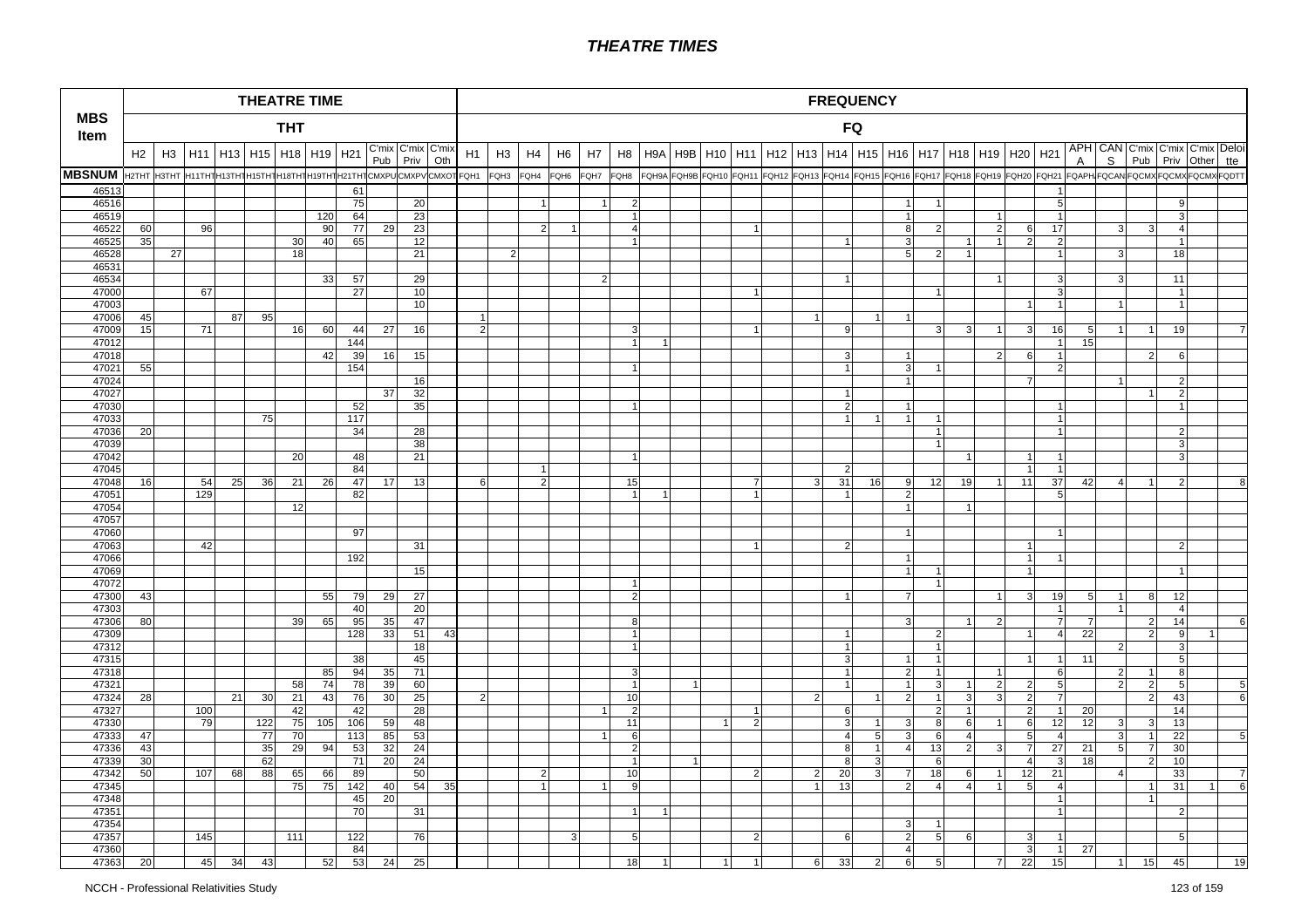|                    |             |                   |                 | <b>AVERAGES</b>             |                        |    |    | <b>OP SKINTIME</b> |                 |          |                |                                               |          |                       |                        | <b>OPERATION TIME</b> |                       |          |          |                                |          |           |                 |          | <b>OPERATION TIME 2</b>                                                                                                                                                                                                        |          |                  |           |          |          |          |                      |
|--------------------|-------------|-------------------|-----------------|-----------------------------|------------------------|----|----|--------------------|-----------------|----------|----------------|-----------------------------------------------|----------|-----------------------|------------------------|-----------------------|-----------------------|----------|----------|--------------------------------|----------|-----------|-----------------|----------|--------------------------------------------------------------------------------------------------------------------------------------------------------------------------------------------------------------------------------|----------|------------------|-----------|----------|----------|----------|----------------------|
| <b>MBS</b><br>Item |             | Operation<br>Time |                 | Anaesthetic Theatre<br>Time | Time                   |    |    | <b>OST</b>         |                 |          |                |                                               |          |                       |                        | <b>OPT</b>            |                       |          |          |                                |          |           |                 |          |                                                                                                                                                                                                                                |          | OPT <sub>2</sub> |           |          |          |          |                      |
|                    | OST         |                   |                 | OPT OPT2 OAT OAT2           | <b>THT</b>             | H4 |    | $H6$ $H11$         | H <sub>21</sub> | H1       | H <sub>8</sub> | H10   H13   H15   H16   H17   H18   H19   H20 |          |                       |                        |                       |                       |          |          | APH   CAN   Deloi   Harv<br>S. | tte      | ard       |                 |          | H8   H9A   H9B   H13   H15   H16   H17   H18   H19   H20                                                                                                                                                                       |          |                  |           |          |          |          | CAN<br>$\mathcal{S}$ |
| <b>MBSNUM</b>      | <b>NOST</b> |                   |                 | AVOPT AVOPT2 AVOAT AVOAT2   | AVTHT                  |    |    |                    |                 |          |                |                                               |          |                       |                        |                       |                       |          |          |                                |          |           |                 |          | +40ST H60ST H110S1H210S1H10PT H80PT H10OP1H13OP1H18OP1H16OP1H18OP1H18OP1H18OP1H20OP1APHA0 CANSO DTTOP1HARVO H80OP1H18OP1H18OP1H15OP1H16OP1H16OP1H17OP1H18OP1H18OP1H20OP1H20OP1H20OP1H20OP1H20OP1H20OP1H2OP1H20OP1H20OP1H20OP1H |          |                  |           |          |          |          |                      |
| 47366              | 72          | 66                | 73              | 81                          | 86<br>81               |    |    |                    | 72              |          | 54             |                                               |          |                       | 73                     | 64                    | 63                    | 79       | 59       | 71                             |          |           | 57              |          |                                                                                                                                                                                                                                |          | 76               | 69        | 67       | 88       | 72       | 80                   |
| 47369<br>47372     | 20<br>29    | 28<br>21          | 33<br>25        | 41<br>29                    | 41<br>45<br>35<br>42   |    | 19 | 45                 | 20<br>23        | 17       | 13             |                                               | 20       | 17                    | 55<br>25               | 30 <sup>1</sup>       | 13<br>15 <sup>1</sup> | 25<br>20 | 23<br>18 | 26<br>25<br>34                 |          | 25        | 17              | 57<br>22 | 22                                                                                                                                                                                                                             | 20       | 28               | 38        | 18<br>20 | 30<br>25 | 27<br>24 | 31                   |
| 47375              | 58          | 61                | 66              | 74                          | 78<br>80               |    |    |                    | 58              |          | 54             |                                               | 73       | 34                    |                        | 77                    | 71                    | 61       | 51       | 55                             | 49       | 90        | 58              |          | 81                                                                                                                                                                                                                             | 41       |                  | 84        | 76       | 67       | 61       | 57                   |
| 47378              | 35          | 27                | 28              | 33                          | 35<br>34               |    |    |                    | 35              |          |                |                                               |          |                       |                        |                       |                       |          | 18       | 35<br>30                       |          |           |                 |          |                                                                                                                                                                                                                                |          |                  |           |          |          | 21       | 35                   |
| 47381              | 33          | 22                | 27              | 31                          | 37<br>38               |    |    | 37                 | 29              | 18       | 15             |                                               | 18       | 13                    | 28                     |                       | 11                    | 30       | 20       | 45                             | 24       |           | 17              |          | 19                                                                                                                                                                                                                             | 17       | 32               |           | 17       | 36       | 26       | 50                   |
| 47384<br>47385     | 99<br>59    | 74<br>18          | 81<br>20        | 94<br>26                    | 92<br>102<br>45<br>42  |    |    | 59                 | 99              |          | 62             |                                               | 101      | 85                    | 58                     | 77                    | 65<br>21              | 86       | 56<br>14 | 80                             |          |           | 66<br>12        |          | 108                                                                                                                                                                                                                            | 85       | 64               | 89        | 72<br>26 | 95       | 63<br>23 | 85                   |
| 47386              | 78          | 74                | 81              | 89                          | 99<br>100              |    |    | 83                 | 73              |          | 80             |                                               |          |                       | 73                     | 89                    |                       | 75       | 63       | 65                             |          |           | 87              |          |                                                                                                                                                                                                                                |          | 77               | 95        |          | 75       | 72       | 80                   |
| 47387              |             | 19                | 23              | $38$                        | 38<br>51               |    |    |                    |                 |          |                |                                               |          |                       |                        |                       |                       | 15       | 14       |                                |          | 28        |                 |          |                                                                                                                                                                                                                                |          |                  |           |          | 23       | 23       |                      |
| 47390              | 41          | 23                | 24              | 31                          | 42<br>39               |    |    | 48                 | 33              | 34       | 19             |                                               | 20       | 16                    |                        | 20                    | 14                    | 20       | 17       | 29                             | 18       | 52        | 22              |          | 21                                                                                                                                                                                                                             | 21       |                  | 30        | 18       | 26       | 24       | 32                   |
| 47393              | 106         | 89                | 96              | 103<br>112                  | 124                    |    |    | 133                | 80              | 95       | 106            |                                               | 75       | 77                    | 125                    | 85                    | 116                   | 99       | 56       | 55                             |          |           | 109             |          | 80                                                                                                                                                                                                                             | 82       | 130              | 93        | 123      | 107      | 73       | 65                   |
| 47396<br>47399     | 62          | 42<br>61          | 49<br>64        | 52<br>77                    | 58<br>66<br>78<br>83   |    |    | 48                 | 76              |          | 20<br>68       |                                               | 48       | 46                    | 65<br>57               | 64                    | 74                    | 58       | 54       | 68                             | 44       | 89        | 24<br>73        | 44       | 55                                                                                                                                                                                                                             | 51       | 74<br>63         | 74        | 82       | 65       | 62       | 75                   |
| 47402              | 37          | 59                | 66              | 63                          | 79<br>68               |    |    |                    | 37              |          |                |                                               |          |                       |                        |                       | 59                    |          |          |                                |          |           |                 |          |                                                                                                                                                                                                                                |          |                  |           | 66       |          |          |                      |
| 47405              | 19          | 25                | 31              | 43                          | $\overline{37}$<br>50  |    |    |                    | 19              | 20       | 14             |                                               |          |                       | 44                     |                       |                       |          | 23       |                                |          |           | 17 <sup>1</sup> |          |                                                                                                                                                                                                                                |          | 50               |           |          |          | 25       |                      |
| 47408              | 70          | 64                | 65              | 76                          | 93<br>81               | 55 |    | 77                 | 79              |          | 62             |                                               |          |                       | 78                     | 36                    | 68                    | 65       | 45       | 78                             |          | 77        | 66              | 72       |                                                                                                                                                                                                                                | 30       | 82               | 39        | 77       | 75       | 59       | 83                   |
| 47411<br>47414     | 109         | 33<br>73          | 34<br>81        | 52<br>96<br>100             | 99<br>61<br>128        |    |    |                    | 109             |          | 66             |                                               |          |                       | 28<br>86               | 88                    |                       | 78       | 50       | 38<br>72                       |          | 72        | 71              |          |                                                                                                                                                                                                                                |          | 34<br>92         | 103       |          | 83       | 55       | 80                   |
| 47417              |             | 15                | 15 <sup>1</sup> | 20                          | 27                     |    |    |                    |                 |          |                |                                               |          |                       |                        |                       |                       |          | 15       |                                |          |           |                 |          |                                                                                                                                                                                                                                |          |                  |           |          |          | 15       |                      |
| 47420              |             | 88                | 94              | 107<br>110                  | 78                     |    |    |                    |                 |          |                |                                               |          |                       | 107                    |                       | 49                    |          |          | 110                            |          | 84        |                 |          |                                                                                                                                                                                                                                |          | 114              |           | 52       |          |          | 115                  |
| 47423              |             | 26                |                 |                             | 53<br>65               |    |    |                    |                 |          |                |                                               |          |                       |                        |                       |                       |          |          |                                |          | 26        |                 |          |                                                                                                                                                                                                                                |          |                  |           |          |          |          |                      |
| 47426<br>47429     | 65<br>63    | 38<br>84          | 44<br>86        | 48<br>94<br>100             | 51<br>87<br>107        |    |    | 65                 | 63              |          | 19<br>74       |                                               |          |                       | 38 <sup>1</sup><br>105 | 79                    |                       |          | 36       | 58<br>59                       |          | 37<br>103 | 26<br>79        | 88       |                                                                                                                                                                                                                                |          | 42<br>113        | 87        |          |          | 42       | 66<br>63             |
| 47432              | 161         | 77                | 84              | 122<br>126                  | 163                    |    |    |                    | 161             |          |                |                                               |          | 100                   |                        | 53                    | 77                    |          |          |                                |          |           |                 |          |                                                                                                                                                                                                                                | 110      |                  | 57        | 86       |          |          |                      |
| 47435              | 16          | 10 <sup>1</sup>   | 10 <sup>1</sup> | 16                          | 30<br>55               |    |    |                    | 16              |          |                |                                               |          |                       |                        |                       |                       |          | 10       |                                |          |           |                 |          |                                                                                                                                                                                                                                |          |                  |           |          |          | 10       |                      |
| 47438              |             | 108               | 122             | 128<br>119                  |                        |    |    |                    |                 |          | 116            |                                               |          |                       |                        |                       |                       |          |          |                                |          | 100       | 122             |          |                                                                                                                                                                                                                                |          |                  |           |          |          |          |                      |
| 47441<br>47444     |             | 127<br>34         | 134             | 151<br>136                  | 129<br>45              |    |    |                    |                 |          |                |                                               |          |                       |                        | 152                   | 103                   |          |          |                                |          | 34        |                 |          |                                                                                                                                                                                                                                |          |                  | 159       | 109      |          |          |                      |
| 47447              |             | 31                | 35              | 32                          | 47<br>51               |    |    |                    |                 |          |                |                                               |          |                       | 19                     |                       | 26                    |          | 30       |                                |          | 50        |                 |          |                                                                                                                                                                                                                                |          | 27               |           | 29       |          | 50       |                      |
| 47450              | 134         | 92                | 123             | 131<br>139                  | 138                    |    |    | 124                | 144             | 65       | 101            |                                               |          |                       | 85                     | 145                   |                       | 65       |          |                                |          |           | 108             |          |                                                                                                                                                                                                                                |          | 90               | 155       |          | 73       | 188      |                      |
| 47451              | 78          | 83                | 90              | 111<br>119                  | 124                    | 75 |    |                    | 82              |          | 120            |                                               |          | 90                    | 101                    | 76                    | 71                    |          | 63       | 62                             |          |           | 129             | 75       |                                                                                                                                                                                                                                | 100      | 107              | 86        | 80       |          | 76       | 66                   |
| 47453              |             |                   | 35              |                             | 45<br>65               |    |    |                    |                 |          |                |                                               |          |                       |                        |                       |                       |          |          |                                |          |           |                 |          |                                                                                                                                                                                                                                | 35       |                  |           |          |          |          |                      |
| 47456<br>47459     | 28<br>88    | 29<br>73          | 34<br>88        | 40<br>92<br>105             | 43<br>55<br>101        | 75 |    | 93                 | 28<br>96        | 27<br>45 | 29<br>85       |                                               | 33<br>69 | 15 <sup>1</sup><br>44 | 81                     | 45<br>132             | 73                    | 20<br>55 | 25<br>78 | 89                             | 35<br>52 |           | 31<br>94        |          | 37<br>79                                                                                                                                                                                                                       | 20<br>52 | 89               | 55<br>142 | 83       | 25<br>64 | 35<br>88 | 98                   |
| 47462              | 62          | 59                | 94              | 86                          | 72<br>117              |    |    |                    | 62              |          |                |                                               |          |                       |                        |                       |                       |          |          | 59                             |          |           |                 |          |                                                                                                                                                                                                                                |          | 94               |           |          |          |          |                      |
| 47465              | 74          | 72                | 74              | 86                          | 97<br>97               |    | 70 |                    | 79              |          | 58             |                                               |          |                       | 70                     | 60                    | 60                    |          |          | 102                            |          | 83        | 66              | 65       |                                                                                                                                                                                                                                |          | 72               | 68        | 65       |          |          | 107                  |
| 47466              |             | 17                |                 |                             | 23                     |    |    |                    |                 |          |                |                                               |          |                       |                        |                       |                       |          |          |                                |          | 17        |                 |          |                                                                                                                                                                                                                                |          |                  |           |          |          |          |                      |
| 47467<br>47468     | 133         | 54<br>115         | 53<br>124       | 59<br>128<br>141            | 69<br>125<br>154       |    |    |                    | 133             |          | 80             |                                               |          | 50<br>85              | 130                    | 175                   |                       |          | 120      | 47                             |          | 66<br>102 | 85              |          |                                                                                                                                                                                                                                | 55<br>94 | 135              | 180       |          |          | 125      | 50                   |
| 47471              |             |                   |                 |                             | 15 <sup>1</sup>        |    |    |                    |                 |          |                |                                               |          |                       |                        |                       |                       |          |          |                                |          |           |                 |          |                                                                                                                                                                                                                                |          |                  |           |          |          |          |                      |
| 47480              |             | 25                | 30              | 40                          | 38                     |    |    |                    |                 |          |                |                                               |          |                       |                        | 25                    |                       |          |          |                                |          |           |                 |          |                                                                                                                                                                                                                                |          |                  | 30        |          |          |          |                      |
| 47483              | 47          | 75                | 84              | 80                          | 94<br>90               |    |    |                    | 47              |          |                |                                               |          |                       |                        | 75                    |                       |          |          |                                |          |           |                 |          |                                                                                                                                                                                                                                |          |                  | 84        |          |          |          |                      |
| 47486<br>47489     |             | 99                | 132             | 153<br>181<br>202           | 187                    |    |    |                    |                 |          |                |                                               |          |                       |                        |                       |                       | 118      |          | 81                             |          |           |                 |          |                                                                                                                                                                                                                                |          |                  |           |          | 132      |          |                      |
| 47492              |             |                   |                 |                             | 23                     |    |    |                    |                 |          |                |                                               |          |                       |                        |                       |                       |          |          |                                |          |           |                 |          |                                                                                                                                                                                                                                |          |                  |           |          |          |          |                      |
| 47495              |             | 34                | 45              | 67                          | 62                     |    |    |                    |                 |          |                |                                               |          |                       |                        | 45                    |                       |          | 23       |                                |          |           |                 |          |                                                                                                                                                                                                                                |          |                  | 48        |          |          | 42       |                      |
| 47498              |             | 176               | 271             | 305<br>252                  | 420                    |    |    |                    |                 |          |                |                                               |          |                       |                        |                       |                       |          | 176      |                                |          |           |                 |          |                                                                                                                                                                                                                                |          |                  |           |          | 355      | 187      |                      |
| 47501<br>47504     |             | 162               | 177<br>354      | 195<br>189<br>266           |                        |    |    |                    |                 |          |                |                                               |          |                       |                        |                       |                       |          | 162      |                                |          |           |                 | 354      |                                                                                                                                                                                                                                |          |                  |           |          |          | 177      |                      |
| 47507              |             | 450               | 495             | 530<br>369                  | 585                    |    |    |                    |                 |          |                |                                               |          |                       |                        |                       |                       | 450      |          |                                |          |           |                 |          |                                                                                                                                                                                                                                |          |                  |           |          | 495      |          |                      |
| 47510              |             | 165               | 171             | 225<br>203                  | 278                    |    |    |                    |                 |          |                |                                               |          |                       |                        | 145                   |                       | 185      |          |                                |          |           |                 |          |                                                                                                                                                                                                                                |          |                  | 150       |          | 193      |          |                      |
| 47513              |             | 105               | 115             | 130<br>119                  | 145                    |    |    |                    |                 |          |                |                                               |          |                       |                        |                       |                       | 105      |          |                                |          |           |                 |          |                                                                                                                                                                                                                                |          |                  |           |          | 115      |          |                      |
| 47516              |             | 39                | 39              | 61                          | 76<br>$\overline{111}$ |    |    |                    |                 | 35       |                |                                               |          | 25                    |                        | 30                    |                       |          | 36       | 77<br>45                       | 25       |           |                 |          |                                                                                                                                                                                                                                | 25       |                  | 40        |          |          | 42       | 50                   |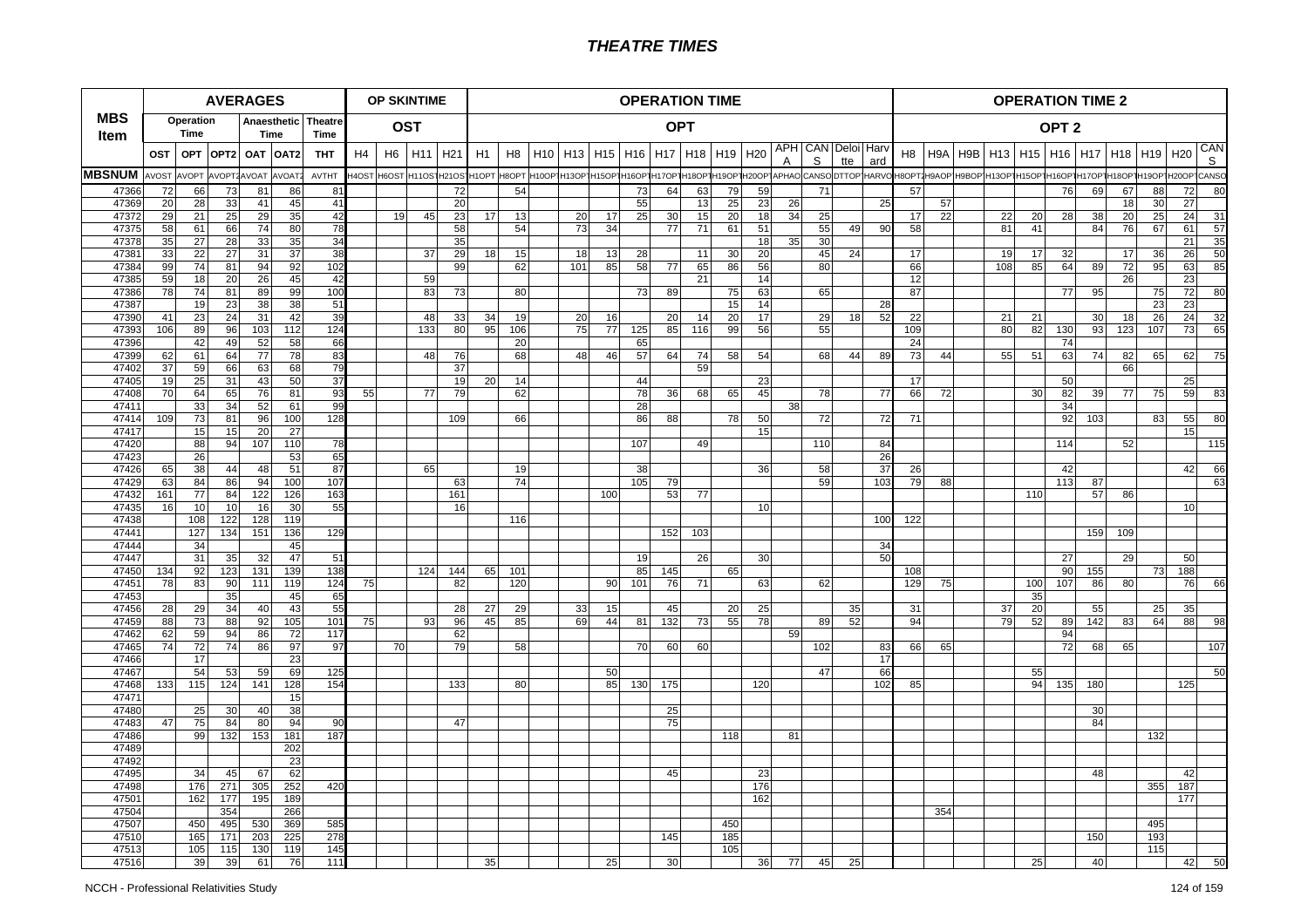|                    |     | <b>ANAESTHETIC TIME</b><br><b>OAT</b> |                |                 |                 |     |                                                                 |          |     |                                                                                           |          |            |                 |                 |     |                       |                |                                                                                                    |                  |                  |                 |    | <b>ANAESTHETIC TIME 2</b> |          |          |                                                 |          |                 |                 |             |          |
|--------------------|-----|---------------------------------------|----------------|-----------------|-----------------|-----|-----------------------------------------------------------------|----------|-----|-------------------------------------------------------------------------------------------|----------|------------|-----------------|-----------------|-----|-----------------------|----------------|----------------------------------------------------------------------------------------------------|------------------|------------------|-----------------|----|---------------------------|----------|----------|-------------------------------------------------|----------|-----------------|-----------------|-------------|----------|
| <b>MBS</b><br>Item |     |                                       |                |                 |                 |     |                                                                 |          |     |                                                                                           |          |            |                 |                 |     |                       |                |                                                                                                    |                  |                  |                 |    | OAT <sub>2</sub>          |          |          |                                                 |          |                 |                 |             |          |
|                    | H1  | H4                                    | H <sub>6</sub> | H <sub>8</sub>  | H <sub>10</sub> |     | H <sub>13</sub> H <sub>15</sub> H <sub>16</sub> H <sub>17</sub> |          |     | H <sub>18</sub> H <sub>19</sub> H <sub>20</sub>                                           |          |            | H <sub>21</sub> | CAN Deloi<br>S. | tte | <b>MBS</b>            | H <sub>5</sub> | H <sub>7</sub><br>H <sub>8</sub>                                                                   | H <sub>9</sub> A | H <sub>9</sub> B | H <sub>11</sub> |    | H12 H14 H15               |          |          | H <sub>16</sub> H <sub>17</sub> H <sub>19</sub> |          | H <sub>20</sub> | H <sub>21</sub> | CAN WA<br>S | Grou     |
| <b>MBSNUM</b>      |     |                                       |                |                 |                 |     |                                                                 |          |     | H1OAT H4OAT H6OAT H8OAT H10OATH13OATH15OATH16OATH17OATH18OATH19OATH20OATH21OATCANSO DTTOA |          |            |                 |                 |     |                       |                | :MBSOAH5OAT1H7OAT1H8OAT1H9AOA H9BOA H11OA1H12OA1H14OA1H15OA1H16OA1H17OA1H19OA1H20OA1H21OA1CANSORMA |                  |                  |                 |    |                           |          |          |                                                 |          |                 |                 |             |          |
| 47366              |     |                                       |                | 68              |                 |     |                                                                 | 89       | 83  | 72                                                                                        | 97       | 83         | 82              | 74              |     | 75                    | 100            | 71                                                                                                 |                  |                  |                 |    | 98                        |          | 92       | 87                                              | 107      | 96              | 91              | 83          | 45       |
| 47369<br>47372     | 24  |                                       | 23             | 21              |                 | 30  |                                                                 | 73<br>35 | 52  | 23<br>24                                                                                  | 50       | 33         | 29              | 31              |     | 30                    | 30<br>20       | 25                                                                                                 | 72<br>29         |                  | 57              | 30 | 54                        | 27       | 38       |                                                 | 55       | 36              | 34<br>38        | 38          |          |
| 47375              |     |                                       |                | 66              |                 | 91  | 24<br>56                                                        |          | 97  | 87                                                                                        | 28<br>81 | 30<br>75   | 33<br>71        | 60              | 56  | 30 <sup>1</sup><br>75 | 102            | 23<br>86<br>70                                                                                     |                  |                  |                 |    | 50<br>88                  | 64       |          | 60<br>104                                       | 33<br>87 | 36<br>85        | 76              | 62          | 30<br>60 |
| 47378              |     |                                       |                |                 |                 |     |                                                                 |          |     |                                                                                           |          | 25         | 40              | 35              |     | 30                    |                |                                                                                                    |                  |                  |                 |    |                           |          |          |                                                 |          | 29              | 40              | 40          |          |
| 47381              | 20  |                                       |                | 21              |                 | 21  | 19                                                              | 46       |     | 19                                                                                        | 39       | 33         | 43              | 50              | 32  | 30                    |                | 24                                                                                                 |                  |                  | 46              |    | 37                        | 22       | 50       |                                                 | 45       | 40              | 45              | 55          | 15       |
| 47384<br>47385     |     |                                       |                | 73<br>18        |                 | 116 | 115                                                             | 71       | 101 | 85<br>36                                                                                  | 106      | 80<br>24   | 107             | 85              |     | 75<br>60              |                | 78<br>21                                                                                           |                  |                  | 68              |    | 89                        | 115      | 77       | 113                                             | 115      | 88<br>33        | 115             | 90          | 60       |
| 47386              |     |                                       |                | 95              |                 |     |                                                                 | 92       | 107 |                                                                                           | 95       | 82         | 80              | 70              |     | 120                   |                | 102                                                                                                |                  |                  | 87              |    | 92                        | 165      | 96       | 113                                             | 95       | 91              | 84              | 85          | 60       |
| 47387              |     |                                       |                |                 |                 |     |                                                                 |          |     |                                                                                           | 55       | 20         |                 |                 |     | 45                    |                |                                                                                                    |                  |                  |                 |    |                           |          |          |                                                 | 63       | 29              |                 |             | 15       |
| 47390              | 37  |                                       |                | 28              |                 | 26  | 23                                                              |          | 55  | 22                                                                                        | 29       | 27         | 43              | 30              | 25  | 45                    |                | 31<br>31                                                                                           |                  |                  | 60              | 55 | 49                        | 27       |          | 65                                              | 34       | 35              | 50              | 34          | 30       |
| 47393<br>47396     | 105 |                                       |                | 116<br>27       |                 | 95  | 88                                                              | 141      | 100 | 135                                                                                       | 117      | 74         | 95<br>77        | 70              |     | 90<br>45              |                | 120<br>31                                                                                          |                  |                  | 151             |    | 148<br>100                | 94       | 146      | 108                                             | 125      | 91              | 99<br>83        | 80          | 90<br>30 |
| 47399              |     |                                       |                | 86              |                 | 67  | 61                                                              | 77       | 88  | 99                                                                                        | 69       | 74         | 96              | 73              | 55  | 90                    |                | 90                                                                                                 | 49               |                  | 71              | 40 | 86                        | 66       | 82       | 98                                              | 75       | 81              | 101             | 80          | 90       |
| 47402              |     |                                       |                |                 |                 |     |                                                                 |          |     | 72                                                                                        |          |            | 54              |                 |     | 90                    |                |                                                                                                    |                  |                  |                 |    | 60                        |          |          |                                                 |          |                 | 60              |             | 60       |
| 47405              | 25  |                                       |                | $\overline{22}$ |                 |     |                                                                 | 55       | 85  |                                                                                           |          | 45         | 28              |                 |     | 45                    |                | 24                                                                                                 |                  |                  |                 |    |                           |          | 61       | 89                                              |          | 48              | 33              |             |          |
| 47408<br>47411     |     | 95                                    |                | 74              |                 |     | 40                                                              | 92<br>52 | 48  | 87                                                                                        | 85       | 62         | 93              | 83              |     | 105<br>30             |                | 78                                                                                                 | 80               |                  | 90              |    | 100                       | 50       | 96<br>58 | 51                                              | 95       | 76              | 100<br>96       | 88          | 45       |
| 47414              |     |                                       |                | 79              |                 |     |                                                                 | 103      | 120 |                                                                                           | 97       | 80         | 123             | 72              |     | 90                    | 92             | 84                                                                                                 |                  |                  |                 |    | 145                       |          | 109      | 135                                             | 101      | 85              | 123             | 80          | 60       |
| 47417              |     |                                       |                |                 |                 |     |                                                                 |          |     |                                                                                           |          | 20         |                 |                 |     | 45                    |                |                                                                                                    |                  |                  |                 |    |                           |          |          |                                                 |          | 20              |                 |             | 15       |
| 47420              |     |                                       |                |                 |                 |     |                                                                 | 127      |     | 75                                                                                        |          |            |                 | 120             |     | 120                   |                |                                                                                                    |                  |                  |                 |    |                           |          | 134      |                                                 |          |                 |                 | 125         | 60       |
| 47423              |     |                                       |                |                 |                 |     |                                                                 | 56       |     |                                                                                           |          | 48         |                 |                 |     | 45<br>45              |                | 34                                                                                                 |                  |                  | 72              |    | 42                        |          | 60       |                                                 |          | 53              |                 |             | 60<br>30 |
| 47426<br>47429     |     |                                       |                | 27<br>82        |                 |     |                                                                 | 129      | 118 |                                                                                           |          |            | 81              | 63<br>61        |     | 120                   |                | 87                                                                                                 | 105              |                  |                 |    | 127                       |          | 138      | 126                                             |          |                 | 89              | 72<br>65    | 45       |
| 47432              |     |                                       |                |                 |                 |     | 140                                                             |          | 83  | 98                                                                                        |          |            | 168             |                 |     | 150                   |                |                                                                                                    |                  |                  |                 |    | 132                       | 150      |          | 87                                              |          |                 | 178             |             | 60       |
| 47435              |     |                                       |                |                 |                 |     |                                                                 |          |     |                                                                                           |          | 15         | 16              |                 |     | 45                    |                |                                                                                                    |                  |                  |                 |    | 45                        |          |          |                                                 |          | 15              | 16              |             | 30       |
| 47438              |     |                                       |                | 128             |                 |     |                                                                 |          |     |                                                                                           |          |            |                 |                 |     | 150                   |                | 134                                                                                                |                  |                  |                 |    | 132                       |          |          |                                                 |          |                 |                 |             | 60       |
| 47441<br>47444     |     |                                       |                |                 |                 |     |                                                                 |          | 178 | 124                                                                                       |          |            |                 |                 |     | 150<br>45             |                |                                                                                                    |                  |                  |                 |    | 149                       |          |          | 185                                             |          |                 |                 |             | 60       |
| 47447              |     |                                       |                |                 |                 |     |                                                                 | 24       |     | 32                                                                                        |          | 40         |                 |                 |     | 45                    |                |                                                                                                    |                  |                  |                 |    | 70                        |          | 32       |                                                 |          | 60              |                 |             | 30       |
| 47450              | 80  |                                       |                | 115             |                 |     |                                                                 | 108      | 173 |                                                                                           | 86       | 195        | 161             |                 |     | 120                   |                | 122                                                                                                |                  |                  | 144             |    | 149                       |          | 113      | 183                                             | 93       | 208             | 170             |             | 90       |
| 47451              |     | 108                                   |                | 138             |                 |     | 105                                                             | 137      | 123 | 104                                                                                       |          | 109        | 102             | 72              |     | 150                   | 100            | 146                                                                                                | 82               |                  |                 |    | 160                       | 115      | 143      | 133                                             |          | 123             | 109             | 76          | 90       |
| 47453<br>47456     | 32  |                                       |                | 35              |                 | 41  | 22                                                              |          | 70  |                                                                                           | 36       | 41         | 53              | 25              | 42  | 45<br>45              |                | 17<br>38                                                                                           |                  |                  | 35              |    | 73                        | 45<br>26 |          | 80                                              | 41       | 50              | 57              | 28          | 30       |
| 47459              | 50  | 97                                    |                | 108             |                 | 87  | 55                                                              | 98       | 155 | 84                                                                                        | 61       | 99         | 109             | 113             | 76  | 90 <sub>1</sub>       | 95             | 80<br>117                                                                                          |                  |                  | 132             |    | 119                       | 63       | 106      | 165                                             | 70       | 110             | 114             | 121         | 90       |
| 47462              |     |                                       |                |                 |                 |     |                                                                 | 98       |     |                                                                                           |          |            | 74              |                 |     | 30                    |                |                                                                                                    |                  |                  |                 |    |                           |          | 106      |                                                 |          |                 | 79              |             |          |
| 47465              |     |                                       | 85             | 72              |                 |     |                                                                 | 81       | 89  | 78                                                                                        |          |            | 93              | 104             |     | 75                    | 162            | 79                                                                                                 | 96               |                  |                 |    | 108                       |          | 83       | 97                                              |          |                 | 102             | 109         | 60       |
| 47466<br>47467     |     |                                       |                |                 |                 |     | 60                                                              |          |     |                                                                                           |          |            |                 | 57              |     | 30<br>90              |                |                                                                                                    |                  |                  |                 |    |                           | 65       |          |                                                 |          |                 |                 | 60          | 15<br>60 |
| 47468              |     |                                       |                | 90              |                 |     | 100                                                             | 155      | 185 |                                                                                           |          | 155        | 163             |                 |     | 120                   |                | 95                                                                                                 |                  |                  |                 |    | 93                        | 109      | 160      | 190                                             |          | 160             | 163             |             | 60       |
| 47471              |     |                                       |                |                 |                 |     |                                                                 |          |     |                                                                                           |          |            |                 |                 |     |                       |                |                                                                                                    |                  |                  |                 |    |                           |          |          |                                                 |          |                 |                 |             | 15       |
| 47480              |     |                                       |                |                 |                 |     |                                                                 |          | 40  |                                                                                           |          |            |                 |                 |     | 30                    |                |                                                                                                    |                  |                  |                 |    | 40                        |          |          | 45                                              |          |                 |                 |             |          |
| 47483<br>47486     |     |                                       |                |                 |                 |     |                                                                 |          | 100 |                                                                                           | 153      |            | 59              |                 |     | 90<br>210             |                |                                                                                                    |                  |                  |                 |    | 98<br>166                 |          |          | 109                                             | 167      |                 | 80              |             | 180      |
| 47489              |     |                                       |                |                 |                 |     |                                                                 |          |     |                                                                                           |          |            |                 |                 |     | 270                   |                |                                                                                                    |                  |                  |                 |    | 155                       |          |          |                                                 |          |                 |                 |             | 180      |
| 47492              |     |                                       |                |                 |                 |     |                                                                 |          |     |                                                                                           |          |            |                 |                 |     | 30                    |                |                                                                                                    |                  |                  |                 |    |                           |          |          |                                                 |          |                 |                 |             | 15       |
| 47495              |     |                                       |                |                 |                 |     |                                                                 |          | 100 |                                                                                           |          | 35         |                 |                 |     | 45                    |                |                                                                                                    |                  |                  |                 |    | 47                        |          |          | 103                                             |          | 54              |                 |             |          |
| 47498<br>47501     |     |                                       |                |                 |                 |     |                                                                 |          |     |                                                                                           | 410      | 199<br>195 |                 |                 |     | 150<br>210            |                |                                                                                                    |                  |                  |                 |    | 233<br>215                |          |          |                                                 | 415      | 210<br>210      |                 |             | 120      |
| 47504              |     |                                       |                |                 |                 |     |                                                                 |          |     |                                                                                           |          |            |                 |                 |     | 270                   |                |                                                                                                    | 359              |                  |                 |    | 315                       |          |          |                                                 |          |                 |                 |             | 120      |
| 47507              |     |                                       |                |                 |                 |     |                                                                 |          |     |                                                                                           | 530      |            |                 |                 |     | 270                   |                |                                                                                                    |                  |                  |                 |    | 261                       |          |          |                                                 | 575      |                 |                 |             |          |
| 47510              |     |                                       |                |                 |                 |     |                                                                 |          | 170 |                                                                                           | 235      |            |                 |                 |     | 270                   |                |                                                                                                    |                  |                  |                 |    | 320                       |          |          | 175                                             | 243      |                 |                 |             | 120      |
| 47513<br>47516     | 35  |                                       |                |                 |                 |     | 35                                                              | 127      | 105 |                                                                                           | 130      | 50         |                 | 48              | 31  | 150<br>60             | 90             |                                                                                                    |                  |                  |                 |    | 125<br>70                 | 35       | 131      | 115                                             | 140      | 56              |                 | 53          | 60       |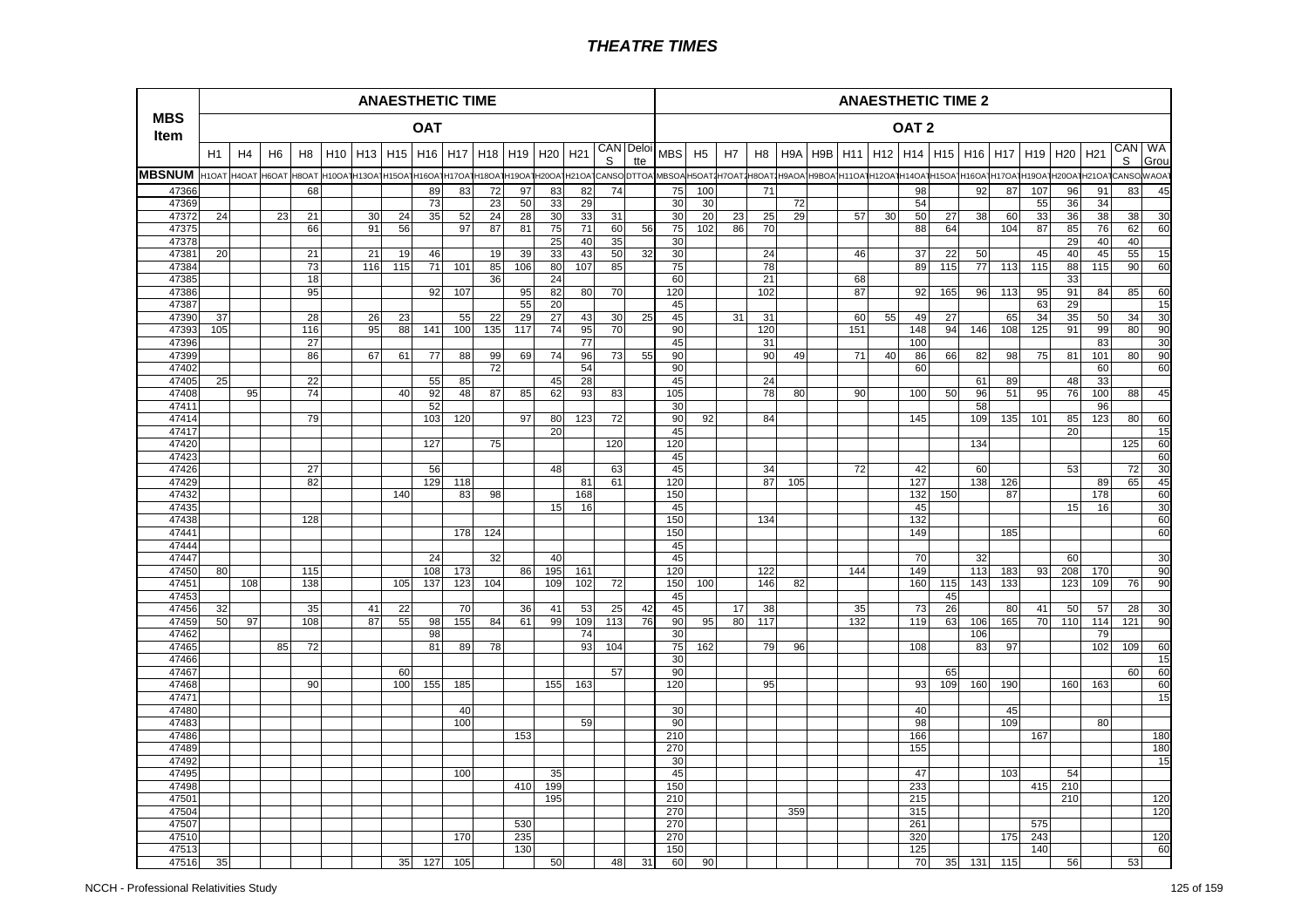|                           |     |    |                 |     |       | <b>THEATRE TIME</b> |     |            |                                                                                  | <b>FREQUENCY</b><br><b>FQ</b><br>APH   CAN   C'mix   C'mix   C'mix   Deloi |                |                |                |                |                |                      |                                                                                                                                                                                                      |  |                |              |                |                      |                                        |                                  |                                                                                                 |                |                |                      |                                  |                                 |                                |                           |                    |
|---------------------------|-----|----|-----------------|-----|-------|---------------------|-----|------------|----------------------------------------------------------------------------------|----------------------------------------------------------------------------|----------------|----------------|----------------|----------------|----------------|----------------------|------------------------------------------------------------------------------------------------------------------------------------------------------------------------------------------------------|--|----------------|--------------|----------------|----------------------|----------------------------------------|----------------------------------|-------------------------------------------------------------------------------------------------|----------------|----------------|----------------------|----------------------------------|---------------------------------|--------------------------------|---------------------------|--------------------|
| <b>MBS</b><br><b>Item</b> |     |    |                 |     |       | <b>THT</b>          |     |            |                                                                                  |                                                                            |                |                |                |                |                |                      |                                                                                                                                                                                                      |  |                |              |                |                      |                                        |                                  |                                                                                                 |                |                |                      |                                  |                                 |                                |                           |                    |
|                           | H2  | H3 | H <sub>11</sub> |     |       | H13 H15 H18 H19 H21 |     |            | C'mix C'mix C'mix<br>Pub<br>Priv                                                 | Oth                                                                        | H1             | H <sub>3</sub> | H4             | H <sub>6</sub> | H7             | H <sub>8</sub>       | H9A   H9B   H10   H11   H12   H13   H14   H15                                                                                                                                                        |  |                |              |                |                      |                                        |                                  | H <sub>16</sub> H <sub>17</sub> H <sub>18</sub> H <sub>19</sub> H <sub>20</sub> H <sub>21</sub> |                |                |                      |                                  | S.                              |                                |                           | Pub Priv Other tte |
| <b>MBSNUM</b>             |     |    |                 |     |       |                     |     |            | Н2ТНТ Н3ТНТ Н11ТНТН13ТНТН15ТНТН18ТНТН19ТНТН21ТНТСМХРU СМХРV СМХОТ ГQН1 FQH3 FQH4 |                                                                            |                |                |                |                |                |                      | ғонс   ғонт   ғонз   ғонза  ғонзв  ғон10   ғон11   ғон12   ғон13   ғон14   ғон15   ғон17   ғон18   ғон19   ғон20   ғон21   ғодрн  ғосм  ғосмх  ғосмх  ғосмх  ғосмх  ғосмх  ғосмх  ғосмх  ғосмх  ғосм |  |                |              |                |                      |                                        |                                  |                                                                                                 |                |                |                      |                                  |                                 |                                |                           |                    |
| 47366                     | 55  |    |                 |     |       | 75                  | 119 | 107        | 50                                                                               |                                                                            |                |                |                |                |                | 8                    |                                                                                                                                                                                                      |  |                |              |                | 3 <sup>1</sup>       |                                        | 5 <sub>l</sub>                   | $5\phantom{.0}$                                                                                 | $\overline{2}$ | 6 <sup>1</sup> | 5 <sub>5</sub>       | 12                               | $\overline{2}$                  |                                | $\overline{1}$            |                    |
| 47369                     |     |    |                 |     |       | 28                  | 75  | 52         | 25<br>22                                                                         |                                                                            |                |                |                |                |                |                      | $\mathbf{1}$                                                                                                                                                                                         |  |                |              |                | 8 <sup>1</sup>       |                                        | 3 <sup>1</sup>                   |                                                                                                 | $\overline{c}$ | 1              | 8                    | 13                               | $5\phantom{.0}$                 | $\mathbf{3}$                   | $\overline{9}$            |                    |
| 47372                     | 24  |    | 71              | 33  | 49    | 29                  | 45  | 54         | 32                                                                               |                                                                            | 12             |                |                | 2              | $\overline{c}$ | 108                  | 3 <sup>1</sup>                                                                                                                                                                                       |  | 20             | $\mathbf{1}$ | $\overline{7}$ | 79                   | 26                                     | 4 <sup>1</sup>                   | 17                                                                                              | 23             | 22             | 143                  | 137                              | 130<br>11                       |                                | 233                       |                    |
| 47375                     | 53  |    |                 | 99  | 81    | 92                  | 107 | 100        | 37                                                                               | 55                                                                         |                |                |                |                | $\vert$ 1      | 18                   |                                                                                                                                                                                                      |  |                |              | $\overline{2}$ | 28                   | $\overline{4}$                         |                                  | 17                                                                                              | $\overline{5}$ | 8              | 13                   | 15                               | $\mathbf{1}$                    |                                | 16                        | 11<br>6            |
| 47378<br>47381            | 18  |    | 62              | 22  | 51    | 26                  | 59  | 55<br>65   | 22<br>25<br>23<br>21                                                             |                                                                            | 2 <sup>1</sup> |                |                |                |                | $\overline{7}$       |                                                                                                                                                                                                      |  | 6              |              | $\mathbf{1}$   | 3 <sup>1</sup>       | $6 \mid$                               | 3 <sup>1</sup>                   |                                                                                                 | $\sqrt{5}$     | $\overline{4}$ | $\overline{2}$<br>20 | $\overline{1}$<br>$\overline{4}$ | 24<br>1<br>$\mathbf{1}$         | $\mathbf{1}$<br>$\overline{7}$ | 3 <sup>l</sup><br>48      | 8                  |
| 47384                     |     |    |                 | 123 | 120   | 92                  | 148 | 139        | 43<br>48                                                                         |                                                                            |                |                |                |                |                | 12                   |                                                                                                                                                                                                      |  |                |              | $\overline{2}$ | 16                   | $\vert$ 1                              | $6 \mid$                         | 8                                                                                               | $\mathbf{3}$   | 2              | 6                    | 5 <sup>1</sup>                   | $\overline{2}$                  | $\overline{2}$                 | $\overline{2}$            |                    |
| 47385                     |     |    | 82              |     |       | 41                  |     |            | 30<br>19                                                                         | 38                                                                         |                |                |                |                |                | $\mathbf{1}$         |                                                                                                                                                                                                      |  | $\overline{1}$ |              |                |                      |                                        |                                  |                                                                                                 | $\overline{1}$ |                | $\vert 4 \vert$      |                                  |                                 | $\overline{2}$                 | 21                        | $\overline{1}$     |
| 47386                     | 75  |    | 103             |     | 165   |                     | 105 | 95         | 57                                                                               |                                                                            |                |                |                |                |                | $\overline{2}$       |                                                                                                                                                                                                      |  | $\overline{2}$ |              |                | 12                   | $\vert$ 1                              | $2 \vert$                        | $6\phantom{.}6$                                                                                 |                | 1              | 5 <sup>1</sup>       | $5\phantom{.0}$                  | $\mathbf{1}$                    |                                | $\mathbf{1}$              |                    |
| 47387                     |     |    |                 |     |       |                     | 78  |            | 25                                                                               |                                                                            |                |                |                |                |                |                      |                                                                                                                                                                                                      |  |                |              |                |                      |                                        |                                  |                                                                                                 |                | 1              | $\vert$              |                                  |                                 |                                | 6                         |                    |
| 47390                     | 32  |    | 76              | 27  | 45    | 26                  | 45  | 60         | 20<br>17                                                                         |                                                                            | $6 \mid$       |                |                |                | 4              | 34                   |                                                                                                                                                                                                      |  | 12             | 1            | 3              | 8                    | 27                                     |                                  | 1                                                                                               | 12             | 8 <sup>1</sup> | 69                   | $\overline{1}$                   | 4                               | 25                             | 137                       | 30                 |
| 47393                     | 86  |    | $174$           | 100 | $111$ | 141                 | 150 | 119        | 108                                                                              |                                                                            | 1              |                |                |                |                | $\overline{a}$       |                                                                                                                                                                                                      |  | $\overline{1}$ |              | 1              | 10                   | $\mathbf{3}$                           | 12                               | $\overline{2}$                                                                                  | $\overline{2}$ | 9              | 8                    | 6<br>$\overline{2}$              | $\overline{2}$                  |                                | $\mathbf{2}$              |                    |
| 47396<br>47399            | 64  |    | 86              | 74  | 81    | 106                 | 97  | 105<br>116 | 28<br>39                                                                         |                                                                            |                |                |                |                |                | $\overline{3}$<br>12 |                                                                                                                                                                                                      |  | $\overline{7}$ | $\mathbf{1}$ | $\overline{2}$ | $\mathbf{1}$<br>38   | 7                                      | $\overline{2}$<br>$\overline{7}$ | 10 <sup>1</sup>                                                                                 | $\overline{4}$ | $5^{\circ}$    | 5 <sub>l</sub>       | 15                               | 3                               |                                | $\overline{2}$<br>$\vert$ | 5                  |
| 47402                     |     |    |                 |     |       | 79                  |     | 79         |                                                                                  |                                                                            |                |                |                |                |                |                      |                                                                                                                                                                                                      |  |                |              |                | 1                    |                                        |                                  |                                                                                                 |                |                |                      | $\overline{4}$                   |                                 |                                |                           |                    |
| 47405                     |     |    |                 |     |       |                     |     | 49         | 25                                                                               |                                                                            | 1              |                |                |                |                | $\overline{2}$       |                                                                                                                                                                                                      |  |                |              |                |                      |                                        | 2                                | $\mathbf{1}$                                                                                    |                |                | $\overline{2}$       | 17                               |                                 |                                | 9                         |                    |
| 47408                     |     |    | 107             |     | 65    | 95                  | 120 | 120        | 48                                                                               |                                                                            |                |                | $\mathbf{1}$   |                |                | 9                    | $\mathbf{1}$                                                                                                                                                                                         |  | $\mathbf{1}$   |              |                |                      | 4 <sup>1</sup><br>$\blacktriangleleft$ | 7 <sup>1</sup>                   | $\overline{4}$                                                                                  | $\overline{2}$ | 11             | 8                    | 16                               | $\overline{2}$                  |                                | 6 <sup>1</sup>            |                    |
| 47411                     |     |    |                 |     |       |                     |     | 99         |                                                                                  |                                                                            |                |                |                |                |                |                      |                                                                                                                                                                                                      |  |                |              |                |                      |                                        | 1                                |                                                                                                 |                |                |                      | $\vert$ 1                        | 113                             |                                |                           |                    |
| 47414                     |     |    |                 |     |       |                     | 130 | 127        |                                                                                  |                                                                            |                |                |                |                |                | 1                    |                                                                                                                                                                                                      |  |                |              |                | 3 <sup>l</sup>       |                                        | 1                                | $\overline{2}$                                                                                  |                | $\mathbf{3}$   | 1                    | $\overline{1}$                   | $\mathbf{1}$                    |                                |                           |                    |
| 47417<br>47420            |     |    |                 |     |       | 78                  |     |            |                                                                                  |                                                                            |                |                |                |                |                |                      |                                                                                                                                                                                                      |  |                |              |                |                      |                                        | 1 <sup>1</sup>                   |                                                                                                 | $\mathbf{1}$   |                | $\overline{1}$       |                                  | $\mathbf{1}$                    |                                |                           |                    |
| 47423                     |     |    |                 |     |       |                     |     |            | 65                                                                               |                                                                            |                |                |                |                |                |                      |                                                                                                                                                                                                      |  |                |              |                |                      |                                        |                                  |                                                                                                 |                |                |                      |                                  |                                 | $\overline{1}$                 |                           |                    |
| 47426                     |     |    | 87              |     |       |                     |     |            |                                                                                  |                                                                            |                |                |                |                |                | 11                   |                                                                                                                                                                                                      |  | $\overline{4}$ |              |                |                      | 3 <sup>1</sup>                         | 1                                |                                                                                                 |                |                | $\overline{4}$       |                                  | 3                               |                                |                           |                    |
| 47429                     |     |    |                 |     |       |                     |     | 107        |                                                                                  |                                                                            |                |                |                |                |                | 11                   | $\overline{1}$                                                                                                                                                                                       |  |                |              |                | 7 <sup>1</sup>       |                                        | 3 <sup>1</sup>                   | $\overline{4}$                                                                                  |                |                |                      | $\overline{2}$                   | $\overline{2}$                  |                                |                           |                    |
| 47432                     |     |    |                 |     | 180   | 107                 |     | 201        |                                                                                  |                                                                            |                |                |                |                |                |                      |                                                                                                                                                                                                      |  |                |              |                |                      | 4 <sup>1</sup>                         |                                  | $\overline{2}$                                                                                  |                |                |                      | $\overline{2}$                   |                                 |                                |                           |                    |
| 47435                     |     |    |                 |     |       |                     |     | 55         |                                                                                  |                                                                            |                |                |                |                |                |                      |                                                                                                                                                                                                      |  |                |              |                |                      | 1 <sup>1</sup>                         |                                  |                                                                                                 |                |                | 11                   | $\overline{1}$                   |                                 |                                |                           |                    |
| 47438                     |     |    |                 |     |       |                     |     |            |                                                                                  |                                                                            |                |                |                |                |                | $\overline{1}$       |                                                                                                                                                                                                      |  |                |              |                |                      | 3 <sup>1</sup>                         |                                  |                                                                                                 |                |                |                      |                                  |                                 |                                |                           |                    |
| 47441<br>47444            |     |    |                 |     |       | 129                 |     |            |                                                                                  |                                                                            |                |                |                |                |                |                      |                                                                                                                                                                                                      |  |                |              |                |                      | 4 <sup>1</sup>                         |                                  | 2                                                                                               | $\overline{2}$ |                |                      |                                  |                                 |                                |                           |                    |
| 47447                     |     |    |                 |     |       | 35                  |     | 128        | 21<br>22                                                                         |                                                                            |                |                |                |                |                |                      |                                                                                                                                                                                                      |  |                |              |                | $\mathbf{1}$         |                                        | 11                               |                                                                                                 |                |                | $\mathbf{1}$         | $\overline{2}$                   |                                 | $\overline{2}$                 | $\overline{1}$            |                    |
| 47450                     | 80  |    | 166             |     |       |                     | 106 | 198        |                                                                                  |                                                                            | 1              |                |                |                |                | $\overline{4}$       |                                                                                                                                                                                                      |  | $\overline{2}$ |              |                | 10                   |                                        | 1                                | $\overline{2}$                                                                                  |                | 3 <sup>1</sup> | $\overline{2}$       | 8                                |                                 |                                |                           |                    |
| 47451                     | 106 |    |                 |     | 145   | 113                 |     | 133        |                                                                                  |                                                                            |                |                | 2              |                |                | $\overline{2}$       | 1                                                                                                                                                                                                    |  |                |              |                | 6                    | $\vert$ 1                              | $\vert$ 4                        | $\mathbf{3}$                                                                                    | $\overline{1}$ |                | $6 \overline{6}$     | 5                                | $\overline{2}$                  |                                |                           |                    |
| 47453                     |     |    |                 |     | 65    |                     |     |            |                                                                                  |                                                                            |                |                |                |                |                |                      |                                                                                                                                                                                                      |  |                |              |                |                      | 11                                     |                                  |                                                                                                 |                |                |                      |                                  |                                 |                                |                           |                    |
| 47456                     |     |    | 50              | 43  | 30    |                     | 69  | 81         | 56                                                                               |                                                                            | 1              |                |                |                | $\mathbf{1}$   | 12                   |                                                                                                                                                                                                      |  | $\overline{1}$ |              | $\vert$ 2      | $\mathbf{3}$         | 3                                      |                                  | $\mathbf{1}$                                                                                    |                | 7              | 25                   |                                  | $\overline{2}$                  |                                | 16                        | $\overline{7}$     |
| 47459<br>47462            | 85  |    | 153             | 97  | 83    | 94                  | 78  | 136<br>117 | 79                                                                               |                                                                            | 1              |                | $\overline{2}$ |                | $\overline{2}$ | $5\phantom{.0}$      |                                                                                                                                                                                                      |  | $\overline{7}$ |              | 1              | 12                   | 8                                      | 1<br>$\overline{2}$              | $6\overline{6}$                                                                                 | $\overline{2}$ | $\mathbf{3}$   | 11                   | $\overline{7}$<br>1              | $\mathbf{3}$<br>$5\phantom{.0}$ |                                | 3 <sup>1</sup>            | 6                  |
| 47465                     |     |    |                 |     |       | 83                  |     | 132        | 76                                                                               |                                                                            |                |                |                | 1              |                | 8                    | $\overline{2}$                                                                                                                                                                                       |  |                |              |                | 10                   |                                        | 3 <sup>1</sup>                   | 5 <sup>1</sup>                                                                                  | $\overline{2}$ |                |                      | $\overline{2}$                   | $\mathbf{3}$                    |                                | 3 <sup>1</sup>            |                    |
| 47466                     |     |    |                 |     |       |                     |     |            |                                                                                  |                                                                            |                |                |                |                |                |                      |                                                                                                                                                                                                      |  |                |              |                |                      |                                        |                                  |                                                                                                 |                |                |                      |                                  |                                 |                                |                           |                    |
| 47467                     |     |    |                 |     | 125   |                     |     |            |                                                                                  |                                                                            |                |                |                |                |                |                      |                                                                                                                                                                                                      |  |                |              |                |                      | $\overline{1}$                         |                                  |                                                                                                 |                |                |                      |                                  | $\overline{1}$                  |                                |                           |                    |
| 47468                     |     |    |                 |     | 139   |                     |     | 168        |                                                                                  |                                                                            |                |                |                |                |                | $\overline{1}$       |                                                                                                                                                                                                      |  |                |              |                | 3 <sup>1</sup>       | 11                                     | 1                                | $\mathbf{1}$                                                                                    |                |                | 1                    | $\overline{1}$                   |                                 |                                |                           |                    |
| 47471                     |     |    |                 |     |       |                     |     |            |                                                                                  |                                                                            |                |                |                |                |                |                      |                                                                                                                                                                                                      |  |                |              |                |                      |                                        |                                  |                                                                                                 |                |                |                      |                                  |                                 |                                |                           |                    |
| 47480                     |     |    |                 |     |       |                     |     |            |                                                                                  |                                                                            |                |                |                |                |                |                      |                                                                                                                                                                                                      |  |                |              |                | 1                    |                                        |                                  | 1<br>$\overline{1}$                                                                             |                |                |                      | $\overline{\mathbf{1}}$          |                                 |                                |                           |                    |
| 47483<br>47486            |     |    |                 |     |       |                     | 187 | 90         |                                                                                  |                                                                            |                |                |                |                |                |                      |                                                                                                                                                                                                      |  |                |              |                | 5 <sup>1</sup>       | 5 <sup>1</sup>                         |                                  |                                                                                                 |                | 2              |                      |                                  | 140                             |                                |                           |                    |
| 47489                     |     |    |                 |     |       |                     |     |            |                                                                                  |                                                                            |                |                |                |                |                |                      |                                                                                                                                                                                                      |  |                |              |                |                      | 2                                      |                                  |                                                                                                 |                |                |                      |                                  |                                 |                                |                           |                    |
| 47492                     |     |    |                 |     |       |                     |     |            |                                                                                  |                                                                            |                |                |                |                |                |                      |                                                                                                                                                                                                      |  |                |              |                |                      |                                        |                                  |                                                                                                 |                |                |                      |                                  |                                 |                                |                           |                    |
| 47495                     |     |    |                 |     |       |                     |     |            |                                                                                  |                                                                            |                |                |                |                |                |                      |                                                                                                                                                                                                      |  |                |              |                | $\mathbf{3}$         |                                        |                                  | 1                                                                                               |                |                | $\overline{2}$       |                                  |                                 |                                |                           |                    |
| 47498                     |     |    |                 |     |       |                     | 420 |            |                                                                                  |                                                                            |                |                |                |                |                |                      |                                                                                                                                                                                                      |  |                |              |                | $\overline{2}$       |                                        |                                  |                                                                                                 |                | $\vert$ 1      | $\vert$ 1            |                                  |                                 |                                |                           |                    |
| 47501                     |     |    |                 |     |       |                     |     |            |                                                                                  |                                                                            |                |                |                |                |                |                      |                                                                                                                                                                                                      |  |                |              |                | 10 <sup>1</sup>      |                                        |                                  |                                                                                                 |                |                | 11                   |                                  |                                 |                                |                           |                    |
| 47504<br>47507            |     |    |                 |     |       |                     | 585 |            |                                                                                  |                                                                            |                |                |                |                |                |                      | $\overline{1}$                                                                                                                                                                                       |  |                |              |                | $\overline{2}$<br>15 |                                        |                                  |                                                                                                 |                |                |                      |                                  |                                 |                                |                           |                    |
| 47510                     |     |    |                 |     |       |                     | 278 |            |                                                                                  |                                                                            |                |                |                |                |                |                      |                                                                                                                                                                                                      |  |                |              |                | 10                   |                                        |                                  | $\mathbf{1}$                                                                                    |                | 1 <br>2        |                      |                                  |                                 |                                |                           |                    |
| 47513                     |     |    |                 |     |       |                     | 145 |            |                                                                                  |                                                                            |                |                |                |                |                |                      |                                                                                                                                                                                                      |  |                |              |                | 1                    |                                        |                                  |                                                                                                 |                | 1              |                      |                                  |                                 |                                |                           |                    |
| 47516                     |     |    |                 |     | 55    |                     |     | 167        |                                                                                  |                                                                            | 1              |                |                |                |                |                      |                                                                                                                                                                                                      |  |                |              |                | $6 \overline{6}$     | 1                                      | 5 <sup>1</sup>                   | 1                                                                                               |                |                | 4                    | $\overline{1}$                   | 27<br>$\overline{2}$            |                                |                           | -8                 |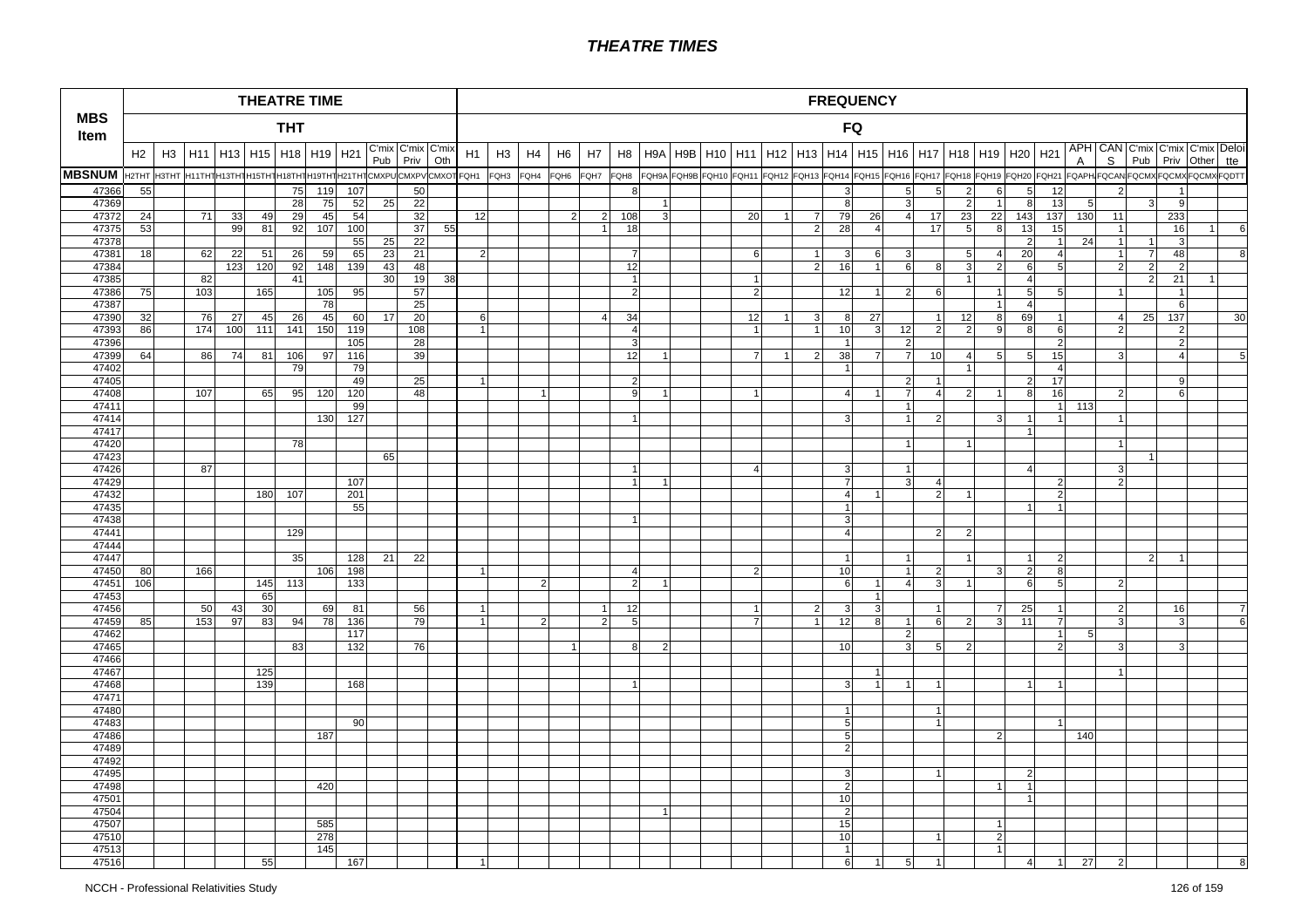| <b>MBS</b><br>Operation<br>Anaesthetic<br><b>Theatre</b><br><b>OST</b><br><b>OPT</b><br>OPT <sub>2</sub><br><b>Time</b><br><b>Time</b><br>Time<br><b>Item</b><br>APH   CAN   Deloi   Harv<br>CAN<br>H <sub>6</sub><br>H10   H13   H15   H16   H17   H18   H19   H20<br>H <sub>8</sub><br>H9A<br>H9B H13 H15<br><b>OPT</b><br>OPT <sub>2</sub><br>H4<br>H <sub>11</sub><br>H <sub>21</sub><br>H <sub>8</sub><br>H16   H17   H18   H19   H20<br><b>OST</b><br>OAT OAT2<br>H1<br><b>THT</b><br>$\mathcal{S}$<br>S.<br>tte<br>ard<br><b>MBSNUM</b><br>AVOPT2AVOAT AVOAT2<br>110PT H80PT H100PTH130PTH150PTH160PTH170PTH180PTH190PTH200PTAPHA0 CANSO DTT0PTHARVO<br>VOST AVOPT<br><b>AVTHT</b><br>40ST H60ST H110ST H210S<br>H8OPT1H9AOP1H9BOP1H13OP1<br><b>H15OPT</b><br>H16OP1H17OP1H18OP1H19OP1H20OP1CANSC<br>65<br>47519<br>63<br>61<br>87<br>93<br>50<br>57<br>83<br>69<br>53<br>61<br>57<br>103<br>49<br>80<br>61<br>67<br>54<br>53<br>68<br>61<br>61<br>51<br>60<br>56<br>74<br>69<br>70<br>63<br>61<br>75<br>72<br>62<br>72<br>87<br>71<br>80<br>68<br>79<br>77<br>78<br>90<br>47522<br>94<br>99<br>83<br>62<br>40<br>59<br>60<br>44<br>73<br>69<br>62<br>65<br>64<br>65<br>50<br>68<br>72<br>47525<br>70<br>56<br>68<br>82<br>90<br>10 <sub>C</sub><br>70<br>30<br>77<br>55<br>55<br>83<br>71<br>62<br>77<br>61<br>64<br>60<br>54<br>55<br>47528<br>75<br>92<br>102<br>117<br>107<br>80<br>122<br>69<br>125<br>61<br>62<br>96<br>127<br>129<br>118<br>72<br>131<br>71<br>109<br>117<br>69<br>80<br>87<br>87<br>68<br>137<br>47531<br>121<br>115<br>142<br>140<br>149<br>121<br>91<br>108<br>131<br>129<br>87<br>115<br>117<br>120<br>144<br>97<br>77<br>111<br>138<br>138<br>99<br>124<br>126<br>128<br>116<br>101<br>138<br>122<br>146<br>92<br>125<br>110<br>158<br>134<br>47534<br>121<br>127<br>136<br>143<br>101<br>114<br>125<br>125<br>123<br>124<br>132<br>102<br>130<br>47537<br>103<br>118<br>123<br>140<br>124<br>164<br>115<br>90<br>115<br>120<br>120<br>125<br>47540<br>36<br>40<br>44<br>47<br>62<br>33<br>39<br>40<br>39<br>42<br>36<br>47543<br>23<br>37<br>18<br>53<br>23<br>35<br>46<br>74<br>52<br>42<br>46<br>55<br>48<br>27<br>63<br>29<br>47546<br>52<br>56<br>102<br>95<br>125<br>72<br>78<br>70<br>146<br>165<br>47549<br>105<br>119<br>119<br>75<br>130<br>44<br>128<br>95<br>60<br>78<br>131<br>155<br>48<br>133<br>109<br>95<br>47552<br>83<br>83<br>90<br>123<br>87<br>145<br>90<br>47555<br>60<br>65<br>68<br>64<br>118<br>60<br>65<br>47558<br>138<br>139<br>143<br>170<br>154<br>186<br>138<br>165<br>110<br>123<br>195<br>100<br>80<br>175<br>125<br>138<br>195<br>23<br>27<br>41<br>39<br>35<br>47561<br>43<br>19<br>42<br>43<br>18<br>15<br>34<br>39<br>58<br>38<br>42<br>48<br>25<br>46<br>37<br>27<br>25<br>22<br>51<br>27<br>28<br>54<br>44<br>32<br>31<br>47564<br>30 <sup>1</sup><br>23<br>40<br>40<br>46<br>46<br>40<br>47565<br>105<br>116<br>116<br>71<br>123<br>85<br>75<br>90<br>89<br>86<br>95<br>76<br>102<br>60<br>126<br>50<br>111<br>64<br>76<br>65<br>134<br>140<br>56<br>126<br>109<br>132<br>91<br>122<br>85<br>83<br>83<br>91<br>97<br>94<br>88<br>47566<br>88<br>94<br>114<br>121<br>109<br>108<br>60<br>89<br>65<br>126<br>98<br>93<br>95<br>47567<br>42<br>36<br>41<br>40<br>53<br>55<br>24<br>45<br>40<br>27<br>50<br>45<br>59<br>25<br>74<br>47570<br>130<br>79<br>86<br>105<br>105<br>127<br>70<br>105<br>65<br>76<br>112<br>78<br>78<br>130<br>98<br>90<br>150<br>155<br>47573<br>121<br>107<br>121<br>127<br>118<br>121<br>66<br>45<br>49<br>139<br>158<br>101<br>140<br>70<br>47<br>55<br>165<br>111<br>100<br>33<br>47576<br>57<br>76<br>39<br>60<br>63<br>64<br>39<br>87<br>36<br>90<br>90<br>47579<br>55<br>64<br>69<br>79<br>76<br>55<br>61<br>65<br>88<br>67<br>70<br>95<br>40<br>43<br>52<br>83<br>90<br>91<br>41<br>62<br>68<br>135<br>63<br>47582<br>70<br>83<br>63<br>41<br>31<br>106<br>120<br>58<br>44<br>107<br>62<br>61<br>66<br>80<br>83<br>92<br>42<br>76<br>62<br>84<br>72<br>57<br>59<br>49<br>66<br>90<br>78<br>61<br>47585<br>69<br>44<br>45<br>61<br>53<br>69<br>64<br>47588<br>145<br>94<br>105<br>177<br>231<br>182<br>105<br>47591<br>182<br>90<br>169<br>90<br>68<br>53<br>71<br>93<br>53<br>55<br>70<br>47594<br>63<br>76<br>68<br>40<br>65<br>35<br>22<br>26<br>33<br>46<br>20<br>26<br>25<br>20<br>28<br>32<br>29<br>26<br>47597<br>34<br>47<br>20<br>14<br>10 <sup>1</sup><br>35<br>23<br>30<br>23<br>20<br>23<br>18<br>39<br>$\overline{71}$<br>56<br>47600<br>53<br>59<br>69<br>74<br>47<br>45<br>68<br>57<br>61<br>59<br>48<br>52<br>70<br>52<br>45<br>51<br>73<br>64<br>59<br>66<br>66<br>51<br>65<br>55<br>53<br>35 <sup>1</sup><br>53<br>57<br>122<br>78<br>83<br>98<br>76<br>65<br>71<br>62<br>102<br>77<br>74<br>89<br>47603<br>78<br>95<br>46<br>102<br>85<br>70<br>66<br>99<br>75<br>102<br>69<br>81<br>89<br>64<br>70<br>84<br>106<br>86<br>96<br>38<br>42<br>44<br>61<br>38<br>47606<br>32<br>47609<br>13 <sup>1</sup><br>29<br>43<br>13<br>47612<br>25<br>35<br>55<br>55<br>35<br>25<br>47615<br>69<br>75<br>100<br>106<br>120<br>41<br>65<br>71<br>49<br>59<br>74<br>75<br>66<br>55<br>70<br>115<br>120<br>79<br>47618<br>115<br>76<br>81<br>103<br>114<br>130<br>115<br>90<br>34<br>108<br>73<br>75<br>93<br>40<br>115<br>80<br>42<br>43<br>51<br>55<br>47621<br>48<br>35<br>36<br>56<br>40<br>45<br>69<br>$\overline{77}$<br>$\overline{77}$<br>95<br>47624<br>88<br>90<br>50<br>65<br>70<br>68<br>65<br>105<br>65<br>25<br>27<br>26<br>47627<br>30 <sup>1</sup><br>25<br>27<br>47630<br>67<br>52<br>55<br>72<br>82<br>86<br>38<br>55<br>83<br>92<br>53<br>59<br>43<br>56<br>62<br>48<br>47633<br>16<br>20<br>19<br>22<br>41<br>20<br>16<br>25<br>47636<br>53<br>66<br>64<br>53<br>60<br>60<br>55<br>60<br>66<br>38<br>57<br>72<br>70<br>48<br>73<br>47639<br>34<br>52<br>58<br>37<br>31<br>43<br>65<br>35<br>45<br>59<br>43<br>45<br>45<br>62<br>35<br>47642<br>55<br>54<br>25<br>40<br>30<br>45<br>47645<br>35<br>41<br>95<br>40<br>49<br>85<br>92<br>90<br>103<br>59<br>47648<br>56<br>80<br>50<br>105<br>55<br>110<br>61<br>47651<br>30<br>36<br>47654<br>24<br>32<br>31<br>28<br>13 <sup>1</sup><br>40<br>20<br>20<br>41<br>35<br>55<br>60<br>47657<br>40<br>55<br>82<br>84<br>91<br>98<br>40<br>103<br>36<br>31<br>27<br>47663<br>27<br>36<br>47666<br>57<br>51<br>56<br>57<br>64<br>41<br>58<br>62<br>62<br>44<br>62<br>64<br>22<br>34<br>35<br>44<br>42<br>27<br>42<br>47672<br>48<br>25<br>47678<br>36<br>35<br>41<br>58<br>61<br>48<br>55<br>55<br>29<br>32<br>31<br>38<br>47681<br>222<br>229<br>250<br>257<br>222<br>229 |  |  | <b>AVERAGES</b> |  |  | <b>OP SKINTIME</b> |  |  | <b>OPERATION TIME</b> |  |  |  |  |  |  |  | <b>OPERATION TIME 2</b> |  |  |
|-----------------------------------------------------------------------------------------------------------------------------------------------------------------------------------------------------------------------------------------------------------------------------------------------------------------------------------------------------------------------------------------------------------------------------------------------------------------------------------------------------------------------------------------------------------------------------------------------------------------------------------------------------------------------------------------------------------------------------------------------------------------------------------------------------------------------------------------------------------------------------------------------------------------------------------------------------------------------------------------------------------------------------------------------------------------------------------------------------------------------------------------------------------------------------------------------------------------------------------------------------------------------------------------------------------------------------------------------------------------------------------------------------------------------------------------------------------------------------------------------------------------------------------------------------------------------------------------------------------------------------------------------------------------------------------------------------------------------------------------------------------------------------------------------------------------------------------------------------------------------------------------------------------------------------------------------------------------------------------------------------------------------------------------------------------------------------------------------------------------------------------------------------------------------------------------------------------------------------------------------------------------------------------------------------------------------------------------------------------------------------------------------------------------------------------------------------------------------------------------------------------------------------------------------------------------------------------------------------------------------------------------------------------------------------------------------------------------------------------------------------------------------------------------------------------------------------------------------------------------------------------------------------------------------------------------------------------------------------------------------------------------------------------------------------------------------------------------------------------------------------------------------------------------------------------------------------------------------------------------------------------------------------------------------------------------------------------------------------------------------------------------------------------------------------------------------------------------------------------------------------------------------------------------------------------------------------------------------------------------------------------------------------------------------------------------------------------------------------------------------------------------------------------------------------------------------------------------------------------------------------------------------------------------------------------------------------------------------------------------------------------------------------------------------------------------------------------------------------------------------------------------------------------------------------------------------------------------------------------------------------------------------------------------------------------------------------------------------------------------------------------------------------------------------------------------------------------------------------------------------------------------------------------------------------------------------------------------------------------------------------------------------------------------------------------------------------------------------------------------------------------------------------------------------------------------------------------------------------------------------------------------------------------------------------------------------------------------------------------------------------------------------------------------------------------------------------------------------------------------------------------------------------------------------------------------------------------------------------------------------------------------------------------------------------------------------------------------------------------------------------------------------------------------------------------------------------------------------------------------------------------------------------------------------------------------------------------------------------------------------------------------------------------------------------------------------------------------------------------------------------------------------------------------------------------------------------------------------------------------------------------------------------------------------------------------------------------------------------------------------------------------------------------------------------------------------------------------------------------------------------------------------------------------------------------------------------------------------------------------------------------------------------------------------------------------------------------------------------------------------------------------------------------------------------------------------------------------------------------------------------------------------------------------------------|--|--|-----------------|--|--|--------------------|--|--|-----------------------|--|--|--|--|--|--|--|-------------------------|--|--|
|                                                                                                                                                                                                                                                                                                                                                                                                                                                                                                                                                                                                                                                                                                                                                                                                                                                                                                                                                                                                                                                                                                                                                                                                                                                                                                                                                                                                                                                                                                                                                                                                                                                                                                                                                                                                                                                                                                                                                                                                                                                                                                                                                                                                                                                                                                                                                                                                                                                                                                                                                                                                                                                                                                                                                                                                                                                                                                                                                                                                                                                                                                                                                                                                                                                                                                                                                                                                                                                                                                                                                                                                                                                                                                                                                                                                                                                                                                                                                                                                                                                                                                                                                                                                                                                                                                                                                                                                                                                                                                                                                                                                                                                                                                                                                                                                                                                                                                                                                                                                                                                                                                                                                                                                                                                                                                                                                                                                                                                                                                                                                                                                                                                                                                                                                                                                                                                                                                                                                                                                                                                                                                                                                                                                                                                                                                                                                                                                                                                                                                                                                     |  |  |                 |  |  |                    |  |  |                       |  |  |  |  |  |  |  |                         |  |  |
|                                                                                                                                                                                                                                                                                                                                                                                                                                                                                                                                                                                                                                                                                                                                                                                                                                                                                                                                                                                                                                                                                                                                                                                                                                                                                                                                                                                                                                                                                                                                                                                                                                                                                                                                                                                                                                                                                                                                                                                                                                                                                                                                                                                                                                                                                                                                                                                                                                                                                                                                                                                                                                                                                                                                                                                                                                                                                                                                                                                                                                                                                                                                                                                                                                                                                                                                                                                                                                                                                                                                                                                                                                                                                                                                                                                                                                                                                                                                                                                                                                                                                                                                                                                                                                                                                                                                                                                                                                                                                                                                                                                                                                                                                                                                                                                                                                                                                                                                                                                                                                                                                                                                                                                                                                                                                                                                                                                                                                                                                                                                                                                                                                                                                                                                                                                                                                                                                                                                                                                                                                                                                                                                                                                                                                                                                                                                                                                                                                                                                                                                                     |  |  |                 |  |  |                    |  |  |                       |  |  |  |  |  |  |  |                         |  |  |
|                                                                                                                                                                                                                                                                                                                                                                                                                                                                                                                                                                                                                                                                                                                                                                                                                                                                                                                                                                                                                                                                                                                                                                                                                                                                                                                                                                                                                                                                                                                                                                                                                                                                                                                                                                                                                                                                                                                                                                                                                                                                                                                                                                                                                                                                                                                                                                                                                                                                                                                                                                                                                                                                                                                                                                                                                                                                                                                                                                                                                                                                                                                                                                                                                                                                                                                                                                                                                                                                                                                                                                                                                                                                                                                                                                                                                                                                                                                                                                                                                                                                                                                                                                                                                                                                                                                                                                                                                                                                                                                                                                                                                                                                                                                                                                                                                                                                                                                                                                                                                                                                                                                                                                                                                                                                                                                                                                                                                                                                                                                                                                                                                                                                                                                                                                                                                                                                                                                                                                                                                                                                                                                                                                                                                                                                                                                                                                                                                                                                                                                                                     |  |  |                 |  |  |                    |  |  |                       |  |  |  |  |  |  |  |                         |  |  |
|                                                                                                                                                                                                                                                                                                                                                                                                                                                                                                                                                                                                                                                                                                                                                                                                                                                                                                                                                                                                                                                                                                                                                                                                                                                                                                                                                                                                                                                                                                                                                                                                                                                                                                                                                                                                                                                                                                                                                                                                                                                                                                                                                                                                                                                                                                                                                                                                                                                                                                                                                                                                                                                                                                                                                                                                                                                                                                                                                                                                                                                                                                                                                                                                                                                                                                                                                                                                                                                                                                                                                                                                                                                                                                                                                                                                                                                                                                                                                                                                                                                                                                                                                                                                                                                                                                                                                                                                                                                                                                                                                                                                                                                                                                                                                                                                                                                                                                                                                                                                                                                                                                                                                                                                                                                                                                                                                                                                                                                                                                                                                                                                                                                                                                                                                                                                                                                                                                                                                                                                                                                                                                                                                                                                                                                                                                                                                                                                                                                                                                                                                     |  |  |                 |  |  |                    |  |  |                       |  |  |  |  |  |  |  |                         |  |  |
|                                                                                                                                                                                                                                                                                                                                                                                                                                                                                                                                                                                                                                                                                                                                                                                                                                                                                                                                                                                                                                                                                                                                                                                                                                                                                                                                                                                                                                                                                                                                                                                                                                                                                                                                                                                                                                                                                                                                                                                                                                                                                                                                                                                                                                                                                                                                                                                                                                                                                                                                                                                                                                                                                                                                                                                                                                                                                                                                                                                                                                                                                                                                                                                                                                                                                                                                                                                                                                                                                                                                                                                                                                                                                                                                                                                                                                                                                                                                                                                                                                                                                                                                                                                                                                                                                                                                                                                                                                                                                                                                                                                                                                                                                                                                                                                                                                                                                                                                                                                                                                                                                                                                                                                                                                                                                                                                                                                                                                                                                                                                                                                                                                                                                                                                                                                                                                                                                                                                                                                                                                                                                                                                                                                                                                                                                                                                                                                                                                                                                                                                                     |  |  |                 |  |  |                    |  |  |                       |  |  |  |  |  |  |  |                         |  |  |
|                                                                                                                                                                                                                                                                                                                                                                                                                                                                                                                                                                                                                                                                                                                                                                                                                                                                                                                                                                                                                                                                                                                                                                                                                                                                                                                                                                                                                                                                                                                                                                                                                                                                                                                                                                                                                                                                                                                                                                                                                                                                                                                                                                                                                                                                                                                                                                                                                                                                                                                                                                                                                                                                                                                                                                                                                                                                                                                                                                                                                                                                                                                                                                                                                                                                                                                                                                                                                                                                                                                                                                                                                                                                                                                                                                                                                                                                                                                                                                                                                                                                                                                                                                                                                                                                                                                                                                                                                                                                                                                                                                                                                                                                                                                                                                                                                                                                                                                                                                                                                                                                                                                                                                                                                                                                                                                                                                                                                                                                                                                                                                                                                                                                                                                                                                                                                                                                                                                                                                                                                                                                                                                                                                                                                                                                                                                                                                                                                                                                                                                                                     |  |  |                 |  |  |                    |  |  |                       |  |  |  |  |  |  |  |                         |  |  |
|                                                                                                                                                                                                                                                                                                                                                                                                                                                                                                                                                                                                                                                                                                                                                                                                                                                                                                                                                                                                                                                                                                                                                                                                                                                                                                                                                                                                                                                                                                                                                                                                                                                                                                                                                                                                                                                                                                                                                                                                                                                                                                                                                                                                                                                                                                                                                                                                                                                                                                                                                                                                                                                                                                                                                                                                                                                                                                                                                                                                                                                                                                                                                                                                                                                                                                                                                                                                                                                                                                                                                                                                                                                                                                                                                                                                                                                                                                                                                                                                                                                                                                                                                                                                                                                                                                                                                                                                                                                                                                                                                                                                                                                                                                                                                                                                                                                                                                                                                                                                                                                                                                                                                                                                                                                                                                                                                                                                                                                                                                                                                                                                                                                                                                                                                                                                                                                                                                                                                                                                                                                                                                                                                                                                                                                                                                                                                                                                                                                                                                                                                     |  |  |                 |  |  |                    |  |  |                       |  |  |  |  |  |  |  |                         |  |  |
|                                                                                                                                                                                                                                                                                                                                                                                                                                                                                                                                                                                                                                                                                                                                                                                                                                                                                                                                                                                                                                                                                                                                                                                                                                                                                                                                                                                                                                                                                                                                                                                                                                                                                                                                                                                                                                                                                                                                                                                                                                                                                                                                                                                                                                                                                                                                                                                                                                                                                                                                                                                                                                                                                                                                                                                                                                                                                                                                                                                                                                                                                                                                                                                                                                                                                                                                                                                                                                                                                                                                                                                                                                                                                                                                                                                                                                                                                                                                                                                                                                                                                                                                                                                                                                                                                                                                                                                                                                                                                                                                                                                                                                                                                                                                                                                                                                                                                                                                                                                                                                                                                                                                                                                                                                                                                                                                                                                                                                                                                                                                                                                                                                                                                                                                                                                                                                                                                                                                                                                                                                                                                                                                                                                                                                                                                                                                                                                                                                                                                                                                                     |  |  |                 |  |  |                    |  |  |                       |  |  |  |  |  |  |  |                         |  |  |
|                                                                                                                                                                                                                                                                                                                                                                                                                                                                                                                                                                                                                                                                                                                                                                                                                                                                                                                                                                                                                                                                                                                                                                                                                                                                                                                                                                                                                                                                                                                                                                                                                                                                                                                                                                                                                                                                                                                                                                                                                                                                                                                                                                                                                                                                                                                                                                                                                                                                                                                                                                                                                                                                                                                                                                                                                                                                                                                                                                                                                                                                                                                                                                                                                                                                                                                                                                                                                                                                                                                                                                                                                                                                                                                                                                                                                                                                                                                                                                                                                                                                                                                                                                                                                                                                                                                                                                                                                                                                                                                                                                                                                                                                                                                                                                                                                                                                                                                                                                                                                                                                                                                                                                                                                                                                                                                                                                                                                                                                                                                                                                                                                                                                                                                                                                                                                                                                                                                                                                                                                                                                                                                                                                                                                                                                                                                                                                                                                                                                                                                                                     |  |  |                 |  |  |                    |  |  |                       |  |  |  |  |  |  |  |                         |  |  |
|                                                                                                                                                                                                                                                                                                                                                                                                                                                                                                                                                                                                                                                                                                                                                                                                                                                                                                                                                                                                                                                                                                                                                                                                                                                                                                                                                                                                                                                                                                                                                                                                                                                                                                                                                                                                                                                                                                                                                                                                                                                                                                                                                                                                                                                                                                                                                                                                                                                                                                                                                                                                                                                                                                                                                                                                                                                                                                                                                                                                                                                                                                                                                                                                                                                                                                                                                                                                                                                                                                                                                                                                                                                                                                                                                                                                                                                                                                                                                                                                                                                                                                                                                                                                                                                                                                                                                                                                                                                                                                                                                                                                                                                                                                                                                                                                                                                                                                                                                                                                                                                                                                                                                                                                                                                                                                                                                                                                                                                                                                                                                                                                                                                                                                                                                                                                                                                                                                                                                                                                                                                                                                                                                                                                                                                                                                                                                                                                                                                                                                                                                     |  |  |                 |  |  |                    |  |  |                       |  |  |  |  |  |  |  |                         |  |  |
|                                                                                                                                                                                                                                                                                                                                                                                                                                                                                                                                                                                                                                                                                                                                                                                                                                                                                                                                                                                                                                                                                                                                                                                                                                                                                                                                                                                                                                                                                                                                                                                                                                                                                                                                                                                                                                                                                                                                                                                                                                                                                                                                                                                                                                                                                                                                                                                                                                                                                                                                                                                                                                                                                                                                                                                                                                                                                                                                                                                                                                                                                                                                                                                                                                                                                                                                                                                                                                                                                                                                                                                                                                                                                                                                                                                                                                                                                                                                                                                                                                                                                                                                                                                                                                                                                                                                                                                                                                                                                                                                                                                                                                                                                                                                                                                                                                                                                                                                                                                                                                                                                                                                                                                                                                                                                                                                                                                                                                                                                                                                                                                                                                                                                                                                                                                                                                                                                                                                                                                                                                                                                                                                                                                                                                                                                                                                                                                                                                                                                                                                                     |  |  |                 |  |  |                    |  |  |                       |  |  |  |  |  |  |  |                         |  |  |
|                                                                                                                                                                                                                                                                                                                                                                                                                                                                                                                                                                                                                                                                                                                                                                                                                                                                                                                                                                                                                                                                                                                                                                                                                                                                                                                                                                                                                                                                                                                                                                                                                                                                                                                                                                                                                                                                                                                                                                                                                                                                                                                                                                                                                                                                                                                                                                                                                                                                                                                                                                                                                                                                                                                                                                                                                                                                                                                                                                                                                                                                                                                                                                                                                                                                                                                                                                                                                                                                                                                                                                                                                                                                                                                                                                                                                                                                                                                                                                                                                                                                                                                                                                                                                                                                                                                                                                                                                                                                                                                                                                                                                                                                                                                                                                                                                                                                                                                                                                                                                                                                                                                                                                                                                                                                                                                                                                                                                                                                                                                                                                                                                                                                                                                                                                                                                                                                                                                                                                                                                                                                                                                                                                                                                                                                                                                                                                                                                                                                                                                                                     |  |  |                 |  |  |                    |  |  |                       |  |  |  |  |  |  |  |                         |  |  |
|                                                                                                                                                                                                                                                                                                                                                                                                                                                                                                                                                                                                                                                                                                                                                                                                                                                                                                                                                                                                                                                                                                                                                                                                                                                                                                                                                                                                                                                                                                                                                                                                                                                                                                                                                                                                                                                                                                                                                                                                                                                                                                                                                                                                                                                                                                                                                                                                                                                                                                                                                                                                                                                                                                                                                                                                                                                                                                                                                                                                                                                                                                                                                                                                                                                                                                                                                                                                                                                                                                                                                                                                                                                                                                                                                                                                                                                                                                                                                                                                                                                                                                                                                                                                                                                                                                                                                                                                                                                                                                                                                                                                                                                                                                                                                                                                                                                                                                                                                                                                                                                                                                                                                                                                                                                                                                                                                                                                                                                                                                                                                                                                                                                                                                                                                                                                                                                                                                                                                                                                                                                                                                                                                                                                                                                                                                                                                                                                                                                                                                                                                     |  |  |                 |  |  |                    |  |  |                       |  |  |  |  |  |  |  |                         |  |  |
|                                                                                                                                                                                                                                                                                                                                                                                                                                                                                                                                                                                                                                                                                                                                                                                                                                                                                                                                                                                                                                                                                                                                                                                                                                                                                                                                                                                                                                                                                                                                                                                                                                                                                                                                                                                                                                                                                                                                                                                                                                                                                                                                                                                                                                                                                                                                                                                                                                                                                                                                                                                                                                                                                                                                                                                                                                                                                                                                                                                                                                                                                                                                                                                                                                                                                                                                                                                                                                                                                                                                                                                                                                                                                                                                                                                                                                                                                                                                                                                                                                                                                                                                                                                                                                                                                                                                                                                                                                                                                                                                                                                                                                                                                                                                                                                                                                                                                                                                                                                                                                                                                                                                                                                                                                                                                                                                                                                                                                                                                                                                                                                                                                                                                                                                                                                                                                                                                                                                                                                                                                                                                                                                                                                                                                                                                                                                                                                                                                                                                                                                                     |  |  |                 |  |  |                    |  |  |                       |  |  |  |  |  |  |  |                         |  |  |
|                                                                                                                                                                                                                                                                                                                                                                                                                                                                                                                                                                                                                                                                                                                                                                                                                                                                                                                                                                                                                                                                                                                                                                                                                                                                                                                                                                                                                                                                                                                                                                                                                                                                                                                                                                                                                                                                                                                                                                                                                                                                                                                                                                                                                                                                                                                                                                                                                                                                                                                                                                                                                                                                                                                                                                                                                                                                                                                                                                                                                                                                                                                                                                                                                                                                                                                                                                                                                                                                                                                                                                                                                                                                                                                                                                                                                                                                                                                                                                                                                                                                                                                                                                                                                                                                                                                                                                                                                                                                                                                                                                                                                                                                                                                                                                                                                                                                                                                                                                                                                                                                                                                                                                                                                                                                                                                                                                                                                                                                                                                                                                                                                                                                                                                                                                                                                                                                                                                                                                                                                                                                                                                                                                                                                                                                                                                                                                                                                                                                                                                                                     |  |  |                 |  |  |                    |  |  |                       |  |  |  |  |  |  |  |                         |  |  |
|                                                                                                                                                                                                                                                                                                                                                                                                                                                                                                                                                                                                                                                                                                                                                                                                                                                                                                                                                                                                                                                                                                                                                                                                                                                                                                                                                                                                                                                                                                                                                                                                                                                                                                                                                                                                                                                                                                                                                                                                                                                                                                                                                                                                                                                                                                                                                                                                                                                                                                                                                                                                                                                                                                                                                                                                                                                                                                                                                                                                                                                                                                                                                                                                                                                                                                                                                                                                                                                                                                                                                                                                                                                                                                                                                                                                                                                                                                                                                                                                                                                                                                                                                                                                                                                                                                                                                                                                                                                                                                                                                                                                                                                                                                                                                                                                                                                                                                                                                                                                                                                                                                                                                                                                                                                                                                                                                                                                                                                                                                                                                                                                                                                                                                                                                                                                                                                                                                                                                                                                                                                                                                                                                                                                                                                                                                                                                                                                                                                                                                                                                     |  |  |                 |  |  |                    |  |  |                       |  |  |  |  |  |  |  |                         |  |  |
|                                                                                                                                                                                                                                                                                                                                                                                                                                                                                                                                                                                                                                                                                                                                                                                                                                                                                                                                                                                                                                                                                                                                                                                                                                                                                                                                                                                                                                                                                                                                                                                                                                                                                                                                                                                                                                                                                                                                                                                                                                                                                                                                                                                                                                                                                                                                                                                                                                                                                                                                                                                                                                                                                                                                                                                                                                                                                                                                                                                                                                                                                                                                                                                                                                                                                                                                                                                                                                                                                                                                                                                                                                                                                                                                                                                                                                                                                                                                                                                                                                                                                                                                                                                                                                                                                                                                                                                                                                                                                                                                                                                                                                                                                                                                                                                                                                                                                                                                                                                                                                                                                                                                                                                                                                                                                                                                                                                                                                                                                                                                                                                                                                                                                                                                                                                                                                                                                                                                                                                                                                                                                                                                                                                                                                                                                                                                                                                                                                                                                                                                                     |  |  |                 |  |  |                    |  |  |                       |  |  |  |  |  |  |  |                         |  |  |
|                                                                                                                                                                                                                                                                                                                                                                                                                                                                                                                                                                                                                                                                                                                                                                                                                                                                                                                                                                                                                                                                                                                                                                                                                                                                                                                                                                                                                                                                                                                                                                                                                                                                                                                                                                                                                                                                                                                                                                                                                                                                                                                                                                                                                                                                                                                                                                                                                                                                                                                                                                                                                                                                                                                                                                                                                                                                                                                                                                                                                                                                                                                                                                                                                                                                                                                                                                                                                                                                                                                                                                                                                                                                                                                                                                                                                                                                                                                                                                                                                                                                                                                                                                                                                                                                                                                                                                                                                                                                                                                                                                                                                                                                                                                                                                                                                                                                                                                                                                                                                                                                                                                                                                                                                                                                                                                                                                                                                                                                                                                                                                                                                                                                                                                                                                                                                                                                                                                                                                                                                                                                                                                                                                                                                                                                                                                                                                                                                                                                                                                                                     |  |  |                 |  |  |                    |  |  |                       |  |  |  |  |  |  |  |                         |  |  |
|                                                                                                                                                                                                                                                                                                                                                                                                                                                                                                                                                                                                                                                                                                                                                                                                                                                                                                                                                                                                                                                                                                                                                                                                                                                                                                                                                                                                                                                                                                                                                                                                                                                                                                                                                                                                                                                                                                                                                                                                                                                                                                                                                                                                                                                                                                                                                                                                                                                                                                                                                                                                                                                                                                                                                                                                                                                                                                                                                                                                                                                                                                                                                                                                                                                                                                                                                                                                                                                                                                                                                                                                                                                                                                                                                                                                                                                                                                                                                                                                                                                                                                                                                                                                                                                                                                                                                                                                                                                                                                                                                                                                                                                                                                                                                                                                                                                                                                                                                                                                                                                                                                                                                                                                                                                                                                                                                                                                                                                                                                                                                                                                                                                                                                                                                                                                                                                                                                                                                                                                                                                                                                                                                                                                                                                                                                                                                                                                                                                                                                                                                     |  |  |                 |  |  |                    |  |  |                       |  |  |  |  |  |  |  |                         |  |  |
|                                                                                                                                                                                                                                                                                                                                                                                                                                                                                                                                                                                                                                                                                                                                                                                                                                                                                                                                                                                                                                                                                                                                                                                                                                                                                                                                                                                                                                                                                                                                                                                                                                                                                                                                                                                                                                                                                                                                                                                                                                                                                                                                                                                                                                                                                                                                                                                                                                                                                                                                                                                                                                                                                                                                                                                                                                                                                                                                                                                                                                                                                                                                                                                                                                                                                                                                                                                                                                                                                                                                                                                                                                                                                                                                                                                                                                                                                                                                                                                                                                                                                                                                                                                                                                                                                                                                                                                                                                                                                                                                                                                                                                                                                                                                                                                                                                                                                                                                                                                                                                                                                                                                                                                                                                                                                                                                                                                                                                                                                                                                                                                                                                                                                                                                                                                                                                                                                                                                                                                                                                                                                                                                                                                                                                                                                                                                                                                                                                                                                                                                                     |  |  |                 |  |  |                    |  |  |                       |  |  |  |  |  |  |  |                         |  |  |
|                                                                                                                                                                                                                                                                                                                                                                                                                                                                                                                                                                                                                                                                                                                                                                                                                                                                                                                                                                                                                                                                                                                                                                                                                                                                                                                                                                                                                                                                                                                                                                                                                                                                                                                                                                                                                                                                                                                                                                                                                                                                                                                                                                                                                                                                                                                                                                                                                                                                                                                                                                                                                                                                                                                                                                                                                                                                                                                                                                                                                                                                                                                                                                                                                                                                                                                                                                                                                                                                                                                                                                                                                                                                                                                                                                                                                                                                                                                                                                                                                                                                                                                                                                                                                                                                                                                                                                                                                                                                                                                                                                                                                                                                                                                                                                                                                                                                                                                                                                                                                                                                                                                                                                                                                                                                                                                                                                                                                                                                                                                                                                                                                                                                                                                                                                                                                                                                                                                                                                                                                                                                                                                                                                                                                                                                                                                                                                                                                                                                                                                                                     |  |  |                 |  |  |                    |  |  |                       |  |  |  |  |  |  |  |                         |  |  |
|                                                                                                                                                                                                                                                                                                                                                                                                                                                                                                                                                                                                                                                                                                                                                                                                                                                                                                                                                                                                                                                                                                                                                                                                                                                                                                                                                                                                                                                                                                                                                                                                                                                                                                                                                                                                                                                                                                                                                                                                                                                                                                                                                                                                                                                                                                                                                                                                                                                                                                                                                                                                                                                                                                                                                                                                                                                                                                                                                                                                                                                                                                                                                                                                                                                                                                                                                                                                                                                                                                                                                                                                                                                                                                                                                                                                                                                                                                                                                                                                                                                                                                                                                                                                                                                                                                                                                                                                                                                                                                                                                                                                                                                                                                                                                                                                                                                                                                                                                                                                                                                                                                                                                                                                                                                                                                                                                                                                                                                                                                                                                                                                                                                                                                                                                                                                                                                                                                                                                                                                                                                                                                                                                                                                                                                                                                                                                                                                                                                                                                                                                     |  |  |                 |  |  |                    |  |  |                       |  |  |  |  |  |  |  |                         |  |  |
|                                                                                                                                                                                                                                                                                                                                                                                                                                                                                                                                                                                                                                                                                                                                                                                                                                                                                                                                                                                                                                                                                                                                                                                                                                                                                                                                                                                                                                                                                                                                                                                                                                                                                                                                                                                                                                                                                                                                                                                                                                                                                                                                                                                                                                                                                                                                                                                                                                                                                                                                                                                                                                                                                                                                                                                                                                                                                                                                                                                                                                                                                                                                                                                                                                                                                                                                                                                                                                                                                                                                                                                                                                                                                                                                                                                                                                                                                                                                                                                                                                                                                                                                                                                                                                                                                                                                                                                                                                                                                                                                                                                                                                                                                                                                                                                                                                                                                                                                                                                                                                                                                                                                                                                                                                                                                                                                                                                                                                                                                                                                                                                                                                                                                                                                                                                                                                                                                                                                                                                                                                                                                                                                                                                                                                                                                                                                                                                                                                                                                                                                                     |  |  |                 |  |  |                    |  |  |                       |  |  |  |  |  |  |  |                         |  |  |
|                                                                                                                                                                                                                                                                                                                                                                                                                                                                                                                                                                                                                                                                                                                                                                                                                                                                                                                                                                                                                                                                                                                                                                                                                                                                                                                                                                                                                                                                                                                                                                                                                                                                                                                                                                                                                                                                                                                                                                                                                                                                                                                                                                                                                                                                                                                                                                                                                                                                                                                                                                                                                                                                                                                                                                                                                                                                                                                                                                                                                                                                                                                                                                                                                                                                                                                                                                                                                                                                                                                                                                                                                                                                                                                                                                                                                                                                                                                                                                                                                                                                                                                                                                                                                                                                                                                                                                                                                                                                                                                                                                                                                                                                                                                                                                                                                                                                                                                                                                                                                                                                                                                                                                                                                                                                                                                                                                                                                                                                                                                                                                                                                                                                                                                                                                                                                                                                                                                                                                                                                                                                                                                                                                                                                                                                                                                                                                                                                                                                                                                                                     |  |  |                 |  |  |                    |  |  |                       |  |  |  |  |  |  |  |                         |  |  |
|                                                                                                                                                                                                                                                                                                                                                                                                                                                                                                                                                                                                                                                                                                                                                                                                                                                                                                                                                                                                                                                                                                                                                                                                                                                                                                                                                                                                                                                                                                                                                                                                                                                                                                                                                                                                                                                                                                                                                                                                                                                                                                                                                                                                                                                                                                                                                                                                                                                                                                                                                                                                                                                                                                                                                                                                                                                                                                                                                                                                                                                                                                                                                                                                                                                                                                                                                                                                                                                                                                                                                                                                                                                                                                                                                                                                                                                                                                                                                                                                                                                                                                                                                                                                                                                                                                                                                                                                                                                                                                                                                                                                                                                                                                                                                                                                                                                                                                                                                                                                                                                                                                                                                                                                                                                                                                                                                                                                                                                                                                                                                                                                                                                                                                                                                                                                                                                                                                                                                                                                                                                                                                                                                                                                                                                                                                                                                                                                                                                                                                                                                     |  |  |                 |  |  |                    |  |  |                       |  |  |  |  |  |  |  |                         |  |  |
|                                                                                                                                                                                                                                                                                                                                                                                                                                                                                                                                                                                                                                                                                                                                                                                                                                                                                                                                                                                                                                                                                                                                                                                                                                                                                                                                                                                                                                                                                                                                                                                                                                                                                                                                                                                                                                                                                                                                                                                                                                                                                                                                                                                                                                                                                                                                                                                                                                                                                                                                                                                                                                                                                                                                                                                                                                                                                                                                                                                                                                                                                                                                                                                                                                                                                                                                                                                                                                                                                                                                                                                                                                                                                                                                                                                                                                                                                                                                                                                                                                                                                                                                                                                                                                                                                                                                                                                                                                                                                                                                                                                                                                                                                                                                                                                                                                                                                                                                                                                                                                                                                                                                                                                                                                                                                                                                                                                                                                                                                                                                                                                                                                                                                                                                                                                                                                                                                                                                                                                                                                                                                                                                                                                                                                                                                                                                                                                                                                                                                                                                                     |  |  |                 |  |  |                    |  |  |                       |  |  |  |  |  |  |  |                         |  |  |
|                                                                                                                                                                                                                                                                                                                                                                                                                                                                                                                                                                                                                                                                                                                                                                                                                                                                                                                                                                                                                                                                                                                                                                                                                                                                                                                                                                                                                                                                                                                                                                                                                                                                                                                                                                                                                                                                                                                                                                                                                                                                                                                                                                                                                                                                                                                                                                                                                                                                                                                                                                                                                                                                                                                                                                                                                                                                                                                                                                                                                                                                                                                                                                                                                                                                                                                                                                                                                                                                                                                                                                                                                                                                                                                                                                                                                                                                                                                                                                                                                                                                                                                                                                                                                                                                                                                                                                                                                                                                                                                                                                                                                                                                                                                                                                                                                                                                                                                                                                                                                                                                                                                                                                                                                                                                                                                                                                                                                                                                                                                                                                                                                                                                                                                                                                                                                                                                                                                                                                                                                                                                                                                                                                                                                                                                                                                                                                                                                                                                                                                                                     |  |  |                 |  |  |                    |  |  |                       |  |  |  |  |  |  |  |                         |  |  |
|                                                                                                                                                                                                                                                                                                                                                                                                                                                                                                                                                                                                                                                                                                                                                                                                                                                                                                                                                                                                                                                                                                                                                                                                                                                                                                                                                                                                                                                                                                                                                                                                                                                                                                                                                                                                                                                                                                                                                                                                                                                                                                                                                                                                                                                                                                                                                                                                                                                                                                                                                                                                                                                                                                                                                                                                                                                                                                                                                                                                                                                                                                                                                                                                                                                                                                                                                                                                                                                                                                                                                                                                                                                                                                                                                                                                                                                                                                                                                                                                                                                                                                                                                                                                                                                                                                                                                                                                                                                                                                                                                                                                                                                                                                                                                                                                                                                                                                                                                                                                                                                                                                                                                                                                                                                                                                                                                                                                                                                                                                                                                                                                                                                                                                                                                                                                                                                                                                                                                                                                                                                                                                                                                                                                                                                                                                                                                                                                                                                                                                                                                     |  |  |                 |  |  |                    |  |  |                       |  |  |  |  |  |  |  |                         |  |  |
|                                                                                                                                                                                                                                                                                                                                                                                                                                                                                                                                                                                                                                                                                                                                                                                                                                                                                                                                                                                                                                                                                                                                                                                                                                                                                                                                                                                                                                                                                                                                                                                                                                                                                                                                                                                                                                                                                                                                                                                                                                                                                                                                                                                                                                                                                                                                                                                                                                                                                                                                                                                                                                                                                                                                                                                                                                                                                                                                                                                                                                                                                                                                                                                                                                                                                                                                                                                                                                                                                                                                                                                                                                                                                                                                                                                                                                                                                                                                                                                                                                                                                                                                                                                                                                                                                                                                                                                                                                                                                                                                                                                                                                                                                                                                                                                                                                                                                                                                                                                                                                                                                                                                                                                                                                                                                                                                                                                                                                                                                                                                                                                                                                                                                                                                                                                                                                                                                                                                                                                                                                                                                                                                                                                                                                                                                                                                                                                                                                                                                                                                                     |  |  |                 |  |  |                    |  |  |                       |  |  |  |  |  |  |  |                         |  |  |
|                                                                                                                                                                                                                                                                                                                                                                                                                                                                                                                                                                                                                                                                                                                                                                                                                                                                                                                                                                                                                                                                                                                                                                                                                                                                                                                                                                                                                                                                                                                                                                                                                                                                                                                                                                                                                                                                                                                                                                                                                                                                                                                                                                                                                                                                                                                                                                                                                                                                                                                                                                                                                                                                                                                                                                                                                                                                                                                                                                                                                                                                                                                                                                                                                                                                                                                                                                                                                                                                                                                                                                                                                                                                                                                                                                                                                                                                                                                                                                                                                                                                                                                                                                                                                                                                                                                                                                                                                                                                                                                                                                                                                                                                                                                                                                                                                                                                                                                                                                                                                                                                                                                                                                                                                                                                                                                                                                                                                                                                                                                                                                                                                                                                                                                                                                                                                                                                                                                                                                                                                                                                                                                                                                                                                                                                                                                                                                                                                                                                                                                                                     |  |  |                 |  |  |                    |  |  |                       |  |  |  |  |  |  |  |                         |  |  |
|                                                                                                                                                                                                                                                                                                                                                                                                                                                                                                                                                                                                                                                                                                                                                                                                                                                                                                                                                                                                                                                                                                                                                                                                                                                                                                                                                                                                                                                                                                                                                                                                                                                                                                                                                                                                                                                                                                                                                                                                                                                                                                                                                                                                                                                                                                                                                                                                                                                                                                                                                                                                                                                                                                                                                                                                                                                                                                                                                                                                                                                                                                                                                                                                                                                                                                                                                                                                                                                                                                                                                                                                                                                                                                                                                                                                                                                                                                                                                                                                                                                                                                                                                                                                                                                                                                                                                                                                                                                                                                                                                                                                                                                                                                                                                                                                                                                                                                                                                                                                                                                                                                                                                                                                                                                                                                                                                                                                                                                                                                                                                                                                                                                                                                                                                                                                                                                                                                                                                                                                                                                                                                                                                                                                                                                                                                                                                                                                                                                                                                                                                     |  |  |                 |  |  |                    |  |  |                       |  |  |  |  |  |  |  |                         |  |  |
|                                                                                                                                                                                                                                                                                                                                                                                                                                                                                                                                                                                                                                                                                                                                                                                                                                                                                                                                                                                                                                                                                                                                                                                                                                                                                                                                                                                                                                                                                                                                                                                                                                                                                                                                                                                                                                                                                                                                                                                                                                                                                                                                                                                                                                                                                                                                                                                                                                                                                                                                                                                                                                                                                                                                                                                                                                                                                                                                                                                                                                                                                                                                                                                                                                                                                                                                                                                                                                                                                                                                                                                                                                                                                                                                                                                                                                                                                                                                                                                                                                                                                                                                                                                                                                                                                                                                                                                                                                                                                                                                                                                                                                                                                                                                                                                                                                                                                                                                                                                                                                                                                                                                                                                                                                                                                                                                                                                                                                                                                                                                                                                                                                                                                                                                                                                                                                                                                                                                                                                                                                                                                                                                                                                                                                                                                                                                                                                                                                                                                                                                                     |  |  |                 |  |  |                    |  |  |                       |  |  |  |  |  |  |  |                         |  |  |
|                                                                                                                                                                                                                                                                                                                                                                                                                                                                                                                                                                                                                                                                                                                                                                                                                                                                                                                                                                                                                                                                                                                                                                                                                                                                                                                                                                                                                                                                                                                                                                                                                                                                                                                                                                                                                                                                                                                                                                                                                                                                                                                                                                                                                                                                                                                                                                                                                                                                                                                                                                                                                                                                                                                                                                                                                                                                                                                                                                                                                                                                                                                                                                                                                                                                                                                                                                                                                                                                                                                                                                                                                                                                                                                                                                                                                                                                                                                                                                                                                                                                                                                                                                                                                                                                                                                                                                                                                                                                                                                                                                                                                                                                                                                                                                                                                                                                                                                                                                                                                                                                                                                                                                                                                                                                                                                                                                                                                                                                                                                                                                                                                                                                                                                                                                                                                                                                                                                                                                                                                                                                                                                                                                                                                                                                                                                                                                                                                                                                                                                                                     |  |  |                 |  |  |                    |  |  |                       |  |  |  |  |  |  |  |                         |  |  |
|                                                                                                                                                                                                                                                                                                                                                                                                                                                                                                                                                                                                                                                                                                                                                                                                                                                                                                                                                                                                                                                                                                                                                                                                                                                                                                                                                                                                                                                                                                                                                                                                                                                                                                                                                                                                                                                                                                                                                                                                                                                                                                                                                                                                                                                                                                                                                                                                                                                                                                                                                                                                                                                                                                                                                                                                                                                                                                                                                                                                                                                                                                                                                                                                                                                                                                                                                                                                                                                                                                                                                                                                                                                                                                                                                                                                                                                                                                                                                                                                                                                                                                                                                                                                                                                                                                                                                                                                                                                                                                                                                                                                                                                                                                                                                                                                                                                                                                                                                                                                                                                                                                                                                                                                                                                                                                                                                                                                                                                                                                                                                                                                                                                                                                                                                                                                                                                                                                                                                                                                                                                                                                                                                                                                                                                                                                                                                                                                                                                                                                                                                     |  |  |                 |  |  |                    |  |  |                       |  |  |  |  |  |  |  |                         |  |  |
|                                                                                                                                                                                                                                                                                                                                                                                                                                                                                                                                                                                                                                                                                                                                                                                                                                                                                                                                                                                                                                                                                                                                                                                                                                                                                                                                                                                                                                                                                                                                                                                                                                                                                                                                                                                                                                                                                                                                                                                                                                                                                                                                                                                                                                                                                                                                                                                                                                                                                                                                                                                                                                                                                                                                                                                                                                                                                                                                                                                                                                                                                                                                                                                                                                                                                                                                                                                                                                                                                                                                                                                                                                                                                                                                                                                                                                                                                                                                                                                                                                                                                                                                                                                                                                                                                                                                                                                                                                                                                                                                                                                                                                                                                                                                                                                                                                                                                                                                                                                                                                                                                                                                                                                                                                                                                                                                                                                                                                                                                                                                                                                                                                                                                                                                                                                                                                                                                                                                                                                                                                                                                                                                                                                                                                                                                                                                                                                                                                                                                                                                                     |  |  |                 |  |  |                    |  |  |                       |  |  |  |  |  |  |  |                         |  |  |
|                                                                                                                                                                                                                                                                                                                                                                                                                                                                                                                                                                                                                                                                                                                                                                                                                                                                                                                                                                                                                                                                                                                                                                                                                                                                                                                                                                                                                                                                                                                                                                                                                                                                                                                                                                                                                                                                                                                                                                                                                                                                                                                                                                                                                                                                                                                                                                                                                                                                                                                                                                                                                                                                                                                                                                                                                                                                                                                                                                                                                                                                                                                                                                                                                                                                                                                                                                                                                                                                                                                                                                                                                                                                                                                                                                                                                                                                                                                                                                                                                                                                                                                                                                                                                                                                                                                                                                                                                                                                                                                                                                                                                                                                                                                                                                                                                                                                                                                                                                                                                                                                                                                                                                                                                                                                                                                                                                                                                                                                                                                                                                                                                                                                                                                                                                                                                                                                                                                                                                                                                                                                                                                                                                                                                                                                                                                                                                                                                                                                                                                                                     |  |  |                 |  |  |                    |  |  |                       |  |  |  |  |  |  |  |                         |  |  |
|                                                                                                                                                                                                                                                                                                                                                                                                                                                                                                                                                                                                                                                                                                                                                                                                                                                                                                                                                                                                                                                                                                                                                                                                                                                                                                                                                                                                                                                                                                                                                                                                                                                                                                                                                                                                                                                                                                                                                                                                                                                                                                                                                                                                                                                                                                                                                                                                                                                                                                                                                                                                                                                                                                                                                                                                                                                                                                                                                                                                                                                                                                                                                                                                                                                                                                                                                                                                                                                                                                                                                                                                                                                                                                                                                                                                                                                                                                                                                                                                                                                                                                                                                                                                                                                                                                                                                                                                                                                                                                                                                                                                                                                                                                                                                                                                                                                                                                                                                                                                                                                                                                                                                                                                                                                                                                                                                                                                                                                                                                                                                                                                                                                                                                                                                                                                                                                                                                                                                                                                                                                                                                                                                                                                                                                                                                                                                                                                                                                                                                                                                     |  |  |                 |  |  |                    |  |  |                       |  |  |  |  |  |  |  |                         |  |  |
|                                                                                                                                                                                                                                                                                                                                                                                                                                                                                                                                                                                                                                                                                                                                                                                                                                                                                                                                                                                                                                                                                                                                                                                                                                                                                                                                                                                                                                                                                                                                                                                                                                                                                                                                                                                                                                                                                                                                                                                                                                                                                                                                                                                                                                                                                                                                                                                                                                                                                                                                                                                                                                                                                                                                                                                                                                                                                                                                                                                                                                                                                                                                                                                                                                                                                                                                                                                                                                                                                                                                                                                                                                                                                                                                                                                                                                                                                                                                                                                                                                                                                                                                                                                                                                                                                                                                                                                                                                                                                                                                                                                                                                                                                                                                                                                                                                                                                                                                                                                                                                                                                                                                                                                                                                                                                                                                                                                                                                                                                                                                                                                                                                                                                                                                                                                                                                                                                                                                                                                                                                                                                                                                                                                                                                                                                                                                                                                                                                                                                                                                                     |  |  |                 |  |  |                    |  |  |                       |  |  |  |  |  |  |  |                         |  |  |
|                                                                                                                                                                                                                                                                                                                                                                                                                                                                                                                                                                                                                                                                                                                                                                                                                                                                                                                                                                                                                                                                                                                                                                                                                                                                                                                                                                                                                                                                                                                                                                                                                                                                                                                                                                                                                                                                                                                                                                                                                                                                                                                                                                                                                                                                                                                                                                                                                                                                                                                                                                                                                                                                                                                                                                                                                                                                                                                                                                                                                                                                                                                                                                                                                                                                                                                                                                                                                                                                                                                                                                                                                                                                                                                                                                                                                                                                                                                                                                                                                                                                                                                                                                                                                                                                                                                                                                                                                                                                                                                                                                                                                                                                                                                                                                                                                                                                                                                                                                                                                                                                                                                                                                                                                                                                                                                                                                                                                                                                                                                                                                                                                                                                                                                                                                                                                                                                                                                                                                                                                                                                                                                                                                                                                                                                                                                                                                                                                                                                                                                                                     |  |  |                 |  |  |                    |  |  |                       |  |  |  |  |  |  |  |                         |  |  |
|                                                                                                                                                                                                                                                                                                                                                                                                                                                                                                                                                                                                                                                                                                                                                                                                                                                                                                                                                                                                                                                                                                                                                                                                                                                                                                                                                                                                                                                                                                                                                                                                                                                                                                                                                                                                                                                                                                                                                                                                                                                                                                                                                                                                                                                                                                                                                                                                                                                                                                                                                                                                                                                                                                                                                                                                                                                                                                                                                                                                                                                                                                                                                                                                                                                                                                                                                                                                                                                                                                                                                                                                                                                                                                                                                                                                                                                                                                                                                                                                                                                                                                                                                                                                                                                                                                                                                                                                                                                                                                                                                                                                                                                                                                                                                                                                                                                                                                                                                                                                                                                                                                                                                                                                                                                                                                                                                                                                                                                                                                                                                                                                                                                                                                                                                                                                                                                                                                                                                                                                                                                                                                                                                                                                                                                                                                                                                                                                                                                                                                                                                     |  |  |                 |  |  |                    |  |  |                       |  |  |  |  |  |  |  |                         |  |  |
|                                                                                                                                                                                                                                                                                                                                                                                                                                                                                                                                                                                                                                                                                                                                                                                                                                                                                                                                                                                                                                                                                                                                                                                                                                                                                                                                                                                                                                                                                                                                                                                                                                                                                                                                                                                                                                                                                                                                                                                                                                                                                                                                                                                                                                                                                                                                                                                                                                                                                                                                                                                                                                                                                                                                                                                                                                                                                                                                                                                                                                                                                                                                                                                                                                                                                                                                                                                                                                                                                                                                                                                                                                                                                                                                                                                                                                                                                                                                                                                                                                                                                                                                                                                                                                                                                                                                                                                                                                                                                                                                                                                                                                                                                                                                                                                                                                                                                                                                                                                                                                                                                                                                                                                                                                                                                                                                                                                                                                                                                                                                                                                                                                                                                                                                                                                                                                                                                                                                                                                                                                                                                                                                                                                                                                                                                                                                                                                                                                                                                                                                                     |  |  |                 |  |  |                    |  |  |                       |  |  |  |  |  |  |  |                         |  |  |
|                                                                                                                                                                                                                                                                                                                                                                                                                                                                                                                                                                                                                                                                                                                                                                                                                                                                                                                                                                                                                                                                                                                                                                                                                                                                                                                                                                                                                                                                                                                                                                                                                                                                                                                                                                                                                                                                                                                                                                                                                                                                                                                                                                                                                                                                                                                                                                                                                                                                                                                                                                                                                                                                                                                                                                                                                                                                                                                                                                                                                                                                                                                                                                                                                                                                                                                                                                                                                                                                                                                                                                                                                                                                                                                                                                                                                                                                                                                                                                                                                                                                                                                                                                                                                                                                                                                                                                                                                                                                                                                                                                                                                                                                                                                                                                                                                                                                                                                                                                                                                                                                                                                                                                                                                                                                                                                                                                                                                                                                                                                                                                                                                                                                                                                                                                                                                                                                                                                                                                                                                                                                                                                                                                                                                                                                                                                                                                                                                                                                                                                                                     |  |  |                 |  |  |                    |  |  |                       |  |  |  |  |  |  |  |                         |  |  |
|                                                                                                                                                                                                                                                                                                                                                                                                                                                                                                                                                                                                                                                                                                                                                                                                                                                                                                                                                                                                                                                                                                                                                                                                                                                                                                                                                                                                                                                                                                                                                                                                                                                                                                                                                                                                                                                                                                                                                                                                                                                                                                                                                                                                                                                                                                                                                                                                                                                                                                                                                                                                                                                                                                                                                                                                                                                                                                                                                                                                                                                                                                                                                                                                                                                                                                                                                                                                                                                                                                                                                                                                                                                                                                                                                                                                                                                                                                                                                                                                                                                                                                                                                                                                                                                                                                                                                                                                                                                                                                                                                                                                                                                                                                                                                                                                                                                                                                                                                                                                                                                                                                                                                                                                                                                                                                                                                                                                                                                                                                                                                                                                                                                                                                                                                                                                                                                                                                                                                                                                                                                                                                                                                                                                                                                                                                                                                                                                                                                                                                                                                     |  |  |                 |  |  |                    |  |  |                       |  |  |  |  |  |  |  |                         |  |  |
|                                                                                                                                                                                                                                                                                                                                                                                                                                                                                                                                                                                                                                                                                                                                                                                                                                                                                                                                                                                                                                                                                                                                                                                                                                                                                                                                                                                                                                                                                                                                                                                                                                                                                                                                                                                                                                                                                                                                                                                                                                                                                                                                                                                                                                                                                                                                                                                                                                                                                                                                                                                                                                                                                                                                                                                                                                                                                                                                                                                                                                                                                                                                                                                                                                                                                                                                                                                                                                                                                                                                                                                                                                                                                                                                                                                                                                                                                                                                                                                                                                                                                                                                                                                                                                                                                                                                                                                                                                                                                                                                                                                                                                                                                                                                                                                                                                                                                                                                                                                                                                                                                                                                                                                                                                                                                                                                                                                                                                                                                                                                                                                                                                                                                                                                                                                                                                                                                                                                                                                                                                                                                                                                                                                                                                                                                                                                                                                                                                                                                                                                                     |  |  |                 |  |  |                    |  |  |                       |  |  |  |  |  |  |  |                         |  |  |
|                                                                                                                                                                                                                                                                                                                                                                                                                                                                                                                                                                                                                                                                                                                                                                                                                                                                                                                                                                                                                                                                                                                                                                                                                                                                                                                                                                                                                                                                                                                                                                                                                                                                                                                                                                                                                                                                                                                                                                                                                                                                                                                                                                                                                                                                                                                                                                                                                                                                                                                                                                                                                                                                                                                                                                                                                                                                                                                                                                                                                                                                                                                                                                                                                                                                                                                                                                                                                                                                                                                                                                                                                                                                                                                                                                                                                                                                                                                                                                                                                                                                                                                                                                                                                                                                                                                                                                                                                                                                                                                                                                                                                                                                                                                                                                                                                                                                                                                                                                                                                                                                                                                                                                                                                                                                                                                                                                                                                                                                                                                                                                                                                                                                                                                                                                                                                                                                                                                                                                                                                                                                                                                                                                                                                                                                                                                                                                                                                                                                                                                                                     |  |  |                 |  |  |                    |  |  |                       |  |  |  |  |  |  |  |                         |  |  |
|                                                                                                                                                                                                                                                                                                                                                                                                                                                                                                                                                                                                                                                                                                                                                                                                                                                                                                                                                                                                                                                                                                                                                                                                                                                                                                                                                                                                                                                                                                                                                                                                                                                                                                                                                                                                                                                                                                                                                                                                                                                                                                                                                                                                                                                                                                                                                                                                                                                                                                                                                                                                                                                                                                                                                                                                                                                                                                                                                                                                                                                                                                                                                                                                                                                                                                                                                                                                                                                                                                                                                                                                                                                                                                                                                                                                                                                                                                                                                                                                                                                                                                                                                                                                                                                                                                                                                                                                                                                                                                                                                                                                                                                                                                                                                                                                                                                                                                                                                                                                                                                                                                                                                                                                                                                                                                                                                                                                                                                                                                                                                                                                                                                                                                                                                                                                                                                                                                                                                                                                                                                                                                                                                                                                                                                                                                                                                                                                                                                                                                                                                     |  |  |                 |  |  |                    |  |  |                       |  |  |  |  |  |  |  |                         |  |  |
|                                                                                                                                                                                                                                                                                                                                                                                                                                                                                                                                                                                                                                                                                                                                                                                                                                                                                                                                                                                                                                                                                                                                                                                                                                                                                                                                                                                                                                                                                                                                                                                                                                                                                                                                                                                                                                                                                                                                                                                                                                                                                                                                                                                                                                                                                                                                                                                                                                                                                                                                                                                                                                                                                                                                                                                                                                                                                                                                                                                                                                                                                                                                                                                                                                                                                                                                                                                                                                                                                                                                                                                                                                                                                                                                                                                                                                                                                                                                                                                                                                                                                                                                                                                                                                                                                                                                                                                                                                                                                                                                                                                                                                                                                                                                                                                                                                                                                                                                                                                                                                                                                                                                                                                                                                                                                                                                                                                                                                                                                                                                                                                                                                                                                                                                                                                                                                                                                                                                                                                                                                                                                                                                                                                                                                                                                                                                                                                                                                                                                                                                                     |  |  |                 |  |  |                    |  |  |                       |  |  |  |  |  |  |  |                         |  |  |
|                                                                                                                                                                                                                                                                                                                                                                                                                                                                                                                                                                                                                                                                                                                                                                                                                                                                                                                                                                                                                                                                                                                                                                                                                                                                                                                                                                                                                                                                                                                                                                                                                                                                                                                                                                                                                                                                                                                                                                                                                                                                                                                                                                                                                                                                                                                                                                                                                                                                                                                                                                                                                                                                                                                                                                                                                                                                                                                                                                                                                                                                                                                                                                                                                                                                                                                                                                                                                                                                                                                                                                                                                                                                                                                                                                                                                                                                                                                                                                                                                                                                                                                                                                                                                                                                                                                                                                                                                                                                                                                                                                                                                                                                                                                                                                                                                                                                                                                                                                                                                                                                                                                                                                                                                                                                                                                                                                                                                                                                                                                                                                                                                                                                                                                                                                                                                                                                                                                                                                                                                                                                                                                                                                                                                                                                                                                                                                                                                                                                                                                                                     |  |  |                 |  |  |                    |  |  |                       |  |  |  |  |  |  |  |                         |  |  |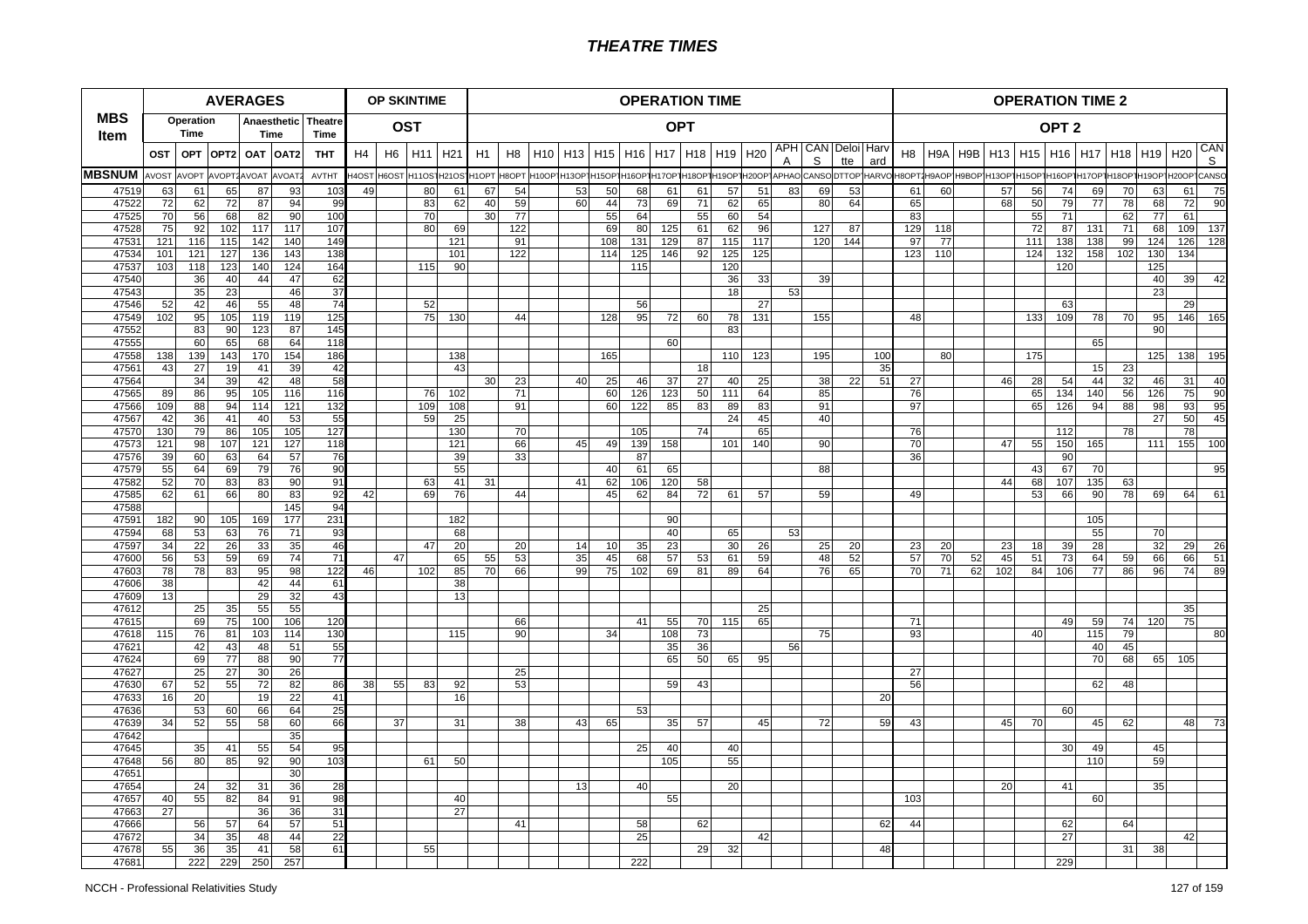|                    |    |            |                |                |                 |          | <b>ANAESTHETIC TIME</b>                                         |           |            |                                                 |            |                                                                                          |                 |                           |          |                       |                |                                      |                |                  |                  |                 |     | <b>ANAESTHETIC TIME 2</b>                                        |          |           |                                                 |            |                 |                 |             |          |
|--------------------|----|------------|----------------|----------------|-----------------|----------|-----------------------------------------------------------------|-----------|------------|-------------------------------------------------|------------|------------------------------------------------------------------------------------------|-----------------|---------------------------|----------|-----------------------|----------------|--------------------------------------|----------------|------------------|------------------|-----------------|-----|------------------------------------------------------------------|----------|-----------|-------------------------------------------------|------------|-----------------|-----------------|-------------|----------|
| <b>MBS</b><br>Item |    | <b>OAT</b> |                |                |                 |          |                                                                 |           |            |                                                 |            |                                                                                          |                 |                           |          |                       |                |                                      |                |                  |                  |                 |     | OAT <sub>2</sub>                                                 |          |           |                                                 |            |                 |                 |             |          |
|                    | H1 | H4         | H <sub>6</sub> | H <sub>8</sub> | H <sub>10</sub> |          | H <sub>13</sub> H <sub>15</sub> H <sub>16</sub> H <sub>17</sub> |           |            | H <sub>18</sub> H <sub>19</sub> H <sub>20</sub> |            |                                                                                          | H <sub>21</sub> | CAN Deloi<br>$\mathbf{C}$ | tte      | <b>MBS</b>            | H <sub>5</sub> | H7                                   | H <sub>8</sub> | H <sub>9</sub> A | H <sub>9</sub> B | H <sub>11</sub> |     | H12 H14 H15                                                      |          |           | H <sub>16</sub> H <sub>17</sub> H <sub>19</sub> |            | H <sub>20</sub> | H <sub>21</sub> | CAN WA<br>S | Grou     |
| <b>MBSNUM</b>      |    |            |                |                |                 |          |                                                                 |           |            |                                                 |            | H1OAT H4OAT H6OAT H8OAT H10OATH13OATH15OATH16OATH17OATH18OATH19OATH20OATH21OATCANSODTTOA |                 |                           |          |                       |                | VIBSOA H5OAT2H7OAT2H8OAT2H9AOA1H9BOA |                |                  |                  |                 |     | H11OA1H12OA1H14OA1H15OA1H16OA1H17OA1H19OA1H20OA1H21OA1CANSOWAOA1 |          |           |                                                 |            |                 |                 |             |          |
| 47519              | 99 | 90         |                | 79             |                 | 99       | 73                                                              | 92        | 95         | 89                                              | 91         | 86                                                                                       | 85              | 78                        | 73       | 90                    | 86             |                                      | 87             | 75               |                  | 114             | 111 | 94                                                               | 79       | 97        | 103                                             | 98         | 95              | 91              | 85          | 90       |
| 47522              | 70 |            |                | 82             |                 | 88       | 64                                                              | 94        | 98         | 90                                              | 95         | 94                                                                                       | 84              | 94                        | 85       | 90                    |                |                                      | 88             |                  |                  | 100             | 93  | 89                                                               | 70       | 100       | 107                                             | 102        | 101             | 90              | 104         | 90       |
| 47525<br>47528     | 65 |            |                | 91<br>146      |                 |          | 70<br>92                                                        | 77<br>106 | 158        | 75<br>89                                        | 120<br>105 | 73<br>125                                                                                | 94              | 134                       | 11S      | 90<br>90 <sub>1</sub> | 75             |                                      | 96<br>153      | 129              |                  | 105<br>97       |     | 136                                                              | 70<br>95 | 84<br>112 | 164                                             | 137<br>112 | 80<br>138       | 101             | 143         | 60<br>90 |
| 47531              |    |            |                | 109            |                 |          | 155                                                             | 158       | 160        | 106                                             | 146        | 146                                                                                      | 150             | 127                       | 164      | 120                   |                |                                      | 116            | 92               |                  |                 |     | 136                                                              | 158      | 165       | 169                                             | 155        | 155             | 155             | 135         | 120      |
| 47534              |    |            |                | 138            |                 |          | 149                                                             | 177       | 163        | 107                                             | 140        | 167                                                                                      | 122             | 65                        |          | 180                   |                |                                      | 139            | 115              |                  |                 |     | 156                                                              | 159      | 184       | 174                                             | 145        | 176             | 129             | 75          | 90       |
| 47537              |    |            |                |                |                 |          |                                                                 | 137       |            |                                                 | 175        |                                                                                          | 109             |                           |          | 135                   |                |                                      |                |                  |                  | 145             |     | 90                                                               |          | 142       |                                                 | 180        |                 | 118             |             | 60       |
| 47540<br>47543     |    |            |                |                |                 |          |                                                                 |           |            |                                                 | 44         | 45                                                                                       |                 | 43                        |          | 60<br>45              |                |                                      |                |                  |                  |                 |     | 48                                                               |          |           |                                                 | 48         | 51              |                 | 46          | 30       |
| 47546              |    |            |                |                |                 |          |                                                                 | 79        |            |                                                 |            | 30                                                                                       |                 |                           |          | 45                    |                |                                      |                |                  |                  | 60              |     | 35                                                               |          | 86        |                                                 |            | 32              |                 |             | 30       |
| 47549              |    |            |                | 56             |                 |          | 145                                                             | 116       | 92         | 75                                              | 112        | 160                                                                                      | 155             | 158                       |          | 90                    |                |                                      | 61             |                  |                  | 100             |     | 79                                                               | 150      | 130       | 98                                              | 128        | 175             | 162             | 168         | 90       |
| 47552              |    |            |                |                |                 |          |                                                                 |           |            |                                                 | 123        |                                                                                          |                 |                           |          | 45                    |                |                                      |                |                  |                  |                 |     | 85                                                               |          |           |                                                 | 130        |                 |                 |             |          |
| 47555<br>47558     |    |            |                |                |                 |          | 185                                                             |           | 70         |                                                 | 130        | 45<br>163                                                                                | 90<br>159       | 215                       |          | 60<br>120             |                |                                      |                | 93               |                  |                 |     | 40<br>154                                                        | 195      |           | 75                                              | 145        | 50<br>178       | 97<br>165       | 215         | 120      |
| 47561              |    |            |                |                |                 |          |                                                                 |           |            | 29                                              |            |                                                                                          | 53              |                           |          | 45                    |                |                                      |                |                  |                  |                 |     | 60                                                               |          |           | 20                                              |            |                 | 55              |             | 15       |
| 47564              | 35 |            |                | 33             |                 | 45       | 33                                                              | 55        | 54         | 35                                              | 55         | 40                                                                                       |                 | 43                        | 31       | 30                    |                |                                      | 37             |                  |                  |                 |     | 55                                                               | 37       | 63        | 61                                              | 60         | 47              |                 | 45          |          |
| 47565              |    |            |                | 80             |                 |          | 78                                                              | 147       | 151        | 57                                              | 139        | 81                                                                                       | 120             | 95                        |          | 105                   |                |                                      | 85             |                  |                  | 101             |     | 134                                                              | 83       | 156       | 168                                             | 154        | 92              | 128             | 100         | 90       |
| 47566<br>47567     |    |            |                | 113            |                 |          | 95                                                              | 144       | 111        | 103                                             | 115<br>34  | 115<br>55                                                                                | 130             | 99<br>40                  |          | 120<br>45             |                |                                      | 119            |                  |                  | 137<br>66       |     | 104                                                              | 100      | 149       | 119                                             | 125<br>37  | 125<br>60       | 138<br>35       | 102<br>45   | 120      |
| 47570              |    |            |                | 82             |                 |          |                                                                 | 123       |            | 80                                              |            | 88                                                                                       | 31<br>151       |                           |          | 90                    |                |                                      | 87             |                  |                  |                 |     | 85<br>88                                                         |          | 129       |                                                 |            | 100             | 153             |             | 90       |
| 47573              |    |            |                | 75             |                 | 59       | 64                                                              | 156       | 188        |                                                 | 121        | 195                                                                                      | 132             | 95                        |          | 105                   |                |                                      | 79             |                  |                  |                 |     | 115                                                              | 70       | 167       | 195                                             | 131        | 210             | 156             | 105         | 60       |
| 47576              |    |            |                | 44             |                 |          |                                                                 | 100       |            |                                                 |            |                                                                                          | 49              |                           |          | 30                    |                |                                      | 47             |                  |                  |                 |     | 75                                                               |          | 103       |                                                 |            |                 | 57              |             | 30       |
| 47579              |    |            |                |                |                 |          | 68                                                              | 76        | 100        |                                                 |            |                                                                                          | 60              | 93                        |          | 30                    |                |                                      |                |                  |                  |                 |     | 80                                                               | 70       | 81        | 105                                             |            |                 | 68              | 100         |          |
| 47582<br>47585     | 39 | 85         |                | 58             |                 | 70       | 75<br>58                                                        | 121<br>90 | 135<br>107 | 86<br>87                                        | 85         | 83                                                                                       | 58<br>88        | 62                        |          | 75<br>90              |                |                                      | 63             |                  |                  | 80<br>87        |     | 82                                                               | 82<br>65 | 122<br>94 | 150<br>112                                      | 93         | 90              | 64<br>91        | 64          | 60<br>60 |
| 47588              |    |            |                |                |                 |          |                                                                 |           |            |                                                 |            |                                                                                          |                 |                           |          | 180                   | 130            |                                      |                |                  |                  |                 |     | 90                                                               |          |           |                                                 |            |                 |                 |             | 180      |
| 47591              |    |            |                |                |                 |          |                                                                 |           | 133        |                                                 |            |                                                                                          | 205             |                           |          | 225                   |                |                                      |                |                  |                  |                 |     |                                                                  |          |           | 148                                             |            |                 | 215             |             | 120      |
| 47594              |    |            |                |                |                 |          |                                                                 |           | 65         |                                                 | 85         |                                                                                          | 78              |                           |          | 30                    |                |                                      |                |                  |                  |                 |     | 74                                                               |          |           | 80                                              | 90         |                 | 83              |             |          |
| 47597<br>47600     | 85 | 46         | 65             | 26<br>67       |                 | 29<br>55 | 17 <sup>1</sup><br>58                                           | 53<br>85  | 28<br>81   | 68                                              | 55<br>85   | 41<br>79                                                                                 | 26<br>78        | 29<br>53                  | 28<br>63 | 30<br>60              | 69             | 27                                   | 29<br>71       | 31<br>90         | 17<br>62         | 63              | 65  | 41<br>82                                                         | 25<br>64 | 57<br>90  | 33<br>88                                        | 58<br>90   | 44<br>86        | 29<br>83        | 30<br>56    | 15<br>60 |
| 47603              | 85 | 80         |                | 78             |                 | 120      | 87                                                              | 118       | 94         | 104                                             | 119        | 89                                                                                       | 99              | 80                        | 77       | 90                    | 75             |                                      | 82             | 87               | 72               | 127             |     | 100                                                              | 96       | 122       | 103                                             | 126        | 99              | 104             | 93          | 90       |
| 47606              |    |            |                |                |                 |          |                                                                 |           |            |                                                 |            |                                                                                          | 42              |                           |          | 45                    |                |                                      |                |                  |                  |                 |     |                                                                  |          |           |                                                 |            |                 | 42              |             |          |
| 47609              |    |            |                |                |                 |          |                                                                 |           |            |                                                 |            |                                                                                          | 29              |                           |          | 45                    |                |                                      |                |                  |                  |                 |     |                                                                  |          |           |                                                 |            |                 | 37              |             | 15       |
| 47612<br>47615     |    |            |                | 83             |                 |          |                                                                 | 61        | 115        | 78                                              | 120        | 55<br>80                                                                                 | 163             |                           |          | 45<br>90              |                |                                      | 87             |                  |                  |                 |     | 106                                                              |          | 69        | 119                                             | 125        | 65<br>90        | 179             |             | 90       |
| 47618              |    |            |                | 108            |                 |          | 79                                                              |           | 133        | 87                                              |            |                                                                                          | 130             | 80                        |          | 90                    |                |                                      | 111            |                  |                  |                 |     | 138                                                              | 85       |           | 140                                             |            |                 | 143             | 85          | 120      |
| 47621              |    |            |                |                |                 |          |                                                                 |           | 50         | 46                                              |            |                                                                                          |                 |                           |          | 30 <sup>1</sup>       |                |                                      |                |                  |                  |                 |     | 68                                                               |          |           | 55                                              |            |                 |                 |             |          |
| 47624              |    |            |                |                |                 |          |                                                                 |           | 90         | 60                                              | 85         | 115                                                                                      |                 |                           |          | 75                    |                |                                      |                |                  |                  |                 |     | 114                                                              |          |           | 95                                              | 85         | 125             |                 |             | 45       |
| 47627<br>47630     |    | 64         | 65             | 30<br>60       |                 |          |                                                                 |           | 73         | 61                                              |            |                                                                                          | 107             |                           |          | 30<br>75              |                |                                      | 32<br>63       |                  |                  | 101             |     | 99                                                               |          |           | 75                                              |            |                 | 115             |             | 15<br>45 |
| 47633              |    |            |                |                |                 |          |                                                                 |           |            |                                                 |            |                                                                                          | 19              |                           |          | 30                    |                |                                      |                |                  |                  |                 |     |                                                                  |          |           |                                                 |            |                 | 22              |             | 15       |
| 47636              |    |            |                |                |                 |          |                                                                 | 66        |            |                                                 |            |                                                                                          |                 |                           |          | 30                    |                |                                      |                |                  |                  |                 |     | 90                                                               |          | 73        |                                                 |            |                 |                 |             |          |
| 47639              |    |            | 42             | 48             |                 | 61       | 65                                                              |           | 55         | 72                                              |            | 60                                                                                       | 43              | 75                        |          | 60                    | 40             |                                      | 53             |                  |                  |                 |     | 71                                                               | 70       |           | 65                                              |            | 63              | 52              | 77          | 45       |
| 47642<br>47645     |    |            |                |                |                 |          |                                                                 | 40        | 60         |                                                 | 65         |                                                                                          |                 |                           |          | 30<br>30              |                |                                      |                |                  |                  |                 |     | 60                                                               |          | 45        | 69                                              | 70         |                 |                 |             | 15       |
| 47648              |    |            |                |                |                 |          |                                                                 |           | 110        |                                                 | 110        |                                                                                          | 55              |                           |          | 75                    |                |                                      |                |                  |                  | 80              |     |                                                                  |          |           | 115                                             | 114        |                 | 64              |             |          |
| 47651              |    |            |                |                |                 |          |                                                                 |           |            |                                                 |            |                                                                                          |                 |                           |          | 30                    |                |                                      |                |                  |                  |                 |     |                                                                  |          |           |                                                 |            |                 |                 |             | 30       |
| 47654              |    |            |                | 17             |                 | 21       |                                                                 | 56        |            |                                                 | 30         |                                                                                          |                 |                           |          | 30                    |                |                                      | 19             |                  |                  |                 |     |                                                                  |          | 57        |                                                 | 45         |                 |                 |             | 30       |
| 47657<br>47663     |    |            |                | 112            |                 |          |                                                                 |           | 90         |                                                 |            |                                                                                          | 50<br>36        |                           |          | 90<br>30              |                |                                      | 115            |                  |                  |                 |     | 58                                                               |          |           | 95                                              |            |                 | 63<br>42        |             | 15       |
| 47666              |    |            |                | 52             |                 |          |                                                                 | 67        |            | 72                                              |            |                                                                                          |                 |                           |          | 60                    | 50             |                                      | 55             |                  |                  |                 |     | 73                                                               |          | 72        |                                                 |            |                 |                 |             | 30       |
| 47672              |    |            |                |                |                 |          |                                                                 | 40        |            |                                                 |            | 55                                                                                       |                 |                           |          | 45                    |                |                                      |                |                  |                  |                 |     | 50                                                               |          | 42        |                                                 |            | 55              |                 |             | 30       |
| 47678              |    |            |                |                |                 |          |                                                                 |           |            | 40                                              | 42         |                                                                                          |                 |                           |          | 90                    |                |                                      |                |                  |                  | 65              |     |                                                                  |          |           |                                                 | 48         |                 |                 |             | 30       |
| 47681              |    |            |                |                |                 |          |                                                                 | 250       |            |                                                 |            |                                                                                          |                 |                           |          |                       |                |                                      |                |                  |                  |                 |     |                                                                  |          | 257       |                                                 |            |                 |                 |             |          |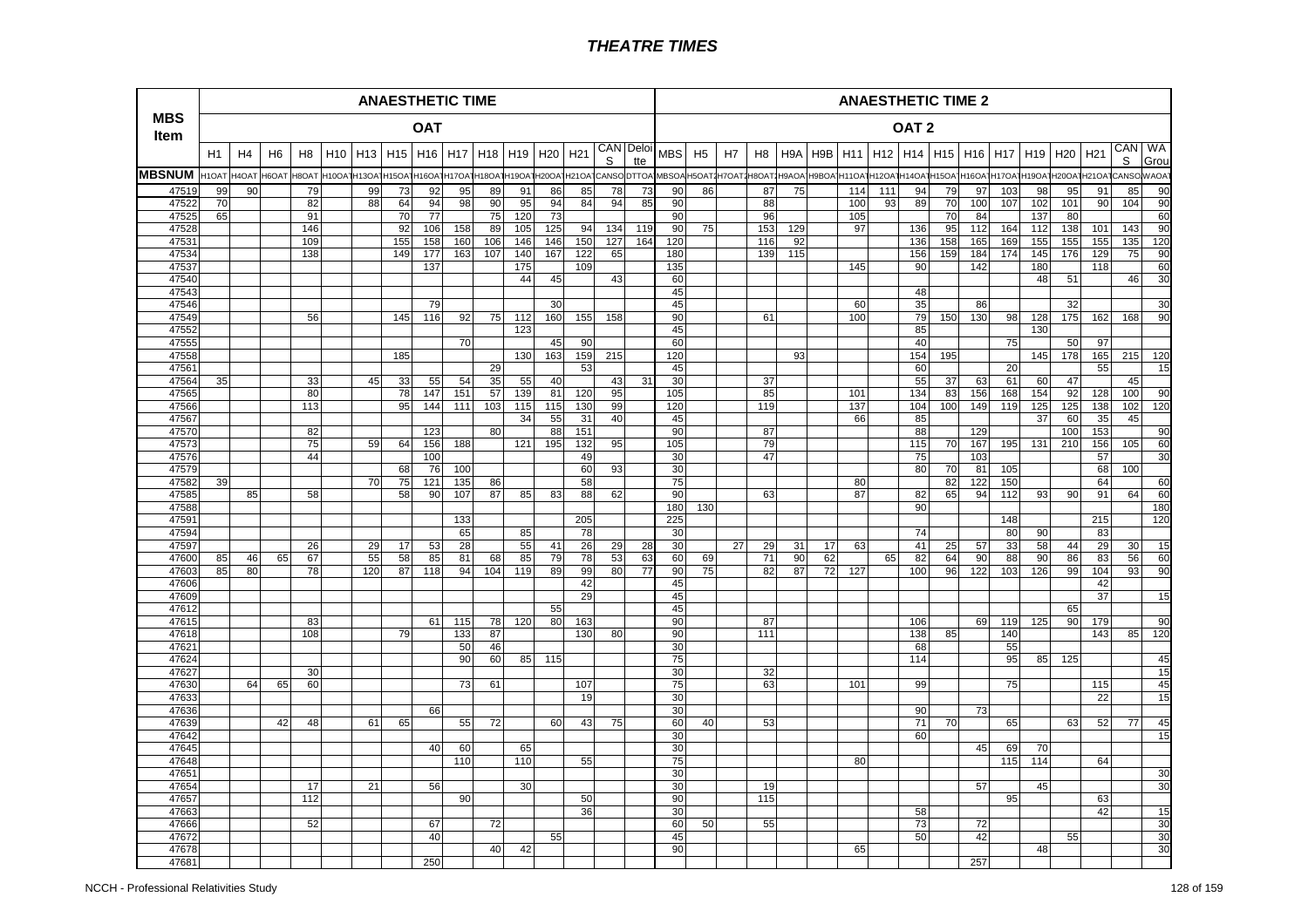|                           |                 |                                                                                                |           | <b>THEATRE TIME</b>     |            |            |            |                          |          |     |                                |    |                                                |                |                         |                                |                              |                |                     | <b>FREQUENCY</b>                                                                                                    |                                  |                                                  |                                                     |                       |                                  |               |                                |                                                       |                                |                |
|---------------------------|-----------------|------------------------------------------------------------------------------------------------|-----------|-------------------------|------------|------------|------------|--------------------------|----------|-----|--------------------------------|----|------------------------------------------------|----------------|-------------------------|--------------------------------|------------------------------|----------------|---------------------|---------------------------------------------------------------------------------------------------------------------|----------------------------------|--------------------------------------------------|-----------------------------------------------------|-----------------------|----------------------------------|---------------|--------------------------------|-------------------------------------------------------|--------------------------------|----------------|
| <b>MBS</b><br><b>Item</b> |                 |                                                                                                |           |                         | <b>THT</b> |            |            |                          |          |     |                                |    |                                                |                |                         |                                |                              |                |                     | <b>FQ</b>                                                                                                           |                                  |                                                  |                                                     |                       |                                  |               |                                |                                                       |                                |                |
|                           | H2              | H3                                                                                             |           | H11 H13 H15 H18 H19 H21 |            |            |            | C'mix C'mix C'mix<br>Pub | Priv     | Oth | H1                             | H3 | H <sub>4</sub><br>H <sub>6</sub>               | H7             | H8                      | H9A                            |                              |                |                     | H9B   H10   H11   H12   H13   H14   H15   H16   H17   H18   H19   H20   H21                                         |                                  |                                                  |                                                     |                       |                                  |               | $\mathbf{s}$                   | APH CAN C'mix C'mix C'mix Deloi<br>Pub Priv Other tte |                                |                |
| <b>MBSNUM</b>             |                 | н2тнт  нзтнт  н11тнт н13тнт н15тнт н18тнт н19тнт н21тнт смхр∪ смхр∨ смхот гон1    гон3    гон4 |           |                         |            |            |            |                          |          |     |                                |    |                                                | FQH6 FQH7 FQH8 |                         |                                |                              |                |                     | FQH9A FQH9B FQH10 FQH11 FQH12 FQH13 FQH14 FQH15 FQH16 FQH17 FQH18 FQH19 FQH20 FQH21 FQAPH FQCANFQCMXFQCMXFQCMXFQCMX |                                  |                                                  |                                                     |                       |                                  |               |                                |                                                       |                                |                |
| 47519                     | 65              | 133                                                                                            | 103       | 97                      | 97         | 113        | 110        |                          |          |     | 16                             |    | $\overline{4}$                                 |                | 60                      | 10                             | 29                           | 4              | $6 \overline{6}$    | 352<br>101                                                                                                          | 34                               | 140<br>20 <sub>2</sub>                           | 62                                                  | 111                   | 207                              | 206           | 27                             |                                                       |                                | 53             |
| 47522<br>47525            | 62<br>60        | 118<br>123                                                                                     | 96        | 88<br>100               | 98<br>82   | 119<br>137 | 111        |                          |          |     | $\mathbf{1}$<br>1 <sup>1</sup> |    |                                                |                | 24<br>$\overline{4}$    |                                | $\overline{\mathbf{1}}$<br>1 | 2              | 11                  | 132<br>23<br>$\overline{1}$                                                                                         | 15<br>1                          | 48<br>5 <sup>1</sup><br>1                        | 16<br>$\mathbf{1}$                                  | 38<br>$\mathbf{3}$    | 150                              |               | 10                             |                                                       |                                | 18             |
| 47528                     | 80              | 114                                                                                            |           | 111                     | 99         | 117        | 121        |                          |          |     |                                |    |                                                |                | 6                       | $\overline{2}$                 |                              |                |                     | 30<br>$\vert 4 \vert$                                                                                               | 35                               | 5 <sub>5</sub><br>6                              | 3 <sup>1</sup>                                      | $\overline{4}$        | 68                               |               | 3                              |                                                       |                                | 17             |
| 47531                     | 107             |                                                                                                |           | 176                     | 117        | 169        | 178        |                          |          |     |                                |    |                                                |                | 5 <sub>5</sub>          | 11                             |                              |                |                     | 42<br>5 <sub>l</sub>                                                                                                | 10                               | 27<br>3 <sup>1</sup>                             | 12                                                  | 18                    | 25                               |               | 3                              |                                                       |                                | $\overline{7}$ |
| 47534<br>47537            | 80              | 167                                                                                            |           | 165                     | 117        | 175<br>185 | 153<br>139 |                          |          |     |                                |    |                                                |                | $\mathbf{1}$            | $\overline{1}$                 | $\overline{2}$               |                |                     | 9<br>$\vert$<br>$\overline{3}$                                                                                      | 1<br>3 <sup>1</sup>              | $\overline{2}$<br>1                              | $\overline{1}$<br>1 <sup>1</sup>                    | $5\overline{)}$       | $\vert$<br>8                     |               | $\mathbf{1}$                   |                                                       |                                |                |
| 47540                     |                 |                                                                                                |           |                         |            | 65         |            |                          | 58       |     |                                |    |                                                |                |                         |                                |                              |                |                     |                                                                                                                     |                                  |                                                  | $\overline{2}$                                      | 6                     |                                  |               | 2                              |                                                       |                                |                |
| 47543                     |                 |                                                                                                |           |                         |            | 35         |            | 38                       |          |     |                                |    |                                                |                |                         |                                |                              |                |                     | 4                                                                                                                   |                                  |                                                  | $\mathbf{1}$                                        |                       |                                  | 23            |                                | $\mathbf{1}$                                          |                                |                |
| 47546                     |                 | 74                                                                                             |           |                         |            |            |            |                          |          |     |                                |    |                                                |                |                         |                                | $\overline{1}$               |                |                     | $\overline{3}$                                                                                                      | 2 <sup>1</sup>                   |                                                  |                                                     | 1                     |                                  |               |                                |                                                       |                                |                |
| 47549<br>47552            | 75              | 118                                                                                            |           | 150                     | 85         | 143<br>145 | 176        |                          |          |     |                                |    |                                                |                | 3 <sup>1</sup>          |                                | 1                            |                |                     | 8 <sup>1</sup><br>$\mathbf{1}$                                                                                      | $\overline{4}$                   | $\mathbf{3}$                                     | 3 <sup>1</sup><br>1 <sup>1</sup>                    | $\overline{2}$        | $\overline{7}$                   |               | $\overline{2}$                 |                                                       |                                |                |
| 47555                     |                 |                                                                                                |           |                         |            |            | 118        |                          |          |     |                                |    |                                                |                |                         |                                |                              |                |                     | $\mathbf{1}$                                                                                                        |                                  | $\mathbf{1}$                                     |                                                     | 11                    | $\mathbf{1}$                     |               |                                |                                                       |                                |                |
| 47558                     |                 |                                                                                                |           | 200                     |            | 170        | 189        |                          |          |     |                                |    |                                                |                |                         | $\mathbf{1}$                   |                              |                |                     | $\overline{7}$<br>1                                                                                                 |                                  |                                                  | 1 <sup>1</sup>                                      | $\overline{2}$        | $6 \mid$                         |               | $\mathbf{1}$                   |                                                       |                                |                |
| 47561                     |                 |                                                                                                |           |                         | 33         |            | 73         |                          | 21       |     |                                |    |                                                |                |                         |                                |                              |                |                     | $\mathbf{A}$                                                                                                        |                                  | $\mathbf{1}$                                     | $\overline{2}$                                      |                       | 1 <sup>1</sup>                   |               |                                |                                                       | $\mathbf{3}$                   |                |
| 47564<br>47565            | 30 <sup>1</sup> | 119                                                                                            | 51        | 58<br>93                | 39<br>63   | 81<br>160  | 154<br>147 | 28                       | 25       |     | 11                             |    |                                                |                | 9<br>6                  |                                | $\overline{2}$               |                | $\mathbf{1}$        | 18<br>$\overline{7}$<br>$\overline{2}$<br>17                                                                        | 3 <sup>1</sup><br>5 <sup>1</sup> | 8<br>$\overline{4}$<br>1                         | 3 <sup>1</sup><br>10 <sup>1</sup><br>6 <sup>1</sup> | 22<br>$5\overline{)}$ | 5 <sup>1</sup><br>10             |               | $\overline{2}$<br>$\mathbf{1}$ | 1                                                     | 23                             | 9              |
| 47566                     | 88              | 158                                                                                            |           | 118                     | 108        | 146        | 176        |                          |          |     |                                |    |                                                |                | 11                      |                                | $\overline{2}$               |                |                     | 52<br>$\overline{2}$                                                                                                | 6 <sup>1</sup>                   | $\overline{2}$<br>31                             | 20                                                  | 6                     | 34                               |               | $\overline{c}$                 |                                                       |                                |                |
| 47567                     |                 | 80                                                                                             |           |                         |            | 60         | 45         | 35                       |          |     |                                |    |                                                |                |                         |                                | $\mathcal{R}$                |                |                     | $\overline{4}$                                                                                                      |                                  |                                                  | $\overline{2}$                                      | 1                     | $\overline{2}$                   |               | $\overline{1}$                 | 1 <sup>1</sup>                                        |                                |                |
| 47570<br>47573            |                 |                                                                                                |           |                         | 84         | 141        | 170<br>170 |                          |          |     |                                |    |                                                |                | $\vert$<br>$\mathbf{1}$ |                                |                              |                |                     | $\overline{4}$<br>12<br>$2 \vert$                                                                                   | 13<br>5 <sub>l</sub>             | 1 <sup>1</sup><br>$\overline{2}$                 | $\vert$                                             | $\overline{2}$<br>11  | 5 <sup>1</sup>                   |               |                                |                                                       |                                |                |
| 47576                     |                 |                                                                                                |           | 61 100                  |            |            | 76         |                          |          |     |                                |    |                                                |                | $\vert$                 |                                |                              |                | $\overline{1}$      | 3                                                                                                                   | 5 <sup>1</sup>                   |                                                  |                                                     |                       | 11<br>2 <sup>1</sup>             |               | $\overline{1}$                 |                                                       |                                |                |
| 47579                     |                 |                                                                                                |           | 105                     |            |            | 75         |                          |          |     |                                |    |                                                |                |                         |                                |                              |                |                     | $\overline{2}$<br>1                                                                                                 | 2 <sup>1</sup>                   | $\mathbf{1}$                                     |                                                     |                       | 11                               |               | $\mathbf{1}$                   |                                                       |                                |                |
| 47582                     |                 | 96                                                                                             | 73        | 107                     | 91         |            | 88         |                          |          |     | 1                              |    |                                                |                |                         |                                | $\overline{\mathbf{1}}$      |                | $\overline{1}$      | 3 <sup>1</sup>                                                                                                      | 1 <sup>1</sup>                   | 1<br>1                                           |                                                     |                       | $\vert$ 2                        |               |                                |                                                       |                                |                |
| 47585<br>47588            | 58<br>98        | 103                                                                                            |           | 98                      |            | 92 110     | 116        |                          | 65<br>91 |     |                                |    | $\mathbf{1}$                                   |                | 11                      |                                | $\overline{4}$               |                |                     | $\overline{2}$<br>19<br>2 <sup>1</sup>                                                                              | 3 <sup>l</sup>                   | $6\phantom{.}6$<br>$\overline{4}$                | 4 <sup>1</sup>                                      | 6                     | 13                               |               | 5                              |                                                       | $\mathbf{1}$<br>2 <sup>1</sup> |                |
| 47591                     |                 |                                                                                                |           |                         |            |            | 231        |                          |          |     |                                |    |                                                |                |                         |                                |                              |                |                     |                                                                                                                     |                                  | $\overline{2}$                                   |                                                     |                       | 11                               |               |                                |                                                       |                                |                |
| 47594                     |                 |                                                                                                |           |                         |            | 100        | 85         |                          |          |     |                                |    |                                                |                |                         |                                |                              |                |                     | 4                                                                                                                   |                                  | $\mathbf{1}$                                     | 3 <sup>1</sup>                                      |                       |                                  | $1 \quad 116$ |                                |                                                       |                                |                |
| 47597                     | 40              | 77                                                                                             | 38        | 44                      |            | 84         | 40         | 25                       | 17       |     |                                |    |                                                |                | $\overline{4}$          | $\overline{2}$<br>$\mathbf{1}$ | $\overline{2}$               |                | $\overline{2}$      | 21<br>5 <sub>l</sub>                                                                                                | 11                               | $\mathbf{3}$                                     | $\overline{4}$                                      | 5                     | 5 <sub>l</sub>                   |               | 3                              | 1                                                     | 14                             | 8              |
| 47600<br>47603            | 67<br>83        | 60<br>147                                                                                      | 65<br>123 | 87<br>118               | 74<br>110  | 105<br>152 | 97<br>121  | 40                       | 42       |     | $\overline{2}$<br>1            |    | $\mathbf{3}$<br>1 <sup>1</sup><br>$\mathbf{1}$ |                | 70<br>14                | 2 <br>1<br>3 <sup>1</sup><br>1 | $\overline{2}$<br>6          | $\overline{1}$ | 1<br>3 <sup>1</sup> | 65<br>16<br>24<br>82                                                                                                | 30 <sub>1</sub><br>24            | 25<br>16<br>39<br>13                             | 8 <sup>1</sup><br>11                                | 22<br>54              | 55<br>62                         |               | 8<br>$\overline{7}$            | 1                                                     | $\mathbf{3}$                   | 26<br>24       |
| 47606                     |                 |                                                                                                |           |                         |            |            | 61         |                          |          |     |                                |    |                                                |                |                         |                                |                              |                |                     |                                                                                                                     |                                  |                                                  |                                                     |                       | $\mathbf{1}$                     |               |                                |                                                       |                                |                |
| 47609                     |                 |                                                                                                |           |                         |            |            | 43         |                          |          |     |                                |    |                                                |                |                         |                                |                              |                |                     |                                                                                                                     |                                  |                                                  |                                                     |                       | 11                               |               |                                |                                                       |                                |                |
| 47612                     |                 |                                                                                                |           |                         |            |            |            |                          |          |     |                                |    |                                                |                |                         |                                |                              |                |                     |                                                                                                                     |                                  |                                                  |                                                     | $\vert$ 1             |                                  |               |                                |                                                       |                                |                |
| 47615<br>47618            | 148             |                                                                                                |           | 125                     | 82<br>93   | 165        | 194<br>153 |                          | 40       |     |                                |    |                                                |                | $\overline{2}$<br>8     |                                |                              |                |                     | 5 <sub>l</sub><br>11<br>$\overline{2}$                                                                              | 1 <sup>1</sup>                   | $\mathbf{1}$<br>$\overline{2}$<br>$\overline{4}$ | 1                                                   | 1                     | $\overline{3}$<br>$\overline{2}$ |               | $\mathbf{1}$                   |                                                       | $\mathbf 1$                    |                |
| 47621                     |                 |                                                                                                |           |                         | 55         |            |            |                          |          |     |                                |    |                                                |                |                         |                                |                              |                |                     | 3                                                                                                                   |                                  | $\mathbf{1}$                                     |                                                     |                       |                                  | 6             |                                |                                                       |                                |                |
| 47624                     | 65              |                                                                                                |           |                         | 78         | 120        |            |                          | 43       |     |                                |    |                                                |                |                         |                                |                              |                |                     | $6 \mid$                                                                                                            |                                  | $\overline{1}$                                   | 3 <sup>1</sup><br>$\mathbf{1}$                      | 1                     |                                  |               |                                |                                                       | 1                              |                |
| 47627                     |                 | 119                                                                                            |           |                         | 65         |            |            |                          | 35       |     |                                |    | 21<br>11                                       |                | 1<br>1                  |                                | 1                            |                |                     | $\overline{4}$                                                                                                      |                                  | $\overline{2}$<br>$\overline{2}$                 |                                                     |                       | $\mathbf{1}$                     |               |                                |                                                       | $\overline{3}$                 |                |
| 47630<br>47633            |                 |                                                                                                |           |                         |            |            | 125<br>41  |                          |          |     |                                |    |                                                |                |                         |                                |                              |                |                     |                                                                                                                     |                                  |                                                  |                                                     |                       | 1 <sup>1</sup>                   |               |                                |                                                       |                                |                |
| 47636                     |                 |                                                                                                |           |                         |            |            |            |                          | 25       |     |                                |    |                                                |                |                         |                                |                              |                |                     | $\mathbf{1}$                                                                                                        | 11                               |                                                  |                                                     |                       |                                  |               |                                |                                                       | 1                              |                |
| 47639                     |                 |                                                                                                |           | 63 110                  | 77         |            | 67         | 37                       | 43       |     |                                |    | 1 <sup>1</sup>                                 |                | 5 <sup>1</sup>          |                                |                              |                | $\overline{1}$      | 5 <sub>5</sub><br>$\vert$ 1                                                                                         |                                  | 5 <sup>1</sup><br>$\overline{2}$                 |                                                     | $\overline{2}$        | $\overline{2}$                   |               | $\mathbf{3}$                   | $\overline{1}$                                        | $\overline{4}$                 |                |
| 47642<br>47645            |                 |                                                                                                |           |                         |            | 95         |            |                          |          |     |                                |    |                                                |                |                         |                                |                              |                |                     | 1                                                                                                                   | 1 <sup>1</sup>                   | $\overline{1}$                                   | $\mathbf{1}$                                        |                       |                                  |               |                                |                                                       |                                |                |
| 47648                     |                 | 96                                                                                             |           |                         |            | 124        | 90         |                          |          |     |                                |    |                                                |                |                         |                                |                              |                |                     |                                                                                                                     |                                  | $\mathbf{1}$                                     | $\mathbf{1}$                                        |                       | 11                               |               |                                |                                                       |                                |                |
| 47651                     |                 |                                                                                                |           |                         |            |            |            |                          |          |     |                                |    |                                                |                |                         |                                |                              |                |                     |                                                                                                                     |                                  |                                                  |                                                     |                       |                                  |               |                                |                                                       |                                |                |
| 47654                     |                 |                                                                                                | 28        |                         |            |            |            |                          |          |     |                                |    |                                                |                | $\overline{1}$          |                                |                              |                | 1                   |                                                                                                                     | 1                                |                                                  | $\mathbf{1}$                                        |                       |                                  |               |                                |                                                       |                                |                |
| 47657<br>47663            |                 |                                                                                                |           |                         |            |            | 98<br>50   |                          | 13       |     |                                |    |                                                |                | 1                       |                                |                              |                |                     | $\overline{2}$                                                                                                      |                                  | $\mathbf{1}$                                     |                                                     |                       | -1<br>$\overline{2}$             |               |                                |                                                       | $2 \vert$                      |                |
| 47666                     |                 |                                                                                                |           |                         | 74         |            |            | 30 <sub>0</sub>          | 50       |     |                                |    |                                                |                | 5 <sub>l</sub>          |                                |                              |                |                     | $\overline{2}$                                                                                                      | 2                                | 1                                                |                                                     |                       |                                  |               |                                | $\overline{2}$                                        | 1                              |                |
| 47672                     |                 |                                                                                                |           |                         |            |            |            |                          | 22       |     |                                |    |                                                |                |                         |                                |                              |                |                     | $\mathbf{1}$                                                                                                        | $2 \vert$                        |                                                  |                                                     | $1\vert$              |                                  |               |                                |                                                       | 2                              |                |
| 47678                     |                 | 79                                                                                             |           |                         | 42         | 63         |            |                          |          |     |                                |    |                                                |                |                         |                                |                              |                |                     |                                                                                                                     |                                  |                                                  | $\overline{2}$<br>$\overline{1}$                    |                       |                                  |               |                                |                                                       |                                |                |
| 47681                     |                 |                                                                                                |           |                         |            |            |            |                          |          |     |                                |    |                                                |                |                         |                                |                              |                |                     |                                                                                                                     | 1                                |                                                  |                                                     |                       |                                  |               |                                |                                                       |                                |                |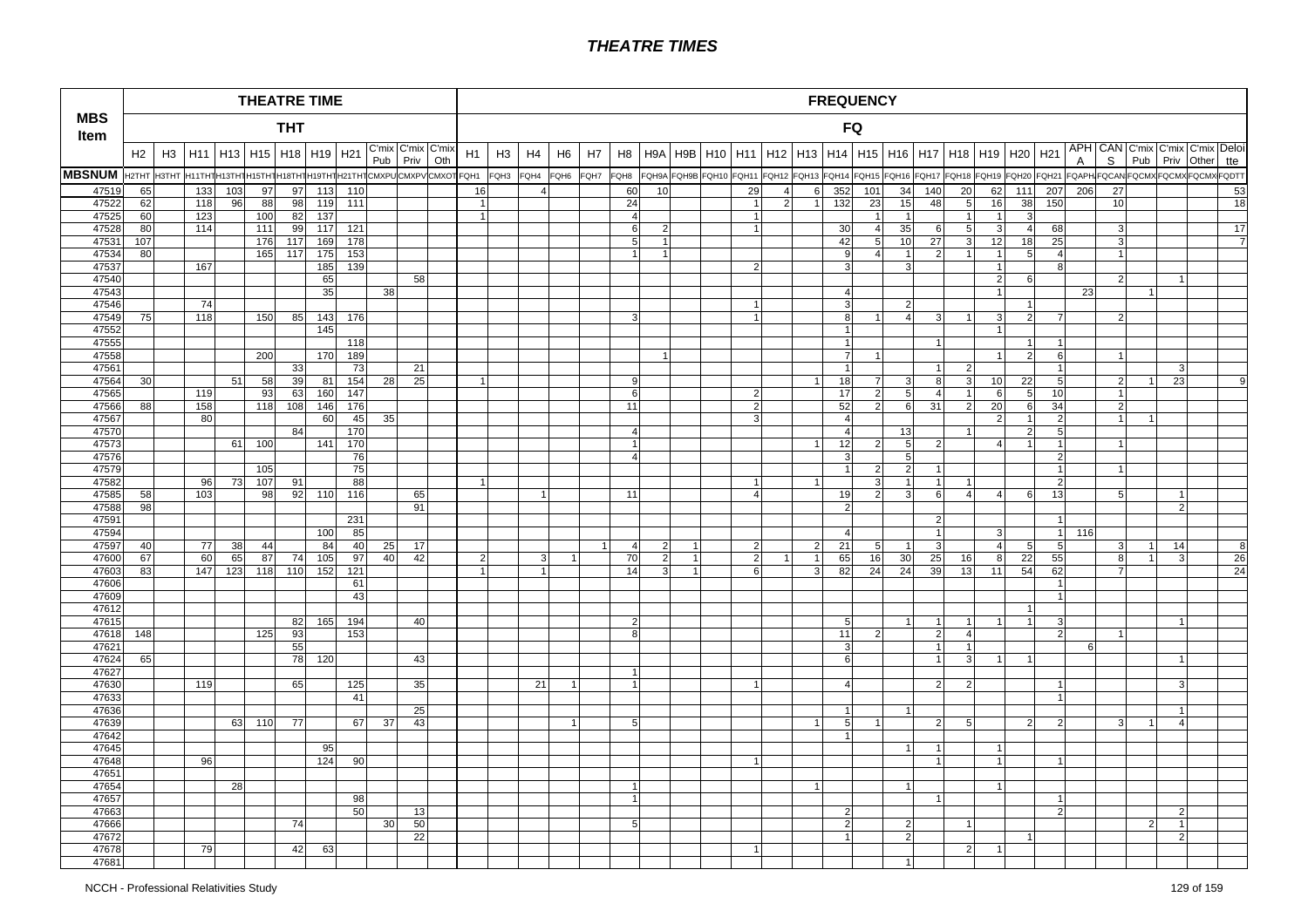|                           |                 |                                |          | <b>AVERAGES</b>   |                            |                        |                |                 | <b>OP SKINTIME</b> |                 |          |                                                                                                                 |                 |                 |                 |          |                       | <b>OPERATION TIME</b> |                                               |          |          |                                |     |     |                 |          |          | <b>OPERATION TIME 2</b>                                           |                  |          |          |                 |          |          |           |
|---------------------------|-----------------|--------------------------------|----------|-------------------|----------------------------|------------------------|----------------|-----------------|--------------------|-----------------|----------|-----------------------------------------------------------------------------------------------------------------|-----------------|-----------------|-----------------|----------|-----------------------|-----------------------|-----------------------------------------------|----------|----------|--------------------------------|-----|-----|-----------------|----------|----------|-------------------------------------------------------------------|------------------|----------|----------|-----------------|----------|----------|-----------|
| <b>MBS</b><br><b>Item</b> |                 | Operation<br><b>Time</b>       |          |                   | Anaesthetic<br><b>Time</b> | <b>Theatre</b><br>Time |                |                 | <b>OST</b>         |                 |          |                                                                                                                 |                 |                 |                 |          | <b>OPT</b>            |                       |                                               |          |          |                                |     |     |                 |          |          |                                                                   | OPT <sub>2</sub> |          |          |                 |          |          |           |
|                           | <b>OST</b>      |                                |          | OPT OPT2 OAT OAT2 |                            | <b>THT</b>             | H <sub>4</sub> | H6              | H <sub>11</sub>    | H <sub>21</sub> | H1       | H8                                                                                                              |                 |                 |                 |          |                       |                       | H10   H13   H15   H16   H17   H18   H19   H20 |          | A        | APH   CAN   Deloi   Harv<br>S. | tte | ard | H8              | H9A      |          | H9B   H13   H15   H16   H17   H18   H19   H20                     |                  |          |          |                 |          |          | CAN<br>S. |
| <b>MBSNUM</b>             |                 | AVOST AVOPT AVOPTZAVOAT AVOATZ |          |                   |                            | AVTHT                  |                |                 |                    |                 |          | 14OST  H6OST  H11OSTH21OSTH1OPT  H8OPT  H10OPTH13OPTH15OPTH16OPTH17OPTH18OPTH19OPTH20OPTAPHAO CANSO DTTOPTHARVO |                 |                 |                 |          |                       |                       |                                               |          |          |                                |     |     |                 |          |          | H8OPT/H9AOP H9BOP H13OP H15OP H16OP H17OP H18OP H19OP H20OP CANSC |                  |          |          |                 |          |          |           |
| 47684                     |                 | 85                             | 90       | 90                | 78                         | 120                    |                |                 |                    |                 |          |                                                                                                                 |                 |                 |                 |          |                       |                       | 85                                            |          |          |                                |     |     |                 |          |          |                                                                   |                  |          |          |                 | 90       |          |           |
| 47690                     |                 |                                |          |                   | 40                         |                        |                |                 |                    |                 |          |                                                                                                                 |                 |                 |                 |          |                       |                       |                                               |          |          |                                |     |     |                 |          |          |                                                                   |                  |          |          |                 |          |          |           |
| 47693<br>47696            |                 | 158                            | 169      | 184               | 195<br>60                  |                        |                |                 |                    |                 |          |                                                                                                                 |                 |                 |                 | 158      |                       |                       |                                               |          |          |                                |     |     |                 |          |          |                                                                   |                  | 169      |          |                 |          |          |           |
| 47699                     |                 | 93                             | 105      | 115               | 167                        | 134                    |                |                 |                    |                 |          |                                                                                                                 |                 |                 |                 |          |                       | 80                    |                                               |          |          | 105                            |     |     |                 |          |          |                                                                   |                  |          |          | 94              |          |          | 115       |
| 47702                     |                 | 208                            | 224      | 233               | 206                        | 285                    |                |                 |                    |                 |          |                                                                                                                 |                 |                 | 255             |          | 143                   |                       | 225                                           |          |          |                                |     |     |                 |          |          |                                                                   | 265              |          | 153      |                 | 255      |          |           |
| 47705<br>47708            |                 | 29                             | 23       | 27                | 45<br>42                   | 31                     |                |                 |                    |                 |          |                                                                                                                 |                 |                 |                 |          |                       | 18                    | 20                                            |          | 50       |                                |     |     |                 |          |          |                                                                   |                  |          |          | 20              | 25       |          |           |
| 47711                     |                 | 39                             | 49       | 50                | 60                         |                        |                |                 |                    |                 |          |                                                                                                                 |                 |                 |                 |          |                       |                       |                                               | 39       |          |                                |     |     |                 |          |          |                                                                   |                  |          |          |                 |          | 49       |           |
| 47714                     |                 |                                |          |                   | 60                         |                        |                |                 |                    |                 |          |                                                                                                                 |                 |                 |                 |          |                       |                       |                                               |          |          |                                |     |     |                 |          |          |                                                                   |                  |          |          |                 |          |          |           |
| 47717                     |                 | 45                             | 48       | 50                | 57                         | 53                     |                |                 |                    |                 |          |                                                                                                                 |                 |                 |                 |          |                       | 45                    |                                               |          |          |                                |     |     |                 |          |          |                                                                   |                  |          |          | 48              |          |          |           |
| 47720<br>47723            |                 |                                |          |                   | 75<br>75                   |                        |                |                 |                    |                 |          |                                                                                                                 |                 |                 |                 |          |                       |                       |                                               |          |          |                                |     |     |                 |          |          |                                                                   |                  |          |          |                 |          |          |           |
| 47726                     |                 | 45                             |          |                   | 30                         |                        |                |                 |                    |                 |          |                                                                                                                 |                 |                 |                 |          |                       |                       |                                               |          |          |                                |     | 45  |                 |          |          |                                                                   |                  |          |          |                 |          |          |           |
| 47729                     |                 | 63                             |          |                   | 38                         |                        |                |                 |                    |                 |          |                                                                                                                 |                 |                 |                 |          |                       |                       |                                               |          |          |                                |     | 63  |                 |          |          |                                                                   |                  |          |          |                 |          |          |           |
| 47732                     |                 |                                |          |                   | 75                         |                        |                |                 |                    |                 |          |                                                                                                                 |                 |                 |                 |          |                       |                       |                                               |          |          |                                |     |     |                 |          |          |                                                                   |                  |          |          |                 |          |          |           |
| 47735<br>47738            | 21              | 21<br>15                       | 28<br>21 | 40<br>20          | 44<br>28                   | 15<br>35               |                | 12              | 41                 | 10              |          |                                                                                                                 |                 |                 | $\overline{7}$  | 24<br>19 | 15                    |                       | 13                                            | 11       | 19<br>21 | 19                             | 14  |     |                 | 24       |          |                                                                   | 17               | 28<br>23 | 27       | 10 <sup>1</sup> | 20       | 18       | 26        |
| 47741                     |                 | 26                             | 33       | 36                | 45                         | 64                     |                |                 |                    |                 |          |                                                                                                                 |                 |                 | 38              |          |                       |                       |                                               | 18       | 31       | 29                             | 15  |     |                 | 28       |          |                                                                   | 43               |          |          |                 |          | 28       | 32        |
| 47744                     |                 | 37                             |          |                   |                            |                        |                |                 |                    |                 |          |                                                                                                                 |                 |                 |                 |          |                       |                       |                                               |          | 37       |                                |     |     |                 |          |          |                                                                   |                  |          |          |                 |          |          |           |
| 47753                     | 73              | 78                             | 89       | 95                | 99                         | 103                    |                |                 |                    | 73              |          |                                                                                                                 |                 |                 |                 | 99       |                       |                       | 57                                            |          |          |                                |     |     |                 |          |          |                                                                   |                  | 116      |          |                 | 62       |          |           |
| 47756<br>47762            | 28              | 55<br>22                       | 62<br>31 | 75<br>34          | 88<br>42                   | 47                     |                | 15 <sup>1</sup> | 45                 | 24              |          | 11                                                                                                              |                 |                 | 21              | 55<br>22 | 31                    |                       | 15 <sup>1</sup>                               | 19       |          | 38                             |     |     | 18 <sup>1</sup> | 55<br>40 |          |                                                                   | 24               | 68<br>30 | $38$     |                 | 23       | 27       | 45        |
| 47765                     | 87              | 42                             | 49       | 67                | 71                         | 99                     |                |                 | 103                | 72              |          |                                                                                                                 |                 |                 |                 | 63       |                       |                       |                                               | 22       |          |                                |     |     |                 |          |          |                                                                   |                  | 69       |          |                 |          | 29       |           |
| 47768                     | 93              | 68                             | 77       | 93                | 95                         | 128                    |                |                 |                    | 93              |          |                                                                                                                 |                 |                 |                 | 78       |                       |                       | 90 <sub>1</sub>                               | 35       |          |                                |     |     |                 |          |          |                                                                   |                  | 88       |          |                 | 93       | 50       |           |
| 47771                     | 135             | 103                            | 109      | 132               | 122                        | 163                    |                |                 |                    | 135             |          |                                                                                                                 |                 |                 |                 | 103      |                       |                       |                                               |          |          |                                |     |     |                 |          |          |                                                                   |                  | 109      |          |                 |          |          |           |
| 47774<br>47777            | 139             | 35<br>86                       | 39<br>93 | 41<br>112         | 63<br>100                  | 176                    |                |                 |                    | 139             |          | 35<br>113                                                                                                       |                 |                 |                 | 61       |                       |                       |                                               |          |          | 85                             |     |     | 39<br>120       |          |          |                                                                   |                  | 68       |          |                 |          |          | 90        |
| 47780                     | 100             |                                |          | 100               | 96                         | 117                    |                |                 |                    | 100             |          |                                                                                                                 |                 |                 |                 |          |                       |                       |                                               |          |          |                                |     |     |                 |          |          |                                                                   |                  |          |          |                 |          |          |           |
| 47783                     | 104             |                                |          | 119               | 87                         | 150                    |                |                 |                    | 104             |          |                                                                                                                 |                 |                 |                 |          |                       |                       |                                               |          |          |                                |     |     |                 |          |          |                                                                   |                  |          |          |                 |          |          |           |
| 47786                     | 104             | 70                             | 78       | 96                | 98                         | 150                    |                |                 |                    | 104             |          |                                                                                                                 |                 |                 |                 |          |                       |                       | 90                                            |          |          | 50                             |     |     |                 |          |          |                                                                   |                  |          |          |                 | 100      |          | 55        |
| 47789<br>47900            | 149             | 62<br>26                       | 71<br>28 | 111<br>38         | 111<br>38                  | 199<br>44              |                |                 |                    | 149             |          |                                                                                                                 |                 |                 | 15 <sub>l</sub> | 68       |                       |                       | 30                                            | 55       |          |                                |     | 32  |                 |          |          |                                                                   | 20               | 76       |          |                 | 35       | 67       |           |
| 47903                     | 20              | 27                             | 31       | 34                | 40                         | 37                     | 15             |                 |                    | 25              | 15       | 24                                                                                                              | 24              | 27              |                 |          |                       | 31                    |                                               | 32       | 34       | 35                             | 21  |     | 26              |          |          | 29                                                                |                  |          | 23       | 34              |          | 34       | 38        |
| 47904                     |                 | 19                             | 18       | 24                | 25                         | 15                     |                |                 |                    |                 |          |                                                                                                                 |                 |                 |                 | 13       | 20                    |                       |                                               |          | 24       |                                |     |     |                 |          |          |                                                                   |                  | 16       | 20       |                 |          |          |           |
| 47906                     | 15              | 15                             | 17       | 23                | 25                         | $\overline{25}$        |                | 15              |                    | 16              |          | 17                                                                                                              |                 |                 |                 |          | 16                    | 7                     | 10                                            |          |          | 20 <sup>1</sup>                | 20  |     | 21              |          |          |                                                                   |                  |          | 22       | 10 <sup>1</sup> | 15       | 12       | 22        |
| 47912<br>47915            | 25<br>26        | 17                             | 22       | 55<br>28          | 46<br>31                   | 55<br>37               | 18             | 16              | 52                 | 25<br>18        |          | 18                                                                                                              | 12              | 16              | 15              | 17       | 21                    | 18                    | 14                                            | 12       |          | 23                             | 17  |     | 20              | 32       | 17       | 20                                                                | 19               | 22       | 25       | 22              | 19       | 16       | 25        |
| 47916                     |                 | 20                             | 21       | 29                | 32                         | 32                     |                |                 |                    |                 |          |                                                                                                                 |                 |                 |                 | 24       | 15                    | 17                    |                                               | 13       |          | 20                             |     | 28  |                 |          |          |                                                                   |                  | 25       | 18       | 18              |          | 15       | 30        |
| 47918                     | 20              | 17                             | 22       | 28                | 33                         | 28                     | 25             | 18              |                    | 18              | 9        | 18                                                                                                              | 15 <sup>1</sup> | 10 <sup>1</sup> | 14              | 27       | 17 <sup>1</sup>       | 15 <sup>1</sup>       | 15 <sup>1</sup>                               | 19       |          | 24                             | 19  |     | 21              |          | 35       | 13                                                                | 21               | 29       | 22       | 18              | 17       | 24       | 25        |
| 47920                     |                 | 57<br>32                       | 32       |                   | 60                         |                        |                |                 |                    |                 |          | 21                                                                                                              |                 |                 |                 |          |                       |                       |                                               |          | 52       |                                |     | 57  | 24              |          |          |                                                                   | 17               |          |          |                 |          |          |           |
| 47921<br>47924            | 29<br>31        | 26                             | 32       | 41<br>43          | 42<br>40                   | 46<br>43               | 35             |                 |                    | 29<br>26        | 20       |                                                                                                                 |                 |                 | 15              | 48<br>25 | 40<br>45              | 38<br>16 <sup>1</sup> | 23<br>30                                      | 27       |          | 18                             |     | 23  |                 |          | 13<br>38 |                                                                   |                  | 53<br>30 | 45<br>50 | 47<br>19        | 28<br>34 | 32       | 23        |
| 47927                     | 28              | 20                             | 25       | 32                | 37                         | 45                     | 18             | 25              | 46                 | 23              | 12       | 18                                                                                                              | 11              | 31              | 22              | 24       | 26                    | 18                    | 22                                            | 18       |          | 23                             |     |     | 22              | 20       | 19       | 34                                                                | 25               | 28       | 30       | 22              | 26       | 23       | 27        |
| 47930                     | 49              | 39                             | 44       | 54                | 59                         | 59                     |                | 41              | 61                 | 44              | 36       | 31                                                                                                              | 35              | 32              | 27              | 57       | 56                    | 36                    | 49                                            | 37       | 39       | 43                             | 34  |     | 34              | 48       | 31       | 35                                                                | 30               | 63       | 62       | 41              | 54       | 42       | 47        |
| 47933                     | 35<br>57        | 28                             | 29<br>38 | 38<br>50          | 43<br>57                   | 50                     | 23<br>34       | 30              | 59                 | 29<br>49        | 20<br>25 | 29<br>26                                                                                                        | 20              | 17              | 22<br>30        | 32       | 40                    | 22<br>26              |                                               | 14<br>38 | 51<br>42 | 45<br>39                       | 29  |     | 32              | 26       | 15       | 20<br>33                                                          | 24<br>30         | 35       | 44<br>68 | 25<br>30        |          | 17<br>46 | 49<br>45  |
| 47936<br>47945            |                 | 36<br>15                       | 25       | 25                | 35                         | 62<br>40               |                |                 | 88                 |                 |          |                                                                                                                 |                 | 33              |                 |          | 63                    |                       | 15                                            |          |          |                                |     |     | 29              |          |          |                                                                   |                  |          |          |                 | 25       |          |           |
| 47948                     | 37              | 20                             | 24       | 28                | 34                         | 43                     |                |                 | 44                 | 30              |          | 16                                                                                                              |                 |                 | 12              | 27       | 24                    | 23                    | 13                                            | 15       |          | 20                             |     | 26  | 19              |          |          |                                                                   | 17               | 29       | 31       | 27              | 16       | 25       | 25        |
| 47951                     | 15 <sup>1</sup> | 11                             | 18       | 32                | 29                         |                        | 15             |                 |                    |                 |          |                                                                                                                 |                 |                 |                 | 11       |                       |                       |                                               |          |          |                                |     |     |                 |          |          |                                                                   |                  | 18       |          |                 |          |          |           |
| 47954                     | 62              | 50                             | 59       | 68                | 79                         | 70                     |                | 38              |                    | 86              |          | 45                                                                                                              |                 |                 | 30 <sup>1</sup> | 53       | 70                    | 55                    |                                               | 59       | $38$     | 62                             | 40  |     | 50              | 63       |          |                                                                   | 30               | 57       | 75       | 59              |          | 73       | 68        |
| 47957<br>47960            | 49<br>8         | 44<br>17                       | 53<br>20 | 68<br>21          | 73<br>24                   | 101<br>17              |                |                 |                    | 49<br>8         |          | 34<br>22                                                                                                        |                 | 13 <sup>1</sup> |                 |          | 59<br>12 <sub>l</sub> | 13                    |                                               |          | 38<br>27 |                                |     |     | 38<br>26        |          |          | 15                                                                |                  |          | 68<br>19 | 18              |          |          |           |
| 47963                     | 24              | 26                             | 30       | 40                | 43                         | 51                     |                |                 |                    | 24              |          | 13                                                                                                              |                 | 25              |                 |          | 48                    | 18                    | 31                                            | 15       | 36       | 30 <sup>1</sup>                | 19  |     | 17              |          |          | 27                                                                |                  |          | 50       | 22              | 35       | 20       | 40        |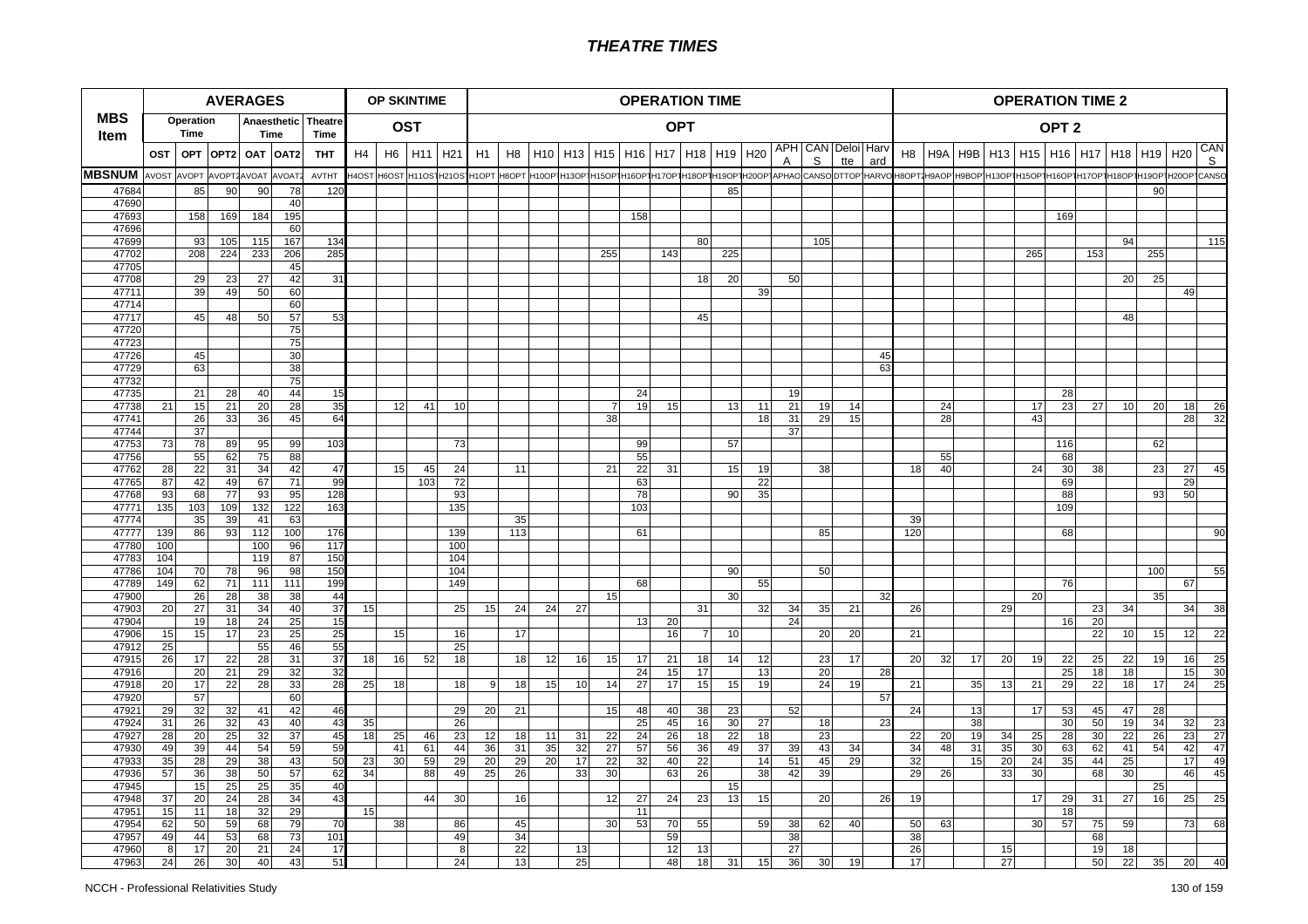|                                                                                                  |    |                |                |                |                 |                 | <b>ANAESTHETIC TIME</b>                         |            |          |          |                 |                 |                                                                                       |          |     |                 |                |     |                |     |    |           |    | <b>ANAESTHETIC TIME 2</b> |     |          |          |          |          |                                                                                                    |             |            |
|--------------------------------------------------------------------------------------------------|----|----------------|----------------|----------------|-----------------|-----------------|-------------------------------------------------|------------|----------|----------|-----------------|-----------------|---------------------------------------------------------------------------------------|----------|-----|-----------------|----------------|-----|----------------|-----|----|-----------|----|---------------------------|-----|----------|----------|----------|----------|----------------------------------------------------------------------------------------------------|-------------|------------|
| <b>MBS</b><br><b>Item</b>                                                                        |    |                |                |                |                 |                 |                                                 | <b>OAT</b> |          |          |                 |                 | OAT <sub>2</sub><br><b>CAN Deloi</b><br>H12   H14   H15   H16   H17   H19   H20   H21 |          |     |                 |                |     |                |     |    |           |    |                           |     |          |          |          |          |                                                                                                    |             |            |
|                                                                                                  | H1 | H <sub>4</sub> | H <sub>6</sub> | H <sub>8</sub> | H <sub>10</sub> | H <sub>13</sub> | H <sub>15</sub> H <sub>16</sub> H <sub>17</sub> |            |          |          |                 | H18 H19 H20 H21 |                                                                                       | S        | tte | <b>MBS</b>      | H <sub>5</sub> | H7  | H <sub>8</sub> | H9A |    | H9B H11   |    |                           |     |          |          |          |          |                                                                                                    | CAN WA<br>S | Grou       |
| MBSNUM H10AT H40AT H60AT H60AT H10OAT H13OATH15OATH15OATH17OATH18OATH19OATH20OATH210ATCANSODTTOA |    |                |                |                |                 |                 |                                                 |            |          |          |                 |                 |                                                                                       |          |     |                 |                |     |                |     |    |           |    |                           |     |          |          |          |          | MBSOAH5OAT1H7OAT1H8OAT1H9AOA1H9BOA1H11OA1H12OA1H14OA1H15OA1H16OA1H17OA1H19OA1H20OA1H21OA1CANSOWAOA |             |            |
| 47684                                                                                            |    |                |                |                |                 |                 |                                                 |            |          |          | 90              |                 |                                                                                       |          |     | 60              |                |     |                |     |    |           |    |                           |     |          |          | 95       |          |                                                                                                    |             |            |
| 47690                                                                                            |    |                |                |                |                 |                 |                                                 |            |          |          |                 |                 |                                                                                       |          |     | 60              |                |     |                |     |    |           |    | 20                        |     |          |          |          |          |                                                                                                    |             |            |
| 47693                                                                                            |    |                |                |                |                 |                 |                                                 | 184        |          |          |                 |                 |                                                                                       |          |     |                 |                |     |                |     |    |           |    |                           |     | 195      |          |          |          |                                                                                                    |             |            |
| 47696                                                                                            |    |                |                |                |                 |                 |                                                 |            |          |          |                 |                 |                                                                                       |          |     | 60              |                |     |                |     |    |           |    |                           |     |          |          |          |          |                                                                                                    |             |            |
| 47699                                                                                            |    |                |                |                |                 |                 |                                                 |            |          | 120      |                 |                 |                                                                                       | 110      |     | 180             |                |     |                |     |    |           |    | 216                       |     |          |          |          |          |                                                                                                    | 120         | 150        |
| 47702                                                                                            |    |                |                |                |                 |                 | 270                                             |            | 190      |          | 240             |                 |                                                                                       |          |     | 180             |                |     |                |     |    |           |    | 155                       | 280 |          | 200      | 270      |          |                                                                                                    |             | 150        |
| 47705<br>47708                                                                                   |    |                |                |                |                 |                 |                                                 |            |          | 23       | 30              |                 |                                                                                       |          |     | 45<br>60        |                |     |                |     |    |           |    |                           |     |          |          | 35       |          |                                                                                                    |             | 30         |
| 47711                                                                                            |    |                |                |                |                 |                 |                                                 |            |          |          |                 | 50              |                                                                                       |          |     | 60              |                |     |                |     |    |           |    |                           |     |          |          |          | 60       |                                                                                                    |             |            |
| 47714                                                                                            |    |                |                |                |                 |                 |                                                 |            |          |          |                 |                 |                                                                                       |          |     | 60              |                |     |                |     |    |           |    |                           |     |          |          |          |          |                                                                                                    |             |            |
| 47717                                                                                            |    |                |                |                |                 |                 |                                                 |            |          | 50       |                 |                 |                                                                                       |          |     | 90              |                |     |                |     |    |           |    | 35                        |     |          |          |          |          |                                                                                                    |             | 45         |
| 47720                                                                                            |    |                |                |                |                 |                 |                                                 |            |          |          |                 |                 |                                                                                       |          |     | 75              |                |     |                |     |    |           |    |                           |     |          |          |          |          |                                                                                                    |             |            |
| 47723                                                                                            |    |                |                |                |                 |                 |                                                 |            |          |          |                 |                 |                                                                                       |          |     | $\overline{75}$ |                |     |                |     |    |           |    |                           |     |          |          |          |          |                                                                                                    |             |            |
| 47726                                                                                            |    |                |                |                |                 |                 |                                                 |            |          |          |                 |                 |                                                                                       |          |     | 30              |                |     |                |     |    |           |    |                           |     |          |          |          |          |                                                                                                    |             | 30         |
| 47729<br>47732                                                                                   |    |                |                |                |                 |                 |                                                 |            |          |          |                 |                 |                                                                                       |          |     | 45<br>60        |                |     |                |     |    |           |    |                           |     |          |          |          |          |                                                                                                    |             | 30<br>90   |
| 47735                                                                                            |    |                |                |                |                 |                 |                                                 | 40         |          |          |                 |                 |                                                                                       |          |     |                 |                |     |                |     |    |           |    |                           |     | 44       |          |          |          |                                                                                                    |             |            |
| 47738                                                                                            |    |                | 16             | 11             |                 |                 | 13                                              | 28         | 40       | 11       | 20              | 23              | 15                                                                                    | 23       | 19  | 30              | 25             | 14  | 14             | 30  |    | 49        |    | 36                        | 22  | 32       | 52       | 27       | 30       | 17                                                                                                 | 31          | 15         |
| 47741                                                                                            |    |                |                |                |                 |                 | 45                                              |            |          |          |                 | 40              |                                                                                       | 37       | 24  | 75              |                |     |                | 28  |    |           |    | 42                        | 50  |          |          |          | 50       |                                                                                                    | 40          | 30         |
| 47744                                                                                            |    |                |                |                |                 |                 |                                                 |            |          |          |                 |                 |                                                                                       |          |     |                 |                |     |                |     |    |           |    |                           |     |          |          |          |          |                                                                                                    |             |            |
| 47753                                                                                            |    |                |                |                |                 |                 |                                                 | 115        |          |          | 83              |                 | 88                                                                                    |          |     | 135             |                |     |                |     |    |           |    | 89                        |     | 132      |          | 88       |          | 91                                                                                                 |             | 60         |
| 47756                                                                                            |    |                |                |                |                 |                 |                                                 | 75         |          |          |                 |                 |                                                                                       |          |     | 135             |                |     |                | 85  |    |           |    | 59                        |     | 88       |          |          |          |                                                                                                    |             | 75         |
| 47762<br>47765                                                                                   |    |                | 20             | 18             |                 |                 | 30                                              | 34<br>81   | 53       |          | 33              | 36<br>38        | 32<br>82                                                                              | 48       |     | 30<br>60        |                |     | 25             | 60  |    | 53<br>120 |    | 39<br>50                  | 33  | 42<br>88 | 60       | 40       | 44<br>45 | 33<br>89                                                                                           | 55          | 30<br>45   |
| 47768                                                                                            |    |                |                |                |                 |                 |                                                 | 90         |          |          | 120             | 60              | 102                                                                                   |          |     | 75              |                |     |                |     |    |           |    | 90                        |     | 99       |          | 123      | 75       | 111                                                                                                |             | 90         |
| 47771                                                                                            |    |                |                |                |                 |                 |                                                 | 120        |          |          |                 |                 | 144                                                                                   |          |     | 90              |                |     |                |     |    |           |    |                           |     | 126      |          |          |          | 151                                                                                                |             |            |
| 47774                                                                                            |    |                |                | 41             |                 |                 |                                                 |            |          |          |                 |                 |                                                                                       |          |     | 60              |                |     | 45             |     |    |           |    | 55                        |     |          |          |          |          |                                                                                                    |             | 90         |
| 47777                                                                                            |    |                |                | 133            |                 |                 |                                                 | 78         |          |          |                 |                 | 148                                                                                   | 90       |     | 60              |                |     | 140            |     |    |           |    | 73                        |     | 85       |          |          |          | 155                                                                                                | 95          | 90         |
| 47780                                                                                            |    |                |                |                |                 |                 |                                                 |            |          |          |                 |                 | 100                                                                                   |          |     | 90              |                |     |                |     |    |           |    | 62                        |     |          |          |          |          | 112                                                                                                |             | 120        |
| 47783                                                                                            |    |                |                |                |                 |                 |                                                 |            |          |          |                 |                 | 119                                                                                   |          |     | 90              |                |     |                |     |    |           |    | 70<br>77                  |     |          |          |          |          | 130                                                                                                |             | 60         |
| 47786<br>47789                                                                                   |    |                |                |                |                 |                 |                                                 | 86         |          |          | 105             | 84              | 124<br>163                                                                            | 60       |     | 105<br>105      |                | 78  |                |     |    |           |    | 73                        |     | 94       |          | 115      | 96       | 127<br>175                                                                                         | 65          | 120<br>120 |
| 47900                                                                                            |    |                |                |                |                 |                 | 35                                              |            |          |          | 40              |                 |                                                                                       |          |     | 30              |                |     |                |     |    |           |    |                           | 40  |          |          | 45       |          |                                                                                                    |             |            |
| 47903                                                                                            | 20 | 30             |                | 34             | 28              | 41              |                                                 |            | 35       | 39       |                 | 45              | 28                                                                                    | 40       | 31  | 30              | 46             | 40  | 37             |     |    |           |    | 45                        |     |          | 43       |          | 47       | 29                                                                                                 | 43          | 45         |
| 47904                                                                                            |    |                |                |                |                 |                 |                                                 | 19         | 29       |          |                 |                 |                                                                                       |          |     | 15              |                |     |                |     |    |           |    | 32                        |     | 22       | 30       |          |          |                                                                                                    |             |            |
| 47906                                                                                            |    |                | 15             | 22             |                 |                 |                                                 |            | 44       | 16       | 30 <sub>o</sub> | 15              | 17                                                                                    | 20       | 27  | 15              | 20             |     | 26             |     |    |           |    | 25                        |     |          | 50       | 35       | 20       | 17                                                                                                 | 22          | 15         |
| 47912                                                                                            |    |                |                |                |                 |                 |                                                 |            |          |          |                 |                 | 55                                                                                    |          |     | 30              |                |     |                |     |    |           |    |                           |     |          |          |          |          | 61                                                                                                 |             |            |
| 47915<br>47916                                                                                   |    | 40             | 23             | 25             | $\overline{27}$ | 29              | 28                                              | 26         | 32<br>33 | 28       | 29              | 23              | 23                                                                                    | 28       | 29  | 30<br>30        | 23             | 18  | 27             | 39  | 27 | 67        | 25 | 33                        | 32  | 31<br>25 | 37<br>35 | 34       | 27       | 24                                                                                                 | 30<br>40    | 30         |
| 47918                                                                                            | 20 | 53             | 32             | 28             | 35              | 18              | 23                                              | 24<br>33   | 30       | 32<br>26 | 20              | 28<br>30        | 25                                                                                    | 30<br>30 | 24  | 30              | 35             |     | 30             |     | 45 |           |    | 42                        | 29  | 35       | 35       | 22       | 30<br>35 | 25                                                                                                 | 32          | 30<br>30   |
| 47920                                                                                            |    |                |                |                |                 |                 |                                                 |            |          |          |                 |                 |                                                                                       |          |     | 60              |                |     |                |     |    |           |    |                           |     |          |          |          |          |                                                                                                    |             |            |
| 47921                                                                                            | 35 |                |                | 31             |                 |                 | 30                                              | 58         | 55       |          | 39              |                 | 40                                                                                    |          |     | 30              | 30             |     | 34             |     |    |           |    | 43                        | 32  | 62       | 60       | 45       |          | 43                                                                                                 |             |            |
| 47924                                                                                            |    | 70             |                |                |                 |                 |                                                 | 37         | 65       | 26       | 45              | 41              | 37                                                                                    | 24       |     | 30 <sup>1</sup> | 28             |     |                |     | 50 |           |    | 30                        |     | 42       | 70       | 49       | 46       | 39                                                                                                 | 29          | 30         |
| 47927                                                                                            | 21 | 39             | 36             | 27             | 18              | 40              | 34                                              | 34         | 43       | 28       | 37              | 36              | 32                                                                                    | 28       |     | 30              | 37             | 27  | 30             | 26  | 29 | 62        |    | 43                        | 37  | 38       | 48       | 41       | 41       | 34                                                                                                 | 32          | 30         |
| 47930                                                                                            | 53 |                | 50             | 42             | 45              | 44              | 38                                              | 73         | 79       | 51       | 66              | 58              | 55                                                                                    | 51       | 44  | 45              | 61             | 38  | 46             | 54  | 42 | 78        | 85 | 63                        | 41  | 79       | 86       | 71       | 62       | 59                                                                                                 | 55          | 45         |
| 47933                                                                                            | 30 | 50             | 40             | 39             | 25              | 33              | 30                                              | 43         | 59       | 34       |                 | 23              | 37                                                                                    | 52       | 41  | 30              | 35             | 46  | 42             |     | 23 | 76        |    | 56                        | 32  | 45       | 64       |          | 25       | 40                                                                                                 | 56          | 30         |
| 47936<br>47945                                                                                   | 30 | 61             |                | 35             |                 | 45              | 40                                              |            | 92       | 35       | 25              | 55              | 65                                                                                    | 40       |     | 30              |                |     | 37             | 36  |    | 104       |    | 60                        | 40  |          | 97       |          | 63       | 72                                                                                                 | 46          | 45         |
| 47948                                                                                            |    |                |                | 21             |                 |                 | 24                                              | 37         | 37       | 30       | 20              | 26              | 35                                                                                    | 25       |     | 30              |                |     | 24             |     |    | 50        |    | 33                        | 29  | 39       | 44       | 35<br>24 | 36       | 41                                                                                                 | 30          | 30         |
| 47951                                                                                            |    | 40             |                |                |                 |                 |                                                 | 23         |          |          |                 |                 |                                                                                       |          |     | 30              |                |     |                |     |    |           |    | 27                        |     | 30       |          |          |          |                                                                                                    |             |            |
| 47954                                                                                            |    |                | 50             | 58             |                 |                 | 38                                              | 66         | 93       | 60       |                 | 89              | 101                                                                                   | 69       | 52  | 90              | 58             | 106 | 63             | 77  |    |           |    | 88                        | 38  | 71       | 98       |          | 102      | 102                                                                                                | 75          | 60         |
| 47957                                                                                            |    |                |                | 55             |                 |                 |                                                 |            | 85       |          |                 |                 | 63                                                                                    |          |     | 90              |                |     | 59             |     |    |           |    | 67                        |     |          | 94       |          |          | 67                                                                                                 |             | 60         |
| 47960                                                                                            |    |                |                | 28             |                 | 18              |                                                 |            | 28       | 15       |                 |                 | 15                                                                                    |          |     | 15              |                |     | 32             |     |    |           |    |                           |     | 12       | 35       |          |          | 19                                                                                                 |             | 30         |
| 47963                                                                                            |    |                |                | 32             |                 | 43              |                                                 |            | 75       | 28       | 42              | 45              | 24                                                                                    | 50       | 24  | 30              | 37             |     | 35             |     |    |           |    |                           |     |          | 78       | 46       | 50       | 24                                                                                                 | 60          | 30         |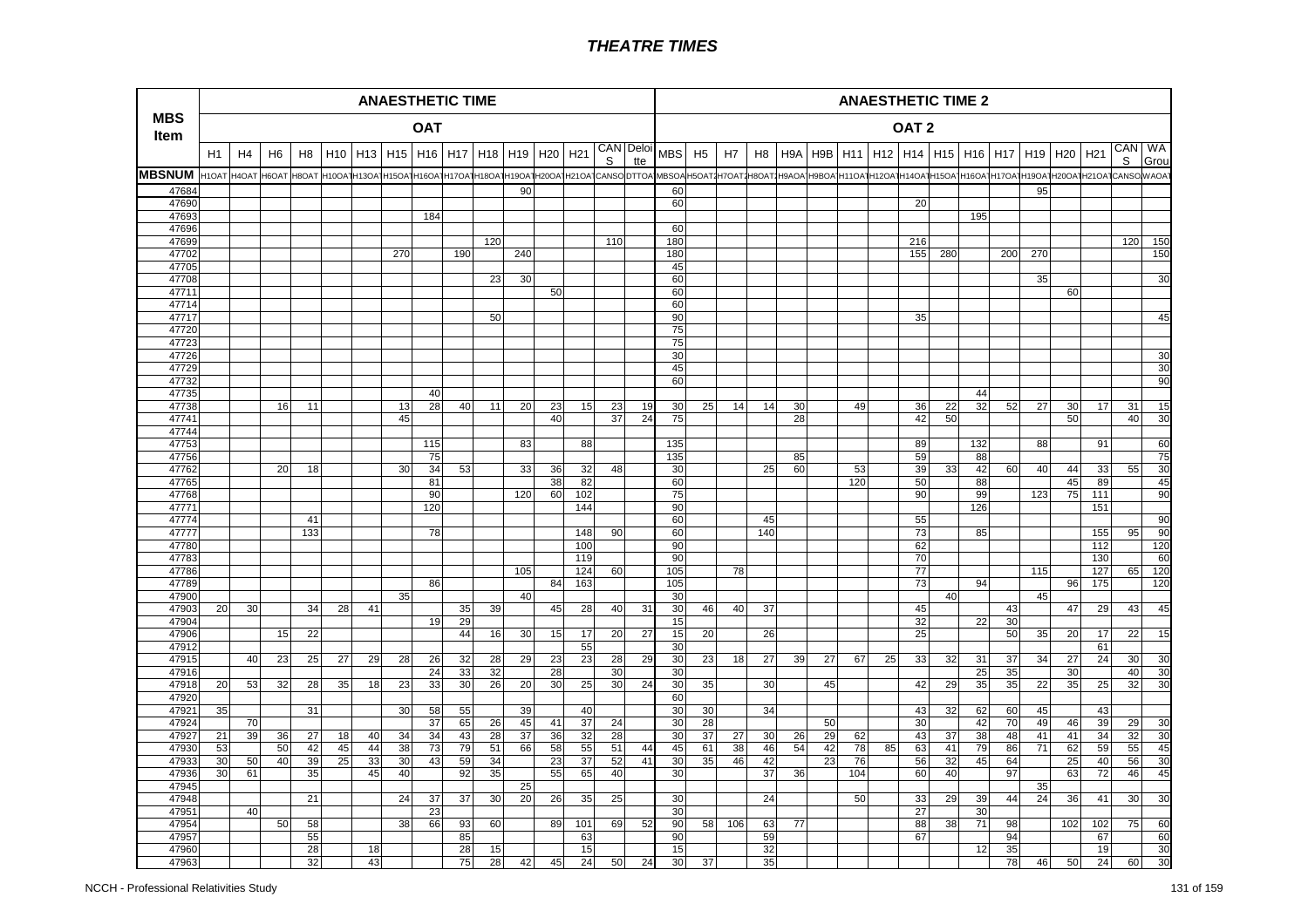|                           |     |                |     |                                                                                  |    | <b>THEATRE TIME</b> |     |                 |                |                                   |    |                |                |                |                  |                |                     |                |                |                |                |              |                              |                     | <b>FREQUENCY</b>                                                                       |                            |                              |                |                  |                  |                                  |                                                                                                                                  |                                  |                      |                      |
|---------------------------|-----|----------------|-----|----------------------------------------------------------------------------------|----|---------------------|-----|-----------------|----------------|-----------------------------------|----|----------------|----------------|----------------|------------------|----------------|---------------------|----------------|----------------|----------------|----------------|--------------|------------------------------|---------------------|----------------------------------------------------------------------------------------|----------------------------|------------------------------|----------------|------------------|------------------|----------------------------------|----------------------------------------------------------------------------------------------------------------------------------|----------------------------------|----------------------|----------------------|
| <b>MBS</b><br><b>Item</b> |     |                |     |                                                                                  |    | <b>THT</b>          |     |                 |                |                                   |    |                |                |                |                  |                |                     |                |                |                |                |              |                              |                     | <b>FQ</b>                                                                              |                            |                              |                |                  |                  |                                  |                                                                                                                                  |                                  |                      |                      |
|                           | H2  | H <sub>3</sub> |     | H11 H13 H15 H18 H19 H21                                                          |    |                     |     |                 |                | C'mix C'mix C'mix<br>Pub Priv Oth |    | H <sub>1</sub> | H <sub>3</sub> | H <sub>4</sub> | H <sub>6</sub>   | H7             |                     |                |                |                |                |              |                              |                     | H8   H9A   H9B   H10   H11   H12   H13   H14   H15   H16   H17   H18   H19   H20   H21 |                            |                              |                |                  |                  |                                  | APH   CAN   C'mix   C'mix   C'mix   Deloi<br><sub>S</sub><br>A                                                                   |                                  |                      | Pub Priv Other tte   |
| <b>MBSNUM</b>             |     |                |     | Н2ТНТ Н3ТНТ Н11ТНТН13ТНТН15ТНТН18ТНТН19ТНТН21ТНТСМХРU СМХРV СМХОТ FQH1 FQH3 FQH4 |    |                     |     |                 |                |                                   |    |                |                |                | FQH <sub>6</sub> |                |                     |                |                |                |                |              |                              |                     |                                                                                        |                            |                              |                |                  |                  |                                  | ғонт  ғонв  ғонза ғонзв ғон10 ғон11 ғон12 ғон13 ғон14 ғон15 ғон16 ғон17 ғон18 ғон19 ғон20 ғон21 ғодн4 ғослм ғосмх ғосмх ғосмх ғо |                                  |                      |                      |
| 47684                     |     |                |     |                                                                                  |    |                     | 120 |                 |                |                                   |    |                |                |                |                  |                |                     |                |                |                |                |              |                              |                     |                                                                                        |                            |                              |                |                  |                  |                                  |                                                                                                                                  |                                  |                      |                      |
| 47690                     |     |                |     |                                                                                  |    |                     |     |                 |                |                                   |    |                |                |                |                  |                |                     |                |                |                |                |              |                              | 1                   |                                                                                        |                            |                              |                |                  |                  |                                  |                                                                                                                                  |                                  |                      |                      |
| 47693<br>47696            |     |                |     |                                                                                  |    |                     |     |                 |                |                                   |    |                |                |                |                  |                |                     |                |                |                |                |              |                              |                     |                                                                                        | $\mathbf{1}$               |                              |                |                  |                  |                                  |                                                                                                                                  |                                  |                      |                      |
| 47699                     |     |                |     |                                                                                  |    | 134                 |     |                 |                |                                   |    |                |                |                |                  |                |                     |                |                |                |                |              |                              | 5                   |                                                                                        |                            |                              | 1 <sup>1</sup> |                  |                  |                                  | $\mathbf{1}$                                                                                                                     |                                  |                      |                      |
| 47702                     |     |                |     | 290                                                                              |    |                     | 280 |                 |                |                                   |    |                |                |                |                  |                |                     |                |                |                |                |              |                              | $\overline{2}$      | 1                                                                                      |                            | $\mathbf{3}$                 |                | $\vert$          |                  |                                  |                                                                                                                                  |                                  |                      |                      |
| 47705                     |     |                |     |                                                                                  |    |                     |     |                 |                |                                   |    |                |                |                |                  |                |                     |                |                |                |                |              |                              |                     |                                                                                        |                            |                              |                |                  |                  |                                  |                                                                                                                                  |                                  |                      |                      |
| 47708                     |     |                |     |                                                                                  |    | 25                  | 45  |                 | 22             |                                   |    |                |                |                |                  |                |                     |                |                |                |                |              |                              |                     |                                                                                        |                            |                              | 1              | $\overline{1}$   |                  |                                  | $6 \mid$                                                                                                                         | $\overline{2}$                   |                      |                      |
| 47711<br>47714            |     |                |     |                                                                                  |    |                     |     |                 |                |                                   |    |                |                |                |                  |                |                     |                |                |                |                |              |                              |                     |                                                                                        |                            |                              |                |                  | $\overline{2}$   |                                  |                                                                                                                                  |                                  |                      |                      |
| 47717                     |     |                |     |                                                                                  |    | 53                  |     |                 |                |                                   |    |                |                |                |                  |                |                     |                |                |                |                |              |                              | $\overline{1}$      |                                                                                        |                            |                              | 1 <sup>1</sup> |                  |                  |                                  |                                                                                                                                  |                                  |                      |                      |
| 47720                     |     |                |     |                                                                                  |    |                     |     |                 |                |                                   |    |                |                |                |                  |                |                     |                |                |                |                |              |                              |                     |                                                                                        |                            |                              |                |                  |                  |                                  |                                                                                                                                  |                                  |                      |                      |
| 47723                     |     |                |     |                                                                                  |    |                     |     |                 |                |                                   |    |                |                |                |                  |                |                     |                |                |                |                |              |                              |                     |                                                                                        |                            |                              |                |                  |                  |                                  |                                                                                                                                  |                                  |                      |                      |
| 47726<br>47729            |     |                |     |                                                                                  |    |                     |     |                 |                |                                   |    |                |                |                |                  |                |                     |                |                |                |                |              |                              |                     |                                                                                        |                            |                              |                |                  |                  |                                  |                                                                                                                                  |                                  |                      |                      |
| 47732                     |     |                |     |                                                                                  |    |                     |     |                 |                |                                   |    |                |                |                |                  |                |                     |                |                |                |                |              |                              |                     |                                                                                        |                            |                              |                |                  |                  |                                  |                                                                                                                                  |                                  |                      |                      |
| 47735                     | 15  |                |     |                                                                                  |    |                     |     |                 |                | 16                                |    |                |                |                |                  |                |                     |                |                |                |                |              |                              |                     |                                                                                        | $\mathbf{1}$               |                              |                |                  |                  |                                  | 8                                                                                                                                |                                  | 10                   |                      |
| 47738                     | 22  |                | 65  |                                                                                  | 32 | 14                  | 47  | 74              | 18             | 21                                | 21 |                |                |                | 12               | 8 <sup>1</sup> | 21                  |                |                |                | 9              |              |                              | 50                  | $\overline{2}$                                                                         | 4 <sup>1</sup>             | 8                            | 13             | $\mathbf 1$      | 15               | 51                               | 209<br>16                                                                                                                        | 38                               | 459                  | 5 <sup>1</sup><br>35 |
| 47741<br>47744            |     |                |     |                                                                                  | 78 |                     |     | 88              |                | 26                                |    |                |                |                |                  |                |                     | 1              |                |                |                |              |                              | 12                  | $\overline{2}$                                                                         |                            |                              |                |                  | 2                | $\overline{1}$                   | 31<br>3                                                                                                                          |                                  | $\overline{7}$       | -9                   |
| 47753                     | 127 |                |     |                                                                                  |    |                     | 93  | 107             |                | 85                                |    |                |                |                |                  |                |                     |                |                |                |                |              |                              | -71                 |                                                                                        | $\mathbf{1}$               |                              |                | 2 <sup>1</sup>   |                  | $\overline{\mathbf{3}}$          | 38                                                                                                                               |                                  | $\overline{1}$       |                      |
| 47756                     |     |                |     |                                                                                  |    |                     |     |                 |                |                                   |    |                |                |                |                  |                |                     | $\mathbf{1}$   |                |                |                |              |                              | 12                  |                                                                                        | $\overline{3}$             |                              |                |                  |                  |                                  |                                                                                                                                  |                                  |                      |                      |
| 47762                     |     |                | 70  |                                                                                  | 47 |                     | 60  | 65              | 19             | 20                                |    |                |                |                | 1                |                | 15                  |                |                |                | $\mathbf{1}$   |              |                              | 53                  | $\left 4\right $                                                                       | 18                         | 16                           |                | $2 \vert$        | 9                | $\overline{4}$                   | $\overline{2}$                                                                                                                   | $\overline{2}$                   | 12                   |                      |
| 47765                     |     |                | 140 |                                                                                  |    |                     |     | 130             |                | 26                                |    |                |                |                |                  |                |                     |                |                |                | $\overline{1}$ |              |                              | 6                   |                                                                                        | 9                          |                              |                |                  | $\overline{4}$   | 14                               |                                                                                                                                  |                                  | $\overline{1}$       |                      |
| 47768<br>47771            |     |                |     |                                                                                  |    |                     | 128 | 127<br>163      |                |                                   |    |                |                |                |                  |                |                     |                |                |                |                |              |                              | 5                   |                                                                                        | $6 \mid$<br>$\overline{2}$ |                              |                | $\mathbf{1}$     |                  | 5<br>1                           |                                                                                                                                  |                                  |                      |                      |
| 47774                     |     |                |     |                                                                                  |    |                     |     |                 |                |                                   |    |                |                |                |                  |                | 1                   |                |                |                |                |              |                              | 6                   |                                                                                        |                            |                              |                |                  |                  |                                  |                                                                                                                                  |                                  |                      |                      |
| 47777                     |     |                |     |                                                                                  |    |                     |     | 176             |                |                                   |    |                |                |                |                  |                | 1 <sup>1</sup>      |                |                |                |                |              |                              | <sup>6</sup>        |                                                                                        | 7                          |                              |                |                  |                  | 5 <sup>1</sup>                   | $\overline{1}$                                                                                                                   |                                  |                      |                      |
| 47780                     |     |                |     |                                                                                  |    |                     |     | 117             |                |                                   |    |                |                |                |                  |                |                     |                |                |                |                |              |                              | $\mathbf{3}$        |                                                                                        |                            |                              |                |                  |                  | 1                                |                                                                                                                                  |                                  |                      |                      |
| 47783                     | 138 |                |     |                                                                                  |    |                     | 160 | 150<br>153      |                |                                   |    |                |                |                |                  | $\overline{2}$ |                     |                |                |                |                |              |                              | $\overline{1}$<br>5 |                                                                                        |                            |                              |                | $\overline{1}$   |                  | $\overline{4}$<br>8              | $\mathbf{1}$                                                                                                                     |                                  |                      |                      |
| 47786<br>47789            |     |                |     |                                                                                  |    |                     |     | 199             |                |                                   |    |                |                |                |                  |                |                     |                |                |                |                |              |                              | 46                  |                                                                                        | $6 \mid$                   |                              |                |                  | 3 <sup>1</sup>   | 18                               |                                                                                                                                  |                                  |                      |                      |
| 47900                     |     |                |     |                                                                                  | 50 |                     | 55  |                 | 46             | 26                                |    |                |                |                |                  |                |                     |                |                |                |                |              |                              |                     | 1                                                                                      |                            |                              |                | $\mathbf{1}$     |                  |                                  |                                                                                                                                  | $\vert$                          | 12                   |                      |
| 47903                     | 41  |                |     | 43                                                                               |    | 42                  |     |                 | 25             | 30                                | 40 | $\mathbf{1}$   |                | 3 <sup>1</sup> |                  | $\mathbf{1}$   | 5 <sup>1</sup>      |                |                | 11             |                |              | 3 <sup>1</sup>               | $\mathbf{1}$        |                                                                                        |                            | $\overline{2}$               | 4 <sup>1</sup> |                  |                  | $2 \vert$                        | 54<br>$5\phantom{.0}$                                                                                                            | 1                                | 52                   | 1<br>10              |
| 47904                     |     |                |     |                                                                                  |    |                     |     |                 |                | 15                                |    |                |                |                |                  |                |                     |                |                |                |                |              |                              | 2 <sup>1</sup>      |                                                                                        | $\overline{2}$             | $\overline{c}$               |                |                  |                  |                                  | 21                                                                                                                               |                                  | $\overline{2}$       |                      |
| 47906<br>47912            | 25  |                |     |                                                                                  |    | 18                  | 41  | 84              | 15             | 30<br>25                          | 20 |                |                |                | $\overline{1}$   |                | $\vert$             |                |                |                |                |              |                              | $\overline{1}$      |                                                                                        |                            | 1                            | 2 <sup>1</sup> | 1                | $\overline{1}$   | $\overline{4}$<br>$\vert$ 1      | 1                                                                                                                                | 4 <sup>1</sup>                   | 47<br>$\overline{1}$ | 1<br>5               |
| 47915                     | 27  | 20             | 81  | 33                                                                               | 49 | 32                  | 53  |                 | 27             | 27                                | 24 |                | $\overline{4}$ | $\overline{7}$ | 23               | 11             | 48                  | 4 <sup>1</sup> | $6 \mid$       | 1 <sup>1</sup> | 9              | $\mathbf{1}$ | 6 <sup>1</sup>               | 24                  | 6                                                                                      | 21                         | 19                           | 15             | 4 <sup>1</sup>   | 8                | 70                               | 12                                                                                                                               | 73 1051                          |                      | 53<br>14             |
| 47916                     |     |                |     |                                                                                  |    | 33                  |     |                 | 39             | 24                                |    |                |                |                |                  |                |                     |                |                |                |                |              |                              |                     |                                                                                        | $\overline{1}$             | $\overline{2}$               | $2 \vert$      |                  |                  |                                  | $\mathbf{1}$                                                                                                                     | $\mathbf{1}$                     | 8                    |                      |
| 47918                     | 25  |                |     | 21                                                                               | 46 | 29                  | 27  |                 | 22             | 27                                | 30 | $\overline{7}$ |                | $\overline{7}$ | 3                |                | $\overline{4}$      |                |                | 1 <sup>1</sup> |                |              | 2 <sup>1</sup>               | $\overline{4}$      | $\vert$                                                                                | $6\phantom{1}$             | 6                            | 11             | 1 <sup>1</sup>   | $\overline{4}$   | 33                               | $\mathbf{3}$                                                                                                                     | 19                               | 277                  | $\vert$ 4<br>20      |
| 47920<br>47921            | 40  |                |     |                                                                                  | 52 |                     | 56  | 67              | 25             | 33                                |    | 1              |                |                |                  |                | 2 <sup>1</sup>      |                | $\overline{2}$ |                |                |              |                              | -5                  | 1                                                                                      | 18                         | $\mathbf{1}$                 | 3 <sup>1</sup> | 3 <sup>1</sup>   |                  | 12                               | 36                                                                                                                               | $\vert 4 \vert$                  | 24                   |                      |
| 47924                     |     |                |     |                                                                                  |    | 29                  | 64  | 56              | 35             | 30                                |    |                |                | 1              |                  |                |                     |                | 1              |                |                |              |                              | 15                  |                                                                                        | 25                         | $\overline{1}$               | 11             | $6 \overline{6}$ | 11               | 13                               | $\overline{4}$                                                                                                                   | $\overline{8}$                   | 17                   |                      |
| 47927                     | 24  |                | 76  | 43                                                                               | 65 | 32                  | 52  | $\overline{77}$ | 38             | 25                                | 15 | 18             |                | 27             | $6 \mid$         | 14             | 115                 | 55             | 42             | 6 <sup>1</sup> | 23             |              | 13                           | 253                 | 38                                                                                     | 94                         | 98                           | 128            | 28               | 69               | 93                               | 41                                                                                                                               | 67 1353                          |                      | 18                   |
| 47930                     | 44  |                | 93  | 46                                                                               | 62 | 55                  | 88  | 89              | 35             | 47                                | 30 | 11             |                |                | 6 <sup>1</sup>   | $\overline{4}$ | 97                  | 16             | 14             | 1 <sup>1</sup> | 23             | 1            | 12                           | 190                 | 33                                                                                     | 45                         | 74                           | 65             | 30               | 40               | 81                               | 838<br>29                                                                                                                        | 27                               | 369                  | 3 <sup>1</sup><br>77 |
| 47933                     | 45  |                | 91  | 36                                                                               | 47 | 37                  |     | 82              | 31             | 32                                |    | $\mathbf{1}$   |                | 10             |                  | $\overline{4}$ | 15                  |                |                | 1 <sup>1</sup> | 18             |              | $\mathbf{1}$<br>$\mathbf{1}$ | 10                  | 3                                                                                      | 10                         | 6                            | 9              |                  | 3 <sup>1</sup>   | 16                               | $5\phantom{.0}$<br>8                                                                                                             | 10                               | $\frac{1}{142}$      | 30                   |
| 47936<br>47945            |     | 44             | 122 | 45                                                                               | 51 | 40                  | 40  | 96              |                | 38                                |    | 1 <sup>1</sup> | 1              | 9              |                  |                | $6 \mid$            | 3              |                |                | 3              |              |                              | $\overline{2}$      | $\overline{4}$                                                                         |                            | $\overline{2}$               | $\overline{8}$ |                  | $6 \overline{6}$ | 9                                | 71<br>$\overline{4}$                                                                                                             |                                  | 41                   |                      |
| 47948                     |     |                | 67  |                                                                                  | 51 | 34                  | 63  | 46              | 18             | 26                                |    |                |                |                |                  |                | $\overline{7}$      |                |                |                | $\mathcal{P}$  |              |                              | 42                  | 5 <sub>l</sub>                                                                         | 9                          | 11                           | 1              | $2 \vert$        | 6                | $\mathbf{1}$                     | $\mathbf{1}$                                                                                                                     | 6                                | 43                   |                      |
| 47951                     |     |                |     |                                                                                  |    |                     |     |                 |                |                                   |    |                |                | 1              |                  |                |                     |                |                |                |                |              |                              | $\overline{2}$      |                                                                                        | $\mathbf{1}$               |                              |                |                  |                  |                                  |                                                                                                                                  |                                  |                      |                      |
| 47954                     | 74  |                |     |                                                                                  | 53 | 64                  |     | 119             |                | 41                                |    |                |                |                | $\overline{2}$   | $\overline{2}$ | 10 <sup>1</sup>     | 2 <sup>1</sup> |                |                |                |              |                              | 8                   | $\overline{2}$                                                                         | 12                         | 8                            | 11             |                  | 51               | $\overline{4}$                   | 41<br>$5\overline{)}$                                                                                                            |                                  | 13                   | 6                    |
| 47957<br>47960            |     |                |     | 19                                                                               |    | 20                  |     | 101             | 8 <sup>1</sup> | 20                                |    |                |                |                |                  |                | 2 <sup>1</sup><br>1 |                |                |                |                |              | 2 <sup>1</sup>               | $\overline{3}$      |                                                                                        | 1                          | $\mathbf{3}$<br>$\mathbf{1}$ |                |                  |                  | $\overline{1}$<br>$\overline{2}$ | 37<br>15                                                                                                                         |                                  |                      |                      |
| 47963                     |     |                |     | 45                                                                               |    | 32                  | 65  | 94              | 41             | 31                                |    |                |                |                |                  |                | $\overline{2}$      |                |                |                |                |              | $\overline{2}$               |                     |                                                                                        |                            | $\overline{2}$               | 1<br>6         | $2 \vert$        | 1                | 1                                | 72<br>1                                                                                                                          | 3 <sup>1</sup><br>3 <sup>1</sup> | 14<br>69             | 5                    |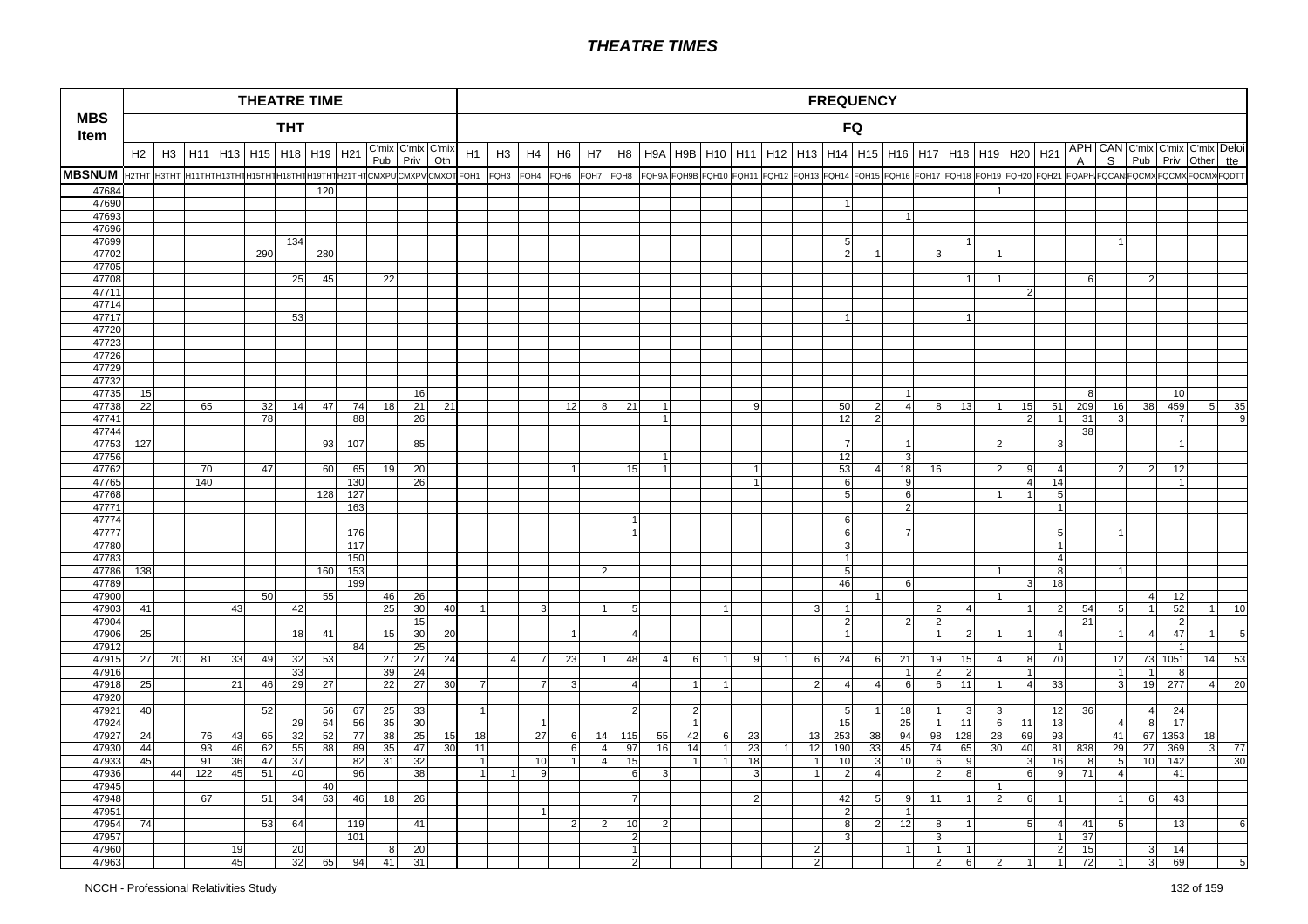|                    | <b>AVERAGES</b><br>Operation<br>Anaesthetic<br>Time<br><b>Time</b><br>OAT OAT2 |            |                  |                    |            |                        |           | <b>OP SKINTIME</b> |                 |                          |    |           |                                                                                         | <b>OPERATION TIME</b> |           |            |          |          |     |                          |          |                |     |                |     | <b>OPERATION TIME 2</b> |                                |           |                  |           |          |                                                                                 |                                     |           |
|--------------------|--------------------------------------------------------------------------------|------------|------------------|--------------------|------------|------------------------|-----------|--------------------|-----------------|--------------------------|----|-----------|-----------------------------------------------------------------------------------------|-----------------------|-----------|------------|----------|----------|-----|--------------------------|----------|----------------|-----|----------------|-----|-------------------------|--------------------------------|-----------|------------------|-----------|----------|---------------------------------------------------------------------------------|-------------------------------------|-----------|
| <b>MBS</b><br>Item |                                                                                |            |                  |                    |            | <b>Theatre</b><br>Time |           |                    | <b>OST</b>      |                          |    |           |                                                                                         |                       |           | <b>OPT</b> |          |          |     |                          |          |                |     |                |     |                         |                                |           | OPT <sub>2</sub> |           |          |                                                                                 |                                     |           |
|                    | <b>OST</b>                                                                     | <b>OPT</b> | OPT <sub>2</sub> |                    |            | <b>THT</b>             | H4        | H <sub>6</sub>     | H <sub>11</sub> | H <sub>21</sub>          | H1 | H8        | H10   H13   H15   H16   H17   H18   H19   H20                                           |                       |           |            |          |          |     | APH   CAN   Deloi   Harv | S.       | tte            | ard | H <sub>8</sub> | H9A |                         | H9B H13 H15                    |           |                  |           |          | H <sub>16</sub> H <sub>17</sub> H <sub>18</sub> H <sub>19</sub> H <sub>20</sub> |                                     | CAN<br>S. |
| <b>MBSNUM</b>      |                                                                                | VOST AVOPT |                  | AVOPT2AVOAT AVOAT2 |            | <b>AVTHT</b>           |           |                    |                 | 140ST H60ST H110ST H210S |    |           | 110PT   H8OPT   H10OPTH13OPTH15OPTH16OPTH17OPTH18OPTH19OPTH20OPTAPHAO CANSO DTTOPTHARVO |                       |           |            |          |          |     |                          |          |                |     |                |     |                         | H8OPT1H9AOP1H9BOP1H13OP1H15OP1 |           |                  |           |          |                                                                                 | H16OP1H17OP1H18OP1H19OP1H20OP1CANSC |           |
| 47966              | 100                                                                            | 66         | 78               | 95                 | 90         | 110                    |           |                    | 82              | 118                      | 55 | 49        |                                                                                         | 58                    | 83        | 60         | 102      |          | 65  | 58                       |          |                |     | 53             | 92  |                         |                                | 66        | 87               | 67        | 107      |                                                                                 | 75                                  |           |
| 47969              | 32                                                                             | 30         | 36               | 45                 | 50         | 57                     | 19        |                    | 45              | 31                       |    | 28        |                                                                                         | 20                    |           | 43         | 23       | 40       |     |                          |          | 24             |     | 31             | 45  | 35                      |                                | 20        |                  | 49        | 28       | 45                                                                              |                                     |           |
| 47972<br>47975     | 45<br>27                                                                       | 25<br>54   | 29<br>65         | 35<br>64           | 40<br>67   | 54<br>67               | 30        |                    | 45              | 24                       |    | 20        | 50                                                                                      | 19                    | 71        | 67         | 28       | 23<br>50 | 30  |                          | 35       |                |     | 21             |     |                         | 63                             | 24        | 87               | 75        | 31       | 27<br>55                                                                        | 45                                  | 40        |
| 47978              | 22                                                                             | 32         | 34               | 37                 | 52         | 69                     |           |                    |                 | 22                       |    |           |                                                                                         |                       |           |            | 21       | 50       |     |                          | 25       |                |     |                | 40  | 20                      |                                |           |                  |           | 26       | 55                                                                              |                                     | 30        |
| 47981              | 36                                                                             | 55         | 53               | 59                 | 55         | 56                     |           | 20                 |                 | 52                       |    |           |                                                                                         |                       | 76        | 62         | 26       |          |     |                          |          |                |     |                | 29  |                         |                                |           | 82               | 72        | 30       |                                                                                 |                                     |           |
| 47982              | 36                                                                             | 43         | 54               | 54                 | 62         | 83                     |           |                    |                 | 36                       |    |           |                                                                                         |                       | 30        |            |          |          |     |                          | 55       |                |     |                |     |                         |                                |           | 48               |           |          |                                                                                 |                                     | 60        |
| 48200              | 118                                                                            | 95         | 96               | 122                | 121        |                        | 118       |                    |                 |                          |    | 96        |                                                                                         |                       |           | 85         |          |          |     | 105                      |          |                |     | 100            | 95  |                         |                                |           |                  | 94        |          |                                                                                 |                                     |           |
| 48203<br>48206     | 128<br>65                                                                      | 133<br>72  | 142<br>73        | 174<br>85          | 171<br>82  | 170<br>84              | 130<br>65 |                    |                 | 126<br>64                |    | 166<br>52 |                                                                                         |                       | 68        | 105<br>80  |          |          | 127 | 91                       | 70       |                |     | 177<br>55      |     |                         |                                |           | 69               | 112<br>87 |          |                                                                                 | 136                                 | 80        |
| 48209              | 94                                                                             | 73         | 83               | 98                 | 117        | 100                    |           |                    |                 | 94                       |    | 106       |                                                                                         |                       |           | 53         | 72       |          | 60  |                          |          |                |     | 111            | 96  |                         |                                |           |                  | 55        | 76       |                                                                                 | 75                                  |           |
| 48212              | 57                                                                             |            |                  | 65                 | 74         | 106                    |           |                    |                 | 57                       |    |           |                                                                                         |                       |           |            |          |          |     |                          |          |                |     |                |     |                         |                                |           |                  |           |          |                                                                                 |                                     |           |
| 48215              | 95                                                                             | 136        | 144              | 148                | 135        | 142                    |           |                    | 95              |                          |    | 154       |                                                                                         |                       |           |            |          | 113      |     |                          |          |                | 141 | 163            |     |                         |                                |           |                  |           |          | 125                                                                             |                                     |           |
| 48218              |                                                                                | 74         |                  |                    | 98         | 95                     |           |                    |                 |                          |    |           |                                                                                         |                       |           |            |          |          |     | 74                       |          |                |     |                |     |                         |                                |           |                  |           |          |                                                                                 |                                     |           |
| 48221<br>48224     | 93<br>55                                                                       | 109        |                  | 83<br>95           | 118<br>75  | 167                    | 55        | 50                 | 146             | 82                       |    |           |                                                                                         |                       |           |            |          |          |     | 109                      |          |                |     |                |     |                         |                                |           |                  |           |          |                                                                                 |                                     |           |
| 48227              | 138                                                                            | 97         | 102              | 120                | 119        | 171                    |           |                    |                 | 138                      |    | 63        |                                                                                         | 60                    | 112       | 115        |          | 135      |     |                          |          |                |     | 69             |     |                         |                                | 65        | 117              | 120       |          | 140                                                                             |                                     |           |
| 48230              | 115                                                                            | 87         | 95               | 96                 | 93         | 116                    |           |                    |                 | 115                      |    | 78        |                                                                                         |                       |           | 79         |          | 120      |     |                          | 70       | 88             |     | 85             |     |                         |                                |           |                  | 98        |          | 122                                                                             |                                     | 75        |
| 48233              | 81                                                                             | 83         | 88               | 101                | 100        | 107                    | 69        |                    |                 | 94                       |    | 85        |                                                                                         |                       | 104       | 65         | 102      | 90       | 83  |                          | 60       | 75             |     | 88             |     |                         |                                |           | 106              | 72        | 103      | 95                                                                              | 89                                  | 62        |
| 48236              | 112                                                                            | 106        | 116              | 125                | 120        | 132                    |           |                    |                 | 112                      |    |           |                                                                                         |                       | 147       |            | 99       |          | 98  |                          | 96       |                | 90  |                |     |                         |                                |           | 150              |           | 105      |                                                                                 | 108                                 | 103       |
| 48239<br>48242     | 83<br>94                                                                       | 61<br>92   | 60<br>96         | 76<br>96           | 84<br>103  | 90<br>129              | 62        | 80                 | 148             | 87<br>71                 |    | 68<br>84  |                                                                                         | 105                   |           |            | 50<br>93 |          |     | 79                       | 45<br>85 |                |     | 70<br>86       |     |                         |                                | 110       |                  |           | 55<br>99 |                                                                                 |                                     | 55<br>87  |
| 48400              | 39                                                                             | 29         | 35               | 42                 | 49         | 54                     | 29        |                    | 58              | 31                       | 20 | 27        | 41<br>15 <sub>l</sub>                                                                   | 20                    | 31        | 49         | 23       |          | 22  | 39 <sup>°</sup>          | 32       | 29             |     | 31             | 44  | 24                      | 44                             | 24        | 35               | 56        | 28       |                                                                                 | 30                                  | 36        |
| 48403              | 42                                                                             | 53         | 53               | 74                 | 77         | 85                     | 37        |                    | 50              | 40                       | 75 | 58        |                                                                                         |                       |           | 55         | 49       |          | 64  | 48                       | 35       | 37             |     | 61             |     | 35                      |                                |           |                  | 60        | 55       |                                                                                 | 68                                  | 43        |
| 48406              | 62                                                                             | 42         | 44               | 59                 | 63         | 67                     | 46        |                    | 72              | 68                       | 44 | 31        |                                                                                         | 24                    | 42        | 48         | 35       | 41       | 45  | 54                       | 47       | 48             |     | 35             |     |                         |                                | 28        | 47               | 53        | 41       | 47                                                                              | 53                                  | 51        |
| 48409              | 64                                                                             | 83         | 95               | 106                | 94         | 114                    |           | 41                 |                 | 88                       |    | 65        |                                                                                         |                       | 89        | 115        | 77       |          |     | 64                       | 99       | 73             |     | 69             |     |                         |                                |           | 93               | 120       | 87       |                                                                                 |                                     | 108       |
| 48412<br>48415     | 51                                                                             | 80<br>95   | 92<br>108        | 60<br>101          | 107<br>114 | 87<br>128              | 51        |                    |                 |                          |    |           |                                                                                         | 65                    | 120       |            | 40       | 120      |     |                          | 100      |                |     |                |     |                         |                                | 85        | 134              |           | 50       | 130                                                                             |                                     | 110       |
| 48418              | 83                                                                             | 59         | 72               | 76                 | 89         | 95                     |           | 55                 | 129             | 64                       |    |           |                                                                                         |                       | 72        | 42         | 68       |          | 75  | 65                       | 53       | 42             |     |                | 98  |                         |                                |           | 76               | 47        | 75       |                                                                                 | 80                                  | 56        |
| 48421              | 75                                                                             | 83         | 89               | 98                 | 103        | 123                    |           | 79                 |                 | 71                       |    | 57        |                                                                                         | 84                    | 74        | 104        | 85       | 85       | 80  | 104                      | 63       | 94             |     | 61             | 122 |                         |                                | 92        | 79               | 109       | 90       | 95                                                                              | 90                                  | 68        |
| 48424              |                                                                                | 63         | 68               | 76                 | 83         | 91                     |           |                    |                 |                          | 45 | 41        |                                                                                         | 43                    |           | 85         | 84       |          |     | 81                       |          |                |     | 44             |     |                         |                                | 50        |                  | 92        | 88       |                                                                                 |                                     |           |
| 48427              | 127                                                                            | 118        | 121              | 155                | 165        | 182                    |           |                    | 142             | 111                      |    | 80        |                                                                                         | 140                   | 151       | 108        | 103      |          |     |                          | 125      |                |     | 88             | 93  |                         |                                | 145       | 161              | 120       | 112      |                                                                                 |                                     | 130       |
| 48500<br>48503     |                                                                                | 67<br>39   | 71<br>41         | 82<br>54           | 82<br>63   | 84<br>56               |           |                    |                 |                          |    |           |                                                                                         | 27                    |           |            | 39       | 105      | 65  |                          | 70       |                |     |                |     |                         |                                | 33        |                  |           | 41       | 110                                                                             | 65                                  | 75        |
| 48506              |                                                                                | 68         | 70               | 79                 | 97         | 119                    |           |                    |                 |                          |    |           |                                                                                         | 70                    |           |            |          | 90       |     |                          | 45       |                |     |                |     |                         |                                | 70        |                  |           |          | 93                                                                              |                                     | 48        |
| 48509              |                                                                                | 55         | 59               | 66                 | 53         | 70                     |           |                    |                 |                          |    |           |                                                                                         |                       |           |            | 55       |          |     |                          |          |                |     |                |     |                         |                                |           |                  |           | 59       |                                                                                 |                                     |           |
| 48512              |                                                                                | 79         | 100              | 101                | 135        | 106                    |           |                    |                 |                          |    |           |                                                                                         |                       |           |            | 95       |          |     | 64                       |          |                |     |                |     |                         |                                |           |                  |           | 100      |                                                                                 |                                     |           |
| 48600<br>48603     | $\overline{7}$                                                                 | 14<br>16   | 18               | 9<br>29            | 13<br>30   | 12<br>20               |           |                    |                 | -7                       |    |           |                                                                                         |                       | 18        |            |          |          |     | 14                       |          | $\overline{7}$ | 21  |                |     |                         |                                |           | 18               |           |          |                                                                                 |                                     |           |
| 48606              |                                                                                | 155        | 169              | 180                | 213        |                        |           |                    |                 |                          |    |           |                                                                                         |                       | 139       | 170        |          |          |     |                          |          |                |     |                |     |                         |                                |           | 153              | 185       |          |                                                                                 |                                     |           |
| 48609              | 130                                                                            |            |                  | 155                | 229        | 191                    |           |                    |                 | 130                      |    |           |                                                                                         |                       |           |            |          |          |     |                          |          |                |     |                |     |                         |                                |           |                  |           |          |                                                                                 |                                     |           |
| 48612              |                                                                                | 241        | 254              | 289                | 312        | 342                    |           |                    |                 |                          |    |           |                                                                                         | 298                   | 217       | 183        |          | 215      |     |                          | 293      |                |     |                |     |                         |                                | 310       | 231              | 196       |          | 232                                                                             |                                     | 303       |
| 48613              |                                                                                |            |                  |                    | 420        |                        |           |                    |                 |                          |    |           |                                                                                         |                       |           |            |          |          |     |                          |          |                |     |                |     |                         |                                |           |                  |           |          |                                                                                 |                                     |           |
| 48615              | 66                                                                             | 63         | 51               | 81<br>236          | 101        | 88<br>240              |           |                    |                 | 66                       |    |           |                                                                                         | 45<br>180             | 51        | 205        |          |          |     | 64<br>183                | 45 112   |                |     |                |     |                         |                                | 50<br>185 | 58               | 213       |          |                                                                                 |                                     | 45        |
| 48618<br>48621     |                                                                                | 189<br>174 | 199<br>181       | 205                | 283<br>245 |                        |           |                    |                 |                          |    |           |                                                                                         |                       | 186       | 161        |          |          |     |                          |          |                |     |                |     |                         |                                |           | 195              | 167       |          |                                                                                 |                                     |           |
| 48624              |                                                                                | 163        | 158              | 200                | 271        | 225                    |           |                    |                 |                          |    |           |                                                                                         |                       |           | 160        |          | 140      |     | 188                      |          |                |     |                |     |                         |                                |           |                  | 165       |          | 150                                                                             |                                     |           |
| 48627              |                                                                                | 420        | 450              | 440                | 420        |                        |           |                    |                 |                          |    |           |                                                                                         |                       |           |            |          |          |     |                          | 420      |                |     |                |     |                         |                                |           |                  |           |          |                                                                                 |                                     | 450       |
| 48630              |                                                                                | 218        | 228              | 250                | 283        |                        |           |                    |                 |                          |    |           |                                                                                         |                       |           | 135        |          |          |     |                          | 300      |                |     |                |     |                         |                                |           |                  | 145       |          |                                                                                 |                                     | 310       |
| 48632              |                                                                                |            |                  |                    | 370        |                        |           |                    |                 |                          |    |           |                                                                                         |                       |           |            |          |          |     |                          |          |                |     |                |     |                         |                                |           |                  |           |          |                                                                                 |                                     |           |
| 48636<br>48639     |                                                                                | 64<br>156  | 98<br>150        | 99<br>158          | 118<br>254 | 110                    |           |                    |                 |                          |    |           |                                                                                         | 80                    | 77<br>173 | 70 I       |          |          |     | 48<br>184                | 110      | 48             | 60  |                |     |                         |                                | 80        | 90<br>185        | 75        |          | 148                                                                             |                                     | 115       |
| 48640              |                                                                                |            |                  |                    | 420        |                        |           |                    |                 |                          |    |           |                                                                                         |                       |           |            |          |          |     |                          |          |                |     |                |     |                         |                                |           |                  |           |          |                                                                                 |                                     |           |
| 48642              | 151                                                                            | 170        | 157              | 193                | 159        | 198                    |           |                    | 151             |                          |    |           |                                                                                         |                       |           | 155        |          |          |     |                          | 185      |                |     |                | 110 |                         |                                |           |                  | 170       |          |                                                                                 |                                     | 190       |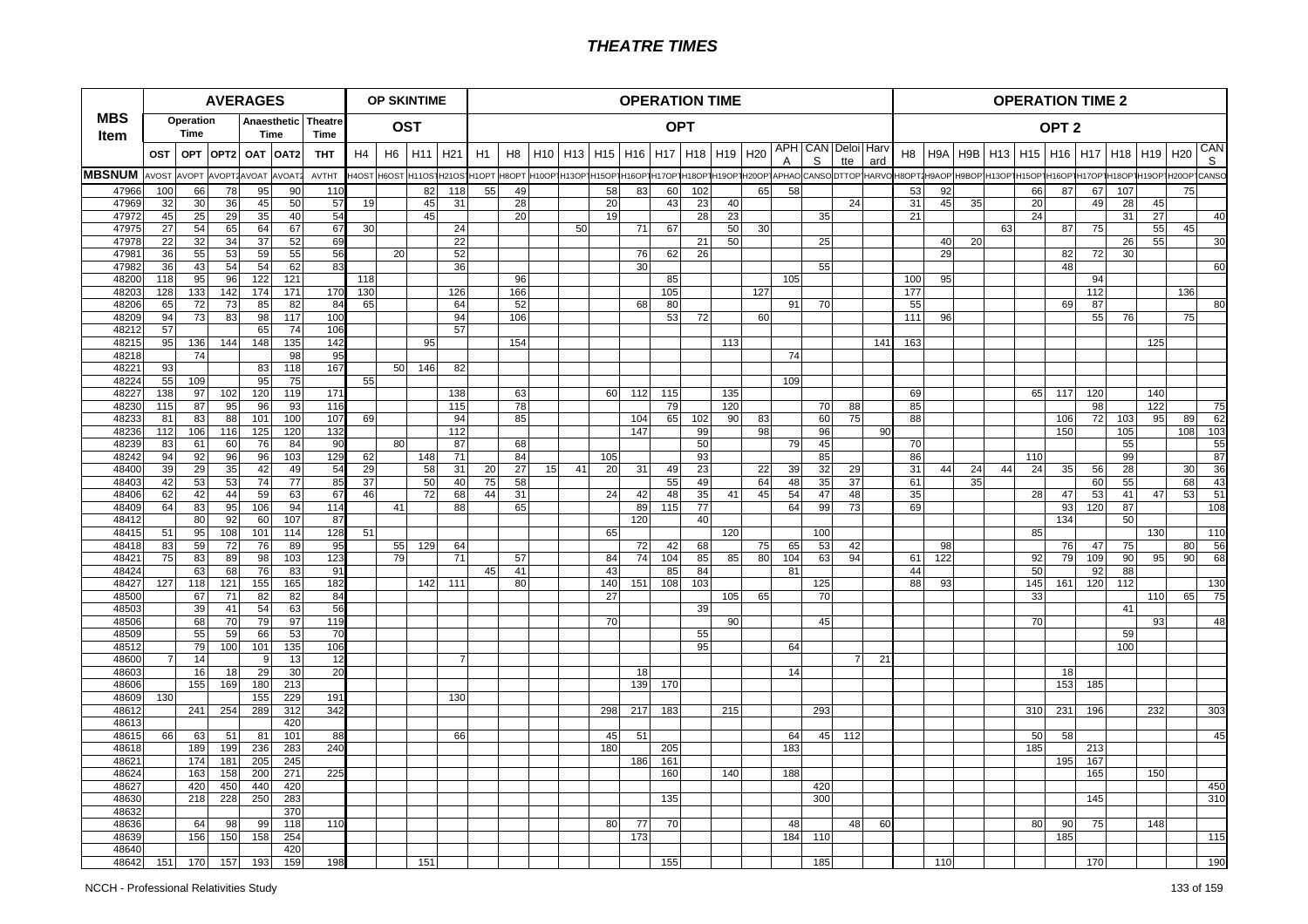|                    |    |                |                                                        |                                 | <b>ANAESTHETIC TIME</b> |                 |            |           |                                                 |     |                 |                                     |     |            |                |     |                |                  |     |                 |    |                                                 | <b>ANAESTHETIC TIME 2</b> |            |                                                 |          |                 |                                                                                                                 |                 |                   |
|--------------------|----|----------------|--------------------------------------------------------|---------------------------------|-------------------------|-----------------|------------|-----------|-------------------------------------------------|-----|-----------------|-------------------------------------|-----|------------|----------------|-----|----------------|------------------|-----|-----------------|----|-------------------------------------------------|---------------------------|------------|-------------------------------------------------|----------|-----------------|-----------------------------------------------------------------------------------------------------------------|-----------------|-------------------|
| <b>MBS</b><br>Item |    |                |                                                        |                                 |                         | <b>OAT</b>      |            |           |                                                 |     |                 |                                     |     |            |                |     |                |                  |     |                 |    | OAT <sub>2</sub>                                |                           |            |                                                 |          |                 |                                                                                                                 |                 |                   |
|                    | H1 | H <sub>4</sub> | H <sub>8</sub><br>H <sub>6</sub>                       | H <sub>10</sub> H <sub>13</sub> | H <sub>15</sub>         | H <sub>16</sub> | H17        |           | H <sub>18</sub> H <sub>19</sub> H <sub>20</sub> |     | H <sub>21</sub> | CAN Deloi<br>$\mathbf{C}$           | tte | <b>MBS</b> | H <sub>5</sub> | H7  | H <sub>8</sub> | H <sub>9</sub> A | H9B | H <sub>11</sub> |    | H <sub>12</sub> H <sub>14</sub> H <sub>15</sub> |                           |            | H <sub>16</sub> H <sub>17</sub> H <sub>19</sub> |          | H <sub>20</sub> | H <sub>21</sub>                                                                                                 | <b>CAN</b><br>S | <b>WA</b><br>Grou |
| <b>MBSNUM</b>      |    |                | H1OAT H4OAT H6OAT H8OAT H10OATH13OATH15OATH16OATH17OAT |                                 |                         |                 |            |           |                                                 |     |                 | H18OA1H19OA1H20OA1H21OA1CANSOODTTOA |     |            |                |     |                |                  |     |                 |    |                                                 |                           |            |                                                 |          |                 | AOAWOSANDI PADA LAOAH FAOAH FAOAH FAOAH FAOAH FAOAH FAOAH FAOIH FAOAH FAOAH FAOAH FAOAH FAOAH FAOAH FAOAH FAOAH |                 |                   |
| 47966              | 90 |                | 60                                                     |                                 | 73                      | 94              | 95         | 112       |                                                 | 110 | 125             |                                     |     | 75         |                | 35  | 65             | 97               |     | 96              |    | 83                                              | 81                        | 98         | 103                                             |          | 120             | 141                                                                                                             |                 | 90                |
| 47969              |    | 44             | 39                                                     |                                 | 25                      |                 | 75         | 38        | 57                                              |     | 48              |                                     | 36  | 60         | 30             | 38  | 42             | 50               | 50  | 70              |    | 55                                              | 25                        |            | 82                                              | 62       |                 | 53                                                                                                              |                 | 30                |
| 47972              |    |                | 37                                                     |                                 | 27                      |                 |            | 36        | 40                                              |     |                 | 37                                  |     | 45<br>75   | 24<br>50       | 22  | 38             |                  |     | 65              | 50 | 43                                              | 32                        |            |                                                 | 44       |                 |                                                                                                                 | 42              | 30                |
| 47975<br>47978     |    | 44             |                                                        |                                 | 63                      | 87              | 83         | 32        | 80<br>60                                        | 55  | 35<br>32        | 25                                  |     | 75         | 53             |     |                | 66               | 30  |                 | 65 | 66                                              |                           | 102        | 92                                              | 85<br>65 | 70              | 38<br>37                                                                                                        | 30              | 30<br>60          |
| 47981              |    |                | 30                                                     |                                 |                         | 96              | 70         | 34        |                                                 |     | 64              |                                     |     | 45         | 33             |     |                | 34               |     |                 |    | 50                                              |                           | 102        | 80                                              |          |                 | 67                                                                                                              |                 | 30                |
| 47982              |    |                |                                                        |                                 |                         | 58              |            |           |                                                 |     | 43              | 60                                  |     | 60         |                |     |                |                  |     |                 |    | 55                                              |                           | 76         |                                                 |          |                 | 54                                                                                                              | 65              |                   |
| 48200              |    | 147            | 110                                                    |                                 |                         |                 | 110        |           |                                                 |     |                 |                                     |     | 120        |                |     | 114            | 120              |     |                 |    | 135                                             |                           |            | 119                                             |          |                 |                                                                                                                 |                 | 120               |
| 48203<br>48206     |    | 200<br>98      | 204<br>80                                              |                                 |                         | 80              | 155<br>97  |           |                                                 | 173 | 136<br>78       | 80                                  |     | 150<br>90  | 65             |     | 215<br>83      |                  |     |                 |    | 83                                              |                           | 81         | 162<br>103                                      |          | 182             | 136<br>81                                                                                                       | 90              | 180<br>60         |
| 48209              |    |                | 126                                                    |                                 |                         |                 | 78         | 93        |                                                 | 85  | 109             |                                     |     | 120        | 110            |     | 131            | 118              |     |                 |    | 198                                             |                           |            | 80                                              |          | 100             | 109                                                                                                             |                 | 90                |
| 48212              |    |                |                                                        |                                 |                         |                 |            |           |                                                 |     | 65              |                                     |     | 90         |                |     |                |                  |     |                 |    |                                                 |                           |            |                                                 |          |                 | 73                                                                                                              |                 | 60                |
| 48215              |    |                | 164                                                    |                                 |                         |                 |            |           | 133                                             |     |                 |                                     |     | 120        |                |     | 173            |                  |     | 115             |    |                                                 |                           |            |                                                 | 145      |                 |                                                                                                                 |                 | 120               |
| 48218              |    |                |                                                        |                                 |                         |                 |            |           |                                                 |     |                 |                                     |     | 105        |                |     |                |                  |     |                 |    |                                                 |                           |            |                                                 |          |                 |                                                                                                                 |                 | 90                |
| 48221<br>48224     |    | 95             | 70                                                     |                                 |                         |                 |            |           |                                                 |     | 96              |                                     |     | 135<br>90  | 60             |     |                |                  |     | 170             |    |                                                 |                           |            |                                                 |          |                 | 103                                                                                                             |                 | 120<br>60         |
| 48227              |    |                | 75                                                     |                                 | 75                      | 125             | 127        |           | 155                                             |     | 160             |                                     |     | 120        |                | 100 | 81             |                  |     |                 |    |                                                 | 80                        | 130        | 132                                             | 160      |                 | 165                                                                                                             |                 | 105               |
| 48230              |    |                | 92                                                     |                                 | 42                      |                 | 95         |           | 140                                             |     | 129             | 75                                  | 101 | 75         |                |     | 98             |                  |     |                 |    | 87                                              | 45                        |            | 115                                             | 142      |                 | 133                                                                                                             | 80              | 60                |
| 48233              |    | 113            | 100                                                    |                                 |                         | 119             | 92         | 114       | 105                                             | 112 | 104             | 60                                  | 89  | 105        | 78             |     | 103            |                  |     |                 |    | 106                                             |                           | 122        | 98                                              | 110      | 117             | 109                                                                                                             | 62              | 90                |
| 48236              |    |                |                                                        |                                 |                         | 151             |            | 119       |                                                 | 125 | 125             | 106                                 |     | 120        |                |     |                |                  |     |                 |    |                                                 |                           | 154        |                                                 |          | 135             | 126                                                                                                             | 113             | 75                |
| 48239<br>48242     |    | 94             | 95<br>79<br>97                                         |                                 | 115                     |                 |            | 62<br>108 |                                                 |     | 101<br>73       | 45<br>90                            |     | 75<br>90   | 93<br>92       |     | 81<br>99       |                  |     | 169             |    |                                                 | 120                       |            |                                                 |          |                 | 111<br>73                                                                                                       | 55<br>92        | 90<br>90          |
| 48400              | 30 | 53             | 37                                                     | 20                              | 62<br>27                | 48              | 70         | 32        |                                                 | 47  | 42              | 37                                  | 37  | 45         | 44             | 29  | 40             | 54               | 33  | 73              |    | 54                                              | 31                        | 52         | 77                                              |          | 55              | 46                                                                                                              | 41              | 60                |
| 48403              | 85 | 60             | 68                                                     |                                 |                         |                 | 75         | 66        | 143                                             | 98  | 58              | 39                                  | 45  | 60         | 135            | 57  | 70             |                  | 55  | 71              |    | 59                                              |                           |            | 80                                              | 148      | 101             | 62                                                                                                              | 47              | 60                |
| 48406              | 55 | 62             | 43                                                     |                                 | 43                      | 54              | 74         | 48        | 64                                              | 71  | 84              | 53                                  | 62  | 60         | 45             | 50  | 47             |                  |     | 87              |    | 69                                              | 47                        | 59         | 79                                              | 70       | 79              | 91                                                                                                              | 57              | 45                |
| 48409              |    | 143            | 72<br>45                                               |                                 |                         | 101             | 170        | 136       |                                                 |     | 98              | 113                                 | 79  | 75         | 90             | 83  | 76             |                  |     |                 |    | 87                                              |                           | 105        | 175                                             |          | 55              | 107                                                                                                             | 121             | 60                |
| 48412<br>48415     |    | 67             |                                                        |                                 | 85                      |                 |            | 60        | 150                                             |     |                 | 100                                 |     | 75<br>120  |                |     |                |                  |     |                 |    |                                                 | 105                       | 186        |                                                 | 160      |                 |                                                                                                                 | 110             | 60<br>75          |
| 48418              |    |                | 60                                                     |                                 |                         | 98              | 55         | 91        |                                                 | 110 | 81              | 59                                  | 56  | 60         | 57             |     |                | 110              |     | 150             |    | 140                                             | 33                        | 103        | 60                                              |          | 115             | 85                                                                                                              | 62              | 90                |
| 48421              |    |                | 95<br>72                                               |                                 | 99                      | 88              | 143        | 107       | 105                                             | 115 | 81              | 65                                  | 109 | 75         | 72             |     | 77             | 148              |     |                 |    | 126                                             | 107                       | 92         | 148                                             | 115      | 125             | 89                                                                                                              | 70              | 90                |
| 48424              | 65 |                | 51                                                     |                                 | 58                      |                 | 116        | 110       |                                                 |     | 56              |                                     |     | 135        | 67             |     | 54             |                  |     |                 |    | 67                                              | 65                        |            | 122                                             |          |                 | 61                                                                                                              |                 | 90                |
| 48427              |    |                | 97                                                     |                                 | 168                     | 181             | 127        | 134       |                                                 | 285 | 116             | 135                                 |     | 165        | 181            |     | 105            | 108              |     | 192             |    | 210                                             | 173                       | 191        | 140                                             |          | 290             | 130                                                                                                             | 140             | 120               |
| 48500<br>48503     |    |                |                                                        |                                 | 43                      |                 |            | 54        | 125                                             | 80  |                 | 80                                  |     | 90<br>90   | 40             |     |                |                  |     |                 |    | 65                                              | 50                        |            |                                                 | 130      | 80              |                                                                                                                 | 85              | 75<br>60          |
| 48506              |    |                |                                                        |                                 | 85                      |                 |            |           | 107                                             |     |                 | 45                                  |     | 150        |                |     |                |                  |     |                 |    |                                                 | 85                        |            |                                                 | 110      |                 |                                                                                                                 | 48              | 90                |
| 48509              |    |                |                                                        |                                 |                         |                 |            | 66        |                                                 |     |                 |                                     |     | 75         |                |     |                |                  |     |                 |    |                                                 |                           |            |                                                 |          |                 |                                                                                                                 |                 | 30                |
| 48512              |    |                |                                                        |                                 |                         |                 |            | 101       |                                                 |     |                 |                                     |     | 180        |                |     |                |                  |     |                 |    |                                                 |                           |            |                                                 |          |                 |                                                                                                                 |                 | 90                |
| 48600              |    |                |                                                        |                                 |                         |                 |            |           |                                                 |     | 10              |                                     |     | 15         |                |     |                |                  |     |                 |    |                                                 |                           |            |                                                 |          |                 | 10                                                                                                              |                 | 15                |
| 48603<br>48606     |    |                |                                                        |                                 |                         | 29<br>164       | 195        |           |                                                 |     |                 |                                     |     | 30<br>285  |                |     |                |                  |     |                 |    |                                                 |                           | 29<br>178  | 210                                             |          |                 |                                                                                                                 |                 | 30<br>180         |
| 48609              |    |                |                                                        |                                 |                         |                 |            |           |                                                 |     | 155             |                                     |     | 285        |                |     |                |                  |     |                 |    |                                                 |                           |            |                                                 |          |                 | 163                                                                                                             |                 | 240               |
| 48612              |    |                |                                                        |                                 | 353                     | 271             | 226        |           | 295                                             |     |                 | 303                                 |     | 370        |                |     |                |                  |     |                 |    |                                                 | 365                       | 285        | 240                                             | 312      |                 |                                                                                                                 | 313             | 300               |
| 48613              |    |                |                                                        |                                 |                         |                 |            |           |                                                 |     |                 |                                     |     | 420        |                |     |                |                  |     |                 |    |                                                 |                           |            |                                                 |          |                 |                                                                                                                 |                 |                   |
| 48615              |    |                |                                                        |                                 | 62                      | 80              |            |           |                                                 |     | 86              | 45                                  | 134 | 150        |                |     |                |                  |     |                 |    |                                                 | 67                        | 87         |                                                 |          |                 | 101                                                                                                             |                 |                   |
| 48618<br>48621     |    |                |                                                        |                                 | 210                     | 219             | 263<br>191 |           |                                                 |     |                 |                                     |     | 315<br>315 |                |     |                |                  |     |                 |    |                                                 | 215                       | 228        | 270<br>197                                      |          |                 |                                                                                                                 |                 | 330<br>240        |
| 48624              |    |                |                                                        |                                 |                         |                 | 205        |           | 195                                             |     |                 |                                     |     | 370        |                |     |                |                  |     |                 |    |                                                 |                           |            | 210                                             | 205      |                 |                                                                                                                 |                 | 300               |
| 48627              |    |                |                                                        |                                 |                         |                 |            |           |                                                 |     |                 | 440                                 |     | 370        |                |     |                |                  |     |                 |    |                                                 |                           |            |                                                 |          |                 |                                                                                                                 | 470             |                   |
| 48630              |    |                |                                                        |                                 |                         |                 | 185        |           |                                                 |     |                 | 315                                 |     | 370        |                |     |                |                  |     |                 |    |                                                 |                           |            | 195                                             |          |                 |                                                                                                                 | 325             | 240               |
| 48632              |    |                |                                                        |                                 |                         |                 |            |           |                                                 |     |                 |                                     |     | 370        |                |     |                |                  |     |                 |    |                                                 |                           |            |                                                 |          |                 |                                                                                                                 |                 |                   |
| 48636<br>48639     |    |                |                                                        |                                 | 85                      | 102<br>196      | 80         |           | 175                                             |     |                 | 120                                 | 52  | 90<br>345  |                |     |                |                  |     |                 |    | 180<br>340                                      | 85                        | 115<br>207 | 85                                              | 180      |                 |                                                                                                                 | 125             | 90                |
| 48640              |    |                |                                                        |                                 |                         |                 |            |           |                                                 |     |                 |                                     |     | 420        |                |     |                |                  |     |                 |    |                                                 |                           |            |                                                 |          |                 |                                                                                                                 |                 |                   |
| 48642              |    |                |                                                        |                                 |                         |                 | 190        |           |                                                 |     |                 | 195                                 |     | 165        |                |     |                | 120              |     | 173             |    |                                                 |                           |            | 205                                             |          |                 |                                                                                                                 | 200             | 90                |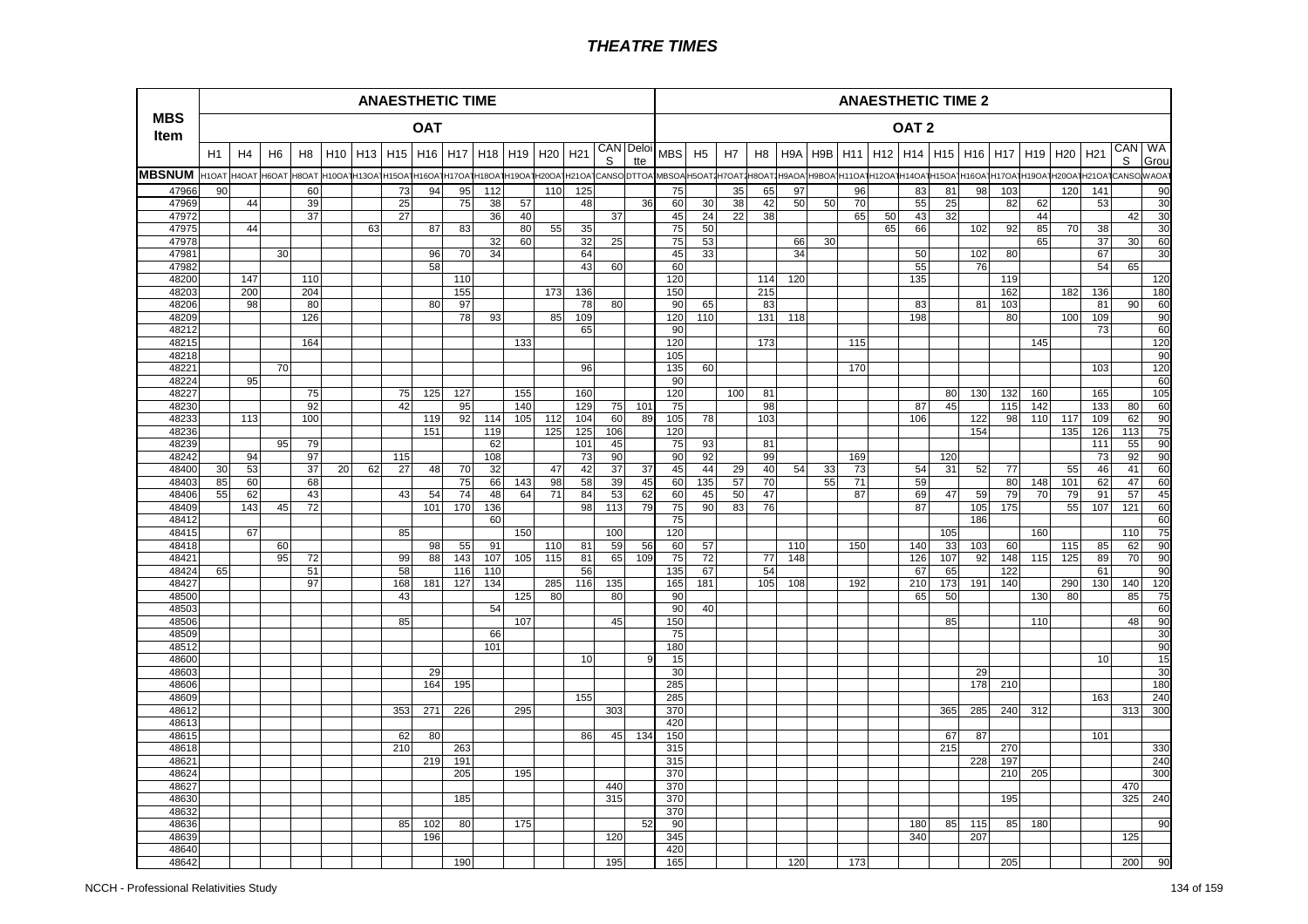|                                                                                      |                      |     | <b>THEATRE TIME</b>               |                         |     |            |     |                           |                       |                |                |                  |                |                      |                |                                |                |              |                | <b>FREQUENCY</b>                        |                                |                                                  |                                  |                |                              |                                  |                                              |                                                                                                                                                                                            |                             |
|--------------------------------------------------------------------------------------|----------------------|-----|-----------------------------------|-------------------------|-----|------------|-----|---------------------------|-----------------------|----------------|----------------|------------------|----------------|----------------------|----------------|--------------------------------|----------------|--------------|----------------|-----------------------------------------|--------------------------------|--------------------------------------------------|----------------------------------|----------------|------------------------------|----------------------------------|----------------------------------------------|--------------------------------------------------------------------------------------------------------------------------------------------------------------------------------------------|-----------------------------|
| <b>MBS</b><br><b>Item</b>                                                            |                      |     |                                   | <b>THT</b>              |     |            |     |                           |                       |                |                |                  |                |                      |                |                                |                |              |                | <b>FQ</b>                               |                                |                                                  |                                  |                |                              |                                  |                                              |                                                                                                                                                                                            |                             |
|                                                                                      | H <sub>2</sub><br>H3 |     | H11   H13   H15   H18   H19   H21 |                         |     |            | Pub | C'mix C'mix C'mix<br>Priv | H <sub>1</sub><br>Oth | H <sub>3</sub> | H4             | H <sub>6</sub>   | H7             | H <sub>8</sub>       |                | H9A   H9B   H10   H11          |                |              |                | H12 H13 H14 H15 H16 H17 H18 H19 H20 H21 |                                |                                                  |                                  |                |                              |                                  | Pub<br>$\mathcal{S}$                         | APH   CAN   C'mix   C'mix   C'mix   Deloi<br>Priv Other tte                                                                                                                                |                             |
| MBSNUM H2THT H3THT H11THTH13THTH15THTH18THTH19THTH21THTCMXPUCMXPVCMXOTFQH1 FQH3 FQH4 |                      |     |                                   |                         |     |            |     |                           |                       |                |                | FQH <sub>6</sub> |                |                      |                |                                |                |              |                |                                         |                                |                                                  |                                  |                |                              |                                  |                                              | FQH7  FQH8  FQH9A FQH9B FQH10 FQH11  FQH12 FQH13 FQH14 FQH15 FQH16 FQH17 FQH18 FQH19 FQH20 FQH21 FQAPH FQCAN FQCMX FQCMX FQCMX FQCMX FQCMX FQCMX FQCMX FQCMX FQCMX FQCMX FQCMX FQCMX FQCMX |                             |
| 47966                                                                                |                      | 113 | 105                               | 117                     |     | 173        |     | 42                        |                       | $\overline{1}$ |                |                  | $\overline{1}$ | $5\phantom{.0}$      | $\mathbf{1}$   |                                | $6 \mid$       |              |                | $\mathbf{3}$                            | $\vert$<br>$\mathbf{1}$        | $\overline{2}$                                   | 1                                |                | 1 <sup>1</sup>               | $1 \quad 105$                    |                                              | 16                                                                                                                                                                                         |                             |
| 47969                                                                                | 25                   | 85  | 60                                | 43                      | 73  | 81         |     | 33                        |                       |                | $\mathbf{3}$   |                  | 5 <sub>l</sub> | 5 <sup>5</sup>       | 1              | $\blacktriangleleft$           | 1              |              |                | 1                                       | 1 <sup>1</sup>                 | $\overline{2}$                                   | 5 <sup>1</sup>                   | $\mathbf{1}$   |                              | 3 <sup>1</sup>                   |                                              | 27                                                                                                                                                                                         | $\overline{7}$              |
| 47972                                                                                |                      | 79  | 49                                | 39                      | 77  |            | 55  | 28                        |                       |                |                |                  | 5 <sub>l</sub> | $\overline{1}$       |                |                                | 5 <sup>1</sup> | $\mathbf{1}$ |                | $\mathbf{3}$                            | $\mathbf{3}$                   |                                                  | 3                                | $\overline{2}$ |                              |                                  | $\overline{2}$                               | 3<br>50                                                                                                                                                                                    |                             |
| 47975                                                                                |                      |     | 76                                |                         |     | 95<br>56   |     | 40                        |                       |                | $\vert$ 1      |                  |                |                      |                |                                |                | $\mathbf{1}$ | $\mathbf{3}$   | $\overline{7}$                          |                                | 3<br>$\mathbf{3}$                                |                                  | 1              | 11                           | $\mathbf{3}$                     |                                              | 1                                                                                                                                                                                          |                             |
| 47978                                                                                |                      |     |                                   | 37                      |     | 85<br>116  |     | 36                        |                       |                |                |                  |                |                      | 11             | 2 <sup>1</sup>                 |                |              |                |                                         |                                |                                                  | $\overline{2}$                   | 1              |                              | $\overline{2}$                   | $\overline{1}$                               | $\overline{2}$                                                                                                                                                                             |                             |
| 47981                                                                                |                      |     |                                   | 37                      |     | 81         |     | 50                        |                       |                |                | $\overline{2}$   |                |                      | 1              |                                |                |              |                | $\overline{3}$                          | 1                              | 1                                                | 6                                |                |                              | 2                                |                                              | 9                                                                                                                                                                                          |                             |
| 47982<br>48200                                                                       |                      |     |                                   |                         |     | 83         |     |                           |                       |                | $\overline{1}$ |                  |                | 1                    | 1              |                                |                |              |                | $\overline{2}$<br>$\blacktriangleleft$  | $\overline{1}$                 | $\mathbf{1}$                                     |                                  |                |                              | 1                                | $\mathbf{1}$<br>21                           |                                                                                                                                                                                            |                             |
| 48203                                                                                |                      |     |                                   |                         |     | 170        |     |                           |                       |                | 1              |                  |                | $\overline{2}$       |                |                                |                |              |                |                                         |                                | $\mathbf{1}$                                     |                                  |                | 3 <sup>1</sup>               | 1 <sup>1</sup>                   |                                              |                                                                                                                                                                                            |                             |
| 48206                                                                                |                      |     |                                   |                         |     | 109        |     | 58                        |                       |                | $\overline{2}$ |                  |                | 1                    |                |                                |                |              |                | $\overline{2}$                          | $\overline{2}$                 | 3                                                |                                  |                |                              | $\overline{2}$                   | 28<br>$\overline{1}$                         | $\overline{2}$                                                                                                                                                                             |                             |
| 48209                                                                                |                      |     |                                   | 97                      |     | 159        |     | 45                        |                       |                |                |                  |                | 1                    | $\mathbf{1}$   |                                |                |              |                | $\overline{2}$                          |                                | $\mathbf{1}$                                     | $\mathbf{3}$                     |                | 11                           | 1                                |                                              | 1                                                                                                                                                                                          |                             |
| 48212                                                                                |                      |     |                                   |                         |     | 106        |     |                           |                       |                |                |                  |                |                      |                |                                |                |              |                |                                         |                                |                                                  |                                  |                |                              | $\overline{2}$                   |                                              |                                                                                                                                                                                            |                             |
| 48215                                                                                |                      | 134 |                                   |                         | 150 |            |     |                           |                       |                |                |                  |                | $\overline{1}$       |                |                                | 1              |              |                |                                         |                                |                                                  |                                  | $\overline{2}$ |                              |                                  |                                              |                                                                                                                                                                                            |                             |
| 48218                                                                                | 95                   |     |                                   |                         |     |            |     |                           |                       |                |                |                  |                |                      |                |                                |                |              |                |                                         |                                |                                                  |                                  |                |                              |                                  | 69                                           |                                                                                                                                                                                            |                             |
| 48221                                                                                | 176                  | 195 |                                   |                         |     | 129        |     |                           |                       |                |                | 1                |                |                      |                |                                | 1              |              |                |                                         |                                |                                                  |                                  |                |                              | 2                                |                                              |                                                                                                                                                                                            |                             |
| 48224                                                                                |                      |     |                                   |                         |     |            |     |                           |                       |                | 1              |                  |                |                      |                |                                |                |              |                |                                         |                                |                                                  |                                  |                |                              |                                  | 16                                           |                                                                                                                                                                                            |                             |
| 48227                                                                                | 145                  |     | 100                               |                         | 195 | 243        |     |                           |                       |                |                |                  | $\overline{1}$ | $\overline{1}$       |                |                                |                |              |                |                                         | 1<br>11                        | 1                                                |                                  | $\vert$        |                              | 1 <sup>1</sup><br>1 <sup>1</sup> |                                              |                                                                                                                                                                                            |                             |
| 48230                                                                                |                      |     | 65                                |                         | 162 | 154        |     | 82<br>61                  |                       |                | $\overline{2}$ |                  |                | $\overline{2}$<br>10 |                |                                |                |              |                | 3<br>5 <sub>5</sub>                     | 1 <sup>1</sup>                 | $\overline{2}$<br>$\overline{2}$                 |                                  | 1<br>1         |                              | 6                                | $\overline{1}$<br>1                          | 1                                                                                                                                                                                          | 5<br>13                     |
| 48233<br>48236                                                                       | 105                  |     |                                   | 115<br>$\overline{125}$ | 115 | 138<br>166 |     |                           |                       |                |                |                  |                |                      |                |                                |                |              |                |                                         | $\overline{1}$                 | 3                                                | 1<br>$\overline{2}$              |                | 3<br>1                       | 3 <sup>1</sup>                   | $\overline{2}$                               | 2                                                                                                                                                                                          |                             |
| 48239                                                                                |                      |     |                                   | 67                      |     | 144        |     | 60                        |                       |                |                | 11               |                | $\overline{2}$       |                |                                |                |              |                |                                         |                                |                                                  | 1                                |                |                              | $\vert$ 4<br>81                  | $\mathbf{1}$                                 | $5\phantom{.0}$                                                                                                                                                                            |                             |
| 48242                                                                                |                      | 193 | 140                               | 114                     |     |            |     | 67                        |                       |                | $\mathbf{3}$   |                  |                | $\overline{2}$       |                |                                | 3 <sup>1</sup> |              |                |                                         | 1                              |                                                  | 6                                |                |                              | $\overline{1}$                   | $\mathbf{1}$                                 | $\overline{2}$                                                                                                                                                                             |                             |
| 48400                                                                                | 44                   | 88  | 64<br>54                          | 37                      |     | 74         | 27  | 45                        |                       | $\mathbf{1}$   | 5              |                  | 1              | 23                   | 2 <sup>1</sup> | 3 <sup>l</sup><br>$\mathbf{1}$ | 17             |              | $\overline{2}$ | 8                                       | 8                              | 3 <sup>1</sup><br>5                              | 23                               |                | $\overline{7}$               | 44<br>141                        | 9                                            | 143<br>$\overline{2}$                                                                                                                                                                      | 18                          |
| 48403                                                                                | 61                   | 86  |                                   | 72                      | 151 | 95         |     | 43                        |                       | 1              | 1              |                  | $\mathbf{1}$   | $\overline{4}$       |                | 1                              | 3 <sup>1</sup> |              |                | 9                                       |                                | $\mathbf{3}$                                     | 6                                | 1 <sup>1</sup> | $\overline{4}$               | 8 <sup>1</sup><br>38             | $\vert$ 2                                    | 9                                                                                                                                                                                          | 5                           |
| 48406                                                                                | 45                   | 103 | 53                                | 53                      | 97  | 112        | 35  | 41                        |                       | $\overline{2}$ | $\overline{4}$ |                  |                | 11                   |                |                                | 9 <sup>1</sup> |              |                | 19                                      | 3 <sup>1</sup>                 | $\mathbf{3}$<br>$\overline{7}$                   | 24                               | $\overline{4}$ | 5 <sup>1</sup>               | 5 <sub>5</sub><br>122            | 5                                            | 87                                                                                                                                                                                         | 23                          |
| 48409                                                                                | 123                  |     |                                   | 146                     |     | 124        |     | 61                        |                       |                | 1              | 2 <sup>1</sup>   | 3 <sup>l</sup> | $\overline{2}$       |                |                                |                |              |                | 6                                       |                                | $\mathbf{3}$<br>$\overline{1}$                   | $\overline{3}$                   |                | 11                           | 5 <sup>1</sup>                   | 25<br>$\overline{4}$                         | $\vert$ 4                                                                                                                                                                                  | 11                          |
| 48412                                                                                | 145                  |     |                                   | 70                      |     |            |     | 45                        |                       |                |                |                  |                |                      |                |                                |                |              |                |                                         | $\mathbf{1}$                   |                                                  | 1                                |                |                              |                                  |                                              | 8 <sup>1</sup>                                                                                                                                                                             |                             |
| 48415                                                                                | 95                   |     | 125                               |                         | 165 |            |     |                           |                       |                | $\vert$ 1      |                  |                |                      |                |                                |                |              |                |                                         | 1                              |                                                  |                                  | $\mathbf{1}$   |                              |                                  | $\mathbf{1}$                                 |                                                                                                                                                                                            |                             |
| 48418                                                                                | 63                   | 173 |                                   | 98                      |     | 104        |     | 37                        |                       |                |                | 1                |                | 27                   | $\overline{2}$ |                                | 2 <sup>1</sup> |              |                | $\overline{4}$                          | $\overline{2}$                 | 5 <sup>1</sup><br>$\overline{2}$                 | $\overline{2}$<br>$\overline{4}$ | $\mathbf{1}$   | $\mathbf{1}$<br>$\mathbf{1}$ | 5 <sup>1</sup><br>9              | $\overline{2}$<br>73<br>80<br>$\overline{2}$ | 12                                                                                                                                                                                         | $\infty$<br>10 <sup>1</sup> |
| 48421<br>48424                                                                       | 102                  |     | 122<br>88                         | 112<br>113              | 145 | 113<br>101 | 52  |                           |                       | $\overline{1}$ |                | 8                |                | $\mathbf{1}$         | $\vert$ 4      |                                |                |              |                | $\overline{4}$<br>$5\phantom{.0}$       | 6<br>$5\overline{)}$           | $\mathbf{3}$<br>$\overline{4}$<br>3 <sup>1</sup> | $\overline{2}$                   |                |                              | 1                                | 12                                           | $\overline{1}$                                                                                                                                                                             |                             |
| 48427                                                                                |                      | 219 | 219                               | 143                     |     | 146        |     |                           |                       |                |                |                  |                | 1                    | $\overline{4}$ |                                | 2 <sup>1</sup> |              |                | $\overline{4}$                          | $\overline{2}$<br>1            | $\overline{2}$                                   | 5 <sub>1</sub>                   |                | 1                            | 1 <sup>1</sup>                   | $\overline{2}$                               |                                                                                                                                                                                            |                             |
| 48500                                                                                |                      |     | 65                                |                         | 150 |            |     | 38 <sup>l</sup>           |                       |                |                |                  |                |                      |                |                                |                |              |                | 1                                       | $\mathbf{3}$                   |                                                  |                                  | 1              | 11                           |                                  | 1                                            | $\overline{2}$                                                                                                                                                                             |                             |
| 48503                                                                                |                      |     |                                   | 56                      |     |            |     |                           |                       |                |                |                  |                |                      |                |                                |                |              |                |                                         |                                |                                                  | $\overline{1}$                   |                |                              |                                  |                                              |                                                                                                                                                                                            |                             |
| 48506                                                                                |                      |     | 115                               |                         | 123 |            |     |                           |                       |                |                |                  |                |                      |                |                                |                |              |                |                                         | 1 <sup>1</sup>                 |                                                  |                                  | $\mathbf{1}$   |                              |                                  | $\mathbf{1}$                                 |                                                                                                                                                                                            |                             |
| 48509                                                                                |                      |     |                                   | 70                      |     |            |     |                           |                       |                |                |                  |                |                      |                |                                |                |              |                |                                         |                                |                                                  | $\overline{2}$                   |                |                              |                                  |                                              |                                                                                                                                                                                            |                             |
| 48512                                                                                |                      |     |                                   | 106                     |     |            |     |                           |                       |                |                |                  |                |                      |                |                                |                |              |                |                                         |                                |                                                  | 1                                |                |                              |                                  | $6 \mid$                                     |                                                                                                                                                                                            |                             |
| 48600                                                                                |                      |     |                                   |                         |     |            | 15  | 11                        | 10                    |                |                |                  |                |                      |                |                                |                |              |                |                                         |                                |                                                  |                                  |                |                              | $\overline{2}$                   |                                              | 59<br>$\overline{1}$                                                                                                                                                                       | 1<br>14                     |
| 48603                                                                                |                      |     |                                   |                         |     |            | 20  |                           |                       |                |                |                  |                |                      |                |                                |                |              |                |                                         | 1                              |                                                  |                                  |                |                              | 548                              |                                              |                                                                                                                                                                                            |                             |
| 48606                                                                                |                      |     |                                   |                         |     |            |     |                           |                       |                |                |                  |                |                      |                |                                |                |              |                |                                         | 1                              | $\overline{1}$                                   |                                  |                |                              | 1                                |                                              |                                                                                                                                                                                            |                             |
| 48609<br>48612                                                                       |                      |     | 368                               |                         | 317 | 191        |     |                           |                       |                |                |                  |                |                      |                |                                |                |              |                |                                         | $\overline{2}$                 | 13<br>11                                         |                                  | $\overline{1}$ |                              |                                  | $\overline{2}$                               |                                                                                                                                                                                            |                             |
| 48613                                                                                |                      |     |                                   |                         |     |            |     |                           |                       |                |                |                  |                |                      |                |                                |                |              |                |                                         |                                |                                                  |                                  |                |                              |                                  |                                              |                                                                                                                                                                                            |                             |
| 48615                                                                                |                      |     | 70                                |                         |     | 106        |     |                           |                       |                |                |                  |                |                      |                |                                |                |              |                |                                         | 3 <sup>1</sup><br>$\mathbf{1}$ |                                                  |                                  |                |                              | 1                                | 43<br>$\mathbf{1}$                           |                                                                                                                                                                                            |                             |
| 48618                                                                                |                      |     | 240                               |                         |     |            |     |                           |                       |                |                |                  |                |                      |                |                                |                |              |                |                                         | 1                              | $\overline{2}$                                   |                                  |                |                              | 119                              |                                              |                                                                                                                                                                                            |                             |
| 48621                                                                                |                      |     |                                   |                         |     |            |     |                           |                       |                |                |                  |                |                      |                |                                |                |              |                |                                         | $\mathbf{1}$                   | 5                                                |                                  |                |                              |                                  |                                              |                                                                                                                                                                                            |                             |
| 48624                                                                                |                      |     |                                   |                         | 225 |            |     |                           |                       |                |                |                  |                |                      |                |                                |                |              |                |                                         |                                | $\mathbf{3}$                                     |                                  | 1              |                              |                                  | 46                                           |                                                                                                                                                                                            |                             |
| 48627                                                                                |                      |     |                                   |                         |     |            |     |                           |                       |                |                |                  |                |                      |                |                                |                |              |                |                                         |                                |                                                  |                                  |                |                              |                                  | $\mathbf{1}$                                 |                                                                                                                                                                                            |                             |
| 48630                                                                                |                      |     |                                   |                         |     |            |     |                           |                       |                |                |                  |                |                      |                |                                |                |              |                |                                         |                                | 1                                                |                                  |                |                              |                                  | $\overline{2}$                               |                                                                                                                                                                                            |                             |
| 48632                                                                                |                      |     |                                   |                         |     |            |     |                           |                       |                |                |                  |                |                      |                |                                |                |              |                |                                         |                                |                                                  |                                  |                |                              |                                  |                                              |                                                                                                                                                                                            |                             |
| 48636                                                                                |                      |     | 90                                |                         | 200 |            |     | 40                        |                       |                |                |                  |                |                      |                |                                |                |              |                | 1                                       | 1                              | 2 <sup>1</sup><br>-1                             |                                  | -1             |                              |                                  | 5 <sub>l</sub>                               | 4 <sup>1</sup>                                                                                                                                                                             | 21                          |
| 48639<br>48640                                                                       |                      |     |                                   |                         |     |            |     |                           |                       |                |                |                  |                |                      |                |                                |                |              |                | 1                                       |                                | $\overline{2}$                                   |                                  |                |                              |                                  | 7 <sup>1</sup><br>$\overline{1}$             |                                                                                                                                                                                            |                             |
| 48642                                                                                |                      | 198 |                                   |                         |     |            |     |                           |                       |                |                |                  |                |                      | 1              |                                | 4              |              |                |                                         |                                | $\mathbf{1}$                                     |                                  |                |                              |                                  | 11                                           |                                                                                                                                                                                            |                             |
|                                                                                      |                      |     |                                   |                         |     |            |     |                           |                       |                |                |                  |                |                      |                |                                |                |              |                |                                         |                                |                                                  |                                  |                |                              |                                  |                                              |                                                                                                                                                                                            |                             |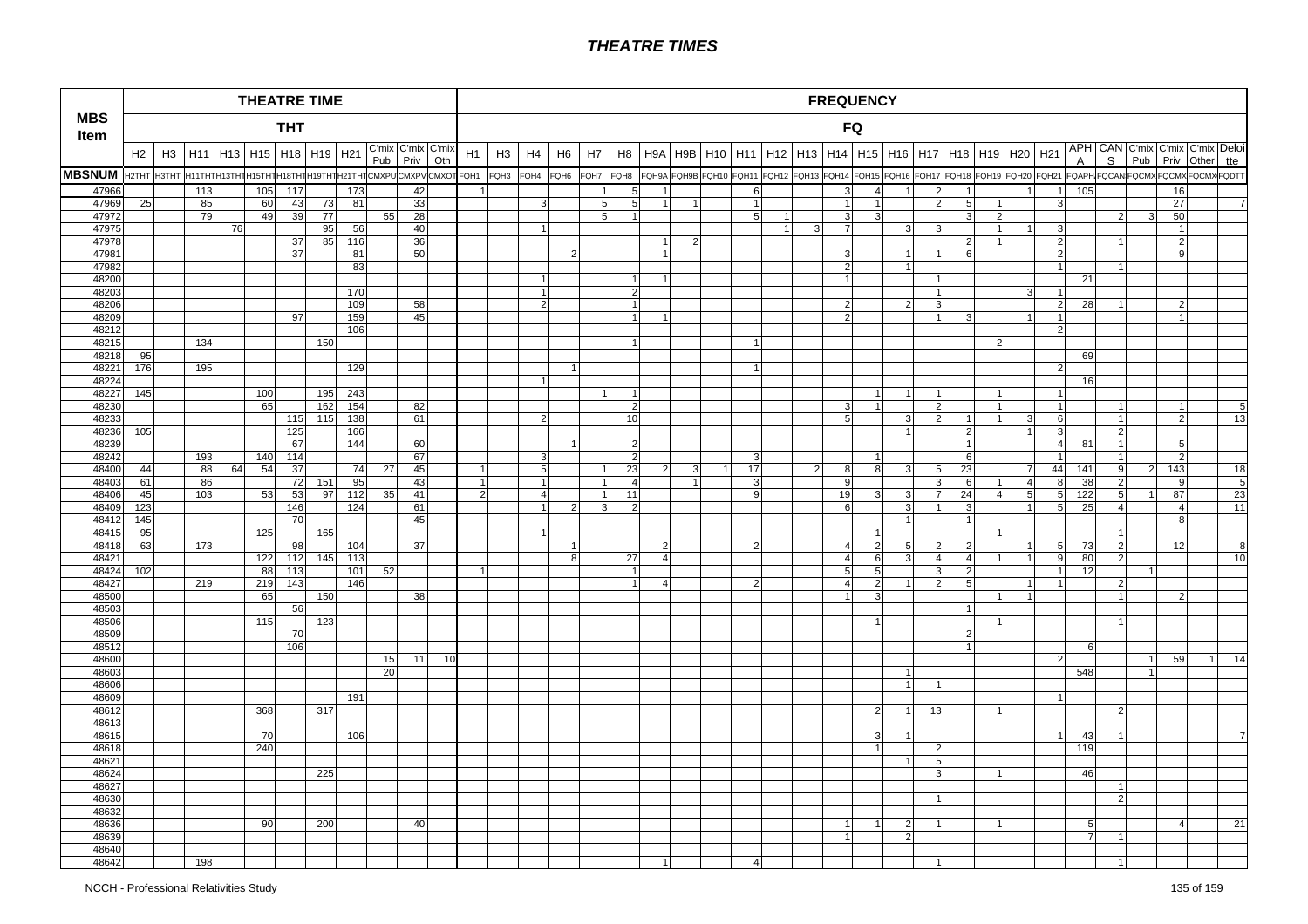|                           |                                                                                                             |                               |            | <b>AVERAGES</b> |                        |                 |     |                | <b>OP SKINTIME</b> |                 |           |           |    |                                                                                                                 |          |                 |                 | <b>OPERATION TIME</b> |            |          |                          |          |          |     |                |     |     | <b>OPERATION TIME 2</b>                                           |                  |            |           |           |                                                                                 |          |                     |
|---------------------------|-------------------------------------------------------------------------------------------------------------|-------------------------------|------------|-----------------|------------------------|-----------------|-----|----------------|--------------------|-----------------|-----------|-----------|----|-----------------------------------------------------------------------------------------------------------------|----------|-----------------|-----------------|-----------------------|------------|----------|--------------------------|----------|----------|-----|----------------|-----|-----|-------------------------------------------------------------------|------------------|------------|-----------|-----------|---------------------------------------------------------------------------------|----------|---------------------|
| <b>MBS</b><br><b>Item</b> | Operation<br>Anaesthetic<br><b>Time</b><br>Time<br><b>OPT</b><br>OPT <sub>2</sub><br><b>OST</b><br>OAT OAT2 |                               |            |                 | <b>Theatre</b><br>Time |                 |     | <b>OST</b>     |                    |                 |           |           |    |                                                                                                                 |          | <b>OPT</b>      |                 |                       |            |          |                          |          |          |     |                |     |     |                                                                   | OPT <sub>2</sub> |            |           |           |                                                                                 |          |                     |
|                           |                                                                                                             |                               |            |                 |                        | <b>THT</b>      | H4  | H <sub>6</sub> | H <sub>11</sub>    | H <sub>21</sub> | H1        | H8        |    | H10   H13   H15   H16   H17   H18   H19   H20                                                                   |          |                 |                 |                       |            |          | APH   CAN   Deloi   Harv | S.       | tte      | ard | H <sub>8</sub> | H9A |     | H9B H13 H15                                                       |                  |            |           |           | H <sub>16</sub> H <sub>17</sub> H <sub>18</sub> H <sub>19</sub> H <sub>20</sub> |          | CAN<br>$\mathbf{C}$ |
| <b>MBSNUM</b>             |                                                                                                             | VOST AVOPT AVOPT2AVOAT AVOAT2 |            |                 |                        | <b>AVTHT</b>    |     |                |                    |                 |           |           |    | 140ST  H6OST  H11OSTH21OSTH1OPT  H8OPT  H10OPTH13OPTH15OPTH16OPTH17OPTH18OPTH19OPTH20OPTAPHAO CANSO DTTOPTHARVO |          |                 |                 |                       |            |          |                          |          |          |     |                |     |     | H8OPT/H9AOP H9BOP H13OP H15OP H16OP H17OP H18OP H19OP H20OP CANSC |                  |            |           |           |                                                                                 |          |                     |
| 48645                     | 120                                                                                                         |                               |            |                 | 156                    | 175             |     |                | 120                |                 |           |           |    |                                                                                                                 |          |                 |                 |                       |            |          |                          |          |          |     |                |     |     |                                                                   |                  |            |           |           |                                                                                 |          |                     |
| 48648<br>4865             | 162                                                                                                         | 146<br>160                    | 148<br>171 | 153<br>184      | 169<br>241             | 213<br>85       |     |                | 162                |                 |           |           |    | 150                                                                                                             |          | 257             |                 | 63                    |            |          | 145                      | 120      | 168      |     |                | 160 |     |                                                                   | 160              | 273        |           | 68        |                                                                                 |          | 125                 |
| 48654                     | 195                                                                                                         | 189                           | 193        | 227             | 221                    | 231             |     |                |                    | 195             |           |           |    |                                                                                                                 |          | 212             | 255             | 135                   | 190        |          | 144                      |          | 199      |     |                | 110 |     |                                                                   |                  | 221        | 290       | 145       | 200                                                                             |          |                     |
| 48657                     | 163                                                                                                         | 188                           | 240        | 214             | 248                    | 262             |     |                |                    | 163             |           |           |    |                                                                                                                 |          | 187             |                 |                       | 243        |          | 168                      |          | 155      |     |                | 268 |     |                                                                   |                  | 199        |           |           | 254                                                                             |          |                     |
| 48660                     | 118                                                                                                         | 123                           | 137        | 150             | 155                    | 169             |     |                | 133                | 103             |           |           |    | 109                                                                                                             |          | 201             | 95              | 92                    | 200        |          | $111$                    | 85       | 90       |     |                | 113 |     |                                                                   | 120              | 215        | 105       | 100       | 207                                                                             |          | 97                  |
| 48663                     |                                                                                                             | 140<br>205                    | 160        | 155<br>235      | 155                    | 255             |     |                |                    |                 |           | 174       |    |                                                                                                                 |          |                 |                 |                       | 205        |          |                          | 105      |          |     | 204            |     |     |                                                                   |                  |            |           |           | 220                                                                             |          | 115                 |
| 48666<br>48669            | 147                                                                                                         | 146                           | 220<br>154 | 174             | 250<br>181             | 197             |     |                | 148                | 146             |           |           |    |                                                                                                                 | 148      | 193             | 113             |                       |            |          | 115                      |          | 159      |     |                | 137 |     |                                                                   | 157              | 203        | 118       |           |                                                                                 |          |                     |
| 48672                     |                                                                                                             |                               |            |                 | 187                    |                 |     |                |                    |                 |           |           |    |                                                                                                                 |          |                 |                 |                       |            |          |                          |          |          |     |                |     |     |                                                                   |                  |            |           |           |                                                                                 |          |                     |
| 48678                     |                                                                                                             | 56                            | 63         | 61              | 117                    |                 |     |                |                    |                 |           |           |    |                                                                                                                 |          | 56              |                 |                       |            |          |                          |          |          |     |                |     |     |                                                                   |                  | 63         |           |           |                                                                                 |          |                     |
| 4868                      |                                                                                                             |                               |            |                 | 173                    |                 |     |                |                    |                 |           |           |    |                                                                                                                 |          |                 |                 |                       |            |          |                          |          |          |     |                |     |     |                                                                   |                  |            |           |           |                                                                                 |          |                     |
| 48684<br>48687            | 212<br>260                                                                                                  | 191<br>163                    | 196<br>168 | 237<br>235      | 223<br>228             | 271<br>321      |     |                |                    | 212<br>260      |           |           |    |                                                                                                                 |          |                 |                 | 152                   | 230<br>163 |          |                          |          |          |     |                |     |     |                                                                   |                  |            |           | 156       | 235<br>168                                                                      |          |                     |
| 48690                     |                                                                                                             | 165                           |            |                 | 247                    |                 |     |                |                    |                 |           |           |    |                                                                                                                 |          |                 |                 |                       |            |          | 165                      |          |          |     |                |     |     |                                                                   |                  |            |           |           |                                                                                 |          |                     |
| 48900                     |                                                                                                             | 41                            | 47         | 43              | 65                     | 50              |     |                |                    |                 | 20        |           |    |                                                                                                                 |          |                 |                 |                       |            |          | 58                       | 45       |          |     |                | 49  |     |                                                                   |                  |            |           |           |                                                                                 |          | 45                  |
| 48903                     | 46                                                                                                          | 53                            | 62         | 69              | 81                     | 81              | 48  | 34             | 63                 | 41              | 29        | 55        |    |                                                                                                                 | 39       | 49              | 53              | 59                    |            | 74       |                          | 70       | 48       |     | 62             | 53  |     |                                                                   | 45               | 55         | 60        | 66        |                                                                                 | 82       | 74                  |
| 48906<br>48909            | 49<br>65                                                                                                    | 65<br>76                      | 74<br>83   | 83<br>93        | 95<br>104              | 92<br>103       | 53  | 53<br>65       | 93                 | 46<br>49        | 45<br>101 | 77<br>80  | 51 | 79                                                                                                              | 47<br>47 | 116<br>107      | 55<br>74        | 66<br>83              | 35<br>73   | 60<br>70 | 87                       | 72<br>72 | 80<br>65 |     | 83<br>89       | 71  |     | 90                                                                | 53<br>53         | 123<br>117 | 60<br>82  | 72<br>91  | 50<br>83                                                                        | 70<br>82 | 77<br>77            |
| 48912                     |                                                                                                             | 50                            | 49         | 51              | 57                     | 59              |     |                |                    |                 |           |           |    |                                                                                                                 | 55       | 34              |                 |                       | 50         |          | 61                       |          |          |     |                |     |     |                                                                   | 60               | 38         |           |           | 50                                                                              |          |                     |
| 48915                     | 78                                                                                                          | 97                            | 106        | 120             | 129                    | 129             |     |                |                    | 78              | 78        | 99        | 98 |                                                                                                                 | 60       | 128             | 92 <sub>1</sub> | 98                    | 90         | 123      |                          | 97       | 104      |     | 106            | 103 |     |                                                                   | 70               | 132        | 99        | 106       | 98                                                                              | 134      | 104                 |
| 48918                     | 115                                                                                                         | 121                           | 142        | 148             | 162                    | 165             | 110 |                |                    | 119             | 55        | 115       | 80 |                                                                                                                 | 99       | 150             | 105             | 120                   | 145        | 192      |                          | 139      | 113      | 144 | 124            | 143 |     |                                                                   | 106              | 158        | 110       | 135       | 150                                                                             | 205      | 144                 |
| 48921                     | 180                                                                                                         | 139                           | 148        | 171             | 166                    | 247             |     |                |                    | 180             |           | 128       |    |                                                                                                                 |          |                 |                 |                       |            |          |                          | 150      |          |     | 140            |     |     |                                                                   |                  |            |           |           |                                                                                 |          | 155                 |
| 48924<br>48927            |                                                                                                             |                               |            |                 | 213<br>82              |                 |     |                |                    |                 |           |           |    |                                                                                                                 |          |                 |                 |                       |            |          |                          |          |          |     |                |     |     |                                                                   |                  |            |           |           |                                                                                 |          |                     |
| 48930                     | 83                                                                                                          | 89                            | 99         | 108             | 117                    | 117             | 89  | 48             | 118                | 79              |           | 97        | 75 |                                                                                                                 | 77       | 100             | 92              | 95                    | 80         | 113      |                          | 90       | 71       |     | 104            | 91  |     |                                                                   | 83               | 105        | 96        | 103       | 85                                                                              | 126      | 96                  |
| 48933                     | 79                                                                                                          | 100                           | 111        | 116             | 129                    | 141             | 66  | 53             | 105                | 90              | 100       |           |    |                                                                                                                 | 67       | 115             | 108             | 100                   | 100        | 140      | 75                       | 93       | 76       | 122 |                |     |     |                                                                   | 80               | 117        | 115       | 104       | 115                                                                             | 150      | 97                  |
| 48936<br>48939            | 121                                                                                                         |                               |            | 141             | 73<br>131              | 179             |     |                |                    | 121             |           |           |    |                                                                                                                 |          |                 |                 |                       |            |          |                          |          |          |     |                |     |     |                                                                   |                  |            |           |           |                                                                                 |          |                     |
| 48942                     |                                                                                                             | 275                           | 280        | 320             | 195                    | 325             |     |                |                    |                 |           |           |    |                                                                                                                 |          |                 |                 | 275                   |            |          |                          |          |          |     |                |     |     |                                                                   |                  |            |           | 280       |                                                                                 |          |                     |
| 48945                     | 72                                                                                                          | 45                            | 48         | 68              | 68                     | 79              |     |                |                    | 72              |           | 26        |    |                                                                                                                 |          | 56              | 45              | 39                    | 70         | 33       | 49                       |          | 44       | 48  | 31             |     | 45  |                                                                   | 25               | 64         | 50        | 50        | 85                                                                              | 38       |                     |
| 48948                     | 45                                                                                                          | 50                            | 59         | 64              | 75                     | 78              | 36  |                | 61                 | 38              | 29        | 50        | 32 |                                                                                                                 |          |                 | 50              | 51                    | 45         | 52       | 80                       | 55       | 56       |     | 59             |     | 73  |                                                                   |                  |            | 56        | 56        | 50                                                                              | 59       | 61                  |
| 48951                     | 59                                                                                                          | 66                            | 79         | 84              | 93                     | 89              | 76  | 42             | 70                 | 47              | 49        | 68        | 42 |                                                                                                                 | 45       | 116             | 54              | 57                    | 57         | 80       |                          | 65       | 60       | 95  | 75             |     | 110 |                                                                   | 50               | 127        | 60        | 65        | 64                                                                              | 90       | 70                  |
| 48954<br>48957            | 57<br>77                                                                                                    | 60<br>103                     | 76<br>109  | 90<br>120       | 87<br>119              | 87<br>132       | 95  | 52             |                    | 57<br>83        |           |           |    |                                                                                                                 |          | 178             | 44<br>53        | 57<br>110             |            |          |                          | 57<br>71 |          | 82  |                |     |     |                                                                   |                  | 188        | 51<br>59  | 69<br>115 |                                                                                 | 120      | 63<br>76            |
| 48960                     | 75                                                                                                          | 89                            | 100        | 101             | 112                    | 104             |     | 73             | 91                 | 61              |           | 92        | 64 |                                                                                                                 | 80       | 157             | 49              | 81                    |            |          |                          | 100      |          |     | 99             |     |     |                                                                   | 85               | 162        | 58        | 90        |                                                                                 |          | 109                 |
| 49100                     | 45                                                                                                          | 44                            | 49         | 59              | 61                     | 78              | 23  |                | 53                 | 58              | 55        | 22        |    |                                                                                                                 | 41       | 47              | 55              | 44                    | 52         | 42       |                          | 43       | 38       |     | 27             | 50  |     |                                                                   | 46               | 50         | 62        | 46        | 63                                                                              | 48       | 48                  |
| 49103                     | 48                                                                                                          | 37                            | 40         | 56              | 64                     | 50              | 30  |                |                    | 65              |           |           |    |                                                                                                                 |          |                 | 35              |                       |            |          |                          | 38       |          |     |                |     |     |                                                                   |                  |            | 39        |           |                                                                                 |          | 40                  |
| 49106<br>49109            | 84                                                                                                          | 82                            | 91         | 96              | 133<br>96              | 87              |     |                | 84                 |                 |           |           |    |                                                                                                                 |          |                 |                 |                       | 77         |          | 69                       | 99       |          |     |                |     |     |                                                                   |                  |            |           |           | 80                                                                              |          | 102                 |
| 49112                     | 59                                                                                                          | 80                            | 128        | 118             | 117                    | 85              |     |                |                    | 59              |           |           |    |                                                                                                                 |          |                 | 80              |                       |            |          |                          |          |          |     |                |     |     |                                                                   |                  | 166        | 90        |           |                                                                                 |          |                     |
| 49115                     | 89                                                                                                          | 186                           | 195        | 190             | 190                    | 267             |     |                |                    | 89              |           | 169       |    |                                                                                                                 |          |                 |                 |                       | 182        |          |                          | 207      |          |     | 175            |     |     |                                                                   |                  |            |           |           | 195                                                                             |          | 215                 |
| 49118                     | 44                                                                                                          | 58                            | 65         | 74              | 75                     | $\overline{71}$ |     |                |                    | 44              |           |           |    |                                                                                                                 |          | 99              | 38              | 50                    |            | 60       |                          |          |          | 44  |                |     |     |                                                                   |                  | 99         | 43        | 55        |                                                                                 | 65       |                     |
| 49121<br>49200            | 56<br>67                                                                                                    | 55<br>112                     | 76<br>116  | 76<br>123       | 82<br>116              | 86<br>105       | 57  | 50             | 69<br>68           | 50<br>75        | 28        | 62<br>108 |    |                                                                                                                 | 45<br>90 | 135             | 80<br>130       | 64<br>113             |            |          | 61                       | 48       | 97       |     | 66<br>114      | 85  |     |                                                                   | 50<br>95         | 133<br>141 | 85<br>139 | 68<br>120 |                                                                                 |          | 54                  |
| 49203                     | 58                                                                                                          | 82                            | 77         | 80              | 84                     | 90              | 41  |                | 64                 | 69              |           |           |    |                                                                                                                 |          | 107             |                 |                       |            |          |                          | 57       |          |     |                | 55  |     |                                                                   |                  | 113        |           |           |                                                                                 |          | 62                  |
| 49206                     |                                                                                                             | 38                            | 43         | 68              | 76                     |                 |     |                |                    |                 |           |           |    |                                                                                                                 |          |                 | 45              |                       |            |          |                          | 30       |          |     |                |     |     |                                                                   |                  |            | 50        |           |                                                                                 |          | 35                  |
| 49209                     |                                                                                                             | 141                           |            |                 | 162                    |                 |     |                |                    |                 |           |           |    |                                                                                                                 |          |                 |                 |                       |            |          |                          |          |          | 141 |                |     |     |                                                                   |                  |            |           |           |                                                                                 |          |                     |
| 49212<br>49215            | 20                                                                                                          | 47<br>70                      | 60<br>75   | 54<br>86        | 64<br>105              | 36<br>75        | 20  |                |                    |                 |           | 98        |    |                                                                                                                 | 70       | 26              | 30<br>50        |                       |            | 60       |                          | 70<br>73 |          |     | 105            |     |     |                                                                   | 75               | 28         | 63<br>55  | 62        |                                                                                 | 65       | 85<br>80            |
| 49218                     | 63                                                                                                          | 42                            | 54         | 58              | 60                     | 79              |     |                |                    | 63              |           | 44        |    |                                                                                                                 |          | 50              |                 | 60<br>29              |            |          |                          | 45       | 41       | 45  | 49             |     |     |                                                                   |                  | 55         |           | 61        |                                                                                 |          | 50                  |
| 4922 <sup>-</sup>         | 51                                                                                                          | 48                            | 54         | 68              | 64                     | 68              |     |                |                    | 51              |           | 57        |    |                                                                                                                 |          |                 |                 | 38                    |            |          |                          | 53       | 45       |     | 60             |     |     |                                                                   |                  |            |           | 43        |                                                                                 |          | 58                  |
| 49224                     | 59                                                                                                          | 52                            | 58         | 65              | 67                     | 73              |     |                |                    | 59              |           |           |    |                                                                                                                 |          |                 | 55              | 48                    |            | 55       |                          | 60       | 43       |     |                |     |     |                                                                   |                  |            | 60        | 53        |                                                                                 | 55       | 63                  |
| 49227                     |                                                                                                             | 108                           | 110        | 117             | 105                    | 95              |     |                |                    |                 |           | 153       |    |                                                                                                                 |          | 92 <sub>1</sub> |                 | 106                   |            |          |                          | 80       |          |     | 157            |     |     |                                                                   |                  | 95         |           | 109       |                                                                                 |          | 80                  |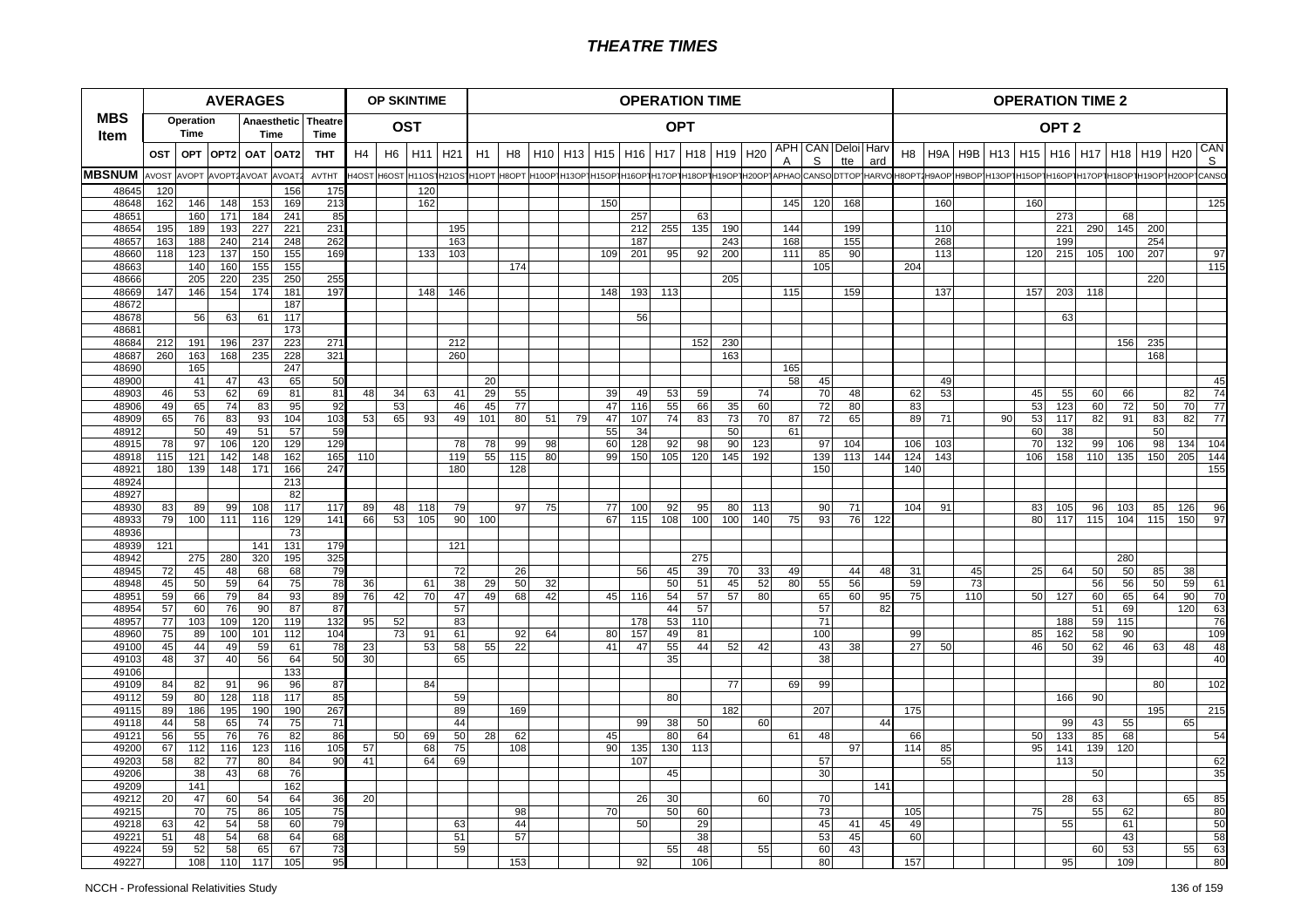|                           |           | <b>ANAESTHETIC TIME</b><br><b>OAT</b> |                                                                                                                                                                        |           |                                                                                          |    |          |            |            |            |                 |            |            |                       |                      |            |                |    |                                                                                                             |                  |     |            |                                                                 | <b>ANAESTHETIC TIME 2</b> |            |            |             |                 |                 |             |            |
|---------------------------|-----------|---------------------------------------|------------------------------------------------------------------------------------------------------------------------------------------------------------------------|-----------|------------------------------------------------------------------------------------------|----|----------|------------|------------|------------|-----------------|------------|------------|-----------------------|----------------------|------------|----------------|----|-------------------------------------------------------------------------------------------------------------|------------------|-----|------------|-----------------------------------------------------------------|---------------------------|------------|------------|-------------|-----------------|-----------------|-------------|------------|
| <b>MBS</b><br><b>Item</b> |           |                                       | H <sub>17</sub><br>H <sub>18</sub> H <sub>19</sub> H <sub>20</sub> H <sub>21</sub><br>H <sub>6</sub><br>H <sub>8</sub><br>$H10$ H13<br>H <sub>15</sub> H <sub>16</sub> |           |                                                                                          |    |          |            |            |            |                 |            |            |                       |                      |            |                |    |                                                                                                             |                  |     |            | OAT <sub>2</sub>                                                |                           |            |            |             |                 |                 |             |            |
|                           | H1        | H <sub>4</sub>                        |                                                                                                                                                                        |           |                                                                                          |    |          |            |            |            |                 |            |            | <b>CAN Deloi</b><br>S | tte                  | <b>MBS</b> | H <sub>5</sub> | H7 | H <sub>8</sub>                                                                                              | H <sub>9</sub> A | H9B |            | H <sub>11</sub> H <sub>12</sub> H <sub>14</sub> H <sub>15</sub> |                           |            |            | H16 H17 H19 | H <sub>20</sub> | H <sub>21</sub> | CAN WA<br>S | Grou       |
| <b>MBSNUM</b>             |           |                                       |                                                                                                                                                                        |           | H1OAT H4OAT H6OAT H8OAT H10OATH13OATH15OATH16OATH17OATH18OATH19OATH20OATH21OATCANSO DTTO |    |          |            |            |            |                 |            |            |                       |                      |            |                |    | MBSOA H5OAT1H7OAT1H8OAT1H9AOA H9BOA H11OA H112OA H114OA H115OA H116OA H117OA H119OA H20OA H21OA ICANSO WAOA |                  |     |            |                                                                 |                           |            |            |             |                 |                 |             |            |
| 48645                     |           |                                       |                                                                                                                                                                        |           |                                                                                          |    |          |            |            |            |                 |            |            |                       |                      | 195        |                |    |                                                                                                             |                  |     | 152        |                                                                 |                           |            |            |             |                 |                 |             | 120        |
| 48648                     |           |                                       |                                                                                                                                                                        |           |                                                                                          |    | 155      |            |            |            |                 |            |            | 130                   | 175                  | 150        | 187            |    |                                                                                                             | 180              |     | 184        |                                                                 | 165                       |            |            |             |                 |                 | 135         | 180        |
| 48651                     |           |                                       |                                                                                                                                                                        |           |                                                                                          |    |          | 288        |            | 80         |                 |            |            |                       |                      | 180        |                |    |                                                                                                             |                  |     |            |                                                                 |                           | 304        |            |             |                 |                 |             | 240        |
| 48654<br>48657            |           |                                       |                                                                                                                                                                        |           |                                                                                          |    |          | 233<br>227 | 280        | 160        | 260<br>278      |            | 215<br>188 |                       | 216<br>165           | 180<br>225 | 180<br>272     |    |                                                                                                             | 120<br>274       |     |            | 215                                                             |                           | 242<br>239 | 315        | 270<br>290  |                 | 229<br>196      |             | 240<br>240 |
| 48660                     |           |                                       |                                                                                                                                                                        |           |                                                                                          |    | 119      | 216        | 145        | 127        | 265             |            | 126        | 93                    | 106                  | 180        | 128            |    |                                                                                                             | 126              |     | 157        | 156                                                             | 130                       | 230        | 155        | 272         |                 | 131             | 105         | 90         |
| 48663                     |           |                                       |                                                                                                                                                                        | 205       |                                                                                          |    |          |            |            |            |                 |            |            | 105                   |                      | 180        |                |    | 235                                                                                                         |                  |     |            |                                                                 |                           |            |            |             |                 |                 | 115         | 90         |
| 48666                     |           |                                       |                                                                                                                                                                        |           |                                                                                          |    |          |            |            |            | 235             |            |            |                       |                      |            |                |    |                                                                                                             |                  |     |            |                                                                 |                           |            |            | 250         |                 |                 |             |            |
| 48669                     |           |                                       |                                                                                                                                                                        |           |                                                                                          |    | 173      | 205        | 147        |            |                 |            | 164        |                       | 181                  | 210        | 255            |    |                                                                                                             | 148              |     | 164        | 160                                                             | 182                       | 215        | 153        |             |                 | 173             |             | 150        |
| 48672                     |           |                                       |                                                                                                                                                                        |           |                                                                                          |    |          |            |            |            |                 |            |            |                       |                      | 210        | 200            |    |                                                                                                             |                  |     |            |                                                                 |                           |            |            |             |                 |                 |             | 150        |
| 48678<br>48681            |           |                                       |                                                                                                                                                                        |           |                                                                                          |    |          | 61         |            |            |                 |            |            |                       |                      | 165<br>165 |                |    |                                                                                                             |                  |     |            |                                                                 |                           | 68         |            |             |                 |                 |             | 180        |
| 48684                     |           |                                       |                                                                                                                                                                        |           |                                                                                          |    |          |            |            | 180        | 300             |            | 232        |                       |                      | 165        |                |    |                                                                                                             |                  |     |            |                                                                 |                           |            |            | 305         |                 | 240             |             | 180        |
| 48687                     |           |                                       |                                                                                                                                                                        |           |                                                                                          |    |          |            |            |            | 191             |            | 280        |                       |                      | 225        |                |    |                                                                                                             |                  |     |            |                                                                 |                           |            |            | 195         |                 | 280             |             | 210        |
| 48690                     |           |                                       |                                                                                                                                                                        |           |                                                                                          |    |          |            |            |            |                 |            |            |                       |                      | 255        |                |    |                                                                                                             |                  |     |            | 275                                                             |                           |            |            |             |                 |                 |             | 210        |
| 48900                     | 40        |                                       |                                                                                                                                                                        |           |                                                                                          |    |          |            |            |            |                 |            |            | 45                    |                      | 75         |                |    |                                                                                                             | 64               |     |            | 80                                                              |                           |            |            |             |                 |                 | 45          | 60         |
| 48903                     | 51        | 87                                    | 43                                                                                                                                                                     | 72        |                                                                                          |    | 56       | 65         | 82         | 83         |                 | 106        | 56         | 73                    | 57                   | 105        | 75             |    | 79                                                                                                          | 66               |     | 82         | 77                                                              | 63                        | 71         | 88         |             | 113             | 61              | 77          | 90         |
| 48906                     | 65<br>138 |                                       | 63<br>83                                                                                                                                                               | 91<br>105 | 60                                                                                       |    | 66       | 138<br>133 | 85         | 85         | 60<br>113       | 105<br>98  | 66         | 81                    | 90<br>78             | 105<br>120 | 91<br>78       |    | 96<br>114                                                                                                   | 83               |     | 113        | 107<br>111                                                      | 72                        | 145        | 90<br>115  | 75<br>122   | 115<br>110      | 73<br>71        | 86          | 90         |
| 48909<br>48912            |           | 86                                    |                                                                                                                                                                        |           |                                                                                          | 93 | 64<br>65 | 39         | 107        | 105        | 75              |            | 64<br>24   | 77                    |                      | 45         |                |    |                                                                                                             |                  |     |            | 75                                                              | 69<br>70                  | 142<br>43  |            | 75          |                 | 28              | 81          | 120<br>60  |
| 48915                     | 110       |                                       |                                                                                                                                                                        | 126       | 115                                                                                      |    | 85       | 149        | 130        | 119        | 130             | 159        | 98         | 109                   | 110                  | 120        |                |    | 133                                                                                                         | 123              |     |            | 139                                                             | 95                        | 153        | 138        | 138         | 170             | 106             | 116         | 120        |
| 48918                     | 65        | 170                                   |                                                                                                                                                                        | 147       | 95                                                                                       |    | 117      | 177        | 185        | 135        | 195             | 227        | 130        | 149                   | 132                  | 150        | 120            |    | 156                                                                                                         | 155              |     |            | 148                                                             | 124                       | 185        | 190        | 200         | 240             | 138             | 154         | 150        |
| 48921                     |           |                                       |                                                                                                                                                                        | 162       |                                                                                          |    |          |            |            |            |                 |            | 200        | 150                   |                      | 180        |                |    | 173                                                                                                         |                  |     |            | 105                                                             |                           |            |            |             |                 | 200             | 155         | 180        |
| 48924                     |           |                                       |                                                                                                                                                                        |           |                                                                                          |    |          |            |            |            |                 |            |            |                       |                      | 210        |                |    |                                                                                                             |                  |     |            | 250                                                             |                           |            |            |             |                 |                 |             | 180        |
| 48927                     |           |                                       |                                                                                                                                                                        |           |                                                                                          |    |          |            |            |            |                 |            |            |                       |                      | 90         |                |    |                                                                                                             |                  |     |            | 95                                                              |                           |            |            |             |                 |                 |             | 60         |
| 48930<br>48933            | 113       | 123<br>95                             | 63<br>58                                                                                                                                                               | 124       | 93                                                                                       |    | 92<br>88 | 119<br>153 | 124<br>130 | 116<br>121 | 130<br>170      | 150<br>175 | 90<br>103  | 97<br>101             | 8 <sup>1</sup><br>90 | 105<br>120 | 105            |    | 131                                                                                                         | 102              |     | 138<br>131 | 113<br>128                                                      | 98<br>102                 | 124<br>156 | 129<br>138 | 135<br>185  | 163<br>185      | 94<br>106       | 103<br>105  | 90<br>90   |
| 48936                     |           |                                       |                                                                                                                                                                        |           |                                                                                          |    |          |            |            |            |                 |            |            |                       |                      | 105        | 55             |    |                                                                                                             |                  |     |            |                                                                 |                           |            |            |             |                 |                 |             | 60         |
| 48939                     |           |                                       |                                                                                                                                                                        |           |                                                                                          |    |          |            |            |            |                 |            | 141        |                       |                      | 150        | 80             |    |                                                                                                             |                  |     |            | 158                                                             |                           |            |            |             |                 | 148             |             | 120        |
| 48942                     |           |                                       |                                                                                                                                                                        |           |                                                                                          |    |          |            |            | 320        |                 |            |            |                       |                      | 240        |                |    |                                                                                                             |                  |     |            |                                                                 |                           |            |            |             |                 |                 |             | 150        |
| 48945                     |           |                                       |                                                                                                                                                                        | 52        |                                                                                          |    | 40       | 81         | 70         | 59         | 95              | 75         | 88         |                       | 51                   | 45         | 44             |    | 57                                                                                                          |                  | 70  |            | 54                                                              | 53                        | 89         | 74         | 110         | 80              | 95              |             | 45         |
| 48948                     | 41        | 67                                    |                                                                                                                                                                        | 76        | 43                                                                                       |    |          |            | 74         | 67         | 60              | 95         | 56         | 64                    | 67                   | 75         | 66             | 58 | 85                                                                                                          |                  | 101 | 81         | 77                                                              |                           |            | 80         | 65          | 102             | 58              | 70          | 60         |
| 48951<br>48954            | 61<br>125 | 113                                   | 54                                                                                                                                                                     | 97        | 87                                                                                       |    | 60       | 135        | 85<br>62   | 76<br>72   | 83              | 118<br>160 | 67<br>57   | 71<br>61              | 73                   | 90<br>120  | 69<br>58       | 51 | 104                                                                                                         |                  | 120 | 90         | 115<br>65                                                       | 65                        | 146        | 90<br>69   | 90          | 128<br>170      | 70<br>59        | 76<br>67    | 90<br>90   |
| 48957                     |           | 155                                   | 67                                                                                                                                                                     |           |                                                                                          |    |          | 192        |            | 129        |                 |            | 101        | 74                    |                      | 150        | 90             |    |                                                                                                             |                  |     |            |                                                                 |                           | 202        |            |             |                 | 104             | 79          | 90         |
| 48960                     |           |                                       | 85                                                                                                                                                                     | 120       | 80                                                                                       |    | 90       | 179        | 70         | 102        |                 |            | 79         | 107                   |                      | 150        | 85             | 85 | 127                                                                                                         |                  |     | 107        |                                                                 | 95                        | 184        | 80         |             |                 | 86              | 115         | 120        |
| 49100                     | 80        | 49                                    |                                                                                                                                                                        | 31        |                                                                                          |    | 57       | 53         | 71         | 49         | $\overline{74}$ | 66         | 67         | 44                    | 61                   | 60         | 60             | 41 | 35                                                                                                          | 55               |     | 67         | 68                                                              | 62                        | 56         | 78         | 86          | 72              | 70              | 49          | 60         |
| 49103                     |           | 60                                    |                                                                                                                                                                        |           |                                                                                          |    |          |            | 53         |            |                 |            | 73         | 38                    |                      | 75         |                |    |                                                                                                             |                  |     |            | 50                                                              |                           |            | 57         |             |                 | 73              | 40          | 90         |
| 49106                     |           |                                       |                                                                                                                                                                        |           |                                                                                          |    |          |            |            |            |                 |            |            |                       |                      | 90         |                |    |                                                                                                             |                  |     |            | 190                                                             |                           |            |            |             |                 |                 |             | 120        |
| 49109                     |           |                                       |                                                                                                                                                                        |           |                                                                                          |    |          | 174        |            |            | 87              |            | 69         | 104                   |                      | 105<br>135 | 85             |    |                                                                                                             |                  |     | 98         | 110                                                             |                           | 174        | 120        | 90          |                 | 74              | 107         | 90         |
| 49112<br>49115            |           |                                       |                                                                                                                                                                        | 214       |                                                                                          |    |          |            | 110        |            | 229             |            | 104        | 212                   |                      | 210        |                |    | 219                                                                                                         |                  |     |            | 180                                                             |                           |            |            | 242         |                 | 110             | 220         | 90<br>150  |
| 49118                     |           |                                       |                                                                                                                                                                        |           |                                                                                          |    |          | 114        | 69         | 64         |                 | 60         | 63         |                       |                      | 60         |                | 55 |                                                                                                             |                  |     |            | 135                                                             |                           | 114        | 74         |             | 65              | 67              |             | 30         |
| 49121                     | 38        |                                       | 60                                                                                                                                                                     | 80        |                                                                                          |    | 60       | 155        | 85         | 81         |                 |            | 69         | 55                    |                      | 75         | 52             |    | 85                                                                                                          |                  |     | 85         | 72                                                              | 65                        | 159        | 90         |             |                 | 69              | 61          | 90         |
| 49200                     |           | 102                                   |                                                                                                                                                                        | 131       |                                                                                          |    | 105      | 149        | 155        | 134        |                 |            | 95         |                       | 111                  | 90         | 136            |    | 137                                                                                                         | 93               |     | 86         | 85                                                              | 110                       | 155        | 164        |             |                 | 101             |             | 120        |
| 49203                     |           | 65                                    |                                                                                                                                                                        |           |                                                                                          |    |          | 115        |            |            |                 |            | 75         | 65                    |                      | 90         |                |    |                                                                                                             | 60               |     | 77         |                                                                 |                           | 121        |            |             |                 | 83              | 70          | 90         |
| 49206                     |           |                                       |                                                                                                                                                                        |           |                                                                                          |    |          |            | 100        |            |                 |            |            | 35                    |                      | 90<br>210  |                | 55 |                                                                                                             |                  |     |            |                                                                 |                           |            | 105        |             |                 |                 | 40          | 90         |
| 49209<br>49212            |           | 32                                    |                                                                                                                                                                        |           |                                                                                          |    |          | 38         | 65         |            |                 | 65         |            | 70                    |                      | 60         |                |    |                                                                                                             |                  |     |            | 155<br>50                                                       |                           | 39         | 98         |             | 70              |                 | 85          | 120<br>45  |
| 49215                     |           |                                       |                                                                                                                                                                        | 106       |                                                                                          |    | 85       |            | 85         | 67         |                 |            |            | 87                    |                      | 135        | 85             |    | 113                                                                                                         |                  |     |            | 112                                                             | 90                        |            | 90         |             |                 |                 | 94          | 120        |
| 49218                     |           |                                       |                                                                                                                                                                        | 59        |                                                                                          |    |          | 62         |            | 42         |                 |            | 85         | 45                    | 53                   | 60         | 59             | 27 | 64                                                                                                          |                  |     |            |                                                                 |                           | 67         |            |             |                 | 91              | 50          | 60         |
| 49221                     |           |                                       |                                                                                                                                                                        | 72        |                                                                                          |    |          |            |            | 52         |                 |            | 71         | 80                    | 63                   | 75         | 45             | 28 | 75                                                                                                          |                  |     |            | 62                                                              |                           |            |            |             |                 | 80              | 85          | 60         |
| 49224                     |           |                                       |                                                                                                                                                                        |           |                                                                                          |    |          |            | 75         | 60         |                 | 60         | 73         | 65                    | 54                   | 90         | 34             |    |                                                                                                             |                  |     |            |                                                                 |                           |            | 80         |             | 60              | 76              | 68          | 60         |
| 49227                     |           |                                       |                                                                                                                                                                        | 168       |                                                                                          |    |          | 93         |            | 118        |                 |            |            | 90                    |                      | 90         |                |    | 172                                                                                                         |                  |     |            |                                                                 |                           | 96         |            |             |                 |                 | 90          | 75         |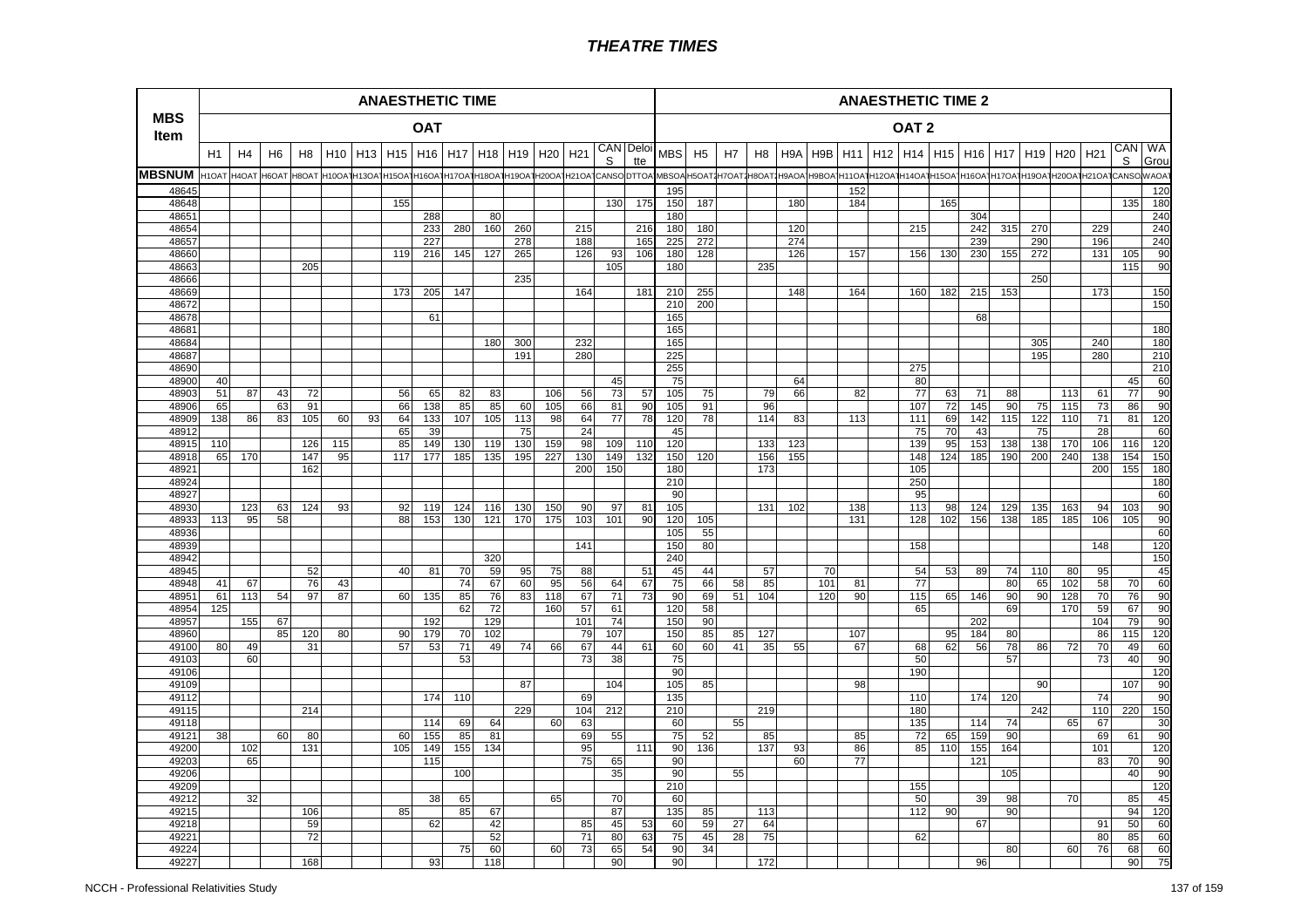|                                                                                                                    |           |    |                         |     | <b>THEATRE TIME</b> |               |            |            |     |                           |     |                |    |                                  |                      |                             |                       |                                |                |                                  |  |                | <b>FREQUENCY</b>                             |                                  |                                                                                                                                              |                                                  |                     |           |                       |                                                       |                |    |          |
|--------------------------------------------------------------------------------------------------------------------|-----------|----|-------------------------|-----|---------------------|---------------|------------|------------|-----|---------------------------|-----|----------------|----|----------------------------------|----------------------|-----------------------------|-----------------------|--------------------------------|----------------|----------------------------------|--|----------------|----------------------------------------------|----------------------------------|----------------------------------------------------------------------------------------------------------------------------------------------|--------------------------------------------------|---------------------|-----------|-----------------------|-------------------------------------------------------|----------------|----|----------|
| <b>MBS</b><br><b>Item</b>                                                                                          |           |    |                         |     |                     | <b>THT</b>    |            |            |     |                           |     |                |    |                                  |                      |                             |                       |                                |                |                                  |  |                | <b>FQ</b>                                    |                                  |                                                                                                                                              |                                                  |                     |           |                       |                                                       |                |    |          |
|                                                                                                                    | H2        | H3 | H11 H13 H15 H18 H19 H21 |     |                     |               |            |            | Pub | C'mix C'mix C'mix<br>Priv | Oth | H1             | H3 | H <sub>4</sub>                   | H <sub>6</sub>       | H7                          | H <sub>8</sub>        |                                |                |                                  |  |                |                                              |                                  | H9A   H9B   H10   H11   H12   H13   H14   H15   H16   H17   H18   H19   H20   H21                                                            |                                                  |                     | $\Delta$  | S.                    | APH CAN C'mix C'mix C'mix Deloi<br>Pub Priv Other tte |                |    |          |
| MBSNUM   H2THT   H3THT   H11THT   H13THT   H13THT   H13THT   H13THT   H13THT   CMXPV   CMXPV   CMXPV   CMH3   FQH4 |           |    |                         |     |                     |               |            |            |     |                           |     |                |    |                                  |                      |                             |                       |                                |                |                                  |  |                |                                              |                                  | ғанв  ғант  ғанв  ғанзя ғанзв ған10 ған11 ған12 ған13 ған14 ған15 ған16 ған17 ған18 ған19 ған20 ған21 ғалрн ғаслм ғасмх ғасмх ғасмх ғасмх ға |                                                  |                     |           |                       |                                                       |                |    |          |
| 48645                                                                                                              |           |    | 175                     |     |                     |               |            |            |     |                           |     |                |    |                                  |                      |                             |                       |                                |                | $\overline{1}$                   |  |                |                                              |                                  |                                                                                                                                              |                                                  |                     |           |                       |                                                       |                |    |          |
| 48648                                                                                                              |           |    | 210                     |     | 215                 |               |            |            |     |                           |     |                |    |                                  |                      |                             |                       | 3 <sup>1</sup>                 |                | 15                               |  |                | $\mathbf{1}$                                 |                                  |                                                                                                                                              |                                                  |                     | 458       | $\overline{1}$        |                                                       |                |    | 16       |
| 48651<br>48654                                                                                                     |           |    |                         |     |                     | 85<br>170     | 280        | 244        |     |                           |     |                |    |                                  |                      |                             |                       | $\mathbf{1}$                   |                |                                  |  |                | 1                                            | 1<br>4 <sup>1</sup>              | $\mathbf{1}$<br>1 <sup>1</sup><br>$\mathbf{1}$                                                                                               | 1                                                | 1 <sup>1</sup>      | 35        |                       |                                                       |                |    | 34       |
| 48657                                                                                                              |           |    |                         |     |                     |               | 299        | 225        |     |                           |     |                |    |                                  |                      |                             |                       | 2 <sup>1</sup>                 |                |                                  |  |                |                                              | 2 <sup>1</sup>                   |                                                                                                                                              | $\vert$                                          | $\overline{4}$      | 70        |                       |                                                       |                |    | 6        |
| 48660                                                                                                              | 97        |    | 180                     |     | 159                 | 134           | 287        | 160        |     |                           |     |                |    |                                  |                      |                             |                       | 30 <sup>°</sup>                |                | 5                                |  |                | 6<br>$\overline{4}$                          | $\vert$                          | $\overline{2}$<br>$\overline{1}$                                                                                                             | $\overline{1}$                                   | 18                  | 327       | $\mathbf{3}$          |                                                       |                |    | 14       |
| 48663                                                                                                              |           |    |                         |     |                     |               |            |            |     |                           |     |                |    |                                  |                      |                             | $\overline{1}$        |                                |                |                                  |  |                |                                              |                                  |                                                                                                                                              | $\overline{1}$                                   |                     |           | $\mathbf{1}$          |                                                       |                |    |          |
| 48666<br>48669                                                                                                     |           |    | 188                     |     | 199                 |               | 255        | 202        |     |                           |     |                |    |                                  |                      |                             |                       | $\overline{2}$                 |                | 3                                |  |                | $\overline{7}$<br>11                         | 11                               | 6                                                                                                                                            |                                                  | $\overline{7}$      | 92        |                       |                                                       |                |    | 32       |
| 48672                                                                                                              |           |    |                         |     |                     |               |            |            |     |                           |     |                |    |                                  |                      |                             |                       |                                |                |                                  |  |                |                                              |                                  |                                                                                                                                              |                                                  |                     |           |                       |                                                       |                |    |          |
| 48678                                                                                                              |           |    |                         |     |                     |               |            |            |     |                           |     |                |    |                                  |                      |                             |                       |                                |                |                                  |  |                |                                              | 1                                |                                                                                                                                              |                                                  |                     |           |                       |                                                       |                |    |          |
| 48681                                                                                                              |           |    |                         |     |                     |               |            |            |     |                           |     |                |    |                                  |                      |                             |                       |                                |                |                                  |  |                |                                              |                                  |                                                                                                                                              |                                                  |                     |           |                       |                                                       |                |    |          |
| 48684<br>48687                                                                                                     |           |    |                         |     |                     | 184           | 315<br>205 | 314<br>437 |     |                           |     |                |    |                                  |                      |                             |                       |                                |                |                                  |  |                |                                              |                                  | 1                                                                                                                                            | $\mathbf 1$<br>2 <sup>1</sup>                    | $\mathbf{1}$<br>11  |           |                       |                                                       |                |    |          |
| 48690                                                                                                              |           |    |                         |     |                     |               |            |            |     |                           |     |                |    |                                  |                      |                             |                       |                                |                |                                  |  |                | $\mathbf{1}$                                 |                                  |                                                                                                                                              |                                                  |                     | 9         |                       |                                                       |                |    |          |
| 48900                                                                                                              | 60        |    |                         |     |                     |               |            |            |     |                           | 40  | $\vert$        |    |                                  |                      |                             |                       | 1                              |                |                                  |  |                | $\mathbf{1}$                                 |                                  |                                                                                                                                              |                                                  |                     | 105       | -1                    |                                                       |                |    |          |
| 48903                                                                                                              | 54        |    | 98                      |     | 89                  | 90            |            | 89         |     | 68                        |     | $\vert$        |    | 30                               | 2                    |                             | 5 <sub>5</sub>        | 8 <sup>1</sup>                 |                | 9                                |  |                | 13<br>15                                     | 4                                | 15<br>$6 \mid$                                                                                                                               | 3 <sup>1</sup>                                   | 16                  |           | 11                    |                                                       | $2 \vert$      |    | 22       |
| 48906                                                                                                              |           |    |                         |     | 103                 | 91            | 80         | 93         |     |                           |     | 1              |    |                                  | 2                    |                             | $\overline{2}$        |                                |                |                                  |  | 1 <sup>1</sup> | 9<br>5                                       | 4 <sup>1</sup>                   | 6<br>$\overline{1}$                                                                                                                          | 1<br>1                                           | $\mathbf{3}$        |           | $\overline{2}$        |                                                       | -7 I           |    | 14<br>35 |
| 48909<br>48912                                                                                                     | 65<br>30  | 85 | 132                     | 104 | 99<br>80            | 113           | 138<br>80  | 100<br>47  |     | 90                        |     | 11             | 11 | 53                               | 2 <sup>1</sup>       |                             | 10 <sup>1</sup>       | 35                             | 8              | 20                               |  |                | 31<br>19<br>$\overline{1}$<br>$\overline{1}$ | $\mathbf{2}$<br>1                | 28<br>13                                                                                                                                     | 3 <sup>1</sup><br>3 <sup>1</sup><br>$\mathbf{1}$ | 74<br>$\mathbf{1}$  | 287<br>52 | 64                    |                                                       |                |    |          |
| 48915                                                                                                              | 124       |    |                         |     | 105                 | 127           | 163        | 127        |     |                           |     | 3 <sup>1</sup> |    |                                  |                      |                             | 3                     | 3 <sup>1</sup>                 | $\overline{2}$ |                                  |  |                | 11<br>$\vert$ 1                              | 4 <sup>1</sup>                   | $\overline{7}$<br>$\overline{4}$                                                                                                             | 2 <sup>1</sup><br>$\overline{4}$                 | 13                  |           | $5\phantom{.0}$       |                                                       |                |    | 5        |
| 48918                                                                                                              | 125       |    |                         |     | 154                 | 150           | 220        | 175        |     |                           |     | 1              |    | $\mathbf{1}$                     |                      |                             | $\overline{3}$        | $\overline{3}$                 | $\mathbf{1}$   |                                  |  |                | 3                                            | 7 <sup>1</sup><br>$\vert$        | 1<br>1                                                                                                                                       | $\mathbf{1}$<br>$\overline{3}$                   | $6\overline{6}$     |           | 5                     |                                                       |                |    | 5        |
| 48921                                                                                                              |           |    |                         |     |                     |               |            | 247        |     |                           |     |                |    |                                  |                      |                             | $\overline{2}$        |                                |                |                                  |  |                | $\mathbf{1}$                                 |                                  |                                                                                                                                              |                                                  | 11                  |           | $\mathbf{1}$          |                                                       |                |    |          |
| 48924<br>48927                                                                                                     |           |    |                         |     |                     |               |            |            |     |                           |     |                |    |                                  |                      |                             |                       |                                |                |                                  |  |                | 1                                            |                                  |                                                                                                                                              |                                                  |                     |           |                       |                                                       |                |    |          |
| 48930                                                                                                              | 115       |    | 159                     |     | 118                 | 124           | 140        | 116        |     | 50                        |     |                |    | 8                                | 2                    |                             | 12                    | $\overline{7}$                 | $2^{\mid}$     | $\overline{4}$                   |  |                | 13                                           | 3 <sup>1</sup><br>5 <sup>1</sup> | $\overline{4}$<br>$6 \mid$                                                                                                                   | 5 <sub>5</sub><br>$\mathbf{1}$                   | 6                   |           | $\overline{7}$        |                                                       | $\overline{2}$ |    | 10       |
| 48933                                                                                                              |           |    | 152                     |     | 128                 | $\boxed{125}$ | 187        | 141        |     | 115                       |     | $\overline{2}$ |    | 3 <sup>1</sup>                   | 2 <sup>1</sup>       |                             |                       |                                |                | $\overline{2}$                   |  |                | $\overline{7}$                               | $\overline{3}$<br>$\overline{3}$ | $\overline{4}$<br>$\vert$ 4                                                                                                                  | $\overline{2}$<br>1                              | 3 <sup>l</sup>      | 18        | 11                    |                                                       | $\overline{2}$ |    | 8        |
| 48936                                                                                                              |           |    |                         |     |                     |               |            |            |     |                           |     |                |    |                                  |                      |                             |                       |                                |                |                                  |  |                |                                              |                                  |                                                                                                                                              |                                                  |                     |           |                       |                                                       |                |    |          |
| 48939<br>48942                                                                                                     |           |    |                         |     |                     | 325           |            | 179        |     |                           |     |                |    |                                  |                      |                             |                       |                                |                |                                  |  |                | 2                                            |                                  |                                                                                                                                              |                                                  | $\mathbf{3}$        |           |                       |                                                       |                |    |          |
| 48945                                                                                                              | 47        |    |                         |     | 65                  | 70            | 115        | 134        |     | 44                        |     |                |    |                                  |                      |                             | $\overline{4}$        | 1 <sup>1</sup>                 |                |                                  |  |                | 4                                            | 2 <sup>1</sup><br>5 <sup>1</sup> | 5 <sub>5</sub><br>8                                                                                                                          | $2 \vert$<br>$\mathbf{1}$                        | 22                  | 148       |                       |                                                       | 32             |    | $10$     |
| 48948                                                                                                              | 61        |    | 97                      |     |                     | 72            | 70         | 160        | 40  | 48                        |     | 5 <sub>5</sub> |    | $5\phantom{.0}$                  |                      | $\mathbf{1}$                | 8                     | $\overline{7}$                 | $\overline{7}$ | 5                                |  |                | 6                                            |                                  | 22<br>11                                                                                                                                     | $5\overline{)}$<br>1 <sup>1</sup>                | $\vert$             | 14        | 25                    | 1                                                     | 100            |    | 9        |
| 48951                                                                                                              | 67        |    | 107                     |     | 85                  | 84            | 112        | 109        |     | 49                        | 99  | 3              |    | 12                               | 41                   | 44                          | 59                    | 1                              | 1              | 86                               |  |                | 9                                            | $2 \vert$<br>$\overline{4}$      | 16<br>68                                                                                                                                     | 3 <sup>1</sup><br>3 <sup>1</sup>                 | $\overline{7}$      |           | 48                    |                                                       | 152            | 11 | 23       |
| 48954                                                                                                              | 40        |    |                         |     |                     | 84            |            | 170        |     | 56                        |     | 1              |    |                                  |                      |                             |                       |                                |                |                                  |  |                | 1                                            |                                  | $5\overline{)}$<br>$\vert$                                                                                                                   | 1                                                | 1 <sup>1</sup>      |           | 9                     |                                                       | 14             |    |          |
| 48957<br>48960                                                                                                     | 100<br>78 |    | 125                     |     | 115                 | 134<br>111    |            | 232<br>142 |     | 64<br>52                  |     |                |    | 1                                | 8 <sup>1</sup><br>24 | $\mathbf{1}$                | 48                    |                                | $\mathbf{1}$   | 3                                |  |                |                                              | 2 <br>3 <sup>1</sup>             | $\overline{7}$<br>1<br>10<br>50                                                                                                              |                                                  | $\vert$<br>14       |           | $5\phantom{.0}$<br>16 |                                                       | 25<br>8        |    |          |
| 49100                                                                                                              | 105       |    | 81                      |     | 73                  | 51            | 107        | 106        | 58  | 39                        | 85  | 1 <sup>1</sup> |    | 4                                |                      | $\overline{1}$              | $\overline{2}$        | 1                              |                | 5                                |  |                | 6 <sup>1</sup><br>$\overline{2}$             | 1                                | 6<br>1                                                                                                                                       | 5 <sup>1</sup><br>$6 \mid$                       | 9                   |           | 3                     | $\overline{2}$                                        | 21             | 11 | 5        |
| 49103                                                                                                              | 51        |    |                         |     |                     |               |            | 83         | 33  | 33                        |     |                |    |                                  |                      |                             |                       |                                |                |                                  |  |                | $\mathbf{1}$                                 |                                  | $\overline{2}$                                                                                                                               |                                                  | 1 <sup>1</sup>      |           | $\mathbf{1}$          | 1                                                     | 2              |    |          |
| 49106                                                                                                              |           |    |                         |     |                     |               |            |            |     |                           |     |                |    |                                  |                      |                             |                       |                                |                |                                  |  |                | $\mathbf{1}$                                 |                                  |                                                                                                                                              |                                                  |                     |           |                       |                                                       |                |    |          |
| 49109<br>49112                                                                                                     | 73        |    | 115                     |     |                     |               | 100        | 97         |     | 45                        |     |                |    |                                  |                      |                             |                       |                                |                | 2                                |  |                | $\overline{3}$                               | 1 <sup>1</sup>                   | $\mathbf{1}$                                                                                                                                 | 1 <sup>1</sup>                                   | $\vert$             | 107       | $\overline{2}$        |                                                       | 1              |    |          |
| 49115                                                                                                              |           |    |                         |     |                     |               | 267        |            |     |                           |     |                |    |                                  |                      |                             | $\overline{2}$        |                                |                |                                  |  |                | $\vert 4 \vert$                              |                                  |                                                                                                                                              | 1 <sup>1</sup>                                   | 11                  |           | $\mathbf{3}$          |                                                       |                |    |          |
| 49118                                                                                                              |           |    |                         |     |                     | 69            |            | 124        | 49  | 41                        |     |                |    |                                  |                      | $\overline{1}$              |                       |                                |                |                                  |  |                | $\mathbf{1}$                                 | 1                                | $\overline{2}$<br>$\overline{2}$                                                                                                             | 1                                                | $\overline{2}$      |           |                       | $\overline{2}$                                        | 8 <sup>1</sup> |    |          |
| 49121                                                                                                              | 57        |    | 101                     |     | 70                  | 85            |            | 187        | 40  | 63                        |     | $\overline{2}$ |    |                                  | $2 \vert$            |                             | 9                     |                                |                | 1                                |  |                | 4 <sup>1</sup>                               | 1                                | 8 <sup>1</sup><br>$\mathbf{1}$                                                                                                               |                                                  | $\overline{2}$      | 5         | $\overline{4}$        | $\overline{2}$                                        | 67             |    |          |
| 49200                                                                                                              |           |    | 102<br>92               |     | 140                 | 142           |            | 124<br>100 | 65  | 55                        |     |                |    | $\overline{1}$<br>$\overline{1}$ |                      |                             | 1                     | $\overline{2}$<br>$\mathbf{1}$ |                | $\overline{4}$<br>$\overline{2}$ |  |                | 2 <sup>1</sup><br>1 <sup>1</sup>             | 4 <sup>1</sup><br>$\mathbf{1}$   | $\mathbf{3}$<br>$\overline{4}$                                                                                                               |                                                  | 8<br>2 <sup>1</sup> |           | $\mathbf{1}$          | 1                                                     | 3              |    | 5        |
| 49203<br>49206                                                                                                     | 78        |    |                         |     |                     |               |            |            |     |                           |     |                |    |                                  |                      | 1                           |                       |                                |                |                                  |  |                |                                              |                                  | 1                                                                                                                                            |                                                  |                     |           | $\overline{1}$        |                                                       |                |    |          |
| 49209                                                                                                              |           |    |                         |     |                     |               |            |            |     |                           |     |                |    |                                  |                      |                             |                       |                                |                |                                  |  |                | $\overline{2}$                               |                                  |                                                                                                                                              |                                                  |                     |           |                       |                                                       |                |    |          |
| 49212                                                                                                              |           |    |                         |     |                     |               |            |            |     | 36                        |     |                |    | $\overline{1}$                   |                      |                             |                       |                                |                |                                  |  |                | $\mathbf{1}$                                 | 2 <sup>1</sup>                   | $\overline{2}$                                                                                                                               | 11                                               |                     |           | $\overline{1}$        |                                                       | 8              |    |          |
| 49215                                                                                                              | 71        |    |                         |     | 95                  | 69            |            |            |     | 64                        |     |                |    |                                  |                      |                             |                       |                                |                |                                  |  |                | $\mathbf{3}$                                 |                                  | $\mathbf{1}$                                                                                                                                 |                                                  |                     |           | $\mathbf{3}$          |                                                       | 10             |    |          |
| 49218<br>49221                                                                                                     | 53        |    |                         |     |                     | 74<br>57      |            | 110<br>112 |     | 52<br>50                  |     |                |    |                                  |                      | $\vert$ 1<br>$\overline{4}$ | $6 \overline{6}$<br>8 |                                |                |                                  |  |                | $\overline{2}$                               | 1 <sup>1</sup>                   | $2 \vert$<br>3 <sup>1</sup>                                                                                                                  |                                                  | -1<br>$\mathbf{1}$  |           | $\overline{2}$<br>14  |                                                       | 15<br>71       |    | 5<br>25  |
| 49224                                                                                                              | 75        |    |                         |     |                     | 65            |            | 99         |     | 52                        |     |                |    |                                  |                      |                             |                       |                                |                |                                  |  |                |                                              |                                  | $5\overline{)}$<br>1                                                                                                                         | $\mathbf{1}$                                     | $\mathbf{1}$        |           | $\overline{4}$        |                                                       | 23             |    | 5        |
| 49227                                                                                                              |           |    |                         |     |                     | 121           |            |            |     | 69                        |     |                |    |                                  |                      |                             | 1 <sup>1</sup>        |                                |                |                                  |  |                |                                              | 2                                | $\overline{2}$                                                                                                                               |                                                  |                     |           | 1                     |                                                       | 3              |    |          |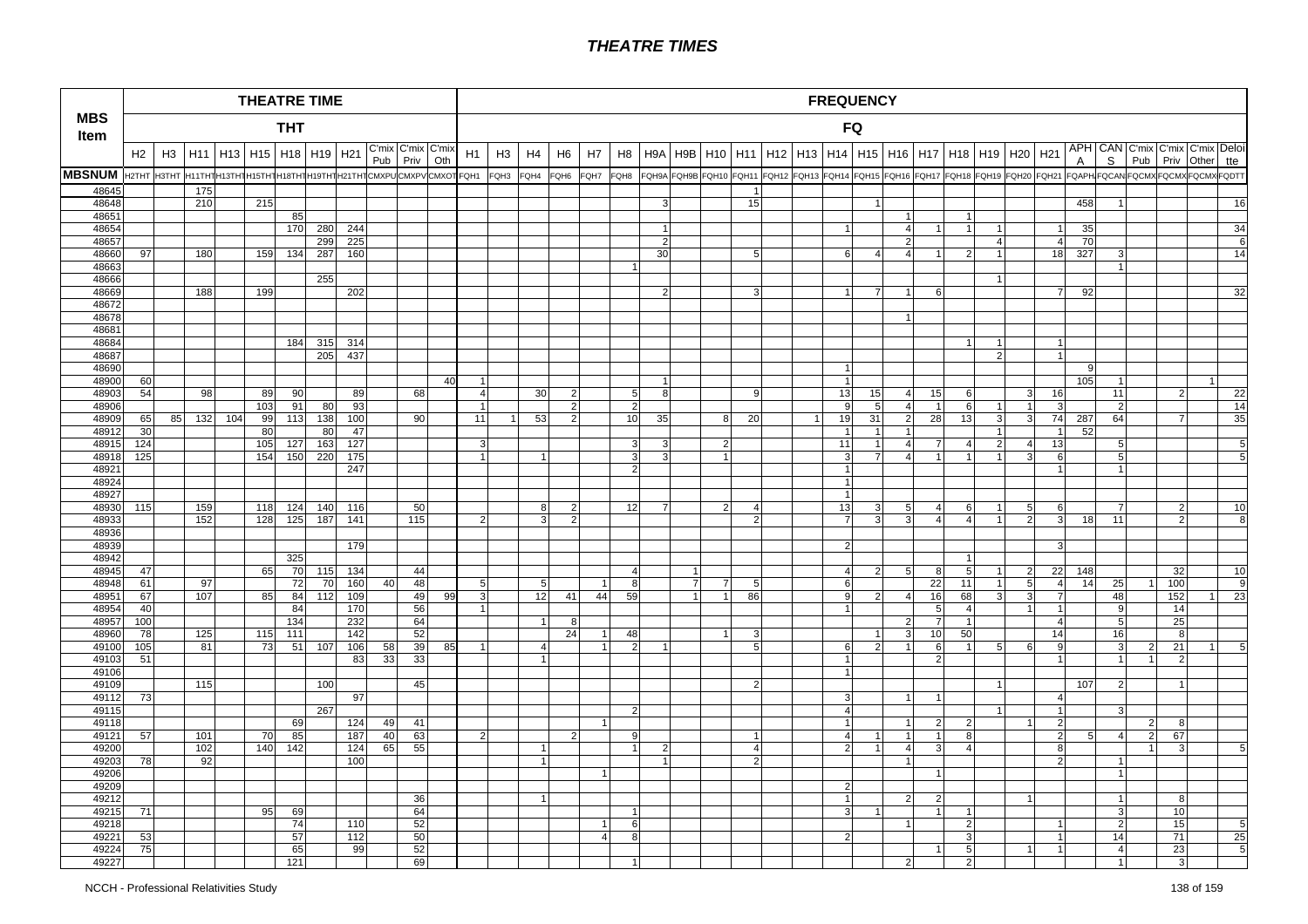|                    |                                                                          |            |            | <b>AVERAGES</b> |                     |                        |           |                | <b>OP SKINTIME</b>      |                 |          |                                                                                     |                                                                                                           |     |            |            |            | <b>OPERATION TIME</b> |                 |          |          |                                          |          |     |                |            |          | <b>OPERATION TIME 2</b>                                           |            |                  |                                 |            |                                                 |                  |            |
|--------------------|--------------------------------------------------------------------------|------------|------------|-----------------|---------------------|------------------------|-----------|----------------|-------------------------|-----------------|----------|-------------------------------------------------------------------------------------|-----------------------------------------------------------------------------------------------------------|-----|------------|------------|------------|-----------------------|-----------------|----------|----------|------------------------------------------|----------|-----|----------------|------------|----------|-------------------------------------------------------------------|------------|------------------|---------------------------------|------------|-------------------------------------------------|------------------|------------|
| <b>MBS</b><br>Item | Operation<br><b>Time</b><br><b>OPT</b><br>OPT <sub>2</sub><br><b>OST</b> |            |            |                 | Anaesthetic<br>Time | <b>Theatre</b><br>Time |           |                | <b>OST</b>              |                 |          |                                                                                     |                                                                                                           |     |            |            | <b>OPT</b> |                       |                 |          |          |                                          |          |     |                |            |          |                                                                   |            | OPT <sub>2</sub> |                                 |            |                                                 |                  |            |
|                    |                                                                          |            |            |                 | OAT OAT2            | <b>THT</b>             | H4        | H <sub>6</sub> | H <sub>11</sub>         | H <sub>21</sub> | H1       | H <sub>8</sub>                                                                      | H <sub>10</sub>   H <sub>13</sub>   H <sub>15</sub>   H <sub>16</sub>   H <sub>17</sub>   H <sub>18</sub> |     |            |            |            |                       | H19 H20         |          |          | APH   CAN   Deloi   Harv<br>$\mathbf{S}$ |          | ard | H <sub>8</sub> | H9A        |          | H9B H13 H15                                                       |            |                  | H <sub>16</sub> H <sub>17</sub> |            | H <sub>18</sub> H <sub>19</sub> H <sub>20</sub> |                  | CAN        |
| <b>MBSNUM</b>      |                                                                          | VOST AVOPT |            | AVOPT2AVOAT     | AVOAT:              | AVTHT                  |           |                | 140ST H60ST H110STH210S |                 |          | H1OPT H8OPT H10OPTH13OPTH15OPTH16OPTH17OPTH18OPTH19OPTH20OPTAPHAOICANSOIDTTOPTHARVO |                                                                                                           |     |            |            |            |                       |                 |          |          |                                          |          |     |                |            |          | +8OPT/H9AOP H9BOP H13OP H15OP H16OP H17OP H18OP H19OP H20OP CANSC |            |                  |                                 |            |                                                 |                  |            |
| 49300              |                                                                          | 128        | 185        | 190             | 131                 |                        |           |                |                         |                 |          |                                                                                     |                                                                                                           |     |            |            |            |                       |                 |          | 84       | 180                                      |          | 121 |                |            |          |                                                                   |            |                  |                                 |            |                                                 |                  | 185        |
| 49303              | 36                                                                       | 62         | 69         | 69              | 78                  | 80                     | 40        |                |                         | 33              |          | 69                                                                                  |                                                                                                           |     | 51         | 40         | 75         | 70                    | 35              | 57       | 114      | 68                                       | 46       |     | 76             | 97         |          |                                                                   | 54         | 47               | 85                              | 79         | 45                                              | 67               | 73         |
| 49306<br>49309     | 71                                                                       | 146<br>54  | 174<br>64  | 198<br>83       | 164<br>100          | 285<br>102             |           |                |                         | 71              |          | 62                                                                                  |                                                                                                           |     |            | 57         | 102<br>43  |                       | 40              | 66       | 140      |                                          |          | 195 | 67             |            |          |                                                                   |            | 62               | 112<br>50                       |            | 235<br>65                                       | 76               |            |
| 49312              | 130                                                                      | 126        | 143        | 155             | 164                 | 189                    | 165       |                | 155                     | 69              |          | 161                                                                                 |                                                                                                           |     | 95         | 105        | 110        | 145                   |                 |          |          | 140                                      |          |     | 162            | 195        |          |                                                                   | 95         | 113              | 113                             | 168        |                                                 |                  | 155        |
| 49315              | 65                                                                       | 85         | 91         | 111             | 114                 | 118                    |           |                |                         | 65              | 43       |                                                                                     |                                                                                                           |     | 60         | 85         | 88         | 130                   | 78              | 92       | 83       | 97                                       | 94       | -89 |                | 60         |          |                                                                   | 63         | 90               | 96                              | 140        | 83                                              | 98               | 101        |
| 49318              | 106                                                                      | 112        | 124        | 141             | 153                 | 157                    | 87        |                | 134                     | 97              | 70       | 84                                                                                  | 81                                                                                                        | 125 | 103        | 122        | 127        | 111                   | 111             | 143      | 133      | 125                                      | 124      |     | 91             | 124        |          | 129                                                               | 109        | 129              | 137                             | 119        | 119                                             | 151              | 132        |
| 49319<br>49321     | 87<br>145                                                                | 163<br>141 | 170<br>151 | 170<br>168      | 211<br>187          | 178<br>186             |           |                | 165                     | 87<br>126       | 103      | 175                                                                                 |                                                                                                           |     | 122        | 160<br>121 |            | 122<br>97             | 190             | 200      |          | 207<br>120                               |          |     | 192            | 125        |          |                                                                   | 129        | 166<br>126       |                                 | 131<br>104 | 195                                             | 213              | 212<br>123 |
| 49324              | 185                                                                      | 173        | 171        | 199             | 208                 | 212                    |           |                | 246                     | 124             | 235      | 147                                                                                 |                                                                                                           |     | 140        | 163        | 176        | 167                   | 133             | 205      |          | 161                                      | 200      |     | 155            | 170        |          |                                                                   | 147        | 168              | 188                             | 180        | 143                                             | 218              | 169        |
| 49327              | 138                                                                      | 184        | 190        | 233             | 224                 | 204                    |           |                | 120                     | 157             |          | 238                                                                                 | 233                                                                                                       |     | 140        |            | 182        | 200                   | 161             | 174      | 165      | 163                                      |          |     | 250            | 192        |          |                                                                   | 148        |                  | 191                             | 209        | 180                                             | 184              | 169        |
| 49330              | 157                                                                      | 239        | 253        | 268             | 272                 | 266                    |           |                |                         | 157             |          | 173                                                                                 |                                                                                                           |     | 172        |            |            | 160                   | 300             | 255      |          | 400                                      | 210      |     | 177            |            |          |                                                                   | 180        |                  |                                 | 171        | 311                                             | 277              | 405        |
| 49333              | 200                                                                      | 252        | 265        | 273             | 280                 | 298                    |           |                |                         | 200             |          |                                                                                     |                                                                                                           |     | 250        |            | 249        | 273                   |                 | 283      |          | 202                                      |          |     | 368            | 184        |          |                                                                   | 257        |                  | 256                             | 284        |                                                 | 293              | 210        |
| 49336<br>49339     | 201<br>153                                                               | 141<br>188 | 154<br>219 | 193<br>217      | 178<br>275          | 233<br>215             |           |                |                         | 201<br>153      |          |                                                                                     |                                                                                                           |     |            | 126<br>146 | 230        | 155                   |                 |          |          |                                          |          |     |                | 168<br>275 |          |                                                                   |            | 129<br>147       | 235                             | 165        |                                                 |                  |            |
| 49342              | 150                                                                      | 156        | 198        | 211             | 208                 | 251                    |           |                |                         | 150             |          |                                                                                     |                                                                                                           |     |            | 195        |            |                       | 138             |          |          | 135                                      |          |     |                |            |          |                                                                   |            | 201              |                                 | 298        | 145                                             |                  | 150        |
| 49345              |                                                                          | 250        | 256        | 288             | 283                 | 314                    |           |                |                         |                 |          |                                                                                     |                                                                                                           |     |            |            | 360        | 256                   | 124             |          |          | 260                                      |          |     |                | 245        |          |                                                                   |            |                  | 373                             | 265        | 130                                             |                  | 270        |
| 49346              | 147                                                                      | 77         | 101        | 111             | 136                 | 191                    |           |                |                         | 147             |          |                                                                                     | 35                                                                                                        |     |            |            | 118        | 94                    |                 |          |          | 60                                       |          |     |                |            |          |                                                                   |            |                  | 126                             | 107        |                                                 |                  | 70         |
| 49348              |                                                                          | 33         | 44         | 40              | 40                  | 69                     |           |                |                         |                 |          |                                                                                     |                                                                                                           |     |            |            |            |                       | 33              |          |          |                                          |          |     |                |            |          |                                                                   |            |                  |                                 |            | 44                                              |                  |            |
| 49351<br>49354     |                                                                          | 69         | 89         | 86              | 45<br>102           | 16<br>145              |           |                |                         |                 |          |                                                                                     |                                                                                                           |     |            | 58         |            |                       | 80              |          |          |                                          |          |     |                |            |          |                                                                   |            | 63               |                                 |            | 115                                             |                  |            |
| 49357              |                                                                          | 42         | 47         | 50              | 53                  | 59                     |           |                |                         |                 |          |                                                                                     |                                                                                                           |     | 35         |            |            |                       | 45              | 45       |          |                                          |          |     |                |            |          |                                                                   | 45         |                  |                                 |            | 50                                              | 45               |            |
| 49360              | 36                                                                       | 58         | 65         | 73              | 86                  | 73                     |           |                |                         | 36              |          |                                                                                     |                                                                                                           |     | 55         |            | 60         |                       |                 |          |          |                                          |          |     |                |            |          |                                                                   | 65         |                  | 65                              |            |                                                 |                  |            |
| 49363              |                                                                          | 103        | 86         | 90              | 72                  | 96                     |           |                |                         |                 |          |                                                                                     |                                                                                                           |     |            |            |            |                       |                 |          |          | 103                                      |          |     |                |            |          |                                                                   | 30         |                  |                                 | 120        |                                                 |                  | 108        |
| 49366              | 56                                                                       | 48         | 69         | 80              | 86                  | 94                     |           |                |                         | 56              |          |                                                                                     |                                                                                                           |     | 35         |            | 57         |                       |                 |          |          | 51                                       |          |     |                |            |          |                                                                   | 35         |                  | 62                              |            | 120                                             |                  | 60         |
| 49500<br>49503     | 37<br>38                                                                 | 41<br>45   | 45<br>52   | 53<br>58        | 59<br>69            | 66<br>64               | 24<br>47  | 23             | 63                      | 39<br>29        | 50       | 43<br>43                                                                            |                                                                                                           | 24  | 27<br>45   | 38<br>48   | 49<br>53   | 36<br>27              | 65              | 42<br>52 | 46<br>52 | 41<br>47                                 | 35<br>42 |     | 47<br>50       | 38<br>64   |          | 26                                                                | 29<br>50   | 42<br>51         | 56<br>58                        | 42<br>30   | 70                                              | 49<br>58         | 47<br>52   |
| 49506              | 57                                                                       | 68         | 82         | 83              | 97                  | 79                     | 50        | 47             | 96                      | 34              | 49       | 51                                                                                  |                                                                                                           |     | 60         | 98         | 95         | 57                    |                 | 105      | 50       | 71                                       | 43       |     | 54             |            |          |                                                                   | 65         | 100              | 105                             | 62         |                                                 | 115              | 76         |
| 49509              | 54                                                                       | 42         | 45         | 48              | 91                  | 101                    |           | 35             | 91                      | 37              |          | 33                                                                                  |                                                                                                           |     |            |            |            |                       |                 |          | 48       | 45                                       |          |     | 40             |            |          |                                                                   |            |                  |                                 |            |                                                 |                  | 50         |
| 49512              |                                                                          | 140        | 155        | 178             | 159                 |                        |           |                |                         |                 |          |                                                                                     |                                                                                                           |     |            |            | 140        |                       |                 |          |          |                                          |          |     | 159            |            |          |                                                                   |            |                  | 150                             |            |                                                 |                  |            |
| 49515              | 92                                                                       | 118        | 118        | 126             | 145                 | 131<br>113             | 75        |                | 113                     | 89              |          |                                                                                     | 127                                                                                                       |     | 60         | 137        | 120<br>78  | 91                    |                 |          |          | 86<br>110                                |          | 118 |                | 100        |          |                                                                   | 60         | 143              | 132                             | 100        |                                                 |                  | 96<br>115  |
| 49517<br>49518     | 75<br>102                                                                | 102<br>111 | 105<br>121 | 125<br>145      | 122<br>153          | 155                    | 83        |                | 137                     | 75<br>87        | 140      | 132<br>80                                                                           | 78                                                                                                        | 108 | 111        | 128        | 118        | 100                   | 145             | 133      |          | 115                                      | 107      |     | 137<br>86      | 132<br>109 |          | 112                                                               | 118        | 134              | 85<br>126                       | 107        | 153                                             | 140              | 121        |
| 49519              |                                                                          | 116        | 141        | 143             | 196                 | 150                    |           |                |                         |                 |          |                                                                                     | 105                                                                                                       |     | 92         | 111        | 108        | 101                   |                 |          |          | 179                                      |          |     |                | 220        |          |                                                                   | 100        | 116              | 113                             | 111        |                                                 |                  | 185        |
| 49521              |                                                                          | 113        | 126        | 140             | 149                 | 132                    |           |                |                         |                 |          |                                                                                     | 90                                                                                                        |     | 108        |            | 117        | 125                   |                 |          |          | 126                                      |          |     |                |            |          |                                                                   | 120        |                  | 126                             | 127        |                                                 |                  | 129        |
| 49524              |                                                                          | 165        | 192        | 183             | 192                 |                        |           |                |                         |                 |          | 204                                                                                 | 121                                                                                                       |     |            |            |            |                       |                 |          |          | 170                                      |          |     | 206            |            |          |                                                                   |            |                  |                                 |            |                                                 |                  | 178        |
| 49527<br>49530     | 108<br>137                                                               | 112<br>163 | 127<br>178 | 146<br>191      | 166<br>194          | 162<br>249             | 86<br>137 |                | 125                     | 114             | 60<br>70 | 119<br>134                                                                          | 73                                                                                                        | 229 | 117<br>227 | 139<br>112 | 118<br>220 | 108<br>215            | 128<br>125      |          |          | 100<br>135                               | 162      |     | 125<br>140     | 141<br>146 |          | 233                                                               | 126<br>235 | 142<br>120       | 129<br>229                      | 115<br>224 | 131<br>135                                      |                  | 109<br>139 |
| 49533              |                                                                          | 172        | 202        | 195             | 240                 | 212                    |           |                |                         |                 |          |                                                                                     |                                                                                                           |     |            |            | 231        | 177                   |                 |          |          | 170                                      | 109      |     |                |            |          |                                                                   |            |                  | 241                             | 189        |                                                 |                  | 175        |
| 49534              | 55                                                                       | 85         | 93         | 98              | 117                 | 97                     |           |                |                         | 55              |          | 65                                                                                  |                                                                                                           |     |            | 108        |            | 44                    |                 | 95       |          | 120                                      |          | 78  | 68             |            |          |                                                                   |            | 110              |                                 | 51         |                                                 | 115              | 120        |
| 49536              | 96                                                                       | 95         | 101        | 110             | 119                 | 125                    | 98        | 48             | 131                     | 105             | 92       | 92                                                                                  |                                                                                                           |     |            | 112        | 87         | 91                    |                 | 94       | 94       | 115                                      | 76       |     | 95             |            | 85       |                                                                   |            | 114              | 94                              | 97         |                                                 | 103              | 120        |
| 49539              | 87                                                                       | 99         | 107        | 113             | 122                 | 135                    | 87        | 58             | 102                     | 101             |          | 73                                                                                  |                                                                                                           |     | 103        | 130        | 100        | 103                   | 76              | 125      |          | 98                                       | 83       |     | 77             |            |          |                                                                   | 108        | 136              | 108                             | 112        | 85                                              | 133              | 102        |
| 49542              | 107<br>164                                                               | 108<br>220 | 120<br>227 | 123<br>221      | 131                 | 132<br>215             | 104       | 110            |                         | 107<br>164      |          | 91                                                                                  | 72                                                                                                        |     | 106        | 152<br>220 | 104        | 90                    | 140             | 128      |          | 91                                       | 101      |     | 94             |            | 118      |                                                                   | 114        | 157<br>227       | 121                             | 96         | 150                                             | $\overline{135}$ | 97         |
| 49545<br>49548     | 87                                                                       | 67         | 65         | 69              | 181<br>80           | 119                    |           |                | 119                     | 54              |          | 69                                                                                  |                                                                                                           |     |            |            | 36         | 67                    |                 |          |          | 95                                       |          |     | 72             |            |          |                                                                   |            | 33               | 40                              | 74         |                                                 |                  | 107        |
| 49551              |                                                                          | 110        | 107        | 123             | 130                 | 111                    |           |                |                         |                 |          |                                                                                     |                                                                                                           |     |            | 112        |            | 126                   |                 |          |          | 92                                       |          |     |                |            | 81       |                                                                   |            | 118              |                                 | 131        |                                                 |                  | 99         |
| 49554              | 123                                                                      | 170        | 174        | 182             | 197                 | 171                    |           |                |                         | 123             |          | 122                                                                                 |                                                                                                           |     |            | 218        |            |                       |                 |          |          |                                          |          |     | 129            |            |          |                                                                   |            | 219              |                                 |            |                                                 |                  |            |
| 49557              | 30                                                                       | 30         | 32         | 39              | 47                  | 52                     | 19        | 23             | 50                      | 27              | 27       | 22                                                                                  |                                                                                                           | 28  | 23         | 38         | 28         | 22                    | 31              | 31       | 38       | 33                                       | 35       |     | 26             | 25         | 28       | 32                                                                | 27         | 42               | 34                              | 26         | 38                                              | 39               | 38         |
| 49558<br>49559     | 30<br>27                                                                 | 32<br>34   | 36<br>38   | 44<br>48        | 51<br>60            | 61<br>70               | 23<br>20  | 23<br>38       | 51                      | 24<br>24        |          | 26<br>27                                                                            |                                                                                                           | 34  | 24         | 40         | 31<br>42   | 25<br>31              | 35 <sup>2</sup> | 32<br>36 |          | 36<br>35                                 |          |     | 29<br>30       |            | 39<br>46 | 39                                                                | 28         | 44<br>25         | 36<br>46                        | 29<br>35   | 40                                              | 39<br>43         | 39<br>39   |
| 49560              | 34                                                                       | 34         | 40         | 46              | 54                  | 61                     | 25        | 23             | 61                      | 26              | 31       | 27                                                                                  | 21                                                                                                        | 41  | 33         | 41         | 38         | 27                    | 43              | 38       |          | 38                                       | 33       |     | 30             | 45         | 33       | 44                                                                | 36         | 44               | 44                              | 31         | 49                                              | 43               | 42         |
| 4956               | 35                                                                       | 35         | 39         | 47              | 56                  | 65                     | 28        | 25             | 57                      | 31              | 26       | 25                                                                                  | 35                                                                                                        | 45  | 34         | 30         | 38         | 30                    | 40              | 40       |          | 38                                       |          |     | 28             | 32         | 36       | 48                                                                | 38         | 33               | 43                              | 34         | 45                                              | 47               | 42         |
| 49562              | 43                                                                       | 44         | 50         | 59              | 65                  | 70                     |           |                |                         | 43              | 64       | 30                                                                                  |                                                                                                           |     | 38         | 49         | 44         | 39                    | 32              | 65       |          | 37                                       |          |     | 33             |            | 50       | 83                                                                | 41         | 52               | 50                              | 46         | 36                                              | 70               | 40         |
| 49563              | 42                                                                       | 51         | 63         | 66              | 72                  | 73                     | 39        |                |                         | 45              |          | 27                                                                                  |                                                                                                           |     | 47         | 45         | 60         | 42                    | 55              |          |          | 82                                       | 48       |     | 46             |            | 63       |                                                                   | 51         | 47               | 65                              | 46         | 60                                              | 102              | 86         |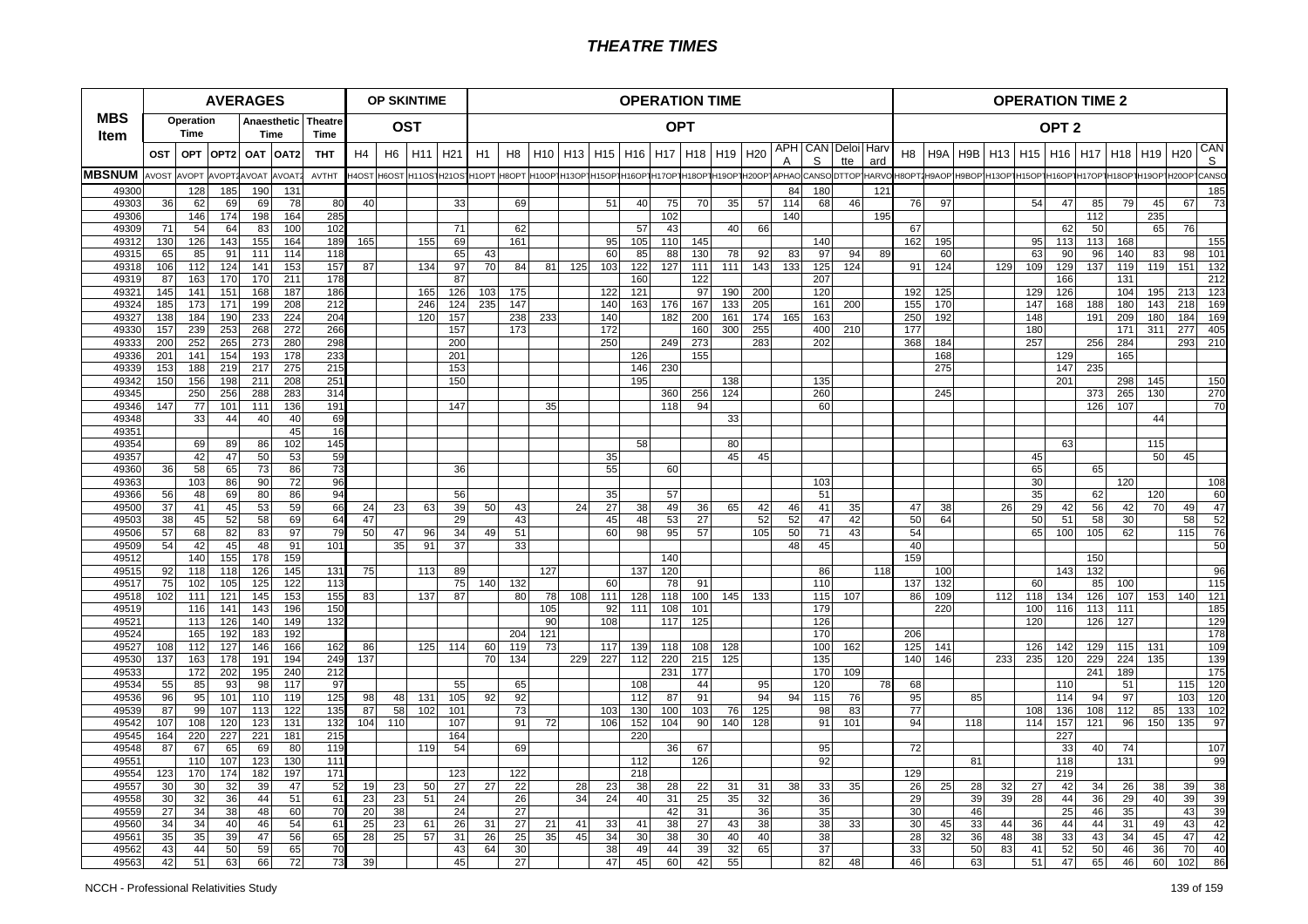|                           |     | <b>ANAESTHETIC TIME</b> |                |                |                 |                 |                 |                 |                                                                         |            |                                 |                                 |            |                       |                 |            |                |           |                |                  |                                                                                                     |                 | <b>ANAESTHETIC TIME 2</b> |                  |                 |            |                                                 |          |                 |                 |             |                 |
|---------------------------|-----|-------------------------|----------------|----------------|-----------------|-----------------|-----------------|-----------------|-------------------------------------------------------------------------|------------|---------------------------------|---------------------------------|------------|-----------------------|-----------------|------------|----------------|-----------|----------------|------------------|-----------------------------------------------------------------------------------------------------|-----------------|---------------------------|------------------|-----------------|------------|-------------------------------------------------|----------|-----------------|-----------------|-------------|-----------------|
| <b>MBS</b><br><b>Item</b> |     |                         |                |                |                 |                 |                 | <b>OAT</b>      |                                                                         |            |                                 |                                 |            |                       |                 |            |                |           |                |                  |                                                                                                     |                 |                           | OAT <sub>2</sub> |                 |            |                                                 |          |                 |                 |             |                 |
|                           | H1  | H <sub>4</sub>          | H <sub>6</sub> | H <sub>8</sub> | H <sub>10</sub> | H <sub>13</sub> | H <sub>15</sub> | H <sub>16</sub> | H <sub>17</sub>                                                         |            | H <sub>18</sub> H <sub>19</sub> | H <sub>20</sub> H <sub>21</sub> |            | <b>CAN</b> Deloi<br>c | tte             | <b>MBS</b> | H <sub>5</sub> | <b>H7</b> | H <sub>8</sub> | H <sub>9</sub> A | H <sub>9</sub> B                                                                                    | H <sub>11</sub> | $H12$ H <sub>14</sub>     |                  | H <sub>15</sub> |            | H <sub>16</sub> H <sub>17</sub> H <sub>19</sub> |          | H <sub>20</sub> | H <sub>21</sub> | CAN WA<br>S | Grou            |
| <b>MBSNUM</b>             |     | H1OAT H4OAT H6OAT       |                |                |                 |                 |                 |                 | H8OAT H10OATH13OATH15OATH16OATH17OATH18OATH19OATH20OATH21OATCANSO DTTOA |            |                                 |                                 |            |                       |                 |            |                |           |                |                  | 800 MD3041450AT2H7OAT1H8OAT1H9AOA H9BOA H11OATH12OATH14OATH15OATH16OATH17OATH19OATH20OATH21OATCANSO |                 |                           |                  |                 |            |                                                 |          |                 |                 |             |                 |
| 49300                     |     |                         |                |                |                 |                 |                 |                 |                                                                         |            |                                 |                                 |            | 190                   |                 | 150        |                |           |                |                  |                                                                                                     |                 |                           | 120              |                 |            |                                                 |          |                 |                 | 195         | 60              |
| 49303                     |     | 73                      |                | 85             |                 |                 | 76              | 53              | 101                                                                     | 81         | 48                              | 80                              | 36         | 70                    | 57              | 60         | 63             |           | 92             | 115              |                                                                                                     |                 |                           | 108              | 79              | 60         | 111                                             | 58       | 89              | 41              | 75          | 60              |
| 49306                     |     |                         |                |                |                 |                 |                 |                 | 130                                                                     |            | 265                             |                                 |            |                       |                 | 150        |                |           |                |                  |                                                                                                     |                 |                           |                  |                 |            | 140                                             | 275      |                 |                 |             | 90              |
| 49309                     |     | 210                     |                | 75             |                 |                 | 120             | 83              | 80                                                                      |            | 65                              | 101                             | 94         |                       |                 | 120        |                |           | 80<br>186      |                  |                                                                                                     | 190             |                           | 103              | 120             | 88         | 87                                              | 90       | 111             | 99<br>110       |             | 120             |
| 49312<br>49315            | 70  |                         |                | 185            |                 |                 | 81              | 137<br>110      | 155<br>126                                                              | 177<br>165 | 114                             | 129                             | 92<br>86   | 165<br>110            | 115             | 150<br>90  |                |           |                | 212<br>95        |                                                                                                     |                 |                           | 173<br>126       | 84              | 145<br>116 | 158<br>134                                      | 119      | 135             | 93              | 180<br>113  | 180<br>150      |
| 49318                     | 109 | 136                     |                | 111            | 115             | 161             | 135             | 147             | 166                                                                     | 145        | 152                             | 186                             | 115        | 142                   | 149             | 150        | 130            |           | 118            | 140              |                                                                                                     | 172             |                           | 183              | 141             | 154        | 176                                             | 159      | 195             | 121             | 149         | 150             |
| 49319                     |     |                         |                |                |                 |                 |                 | 184             |                                                                         | 170        |                                 |                                 | 113        | 215                   |                 | 285        |                |           |                |                  |                                                                                                     |                 |                           |                  |                 | 190        |                                                 |          |                 | 118             | 220         | 240             |
| 49321                     | 138 |                         |                | 210            |                 |                 | 156             | 155             |                                                                         | 125        | 240                             | 232                             | 139        | 122                   |                 | 165        | 220            |           | 227            | 140              |                                                                                                     | 202             |                           | 210              | 163             | 160        |                                                 | 245      | 245             | 144             | 125         | 180             |
| 49324                     | 260 |                         |                | 175            |                 |                 | 165             | 186             | 213                                                                     | 204        | 182                             | 249                             | 148        | 182                   | 226             | 210        | 200            |           | 183            | 198              |                                                                                                     | 281             |                           | 240              | 171             | 191        | 224                                             | 192      | 262             | 157             | 190         | 210             |
| 49327                     | 345 |                         |                | 281            | 281             |                 | 173             |                 | 224                                                                     | 234        | 211                             | 225                             | 172        | 183                   |                 | 225        |                |           | 292            | 227              |                                                                                                     | 183             |                           | 273              | 181             |            | 233                                             | 230      | 235             | 174             | 190         | 240             |
| 49330<br>49333            |     |                         |                | 202<br>365     |                 |                 | 206<br>293      |                 | 293                                                                     | 220<br>308 | 314<br>140                      | 330<br>335                      | 220<br>232 | 415<br>222            | 238             | 225<br>255 |                |           | 206<br>376     | 205              |                                                                                                     |                 |                           | 232<br>286       | 213<br>300      |            | 299                                             | 325      | 352<br>345      | 233<br>236      | 420<br>230  | 240<br>270      |
| 49336                     |     |                         |                |                |                 |                 |                 | 147             |                                                                         | 198        |                                 |                                 | 233        |                       |                 | 225        |                |           |                | 186              |                                                                                                     |                 |                           | 115              |                 | 150        |                                                 |          |                 | 241             |             | 150             |
| 49339                     |     |                         |                |                |                 |                 |                 | 161             | 315                                                                     |            |                                 |                                 | 174        |                       |                 | 270        |                |           |                | 300              |                                                                                                     |                 |                           | 390              |                 | 162        | 320                                             |          |                 | 182             |             | 300             |
| 49342                     |     |                         |                |                |                 |                 |                 | 216             |                                                                         | 329        | 185                             |                                 | 160        | 165                   |                 | 270        |                |           |                |                  |                                                                                                     |                 |                           | 130              |                 | 222        |                                                 | 193      |                 | 165             | 180         | 300             |
| 49345                     |     |                         |                |                |                 |                 |                 |                 | 415                                                                     | 305        | 154                             |                                 |            | 280                   |                 | 330        |                |           |                | 265              |                                                                                                     |                 |                           | 269              |                 |            | 427                                             | 160      |                 |                 | 290         | 240             |
| 49346                     |     |                         |                |                | 50              |                 |                 |                 | 150                                                                     | 122        |                                 |                                 | 165        | 70                    |                 | 120        |                |           |                |                  |                                                                                                     |                 |                           |                  |                 |            | 158                                             |          |                 | 171             | 80          | 150             |
| 49348                     |     |                         |                |                |                 |                 |                 |                 |                                                                         |            | 50                              |                                 | 30         |                       |                 | 45         |                |           |                |                  |                                                                                                     |                 |                           | 30               |                 |            |                                                 | 62       |                 | 35              |             | 30              |
| 49351<br>49354            |     |                         |                |                |                 |                 |                 | 75              |                                                                         |            | 98                              |                                 |            |                       |                 | 45<br>75   |                |           |                |                  |                                                                                                     |                 |                           |                  |                 | 80         |                                                 | 133      |                 |                 |             | 120             |
| 49357                     |     |                         |                |                |                 |                 | 40              |                 |                                                                         |            | 60                              | 50                              |            |                       |                 | 45         |                |           |                |                  |                                                                                                     |                 |                           |                  | 50              |            |                                                 | 65       | 50              |                 |             |                 |
| 49360                     |     |                         |                |                |                 |                 | 65              |                 | 100                                                                     |            |                                 |                                 | 55         |                       |                 | 60         |                |           |                |                  | 135                                                                                                 |                 |                           | 113              | 75              |            | 105                                             |          |                 | 58              |             | 60              |
| 49363                     |     |                         |                |                |                 |                 | 38              |                 |                                                                         | 127        |                                 |                                 |            | 105                   |                 | 75         |                |           |                |                  |                                                                                                     |                 |                           |                  | 43              |            |                                                 |          |                 |                 | 110         | 60              |
| 49366                     |     |                         |                |                |                 |                 | 45              |                 | 100                                                                     |            | 130                             |                                 | 71         | 52                    |                 | 90         |                |           |                |                  |                                                                                                     |                 |                           | 113              | 45              |            | 105                                             | 135      |                 | 76              | 62          | 60              |
| 49500                     | 70  | 51                      | 33             | 55             |                 | 44              | 37              | 54              | 71                                                                      | 48         | 70                              | 61                              | 54         | 44                    | 44              | 45         |                | 30        | 58             | 62               |                                                                                                     | 81              |                           | 74               | 39              | 57         | 79                                              | 75       | 68              | 59              | 49          | 45              |
| 49503                     |     | 68                      |                | 60             |                 |                 | 58              | 60              | 75                                                                      | 45         |                                 | 72                              | 40         | 52                    | 51              | 90         | 65             |           | 67             | 79               |                                                                                                     |                 |                           | 80               | 63              | 64         | 80                                              |          | 78              | 45              | 57          | 60              |
| 49506<br>49509            | 63  | 100                     | 57<br>45       | 62<br>49       |                 |                 | 85              | 117             | 120                                                                     | 73         |                                 | 140                             | 53<br>49   | 76<br>50              | 53              | 120<br>120 | 60             |           | 65<br>56       |                  |                                                                                                     | 117<br>115      |                           | 117<br>145       | 90              | 120        | 130                                             |          | 150             | 57<br>53        | 81<br>55    | 60<br>90        |
| 49512                     |     |                         |                | 176            |                 |                 |                 |                 | 180                                                                     |            |                                 |                                 |            |                       |                 | 180        |                |           | 177            |                  |                                                                                                     |                 |                           |                  |                 |            | 190                                             |          |                 |                 |             | 90              |
| 49515                     |     | 125                     |                |                |                 |                 |                 | 170             | 144                                                                     |            |                                 |                                 | 103        | 87                    |                 | 150        |                |           |                | 129              |                                                                                                     | 151             |                           | 248              |                 | 176        | 156                                             |          |                 | 109             | 97          | 90              |
| 49517                     | 190 |                         |                | 166            |                 |                 | 75              |                 | 113                                                                     | 118        |                                 |                                 | 95         | 120                   |                 | 120        |                |           | 171            | 145              |                                                                                                     |                 |                           |                  | 75              |            | 120                                             |          |                 | 99              | 125         | 120             |
| 49518                     | 217 | 129                     |                | 104            | 126             | 138             | 141             | 155             | 154                                                                     | 135        | 190                             | 176                             | 105        | 130                   | 12 <sup>c</sup> | 150        |                |           | 110            | 126              |                                                                                                     | 171             |                           | 179              | 147             | 161        | 162                                             | 198      | 183             | 110             | 137         | 150             |
| 49519                     |     |                         |                |                | 135             |                 | 110             | 136             | 134                                                                     | 143        |                                 |                                 |            | 198                   |                 | 270        |                |           |                | 253              |                                                                                                     |                 |                           | 263              | 118             | 141        | 139                                             |          |                 |                 | 204         | 180             |
| 49521                     |     |                         |                | 222            | 120             |                 | 133             |                 | 143                                                                     | 157        |                                 |                                 |            | 150                   |                 | 165        |                |           | 224            |                  |                                                                                                     |                 |                           | 130              | 145             |            | 152                                             |          |                 |                 | 153         | 150             |
| 49524<br>49527            | 95  | 156                     |                | 145            | 151<br>132      |                 | 150             | 178             | 156                                                                     | 140        | 157                             |                                 | 130        | 178<br>120            | 189             | 180<br>210 | 115            |           | 150            | 165              |                                                                                                     | 166             |                           | 247              | 158             | 181        | 167                                             | 161      |                 | 134             | 185<br>129  | 180<br>180      |
| 49530                     | 100 | 190                     |                | 147            |                 | 257             | 250             | 141             | 264                                                                     | 245        | 170                             |                                 |            | 150                   |                 | 240        |                |           | 153            | 155              |                                                                                                     |                 |                           | 165              | 258             | 149        | 273                                             | 180      |                 |                 | 154         | 210             |
| 49533                     |     |                         |                |                |                 |                 |                 |                 | 279                                                                     | 201        |                                 |                                 |            | 185                   | 117             | 270        |                |           |                |                  |                                                                                                     |                 |                           |                  |                 |            | 289                                             |          |                 |                 | 190         | 210             |
| 49534                     |     |                         |                | 74             |                 |                 |                 | 127             |                                                                         | 85         |                                 | 115                             | 68         | 120                   |                 | 120        |                |           | 77             |                  |                                                                                                     |                 |                           | 135              |                 | 130        |                                                 |          | 135             | 71              | 120         | 150             |
| 49536                     | 117 | 128                     | 63             | 105            |                 |                 |                 | 133             | 112                                                                     | 106        |                                 | 118                             | 122        | 122                   | 88              | 120        | 76             |           | 109            |                  | 98                                                                                                  | 152             |                           | 125              |                 | 135        | 119                                             |          | 126             | 126             | 127         | 120             |
| 49539                     |     | 109                     | 71             | 86             |                 |                 | 118             | 151             | 126                                                                     | 119        | 103                             | 153                             | 120        | 103                   | 96              | 135        | 70             |           | 90             |                  |                                                                                                     | 122             |                           | 134              | 123             | 157        | 134                                             | 111      | 161             | 125             | 107         | 120             |
| 49542                     |     | 136                     | 118            | 103            | 88              |                 | 127             | 163             | 124                                                                     | 104        | 160                             | 158                             | 121        | 98                    | 102             | 150        | 96             | 95        | 106            |                  | 132                                                                                                 |                 |                           | 125              | 134             | 169        | 140                                             | 170      | 165             | 127             | 103         | 120             |
| 49545<br>49548            |     |                         |                | 81             |                 |                 |                 | 250<br>39       | 51                                                                      | 81         |                                 |                                 | 191<br>66  | 96                    |                 | 150<br>105 | 40             |           | 84             |                  |                                                                                                     | 145             |                           | 55               |                 | 257<br>44  | 55                                              |          |                 | 197<br>72       | 108         | 120<br>90       |
| 49551                     |     |                         |                |                |                 |                 |                 | 125             |                                                                         | 148        |                                 |                                 |            | 95                    |                 | 180        | 94             |           |                |                  | 90                                                                                                  |                 |                           | 190              |                 | 131        |                                                 |          |                 |                 | 102         | 120             |
| 49554                     |     |                         |                | 147            |                 |                 |                 | 258             |                                                                         |            |                                 |                                 | 140        |                       |                 | 210        |                |           | 154            |                  |                                                                                                     |                 |                           | 268              |                 | 259        |                                                 |          |                 | 144             |             | 150             |
| 49557                     | 36  |                         | 30             | 32             | 20              | 45              | 36              | 52              | 48                                                                      | 33         | 51                              | 53                              | 36         | 38                    | 43              | 45         | 33             | 44        | 36             | 41               | 37                                                                                                  | 70              | 35                        | 61               | 39              | 55         | 54                                              | 57       | 61              | 38              | 43          | 45              |
| 49558                     |     | 49                      | 34             | 36             |                 | 51              | 37              | 55              | 55                                                                      | 36         | 45                              | 58                              | 32         | 40                    |                 | 75         | 34             | 30        | 40             |                  | 49                                                                                                  | 70              |                           | 74               | 41              | 59         | 60                                              | 50       | 64              | 36              | 43          | $\frac{45}{30}$ |
| 49559                     |     | 65                      | 53             | 35             |                 |                 |                 | 41              | 63                                                                      | 42         |                                 | 58                              | 30         | 46                    |                 | 120        |                |           | 38             |                  | 54                                                                                                  |                 |                           | 62               | 90              | 48         | 67                                              |          | 65              | 34              | 49          |                 |
| 49560                     | 42  | 57                      | 32             | 36             | 32              | 57              | 46              | 54              | 57                                                                      | 38         | 64                              | 60                              | 33         | 43                    | 42              | 75         | 37             | 39        | 40             | 50               | 47                                                                                                  | 75              | 49                        | 65               | 50              | 57         | 63                                              | 71       | 66              | 35              | 47          | 60              |
| 49561                     | 35  | 57                      | 35             | 36             | 44              | 64              | 45              | 41              | 57                                                                      | 41         | 56                              | 63                              | 40         | 43                    |                 | 120        | 37             | 41        | 40             | 52               | 49                                                                                                  | 75              | 50                        | 68               | 49              | 45         | 62                                              | 62       | 69              | 42              | 47          | 45              |
| 49562<br>49563            | 76  | 63                      |                | 38<br>35       |                 | 97              | 47<br>57        | 63<br>58        | 53<br>79                                                                | 51<br>52   | 47<br>70                        | 85<br>112                       | 47<br>53   | 44<br>87              | 55              | 150<br>75  | 39             | 35<br>92  | 41<br>53       |                  | 58<br>73                                                                                            |                 |                           | 56<br>76         | 50<br>61        | 66<br>61   | 60<br>84                                        | 51<br>75 | 90<br>118       | 49<br>56        | 47<br>91    | 90<br>60        |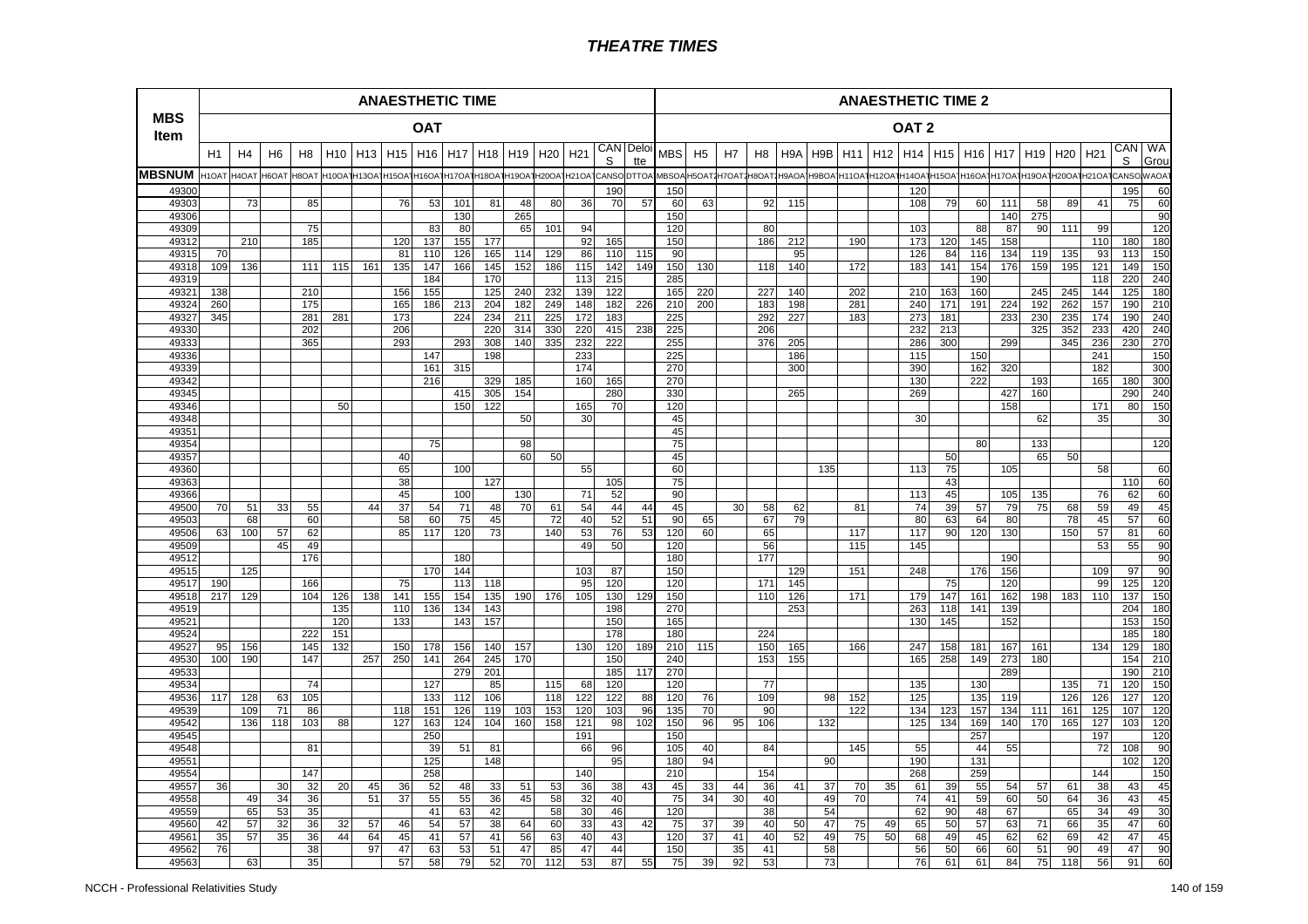|                    |     |                |     |     |            | <b>THEATRE TIME</b>                                                             |            |            |                          |                 |          |                |                |                                   |                 |                      |                                                       |                      |                |                 |                | <b>FREQUENCY</b>                                                |                      |                             |                      |                                  |                         |                         |                     |                                 |                                                                                                                     |                                     |
|--------------------|-----|----------------|-----|-----|------------|---------------------------------------------------------------------------------|------------|------------|--------------------------|-----------------|----------|----------------|----------------|-----------------------------------|-----------------|----------------------|-------------------------------------------------------|----------------------|----------------|-----------------|----------------|-----------------------------------------------------------------|----------------------|-----------------------------|----------------------|----------------------------------|-------------------------|-------------------------|---------------------|---------------------------------|---------------------------------------------------------------------------------------------------------------------|-------------------------------------|
| <b>MBS</b><br>Item |     |                |     |     |            | <b>THT</b>                                                                      |            |            |                          |                 |          |                |                |                                   |                 |                      |                                                       |                      |                |                 |                | <b>FQ</b>                                                       |                      |                             |                      |                                  |                         |                         |                     |                                 |                                                                                                                     |                                     |
|                    | H2  | H <sub>3</sub> | H11 |     |            | H <sub>13</sub> H <sub>15</sub> H <sub>18</sub> H <sub>19</sub> H <sub>21</sub> |            |            | C'mix C'mix C'mix<br>Pub | Priv            | Oth      | H1             | H <sub>3</sub> | H <sub>4</sub>                    | H <sub>6</sub>  | H7<br>H <sub>8</sub> | H9A                                                   | H9B H10 H11          |                |                 |                | H <sub>12</sub> H <sub>13</sub> H <sub>14</sub> H <sub>15</sub> |                      |                             |                      |                                  | H16 H17 H18 H19 H20 H21 |                         |                     | S<br>A                          | APH   CAN   C'mix   C'mix   C'mix   Deloi<br>Pub Priv Other tte                                                     |                                     |
| <b>MBSNUM</b>      |     |                |     |     |            |                                                                                 |            |            |                          |                 |          |                |                |                                   |                 | FQH6 FQH7 FQH8       |                                                       |                      |                |                 |                |                                                                 |                      |                             |                      |                                  |                         |                         |                     |                                 | FQH9A FQH9B FQH10 FQH11 FQH12 FQH13 FQH14 FQH15 FQH16 FQH17 FQH18 FQH19 FQH20 FQH21 FQAPH FQCANFQCMXFQCMXFQCMXFQCMX |                                     |
| 49300              |     |                |     |     |            |                                                                                 |            |            |                          |                 |          |                |                |                                   |                 |                      |                                                       |                      |                |                 |                |                                                                 |                      |                             |                      |                                  |                         |                         |                     | 5<br>$\overline{1}$             |                                                                                                                     |                                     |
| 49303              | 63  |                |     |     | 99         | 90                                                                              | 69         |            |                          |                 |          |                |                | $\overline{2}$                    |                 |                      | 3 <sup>1</sup><br>1                                   |                      |                |                 |                | 14                                                              | $\vert$ 4            | $2 \mid$                    | $\overline{4}$       | 5                                | 11                      | $\overline{7}$          | $\mathbf{3}$        | 21<br>2                         |                                                                                                                     | 8                                   |
| 49306              |     |                |     |     |            |                                                                                 | 285        |            |                          |                 |          |                |                |                                   |                 |                      |                                                       |                      |                |                 |                |                                                                 |                      |                             | 1                    |                                  | 1                       |                         |                     | 6                               |                                                                                                                     |                                     |
| 49309              | 68  |                |     |     |            |                                                                                 | 120        | 118        |                          |                 |          |                |                |                                   |                 |                      | 1                                                     |                      |                |                 |                | 14                                                              |                      | $6 \mid$                    | $\mathbf{3}$         |                                  | 1                       | $\vert 4 \vert$         | 18                  |                                 |                                                                                                                     |                                     |
| 49312<br>49315     | 60  |                | 217 |     | 150<br>97  | 200<br>176                                                                      | 133        | 122        |                          |                 |          | $\overline{2}$ |                | $\overline{1}$                    |                 |                      | 1<br>$\mathbf{1}$<br>1                                |                      | $\overline{1}$ |                 |                | 10<br>32                                                        | $\vert$ 1<br>10      | 3 <sup>1</sup><br>29        | 1<br>16              | 23                               | 7 <sup>1</sup>          | 23                      | 25                  | $\overline{1}$<br>$\,$ 6<br>121 |                                                                                                                     | 11                                  |
| 49318              | 108 |                | 197 | 165 | 163        | 154                                                                             | 178        | 152        |                          | 141             |          | 22             |                | 51                                |                 | 175                  | 142                                                   | 24                   | 18             |                 | 21             | 155                                                             | 174                  | 24                          | 107                  | 188                              | 21                      | 88                      | 376                 | 1898<br>144                     | 1                                                                                                                   | 236                                 |
| 49319              |     |                |     |     |            | 178                                                                             |            |            |                          |                 |          |                |                |                                   |                 |                      |                                                       |                      |                |                 |                |                                                                 |                      | $\overline{2}$              |                      | $\overline{2}$                   |                         |                         |                     | $\mathbf{3}$                    |                                                                                                                     |                                     |
| 49321              |     |                | 225 |     | 188        | 131                                                                             | 255        | 241        |                          | 75              |          | 2 <sup>1</sup> |                |                                   |                 |                      | 11<br>$\mathbf 1$                                     |                      | $\overline{2}$ |                 |                | 11                                                              | 14                   | $\overline{4}$              |                      | $\mathbf{3}$                     | 1                       | $\overline{3}$          | $\overline{4}$      | 3                               | $\vert$                                                                                                             |                                     |
| 49324              | 156 |                | 312 |     | 198        | 216                                                                             | 206        | 186        |                          |                 |          | 2 <sup>1</sup> |                |                                   |                 | 21                   | 5 <sup>1</sup>                                        |                      | $\overline{4}$ |                 |                | 29                                                              | 11                   | 9                           | 15                   | 17                               | 3 <sup>1</sup>          | $\overline{7}$          | 22                  | 8                               |                                                                                                                     | 31                                  |
| 49327              | 110 |                | 209 |     | 205        | 244                                                                             | 252        | 201        |                          |                 |          | 1              |                |                                   |                 |                      | 5 <sub>5</sub><br>3 <sup>1</sup>                      | $\mathbf{1}$         |                |                 |                | 5 <sub>l</sub>                                                  | 6                    |                             | $\overline{7}$       | 9                                | 5 <sub>l</sub>          | 5 <sub>l</sub>          | $\vert$ 4           | 330<br>$\mathbf{3}$             |                                                                                                                     |                                     |
| 49330              |     |                |     |     | 240        | 231                                                                             | 335        | 258        |                          |                 |          |                |                |                                   |                 |                      | $\overline{2}$                                        |                      |                |                 |                | 7 <sup>1</sup>                                                  | $\overline{7}$       |                             |                      | $\overline{1}$                   | 1 <sup>1</sup>          | 1 <sup>1</sup>          | $\overline{1}$      | 1                               |                                                                                                                     | 8                                   |
| 49333<br>49336     |     |                |     |     | 316        | 318<br>208                                                                      |            | 261<br>257 |                          |                 |          |                |                |                                   |                 |                      | 1<br>$\overline{4}$<br>20                             |                      |                |                 |                | 8 <sup>1</sup><br>1                                             | 14                   | $\mathbf{3}$                | 4                    | 6<br>$\overline{1}$              | 1 <sup>1</sup>          | 3                       | 3<br>3              | $\mathbf{3}$                    |                                                                                                                     |                                     |
| 49339              |     |                |     |     |            |                                                                                 |            | 215        |                          |                 |          |                |                |                                   |                 |                      | 3                                                     |                      |                |                 |                | 3 <sup>1</sup>                                                  |                      | 1 <sup>1</sup>              | 1                    |                                  |                         |                         | 34                  |                                 |                                                                                                                     |                                     |
| 49342              |     |                |     |     |            | 337                                                                             | 223        | 193        |                          |                 |          |                |                |                                   |                 |                      |                                                       |                      |                |                 |                | $\mathbf{1}$                                                    |                      | $\overline{4}$              |                      | $\overline{2}$                   | $\overline{2}$          |                         | 2                   | $\mathbf{1}$                    |                                                                                                                     |                                     |
| 49345              |     |                |     |     |            | 314                                                                             |            |            |                          |                 |          |                |                |                                   |                 |                      | $\overline{2}$                                        |                      |                |                 |                | 4 <sup>1</sup>                                                  |                      |                             | $\overline{2}$       | $\overline{2}$                   | 1                       |                         |                     | 1                               |                                                                                                                     |                                     |
| 49346              |     |                |     |     | 235        | 134                                                                             |            | 204        |                          |                 |          |                |                |                                   |                 |                      |                                                       | $\overline{1}$       |                |                 |                |                                                                 |                      |                             | $\overline{3}$       | $\overline{4}$                   |                         |                         | 14                  | $\mathbf{1}$                    |                                                                                                                     |                                     |
| 49348              |     |                |     |     |            |                                                                                 | 78         | 60         |                          |                 |          |                |                |                                   |                 |                      |                                                       |                      |                |                 |                | 1                                                               |                      |                             |                      |                                  | $\overline{4}$          |                         | $\overline{1}$      |                                 |                                                                                                                     |                                     |
| 49351              |     |                |     |     |            |                                                                                 |            |            | 16                       |                 |          |                |                |                                   |                 |                      |                                                       |                      |                |                 |                |                                                                 |                      |                             |                      |                                  |                         |                         |                     |                                 | $\overline{2}$                                                                                                      |                                     |
| 49354<br>49357     |     |                |     |     | 60         |                                                                                 | 145<br>90  |            | 28                       | 56              |          |                |                |                                   |                 |                      |                                                       |                      |                |                 |                |                                                                 |                      | 11                          |                      |                                  | $\overline{2}$<br>1     | $\overline{1}$          |                     |                                 | $\overline{2}$<br>$\mathbf{3}$                                                                                      |                                     |
| 49360              |     |                |     |     | 100        |                                                                                 |            | 74         |                          | 47              |          |                |                |                                   |                 |                      | 11                                                    |                      |                |                 |                | 2                                                               |                      |                             | $\mathbf{1}$         |                                  |                         |                         | 6                   |                                 | 2 <sup>1</sup>                                                                                                      |                                     |
| 49363              |     |                |     |     | 63         | 130                                                                             |            |            |                          |                 |          |                |                |                                   |                 |                      |                                                       |                      |                |                 |                |                                                                 | 2                    |                             |                      |                                  |                         |                         |                     | $\mathbf{1}$                    |                                                                                                                     |                                     |
| 49366              |     |                |     |     | 55         |                                                                                 | 150        | 111        |                          | 62              |          |                |                |                                   |                 |                      |                                                       |                      |                |                 |                | 3 <sup>1</sup>                                                  |                      |                             | $\mathbf{1}$         |                                  | 1                       |                         |                     | 3                               | $\overline{4}$                                                                                                      |                                     |
| 49500              | 55  |                | 97  | 46  | 54         | 55                                                                              | 110        | 79         | 60                       | 38              |          | 1 <sup>1</sup> |                | $\overline{4}$                    | $2 \vert$       | 1<br>12              | 6 <sup>1</sup>                                        |                      | 12             |                 | $\mathbf{1}$   | 9                                                               | 5 <sub>5</sub>       | 5 <sub>1</sub>              | 14                   | 9                                | 1                       | $\overline{\mathbf{A}}$ | $\overline{7}$      | 10<br>88                        | 32<br>$\overline{2}$                                                                                                | 11                                  |
| 49503              | 30  |                |     |     | 80         | 48                                                                              | 168        | 72         | 33                       | 40              | 40       |                |                | $5\phantom{.0}$                   |                 | 12                   | 2 <sup>1</sup>                                        |                      |                |                 |                | 10                                                              | $\overline{2}$       | $\vert$ 4                   | $\mathbf{3}$         | $\overline{1}$                   | 1                       | 3 <sup>1</sup>          | 12                  | 247<br>5 <sub>l</sub>           | $\mathbf{3}$<br>31                                                                                                  | 10<br>1                             |
| 49506              | 53  |                | 136 |     | 90         | 78                                                                              |            | 78         |                          | 37              |          | $\vert$        |                | $\overline{3}$                    | 9 <sup>1</sup>  |                      | $\overline{4}$                                        |                      | $\overline{4}$ |                 |                | 4 <sup>1</sup>                                                  | $\mathbf{1}$         | $\overline{2}$              | 1                    | 21                               |                         | 1 <sup>1</sup>          | 5                   | 624<br>$\overline{7}$           | 43                                                                                                                  | 18                                  |
| 49509<br>49512     |     |                | 134 |     |            |                                                                                 |            | 69         |                          |                 |          |                |                |                                   | 1 <sup>1</sup>  |                      | 1<br>1                                                |                      | 3              |                 |                | $\mathbf{1}$                                                    |                      |                             | $\mathbf{1}$         |                                  |                         |                         |                     | 3 2074<br>$\mathbf{1}$          |                                                                                                                     |                                     |
| 49515              | 95  |                | 174 |     |            |                                                                                 |            | 123        |                          |                 |          |                |                | $\overline{1}$                    |                 |                      |                                                       | $\mathbf{1}$         | $\overline{2}$ |                 |                | 2 <sup>1</sup>                                                  |                      | 1 <sup>1</sup>              | $\overline{4}$       |                                  |                         |                         | $\overline{4}$      | $\mathbf{1}$                    |                                                                                                                     |                                     |
| 49517              |     |                |     |     | 85         | 127                                                                             |            | 127        |                          |                 |          | $\vert$        |                |                                   |                 |                      | $\mathbf{3}$<br>5                                     |                      |                |                 |                |                                                                 |                      |                             | 11                   |                                  |                         |                         |                     | 5                               |                                                                                                                     |                                     |
| 49518              | 90  |                | 196 | 142 | 166        | 143                                                                             | 209        | 141        |                          |                 |          | 15             |                | 107                               |                 | 191                  | 150                                                   | 22                   | 56             |                 | 11             | 139                                                             | 55                   | 40                          | 104                  | 184                              | 10                      | 60                      | 396                 | 148                             |                                                                                                                     | 196                                 |
| 49519              |     |                |     |     | 148        | 153                                                                             |            |            |                          |                 |          |                |                |                                   |                 |                      | $\overline{2}$                                        | $\overline{1}$       |                |                 |                | $\overline{2}$                                                  | $\overline{2}$       | $\mathbf{3}$                | $\overline{4}$       | $\overline{4}$                   |                         |                         |                     | 9                               |                                                                                                                     |                                     |
| 49521              |     |                |     |     | 173        | 159                                                                             |            |            |                          | 65              |          |                |                |                                   |                 |                      |                                                       | $\mathbf{1}$         |                |                 |                | 1 <sup>1</sup>                                                  | $\overline{4}$       |                             | $\overline{3}$       | $\overline{1}$                   |                         |                         |                     | $\sqrt{5}$                      | 1                                                                                                                   |                                     |
| 49524              |     |                |     |     |            |                                                                                 |            |            |                          |                 |          |                |                |                                   |                 |                      |                                                       | 2                    |                |                 |                |                                                                 |                      |                             |                      |                                  |                         |                         |                     | $\overline{2}$                  |                                                                                                                     |                                     |
| 49527<br>49530     | 126 |                | 190 | 261 | 177<br>292 | 147<br>254                                                                      | 166<br>190 | 166        |                          |                 |          | $2 \vert$<br>1 |                | $5\phantom{.0}$<br>$\overline{1}$ |                 | 18                   | 10 <sup>1</sup><br>3 <sup>l</sup><br>10               | 3 <sup>1</sup>       | 8              |                 | $\vert$        | 11                                                              | 7<br>$\overline{3}$  | 3 <sup>1</sup><br>1         | 11<br>$\overline{4}$ | 33<br>5                          | 2 <br>1                 |                         | 37                  | 11<br>$\overline{2}$            |                                                                                                                     | -9                                  |
| 49533              |     |                |     |     |            | 212                                                                             |            |            |                          |                 |          |                |                |                                   |                 |                      |                                                       |                      |                |                 |                |                                                                 |                      |                             | $\overline{2}$       | $\overline{2}$                   |                         |                         |                     | $\mathbf{1}$                    |                                                                                                                     | 6                                   |
| 49534              |     |                |     |     |            | 92                                                                              |            | 102        |                          |                 |          |                |                |                                   |                 |                      |                                                       |                      |                |                 |                | 3 <sup>l</sup>                                                  |                      | 3 <sup>1</sup>              |                      | $\overline{2}$                   |                         | $\blacktriangleleft$    | $\overline{7}$      | $\mathbf{1}$                    |                                                                                                                     |                                     |
| 49536              | 87  |                | 175 |     |            | 112                                                                             |            | 193        |                          | 56              |          | $\mathbf{1}$   |                | 5                                 | 8 <sup>1</sup>  | 12                   | 13                                                    |                      | $\overline{4}$ |                 |                | 12                                                              |                      | 3 <sup>1</sup>              | 17                   | 22                               |                         | 4 <sup>1</sup>          | $6 \mid$            | 255<br>15                       | 2 <sup>1</sup>                                                                                                      | 25                                  |
| 49539              | 125 |                | 142 |     | 160        | 128                                                                             | 122        | 194        |                          | 75              |          |                |                | 6                                 | 26              | 74                   |                                                       |                      | 19             |                 |                | 14                                                              | $\overline{2}$       | 15                          | 15                   | 32                               | $\overline{2}$          | $\overline{7}$          | $\overline{4}$      | 13                              | $\overline{4}$                                                                                                      | 20                                  |
| 49542              | 120 |                |     |     | 179        | 109                                                                             | 175        | 169        |                          | 77              | 93       |                |                | 24                                | $\overline{2}$  |                      | 6                                                     | 2 <br>$\overline{4}$ |                |                 |                | 24                                                              | $\overline{7}$       | 5 <sub>1</sub>              | 15                   | 31                               | 1 <sup>1</sup>          | 14                      | 56                  | 65                              | 181                                                                                                                 | 64<br>$\mathbf{1}$                  |
| 49545              |     |                |     |     |            |                                                                                 |            | 215        |                          |                 |          |                |                |                                   |                 |                      |                                                       |                      |                |                 |                |                                                                 |                      | $\mathbf{1}$                |                      |                                  |                         |                         | $\overline{1}$      |                                 |                                                                                                                     |                                     |
| 49548<br>49551     |     |                | 167 |     |            | 89<br>153                                                                       |            | 100        |                          | 68              |          |                |                |                                   |                 |                      | $\overline{2}$<br>1                                   |                      |                |                 |                | $\mathbf{1}$                                                    |                      | 1<br>2                      | $\mathbf{1}$         | $\overline{2}$<br>$\overline{4}$ |                         |                         | $\overline{4}$      | $\overline{c}$<br>3             | 17                                                                                                                  |                                     |
| 49554              |     |                |     |     |            |                                                                                 |            | 171        |                          |                 |          |                |                |                                   |                 |                      |                                                       |                      |                |                 |                | $\overline{2}$                                                  |                      | 1                           |                      |                                  |                         |                         | 13                  |                                 |                                                                                                                     |                                     |
| 49557              | 28  | 47             | 85  | 49  | 59         | 37                                                                              | 75         | 90         | 38                       | 32              | 32       | $\overline{7}$ | $\vert$ 1      | 44                                | 10 <sup>1</sup> | 185<br>15            | 14<br>$\vert$                                         | $\mathbf{1}$         | 38             | 1               | 20             | 132                                                             | 33                   | 103                         | 126                  | 98                               | 23                      | 55                      |                     | 518 1000<br>33                  | 95 1005                                                                                                             | 11 232                              |
| 49558              | 48  |                | 85  | 55  | 68         | 40                                                                              | 61         | 99         |                          | 34              |          |                |                | 33                                | 19              | $\mathbf{3}$<br>101  | 8 <sup>1</sup>                                        |                      | 8              |                 | 8              | 17                                                              | 10                   | 12                          | 28                   | 104                              | 1                       | $\overline{7}$          | 38                  | 53                              | 371                                                                                                                 |                                     |
| 49559              |     |                |     |     | 108        | 47                                                                              |            | 90         |                          | $\overline{37}$ |          |                |                |                                   | 1 <sup>1</sup>  |                      | 3 <sup>1</sup><br>$\overline{4}$                      |                      |                |                 |                | 2                                                               | 2                    | 1 <sup>1</sup>              | $\overline{4}$       | 8                                |                         | $\overline{2}$          | $\overline{4}$      | $\mathbf{3}$                    | 69                                                                                                                  |                                     |
| 49560              | 45  | 54             | 90  | 60  | 71         | 42                                                                              | 85         | 115        | 35                       | 39              | 38       | 23             | $\vert$ 4      | 174                               | 68              | 388<br>104           | 64<br>1 <sup>1</sup>                                  | 33                   | 166            | 12              | 25             | 220                                                             | 128                  | 46                          | 205                  | 209                              | 23                      | 103                     | 204                 | 119                             | 113 6025                                                                                                            | 71 984                              |
| 49561              | 46  |                | 90  | 67  | 74         | 45                                                                              | 84         | 110        | 62                       | 38              | 35       | 26             |                | 120                               | 113             | 62<br>444            | 137<br>$\mathbf{1}$                                   | $\overline{2}$       | 42             | $5\phantom{.0}$ | 38             | 87                                                              | 47                   | $6 \mid$                    | 50                   | 564                              | 5 <sub>l</sub>          | 66                      | 148                 | 299                             | 24<br>3500                                                                                                          | 21                                  |
| 49562<br>49563     | 85  |                |     | 101 | 59<br>80   | 57<br>56                                                                        | 72<br>85   | 111<br>107 | 59                       | 46<br>47        | 45<br>68 | 3              |                | 9                                 |                 | $\overline{2}$<br>3  | 6<br>$\mathbf{1}$<br>$\overline{2}$<br>$\overline{4}$ |                      |                |                 | $\overline{1}$ | $\overline{4}$<br>11                                            | $\overline{7}$<br>11 | $2 \vert$<br>5 <sub>1</sub> | $\overline{4}$<br>12 | 16<br>19                         | $\mathbf{3}$<br>1       | $\overline{3}$          | 5<br>7 <sup>1</sup> | 11<br>10                        | 248<br>277<br>11                                                                                                    | $\mathbf{1}$<br>$\overline{2}$<br>8 |
|                    |     |                |     |     |            |                                                                                 |            |            |                          |                 |          |                |                |                                   |                 |                      |                                                       |                      |                |                 |                |                                                                 |                      |                             |                      |                                  |                         |                         |                     |                                 |                                                                                                                     |                                     |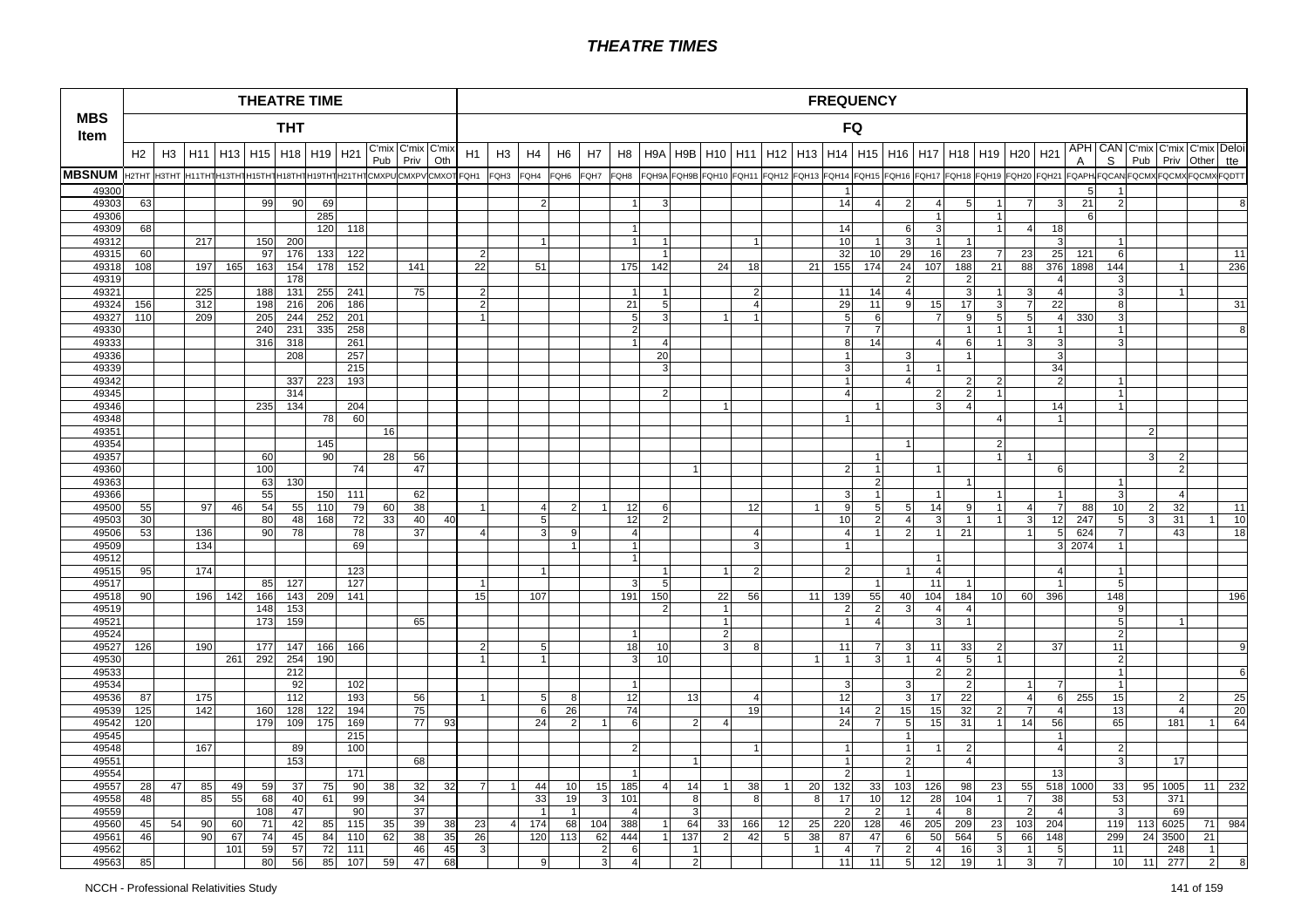|                           |            |                          |                  | <b>AVERAGES</b>            |           |                               |                | <b>OP SKINTIME</b> |                 |                   |                 |                                                                                       |                                                                                                           |    |                                    |                 |                       | <b>OPERATION TIME</b> |                                 |           |                          |          |                       |     |                |          |    | <b>OPERATION TIME 2</b>       |          |                  |          |                                                                                 |          |                                     |                     |
|---------------------------|------------|--------------------------|------------------|----------------------------|-----------|-------------------------------|----------------|--------------------|-----------------|-------------------|-----------------|---------------------------------------------------------------------------------------|-----------------------------------------------------------------------------------------------------------|----|------------------------------------|-----------------|-----------------------|-----------------------|---------------------------------|-----------|--------------------------|----------|-----------------------|-----|----------------|----------|----|-------------------------------|----------|------------------|----------|---------------------------------------------------------------------------------|----------|-------------------------------------|---------------------|
| <b>MBS</b><br><b>Item</b> |            | Operation<br><b>Time</b> |                  | Anaesthetic<br><b>Time</b> |           | <b>Theatre</b><br><b>Time</b> |                |                    | <b>OST</b>      |                   |                 |                                                                                       |                                                                                                           |    |                                    |                 | <b>OPT</b>            |                       |                                 |           |                          |          |                       |     |                |          |    |                               |          | OPT <sub>2</sub> |          |                                                                                 |          |                                     |                     |
|                           | <b>OST</b> | <b>OPT</b>               | OPT <sub>2</sub> |                            | OAT OAT2  | <b>THT</b>                    | H4             | H <sub>6</sub>     | H <sub>11</sub> | H <sub>21</sub>   | H1              | H <sub>8</sub>                                                                        | H <sub>10</sub>   H <sub>13</sub>   H <sub>15</sub>   H <sub>16</sub>   H <sub>17</sub>   H <sub>18</sub> |    |                                    |                 |                       |                       | H <sub>19</sub> H <sub>20</sub> |           | APH   CAN   Deloi   Harv | S.       | tte                   | ard | H <sub>8</sub> | H9A      |    | H9B H13 H15                   |          |                  |          | H <sub>16</sub> H <sub>17</sub> H <sub>18</sub> H <sub>19</sub> H <sub>20</sub> |          |                                     | CAN<br>$\mathbf{C}$ |
| <b>MBSNUM</b>             |            | VOST AVOPT               |                  | AVOPT2AVOAT AVOAT2         |           | <b>AVTHT</b>                  | I4OST          |                    |                 | H6OST H11OS1H21OS |                 | 110PT  H8OPT  H10OPTH13OPTH15OPTH16OPTH17OPTH18OPTH19OPTH20OPTAPHAO CANSO DTTOPTHARVO |                                                                                                           |    |                                    |                 |                       |                       |                                 |           |                          |          |                       |     |                |          |    | H8OPT2H9AOP1H9BOP1H13OP1H15OP |          |                  |          |                                                                                 |          | H16OP1H17OP1H18OP1H19OP1H20OP1CANSC |                     |
| 49566                     | 44         | 45                       | 55               | 55                         | 69        | 67                            | 42             | 50                 |                 | 41                | 35              |                                                                                       | 38                                                                                                        |    | 39                                 | 33 <sub>1</sub> | 55                    | 50                    | 44                              | 40        |                          | 51       | 36                    | -79 | 89             |          | 66 |                               | 42       | 35 <sub>l</sub>  | 61       | 56                                                                              | 47       | 45                                  | 54                  |
| 49569                     |            | 69                       | 70               | 71                         | 81        | 62                            |                |                    |                 |                   |                 |                                                                                       |                                                                                                           |    | 45                                 |                 |                       |                       |                                 |           |                          | 80       |                       | 81  |                |          |    |                               | 50       |                  |          |                                                                                 |          |                                     | 90                  |
| 49700<br>49703            | 61<br>53   | 38<br>45                 | 44<br>49         | 52<br>57                   | 59<br>66  | 75<br>78                      | 28             | 32                 | 82<br>105       | 39<br>46          |                 | 23<br>41                                                                              | 35                                                                                                        | 48 | 40<br>53                           | 61<br>72        | 30<br>43              | 40<br>34              |                                 | 35        |                          | 40<br>40 | 42                    |     | 26<br>45       |          | 36 | 50                            | 42<br>58 | 63<br>82         | 38<br>49 | 46<br>38                                                                        |          | 40                                  | 50<br>44            |
| 49706                     | 42         | 40                       | 44               | 53                         | 60        | 63                            | 24             |                    | 68              | 34                | 45              | 34                                                                                    |                                                                                                           |    | 26                                 | 51              | 35                    | 38                    |                                 | 40        | 46                       | 42       | 44                    |     | 38             |          | 50 |                               | 32       | 52               | 40       | 42                                                                              |          | 49                                  | 48                  |
| 49709                     | 51         | 61                       | 62               | 76                         | 76        | 81                            |                |                    |                 | 51                | 73              | 50                                                                                    |                                                                                                           |    | 45                                 | 94              | 55                    | 59                    |                                 | 69        | 55                       | 46       |                       |     | 54             |          | 38 |                               | 52       | 97               | 62       | 62                                                                              |          | 76                                  | 52                  |
| 49712                     | 109        | 90                       | 102              | 118                        | 123       | 110                           | 102            |                    |                 | 116               | 45              | 92                                                                                    |                                                                                                           |    | 60                                 | 101             | 79                    | 88                    |                                 | 104       |                          | 123      |                       | 120 | 94             | 126      |    |                               | 70       | 108              | 84       | 93                                                                              |          | 111                                 | 128                 |
| 49715<br>49718            | 47         | 128<br>45                | 131<br>50        | 154<br>62                  | 186<br>68 | 154<br>76                     | 28             | 60                 | 57              | 45                |                 | 34                                                                                    |                                                                                                           | 48 | 32                                 | 45              | 45                    | 131<br>37             | 58                              | 118<br>39 | 50                       | 59       | 45                    | 135 | 43             |          | 40 | 51                            | 39       | 50               | 55       | 137<br>43                                                                       | 68       | 125<br>50                           | 66                  |
| 49721                     |            |                          | 45               |                            | 55        |                               |                |                    |                 |                   |                 |                                                                                       |                                                                                                           |    |                                    |                 |                       |                       |                                 |           |                          |          |                       |     |                | 45       |    |                               |          |                  |          |                                                                                 |          |                                     |                     |
| 49724                     | 58         | 60                       | 63               | 76                         | 79        | 94                            |                |                    | 75              | 40                | 35              | 29                                                                                    | 80                                                                                                        |    | 46                                 |                 | 57                    | 97                    | 80                              | 45        |                          | 73       |                       |     | 31             |          | 38 |                               | 57       |                  | 62       | 99                                                                              | 85       | 50                                  | 80                  |
| 49727                     | 22         | 35                       | 38               | 49                         | 54        | 55                            | 22             |                    |                 |                   |                 | 19                                                                                    |                                                                                                           |    | 48                                 | 40              | 35                    | 44                    | 25                              |           |                          | 33       |                       |     | 25             |          | 22 |                               | 51       | 43               | 40       | 53                                                                              | 30       |                                     | 38                  |
| 49800<br>49803            | 47<br>87   | 37                       | 44               | 53<br>90                   | 56<br>73  | 52<br>143                     |                |                    | 53              | 40<br>87          |                 | 28                                                                                    |                                                                                                           |    |                                    | 53              |                       |                       |                                 |           | 31                       |          |                       |     | 32             |          |    |                               |          | 56               |          |                                                                                 |          |                                     |                     |
| 49806                     |            | 23                       | 29               | 31                         | 29        | 31                            |                |                    |                 |                   |                 |                                                                                       |                                                                                                           |    |                                    |                 | 35                    | 24                    |                                 | 10        |                          |          |                       |     |                |          |    |                               |          |                  | 45       | 27                                                                              |          | 15                                  |                     |
| 49809                     | 18         | 21                       | 21               | 33                         | 34        | 33                            | 18             |                    |                 |                   | 31              | 12                                                                                    |                                                                                                           |    | 15 <sup>1</sup>                    |                 | 22                    |                       |                                 |           |                          | 25       |                       |     | 16             |          |    |                               | 18       |                  | 27       |                                                                                 | 15       |                                     | 30                  |
| 49812                     | 57         | 51                       | 56               | 74                         | 71        | 73                            |                |                    |                 | 57                |                 |                                                                                       |                                                                                                           |    |                                    | 27              |                       | 60                    |                                 | 65        |                          |          |                       |     |                |          |    |                               |          | 33               |          | 66                                                                              |          | 70                                  |                     |
| 49815                     | 117        | 106                      | 115              | 126                        | 133       | 149                           |                |                    |                 | 117               |                 | 82                                                                                    |                                                                                                           |    | 105                                |                 | 170                   | 98                    |                                 | 119       | 90                       | 68       |                       | 119 | 85             | 109      |    |                               | 120      |                  | 180      | 110                                                                             |          | 129                                 | 73                  |
| 49818<br>49821            | 46<br>31   | 32<br>37                 | 33<br>39         | 47<br>48                   | 53<br>52  | 64<br>61                      | 25             | 35 <sub>1</sub>    | 75<br>37        | 37<br>22          |                 | 27<br>29                                                                              |                                                                                                           |    | 17<br>24                           | 40<br>22        | 21<br>43              | 35<br>51              | 30 <sup>1</sup>                 | 25<br>51  | 41<br>56                 | 34       | 29<br>29              | 52  | 29<br>32       | 40       | 33 |                               | 23<br>26 | 45<br>24         | 26<br>51 | 40<br>56                                                                        | 32       | 30<br>55                            | 39                  |
| 49824                     |            | 50                       | 57               | 68                         | 71        |                               |                |                    |                 |                   |                 |                                                                                       |                                                                                                           |    |                                    |                 | 54                    |                       |                                 |           |                          | 45       |                       |     |                |          |    |                               |          |                  | 59       |                                                                                 |          |                                     | 55                  |
| 49827                     |            | 62                       | 67               | 62                         | 69        | 63                            |                |                    |                 |                   | 55              |                                                                                       |                                                                                                           |    |                                    |                 | 63                    |                       |                                 |           |                          | 45       |                       | 87  |                | 84       |    |                               |          |                  | 66       |                                                                                 |          |                                     | 50                  |
| 49830                     | 57         | 63                       | 70               | 87                         | 96        | 114                           | 65             |                    |                 | 48                |                 |                                                                                       |                                                                                                           |    |                                    |                 |                       |                       |                                 |           |                          | 63       |                       |     |                | 73       |    |                               |          |                  |          |                                                                                 |          |                                     | 67                  |
| 49833<br>49836            | 46<br>54   | 44<br>56                 | 45<br>60         | 53<br>67                   | 59<br>77  | 69<br>84                      | 34             | 51<br>58           | 64<br>74        | 35<br>31          | 30<br>65        | 34<br>45                                                                              |                                                                                                           | 41 | 33<br>40                           | 42<br>60        | 39<br>57              | 50<br>60              | 39<br>90                        | 45<br>45  | 60                       | 42<br>57 | 32<br>47              | 90  | 37<br>46       | 47       |    | 45                            | 38<br>40 | 45<br>63         | 43<br>61 | 53<br>66                                                                        | 44<br>95 | 51<br>48                            | 45<br>64            |
| 49839                     | 51         | 53                       | 52               | 57                         | 67        | 80                            |                |                    | 51              |                   |                 | 45                                                                                    |                                                                                                           |    | 58                                 |                 |                       | 47                    |                                 |           |                          | 43       |                       | 72  | 48             |          |    |                               | 58       |                  |          | 51                                                                              |          |                                     | 53                  |
| 49842                     | 76         | 63                       | 66               | 87                         | 91        | 129                           |                |                    | 76              |                   |                 | 92                                                                                    |                                                                                                           |    | 50                                 |                 | 46                    |                       |                                 |           |                          |          |                       |     | 93             |          |    |                               | 55       |                  | 51       |                                                                                 |          |                                     |                     |
| 49845                     | 52         | 51                       | 59               | 64                         | 74        | 78                            | 35             |                    | 81              | 41                |                 | 44                                                                                    | 35                                                                                                        |    | 35                                 | 70              | 64                    | 49                    | 59                              | 61        |                          | 51       | 47                    | 51  | 47             | 77       | 49 |                               | 40       | 74               | 69       | 54                                                                              | 64       | 65                                  | 53                  |
| 49848<br>49851            | 24         | 28<br>27                 | 31<br>35         | 40<br>40                   | 40<br>49  | 46                            | 17<br>27       | 35                 |                 | 20                | 15 <sup>1</sup> | 35<br>21                                                                              | 27                                                                                                        |    | 16 <sup>1</sup><br>18 <sup>1</sup> | 22<br>48        | 32 <sub>1</sub><br>34 | 34<br>26              |                                 | 17<br>32  | 36 <sup>°</sup><br>36    | 30<br>27 | $\overline{28}$<br>26 |     | 42<br>24       |          | 22 |                               | 20<br>19 | 28<br>51         | 37       | 39                                                                              |          | 21<br>37                            | 32<br>30            |
| 49854                     | 33<br>27   | 24                       | 29               | 32                         | 46        | 56<br>45                      |                |                    | 49<br>34        | 23<br>21          |                 | 22                                                                                    | 13                                                                                                        | 18 | 25                                 |                 | 35                    | 23                    |                                 |           | 34                       | 20       | 15                    |     | 24             | 65<br>34 |    | 20                            | 30       |                  | 38<br>42 | 30<br>26                                                                        |          |                                     | 25                  |
| 49857                     | 49         | 34                       | 40               | 51                         | 70        | 54                            |                |                    |                 | 49                |                 |                                                                                       |                                                                                                           |    |                                    |                 | 25                    | 42                    |                                 |           |                          |          |                       |     |                |          |    |                               |          |                  | 35       | 44                                                                              |          |                                     |                     |
| 49860                     |            | 41                       | 41               | 58                         | 48        | 29                            |                |                    |                 |                   |                 |                                                                                       |                                                                                                           |    |                                    |                 | 35                    |                       |                                 |           | 41                       |          |                       | 47  |                |          |    |                               |          |                  | 41       |                                                                                 |          |                                     |                     |
| 49863                     |            | 26                       | 30               | 37                         | 68        | 41                            |                |                    |                 |                   |                 |                                                                                       |                                                                                                           |    |                                    |                 |                       | 26                    |                                 |           |                          |          |                       |     |                |          |    |                               |          |                  |          | 30                                                                              |          |                                     |                     |
| 49866<br>49878            | 30         | 24<br>28                 | 30<br>32         | 38<br>31                   | 42<br>28  | 53<br>33                      | 15             |                    | 48              | 27                | 14              | 18                                                                                    |                                                                                                           | 27 | 15                                 | 22              | 23                    | 26                    | 45<br>28                        | 25        |                          | 31       |                       |     | 21             | 32       | 29 | 30                            | 19       | 26               | 28       | 30                                                                              | 47<br>32 | 33                                  | 33                  |
| 50100                     |            | 24                       | 29               | 38                         | 48        | 74                            |                |                    |                 |                   |                 |                                                                                       |                                                                                                           |    |                                    | 24              |                       |                       |                                 |           |                          |          |                       |     |                |          |    |                               |          | 29               |          |                                                                                 |          |                                     |                     |
| 50102                     |            | 46                       | 62               | 64                         | 61        | 53                            |                |                    |                 |                   |                 |                                                                                       |                                                                                                           |    |                                    | 54              |                       | 38                    |                                 |           |                          |          |                       |     |                |          | 82 |                               |          | 56               |          | 48                                                                              |          |                                     |                     |
| 50103                     | 30         | 26                       | 30               | 38                         | 45        | 34                            |                | 30                 |                 |                   | 15              | 33                                                                                    |                                                                                                           |    |                                    | 26              | 22                    | 36                    |                                 |           |                          |          |                       |     | 35             |          | 20 |                               |          | 28               | 28       | 42                                                                              |          |                                     |                     |
| 50104                     |            | 70<br>44                 | 75               | 108                        | 67<br>72  | 43<br>69                      |                |                    |                 |                   |                 |                                                                                       |                                                                                                           |    | 47                                 |                 | 70                    |                       |                                 | 21        |                          | 53       | 35                    |     | 41             |          | 29 |                               | 53       |                  | 75<br>71 |                                                                                 | 29       | 30                                  | 58                  |
| 50106<br>50109            | 81<br>55   | 60                       | 45<br>64         | 64<br>72                   | 70        | 72                            | 45             | 65                 |                 | 81<br>55          | 25<br>30        | 35<br>62                                                                              | 80                                                                                                        |    |                                    | 94<br>72        | 64<br>59              | 42<br>79              | 26                              | 35        |                          |          |                       |     | 66             | 57       |    |                               |          | 73               | 68       | 48<br>82                                                                        |          | 40                                  |                     |
| 50112                     |            | 54                       | 57               | 70                         | 68        | 74                            |                |                    |                 |                   |                 | 37                                                                                    |                                                                                                           |    |                                    | 78              | 32                    | 64                    |                                 |           | 59                       |          |                       |     | 40             |          |    |                               |          | 80               | 38       | 69                                                                              |          |                                     |                     |
| 50115                     | 19         | 12                       | 16               | 21                         | 24        | 29                            |                | 20                 | 27              | 9                 | 10              | 9                                                                                     |                                                                                                           |    | 12 <sup>1</sup>                    | 17              | 12                    | $\overline{7}$        | 13                              | 13        | 12                       | 13       | 12                    |     | 12             | 16       | 11 |                               | 15       | 21               | 17       | 10                                                                              | 19       | 19                                  | 17                  |
| 50118                     | 65         | 80                       | 84               | 94                         | 96        | 90                            | 65             |                    |                 | 64                |                 | 68                                                                                    |                                                                                                           |    |                                    | 50              | 113                   | 65                    |                                 | 75        | 73                       | 105      |                       | 89  | 70             |          |    |                               |          | 54               | 118      | 69                                                                              |          | 80                                  | 115                 |
| 50121<br>50124            | 17         | 125<br>15                | 15               | 20                         | 113<br>23 | 28                            | $\overline{7}$ |                    | 33              | 10                |                 | 10                                                                                    |                                                                                                           |    | 8 <sup>1</sup>                     | 19              | 19                    | 8 <sup>1</sup>        | 10 <sup>1</sup>                 | 16        |                          | 17       | 26                    | 125 | 11             | 11       | 8  |                               | 10       | 22               | 24       | 10                                                                              | 12       | 23                                  | 19                  |
| 50125                     |            |                          |                  |                            | 32        |                               |                |                    |                 |                   |                 |                                                                                       |                                                                                                           |    |                                    |                 |                       |                       |                                 |           |                          |          |                       |     |                |          |    |                               |          |                  |          |                                                                                 |          |                                     |                     |
| 50127                     | 66         | 56                       | 59               | 65                         | 85        | 101                           |                |                    | 90              | 42                |                 |                                                                                       |                                                                                                           |    |                                    | 56              |                       | 70                    |                                 |           |                          | 41       |                       |     |                |          |    |                               |          | 58               |          | 79                                                                              |          |                                     | 41                  |
| 50130                     |            |                          |                  |                            | 76        |                               |                |                    |                 |                   |                 |                                                                                       |                                                                                                           |    |                                    |                 |                       |                       |                                 |           |                          |          |                       |     |                |          |    |                               |          |                  |          |                                                                                 |          |                                     |                     |
| 50200                     | 44         | 41                       | 49               | 55                         | 59        | 73                            | 31             |                    | 66              | 34                |                 | 33                                                                                    |                                                                                                           |    |                                    | 29              | 61                    | 47                    | 48                              | 38        |                          | 30       |                       |     | 38             | 64       |    |                               |          | 34               | 69       | 52                                                                              | 54       | 45                                  | 35                  |
| 50203<br>50206            | 64<br>56   | 54<br>63                 | 62<br>68         | 74<br>93                   | 78<br>84  | 76<br>85                      | 80             | 35                 | 59              | 83<br>56          | 35              | 40                                                                                    |                                                                                                           | 45 | 79<br>55                           | 71              | 43<br>65              | 38<br>68              |                                 | 74        |                          | 60       |                       |     | 41             |          | 65 | 52                            | 83<br>60 | 79               | 50<br>70 | 43<br>75                                                                        |          | 82                                  | 65                  |
| 50209                     | 68         | 117                      | 125              | 131                        | 120       | 132                           |                |                    |                 | 68                |                 |                                                                                       |                                                                                                           |    |                                    |                 |                       |                       | 102 115                         |           |                          | 135      |                       |     |                |          |    |                               |          |                  |          |                                                                                 | 110      | 120 145                             |                     |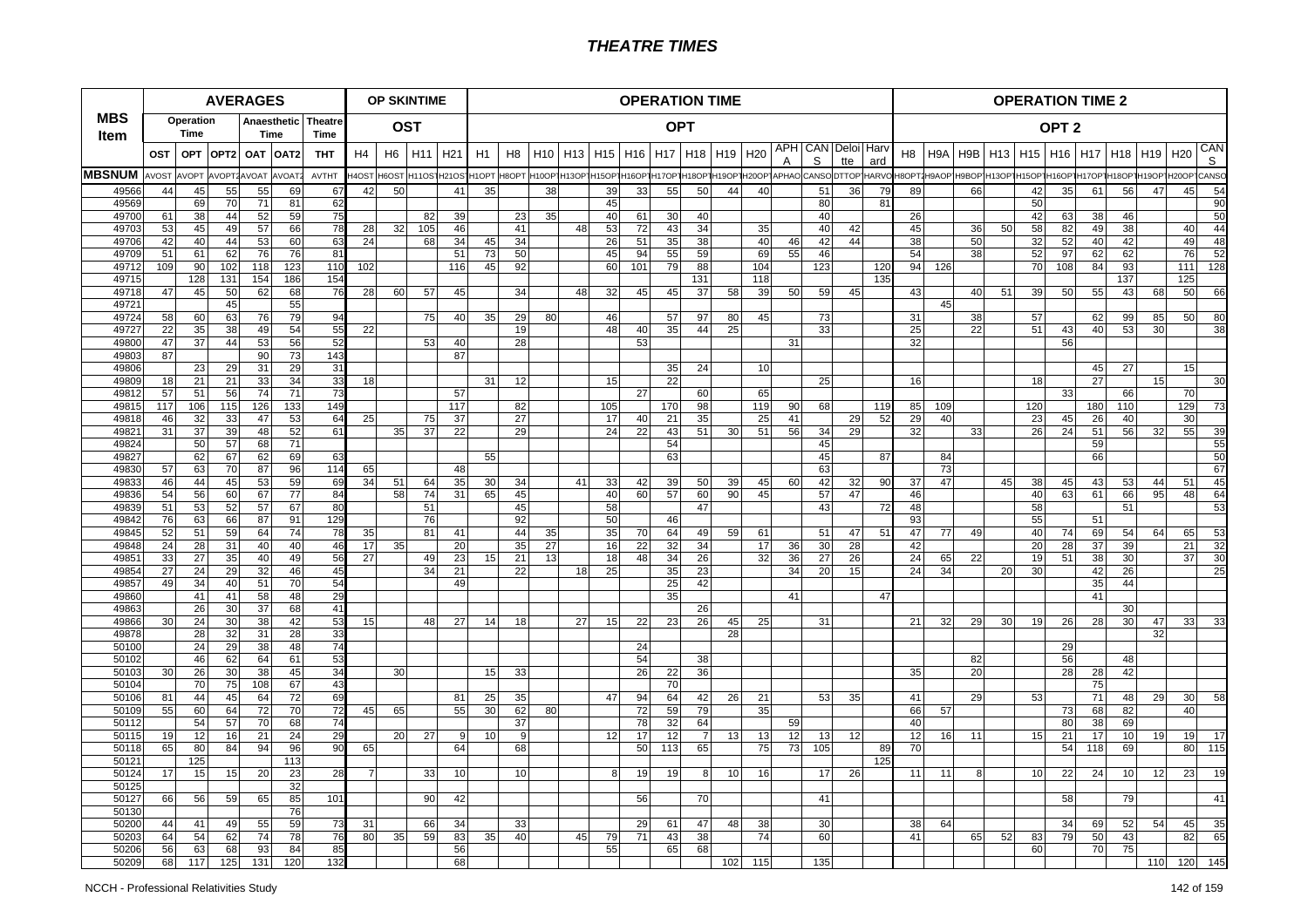|                           |                 |                |                |                |                                                                                          |    |                 | <b>ANAESTHETIC TIME</b> |                 |          |                                                 |           |                 |                          |     |            |                |    |                |                  |                 |                 |    |                                 | <b>ANAESTHETIC TIME 2</b>                                                                            |           |                                 |          |                 |                 |                 |            |
|---------------------------|-----------------|----------------|----------------|----------------|------------------------------------------------------------------------------------------|----|-----------------|-------------------------|-----------------|----------|-------------------------------------------------|-----------|-----------------|--------------------------|-----|------------|----------------|----|----------------|------------------|-----------------|-----------------|----|---------------------------------|------------------------------------------------------------------------------------------------------|-----------|---------------------------------|----------|-----------------|-----------------|-----------------|------------|
| <b>MBS</b><br><b>Item</b> |                 |                |                |                |                                                                                          |    |                 | <b>OAT</b>              |                 |          |                                                 |           |                 |                          |     |            |                |    |                |                  |                 |                 |    | OAT <sub>2</sub>                |                                                                                                      |           |                                 |          |                 |                 |                 |            |
|                           | H1              | H <sub>4</sub> | H <sub>6</sub> | H <sub>8</sub> | $H10$ H <sub>13</sub>                                                                    |    | H <sub>15</sub> | H16                     | H <sub>17</sub> |          | H <sub>18</sub> H <sub>19</sub> H <sub>20</sub> |           | H <sub>21</sub> | CAN Delo<br>$\mathbf{C}$ | tte | <b>MBS</b> | H <sub>5</sub> | H7 | H <sub>8</sub> | H <sub>9</sub> A | H9B             | H <sub>11</sub> |    | H <sub>12</sub> H <sub>14</sub> | H <sub>15</sub>                                                                                      | H16       | H <sub>17</sub> H <sub>19</sub> |          | H <sub>20</sub> | H <sub>21</sub> | <b>CAN</b><br>S | WA<br>Grou |
| <b>MBSNUM</b>             |                 |                |                |                | H1OAT H4OAT H6OAT H8OAT H10OATH13OATH15OATH16OATH17OATH18OATH19OATH20OATH21OATCANSO DTTO |    |                 |                         |                 |          |                                                 |           |                 |                          |     |            |                |    |                |                  |                 |                 |    |                                 | 400W OSMASTAO1SHTAOOSHTAOOSHTAOTHI10ATHI2OATHI4OATHI4OATHI5OATHI6OAHH7OATHI2OATHI2OATH21OATCANSOBHAO |           |                                 |          |                 |                 |                 |            |
| 49566                     | 43              | 65             | 65             |                | 48                                                                                       |    | 51              | 39                      | 72              | 66       | 64                                              | 50        | 49              | 53                       | 44  | 120        |                | 46 | 108            |                  | 84              | 60              |    | 88                              | 55                                                                                                   | 41        | 78                              | 67       | 55              | 51              | 56              | 60         |
| 49569                     |                 |                |                |                |                                                                                          |    | 63              |                         |                 |          |                                                 |           |                 | 80                       |     | 120        | 68             |    |                |                  |                 |                 |    |                                 | 68                                                                                                   |           |                                 |          |                 |                 | 90              | 60         |
| 49700<br>49703            |                 | 57             | 42             | 34<br>52       | 50                                                                                       | 67 | 50<br>69        | 74<br>89                | 53<br>64        | 53<br>45 |                                                 | 45        | 53<br>59        | 50<br>45                 | 51  | 45<br>60   | 60<br>46       | 50 | 36<br>55       |                  | 48              | 98<br>125       |    | 57<br>74                        | 52<br>74                                                                                             | 77<br>99  | 60<br>71                        |          | 50              | 58<br>61        | 60<br>49        | 45<br>60   |
| 49706                     | 55              | 45             |                | 44             |                                                                                          |    | 36              | 73                      | 63              | 54       |                                                 | 65        | 45              | 49                       | 50  | 45         | 46             |    | 48             |                  | 63              | 95              |    | 66                              | 42                                                                                                   | 74        | 68                              |          | 74              | 48              | 55              | 60         |
| 49709                     | 93              |                |                | 63             |                                                                                          |    | 58              | 116                     | 79              | 66       |                                                 | 95        | 64              | 53                       |     | 75         | 58             |    | 68             |                  | 53              |                 |    | 100                             | 65                                                                                                   | 119       | 86                              |          | 102             | 68              | 58              | 60         |
| 49712                     | 95              | 152            |                | 104            |                                                                                          |    | 75              | 122                     | 101             | 108      |                                                 | 144       | 135             | 148                      |     | 105        | 105            |    | 106            | 134              |                 |                 |    | 170                             | 85                                                                                                   | 129       | 106                             |          | 150             | 141             | 153             | 90         |
| 49715                     |                 |                |                |                |                                                                                          |    |                 |                         |                 | 148      |                                                 | 160       |                 |                          |     | 210        |                |    |                |                  |                 |                 |    |                                 |                                                                                                      |           |                                 |          | 168             |                 |                 | 180        |
| 49718<br>49721            | 62              | 63             | 70             | 51             |                                                                                          | 64 | 46              | 63                      | 75              | 48       | 85                                              | 64        | 64              | 63                       | 54  | 90         | 49             | 40 | 60             | 55               | 52              | 82              |    | 70                              | 53                                                                                                   | 68        | 84                              | 95       | 75              | 71              | 69              | 60         |
| 49724                     | 60              |                |                | 45             | 90                                                                                       |    | 70              |                         | 85              | 110      | 95                                              | 78        | 55              | 73                       |     | 120        |                |    | 47             |                  | 55              | 96              |    | 75                              | 81                                                                                                   |           | 90                              | 100      | 83              | 63              | 80              | 60         |
| 49727                     |                 | 46             |                | 31             |                                                                                          |    | 66              | 63                      | 50              | 59       | 45                                              |           |                 | 35                       |     | 90         | 25             |    | 37             |                  | 29              |                 |    | 73                              | 69                                                                                                   | 65        | 55                              | 50       |                 |                 | 40              | 60         |
| 49800                     |                 |                |                | 40             |                                                                                          |    |                 | 69                      |                 |          |                                                 |           | 50              |                          |     | 60         |                |    | 45             |                  |                 | 71              |    | 40                              |                                                                                                      | 72        |                                 |          |                 | 60              |                 | 45         |
| 49803                     |                 |                |                |                |                                                                                          |    |                 |                         |                 |          |                                                 |           | 90              |                          |     | 75         |                |    |                |                  |                 |                 |    |                                 |                                                                                                      |           |                                 |          |                 | 98              |                 | 45         |
| 49806<br>49809            | 41              | 40             |                | 22             |                                                                                          |    | 20              |                         | 50<br>47        | 42       | 25                                              | 15        | 16              | 35                       |     | 15<br>45   | 33             | 30 | 26             |                  |                 |                 |    |                                 | 23                                                                                                   |           | 60<br>52                        | 30       | 20              | 16              | 40              | 30<br>30   |
| 49812                     |                 |                |                |                |                                                                                          |    |                 |                         |                 | 71       |                                                 | 84        | 66              |                          |     | 90         |                |    |                |                  |                 |                 |    | 93                              |                                                                                                      | 38        |                                 |          | 89              | 73              |                 | 45         |
| 49815                     |                 |                |                | 98             |                                                                                          |    | 120             |                         | 205             | 107      |                                                 | 155       | 128             | 73                       |     | 135        |                |    | 101            | 119              |                 |                 |    | 174                             | 135                                                                                                  |           | 215                             |          | 165             | 131             | 78              | 75         |
| 49818                     |                 | 60             |                | 47             |                                                                                          |    | 34              | 57                      | 46              | 55       |                                                 | 40        | 48              |                          | 36  | 45         | 55             |    | 49             | 40               |                 | 95              |    |                                 | 40                                                                                                   | 63        | 51                              |          | 45              | 52              |                 | 45         |
| 49821                     |                 |                | 50             | 36             |                                                                                          |    | 35              | 31                      | 64              | 67       | 60                                              | 74        | 35              | 38                       | 38  | 60         | 58             |    | 40             |                  | 48              | 60              |    | 44                              | 37                                                                                                   | 33        | 72                              | 62       | 78              | 38              | 43              | 60         |
| 49824<br>49827            | 60              |                |                |                |                                                                                          |    |                 |                         | 86<br>75        |          |                                                 |           |                 | 50<br>50                 |     | 90<br>75   | 57             |    |                | 90               |                 |                 |    | 57                              |                                                                                                      |           | 91<br>79                        |          |                 |                 | 60<br>55        | 45         |
| 49830                     |                 | 95             |                |                |                                                                                          |    |                 |                         |                 |          |                                                 |           | 98              | 68                       |     | 105        |                |    |                | 80               |                 |                 |    |                                 |                                                                                                      |           |                                 |          |                 | 104             | 72              | 120        |
| 49833                     | 43              | 58             | 63             | 42             |                                                                                          | 64 | 43              | 53                      | 62              | 61       | 60                                              | 59        | 44              | 48                       | 43  | 60         | 61             |    | 44             | 55               |                 | 82              |    | 70                              | 48                                                                                                   | 56        | 66                              | 64       | 65              | 46              | 51              | 60         |
| 49836                     | 70              |                | 73             | 62             |                                                                                          |    | 42              | 77                      | 78              | 71       | 110                                             | 60        | 43              | 60                       | 57  | 105        | 75             |    | 63             |                  |                 | 85              |    | 81                              | 42                                                                                                   | 81        | 82                              | 115      | 63              | 50              | 67              | 90         |
| 49839                     |                 |                |                | 52             |                                                                                          |    | 70              |                         |                 | 57       |                                                 |           |                 | 50                       |     | 90         |                |    | 54             |                  |                 | 66              |    |                                 | 70                                                                                                   |           |                                 |          |                 |                 | 60              | 60         |
| 49842<br>49845            |                 | 55             |                | 103<br>54      | 47                                                                                       |    | 60<br>50        | 84                      | 97<br>90        | 62       | 73                                              | 91        | 54              | 59                       | 55  | 120<br>60  |                |    | 104<br>57      | 82               | 66              | 95<br>93        |    | 71                              | 65<br>55                                                                                             | 88        | 102<br>95                       | 78       | 95              | 59              | 62              | 60<br>75   |
| 49848                     |                 | 55             | 50             | 44             | 47                                                                                       |    | 28              | 30                      | 50              | 46       |                                                 | 31        | 28              | 33                       | 37  | 45         | 40             |    | 50             |                  |                 |                 | 40 | 36                              | 32                                                                                                   | 36        | 56                              |          | 35              | 31              | 35              |            |
| 49851                     | 25              | 52             |                | 31             | 18                                                                                       |    | 29              | 61                      | 54              | 34       |                                                 | 78        | 31              | 32                       | 33  | 45         | 40             | 34 | 34             | 75               | 38 <sup>1</sup> | 63              |    | 52                              | 30                                                                                                   | 64        | 59                              |          | 83              | 38              | 35              | 45         |
| 49854                     |                 |                |                | 30             |                                                                                          | 31 | 35              |                         | 48              | 36       |                                                 |           | 28              | 25                       | 23  | 75         | 30             | 40 | 32             | 43               |                 | 49              |    | 78                              | 40                                                                                                   |           | 55                              |          |                 | 31              | 30              | 45         |
| 49857                     |                 |                |                |                |                                                                                          |    |                 |                         | 45              | 51       |                                                 |           | 58              |                          |     | 90         |                |    |                |                  |                 |                 |    |                                 |                                                                                                      |           | 55<br>63                        |          |                 | 64              |                 |            |
| 49860<br>49863            |                 |                |                |                |                                                                                          |    |                 |                         | 58              | 37       |                                                 |           |                 |                          |     | 60<br>75   | 25             |    |                |                  |                 |                 |    | 45                              |                                                                                                      |           |                                 |          |                 |                 |                 | 45<br>60   |
| 49866                     | 29              | 50             |                | 27             |                                                                                          | 41 | 26              | 27                      | 41              | 35       | 60                                              | 50        | 35              | 34                       |     | 60         |                | 28 | 30             | 40               | 39              | 66              | 40 | 46                              | 30                                                                                                   | 30        | 46                              | 62       | 58              | 36              | 36              | 30         |
| 49878                     |                 |                |                |                |                                                                                          |    |                 |                         |                 |          | 32                                              |           |                 | 31                       |     | 30         |                |    |                |                  |                 |                 |    |                                 |                                                                                                      |           |                                 | 36       |                 |                 | 32              | 15         |
| 50100                     |                 |                |                |                |                                                                                          |    |                 | 38                      |                 |          |                                                 |           |                 |                          |     | 60         | 60             |    |                |                  |                 |                 |    |                                 |                                                                                                      | 43        |                                 |          |                 |                 |                 | 30         |
| 50102                     |                 |                | 35             | 42             |                                                                                          | 22 |                 | 66<br>35                |                 | 61<br>44 |                                                 |           |                 |                          |     | 90<br>75   | 35<br>46       | 33 | 43             |                  | 96<br>28        |                 |    |                                 |                                                                                                      | 68<br>38  | 38                              |          |                 |                 |                 | 45<br>45   |
| 50103<br>50104            | 55              |                |                |                |                                                                                          |    |                 |                         | 32<br>108       |          |                                                 |           |                 |                          |     | 75         |                | 30 |                |                  |                 |                 |    | 50<br>55                        |                                                                                                      |           | 113                             |          |                 |                 |                 | 60         |
| 50106                     | 30 <sub>1</sub> |                |                | 46             |                                                                                          |    | 67              | 115                     | 86              | 55       |                                                 | 34        | 89              | 60                       | 56  | 45         | 90             | 59 | 52             |                  | 40              |                 |    | 69                              | 73                                                                                                   | 141       | 93                              |          | 43              | 90              | 65              | 75         |
| 50109                     | 45              | 55             | 90             | 72             | 90                                                                                       |    |                 | 82                      | 73              | 91       |                                                 | 60        | 66              |                          |     | 90         | 55             |    | 75             | 69               |                 |                 |    | 55                              |                                                                                                      | 83        | 83                              |          | 65              | 66              |                 | 60         |
| 50112                     |                 |                |                | 45             |                                                                                          |    |                 | 87                      | 65              | 84       |                                                 |           |                 |                          |     | 90         | 78             |    | 48             |                  |                 |                 |    | 70                              |                                                                                                      | 89        | 71                              |          |                 |                 |                 | 30         |
| 50115                     | 26              | 21<br>105      | 25             | 19             |                                                                                          |    | 16              | 27<br>59                | 26<br>126       | 12<br>87 | 26                                              | 29<br>115 | 13<br>73        | 17                       | 14  | 30<br>120  | 13             | 17 | 22<br>84       | 21               | 20              | 36              |    | 27                              | 19                                                                                                   | 31<br>63  | 31<br>130                       | 31       | 34<br>120       | 15<br>79        | 20              | 15         |
| 50118<br>50121            |                 |                |                | 83             |                                                                                          |    |                 |                         |                 |          |                                                 |           |                 | 105                      |     | 135        |                |    |                |                  |                 |                 |    |                                 |                                                                                                      |           |                                 |          |                 |                 | 115             | 60<br>90   |
| 50124                     |                 | 19             |                | 13             |                                                                                          |    | 13              | 27                      | 38              | 11       | 15                                              |           | 15              | 19                       | 32  | 15         | 30             | 11 | 15             | 15               | 15              | 43              |    | 39                              | 15                                                                                                   | 30        | 43                              | 17       |                 | 17              | 21              | 15         |
| 50125                     |                 |                |                |                |                                                                                          |    |                 |                         |                 |          |                                                 |           |                 |                          |     | 15         |                |    |                |                  |                 |                 |    | 50                              |                                                                                                      |           |                                 |          |                 |                 |                 |            |
| 50127                     |                 |                |                |                |                                                                                          |    |                 | 73                      |                 | 89       |                                                 |           | 57              | 41                       |     | 165        |                |    |                |                  |                 | 104             |    | 90                              |                                                                                                      | 75        |                                 |          |                 | 58              | 41              | 60         |
| 50130                     |                 |                |                |                |                                                                                          |    |                 |                         |                 |          |                                                 |           |                 |                          |     | 75<br>30   |                |    |                | 79               |                 |                 |    | 93                              |                                                                                                      |           |                                 |          |                 |                 |                 | 60         |
| 50200<br>50203            | 45              | 54<br>105      | 50             | 33<br>51       |                                                                                          | 66 | 89              | 41<br>92                | 88<br>63        | 66<br>49 | 78                                              | 57<br>115 | 47<br>101       | 31<br>65                 |     | 75         | 78             |    | 38<br>52       |                  | 82              | 87<br>72        |    | 64<br>72                        | 93                                                                                                   | 46<br>100 | 95<br>70                        | 84<br>40 | 63<br>123       | 52<br>106       | 36<br>70        | 30<br>60   |
| 50206                     |                 |                |                |                |                                                                                          |    | 85              |                         | 133             | 91       |                                                 |           | 63              |                          |     | 90         |                |    |                |                  |                 |                 |    | 55                              | 90                                                                                                   |           | 138                             |          |                 | 71              |                 | 60         |
| 50209                     |                 |                |                |                |                                                                                          |    |                 |                         |                 |          | 132                                             | 165       | 84              | 145                      |     | 105        |                |    |                |                  |                 |                 |    |                                 |                                                                                                      |           |                                 | 140      | 170             | 89              | 155             | 60         |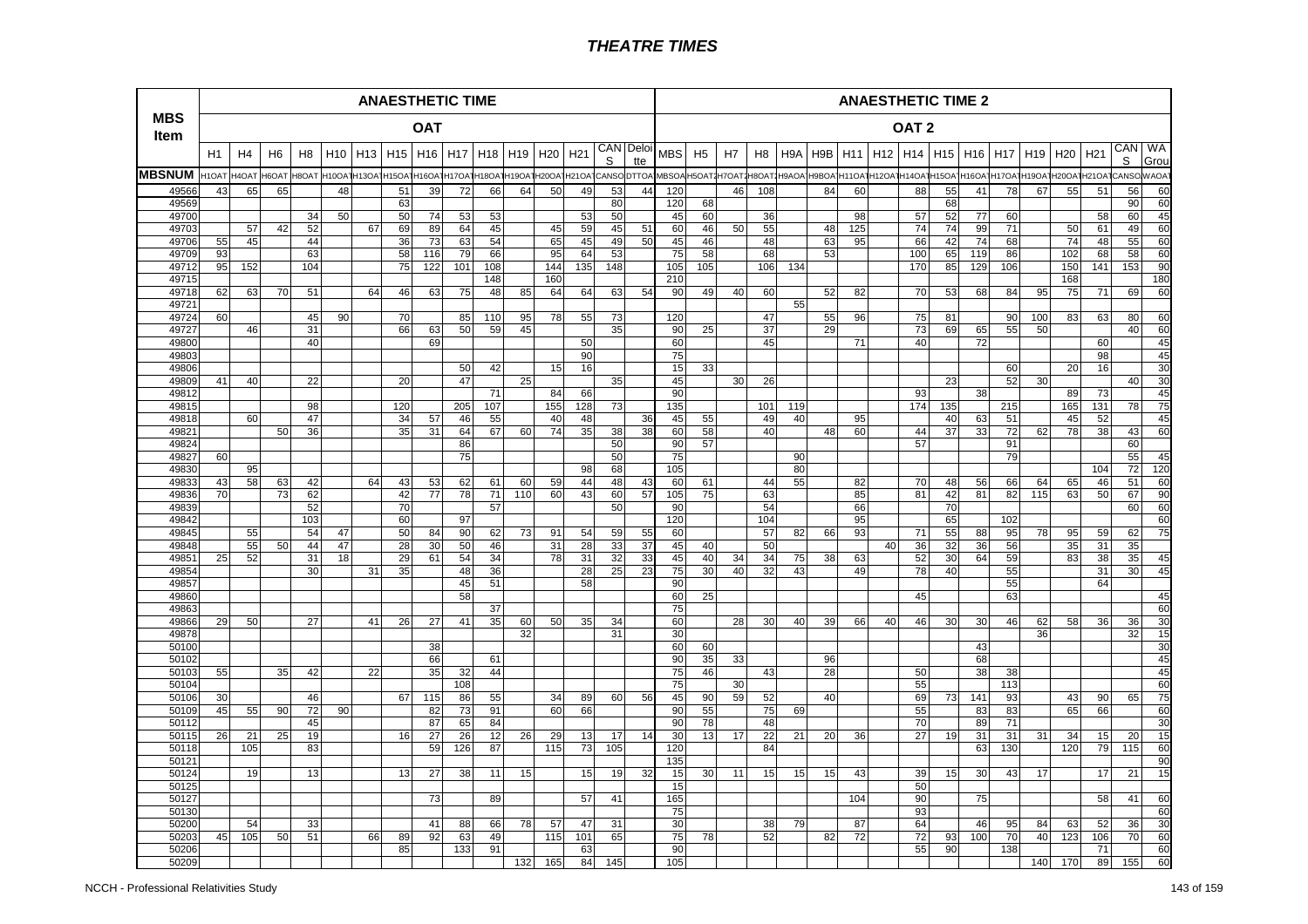|                           |          |                                                                                                |    | <b>THEATRE TIME</b>     |            |           |           |                          |          |     |                |                |                                  |                |                                |                                  |                                  |                      |                                  |              |                | <b>FREQUENCY</b>             |                                                    |                                                  |                                                                                                                                        |                     |                |                                |                      |                       |                                                       |
|---------------------------|----------|------------------------------------------------------------------------------------------------|----|-------------------------|------------|-----------|-----------|--------------------------|----------|-----|----------------|----------------|----------------------------------|----------------|--------------------------------|----------------------------------|----------------------------------|----------------------|----------------------------------|--------------|----------------|------------------------------|----------------------------------------------------|--------------------------------------------------|----------------------------------------------------------------------------------------------------------------------------------------|---------------------|----------------|--------------------------------|----------------------|-----------------------|-------------------------------------------------------|
| <b>MBS</b><br><b>Item</b> |          |                                                                                                |    |                         | <b>THT</b> |           |           |                          |          |     |                |                |                                  |                |                                |                                  |                                  |                      |                                  |              |                | <b>FQ</b>                    |                                                    |                                                  |                                                                                                                                        |                     |                |                                |                      |                       |                                                       |
|                           | H2       | H <sub>3</sub>                                                                                 |    | H11 H13 H15 H18 H19 H21 |            |           |           | C'mix C'mix C'mix<br>Pub | Priv     | Oth | H1             | H <sub>3</sub> | H <sub>4</sub>                   | H <sub>6</sub> | H7                             | H <sub>8</sub>                   | H9A                              |                      |                                  |              |                |                              |                                                    |                                                  | H9B   H10   H11   H12   H13   H14   H15   H16   H17   H18   H19   H20   H21                                                            |                     |                | S.                             |                      |                       | APH CAN C'mix C'mix C'mix Deloi<br>Pub Priv Other tte |
| <b>MBSNUM</b>             |          | н2тнт  н3тнт  н11тнт н13тнт н15тнт н18тнт н19тнт н21тнт смхр∪ смхр∨ смхот гон1    гон3    гон4 |    |                         |            |           |           |                          |          |     |                |                |                                  |                |                                |                                  |                                  |                      |                                  |              |                |                              |                                                    |                                                  | ғанв  ғант  ғанз  ғанзл ғанзв ған10 ған11 ған12 ған13 ған14 ған15 ған16 ған17 ған18 ған19 ған20 ған21 ғалғн ғаслы ғасмұғасмұғасмұғартт |                     |                |                                |                      |                       |                                                       |
| 49566                     | 50       | 74                                                                                             |    | 70                      | 73         | 84        | 116       | 31                       | 35       |     | $\overline{2}$ |                | $\overline{1}$                   | 1              | $\overline{4}$                 | $\overline{1}$                   | 3 <sup>1</sup>                   | $\overline{1}$       |                                  |              |                | 3<br>$\overline{4}$          | 1                                                  | 6<br>$\overline{4}$                              | 2 <sup>1</sup><br>1                                                                                                                    | 5 <sup>1</sup>      |                | 5                              | 5 <sup>1</sup>       | 57                    | 6                                                     |
| 49569                     |          |                                                                                                |    | 89                      |            |           |           |                          | 36       |     |                |                |                                  |                |                                |                                  |                                  |                      |                                  |              |                |                              | $\overline{2}$                                     |                                                  |                                                                                                                                        |                     |                | $\overline{1}$                 |                      | $\overline{1}$        |                                                       |
| 49700                     |          | 115                                                                                            |    | 76                      | 59         |           | 80        | 45                       |          |     |                |                |                                  |                |                                | $\overline{2}$                   |                                  | $\blacktriangleleft$ | $\overline{2}$                   |              |                | 2                            | 3<br>$2 \vert$                                     | $\overline{2}$<br>5 <sub>5</sub>                 |                                                                                                                                        | $\overline{7}$      |                | $\overline{1}$                 | 3                    |                       |                                                       |
| 49703<br>49706            | 67<br>53 | 145<br>112                                                                                     | 69 | 104<br>50               | 49<br>58   |           | 126<br>88 | 32<br>39                 | 54<br>42 | 53  | 1              |                | $\overline{2}$<br>$\overline{3}$ | $\overline{2}$ | $\mathbf{1}$                   | 48<br>5 <sub>5</sub>             | 133<br>$\overline{2}$            |                      | $\overline{2}$                   |              | 2              | 10<br>5 <sub>l</sub>         | $\vert$<br>$1\vert$<br>3<br>1                      | 14<br>69<br>$\mathbf{3}$<br>$\mathbf{3}$         | 1 <sup>1</sup><br>3 <sup>1</sup>                                                                                                       | $\overline{3}$<br>8 | 159            | 21<br>$\overline{2}$           | 3<br>1               | 303<br>15             | 3 <sup>l</sup><br>17<br>8                             |
| 49709                     | 78       |                                                                                                |    | 88                      | 69         |           | 90        |                          |          |     | $\mathbf{1}$   |                |                                  |                |                                | $\overline{3}$                   | 16                               |                      |                                  |              |                | $\overline{4}$               | 3<br>1                                             | 3 <sup>1</sup><br>$6\phantom{.}6$                | $\overline{4}$                                                                                                                         | 3 <sup>1</sup>      | 222            | $\sqrt{5}$                     |                      |                       |                                                       |
| 49712                     | 93       |                                                                                                |    | 115                     | 113        |           | 168       |                          | 60       |     | $\vert$        |                | $\mathbf{3}$                     |                |                                | 5 <sub>l</sub>                   | 3 <sup>1</sup>                   |                      |                                  |              |                | 10 <sup>1</sup><br>$\vert$ 1 | 4 <sup>1</sup>                                     | $5\phantom{.0}$<br>$\overline{7}$                | 5 <sup>1</sup>                                                                                                                         | $\overline{7}$      |                | $\overline{2}$                 |                      | 1                     |                                                       |
| 49715                     |          |                                                                                                |    |                         | 154        |           |           |                          |          |     |                |                |                                  |                |                                |                                  |                                  |                      |                                  |              |                |                              |                                                    | $\overline{2}$                                   | 2                                                                                                                                      |                     |                |                                |                      |                       |                                                       |
| 49718                     | 53       | 98                                                                                             | 67 | 79                      | 54         | 120       | 92        |                          | 41       |     | $\mathbf{1}$   |                | $\vert$ 1                        | 11             | $\mathbf{1}$                   | 41                               | $\overline{4}$                   |                      | 12                               |              | 5 <sub>l</sub> | 22<br>12                     | 10                                                 | 18<br>13                                         | 9<br>2 <sup>1</sup>                                                                                                                    |                     | 32 154         | $6\phantom{.}6$                |                      | 11                    | 26                                                    |
| 49721                     |          |                                                                                                |    |                         |            |           |           |                          |          |     |                |                |                                  |                |                                |                                  |                                  |                      |                                  |              |                |                              |                                                    |                                                  |                                                                                                                                        |                     |                |                                |                      |                       |                                                       |
| 49724                     | 64       | 113                                                                                            |    | 101<br>82               | 112        | 135<br>60 | 88        |                          | 45<br>31 |     | $\overline{2}$ |                | $\overline{2}$                   |                |                                | $\mathbf{1}$                     | 5 <sub>5</sub><br>1              | $\mathbf{1}$         | $\overline{2}$                   |              |                | 2 <br>5<br>3 <sup>l</sup>    | 4 <sup>1</sup>                                     | $\overline{2}$<br>$\mathbf{1}$<br>$\overline{1}$ | $\overline{2}$<br>1<br>$\mathbf{1}$                                                                                                    | $\mathbf{1}$        |                | $\overline{2}$<br>$\mathbf{1}$ |                      | $\mathbf{1}$<br>11    |                                                       |
| 49727<br>49800            |          | 86                                                                                             |    |                         | 68         |           | 75        | 34<br>28                 | 20       |     |                |                |                                  |                |                                | $\overline{2}$<br>3              |                                  |                      | 8                                |              |                | $\mathbf{1}$                 | $2 \vert$<br>$\overline{2}$                        | $\overline{2}$                                   |                                                                                                                                        | 1 <sup>1</sup>      | $\overline{7}$ |                                | $\vert 4 \vert$<br>1 | $\mathbf{1}$          |                                                       |
| 49803                     |          |                                                                                                |    |                         |            |           | 143       |                          |          |     |                |                |                                  |                |                                |                                  |                                  |                      |                                  |              |                |                              |                                                    |                                                  |                                                                                                                                        | 11                  |                |                                |                      |                       |                                                       |
| 49806                     |          |                                                                                                |    |                         | 45         |           |           |                          | 17       |     |                |                |                                  |                |                                |                                  |                                  |                      |                                  |              |                |                              |                                                    | $\mathbf{1}$<br>1                                | 1 <sup>1</sup>                                                                                                                         | 2                   |                |                                |                      | 8                     |                                                       |
| 49809                     |          |                                                                                                |    | 38                      |            | 40        |           | 24                       | 30       |     | $\overline{2}$ |                | -1                               |                | $\mathbf{1}$                   | -1                               |                                  |                      |                                  |              |                |                              |                                                    | ω                                                |                                                                                                                                        |                     |                | $\mathbf{1}$                   | $\overline{2}$       | 38                    |                                                       |
| 49812                     | 80       |                                                                                                |    |                         | 76         |           | 91        |                          | 44       |     |                |                |                                  |                |                                |                                  |                                  |                      |                                  |              |                | 2                            | 2                                                  | $\overline{4}$                                   | 4 <sup>1</sup>                                                                                                                         | $\overline{2}$      |                |                                |                      | 5 <sub>5</sub>        |                                                       |
| 49815                     | 153      |                                                                                                |    | 155                     | 118        |           | 172       |                          |          |     |                |                |                                  |                |                                | 1                                | 13                               |                      |                                  |              |                | 5 <sub>l</sub>               |                                                    | $\overline{2}$<br>$\overline{4}$                 | $\overline{2}$                                                                                                                         | 5 <sub>1</sub>      | 70             | $\overline{2}$                 |                      |                       |                                                       |
| 49818<br>49821            | 63       | 112<br>74                                                                                      |    | 70<br>62                | 60<br>72   | 92        | 82<br>57  | 32<br>31                 | 29<br>34 |     |                |                | $\overline{1}$                   | 11             |                                | 3 <sup>1</sup><br>10             | $\mathbf{1}$<br>3 <sup>1</sup>   |                      | $\overline{2}$<br>$\overline{1}$ |              |                | 8                            | 1<br>$2 \vert$<br>5 <sup>1</sup><br>$\overline{2}$ | 3<br>1<br>3<br>12                                | 1<br>$\overline{2}$<br>$\mathbf 1$                                                                                                     | 2 <br>7             | 42<br>321      | $5\phantom{.0}$                | 3<br>1               | 12<br>15 <sup>1</sup> | $\overline{7}$<br>20                                  |
| 49824                     |          |                                                                                                |    |                         |            |           |           |                          |          |     |                |                |                                  |                |                                |                                  |                                  |                      |                                  |              |                | 8 <sup>1</sup>               |                                                    | 12                                               |                                                                                                                                        |                     |                | $\mathbf{1}$                   |                      |                       |                                                       |
| 49827                     | 63       |                                                                                                |    |                         |            |           |           |                          |          |     | $\overline{2}$ |                |                                  |                |                                |                                  | $\overline{2}$                   |                      |                                  |              |                |                              |                                                    | $\overline{2}$                                   |                                                                                                                                        |                     |                | $\overline{1}$                 |                      |                       |                                                       |
| 49830                     | 90       |                                                                                                |    |                         |            |           | 138       |                          |          |     |                |                | $\mathbf{1}$                     |                |                                |                                  | $\vert$                          |                      |                                  |              |                |                              |                                                    |                                                  |                                                                                                                                        | $\mathbf{1}$        |                | $\mathbf{3}$                   |                      |                       |                                                       |
| 49833                     | 77       | 98                                                                                             | 68 | 68                      | 63         | 79        | 82        | 35                       | 50       |     | $\overline{2}$ |                | 9                                | $\overline{4}$ |                                | $6 \overline{6}$                 | $\overline{2}$                   |                      | 3                                |              | 1              | 14                           | 5 <sup>1</sup><br>3 <sup>l</sup>                   | 15<br>9                                          | 5 <sup>1</sup><br>$\overline{4}$                                                                                                       | 16                  | 86             | 5                              | 1                    | 15                    | 12                                                    |
| 49836                     |          | 101                                                                                            |    | 45                      | 77         | 125       | 72        |                          |          |     | $\mathbf{1}$   |                |                                  | $\mathbf{1}$   |                                | $\overline{2}$                   |                                  |                      | 1                                |              |                | 7<br>$\vert$ 1               | 3 <sup>1</sup>                                     | 10<br>8 <sup>1</sup>                             | $\mathbf{1}$<br>1                                                                                                                      | $\overline{7}$      |                | 6                              |                      |                       | 8                                                     |
| 49839<br>49842            | 89       | 80<br>112                                                                                      |    | 90<br>145               | 61         |           |           |                          |          |     |                |                |                                  |                |                                | $\overline{4}$<br>1              |                                  |                      | 3<br>$\overline{1}$              |              |                | 1                            | 11                                                 | $\vert$<br>$\mathbf{1}$                          |                                                                                                                                        |                     |                | $\overline{2}$                 |                      |                       |                                                       |
| 49845                     |          | 110                                                                                            |    | 92                      | 67         | 80        | 78        |                          | 44       |     |                |                | 3 <sup>1</sup>                   |                |                                | 10                               | 3 <sup>1</sup><br>4 <sup>1</sup> | $\overline{2}$       | $\overline{2}$                   |              |                | $6 \overline{6}$             | 3 <sup>l</sup><br>5 <sup>1</sup>                   | $\overline{4}$<br>5 <sub>5</sub>                 | $\overline{2}$<br>1                                                                                                                    | $\overline{7}$      |                | $\mathbf{3}$                   |                      | 8 <sup>1</sup>        | 8                                                     |
| 49848                     | 35       |                                                                                                |    | 48                      | 51         |           | 79        | 33                       | 28       |     |                |                | 1                                | 1              |                                | $5\overline{)}$                  |                                  | 11                   |                                  | $\mathbf{1}$ |                | 10                           | $6 \overline{6}$<br>1                              | 15<br>$\overline{2}$                             | 5                                                                                                                                      | 23                  | 158            | $\overline{5}$                 | 8 <sup>1</sup>       | 62                    | 18                                                    |
| 49851                     |          | 77                                                                                             |    | 49                      | 38         |           | 82        | 55                       | 33       |     | 11             |                | $\overline{4}$                   |                | $\overline{2}$                 | 11                               | 2 <sup>1</sup><br>5 <sup>1</sup> | $\overline{2}$       | 12                               |              |                | $6 \mid$                     | 2 <sup>1</sup><br>4 <sup>1</sup>                   | 9<br>13                                          | 3 <sup>1</sup>                                                                                                                         | $6 \overline{6}$    | 119            | 3                              | $\overline{2}$       | 51                    | 10                                                    |
| 49854                     | 40       | 30<br>65                                                                                       | 33 | 40                      | 38         |           | 87        | 48                       | 26       |     |                |                |                                  |                | $\overline{2}$                 | $\overline{4}$                   | $\vert$                          |                      | $\overline{4}$                   |              | 1              | $\mathbf{3}$                 |                                                    | 3<br>$\overline{2}$                              |                                                                                                                                        | 16                  | 26             | $\mathbf{1}$                   | $\mathbf{1}$         | 33                    | $\overline{7}$                                        |
| 49857                     | 45       |                                                                                                |    |                         | 53         |           | 86        |                          | 33       |     |                |                |                                  |                |                                |                                  |                                  |                      |                                  |              |                |                              |                                                    | 2 <sup>1</sup><br>$\overline{1}$                 |                                                                                                                                        | $\overline{1}$      |                |                                |                      | $\overline{1}$        |                                                       |
| 49860<br>49863            |          |                                                                                                |    |                         | 41         |           |           | 25                       | 34       |     |                |                |                                  |                |                                |                                  |                                  |                      |                                  |              |                | $\mathbf{3}$                 |                                                    | $\overline{4}$<br>1 <sup>1</sup>                 |                                                                                                                                        |                     | $\overline{7}$ |                                | 11                   | $6 \mid$              |                                                       |
| 49866                     | 28       | 80                                                                                             | 44 | 62                      | 39         | 64        | 97        | 28                       | 31       |     | $\overline{7}$ |                | $6 \overline{6}$                 |                | 3 <sup>1</sup>                 | 26                               | 9 <br>$\overline{7}$             |                      | $\overline{7}$                   | $\mathbf{1}$ | $\vert$ 4      | 9                            | 4 <sup>1</sup><br>4 <sup>1</sup>                   | 27<br>6                                          | 2 <sup>1</sup><br>1                                                                                                                    | 12                  |                | 11                             | $5\overline{)}$      | 171                   |                                                       |
| 49878                     |          |                                                                                                |    |                         |            | 55        |           | 18                       | 27       |     |                |                |                                  |                |                                |                                  |                                  |                      |                                  |              |                |                              |                                                    |                                                  | 2 <sup>1</sup>                                                                                                                         |                     |                | $\overline{1}$                 | 3 <sup>1</sup>       | 3                     |                                                       |
| 50100                     |          |                                                                                                |    |                         |            |           | 154       | 27                       | 40       |     |                |                |                                  |                |                                |                                  |                                  |                      |                                  |              |                |                              | 3 <sup>1</sup>                                     |                                                  |                                                                                                                                        | $\vert$ 1           |                |                                | $\mathbf{1}$         | $\overline{2}$        |                                                       |
| 50102                     |          |                                                                                                |    |                         | 71         |           |           |                          | 36       |     |                |                |                                  |                | 1                              |                                  | 5 <sup>1</sup>                   |                      |                                  |              |                |                              | 3 <sup>1</sup>                                     | 1                                                |                                                                                                                                        |                     |                |                                |                      | $5\phantom{.0}$       |                                                       |
| 50103                     |          |                                                                                                | 24 |                         | 50         |           |           |                          | 29       |     | $\overline{2}$ |                |                                  | 11             |                                | $\overline{2}$                   | 1 <sup>1</sup>                   |                      |                                  |              | 1              | $\overline{2}$               | 4 <sup>1</sup>                                     | 5 <sup>1</sup><br>3                              |                                                                                                                                        |                     |                |                                |                      | 23                    |                                                       |
| 50104<br>50106            |          |                                                                                                |    |                         |            | 60        |           | 44                       | 43       |     | $\mathbf{1}$   |                |                                  |                | $\mathbf{1}$<br>$\overline{2}$ |                                  |                                  |                      |                                  |              |                | $\overline{2}$               |                                                    | 1                                                | 1                                                                                                                                      | $6 \mid$            |                | $\overline{7}$                 |                      | 3                     | 17                                                    |
| 50109                     |          |                                                                                                |    | 85                      | 60<br>94   |           | 120<br>84 |                          | 42<br>37 |     | 3 <sup>1</sup> |                | $\overline{1}$                   | $1 \vert$      |                                | 8 <sup>1</sup><br>$\overline{7}$ | 4 <sup>1</sup><br>26             | 11                   |                                  |              |                | 26<br>1                      | 2 <br>4 <sup>1</sup><br>$1 \vert$                  | 8<br>9<br>$\overline{3}$<br>$5\overline{)}$      | 2 <br>1                                                                                                                                | 11                  |                |                                | $\vert$              | 82<br>15 <sup>1</sup> |                                                       |
| 50112                     | 70       |                                                                                                |    |                         | 89         |           |           |                          | 62       |     |                |                |                                  |                |                                | $\mathbf{1}$                     |                                  |                      |                                  |              |                | $\mathbf{1}$                 | 1                                                  | $\overline{2}$<br>$\overline{2}$                 |                                                                                                                                        |                     | 24             |                                |                      | 10                    |                                                       |
| 50115                     | 13       | 51                                                                                             |    | 39                      | 15         | 45        | 58        | 14                       | 15       | 13  | $6 \mid$       |                | 12                               | 11             | 14                             | 23                               | 17<br>$5\overline{5}$            |                      | 40                               |              |                | 36<br>19                     | 16                                                 | 28<br>19                                         | 6<br>$\overline{7}$                                                                                                                    | 49                  | 6              | 18                             | 26                   | 498                   | 69<br>8 <sup>1</sup>                                  |
| 50118                     | 133      |                                                                                                |    |                         | 91         |           | 94        |                          | 40       |     |                |                | $\overline{2}$                   |                |                                | $\overline{2}$                   |                                  |                      |                                  |              |                |                              | 3 <sup>1</sup>                                     | 3<br>$\overline{3}$                              | 1                                                                                                                                      | $\overline{2}$      | 10             | $\overline{1}$                 |                      |                       |                                                       |
| 50121                     |          |                                                                                                |    |                         |            |           |           |                          |          |     |                |                |                                  |                |                                |                                  |                                  |                      |                                  |              |                |                              |                                                    |                                                  |                                                                                                                                        |                     |                |                                |                      |                       |                                                       |
| 50124                     |          | 59                                                                                             |    | 25                      | 13         | 31        | 37        | 15                       | 15       |     |                |                | $\mathbf{3}$                     |                | $5\phantom{.0}$                | 10                               | 3 <sup>l</sup>                   |                      | 72                               |              |                | 24                           | $\overline{2}$<br>19                               | 15<br>27                                         | $\overline{4}$<br>3 <sup>l</sup>                                                                                                       | 9                   |                | $\overline{4}$                 | 12                   | 80                    | 9                                                     |
| 50125<br>50127            |          | 122                                                                                            |    |                         | 98         |           | 84        |                          |          |     |                |                |                                  |                |                                |                                  |                                  |                      | $\overline{7}$                   |              |                | $\overline{1}$<br>1          | $\overline{3}$                                     | $\overline{2}$                                   |                                                                                                                                        | $\overline{3}$      |                | $\overline{1}$                 |                      |                       |                                                       |
| 50130                     |          |                                                                                                |    |                         |            |           |           |                          |          |     |                |                |                                  |                |                                |                                  |                                  |                      |                                  |              |                | $\overline{2}$               |                                                    |                                                  |                                                                                                                                        |                     |                |                                |                      |                       |                                                       |
| 50200                     |          | 103                                                                                            |    |                         | 70         | 107       | 79        | 49                       | 31       |     |                |                | 3                                |                |                                | -1                               | 2                                |                      | $\overline{2}$                   |              |                | 13                           | 5 <sub>l</sub>                                     | 3 <sup>1</sup><br>8                              | 8<br>8                                                                                                                                 | 28                  |                | $\mathbf{1}$                   | $\mathbf{3}$         | 20                    |                                                       |
| 50203                     |          | 87                                                                                             | 73 | 101                     | 54         | 60        | 125       |                          | 33       |     | 1              |                | 1                                | 1 <sup>1</sup> |                                | 1                                | 1 <sup>1</sup>                   |                      | 6                                |              | $\overline{1}$ | 5 <sup>1</sup>               | $\overline{2}$<br>6 <sup>1</sup>                   | 6<br>5 <sup>1</sup>                              | 3 <sup>1</sup><br>$\mathbf{1}$                                                                                                         | $\overline{7}$      |                | $\mathbf{1}$                   |                      | 31                    |                                                       |
| 50206                     |          |                                                                                                |    | 95                      | 98         |           | 112       |                          | 34       |     |                |                |                                  |                |                                |                                  |                                  |                      |                                  |              |                | $\mathbf{1}$<br>$\mathbf{1}$ |                                                    | 3 <sup>1</sup><br>2                              |                                                                                                                                        | $5\phantom{.0}$     |                |                                |                      | $\overline{2}$        |                                                       |
| 50209                     |          |                                                                                                |    |                         |            | 150       | 114       |                          |          |     |                |                |                                  |                |                                |                                  |                                  |                      |                                  |              |                |                              |                                                    |                                                  | 1<br>1 <sup>1</sup>                                                                                                                    | 14                  |                | $\mathbf{1}$                   |                      |                       |                                                       |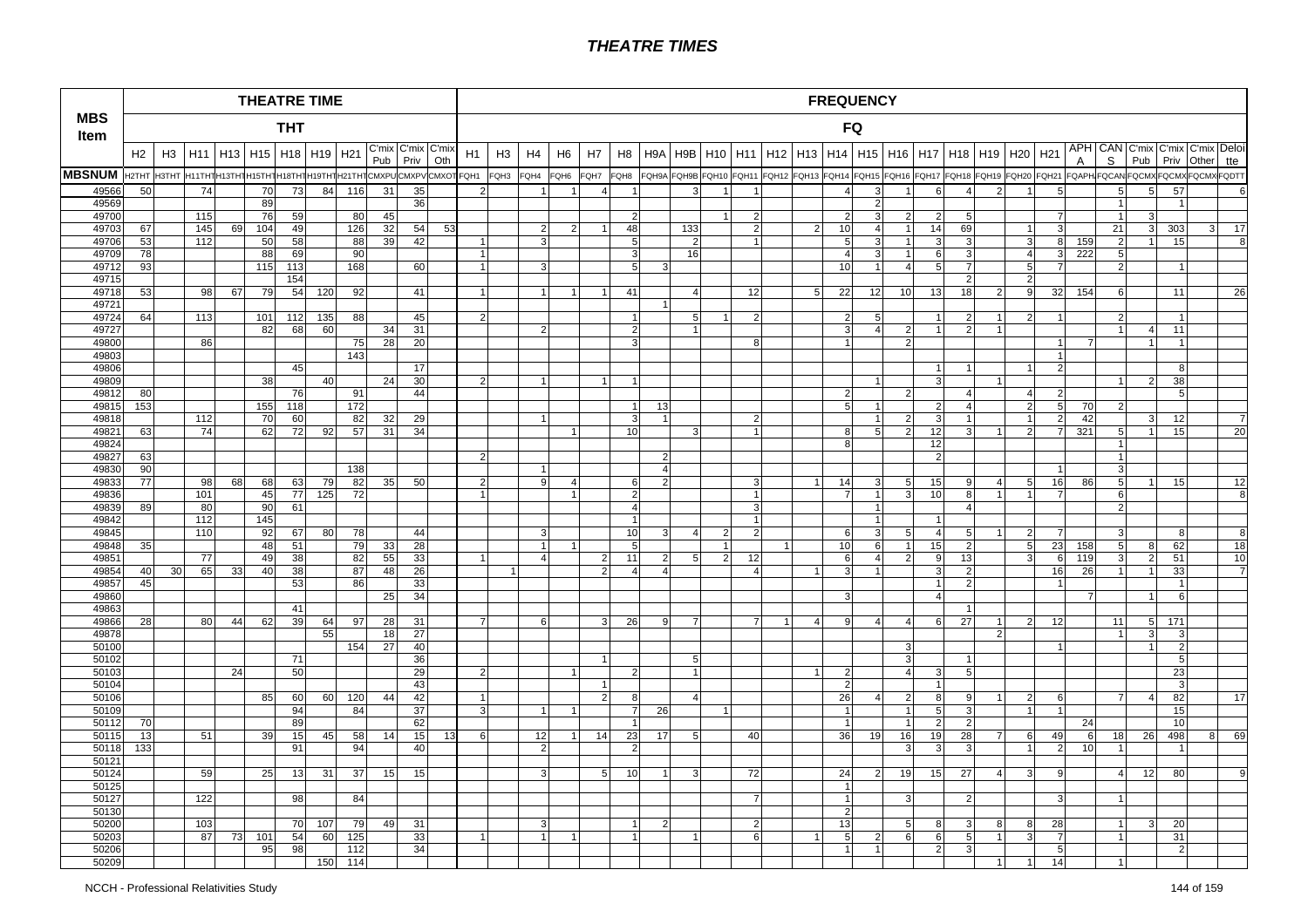|                           |            |                               |            | <b>AVERAGES</b>            |            |                 |    | <b>OP SKINTIME</b> |            |                |     |                                                    | <b>OPERATION TIME</b> |            |     |     |                                                                                                                 |     |     |     |    | <b>OPERATION TIME 2</b>                                           |                  |     |     |     |     |           |
|---------------------------|------------|-------------------------------|------------|----------------------------|------------|-----------------|----|--------------------|------------|----------------|-----|----------------------------------------------------|-----------------------|------------|-----|-----|-----------------------------------------------------------------------------------------------------------------|-----|-----|-----|----|-------------------------------------------------------------------|------------------|-----|-----|-----|-----|-----------|
| <b>MBS</b><br><b>Item</b> |            | Operation<br>Time             |            | Anaesthetic<br><b>Time</b> |            | Theatre<br>Time |    | <b>OST</b>         |            |                |     |                                                    |                       | <b>OPT</b> |     |     |                                                                                                                 |     |     |     |    |                                                                   | OPT <sub>2</sub> |     |     |     |     |           |
|                           | OST        |                               |            | OPT OPT2 OAT OAT2          |            | <b>THT</b>      | H4 | H6 H11 H21         |            | H <sub>1</sub> |     | H8   H10   H13   H15   H16   H17   H18   H19   H20 |                       |            |     | A   | APH   CAN   Deloi   Harv<br>S<br>tte                                                                            | ard |     |     |    | H8   H9A   H9B   H13   H15   H16   H17   H18   H19   H20          |                  |     |     |     |     | CAN<br>S. |
| <b>MBSNUM</b>             |            | NOST AVOPT AVOPTZAVOAT AVOATZ |            |                            |            | AVTHT           |    |                    |            |                |     |                                                    |                       |            |     |     | 140ST  H6OST  H11OSTH21OSTH1OPT  H8OPT  H10OPTH13OPTH15OPTH16OPTH17OPTH18OPTH19OPTH20OPTAPHAO CANSO DTTOPTHARVO |     |     |     |    | H8OPT/H9AOP H9BOP H13OP H15OP H16OP H17OP H18OP H19OP H20OP CANSC |                  |     |     |     |     |           |
| 50212                     | 113        | 126                           | 151        | 162                        | 174        | 147             |    |                    | 113        |                | 170 |                                                    | 145                   | 95         |     |     | 94                                                                                                              |     | 176 | 225 |    |                                                                   |                  | 154 | 101 |     |     | 98        |
| 50215                     | 105        | 198                           | 208        | 176                        | 200        | 172             |    |                    | 105        |                |     |                                                    |                       |            |     | 198 |                                                                                                                 |     |     |     |    |                                                                   |                  |     |     |     | 208 |           |
| 50218<br>50221            | 200<br>157 | 365<br>165                    | 370<br>125 | 306<br>163                 | 275<br>205 | 265<br>228      |    |                    | 200<br>157 |                |     |                                                    |                       |            | 165 | 365 |                                                                                                                 |     |     |     |    |                                                                   | 75               |     |     | 175 | 370 |           |
| 50224                     |            | 158                           | 164        | 182                        | 220        | 225             |    |                    |            |                |     | 135                                                |                       |            | 180 |     | 158                                                                                                             |     |     |     |    | 145                                                               |                  |     |     | 185 |     | 163       |
| 50227                     |            | 264                           | 278        | 315                        | 329        | 331             |    |                    |            |                |     |                                                    |                       | 265        | 263 |     |                                                                                                                 |     |     |     |    |                                                                   |                  |     | 280 | 275 |     |           |
| 50230                     |            | 66                            | 68         |                            | 217        | 326             |    |                    |            |                |     |                                                    | 66                    |            |     |     |                                                                                                                 |     |     |     |    |                                                                   | 68               |     |     |     |     |           |
| 50233                     |            |                               |            |                            | 330        |                 |    |                    |            |                |     |                                                    |                       |            |     |     |                                                                                                                 |     |     |     |    |                                                                   |                  |     |     |     |     |           |
| 50236                     |            | 82                            |            | 148                        | 264        |                 |    |                    |            |                |     |                                                    |                       |            |     |     | 82                                                                                                              |     |     |     |    |                                                                   |                  |     |     |     |     |           |
| 50239<br>50300            | 45<br>63   | 38<br>92                      | 40<br>95   | 56<br>89                   | 98<br>155  | 106<br>115      |    |                    | 45<br>63   |                | 38  |                                                    |                       | 92         |     |     |                                                                                                                 |     | 40  |     |    |                                                                   |                  |     | 95  |     |     |           |
| 50303                     |            |                               |            |                            | 215        |                 |    |                    |            |                |     |                                                    |                       |            |     |     |                                                                                                                 |     |     |     |    |                                                                   |                  |     |     |     |     |           |
| 50306                     |            | 143                           | 148        | 165                        | 235        |                 |    |                    |            |                |     | 111                                                |                       |            |     |     | 175                                                                                                             |     |     |     |    |                                                                   | 118              |     |     |     |     | 178       |
| 50309                     |            | 25                            | 38         | 41                         | 51         | 58              |    |                    |            |                | 18  | 24                                                 |                       | 18         | 48  |     | 20                                                                                                              |     | 22  |     |    | 29                                                                | 76               |     | 23  | 52  |     | 25        |
| 50312                     | 47         | 23                            | 24         | 43                         | 66         | 85              |    |                    | 47         |                | 23  |                                                    |                       |            |     |     |                                                                                                                 |     | 24  |     |    |                                                                   |                  |     |     |     |     |           |
| 50315<br>50318            |            | 73                            |            |                            | 60<br>55   |                 |    |                    |            |                |     |                                                    |                       |            |     | 73  |                                                                                                                 |     |     |     |    |                                                                   |                  |     |     |     |     |           |
| 50321                     |            | 106                           | 115        | 126                        | 122        | 165             |    |                    |            |                |     | 123<br>106                                         |                       |            | 118 | 85  | 98                                                                                                              |     |     |     |    | 138                                                               | 111              |     |     | 124 | 102 | 103       |
| 50324                     |            | 199                           | 210        | 244                        | 150        | 255             |    |                    |            |                |     |                                                    |                       | 199        |     |     |                                                                                                                 |     |     |     |    |                                                                   |                  |     | 210 |     |     |           |
| 50327                     |            | 132                           | 148        | 157                        | 198        | 185             |    |                    |            |                |     |                                                    |                       | 125        | 139 |     |                                                                                                                 |     |     |     |    |                                                                   |                  |     | 140 | 157 |     |           |
| 50330                     |            | 18                            | 24         | 26                         | 34         | 32              |    |                    |            |                |     | 20                                                 |                       | 21         | 17  | 16  | 18                                                                                                              |     |     |     |    | 25                                                                |                  |     | 26  | 27  | 22  | 22        |
| 50333                     | 59         | 44                            | 48         | 57                         | 75         | $\overline{73}$ | 48 | 70                 |            |                | 38  |                                                    |                       | 37         | 60  |     | 41                                                                                                              |     | 40  |     | 51 |                                                                   |                  |     | 41  | 62  |     | 44        |
| 50336<br>50339            |            |                               |            |                            | 195<br>105 |                 |    |                    |            |                |     |                                                    |                       |            |     |     |                                                                                                                 |     |     |     |    |                                                                   |                  |     |     |     |     |           |
| 50342                     |            |                               |            |                            | 120        | 115             |    |                    |            |                |     |                                                    |                       |            |     |     |                                                                                                                 |     |     |     |    |                                                                   |                  |     |     |     |     |           |
| 50345                     |            | 40                            | 44         | 47                         | 61         | 30              |    |                    |            |                |     |                                                    | 70                    | 15         |     |     | 35                                                                                                              |     |     |     |    |                                                                   |                  | 75  | 20  |     |     | 38        |
| 50348                     |            |                               |            | 10                         | 38         | 31              |    |                    |            |                |     |                                                    |                       |            |     |     |                                                                                                                 |     |     |     |    |                                                                   |                  |     |     |     |     |           |
| 50351                     |            | 116                           | 129        | 145                        | 182        | 177             |    |                    |            |                |     |                                                    |                       |            | 120 |     |                                                                                                                 | 112 |     |     |    |                                                                   |                  |     |     | 129 |     |           |
| 50354                     |            | 146                           |            |                            | 180<br>120 |                 |    |                    |            |                |     |                                                    |                       |            |     |     |                                                                                                                 | 146 |     |     |    |                                                                   |                  |     |     |     |     |           |
| 50357<br>50360            |            |                               |            |                            | 120        |                 |    |                    |            |                |     |                                                    |                       |            |     |     |                                                                                                                 |     |     |     |    |                                                                   |                  |     |     |     |     |           |
| 50363                     |            | 50                            | 55         | 73                         | 99         |                 |    |                    |            |                |     |                                                    | 50                    |            |     |     |                                                                                                                 |     |     |     |    |                                                                   |                  | 55  |     |     |     |           |
| 50366                     |            |                               |            |                            | 210        |                 |    |                    |            |                |     |                                                    |                       |            |     |     |                                                                                                                 |     |     |     |    |                                                                   |                  |     |     |     |     |           |
| 50369                     |            |                               |            |                            | 150        |                 |    |                    |            |                |     |                                                    |                       |            |     |     |                                                                                                                 |     |     |     |    |                                                                   |                  |     |     |     |     |           |
| 50372                     |            |                               |            |                            | 240        |                 |    |                    |            |                |     |                                                    |                       |            |     |     |                                                                                                                 |     |     |     |    |                                                                   |                  |     |     |     |     |           |
| 50375<br>50378            |            | 61<br>62                      | 71<br>70   | 77<br>98                   | 97<br>140  | 99<br>65        |    |                    |            |                | 34  |                                                    |                       |            | 61  | 90  |                                                                                                                 |     | 40  |     |    |                                                                   |                  |     |     | 71  | 100 |           |
| 50381                     |            | 75                            | 85         | 120                        | 123        | 155             |    |                    |            |                |     |                                                    |                       |            | 75  |     |                                                                                                                 |     |     |     |    |                                                                   |                  |     |     | 85  |     |           |
| 50384                     |            | 123                           | 135        | 148                        | 196        | 263             |    |                    |            |                |     |                                                    |                       |            | 160 |     | 85                                                                                                              |     |     |     |    |                                                                   |                  |     |     | 179 |     | 90        |
| 50387                     |            |                               |            |                            | 180        |                 |    |                    |            |                |     |                                                    |                       |            |     |     |                                                                                                                 |     |     |     |    |                                                                   |                  |     |     |     |     |           |
| 50390                     |            | 36                            | 45         | 44                         | 65         | 55              |    |                    |            |                |     |                                                    |                       |            | 38  | 35  |                                                                                                                 |     |     |     |    |                                                                   |                  |     |     | 40  | 50  |           |
| 50393                     |            | 130                           | 134        | 185                        | 173<br>270 |                 |    |                    |            |                |     |                                                    |                       |            |     | 130 |                                                                                                                 |     |     |     |    |                                                                   |                  |     |     |     | 134 |           |
| 50394<br>50396            |            |                               |            |                            | 72         | 64              |    |                    |            |                |     |                                                    |                       |            |     |     |                                                                                                                 |     |     |     |    |                                                                   |                  |     |     |     |     |           |
| 50399                     | 120        | 130                           |            | 135                        | 206        | 144             |    |                    | 120        |                |     |                                                    |                       |            |     |     |                                                                                                                 | 130 |     |     |    |                                                                   |                  |     |     |     |     |           |
| 50402                     |            | 51                            | 54         | 63                         | 82         | 64              |    |                    |            |                |     | 50                                                 |                       | 38         |     |     | 65                                                                                                              |     |     |     |    | 50                                                                |                  |     | 43  |     |     | 70        |
| 50405                     |            | 75                            | 83         | 93                         | 115        | 95              |    |                    |            |                |     |                                                    | 75                    | 75         |     |     |                                                                                                                 |     |     |     |    |                                                                   |                  | 85  | 80  |     |     |           |
| 50408                     |            | 79                            | 80         | 94                         | 168        |                 |    |                    |            |                |     |                                                    | 79                    |            |     |     |                                                                                                                 |     |     |     |    |                                                                   | 80               |     |     |     |     |           |
| 50411<br>50414            |            |                               |            |                            | 240<br>390 |                 |    |                    |            |                |     |                                                    |                       |            |     |     |                                                                                                                 |     |     |     |    |                                                                   |                  |     |     |     |     |           |
| 50417                     |            |                               |            |                            | 330        |                 |    |                    |            |                |     |                                                    |                       |            |     |     |                                                                                                                 |     |     |     |    |                                                                   |                  |     |     |     |     |           |
| 50420                     |            |                               |            |                            | 240        |                 |    |                    |            |                |     |                                                    |                       |            |     |     |                                                                                                                 |     |     |     |    |                                                                   |                  |     |     |     |     |           |
| 50423                     |            |                               |            |                            | 240        |                 |    |                    |            |                |     |                                                    |                       |            |     |     |                                                                                                                 |     |     |     |    |                                                                   |                  |     |     |     |     |           |
| 50426                     |            | 35                            | 38         | 40                         | 69         | 45              |    |                    |            |                |     | 20                                                 |                       |            |     |     | 49                                                                                                              |     |     |     |    | 25                                                                |                  |     |     |     |     | 51        |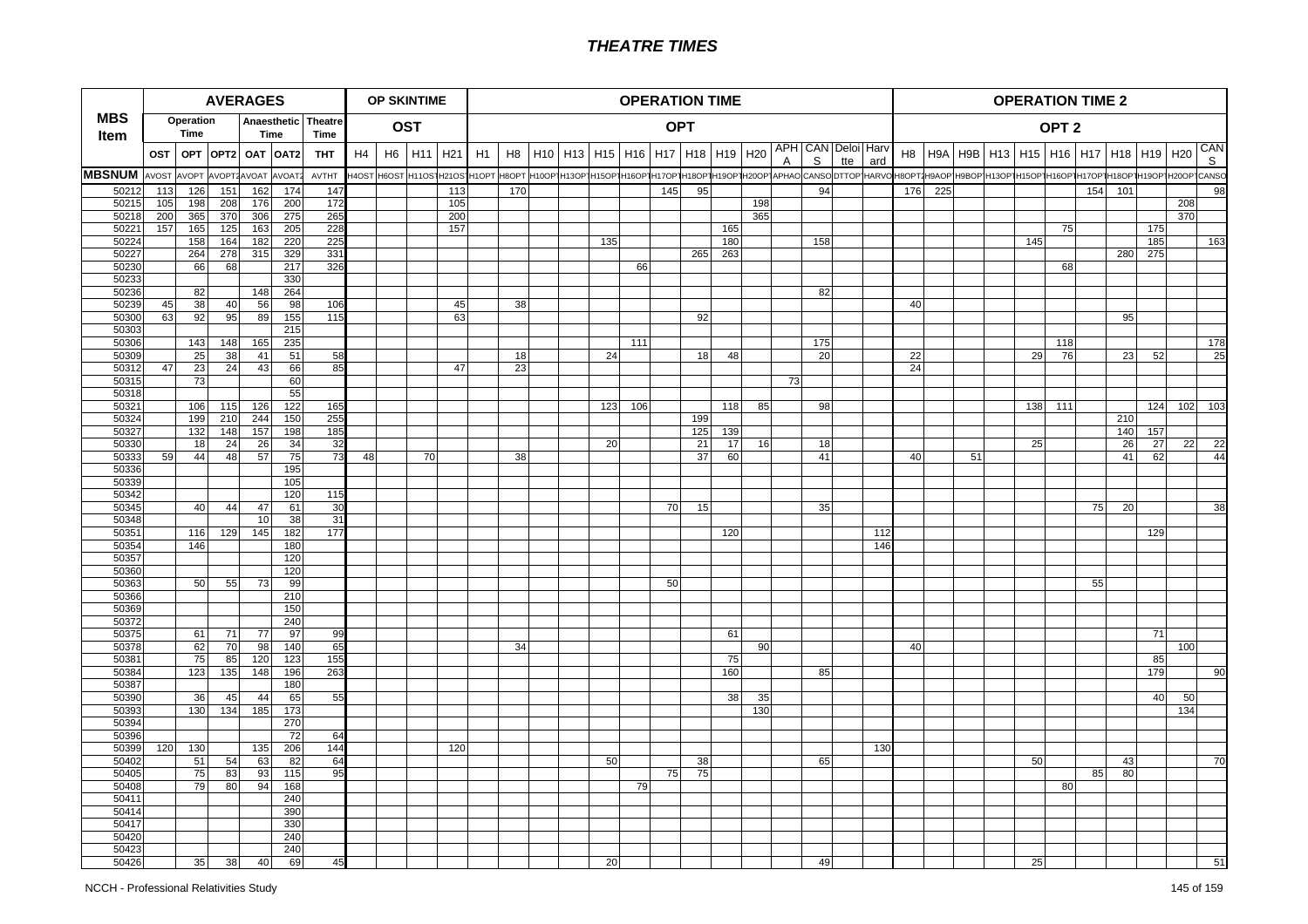|                                                                                                 |    |    |                |                |  | <b>ANAESTHETIC TIME</b>                             |            |     |          |          |     |     |          |                  |            |                |    |                |     |    |    |                  | <b>ANAESTHETIC TIME 2</b>                                       |     |     |          |     |     |             |            |
|-------------------------------------------------------------------------------------------------|----|----|----------------|----------------|--|-----------------------------------------------------|------------|-----|----------|----------|-----|-----|----------|------------------|------------|----------------|----|----------------|-----|----|----|------------------|-----------------------------------------------------------------|-----|-----|----------|-----|-----|-------------|------------|
| <b>MBS</b><br><b>Item</b>                                                                       |    |    |                |                |  |                                                     | <b>OAT</b> |     |          |          |     |     |          |                  |            |                |    |                |     |    |    | OAT <sub>2</sub> |                                                                 |     |     |          |     |     |             |            |
|                                                                                                 | H1 | H4 | H <sub>6</sub> | H <sub>8</sub> |  | H10   H13   H15   H16   H17   H18   H19   H20   H21 |            |     |          |          |     |     | S        | CAN Deloi<br>tte | <b>MBS</b> | H <sub>5</sub> | H7 | H <sub>8</sub> |     |    |    |                  | H9A   H9B   H11   H12   H14   H15   H16   H17   H19   H20   H21 |     |     |          |     |     | CAN WA<br>S | Grou       |
| MBSNUM H10AT H40AT H60AT H80AT H10OATH13OATH15OATH16OATH17OATH18OATH20OATH20OATH20OATCANSODTTOA |    |    |                |                |  |                                                     |            |     |          |          |     |     |          |                  |            |                |    |                |     |    |    |                  |                                                                 |     |     |          |     |     |             |            |
| 50212                                                                                           |    |    |                | 181            |  |                                                     |            | 173 | 114      |          | 273 | 130 | 104      |                  | 165        |                |    | 187            | 230 |    |    | 130              |                                                                 |     | 183 |          | 280 | 137 | 108         | 150        |
| 50215                                                                                           |    |    |                |                |  |                                                     |            |     |          |          | 228 | 125 |          |                  | 210        |                |    |                |     |    |    |                  |                                                                 |     |     |          | 238 | 141 |             | 210        |
| 50218                                                                                           |    |    |                |                |  |                                                     |            |     |          |          | 390 | 223 |          |                  | 240        |                |    |                |     |    |    |                  |                                                                 |     |     |          | 395 | 227 |             | 240        |
| 50221                                                                                           |    |    |                |                |  |                                                     | 95         |     |          | 215      |     | 180 |          |                  | 240        | 170            |    |                |     |    |    | 300              |                                                                 | 112 |     | 225      |     | 185 |             |            |
| 50224                                                                                           |    |    |                |                |  | 160                                                 |            |     |          | 215      |     |     | 170      |                  | 285        |                |    |                |     |    |    | 230              | 170                                                             |     |     | 220      |     |     | 175         | 240        |
| 50227                                                                                           |    |    |                |                |  |                                                     |            |     | 315      | 315      |     |     |          |                  | 360        |                |    |                |     |    |    |                  |                                                                 |     |     | 328      |     |     |             | 300        |
| 50230                                                                                           |    |    |                |                |  |                                                     |            |     |          |          |     |     |          |                  | 180        |                |    |                |     |    |    |                  |                                                                 |     |     |          |     | 290 |             | 180        |
| 50233                                                                                           |    |    |                |                |  |                                                     |            |     |          |          |     |     |          |                  | 360<br>300 |                |    |                |     |    |    |                  |                                                                 |     |     |          | 395 |     |             | 300<br>210 |
| 50236<br>50239                                                                                  |    |    |                | 46             |  |                                                     |            |     |          |          |     | 65  | 148      |                  | 150        |                |    | 48             |     |    |    |                  |                                                                 |     |     |          |     | 75  | 150         | 120        |
| 50300                                                                                           |    |    |                |                |  |                                                     |            |     | 112      |          |     | 66  |          |                  | 210        |                |    |                |     |    |    | 190              |                                                                 |     |     |          |     | 66  |             |            |
| 50303                                                                                           |    |    |                |                |  |                                                     |            |     |          |          |     |     |          |                  | 255        |                |    |                |     |    |    | 270              |                                                                 |     |     |          |     |     |             | 120        |
| 50306                                                                                           |    |    |                |                |  |                                                     | 150        |     |          |          |     |     | 180      |                  | 420        |                |    |                |     |    |    |                  |                                                                 | 157 |     |          |     |     | 183         | 180        |
| 50309                                                                                           |    |    |                | 21             |  | 27                                                  | 80         |     | 24       | 65       |     |     | 30       |                  | 75         | 30             |    | 25             |     |    |    | 46               | 32                                                              | 87  |     | 70       |     |     | 35          | 60         |
| 50312                                                                                           |    |    |                | 36             |  |                                                     |            |     |          |          |     | 51  |          |                  | 120        |                |    | 37             |     |    |    |                  |                                                                 |     |     |          |     | 60  |             | 45         |
| 50315                                                                                           |    |    |                |                |  |                                                     |            |     |          |          |     |     |          |                  | 60         |                |    |                |     |    |    |                  |                                                                 |     |     |          |     |     |             | 60         |
| 50318                                                                                           |    |    |                |                |  |                                                     |            |     |          |          |     |     |          |                  | 60         | 50             |    |                |     |    |    |                  |                                                                 |     |     |          |     |     |             |            |
| 50321                                                                                           |    |    |                |                |  | 133                                                 | 121        |     |          | 147      | 117 |     | 113      |                  | 90         |                |    |                |     |    |    |                  | 148                                                             | 126 |     | 153      | 133 |     | 118         | 90         |
| 50324                                                                                           |    |    |                |                |  |                                                     |            |     | 244      |          |     |     |          |                  | 180        |                |    |                |     |    |    |                  |                                                                 |     |     |          |     |     |             | 120        |
| 50327                                                                                           |    |    |                |                |  |                                                     |            |     | 142      | 173      |     |     |          |                  | 225        |                |    |                |     |    |    |                  |                                                                 |     |     | 190      |     |     |             | 180        |
| 50330<br>50333                                                                                  |    | 63 |                | 43             |  | 25                                                  |            |     | 27<br>44 | 23<br>90 | 31  |     | 23<br>45 |                  | 60<br>120  | 20             |    | 44             |     | 63 | 85 |                  | 30                                                              |     |     | 33<br>92 | 37  |     | 27<br>48    | 75         |
| 50336                                                                                           |    |    |                |                |  |                                                     |            |     |          |          |     |     |          |                  | 195        |                |    |                |     |    |    |                  |                                                                 |     |     |          |     |     |             |            |
| 50339                                                                                           |    |    |                |                |  |                                                     |            |     |          |          |     |     |          |                  | 105        |                |    |                |     |    |    |                  |                                                                 |     |     |          |     |     |             |            |
| 50342                                                                                           |    |    |                |                |  |                                                     |            |     |          |          |     |     |          |                  | 120        |                |    |                |     |    |    |                  |                                                                 |     |     |          |     |     |             |            |
| 50345                                                                                           |    |    |                |                |  |                                                     |            | 80  | 27       |          |     |     | 35       |                  | 75         |                |    |                |     |    |    |                  |                                                                 |     | 85  |          |     |     | 38          | 45         |
| 50348                                                                                           |    |    |                |                |  |                                                     |            |     |          |          |     | 10  |          |                  | 60         |                |    |                |     |    |    |                  |                                                                 |     |     |          |     | 15  |             |            |
| 50351                                                                                           |    |    |                |                |  |                                                     |            |     |          | 145      |     |     |          |                  | 210        |                |    |                |     |    |    |                  |                                                                 |     |     | 154      |     |     |             |            |
| 50354                                                                                           |    |    |                |                |  |                                                     |            |     |          |          |     |     |          |                  | 180        |                |    |                |     |    |    |                  |                                                                 |     |     |          |     |     |             |            |
| 50357                                                                                           |    |    |                |                |  |                                                     |            |     |          |          |     |     |          |                  | 120        |                |    |                |     |    |    |                  |                                                                 |     |     |          |     |     |             |            |
| 50360                                                                                           |    |    |                |                |  |                                                     |            |     |          |          |     |     |          |                  | 120        |                |    |                |     |    |    |                  |                                                                 |     |     |          |     |     |             | 120        |
| 50363                                                                                           |    |    |                |                |  |                                                     |            | 73  |          |          |     |     |          |                  | 120        |                |    |                |     |    |    |                  |                                                                 |     | 78  |          |     |     |             |            |
| 50366                                                                                           |    |    |                |                |  |                                                     |            |     |          |          |     |     |          |                  | 210        |                |    |                |     |    |    |                  |                                                                 |     |     |          |     |     |             |            |
| 50369                                                                                           |    |    |                |                |  |                                                     |            |     |          |          |     |     |          |                  | 150<br>240 |                |    |                |     |    |    |                  |                                                                 |     |     |          |     |     |             |            |
| 50372<br>50375                                                                                  |    |    |                |                |  |                                                     |            |     |          | 77       |     |     |          |                  | 150        | 55             |    |                |     |    |    |                  |                                                                 |     |     | 87       |     |     |             |            |
| 50378                                                                                           |    |    |                | 45             |  |                                                     |            |     |          |          | 150 |     |          |                  | 210        |                |    | 51             |     |    |    |                  |                                                                 |     |     |          | 160 |     |             |            |
| 50381                                                                                           |    |    |                |                |  |                                                     |            |     |          | 120      |     |     |          |                  | 150        |                |    |                |     |    |    |                  |                                                                 |     |     | 130      |     |     |             | 90         |
| 50384                                                                                           |    |    |                |                |  |                                                     |            |     |          | 205      |     |     | 90       |                  | 270        |                |    |                |     |    |    |                  |                                                                 |     |     | 224      |     |     | 95          |            |
| 50387                                                                                           |    |    |                |                |  |                                                     |            |     |          |          |     |     |          |                  | 180        |                |    |                |     |    |    |                  |                                                                 |     |     |          |     |     |             |            |
| 50390                                                                                           |    |    |                |                |  |                                                     |            |     |          | 45       | 43  |     |          |                  | 90         |                |    |                |     |    |    |                  |                                                                 |     |     | 48       | 58  |     |             |            |
| 50393                                                                                           |    |    |                |                |  |                                                     |            |     |          |          | 185 |     |          |                  | 210        |                |    |                |     |    |    |                  |                                                                 |     |     |          | 189 |     |             | 120        |
| 50394                                                                                           |    |    |                |                |  |                                                     |            |     |          |          |     |     |          |                  | 270        |                |    |                |     |    |    |                  |                                                                 |     |     |          |     |     |             |            |
| 50396                                                                                           |    |    |                |                |  |                                                     |            |     |          |          |     |     |          |                  | 120        |                |    |                |     |    |    |                  |                                                                 |     |     |          |     | 35  |             | 60         |
| 50399                                                                                           |    |    |                |                |  |                                                     |            |     |          |          |     | 135 |          |                  | 360        |                |    |                |     |    |    |                  |                                                                 |     |     |          |     | 139 |             | 120        |
| 50402                                                                                           |    |    |                |                |  | 65                                                  |            |     | 53       |          |     |     | 70       |                  | 105        |                |    |                |     |    |    |                  | 65                                                              |     |     |          |     |     | 75          |            |
| 50405<br>50408                                                                                  |    |    |                |                |  |                                                     | 94         | 95  | 90       |          |     |     |          |                  | 150<br>240 |                |    |                |     |    |    |                  |                                                                 | 95  | 105 |          |     |     |             | 90         |
| 50411                                                                                           |    |    |                |                |  |                                                     |            |     |          |          |     |     |          |                  | 240        |                |    |                |     |    |    |                  |                                                                 |     |     |          |     |     |             |            |
| 50414                                                                                           |    |    |                |                |  |                                                     |            |     |          |          |     |     |          |                  | 390        |                |    |                |     |    |    |                  |                                                                 |     |     |          |     |     |             |            |
| 50417                                                                                           |    |    |                |                |  |                                                     |            |     |          |          |     |     |          |                  | 330        |                |    |                |     |    |    |                  |                                                                 |     |     |          |     |     |             |            |
| 50420                                                                                           |    |    |                |                |  |                                                     |            |     |          |          |     |     |          |                  | 240        |                |    |                |     |    |    |                  |                                                                 |     |     |          |     |     |             |            |
| 50423                                                                                           |    |    |                |                |  |                                                     |            |     |          |          |     |     |          |                  | 240        |                |    |                |     |    |    |                  |                                                                 |     |     |          |     |     |             |            |
| 50426                                                                                           |    |    |                |                |  | 25                                                  |            |     |          |          |     |     | 55       |                  | 120        |                |    |                |     |    |    |                  | 30                                                              |     |     |          |     |     | 57          |            |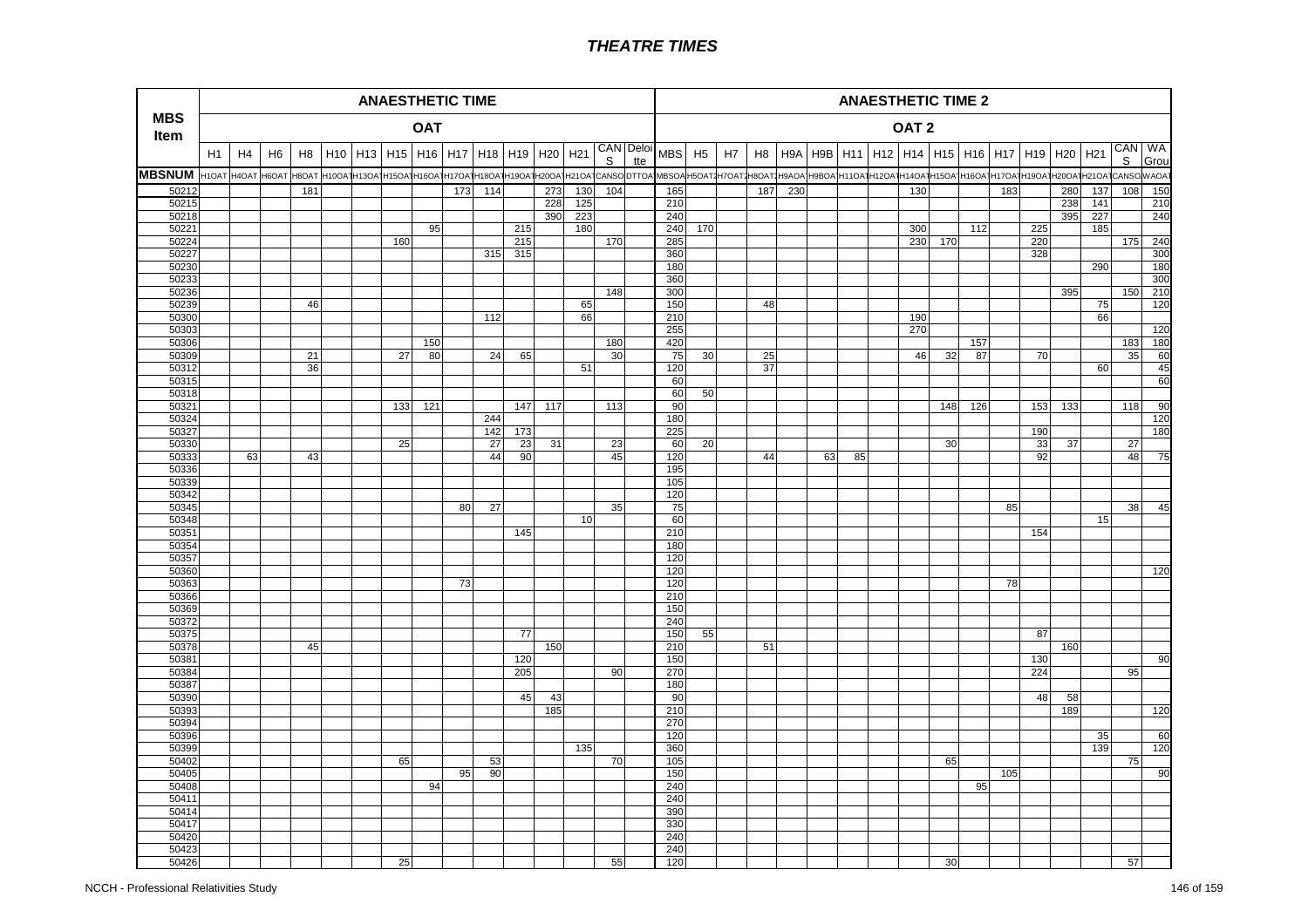|                                                                                                                                                                                                                                |     |                                              |     |            | <b>THEATRE TIME</b> |     |    |          |    |           |              |    |    |                  |                |  |  | <b>FREQUENCY</b> |                |                |                                      |                                                                                        |                |                |                                 |                      |                      |    |  |
|--------------------------------------------------------------------------------------------------------------------------------------------------------------------------------------------------------------------------------|-----|----------------------------------------------|-----|------------|---------------------|-----|----|----------|----|-----------|--------------|----|----|------------------|----------------|--|--|------------------|----------------|----------------|--------------------------------------|----------------------------------------------------------------------------------------|----------------|----------------|---------------------------------|----------------------|----------------------|----|--|
| <b>MBS</b><br>Item                                                                                                                                                                                                             |     |                                              |     | <b>THT</b> |                     |     |    |          |    |           |              |    |    |                  |                |  |  | <b>FQ</b>        |                |                |                                      |                                                                                        |                |                |                                 |                      |                      |    |  |
|                                                                                                                                                                                                                                | H2  | H3 H11 H13 H15 H18 H19 H21 C'mix C'mix C'mix |     |            |                     |     |    |          |    | $H1$ $H3$ | H4           | H6 | H7 |                  |                |  |  |                  |                |                |                                      | H8   H9A   H9B   H10   H11   H12   H13   H14   H15   H16   H17   H18   H19   H20   H21 |                | $\overline{A}$ | APH CAN C'mix C'mix C'mix Deloi | S Pub Priv Other tte |                      |    |  |
| MBSNUM  H2THT  H3THT  H11THT H13THT H15THT H18THT H18THT CMXPU CMXPV CMXOT FQH1  FQH3  FQH4  FQH6  FQH7  FQH8  FQH8  FQH9B FQH19  FQH13  FQH14 FQH14 FQH15 FQH16 FQH17  FQH18 FQH12 FQH2 FQAH2 FQAH2 FQCMX FQCMX FQCMX FQCMX F |     |                                              |     |            |                     |     |    |          |    |           |              |    |    |                  |                |  |  |                  |                |                |                                      |                                                                                        |                |                |                                 |                      |                      |    |  |
| 50212                                                                                                                                                                                                                          |     |                                              |     | 121        |                     | 173 |    |          |    |           |              |    |    | $\overline{1}$   | $\overline{1}$ |  |  | $\overline{1}$   |                |                | $\overline{\mathbf{3}}$<br>$\vert$ 2 | $\overline{2}$                                                                         | $\overline{7}$ |                | $\overline{2}$                  |                      |                      |    |  |
| 50215                                                                                                                                                                                                                          |     |                                              |     |            |                     | 172 |    |          |    |           |              |    |    |                  |                |  |  |                  |                |                |                                      | $\overline{2}$                                                                         | 2              |                |                                 |                      |                      |    |  |
| 50218                                                                                                                                                                                                                          |     |                                              |     |            |                     | 265 |    |          |    |           |              |    |    |                  |                |  |  |                  |                |                |                                      | 1                                                                                      | 6              |                |                                 |                      |                      |    |  |
| 50221                                                                                                                                                                                                                          |     |                                              |     |            | 235                 | 221 |    |          |    |           |              |    |    |                  |                |  |  | 1                |                | 1 <sup>1</sup> |                                      | $\mathbf{1}$                                                                           | $\overline{7}$ |                |                                 |                      |                      |    |  |
| 50224<br>50227                                                                                                                                                                                                                 |     |                                              | 215 | 330        | 235<br>333          |     |    |          |    |           |              |    |    |                  |                |  |  | 1                | 1              |                | 1                                    | 1<br>$\overline{2}$                                                                    |                |                | $\overline{2}$                  |                      |                      |    |  |
| 50230                                                                                                                                                                                                                          |     |                                              |     |            |                     | 326 |    |          |    |           |              |    |    |                  |                |  |  |                  |                | 1              |                                      |                                                                                        | 11             |                |                                 |                      |                      |    |  |
| 50233                                                                                                                                                                                                                          |     |                                              |     |            |                     |     |    |          |    |           |              |    |    |                  |                |  |  |                  |                |                |                                      |                                                                                        |                |                |                                 |                      |                      |    |  |
| 50236                                                                                                                                                                                                                          |     |                                              |     |            |                     |     |    |          |    |           |              |    |    |                  |                |  |  |                  |                |                |                                      | 1                                                                                      |                |                | $\overline{1}$                  |                      |                      |    |  |
| 50239                                                                                                                                                                                                                          |     |                                              |     |            |                     | 106 |    |          |    |           |              |    |    | $\vert$ 1        |                |  |  |                  |                |                |                                      |                                                                                        | $\vert$ 1      |                |                                 |                      |                      |    |  |
| 50300                                                                                                                                                                                                                          |     |                                              |     | 115        |                     |     |    |          |    |           |              |    |    |                  |                |  |  | 1                |                |                | 1                                    |                                                                                        | 1              |                |                                 |                      |                      |    |  |
| 50303                                                                                                                                                                                                                          |     |                                              |     |            |                     |     |    |          |    |           |              |    |    |                  |                |  |  | 2                |                |                |                                      |                                                                                        |                |                |                                 |                      |                      |    |  |
| 50306<br>50309                                                                                                                                                                                                                 |     |                                              | 46  |            | 28 100              |     |    |          |    |           |              |    |    | $\left  \right $ |                |  |  | 18               | 5 <sub>5</sub> | 1<br>1         | 8 <sup>1</sup>                       | $\vert$ 4                                                                              |                |                | $\overline{1}$<br>$\mathbf{1}$  |                      |                      |    |  |
| 50312                                                                                                                                                                                                                          | 80  |                                              |     |            |                     | 142 |    | 32       |    |           |              |    |    | 1                |                |  |  |                  |                |                |                                      |                                                                                        | $\overline{2}$ |                |                                 |                      | $\overline{2}$       |    |  |
| 50315                                                                                                                                                                                                                          |     |                                              |     |            |                     |     |    |          |    |           |              |    |    |                  |                |  |  |                  |                |                |                                      |                                                                                        |                | 11             |                                 |                      |                      |    |  |
| 50318                                                                                                                                                                                                                          |     |                                              |     |            |                     |     |    |          |    |           |              |    |    |                  |                |  |  |                  |                |                |                                      |                                                                                        |                |                |                                 |                      |                      |    |  |
| 50321                                                                                                                                                                                                                          |     |                                              | 165 |            | 165                 |     |    |          |    |           |              |    |    |                  |                |  |  |                  | $\overline{2}$ | 1              |                                      | 3 <sup>1</sup><br>$\mathbf{3}$                                                         |                |                | $\overline{2}$                  |                      |                      |    |  |
| 50324                                                                                                                                                                                                                          |     |                                              |     | 255        |                     |     |    |          |    |           |              |    |    |                  |                |  |  |                  |                |                | $\left  \right $                     |                                                                                        |                |                |                                 |                      |                      |    |  |
| 50327                                                                                                                                                                                                                          |     |                                              |     | 157        | 214                 |     |    |          |    |           |              |    |    |                  |                |  |  |                  |                |                | 1                                    | $\overline{2}$                                                                         |                |                |                                 |                      |                      |    |  |
| 50330                                                                                                                                                                                                                          |     | 101                                          | 45  | 32<br>48   | 48                  |     | 17 | 26<br>39 | 25 |           | $\mathbf{1}$ |    |    | $\overline{2}$   | 2              |  |  |                  | $\vert$ 1      |                | $\overline{7}$<br>1                  | $\overline{7}$<br>$\mathbf{3}$<br>$\overline{1}$                                       |                |                | $\mathbf{3}$<br>$\mathbf{1}$    | 7 <sup>1</sup>       | 32<br>$\overline{1}$ | -1 |  |
| 50333<br>50336                                                                                                                                                                                                                 |     |                                              |     |            | 102                 |     |    |          |    |           |              |    |    |                  |                |  |  |                  |                |                |                                      |                                                                                        |                |                |                                 |                      |                      |    |  |
| 50339                                                                                                                                                                                                                          |     |                                              |     |            |                     |     |    |          |    |           |              |    |    |                  |                |  |  |                  |                |                |                                      |                                                                                        |                |                |                                 |                      |                      |    |  |
| 50342                                                                                                                                                                                                                          | 115 |                                              |     |            |                     |     |    |          |    |           |              |    |    |                  |                |  |  |                  |                |                |                                      |                                                                                        |                |                |                                 |                      |                      |    |  |
| 50345                                                                                                                                                                                                                          |     |                                              |     | 31         |                     |     |    | 30       |    |           |              |    |    |                  |                |  |  |                  |                |                | $\overline{1}$<br>$\overline{2}$     |                                                                                        |                |                | $\overline{1}$                  |                      | 5 <sub>l</sub>       |    |  |
| 50348                                                                                                                                                                                                                          |     |                                              |     |            |                     | 31  |    |          |    |           |              |    |    |                  |                |  |  |                  |                |                |                                      |                                                                                        | 1              |                |                                 |                      |                      |    |  |
| 50351                                                                                                                                                                                                                          |     |                                              |     |            | 177                 |     |    |          |    |           |              |    |    |                  |                |  |  |                  |                |                |                                      | $\overline{2}$                                                                         |                |                |                                 |                      |                      |    |  |
| 50354                                                                                                                                                                                                                          |     |                                              |     |            |                     |     |    |          |    |           |              |    |    |                  |                |  |  |                  |                |                |                                      |                                                                                        |                |                |                                 |                      |                      |    |  |
| 50357                                                                                                                                                                                                                          |     |                                              |     |            |                     |     |    |          |    |           |              |    |    |                  |                |  |  |                  |                |                |                                      |                                                                                        |                |                |                                 |                      |                      |    |  |
| 50360<br>50363                                                                                                                                                                                                                 |     |                                              |     |            |                     |     |    |          |    |           |              |    |    |                  |                |  |  |                  |                |                | $\mathbf{1}$                         |                                                                                        |                |                |                                 |                      |                      |    |  |
| 50366                                                                                                                                                                                                                          |     |                                              |     |            |                     |     |    |          |    |           |              |    |    |                  |                |  |  |                  |                |                |                                      |                                                                                        |                |                |                                 |                      |                      |    |  |
| 50369                                                                                                                                                                                                                          |     |                                              |     |            |                     |     |    |          |    |           |              |    |    |                  |                |  |  |                  |                |                |                                      |                                                                                        |                |                |                                 |                      |                      |    |  |
| 50372                                                                                                                                                                                                                          |     |                                              |     |            |                     |     |    |          |    |           |              |    |    |                  |                |  |  |                  |                |                |                                      |                                                                                        |                |                |                                 |                      |                      |    |  |
| 50375                                                                                                                                                                                                                          |     |                                              |     |            | 99                  |     |    |          |    |           |              |    |    |                  |                |  |  |                  |                |                |                                      | $\mathbf{1}$                                                                           |                |                |                                 |                      |                      |    |  |
| 50378                                                                                                                                                                                                                          |     |                                              |     |            |                     |     |    | 65       |    |           |              |    |    | 1                |                |  |  |                  |                |                |                                      | 1                                                                                      |                |                |                                 |                      | $\mathbf{1}$         |    |  |
| 50381                                                                                                                                                                                                                          |     |                                              |     |            | 155                 |     |    |          |    |           |              |    |    |                  |                |  |  |                  |                |                |                                      | $\mathbf{1}$<br>$\mathbf{1}$                                                           |                |                |                                 |                      |                      |    |  |
| 50384<br>50387                                                                                                                                                                                                                 |     |                                              |     |            | 263                 |     |    |          |    |           |              |    |    |                  |                |  |  |                  |                |                |                                      |                                                                                        |                |                | $\mathbf{1}$                    |                      |                      |    |  |
| 50390                                                                                                                                                                                                                          |     |                                              |     |            | 68                  |     |    | 42       |    |           |              |    |    |                  |                |  |  |                  |                |                |                                      | 2 <sup>1</sup><br>$\overline{2}$                                                       |                |                |                                 |                      | $\mathbf{3}$         |    |  |
| 50393                                                                                                                                                                                                                          |     |                                              |     |            |                     |     |    |          |    |           |              |    |    |                  |                |  |  |                  |                |                |                                      | $\overline{2}$                                                                         |                |                |                                 |                      |                      |    |  |
| 50394                                                                                                                                                                                                                          |     |                                              |     |            |                     |     |    |          |    |           |              |    |    |                  |                |  |  |                  |                |                |                                      |                                                                                        |                |                |                                 |                      |                      |    |  |
| 50396                                                                                                                                                                                                                          |     |                                              |     |            |                     | 64  |    |          |    |           |              |    |    |                  |                |  |  |                  |                |                |                                      |                                                                                        | $\mathbf{1}$   |                |                                 |                      |                      |    |  |
| 50399                                                                                                                                                                                                                          |     |                                              |     |            |                     | 144 |    |          |    |           |              |    |    |                  |                |  |  |                  |                |                |                                      |                                                                                        | 1 <sup>1</sup> |                |                                 |                      |                      |    |  |
| 50402                                                                                                                                                                                                                          |     |                                              | 70  | 58         |                     |     |    |          |    |           |              |    |    |                  |                |  |  |                  |                |                | $\mathbf{1}$                         |                                                                                        |                |                | $\mathbf{1}$                    |                      |                      |    |  |
| 50405<br>50408                                                                                                                                                                                                                 |     |                                              |     | 95         |                     |     |    |          |    |           |              |    |    |                  |                |  |  |                  |                | 1 <sup>1</sup> | 1<br>1                               |                                                                                        |                |                |                                 |                      |                      |    |  |
| 50411                                                                                                                                                                                                                          |     |                                              |     |            |                     |     |    |          |    |           |              |    |    |                  |                |  |  |                  |                |                |                                      |                                                                                        |                |                |                                 |                      |                      |    |  |
| 50414                                                                                                                                                                                                                          |     |                                              |     |            |                     |     |    |          |    |           |              |    |    |                  |                |  |  |                  |                |                |                                      |                                                                                        |                |                |                                 |                      |                      |    |  |
| 50417                                                                                                                                                                                                                          |     |                                              |     |            |                     |     |    |          |    |           |              |    |    |                  |                |  |  |                  |                |                |                                      |                                                                                        |                |                |                                 |                      |                      |    |  |
| 50420                                                                                                                                                                                                                          |     |                                              |     |            |                     |     |    |          |    |           |              |    |    |                  |                |  |  |                  |                |                |                                      |                                                                                        |                |                |                                 |                      |                      |    |  |
| 50423                                                                                                                                                                                                                          |     |                                              |     |            |                     |     |    |          |    |           |              |    |    |                  |                |  |  |                  |                |                |                                      |                                                                                        |                |                |                                 |                      |                      |    |  |
| 50426                                                                                                                                                                                                                          |     |                                              | 45  |            |                     |     |    |          |    |           |              |    |    |                  |                |  |  |                  | 1              |                |                                      |                                                                                        |                |                | 1                               |                      |                      |    |  |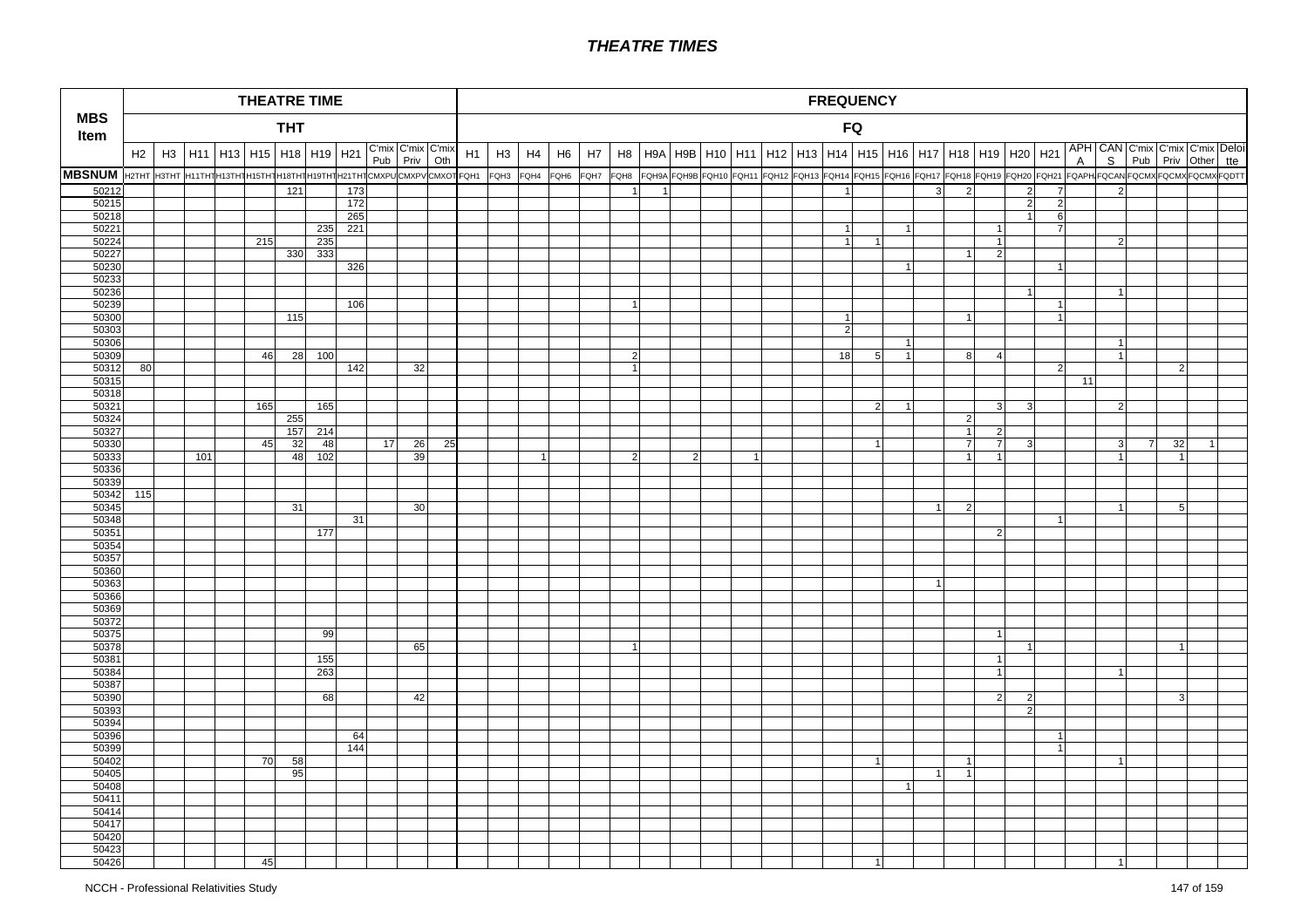|                           |          |                   |                       | <b>AVERAGES</b>   |                 |                                      |    |                 | OP SKINTIME                                                                                                                                                                  |    |    |          |    |    |                                                    |          |                       | <b>OPERATION TIME</b> |    |          |                               |          |     |     |          |    |    |          | <b>OPERATION TIME 2</b> |          |                 |                                                          |    |                      |
|---------------------------|----------|-------------------|-----------------------|-------------------|-----------------|--------------------------------------|----|-----------------|------------------------------------------------------------------------------------------------------------------------------------------------------------------------------|----|----|----------|----|----|----------------------------------------------------|----------|-----------------------|-----------------------|----|----------|-------------------------------|----------|-----|-----|----------|----|----|----------|-------------------------|----------|-----------------|----------------------------------------------------------|----|----------------------|
| <b>MBS</b><br><b>Item</b> |          | Operation<br>Time |                       | <b>Time</b>       |                 | Anaesthetic Theatre<br>Time          |    |                 | <b>OST</b>                                                                                                                                                                   |    |    |          |    |    |                                                    |          | <b>OPT</b>            |                       |    |          |                               |          |     |     |          |    |    |          | OPT <sub>2</sub>        |          |                 |                                                          |    |                      |
|                           | OST      |                   |                       | OPT OPT2 OAT OAT2 |                 | <b>THT</b>                           | H4 |                 | H6 H11 H21                                                                                                                                                                   |    | H1 |          |    |    | H8   H10   H13   H15   H16   H17   H18   H19   H20 |          |                       |                       |    |          | APH   CAN   Deloi   Harv<br>A | S.       | tte | ard |          |    |    |          |                         |          |                 | H8   H9A   H9B   H13   H15   H16   H17   H18   H19   H20 |    | CAN<br>$\mathcal{S}$ |
| <b>MBSNUM</b>             |          |                   |                       |                   |                 | AVOST AVOPT AVOPTZAVOAT AVOATZ AVTHT |    |                 | H4OST H6OST H11OSTH21OS H1OPT H8OPT H10OPTH13OPTH15OPTH16OPTH17OPTH18OPTH19OPTH20OPTAPHAO CANSO DTTOP HARVO H8OPT H9AOP H9BOP H13OP H13OPTH15OPTH16OPTH13OPTH18OPTH2OPTCANSC |    |    |          |    |    |                                                    |          |                       |                       |    |          |                               |          |     |     |          |    |    |          |                         |          |                 |                                                          |    |                      |
| 51300                     |          |                   |                       |                   |                 | 50                                   |    |                 |                                                                                                                                                                              |    |    |          |    |    |                                                    |          |                       |                       |    |          |                               |          |     |     |          |    |    |          |                         |          |                 |                                                          |    |                      |
| 51303<br>51315            |          | 38                | 40                    | 54                | 56              | 34                                   |    |                 |                                                                                                                                                                              |    |    |          |    |    |                                                    | 38       |                       |                       |    |          |                               |          |     |     |          |    |    |          | 40                      |          |                 |                                                          |    |                      |
| 51318                     |          | 28                | 28                    | 43                | 44              |                                      |    |                 |                                                                                                                                                                              |    |    |          |    |    |                                                    | 28       |                       |                       |    |          |                               |          |     |     |          |    |    |          | 28                      |          |                 |                                                          |    |                      |
| 51700                     |          |                   |                       |                   |                 | 23                                   |    |                 |                                                                                                                                                                              |    |    |          |    |    |                                                    |          |                       |                       |    |          |                               |          |     |     |          |    |    |          |                         |          |                 |                                                          |    |                      |
| 52000                     | 26       | 34                | 50                    | 42                | 57              | 52                                   |    |                 |                                                                                                                                                                              | 26 |    |          |    |    |                                                    | 61       |                       |                       | 20 |          | 22                            |          |     |     |          |    |    |          | 65                      |          |                 | 35                                                       |    |                      |
| 52001<br>52003            |          | 25<br>54          | 35<br>59              | 55<br>80          | 48<br>63        | 75                                   |    |                 |                                                                                                                                                                              |    |    |          |    |    |                                                    |          | 25<br>54              |                       |    |          |                               |          |     |     |          |    |    |          |                         | 35<br>59 |                 |                                                          |    |                      |
| 52006                     |          |                   |                       |                   | 66              |                                      |    |                 |                                                                                                                                                                              |    |    |          |    |    |                                                    |          |                       |                       |    |          |                               |          |     |     |          |    |    |          |                         |          |                 |                                                          |    |                      |
| 52009                     | 37       | 80                | 88                    | 81                | 74              | 74                                   |    |                 |                                                                                                                                                                              | 37 |    |          |    |    |                                                    | 89       | 70                    |                       |    |          |                               |          |     |     |          |    |    |          | 101                     | 75       |                 |                                                          |    |                      |
| 52012<br>52015            | 12<br>10 | 36<br>13          | 41<br>17              | 33<br>22          | 31<br>35        | 33                                   |    | 10 <sup>1</sup> |                                                                                                                                                                              | 12 |    |          |    | 10 |                                                    | 36       | 15                    |                       |    |          |                               |          |     |     |          |    | 13 |          | 41<br>18                | 19       |                 |                                                          |    |                      |
| 52018                     | 26       | 36                | 41                    | 44                | 48              | 23<br>61                             |    |                 | 30                                                                                                                                                                           | 22 |    |          |    |    | 15                                                 | 13<br>20 | 68                    |                       |    | 20       | 44                            | 48       |     |     |          |    |    | 25       | 25                      | 75       |                 |                                                          | 27 | 53                   |
| 52021                     |          |                   |                       |                   | 30 <sup>°</sup> |                                      |    |                 |                                                                                                                                                                              |    |    |          |    |    |                                                    |          |                       |                       |    |          |                               |          |     |     |          |    |    |          |                         |          |                 |                                                          |    |                      |
| 52024                     |          | 19                | 25                    | 27                | 28              | 35                                   |    |                 |                                                                                                                                                                              |    |    |          |    |    |                                                    | 23       | 15                    |                       |    |          |                               |          |     |     |          |    |    |          | 25                      | 25       |                 |                                                          |    |                      |
| 52027<br>52030            |          | 32<br>89          | 39<br>116             | 46<br>102         | 41<br>80        | 75                                   |    |                 |                                                                                                                                                                              |    |    |          | 25 |    | 27                                                 | 31<br>89 | 47                    |                       |    |          |                               |          |     |     |          |    |    | 29       | 35<br>116               | 52       |                 |                                                          |    |                      |
| 52033                     | 46       | 60                | 68                    | 58                | 61              | 61                                   |    | 40              |                                                                                                                                                                              | 52 |    |          |    |    | 40                                                 | 79       |                       |                       |    |          |                               |          |     |     |          |    |    | 45       | 91                      |          |                 |                                                          |    |                      |
| 52036                     | 33       | 28                | 32                    | 37                | 40              | 39                                   |    | 33              |                                                                                                                                                                              |    |    |          | 25 |    | 20                                                 | 18       |                       | 22                    | 36 |          | 39                            | 38       |     |     |          |    |    | 22       | 21                      |          | 27              | 44                                                       |    | 45                   |
| 52039                     | 31       | 55                | 59                    | 66                | 62              | 81                                   |    |                 |                                                                                                                                                                              | 31 |    |          |    |    |                                                    | 51       | 45                    | 63                    |    |          | 60                            |          |     |     |          |    |    |          | 55                      | 54       | 67              |                                                          |    |                      |
| 52042<br>52045            |          | 25<br>24          | 28<br>27              | 31<br>31          | 29<br>42        | 37<br>55                             |    | 27              |                                                                                                                                                                              | 19 |    | 17<br>19 |    | 17 |                                                    | 22<br>29 |                       | 35<br>21              |    |          |                               |          | 24  |     | 19<br>22 |    | 22 |          | 24<br>31                | 40       | 40<br>26        |                                                          | 20 |                      |
| 52048                     | 23<br>35 | 41                | 45                    | 53                | 62              | 61                                   |    | 35              |                                                                                                                                                                              |    | 40 | 23       |    |    | 20<br>40                                           | 46       | 30 <sup>°</sup><br>50 | 32                    | 30 | 15<br>34 | 44<br>59                      | 26<br>60 |     |     | 25       |    |    | 22<br>45 | 51                      | 54       | 37              | 45                                                       | 40 | 29<br>65             |
| 52051                     | 20       | 42                | 40                    | 51                | 50              | 34                                   |    | 20              |                                                                                                                                                                              |    |    |          |    |    |                                                    | 55       | 52                    |                       |    | 21       |                               |          |     |     |          | 35 |    | 17       | 60                      | 63       |                 |                                                          | 24 |                      |
| 52054                     |          | 60                | 63                    | 66                | 68              |                                      |    |                 |                                                                                                                                                                              |    |    |          |    |    |                                                    | 60       |                       |                       |    |          |                               |          |     |     |          |    |    |          | 63                      |          |                 |                                                          |    |                      |
| 52055                     |          | 33<br>33          | 55<br>32              | 53<br>42          | 75<br>43        |                                      |    |                 |                                                                                                                                                                              |    |    |          |    |    |                                                    | 25<br>24 | 40                    |                       | 36 |          |                               |          | 53  |     |          |    |    |          | 25<br>31                | 85<br>37 |                 |                                                          | 25 |                      |
| 52057<br>52060            | 26       |                   |                       |                   | 38              | 46                                   |    | 28              |                                                                                                                                                                              | 24 |    |          |    |    | 30                                                 |          | 29                    | 24                    |    |          |                               |          |     |     |          |    |    | 30       |                         |          | 30 <sup>1</sup> | 41                                                       |    |                      |
| 52063                     |          | 40                | 36                    | 41                | 49              | 38                                   |    |                 |                                                                                                                                                                              |    |    |          |    |    |                                                    | 37       |                       | 24                    |    |          | 58                            | 40       |     |     |          | 32 |    |          | 40                      |          | 27              |                                                          |    | 45                   |
| 52066                     | 112      | 75                | 80                    | 87                | $112$           | 146                                  |    |                 | 168                                                                                                                                                                          | 56 |    |          |    |    |                                                    |          |                       |                       |    | 75       |                               |          |     |     |          |    |    |          |                         |          |                 |                                                          | 80 |                      |
| 52069<br>52072            |          | 63                | 75                    | 80                | 48<br>23        | 95                                   |    |                 |                                                                                                                                                                              |    |    |          |    |    |                                                    |          |                       |                       | 70 |          |                               |          |     | 55  |          |    |    |          |                         |          |                 | 75                                                       |    |                      |
| 52075                     | 14       | 24                | 30 <sup>1</sup>       | 42                | 34              | 50                                   |    |                 |                                                                                                                                                                              | 14 |    | 26       |    |    |                                                    | 22       |                       |                       |    |          |                               |          |     |     | 29       |    |    |          | 31                      |          |                 |                                                          |    |                      |
| 52078                     | 19       | 28                | 35                    | 32                | 34              | 44                                   |    |                 |                                                                                                                                                                              | 19 |    |          |    |    |                                                    | 28       |                       |                       |    |          |                               |          |     |     |          |    |    |          | 35                      |          |                 |                                                          |    |                      |
| 52081                     | 9        | 10                | 10                    | 15                | 19              | 36                                   |    |                 |                                                                                                                                                                              | 9  |    |          |    |    | 10                                                 |          |                       |                       |    |          |                               |          |     |     |          |    |    | 10       |                         |          |                 |                                                          |    |                      |
| 52084<br>52087            | 20       | 15<br>23          | 22<br>30 <sup>1</sup> | 29<br>36          | 35<br>46        | 40<br>36                             |    | 20              |                                                                                                                                                                              |    |    |          | 20 |    |                                                    | 31       |                       | 15<br>20              |    | 20       |                               |          |     |     |          |    |    |          | 45                      |          | 22<br>25        |                                                          | 20 |                      |
| 52090                     |          | 35                | 42                    | 46                | 58              | $\overline{27}$                      |    |                 |                                                                                                                                                                              |    |    |          |    |    |                                                    | 41       | 30                    |                       |    |          |                               | 35       |     |     |          |    |    |          | 48                      | 40       |                 |                                                          |    | 38                   |
| 52092                     |          |                   |                       |                   | 75              |                                      |    |                 |                                                                                                                                                                              |    |    |          |    |    |                                                    |          |                       |                       |    |          |                               |          |     |     |          |    |    |          |                         |          |                 |                                                          |    |                      |
| 52096                     |          |                   |                       |                   | 28              | 51                                   |    |                 |                                                                                                                                                                              |    |    |          |    |    |                                                    |          |                       |                       |    |          |                               |          |     |     |          |    |    |          |                         |          |                 |                                                          |    |                      |
| 52099<br>52102            |          | 21                | 23                    | 33                | 40<br>43        | 29<br>47                             |    |                 |                                                                                                                                                                              |    |    |          |    |    |                                                    | 21       | 22                    |                       |    |          |                               |          |     |     |          |    |    |          | 23                      | 23       |                 |                                                          |    |                      |
| 52105                     | 56       | 33                | 35                    | 49                | 57              | 72                                   |    |                 | 81                                                                                                                                                                           | 30 |    |          |    |    |                                                    |          | 25                    | 20                    | 55 |          |                               |          |     |     |          |    |    | 20       |                         | 35       | 25              | 60                                                       |    |                      |
| 52106                     |          | 17                | 19                    | 24                | 25              | 18                                   |    |                 |                                                                                                                                                                              |    |    |          |    |    |                                                    | 18       |                       |                       |    | 12       |                               | 22       |     |     |          |    |    |          | 20                      |          |                 |                                                          | 15 | 22                   |
| 52108                     | 17       | 41                | 46                    | 40                | 40              | 30                                   |    |                 |                                                                                                                                                                              | 17 |    |          |    |    |                                                    | 37       | 45                    |                       |    |          |                               |          |     |     |          |    |    |          | 43                      | 49       |                 |                                                          |    |                      |
| 52111<br>52114            | 51       | 78<br>81          | 91                    | 86                | 60<br>98        | 66                                   |    | 51              |                                                                                                                                                                              |    |    |          |    |    |                                                    | 97       | 65                    |                       |    |          |                               |          |     | 78  |          |    |    |          | 101                     | 80       |                 |                                                          |    |                      |
| 52117                     |          |                   |                       |                   | 150             |                                      |    |                 |                                                                                                                                                                              |    |    |          |    |    |                                                    |          |                       |                       |    |          |                               |          |     |     |          |    |    |          |                         |          |                 |                                                          |    |                      |
| 52120                     |          |                   |                       |                   | 285             |                                      |    |                 |                                                                                                                                                                              |    |    |          |    |    |                                                    |          |                       |                       |    |          |                               |          |     |     |          |    |    |          |                         |          |                 |                                                          |    |                      |
| 52122                     |          |                   |                       |                   | 180             |                                      |    |                 |                                                                                                                                                                              |    |    |          |    |    |                                                    |          |                       |                       |    |          |                               |          |     |     |          |    |    |          |                         |          |                 |                                                          |    |                      |
| 52123<br>52126            |          |                   |                       |                   | 290<br>240      |                                      |    |                 |                                                                                                                                                                              |    |    |          |    |    |                                                    |          |                       |                       |    |          |                               |          |     |     |          |    |    |          |                         |          |                 |                                                          |    |                      |
| 52129                     |          |                   |                       |                   | 370             |                                      |    |                 |                                                                                                                                                                              |    |    |          |    |    |                                                    |          |                       |                       |    |          |                               |          |     |     |          |    |    |          |                         |          |                 |                                                          |    |                      |
| 52132                     | 39       | 28                | 49                    | 42                | 60              | 47                                   |    |                 |                                                                                                                                                                              | 39 |    |          |    |    |                                                    | 42       |                       |                       | 15 |          |                               |          |     |     |          |    |    |          | 49                      |          |                 |                                                          |    |                      |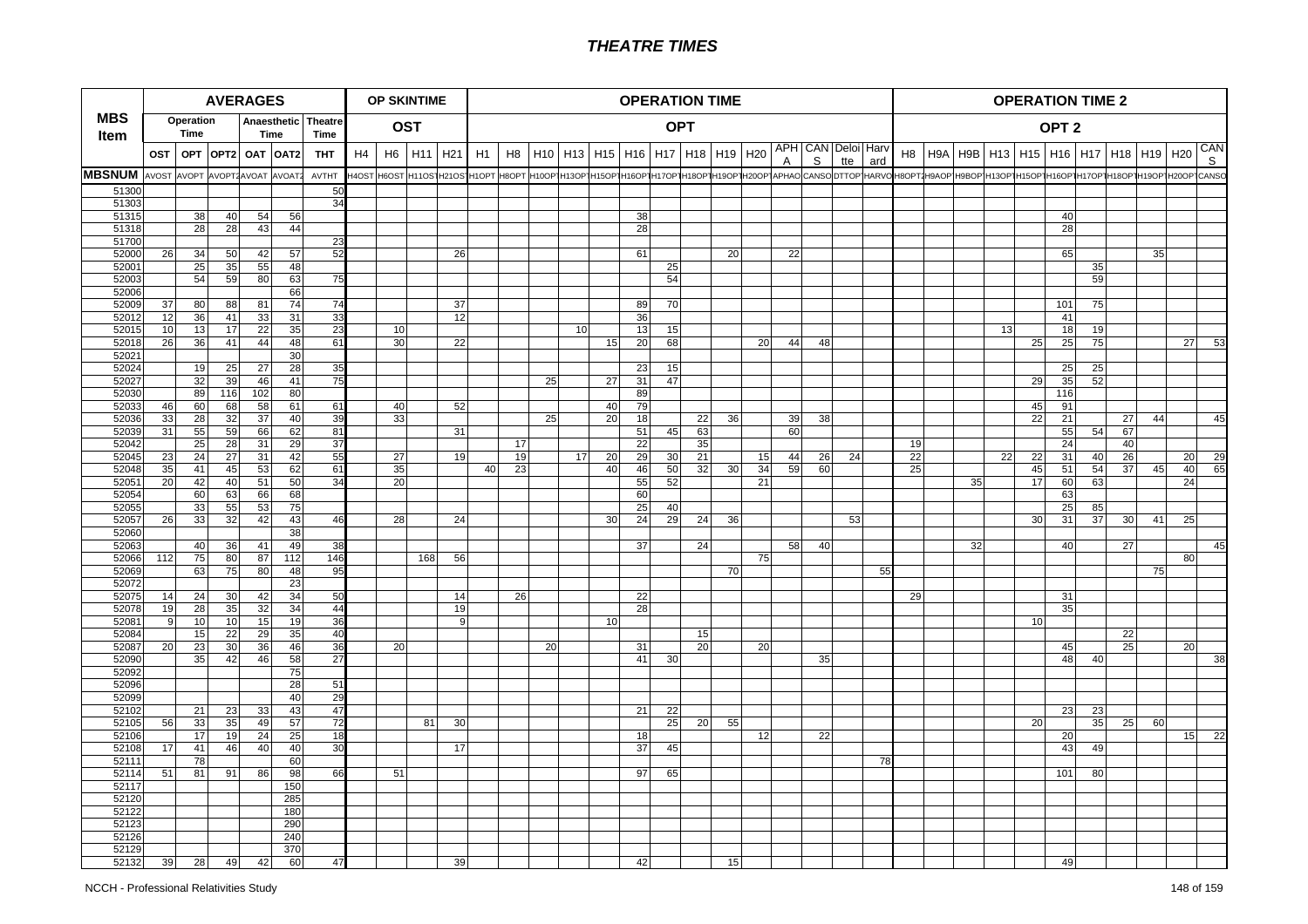|                |    |    |                                                                                                                                                             |                |    |    | <b>ANAESTHETIC TIME</b> |                 |    |          |    |    |                 |    |                  |            |                |                                                                                                   |                |     |    |         |                  | <b>ANAESTHETIC TIME 2</b> |           |          |    |                                               |    |              |                                                                     |
|----------------|----|----|-------------------------------------------------------------------------------------------------------------------------------------------------------------|----------------|----|----|-------------------------|-----------------|----|----------|----|----|-----------------|----|------------------|------------|----------------|---------------------------------------------------------------------------------------------------|----------------|-----|----|---------|------------------|---------------------------|-----------|----------|----|-----------------------------------------------|----|--------------|---------------------------------------------------------------------|
| <b>MBS</b>     |    |    |                                                                                                                                                             |                |    |    |                         | <b>OAT</b>      |    |          |    |    |                 |    |                  |            |                |                                                                                                   |                |     |    |         | OAT <sub>2</sub> |                           |           |          |    |                                               |    |              |                                                                     |
| <b>Item</b>    | H1 | H4 | H <sub>6</sub>                                                                                                                                              | H <sub>8</sub> |    |    |                         |                 |    |          |    |    |                 |    | CAN Deloi<br>tte | <b>MBS</b> | H <sub>5</sub> | H7                                                                                                | H <sub>8</sub> | H9A |    | H9B H11 |                  |                           |           |          |    | H12   H14   H15   H16   H17   H19   H20   H21 |    | CAN WA<br>S. | Grou                                                                |
|                |    |    | H10   H13   H15   H16   H17   H18   H19   H20   H21<br>S<br>MBSNUM H10AT H40AT H60AT H80AT H10OATH13OATH15OATH16OATH17OATH18OATH20OATH20OATH20OATCANSODTTOA |                |    |    |                         |                 |    |          |    |    |                 |    |                  |            |                | MBOAWOSHADTAOTHTAOOTHTAOTHTAOTHTAOTHTAOTHTAOATHTAOATHTAOTHTAOTHTAOTHTAOAHTAOTHTAOTHTAOTHTAOTHAOBH |                |     |    |         |                  |                           |           |          |    |                                               |    |              |                                                                     |
| 51300          |    |    |                                                                                                                                                             |                |    |    |                         |                 |    |          |    |    |                 |    |                  |            |                |                                                                                                   |                |     |    |         |                  |                           |           |          |    |                                               |    |              |                                                                     |
| 51303          |    |    |                                                                                                                                                             |                |    |    |                         |                 |    |          |    |    |                 |    |                  |            |                |                                                                                                   |                |     |    |         |                  |                           |           |          |    |                                               |    |              |                                                                     |
| 51315          |    |    |                                                                                                                                                             |                |    |    |                         | 54              |    |          |    |    |                 |    |                  |            |                |                                                                                                   |                |     |    |         |                  |                           | 56        |          |    |                                               |    |              |                                                                     |
| 51318          |    |    |                                                                                                                                                             |                |    |    |                         | 43              |    |          |    |    |                 |    |                  |            |                |                                                                                                   |                |     |    |         |                  |                           | 44        |          |    |                                               |    |              |                                                                     |
| 51700          |    |    |                                                                                                                                                             |                |    |    |                         | 71              |    |          | 30 |    |                 |    |                  |            |                |                                                                                                   |                |     |    |         |                  |                           |           |          |    |                                               | 31 |              |                                                                     |
| 52000<br>52001 |    |    |                                                                                                                                                             |                |    |    |                         |                 | 55 |          |    |    | 26              |    |                  | 75         |                |                                                                                                   |                |     |    |         |                  |                           | 76        | 65       | 45 |                                               |    |              | 30                                                                  |
| 52003          |    |    |                                                                                                                                                             |                |    |    |                         |                 | 80 |          |    |    |                 |    |                  | 75         |                |                                                                                                   |                |     |    |         |                  |                           |           | 85       |    |                                               |    |              | 30                                                                  |
| 52006          |    |    |                                                                                                                                                             |                |    |    |                         |                 |    |          |    |    |                 |    |                  | 75         |                | 57                                                                                                |                |     |    |         |                  |                           |           |          |    |                                               |    |              |                                                                     |
| 52009          |    |    |                                                                                                                                                             |                |    |    |                         | 119             | 75 |          |    |    | 49              |    |                  | 75         |                |                                                                                                   |                |     |    |         |                  |                           | 130       | 80       |    |                                               | 57 |              | 30                                                                  |
| 52012          |    |    |                                                                                                                                                             |                |    |    |                         | 49              |    |          |    |    | 17              |    |                  | 30         |                |                                                                                                   |                |     |    |         |                  |                           | 55        |          |    |                                               | 23 |              | 15                                                                  |
| 52015          |    |    | 15                                                                                                                                                          |                |    | 16 |                         | 20              | 35 |          |    |    |                 |    |                  | 45         |                |                                                                                                   |                |     |    |         |                  |                           | 25        | 39       |    |                                               |    |              | 30                                                                  |
| 52018          |    |    | 40                                                                                                                                                          |                |    |    | 25                      | 33              | 96 |          |    | 30 | 37              | 50 |                  | 45         |                |                                                                                                   |                |     |    |         |                  | 35                        | 37        | 103      |    | 37                                            | 42 | 55           | 30                                                                  |
| 52021          |    |    |                                                                                                                                                             |                |    |    |                         |                 |    |          |    |    |                 |    |                  | 30         |                |                                                                                                   |                |     |    |         |                  |                           |           |          |    |                                               |    |              |                                                                     |
| 52024          |    |    |                                                                                                                                                             |                | 35 |    | 33                      | 28              | 25 |          |    |    |                 |    |                  | 30         |                |                                                                                                   |                |     |    |         |                  |                           | 31        | 35<br>78 |    |                                               |    |              | 15<br>30                                                            |
| 52027<br>52030 |    |    |                                                                                                                                                             |                |    |    |                         | 42<br>102       | 73 |          |    |    |                 |    |                  | 30<br>30   |                | 26                                                                                                |                |     |    |         |                  | 36                        | 46<br>129 |          |    |                                               |    |              |                                                                     |
| 52033          |    |    | 45                                                                                                                                                          |                |    |    | 50                      | 105             |    | 25       |    |    | 65              |    |                  | 30         |                |                                                                                                   |                |     |    |         |                  | 55                        | 117       |          |    |                                               | 73 |              | 30                                                                  |
| 52036          |    |    | 42                                                                                                                                                          |                | 40 |    | 25                      | 22              |    | 30       | 54 |    |                 | 46 |                  | 30         |                | 55                                                                                                |                |     |    |         |                  | 27                        | 25        |          | 62 |                                               |    | 53           |                                                                     |
| 52039          |    |    |                                                                                                                                                             |                |    |    |                         | 70              | 75 | 72       |    |    | 47              |    |                  | 45         |                |                                                                                                   |                |     |    |         |                  |                           | 74        | 84       |    |                                               | 48 |              | $\frac{30}{60}$                                                     |
| 52042          |    |    |                                                                                                                                                             | 25             |    |    |                         | $\overline{27}$ |    | 40       |    |    |                 |    |                  | 30         |                |                                                                                                   | 27             |     |    |         |                  |                           | 29        |          |    |                                               |    |              | 30                                                                  |
| 52045          |    |    | 34                                                                                                                                                          | 27             |    | 31 | 27                      | 43              | 45 | 30       |    | 20 | $\overline{22}$ | 29 | 30               | 45         |                | 37                                                                                                | 29             |     |    | 95      |                  | 29                        | 46        | 55       |    | 25                                            | 22 | 32           | $\frac{45}{60}$                                                     |
| 52048          | 50 |    | 40                                                                                                                                                          | 31             |    |    | 55                      | 56              | 65 | 46       | 75 | 56 |                 | 60 |                  | 75         |                | 47                                                                                                | 32             |     |    |         |                  | 60                        | 60        | 69       | 90 | 62                                            |    | 65           |                                                                     |
| 52051          |    |    | 28                                                                                                                                                          |                |    |    |                         | 69              | 70 |          |    | 37 |                 |    |                  | 60         |                |                                                                                                   |                |     | 45 |         |                  | 22                        | 74        | 81       |    | 40                                            |    |              | 30                                                                  |
| 52054          |    |    |                                                                                                                                                             |                |    |    |                         | 66              |    |          |    |    |                 |    |                  | 75         |                |                                                                                                   |                |     |    |         |                  |                           | 69        |          |    |                                               |    |              | 60                                                                  |
| 52055          |    |    |                                                                                                                                                             |                |    |    |                         | 35              | 70 |          |    |    | 34              |    | 65               | 30         |                |                                                                                                   |                |     |    |         |                  |                           | 35        | 115      |    |                                               | 40 |              | 30                                                                  |
| 52057<br>52060 |    |    | 35                                                                                                                                                          |                |    |    | 45                      | 36              | 53 | 33       | 52 | 28 |                 |    |                  | 45         |                |                                                                                                   |                |     |    |         |                  | 45                        | 42        | 61       | 57 | 40                                            |    |              |                                                                     |
| 52063          |    |    |                                                                                                                                                             |                |    |    |                         | 46              |    | 32       |    |    |                 | 45 |                  | 45         |                |                                                                                                   |                |     | 45 |         | 75               |                           | 49        |          |    |                                               |    | 50           | $\frac{30}{30}$                                                     |
| 52066          |    |    |                                                                                                                                                             |                |    |    |                         |                 |    |          |    | 90 | 83              |    |                  | 120        |                |                                                                                                   |                |     |    | 200     |                  |                           |           |          |    | 95                                            | 83 |              | 60                                                                  |
| 52069          |    |    |                                                                                                                                                             |                |    |    |                         |                 |    |          | 80 |    |                 |    |                  | 30         |                |                                                                                                   |                |     |    |         |                  |                           |           |          | 85 |                                               |    |              |                                                                     |
| 52072          |    |    |                                                                                                                                                             |                |    |    |                         |                 |    |          |    |    |                 |    |                  | 15         |                |                                                                                                   |                |     |    |         |                  |                           |           |          |    |                                               |    |              | $\begin{array}{r} 30 \\ 30 \\ 30 \end{array}$                       |
| 52075          |    |    |                                                                                                                                                             | 29             |    |    |                         | 37              |    | 60       |    |    |                 |    |                  | 30         | 43             | 25                                                                                                | 32             |     |    |         |                  |                           | 46        |          |    |                                               |    |              |                                                                     |
| 52078          |    |    |                                                                                                                                                             |                |    |    |                         | 42              |    |          |    |    | 22              |    |                  | 30         |                |                                                                                                   |                |     |    |         |                  |                           | 49        |          |    |                                               | 25 |              | $\overline{30}$                                                     |
| 52081          |    |    |                                                                                                                                                             |                |    |    | 15                      |                 |    |          |    |    | 14              |    |                  | 30         |                |                                                                                                   |                |     |    |         |                  | 15                        |           |          |    |                                               | 14 |              | 15                                                                  |
| 52084<br>52087 |    |    | 27                                                                                                                                                          |                | 30 |    |                         | 41              |    | 29<br>40 |    | 40 |                 |    |                  | 30<br>60   |                | 41                                                                                                |                |     |    |         |                  |                           | 55        |          |    | 40                                            |    |              | 30                                                                  |
| 52090          |    |    |                                                                                                                                                             |                |    |    |                         | 47              | 40 |          |    |    |                 | 50 |                  | 90         |                |                                                                                                   |                |     |    |         |                  |                           | 54        | 50       |    |                                               |    | 53           | 45                                                                  |
| 52092          |    |    |                                                                                                                                                             |                |    |    |                         |                 |    |          |    |    |                 |    |                  | 105        |                |                                                                                                   |                |     |    |         |                  |                           |           |          |    |                                               |    |              |                                                                     |
| 52096          |    |    |                                                                                                                                                             |                |    |    |                         |                 |    |          |    |    |                 |    |                  | 30         |                |                                                                                                   |                |     |    |         | 25               |                           |           |          |    |                                               |    |              | $\begin{array}{r}\n 45 \\ \hline\n 30 \\ \hline\n 30\n \end{array}$ |
| 52099          |    |    |                                                                                                                                                             |                |    |    |                         |                 |    |          |    |    |                 |    |                  | 45         |                |                                                                                                   |                |     |    |         | 45               |                           |           |          |    |                                               |    |              |                                                                     |
| 52102          |    |    |                                                                                                                                                             |                |    |    |                         | 32              | 34 |          |    |    |                 |    |                  | 45         |                |                                                                                                   |                |     |    |         | 70               |                           | 35        | 35       |    |                                               |    |              | 30                                                                  |
| 52105          |    |    |                                                                                                                                                             |                |    |    |                         |                 | 40 | 28       | 90 |    | 40              |    |                  | 45         |                | 48                                                                                                |                |     |    | 100     | 76               | 25                        |           | 50       | 95 |                                               | 44 |              | 30                                                                  |
| 52106          |    |    |                                                                                                                                                             |                |    |    |                         | 23              |    |          |    | 22 |                 | 25 |                  | 30         |                | 20                                                                                                |                |     |    |         |                  |                           | 26        |          |    | 25                                            |    | 25           |                                                                     |
| 52108          |    |    |                                                                                                                                                             |                |    |    |                         | 44              | 55 |          |    |    | 22              |    |                  | 30         |                |                                                                                                   |                |     |    |         |                  |                           | 50        | 59       |    |                                               | 22 |              |                                                                     |
| 52111          |    |    | 60                                                                                                                                                          |                |    |    |                         | 114             | 85 |          |    |    |                 |    |                  | 60<br>120  |                |                                                                                                   |                |     |    | 60      |                  |                           | 118       | 100      |    |                                               |    |              | 90                                                                  |
| 52114<br>52117 |    |    |                                                                                                                                                             |                |    |    |                         |                 |    |          |    |    |                 |    |                  | 150        |                |                                                                                                   |                |     |    |         |                  |                           |           |          |    |                                               |    |              | 150                                                                 |
| 52120          |    |    |                                                                                                                                                             |                |    |    |                         |                 |    |          |    |    |                 |    |                  | 285        |                |                                                                                                   |                |     |    |         |                  |                           |           |          |    |                                               |    |              |                                                                     |
| 52122          |    |    |                                                                                                                                                             |                |    |    |                         |                 |    |          |    |    |                 |    |                  | 180        |                |                                                                                                   |                |     |    |         |                  |                           |           |          |    |                                               |    |              |                                                                     |
| 52123          |    |    |                                                                                                                                                             |                |    |    |                         |                 |    |          |    |    |                 |    |                  | 370        |                |                                                                                                   |                |     |    |         |                  |                           |           |          |    |                                               |    |              | 210                                                                 |
| 52126          |    |    |                                                                                                                                                             |                |    |    |                         |                 |    |          |    |    |                 |    |                  | 240        |                |                                                                                                   |                |     |    |         |                  |                           |           |          |    |                                               |    |              |                                                                     |
| 52129          |    |    |                                                                                                                                                             |                |    |    |                         |                 |    |          |    |    |                 |    |                  | 370        |                |                                                                                                   |                |     |    |         |                  |                           |           |          |    |                                               |    |              |                                                                     |
| 52132          |    |    |                                                                                                                                                             |                |    |    |                         | 58              |    |          | 20 |    | 47              |    |                  | 60         |                |                                                                                                   |                |     |    |         |                  |                           | 65        |          |    |                                               | 56 |              |                                                                     |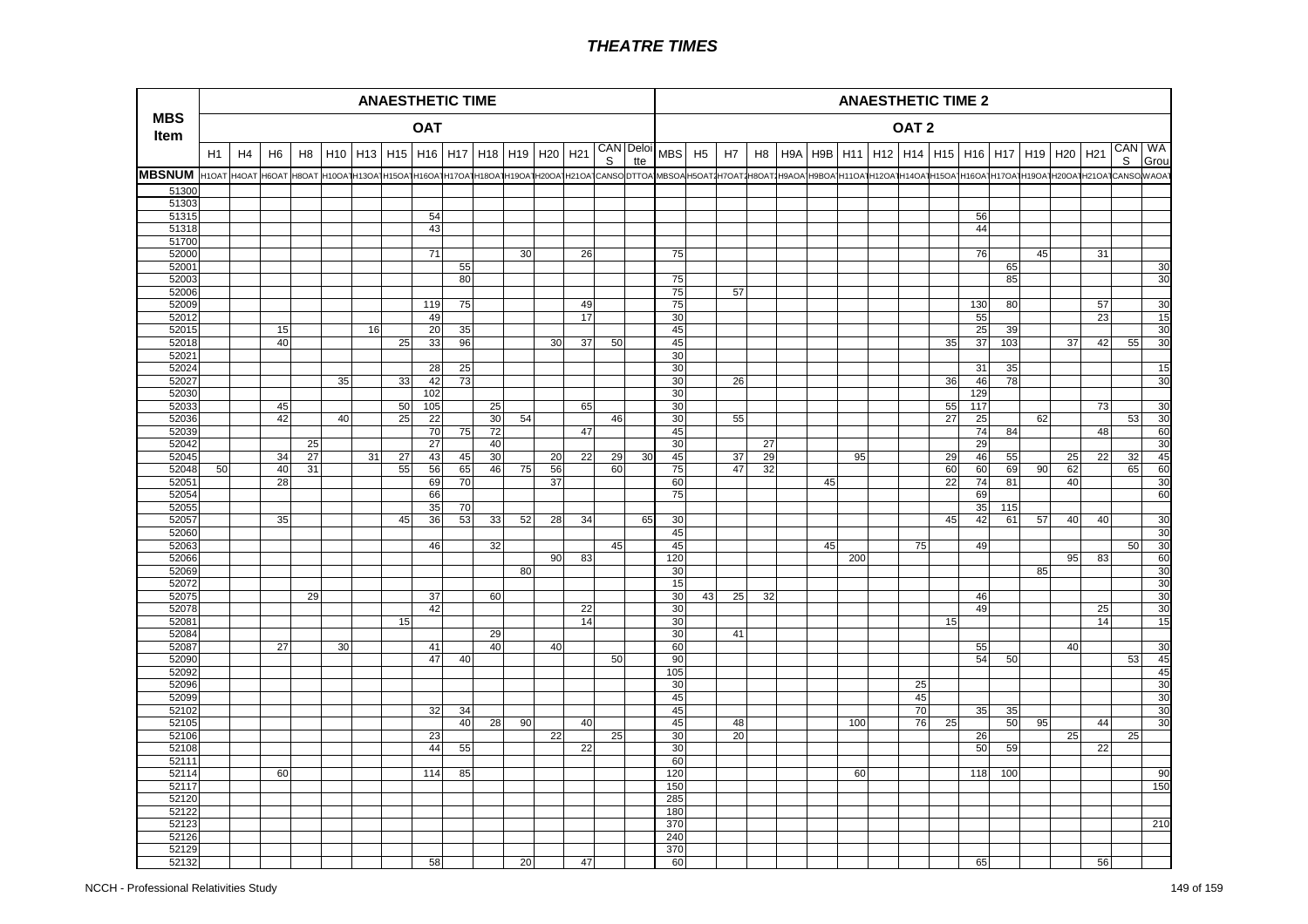|                                                                                                                                                                                                                                |                       |    |                            | <b>THEATRE TIME</b> |        |          |          |                           |     |    |                      |    |                             |                                   |                                  |    |              |                |              | <b>FREQUENCY</b>             |                     |                             |                                                                                        |                           |                     |          |                              |                                                       |                                   |                |                 |
|--------------------------------------------------------------------------------------------------------------------------------------------------------------------------------------------------------------------------------|-----------------------|----|----------------------------|---------------------|--------|----------|----------|---------------------------|-----|----|----------------------|----|-----------------------------|-----------------------------------|----------------------------------|----|--------------|----------------|--------------|------------------------------|---------------------|-----------------------------|----------------------------------------------------------------------------------------|---------------------------|---------------------|----------|------------------------------|-------------------------------------------------------|-----------------------------------|----------------|-----------------|
| <b>MBS</b><br><b>Item</b>                                                                                                                                                                                                      |                       |    |                            | <b>THT</b>          |        |          |          |                           |     |    |                      |    |                             |                                   |                                  |    |              |                |              |                              | <b>FQ</b>           |                             |                                                                                        |                           |                     |          |                              |                                                       |                                   |                |                 |
|                                                                                                                                                                                                                                | H2                    |    | H3 H11 H13 H15 H18 H19 H21 |                     |        |          | Pub      | C'mix C'mix C'mix<br>Priv | Oth | H1 | H3                   | H4 | H <sub>6</sub>              | H7                                |                                  |    |              |                |              |                              |                     |                             | H8   H9A   H9B   H10   H11   H12   H13   H14   H15   H16   H17   H18   H19   H20   H21 |                           |                     | A        | S.                           | APH CAN C'mix C'mix C'mix Deloi<br>Pub Priv Other tte |                                   |                |                 |
| MBSNUM  H2THT  H3THT  H11THT H13THT H13THT H18THT H18THT H21THT CMXPU CMXPV CMXOT FQH1  FQH3  FQH4  FQH6  FQH7  FQH8  FQH98  FQH19  FQH19  FQH19  FQH19  FQH19  FQH19  FQH19  FQH19  FQH19  FQH21  FQAPH FQC2N FQCMX FQCMX FQC |                       |    |                            |                     |        |          |          |                           |     |    |                      |    |                             |                                   |                                  |    |              |                |              |                              |                     |                             |                                                                                        |                           |                     |          |                              |                                                       |                                   |                |                 |
| 51300                                                                                                                                                                                                                          |                       |    |                            |                     |        |          |          |                           | 50  |    |                      |    |                             |                                   |                                  |    |              |                |              |                              |                     |                             |                                                                                        |                           |                     |          |                              |                                                       |                                   |                |                 |
| 51303                                                                                                                                                                                                                          |                       |    |                            |                     |        |          |          | 34                        |     |    |                      |    |                             |                                   |                                  |    |              |                |              |                              |                     |                             |                                                                                        |                           |                     |          |                              |                                                       | 11                                |                |                 |
| 51315                                                                                                                                                                                                                          |                       |    |                            |                     |        |          |          |                           |     |    |                      |    |                             |                                   |                                  |    |              |                |              |                              |                     | 17                          |                                                                                        |                           |                     |          |                              |                                                       |                                   |                |                 |
| 51318<br>51700                                                                                                                                                                                                                 |                       |    |                            |                     |        |          | 23       |                           |     |    |                      |    |                             |                                   |                                  |    |              |                |              |                              |                     | 9                           |                                                                                        |                           |                     |          |                              | $\overline{2}$                                        |                                   |                |                 |
| 52000                                                                                                                                                                                                                          |                       |    |                            |                     | 55     | 49       |          |                           |     |    |                      |    |                             |                                   |                                  |    |              |                |              |                              |                     | $\overline{2}$              |                                                                                        | $\overline{1}$            | 11                  | 87       |                              |                                                       |                                   |                |                 |
| 52001                                                                                                                                                                                                                          |                       |    |                            |                     |        |          |          |                           |     |    |                      |    |                             |                                   |                                  |    |              |                |              |                              |                     |                             | $\mathbf{1}$                                                                           |                           |                     |          |                              |                                                       |                                   |                |                 |
| 52003                                                                                                                                                                                                                          |                       |    |                            |                     |        |          |          | 75                        |     |    |                      |    |                             |                                   |                                  |    |              |                |              |                              |                     |                             | $\overline{1}$                                                                         |                           |                     |          |                              |                                                       | $\mathbf{1}$                      |                |                 |
| 52006                                                                                                                                                                                                                          |                       |    |                            |                     |        |          |          |                           |     |    |                      |    |                             | $\mathbf{1}$                      |                                  |    |              |                |              |                              |                     |                             |                                                                                        |                           |                     |          |                              |                                                       |                                   |                |                 |
| 52009<br>52012                                                                                                                                                                                                                 | 70                    |    |                            |                     |        | 78<br>28 |          | 38                        |     |    |                      |    |                             |                                   |                                  |    |              |                |              |                              |                     | $2 \vert$<br>$\overline{4}$ | $\mathbf{1}$                                                                           |                           | $\overline{4}$<br>1 |          |                              |                                                       | $\mathbf{3}$                      |                |                 |
| 52015                                                                                                                                                                                                                          |                       |    | 19                         |                     |        |          |          | 27                        |     |    |                      |    | 1                           |                                   |                                  |    |              |                | 11           |                              |                     | 6                           | $\mathbf{1}$                                                                           |                           |                     |          |                              |                                                       | 8                                 |                |                 |
| 52018                                                                                                                                                                                                                          |                       |    |                            | 65                  |        | 79       |          | 40                        |     |    |                      |    | 1 <sup>1</sup>              |                                   |                                  |    |              |                |              |                              |                     | 5 <sup>1</sup>              | $\overline{1}$                                                                         | $\overline{2}$            | 1                   | 17       | $\overline{2}$               |                                                       | 16                                |                |                 |
| 52021                                                                                                                                                                                                                          |                       |    |                            |                     |        |          |          |                           |     |    |                      |    |                             |                                   |                                  |    |              |                |              |                              |                     |                             |                                                                                        |                           |                     |          |                              |                                                       |                                   |                |                 |
| 52024                                                                                                                                                                                                                          | 30 <sup>°</sup>       |    |                            |                     |        |          |          | 40                        |     |    |                      |    |                             | $\mathbf{1}$                      |                                  |    |              |                |              |                              |                     | 6 <sup>1</sup>              | $\overline{2}$                                                                         |                           |                     |          |                              |                                                       | 9                                 |                |                 |
| 52027<br>52030                                                                                                                                                                                                                 | 80                    |    |                            | 61                  |        | 128      | 73       | 35                        |     |    |                      |    |                             |                                   |                                  |    | $\mathbf{1}$ |                |              |                              | 3 <sup>l</sup>      | 18<br>1                     | $\mathbf{3}$                                                                           |                           | $\mathbf 1$         |          |                              | $\overline{2}$                                        | 18                                |                |                 |
| 52033                                                                                                                                                                                                                          |                       | 65 |                            | 30<br>70            |        | 93       |          | 46                        |     |    | $\blacktriangleleft$ |    | 1                           |                                   |                                  |    |              |                |              |                              | $\overline{1}$      | 1                           | $\mathbf{1}$                                                                           |                           | $\overline{2}$      |          |                              |                                                       | $5\phantom{.0}$                   |                |                 |
| 52036                                                                                                                                                                                                                          | 25                    |    |                            | 27<br>35            | 76     |          |          | 32                        |     |    |                      |    | 27                          | 2                                 |                                  |    | 11           |                |              |                              | 11                  | 29                          | $\vert$ 4                                                                              | 3 <sup>1</sup>            |                     | 26       | $\mathbf{3}$                 |                                                       | 82                                |                |                 |
| 52039                                                                                                                                                                                                                          |                       |    |                            | 76                  |        | 100      |          | 68                        |     |    |                      |    |                             |                                   |                                  |    |              |                |              |                              |                     | 4 <sup>1</sup>              | 1<br>$\mathbf{3}$                                                                      |                           | $\overline{4}$      | 30       |                              |                                                       | $\overline{2}$                    |                |                 |
| 52042                                                                                                                                                                                                                          | 35                    |    |                            | 45                  |        |          | 25       | 43                        |     |    |                      |    |                             |                                   | 1                                |    |              |                |              |                              |                     | 3 <sup>1</sup>              | 1                                                                                      |                           |                     |          |                              | $\mathbf{1}$                                          | $\overline{7}$                    |                |                 |
| 52045<br>52048                                                                                                                                                                                                                 | 46                    | 63 | 112<br>36                  | 32<br>35<br>85      | 51 100 | 120      | 43<br>29 | 44<br>39                  | 25  | 1  | 2                    |    | 5 <sub>1</sub><br>$2 \vert$ | $5\phantom{.0}$<br>$\overline{2}$ | $\overline{2}$<br>$\overline{2}$ |    |              |                | $\mathbf{1}$ |                              | 5 <sub>l</sub><br>1 | $\overline{2}$<br>2         | 1<br>1<br>$\overline{4}$<br>$\overline{2}$                                             | 1<br>6<br>$\mathbf{1}$    | 11                  | 90<br>10 | $\mathbf{1}$<br>$\mathbf{1}$ | $\vert$<br>1                                          | 246<br>71                         | $\overline{4}$ | $\overline{10}$ |
| 52051                                                                                                                                                                                                                          |                       |    |                            | 39                  |        |          | 33       | 43                        | 20  |    |                      |    | 2 <sup>1</sup>              |                                   |                                  | 1  |              |                |              |                              | 1 <sup>1</sup>      | $2 \vert$                   | $5\phantom{.0}$                                                                        | 2 <sup>1</sup>            |                     |          |                              | 1                                                     | 14                                |                |                 |
| 52054                                                                                                                                                                                                                          |                       |    |                            |                     |        |          |          |                           |     |    |                      |    |                             |                                   |                                  |    |              |                |              |                              |                     | $\overline{2}$              |                                                                                        |                           |                     |          |                              |                                                       |                                   |                |                 |
| 52055                                                                                                                                                                                                                          |                       |    |                            |                     |        |          |          |                           |     |    |                      |    |                             |                                   |                                  |    |              |                |              |                              |                     | 1                           | 1                                                                                      |                           |                     |          |                              |                                                       |                                   |                |                 |
| 52057                                                                                                                                                                                                                          | 45                    |    |                            | 60<br>38            | 72     | 53       | 41       | 20                        | 40  |    |                      |    | $\overline{2}$              |                                   |                                  |    |              |                |              |                              | 1                   | 24                          | 21<br>$\overline{2}$                                                                   | $\overline{2}$<br>$\vert$ | 11                  |          |                              | 1                                                     | 16                                | 3 <sup>l</sup> | 5               |
| 52060<br>52063                                                                                                                                                                                                                 |                       |    |                            | 35                  |        |          |          | 42                        |     |    |                      |    |                             |                                   |                                  | 11 |              |                |              | 1                            |                     | $2 \vert$                   | 1                                                                                      |                           |                     | 19       | $\mathbf{1}$                 |                                                       | 13                                |                |                 |
| 52066                                                                                                                                                                                                                          | 95                    |    | 223                        |                     |        | 120      |          |                           |     |    |                      |    |                             |                                   |                                  |    |              | $\overline{2}$ |              |                              |                     |                             |                                                                                        | 1                         | 1                   |          |                              |                                                       |                                   |                |                 |
| 52069                                                                                                                                                                                                                          |                       |    |                            |                     | 95     |          |          |                           |     |    |                      |    |                             |                                   |                                  |    |              |                |              |                              |                     |                             |                                                                                        | 1 <sup>1</sup>            |                     |          |                              |                                                       |                                   |                |                 |
| 52072                                                                                                                                                                                                                          |                       |    |                            |                     |        |          |          |                           |     |    |                      |    |                             |                                   |                                  |    |              |                |              |                              |                     |                             |                                                                                        |                           |                     |          |                              |                                                       |                                   |                |                 |
| 52075                                                                                                                                                                                                                          |                       |    |                            | 65                  |        | 59       |          | 26                        |     |    |                      |    |                             | $\overline{1}$                    | -1                               |    |              |                |              |                              |                     | 3 <sup>1</sup>              | 11                                                                                     |                           | 1                   |          |                              |                                                       | 7                                 |                |                 |
| 52078<br>52081                                                                                                                                                                                                                 | 45<br>30 <sup>°</sup> |    |                            | 25                  |        | 63<br>63 |          | 24<br>26                  |     |    |                      |    |                             |                                   |                                  |    |              |                |              |                              |                     | 4 <sup>1</sup>              |                                                                                        |                           | 3 <sup>1</sup><br>1 |          |                              |                                                       | $5\phantom{.0}$<br>$\overline{2}$ |                |                 |
| 52084                                                                                                                                                                                                                          | 58                    |    |                            | 35                  |        |          | 35       | 30                        | 40  |    |                      |    |                             | $\overline{7}$                    |                                  |    |              |                |              |                              |                     |                             | $\overline{2}$                                                                         |                           |                     |          |                              | $\overline{2}$                                        | 40                                | $\overline{2}$ |                 |
| 52087                                                                                                                                                                                                                          |                       |    |                            | 45                  |        |          |          | 27                        |     |    |                      |    | 1 <sup>1</sup>              |                                   |                                  |    | $\mathbf{1}$ |                |              |                              |                     | 3 <sup>1</sup>              | 1                                                                                      | 11                        |                     |          |                              |                                                       | 21                                |                |                 |
| 52090                                                                                                                                                                                                                          |                       |    |                            |                     |        |          | 20       | 34                        |     |    |                      |    |                             |                                   |                                  |    |              |                |              |                              |                     | 2                           | $\overline{1}$                                                                         |                           |                     |          | $\mathbf{1}$                 | 11                                                    | 14                                |                |                 |
| 52092                                                                                                                                                                                                                          |                       |    |                            |                     |        |          |          |                           |     |    |                      |    |                             |                                   |                                  |    |              |                |              |                              |                     |                             |                                                                                        |                           |                     |          |                              |                                                       |                                   |                |                 |
| 52096<br>52099                                                                                                                                                                                                                 |                       |    |                            |                     |        |          | 25       | 51<br>33                  |     |    |                      |    |                             |                                   |                                  |    |              |                |              | $\mathbf{1}$<br>$\mathbf{1}$ |                     |                             |                                                                                        |                           |                     |          |                              | 1                                                     | $\overline{1}$<br>$\overline{2}$  |                |                 |
| 52102                                                                                                                                                                                                                          | 60                    |    |                            |                     |        |          |          | 35                        |     |    |                      |    |                             |                                   |                                  |    |              |                |              | $\mathbf{1}$                 |                     | $2 \vert$                   | $\overline{2}$                                                                         |                           |                     |          |                              |                                                       | 10 <sup>1</sup>                   |                |                 |
| 52105                                                                                                                                                                                                                          | 77                    |    | 118                        | 35<br>33            | 105    | 94       |          | 45                        |     |    |                      |    |                             | $5\phantom{.0}$                   |                                  |    |              | 3              |              | 4 <sup>1</sup>               | $\overline{1}$      |                             | $\overline{2}$                                                                         | $\overline{2}$            | 1                   |          |                              |                                                       | 32                                |                |                 |
| 52106                                                                                                                                                                                                                          |                       |    |                            |                     |        |          |          | 18                        |     |    |                      |    |                             | $\overline{1}$                    |                                  |    |              |                |              |                              |                     | 5 <sub>l</sub>              |                                                                                        | 15                        |                     |          | $\mathbf{1}$                 |                                                       | $\overline{2}$                    |                |                 |
| 52108                                                                                                                                                                                                                          |                       |    |                            |                     |        |          |          | 30                        |     |    |                      |    |                             |                                   |                                  |    |              |                |              |                              |                     | 1 <sup>1</sup>              | $\overline{1}$                                                                         |                           | 1                   |          |                              |                                                       | 1                                 |                |                 |
| 52111<br>52114                                                                                                                                                                                                                 |                       |    | 74                         |                     |        |          |          | 58                        |     |    |                      |    | 1                           |                                   |                                  |    |              | -1             |              |                              |                     | 1                           | $\mathbf{1}$                                                                           |                           |                     |          |                              |                                                       | $\vert$                           |                |                 |
| 52117                                                                                                                                                                                                                          |                       |    |                            |                     |        |          |          |                           |     |    |                      |    |                             |                                   |                                  |    |              |                |              |                              |                     |                             |                                                                                        |                           |                     |          |                              |                                                       |                                   |                |                 |
| 52120                                                                                                                                                                                                                          |                       |    |                            |                     |        |          |          |                           |     |    |                      |    |                             |                                   |                                  |    |              |                |              |                              |                     |                             |                                                                                        |                           |                     |          |                              |                                                       |                                   |                |                 |
| 52122                                                                                                                                                                                                                          |                       |    |                            |                     |        |          |          |                           |     |    |                      |    |                             |                                   |                                  |    |              |                |              |                              |                     |                             |                                                                                        |                           |                     |          |                              |                                                       |                                   |                |                 |
| 52123                                                                                                                                                                                                                          |                       |    |                            |                     |        |          |          |                           |     |    |                      |    |                             |                                   |                                  |    |              |                |              |                              |                     |                             |                                                                                        |                           |                     |          |                              |                                                       |                                   |                |                 |
| 52126<br>52129                                                                                                                                                                                                                 |                       |    |                            |                     |        |          |          |                           |     |    |                      |    |                             |                                   |                                  |    |              |                |              |                              |                     |                             |                                                                                        |                           |                     |          |                              |                                                       |                                   |                |                 |
| 52132                                                                                                                                                                                                                          |                       |    |                            |                     | 30     | 64       |          |                           |     |    |                      |    |                             |                                   |                                  |    |              |                |              |                              |                     | 9                           |                                                                                        | 1 <sup>1</sup>            | 21                  |          |                              |                                                       |                                   |                |                 |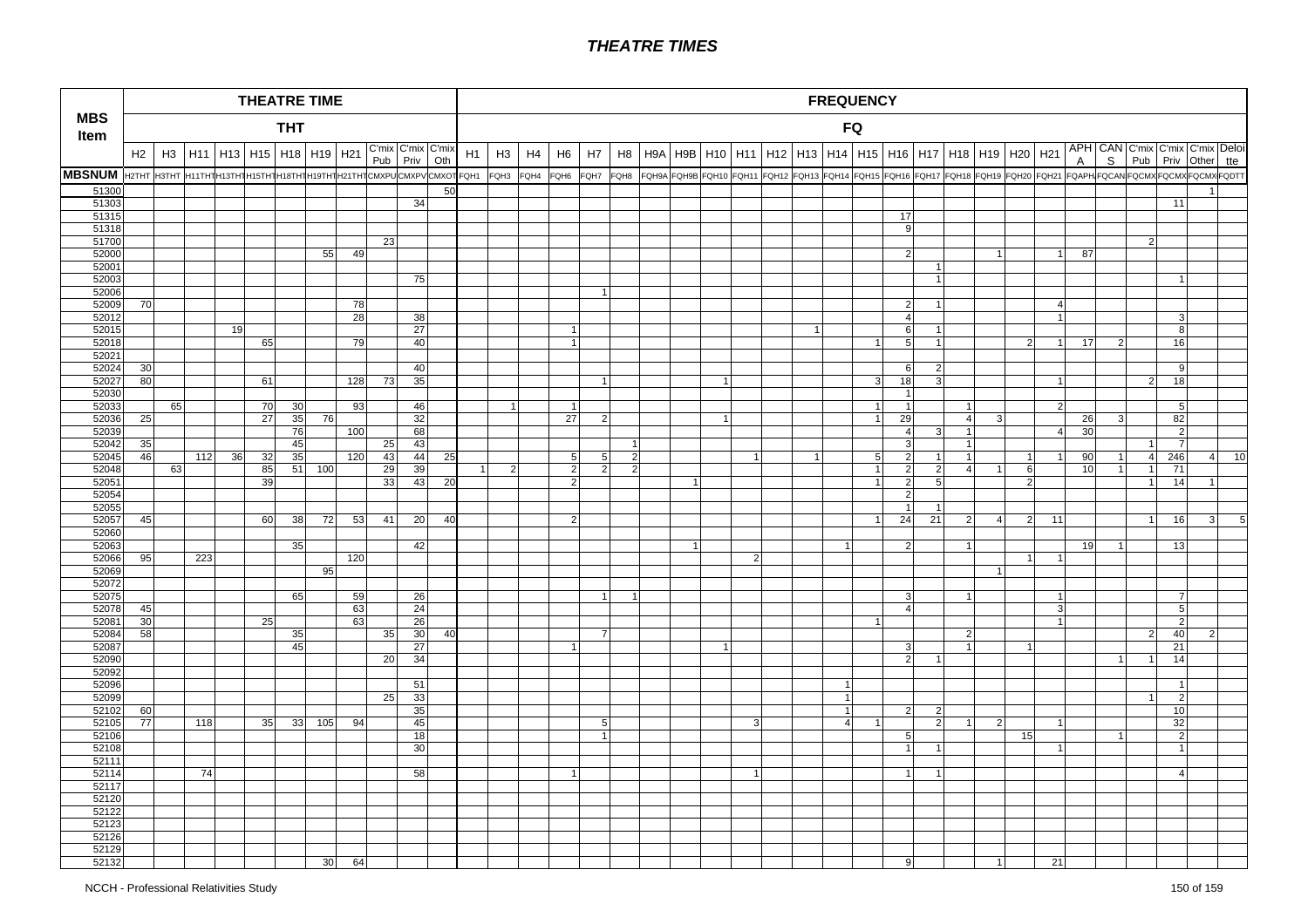|                           |            |                          |           | <b>AVERAGES</b> |                                |                        |    |                 | <b>OP SKINTIME</b> |    |                |                                                                                                                                                                                                                                | <b>OPERATION TIME</b> |                 |     |     |     |     |                                       |     |  | <b>OPERATION TIME 2</b>                                  |                  |     |     |     |     |     |           |
|---------------------------|------------|--------------------------|-----------|-----------------|--------------------------------|------------------------|----|-----------------|--------------------|----|----------------|--------------------------------------------------------------------------------------------------------------------------------------------------------------------------------------------------------------------------------|-----------------------|-----------------|-----|-----|-----|-----|---------------------------------------|-----|--|----------------------------------------------------------|------------------|-----|-----|-----|-----|-----|-----------|
| <b>MBS</b><br><b>Item</b> |            | Operation<br><b>Time</b> |           |                 | Anaesthetic<br><b>Time</b>     | <b>Theatre</b><br>Time |    |                 | <b>OST</b>         |    |                |                                                                                                                                                                                                                                |                       | <b>OPT</b>      |     |     |     |     |                                       |     |  |                                                          | OPT <sub>2</sub> |     |     |     |     |     |           |
|                           | <b>OST</b> |                          |           |                 | OPT OPT2 OAT OAT2              | THT                    | H4 |                 | H6 H11 H21         |    | H <sub>1</sub> | H8   H10   H13   H15   H16   H17   H18   H19   H20                                                                                                                                                                             |                       |                 |     |     |     |     | APH   CAN   Deloi   Harv<br>-S<br>tte | ard |  | H8   H9A   H9B   H13   H15   H16   H17   H18   H19   H20 |                  |     |     |     |     |     | CAN<br>S. |
| <b>MBSNUM</b>             |            |                          |           |                 | AVOST AVOPT AVOPTZAVOAT AVOATZ | AVTHT                  |    |                 |                    |    |                | H4OST H6OST H11OS1H21OS1H1OPT H8OPT H10OP1H13OP1H15OP1H16OP1H18OP1H18OP1H19OP1APHAO CANSO DTTOP HARVO H8OPT1H9AOP H9BOP H13OP H13OP1H16OP1H18OP1H18OP1H18OP1H19OP1H19OP1H19OP1H19OP1H19OP1H19OP1H19OP1H19OP1H19OP1H19OP1H19OP1 |                       |                 |     |     |     |     |                                       |     |  |                                                          |                  |     |     |     |     |     |           |
| 52135                     | 23         | 35                       | 47        | 40              | 38                             |                        |    |                 |                    | 23 |                |                                                                                                                                                                                                                                |                       |                 |     |     | 35  |     |                                       |     |  |                                                          |                  |     |     |     |     | 47  |           |
| 52138                     |            | 78                       |           |                 | 75                             |                        |    |                 |                    |    |                |                                                                                                                                                                                                                                |                       |                 |     |     |     |     |                                       | 78  |  |                                                          |                  |     |     |     |     |     |           |
| 52141                     |            |                          |           |                 | 75                             |                        |    |                 |                    |    |                |                                                                                                                                                                                                                                |                       |                 |     |     |     |     |                                       |     |  |                                                          |                  |     |     |     |     |     |           |
| 52144                     | 52         | 30                       | 40        | 64              | 58                             | 112                    |    |                 |                    | 52 |                |                                                                                                                                                                                                                                |                       | 30 <sup>°</sup> |     |     |     |     |                                       |     |  |                                                          |                  |     | 40  |     |     |     |           |
| 52147<br>52148            |            | 116                      | 123       | 134             | 90<br>138                      | 57<br>45               |    |                 |                    |    |                |                                                                                                                                                                                                                                | 116                   |                 |     |     |     |     |                                       |     |  |                                                          |                  | 123 |     |     |     |     |           |
| 52300                     |            | 37                       | 38        | 40              | 54                             | 48                     |    |                 |                    |    | 25             |                                                                                                                                                                                                                                | 25                    |                 |     |     | 31  | 65  | 40                                    |     |  |                                                          |                  | 30  |     |     |     | 38  | -45       |
| 52303                     |            |                          |           |                 | 60                             | 43                     |    |                 |                    |    |                |                                                                                                                                                                                                                                |                       |                 |     |     |     |     |                                       |     |  |                                                          |                  |     |     |     |     |     |           |
| 52306                     |            |                          |           |                 | 90                             |                        |    |                 |                    |    |                |                                                                                                                                                                                                                                |                       |                 |     |     |     |     |                                       |     |  |                                                          |                  |     |     |     |     |     |           |
| 52309                     | 24         | 36                       | 42        | 44              | 41                             | 52                     |    |                 |                    | 24 |                |                                                                                                                                                                                                                                | 36                    |                 |     |     |     |     |                                       |     |  |                                                          |                  | 42  |     |     |     |     |           |
| 52312                     | 54         | 29                       | 31        | 62              | 51                             | 94                     |    |                 |                    | 54 |                |                                                                                                                                                                                                                                | 29                    |                 |     |     |     |     |                                       |     |  |                                                          |                  | 31  |     |     |     |     |           |
| 52315                     |            | 58                       | 61        | 70              | 59                             | 43                     |    |                 |                    |    |                |                                                                                                                                                                                                                                | 58                    |                 |     |     |     |     |                                       |     |  |                                                          |                  | 61  |     |     |     |     |           |
| 52318<br>52319            | 35         | 85                       | 57        | 60              | 30<br>45                       | 85<br>67               |    |                 | 35                 |    |                |                                                                                                                                                                                                                                |                       |                 | 50  |     |     | 120 |                                       |     |  |                                                          |                  |     |     | 57  |     |     |           |
| 52321                     |            | 91                       | 99        | 108             | 90                             | 70                     |    |                 |                    |    |                |                                                                                                                                                                                                                                | 91                    |                 |     |     |     |     |                                       |     |  |                                                          |                  | 99  |     |     |     |     |           |
| 52324                     |            |                          |           |                 | 90                             |                        |    |                 |                    |    |                |                                                                                                                                                                                                                                |                       |                 |     |     |     |     |                                       |     |  |                                                          |                  |     |     |     |     |     |           |
| 52327                     |            | 65                       | 75        | 73              | 75                             | 83                     |    |                 |                    |    |                |                                                                                                                                                                                                                                |                       |                 | 65  |     |     |     |                                       |     |  |                                                          |                  |     |     | 75  |     |     |           |
| 52330                     |            | 83                       | 90        | 99              | 108                            | 129                    |    |                 |                    |    |                |                                                                                                                                                                                                                                | 54                    |                 | 112 |     |     |     |                                       |     |  |                                                          |                  | 58  |     | 121 |     |     |           |
| 52333                     |            |                          |           |                 | 105                            |                        |    |                 |                    |    |                |                                                                                                                                                                                                                                |                       |                 |     |     |     |     |                                       |     |  |                                                          |                  |     |     |     |     |     |           |
| 52336                     |            | 92                       | 110       | 109             | 97                             |                        |    |                 |                    |    |                |                                                                                                                                                                                                                                | 92                    |                 |     |     |     |     |                                       |     |  |                                                          |                  | 110 |     |     |     |     |           |
| 52337                     |            |                          |           |                 | 105                            |                        |    |                 |                    |    |                |                                                                                                                                                                                                                                |                       |                 |     |     |     |     |                                       |     |  |                                                          |                  |     |     |     |     |     |           |
| 52339                     |            |                          |           |                 | 75                             |                        |    |                 |                    |    |                |                                                                                                                                                                                                                                |                       |                 |     |     |     |     |                                       |     |  |                                                          |                  |     |     |     |     |     |           |
| 52342                     |            | 116<br>173               |           |                 | 135                            | 75<br>183              |    |                 |                    |    |                |                                                                                                                                                                                                                                | 80                    |                 |     |     |     | 116 | 266                                   |     |  |                                                          | 90               |     |     |     |     |     | 272       |
| 52345<br>52348            | 55         | 88                       | 181<br>82 | 186<br>93       | 202<br>119                     | 107                    |    |                 | 55                 |    |                |                                                                                                                                                                                                                                | 78                    | 86              |     |     | 55  | 138 | 85                                    |     |  |                                                          |                  | 82  | 93  |     |     | 60  | 95        |
| 52351                     | 118        | 134                      | 145       | 153             | 171                            | 167                    |    |                 | 118                |    |                |                                                                                                                                                                                                                                | 92<br>120             | 126             | 175 | 165 | 105 |     | 155                                   |     |  |                                                          | 96               | 137 | 139 | 186 | 175 | 115 | 165       |
| 52354                     |            | 68                       | 75        | 85              | 138                            | 87                     |    |                 |                    |    |                |                                                                                                                                                                                                                                | 42<br>58              | 89              | 83  |     |     |     |                                       |     |  |                                                          | 48               | 67  | 98  | 88  |     |     |           |
| 52357                     | 305        | 153                      | 168       | 167             | 237                            | 219                    |    |                 | 305                |    |                |                                                                                                                                                                                                                                | 127<br>158            |                 |     |     |     |     | 174                                   |     |  |                                                          | 136              | 175 |     |     |     |     | 194       |
| 52360                     |            | 90                       | 104       | 105             | 180                            |                        |    |                 |                    |    |                |                                                                                                                                                                                                                                |                       | 90              |     |     |     |     |                                       |     |  |                                                          |                  |     | 104 |     |     |     |           |
| 52363                     |            | 160                      | 167       | 187             | 228                            | 212                    |    |                 |                    |    |                |                                                                                                                                                                                                                                | 120<br>168            | 192             |     |     |     |     |                                       |     |  |                                                          | 173              | 127 | 202 |     |     |     |           |
| 52366                     |            | 305                      |           |                 | 470                            |                        |    |                 |                    |    |                |                                                                                                                                                                                                                                |                       |                 |     |     |     | 305 |                                       |     |  |                                                          |                  |     |     |     |     |     |           |
| 52369                     |            | 204                      | 216       | 224             | 310                            | 202                    |    |                 |                    |    |                |                                                                                                                                                                                                                                | 182<br>192            | 235             |     |     | 242 |     | 170                                   |     |  | 197                                                      |                  | 195 | 257 |     |     | 253 | 180       |
| 52372                     | 244        |                          |           |                 | 422<br>377                     | 305                    |    |                 | 244                |    |                |                                                                                                                                                                                                                                |                       |                 |     |     |     |     |                                       |     |  |                                                          |                  |     |     |     |     |     |           |
| 52375<br>52378            | 302        | 187<br>82                | 214<br>87 | 241<br>90       | 102                            | 314<br>95              |    |                 | 302                |    |                |                                                                                                                                                                                                                                | 200<br>122<br>82      |                 | 250 |     |     |     | 175                                   |     |  | 212                                                      | 87               | 129 |     | 326 |     |     | 190       |
| 52379                     |            | 80                       | 87        | 100             | 114                            |                        |    |                 |                    |    |                |                                                                                                                                                                                                                                | 80                    |                 |     |     |     |     |                                       |     |  |                                                          |                  | 87  |     |     |     |     |           |
| 52380                     |            |                          |           |                 | 600                            |                        |    |                 |                    |    |                |                                                                                                                                                                                                                                |                       |                 |     |     |     |     |                                       |     |  |                                                          |                  |     |     |     |     |     |           |
| 52382                     |            |                          |           |                 | 660                            | 289                    |    |                 |                    |    |                |                                                                                                                                                                                                                                |                       |                 |     |     |     |     |                                       |     |  |                                                          |                  |     |     |     |     |     |           |
| 52420                     |            | 40                       | 50        | 81              | 91                             |                        |    |                 |                    |    |                |                                                                                                                                                                                                                                |                       | 40              |     |     |     |     |                                       |     |  |                                                          |                  |     | 50  |     |     |     |           |
| 52600                     | 53         | 29                       | 31        | 35              | 55                             | 60                     |    | 35 <sup>1</sup> | 70                 |    |                | 15                                                                                                                                                                                                                             | 35                    | 30 <sup>1</sup> | 18  |     |     | 43  | 32                                    |     |  |                                                          |                  | 36  | 34  | 21  |     |     | 32        |
| 52603                     |            |                          |           |                 | 60                             | 26                     |    |                 |                    |    |                |                                                                                                                                                                                                                                |                       |                 |     |     |     |     |                                       |     |  |                                                          |                  |     |     |     |     |     |           |
| 52606                     |            | 49                       | 53        | 61              | 70                             | 60                     |    |                 |                    |    |                |                                                                                                                                                                                                                                | 69                    |                 |     |     | 28  |     |                                       |     |  |                                                          |                  | 76  |     |     |     | 30  |           |
| 52609<br>52612            |            | 18<br>20                 | 23<br>25  | 22<br>30        | 60<br>63                       | 34                     |    |                 |                    |    |                |                                                                                                                                                                                                                                |                       |                 | 18  |     | 20  |     |                                       |     |  |                                                          |                  |     |     | 23  |     | 25  |           |
| 52615                     |            |                          | 20        | 33              | 71                             | 55                     |    |                 |                    |    |                |                                                                                                                                                                                                                                |                       |                 |     |     |     |     |                                       |     |  |                                                          |                  |     |     |     |     | 20  |           |
| 52618                     |            | 48                       | 35        | 64              | 99                             | 64                     |    |                 |                    |    |                |                                                                                                                                                                                                                                |                       | 65              |     |     | 30  |     |                                       |     |  |                                                          |                  |     |     |     |     | 35  |           |
| 52621                     |            |                          |           |                 | 210                            |                        |    |                 |                    |    |                |                                                                                                                                                                                                                                |                       |                 |     |     |     |     |                                       |     |  |                                                          |                  |     |     |     |     |     |           |
| 52624                     | 61         | 80                       |           | 78              | 96                             | 71                     |    | 61              |                    |    |                |                                                                                                                                                                                                                                |                       |                 |     |     |     |     | 80                                    |     |  |                                                          |                  |     |     |     |     |     |           |
| 52626                     |            |                          |           |                 | 120                            |                        |    |                 |                    |    |                |                                                                                                                                                                                                                                |                       |                 |     |     |     |     |                                       |     |  |                                                          |                  |     |     |     |     |     |           |
| 52627                     |            | 99                       | 108       | 121             | 102                            | 72                     |    |                 |                    |    |                |                                                                                                                                                                                                                                | 86                    | 113             |     |     |     |     |                                       |     |  |                                                          |                  | 95  | 121 |     |     |     |           |
| 52630                     |            | 53                       | 60        | 69              | 60                             | 42                     |    |                 |                    |    |                |                                                                                                                                                                                                                                | 71                    | 35              |     |     |     |     |                                       |     |  |                                                          |                  | 77  | 43  |     |     |     |           |
| 52633                     |            |                          |           |                 | 75                             |                        |    |                 |                    |    |                |                                                                                                                                                                                                                                |                       |                 |     |     |     |     |                                       |     |  |                                                          |                  |     |     |     |     |     |           |
| 52636                     |            | 41                       |           |                 | 30                             | 40<br>44               |    |                 |                    |    |                |                                                                                                                                                                                                                                | 41                    |                 |     |     |     |     |                                       |     |  |                                                          |                  |     |     |     |     |     |           |
| 52800                     | 25         |                          | 46        | 50              | 44                             |                        |    |                 | 25                 |    |                |                                                                                                                                                                                                                                |                       |                 |     |     |     |     |                                       |     |  |                                                          |                  | 46  |     |     |     |     |           |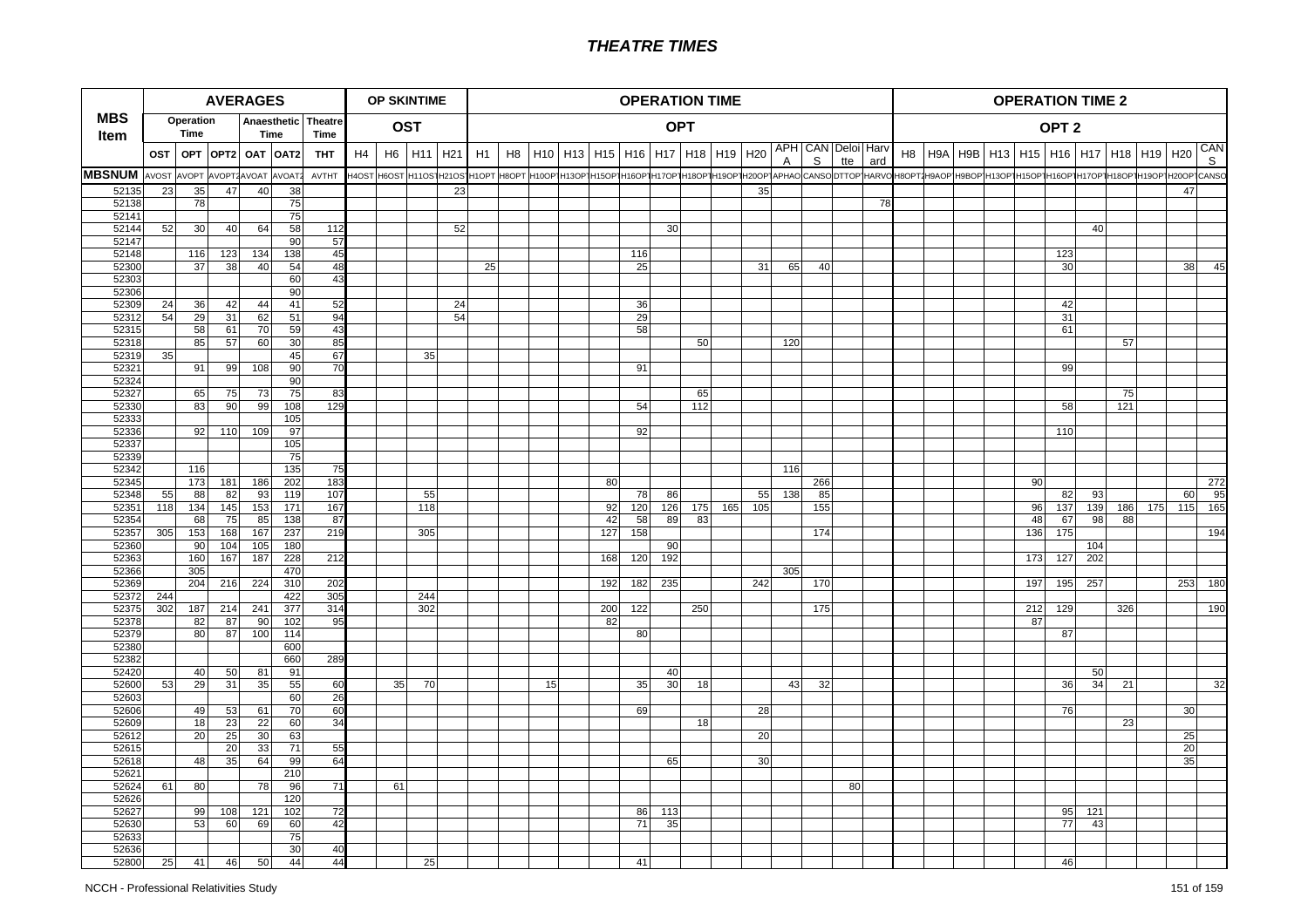|                           |    |    |                                                                                              |                |    |  |     |     |     |     |     |                 |    |     |                  |                 |                |     |                |  |     | <b>ANAESTHETIC TIME 2</b>                                       |     |     |     |     |     |     |                |
|---------------------------|----|----|----------------------------------------------------------------------------------------------|----------------|----|--|-----|-----|-----|-----|-----|-----------------|----|-----|------------------|-----------------|----------------|-----|----------------|--|-----|-----------------------------------------------------------------|-----|-----|-----|-----|-----|-----|----------------|
| <b>MBS</b><br><b>Item</b> |    |    | <b>ANAESTHETIC TIME</b><br><b>OAT</b><br>H10   H13   H15   H16   H17   H18   H19   H20   H21 |                |    |  |     |     |     |     |     |                 |    |     |                  |                 |                |     |                |  |     | OAT <sub>2</sub>                                                |     |     |     |     |     |     |                |
|                           | H1 | H4 | H <sub>6</sub>                                                                               | H <sub>8</sub> |    |  |     |     |     |     |     |                 |    | S   | CAN Deloi<br>tte | <b>MBS</b>      | H <sub>5</sub> | H7  | H <sub>8</sub> |  |     | H9A   H9B   H11   H12   H14   H15   H16   H17   H19   H20   H21 |     |     |     |     |     | S   | CAN WA<br>Grou |
|                           |    |    |                                                                                              |                |    |  |     |     |     |     |     |                 |    |     |                  |                 |                |     |                |  |     |                                                                 |     |     |     |     |     |     |                |
| 52135                     |    |    | 51<br>28                                                                                     |                |    |  |     |     |     |     |     |                 |    |     |                  | 30              |                |     |                |  |     |                                                                 |     |     |     |     | 63  | 30  | 30             |
| 52138                     |    |    |                                                                                              |                |    |  |     |     |     |     |     |                 |    |     |                  | 75              |                |     |                |  |     |                                                                 |     |     |     |     |     |     |                |
| 52141                     |    |    |                                                                                              |                |    |  |     |     |     |     |     |                 |    |     |                  | 75              |                |     |                |  |     |                                                                 |     |     |     |     |     |     |                |
| 52144                     |    |    |                                                                                              |                |    |  |     |     | 55  |     |     |                 | 72 |     |                  | 30              |                |     |                |  |     |                                                                 |     |     | 65  |     |     | 79  |                |
| 52147                     |    |    |                                                                                              |                |    |  |     |     |     |     |     |                 |    |     |                  | 120             |                |     |                |  |     |                                                                 |     |     |     |     |     |     | 60             |
| 52148                     |    |    |                                                                                              |                |    |  |     | 134 |     |     |     |                 |    |     |                  | 135             |                |     |                |  |     |                                                                 |     | 141 |     |     |     |     |                |
| 52300                     | 30 |    |                                                                                              |                |    |  |     | 39  |     |     |     | 46              |    | 45  |                  | 45<br>90        |                |     |                |  |     | 70                                                              |     | 44  |     |     | 53  | 50  | 60             |
| 52303<br>52306            |    |    |                                                                                              |                |    |  |     |     |     |     |     |                 |    |     |                  | 90              |                |     |                |  |     |                                                                 |     |     |     |     |     |     | 30             |
| 52309                     |    |    |                                                                                              |                |    |  |     | 53  |     |     |     |                 | 35 |     |                  | 30              |                |     |                |  |     |                                                                 |     | 59  |     |     |     | 46  | 30             |
| 52312                     |    |    |                                                                                              |                |    |  |     | 44  |     |     |     |                 | 81 |     |                  | 45              |                |     |                |  |     |                                                                 |     | 47  |     |     |     | 84  | 30             |
| 52315                     |    |    |                                                                                              |                |    |  |     | 70  |     |     |     |                 |    |     |                  | 45              |                |     |                |  |     |                                                                 |     | 73  |     |     |     |     | 60             |
| 52318                     |    |    |                                                                                              |                |    |  |     |     |     | 60  |     |                 |    |     |                  | 30              |                |     |                |  |     |                                                                 |     |     |     |     |     |     |                |
| 52319                     |    |    |                                                                                              |                |    |  |     |     |     |     |     |                 |    |     |                  | 45              |                |     |                |  | 60  |                                                                 |     |     |     |     |     |     | 30             |
| 52321                     |    |    |                                                                                              |                |    |  |     | 108 |     |     |     |                 |    |     |                  | 90              |                |     |                |  |     | 65                                                              |     | 116 |     |     |     |     |                |
| 52324                     |    |    |                                                                                              |                |    |  |     |     |     |     |     |                 |    |     |                  | 90              |                |     |                |  |     |                                                                 |     |     |     |     |     |     |                |
| 52327                     |    |    |                                                                                              |                |    |  |     |     |     | 73  |     |                 |    |     |                  | 90              |                |     |                |  |     |                                                                 |     |     |     |     |     |     | 60             |
| 52330                     |    |    |                                                                                              |                |    |  |     | 76  |     | 121 |     |                 |    |     |                  | 135             |                |     |                |  |     |                                                                 |     | 80  |     |     |     |     |                |
| 52333                     |    |    |                                                                                              |                |    |  |     | 109 |     |     |     |                 |    |     |                  | 120<br>105      |                |     |                |  |     |                                                                 |     | 126 |     |     |     |     | 90<br>60       |
| 52336<br>52337            |    |    |                                                                                              |                |    |  |     |     |     |     |     |                 |    |     |                  | 105             |                |     |                |  |     |                                                                 |     |     |     |     |     |     |                |
| 52339                     |    |    |                                                                                              |                |    |  |     |     |     |     |     |                 |    |     |                  | 90              |                |     |                |  |     |                                                                 |     |     |     |     |     |     | 60             |
| 52342                     |    |    |                                                                                              |                |    |  |     |     |     |     |     |                 |    |     |                  | 120             |                |     |                |  |     |                                                                 |     |     |     |     |     |     | 150            |
| 52345                     |    |    |                                                                                              |                |    |  | 105 |     |     |     |     |                 |    | 266 |                  | 150             |                |     |                |  |     |                                                                 | 115 |     |     |     |     | 272 | 270            |
| 52348                     |    |    |                                                                                              |                |    |  |     | 99  | 120 |     |     | 65              |    | 90  |                  | 225             |                |     |                |  | 90  |                                                                 |     | 103 | 127 |     | 70  | 100 |                |
| 52351                     |    |    |                                                                                              |                |    |  | 107 | 145 | 150 | 202 | 175 | 135             |    | 155 |                  | 285             |                |     |                |  | 154 |                                                                 | 111 | 162 | 163 | 185 | 145 | 165 |                |
| 52354                     |    |    |                                                                                              |                |    |  | 51  | 71  | 121 | 97  |     |                 |    |     |                  | 285             |                |     |                |  |     |                                                                 | 58  | 80  | 129 |     |     |     |                |
| 52357                     |    |    |                                                                                              |                |    |  | 138 | 184 |     |     |     |                 |    | 178 |                  | 330             |                | 210 |                |  | 335 |                                                                 | 148 | 202 |     |     |     | 198 |                |
| 52360                     |    |    |                                                                                              |                |    |  |     |     | 105 |     |     |                 |    |     |                  | 240             |                |     |                |  |     |                                                                 |     |     | 119 |     |     |     |                |
| 52363                     |    |    |                                                                                              |                |    |  | 190 | 135 | 237 |     |     |                 |    |     |                  | 330             |                |     |                |  |     |                                                                 | 195 | 142 | 247 |     |     |     |                |
| 52366                     |    |    |                                                                                              |                |    |  |     |     |     |     |     | 262             |    |     |                  | 550<br>600      |                |     |                |  |     |                                                                 |     |     |     |     | 273 |     | 390            |
| 52369<br>52372            |    |    |                                                                                              |                |    |  | 214 | 200 | 265 |     |     |                 |    | 180 |                  | 600             |                |     |                |  | 275 |                                                                 | 218 | 213 | 287 |     |     | 190 | 390<br>390     |
| 52375                     |    |    |                                                                                              |                |    |  | 214 |     |     | 325 |     |                 |    | 185 |                  | 730             |                |     |                |  | 350 |                                                                 | 226 |     |     |     |     | 200 |                |
| 52378                     |    |    |                                                                                              |                |    |  | 90  |     |     |     |     |                 |    |     |                  | 120             |                | 132 |                |  |     |                                                                 | 95  |     |     |     |     |     | 60             |
| 52379                     |    |    |                                                                                              |                |    |  |     | 100 |     |     |     |                 |    |     |                  | 120             |                |     |                |  |     |                                                                 |     | 107 |     |     |     |     |                |
| 52380                     |    |    |                                                                                              |                |    |  |     |     |     |     |     |                 |    |     |                  | 600             |                |     |                |  |     |                                                                 |     |     |     |     |     |     |                |
| 52382                     |    |    |                                                                                              |                |    |  |     |     |     |     |     |                 |    |     |                  | 660             |                |     |                |  |     |                                                                 |     |     |     |     |     |     |                |
| 52420                     |    |    |                                                                                              |                |    |  |     |     | 81  |     |     |                 |    |     |                  |                 |                |     |                |  |     | 90                                                              |     |     | 91  |     |     |     |                |
| 52600                     |    |    | 40                                                                                           |                | 25 |  |     | 45  | 40  | 30  |     |                 |    | 32  |                  | 75              |                |     |                |  | 90  |                                                                 |     | 46  | 44  |     |     | 32  | 45             |
| 52603                     |    |    |                                                                                              |                |    |  |     |     |     |     |     |                 |    |     |                  | 90              |                |     |                |  |     |                                                                 |     |     |     |     |     |     | 30             |
| 52606                     |    |    |                                                                                              |                |    |  |     | 84  |     |     |     | 38              |    |     |                  | 90              |                |     |                |  |     |                                                                 |     | 91  |     |     | 40  |     | 60<br>60       |
| 52609                     |    |    |                                                                                              |                |    |  |     |     |     | 22  |     | 30 <sup>1</sup> |    |     |                  | 60<br>90        |                |     |                |  |     |                                                                 |     |     |     |     | 35  |     |                |
| 52612<br>52615            |    |    |                                                                                              |                |    |  |     |     |     |     |     | 33              |    |     |                  | 105             |                |     |                |  |     |                                                                 |     |     |     |     | 38  |     |                |
| 52618                     |    |    |                                                                                              |                |    |  |     |     | 88  |     |     | 40              |    |     |                  | 120             |                | 70  |                |  |     |                                                                 |     |     | 160 |     | 45  |     |                |
| 52621                     |    |    |                                                                                              |                |    |  |     |     |     |     |     |                 |    |     |                  | 210             |                |     |                |  |     |                                                                 |     |     |     |     |     |     |                |
| 52624                     |    |    | 66                                                                                           |                |    |  |     |     |     |     |     |                 |    |     | 90               | 120             |                | 107 |                |  |     |                                                                 |     |     |     |     |     |     | 60             |
| 52626                     |    |    |                                                                                              |                |    |  |     |     |     |     |     |                 |    |     |                  | 120             |                |     |                |  |     |                                                                 |     |     |     |     |     |     |                |
| 52627                     |    |    |                                                                                              |                |    |  |     | 107 | 135 |     |     |                 |    |     |                  | 90              |                |     |                |  |     |                                                                 |     | 116 | 143 |     |     |     | 60             |
| 52630                     |    |    |                                                                                              |                |    |  |     | 87  | 50  |     |     |                 |    |     |                  | 30              |                |     |                |  |     |                                                                 |     | 93  | 58  |     |     |     |                |
| 52633                     |    |    |                                                                                              |                |    |  |     |     |     |     |     |                 |    |     |                  | 75              |                |     |                |  |     |                                                                 |     |     |     |     |     |     |                |
| 52636                     |    |    |                                                                                              |                |    |  |     |     |     |     |     |                 |    |     |                  | 30              |                |     |                |  |     |                                                                 |     |     |     |     |     |     |                |
| 52800                     |    |    |                                                                                              |                |    |  |     | 50  |     |     |     |                 |    |     |                  | 30 <sup>1</sup> |                |     |                |  | 40  | 50                                                              |     | 55  |     |     |     |     |                |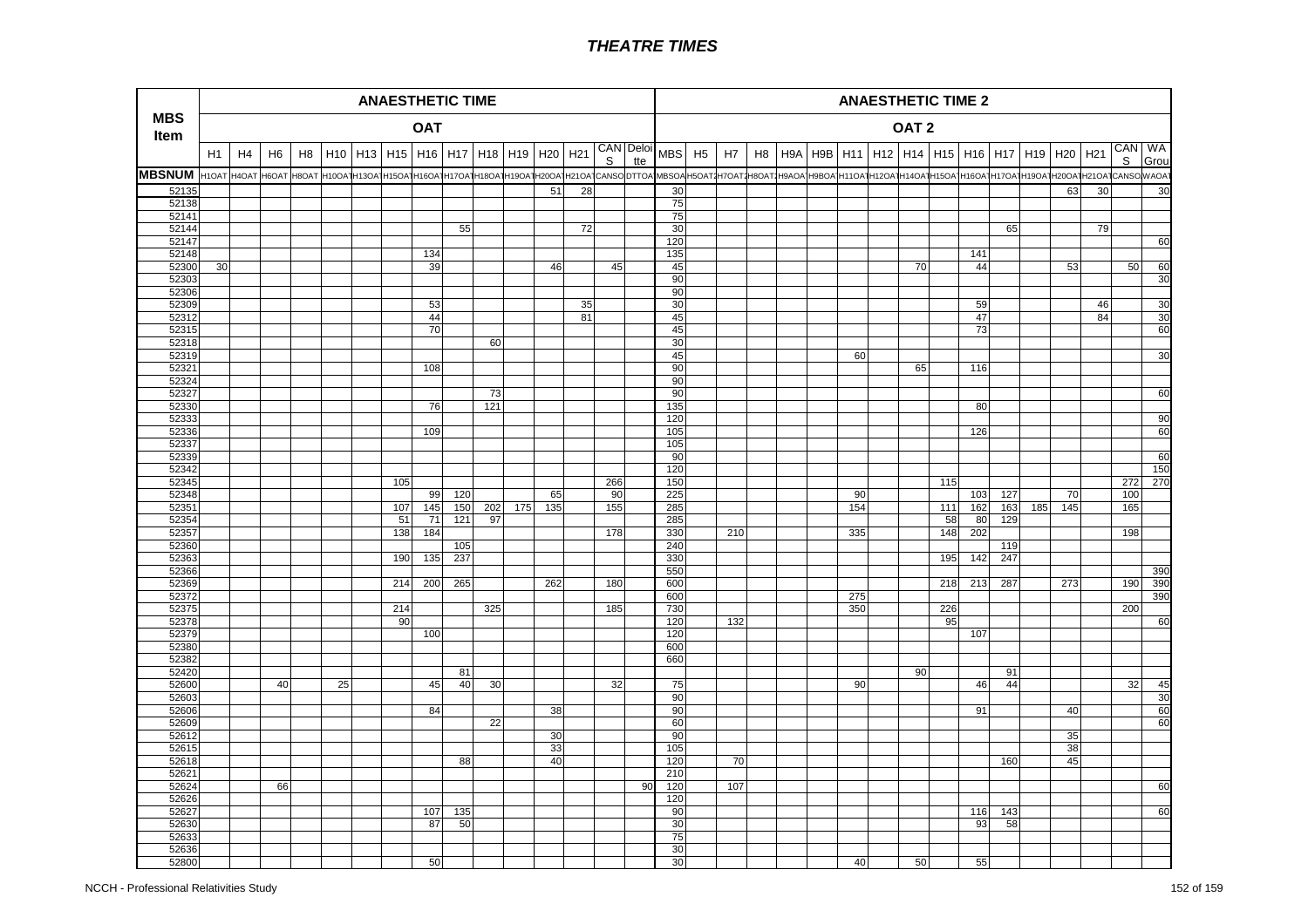|                                                                                                                                                                                                                                |     |         |            | <b>THEATRE TIME</b> |                                                 |    |          |    |   |                |    |                |                |  |    |                |  | <b>FREQUENCY</b>     |                      |                     |                                                                                        |                |                                  |                |                |                                                         |                     |                |   |
|--------------------------------------------------------------------------------------------------------------------------------------------------------------------------------------------------------------------------------|-----|---------|------------|---------------------|-------------------------------------------------|----|----------|----|---|----------------|----|----------------|----------------|--|----|----------------|--|----------------------|----------------------|---------------------|----------------------------------------------------------------------------------------|----------------|----------------------------------|----------------|----------------|---------------------------------------------------------|---------------------|----------------|---|
| <b>MBS</b><br>Item                                                                                                                                                                                                             |     |         |            | <b>THT</b>          |                                                 |    |          |    |   |                |    |                |                |  |    |                |  | <b>FQ</b>            |                      |                     |                                                                                        |                |                                  |                |                |                                                         |                     |                |   |
|                                                                                                                                                                                                                                |     |         |            |                     | H2 H3 H11 H13 H15 H18 H19 H21 C'mix C'mix C'mix |    |          |    |   | $H1$ $H3$      | H4 | H <sub>6</sub> | H7             |  |    |                |  |                      |                      |                     | H8   H9A   H9B   H10   H11   H12   H13   H14   H15   H16   H17   H18   H19   H20   H21 |                |                                  | A              |                | APH CAN C'mix C'mix C'mix Deloi<br>S Pub Priv Other tte |                     |                |   |
| MBSNUM  H2THT  H3THT  H1TTH H13TH1 H15TH1 H18TH1 H18TH1 H21TH1CMXPU CMXPV CMXOT FQH1  FQH3  FQH4  FQH6  FQH7  FQH8  FQH40 FQH11 FQH11 FQH12 FQH18 FQH14 FQH15 FQH16 FQH17 FQH18 FQH19 FQH21 FQAH2 FQAH2 FQCMX FQCMX FQCMX FQCM |     |         |            |                     |                                                 |    |          |    |   |                |    |                |                |  |    |                |  |                      |                      |                     |                                                                                        |                |                                  |                |                |                                                         |                     |                |   |
| 52135                                                                                                                                                                                                                          |     |         |            |                     |                                                 |    |          |    |   |                |    |                |                |  |    |                |  |                      |                      |                     |                                                                                        |                | 5 <sub>l</sub><br>$\overline{1}$ |                |                |                                                         |                     |                |   |
| 52138                                                                                                                                                                                                                          |     |         |            |                     |                                                 |    |          |    |   |                |    |                |                |  |    |                |  |                      |                      |                     |                                                                                        |                |                                  |                |                |                                                         |                     |                |   |
| 52141<br>52144                                                                                                                                                                                                                 |     |         |            |                     | 112                                             |    |          |    |   |                |    |                |                |  |    |                |  |                      |                      |                     | 1                                                                                      |                | 1                                |                |                |                                                         |                     |                |   |
| 52147                                                                                                                                                                                                                          |     |         |            |                     |                                                 |    | 57       |    |   |                |    |                |                |  |    |                |  |                      |                      |                     |                                                                                        |                |                                  |                |                |                                                         | 3                   |                |   |
| 52148                                                                                                                                                                                                                          |     |         |            |                     |                                                 |    | 45       |    |   |                |    |                |                |  |    |                |  |                      |                      | 1 <sup>1</sup>      |                                                                                        |                |                                  |                |                |                                                         | $\vert$ 1           |                |   |
| 52300                                                                                                                                                                                                                          | 85  |         |            |                     |                                                 | 25 | 46       | 38 | 1 |                |    |                |                |  |    |                |  | $\blacktriangleleft$ |                      | $2 \vert$           |                                                                                        |                | $\mathbf{3}$                     | <sup>7</sup>   | 1              | $\overline{2}$                                          | 65                  | $\overline{2}$ |   |
| 52303                                                                                                                                                                                                                          |     |         |            |                     |                                                 |    | 43       |    |   |                |    |                |                |  |    |                |  |                      |                      |                     |                                                                                        |                |                                  |                |                |                                                         | 14                  |                |   |
| 52306<br>52309                                                                                                                                                                                                                 |     |         |            |                     | 57                                              |    | 47       |    |   |                |    |                |                |  |    |                |  |                      |                      | 3 <sup>1</sup>      |                                                                                        |                | 1                                |                |                |                                                         | $\vert$ 1           |                |   |
| 52312                                                                                                                                                                                                                          | 70  |         |            |                     | 118                                             |    |          |    |   |                |    |                |                |  |    |                |  |                      |                      | 4 <sup>1</sup>      |                                                                                        |                | 2                                |                |                |                                                         |                     |                |   |
| 52315                                                                                                                                                                                                                          |     |         |            |                     |                                                 |    | 43       |    |   |                |    |                |                |  |    |                |  |                      |                      | 6 <sup>1</sup>      |                                                                                        |                |                                  |                |                |                                                         | $\overline{2}$      |                |   |
| 52318                                                                                                                                                                                                                          | 125 |         |            | 67                  |                                                 | 75 | 73       |    |   |                |    |                |                |  |    |                |  |                      |                      |                     | 1                                                                                      |                |                                  | 8              |                | 1                                                       | 22                  |                |   |
| 52319                                                                                                                                                                                                                          |     |         | 74         |                     |                                                 |    | 61       |    |   |                |    |                |                |  |    | 5 <sup>1</sup> |  |                      |                      |                     |                                                                                        |                |                                  |                |                |                                                         | 5 <sub>l</sub>      |                |   |
| 52321<br>52324                                                                                                                                                                                                                 | 76  |         |            |                     |                                                 |    | 65       |    |   |                |    |                |                |  |    |                |  | $\blacktriangleleft$ |                      | 1 <sup>1</sup>      |                                                                                        |                |                                  |                |                |                                                         | 16                  |                |   |
| 52327                                                                                                                                                                                                                          |     |         |            | 83                  |                                                 |    |          |    |   |                |    |                |                |  |    |                |  |                      |                      |                     | $\mathbf{1}$                                                                           |                |                                  |                |                |                                                         |                     |                |   |
| 52330                                                                                                                                                                                                                          |     |         |            | 129                 |                                                 |    |          |    |   |                |    |                |                |  |    |                |  |                      |                      | 1                   | $\vert$ 2                                                                              |                |                                  |                |                |                                                         |                     |                |   |
| 52333                                                                                                                                                                                                                          |     |         |            |                     |                                                 |    |          |    |   |                |    |                |                |  |    |                |  |                      |                      |                     |                                                                                        |                |                                  |                |                |                                                         |                     |                |   |
| 52336                                                                                                                                                                                                                          |     |         |            |                     |                                                 |    |          |    |   |                |    |                |                |  |    |                |  |                      |                      | $\overline{2}$      |                                                                                        |                |                                  |                |                |                                                         |                     |                |   |
| 52337<br>52339                                                                                                                                                                                                                 |     |         |            |                     |                                                 |    |          |    |   |                |    |                |                |  |    |                |  |                      |                      |                     |                                                                                        |                |                                  |                |                |                                                         |                     |                |   |
| 52342                                                                                                                                                                                                                          |     |         |            |                     |                                                 |    | 75       |    |   |                |    |                |                |  |    |                |  |                      |                      |                     |                                                                                        |                |                                  | $\overline{7}$ |                |                                                         | 3                   |                |   |
| 52345                                                                                                                                                                                                                          | 195 |         |            | 170                 |                                                 |    |          |    |   |                |    |                |                |  |    |                |  |                      | 1                    |                     |                                                                                        |                |                                  |                | $\mathbf{1}$   |                                                         |                     |                |   |
| 52348                                                                                                                                                                                                                          |     |         | 107        |                     |                                                 |    |          |    |   |                |    |                |                |  |    | 1              |  |                      |                      | $\vert 4 \vert$     | $\overline{4}$                                                                         |                | 1                                | 35             | $\mathbf{1}$   |                                                         |                     |                |   |
| 52351                                                                                                                                                                                                                          | 156 | 120     | 177        | 136                 | 214 200                                         |    |          |    |   | 11             |    |                |                |  |    | 8              |  |                      | 10                   | 3 <sup>1</sup>      | 10<br>$\overline{7}$                                                                   | $\overline{1}$ | 1                                |                | $\mathbf{1}$   |                                                         |                     |                |   |
| 52354<br>52357                                                                                                                                                                                                                 | 120 |         | 361        | 72<br>102<br>176    |                                                 |    |          |    |   |                |    |                | $\overline{1}$ |  |    | $\overline{1}$ |  |                      | 8 <sup>1</sup><br>16 | 1<br>$\overline{2}$ | $\overline{7}$<br>1                                                                    |                |                                  |                | $\overline{2}$ |                                                         |                     |                |   |
| 52360                                                                                                                                                                                                                          |     |         |            |                     |                                                 |    |          |    |   |                |    |                |                |  |    |                |  |                      |                      |                     | $\mathbf{1}$                                                                           |                |                                  |                |                |                                                         |                     |                |   |
| 52363                                                                                                                                                                                                                          |     |         |            | 212                 |                                                 |    |          |    |   |                |    |                |                |  |    |                |  |                      | $\mathbf{3}$         | $2 \vert$           | 7                                                                                      |                |                                  |                |                |                                                         |                     |                |   |
| 52366                                                                                                                                                                                                                          |     |         |            |                     |                                                 |    |          |    |   |                |    |                |                |  |    |                |  |                      |                      |                     |                                                                                        |                |                                  | $\overline{7}$ |                |                                                         |                     |                |   |
| 52369                                                                                                                                                                                                                          | 160 |         |            | 244                 |                                                 |    |          |    |   |                |    |                |                |  |    | $\overline{1}$ |  |                      | 11                   | 3 <sup>1</sup>      | $\overline{2}$                                                                         |                | 2                                |                | $\mathbf{1}$   |                                                         |                     |                |   |
| 52372<br>52375                                                                                                                                                                                                                 |     | 186 352 | 305<br>378 | $251$ 401           |                                                 |    |          |    |   | 1              |    |                |                |  |    | دى             |  |                      | $\overline{4}$       | 1 <sup>1</sup>      | 1                                                                                      |                |                                  |                | $\mathbf{1}$   |                                                         |                     |                |   |
| 52378                                                                                                                                                                                                                          |     |         |            | 95                  |                                                 |    |          |    |   |                |    |                | $\overline{2}$ |  |    |                |  |                      | $\vert$ 1            |                     |                                                                                        |                |                                  |                |                |                                                         |                     |                |   |
| 52379                                                                                                                                                                                                                          |     |         |            |                     |                                                 |    |          |    |   |                |    |                |                |  |    |                |  |                      |                      | 1 <sup>1</sup>      |                                                                                        |                |                                  |                |                |                                                         |                     |                |   |
| 52380                                                                                                                                                                                                                          |     |         |            |                     |                                                 |    |          |    |   |                |    |                |                |  |    |                |  |                      |                      |                     |                                                                                        |                |                                  |                |                |                                                         |                     |                |   |
| 52382<br>52420                                                                                                                                                                                                                 |     | 260 318 |            |                     |                                                 |    |          |    |   | $\overline{2}$ |    |                |                |  |    |                |  | $\mathbf{1}$         |                      |                     | 1                                                                                      |                |                                  |                |                |                                                         |                     |                |   |
| 52600                                                                                                                                                                                                                          |     |         | 107        | 33                  |                                                 |    | 41       |    |   |                |    | 2 <sup>1</sup> |                |  | 11 | $\overline{2}$ |  |                      |                      | $\overline{2}$      | $\vert$ 1<br>2                                                                         |                |                                  | 8              | $\mathbf{1}$   |                                                         | 37                  |                |   |
| 52603                                                                                                                                                                                                                          |     |         |            |                     |                                                 |    | 26       |    |   |                |    |                |                |  |    |                |  |                      |                      |                     |                                                                                        |                |                                  |                |                |                                                         | $\overline{a}$      |                |   |
| 52606                                                                                                                                                                                                                          |     |         |            |                     |                                                 |    | 60       |    |   |                |    |                |                |  |    |                |  |                      |                      | 1                   |                                                                                        |                | 1                                |                |                |                                                         | $5\overline{)}$     |                |   |
| 52609                                                                                                                                                                                                                          |     |         |            | 27                  |                                                 |    | 40       |    |   |                |    |                |                |  |    |                |  |                      |                      |                     | $\overline{1}$                                                                         |                |                                  |                |                |                                                         | $\overline{1}$      |                |   |
| 52612<br>52615                                                                                                                                                                                                                 |     |         |            |                     |                                                 | 70 | 39       |    |   |                |    |                |                |  |    |                |  |                      |                      |                     |                                                                                        |                | 11<br>$\vert$ 2                  |                |                | 1                                                       | 6                   |                |   |
| 52618                                                                                                                                                                                                                          |     |         |            |                     |                                                 |    | 64       |    |   |                |    |                | 10             |  |    |                |  |                      |                      |                     | $\overline{2}$                                                                         |                | 1                                |                |                |                                                         | 14                  |                |   |
| 52621                                                                                                                                                                                                                          |     |         |            |                     |                                                 |    |          |    |   |                |    |                |                |  |    |                |  |                      |                      |                     |                                                                                        |                |                                  |                |                |                                                         |                     |                |   |
| 52624                                                                                                                                                                                                                          |     |         |            |                     |                                                 |    | 71       |    |   |                |    | 2              | $\overline{2}$ |  |    |                |  |                      |                      |                     |                                                                                        |                |                                  |                |                |                                                         | 22                  |                | 5 |
| 52626                                                                                                                                                                                                                          |     |         |            |                     |                                                 |    |          |    |   |                |    |                |                |  |    |                |  |                      |                      |                     |                                                                                        |                |                                  |                |                |                                                         |                     |                |   |
| 52627<br>52630                                                                                                                                                                                                                 |     |         |            |                     |                                                 |    | 72<br>42 |    |   |                |    |                |                |  |    |                |  |                      |                      | 1<br>1              | $\overline{c}$<br>$\overline{1}$                                                       |                |                                  |                |                |                                                         | 9<br>$\overline{4}$ |                |   |
| 52633                                                                                                                                                                                                                          |     |         |            |                     |                                                 |    |          |    |   |                |    |                |                |  |    |                |  |                      |                      |                     |                                                                                        |                |                                  |                |                |                                                         |                     |                |   |
| 52636                                                                                                                                                                                                                          |     |         |            |                     |                                                 |    | 40       |    |   |                |    |                |                |  |    |                |  |                      |                      |                     |                                                                                        |                |                                  |                |                |                                                         | $\mathbf{1}$        |                |   |
| 52800                                                                                                                                                                                                                          |     |         | 56         |                     |                                                 |    | 32       |    |   |                |    |                |                |  |    | $\overline{2}$ |  | 1                    |                      | 1                   |                                                                                        |                |                                  |                |                |                                                         | 3                   |                |   |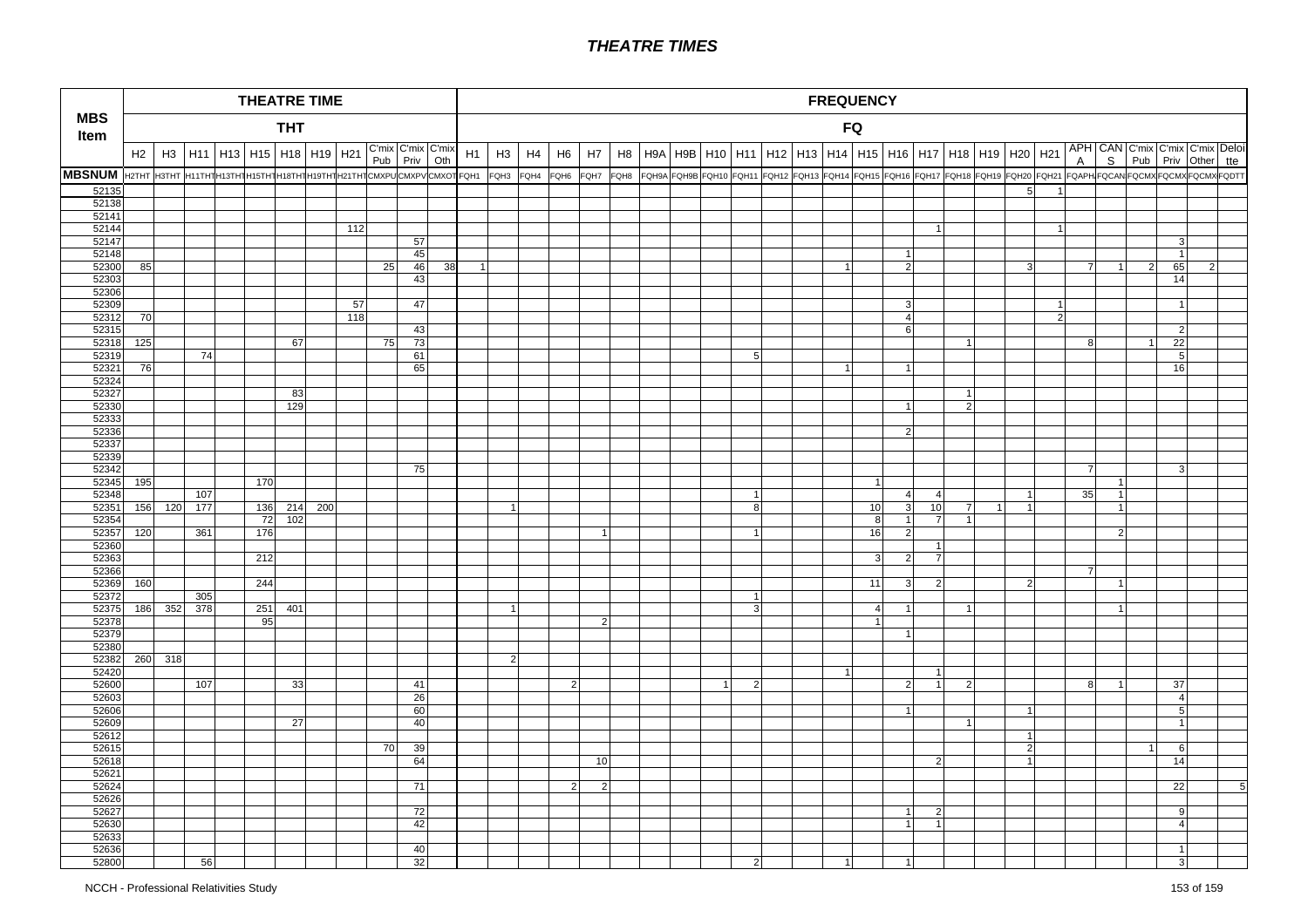|                           |                 |                          |                | <b>AVERAGES</b>                |            |                        |    |    | <b>OP SKINTIME</b> |            |    |    |                                                                                                                                                                                                                                |                 | <b>OPERATION TIME</b> |            |         |    |     |    |                          |     |     |    |    |    |     | <b>OPERATION TIME 2</b> |           |                |                                                          |     |           |
|---------------------------|-----------------|--------------------------|----------------|--------------------------------|------------|------------------------|----|----|--------------------|------------|----|----|--------------------------------------------------------------------------------------------------------------------------------------------------------------------------------------------------------------------------------|-----------------|-----------------------|------------|---------|----|-----|----|--------------------------|-----|-----|----|----|----|-----|-------------------------|-----------|----------------|----------------------------------------------------------|-----|-----------|
| <b>MBS</b><br><b>Item</b> |                 | Operation<br><b>Time</b> |                | Anaesthetic<br><b>Time</b>     |            | <b>Theatre</b><br>Time |    |    | <b>OST</b>         |            |    |    |                                                                                                                                                                                                                                |                 |                       | <b>OPT</b> |         |    |     |    |                          |     |     |    |    |    |     | OPT <sub>2</sub>        |           |                |                                                          |     |           |
|                           | <b>OST</b>      |                          |                | OPT OPT2 OAT OAT2              |            | <b>THT</b>             | H4 |    |                    | H6 H11 H21 | H1 |    | H8   H10   H13   H15   H16   H17   H18   H19   H20                                                                                                                                                                             |                 |                       |            |         |    |     | A  | APH CAN Deloi Harv<br>S. | tte | ard |    |    |    |     |                         |           |                | H8   H9A   H9B   H13   H15   H16   H17   H18   H19   H20 |     | CAN<br>S. |
| <b>MBSNUM</b>             |                 |                          |                | AVOST AVOPT AVOPT2AVOAT AVOAT2 |            | AVTHT                  |    |    |                    |            |    |    | H4OST H6OST H11OS1H21OS1H1OPT H8OPT H10OP1H13OP1H15OP1H16OP1H18OP1H18OP1H19OP1APHAO CANSO DTTOP HARVO H8OPT1H9AOP H9BOP H13OP H13OP1H16OP1H18OP1H18OP1H18OP1H19OP1H19OP1H19OP1H19OP1H19OP1H19OP1H19OP1H19OP1H19OP1H19OP1H19OP1 |                 |                       |            |         |    |     |    |                          |     |     |    |    |    |     |                         |           |                |                                                          |     |           |
| 52803                     |                 |                          |                |                                | 120        |                        |    |    |                    |            |    |    |                                                                                                                                                                                                                                |                 |                       |            |         |    |     |    |                          |     |     |    |    |    |     |                         |           |                |                                                          |     |           |
| 52806                     | 30              | 56                       | 60             | 58                             | 55         | 61                     |    |    |                    | 30         |    |    |                                                                                                                                                                                                                                |                 | 49                    |            |         | 63 |     |    |                          |     |     |    |    |    |     | 51                      |           |                | 68                                                       |     |           |
| 52809<br>52812            | 68              |                          |                | 135                            | 60<br>133  | 78<br>129              |    |    |                    | 68         |    |    |                                                                                                                                                                                                                                |                 |                       |            |         |    |     |    |                          |     |     |    |    |    |     |                         |           |                |                                                          |     |           |
| 52815                     |                 |                          |                |                                | 135        | 115                    |    |    |                    |            |    |    |                                                                                                                                                                                                                                |                 |                       |            |         |    |     |    |                          |     |     |    |    |    |     |                         |           |                |                                                          |     |           |
| 52818                     |                 |                          |                |                                | 60         | 37                     |    |    |                    |            |    |    |                                                                                                                                                                                                                                |                 |                       |            |         |    |     |    |                          |     |     |    |    |    |     |                         |           |                |                                                          |     |           |
| 52821                     |                 |                          |                |                                | 195        |                        |    |    |                    |            |    |    |                                                                                                                                                                                                                                |                 |                       |            |         |    |     |    |                          |     |     |    |    |    |     |                         |           |                |                                                          |     |           |
| 52824                     |                 |                          |                |                                | 60         |                        |    |    |                    |            |    |    |                                                                                                                                                                                                                                |                 |                       |            |         |    |     |    |                          |     |     |    |    |    |     |                         |           |                |                                                          |     |           |
| 53000                     |                 |                          |                |                                | 23         |                        |    |    |                    |            |    |    |                                                                                                                                                                                                                                |                 |                       |            |         |    |     |    |                          |     |     |    |    |    |     |                         |           |                |                                                          |     |           |
| 53003<br>53006            |                 | 55                       | 52             | 68                             | 23<br>73   | 15<br>39               |    |    |                    |            |    |    |                                                                                                                                                                                                                                |                 | 55                    | 50         |         |    |     | 60 |                          |     |     |    | 25 |    |     | 73                      | 57        |                |                                                          |     |           |
| 53009                     |                 | 22                       | 28             | 36                             | 48         | 47                     |    |    |                    |            |    |    |                                                                                                                                                                                                                                | 22              |                       |            |         |    |     |    |                          |     |     |    |    | 28 |     |                         |           |                |                                                          |     |           |
| 53012                     |                 |                          |                |                                | 45         |                        |    |    |                    |            |    |    |                                                                                                                                                                                                                                |                 |                       |            |         |    |     |    |                          |     |     |    |    |    |     |                         |           |                |                                                          |     |           |
| 53015                     |                 | 52                       | 58             | 65                             | 80         | 74                     |    |    |                    |            |    |    |                                                                                                                                                                                                                                |                 | 27                    |            |         | 77 |     | 52 |                          |     |     |    |    |    |     | 30                      |           |                | 87                                                       |     |           |
| 53016                     |                 | 27                       | 43             | 52                             | 48         | 35                     |    |    |                    |            |    |    |                                                                                                                                                                                                                                |                 | 27                    |            |         |    |     |    |                          |     |     |    |    |    |     | 43                      |           |                |                                                          |     |           |
| 53018                     |                 |                          |                |                                | 23         |                        |    |    |                    |            |    |    |                                                                                                                                                                                                                                |                 |                       |            |         |    |     |    |                          |     |     |    |    |    |     |                         |           |                |                                                          |     |           |
| 53019<br>53200            |                 |                          |                |                                | 120<br>15  | 74                     |    |    |                    |            |    |    |                                                                                                                                                                                                                                |                 |                       |            |         |    |     |    |                          |     |     |    |    |    |     |                         |           |                |                                                          |     |           |
| 53203                     |                 | 46                       | 50             | 70                             | 52         |                        |    |    |                    |            |    |    |                                                                                                                                                                                                                                |                 | 46                    | 45         |         |    |     |    |                          |     |     |    |    |    |     | 51                      | 50        |                |                                                          |     |           |
| 53206                     | 10 <sup>1</sup> |                          | $\overline{7}$ | 11                             | 15         | 11                     |    | 10 |                    |            |    |    |                                                                                                                                                                                                                                |                 |                       |            |         |    |     |    |                          |     |     |    |    |    |     |                         |           | $\overline{7}$ |                                                          |     |           |
| 53209                     |                 |                          |                |                                | 210        |                        |    |    |                    |            |    |    |                                                                                                                                                                                                                                |                 |                       |            |         |    |     |    |                          |     |     |    |    |    |     |                         |           |                |                                                          |     |           |
| 53212                     |                 |                          |                |                                | 165        | 57                     |    |    |                    |            |    |    |                                                                                                                                                                                                                                |                 |                       |            |         |    |     |    |                          |     |     |    |    |    |     |                         |           |                |                                                          |     |           |
| 53215                     |                 |                          |                |                                | 60         | 54                     |    |    |                    |            |    |    |                                                                                                                                                                                                                                |                 |                       |            |         |    |     |    |                          |     |     |    |    |    |     |                         |           |                |                                                          |     |           |
| 53218<br>53221            |                 | 60<br>88                 | 65<br>100      | 67<br>123                      | 88<br>130  | 52<br>75               |    |    |                    |            |    |    |                                                                                                                                                                                                                                |                 | 75<br>86              | 90         |         |    |     |    | 45                       |     |     |    |    |    |     | 79<br>95                | 105       |                |                                                          |     | 50        |
| 53224                     |                 | 95                       | 98             | 110                            | 108        | 153                    |    |    |                    |            |    |    |                                                                                                                                                                                                                                | 95              |                       |            |         |    |     |    |                          |     |     |    |    |    | 98  |                         |           |                |                                                          |     |           |
| 53225                     | 30 <sup>1</sup> | 65                       | 46             | 50                             | 62         | 32                     |    | 30 |                    |            |    |    |                                                                                                                                                                                                                                |                 |                       | 65         |         |    |     |    |                          |     |     |    |    |    |     | 22                      | 70        |                |                                                          |     |           |
| 53227                     |                 | 80                       | 94             | 90                             | 140        | 120                    |    |    |                    |            |    |    |                                                                                                                                                                                                                                |                 |                       | 80         |         |    |     |    |                          |     |     |    |    |    |     |                         | 94        |                |                                                          |     |           |
| 53230                     |                 |                          |                |                                | 240        |                        |    |    |                    |            |    |    |                                                                                                                                                                                                                                |                 |                       |            |         |    |     |    |                          |     |     |    |    |    |     |                         |           |                |                                                          |     |           |
| 53233                     |                 | 178                      | 187            | 207                            | 223        | 192                    |    |    |                    |            |    |    |                                                                                                                                                                                                                                | 95 <sub>1</sub> |                       |            | 235 175 |    | 175 |    | 208                      |     |     |    |    |    | 95  |                         | 250       | 185            |                                                          |     | 190 215   |
| 53400<br>53403            |                 | 65                       | 74             | 85                             | 15<br>94   |                        |    |    |                    |            |    |    |                                                                                                                                                                                                                                |                 |                       | 65         |         |    |     |    |                          |     |     |    |    |    |     |                         | 74        |                |                                                          |     |           |
| 53406                     |                 | 59                       | 55             | 62                             | 74         | 73                     |    |    |                    |            |    |    |                                                                                                                                                                                                                                |                 |                       | 38         |         | 54 |     | 87 |                          |     |     |    |    |    |     |                         | 45        |                | 65                                                       |     |           |
| 53409                     |                 | 59                       | 49             | 64                             | 76         | 78                     |    |    |                    |            |    |    | 70                                                                                                                                                                                                                             |                 |                       | 52         |         |    | 42  | 74 |                          |     |     |    |    |    |     | 32                      | 64        |                |                                                          | 52  |           |
| 53410                     |                 | 30                       | 32             | 39                             | 43         | 45                     |    |    |                    |            |    |    |                                                                                                                                                                                                                                | 30              | 26                    |            |         |    |     | 34 |                          |     |     |    |    |    | 35  | 28                      |           |                |                                                          |     |           |
| 53411                     |                 | 18                       | 23             | 28                             | 34         | $\overline{27}$        |    |    |                    |            |    | 17 |                                                                                                                                                                                                                                | 23              | 18                    |            | 17      |    | 18  |    |                          |     |     | 20 |    |    | 28  | 22                      |           | 19             |                                                          | 28  |           |
| 53412                     |                 | 53                       | 59             | 67                             | 69         | 91                     |    |    |                    |            |    | 28 |                                                                                                                                                                                                                                | 55              | 28                    |            |         | 95 | 61  |    |                          |     |     | 32 |    |    | 60  | 38                      |           |                | 95                                                       | 70  |           |
| 53413<br>53414            |                 | 81                       | 83             | 94                             | 91<br>63   | 85<br>150              |    |    |                    |            |    |    |                                                                                                                                                                                                                                | 50              | 72                    | 120        |         |    |     |    |                          |     |     |    |    |    | 50  | 77                      | 123       |                |                                                          |     |           |
| 53415                     |                 |                          |                |                                | 60         |                        |    |    |                    |            |    |    |                                                                                                                                                                                                                                |                 |                       |            |         |    |     |    |                          |     |     |    |    |    |     |                         |           |                |                                                          |     |           |
| 53416                     |                 | 68                       | 96             | 111                            | 96         |                        |    |    |                    |            |    |    |                                                                                                                                                                                                                                |                 | 55                    | 80         |         |    |     |    |                          |     |     |    |    |    |     | 66                      | 87        |                |                                                          | 135 |           |
| 53418                     |                 |                          |                |                                | 75         | 65                     |    |    |                    |            |    |    |                                                                                                                                                                                                                                |                 |                       |            |         |    |     |    |                          |     |     |    |    |    |     |                         |           |                |                                                          |     |           |
| 53419                     |                 | 34                       | 57             | 48                             | 74         | 45                     |    |    |                    |            |    |    |                                                                                                                                                                                                                                |                 | 34                    |            |         |    |     |    |                          |     |     |    |    |    |     | 57                      |           |                |                                                          |     |           |
| 53422                     |                 | 40                       | 47             | 60                             | 86         | 70                     |    |    |                    |            |    |    |                                                                                                                                                                                                                                |                 |                       | 40         |         |    |     |    |                          |     |     |    |    |    |     |                         | 47        |                |                                                          |     |           |
| 53423<br>53424            |                 | 69<br>95                 | 79<br>105      | 90<br>105                      | 101<br>123 | 60                     |    |    |                    |            |    | 64 |                                                                                                                                                                                                                                |                 | 98                    | 53<br>95   |         |    | 60  |    |                          |     |     | 79 |    |    |     | 108                     | 60<br>105 |                |                                                          | 70  |           |
| 53425                     |                 | 30                       | 40             | 40                             | 78         |                        |    |    |                    |            |    |    |                                                                                                                                                                                                                                |                 |                       | 30         |         |    |     |    |                          |     |     |    |    |    |     |                         | 40        |                |                                                          |     |           |
| 53427                     |                 | 92                       | 101            | 115                            | 128        | 115                    |    |    |                    |            |    |    |                                                                                                                                                                                                                                |                 |                       | 103        |         |    | 80  |    |                          |     |     |    |    |    |     |                         | 113       |                |                                                          | 90  |           |
| 53429                     |                 | 75                       | 85             | 92                             | 104        | 112                    |    |    |                    |            |    | 38 |                                                                                                                                                                                                                                | 63              | 87                    |            | 77 118  | 65 | 67  | 82 |                          |     |     | 50 |    |    | 78  | 100                     | 86        | 123            | 76                                                       | 80  |           |
| 53439                     |                 | 56                       |                |                                | 38         |                        |    |    |                    |            |    |    |                                                                                                                                                                                                                                |                 |                       |            |         |    |     | 56 |                          |     |     |    |    |    |     |                         |           |                |                                                          |     |           |
| 53453                     |                 | 42                       | 53             | 61                             | 89         |                        |    |    |                    |            |    |    |                                                                                                                                                                                                                                |                 | 42                    |            |         |    |     |    |                          |     |     |    |    |    |     | 53                      |           |                |                                                          |     |           |
| 53455<br>53459            | 96              | 105<br>31                | 110<br>36      | 113                            | 128        | 120                    |    |    |                    | 96         |    |    |                                                                                                                                                                                                                                | 105             |                       |            |         |    |     |    |                          |     |     |    |    |    | 110 |                         |           |                |                                                          |     |           |
| 53460                     |                 | 25                       | 27             | 36<br>40                       | 36<br>59   | 23<br>49               |    |    |                    |            |    |    |                                                                                                                                                                                                                                | 25              | 31                    |            |         |    |     |    |                          |     |     |    |    |    | 27  | 36                      |           |                |                                                          |     |           |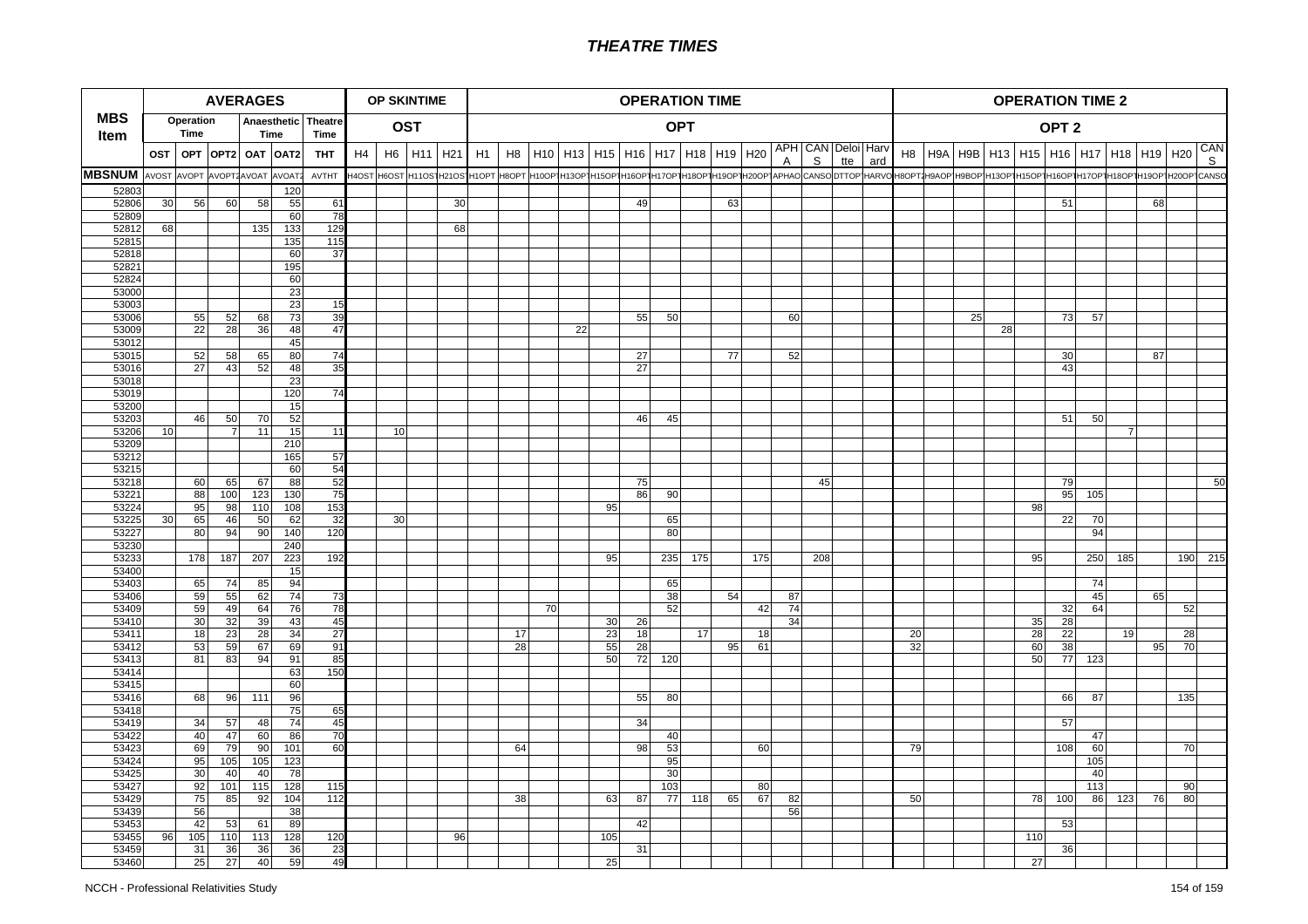|                                                                                                                                                                                                                                |    |    | <b>ANAESTHETIC TIME</b>                                                                 |                 |    |    |     |                 |     |                |     |                 |     |     |     |            |                |     |                |    |    | <b>ANAESTHETIC TIME 2</b>                                       |     |     |     |     |     |     |           |
|--------------------------------------------------------------------------------------------------------------------------------------------------------------------------------------------------------------------------------|----|----|-----------------------------------------------------------------------------------------|-----------------|----|----|-----|-----------------|-----|----------------|-----|-----------------|-----|-----|-----|------------|----------------|-----|----------------|----|----|-----------------------------------------------------------------|-----|-----|-----|-----|-----|-----|-----------|
| <b>MBS</b>                                                                                                                                                                                                                     |    |    | <b>OAT</b><br><b>CAN</b> Deloi                                                          |                 |    |    |     |                 |     |                |     |                 |     |     |     |            |                |     |                |    |    | OAT <sub>2</sub>                                                |     |     |     |     |     |     |           |
| <b>Item</b>                                                                                                                                                                                                                    | H1 | H4 | H10   H13   H15   H16   H17   H18   H19   H20   H21<br>H <sub>6</sub><br>H <sub>8</sub> |                 |    |    |     |                 |     |                |     |                 |     |     |     |            | H <sub>5</sub> | H7  | H <sub>8</sub> |    |    | H9A   H9B   H11   H12   H14   H15   H16   H17   H19   H20   H21 |     |     |     |     |     |     | CAN WA    |
| MBSNUM  H10AT H6OAT H6OAT H6OAT H6OAT H10OATH3OATH15OATH15OATH110OATH2OATH210ATEANSO DTTOAMBSOATH5OATH7OATTH8OATH9AOATH9BOATH110ATH12OATH4OATH5OATH16OATH15OATH110ATH110ATH15OATH110ATH15OATH110ATH15OATH110ATH15OATH110ATH110 |    |    |                                                                                         |                 |    |    |     |                 |     |                |     |                 |     | S   | tte | <b>MBS</b> |                |     |                |    |    |                                                                 |     |     |     |     |     | S   | Grou      |
| 52803                                                                                                                                                                                                                          |    |    |                                                                                         |                 |    |    |     |                 |     |                |     |                 |     |     |     | 120        |                |     |                |    |    |                                                                 |     |     |     |     |     |     |           |
| 52806                                                                                                                                                                                                                          |    |    |                                                                                         |                 |    |    |     | 58              |     |                | 82  |                 | 35  |     |     | 45         |                |     |                |    |    |                                                                 |     | 60  |     | 88  |     | 35  | 45        |
| 52809                                                                                                                                                                                                                          |    |    |                                                                                         |                 |    |    |     |                 |     |                |     |                 |     |     |     | 60         |                |     |                |    |    |                                                                 |     |     |     |     |     |     |           |
| 52812                                                                                                                                                                                                                          |    |    |                                                                                         |                 |    |    |     |                 |     |                |     |                 | 135 |     |     | 120        |                |     |                |    |    |                                                                 |     |     |     |     |     | 145 |           |
| 52815                                                                                                                                                                                                                          |    |    |                                                                                         |                 |    |    |     |                 |     |                |     |                 |     |     |     | 135        |                |     |                |    |    |                                                                 |     |     |     |     |     |     |           |
| 52818                                                                                                                                                                                                                          |    |    |                                                                                         |                 |    |    |     |                 |     |                |     |                 |     |     |     | 60         |                |     |                |    |    |                                                                 |     |     |     |     |     |     |           |
| 52821                                                                                                                                                                                                                          |    |    |                                                                                         |                 |    |    |     |                 |     |                |     |                 |     |     |     | 195        |                |     |                |    |    |                                                                 |     |     |     |     |     |     |           |
| 52824                                                                                                                                                                                                                          |    |    |                                                                                         |                 |    |    |     |                 |     |                |     |                 |     |     |     | 60<br>30   |                |     |                |    |    |                                                                 |     |     |     |     |     |     |           |
| 53000<br>53003                                                                                                                                                                                                                 |    |    |                                                                                         |                 |    |    |     |                 |     |                |     |                 |     |     |     | 30         |                |     |                |    |    |                                                                 |     |     |     |     |     |     | 15<br>15  |
| 53006                                                                                                                                                                                                                          |    |    |                                                                                         |                 |    |    |     | 74              | 63  |                |     |                 |     |     |     | 75         |                |     |                | 41 |    |                                                                 |     | 92  | 69  |     |     |     | 90        |
| 53009                                                                                                                                                                                                                          |    |    |                                                                                         |                 |    | 36 |     |                 |     |                |     |                 |     |     |     | 60         |                | 40  |                |    |    |                                                                 |     |     |     |     |     |     | 45        |
| 53012                                                                                                                                                                                                                          |    |    |                                                                                         |                 |    |    |     |                 |     |                |     |                 |     |     |     | 45         |                |     |                |    |    |                                                                 |     |     |     |     |     |     |           |
| 53015                                                                                                                                                                                                                          |    |    |                                                                                         |                 |    |    |     | 35              |     |                | 95  |                 |     |     |     | 105        |                | 61  |                |    |    |                                                                 |     | 38  |     | 105 |     |     | 90        |
| 53016                                                                                                                                                                                                                          |    |    |                                                                                         |                 |    |    |     | 52              |     |                |     |                 |     |     |     | 45         |                |     |                |    |    |                                                                 |     | 68  |     |     |     |     | 30        |
| 53018                                                                                                                                                                                                                          |    |    |                                                                                         |                 |    |    |     |                 |     |                |     |                 |     |     |     | 30         |                |     |                |    |    |                                                                 |     |     |     |     |     |     | 15        |
| 53019                                                                                                                                                                                                                          |    |    |                                                                                         |                 |    |    |     |                 |     |                |     |                 |     |     |     | 180        |                |     |                |    | 60 |                                                                 |     |     |     |     |     |     |           |
| 53200                                                                                                                                                                                                                          |    |    |                                                                                         |                 |    |    |     |                 |     |                |     |                 |     |     |     | 15         |                |     |                |    |    |                                                                 |     |     |     |     |     |     | 15        |
| 53203<br>53206                                                                                                                                                                                                                 |    |    | 15                                                                                      |                 |    |    |     | 64              | 75  | $\overline{7}$ |     |                 |     |     |     | 30<br>15   |                |     |                |    |    |                                                                 |     | 69  | 80  |     |     |     | 30        |
| 53209                                                                                                                                                                                                                          |    |    |                                                                                         |                 |    |    |     |                 |     |                |     |                 |     |     |     | 210        |                |     |                |    |    |                                                                 |     |     |     |     |     |     |           |
| 53212                                                                                                                                                                                                                          |    |    |                                                                                         |                 |    |    |     |                 |     |                |     |                 |     |     |     | 165        |                |     |                |    |    |                                                                 |     |     |     |     |     |     |           |
| 53215                                                                                                                                                                                                                          |    |    |                                                                                         |                 |    |    |     |                 |     |                |     |                 |     |     |     | 60         |                |     |                |    |    |                                                                 |     |     |     |     |     |     | 60        |
| 53218                                                                                                                                                                                                                          |    |    |                                                                                         |                 |    |    |     | 88              |     |                |     |                 |     | 45  |     | 120        |                |     |                |    |    |                                                                 |     | 92  |     |     |     | 50  | 90        |
| 53221                                                                                                                                                                                                                          |    |    |                                                                                         |                 |    |    |     | 121             | 125 |                |     |                 |     |     |     | 120        |                |     |                |    |    |                                                                 |     | 130 | 140 |     |     |     |           |
| 53224                                                                                                                                                                                                                          |    |    |                                                                                         |                 |    |    | 110 |                 |     |                |     |                 |     |     |     | 150        |                |     |                |    |    |                                                                 | 113 |     |     |     |     |     | 60        |
| 53225                                                                                                                                                                                                                          |    |    | 35                                                                                      |                 |    |    |     | 24              | 93  |                |     |                 |     |     |     | 60         |                |     |                |    |    |                                                                 |     | 31  | 98  |     |     |     | 60        |
| 53227                                                                                                                                                                                                                          |    |    |                                                                                         |                 |    |    |     |                 | 90  |                |     |                 |     |     |     | 180        |                | 135 |                |    |    |                                                                 |     |     | 104 |     |     |     |           |
| 53230                                                                                                                                                                                                                          |    |    |                                                                                         |                 |    |    |     |                 |     |                |     |                 |     |     |     | 240        |                |     |                |    |    |                                                                 |     |     |     |     |     |     |           |
| 53233<br>53400                                                                                                                                                                                                                 |    |    |                                                                                         |                 |    |    | 110 |                 | 285 | 210            |     | 205             |     | 223 |     | 300        |                |     |                |    |    |                                                                 | 110 |     | 300 |     | 220 | 230 | 180<br>15 |
| 53403                                                                                                                                                                                                                          |    |    |                                                                                         |                 |    |    |     |                 | 85  |                |     |                 |     |     |     |            |                |     |                |    |    |                                                                 |     |     | 94  |     |     |     |           |
| 53406                                                                                                                                                                                                                          |    |    |                                                                                         |                 |    |    |     |                 | 53  |                | 71  |                 |     |     |     | 135        |                |     |                |    |    | 47                                                              |     |     | 60  | 83  |     |     | 45        |
| 53409                                                                                                                                                                                                                          |    |    |                                                                                         |                 | 85 |    |     | 37              | 69  |                |     | 63              |     |     |     | 135        |                |     |                |    |    |                                                                 |     | 45  | 82  |     | 73  |     | 45        |
| 53410                                                                                                                                                                                                                          |    |    |                                                                                         |                 |    |    | 40  | 38              |     |                |     |                 |     |     |     |            |                |     |                |    |    |                                                                 | 45  | 40  |     |     |     |     | 45        |
| 53411                                                                                                                                                                                                                          |    |    |                                                                                         | 27              |    |    | 32  | 30 <sup>1</sup> |     | 22             |     | 30              |     |     |     | 30         |                |     | 30             |    |    | 35                                                              | 38  | 34  |     |     | 40  |     | 30        |
| 53412                                                                                                                                                                                                                          |    |    |                                                                                         | $\overline{37}$ |    |    | 68  | $\overline{37}$ |     |                | 120 | $\overline{71}$ |     |     |     | 60         |                |     | 41             |    |    | 45                                                              | 73  | 47  |     | 120 | 80  |     | 90        |
| 53413                                                                                                                                                                                                                          |    |    |                                                                                         |                 |    |    | 60  | 77              | 145 |                |     |                 |     |     |     | 75         |                |     |                |    |    |                                                                 | 60  | 81  | 148 |     |     |     |           |
| 53414                                                                                                                                                                                                                          |    |    |                                                                                         |                 |    |    |     |                 |     |                |     |                 |     |     |     | 90         |                |     |                |    |    |                                                                 |     | 35  |     |     |     |     |           |
| 53415<br>53416                                                                                                                                                                                                                 |    |    |                                                                                         |                 |    |    |     | 77              | 110 |                |     | 145             |     |     |     | 60<br>60   |                |     |                |    |    |                                                                 |     | 87  | 117 |     | 155 |     | 60<br>60  |
| 53418                                                                                                                                                                                                                          |    |    |                                                                                         |                 |    |    |     |                 |     |                |     |                 |     |     |     | 90         |                |     |                |    |    |                                                                 |     |     |     |     |     |     | 60        |
| 53419                                                                                                                                                                                                                          |    |    |                                                                                         |                 |    |    |     | 48              |     |                |     |                 |     |     |     | 90         |                |     |                |    |    |                                                                 |     | 71  |     |     |     |     | 60        |
| 53422                                                                                                                                                                                                                          |    |    |                                                                                         |                 |    |    |     |                 | 60  |                |     |                 |     |     |     | 105        |                |     |                |    |    |                                                                 |     |     | 67  |     |     |     |           |
| 53423                                                                                                                                                                                                                          |    |    |                                                                                         | 85              |    |    |     | 115             | 90  |                |     | 70              |     |     |     | 105        |                | 98  | 100            |    |    | 113                                                             |     | 124 | 97  |     | 80  |     | 90        |
| 53424                                                                                                                                                                                                                          |    |    |                                                                                         |                 |    |    |     |                 | 105 |                |     |                 |     |     |     | 105        |                |     |                |    |    |                                                                 |     |     | 115 |     |     |     | 150       |
| 53425                                                                                                                                                                                                                          |    |    |                                                                                         |                 |    |    |     |                 | 40  |                |     |                 |     |     |     | 105        |                |     |                |    |    |                                                                 |     |     | 50  |     |     |     |           |
| 53427                                                                                                                                                                                                                          |    |    |                                                                                         |                 |    |    |     |                 | 115 |                |     | 115             |     |     |     | 135        |                |     |                |    |    |                                                                 |     |     | 124 |     | 125 |     |           |
| 53429                                                                                                                                                                                                                          |    |    |                                                                                         | 48              |    |    | 75  | 109             | 97  | 146            | 82  | 91              |     |     |     | 135        |                |     | 60             |    |    |                                                                 | 90  | 122 | 106 | 93  | 104 |     | 120       |
| 53439                                                                                                                                                                                                                          |    |    |                                                                                         |                 |    |    |     |                 |     |                |     |                 |     |     |     | 30<br>120  |                |     |                |    |    | 75                                                              |     | 72  |     |     |     |     | 45        |
| 53453<br>53455                                                                                                                                                                                                                 |    |    |                                                                                         |                 |    |    | 120 | 61              |     |                |     |                 | 107 |     |     | 150        |                |     |                |    |    |                                                                 | 125 |     |     |     |     | 109 |           |
| 53459                                                                                                                                                                                                                          |    |    |                                                                                         |                 |    |    |     | 36              |     |                |     |                 |     |     |     | 30         |                |     |                |    |    |                                                                 |     | 41  |     |     |     |     |           |
| 53460                                                                                                                                                                                                                          |    |    |                                                                                         |                 |    |    | 40  |                 |     |                |     |                 |     |     |     | 75         |                |     |                |    |    |                                                                 | 42  |     |     |     |     |     |           |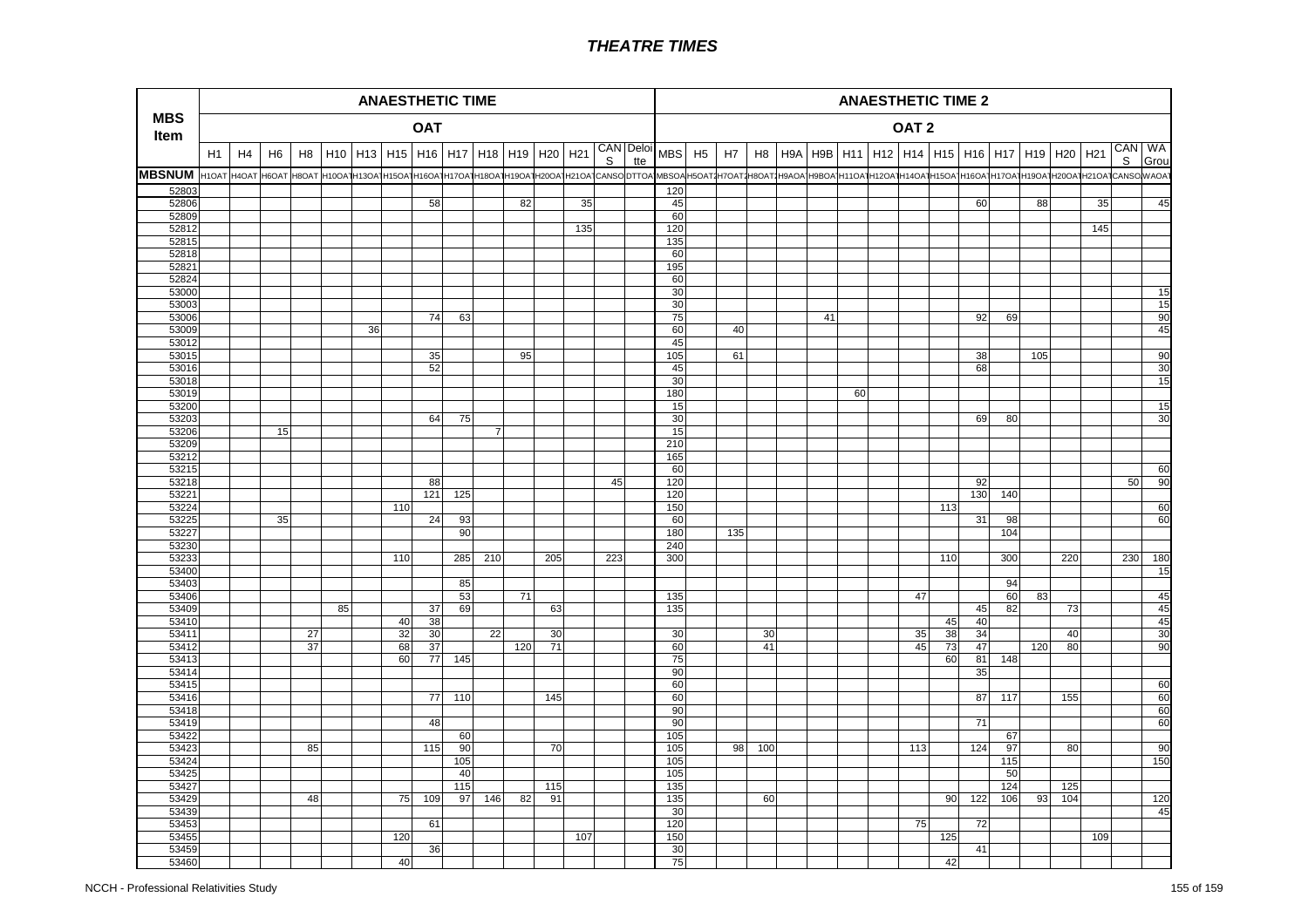|                                                                                                                                                                                                                                | <b>THEATRE TIME</b> |     |    |    |     |                                                 |         |     |    |          |    |  |           |    |    |                |                     |   |   |                 |                | <b>FREQUENCY</b>    |                                  |                                  |                                                                                        |                           |                |    |                |   |                                                           |  |
|--------------------------------------------------------------------------------------------------------------------------------------------------------------------------------------------------------------------------------|---------------------|-----|----|----|-----|-------------------------------------------------|---------|-----|----|----------|----|--|-----------|----|----|----------------|---------------------|---|---|-----------------|----------------|---------------------|----------------------------------|----------------------------------|----------------------------------------------------------------------------------------|---------------------------|----------------|----|----------------|---|-----------------------------------------------------------|--|
| <b>MBS</b><br>Item                                                                                                                                                                                                             |                     |     |    |    |     | <b>THT</b>                                      |         |     |    |          |    |  |           |    |    |                |                     |   |   |                 |                |                     | <b>FQ</b>                        |                                  |                                                                                        |                           |                |    |                |   |                                                           |  |
|                                                                                                                                                                                                                                |                     |     |    |    |     | H2 H3 H11 H13 H15 H18 H19 H21 C'mix C'mix C'mix |         |     |    |          |    |  | $H1$ $H3$ | H4 | H6 | H7             |                     |   |   |                 |                |                     |                                  |                                  | H8   H9A   H9B   H10   H11   H12   H13   H14   H15   H16   H17   H18   H19   H20   H21 |                           |                |    |                |   | APH CAN C'mix C'mix C'mix Deloi<br>A S Pub Priv Other tte |  |
| MBSNUM  H2THT  H3THT  H1TTH H13TH1 H15TH1 H18TH1 H18TH1 H21TH1CMXPU CMXPV CMXOT FQH1  FQH3  FQH4  FQH6  FQH7  FQH8  FQH40 FQH11 FQH11 FQH12 FQH18 FQH14 FQH15 FQH16 FQH17 FQH18 FQH19 FQH21 FQAH2 FQAH2 FQCMX FQCMX FQCMX FQCM |                     |     |    |    |     |                                                 |         |     |    |          |    |  |           |    |    |                |                     |   |   |                 |                |                     |                                  |                                  |                                                                                        |                           |                |    |                |   |                                                           |  |
| 52803                                                                                                                                                                                                                          |                     |     |    |    |     |                                                 |         |     |    |          |    |  |           |    |    |                |                     |   |   |                 |                |                     |                                  |                                  |                                                                                        |                           |                |    |                |   |                                                           |  |
| 52806                                                                                                                                                                                                                          |                     |     |    |    |     |                                                 | 95      | 63  |    | 25       |    |  |           |    |    |                |                     |   |   |                 |                |                     |                                  | $\overline{1}$                   |                                                                                        | $\overline{2}$            | 1              |    |                |   | $\overline{1}$<br>12                                      |  |
| 52809<br>52812                                                                                                                                                                                                                 | 75                  |     |    |    |     |                                                 |         | 183 |    | 78       |    |  |           |    |    |                |                     |   |   |                 |                |                     |                                  |                                  |                                                                                        |                           | 1              |    |                |   |                                                           |  |
| 52815                                                                                                                                                                                                                          |                     |     |    |    |     |                                                 |         |     |    | 115      |    |  |           |    |    |                |                     |   |   |                 |                |                     |                                  |                                  |                                                                                        |                           |                |    |                |   | 1                                                         |  |
| 52818                                                                                                                                                                                                                          |                     |     |    |    |     |                                                 |         |     |    | 37       |    |  |           |    |    |                |                     |   |   |                 |                |                     |                                  |                                  |                                                                                        |                           |                |    |                |   | 3                                                         |  |
| 52821<br>52824                                                                                                                                                                                                                 |                     |     |    |    |     |                                                 |         |     |    |          |    |  |           |    |    |                |                     |   |   |                 |                |                     |                                  |                                  |                                                                                        |                           |                |    |                |   |                                                           |  |
| 53000                                                                                                                                                                                                                          |                     |     |    |    |     |                                                 |         |     |    |          |    |  |           |    |    |                |                     |   |   |                 |                |                     |                                  |                                  |                                                                                        |                           |                |    |                |   |                                                           |  |
| 53003                                                                                                                                                                                                                          |                     |     |    |    |     |                                                 |         |     | 15 | 15       |    |  |           |    |    |                |                     |   |   |                 |                |                     |                                  |                                  |                                                                                        |                           |                |    |                | 1 | $\overline{1}$                                            |  |
| 53006                                                                                                                                                                                                                          |                     |     |    |    |     |                                                 |         |     |    | 39       |    |  |           |    |    |                |                     | 1 |   |                 |                |                     |                                  | 1 <sup>1</sup>                   | $\overline{2}$                                                                         |                           |                | 10 |                |   | 9                                                         |  |
| 53009<br>53012                                                                                                                                                                                                                 |                     |     |    | 42 |     |                                                 |         |     |    | 52       |    |  |           |    |    | $\overline{1}$ |                     |   |   |                 | 1 <sup>1</sup> |                     |                                  |                                  |                                                                                        |                           |                |    |                |   | 7                                                         |  |
| 53015                                                                                                                                                                                                                          |                     |     |    |    |     |                                                 | 110     |     |    | 39       |    |  |           |    |    | $\overline{2}$ |                     |   |   |                 |                |                     |                                  | $\overline{2}$                   |                                                                                        | $\vert$                   |                | 15 |                |   | 33                                                        |  |
| 53016                                                                                                                                                                                                                          |                     |     |    |    |     |                                                 |         |     |    | 35       |    |  |           |    |    |                |                     |   |   |                 |                |                     |                                  | $\overline{2}$                   |                                                                                        |                           |                |    |                |   | $\overline{1}$                                            |  |
| 53018                                                                                                                                                                                                                          |                     |     |    |    |     |                                                 |         |     |    |          |    |  |           |    |    |                |                     |   |   |                 |                |                     |                                  |                                  |                                                                                        |                           |                |    |                |   |                                                           |  |
| 53019<br>53200                                                                                                                                                                                                                 |                     |     | 74 |    |     |                                                 |         |     |    |          |    |  |           |    |    |                |                     |   |   | $5\phantom{.0}$ |                |                     |                                  |                                  |                                                                                        |                           |                |    |                |   |                                                           |  |
| 53203                                                                                                                                                                                                                          |                     |     |    |    |     |                                                 |         |     |    |          |    |  |           |    |    |                |                     |   |   |                 |                |                     |                                  | $\overline{4}$                   | $\mathbf{1}$                                                                           |                           |                |    |                |   |                                                           |  |
| 53206                                                                                                                                                                                                                          |                     |     |    |    |     | 10 <sup>1</sup>                                 |         |     |    | 13       |    |  |           |    | 11 |                |                     |   |   |                 |                |                     |                                  |                                  | 11                                                                                     |                           |                |    |                |   | 5 <sup>1</sup>                                            |  |
| 53209                                                                                                                                                                                                                          |                     |     |    |    |     |                                                 |         |     |    |          |    |  |           |    |    |                |                     |   |   |                 |                |                     |                                  |                                  |                                                                                        |                           |                |    |                |   |                                                           |  |
| 53212<br>53215                                                                                                                                                                                                                 |                     |     |    |    |     |                                                 |         |     |    | 57<br>54 |    |  |           |    |    |                |                     |   |   |                 |                |                     |                                  |                                  |                                                                                        |                           |                |    |                |   | $\mathbf{1}$<br>$6 \mid$                                  |  |
| 53218                                                                                                                                                                                                                          |                     |     |    |    |     |                                                 |         |     |    | 52       |    |  |           |    |    |                |                     |   |   |                 |                |                     |                                  | 1                                |                                                                                        |                           |                |    | $\mathbf{1}$   |   | 18                                                        |  |
| 53221                                                                                                                                                                                                                          | 75                  |     |    |    |     |                                                 |         |     |    |          |    |  |           |    |    |                |                     |   |   |                 |                |                     |                                  | 1                                | $\mathbf{1}$                                                                           |                           |                |    |                |   |                                                           |  |
| 53224<br>53225                                                                                                                                                                                                                 |                     |     |    |    | 153 |                                                 |         |     |    | 32       |    |  |           |    | 1  |                |                     |   |   |                 |                |                     | $\vert$ 1                        | $\overline{4}$                   |                                                                                        |                           |                |    |                |   | 21                                                        |  |
| 53227                                                                                                                                                                                                                          | 120                 |     |    |    |     |                                                 |         |     |    |          |    |  |           |    |    | $\overline{1}$ |                     |   |   |                 |                |                     |                                  |                                  | $\overline{c}$<br>$\overline{1}$                                                       |                           |                |    |                |   |                                                           |  |
| 53230                                                                                                                                                                                                                          |                     |     |    |    |     |                                                 |         |     |    |          |    |  |           |    |    |                |                     |   |   |                 |                |                     |                                  |                                  |                                                                                        |                           |                |    |                |   |                                                           |  |
| 53233                                                                                                                                                                                                                          | 163                 |     |    |    |     | 220                                             |         |     |    |          |    |  |           |    |    |                |                     |   |   |                 |                |                     | $\mathbf{1}$                     |                                  | $\mathbf{1}$<br>$\mathbf{1}$                                                           | 11                        |                |    | $\overline{2}$ |   |                                                           |  |
| 53400<br>53403                                                                                                                                                                                                                 |                     |     |    |    |     |                                                 |         |     |    |          |    |  |           |    |    |                |                     |   |   |                 |                |                     |                                  |                                  | 1                                                                                      |                           |                |    |                |   |                                                           |  |
| 53406                                                                                                                                                                                                                          |                     |     |    |    |     |                                                 | 92      |     |    | 55       |    |  |           |    |    |                |                     |   |   |                 |                | $\overline{2}$      |                                  |                                  | 1                                                                                      | $\overline{2}$            |                | 6  |                |   | 1                                                         |  |
| 53409                                                                                                                                                                                                                          | 110                 |     |    |    |     |                                                 |         |     |    | 47       |    |  |           |    |    |                |                     |   | 1 |                 |                |                     |                                  | 1                                | $\overline{2}$                                                                         | $\mathbf{3}$              |                | 6  |                |   | $\vert$                                                   |  |
| 53410                                                                                                                                                                                                                          |                     |     |    |    | 45  |                                                 |         |     |    |          |    |  |           |    |    |                |                     |   |   |                 |                |                     | 1                                | 1                                |                                                                                        |                           |                | 8  |                |   |                                                           |  |
| 53411<br>53412                                                                                                                                                                                                                 |                     |     |    |    | 90  | 24                                              | 130     |     |    | 28<br>53 | 30 |  |           |    |    |                | $\overline{1}$<br>1 |   |   |                 |                | 8 <sup>1</sup><br>1 | 8 <sup>1</sup><br>$\overline{2}$ | 2 <sup>1</sup><br>$\overline{2}$ | 2                                                                                      | $\vert 4 \vert$<br>1<br>1 |                |    |                |   | 11<br>$\overline{4}$                                      |  |
| 53413                                                                                                                                                                                                                          |                     |     |    |    | 85  |                                                 |         |     |    |          |    |  |           |    |    |                |                     |   |   |                 |                |                     | $\vert$ 1                        | 3 <sup>1</sup>                   | $\mathbf{1}$                                                                           |                           |                |    |                |   |                                                           |  |
| 53414                                                                                                                                                                                                                          |                     |     |    |    |     |                                                 |         | 150 |    |          |    |  |           |    |    |                |                     |   |   |                 |                |                     |                                  | 1                                |                                                                                        |                           | 1              |    |                |   |                                                           |  |
| 53415                                                                                                                                                                                                                          |                     |     |    |    |     |                                                 |         |     |    |          |    |  |           |    |    |                |                     |   |   |                 |                |                     |                                  |                                  | $\mathbf{1}$                                                                           | 1                         |                |    |                |   |                                                           |  |
| 53416<br>53418                                                                                                                                                                                                                 | 65                  |     |    |    |     |                                                 |         |     |    |          |    |  |           |    |    |                |                     |   |   |                 |                |                     |                                  | 9                                |                                                                                        |                           |                |    |                |   |                                                           |  |
| 53419                                                                                                                                                                                                                          |                     |     |    |    |     |                                                 |         |     |    | 45       |    |  |           |    |    |                |                     |   |   |                 |                |                     |                                  | $\overline{1}$                   |                                                                                        |                           |                |    |                |   | $\vert$ 1                                                 |  |
| 53422                                                                                                                                                                                                                          |                     |     |    |    |     |                                                 |         |     |    | 70       |    |  |           |    |    |                |                     |   |   |                 |                |                     |                                  |                                  | $\mathbf{1}$                                                                           |                           |                |    |                |   | $\mathbf{1}$                                              |  |
| 53423<br>53424                                                                                                                                                                                                                 | 60                  |     |    |    |     |                                                 |         |     |    |          |    |  |           |    |    | $\mathbf{3}$   | $\overline{2}$      |   |   |                 |                | 3                   |                                  | $6 \mid$                         | $\overline{2}$<br>$\overline{1}$                                                       | 1                         |                |    |                |   |                                                           |  |
| 53425                                                                                                                                                                                                                          |                     |     |    |    |     |                                                 |         |     |    |          |    |  |           |    |    |                |                     |   |   |                 |                |                     |                                  |                                  | $\overline{1}$                                                                         |                           |                |    |                |   |                                                           |  |
| 53427                                                                                                                                                                                                                          | 115                 |     |    |    |     |                                                 |         |     |    |          |    |  |           |    |    |                |                     |   |   |                 |                |                     |                                  |                                  | نن                                                                                     | 1                         |                |    |                |   |                                                           |  |
| 53429                                                                                                                                                                                                                          |                     |     |    |    | 108 |                                                 | 150 113 |     |    | 76       |    |  |           |    |    |                | 1                   |   |   |                 |                |                     | 2 <sup>1</sup>                   | $\overline{2}$                   | 13<br>2                                                                                | $\overline{7}$<br>9       |                | 20 |                |   | 3 <sup>1</sup>                                            |  |
| 53439<br>53453                                                                                                                                                                                                                 |                     |     |    |    |     |                                                 |         |     |    |          |    |  |           |    |    |                |                     |   |   |                 |                | 1                   |                                  | 3 <sup>1</sup>                   |                                                                                        |                           |                | 6  |                |   |                                                           |  |
| 53455                                                                                                                                                                                                                          |                     | 115 |    |    | 125 |                                                 |         | 121 |    |          |    |  | $\vert$ 1 |    |    |                |                     |   |   |                 |                |                     | $\vert$ 1                        |                                  |                                                                                        |                           | $\overline{2}$ |    |                |   |                                                           |  |
| 53459                                                                                                                                                                                                                          |                     |     |    |    |     |                                                 |         |     |    | 23       |    |  |           |    |    |                |                     |   |   |                 |                |                     |                                  | 1 <sup>1</sup>                   |                                                                                        |                           |                |    |                |   | 9                                                         |  |
| 53460                                                                                                                                                                                                                          |                     |     |    |    | 77  |                                                 |         |     |    | 20       |    |  |           |    |    |                |                     |   |   |                 |                |                     | 1                                |                                  |                                                                                        |                           |                |    |                |   | 1                                                         |  |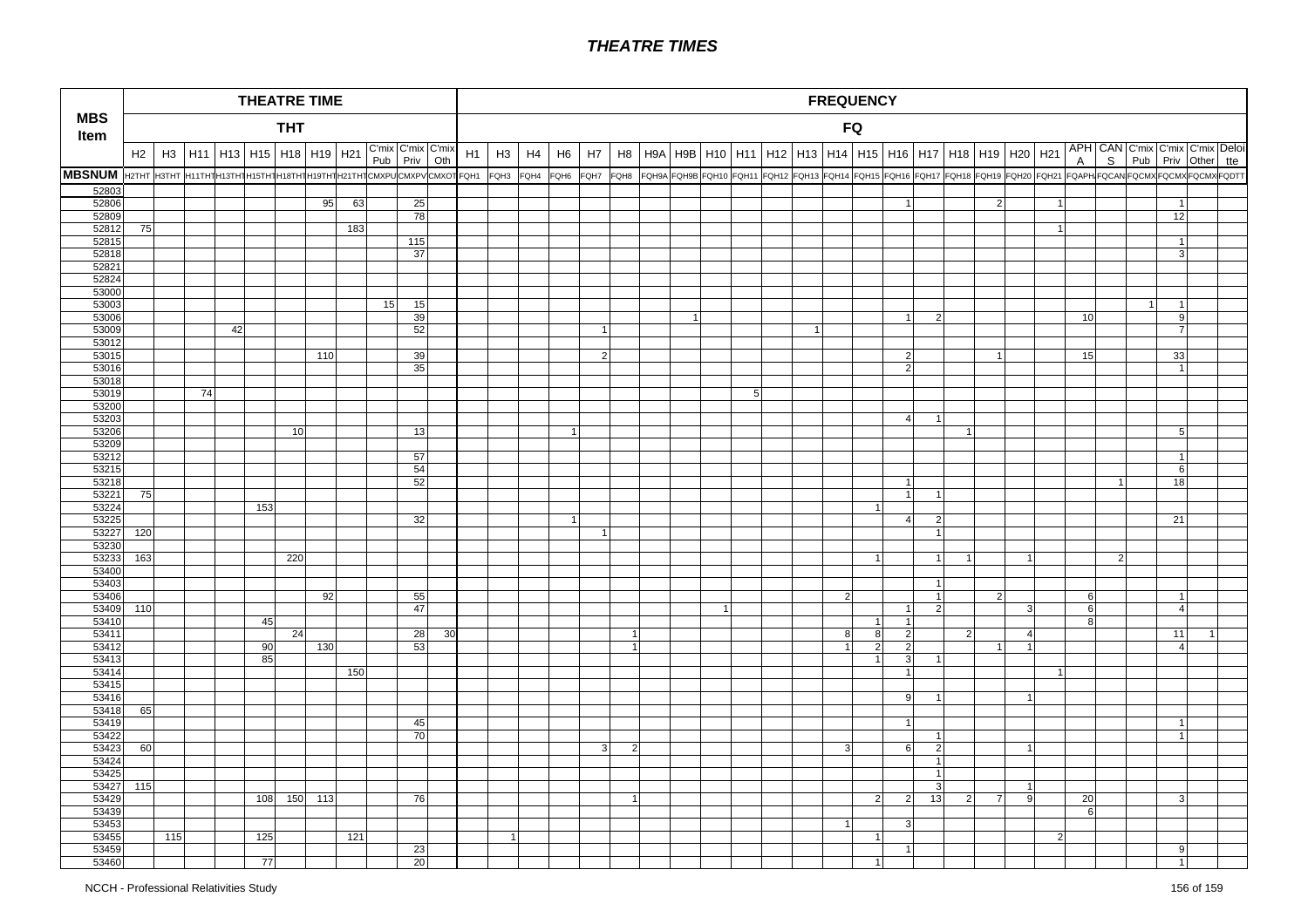|                           |       |                   |  | <b>AVERAGES</b>                                                                                                                                                                                                                |             | <b>OP SKINTIME</b> |  |            |                     |  | <b>OPERATION TIME</b> |  |                                                    |  |  |  |            |  |  |  |                    |    |       |     | <b>OPERATION TIME 2</b> |  |  |  |  |                  |  |  |  |  |                                                                                                                                                                                                                                                                                                                                 |  |
|---------------------------|-------|-------------------|--|--------------------------------------------------------------------------------------------------------------------------------------------------------------------------------------------------------------------------------|-------------|--------------------|--|------------|---------------------|--|-----------------------|--|----------------------------------------------------|--|--|--|------------|--|--|--|--------------------|----|-------|-----|-------------------------|--|--|--|--|------------------|--|--|--|--|---------------------------------------------------------------------------------------------------------------------------------------------------------------------------------------------------------------------------------------------------------------------------------------------------------------------------------|--|
| <b>MBS</b><br><b>Item</b> |       | Operation<br>Time |  | Anaesthetic Theatre<br>Time                                                                                                                                                                                                    | <b>Time</b> |                    |  | <b>OST</b> |                     |  |                       |  |                                                    |  |  |  | <b>OPT</b> |  |  |  |                    |    |       |     |                         |  |  |  |  | OPT <sub>2</sub> |  |  |  |  |                                                                                                                                                                                                                                                                                                                                 |  |
|                           | OST   |                   |  | OPT OPT2 OAT OAT2                                                                                                                                                                                                              | THT         | H4                 |  |            | H6   H11   H21   H1 |  |                       |  | H8   H10   H13   H15   H16   H17   H18   H19   H20 |  |  |  |            |  |  |  | APH CAN Deloi Harv | S. | tte l | ard | H <sub>8</sub>          |  |  |  |  |                  |  |  |  |  | $\boxed{\mathsf{H9A}\left[\mathsf{\mathsf{H9B}}\right]\mathsf{H13}\left[\mathsf{\mathsf{H15}}\right]\mathsf{H16}\left[\mathsf{\mathsf{H17}}\right]\mathsf{H18}\left[\mathsf{\mathsf{H19}}\right]\mathsf{H20}\left[\begin{smallmatrix} \mathsf{CAN} \ \mathsf{\mathsf{\mathsf{\mathsf{\mathsf{CAN}}}}}\end{smallmatrix}\right]}$ |  |
|                           |       |                   |  | MBSNUM AVOST AVOPT AVOPT4VOAT AVOAT4 AVTHT H4OST H6OST H11OST H10OST H10OFT H8OPT H10OPTH13OPTH13OPTH15OPTH15OPTH18OPTH18OPTAPDOPTAPHAQCANSO DTTOPTHARVOH8OPTTP9AOPTH9AOPTH3OPTH13OPTH13OPTH18OPTH18OPTH18OPTH18OPTH2OPTH2OPTC |             |                    |  |            |                     |  |                       |  |                                                    |  |  |  |            |  |  |  |                    |    |       |     |                         |  |  |  |  |                  |  |  |  |  |                                                                                                                                                                                                                                                                                                                                 |  |
| 55118                     |       |                   |  | 30 <sub>1</sub>                                                                                                                                                                                                                |             |                    |  |            |                     |  |                       |  |                                                    |  |  |  |            |  |  |  |                    |    |       |     |                         |  |  |  |  |                  |  |  |  |  |                                                                                                                                                                                                                                                                                                                                 |  |
| 55130                     |       |                   |  | 60                                                                                                                                                                                                                             |             |                    |  |            |                     |  |                       |  |                                                    |  |  |  |            |  |  |  |                    |    |       |     |                         |  |  |  |  |                  |  |  |  |  |                                                                                                                                                                                                                                                                                                                                 |  |
| 58718                     |       |                   |  | 30                                                                                                                                                                                                                             |             |                    |  |            |                     |  |                       |  |                                                    |  |  |  |            |  |  |  |                    |    |       |     |                         |  |  |  |  |                  |  |  |  |  |                                                                                                                                                                                                                                                                                                                                 |  |
| 58721                     |       |                   |  | 30 <sup>1</sup>                                                                                                                                                                                                                |             |                    |  |            |                     |  |                       |  |                                                    |  |  |  |            |  |  |  |                    |    |       |     |                         |  |  |  |  |                  |  |  |  |  |                                                                                                                                                                                                                                                                                                                                 |  |
| 58916                     |       |                   |  | 30 <sup>1</sup>                                                                                                                                                                                                                |             |                    |  |            |                     |  |                       |  |                                                    |  |  |  |            |  |  |  |                    |    |       |     |                         |  |  |  |  |                  |  |  |  |  |                                                                                                                                                                                                                                                                                                                                 |  |
| 59700                     |       |                   |  | 30 <sup>1</sup>                                                                                                                                                                                                                |             |                    |  |            |                     |  |                       |  |                                                    |  |  |  |            |  |  |  |                    |    |       |     |                         |  |  |  |  |                  |  |  |  |  |                                                                                                                                                                                                                                                                                                                                 |  |
| 59712                     |       |                   |  | 30                                                                                                                                                                                                                             |             |                    |  |            |                     |  |                       |  |                                                    |  |  |  |            |  |  |  |                    |    |       |     |                         |  |  |  |  |                  |  |  |  |  |                                                                                                                                                                                                                                                                                                                                 |  |
| 59715                     |       |                   |  | 45                                                                                                                                                                                                                             |             |                    |  |            |                     |  |                       |  |                                                    |  |  |  |            |  |  |  |                    |    |       |     |                         |  |  |  |  |                  |  |  |  |  |                                                                                                                                                                                                                                                                                                                                 |  |
| 59718                     |       |                   |  | 45                                                                                                                                                                                                                             |             |                    |  |            |                     |  |                       |  |                                                    |  |  |  |            |  |  |  |                    |    |       |     |                         |  |  |  |  |                  |  |  |  |  |                                                                                                                                                                                                                                                                                                                                 |  |
| 59724                     |       |                   |  | 75                                                                                                                                                                                                                             |             |                    |  |            |                     |  |                       |  |                                                    |  |  |  |            |  |  |  |                    |    |       |     |                         |  |  |  |  |                  |  |  |  |  |                                                                                                                                                                                                                                                                                                                                 |  |
| 59900                     |       |                   |  | 60                                                                                                                                                                                                                             |             |                    |  |            |                     |  |                       |  |                                                    |  |  |  |            |  |  |  |                    |    |       |     |                         |  |  |  |  |                  |  |  |  |  |                                                                                                                                                                                                                                                                                                                                 |  |
| 59903                     |       |                   |  | 60                                                                                                                                                                                                                             |             |                    |  |            |                     |  |                       |  |                                                    |  |  |  |            |  |  |  |                    |    |       |     |                         |  |  |  |  |                  |  |  |  |  |                                                                                                                                                                                                                                                                                                                                 |  |
| 59906                     |       |                   |  | 60                                                                                                                                                                                                                             |             |                    |  |            |                     |  |                       |  |                                                    |  |  |  |            |  |  |  |                    |    |       |     |                         |  |  |  |  |                  |  |  |  |  |                                                                                                                                                                                                                                                                                                                                 |  |
| 60500                     |       |                   |  | 30                                                                                                                                                                                                                             |             |                    |  |            |                     |  |                       |  |                                                    |  |  |  |            |  |  |  |                    |    |       |     |                         |  |  |  |  |                  |  |  |  |  |                                                                                                                                                                                                                                                                                                                                 |  |
| 60903                     |       |                   |  | 75                                                                                                                                                                                                                             |             |                    |  |            |                     |  |                       |  |                                                    |  |  |  |            |  |  |  |                    |    |       |     |                         |  |  |  |  |                  |  |  |  |  |                                                                                                                                                                                                                                                                                                                                 |  |
| 60915                     |       |                   |  | 60                                                                                                                                                                                                                             |             |                    |  |            |                     |  |                       |  |                                                    |  |  |  |            |  |  |  |                    |    |       |     |                         |  |  |  |  |                  |  |  |  |  |                                                                                                                                                                                                                                                                                                                                 |  |
|                           | 60918 |                   |  | 45                                                                                                                                                                                                                             |             |                    |  |            |                     |  |                       |  |                                                    |  |  |  |            |  |  |  |                    |    |       |     |                         |  |  |  |  |                  |  |  |  |  |                                                                                                                                                                                                                                                                                                                                 |  |
| 60927                     |       |                   |  | 45                                                                                                                                                                                                                             |             |                    |  |            |                     |  |                       |  |                                                    |  |  |  |            |  |  |  |                    |    |       |     |                         |  |  |  |  |                  |  |  |  |  |                                                                                                                                                                                                                                                                                                                                 |  |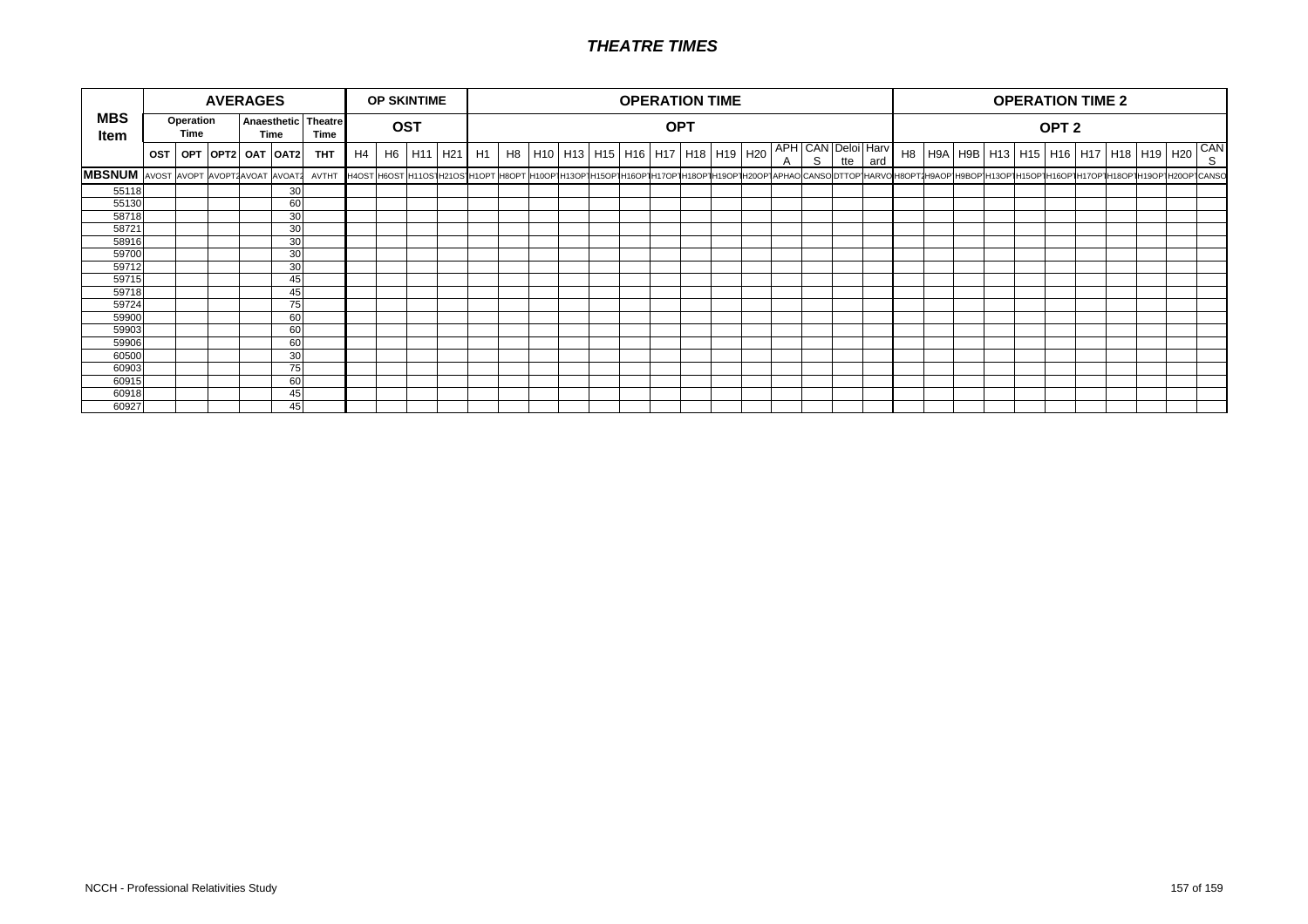|                    |    | <b>ANAESTHETIC TIME</b> |    |                |                                                     |  |  |            |  |  |  |  |  |   | <b>ANAESTHETIC TIME 2</b> |                  |                |           |                |  |                                                                 |  |  |  |  |  |  |  |  |  |   |                |
|--------------------|----|-------------------------|----|----------------|-----------------------------------------------------|--|--|------------|--|--|--|--|--|---|---------------------------|------------------|----------------|-----------|----------------|--|-----------------------------------------------------------------|--|--|--|--|--|--|--|--|--|---|----------------|
| <b>MBS</b><br>Item |    |                         |    |                |                                                     |  |  | <b>OAT</b> |  |  |  |  |  |   |                           | OAT <sub>2</sub> |                |           |                |  |                                                                 |  |  |  |  |  |  |  |  |  |   |                |
|                    | H1 | H4                      | H6 | H <sub>8</sub> | H10   H13   H15   H16   H17   H18   H19   H20   H21 |  |  |            |  |  |  |  |  | S | tte                       | CAN Deloi MBS    | H <sub>5</sub> | <b>H7</b> | H <sub>8</sub> |  | H9A   H9B   H11   H12   H14   H15   H16   H17   H19   H20   H21 |  |  |  |  |  |  |  |  |  | S | CAN WA<br>Grou |
|                    |    |                         |    |                |                                                     |  |  |            |  |  |  |  |  |   |                           |                  |                |           |                |  |                                                                 |  |  |  |  |  |  |  |  |  |   |                |
| 55118              |    |                         |    |                |                                                     |  |  |            |  |  |  |  |  |   |                           | 30               |                |           |                |  |                                                                 |  |  |  |  |  |  |  |  |  |   |                |
| 55130              |    |                         |    |                |                                                     |  |  |            |  |  |  |  |  |   |                           | 60               |                |           |                |  |                                                                 |  |  |  |  |  |  |  |  |  |   |                |
| 58718              |    |                         |    |                |                                                     |  |  |            |  |  |  |  |  |   |                           | 30               |                |           |                |  |                                                                 |  |  |  |  |  |  |  |  |  |   |                |
| 58721              |    |                         |    |                |                                                     |  |  |            |  |  |  |  |  |   |                           | 30               |                |           |                |  |                                                                 |  |  |  |  |  |  |  |  |  |   |                |
| 58916              |    |                         |    |                |                                                     |  |  |            |  |  |  |  |  |   |                           | 30               |                |           |                |  |                                                                 |  |  |  |  |  |  |  |  |  |   |                |
| 59700              |    |                         |    |                |                                                     |  |  |            |  |  |  |  |  |   |                           | 30               |                |           |                |  |                                                                 |  |  |  |  |  |  |  |  |  |   |                |
| 59712              |    |                         |    |                |                                                     |  |  |            |  |  |  |  |  |   |                           | 30               |                |           |                |  |                                                                 |  |  |  |  |  |  |  |  |  |   |                |
| 59715              |    |                         |    |                |                                                     |  |  |            |  |  |  |  |  |   |                           | 45               |                |           |                |  |                                                                 |  |  |  |  |  |  |  |  |  |   |                |
| 59718              |    |                         |    |                |                                                     |  |  |            |  |  |  |  |  |   |                           | 45               |                |           |                |  |                                                                 |  |  |  |  |  |  |  |  |  |   |                |
| 59724              |    |                         |    |                |                                                     |  |  |            |  |  |  |  |  |   |                           | 75               |                |           |                |  |                                                                 |  |  |  |  |  |  |  |  |  |   |                |
| 59900              |    |                         |    |                |                                                     |  |  |            |  |  |  |  |  |   |                           | 60               |                |           |                |  |                                                                 |  |  |  |  |  |  |  |  |  |   |                |
| 59903              |    |                         |    |                |                                                     |  |  |            |  |  |  |  |  |   |                           | 60               |                |           |                |  |                                                                 |  |  |  |  |  |  |  |  |  |   |                |
| 59906              |    |                         |    |                |                                                     |  |  |            |  |  |  |  |  |   |                           | 60               |                |           |                |  |                                                                 |  |  |  |  |  |  |  |  |  |   |                |
| 60500              |    |                         |    |                |                                                     |  |  |            |  |  |  |  |  |   |                           | 30               |                |           |                |  |                                                                 |  |  |  |  |  |  |  |  |  |   |                |
| 60903              |    |                         |    |                |                                                     |  |  |            |  |  |  |  |  |   |                           | 75               |                |           |                |  |                                                                 |  |  |  |  |  |  |  |  |  |   |                |
| 60915              |    |                         |    |                |                                                     |  |  |            |  |  |  |  |  |   |                           | 60               |                |           |                |  |                                                                 |  |  |  |  |  |  |  |  |  |   |                |
| 60918              |    |                         |    |                |                                                     |  |  |            |  |  |  |  |  |   |                           | 45               |                |           |                |  |                                                                 |  |  |  |  |  |  |  |  |  |   |                |
| 60927              |    |                         |    |                |                                                     |  |  |            |  |  |  |  |  |   |                           | 45               |                |           |                |  |                                                                 |  |  |  |  |  |  |  |  |  |   |                |